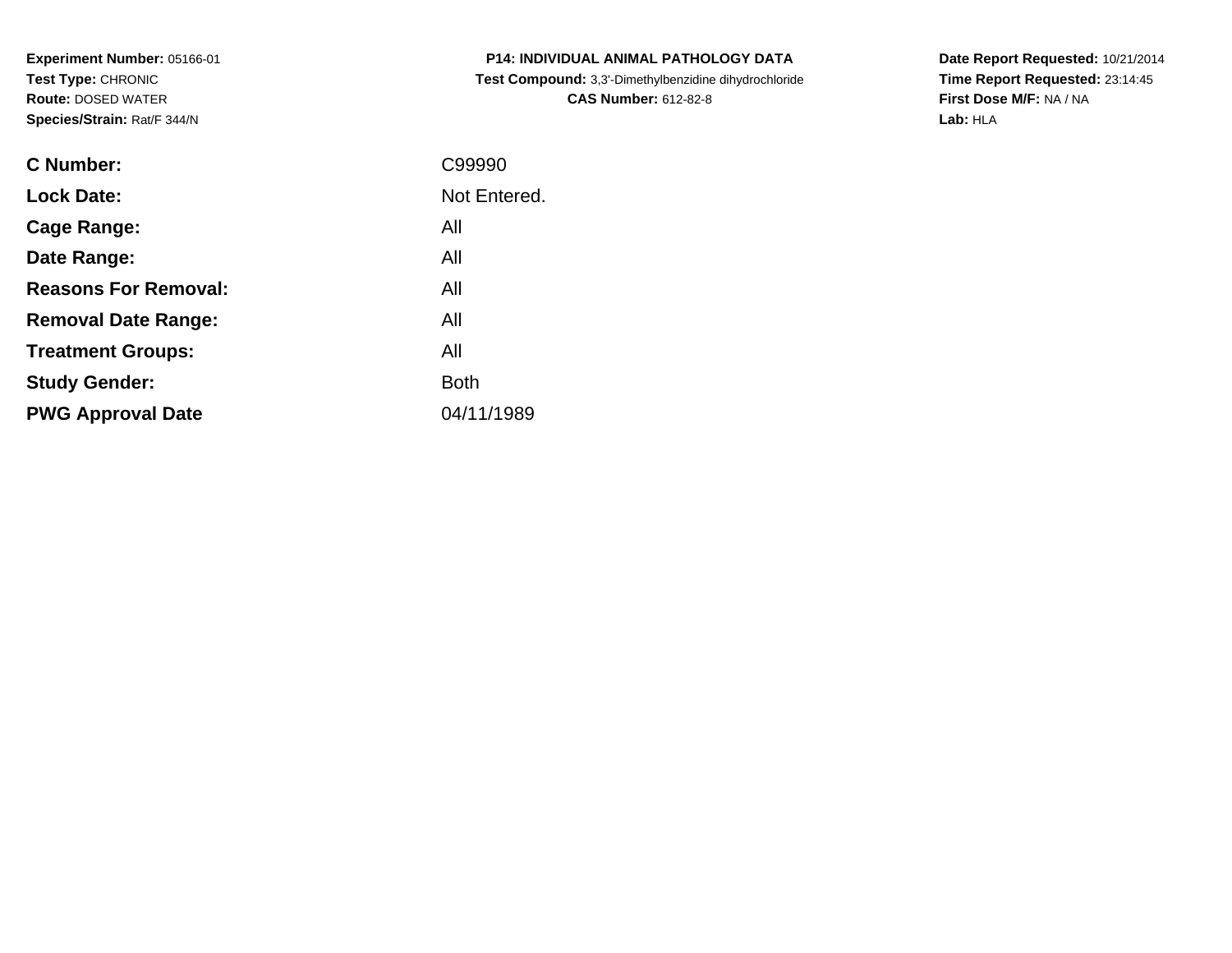| Experiment Number: 05166-01<br>Test Type: CHRONIC<br><b>Route: DOSED WATER</b><br>Species/Strain: Rat/F 344/N |                            | <b>P14: INDIVIDUAL ANIMAL PATHOLOGY DATA</b><br>Test Compound: 3,3'-Dimethylbenzidine dihydrochloride<br><b>CAS Number: 612-82-8</b> | Date Report Requested: 10/21/2014<br>Time Report Requested: 23:14:45<br>First Dose M/F: NA / NA<br>Lab: HLA |  |
|---------------------------------------------------------------------------------------------------------------|----------------------------|--------------------------------------------------------------------------------------------------------------------------------------|-------------------------------------------------------------------------------------------------------------|--|
| <b>ANIMAL ID: 11</b>                                                                                          | <b>TRT#: 1</b>             | <b>SEX: Male</b>                                                                                                                     | DAY ON TEST: 419                                                                                            |  |
|                                                                                                               | <b>DOSE: CONTROL</b>       | <b>DISP:</b> Terminal Sacrifice                                                                                                      | HISTO:                                                                                                      |  |
|                                                                                                               |                            | ORGAN AND ACCOUNTABLE SITE STATUS                                                                                                    |                                                                                                             |  |
| <b>NORMAL</b>                                                                                                 |                            |                                                                                                                                      |                                                                                                             |  |
| Adrenal Gland - Cortex                                                                                        | Adrenal Gland - Medulla    | <b>Bone Marrow</b>                                                                                                                   | <b>Brain</b>                                                                                                |  |
| Epididymis                                                                                                    | Esophagus                  | Heart                                                                                                                                | Intestine Large - Colon                                                                                     |  |
| Intestine Large - Rectum                                                                                      | Intestine Small - Duodenum | Intestine Small - Ileum                                                                                                              | Intestine Small - Jejunum                                                                                   |  |
| Islets, Pancreatic                                                                                            | Lymph Node - Mandibular    | Lymph Node - Mesenteric                                                                                                              | Mammary Gland                                                                                               |  |
| Nose                                                                                                          | Pancreas                   | Parathyroid Gland                                                                                                                    | <b>Pituitary Gland</b>                                                                                      |  |
| <b>Preputial Gland</b>                                                                                        | Prostate                   | Salivary Glands                                                                                                                      | Seminal Vesicle                                                                                             |  |
| <b>Skin</b>                                                                                                   | Spleen                     | Stomach - Forestomach                                                                                                                | Stomach - Glandular                                                                                         |  |
| <b>Thyroid Gland</b>                                                                                          | Trachea                    | <b>Urinary Bladder</b>                                                                                                               | Zymbal's Gland                                                                                              |  |
| <b>MISSING</b>                                                                                                |                            |                                                                                                                                      |                                                                                                             |  |
| Thymus                                                                                                        |                            |                                                                                                                                      |                                                                                                             |  |
| <b>OBSERVATIONS</b>                                                                                           |                            |                                                                                                                                      |                                                                                                             |  |
| Intestine Large                                                                                               | Cecum                      | Parasite Metazoan                                                                                                                    | Mild                                                                                                        |  |
| Kidney                                                                                                        |                            | Nephropathy                                                                                                                          | Mild                                                                                                        |  |
| Liver                                                                                                         | <b>Bile Duct</b>           | Hyperplasia                                                                                                                          | Mild                                                                                                        |  |
| Lung                                                                                                          |                            | Inflammation                                                                                                                         | Granulomatous, Focal, Minimal                                                                               |  |
| <b>Testes</b>                                                                                                 | <b>Interstit Cell</b>      | Adenoma                                                                                                                              |                                                                                                             |  |
| PRIMARY CAUSE OF DEATH                                                                                        |                            |                                                                                                                                      |                                                                                                             |  |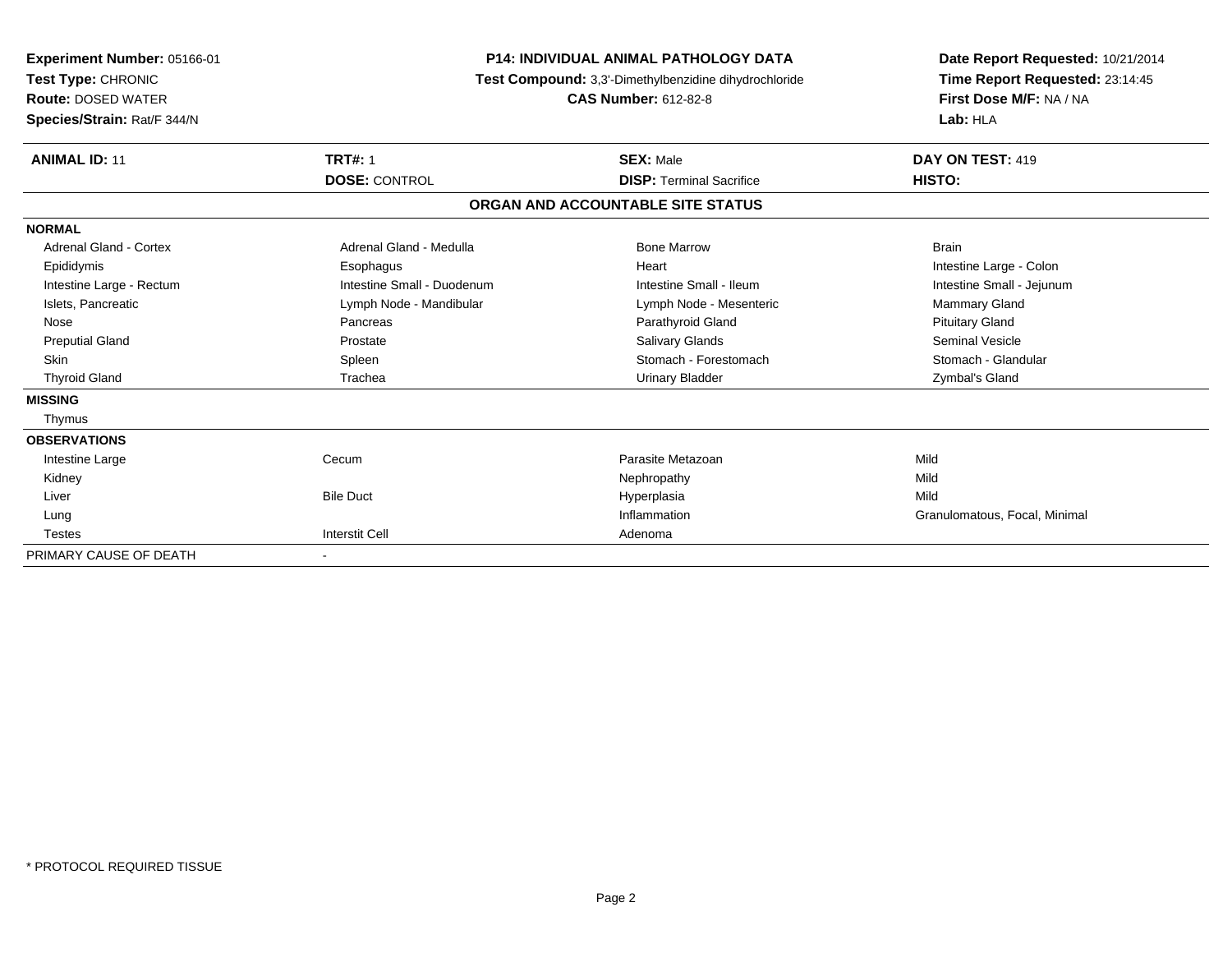| Experiment Number: 05166-01<br>Test Type: CHRONIC<br><b>Route: DOSED WATER</b><br>Species/Strain: Rat/F 344/N |                          | <b>P14: INDIVIDUAL ANIMAL PATHOLOGY DATA</b><br>Test Compound: 3,3'-Dimethylbenzidine dihydrochloride<br><b>CAS Number: 612-82-8</b> | Date Report Requested: 10/21/2014<br>Time Report Requested: 23:14:46<br>First Dose M/F: NA / NA<br>Lab: HLA |  |
|---------------------------------------------------------------------------------------------------------------|--------------------------|--------------------------------------------------------------------------------------------------------------------------------------|-------------------------------------------------------------------------------------------------------------|--|
| <b>ANIMAL ID: 12</b>                                                                                          | <b>TRT#: 1</b>           | <b>SEX: Male</b>                                                                                                                     | DAY ON TEST: 419                                                                                            |  |
|                                                                                                               | <b>DOSE: CONTROL</b>     | <b>DISP: Terminal Sacrifice</b>                                                                                                      | HISTO:                                                                                                      |  |
|                                                                                                               |                          | ORGAN AND ACCOUNTABLE SITE STATUS                                                                                                    |                                                                                                             |  |
| <b>NORMAL</b>                                                                                                 |                          |                                                                                                                                      |                                                                                                             |  |
| Adrenal Gland - Cortex                                                                                        | Adrenal Gland - Medulla  | <b>Bone Marrow</b>                                                                                                                   | <b>Brain</b>                                                                                                |  |
| Epididymis                                                                                                    | Esophagus                | Heart                                                                                                                                | Intestine Large - Cecum                                                                                     |  |
| Intestine Large - Colon                                                                                       | Intestine Large - Rectum | Intestine Small - Duodenum                                                                                                           | Intestine Small - Ileum                                                                                     |  |
| Intestine Small - Jejunum                                                                                     | Islets, Pancreatic       | Liver                                                                                                                                | Lymph Node - Mandibular                                                                                     |  |
| Lymph Node - Mesenteric                                                                                       | Pancreas                 | Parathyroid Gland                                                                                                                    | <b>Pituitary Gland</b>                                                                                      |  |
| <b>Preputial Gland</b>                                                                                        | <b>Salivary Glands</b>   | <b>Seminal Vesicle</b>                                                                                                               | <b>Skin</b>                                                                                                 |  |
| Spleen                                                                                                        | Stomach - Forestomach    | Stomach - Glandular                                                                                                                  | <b>Thyroid Gland</b>                                                                                        |  |
| Trachea                                                                                                       | <b>Urinary Bladder</b>   | Zymbal's Gland                                                                                                                       |                                                                                                             |  |
| <b>MISSING</b>                                                                                                |                          |                                                                                                                                      |                                                                                                             |  |
| Mammary Gland                                                                                                 | Thymus                   |                                                                                                                                      |                                                                                                             |  |
| <b>OBSERVATIONS</b>                                                                                           |                          |                                                                                                                                      |                                                                                                             |  |
| Kidney                                                                                                        |                          | Nephropathy                                                                                                                          | Minimal                                                                                                     |  |
| Lung                                                                                                          | Alveolar Epith           | Hyperplasia                                                                                                                          | Focal, Mild                                                                                                 |  |
|                                                                                                               |                          | <b>Infiltration Cellular</b>                                                                                                         | Histiocyte, Minimal                                                                                         |  |
| Nose                                                                                                          |                          | Hemorrhage                                                                                                                           | Mild                                                                                                        |  |
| Prostate                                                                                                      |                          | Inflammation                                                                                                                         | Chronic Active, Mild                                                                                        |  |
| <b>Testes</b>                                                                                                 | <b>Interstit Cell</b>    | Adenoma                                                                                                                              |                                                                                                             |  |
| PRIMARY CAUSE OF DEATH                                                                                        | $\blacksquare$           |                                                                                                                                      |                                                                                                             |  |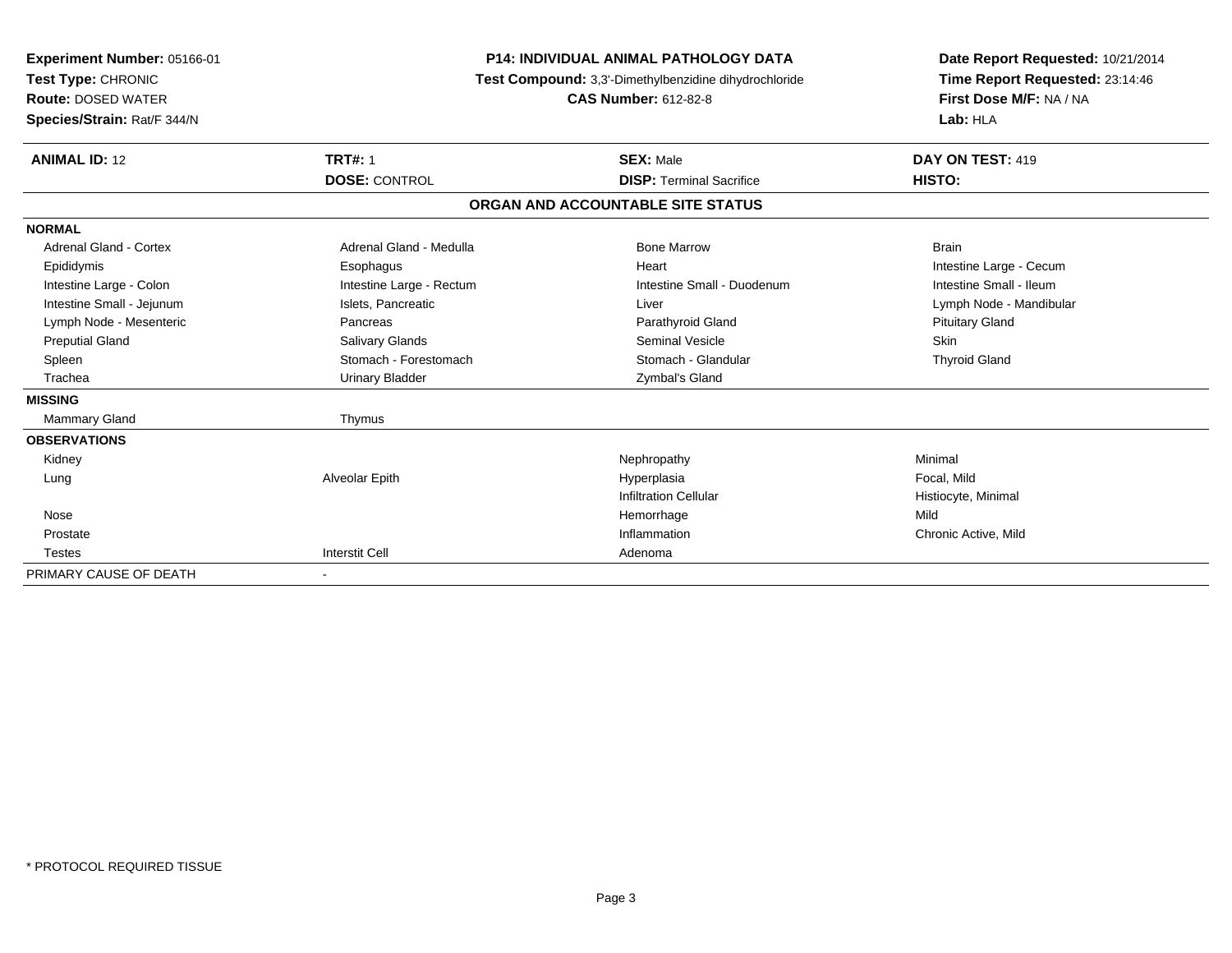| <b>Experiment Number: 05166-01</b><br>Test Type: CHRONIC<br><b>Route: DOSED WATER</b><br>Species/Strain: Rat/F 344/N |                                  | <b>P14: INDIVIDUAL ANIMAL PATHOLOGY DATA</b><br>Test Compound: 3,3'-Dimethylbenzidine dihydrochloride<br><b>CAS Number: 612-82-8</b> | Date Report Requested: 10/21/2014<br>Time Report Requested: 23:14:46<br>First Dose M/F: NA / NA<br>Lab: HLA |
|----------------------------------------------------------------------------------------------------------------------|----------------------------------|--------------------------------------------------------------------------------------------------------------------------------------|-------------------------------------------------------------------------------------------------------------|
| <b>ANIMAL ID: 13</b>                                                                                                 | <b>TRT#: 1</b>                   | <b>SEX: Male</b>                                                                                                                     | DAY ON TEST: 419                                                                                            |
|                                                                                                                      | <b>DOSE: CONTROL</b>             | <b>DISP: Terminal Sacrifice</b>                                                                                                      | HISTO:                                                                                                      |
|                                                                                                                      |                                  | ORGAN AND ACCOUNTABLE SITE STATUS                                                                                                    |                                                                                                             |
| <b>NORMAL</b>                                                                                                        |                                  |                                                                                                                                      |                                                                                                             |
| Adrenal Gland - Cortex                                                                                               | Adrenal Gland - Medulla          | <b>Bone Marrow</b>                                                                                                                   | <b>Brain</b>                                                                                                |
| Epididymis                                                                                                           | Esophagus                        | Heart                                                                                                                                | Intestine Large - Cecum                                                                                     |
| Intestine Large - Colon                                                                                              | Intestine Large - Rectum         | Intestine Small - Duodenum                                                                                                           | Intestine Small - Ileum                                                                                     |
| Intestine Small - Jejunum                                                                                            | Islets, Pancreatic               | Lung                                                                                                                                 | Lymph Node - Mandibular                                                                                     |
| Lymph Node - Mesenteric                                                                                              | Mammary Gland                    | Nose                                                                                                                                 | Pancreas                                                                                                    |
| Parathyroid Gland                                                                                                    | <b>Pituitary Gland</b>           | Salivary Glands                                                                                                                      | <b>Seminal Vesicle</b>                                                                                      |
| <b>Skin</b>                                                                                                          | Spleen                           | Stomach - Forestomach                                                                                                                | Stomach - Glandular                                                                                         |
| Thymus                                                                                                               | <b>Thyroid Gland</b>             | Trachea                                                                                                                              | <b>Urinary Bladder</b>                                                                                      |
| Zymbal's Gland                                                                                                       |                                  |                                                                                                                                      |                                                                                                             |
| <b>OBSERVATIONS</b>                                                                                                  |                                  |                                                                                                                                      |                                                                                                             |
| Kidney                                                                                                               |                                  | Nephropathy                                                                                                                          | Mild                                                                                                        |
| Liver                                                                                                                | <b>Bile Duct</b>                 | Hyperplasia                                                                                                                          | Minimal                                                                                                     |
| <b>Preputial Gland</b>                                                                                               |                                  | Adenoma                                                                                                                              |                                                                                                             |
| Prostate                                                                                                             |                                  | Inflammation                                                                                                                         | Chronic Active, Minimal                                                                                     |
| <b>Testes</b>                                                                                                        | <b>Bilateral. Interstit Cell</b> | Adenoma                                                                                                                              |                                                                                                             |
|                                                                                                                      |                                  | Hypospermia                                                                                                                          | Mild                                                                                                        |
| Note: HYPOSPERMIA<br>$TGLs = 1-8$                                                                                    |                                  |                                                                                                                                      |                                                                                                             |
| Note: ADENOMA<br>$TGLs = 2-8.1$                                                                                      |                                  |                                                                                                                                      |                                                                                                             |
| PRIMARY CAUSE OF DEATH                                                                                               | $\blacksquare$                   |                                                                                                                                      |                                                                                                             |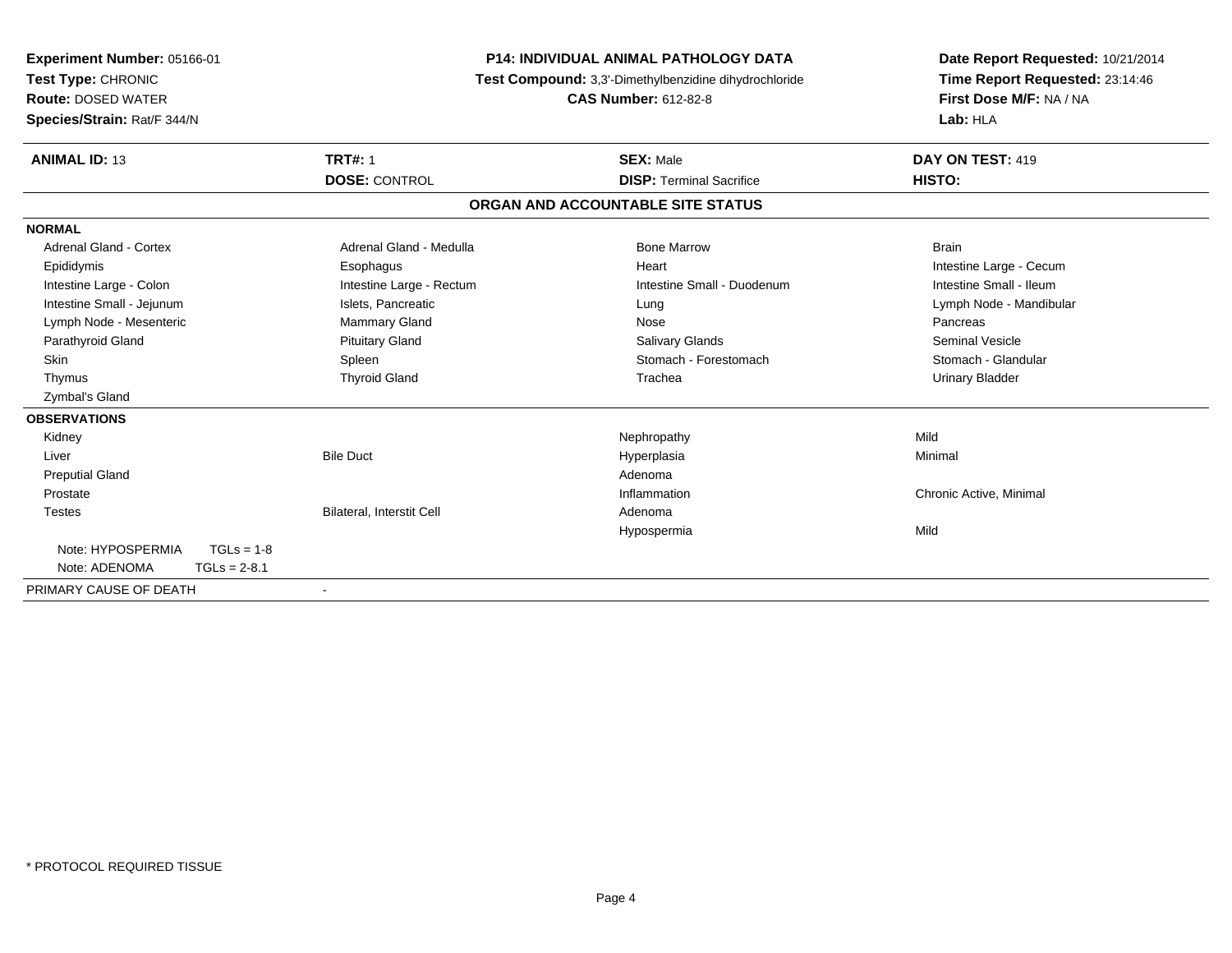| Experiment Number: 05166-01<br>Test Type: CHRONIC<br><b>Route: DOSED WATER</b><br>Species/Strain: Rat/F 344/N |                          | <b>P14: INDIVIDUAL ANIMAL PATHOLOGY DATA</b><br>Test Compound: 3,3'-Dimethylbenzidine dihydrochloride<br><b>CAS Number: 612-82-8</b> | Date Report Requested: 10/21/2014<br>Time Report Requested: 23:14:46<br>First Dose M/F: NA / NA<br>Lab: HLA |
|---------------------------------------------------------------------------------------------------------------|--------------------------|--------------------------------------------------------------------------------------------------------------------------------------|-------------------------------------------------------------------------------------------------------------|
| <b>ANIMAL ID: 14</b>                                                                                          | <b>TRT#: 1</b>           | <b>SEX: Male</b>                                                                                                                     | DAY ON TEST: 419                                                                                            |
|                                                                                                               | <b>DOSE: CONTROL</b>     | <b>DISP: Terminal Sacrifice</b>                                                                                                      | HISTO:                                                                                                      |
|                                                                                                               |                          | ORGAN AND ACCOUNTABLE SITE STATUS                                                                                                    |                                                                                                             |
| <b>NORMAL</b>                                                                                                 |                          |                                                                                                                                      |                                                                                                             |
| <b>Adrenal Gland - Cortex</b>                                                                                 | Adrenal Gland - Medulla  | <b>Bone Marrow</b>                                                                                                                   | <b>Brain</b>                                                                                                |
| Epididymis                                                                                                    | Esophagus                | Heart                                                                                                                                | Intestine Large - Cecum                                                                                     |
| Intestine Large - Colon                                                                                       | Intestine Large - Rectum | Intestine Small - Duodenum                                                                                                           | Intestine Small - Ileum                                                                                     |
| Intestine Small - Jejunum                                                                                     | Islets, Pancreatic       | Lung                                                                                                                                 | Lymph Node - Mandibular                                                                                     |
| Lymph Node - Mesenteric                                                                                       | Mammary Gland            | Nose                                                                                                                                 | Parathyroid Gland                                                                                           |
| <b>Pituitary Gland</b>                                                                                        | <b>Preputial Gland</b>   | Prostate                                                                                                                             | Salivary Glands                                                                                             |
| <b>Seminal Vesicle</b>                                                                                        | <b>Skin</b>              | Spleen                                                                                                                               | Stomach - Forestomach                                                                                       |
| Stomach - Glandular                                                                                           | Thymus                   | <b>Thyroid Gland</b>                                                                                                                 | Trachea                                                                                                     |
| <b>Urinary Bladder</b>                                                                                        | Zymbal's Gland           |                                                                                                                                      |                                                                                                             |
| <b>OBSERVATIONS</b>                                                                                           |                          |                                                                                                                                      |                                                                                                             |
| Kidney                                                                                                        |                          | Nephropathy                                                                                                                          | Mild                                                                                                        |
| Liver                                                                                                         |                          | Hepatodiaphragmatic Nodule                                                                                                           |                                                                                                             |
|                                                                                                               |                          | Infarct                                                                                                                              | Marked                                                                                                      |
| Note: LIVER INFARCT COMPATIBLE WITH TORSION OF ACC. LOBE.                                                     |                          |                                                                                                                                      |                                                                                                             |
| Note: INFARCT<br>$TGLs = 1-3.1$                                                                               |                          |                                                                                                                                      |                                                                                                             |
| [ Hepatodiaphragmatic Nodule TGLS = 2-3.1 ]                                                                   |                          |                                                                                                                                      |                                                                                                             |
| Pancreas                                                                                                      | Acinus                   | Atrophy                                                                                                                              | Mild                                                                                                        |
| <b>Testes</b>                                                                                                 | <b>Interstit Cell</b>    | Adenoma                                                                                                                              |                                                                                                             |
|                                                                                                               | Interstit Cell           | Hyperplasia                                                                                                                          | Mild                                                                                                        |
| PRIMARY CAUSE OF DEATH                                                                                        | $\overline{\phantom{a}}$ |                                                                                                                                      |                                                                                                             |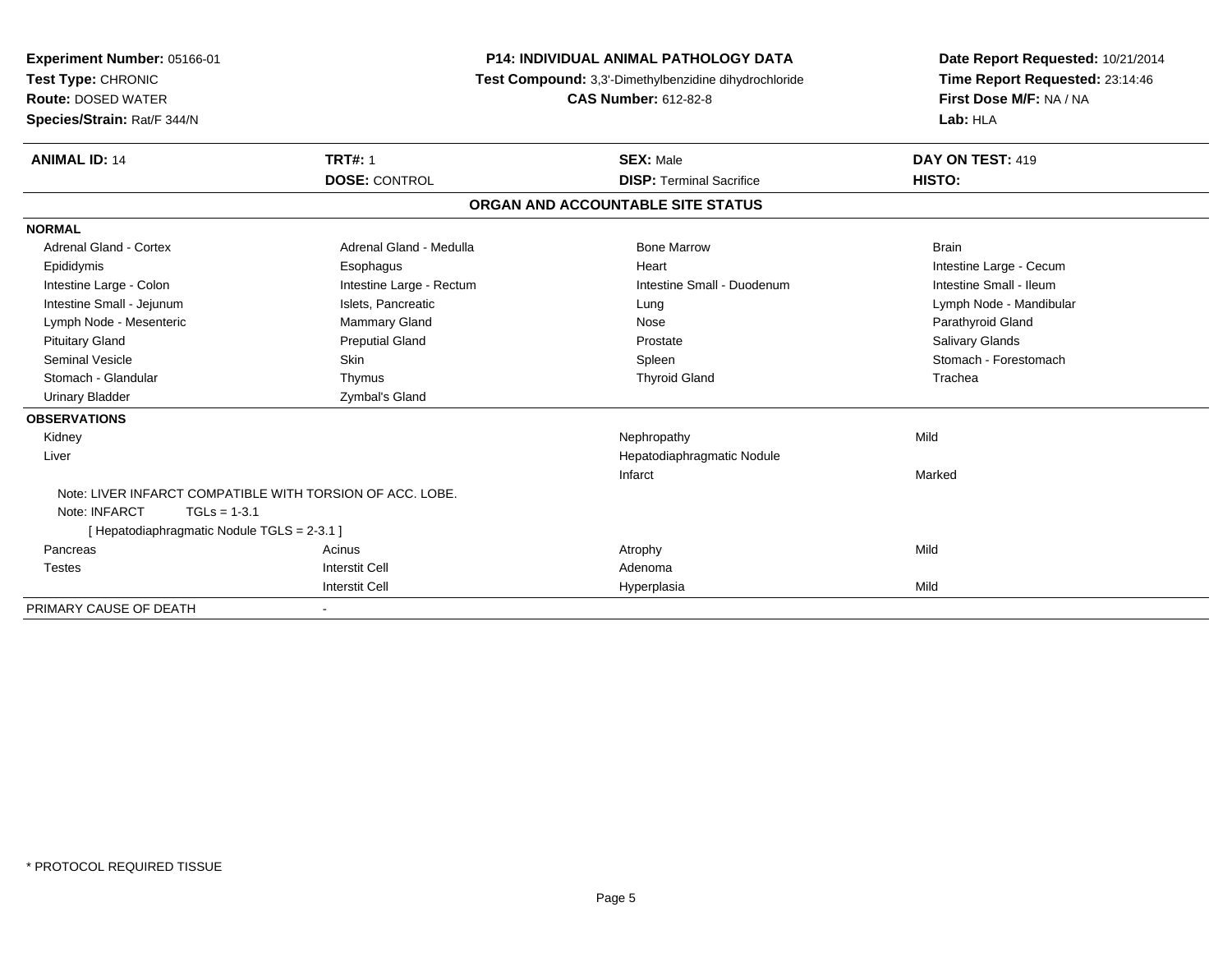| Experiment Number: 05166-01<br>Test Type: CHRONIC<br><b>Route: DOSED WATER</b><br>Species/Strain: Rat/F 344/N | <b>P14: INDIVIDUAL ANIMAL PATHOLOGY DATA</b><br>Test Compound: 3,3'-Dimethylbenzidine dihydrochloride<br><b>CAS Number: 612-82-8</b> |                                   | Date Report Requested: 10/21/2014<br>Time Report Requested: 23:14:46<br>First Dose M/F: NA / NA<br>Lab: HLA |
|---------------------------------------------------------------------------------------------------------------|--------------------------------------------------------------------------------------------------------------------------------------|-----------------------------------|-------------------------------------------------------------------------------------------------------------|
| <b>ANIMAL ID: 15</b>                                                                                          | <b>TRT#: 1</b>                                                                                                                       | <b>SEX: Male</b>                  | DAY ON TEST: 419                                                                                            |
|                                                                                                               | <b>DOSE: CONTROL</b>                                                                                                                 | <b>DISP: Terminal Sacrifice</b>   | HISTO:                                                                                                      |
|                                                                                                               |                                                                                                                                      | ORGAN AND ACCOUNTABLE SITE STATUS |                                                                                                             |
| <b>NORMAL</b>                                                                                                 |                                                                                                                                      |                                   |                                                                                                             |
| Adrenal Gland - Cortex                                                                                        | Adrenal Gland - Medulla                                                                                                              | <b>Bone Marrow</b>                | <b>Brain</b>                                                                                                |
| Epididymis                                                                                                    | Esophagus                                                                                                                            | Heart                             | Intestine Large - Cecum                                                                                     |
| Intestine Large - Colon                                                                                       | Intestine Large - Rectum                                                                                                             | Intestine Small - Duodenum        | Intestine Small - Ileum                                                                                     |
| Intestine Small - Jejunum                                                                                     | Islets, Pancreatic                                                                                                                   | Lung                              | Lymph Node - Mandibular                                                                                     |
| Lymph Node - Mesenteric                                                                                       | Nose                                                                                                                                 | Pancreas                          | Parathyroid Gland                                                                                           |
| <b>Pituitary Gland</b>                                                                                        | Salivary Glands                                                                                                                      | <b>Seminal Vesicle</b>            | Skin                                                                                                        |
| Spleen                                                                                                        | Stomach - Forestomach                                                                                                                | Stomach - Glandular               | Thymus                                                                                                      |
| <b>Thyroid Gland</b>                                                                                          | Trachea                                                                                                                              | <b>Urinary Bladder</b>            | Zymbal's Gland                                                                                              |
| <b>MISSING</b>                                                                                                |                                                                                                                                      |                                   |                                                                                                             |
| Mammary Gland                                                                                                 |                                                                                                                                      |                                   |                                                                                                             |
| <b>OBSERVATIONS</b>                                                                                           |                                                                                                                                      |                                   |                                                                                                             |
| Kidney                                                                                                        |                                                                                                                                      | Nephropathy                       | Mild                                                                                                        |
| Liver                                                                                                         | <b>Bile Duct</b>                                                                                                                     | Hyperplasia                       | Mild                                                                                                        |
| Lymph Node                                                                                                    | Mediastinal                                                                                                                          | Hemorrhage                        | Moderate                                                                                                    |
| Note: HEMORRHAGE<br>$TGLs = 3-14$                                                                             |                                                                                                                                      |                                   |                                                                                                             |
| Mesentery                                                                                                     |                                                                                                                                      | Hemorrhage                        | Marked                                                                                                      |
|                                                                                                               | Fat                                                                                                                                  | Necrosis                          | Focal, Marked                                                                                               |
| Note: NECROSIS<br>$TGLs = 1-13$                                                                               |                                                                                                                                      |                                   |                                                                                                             |
| Note: HEMORRHAGE<br>$TGLs = 2-7$                                                                              |                                                                                                                                      |                                   |                                                                                                             |
| <b>Preputial Gland</b>                                                                                        |                                                                                                                                      | Inflammation                      | Chronic Active, Mild                                                                                        |
| Prostate                                                                                                      |                                                                                                                                      | Inflammation                      | Chronic Active, Mild                                                                                        |
| <b>Testes</b>                                                                                                 | <b>Interstit Cell</b>                                                                                                                | Hyperplasia                       | Mild                                                                                                        |
| PRIMARY CAUSE OF DEATH                                                                                        |                                                                                                                                      |                                   |                                                                                                             |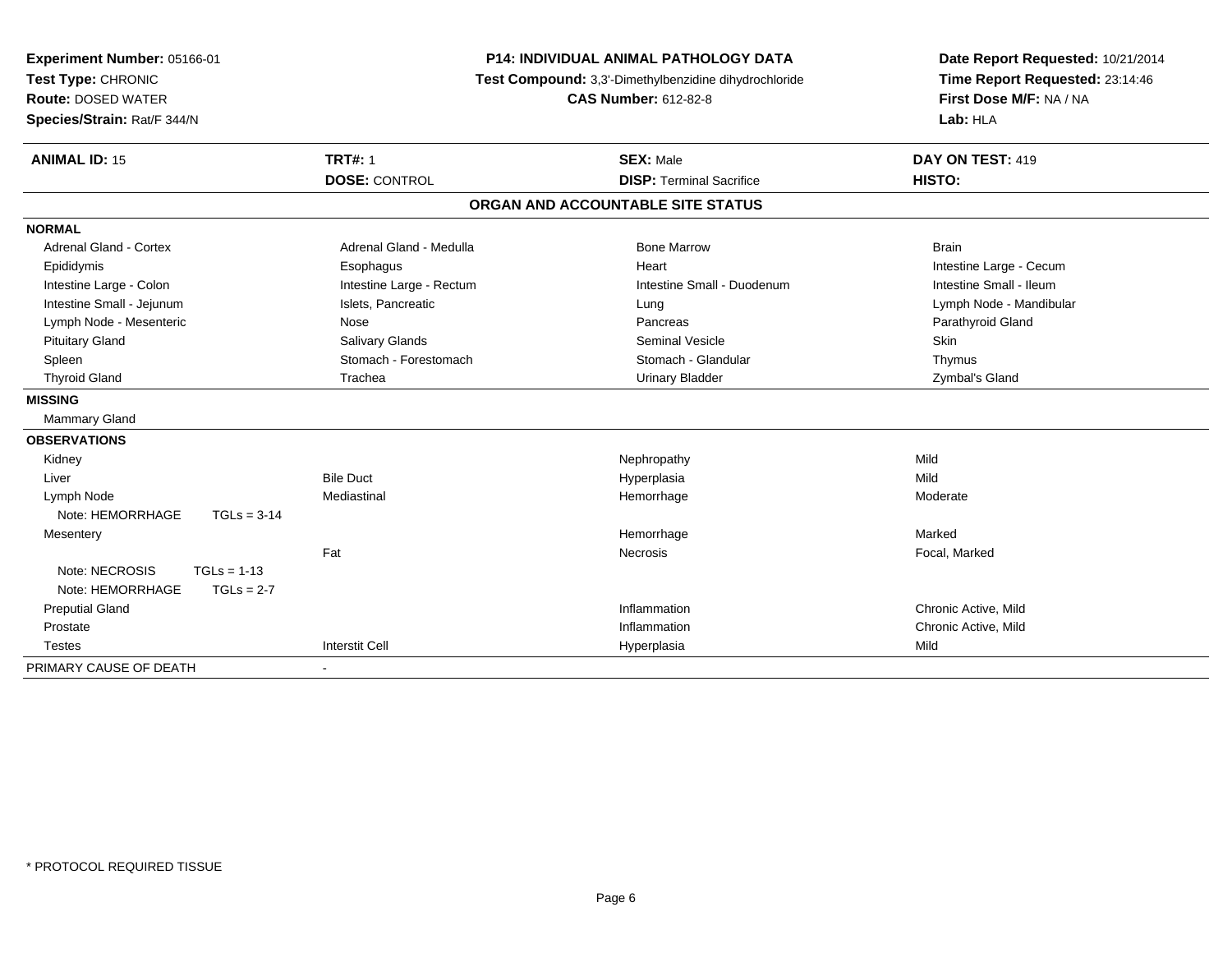| Experiment Number: 05166-01<br>Test Type: CHRONIC<br><b>Route: DOSED WATER</b><br>Species/Strain: Rat/F 344/N | P14: INDIVIDUAL ANIMAL PATHOLOGY DATA<br>Test Compound: 3,3'-Dimethylbenzidine dihydrochloride<br><b>CAS Number: 612-82-8</b> |                                                     | Date Report Requested: 10/21/2014<br>Time Report Requested: 23:14:46<br>First Dose M/F: NA / NA<br>Lab: HLA |
|---------------------------------------------------------------------------------------------------------------|-------------------------------------------------------------------------------------------------------------------------------|-----------------------------------------------------|-------------------------------------------------------------------------------------------------------------|
| <b>ANIMAL ID: 16</b>                                                                                          | <b>TRT#: 1</b><br><b>DOSE: CONTROL</b>                                                                                        | <b>SEX: Male</b><br><b>DISP: Terminal Sacrifice</b> | DAY ON TEST: 419<br><b>HISTO:</b>                                                                           |
|                                                                                                               |                                                                                                                               | ORGAN AND ACCOUNTABLE SITE STATUS                   |                                                                                                             |
| <b>NORMAL</b>                                                                                                 |                                                                                                                               |                                                     |                                                                                                             |
| <b>Adrenal Gland - Cortex</b>                                                                                 | Adrenal Gland - Medulla                                                                                                       | <b>Bone Marrow</b>                                  | <b>Brain</b>                                                                                                |
| Epididymis                                                                                                    | Esophagus                                                                                                                     | Heart                                               | Intestine Large - Cecum                                                                                     |
| Intestine Large - Rectum                                                                                      | Intestine Small - Duodenum                                                                                                    | Intestine Small - Ileum                             | Intestine Small - Jejunum                                                                                   |
| Islets. Pancreatic                                                                                            | Lung                                                                                                                          | Lymph Node - Mandibular                             | Lymph Node - Mesenteric                                                                                     |
| Mammary Gland                                                                                                 | Pancreas                                                                                                                      | Parathyroid Gland                                   | <b>Pituitary Gland</b>                                                                                      |
| Salivary Glands                                                                                               | <b>Seminal Vesicle</b>                                                                                                        | Skin                                                | Spleen                                                                                                      |
| Stomach - Forestomach                                                                                         | Stomach - Glandular                                                                                                           | <b>Thyroid Gland</b>                                | Trachea                                                                                                     |
| Zymbal's Gland                                                                                                |                                                                                                                               |                                                     |                                                                                                             |
| <b>OBSERVATIONS</b>                                                                                           |                                                                                                                               |                                                     |                                                                                                             |
| Intestine Large                                                                                               | Colon                                                                                                                         | Parasite Metazoan                                   | Mild                                                                                                        |
| Kidney                                                                                                        |                                                                                                                               | Nephropathy                                         | Mild                                                                                                        |
| Liver                                                                                                         |                                                                                                                               | <b>Necrosis</b>                                     | Focal, Marked                                                                                               |
| Note: IATROGENIC HEPATIC NECROSIS.<br>[ Necrosis TGLS = $3-3.1$ ]                                             |                                                                                                                               |                                                     |                                                                                                             |
| Nose                                                                                                          |                                                                                                                               | Hemorrhage                                          | Mild                                                                                                        |
| <b>Preputial Gland</b>                                                                                        | Duct                                                                                                                          | Ectasia                                             | Marked                                                                                                      |
|                                                                                                               |                                                                                                                               | Inflammation                                        | Chronic Active, Mild                                                                                        |
| Prostate                                                                                                      |                                                                                                                               | Inflammation                                        | Chronic Active, Moderate                                                                                    |
| <b>Testes</b>                                                                                                 | Bilateral, Interstit Cell                                                                                                     | Adenoma                                             |                                                                                                             |
| Note: ADENOMA<br>$TGLs = 2-8+8.1$                                                                             |                                                                                                                               |                                                     |                                                                                                             |
| Thymus                                                                                                        | <b>Epithel Cell</b>                                                                                                           | Hyperplasia                                         | Mild                                                                                                        |
| <b>Urinary Bladder</b>                                                                                        | Lumen                                                                                                                         | Hemorrhage                                          | Mild                                                                                                        |
| Note: HEMORRHAGE<br>$TGLs = 1-8.2$                                                                            |                                                                                                                               |                                                     |                                                                                                             |
| PRIMARY CAUSE OF DEATH                                                                                        |                                                                                                                               |                                                     |                                                                                                             |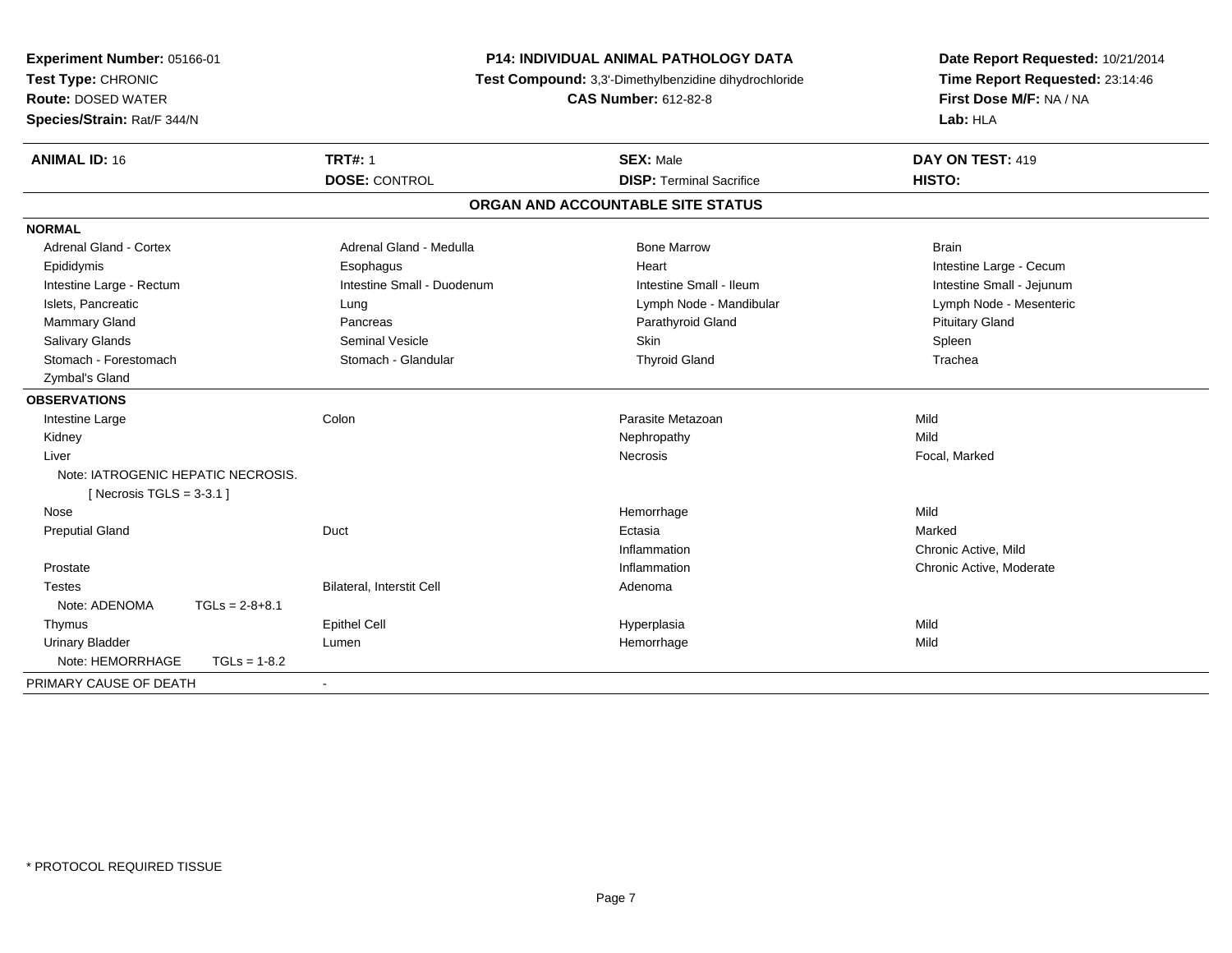| Experiment Number: 05166-01<br>Test Type: CHRONIC<br><b>Route: DOSED WATER</b><br>Species/Strain: Rat/F 344/N |                                        | <b>P14: INDIVIDUAL ANIMAL PATHOLOGY DATA</b><br>Test Compound: 3,3'-Dimethylbenzidine dihydrochloride<br><b>CAS Number: 612-82-8</b> | Date Report Requested: 10/21/2014<br>Time Report Requested: 23:14:46<br>First Dose M/F: NA / NA<br>Lab: HLA |  |
|---------------------------------------------------------------------------------------------------------------|----------------------------------------|--------------------------------------------------------------------------------------------------------------------------------------|-------------------------------------------------------------------------------------------------------------|--|
| <b>ANIMAL ID: 17</b>                                                                                          | <b>TRT#: 1</b><br><b>DOSE: CONTROL</b> | <b>SEX: Male</b><br><b>DISP: Terminal Sacrifice</b>                                                                                  | DAY ON TEST: 419<br>HISTO:                                                                                  |  |
|                                                                                                               |                                        | ORGAN AND ACCOUNTABLE SITE STATUS                                                                                                    |                                                                                                             |  |
| <b>NORMAL</b>                                                                                                 |                                        |                                                                                                                                      |                                                                                                             |  |
| Adrenal Gland - Cortex                                                                                        | Adrenal Gland - Medulla                | <b>Bone Marrow</b>                                                                                                                   | <b>Brain</b>                                                                                                |  |
| Epididymis                                                                                                    | Esophagus                              | Heart                                                                                                                                | Intestine Large - Cecum                                                                                     |  |
| Intestine Large - Colon                                                                                       | Intestine Large - Rectum               | Intestine Small - Duodenum                                                                                                           | Intestine Small - Ileum                                                                                     |  |
| Intestine Small - Jejunum                                                                                     | Islets, Pancreatic                     | Lymph Node - Mandibular                                                                                                              | Lymph Node - Mesenteric                                                                                     |  |
| <b>Mammary Gland</b>                                                                                          | Pancreas                               | Parathyroid Gland                                                                                                                    | <b>Pituitary Gland</b>                                                                                      |  |
| <b>Preputial Gland</b>                                                                                        | Salivary Glands                        | <b>Seminal Vesicle</b>                                                                                                               | <b>Skin</b>                                                                                                 |  |
| Spleen                                                                                                        | Stomach - Forestomach                  | Stomach - Glandular                                                                                                                  | <b>Testes</b>                                                                                               |  |
| <b>Thyroid Gland</b>                                                                                          | Trachea                                | <b>Urinary Bladder</b>                                                                                                               | Zymbal's Gland                                                                                              |  |
| <b>MISSING</b>                                                                                                |                                        |                                                                                                                                      |                                                                                                             |  |
| Thymus                                                                                                        |                                        |                                                                                                                                      |                                                                                                             |  |
| <b>OBSERVATIONS</b>                                                                                           |                                        |                                                                                                                                      |                                                                                                             |  |
| Kidney                                                                                                        |                                        | Nephropathy                                                                                                                          | Minimal                                                                                                     |  |
| Liver                                                                                                         | <b>Bile Duct</b>                       | Hyperplasia                                                                                                                          | Mild                                                                                                        |  |
| Lung                                                                                                          | Alveolar Epith                         | Hyperplasia                                                                                                                          | Focal, Mild                                                                                                 |  |
| Nose                                                                                                          |                                        | Foreign Body                                                                                                                         | Minimal                                                                                                     |  |
|                                                                                                               |                                        | Hemorrhage                                                                                                                           | Mild                                                                                                        |  |
|                                                                                                               |                                        | Inflammation                                                                                                                         | Suppurative, Minimal                                                                                        |  |
| Prostate                                                                                                      |                                        | Inflammation                                                                                                                         | Chronic Active, Mild                                                                                        |  |
| PRIMARY CAUSE OF DEATH                                                                                        |                                        |                                                                                                                                      |                                                                                                             |  |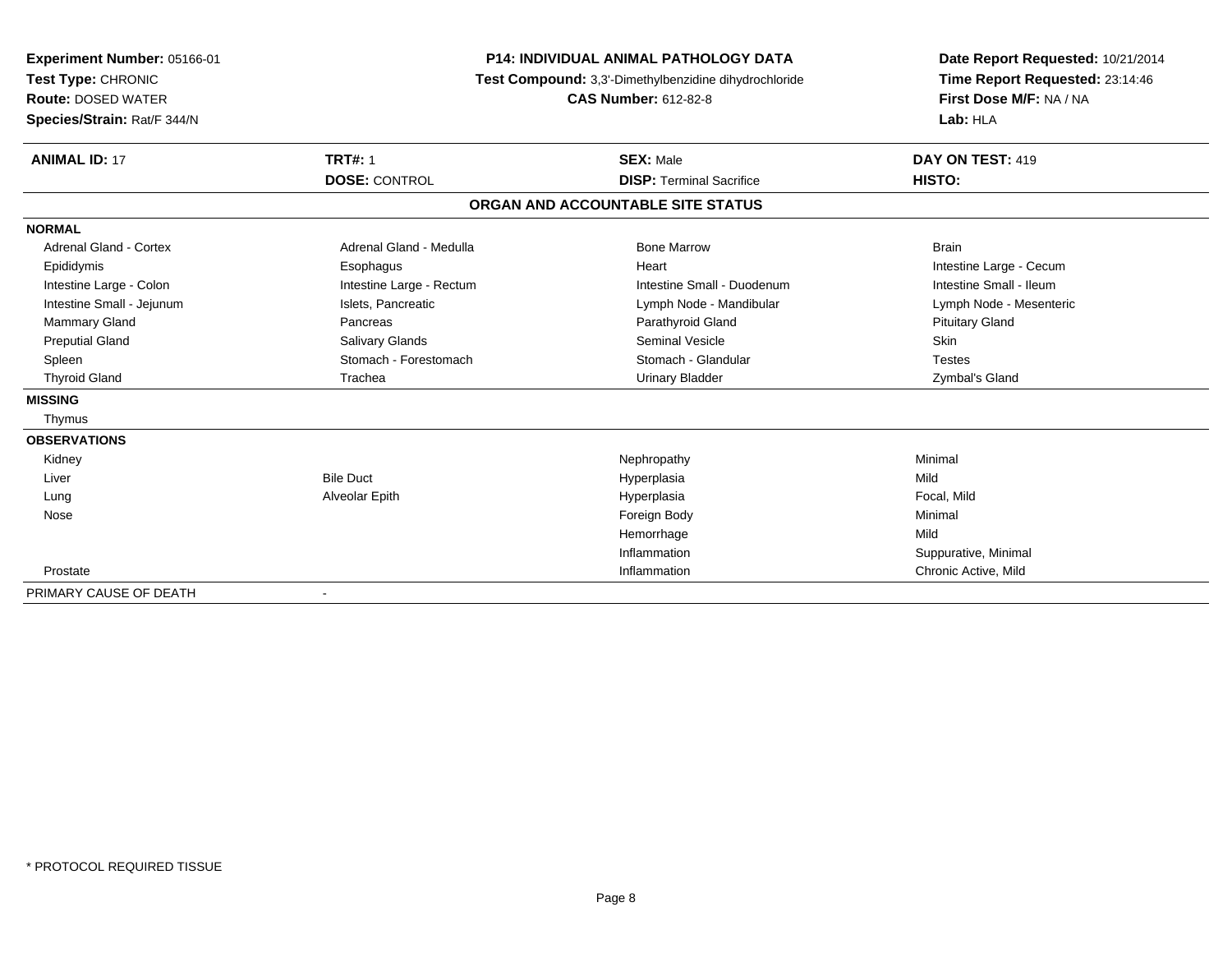| Experiment Number: 05166-01     | <b>P14: INDIVIDUAL ANIMAL PATHOLOGY DATA</b> |                                                       | Date Report Requested: 10/21/2014 |
|---------------------------------|----------------------------------------------|-------------------------------------------------------|-----------------------------------|
| Test Type: CHRONIC              |                                              | Test Compound: 3,3'-Dimethylbenzidine dihydrochloride | Time Report Requested: 23:14:46   |
| <b>Route: DOSED WATER</b>       |                                              | <b>CAS Number: 612-82-8</b>                           | First Dose M/F: NA / NA           |
| Species/Strain: Rat/F 344/N     |                                              |                                                       | Lab: HLA                          |
| <b>ANIMAL ID: 18</b>            | <b>TRT#: 1</b>                               | <b>SEX: Male</b>                                      | DAY ON TEST: 419                  |
|                                 | <b>DOSE: CONTROL</b>                         | <b>DISP: Terminal Sacrifice</b>                       | HISTO:                            |
|                                 |                                              | ORGAN AND ACCOUNTABLE SITE STATUS                     |                                   |
| <b>NORMAL</b>                   |                                              |                                                       |                                   |
| Adrenal Gland - Cortex          | Adrenal Gland - Medulla                      | <b>Bone Marrow</b>                                    | <b>Brain</b>                      |
| Epididymis                      | Esophagus                                    | Heart                                                 | Intestine Large - Cecum           |
| Intestine Large - Colon         | Intestine Large - Rectum                     | Intestine Small - Duodenum                            | Intestine Small - Ileum           |
| Intestine Small - Jejunum       | Islets, Pancreatic                           | Lung                                                  | Lymph Node - Mandibular           |
| Lymph Node - Mesenteric         | Pancreas                                     | Parathyroid Gland                                     | <b>Pituitary Gland</b>            |
| <b>Preputial Gland</b>          | Prostate                                     | Salivary Glands                                       | <b>Seminal Vesicle</b>            |
| Skin                            | Spleen                                       | Stomach - Forestomach                                 | Thymus                            |
| <b>Thyroid Gland</b>            | Trachea                                      | Zymbal's Gland                                        |                                   |
| <b>MISSING</b>                  |                                              |                                                       |                                   |
| Mammary Gland                   |                                              |                                                       |                                   |
| <b>OBSERVATIONS</b>             |                                              |                                                       |                                   |
| Eye                             |                                              | Cataract                                              | Moderate                          |
|                                 | Retina                                       | Degeneration                                          | Moderate                          |
| Note: CATARACT<br>$TGLs = 2-13$ |                                              |                                                       |                                   |
| Kidney                          |                                              | Nephropathy                                           | Mild                              |
| Liver                           | <b>Bile Duct</b>                             | Hyperplasia                                           | Mild                              |
| Nose                            |                                              | Foreign Body                                          | Minimal                           |
|                                 |                                              | Inflammation                                          | Suppurative, Minimal              |
| Stomach                         | Glandular                                    | Degeneration                                          | Cystic, Minimal                   |
| <b>Testes</b>                   | <b>Interstit Cell</b>                        | Hyperplasia                                           | Mild                              |
| <b>Urinary Bladder</b>          |                                              | <b>Infiltration Cellular</b>                          | Lymphocyte, Minimal               |
| PRIMARY CAUSE OF DEATH          | $\overline{\phantom{a}}$                     |                                                       |                                   |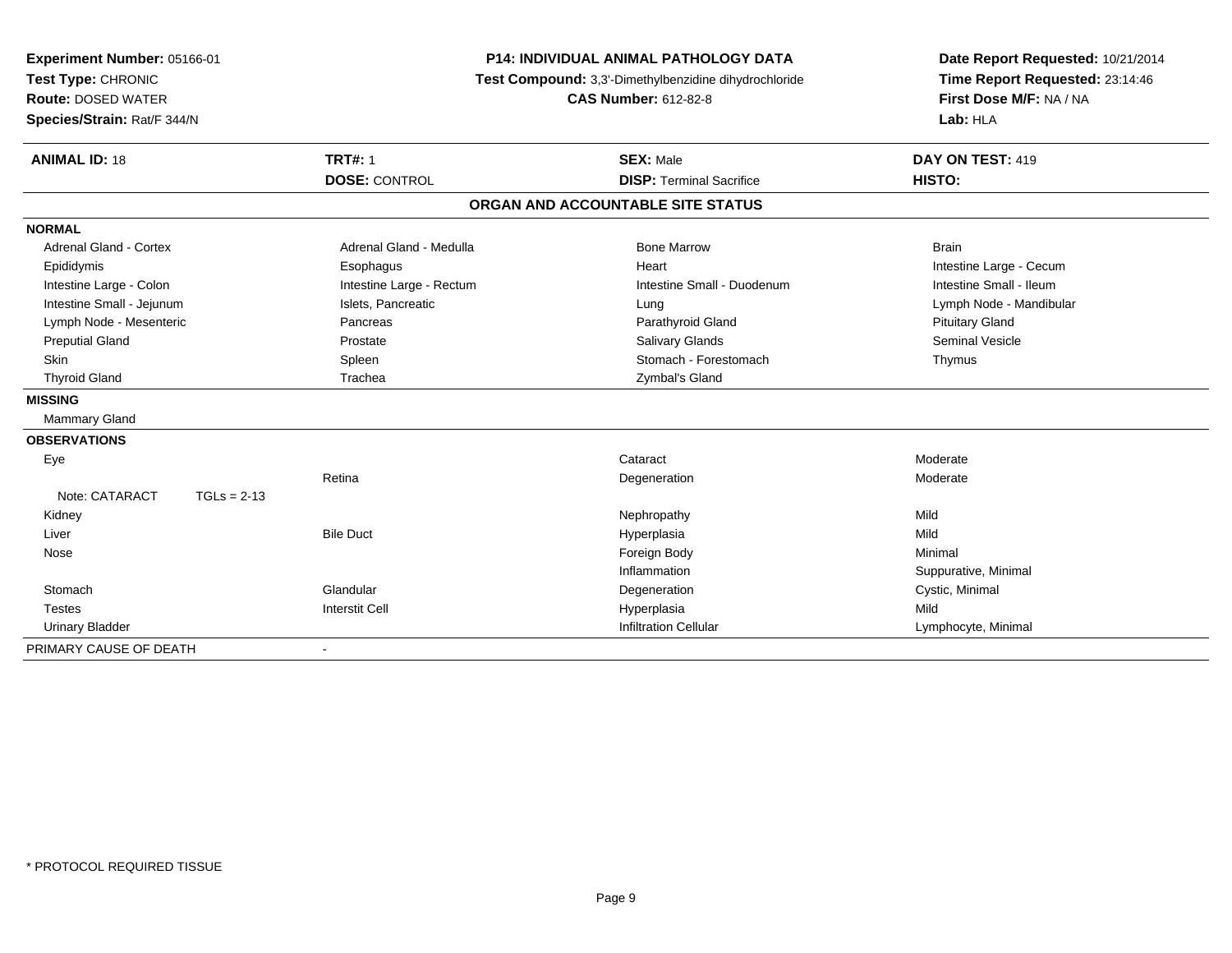| Experiment Number: 05166-01<br>Test Type: CHRONIC |               |                            | <b>P14: INDIVIDUAL ANIMAL PATHOLOGY DATA</b><br>Test Compound: 3,3'-Dimethylbenzidine dihydrochloride | Date Report Requested: 10/21/2014<br>Time Report Requested: 23:14:46 |
|---------------------------------------------------|---------------|----------------------------|-------------------------------------------------------------------------------------------------------|----------------------------------------------------------------------|
| <b>Route: DOSED WATER</b>                         |               |                            | <b>CAS Number: 612-82-8</b>                                                                           | First Dose M/F: NA / NA                                              |
| Species/Strain: Rat/F 344/N                       |               |                            |                                                                                                       | Lab: HLA                                                             |
|                                                   |               |                            |                                                                                                       |                                                                      |
| <b>ANIMAL ID: 19</b>                              |               | <b>TRT#: 1</b>             | <b>SEX: Male</b>                                                                                      | DAY ON TEST: 419                                                     |
|                                                   |               | <b>DOSE: CONTROL</b>       | <b>DISP: Terminal Sacrifice</b>                                                                       | HISTO:                                                               |
|                                                   |               |                            | ORGAN AND ACCOUNTABLE SITE STATUS                                                                     |                                                                      |
| <b>NORMAL</b>                                     |               |                            |                                                                                                       |                                                                      |
| <b>Adrenal Gland - Cortex</b>                     |               | Adrenal Gland - Medulla    | <b>Bone Marrow</b>                                                                                    | <b>Brain</b>                                                         |
| Epididymis                                        |               | Esophagus                  | Intestine Large - Cecum                                                                               | Intestine Large - Colon                                              |
| Intestine Large - Rectum                          |               | Intestine Small - Duodenum | Intestine Small - Ileum                                                                               | Intestine Small - Jejunum                                            |
| Islets, Pancreatic                                |               | Liver                      | Lung                                                                                                  | Lymph Node - Mandibular                                              |
| Lymph Node - Mesenteric                           |               | Mammary Gland              | Nose                                                                                                  | Pancreas                                                             |
| <b>Pituitary Gland</b>                            |               | <b>Preputial Gland</b>     | Prostate                                                                                              | <b>Salivary Glands</b>                                               |
| Seminal Vesicle                                   |               | <b>Skin</b>                | Spleen                                                                                                | Stomach - Forestomach                                                |
| <b>Thyroid Gland</b>                              |               | Trachea                    | <b>Urinary Bladder</b>                                                                                | Zymbal's Gland                                                       |
| <b>MISSING</b>                                    |               |                            |                                                                                                       |                                                                      |
| Parathyroid Gland                                 |               |                            |                                                                                                       |                                                                      |
| <b>OBSERVATIONS</b>                               |               |                            |                                                                                                       |                                                                      |
| Heart                                             |               |                            | Cardiomyopathy                                                                                        | Mild                                                                 |
| Kidney                                            |               |                            | Nephropathy                                                                                           | Minimal                                                              |
| Lymph Node                                        |               | Mediastinal                | Pigmentation                                                                                          | Hemosiderin, Mild                                                    |
| Note: PIGMENT                                     | $TGLs = 2-13$ |                            |                                                                                                       |                                                                      |
| Mesentery                                         |               | Fat                        | Necrosis                                                                                              | Focal, Marked                                                        |
| Note: NECROSIS                                    | $TGLs = 1-14$ |                            |                                                                                                       |                                                                      |
| Stomach                                           |               | Glandular                  | Degeneration                                                                                          | Cystic, Minimal                                                      |
| Testes                                            |               | Interstit Cell             | Hyperplasia                                                                                           | Mild                                                                 |
|                                                   |               |                            | Hypospermia                                                                                           | Mild                                                                 |
| Thymus                                            |               |                            | Hyperplasia                                                                                           | Lymphoid, Mild                                                       |
| PRIMARY CAUSE OF DEATH                            |               | $\blacksquare$             |                                                                                                       |                                                                      |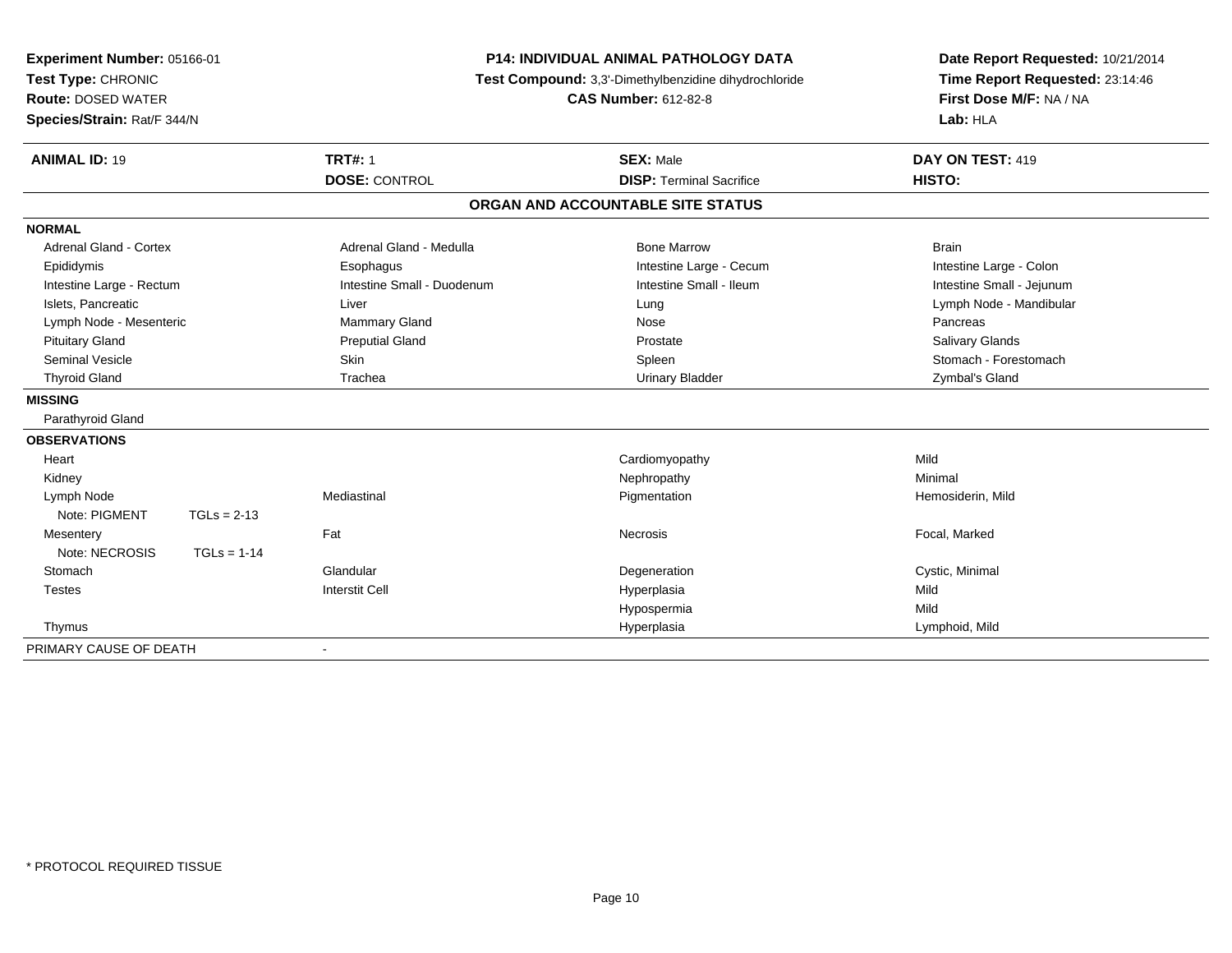| Experiment Number: 05166-01<br>Test Type: CHRONIC<br><b>Route: DOSED WATER</b><br>Species/Strain: Rat/F 344/N |                            | <b>P14: INDIVIDUAL ANIMAL PATHOLOGY DATA</b><br>Test Compound: 3,3'-Dimethylbenzidine dihydrochloride<br><b>CAS Number: 612-82-8</b> |                                 | Date Report Requested: 10/21/2014<br>Time Report Requested: 23:14:46<br>First Dose M/F: NA / NA<br>Lab: HLA |  |
|---------------------------------------------------------------------------------------------------------------|----------------------------|--------------------------------------------------------------------------------------------------------------------------------------|---------------------------------|-------------------------------------------------------------------------------------------------------------|--|
| <b>ANIMAL ID: 20</b>                                                                                          | <b>TRT#: 1</b>             |                                                                                                                                      | <b>SEX: Male</b>                | DAY ON TEST: 419                                                                                            |  |
|                                                                                                               | <b>DOSE: CONTROL</b>       |                                                                                                                                      | <b>DISP: Terminal Sacrifice</b> | HISTO:                                                                                                      |  |
|                                                                                                               |                            | ORGAN AND ACCOUNTABLE SITE STATUS                                                                                                    |                                 |                                                                                                             |  |
| <b>NORMAL</b>                                                                                                 |                            |                                                                                                                                      |                                 |                                                                                                             |  |
| Adrenal Gland - Cortex                                                                                        | Adrenal Gland - Medulla    |                                                                                                                                      | <b>Bone Marrow</b>              | <b>Brain</b>                                                                                                |  |
| Epididymis                                                                                                    | Esophagus                  |                                                                                                                                      | Intestine Large - Cecum         | Intestine Large - Colon                                                                                     |  |
| Intestine Large - Rectum                                                                                      | Intestine Small - Duodenum |                                                                                                                                      | Intestine Small - Ileum         | Intestine Small - Jejunum                                                                                   |  |
| Islets, Pancreatic                                                                                            | Lung                       |                                                                                                                                      | Lymph Node - Mandibular         | Lymph Node - Mesenteric                                                                                     |  |
| Nose                                                                                                          | Pancreas                   |                                                                                                                                      | Parathyroid Gland               | <b>Pituitary Gland</b>                                                                                      |  |
| <b>Preputial Gland</b>                                                                                        | <b>Salivary Glands</b>     |                                                                                                                                      | <b>Seminal Vesicle</b>          | Skin                                                                                                        |  |
| Spleen                                                                                                        | Stomach - Forestomach      |                                                                                                                                      | <b>Thyroid Gland</b>            | Trachea                                                                                                     |  |
| <b>Urinary Bladder</b>                                                                                        | Zymbal's Gland             |                                                                                                                                      |                                 |                                                                                                             |  |
| <b>MISSING</b>                                                                                                |                            |                                                                                                                                      |                                 |                                                                                                             |  |
| Mammary Gland                                                                                                 | Thymus                     |                                                                                                                                      |                                 |                                                                                                             |  |
| <b>OBSERVATIONS</b>                                                                                           |                            |                                                                                                                                      |                                 |                                                                                                             |  |
| Heart                                                                                                         | Myocardium                 |                                                                                                                                      | <b>Necrosis</b>                 | Focal, Minimal                                                                                              |  |
| Kidney                                                                                                        |                            |                                                                                                                                      | Nephropathy                     | Mild                                                                                                        |  |
| Liver                                                                                                         | <b>Bile Duct</b>           |                                                                                                                                      | Hyperplasia                     | Minimal                                                                                                     |  |
|                                                                                                               |                            |                                                                                                                                      | Necrosis                        | Coagulative, Multifocal, Minimal                                                                            |  |
| Note: NECROSIS                                                                                                | $TGLs = 1-3.1$             |                                                                                                                                      |                                 |                                                                                                             |  |
| Prostate                                                                                                      |                            |                                                                                                                                      | Inflammation                    | Chronic Active, Mild                                                                                        |  |
| Stomach                                                                                                       | Glandular                  |                                                                                                                                      | Degeneration                    | Cystic, Minimal                                                                                             |  |
| <b>Testes</b>                                                                                                 | <b>Interstit Cell</b>      |                                                                                                                                      | Hyperplasia                     | Mild                                                                                                        |  |
| PRIMARY CAUSE OF DEATH                                                                                        | $\blacksquare$             |                                                                                                                                      |                                 |                                                                                                             |  |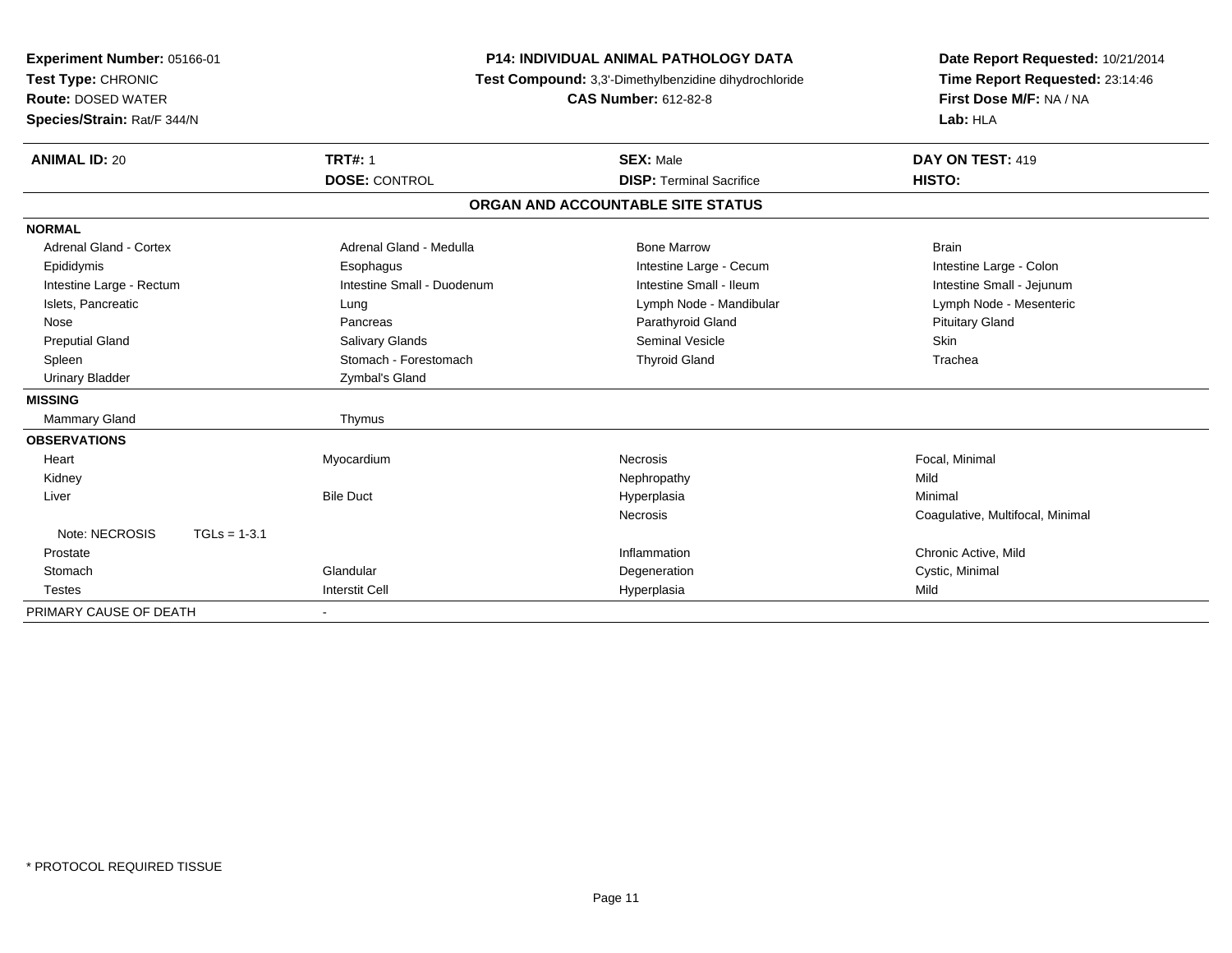| <b>Experiment Number: 05166-01</b><br>Test Type: CHRONIC | P14: INDIVIDUAL ANIMAL PATHOLOGY DATA<br>Test Compound: 3,3'-Dimethylbenzidine dihydrochloride<br><b>CAS Number: 612-82-8</b> |                                   | Date Report Requested: 10/21/2014<br>Time Report Requested: 23:14:46 |
|----------------------------------------------------------|-------------------------------------------------------------------------------------------------------------------------------|-----------------------------------|----------------------------------------------------------------------|
| <b>Route: DOSED WATER</b>                                |                                                                                                                               |                                   | First Dose M/F: NA / NA                                              |
| Species/Strain: Rat/F 344/N                              |                                                                                                                               |                                   | Lab: HLA                                                             |
| <b>ANIMAL ID: 21</b>                                     | <b>TRT#: 1</b>                                                                                                                | <b>SEX: Male</b>                  | DAY ON TEST: 419                                                     |
|                                                          | <b>DOSE: CONTROL</b>                                                                                                          | <b>DISP: Terminal Sacrifice</b>   | HISTO:                                                               |
|                                                          |                                                                                                                               | ORGAN AND ACCOUNTABLE SITE STATUS |                                                                      |
| <b>NORMAL</b>                                            |                                                                                                                               |                                   |                                                                      |
| Adrenal Gland - Cortex                                   | Adrenal Gland - Medulla                                                                                                       | <b>Bone Marrow</b>                | <b>Brain</b>                                                         |
| Epididymis                                               | Esophagus                                                                                                                     | Heart                             | Intestine Large - Cecum                                              |
| Intestine Large - Colon                                  | Intestine Large - Rectum                                                                                                      | Intestine Small - Duodenum        | Intestine Small - Ileum                                              |
| Intestine Small - Jejunum                                | Islets, Pancreatic                                                                                                            | Lung                              | Lymph Node - Mandibular                                              |
| Lymph Node - Mesenteric                                  | Nose                                                                                                                          | <b>Pituitary Gland</b>            | <b>Preputial Gland</b>                                               |
| Salivary Glands                                          | <b>Seminal Vesicle</b>                                                                                                        | <b>Skin</b>                       | Spleen                                                               |
| Stomach - Forestomach                                    | Stomach - Glandular                                                                                                           | Thymus                            | <b>Thyroid Gland</b>                                                 |
| Trachea                                                  | <b>Urinary Bladder</b>                                                                                                        | Zymbal's Gland                    |                                                                      |
| <b>MISSING</b>                                           |                                                                                                                               |                                   |                                                                      |
| <b>Mammary Gland</b>                                     | Parathyroid Gland                                                                                                             |                                   |                                                                      |
| <b>OBSERVATIONS</b>                                      |                                                                                                                               |                                   |                                                                      |
| Kidney                                                   |                                                                                                                               | Nephropathy                       | Mild                                                                 |
| Liver                                                    | Serosa                                                                                                                        | Cyst                              |                                                                      |
|                                                          | Serosa                                                                                                                        | Fibrosis                          | Focal, Moderate                                                      |
|                                                          | <b>Bile Duct</b>                                                                                                              | Hyperplasia                       | Mild                                                                 |
|                                                          | Serosa                                                                                                                        | Pigmentation                      | Hemosiderin, Focal, Moderate                                         |
| [Fibrosis TGLS = $1-3.1$ ]                               |                                                                                                                               |                                   |                                                                      |
| [Hyperplasia TGLS = 1-3.1]                               |                                                                                                                               |                                   |                                                                      |
| [ Pigmentation TGLS = $3-3.2$ ]                          |                                                                                                                               |                                   |                                                                      |
| Pancreas                                                 | Acinus                                                                                                                        | Atrophy                           | Mild                                                                 |
| Prostate                                                 |                                                                                                                               | Inflammation                      | Chronic Active, Mild                                                 |
| <b>Testes</b>                                            | <b>Interstit Cell</b>                                                                                                         | Adenoma                           |                                                                      |
| PRIMARY CAUSE OF DEATH                                   | $\blacksquare$                                                                                                                |                                   |                                                                      |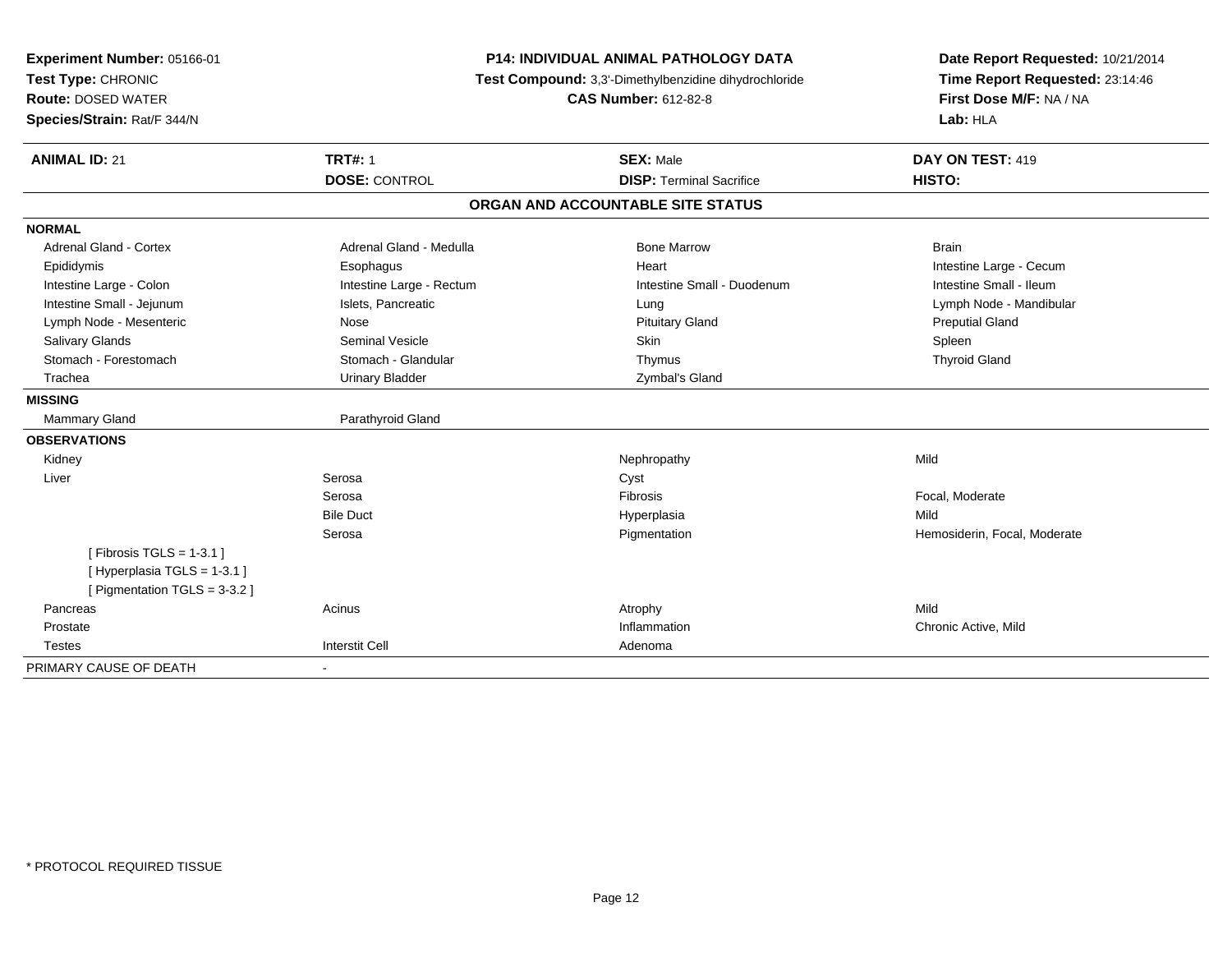| <b>Experiment Number: 05166-01</b> | <b>P14: INDIVIDUAL ANIMAL PATHOLOGY DATA</b> |                                                       | Date Report Requested: 10/21/2014                          |  |
|------------------------------------|----------------------------------------------|-------------------------------------------------------|------------------------------------------------------------|--|
| Test Type: CHRONIC                 |                                              | Test Compound: 3,3'-Dimethylbenzidine dihydrochloride |                                                            |  |
| <b>Route: DOSED WATER</b>          |                                              | <b>CAS Number: 612-82-8</b>                           | Time Report Requested: 23:14:46<br>First Dose M/F: NA / NA |  |
| Species/Strain: Rat/F 344/N        |                                              |                                                       | Lab: HLA                                                   |  |
|                                    |                                              |                                                       |                                                            |  |
| <b>ANIMAL ID: 22</b>               | <b>TRT#: 1</b>                               | <b>SEX: Male</b>                                      | DAY ON TEST: 419                                           |  |
|                                    | <b>DOSE: CONTROL</b>                         | <b>DISP: Terminal Sacrifice</b>                       | HISTO:                                                     |  |
|                                    |                                              | ORGAN AND ACCOUNTABLE SITE STATUS                     |                                                            |  |
| <b>NORMAL</b>                      |                                              |                                                       |                                                            |  |
| Adrenal Gland - Cortex             | Adrenal Gland - Medulla                      | <b>Bone Marrow</b>                                    | <b>Brain</b>                                               |  |
| Epididymis                         | Esophagus                                    | Intestine Large - Cecum                               | Intestine Large - Rectum                                   |  |
| Intestine Small - Duodenum         | Intestine Small - Ileum                      | Intestine Small - Jejunum                             | Islets, Pancreatic                                         |  |
| Lymph Node - Mandibular            | Lymph Node - Mesenteric                      | Mammary Gland                                         | Nose                                                       |  |
| Pancreas                           | Parathyroid Gland                            | <b>Pituitary Gland</b>                                | <b>Preputial Gland</b>                                     |  |
| Prostate                           | Salivary Glands                              | Seminal Vesicle                                       | Skin                                                       |  |
| Spleen                             | Stomach - Forestomach                        | Thymus                                                | Trachea                                                    |  |
| <b>Urinary Bladder</b>             | Zymbal's Gland                               |                                                       |                                                            |  |
| <b>OBSERVATIONS</b>                |                                              |                                                       |                                                            |  |
| Heart                              |                                              | Cardiomyopathy                                        | Mild                                                       |  |
| Intestine Large                    | Colon                                        | Parasite Metazoan                                     | Minimal                                                    |  |
| Kidney                             |                                              | Nephropathy                                           | Mild                                                       |  |
| Liver                              | <b>Bile Duct</b>                             | Hyperplasia                                           | Minimal                                                    |  |
|                                    |                                              | Inflammation                                          | Acute, Multifocal, Minimal                                 |  |
| Lung                               |                                              | <b>Infiltration Cellular</b>                          | Histiocyte, Minimal                                        |  |
| Stomach                            | Glandular                                    | Degeneration                                          | Cystic, Minimal                                            |  |
| <b>Testes</b>                      | <b>Interstit Cell</b>                        | Hyperplasia                                           | Mild                                                       |  |
| <b>Thyroid Gland</b>               | C Cell                                       | Adenoma                                               |                                                            |  |
| PRIMARY CAUSE OF DEATH             |                                              |                                                       |                                                            |  |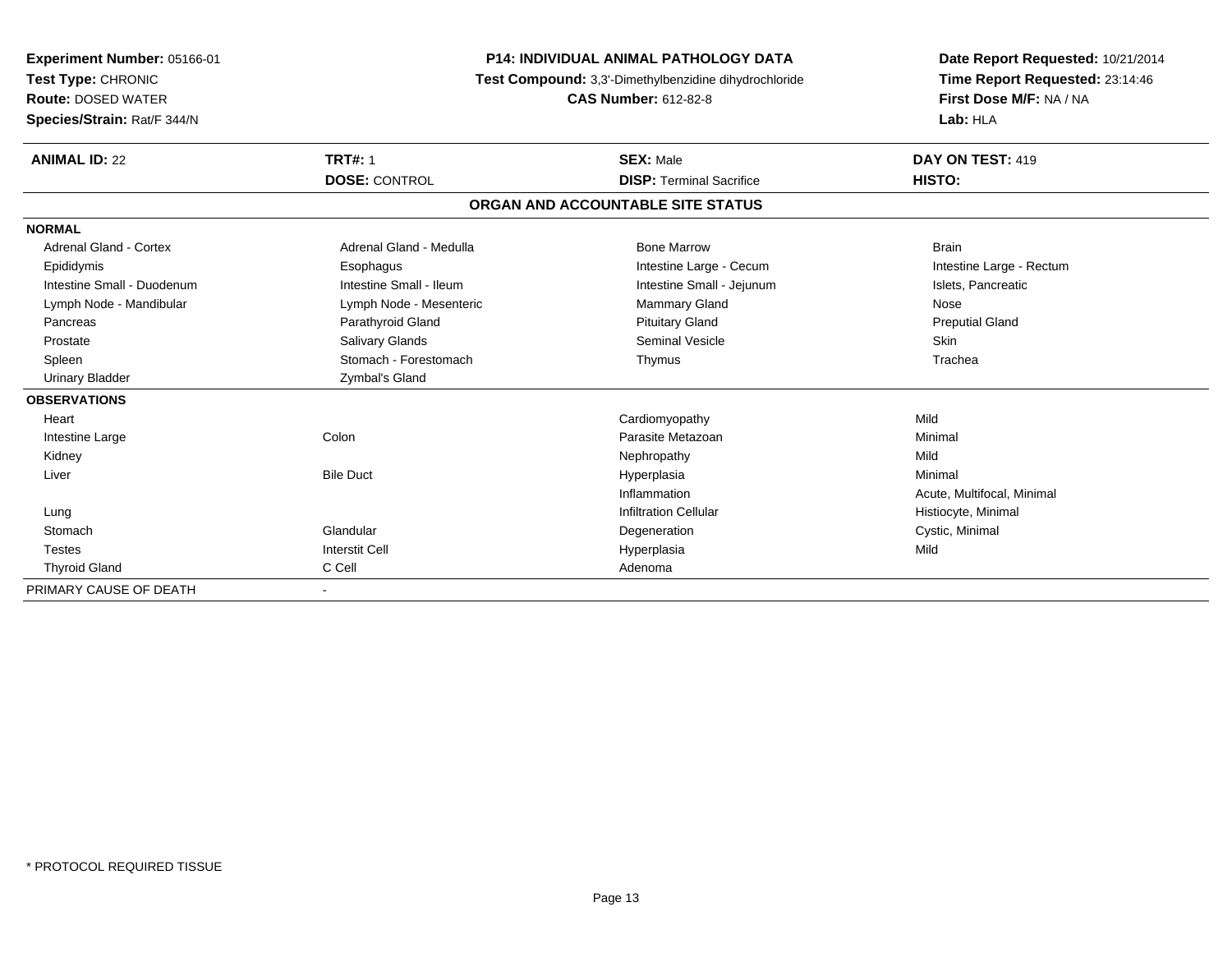| Experiment Number: 05166-01             | <b>P14: INDIVIDUAL ANIMAL PATHOLOGY DATA</b><br>Test Compound: 3,3'-Dimethylbenzidine dihydrochloride |                                   | Date Report Requested: 10/21/2014 |  |
|-----------------------------------------|-------------------------------------------------------------------------------------------------------|-----------------------------------|-----------------------------------|--|
| Test Type: CHRONIC                      |                                                                                                       |                                   | Time Report Requested: 23:14:46   |  |
| <b>Route: DOSED WATER</b>               |                                                                                                       | <b>CAS Number: 612-82-8</b>       | First Dose M/F: NA / NA           |  |
| Species/Strain: Rat/F 344/N             |                                                                                                       |                                   | Lab: HLA                          |  |
| <b>ANIMAL ID: 23</b>                    | <b>TRT#: 1</b>                                                                                        | <b>SEX: Male</b>                  | DAY ON TEST: 426                  |  |
|                                         | <b>DOSE: CONTROL</b>                                                                                  | <b>DISP: Terminal Sacrifice</b>   | HISTO:                            |  |
|                                         |                                                                                                       | ORGAN AND ACCOUNTABLE SITE STATUS |                                   |  |
| <b>NORMAL</b>                           |                                                                                                       |                                   |                                   |  |
| <b>Adrenal Gland - Cortex</b>           | Adrenal Gland - Medulla                                                                               | <b>Bone Marrow</b>                | <b>Brain</b>                      |  |
| Epididymis                              | Esophagus                                                                                             | Intestine Large - Cecum           | Intestine Large - Colon           |  |
| Intestine Large - Rectum                | Intestine Small - Duodenum                                                                            | Intestine Small - Ileum           | Intestine Small - Jejunum         |  |
| Islets, Pancreatic                      | Lung                                                                                                  | Lymph Node - Mandibular           | Lymph Node - Mesenteric           |  |
| Nose                                    | Pancreas                                                                                              | Parathyroid Gland                 | <b>Pituitary Gland</b>            |  |
| <b>Salivary Glands</b>                  | <b>Seminal Vesicle</b>                                                                                | <b>Skin</b>                       | Spleen                            |  |
| Stomach - Forestomach                   | Stomach - Glandular                                                                                   | <b>Thyroid Gland</b>              | Trachea                           |  |
| <b>Urinary Bladder</b>                  | Zymbal's Gland                                                                                        |                                   |                                   |  |
| <b>MISSING</b>                          |                                                                                                       |                                   |                                   |  |
| Mammary Gland                           | Thymus                                                                                                |                                   |                                   |  |
| <b>OBSERVATIONS</b>                     |                                                                                                       |                                   |                                   |  |
| Heart                                   |                                                                                                       | Cardiomyopathy                    | Minimal                           |  |
| Kidney                                  |                                                                                                       | Nephropathy                       | Mild                              |  |
| Liver                                   | <b>Bile Duct</b>                                                                                      | Hyperplasia                       | Mild                              |  |
|                                         |                                                                                                       | Inflammation                      | Acute, Focal, Minimal             |  |
| <b>Preputial Gland</b>                  |                                                                                                       | Adenoma                           |                                   |  |
| Note: [ ADENOMA<br>$\vert$ TGLs = 1-8.2 |                                                                                                       |                                   |                                   |  |
| Prostate                                |                                                                                                       | Inflammation                      | Chronic Active, Mild              |  |
| <b>Testes</b>                           | <b>Interstit Cell</b>                                                                                 | Adenoma                           |                                   |  |
|                                         | <b>Interstit Cell</b>                                                                                 | Hyperplasia                       | Mild                              |  |
| PRIMARY CAUSE OF DEATH                  | $\blacksquare$                                                                                        |                                   |                                   |  |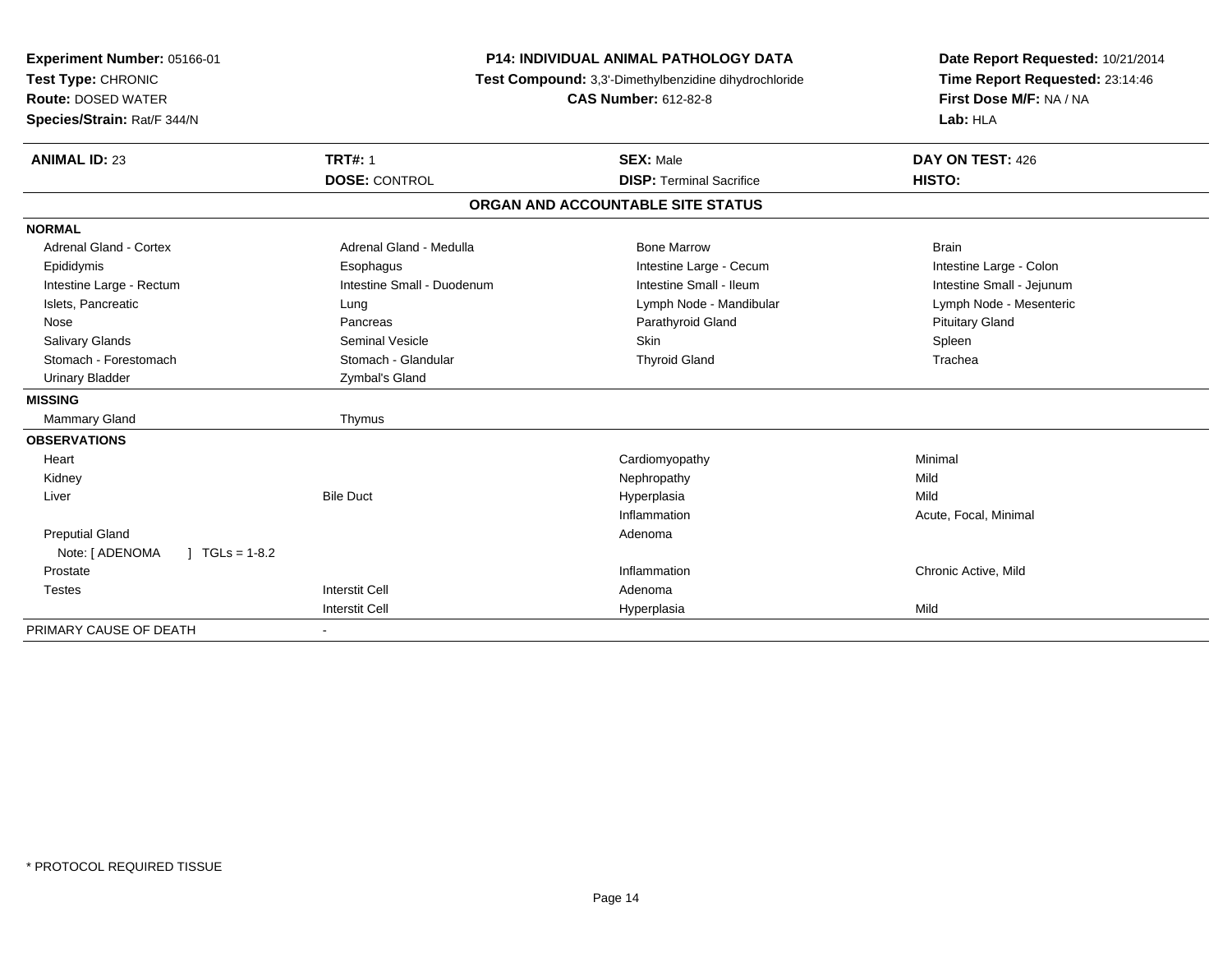| Experiment Number: 05166-01<br>Test Type: CHRONIC<br><b>Route: DOSED WATER</b><br>Species/Strain: Rat/F 344/N | <b>P14: INDIVIDUAL ANIMAL PATHOLOGY DATA</b><br>Test Compound: 3,3'-Dimethylbenzidine dihydrochloride<br><b>CAS Number: 612-82-8</b> |                                   | Date Report Requested: 10/21/2014<br>Time Report Requested: 23:14:46<br>First Dose M/F: NA / NA<br>Lab: HLA |
|---------------------------------------------------------------------------------------------------------------|--------------------------------------------------------------------------------------------------------------------------------------|-----------------------------------|-------------------------------------------------------------------------------------------------------------|
| <b>ANIMAL ID: 24</b>                                                                                          | <b>TRT#: 1</b>                                                                                                                       | <b>SEX: Male</b>                  | DAY ON TEST: 419                                                                                            |
|                                                                                                               | <b>DOSE: CONTROL</b>                                                                                                                 | <b>DISP: Terminal Sacrifice</b>   | HISTO:                                                                                                      |
|                                                                                                               |                                                                                                                                      | ORGAN AND ACCOUNTABLE SITE STATUS |                                                                                                             |
| <b>NORMAL</b>                                                                                                 |                                                                                                                                      |                                   |                                                                                                             |
| <b>Adrenal Gland - Cortex</b>                                                                                 | Adrenal Gland - Medulla                                                                                                              | <b>Bone Marrow</b>                | <b>Brain</b>                                                                                                |
| Epididymis                                                                                                    | Esophagus                                                                                                                            | Heart                             | Intestine Large - Cecum                                                                                     |
| Intestine Large - Colon                                                                                       | Intestine Large - Rectum                                                                                                             | Intestine Small - Duodenum        | Intestine Small - Ileum                                                                                     |
| Intestine Small - Jejunum                                                                                     | Islets, Pancreatic                                                                                                                   | Liver                             | Lung                                                                                                        |
| Lymph Node - Mandibular                                                                                       | Lymph Node - Mesenteric                                                                                                              | <b>Mammary Gland</b>              | Nose                                                                                                        |
| Pancreas                                                                                                      | Parathyroid Gland                                                                                                                    | <b>Pituitary Gland</b>            | <b>Preputial Gland</b>                                                                                      |
| <b>Salivary Glands</b>                                                                                        | Seminal Vesicle                                                                                                                      | <b>Skin</b>                       | Stomach - Forestomach                                                                                       |
| Stomach - Glandular                                                                                           | <b>Thyroid Gland</b>                                                                                                                 | Trachea                           | <b>Urinary Bladder</b>                                                                                      |
| <b>Zymbal's Gland</b>                                                                                         |                                                                                                                                      |                                   |                                                                                                             |
| <b>OBSERVATIONS</b>                                                                                           |                                                                                                                                      |                                   |                                                                                                             |
| Kidney                                                                                                        |                                                                                                                                      | Nephropathy                       | Minimal                                                                                                     |
| Prostate                                                                                                      |                                                                                                                                      | Inflammation                      | Chronic Active, Mild                                                                                        |
| Spleen                                                                                                        | Capsule                                                                                                                              | Fibrosis                          | Focal, Mild                                                                                                 |
| [Fibrosis TGLS = $1-3$ ]                                                                                      |                                                                                                                                      |                                   |                                                                                                             |
| <b>Testes</b>                                                                                                 | <b>Interstit Cell</b>                                                                                                                | Adenoma                           |                                                                                                             |
| Thymus                                                                                                        | <b>Epithel Cell</b>                                                                                                                  | Hyperplasia                       | Mild                                                                                                        |
| PRIMARY CAUSE OF DEATH                                                                                        |                                                                                                                                      |                                   |                                                                                                             |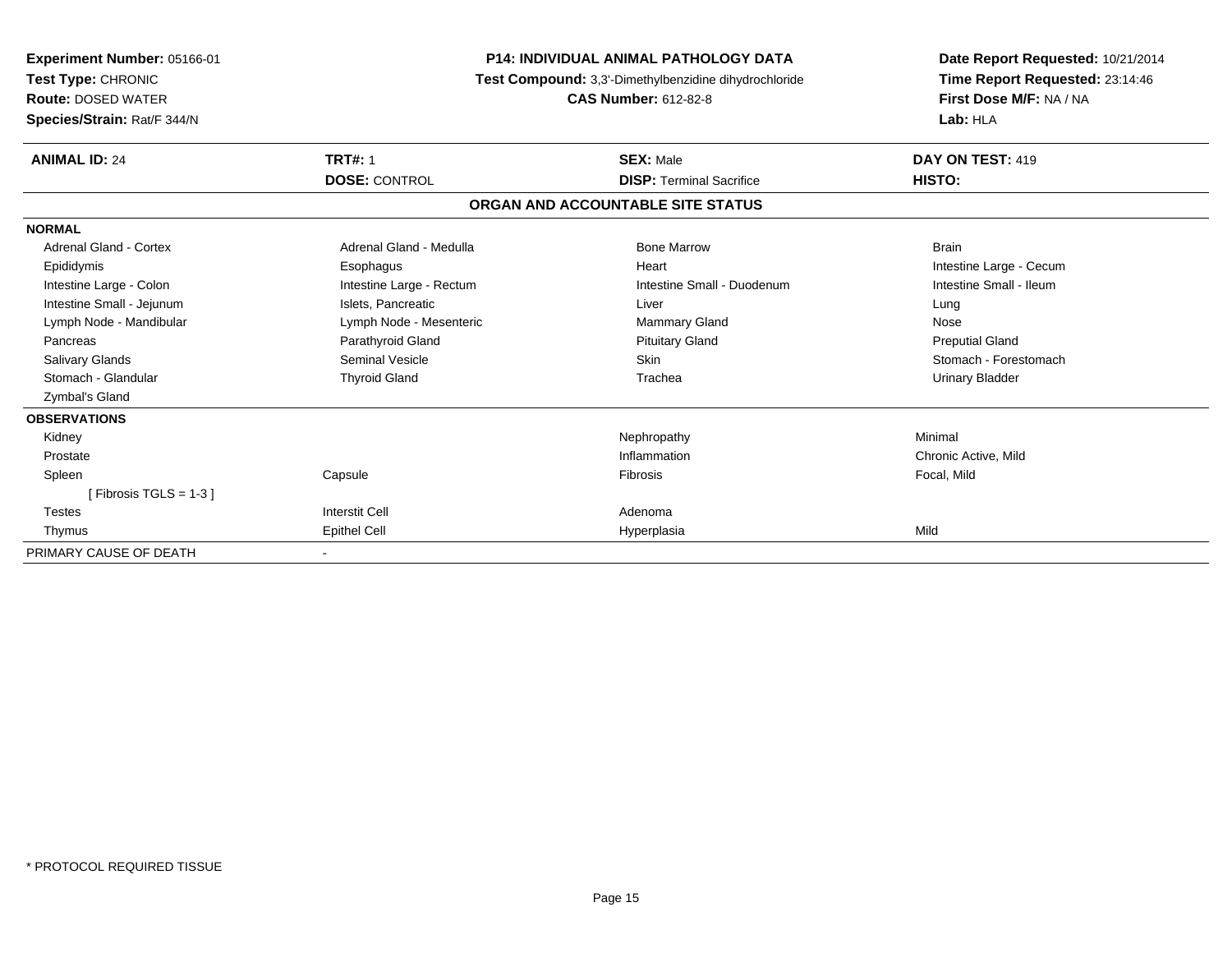| Experiment Number: 05166-01<br>Test Type: CHRONIC<br><b>Route: DOSED WATER</b><br>Species/Strain: Rat/F 344/N | <b>P14: INDIVIDUAL ANIMAL PATHOLOGY DATA</b><br>Test Compound: 3,3'-Dimethylbenzidine dihydrochloride<br><b>CAS Number: 612-82-8</b> |                                   | Date Report Requested: 10/21/2014<br>Time Report Requested: 23:14:46<br>First Dose M/F: NA / NA<br>Lab: HLA |  |
|---------------------------------------------------------------------------------------------------------------|--------------------------------------------------------------------------------------------------------------------------------------|-----------------------------------|-------------------------------------------------------------------------------------------------------------|--|
| <b>ANIMAL ID: 25</b>                                                                                          | <b>TRT#: 1</b>                                                                                                                       | <b>SEX: Male</b>                  | DAY ON TEST: 419                                                                                            |  |
|                                                                                                               | <b>DOSE: CONTROL</b>                                                                                                                 | <b>DISP: Terminal Sacrifice</b>   | HISTO:                                                                                                      |  |
|                                                                                                               |                                                                                                                                      | ORGAN AND ACCOUNTABLE SITE STATUS |                                                                                                             |  |
| <b>NORMAL</b>                                                                                                 |                                                                                                                                      |                                   |                                                                                                             |  |
| Adrenal Gland - Cortex                                                                                        | Adrenal Gland - Medulla                                                                                                              | <b>Bone Marrow</b>                | <b>Brain</b>                                                                                                |  |
| Epididymis                                                                                                    | Esophagus                                                                                                                            | Heart                             | Intestine Large - Cecum                                                                                     |  |
| Intestine Large - Colon                                                                                       | Intestine Large - Rectum                                                                                                             | Intestine Small - Duodenum        | Intestine Small - Ileum                                                                                     |  |
| Intestine Small - Jejunum                                                                                     | Islets, Pancreatic                                                                                                                   | Lung                              | Lymph Node - Mandibular                                                                                     |  |
| Lymph Node - Mesenteric                                                                                       | <b>Mammary Gland</b>                                                                                                                 | Nose                              | Pancreas                                                                                                    |  |
| <b>Pituitary Gland</b>                                                                                        | <b>Preputial Gland</b>                                                                                                               | Prostate                          | <b>Salivary Glands</b>                                                                                      |  |
| <b>Seminal Vesicle</b>                                                                                        | <b>Skin</b>                                                                                                                          | Spleen                            | Stomach - Forestomach                                                                                       |  |
| <b>Thyroid Gland</b>                                                                                          | Trachea                                                                                                                              | <b>Urinary Bladder</b>            | Zymbal's Gland                                                                                              |  |
| <b>MISSING</b>                                                                                                |                                                                                                                                      |                                   |                                                                                                             |  |
| Parathyroid Gland                                                                                             |                                                                                                                                      |                                   |                                                                                                             |  |
| <b>OBSERVATIONS</b>                                                                                           |                                                                                                                                      |                                   |                                                                                                             |  |
| Kidney                                                                                                        |                                                                                                                                      | Nephropathy                       | Minimal                                                                                                     |  |
| Liver                                                                                                         | <b>Bile Duct</b>                                                                                                                     | Hyperplasia                       | Mild                                                                                                        |  |
|                                                                                                               |                                                                                                                                      | Inflammation                      | Acute, Focal, Minimal                                                                                       |  |
| Stomach                                                                                                       | Glandular                                                                                                                            | Degeneration                      | Cystic, Minimal                                                                                             |  |
| <b>Testes</b>                                                                                                 | <b>Interstit Cell</b>                                                                                                                | Hyperplasia                       | Mild                                                                                                        |  |
| Thymus                                                                                                        | <b>Epithel Cell</b>                                                                                                                  | Hyperplasia                       | Mild                                                                                                        |  |
| PRIMARY CAUSE OF DEATH                                                                                        |                                                                                                                                      |                                   |                                                                                                             |  |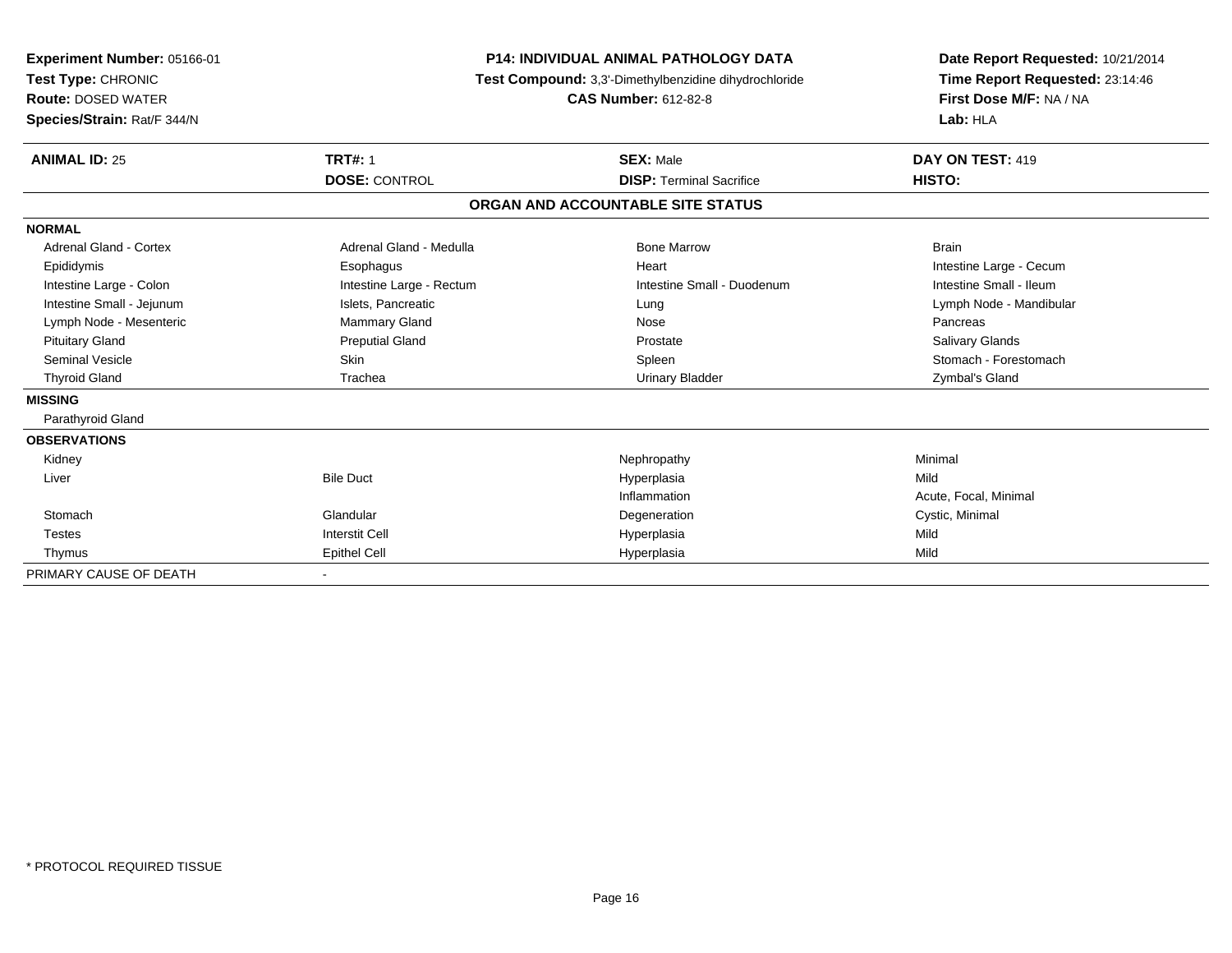| Experiment Number: 05166-01   |                | <b>P14: INDIVIDUAL ANIMAL PATHOLOGY DATA</b><br>Test Compound: 3,3'-Dimethylbenzidine dihydrochloride |                                   | Date Report Requested: 10/21/2014  |
|-------------------------------|----------------|-------------------------------------------------------------------------------------------------------|-----------------------------------|------------------------------------|
| Test Type: CHRONIC            |                |                                                                                                       |                                   | Time Report Requested: 23:14:46    |
| <b>Route: DOSED WATER</b>     |                |                                                                                                       | <b>CAS Number: 612-82-8</b>       | First Dose M/F: NA / NA            |
| Species/Strain: Rat/F 344/N   |                |                                                                                                       |                                   | Lab: HLA                           |
|                               |                |                                                                                                       |                                   |                                    |
| <b>ANIMAL ID: 26</b>          |                | <b>TRT#: 1</b>                                                                                        | <b>SEX: Male</b>                  | DAY ON TEST: 419                   |
|                               |                | <b>DOSE: CONTROL</b>                                                                                  | <b>DISP: Terminal Sacrifice</b>   | HISTO:                             |
|                               |                |                                                                                                       | ORGAN AND ACCOUNTABLE SITE STATUS |                                    |
| <b>NORMAL</b>                 |                |                                                                                                       |                                   |                                    |
| <b>Adrenal Gland - Cortex</b> |                | Adrenal Gland - Medulla                                                                               | <b>Bone Marrow</b>                | <b>Brain</b>                       |
| Epididymis                    |                | Esophagus                                                                                             | Intestine Large - Cecum           | Intestine Large - Colon            |
| Intestine Large - Rectum      |                | Intestine Small - Duodenum                                                                            | Intestine Small - Ileum           | Intestine Small - Jejunum          |
| Islets, Pancreatic            |                | Lung                                                                                                  | Lymph Node - Mandibular           | Lymph Node - Mesenteric            |
| Nose                          |                | Pancreas                                                                                              | Parathyroid Gland                 | <b>Pituitary Gland</b>             |
| <b>Preputial Gland</b>        |                | Prostate                                                                                              | <b>Salivary Glands</b>            | <b>Seminal Vesicle</b>             |
| Skin                          |                | Spleen                                                                                                | Stomach - Forestomach             | Thymus                             |
| Trachea                       |                | <b>Urinary Bladder</b>                                                                                | Zymbal's Gland                    |                                    |
| <b>MISSING</b>                |                |                                                                                                       |                                   |                                    |
| Mammary Gland                 |                |                                                                                                       |                                   |                                    |
| <b>OBSERVATIONS</b>           |                |                                                                                                       |                                   |                                    |
| Heart                         |                |                                                                                                       | Cardiomyopathy                    | Mild                               |
| Kidney                        |                |                                                                                                       | Nephropathy                       | Mild                               |
| Liver                         |                |                                                                                                       | Hemorrhage                        | Focal, Mild                        |
|                               |                | <b>Bile Duct</b>                                                                                      | Hyperplasia                       | Mild                               |
|                               |                |                                                                                                       | Inflammation                      | Granulomatous, Multifocal, Minimal |
| Note: HEMORRHAGE              | $TGLs = 1-3.1$ |                                                                                                       |                                   |                                    |
| Stomach                       |                | Glandular                                                                                             | Degeneration                      | Cystic, Minimal                    |
| <b>Testes</b>                 |                | <b>Interstit Cell</b>                                                                                 | Hyperplasia                       | Mild                               |
| <b>Thyroid Gland</b>          |                |                                                                                                       | Ultimobranchial Cyst              |                                    |
| PRIMARY CAUSE OF DEATH        |                |                                                                                                       |                                   |                                    |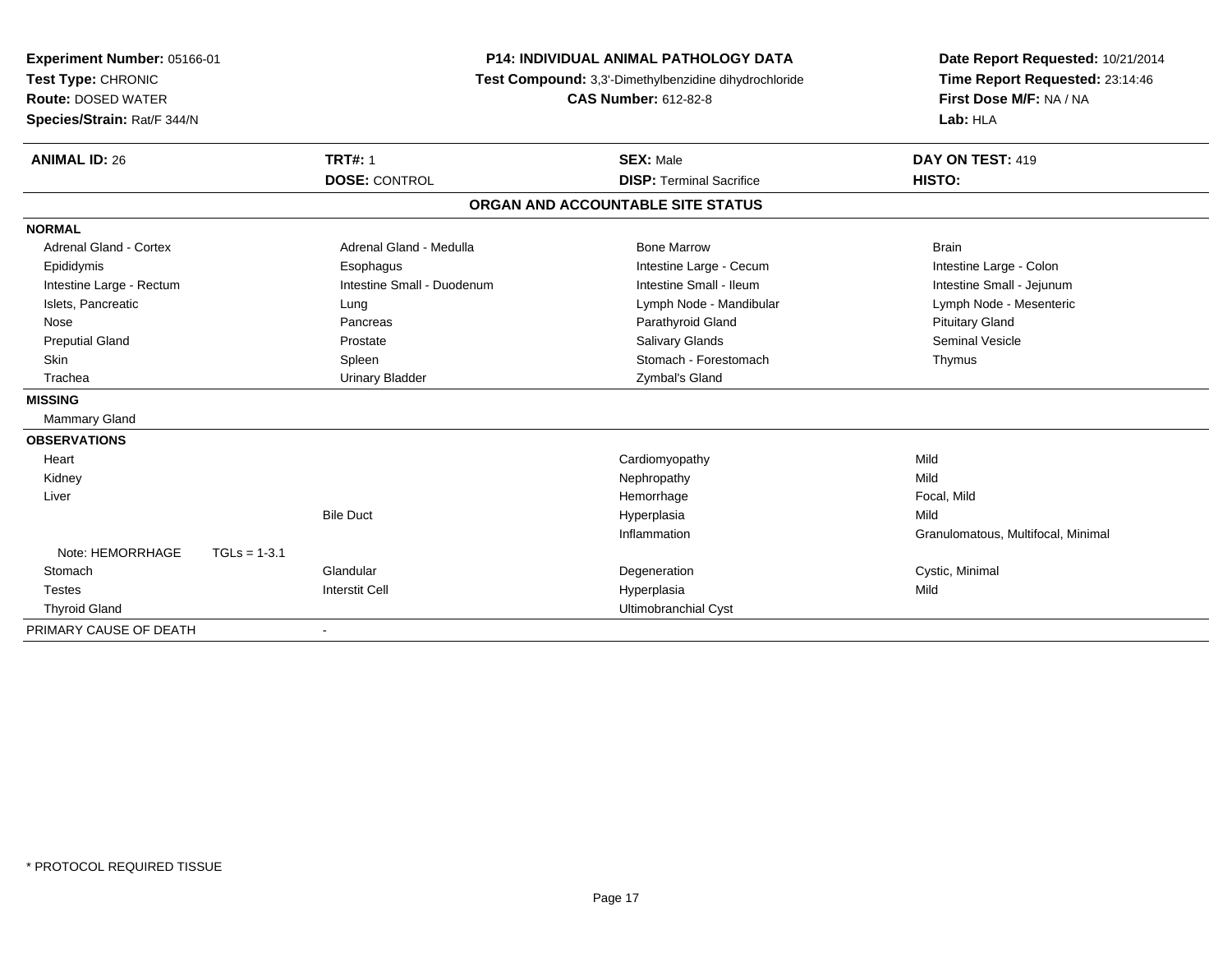| Experiment Number: 05166-01<br>Test Type: CHRONIC<br><b>Route: DOSED WATER</b><br>Species/Strain: Rat/F 344/N |               | <b>P14: INDIVIDUAL ANIMAL PATHOLOGY DATA</b><br>Test Compound: 3,3'-Dimethylbenzidine dihydrochloride<br><b>CAS Number: 612-82-8</b> |                                                     | Date Report Requested: 10/21/2014<br>Time Report Requested: 23:14:46<br>First Dose M/F: NA / NA<br>Lab: HLA |
|---------------------------------------------------------------------------------------------------------------|---------------|--------------------------------------------------------------------------------------------------------------------------------------|-----------------------------------------------------|-------------------------------------------------------------------------------------------------------------|
| <b>ANIMAL ID: 27</b>                                                                                          |               | <b>TRT#: 1</b><br><b>DOSE: CONTROL</b>                                                                                               | <b>SEX: Male</b><br><b>DISP: Terminal Sacrifice</b> | DAY ON TEST: 420<br>HISTO:                                                                                  |
|                                                                                                               |               |                                                                                                                                      | ORGAN AND ACCOUNTABLE SITE STATUS                   |                                                                                                             |
| <b>NORMAL</b>                                                                                                 |               |                                                                                                                                      |                                                     |                                                                                                             |
| <b>Adrenal Gland - Cortex</b>                                                                                 |               | Adrenal Gland - Medulla                                                                                                              | <b>Bone Marrow</b>                                  | <b>Brain</b>                                                                                                |
| Epididymis                                                                                                    |               | Esophagus                                                                                                                            | Intestine Large - Cecum                             | Intestine Large - Colon                                                                                     |
| Intestine Large - Rectum                                                                                      |               | Intestine Small - Duodenum                                                                                                           | Intestine Small - Ileum                             | Intestine Small - Jejunum                                                                                   |
| Islets, Pancreatic                                                                                            |               | Lymph Node - Mandibular                                                                                                              | Lymph Node - Mesenteric                             | Nose                                                                                                        |
| Pancreas                                                                                                      |               | Parathyroid Gland                                                                                                                    | <b>Pituitary Gland</b>                              | <b>Preputial Gland</b>                                                                                      |
| Prostate                                                                                                      |               | <b>Salivary Glands</b>                                                                                                               | <b>Seminal Vesicle</b>                              | Skin                                                                                                        |
| Spleen                                                                                                        |               | Stomach - Forestomach                                                                                                                | Stomach - Glandular                                 | <b>Thyroid Gland</b>                                                                                        |
| Trachea                                                                                                       |               | <b>Urinary Bladder</b>                                                                                                               | Zymbal's Gland                                      |                                                                                                             |
| <b>MISSING</b>                                                                                                |               |                                                                                                                                      |                                                     |                                                                                                             |
| Mammary Gland                                                                                                 |               |                                                                                                                                      |                                                     |                                                                                                             |
| <b>OBSERVATIONS</b>                                                                                           |               |                                                                                                                                      |                                                     |                                                                                                             |
| Heart                                                                                                         |               |                                                                                                                                      | Cardiomyopathy                                      | Mild                                                                                                        |
| Kidney                                                                                                        |               |                                                                                                                                      | Nephropathy                                         | Minimal                                                                                                     |
| Liver                                                                                                         |               |                                                                                                                                      | Fatty Change                                        | Focal, Minimal                                                                                              |
|                                                                                                               |               | <b>Bile Duct</b>                                                                                                                     | Hyperplasia                                         | Mild                                                                                                        |
| Lung                                                                                                          |               | Alveolar Epith                                                                                                                       | Hyperplasia                                         | Focal, Mild                                                                                                 |
| Lymph Node                                                                                                    |               | <b>Bronchial</b>                                                                                                                     | Hemorrhage                                          | Moderate                                                                                                    |
| Note: HEMORRHAGE                                                                                              | $TGLs = 3-13$ |                                                                                                                                      |                                                     |                                                                                                             |
| <b>Testes</b>                                                                                                 |               |                                                                                                                                      | Hypospermia                                         | Marked                                                                                                      |
|                                                                                                               |               |                                                                                                                                      | Mineralization                                      | Mild                                                                                                        |
| Note: HYPOSPERMIA                                                                                             | $TGLs = 1-8$  |                                                                                                                                      |                                                     |                                                                                                             |
| Note: MINERALIZATION                                                                                          | $TGLs = 2-8$  |                                                                                                                                      |                                                     |                                                                                                             |
| Thymus                                                                                                        |               | <b>Epithel Cell</b>                                                                                                                  | Hyperplasia                                         | Mild                                                                                                        |
| PRIMARY CAUSE OF DEATH                                                                                        |               | $\blacksquare$                                                                                                                       |                                                     |                                                                                                             |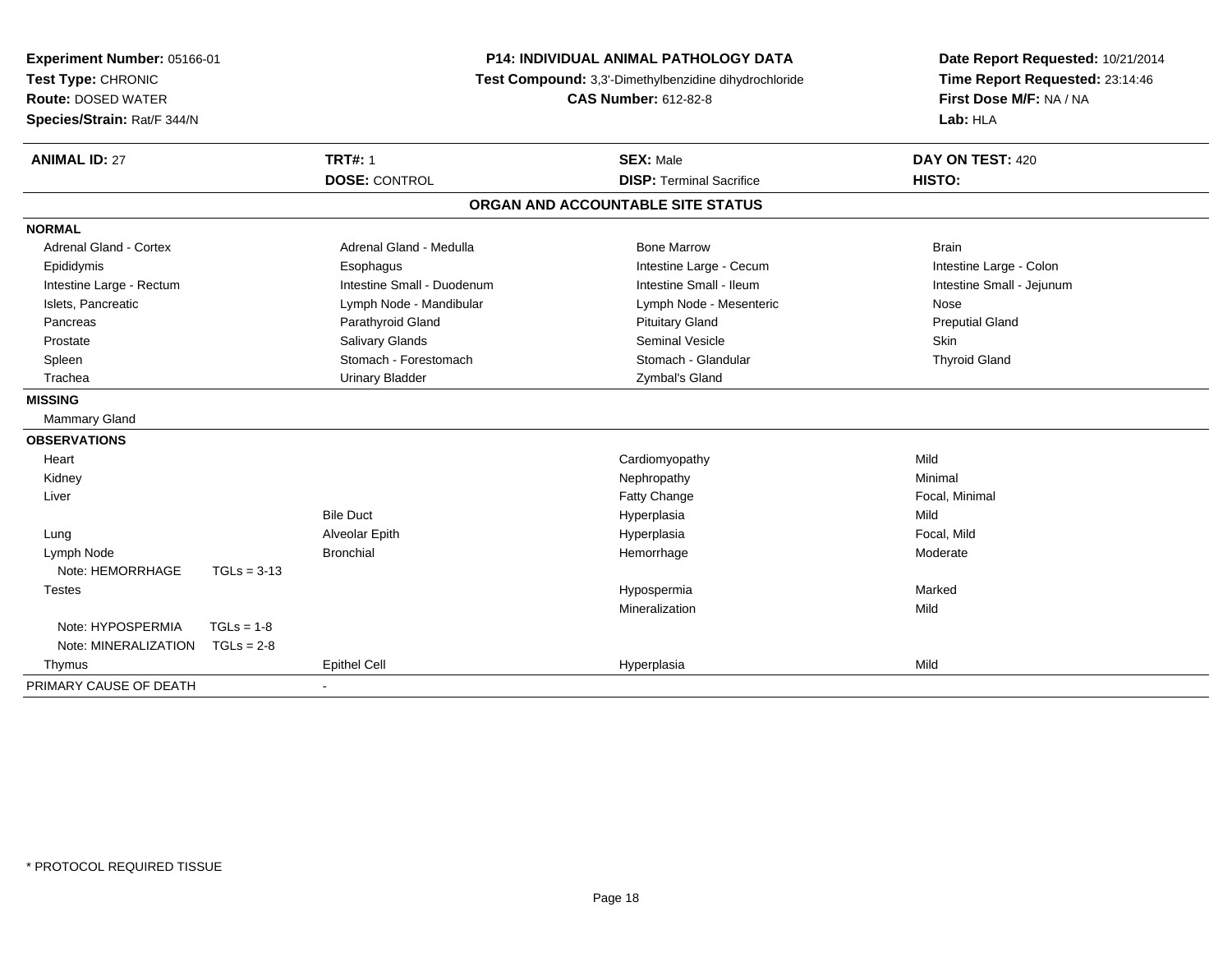| Experiment Number: 05166-01 |                | <b>P14: INDIVIDUAL ANIMAL PATHOLOGY DATA</b><br>Test Compound: 3,3'-Dimethylbenzidine dihydrochloride |                                   | Date Report Requested: 10/21/2014 |
|-----------------------------|----------------|-------------------------------------------------------------------------------------------------------|-----------------------------------|-----------------------------------|
| Test Type: CHRONIC          |                |                                                                                                       |                                   | Time Report Requested: 23:14:46   |
| <b>Route: DOSED WATER</b>   |                |                                                                                                       | <b>CAS Number: 612-82-8</b>       | First Dose M/F: NA / NA           |
| Species/Strain: Rat/F 344/N |                |                                                                                                       |                                   | Lab: HLA                          |
| <b>ANIMAL ID: 28</b>        |                | <b>TRT#: 1</b>                                                                                        | <b>SEX: Male</b>                  | DAY ON TEST: 420                  |
|                             |                | <b>DOSE: CONTROL</b>                                                                                  | <b>DISP: Terminal Sacrifice</b>   | HISTO:                            |
|                             |                |                                                                                                       | ORGAN AND ACCOUNTABLE SITE STATUS |                                   |
| <b>NORMAL</b>               |                |                                                                                                       |                                   |                                   |
| Adrenal Gland - Cortex      |                | Adrenal Gland - Medulla                                                                               | <b>Bone Marrow</b>                | <b>Brain</b>                      |
| Epididymis                  |                | Esophagus                                                                                             | Intestine Large - Cecum           | Intestine Large - Colon           |
| Intestine Large - Rectum    |                | Intestine Small - Duodenum                                                                            | Intestine Small - Ileum           | Intestine Small - Jejunum         |
| Islets, Pancreatic          |                | Lung                                                                                                  | Lymph Node - Mesenteric           | Mammary Gland                     |
| Nose                        |                | Pancreas                                                                                              | Parathyroid Gland                 | <b>Pituitary Gland</b>            |
| <b>Salivary Glands</b>      |                | Seminal Vesicle                                                                                       | <b>Skin</b>                       | Spleen                            |
| Stomach - Forestomach       |                | Stomach - Glandular                                                                                   | Thymus                            | <b>Thyroid Gland</b>              |
| Trachea                     |                | <b>Urinary Bladder</b>                                                                                | Zymbal's Gland                    |                                   |
| <b>OBSERVATIONS</b>         |                |                                                                                                       |                                   |                                   |
| Heart                       |                |                                                                                                       | Cardiomyopathy                    | Mild                              |
| Kidney                      |                |                                                                                                       | Nephropathy                       | Mild                              |
| Liver                       |                | <b>Bile Duct</b>                                                                                      | Hyperplasia                       | Mild                              |
| Lymph Node                  |                | Mandibular                                                                                            | Hyperplasia                       | Plasma Cell, Moderate             |
| <b>Preputial Gland</b>      |                |                                                                                                       | Inflammation                      | Chronic Active, Mild              |
| Prostate                    |                |                                                                                                       | Inflammation                      | Chronic Active, Mild              |
| <b>Testes</b>               |                | <b>Interstit Cell</b>                                                                                 | Adenoma                           |                                   |
|                             |                |                                                                                                       | Hypospermia                       | Marked                            |
|                             |                |                                                                                                       | Mineralization                    | Mild                              |
| Note: HYPOSPERMIA           | $TGLs = 1-8.1$ |                                                                                                       |                                   |                                   |
| Note: MINERALIZATION        | $TGLs = 2-8.1$ |                                                                                                       |                                   |                                   |
| PRIMARY CAUSE OF DEATH      |                |                                                                                                       |                                   |                                   |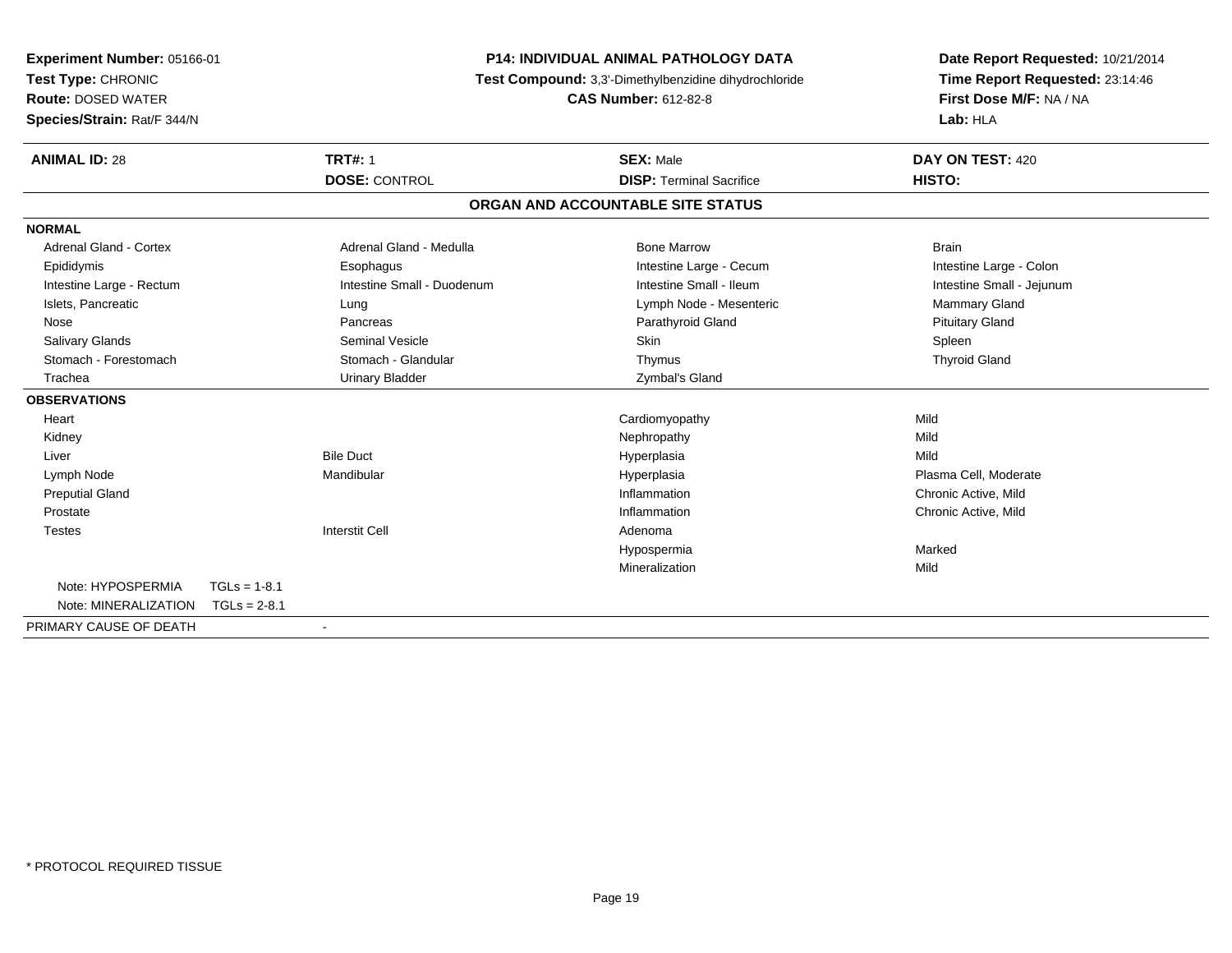| Experiment Number: 05166-01<br>Test Type: CHRONIC<br><b>Route: DOSED WATER</b><br>Species/Strain: Rat/F 344/N | <b>P14: INDIVIDUAL ANIMAL PATHOLOGY DATA</b><br>Test Compound: 3,3'-Dimethylbenzidine dihydrochloride<br><b>CAS Number: 612-82-8</b> |                                   | Date Report Requested: 10/21/2014<br>Time Report Requested: 23:14:46<br>First Dose M/F: NA / NA<br>Lab: HLA |
|---------------------------------------------------------------------------------------------------------------|--------------------------------------------------------------------------------------------------------------------------------------|-----------------------------------|-------------------------------------------------------------------------------------------------------------|
| <b>ANIMAL ID: 29</b>                                                                                          | <b>TRT#: 1</b>                                                                                                                       | <b>SEX: Male</b>                  | DAY ON TEST: 420                                                                                            |
|                                                                                                               | <b>DOSE: CONTROL</b>                                                                                                                 | <b>DISP: Terminal Sacrifice</b>   | HISTO:                                                                                                      |
|                                                                                                               |                                                                                                                                      | ORGAN AND ACCOUNTABLE SITE STATUS |                                                                                                             |
| <b>NORMAL</b>                                                                                                 |                                                                                                                                      |                                   |                                                                                                             |
| Adrenal Gland - Cortex                                                                                        | Adrenal Gland - Medulla                                                                                                              | <b>Bone Marrow</b>                | Brain                                                                                                       |
| Epididymis                                                                                                    | Esophagus                                                                                                                            | Intestine Large - Cecum           | Intestine Large - Colon                                                                                     |
| Intestine Small - Duodenum                                                                                    | Intestine Small - Ileum                                                                                                              | Intestine Small - Jejunum         | Islets, Pancreatic                                                                                          |
| Lung                                                                                                          | Lymph Node - Mandibular                                                                                                              | Lymph Node - Mesenteric           | <b>Mammary Gland</b>                                                                                        |
| Pancreas                                                                                                      | Parathyroid Gland                                                                                                                    | <b>Pituitary Gland</b>            | <b>Preputial Gland</b>                                                                                      |
| <b>Salivary Glands</b>                                                                                        | <b>Seminal Vesicle</b>                                                                                                               | Skin                              | Spleen                                                                                                      |
| Stomach - Forestomach                                                                                         | Stomach - Glandular                                                                                                                  | Thymus                            | <b>Thyroid Gland</b>                                                                                        |
| Trachea                                                                                                       | <b>Urinary Bladder</b>                                                                                                               | Zymbal's Gland                    |                                                                                                             |
| <b>OBSERVATIONS</b>                                                                                           |                                                                                                                                      |                                   |                                                                                                             |
| Heart                                                                                                         |                                                                                                                                      | Cardiomyopathy                    | Mild                                                                                                        |
| Intestine Large                                                                                               | Rectum                                                                                                                               | Parasite Metazoan                 | Mild                                                                                                        |
| Kidney                                                                                                        |                                                                                                                                      | Nephropathy                       | Minimal                                                                                                     |
| Liver                                                                                                         | <b>Bile Duct</b>                                                                                                                     | Hyperplasia                       | Mild                                                                                                        |
| Nose                                                                                                          |                                                                                                                                      | Hemorrhage                        | Mild                                                                                                        |
| Prostate                                                                                                      |                                                                                                                                      | Inflammation                      | Chronic Active, Mild                                                                                        |
| <b>Testes</b>                                                                                                 | <b>Interstit Cell</b>                                                                                                                | Hyperplasia                       | Mild                                                                                                        |
| PRIMARY CAUSE OF DEATH                                                                                        |                                                                                                                                      |                                   |                                                                                                             |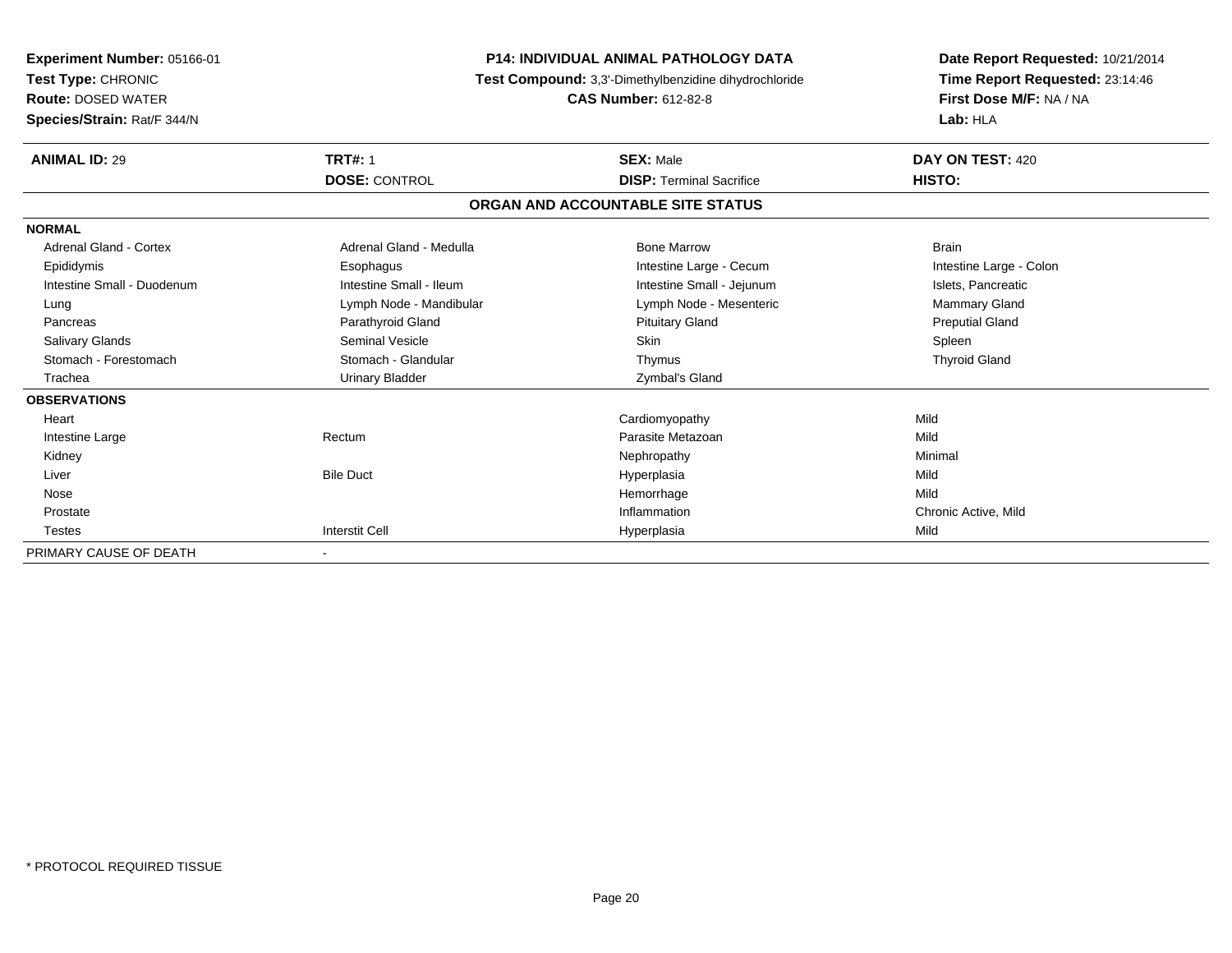| <b>Experiment Number: 05166-01</b><br>Test Type: CHRONIC<br><b>Route: DOSED WATER</b><br>Species/Strain: Rat/F 344/N | <b>P14: INDIVIDUAL ANIMAL PATHOLOGY DATA</b><br>Test Compound: 3,3'-Dimethylbenzidine dihydrochloride<br><b>CAS Number: 612-82-8</b> |                                   | Date Report Requested: 10/21/2014<br>Time Report Requested: 23:14:46<br>First Dose M/F: NA / NA<br>Lab: HLA |  |
|----------------------------------------------------------------------------------------------------------------------|--------------------------------------------------------------------------------------------------------------------------------------|-----------------------------------|-------------------------------------------------------------------------------------------------------------|--|
| <b>ANIMAL ID: 30</b>                                                                                                 | <b>TRT#: 1</b>                                                                                                                       | <b>SEX: Male</b>                  | DAY ON TEST: 420                                                                                            |  |
|                                                                                                                      | <b>DOSE: CONTROL</b>                                                                                                                 | <b>DISP: Terminal Sacrifice</b>   | HISTO:                                                                                                      |  |
|                                                                                                                      |                                                                                                                                      | ORGAN AND ACCOUNTABLE SITE STATUS |                                                                                                             |  |
| <b>NORMAL</b>                                                                                                        |                                                                                                                                      |                                   |                                                                                                             |  |
| Adrenal Gland - Cortex                                                                                               | Adrenal Gland - Medulla                                                                                                              | <b>Bone Marrow</b>                | <b>Brain</b>                                                                                                |  |
| Epididymis                                                                                                           | Esophagus                                                                                                                            | Intestine Large - Cecum           | Intestine Large - Colon                                                                                     |  |
| Intestine Small - Duodenum                                                                                           | Intestine Small - Ileum                                                                                                              | Intestine Small - Jejunum         | Islets, Pancreatic                                                                                          |  |
| Lung                                                                                                                 | Lymph Node - Mandibular                                                                                                              | Lymph Node - Mesenteric           | Nose                                                                                                        |  |
| Pancreas                                                                                                             | Parathyroid Gland                                                                                                                    | <b>Preputial Gland</b>            | Prostate                                                                                                    |  |
| <b>Salivary Glands</b>                                                                                               | <b>Seminal Vesicle</b>                                                                                                               | Skin                              | Spleen                                                                                                      |  |
| Stomach - Forestomach                                                                                                | Stomach - Glandular                                                                                                                  | Thymus                            | <b>Thyroid Gland</b>                                                                                        |  |
| Trachea                                                                                                              | <b>Urinary Bladder</b>                                                                                                               | Zymbal's Gland                    |                                                                                                             |  |
| <b>MISSING</b>                                                                                                       |                                                                                                                                      |                                   |                                                                                                             |  |
| Mammary Gland                                                                                                        |                                                                                                                                      |                                   |                                                                                                             |  |
| <b>OBSERVATIONS</b>                                                                                                  |                                                                                                                                      |                                   |                                                                                                             |  |
| Heart                                                                                                                |                                                                                                                                      | Cardiomyopathy                    | Mild                                                                                                        |  |
| Intestine Large                                                                                                      | Rectum                                                                                                                               | Parasite Metazoan                 | Mild                                                                                                        |  |
| Kidney                                                                                                               |                                                                                                                                      | Nephropathy                       | Mild                                                                                                        |  |
| Liver                                                                                                                | <b>Bile Duct</b>                                                                                                                     | Hyperplasia                       | Mild                                                                                                        |  |
| <b>Pituitary Gland</b>                                                                                               |                                                                                                                                      | Cyst                              |                                                                                                             |  |
| <b>Testes</b>                                                                                                        | <b>Interstit Cell</b>                                                                                                                | Hyperplasia                       | Mild                                                                                                        |  |
| PRIMARY CAUSE OF DEATH                                                                                               |                                                                                                                                      |                                   |                                                                                                             |  |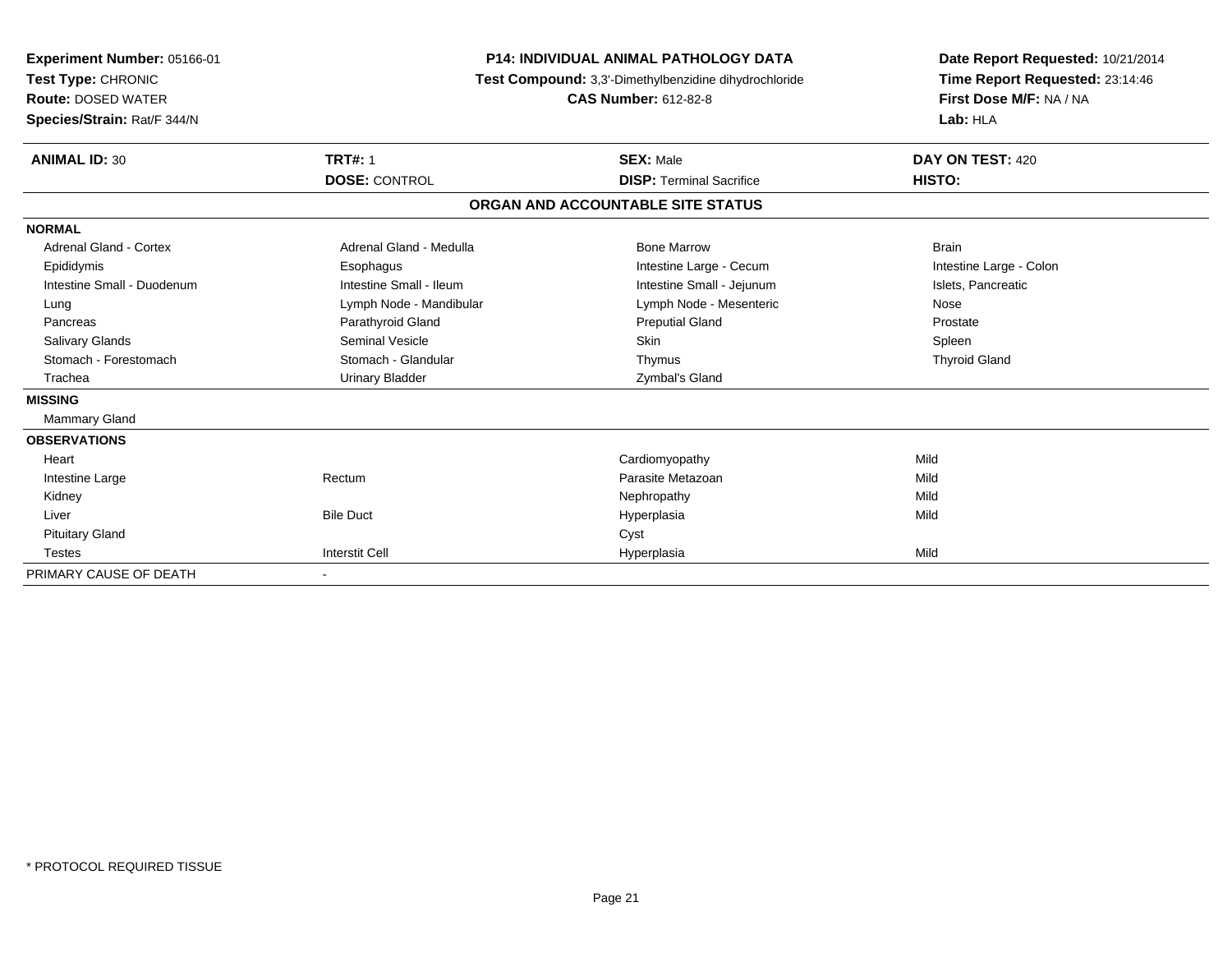| <b>Experiment Number: 05166-01</b><br>Test Type: CHRONIC<br><b>Route: DOSED WATER</b><br>Species/Strain: Rat/F 344/N | <b>P14: INDIVIDUAL ANIMAL PATHOLOGY DATA</b><br>Test Compound: 3,3'-Dimethylbenzidine dihydrochloride<br><b>CAS Number: 612-82-8</b> |                                   | Date Report Requested: 10/21/2014<br>Time Report Requested: 23:14:46<br>First Dose M/F: NA / NA<br>Lab: HLA |  |
|----------------------------------------------------------------------------------------------------------------------|--------------------------------------------------------------------------------------------------------------------------------------|-----------------------------------|-------------------------------------------------------------------------------------------------------------|--|
| <b>ANIMAL ID: 31</b>                                                                                                 | <b>TRT#: 1</b>                                                                                                                       | <b>SEX: Male</b>                  | DAY ON TEST: 420                                                                                            |  |
|                                                                                                                      | <b>DOSE: CONTROL</b>                                                                                                                 | <b>DISP: Terminal Sacrifice</b>   | HISTO:                                                                                                      |  |
|                                                                                                                      |                                                                                                                                      | ORGAN AND ACCOUNTABLE SITE STATUS |                                                                                                             |  |
| <b>NORMAL</b>                                                                                                        |                                                                                                                                      |                                   |                                                                                                             |  |
| Adrenal Gland - Cortex                                                                                               | Adrenal Gland - Medulla                                                                                                              | <b>Bone Marrow</b>                | <b>Brain</b>                                                                                                |  |
| Epididymis                                                                                                           | Esophagus                                                                                                                            | Heart                             | Intestine Large - Cecum                                                                                     |  |
| Intestine Large - Colon                                                                                              | Intestine Large - Rectum                                                                                                             | Intestine Small - Duodenum        | Intestine Small - Ileum                                                                                     |  |
| Intestine Small - Jejunum                                                                                            | Islets, Pancreatic                                                                                                                   | Liver                             | Lung                                                                                                        |  |
| Lymph Node - Mandibular                                                                                              | Lymph Node - Mesenteric                                                                                                              | Nose                              | Pancreas                                                                                                    |  |
| Parathyroid Gland                                                                                                    | <b>Pituitary Gland</b>                                                                                                               | <b>Salivary Glands</b>            | Seminal Vesicle                                                                                             |  |
| <b>Skin</b>                                                                                                          | Spleen                                                                                                                               | Stomach - Forestomach             | Stomach - Glandular                                                                                         |  |
| Thymus                                                                                                               | <b>Thyroid Gland</b>                                                                                                                 | Trachea                           | <b>Urinary Bladder</b>                                                                                      |  |
| Zymbal's Gland                                                                                                       |                                                                                                                                      |                                   |                                                                                                             |  |
| <b>MISSING</b>                                                                                                       |                                                                                                                                      |                                   |                                                                                                             |  |
| Mammary Gland                                                                                                        |                                                                                                                                      |                                   |                                                                                                             |  |
| <b>OBSERVATIONS</b>                                                                                                  |                                                                                                                                      |                                   |                                                                                                             |  |
| Kidney                                                                                                               |                                                                                                                                      | Nephropathy                       | Mild                                                                                                        |  |
| <b>Preputial Gland</b>                                                                                               |                                                                                                                                      | Inflammation                      | Chronic Active, Mild                                                                                        |  |
| Prostate                                                                                                             |                                                                                                                                      | Inflammation                      | Chronic Active, Mild                                                                                        |  |
| <b>Testes</b>                                                                                                        | <b>Interstit Cell</b>                                                                                                                | Hyperplasia                       | Mild                                                                                                        |  |
| PRIMARY CAUSE OF DEATH                                                                                               |                                                                                                                                      |                                   |                                                                                                             |  |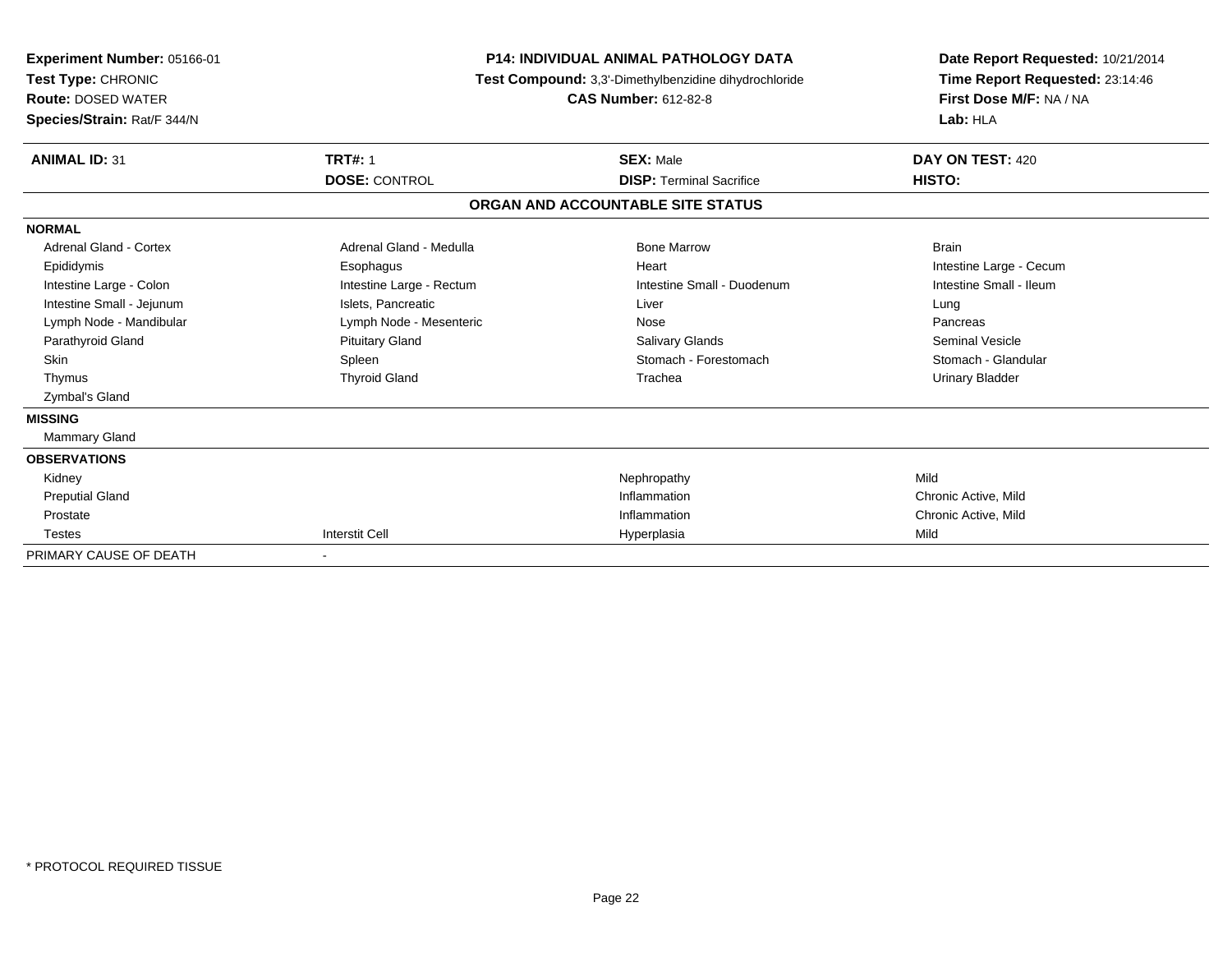| Experiment Number: 05166-01<br>Test Type: CHRONIC |               |                                  | <b>P14: INDIVIDUAL ANIMAL PATHOLOGY DATA</b><br>Test Compound: 3,3'-Dimethylbenzidine dihydrochloride | Date Report Requested: 10/21/2014<br>Time Report Requested: 23:14:46 |
|---------------------------------------------------|---------------|----------------------------------|-------------------------------------------------------------------------------------------------------|----------------------------------------------------------------------|
| <b>Route: DOSED WATER</b>                         |               |                                  | <b>CAS Number: 612-82-8</b>                                                                           | First Dose M/F: NA / NA                                              |
| Species/Strain: Rat/F 344/N                       |               |                                  |                                                                                                       | Lab: HLA                                                             |
| <b>ANIMAL ID: 32</b>                              |               | <b>TRT#: 1</b>                   | <b>SEX: Male</b>                                                                                      | DAY ON TEST: 420                                                     |
|                                                   |               | <b>DOSE: CONTROL</b>             | <b>DISP: Terminal Sacrifice</b>                                                                       | HISTO:                                                               |
|                                                   |               |                                  | ORGAN AND ACCOUNTABLE SITE STATUS                                                                     |                                                                      |
| <b>NORMAL</b>                                     |               |                                  |                                                                                                       |                                                                      |
| Adrenal Gland - Cortex                            |               | Adrenal Gland - Medulla          | <b>Bone Marrow</b>                                                                                    | <b>Brain</b>                                                         |
| Epididymis                                        |               | Esophagus                        | Intestine Large - Cecum                                                                               | Intestine Large - Colon                                              |
| Intestine Large - Rectum                          |               | Intestine Small - Duodenum       | Intestine Small - Ileum                                                                               | Intestine Small - Jejunum                                            |
| Islets, Pancreatic                                |               | Lung                             | Lymph Node - Mandibular                                                                               | Lymph Node - Mesenteric                                              |
| Nose                                              |               | Pancreas                         | Parathyroid Gland                                                                                     | <b>Pituitary Gland</b>                                               |
| <b>Preputial Gland</b>                            |               | Prostate                         | <b>Salivary Glands</b>                                                                                | <b>Seminal Vesicle</b>                                               |
| Skin                                              |               | Spleen                           | Stomach - Forestomach                                                                                 | Stomach - Glandular                                                  |
| <b>Thyroid Gland</b>                              |               | Trachea                          | <b>Urinary Bladder</b>                                                                                | Zymbal's Gland                                                       |
| <b>MISSING</b>                                    |               |                                  |                                                                                                       |                                                                      |
| <b>Mammary Gland</b>                              |               |                                  |                                                                                                       |                                                                      |
| <b>OBSERVATIONS</b>                               |               |                                  |                                                                                                       |                                                                      |
| Heart                                             |               |                                  | Cardiomyopathy                                                                                        | Mild                                                                 |
| Kidney                                            |               |                                  | Nephropathy                                                                                           | Minimal                                                              |
| Liver                                             |               | <b>Bile Duct</b>                 | Hyperplasia                                                                                           | Mild                                                                 |
| Lymph Node                                        |               | Mediastinal                      | Hyperplasia                                                                                           | Lymphoid, Mild                                                       |
| Note: HYPERPLASIA                                 | $TGLs = 1-13$ |                                  |                                                                                                       |                                                                      |
| <b>Testes</b>                                     |               | <b>Bilateral, Interstit Cell</b> | Adenoma                                                                                               |                                                                      |
|                                                   |               | <b>Interstit Cell</b>            | Hyperplasia                                                                                           | Mild                                                                 |
| Thymus                                            |               | <b>Epithel Cell</b>              | Hyperplasia                                                                                           | Mild                                                                 |
| PRIMARY CAUSE OF DEATH                            |               |                                  |                                                                                                       |                                                                      |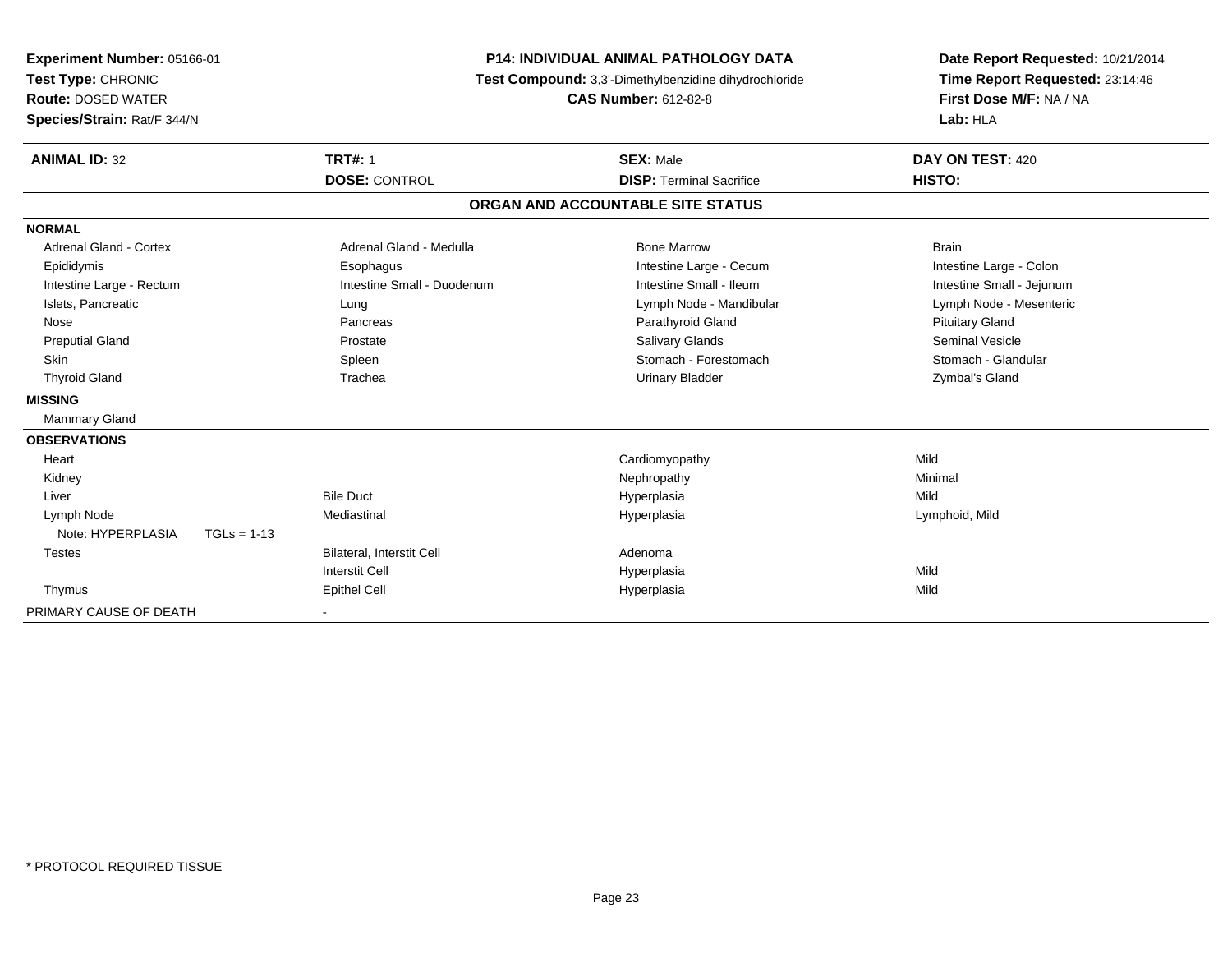| Experiment Number: 05166-01<br>Test Type: CHRONIC<br><b>Route: DOSED WATER</b><br>Species/Strain: Rat/F 344/N | <b>P14: INDIVIDUAL ANIMAL PATHOLOGY DATA</b><br>Test Compound: 3,3'-Dimethylbenzidine dihydrochloride<br><b>CAS Number: 612-82-8</b> |                                   | Date Report Requested: 10/21/2014<br>Time Report Requested: 23:14:46<br>First Dose M/F: NA / NA<br>Lab: HLA |
|---------------------------------------------------------------------------------------------------------------|--------------------------------------------------------------------------------------------------------------------------------------|-----------------------------------|-------------------------------------------------------------------------------------------------------------|
| <b>ANIMAL ID: 33</b>                                                                                          | <b>TRT#: 1</b>                                                                                                                       | <b>SEX: Male</b>                  | DAY ON TEST: 420                                                                                            |
|                                                                                                               | <b>DOSE: CONTROL</b>                                                                                                                 | <b>DISP: Terminal Sacrifice</b>   | HISTO:                                                                                                      |
|                                                                                                               |                                                                                                                                      | ORGAN AND ACCOUNTABLE SITE STATUS |                                                                                                             |
| <b>NORMAL</b>                                                                                                 |                                                                                                                                      |                                   |                                                                                                             |
| Adrenal Gland - Cortex                                                                                        | Adrenal Gland - Medulla                                                                                                              | <b>Bone Marrow</b>                | <b>Brain</b>                                                                                                |
| Epididymis                                                                                                    | Esophagus                                                                                                                            | Intestine Large - Cecum           | Intestine Large - Rectum                                                                                    |
| Intestine Small - Duodenum                                                                                    | Intestine Small - Ileum                                                                                                              | Intestine Small - Jejunum         | Islets, Pancreatic                                                                                          |
| Lung                                                                                                          | Lymph Node - Mandibular                                                                                                              | Lymph Node - Mesenteric           | Mammary Gland                                                                                               |
| Nose                                                                                                          | Pancreas                                                                                                                             | Parathyroid Gland                 | <b>Pituitary Gland</b>                                                                                      |
| <b>Preputial Gland</b>                                                                                        | <b>Salivary Glands</b>                                                                                                               | <b>Seminal Vesicle</b>            | <b>Skin</b>                                                                                                 |
| Spleen                                                                                                        | Stomach - Forestomach                                                                                                                | Stomach - Glandular               | Thymus                                                                                                      |
| <b>Thyroid Gland</b>                                                                                          | Trachea                                                                                                                              | <b>Urinary Bladder</b>            | Zymbal's Gland                                                                                              |
| <b>OBSERVATIONS</b>                                                                                           |                                                                                                                                      |                                   |                                                                                                             |
| Heart                                                                                                         |                                                                                                                                      | Cardiomyopathy                    | Minimal                                                                                                     |
| Intestine Large                                                                                               | Colon                                                                                                                                | Parasite Metazoan                 | Mild                                                                                                        |
| Kidney                                                                                                        |                                                                                                                                      | Nephropathy                       | Mild                                                                                                        |
| Liver                                                                                                         | <b>Bile Duct</b>                                                                                                                     | Hyperplasia                       | Mild                                                                                                        |
| Prostate                                                                                                      |                                                                                                                                      | Inflammation                      | Chronic Active, Mild                                                                                        |
| <b>Testes</b>                                                                                                 | <b>Interstit Cell</b>                                                                                                                | Hyperplasia                       | Mild                                                                                                        |
| PRIMARY CAUSE OF DEATH                                                                                        |                                                                                                                                      |                                   |                                                                                                             |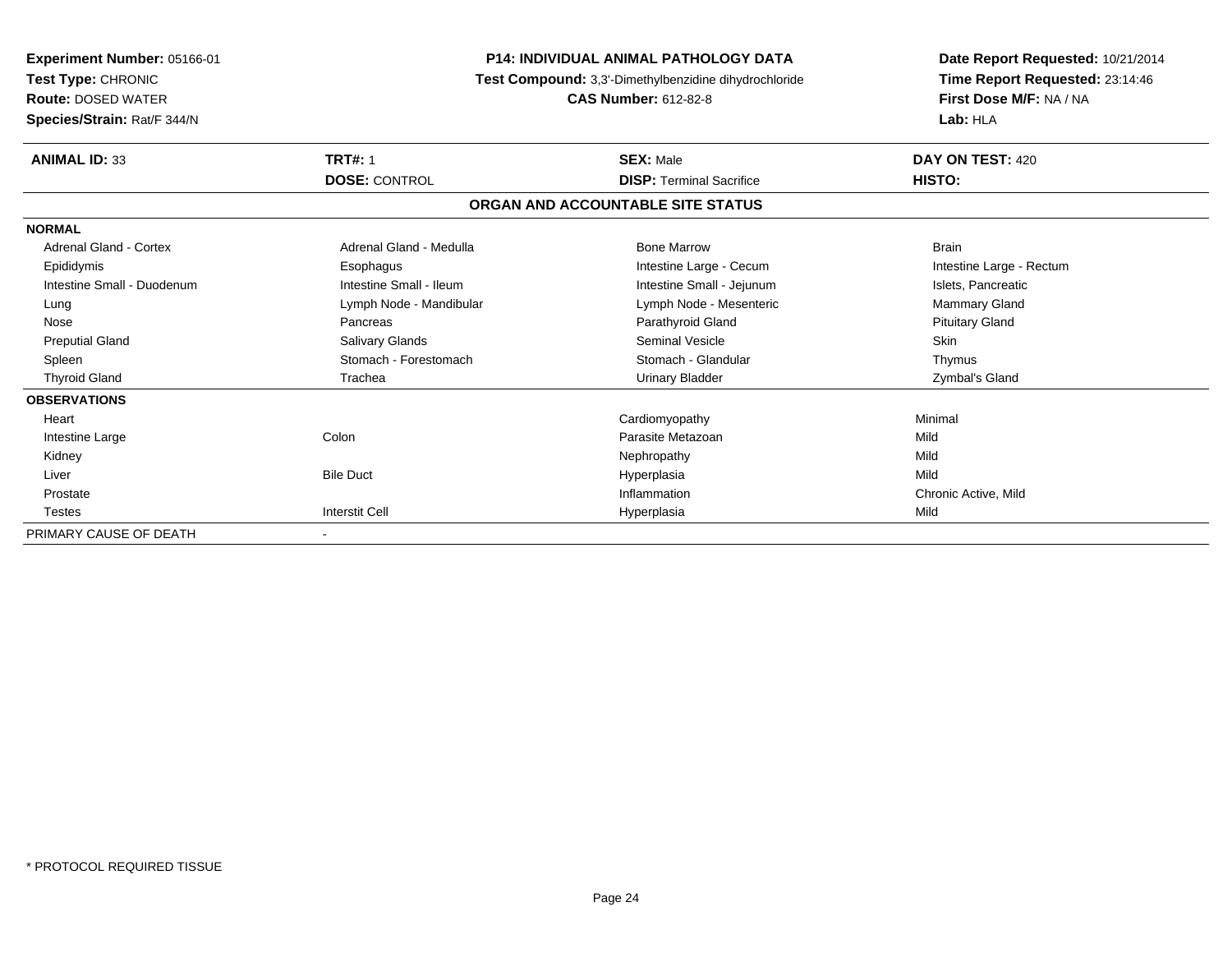| Experiment Number: 05166-01<br>Test Type: CHRONIC<br><b>Route: DOSED WATER</b><br>Species/Strain: Rat/F 344/N | <b>P14: INDIVIDUAL ANIMAL PATHOLOGY DATA</b><br>Test Compound: 3,3'-Dimethylbenzidine dihydrochloride<br><b>CAS Number: 612-82-8</b> |                                   | Date Report Requested: 10/21/2014<br>Time Report Requested: 23:14:46<br>First Dose M/F: NA / NA<br>Lab: HLA |  |
|---------------------------------------------------------------------------------------------------------------|--------------------------------------------------------------------------------------------------------------------------------------|-----------------------------------|-------------------------------------------------------------------------------------------------------------|--|
| <b>ANIMAL ID: 34</b>                                                                                          | <b>TRT#: 1</b>                                                                                                                       | <b>SEX: Male</b>                  | DAY ON TEST: 420                                                                                            |  |
|                                                                                                               | <b>DOSE: CONTROL</b>                                                                                                                 | <b>DISP: Terminal Sacrifice</b>   | HISTO:                                                                                                      |  |
|                                                                                                               |                                                                                                                                      | ORGAN AND ACCOUNTABLE SITE STATUS |                                                                                                             |  |
| <b>NORMAL</b>                                                                                                 |                                                                                                                                      |                                   |                                                                                                             |  |
| <b>Adrenal Gland - Cortex</b>                                                                                 | Adrenal Gland - Medulla                                                                                                              | <b>Bone Marrow</b>                | <b>Brain</b>                                                                                                |  |
| Epididymis                                                                                                    | Esophagus                                                                                                                            | Intestine Large - Cecum           | Intestine Large - Colon                                                                                     |  |
| Intestine Large - Rectum                                                                                      | Intestine Small - Duodenum                                                                                                           | Intestine Small - Ileum           | Intestine Small - Jejunum                                                                                   |  |
| Islets, Pancreatic                                                                                            | Lung                                                                                                                                 | Lymph Node - Mandibular           | Lymph Node - Mesenteric                                                                                     |  |
| Mammary Gland                                                                                                 | Nose                                                                                                                                 | Pancreas                          | Parathyroid Gland                                                                                           |  |
| <b>Pituitary Gland</b>                                                                                        | <b>Preputial Gland</b>                                                                                                               | Salivary Glands                   | Seminal Vesicle                                                                                             |  |
| <b>Skin</b>                                                                                                   | Spleen                                                                                                                               | Stomach - Forestomach             | Stomach - Glandular                                                                                         |  |
| Thymus                                                                                                        | <b>Thyroid Gland</b>                                                                                                                 | Trachea                           | <b>Urinary Bladder</b>                                                                                      |  |
| Zymbal's Gland                                                                                                |                                                                                                                                      |                                   |                                                                                                             |  |
| <b>OBSERVATIONS</b>                                                                                           |                                                                                                                                      |                                   |                                                                                                             |  |
| Heart                                                                                                         |                                                                                                                                      | Cardiomyopathy                    | Mild                                                                                                        |  |
| Kidney                                                                                                        |                                                                                                                                      | Nephropathy                       | Minimal                                                                                                     |  |
| Liver                                                                                                         | <b>Bile Duct</b>                                                                                                                     | Hyperplasia                       | Mild                                                                                                        |  |
| Prostate                                                                                                      |                                                                                                                                      | Inflammation                      | Chronic Active, Mild                                                                                        |  |
| <b>Testes</b>                                                                                                 | Interstit Cell                                                                                                                       | Adenoma                           |                                                                                                             |  |
|                                                                                                               | <b>Interstit Cell</b>                                                                                                                | Hyperplasia                       | Mild                                                                                                        |  |
| PRIMARY CAUSE OF DEATH                                                                                        |                                                                                                                                      |                                   |                                                                                                             |  |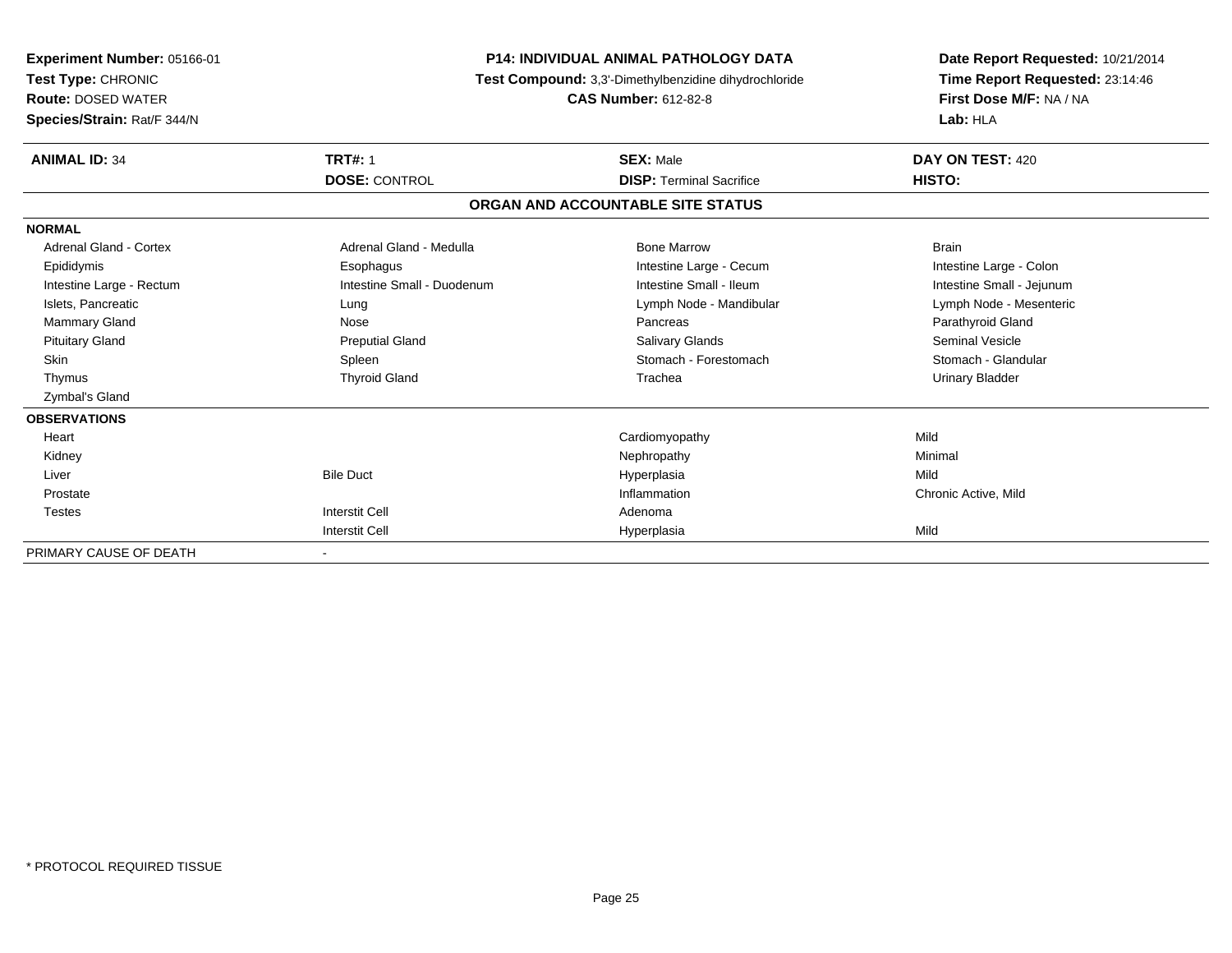| <b>Experiment Number: 05166-01</b><br>Test Type: CHRONIC<br><b>Route: DOSED WATER</b><br>Species/Strain: Rat/F 344/N | <b>P14: INDIVIDUAL ANIMAL PATHOLOGY DATA</b><br>Test Compound: 3,3'-Dimethylbenzidine dihydrochloride<br><b>CAS Number: 612-82-8</b> |                                   | Date Report Requested: 10/21/2014<br>Time Report Requested: 23:14:46<br>First Dose M/F: NA / NA<br>Lab: HLA |
|----------------------------------------------------------------------------------------------------------------------|--------------------------------------------------------------------------------------------------------------------------------------|-----------------------------------|-------------------------------------------------------------------------------------------------------------|
| <b>ANIMAL ID: 35</b>                                                                                                 | <b>TRT#: 1</b>                                                                                                                       | <b>SEX: Male</b>                  | DAY ON TEST: 420                                                                                            |
|                                                                                                                      | <b>DOSE: CONTROL</b>                                                                                                                 | <b>DISP: Terminal Sacrifice</b>   | HISTO:                                                                                                      |
|                                                                                                                      |                                                                                                                                      | ORGAN AND ACCOUNTABLE SITE STATUS |                                                                                                             |
| <b>NORMAL</b>                                                                                                        |                                                                                                                                      |                                   |                                                                                                             |
| <b>Adrenal Gland - Cortex</b>                                                                                        | Adrenal Gland - Medulla                                                                                                              | <b>Bone Marrow</b>                | <b>Brain</b>                                                                                                |
| Epididymis                                                                                                           | Esophagus                                                                                                                            | Intestine Large - Cecum           | Intestine Large - Colon                                                                                     |
| Intestine Large - Rectum                                                                                             | Intestine Small - Duodenum                                                                                                           | Intestine Small - Ileum           | Intestine Small - Jejunum                                                                                   |
| Islets, Pancreatic                                                                                                   | Lung                                                                                                                                 | Lymph Node - Mandibular           | Lymph Node - Mesenteric                                                                                     |
| <b>Mammary Gland</b>                                                                                                 | Nose                                                                                                                                 | Parathyroid Gland                 | <b>Pituitary Gland</b>                                                                                      |
| <b>Preputial Gland</b>                                                                                               | <b>Salivary Glands</b>                                                                                                               | Seminal Vesicle                   | <b>Skin</b>                                                                                                 |
| Spleen                                                                                                               | Stomach - Forestomach                                                                                                                | Stomach - Glandular               | Thymus                                                                                                      |
| <b>Thyroid Gland</b>                                                                                                 | Trachea                                                                                                                              | Urinary Bladder                   | Zymbal's Gland                                                                                              |
| <b>OBSERVATIONS</b>                                                                                                  |                                                                                                                                      |                                   |                                                                                                             |
| Heart                                                                                                                |                                                                                                                                      | Cardiomyopathy                    | Mild                                                                                                        |
| Kidney                                                                                                               |                                                                                                                                      | Nephropathy                       | Mild                                                                                                        |
| Liver                                                                                                                | <b>Bile Duct</b>                                                                                                                     | Hyperplasia                       | Mild                                                                                                        |
| Pancreas                                                                                                             | Acinus                                                                                                                               | Atrophy                           | Mild                                                                                                        |
| Prostate                                                                                                             |                                                                                                                                      | Inflammation                      | Chronic Active, Mild                                                                                        |
| <b>Testes</b>                                                                                                        | <b>Interstit Cell</b>                                                                                                                | Adenoma                           |                                                                                                             |
| PRIMARY CAUSE OF DEATH                                                                                               |                                                                                                                                      |                                   |                                                                                                             |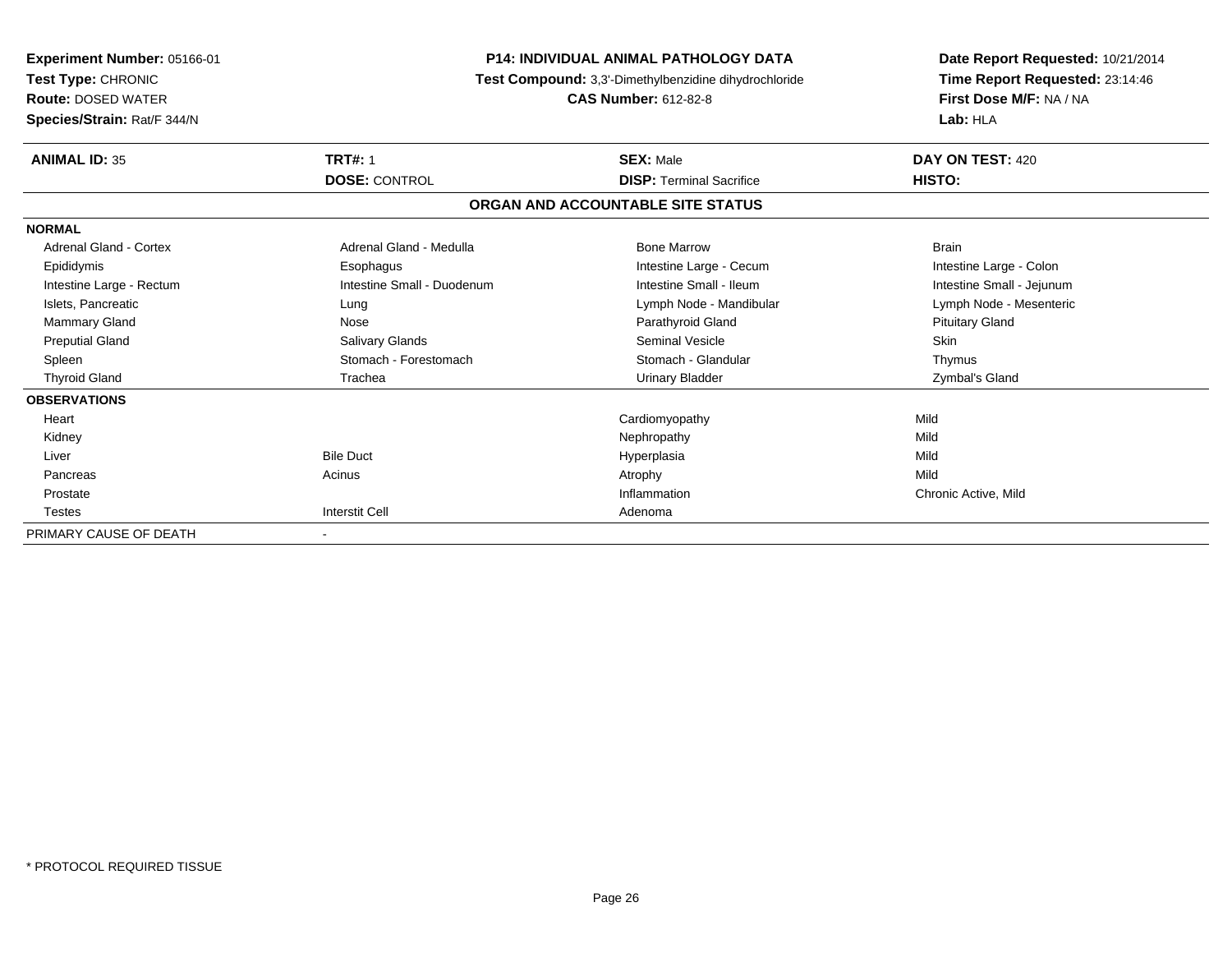| <b>Experiment Number: 05166-01</b><br>Test Type: CHRONIC<br><b>Route: DOSED WATER</b><br>Species/Strain: Rat/F 344/N | <b>P14: INDIVIDUAL ANIMAL PATHOLOGY DATA</b><br>Test Compound: 3,3'-Dimethylbenzidine dihydrochloride<br><b>CAS Number: 612-82-8</b> |                                   | Date Report Requested: 10/21/2014<br>Time Report Requested: 23:14:46<br>First Dose M/F: NA / NA<br>Lab: HLA |
|----------------------------------------------------------------------------------------------------------------------|--------------------------------------------------------------------------------------------------------------------------------------|-----------------------------------|-------------------------------------------------------------------------------------------------------------|
| <b>ANIMAL ID: 36</b>                                                                                                 | <b>TRT#: 1</b>                                                                                                                       | <b>SEX: Male</b>                  | DAY ON TEST: 420                                                                                            |
|                                                                                                                      | <b>DOSE: CONTROL</b>                                                                                                                 | <b>DISP: Terminal Sacrifice</b>   | HISTO:                                                                                                      |
|                                                                                                                      |                                                                                                                                      | ORGAN AND ACCOUNTABLE SITE STATUS |                                                                                                             |
| <b>NORMAL</b>                                                                                                        |                                                                                                                                      |                                   |                                                                                                             |
| <b>Adrenal Gland - Cortex</b>                                                                                        | Adrenal Gland - Medulla                                                                                                              | <b>Bone Marrow</b>                | <b>Brain</b>                                                                                                |
| Epididymis                                                                                                           | Esophagus                                                                                                                            | Heart                             | Intestine Large - Cecum                                                                                     |
| Intestine Large - Colon                                                                                              | Intestine Large - Rectum                                                                                                             | Intestine Small - Duodenum        | Intestine Small - Ileum                                                                                     |
| Intestine Small - Jejunum                                                                                            | Islets, Pancreatic                                                                                                                   | Lung                              | Lymph Node - Mesenteric                                                                                     |
| <b>Mammary Gland</b>                                                                                                 | Nose                                                                                                                                 | Pancreas                          | Parathyroid Gland                                                                                           |
| <b>Pituitary Gland</b>                                                                                               | <b>Preputial Gland</b>                                                                                                               | Salivary Glands                   | Seminal Vesicle                                                                                             |
| <b>Skin</b>                                                                                                          | Spleen                                                                                                                               | Stomach - Forestomach             | Stomach - Glandular                                                                                         |
| Thymus                                                                                                               | <b>Thyroid Gland</b>                                                                                                                 | Trachea                           | Urinary Bladder                                                                                             |
| Zymbal's Gland                                                                                                       |                                                                                                                                      |                                   |                                                                                                             |
| <b>OBSERVATIONS</b>                                                                                                  |                                                                                                                                      |                                   |                                                                                                             |
| Kidney                                                                                                               |                                                                                                                                      | Nephropathy                       | Mild                                                                                                        |
| Liver                                                                                                                | <b>Bile Duct</b>                                                                                                                     | Hyperplasia                       | Mild                                                                                                        |
| Lymph Node                                                                                                           | Mandibular                                                                                                                           | Hyperplasia                       | Plasma Cell. Moderate                                                                                       |
| Prostate                                                                                                             |                                                                                                                                      | Inflammation                      | Chronic Active, Mild                                                                                        |
| <b>Testes</b>                                                                                                        | <b>Interstit Cell</b>                                                                                                                | Hyperplasia                       | Mild                                                                                                        |
| PRIMARY CAUSE OF DEATH                                                                                               |                                                                                                                                      |                                   |                                                                                                             |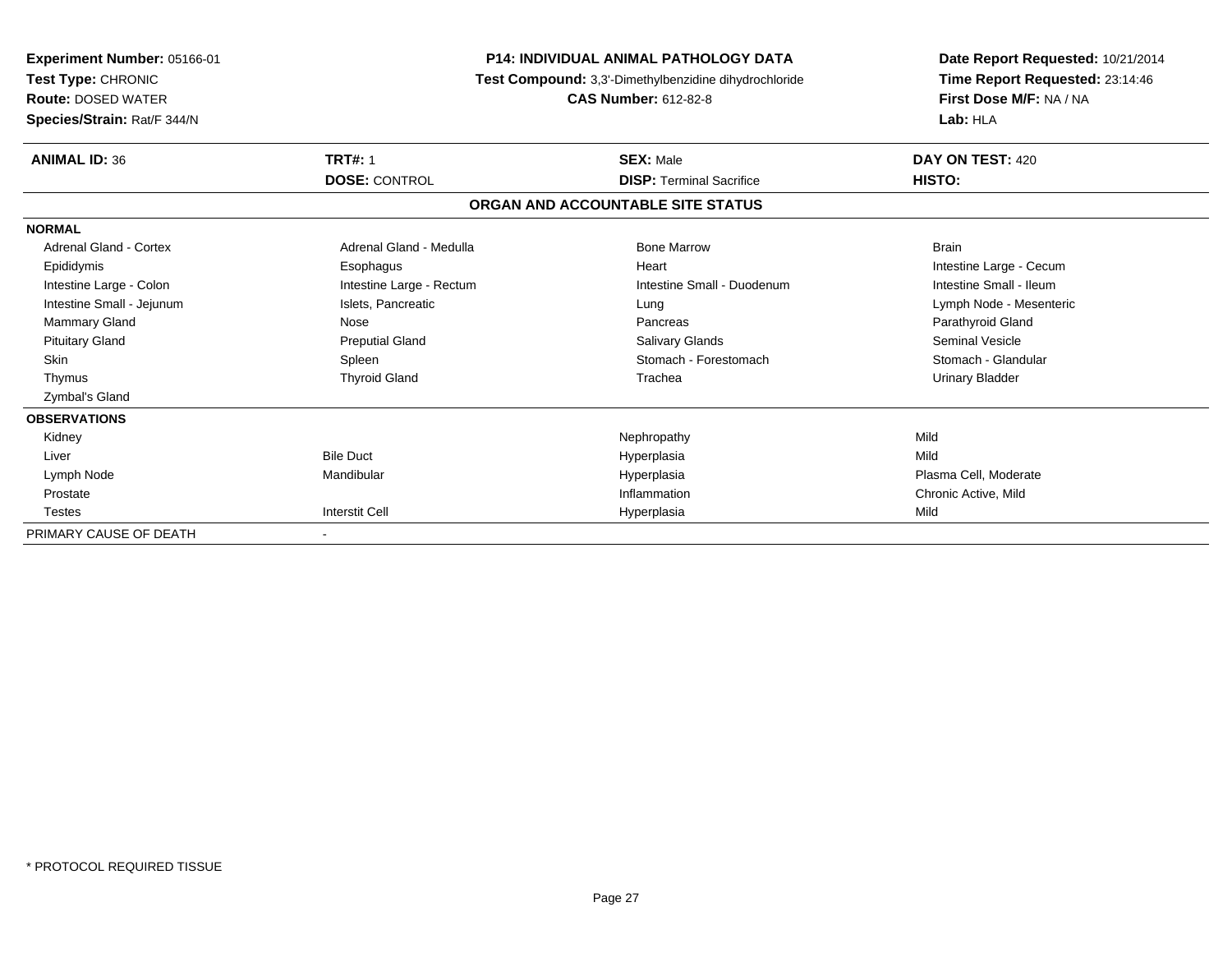| Experiment Number: 05166-01<br>Test Type: CHRONIC<br><b>Route: DOSED WATER</b><br>Species/Strain: Rat/F 344/N | <b>P14: INDIVIDUAL ANIMAL PATHOLOGY DATA</b><br>Test Compound: 3,3'-Dimethylbenzidine dihydrochloride | Date Report Requested: 10/21/2014<br>Time Report Requested: 23:14:46<br>First Dose M/F: NA / NA<br>Lab: HLA |                           |
|---------------------------------------------------------------------------------------------------------------|-------------------------------------------------------------------------------------------------------|-------------------------------------------------------------------------------------------------------------|---------------------------|
| <b>ANIMAL ID: 37</b>                                                                                          | <b>TRT#: 1</b>                                                                                        | <b>SEX: Male</b>                                                                                            | DAY ON TEST: 420          |
|                                                                                                               | <b>DOSE: CONTROL</b>                                                                                  | <b>DISP: Terminal Sacrifice</b>                                                                             | HISTO:                    |
|                                                                                                               |                                                                                                       | ORGAN AND ACCOUNTABLE SITE STATUS                                                                           |                           |
| <b>NORMAL</b>                                                                                                 |                                                                                                       |                                                                                                             |                           |
| <b>Adrenal Gland - Cortex</b>                                                                                 | Adrenal Gland - Medulla                                                                               | <b>Bone Marrow</b>                                                                                          | <b>Brain</b>              |
| Epididymis                                                                                                    | Esophagus                                                                                             | Heart                                                                                                       | Intestine Large - Cecum   |
| Intestine Large - Rectum                                                                                      | Intestine Small - Duodenum                                                                            | Intestine Small - Ileum                                                                                     | Intestine Small - Jejunum |
| Islets, Pancreatic                                                                                            | Lung                                                                                                  | Lymph Node - Mandibular                                                                                     | Lymph Node - Mesenteric   |
| <b>Mammary Gland</b>                                                                                          | Pancreas                                                                                              | Parathyroid Gland                                                                                           | <b>Pituitary Gland</b>    |
| <b>Preputial Gland</b>                                                                                        | Salivary Glands                                                                                       | <b>Seminal Vesicle</b>                                                                                      | Skin                      |
| Spleen                                                                                                        | Stomach - Forestomach                                                                                 | Thymus                                                                                                      | <b>Thyroid Gland</b>      |
| Trachea                                                                                                       | <b>Urinary Bladder</b>                                                                                | Zymbal's Gland                                                                                              |                           |
| <b>OBSERVATIONS</b>                                                                                           |                                                                                                       |                                                                                                             |                           |
| Intestine Large                                                                                               | Colon                                                                                                 | Parasite Metazoan                                                                                           | Minimal                   |
| Kidney                                                                                                        |                                                                                                       | Nephropathy                                                                                                 | Minimal                   |
| Liver                                                                                                         | <b>Bile Duct</b>                                                                                      | Hyperplasia                                                                                                 | Minimal                   |
| Lymph Node                                                                                                    | Mediastinal                                                                                           | Hemorrhage                                                                                                  | Mild                      |
|                                                                                                               | Mediastinal                                                                                           | Pigmentation                                                                                                | Hemosiderin, Mild         |
| Note: PIGMENT<br>$TGLs = 3-13$                                                                                |                                                                                                       |                                                                                                             |                           |
| Note: HEMORRHAGE<br>$TGLs = 3-13$                                                                             |                                                                                                       |                                                                                                             |                           |
| Nose                                                                                                          |                                                                                                       | Hemorrhage                                                                                                  | Mild                      |
| Prostate                                                                                                      |                                                                                                       | Inflammation                                                                                                | Chronic Active, Mild      |
| Stomach                                                                                                       | Glandular                                                                                             | Degeneration                                                                                                | Cystic, Minimal           |
| <b>Testes</b>                                                                                                 |                                                                                                       | Hypospermia                                                                                                 | Moderate                  |
| Note: HYPOSPERMIA<br>$TGLs = 1-8+8.1$                                                                         |                                                                                                       |                                                                                                             |                           |
| PRIMARY CAUSE OF DEATH                                                                                        | $\blacksquare$                                                                                        |                                                                                                             |                           |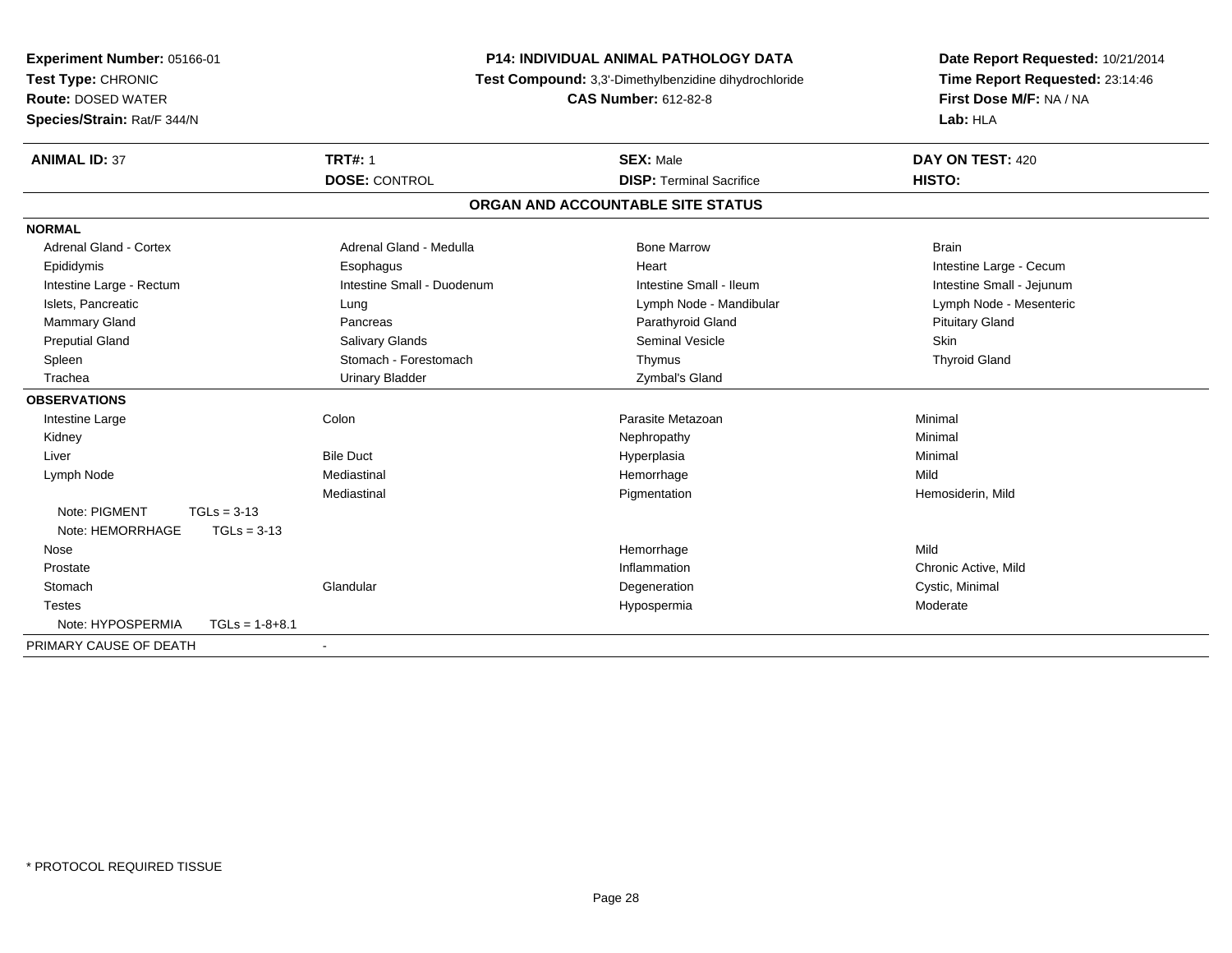| Experiment Number: 05166-01<br>Test Type: CHRONIC<br><b>Route: DOSED WATER</b><br>Species/Strain: Rat/F 344/N | <b>P14: INDIVIDUAL ANIMAL PATHOLOGY DATA</b><br>Test Compound: 3,3'-Dimethylbenzidine dihydrochloride<br><b>CAS Number: 612-82-8</b> |                                   | Date Report Requested: 10/21/2014<br>Time Report Requested: 23:14:46<br>First Dose M/F: NA / NA<br>Lab: HLA |
|---------------------------------------------------------------------------------------------------------------|--------------------------------------------------------------------------------------------------------------------------------------|-----------------------------------|-------------------------------------------------------------------------------------------------------------|
| <b>ANIMAL ID: 38</b>                                                                                          | <b>TRT#: 1</b>                                                                                                                       | <b>SEX: Male</b>                  | DAY ON TEST: 420                                                                                            |
|                                                                                                               | <b>DOSE: CONTROL</b>                                                                                                                 | <b>DISP: Terminal Sacrifice</b>   | HISTO:                                                                                                      |
|                                                                                                               |                                                                                                                                      | ORGAN AND ACCOUNTABLE SITE STATUS |                                                                                                             |
| <b>NORMAL</b>                                                                                                 |                                                                                                                                      |                                   |                                                                                                             |
| Adrenal Gland - Cortex                                                                                        | Adrenal Gland - Medulla                                                                                                              | <b>Bone Marrow</b>                | <b>Brain</b>                                                                                                |
| Epididymis                                                                                                    | Esophagus                                                                                                                            | Heart                             | Intestine Large - Cecum                                                                                     |
| Intestine Large - Colon                                                                                       | Intestine Large - Rectum                                                                                                             | Intestine Small - Duodenum        | Intestine Small - Ileum                                                                                     |
| Intestine Small - Jejunum                                                                                     | Islets, Pancreatic                                                                                                                   | Lung                              | Lymph Node - Mandibular                                                                                     |
| Lymph Node - Mesenteric                                                                                       | Nose                                                                                                                                 | Pancreas                          | Parathyroid Gland                                                                                           |
| <b>Pituitary Gland</b>                                                                                        | <b>Preputial Gland</b>                                                                                                               | Prostate                          | <b>Salivary Glands</b>                                                                                      |
| <b>Seminal Vesicle</b>                                                                                        | <b>Skin</b>                                                                                                                          | Spleen                            | Stomach - Forestomach                                                                                       |
| Stomach - Glandular                                                                                           | Trachea                                                                                                                              | <b>Urinary Bladder</b>            | Zymbal's Gland                                                                                              |
| <b>MISSING</b>                                                                                                |                                                                                                                                      |                                   |                                                                                                             |
| Mammary Gland                                                                                                 |                                                                                                                                      |                                   |                                                                                                             |
| <b>OBSERVATIONS</b>                                                                                           |                                                                                                                                      |                                   |                                                                                                             |
| Kidney                                                                                                        |                                                                                                                                      | Nephropathy                       | Mild                                                                                                        |
| Liver                                                                                                         | <b>Bile Duct</b>                                                                                                                     | Hyperplasia                       | Mild                                                                                                        |
| <b>Testes</b>                                                                                                 | <b>Interstit Cell</b>                                                                                                                | Hyperplasia                       | Mild                                                                                                        |
| Thymus                                                                                                        | <b>Epithel Cell</b>                                                                                                                  | Hyperplasia                       | Mild                                                                                                        |
| <b>Thyroid Gland</b>                                                                                          | C Cell                                                                                                                               | Hyperplasia                       | Mild                                                                                                        |
| PRIMARY CAUSE OF DEATH                                                                                        |                                                                                                                                      |                                   |                                                                                                             |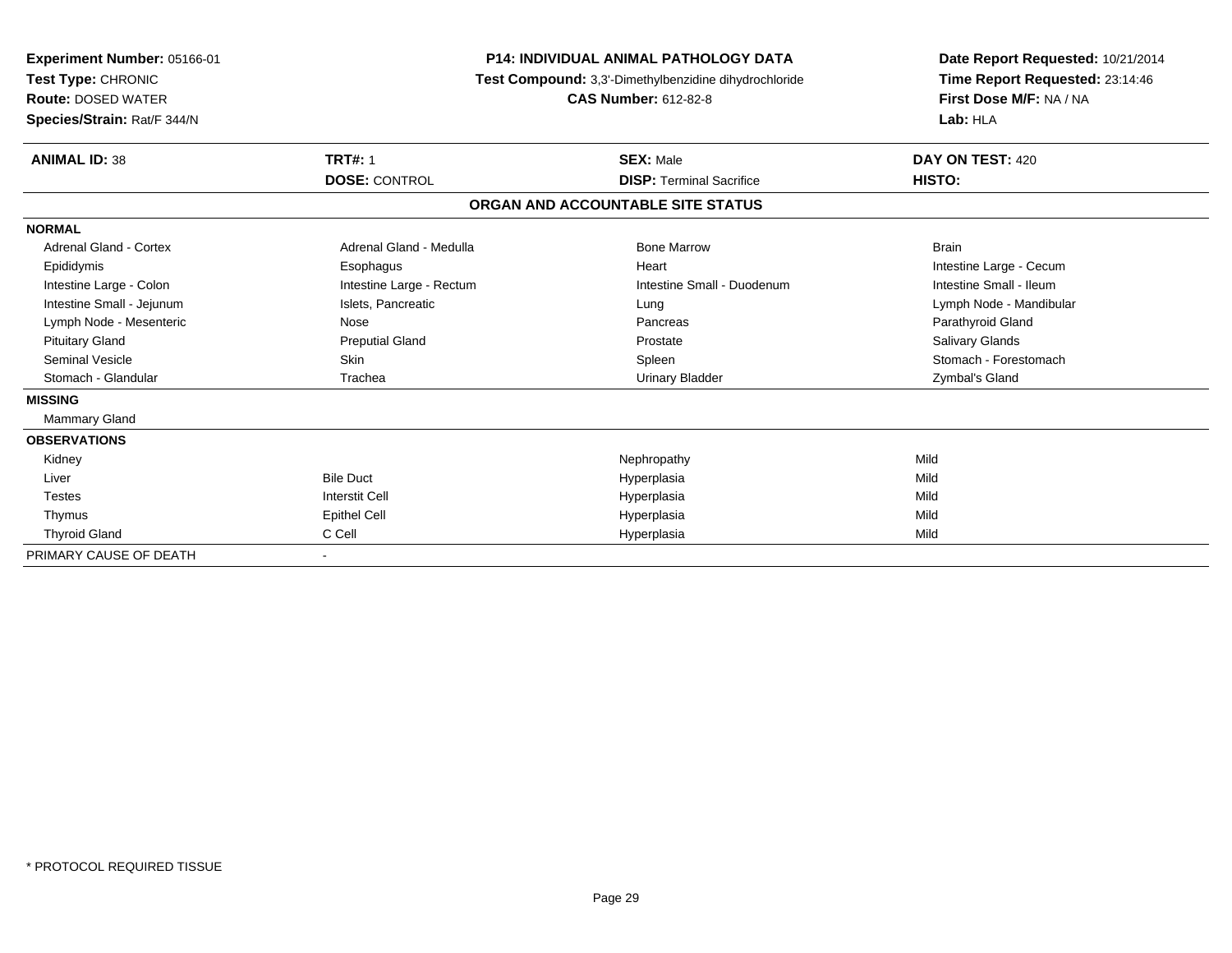| <b>Experiment Number: 05166-01</b><br>Test Type: CHRONIC<br><b>CAS Number: 612-82-8</b><br><b>Route: DOSED WATER</b><br>Species/Strain: Rat/F 344/N |                          | <b>P14: INDIVIDUAL ANIMAL PATHOLOGY DATA</b><br>Test Compound: 3,3'-Dimethylbenzidine dihydrochloride | Date Report Requested: 10/21/2014<br>Time Report Requested: 23:14:46<br>First Dose M/F: NA / NA<br>Lab: HLA |
|-----------------------------------------------------------------------------------------------------------------------------------------------------|--------------------------|-------------------------------------------------------------------------------------------------------|-------------------------------------------------------------------------------------------------------------|
| <b>ANIMAL ID: 39</b>                                                                                                                                | <b>TRT#: 1</b>           | <b>SEX: Male</b>                                                                                      | DAY ON TEST: 420                                                                                            |
|                                                                                                                                                     | <b>DOSE: CONTROL</b>     | <b>DISP: Terminal Sacrifice</b>                                                                       | HISTO:                                                                                                      |
|                                                                                                                                                     |                          | ORGAN AND ACCOUNTABLE SITE STATUS                                                                     |                                                                                                             |
| <b>NORMAL</b>                                                                                                                                       |                          |                                                                                                       |                                                                                                             |
| Adrenal Gland - Cortex                                                                                                                              | Adrenal Gland - Medulla  | <b>Bone Marrow</b>                                                                                    | <b>Brain</b>                                                                                                |
| Epididymis                                                                                                                                          | Esophagus                | Heart                                                                                                 | Intestine Large - Cecum                                                                                     |
| Intestine Large - Colon                                                                                                                             | Intestine Large - Rectum | Intestine Small - Duodenum                                                                            | Intestine Small - Ileum                                                                                     |
| Intestine Small - Jejunum                                                                                                                           | Islets, Pancreatic       | Lung                                                                                                  | Lymph Node - Mandibular                                                                                     |
| Lymph Node - Mesenteric                                                                                                                             | <b>Mammary Gland</b>     | Nose                                                                                                  | Pancreas                                                                                                    |
| Parathyroid Gland                                                                                                                                   | <b>Pituitary Gland</b>   | <b>Preputial Gland</b>                                                                                | <b>Salivary Glands</b>                                                                                      |
| <b>Seminal Vesicle</b>                                                                                                                              | Skin                     | Spleen                                                                                                | Stomach - Forestomach                                                                                       |
| Stomach - Glandular                                                                                                                                 | Thymus                   | Trachea                                                                                               | <b>Urinary Bladder</b>                                                                                      |
| Zymbal's Gland                                                                                                                                      |                          |                                                                                                       |                                                                                                             |
| <b>OBSERVATIONS</b>                                                                                                                                 |                          |                                                                                                       |                                                                                                             |
| Kidney                                                                                                                                              |                          | Nephropathy                                                                                           | Mild                                                                                                        |
| Liver                                                                                                                                               |                          | Hepatodiaphragmatic Nodule                                                                            |                                                                                                             |
| Note: ANOM HEPAT LOB<br>$TGLs = 2-3.1$                                                                                                              |                          |                                                                                                       |                                                                                                             |
| Prostate                                                                                                                                            |                          | Inflammation                                                                                          | Chronic Active, Minimal                                                                                     |
| <b>Testes</b>                                                                                                                                       |                          | Hypospermia                                                                                           | Moderate                                                                                                    |
| Note: HYPOSPERMIA<br>$TGLs = 1-8+8.1$                                                                                                               |                          |                                                                                                       |                                                                                                             |
| <b>Thyroid Gland</b>                                                                                                                                | <b>Follicular Cel</b>    | Adenoma                                                                                               |                                                                                                             |
| PRIMARY CAUSE OF DEATH                                                                                                                              |                          |                                                                                                       |                                                                                                             |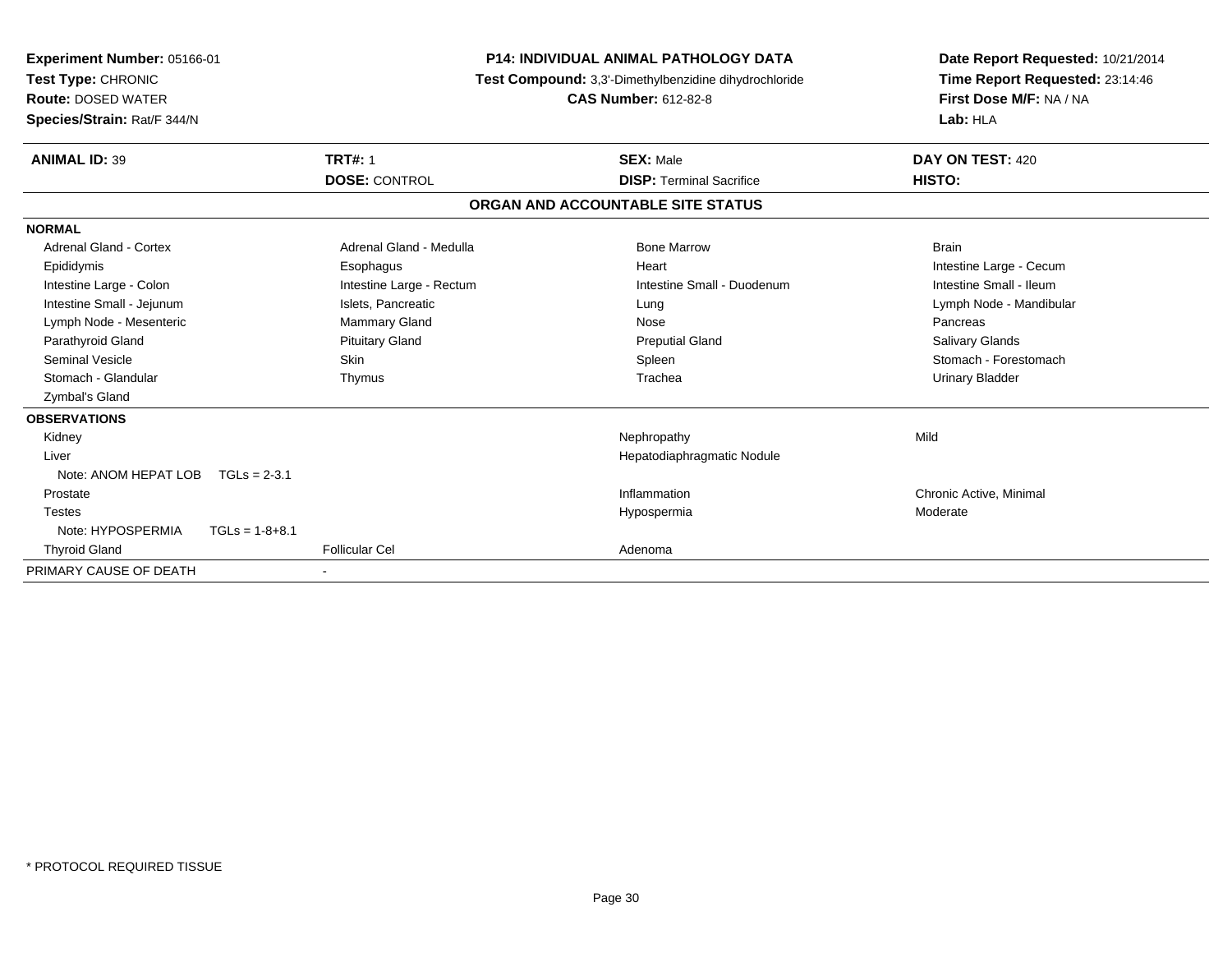| Experiment Number: 05166-01<br>Test Type: CHRONIC<br><b>Route: DOSED WATER</b><br>Species/Strain: Rat/F 344/N |              | <b>P14: INDIVIDUAL ANIMAL PATHOLOGY DATA</b><br>Test Compound: 3,3'-Dimethylbenzidine dihydrochloride<br><b>CAS Number: 612-82-8</b> |  |                                   | Date Report Requested: 10/21/2014<br>Time Report Requested: 23:14:46<br>First Dose M/F: NA / NA<br>Lab: HLA |  |
|---------------------------------------------------------------------------------------------------------------|--------------|--------------------------------------------------------------------------------------------------------------------------------------|--|-----------------------------------|-------------------------------------------------------------------------------------------------------------|--|
| <b>ANIMAL ID: 40</b>                                                                                          |              | <b>TRT#: 1</b>                                                                                                                       |  | <b>SEX: Male</b>                  | DAY ON TEST: 420                                                                                            |  |
|                                                                                                               |              | <b>DOSE: CONTROL</b>                                                                                                                 |  | <b>DISP: Terminal Sacrifice</b>   | <b>HISTO:</b>                                                                                               |  |
|                                                                                                               |              |                                                                                                                                      |  | ORGAN AND ACCOUNTABLE SITE STATUS |                                                                                                             |  |
| <b>NORMAL</b>                                                                                                 |              |                                                                                                                                      |  |                                   |                                                                                                             |  |
| <b>Adrenal Gland - Cortex</b>                                                                                 |              | Adrenal Gland - Medulla                                                                                                              |  | <b>Bone Marrow</b>                | <b>Brain</b>                                                                                                |  |
| Epididymis                                                                                                    |              | Esophagus                                                                                                                            |  | Heart                             | Intestine Large - Cecum                                                                                     |  |
| Intestine Large - Colon                                                                                       |              | Intestine Large - Rectum                                                                                                             |  | Intestine Small - Duodenum        | Intestine Small - Ileum                                                                                     |  |
| Intestine Small - Jejunum                                                                                     |              | Islets, Pancreatic                                                                                                                   |  | Lung                              | Lymph Node - Mandibular                                                                                     |  |
| <b>Mammary Gland</b>                                                                                          |              | Nose                                                                                                                                 |  | Pancreas                          | Parathyroid Gland                                                                                           |  |
| <b>Pituitary Gland</b>                                                                                        |              | <b>Preputial Gland</b>                                                                                                               |  | <b>Salivary Glands</b>            | <b>Seminal Vesicle</b>                                                                                      |  |
| <b>Skin</b>                                                                                                   |              | Spleen                                                                                                                               |  | Stomach - Forestomach             | Stomach - Glandular                                                                                         |  |
| Thymus                                                                                                        |              | <b>Thyroid Gland</b>                                                                                                                 |  | Trachea                           | <b>Urinary Bladder</b>                                                                                      |  |
| Zymbal's Gland                                                                                                |              |                                                                                                                                      |  |                                   |                                                                                                             |  |
| <b>OBSERVATIONS</b>                                                                                           |              |                                                                                                                                      |  |                                   |                                                                                                             |  |
| Kidney                                                                                                        |              |                                                                                                                                      |  | Nephropathy                       | Minimal                                                                                                     |  |
| Liver                                                                                                         |              | <b>Bile Duct</b>                                                                                                                     |  | Hyperplasia                       | Minimal                                                                                                     |  |
| Lymph Node                                                                                                    |              | Mesenteric                                                                                                                           |  | Hemorrhage                        | Moderate                                                                                                    |  |
|                                                                                                               |              | Mesenteric                                                                                                                           |  | Hyperplasia                       | Reticulum Cell, Mild                                                                                        |  |
| Note: HEMORRHAGE                                                                                              | $TGLs = 1-7$ |                                                                                                                                      |  |                                   |                                                                                                             |  |
| Prostate                                                                                                      |              |                                                                                                                                      |  | Inflammation                      | Chronic Active, Moderate                                                                                    |  |
| <b>Testes</b>                                                                                                 |              | <b>Interstit Cell</b>                                                                                                                |  | Hyperplasia                       | Mild                                                                                                        |  |
| PRIMARY CAUSE OF DEATH                                                                                        |              | $\overline{\phantom{a}}$                                                                                                             |  |                                   |                                                                                                             |  |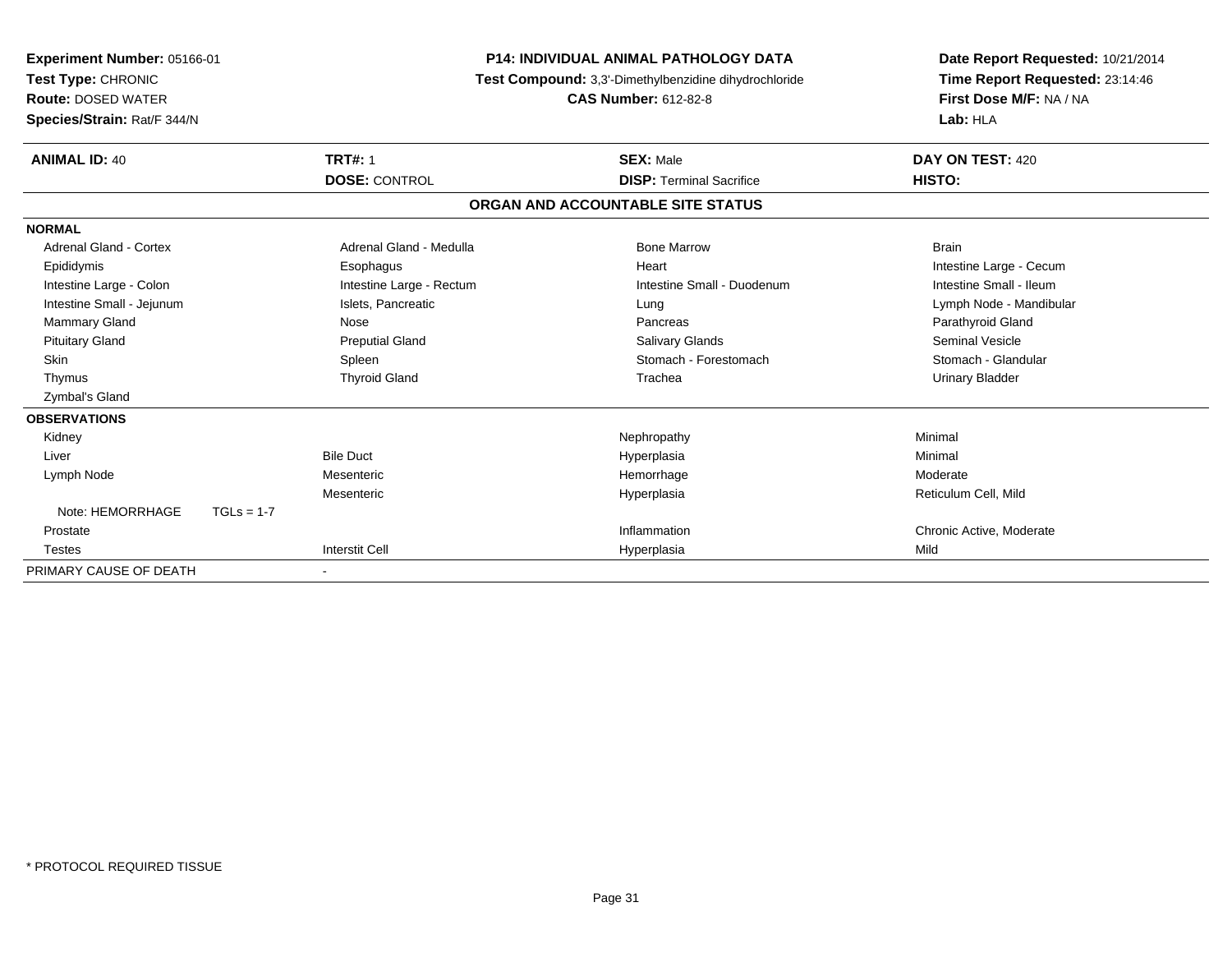| <b>P14: INDIVIDUAL ANIMAL PATHOLOGY DATA</b><br>Date Report Requested: 10/21/2014<br>Test Compound: 3,3'-Dimethylbenzidine dihydrochloride<br>Time Report Requested: 23:14:46<br>First Dose M/F: NA / NA<br>Lab: HLA<br>DAY ON TEST: 420<br>HISTO:<br><b>DISP: Terminal Sacrifice</b> |  |
|---------------------------------------------------------------------------------------------------------------------------------------------------------------------------------------------------------------------------------------------------------------------------------------|--|
| ORGAN AND ACCOUNTABLE SITE STATUS                                                                                                                                                                                                                                                     |  |
| <b>Brain</b><br>Intestine Large - Cecum<br>Intestine Small - Duodenum<br>Intestine Small - Ileum<br>Lymph Node - Mandibular<br>Pancreas<br><b>Salivary Glands</b><br>Stomach - Forestomach<br><b>Urinary Bladder</b>                                                                  |  |
| Mild<br>Mild<br>Mild                                                                                                                                                                                                                                                                  |  |
|                                                                                                                                                                                                                                                                                       |  |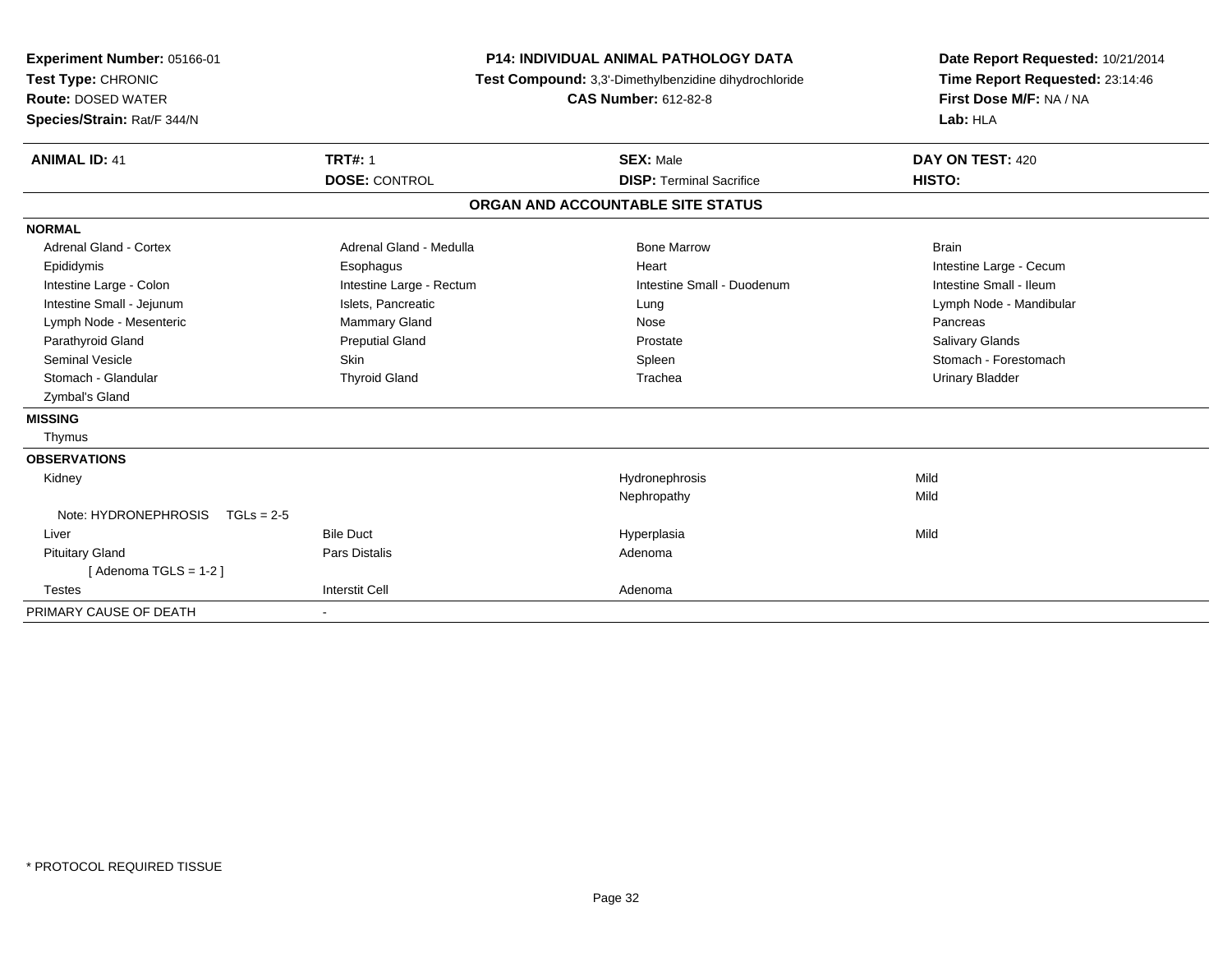| Experiment Number: 05166-01<br>Test Type: CHRONIC<br><b>Route: DOSED WATER</b><br>Species/Strain: Rat/F 344/N | <b>P14: INDIVIDUAL ANIMAL PATHOLOGY DATA</b><br>Test Compound: 3,3'-Dimethylbenzidine dihydrochloride<br><b>CAS Number: 612-82-8</b> |                                   | Date Report Requested: 10/21/2014<br>Time Report Requested: 23:14:46<br>First Dose M/F: NA / NA<br>Lab: HLA |  |
|---------------------------------------------------------------------------------------------------------------|--------------------------------------------------------------------------------------------------------------------------------------|-----------------------------------|-------------------------------------------------------------------------------------------------------------|--|
| <b>ANIMAL ID: 42</b>                                                                                          | <b>TRT#: 1</b>                                                                                                                       | <b>SEX: Male</b>                  | DAY ON TEST: 420                                                                                            |  |
|                                                                                                               | <b>DOSE: CONTROL</b>                                                                                                                 | <b>DISP: Terminal Sacrifice</b>   | HISTO:                                                                                                      |  |
|                                                                                                               |                                                                                                                                      | ORGAN AND ACCOUNTABLE SITE STATUS |                                                                                                             |  |
| <b>NORMAL</b>                                                                                                 |                                                                                                                                      |                                   |                                                                                                             |  |
| Adrenal Gland - Cortex                                                                                        | Adrenal Gland - Medulla                                                                                                              | <b>Bone Marrow</b>                | <b>Brain</b>                                                                                                |  |
| Epididymis                                                                                                    | Esophagus                                                                                                                            | Intestine Large - Cecum           | Intestine Large - Colon                                                                                     |  |
| Intestine Large - Rectum                                                                                      | Intestine Small - Duodenum                                                                                                           | Intestine Small - Ileum           | Intestine Small - Jejunum                                                                                   |  |
| Islets, Pancreatic                                                                                            | Liver                                                                                                                                | Lung                              | Lymph Node - Mandibular                                                                                     |  |
| Lymph Node - Mesenteric                                                                                       | <b>Mammary Gland</b>                                                                                                                 | Nose                              | Pancreas                                                                                                    |  |
| Parathyroid Gland                                                                                             | <b>Pituitary Gland</b>                                                                                                               | <b>Preputial Gland</b>            | Prostate                                                                                                    |  |
| <b>Salivary Glands</b>                                                                                        | <b>Seminal Vesicle</b>                                                                                                               | <b>Skin</b>                       | Spleen                                                                                                      |  |
| Stomach - Forestomach                                                                                         | Trachea                                                                                                                              | <b>Urinary Bladder</b>            | Zymbal's Gland                                                                                              |  |
| <b>MISSING</b>                                                                                                |                                                                                                                                      |                                   |                                                                                                             |  |
| Thymus                                                                                                        |                                                                                                                                      |                                   |                                                                                                             |  |
| <b>OBSERVATIONS</b>                                                                                           |                                                                                                                                      |                                   |                                                                                                             |  |
| Heart                                                                                                         |                                                                                                                                      | Cardiomyopathy                    | Mild                                                                                                        |  |
| Kidney                                                                                                        |                                                                                                                                      | Nephropathy                       | Minimal                                                                                                     |  |
| Stomach                                                                                                       | Glandular                                                                                                                            | Degeneration                      | Cystic, Minimal                                                                                             |  |
| <b>Testes</b>                                                                                                 | <b>Interstit Cell</b>                                                                                                                | Adenoma                           |                                                                                                             |  |
|                                                                                                               | <b>Interstit Cell</b>                                                                                                                | Hyperplasia                       | Mild                                                                                                        |  |
| <b>Thyroid Gland</b>                                                                                          |                                                                                                                                      | Ultimobranchial Cyst              |                                                                                                             |  |
| PRIMARY CAUSE OF DEATH                                                                                        |                                                                                                                                      |                                   |                                                                                                             |  |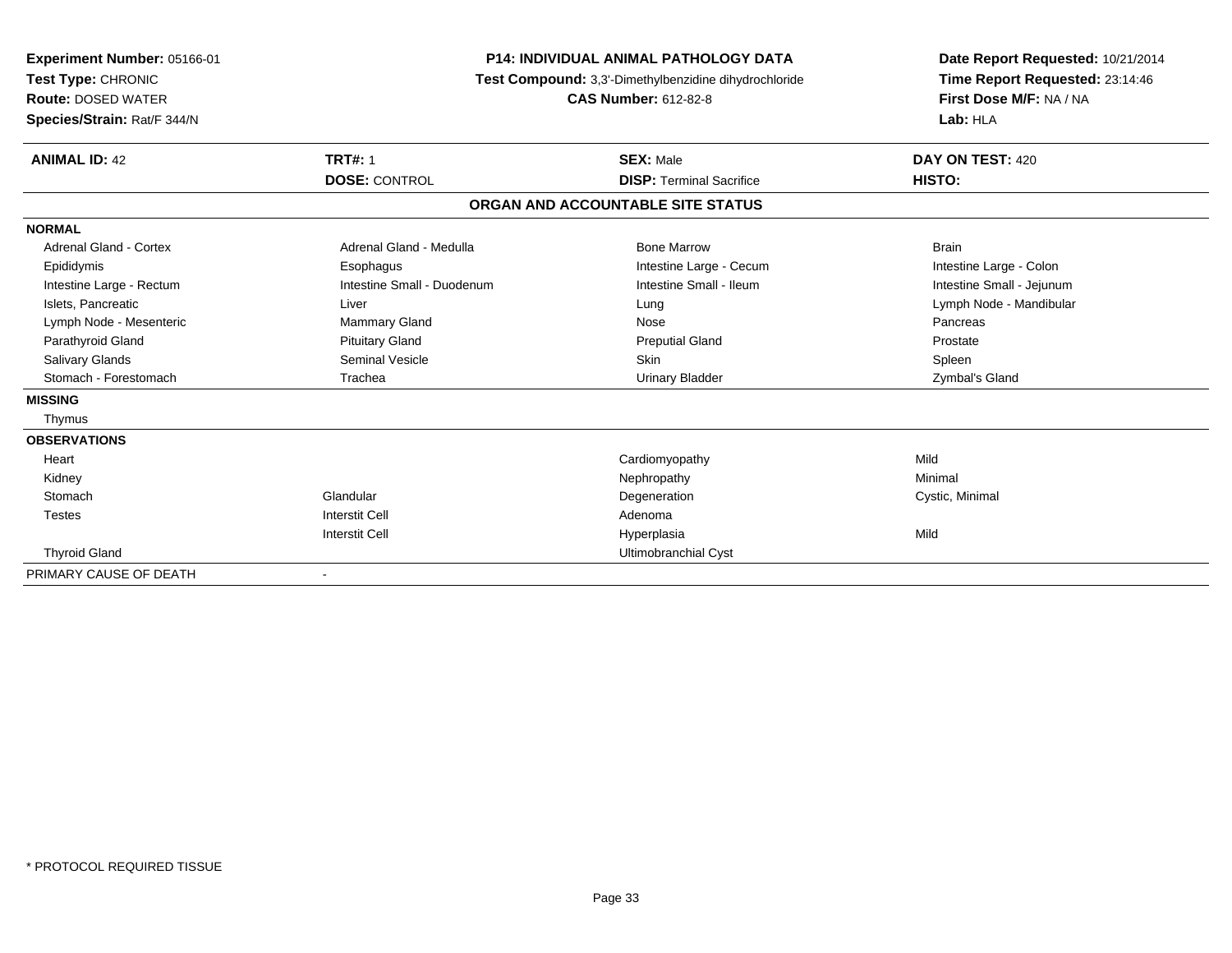| Experiment Number: 05166-01<br>Test Type: CHRONIC<br><b>Route: DOSED WATER</b><br>Species/Strain: Rat/F 344/N | <b>P14: INDIVIDUAL ANIMAL PATHOLOGY DATA</b><br>Test Compound: 3,3'-Dimethylbenzidine dihydrochloride<br><b>CAS Number: 612-82-8</b> |                                   | Date Report Requested: 10/21/2014<br>Time Report Requested: 23:14:46<br>First Dose M/F: NA / NA<br>Lab: HLA |  |
|---------------------------------------------------------------------------------------------------------------|--------------------------------------------------------------------------------------------------------------------------------------|-----------------------------------|-------------------------------------------------------------------------------------------------------------|--|
| <b>ANIMAL ID: 43</b>                                                                                          | <b>TRT#: 1</b>                                                                                                                       | <b>SEX: Male</b>                  | DAY ON TEST: 420                                                                                            |  |
|                                                                                                               | <b>DOSE: CONTROL</b>                                                                                                                 | <b>DISP: Terminal Sacrifice</b>   | HISTO:                                                                                                      |  |
|                                                                                                               |                                                                                                                                      | ORGAN AND ACCOUNTABLE SITE STATUS |                                                                                                             |  |
| <b>NORMAL</b>                                                                                                 |                                                                                                                                      |                                   |                                                                                                             |  |
| Adrenal Gland - Cortex                                                                                        | Adrenal Gland - Medulla                                                                                                              | <b>Bone Marrow</b>                | <b>Brain</b>                                                                                                |  |
| Epididymis                                                                                                    | Esophagus                                                                                                                            | Heart                             | Intestine Large - Cecum                                                                                     |  |
| Intestine Large - Colon                                                                                       | Intestine Large - Rectum                                                                                                             | Intestine Small - Duodenum        | Intestine Small - Ileum                                                                                     |  |
| Intestine Small - Jejunum                                                                                     | Islets, Pancreatic                                                                                                                   | Lung                              | Lymph Node - Mandibular                                                                                     |  |
| Lymph Node - Mesenteric                                                                                       | Nose                                                                                                                                 | Parathyroid Gland                 | <b>Pituitary Gland</b>                                                                                      |  |
| <b>Preputial Gland</b>                                                                                        | Prostate                                                                                                                             | Salivary Glands                   | <b>Seminal Vesicle</b>                                                                                      |  |
| <b>Skin</b>                                                                                                   | Spleen                                                                                                                               | Stomach - Forestomach             | Thymus                                                                                                      |  |
| <b>Thyroid Gland</b>                                                                                          | Trachea                                                                                                                              | <b>Urinary Bladder</b>            | Zymbal's Gland                                                                                              |  |
| <b>MISSING</b>                                                                                                |                                                                                                                                      |                                   |                                                                                                             |  |
| Mammary Gland                                                                                                 |                                                                                                                                      |                                   |                                                                                                             |  |
| <b>OBSERVATIONS</b>                                                                                           |                                                                                                                                      |                                   |                                                                                                             |  |
| Kidney                                                                                                        |                                                                                                                                      | Nephropathy                       | Mild                                                                                                        |  |
| Liver                                                                                                         | <b>Bile Duct</b>                                                                                                                     | Hyperplasia                       | Mild                                                                                                        |  |
| Pancreas                                                                                                      | Acinus                                                                                                                               | Atrophy                           | Minimal                                                                                                     |  |
| Stomach                                                                                                       | Glandular                                                                                                                            | Degeneration                      | Cystic, Minimal                                                                                             |  |
| <b>Testes</b>                                                                                                 | <b>Interstit Cell</b>                                                                                                                | Hyperplasia                       | Mild                                                                                                        |  |
| PRIMARY CAUSE OF DEATH                                                                                        |                                                                                                                                      |                                   |                                                                                                             |  |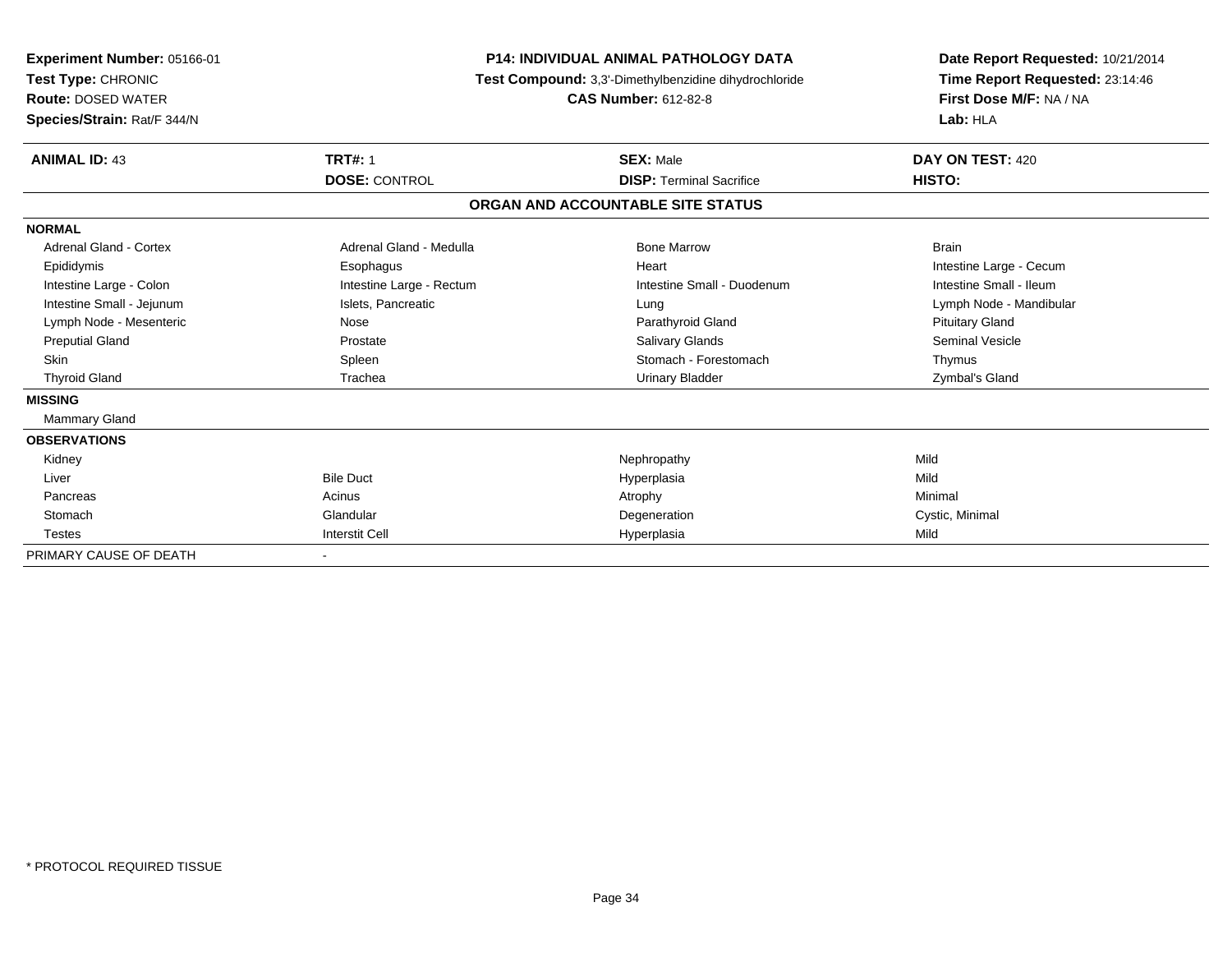| Experiment Number: 05166-01<br>Test Type: CHRONIC<br><b>Route: DOSED WATER</b><br>Species/Strain: Rat/F 344/N |              |                          | <b>P14: INDIVIDUAL ANIMAL PATHOLOGY DATA</b><br>Test Compound: 3,3'-Dimethylbenzidine dihydrochloride<br><b>CAS Number: 612-82-8</b> |                                   | Date Report Requested: 10/21/2014<br>Time Report Requested: 23:14:46<br>First Dose M/F: NA / NA<br>Lab: HLA |  |
|---------------------------------------------------------------------------------------------------------------|--------------|--------------------------|--------------------------------------------------------------------------------------------------------------------------------------|-----------------------------------|-------------------------------------------------------------------------------------------------------------|--|
| <b>ANIMAL ID: 44</b>                                                                                          |              | <b>TRT#: 1</b>           |                                                                                                                                      | <b>SEX: Male</b>                  | DAY ON TEST: 420                                                                                            |  |
|                                                                                                               |              | <b>DOSE: CONTROL</b>     |                                                                                                                                      | <b>DISP: Terminal Sacrifice</b>   | HISTO:                                                                                                      |  |
|                                                                                                               |              |                          |                                                                                                                                      | ORGAN AND ACCOUNTABLE SITE STATUS |                                                                                                             |  |
| <b>NORMAL</b>                                                                                                 |              |                          |                                                                                                                                      |                                   |                                                                                                             |  |
| <b>Adrenal Gland - Cortex</b>                                                                                 |              | Adrenal Gland - Medulla  |                                                                                                                                      | <b>Bone Marrow</b>                | <b>Brain</b>                                                                                                |  |
| Epididymis                                                                                                    |              | Esophagus                |                                                                                                                                      | Heart                             | Intestine Large - Cecum                                                                                     |  |
| Intestine Large - Colon                                                                                       |              | Intestine Large - Rectum |                                                                                                                                      | Intestine Small - Duodenum        | Intestine Small - Ileum                                                                                     |  |
| Intestine Small - Jejunum                                                                                     |              | Islets, Pancreatic       |                                                                                                                                      | Liver                             | Lung                                                                                                        |  |
| Lymph Node - Mandibular                                                                                       |              | Lymph Node - Mesenteric  |                                                                                                                                      | Nose                              | Parathyroid Gland                                                                                           |  |
| <b>Pituitary Gland</b>                                                                                        |              | <b>Preputial Gland</b>   |                                                                                                                                      | Prostate                          | Salivary Glands                                                                                             |  |
| Seminal Vesicle                                                                                               |              | <b>Skin</b>              |                                                                                                                                      | Spleen                            | Stomach - Forestomach                                                                                       |  |
| <b>Thyroid Gland</b>                                                                                          |              | Trachea                  |                                                                                                                                      | <b>Urinary Bladder</b>            | Zymbal's Gland                                                                                              |  |
| <b>MISSING</b>                                                                                                |              |                          |                                                                                                                                      |                                   |                                                                                                             |  |
| <b>Mammary Gland</b>                                                                                          |              | Thymus                   |                                                                                                                                      |                                   |                                                                                                             |  |
| <b>OBSERVATIONS</b>                                                                                           |              |                          |                                                                                                                                      |                                   |                                                                                                             |  |
| Kidney                                                                                                        |              |                          |                                                                                                                                      | Nephropathy                       | Minimal                                                                                                     |  |
| Lymph Node                                                                                                    |              | Mediastinal              |                                                                                                                                      | Hyperplasia                       | Lymphoid, Mild                                                                                              |  |
| Note: HYPERPLASIA                                                                                             | $TGLs = 2-9$ |                          |                                                                                                                                      |                                   |                                                                                                             |  |
| Pancreas                                                                                                      |              | Acinus                   |                                                                                                                                      | Atrophy                           | Mild                                                                                                        |  |
| Stomach                                                                                                       |              | Glandular                |                                                                                                                                      | Degeneration                      | Cystic, Minimal                                                                                             |  |
| <b>Testes</b>                                                                                                 |              | <b>Interstit Cell</b>    |                                                                                                                                      | Adenoma                           |                                                                                                             |  |
|                                                                                                               |              | <b>Interstit Cell</b>    |                                                                                                                                      | Hyperplasia                       | Mild                                                                                                        |  |
| Note: ADENOMA                                                                                                 | $TGLs = 1-8$ |                          |                                                                                                                                      |                                   |                                                                                                             |  |
| PRIMARY CAUSE OF DEATH                                                                                        |              |                          |                                                                                                                                      |                                   |                                                                                                             |  |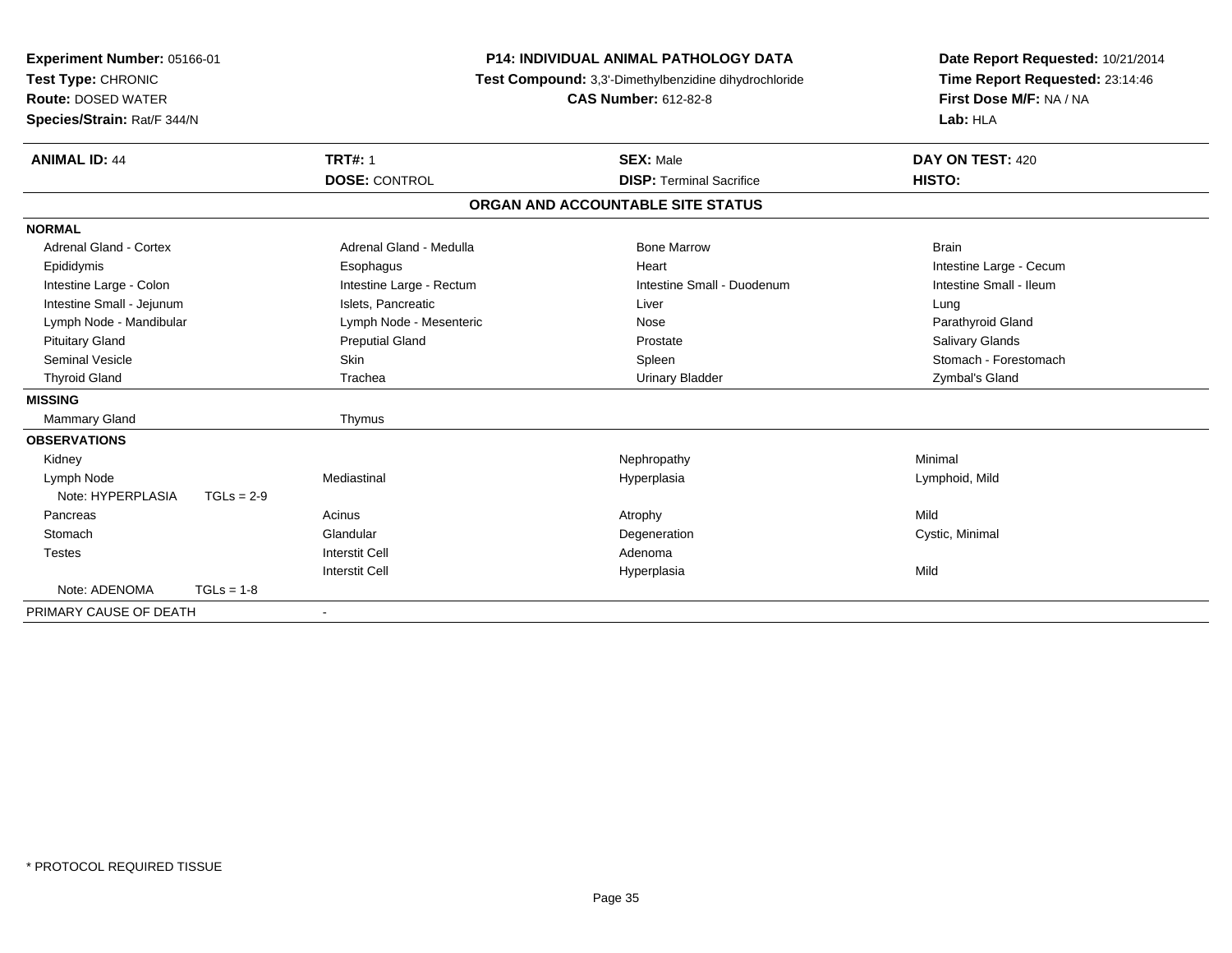| <b>Experiment Number: 05166-01</b><br>Test Type: CHRONIC<br><b>Route: DOSED WATER</b><br>Species/Strain: Rat/F 344/N | <b>P14: INDIVIDUAL ANIMAL PATHOLOGY DATA</b><br>Test Compound: 3,3'-Dimethylbenzidine dihydrochloride<br><b>CAS Number: 612-82-8</b> |                                   | Date Report Requested: 10/21/2014<br>Time Report Requested: 23:14:46<br>First Dose M/F: NA / NA<br>Lab: HLA |
|----------------------------------------------------------------------------------------------------------------------|--------------------------------------------------------------------------------------------------------------------------------------|-----------------------------------|-------------------------------------------------------------------------------------------------------------|
| <b>ANIMAL ID: 45</b>                                                                                                 | <b>TRT#: 1</b>                                                                                                                       | <b>SEX: Male</b>                  | DAY ON TEST: 420                                                                                            |
|                                                                                                                      | <b>DOSE: CONTROL</b>                                                                                                                 | <b>DISP: Terminal Sacrifice</b>   | HISTO:                                                                                                      |
|                                                                                                                      |                                                                                                                                      | ORGAN AND ACCOUNTABLE SITE STATUS |                                                                                                             |
| <b>NORMAL</b>                                                                                                        |                                                                                                                                      |                                   |                                                                                                             |
| <b>Adrenal Gland - Cortex</b>                                                                                        | Adrenal Gland - Medulla                                                                                                              | <b>Bone Marrow</b>                | <b>Brain</b>                                                                                                |
| Epididymis                                                                                                           | Esophagus                                                                                                                            | Heart                             | Intestine Large - Cecum                                                                                     |
| Intestine Large - Colon                                                                                              | Intestine Large - Rectum                                                                                                             | Intestine Small - Duodenum        | Intestine Small - Ileum                                                                                     |
| Intestine Small - Jejunum                                                                                            | Islets, Pancreatic                                                                                                                   | Lung                              | Lymph Node - Mandibular                                                                                     |
| Lymph Node - Mesenteric                                                                                              | Mammary Gland                                                                                                                        | Nose                              | Pancreas                                                                                                    |
| Parathyroid Gland                                                                                                    | <b>Pituitary Gland</b>                                                                                                               | Prostate                          | Salivary Glands                                                                                             |
| <b>Seminal Vesicle</b>                                                                                               | Skin                                                                                                                                 | Spleen                            | Stomach - Forestomach                                                                                       |
| Thymus                                                                                                               | <b>Thyroid Gland</b>                                                                                                                 | Trachea                           | Urinary Bladder                                                                                             |
| Zymbal's Gland                                                                                                       |                                                                                                                                      |                                   |                                                                                                             |
| <b>OBSERVATIONS</b>                                                                                                  |                                                                                                                                      |                                   |                                                                                                             |
| Kidney                                                                                                               |                                                                                                                                      | Nephropathy                       | Mild                                                                                                        |
| Liver                                                                                                                | <b>Bile Duct</b>                                                                                                                     | Hyperplasia                       | Mild                                                                                                        |
| <b>Preputial Gland</b>                                                                                               |                                                                                                                                      | Inflammation                      | Chronic Active, Minimal                                                                                     |
| Stomach                                                                                                              | Glandular                                                                                                                            | Degeneration                      | Cystic, Minimal                                                                                             |
| <b>Testes</b>                                                                                                        | <b>Interstit Cell</b>                                                                                                                | Hyperplasia                       | Mild                                                                                                        |
| PRIMARY CAUSE OF DEATH                                                                                               |                                                                                                                                      |                                   |                                                                                                             |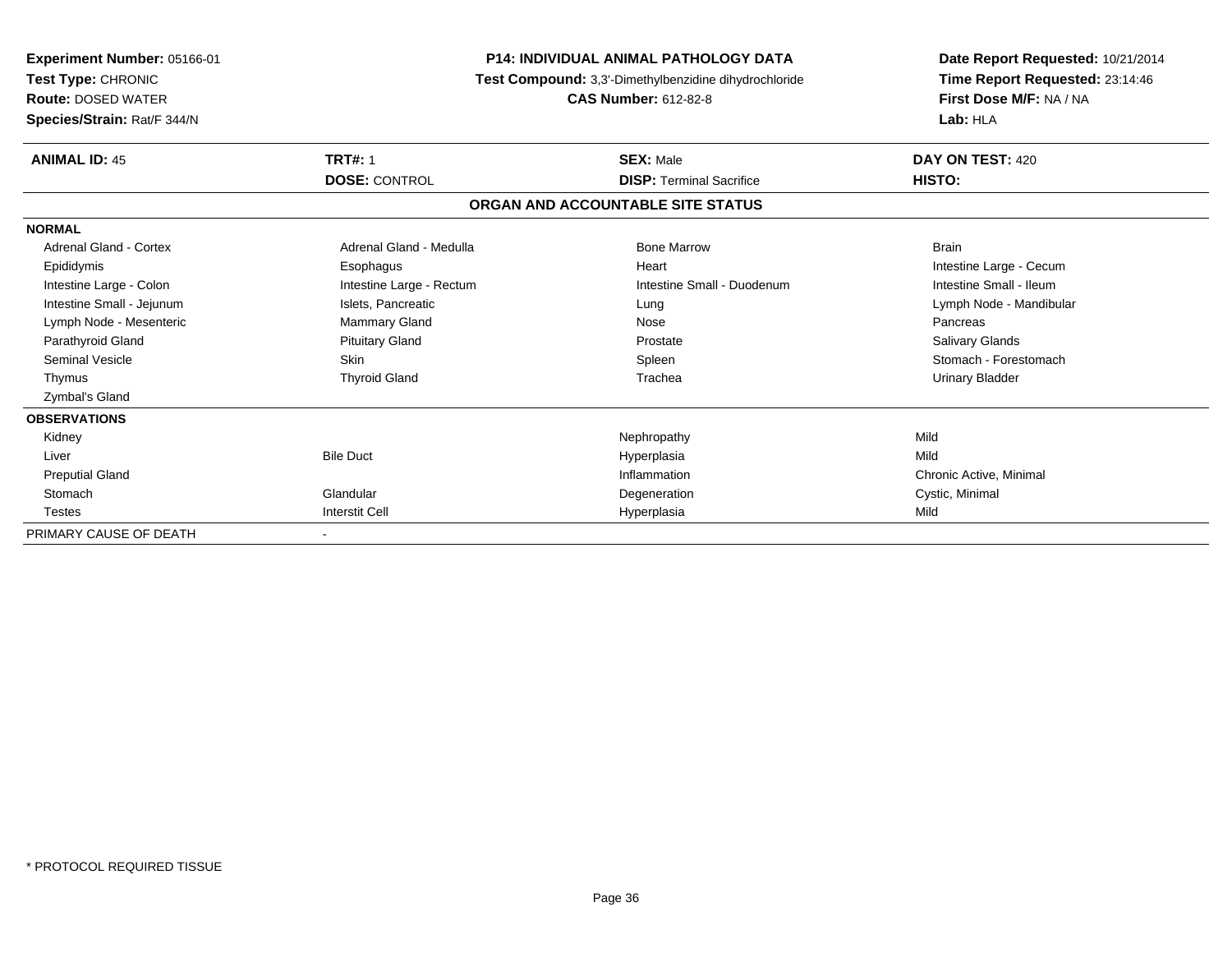| Experiment Number: 05166-01<br>Test Type: CHRONIC<br><b>Route: DOSED WATER</b><br>Species/Strain: Rat/F 344/N | <b>P14: INDIVIDUAL ANIMAL PATHOLOGY DATA</b><br><b>Test Compound:</b> 3,3'-Dimethylbenzidine dihydrochloride<br><b>CAS Number: 612-82-8</b> |                                   | Date Report Requested: 10/21/2014<br>Time Report Requested: 23:14:46<br>First Dose M/F: NA / NA<br>Lab: HLA |  |
|---------------------------------------------------------------------------------------------------------------|---------------------------------------------------------------------------------------------------------------------------------------------|-----------------------------------|-------------------------------------------------------------------------------------------------------------|--|
| <b>ANIMAL ID: 46</b>                                                                                          | <b>TRT#: 1</b>                                                                                                                              | <b>SEX: Male</b>                  | DAY ON TEST: 420                                                                                            |  |
|                                                                                                               | <b>DOSE: CONTROL</b>                                                                                                                        | <b>DISP: Terminal Sacrifice</b>   | HISTO:                                                                                                      |  |
|                                                                                                               |                                                                                                                                             | ORGAN AND ACCOUNTABLE SITE STATUS |                                                                                                             |  |
| <b>NORMAL</b>                                                                                                 |                                                                                                                                             |                                   |                                                                                                             |  |
| <b>Adrenal Gland - Cortex</b>                                                                                 | Adrenal Gland - Medulla                                                                                                                     | <b>Bone Marrow</b>                | <b>Brain</b>                                                                                                |  |
| Epididymis                                                                                                    | Esophagus                                                                                                                                   | Heart                             | Intestine Large - Cecum                                                                                     |  |
| Intestine Large - Colon                                                                                       | Intestine Large - Rectum                                                                                                                    | Intestine Small - Duodenum        | Intestine Small - Ileum                                                                                     |  |
| Intestine Small - Jejunum                                                                                     | Islets, Pancreatic                                                                                                                          | Lung                              | Lymph Node - Mandibular                                                                                     |  |
| Lymph Node - Mesenteric                                                                                       | <b>Mammary Gland</b>                                                                                                                        | Nose                              | Pancreas                                                                                                    |  |
| <b>Pituitary Gland</b>                                                                                        | <b>Preputial Gland</b>                                                                                                                      | Prostate                          | <b>Salivary Glands</b>                                                                                      |  |
| <b>Seminal Vesicle</b>                                                                                        | Skin                                                                                                                                        | Spleen                            | Stomach - Forestomach                                                                                       |  |
| Stomach - Glandular                                                                                           | Thymus                                                                                                                                      | <b>Thyroid Gland</b>              | Trachea                                                                                                     |  |
| <b>Urinary Bladder</b>                                                                                        | Zymbal's Gland                                                                                                                              |                                   |                                                                                                             |  |
| <b>MISSING</b>                                                                                                |                                                                                                                                             |                                   |                                                                                                             |  |
| Parathyroid Gland                                                                                             |                                                                                                                                             |                                   |                                                                                                             |  |
| <b>OBSERVATIONS</b>                                                                                           |                                                                                                                                             |                                   |                                                                                                             |  |
| Kidney                                                                                                        |                                                                                                                                             | Nephropathy                       | Mild                                                                                                        |  |
| Liver                                                                                                         | <b>Bile Duct</b>                                                                                                                            | Hyperplasia                       | Minimal                                                                                                     |  |
| Lymph Node                                                                                                    | Mediastinal                                                                                                                                 | Hemorrhage                        | Mild                                                                                                        |  |
| <b>Testes</b>                                                                                                 | <b>Interstit Cell</b>                                                                                                                       | Adenoma                           |                                                                                                             |  |
|                                                                                                               | <b>Interstit Cell</b>                                                                                                                       | Hyperplasia                       | Mild                                                                                                        |  |
| PRIMARY CAUSE OF DEATH                                                                                        | $\blacksquare$                                                                                                                              |                                   |                                                                                                             |  |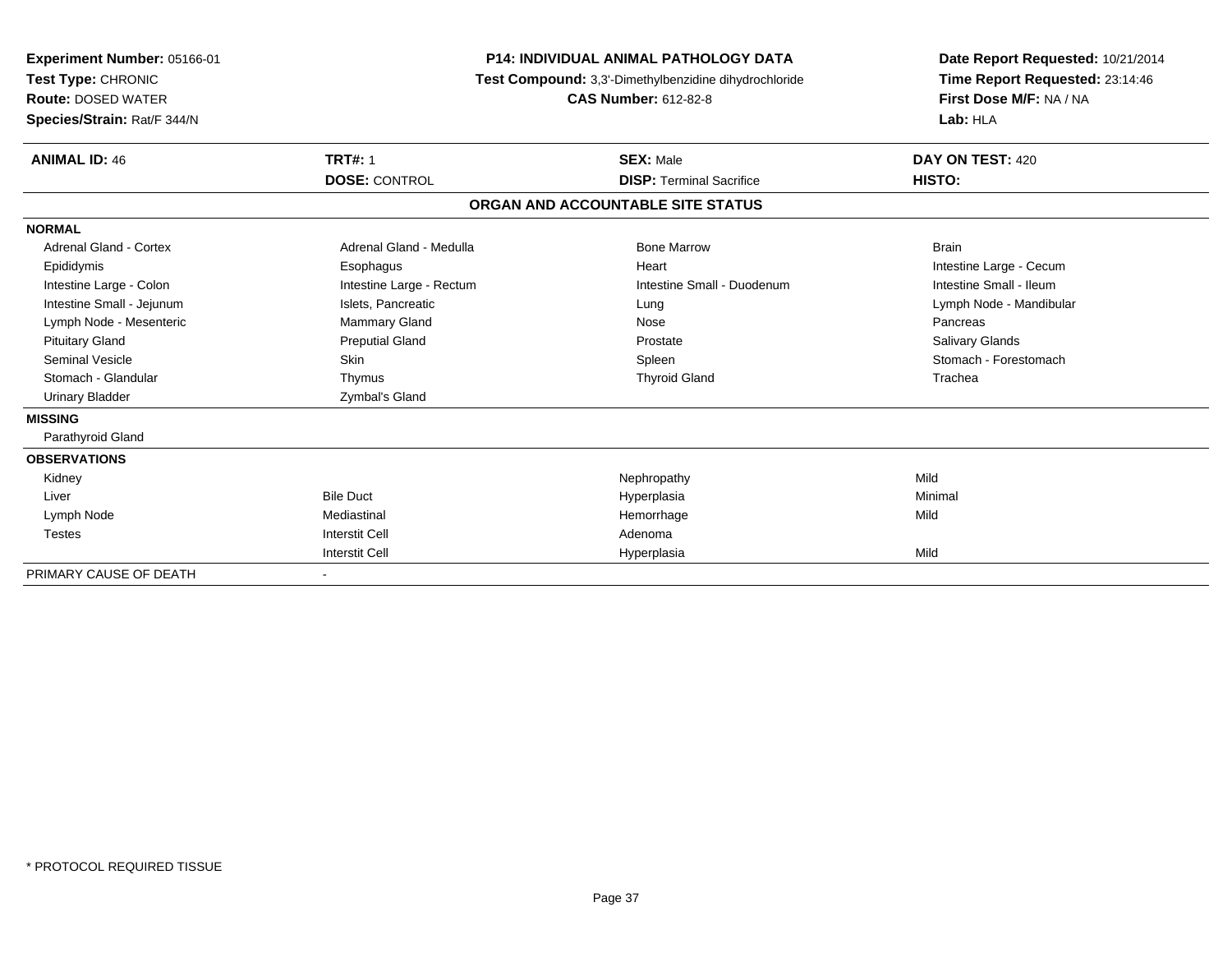| Experiment Number: 05166-01<br>Test Type: CHRONIC<br><b>Route: DOSED WATER</b><br>Species/Strain: Rat/F 344/N | <b>P14: INDIVIDUAL ANIMAL PATHOLOGY DATA</b><br>Test Compound: 3,3'-Dimethylbenzidine dihydrochloride<br><b>CAS Number: 612-82-8</b> |                                   | Date Report Requested: 10/21/2014<br>Time Report Requested: 23:14:46<br>First Dose M/F: NA / NA<br>Lab: HLA |
|---------------------------------------------------------------------------------------------------------------|--------------------------------------------------------------------------------------------------------------------------------------|-----------------------------------|-------------------------------------------------------------------------------------------------------------|
| <b>ANIMAL ID: 47</b>                                                                                          | <b>TRT#: 1</b>                                                                                                                       | <b>SEX: Male</b>                  | DAY ON TEST: 421                                                                                            |
|                                                                                                               | <b>DOSE: CONTROL</b>                                                                                                                 | <b>DISP: Terminal Sacrifice</b>   | HISTO:                                                                                                      |
|                                                                                                               |                                                                                                                                      | ORGAN AND ACCOUNTABLE SITE STATUS |                                                                                                             |
| <b>NORMAL</b>                                                                                                 |                                                                                                                                      |                                   |                                                                                                             |
| <b>Adrenal Gland - Cortex</b>                                                                                 | Adrenal Gland - Medulla                                                                                                              | <b>Bone Marrow</b>                | <b>Brain</b>                                                                                                |
| Epididymis                                                                                                    | Esophagus                                                                                                                            | Heart                             | Intestine Large - Cecum                                                                                     |
| Intestine Large - Colon                                                                                       | Intestine Large - Rectum                                                                                                             | Intestine Small - Duodenum        | Intestine Small - Ileum                                                                                     |
| Intestine Small - Jejunum                                                                                     | Islets, Pancreatic                                                                                                                   | Lung                              | Lymph Node - Mandibular                                                                                     |
| Lymph Node - Mesenteric                                                                                       | <b>Mammary Gland</b>                                                                                                                 | Nose                              | Pancreas                                                                                                    |
| Parathyroid Gland                                                                                             | <b>Pituitary Gland</b>                                                                                                               | <b>Salivary Glands</b>            | <b>Seminal Vesicle</b>                                                                                      |
| <b>Skin</b>                                                                                                   | Spleen                                                                                                                               | Stomach - Forestomach             | Thymus                                                                                                      |
| <b>Thyroid Gland</b>                                                                                          | Trachea                                                                                                                              | <b>Urinary Bladder</b>            | Zymbal's Gland                                                                                              |
| <b>OBSERVATIONS</b>                                                                                           |                                                                                                                                      |                                   |                                                                                                             |
| Kidney                                                                                                        |                                                                                                                                      | Nephropathy                       | Mild                                                                                                        |
| Liver                                                                                                         | <b>Bile Duct</b>                                                                                                                     | Hyperplasia                       | Minimal                                                                                                     |
| <b>Preputial Gland</b>                                                                                        |                                                                                                                                      | Inflammation                      | Chronic Active, Mild                                                                                        |
| Prostate                                                                                                      |                                                                                                                                      | Inflammation                      | Chronic Active, Mild                                                                                        |
| Stomach                                                                                                       | Glandular                                                                                                                            | Degeneration                      | Cystic, Minimal                                                                                             |
| <b>Testes</b>                                                                                                 | Bilateral, Interstit Cell                                                                                                            | Adenoma                           |                                                                                                             |
|                                                                                                               | <b>Interstit Cell</b>                                                                                                                | Hyperplasia                       | Mild                                                                                                        |
| PRIMARY CAUSE OF DEATH                                                                                        |                                                                                                                                      |                                   |                                                                                                             |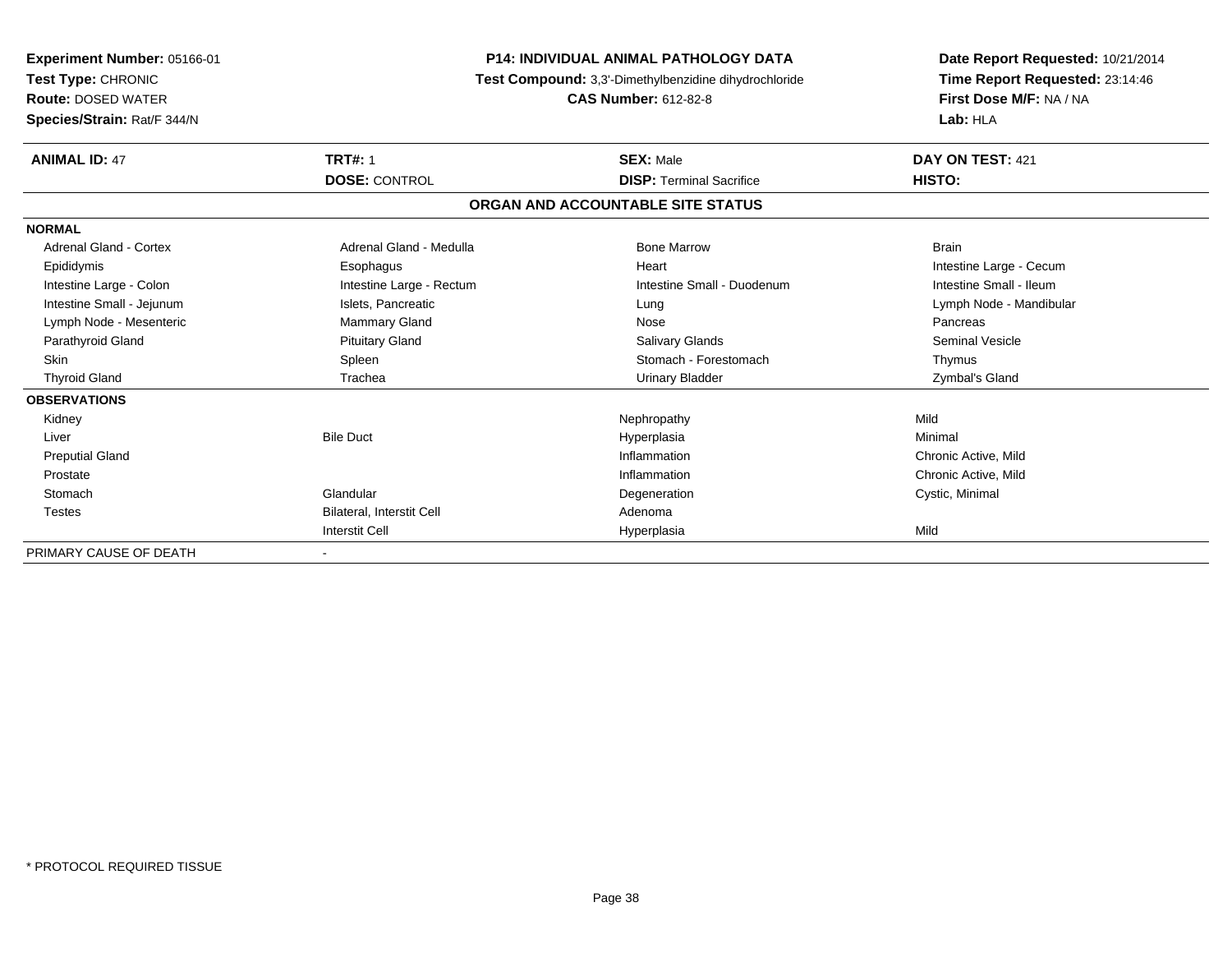| Experiment Number: 05166-01<br>Test Type: CHRONIC<br><b>Route: DOSED WATER</b><br>Species/Strain: Rat/F 344/N | <b>P14: INDIVIDUAL ANIMAL PATHOLOGY DATA</b><br>Test Compound: 3,3'-Dimethylbenzidine dihydrochloride<br><b>CAS Number: 612-82-8</b> |                                                     | Date Report Requested: 10/21/2014<br>Time Report Requested: 23:14:46<br>First Dose M/F: NA / NA<br>Lab: HLA |  |
|---------------------------------------------------------------------------------------------------------------|--------------------------------------------------------------------------------------------------------------------------------------|-----------------------------------------------------|-------------------------------------------------------------------------------------------------------------|--|
| <b>ANIMAL ID: 48</b>                                                                                          | <b>TRT#: 1</b><br><b>DOSE: CONTROL</b>                                                                                               | <b>SEX: Male</b><br><b>DISP: Terminal Sacrifice</b> | DAY ON TEST: 421<br>HISTO:                                                                                  |  |
|                                                                                                               |                                                                                                                                      | ORGAN AND ACCOUNTABLE SITE STATUS                   |                                                                                                             |  |
| <b>NORMAL</b>                                                                                                 |                                                                                                                                      |                                                     |                                                                                                             |  |
| Adrenal Gland - Cortex                                                                                        | Adrenal Gland - Medulla                                                                                                              | <b>Bone Marrow</b>                                  | <b>Brain</b>                                                                                                |  |
| Epididymis                                                                                                    | Esophagus                                                                                                                            | Heart                                               | Intestine Large - Cecum                                                                                     |  |
| Intestine Large - Rectum                                                                                      | Intestine Small - Duodenum                                                                                                           | Intestine Small - Ileum                             | Intestine Small - Jejunum                                                                                   |  |
| Islets, Pancreatic                                                                                            | Liver                                                                                                                                | Lung                                                | Lymph Node - Mandibular                                                                                     |  |
| Lymph Node - Mesenteric                                                                                       | <b>Mammary Gland</b>                                                                                                                 | Nose                                                | Parathyroid Gland                                                                                           |  |
| <b>Pituitary Gland</b>                                                                                        | <b>Preputial Gland</b>                                                                                                               | <b>Salivary Glands</b>                              | <b>Seminal Vesicle</b>                                                                                      |  |
| <b>Skin</b>                                                                                                   | Spleen                                                                                                                               | Stomach - Forestomach                               | Stomach - Glandular                                                                                         |  |
| Thymus                                                                                                        | Trachea                                                                                                                              | <b>Urinary Bladder</b>                              | Zymbal's Gland                                                                                              |  |
| <b>OBSERVATIONS</b>                                                                                           |                                                                                                                                      |                                                     |                                                                                                             |  |
| Intestine Large                                                                                               | Colon                                                                                                                                | Parasite Metazoan                                   | Mild                                                                                                        |  |
| Kidney                                                                                                        |                                                                                                                                      | Nephropathy                                         | Mild                                                                                                        |  |
| Lymph Node                                                                                                    | Mediastinal                                                                                                                          | Hemorrhage                                          | Mild                                                                                                        |  |
| Pancreas                                                                                                      | Acinus                                                                                                                               | Atrophy                                             | Mild                                                                                                        |  |
| Prostate                                                                                                      |                                                                                                                                      | Inflammation                                        | Chronic Active, Mild                                                                                        |  |
| <b>Testes</b>                                                                                                 | <b>Interstit Cell</b>                                                                                                                | Adenoma                                             |                                                                                                             |  |
|                                                                                                               | <b>Interstit Cell</b>                                                                                                                | Hyperplasia                                         | Mild                                                                                                        |  |
| <b>Thyroid Gland</b>                                                                                          |                                                                                                                                      | Ultimobranchial Cyst                                |                                                                                                             |  |
| PRIMARY CAUSE OF DEATH                                                                                        |                                                                                                                                      |                                                     |                                                                                                             |  |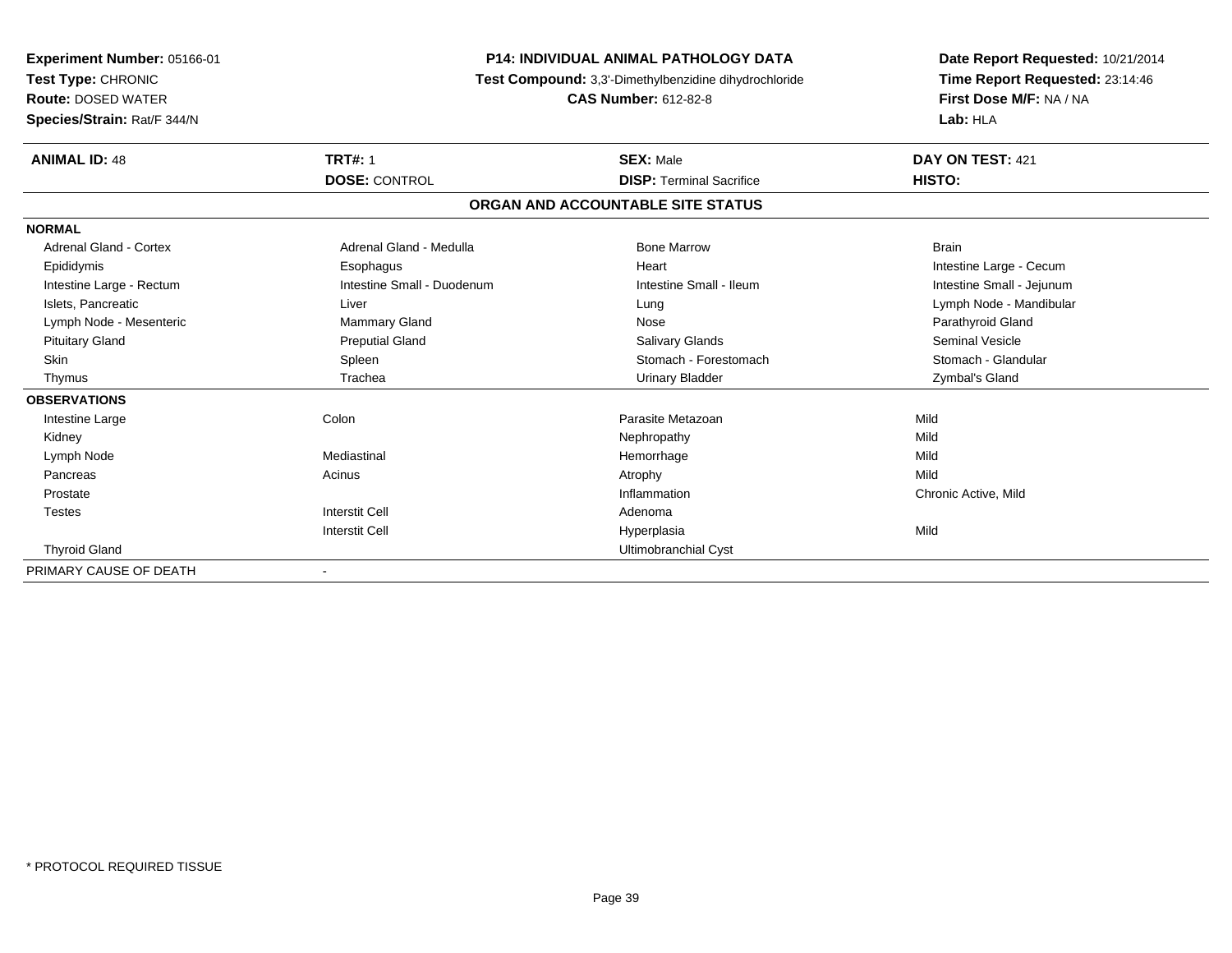| Experiment Number: 05166-01<br>Test Type: CHRONIC<br><b>Route: DOSED WATER</b><br>Species/Strain: Rat/F 344/N | <b>P14: INDIVIDUAL ANIMAL PATHOLOGY DATA</b><br>Test Compound: 3,3'-Dimethylbenzidine dihydrochloride | Date Report Requested: 10/21/2014<br>Time Report Requested: 23:14:46<br>First Dose M/F: NA / NA<br>Lab: HLA |                         |
|---------------------------------------------------------------------------------------------------------------|-------------------------------------------------------------------------------------------------------|-------------------------------------------------------------------------------------------------------------|-------------------------|
| <b>ANIMAL ID: 49</b>                                                                                          | <b>TRT#: 1</b><br><b>SEX: Male</b>                                                                    |                                                                                                             | DAY ON TEST: 421        |
|                                                                                                               | <b>DOSE: CONTROL</b>                                                                                  | <b>DISP: Terminal Sacrifice</b>                                                                             | HISTO:                  |
|                                                                                                               |                                                                                                       | ORGAN AND ACCOUNTABLE SITE STATUS                                                                           |                         |
| <b>NORMAL</b>                                                                                                 |                                                                                                       |                                                                                                             |                         |
| <b>Adrenal Gland - Cortex</b>                                                                                 | Adrenal Gland - Medulla                                                                               | <b>Bone Marrow</b>                                                                                          | <b>Brain</b>            |
| Epididymis                                                                                                    | Esophagus                                                                                             | Heart                                                                                                       | Intestine Large - Cecum |
| Intestine Large - Colon                                                                                       | Intestine Large - Rectum                                                                              | Intestine Small - Duodenum                                                                                  | Intestine Small - Ileum |
| Intestine Small - Jejunum                                                                                     | Islets, Pancreatic                                                                                    | Lung                                                                                                        | Lymph Node - Mandibular |
| Lymph Node - Mesenteric                                                                                       | <b>Mammary Gland</b>                                                                                  | Nose                                                                                                        | Pancreas                |
| Parathyroid Gland                                                                                             | <b>Pituitary Gland</b>                                                                                | <b>Preputial Gland</b>                                                                                      | Prostate                |
| Salivary Glands                                                                                               | Seminal Vesicle                                                                                       | <b>Skin</b>                                                                                                 | Spleen                  |
| Stomach - Forestomach                                                                                         | Stomach - Glandular                                                                                   | Thymus                                                                                                      | <b>Thyroid Gland</b>    |
| Trachea                                                                                                       | Urinary Bladder                                                                                       | Zymbal's Gland                                                                                              |                         |
| <b>OBSERVATIONS</b>                                                                                           |                                                                                                       |                                                                                                             |                         |
| Kidney                                                                                                        |                                                                                                       | Nephropathy                                                                                                 | Minimal                 |
| Liver                                                                                                         | <b>Bile Duct</b>                                                                                      | Hyperplasia                                                                                                 | Mild                    |
| <b>Testes</b>                                                                                                 | Bilateral, Interstit Cell                                                                             | Adenoma                                                                                                     |                         |
|                                                                                                               | <b>Interstit Cell</b>                                                                                 | Hyperplasia                                                                                                 | Mild                    |
| PRIMARY CAUSE OF DEATH                                                                                        |                                                                                                       |                                                                                                             |                         |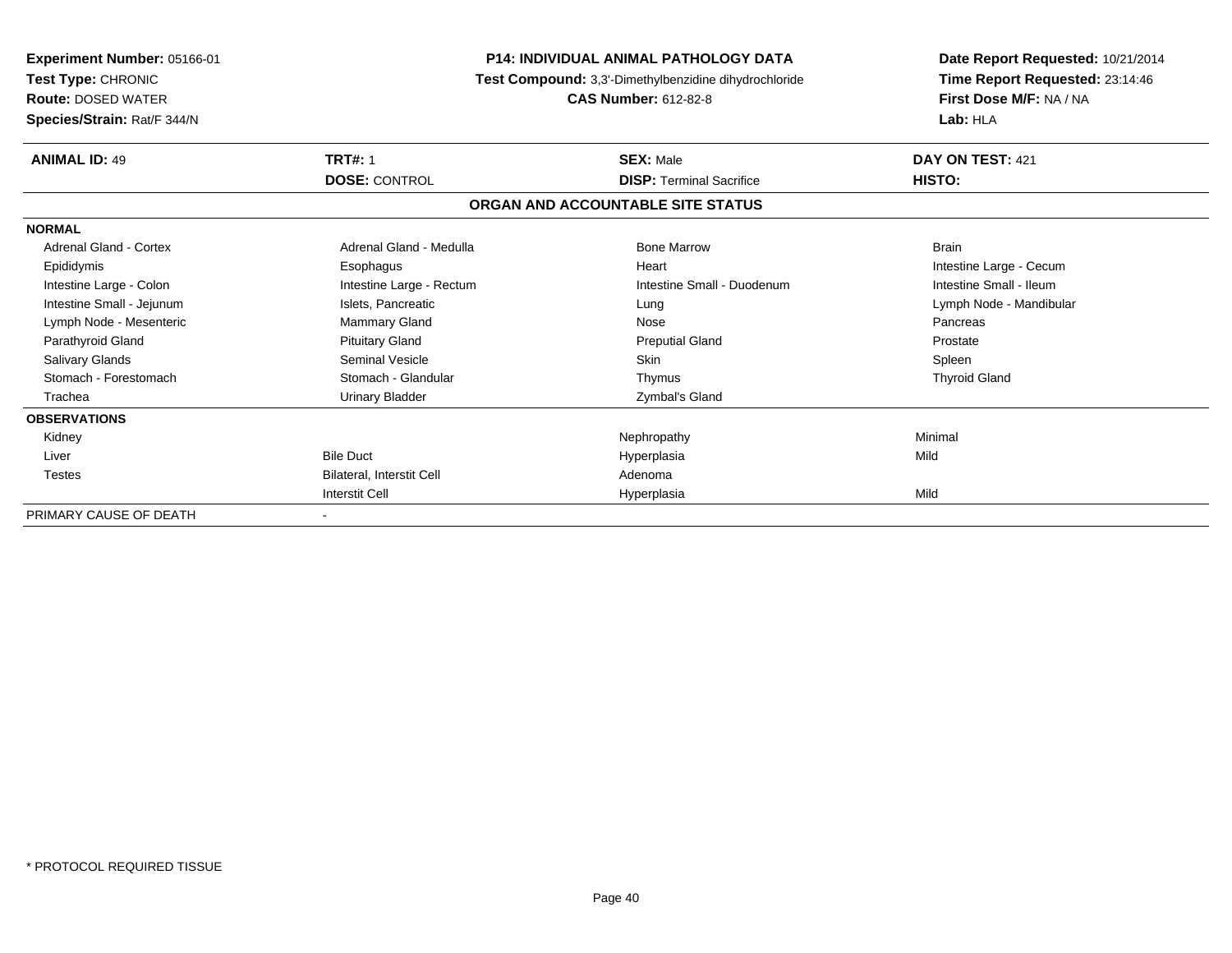| Experiment Number: 05166-01<br>Test Type: CHRONIC<br><b>Route: DOSED WATER</b><br>Species/Strain: Rat/F 344/N | <b>P14: INDIVIDUAL ANIMAL PATHOLOGY DATA</b><br>Test Compound: 3,3'-Dimethylbenzidine dihydrochloride<br><b>CAS Number: 612-82-8</b> |                                                     | Date Report Requested: 10/21/2014<br>Time Report Requested: 23:14:46<br>First Dose M/F: NA / NA<br>Lab: HLA |  |
|---------------------------------------------------------------------------------------------------------------|--------------------------------------------------------------------------------------------------------------------------------------|-----------------------------------------------------|-------------------------------------------------------------------------------------------------------------|--|
| <b>ANIMAL ID: 50</b>                                                                                          | <b>TRT#: 1</b><br><b>DOSE: CONTROL</b>                                                                                               | <b>SEX: Male</b><br><b>DISP:</b> Terminal Sacrifice | DAY ON TEST: 421<br>HISTO:                                                                                  |  |
|                                                                                                               |                                                                                                                                      | ORGAN AND ACCOUNTABLE SITE STATUS                   |                                                                                                             |  |
| <b>NORMAL</b>                                                                                                 |                                                                                                                                      |                                                     |                                                                                                             |  |
| Adrenal Gland - Cortex                                                                                        | Adrenal Gland - Medulla                                                                                                              | <b>Bone Marrow</b>                                  | <b>Brain</b>                                                                                                |  |
| Epididymis                                                                                                    | Esophagus                                                                                                                            | Heart                                               | Intestine Large - Cecum                                                                                     |  |
| Intestine Large - Colon                                                                                       | Intestine Large - Rectum                                                                                                             | Intestine Small - Duodenum                          | Intestine Small - Ileum                                                                                     |  |
| Intestine Small - Jejunum                                                                                     | Islets, Pancreatic                                                                                                                   | Lung                                                | Lymph Node - Mandibular                                                                                     |  |
| Lymph Node - Mesenteric                                                                                       | Mammary Gland                                                                                                                        | Nose                                                | Pancreas                                                                                                    |  |
| Parathyroid Gland                                                                                             | <b>Pituitary Gland</b>                                                                                                               | <b>Preputial Gland</b>                              | Prostate                                                                                                    |  |
| Salivary Glands                                                                                               | <b>Seminal Vesicle</b>                                                                                                               | <b>Skin</b>                                         | Spleen                                                                                                      |  |
| Stomach - Forestomach                                                                                         | Stomach - Glandular                                                                                                                  | Thymus                                              | <b>Thyroid Gland</b>                                                                                        |  |
| Trachea                                                                                                       | Urinary Bladder                                                                                                                      | Zymbal's Gland                                      |                                                                                                             |  |
| <b>OBSERVATIONS</b>                                                                                           |                                                                                                                                      |                                                     |                                                                                                             |  |
| Kidney                                                                                                        |                                                                                                                                      | Nephropathy                                         | Mild                                                                                                        |  |
| Liver                                                                                                         | <b>Bile Duct</b>                                                                                                                     | Hyperplasia                                         | Mild                                                                                                        |  |
| Testes                                                                                                        | <b>Interstit Cell</b>                                                                                                                | Hyperplasia                                         | Mild                                                                                                        |  |
| PRIMARY CAUSE OF DEATH                                                                                        |                                                                                                                                      |                                                     |                                                                                                             |  |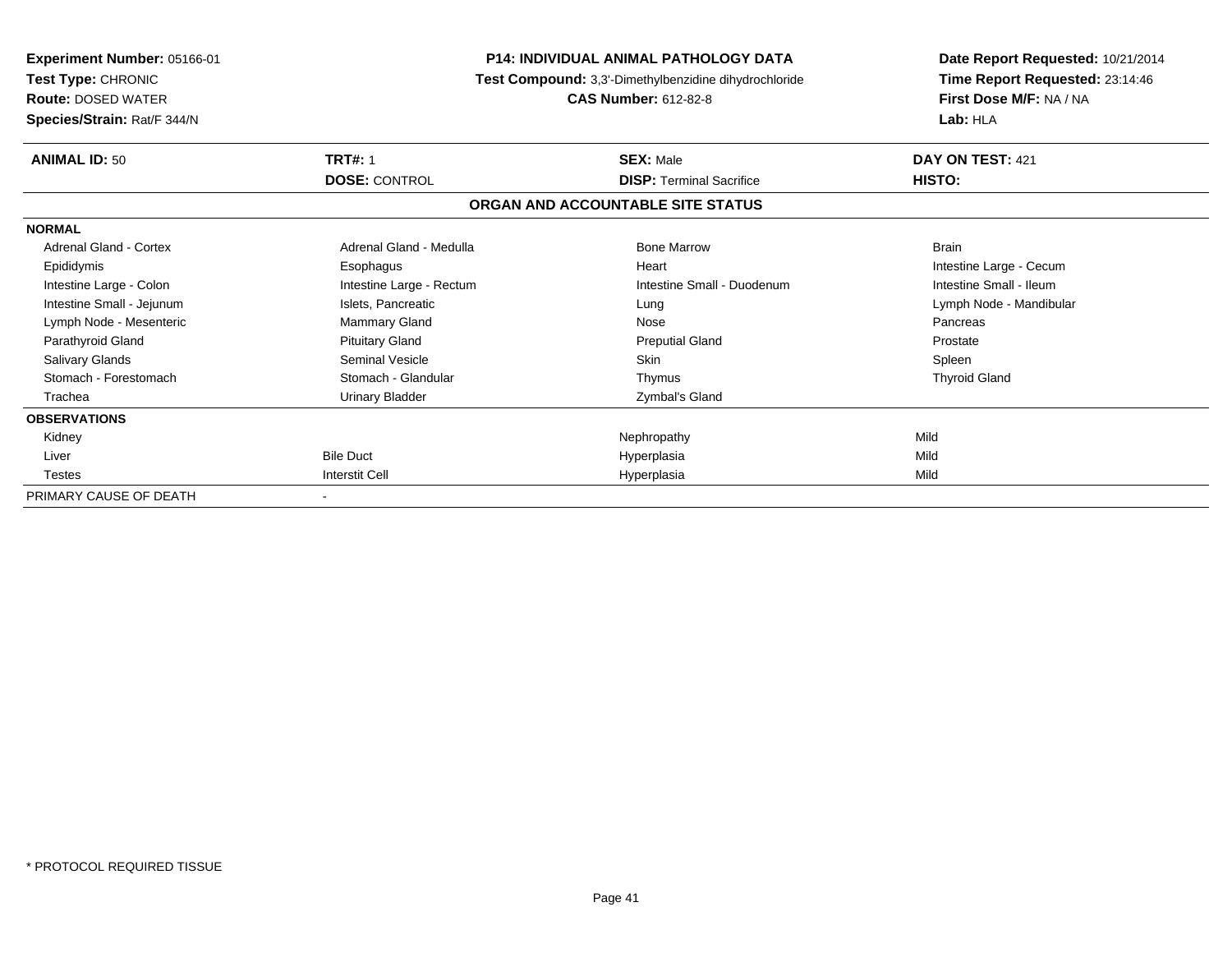| Experiment Number: 05166-01<br>Test Type: CHRONIC<br><b>Route: DOSED WATER</b><br>Species/Strain: Rat/F 344/N |                                                                                                                       | <b>P14: INDIVIDUAL ANIMAL PATHOLOGY DATA</b><br>Test Compound: 3,3'-Dimethylbenzidine dihydrochloride<br><b>CAS Number: 612-82-8</b> | Date Report Requested: 10/21/2014<br>Time Report Requested: 23:14:46<br>First Dose M/F: NA / NA<br>Lab: HLA |  |
|---------------------------------------------------------------------------------------------------------------|-----------------------------------------------------------------------------------------------------------------------|--------------------------------------------------------------------------------------------------------------------------------------|-------------------------------------------------------------------------------------------------------------|--|
|                                                                                                               | <b>ANIMAL ID: 51</b><br><b>TRT#: 1</b><br><b>SEX: Male</b><br><b>DOSE: CONTROL</b><br><b>DISP: Terminal Sacrifice</b> |                                                                                                                                      | DAY ON TEST: 421<br>HISTO:                                                                                  |  |
|                                                                                                               |                                                                                                                       | ORGAN AND ACCOUNTABLE SITE STATUS                                                                                                    |                                                                                                             |  |
| <b>NORMAL</b>                                                                                                 |                                                                                                                       |                                                                                                                                      |                                                                                                             |  |
| Adrenal Gland - Cortex                                                                                        | Adrenal Gland - Medulla                                                                                               | <b>Bone Marrow</b>                                                                                                                   | <b>Brain</b>                                                                                                |  |
| Epididymis                                                                                                    | Esophagus                                                                                                             | Heart                                                                                                                                | Intestine Large - Cecum                                                                                     |  |
| Intestine Large - Colon                                                                                       | Intestine Large - Rectum                                                                                              | Intestine Small - Duodenum                                                                                                           | Intestine Small - Ileum                                                                                     |  |
| Intestine Small - Jejunum                                                                                     | Islets, Pancreatic                                                                                                    | Lymph Node - Mandibular                                                                                                              | Lymph Node - Mesenteric                                                                                     |  |
| Nose                                                                                                          | Parathyroid Gland                                                                                                     | <b>Preputial Gland</b>                                                                                                               | Prostate                                                                                                    |  |
| <b>Salivary Glands</b>                                                                                        | <b>Seminal Vesicle</b>                                                                                                | Skin                                                                                                                                 | Spleen                                                                                                      |  |
| Stomach - Forestomach                                                                                         | Stomach - Glandular                                                                                                   | Thymus                                                                                                                               | <b>Thyroid Gland</b>                                                                                        |  |
| Trachea                                                                                                       | <b>Urinary Bladder</b>                                                                                                | Zymbal's Gland                                                                                                                       |                                                                                                             |  |
| <b>MISSING</b>                                                                                                |                                                                                                                       |                                                                                                                                      |                                                                                                             |  |
| <b>Mammary Gland</b>                                                                                          |                                                                                                                       |                                                                                                                                      |                                                                                                             |  |
| <b>OBSERVATIONS</b>                                                                                           |                                                                                                                       |                                                                                                                                      |                                                                                                             |  |
| Kidney                                                                                                        |                                                                                                                       | Nephropathy                                                                                                                          | Mild                                                                                                        |  |
| Liver                                                                                                         |                                                                                                                       | <b>Basophilic Focus</b>                                                                                                              | Mild                                                                                                        |  |
|                                                                                                               | <b>Bile Duct</b>                                                                                                      | Hyperplasia                                                                                                                          | Mild                                                                                                        |  |
| Lung                                                                                                          |                                                                                                                       | <b>Infiltration Cellular</b>                                                                                                         | Histiocyte, Minimal                                                                                         |  |
| Pancreas                                                                                                      | Acinus                                                                                                                | Atrophy                                                                                                                              | Mild                                                                                                        |  |
| <b>Pituitary Gland</b>                                                                                        | <b>Pars Distalis</b>                                                                                                  | Hyperplasia                                                                                                                          | Focal, Mild                                                                                                 |  |
| <b>Testes</b>                                                                                                 | <b>Interstit Cell</b>                                                                                                 | Hyperplasia                                                                                                                          | Mild                                                                                                        |  |
| PRIMARY CAUSE OF DEATH                                                                                        |                                                                                                                       |                                                                                                                                      |                                                                                                             |  |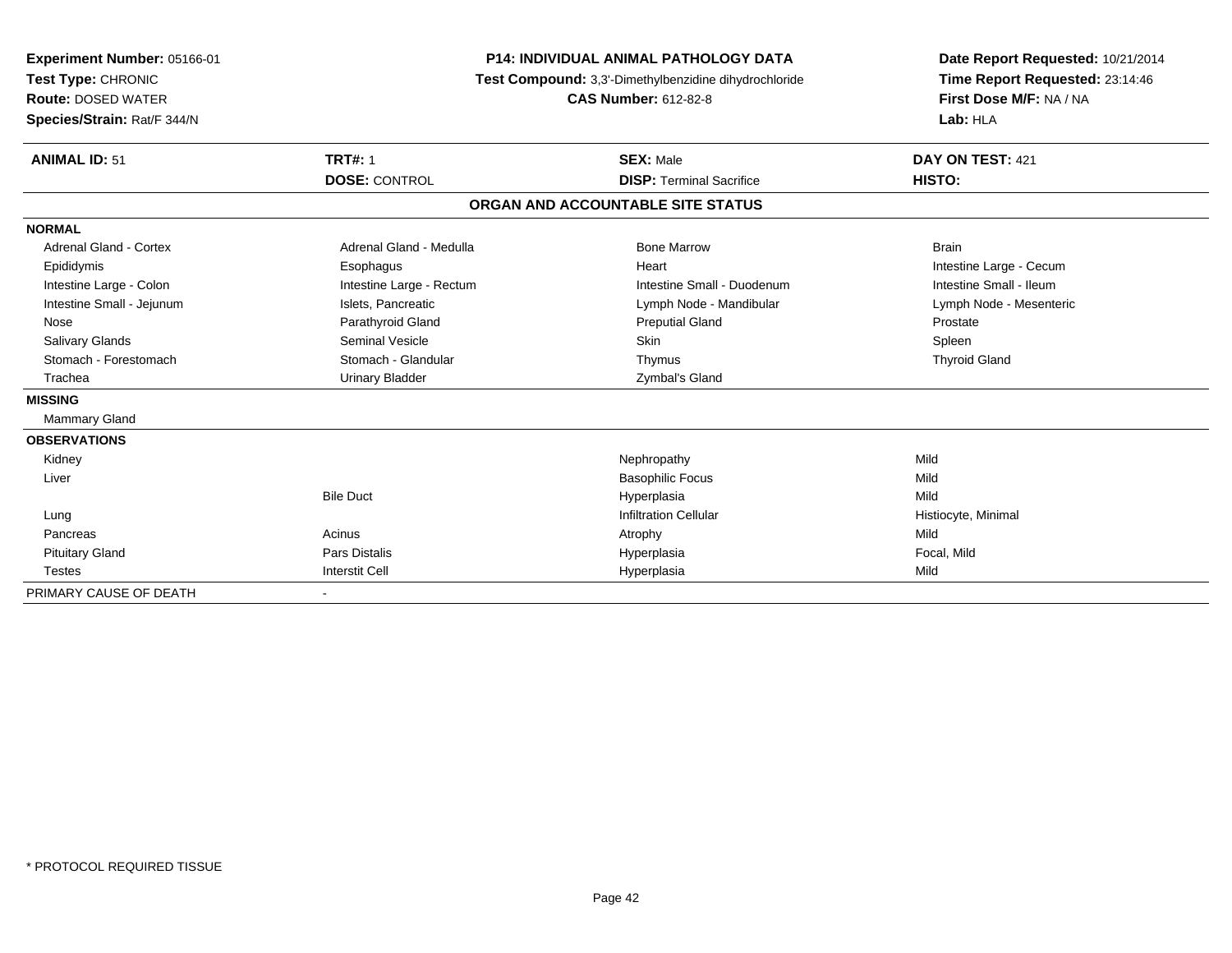| Experiment Number: 05166-01<br>Test Type: CHRONIC<br><b>Route: DOSED WATER</b><br>Species/Strain: Rat/F 344/N |                          | <b>P14: INDIVIDUAL ANIMAL PATHOLOGY DATA</b><br>Test Compound: 3,3'-Dimethylbenzidine dihydrochloride<br><b>CAS Number: 612-82-8</b> |                         |
|---------------------------------------------------------------------------------------------------------------|--------------------------|--------------------------------------------------------------------------------------------------------------------------------------|-------------------------|
| <b>ANIMAL ID: 52</b>                                                                                          | <b>TRT#: 1</b>           | <b>SEX: Male</b>                                                                                                                     | DAY ON TEST: 421        |
|                                                                                                               | <b>DOSE: CONTROL</b>     | <b>DISP: Terminal Sacrifice</b>                                                                                                      | HISTO:                  |
|                                                                                                               |                          | ORGAN AND ACCOUNTABLE SITE STATUS                                                                                                    |                         |
| <b>NORMAL</b>                                                                                                 |                          |                                                                                                                                      |                         |
| Adrenal Gland - Cortex                                                                                        | Adrenal Gland - Medulla  | <b>Bone Marrow</b>                                                                                                                   | <b>Brain</b>            |
| Epididymis                                                                                                    | Esophagus                | Heart                                                                                                                                | Intestine Large - Cecum |
| Intestine Large - Colon                                                                                       | Intestine Large - Rectum | Intestine Small - Duodenum                                                                                                           | Intestine Small - Ileum |
| Intestine Small - Jejunum                                                                                     | Islets, Pancreatic       | Lung                                                                                                                                 | Lymph Node - Mandibular |
| Lymph Node - Mesenteric                                                                                       | Mammary Gland            | Nose                                                                                                                                 | Pancreas                |
| Parathyroid Gland                                                                                             | <b>Pituitary Gland</b>   | <b>Preputial Gland</b>                                                                                                               | <b>Salivary Glands</b>  |
| <b>Seminal Vesicle</b>                                                                                        | Skin                     | Spleen                                                                                                                               | Stomach - Forestomach   |
| Stomach - Glandular                                                                                           | <b>Thyroid Gland</b>     | Trachea                                                                                                                              | <b>Urinary Bladder</b>  |
| Zymbal's Gland                                                                                                |                          |                                                                                                                                      |                         |
| <b>MISSING</b>                                                                                                |                          |                                                                                                                                      |                         |
| Thymus                                                                                                        |                          |                                                                                                                                      |                         |
| <b>OBSERVATIONS</b>                                                                                           |                          |                                                                                                                                      |                         |
| Kidney                                                                                                        |                          | Nephropathy                                                                                                                          | Mild                    |
| Liver                                                                                                         |                          | Inflammation                                                                                                                         | Acute, Focal, Minimal   |
| Lymph Node                                                                                                    | Mediastinal              | Hemorrhage                                                                                                                           | Mild                    |
| Prostate                                                                                                      |                          | Inflammation                                                                                                                         | Chronic Active, Mild    |
| <b>Testes</b>                                                                                                 | <b>Interstit Cell</b>    | Hyperplasia                                                                                                                          | Mild                    |
| PRIMARY CAUSE OF DEATH                                                                                        |                          |                                                                                                                                      |                         |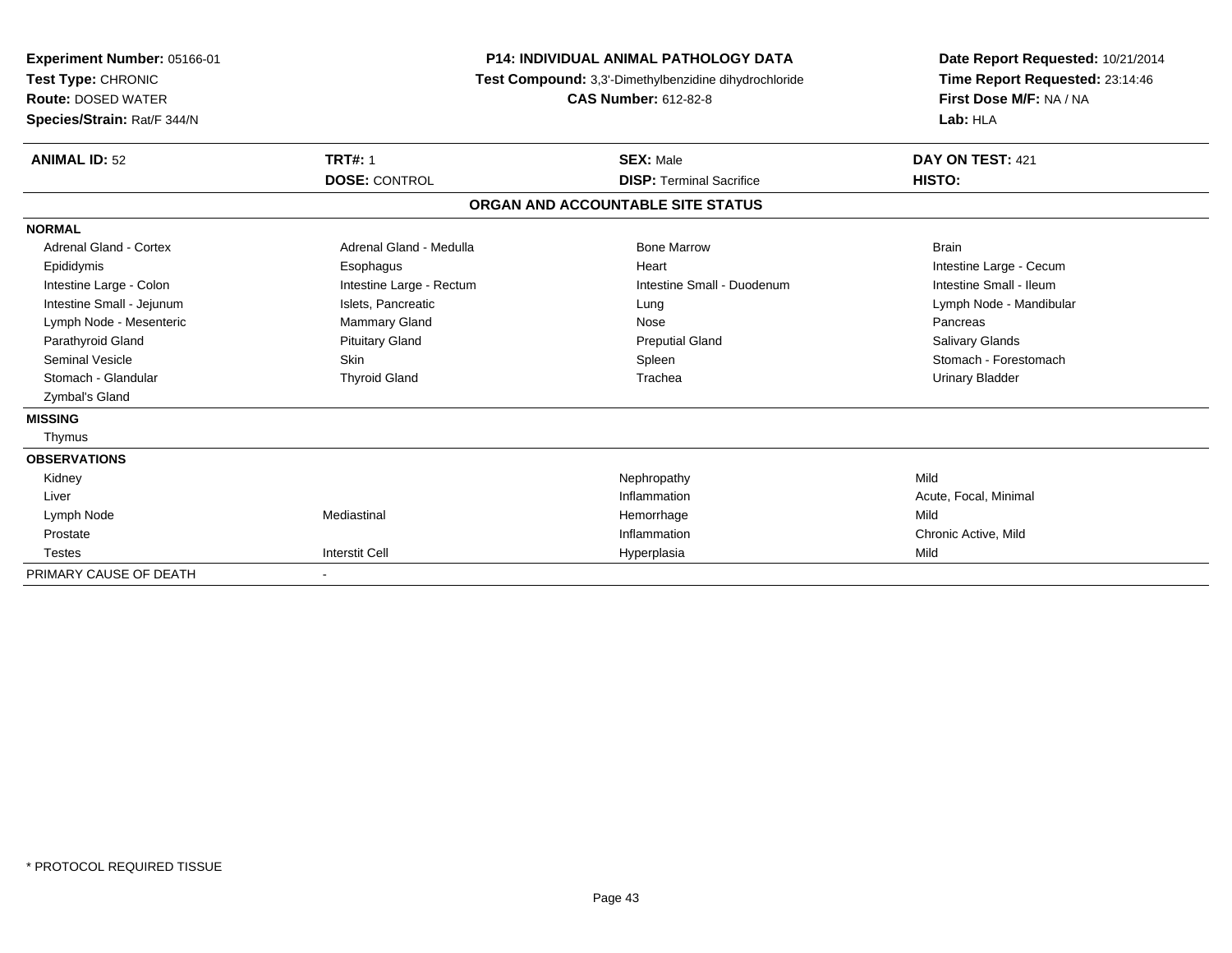| <b>Experiment Number: 05166-01</b><br>Test Type: CHRONIC<br><b>Route: DOSED WATER</b><br>Species/Strain: Rat/F 344/N | <b>P14: INDIVIDUAL ANIMAL PATHOLOGY DATA</b><br>Test Compound: 3,3'-Dimethylbenzidine dihydrochloride<br><b>CAS Number: 612-82-8</b> |                                                     | Date Report Requested: 10/21/2014<br>Time Report Requested: 23:14:46<br>First Dose M/F: NA / NA<br>Lab: HLA |  |
|----------------------------------------------------------------------------------------------------------------------|--------------------------------------------------------------------------------------------------------------------------------------|-----------------------------------------------------|-------------------------------------------------------------------------------------------------------------|--|
| <b>ANIMAL ID: 53</b>                                                                                                 | <b>TRT#: 1</b><br><b>DOSE: CONTROL</b>                                                                                               | <b>SEX: Male</b><br><b>DISP: Terminal Sacrifice</b> | DAY ON TEST: 421<br><b>HISTO:</b>                                                                           |  |
|                                                                                                                      |                                                                                                                                      | ORGAN AND ACCOUNTABLE SITE STATUS                   |                                                                                                             |  |
| <b>NORMAL</b>                                                                                                        |                                                                                                                                      |                                                     |                                                                                                             |  |
| Adrenal Gland - Cortex                                                                                               | Adrenal Gland - Medulla                                                                                                              | <b>Bone Marrow</b>                                  | <b>Brain</b>                                                                                                |  |
| Epididymis                                                                                                           | Esophagus                                                                                                                            | Heart                                               | Intestine Large - Cecum                                                                                     |  |
| Intestine Large - Colon                                                                                              | Intestine Large - Rectum                                                                                                             | Intestine Small - Duodenum                          | Intestine Small - Ileum                                                                                     |  |
| Intestine Small - Jejunum                                                                                            | Islets, Pancreatic                                                                                                                   | Liver                                               | Lung                                                                                                        |  |
| Lymph Node - Mandibular                                                                                              | Lymph Node - Mesenteric                                                                                                              | Mammary Gland                                       | Nose                                                                                                        |  |
| Pancreas                                                                                                             | Parathyroid Gland                                                                                                                    | <b>Pituitary Gland</b>                              | <b>Preputial Gland</b>                                                                                      |  |
| Salivary Glands                                                                                                      | Seminal Vesicle                                                                                                                      | <b>Skin</b>                                         | Spleen                                                                                                      |  |
| Stomach - Forestomach                                                                                                | Stomach - Glandular                                                                                                                  | Thymus                                              | <b>Thyroid Gland</b>                                                                                        |  |
| Trachea                                                                                                              | <b>Urinary Bladder</b>                                                                                                               | Zymbal's Gland                                      |                                                                                                             |  |
| <b>OBSERVATIONS</b>                                                                                                  |                                                                                                                                      |                                                     |                                                                                                             |  |
| Kidney                                                                                                               |                                                                                                                                      | Nephropathy                                         | Mild                                                                                                        |  |
| Prostate                                                                                                             |                                                                                                                                      | Inflammation                                        | Chronic Active, Moderate                                                                                    |  |
| Testes                                                                                                               | Interstit Cell                                                                                                                       | Adenoma                                             |                                                                                                             |  |
| PRIMARY CAUSE OF DEATH                                                                                               |                                                                                                                                      |                                                     |                                                                                                             |  |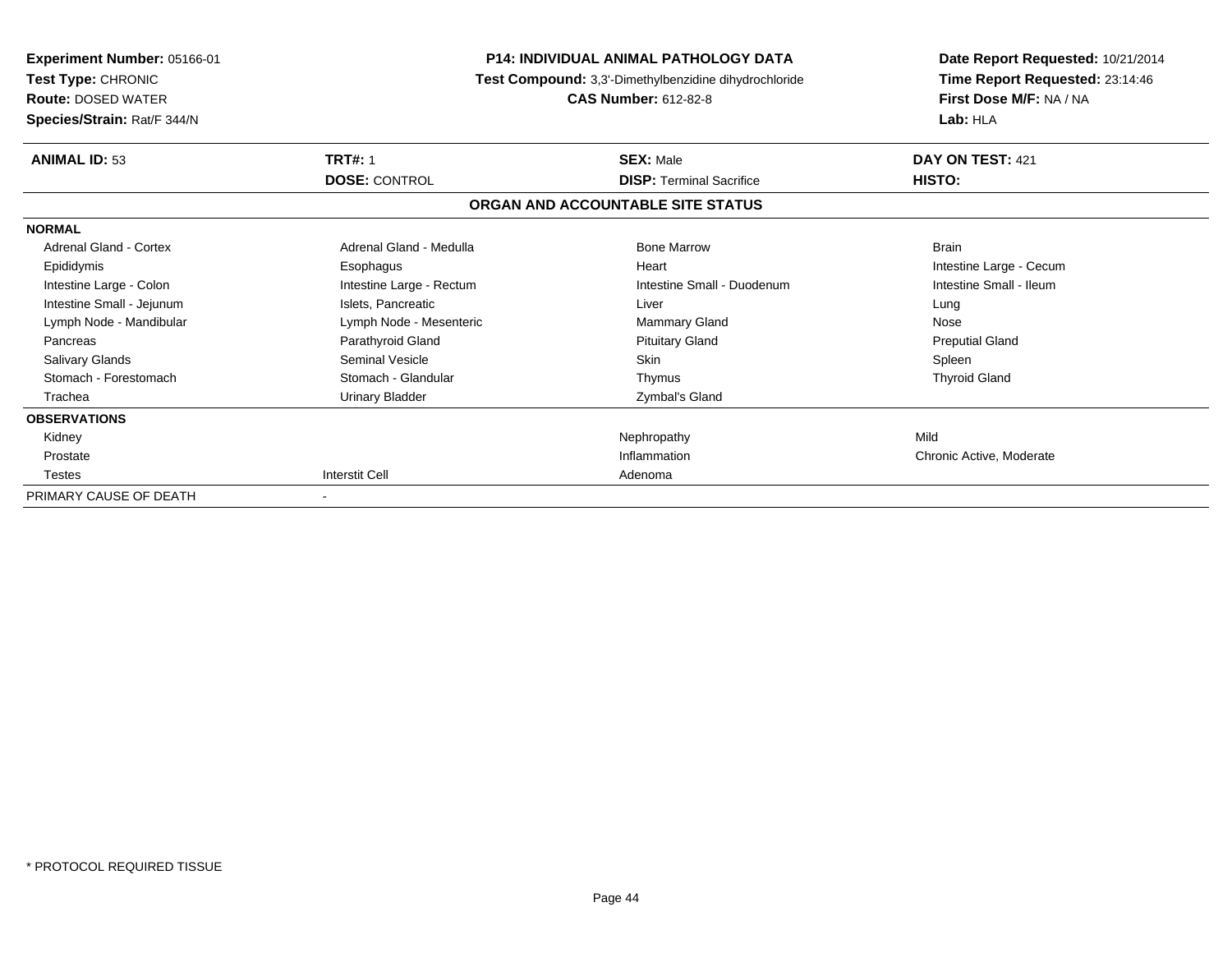| Experiment Number: 05166-01<br>Test Type: CHRONIC<br><b>Route: DOSED WATER</b><br>Species/Strain: Rat/F 344/N<br><b>ANIMAL ID: 54</b> | <b>P14: INDIVIDUAL ANIMAL PATHOLOGY DATA</b><br>Test Compound: 3,3'-Dimethylbenzidine dihydrochloride<br><b>CAS Number: 612-82-8</b><br><b>TRT#: 1</b><br><b>SEX: Male</b> |                                                                      | Date Report Requested: 10/21/2014<br>Time Report Requested: 23:14:46<br>First Dose M/F: NA / NA<br>Lab: HLA<br>DAY ON TEST: 421<br><b>HISTO:</b> |
|---------------------------------------------------------------------------------------------------------------------------------------|----------------------------------------------------------------------------------------------------------------------------------------------------------------------------|----------------------------------------------------------------------|--------------------------------------------------------------------------------------------------------------------------------------------------|
|                                                                                                                                       | <b>DOSE: CONTROL</b>                                                                                                                                                       | <b>DISP: Terminal Sacrifice</b><br>ORGAN AND ACCOUNTABLE SITE STATUS |                                                                                                                                                  |
|                                                                                                                                       |                                                                                                                                                                            |                                                                      |                                                                                                                                                  |
| <b>NORMAL</b>                                                                                                                         |                                                                                                                                                                            |                                                                      |                                                                                                                                                  |
| <b>Adrenal Gland - Cortex</b>                                                                                                         | Adrenal Gland - Medulla                                                                                                                                                    | <b>Bone Marrow</b>                                                   | <b>Brain</b>                                                                                                                                     |
| Epididymis                                                                                                                            | Esophagus                                                                                                                                                                  | Intestine Large - Cecum                                              | Intestine Large - Colon                                                                                                                          |
| Intestine Small - Duodenum                                                                                                            | Intestine Small - Ileum                                                                                                                                                    | Intestine Small - Jejunum                                            | Islets, Pancreatic                                                                                                                               |
| Lung                                                                                                                                  | Lymph Node - Mandibular                                                                                                                                                    | Lymph Node - Mesenteric                                              | Mammary Gland                                                                                                                                    |
| Nose                                                                                                                                  | Pancreas                                                                                                                                                                   | Parathyroid Gland                                                    | <b>Pituitary Gland</b>                                                                                                                           |
| <b>Preputial Gland</b>                                                                                                                | Salivary Glands                                                                                                                                                            | <b>Seminal Vesicle</b>                                               | Skin                                                                                                                                             |
| Spleen                                                                                                                                | Stomach - Forestomach                                                                                                                                                      | Stomach - Glandular                                                  | <b>Thyroid Gland</b>                                                                                                                             |
| Trachea                                                                                                                               | <b>Urinary Bladder</b>                                                                                                                                                     | Zymbal's Gland                                                       |                                                                                                                                                  |
| <b>MISSING</b>                                                                                                                        |                                                                                                                                                                            |                                                                      |                                                                                                                                                  |
| Thymus                                                                                                                                |                                                                                                                                                                            |                                                                      |                                                                                                                                                  |
| <b>OBSERVATIONS</b>                                                                                                                   |                                                                                                                                                                            |                                                                      |                                                                                                                                                  |
| Heart                                                                                                                                 |                                                                                                                                                                            | Cardiomyopathy                                                       | Minimal                                                                                                                                          |
| Intestine Large                                                                                                                       | Rectum                                                                                                                                                                     | Parasite Metazoan                                                    | Moderate                                                                                                                                         |
| Kidney                                                                                                                                |                                                                                                                                                                            | Nephropathy                                                          | Minimal                                                                                                                                          |
| Liver                                                                                                                                 |                                                                                                                                                                            | Hepatodiaphragmatic Nodule                                           |                                                                                                                                                  |
|                                                                                                                                       | <b>Bile Duct</b>                                                                                                                                                           | Hyperplasia                                                          | Mild                                                                                                                                             |
| Note: ANOM HEPAT LOB<br>$TGLs = 1-3.1$                                                                                                |                                                                                                                                                                            |                                                                      |                                                                                                                                                  |
| Prostate                                                                                                                              |                                                                                                                                                                            | Inflammation                                                         | Chronic Active, Mild                                                                                                                             |
| <b>Testes</b>                                                                                                                         | <b>Interstit Cell</b>                                                                                                                                                      | Hyperplasia                                                          | Mild                                                                                                                                             |
| PRIMARY CAUSE OF DEATH                                                                                                                |                                                                                                                                                                            |                                                                      |                                                                                                                                                  |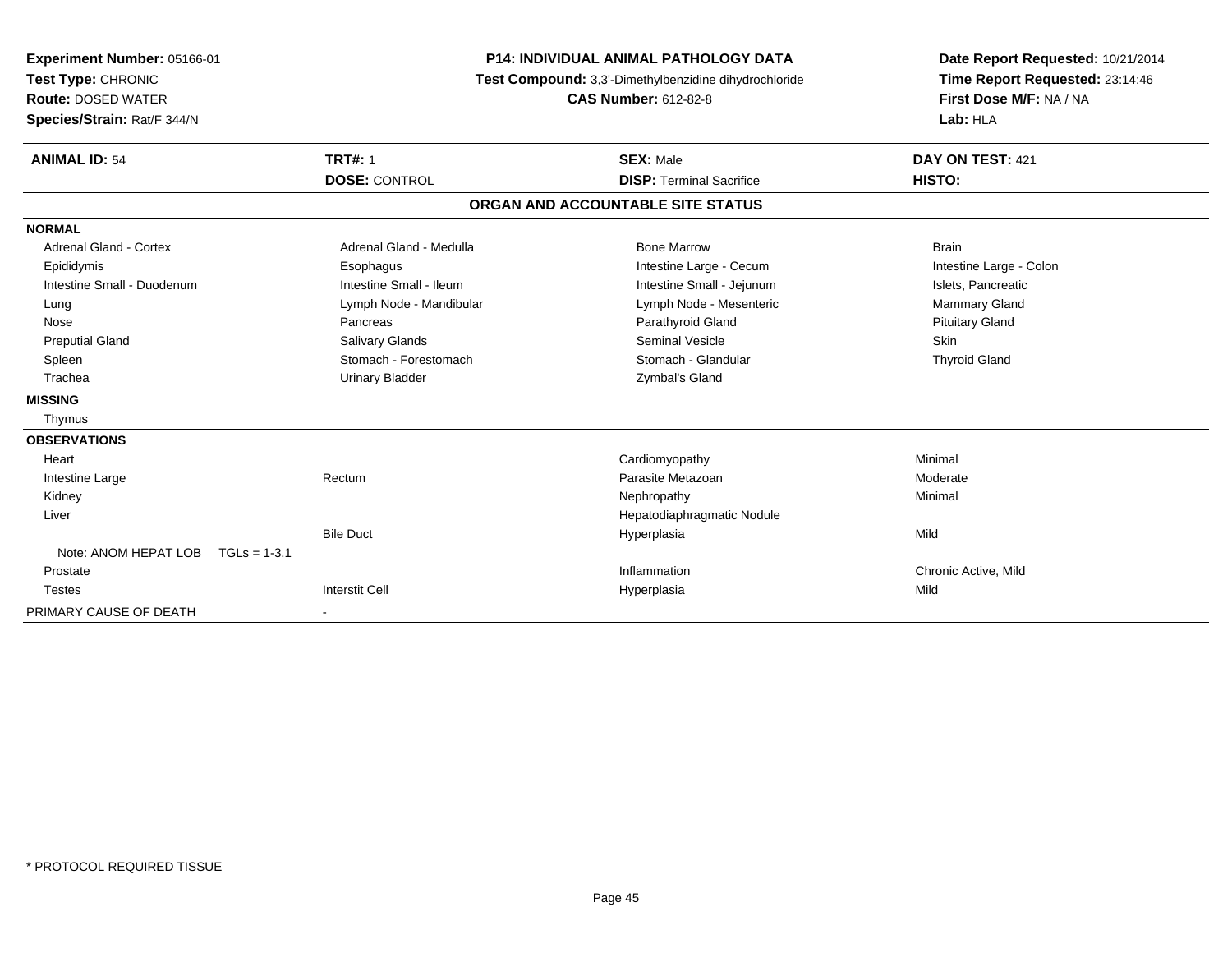| Experiment Number: 05166-01           | <b>P14: INDIVIDUAL ANIMAL PATHOLOGY DATA</b><br>Test Compound: 3,3'-Dimethylbenzidine dihydrochloride<br><b>CAS Number: 612-82-8</b> |                                   | Date Report Requested: 10/21/2014                          |  |
|---------------------------------------|--------------------------------------------------------------------------------------------------------------------------------------|-----------------------------------|------------------------------------------------------------|--|
| Test Type: CHRONIC                    |                                                                                                                                      |                                   | Time Report Requested: 23:14:46<br>First Dose M/F: NA / NA |  |
| <b>Route: DOSED WATER</b>             |                                                                                                                                      |                                   |                                                            |  |
| Species/Strain: Rat/F 344/N           |                                                                                                                                      |                                   | Lab: HLA                                                   |  |
| <b>ANIMAL ID: 55</b>                  | <b>TRT#: 1</b>                                                                                                                       | <b>SEX: Male</b>                  | DAY ON TEST: 421                                           |  |
|                                       | <b>DOSE: CONTROL</b>                                                                                                                 | <b>DISP: Terminal Sacrifice</b>   | HISTO:                                                     |  |
|                                       |                                                                                                                                      | ORGAN AND ACCOUNTABLE SITE STATUS |                                                            |  |
| <b>NORMAL</b>                         |                                                                                                                                      |                                   |                                                            |  |
| Adrenal Gland - Cortex                | Adrenal Gland - Medulla                                                                                                              | <b>Bone Marrow</b>                | <b>Brain</b>                                               |  |
| Epididymis                            | Esophagus                                                                                                                            | Intestine Large - Cecum           | Intestine Large - Colon                                    |  |
| Intestine Large - Rectum              | Intestine Small - Duodenum                                                                                                           | Intestine Small - Ileum           | Intestine Small - Jejunum                                  |  |
| Islets, Pancreatic                    | Lymph Node - Mandibular                                                                                                              | Lymph Node - Mesenteric           | Nose                                                       |  |
| Pancreas                              | Parathyroid Gland                                                                                                                    | <b>Pituitary Gland</b>            | <b>Preputial Gland</b>                                     |  |
| Prostate                              | Salivary Glands                                                                                                                      | <b>Seminal Vesicle</b>            | Spleen                                                     |  |
| Stomach - Forestomach                 | Stomach - Glandular                                                                                                                  | Thymus                            | <b>Thyroid Gland</b>                                       |  |
| Trachea                               | <b>Urinary Bladder</b>                                                                                                               | Zymbal's Gland                    |                                                            |  |
| <b>MISSING</b>                        |                                                                                                                                      |                                   |                                                            |  |
| Mammary Gland                         |                                                                                                                                      |                                   |                                                            |  |
| <b>OBSERVATIONS</b>                   |                                                                                                                                      |                                   |                                                            |  |
| Heart                                 |                                                                                                                                      | Cardiomyopathy                    | Minimal                                                    |  |
| Kidney                                |                                                                                                                                      | Nephropathy                       | Mild                                                       |  |
| Liver                                 | <b>Bile Duct</b>                                                                                                                     | Hyperplasia                       | Mild                                                       |  |
| Lung                                  | Alveolar Epith                                                                                                                       | Hyperplasia                       | Focal, Mild                                                |  |
|                                       |                                                                                                                                      | <b>Infiltration Cellular</b>      | Histiocyte, Minimal                                        |  |
| Skin                                  | <b>Subcut Tiss</b>                                                                                                                   | Fibrosarcoma                      |                                                            |  |
|                                       |                                                                                                                                      | Keratoacanthoma                   |                                                            |  |
| Note: KERATOACANTHMA<br>$TGLs = 1-13$ |                                                                                                                                      |                                   |                                                            |  |
| Note: FIBROSARC<br>$TGLs = 2-14$      |                                                                                                                                      |                                   |                                                            |  |
| Testes                                | <b>Interstit Cell</b>                                                                                                                | Hyperplasia                       | Minimal                                                    |  |
| PRIMARY CAUSE OF DEATH                | $\blacksquare$                                                                                                                       |                                   |                                                            |  |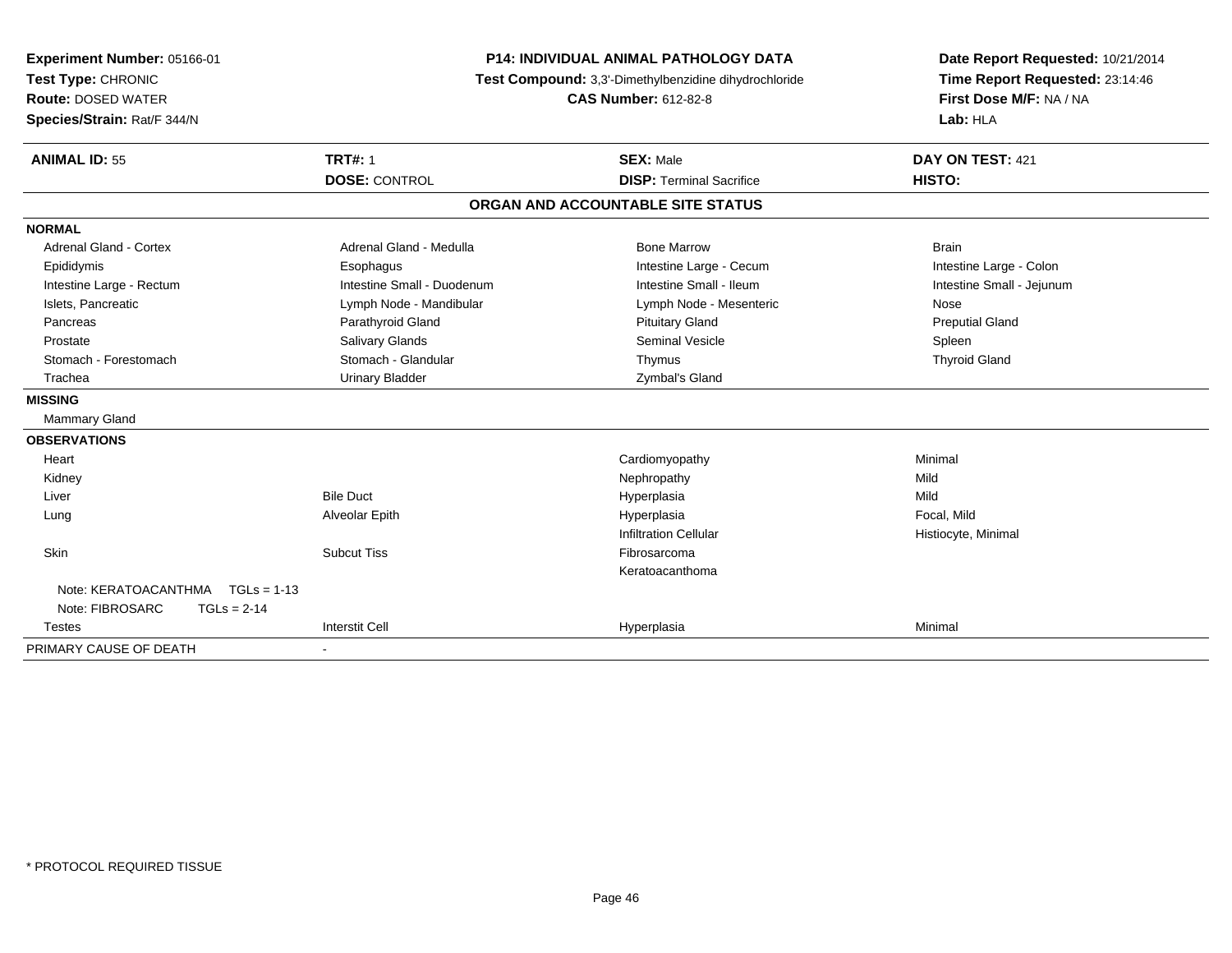| Experiment Number: 05166-01<br>Test Type: CHRONIC<br><b>Route: DOSED WATER</b><br>Species/Strain: Rat/F 344/N |                    | <b>P14: INDIVIDUAL ANIMAL PATHOLOGY DATA</b><br>Test Compound: 3,3'-Dimethylbenzidine dihydrochloride<br><b>CAS Number: 612-82-8</b> |                                   | Date Report Requested: 10/21/2014<br>Time Report Requested: 23:14:46<br>First Dose M/F: NA / NA<br>Lab: HLA |
|---------------------------------------------------------------------------------------------------------------|--------------------|--------------------------------------------------------------------------------------------------------------------------------------|-----------------------------------|-------------------------------------------------------------------------------------------------------------|
| <b>ANIMAL ID: 56</b>                                                                                          |                    | <b>TRT#: 1</b>                                                                                                                       | <b>SEX: Male</b>                  | DAY ON TEST: 421                                                                                            |
|                                                                                                               |                    | <b>DOSE: CONTROL</b>                                                                                                                 | <b>DISP: Terminal Sacrifice</b>   | HISTO:                                                                                                      |
|                                                                                                               |                    |                                                                                                                                      | ORGAN AND ACCOUNTABLE SITE STATUS |                                                                                                             |
| <b>NORMAL</b>                                                                                                 |                    |                                                                                                                                      |                                   |                                                                                                             |
| Adrenal Gland - Cortex                                                                                        |                    | Adrenal Gland - Medulla                                                                                                              | <b>Bone Marrow</b>                | <b>Brain</b>                                                                                                |
| Epididymis                                                                                                    |                    | Esophagus                                                                                                                            | Heart                             | Intestine Large - Cecum                                                                                     |
| Intestine Large - Colon                                                                                       |                    | Intestine Small - Duodenum                                                                                                           | Intestine Small - Ileum           | Intestine Small - Jejunum                                                                                   |
| Islets. Pancreatic                                                                                            |                    | Liver                                                                                                                                | Lymph Node - Mandibular           | Lymph Node - Mesenteric                                                                                     |
| <b>Mammary Gland</b>                                                                                          |                    | Nose                                                                                                                                 | Pancreas                          | Parathyroid Gland                                                                                           |
| <b>Pituitary Gland</b>                                                                                        |                    | Prostate                                                                                                                             | <b>Salivary Glands</b>            | <b>Seminal Vesicle</b>                                                                                      |
| <b>Skin</b>                                                                                                   |                    | Spleen                                                                                                                               | Stomach - Forestomach             | Stomach - Glandular                                                                                         |
| Thymus                                                                                                        |                    | <b>Thyroid Gland</b>                                                                                                                 | Trachea                           | <b>Urinary Bladder</b>                                                                                      |
| Zymbal's Gland                                                                                                |                    |                                                                                                                                      |                                   |                                                                                                             |
| <b>OBSERVATIONS</b>                                                                                           |                    |                                                                                                                                      |                                   |                                                                                                             |
| Intestine Large                                                                                               |                    | Rectum                                                                                                                               | Parasite Metazoan                 | Mild                                                                                                        |
| Kidney                                                                                                        |                    |                                                                                                                                      | Nephropathy                       | Mild                                                                                                        |
| Lung                                                                                                          |                    |                                                                                                                                      | <b>Infiltration Cellular</b>      | Histiocyte, Minimal                                                                                         |
| <b>Preputial Gland</b>                                                                                        |                    |                                                                                                                                      | Inflammation                      | Chronic Active, Mild                                                                                        |
| <b>Testes</b>                                                                                                 |                    | Bilateral, Interstit Cell                                                                                                            | Adenoma                           |                                                                                                             |
| Note: ADENOMA                                                                                                 | $TGLs = 1,2-8+8.1$ |                                                                                                                                      |                                   |                                                                                                             |
| PRIMARY CAUSE OF DEATH                                                                                        |                    | $\overline{\phantom{a}}$                                                                                                             |                                   |                                                                                                             |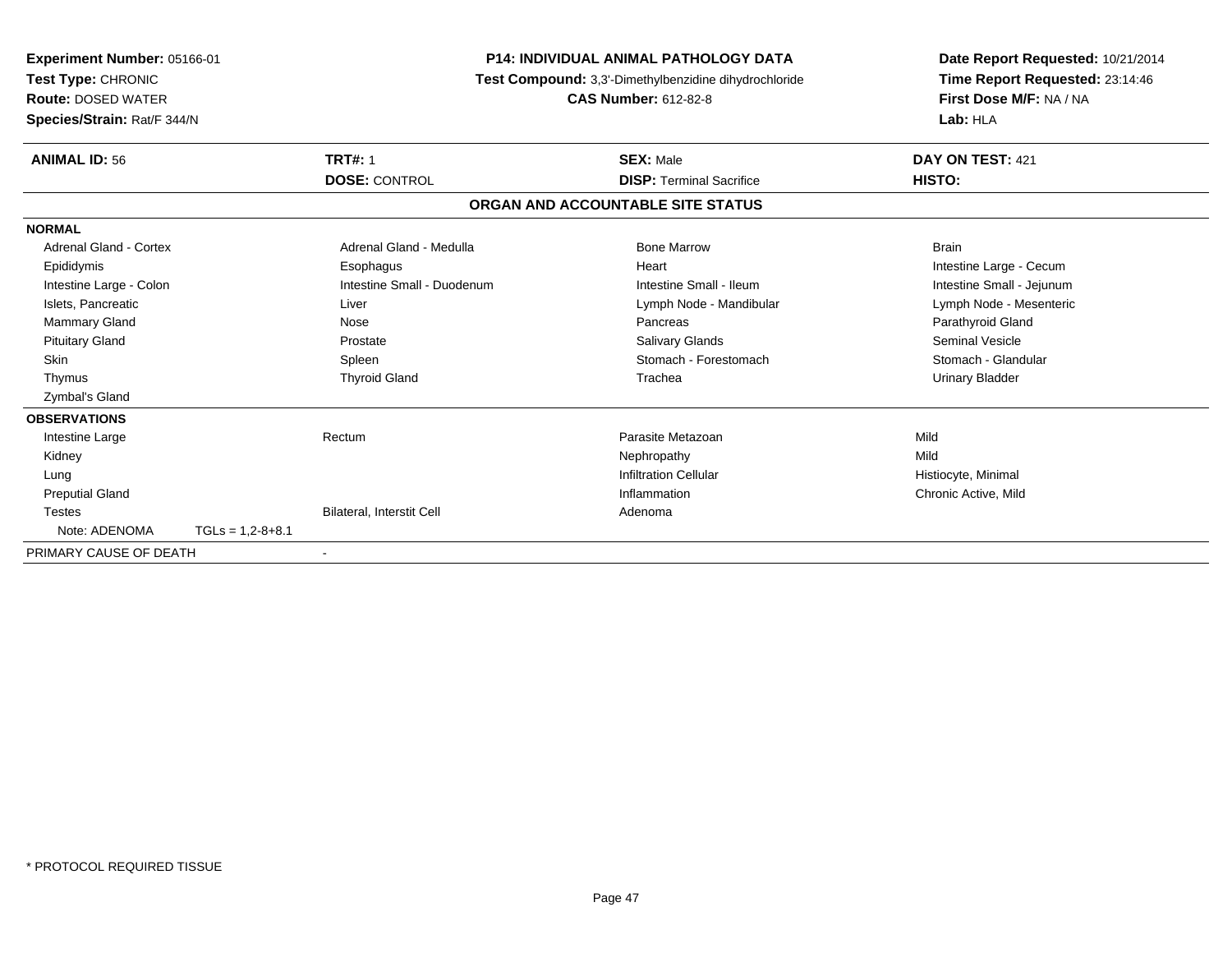| <b>Experiment Number: 05166-01</b><br>Test Type: CHRONIC<br><b>Route: DOSED WATER</b><br>Species/Strain: Rat/F 344/N |                                               | <b>P14: INDIVIDUAL ANIMAL PATHOLOGY DATA</b><br>Test Compound: 3,3'-Dimethylbenzidine dihydrochloride<br><b>CAS Number: 612-82-8</b> |                                 | Date Report Requested: 10/21/2014<br>Time Report Requested: 23:14:46<br>First Dose M/F: NA / NA<br>Lab: HLA |
|----------------------------------------------------------------------------------------------------------------------|-----------------------------------------------|--------------------------------------------------------------------------------------------------------------------------------------|---------------------------------|-------------------------------------------------------------------------------------------------------------|
| <b>ANIMAL ID: 57</b>                                                                                                 | <b>TRT#: 1</b>                                |                                                                                                                                      | <b>SEX: Male</b>                | DAY ON TEST: 421                                                                                            |
|                                                                                                                      | <b>DOSE: CONTROL</b>                          |                                                                                                                                      | <b>DISP: Terminal Sacrifice</b> | HISTO:                                                                                                      |
|                                                                                                                      |                                               | ORGAN AND ACCOUNTABLE SITE STATUS                                                                                                    |                                 |                                                                                                             |
| <b>NORMAL</b>                                                                                                        |                                               |                                                                                                                                      |                                 |                                                                                                             |
| <b>Adrenal Gland - Cortex</b>                                                                                        | Adrenal Gland - Medulla                       |                                                                                                                                      | <b>Bone Marrow</b>              | <b>Brain</b>                                                                                                |
| Epididymis                                                                                                           | Esophagus                                     |                                                                                                                                      | Heart                           | Intestine Large - Cecum                                                                                     |
| Intestine Large - Colon                                                                                              | Intestine Large - Rectum                      |                                                                                                                                      | Intestine Small - Duodenum      | Intestine Small - Ileum                                                                                     |
| Intestine Small - Jejunum                                                                                            | Islets, Pancreatic                            |                                                                                                                                      | Liver                           | Lymph Node - Mandibular                                                                                     |
| Lymph Node - Mesenteric                                                                                              | <b>Mammary Gland</b>                          |                                                                                                                                      | Nose                            | Pancreas                                                                                                    |
| Parathyroid Gland                                                                                                    | <b>Pituitary Gland</b>                        |                                                                                                                                      | <b>Preputial Gland</b>          | Salivary Glands                                                                                             |
| Seminal Vesicle                                                                                                      | <b>Skin</b>                                   |                                                                                                                                      | Spleen                          | Stomach - Forestomach                                                                                       |
| Thymus                                                                                                               | <b>Thyroid Gland</b>                          |                                                                                                                                      | Trachea                         | <b>Urinary Bladder</b>                                                                                      |
| Zymbal's Gland                                                                                                       |                                               |                                                                                                                                      |                                 |                                                                                                             |
| <b>OBSERVATIONS</b>                                                                                                  |                                               |                                                                                                                                      |                                 |                                                                                                             |
| Kidney                                                                                                               |                                               |                                                                                                                                      | Nephropathy                     | Mild                                                                                                        |
| Lung                                                                                                                 |                                               |                                                                                                                                      | Alveolar/Bronchiolar Adenoma    |                                                                                                             |
|                                                                                                                      | [ Alveolar/Bronchiolar Adenoma TGLS = 2-4.1 ] |                                                                                                                                      |                                 |                                                                                                             |
| Prostate                                                                                                             |                                               |                                                                                                                                      | Inflammation                    | Chronic Active, Mild                                                                                        |
| Note: INFLAMMATION                                                                                                   | $TGLs = 1-8.2$                                |                                                                                                                                      |                                 |                                                                                                             |
| Stomach                                                                                                              | Glandular                                     |                                                                                                                                      | Degeneration                    | Cystic, Minimal                                                                                             |
| <b>Testes</b>                                                                                                        | <b>Interstit Cell</b>                         |                                                                                                                                      | Adenoma                         |                                                                                                             |
|                                                                                                                      | <b>Interstit Cell</b>                         |                                                                                                                                      | Hyperplasia                     | Mild                                                                                                        |
| PRIMARY CAUSE OF DEATH                                                                                               |                                               |                                                                                                                                      |                                 |                                                                                                             |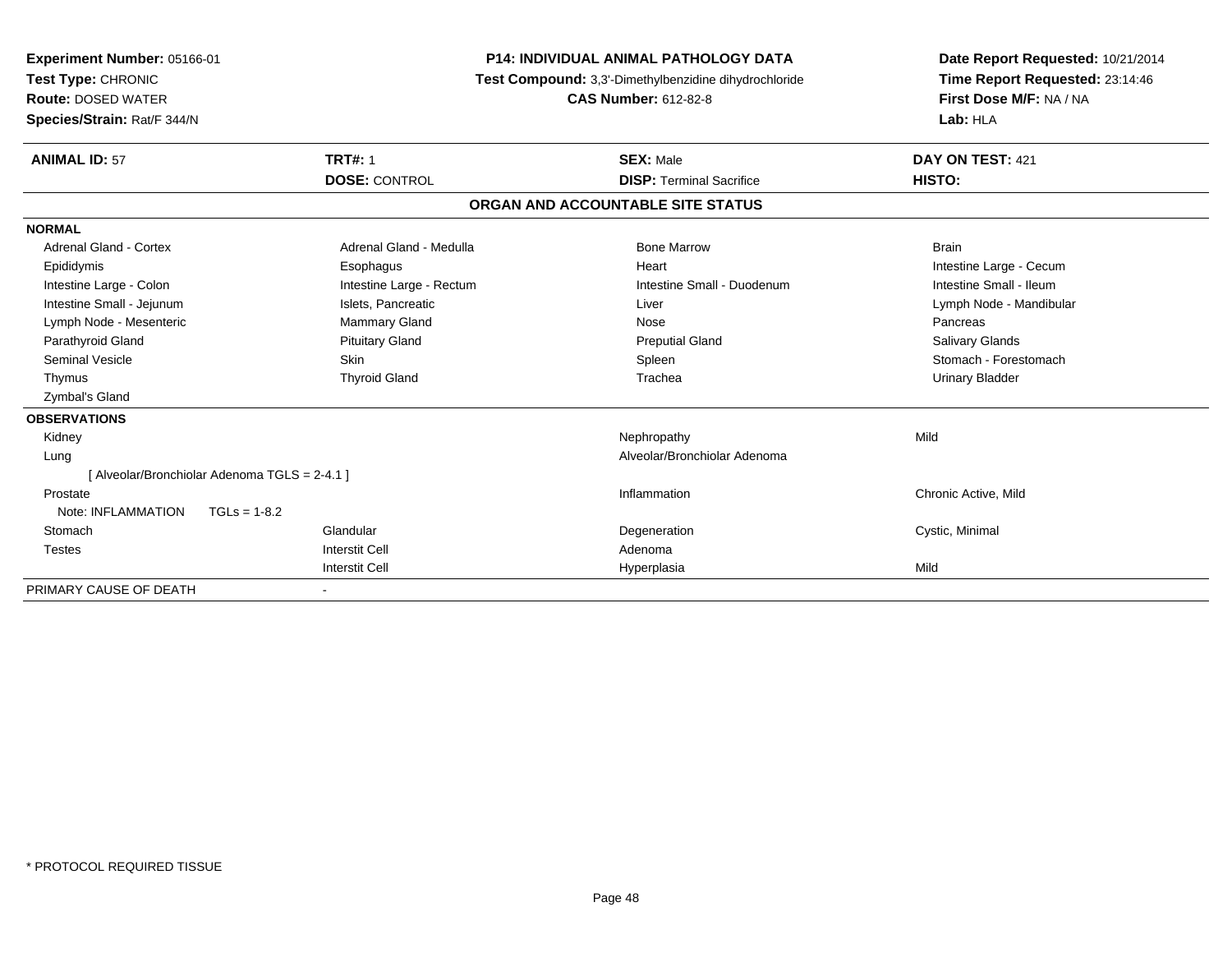| <b>Experiment Number: 05166-01</b><br>Test Type: CHRONIC<br><b>Route: DOSED WATER</b><br>Species/Strain: Rat/F 344/N | <b>P14: INDIVIDUAL ANIMAL PATHOLOGY DATA</b><br>Test Compound: 3,3'-Dimethylbenzidine dihydrochloride<br><b>CAS Number: 612-82-8</b> |                                 | Date Report Requested: 10/21/2014<br>Time Report Requested: 23:14:46<br>First Dose M/F: NA / NA<br>Lab: HLA |  |  |
|----------------------------------------------------------------------------------------------------------------------|--------------------------------------------------------------------------------------------------------------------------------------|---------------------------------|-------------------------------------------------------------------------------------------------------------|--|--|
| <b>ANIMAL ID: 58</b>                                                                                                 | <b>TRT#: 1</b>                                                                                                                       | <b>SEX: Male</b>                | DAY ON TEST: 421                                                                                            |  |  |
|                                                                                                                      | <b>DOSE: CONTROL</b>                                                                                                                 | <b>DISP: Terminal Sacrifice</b> | HISTO:                                                                                                      |  |  |
|                                                                                                                      | ORGAN AND ACCOUNTABLE SITE STATUS                                                                                                    |                                 |                                                                                                             |  |  |
| <b>NORMAL</b>                                                                                                        |                                                                                                                                      |                                 |                                                                                                             |  |  |
| <b>Adrenal Gland - Cortex</b>                                                                                        | Adrenal Gland - Medulla                                                                                                              | <b>Bone Marrow</b>              | <b>Brain</b>                                                                                                |  |  |
| Epididymis                                                                                                           | Esophagus                                                                                                                            | Heart                           | Intestine Large - Cecum                                                                                     |  |  |
| Intestine Large - Colon                                                                                              | Intestine Large - Rectum                                                                                                             | Intestine Small - Duodenum      | Intestine Small - Ileum                                                                                     |  |  |
| Intestine Small - Jejunum                                                                                            | Islets, Pancreatic                                                                                                                   | Liver                           | Lung                                                                                                        |  |  |
| Lymph Node - Mandibular                                                                                              | Lymph Node - Mesenteric                                                                                                              | <b>Mammary Gland</b>            | Nose                                                                                                        |  |  |
| Pancreas                                                                                                             | Parathyroid Gland                                                                                                                    | <b>Pituitary Gland</b>          | <b>Preputial Gland</b>                                                                                      |  |  |
| Prostate                                                                                                             | Salivary Glands                                                                                                                      | <b>Seminal Vesicle</b>          | <b>Skin</b>                                                                                                 |  |  |
| Spleen                                                                                                               | Stomach - Forestomach                                                                                                                | Thymus                          | Trachea                                                                                                     |  |  |
| <b>Urinary Bladder</b>                                                                                               | Zymbal's Gland                                                                                                                       |                                 |                                                                                                             |  |  |
| <b>OBSERVATIONS</b>                                                                                                  |                                                                                                                                      |                                 |                                                                                                             |  |  |
| Kidney                                                                                                               |                                                                                                                                      | Nephropathy                     | Mild                                                                                                        |  |  |
| Stomach                                                                                                              | Glandular                                                                                                                            | Degeneration                    | Cystic, Minimal                                                                                             |  |  |
| <b>Testes</b>                                                                                                        | Bilateral, Interstit Cell                                                                                                            | Adenoma                         |                                                                                                             |  |  |
|                                                                                                                      | <b>Interstit Cell</b>                                                                                                                | Hyperplasia                     | Mild                                                                                                        |  |  |
| <b>Thyroid Gland</b>                                                                                                 | C Cell                                                                                                                               | Adenoma                         |                                                                                                             |  |  |
| PRIMARY CAUSE OF DEATH                                                                                               |                                                                                                                                      |                                 |                                                                                                             |  |  |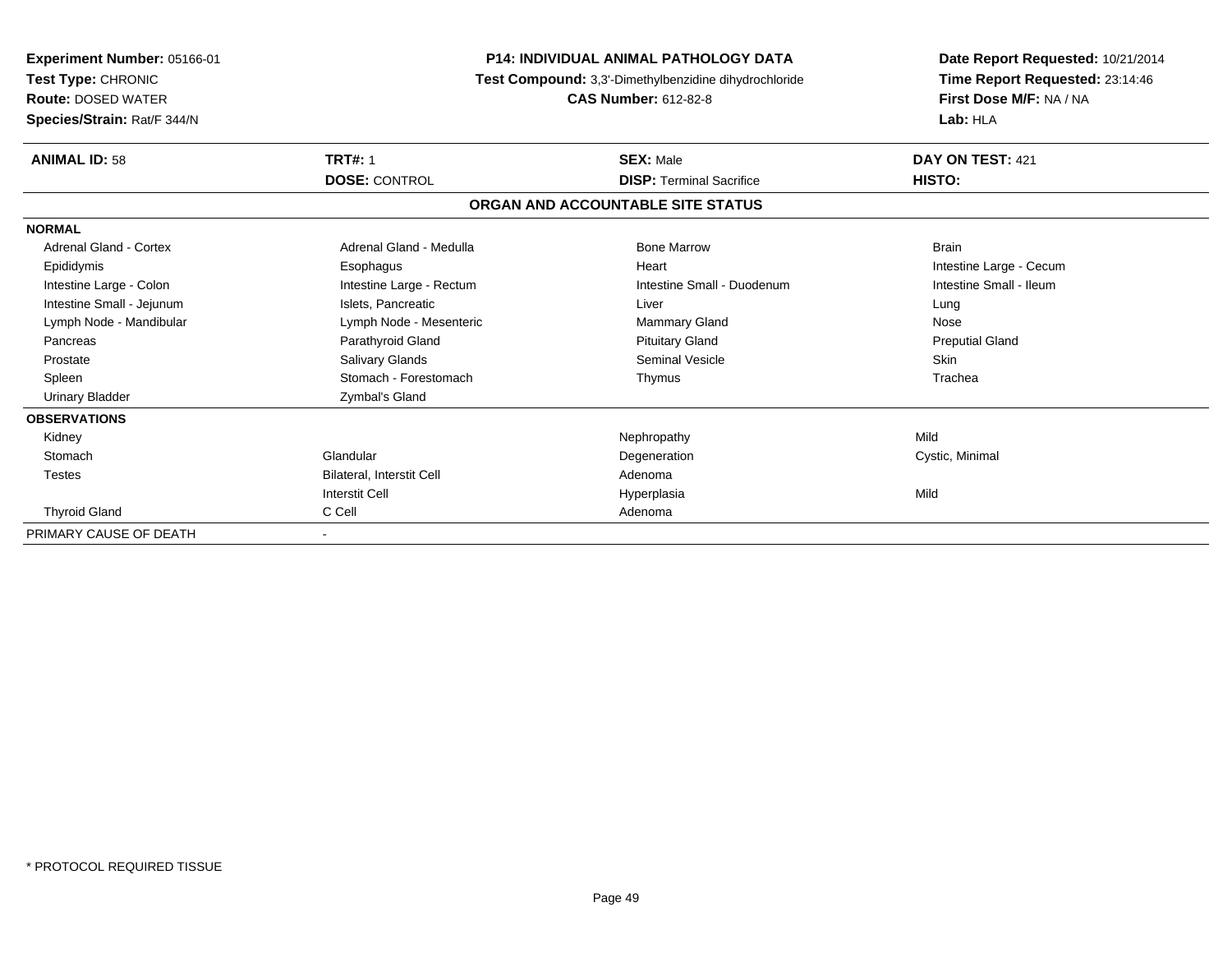| Experiment Number: 05166-01<br>Test Type: CHRONIC<br><b>Route: DOSED WATER</b><br>Species/Strain: Rat/F 344/N | <b>P14: INDIVIDUAL ANIMAL PATHOLOGY DATA</b><br>Test Compound: 3,3'-Dimethylbenzidine dihydrochloride<br><b>CAS Number: 612-82-8</b> |                                   | Date Report Requested: 10/21/2014<br>Time Report Requested: 23:14:46<br>First Dose M/F: NA / NA<br>Lab: HLA |
|---------------------------------------------------------------------------------------------------------------|--------------------------------------------------------------------------------------------------------------------------------------|-----------------------------------|-------------------------------------------------------------------------------------------------------------|
| <b>ANIMAL ID: 59</b>                                                                                          | <b>TRT#: 1</b>                                                                                                                       | <b>SEX: Male</b>                  | DAY ON TEST: 421                                                                                            |
|                                                                                                               | <b>DOSE: CONTROL</b>                                                                                                                 | <b>DISP: Terminal Sacrifice</b>   | HISTO:                                                                                                      |
|                                                                                                               |                                                                                                                                      | ORGAN AND ACCOUNTABLE SITE STATUS |                                                                                                             |
| <b>NORMAL</b>                                                                                                 |                                                                                                                                      |                                   |                                                                                                             |
| Adrenal Gland - Cortex                                                                                        | Adrenal Gland - Medulla                                                                                                              | <b>Bone Marrow</b>                | <b>Brain</b>                                                                                                |
| Epididymis                                                                                                    | Esophagus                                                                                                                            | Heart                             | Intestine Large - Cecum                                                                                     |
| Intestine Large - Colon                                                                                       | Intestine Small - Duodenum                                                                                                           | Intestine Small - Ileum           | Intestine Small - Jejunum                                                                                   |
| Islets, Pancreatic                                                                                            | Liver                                                                                                                                | Lung                              | Lymph Node - Mandibular                                                                                     |
| Lymph Node - Mesenteric                                                                                       | <b>Mammary Gland</b>                                                                                                                 | Nose                              | Parathyroid Gland                                                                                           |
| <b>Pituitary Gland</b>                                                                                        | <b>Preputial Gland</b>                                                                                                               | <b>Salivary Glands</b>            | <b>Seminal Vesicle</b>                                                                                      |
| <b>Skin</b>                                                                                                   | Spleen                                                                                                                               | Stomach - Forestomach             | <b>Thyroid Gland</b>                                                                                        |
| Trachea                                                                                                       | <b>Urinary Bladder</b>                                                                                                               | Zymbal's Gland                    |                                                                                                             |
| <b>MISSING</b>                                                                                                |                                                                                                                                      |                                   |                                                                                                             |
| Thymus                                                                                                        |                                                                                                                                      |                                   |                                                                                                             |
| <b>OBSERVATIONS</b>                                                                                           |                                                                                                                                      |                                   |                                                                                                             |
| Intestine Large                                                                                               | Rectum                                                                                                                               | Parasite Metazoan                 | Mild                                                                                                        |
| Kidney                                                                                                        |                                                                                                                                      | Nephropathy                       | Mild                                                                                                        |
| Pancreas                                                                                                      | Acinus                                                                                                                               | Atrophy                           | Mild                                                                                                        |
| Prostate                                                                                                      |                                                                                                                                      | Inflammation                      | Chronic Active, Mild                                                                                        |
| Stomach                                                                                                       | Glandular                                                                                                                            | Degeneration                      | Cystic, Minimal                                                                                             |
| <b>Testes</b>                                                                                                 | <b>Interstit Cell</b>                                                                                                                | Hyperplasia                       | Mild                                                                                                        |
| PRIMARY CAUSE OF DEATH                                                                                        |                                                                                                                                      |                                   |                                                                                                             |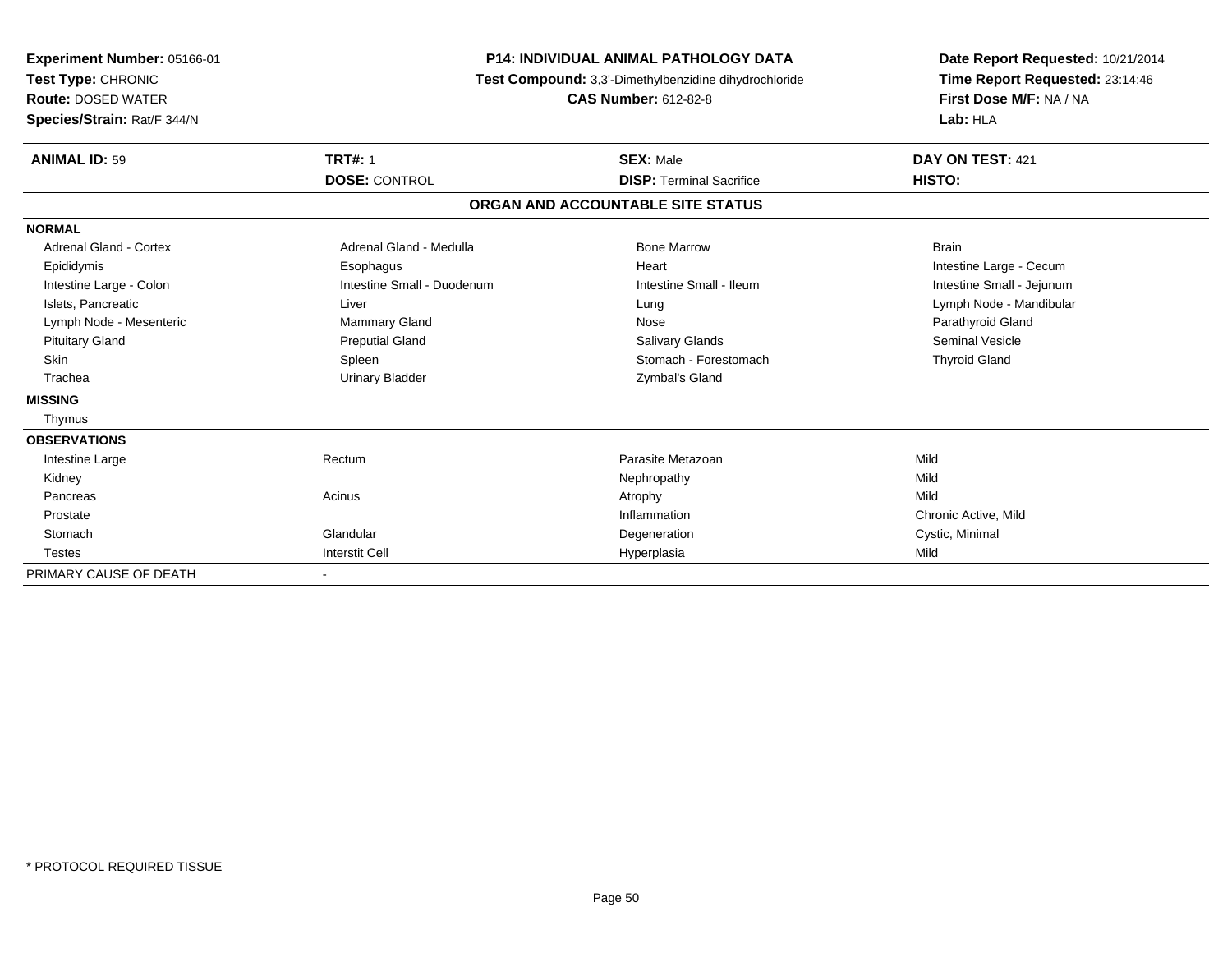| <b>Experiment Number: 05166-01</b><br>Test Type: CHRONIC<br><b>Route: DOSED WATER</b><br>Species/Strain: Rat/F 344/N | <b>P14: INDIVIDUAL ANIMAL PATHOLOGY DATA</b><br>Test Compound: 3,3'-Dimethylbenzidine dihydrochloride<br><b>CAS Number: 612-82-8</b> |                                   | Date Report Requested: 10/21/2014<br>Time Report Requested: 23:14:46<br>First Dose M/F: NA / NA<br>Lab: HLA |
|----------------------------------------------------------------------------------------------------------------------|--------------------------------------------------------------------------------------------------------------------------------------|-----------------------------------|-------------------------------------------------------------------------------------------------------------|
| <b>ANIMAL ID: 60</b>                                                                                                 | <b>TRT#: 1</b>                                                                                                                       | <b>SEX: Male</b>                  | DAY ON TEST: 421                                                                                            |
|                                                                                                                      | <b>DOSE: CONTROL</b>                                                                                                                 | <b>DISP: Terminal Sacrifice</b>   | HISTO:                                                                                                      |
|                                                                                                                      |                                                                                                                                      | ORGAN AND ACCOUNTABLE SITE STATUS |                                                                                                             |
| <b>NORMAL</b>                                                                                                        |                                                                                                                                      |                                   |                                                                                                             |
| <b>Adrenal Gland - Cortex</b>                                                                                        | Adrenal Gland - Medulla                                                                                                              | <b>Bone Marrow</b>                | <b>Brain</b>                                                                                                |
| Epididymis                                                                                                           | Esophagus                                                                                                                            | Heart                             | Intestine Large - Cecum                                                                                     |
| Intestine Large - Colon                                                                                              | Intestine Small - Duodenum                                                                                                           | Intestine Small - Ileum           | Intestine Small - Jejunum                                                                                   |
| Islets, Pancreatic                                                                                                   | Lung                                                                                                                                 | Lymph Node - Mandibular           | Lymph Node - Mesenteric                                                                                     |
| Mammary Gland                                                                                                        | Nose                                                                                                                                 | Pancreas                          | Parathyroid Gland                                                                                           |
| <b>Pituitary Gland</b>                                                                                               | <b>Preputial Gland</b>                                                                                                               | Prostate                          | Salivary Glands                                                                                             |
| <b>Seminal Vesicle</b>                                                                                               | <b>Skin</b>                                                                                                                          | Spleen                            | Stomach - Forestomach                                                                                       |
| Stomach - Glandular                                                                                                  | <b>Thyroid Gland</b>                                                                                                                 | Trachea                           | <b>Urinary Bladder</b>                                                                                      |
| <b>OBSERVATIONS</b>                                                                                                  |                                                                                                                                      |                                   |                                                                                                             |
| Intestine Large                                                                                                      | Rectum                                                                                                                               | Parasite Metazoan                 | Mild                                                                                                        |
| Kidney                                                                                                               |                                                                                                                                      | Nephropathy                       | Mild                                                                                                        |
| Liver                                                                                                                | <b>Bile Duct</b>                                                                                                                     | Hyperplasia                       | Minimal                                                                                                     |
| <b>Testes</b>                                                                                                        | <b>Interstit Cell</b>                                                                                                                | Hyperplasia                       | Mild                                                                                                        |
|                                                                                                                      |                                                                                                                                      | Hypospermia                       | Minimal                                                                                                     |
|                                                                                                                      |                                                                                                                                      | Mineralization                    | Minimal                                                                                                     |
| Thymus                                                                                                               | <b>Epithel Cell</b>                                                                                                                  | Hyperplasia                       | Mild                                                                                                        |
| Zymbal's Gland                                                                                                       |                                                                                                                                      | Adenoma                           |                                                                                                             |
| PRIMARY CAUSE OF DEATH                                                                                               |                                                                                                                                      |                                   |                                                                                                             |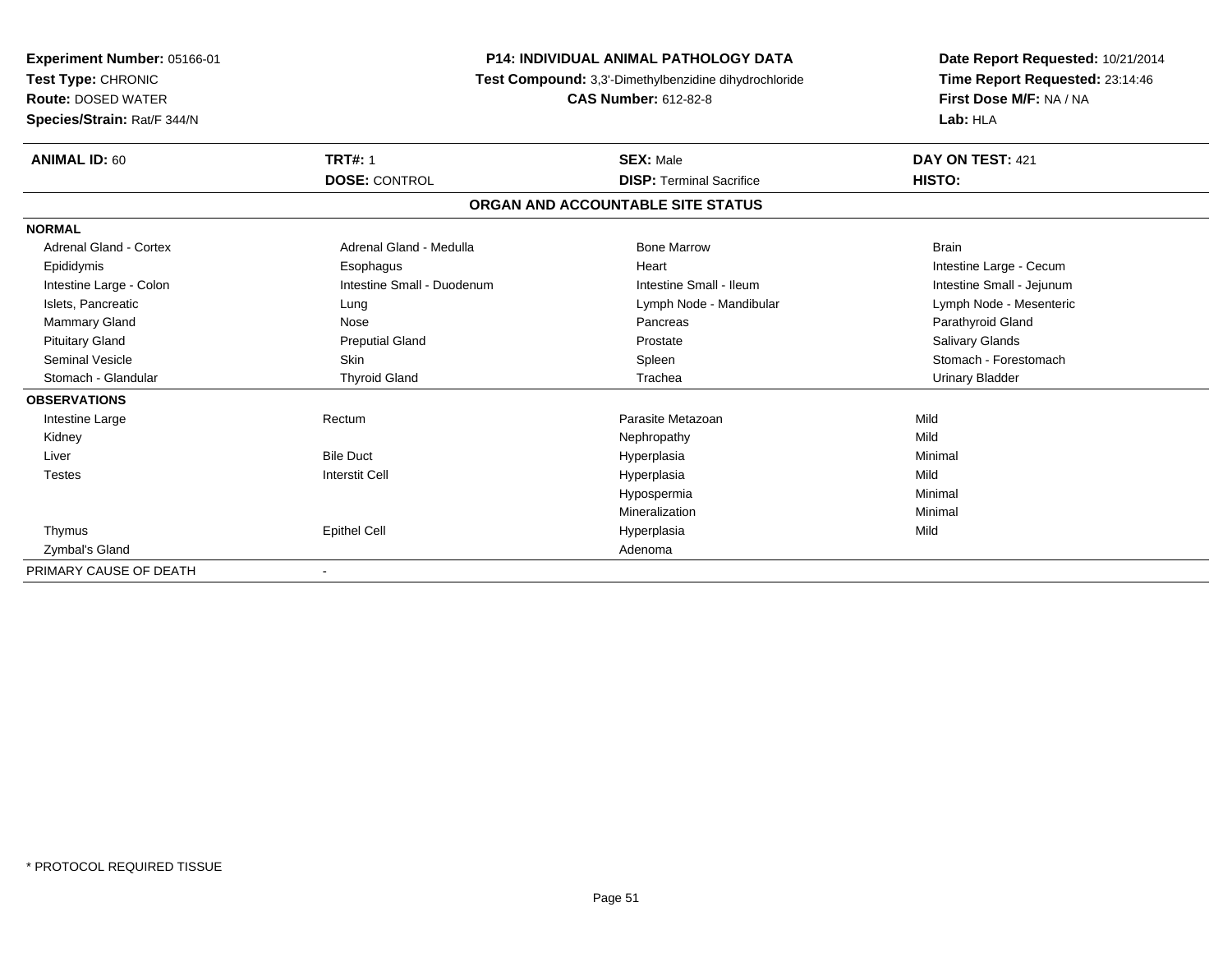| <b>TRT#: 1</b><br><b>ANIMAL ID: 61</b><br><b>SEX: Male</b><br>DAY ON TEST: 421<br><b>DOSE: CONTROL</b><br>HISTO:<br><b>DISP: Terminal Sacrifice</b><br>ORGAN AND ACCOUNTABLE SITE STATUS<br><b>NORMAL</b><br><b>Adrenal Gland - Cortex</b><br>Adrenal Gland - Medulla<br><b>Bone Marrow</b><br><b>Brain</b><br>Intestine Large - Cecum<br>Intestine Large - Colon<br>Epididymis<br>Esophagus | Experiment Number: 05166-01<br>Test Type: CHRONIC<br><b>Route: DOSED WATER</b><br>Species/Strain: Rat/F 344/N | <b>P14: INDIVIDUAL ANIMAL PATHOLOGY DATA</b><br>Test Compound: 3,3'-Dimethylbenzidine dihydrochloride<br><b>CAS Number: 612-82-8</b> |                         | Date Report Requested: 10/21/2014<br>Time Report Requested: 23:14:46<br>First Dose M/F: NA / NA<br>Lab: HLA |
|----------------------------------------------------------------------------------------------------------------------------------------------------------------------------------------------------------------------------------------------------------------------------------------------------------------------------------------------------------------------------------------------|---------------------------------------------------------------------------------------------------------------|--------------------------------------------------------------------------------------------------------------------------------------|-------------------------|-------------------------------------------------------------------------------------------------------------|
|                                                                                                                                                                                                                                                                                                                                                                                              |                                                                                                               |                                                                                                                                      |                         |                                                                                                             |
|                                                                                                                                                                                                                                                                                                                                                                                              |                                                                                                               |                                                                                                                                      |                         |                                                                                                             |
|                                                                                                                                                                                                                                                                                                                                                                                              |                                                                                                               |                                                                                                                                      |                         |                                                                                                             |
|                                                                                                                                                                                                                                                                                                                                                                                              |                                                                                                               |                                                                                                                                      |                         |                                                                                                             |
|                                                                                                                                                                                                                                                                                                                                                                                              |                                                                                                               |                                                                                                                                      |                         |                                                                                                             |
|                                                                                                                                                                                                                                                                                                                                                                                              |                                                                                                               |                                                                                                                                      |                         |                                                                                                             |
|                                                                                                                                                                                                                                                                                                                                                                                              | Intestine Large - Rectum                                                                                      | Intestine Small - Duodenum                                                                                                           | Intestine Small - Ileum | Intestine Small - Jejunum                                                                                   |
| Islets, Pancreatic<br>Liver<br>Lymph Node - Mandibular<br>Lung                                                                                                                                                                                                                                                                                                                               |                                                                                                               |                                                                                                                                      |                         |                                                                                                             |
| Lymph Node - Mesenteric<br><b>Mammary Gland</b><br>Nose<br>Pancreas                                                                                                                                                                                                                                                                                                                          |                                                                                                               |                                                                                                                                      |                         |                                                                                                             |
| Parathyroid Gland<br><b>Pituitary Gland</b><br><b>Salivary Glands</b><br><b>Preputial Gland</b>                                                                                                                                                                                                                                                                                              |                                                                                                               |                                                                                                                                      |                         |                                                                                                             |
| <b>Skin</b><br><b>Seminal Vesicle</b><br>Stomach - Forestomach<br>Stomach - Glandular                                                                                                                                                                                                                                                                                                        |                                                                                                               |                                                                                                                                      |                         |                                                                                                             |
| <b>Thyroid Gland</b><br>Trachea<br><b>Urinary Bladder</b><br>Thymus                                                                                                                                                                                                                                                                                                                          |                                                                                                               |                                                                                                                                      |                         |                                                                                                             |
| Zymbal's Gland                                                                                                                                                                                                                                                                                                                                                                               |                                                                                                               |                                                                                                                                      |                         |                                                                                                             |
| <b>OBSERVATIONS</b>                                                                                                                                                                                                                                                                                                                                                                          |                                                                                                               |                                                                                                                                      |                         |                                                                                                             |
| Cardiomyopathy<br>Minimal<br>Heart                                                                                                                                                                                                                                                                                                                                                           |                                                                                                               |                                                                                                                                      |                         |                                                                                                             |
| Minimal<br>Nephropathy<br>Kidney                                                                                                                                                                                                                                                                                                                                                             |                                                                                                               |                                                                                                                                      |                         |                                                                                                             |
| Hyperplasia<br>Focal, Mild<br>Prostate                                                                                                                                                                                                                                                                                                                                                       |                                                                                                               |                                                                                                                                      |                         |                                                                                                             |
| Inflammation<br>Chronic Active, Mild                                                                                                                                                                                                                                                                                                                                                         |                                                                                                               |                                                                                                                                      |                         |                                                                                                             |
| Mild<br><b>Fibrosis</b><br>Spleen                                                                                                                                                                                                                                                                                                                                                            |                                                                                                               |                                                                                                                                      |                         |                                                                                                             |
| <b>Interstit Cell</b><br>Mild<br><b>Testes</b><br>Hyperplasia                                                                                                                                                                                                                                                                                                                                |                                                                                                               |                                                                                                                                      |                         |                                                                                                             |
| Mild<br>Hypospermia                                                                                                                                                                                                                                                                                                                                                                          |                                                                                                               |                                                                                                                                      |                         |                                                                                                             |

PRIMARY CAUSE OF DEATH-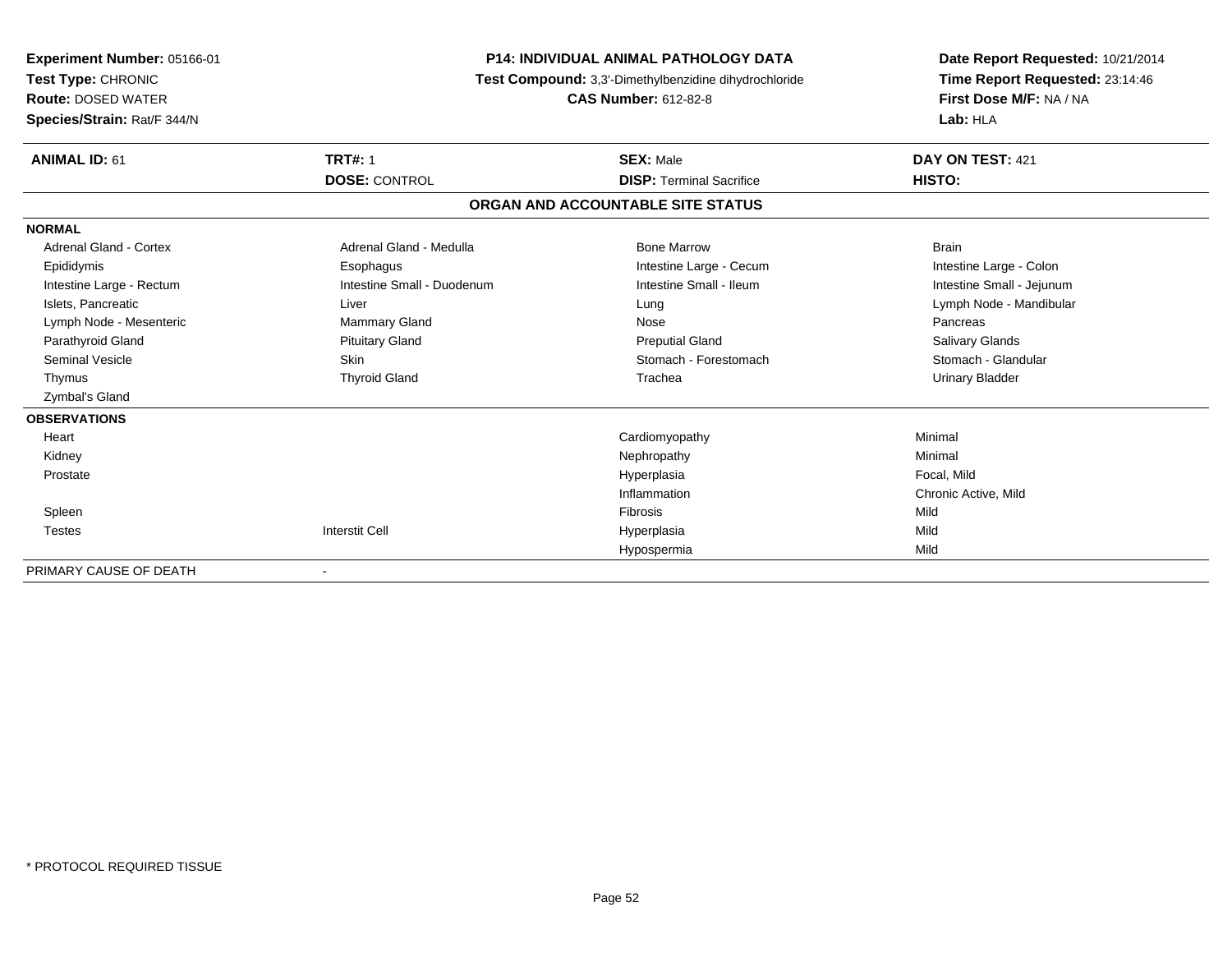| Experiment Number: 05166-01<br>Test Type: CHRONIC<br><b>Route: DOSED WATER</b><br>Species/Strain: Rat/F 344/N | <b>P14: INDIVIDUAL ANIMAL PATHOLOGY DATA</b><br>Test Compound: 3,3'-Dimethylbenzidine dihydrochloride<br><b>CAS Number: 612-82-8</b> |                                                     | Date Report Requested: 10/21/2014<br>Time Report Requested: 23:14:46<br>First Dose M/F: NA / NA<br>Lab: HLA |  |
|---------------------------------------------------------------------------------------------------------------|--------------------------------------------------------------------------------------------------------------------------------------|-----------------------------------------------------|-------------------------------------------------------------------------------------------------------------|--|
| <b>ANIMAL ID: 62</b>                                                                                          | <b>TRT#: 1</b><br><b>DOSE: CONTROL</b>                                                                                               | <b>SEX: Male</b><br><b>DISP: Terminal Sacrifice</b> | DAY ON TEST: 421<br>HISTO:                                                                                  |  |
|                                                                                                               |                                                                                                                                      | ORGAN AND ACCOUNTABLE SITE STATUS                   |                                                                                                             |  |
| <b>NORMAL</b>                                                                                                 |                                                                                                                                      |                                                     |                                                                                                             |  |
| Adrenal Gland - Cortex                                                                                        | Adrenal Gland - Medulla                                                                                                              | <b>Bone Marrow</b>                                  | <b>Brain</b>                                                                                                |  |
| Epididymis                                                                                                    | Esophagus                                                                                                                            | Heart                                               | Intestine Large - Cecum                                                                                     |  |
| Intestine Large - Rectum                                                                                      | Intestine Small - Duodenum                                                                                                           | Intestine Small - Ileum                             | Intestine Small - Jejunum                                                                                   |  |
| Islets, Pancreatic                                                                                            | Lymph Node - Mandibular                                                                                                              | Lymph Node - Mesenteric                             | <b>Mammary Gland</b>                                                                                        |  |
| Nose                                                                                                          | <b>Pituitary Gland</b>                                                                                                               | Salivary Glands                                     | <b>Seminal Vesicle</b>                                                                                      |  |
| <b>Skin</b>                                                                                                   | Spleen                                                                                                                               | Stomach - Forestomach                               | Stomach - Glandular                                                                                         |  |
| <b>Thyroid Gland</b>                                                                                          | Trachea                                                                                                                              | <b>Urinary Bladder</b>                              | Zymbal's Gland                                                                                              |  |
| <b>MISSING</b>                                                                                                |                                                                                                                                      |                                                     |                                                                                                             |  |
| Parathyroid Gland                                                                                             |                                                                                                                                      |                                                     |                                                                                                             |  |
| <b>OBSERVATIONS</b>                                                                                           |                                                                                                                                      |                                                     |                                                                                                             |  |
| Intestine Large                                                                                               | Colon                                                                                                                                | Parasite Metazoan                                   | Minimal                                                                                                     |  |
| Kidney                                                                                                        |                                                                                                                                      | Nephropathy                                         | Mild                                                                                                        |  |
| Liver                                                                                                         | <b>Bile Duct</b>                                                                                                                     | Hyperplasia                                         | Mild                                                                                                        |  |
| Lung                                                                                                          |                                                                                                                                      | <b>Infiltration Cellular</b>                        | Histiocyte, Minimal                                                                                         |  |
| Pancreas                                                                                                      | Acinus                                                                                                                               | Atrophy                                             | Mild                                                                                                        |  |
| <b>Preputial Gland</b>                                                                                        | Duct                                                                                                                                 | Ectasia                                             | Moderate                                                                                                    |  |
| Note: ECTASIA<br>$TGLs = 1-8.2$                                                                               |                                                                                                                                      |                                                     |                                                                                                             |  |
| Prostate                                                                                                      |                                                                                                                                      | Inflammation                                        | Chronic Active, Mild                                                                                        |  |
| <b>Testes</b>                                                                                                 | <b>Interstit Cell</b>                                                                                                                | Hyperplasia                                         | Mild                                                                                                        |  |
| Thymus                                                                                                        | <b>Epithel Cell</b>                                                                                                                  | Hyperplasia                                         | Mild                                                                                                        |  |
| PRIMARY CAUSE OF DEATH                                                                                        |                                                                                                                                      |                                                     |                                                                                                             |  |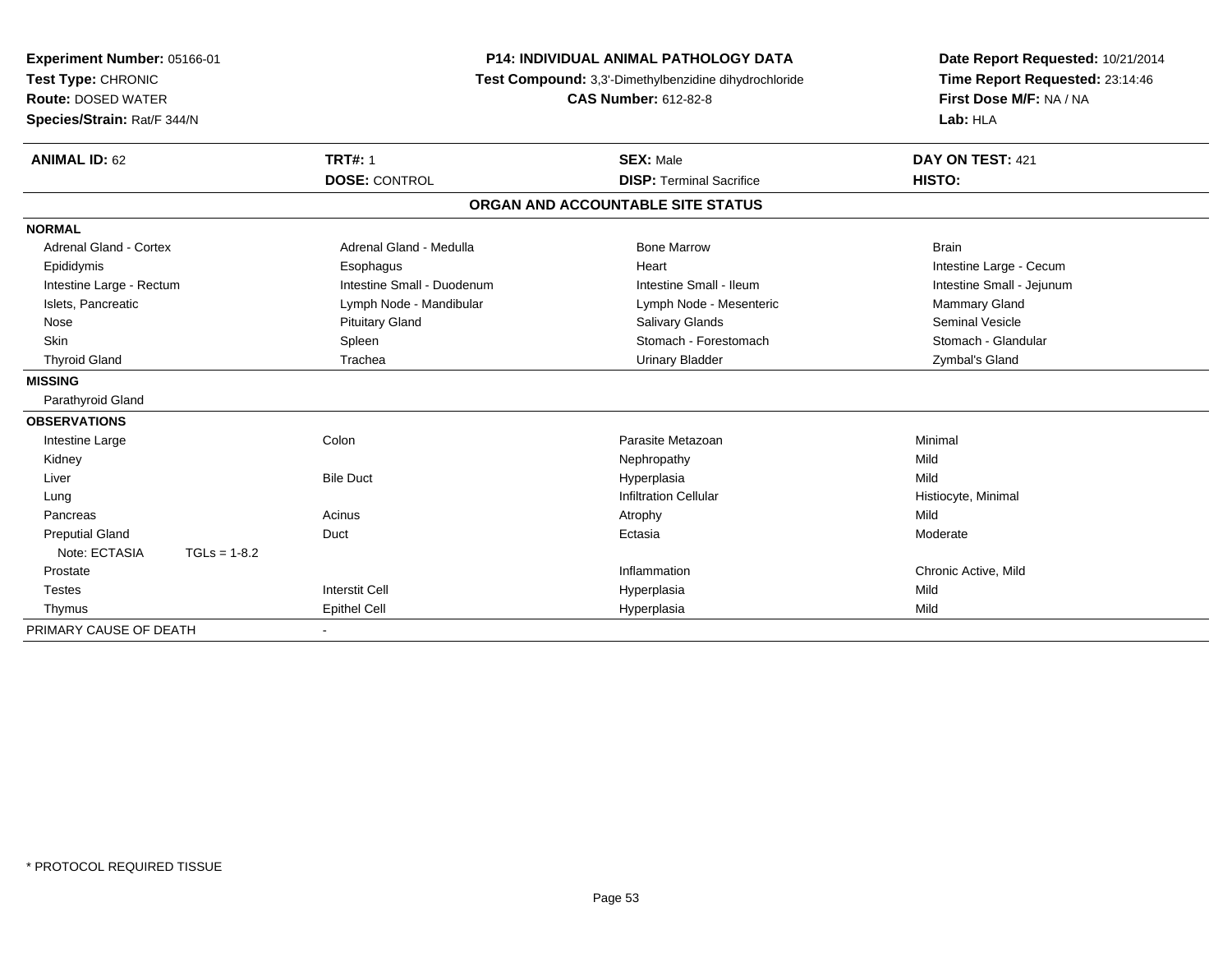| Experiment Number: 05166-01<br>Test Type: CHRONIC<br><b>Route: DOSED WATER</b><br>Species/Strain: Rat/F 344/N<br><b>ANIMAL ID: 63</b> | <b>P14: INDIVIDUAL ANIMAL PATHOLOGY DATA</b><br>Test Compound: 3,3'-Dimethylbenzidine dihydrochloride<br><b>CAS Number: 612-82-8</b><br><b>TRT#: 1</b><br><b>SEX: Male</b> |                                   | Date Report Requested: 10/21/2014<br>Time Report Requested: 23:14:46<br>First Dose M/F: NA / NA<br>Lab: HLA<br>DAY ON TEST: 421 |
|---------------------------------------------------------------------------------------------------------------------------------------|----------------------------------------------------------------------------------------------------------------------------------------------------------------------------|-----------------------------------|---------------------------------------------------------------------------------------------------------------------------------|
|                                                                                                                                       | <b>DOSE: CONTROL</b>                                                                                                                                                       | <b>DISP: Terminal Sacrifice</b>   | HISTO:                                                                                                                          |
|                                                                                                                                       |                                                                                                                                                                            | ORGAN AND ACCOUNTABLE SITE STATUS |                                                                                                                                 |
| <b>NORMAL</b>                                                                                                                         |                                                                                                                                                                            |                                   |                                                                                                                                 |
| Adrenal Gland - Cortex                                                                                                                | Adrenal Gland - Medulla                                                                                                                                                    | <b>Bone Marrow</b>                | <b>Brain</b>                                                                                                                    |
| Epididymis                                                                                                                            | Esophagus                                                                                                                                                                  | Heart                             | Intestine Large - Cecum                                                                                                         |
| Intestine Large - Colon                                                                                                               | Intestine Large - Rectum                                                                                                                                                   | Intestine Small - Duodenum        | Intestine Small - Ileum                                                                                                         |
| Intestine Small - Jejunum                                                                                                             | Islets, Pancreatic                                                                                                                                                         | Lymph Node - Mandibular           | Lymph Node - Mesenteric                                                                                                         |
| Mammary Gland                                                                                                                         | Nose                                                                                                                                                                       | Pancreas                          | Parathyroid Gland                                                                                                               |
| <b>Preputial Gland</b>                                                                                                                | Prostate                                                                                                                                                                   | <b>Salivary Glands</b>            | <b>Seminal Vesicle</b>                                                                                                          |
| <b>Skin</b>                                                                                                                           | Spleen                                                                                                                                                                     | Stomach - Forestomach             | <b>Thyroid Gland</b>                                                                                                            |
| Trachea                                                                                                                               | <b>Urinary Bladder</b>                                                                                                                                                     |                                   |                                                                                                                                 |
| <b>MISSING</b>                                                                                                                        |                                                                                                                                                                            |                                   |                                                                                                                                 |
| Zymbal's Gland                                                                                                                        |                                                                                                                                                                            |                                   |                                                                                                                                 |
| <b>INSUFFICIENT TISSUE</b>                                                                                                            |                                                                                                                                                                            |                                   |                                                                                                                                 |
| Thymus                                                                                                                                |                                                                                                                                                                            |                                   |                                                                                                                                 |
| <b>OBSERVATIONS</b>                                                                                                                   |                                                                                                                                                                            |                                   |                                                                                                                                 |
| Kidney                                                                                                                                |                                                                                                                                                                            | Nephropathy                       | Minimal                                                                                                                         |
| Liver                                                                                                                                 | <b>Bile Duct</b>                                                                                                                                                           | Hyperplasia                       | Mild                                                                                                                            |
| Lung                                                                                                                                  |                                                                                                                                                                            | <b>Infiltration Cellular</b>      | Histiocyte, Minimal                                                                                                             |
| <b>Pituitary Gland</b>                                                                                                                |                                                                                                                                                                            | Cyst                              |                                                                                                                                 |
| Stomach                                                                                                                               | Glandular                                                                                                                                                                  | Degeneration                      | Cystic, Minimal                                                                                                                 |
| <b>Testes</b>                                                                                                                         | <b>Interstit Cell</b>                                                                                                                                                      | Hyperplasia                       | Minimal                                                                                                                         |
| PRIMARY CAUSE OF DEATH                                                                                                                |                                                                                                                                                                            |                                   |                                                                                                                                 |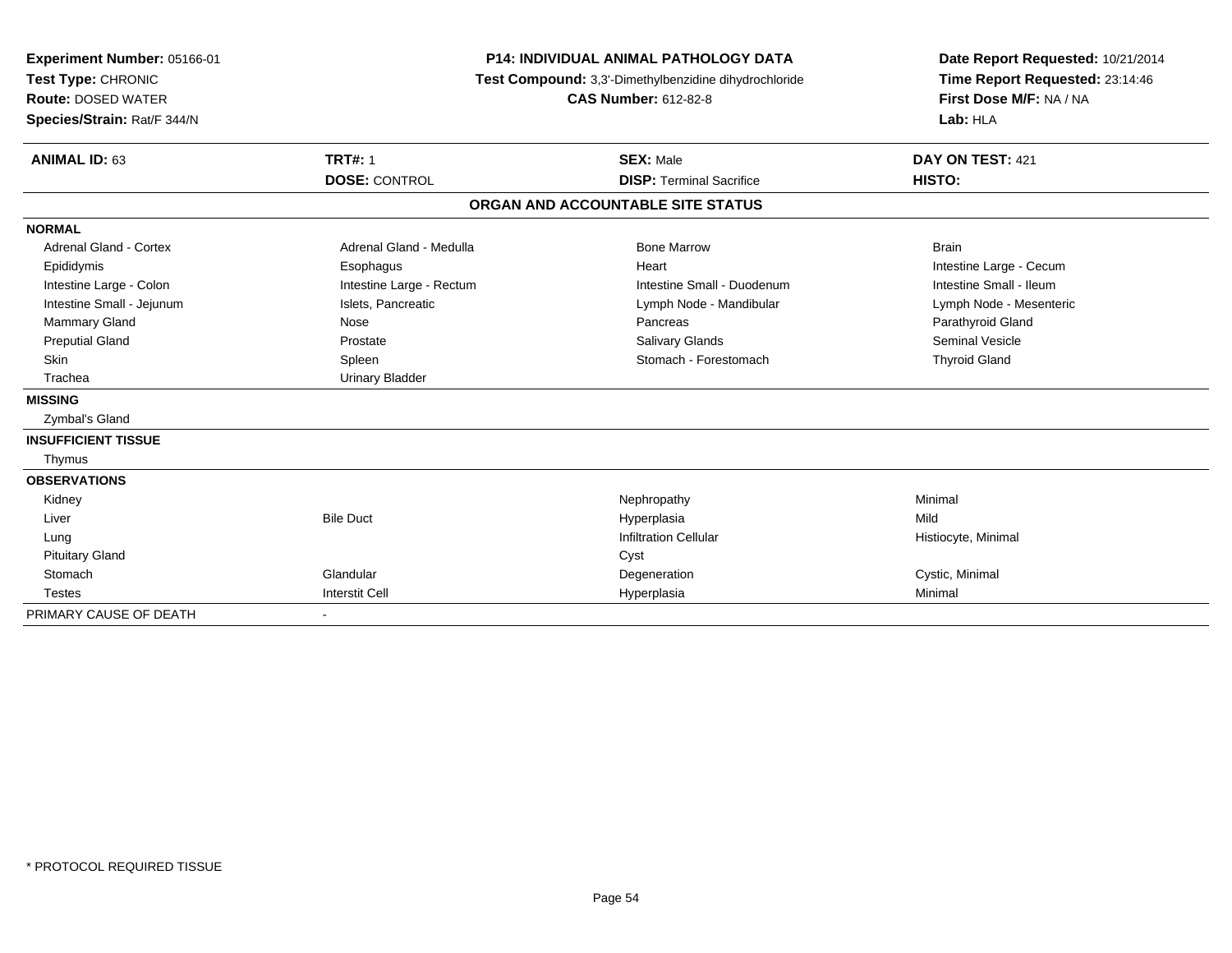| Experiment Number: 05166-01<br>Test Type: CHRONIC<br><b>Route: DOSED WATER</b><br>Species/Strain: Rat/F 344/N<br><b>ANIMAL ID: 64</b> | <b>P14: INDIVIDUAL ANIMAL PATHOLOGY DATA</b><br>Test Compound: 3,3'-Dimethylbenzidine dihydrochloride<br><b>CAS Number: 612-82-8</b><br><b>TRT#: 1</b><br><b>SEX: Male</b> |                                   | Date Report Requested: 10/21/2014<br>Time Report Requested: 23:14:46<br>First Dose M/F: NA / NA<br>Lab: HLA<br>DAY ON TEST: 421 |
|---------------------------------------------------------------------------------------------------------------------------------------|----------------------------------------------------------------------------------------------------------------------------------------------------------------------------|-----------------------------------|---------------------------------------------------------------------------------------------------------------------------------|
|                                                                                                                                       | <b>DOSE: CONTROL</b>                                                                                                                                                       | <b>DISP: Terminal Sacrifice</b>   | HISTO:                                                                                                                          |
|                                                                                                                                       |                                                                                                                                                                            | ORGAN AND ACCOUNTABLE SITE STATUS |                                                                                                                                 |
| <b>NORMAL</b>                                                                                                                         |                                                                                                                                                                            |                                   |                                                                                                                                 |
| Adrenal Gland - Cortex                                                                                                                | Adrenal Gland - Medulla                                                                                                                                                    | <b>Bone Marrow</b>                | <b>Brain</b>                                                                                                                    |
| Epididymis                                                                                                                            | Esophagus                                                                                                                                                                  | Heart                             | Intestine Large - Cecum                                                                                                         |
| Intestine Large - Colon                                                                                                               | Intestine Large - Rectum                                                                                                                                                   | Intestine Small - Duodenum        | Intestine Small - Ileum                                                                                                         |
| Intestine Small - Jejunum                                                                                                             | Islets, Pancreatic                                                                                                                                                         | Liver                             | Lymph Node - Mandibular                                                                                                         |
| Lymph Node - Mesenteric                                                                                                               | Nose                                                                                                                                                                       | Pancreas                          | Parathyroid Gland                                                                                                               |
| <b>Pituitary Gland</b>                                                                                                                | <b>Preputial Gland</b>                                                                                                                                                     | <b>Salivary Glands</b>            | <b>Seminal Vesicle</b>                                                                                                          |
| Skin                                                                                                                                  | Spleen                                                                                                                                                                     | Stomach - Forestomach             | <b>Thyroid Gland</b>                                                                                                            |
| Trachea                                                                                                                               | <b>Urinary Bladder</b>                                                                                                                                                     | Zymbal's Gland                    |                                                                                                                                 |
| <b>MISSING</b>                                                                                                                        |                                                                                                                                                                            |                                   |                                                                                                                                 |
| <b>Mammary Gland</b>                                                                                                                  |                                                                                                                                                                            |                                   |                                                                                                                                 |
| <b>INSUFFICIENT TISSUE</b>                                                                                                            |                                                                                                                                                                            |                                   |                                                                                                                                 |
| Thymus                                                                                                                                |                                                                                                                                                                            |                                   |                                                                                                                                 |
| <b>OBSERVATIONS</b>                                                                                                                   |                                                                                                                                                                            |                                   |                                                                                                                                 |
| Kidney                                                                                                                                |                                                                                                                                                                            | Nephropathy                       | Mild                                                                                                                            |
| Lung                                                                                                                                  |                                                                                                                                                                            | <b>Infiltration Cellular</b>      | Histiocyte, Minimal                                                                                                             |
| Lymph Node                                                                                                                            | Pancreatic                                                                                                                                                                 | Hemorrhage                        | Mild                                                                                                                            |
| Prostate                                                                                                                              |                                                                                                                                                                            | Inflammation                      | Chronic Active, Mild                                                                                                            |
| Stomach                                                                                                                               | Glandular                                                                                                                                                                  | Degeneration                      | Cystic, Minimal                                                                                                                 |
| <b>Testes</b>                                                                                                                         | <b>Interstit Cell</b>                                                                                                                                                      | Hyperplasia                       | Mild                                                                                                                            |
| PRIMARY CAUSE OF DEATH                                                                                                                | $\sim$                                                                                                                                                                     |                                   |                                                                                                                                 |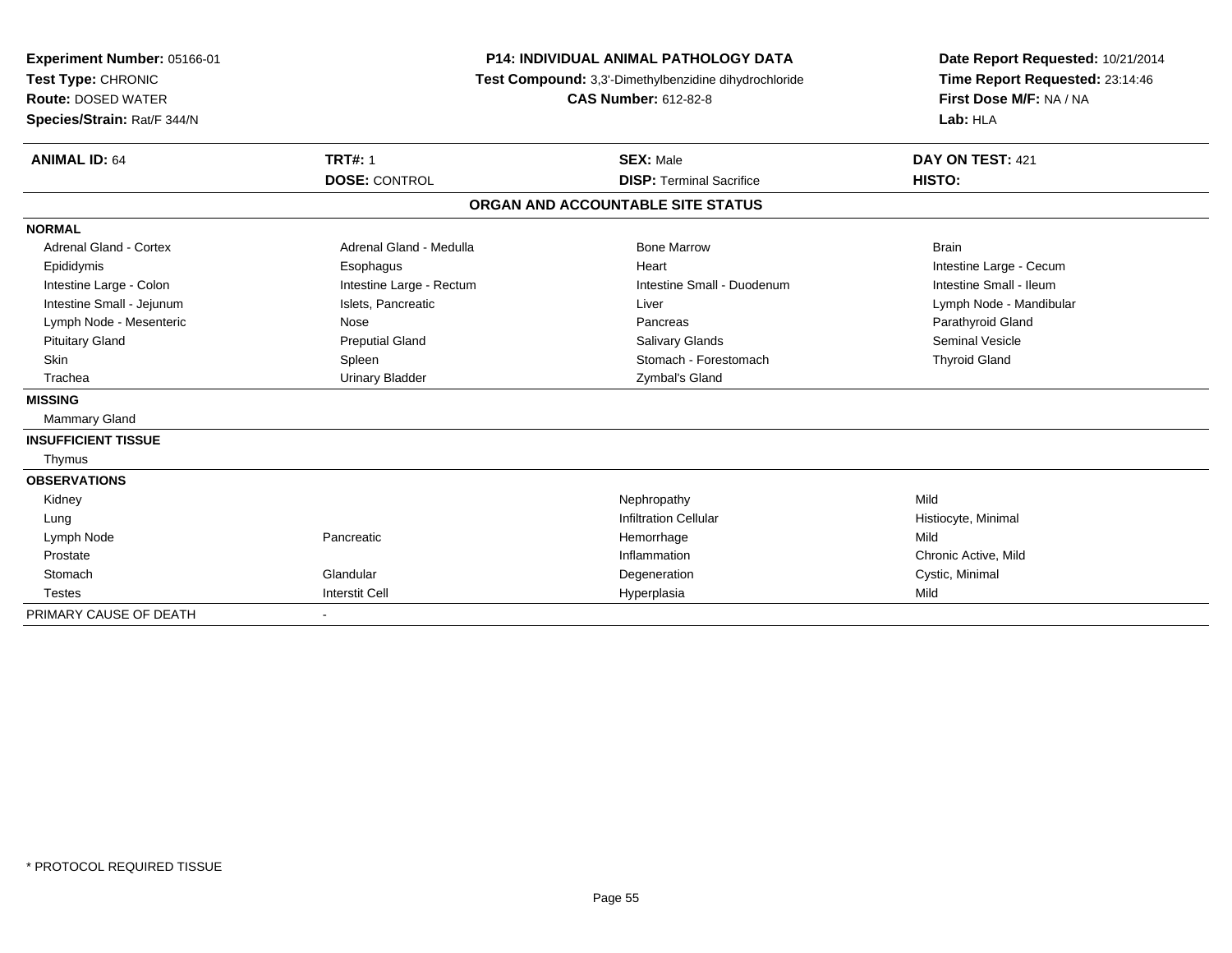| Experiment Number: 05166-01<br><b>Test Type: CHRONIC</b><br><b>Route: DOSED WATER</b><br>Species/Strain: Rat/F 344/N | <b>P14: INDIVIDUAL ANIMAL PATHOLOGY DATA</b><br>Test Compound: 3,3'-Dimethylbenzidine dihydrochloride<br><b>CAS Number: 612-82-8</b> |                                   | Date Report Requested: 10/21/2014<br>Time Report Requested: 23:14:46<br>First Dose M/F: NA / NA<br>Lab: HLA |
|----------------------------------------------------------------------------------------------------------------------|--------------------------------------------------------------------------------------------------------------------------------------|-----------------------------------|-------------------------------------------------------------------------------------------------------------|
| <b>ANIMAL ID: 65</b>                                                                                                 | <b>TRT#: 1</b>                                                                                                                       | <b>SEX: Male</b>                  | DAY ON TEST: 421                                                                                            |
|                                                                                                                      | <b>DOSE: CONTROL</b>                                                                                                                 | <b>DISP: Terminal Sacrifice</b>   | HISTO:                                                                                                      |
|                                                                                                                      |                                                                                                                                      | ORGAN AND ACCOUNTABLE SITE STATUS |                                                                                                             |
| <b>NORMAL</b>                                                                                                        |                                                                                                                                      |                                   |                                                                                                             |
| Adrenal Gland - Cortex                                                                                               | Adrenal Gland - Medulla                                                                                                              | <b>Bone Marrow</b>                | <b>Brain</b>                                                                                                |
| Epididymis                                                                                                           | Esophagus                                                                                                                            | Heart                             | Intestine Large - Cecum                                                                                     |
| Intestine Large - Rectum                                                                                             | Intestine Small - Duodenum                                                                                                           | Intestine Small - Ileum           | Intestine Small - Jejunum                                                                                   |
| Islets, Pancreatic                                                                                                   | Lung                                                                                                                                 | Lymph Node - Mandibular           | Lymph Node - Mesenteric                                                                                     |
| <b>Mammary Gland</b>                                                                                                 | Nose                                                                                                                                 | Pancreas                          | Parathyroid Gland                                                                                           |
| <b>Preputial Gland</b>                                                                                               | Salivary Glands                                                                                                                      | <b>Seminal Vesicle</b>            | Skin                                                                                                        |
| Spleen                                                                                                               | Stomach - Forestomach                                                                                                                | <b>Testes</b>                     | Thymus                                                                                                      |
| <b>Thyroid Gland</b>                                                                                                 | Trachea                                                                                                                              | <b>Urinary Bladder</b>            | Zymbal's Gland                                                                                              |
| <b>OBSERVATIONS</b>                                                                                                  |                                                                                                                                      |                                   |                                                                                                             |
| Intestine Large                                                                                                      | Colon                                                                                                                                | Parasite Metazoan                 | Mild                                                                                                        |
| Kidney                                                                                                               |                                                                                                                                      | Nephropathy                       | Minimal                                                                                                     |
| Liver                                                                                                                | <b>Bile Duct</b>                                                                                                                     | Hyperplasia                       | Mild                                                                                                        |
| <b>Pituitary Gland</b>                                                                                               | Pars Distalis                                                                                                                        | Hyperplasia                       | Focal. Mild                                                                                                 |
| Prostate                                                                                                             |                                                                                                                                      | Inflammation                      | Chronic Active, Mild                                                                                        |
| Stomach                                                                                                              | Glandular                                                                                                                            | Degeneration                      | Cystic, Minimal                                                                                             |
| PRIMARY CAUSE OF DEATH                                                                                               |                                                                                                                                      |                                   |                                                                                                             |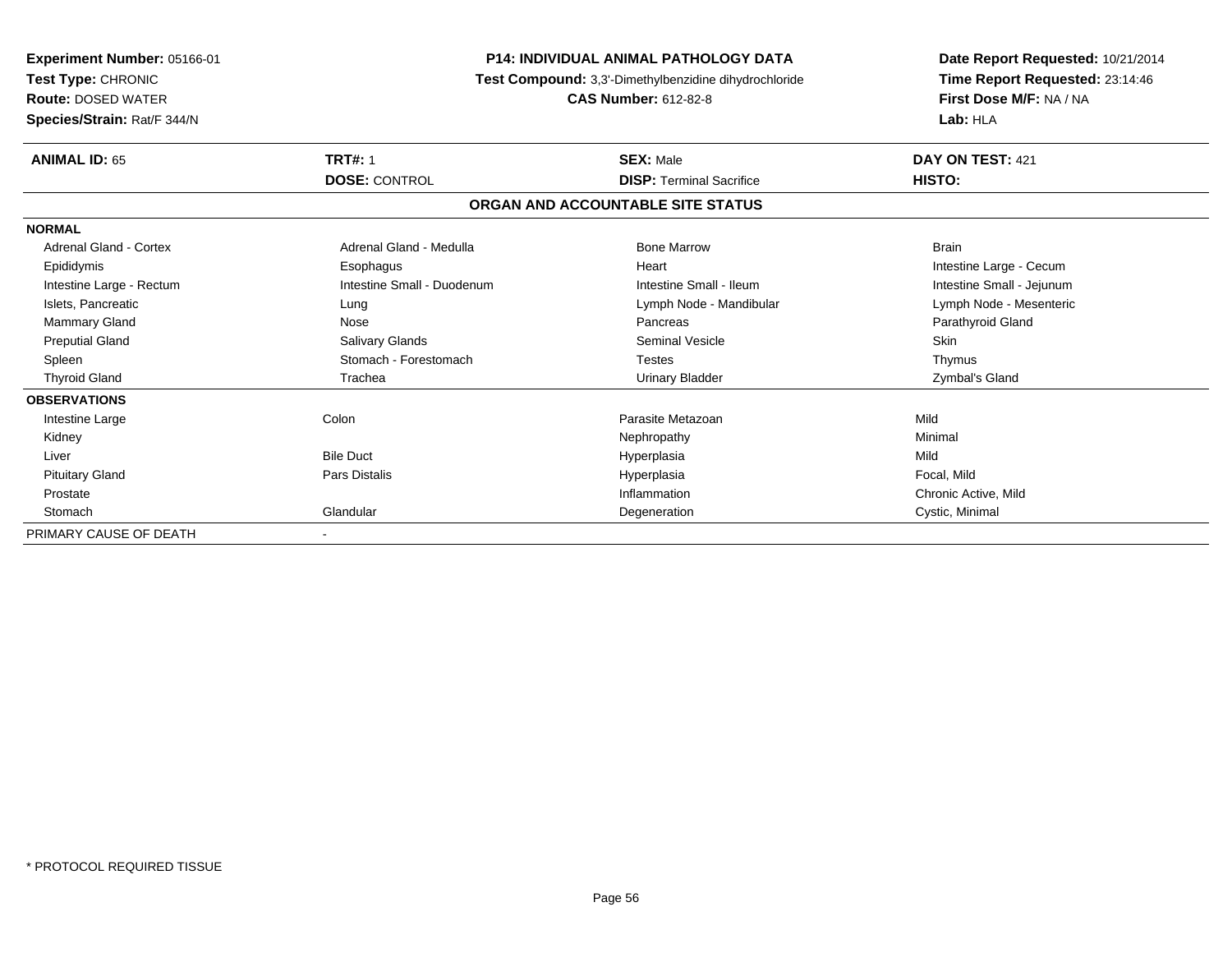| Experiment Number: 05166-01 | <b>P14: INDIVIDUAL ANIMAL PATHOLOGY DATA</b><br>Test Compound: 3,3'-Dimethylbenzidine dihydrochloride<br><b>CAS Number: 612-82-8</b> |                                   | Date Report Requested: 10/21/2014<br>Time Report Requested: 23:14:46<br>First Dose M/F: NA / NA |
|-----------------------------|--------------------------------------------------------------------------------------------------------------------------------------|-----------------------------------|-------------------------------------------------------------------------------------------------|
| Test Type: CHRONIC          |                                                                                                                                      |                                   |                                                                                                 |
| <b>Route: DOSED WATER</b>   |                                                                                                                                      |                                   |                                                                                                 |
| Species/Strain: Rat/F 344/N |                                                                                                                                      |                                   | Lab: HLA                                                                                        |
| <b>ANIMAL ID: 66</b>        | <b>TRT#: 1</b>                                                                                                                       | <b>SEX: Male</b>                  | DAY ON TEST: 421                                                                                |
|                             | <b>DOSE: CONTROL</b>                                                                                                                 | <b>DISP: Terminal Sacrifice</b>   | HISTO:                                                                                          |
|                             |                                                                                                                                      | ORGAN AND ACCOUNTABLE SITE STATUS |                                                                                                 |
| <b>NORMAL</b>               |                                                                                                                                      |                                   |                                                                                                 |
| Adrenal Gland - Cortex      | Adrenal Gland - Medulla                                                                                                              | <b>Bone Marrow</b>                | <b>Brain</b>                                                                                    |
| Epididymis                  | Esophagus                                                                                                                            | Heart                             | Intestine Large - Colon                                                                         |
| Intestine Small - Duodenum  | Intestine Small - Ileum                                                                                                              | Intestine Small - Jejunum         | Islets, Pancreatic                                                                              |
| Lung                        | Lymph Node - Mandibular                                                                                                              | Lymph Node - Mesenteric           | Nose                                                                                            |
| Pancreas                    | Parathyroid Gland                                                                                                                    | <b>Pituitary Gland</b>            | <b>Preputial Gland</b>                                                                          |
| <b>Salivary Glands</b>      | <b>Seminal Vesicle</b>                                                                                                               | <b>Skin</b>                       | Spleen                                                                                          |
| Stomach - Forestomach       | <b>Thyroid Gland</b>                                                                                                                 | Trachea                           | <b>Urinary Bladder</b>                                                                          |
| Zymbal's Gland              |                                                                                                                                      |                                   |                                                                                                 |
| <b>MISSING</b>              |                                                                                                                                      |                                   |                                                                                                 |
| <b>Mammary Gland</b>        |                                                                                                                                      |                                   |                                                                                                 |
| <b>OBSERVATIONS</b>         |                                                                                                                                      |                                   |                                                                                                 |
| Intestine Large             | Cecum                                                                                                                                | Parasite Metazoan                 | Mild                                                                                            |
|                             | Rectum                                                                                                                               | Parasite Metazoan                 | Mild                                                                                            |
| Kidney                      |                                                                                                                                      | Nephropathy                       | Mild                                                                                            |
| Liver                       | <b>Bile Duct</b>                                                                                                                     | Hyperplasia                       | Minimal                                                                                         |
| Prostate                    |                                                                                                                                      | Inflammation                      | Chronic Active, Mild                                                                            |
| Stomach                     | Glandular                                                                                                                            | Degeneration                      | Cystic, Minimal                                                                                 |
| <b>Testes</b>               | <b>Interstit Cell</b>                                                                                                                | Hyperplasia                       | Mild                                                                                            |
|                             |                                                                                                                                      | Hypospermia                       | Minimal                                                                                         |
| Thymus                      | <b>Epithel Cell</b>                                                                                                                  | Hyperplasia                       | Mild                                                                                            |
| PRIMARY CAUSE OF DEATH      |                                                                                                                                      |                                   |                                                                                                 |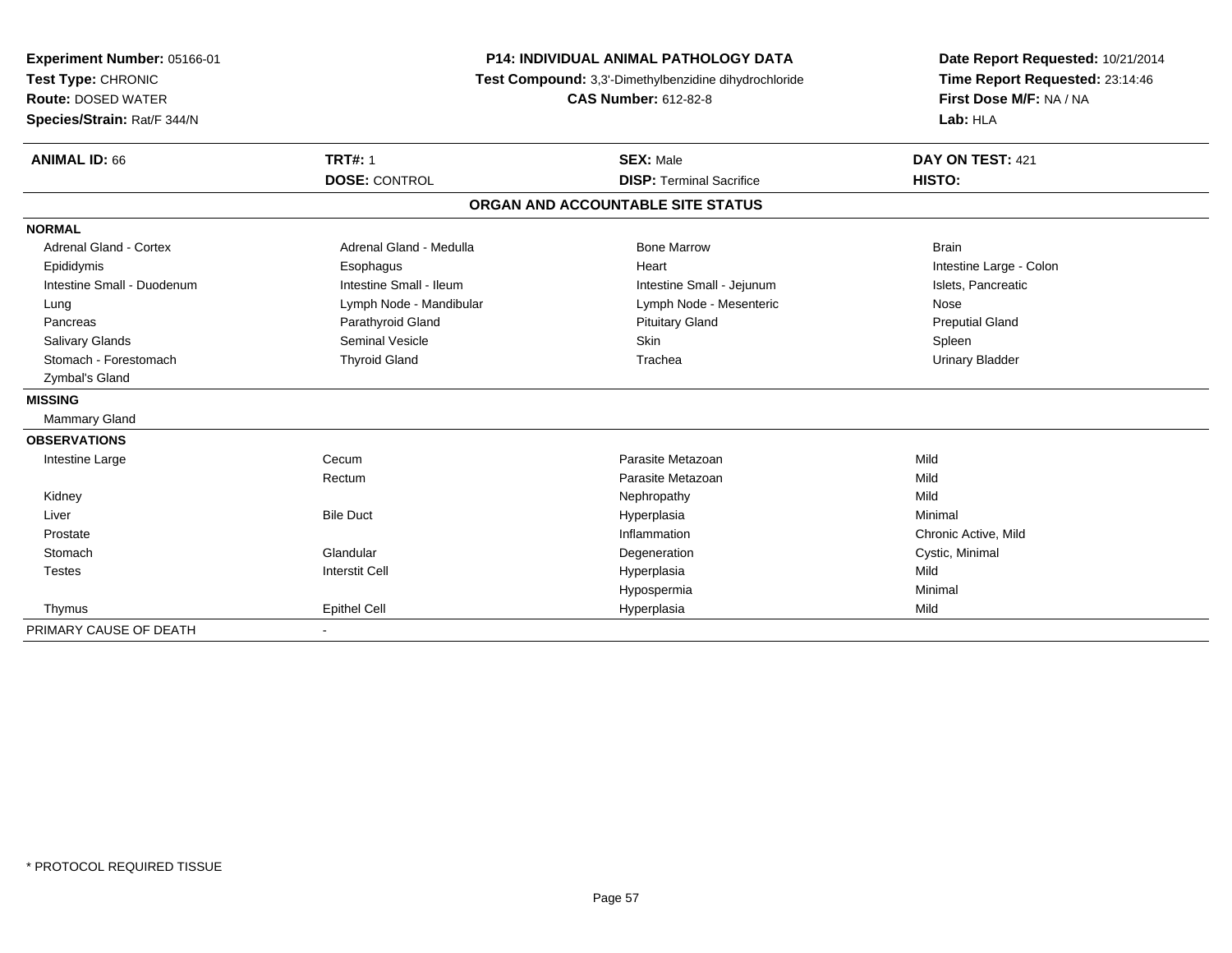| <b>Experiment Number: 05166-01</b><br><b>Test Type: CHRONIC</b><br><b>Route: DOSED WATER</b><br>Species/Strain: Rat/F 344/N | <b>P14: INDIVIDUAL ANIMAL PATHOLOGY DATA</b><br>Test Compound: 3,3'-Dimethylbenzidine dihydrochloride<br><b>CAS Number: 612-82-8</b> |                                                     | Date Report Requested: 10/21/2014<br>Time Report Requested: 23:14:46<br>First Dose M/F: NA / NA<br>Lab: HLA |
|-----------------------------------------------------------------------------------------------------------------------------|--------------------------------------------------------------------------------------------------------------------------------------|-----------------------------------------------------|-------------------------------------------------------------------------------------------------------------|
| <b>ANIMAL ID: 67</b>                                                                                                        | <b>TRT#: 1</b><br><b>DOSE: CONTROL</b>                                                                                               | <b>SEX: Male</b><br><b>DISP: Terminal Sacrifice</b> | DAY ON TEST: 421<br>HISTO:                                                                                  |
|                                                                                                                             |                                                                                                                                      | ORGAN AND ACCOUNTABLE SITE STATUS                   |                                                                                                             |
| <b>NORMAL</b>                                                                                                               |                                                                                                                                      |                                                     |                                                                                                             |
| Adrenal Gland - Cortex                                                                                                      | Adrenal Gland - Medulla                                                                                                              | <b>Bone Marrow</b>                                  | <b>Brain</b>                                                                                                |
| Epididymis                                                                                                                  | Esophagus                                                                                                                            | Intestine Large - Cecum                             | Intestine Large - Colon                                                                                     |
| Intestine Large - Rectum                                                                                                    | Intestine Small - Duodenum                                                                                                           | Intestine Small - Ileum                             | Intestine Small - Jejunum                                                                                   |
| Islets, Pancreatic                                                                                                          | Liver                                                                                                                                | Lymph Node - Mandibular                             | Lymph Node - Mesenteric                                                                                     |
| <b>Mammary Gland</b>                                                                                                        | Nose                                                                                                                                 | Pancreas                                            | Parathyroid Gland                                                                                           |
| <b>Pituitary Gland</b>                                                                                                      | <b>Preputial Gland</b>                                                                                                               | <b>Salivary Glands</b>                              | <b>Seminal Vesicle</b>                                                                                      |
| <b>Skin</b>                                                                                                                 | Spleen                                                                                                                               | Stomach - Forestomach                               | Thymus                                                                                                      |
| <b>Thyroid Gland</b>                                                                                                        | Trachea                                                                                                                              | <b>Urinary Bladder</b>                              | Zymbal's Gland                                                                                              |
| <b>OBSERVATIONS</b>                                                                                                         |                                                                                                                                      |                                                     |                                                                                                             |
| Heart                                                                                                                       |                                                                                                                                      | Cardiomyopathy                                      | Mild                                                                                                        |
| Kidney                                                                                                                      |                                                                                                                                      | Nephropathy                                         | Mild                                                                                                        |
| Lung                                                                                                                        |                                                                                                                                      | <b>Infiltration Cellular</b>                        | Histiocyte, Minimal                                                                                         |
| Prostate                                                                                                                    |                                                                                                                                      | Inflammation                                        | Chronic Active, Mild                                                                                        |
| Stomach                                                                                                                     | Glandular                                                                                                                            | Degeneration                                        | Cystic, Minimal                                                                                             |
| <b>Testes</b>                                                                                                               | <b>Interstit Cell</b>                                                                                                                | Hyperplasia                                         | Mild                                                                                                        |
| PRIMARY CAUSE OF DEATH                                                                                                      |                                                                                                                                      |                                                     |                                                                                                             |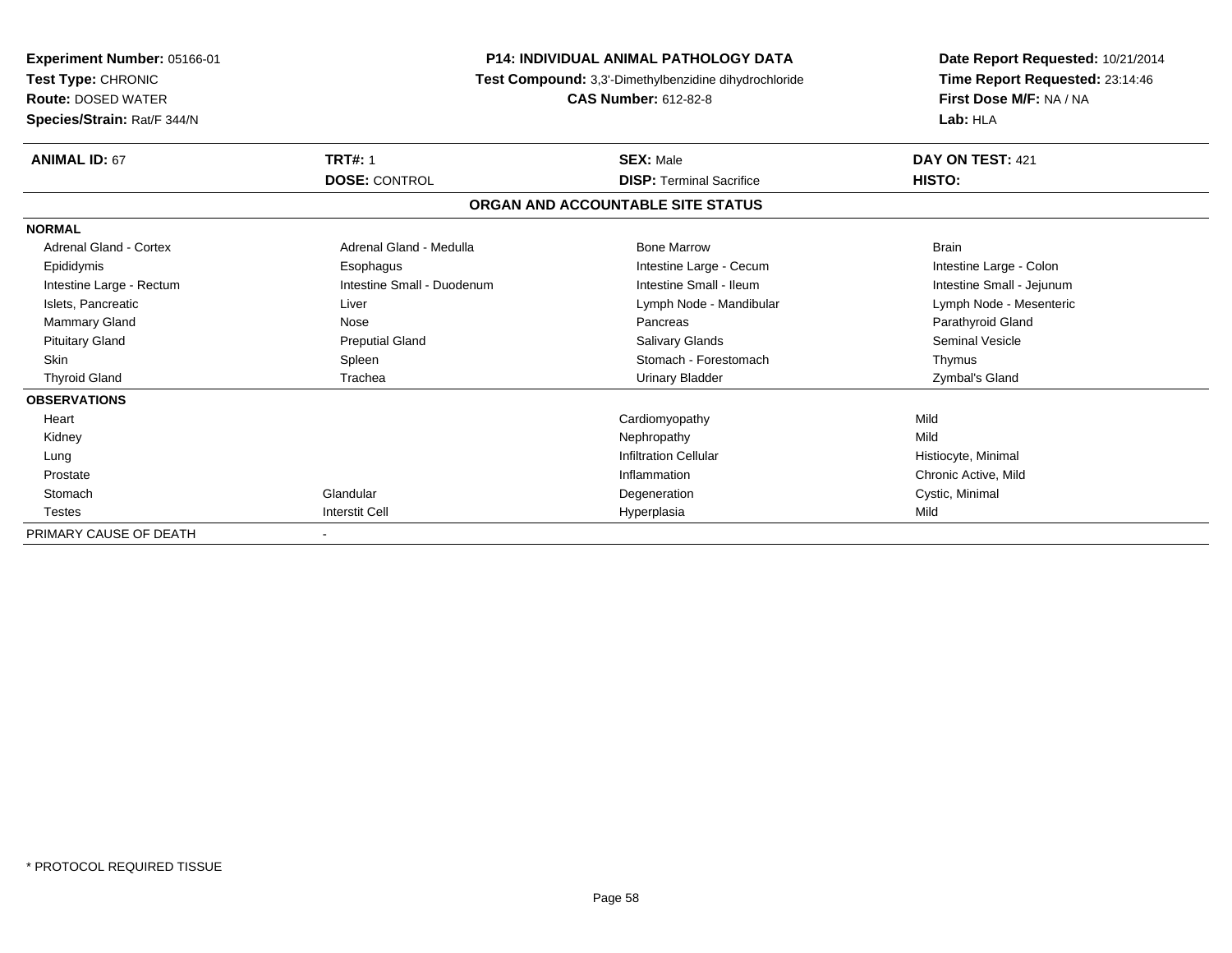| Experiment Number: 05166-01<br><b>Test Type: CHRONIC</b><br><b>Route: DOSED WATER</b><br>Species/Strain: Rat/F 344/N | <b>P14: INDIVIDUAL ANIMAL PATHOLOGY DATA</b><br>Test Compound: 3,3'-Dimethylbenzidine dihydrochloride<br><b>CAS Number: 612-82-8</b> |                                 | Date Report Requested: 10/21/2014<br>Time Report Requested: 23:14:46<br>First Dose M/F: NA / NA<br>Lab: HLA |  |  |  |
|----------------------------------------------------------------------------------------------------------------------|--------------------------------------------------------------------------------------------------------------------------------------|---------------------------------|-------------------------------------------------------------------------------------------------------------|--|--|--|
| <b>ANIMAL ID: 68</b>                                                                                                 | <b>TRT#: 1</b>                                                                                                                       | <b>SEX: Male</b>                | DAY ON TEST: 421                                                                                            |  |  |  |
|                                                                                                                      | <b>DOSE: CONTROL</b>                                                                                                                 | <b>DISP: Terminal Sacrifice</b> | HISTO:                                                                                                      |  |  |  |
|                                                                                                                      | ORGAN AND ACCOUNTABLE SITE STATUS                                                                                                    |                                 |                                                                                                             |  |  |  |
| <b>NORMAL</b>                                                                                                        |                                                                                                                                      |                                 |                                                                                                             |  |  |  |
| Adrenal Gland - Cortex                                                                                               | Adrenal Gland - Medulla                                                                                                              | <b>Bone Marrow</b>              | <b>Brain</b>                                                                                                |  |  |  |
| Epididymis                                                                                                           | Esophagus                                                                                                                            | Heart                           | Intestine Large - Cecum                                                                                     |  |  |  |
| Intestine Large - Rectum                                                                                             | Intestine Small - Duodenum                                                                                                           | Intestine Small - Ileum         | Intestine Small - Jejunum                                                                                   |  |  |  |
| Islets, Pancreatic                                                                                                   | Lung                                                                                                                                 | Lymph Node - Mandibular         | Lymph Node - Mesenteric                                                                                     |  |  |  |
| <b>Mammary Gland</b>                                                                                                 | Nose                                                                                                                                 | Pancreas                        | Parathyroid Gland                                                                                           |  |  |  |
| <b>Pituitary Gland</b>                                                                                               | <b>Preputial Gland</b>                                                                                                               | Salivary Glands                 | <b>Seminal Vesicle</b>                                                                                      |  |  |  |
| <b>Skin</b>                                                                                                          | Spleen                                                                                                                               | Stomach - Forestomach           | Thymus                                                                                                      |  |  |  |
| <b>Thyroid Gland</b>                                                                                                 | Trachea                                                                                                                              | Urinary Bladder                 | Zymbal's Gland                                                                                              |  |  |  |
| <b>OBSERVATIONS</b>                                                                                                  |                                                                                                                                      |                                 |                                                                                                             |  |  |  |
| Intestine Large                                                                                                      | Colon                                                                                                                                | Parasite Metazoan               | Mild                                                                                                        |  |  |  |
| Kidney                                                                                                               |                                                                                                                                      | Nephropathy                     | Mild                                                                                                        |  |  |  |
| Liver                                                                                                                | <b>Bile Duct</b>                                                                                                                     | Hyperplasia                     | Minimal                                                                                                     |  |  |  |
| Prostate                                                                                                             |                                                                                                                                      | Inflammation                    | Chronic Active, Minimal                                                                                     |  |  |  |
| Stomach                                                                                                              | Glandular                                                                                                                            | Degeneration                    | Cystic, Minimal                                                                                             |  |  |  |
| <b>Testes</b>                                                                                                        | <b>Interstit Cell</b>                                                                                                                | Hyperplasia                     | Mild                                                                                                        |  |  |  |
| PRIMARY CAUSE OF DEATH                                                                                               |                                                                                                                                      |                                 |                                                                                                             |  |  |  |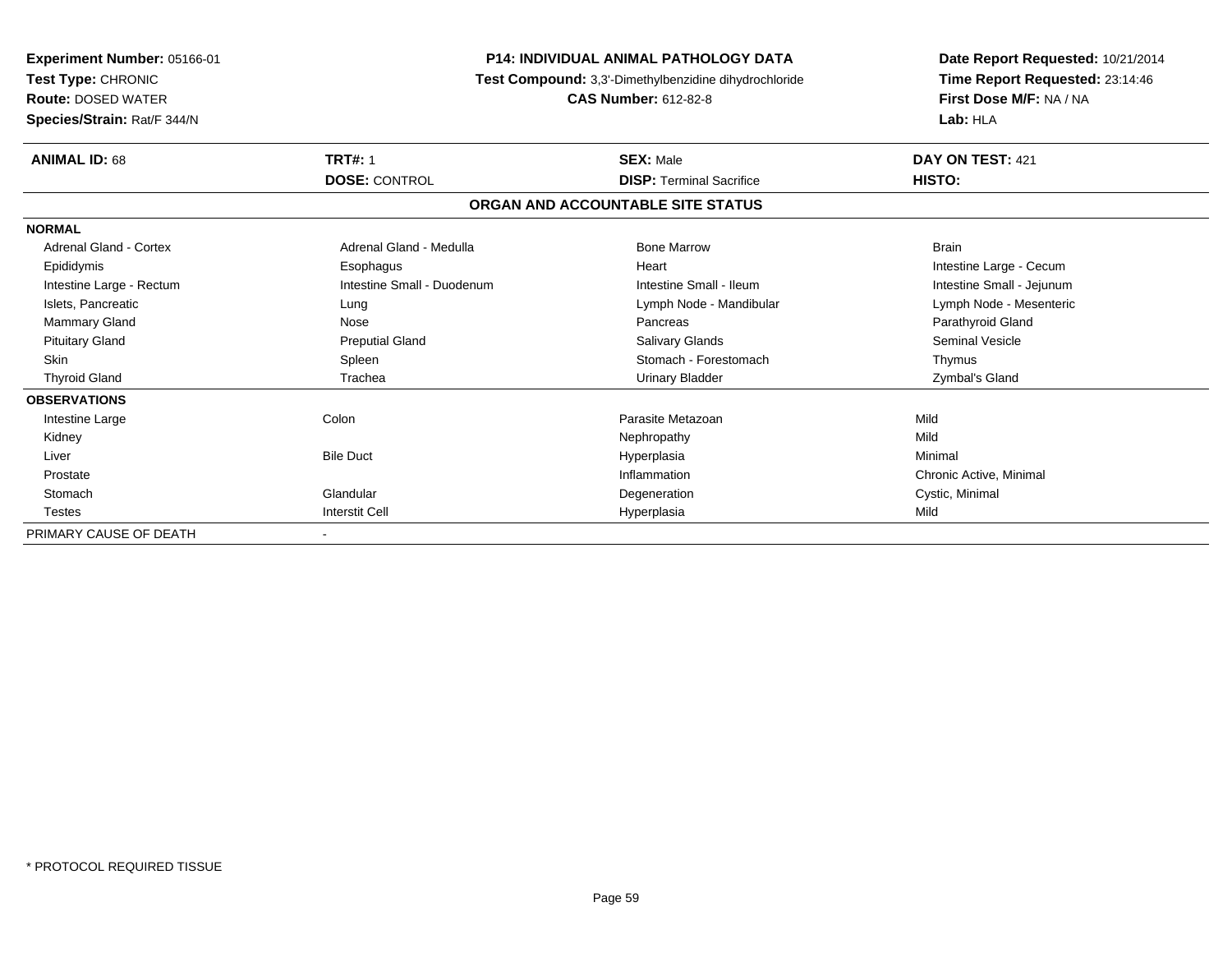| Experiment Number: 05166-01<br>Test Type: CHRONIC<br><b>Route: DOSED WATER</b><br>Species/Strain: Rat/F 344/N<br><b>ANIMAL ID: 69</b> | <b>TRT#: 1</b>             | <b>P14: INDIVIDUAL ANIMAL PATHOLOGY DATA</b><br>Test Compound: 3,3'-Dimethylbenzidine dihydrochloride<br><b>CAS Number: 612-82-8</b><br><b>SEX: Male</b> | Date Report Requested: 10/21/2014<br>Time Report Requested: 23:14:46<br>First Dose M/F: NA / NA<br>Lab: HLA<br>DAY ON TEST: 421 |
|---------------------------------------------------------------------------------------------------------------------------------------|----------------------------|----------------------------------------------------------------------------------------------------------------------------------------------------------|---------------------------------------------------------------------------------------------------------------------------------|
|                                                                                                                                       | <b>DOSE: CONTROL</b>       | <b>DISP: Terminal Sacrifice</b>                                                                                                                          | <b>HISTO:</b>                                                                                                                   |
|                                                                                                                                       |                            | ORGAN AND ACCOUNTABLE SITE STATUS                                                                                                                        |                                                                                                                                 |
| <b>NORMAL</b>                                                                                                                         |                            |                                                                                                                                                          |                                                                                                                                 |
| <b>Adrenal Gland - Cortex</b>                                                                                                         | Adrenal Gland - Medulla    | <b>Bone Marrow</b>                                                                                                                                       | <b>Brain</b>                                                                                                                    |
| Epididymis                                                                                                                            | Esophagus                  | Heart                                                                                                                                                    | Intestine Large - Cecum                                                                                                         |
| Intestine Large - Colon                                                                                                               | Intestine Small - Duodenum | Intestine Small - Ileum                                                                                                                                  | Intestine Small - Jejunum                                                                                                       |
| Islets, Pancreatic                                                                                                                    | Lung                       | Lymph Node - Mandibular                                                                                                                                  | Lymph Node - Mesenteric                                                                                                         |
| Nose                                                                                                                                  | Pancreas                   | Parathyroid Gland                                                                                                                                        | <b>Pituitary Gland</b>                                                                                                          |
| <b>Preputial Gland</b>                                                                                                                | Salivary Glands            | <b>Seminal Vesicle</b>                                                                                                                                   | Skin                                                                                                                            |
| Spleen                                                                                                                                | Stomach - Forestomach      | Stomach - Glandular                                                                                                                                      | Thymus                                                                                                                          |
| <b>Thyroid Gland</b>                                                                                                                  | Trachea                    | <b>Urinary Bladder</b>                                                                                                                                   | Zymbal's Gland                                                                                                                  |
| <b>MISSING</b>                                                                                                                        |                            |                                                                                                                                                          |                                                                                                                                 |
| Mammary Gland                                                                                                                         |                            |                                                                                                                                                          |                                                                                                                                 |
| <b>OBSERVATIONS</b>                                                                                                                   |                            |                                                                                                                                                          |                                                                                                                                 |
| Intestine Large                                                                                                                       | Rectum                     | Parasite Metazoan                                                                                                                                        | Mild                                                                                                                            |
| Kidney                                                                                                                                |                            | Nephropathy                                                                                                                                              | Minimal                                                                                                                         |
| Liver                                                                                                                                 |                            | Necrosis                                                                                                                                                 | Focal, Marked                                                                                                                   |
| Note: NECROSIS<br>$TGLs = 1-3.1$                                                                                                      |                            |                                                                                                                                                          |                                                                                                                                 |
| Note: IATROGENIC HEPATIC NECROSIS.                                                                                                    |                            |                                                                                                                                                          |                                                                                                                                 |
| Prostate                                                                                                                              |                            | Inflammation                                                                                                                                             | Chronic Active, Mild                                                                                                            |
| <b>Testes</b>                                                                                                                         | <b>Interstit Cell</b>      | Adenoma                                                                                                                                                  |                                                                                                                                 |
|                                                                                                                                       | <b>Interstit Cell</b>      | Hyperplasia                                                                                                                                              | Mild                                                                                                                            |
| PRIMARY CAUSE OF DEATH                                                                                                                | $\overline{\phantom{a}}$   |                                                                                                                                                          |                                                                                                                                 |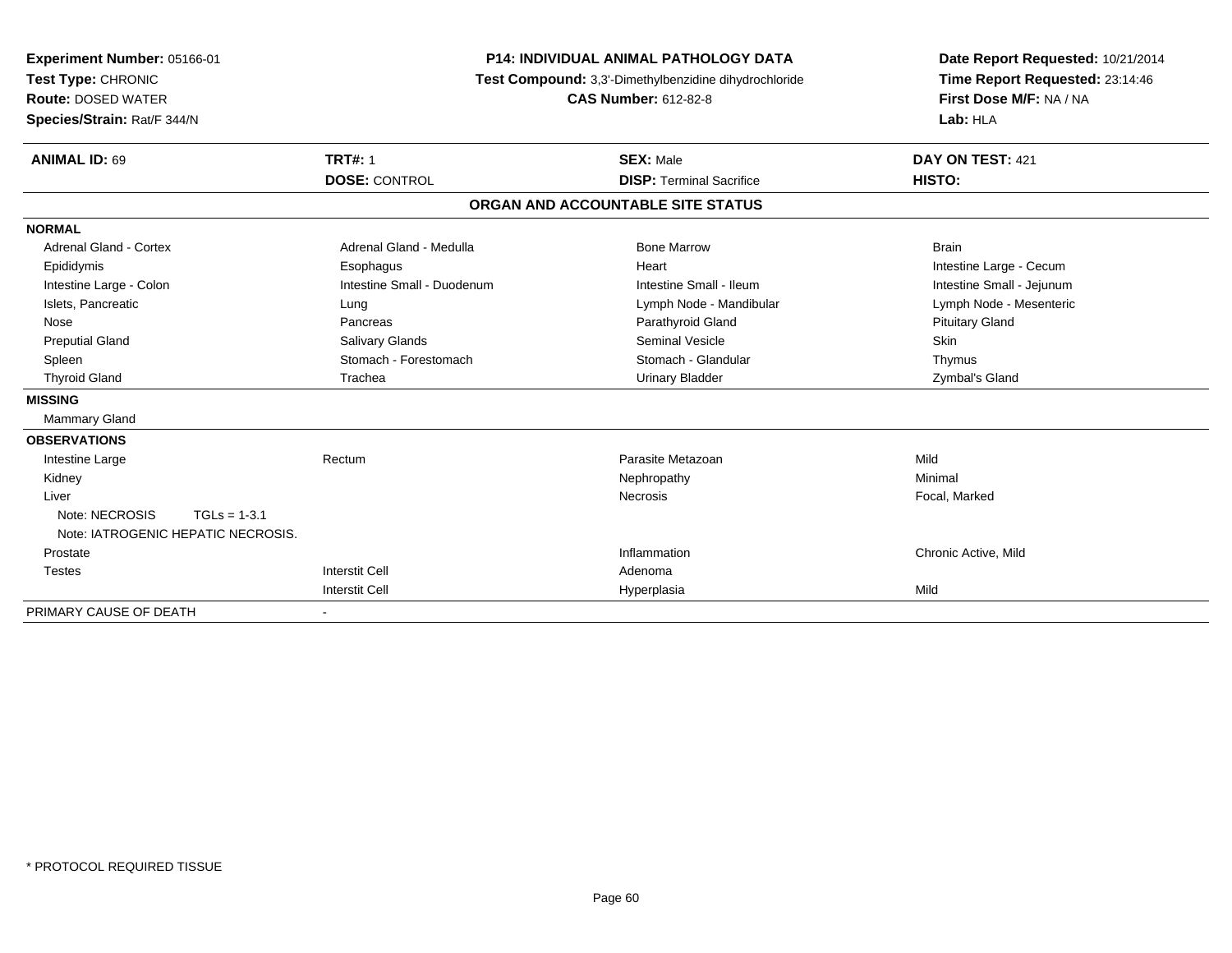| Experiment Number: 05166-01<br>Test Type: CHRONIC<br><b>Route: DOSED WATER</b><br>Species/Strain: Rat/F 344/N | <b>P14: INDIVIDUAL ANIMAL PATHOLOGY DATA</b><br>Test Compound: 3,3'-Dimethylbenzidine dihydrochloride<br><b>CAS Number: 612-82-8</b> |                                   | Date Report Requested: 10/21/2014<br>Time Report Requested: 23:14:46<br>First Dose M/F: NA / NA<br>Lab: HLA |
|---------------------------------------------------------------------------------------------------------------|--------------------------------------------------------------------------------------------------------------------------------------|-----------------------------------|-------------------------------------------------------------------------------------------------------------|
| <b>ANIMAL ID: 70</b>                                                                                          | <b>TRT#: 1</b>                                                                                                                       | <b>SEX: Male</b>                  | DAY ON TEST: 421                                                                                            |
|                                                                                                               | <b>DOSE: CONTROL</b>                                                                                                                 | <b>DISP: Terminal Sacrifice</b>   | HISTO:                                                                                                      |
|                                                                                                               |                                                                                                                                      | ORGAN AND ACCOUNTABLE SITE STATUS |                                                                                                             |
| <b>NORMAL</b>                                                                                                 |                                                                                                                                      |                                   |                                                                                                             |
| Adrenal Gland - Cortex                                                                                        | Adrenal Gland - Medulla                                                                                                              | <b>Bone Marrow</b>                | <b>Brain</b>                                                                                                |
| Epididymis                                                                                                    | Esophagus                                                                                                                            | Heart                             | Intestine Large - Cecum                                                                                     |
| Intestine Large - Colon                                                                                       | Intestine Large - Rectum                                                                                                             | Intestine Small - Duodenum        | Intestine Small - Ileum                                                                                     |
| Intestine Small - Jejunum                                                                                     | Islets, Pancreatic                                                                                                                   | Lymph Node - Mandibular           | Lymph Node - Mesenteric                                                                                     |
| <b>Mammary Gland</b>                                                                                          | Nose                                                                                                                                 | Parathyroid Gland                 | <b>Pituitary Gland</b>                                                                                      |
| <b>Preputial Gland</b>                                                                                        | Salivary Glands                                                                                                                      | <b>Seminal Vesicle</b>            | Skin                                                                                                        |
| Spleen                                                                                                        | Stomach - Forestomach                                                                                                                | Thymus                            | <b>Thyroid Gland</b>                                                                                        |
| Trachea                                                                                                       | Urinary Bladder                                                                                                                      | Zymbal's Gland                    |                                                                                                             |
| <b>OBSERVATIONS</b>                                                                                           |                                                                                                                                      |                                   |                                                                                                             |
| Kidney                                                                                                        |                                                                                                                                      | Nephropathy                       | Minimal                                                                                                     |
| Liver                                                                                                         | Caudate Lobe                                                                                                                         | Infarct                           | Marked                                                                                                      |
| Note: INFARCT<br>$TGLs = 1-3.1$                                                                               |                                                                                                                                      |                                   |                                                                                                             |
| Lung                                                                                                          | Alveolar Epith                                                                                                                       | Hyperplasia                       | Focal, Moderate                                                                                             |
| Pancreas                                                                                                      |                                                                                                                                      | Inflammation                      | Chronic, Mild                                                                                               |
| Prostate                                                                                                      |                                                                                                                                      | Inflammation                      | Chronic Active, Mild                                                                                        |
| Stomach                                                                                                       | Glandular                                                                                                                            | Degeneration                      | Cystic, Minimal                                                                                             |
| <b>Testes</b>                                                                                                 | <b>Interstit Cell</b>                                                                                                                | Hyperplasia                       | Mild                                                                                                        |
| PRIMARY CAUSE OF DEATH                                                                                        |                                                                                                                                      |                                   |                                                                                                             |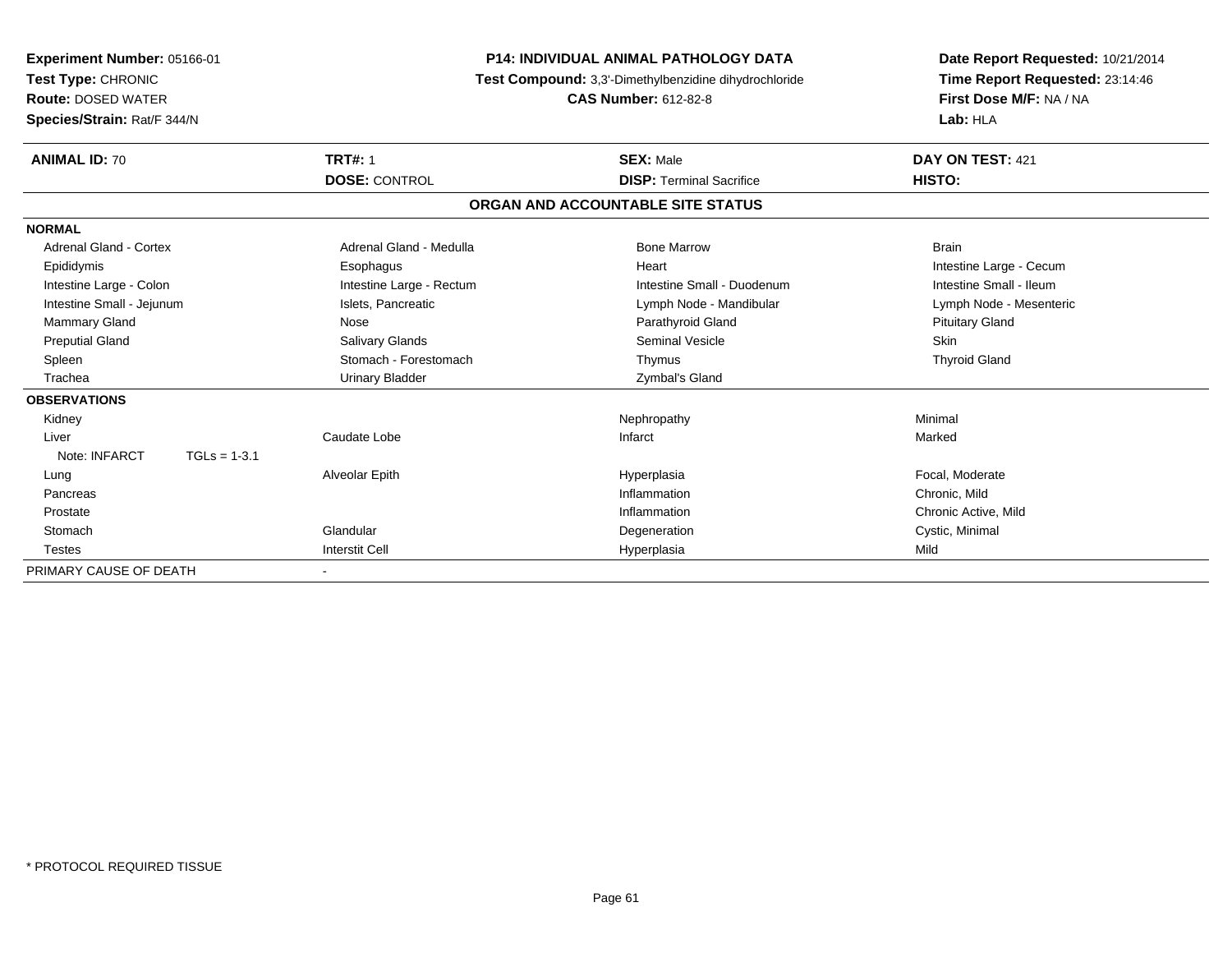| Experiment Number: 05166-01<br>Test Type: CHRONIC<br><b>Route: DOSED WATER</b><br>Species/Strain: Rat/F 344/N | <b>P14: INDIVIDUAL ANIMAL PATHOLOGY DATA</b><br>Test Compound: 3,3'-Dimethylbenzidine dihydrochloride<br><b>CAS Number: 612-82-8</b> |                                   | Date Report Requested: 10/21/2014<br>Time Report Requested: 23:14:46<br>First Dose M/F: NA / NA<br>Lab: HLA |  |
|---------------------------------------------------------------------------------------------------------------|--------------------------------------------------------------------------------------------------------------------------------------|-----------------------------------|-------------------------------------------------------------------------------------------------------------|--|
| <b>ANIMAL ID: 141</b>                                                                                         | <b>TRT#: 3</b>                                                                                                                       | <b>SEX: Male</b>                  | DAY ON TEST: 419                                                                                            |  |
|                                                                                                               | <b>DOSE: 0.003</b>                                                                                                                   | <b>DISP: Terminal Sacrifice</b>   | HISTO:                                                                                                      |  |
|                                                                                                               |                                                                                                                                      | ORGAN AND ACCOUNTABLE SITE STATUS |                                                                                                             |  |
| <b>NORMAL</b>                                                                                                 |                                                                                                                                      |                                   |                                                                                                             |  |
| <b>Adrenal Gland - Cortex</b>                                                                                 | Adrenal Gland - Medulla                                                                                                              | <b>Bone Marrow</b>                | <b>Brain</b>                                                                                                |  |
| Epididymis                                                                                                    | Esophagus                                                                                                                            | Heart                             | Intestine Large - Cecum                                                                                     |  |
| Intestine Large - Colon                                                                                       | Intestine Small - Duodenum                                                                                                           | Intestine Small - Ileum           | Intestine Small - Jejunum                                                                                   |  |
| Islets, Pancreatic                                                                                            | Lymph Node - Mesenteric                                                                                                              | Nose                              | Pancreas                                                                                                    |  |
| Parathyroid Gland                                                                                             | <b>Preputial Gland</b>                                                                                                               | Prostate                          | <b>Salivary Glands</b>                                                                                      |  |
| Seminal Vesicle                                                                                               | Skin                                                                                                                                 | Spleen                            | Stomach - Forestomach                                                                                       |  |
| Stomach - Glandular                                                                                           | Thymus                                                                                                                               | <b>Thyroid Gland</b>              | Trachea                                                                                                     |  |
| <b>Urinary Bladder</b>                                                                                        | Zymbal's Gland                                                                                                                       |                                   |                                                                                                             |  |
| <b>MISSING</b>                                                                                                |                                                                                                                                      |                                   |                                                                                                             |  |
| Mammary Gland                                                                                                 |                                                                                                                                      |                                   |                                                                                                             |  |
| <b>OBSERVATIONS</b>                                                                                           |                                                                                                                                      |                                   |                                                                                                             |  |
| Intestine Large                                                                                               | Rectum                                                                                                                               | Parasite Metazoan                 | Mild                                                                                                        |  |
| Kidney                                                                                                        |                                                                                                                                      | Nephropathy                       | Mild                                                                                                        |  |
| Liver                                                                                                         |                                                                                                                                      | <b>Basophilic Focus</b>           | Mild                                                                                                        |  |
|                                                                                                               |                                                                                                                                      | Degeneration                      | Cystic, Minimal                                                                                             |  |
|                                                                                                               |                                                                                                                                      | Mixed Cell Focus                  | Mild                                                                                                        |  |
| Note: MIXED CL FOCUS TGLs = 3-3.1<br>[Mixed Cell Focus TGLS = 3-3.1]                                          |                                                                                                                                      |                                   |                                                                                                             |  |
| Lung                                                                                                          |                                                                                                                                      | <b>Infiltration Cellular</b>      | Histiocyte, Minimal                                                                                         |  |
| Lymph Node                                                                                                    | Mandibular, Sinus                                                                                                                    | Ectasia                           | Mild                                                                                                        |  |
| <b>Pituitary Gland</b>                                                                                        |                                                                                                                                      | Cyst                              |                                                                                                             |  |
| <b>Testes</b>                                                                                                 | <b>Interstit Cell</b>                                                                                                                | Adenoma                           |                                                                                                             |  |
|                                                                                                               | <b>Interstit Cell</b>                                                                                                                | Hyperplasia                       | Mild                                                                                                        |  |
| Note: ADENOMA<br>$TGLs = 2-8$                                                                                 |                                                                                                                                      |                                   |                                                                                                             |  |
| PRIMARY CAUSE OF DEATH                                                                                        | $\blacksquare$                                                                                                                       |                                   |                                                                                                             |  |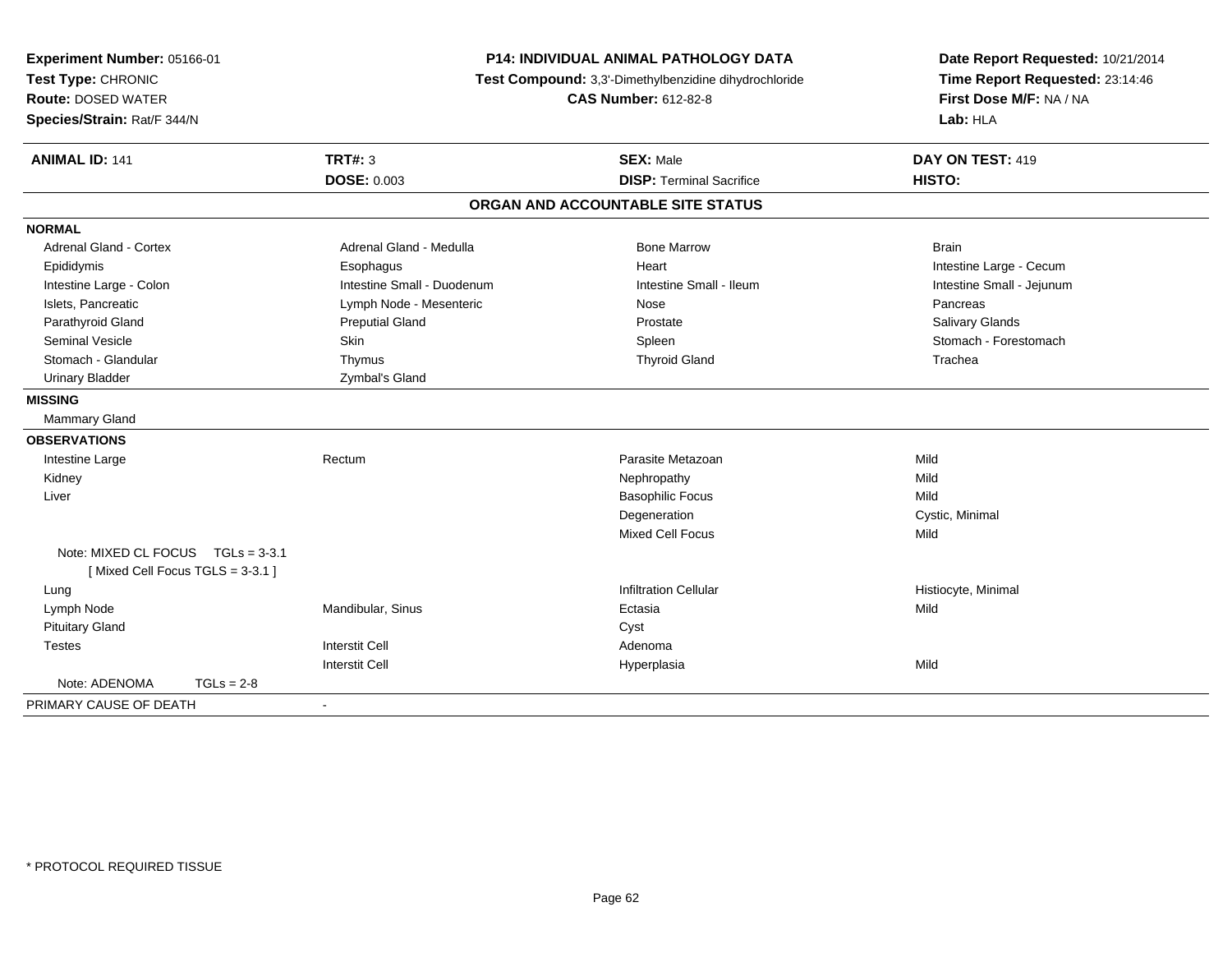| Experiment Number: 05166-01<br>Test Type: CHRONIC<br><b>Route: DOSED WATER</b><br>Species/Strain: Rat/F 344/N |                           | <b>P14: INDIVIDUAL ANIMAL PATHOLOGY DATA</b><br>Test Compound: 3,3'-Dimethylbenzidine dihydrochloride<br><b>CAS Number: 612-82-8</b> | Date Report Requested: 10/21/2014<br>Time Report Requested: 23:14:46<br>First Dose M/F: NA / NA<br>Lab: HLA |  |
|---------------------------------------------------------------------------------------------------------------|---------------------------|--------------------------------------------------------------------------------------------------------------------------------------|-------------------------------------------------------------------------------------------------------------|--|
| <b>ANIMAL ID: 142</b>                                                                                         | <b>TRT#: 3</b>            | <b>SEX: Male</b>                                                                                                                     | DAY ON TEST: 419                                                                                            |  |
|                                                                                                               | <b>DOSE: 0.003</b>        | <b>DISP: Terminal Sacrifice</b>                                                                                                      | HISTO:                                                                                                      |  |
|                                                                                                               |                           | ORGAN AND ACCOUNTABLE SITE STATUS                                                                                                    |                                                                                                             |  |
| <b>NORMAL</b>                                                                                                 |                           |                                                                                                                                      |                                                                                                             |  |
| Adrenal Gland - Cortex                                                                                        | Adrenal Gland - Medulla   | <b>Bone Marrow</b>                                                                                                                   | <b>Brain</b>                                                                                                |  |
| Epididymis                                                                                                    | Esophagus                 | Heart                                                                                                                                | Intestine Large - Cecum                                                                                     |  |
| Intestine Large - Colon                                                                                       | Intestine Large - Rectum  | Intestine Small - Duodenum                                                                                                           | Intestine Small - Ileum                                                                                     |  |
| Intestine Small - Jejunum                                                                                     | Islets, Pancreatic        | Lung                                                                                                                                 | Lymph Node - Mandibular                                                                                     |  |
| Lymph Node - Mesenteric                                                                                       | Nose                      | Pancreas                                                                                                                             | Parathyroid Gland                                                                                           |  |
| <b>Pituitary Gland</b>                                                                                        | Prostate                  | <b>Salivary Glands</b>                                                                                                               | <b>Seminal Vesicle</b>                                                                                      |  |
| Skin                                                                                                          | Spleen                    | Stomach - Forestomach                                                                                                                | Stomach - Glandular                                                                                         |  |
| Thymus                                                                                                        | <b>Thyroid Gland</b>      | Trachea                                                                                                                              | Zymbal's Gland                                                                                              |  |
| <b>MISSING</b>                                                                                                |                           |                                                                                                                                      |                                                                                                             |  |
| <b>Mammary Gland</b>                                                                                          |                           |                                                                                                                                      |                                                                                                             |  |
| <b>OBSERVATIONS</b>                                                                                           |                           |                                                                                                                                      |                                                                                                             |  |
| Kidney                                                                                                        |                           | Nephropathy                                                                                                                          | Mild                                                                                                        |  |
| Liver                                                                                                         |                           | <b>Basophilic Focus</b>                                                                                                              | Mild                                                                                                        |  |
|                                                                                                               |                           | Degeneration                                                                                                                         | Cystic, Minimal                                                                                             |  |
|                                                                                                               |                           | Mixed Cell Focus                                                                                                                     | Mild                                                                                                        |  |
|                                                                                                               |                           | Necrosis                                                                                                                             | Focal, Marked                                                                                               |  |
| Note: IATROGENIC HEPATIC NECROSIS.                                                                            |                           |                                                                                                                                      |                                                                                                             |  |
| [Degeneration TGLS = 5-3.1]                                                                                   |                           |                                                                                                                                      |                                                                                                             |  |
| [Mixed Cell Focus TGLS = $5-3.1$ ]                                                                            |                           |                                                                                                                                      |                                                                                                             |  |
| [Necrosis TGLS = $4-3.1$ ]                                                                                    |                           |                                                                                                                                      |                                                                                                             |  |
| Mesentery                                                                                                     | Fat                       | Necrosis                                                                                                                             | Focal, Mild                                                                                                 |  |
| Note: NECROSIS                                                                                                | $TGLs = 3-13$             |                                                                                                                                      |                                                                                                             |  |
| <b>Preputial Gland</b>                                                                                        |                           | Inflammation                                                                                                                         | Chronic Active, Mild                                                                                        |  |
| <b>Testes</b>                                                                                                 | Bilateral, Interstit Cell | Adenoma                                                                                                                              |                                                                                                             |  |
| Note: ADENOMA                                                                                                 | $TGLs = 1,2-8.1$          |                                                                                                                                      |                                                                                                             |  |
| <b>Urinary Bladder</b>                                                                                        |                           | <b>Infiltration Cellular</b>                                                                                                         | Lymphocyte, Minimal                                                                                         |  |
| PRIMARY CAUSE OF DEATH                                                                                        |                           |                                                                                                                                      |                                                                                                             |  |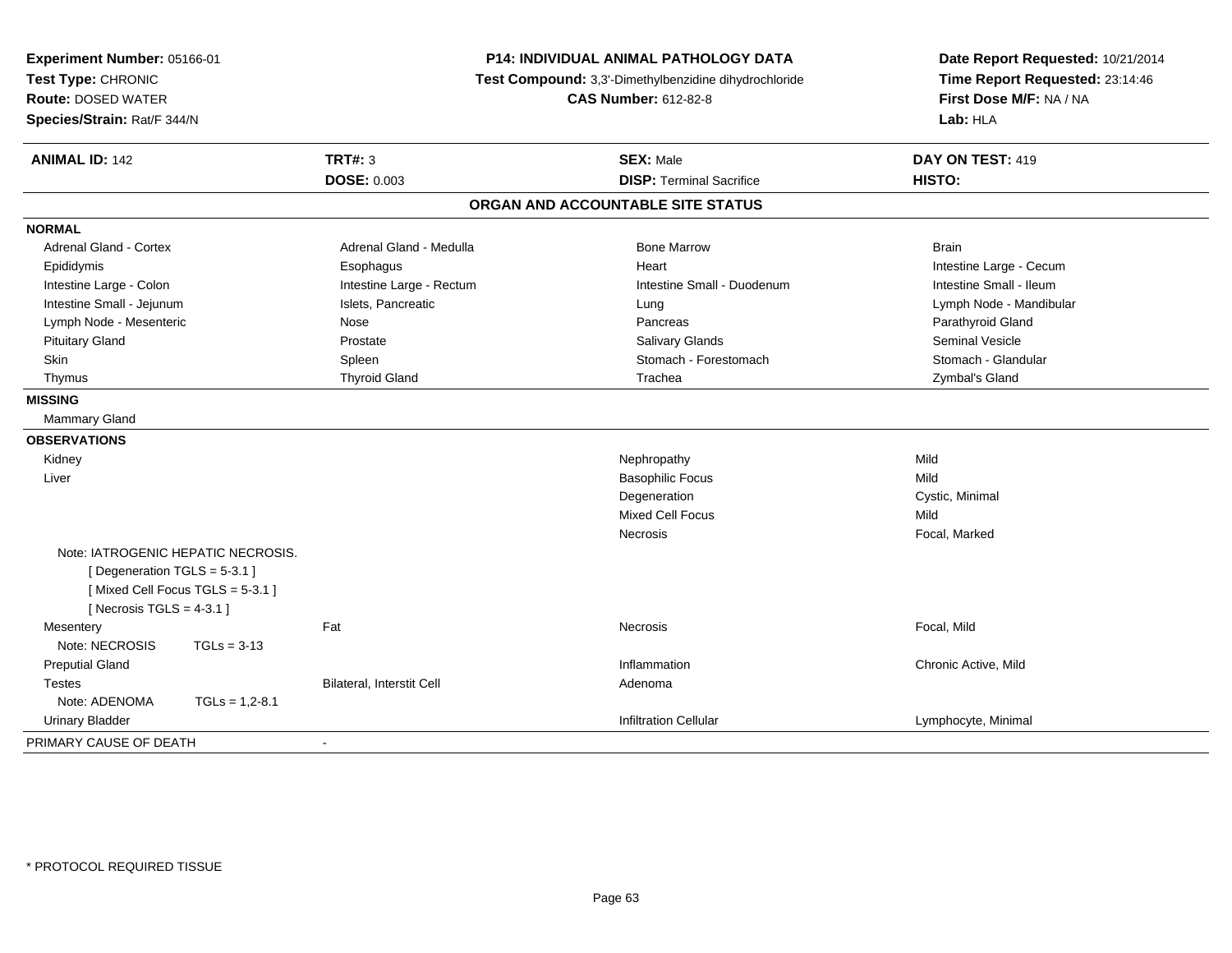| Experiment Number: 05166-01<br>Test Type: CHRONIC<br><b>Route: DOSED WATER</b><br>Species/Strain: Rat/F 344/N |                          | <b>P14: INDIVIDUAL ANIMAL PATHOLOGY DATA</b><br>Test Compound: 3,3'-Dimethylbenzidine dihydrochloride<br><b>CAS Number: 612-82-8</b> | Date Report Requested: 10/21/2014<br>Time Report Requested: 23:14:46<br>First Dose M/F: NA / NA<br>Lab: HLA |  |
|---------------------------------------------------------------------------------------------------------------|--------------------------|--------------------------------------------------------------------------------------------------------------------------------------|-------------------------------------------------------------------------------------------------------------|--|
| <b>ANIMAL ID: 143</b>                                                                                         | TRT#: 3                  | <b>SEX: Male</b>                                                                                                                     | DAY ON TEST: 419                                                                                            |  |
|                                                                                                               | <b>DOSE: 0.003</b>       | <b>DISP: Terminal Sacrifice</b>                                                                                                      | HISTO:                                                                                                      |  |
|                                                                                                               |                          | ORGAN AND ACCOUNTABLE SITE STATUS                                                                                                    |                                                                                                             |  |
| <b>NORMAL</b>                                                                                                 |                          |                                                                                                                                      |                                                                                                             |  |
| Adrenal Gland - Cortex                                                                                        | Adrenal Gland - Medulla  | <b>Bone Marrow</b>                                                                                                                   | <b>Brain</b>                                                                                                |  |
| Epididymis                                                                                                    | Esophagus                | Heart                                                                                                                                | Intestine Large - Cecum                                                                                     |  |
| Intestine Large - Colon                                                                                       | Intestine Large - Rectum | Intestine Small - Duodenum                                                                                                           | Intestine Small - Ileum                                                                                     |  |
| Intestine Small - Jejunum                                                                                     | Islets, Pancreatic       | Lung                                                                                                                                 | Lymph Node - Mandibular                                                                                     |  |
| Lymph Node - Mesenteric                                                                                       | Nose                     | Pancreas                                                                                                                             | Parathyroid Gland                                                                                           |  |
| <b>Pituitary Gland</b>                                                                                        | <b>Preputial Gland</b>   | Prostate                                                                                                                             | Salivary Glands                                                                                             |  |
| <b>Seminal Vesicle</b>                                                                                        | <b>Skin</b>              | Spleen                                                                                                                               | Stomach - Forestomach                                                                                       |  |
| Stomach - Glandular                                                                                           | Thymus                   | <b>Thyroid Gland</b>                                                                                                                 | Trachea                                                                                                     |  |
| <b>Urinary Bladder</b>                                                                                        | Zymbal's Gland           |                                                                                                                                      |                                                                                                             |  |
| <b>MISSING</b>                                                                                                |                          |                                                                                                                                      |                                                                                                             |  |
| Mammary Gland                                                                                                 |                          |                                                                                                                                      |                                                                                                             |  |
| <b>OBSERVATIONS</b>                                                                                           |                          |                                                                                                                                      |                                                                                                             |  |
| Kidney                                                                                                        |                          | Nephropathy                                                                                                                          | Mild                                                                                                        |  |
| Liver                                                                                                         |                          | <b>Basophilic Focus</b>                                                                                                              | Minimal                                                                                                     |  |
|                                                                                                               |                          | Degeneration                                                                                                                         | Cystic, Minimal                                                                                             |  |
|                                                                                                               |                          | <b>Mixed Cell Focus</b>                                                                                                              | Mild                                                                                                        |  |
| <b>Testes</b>                                                                                                 | <b>Interstit Cell</b>    | Hyperplasia                                                                                                                          | Mild                                                                                                        |  |
| PRIMARY CAUSE OF DEATH                                                                                        |                          |                                                                                                                                      |                                                                                                             |  |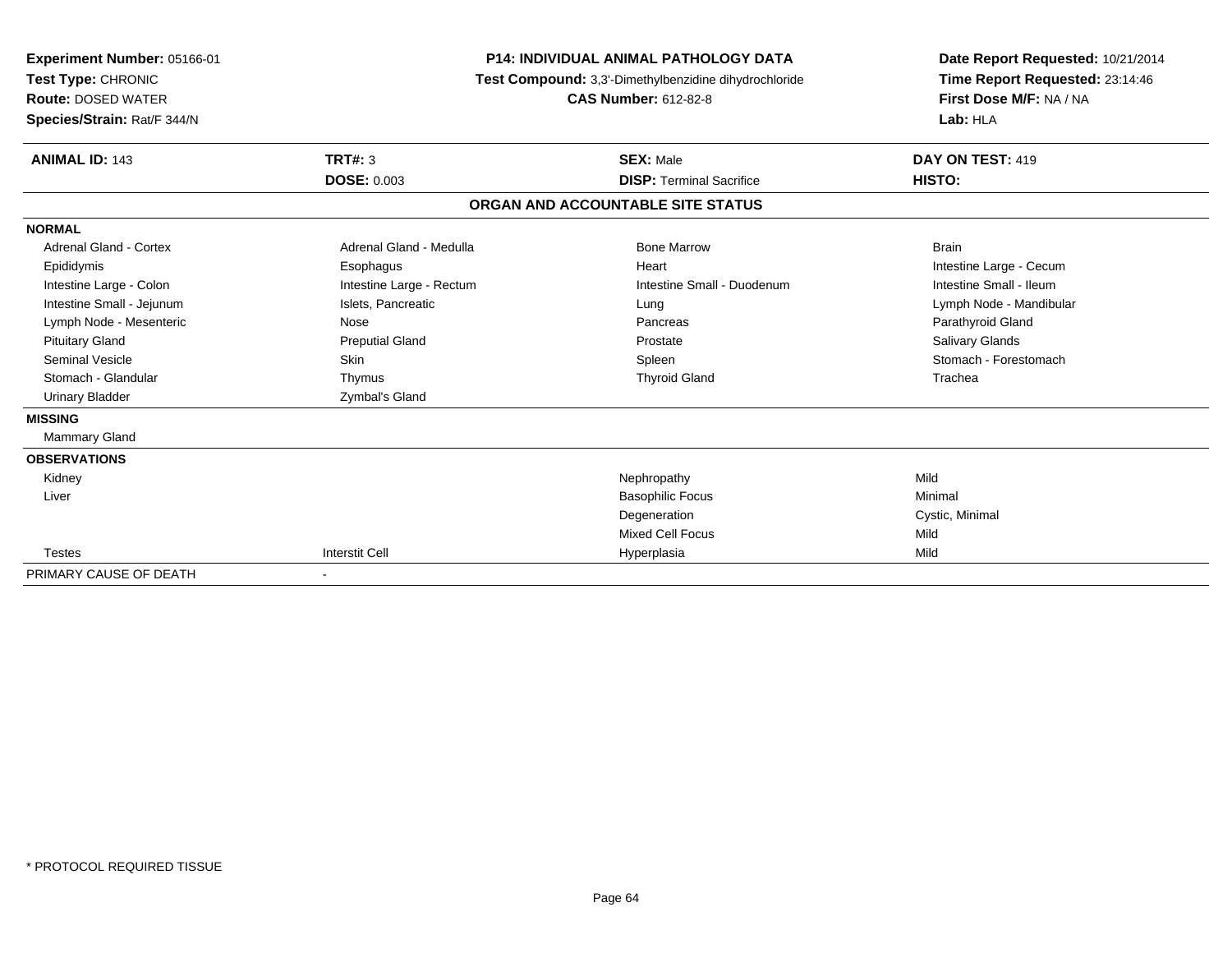| Experiment Number: 05166-01       | <b>P14: INDIVIDUAL ANIMAL PATHOLOGY DATA</b><br>Test Compound: 3,3'-Dimethylbenzidine dihydrochloride |                                   | Date Report Requested: 10/21/2014 |
|-----------------------------------|-------------------------------------------------------------------------------------------------------|-----------------------------------|-----------------------------------|
| Test Type: CHRONIC                |                                                                                                       |                                   | Time Report Requested: 23:14:46   |
| <b>Route: DOSED WATER</b>         |                                                                                                       | <b>CAS Number: 612-82-8</b>       | First Dose M/F: NA / NA           |
| Species/Strain: Rat/F 344/N       |                                                                                                       |                                   | Lab: HLA                          |
| <b>ANIMAL ID: 144</b>             | TRT#: 3                                                                                               | <b>SEX: Male</b>                  | DAY ON TEST: 419                  |
|                                   | <b>DOSE: 0.003</b>                                                                                    | <b>DISP: Terminal Sacrifice</b>   | HISTO:                            |
|                                   |                                                                                                       | ORGAN AND ACCOUNTABLE SITE STATUS |                                   |
| <b>NORMAL</b>                     |                                                                                                       |                                   |                                   |
| Adrenal Gland - Cortex            | Adrenal Gland - Medulla                                                                               | <b>Bone Marrow</b>                | <b>Brain</b>                      |
| Epididymis                        | Esophagus                                                                                             | Intestine Large - Cecum           | Intestine Large - Colon           |
| Intestine Large - Rectum          | Intestine Small - Duodenum                                                                            | Intestine Small - Ileum           | Intestine Small - Jejunum         |
| Islets, Pancreatic                | Lymph Node - Mandibular                                                                               | Lymph Node - Mesenteric           | Nose                              |
| Pancreas                          | Parathyroid Gland                                                                                     | <b>Pituitary Gland</b>            | <b>Preputial Gland</b>            |
| Salivary Glands                   | <b>Seminal Vesicle</b>                                                                                | Spleen                            | Stomach - Forestomach             |
| Stomach - Glandular               | <b>Thyroid Gland</b>                                                                                  | Trachea                           | <b>Urinary Bladder</b>            |
| Zymbal's Gland                    |                                                                                                       |                                   |                                   |
| <b>MISSING</b>                    |                                                                                                       |                                   |                                   |
| Mammary Gland                     | Skin                                                                                                  |                                   |                                   |
| <b>OBSERVATIONS</b>               |                                                                                                       |                                   |                                   |
| Heart                             |                                                                                                       | Cardiomyopathy                    | Minimal                           |
| Kidney                            |                                                                                                       | Nephropathy                       | Mild                              |
| Liver                             |                                                                                                       | <b>Mixed Cell Focus</b>           | Mild                              |
| Note: MIXED CL FOCUS TGLs = 1-3.1 |                                                                                                       |                                   |                                   |
| Lung                              | Alveolar Epith                                                                                        | Hyperplasia                       | Focal, Minimal                    |
| Prostate                          |                                                                                                       | Inflammation                      | Chronic Active, Mild              |
|                                   |                                                                                                       | Vacuolization Cytoplasmic         | Focal, Mild                       |
| <b>Testes</b>                     | <b>Interstit Cell</b>                                                                                 | Adenoma                           |                                   |
|                                   | <b>Interstit Cell</b>                                                                                 | Hyperplasia                       | Mild                              |
| Thymus                            | Epithel Cell                                                                                          | Hyperplasia                       | Minimal                           |
| PRIMARY CAUSE OF DEATH            |                                                                                                       |                                   |                                   |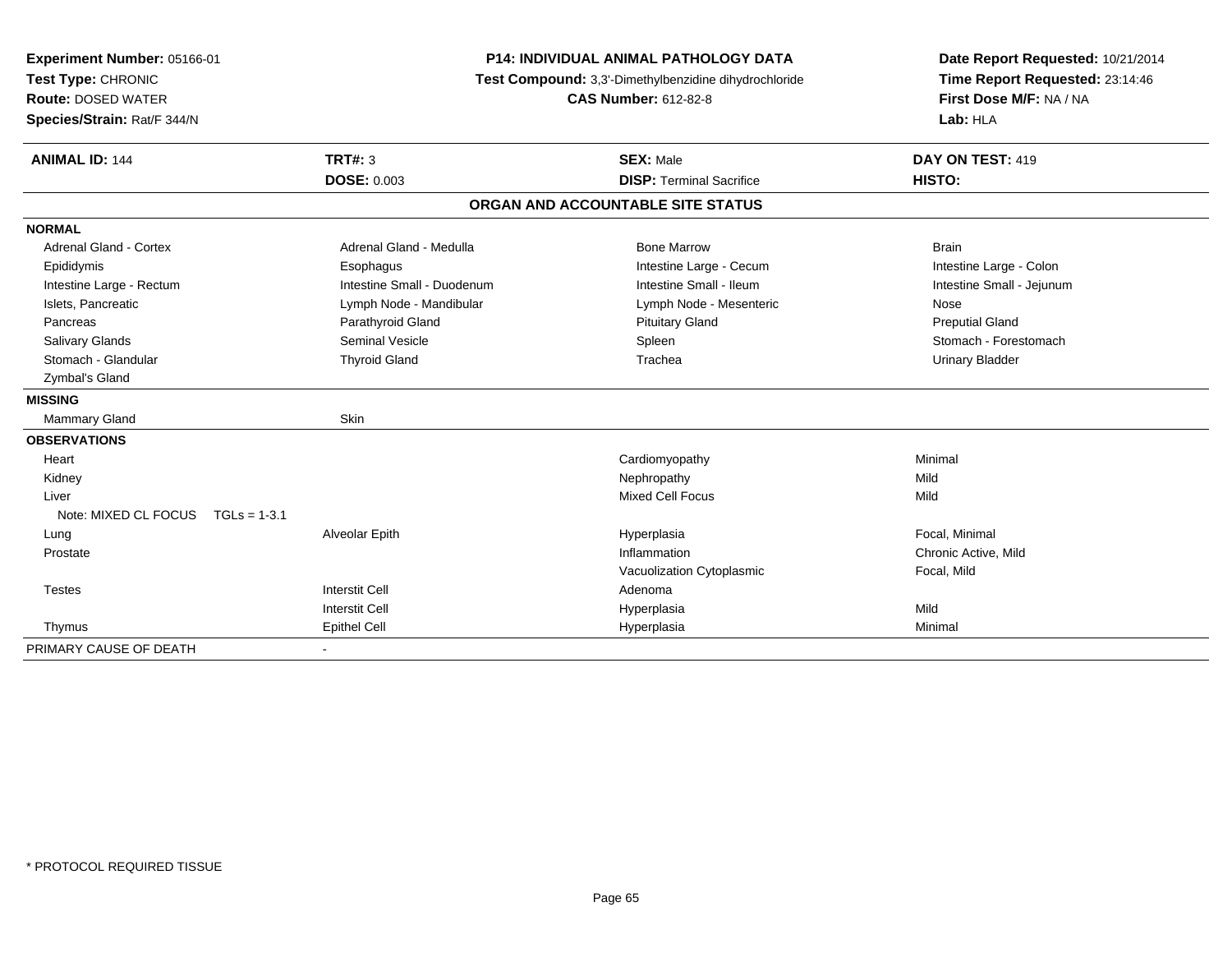| Experiment Number: 05166-01<br>Test Type: CHRONIC<br><b>Route: DOSED WATER</b><br>Species/Strain: Rat/F 344/N |                 |                          | <b>P14: INDIVIDUAL ANIMAL PATHOLOGY DATA</b><br>Test Compound: 3,3'-Dimethylbenzidine dihydrochloride<br><b>CAS Number: 612-82-8</b> |                                   | Date Report Requested: 10/21/2014<br>Time Report Requested: 23:14:46<br>First Dose M/F: NA / NA<br>Lab: HLA |  |
|---------------------------------------------------------------------------------------------------------------|-----------------|--------------------------|--------------------------------------------------------------------------------------------------------------------------------------|-----------------------------------|-------------------------------------------------------------------------------------------------------------|--|
| <b>ANIMAL ID: 145</b>                                                                                         |                 | TRT#: 3                  |                                                                                                                                      | <b>SEX: Male</b>                  | DAY ON TEST: 359                                                                                            |  |
|                                                                                                               |                 | <b>DOSE: 0.003</b>       |                                                                                                                                      | <b>DISP: Moribund</b>             | HISTO:                                                                                                      |  |
|                                                                                                               |                 |                          |                                                                                                                                      | ORGAN AND ACCOUNTABLE SITE STATUS |                                                                                                             |  |
| <b>NORMAL</b>                                                                                                 |                 |                          |                                                                                                                                      |                                   |                                                                                                             |  |
| Adrenal Gland - Cortex                                                                                        |                 | Adrenal Gland - Medulla  |                                                                                                                                      | <b>Bone Marrow</b>                | <b>Brain</b>                                                                                                |  |
| Epididymis                                                                                                    |                 | Esophagus                |                                                                                                                                      | Heart                             | Intestine Large - Cecum                                                                                     |  |
| Intestine Large - Colon                                                                                       |                 | Intestine Large - Rectum |                                                                                                                                      | Intestine Small - Duodenum        | Intestine Small - Ileum                                                                                     |  |
| Intestine Small - Jejunum                                                                                     |                 | Islets, Pancreatic       |                                                                                                                                      | Lung                              | Lymph Node - Mesenteric                                                                                     |  |
| <b>Mammary Gland</b>                                                                                          |                 | Pancreas                 |                                                                                                                                      | Parathyroid Gland                 | <b>Pituitary Gland</b>                                                                                      |  |
| <b>Preputial Gland</b>                                                                                        |                 | Prostate                 |                                                                                                                                      | <b>Salivary Glands</b>            | <b>Seminal Vesicle</b>                                                                                      |  |
| Skin                                                                                                          |                 | Spleen                   |                                                                                                                                      | Stomach - Forestomach             | Stomach - Glandular                                                                                         |  |
| <b>Testes</b>                                                                                                 |                 | Thymus                   |                                                                                                                                      | <b>Thyroid Gland</b>              | Trachea                                                                                                     |  |
| <b>Urinary Bladder</b>                                                                                        |                 |                          |                                                                                                                                      |                                   |                                                                                                             |  |
| <b>OBSERVATIONS</b>                                                                                           |                 |                          |                                                                                                                                      |                                   |                                                                                                             |  |
| Kidney                                                                                                        |                 |                          |                                                                                                                                      | Nephropathy                       | Mild                                                                                                        |  |
| Liver                                                                                                         |                 |                          |                                                                                                                                      | Inflammation                      | Granulomatous, Multifocal, Minimal                                                                          |  |
| Lymph Node                                                                                                    |                 | Mediastinal              |                                                                                                                                      | Hemorrhage                        | Mild                                                                                                        |  |
|                                                                                                               |                 | Mandibular               |                                                                                                                                      | Hyperplasia                       | Plasma Cell, Mild                                                                                           |  |
| Nose                                                                                                          |                 |                          |                                                                                                                                      | Inflammation                      | Suppurative, Mild                                                                                           |  |
| Zymbal's Gland                                                                                                |                 |                          |                                                                                                                                      | Carcinoma                         |                                                                                                             |  |
| Note: CARCINOMA                                                                                               | $TGLs = 1-10.1$ |                          |                                                                                                                                      |                                   |                                                                                                             |  |
| PRIMARY CAUSE OF DEATH                                                                                        |                 |                          |                                                                                                                                      |                                   |                                                                                                             |  |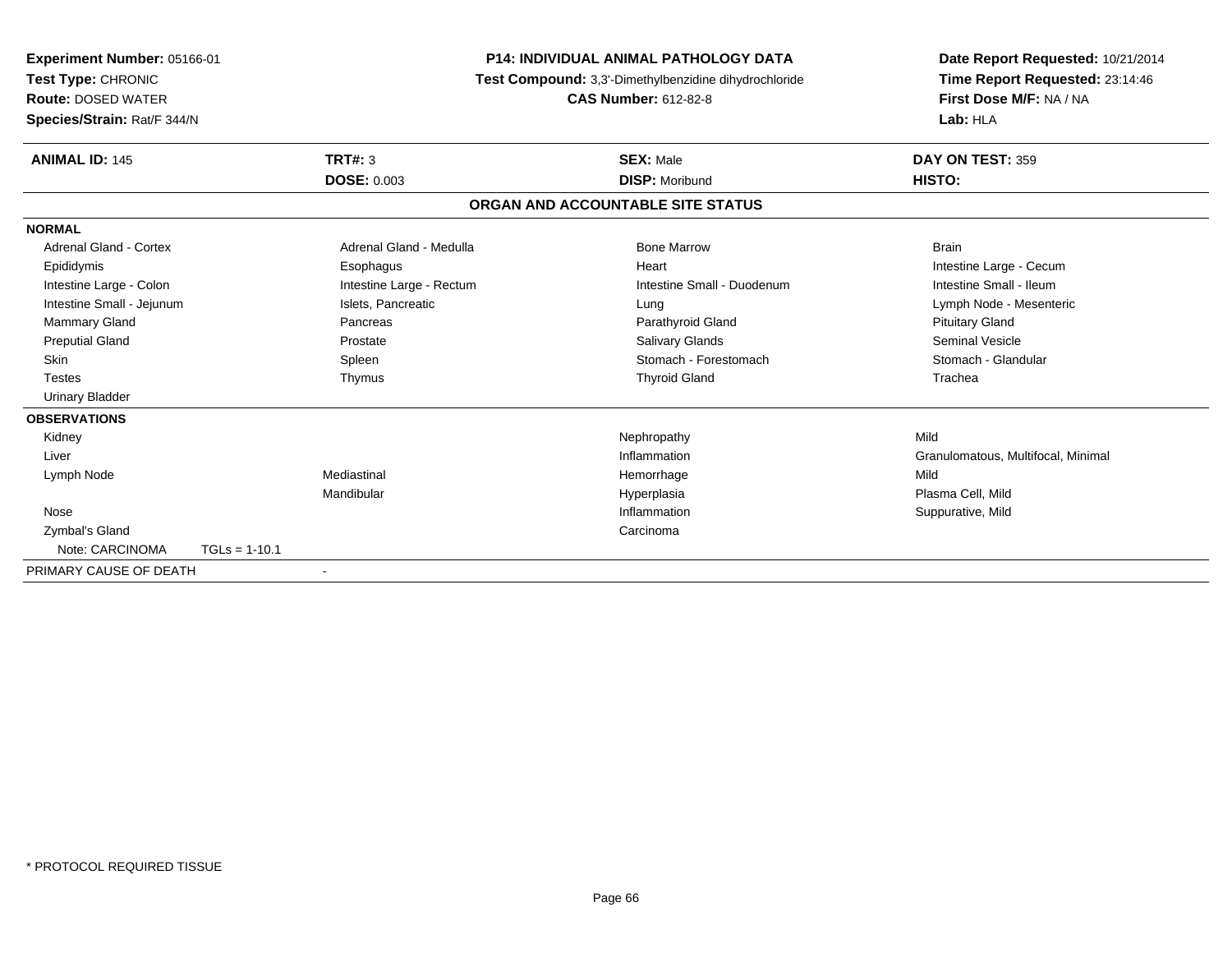| Experiment Number: 05166-01<br>Test Type: CHRONIC<br><b>Route: DOSED WATER</b><br>Species/Strain: Rat/F 344/N |                            | P14: INDIVIDUAL ANIMAL PATHOLOGY DATA<br>Test Compound: 3,3'-Dimethylbenzidine dihydrochloride<br><b>CAS Number: 612-82-8</b> | Date Report Requested: 10/21/2014<br>Time Report Requested: 23:14:46<br>First Dose M/F: NA / NA<br>Lab: HLA |
|---------------------------------------------------------------------------------------------------------------|----------------------------|-------------------------------------------------------------------------------------------------------------------------------|-------------------------------------------------------------------------------------------------------------|
| <b>ANIMAL ID: 146</b>                                                                                         | <b>TRT#: 3</b>             | <b>SEX: Male</b>                                                                                                              | DAY ON TEST: 419                                                                                            |
|                                                                                                               | <b>DOSE: 0.003</b>         | <b>DISP: Terminal Sacrifice</b>                                                                                               | HISTO:                                                                                                      |
|                                                                                                               |                            | ORGAN AND ACCOUNTABLE SITE STATUS                                                                                             |                                                                                                             |
| <b>NORMAL</b>                                                                                                 |                            |                                                                                                                               |                                                                                                             |
| <b>Adrenal Gland - Cortex</b>                                                                                 | Adrenal Gland - Medulla    | <b>Bone Marrow</b>                                                                                                            | <b>Brain</b>                                                                                                |
| Epididymis                                                                                                    | Esophagus                  | Intestine Large - Cecum                                                                                                       | Intestine Large - Colon                                                                                     |
| Intestine Large - Rectum                                                                                      | Intestine Small - Duodenum | Intestine Small - Ileum                                                                                                       | Intestine Small - Jejunum                                                                                   |
| Islets, Pancreatic                                                                                            | Lung                       | Lymph Node - Mesenteric                                                                                                       | Pancreas                                                                                                    |
| Parathyroid Gland                                                                                             | <b>Pituitary Gland</b>     | Salivary Glands                                                                                                               | <b>Seminal Vesicle</b>                                                                                      |
| Skin                                                                                                          | Spleen                     | Stomach - Forestomach                                                                                                         | Stomach - Glandular                                                                                         |
| Thymus                                                                                                        | <b>Thyroid Gland</b>       | Trachea                                                                                                                       | <b>Urinary Bladder</b>                                                                                      |
| Zymbal's Gland                                                                                                |                            |                                                                                                                               |                                                                                                             |
| <b>MISSING</b>                                                                                                |                            |                                                                                                                               |                                                                                                             |
| Mammary Gland                                                                                                 |                            |                                                                                                                               |                                                                                                             |
| <b>OBSERVATIONS</b>                                                                                           |                            |                                                                                                                               |                                                                                                             |
| Heart                                                                                                         |                            | Cardiomyopathy                                                                                                                | Mild                                                                                                        |
| Kidney                                                                                                        |                            | Nephropathy                                                                                                                   | Mild                                                                                                        |
| Liver                                                                                                         |                            | <b>Basophilic Focus</b>                                                                                                       | Minimal                                                                                                     |
|                                                                                                               |                            | Degeneration                                                                                                                  | Cystic, Minimal                                                                                             |
|                                                                                                               |                            | Mixed Cell Focus                                                                                                              | Mild                                                                                                        |
| Note: MIXED CL FOCUS $TGLs = 2-3.1$                                                                           |                            |                                                                                                                               |                                                                                                             |
| [Basophilic Focus TGLS = 2-3.1]                                                                               |                            |                                                                                                                               |                                                                                                             |
| Lymph Node                                                                                                    | Mandibular, Sinus          | Ectasia                                                                                                                       | Mild                                                                                                        |
| Nose                                                                                                          |                            | Foreign Body                                                                                                                  | Mild                                                                                                        |
|                                                                                                               |                            | Inflammation                                                                                                                  | Suppurative, Minimal                                                                                        |
| <b>Preputial Gland</b>                                                                                        |                            | Adenoma                                                                                                                       |                                                                                                             |
| Note: ADENOMA<br>$TGLs = 1-8.2$                                                                               |                            |                                                                                                                               |                                                                                                             |
| Prostate                                                                                                      |                            | Inflammation                                                                                                                  | Suppurative, Mild                                                                                           |
| <b>Testes</b>                                                                                                 | <b>Interstit Cell</b>      | Adenoma                                                                                                                       |                                                                                                             |
|                                                                                                               | <b>Interstit Cell</b>      | Hyperplasia                                                                                                                   | Mild                                                                                                        |
| PRIMARY CAUSE OF DEATH                                                                                        | $\blacksquare$             |                                                                                                                               |                                                                                                             |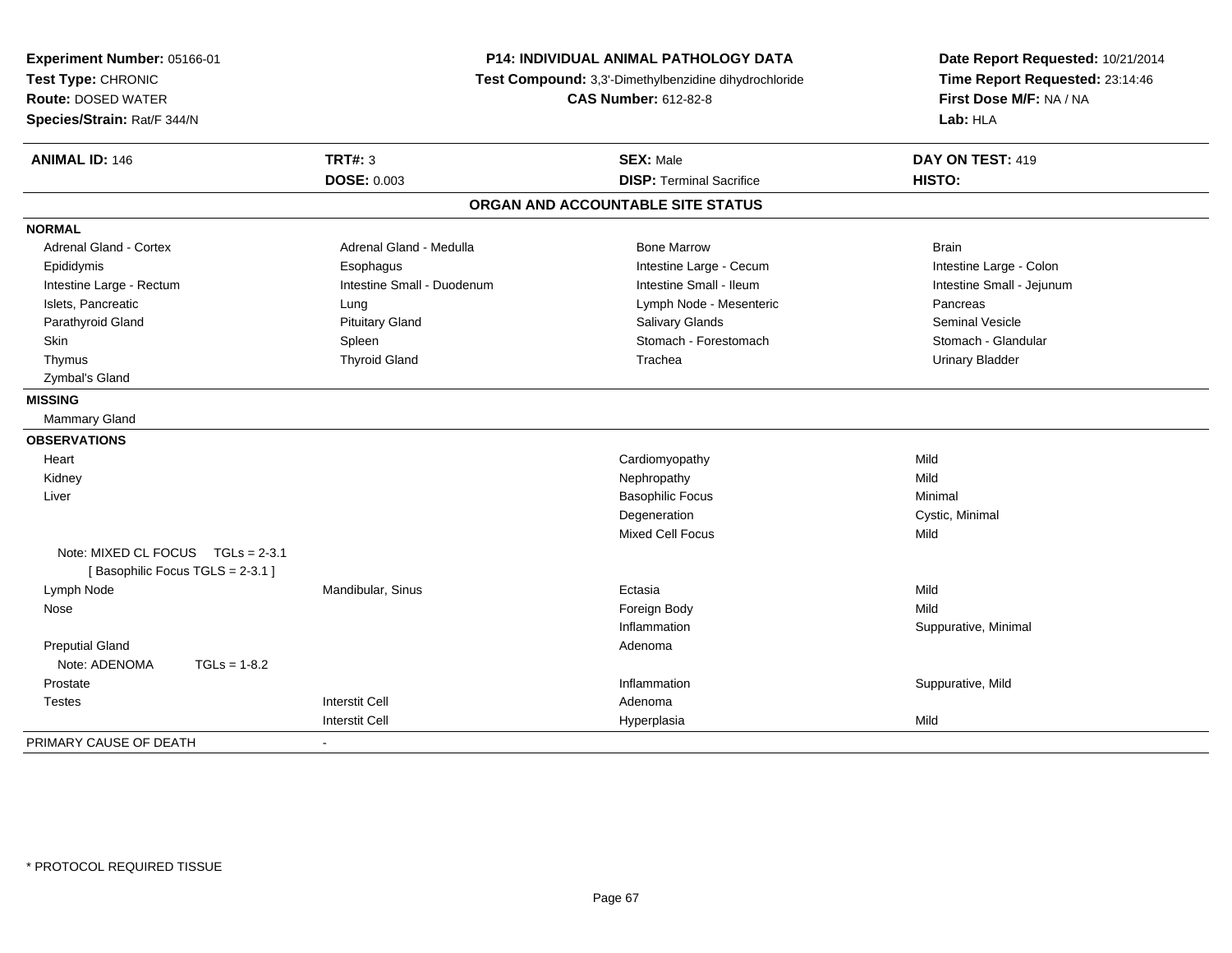| Experiment Number: 05166-01<br>Test Type: CHRONIC<br><b>Route: DOSED WATER</b><br>Species/Strain: Rat/F 344/N |                         | <b>P14: INDIVIDUAL ANIMAL PATHOLOGY DATA</b><br>Test Compound: 3,3'-Dimethylbenzidine dihydrochloride<br><b>CAS Number: 612-82-8</b> | Date Report Requested: 10/21/2014<br>Time Report Requested: 23:14:46<br>First Dose M/F: NA / NA<br>Lab: HLA |  |
|---------------------------------------------------------------------------------------------------------------|-------------------------|--------------------------------------------------------------------------------------------------------------------------------------|-------------------------------------------------------------------------------------------------------------|--|
| <b>ANIMAL ID: 147</b>                                                                                         | <b>TRT#: 3</b>          | <b>SEX: Male</b>                                                                                                                     | DAY ON TEST: 419                                                                                            |  |
|                                                                                                               | <b>DOSE: 0.003</b>      | <b>DISP: Terminal Sacrifice</b>                                                                                                      | HISTO:                                                                                                      |  |
|                                                                                                               |                         | ORGAN AND ACCOUNTABLE SITE STATUS                                                                                                    |                                                                                                             |  |
| <b>NORMAL</b>                                                                                                 |                         |                                                                                                                                      |                                                                                                             |  |
| Adrenal Gland - Cortex                                                                                        | Adrenal Gland - Medulla | <b>Bone Marrow</b>                                                                                                                   | <b>Brain</b>                                                                                                |  |
| Epididymis                                                                                                    | Esophagus               | Intestine Large - Cecum                                                                                                              | Intestine Large - Rectum                                                                                    |  |
| Intestine Small - Duodenum                                                                                    | Intestine Small - Ileum | Intestine Small - Jejunum                                                                                                            | Islets, Pancreatic                                                                                          |  |
| Lymph Node - Mesenteric                                                                                       | <b>Mammary Gland</b>    | Pancreas                                                                                                                             | Parathyroid Gland                                                                                           |  |
| <b>Pituitary Gland</b>                                                                                        | <b>Preputial Gland</b>  | <b>Salivary Glands</b>                                                                                                               | Seminal Vesicle                                                                                             |  |
| Spleen                                                                                                        | Stomach - Forestomach   | Stomach - Glandular                                                                                                                  | Thymus                                                                                                      |  |
| <b>Thyroid Gland</b>                                                                                          | Trachea                 | <b>Urinary Bladder</b>                                                                                                               | Zymbal's Gland                                                                                              |  |
| <b>OBSERVATIONS</b>                                                                                           |                         |                                                                                                                                      |                                                                                                             |  |
| Heart                                                                                                         |                         | Cardiomyopathy                                                                                                                       | Minimal                                                                                                     |  |
| Intestine Large                                                                                               | Colon                   | Parasite Metazoan                                                                                                                    | Mild                                                                                                        |  |
| Kidney                                                                                                        |                         | Nephropathy                                                                                                                          | Mild                                                                                                        |  |
| Liver                                                                                                         |                         | <b>Basophilic Focus</b>                                                                                                              | Mild                                                                                                        |  |
|                                                                                                               |                         | Degeneration                                                                                                                         | Cystic, Minimal                                                                                             |  |
|                                                                                                               |                         | Mixed Cell Focus                                                                                                                     | Minimal                                                                                                     |  |
| Lung                                                                                                          | Alveolar Epith          | Hyperplasia                                                                                                                          | Focal, Mild                                                                                                 |  |
| Lymph Node                                                                                                    | Mandibular              | Hyperplasia                                                                                                                          | Plasma Cell, Moderate                                                                                       |  |
|                                                                                                               | Mediastinal             | Hyperplasia                                                                                                                          | Plasma Cell, Moderate                                                                                       |  |
| Nose                                                                                                          |                         | Inflammation                                                                                                                         | Acute, Minimal                                                                                              |  |
| Prostate                                                                                                      |                         | Inflammation                                                                                                                         | Chronic Active, Moderate                                                                                    |  |
| Skin                                                                                                          |                         | Squamous Cell Carcinoma                                                                                                              |                                                                                                             |  |
| Note: [ SQUAM CEL CARC ] TGLs = 1-13                                                                          |                         |                                                                                                                                      |                                                                                                             |  |
| Testes                                                                                                        | <b>Interstit Cell</b>   | Hyperplasia                                                                                                                          | Mild                                                                                                        |  |
| PRIMARY CAUSE OF DEATH                                                                                        | $\blacksquare$          |                                                                                                                                      |                                                                                                             |  |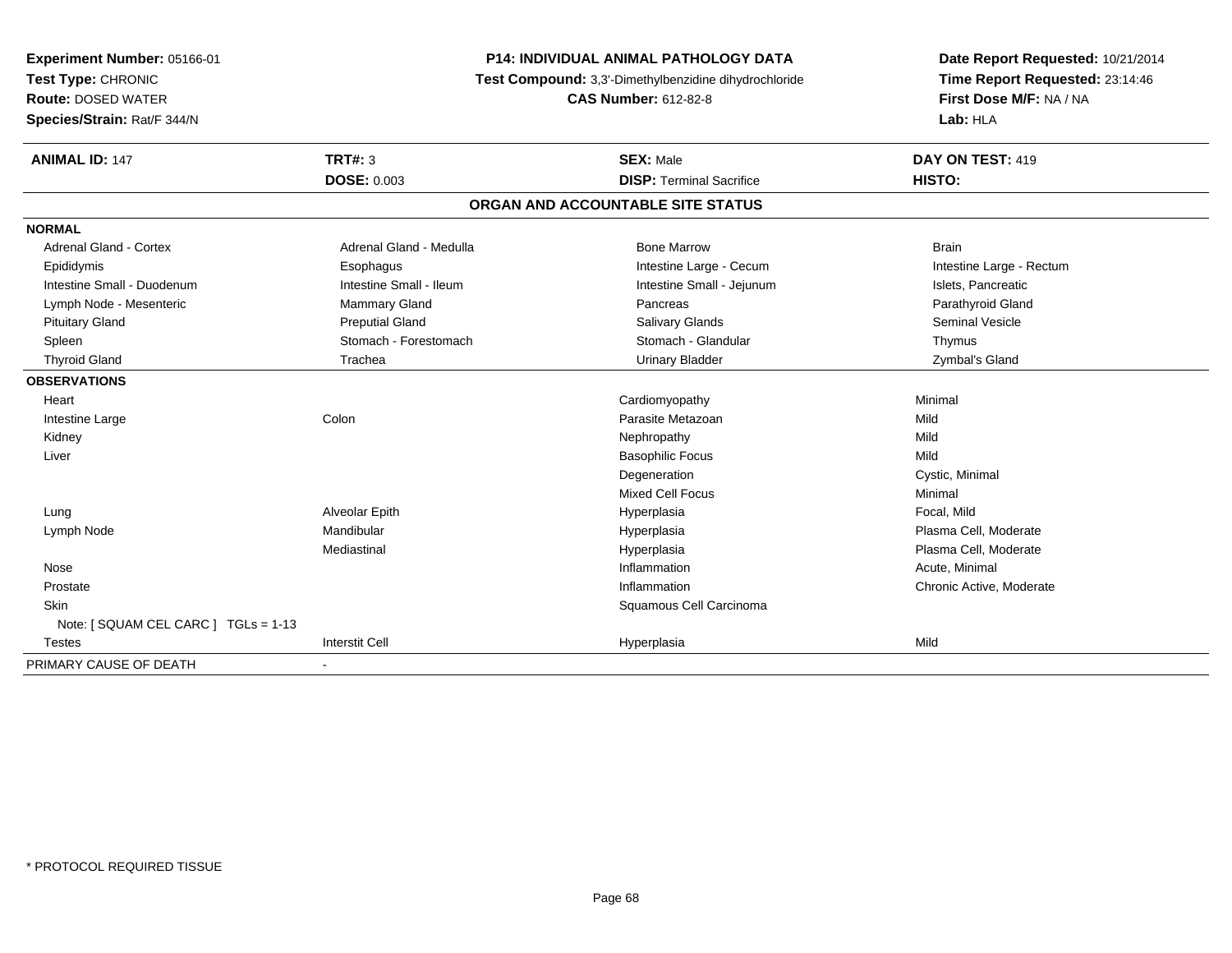| Experiment Number: 05166-01<br>Test Type: CHRONIC<br><b>Route: DOSED WATER</b><br>Species/Strain: Rat/F 344/N | <b>P14: INDIVIDUAL ANIMAL PATHOLOGY DATA</b><br>Test Compound: 3,3'-Dimethylbenzidine dihydrochloride<br><b>CAS Number: 612-82-8</b> |                                   | Date Report Requested: 10/21/2014<br>Time Report Requested: 23:14:46<br>First Dose M/F: NA / NA<br>Lab: HLA |  |
|---------------------------------------------------------------------------------------------------------------|--------------------------------------------------------------------------------------------------------------------------------------|-----------------------------------|-------------------------------------------------------------------------------------------------------------|--|
| <b>ANIMAL ID: 148</b>                                                                                         | <b>TRT#: 3</b>                                                                                                                       | <b>SEX: Male</b>                  | DAY ON TEST: 419                                                                                            |  |
|                                                                                                               | <b>DOSE: 0.003</b>                                                                                                                   | <b>DISP: Terminal Sacrifice</b>   | HISTO:                                                                                                      |  |
|                                                                                                               |                                                                                                                                      | ORGAN AND ACCOUNTABLE SITE STATUS |                                                                                                             |  |
| <b>NORMAL</b>                                                                                                 |                                                                                                                                      |                                   |                                                                                                             |  |
| <b>Adrenal Gland - Cortex</b>                                                                                 | Adrenal Gland - Medulla                                                                                                              | <b>Bone Marrow</b>                | <b>Brain</b>                                                                                                |  |
| Epididymis                                                                                                    | Esophagus                                                                                                                            | Intestine Large - Cecum           | Intestine Large - Rectum                                                                                    |  |
| Intestine Small - Duodenum                                                                                    | Intestine Small - Ileum                                                                                                              | Intestine Small - Jejunum         | Islets, Pancreatic                                                                                          |  |
| Lung                                                                                                          | Lymph Node - Mandibular                                                                                                              | Lymph Node - Mesenteric           | Mammary Gland                                                                                               |  |
| Parathyroid Gland                                                                                             | <b>Pituitary Gland</b>                                                                                                               | <b>Preputial Gland</b>            | Salivary Glands                                                                                             |  |
| <b>Seminal Vesicle</b>                                                                                        | Skin                                                                                                                                 | Spleen                            | Stomach - Forestomach                                                                                       |  |
| Stomach - Glandular                                                                                           | Thymus                                                                                                                               | <b>Thyroid Gland</b>              | Trachea                                                                                                     |  |
| <b>Urinary Bladder</b>                                                                                        | Zymbal's Gland                                                                                                                       |                                   |                                                                                                             |  |
| <b>OBSERVATIONS</b>                                                                                           |                                                                                                                                      |                                   |                                                                                                             |  |
| Heart                                                                                                         |                                                                                                                                      | Cardiomyopathy                    | Mild                                                                                                        |  |
| Intestine Large                                                                                               | Colon                                                                                                                                | Parasite Metazoan                 | Minimal                                                                                                     |  |
| Kidney                                                                                                        |                                                                                                                                      | Nephropathy                       | Mild                                                                                                        |  |
| Liver                                                                                                         |                                                                                                                                      | <b>Basophilic Focus</b>           | Mild                                                                                                        |  |
|                                                                                                               |                                                                                                                                      | Degeneration                      | Cystic, Minimal                                                                                             |  |
|                                                                                                               |                                                                                                                                      | Mixed Cell Focus                  | Mild                                                                                                        |  |
| Note: MIXED CL FOCUS TGLs = 2-3.1                                                                             |                                                                                                                                      |                                   |                                                                                                             |  |
| Mesentery                                                                                                     | Fat                                                                                                                                  | <b>Necrosis</b>                   | Focal, Marked                                                                                               |  |
| Note: NECROSIS<br>$TGLs = 1-13$                                                                               |                                                                                                                                      |                                   |                                                                                                             |  |
| Nose                                                                                                          |                                                                                                                                      | Hemorrhage                        | Mild                                                                                                        |  |
| Pancreas                                                                                                      | Acinus                                                                                                                               | Atrophy                           | Mild                                                                                                        |  |
| Prostate                                                                                                      |                                                                                                                                      | Inflammation                      | Chronic Active, Mild                                                                                        |  |
| Testes                                                                                                        | <b>Interstit Cell</b>                                                                                                                | Adenoma                           |                                                                                                             |  |
|                                                                                                               | <b>Interstit Cell</b>                                                                                                                | Hyperplasia                       | Mild                                                                                                        |  |
| PRIMARY CAUSE OF DEATH                                                                                        | $\blacksquare$                                                                                                                       |                                   |                                                                                                             |  |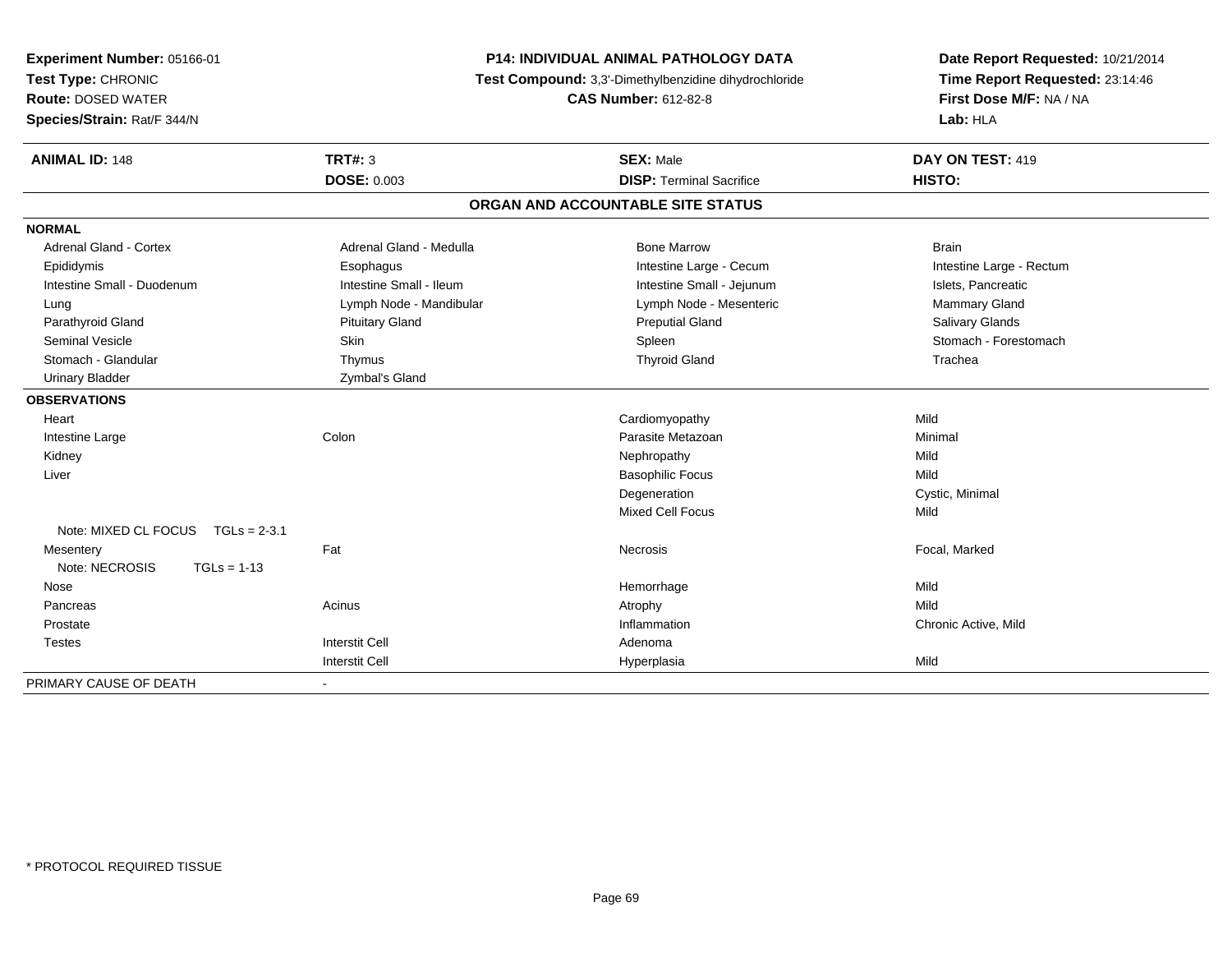| Experiment Number: 05166-01<br>Test Type: CHRONIC<br><b>Route: DOSED WATER</b><br>Species/Strain: Rat/F 344/N | P14: INDIVIDUAL ANIMAL PATHOLOGY DATA<br>Test Compound: 3,3'-Dimethylbenzidine dihydrochloride<br><b>CAS Number: 612-82-8</b> |                                   | Date Report Requested: 10/21/2014<br>Time Report Requested: 23:14:46<br>First Dose M/F: NA / NA<br>Lab: HLA |  |
|---------------------------------------------------------------------------------------------------------------|-------------------------------------------------------------------------------------------------------------------------------|-----------------------------------|-------------------------------------------------------------------------------------------------------------|--|
| <b>ANIMAL ID: 149</b>                                                                                         | <b>TRT#: 3</b>                                                                                                                | <b>SEX: Male</b>                  | DAY ON TEST: 419                                                                                            |  |
|                                                                                                               | <b>DOSE: 0.003</b>                                                                                                            | <b>DISP: Terminal Sacrifice</b>   | <b>HISTO:</b>                                                                                               |  |
|                                                                                                               |                                                                                                                               | ORGAN AND ACCOUNTABLE SITE STATUS |                                                                                                             |  |
| <b>NORMAL</b>                                                                                                 |                                                                                                                               |                                   |                                                                                                             |  |
| Adrenal Gland - Cortex                                                                                        | <b>Bone Marrow</b>                                                                                                            | <b>Brain</b>                      | Epididymis                                                                                                  |  |
| Esophagus                                                                                                     | Intestine Large - Cecum                                                                                                       | Intestine Large - Colon           | Intestine Large - Rectum                                                                                    |  |
| Intestine Small - Duodenum                                                                                    | Intestine Small - Ileum                                                                                                       | Intestine Small - Jejunum         | Islets, Pancreatic                                                                                          |  |
| Lung                                                                                                          | Lymph Node - Mandibular                                                                                                       | Lymph Node - Mesenteric           | Mammary Gland                                                                                               |  |
| Pancreas                                                                                                      | Parathyroid Gland                                                                                                             | <b>Pituitary Gland</b>            | <b>Preputial Gland</b>                                                                                      |  |
| Prostate                                                                                                      | Salivary Glands                                                                                                               | Seminal Vesicle                   | Skin                                                                                                        |  |
| Spleen                                                                                                        | Stomach - Forestomach                                                                                                         | Stomach - Glandular               | Thymus                                                                                                      |  |
| <b>Thyroid Gland</b>                                                                                          | Trachea                                                                                                                       | <b>Urinary Bladder</b>            | Zymbal's Gland                                                                                              |  |
| <b>OBSERVATIONS</b>                                                                                           |                                                                                                                               |                                   |                                                                                                             |  |
| <b>Adrenal Gland</b>                                                                                          | Medulla                                                                                                                       | Pheochromocytoma Benign           |                                                                                                             |  |
| Heart                                                                                                         |                                                                                                                               | Cardiomyopathy                    | Minimal                                                                                                     |  |
| Kidney                                                                                                        |                                                                                                                               | Hydronephrosis                    | Mild                                                                                                        |  |
|                                                                                                               |                                                                                                                               | Nephropathy                       | Mild                                                                                                        |  |
| Note: $HYPRONEPHROSIS$ TGLs = 4-5                                                                             |                                                                                                                               |                                   |                                                                                                             |  |
| Liver                                                                                                         |                                                                                                                               | <b>Basophilic Focus</b>           | Mild                                                                                                        |  |
|                                                                                                               | <b>Bile Duct</b>                                                                                                              | Hyperplasia                       | Mild                                                                                                        |  |
|                                                                                                               |                                                                                                                               | <b>Mixed Cell Focus</b>           | Mild                                                                                                        |  |
| Note: MIXED CL FOCUS TGLs = 3-3.1                                                                             |                                                                                                                               |                                   |                                                                                                             |  |
| Lymph Node                                                                                                    | Mediastinal                                                                                                                   | Hemorrhage                        | Mild                                                                                                        |  |
| Nose                                                                                                          |                                                                                                                               | Hemorrhage                        | Mild                                                                                                        |  |
| <b>Testes</b>                                                                                                 | Bilateral, Interstit Cell                                                                                                     | Adenoma                           |                                                                                                             |  |
|                                                                                                               | Interstit Cell                                                                                                                | Hyperplasia                       | Mild                                                                                                        |  |
|                                                                                                               |                                                                                                                               | Hypospermia                       | Mild                                                                                                        |  |
| Note: ADENOMA<br>$TGLs = 2-8.1$<br>Note: HYPOSPERMIA<br>$TGLs = 1-8$                                          |                                                                                                                               |                                   |                                                                                                             |  |
| PRIMARY CAUSE OF DEATH                                                                                        | $\blacksquare$                                                                                                                |                                   |                                                                                                             |  |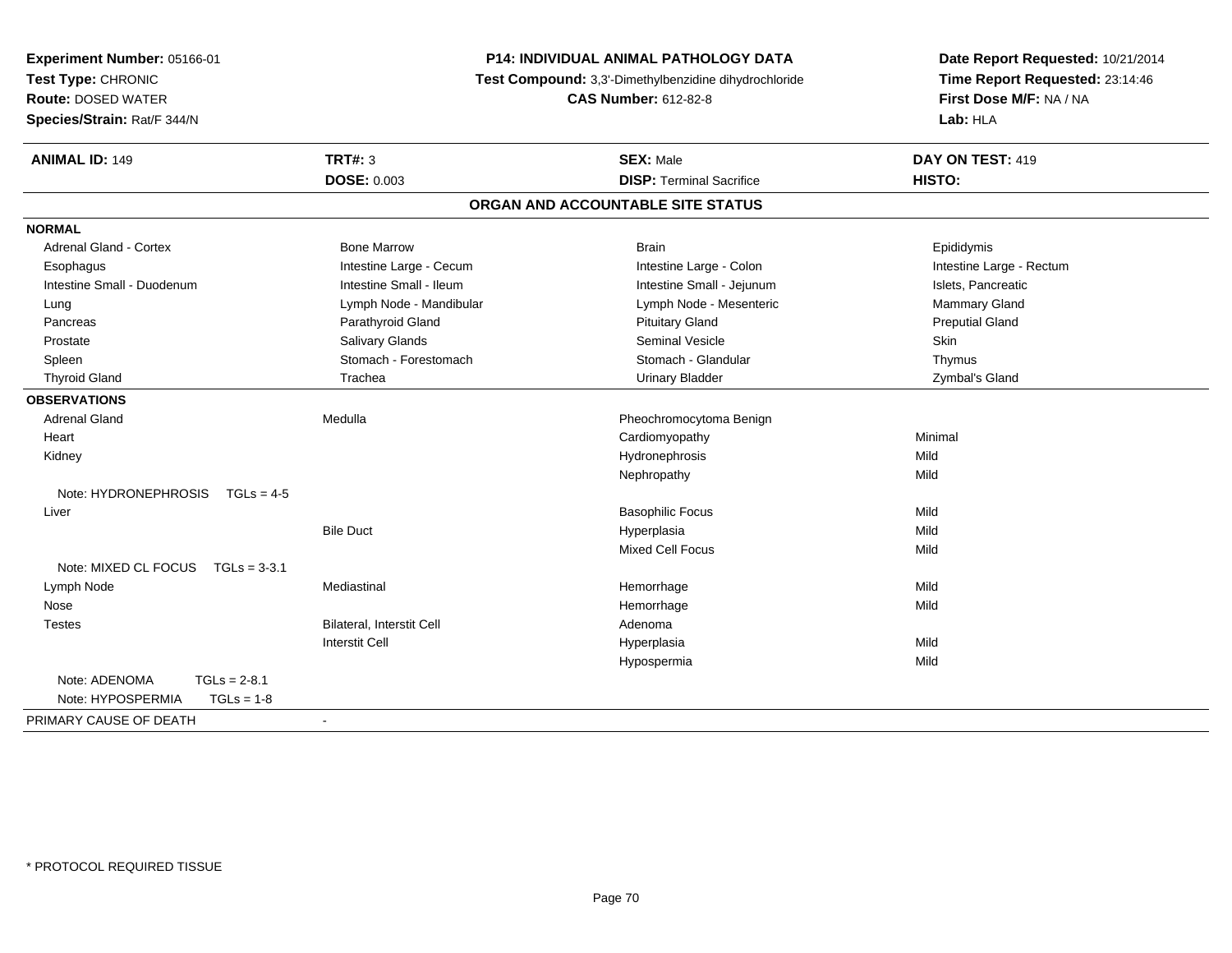| Experiment Number: 05166-01<br>Test Type: CHRONIC<br><b>Route: DOSED WATER</b><br>Species/Strain: Rat/F 344/N |                          | <b>P14: INDIVIDUAL ANIMAL PATHOLOGY DATA</b><br>Test Compound: 3,3'-Dimethylbenzidine dihydrochloride<br><b>CAS Number: 612-82-8</b> | Date Report Requested: 10/21/2014<br>Time Report Requested: 23:14:46<br>First Dose M/F: NA / NA<br>Lab: HLA |
|---------------------------------------------------------------------------------------------------------------|--------------------------|--------------------------------------------------------------------------------------------------------------------------------------|-------------------------------------------------------------------------------------------------------------|
| <b>ANIMAL ID: 150</b>                                                                                         | <b>TRT#: 3</b>           | <b>SEX: Male</b>                                                                                                                     | DAY ON TEST: 391                                                                                            |
|                                                                                                               | <b>DOSE: 0.003</b>       | <b>DISP: Dead</b>                                                                                                                    | HISTO:                                                                                                      |
|                                                                                                               |                          | ORGAN AND ACCOUNTABLE SITE STATUS                                                                                                    |                                                                                                             |
| <b>NORMAL</b>                                                                                                 |                          |                                                                                                                                      |                                                                                                             |
| Adrenal Gland - Cortex                                                                                        | Adrenal Gland - Medulla  | <b>Bone Marrow</b>                                                                                                                   | <b>Brain</b>                                                                                                |
| Epididymis                                                                                                    | Esophagus                | Heart                                                                                                                                | Intestine Large - Cecum                                                                                     |
| Intestine Large - Colon                                                                                       | Intestine Large - Rectum | Intestine Small - Duodenum                                                                                                           | Intestine Small - Ileum                                                                                     |
| Intestine Small - Jejunum                                                                                     | Islets, Pancreatic       | Kidney                                                                                                                               | Lymph Node - Mandibular                                                                                     |
| Lymph Node - Mesenteric                                                                                       | Mammary Gland            | Nose                                                                                                                                 | Pancreas                                                                                                    |
| Parathyroid Gland                                                                                             | <b>Pituitary Gland</b>   | <b>Preputial Gland</b>                                                                                                               | Prostate                                                                                                    |
| Salivary Glands                                                                                               | Seminal Vesicle          | Stomach - Forestomach                                                                                                                | Stomach - Glandular                                                                                         |
| <b>Thyroid Gland</b>                                                                                          | Trachea                  | <b>Urinary Bladder</b>                                                                                                               | Zymbal's Gland                                                                                              |
| <b>MISSING</b>                                                                                                |                          |                                                                                                                                      |                                                                                                             |
| Thymus                                                                                                        |                          |                                                                                                                                      |                                                                                                             |
| <b>OBSERVATIONS</b>                                                                                           |                          |                                                                                                                                      |                                                                                                             |
| Liver                                                                                                         |                          | Fatty Change                                                                                                                         | Multifocal, Minimal                                                                                         |
|                                                                                                               | Centrilobular            | <b>Necrosis</b>                                                                                                                      | Coagulative, Minimal                                                                                        |
| Note: NECROSIS<br>$TGLs = 8-3.1$<br>[Fatty Change TGLS = 8-3.1]                                               |                          |                                                                                                                                      |                                                                                                             |
| Lung                                                                                                          |                          | Squamous Cell Carcinoma                                                                                                              | Metastatic (Skin)                                                                                           |
| [Squamous Cell Carcinoma TGLS = 6,7-4+4.1]                                                                    |                          |                                                                                                                                      |                                                                                                             |
| Lymph Node                                                                                                    | Mediastinal              | Hemorrhage                                                                                                                           | Moderate                                                                                                    |
|                                                                                                               | Mediastinal              | Squamous Cell Carcinoma                                                                                                              | Metastatic (Skin)                                                                                           |
| Note: HEMORRHAGE<br>$TGLs = 5-15$<br>[Hemorrhage TGLS = 5-15]                                                 |                          |                                                                                                                                      |                                                                                                             |
| <b>Skin</b>                                                                                                   |                          | Squamous Cell Carcinoma                                                                                                              | Multiple                                                                                                    |
| Note: SQUAM CEL CARC TGLs = 1,2-13+14                                                                         |                          |                                                                                                                                      |                                                                                                             |
| Spleen                                                                                                        |                          | Depletion Lymphoid                                                                                                                   | Mild                                                                                                        |
| Note: DEPLET LYMPH<br>$TGLs = 3-3$                                                                            |                          |                                                                                                                                      |                                                                                                             |
| Testes                                                                                                        | <b>Interstit Cell</b>    | Hyperplasia                                                                                                                          | Mild                                                                                                        |
| PRIMARY CAUSE OF DEATH                                                                                        |                          |                                                                                                                                      |                                                                                                             |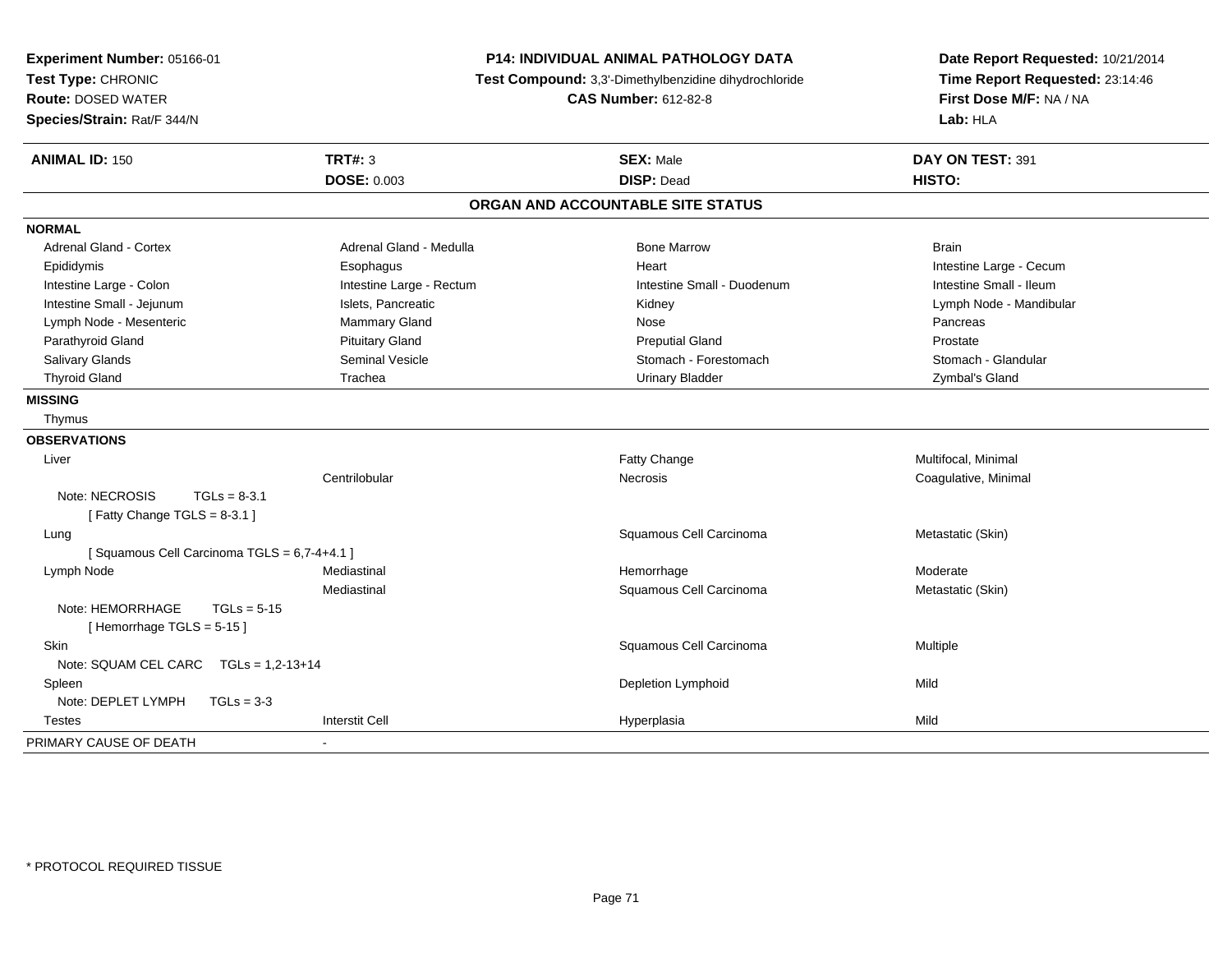| Experiment Number: 05166-01       |                           | <b>P14: INDIVIDUAL ANIMAL PATHOLOGY DATA</b>          | Date Report Requested: 10/21/2014 |
|-----------------------------------|---------------------------|-------------------------------------------------------|-----------------------------------|
| Test Type: CHRONIC                |                           | Test Compound: 3,3'-Dimethylbenzidine dihydrochloride | Time Report Requested: 23:14:46   |
| <b>Route: DOSED WATER</b>         |                           | <b>CAS Number: 612-82-8</b>                           | First Dose M/F: NA / NA           |
| Species/Strain: Rat/F 344/N       |                           |                                                       | Lab: HLA                          |
| <b>ANIMAL ID: 151</b>             | <b>TRT#: 3</b>            | <b>SEX: Male</b>                                      | DAY ON TEST: 419                  |
|                                   | <b>DOSE: 0.003</b>        | <b>DISP: Terminal Sacrifice</b>                       | HISTO:                            |
|                                   |                           | ORGAN AND ACCOUNTABLE SITE STATUS                     |                                   |
| <b>NORMAL</b>                     |                           |                                                       |                                   |
| <b>Adrenal Gland - Cortex</b>     | Adrenal Gland - Medulla   | <b>Bone Marrow</b>                                    | <b>Brain</b>                      |
| Epididymis                        | Esophagus                 | Intestine Large - Cecum                               | Intestine Small - Duodenum        |
| Intestine Small - Ileum           | Intestine Small - Jejunum | Islets, Pancreatic                                    | Lymph Node - Mandibular           |
| Lymph Node - Mesenteric           | Mammary Gland             | Nose                                                  | Pancreas                          |
| Parathyroid Gland                 | <b>Pituitary Gland</b>    | <b>Preputial Gland</b>                                | Salivary Glands                   |
| Seminal Vesicle                   | Spleen                    | Stomach - Forestomach                                 | Stomach - Glandular               |
| <b>Thyroid Gland</b>              | Trachea                   | <b>Urinary Bladder</b>                                | Zymbal's Gland                    |
| <b>MISSING</b>                    |                           |                                                       |                                   |
| Intestine Large - Rectum          |                           |                                                       |                                   |
| <b>OBSERVATIONS</b>               |                           |                                                       |                                   |
| Heart                             |                           | Cardiomyopathy                                        | Mild                              |
| Intestine Large                   | Colon                     | Parasite Metazoan                                     | Minimal                           |
| Kidney                            |                           | Nephropathy                                           | Mild                              |
| Liver                             |                           | <b>Basophilic Focus</b>                               | Minimal                           |
|                                   |                           | Degeneration                                          | Cystic, Minimal                   |
|                                   |                           | <b>Mixed Cell Focus</b>                               | Mild                              |
| Note: MIXED CL FOCUS TGLs = 2-3.1 |                           |                                                       |                                   |
| Lung                              | Alveolar Epith            | Hyperplasia                                           | Focal, Minimal                    |
| Prostate                          |                           | Inflammation                                          | Chronic Active, Moderate          |
| <b>Skin</b>                       |                           | <b>Basal Cell Carcinoma</b>                           |                                   |
| Note: BASAL CEL CARC TGLs = 1-13  |                           |                                                       |                                   |
| <b>Testes</b>                     | Bilateral, Interstit Cell | Adenoma                                               |                                   |
|                                   | <b>Interstit Cell</b>     | Hyperplasia                                           | Mild                              |
| Thymus                            | <b>Epithel Cell</b>       | Hyperplasia                                           | Mild                              |
| PRIMARY CAUSE OF DEATH            | $\overline{a}$            |                                                       |                                   |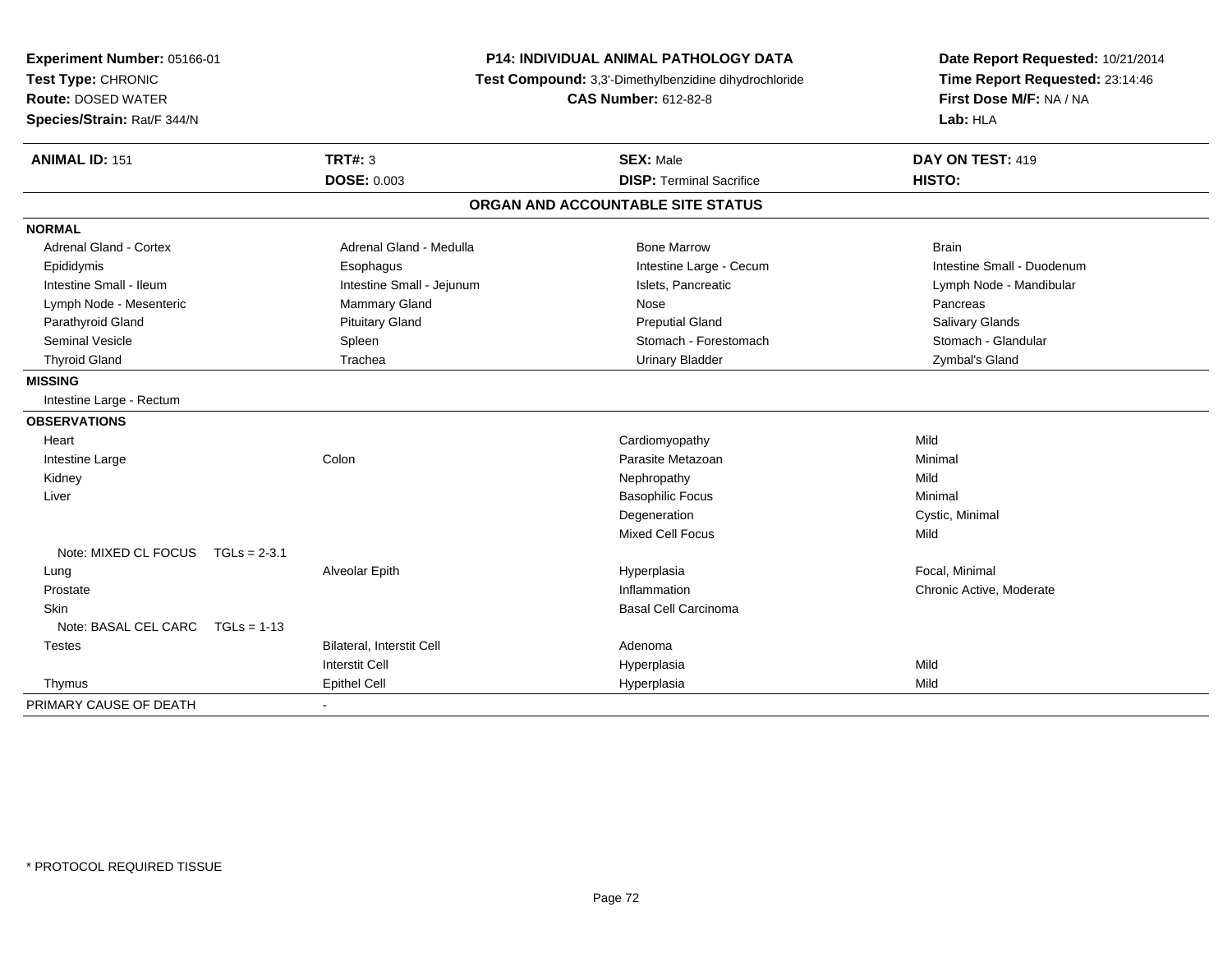| <b>TRT#: 3</b><br><b>ANIMAL ID: 152</b><br><b>SEX: Male</b><br>DAY ON TEST: 250<br>DOSE: 0.003<br><b>DISP: Dead</b><br>HISTO:<br>ORGAN AND ACCOUNTABLE SITE STATUS<br>Adrenal Gland - Medulla<br>Intestine Large - Cecum<br>Intestine Large - Colon<br>Esophagus<br>Parathyroid Gland<br><b>Pituitary Gland</b><br>Intestine Large - Rectum<br>Lung<br>Salivary Glands<br>Stomach - Forestomach<br><b>Preputial Gland</b><br>Prostate<br>Trachea<br><b>Urinary Bladder</b><br>Zymbal's Gland<br>Thymus<br><b>Seminal Vesicle</b><br><b>Mammary Gland</b><br>Intestine Small - Duodenum<br>Intestine Small - Ileum<br>Intestine Small - Jejunum<br>Islets, Pancreatic<br><b>Thyroid Gland</b><br>Pancreas<br><b>OBSERVATIONS</b><br><b>Adrenal Gland</b><br>Cortex<br>Leukemia Mononuclear<br><b>Bone Marrow</b><br>Leukemia Mononuclear<br>Leukemia Mononuclear<br><b>Brain</b><br>[ Leukemia Mononuclear TGLS = 8-1 ]<br>Epididymis<br>Leukemia Mononuclear<br>Cardiomyopathy<br>Mild<br>Heart<br>Leukemia Mononuclear<br>Cyst<br>Kidney<br>Leukemia Mononuclear<br>Note: CYST<br>$TGLs = 4,5-5$<br>Leukemia Mononuclear<br>Liver<br>Note: LEUKEMIA MONUC<br>$TGLs = 6-3.1$<br>Mandibular<br>Leukemia Mononuclear<br>Lymph Node<br>Mediastinal<br>Leukemia Mononuclear<br>Mesenteric<br>Leukemia Mononuclear<br>Note: LEUKEMIA MONUC $TGLs = 1-9$<br>Leukemia Mononuclear<br>Nose<br>Leukemia Mononuclear<br>Skin<br>Leukemia Mononuclear<br>Spleen<br>Note: LEUKEMIA MONUC<br>$TGLs = 2.3-3$ | Experiment Number: 05166-01<br>Test Type: CHRONIC<br><b>Route: DOSED WATER</b><br>Species/Strain: Rat/F 344/N | <b>P14: INDIVIDUAL ANIMAL PATHOLOGY DATA</b><br><b>Test Compound:</b> 3,3'-Dimethylbenzidine dihydrochloride<br><b>CAS Number: 612-82-8</b> | Date Report Requested: 10/21/2014<br>Time Report Requested: 23:14:46<br>First Dose M/F: NA / NA<br>Lab: HLA |  |
|------------------------------------------------------------------------------------------------------------------------------------------------------------------------------------------------------------------------------------------------------------------------------------------------------------------------------------------------------------------------------------------------------------------------------------------------------------------------------------------------------------------------------------------------------------------------------------------------------------------------------------------------------------------------------------------------------------------------------------------------------------------------------------------------------------------------------------------------------------------------------------------------------------------------------------------------------------------------------------------------------------------------------------------------------------------------------------------------------------------------------------------------------------------------------------------------------------------------------------------------------------------------------------------------------------------------------------------------------------------------------------------------------------------------------------------------------------------------------------------------|---------------------------------------------------------------------------------------------------------------|---------------------------------------------------------------------------------------------------------------------------------------------|-------------------------------------------------------------------------------------------------------------|--|
|                                                                                                                                                                                                                                                                                                                                                                                                                                                                                                                                                                                                                                                                                                                                                                                                                                                                                                                                                                                                                                                                                                                                                                                                                                                                                                                                                                                                                                                                                                |                                                                                                               |                                                                                                                                             |                                                                                                             |  |
|                                                                                                                                                                                                                                                                                                                                                                                                                                                                                                                                                                                                                                                                                                                                                                                                                                                                                                                                                                                                                                                                                                                                                                                                                                                                                                                                                                                                                                                                                                |                                                                                                               |                                                                                                                                             |                                                                                                             |  |
|                                                                                                                                                                                                                                                                                                                                                                                                                                                                                                                                                                                                                                                                                                                                                                                                                                                                                                                                                                                                                                                                                                                                                                                                                                                                                                                                                                                                                                                                                                | <b>NORMAL</b>                                                                                                 |                                                                                                                                             |                                                                                                             |  |
|                                                                                                                                                                                                                                                                                                                                                                                                                                                                                                                                                                                                                                                                                                                                                                                                                                                                                                                                                                                                                                                                                                                                                                                                                                                                                                                                                                                                                                                                                                |                                                                                                               |                                                                                                                                             |                                                                                                             |  |
|                                                                                                                                                                                                                                                                                                                                                                                                                                                                                                                                                                                                                                                                                                                                                                                                                                                                                                                                                                                                                                                                                                                                                                                                                                                                                                                                                                                                                                                                                                |                                                                                                               |                                                                                                                                             |                                                                                                             |  |
|                                                                                                                                                                                                                                                                                                                                                                                                                                                                                                                                                                                                                                                                                                                                                                                                                                                                                                                                                                                                                                                                                                                                                                                                                                                                                                                                                                                                                                                                                                |                                                                                                               |                                                                                                                                             |                                                                                                             |  |
|                                                                                                                                                                                                                                                                                                                                                                                                                                                                                                                                                                                                                                                                                                                                                                                                                                                                                                                                                                                                                                                                                                                                                                                                                                                                                                                                                                                                                                                                                                |                                                                                                               |                                                                                                                                             |                                                                                                             |  |
|                                                                                                                                                                                                                                                                                                                                                                                                                                                                                                                                                                                                                                                                                                                                                                                                                                                                                                                                                                                                                                                                                                                                                                                                                                                                                                                                                                                                                                                                                                | <b>MISSING</b>                                                                                                |                                                                                                                                             |                                                                                                             |  |
|                                                                                                                                                                                                                                                                                                                                                                                                                                                                                                                                                                                                                                                                                                                                                                                                                                                                                                                                                                                                                                                                                                                                                                                                                                                                                                                                                                                                                                                                                                |                                                                                                               |                                                                                                                                             |                                                                                                             |  |
|                                                                                                                                                                                                                                                                                                                                                                                                                                                                                                                                                                                                                                                                                                                                                                                                                                                                                                                                                                                                                                                                                                                                                                                                                                                                                                                                                                                                                                                                                                | <b>AUTO PRECLUDES DIAG.</b>                                                                                   |                                                                                                                                             |                                                                                                             |  |
|                                                                                                                                                                                                                                                                                                                                                                                                                                                                                                                                                                                                                                                                                                                                                                                                                                                                                                                                                                                                                                                                                                                                                                                                                                                                                                                                                                                                                                                                                                |                                                                                                               |                                                                                                                                             |                                                                                                             |  |
|                                                                                                                                                                                                                                                                                                                                                                                                                                                                                                                                                                                                                                                                                                                                                                                                                                                                                                                                                                                                                                                                                                                                                                                                                                                                                                                                                                                                                                                                                                |                                                                                                               |                                                                                                                                             |                                                                                                             |  |
|                                                                                                                                                                                                                                                                                                                                                                                                                                                                                                                                                                                                                                                                                                                                                                                                                                                                                                                                                                                                                                                                                                                                                                                                                                                                                                                                                                                                                                                                                                |                                                                                                               |                                                                                                                                             |                                                                                                             |  |
|                                                                                                                                                                                                                                                                                                                                                                                                                                                                                                                                                                                                                                                                                                                                                                                                                                                                                                                                                                                                                                                                                                                                                                                                                                                                                                                                                                                                                                                                                                |                                                                                                               |                                                                                                                                             |                                                                                                             |  |
|                                                                                                                                                                                                                                                                                                                                                                                                                                                                                                                                                                                                                                                                                                                                                                                                                                                                                                                                                                                                                                                                                                                                                                                                                                                                                                                                                                                                                                                                                                |                                                                                                               |                                                                                                                                             |                                                                                                             |  |
|                                                                                                                                                                                                                                                                                                                                                                                                                                                                                                                                                                                                                                                                                                                                                                                                                                                                                                                                                                                                                                                                                                                                                                                                                                                                                                                                                                                                                                                                                                |                                                                                                               |                                                                                                                                             |                                                                                                             |  |
|                                                                                                                                                                                                                                                                                                                                                                                                                                                                                                                                                                                                                                                                                                                                                                                                                                                                                                                                                                                                                                                                                                                                                                                                                                                                                                                                                                                                                                                                                                |                                                                                                               |                                                                                                                                             |                                                                                                             |  |
|                                                                                                                                                                                                                                                                                                                                                                                                                                                                                                                                                                                                                                                                                                                                                                                                                                                                                                                                                                                                                                                                                                                                                                                                                                                                                                                                                                                                                                                                                                |                                                                                                               |                                                                                                                                             |                                                                                                             |  |
|                                                                                                                                                                                                                                                                                                                                                                                                                                                                                                                                                                                                                                                                                                                                                                                                                                                                                                                                                                                                                                                                                                                                                                                                                                                                                                                                                                                                                                                                                                |                                                                                                               |                                                                                                                                             |                                                                                                             |  |
|                                                                                                                                                                                                                                                                                                                                                                                                                                                                                                                                                                                                                                                                                                                                                                                                                                                                                                                                                                                                                                                                                                                                                                                                                                                                                                                                                                                                                                                                                                |                                                                                                               |                                                                                                                                             |                                                                                                             |  |
|                                                                                                                                                                                                                                                                                                                                                                                                                                                                                                                                                                                                                                                                                                                                                                                                                                                                                                                                                                                                                                                                                                                                                                                                                                                                                                                                                                                                                                                                                                |                                                                                                               |                                                                                                                                             |                                                                                                             |  |
|                                                                                                                                                                                                                                                                                                                                                                                                                                                                                                                                                                                                                                                                                                                                                                                                                                                                                                                                                                                                                                                                                                                                                                                                                                                                                                                                                                                                                                                                                                |                                                                                                               |                                                                                                                                             |                                                                                                             |  |
|                                                                                                                                                                                                                                                                                                                                                                                                                                                                                                                                                                                                                                                                                                                                                                                                                                                                                                                                                                                                                                                                                                                                                                                                                                                                                                                                                                                                                                                                                                |                                                                                                               |                                                                                                                                             |                                                                                                             |  |
|                                                                                                                                                                                                                                                                                                                                                                                                                                                                                                                                                                                                                                                                                                                                                                                                                                                                                                                                                                                                                                                                                                                                                                                                                                                                                                                                                                                                                                                                                                |                                                                                                               |                                                                                                                                             |                                                                                                             |  |
|                                                                                                                                                                                                                                                                                                                                                                                                                                                                                                                                                                                                                                                                                                                                                                                                                                                                                                                                                                                                                                                                                                                                                                                                                                                                                                                                                                                                                                                                                                |                                                                                                               |                                                                                                                                             |                                                                                                             |  |
|                                                                                                                                                                                                                                                                                                                                                                                                                                                                                                                                                                                                                                                                                                                                                                                                                                                                                                                                                                                                                                                                                                                                                                                                                                                                                                                                                                                                                                                                                                |                                                                                                               |                                                                                                                                             |                                                                                                             |  |
|                                                                                                                                                                                                                                                                                                                                                                                                                                                                                                                                                                                                                                                                                                                                                                                                                                                                                                                                                                                                                                                                                                                                                                                                                                                                                                                                                                                                                                                                                                |                                                                                                               |                                                                                                                                             |                                                                                                             |  |
|                                                                                                                                                                                                                                                                                                                                                                                                                                                                                                                                                                                                                                                                                                                                                                                                                                                                                                                                                                                                                                                                                                                                                                                                                                                                                                                                                                                                                                                                                                |                                                                                                               |                                                                                                                                             |                                                                                                             |  |
|                                                                                                                                                                                                                                                                                                                                                                                                                                                                                                                                                                                                                                                                                                                                                                                                                                                                                                                                                                                                                                                                                                                                                                                                                                                                                                                                                                                                                                                                                                |                                                                                                               |                                                                                                                                             |                                                                                                             |  |
|                                                                                                                                                                                                                                                                                                                                                                                                                                                                                                                                                                                                                                                                                                                                                                                                                                                                                                                                                                                                                                                                                                                                                                                                                                                                                                                                                                                                                                                                                                |                                                                                                               |                                                                                                                                             |                                                                                                             |  |
|                                                                                                                                                                                                                                                                                                                                                                                                                                                                                                                                                                                                                                                                                                                                                                                                                                                                                                                                                                                                                                                                                                                                                                                                                                                                                                                                                                                                                                                                                                |                                                                                                               |                                                                                                                                             |                                                                                                             |  |
|                                                                                                                                                                                                                                                                                                                                                                                                                                                                                                                                                                                                                                                                                                                                                                                                                                                                                                                                                                                                                                                                                                                                                                                                                                                                                                                                                                                                                                                                                                |                                                                                                               |                                                                                                                                             |                                                                                                             |  |
|                                                                                                                                                                                                                                                                                                                                                                                                                                                                                                                                                                                                                                                                                                                                                                                                                                                                                                                                                                                                                                                                                                                                                                                                                                                                                                                                                                                                                                                                                                |                                                                                                               |                                                                                                                                             |                                                                                                             |  |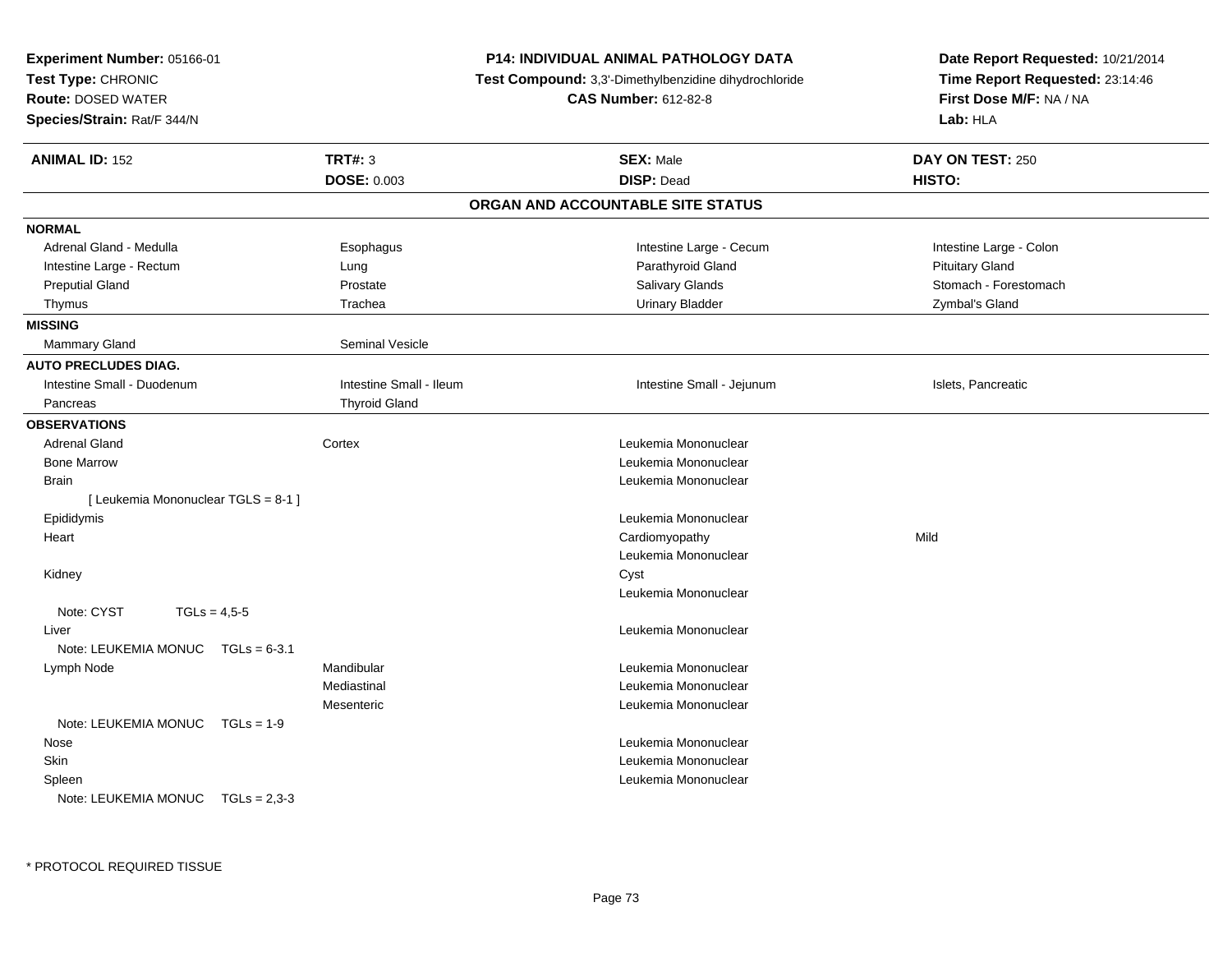| Experiment Number: 05166-01<br>Test Type: CHRONIC<br><b>Route: DOSED WATER</b><br>Species/Strain: Rat/F 344/N |              |                               | <b>P14: INDIVIDUAL ANIMAL PATHOLOGY DATA</b><br>Date Report Requested: 10/21/2014<br>Time Report Requested: 23:14:46<br>Test Compound: 3,3'-Dimethylbenzidine dihydrochloride<br>First Dose M/F: NA / NA<br><b>CAS Number: 612-82-8</b><br>Lab: HLA |                                   |
|---------------------------------------------------------------------------------------------------------------|--------------|-------------------------------|-----------------------------------------------------------------------------------------------------------------------------------------------------------------------------------------------------------------------------------------------------|-----------------------------------|
| <b>ANIMAL ID: 152</b>                                                                                         |              | TRT#: 3<br><b>DOSE: 0.003</b> | <b>SEX: Male</b><br><b>DISP: Dead</b>                                                                                                                                                                                                               | <b>DAY ON TEST: 250</b><br>HISTO: |
|                                                                                                               |              |                               | ORGAN AND ACCOUNTABLE SITE STATUS                                                                                                                                                                                                                   |                                   |
| Stomach                                                                                                       |              | Glandular                     | Leukemia Mononuclear                                                                                                                                                                                                                                |                                   |
| Note: ULCER                                                                                                   | $TGLs = 9-6$ | Glandular                     | Ulcer                                                                                                                                                                                                                                               | Multifocal, Mild                  |
| Testes                                                                                                        |              |                               | Leukemia Mononuclear                                                                                                                                                                                                                                |                                   |
| PRIMARY CAUSE OF DEATH                                                                                        |              |                               |                                                                                                                                                                                                                                                     |                                   |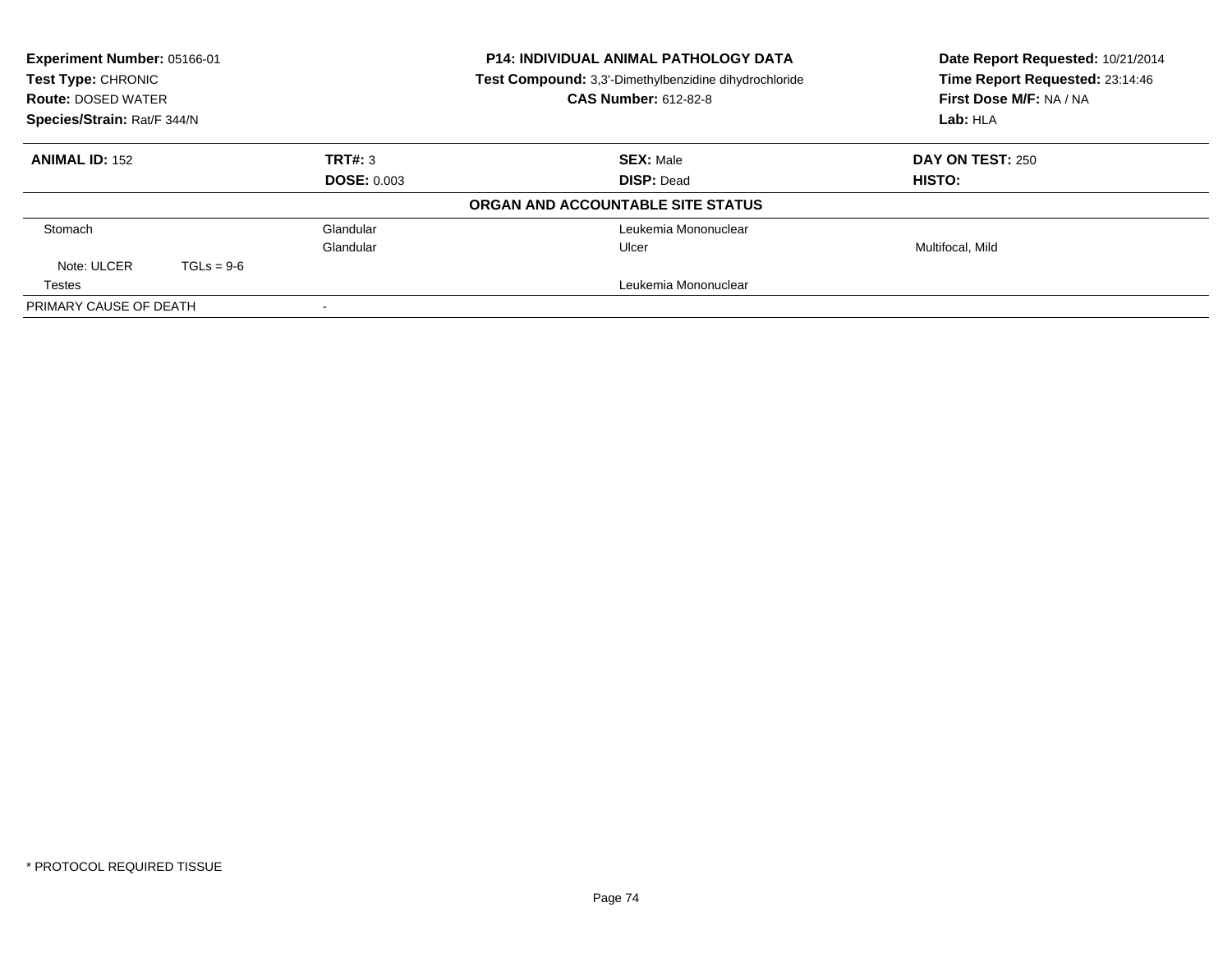| Experiment Number: 05166-01   |                | <b>P14: INDIVIDUAL ANIMAL PATHOLOGY DATA</b><br>Test Compound: 3,3'-Dimethylbenzidine dihydrochloride |                                   | Date Report Requested: 10/21/2014 |
|-------------------------------|----------------|-------------------------------------------------------------------------------------------------------|-----------------------------------|-----------------------------------|
| Test Type: CHRONIC            |                |                                                                                                       |                                   | Time Report Requested: 23:14:46   |
| <b>Route: DOSED WATER</b>     |                |                                                                                                       | <b>CAS Number: 612-82-8</b>       | First Dose M/F: NA / NA           |
| Species/Strain: Rat/F 344/N   |                |                                                                                                       |                                   | Lab: HLA                          |
| <b>ANIMAL ID: 153</b>         |                | <b>TRT#: 3</b>                                                                                        | <b>SEX: Male</b>                  | DAY ON TEST: 419                  |
|                               |                | <b>DOSE: 0.003</b>                                                                                    | <b>DISP: Terminal Sacrifice</b>   | HISTO:                            |
|                               |                |                                                                                                       | ORGAN AND ACCOUNTABLE SITE STATUS |                                   |
| <b>NORMAL</b>                 |                |                                                                                                       |                                   |                                   |
| <b>Adrenal Gland - Cortex</b> |                | Adrenal Gland - Medulla                                                                               | <b>Bone Marrow</b>                | <b>Brain</b>                      |
| Epididymis                    |                | Esophagus                                                                                             | Heart                             | Intestine Large - Cecum           |
| Intestine Large - Colon       |                | Intestine Small - Duodenum                                                                            | Intestine Small - Ileum           | Intestine Small - Jejunum         |
| Islets, Pancreatic            |                | Lymph Node - Mandibular                                                                               | Lymph Node - Mesenteric           | <b>Mammary Gland</b>              |
| Nose                          |                | Pancreas                                                                                              | Parathyroid Gland                 | <b>Pituitary Gland</b>            |
| <b>Preputial Gland</b>        |                | Salivary Glands                                                                                       | <b>Seminal Vesicle</b>            | <b>Skin</b>                       |
| Spleen                        |                | Stomach - Forestomach                                                                                 | Stomach - Glandular               | Thymus                            |
| <b>Thyroid Gland</b>          |                | Trachea                                                                                               | <b>Urinary Bladder</b>            | Zymbal's Gland                    |
| <b>OBSERVATIONS</b>           |                |                                                                                                       |                                   |                                   |
| Intestine Large               |                | Rectum                                                                                                | Parasite Metazoan                 | Minimal                           |
| Kidney                        |                |                                                                                                       | Nephropathy                       | Mild                              |
| Liver                         |                |                                                                                                       | <b>Basophilic Focus</b>           | Minimal                           |
|                               |                |                                                                                                       | Degeneration                      | Cystic, Minimal                   |
|                               |                | <b>Bile Duct</b>                                                                                      | Hyperplasia                       | Minimal                           |
|                               |                |                                                                                                       | <b>Mixed Cell Focus</b>           | Minimal                           |
| Lung                          |                | Alveolar Epith                                                                                        | Hyperplasia                       | Focal, Mild                       |
| Prostate                      |                |                                                                                                       | Inflammation                      | Chronic Active, Mild              |
| <b>Testes</b>                 |                | <b>Interstit Cell</b>                                                                                 | Adenoma                           |                                   |
| Note: ADENOMA                 | $TGLs = 1-8.1$ |                                                                                                       |                                   |                                   |
| PRIMARY CAUSE OF DEATH        |                |                                                                                                       |                                   |                                   |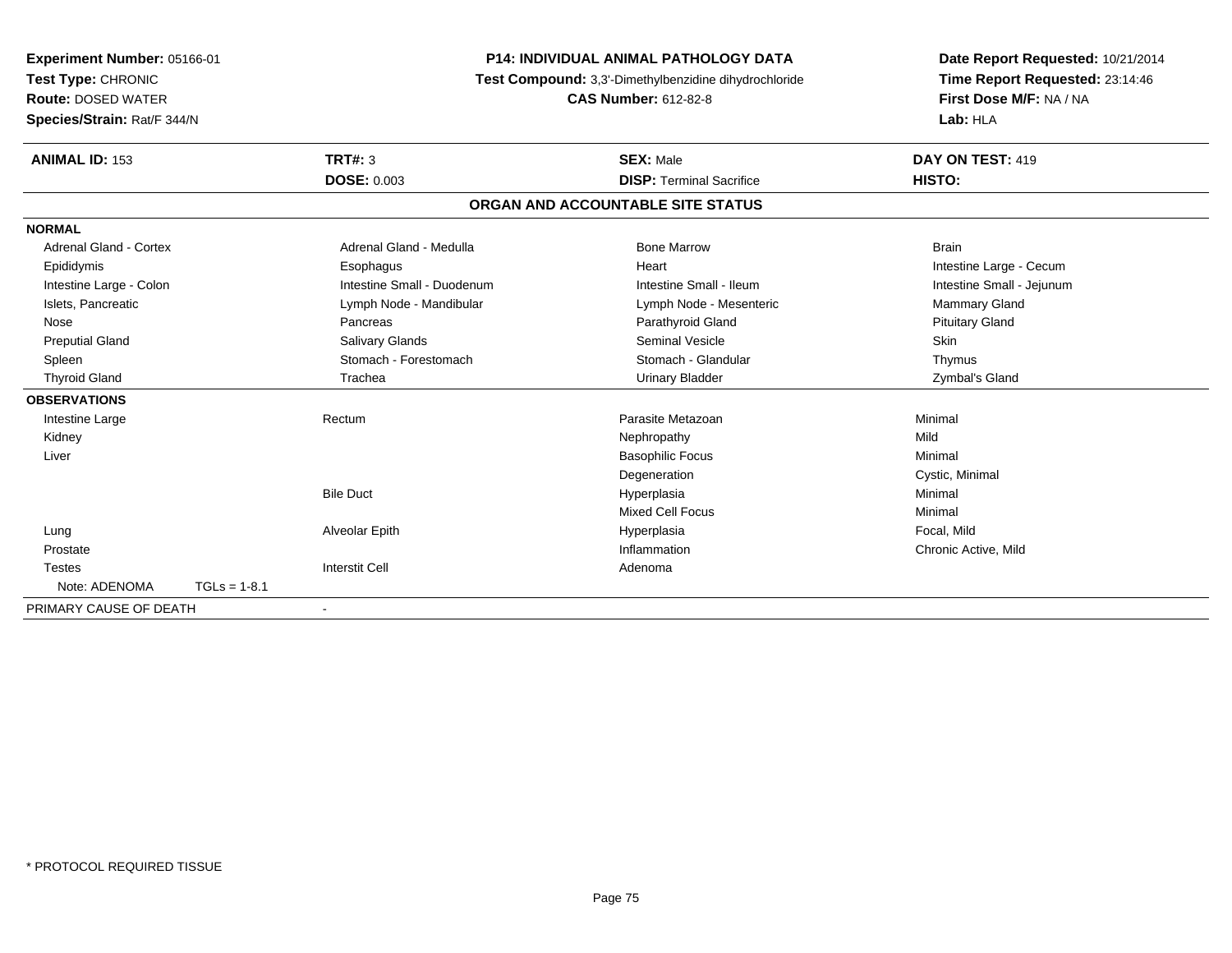| Experiment Number: 05166-01<br>Test Type: CHRONIC<br><b>Route: DOSED WATER</b> | <b>P14: INDIVIDUAL ANIMAL PATHOLOGY DATA</b><br>Test Compound: 3,3'-Dimethylbenzidine dihydrochloride<br><b>CAS Number: 612-82-8</b> |                                   | Date Report Requested: 10/21/2014<br>Time Report Requested: 23:14:46<br>First Dose M/F: NA / NA |
|--------------------------------------------------------------------------------|--------------------------------------------------------------------------------------------------------------------------------------|-----------------------------------|-------------------------------------------------------------------------------------------------|
| Species/Strain: Rat/F 344/N                                                    |                                                                                                                                      |                                   | Lab: HLA                                                                                        |
| <b>ANIMAL ID: 154</b>                                                          | <b>TRT#: 3</b>                                                                                                                       | <b>SEX: Male</b>                  | DAY ON TEST: 420                                                                                |
|                                                                                | <b>DOSE: 0.003</b>                                                                                                                   | <b>DISP: Terminal Sacrifice</b>   | HISTO:                                                                                          |
|                                                                                |                                                                                                                                      | ORGAN AND ACCOUNTABLE SITE STATUS |                                                                                                 |
| <b>NORMAL</b>                                                                  |                                                                                                                                      |                                   |                                                                                                 |
| Adrenal Gland - Cortex                                                         | Adrenal Gland - Medulla                                                                                                              | <b>Bone Marrow</b>                | <b>Brain</b>                                                                                    |
| Epididymis                                                                     | Esophagus                                                                                                                            | Heart                             | Intestine Large - Cecum                                                                         |
| Intestine Large - Colon                                                        | Intestine Small - Duodenum                                                                                                           | Intestine Small - Ileum           | Intestine Small - Jejunum                                                                       |
| Islets, Pancreatic                                                             | Lung                                                                                                                                 | Lymph Node - Mandibular           | Lymph Node - Mesenteric                                                                         |
| <b>Mammary Gland</b>                                                           | Nose                                                                                                                                 | Pancreas                          | Parathyroid Gland                                                                               |
| <b>Pituitary Gland</b>                                                         | <b>Preputial Gland</b>                                                                                                               | <b>Salivary Glands</b>            | <b>Seminal Vesicle</b>                                                                          |
| <b>Skin</b>                                                                    | Spleen                                                                                                                               | Stomach - Forestomach             | Stomach - Glandular                                                                             |
| Thymus                                                                         | <b>Thyroid Gland</b>                                                                                                                 | Trachea                           | <b>Urinary Bladder</b>                                                                          |
| Zymbal's Gland                                                                 |                                                                                                                                      |                                   |                                                                                                 |
| <b>OBSERVATIONS</b>                                                            |                                                                                                                                      |                                   |                                                                                                 |
| Intestine Large                                                                | Rectum                                                                                                                               | Parasite Metazoan                 | Minimal                                                                                         |
| Kidney                                                                         |                                                                                                                                      | Nephropathy                       | Mild                                                                                            |
| Liver                                                                          |                                                                                                                                      | <b>Basophilic Focus</b>           | Mild                                                                                            |
|                                                                                |                                                                                                                                      | <b>Mixed Cell Focus</b>           | Mild                                                                                            |
| Lymph Node                                                                     | Mediastinal                                                                                                                          | Hemorrhage                        | Mild                                                                                            |
| Prostate                                                                       |                                                                                                                                      | Inflammation                      | Chronic Active, Mild                                                                            |
| <b>Testes</b>                                                                  | <b>Interstit Cell</b>                                                                                                                | Adenoma                           |                                                                                                 |
|                                                                                | <b>Interstit Cell</b>                                                                                                                | Hyperplasia                       | Mild                                                                                            |
| PRIMARY CAUSE OF DEATH                                                         |                                                                                                                                      |                                   |                                                                                                 |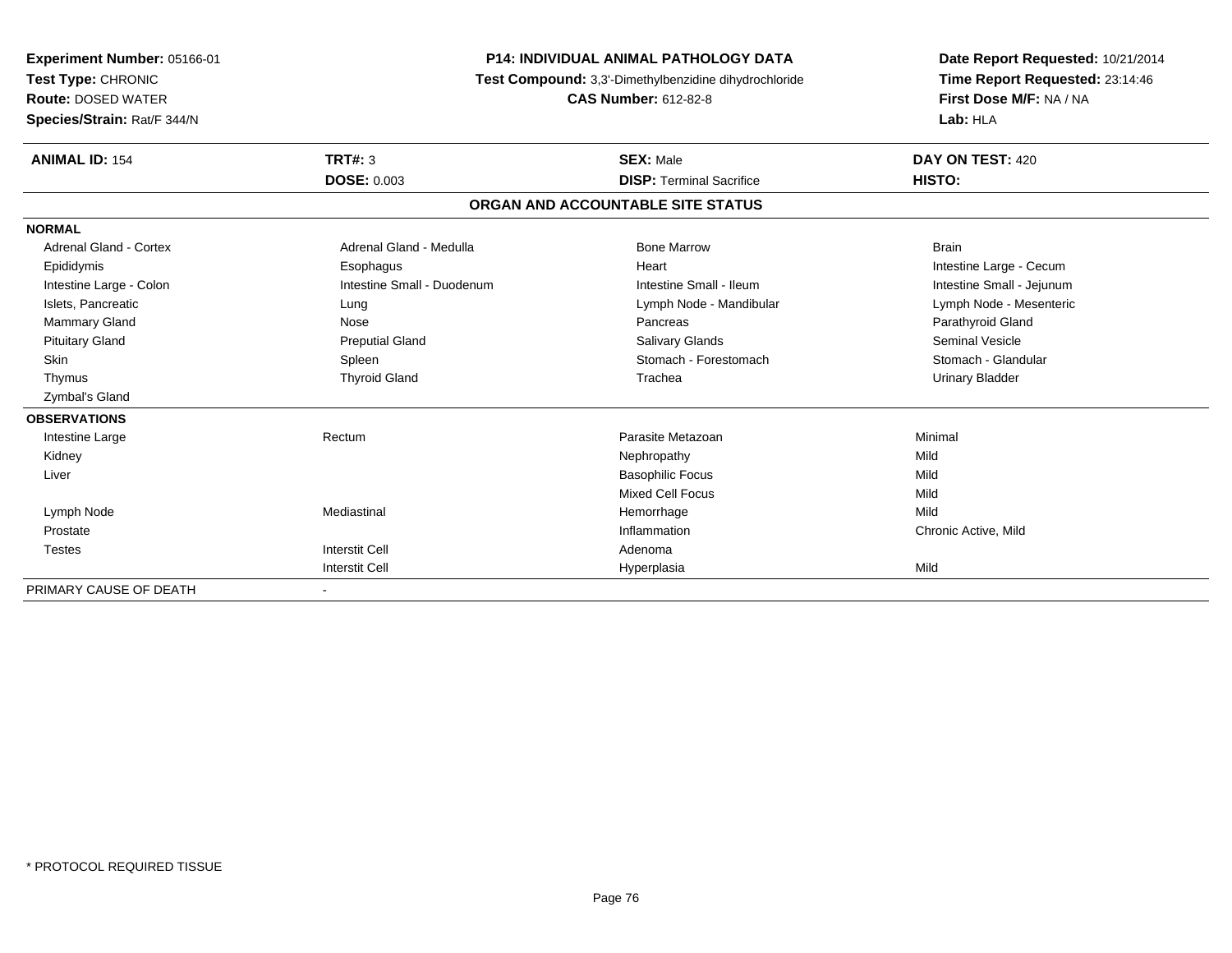| Experiment Number: 05166-01<br>Test Type: CHRONIC<br><b>Route: DOSED WATER</b><br>Species/Strain: Rat/F 344/N | <b>P14: INDIVIDUAL ANIMAL PATHOLOGY DATA</b><br>Test Compound: 3,3'-Dimethylbenzidine dihydrochloride<br><b>CAS Number: 612-82-8</b> |                                   | Date Report Requested: 10/21/2014<br>Time Report Requested: 23:14:46<br>First Dose M/F: NA / NA<br>Lab: HLA |  |
|---------------------------------------------------------------------------------------------------------------|--------------------------------------------------------------------------------------------------------------------------------------|-----------------------------------|-------------------------------------------------------------------------------------------------------------|--|
| <b>ANIMAL ID: 155</b>                                                                                         | TRT#: 3                                                                                                                              | <b>SEX: Male</b>                  | DAY ON TEST: 420                                                                                            |  |
|                                                                                                               | <b>DOSE: 0.003</b>                                                                                                                   | <b>DISP: Terminal Sacrifice</b>   | HISTO:                                                                                                      |  |
|                                                                                                               |                                                                                                                                      | ORGAN AND ACCOUNTABLE SITE STATUS |                                                                                                             |  |
| <b>NORMAL</b>                                                                                                 |                                                                                                                                      |                                   |                                                                                                             |  |
| <b>Adrenal Gland - Cortex</b>                                                                                 | Adrenal Gland - Medulla                                                                                                              | <b>Bone Marrow</b>                | <b>Brain</b>                                                                                                |  |
| Epididymis                                                                                                    | Esophagus                                                                                                                            | Intestine Large - Cecum           | Intestine Large - Colon                                                                                     |  |
| Intestine Large - Rectum                                                                                      | Intestine Small - Duodenum                                                                                                           | Intestine Small - Ileum           | Intestine Small - Jejunum                                                                                   |  |
| Islets, Pancreatic                                                                                            | Lymph Node - Mandibular                                                                                                              | Lymph Node - Mesenteric           | Mammary Gland                                                                                               |  |
| Nose                                                                                                          | Pancreas                                                                                                                             | Parathyroid Gland                 | <b>Pituitary Gland</b>                                                                                      |  |
| <b>Preputial Gland</b>                                                                                        | <b>Salivary Glands</b>                                                                                                               | <b>Seminal Vesicle</b>            | Spleen                                                                                                      |  |
| Stomach - Forestomach                                                                                         | Stomach - Glandular                                                                                                                  | <b>Thyroid Gland</b>              | Trachea                                                                                                     |  |
| <b>Urinary Bladder</b>                                                                                        | Zymbal's Gland                                                                                                                       |                                   |                                                                                                             |  |
| <b>MISSING</b>                                                                                                |                                                                                                                                      |                                   |                                                                                                             |  |
| Thymus                                                                                                        |                                                                                                                                      |                                   |                                                                                                             |  |
| <b>OBSERVATIONS</b>                                                                                           |                                                                                                                                      |                                   |                                                                                                             |  |
| Heart                                                                                                         |                                                                                                                                      | Cardiomyopathy                    | Minimal                                                                                                     |  |
| Kidney                                                                                                        |                                                                                                                                      | Nephropathy                       | Mild                                                                                                        |  |
| Liver                                                                                                         |                                                                                                                                      | <b>Basophilic Focus</b>           | Minimal                                                                                                     |  |
|                                                                                                               |                                                                                                                                      | <b>Mixed Cell Focus</b>           | Mild                                                                                                        |  |
|                                                                                                               |                                                                                                                                      | <b>Necrosis</b>                   | Focal, Marked                                                                                               |  |
| Note: NECROSIS<br>$TGLs = 6-3.1$                                                                              |                                                                                                                                      |                                   |                                                                                                             |  |
| Note: IATROGENIC HEPATIC NECROSIS.                                                                            |                                                                                                                                      |                                   |                                                                                                             |  |
| [Necrosis TGLS = $7-3.1$ ]                                                                                    |                                                                                                                                      |                                   |                                                                                                             |  |
| Lung                                                                                                          |                                                                                                                                      | <b>Infiltration Cellular</b>      | Histiocyte, Minimal                                                                                         |  |
| Prostate                                                                                                      |                                                                                                                                      | Inflammation                      | Chronic Active, Mild                                                                                        |  |
| Skin                                                                                                          |                                                                                                                                      | Basal Cell Adenoma                | Multiple                                                                                                    |  |
| Note: BASAL CEL ADEN    TGLs = 1,2-13+14                                                                      |                                                                                                                                      |                                   |                                                                                                             |  |
| <b>Testes</b>                                                                                                 | <b>Interstit Cell</b>                                                                                                                | Adenoma                           |                                                                                                             |  |
| Note: ADENOMA<br>$TGLs = 3,4-8.1$                                                                             |                                                                                                                                      |                                   |                                                                                                             |  |
| PRIMARY CAUSE OF DEATH                                                                                        |                                                                                                                                      |                                   |                                                                                                             |  |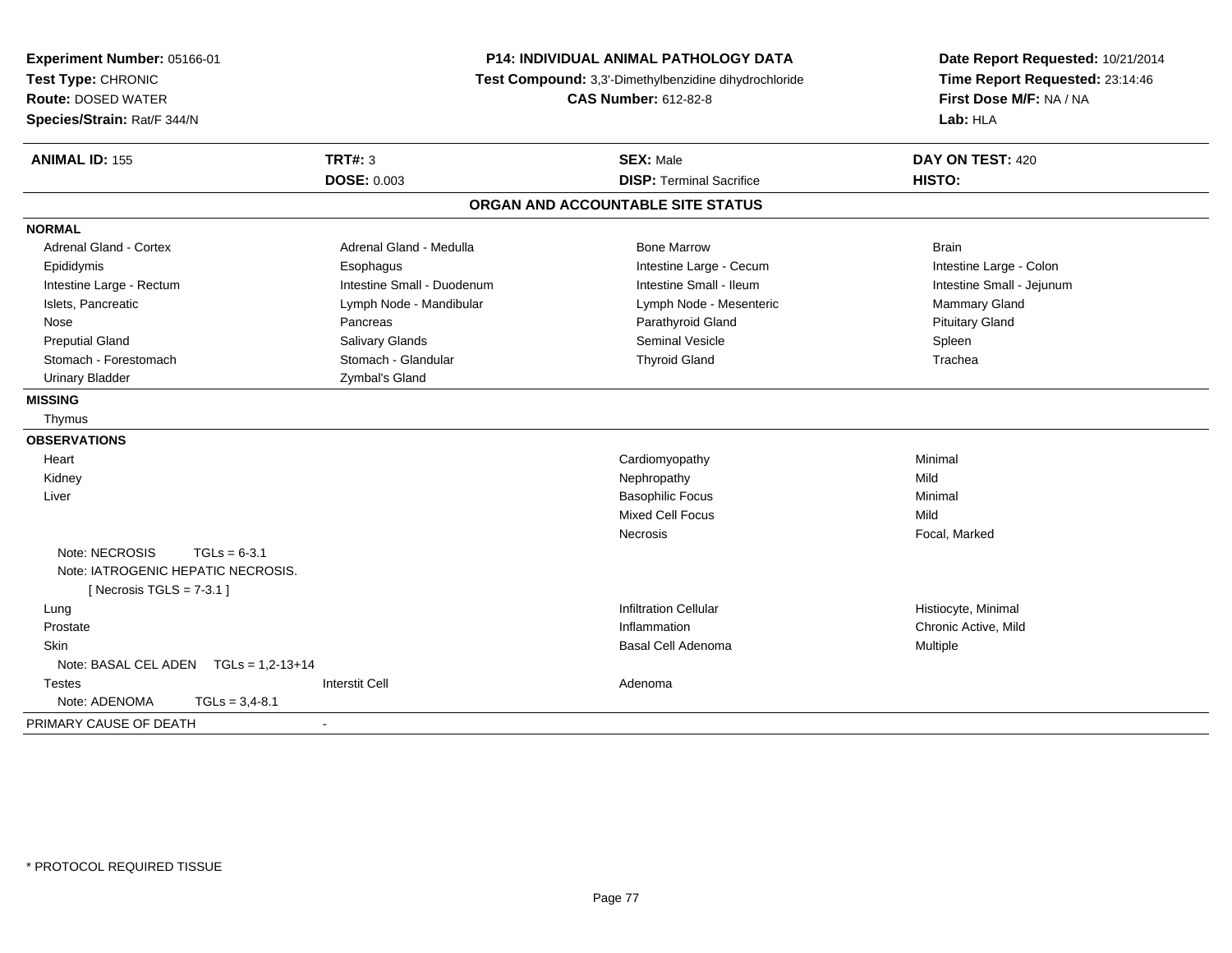| Experiment Number: 05166-01 | <b>P14: INDIVIDUAL ANIMAL PATHOLOGY DATA</b>          | Date Report Requested: 10/21/2014 |                                    |  |
|-----------------------------|-------------------------------------------------------|-----------------------------------|------------------------------------|--|
| Test Type: CHRONIC          | Test Compound: 3,3'-Dimethylbenzidine dihydrochloride | Time Report Requested: 23:14:46   |                                    |  |
| <b>Route: DOSED WATER</b>   |                                                       | <b>CAS Number: 612-82-8</b>       | First Dose M/F: NA / NA            |  |
| Species/Strain: Rat/F 344/N |                                                       |                                   | Lab: HLA                           |  |
| <b>ANIMAL ID: 156</b>       | TRT#: $3$                                             | <b>SEX: Male</b>                  | DAY ON TEST: 420                   |  |
|                             | <b>DOSE: 0.003</b>                                    | <b>DISP: Terminal Sacrifice</b>   | HISTO:                             |  |
|                             |                                                       | ORGAN AND ACCOUNTABLE SITE STATUS |                                    |  |
| <b>NORMAL</b>               |                                                       |                                   |                                    |  |
| Adrenal Gland - Cortex      | Adrenal Gland - Medulla                               | <b>Bone Marrow</b>                | <b>Brain</b>                       |  |
| Epididymis                  | Esophagus                                             | Intestine Large - Cecum           | Intestine Large - Colon            |  |
| Intestine Large - Rectum    | Intestine Small - Duodenum                            | Intestine Small - Ileum           | Intestine Small - Jejunum          |  |
| Islets, Pancreatic          | Lymph Node - Mesenteric                               | <b>Mammary Gland</b>              | Pancreas                           |  |
| Parathyroid Gland           | <b>Preputial Gland</b>                                | Salivary Glands                   | <b>Seminal Vesicle</b>             |  |
| <b>Skin</b>                 | Spleen                                                | Stomach - Forestomach             | Stomach - Glandular                |  |
| <b>Testes</b>               | Thymus                                                | <b>Thyroid Gland</b>              | Trachea                            |  |
| <b>Urinary Bladder</b>      | Zymbal's Gland                                        |                                   |                                    |  |
| <b>OBSERVATIONS</b>         |                                                       |                                   |                                    |  |
| Heart                       |                                                       | Cardiomyopathy                    | Minimal                            |  |
| Kidney                      |                                                       | Nephropathy                       | Mild                               |  |
| Liver                       |                                                       | Inflammation                      | Granulomatous, Multifocal, Minimal |  |
|                             |                                                       | <b>Mixed Cell Focus</b>           | Mild                               |  |
| Lung                        | Alveolar Epith                                        | Hyperplasia                       | Multifocal, Mild                   |  |
|                             |                                                       | <b>Infiltration Cellular</b>      | Histiocyte, Minimal                |  |
| Lymph Node                  | Mandibular                                            | Hyperplasia                       | Plasma Cell, Moderate              |  |
| Nose                        |                                                       | Hemorrhage                        | Mild                               |  |
| <b>Pituitary Gland</b>      | Pars Distalis                                         | Adenoma                           |                                    |  |
| [Adenoma TGLS = $1-2$ ]     |                                                       |                                   |                                    |  |
| Prostate                    |                                                       | Inflammation                      | Chronic Active, Moderate           |  |
| PRIMARY CAUSE OF DEATH      | $\overline{\phantom{a}}$                              |                                   |                                    |  |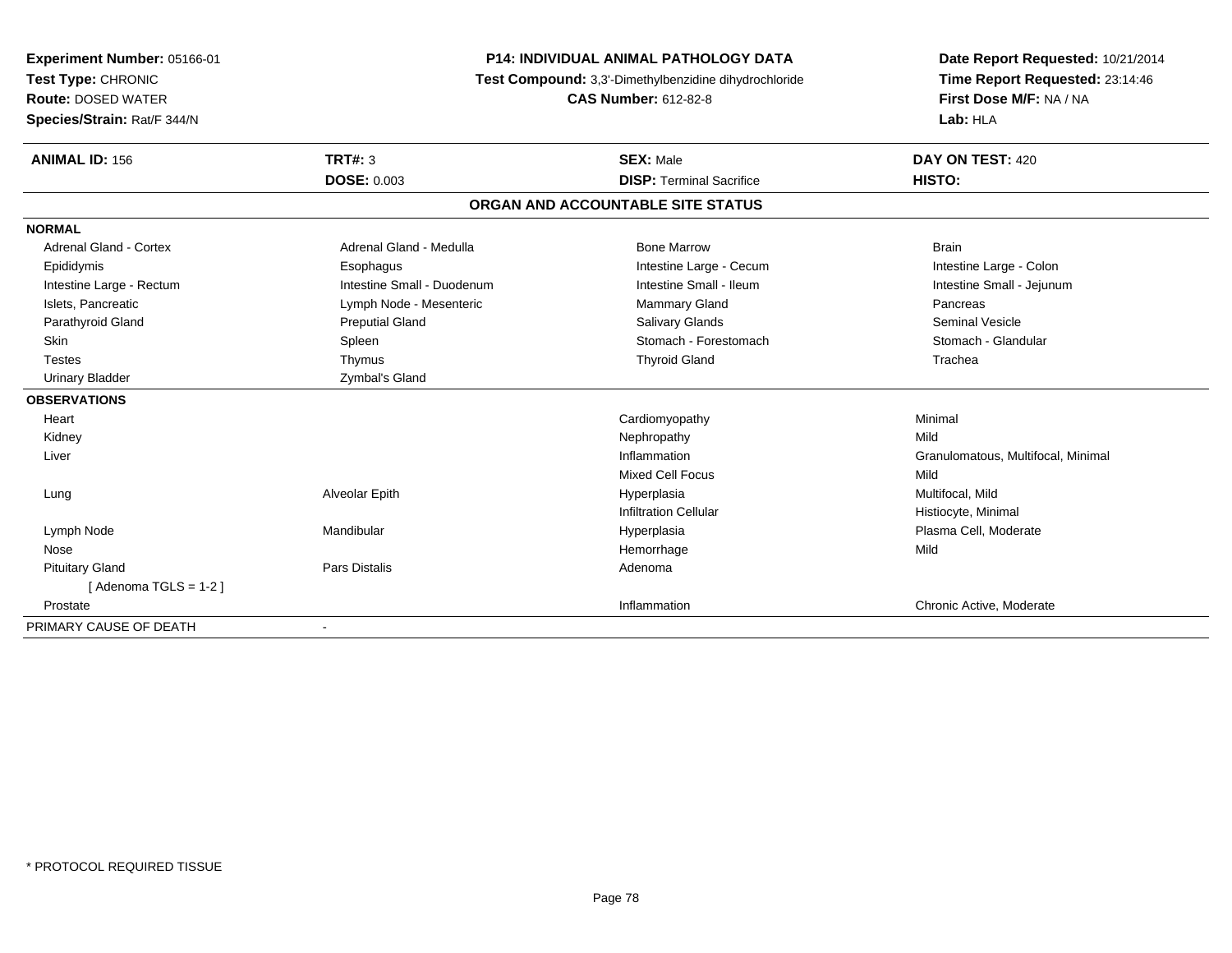| Experiment Number: 05166-01           |                            | <b>P14: INDIVIDUAL ANIMAL PATHOLOGY DATA</b>          | Date Report Requested: 10/21/2014 |
|---------------------------------------|----------------------------|-------------------------------------------------------|-----------------------------------|
| Test Type: CHRONIC                    |                            | Test Compound: 3,3'-Dimethylbenzidine dihydrochloride | Time Report Requested: 23:14:46   |
| <b>Route: DOSED WATER</b>             |                            | <b>CAS Number: 612-82-8</b>                           | First Dose M/F: NA / NA           |
| Species/Strain: Rat/F 344/N           |                            |                                                       | Lab: HLA                          |
| <b>ANIMAL ID: 157</b>                 | TRT#: 3                    | <b>SEX: Male</b>                                      | DAY ON TEST: 420                  |
|                                       | <b>DOSE: 0.003</b>         | <b>DISP: Terminal Sacrifice</b>                       | HISTO:                            |
|                                       |                            | ORGAN AND ACCOUNTABLE SITE STATUS                     |                                   |
| <b>NORMAL</b>                         |                            |                                                       |                                   |
| Adrenal Gland - Cortex                | Adrenal Gland - Medulla    | <b>Bone Marrow</b>                                    | <b>Brain</b>                      |
| Epididymis                            | Esophagus                  | Intestine Large - Cecum                               | Intestine Large - Colon           |
| Intestine Large - Rectum              | Intestine Small - Duodenum | Intestine Small - Ileum                               | Intestine Small - Jejunum         |
| Islets, Pancreatic                    | Lung                       | Lymph Node - Mandibular                               | Lymph Node - Mesenteric           |
| <b>Mammary Gland</b>                  | Nose                       | Pancreas                                              | Parathyroid Gland                 |
| <b>Pituitary Gland</b>                | Prostate                   | <b>Salivary Glands</b>                                | <b>Seminal Vesicle</b>            |
| Spleen                                | Stomach - Forestomach      | Stomach - Glandular                                   | Thymus                            |
| <b>Thyroid Gland</b>                  | Trachea                    | <b>Urinary Bladder</b>                                | Zymbal's Gland                    |
| <b>OBSERVATIONS</b>                   |                            |                                                       |                                   |
| Heart                                 |                            | Cardiomyopathy                                        | Mild                              |
| Kidney                                |                            | Nephropathy                                           | Mild                              |
| Liver                                 |                            | <b>Basophilic Focus</b>                               | Minimal                           |
|                                       |                            | Degeneration                                          | Cystic, Minimal                   |
|                                       |                            | Mixed Cell Focus                                      | Minimal                           |
| Note: DEGEN<br>$TGLs = 4-3.1$         |                            |                                                       |                                   |
| <b>Preputial Gland</b>                |                            | Adenoma                                               |                                   |
| Note: ADENOMA<br>$TGLs = 1-8.2$       |                            |                                                       |                                   |
| Skin                                  |                            | Basal Cell Adenoma                                    | Multiple                          |
| Note: BASAL CEL ADEN TGLs = 2,3-13+14 |                            |                                                       |                                   |
| <b>Testes</b>                         | Bilateral, Interstit Cell  | Adenoma                                               |                                   |
|                                       | <b>Interstit Cell</b>      | Hyperplasia                                           | Mild                              |
| PRIMARY CAUSE OF DEATH                | $\blacksquare$             |                                                       |                                   |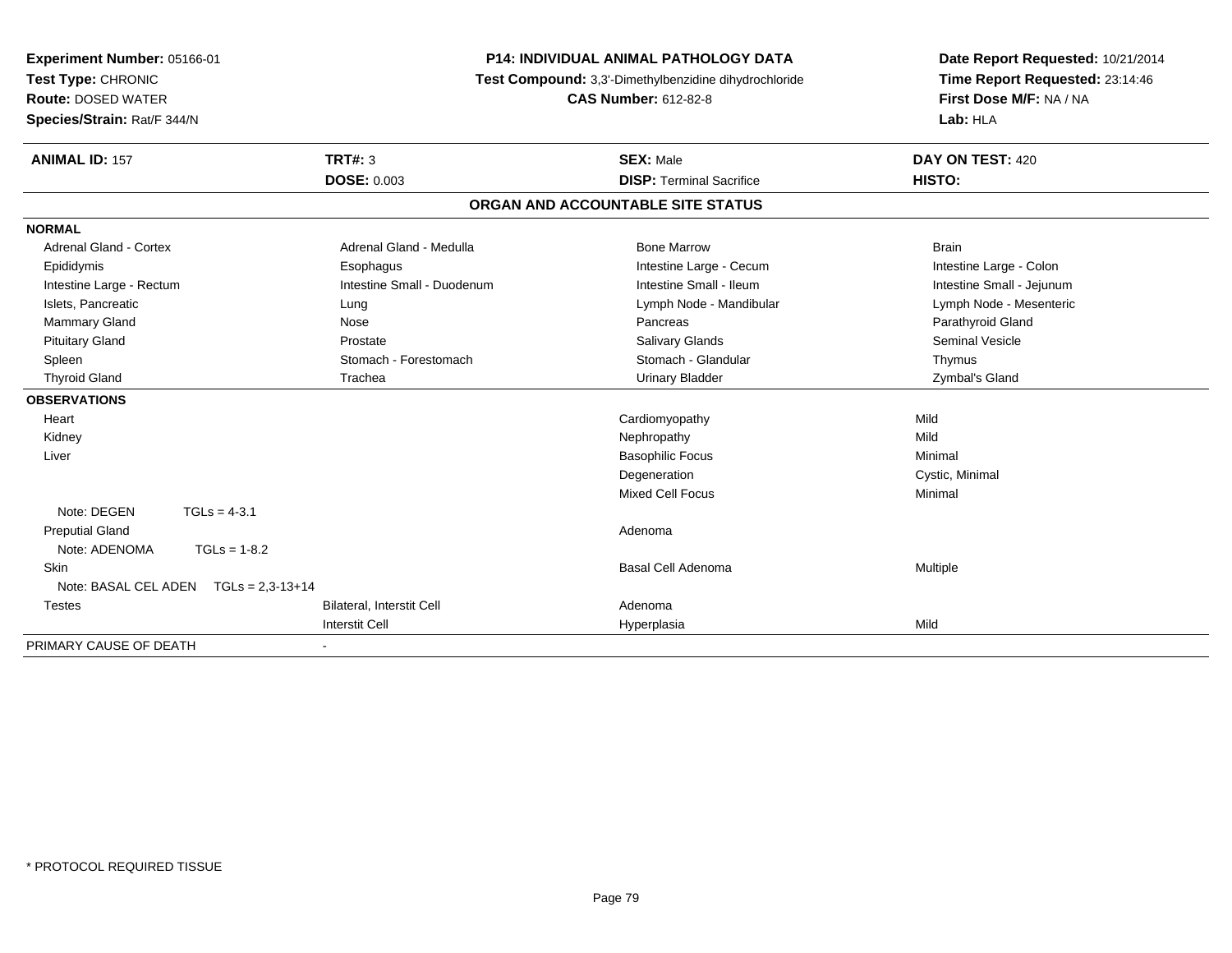| Experiment Number: 05166-01<br>Test Type: CHRONIC<br><b>Route: DOSED WATER</b><br>Species/Strain: Rat/F 344/N<br><b>ANIMAL ID: 158</b> | <b>P14: INDIVIDUAL ANIMAL PATHOLOGY DATA</b><br>Test Compound: 3,3'-Dimethylbenzidine dihydrochloride<br><b>CAS Number: 612-82-8</b><br>TRT#: 3<br><b>SEX: Male</b> |                                   | Date Report Requested: 10/21/2014<br>Time Report Requested: 23:14:46<br>First Dose M/F: NA / NA<br>Lab: HLA<br>DAY ON TEST: 420<br>HISTO: |
|----------------------------------------------------------------------------------------------------------------------------------------|---------------------------------------------------------------------------------------------------------------------------------------------------------------------|-----------------------------------|-------------------------------------------------------------------------------------------------------------------------------------------|
|                                                                                                                                        | <b>DOSE: 0.003</b>                                                                                                                                                  | <b>DISP: Terminal Sacrifice</b>   |                                                                                                                                           |
|                                                                                                                                        |                                                                                                                                                                     | ORGAN AND ACCOUNTABLE SITE STATUS |                                                                                                                                           |
| <b>NORMAL</b>                                                                                                                          |                                                                                                                                                                     |                                   |                                                                                                                                           |
| <b>Adrenal Gland - Cortex</b>                                                                                                          | Adrenal Gland - Medulla                                                                                                                                             | <b>Bone Marrow</b>                | <b>Brain</b>                                                                                                                              |
| Epididymis                                                                                                                             | Esophagus                                                                                                                                                           | Heart                             | Intestine Large - Cecum                                                                                                                   |
| Intestine Large - Colon                                                                                                                | Intestine Large - Rectum                                                                                                                                            | Intestine Small - Duodenum        | Intestine Small - Ileum                                                                                                                   |
| Intestine Small - Jejunum                                                                                                              | Islets, Pancreatic                                                                                                                                                  | Lung                              | Lymph Node - Mandibular                                                                                                                   |
| Lymph Node - Mesenteric                                                                                                                | Mammary Gland                                                                                                                                                       | Nose                              | Pancreas                                                                                                                                  |
| Parathyroid Gland                                                                                                                      | <b>Pituitary Gland</b>                                                                                                                                              | <b>Preputial Gland</b>            | Salivary Glands                                                                                                                           |
| <b>Seminal Vesicle</b>                                                                                                                 | Spleen                                                                                                                                                              | Stomach - Forestomach             | Stomach - Glandular                                                                                                                       |
| <b>Thyroid Gland</b>                                                                                                                   | Trachea                                                                                                                                                             | <b>Urinary Bladder</b>            | Zymbal's Gland                                                                                                                            |
| <b>MISSING</b>                                                                                                                         |                                                                                                                                                                     |                                   |                                                                                                                                           |
| Thymus                                                                                                                                 |                                                                                                                                                                     |                                   |                                                                                                                                           |
| <b>OBSERVATIONS</b>                                                                                                                    |                                                                                                                                                                     |                                   |                                                                                                                                           |
| Kidney                                                                                                                                 |                                                                                                                                                                     | Nephropathy                       | Mild                                                                                                                                      |
| Liver                                                                                                                                  |                                                                                                                                                                     | Degeneration                      | Cystic, Minimal                                                                                                                           |
|                                                                                                                                        |                                                                                                                                                                     | <b>Mixed Cell Focus</b>           | Mild                                                                                                                                      |
| [Mixed Cell Focus TGLS = 3-3.1]                                                                                                        |                                                                                                                                                                     |                                   |                                                                                                                                           |
| Prostate                                                                                                                               |                                                                                                                                                                     | Inflammation                      | Chronic Active, Mild                                                                                                                      |
| <b>Skin</b>                                                                                                                            |                                                                                                                                                                     | Basal Cell Adenoma                |                                                                                                                                           |
| Note: [BASAL CEL ADEN] TGLs = 2-13                                                                                                     |                                                                                                                                                                     |                                   |                                                                                                                                           |
| <b>Testes</b>                                                                                                                          | <b>Interstit Cell</b>                                                                                                                                               | Hyperplasia                       | Mild                                                                                                                                      |
| PRIMARY CAUSE OF DEATH                                                                                                                 |                                                                                                                                                                     |                                   |                                                                                                                                           |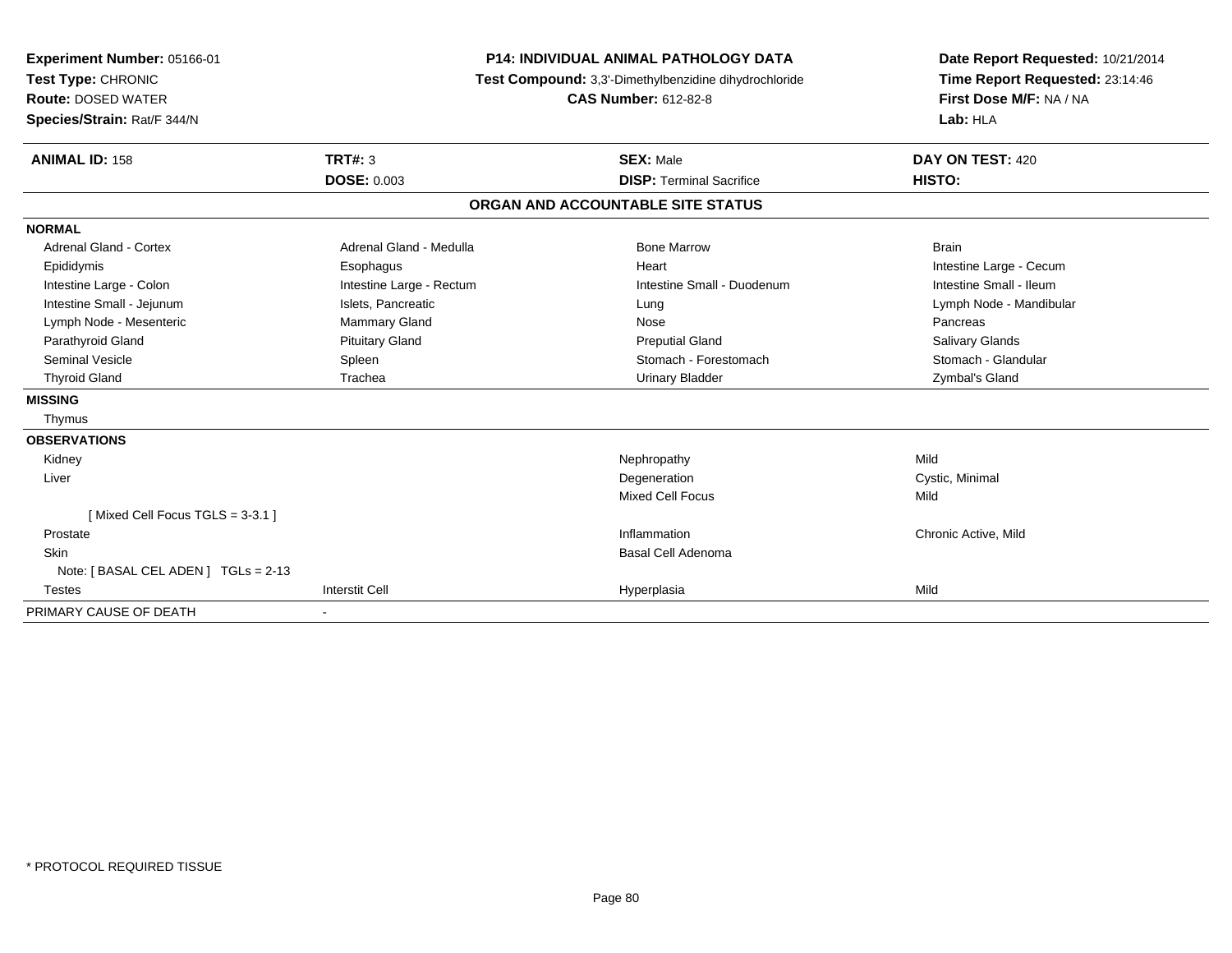| Experiment Number: 05166-01<br>Test Type: CHRONIC<br><b>Route: DOSED WATER</b> | P14: INDIVIDUAL ANIMAL PATHOLOGY DATA<br>Test Compound: 3,3'-Dimethylbenzidine dihydrochloride<br><b>CAS Number: 612-82-8</b> |                                   | Date Report Requested: 10/21/2014<br>Time Report Requested: 23:14:46<br>First Dose M/F: NA / NA |
|--------------------------------------------------------------------------------|-------------------------------------------------------------------------------------------------------------------------------|-----------------------------------|-------------------------------------------------------------------------------------------------|
| Species/Strain: Rat/F 344/N                                                    |                                                                                                                               |                                   | Lab: HLA                                                                                        |
| <b>ANIMAL ID: 159</b>                                                          | TRT#: 3                                                                                                                       | <b>SEX: Male</b>                  | DAY ON TEST: 420                                                                                |
|                                                                                | <b>DOSE: 0.003</b>                                                                                                            | <b>DISP: Terminal Sacrifice</b>   | HISTO:                                                                                          |
|                                                                                |                                                                                                                               | ORGAN AND ACCOUNTABLE SITE STATUS |                                                                                                 |
| <b>NORMAL</b>                                                                  |                                                                                                                               |                                   |                                                                                                 |
| <b>Adrenal Gland - Cortex</b>                                                  | Adrenal Gland - Medulla                                                                                                       | <b>Bone Marrow</b>                | <b>Brain</b>                                                                                    |
| Epididymis                                                                     | Esophagus                                                                                                                     | Intestine Large - Cecum           | Intestine Large - Colon                                                                         |
| Intestine Small - Duodenum                                                     | Intestine Small - Ileum                                                                                                       | Intestine Small - Jejunum         | Islets, Pancreatic                                                                              |
| Lung                                                                           | Lymph Node - Mandibular                                                                                                       | Lymph Node - Mesenteric           | <b>Mammary Gland</b>                                                                            |
| Nose                                                                           | Parathyroid Gland                                                                                                             | <b>Pituitary Gland</b>            | <b>Preputial Gland</b>                                                                          |
| <b>Salivary Glands</b>                                                         | <b>Seminal Vesicle</b>                                                                                                        | Skin                              | Spleen                                                                                          |
| Stomach - Forestomach                                                          | Stomach - Glandular                                                                                                           | Thymus                            | <b>Thyroid Gland</b>                                                                            |
| Trachea                                                                        | <b>Urinary Bladder</b>                                                                                                        | Zymbal's Gland                    |                                                                                                 |
| <b>OBSERVATIONS</b>                                                            |                                                                                                                               |                                   |                                                                                                 |
| Heart                                                                          |                                                                                                                               | Cardiomyopathy                    | Minimal                                                                                         |
| Intestine Large                                                                | Rectum                                                                                                                        | Parasite Metazoan                 | Mild                                                                                            |
| Kidney                                                                         |                                                                                                                               | Nephropathy                       | Mild                                                                                            |
| Liver                                                                          |                                                                                                                               | <b>Basophilic Focus</b>           | Mild                                                                                            |
|                                                                                |                                                                                                                               | Degeneration                      | Cystic, Minimal                                                                                 |
|                                                                                |                                                                                                                               | <b>Mixed Cell Focus</b>           | Mild                                                                                            |
| Note: DEGEN<br>$TGLs = 1-3.1$                                                  |                                                                                                                               |                                   |                                                                                                 |
| [ Degeneration TGLS = 1-3.1 ]                                                  |                                                                                                                               |                                   |                                                                                                 |
| Pancreas                                                                       | Acinus                                                                                                                        | Atrophy                           | Mild                                                                                            |
| Prostate                                                                       |                                                                                                                               | Inflammation                      | Chronic Active, Mild                                                                            |
| <b>Testes</b>                                                                  | <b>Interstit Cell</b>                                                                                                         | Adenoma                           |                                                                                                 |
|                                                                                | <b>Interstit Cell</b>                                                                                                         | Hyperplasia                       | Mild                                                                                            |
| PRIMARY CAUSE OF DEATH                                                         | $\blacksquare$                                                                                                                |                                   |                                                                                                 |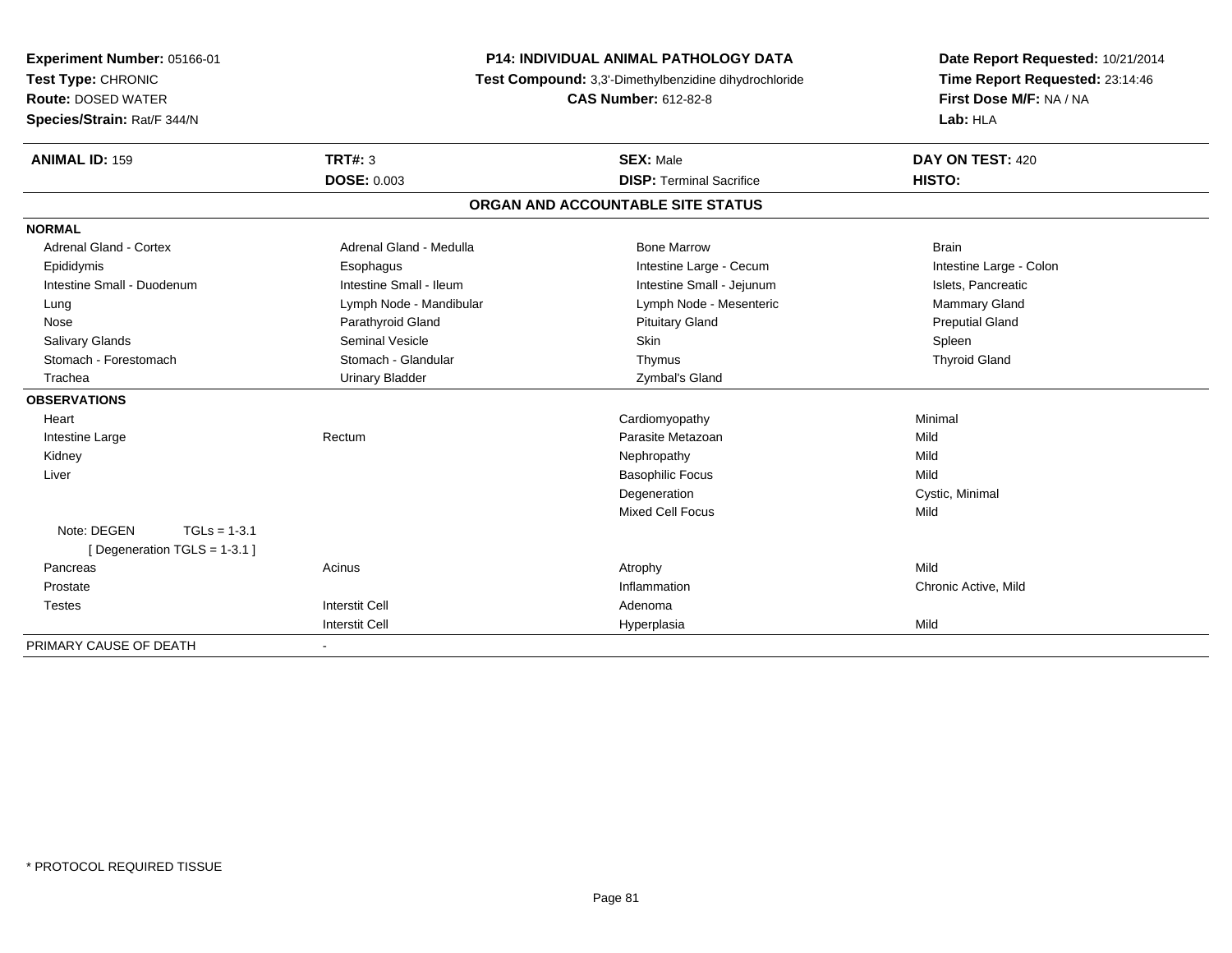| Experiment Number: 05166-01      | <b>P14: INDIVIDUAL ANIMAL PATHOLOGY DATA</b> |                                                       | Date Report Requested: 10/21/2014 |
|----------------------------------|----------------------------------------------|-------------------------------------------------------|-----------------------------------|
| Test Type: CHRONIC               |                                              | Test Compound: 3,3'-Dimethylbenzidine dihydrochloride | Time Report Requested: 23:14:46   |
| <b>Route: DOSED WATER</b>        |                                              | <b>CAS Number: 612-82-8</b>                           | First Dose M/F: NA / NA           |
| Species/Strain: Rat/F 344/N      |                                              |                                                       | Lab: HLA                          |
| <b>ANIMAL ID: 160</b>            | TRT#: 3                                      | <b>SEX: Male</b>                                      | DAY ON TEST: 420                  |
|                                  | <b>DOSE: 0.003</b>                           | <b>DISP: Terminal Sacrifice</b>                       | HISTO:                            |
|                                  |                                              | ORGAN AND ACCOUNTABLE SITE STATUS                     |                                   |
| <b>NORMAL</b>                    |                                              |                                                       |                                   |
| Adrenal Gland - Cortex           | Adrenal Gland - Medulla                      | <b>Bone Marrow</b>                                    | <b>Brain</b>                      |
| Epididymis                       | Esophagus                                    | Intestine Large - Cecum                               | Intestine Large - Colon           |
| Intestine Large - Rectum         | Intestine Small - Duodenum                   | Intestine Small - Ileum                               | Intestine Small - Jejunum         |
| Islets, Pancreatic               | Lymph Node - Mandibular                      | Mammary Gland                                         | Nose                              |
| Pancreas                         | Parathyroid Gland                            | <b>Pituitary Gland</b>                                | <b>Preputial Gland</b>            |
| Prostate                         | <b>Salivary Glands</b>                       | <b>Seminal Vesicle</b>                                | Skin                              |
| Spleen                           | Stomach - Forestomach                        | Stomach - Glandular                                   | <b>Thyroid Gland</b>              |
| Trachea                          | <b>Urinary Bladder</b>                       |                                                       |                                   |
| <b>OBSERVATIONS</b>              |                                              |                                                       |                                   |
| Heart                            |                                              | Cardiomyopathy                                        | Mild                              |
| Kidney                           |                                              | Nephropathy                                           | Mild                              |
| Liver                            |                                              | <b>Basophilic Focus</b>                               | Minimal                           |
|                                  |                                              | <b>Mixed Cell Focus</b>                               | Minimal                           |
| Lung                             | Alveolar Epith                               | Hyperplasia                                           | Focal, Mild                       |
| Lymph Node                       | Mediastinal                                  | Hyperplasia                                           | Lymphoid, Moderate                |
| <b>Testes</b>                    | <b>Interstit Cell</b>                        | Adenoma                                               |                                   |
|                                  | <b>Interstit Cell</b>                        | Hyperplasia                                           | Mild                              |
| Thymus                           | <b>Epithel Cell</b>                          | Hyperplasia                                           | Mild                              |
| Zymbal's Gland                   |                                              | Adenoma                                               |                                   |
| Note: [ ADENOMA<br>$TGLs = 1-10$ |                                              |                                                       |                                   |
| PRIMARY CAUSE OF DEATH           | $\overline{\phantom{a}}$                     |                                                       |                                   |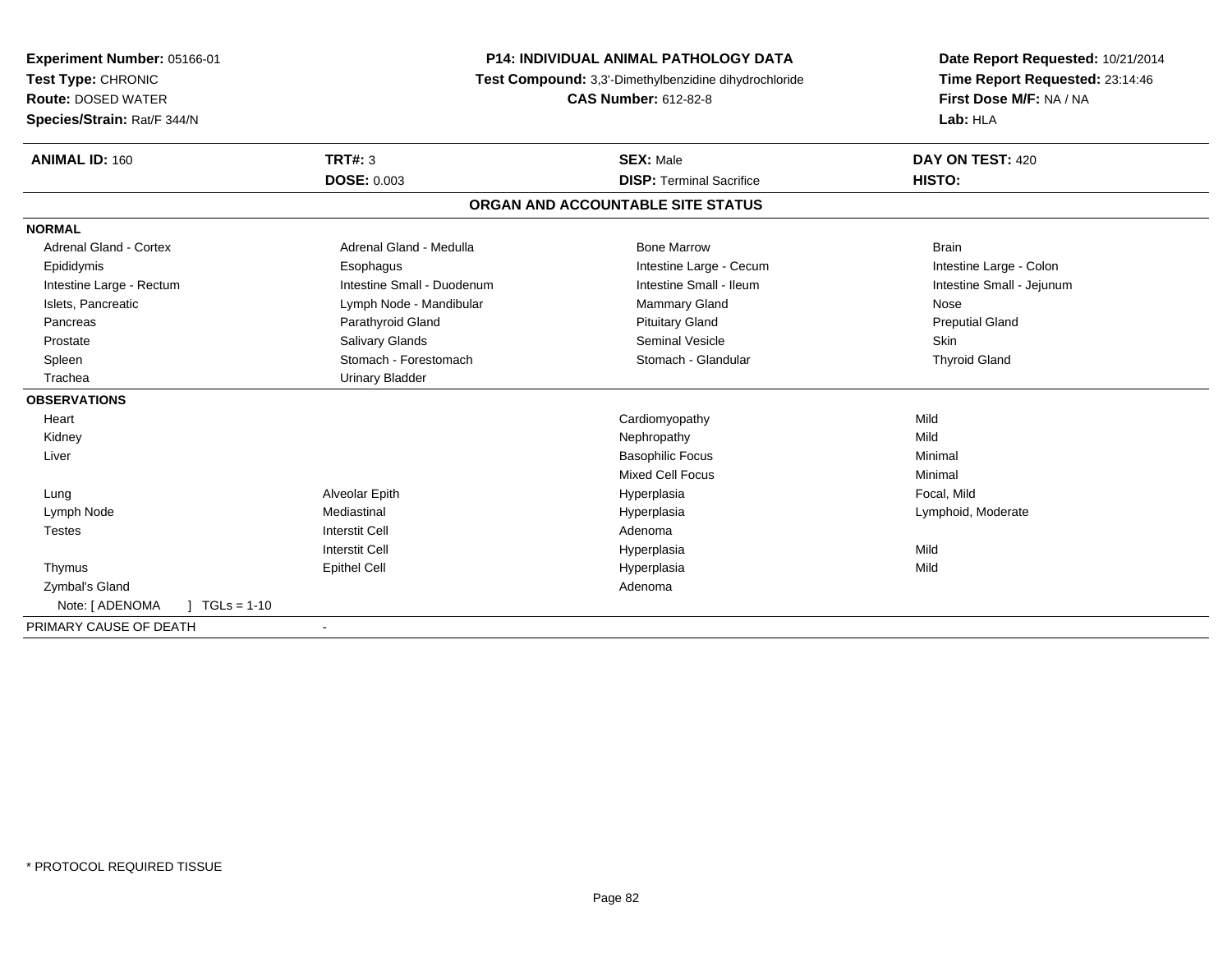| Experiment Number: 05166-01<br>Test Type: CHRONIC<br><b>Route: DOSED WATER</b><br>Species/Strain: Rat/F 344/N | <b>P14: INDIVIDUAL ANIMAL PATHOLOGY DATA</b><br>Test Compound: 3,3'-Dimethylbenzidine dihydrochloride<br><b>CAS Number: 612-82-8</b> |                                   | Date Report Requested: 10/21/2014<br>Time Report Requested: 23:14:46<br>First Dose M/F: NA / NA<br>Lab: HLA |
|---------------------------------------------------------------------------------------------------------------|--------------------------------------------------------------------------------------------------------------------------------------|-----------------------------------|-------------------------------------------------------------------------------------------------------------|
| <b>ANIMAL ID: 161</b>                                                                                         | TRT#: 3                                                                                                                              | <b>SEX: Male</b>                  | DAY ON TEST: 420                                                                                            |
|                                                                                                               | <b>DOSE: 0.003</b>                                                                                                                   | <b>DISP: Terminal Sacrifice</b>   | HISTO:                                                                                                      |
|                                                                                                               |                                                                                                                                      | ORGAN AND ACCOUNTABLE SITE STATUS |                                                                                                             |
| <b>NORMAL</b>                                                                                                 |                                                                                                                                      |                                   |                                                                                                             |
| <b>Adrenal Gland - Cortex</b>                                                                                 | Adrenal Gland - Medulla                                                                                                              | <b>Bone Marrow</b>                | <b>Brain</b>                                                                                                |
| Epididymis                                                                                                    | Esophagus                                                                                                                            | Intestine Large - Colon           | Intestine Large - Rectum                                                                                    |
| Intestine Small - Duodenum                                                                                    | Intestine Small - Ileum                                                                                                              | Intestine Small - Jejunum         | Islets, Pancreatic                                                                                          |
| Lymph Node - Mandibular                                                                                       | Lymph Node - Mesenteric                                                                                                              | Mammary Gland                     | Nose                                                                                                        |
| Pancreas                                                                                                      | Parathyroid Gland                                                                                                                    | <b>Pituitary Gland</b>            | <b>Preputial Gland</b>                                                                                      |
| <b>Salivary Glands</b>                                                                                        | <b>Seminal Vesicle</b>                                                                                                               | <b>Skin</b>                       | Spleen                                                                                                      |
| Stomach - Forestomach                                                                                         | Stomach - Glandular                                                                                                                  | Thymus                            | <b>Thyroid Gland</b>                                                                                        |
| Trachea                                                                                                       | <b>Urinary Bladder</b>                                                                                                               | Zymbal's Gland                    |                                                                                                             |
| <b>OBSERVATIONS</b>                                                                                           |                                                                                                                                      |                                   |                                                                                                             |
| Heart                                                                                                         |                                                                                                                                      | Cardiomyopathy                    | Minimal                                                                                                     |
| Intestine Large                                                                                               | Cecum                                                                                                                                | Parasite Metazoan                 | Minimal                                                                                                     |
| Kidney                                                                                                        |                                                                                                                                      | Nephropathy                       | Mild                                                                                                        |
| Liver                                                                                                         |                                                                                                                                      | <b>Basophilic Focus</b>           | Minimal                                                                                                     |
|                                                                                                               |                                                                                                                                      | Degeneration                      | Cystic, Minimal                                                                                             |
|                                                                                                               |                                                                                                                                      | <b>Mixed Cell Focus</b>           | Minimal                                                                                                     |
| Note: MIXED CL FOCUS TGLs = 3,4,5-3.1<br>[Mixed Cell Focus TGLS = 3,4,5-3.1]                                  |                                                                                                                                      |                                   |                                                                                                             |
| Lung                                                                                                          | Alveolar Epith                                                                                                                       | Hyperplasia                       | Focal, Minimal                                                                                              |
| Mesentery                                                                                                     | Fat                                                                                                                                  | Necrosis                          | Focal, Marked                                                                                               |
| Note: NECROSIS<br>$TGLs = 2-13$                                                                               |                                                                                                                                      |                                   |                                                                                                             |
| Prostate                                                                                                      |                                                                                                                                      | Inflammation                      | Chronic Active, Mild                                                                                        |
| <b>Testes</b>                                                                                                 | <b>Interstit Cell</b>                                                                                                                | Hyperplasia                       | Mild                                                                                                        |
| PRIMARY CAUSE OF DEATH                                                                                        | $\blacksquare$                                                                                                                       |                                   |                                                                                                             |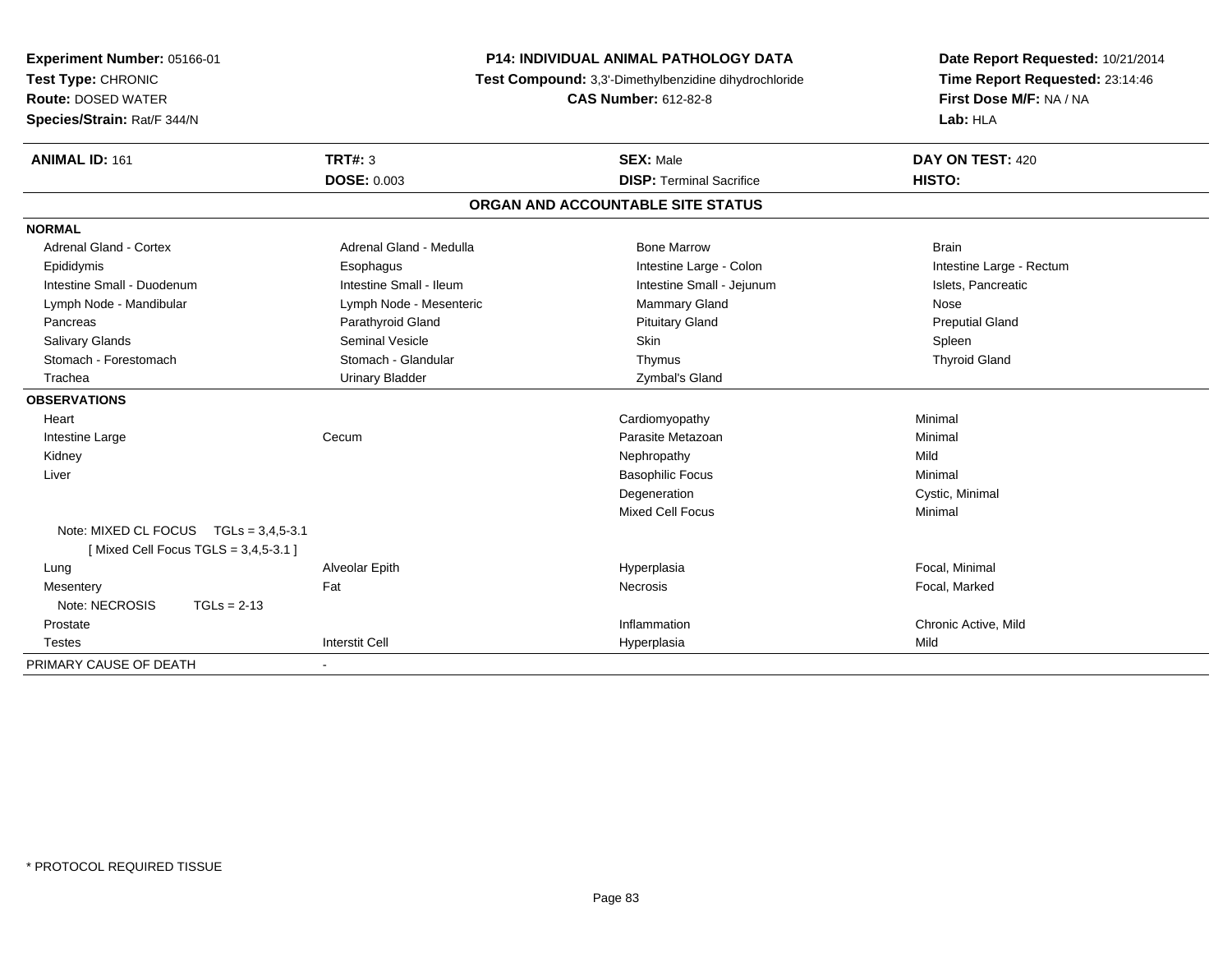| Experiment Number: 05166-01     | <b>P14: INDIVIDUAL ANIMAL PATHOLOGY DATA</b><br>Test Compound: 3,3'-Dimethylbenzidine dihydrochloride<br><b>CAS Number: 612-82-8</b> |                                   | Date Report Requested: 10/21/2014 |  |
|---------------------------------|--------------------------------------------------------------------------------------------------------------------------------------|-----------------------------------|-----------------------------------|--|
| Test Type: CHRONIC              |                                                                                                                                      |                                   | Time Report Requested: 23:14:46   |  |
| <b>Route: DOSED WATER</b>       |                                                                                                                                      |                                   | First Dose M/F: NA / NA           |  |
| Species/Strain: Rat/F 344/N     |                                                                                                                                      |                                   | Lab: HLA                          |  |
| <b>ANIMAL ID: 162</b>           | TRT#: 3                                                                                                                              | <b>SEX: Male</b>                  | DAY ON TEST: 420                  |  |
|                                 | <b>DOSE: 0.003</b>                                                                                                                   | <b>DISP: Terminal Sacrifice</b>   | HISTO:                            |  |
|                                 |                                                                                                                                      | ORGAN AND ACCOUNTABLE SITE STATUS |                                   |  |
| <b>NORMAL</b>                   |                                                                                                                                      |                                   |                                   |  |
| Adrenal Gland - Cortex          | Adrenal Gland - Medulla                                                                                                              | <b>Bone Marrow</b>                | <b>Brain</b>                      |  |
| Epididymis                      | Esophagus                                                                                                                            | Heart                             | Intestine Large - Cecum           |  |
| Intestine Large - Colon         | Intestine Large - Rectum                                                                                                             | Intestine Small - Duodenum        | Intestine Small - Ileum           |  |
| Intestine Small - Jejunum       | Islets, Pancreatic                                                                                                                   | Lung                              | Lymph Node - Mandibular           |  |
| Lymph Node - Mesenteric         | Mammary Gland                                                                                                                        | Nose                              | Pancreas                          |  |
| Parathyroid Gland               | <b>Pituitary Gland</b>                                                                                                               | <b>Preputial Gland</b>            | Salivary Glands                   |  |
| <b>Seminal Vesicle</b>          | Skin                                                                                                                                 | Spleen                            | Stomach - Forestomach             |  |
| Stomach - Glandular             | <b>Thyroid Gland</b>                                                                                                                 | Trachea                           | <b>Urinary Bladder</b>            |  |
| Zymbal's Gland                  |                                                                                                                                      |                                   |                                   |  |
| <b>OBSERVATIONS</b>             |                                                                                                                                      |                                   |                                   |  |
| Kidney                          |                                                                                                                                      | Nephropathy                       | Mild                              |  |
| Liver                           |                                                                                                                                      | <b>Basophilic Focus</b>           | Minimal                           |  |
|                                 |                                                                                                                                      | Degeneration                      | Cystic, Minimal                   |  |
|                                 |                                                                                                                                      | <b>Mixed Cell Focus</b>           | Minimal                           |  |
| [Basophilic Focus TGLS = 1-3.1] |                                                                                                                                      |                                   |                                   |  |
| [Mixed Cell Focus TGLS = 1-3.1] |                                                                                                                                      |                                   |                                   |  |
| Mesentery                       | Artery                                                                                                                               | Inflammation                      | Chronic, Marked                   |  |
| Prostate                        |                                                                                                                                      | Inflammation                      | Chronic Active, Moderate          |  |
| <b>Testes</b>                   | Bilateral, Interstit Cell                                                                                                            | Adenoma                           |                                   |  |
|                                 | <b>Interstit Cell</b>                                                                                                                | Hyperplasia                       | Mild                              |  |
| Thymus                          | <b>Epithel Cell</b>                                                                                                                  | Hyperplasia                       | Minimal                           |  |
| PRIMARY CAUSE OF DEATH          |                                                                                                                                      |                                   |                                   |  |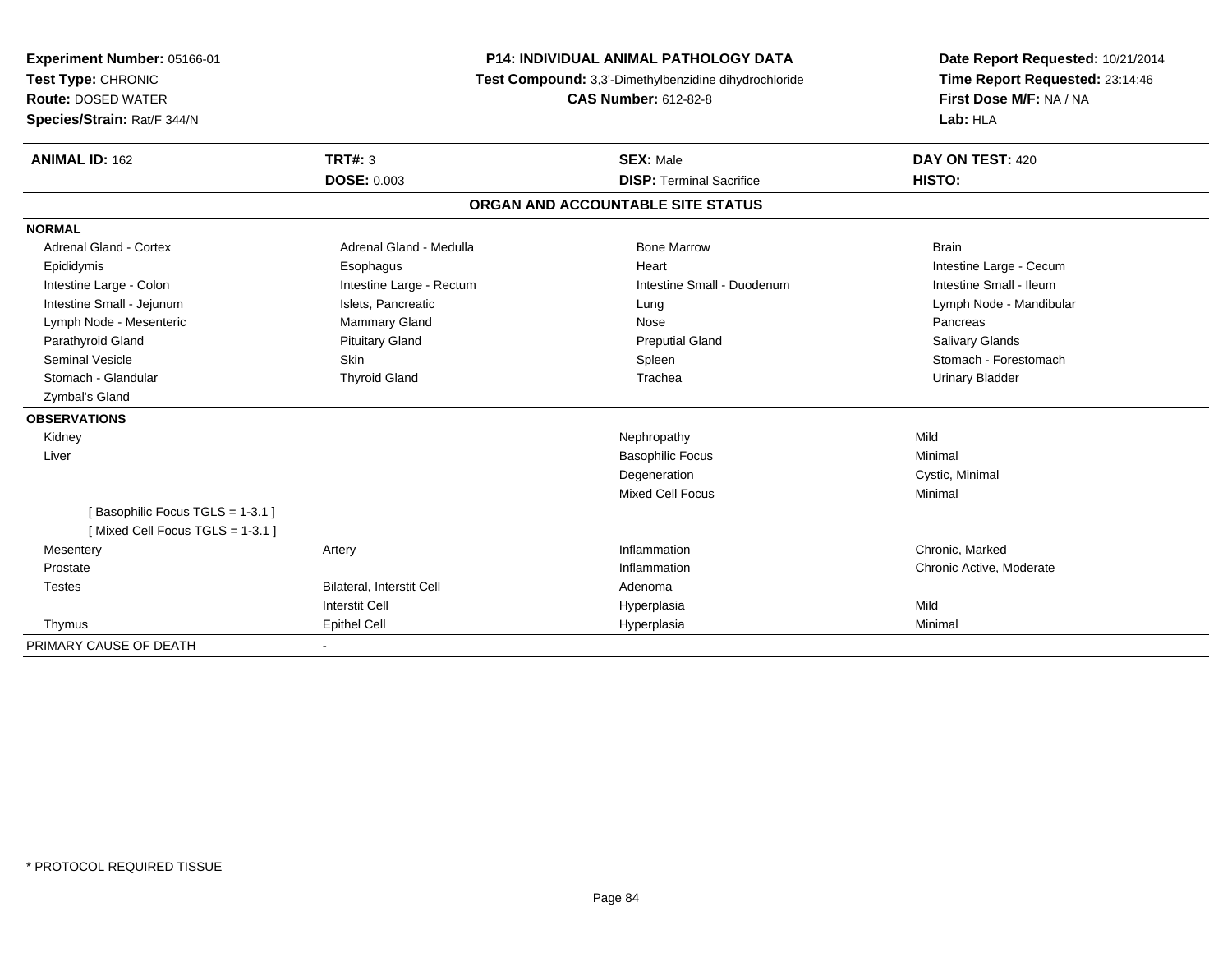| Experiment Number: 05166-01<br>Test Type: CHRONIC<br><b>Route: DOSED WATER</b><br>Species/Strain: Rat/F 344/N |                          | <b>P14: INDIVIDUAL ANIMAL PATHOLOGY DATA</b><br>Test Compound: 3,3'-Dimethylbenzidine dihydrochloride<br><b>CAS Number: 612-82-8</b> | Date Report Requested: 10/21/2014<br>Time Report Requested: 23:14:46<br>First Dose M/F: NA / NA<br>Lab: HLA |
|---------------------------------------------------------------------------------------------------------------|--------------------------|--------------------------------------------------------------------------------------------------------------------------------------|-------------------------------------------------------------------------------------------------------------|
| <b>ANIMAL ID: 163</b>                                                                                         | TRT#: 3                  | <b>SEX: Male</b>                                                                                                                     | DAY ON TEST: 420                                                                                            |
|                                                                                                               | <b>DOSE: 0.003</b>       | <b>DISP: Terminal Sacrifice</b>                                                                                                      | HISTO:                                                                                                      |
|                                                                                                               |                          | ORGAN AND ACCOUNTABLE SITE STATUS                                                                                                    |                                                                                                             |
| <b>NORMAL</b>                                                                                                 |                          |                                                                                                                                      |                                                                                                             |
| <b>Adrenal Gland - Cortex</b>                                                                                 | Adrenal Gland - Medulla  | <b>Bone Marrow</b>                                                                                                                   | <b>Brain</b>                                                                                                |
| Epididymis                                                                                                    | Esophagus                | Heart                                                                                                                                | Intestine Large - Cecum                                                                                     |
| Intestine Large - Colon                                                                                       | Intestine Large - Rectum | Intestine Small - Duodenum                                                                                                           | Intestine Small - Ileum                                                                                     |
| Intestine Small - Jejunum                                                                                     | Islets, Pancreatic       | Lung                                                                                                                                 | Lymph Node - Mandibular                                                                                     |
| Lymph Node - Mesenteric                                                                                       | Mammary Gland            | Nose                                                                                                                                 | Pancreas                                                                                                    |
| Parathyroid Gland                                                                                             | <b>Pituitary Gland</b>   | <b>Preputial Gland</b>                                                                                                               | Salivary Glands                                                                                             |
| <b>Seminal Vesicle</b>                                                                                        | Skin                     | Spleen                                                                                                                               | Stomach - Forestomach                                                                                       |
| Stomach - Glandular                                                                                           | Thymus                   | <b>Thyroid Gland</b>                                                                                                                 | Trachea                                                                                                     |
| <b>Urinary Bladder</b>                                                                                        | Zymbal's Gland           |                                                                                                                                      |                                                                                                             |
| <b>OBSERVATIONS</b>                                                                                           |                          |                                                                                                                                      |                                                                                                             |
| Kidney                                                                                                        |                          | Nephropathy                                                                                                                          | Mild                                                                                                        |
| Liver                                                                                                         |                          | <b>Basophilic Focus</b>                                                                                                              | Mild                                                                                                        |
|                                                                                                               |                          | Degeneration                                                                                                                         | Cystic, Mild                                                                                                |
|                                                                                                               |                          | <b>Mixed Cell Focus</b>                                                                                                              | Mild                                                                                                        |
| Note: DEGEN<br>$TGLs = 1-3.1$                                                                                 |                          |                                                                                                                                      |                                                                                                             |
| [Mixed Cell Focus TGLS = $1-3.1$ ]                                                                            |                          |                                                                                                                                      |                                                                                                             |
| Prostate                                                                                                      |                          | Inflammation                                                                                                                         | Chronic Active, Minimal                                                                                     |
| <b>Testes</b>                                                                                                 | <b>Interstit Cell</b>    | Adenoma                                                                                                                              |                                                                                                             |
|                                                                                                               | <b>Interstit Cell</b>    | Hyperplasia                                                                                                                          | Mild                                                                                                        |
| PRIMARY CAUSE OF DEATH                                                                                        | $\sim$                   |                                                                                                                                      |                                                                                                             |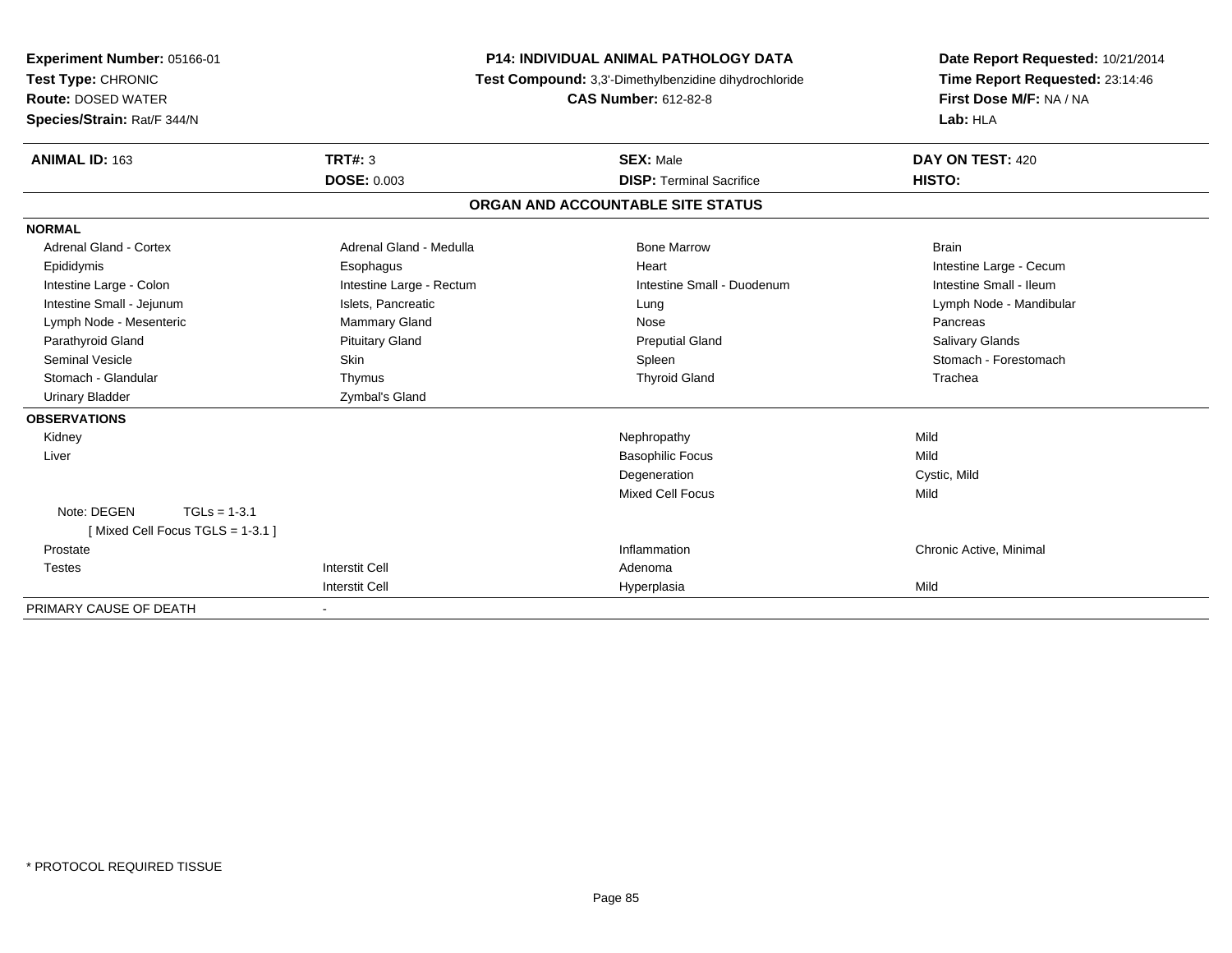| Experiment Number: 05166-01                                                 | <b>P14: INDIVIDUAL ANIMAL PATHOLOGY DATA</b> |                                   | Date Report Requested: 10/21/2014  |
|-----------------------------------------------------------------------------|----------------------------------------------|-----------------------------------|------------------------------------|
| Test Type: CHRONIC<br>Test Compound: 3,3'-Dimethylbenzidine dihydrochloride |                                              | Time Report Requested: 23:14:46   |                                    |
| <b>Route: DOSED WATER</b>                                                   |                                              | <b>CAS Number: 612-82-8</b>       | First Dose M/F: NA / NA            |
| Species/Strain: Rat/F 344/N                                                 |                                              |                                   | Lab: HLA                           |
| <b>ANIMAL ID: 164</b>                                                       | TRT#: 3                                      | <b>SEX: Male</b>                  | DAY ON TEST: 420                   |
|                                                                             | <b>DOSE: 0.003</b>                           | <b>DISP: Terminal Sacrifice</b>   | HISTO:                             |
|                                                                             |                                              | ORGAN AND ACCOUNTABLE SITE STATUS |                                    |
| <b>NORMAL</b>                                                               |                                              |                                   |                                    |
| Adrenal Gland - Cortex                                                      | Adrenal Gland - Medulla                      | <b>Bone Marrow</b>                | <b>Brain</b>                       |
| Epididymis                                                                  | Esophagus                                    | Heart                             | Intestine Large - Cecum            |
| Intestine Large - Colon                                                     | Intestine Large - Rectum                     | Intestine Small - Duodenum        | Intestine Small - Ileum            |
| Intestine Small - Jejunum                                                   | Islets, Pancreatic                           | Lung                              | Lymph Node - Mandibular            |
| Lymph Node - Mesenteric                                                     | Mammary Gland                                | Nose                              | Pancreas                           |
| Parathyroid Gland                                                           | <b>Pituitary Gland</b>                       | <b>Preputial Gland</b>            | Salivary Glands                    |
| <b>Seminal Vesicle</b>                                                      | Spleen                                       | Stomach - Forestomach             | Stomach - Glandular                |
| <b>Thyroid Gland</b>                                                        | Trachea                                      | <b>Urinary Bladder</b>            | Zymbal's Gland                     |
| <b>OBSERVATIONS</b>                                                         |                                              |                                   |                                    |
| Kidney                                                                      |                                              | Nephropathy                       | Mild                               |
| Liver                                                                       |                                              | <b>Basophilic Focus</b>           | Minimal                            |
|                                                                             |                                              | Inflammation                      | Granulomatous, Multifocal, Minimal |
|                                                                             |                                              | <b>Mixed Cell Focus</b>           | Minimal                            |
| Note: MIXED CL FOCUS<br>$TGLs = 2-3.1$                                      |                                              |                                   |                                    |
| Lymph Node                                                                  | Mediastinal                                  | Hemorrhage                        | Moderate                           |
| Note: HEMORRHAGE<br>$TGLs = 3-9$                                            |                                              |                                   |                                    |
| Prostate                                                                    |                                              | Inflammation                      | Chronic Active, Mild               |
| <b>Skin</b>                                                                 |                                              | <b>Basal Cell Adenoma</b>         |                                    |
| Note: [ BASAL CEL ADEN ] TGLs = 1-13                                        |                                              |                                   |                                    |
| <b>Testes</b>                                                               | <b>Interstit Cell</b>                        | Hyperplasia                       | Mild                               |
| Thymus                                                                      | <b>Epithel Cell</b>                          | Hyperplasia                       | Mild                               |
| PRIMARY CAUSE OF DEATH                                                      |                                              |                                   |                                    |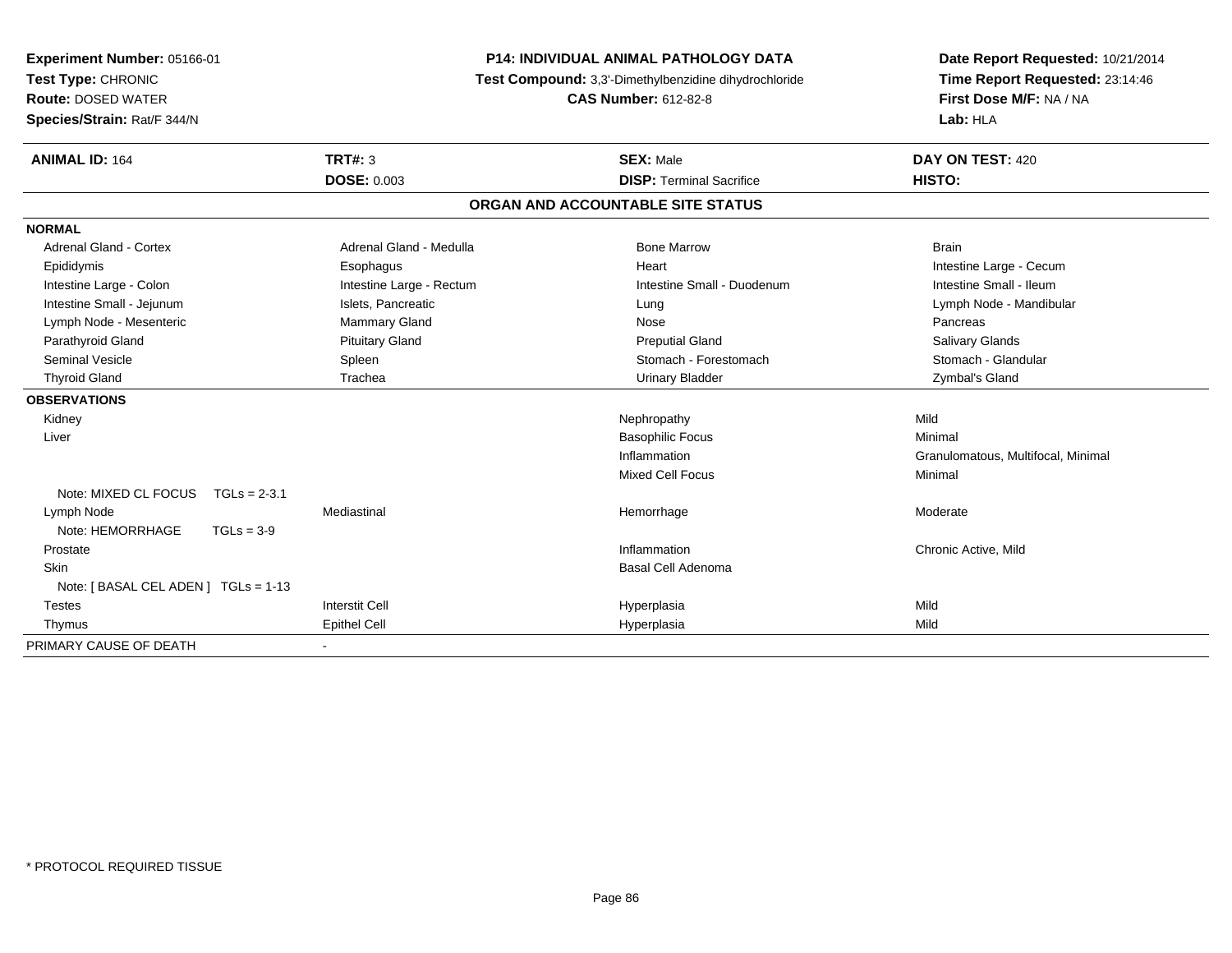| Experiment Number: 05166-01   | <b>P14: INDIVIDUAL ANIMAL PATHOLOGY DATA</b> |                                                       | Date Report Requested: 10/21/2014  |  |
|-------------------------------|----------------------------------------------|-------------------------------------------------------|------------------------------------|--|
| Test Type: CHRONIC            |                                              | Test Compound: 3,3'-Dimethylbenzidine dihydrochloride | Time Report Requested: 23:14:46    |  |
| <b>Route: DOSED WATER</b>     |                                              | <b>CAS Number: 612-82-8</b>                           | First Dose M/F: NA / NA            |  |
| Species/Strain: Rat/F 344/N   |                                              |                                                       | Lab: HLA                           |  |
| <b>ANIMAL ID: 165</b>         | <b>TRT#: 3</b>                               | <b>SEX: Male</b>                                      | DAY ON TEST: 420                   |  |
|                               | <b>DOSE: 0.003</b>                           | <b>DISP: Terminal Sacrifice</b>                       | HISTO:                             |  |
|                               |                                              | ORGAN AND ACCOUNTABLE SITE STATUS                     |                                    |  |
| <b>NORMAL</b>                 |                                              |                                                       |                                    |  |
| <b>Adrenal Gland - Cortex</b> | Adrenal Gland - Medulla                      | <b>Bone Marrow</b>                                    | <b>Brain</b>                       |  |
| Epididymis                    | Esophagus                                    | Heart                                                 | Intestine Large - Cecum            |  |
| Intestine Large - Colon       | Intestine Large - Rectum                     | Intestine Small - Duodenum                            | Intestine Small - Ileum            |  |
| Intestine Small - Jejunum     | Islets, Pancreatic                           | Lung                                                  | Lymph Node - Mesenteric            |  |
| <b>Mammary Gland</b>          | Nose                                         | Pancreas                                              | Parathyroid Gland                  |  |
| <b>Preputial Gland</b>        | <b>Salivary Glands</b>                       | <b>Seminal Vesicle</b>                                | <b>Skin</b>                        |  |
| Spleen                        | Stomach - Forestomach                        | Stomach - Glandular                                   | <b>Thyroid Gland</b>               |  |
| Trachea                       | <b>Urinary Bladder</b>                       | Zymbal's Gland                                        |                                    |  |
| <b>MISSING</b>                |                                              |                                                       |                                    |  |
| Thymus                        |                                              |                                                       |                                    |  |
| <b>OBSERVATIONS</b>           |                                              |                                                       |                                    |  |
| Kidney                        |                                              | Nephropathy                                           | Mild                               |  |
| Liver                         |                                              | <b>Basophilic Focus</b>                               | Mild                               |  |
|                               |                                              | Degeneration                                          | Cystic, Minimal                    |  |
|                               |                                              | Inflammation                                          | Granulomatous, Multifocal, Minimal |  |
| Lymph Node                    | Mandibular                                   | Hyperplasia                                           | Plasma Cell, Moderate              |  |
| <b>Pituitary Gland</b>        | Pars Distalis                                | Adenoma                                               |                                    |  |
| [Adenoma TGLS = $1-2$ ]       |                                              |                                                       |                                    |  |
| Prostate                      |                                              | Inflammation                                          | Chronic Active, Mild               |  |
| <b>Testes</b>                 | <b>Interstit Cell</b>                        | Hyperplasia                                           | Mild                               |  |
| PRIMARY CAUSE OF DEATH        | $\blacksquare$                               |                                                       |                                    |  |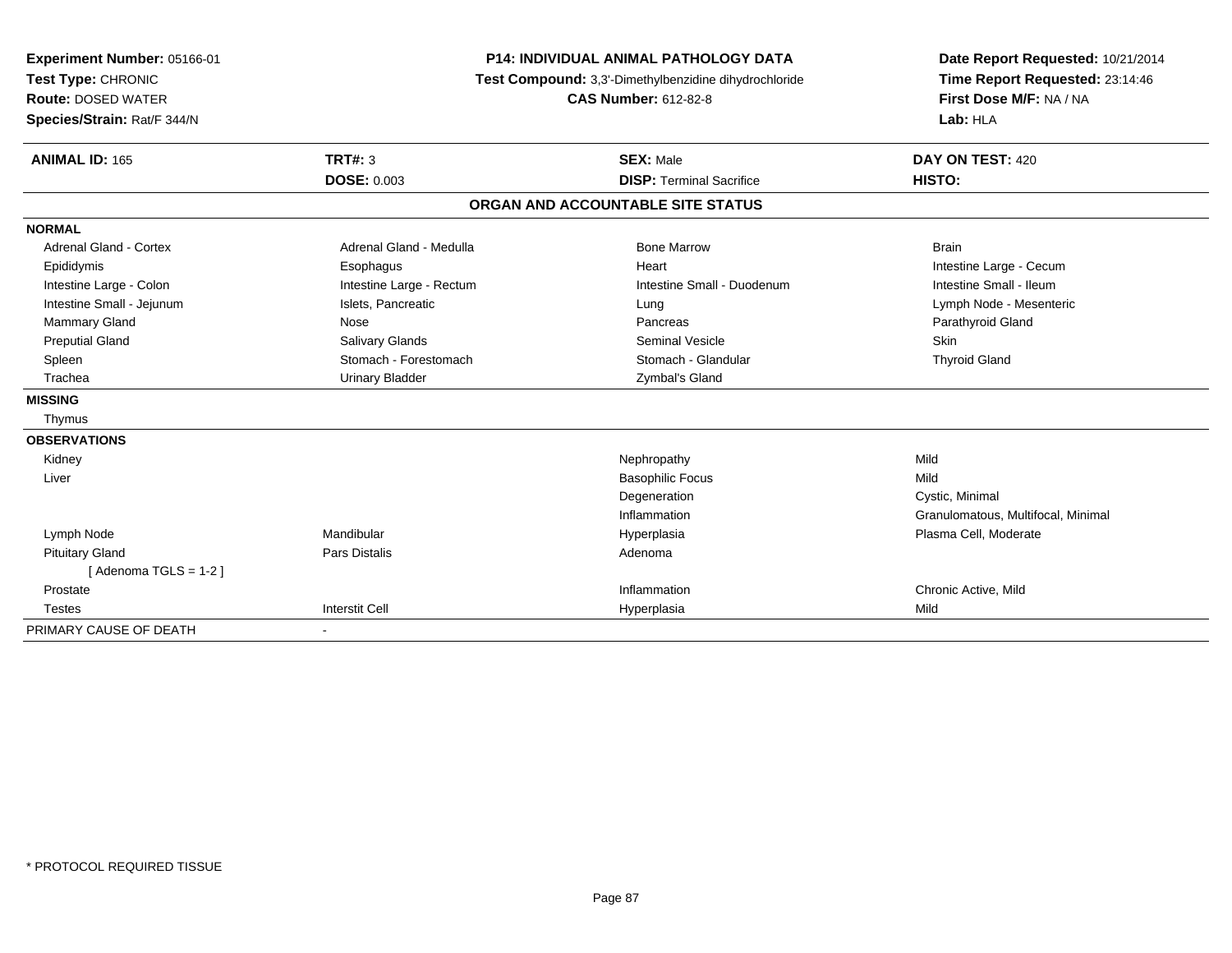| <b>Experiment Number: 05166-01</b><br>Test Type: CHRONIC<br><b>Route: DOSED WATER</b><br>Species/Strain: Rat/F 344/N |                            | <b>P14: INDIVIDUAL ANIMAL PATHOLOGY DATA</b><br>Test Compound: 3,3'-Dimethylbenzidine dihydrochloride<br><b>CAS Number: 612-82-8</b> | Date Report Requested: 10/21/2014<br>Time Report Requested: 23:14:46<br>First Dose M/F: NA / NA<br>Lab: HLA |  |
|----------------------------------------------------------------------------------------------------------------------|----------------------------|--------------------------------------------------------------------------------------------------------------------------------------|-------------------------------------------------------------------------------------------------------------|--|
| <b>ANIMAL ID: 166</b>                                                                                                | TRT#: 3                    | <b>SEX: Male</b>                                                                                                                     | DAY ON TEST: 420                                                                                            |  |
|                                                                                                                      | <b>DOSE: 0.003</b>         | <b>DISP: Terminal Sacrifice</b>                                                                                                      | HISTO:                                                                                                      |  |
|                                                                                                                      |                            | ORGAN AND ACCOUNTABLE SITE STATUS                                                                                                    |                                                                                                             |  |
| <b>NORMAL</b>                                                                                                        |                            |                                                                                                                                      |                                                                                                             |  |
| <b>Adrenal Gland - Cortex</b>                                                                                        | Adrenal Gland - Medulla    | <b>Bone Marrow</b>                                                                                                                   | <b>Brain</b>                                                                                                |  |
| Epididymis                                                                                                           | Esophagus                  | Intestine Large - Cecum                                                                                                              | Intestine Large - Colon                                                                                     |  |
| Intestine Large - Rectum                                                                                             | Intestine Small - Duodenum | Intestine Small - Ileum                                                                                                              | Intestine Small - Jejunum                                                                                   |  |
| Islets, Pancreatic                                                                                                   | Lung                       | Lymph Node - Mandibular                                                                                                              | Lymph Node - Mesenteric                                                                                     |  |
| Mammary Gland                                                                                                        | Nose                       | Pancreas                                                                                                                             | Parathyroid Gland                                                                                           |  |
| <b>Pituitary Gland</b>                                                                                               | <b>Preputial Gland</b>     | Salivary Glands                                                                                                                      | <b>Seminal Vesicle</b>                                                                                      |  |
| <b>Skin</b>                                                                                                          | Spleen                     | Stomach - Forestomach                                                                                                                | Stomach - Glandular                                                                                         |  |
| Thymus                                                                                                               | <b>Thyroid Gland</b>       | Trachea                                                                                                                              | <b>Urinary Bladder</b>                                                                                      |  |
| Zymbal's Gland                                                                                                       |                            |                                                                                                                                      |                                                                                                             |  |
| <b>OBSERVATIONS</b>                                                                                                  |                            |                                                                                                                                      |                                                                                                             |  |
| Heart                                                                                                                |                            | Cardiomyopathy                                                                                                                       | Minimal                                                                                                     |  |
| Kidney                                                                                                               |                            | Nephropathy                                                                                                                          | Mild                                                                                                        |  |
| Liver                                                                                                                |                            | <b>Basophilic Focus</b>                                                                                                              | Mild                                                                                                        |  |
|                                                                                                                      |                            | <b>Mixed Cell Focus</b>                                                                                                              | Mild                                                                                                        |  |
| Note: MIXED CL FOCUS<br>$TGLs = 1-3.1$                                                                               |                            |                                                                                                                                      |                                                                                                             |  |
| Prostate                                                                                                             |                            | Inflammation                                                                                                                         | Chronic Active, Mild                                                                                        |  |
| <b>Testes</b>                                                                                                        | <b>Interstit Cell</b>      | Hyperplasia                                                                                                                          | Mild                                                                                                        |  |
| PRIMARY CAUSE OF DEATH                                                                                               |                            |                                                                                                                                      |                                                                                                             |  |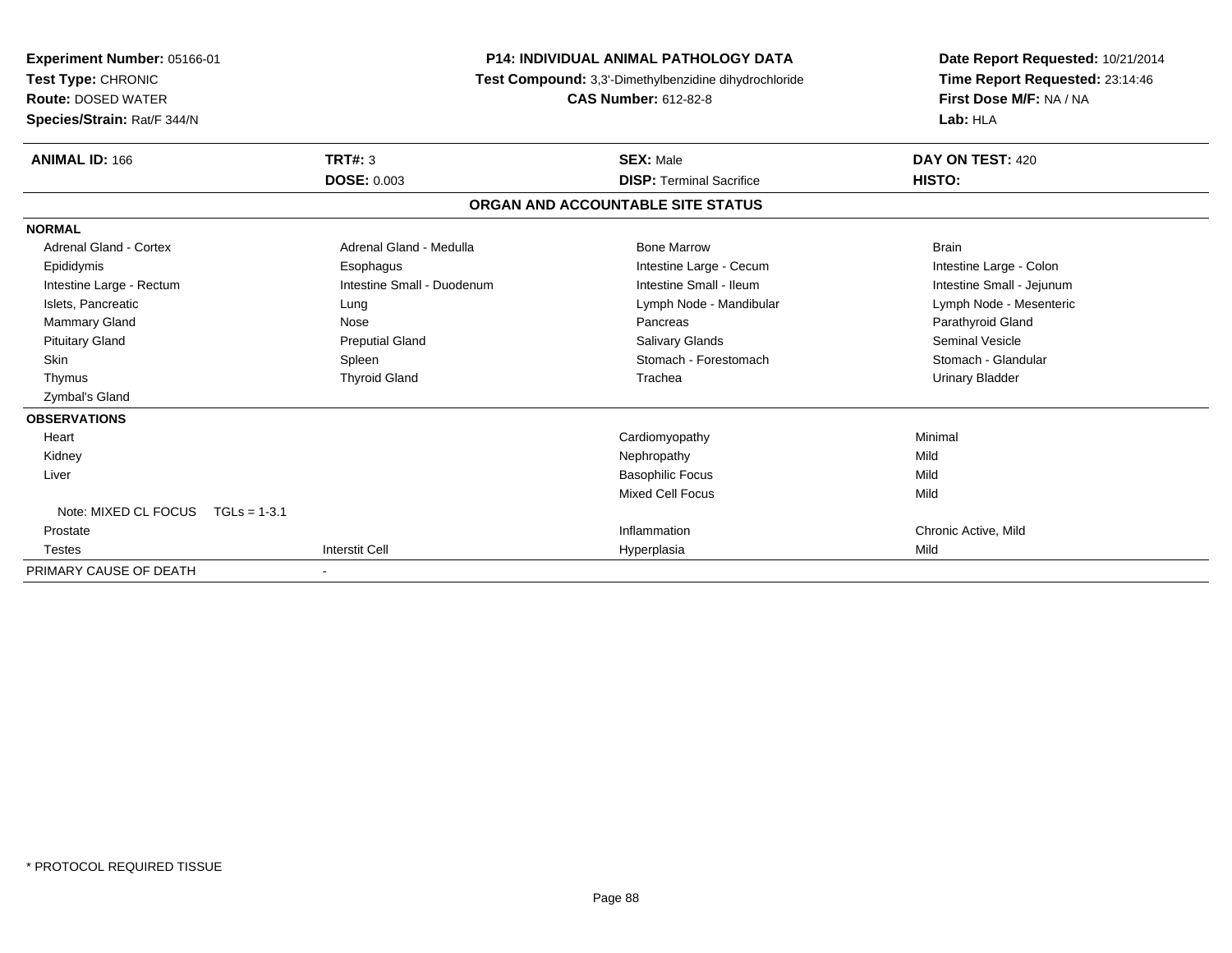| <b>Experiment Number: 05166-01</b><br>Test Type: CHRONIC<br><b>Route: DOSED WATER</b><br>Species/Strain: Rat/F 344/N<br><b>ANIMAL ID: 167</b> | TRT#: 3                          | <b>P14: INDIVIDUAL ANIMAL PATHOLOGY DATA</b><br>Test Compound: 3,3'-Dimethylbenzidine dihydrochloride<br><b>CAS Number: 612-82-8</b><br><b>SEX: Male</b> | Date Report Requested: 10/21/2014<br>Time Report Requested: 23:14:46<br>First Dose M/F: NA / NA<br>Lab: HLA<br>DAY ON TEST: 420 |
|-----------------------------------------------------------------------------------------------------------------------------------------------|----------------------------------|----------------------------------------------------------------------------------------------------------------------------------------------------------|---------------------------------------------------------------------------------------------------------------------------------|
|                                                                                                                                               | <b>DOSE: 0.003</b>               | <b>DISP: Terminal Sacrifice</b>                                                                                                                          | HISTO:                                                                                                                          |
|                                                                                                                                               |                                  | ORGAN AND ACCOUNTABLE SITE STATUS                                                                                                                        |                                                                                                                                 |
| <b>NORMAL</b>                                                                                                                                 |                                  |                                                                                                                                                          |                                                                                                                                 |
| Adrenal Gland - Cortex                                                                                                                        | Adrenal Gland - Medulla          | <b>Bone Marrow</b>                                                                                                                                       | <b>Brain</b>                                                                                                                    |
| Epididymis                                                                                                                                    | Esophagus                        | Heart                                                                                                                                                    | Intestine Large - Cecum                                                                                                         |
| Intestine Large - Colon                                                                                                                       | Intestine Large - Rectum         | Intestine Small - Duodenum                                                                                                                               | Intestine Small - Ileum                                                                                                         |
| Intestine Small - Jejunum                                                                                                                     | Islets, Pancreatic               | Lymph Node - Mandibular                                                                                                                                  | Lymph Node - Mesenteric                                                                                                         |
| <b>Mammary Gland</b>                                                                                                                          | Nose                             | Pancreas                                                                                                                                                 | Parathyroid Gland                                                                                                               |
| <b>Pituitary Gland</b>                                                                                                                        | <b>Preputial Gland</b>           | Salivary Glands                                                                                                                                          | Seminal Vesicle                                                                                                                 |
| Spleen                                                                                                                                        | Stomach - Forestomach            | Stomach - Glandular                                                                                                                                      | Thymus                                                                                                                          |
| <b>Thyroid Gland</b>                                                                                                                          | Trachea                          | <b>Urinary Bladder</b>                                                                                                                                   | Zymbal's Gland                                                                                                                  |
| <b>OBSERVATIONS</b>                                                                                                                           |                                  |                                                                                                                                                          |                                                                                                                                 |
| Kidney                                                                                                                                        |                                  | Nephropathy                                                                                                                                              | Mild                                                                                                                            |
| Liver                                                                                                                                         |                                  | <b>Basophilic Focus</b>                                                                                                                                  | Minimal                                                                                                                         |
|                                                                                                                                               |                                  | Mixed Cell Focus                                                                                                                                         | Minimal                                                                                                                         |
| Lung                                                                                                                                          | Alveolar Epith                   | Hyperplasia                                                                                                                                              | Focal, Mild                                                                                                                     |
| Prostate                                                                                                                                      |                                  | Inflammation                                                                                                                                             | Chronic Active, Mild                                                                                                            |
| Skin                                                                                                                                          |                                  | Basal Cell Adenoma                                                                                                                                       |                                                                                                                                 |
| Note: BASAL CEL ADEN $TGLs = 1-13$                                                                                                            |                                  |                                                                                                                                                          |                                                                                                                                 |
| <b>Testes</b>                                                                                                                                 | <b>Bilateral. Interstit Cell</b> | Adenoma                                                                                                                                                  |                                                                                                                                 |
|                                                                                                                                               | Interstit Cell                   | Hyperplasia                                                                                                                                              | Mild                                                                                                                            |
| PRIMARY CAUSE OF DEATH                                                                                                                        |                                  |                                                                                                                                                          |                                                                                                                                 |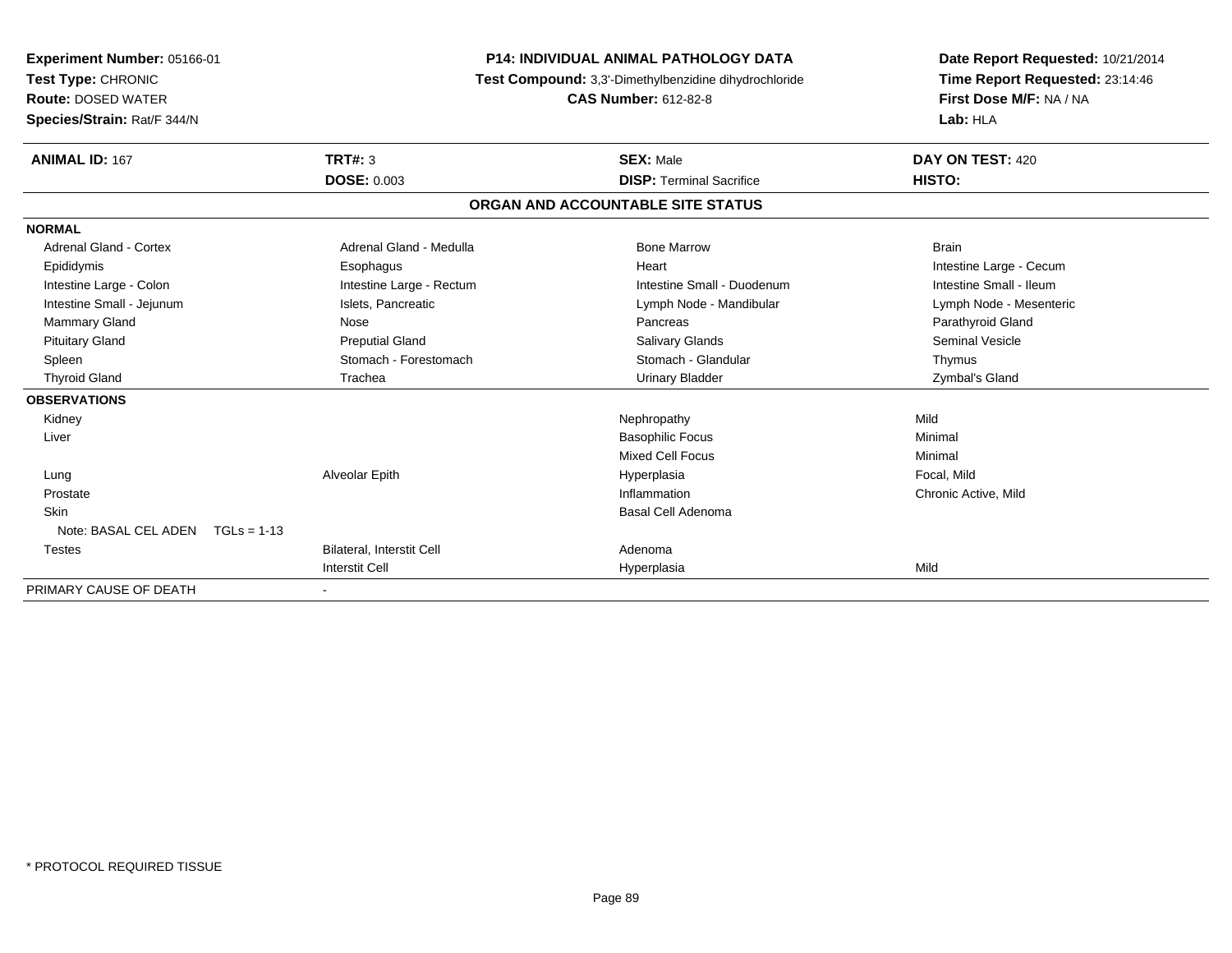| <b>P14: INDIVIDUAL ANIMAL PATHOLOGY DATA</b><br>Experiment Number: 05166-01<br>Test Type: CHRONIC<br>Test Compound: 3,3'-Dimethylbenzidine dihydrochloride<br><b>Route: DOSED WATER</b><br><b>CAS Number: 612-82-8</b><br>Species/Strain: Rat/F 344/N |                            | Date Report Requested: 10/21/2014<br>Time Report Requested: 23:14:46<br>First Dose M/F: NA / NA<br>Lab: HLA |                           |
|-------------------------------------------------------------------------------------------------------------------------------------------------------------------------------------------------------------------------------------------------------|----------------------------|-------------------------------------------------------------------------------------------------------------|---------------------------|
| <b>ANIMAL ID: 168</b>                                                                                                                                                                                                                                 | <b>TRT#: 3</b>             | <b>SEX: Male</b>                                                                                            | DAY ON TEST: 420          |
|                                                                                                                                                                                                                                                       | <b>DOSE: 0.003</b>         | <b>DISP: Terminal Sacrifice</b>                                                                             | HISTO:                    |
|                                                                                                                                                                                                                                                       |                            | ORGAN AND ACCOUNTABLE SITE STATUS                                                                           |                           |
| <b>NORMAL</b>                                                                                                                                                                                                                                         |                            |                                                                                                             |                           |
| Adrenal Gland - Cortex                                                                                                                                                                                                                                | Adrenal Gland - Medulla    | <b>Bone Marrow</b>                                                                                          | <b>Brain</b>              |
| Epididymis                                                                                                                                                                                                                                            | Esophagus                  | Heart                                                                                                       | Intestine Large - Cecum   |
| Intestine Large - Colon                                                                                                                                                                                                                               | Intestine Small - Duodenum | Intestine Small - Ileum                                                                                     | Intestine Small - Jejunum |
| Islets, Pancreatic                                                                                                                                                                                                                                    | Lung                       | Lymph Node - Mandibular                                                                                     | Lymph Node - Mesenteric   |
| <b>Mammary Gland</b>                                                                                                                                                                                                                                  | Nose                       | Pancreas                                                                                                    | Parathyroid Gland         |
| <b>Pituitary Gland</b>                                                                                                                                                                                                                                | <b>Preputial Gland</b>     | Prostate                                                                                                    | Salivary Glands           |
| Seminal Vesicle                                                                                                                                                                                                                                       | <b>Skin</b>                | Spleen                                                                                                      | Stomach - Forestomach     |
| Stomach - Glandular                                                                                                                                                                                                                                   | Thymus                     | <b>Thyroid Gland</b>                                                                                        | Trachea                   |
| <b>Urinary Bladder</b>                                                                                                                                                                                                                                | Zymbal's Gland             |                                                                                                             |                           |
| <b>OBSERVATIONS</b>                                                                                                                                                                                                                                   |                            |                                                                                                             |                           |
| Intestine Large                                                                                                                                                                                                                                       | Rectum                     | Parasite Metazoan                                                                                           | Minimal                   |
| Kidney                                                                                                                                                                                                                                                |                            | Nephropathy                                                                                                 | Mild                      |
| Liver                                                                                                                                                                                                                                                 |                            | Degeneration                                                                                                | Cystic, Minimal           |
| <b>Testes</b>                                                                                                                                                                                                                                         | <b>Interstit Cell</b>      | Hyperplasia                                                                                                 | Mild                      |
| PRIMARY CAUSE OF DEATH                                                                                                                                                                                                                                |                            |                                                                                                             |                           |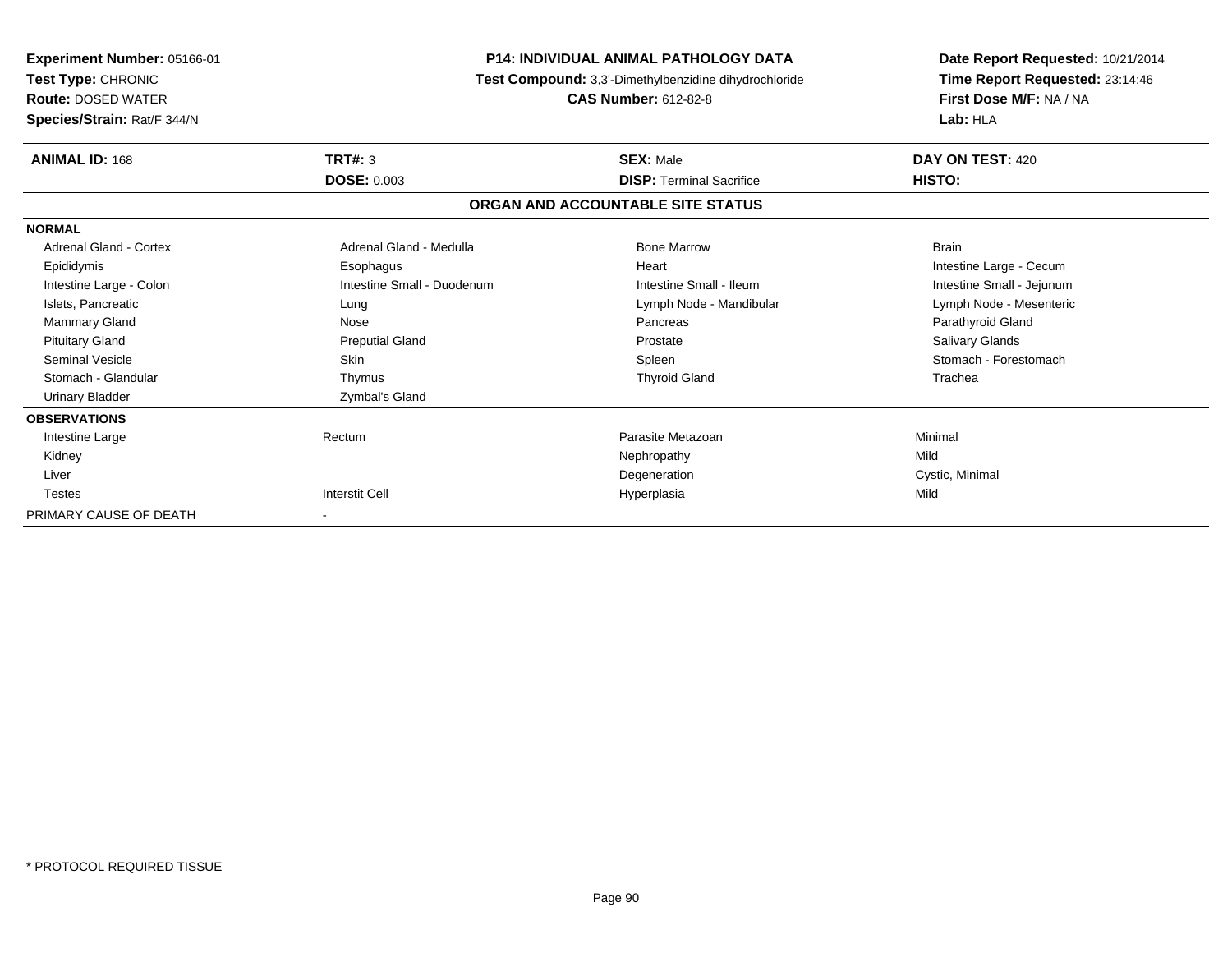| Experiment Number: 05166-01<br>Test Type: CHRONIC<br><b>Route: DOSED WATER</b><br>Species/Strain: Rat/F 344/N |                            | <b>P14: INDIVIDUAL ANIMAL PATHOLOGY DATA</b><br>Test Compound: 3,3'-Dimethylbenzidine dihydrochloride<br><b>CAS Number: 612-82-8</b> | Date Report Requested: 10/21/2014<br>Time Report Requested: 23:14:46<br>First Dose M/F: NA / NA<br>Lab: HLA |
|---------------------------------------------------------------------------------------------------------------|----------------------------|--------------------------------------------------------------------------------------------------------------------------------------|-------------------------------------------------------------------------------------------------------------|
| <b>ANIMAL ID: 169</b>                                                                                         | TRT#: 3                    | <b>SEX: Male</b>                                                                                                                     | DAY ON TEST: 420                                                                                            |
|                                                                                                               | <b>DOSE: 0.003</b>         | <b>DISP: Terminal Sacrifice</b>                                                                                                      | HISTO:                                                                                                      |
|                                                                                                               |                            | ORGAN AND ACCOUNTABLE SITE STATUS                                                                                                    |                                                                                                             |
| <b>NORMAL</b>                                                                                                 |                            |                                                                                                                                      |                                                                                                             |
| Adrenal Gland - Cortex                                                                                        | Adrenal Gland - Medulla    | <b>Bone Marrow</b>                                                                                                                   | <b>Brain</b>                                                                                                |
| Epididymis                                                                                                    | Esophagus                  | Intestine Large - Cecum                                                                                                              | Intestine Large - Colon                                                                                     |
| Intestine Large - Rectum                                                                                      | Intestine Small - Duodenum | Intestine Small - Ileum                                                                                                              | Intestine Small - Jejunum                                                                                   |
| Islets, Pancreatic                                                                                            | Lung                       | Lymph Node - Mandibular                                                                                                              | Lymph Node - Mesenteric                                                                                     |
| <b>Mammary Gland</b>                                                                                          | Nose                       | Pancreas                                                                                                                             | Parathyroid Gland                                                                                           |
| <b>Pituitary Gland</b>                                                                                        | Salivary Glands            | <b>Seminal Vesicle</b>                                                                                                               | <b>Skin</b>                                                                                                 |
| Spleen                                                                                                        | Stomach - Forestomach      | Stomach - Glandular                                                                                                                  | Thymus                                                                                                      |
| Trachea                                                                                                       | <b>Urinary Bladder</b>     | Zymbal's Gland                                                                                                                       |                                                                                                             |
| <b>OBSERVATIONS</b>                                                                                           |                            |                                                                                                                                      |                                                                                                             |
| Heart                                                                                                         |                            | Cardiomyopathy                                                                                                                       | Mild                                                                                                        |
| Kidney                                                                                                        |                            | Nephropathy                                                                                                                          | Mild                                                                                                        |
| Liver                                                                                                         |                            | <b>Basophilic Focus</b>                                                                                                              | Minimal                                                                                                     |
|                                                                                                               |                            | <b>Mixed Cell Focus</b>                                                                                                              | Minimal                                                                                                     |
| <b>Preputial Gland</b>                                                                                        | Duct                       | Ectasia                                                                                                                              | Moderate                                                                                                    |
| Prostate                                                                                                      |                            | Inflammation                                                                                                                         | Chronic Active, Mild                                                                                        |
| <b>Testes</b>                                                                                                 | <b>Interstit Cell</b>      | Hyperplasia                                                                                                                          | Mild                                                                                                        |
| <b>Thyroid Gland</b>                                                                                          | <b>Follicular Cel</b>      | Adenoma                                                                                                                              |                                                                                                             |
| PRIMARY CAUSE OF DEATH                                                                                        |                            |                                                                                                                                      |                                                                                                             |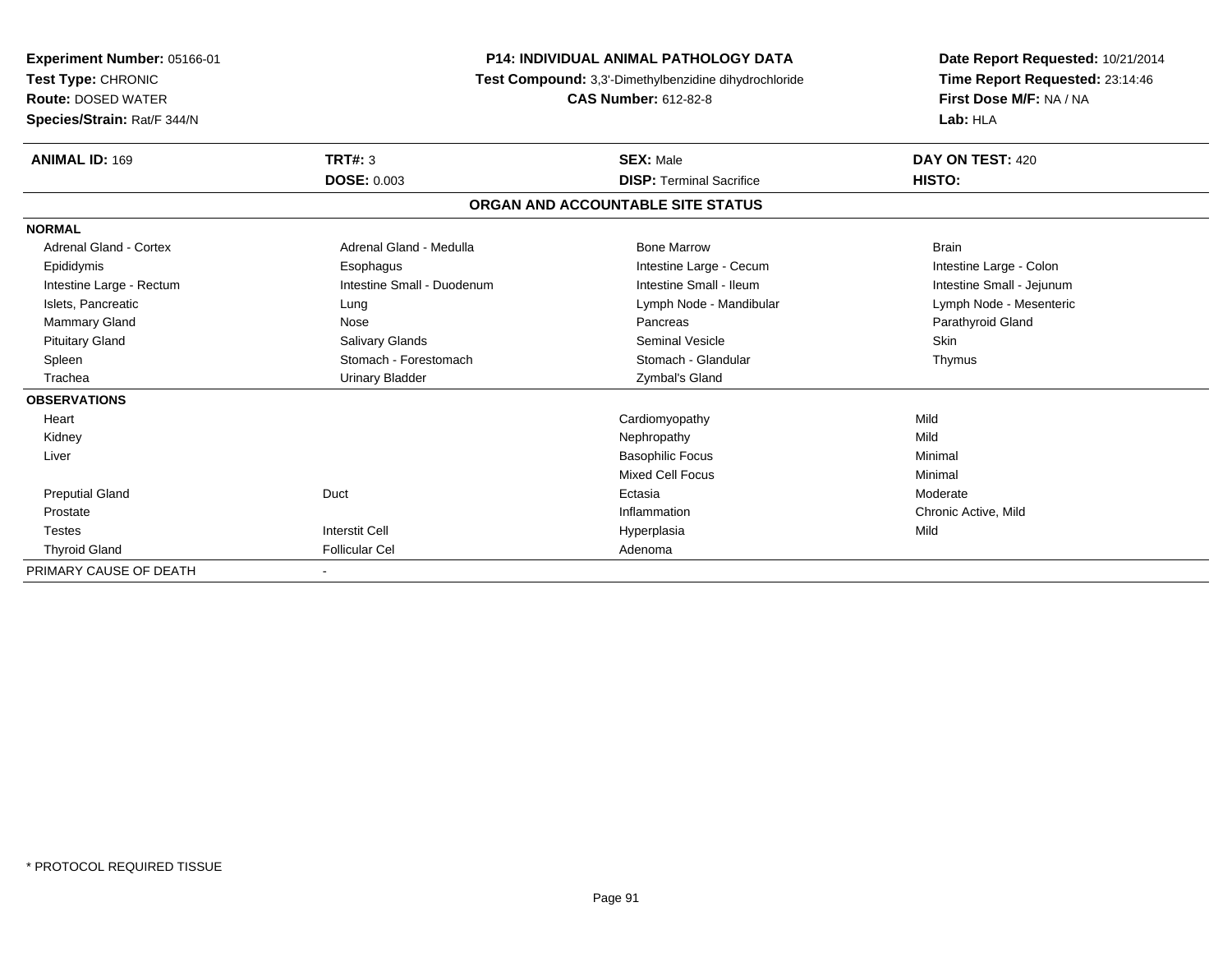| Experiment Number: 05166-01<br>Test Type: CHRONIC<br><b>Route: DOSED WATER</b><br>Species/Strain: Rat/F 344/N |                            | <b>P14: INDIVIDUAL ANIMAL PATHOLOGY DATA</b><br>Test Compound: 3,3'-Dimethylbenzidine dihydrochloride<br><b>CAS Number: 612-82-8</b> | Date Report Requested: 10/21/2014<br>Time Report Requested: 23:14:46<br>First Dose M/F: NA / NA<br>Lab: HLA |  |
|---------------------------------------------------------------------------------------------------------------|----------------------------|--------------------------------------------------------------------------------------------------------------------------------------|-------------------------------------------------------------------------------------------------------------|--|
| <b>ANIMAL ID: 170</b>                                                                                         | TRT#: 3                    | <b>SEX: Male</b>                                                                                                                     | DAY ON TEST: 420                                                                                            |  |
|                                                                                                               | <b>DOSE: 0.003</b>         | <b>DISP: Terminal Sacrifice</b>                                                                                                      | HISTO:                                                                                                      |  |
|                                                                                                               |                            | ORGAN AND ACCOUNTABLE SITE STATUS                                                                                                    |                                                                                                             |  |
| <b>NORMAL</b>                                                                                                 |                            |                                                                                                                                      |                                                                                                             |  |
| Adrenal Gland - Cortex                                                                                        | Adrenal Gland - Medulla    | <b>Bone Marrow</b>                                                                                                                   | <b>Brain</b>                                                                                                |  |
| Epididymis                                                                                                    | Esophagus                  | Heart                                                                                                                                | Intestine Large - Cecum                                                                                     |  |
| Intestine Large - Colon                                                                                       | Intestine Small - Duodenum | Intestine Small - Ileum                                                                                                              | Intestine Small - Jejunum                                                                                   |  |
| Islets, Pancreatic                                                                                            | Lung                       | Lymph Node - Mandibular                                                                                                              | Lymph Node - Mesenteric                                                                                     |  |
| <b>Mammary Gland</b>                                                                                          | Pancreas                   | Parathyroid Gland                                                                                                                    | <b>Pituitary Gland</b>                                                                                      |  |
| <b>Preputial Gland</b>                                                                                        | Prostate                   | <b>Salivary Glands</b>                                                                                                               | <b>Seminal Vesicle</b>                                                                                      |  |
| <b>Skin</b>                                                                                                   | Spleen                     | Stomach - Forestomach                                                                                                                | Stomach - Glandular                                                                                         |  |
| Thymus                                                                                                        | <b>Thyroid Gland</b>       | Trachea                                                                                                                              | <b>Urinary Bladder</b>                                                                                      |  |
| Zymbal's Gland                                                                                                |                            |                                                                                                                                      |                                                                                                             |  |
| <b>OBSERVATIONS</b>                                                                                           |                            |                                                                                                                                      |                                                                                                             |  |
| Intestine Large                                                                                               | Rectum                     | Parasite Metazoan                                                                                                                    | Minimal                                                                                                     |  |
| Kidney                                                                                                        |                            | Nephropathy                                                                                                                          | Mild                                                                                                        |  |
| Liver                                                                                                         |                            | <b>Mixed Cell Focus</b>                                                                                                              | Mild                                                                                                        |  |
| [Mixed Cell Focus TGLS = 2-3.1]                                                                               |                            |                                                                                                                                      |                                                                                                             |  |
| Nose                                                                                                          |                            | Fungus                                                                                                                               | Moderate                                                                                                    |  |
|                                                                                                               |                            | Inflammation                                                                                                                         | Suppurative, Mild                                                                                           |  |
| <b>Testes</b>                                                                                                 | <b>Interstit Cell</b>      | Hyperplasia                                                                                                                          | Mild                                                                                                        |  |
| PRIMARY CAUSE OF DEATH                                                                                        |                            |                                                                                                                                      |                                                                                                             |  |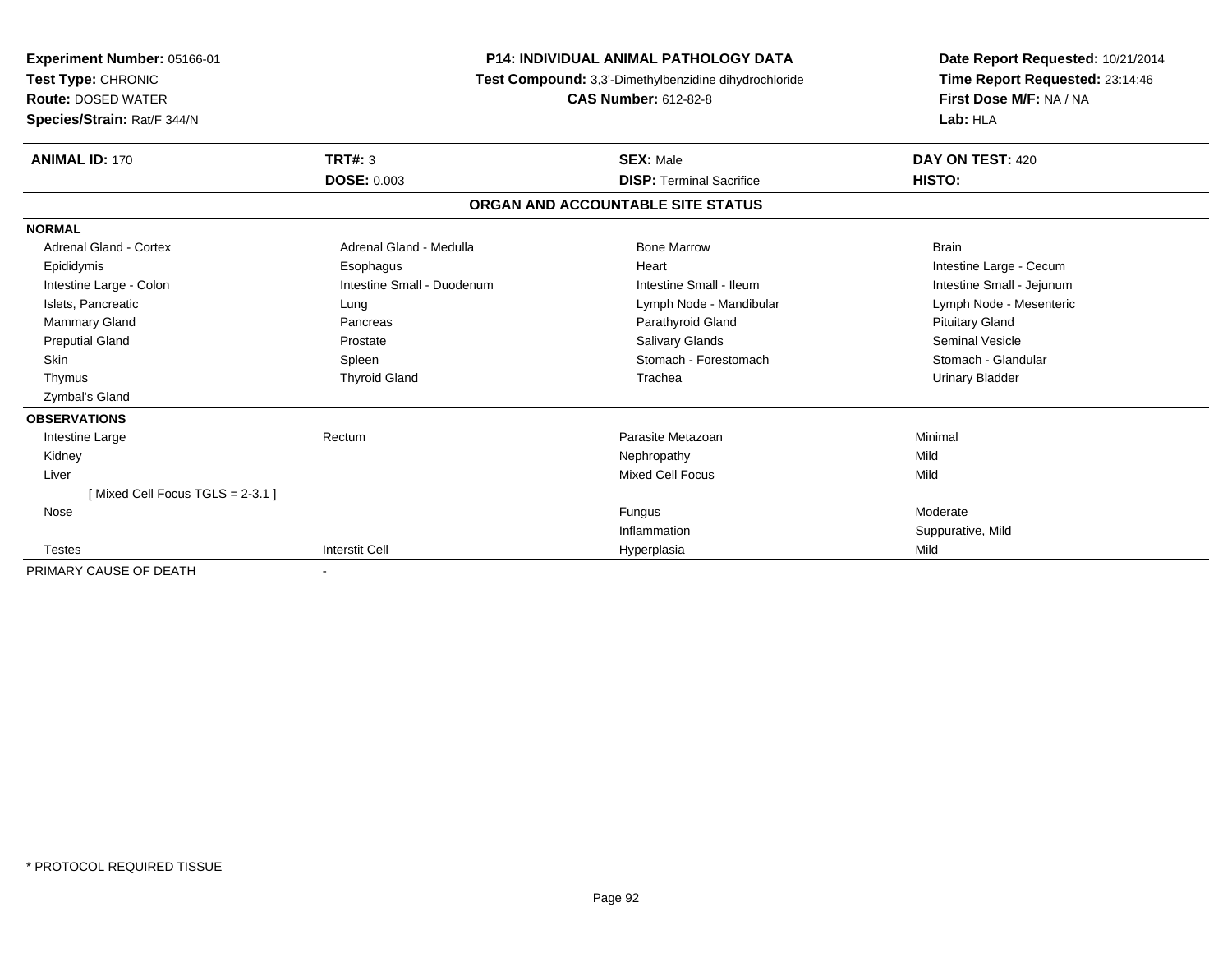| Experiment Number: 05166-01<br>Test Type: CHRONIC<br><b>Route: DOSED WATER</b><br>Species/Strain: Rat/F 344/N |                |                          | P14: INDIVIDUAL ANIMAL PATHOLOGY DATA<br>Test Compound: 3,3'-Dimethylbenzidine dihydrochloride<br><b>CAS Number: 612-82-8</b> |                                   | Date Report Requested: 10/21/2014<br>Time Report Requested: 23:14:46<br>First Dose M/F: NA / NA<br>Lab: HLA |
|---------------------------------------------------------------------------------------------------------------|----------------|--------------------------|-------------------------------------------------------------------------------------------------------------------------------|-----------------------------------|-------------------------------------------------------------------------------------------------------------|
| <b>ANIMAL ID: 171</b>                                                                                         |                | <b>TRT#: 3</b>           |                                                                                                                               | <b>SEX: Male</b>                  | DAY ON TEST: 420                                                                                            |
|                                                                                                               |                | <b>DOSE: 0.003</b>       |                                                                                                                               | <b>DISP: Terminal Sacrifice</b>   | HISTO:                                                                                                      |
|                                                                                                               |                |                          |                                                                                                                               | ORGAN AND ACCOUNTABLE SITE STATUS |                                                                                                             |
| <b>NORMAL</b>                                                                                                 |                |                          |                                                                                                                               |                                   |                                                                                                             |
| <b>Adrenal Gland - Cortex</b>                                                                                 |                | Adrenal Gland - Medulla  |                                                                                                                               | <b>Bone Marrow</b>                | <b>Brain</b>                                                                                                |
| Epididymis                                                                                                    |                | Esophagus                |                                                                                                                               | Heart                             | Intestine Large - Cecum                                                                                     |
| Intestine Large - Colon                                                                                       |                | Intestine Large - Rectum |                                                                                                                               | Intestine Small - Duodenum        | Intestine Small - Ileum                                                                                     |
| Intestine Small - Jejunum                                                                                     |                | Islets, Pancreatic       |                                                                                                                               | Lymph Node - Mandibular           | Lymph Node - Mesenteric                                                                                     |
| Mammary Gland                                                                                                 |                | Nose                     |                                                                                                                               | Pancreas                          | Parathyroid Gland                                                                                           |
| <b>Pituitary Gland</b>                                                                                        |                | <b>Preputial Gland</b>   |                                                                                                                               | <b>Salivary Glands</b>            | <b>Seminal Vesicle</b>                                                                                      |
| Spleen                                                                                                        |                | Stomach - Forestomach    |                                                                                                                               | Stomach - Glandular               | <b>Thyroid Gland</b>                                                                                        |
| Trachea                                                                                                       |                | <b>Urinary Bladder</b>   |                                                                                                                               | Zymbal's Gland                    |                                                                                                             |
| <b>OBSERVATIONS</b>                                                                                           |                |                          |                                                                                                                               |                                   |                                                                                                             |
| Kidney                                                                                                        |                |                          |                                                                                                                               | Nephropathy                       | Mild                                                                                                        |
| Liver                                                                                                         |                |                          |                                                                                                                               | Degeneration                      | Cystic, Minimal                                                                                             |
|                                                                                                               |                |                          |                                                                                                                               | <b>Necrosis</b>                   | Focal, Marked                                                                                               |
| Note: IATROGENIC HEPATIC NECROSIS.                                                                            |                |                          |                                                                                                                               |                                   |                                                                                                             |
| Note: DEGEN<br>[Necrosis TGLS = $6-3.1$ ]                                                                     | $TGLs = 7-3.1$ |                          |                                                                                                                               |                                   |                                                                                                             |
| Lung                                                                                                          |                | Alveolar Epith           |                                                                                                                               | Hyperplasia                       | Multifocal, Minimal                                                                                         |
| Mesentery                                                                                                     |                | Fat                      |                                                                                                                               | Necrosis                          | Focal, Moderate                                                                                             |
| Note: NECROSIS                                                                                                | $TGLs = 3-13$  |                          |                                                                                                                               |                                   |                                                                                                             |
| Prostate                                                                                                      |                |                          |                                                                                                                               | Inflammation                      | Chronic Active, Moderate                                                                                    |
| Skin                                                                                                          |                |                          |                                                                                                                               | <b>Basal Cell Adenoma</b>         |                                                                                                             |
|                                                                                                               |                |                          |                                                                                                                               | Keratoacanthoma                   |                                                                                                             |
| Note: BASAL CEL ADEN $TGLs = 4.5-14+15$                                                                       |                |                          |                                                                                                                               |                                   |                                                                                                             |
| <b>Testes</b>                                                                                                 |                | <b>Interstit Cell</b>    |                                                                                                                               | Adenoma                           |                                                                                                             |
| Note: ADENOMA                                                                                                 | $TGLs = 1,2-8$ |                          |                                                                                                                               |                                   |                                                                                                             |
| Thymus                                                                                                        |                | <b>Epithel Cell</b>      |                                                                                                                               | Hyperplasia                       | Mild                                                                                                        |
| PRIMARY CAUSE OF DEATH                                                                                        |                |                          |                                                                                                                               |                                   |                                                                                                             |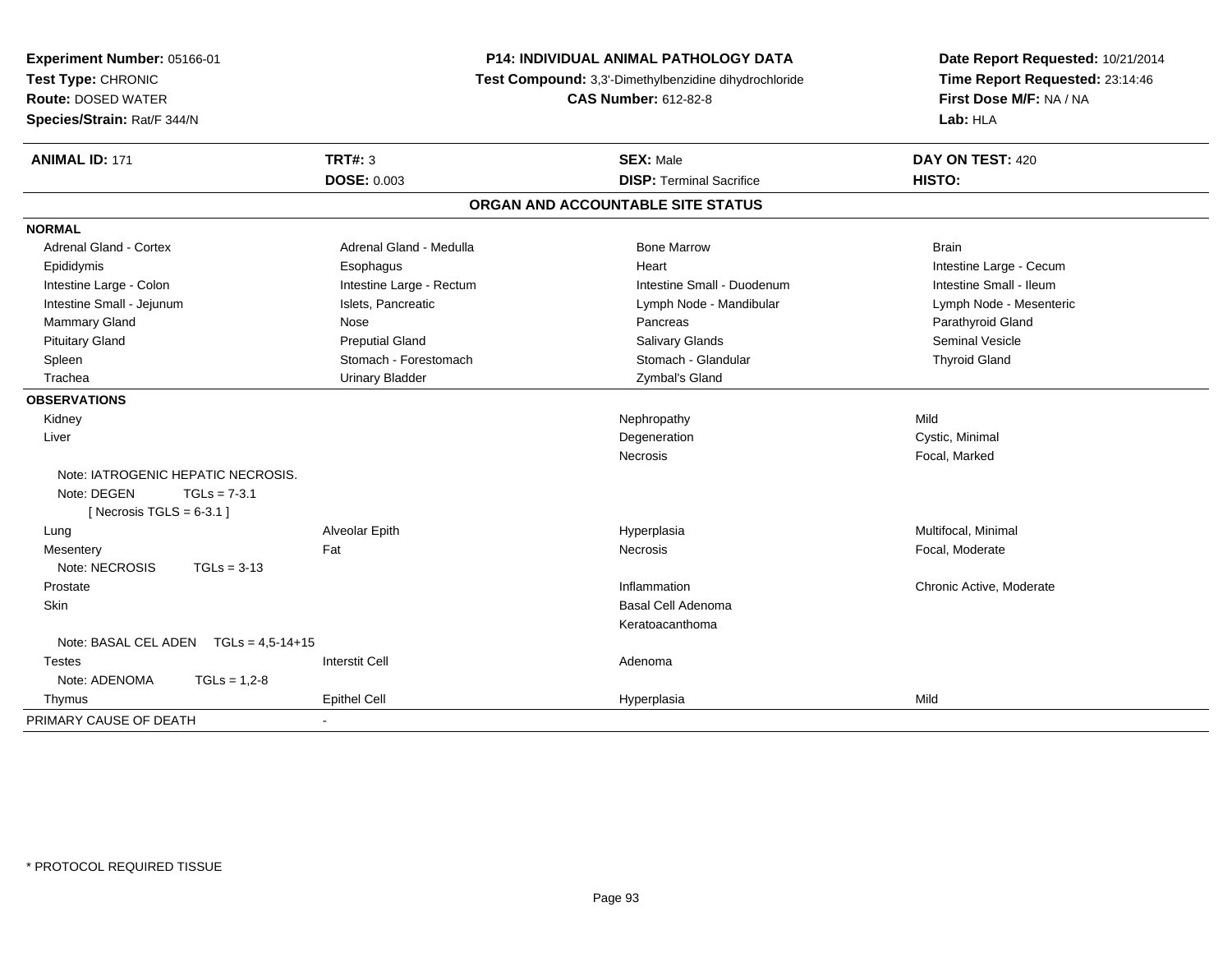| Experiment Number: 05166-01<br>Test Type: CHRONIC<br><b>Route: DOSED WATER</b><br>Species/Strain: Rat/F 344/N | <b>P14: INDIVIDUAL ANIMAL PATHOLOGY DATA</b><br>Test Compound: 3,3'-Dimethylbenzidine dihydrochloride<br><b>CAS Number: 612-82-8</b> |                                   | Date Report Requested: 10/21/2014<br>Time Report Requested: 23:14:46<br>First Dose M/F: NA / NA<br>Lab: HLA |  |
|---------------------------------------------------------------------------------------------------------------|--------------------------------------------------------------------------------------------------------------------------------------|-----------------------------------|-------------------------------------------------------------------------------------------------------------|--|
| <b>ANIMAL ID: 172</b>                                                                                         | TRT#: 3                                                                                                                              | <b>SEX: Male</b>                  | DAY ON TEST: 420                                                                                            |  |
|                                                                                                               | <b>DOSE: 0.003</b>                                                                                                                   | <b>DISP: Terminal Sacrifice</b>   | HISTO:                                                                                                      |  |
|                                                                                                               |                                                                                                                                      | ORGAN AND ACCOUNTABLE SITE STATUS |                                                                                                             |  |
| <b>NORMAL</b>                                                                                                 |                                                                                                                                      |                                   |                                                                                                             |  |
| Adrenal Gland - Cortex                                                                                        | Adrenal Gland - Medulla                                                                                                              | <b>Bone Marrow</b>                | <b>Brain</b>                                                                                                |  |
| Epididymis                                                                                                    | Esophagus                                                                                                                            | Heart                             | Intestine Large - Cecum                                                                                     |  |
| Intestine Large - Colon                                                                                       | Intestine Large - Rectum                                                                                                             | Intestine Small - Duodenum        | Intestine Small - Ileum                                                                                     |  |
| Intestine Small - Jejunum                                                                                     | Islets, Pancreatic                                                                                                                   | Lung                              | Lymph Node - Mandibular                                                                                     |  |
| Lymph Node - Mesenteric                                                                                       | <b>Mammary Gland</b>                                                                                                                 | Nose                              | Pancreas                                                                                                    |  |
| Parathyroid Gland                                                                                             | <b>Pituitary Gland</b>                                                                                                               | <b>Preputial Gland</b>            | Prostate                                                                                                    |  |
| <b>Salivary Glands</b>                                                                                        | <b>Seminal Vesicle</b>                                                                                                               | <b>Skin</b>                       | Spleen                                                                                                      |  |
| Stomach - Forestomach                                                                                         | Stomach - Glandular                                                                                                                  | <b>Thyroid Gland</b>              | Trachea                                                                                                     |  |
| <b>Urinary Bladder</b>                                                                                        | Zymbal's Gland                                                                                                                       |                                   |                                                                                                             |  |
| <b>OBSERVATIONS</b>                                                                                           |                                                                                                                                      |                                   |                                                                                                             |  |
| Kidney                                                                                                        |                                                                                                                                      | Nephropathy                       | Mild                                                                                                        |  |
| Liver                                                                                                         |                                                                                                                                      | <b>Basophilic Focus</b>           | Minimal                                                                                                     |  |
|                                                                                                               |                                                                                                                                      | <b>Mixed Cell Focus</b>           | Minimal                                                                                                     |  |
| [Mixed Cell Focus TGLS = 1-3.1]                                                                               |                                                                                                                                      |                                   |                                                                                                             |  |
| <b>Testes</b>                                                                                                 | <b>Interstit Cell</b>                                                                                                                | Hyperplasia                       | Mild                                                                                                        |  |
| Thymus                                                                                                        | Epithel Cell                                                                                                                         | Hyperplasia                       | Mild                                                                                                        |  |
| PRIMARY CAUSE OF DEATH                                                                                        |                                                                                                                                      |                                   |                                                                                                             |  |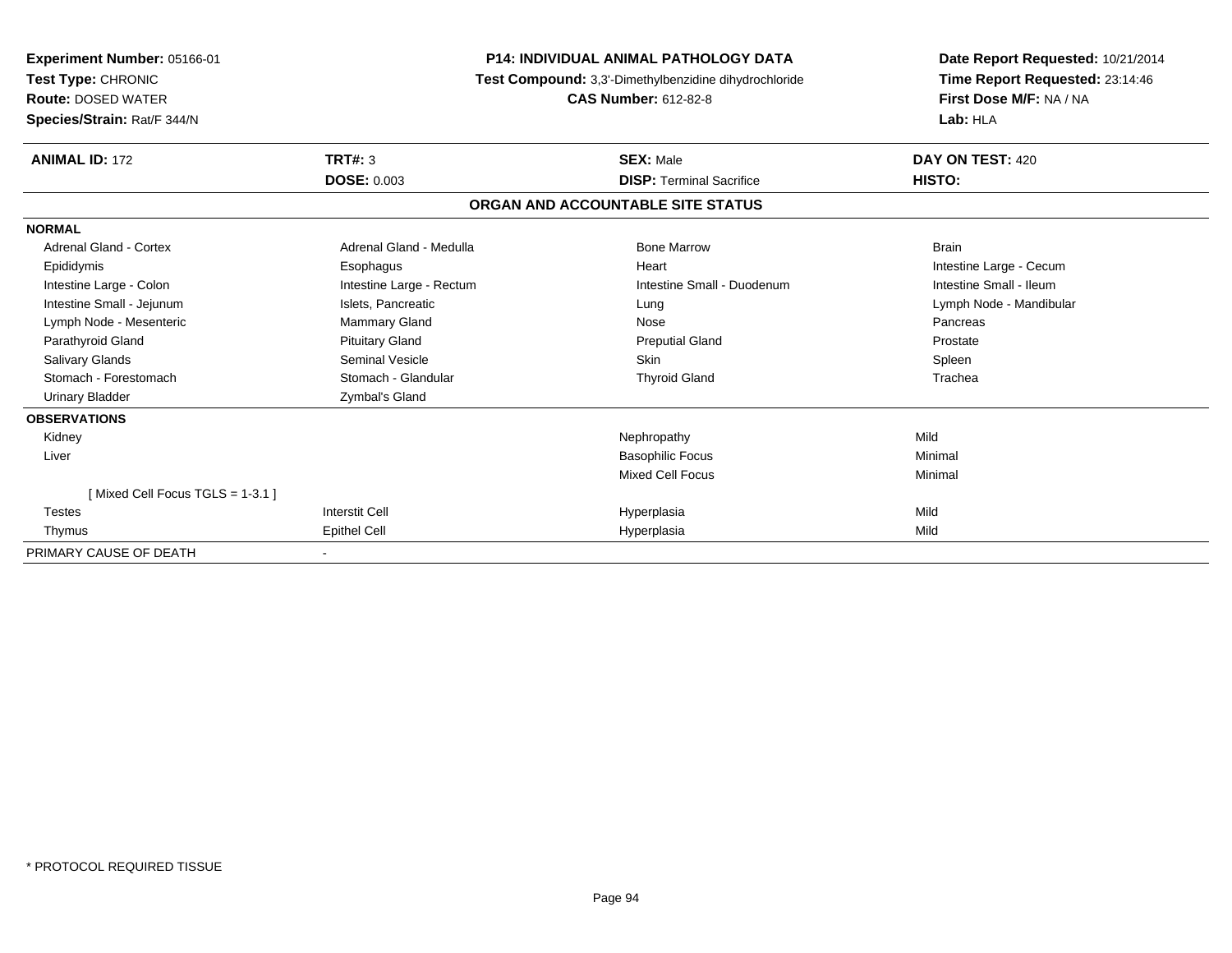| <b>Experiment Number: 05166-01</b><br>Test Type: CHRONIC<br><b>Route: DOSED WATER</b><br>Species/Strain: Rat/F 344/N |                           | <b>P14: INDIVIDUAL ANIMAL PATHOLOGY DATA</b><br>Test Compound: 3,3'-Dimethylbenzidine dihydrochloride<br><b>CAS Number: 612-82-8</b> | Date Report Requested: 10/21/2014<br>Time Report Requested: 23:14:46<br>First Dose M/F: NA / NA<br>Lab: HLA |
|----------------------------------------------------------------------------------------------------------------------|---------------------------|--------------------------------------------------------------------------------------------------------------------------------------|-------------------------------------------------------------------------------------------------------------|
| <b>ANIMAL ID: 173</b>                                                                                                | TRT#: 3                   | <b>SEX: Male</b>                                                                                                                     | DAY ON TEST: 420                                                                                            |
|                                                                                                                      | <b>DOSE: 0.003</b>        | <b>DISP: Terminal Sacrifice</b>                                                                                                      | HISTO:                                                                                                      |
|                                                                                                                      |                           | ORGAN AND ACCOUNTABLE SITE STATUS                                                                                                    |                                                                                                             |
| <b>NORMAL</b>                                                                                                        |                           |                                                                                                                                      |                                                                                                             |
| Adrenal Gland - Cortex                                                                                               | Adrenal Gland - Medulla   | <b>Bone Marrow</b>                                                                                                                   | <b>Brain</b>                                                                                                |
| Epididymis                                                                                                           | Esophagus                 | Heart                                                                                                                                | Intestine Large - Cecum                                                                                     |
| Intestine Large - Colon                                                                                              | Intestine Large - Rectum  | Intestine Small - Duodenum                                                                                                           | Intestine Small - Ileum                                                                                     |
| Intestine Small - Jejunum                                                                                            | Islets, Pancreatic        | Lung                                                                                                                                 | Lymph Node - Mandibular                                                                                     |
| Lymph Node - Mesenteric                                                                                              | Mammary Gland             | Pancreas                                                                                                                             | Parathyroid Gland                                                                                           |
| <b>Pituitary Gland</b>                                                                                               | <b>Preputial Gland</b>    | <b>Salivary Glands</b>                                                                                                               | <b>Seminal Vesicle</b>                                                                                      |
| Skin                                                                                                                 | Spleen                    | Stomach - Forestomach                                                                                                                | Stomach - Glandular                                                                                         |
| Trachea                                                                                                              | <b>Urinary Bladder</b>    | Zymbal's Gland                                                                                                                       |                                                                                                             |
| <b>OBSERVATIONS</b>                                                                                                  |                           |                                                                                                                                      |                                                                                                             |
| Kidney                                                                                                               |                           | Nephropathy                                                                                                                          | Minimal                                                                                                     |
| Liver                                                                                                                |                           | Degeneration                                                                                                                         | Cystic, Minimal                                                                                             |
|                                                                                                                      |                           | <b>Mixed Cell Focus</b>                                                                                                              | Minimal                                                                                                     |
| Nose                                                                                                                 |                           | Hemorrhage                                                                                                                           | Mild                                                                                                        |
| Prostate                                                                                                             |                           | Inflammation                                                                                                                         | Chronic Active, Mild                                                                                        |
| <b>Testes</b>                                                                                                        | Bilateral, Interstit Cell | Adenoma                                                                                                                              |                                                                                                             |
| Note: ADENOMA<br>$TGLs = 1-8$                                                                                        |                           |                                                                                                                                      |                                                                                                             |
| Thymus                                                                                                               | <b>Epithel Cell</b>       | Hyperplasia                                                                                                                          | Mild                                                                                                        |
| <b>Thyroid Gland</b>                                                                                                 | C Cell                    | Adenoma                                                                                                                              |                                                                                                             |
| PRIMARY CAUSE OF DEATH                                                                                               |                           |                                                                                                                                      |                                                                                                             |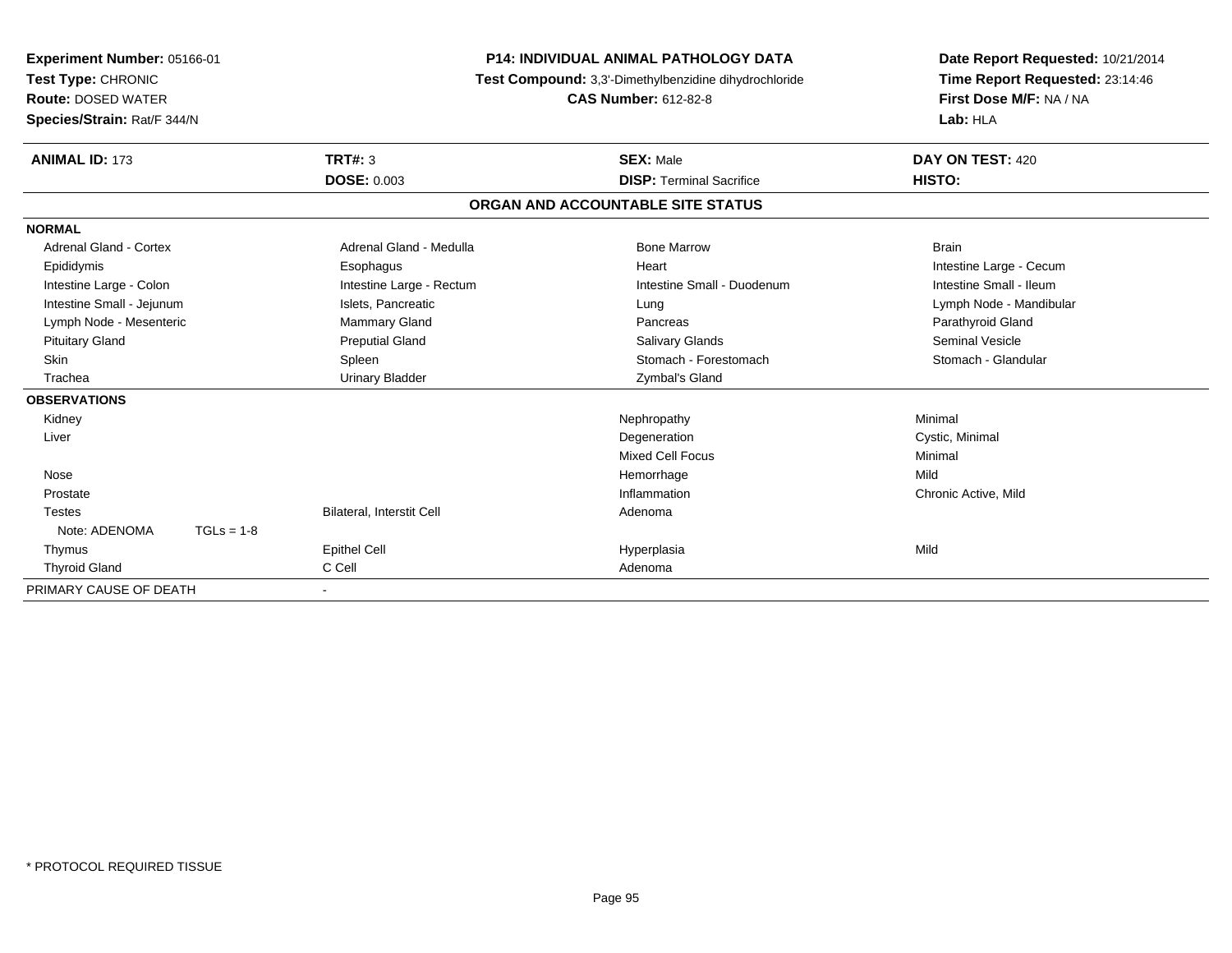| Experiment Number: 05166-01<br>Test Type: CHRONIC<br><b>Route: DOSED WATER</b><br>Species/Strain: Rat/F 344/N | <b>P14: INDIVIDUAL ANIMAL PATHOLOGY DATA</b><br>Test Compound: 3,3'-Dimethylbenzidine dihydrochloride<br><b>CAS Number: 612-82-8</b> |                                                     | Date Report Requested: 10/21/2014<br>Time Report Requested: 23:14:46<br>First Dose M/F: NA / NA<br>Lab: HLA |  |
|---------------------------------------------------------------------------------------------------------------|--------------------------------------------------------------------------------------------------------------------------------------|-----------------------------------------------------|-------------------------------------------------------------------------------------------------------------|--|
| <b>ANIMAL ID: 174</b>                                                                                         | <b>TRT#: 3</b><br><b>DOSE: 0.003</b>                                                                                                 | <b>SEX: Male</b><br><b>DISP: Terminal Sacrifice</b> | DAY ON TEST: 421<br>HISTO:                                                                                  |  |
|                                                                                                               |                                                                                                                                      | ORGAN AND ACCOUNTABLE SITE STATUS                   |                                                                                                             |  |
| <b>NORMAL</b>                                                                                                 |                                                                                                                                      |                                                     |                                                                                                             |  |
| <b>Adrenal Gland - Cortex</b>                                                                                 | Adrenal Gland - Medulla                                                                                                              | <b>Bone Marrow</b>                                  | <b>Brain</b>                                                                                                |  |
| Epididymis                                                                                                    | Esophagus                                                                                                                            | Intestine Large - Cecum                             | Intestine Large - Colon                                                                                     |  |
| Intestine Large - Rectum                                                                                      | Intestine Small - Duodenum                                                                                                           | Intestine Small - Ileum                             | Intestine Small - Jejunum                                                                                   |  |
| Islets, Pancreatic                                                                                            | Lymph Node - Mandibular                                                                                                              | Lymph Node - Mesenteric                             | Mammary Gland                                                                                               |  |
| Nose                                                                                                          | Pancreas                                                                                                                             | Parathyroid Gland                                   | <b>Pituitary Gland</b>                                                                                      |  |
| <b>Preputial Gland</b>                                                                                        | Salivary Glands                                                                                                                      | Seminal Vesicle                                     | Skin                                                                                                        |  |
| Spleen                                                                                                        | Stomach - Forestomach                                                                                                                | Stomach - Glandular                                 | <b>Thyroid Gland</b>                                                                                        |  |
| Trachea                                                                                                       | <b>Urinary Bladder</b>                                                                                                               | Zymbal's Gland                                      |                                                                                                             |  |
| <b>MISSING</b>                                                                                                |                                                                                                                                      |                                                     |                                                                                                             |  |
| Thymus                                                                                                        |                                                                                                                                      |                                                     |                                                                                                             |  |
| <b>OBSERVATIONS</b>                                                                                           |                                                                                                                                      |                                                     |                                                                                                             |  |
| Heart                                                                                                         |                                                                                                                                      | Cardiomyopathy                                      | Minimal                                                                                                     |  |
| Kidney                                                                                                        |                                                                                                                                      | Nephropathy                                         | Mild                                                                                                        |  |
| Liver                                                                                                         |                                                                                                                                      | <b>Basophilic Focus</b>                             | Minimal                                                                                                     |  |
|                                                                                                               |                                                                                                                                      | Degeneration                                        | Cystic, Mild                                                                                                |  |
|                                                                                                               |                                                                                                                                      | <b>Mixed Cell Focus</b>                             | Mild                                                                                                        |  |
| Note: MIXED CL FOCUS TGLs = 1-3.1<br>[Mixed Cell Focus TGLS = 2-3.1]                                          |                                                                                                                                      |                                                     |                                                                                                             |  |
| Lung<br>Note: HYPERPLASIA<br>$TGLs = 3-4$                                                                     | Alveolar Epith                                                                                                                       | Hyperplasia                                         | Focal, Moderate                                                                                             |  |
| Prostate                                                                                                      |                                                                                                                                      | Inflammation                                        | Chronic Active, Moderate                                                                                    |  |
| Testes                                                                                                        | Bilateral, Interstit Cell                                                                                                            | Adenoma                                             |                                                                                                             |  |
|                                                                                                               | <b>Interstit Cell</b>                                                                                                                | Hyperplasia                                         | Mild                                                                                                        |  |
| PRIMARY CAUSE OF DEATH                                                                                        |                                                                                                                                      |                                                     |                                                                                                             |  |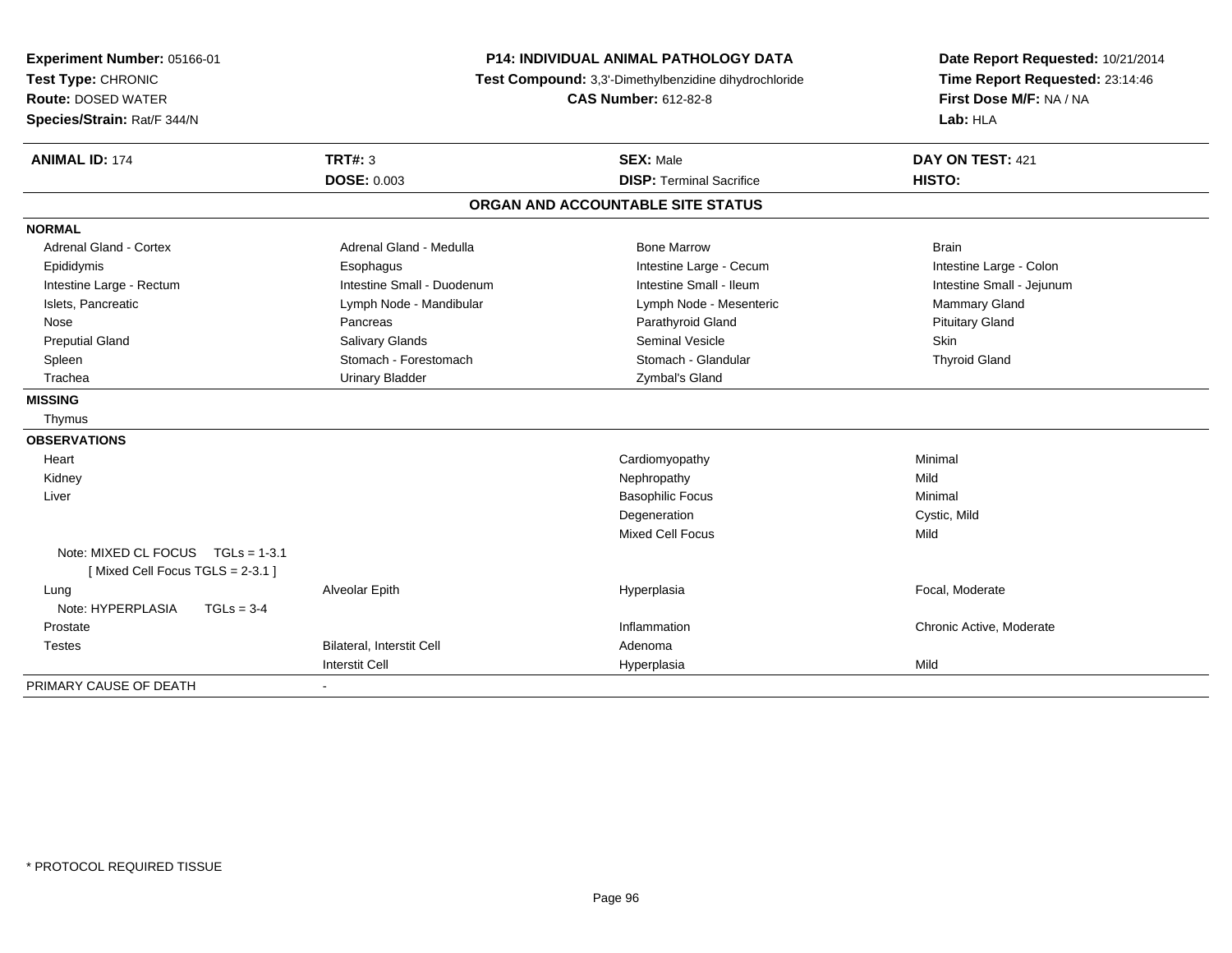| <b>Experiment Number: 05166-01</b>  |                             | <b>P14: INDIVIDUAL ANIMAL PATHOLOGY DATA</b>          | Date Report Requested: 10/21/2014 |
|-------------------------------------|-----------------------------|-------------------------------------------------------|-----------------------------------|
| Test Type: CHRONIC                  |                             | Test Compound: 3,3'-Dimethylbenzidine dihydrochloride | Time Report Requested: 23:14:46   |
| <b>Route: DOSED WATER</b>           | <b>CAS Number: 612-82-8</b> |                                                       | First Dose M/F: NA / NA           |
| Species/Strain: Rat/F 344/N         |                             |                                                       | Lab: HLA                          |
| <b>ANIMAL ID: 175</b>               | TRT#: 3                     | <b>SEX: Male</b>                                      | DAY ON TEST: 421                  |
|                                     | <b>DOSE: 0.003</b>          | <b>DISP: Terminal Sacrifice</b>                       | HISTO:                            |
|                                     |                             | ORGAN AND ACCOUNTABLE SITE STATUS                     |                                   |
| <b>NORMAL</b>                       |                             |                                                       |                                   |
| <b>Adrenal Gland - Cortex</b>       | Adrenal Gland - Medulla     | <b>Bone Marrow</b>                                    | <b>Brain</b>                      |
| Epididymis                          | Esophagus                   | Intestine Large - Cecum                               | Intestine Small - Duodenum        |
| Intestine Small - Ileum             | Intestine Small - Jejunum   | Islets, Pancreatic                                    | Lung                              |
| Lymph Node - Mandibular             | Lymph Node - Mesenteric     | Mammary Gland                                         | Nose                              |
| Pancreas                            | Parathyroid Gland           | <b>Pituitary Gland</b>                                | <b>Preputial Gland</b>            |
| Prostate                            | Salivary Glands             | <b>Seminal Vesicle</b>                                | Spleen                            |
| Stomach - Forestomach               | Stomach - Glandular         | Thymus                                                | <b>Thyroid Gland</b>              |
| Trachea                             | <b>Urinary Bladder</b>      | Zymbal's Gland                                        |                                   |
| <b>OBSERVATIONS</b>                 |                             |                                                       |                                   |
| Heart                               |                             | Cardiomyopathy                                        | Minimal                           |
| Intestine Large                     | Colon                       | Parasite Metazoan                                     | Mild                              |
|                                     | Rectum                      | Parasite Metazoan                                     | Mild                              |
| Kidney                              |                             | Nephropathy                                           | Mild                              |
| Liver                               |                             | <b>Basophilic Focus</b>                               | Minimal                           |
|                                     |                             | Degeneration                                          | Cystic, Minimal                   |
|                                     |                             | <b>Mixed Cell Focus</b>                               | Mild                              |
| Note: MIXED CL FOCUS $TGLs = 3-3.1$ |                             |                                                       |                                   |
| [Mixed Cell Focus TGLS = 3-3.1]     |                             |                                                       |                                   |
| Skin                                |                             | Basal Cell Adenoma                                    | Multiple                          |
| Note: BASAL CEL ADEN TGLs = 1-13    |                             |                                                       |                                   |
| <b>Testes</b>                       | <b>Interstit Cell</b>       | Hyperplasia                                           | Mild                              |
| PRIMARY CAUSE OF DEATH              | $\blacksquare$              |                                                       |                                   |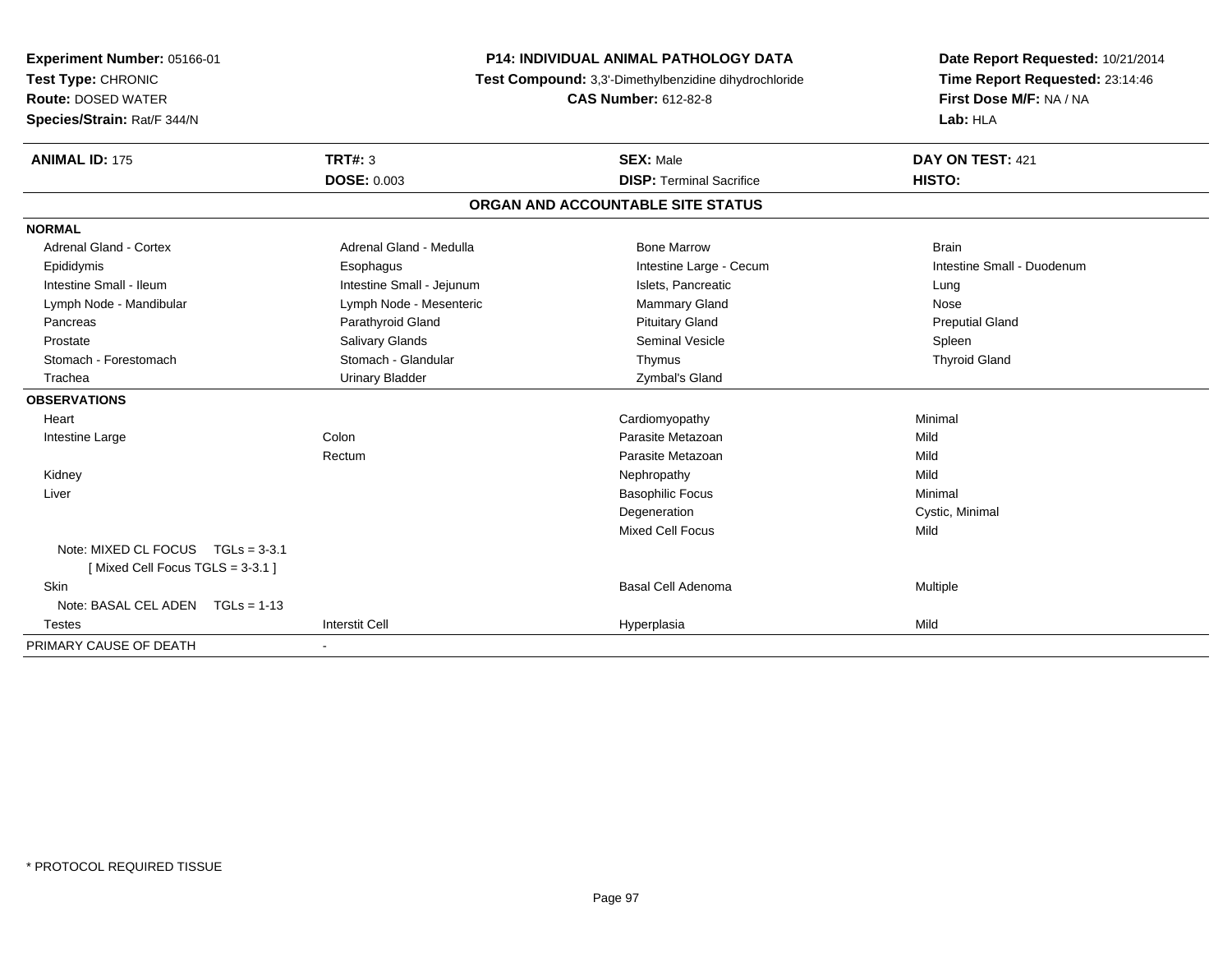| Experiment Number: 05166-01          |                         | <b>P14: INDIVIDUAL ANIMAL PATHOLOGY DATA</b>          | Date Report Requested: 10/21/2014 |
|--------------------------------------|-------------------------|-------------------------------------------------------|-----------------------------------|
| Test Type: CHRONIC                   |                         | Test Compound: 3,3'-Dimethylbenzidine dihydrochloride | Time Report Requested: 23:14:46   |
| <b>Route: DOSED WATER</b>            |                         | <b>CAS Number: 612-82-8</b>                           | First Dose M/F: NA / NA           |
| Species/Strain: Rat/F 344/N          |                         |                                                       | Lab: HLA                          |
| <b>ANIMAL ID: 176</b>                | TRT#: 3                 | <b>SEX: Male</b>                                      | DAY ON TEST: 421                  |
|                                      | <b>DOSE: 0.003</b>      | <b>DISP: Terminal Sacrifice</b>                       | HISTO:                            |
|                                      |                         | ORGAN AND ACCOUNTABLE SITE STATUS                     |                                   |
| <b>NORMAL</b>                        |                         |                                                       |                                   |
| <b>Adrenal Gland - Cortex</b>        | Adrenal Gland - Medulla | <b>Bone Marrow</b>                                    | <b>Brain</b>                      |
| Epididymis                           | Esophagus               | Intestine Large - Cecum                               | Intestine Large - Rectum          |
| Intestine Small - Duodenum           | Intestine Small - Ileum | Intestine Small - Jejunum                             | Islets, Pancreatic                |
| Lung                                 | Lymph Node - Mandibular | Lymph Node - Mesenteric                               | Mammary Gland                     |
| Nose                                 | Pancreas                | Parathyroid Gland                                     | <b>Pituitary Gland</b>            |
| Prostate                             | Salivary Glands         | <b>Seminal Vesicle</b>                                | Spleen                            |
| Stomach - Forestomach                | Stomach - Glandular     | Thymus                                                | <b>Thyroid Gland</b>              |
| Trachea                              | <b>Urinary Bladder</b>  | Zymbal's Gland                                        |                                   |
| <b>OBSERVATIONS</b>                  |                         |                                                       |                                   |
| Heart                                |                         | Cardiomyopathy                                        | Minimal                           |
| Intestine Large                      | Colon                   | Parasite Metazoan                                     | Minimal                           |
| Kidney                               |                         | Nephropathy                                           | Mild                              |
| Liver                                |                         | <b>Basophilic Focus</b>                               | Mild                              |
|                                      |                         | <b>Mixed Cell Focus</b>                               | Minimal                           |
| Note: BASOPH FOCUS<br>$TGLs = 3-3.1$ |                         |                                                       |                                   |
| [Basophilic Focus TGLS = 3-3.1]      |                         |                                                       |                                   |
| <b>Preputial Gland</b>               |                         | Inflammation                                          | Chronic Active, Mild              |
| Note: INFLAMMATION<br>$TGLs = 1-8.2$ |                         |                                                       |                                   |
| <b>Skin</b>                          |                         | Inflammation                                          | Chronic Active, Marked            |
| Note: INFLAMMATION<br>$TGLs = 2-13$  |                         |                                                       |                                   |
| <b>Testes</b>                        | <b>Interstit Cell</b>   | Hyperplasia                                           | Mild                              |
| PRIMARY CAUSE OF DEATH               |                         |                                                       |                                   |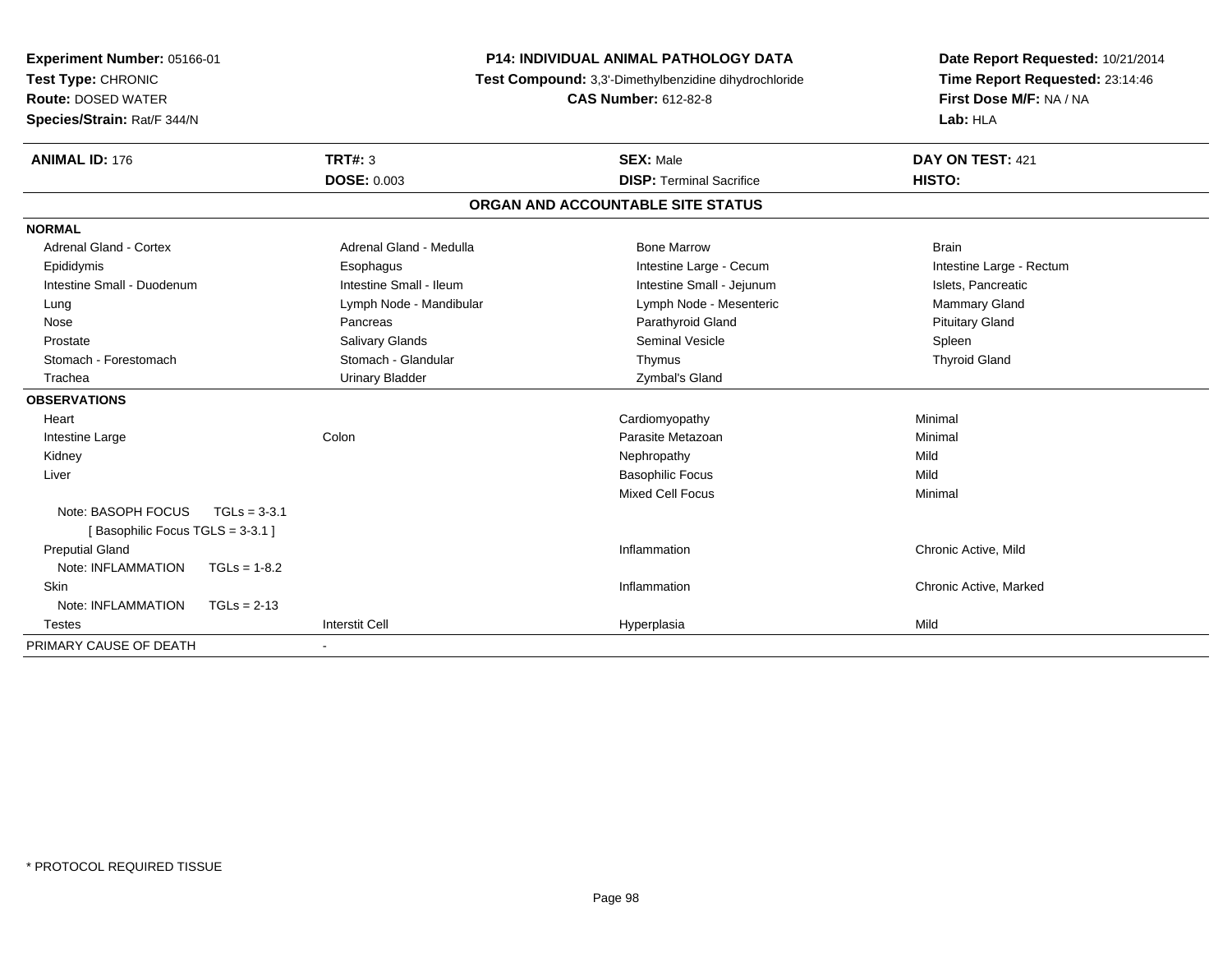| Experiment Number: 05166-01                                      | <b>P14: INDIVIDUAL ANIMAL PATHOLOGY DATA</b><br>Test Compound: 3,3'-Dimethylbenzidine dihydrochloride |                                   | Date Report Requested: 10/21/2014 |
|------------------------------------------------------------------|-------------------------------------------------------------------------------------------------------|-----------------------------------|-----------------------------------|
| Test Type: CHRONIC                                               |                                                                                                       |                                   | Time Report Requested: 23:14:46   |
| <b>Route: DOSED WATER</b>                                        |                                                                                                       | <b>CAS Number: 612-82-8</b>       | First Dose M/F: NA / NA           |
| Species/Strain: Rat/F 344/N                                      |                                                                                                       |                                   | Lab: HLA                          |
| <b>ANIMAL ID: 177</b>                                            | TRT#: 3                                                                                               | <b>SEX: Male</b>                  | DAY ON TEST: 421                  |
|                                                                  | <b>DOSE: 0.003</b>                                                                                    | <b>DISP: Terminal Sacrifice</b>   | HISTO:                            |
|                                                                  |                                                                                                       | ORGAN AND ACCOUNTABLE SITE STATUS |                                   |
| <b>NORMAL</b>                                                    |                                                                                                       |                                   |                                   |
| Adrenal Gland - Cortex                                           | Adrenal Gland - Medulla                                                                               | <b>Bone Marrow</b>                | <b>Brain</b>                      |
| Epididymis                                                       | Esophagus                                                                                             | Heart                             | Intestine Large - Cecum           |
| Intestine Large - Rectum                                         | Intestine Small - Duodenum                                                                            | Intestine Small - Ileum           | Intestine Small - Jejunum         |
| Islets, Pancreatic                                               | Lymph Node - Mandibular                                                                               | Lymph Node - Mesenteric           | Mammary Gland                     |
| Nose                                                             | Pancreas                                                                                              | Parathyroid Gland                 | <b>Pituitary Gland</b>            |
| <b>Preputial Gland</b>                                           | <b>Salivary Glands</b>                                                                                | <b>Seminal Vesicle</b>            | <b>Skin</b>                       |
| Spleen                                                           | Stomach - Forestomach                                                                                 | Stomach - Glandular               | <b>Thyroid Gland</b>              |
| Trachea                                                          | <b>Urinary Bladder</b>                                                                                | Zymbal's Gland                    |                                   |
| <b>OBSERVATIONS</b>                                              |                                                                                                       |                                   |                                   |
| Intestine Large                                                  | Colon                                                                                                 | Parasite Metazoan                 | Mild                              |
| Kidney                                                           |                                                                                                       | Nephropathy                       | Mild                              |
| Liver                                                            |                                                                                                       | Degeneration                      | Cystic, Minimal                   |
|                                                                  |                                                                                                       | Mixed Cell Focus                  | Mild                              |
| [Degeneration TGLS = 2-3.1]<br>[Mixed Cell Focus TGLS = 1,2-3.1] |                                                                                                       |                                   |                                   |
| Lung                                                             | Alveolar Epith                                                                                        | Hyperplasia                       | Multifocal, Minimal               |
| Prostate                                                         |                                                                                                       | Inflammation                      | Chronic Active, Mild              |
| <b>Testes</b>                                                    | <b>Interstit Cell</b>                                                                                 | Adenoma                           |                                   |
|                                                                  | <b>Interstit Cell</b>                                                                                 | Hyperplasia                       | Mild                              |
| Thymus                                                           | <b>Epithel Cell</b>                                                                                   | Hyperplasia                       | Mild                              |
| PRIMARY CAUSE OF DEATH                                           |                                                                                                       |                                   |                                   |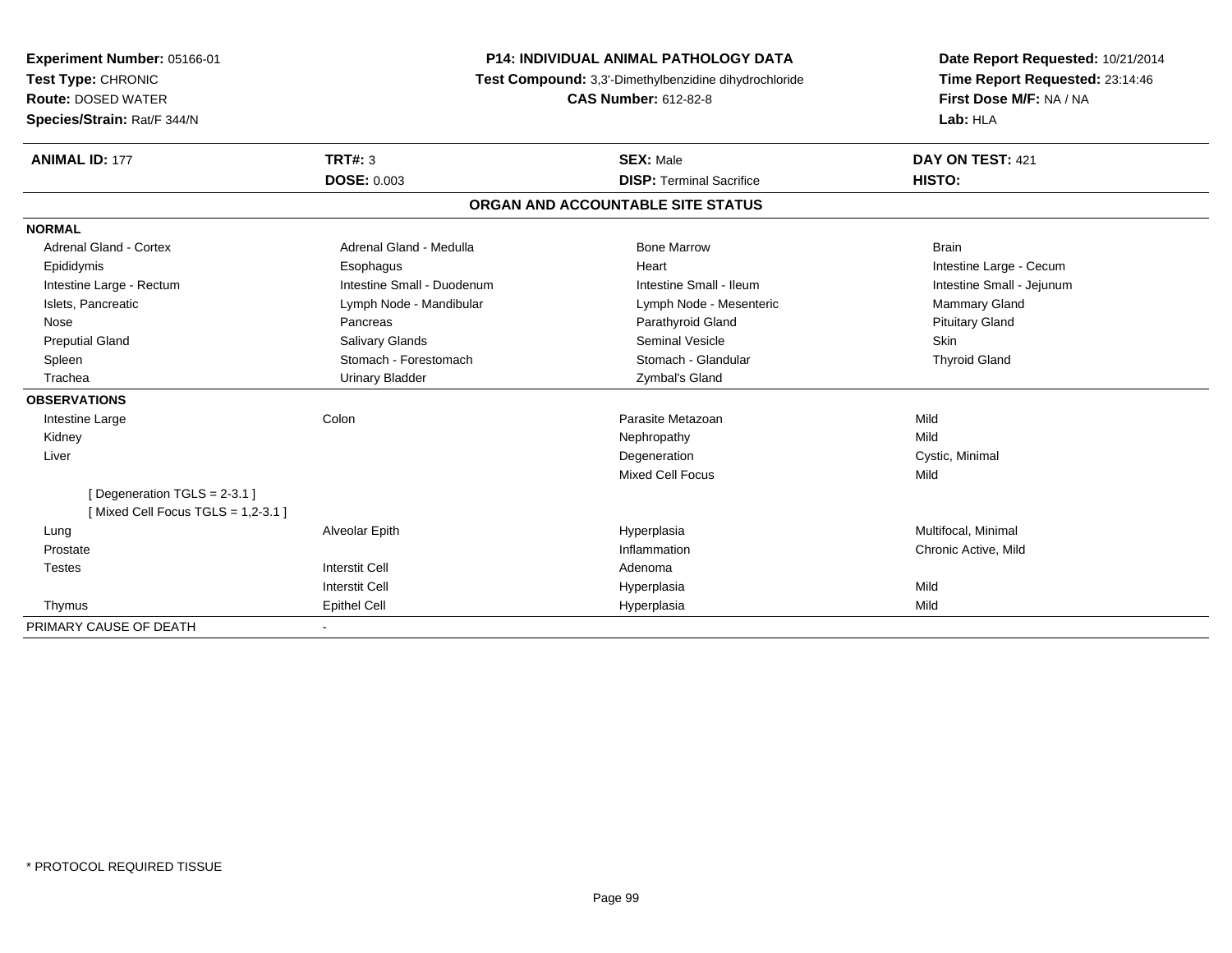| Experiment Number: 05166-01<br>Test Type: CHRONIC<br><b>Route: DOSED WATER</b><br>Species/Strain: Rat/F 344/N |                | <b>P14: INDIVIDUAL ANIMAL PATHOLOGY DATA</b><br>Test Compound: 3,3'-Dimethylbenzidine dihydrochloride<br><b>CAS Number: 612-82-8</b> |                                   | Date Report Requested: 10/21/2014<br>Time Report Requested: 23:14:46<br>First Dose M/F: NA / NA<br>Lab: HLA |  |
|---------------------------------------------------------------------------------------------------------------|----------------|--------------------------------------------------------------------------------------------------------------------------------------|-----------------------------------|-------------------------------------------------------------------------------------------------------------|--|
| <b>ANIMAL ID: 178</b>                                                                                         |                | TRT#: 3                                                                                                                              | <b>SEX: Male</b>                  | DAY ON TEST: 421                                                                                            |  |
|                                                                                                               |                | <b>DOSE: 0.003</b>                                                                                                                   | <b>DISP: Terminal Sacrifice</b>   | HISTO:                                                                                                      |  |
|                                                                                                               |                |                                                                                                                                      | ORGAN AND ACCOUNTABLE SITE STATUS |                                                                                                             |  |
| <b>NORMAL</b>                                                                                                 |                |                                                                                                                                      |                                   |                                                                                                             |  |
| <b>Adrenal Gland - Cortex</b>                                                                                 |                | Adrenal Gland - Medulla                                                                                                              | <b>Bone Marrow</b>                | <b>Brain</b>                                                                                                |  |
| Epididymis                                                                                                    |                | Esophagus                                                                                                                            | Heart                             | Intestine Large - Cecum                                                                                     |  |
| Intestine Large - Colon                                                                                       |                | Intestine Large - Rectum                                                                                                             | Intestine Small - Duodenum        | Intestine Small - Ileum                                                                                     |  |
| Intestine Small - Jejunum                                                                                     |                | Islets, Pancreatic                                                                                                                   | Lymph Node - Mandibular           | Lymph Node - Mesenteric                                                                                     |  |
| Mammary Gland                                                                                                 |                | Nose                                                                                                                                 | Pancreas                          | Parathyroid Gland                                                                                           |  |
| <b>Pituitary Gland</b>                                                                                        |                | <b>Preputial Gland</b>                                                                                                               | Prostate                          | Salivary Glands                                                                                             |  |
| <b>Seminal Vesicle</b>                                                                                        |                | Skin                                                                                                                                 | Spleen                            | Stomach - Forestomach                                                                                       |  |
| Stomach - Glandular                                                                                           |                | Thymus                                                                                                                               | <b>Thyroid Gland</b>              | Trachea                                                                                                     |  |
| <b>Urinary Bladder</b>                                                                                        |                | Zymbal's Gland                                                                                                                       |                                   |                                                                                                             |  |
| <b>OBSERVATIONS</b>                                                                                           |                |                                                                                                                                      |                                   |                                                                                                             |  |
| Kidney                                                                                                        |                |                                                                                                                                      | Nephropathy                       | Mild                                                                                                        |  |
| Liver                                                                                                         |                |                                                                                                                                      | <b>Basophilic Focus</b>           | Minimal                                                                                                     |  |
|                                                                                                               |                |                                                                                                                                      | Inflammation                      | Granulomatous, Multifocal, Minimal                                                                          |  |
|                                                                                                               |                |                                                                                                                                      | <b>Mixed Cell Focus</b>           | Mild                                                                                                        |  |
| Lung                                                                                                          |                | Alveolar Epith                                                                                                                       | Hyperplasia                       | Focal, Moderate                                                                                             |  |
| Note: HYPERPLASIA                                                                                             | $TGLs = 3-4$   |                                                                                                                                      |                                   |                                                                                                             |  |
| Testes                                                                                                        |                | Bilateral, Interstit Cell                                                                                                            | Adenoma                           |                                                                                                             |  |
|                                                                                                               |                | <b>Interstit Cell</b>                                                                                                                | Hyperplasia                       | Mild                                                                                                        |  |
| Note: ADENOMA                                                                                                 | $TGLs = 1,2-8$ |                                                                                                                                      |                                   |                                                                                                             |  |
| PRIMARY CAUSE OF DEATH                                                                                        |                | $\blacksquare$                                                                                                                       |                                   |                                                                                                             |  |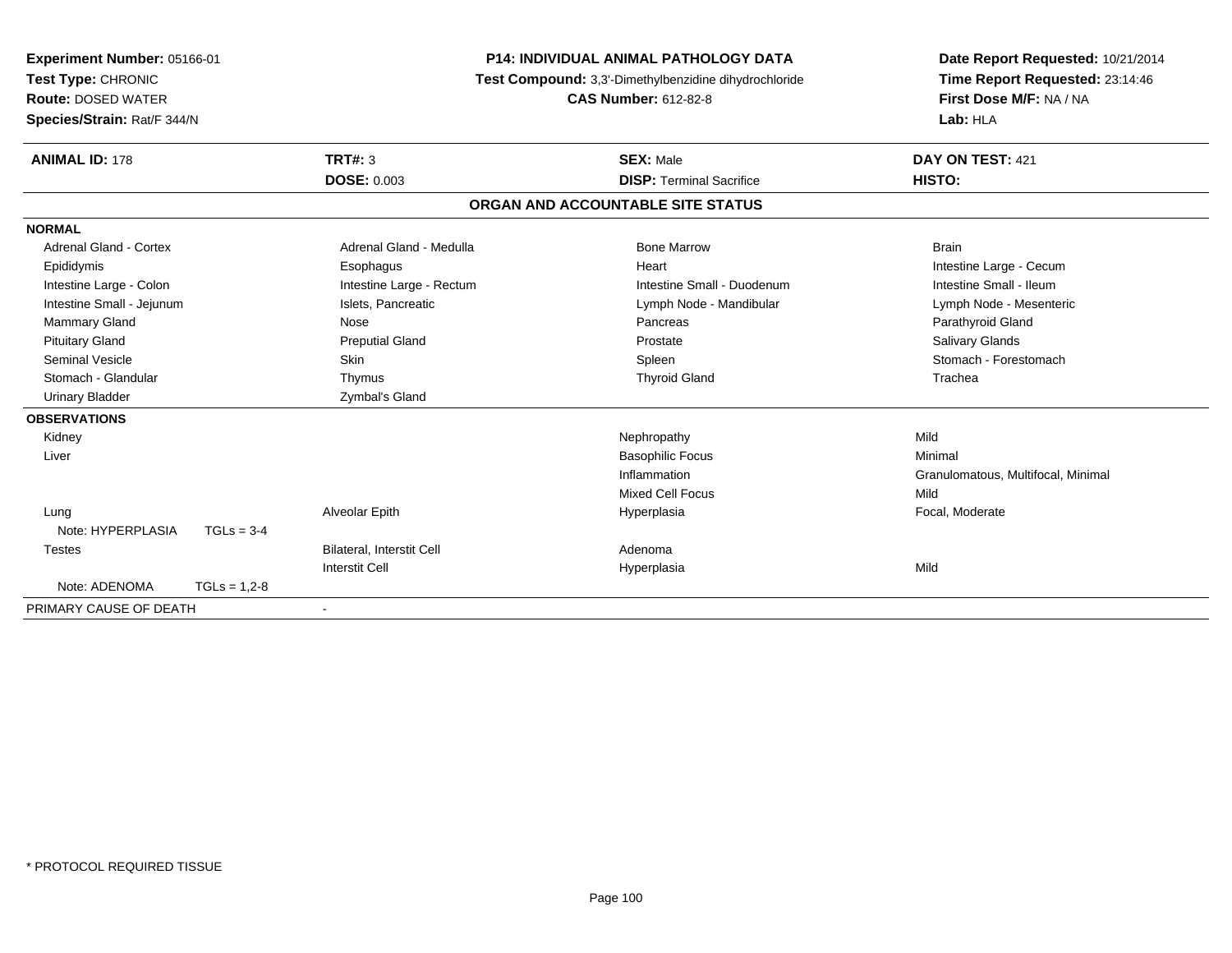| Experiment Number: 05166-01<br>Test Type: CHRONIC<br><b>Route: DOSED WATER</b> |                                                   |                            | P14: INDIVIDUAL ANIMAL PATHOLOGY DATA<br>Test Compound: 3,3'-Dimethylbenzidine dihydrochloride<br><b>CAS Number: 612-82-8</b> | Date Report Requested: 10/21/2014<br>Time Report Requested: 23:14:46<br>First Dose M/F: NA / NA |
|--------------------------------------------------------------------------------|---------------------------------------------------|----------------------------|-------------------------------------------------------------------------------------------------------------------------------|-------------------------------------------------------------------------------------------------|
| Species/Strain: Rat/F 344/N                                                    |                                                   |                            |                                                                                                                               | Lab: HLA                                                                                        |
| <b>ANIMAL ID: 179</b>                                                          |                                                   | <b>TRT#: 3</b>             | <b>SEX: Male</b>                                                                                                              | DAY ON TEST: 405                                                                                |
|                                                                                |                                                   | <b>DOSE: 0.003</b>         | <b>DISP: Moribund</b>                                                                                                         | HISTO:                                                                                          |
|                                                                                |                                                   |                            | ORGAN AND ACCOUNTABLE SITE STATUS                                                                                             |                                                                                                 |
| <b>NORMAL</b>                                                                  |                                                   |                            |                                                                                                                               |                                                                                                 |
| Adrenal Gland - Cortex                                                         |                                                   | Adrenal Gland - Medulla    | <b>Brain</b>                                                                                                                  | Epididymis                                                                                      |
| Esophagus                                                                      |                                                   | Heart                      | Intestine Large - Cecum                                                                                                       | Intestine Large - Colon                                                                         |
| Intestine Large - Rectum                                                       |                                                   | Intestine Small - Duodenum | Intestine Small - Ileum                                                                                                       | Intestine Small - Jejunum                                                                       |
| Islets, Pancreatic                                                             |                                                   | Lymph Node - Mandibular    | Lymph Node - Mesenteric                                                                                                       | <b>Mammary Gland</b>                                                                            |
| Nose                                                                           |                                                   | Pancreas                   | Parathyroid Gland                                                                                                             | <b>Pituitary Gland</b>                                                                          |
| <b>Preputial Gland</b>                                                         |                                                   | Prostate                   | Salivary Glands                                                                                                               | Skin                                                                                            |
| Spleen                                                                         |                                                   | Stomach - Forestomach      | Stomach - Glandular                                                                                                           | Thymus                                                                                          |
| <b>Thyroid Gland</b>                                                           |                                                   | Trachea                    | <b>Urinary Bladder</b>                                                                                                        |                                                                                                 |
| <b>MISSING</b>                                                                 |                                                   |                            |                                                                                                                               |                                                                                                 |
| <b>Bone Marrow</b>                                                             |                                                   |                            |                                                                                                                               |                                                                                                 |
| <b>OBSERVATIONS</b>                                                            |                                                   |                            |                                                                                                                               |                                                                                                 |
| Kidney                                                                         |                                                   |                            | Nephropathy                                                                                                                   | Minimal                                                                                         |
| Liver                                                                          |                                                   |                            | Hematopoietic Cell Proliferation                                                                                              | Mild                                                                                            |
|                                                                                |                                                   |                            | Mixed Cell Focus                                                                                                              | Mild                                                                                            |
|                                                                                | [ Hematopoietic Cell Proliferation TGLS = 4-3.1 ] |                            |                                                                                                                               |                                                                                                 |
| Lung                                                                           |                                                   |                            | Carcinoma                                                                                                                     | Metastatic (Zymbal'S Gland)                                                                     |
| Note: CARCINOMA                                                                | $TGLs = 5,6-4+4.1$                                |                            |                                                                                                                               |                                                                                                 |
| Lymph Node                                                                     |                                                   | Mediastinal                | Hemorrhage                                                                                                                    | Mild                                                                                            |
| <b>Seminal Vesicle</b>                                                         |                                                   |                            | Atrophy                                                                                                                       | Mild                                                                                            |
| Note: ATROPHY                                                                  | $TGLs = 2-8.3$                                    |                            |                                                                                                                               |                                                                                                 |
| <b>Testes</b>                                                                  |                                                   | <b>Interstit Cell</b>      | Adenoma                                                                                                                       |                                                                                                 |
|                                                                                |                                                   |                            | Hypospermia                                                                                                                   | Minimal                                                                                         |
| Note: HYPOSPERMIA                                                              | $TGLs = 3-8+8.1$                                  |                            |                                                                                                                               |                                                                                                 |
| Zymbal's Gland                                                                 |                                                   |                            | Carcinoma                                                                                                                     |                                                                                                 |
| Note: CARCINOMA                                                                | $TGLs = 1-10$                                     |                            |                                                                                                                               |                                                                                                 |
| PRIMARY CAUSE OF DEATH                                                         |                                                   |                            |                                                                                                                               |                                                                                                 |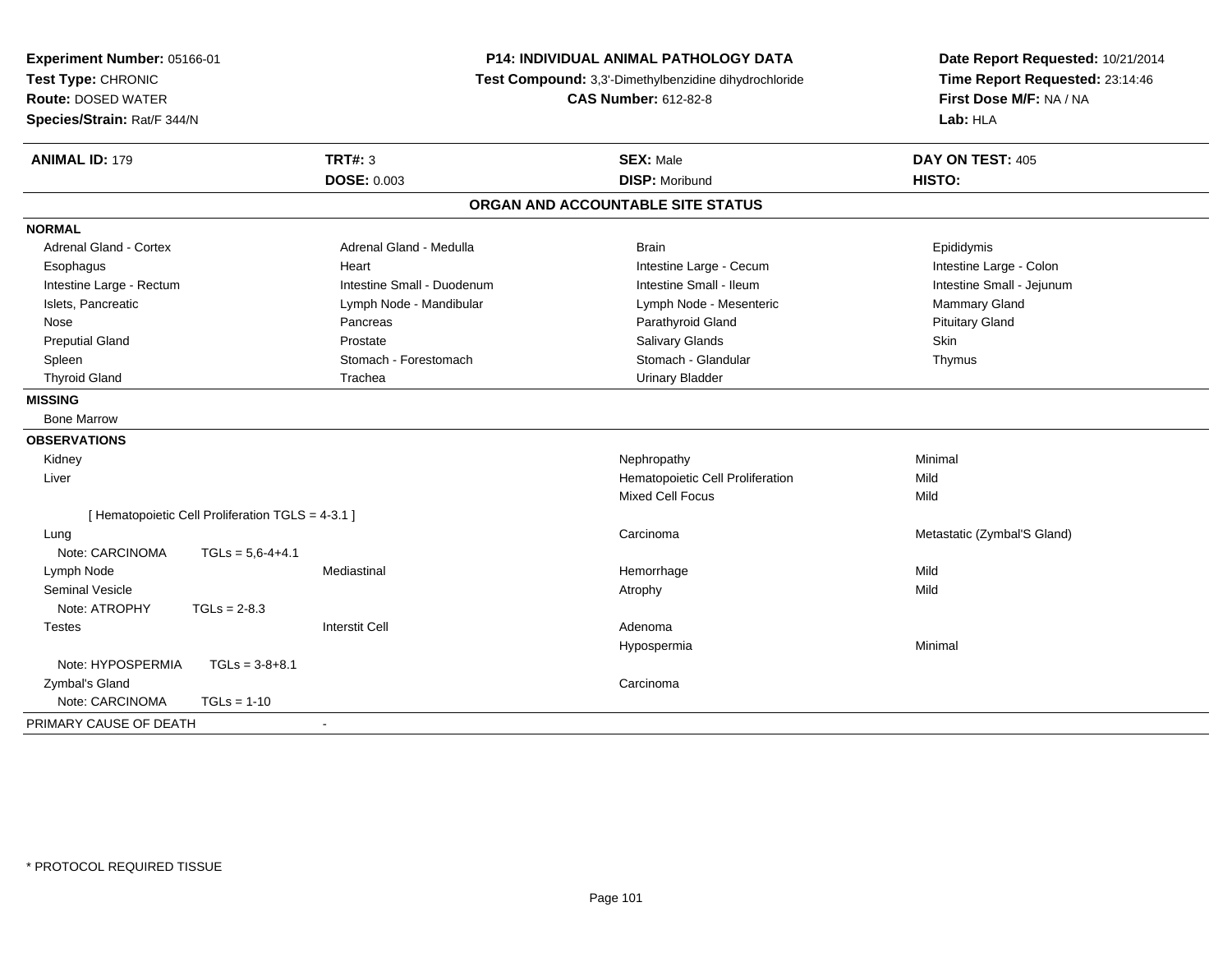| Experiment Number: 05166-01       |                          | <b>P14: INDIVIDUAL ANIMAL PATHOLOGY DATA</b><br>Test Compound: 3,3'-Dimethylbenzidine dihydrochloride |                         |
|-----------------------------------|--------------------------|-------------------------------------------------------------------------------------------------------|-------------------------|
| Test Type: CHRONIC                |                          |                                                                                                       |                         |
| <b>Route: DOSED WATER</b>         |                          | <b>CAS Number: 612-82-8</b>                                                                           | First Dose M/F: NA / NA |
| Species/Strain: Rat/F 344/N       |                          |                                                                                                       | Lab: HLA                |
| <b>ANIMAL ID: 180</b>             | <b>TRT#: 3</b>           | <b>SEX: Male</b>                                                                                      | DAY ON TEST: 421        |
|                                   | <b>DOSE: 0.003</b>       | <b>DISP: Terminal Sacrifice</b>                                                                       | HISTO:                  |
|                                   |                          | ORGAN AND ACCOUNTABLE SITE STATUS                                                                     |                         |
| <b>NORMAL</b>                     |                          |                                                                                                       |                         |
| <b>Adrenal Gland - Cortex</b>     | Adrenal Gland - Medulla  | <b>Bone Marrow</b>                                                                                    | <b>Brain</b>            |
| Epididymis                        | Esophagus                | Heart                                                                                                 | Intestine Large - Cecum |
| Intestine Large - Colon           | Intestine Large - Rectum | Intestine Small - Duodenum                                                                            | Intestine Small - Ileum |
| Intestine Small - Jejunum         | Islets, Pancreatic       | Lymph Node - Mandibular                                                                               | Lymph Node - Mesenteric |
| Nose                              | Pancreas                 | Parathyroid Gland                                                                                     | Salivary Glands         |
| <b>Seminal Vesicle</b>            | Skin                     | Spleen                                                                                                | Stomach - Forestomach   |
| Stomach - Glandular               | Thymus                   | <b>Thyroid Gland</b>                                                                                  | Trachea                 |
| <b>Urinary Bladder</b>            | Zymbal's Gland           |                                                                                                       |                         |
| <b>MISSING</b>                    |                          |                                                                                                       |                         |
| <b>Mammary Gland</b>              |                          |                                                                                                       |                         |
| <b>OBSERVATIONS</b>               |                          |                                                                                                       |                         |
| Kidney                            |                          | Nephropathy                                                                                           | Minimal                 |
| Liver                             |                          | <b>Basophilic Focus</b>                                                                               | Mild                    |
|                                   |                          | <b>Mixed Cell Focus</b>                                                                               | Mild                    |
| Lung                              | Alveolar Epith           | Hyperplasia                                                                                           | Focal, Mild             |
| Note: HYPERPLASIA<br>$TGLs = 1-4$ |                          |                                                                                                       |                         |
| <b>Pituitary Gland</b>            |                          | Cyst                                                                                                  |                         |
| <b>Preputial Gland</b>            |                          | Adenoma                                                                                               |                         |
| Prostate                          |                          | Inflammation                                                                                          | Chronic Active, Mild    |
| <b>Testes</b>                     | <b>Interstit Cell</b>    | Adenoma                                                                                               |                         |
|                                   | <b>Interstit Cell</b>    | Hyperplasia                                                                                           | Mild                    |
|                                   |                          | Hypospermia                                                                                           | Moderate                |

-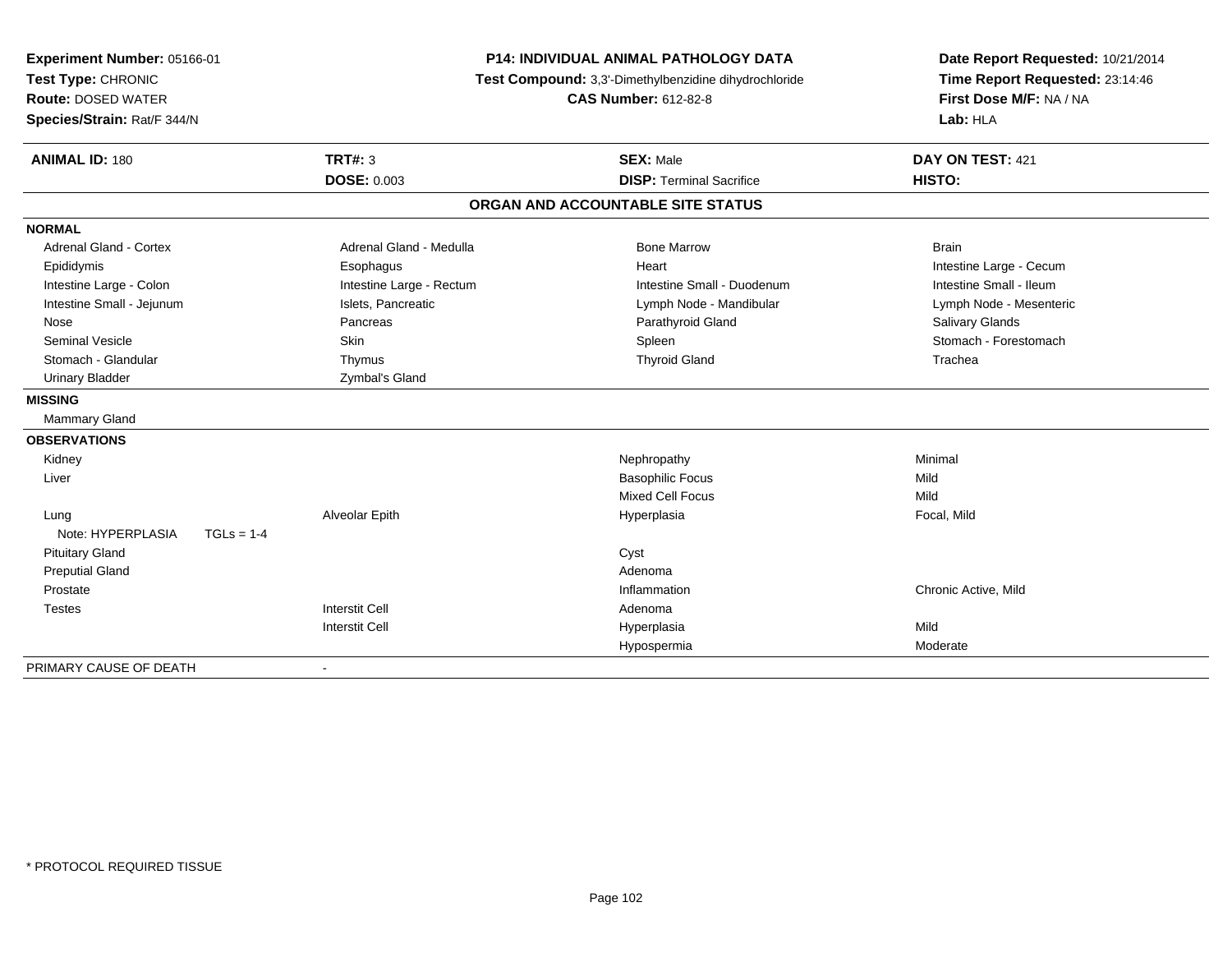| Experiment Number: 05166-01<br>Test Type: CHRONIC<br><b>Route: DOSED WATER</b><br>Species/Strain: Rat/F 344/N |                                     | P14: INDIVIDUAL ANIMAL PATHOLOGY DATA<br>Test Compound: 3,3'-Dimethylbenzidine dihydrochloride<br><b>CAS Number: 612-82-8</b> |                                                     | Date Report Requested: 10/21/2014<br>Time Report Requested: 23:14:46<br>First Dose M/F: NA / NA<br>Lab: HLA |
|---------------------------------------------------------------------------------------------------------------|-------------------------------------|-------------------------------------------------------------------------------------------------------------------------------|-----------------------------------------------------|-------------------------------------------------------------------------------------------------------------|
| <b>ANIMAL ID: 181</b>                                                                                         |                                     | <b>TRT#: 3</b><br><b>DOSE: 0.003</b>                                                                                          | <b>SEX: Male</b><br><b>DISP: Terminal Sacrifice</b> | DAY ON TEST: 426<br>HISTO:                                                                                  |
|                                                                                                               |                                     |                                                                                                                               | ORGAN AND ACCOUNTABLE SITE STATUS                   |                                                                                                             |
|                                                                                                               |                                     |                                                                                                                               |                                                     |                                                                                                             |
| <b>NORMAL</b>                                                                                                 |                                     |                                                                                                                               |                                                     |                                                                                                             |
| <b>Adrenal Gland - Cortex</b>                                                                                 |                                     | Adrenal Gland - Medulla                                                                                                       | <b>Bone Marrow</b>                                  | <b>Brain</b>                                                                                                |
| Epididymis                                                                                                    |                                     | Esophagus                                                                                                                     | Intestine Large - Cecum                             | Intestine Large - Colon                                                                                     |
| Intestine Large - Rectum                                                                                      |                                     | Intestine Small - Duodenum                                                                                                    | Intestine Small - Ileum                             | Intestine Small - Jejunum                                                                                   |
| Islets, Pancreatic                                                                                            |                                     | Lung                                                                                                                          | Lymph Node - Mesenteric                             | Mammary Gland                                                                                               |
| Nose                                                                                                          |                                     | Pancreas                                                                                                                      | Parathyroid Gland                                   | <b>Pituitary Gland</b>                                                                                      |
| <b>Salivary Glands</b><br>Stomach - Forestomach                                                               |                                     | <b>Seminal Vesicle</b><br>Stomach - Glandular                                                                                 | Skin                                                | Spleen                                                                                                      |
|                                                                                                               |                                     |                                                                                                                               | Thymus                                              | <b>Thyroid Gland</b>                                                                                        |
| Trachea                                                                                                       |                                     | <b>Urinary Bladder</b>                                                                                                        | Zymbal's Gland                                      |                                                                                                             |
| <b>OBSERVATIONS</b>                                                                                           |                                     |                                                                                                                               |                                                     |                                                                                                             |
| Heart                                                                                                         |                                     |                                                                                                                               | Cardiomyopathy                                      | Mild                                                                                                        |
| Kidney                                                                                                        |                                     |                                                                                                                               | Nephropathy                                         | Mild                                                                                                        |
| Liver                                                                                                         |                                     |                                                                                                                               | <b>Basophilic Focus</b>                             | Mild                                                                                                        |
|                                                                                                               |                                     |                                                                                                                               | Degeneration                                        | Cystic, Minimal                                                                                             |
|                                                                                                               | Note: MIXED CL FOCUS TGLs = 4,5-3.1 |                                                                                                                               | <b>Mixed Cell Focus</b>                             | Mild                                                                                                        |
|                                                                                                               | [Basophilic Focus TGLS = 4,5-3.1]   |                                                                                                                               |                                                     |                                                                                                             |
| Lymph Node                                                                                                    |                                     | Mandibular                                                                                                                    | Hyperplasia                                         | Plasma Cell, Mild                                                                                           |
| <b>Preputial Gland</b>                                                                                        |                                     |                                                                                                                               | Adenoma                                             |                                                                                                             |
| Note: ADENOMA                                                                                                 | $TGLs = 3-8.4$                      |                                                                                                                               |                                                     |                                                                                                             |
| Prostate                                                                                                      |                                     |                                                                                                                               | Inflammation                                        | Chronic Active, Mild                                                                                        |
| <b>Testes</b>                                                                                                 |                                     | <b>Interstit Cell</b>                                                                                                         | Adenoma                                             |                                                                                                             |
|                                                                                                               |                                     | <b>Interstit Cell</b>                                                                                                         | Hyperplasia                                         | Mild                                                                                                        |
| Note: ADENOMA                                                                                                 | $TGLs = 1,2-8$                      |                                                                                                                               |                                                     |                                                                                                             |
| PRIMARY CAUSE OF DEATH                                                                                        |                                     |                                                                                                                               |                                                     |                                                                                                             |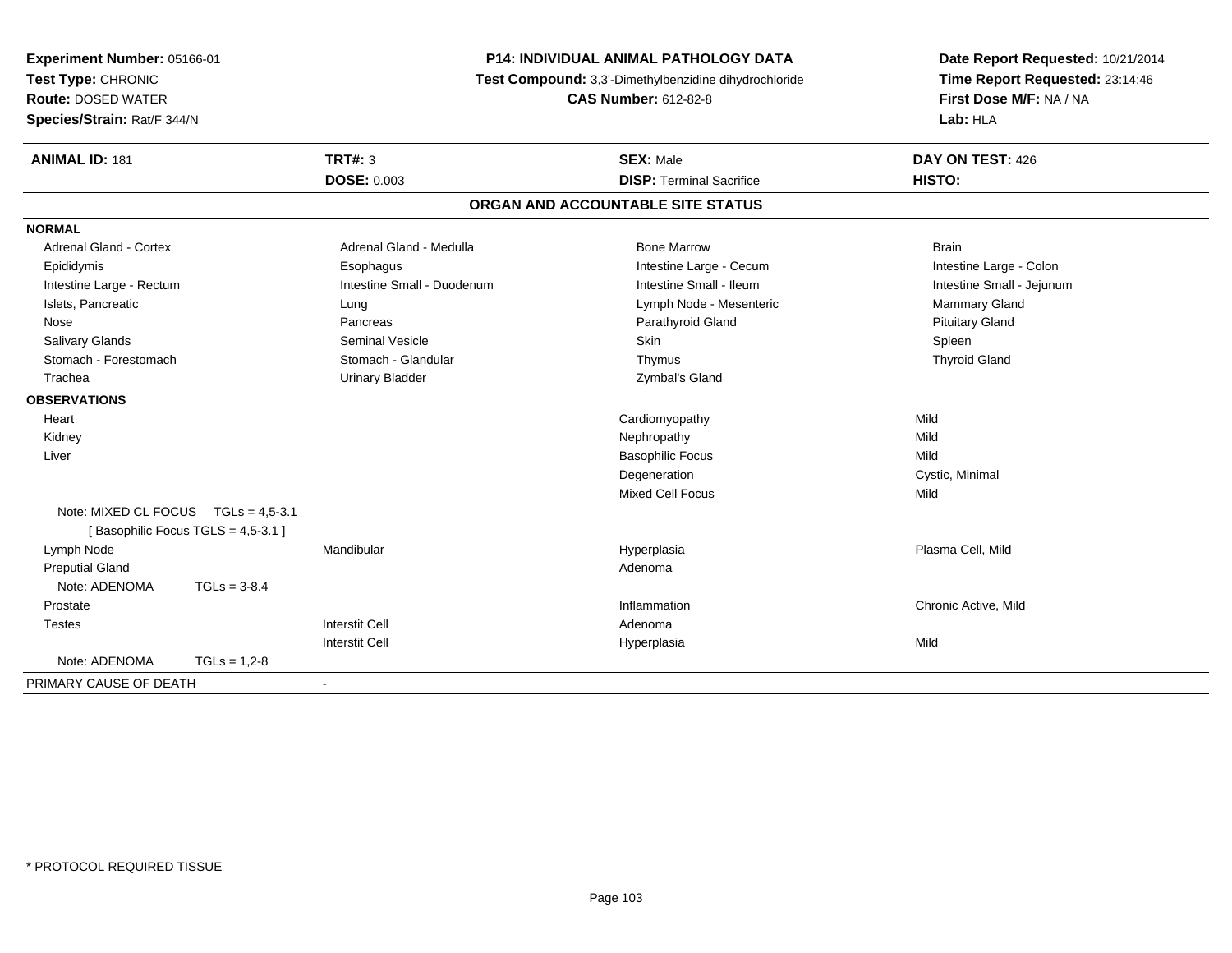| Experiment Number: 05166-01<br>Test Type: CHRONIC<br><b>Route: DOSED WATER</b><br>Species/Strain: Rat/F 344/N | <b>P14: INDIVIDUAL ANIMAL PATHOLOGY DATA</b><br>Test Compound: 3,3'-Dimethylbenzidine dihydrochloride<br><b>CAS Number: 612-82-8</b> |                                   | Date Report Requested: 10/21/2014<br>Time Report Requested: 23:14:46<br>First Dose M/F: NA / NA<br>Lab: HLA |  |
|---------------------------------------------------------------------------------------------------------------|--------------------------------------------------------------------------------------------------------------------------------------|-----------------------------------|-------------------------------------------------------------------------------------------------------------|--|
| <b>ANIMAL ID: 182</b>                                                                                         | <b>TRT#: 3</b>                                                                                                                       | <b>SEX: Male</b>                  | DAY ON TEST: 421                                                                                            |  |
|                                                                                                               | <b>DOSE: 0.003</b>                                                                                                                   | <b>DISP: Terminal Sacrifice</b>   | HISTO:                                                                                                      |  |
|                                                                                                               |                                                                                                                                      | ORGAN AND ACCOUNTABLE SITE STATUS |                                                                                                             |  |
| <b>NORMAL</b>                                                                                                 |                                                                                                                                      |                                   |                                                                                                             |  |
| <b>Bone Marrow</b>                                                                                            | <b>Brain</b>                                                                                                                         | Epididymis                        | Esophagus                                                                                                   |  |
| Heart                                                                                                         | Intestine Large - Cecum                                                                                                              | Intestine Large - Colon           | Intestine Large - Rectum                                                                                    |  |
| Intestine Small - Duodenum                                                                                    | Intestine Small - Ileum                                                                                                              | Intestine Small - Jejunum         | Islets, Pancreatic                                                                                          |  |
| Lung                                                                                                          | Lymph Node - Mandibular                                                                                                              | Lymph Node - Mesenteric           | Mammary Gland                                                                                               |  |
| Nose                                                                                                          | Parathyroid Gland                                                                                                                    | <b>Pituitary Gland</b>            | <b>Preputial Gland</b>                                                                                      |  |
| Salivary Glands                                                                                               | <b>Seminal Vesicle</b>                                                                                                               | Stomach - Forestomach             | Stomach - Glandular                                                                                         |  |
| Thymus                                                                                                        | <b>Thyroid Gland</b>                                                                                                                 | Trachea                           | <b>Urinary Bladder</b>                                                                                      |  |
| Zymbal's Gland                                                                                                |                                                                                                                                      |                                   |                                                                                                             |  |
| <b>OBSERVATIONS</b>                                                                                           |                                                                                                                                      |                                   |                                                                                                             |  |
| <b>Adrenal Gland</b>                                                                                          | Medulla                                                                                                                              | Pheochromocytoma Benign           |                                                                                                             |  |
| [Pheochromocytoma Benign TGLS = 3-2]                                                                          |                                                                                                                                      |                                   |                                                                                                             |  |
| Kidney                                                                                                        |                                                                                                                                      | Nephropathy                       | Minimal                                                                                                     |  |
| Liver                                                                                                         |                                                                                                                                      | Degeneration                      | Cystic, Minimal                                                                                             |  |
|                                                                                                               |                                                                                                                                      | <b>Fatty Change</b>               | Focal, Minimal                                                                                              |  |
|                                                                                                               |                                                                                                                                      | Hematopoietic Cell Proliferation  | Minimal                                                                                                     |  |
| Note: DEGEN                                                                                                   | $TGLs = 2-3.2$                                                                                                                       |                                   |                                                                                                             |  |
| Pancreas                                                                                                      | Acinus                                                                                                                               | Atrophy                           | Minimal                                                                                                     |  |
| Prostate                                                                                                      |                                                                                                                                      | Inflammation                      | Chronic Active, Mild                                                                                        |  |
| Skin                                                                                                          |                                                                                                                                      | Basal Cell Adenoma                |                                                                                                             |  |
| Note: BASAL CEL ADEN TGLs = 1-13                                                                              |                                                                                                                                      |                                   |                                                                                                             |  |
| Spleen                                                                                                        |                                                                                                                                      | Hematopoietic Cell Proliferation  | Moderate                                                                                                    |  |
| <b>Testes</b>                                                                                                 | <b>Interstit Cell</b>                                                                                                                | Hyperplasia                       | Mild                                                                                                        |  |
| PRIMARY CAUSE OF DEATH                                                                                        |                                                                                                                                      |                                   |                                                                                                             |  |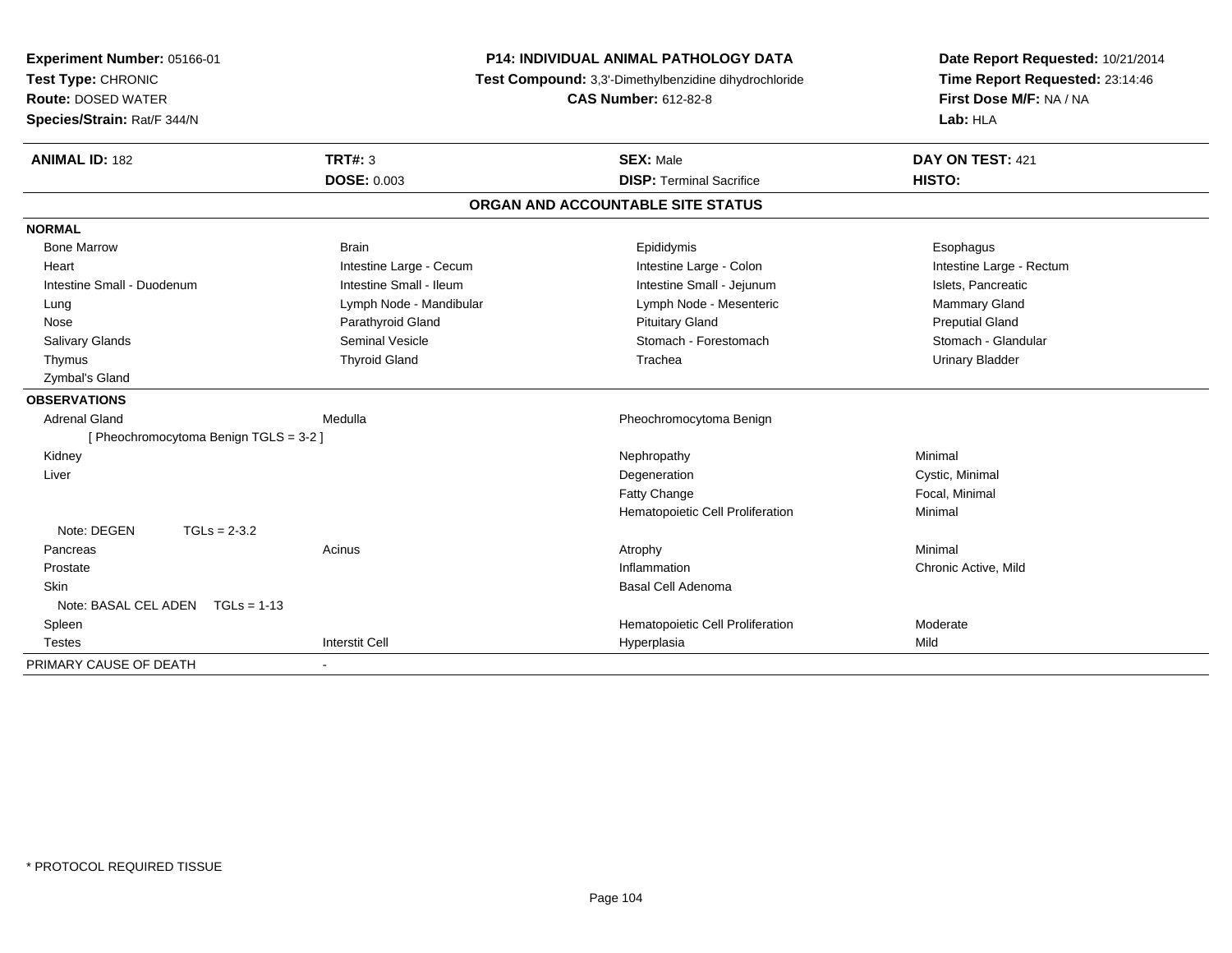| Experiment Number: 05166-01<br>Test Type: CHRONIC        |                |                          | P14: INDIVIDUAL ANIMAL PATHOLOGY DATA<br>Test Compound: 3,3'-Dimethylbenzidine dihydrochloride | Date Report Requested: 10/21/2014<br>Time Report Requested: 23:14:46 |
|----------------------------------------------------------|----------------|--------------------------|------------------------------------------------------------------------------------------------|----------------------------------------------------------------------|
| <b>Route: DOSED WATER</b><br>Species/Strain: Rat/F 344/N |                |                          | <b>CAS Number: 612-82-8</b>                                                                    | First Dose M/F: NA / NA<br>Lab: HLA                                  |
| <b>ANIMAL ID: 183</b>                                    |                | <b>TRT#: 3</b>           | <b>SEX: Male</b>                                                                               | DAY ON TEST: 421                                                     |
|                                                          |                | <b>DOSE: 0.003</b>       | <b>DISP: Terminal Sacrifice</b>                                                                | HISTO:                                                               |
|                                                          |                |                          | ORGAN AND ACCOUNTABLE SITE STATUS                                                              |                                                                      |
| <b>NORMAL</b>                                            |                |                          |                                                                                                |                                                                      |
| Adrenal Gland - Cortex                                   |                | Adrenal Gland - Medulla  | <b>Bone Marrow</b>                                                                             | <b>Brain</b>                                                         |
| Epididymis                                               |                | Esophagus                | Heart                                                                                          | Intestine Large - Cecum                                              |
| Intestine Large - Colon                                  |                | Intestine Large - Rectum | Intestine Small - Duodenum                                                                     | Intestine Small - Ileum                                              |
| Intestine Small - Jejunum                                |                | Islets, Pancreatic       | Lymph Node - Mandibular                                                                        | Lymph Node - Mesenteric                                              |
| Mammary Gland                                            |                | Nose                     | Parathyroid Gland                                                                              | <b>Pituitary Gland</b>                                               |
| <b>Preputial Gland</b>                                   |                | <b>Salivary Glands</b>   | Seminal Vesicle                                                                                | Spleen                                                               |
| Stomach - Forestomach                                    |                | Stomach - Glandular      | Thymus                                                                                         | <b>Thyroid Gland</b>                                                 |
| Trachea                                                  |                | <b>Urinary Bladder</b>   | Zymbal's Gland                                                                                 |                                                                      |
| <b>OBSERVATIONS</b>                                      |                |                          |                                                                                                |                                                                      |
| Kidney                                                   |                |                          | Nephropathy                                                                                    | Mild                                                                 |
| Liver                                                    |                |                          | <b>Basophilic Focus</b>                                                                        | Mild                                                                 |
|                                                          |                |                          | Hepatodiaphragmatic Nodule                                                                     |                                                                      |
|                                                          |                | <b>Bile Duct</b>         | Hyperplasia                                                                                    | Minimal                                                              |
| Note: ANOM HEPAT LOB                                     | $TGLs = 2-3.1$ |                          |                                                                                                |                                                                      |
| Lung                                                     |                | Alveolar Epith           | Hyperplasia                                                                                    | Focal, Minimal                                                       |
| Pancreas                                                 |                | Acinus                   | Atrophy                                                                                        | Mild                                                                 |
| Prostate                                                 |                |                          | Hyperplasia                                                                                    | Focal. Mild                                                          |
|                                                          |                |                          | Inflammation                                                                                   | Chronic Active, Mild                                                 |
| <b>Skin</b>                                              |                |                          | Basal Cell Adenoma                                                                             |                                                                      |
| Note: BASAL CEL ADEN $TGLs = 1-13$                       |                |                          |                                                                                                |                                                                      |
| <b>Testes</b>                                            |                | <b>Interstit Cell</b>    | Hyperplasia                                                                                    | Mild                                                                 |
| PRIMARY CAUSE OF DEATH                                   |                |                          |                                                                                                |                                                                      |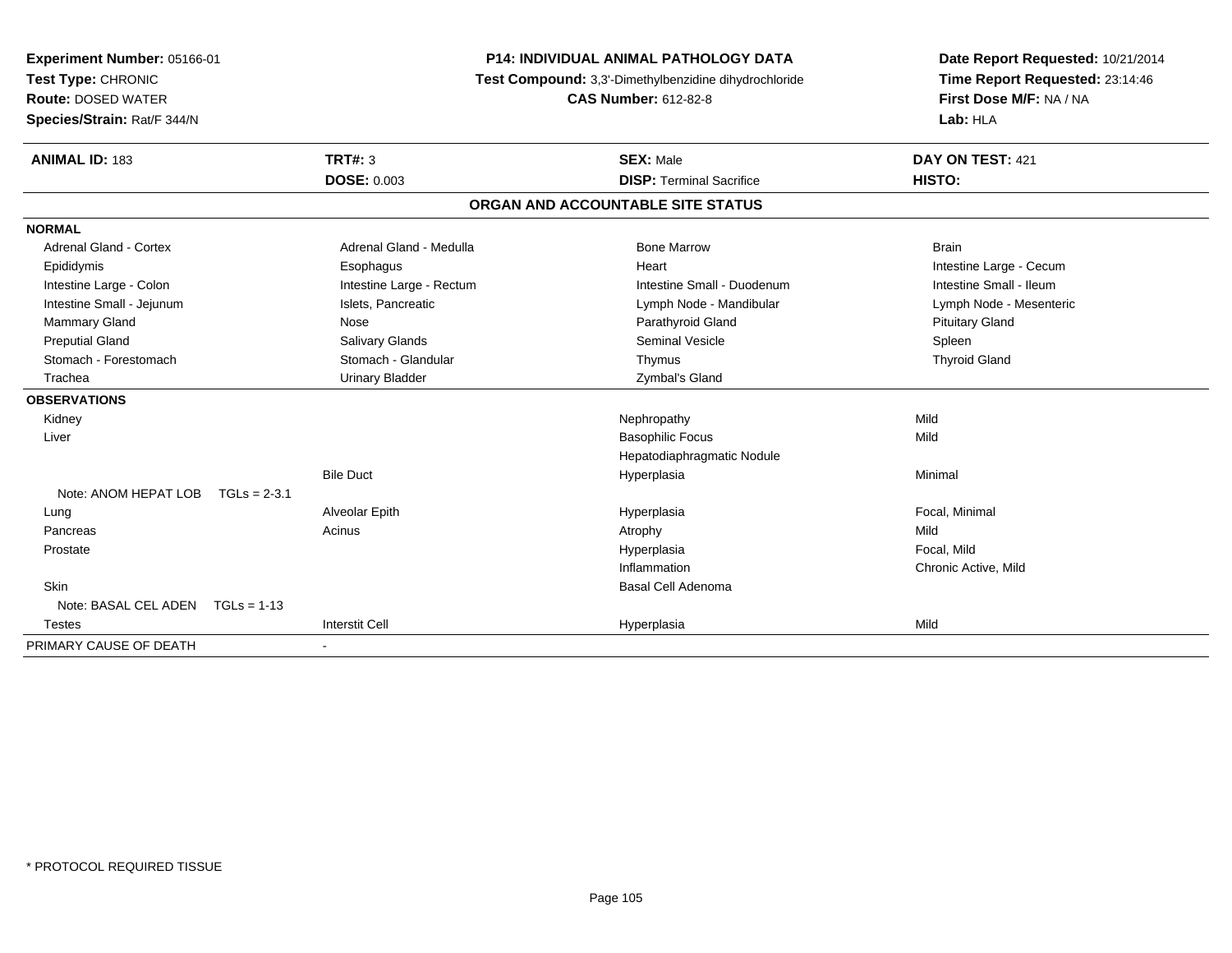| Experiment Number: 05166-01<br>Test Type: CHRONIC<br><b>Route: DOSED WATER</b><br>Species/Strain: Rat/F 344/N | P14: INDIVIDUAL ANIMAL PATHOLOGY DATA<br>Test Compound: 3,3'-Dimethylbenzidine dihydrochloride<br><b>CAS Number: 612-82-8</b> |                                                     | Date Report Requested: 10/21/2014<br>Time Report Requested: 23:14:46<br>First Dose M/F: NA / NA<br>Lab: HLA |  |
|---------------------------------------------------------------------------------------------------------------|-------------------------------------------------------------------------------------------------------------------------------|-----------------------------------------------------|-------------------------------------------------------------------------------------------------------------|--|
| <b>ANIMAL ID: 184</b>                                                                                         | <b>TRT#: 3</b><br><b>DOSE: 0.003</b>                                                                                          | <b>SEX: Male</b><br><b>DISP: Terminal Sacrifice</b> | DAY ON TEST: 421<br><b>HISTO:</b>                                                                           |  |
|                                                                                                               |                                                                                                                               |                                                     |                                                                                                             |  |
|                                                                                                               |                                                                                                                               | ORGAN AND ACCOUNTABLE SITE STATUS                   |                                                                                                             |  |
| <b>NORMAL</b>                                                                                                 |                                                                                                                               |                                                     |                                                                                                             |  |
| <b>Adrenal Gland - Cortex</b>                                                                                 | Adrenal Gland - Medulla                                                                                                       | <b>Bone Marrow</b>                                  | <b>Brain</b>                                                                                                |  |
| Epididymis                                                                                                    | Esophagus                                                                                                                     | Heart                                               | Intestine Large - Cecum                                                                                     |  |
| Intestine Large - Colon                                                                                       | Intestine Large - Rectum                                                                                                      | Intestine Small - Duodenum                          | Intestine Small - Ileum                                                                                     |  |
| Intestine Small - Jejunum                                                                                     | Islets, Pancreatic                                                                                                            | Lung                                                | Lymph Node - Mandibular                                                                                     |  |
| Lymph Node - Mesenteric                                                                                       | Mammary Gland                                                                                                                 | Pancreas                                            | Parathyroid Gland                                                                                           |  |
| <b>Pituitary Gland</b>                                                                                        | <b>Preputial Gland</b>                                                                                                        | Salivary Glands                                     | <b>Seminal Vesicle</b>                                                                                      |  |
| Spleen                                                                                                        | Stomach - Forestomach                                                                                                         | Stomach - Glandular                                 | Thymus                                                                                                      |  |
| <b>Thyroid Gland</b>                                                                                          | Trachea                                                                                                                       | <b>Urinary Bladder</b>                              | Zymbal's Gland                                                                                              |  |
| <b>OBSERVATIONS</b>                                                                                           |                                                                                                                               |                                                     |                                                                                                             |  |
| Kidney                                                                                                        |                                                                                                                               | Nephropathy                                         | Mild                                                                                                        |  |
| Liver                                                                                                         |                                                                                                                               | Degeneration                                        | Cystic, Minimal                                                                                             |  |
|                                                                                                               |                                                                                                                               | <b>Mixed Cell Focus</b>                             | Minimal                                                                                                     |  |
|                                                                                                               |                                                                                                                               | Necrosis                                            | Focal, Marked                                                                                               |  |
| Note: IATROGENIC HEPATIC NECROSIS.<br>[ Necrosis TGLS = $4-3.1$ ]                                             |                                                                                                                               |                                                     |                                                                                                             |  |
| Nose                                                                                                          |                                                                                                                               | Hemorrhage                                          | Mild                                                                                                        |  |
| Prostate                                                                                                      |                                                                                                                               | Hyperplasia                                         | Focal, Mild                                                                                                 |  |
|                                                                                                               |                                                                                                                               | Inflammation                                        | Chronic Active, Mild                                                                                        |  |
| Skin                                                                                                          |                                                                                                                               | <b>Basal Cell Adenoma</b>                           |                                                                                                             |  |
| Note: BASAL CEL ADEN TGLs = 1-13                                                                              |                                                                                                                               |                                                     |                                                                                                             |  |
| <b>Testes</b>                                                                                                 | <b>Interstit Cell</b>                                                                                                         | Adenoma                                             |                                                                                                             |  |
|                                                                                                               | <b>Interstit Cell</b>                                                                                                         | Hyperplasia                                         | Mild                                                                                                        |  |
| Note: ADENOMA<br>$TGLs = 2,3-8$                                                                               |                                                                                                                               |                                                     |                                                                                                             |  |
| PRIMARY CAUSE OF DEATH                                                                                        | $\sim$                                                                                                                        |                                                     |                                                                                                             |  |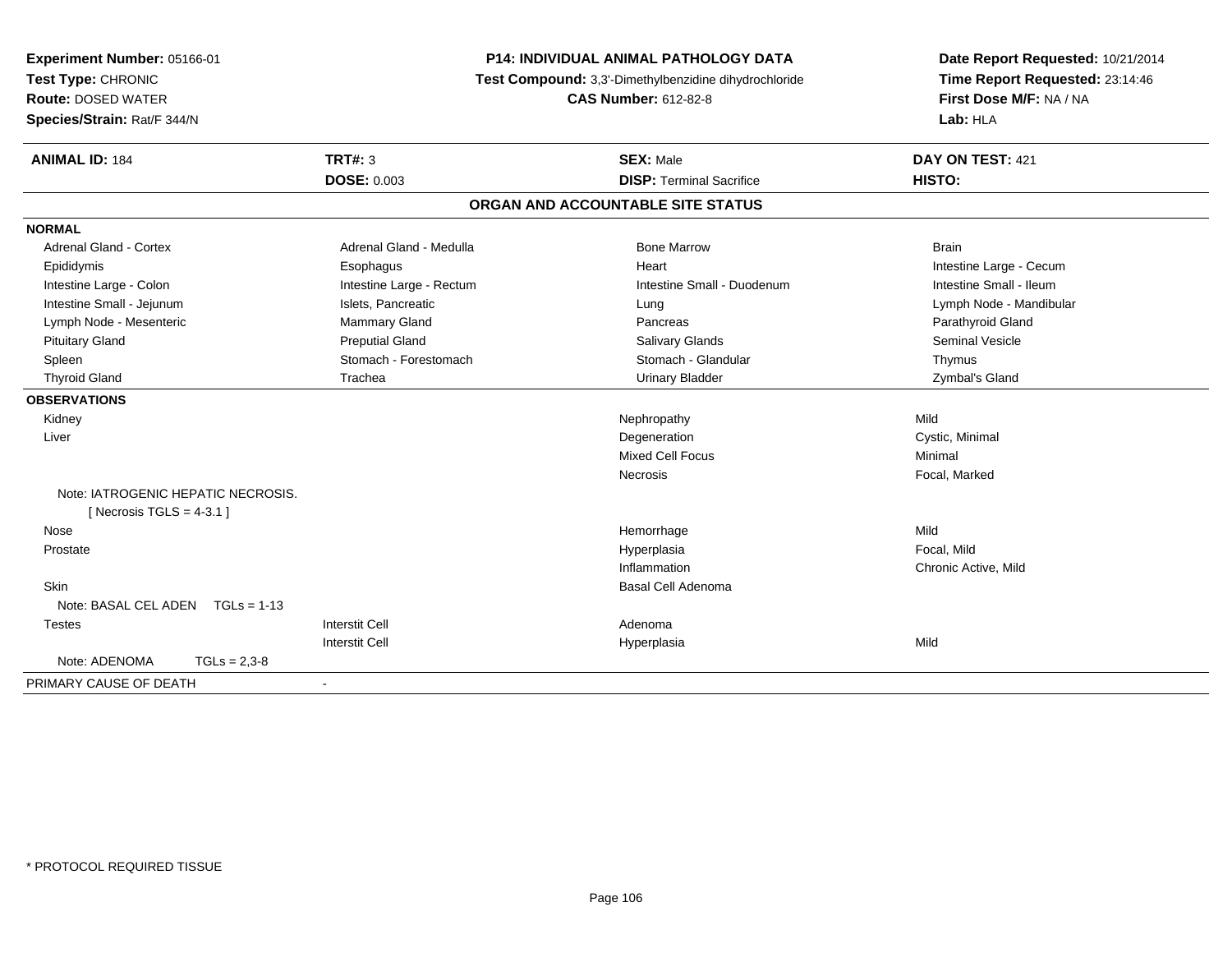| Experiment Number: 05166-01<br>Test Type: CHRONIC<br><b>Route: DOSED WATER</b> | <b>P14: INDIVIDUAL ANIMAL PATHOLOGY DATA</b><br>Test Compound: 3,3'-Dimethylbenzidine dihydrochloride<br><b>CAS Number: 612-82-8</b> |                                   | Date Report Requested: 10/21/2014<br>Time Report Requested: 23:14:46<br>First Dose M/F: NA / NA<br>Lab: HLA |
|--------------------------------------------------------------------------------|--------------------------------------------------------------------------------------------------------------------------------------|-----------------------------------|-------------------------------------------------------------------------------------------------------------|
| Species/Strain: Rat/F 344/N                                                    |                                                                                                                                      |                                   |                                                                                                             |
| <b>ANIMAL ID: 185</b>                                                          | <b>TRT#: 3</b>                                                                                                                       | <b>SEX: Male</b>                  | DAY ON TEST: 421                                                                                            |
|                                                                                | <b>DOSE: 0.003</b>                                                                                                                   | <b>DISP: Terminal Sacrifice</b>   | HISTO:                                                                                                      |
|                                                                                |                                                                                                                                      | ORGAN AND ACCOUNTABLE SITE STATUS |                                                                                                             |
| <b>NORMAL</b>                                                                  |                                                                                                                                      |                                   |                                                                                                             |
| <b>Adrenal Gland - Cortex</b>                                                  | Adrenal Gland - Medulla                                                                                                              | <b>Bone Marrow</b>                | <b>Brain</b>                                                                                                |
| Epididymis                                                                     | Esophagus                                                                                                                            | Heart                             | Intestine Large - Colon                                                                                     |
| Intestine Small - Duodenum                                                     | Intestine Small - Ileum                                                                                                              | Intestine Small - Jejunum         | Islets, Pancreatic                                                                                          |
| Lung                                                                           | Lymph Node - Mandibular                                                                                                              | Lymph Node - Mesenteric           | Mammary Gland                                                                                               |
| Pancreas                                                                       | Parathyroid Gland                                                                                                                    | <b>Pituitary Gland</b>            | Salivary Glands                                                                                             |
| <b>Seminal Vesicle</b>                                                         | Skin                                                                                                                                 | Spleen                            | Stomach - Forestomach                                                                                       |
| Stomach - Glandular                                                            | Thymus                                                                                                                               | <b>Thyroid Gland</b>              | Trachea                                                                                                     |
| <b>Urinary Bladder</b>                                                         | Zymbal's Gland                                                                                                                       |                                   |                                                                                                             |
| <b>OBSERVATIONS</b>                                                            |                                                                                                                                      |                                   |                                                                                                             |
| Intestine Large                                                                | Cecum                                                                                                                                | Parasite Metazoan                 | Mild                                                                                                        |
|                                                                                | Rectum                                                                                                                               | Parasite Metazoan                 | Mild                                                                                                        |
| Kidney                                                                         |                                                                                                                                      | Nephropathy                       | Mild                                                                                                        |
| Liver                                                                          |                                                                                                                                      | <b>Basophilic Focus</b>           | Minimal                                                                                                     |
|                                                                                |                                                                                                                                      | Mixed Cell Focus                  | Mild                                                                                                        |
| [Mixed Cell Focus TGLS = 3-3.1]                                                |                                                                                                                                      |                                   |                                                                                                             |
| Mesentery                                                                      | Fat                                                                                                                                  | <b>Necrosis</b>                   | Focal, Marked                                                                                               |
| Note: NECROSIS<br>$TGLs = 1-13$                                                |                                                                                                                                      |                                   |                                                                                                             |
| Nose                                                                           |                                                                                                                                      | Foreign Body                      | Mild                                                                                                        |
|                                                                                |                                                                                                                                      | Inflammation                      | Suppurative, Mild                                                                                           |
| <b>Preputial Gland</b>                                                         | Duct                                                                                                                                 | Ectasia                           | Mild                                                                                                        |
| Prostate                                                                       |                                                                                                                                      | Inflammation                      | Chronic Active, Mild                                                                                        |
| <b>Testes</b>                                                                  | <b>Interstit Cell</b>                                                                                                                | Adenoma                           |                                                                                                             |
| Tooth                                                                          |                                                                                                                                      | Dysplasia                         | Moderate                                                                                                    |
| Note: DYSPLASIA<br>$TGLs = 2-14$                                               |                                                                                                                                      |                                   |                                                                                                             |
| PRIMARY CAUSE OF DEATH                                                         | $\sim$                                                                                                                               |                                   |                                                                                                             |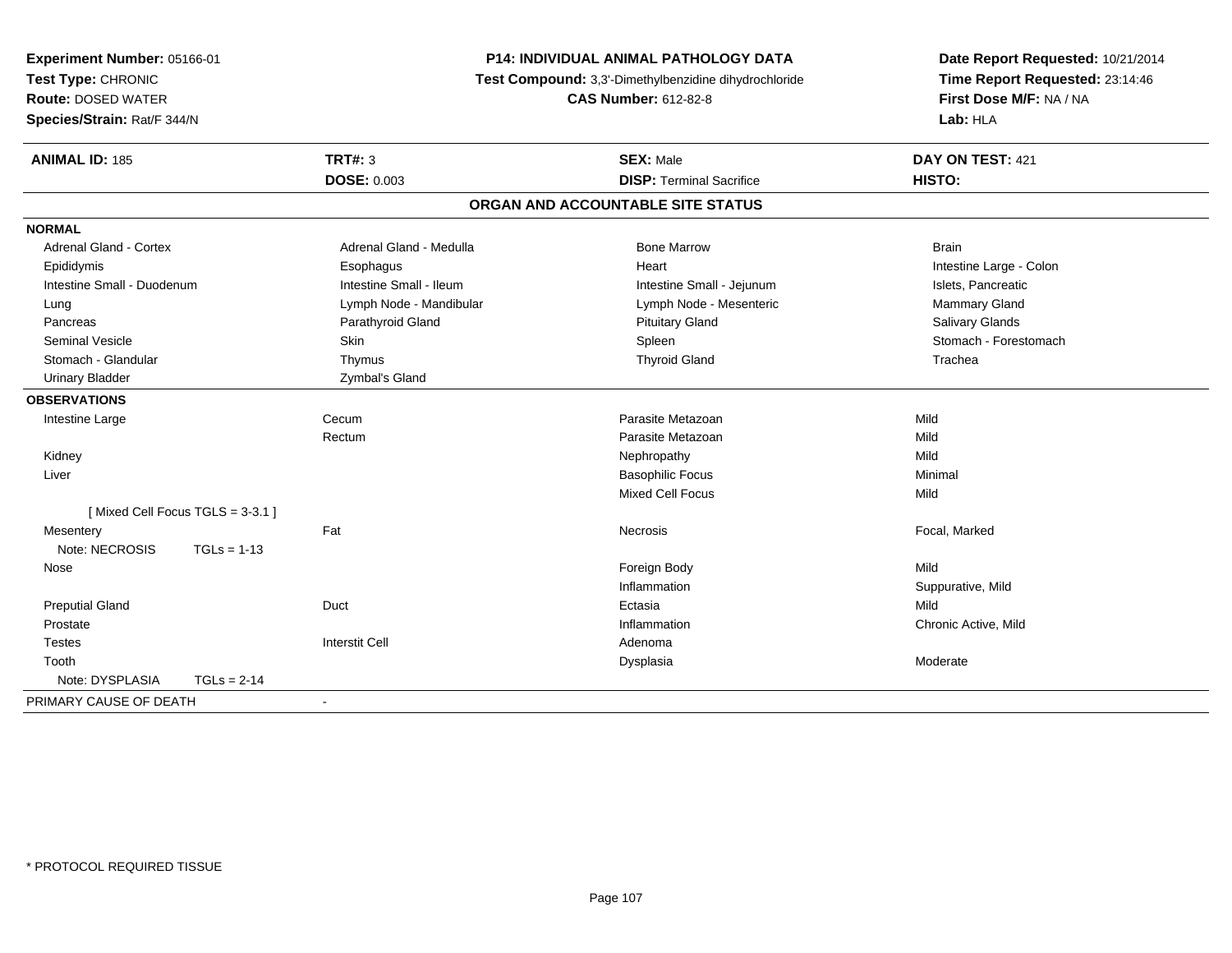| Experiment Number: 05166-01<br>Test Type: CHRONIC<br><b>Route: DOSED WATER</b><br>Species/Strain: Rat/F 344/N | P14: INDIVIDUAL ANIMAL PATHOLOGY DATA<br>Test Compound: 3,3'-Dimethylbenzidine dihydrochloride<br><b>CAS Number: 612-82-8</b> |                                   | Date Report Requested: 10/21/2014<br>Time Report Requested: 23:14:46<br>First Dose M/F: NA / NA<br>Lab: HLA |  |
|---------------------------------------------------------------------------------------------------------------|-------------------------------------------------------------------------------------------------------------------------------|-----------------------------------|-------------------------------------------------------------------------------------------------------------|--|
| <b>ANIMAL ID: 231</b>                                                                                         | TRT#: 5                                                                                                                       | <b>SEX: Male</b>                  | DAY ON TEST: 419                                                                                            |  |
|                                                                                                               | <b>DOSE: 0.007</b>                                                                                                            | <b>DISP: Terminal Sacrifice</b>   | <b>HISTO:</b>                                                                                               |  |
|                                                                                                               |                                                                                                                               | ORGAN AND ACCOUNTABLE SITE STATUS |                                                                                                             |  |
| <b>NORMAL</b>                                                                                                 |                                                                                                                               |                                   |                                                                                                             |  |
| <b>Adrenal Gland - Cortex</b>                                                                                 | Adrenal Gland - Medulla                                                                                                       | <b>Bone Marrow</b>                | <b>Brain</b>                                                                                                |  |
| Epididymis                                                                                                    | Esophagus                                                                                                                     | Heart                             | Intestine Large - Cecum                                                                                     |  |
| Intestine Large - Colon                                                                                       | Intestine Large - Rectum                                                                                                      | Intestine Small - Duodenum        | Intestine Small - Ileum                                                                                     |  |
| Intestine Small - Jejunum                                                                                     | Islets, Pancreatic                                                                                                            | Lymph Node - Mandibular           | Lymph Node - Mesenteric                                                                                     |  |
| Nose                                                                                                          | Pancreas                                                                                                                      | Parathyroid Gland                 | <b>Pituitary Gland</b>                                                                                      |  |
| Prostate                                                                                                      | Salivary Glands                                                                                                               | <b>Seminal Vesicle</b>            | Spleen                                                                                                      |  |
| Stomach - Forestomach                                                                                         | Stomach - Glandular                                                                                                           | <b>Thyroid Gland</b>              | Trachea                                                                                                     |  |
| <b>Urinary Bladder</b>                                                                                        | Zymbal's Gland                                                                                                                |                                   |                                                                                                             |  |
| <b>MISSING</b>                                                                                                |                                                                                                                               |                                   |                                                                                                             |  |
| <b>Mammary Gland</b>                                                                                          | Thymus                                                                                                                        |                                   |                                                                                                             |  |
| <b>OBSERVATIONS</b>                                                                                           |                                                                                                                               |                                   |                                                                                                             |  |
| Kidney                                                                                                        |                                                                                                                               | Nephropathy                       | Mild                                                                                                        |  |
| Liver                                                                                                         |                                                                                                                               | Degeneration                      | Cystic, Mild                                                                                                |  |
|                                                                                                               |                                                                                                                               | Mixed Cell Focus                  | Moderate                                                                                                    |  |
|                                                                                                               |                                                                                                                               | Neoplastic Nodule                 |                                                                                                             |  |
| [ Degeneration $TGLS = 6,7-3.1$ ]<br>[Mixed Cell Focus TGLS = 5-3.1]<br>[Neoplastic Nodule TGLS = 8-3.2]      |                                                                                                                               |                                   |                                                                                                             |  |
| Lung                                                                                                          |                                                                                                                               | <b>Infiltration Cellular</b>      | Histiocyte, Minimal                                                                                         |  |
| <b>Preputial Gland</b>                                                                                        | Duct                                                                                                                          | Ectasia                           | Mild                                                                                                        |  |
| Note: ECTASIA<br>$TGLs = 1-8.2$                                                                               |                                                                                                                               |                                   |                                                                                                             |  |
| Skin                                                                                                          |                                                                                                                               | Basal Cell Adenoma                | Multiple                                                                                                    |  |
| Note: BASAL CEL ADEN $TGLs = 2,3,4-13+14+15$                                                                  |                                                                                                                               |                                   |                                                                                                             |  |
| <b>Testes</b>                                                                                                 | <b>Interstit Cell</b>                                                                                                         | Adenoma                           |                                                                                                             |  |
|                                                                                                               | <b>Interstit Cell</b>                                                                                                         | Hyperplasia                       | Mild                                                                                                        |  |
| PRIMARY CAUSE OF DEATH                                                                                        |                                                                                                                               |                                   |                                                                                                             |  |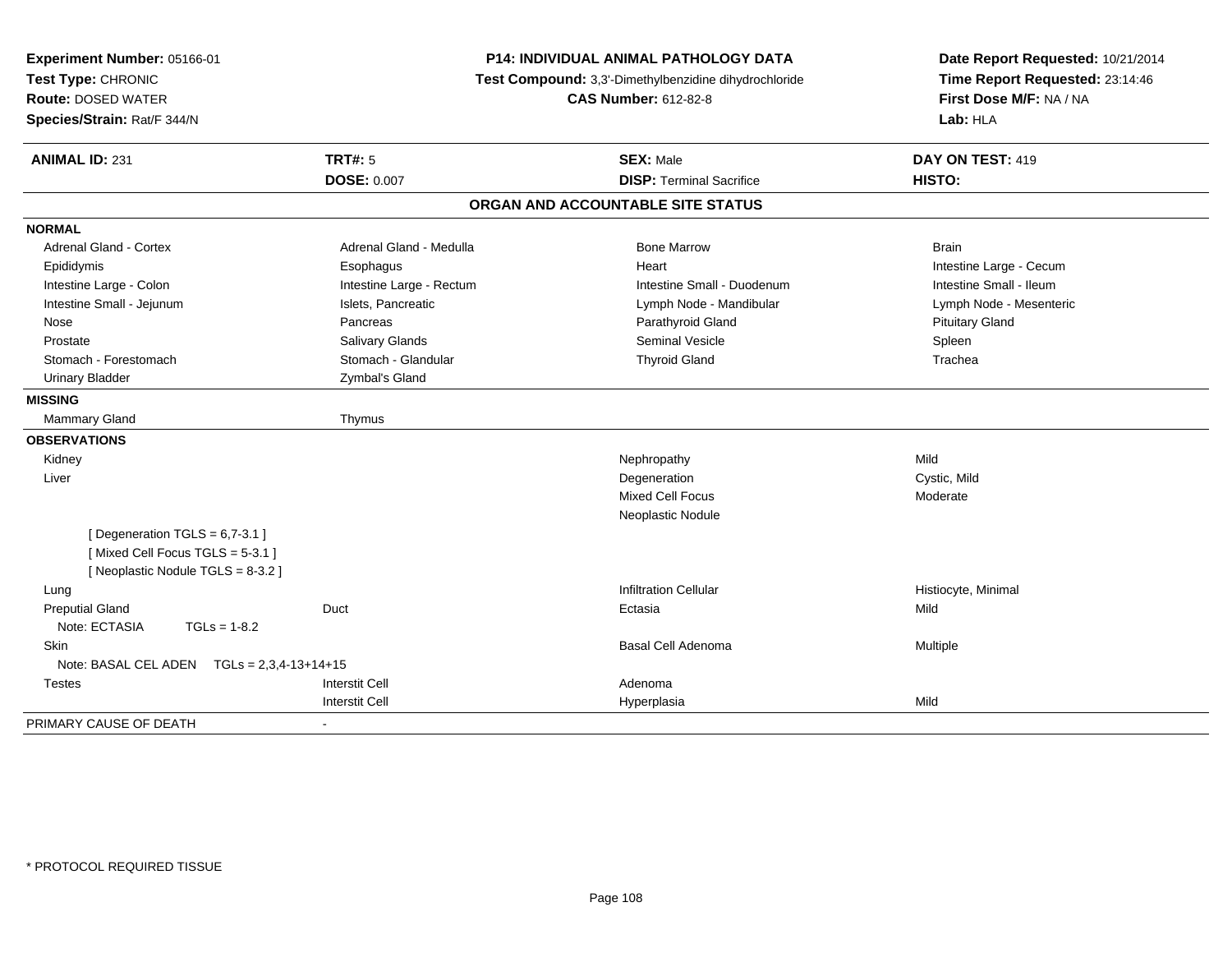| Experiment Number: 05166-01<br>Test Type: CHRONIC<br><b>Route: DOSED WATER</b><br>Species/Strain: Rat/F 344/N |                                     | P14: INDIVIDUAL ANIMAL PATHOLOGY DATA<br>Test Compound: 3,3'-Dimethylbenzidine dihydrochloride<br><b>CAS Number: 612-82-8</b> | Date Report Requested: 10/21/2014<br>Time Report Requested: 23:14:46<br>First Dose M/F: NA / NA<br>Lab: HLA |
|---------------------------------------------------------------------------------------------------------------|-------------------------------------|-------------------------------------------------------------------------------------------------------------------------------|-------------------------------------------------------------------------------------------------------------|
| <b>ANIMAL ID: 232</b>                                                                                         | TRT#: 5<br><b>DOSE: 0.007</b>       | <b>SEX: Male</b><br><b>DISP: Terminal Sacrifice</b>                                                                           | DAY ON TEST: 419<br>HISTO:                                                                                  |
|                                                                                                               |                                     | ORGAN AND ACCOUNTABLE SITE STATUS                                                                                             |                                                                                                             |
|                                                                                                               |                                     |                                                                                                                               |                                                                                                             |
| <b>NORMAL</b>                                                                                                 | <b>Bone Marrow</b>                  |                                                                                                                               |                                                                                                             |
| Adrenal Gland - Medulla                                                                                       |                                     | <b>Brain</b>                                                                                                                  | Epididymis                                                                                                  |
| Esophagus<br>Intestine Large - Rectum                                                                         | Heart<br>Intestine Small - Duodenum | Intestine Large - Cecum<br>Intestine Small - Ileum                                                                            | Intestine Large - Colon<br>Intestine Small - Jejunum                                                        |
| Islets, Pancreatic                                                                                            | Lung                                | Lymph Node - Mandibular                                                                                                       | Lymph Node - Mesenteric                                                                                     |
| Mammary Gland                                                                                                 | Nose                                | Pancreas                                                                                                                      | <b>Pituitary Gland</b>                                                                                      |
| <b>Preputial Gland</b>                                                                                        | Prostate                            | Salivary Glands                                                                                                               | <b>Seminal Vesicle</b>                                                                                      |
| Spleen                                                                                                        | Stomach - Forestomach               | Stomach - Glandular                                                                                                           | <b>Thyroid Gland</b>                                                                                        |
| Trachea                                                                                                       | <b>Urinary Bladder</b>              | Zymbal's Gland                                                                                                                |                                                                                                             |
| <b>MISSING</b>                                                                                                |                                     |                                                                                                                               |                                                                                                             |
| Parathyroid Gland                                                                                             | Thymus                              |                                                                                                                               |                                                                                                             |
| <b>OBSERVATIONS</b>                                                                                           |                                     |                                                                                                                               |                                                                                                             |
| <b>Adrenal Gland</b>                                                                                          | Cortex                              | Vacuolization Cytoplasmic                                                                                                     | Focal, Minimal                                                                                              |
| Kidney                                                                                                        |                                     | Nephropathy                                                                                                                   | Mild                                                                                                        |
| Liver                                                                                                         |                                     | Degeneration                                                                                                                  | Cystic, Mild                                                                                                |
|                                                                                                               |                                     | Neoplastic Nodule                                                                                                             | Multiple                                                                                                    |
| Note: NEOPLASTIC NOD $TGLs = 4-3.1+3.2$                                                                       |                                     |                                                                                                                               |                                                                                                             |
| [ Degeneration $TGLS = 3-3.1+3.2$ ]                                                                           |                                     |                                                                                                                               |                                                                                                             |
| Skin                                                                                                          |                                     | Basal Cell Adenoma<br>Keratoacanthoma                                                                                         | Multiple                                                                                                    |
|                                                                                                               |                                     | Squamous Cell Papilloma                                                                                                       |                                                                                                             |
| Note: SQ CL PAPILLOM<br>$TGLs = 7-14$                                                                         |                                     |                                                                                                                               |                                                                                                             |
| Note: BASAL CEL ADEN $TGLs = 6,8,9,10-13+15+16$                                                               |                                     |                                                                                                                               |                                                                                                             |
| Note: [ KERATOACANTHMA ] TGLs = 11-17                                                                         |                                     |                                                                                                                               |                                                                                                             |
| <b>Testes</b>                                                                                                 | <b>Interstit Cell</b>               | Adenoma                                                                                                                       |                                                                                                             |
| Note: ADENOMA<br>$TGLs = 2-8.1$                                                                               |                                     |                                                                                                                               |                                                                                                             |
| PRIMARY CAUSE OF DEATH                                                                                        |                                     |                                                                                                                               |                                                                                                             |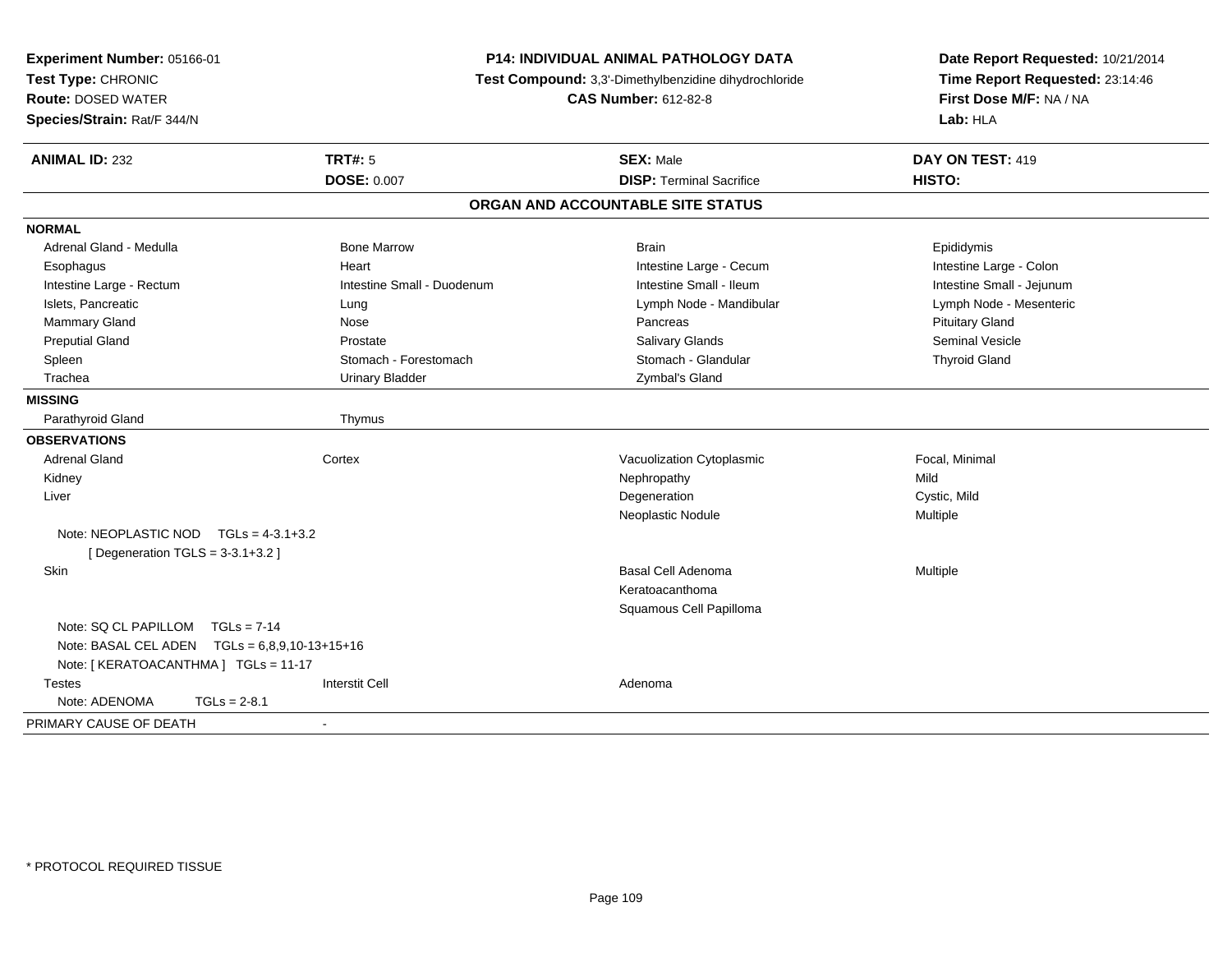| Experiment Number: 05166-01        |                                                       | P14: INDIVIDUAL ANIMAL PATHOLOGY DATA | Date Report Requested: 10/21/2014 |  |
|------------------------------------|-------------------------------------------------------|---------------------------------------|-----------------------------------|--|
| Test Type: CHRONIC                 | Test Compound: 3,3'-Dimethylbenzidine dihydrochloride |                                       | Time Report Requested: 23:14:46   |  |
| <b>Route: DOSED WATER</b>          |                                                       | <b>CAS Number: 612-82-8</b>           | First Dose M/F: NA / NA           |  |
| Species/Strain: Rat/F 344/N        |                                                       |                                       | Lab: HLA                          |  |
| <b>ANIMAL ID: 233</b>              | <b>TRT#: 5</b>                                        | <b>SEX: Male</b>                      | DAY ON TEST: 343                  |  |
|                                    | <b>DOSE: 0.007</b>                                    | <b>DISP: Moribund</b>                 | HISTO:                            |  |
|                                    |                                                       | ORGAN AND ACCOUNTABLE SITE STATUS     |                                   |  |
| <b>NORMAL</b>                      |                                                       |                                       |                                   |  |
| Adrenal Gland - Cortex             | Adrenal Gland - Medulla                               | <b>Bone Marrow</b>                    | <b>Brain</b>                      |  |
| Epididymis                         | Esophagus                                             | Heart                                 | Intestine Large - Cecum           |  |
| Intestine Large - Colon            | Intestine Large - Rectum                              | Intestine Small - Duodenum            | Intestine Small - Ileum           |  |
| Intestine Small - Jejunum          | Islets, Pancreatic                                    | Lymph Node - Mesenteric               | Mammary Gland                     |  |
| Nose                               | Pancreas                                              | Parathyroid Gland                     | Salivary Glands                   |  |
| <b>Seminal Vesicle</b>             | Skin                                                  | Spleen                                | Stomach - Forestomach             |  |
| <b>Testes</b>                      | Thymus                                                | <b>Thyroid Gland</b>                  | Trachea                           |  |
| <b>Urinary Bladder</b>             |                                                       |                                       |                                   |  |
| <b>OBSERVATIONS</b>                |                                                       |                                       |                                   |  |
| Kidney                             |                                                       | Nephropathy                           | Mild                              |  |
| Liver                              |                                                       | <b>Basophilic Focus</b>               | Marked                            |  |
|                                    |                                                       | Degeneration                          | Cystic, Mild                      |  |
|                                    |                                                       | <b>Eosinophilic Focus</b>             | Mild                              |  |
|                                    |                                                       | Hematopoietic Cell Proliferation      | Minimal                           |  |
| Note: [BASOPH FOCUS ] TGLs = 1-3.1 |                                                       |                                       |                                   |  |
| Note: DEGEN<br>$TGLs = 1-$         |                                                       |                                       |                                   |  |
| Lung                               | Alveolar Epith                                        | Hyperplasia                           | Focal, Minimal                    |  |
| Lymph Node                         | Mandibular, Sinus                                     | Ectasia                               | Moderate                          |  |
|                                    | Mandibular                                            | Hyperplasia                           | Plasma Cell, Mild                 |  |
| Note: ECTASIA<br>$TGLs = 3-9$      |                                                       |                                       |                                   |  |
| Note: HYPERPLASIA<br>$TGLs = 3-9$  |                                                       |                                       |                                   |  |
| <b>Pituitary Gland</b>             | Pars Distalis                                         | Adenoma                               |                                   |  |
| [Adenoma TGLS = $4-2$ ]            |                                                       |                                       |                                   |  |
| <b>Preputial Gland</b>             |                                                       | Hyperplasia                           | Focal, Mild                       |  |
| Prostate                           |                                                       | Inflammation                          | Acute, Minimal                    |  |
| Stomach                            | Glandular                                             | Ectopic Tissue                        |                                   |  |
| Zymbal's Gland                     |                                                       | Carcinoma                             |                                   |  |
| Note: CARCINOMA<br>$TGLs = 2-10.1$ |                                                       |                                       |                                   |  |
| PRIMARY CAUSE OF DEATH             | $\blacksquare$                                        |                                       |                                   |  |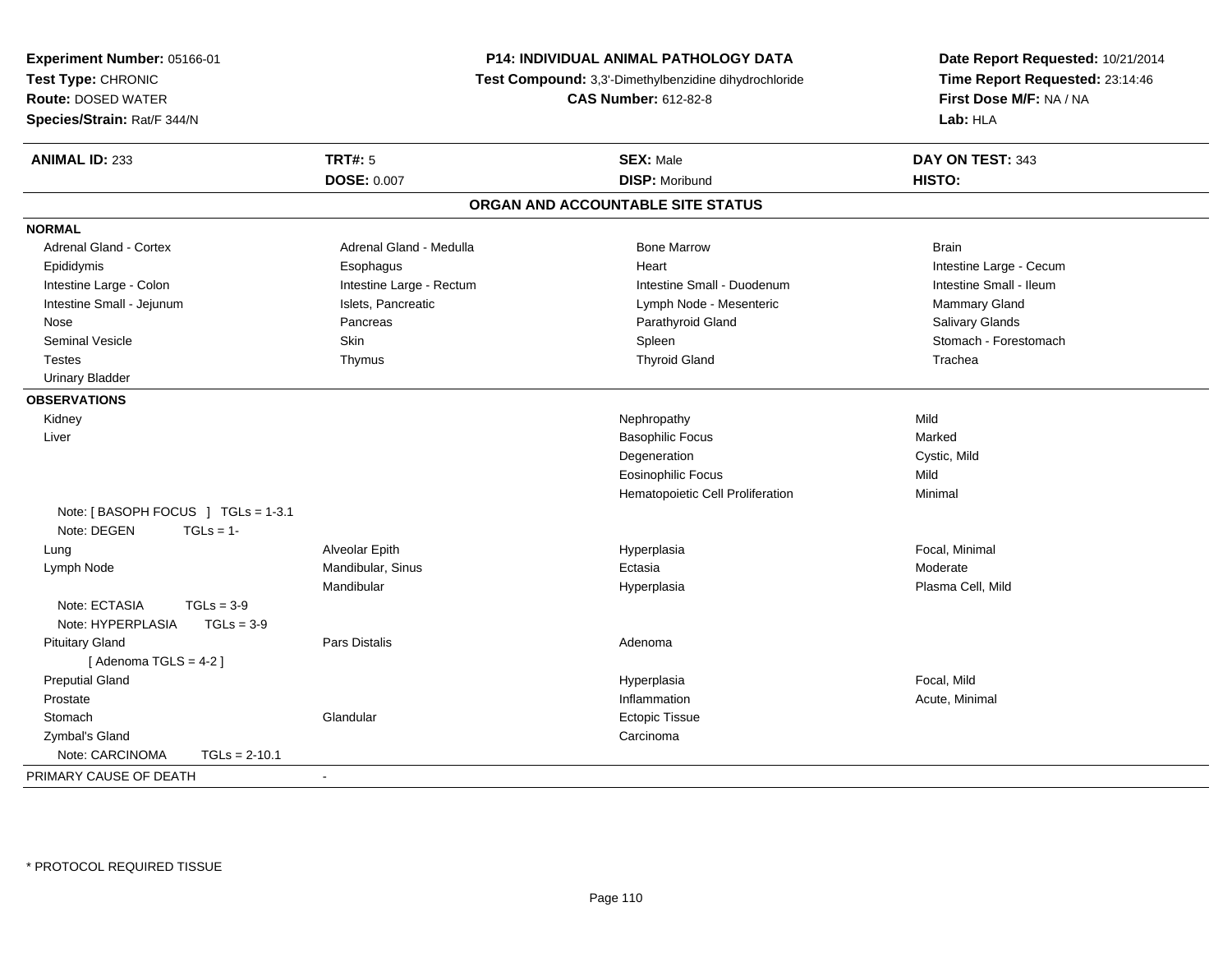| Experiment Number: 05166-01<br>Test Type: CHRONIC<br><b>Route: DOSED WATER</b><br>Species/Strain: Rat/F 344/N |                            | <b>P14: INDIVIDUAL ANIMAL PATHOLOGY DATA</b><br>Test Compound: 3,3'-Dimethylbenzidine dihydrochloride<br><b>CAS Number: 612-82-8</b> | Date Report Requested: 10/21/2014<br>Time Report Requested: 23:14:46<br>First Dose M/F: NA / NA<br>Lab: HLA |
|---------------------------------------------------------------------------------------------------------------|----------------------------|--------------------------------------------------------------------------------------------------------------------------------------|-------------------------------------------------------------------------------------------------------------|
| <b>ANIMAL ID: 234</b>                                                                                         | <b>TRT#: 5</b>             | <b>SEX: Male</b>                                                                                                                     | DAY ON TEST: 419                                                                                            |
|                                                                                                               | <b>DOSE: 0.007</b>         | <b>DISP: Terminal Sacrifice</b>                                                                                                      | HISTO:                                                                                                      |
|                                                                                                               |                            | ORGAN AND ACCOUNTABLE SITE STATUS                                                                                                    |                                                                                                             |
| <b>NORMAL</b>                                                                                                 |                            |                                                                                                                                      |                                                                                                             |
| <b>Adrenal Gland - Cortex</b>                                                                                 | Adrenal Gland - Medulla    | <b>Bone Marrow</b>                                                                                                                   | <b>Brain</b>                                                                                                |
| Epididymis                                                                                                    | Esophagus                  | Intestine Large - Cecum                                                                                                              | Intestine Large - Colon                                                                                     |
| Intestine Large - Rectum                                                                                      | Intestine Small - Duodenum | Intestine Small - Ileum                                                                                                              | Intestine Small - Jejunum                                                                                   |
| Islets, Pancreatic                                                                                            | Lung                       | Lymph Node - Mandibular                                                                                                              | Lymph Node - Mesenteric                                                                                     |
| Nose                                                                                                          | Pancreas                   | Parathyroid Gland                                                                                                                    | <b>Pituitary Gland</b>                                                                                      |
| Prostate                                                                                                      | Salivary Glands            | Stomach - Forestomach                                                                                                                | Stomach - Glandular                                                                                         |
| Thymus                                                                                                        | <b>Thyroid Gland</b>       | Trachea                                                                                                                              | <b>Urinary Bladder</b>                                                                                      |
| Zymbal's Gland                                                                                                |                            |                                                                                                                                      |                                                                                                             |
| <b>MISSING</b>                                                                                                |                            |                                                                                                                                      |                                                                                                             |
| Mammary Gland                                                                                                 |                            |                                                                                                                                      |                                                                                                             |
| <b>OBSERVATIONS</b>                                                                                           |                            |                                                                                                                                      |                                                                                                             |
| Heart                                                                                                         |                            | Cardiomyopathy                                                                                                                       | Mild                                                                                                        |
| Kidney                                                                                                        |                            | Nephropathy                                                                                                                          | Mild                                                                                                        |
| Liver                                                                                                         |                            | Degeneration                                                                                                                         | Cystic, Mild                                                                                                |
|                                                                                                               |                            | Hematopoietic Cell Proliferation                                                                                                     | Minimal                                                                                                     |
|                                                                                                               |                            | Mixed Cell Focus                                                                                                                     | Moderate                                                                                                    |
|                                                                                                               |                            | Neoplastic Nodule                                                                                                                    | Multiple                                                                                                    |
| Note: MIXED CL FOCUS<br>$TGLs = 9-3.1+3.2$                                                                    |                            |                                                                                                                                      |                                                                                                             |
| Note: NEOPLASTIC NOD<br>$TGLs = 11-3.1+3.2$                                                                   |                            |                                                                                                                                      |                                                                                                             |
| Note: DEGEN<br>$TGLs = 12-3.1+3.2$                                                                            |                            |                                                                                                                                      |                                                                                                             |
| <b>Preputial Gland</b>                                                                                        | Duct                       | Ectasia                                                                                                                              | Mild                                                                                                        |
|                                                                                                               |                            | Inflammation                                                                                                                         | Chronic Active, Moderate                                                                                    |
| Note: INFLAMMATION<br>$TGLs = 6-8.2$                                                                          |                            |                                                                                                                                      |                                                                                                             |
| Note: ECTASIA<br>$TGLs = 7-8.2$                                                                               |                            |                                                                                                                                      |                                                                                                             |
| <b>Seminal Vesicle</b>                                                                                        |                            | Atrophy                                                                                                                              | Moderate                                                                                                    |
| Note: ATROPHY<br>$TGLs = 5-8.3$                                                                               |                            |                                                                                                                                      |                                                                                                             |
| Skin                                                                                                          |                            | Basal Cell Adenoma                                                                                                                   | Multiple                                                                                                    |
| Note: [ BASAL CEL ADEN ] TGLs = 1,2,3-13+14+15                                                                |                            |                                                                                                                                      |                                                                                                             |
| Spleen                                                                                                        |                            | Hematopoietic Cell Proliferation                                                                                                     | Moderate                                                                                                    |
| Note: HEMA CELL PROL TGLs = 8-3                                                                               |                            |                                                                                                                                      |                                                                                                             |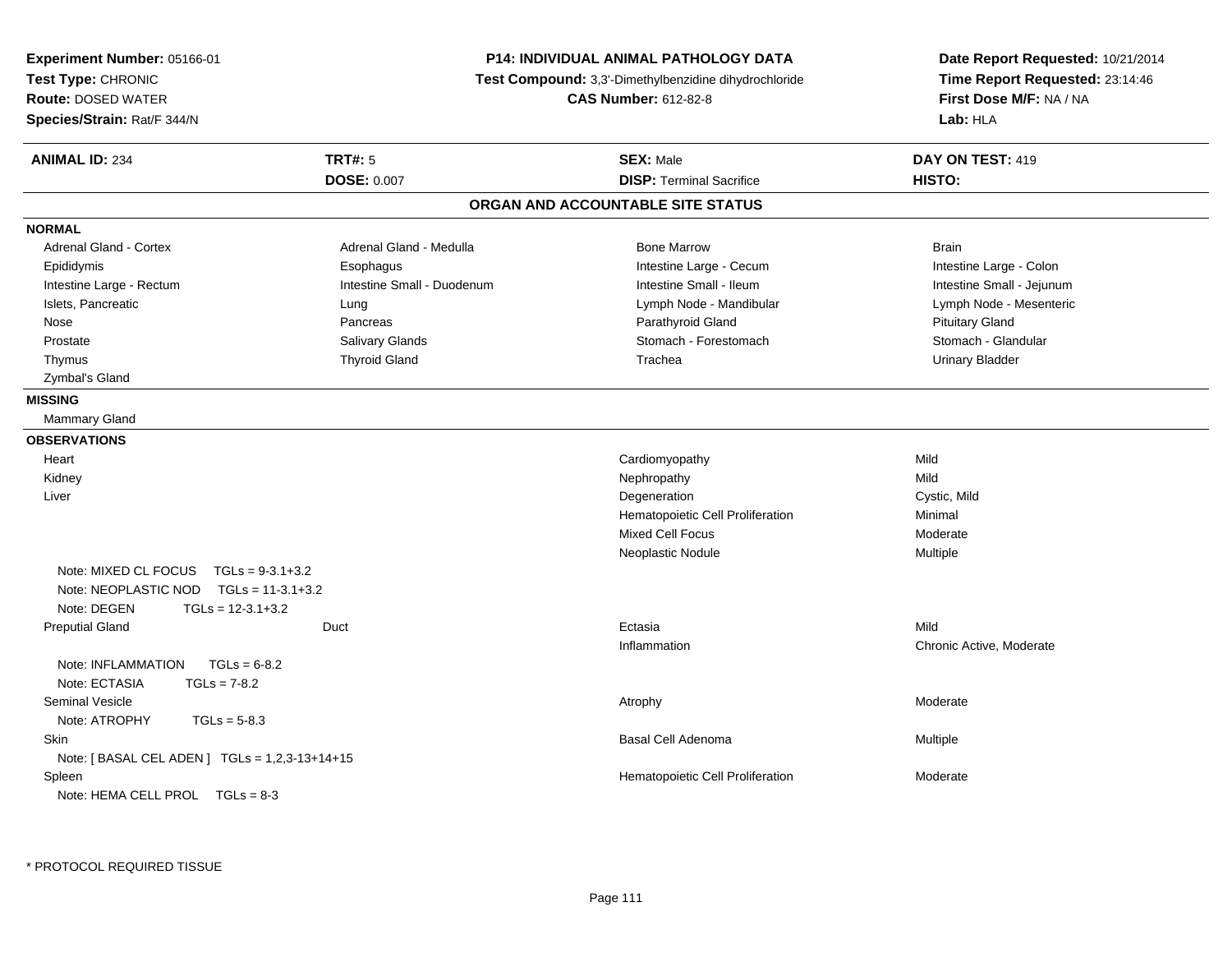| Experiment Number: 05166-01<br>Test Type: CHRONIC |                  |                    | <b>P14: INDIVIDUAL ANIMAL PATHOLOGY DATA</b><br>Test Compound: 3,3'-Dimethylbenzidine dihydrochloride | Date Report Requested: 10/21/2014<br>Time Report Requested: 23:14:46 |
|---------------------------------------------------|------------------|--------------------|-------------------------------------------------------------------------------------------------------|----------------------------------------------------------------------|
| <b>Route: DOSED WATER</b>                         |                  |                    | <b>CAS Number: 612-82-8</b>                                                                           | First Dose M/F: NA / NA                                              |
| Species/Strain: Rat/F 344/N                       |                  |                    |                                                                                                       | Lab: HLA                                                             |
| <b>ANIMAL ID: 234</b>                             |                  | TRT#: 5            | <b>SEX: Male</b>                                                                                      | <b>DAY ON TEST: 419</b>                                              |
|                                                   |                  | <b>DOSE: 0.007</b> | <b>DISP:</b> Terminal Sacrifice                                                                       | <b>HISTO:</b>                                                        |
|                                                   |                  |                    | ORGAN AND ACCOUNTABLE SITE STATUS                                                                     |                                                                      |
| <b>Testes</b>                                     |                  |                    | Hypospermia                                                                                           | Moderate                                                             |
| Note: HYPOSPERMIA                                 | $TGLs = 4-8+8.1$ |                    |                                                                                                       |                                                                      |
| PRIMARY CAUSE OF DEATH                            |                  |                    |                                                                                                       |                                                                      |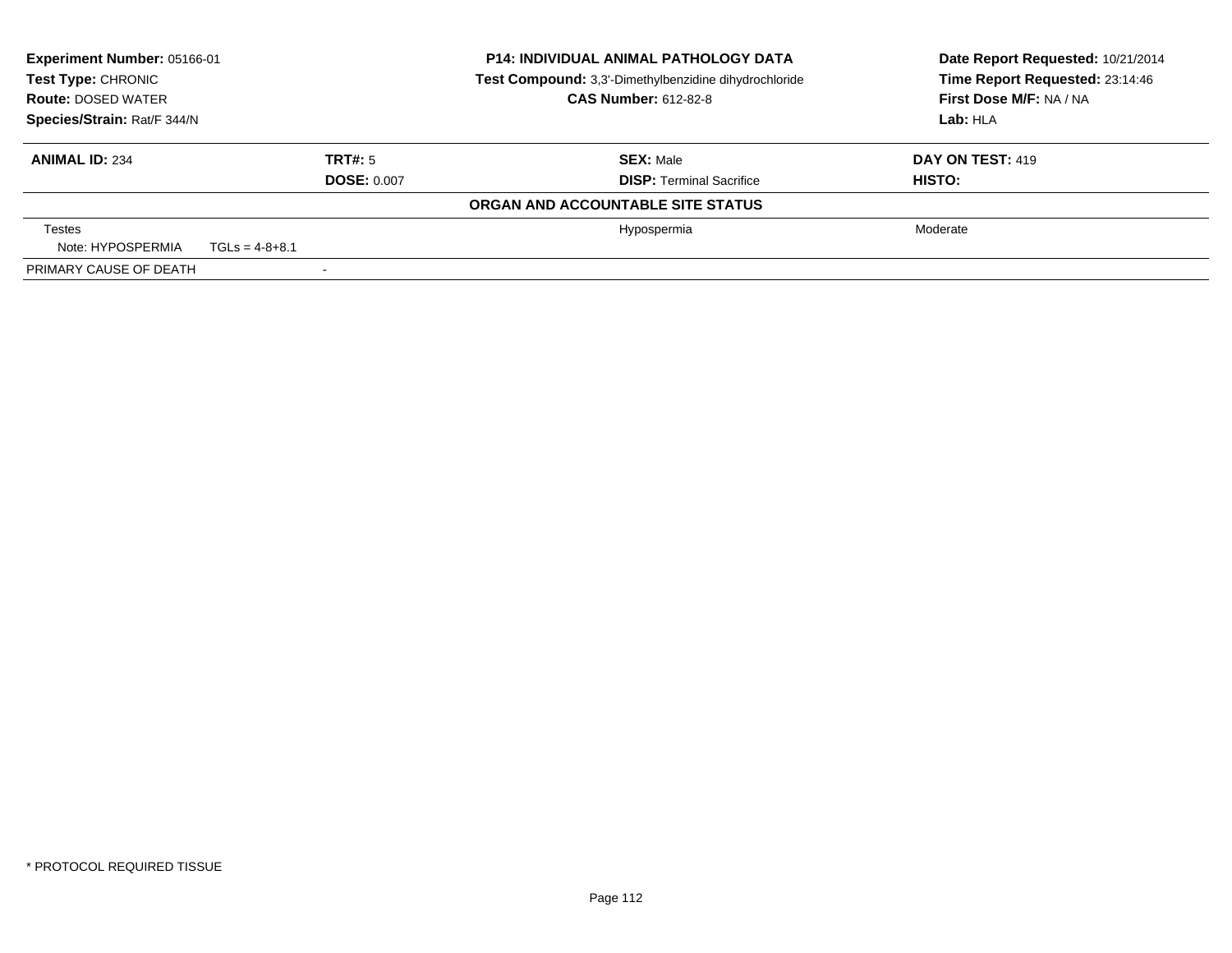| Experiment Number: 05166-01<br>Test Type: CHRONIC<br><b>Route: DOSED WATER</b><br>Species/Strain: Rat/F 344/N                                                     | <b>P14: INDIVIDUAL ANIMAL PATHOLOGY DATA</b><br>Test Compound: 3,3'-Dimethylbenzidine dihydrochloride<br><b>CAS Number: 612-82-8</b> | Date Report Requested: 10/21/2014<br>Time Report Requested: 23:14:46<br>First Dose M/F: NA / NA<br>Lab: HLA |
|-------------------------------------------------------------------------------------------------------------------------------------------------------------------|--------------------------------------------------------------------------------------------------------------------------------------|-------------------------------------------------------------------------------------------------------------|
| <b>TRT#: 5</b><br><b>ANIMAL ID: 235</b>                                                                                                                           | <b>SEX: Male</b>                                                                                                                     | DAY ON TEST: 419                                                                                            |
| <b>DOSE: 0.007</b>                                                                                                                                                | <b>DISP: Terminal Sacrifice</b>                                                                                                      | HISTO:                                                                                                      |
|                                                                                                                                                                   | ORGAN AND ACCOUNTABLE SITE STATUS                                                                                                    |                                                                                                             |
| <b>NORMAL</b>                                                                                                                                                     |                                                                                                                                      |                                                                                                             |
| Adrenal Gland - Cortex                                                                                                                                            | Adrenal Gland - Medulla<br><b>Bone Marrow</b>                                                                                        | <b>Brain</b>                                                                                                |
| Epididymis<br>Esophagus                                                                                                                                           | Heart                                                                                                                                | Intestine Large - Cecum                                                                                     |
| Intestine Large - Colon                                                                                                                                           | Intestine Large - Rectum<br>Intestine Small - Duodenum                                                                               | Intestine Small - Ileum                                                                                     |
| Intestine Small - Jejunum<br>Islets, Pancreatic                                                                                                                   | Lymph Node - Mandibular                                                                                                              | Lymph Node - Mesenteric                                                                                     |
| Nose<br>Pancreas                                                                                                                                                  | Parathyroid Gland                                                                                                                    | <b>Pituitary Gland</b>                                                                                      |
| <b>Preputial Gland</b><br>Prostate                                                                                                                                | Salivary Glands                                                                                                                      | <b>Seminal Vesicle</b>                                                                                      |
| Spleen                                                                                                                                                            | Stomach - Glandular<br>Stomach - Forestomach                                                                                         | Thymus                                                                                                      |
| <b>Thyroid Gland</b><br>Trachea                                                                                                                                   | <b>Urinary Bladder</b>                                                                                                               |                                                                                                             |
| <b>MISSING</b>                                                                                                                                                    |                                                                                                                                      |                                                                                                             |
| <b>Mammary Gland</b>                                                                                                                                              |                                                                                                                                      |                                                                                                             |
| <b>OBSERVATIONS</b>                                                                                                                                               |                                                                                                                                      |                                                                                                             |
| Kidney                                                                                                                                                            | Nephropathy                                                                                                                          | Mild                                                                                                        |
| Liver                                                                                                                                                             | <b>Basophilic Focus</b>                                                                                                              | Mild                                                                                                        |
|                                                                                                                                                                   | Degeneration                                                                                                                         | Cystic, Mild                                                                                                |
|                                                                                                                                                                   | <b>Eosinophilic Focus</b>                                                                                                            | Moderate                                                                                                    |
|                                                                                                                                                                   | Hepatocellular Carcinoma                                                                                                             |                                                                                                             |
|                                                                                                                                                                   | <b>Mixed Cell Focus</b>                                                                                                              | Moderate                                                                                                    |
| Note: [HEPATOCLR CARC ] TGLs = 6,7-3.1+3.2<br>[Basophilic Focus TGLS = 5-3.1+3.2]<br>[Eosinophilic Focus TGLS = 4-3.1+3.2]<br>[Mixed Cell Focus TGLS = 4-3.1+3.2] |                                                                                                                                      |                                                                                                             |
| Lung                                                                                                                                                              | Alveolar/Bronchiolar Adenoma                                                                                                         |                                                                                                             |
| Note: $\lceil$ ALV BRON ADEN $\lceil$ TGLs = 9-4+4.1                                                                                                              |                                                                                                                                      |                                                                                                             |
| Fat<br>Mesentery                                                                                                                                                  | Necrosis                                                                                                                             | Focal, Moderate                                                                                             |
| Note: NECROSIS<br>$TGLs = 1-13$                                                                                                                                   |                                                                                                                                      |                                                                                                             |
| Skin                                                                                                                                                              | Basal Cell Adenoma                                                                                                                   |                                                                                                             |
| <b>Subcut Tiss</b>                                                                                                                                                | Schwannoma Benign                                                                                                                    |                                                                                                             |
| Note: BASAL CEL ADEN $TGLs = 3-15$<br>Note: [ SCHWANNOMA BGN ] TGLs = 2-14                                                                                        |                                                                                                                                      |                                                                                                             |
| Bilateral, Interstit Cell<br><b>Testes</b>                                                                                                                        | Adenoma                                                                                                                              |                                                                                                             |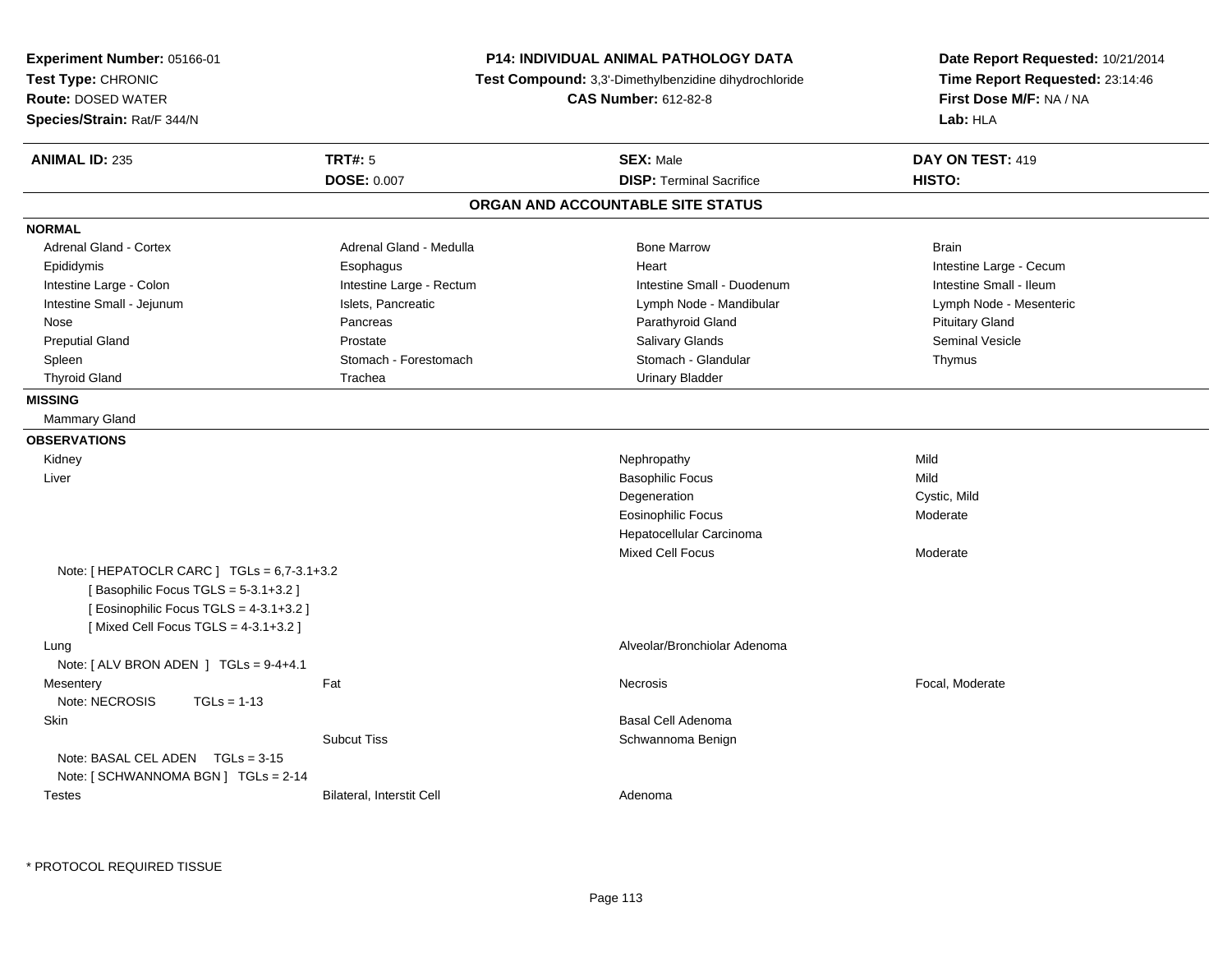| Experiment Number: 05166-01<br><b>P14: INDIVIDUAL ANIMAL PATHOLOGY DATA</b><br>Test Type: CHRONIC<br><b>Test Compound:</b> 3,3'-Dimethylbenzidine dihydrochloride<br><b>CAS Number: 612-82-8</b><br><b>Route: DOSED WATER</b> |                       | Date Report Requested: 10/21/2014<br>Time Report Requested: 23:14:46<br>First Dose M/F: NA / NA |                  |
|-------------------------------------------------------------------------------------------------------------------------------------------------------------------------------------------------------------------------------|-----------------------|-------------------------------------------------------------------------------------------------|------------------|
| Species/Strain: Rat/F 344/N                                                                                                                                                                                                   |                       |                                                                                                 | Lab: HLA         |
| <b>ANIMAL ID: 235</b>                                                                                                                                                                                                         | TRT#: 5               | <b>SEX: Male</b>                                                                                | DAY ON TEST: 419 |
|                                                                                                                                                                                                                               | <b>DOSE: 0.007</b>    | <b>DISP:</b> Terminal Sacrifice                                                                 | HISTO:           |
|                                                                                                                                                                                                                               |                       | ORGAN AND ACCOUNTABLE SITE STATUS                                                               |                  |
|                                                                                                                                                                                                                               | <b>Interstit Cell</b> | Hyperplasia                                                                                     | Mild             |
| Zymbal's Gland                                                                                                                                                                                                                | Bilateral             | Carcinoma                                                                                       |                  |
| Note: CARCINOMA                                                                                                                                                                                                               | $TGLs = 8,10-10+10.1$ |                                                                                                 |                  |
| PRIMARY CAUSE OF DEATH                                                                                                                                                                                                        |                       |                                                                                                 |                  |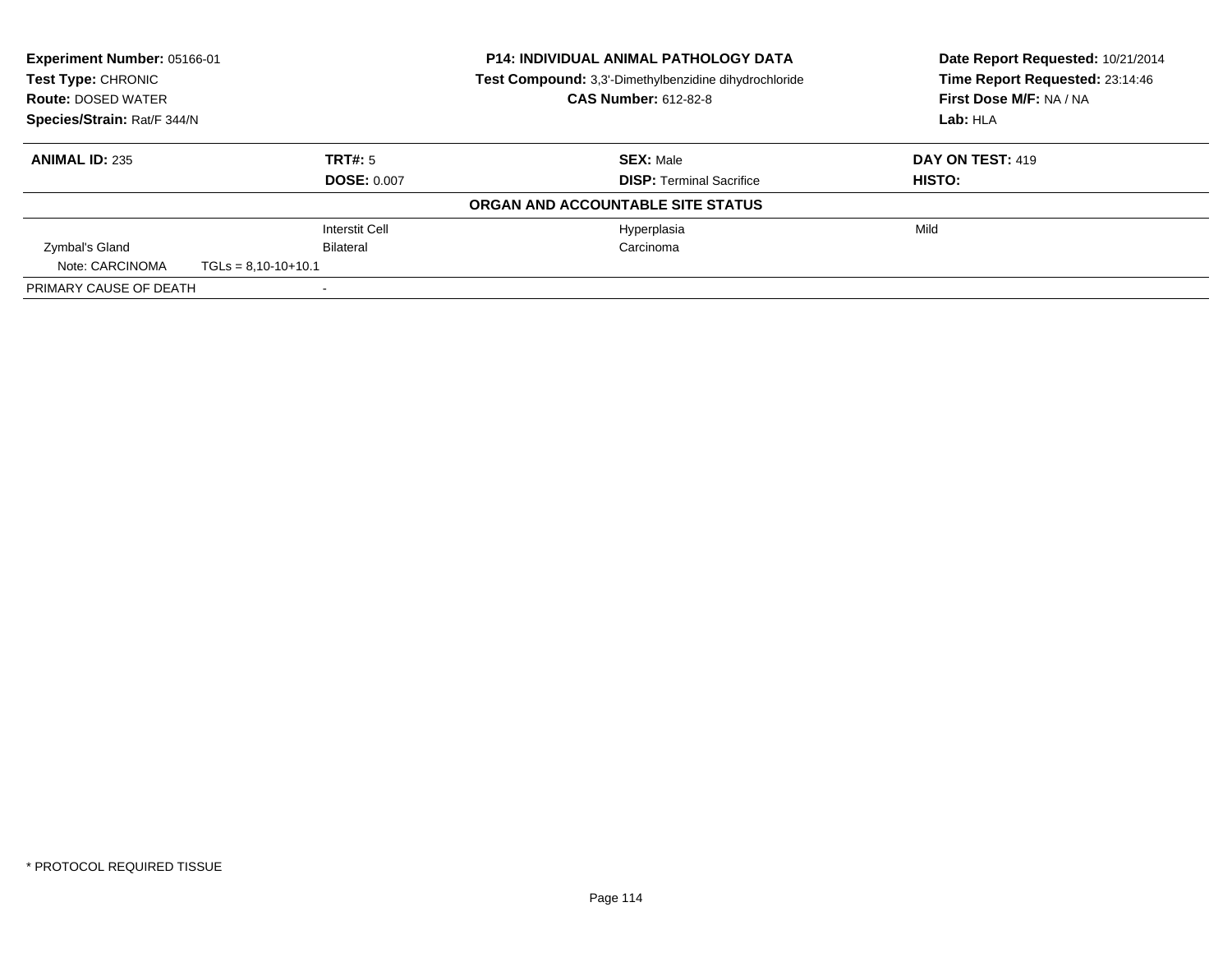| Experiment Number: 05166-01<br>Test Type: CHRONIC<br><b>Route: DOSED WATER</b><br>Species/Strain: Rat/F 344/N | P14: INDIVIDUAL ANIMAL PATHOLOGY DATA<br>Test Compound: 3,3'-Dimethylbenzidine dihydrochloride<br><b>CAS Number: 612-82-8</b> |                                   | Date Report Requested: 10/21/2014<br>Time Report Requested: 23:14:46<br>First Dose M/F: NA / NA<br>Lab: HLA |
|---------------------------------------------------------------------------------------------------------------|-------------------------------------------------------------------------------------------------------------------------------|-----------------------------------|-------------------------------------------------------------------------------------------------------------|
| <b>ANIMAL ID: 236</b>                                                                                         | <b>TRT#: 5</b>                                                                                                                | <b>SEX: Male</b>                  | DAY ON TEST: 419                                                                                            |
|                                                                                                               | <b>DOSE: 0.007</b>                                                                                                            | <b>DISP: Terminal Sacrifice</b>   | HISTO:                                                                                                      |
|                                                                                                               |                                                                                                                               | ORGAN AND ACCOUNTABLE SITE STATUS |                                                                                                             |
| <b>NORMAL</b>                                                                                                 |                                                                                                                               |                                   |                                                                                                             |
| Adrenal Gland - Cortex                                                                                        | Adrenal Gland - Medulla                                                                                                       | <b>Bone Marrow</b>                | <b>Brain</b>                                                                                                |
| Esophagus                                                                                                     | Heart                                                                                                                         | Intestine Large - Cecum           | Intestine Large - Colon                                                                                     |
| Intestine Large - Rectum                                                                                      | Intestine Small - Duodenum                                                                                                    | Intestine Small - Ileum           | Intestine Small - Jejunum                                                                                   |
| Islets, Pancreatic                                                                                            | Lung                                                                                                                          | Lymph Node - Mandibular           | Lymph Node - Mesenteric                                                                                     |
| Nose                                                                                                          | Parathyroid Gland                                                                                                             | <b>Pituitary Gland</b>            | Prostate                                                                                                    |
| Salivary Glands                                                                                               | <b>Seminal Vesicle</b>                                                                                                        | <b>Skin</b>                       | Stomach - Forestomach                                                                                       |
| Stomach - Glandular                                                                                           | Thymus                                                                                                                        | <b>Thyroid Gland</b>              | Trachea                                                                                                     |
| <b>Urinary Bladder</b>                                                                                        | Zymbal's Gland                                                                                                                |                                   |                                                                                                             |
| <b>MISSING</b>                                                                                                |                                                                                                                               |                                   |                                                                                                             |
| Mammary Gland                                                                                                 |                                                                                                                               |                                   |                                                                                                             |
| <b>OBSERVATIONS</b>                                                                                           |                                                                                                                               |                                   |                                                                                                             |
| Epididymis                                                                                                    |                                                                                                                               | Mesothelioma Malignant            | Metastatic (Testes)                                                                                         |
| Note: MESOTHELIO MAL TGLs = 3-8+8.1                                                                           |                                                                                                                               |                                   |                                                                                                             |
| Kidney                                                                                                        |                                                                                                                               | Nephropathy                       | Mild                                                                                                        |
| Note: NEPHROPATHY<br>$TGLs = 4-5$                                                                             |                                                                                                                               |                                   |                                                                                                             |
| Liver                                                                                                         |                                                                                                                               | <b>Basophilic Focus</b>           | Marked                                                                                                      |
|                                                                                                               |                                                                                                                               | Degeneration                      | Cystic, Mild                                                                                                |
|                                                                                                               |                                                                                                                               | <b>Eosinophilic Focus</b>         | Mild                                                                                                        |
|                                                                                                               |                                                                                                                               | <b>Mixed Cell Focus</b>           | Mild                                                                                                        |
|                                                                                                               |                                                                                                                               | Necrosis                          | Focal, Marked                                                                                               |
| Note: IATROGENIC HEPATIC NECROSIS.<br>[Degeneration TGLS = 6-3.1]<br>[Necrosis TGLS = $7-3.1$ ]               |                                                                                                                               |                                   |                                                                                                             |
| Lymph Node                                                                                                    | Mediastinal                                                                                                                   | Hemorrhage                        | Mild                                                                                                        |
| Note: HEMORRHAGE<br>$TGLs = 8-13$                                                                             |                                                                                                                               |                                   |                                                                                                             |
| Pancreas                                                                                                      | Acinus                                                                                                                        | Atrophy                           | Mild                                                                                                        |
| <b>Preputial Gland</b>                                                                                        |                                                                                                                               | Carcinoma                         |                                                                                                             |
| Note: CARCINOMA<br>$TGLs = 1-8.4$                                                                             |                                                                                                                               |                                   |                                                                                                             |
| Spleen                                                                                                        |                                                                                                                               | Congestion                        | Moderate                                                                                                    |
| Note: CONGESTION<br>$TGLs = 5-3$                                                                              |                                                                                                                               |                                   |                                                                                                             |

\* PROTOCOL REQUIRED TISSUE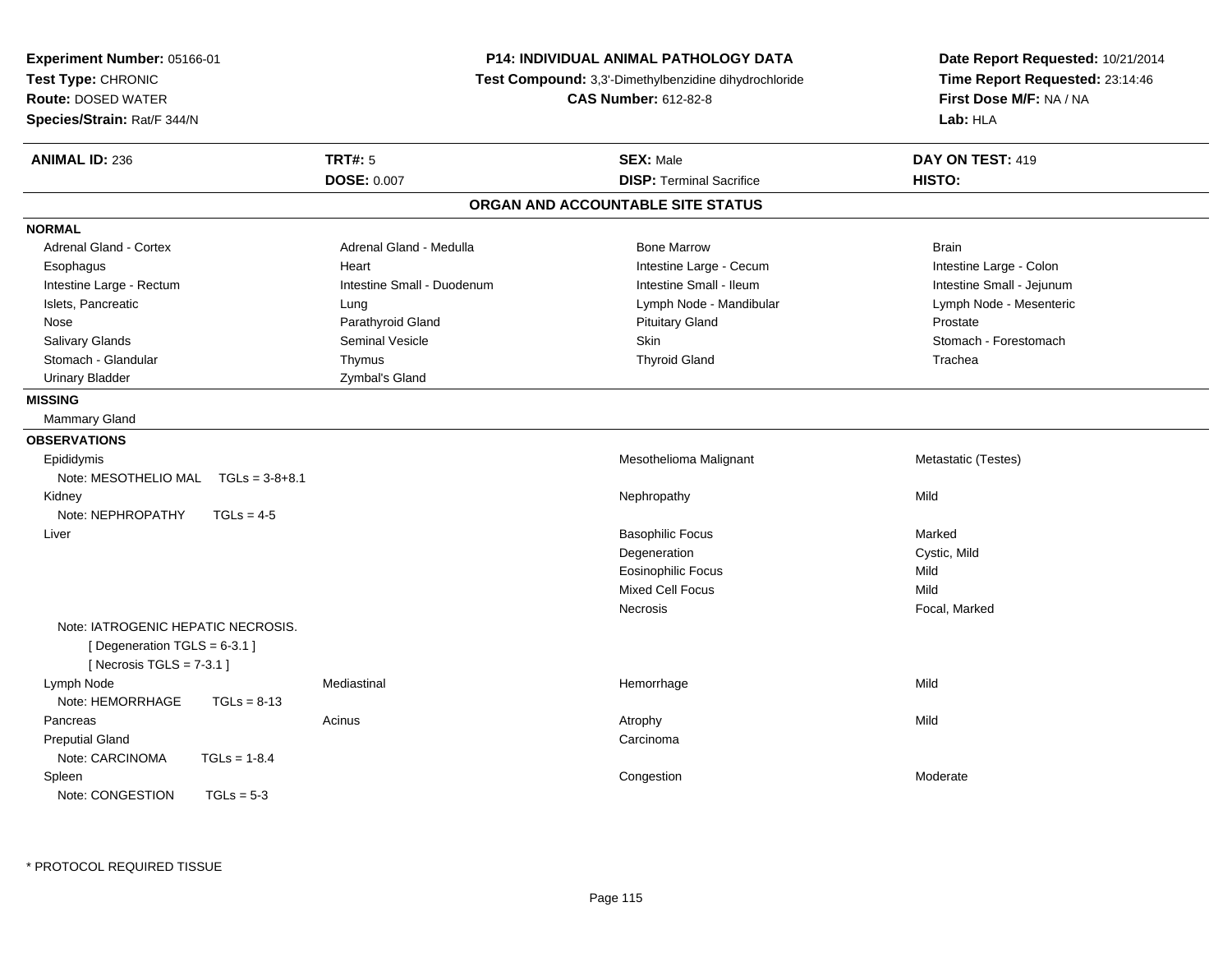| Experiment Number: 05166-01                                                 |                       | <b>P14: INDIVIDUAL ANIMAL PATHOLOGY DATA</b> | Date Report Requested: 10/21/2014 |
|-----------------------------------------------------------------------------|-----------------------|----------------------------------------------|-----------------------------------|
| Test Type: CHRONIC<br>Test Compound: 3,3'-Dimethylbenzidine dihydrochloride |                       | Time Report Requested: 23:14:46              |                                   |
| <b>Route: DOSED WATER</b>                                                   |                       | <b>CAS Number: 612-82-8</b>                  | First Dose M/F: NA / NA           |
| Species/Strain: Rat/F 344/N                                                 |                       |                                              | Lab: HLA                          |
| <b>ANIMAL ID: 236</b>                                                       | TRT#: 5               | <b>SEX: Male</b>                             | DAY ON TEST: 419                  |
|                                                                             | <b>DOSE: 0.007</b>    | <b>DISP:</b> Terminal Sacrifice              | <b>HISTO:</b>                     |
|                                                                             |                       | ORGAN AND ACCOUNTABLE SITE STATUS            |                                   |
| Testes                                                                      | <b>Interstit Cell</b> | Hyperplasia                                  | Mild                              |
|                                                                             |                       | Mesothelioma Malignant                       |                                   |
| Note: MESOTHELIO MAL $TGLs = 2-8+8.1$                                       |                       |                                              |                                   |
| PRIMARY CAUSE OF DEATH                                                      |                       |                                              |                                   |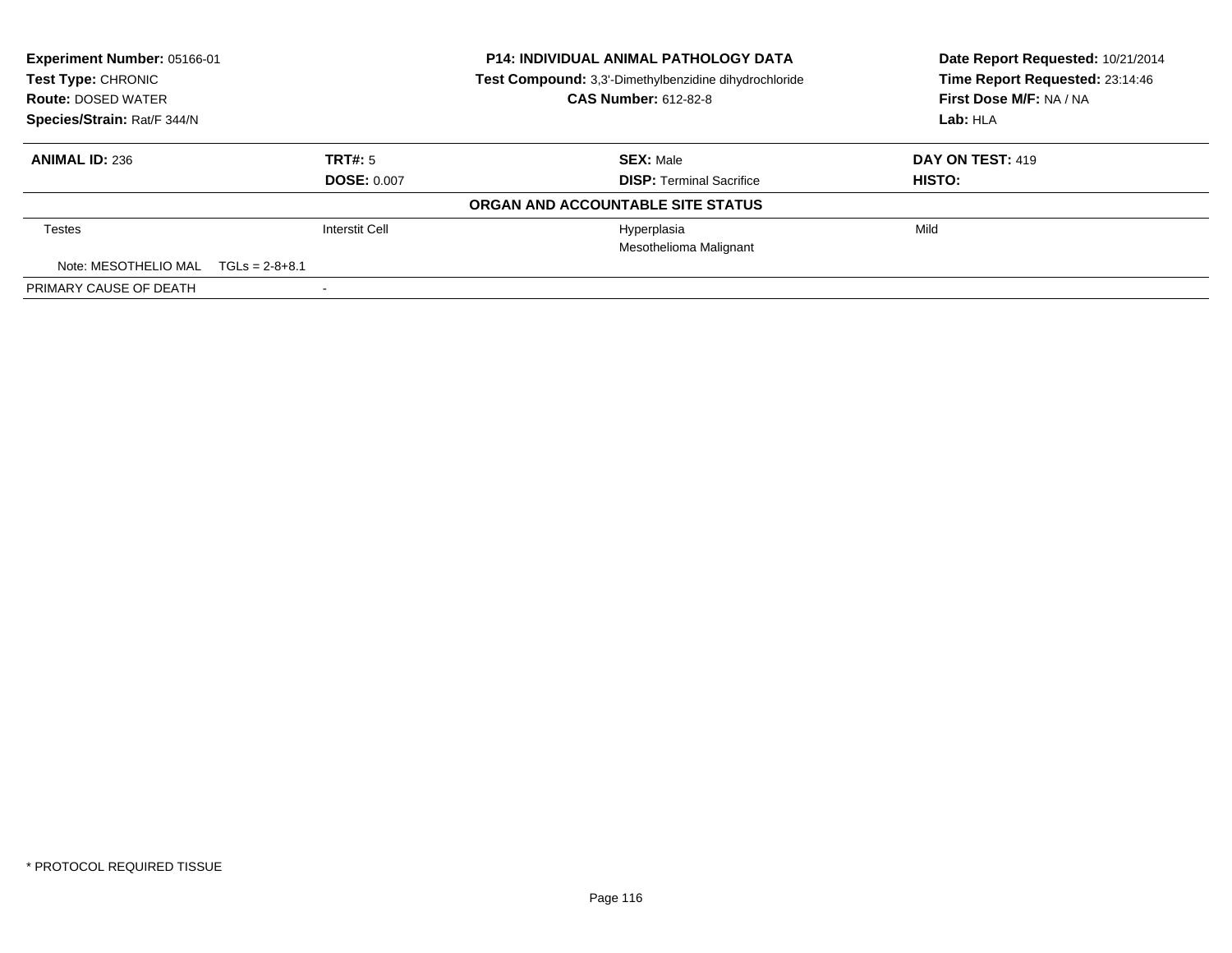| Experiment Number: 05166-01<br>Test Type: CHRONIC<br><b>Route: DOSED WATER</b><br>Species/Strain: Rat/F 344/N |                           | P14: INDIVIDUAL ANIMAL PATHOLOGY DATA<br>Test Compound: 3,3'-Dimethylbenzidine dihydrochloride<br><b>CAS Number: 612-82-8</b> | Date Report Requested: 10/21/2014<br>Time Report Requested: 23:14:46<br>First Dose M/F: NA / NA<br>Lab: HLA |
|---------------------------------------------------------------------------------------------------------------|---------------------------|-------------------------------------------------------------------------------------------------------------------------------|-------------------------------------------------------------------------------------------------------------|
| <b>ANIMAL ID: 237</b>                                                                                         | <b>TRT#: 5</b>            | <b>SEX: Male</b>                                                                                                              | DAY ON TEST: 285                                                                                            |
|                                                                                                               | <b>DOSE: 0.007</b>        | <b>DISP: Moribund</b>                                                                                                         | HISTO:                                                                                                      |
|                                                                                                               |                           | ORGAN AND ACCOUNTABLE SITE STATUS                                                                                             |                                                                                                             |
| <b>NORMAL</b>                                                                                                 |                           |                                                                                                                               |                                                                                                             |
| Adrenal Gland - Medulla                                                                                       | <b>Bone Marrow</b>        | <b>Brain</b>                                                                                                                  | Epididymis                                                                                                  |
| Esophagus                                                                                                     | Intestine Large - Colon   | Intestine Large - Rectum                                                                                                      | Intestine Small - Duodenum                                                                                  |
| Intestine Small - Ileum                                                                                       | Intestine Small - Jejunum | Islets, Pancreatic                                                                                                            | Lung                                                                                                        |
| Lymph Node - Mesenteric                                                                                       | Mammary Gland             | Nose                                                                                                                          | Pancreas                                                                                                    |
| Parathyroid Gland                                                                                             | <b>Pituitary Gland</b>    | <b>Preputial Gland</b>                                                                                                        | Salivary Glands                                                                                             |
| <b>Seminal Vesicle</b>                                                                                        | Spleen                    | Stomach - Forestomach                                                                                                         | Stomach - Glandular                                                                                         |
| <b>Testes</b>                                                                                                 | Thymus                    | <b>Thyroid Gland</b>                                                                                                          | Trachea                                                                                                     |
| <b>Urinary Bladder</b>                                                                                        |                           |                                                                                                                               |                                                                                                             |
| <b>OBSERVATIONS</b>                                                                                           |                           |                                                                                                                               |                                                                                                             |
| <b>Adrenal Gland</b>                                                                                          | Cortex                    | Hyperplasia                                                                                                                   | Focal, Mild                                                                                                 |
| Heart                                                                                                         |                           | Cardiomyopathy                                                                                                                | Mild                                                                                                        |
| Intestine Large                                                                                               | Cecum                     | Hemorrhage                                                                                                                    | Mild                                                                                                        |
| Note: HEMORRHAGE<br>$TGLs = 5-7$                                                                              |                           |                                                                                                                               |                                                                                                             |
| Kidney                                                                                                        |                           | Nephropathy                                                                                                                   | Mild                                                                                                        |
| Liver                                                                                                         |                           | <b>Basophilic Focus</b>                                                                                                       | Mild                                                                                                        |
|                                                                                                               |                           | <b>Eosinophilic Focus</b>                                                                                                     | Mild                                                                                                        |
|                                                                                                               |                           | Hepatodiaphragmatic Nodule                                                                                                    |                                                                                                             |
|                                                                                                               |                           | <b>Mixed Cell Focus</b>                                                                                                       | Mild                                                                                                        |
| Note: ANOM HEPAT LOB<br>$TGLs = 2-3.1$                                                                        |                           |                                                                                                                               |                                                                                                             |
| Note: MIXED CL FOCUS<br>$TGLs = 3,4-3.1+3.2$                                                                  |                           |                                                                                                                               |                                                                                                             |
| Lymph Node                                                                                                    | Mandibular                | Hyperplasia                                                                                                                   | Plasma Cell, Mild                                                                                           |
| Prostate                                                                                                      |                           | Inflammation                                                                                                                  | Chronic Active, Mild                                                                                        |
| Skin                                                                                                          | <b>Hair Follicle</b>      | Hyperplasia                                                                                                                   | Basal Cell, Focal, Minimal                                                                                  |
| Zymbal's Gland                                                                                                |                           | Carcinoma                                                                                                                     |                                                                                                             |
| Note: CARCINOMA<br>$TGLs = 1-10.1$                                                                            |                           |                                                                                                                               |                                                                                                             |
| PRIMARY CAUSE OF DEATH                                                                                        | $\blacksquare$            |                                                                                                                               |                                                                                                             |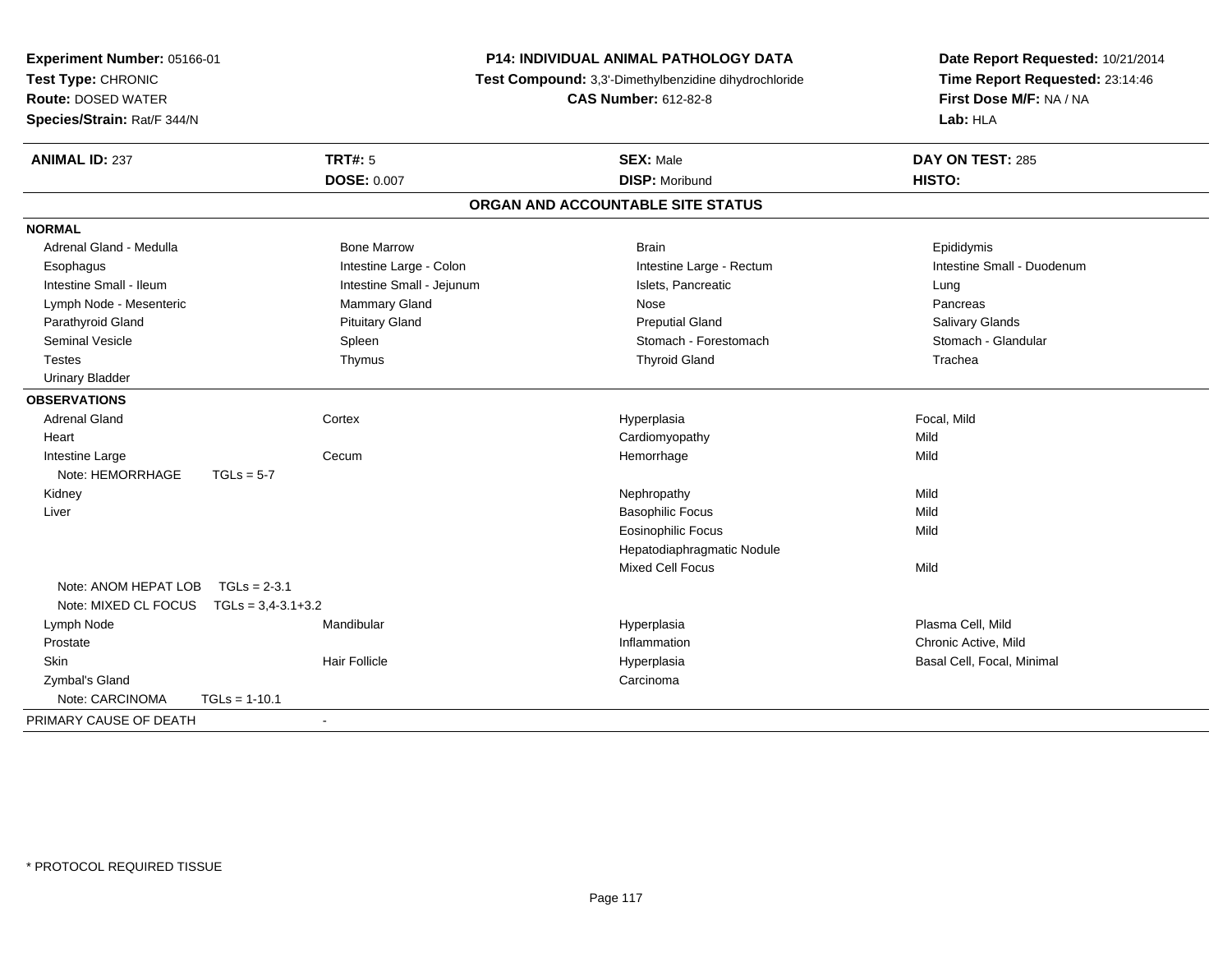| Test Type: CHRONIC<br>Time Report Requested: 23:14:46<br>Test Compound: 3,3'-Dimethylbenzidine dihydrochloride<br>First Dose M/F: NA / NA<br><b>Route: DOSED WATER</b><br><b>CAS Number: 612-82-8</b><br>Lab: HLA<br><b>ANIMAL ID: 238</b><br><b>TRT#: 5</b><br><b>SEX: Male</b><br>DAY ON TEST: 419<br><b>DOSE: 0.007</b><br><b>DISP: Terminal Sacrifice</b><br>HISTO:<br>ORGAN AND ACCOUNTABLE SITE STATUS<br><b>Adrenal Gland - Cortex</b><br>Adrenal Gland - Medulla<br><b>Bone Marrow</b><br><b>Brain</b><br>Intestine Large - Cecum<br>Intestine Large - Colon<br>Epididymis<br>Esophagus<br>Intestine Small - Duodenum<br>Intestine Small - Ileum<br>Intestine Small - Jejunum<br>Islets, Pancreatic<br>Mammary Gland<br>Lymph Node - Mandibular<br>Lymph Node - Mesenteric<br>Nose<br>Salivary Glands<br>Parathyroid Gland<br><b>Seminal Vesicle</b><br>Pancreas<br>Stomach - Forestomach<br>Stomach - Glandular<br>Spleen<br><b>Testes</b><br><b>Thyroid Gland</b><br>Trachea<br>Thymus<br>Urinary Bladder<br>Zymbal's Gland<br><b>OBSERVATIONS</b><br>Cardiomyopathy<br>Minimal<br>Heart<br>Parasite Metazoan<br>Mild<br>Intestine Large<br>Rectum<br>Kidney<br>Nephropathy<br>Mild<br>Degeneration<br>Cystic, Mild<br>Liver<br><b>Eosinophilic Focus</b><br>Mild<br>Hepatocellular Carcinoma<br><b>Mixed Cell Focus</b><br>Moderate<br>Note: HEPATOCLR CARC $TGLs = 9-3.2$<br>[ Eosinophilic Focus TGLS = 7,8-3.1+3.2 ]<br>[ Hepatocellular Carcinoma TGLS = 6-3.1+3.2 ]<br>[Mixed Cell Focus TGLS = $6-3.1+3.2$ ]<br>Focal, Moderate<br>Lung<br>Alveolar Epith<br>Hyperplasia<br>Note: [HYPERPLASIA ] TGLs = 11-4<br><b>Pituitary Gland</b><br>Pars Distalis<br>Adenoma<br>[Adenoma TGLS = $5-2$ ]<br><b>Preputial Gland</b><br>Chronic Active, Mild<br>Inflammation<br>Prostate<br>Inflammation<br>Chronic Active, Moderate<br>Skin<br><b>Basal Cell Adenoma</b><br>Multiple<br><b>Hair Follicle</b><br>Basal Cell, Focal, Minimal<br>Hyperplasia<br>Note: BASAL CEL ADEN<br>$TGLs = 1,2,3,4-13+14+15$<br>PRIMARY CAUSE OF DEATH | Experiment Number: 05166-01 | <b>P14: INDIVIDUAL ANIMAL PATHOLOGY DATA</b> | Date Report Requested: 10/21/2014 |  |
|-----------------------------------------------------------------------------------------------------------------------------------------------------------------------------------------------------------------------------------------------------------------------------------------------------------------------------------------------------------------------------------------------------------------------------------------------------------------------------------------------------------------------------------------------------------------------------------------------------------------------------------------------------------------------------------------------------------------------------------------------------------------------------------------------------------------------------------------------------------------------------------------------------------------------------------------------------------------------------------------------------------------------------------------------------------------------------------------------------------------------------------------------------------------------------------------------------------------------------------------------------------------------------------------------------------------------------------------------------------------------------------------------------------------------------------------------------------------------------------------------------------------------------------------------------------------------------------------------------------------------------------------------------------------------------------------------------------------------------------------------------------------------------------------------------------------------------------------------------------------------------------------------------------------------------------------------------------------------------------------------------------------------------------------------|-----------------------------|----------------------------------------------|-----------------------------------|--|
|                                                                                                                                                                                                                                                                                                                                                                                                                                                                                                                                                                                                                                                                                                                                                                                                                                                                                                                                                                                                                                                                                                                                                                                                                                                                                                                                                                                                                                                                                                                                                                                                                                                                                                                                                                                                                                                                                                                                                                                                                                               |                             |                                              |                                   |  |
|                                                                                                                                                                                                                                                                                                                                                                                                                                                                                                                                                                                                                                                                                                                                                                                                                                                                                                                                                                                                                                                                                                                                                                                                                                                                                                                                                                                                                                                                                                                                                                                                                                                                                                                                                                                                                                                                                                                                                                                                                                               |                             |                                              |                                   |  |
|                                                                                                                                                                                                                                                                                                                                                                                                                                                                                                                                                                                                                                                                                                                                                                                                                                                                                                                                                                                                                                                                                                                                                                                                                                                                                                                                                                                                                                                                                                                                                                                                                                                                                                                                                                                                                                                                                                                                                                                                                                               | Species/Strain: Rat/F 344/N |                                              |                                   |  |
|                                                                                                                                                                                                                                                                                                                                                                                                                                                                                                                                                                                                                                                                                                                                                                                                                                                                                                                                                                                                                                                                                                                                                                                                                                                                                                                                                                                                                                                                                                                                                                                                                                                                                                                                                                                                                                                                                                                                                                                                                                               |                             |                                              |                                   |  |
|                                                                                                                                                                                                                                                                                                                                                                                                                                                                                                                                                                                                                                                                                                                                                                                                                                                                                                                                                                                                                                                                                                                                                                                                                                                                                                                                                                                                                                                                                                                                                                                                                                                                                                                                                                                                                                                                                                                                                                                                                                               |                             |                                              |                                   |  |
|                                                                                                                                                                                                                                                                                                                                                                                                                                                                                                                                                                                                                                                                                                                                                                                                                                                                                                                                                                                                                                                                                                                                                                                                                                                                                                                                                                                                                                                                                                                                                                                                                                                                                                                                                                                                                                                                                                                                                                                                                                               |                             |                                              |                                   |  |
|                                                                                                                                                                                                                                                                                                                                                                                                                                                                                                                                                                                                                                                                                                                                                                                                                                                                                                                                                                                                                                                                                                                                                                                                                                                                                                                                                                                                                                                                                                                                                                                                                                                                                                                                                                                                                                                                                                                                                                                                                                               | <b>NORMAL</b>               |                                              |                                   |  |
|                                                                                                                                                                                                                                                                                                                                                                                                                                                                                                                                                                                                                                                                                                                                                                                                                                                                                                                                                                                                                                                                                                                                                                                                                                                                                                                                                                                                                                                                                                                                                                                                                                                                                                                                                                                                                                                                                                                                                                                                                                               |                             |                                              |                                   |  |
|                                                                                                                                                                                                                                                                                                                                                                                                                                                                                                                                                                                                                                                                                                                                                                                                                                                                                                                                                                                                                                                                                                                                                                                                                                                                                                                                                                                                                                                                                                                                                                                                                                                                                                                                                                                                                                                                                                                                                                                                                                               |                             |                                              |                                   |  |
|                                                                                                                                                                                                                                                                                                                                                                                                                                                                                                                                                                                                                                                                                                                                                                                                                                                                                                                                                                                                                                                                                                                                                                                                                                                                                                                                                                                                                                                                                                                                                                                                                                                                                                                                                                                                                                                                                                                                                                                                                                               |                             |                                              |                                   |  |
|                                                                                                                                                                                                                                                                                                                                                                                                                                                                                                                                                                                                                                                                                                                                                                                                                                                                                                                                                                                                                                                                                                                                                                                                                                                                                                                                                                                                                                                                                                                                                                                                                                                                                                                                                                                                                                                                                                                                                                                                                                               |                             |                                              |                                   |  |
|                                                                                                                                                                                                                                                                                                                                                                                                                                                                                                                                                                                                                                                                                                                                                                                                                                                                                                                                                                                                                                                                                                                                                                                                                                                                                                                                                                                                                                                                                                                                                                                                                                                                                                                                                                                                                                                                                                                                                                                                                                               |                             |                                              |                                   |  |
|                                                                                                                                                                                                                                                                                                                                                                                                                                                                                                                                                                                                                                                                                                                                                                                                                                                                                                                                                                                                                                                                                                                                                                                                                                                                                                                                                                                                                                                                                                                                                                                                                                                                                                                                                                                                                                                                                                                                                                                                                                               |                             |                                              |                                   |  |
|                                                                                                                                                                                                                                                                                                                                                                                                                                                                                                                                                                                                                                                                                                                                                                                                                                                                                                                                                                                                                                                                                                                                                                                                                                                                                                                                                                                                                                                                                                                                                                                                                                                                                                                                                                                                                                                                                                                                                                                                                                               |                             |                                              |                                   |  |
|                                                                                                                                                                                                                                                                                                                                                                                                                                                                                                                                                                                                                                                                                                                                                                                                                                                                                                                                                                                                                                                                                                                                                                                                                                                                                                                                                                                                                                                                                                                                                                                                                                                                                                                                                                                                                                                                                                                                                                                                                                               |                             |                                              |                                   |  |
|                                                                                                                                                                                                                                                                                                                                                                                                                                                                                                                                                                                                                                                                                                                                                                                                                                                                                                                                                                                                                                                                                                                                                                                                                                                                                                                                                                                                                                                                                                                                                                                                                                                                                                                                                                                                                                                                                                                                                                                                                                               |                             |                                              |                                   |  |
|                                                                                                                                                                                                                                                                                                                                                                                                                                                                                                                                                                                                                                                                                                                                                                                                                                                                                                                                                                                                                                                                                                                                                                                                                                                                                                                                                                                                                                                                                                                                                                                                                                                                                                                                                                                                                                                                                                                                                                                                                                               |                             |                                              |                                   |  |
|                                                                                                                                                                                                                                                                                                                                                                                                                                                                                                                                                                                                                                                                                                                                                                                                                                                                                                                                                                                                                                                                                                                                                                                                                                                                                                                                                                                                                                                                                                                                                                                                                                                                                                                                                                                                                                                                                                                                                                                                                                               |                             |                                              |                                   |  |
|                                                                                                                                                                                                                                                                                                                                                                                                                                                                                                                                                                                                                                                                                                                                                                                                                                                                                                                                                                                                                                                                                                                                                                                                                                                                                                                                                                                                                                                                                                                                                                                                                                                                                                                                                                                                                                                                                                                                                                                                                                               |                             |                                              |                                   |  |
|                                                                                                                                                                                                                                                                                                                                                                                                                                                                                                                                                                                                                                                                                                                                                                                                                                                                                                                                                                                                                                                                                                                                                                                                                                                                                                                                                                                                                                                                                                                                                                                                                                                                                                                                                                                                                                                                                                                                                                                                                                               |                             |                                              |                                   |  |
|                                                                                                                                                                                                                                                                                                                                                                                                                                                                                                                                                                                                                                                                                                                                                                                                                                                                                                                                                                                                                                                                                                                                                                                                                                                                                                                                                                                                                                                                                                                                                                                                                                                                                                                                                                                                                                                                                                                                                                                                                                               |                             |                                              |                                   |  |
|                                                                                                                                                                                                                                                                                                                                                                                                                                                                                                                                                                                                                                                                                                                                                                                                                                                                                                                                                                                                                                                                                                                                                                                                                                                                                                                                                                                                                                                                                                                                                                                                                                                                                                                                                                                                                                                                                                                                                                                                                                               |                             |                                              |                                   |  |
|                                                                                                                                                                                                                                                                                                                                                                                                                                                                                                                                                                                                                                                                                                                                                                                                                                                                                                                                                                                                                                                                                                                                                                                                                                                                                                                                                                                                                                                                                                                                                                                                                                                                                                                                                                                                                                                                                                                                                                                                                                               |                             |                                              |                                   |  |
|                                                                                                                                                                                                                                                                                                                                                                                                                                                                                                                                                                                                                                                                                                                                                                                                                                                                                                                                                                                                                                                                                                                                                                                                                                                                                                                                                                                                                                                                                                                                                                                                                                                                                                                                                                                                                                                                                                                                                                                                                                               |                             |                                              |                                   |  |
|                                                                                                                                                                                                                                                                                                                                                                                                                                                                                                                                                                                                                                                                                                                                                                                                                                                                                                                                                                                                                                                                                                                                                                                                                                                                                                                                                                                                                                                                                                                                                                                                                                                                                                                                                                                                                                                                                                                                                                                                                                               |                             |                                              |                                   |  |
|                                                                                                                                                                                                                                                                                                                                                                                                                                                                                                                                                                                                                                                                                                                                                                                                                                                                                                                                                                                                                                                                                                                                                                                                                                                                                                                                                                                                                                                                                                                                                                                                                                                                                                                                                                                                                                                                                                                                                                                                                                               |                             |                                              |                                   |  |
|                                                                                                                                                                                                                                                                                                                                                                                                                                                                                                                                                                                                                                                                                                                                                                                                                                                                                                                                                                                                                                                                                                                                                                                                                                                                                                                                                                                                                                                                                                                                                                                                                                                                                                                                                                                                                                                                                                                                                                                                                                               |                             |                                              |                                   |  |
|                                                                                                                                                                                                                                                                                                                                                                                                                                                                                                                                                                                                                                                                                                                                                                                                                                                                                                                                                                                                                                                                                                                                                                                                                                                                                                                                                                                                                                                                                                                                                                                                                                                                                                                                                                                                                                                                                                                                                                                                                                               |                             |                                              |                                   |  |
|                                                                                                                                                                                                                                                                                                                                                                                                                                                                                                                                                                                                                                                                                                                                                                                                                                                                                                                                                                                                                                                                                                                                                                                                                                                                                                                                                                                                                                                                                                                                                                                                                                                                                                                                                                                                                                                                                                                                                                                                                                               |                             |                                              |                                   |  |
|                                                                                                                                                                                                                                                                                                                                                                                                                                                                                                                                                                                                                                                                                                                                                                                                                                                                                                                                                                                                                                                                                                                                                                                                                                                                                                                                                                                                                                                                                                                                                                                                                                                                                                                                                                                                                                                                                                                                                                                                                                               |                             |                                              |                                   |  |
|                                                                                                                                                                                                                                                                                                                                                                                                                                                                                                                                                                                                                                                                                                                                                                                                                                                                                                                                                                                                                                                                                                                                                                                                                                                                                                                                                                                                                                                                                                                                                                                                                                                                                                                                                                                                                                                                                                                                                                                                                                               |                             |                                              |                                   |  |
|                                                                                                                                                                                                                                                                                                                                                                                                                                                                                                                                                                                                                                                                                                                                                                                                                                                                                                                                                                                                                                                                                                                                                                                                                                                                                                                                                                                                                                                                                                                                                                                                                                                                                                                                                                                                                                                                                                                                                                                                                                               |                             |                                              |                                   |  |
|                                                                                                                                                                                                                                                                                                                                                                                                                                                                                                                                                                                                                                                                                                                                                                                                                                                                                                                                                                                                                                                                                                                                                                                                                                                                                                                                                                                                                                                                                                                                                                                                                                                                                                                                                                                                                                                                                                                                                                                                                                               |                             |                                              |                                   |  |
|                                                                                                                                                                                                                                                                                                                                                                                                                                                                                                                                                                                                                                                                                                                                                                                                                                                                                                                                                                                                                                                                                                                                                                                                                                                                                                                                                                                                                                                                                                                                                                                                                                                                                                                                                                                                                                                                                                                                                                                                                                               |                             |                                              |                                   |  |
|                                                                                                                                                                                                                                                                                                                                                                                                                                                                                                                                                                                                                                                                                                                                                                                                                                                                                                                                                                                                                                                                                                                                                                                                                                                                                                                                                                                                                                                                                                                                                                                                                                                                                                                                                                                                                                                                                                                                                                                                                                               |                             |                                              |                                   |  |
|                                                                                                                                                                                                                                                                                                                                                                                                                                                                                                                                                                                                                                                                                                                                                                                                                                                                                                                                                                                                                                                                                                                                                                                                                                                                                                                                                                                                                                                                                                                                                                                                                                                                                                                                                                                                                                                                                                                                                                                                                                               |                             |                                              |                                   |  |
|                                                                                                                                                                                                                                                                                                                                                                                                                                                                                                                                                                                                                                                                                                                                                                                                                                                                                                                                                                                                                                                                                                                                                                                                                                                                                                                                                                                                                                                                                                                                                                                                                                                                                                                                                                                                                                                                                                                                                                                                                                               |                             |                                              |                                   |  |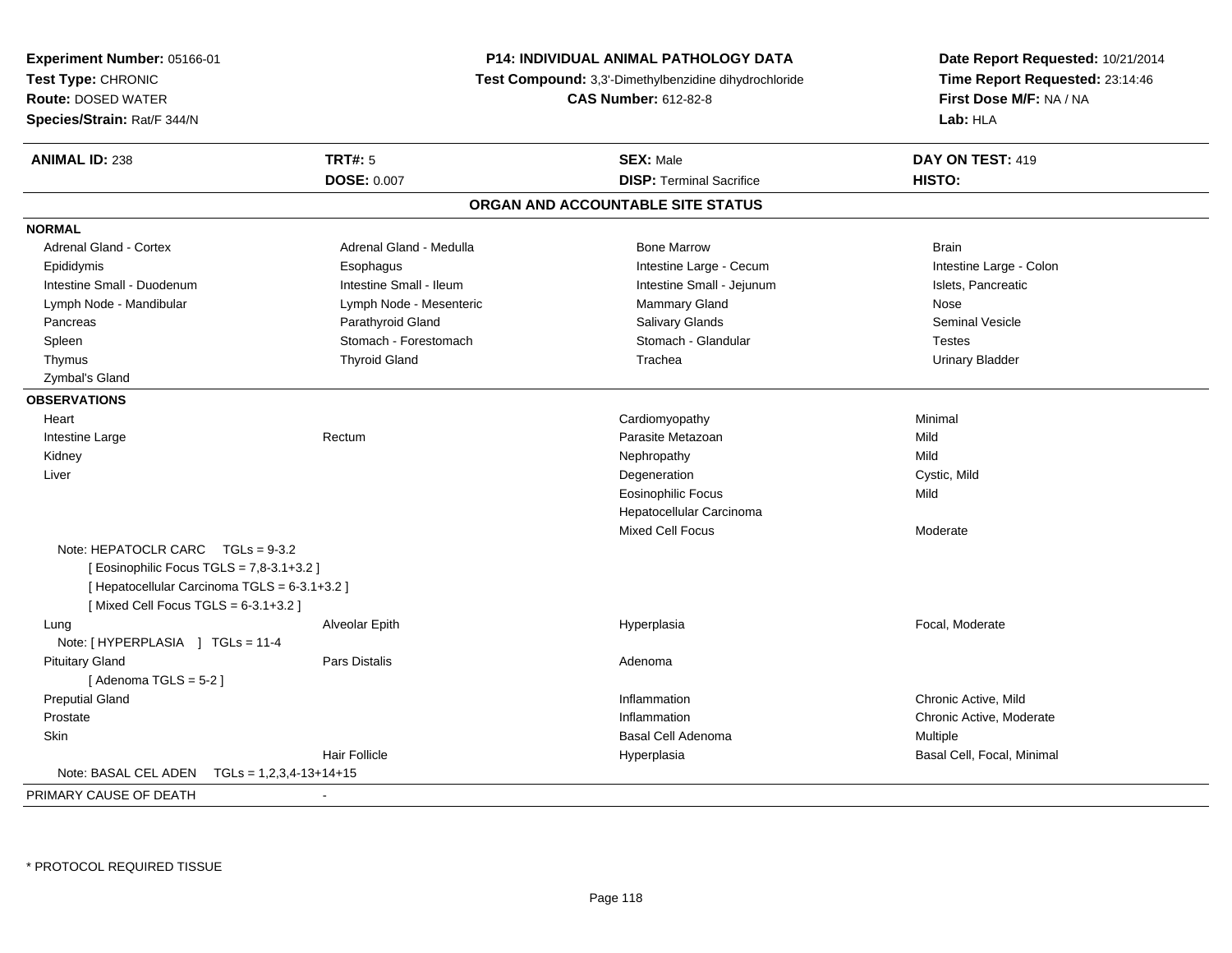| Experiment Number: 05166-01<br>Test Type: CHRONIC<br><b>Route: DOSED WATER</b><br>Species/Strain: Rat/F 344/N                  |                          | <b>P14: INDIVIDUAL ANIMAL PATHOLOGY DATA</b><br><b>Test Compound:</b> 3,3'-Dimethylbenzidine dihydrochloride<br><b>CAS Number: 612-82-8</b> | Date Report Requested: 10/21/2014<br>Time Report Requested: 23:14:46<br>First Dose M/F: NA / NA<br>Lab: HLA |
|--------------------------------------------------------------------------------------------------------------------------------|--------------------------|---------------------------------------------------------------------------------------------------------------------------------------------|-------------------------------------------------------------------------------------------------------------|
| <b>ANIMAL ID: 239</b>                                                                                                          | <b>TRT#: 5</b>           | <b>SEX: Male</b>                                                                                                                            | DAY ON TEST: 419                                                                                            |
|                                                                                                                                | <b>DOSE: 0.007</b>       | <b>DISP: Terminal Sacrifice</b>                                                                                                             | HISTO:                                                                                                      |
|                                                                                                                                |                          | ORGAN AND ACCOUNTABLE SITE STATUS                                                                                                           |                                                                                                             |
| <b>NORMAL</b>                                                                                                                  |                          |                                                                                                                                             |                                                                                                             |
| <b>Adrenal Gland - Cortex</b>                                                                                                  | Adrenal Gland - Medulla  | <b>Bone Marrow</b>                                                                                                                          | <b>Brain</b>                                                                                                |
| Epididymis                                                                                                                     | Esophagus                | Heart                                                                                                                                       | Intestine Large - Cecum                                                                                     |
| Intestine Large - Colon                                                                                                        | Intestine Large - Rectum | Intestine Small - Duodenum                                                                                                                  | Intestine Small - Ileum                                                                                     |
| Intestine Small - Jejunum                                                                                                      | Islets, Pancreatic       | Lymph Node - Mandibular                                                                                                                     | Lymph Node - Mesenteric                                                                                     |
| Mammary Gland                                                                                                                  | Nose                     | Pancreas                                                                                                                                    | Parathyroid Gland                                                                                           |
| <b>Pituitary Gland</b>                                                                                                         | Salivary Glands          | <b>Seminal Vesicle</b>                                                                                                                      | Stomach - Forestomach                                                                                       |
| Stomach - Glandular                                                                                                            | Thymus                   | <b>Thyroid Gland</b>                                                                                                                        | Trachea                                                                                                     |
| <b>Urinary Bladder</b>                                                                                                         | Zymbal's Gland           |                                                                                                                                             |                                                                                                             |
| <b>OBSERVATIONS</b>                                                                                                            |                          |                                                                                                                                             |                                                                                                             |
| Kidney                                                                                                                         |                          | Nephropathy                                                                                                                                 | Mild                                                                                                        |
| Liver                                                                                                                          |                          | <b>Basophilic Focus</b>                                                                                                                     | Marked                                                                                                      |
|                                                                                                                                |                          | Degeneration                                                                                                                                | Cystic, Moderate                                                                                            |
|                                                                                                                                |                          | <b>Eosinophilic Focus</b>                                                                                                                   | Moderate                                                                                                    |
|                                                                                                                                |                          | Hepatocellular Carcinoma                                                                                                                    |                                                                                                             |
|                                                                                                                                |                          | Lymphoma Malignant Undifferentiated Cell Type                                                                                               |                                                                                                             |
|                                                                                                                                |                          | <b>Mixed Cell Focus</b>                                                                                                                     | Mild                                                                                                        |
| Note: [BASOPH FOCUS ] TGLs = $3,5-3.1+3.2$<br>Note: DEGEN<br>$TGLS = 2,3-3.1+3.2$<br>Note: HYPERPLASIA<br>$TGLs = 3,5-3.1+3.2$ |                          |                                                                                                                                             |                                                                                                             |
| [ Degeneration TGLS = 4-3.1 ]                                                                                                  |                          |                                                                                                                                             |                                                                                                             |
| Lung                                                                                                                           |                          | Alveolar/Bronchiolar Adenoma                                                                                                                |                                                                                                             |
|                                                                                                                                | Alveolar Epith           | Hyperplasia                                                                                                                                 | Multifocal, Mild                                                                                            |
| <b>Preputial Gland</b>                                                                                                         |                          | Inflammation                                                                                                                                | Chronic Active, Minimal                                                                                     |
| Prostate                                                                                                                       |                          | Inflammation                                                                                                                                | Chronic Active, Moderate                                                                                    |
| <b>Skin</b>                                                                                                                    |                          | <b>Basal Cell Adenoma</b>                                                                                                                   | Multiple                                                                                                    |
|                                                                                                                                | Sebaceous GI             | Hyperplasia                                                                                                                                 | Focal, Minimal                                                                                              |
| Note: BASAL CEL ADEN $TGLs = 6.7-13+14$                                                                                        |                          |                                                                                                                                             |                                                                                                             |
| Spleen                                                                                                                         |                          | Hematopoietic Cell Proliferation                                                                                                            | Moderate                                                                                                    |
| Testes                                                                                                                         | <b>Interstit Cell</b>    | Hyperplasia                                                                                                                                 | Mild                                                                                                        |
| PRIMARY CAUSE OF DEATH                                                                                                         |                          |                                                                                                                                             |                                                                                                             |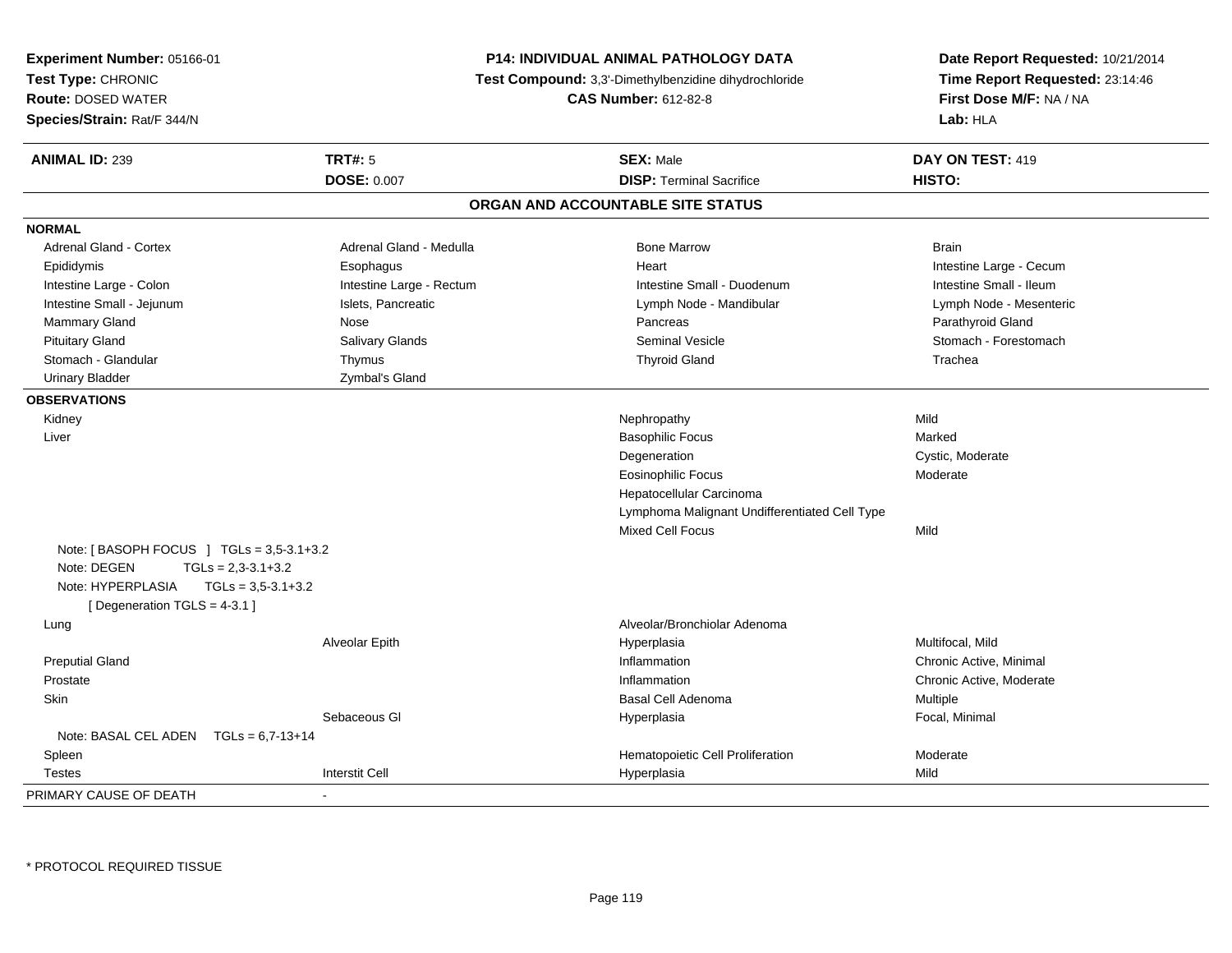| Experiment Number: 05166-01           | <b>P14: INDIVIDUAL ANIMAL PATHOLOGY DATA</b>                                         |                                   | Date Report Requested: 10/21/2014 |  |
|---------------------------------------|--------------------------------------------------------------------------------------|-----------------------------------|-----------------------------------|--|
| Test Type: CHRONIC                    | Test Compound: 3,3'-Dimethylbenzidine dihydrochloride<br><b>CAS Number: 612-82-8</b> |                                   | Time Report Requested: 23:14:46   |  |
| <b>Route: DOSED WATER</b>             |                                                                                      |                                   | First Dose M/F: NA / NA           |  |
| Species/Strain: Rat/F 344/N           |                                                                                      |                                   | Lab: HLA                          |  |
| <b>ANIMAL ID: 240</b>                 | <b>TRT#: 5</b>                                                                       | <b>SEX: Male</b>                  | DAY ON TEST: 404                  |  |
|                                       | <b>DOSE: 0.007</b>                                                                   | <b>DISP: Moribund</b>             | HISTO:                            |  |
|                                       |                                                                                      | ORGAN AND ACCOUNTABLE SITE STATUS |                                   |  |
| <b>NORMAL</b>                         |                                                                                      |                                   |                                   |  |
| Adrenal Gland - Medulla               | <b>Bone Marrow</b>                                                                   | Epididymis                        | Esophagus                         |  |
| Heart                                 | Intestine Large - Cecum                                                              | Intestine Large - Colon           | Intestine Large - Rectum          |  |
| Intestine Small - Duodenum            | Intestine Small - Ileum                                                              | Intestine Small - Jejunum         | Islets, Pancreatic                |  |
| Lymph Node - Mesenteric               | Mammary Gland                                                                        | Nose                              | Pancreas                          |  |
| Parathyroid Gland                     | <b>Pituitary Gland</b>                                                               | <b>Preputial Gland</b>            | Spleen                            |  |
| Stomach - Glandular                   | Thymus                                                                               | <b>Thyroid Gland</b>              | Trachea                           |  |
| <b>Urinary Bladder</b>                |                                                                                      |                                   |                                   |  |
| <b>OBSERVATIONS</b>                   |                                                                                      |                                   |                                   |  |
| <b>Adrenal Gland</b>                  | Cortex                                                                               | Vacuolization Cytoplasmic         | Focal, Mild                       |  |
| <b>Brain</b>                          |                                                                                      | Carcinoma                         | Metastatic (Zymbal'S Gland)       |  |
| [Carcinoma TGLS = 8-1]                |                                                                                      |                                   |                                   |  |
| Kidney                                |                                                                                      | Nephropathy                       | Mild                              |  |
| Liver                                 |                                                                                      | <b>Basophilic Focus</b>           | Mild                              |  |
|                                       |                                                                                      | Degeneration                      | Cystic, Moderate                  |  |
|                                       |                                                                                      | Eosinophilic Focus                | Mild                              |  |
|                                       |                                                                                      | Neoplastic Nodule                 |                                   |  |
| Note: DEGEN<br>$TGLs = 1,2-3.1$       |                                                                                      |                                   |                                   |  |
| Note: NEOPLASTIC NOD TGLs = 3-3.1     |                                                                                      |                                   |                                   |  |
| Lung                                  |                                                                                      | Carcinoma                         | Metastatic (Zymbal'S Gland)       |  |
| Note: CARCINOMA<br>$TGLs = 6,7-4+4.1$ |                                                                                      |                                   |                                   |  |
| Lymph Node                            | Mandibular                                                                           | Hemorrhage                        | Mild                              |  |
|                                       | Mediastinal                                                                          | Hemorrhage                        | Moderate                          |  |
|                                       | Mandibular                                                                           | Hyperplasia                       | Plasma Cell, Moderate             |  |
| Note: HEMORRHAGE<br>$TGLs = 4-9$      |                                                                                      |                                   |                                   |  |
| $TGLs = 4-9$<br>Note: HYPERPLASIA     |                                                                                      |                                   |                                   |  |
| Note: HEMORRHAGE<br>$TGLs = 5-9$      |                                                                                      |                                   |                                   |  |
| Prostate                              |                                                                                      | Inflammation                      | Chronic Active, Mild              |  |
| Salivary Glands                       | Acinus                                                                               | Atrophy                           | Mild                              |  |
| Seminal Vesicle                       |                                                                                      | Atrophy                           | Mild                              |  |
| Skin                                  |                                                                                      | Basal Cell Adenoma                | Multiple                          |  |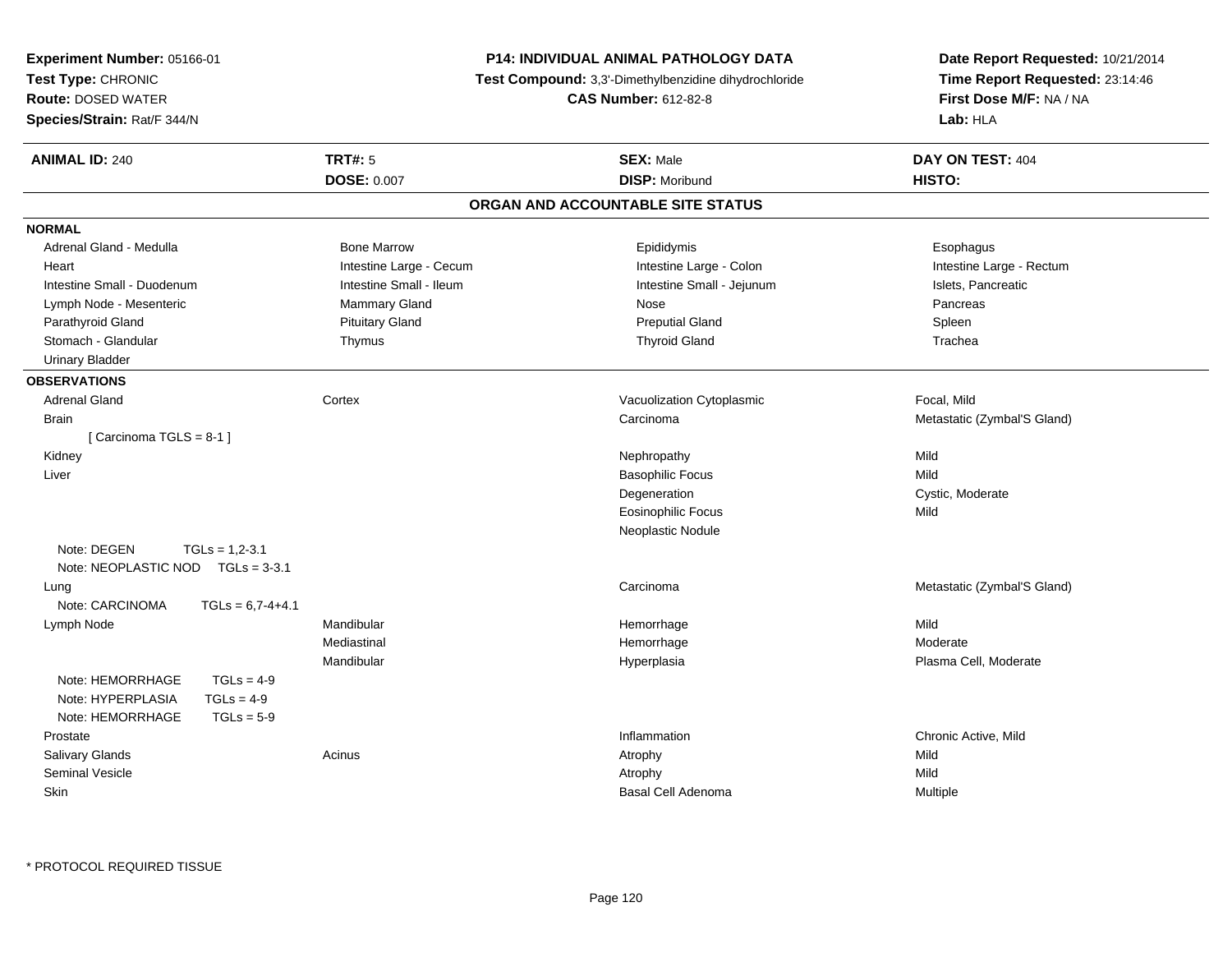| Experiment Number: 05166-01<br>Test Type: CHRONIC<br><b>Route: DOSED WATER</b><br>Species/Strain: Rat/F 344/N |                | <b>P14: INDIVIDUAL ANIMAL PATHOLOGY DATA</b><br>Test Compound: 3,3'-Dimethylbenzidine dihydrochloride<br><b>CAS Number: 612-82-8</b> | Date Report Requested: 10/21/2014<br>Time Report Requested: 23:14:46<br>First Dose M/F: NA / NA<br>Lab: HLA |
|---------------------------------------------------------------------------------------------------------------|----------------|--------------------------------------------------------------------------------------------------------------------------------------|-------------------------------------------------------------------------------------------------------------|
|                                                                                                               |                |                                                                                                                                      | DAY ON TEST: 404                                                                                            |
| TRT#: 5<br><b>ANIMAL ID: 240</b><br><b>DOSE: 0.007</b>                                                        |                | <b>SEX: Male</b><br><b>DISP: Moribund</b>                                                                                            | HISTO:                                                                                                      |
|                                                                                                               |                | ORGAN AND ACCOUNTABLE SITE STATUS                                                                                                    |                                                                                                             |
| Note: BASAL CEL ADEN $TGLs = 10,11-13+14$                                                                     |                |                                                                                                                                      |                                                                                                             |
| Stomach                                                                                                       | Forestomach    | Hyperplasia                                                                                                                          | Moderate                                                                                                    |
|                                                                                                               | Forestomach    | Ulcer                                                                                                                                | Marked                                                                                                      |
| <b>Testes</b>                                                                                                 | Interstit Cell | Adenoma                                                                                                                              |                                                                                                             |
| Zymbal's Gland                                                                                                |                | Carcinoma                                                                                                                            |                                                                                                             |
| Note: CARCINOMA                                                                                               | $TGLs = 9-10$  |                                                                                                                                      |                                                                                                             |
| PRIMARY CAUSE OF DEATH                                                                                        |                |                                                                                                                                      |                                                                                                             |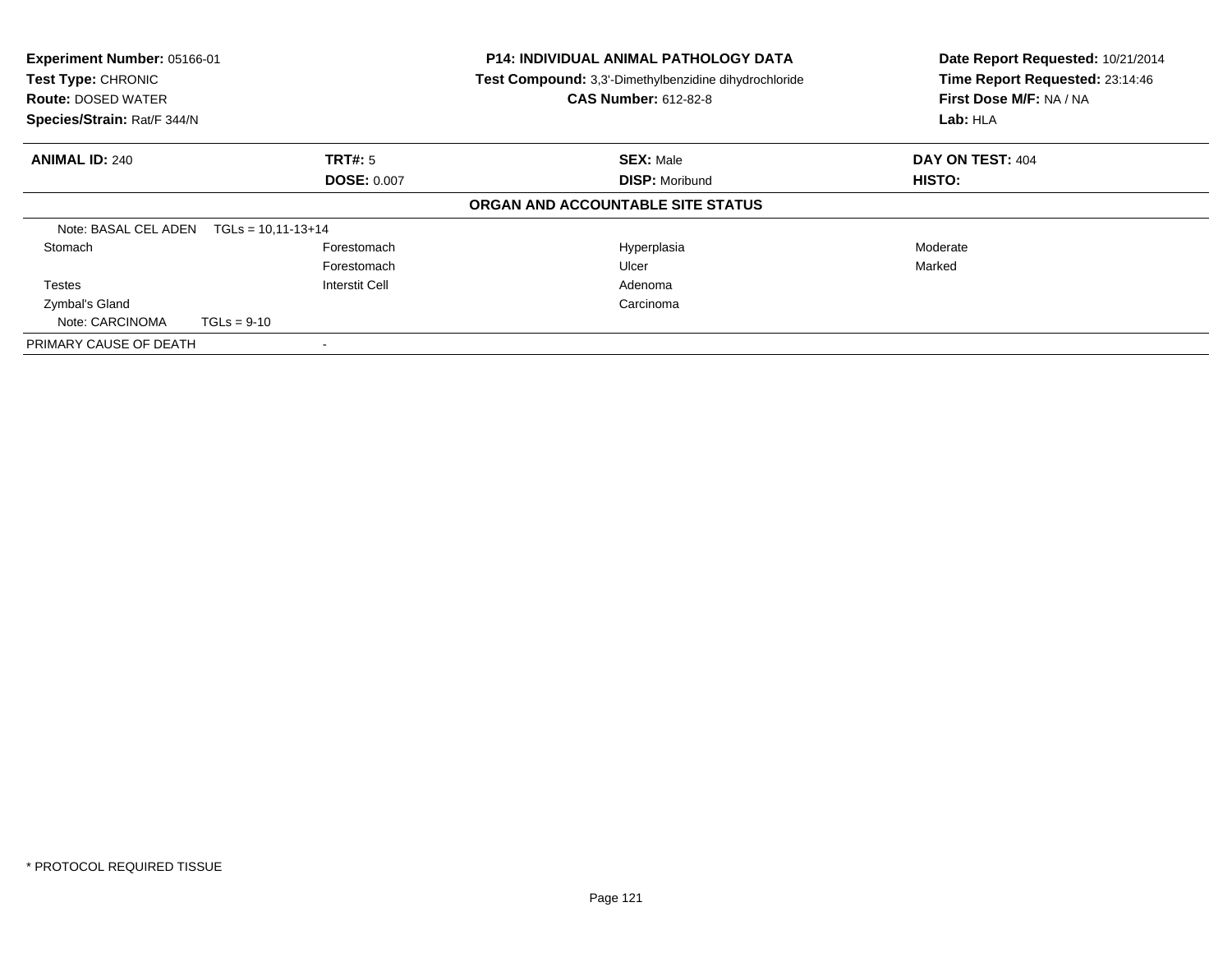| Experiment Number: 05166-01<br>Test Type: CHRONIC<br><b>Route: DOSED WATER</b><br>Species/Strain: Rat/F 344/N                                     | P14: INDIVIDUAL ANIMAL PATHOLOGY DATA<br>Test Compound: 3,3'-Dimethylbenzidine dihydrochloride<br><b>CAS Number: 612-82-8</b> |                                   | Date Report Requested: 10/21/2014<br>Time Report Requested: 23:14:46<br>First Dose M/F: NA / NA<br>Lab: HLA |  |
|---------------------------------------------------------------------------------------------------------------------------------------------------|-------------------------------------------------------------------------------------------------------------------------------|-----------------------------------|-------------------------------------------------------------------------------------------------------------|--|
| <b>ANIMAL ID: 241</b>                                                                                                                             | <b>TRT#: 5</b>                                                                                                                | <b>SEX: Male</b>                  | DAY ON TEST: 426                                                                                            |  |
|                                                                                                                                                   | <b>DOSE: 0.007</b>                                                                                                            | <b>DISP: Terminal Sacrifice</b>   | HISTO:                                                                                                      |  |
|                                                                                                                                                   |                                                                                                                               | ORGAN AND ACCOUNTABLE SITE STATUS |                                                                                                             |  |
| <b>NORMAL</b>                                                                                                                                     |                                                                                                                               |                                   |                                                                                                             |  |
| <b>Adrenal Gland - Cortex</b>                                                                                                                     | Adrenal Gland - Medulla                                                                                                       | <b>Bone Marrow</b>                | <b>Brain</b>                                                                                                |  |
| Epididymis                                                                                                                                        | Esophagus                                                                                                                     | Heart                             | Intestine Large - Cecum                                                                                     |  |
| Intestine Large - Rectum                                                                                                                          | Intestine Small - Duodenum                                                                                                    | Intestine Small - Ileum           | Intestine Small - Jejunum                                                                                   |  |
| Islets, Pancreatic                                                                                                                                | Lymph Node - Mandibular                                                                                                       | Lymph Node - Mesenteric           | Mammary Gland                                                                                               |  |
| Nose                                                                                                                                              | Pancreas                                                                                                                      | Parathyroid Gland                 | <b>Pituitary Gland</b>                                                                                      |  |
| Salivary Glands                                                                                                                                   | <b>Seminal Vesicle</b>                                                                                                        | Stomach - Forestomach             | Stomach - Glandular                                                                                         |  |
| <b>Thyroid Gland</b>                                                                                                                              | Trachea                                                                                                                       | <b>Urinary Bladder</b>            | Zymbal's Gland                                                                                              |  |
| <b>MISSING</b>                                                                                                                                    |                                                                                                                               |                                   |                                                                                                             |  |
| Thymus                                                                                                                                            |                                                                                                                               |                                   |                                                                                                             |  |
| <b>OBSERVATIONS</b>                                                                                                                               |                                                                                                                               |                                   |                                                                                                             |  |
| Intestine Large                                                                                                                                   | Colon                                                                                                                         | Polyp Adenomatous                 |                                                                                                             |  |
| Note: POLYP ADENOMAT TGLs = 10-7.1                                                                                                                |                                                                                                                               |                                   |                                                                                                             |  |
| Kidney                                                                                                                                            |                                                                                                                               | Nephropathy                       | Mild                                                                                                        |  |
| Liver                                                                                                                                             |                                                                                                                               | Degeneration                      | Cystic, Mild                                                                                                |  |
|                                                                                                                                                   |                                                                                                                               | <b>Eosinophilic Focus</b>         | Moderate                                                                                                    |  |
|                                                                                                                                                   |                                                                                                                               | Hepatocellular Carcinoma          |                                                                                                             |  |
|                                                                                                                                                   |                                                                                                                               | <b>Mixed Cell Focus</b>           | Mild                                                                                                        |  |
|                                                                                                                                                   |                                                                                                                               | Neoplastic Nodule                 |                                                                                                             |  |
| Note: NEOPLASTIC NOD TGLs = 13,14-3.1<br>[Degeneration TGLS = 15-3.1]<br>[ Eosinophilic Focus TGLS = 12-3.1 ]<br>[Mixed Cell Focus TGLS = 12-3.1] |                                                                                                                               |                                   |                                                                                                             |  |
| Lung                                                                                                                                              | Alveolar Epith                                                                                                                | Hyperplasia                       | Multifocal, Mild                                                                                            |  |
| <b>Preputial Gland</b>                                                                                                                            |                                                                                                                               | Adenoma                           |                                                                                                             |  |
|                                                                                                                                                   |                                                                                                                               | Inflammation                      | Chronic Active, Mild                                                                                        |  |
| Note: INFLAMMATION<br>$TGLs = 8-8.2$<br>$TGLs = 8-8.2$<br>Note: ADENOMA                                                                           |                                                                                                                               |                                   |                                                                                                             |  |
| Prostate                                                                                                                                          |                                                                                                                               | Inflammation                      | Chronic Active, Mild                                                                                        |  |
| Skin                                                                                                                                              |                                                                                                                               | <b>Basal Cell Adenoma</b>         | Multiple                                                                                                    |  |
|                                                                                                                                                   |                                                                                                                               | <b>Basal Cell Carcinoma</b>       |                                                                                                             |  |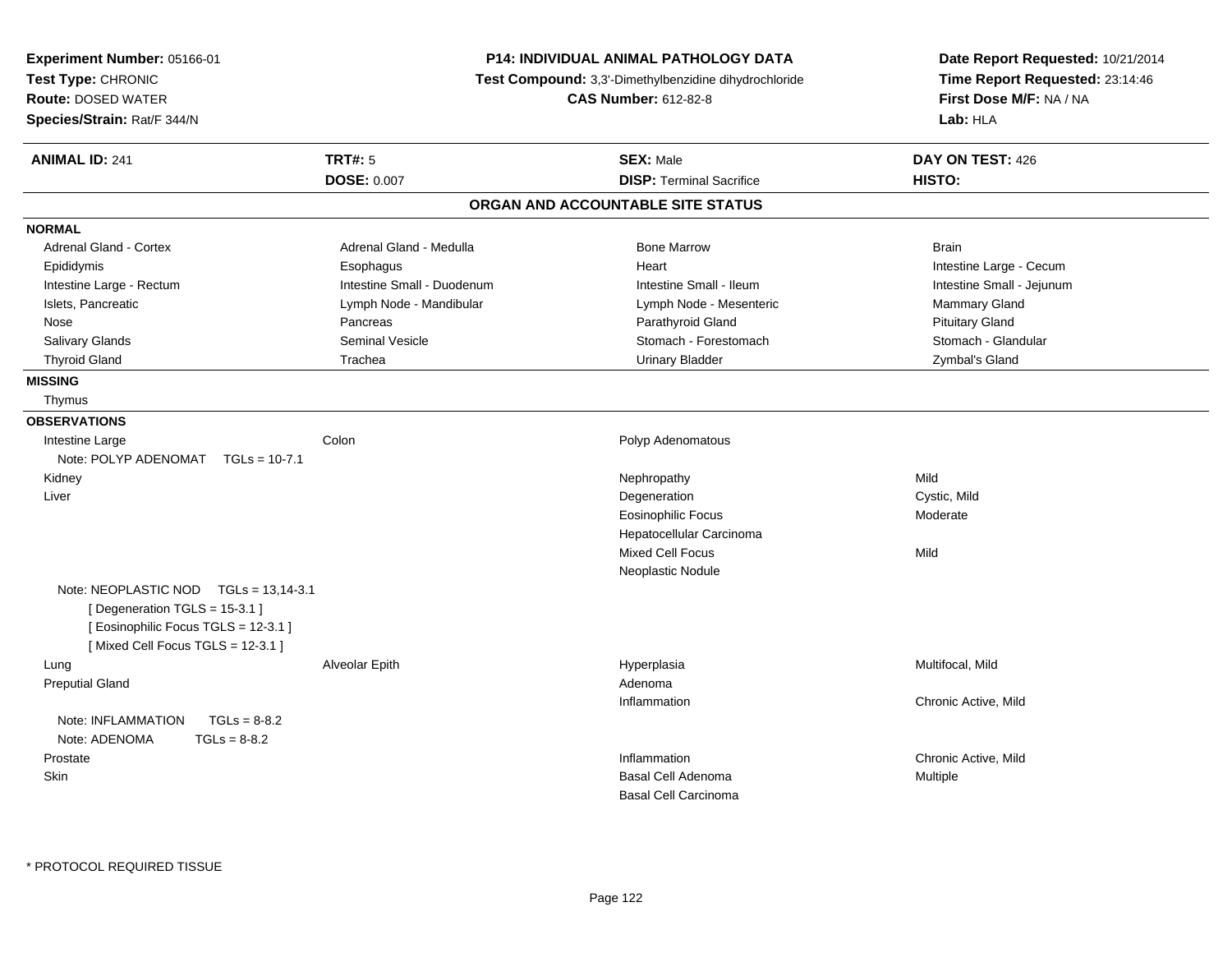| <b>Experiment Number: 05166-01</b><br>Test Type: CHRONIC<br><b>Route: DOSED WATER</b><br>Species/Strain: Rat/F 344/N |                                                | <b>P14: INDIVIDUAL ANIMAL PATHOLOGY DATA</b><br><b>Test Compound:</b> 3,3'-Dimethylbenzidine dihydrochloride<br><b>CAS Number: 612-82-8</b> | Date Report Requested: 10/21/2014<br>Time Report Requested: 23:14:46<br>First Dose M/F: NA / NA<br>Lab: HLA |
|----------------------------------------------------------------------------------------------------------------------|------------------------------------------------|---------------------------------------------------------------------------------------------------------------------------------------------|-------------------------------------------------------------------------------------------------------------|
| <b>ANIMAL ID: 241</b>                                                                                                | <b>TRT#: 5</b>                                 | <b>SEX: Male</b>                                                                                                                            | DAY ON TEST: 426                                                                                            |
|                                                                                                                      | <b>DOSE: 0.007</b>                             | <b>DISP:</b> Terminal Sacrifice                                                                                                             | HISTO:                                                                                                      |
|                                                                                                                      |                                                | ORGAN AND ACCOUNTABLE SITE STATUS                                                                                                           |                                                                                                             |
|                                                                                                                      | Sebaceous GI                                   | Hyperplasia<br>Squamous Cell Papilloma                                                                                                      | Focal, Minimal                                                                                              |
| Note: BASAL CEL CARC                                                                                                 | $TGLs = 1-13$                                  |                                                                                                                                             |                                                                                                             |
| Note: SQ CL PAPILLOM                                                                                                 | $TGLs = 7-18$                                  |                                                                                                                                             |                                                                                                             |
| Note: BASAL CEL ADEN                                                                                                 | $TGLs = 2,4,6-14+16+10.1$                      |                                                                                                                                             |                                                                                                             |
| Spleen                                                                                                               |                                                | Hematopoietic Cell Proliferation                                                                                                            | Marked                                                                                                      |
|                                                                                                                      | [Hematopoietic Cell Proliferation TGLS = 9-3 ] |                                                                                                                                             |                                                                                                             |
| Testes                                                                                                               | Interstit Cell                                 | Hyperplasia                                                                                                                                 | Mild                                                                                                        |
| PRIMARY CAUSE OF DEATH                                                                                               |                                                |                                                                                                                                             |                                                                                                             |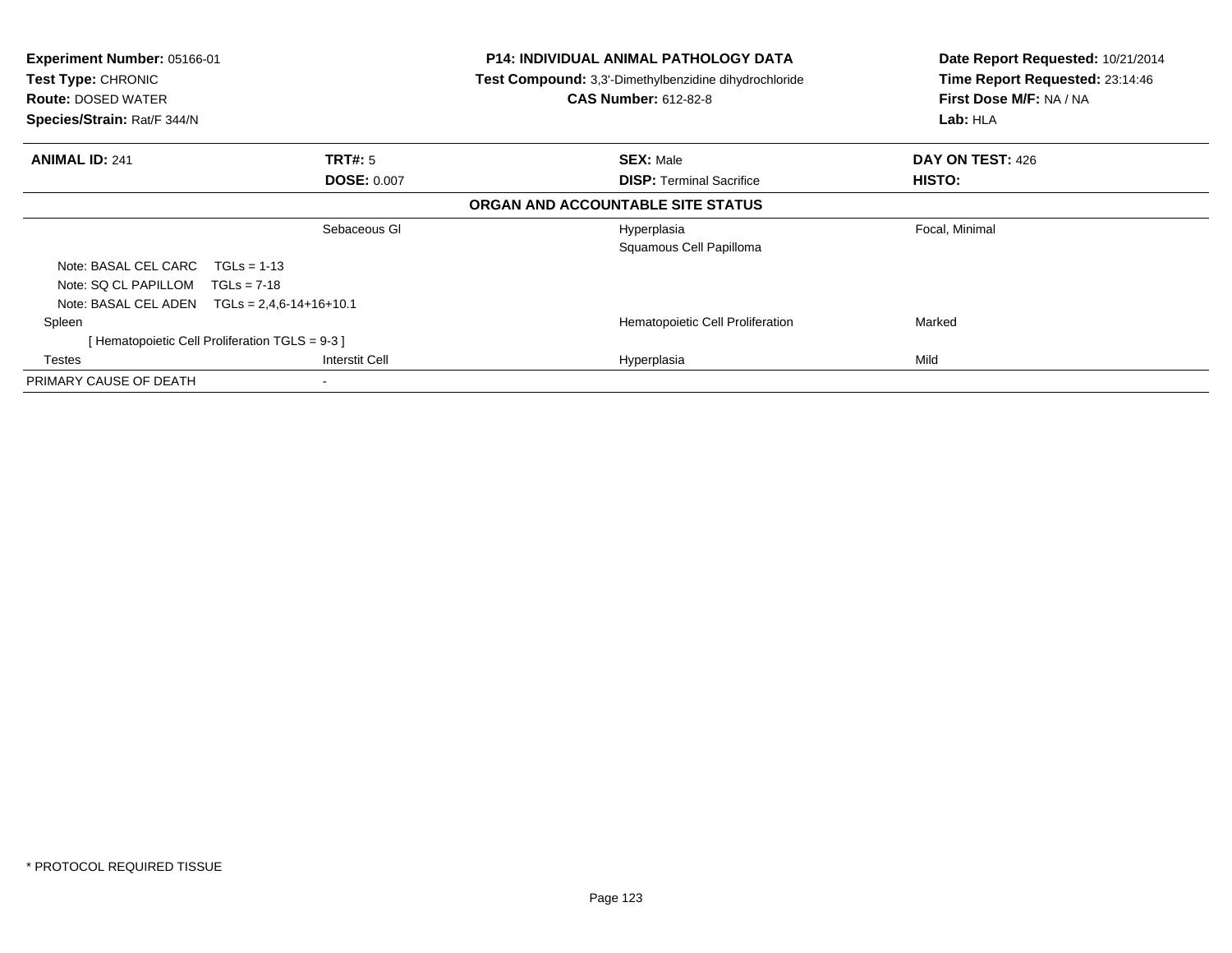| <b>TRT#: 5</b><br><b>ANIMAL ID: 242</b><br><b>SEX: Male</b><br>DAY ON TEST: 426<br><b>DISP: Terminal Sacrifice</b><br>HISTO:<br><b>DOSE: 0.007</b><br>ORGAN AND ACCOUNTABLE SITE STATUS<br><b>NORMAL</b><br>Adrenal Gland - Medulla<br><b>Bone Marrow</b><br><b>Adrenal Gland - Cortex</b><br><b>Brain</b><br>Intestine Large - Cecum<br>Epididymis<br>Esophagus<br>Intestine Large - Colon<br>Intestine Large - Rectum<br>Intestine Small - Duodenum<br>Intestine Small - Ileum<br>Intestine Small - Jejunum<br>Islets, Pancreatic<br>Mammary Gland<br>Lymph Node - Mandibular<br>Lymph Node - Mesenteric<br>Parathyroid Gland<br><b>Pituitary Gland</b><br>Nose<br>Pancreas<br><b>Preputial Gland</b><br>Prostate<br>Salivary Glands<br>Spleen<br>Stomach - Forestomach<br><b>Thyroid Gland</b><br>Trachea<br><b>Urinary Bladder</b><br><b>MISSING</b><br>Thymus<br><b>OBSERVATIONS</b><br>Cardiomyopathy<br>Heart<br>Minimal<br>Kidney<br>Nephropathy<br>Mild<br><b>Basophilic Focus</b><br>Mild<br>Liver<br>Degeneration<br>Cystic, Moderate<br><b>Eosinophilic Focus</b><br>Mild<br>Hematopoietic Cell Proliferation<br>Minimal<br><b>Mixed Cell Focus</b><br>Mild<br>Note: DEGEN<br>$TGLs = 7.8-3.1$<br>Carcinoma<br>Metastatic (Zymbal'S Gland)<br>Lung<br>Squamous Cell Papilloma<br>Pharynx<br>Note: SQ CL PAPILLOM TGLs = 10-12.1<br><b>Seminal Vesicle</b><br>Mild<br>Atrophy<br>Note: ATROPHY<br>$TGLs = 2-8.3$<br>Sebaceous GI<br>Skin<br>Adenoma<br><b>Multiple</b><br>Basal Cell Adenoma<br>Multiple<br>Keratoacanthoma<br>Note: KERATOACANTHMA   TGLs = 3-13<br>Note: BASAL CEL ADEN $TGLs = 4.5.6 - 14 + 15 + 16$<br>Stomach<br>Glandular<br>Degeneration<br>Cystic, Minimal<br><b>Testes</b><br>Bilateral, Interstit Cell<br>Adenoma | Experiment Number: 05166-01<br>Test Type: CHRONIC<br><b>Route: DOSED WATER</b><br>Species/Strain: Rat/F 344/N | <b>P14: INDIVIDUAL ANIMAL PATHOLOGY DATA</b><br>Test Compound: 3,3'-Dimethylbenzidine dihydrochloride<br><b>CAS Number: 612-82-8</b> |  | Date Report Requested: 10/21/2014<br>Time Report Requested: 23:14:46<br>First Dose M/F: NA / NA<br>Lab: HLA |
|--------------------------------------------------------------------------------------------------------------------------------------------------------------------------------------------------------------------------------------------------------------------------------------------------------------------------------------------------------------------------------------------------------------------------------------------------------------------------------------------------------------------------------------------------------------------------------------------------------------------------------------------------------------------------------------------------------------------------------------------------------------------------------------------------------------------------------------------------------------------------------------------------------------------------------------------------------------------------------------------------------------------------------------------------------------------------------------------------------------------------------------------------------------------------------------------------------------------------------------------------------------------------------------------------------------------------------------------------------------------------------------------------------------------------------------------------------------------------------------------------------------------------------------------------------------------------------------------------------------------------------------------------------------------------------------------------------------------------------------------------------|---------------------------------------------------------------------------------------------------------------|--------------------------------------------------------------------------------------------------------------------------------------|--|-------------------------------------------------------------------------------------------------------------|
|                                                                                                                                                                                                                                                                                                                                                                                                                                                                                                                                                                                                                                                                                                                                                                                                                                                                                                                                                                                                                                                                                                                                                                                                                                                                                                                                                                                                                                                                                                                                                                                                                                                                                                                                                        |                                                                                                               |                                                                                                                                      |  |                                                                                                             |
|                                                                                                                                                                                                                                                                                                                                                                                                                                                                                                                                                                                                                                                                                                                                                                                                                                                                                                                                                                                                                                                                                                                                                                                                                                                                                                                                                                                                                                                                                                                                                                                                                                                                                                                                                        |                                                                                                               |                                                                                                                                      |  |                                                                                                             |
|                                                                                                                                                                                                                                                                                                                                                                                                                                                                                                                                                                                                                                                                                                                                                                                                                                                                                                                                                                                                                                                                                                                                                                                                                                                                                                                                                                                                                                                                                                                                                                                                                                                                                                                                                        |                                                                                                               |                                                                                                                                      |  |                                                                                                             |
|                                                                                                                                                                                                                                                                                                                                                                                                                                                                                                                                                                                                                                                                                                                                                                                                                                                                                                                                                                                                                                                                                                                                                                                                                                                                                                                                                                                                                                                                                                                                                                                                                                                                                                                                                        |                                                                                                               |                                                                                                                                      |  |                                                                                                             |
|                                                                                                                                                                                                                                                                                                                                                                                                                                                                                                                                                                                                                                                                                                                                                                                                                                                                                                                                                                                                                                                                                                                                                                                                                                                                                                                                                                                                                                                                                                                                                                                                                                                                                                                                                        |                                                                                                               |                                                                                                                                      |  |                                                                                                             |
|                                                                                                                                                                                                                                                                                                                                                                                                                                                                                                                                                                                                                                                                                                                                                                                                                                                                                                                                                                                                                                                                                                                                                                                                                                                                                                                                                                                                                                                                                                                                                                                                                                                                                                                                                        |                                                                                                               |                                                                                                                                      |  |                                                                                                             |
|                                                                                                                                                                                                                                                                                                                                                                                                                                                                                                                                                                                                                                                                                                                                                                                                                                                                                                                                                                                                                                                                                                                                                                                                                                                                                                                                                                                                                                                                                                                                                                                                                                                                                                                                                        |                                                                                                               |                                                                                                                                      |  |                                                                                                             |
|                                                                                                                                                                                                                                                                                                                                                                                                                                                                                                                                                                                                                                                                                                                                                                                                                                                                                                                                                                                                                                                                                                                                                                                                                                                                                                                                                                                                                                                                                                                                                                                                                                                                                                                                                        |                                                                                                               |                                                                                                                                      |  |                                                                                                             |
|                                                                                                                                                                                                                                                                                                                                                                                                                                                                                                                                                                                                                                                                                                                                                                                                                                                                                                                                                                                                                                                                                                                                                                                                                                                                                                                                                                                                                                                                                                                                                                                                                                                                                                                                                        |                                                                                                               |                                                                                                                                      |  |                                                                                                             |
|                                                                                                                                                                                                                                                                                                                                                                                                                                                                                                                                                                                                                                                                                                                                                                                                                                                                                                                                                                                                                                                                                                                                                                                                                                                                                                                                                                                                                                                                                                                                                                                                                                                                                                                                                        |                                                                                                               |                                                                                                                                      |  |                                                                                                             |
|                                                                                                                                                                                                                                                                                                                                                                                                                                                                                                                                                                                                                                                                                                                                                                                                                                                                                                                                                                                                                                                                                                                                                                                                                                                                                                                                                                                                                                                                                                                                                                                                                                                                                                                                                        |                                                                                                               |                                                                                                                                      |  |                                                                                                             |
|                                                                                                                                                                                                                                                                                                                                                                                                                                                                                                                                                                                                                                                                                                                                                                                                                                                                                                                                                                                                                                                                                                                                                                                                                                                                                                                                                                                                                                                                                                                                                                                                                                                                                                                                                        |                                                                                                               |                                                                                                                                      |  |                                                                                                             |
|                                                                                                                                                                                                                                                                                                                                                                                                                                                                                                                                                                                                                                                                                                                                                                                                                                                                                                                                                                                                                                                                                                                                                                                                                                                                                                                                                                                                                                                                                                                                                                                                                                                                                                                                                        |                                                                                                               |                                                                                                                                      |  |                                                                                                             |
|                                                                                                                                                                                                                                                                                                                                                                                                                                                                                                                                                                                                                                                                                                                                                                                                                                                                                                                                                                                                                                                                                                                                                                                                                                                                                                                                                                                                                                                                                                                                                                                                                                                                                                                                                        |                                                                                                               |                                                                                                                                      |  |                                                                                                             |
|                                                                                                                                                                                                                                                                                                                                                                                                                                                                                                                                                                                                                                                                                                                                                                                                                                                                                                                                                                                                                                                                                                                                                                                                                                                                                                                                                                                                                                                                                                                                                                                                                                                                                                                                                        |                                                                                                               |                                                                                                                                      |  |                                                                                                             |
|                                                                                                                                                                                                                                                                                                                                                                                                                                                                                                                                                                                                                                                                                                                                                                                                                                                                                                                                                                                                                                                                                                                                                                                                                                                                                                                                                                                                                                                                                                                                                                                                                                                                                                                                                        |                                                                                                               |                                                                                                                                      |  |                                                                                                             |
|                                                                                                                                                                                                                                                                                                                                                                                                                                                                                                                                                                                                                                                                                                                                                                                                                                                                                                                                                                                                                                                                                                                                                                                                                                                                                                                                                                                                                                                                                                                                                                                                                                                                                                                                                        |                                                                                                               |                                                                                                                                      |  |                                                                                                             |
|                                                                                                                                                                                                                                                                                                                                                                                                                                                                                                                                                                                                                                                                                                                                                                                                                                                                                                                                                                                                                                                                                                                                                                                                                                                                                                                                                                                                                                                                                                                                                                                                                                                                                                                                                        |                                                                                                               |                                                                                                                                      |  |                                                                                                             |
|                                                                                                                                                                                                                                                                                                                                                                                                                                                                                                                                                                                                                                                                                                                                                                                                                                                                                                                                                                                                                                                                                                                                                                                                                                                                                                                                                                                                                                                                                                                                                                                                                                                                                                                                                        |                                                                                                               |                                                                                                                                      |  |                                                                                                             |
|                                                                                                                                                                                                                                                                                                                                                                                                                                                                                                                                                                                                                                                                                                                                                                                                                                                                                                                                                                                                                                                                                                                                                                                                                                                                                                                                                                                                                                                                                                                                                                                                                                                                                                                                                        |                                                                                                               |                                                                                                                                      |  |                                                                                                             |
|                                                                                                                                                                                                                                                                                                                                                                                                                                                                                                                                                                                                                                                                                                                                                                                                                                                                                                                                                                                                                                                                                                                                                                                                                                                                                                                                                                                                                                                                                                                                                                                                                                                                                                                                                        |                                                                                                               |                                                                                                                                      |  |                                                                                                             |
|                                                                                                                                                                                                                                                                                                                                                                                                                                                                                                                                                                                                                                                                                                                                                                                                                                                                                                                                                                                                                                                                                                                                                                                                                                                                                                                                                                                                                                                                                                                                                                                                                                                                                                                                                        |                                                                                                               |                                                                                                                                      |  |                                                                                                             |
|                                                                                                                                                                                                                                                                                                                                                                                                                                                                                                                                                                                                                                                                                                                                                                                                                                                                                                                                                                                                                                                                                                                                                                                                                                                                                                                                                                                                                                                                                                                                                                                                                                                                                                                                                        |                                                                                                               |                                                                                                                                      |  |                                                                                                             |
|                                                                                                                                                                                                                                                                                                                                                                                                                                                                                                                                                                                                                                                                                                                                                                                                                                                                                                                                                                                                                                                                                                                                                                                                                                                                                                                                                                                                                                                                                                                                                                                                                                                                                                                                                        |                                                                                                               |                                                                                                                                      |  |                                                                                                             |
|                                                                                                                                                                                                                                                                                                                                                                                                                                                                                                                                                                                                                                                                                                                                                                                                                                                                                                                                                                                                                                                                                                                                                                                                                                                                                                                                                                                                                                                                                                                                                                                                                                                                                                                                                        |                                                                                                               |                                                                                                                                      |  |                                                                                                             |
|                                                                                                                                                                                                                                                                                                                                                                                                                                                                                                                                                                                                                                                                                                                                                                                                                                                                                                                                                                                                                                                                                                                                                                                                                                                                                                                                                                                                                                                                                                                                                                                                                                                                                                                                                        |                                                                                                               |                                                                                                                                      |  |                                                                                                             |
|                                                                                                                                                                                                                                                                                                                                                                                                                                                                                                                                                                                                                                                                                                                                                                                                                                                                                                                                                                                                                                                                                                                                                                                                                                                                                                                                                                                                                                                                                                                                                                                                                                                                                                                                                        |                                                                                                               |                                                                                                                                      |  |                                                                                                             |
|                                                                                                                                                                                                                                                                                                                                                                                                                                                                                                                                                                                                                                                                                                                                                                                                                                                                                                                                                                                                                                                                                                                                                                                                                                                                                                                                                                                                                                                                                                                                                                                                                                                                                                                                                        |                                                                                                               |                                                                                                                                      |  |                                                                                                             |
|                                                                                                                                                                                                                                                                                                                                                                                                                                                                                                                                                                                                                                                                                                                                                                                                                                                                                                                                                                                                                                                                                                                                                                                                                                                                                                                                                                                                                                                                                                                                                                                                                                                                                                                                                        |                                                                                                               |                                                                                                                                      |  |                                                                                                             |
|                                                                                                                                                                                                                                                                                                                                                                                                                                                                                                                                                                                                                                                                                                                                                                                                                                                                                                                                                                                                                                                                                                                                                                                                                                                                                                                                                                                                                                                                                                                                                                                                                                                                                                                                                        |                                                                                                               |                                                                                                                                      |  |                                                                                                             |
|                                                                                                                                                                                                                                                                                                                                                                                                                                                                                                                                                                                                                                                                                                                                                                                                                                                                                                                                                                                                                                                                                                                                                                                                                                                                                                                                                                                                                                                                                                                                                                                                                                                                                                                                                        |                                                                                                               |                                                                                                                                      |  |                                                                                                             |
|                                                                                                                                                                                                                                                                                                                                                                                                                                                                                                                                                                                                                                                                                                                                                                                                                                                                                                                                                                                                                                                                                                                                                                                                                                                                                                                                                                                                                                                                                                                                                                                                                                                                                                                                                        |                                                                                                               |                                                                                                                                      |  |                                                                                                             |
|                                                                                                                                                                                                                                                                                                                                                                                                                                                                                                                                                                                                                                                                                                                                                                                                                                                                                                                                                                                                                                                                                                                                                                                                                                                                                                                                                                                                                                                                                                                                                                                                                                                                                                                                                        |                                                                                                               |                                                                                                                                      |  |                                                                                                             |
|                                                                                                                                                                                                                                                                                                                                                                                                                                                                                                                                                                                                                                                                                                                                                                                                                                                                                                                                                                                                                                                                                                                                                                                                                                                                                                                                                                                                                                                                                                                                                                                                                                                                                                                                                        |                                                                                                               |                                                                                                                                      |  |                                                                                                             |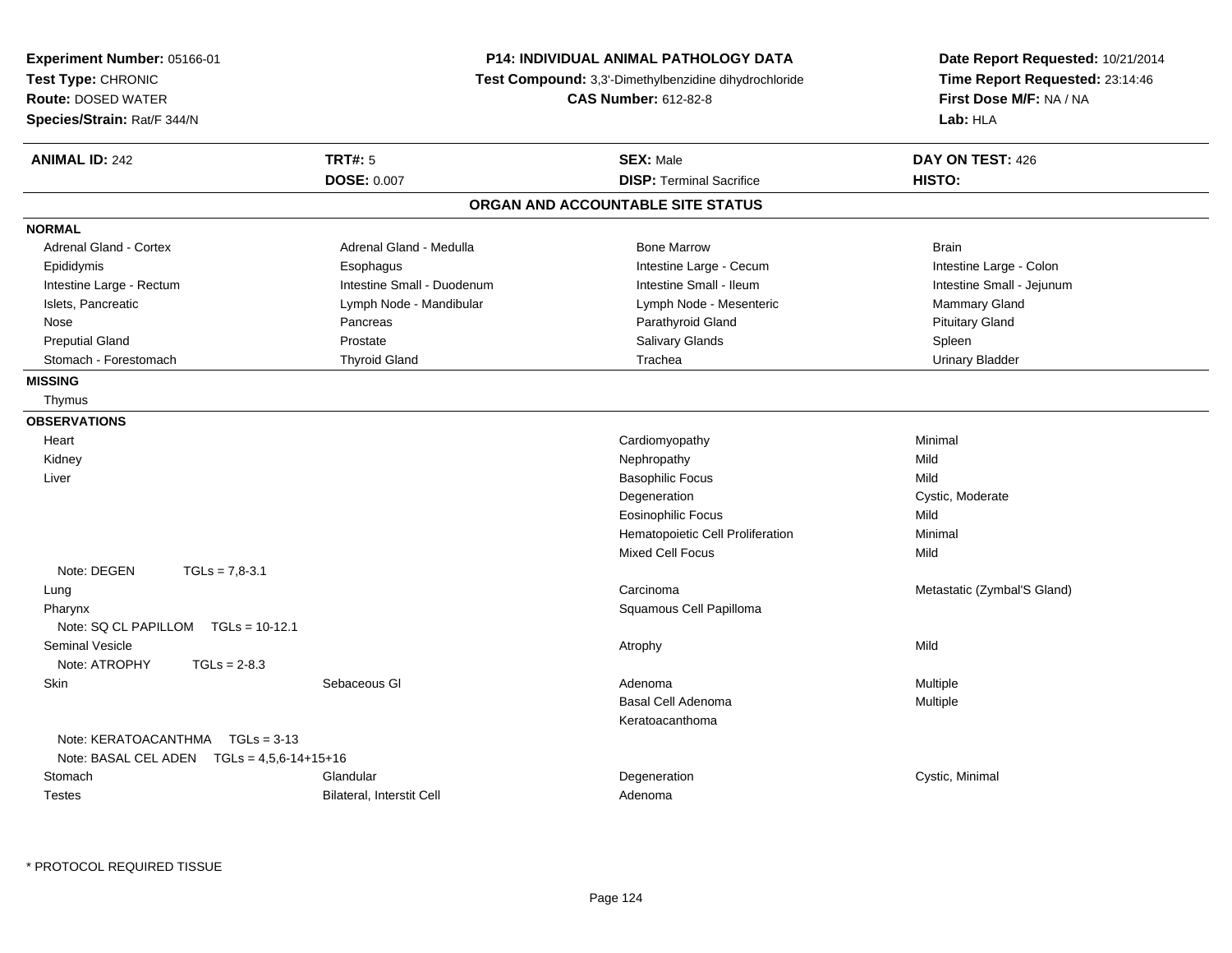| <b>Experiment Number: 05166-01</b><br>Test Type: CHRONIC<br><b>Route: DOSED WATER</b><br>Species/Strain: Rat/F 344/N |                               | <b>P14: INDIVIDUAL ANIMAL PATHOLOGY DATA</b><br>Test Compound: 3,3'-Dimethylbenzidine dihydrochloride<br><b>CAS Number: 612-82-8</b> | Date Report Requested: 10/21/2014<br>Time Report Requested: 23:14:46<br>First Dose M/F: NA / NA<br>Lab: HLA |
|----------------------------------------------------------------------------------------------------------------------|-------------------------------|--------------------------------------------------------------------------------------------------------------------------------------|-------------------------------------------------------------------------------------------------------------|
| <b>ANIMAL ID: 242</b>                                                                                                | TRT#: 5<br><b>DOSE: 0.007</b> | <b>SEX: Male</b><br><b>DISP:</b> Terminal Sacrifice                                                                                  | DAY ON TEST: 426<br>HISTO:                                                                                  |
|                                                                                                                      |                               |                                                                                                                                      |                                                                                                             |
|                                                                                                                      |                               | ORGAN AND ACCOUNTABLE SITE STATUS                                                                                                    |                                                                                                             |
| Note: ADENOMA                                                                                                        | $TGLs = 1-8$                  |                                                                                                                                      |                                                                                                             |
| Zymbal's Gland                                                                                                       |                               | Carcinoma                                                                                                                            |                                                                                                             |
| Note: CARCINOMA                                                                                                      | $TGLs = 9-10+10.1+10.5$       |                                                                                                                                      |                                                                                                             |
| PRIMARY CAUSE OF DEATH                                                                                               |                               |                                                                                                                                      |                                                                                                             |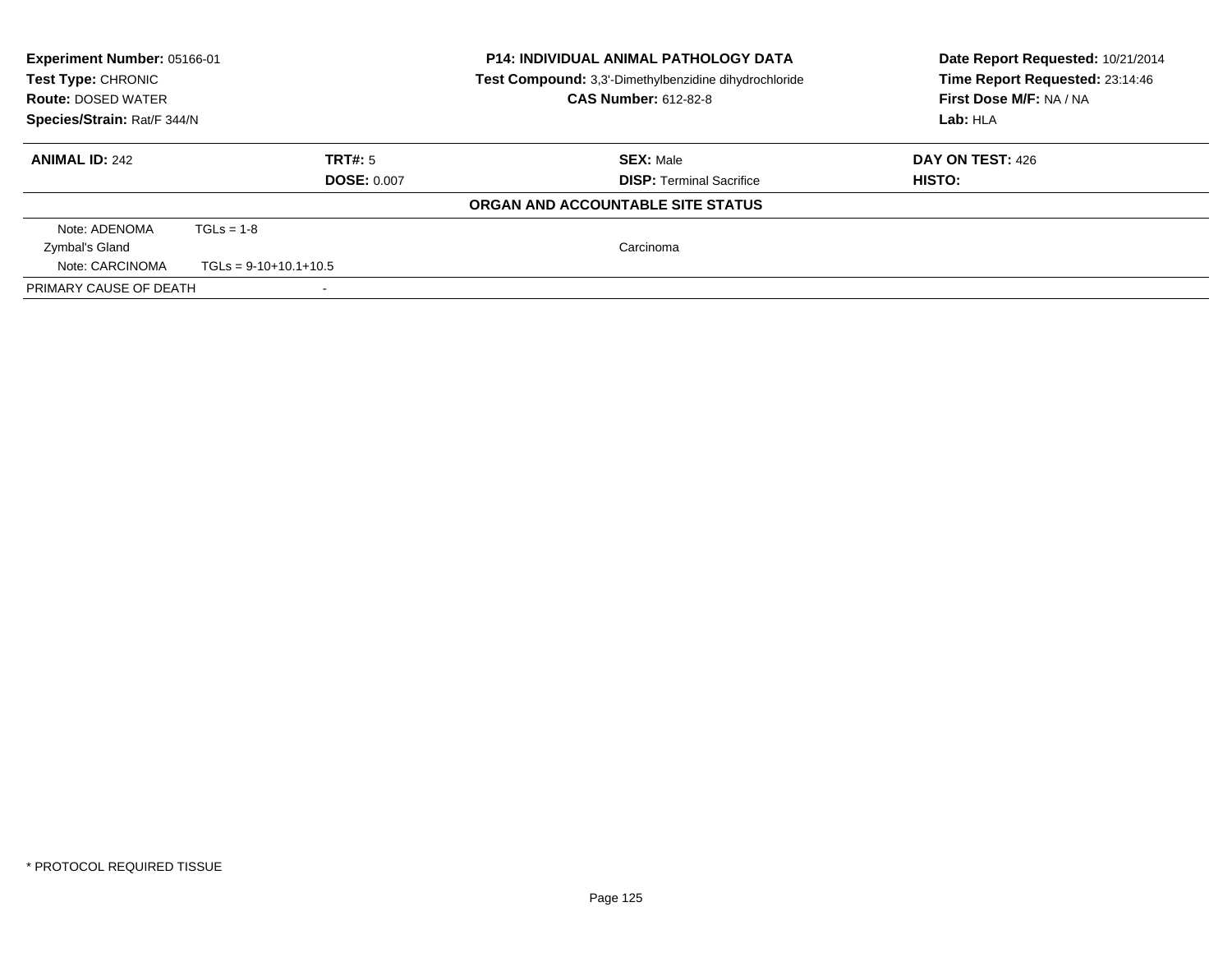| Experiment Number: 05166-01<br>Test Type: CHRONIC<br><b>Route: DOSED WATER</b><br>Species/Strain: Rat/F 344/N | <b>P14: INDIVIDUAL ANIMAL PATHOLOGY DATA</b><br>Test Compound: 3,3'-Dimethylbenzidine dihydrochloride<br><b>CAS Number: 612-82-8</b> |                                   | Date Report Requested: 10/21/2014<br>Time Report Requested: 23:14:46<br>First Dose M/F: NA / NA<br>Lab: HLA |  |
|---------------------------------------------------------------------------------------------------------------|--------------------------------------------------------------------------------------------------------------------------------------|-----------------------------------|-------------------------------------------------------------------------------------------------------------|--|
| <b>ANIMAL ID: 243</b>                                                                                         | <b>TRT#: 5</b>                                                                                                                       | <b>SEX: Male</b>                  | DAY ON TEST: 419                                                                                            |  |
|                                                                                                               | <b>DOSE: 0.007</b>                                                                                                                   | <b>DISP: Terminal Sacrifice</b>   | HISTO:                                                                                                      |  |
|                                                                                                               |                                                                                                                                      | ORGAN AND ACCOUNTABLE SITE STATUS |                                                                                                             |  |
| <b>NORMAL</b>                                                                                                 |                                                                                                                                      |                                   |                                                                                                             |  |
| <b>Adrenal Gland - Cortex</b>                                                                                 | Adrenal Gland - Medulla                                                                                                              | <b>Bone Marrow</b>                | <b>Brain</b>                                                                                                |  |
| Epididymis                                                                                                    | Esophagus                                                                                                                            | Heart                             | Intestine Large - Colon                                                                                     |  |
| Intestine Large - Rectum                                                                                      | Intestine Small - Duodenum                                                                                                           | Intestine Small - Ileum           | Intestine Small - Jejunum                                                                                   |  |
| Islets, Pancreatic                                                                                            | Lung                                                                                                                                 | Lymph Node - Mesenteric           | <b>Mammary Gland</b>                                                                                        |  |
| Nose                                                                                                          | Parathyroid Gland                                                                                                                    | <b>Pituitary Gland</b>            | <b>Preputial Gland</b>                                                                                      |  |
| Prostate                                                                                                      | Salivary Glands                                                                                                                      | <b>Seminal Vesicle</b>            | Spleen                                                                                                      |  |
| Stomach - Forestomach                                                                                         | Stomach - Glandular                                                                                                                  | <b>Thyroid Gland</b>              | Trachea                                                                                                     |  |
| <b>Urinary Bladder</b>                                                                                        |                                                                                                                                      |                                   |                                                                                                             |  |
| <b>MISSING</b>                                                                                                |                                                                                                                                      |                                   |                                                                                                             |  |
| Thymus                                                                                                        |                                                                                                                                      |                                   |                                                                                                             |  |
| <b>OBSERVATIONS</b>                                                                                           |                                                                                                                                      |                                   |                                                                                                             |  |
| Intestine Large                                                                                               | Cecum                                                                                                                                | Parasite Metazoan                 | Minimal                                                                                                     |  |
| Kidney                                                                                                        |                                                                                                                                      | Nephropathy                       | Mild                                                                                                        |  |
| Liver                                                                                                         |                                                                                                                                      | Degeneration                      | Cystic, Mild                                                                                                |  |
|                                                                                                               |                                                                                                                                      | Hepatocellular Carcinoma          |                                                                                                             |  |
|                                                                                                               |                                                                                                                                      | Neoplastic Nodule                 |                                                                                                             |  |
| Note: NEOPLASTIC NOD $TGLs = 1-3.1$<br>Note: [ HEPATOCLR CARC ] TGLs = 3-3.1<br>[Degeneration TGLS = 2-3.1]   |                                                                                                                                      |                                   |                                                                                                             |  |
| Lymph Node                                                                                                    | Mandibular                                                                                                                           | Hyperplasia                       | Plasma Cell, Moderate                                                                                       |  |
| Pancreas                                                                                                      | Acinus                                                                                                                               | Atrophy                           | Minimal                                                                                                     |  |
| Skin                                                                                                          |                                                                                                                                      | Squamous Cell Carcinoma           |                                                                                                             |  |
| Note: SQUAM CEL CARC TGLs = 4-13                                                                              |                                                                                                                                      |                                   |                                                                                                             |  |
| <b>Testes</b>                                                                                                 | <b>Interstit Cell</b>                                                                                                                | Adenoma                           |                                                                                                             |  |
| Zymbal's Gland                                                                                                |                                                                                                                                      | Carcinoma                         |                                                                                                             |  |
| Note: CARCINOMA<br>$TGLs = 5-10+10.1$                                                                         |                                                                                                                                      |                                   |                                                                                                             |  |
| PRIMARY CAUSE OF DEATH                                                                                        | $\blacksquare$                                                                                                                       |                                   |                                                                                                             |  |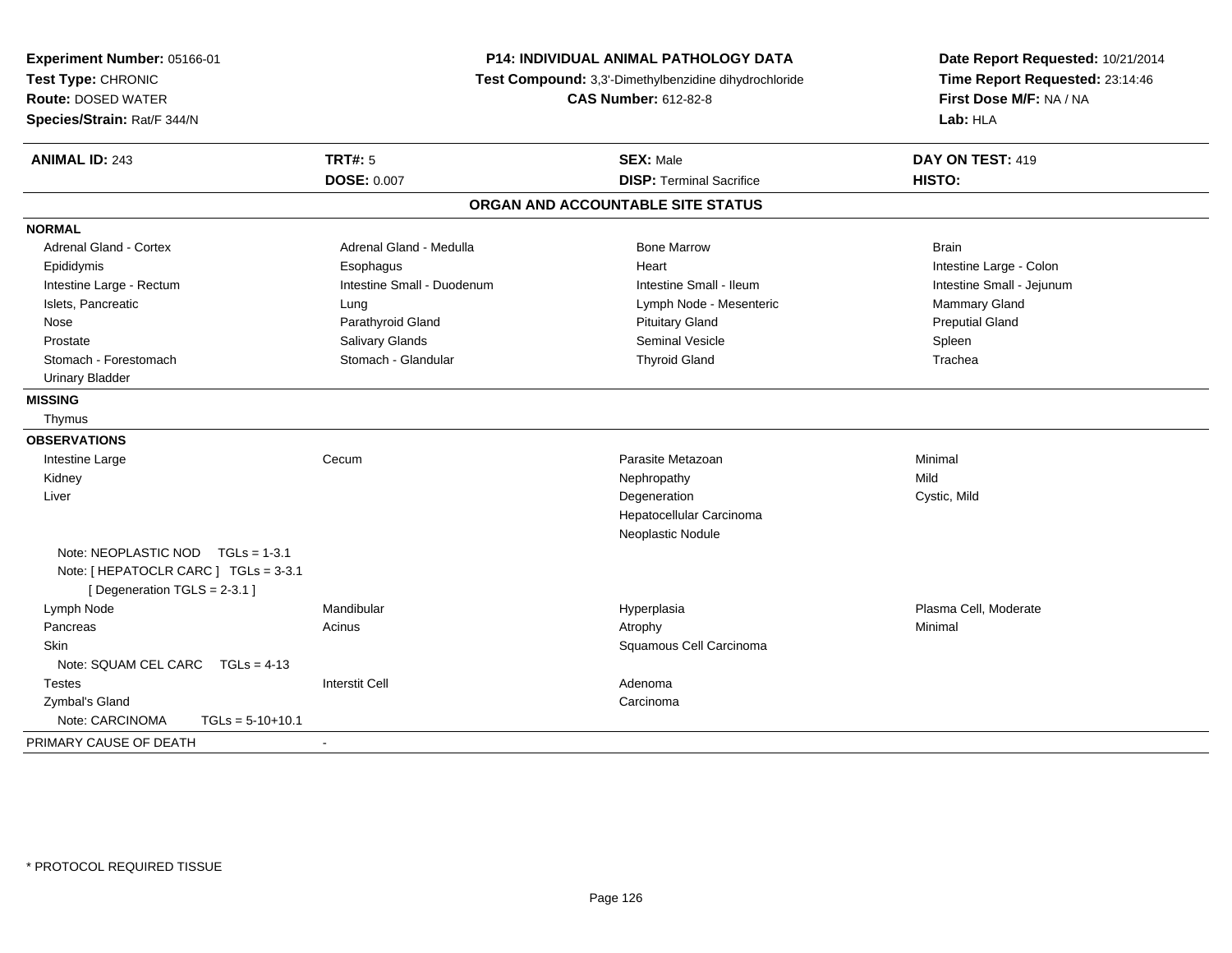| <b>Experiment Number: 05166-01</b><br>Test Type: CHRONIC<br><b>Route: DOSED WATER</b><br>Species/Strain: Rat/F 344/N                | <b>P14: INDIVIDUAL ANIMAL PATHOLOGY DATA</b><br><b>Test Compound:</b> 3,3'-Dimethylbenzidine dihydrochloride<br><b>CAS Number: 612-82-8</b> |                                   | Date Report Requested: 10/21/2014<br>Time Report Requested: 23:14:46<br>First Dose M/F: NA / NA<br>Lab: HLA |
|-------------------------------------------------------------------------------------------------------------------------------------|---------------------------------------------------------------------------------------------------------------------------------------------|-----------------------------------|-------------------------------------------------------------------------------------------------------------|
| <b>ANIMAL ID: 244</b>                                                                                                               | <b>TRT#: 5</b>                                                                                                                              | <b>SEX: Male</b>                  | DAY ON TEST: 393                                                                                            |
|                                                                                                                                     | <b>DOSE: 0.007</b>                                                                                                                          | <b>DISP: Moribund</b>             | HISTO:                                                                                                      |
|                                                                                                                                     |                                                                                                                                             | ORGAN AND ACCOUNTABLE SITE STATUS |                                                                                                             |
| <b>NORMAL</b>                                                                                                                       |                                                                                                                                             |                                   |                                                                                                             |
| Adrenal Gland - Cortex                                                                                                              | Adrenal Gland - Medulla                                                                                                                     | <b>Bone Marrow</b>                | <b>Brain</b>                                                                                                |
| Epididymis                                                                                                                          | Esophagus                                                                                                                                   | Heart                             | Intestine Large - Cecum                                                                                     |
| Intestine Large - Rectum                                                                                                            | Intestine Small - Duodenum                                                                                                                  | Intestine Small - Ileum           | Intestine Small - Jejunum                                                                                   |
| Islets, Pancreatic                                                                                                                  | Lymph Node - Mandibular                                                                                                                     | Lymph Node - Mesenteric           | Mammary Gland                                                                                               |
| Nose                                                                                                                                | Pancreas                                                                                                                                    | Parathyroid Gland                 | <b>Pituitary Gland</b>                                                                                      |
| <b>Preputial Gland</b>                                                                                                              | <b>Salivary Glands</b>                                                                                                                      | <b>Seminal Vesicle</b>            | Spleen                                                                                                      |
| Stomach - Forestomach                                                                                                               | Stomach - Glandular                                                                                                                         | Thymus                            | <b>Thyroid Gland</b>                                                                                        |
| Trachea                                                                                                                             | <b>Urinary Bladder</b>                                                                                                                      |                                   |                                                                                                             |
| <b>OBSERVATIONS</b>                                                                                                                 |                                                                                                                                             |                                   |                                                                                                             |
| Intestine Large                                                                                                                     | Colon                                                                                                                                       | Parasite Metazoan                 | Mild                                                                                                        |
| Kidney                                                                                                                              |                                                                                                                                             | Nephropathy                       | Mild                                                                                                        |
| Liver                                                                                                                               |                                                                                                                                             | <b>Basophilic Focus</b>           | Mild                                                                                                        |
|                                                                                                                                     |                                                                                                                                             | Degeneration                      | Cystic, Mild                                                                                                |
|                                                                                                                                     |                                                                                                                                             | <b>Eosinophilic Focus</b>         | Mild                                                                                                        |
|                                                                                                                                     |                                                                                                                                             | Necrosis                          | Focal, Marked                                                                                               |
|                                                                                                                                     |                                                                                                                                             | Neoplastic Nodule                 |                                                                                                             |
| Note: IATROGENIC HEPATIC NECROSIS.<br>[Degeneration TGLS = 7-3.1]<br>[Necrosis $TGLS = 6-3.1$ ]<br>[Neoplastic Nodule TGLS = 5-3.1] |                                                                                                                                             |                                   |                                                                                                             |
| Lung                                                                                                                                | Interstitium                                                                                                                                | Inflammation                      | Minimal                                                                                                     |
| Mesentery                                                                                                                           | Fat                                                                                                                                         | Necrosis                          | Focal, Marked                                                                                               |
| Note: NECROSIS<br>$TGLs = 3-14$                                                                                                     |                                                                                                                                             |                                   |                                                                                                             |
| Prostate                                                                                                                            |                                                                                                                                             | Inflammation                      | Subacute, Minimal                                                                                           |
| Skin                                                                                                                                |                                                                                                                                             | <b>Basal Cell Adenoma</b>         |                                                                                                             |
| Note: BASAL CEL ADEN $TGLs = 2-13$                                                                                                  |                                                                                                                                             |                                   |                                                                                                             |
| <b>Testes</b>                                                                                                                       | <b>Interstit Cell</b>                                                                                                                       | Adenoma                           |                                                                                                             |
| Note: ADENOMA<br>$TGLs = 4-8.1$                                                                                                     |                                                                                                                                             |                                   |                                                                                                             |
| Zymbal's Gland                                                                                                                      |                                                                                                                                             | Carcinoma                         |                                                                                                             |
| Note: CARCINOMA<br>$TGLs = 1-10-10.1$                                                                                               |                                                                                                                                             |                                   |                                                                                                             |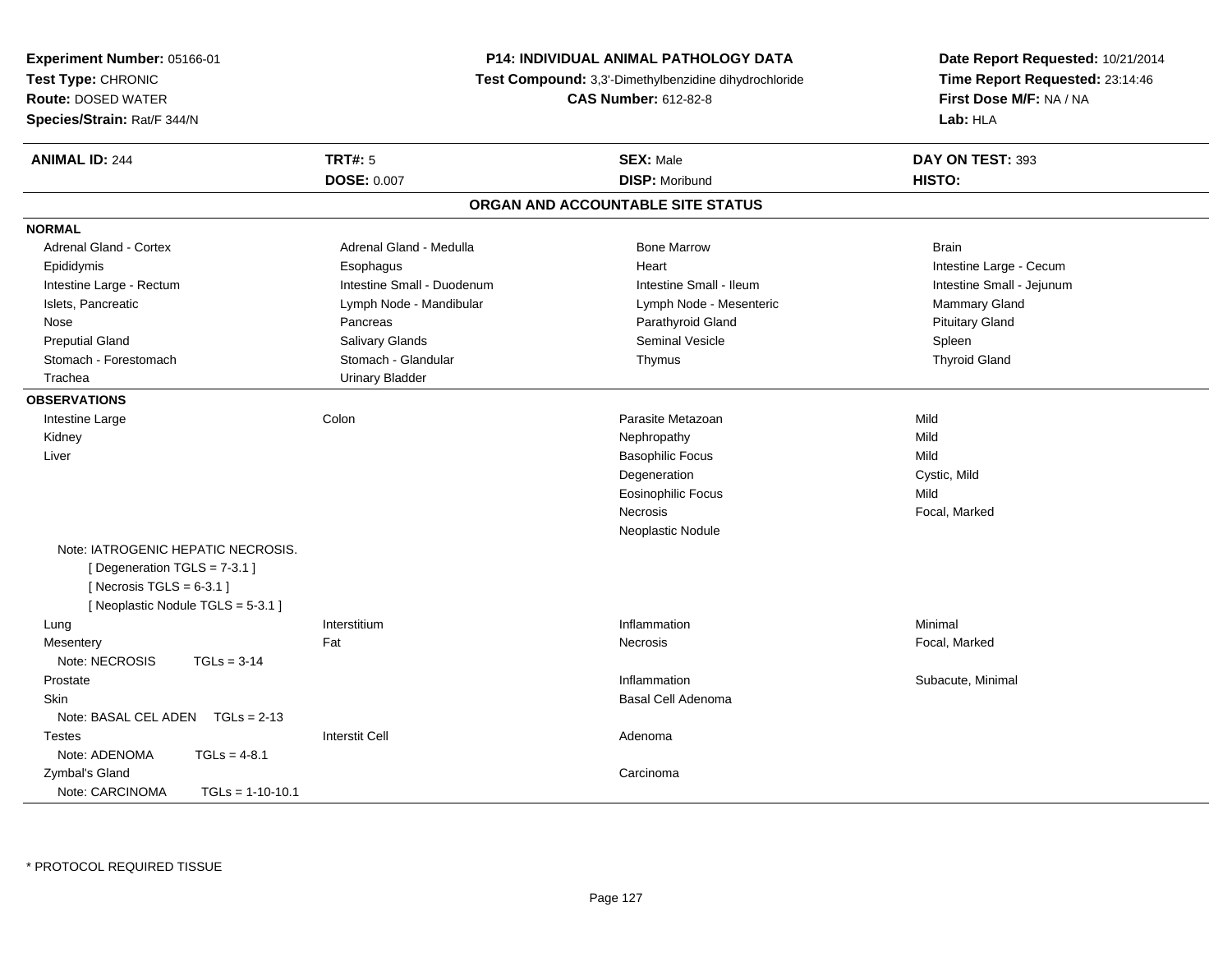| <b>Experiment Number: 05166-01</b><br>Test Type: CHRONIC<br><b>Route: DOSED WATER</b> |                    | <b>P14: INDIVIDUAL ANIMAL PATHOLOGY DATA</b>          | Date Report Requested: 10/21/2014 |
|---------------------------------------------------------------------------------------|--------------------|-------------------------------------------------------|-----------------------------------|
|                                                                                       |                    | Test Compound: 3,3'-Dimethylbenzidine dihydrochloride | Time Report Requested: 23:14:46   |
|                                                                                       |                    | <b>CAS Number: 612-82-8</b>                           | First Dose M/F: NA / NA           |
| Species/Strain: Rat/F 344/N                                                           |                    |                                                       | Lab: HLA                          |
| <b>ANIMAL ID: 244</b>                                                                 | TRT#: 5            | <b>SEX: Male</b>                                      | DAY ON TEST: 393                  |
|                                                                                       | <b>DOSE: 0.007</b> | <b>DISP:</b> Moribund                                 | <b>HISTO:</b>                     |
|                                                                                       |                    | ORGAN AND ACCOUNTABLE SITE STATUS                     |                                   |
| PRIMARY CAUSE OF DEATH                                                                |                    |                                                       |                                   |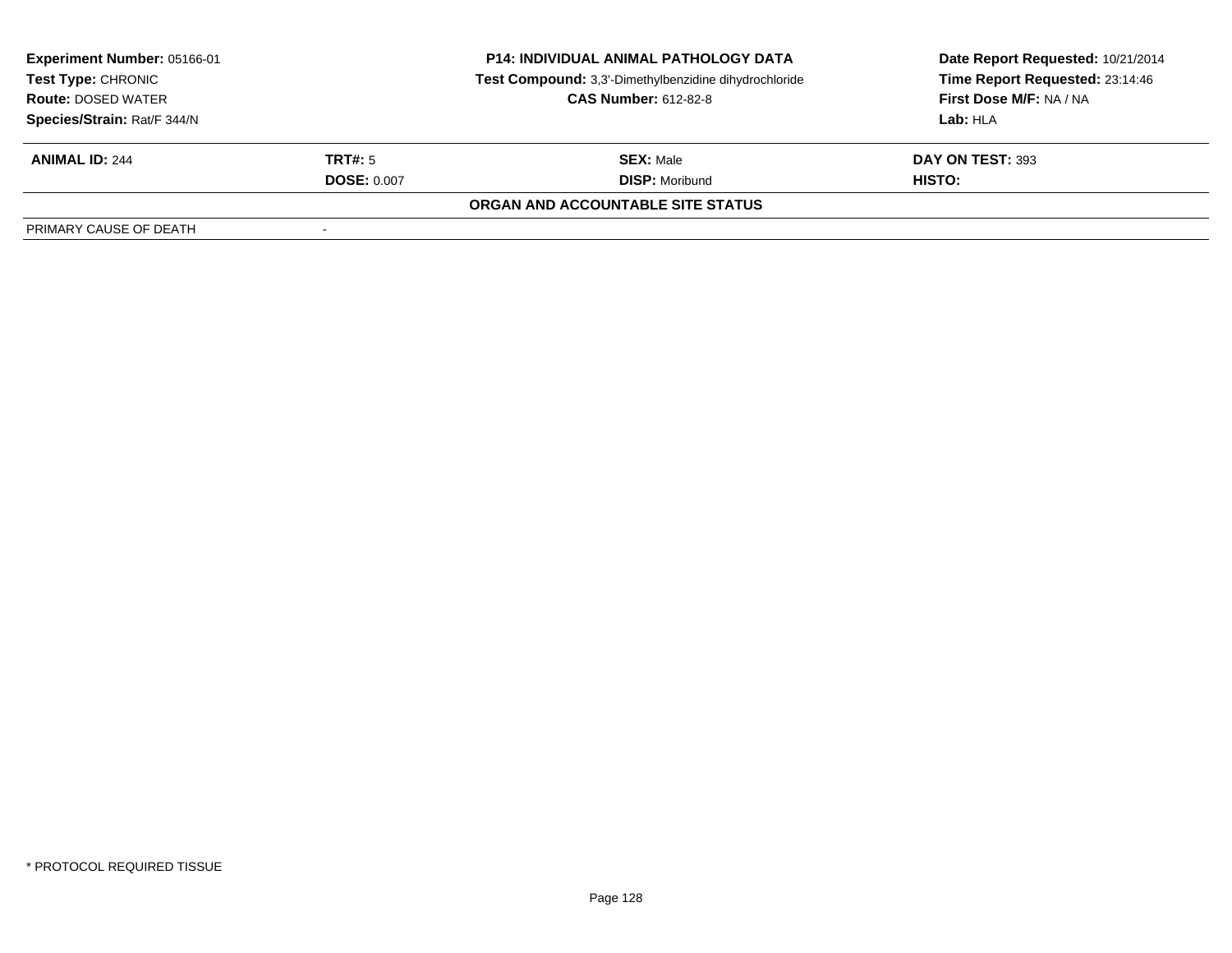| Experiment Number: 05166-01<br>Test Type: CHRONIC<br><b>Route: DOSED WATER</b><br>Species/Strain: Rat/F 344/N | P14: INDIVIDUAL ANIMAL PATHOLOGY DATA<br>Test Compound: 3,3'-Dimethylbenzidine dihydrochloride<br><b>CAS Number: 612-82-8</b> |                                   | Date Report Requested: 10/21/2014<br>Time Report Requested: 23:14:46<br>First Dose M/F: NA / NA<br>Lab: HLA |
|---------------------------------------------------------------------------------------------------------------|-------------------------------------------------------------------------------------------------------------------------------|-----------------------------------|-------------------------------------------------------------------------------------------------------------|
| <b>ANIMAL ID: 245</b>                                                                                         | <b>TRT#: 5</b>                                                                                                                | <b>SEX: Male</b>                  | DAY ON TEST: 419                                                                                            |
|                                                                                                               | <b>DOSE: 0.007</b>                                                                                                            | <b>DISP: Terminal Sacrifice</b>   | HISTO:                                                                                                      |
|                                                                                                               |                                                                                                                               | ORGAN AND ACCOUNTABLE SITE STATUS |                                                                                                             |
| <b>NORMAL</b>                                                                                                 |                                                                                                                               |                                   |                                                                                                             |
| <b>Adrenal Gland - Cortex</b>                                                                                 | Adrenal Gland - Medulla                                                                                                       | <b>Bone Marrow</b>                | <b>Brain</b>                                                                                                |
| Epididymis                                                                                                    | Esophagus                                                                                                                     | Intestine Large - Cecum           | Intestine Large - Colon                                                                                     |
| Intestine Large - Rectum                                                                                      | Intestine Small - Duodenum                                                                                                    | Intestine Small - Ileum           | Intestine Small - Jejunum                                                                                   |
| Islets, Pancreatic                                                                                            | Lymph Node - Mandibular                                                                                                       | Lymph Node - Mesenteric           | Mammary Gland                                                                                               |
| Nose                                                                                                          | Pancreas                                                                                                                      | Parathyroid Gland                 | <b>Pituitary Gland</b>                                                                                      |
| <b>Preputial Gland</b>                                                                                        | <b>Salivary Glands</b>                                                                                                        | <b>Seminal Vesicle</b>            | Spleen                                                                                                      |
| Stomach - Forestomach                                                                                         | Stomach - Glandular                                                                                                           | <b>Thyroid Gland</b>              | Trachea                                                                                                     |
| <b>Urinary Bladder</b>                                                                                        |                                                                                                                               |                                   |                                                                                                             |
| <b>OBSERVATIONS</b>                                                                                           |                                                                                                                               |                                   |                                                                                                             |
| Heart                                                                                                         |                                                                                                                               | Cardiomyopathy                    | Minimal                                                                                                     |
| Kidney                                                                                                        |                                                                                                                               | Nephropathy                       | Mild                                                                                                        |
| Liver                                                                                                         |                                                                                                                               | <b>Basophilic Focus</b>           | Mild                                                                                                        |
|                                                                                                               |                                                                                                                               | Degeneration                      | Cystic, Moderate                                                                                            |
|                                                                                                               |                                                                                                                               | <b>Mixed Cell Focus</b>           | Mild                                                                                                        |
|                                                                                                               |                                                                                                                               | Neoplastic Nodule                 |                                                                                                             |
| Note: DEGEN<br>$TGLs = 3,4-3.1$                                                                               |                                                                                                                               |                                   |                                                                                                             |
| Lung                                                                                                          |                                                                                                                               | <b>Infiltration Cellular</b>      | Histiocyte, Minimal                                                                                         |
| Prostate                                                                                                      |                                                                                                                               | Inflammation                      | Chronic Active, Mild                                                                                        |
| Skin                                                                                                          |                                                                                                                               | Squamous Cell Carcinoma           |                                                                                                             |
| Note: SQUAM CEL CARC<br>$TGLs = 1-13$                                                                         |                                                                                                                               |                                   |                                                                                                             |
| <b>Testes</b>                                                                                                 | <b>Interstit Cell</b>                                                                                                         | Adenoma                           |                                                                                                             |
|                                                                                                               | <b>Interstit Cell</b>                                                                                                         | Hyperplasia                       | Mild                                                                                                        |
| Thymus                                                                                                        | <b>Epithel Cell</b>                                                                                                           | Hyperplasia                       | Mild                                                                                                        |
| Zymbal's Gland                                                                                                |                                                                                                                               | Carcinoma                         |                                                                                                             |
| Note: CARCINOMA<br>$TGLs = 2-10+10.1$                                                                         |                                                                                                                               |                                   |                                                                                                             |
| PRIMARY CAUSE OF DEATH                                                                                        |                                                                                                                               |                                   |                                                                                                             |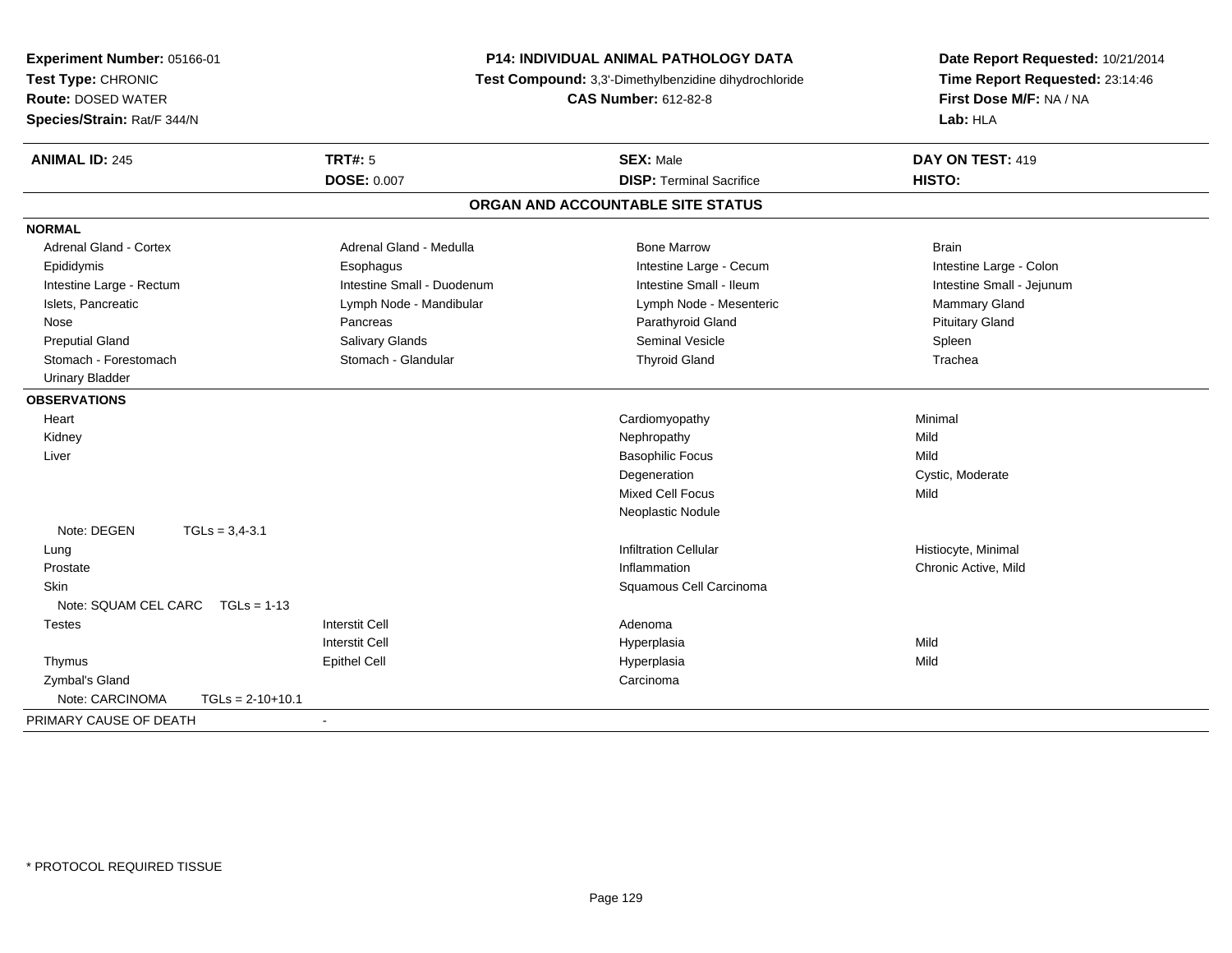| Experiment Number: 05166-01<br>Test Type: CHRONIC<br><b>Route: DOSED WATER</b><br>Species/Strain: Rat/F 344/N |                          | P14: INDIVIDUAL ANIMAL PATHOLOGY DATA<br>Test Compound: 3,3'-Dimethylbenzidine dihydrochloride<br><b>CAS Number: 612-82-8</b> | Date Report Requested: 10/21/2014<br>Time Report Requested: 23:14:46<br>First Dose M/F: NA / NA<br>Lab: HLA |
|---------------------------------------------------------------------------------------------------------------|--------------------------|-------------------------------------------------------------------------------------------------------------------------------|-------------------------------------------------------------------------------------------------------------|
| <b>ANIMAL ID: 246</b>                                                                                         | <b>TRT#: 5</b>           | <b>SEX: Male</b>                                                                                                              | DAY ON TEST: 419                                                                                            |
|                                                                                                               | DOSE: 0.007              | <b>DISP: Terminal Sacrifice</b>                                                                                               | HISTO:                                                                                                      |
|                                                                                                               |                          | ORGAN AND ACCOUNTABLE SITE STATUS                                                                                             |                                                                                                             |
| <b>NORMAL</b>                                                                                                 |                          |                                                                                                                               |                                                                                                             |
| Adrenal Gland - Cortex                                                                                        | Adrenal Gland - Medulla  | <b>Bone Marrow</b>                                                                                                            | <b>Brain</b>                                                                                                |
| Epididymis                                                                                                    | Esophagus                | Heart                                                                                                                         | Intestine Large - Cecum                                                                                     |
| Intestine Large - Colon                                                                                       | Intestine Large - Rectum | Intestine Small - Duodenum                                                                                                    | Intestine Small - Ileum                                                                                     |
| Intestine Small - Jejunum                                                                                     | Islets, Pancreatic       | Lymph Node - Mandibular                                                                                                       | Lymph Node - Mesenteric                                                                                     |
| Mammary Gland                                                                                                 | Nose                     | Pancreas                                                                                                                      | Parathyroid Gland                                                                                           |
| <b>Preputial Gland</b>                                                                                        | Salivary Glands          | <b>Seminal Vesicle</b>                                                                                                        | Spleen                                                                                                      |
| Stomach - Forestomach                                                                                         | Stomach - Glandular      | <b>Testes</b>                                                                                                                 | Thymus                                                                                                      |
| <b>Thyroid Gland</b>                                                                                          | Trachea                  | <b>Urinary Bladder</b>                                                                                                        | Zymbal's Gland                                                                                              |
| <b>OBSERVATIONS</b>                                                                                           |                          |                                                                                                                               |                                                                                                             |
| Kidney                                                                                                        |                          | Nephropathy                                                                                                                   | Mild                                                                                                        |
| Liver                                                                                                         |                          | Degeneration                                                                                                                  | Cystic, Moderate                                                                                            |
|                                                                                                               |                          | <b>Eosinophilic Focus</b>                                                                                                     | Moderate                                                                                                    |
|                                                                                                               |                          | Hepatodiaphragmatic Nodule                                                                                                    |                                                                                                             |
|                                                                                                               |                          | Infarct                                                                                                                       | Marked                                                                                                      |
|                                                                                                               |                          | <b>Mixed Cell Focus</b>                                                                                                       | Moderate                                                                                                    |
|                                                                                                               |                          | Neoplastic Nodule                                                                                                             |                                                                                                             |
| Note: INFARCT<br>$TGLs = 6-3.1$                                                                               |                          |                                                                                                                               |                                                                                                             |
| Note: NEOPLASTIC NOD $TGLs = 6,8-3.1+3.2+3.3$                                                                 |                          |                                                                                                                               |                                                                                                             |
| Note: MIXED CL FOCUS $TGLs = 3-3.1+3.2+3.3$                                                                   |                          |                                                                                                                               |                                                                                                             |
| $TGLs = 4,5,7-3.1+3.2+3.3$<br>Note: DEGEN                                                                     |                          |                                                                                                                               |                                                                                                             |
| Note: INFARCTED ACCESSORY LOBE.                                                                               |                          |                                                                                                                               |                                                                                                             |
| [Mixed Cell Focus TGLS = 3-3.1+3.2+3.3]                                                                       |                          |                                                                                                                               |                                                                                                             |
| Lung                                                                                                          | Alveolar Epith           | Hyperplasia                                                                                                                   | Focal, Mild                                                                                                 |
| <b>Pituitary Gland</b>                                                                                        | Pars Distalis            | Hyperplasia                                                                                                                   | Focal, Mild                                                                                                 |
| Prostate                                                                                                      |                          | Inflammation                                                                                                                  | Chronic Active, Mild                                                                                        |
| Skin                                                                                                          |                          | Basal Cell Adenoma                                                                                                            | Multiple                                                                                                    |
| Note: BASAL CEL ADEN<br>$TGLs = 1,2-13+14$                                                                    |                          |                                                                                                                               |                                                                                                             |
| PRIMARY CAUSE OF DEATH                                                                                        | $\blacksquare$           |                                                                                                                               |                                                                                                             |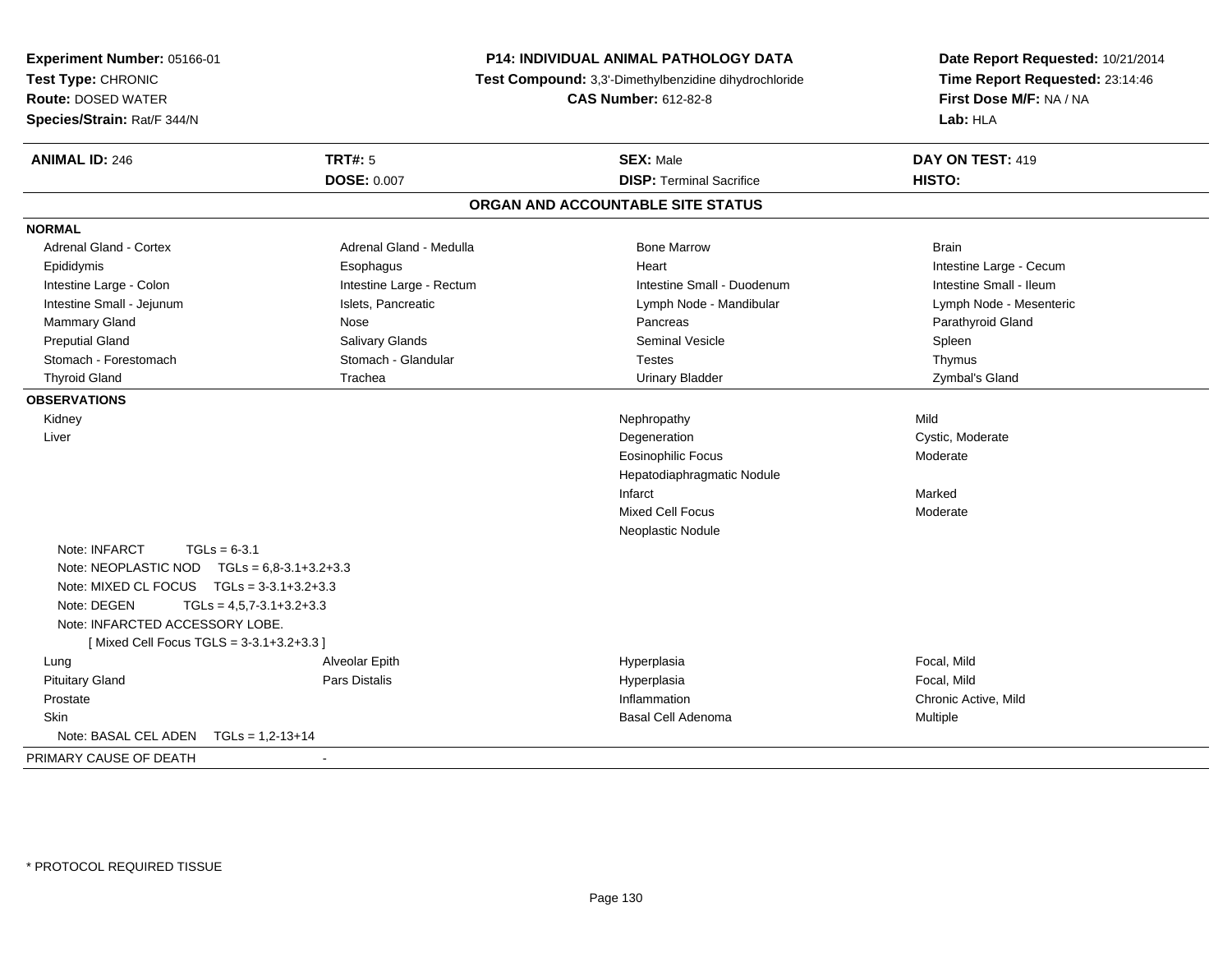| Experiment Number: 05166-01<br>Test Type: CHRONIC<br><b>Route: DOSED WATER</b><br>Species/Strain: Rat/F 344/N |                            | <b>P14: INDIVIDUAL ANIMAL PATHOLOGY DATA</b><br>Test Compound: 3,3'-Dimethylbenzidine dihydrochloride<br><b>CAS Number: 612-82-8</b> | Date Report Requested: 10/21/2014<br>Time Report Requested: 23:14:46<br>First Dose M/F: NA / NA<br>Lab: HLA |
|---------------------------------------------------------------------------------------------------------------|----------------------------|--------------------------------------------------------------------------------------------------------------------------------------|-------------------------------------------------------------------------------------------------------------|
| <b>ANIMAL ID: 247</b>                                                                                         | <b>TRT#: 5</b>             | <b>SEX: Male</b>                                                                                                                     | DAY ON TEST: 419                                                                                            |
|                                                                                                               | <b>DOSE: 0.007</b>         | <b>DISP: Terminal Sacrifice</b>                                                                                                      | HISTO:                                                                                                      |
|                                                                                                               |                            | ORGAN AND ACCOUNTABLE SITE STATUS                                                                                                    |                                                                                                             |
| <b>NORMAL</b>                                                                                                 |                            |                                                                                                                                      |                                                                                                             |
| Adrenal Gland - Medulla                                                                                       | <b>Bone Marrow</b>         | <b>Brain</b>                                                                                                                         | Epididymis                                                                                                  |
| Esophagus                                                                                                     | Heart                      | Intestine Large - Cecum                                                                                                              | Intestine Large - Colon                                                                                     |
| Intestine Large - Rectum                                                                                      | Intestine Small - Duodenum | Intestine Small - Ileum                                                                                                              | Intestine Small - Jejunum                                                                                   |
| Islets, Pancreatic                                                                                            | Lymph Node - Mandibular    | Lymph Node - Mesenteric                                                                                                              | Pancreas                                                                                                    |
| Parathyroid Gland                                                                                             | <b>Pituitary Gland</b>     | <b>Preputial Gland</b>                                                                                                               | Salivary Glands                                                                                             |
| <b>Seminal Vesicle</b>                                                                                        | Spleen                     | Stomach - Forestomach                                                                                                                | Stomach - Glandular                                                                                         |
| Thymus                                                                                                        | <b>Thyroid Gland</b>       | Trachea                                                                                                                              | <b>Urinary Bladder</b>                                                                                      |
| <b>MISSING</b>                                                                                                |                            |                                                                                                                                      |                                                                                                             |
| Mammary Gland                                                                                                 |                            |                                                                                                                                      |                                                                                                             |
| <b>OBSERVATIONS</b>                                                                                           |                            |                                                                                                                                      |                                                                                                             |
| <b>Adrenal Gland</b>                                                                                          | Cortex                     | Vacuolization Cytoplasmic                                                                                                            | Focal, Minimal                                                                                              |
| Kidney                                                                                                        |                            | Nephropathy                                                                                                                          | Mild                                                                                                        |
| Liver                                                                                                         |                            | <b>Basophilic Focus</b>                                                                                                              | Moderate                                                                                                    |
|                                                                                                               |                            | Degeneration                                                                                                                         | Cystic, Mild                                                                                                |
|                                                                                                               |                            | <b>Eosinophilic Focus</b>                                                                                                            | Moderate                                                                                                    |
|                                                                                                               |                            | <b>Mixed Cell Focus</b>                                                                                                              | Moderate                                                                                                    |
|                                                                                                               |                            | Necrosis                                                                                                                             | Focal, Marked                                                                                               |
| Note: [BASOPH FOCUS ] TGLs = $6-3.1$<br>Note: IATROGENIC HEPATIC NECROSIS.<br>Note: DEGEN<br>$TGLs = 4,5-3.1$ |                            |                                                                                                                                      |                                                                                                             |
| Lung                                                                                                          | Alveolar Epith             | Hyperplasia                                                                                                                          | Multifocal, Mild                                                                                            |
|                                                                                                               |                            | <b>Infiltration Cellular</b>                                                                                                         | Histiocyte, Minimal                                                                                         |
| Nose                                                                                                          |                            | Hemorrhage                                                                                                                           | Mild                                                                                                        |
| Prostate                                                                                                      |                            | Hyperplasia                                                                                                                          | Multifocal, Minimal                                                                                         |
|                                                                                                               |                            | Inflammation                                                                                                                         | Chronic Active, Mild                                                                                        |
| Skin                                                                                                          |                            | <b>Basal Cell Adenoma</b>                                                                                                            | Multiple                                                                                                    |
|                                                                                                               | Sebaceous GI               | Hyperplasia                                                                                                                          | Focal, Moderate                                                                                             |
|                                                                                                               |                            | Keratoacanthoma                                                                                                                      |                                                                                                             |
|                                                                                                               |                            | Squamous Cell Papilloma                                                                                                              |                                                                                                             |
| Note: $SQ CL PAPILLOM TGLS = 2-14$                                                                            |                            |                                                                                                                                      |                                                                                                             |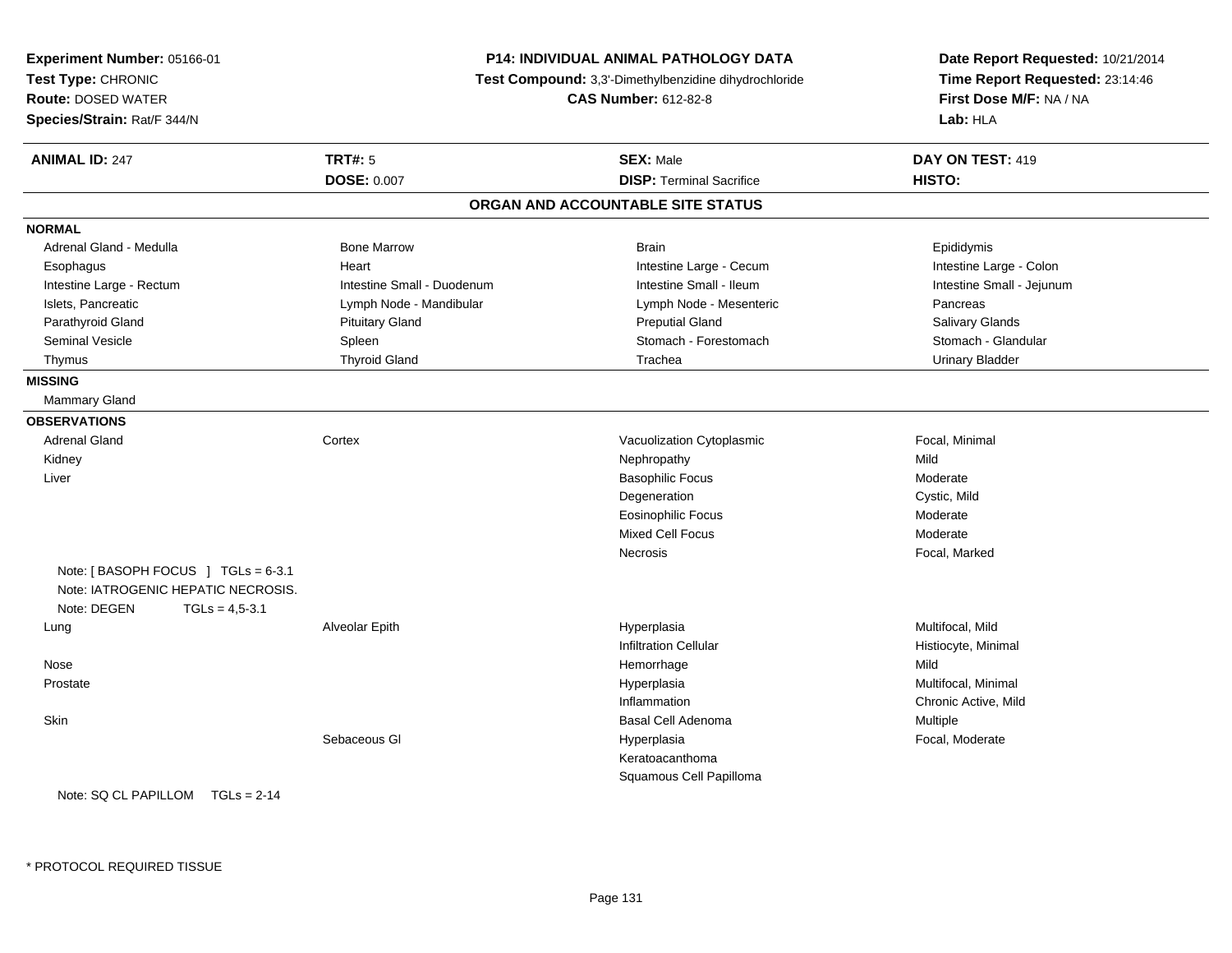| Experiment Number: 05166-01<br>Test Type: CHRONIC<br><b>Route: DOSED WATER</b> |                    | <b>P14: INDIVIDUAL ANIMAL PATHOLOGY DATA</b><br>Test Compound: 3,3'-Dimethylbenzidine dihydrochloride<br><b>CAS Number: 612-82-8</b> | Date Report Requested: 10/21/2014<br>Time Report Requested: 23:14:46<br>First Dose M/F: NA / NA<br>Lab: HLA |
|--------------------------------------------------------------------------------|--------------------|--------------------------------------------------------------------------------------------------------------------------------------|-------------------------------------------------------------------------------------------------------------|
| Species/Strain: Rat/F 344/N                                                    |                    |                                                                                                                                      |                                                                                                             |
| <b>ANIMAL ID: 247</b>                                                          | TRT#: 5            | <b>SEX: Male</b>                                                                                                                     | DAY ON TEST: 419                                                                                            |
|                                                                                | <b>DOSE: 0.007</b> | <b>DISP:</b> Terminal Sacrifice                                                                                                      | HISTO:                                                                                                      |
|                                                                                |                    | ORGAN AND ACCOUNTABLE SITE STATUS                                                                                                    |                                                                                                             |
| Note: HYPERPLASIA                                                              | $TGLs = 7-16$      |                                                                                                                                      |                                                                                                             |
| Note: BASAL CEL ADEN                                                           | $TGLs = 1,3-13+15$ |                                                                                                                                      |                                                                                                             |
| <b>Testes</b>                                                                  | Interstit Cell     | Adenoma                                                                                                                              |                                                                                                             |
| Zymbal's Gland                                                                 |                    | Adenoma                                                                                                                              |                                                                                                             |
| PRIMARY CAUSE OF DEATH                                                         |                    |                                                                                                                                      |                                                                                                             |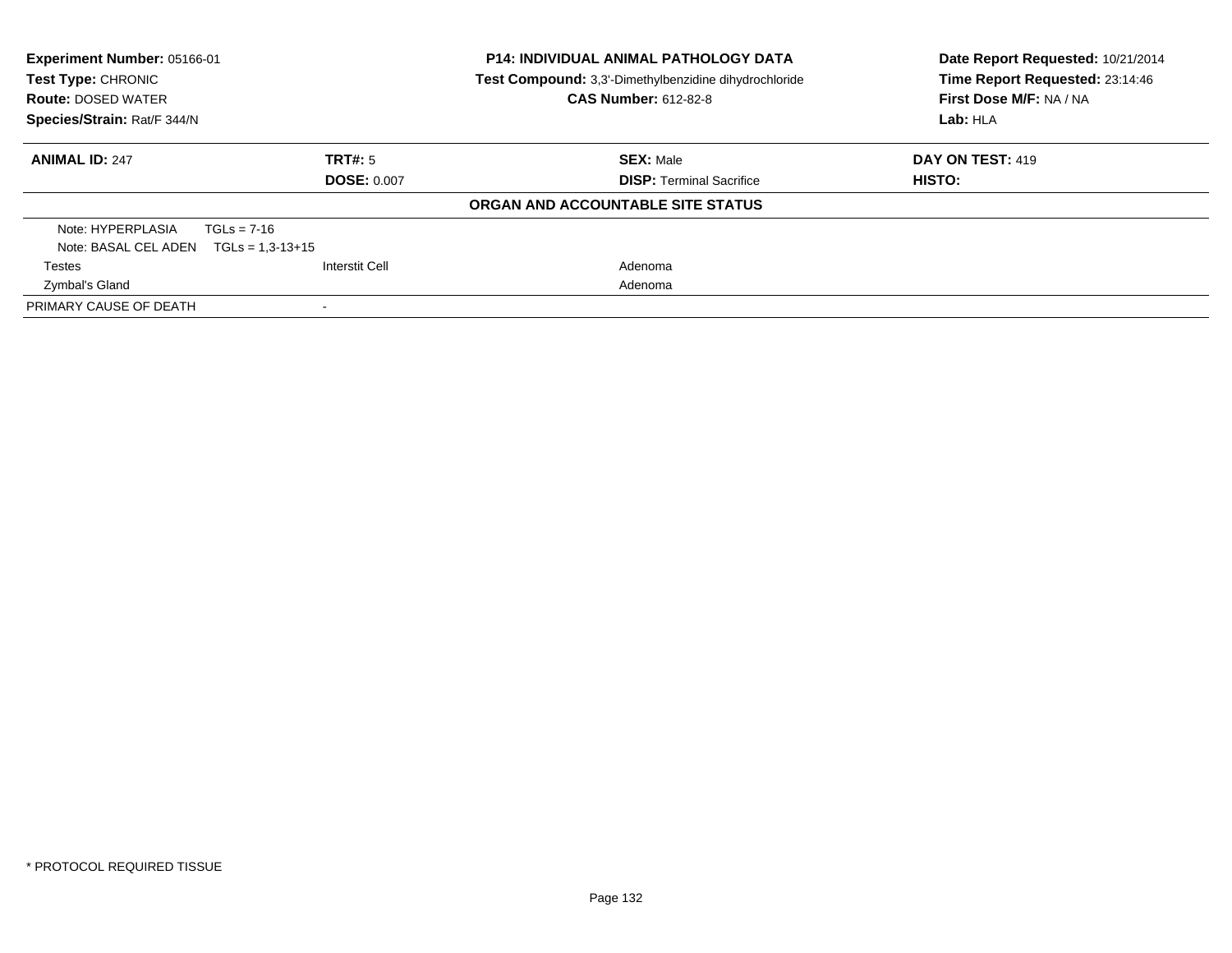| Experiment Number: 05166-01<br>Test Type: CHRONIC<br><b>Route: DOSED WATER</b><br>Species/Strain: Rat/F 344/N                                                           | P14: INDIVIDUAL ANIMAL PATHOLOGY DATA<br>Test Compound: 3,3'-Dimethylbenzidine dihydrochloride<br><b>CAS Number: 612-82-8</b> |                                   | Date Report Requested: 10/21/2014<br>Time Report Requested: 23:14:46<br>First Dose M/F: NA / NA<br>Lab: HLA |
|-------------------------------------------------------------------------------------------------------------------------------------------------------------------------|-------------------------------------------------------------------------------------------------------------------------------|-----------------------------------|-------------------------------------------------------------------------------------------------------------|
| <b>ANIMAL ID: 248</b>                                                                                                                                                   | <b>TRT#: 5</b>                                                                                                                | <b>SEX: Male</b>                  | DAY ON TEST: 419                                                                                            |
|                                                                                                                                                                         | <b>DOSE: 0.007</b>                                                                                                            | <b>DISP: Terminal Sacrifice</b>   | HISTO:                                                                                                      |
|                                                                                                                                                                         |                                                                                                                               | ORGAN AND ACCOUNTABLE SITE STATUS |                                                                                                             |
| <b>NORMAL</b>                                                                                                                                                           |                                                                                                                               |                                   |                                                                                                             |
| Adrenal Gland - Cortex                                                                                                                                                  | Adrenal Gland - Medulla                                                                                                       | <b>Bone Marrow</b>                | <b>Brain</b>                                                                                                |
| Epididymis                                                                                                                                                              | Esophagus                                                                                                                     | Heart                             | Intestine Large - Cecum                                                                                     |
| Intestine Large - Colon                                                                                                                                                 | Intestine Large - Rectum                                                                                                      | Intestine Small - Duodenum        | Intestine Small - Ileum                                                                                     |
| Intestine Small - Jejunum                                                                                                                                               | Islets, Pancreatic                                                                                                            | Lymph Node - Mandibular           | Lymph Node - Mesenteric                                                                                     |
| Pancreas                                                                                                                                                                | Parathyroid Gland                                                                                                             | <b>Pituitary Gland</b>            | Prostate                                                                                                    |
| <b>Salivary Glands</b>                                                                                                                                                  | <b>Seminal Vesicle</b>                                                                                                        | Spleen                            | Stomach - Forestomach                                                                                       |
| Thymus                                                                                                                                                                  | <b>Thyroid Gland</b>                                                                                                          | Trachea                           | Urinary Bladder                                                                                             |
| Zymbal's Gland                                                                                                                                                          |                                                                                                                               |                                   |                                                                                                             |
| <b>MISSING</b>                                                                                                                                                          |                                                                                                                               |                                   |                                                                                                             |
| Mammary Gland                                                                                                                                                           |                                                                                                                               |                                   |                                                                                                             |
| <b>OBSERVATIONS</b>                                                                                                                                                     |                                                                                                                               |                                   |                                                                                                             |
| Kidney                                                                                                                                                                  |                                                                                                                               | Nephropathy                       | Moderate                                                                                                    |
| Liver                                                                                                                                                                   |                                                                                                                               | <b>Basophilic Focus</b>           | Mild                                                                                                        |
|                                                                                                                                                                         |                                                                                                                               | Degeneration                      | Cystic, Mild                                                                                                |
|                                                                                                                                                                         |                                                                                                                               | <b>Eosinophilic Focus</b>         | Moderate                                                                                                    |
|                                                                                                                                                                         |                                                                                                                               | <b>Mixed Cell Focus</b>           | Moderate                                                                                                    |
|                                                                                                                                                                         |                                                                                                                               | Neoplastic Nodule                 | Multiple                                                                                                    |
| Note: NEOPLASTIC NOD $TGLs = 7.8.9.10-3.1+3.2$<br>[Basophilic Focus TGLS = 5,6-3.1+3.2]<br>[Eosinophilic Focus TGLS = 4-3.1+3.2]<br>[Mixed Cell Focus TGLS = 4-3.1+3.2] |                                                                                                                               |                                   |                                                                                                             |
| Lung                                                                                                                                                                    | Alveolar Epith                                                                                                                | Hyperplasia                       | Focal, Minimal                                                                                              |
| Nose                                                                                                                                                                    |                                                                                                                               | Fungus                            | Moderate                                                                                                    |
|                                                                                                                                                                         |                                                                                                                               | Inflammation                      | Suppurative, Mild                                                                                           |
| <b>Preputial Gland</b><br>Note: ECTASIA<br>$TGLs = 1-8.2$                                                                                                               | Duct                                                                                                                          | Ectasia                           | Moderate                                                                                                    |
| <b>Skin</b>                                                                                                                                                             |                                                                                                                               | Basal Cell Adenoma                | Multiple                                                                                                    |
| Note: BASAL CEL ADEN $TGLs = 2.3-13+14$                                                                                                                                 |                                                                                                                               |                                   |                                                                                                             |
| Stomach                                                                                                                                                                 | Glandular                                                                                                                     | Degeneration                      | Cystic, Minimal                                                                                             |
| <b>Testes</b>                                                                                                                                                           | <b>Interstit Cell</b>                                                                                                         | Adenoma                           |                                                                                                             |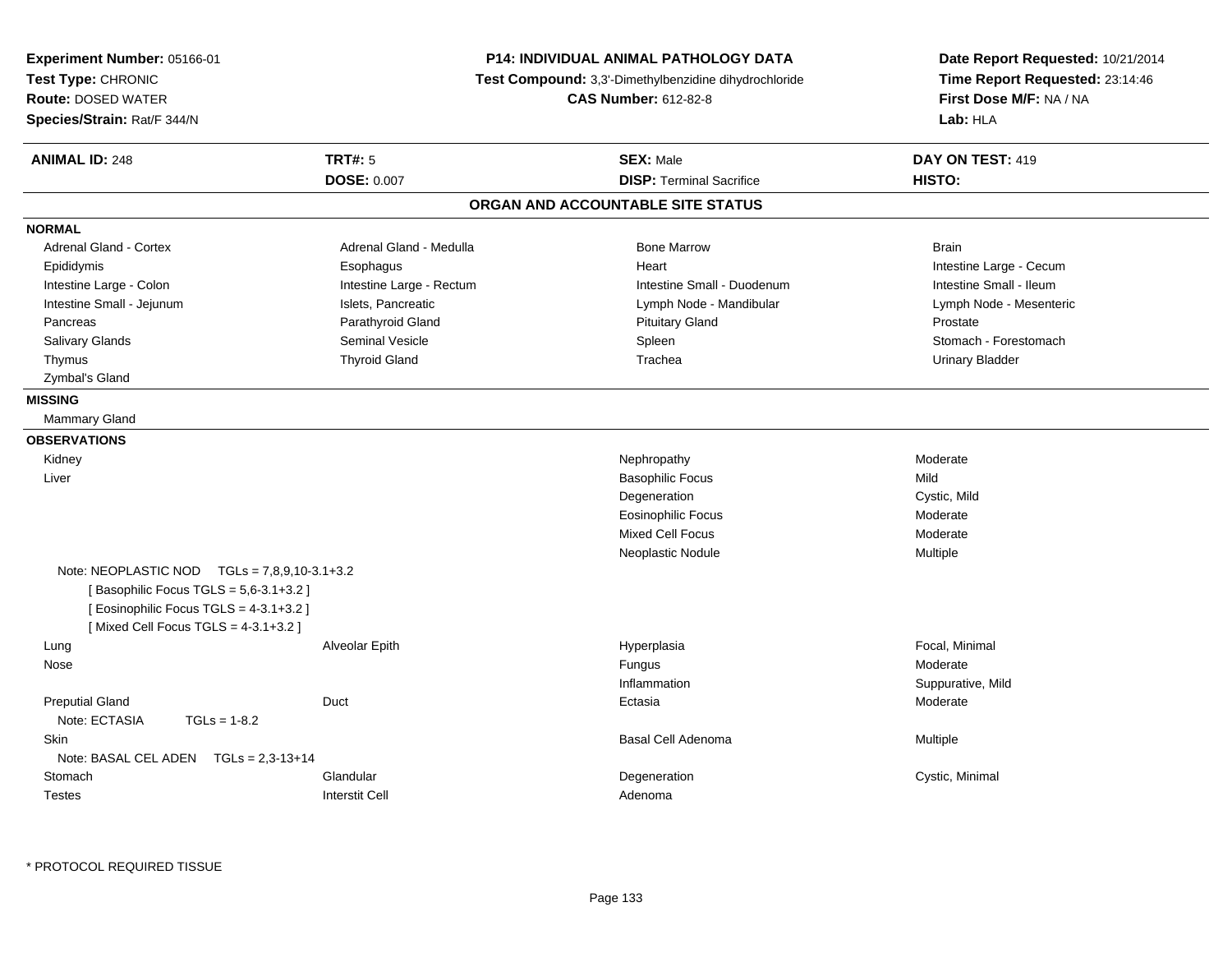| Experiment Number: 05166-01<br><b>Test Type: CHRONIC</b> |                    | <b>P14: INDIVIDUAL ANIMAL PATHOLOGY DATA</b>          | Date Report Requested: 10/21/2014 |  |
|----------------------------------------------------------|--------------------|-------------------------------------------------------|-----------------------------------|--|
|                                                          |                    | Test Compound: 3,3'-Dimethylbenzidine dihydrochloride | Time Report Requested: 23:14:46   |  |
| <b>Route: DOSED WATER</b>                                |                    | <b>CAS Number: 612-82-8</b>                           | First Dose M/F: NA / NA           |  |
| Species/Strain: Rat/F 344/N                              |                    |                                                       | Lab: HLA                          |  |
| <b>ANIMAL ID: 248</b>                                    | TRT#: 5            | <b>SEX: Male</b>                                      | <b>DAY ON TEST: 419</b>           |  |
|                                                          | <b>DOSE: 0.007</b> | <b>DISP: Terminal Sacrifice</b>                       | HISTO:                            |  |
|                                                          |                    | ORGAN AND ACCOUNTABLE SITE STATUS                     |                                   |  |
|                                                          | Interstit Cell     | Hyperplasia                                           | Mild                              |  |
|                                                          |                    | Mesothelioma Malignant                                |                                   |  |
| PRIMARY CAUSE OF DEATH                                   |                    |                                                       |                                   |  |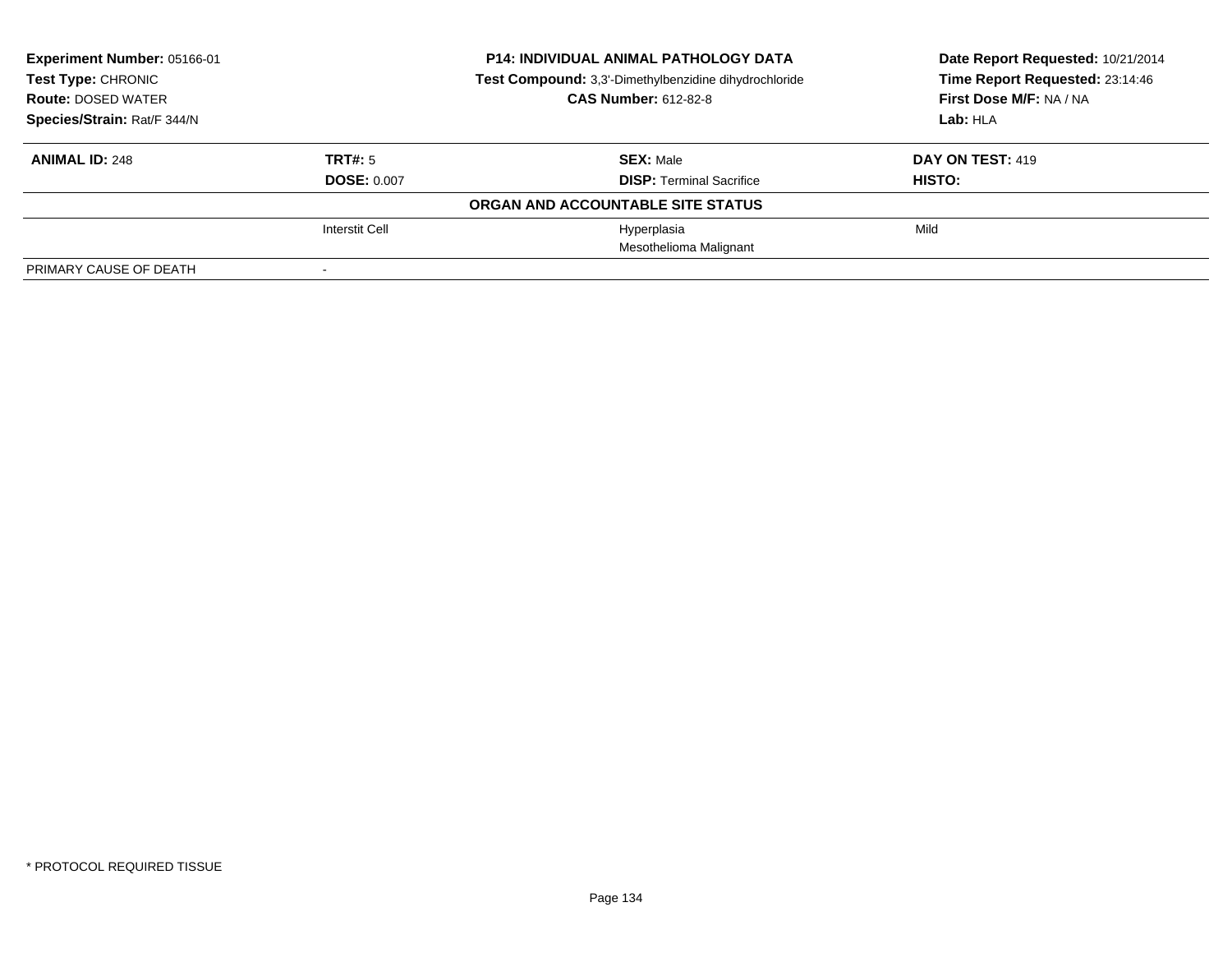| Experiment Number: 05166-01                                          | <b>P14: INDIVIDUAL ANIMAL PATHOLOGY DATA</b><br>Test Compound: 3,3'-Dimethylbenzidine dihydrochloride |                                   | Date Report Requested: 10/21/2014<br>Time Report Requested: 23:14:46 |
|----------------------------------------------------------------------|-------------------------------------------------------------------------------------------------------|-----------------------------------|----------------------------------------------------------------------|
| Test Type: CHRONIC                                                   |                                                                                                       |                                   |                                                                      |
| <b>Route: DOSED WATER</b>                                            |                                                                                                       | <b>CAS Number: 612-82-8</b>       | First Dose M/F: NA / NA                                              |
| Species/Strain: Rat/F 344/N                                          |                                                                                                       |                                   | Lab: HLA                                                             |
| <b>ANIMAL ID: 249</b>                                                | <b>TRT#: 5</b>                                                                                        | <b>SEX: Male</b>                  | DAY ON TEST: 419                                                     |
|                                                                      | <b>DOSE: 0.007</b>                                                                                    | <b>DISP: Terminal Sacrifice</b>   | HISTO:                                                               |
|                                                                      |                                                                                                       | ORGAN AND ACCOUNTABLE SITE STATUS |                                                                      |
| <b>NORMAL</b>                                                        |                                                                                                       |                                   |                                                                      |
| Adrenal Gland - Cortex                                               | Adrenal Gland - Medulla                                                                               | <b>Bone Marrow</b>                | <b>Brain</b>                                                         |
| Epididymis                                                           | Esophagus                                                                                             | Intestine Large - Cecum           | Intestine Large - Colon                                              |
| Intestine Large - Rectum                                             | Intestine Small - Duodenum                                                                            | Intestine Small - Ileum           | Intestine Small - Jejunum                                            |
| Islets, Pancreatic                                                   | Lymph Node - Mandibular                                                                               | Lymph Node - Mesenteric           | <b>Mammary Gland</b>                                                 |
| Nose                                                                 | Pancreas                                                                                              | Parathyroid Gland                 | <b>Preputial Gland</b>                                               |
| Salivary Glands                                                      | <b>Seminal Vesicle</b>                                                                                | Spleen                            | Stomach - Forestomach                                                |
| Stomach - Glandular                                                  | Thymus                                                                                                | <b>Thyroid Gland</b>              | Trachea                                                              |
| <b>Urinary Bladder</b>                                               | Zymbal's Gland                                                                                        |                                   |                                                                      |
| <b>OBSERVATIONS</b>                                                  |                                                                                                       |                                   |                                                                      |
| Heart                                                                |                                                                                                       | Cardiomyopathy                    | Minimal                                                              |
| Kidney                                                               |                                                                                                       | Nephropathy                       | Mild                                                                 |
| Liver                                                                |                                                                                                       | <b>Basophilic Focus</b>           | Mild                                                                 |
|                                                                      |                                                                                                       | Degeneration                      | Cystic, Moderate                                                     |
|                                                                      |                                                                                                       | <b>Eosinophilic Focus</b>         | Mild                                                                 |
|                                                                      |                                                                                                       | Hematopoietic Cell Proliferation  | Minimal                                                              |
|                                                                      |                                                                                                       | Mixed Cell Focus                  | Mild                                                                 |
|                                                                      |                                                                                                       | Neoplastic Nodule                 |                                                                      |
| Note: DEGEN<br>$TGLs = 4-3.1$<br>Note: NEOPLASTIC NOD TGLs = 4,6-3.1 |                                                                                                       |                                   |                                                                      |
| Lung                                                                 | Alveolar Epith                                                                                        | Hyperplasia                       | Focal, Mild                                                          |
| Lymph Node<br>Note: INFILTRAT CELL TGLs = 7-15                       | Mediastinal, Sinus                                                                                    | <b>Infiltration Cellular</b>      | Histiocyte, Mild                                                     |
| <b>Pituitary Gland</b>                                               | <b>Pars Distalis</b>                                                                                  | Hyperplasia                       | Focal, Mild                                                          |
| Prostate                                                             |                                                                                                       | Inflammation                      | Chronic Active, Mild                                                 |
| Skin                                                                 |                                                                                                       | Basal Cell Adenoma                | Multiple                                                             |
| Note: BASAL CEL ADEN    TGLs = 1,2-13+14                             |                                                                                                       |                                   |                                                                      |
| <b>Testes</b>                                                        | <b>Interstit Cell</b>                                                                                 | Hyperplasia                       | Mild                                                                 |
| PRIMARY CAUSE OF DEATH                                               |                                                                                                       |                                   |                                                                      |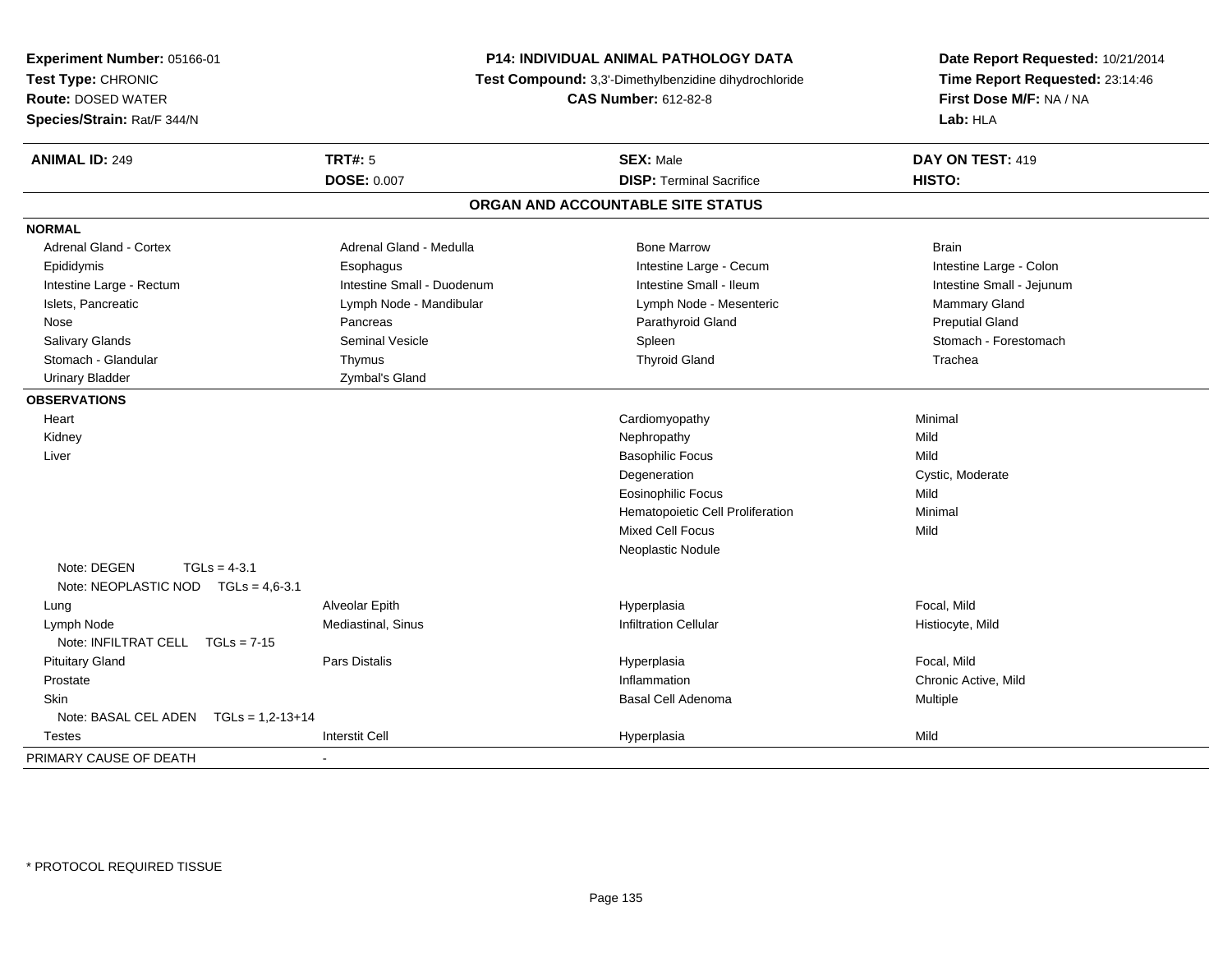| Experiment Number: 05166-01                              |                  | P14: INDIVIDUAL ANIMAL PATHOLOGY DATA                 |                                   | Date Report Requested: 10/21/2014 |  |
|----------------------------------------------------------|------------------|-------------------------------------------------------|-----------------------------------|-----------------------------------|--|
| Test Type: CHRONIC                                       |                  | Test Compound: 3,3'-Dimethylbenzidine dihydrochloride |                                   | Time Report Requested: 23:14:46   |  |
| <b>Route: DOSED WATER</b><br>Species/Strain: Rat/F 344/N |                  | <b>CAS Number: 612-82-8</b>                           |                                   | First Dose M/F: NA / NA           |  |
|                                                          |                  |                                                       |                                   | Lab: HLA                          |  |
| <b>ANIMAL ID: 250</b>                                    |                  | <b>TRT#: 5</b>                                        | <b>SEX: Male</b>                  | DAY ON TEST: 425                  |  |
|                                                          |                  | <b>DOSE: 0.007</b>                                    | <b>DISP: Dead</b>                 | HISTO:                            |  |
|                                                          |                  |                                                       | ORGAN AND ACCOUNTABLE SITE STATUS |                                   |  |
| <b>NORMAL</b>                                            |                  |                                                       |                                   |                                   |  |
| Adrenal Gland - Cortex                                   |                  | Adrenal Gland - Medulla                               | <b>Bone Marrow</b>                | <b>Brain</b>                      |  |
| Epididymis                                               |                  | Esophagus                                             | Intestine Large - Cecum           | Intestine Large - Colon           |  |
| Intestine Large - Rectum                                 |                  | Intestine Small - Ileum                               | Intestine Small - Jejunum         | Islets, Pancreatic                |  |
| Lymph Node - Mandibular                                  |                  | Lymph Node - Mesenteric                               | Mammary Gland                     | <b>Nose</b>                       |  |
| Pancreas                                                 |                  | Parathyroid Gland                                     | <b>Pituitary Gland</b>            | <b>Preputial Gland</b>            |  |
| Prostate                                                 |                  | Salivary Glands                                       | <b>Seminal Vesicle</b>            | Stomach - Forestomach             |  |
| Stomach - Glandular                                      |                  | Thymus                                                | <b>Thyroid Gland</b>              | Trachea                           |  |
| <b>Urinary Bladder</b>                                   |                  |                                                       |                                   |                                   |  |
| <b>OBSERVATIONS</b>                                      |                  |                                                       |                                   |                                   |  |
| Heart                                                    |                  |                                                       | Cardiomyopathy                    | Mild                              |  |
|                                                          |                  | Atrium                                                | Thrombosis                        | Marked                            |  |
| Note: THROMBUS                                           | $TGLs = 8-3$     |                                                       |                                   |                                   |  |
| <b>Intestine Small</b>                                   |                  | Duodenum                                              | Adenocarcinoma                    | Cystic, Mucinous                  |  |
| Note: ADENOCARC                                          | $TGLs = 10-6.1$  |                                                       |                                   |                                   |  |
| Kidney                                                   |                  |                                                       | Nephropathy                       | Mild                              |  |
| Liver                                                    |                  |                                                       | Degeneration                      | Cystic, Moderate                  |  |
|                                                          |                  |                                                       | Hematopoietic Cell Proliferation  | Minimal                           |  |
|                                                          |                  |                                                       | Neoplastic Nodule                 | Multiple                          |  |
| Note: DEGEN                                              | $TGLs = 6.7-3.1$ |                                                       |                                   |                                   |  |
| Note: NEOPLASTIC NOD $TGLs = 6.7-3.1$                    |                  |                                                       |                                   |                                   |  |
| Lung                                                     |                  |                                                       | Embolus                           | Mild                              |  |
| Lymph Node                                               |                  | Mediastinal                                           | Hemorrhage                        | Mild                              |  |
| Skin                                                     |                  |                                                       | Basal Cell Adenoma                | Multiple                          |  |
| Note: [ BASAL CEL ADEN ] TGLs = 1,2,3,4-13+14+15+16      |                  |                                                       |                                   |                                   |  |
| Spleen                                                   |                  |                                                       | Hematopoietic Cell Proliferation  | Mild                              |  |
| <b>Testes</b>                                            |                  | <b>Bilateral, Interstit Cell</b>                      | Adenoma                           |                                   |  |
| Note: ADENOMA                                            | $TGLs = 5-8+8.1$ |                                                       |                                   |                                   |  |
| Zymbal's Gland                                           |                  |                                                       | Adenoma                           |                                   |  |
| PRIMARY CAUSE OF DEATH                                   |                  | $\sim$                                                |                                   |                                   |  |
|                                                          |                  |                                                       |                                   |                                   |  |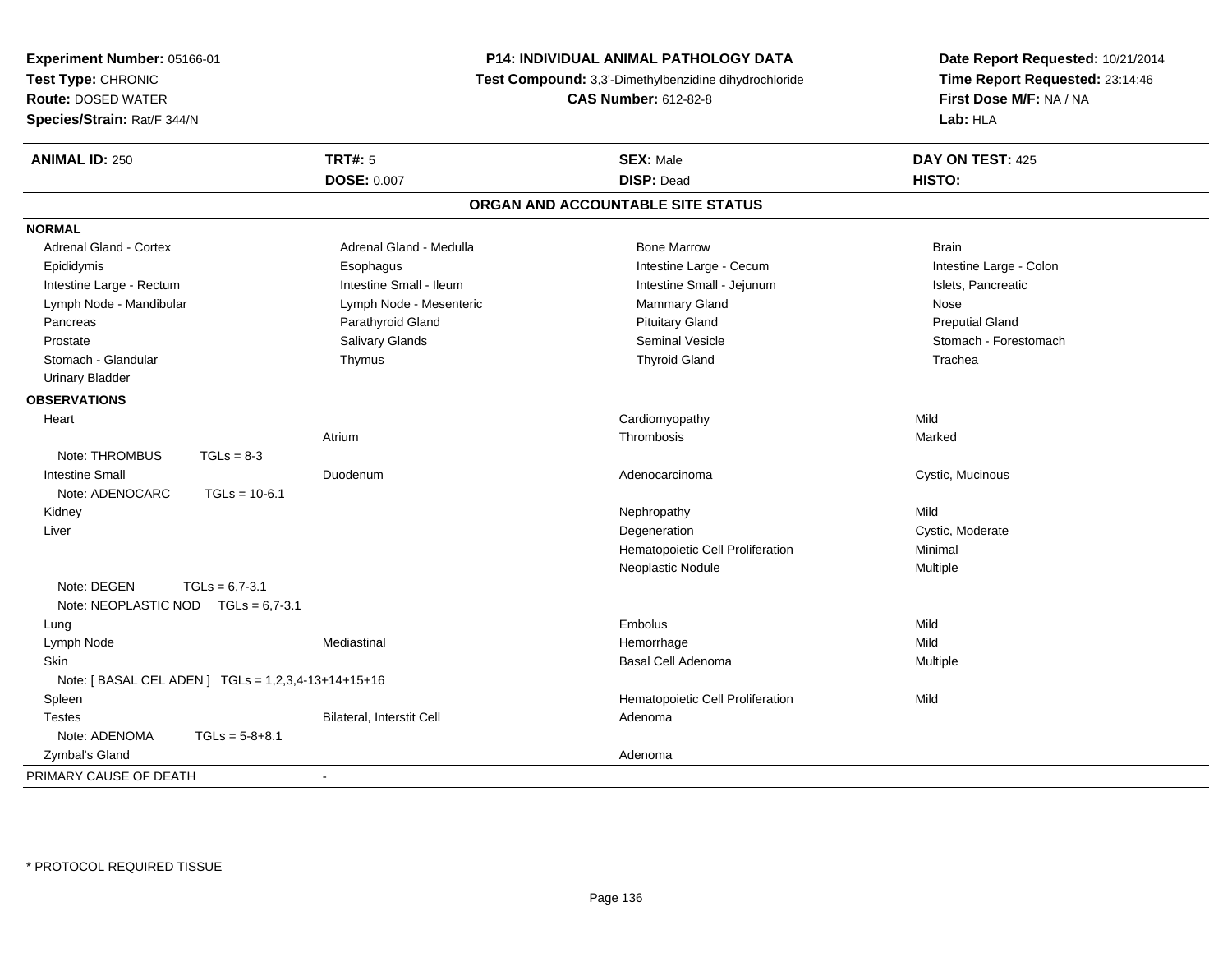| Experiment Number: 05166-01<br>Test Type: CHRONIC<br><b>Route: DOSED WATER</b><br>Species/Strain: Rat/F 344/N | <b>P14: INDIVIDUAL ANIMAL PATHOLOGY DATA</b><br>Test Compound: 3,3'-Dimethylbenzidine dihydrochloride<br><b>CAS Number: 612-82-8</b> |                                   | Date Report Requested: 10/21/2014<br>Time Report Requested: 23:14:46<br>First Dose M/F: NA / NA<br>Lab: HLA |
|---------------------------------------------------------------------------------------------------------------|--------------------------------------------------------------------------------------------------------------------------------------|-----------------------------------|-------------------------------------------------------------------------------------------------------------|
| <b>ANIMAL ID: 251</b>                                                                                         | <b>TRT#: 5</b>                                                                                                                       | <b>SEX: Male</b>                  | DAY ON TEST: 419                                                                                            |
|                                                                                                               | <b>DOSE: 0.007</b>                                                                                                                   | <b>DISP: Terminal Sacrifice</b>   | HISTO:                                                                                                      |
|                                                                                                               |                                                                                                                                      | ORGAN AND ACCOUNTABLE SITE STATUS |                                                                                                             |
| <b>NORMAL</b>                                                                                                 |                                                                                                                                      |                                   |                                                                                                             |
| Adrenal Gland - Cortex                                                                                        | Adrenal Gland - Medulla                                                                                                              | <b>Bone Marrow</b>                | <b>Brain</b>                                                                                                |
| Epididymis                                                                                                    | Esophagus                                                                                                                            | Heart                             | Intestine Large - Cecum                                                                                     |
| Intestine Large - Colon                                                                                       | Intestine Large - Rectum                                                                                                             | Intestine Small - Duodenum        | Intestine Small - Ileum                                                                                     |
| Intestine Small - Jejunum                                                                                     | Islets, Pancreatic                                                                                                                   | Lung                              | Lymph Node - Mandibular                                                                                     |
| Lymph Node - Mesenteric                                                                                       | Mammary Gland                                                                                                                        | Nose                              | Pancreas                                                                                                    |
| Parathyroid Gland                                                                                             | <b>Pituitary Gland</b>                                                                                                               | <b>Preputial Gland</b>            | <b>Salivary Glands</b>                                                                                      |
| <b>Seminal Vesicle</b>                                                                                        | Skin                                                                                                                                 | Spleen                            | Stomach - Forestomach                                                                                       |
| Stomach - Glandular                                                                                           | Thymus                                                                                                                               | <b>Thyroid Gland</b>              | Trachea                                                                                                     |
| <b>Urinary Bladder</b>                                                                                        | Zymbal's Gland                                                                                                                       |                                   |                                                                                                             |
| <b>OBSERVATIONS</b>                                                                                           |                                                                                                                                      |                                   |                                                                                                             |
| Kidney                                                                                                        |                                                                                                                                      | Nephropathy                       | Mild                                                                                                        |
| Liver                                                                                                         |                                                                                                                                      | <b>Basophilic Focus</b>           | Mild                                                                                                        |
|                                                                                                               |                                                                                                                                      | Degeneration                      | Cystic, Mild                                                                                                |
|                                                                                                               |                                                                                                                                      | Eosinophilic Focus                | Mild                                                                                                        |
|                                                                                                               |                                                                                                                                      | Hepatocellular Carcinoma          |                                                                                                             |
|                                                                                                               |                                                                                                                                      | Mixed Cell Focus                  | Mild                                                                                                        |
|                                                                                                               |                                                                                                                                      | Neoplastic Nodule                 |                                                                                                             |
| [ Degeneration TGLS = $4-3.1$ ]                                                                               |                                                                                                                                      |                                   |                                                                                                             |
| [ Hepatocellular Carcinoma TGLS = 3-3.1 ]                                                                     |                                                                                                                                      |                                   |                                                                                                             |
| Prostate                                                                                                      |                                                                                                                                      | Inflammation                      | Chronic Active, Mild                                                                                        |
| <b>Testes</b>                                                                                                 | Bilateral, Interstit Cell                                                                                                            | Adenoma                           |                                                                                                             |
|                                                                                                               |                                                                                                                                      | Hypospermia                       | Mild                                                                                                        |
| Note: ADENOMA<br>$TGLs = 2-8+8.1$<br>Note: HYPOSPERMIA<br>$TGLs = 1-8$                                        |                                                                                                                                      |                                   |                                                                                                             |
|                                                                                                               |                                                                                                                                      |                                   |                                                                                                             |
| PRIMARY CAUSE OF DEATH                                                                                        | $\blacksquare$                                                                                                                       |                                   |                                                                                                             |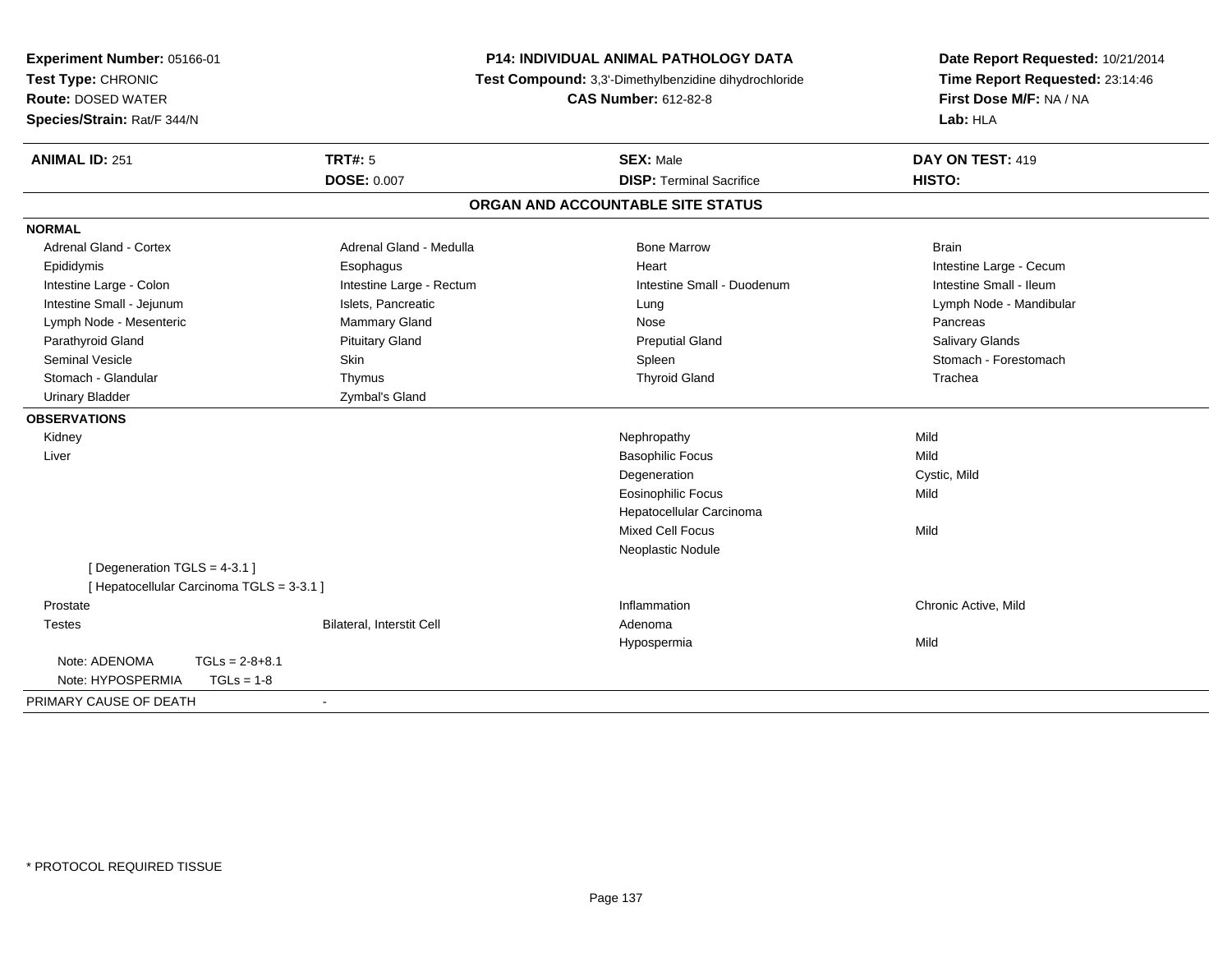| Experiment Number: 05166-01<br>Test Type: CHRONIC<br><b>Route: DOSED WATER</b><br>Species/Strain: Rat/F 344/N | P14: INDIVIDUAL ANIMAL PATHOLOGY DATA<br>Test Compound: 3,3'-Dimethylbenzidine dihydrochloride<br><b>CAS Number: 612-82-8</b> |                                   | Date Report Requested: 10/21/2014<br>Time Report Requested: 23:14:46<br>First Dose M/F: NA / NA<br>Lab: HLA |  |
|---------------------------------------------------------------------------------------------------------------|-------------------------------------------------------------------------------------------------------------------------------|-----------------------------------|-------------------------------------------------------------------------------------------------------------|--|
| <b>ANIMAL ID: 252</b>                                                                                         | <b>TRT#: 5</b>                                                                                                                | <b>SEX: Male</b>                  | DAY ON TEST: 285                                                                                            |  |
|                                                                                                               | <b>DOSE: 0.007</b>                                                                                                            | <b>DISP: Moribund</b>             | HISTO:                                                                                                      |  |
|                                                                                                               |                                                                                                                               | ORGAN AND ACCOUNTABLE SITE STATUS |                                                                                                             |  |
| <b>NORMAL</b>                                                                                                 |                                                                                                                               |                                   |                                                                                                             |  |
| <b>Adrenal Gland - Cortex</b>                                                                                 | Adrenal Gland - Medulla                                                                                                       | <b>Brain</b>                      | Esophagus                                                                                                   |  |
| Intestine Large - Cecum                                                                                       | Intestine Large - Colon                                                                                                       | Intestine Large - Rectum          | Intestine Small - Duodenum                                                                                  |  |
| Intestine Small - Ileum                                                                                       | Intestine Small - Jejunum                                                                                                     | Islets, Pancreatic                | Lung                                                                                                        |  |
| Lymph Node - Mandibular                                                                                       | Lymph Node - Mesenteric                                                                                                       | Mammary Gland                     | Nose                                                                                                        |  |
| Pancreas                                                                                                      | Parathyroid Gland                                                                                                             | <b>Pituitary Gland</b>            | <b>Preputial Gland</b>                                                                                      |  |
| <b>Salivary Glands</b>                                                                                        | <b>Seminal Vesicle</b>                                                                                                        | Skin                              | Stomach - Forestomach                                                                                       |  |
| Stomach - Glandular                                                                                           | <b>Testes</b>                                                                                                                 | Thymus                            | <b>Thyroid Gland</b>                                                                                        |  |
| Trachea                                                                                                       | <b>Urinary Bladder</b>                                                                                                        |                                   |                                                                                                             |  |
| <b>OBSERVATIONS</b>                                                                                           |                                                                                                                               |                                   |                                                                                                             |  |
| <b>Bone Marrow</b>                                                                                            |                                                                                                                               | Hyperplasia                       | Moderate                                                                                                    |  |
| Epididymis                                                                                                    |                                                                                                                               | Inflammation                      | Chronic, Mild                                                                                               |  |
| Heart                                                                                                         |                                                                                                                               | Cardiomyopathy                    | Mild                                                                                                        |  |
| Kidney                                                                                                        |                                                                                                                               | Nephropathy                       | Minimal                                                                                                     |  |
| Liver                                                                                                         |                                                                                                                               | <b>Basophilic Focus</b>           | Mild                                                                                                        |  |
|                                                                                                               |                                                                                                                               | <b>Eosinophilic Focus</b>         | Mild                                                                                                        |  |
|                                                                                                               |                                                                                                                               | Hematopoietic Cell Proliferation  | Minimal                                                                                                     |  |
|                                                                                                               |                                                                                                                               | Infarct                           | Marked                                                                                                      |  |
|                                                                                                               |                                                                                                                               | Mixed Cell Focus                  | Minimal                                                                                                     |  |
| Note: MIXED CL FOCUS TGLs = 5-3.1<br>Note: INFARCT<br>$TGLs = 2-3.2$                                          |                                                                                                                               |                                   |                                                                                                             |  |
| Prostate                                                                                                      |                                                                                                                               | Inflammation                      | Chronic Active, Minimal                                                                                     |  |
| Spleen                                                                                                        |                                                                                                                               | Hematopoietic Cell Proliferation  | Moderate                                                                                                    |  |
| Note: HEMA CELL PROL TGLs = 1-3                                                                               |                                                                                                                               |                                   |                                                                                                             |  |
| Zymbal's Gland                                                                                                |                                                                                                                               | Carcinoma                         |                                                                                                             |  |
| Note: CARCINOMA<br>$TGLs = 4-10.1$                                                                            |                                                                                                                               |                                   |                                                                                                             |  |
| PRIMARY CAUSE OF DEATH                                                                                        | $\blacksquare$                                                                                                                |                                   |                                                                                                             |  |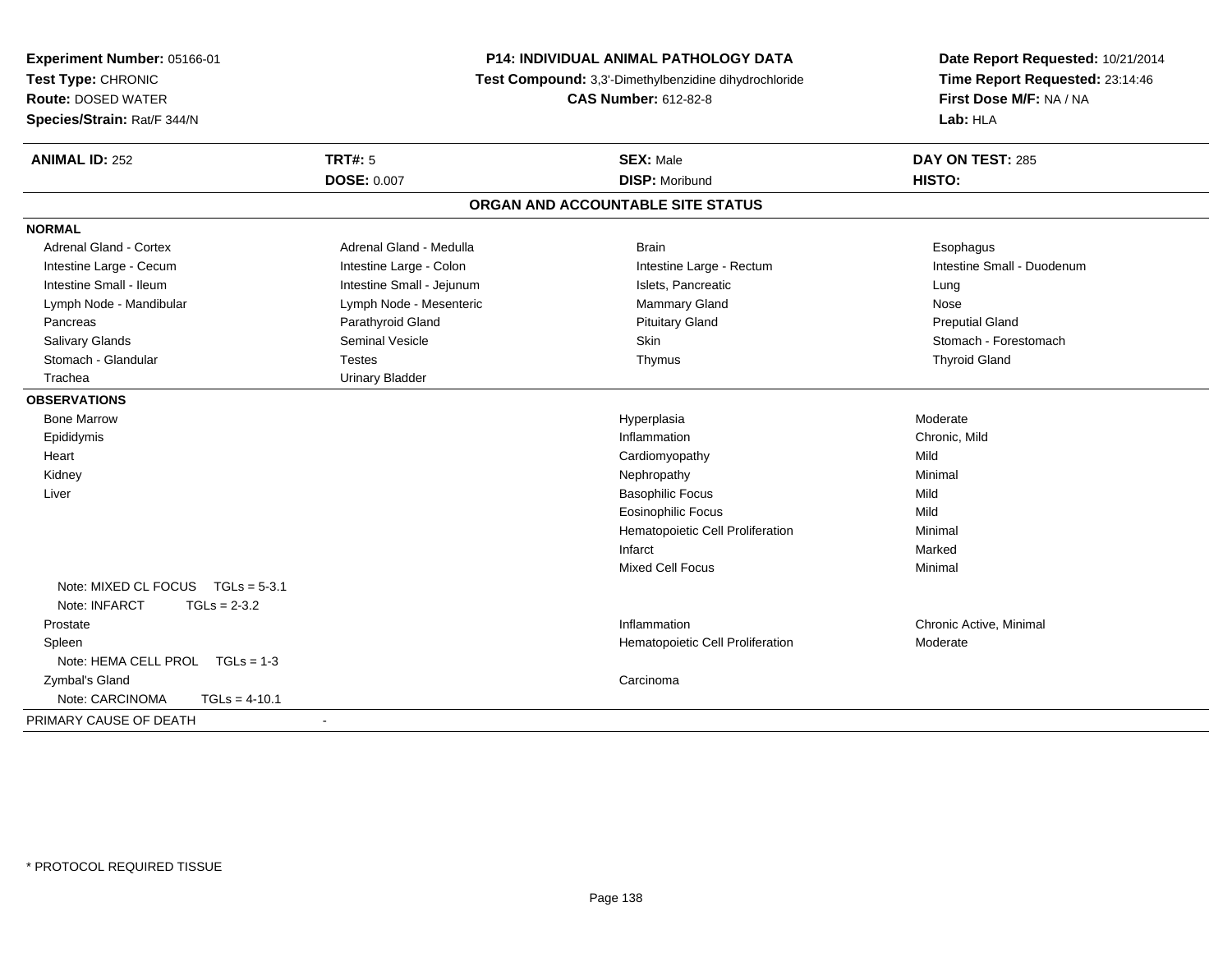| Experiment Number: 05166-01<br>Test Type: CHRONIC<br><b>Route: DOSED WATER</b><br>Species/Strain: Rat/F 344/N |                         | P14: INDIVIDUAL ANIMAL PATHOLOGY DATA<br>Test Compound: 3,3'-Dimethylbenzidine dihydrochloride<br><b>CAS Number: 612-82-8</b> | Date Report Requested: 10/21/2014<br>Time Report Requested: 23:14:46<br>First Dose M/F: NA / NA<br>Lab: HLA |
|---------------------------------------------------------------------------------------------------------------|-------------------------|-------------------------------------------------------------------------------------------------------------------------------|-------------------------------------------------------------------------------------------------------------|
| <b>ANIMAL ID: 253</b>                                                                                         | <b>TRT#: 5</b>          | <b>SEX: Male</b>                                                                                                              | DAY ON TEST: 419                                                                                            |
|                                                                                                               | <b>DOSE: 0.007</b>      | <b>DISP: Terminal Sacrifice</b>                                                                                               | HISTO:                                                                                                      |
|                                                                                                               |                         | ORGAN AND ACCOUNTABLE SITE STATUS                                                                                             |                                                                                                             |
| <b>NORMAL</b>                                                                                                 |                         |                                                                                                                               |                                                                                                             |
| <b>Adrenal Gland - Cortex</b>                                                                                 | <b>Bone Marrow</b>      | <b>Brain</b>                                                                                                                  | Epididymis                                                                                                  |
| Esophagus                                                                                                     | Heart                   | Intestine Large - Cecum                                                                                                       | Intestine Large - Rectum                                                                                    |
| Intestine Small - Duodenum                                                                                    | Intestine Small - Ileum | Intestine Small - Jejunum                                                                                                     | Islets, Pancreatic                                                                                          |
| Lung                                                                                                          | Lymph Node - Mandibular | Lymph Node - Mesenteric                                                                                                       | Mammary Gland                                                                                               |
| Nose                                                                                                          | Pancreas                | Parathyroid Gland                                                                                                             | <b>Pituitary Gland</b>                                                                                      |
| <b>Preputial Gland</b>                                                                                        | Prostate                | Salivary Glands                                                                                                               | <b>Seminal Vesicle</b>                                                                                      |
| Spleen                                                                                                        | Stomach - Forestomach   | Stomach - Glandular                                                                                                           | <b>Thyroid Gland</b>                                                                                        |
| Trachea                                                                                                       | <b>Urinary Bladder</b>  | Zymbal's Gland                                                                                                                |                                                                                                             |
| <b>MISSING</b>                                                                                                |                         |                                                                                                                               |                                                                                                             |
| Thymus                                                                                                        |                         |                                                                                                                               |                                                                                                             |
| <b>OBSERVATIONS</b>                                                                                           |                         |                                                                                                                               |                                                                                                             |
| <b>Adrenal Gland</b>                                                                                          | Medulla                 | Hyperplasia                                                                                                                   | Focal, Mild                                                                                                 |
| Intestine Large                                                                                               | Colon                   | Parasite Metazoan                                                                                                             | Minimal                                                                                                     |
| Kidney                                                                                                        |                         | Nephropathy                                                                                                                   | Moderate                                                                                                    |
| Liver                                                                                                         |                         | <b>Basophilic Focus</b>                                                                                                       | Mild                                                                                                        |
|                                                                                                               |                         | Degeneration                                                                                                                  | Cystic, Mild                                                                                                |
|                                                                                                               |                         | <b>Eosinophilic Focus</b>                                                                                                     | Moderate                                                                                                    |
|                                                                                                               |                         | Mixed Cell Focus                                                                                                              | Moderate                                                                                                    |
| Note: DEGEN<br>$TGLs = 2-3.1+3.2+3.3$                                                                         |                         |                                                                                                                               |                                                                                                             |
| Note: [BASOPH FOCUS ] TGLs = 3,4-3.2+3.3                                                                      |                         |                                                                                                                               |                                                                                                             |
| Skin                                                                                                          |                         | <b>Basal Cell Adenoma</b>                                                                                                     | Multiple                                                                                                    |
|                                                                                                               | Sebaceous GI            | Hyperplasia                                                                                                                   | Focal, Mild                                                                                                 |
|                                                                                                               |                         | Keratoacanthoma                                                                                                               |                                                                                                             |
|                                                                                                               |                         | Squamous Cell Carcinoma                                                                                                       | Multiple                                                                                                    |
| Note: KERATOACANTHMA TGLs = 6-15                                                                              |                         |                                                                                                                               |                                                                                                             |
| Note: BASAL CEL ADEN                                                                                          | $TGLs = 7.8 - 16 + 17$  |                                                                                                                               |                                                                                                             |
| Note: SQUAM CEL CARC                                                                                          | $TGLs = 1.5 - 13 + 14$  |                                                                                                                               |                                                                                                             |
| <b>Testes</b>                                                                                                 | <b>Interstit Cell</b>   | Hyperplasia                                                                                                                   | Mild                                                                                                        |
| PRIMARY CAUSE OF DEATH                                                                                        | $\blacksquare$          |                                                                                                                               |                                                                                                             |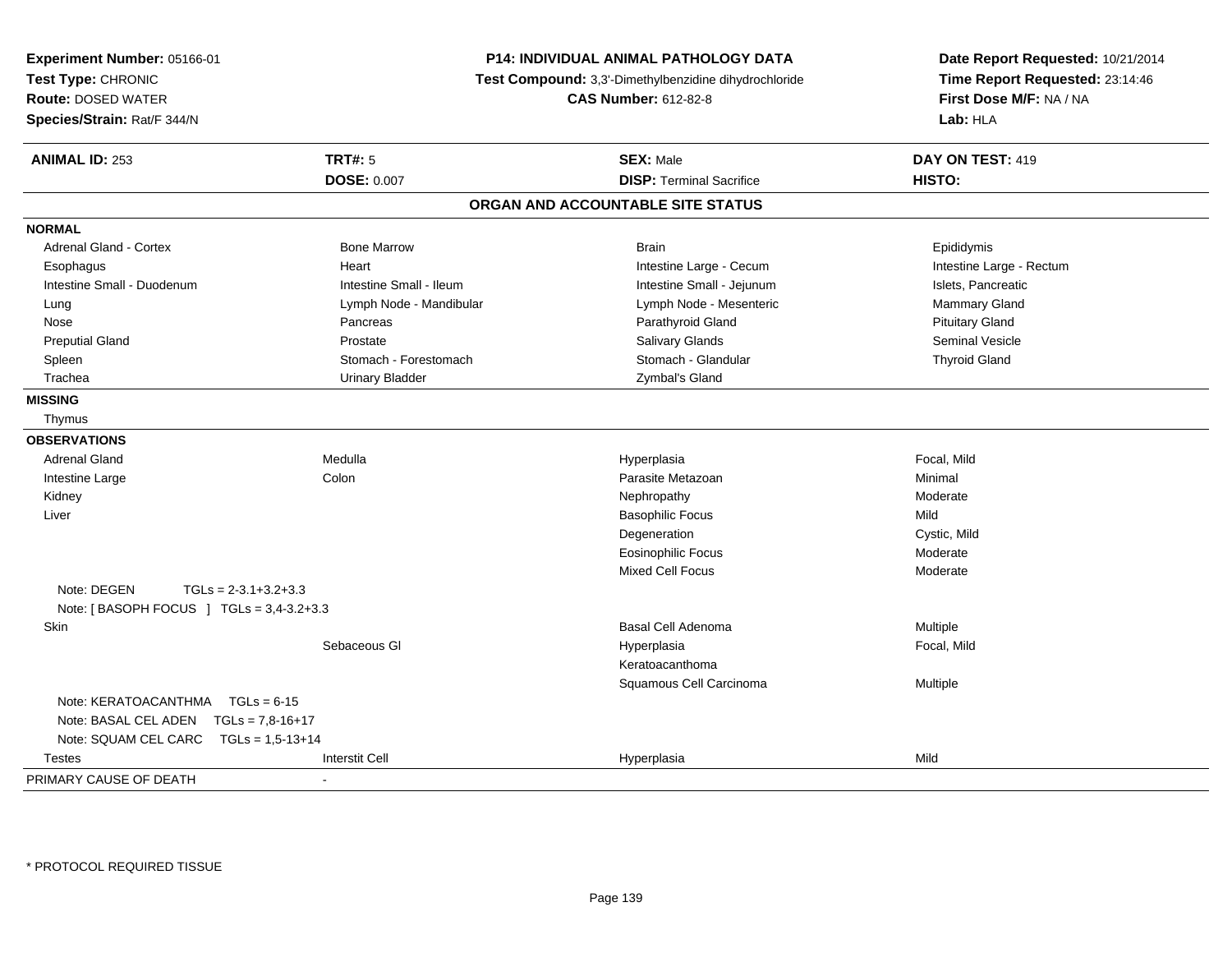| Experiment Number: 05166-01<br>Test Type: CHRONIC<br><b>Route: DOSED WATER</b><br>Species/Strain: Rat/F 344/N | <b>P14: INDIVIDUAL ANIMAL PATHOLOGY DATA</b><br>Test Compound: 3,3'-Dimethylbenzidine dihydrochloride<br><b>CAS Number: 612-82-8</b> |                                   | Date Report Requested: 10/21/2014<br>Time Report Requested: 23:14:46<br>First Dose M/F: NA / NA<br>Lab: HLA |
|---------------------------------------------------------------------------------------------------------------|--------------------------------------------------------------------------------------------------------------------------------------|-----------------------------------|-------------------------------------------------------------------------------------------------------------|
| <b>ANIMAL ID: 254</b>                                                                                         | <b>TRT#: 5</b>                                                                                                                       | <b>SEX: Male</b>                  | DAY ON TEST: 420                                                                                            |
|                                                                                                               | <b>DOSE: 0.007</b>                                                                                                                   | <b>DISP: Terminal Sacrifice</b>   | HISTO:                                                                                                      |
|                                                                                                               |                                                                                                                                      | ORGAN AND ACCOUNTABLE SITE STATUS |                                                                                                             |
| <b>NORMAL</b>                                                                                                 |                                                                                                                                      |                                   |                                                                                                             |
| <b>Adrenal Gland - Cortex</b>                                                                                 | Adrenal Gland - Medulla                                                                                                              | <b>Bone Marrow</b>                | <b>Brain</b>                                                                                                |
| Epididymis                                                                                                    | Esophagus                                                                                                                            | Heart                             | Intestine Large - Cecum                                                                                     |
| Intestine Large - Rectum                                                                                      | Intestine Small - Duodenum                                                                                                           | Intestine Small - Ileum           | Intestine Small - Jejunum                                                                                   |
| Islets, Pancreatic                                                                                            | Lymph Node - Mandibular                                                                                                              | Lymph Node - Mesenteric           | Nose                                                                                                        |
| Pancreas                                                                                                      | Parathyroid Gland                                                                                                                    | <b>Pituitary Gland</b>            | <b>Preputial Gland</b>                                                                                      |
| Prostate                                                                                                      | Salivary Glands                                                                                                                      | <b>Seminal Vesicle</b>            | Stomach - Forestomach                                                                                       |
| Stomach - Glandular                                                                                           | Trachea                                                                                                                              | <b>Urinary Bladder</b>            | Zymbal's Gland                                                                                              |
| <b>MISSING</b>                                                                                                |                                                                                                                                      |                                   |                                                                                                             |
| Mammary Gland                                                                                                 |                                                                                                                                      |                                   |                                                                                                             |
| <b>OBSERVATIONS</b>                                                                                           |                                                                                                                                      |                                   |                                                                                                             |
| Intestine Large                                                                                               | Colon                                                                                                                                | Parasite Metazoan                 | Mild                                                                                                        |
| Kidney                                                                                                        |                                                                                                                                      | Lipoma                            |                                                                                                             |
|                                                                                                               |                                                                                                                                      | Nephropathy                       | Mild                                                                                                        |
| Liver                                                                                                         |                                                                                                                                      | Degeneration                      | Cystic, Mild                                                                                                |
|                                                                                                               |                                                                                                                                      | Hematopoietic Cell Proliferation  | Mild                                                                                                        |
|                                                                                                               |                                                                                                                                      | Mixed Cell Focus                  | Mild                                                                                                        |
|                                                                                                               |                                                                                                                                      | Neoplastic Nodule                 |                                                                                                             |
| Note: DEGEN<br>$TGLs = 5-3.1$                                                                                 |                                                                                                                                      |                                   |                                                                                                             |
| Note: MIXED CL FOCUS TGLs = 7-3.1                                                                             |                                                                                                                                      |                                   |                                                                                                             |
| [ Hematopoietic Cell Proliferation TGLS = 6-3.1 ]                                                             |                                                                                                                                      |                                   |                                                                                                             |
| Lung                                                                                                          | Alveolar Epith                                                                                                                       | Hyperplasia                       | Focal, Mild                                                                                                 |
|                                                                                                               |                                                                                                                                      | <b>Infiltration Cellular</b>      | Histiocyte, Minimal                                                                                         |
| Lymph Node                                                                                                    | Mediastinal                                                                                                                          | Hemorrhage                        | Mild                                                                                                        |
| Note: HEMORRHAGE<br>$TGLs = 9-15$                                                                             |                                                                                                                                      |                                   |                                                                                                             |
| <b>Skin</b>                                                                                                   |                                                                                                                                      | <b>Basal Cell Adenoma</b>         | Multiple                                                                                                    |
| Note: BASAL CEL ADEN $TGLs = 1,2-13+14$                                                                       |                                                                                                                                      |                                   |                                                                                                             |
| Spleen                                                                                                        |                                                                                                                                      | Hematopoietic Cell Proliferation  | Marked                                                                                                      |
| Note: HEMA CELL PROL TGLs = 4-3                                                                               |                                                                                                                                      |                                   |                                                                                                             |
| <b>Testes</b>                                                                                                 | <b>Interstit Cell</b>                                                                                                                | Adenoma                           |                                                                                                             |
|                                                                                                               | <b>Interstit Cell</b>                                                                                                                | Hyperplasia                       | Mild                                                                                                        |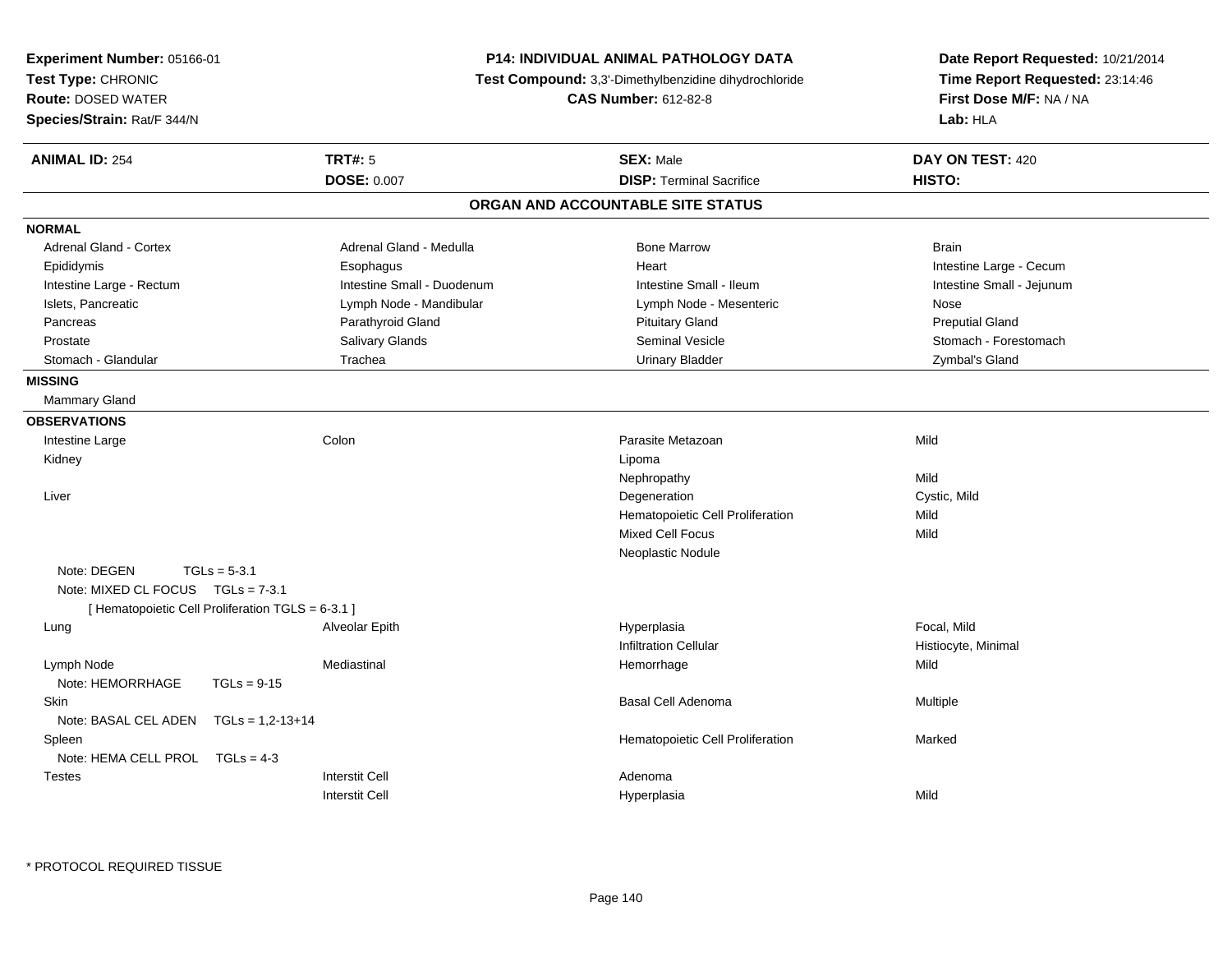| Experiment Number: 05166-01<br><b>Test Type: CHRONIC</b> |                     | <b>P14: INDIVIDUAL ANIMAL PATHOLOGY DATA</b>          | Date Report Requested: 10/21/2014<br>Time Report Requested: 23:14:46 |
|----------------------------------------------------------|---------------------|-------------------------------------------------------|----------------------------------------------------------------------|
|                                                          |                     | Test Compound: 3,3'-Dimethylbenzidine dihydrochloride |                                                                      |
| <b>Route: DOSED WATER</b>                                |                     | <b>CAS Number: 612-82-8</b>                           | First Dose M/F: NA / NA                                              |
| Species/Strain: Rat/F 344/N                              |                     |                                                       | Lab: HLA                                                             |
| <b>ANIMAL ID: 254</b>                                    | TRT#: 5             | <b>SEX: Male</b>                                      | DAY ON TEST: 420                                                     |
|                                                          | <b>DOSE: 0.007</b>  | <b>DISP:</b> Terminal Sacrifice                       | HISTO:                                                               |
|                                                          |                     | ORGAN AND ACCOUNTABLE SITE STATUS                     |                                                                      |
| Thymus                                                   | <b>Epithel Cell</b> | Hyperplasia                                           | Mild                                                                 |
| <b>Thyroid Gland</b>                                     | Follicle            | Cyst                                                  |                                                                      |
|                                                          | C Cell              | Hyperplasia                                           | Mild                                                                 |
| PRIMARY CAUSE OF DEATH                                   |                     |                                                       |                                                                      |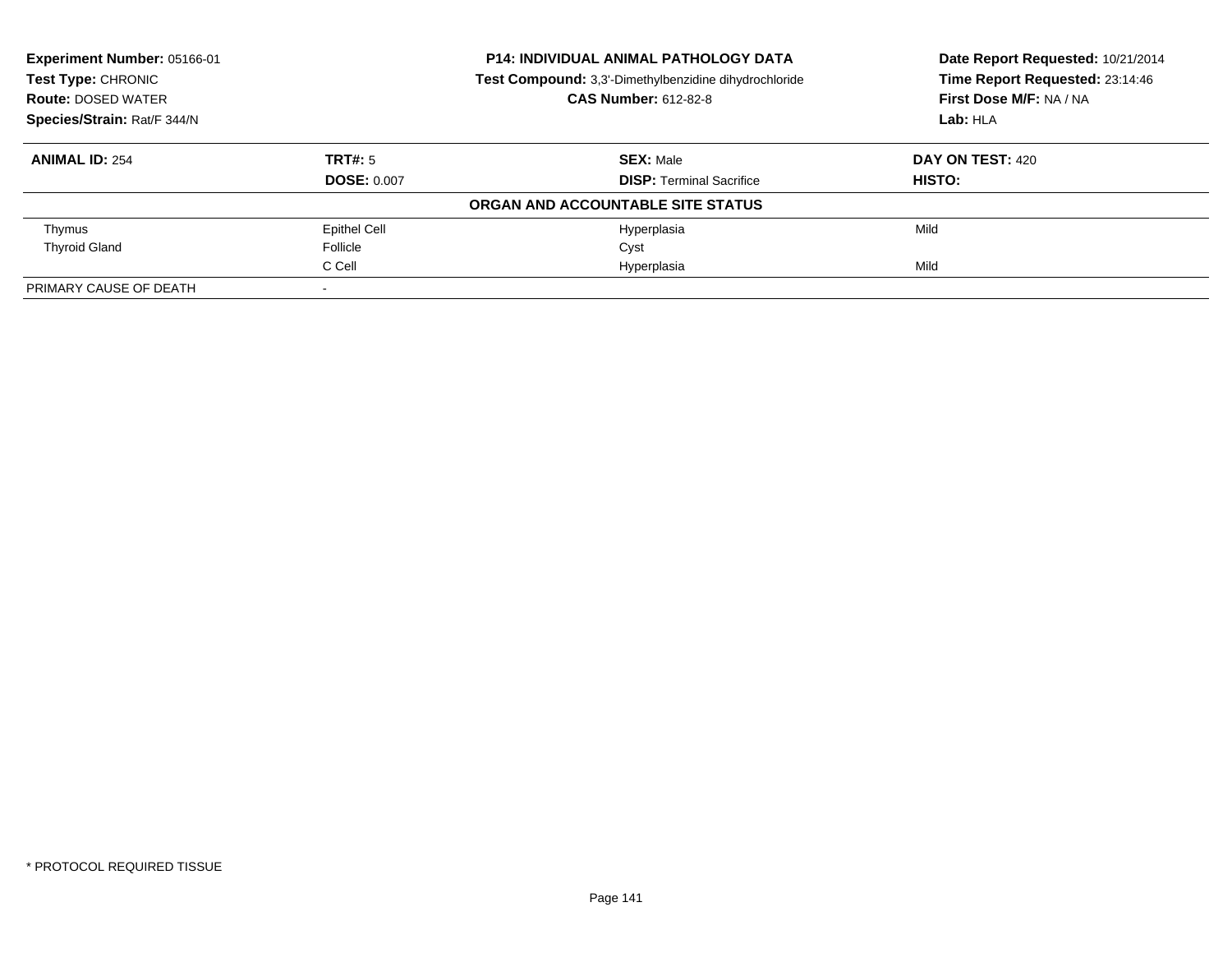| Experiment Number: 05166-01<br>Test Type: CHRONIC<br><b>Route: DOSED WATER</b><br>Species/Strain: Rat/F 344/N | P14: INDIVIDUAL ANIMAL PATHOLOGY DATA<br>Test Compound: 3,3'-Dimethylbenzidine dihydrochloride<br><b>CAS Number: 612-82-8</b> |                                   | Date Report Requested: 10/21/2014<br>Time Report Requested: 23:14:46<br>First Dose M/F: NA / NA<br>Lab: HLA |  |
|---------------------------------------------------------------------------------------------------------------|-------------------------------------------------------------------------------------------------------------------------------|-----------------------------------|-------------------------------------------------------------------------------------------------------------|--|
| <b>ANIMAL ID: 255</b>                                                                                         | TRT#: 5                                                                                                                       | <b>SEX: Male</b>                  | DAY ON TEST: 420                                                                                            |  |
|                                                                                                               | <b>DOSE: 0.007</b>                                                                                                            | <b>DISP: Terminal Sacrifice</b>   | <b>HISTO:</b>                                                                                               |  |
|                                                                                                               |                                                                                                                               | ORGAN AND ACCOUNTABLE SITE STATUS |                                                                                                             |  |
| <b>NORMAL</b>                                                                                                 |                                                                                                                               |                                   |                                                                                                             |  |
| <b>Adrenal Gland - Cortex</b>                                                                                 | Adrenal Gland - Medulla                                                                                                       | <b>Bone Marrow</b>                | <b>Brain</b>                                                                                                |  |
| Epididymis                                                                                                    | Esophagus                                                                                                                     | Heart                             | Intestine Large - Cecum                                                                                     |  |
| Intestine Large - Colon                                                                                       | Intestine Large - Rectum                                                                                                      | Intestine Small - Duodenum        | Intestine Small - Ileum                                                                                     |  |
| Intestine Small - Jejunum                                                                                     | Islets, Pancreatic                                                                                                            | Lymph Node - Mandibular           | Lymph Node - Mesenteric                                                                                     |  |
| Nose                                                                                                          | Pancreas                                                                                                                      | Parathyroid Gland                 | <b>Pituitary Gland</b>                                                                                      |  |
| <b>Preputial Gland</b>                                                                                        | Salivary Glands                                                                                                               | <b>Seminal Vesicle</b>            | Spleen                                                                                                      |  |
| Stomach - Forestomach                                                                                         | Stomach - Glandular                                                                                                           | <b>Thyroid Gland</b>              | Trachea                                                                                                     |  |
| <b>Urinary Bladder</b>                                                                                        | Zymbal's Gland                                                                                                                |                                   |                                                                                                             |  |
| <b>MISSING</b>                                                                                                |                                                                                                                               |                                   |                                                                                                             |  |
| <b>Mammary Gland</b>                                                                                          | Thymus                                                                                                                        |                                   |                                                                                                             |  |
| <b>OBSERVATIONS</b>                                                                                           |                                                                                                                               |                                   |                                                                                                             |  |
| Kidney                                                                                                        |                                                                                                                               | Nephropathy                       | Mild                                                                                                        |  |
| Liver                                                                                                         |                                                                                                                               | <b>Basophilic Focus</b>           | Mild                                                                                                        |  |
|                                                                                                               |                                                                                                                               | Degeneration                      | Cystic, Moderate                                                                                            |  |
|                                                                                                               |                                                                                                                               | <b>Eosinophilic Focus</b>         | Mild                                                                                                        |  |
|                                                                                                               |                                                                                                                               | <b>Mixed Cell Focus</b>           | Moderate                                                                                                    |  |
| Note: [BASOPH FOCUS ] TGLs = 3,4,5-3.1+3.2                                                                    |                                                                                                                               |                                   |                                                                                                             |  |
| [ Degeneration $TGLS = 3,4-3.1+3.2$ ]                                                                         |                                                                                                                               |                                   |                                                                                                             |  |
| [Eosinophilic Focus TGLS = 2-3.1+3.2]                                                                         |                                                                                                                               |                                   |                                                                                                             |  |
| [Mixed Cell Focus TGLS = 2-3.1+3.2]                                                                           |                                                                                                                               |                                   |                                                                                                             |  |
| Lung                                                                                                          | Alveolar Epith                                                                                                                | Hyperplasia                       | Focal, Mild                                                                                                 |  |
| Prostate                                                                                                      |                                                                                                                               | Inflammation                      | Chronic Active, Mild                                                                                        |  |
| Skin                                                                                                          |                                                                                                                               | Basal Cell Adenoma                |                                                                                                             |  |
| Note: BASAL CEL ADEN TGLs = 2-13                                                                              |                                                                                                                               |                                   |                                                                                                             |  |
| Testes                                                                                                        | <b>Interstit Cell</b>                                                                                                         | Hyperplasia                       | Mild                                                                                                        |  |
| PRIMARY CAUSE OF DEATH                                                                                        |                                                                                                                               |                                   |                                                                                                             |  |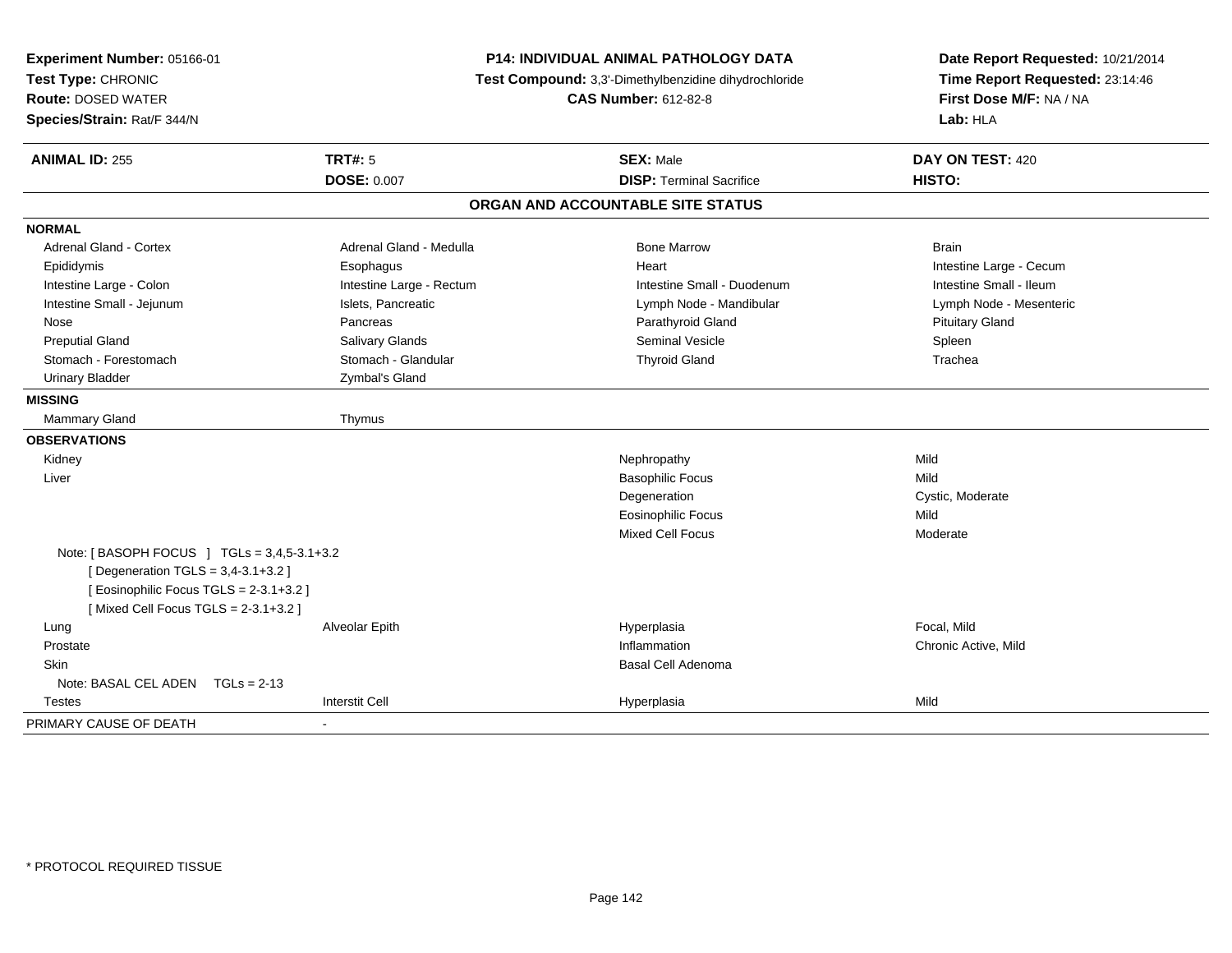| Experiment Number: 05166-01<br>Test Type: CHRONIC<br><b>Route: DOSED WATER</b><br>Species/Strain: Rat/F 344/N | <b>P14: INDIVIDUAL ANIMAL PATHOLOGY DATA</b><br>Test Compound: 3,3'-Dimethylbenzidine dihydrochloride<br><b>CAS Number: 612-82-8</b> |                                   | Date Report Requested: 10/21/2014<br>Time Report Requested: 23:14:46<br>First Dose M/F: NA / NA<br>Lab: HLA |
|---------------------------------------------------------------------------------------------------------------|--------------------------------------------------------------------------------------------------------------------------------------|-----------------------------------|-------------------------------------------------------------------------------------------------------------|
| <b>ANIMAL ID: 256</b>                                                                                         | <b>TRT#: 5</b>                                                                                                                       | <b>SEX: Male</b>                  | DAY ON TEST: 420                                                                                            |
|                                                                                                               | <b>DOSE: 0.007</b>                                                                                                                   | <b>DISP: Terminal Sacrifice</b>   | HISTO:                                                                                                      |
|                                                                                                               |                                                                                                                                      | ORGAN AND ACCOUNTABLE SITE STATUS |                                                                                                             |
| <b>NORMAL</b>                                                                                                 |                                                                                                                                      |                                   |                                                                                                             |
| <b>Adrenal Gland - Cortex</b>                                                                                 | Adrenal Gland - Medulla                                                                                                              | <b>Bone Marrow</b>                | <b>Brain</b>                                                                                                |
| Epididymis                                                                                                    | Esophagus                                                                                                                            | Intestine Large - Cecum           | Intestine Large - Colon                                                                                     |
| Intestine Large - Rectum                                                                                      | Intestine Small - Duodenum                                                                                                           | Intestine Small - Ileum           | Intestine Small - Jejunum                                                                                   |
| Islets, Pancreatic                                                                                            | Lymph Node - Mandibular                                                                                                              | Lymph Node - Mesenteric           | Pancreas                                                                                                    |
| Parathyroid Gland                                                                                             | <b>Pituitary Gland</b>                                                                                                               | <b>Preputial Gland</b>            | Prostate                                                                                                    |
| Salivary Glands                                                                                               | <b>Seminal Vesicle</b>                                                                                                               | Spleen                            | Stomach - Forestomach                                                                                       |
| Stomach - Glandular                                                                                           | Thymus                                                                                                                               | <b>Thyroid Gland</b>              | Trachea                                                                                                     |
| <b>Urinary Bladder</b>                                                                                        | Zymbal's Gland                                                                                                                       |                                   |                                                                                                             |
| <b>MISSING</b>                                                                                                |                                                                                                                                      |                                   |                                                                                                             |
| Mammary Gland                                                                                                 |                                                                                                                                      |                                   |                                                                                                             |
| <b>OBSERVATIONS</b>                                                                                           |                                                                                                                                      |                                   |                                                                                                             |
| Heart                                                                                                         |                                                                                                                                      | Cardiomyopathy                    | Minimal                                                                                                     |
| Kidney                                                                                                        |                                                                                                                                      | Nephropathy                       | Mild                                                                                                        |
| Liver                                                                                                         |                                                                                                                                      | <b>Basophilic Focus</b>           | Mild                                                                                                        |
|                                                                                                               |                                                                                                                                      | Degeneration                      | Cystic, Mild                                                                                                |
|                                                                                                               |                                                                                                                                      | <b>Mixed Cell Focus</b>           | Moderate                                                                                                    |
|                                                                                                               |                                                                                                                                      | Neoplastic Nodule                 |                                                                                                             |
| Note: MIXED CL FOCUS $TGLs = 5-3.1$                                                                           |                                                                                                                                      |                                   |                                                                                                             |
| Note: [ NEOPLASTIC NOD ] TGLs = 6-3.1                                                                         |                                                                                                                                      |                                   |                                                                                                             |
| [Mixed Cell Focus TGLS = 4-3.1]                                                                               |                                                                                                                                      |                                   |                                                                                                             |
| Lung                                                                                                          | Alveolar Epith                                                                                                                       | Hyperplasia                       | Multifocal, Mild                                                                                            |
|                                                                                                               |                                                                                                                                      | <b>Infiltration Cellular</b>      | Histiocyte, Minimal                                                                                         |
| Nose                                                                                                          |                                                                                                                                      | Foreign Body                      | Minimal                                                                                                     |
| Skin                                                                                                          |                                                                                                                                      | Basal Cell Adenoma                | Multiple                                                                                                    |
| Note: [ BASAL CEL ADEN ] TGLs = 1,2-13+14                                                                     |                                                                                                                                      |                                   |                                                                                                             |
| <b>Testes</b>                                                                                                 | <b>Interstit Cell</b>                                                                                                                | Hyperplasia                       | Mild                                                                                                        |
| PRIMARY CAUSE OF DEATH                                                                                        |                                                                                                                                      |                                   |                                                                                                             |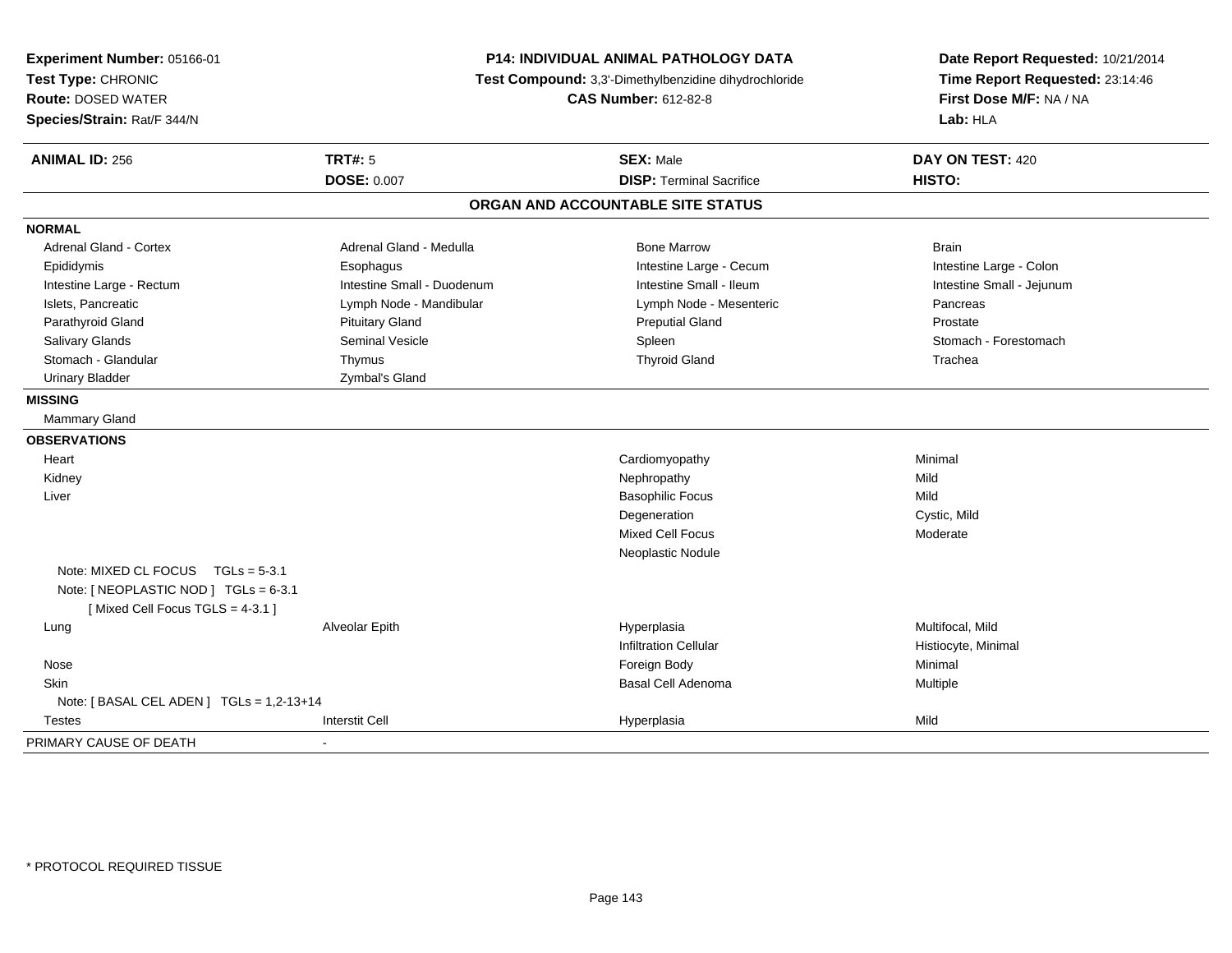| Experiment Number: 05166-01<br>Test Type: CHRONIC<br><b>Route: DOSED WATER</b><br>Species/Strain: Rat/F 344/N | <b>P14: INDIVIDUAL ANIMAL PATHOLOGY DATA</b><br>Test Compound: 3,3'-Dimethylbenzidine dihydrochloride<br><b>CAS Number: 612-82-8</b> |                                   | Date Report Requested: 10/21/2014<br>Time Report Requested: 23:14:46<br>First Dose M/F: NA / NA<br>Lab: HLA |
|---------------------------------------------------------------------------------------------------------------|--------------------------------------------------------------------------------------------------------------------------------------|-----------------------------------|-------------------------------------------------------------------------------------------------------------|
| <b>ANIMAL ID: 257</b>                                                                                         | <b>TRT#: 5</b>                                                                                                                       | <b>SEX: Male</b>                  | DAY ON TEST: 420                                                                                            |
|                                                                                                               | DOSE: 0.007                                                                                                                          | <b>DISP: Terminal Sacrifice</b>   | HISTO:                                                                                                      |
|                                                                                                               |                                                                                                                                      | ORGAN AND ACCOUNTABLE SITE STATUS |                                                                                                             |
| <b>NORMAL</b>                                                                                                 |                                                                                                                                      |                                   |                                                                                                             |
| <b>Adrenal Gland - Cortex</b>                                                                                 | Adrenal Gland - Medulla                                                                                                              | <b>Bone Marrow</b>                | <b>Brain</b>                                                                                                |
| Epididymis                                                                                                    | Esophagus                                                                                                                            | Intestine Large - Cecum           | Intestine Large - Colon                                                                                     |
| Intestine Large - Rectum                                                                                      | Intestine Small - Duodenum                                                                                                           | Intestine Small - Ileum           | Intestine Small - Jejunum                                                                                   |
| Islets, Pancreatic                                                                                            | Lymph Node - Mandibular                                                                                                              | Lymph Node - Mesenteric           | Mammary Gland                                                                                               |
| Nose                                                                                                          | Parathyroid Gland                                                                                                                    | <b>Pituitary Gland</b>            | <b>Preputial Gland</b>                                                                                      |
| Salivary Glands                                                                                               | <b>Seminal Vesicle</b>                                                                                                               | Spleen                            | Stomach - Forestomach                                                                                       |
| Stomach - Glandular                                                                                           | <b>Testes</b>                                                                                                                        | Thymus                            | <b>Thyroid Gland</b>                                                                                        |
| Trachea                                                                                                       | <b>Urinary Bladder</b>                                                                                                               |                                   |                                                                                                             |
| <b>OBSERVATIONS</b>                                                                                           |                                                                                                                                      |                                   |                                                                                                             |
| Heart                                                                                                         |                                                                                                                                      | Cardiomyopathy                    | Minimal                                                                                                     |
| Kidney                                                                                                        |                                                                                                                                      | Nephropathy                       | Mild                                                                                                        |
| Liver                                                                                                         |                                                                                                                                      | Degeneration                      | Cystic, Mild                                                                                                |
|                                                                                                               |                                                                                                                                      | <b>Eosinophilic Focus</b>         | Mild                                                                                                        |
|                                                                                                               |                                                                                                                                      | Hematopoietic Cell Proliferation  | Minimal                                                                                                     |
|                                                                                                               |                                                                                                                                      | <b>Mixed Cell Focus</b>           | Moderate                                                                                                    |
| Note: MIXED CL FOCUS TGLs = 3.4-3.1<br>[Mixed Cell Focus TGLS = $4,5-3.1$ ]                                   |                                                                                                                                      |                                   |                                                                                                             |
| Lung                                                                                                          | Alveolar Epith                                                                                                                       | Hyperplasia                       | Focal, Minimal                                                                                              |
|                                                                                                               |                                                                                                                                      | <b>Infiltration Cellular</b>      | Histiocyte, Minimal                                                                                         |
| Pancreas                                                                                                      | Acinus                                                                                                                               | Atrophy                           | Minimal                                                                                                     |
| Prostate                                                                                                      |                                                                                                                                      | Inflammation                      | Chronic Active, Mild                                                                                        |
| Skin                                                                                                          |                                                                                                                                      | Squamous Cell Carcinoma           |                                                                                                             |
| Note: SQUAM CEL CARC<br>$TGLs = 2-13$                                                                         |                                                                                                                                      |                                   |                                                                                                             |
| Zymbal's Gland                                                                                                |                                                                                                                                      | Adenoma                           |                                                                                                             |
| PRIMARY CAUSE OF DEATH                                                                                        | $\sim$                                                                                                                               |                                   |                                                                                                             |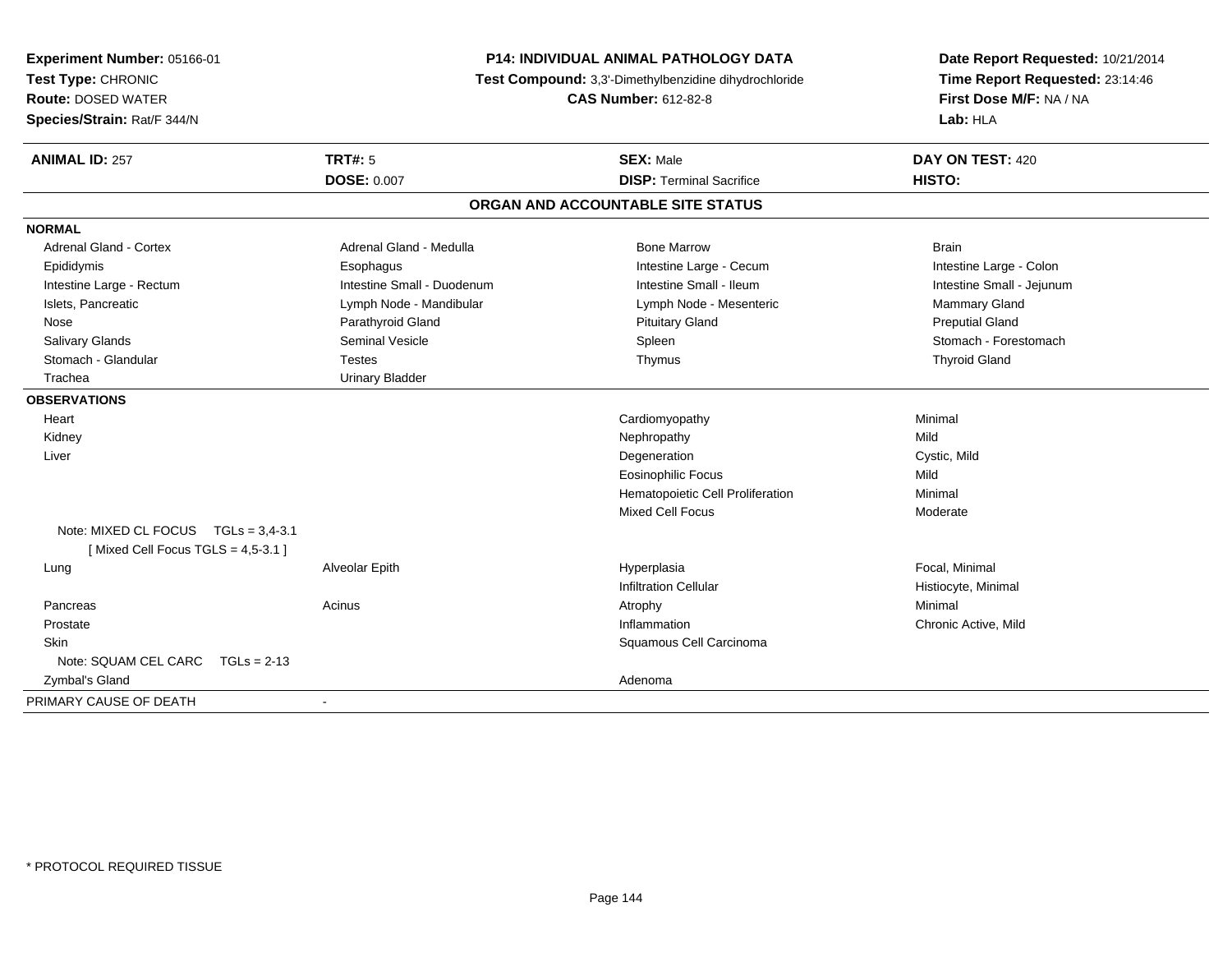| <b>Experiment Number: 05166-01</b><br>Test Type: CHRONIC |                          | <b>P14: INDIVIDUAL ANIMAL PATHOLOGY DATA</b><br>Test Compound: 3,3'-Dimethylbenzidine dihydrochloride | Date Report Requested: 10/21/2014<br>Time Report Requested: 23:14:46<br>First Dose M/F: NA / NA<br>Lab: HLA |  |
|----------------------------------------------------------|--------------------------|-------------------------------------------------------------------------------------------------------|-------------------------------------------------------------------------------------------------------------|--|
| <b>Route: DOSED WATER</b>                                |                          | <b>CAS Number: 612-82-8</b>                                                                           |                                                                                                             |  |
| Species/Strain: Rat/F 344/N                              |                          |                                                                                                       |                                                                                                             |  |
| <b>ANIMAL ID: 258</b>                                    | <b>TRT#: 5</b>           | <b>SEX: Male</b>                                                                                      | DAY ON TEST: 372                                                                                            |  |
|                                                          | <b>DOSE: 0.007</b>       | <b>DISP: Moribund</b>                                                                                 | HISTO:                                                                                                      |  |
|                                                          |                          | ORGAN AND ACCOUNTABLE SITE STATUS                                                                     |                                                                                                             |  |
| <b>NORMAL</b>                                            |                          |                                                                                                       |                                                                                                             |  |
| <b>Adrenal Gland - Cortex</b>                            | Adrenal Gland - Medulla  | <b>Bone Marrow</b>                                                                                    | <b>Brain</b>                                                                                                |  |
| Epididymis                                               | Esophagus                | Heart                                                                                                 | Intestine Large - Cecum                                                                                     |  |
| Intestine Large - Colon                                  | Intestine Large - Rectum | Intestine Small - Duodenum                                                                            | Intestine Small - Ileum                                                                                     |  |
| Intestine Small - Jejunum                                | Islets, Pancreatic       | Mammary Gland                                                                                         | Nose                                                                                                        |  |
| Pancreas                                                 | Parathyroid Gland        | <b>Pituitary Gland</b>                                                                                | <b>Preputial Gland</b>                                                                                      |  |
| Prostate                                                 | Salivary Glands          | <b>Seminal Vesicle</b>                                                                                | Stomach - Forestomach                                                                                       |  |
| Stomach - Glandular                                      | Thymus                   | <b>Thyroid Gland</b>                                                                                  | Trachea                                                                                                     |  |
| <b>Urinary Bladder</b>                                   |                          |                                                                                                       |                                                                                                             |  |
| <b>OBSERVATIONS</b>                                      |                          |                                                                                                       |                                                                                                             |  |
| Kidney                                                   |                          | Nephropathy                                                                                           | Mild                                                                                                        |  |
| Liver                                                    |                          | Degeneration                                                                                          | Cystic, Mild                                                                                                |  |
|                                                          |                          | <b>Eosinophilic Focus</b>                                                                             | Mild                                                                                                        |  |
|                                                          | Caudate Lobe             | Infarct                                                                                               | Marked                                                                                                      |  |
| Note: EOSIN FOCUS<br>$TGLs = 6-3.1$                      |                          |                                                                                                       |                                                                                                             |  |
| Note: CAUDATE LOBE LESION COMPATIBLE WITH TORSION.       |                          |                                                                                                       |                                                                                                             |  |
| Note: INFARCT<br>$TGLs = 3-3.2$                          |                          |                                                                                                       |                                                                                                             |  |
| [Eosinophilic Focus TGLS = 6-3.1]                        |                          |                                                                                                       |                                                                                                             |  |
| Lung                                                     |                          | Carcinoma                                                                                             | Metastatic (Zymbal'S Gland)                                                                                 |  |
|                                                          |                          | <b>Infiltration Cellular</b>                                                                          | Histiocyte, Minimal                                                                                         |  |
| Lymph Node                                               | Mesenteric, Sinus        | Ectasia                                                                                               | Mild                                                                                                        |  |
|                                                          | Mandibular               | Hyperplasia                                                                                           | Plasma Cell, Moderate                                                                                       |  |
| Note: HYPERPLASIA<br>$TGLs = 2-9$                        |                          |                                                                                                       |                                                                                                             |  |
| Skin                                                     |                          | <b>Basal Cell Adenoma</b>                                                                             | Multiple                                                                                                    |  |
| Note: BASAL CEL ADEN $TGLs = 4.5-10.2$                   |                          |                                                                                                       |                                                                                                             |  |
| Spleen                                                   |                          | Hematopoietic Cell Proliferation                                                                      | Moderate                                                                                                    |  |
| <b>Testes</b>                                            | <b>Interstit Cell</b>    | Hyperplasia                                                                                           | Mild                                                                                                        |  |
| Zymbal's Gland                                           |                          | Carcinoma                                                                                             |                                                                                                             |  |
| Note: CARCINOMA<br>$TGLs = 1-10.1$                       |                          |                                                                                                       |                                                                                                             |  |
| PRIMARY CAUSE OF DEATH                                   |                          |                                                                                                       |                                                                                                             |  |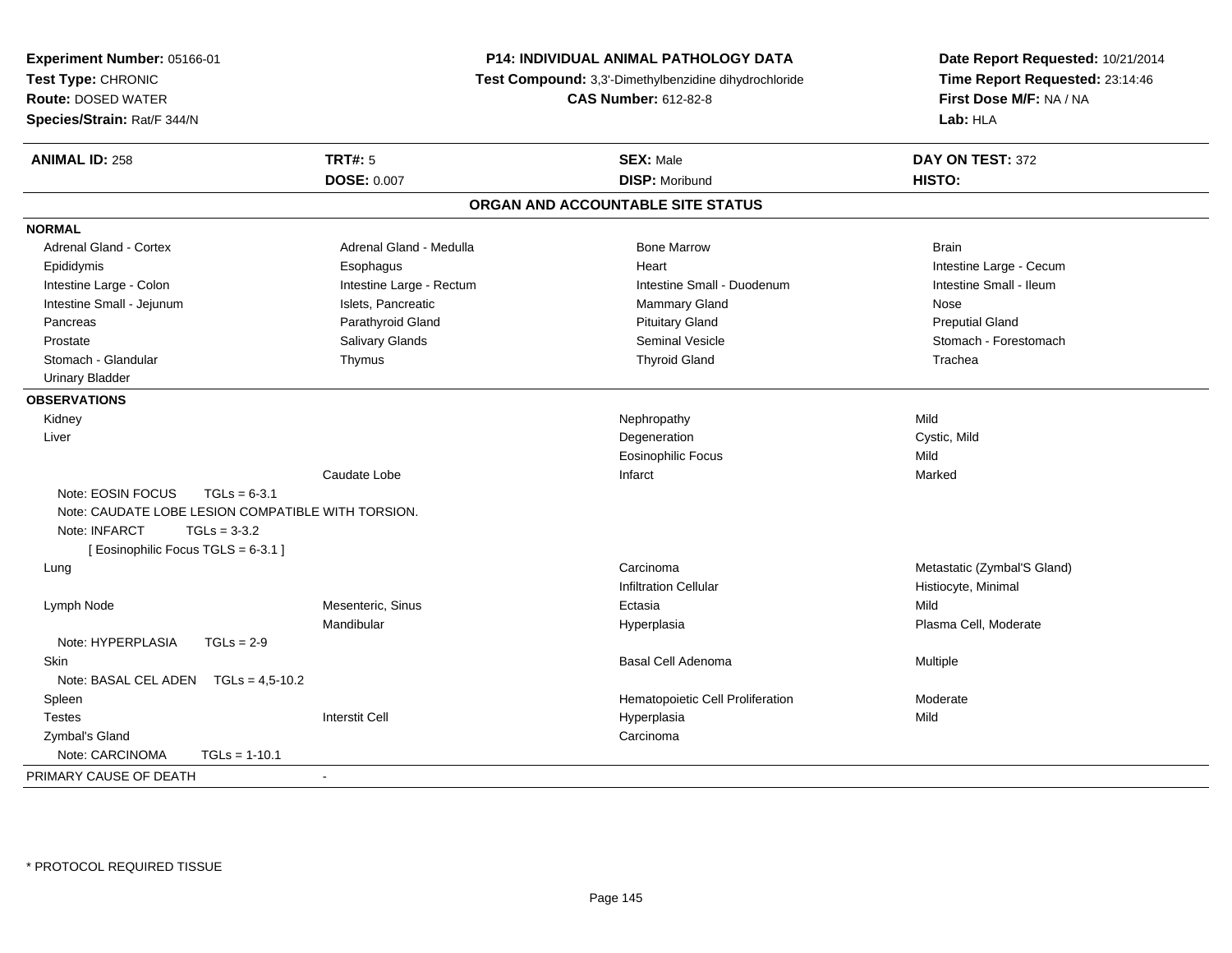| Experiment Number: 05166-01<br>Test Type: CHRONIC<br><b>Route: DOSED WATER</b><br>Species/Strain: Rat/F 344/N |                          | P14: INDIVIDUAL ANIMAL PATHOLOGY DATA<br>Test Compound: 3,3'-Dimethylbenzidine dihydrochloride<br><b>CAS Number: 612-82-8</b> | Date Report Requested: 10/21/2014<br>Time Report Requested: 23:14:46<br>First Dose M/F: NA / NA<br>Lab: HLA |  |
|---------------------------------------------------------------------------------------------------------------|--------------------------|-------------------------------------------------------------------------------------------------------------------------------|-------------------------------------------------------------------------------------------------------------|--|
| <b>ANIMAL ID: 259</b>                                                                                         | <b>TRT#: 5</b>           | <b>SEX: Male</b>                                                                                                              | DAY ON TEST: 420                                                                                            |  |
|                                                                                                               | <b>DOSE: 0.007</b>       | <b>DISP: Terminal Sacrifice</b>                                                                                               | HISTO:                                                                                                      |  |
|                                                                                                               |                          | ORGAN AND ACCOUNTABLE SITE STATUS                                                                                             |                                                                                                             |  |
| <b>NORMAL</b>                                                                                                 |                          |                                                                                                                               |                                                                                                             |  |
| Adrenal Gland - Cortex                                                                                        | Adrenal Gland - Medulla  | <b>Bone Marrow</b>                                                                                                            | <b>Brain</b>                                                                                                |  |
| Epididymis                                                                                                    | Esophagus                | Heart                                                                                                                         | Intestine Large - Cecum                                                                                     |  |
| Intestine Large - Colon                                                                                       | Intestine Large - Rectum | Intestine Small - Duodenum                                                                                                    | Intestine Small - Ileum                                                                                     |  |
| Intestine Small - Jejunum                                                                                     | Islets, Pancreatic       | Lung                                                                                                                          | Lymph Node - Mesenteric                                                                                     |  |
| Mammary Gland                                                                                                 | Nose                     | Pancreas                                                                                                                      | Parathyroid Gland                                                                                           |  |
| <b>Pituitary Gland</b>                                                                                        | <b>Preputial Gland</b>   | Salivary Glands                                                                                                               | Spleen                                                                                                      |  |
| Stomach - Forestomach                                                                                         | Stomach - Glandular      | <b>Thyroid Gland</b>                                                                                                          | Trachea                                                                                                     |  |
| <b>Urinary Bladder</b>                                                                                        | Zymbal's Gland           |                                                                                                                               |                                                                                                             |  |
| <b>MISSING</b>                                                                                                |                          |                                                                                                                               |                                                                                                             |  |
| Thymus                                                                                                        |                          |                                                                                                                               |                                                                                                             |  |
| <b>OBSERVATIONS</b>                                                                                           |                          |                                                                                                                               |                                                                                                             |  |
| Kidney                                                                                                        |                          | Nephropathy                                                                                                                   | Minimal                                                                                                     |  |
| Liver                                                                                                         |                          | <b>Basophilic Focus</b>                                                                                                       | Mild                                                                                                        |  |
|                                                                                                               |                          | Degeneration                                                                                                                  | Cystic, Mild                                                                                                |  |
|                                                                                                               |                          | <b>Eosinophilic Focus</b>                                                                                                     | Moderate                                                                                                    |  |
| Note: DEGEN<br>$TGLs = 5-3.1$                                                                                 |                          |                                                                                                                               |                                                                                                             |  |
| Lymph Node                                                                                                    | Mandibular               | Hyperplasia                                                                                                                   | Plasma Cell, Mild                                                                                           |  |
| Prostate                                                                                                      |                          | Inflammation                                                                                                                  | Chronic Active, Mild                                                                                        |  |
| <b>Seminal Vesicle</b>                                                                                        |                          | Atrophy                                                                                                                       | Moderate                                                                                                    |  |
| Note: ATROPHY<br>$TGLs = 4-8.3$                                                                               |                          |                                                                                                                               |                                                                                                             |  |
| Skin                                                                                                          | Sebaceous GI             | Adenoma                                                                                                                       |                                                                                                             |  |
|                                                                                                               |                          | <b>Basal Cell Adenoma</b>                                                                                                     |                                                                                                             |  |
|                                                                                                               |                          | Squamous Cell Carcinoma                                                                                                       |                                                                                                             |  |
| Note: BASAL CEL ADEN<br>$TGLs = 1.2 - 13 + 14$                                                                |                          |                                                                                                                               |                                                                                                             |  |
| Note: SQUAM CEL CARC<br>$TGLs = 6-12+12.1+12.2$                                                               |                          |                                                                                                                               |                                                                                                             |  |
| <b>Testes</b>                                                                                                 | <b>Interstit Cell</b>    | Adenoma                                                                                                                       |                                                                                                             |  |
| Note: ADENOMA<br>$TGLs = 3-8$                                                                                 |                          |                                                                                                                               |                                                                                                             |  |
| PRIMARY CAUSE OF DEATH                                                                                        | $\sim$                   |                                                                                                                               |                                                                                                             |  |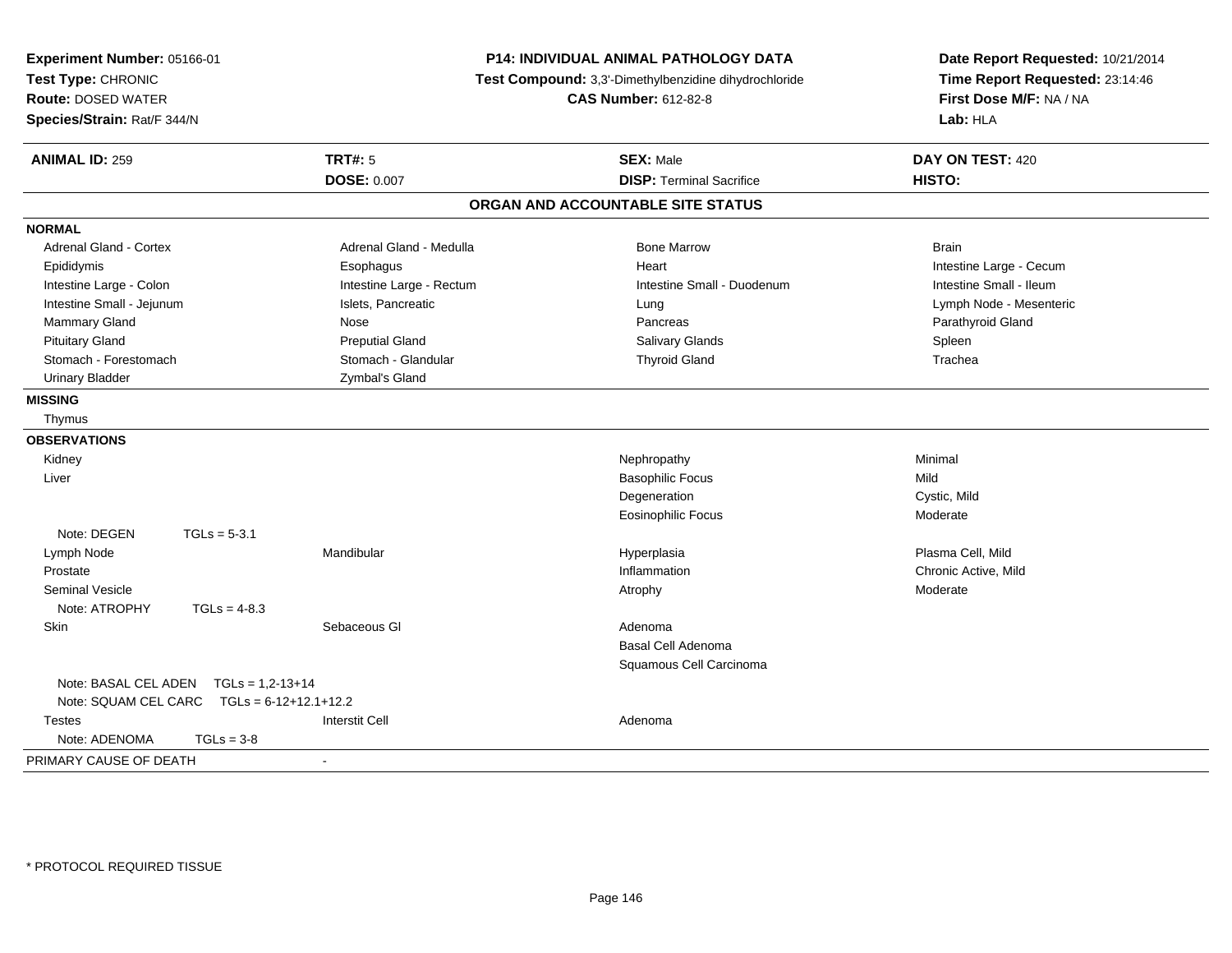| Experiment Number: 05166-01<br>Test Type: CHRONIC<br><b>Route: DOSED WATER</b><br>Species/Strain: Rat/F 344/N | P14: INDIVIDUAL ANIMAL PATHOLOGY DATA<br>Test Compound: 3,3'-Dimethylbenzidine dihydrochloride<br><b>CAS Number: 612-82-8</b> |                                   | Date Report Requested: 10/21/2014<br>Time Report Requested: 23:14:46<br>First Dose M/F: NA / NA<br>Lab: HLA |  |
|---------------------------------------------------------------------------------------------------------------|-------------------------------------------------------------------------------------------------------------------------------|-----------------------------------|-------------------------------------------------------------------------------------------------------------|--|
| <b>ANIMAL ID: 260</b>                                                                                         | <b>TRT#: 5</b>                                                                                                                | <b>SEX: Male</b>                  | DAY ON TEST: 420                                                                                            |  |
|                                                                                                               | <b>DOSE: 0.007</b>                                                                                                            | <b>DISP: Terminal Sacrifice</b>   | HISTO:                                                                                                      |  |
|                                                                                                               |                                                                                                                               | ORGAN AND ACCOUNTABLE SITE STATUS |                                                                                                             |  |
| <b>NORMAL</b>                                                                                                 |                                                                                                                               |                                   |                                                                                                             |  |
| <b>Adrenal Gland - Cortex</b>                                                                                 | Adrenal Gland - Medulla                                                                                                       | <b>Bone Marrow</b>                | <b>Brain</b>                                                                                                |  |
| Epididymis                                                                                                    | Esophagus                                                                                                                     | Heart                             | Intestine Large - Cecum                                                                                     |  |
| Intestine Large - Colon                                                                                       | Intestine Large - Rectum                                                                                                      | Intestine Small - Duodenum        | Intestine Small - Ileum                                                                                     |  |
| Intestine Small - Jejunum                                                                                     | Islets, Pancreatic                                                                                                            | Lymph Node - Mesenteric           | Mammary Gland                                                                                               |  |
| Nose                                                                                                          | Pancreas                                                                                                                      | Parathyroid Gland                 | <b>Pituitary Gland</b>                                                                                      |  |
| Prostate                                                                                                      | Salivary Glands                                                                                                               | <b>Seminal Vesicle</b>            | Spleen                                                                                                      |  |
| Stomach - Forestomach                                                                                         | Stomach - Glandular                                                                                                           | Thymus                            | <b>Thyroid Gland</b>                                                                                        |  |
| Trachea                                                                                                       | <b>Urinary Bladder</b>                                                                                                        | Zymbal's Gland                    |                                                                                                             |  |
| <b>OBSERVATIONS</b>                                                                                           |                                                                                                                               |                                   |                                                                                                             |  |
| Kidney                                                                                                        |                                                                                                                               | Nephropathy                       | Mild                                                                                                        |  |
| Liver                                                                                                         |                                                                                                                               | <b>Basophilic Focus</b>           | Mild                                                                                                        |  |
|                                                                                                               |                                                                                                                               | Degeneration                      | Cystic, Mild                                                                                                |  |
|                                                                                                               |                                                                                                                               | <b>Mixed Cell Focus</b>           | Moderate                                                                                                    |  |
| Note: DEGEN<br>$TGLs = 4-3.1$<br>Note: [BASOPH FOCUS ] TGLs = 4-3.1<br>[Mixed Cell Focus TGLS = 5-3.1]        |                                                                                                                               |                                   |                                                                                                             |  |
| Lung                                                                                                          | Alveolar Epith                                                                                                                | Hyperplasia                       | Focal, Mild                                                                                                 |  |
| Lymph Node                                                                                                    | Mandibular                                                                                                                    | Hyperplasia                       | Plasma Cell, Moderate                                                                                       |  |
| <b>Preputial Gland</b>                                                                                        | Duct                                                                                                                          | Ectasia                           | Moderate                                                                                                    |  |
| <b>Skin</b><br>Note: BASAL CEL ADEN TGLs = 1-13                                                               |                                                                                                                               | <b>Basal Cell Adenoma</b>         |                                                                                                             |  |
| <b>Testes</b>                                                                                                 | <b>Interstit Cell</b>                                                                                                         | Adenoma                           |                                                                                                             |  |
|                                                                                                               |                                                                                                                               | Hypospermia                       | Mild                                                                                                        |  |
| Note: ADENOMA<br>$TGLs = 3-8$<br>Note: HYPOSPERMIA<br>$TGLs = 2-8.1$                                          |                                                                                                                               |                                   |                                                                                                             |  |
| PRIMARY CAUSE OF DEATH                                                                                        | $\mathbf{r}$                                                                                                                  |                                   |                                                                                                             |  |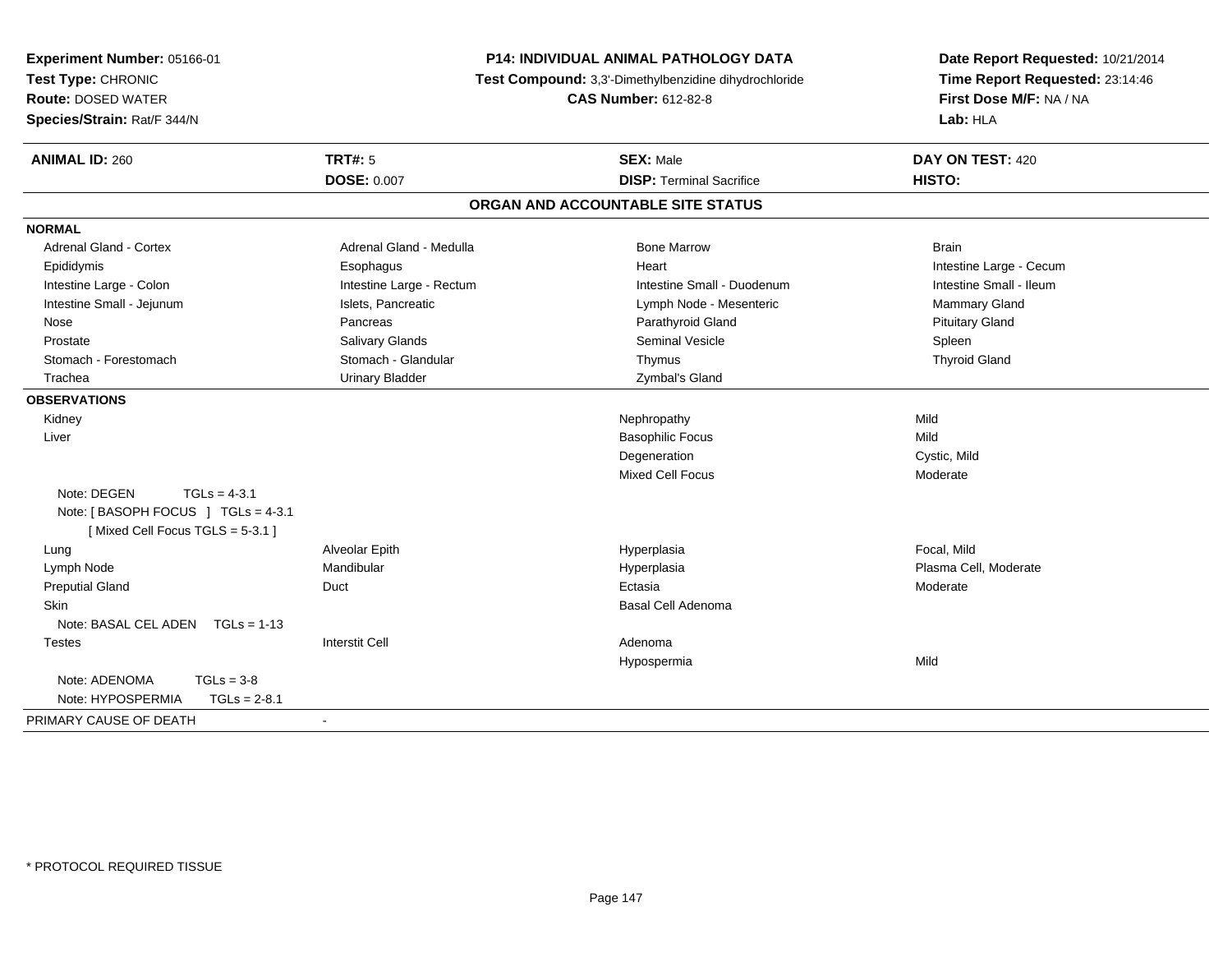| Experiment Number: 05166-01<br>Test Type: CHRONIC<br><b>Route: DOSED WATER</b><br>Species/Strain: Rat/F 344/N |                            | P14: INDIVIDUAL ANIMAL PATHOLOGY DATA<br>Test Compound: 3,3'-Dimethylbenzidine dihydrochloride<br><b>CAS Number: 612-82-8</b> | Date Report Requested: 10/21/2014<br>Time Report Requested: 23:14:46<br>First Dose M/F: NA / NA<br>Lab: HLA |
|---------------------------------------------------------------------------------------------------------------|----------------------------|-------------------------------------------------------------------------------------------------------------------------------|-------------------------------------------------------------------------------------------------------------|
| <b>ANIMAL ID: 261</b>                                                                                         | <b>TRT#: 5</b>             | <b>SEX: Male</b>                                                                                                              | DAY ON TEST: 420                                                                                            |
|                                                                                                               | <b>DOSE: 0.007</b>         | <b>DISP: Terminal Sacrifice</b>                                                                                               | HISTO:                                                                                                      |
|                                                                                                               |                            | ORGAN AND ACCOUNTABLE SITE STATUS                                                                                             |                                                                                                             |
| <b>NORMAL</b>                                                                                                 |                            |                                                                                                                               |                                                                                                             |
| <b>Adrenal Gland - Cortex</b>                                                                                 | Adrenal Gland - Medulla    | <b>Bone Marrow</b>                                                                                                            | <b>Brain</b>                                                                                                |
| Epididymis                                                                                                    | Esophagus                  | Intestine Large - Cecum                                                                                                       | Intestine Large - Colon                                                                                     |
| Intestine Large - Rectum                                                                                      | Intestine Small - Duodenum | Intestine Small - Ileum                                                                                                       | Intestine Small - Jejunum                                                                                   |
| Islets, Pancreatic                                                                                            | Lymph Node - Mandibular    | Lymph Node - Mesenteric                                                                                                       | Mammary Gland                                                                                               |
| Nose                                                                                                          | Pancreas                   | Parathyroid Gland                                                                                                             | <b>Pituitary Gland</b>                                                                                      |
| Prostate                                                                                                      | Salivary Glands            | <b>Seminal Vesicle</b>                                                                                                        | Stomach - Forestomach                                                                                       |
| Stomach - Glandular                                                                                           | <b>Thyroid Gland</b>       | Trachea                                                                                                                       | <b>Urinary Bladder</b>                                                                                      |
| <b>MISSING</b>                                                                                                |                            |                                                                                                                               |                                                                                                             |
| Thymus                                                                                                        |                            |                                                                                                                               |                                                                                                             |
| <b>OBSERVATIONS</b>                                                                                           |                            |                                                                                                                               |                                                                                                             |
| Heart                                                                                                         |                            | Cardiomyopathy                                                                                                                | Minimal                                                                                                     |
| Kidney                                                                                                        |                            | Nephropathy                                                                                                                   | Mild                                                                                                        |
| Liver                                                                                                         |                            | <b>Basophilic Focus</b>                                                                                                       | Mild                                                                                                        |
|                                                                                                               |                            | Degeneration                                                                                                                  | Cystic, Mild                                                                                                |
|                                                                                                               |                            | <b>Eosinophilic Focus</b>                                                                                                     | Moderate                                                                                                    |
|                                                                                                               |                            | Hematopoietic Cell Proliferation                                                                                              | Mild                                                                                                        |
|                                                                                                               |                            | <b>Mixed Cell Focus</b>                                                                                                       | Mild                                                                                                        |
|                                                                                                               |                            | Necrosis                                                                                                                      | Focal, Marked                                                                                               |
| Note: DEGEN<br>$TGLs = 5-3.1$                                                                                 |                            |                                                                                                                               |                                                                                                             |
| Note: IATROGENIC HEPATIC NECROSIS.                                                                            |                            |                                                                                                                               |                                                                                                             |
| Note: [BASOPH FOCUS ] TGLs = 5,6,7-3.1                                                                        |                            |                                                                                                                               |                                                                                                             |
| Lung                                                                                                          | Interstitium               | Inflammation                                                                                                                  | Minimal                                                                                                     |
| <b>Preputial Gland</b>                                                                                        | Duct                       | Ectasia                                                                                                                       | Moderate                                                                                                    |
| Skin                                                                                                          |                            | <b>Basal Cell Adenoma</b>                                                                                                     | Multiple                                                                                                    |
| Note: $[$ BASAL CEL ADEN $]$ TGLs = 1,3-13+15                                                                 |                            |                                                                                                                               |                                                                                                             |
| Spleen                                                                                                        |                            | Hematopoietic Cell Proliferation                                                                                              | Marked                                                                                                      |
| Note: HEMA CELL PROL TGLs = 4-3                                                                               |                            |                                                                                                                               |                                                                                                             |
| <b>Testes</b>                                                                                                 | <b>Interstit Cell</b>      | Hyperplasia                                                                                                                   | Mild                                                                                                        |
| Tongue                                                                                                        |                            | Squamous Cell Papilloma                                                                                                       |                                                                                                             |
| Note: SQ CL PAPILLOM TGLs = 10-16                                                                             |                            |                                                                                                                               |                                                                                                             |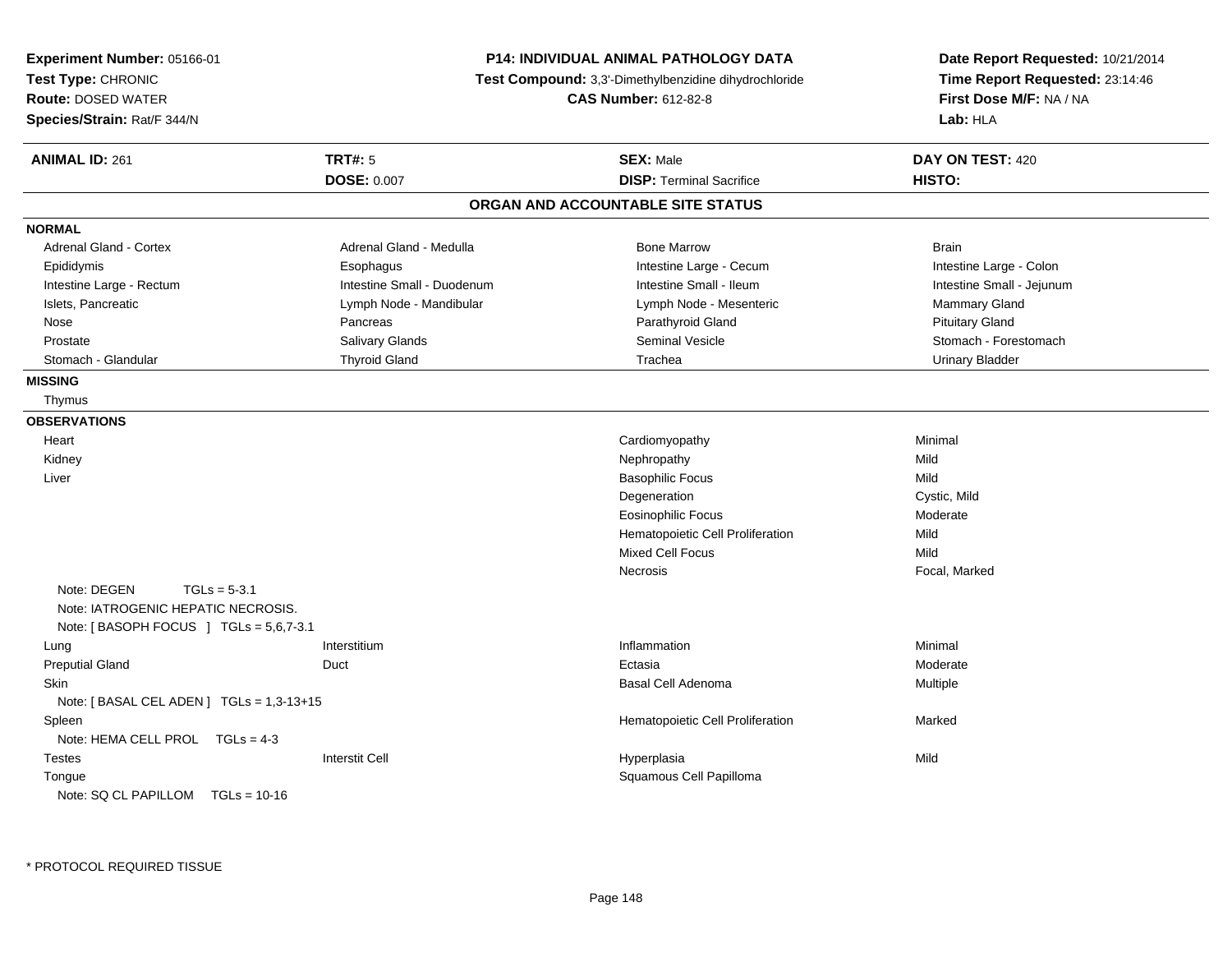| <b>Experiment Number: 05166-01</b><br><b>Test Type: CHRONIC</b><br><b>Route: DOSED WATER</b> |               |                    | <b>P14: INDIVIDUAL ANIMAL PATHOLOGY DATA</b><br>Test Compound: 3,3'-Dimethylbenzidine dihydrochloride<br><b>CAS Number: 612-82-8</b> | Date Report Requested: 10/21/2014<br>Time Report Requested: 23:14:46<br>First Dose M/F: NA / NA |
|----------------------------------------------------------------------------------------------|---------------|--------------------|--------------------------------------------------------------------------------------------------------------------------------------|-------------------------------------------------------------------------------------------------|
| Species/Strain: Rat/F 344/N                                                                  |               |                    |                                                                                                                                      | Lab: HIA                                                                                        |
| <b>ANIMAL ID: 261</b>                                                                        |               | TRT#: 5            | <b>SEX: Male</b>                                                                                                                     | DAY ON TEST: 420                                                                                |
|                                                                                              |               | <b>DOSE: 0.007</b> | <b>DISP: Terminal Sacrifice</b>                                                                                                      | HISTO:                                                                                          |
|                                                                                              |               |                    | ORGAN AND ACCOUNTABLE SITE STATUS                                                                                                    |                                                                                                 |
| Zymbal's Gland                                                                               |               |                    | Adenoma                                                                                                                              |                                                                                                 |
| Note: ADENOMA                                                                                | $TGLs = 9-10$ |                    |                                                                                                                                      |                                                                                                 |
| PRIMARY CAUSE OF DEATH                                                                       |               |                    |                                                                                                                                      |                                                                                                 |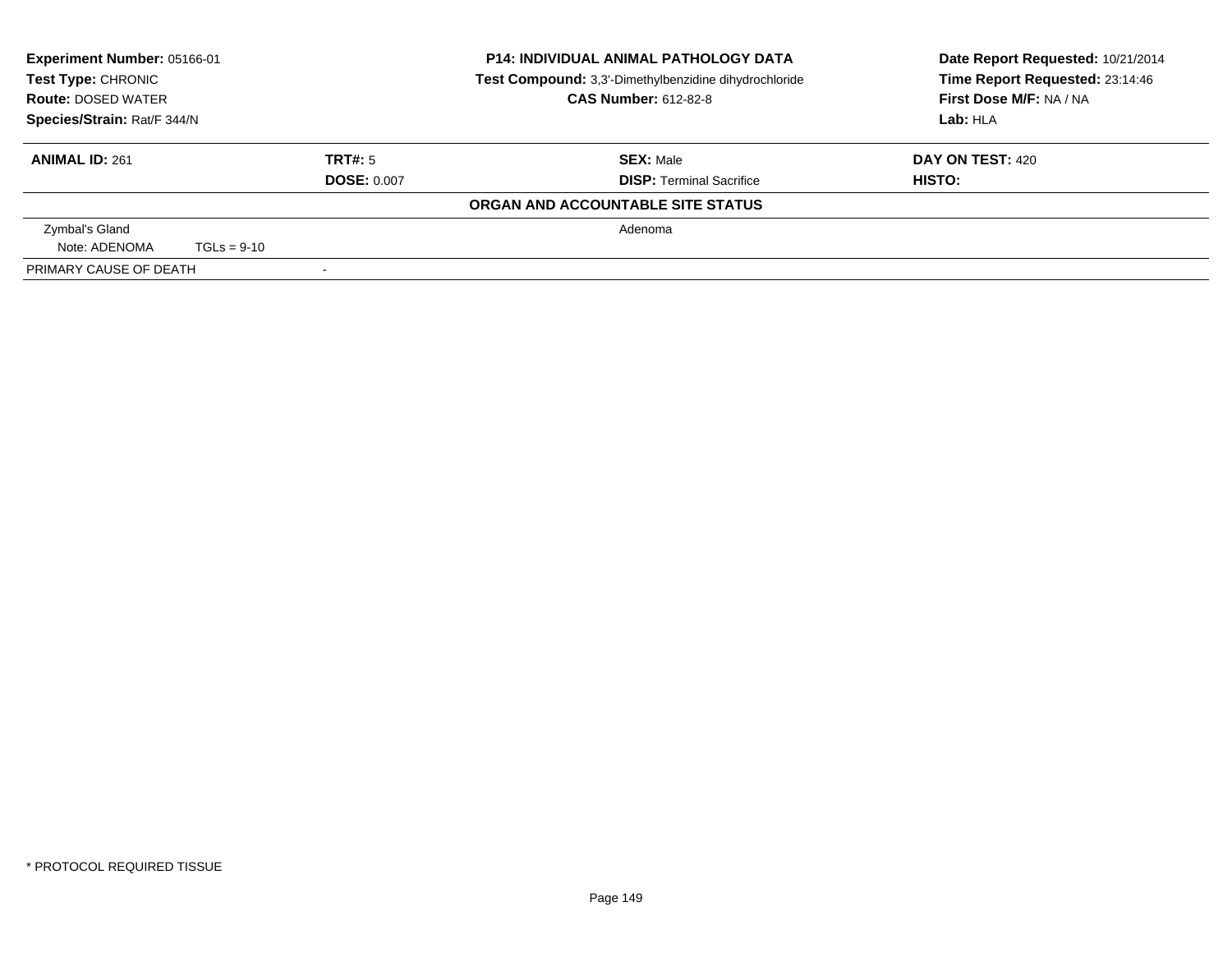| Experiment Number: 05166-01<br>Test Type: CHRONIC<br><b>Route: DOSED WATER</b><br>Species/Strain: Rat/F 344/N |                          | P14: INDIVIDUAL ANIMAL PATHOLOGY DATA<br>Test Compound: 3,3'-Dimethylbenzidine dihydrochloride<br><b>CAS Number: 612-82-8</b> | Date Report Requested: 10/21/2014<br>Time Report Requested: 23:14:46<br>First Dose M/F: NA / NA<br>Lab: HLA |
|---------------------------------------------------------------------------------------------------------------|--------------------------|-------------------------------------------------------------------------------------------------------------------------------|-------------------------------------------------------------------------------------------------------------|
| <b>ANIMAL ID: 262</b>                                                                                         | <b>TRT#: 5</b>           | <b>SEX: Male</b>                                                                                                              | DAY ON TEST: 391                                                                                            |
|                                                                                                               | <b>DOSE: 0.007</b>       | <b>DISP: Moribund</b>                                                                                                         | HISTO:                                                                                                      |
|                                                                                                               |                          | ORGAN AND ACCOUNTABLE SITE STATUS                                                                                             |                                                                                                             |
| <b>NORMAL</b>                                                                                                 |                          |                                                                                                                               |                                                                                                             |
| <b>Adrenal Gland - Cortex</b>                                                                                 | Adrenal Gland - Medulla  | <b>Bone Marrow</b>                                                                                                            | <b>Brain</b>                                                                                                |
| Epididymis                                                                                                    | Esophagus                | Heart                                                                                                                         | Intestine Large - Cecum                                                                                     |
| Intestine Large - Colon                                                                                       | Intestine Large - Rectum | Intestine Small - Duodenum                                                                                                    | Intestine Small - Ileum                                                                                     |
| Intestine Small - Jejunum                                                                                     | Islets, Pancreatic       | Lymph Node - Mesenteric                                                                                                       | Nose                                                                                                        |
| Pancreas                                                                                                      | Parathyroid Gland        | <b>Pituitary Gland</b>                                                                                                        | <b>Preputial Gland</b>                                                                                      |
| Prostate                                                                                                      | Salivary Glands          | <b>Seminal Vesicle</b>                                                                                                        | Stomach - Forestomach                                                                                       |
| Stomach - Glandular                                                                                           | <b>Testes</b>            | <b>Thyroid Gland</b>                                                                                                          | Trachea                                                                                                     |
| <b>Urinary Bladder</b>                                                                                        |                          |                                                                                                                               |                                                                                                             |
| <b>MISSING</b>                                                                                                |                          |                                                                                                                               |                                                                                                             |
| Mammary Gland                                                                                                 | Thymus                   |                                                                                                                               |                                                                                                             |
| <b>OBSERVATIONS</b>                                                                                           |                          |                                                                                                                               |                                                                                                             |
| Kidney                                                                                                        |                          | Nephropathy                                                                                                                   | Mild                                                                                                        |
| Liver                                                                                                         |                          | <b>Basophilic Focus</b>                                                                                                       | Mild                                                                                                        |
|                                                                                                               |                          | Degeneration                                                                                                                  | Cystic, Mild                                                                                                |
|                                                                                                               |                          | <b>Eosinophilic Focus</b>                                                                                                     | Moderate                                                                                                    |
|                                                                                                               |                          | Hematopoietic Cell Proliferation                                                                                              | Minimal                                                                                                     |
| [Eosinophilic Focus TGLS = 5-3.1]                                                                             |                          |                                                                                                                               |                                                                                                             |
| Lung                                                                                                          | Alveolar Epith           | Hyperplasia                                                                                                                   | Focal, Mild                                                                                                 |
| Note: HYPERPLASIA                                                                                             | $TGLs = 2-4.1$           |                                                                                                                               |                                                                                                             |
| Lymph Node                                                                                                    | Deep Cervical            | Hyperplasia                                                                                                                   | Plasma Cell, Moderate                                                                                       |
|                                                                                                               | Mandibular               | Hyperplasia                                                                                                                   | Plasma Cell, Mild                                                                                           |
| Note: HYPERPLASIA                                                                                             | $TGLs = 1-13$            |                                                                                                                               |                                                                                                             |
| Skin                                                                                                          |                          | Basal Cell Adenoma                                                                                                            | Multiple                                                                                                    |
| Note: BASAL CEL ADEN                                                                                          | $TGLs = 6.7 - 14 + 15$   |                                                                                                                               |                                                                                                             |
| Spleen                                                                                                        |                          | Hematopoietic Cell Proliferation                                                                                              | Moderate                                                                                                    |
| Note: HEMA CELL PROL TGLs = 4-3                                                                               |                          |                                                                                                                               |                                                                                                             |
| Zymbal's Gland                                                                                                |                          | Carcinoma                                                                                                                     |                                                                                                             |
| Note: CARCINOMA                                                                                               | $TGLs = 8-10+10.1+10.2$  |                                                                                                                               |                                                                                                             |
| PRIMARY CAUSE OF DEATH                                                                                        | ÷,                       |                                                                                                                               |                                                                                                             |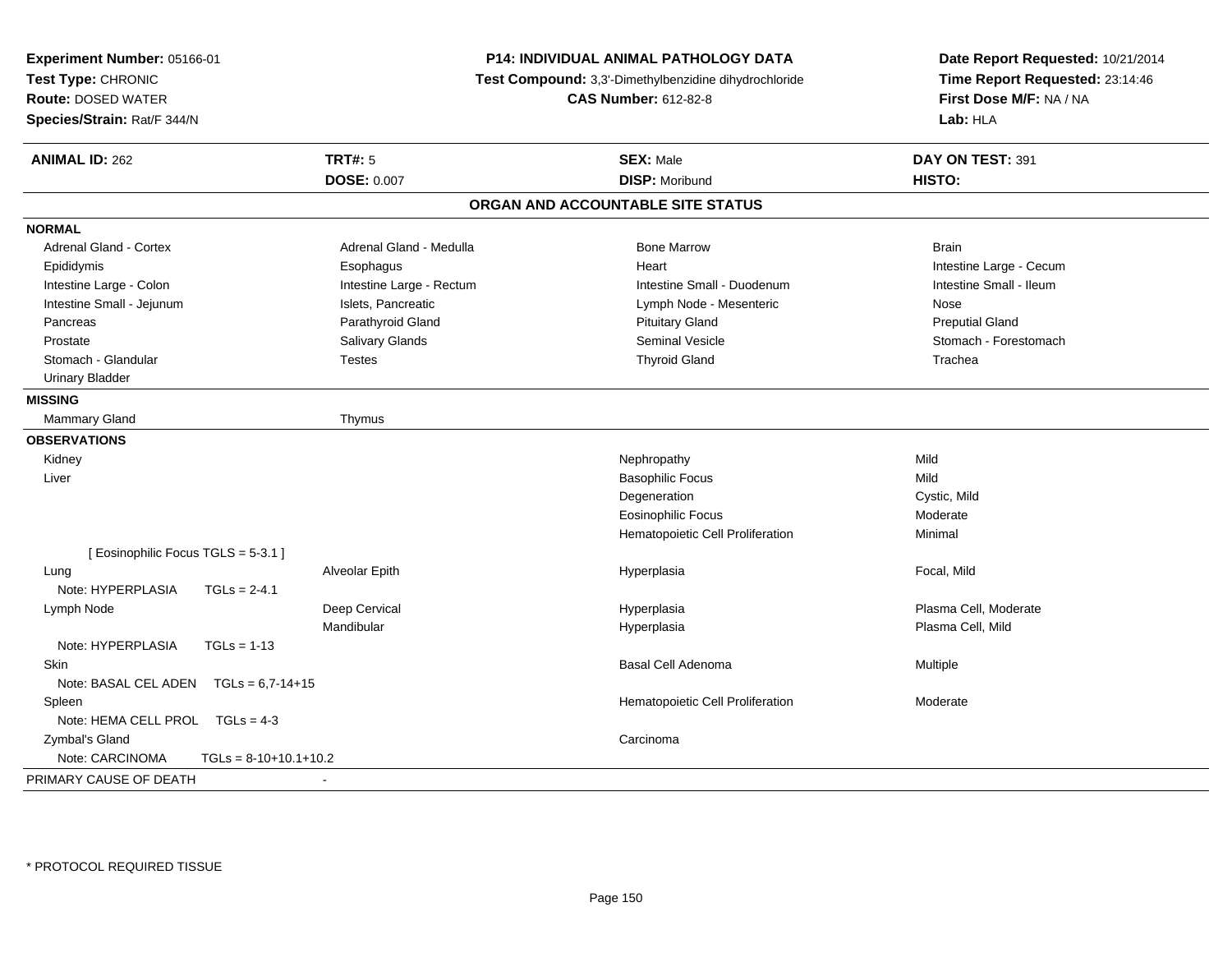| Experiment Number: 05166-01<br>Test Type: CHRONIC<br><b>Route: DOSED WATER</b><br>Species/Strain: Rat/F 344/N |                                      | P14: INDIVIDUAL ANIMAL PATHOLOGY DATA<br>Test Compound: 3,3'-Dimethylbenzidine dihydrochloride<br><b>CAS Number: 612-82-8</b> | Date Report Requested: 10/21/2014<br>Time Report Requested: 23:14:46<br>First Dose M/F: NA / NA<br>Lab: HLA |  |
|---------------------------------------------------------------------------------------------------------------|--------------------------------------|-------------------------------------------------------------------------------------------------------------------------------|-------------------------------------------------------------------------------------------------------------|--|
| <b>ANIMAL ID: 263</b>                                                                                         | <b>TRT#: 5</b><br><b>DOSE: 0.007</b> | <b>SEX: Male</b><br><b>DISP: Moribund</b>                                                                                     | DAY ON TEST: 379<br>HISTO:                                                                                  |  |
|                                                                                                               |                                      | ORGAN AND ACCOUNTABLE SITE STATUS                                                                                             |                                                                                                             |  |
| <b>NORMAL</b>                                                                                                 |                                      |                                                                                                                               |                                                                                                             |  |
| Adrenal Gland - Cortex                                                                                        | Adrenal Gland - Medulla              | <b>Bone Marrow</b>                                                                                                            | <b>Brain</b>                                                                                                |  |
| Epididymis                                                                                                    | Esophagus                            | Heart                                                                                                                         | Intestine Large - Cecum                                                                                     |  |
| Intestine Large - Colon                                                                                       | Intestine Large - Rectum             | Intestine Small - Duodenum                                                                                                    | Intestine Small - Ileum                                                                                     |  |
| Intestine Small - Jejunum                                                                                     | Islets, Pancreatic                   | Lung                                                                                                                          | Lymph Node - Mandibular                                                                                     |  |
| Lymph Node - Mesenteric                                                                                       | Mammary Gland                        | Nose                                                                                                                          | Pancreas                                                                                                    |  |
| Parathyroid Gland                                                                                             | <b>Pituitary Gland</b>               | <b>Preputial Gland</b>                                                                                                        | Salivary Glands                                                                                             |  |
| <b>Seminal Vesicle</b>                                                                                        | Spleen                               | Stomach - Forestomach                                                                                                         | <b>Thyroid Gland</b>                                                                                        |  |
| Trachea                                                                                                       | <b>Urinary Bladder</b>               |                                                                                                                               |                                                                                                             |  |
| <b>MISSING</b>                                                                                                |                                      |                                                                                                                               |                                                                                                             |  |
| Thymus                                                                                                        |                                      |                                                                                                                               |                                                                                                             |  |
| <b>OBSERVATIONS</b>                                                                                           |                                      |                                                                                                                               |                                                                                                             |  |
| Kidney                                                                                                        |                                      | Nephropathy                                                                                                                   | Mild                                                                                                        |  |
| Liver                                                                                                         |                                      | <b>Basophilic Focus</b>                                                                                                       | Mild                                                                                                        |  |
|                                                                                                               |                                      | Degeneration                                                                                                                  | Cystic, Minimal                                                                                             |  |
|                                                                                                               |                                      | Hematopoietic Cell Proliferation                                                                                              | Minimal                                                                                                     |  |
|                                                                                                               |                                      | Hepatocellular Carcinoma                                                                                                      |                                                                                                             |  |
| Note: HEPATOCLR CARC TGLs = 3-3.2                                                                             |                                      |                                                                                                                               |                                                                                                             |  |
| Note: DEGEN<br>$TGLs = 2-3.1$                                                                                 |                                      |                                                                                                                               |                                                                                                             |  |
| Prostate                                                                                                      |                                      | Inflammation                                                                                                                  | Chronic Active, Mild                                                                                        |  |
| Skin                                                                                                          |                                      | Keratoacanthoma                                                                                                               | Multiple                                                                                                    |  |
| Note: KERATOACANTHMA<br>$TGLs = 4.5 - 10.2 + 10.3$                                                            |                                      |                                                                                                                               |                                                                                                             |  |
| Stomach                                                                                                       | Glandular                            | Degeneration                                                                                                                  | Cystic, Minimal                                                                                             |  |
| <b>Testes</b>                                                                                                 | <b>Interstit Cell</b>                | Hyperplasia                                                                                                                   | Mild                                                                                                        |  |
| Zymbal's Gland                                                                                                |                                      | Carcinoma                                                                                                                     |                                                                                                             |  |
| Note: CARCINOMA<br>$TGLs = 1-10.1$                                                                            |                                      |                                                                                                                               |                                                                                                             |  |
| PRIMARY CAUSE OF DEATH                                                                                        | $\blacksquare$                       |                                                                                                                               |                                                                                                             |  |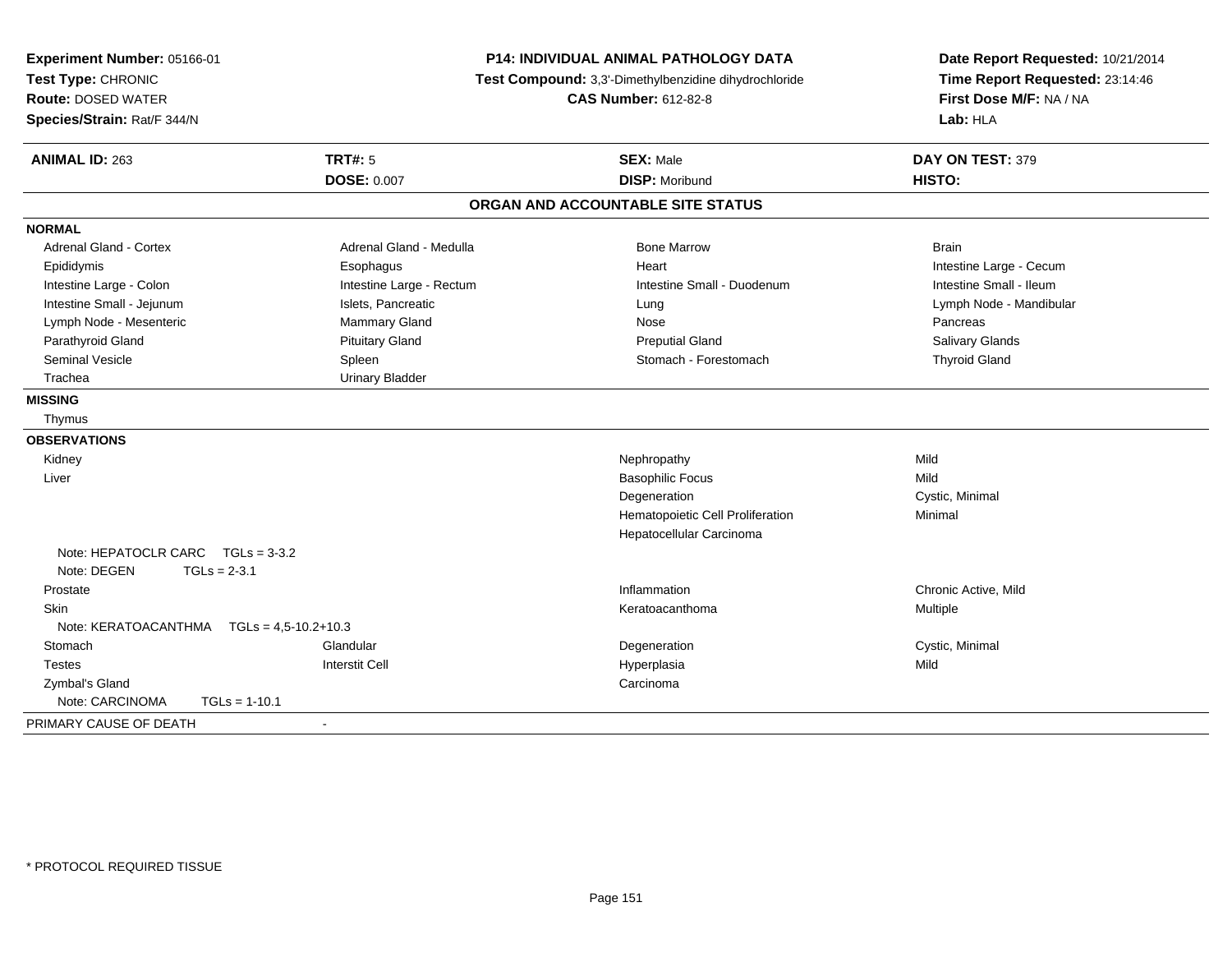| Experiment Number: 05166-01 |                 | <b>P14: INDIVIDUAL ANIMAL PATHOLOGY DATA</b>          |                                   | Date Report Requested: 10/21/2014  |
|-----------------------------|-----------------|-------------------------------------------------------|-----------------------------------|------------------------------------|
| Test Type: CHRONIC          |                 | Test Compound: 3,3'-Dimethylbenzidine dihydrochloride | Time Report Requested: 23:14:46   |                                    |
| <b>Route: DOSED WATER</b>   |                 |                                                       | <b>CAS Number: 612-82-8</b>       | First Dose M/F: NA / NA            |
| Species/Strain: Rat/F 344/N |                 |                                                       |                                   | Lab: HLA                           |
| <b>ANIMAL ID: 264</b>       |                 | <b>TRT#: 5</b>                                        | <b>SEX: Male</b>                  | DAY ON TEST: 285                   |
|                             |                 | <b>DOSE: 0.007</b>                                    | <b>DISP: Moribund</b>             | HISTO:                             |
|                             |                 |                                                       | ORGAN AND ACCOUNTABLE SITE STATUS |                                    |
| <b>NORMAL</b>               |                 |                                                       |                                   |                                    |
| Adrenal Gland - Cortex      |                 | Adrenal Gland - Medulla                               | <b>Bone Marrow</b>                | <b>Brain</b>                       |
| Epididymis                  |                 | Esophagus                                             | Intestine Large - Cecum           | Intestine Large - Colon            |
| Intestine Large - Rectum    |                 | Intestine Small - Duodenum                            | Intestine Small - Ileum           | Intestine Small - Jejunum          |
| Islets, Pancreatic          |                 | Lung                                                  | Lymph Node - Mesenteric           | <b>Mammary Gland</b>               |
| Nose                        |                 | Pancreas                                              | Parathyroid Gland                 | <b>Pituitary Gland</b>             |
| Prostate                    |                 | <b>Salivary Glands</b>                                | <b>Seminal Vesicle</b>            | <b>Skin</b>                        |
| Spleen                      |                 | Stomach - Forestomach                                 | Stomach - Glandular               | <b>Testes</b>                      |
| Thymus                      |                 | <b>Thyroid Gland</b>                                  | Trachea                           | <b>Urinary Bladder</b>             |
| <b>OBSERVATIONS</b>         |                 |                                                       |                                   |                                    |
| Heart                       |                 |                                                       | Cardiomyopathy                    | Mild                               |
| Kidney                      |                 |                                                       | Nephropathy                       | Minimal                            |
| Liver                       |                 |                                                       | <b>Basophilic Focus</b>           | Mild                               |
|                             |                 |                                                       | <b>Eosinophilic Focus</b>         | Mild                               |
|                             |                 |                                                       | Inflammation                      | Granulomatous, Multifocal, Minimal |
|                             |                 |                                                       | <b>Mixed Cell Focus</b>           | Mild                               |
| Lymph Node                  |                 | Mandibular                                            | Hyperplasia                       | Plasma Cell, Moderate              |
| <b>Preputial Gland</b>      |                 |                                                       | Inflammation                      | Chronic Active, Mild               |
| Zymbal's Gland              |                 |                                                       | Carcinoma                         |                                    |
|                             |                 |                                                       | Hyperplasia                       | Glandular, Focal, Minimal          |
|                             |                 |                                                       | Inflammation                      | Acute, Minimal                     |
| Note: CARCINOMA             | $TGLs = 1-10.1$ |                                                       |                                   |                                    |
| PRIMARY CAUSE OF DEATH      |                 | ٠                                                     |                                   |                                    |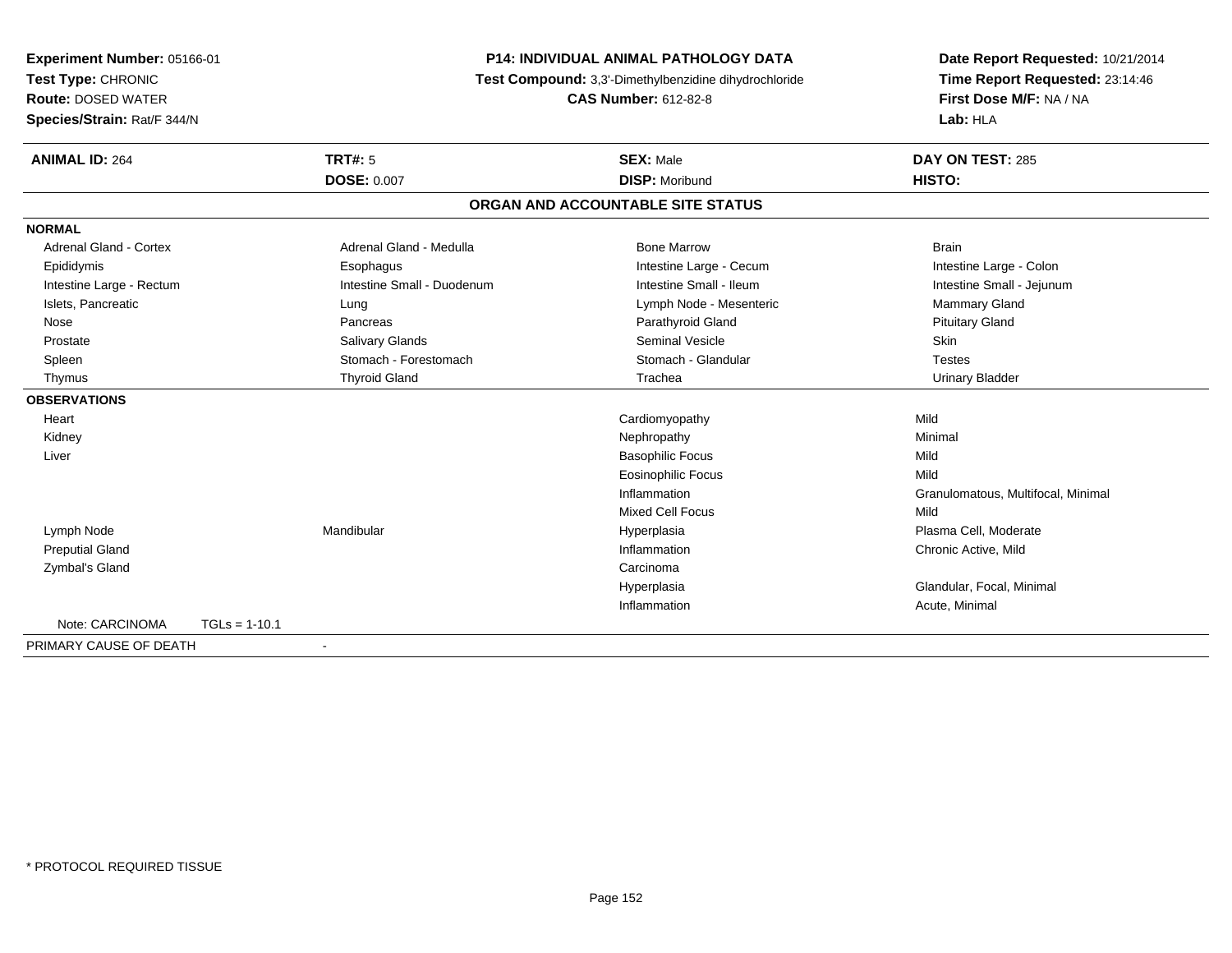| Experiment Number: 05166-01<br>Test Type: CHRONIC<br><b>Route: DOSED WATER</b><br>Species/Strain: Rat/F 344/N | P14: INDIVIDUAL ANIMAL PATHOLOGY DATA<br>Test Compound: 3,3'-Dimethylbenzidine dihydrochloride<br><b>CAS Number: 612-82-8</b> |  | Date Report Requested: 10/21/2014<br>Time Report Requested: 23:14:46<br>First Dose M/F: NA / NA<br>Lab: HLA |                            |
|---------------------------------------------------------------------------------------------------------------|-------------------------------------------------------------------------------------------------------------------------------|--|-------------------------------------------------------------------------------------------------------------|----------------------------|
| <b>ANIMAL ID: 265</b>                                                                                         | <b>TRT#: 5</b>                                                                                                                |  | <b>SEX: Male</b>                                                                                            | DAY ON TEST: 420           |
|                                                                                                               | <b>DOSE: 0.007</b>                                                                                                            |  | <b>DISP: Terminal Sacrifice</b>                                                                             | HISTO:                     |
|                                                                                                               |                                                                                                                               |  | ORGAN AND ACCOUNTABLE SITE STATUS                                                                           |                            |
| <b>NORMAL</b>                                                                                                 |                                                                                                                               |  |                                                                                                             |                            |
| Adrenal Gland - Medulla                                                                                       | <b>Bone Marrow</b>                                                                                                            |  | <b>Brain</b>                                                                                                | Epididymis                 |
| Esophagus                                                                                                     | Intestine Large - Cecum                                                                                                       |  | Intestine Large - Colon                                                                                     | Intestine Small - Duodenum |
| Intestine Small - Ileum                                                                                       | Intestine Small - Jejunum                                                                                                     |  | Islets, Pancreatic                                                                                          | Lymph Node - Mandibular    |
| Lymph Node - Mesenteric                                                                                       | <b>Mammary Gland</b>                                                                                                          |  | Nose                                                                                                        | Pancreas                   |
| Parathyroid Gland                                                                                             | <b>Pituitary Gland</b>                                                                                                        |  | <b>Preputial Gland</b>                                                                                      | Prostate                   |
| Salivary Glands                                                                                               | <b>Seminal Vesicle</b>                                                                                                        |  | Spleen                                                                                                      | Stomach - Forestomach      |
| Stomach - Glandular                                                                                           | Thymus                                                                                                                        |  | <b>Thyroid Gland</b>                                                                                        | Trachea                    |
| <b>Urinary Bladder</b>                                                                                        | Zymbal's Gland                                                                                                                |  |                                                                                                             |                            |
| <b>OBSERVATIONS</b>                                                                                           |                                                                                                                               |  |                                                                                                             |                            |
| <b>Adrenal Gland</b>                                                                                          | Cortex                                                                                                                        |  | Vacuolization Cytoplasmic                                                                                   | Focal, Minimal             |
| Heart                                                                                                         |                                                                                                                               |  | Cardiomyopathy                                                                                              | Minimal                    |
| Intestine Large                                                                                               | Rectum                                                                                                                        |  | Parasite Metazoan                                                                                           | Mild                       |
| Kidney                                                                                                        |                                                                                                                               |  | Nephropathy                                                                                                 | Mild                       |
| Liver                                                                                                         |                                                                                                                               |  | <b>Basophilic Focus</b>                                                                                     | Mild                       |
|                                                                                                               |                                                                                                                               |  | Degeneration                                                                                                | Cystic, Mild               |
|                                                                                                               |                                                                                                                               |  | <b>Mixed Cell Focus</b>                                                                                     | Moderate                   |
|                                                                                                               |                                                                                                                               |  | <b>Necrosis</b>                                                                                             | Focal, Marked              |
| Note: IATROGENIC HEPATIC NECROSIS.                                                                            |                                                                                                                               |  |                                                                                                             |                            |
| Note: MIXED CL FOCUS TGLs = 1,4-3.1                                                                           |                                                                                                                               |  |                                                                                                             |                            |
| Note: [BASOPH FOCUS ] TGLs = 1,2-3.1                                                                          |                                                                                                                               |  |                                                                                                             |                            |
| Note: NECROSIS<br>$TGLs = 3-3.1$                                                                              |                                                                                                                               |  |                                                                                                             |                            |
| [Necrosis TGLS = $1-3.1$ ]                                                                                    |                                                                                                                               |  |                                                                                                             |                            |
| Lung                                                                                                          |                                                                                                                               |  | Alveolar/Bronchiolar Adenoma                                                                                | Multiple                   |
| Note: [ ALV BRON ADEN ] TGLs = 5,6-4+4.1                                                                      |                                                                                                                               |  |                                                                                                             |                            |
| Skin                                                                                                          |                                                                                                                               |  | <b>Basal Cell Adenoma</b>                                                                                   | Multiple                   |
| Note: BASAL CEL ADEN $TGLs = 7.8-13+14$                                                                       |                                                                                                                               |  |                                                                                                             |                            |
| Testes                                                                                                        | <b>Interstit Cell</b>                                                                                                         |  | Hyperplasia                                                                                                 | Mild                       |
| PRIMARY CAUSE OF DEATH                                                                                        |                                                                                                                               |  |                                                                                                             |                            |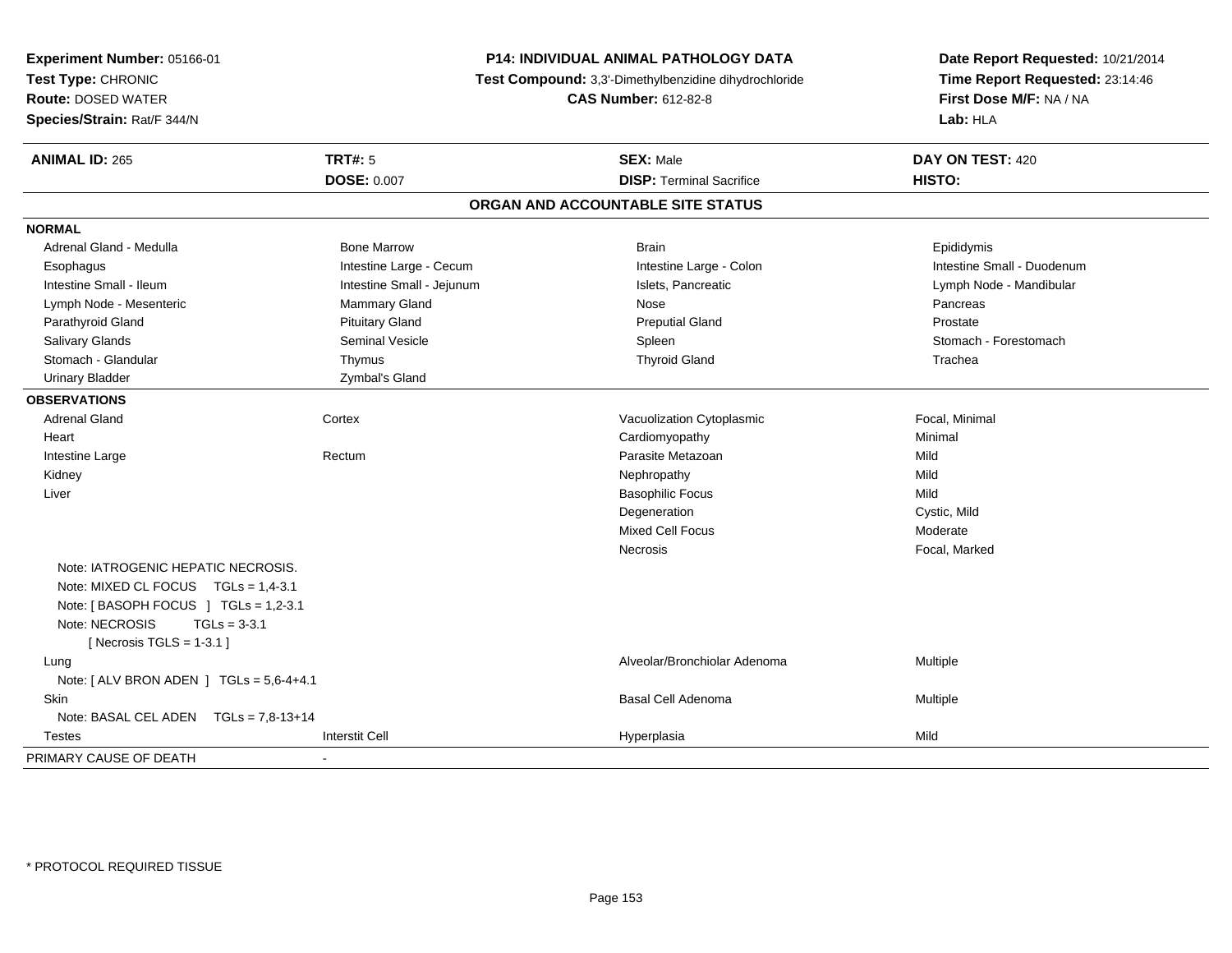| Experiment Number: 05166-01                    |                            | <b>P14: INDIVIDUAL ANIMAL PATHOLOGY DATA</b>          |                                 |  |
|------------------------------------------------|----------------------------|-------------------------------------------------------|---------------------------------|--|
| Test Type: CHRONIC                             |                            | Test Compound: 3.3'-Dimethylbenzidine dihydrochloride | Time Report Requested: 23:14:46 |  |
| <b>Route: DOSED WATER</b>                      |                            | <b>CAS Number: 612-82-8</b>                           | First Dose M/F: NA / NA         |  |
| Species/Strain: Rat/F 344/N                    |                            |                                                       | Lab: HLA                        |  |
| <b>ANIMAL ID: 266</b>                          | <b>TRT#: 5</b>             | <b>SEX: Male</b>                                      | DAY ON TEST: 420                |  |
|                                                | <b>DOSE: 0.007</b>         | <b>DISP: Terminal Sacrifice</b>                       | HISTO:                          |  |
|                                                |                            | ORGAN AND ACCOUNTABLE SITE STATUS                     |                                 |  |
| <b>NORMAL</b>                                  |                            |                                                       |                                 |  |
| <b>Adrenal Gland - Cortex</b>                  | Adrenal Gland - Medulla    | <b>Bone Marrow</b>                                    | Brain                           |  |
| Epididymis                                     | Esophagus                  | Intestine Large - Cecum                               | Intestine Large - Colon         |  |
| Intestine Large - Rectum                       | Intestine Small - Duodenum | Intestine Small - Ileum                               | Intestine Small - Jejunum       |  |
| Islets, Pancreatic                             | Lymph Node - Mandibular    | Lymph Node - Mesenteric                               | Mammary Gland                   |  |
| Nose                                           | Pancreas                   | Parathyroid Gland                                     | <b>Pituitary Gland</b>          |  |
| <b>Preputial Gland</b>                         | Salivary Glands            | Seminal Vesicle                                       | Spleen                          |  |
| Stomach - Forestomach                          | Stomach - Glandular        | Thymus                                                | <b>Thyroid Gland</b>            |  |
| Trachea                                        | <b>Urinary Bladder</b>     |                                                       |                                 |  |
| <b>OBSERVATIONS</b>                            |                            |                                                       |                                 |  |
| Heart                                          |                            | Cardiomyopathy                                        | Mild                            |  |
| Kidney                                         |                            | Nephropathy                                           | Mild                            |  |
| Liver                                          |                            | <b>Basophilic Focus</b>                               | Mild                            |  |
|                                                |                            | Degeneration                                          | Cystic, Mild                    |  |
|                                                |                            | Hepatocellular Carcinoma                              |                                 |  |
|                                                |                            | <b>Mixed Cell Focus</b>                               | Moderate                        |  |
| Note: HEPATOCLR CARC<br>$TGLs = 10-3.1$        |                            |                                                       |                                 |  |
| Note: MIXED CL FOCUS $TGLs = 7-3.1$            |                            |                                                       |                                 |  |
| [ Hepatocellular Carcinoma TGLS = 8,9,11-3.1 ] |                            |                                                       |                                 |  |
| Lung                                           | Alveolar Epith             | Hyperplasia                                           | Multifocal, Mild                |  |
| Prostate                                       |                            | Inflammation                                          | Chronic Active, Mild            |  |
| <b>Skin</b>                                    |                            | Basal Cell Adenoma                                    | Multiple                        |  |
|                                                |                            | <b>Basal Cell Carcinoma</b>                           |                                 |  |
|                                                | Sebaceous GI               | Hyperplasia                                           | Focal, Moderate                 |  |
|                                                |                            | Inflammation                                          | Chronic Active, Marked          |  |
|                                                |                            | Squamous Cell Papilloma                               |                                 |  |
| $TGLs = 2,4-13+15$<br>Note: BASAL CEL ADEN     |                            |                                                       |                                 |  |
| Note: INFLAMMATION<br>$TGLs = 5-16$            |                            |                                                       |                                 |  |
| Note: BASAL CEL CARC<br>$TGLs = 3-14$          |                            |                                                       |                                 |  |
| Note: $SQ CL PAPILLOM TGLS = 6-17$             |                            |                                                       |                                 |  |

Note: HYPERPLASIA

 $TGLs = 6-17$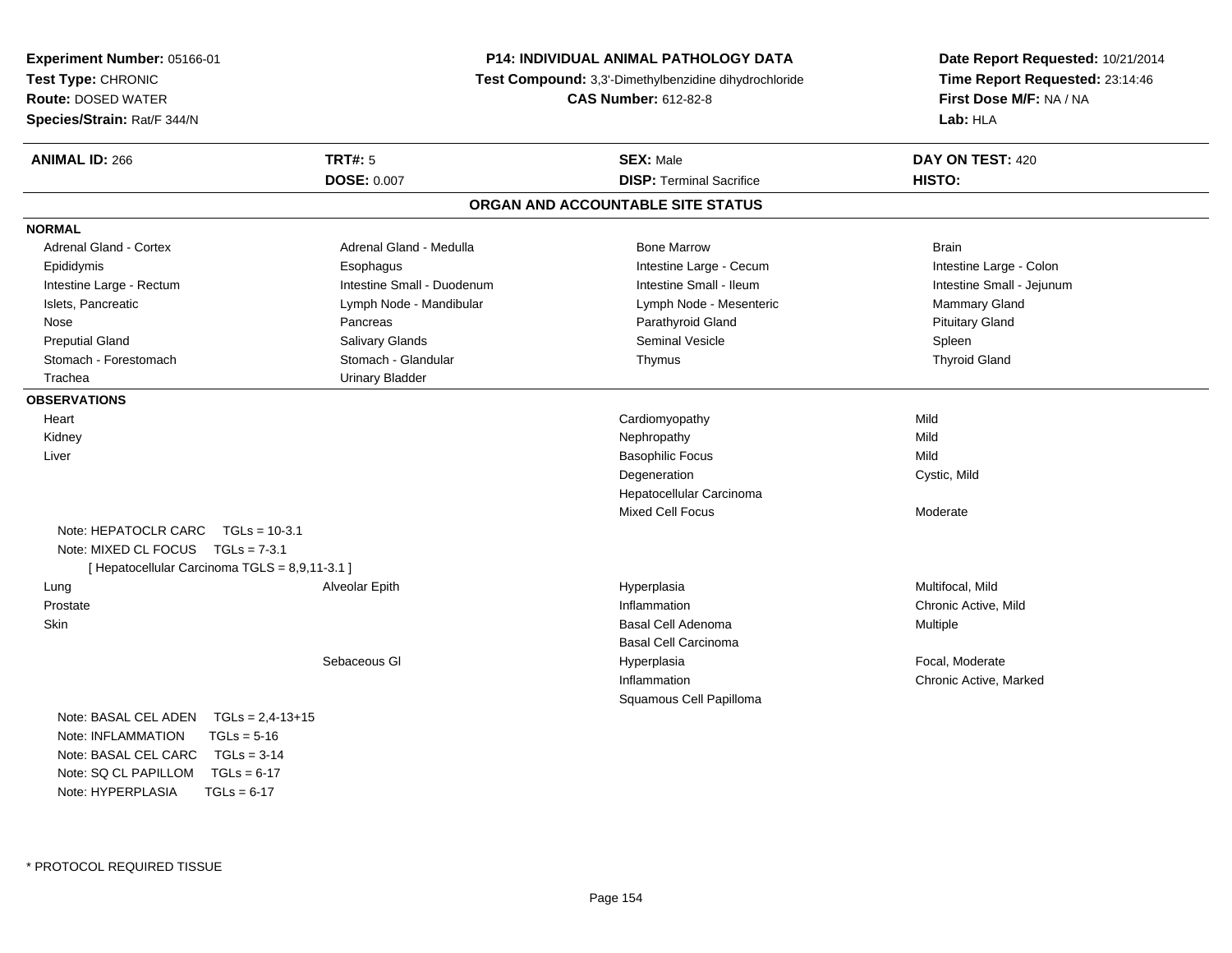| Experiment Number: 05166-01<br>Test Type: CHRONIC |              |                                  | <b>P14: INDIVIDUAL ANIMAL PATHOLOGY DATA</b><br>Test Compound: 3,3'-Dimethylbenzidine dihydrochloride | Date Report Requested: 10/21/2014<br>Time Report Requested: 23:14:46 |
|---------------------------------------------------|--------------|----------------------------------|-------------------------------------------------------------------------------------------------------|----------------------------------------------------------------------|
| <b>Route: DOSED WATER</b>                         |              |                                  | <b>CAS Number: 612-82-8</b>                                                                           | First Dose M/F: NA / NA                                              |
| Species/Strain: Rat/F 344/N                       |              |                                  |                                                                                                       | Lab: HLA                                                             |
| <b>ANIMAL ID: 266</b>                             |              | TRT#: 5                          | <b>SEX: Male</b>                                                                                      | DAY ON TEST: 420                                                     |
|                                                   |              | <b>DOSE: 0.007</b>               | <b>DISP: Terminal Sacrifice</b>                                                                       | HISTO:                                                               |
|                                                   |              |                                  | ORGAN AND ACCOUNTABLE SITE STATUS                                                                     |                                                                      |
| <b>Testes</b>                                     |              | <b>Bilateral, Interstit Cell</b> | Adenoma                                                                                               |                                                                      |
|                                                   |              | Interstit Cell                   | Hyperplasia                                                                                           | Mild                                                                 |
| Note: ADENOMA                                     | $TGLs = 1-8$ |                                  |                                                                                                       |                                                                      |
| Zymbal's Gland                                    |              |                                  | Adenoma                                                                                               |                                                                      |
| PRIMARY CAUSE OF DEATH                            |              |                                  |                                                                                                       |                                                                      |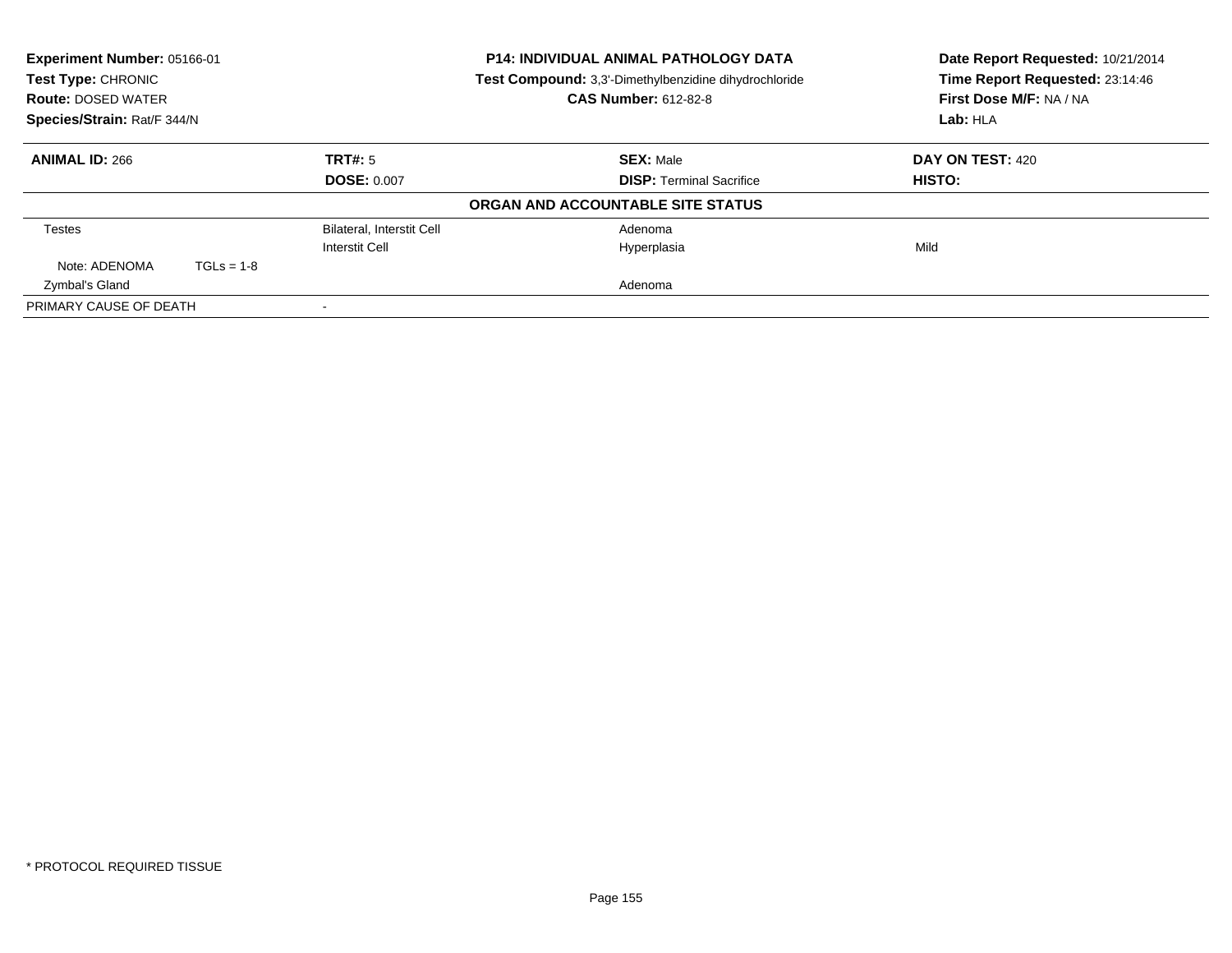| Experiment Number: 05166-01<br>Test Type: CHRONIC<br><b>Route: DOSED WATER</b>                                                                     |                          | <b>P14: INDIVIDUAL ANIMAL PATHOLOGY DATA</b><br>Test Compound: 3,3'-Dimethylbenzidine dihydrochloride<br><b>CAS Number: 612-82-8</b> | Date Report Requested: 10/21/2014<br>Time Report Requested: 23:14:46<br>First Dose M/F: NA / NA |
|----------------------------------------------------------------------------------------------------------------------------------------------------|--------------------------|--------------------------------------------------------------------------------------------------------------------------------------|-------------------------------------------------------------------------------------------------|
| Species/Strain: Rat/F 344/N                                                                                                                        |                          |                                                                                                                                      | Lab: HLA                                                                                        |
| <b>ANIMAL ID: 267</b>                                                                                                                              | TRT#: 5                  | <b>SEX: Male</b>                                                                                                                     | DAY ON TEST: 420                                                                                |
|                                                                                                                                                    | <b>DOSE: 0.007</b>       | <b>DISP: Terminal Sacrifice</b>                                                                                                      | HISTO:                                                                                          |
|                                                                                                                                                    |                          | ORGAN AND ACCOUNTABLE SITE STATUS                                                                                                    |                                                                                                 |
| <b>NORMAL</b>                                                                                                                                      |                          |                                                                                                                                      |                                                                                                 |
| <b>Adrenal Gland - Cortex</b>                                                                                                                      | Adrenal Gland - Medulla  | <b>Bone Marrow</b>                                                                                                                   | <b>Brain</b>                                                                                    |
| Epididymis                                                                                                                                         | Esophagus                | Heart                                                                                                                                | Intestine Large - Cecum                                                                         |
| Intestine Large - Colon                                                                                                                            | Intestine Large - Rectum | Intestine Small - Duodenum                                                                                                           | Intestine Small - Ileum                                                                         |
| Intestine Small - Jejunum                                                                                                                          | Islets, Pancreatic       | Nose                                                                                                                                 | Pancreas                                                                                        |
| Parathyroid Gland                                                                                                                                  | <b>Pituitary Gland</b>   | <b>Preputial Gland</b>                                                                                                               | Salivary Glands                                                                                 |
| <b>Seminal Vesicle</b>                                                                                                                             | Spleen                   | Stomach - Forestomach                                                                                                                | Stomach - Glandular                                                                             |
| Thymus                                                                                                                                             | <b>Thyroid Gland</b>     | Trachea                                                                                                                              | <b>Urinary Bladder</b>                                                                          |
| Zymbal's Gland                                                                                                                                     |                          |                                                                                                                                      |                                                                                                 |
| <b>MISSING</b>                                                                                                                                     |                          |                                                                                                                                      |                                                                                                 |
| Mammary Gland                                                                                                                                      |                          |                                                                                                                                      |                                                                                                 |
| <b>OBSERVATIONS</b>                                                                                                                                |                          |                                                                                                                                      |                                                                                                 |
| Kidney                                                                                                                                             |                          | Nephropathy                                                                                                                          | Mild                                                                                            |
| Liver                                                                                                                                              |                          | <b>Basophilic Focus</b>                                                                                                              | Mild                                                                                            |
|                                                                                                                                                    |                          | Degeneration                                                                                                                         | Cystic, Mild                                                                                    |
|                                                                                                                                                    |                          | <b>Eosinophilic Focus</b>                                                                                                            | Mild                                                                                            |
|                                                                                                                                                    |                          | Mixed Cell Focus                                                                                                                     | Moderate                                                                                        |
|                                                                                                                                                    |                          | Neoplastic Nodule                                                                                                                    | Multiple                                                                                        |
| Note: NEOPLASTIC NOD $TGLs = 6.7-3.1$<br>[Basophilic Focus TGLS = 6-3.1]<br>[ Degeneration TGLS = 7-3.1 ]<br>[ Eosinophilic Focus TGLS = 4,5-3.1 ] |                          |                                                                                                                                      |                                                                                                 |
| Lung                                                                                                                                               |                          | <b>Infiltration Cellular</b>                                                                                                         | Histiocyte, Minimal                                                                             |
| Lymph Node                                                                                                                                         | Mandibular, Sinus        | Ectasia                                                                                                                              | Mild                                                                                            |
|                                                                                                                                                    | Mesenteric               | Hemorrhage                                                                                                                           | Mild                                                                                            |
| Prostate                                                                                                                                           |                          | Inflammation                                                                                                                         | Chronic Active, Mild                                                                            |
| <b>Skin</b>                                                                                                                                        |                          | <b>Basal Cell Adenoma</b>                                                                                                            | Multiple                                                                                        |
|                                                                                                                                                    | Sebaceous GI             | Hyperplasia<br>Keratoacanthoma                                                                                                       | Focal, Moderate                                                                                 |
| Note: BASAL CEL ADEN<br>$TGLs = 8,9,10-13+14+15$<br>Note: BASAL CEL ADEN<br>$TGLs = 16-19$                                                         |                          |                                                                                                                                      |                                                                                                 |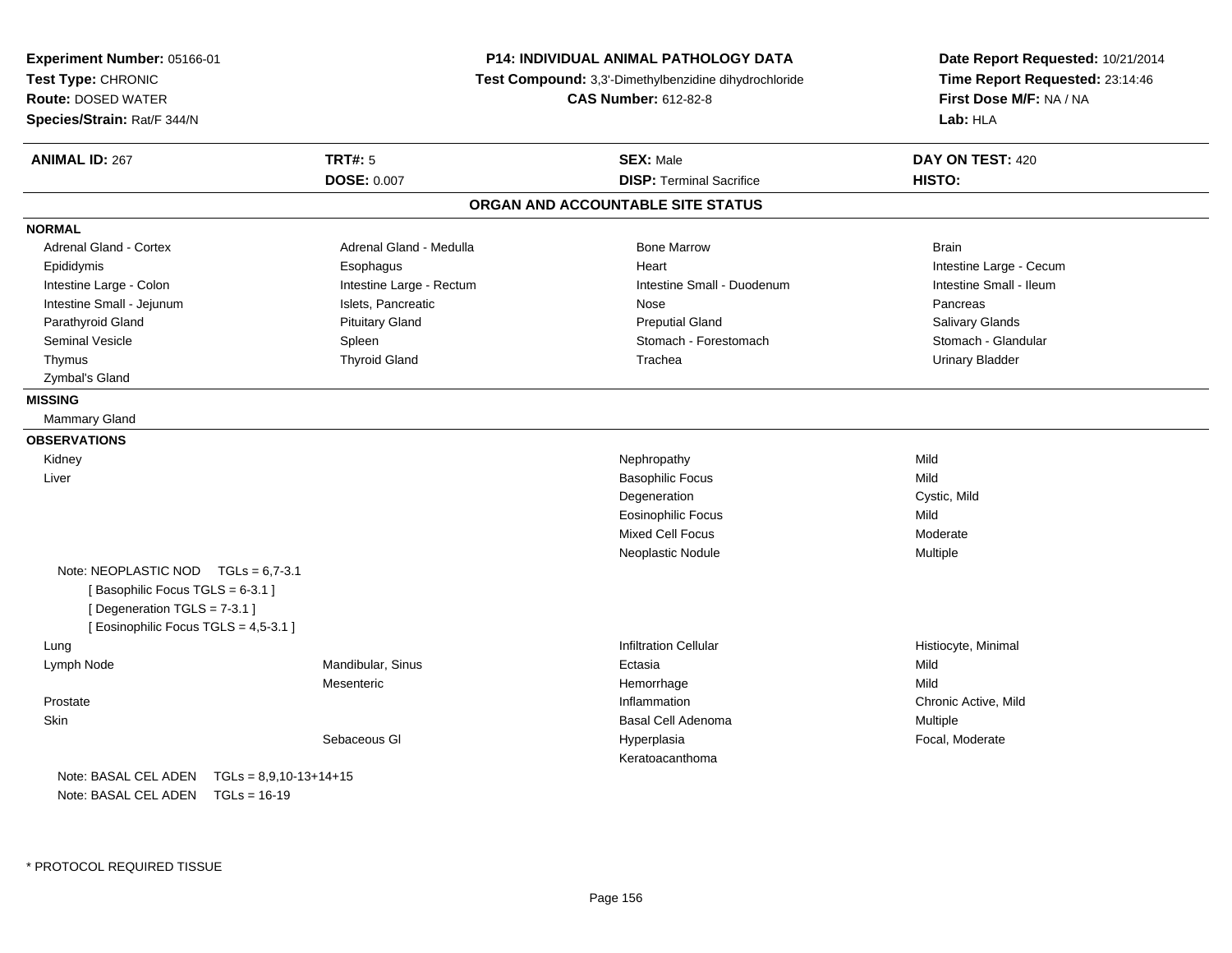| Experiment Number: 05166-01<br>Test Type: CHRONIC<br><b>Route: DOSED WATER</b><br>Species/Strain: Rat/F 344/N |                                                       | <b>P14: INDIVIDUAL ANIMAL PATHOLOGY DATA</b><br>Test Compound: 3,3'-Dimethylbenzidine dihydrochloride<br><b>CAS Number: 612-82-8</b> | Date Report Requested: 10/21/2014<br>Time Report Requested: 23:14:46<br>First Dose M/F: NA / NA |
|---------------------------------------------------------------------------------------------------------------|-------------------------------------------------------|--------------------------------------------------------------------------------------------------------------------------------------|-------------------------------------------------------------------------------------------------|
|                                                                                                               |                                                       |                                                                                                                                      | Lab: HLA                                                                                        |
| <b>ANIMAL ID: 267</b>                                                                                         | TRT#: 5                                               | <b>SEX: Male</b>                                                                                                                     | DAY ON TEST: 420                                                                                |
|                                                                                                               | <b>DOSE: 0.007</b>                                    | <b>DISP:</b> Terminal Sacrifice                                                                                                      | HISTO:                                                                                          |
|                                                                                                               |                                                       | ORGAN AND ACCOUNTABLE SITE STATUS                                                                                                    |                                                                                                 |
| Note: HYPERPLASIA                                                                                             | $TGLs = 15-18$                                        |                                                                                                                                      |                                                                                                 |
|                                                                                                               | Note: BASAL CEL ADEN $TGLs = 11, 12, 13, 14-16+17+18$ |                                                                                                                                      |                                                                                                 |
| <b>Testes</b>                                                                                                 | <b>Bilateral, Interstit Cell</b>                      | Adenoma                                                                                                                              |                                                                                                 |
| Note: ADENOMA                                                                                                 | $TGLs = 1,2-8+8.1$                                    |                                                                                                                                      |                                                                                                 |
| PRIMARY CAUSE OF DEATH                                                                                        |                                                       |                                                                                                                                      |                                                                                                 |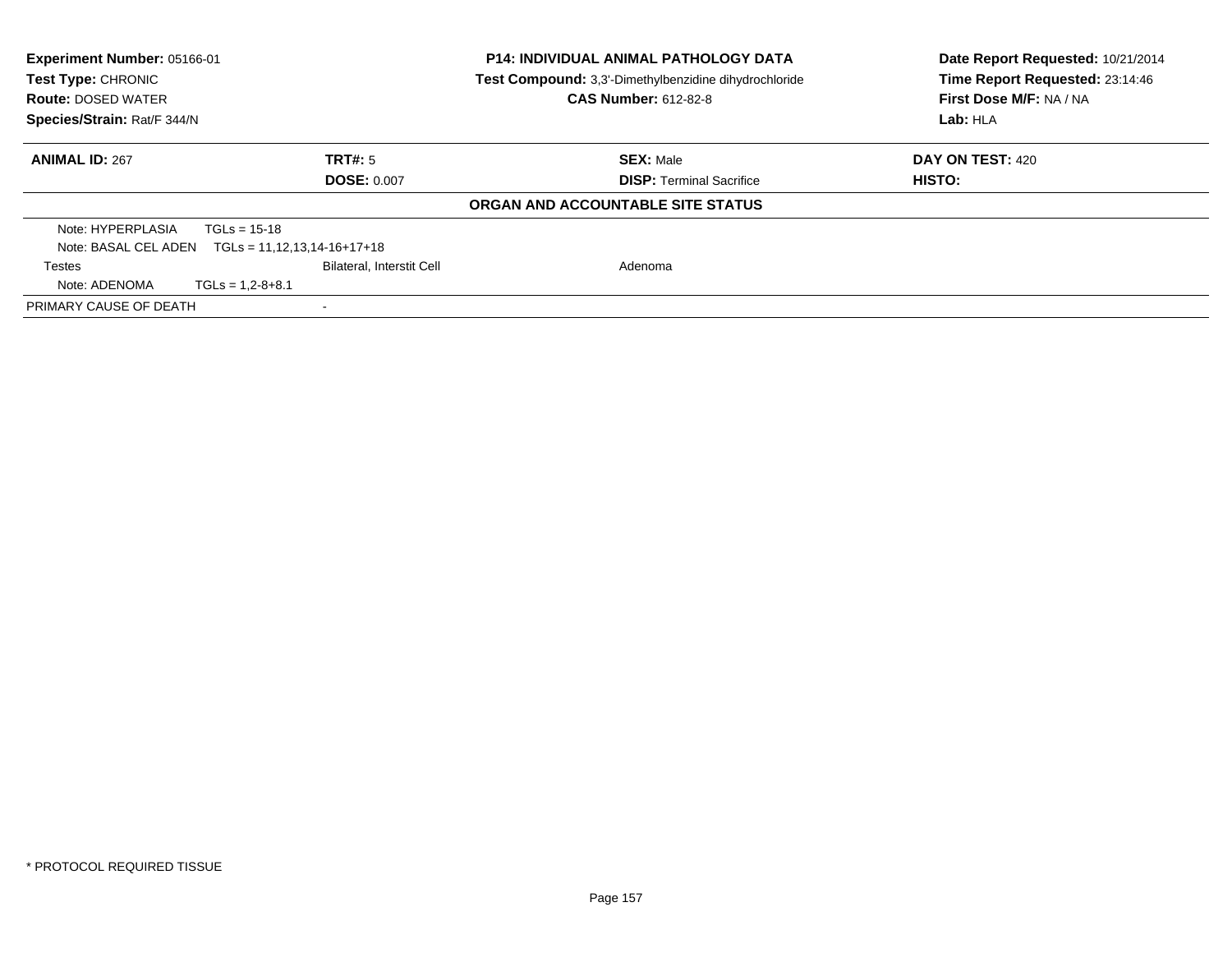| Experiment Number: 05166-01                                        |                         | <b>P14: INDIVIDUAL ANIMAL PATHOLOGY DATA</b>          | Date Report Requested: 10/21/2014                          |
|--------------------------------------------------------------------|-------------------------|-------------------------------------------------------|------------------------------------------------------------|
| Test Type: CHRONIC<br>Route: DOSED WATER                           |                         | Test Compound: 3,3'-Dimethylbenzidine dihydrochloride | Time Report Requested: 23:14:46<br>First Dose M/F: NA / NA |
|                                                                    |                         | <b>CAS Number: 612-82-8</b>                           |                                                            |
| Species/Strain: Rat/F 344/N                                        |                         |                                                       | Lab: HLA                                                   |
| <b>ANIMAL ID: 268</b>                                              | <b>TRT#: 5</b>          | <b>SEX: Male</b>                                      | DAY ON TEST: 420                                           |
|                                                                    | <b>DOSE: 0.007</b>      | <b>DISP: Terminal Sacrifice</b>                       | HISTO:                                                     |
|                                                                    |                         | ORGAN AND ACCOUNTABLE SITE STATUS                     |                                                            |
| <b>NORMAL</b>                                                      |                         |                                                       |                                                            |
| Adrenal Gland - Cortex                                             | Adrenal Gland - Medulla | <b>Bone Marrow</b>                                    | <b>Brain</b>                                               |
| Epididymis                                                         | Esophagus               | Intestine Large - Cecum                               | Intestine Large - Rectum                                   |
| Intestine Small - Duodenum                                         | Intestine Small - Ileum | Intestine Small - Jejunum                             | Islets, Pancreatic                                         |
| Lymph Node - Mesenteric                                            | Mammary Gland           | Nose                                                  | Pancreas                                                   |
| Parathyroid Gland                                                  | <b>Pituitary Gland</b>  | Prostate                                              | Salivary Glands                                            |
| Stomach - Forestomach                                              | Stomach - Glandular     | <b>Testes</b>                                         | Thymus                                                     |
| <b>Thyroid Gland</b>                                               | Trachea                 | <b>Urinary Bladder</b>                                | Zymbal's Gland                                             |
| <b>OBSERVATIONS</b>                                                |                         |                                                       |                                                            |
| Heart                                                              |                         | Cardiomyopathy                                        | Minimal                                                    |
| Intestine Large<br>Note: POLYP ADENOMAT TGLs = 9-7.1               | Colon                   | Polyp Adenomatous                                     |                                                            |
| Kidney                                                             |                         | Nephropathy                                           | Mild                                                       |
| Liver                                                              |                         | <b>Basophilic Focus</b>                               | Mild                                                       |
|                                                                    |                         | Degeneration                                          | Cystic, Moderate                                           |
|                                                                    |                         | <b>Eosinophilic Focus</b>                             | Moderate                                                   |
|                                                                    |                         | Hematopoietic Cell Proliferation                      | Minimal                                                    |
|                                                                    |                         | <b>Mixed Cell Focus</b>                               | Mild                                                       |
|                                                                    |                         | Neoplastic Nodule                                     |                                                            |
| Note: DEGEN<br>$TGLs = 4-3.1$<br>Note: NEOPLASTIC NOD TGLs = 4-3.1 |                         |                                                       |                                                            |
| Lung                                                               |                         | <b>Infiltration Cellular</b>                          | Histiocyte, Minimal                                        |
| Note: INFILTRAT CELL $TGLs = 6-4+4.1$                              |                         |                                                       |                                                            |
| Lymph Node                                                         | Mandibular              | Hyperplasia                                           | Plasma Cell, Mild                                          |
| Mesentery                                                          | Fat                     | Necrosis                                              | Focal, Marked                                              |
| Note: NECROSIS<br>$TGLs = 2-13$                                    |                         |                                                       |                                                            |
| <b>Preputial Gland</b>                                             |                         | Adenoma                                               |                                                            |
|                                                                    | Duct                    | Ectasia                                               | Moderate                                                   |
| Note: ADENOMA<br>$TGLs = 1-8.2$                                    |                         |                                                       |                                                            |
| <b>Seminal Vesicle</b>                                             |                         | Atrophy                                               | Mild                                                       |
| Note: ATROPHY<br>$TGLs = 3-8.3$                                    |                         |                                                       |                                                            |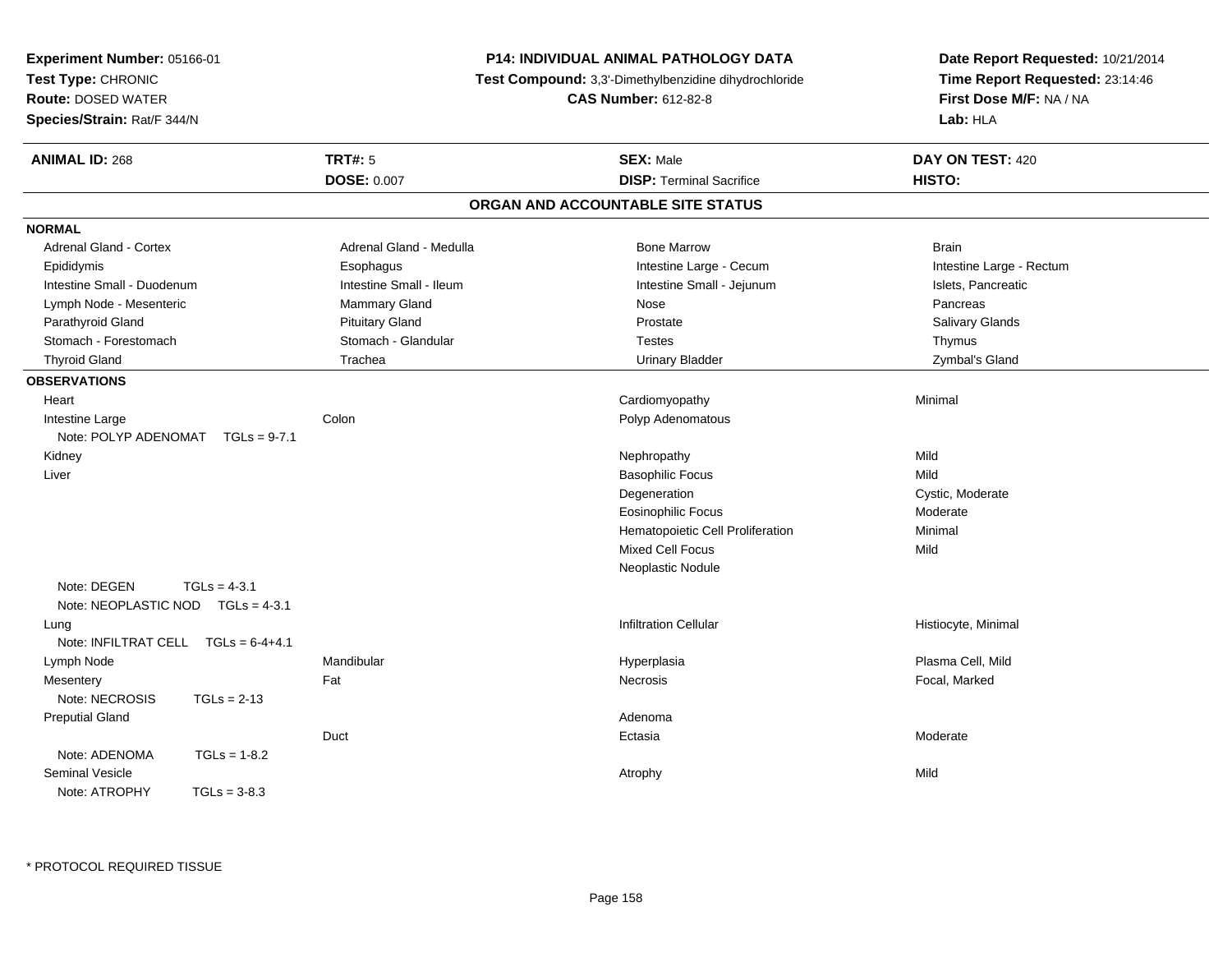| Experiment Number: 05166-01<br>Test Type: CHRONIC<br><b>Route: DOSED WATER</b><br>Species/Strain: Rat/F 344/N |                    | <b>P14: INDIVIDUAL ANIMAL PATHOLOGY DATA</b><br>Test Compound: 3,3'-Dimethylbenzidine dihydrochloride<br><b>CAS Number: 612-82-8</b> | Date Report Requested: 10/21/2014<br>Time Report Requested: 23:14:46<br>First Dose M/F: NA / NA<br>Lab: HLA |
|---------------------------------------------------------------------------------------------------------------|--------------------|--------------------------------------------------------------------------------------------------------------------------------------|-------------------------------------------------------------------------------------------------------------|
| <b>ANIMAL ID: 268</b>                                                                                         | TRT#: 5            | <b>SEX: Male</b>                                                                                                                     | <b>DAY ON TEST: 420</b>                                                                                     |
|                                                                                                               | <b>DOSE: 0.007</b> | <b>DISP:</b> Terminal Sacrifice                                                                                                      | HISTO:                                                                                                      |
|                                                                                                               |                    | ORGAN AND ACCOUNTABLE SITE STATUS                                                                                                    |                                                                                                             |
| <b>Skin</b>                                                                                                   |                    | Basal Cell Adenoma                                                                                                                   |                                                                                                             |
| Note: BASAL CEL ADEN $TGLs = 7-14$                                                                            |                    |                                                                                                                                      |                                                                                                             |
| Spleen                                                                                                        |                    | Hematopoietic Cell Proliferation                                                                                                     | Marked                                                                                                      |
| Note: HEMA CELL PROL $TGLs = 8-3$                                                                             |                    |                                                                                                                                      |                                                                                                             |
| PRIMARY CAUSE OF DEATH                                                                                        |                    |                                                                                                                                      |                                                                                                             |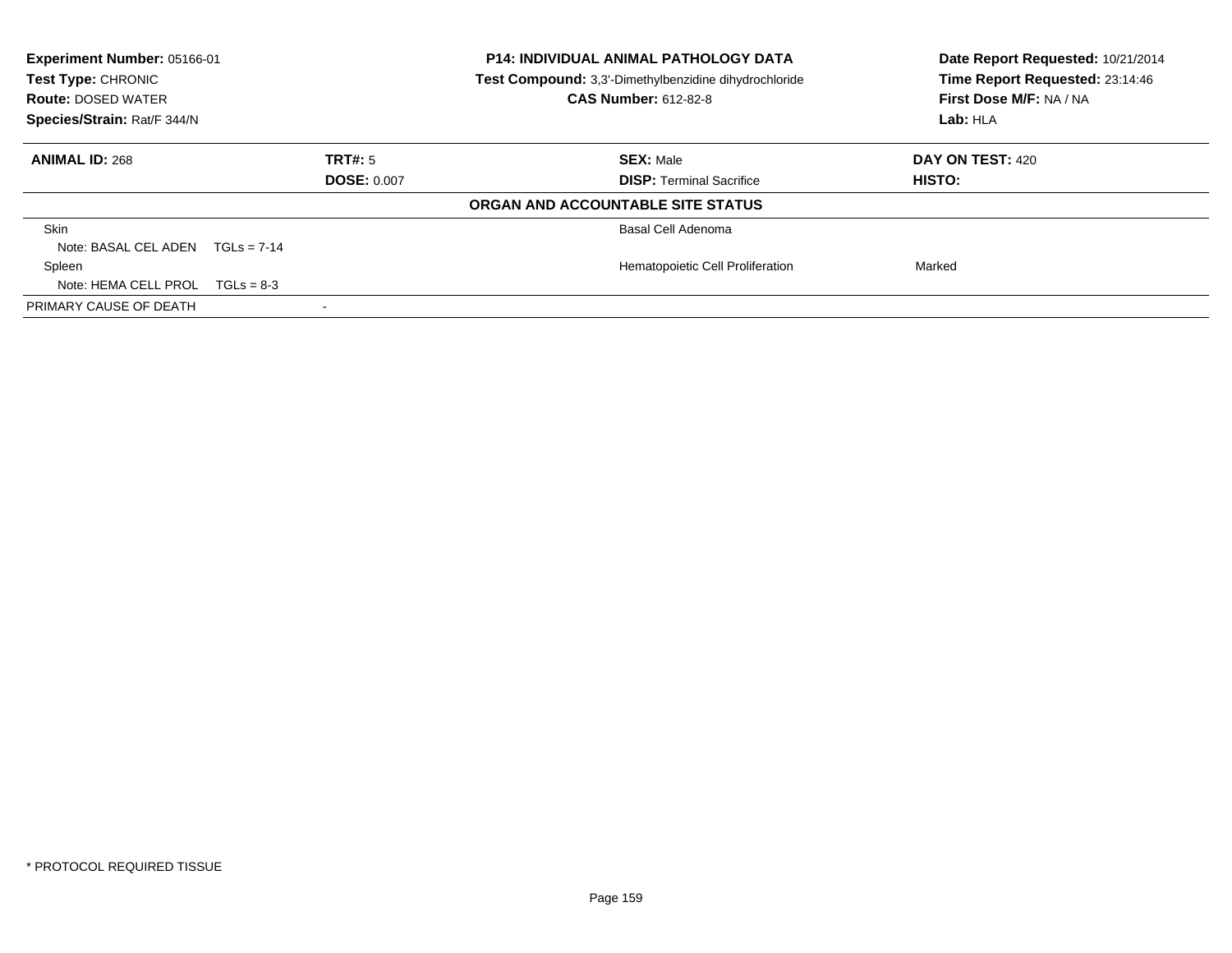| Experiment Number: 05166-01<br>Test Type: CHRONIC<br><b>Route: DOSED WATER</b><br>Species/Strain: Rat/F 344/N |                          | <b>P14: INDIVIDUAL ANIMAL PATHOLOGY DATA</b><br>Test Compound: 3,3'-Dimethylbenzidine dihydrochloride<br><b>CAS Number: 612-82-8</b> | Date Report Requested: 10/21/2014<br>Time Report Requested: 23:14:46<br>First Dose M/F: NA / NA<br>Lab: HLA |
|---------------------------------------------------------------------------------------------------------------|--------------------------|--------------------------------------------------------------------------------------------------------------------------------------|-------------------------------------------------------------------------------------------------------------|
| <b>ANIMAL ID: 269</b>                                                                                         | <b>TRT#: 5</b>           | <b>SEX: Male</b>                                                                                                                     | DAY ON TEST: 406                                                                                            |
|                                                                                                               | <b>DOSE: 0.007</b>       | <b>DISP: Moribund</b>                                                                                                                | HISTO:                                                                                                      |
|                                                                                                               |                          | ORGAN AND ACCOUNTABLE SITE STATUS                                                                                                    |                                                                                                             |
| <b>NORMAL</b>                                                                                                 |                          |                                                                                                                                      |                                                                                                             |
| <b>Adrenal Gland - Cortex</b>                                                                                 | Adrenal Gland - Medulla  | <b>Bone Marrow</b>                                                                                                                   | <b>Brain</b>                                                                                                |
| Epididymis                                                                                                    | Esophagus                | Heart                                                                                                                                | Intestine Large - Cecum                                                                                     |
| Intestine Large - Colon                                                                                       | Intestine Large - Rectum | Intestine Small - Duodenum                                                                                                           | Intestine Small - Ileum                                                                                     |
| Intestine Small - Jejunum                                                                                     | Islets, Pancreatic       | Lymph Node - Mandibular                                                                                                              | Lymph Node - Mesenteric                                                                                     |
| Mammary Gland                                                                                                 | Nose                     | Pancreas                                                                                                                             | Parathyroid Gland                                                                                           |
| <b>Pituitary Gland</b>                                                                                        | <b>Preputial Gland</b>   | Prostate                                                                                                                             | Salivary Glands                                                                                             |
| <b>Seminal Vesicle</b>                                                                                        | Stomach - Forestomach    | Stomach - Glandular                                                                                                                  | Thymus                                                                                                      |
| <b>Thyroid Gland</b>                                                                                          | Trachea                  | <b>Urinary Bladder</b>                                                                                                               | Zymbal's Gland                                                                                              |
| <b>OBSERVATIONS</b>                                                                                           |                          |                                                                                                                                      |                                                                                                             |
| Kidney                                                                                                        |                          | Nephropathy                                                                                                                          | Mild                                                                                                        |
| Liver                                                                                                         |                          | Degeneration                                                                                                                         | Cystic, Mild                                                                                                |
|                                                                                                               |                          | <b>Eosinophilic Focus</b>                                                                                                            | Mild                                                                                                        |
|                                                                                                               |                          | Neoplastic Nodule                                                                                                                    |                                                                                                             |
| Note: NEOPLASTIC NOD<br>$TGI = 8-3.1$                                                                         |                          |                                                                                                                                      |                                                                                                             |
| [Degeneration TGLS = 7-3.1]                                                                                   |                          |                                                                                                                                      |                                                                                                             |
| Lung                                                                                                          |                          | Alveolar/Bronchiolar Adenoma                                                                                                         |                                                                                                             |
|                                                                                                               |                          | <b>Infiltration Cellular</b>                                                                                                         | Histiocyte, Minimal                                                                                         |
| Skin                                                                                                          |                          | <b>Basal Cell Adenoma</b>                                                                                                            | Multiple                                                                                                    |
|                                                                                                               |                          | Squamous Cell Carcinoma                                                                                                              |                                                                                                             |
| Note: SQUAM CEL CARC TGLs = 4-15                                                                              |                          |                                                                                                                                      |                                                                                                             |
| Note: BASAL CEL ADEN    TGLs = 2,3-13+14                                                                      |                          |                                                                                                                                      |                                                                                                             |
| Spleen                                                                                                        |                          | Hematopoietic Cell Proliferation                                                                                                     | Marked                                                                                                      |
| [ Hematopoietic Cell Proliferation TGLS = 6-3 ]                                                               |                          |                                                                                                                                      |                                                                                                             |
| Testes                                                                                                        | <b>Interstit Cell</b>    | Adenoma                                                                                                                              |                                                                                                             |
| PRIMARY CAUSE OF DEATH                                                                                        |                          |                                                                                                                                      |                                                                                                             |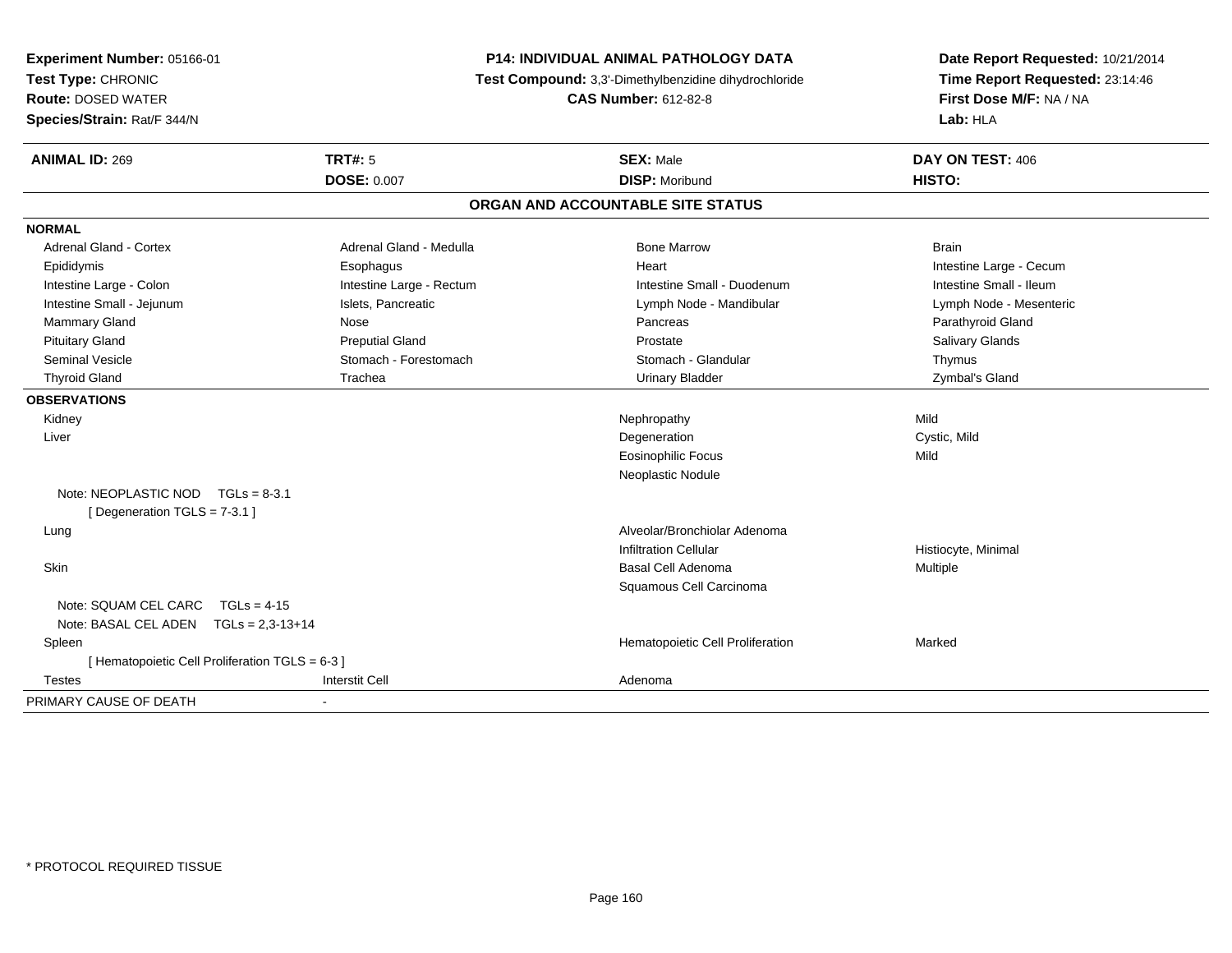| Experiment Number: 05166-01<br>Test Type: CHRONIC<br><b>Route: DOSED WATER</b><br>Species/Strain: Rat/F 344/N | <b>P14: INDIVIDUAL ANIMAL PATHOLOGY DATA</b><br>Test Compound: 3,3'-Dimethylbenzidine dihydrochloride<br><b>CAS Number: 612-82-8</b> |                                                     | Date Report Requested: 10/21/2014<br>Time Report Requested: 23:14:46<br>First Dose M/F: NA / NA<br>Lab: HLA |
|---------------------------------------------------------------------------------------------------------------|--------------------------------------------------------------------------------------------------------------------------------------|-----------------------------------------------------|-------------------------------------------------------------------------------------------------------------|
| <b>ANIMAL ID: 270</b>                                                                                         | <b>TRT#: 5</b><br><b>DOSE: 0.007</b>                                                                                                 | <b>SEX: Male</b><br><b>DISP: Terminal Sacrifice</b> | DAY ON TEST: 420<br>HISTO:                                                                                  |
|                                                                                                               |                                                                                                                                      | ORGAN AND ACCOUNTABLE SITE STATUS                   |                                                                                                             |
| <b>NORMAL</b>                                                                                                 |                                                                                                                                      |                                                     |                                                                                                             |
| Adrenal Gland - Medulla                                                                                       | <b>Bone Marrow</b>                                                                                                                   | <b>Brain</b>                                        | Epididymis                                                                                                  |
| Esophagus                                                                                                     | Heart                                                                                                                                | Intestine Large - Cecum                             | Intestine Large - Colon                                                                                     |
| Intestine Large - Rectum                                                                                      | Intestine Small - Duodenum                                                                                                           | Intestine Small - Ileum                             | Intestine Small - Jejunum                                                                                   |
| Islets, Pancreatic                                                                                            | Lymph Node - Mesenteric                                                                                                              | Nose                                                | Parathyroid Gland                                                                                           |
| <b>Pituitary Gland</b>                                                                                        | <b>Preputial Gland</b>                                                                                                               | Prostate                                            | Seminal Vesicle                                                                                             |
| Spleen                                                                                                        | Stomach - Forestomach                                                                                                                | Stomach - Glandular                                 | <b>Testes</b>                                                                                               |
| Thymus                                                                                                        | <b>Thyroid Gland</b>                                                                                                                 | Trachea                                             | <b>Urinary Bladder</b>                                                                                      |
| Zymbal's Gland                                                                                                |                                                                                                                                      |                                                     |                                                                                                             |
| <b>MISSING</b>                                                                                                |                                                                                                                                      |                                                     |                                                                                                             |
| Lymph Node - Mandibular                                                                                       | Mammary Gland                                                                                                                        | Salivary Glands                                     |                                                                                                             |
| <b>OBSERVATIONS</b>                                                                                           |                                                                                                                                      |                                                     |                                                                                                             |
| <b>Adrenal Gland</b>                                                                                          | Cortex                                                                                                                               | Vacuolization Cytoplasmic                           | Focal, Mild                                                                                                 |
| Kidney                                                                                                        |                                                                                                                                      | Nephropathy                                         | Mild                                                                                                        |
| Liver                                                                                                         |                                                                                                                                      | <b>Basophilic Focus</b>                             | Mild                                                                                                        |
|                                                                                                               |                                                                                                                                      | Degeneration                                        | Cystic, Mild                                                                                                |
|                                                                                                               |                                                                                                                                      | <b>Eosinophilic Focus</b>                           | Mild                                                                                                        |
|                                                                                                               |                                                                                                                                      | Mixed Cell Focus                                    | Mild                                                                                                        |
| Note: MIXED CL FOCUS TGLs = 4-3.1<br>Note: DEGEN<br>$TGLs = 3-3.1$                                            |                                                                                                                                      |                                                     |                                                                                                             |
| Lung                                                                                                          | Alveolar Epith                                                                                                                       | Hyperplasia                                         | Focal, Mild                                                                                                 |
| Pancreas                                                                                                      | Acinus                                                                                                                               | Atrophy                                             | Mild                                                                                                        |
| Skin                                                                                                          |                                                                                                                                      | Basal Cell Adenoma                                  | <b>Multiple</b>                                                                                             |
| Note: BASAL CEL ADEN<br>$TGLs = 1,2,5-13+14+15$                                                               |                                                                                                                                      |                                                     |                                                                                                             |
| PRIMARY CAUSE OF DEATH                                                                                        |                                                                                                                                      |                                                     |                                                                                                             |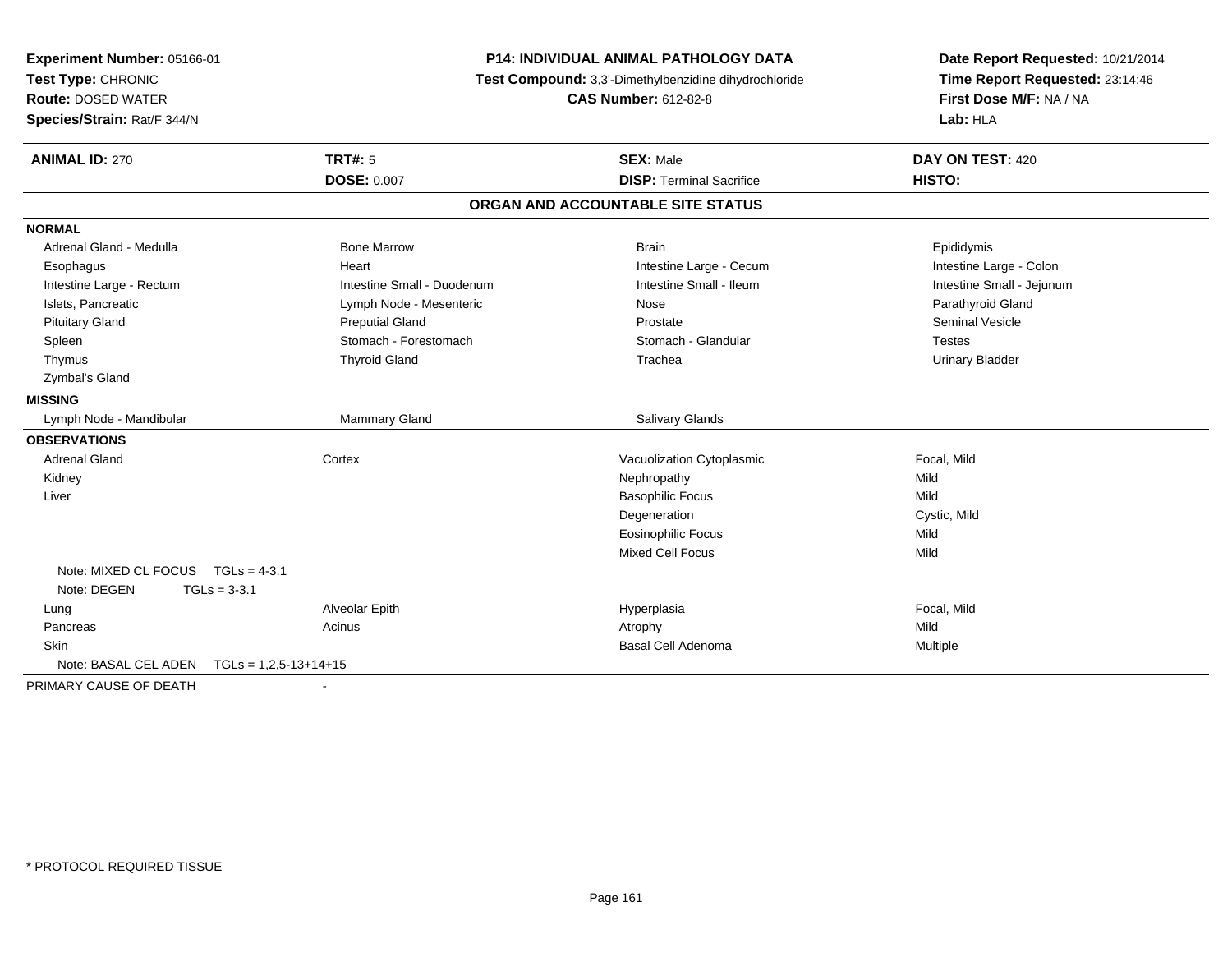| Experiment Number: 05166-01<br>Test Type: CHRONIC<br><b>Route: DOSED WATER</b><br>Species/Strain: Rat/F 344/N |                  | <b>P14: INDIVIDUAL ANIMAL PATHOLOGY DATA</b><br>Test Compound: 3,3'-Dimethylbenzidine dihydrochloride<br><b>CAS Number: 612-82-8</b> |                                       | Date Report Requested: 10/21/2014<br>Time Report Requested: 23:14:46<br>First Dose M/F: NA / NA<br>Lab: HLA |
|---------------------------------------------------------------------------------------------------------------|------------------|--------------------------------------------------------------------------------------------------------------------------------------|---------------------------------------|-------------------------------------------------------------------------------------------------------------|
| <b>ANIMAL ID: 271</b>                                                                                         |                  | <b>TRT#: 5</b><br><b>DOSE: 0.007</b>                                                                                                 | <b>SEX: Male</b><br><b>DISP: Dead</b> | DAY ON TEST: 341<br>HISTO:                                                                                  |
|                                                                                                               |                  |                                                                                                                                      | ORGAN AND ACCOUNTABLE SITE STATUS     |                                                                                                             |
| <b>NORMAL</b>                                                                                                 |                  |                                                                                                                                      |                                       |                                                                                                             |
| <b>Adrenal Gland - Cortex</b>                                                                                 |                  | Adrenal Gland - Medulla                                                                                                              | <b>Bone Marrow</b>                    | <b>Brain</b>                                                                                                |
| Epididymis                                                                                                    |                  | Esophagus                                                                                                                            | Intestine Large - Cecum               | Intestine Large - Colon                                                                                     |
| Intestine Large - Rectum                                                                                      |                  | Intestine Small - Duodenum                                                                                                           | Intestine Small - Ileum               | Intestine Small - Jejunum                                                                                   |
| Islets, Pancreatic                                                                                            |                  | Lymph Node - Mandibular                                                                                                              | Lymph Node - Mesenteric               | Mammary Gland                                                                                               |
| Nose                                                                                                          |                  | Pancreas                                                                                                                             | Parathyroid Gland                     | <b>Pituitary Gland</b>                                                                                      |
| <b>Preputial Gland</b>                                                                                        |                  | <b>Salivary Glands</b>                                                                                                               | <b>Seminal Vesicle</b>                | Skin                                                                                                        |
| Spleen                                                                                                        |                  | Stomach - Glandular                                                                                                                  | Thymus                                | <b>Thyroid Gland</b>                                                                                        |
| Trachea                                                                                                       |                  | <b>Urinary Bladder</b>                                                                                                               | Zymbal's Gland                        |                                                                                                             |
| <b>OBSERVATIONS</b>                                                                                           |                  |                                                                                                                                      |                                       |                                                                                                             |
| Heart                                                                                                         |                  |                                                                                                                                      | Cardiomyopathy                        | Mild                                                                                                        |
|                                                                                                               |                  | Atrium                                                                                                                               | <b>Dilatation</b>                     | Moderate                                                                                                    |
| Kidney                                                                                                        |                  |                                                                                                                                      | Nephropathy                           | Mild                                                                                                        |
| Liver                                                                                                         |                  |                                                                                                                                      | Congestion                            | Moderate                                                                                                    |
|                                                                                                               |                  |                                                                                                                                      | Degeneration                          | Cystic, Mild                                                                                                |
|                                                                                                               |                  |                                                                                                                                      | Eosinophilic Focus                    | Mild                                                                                                        |
| Note: CONGESTION                                                                                              | $TGLs = 2-3.1$   |                                                                                                                                      |                                       |                                                                                                             |
| Lung                                                                                                          |                  |                                                                                                                                      | Congestion                            | Moderate                                                                                                    |
| Note: CONGESTION                                                                                              | $TGLs = 1-4+4.1$ |                                                                                                                                      |                                       |                                                                                                             |
| Lymph Node                                                                                                    |                  | Mediastinal                                                                                                                          | Hemorrhage                            | Moderate                                                                                                    |
| Pharynx                                                                                                       |                  |                                                                                                                                      | Squamous Cell Carcinoma               |                                                                                                             |
| Note: SQUAM CEL CARC                                                                                          | $TGLs = 3-13$    |                                                                                                                                      |                                       |                                                                                                             |
| Prostate                                                                                                      |                  |                                                                                                                                      | Inflammation                          | Chronic Active, Moderate                                                                                    |
| Stomach                                                                                                       |                  | Forestomach                                                                                                                          | Erosion                               | Focal, Mild                                                                                                 |
| Note: EROSION                                                                                                 | $TGLs = 4-6$     |                                                                                                                                      |                                       |                                                                                                             |
| <b>Testes</b>                                                                                                 |                  | <b>Interstit Cell</b>                                                                                                                | Adenoma                               |                                                                                                             |
| Note: ADENOMA                                                                                                 | $TGLs = 5-8$     |                                                                                                                                      |                                       |                                                                                                             |
| PRIMARY CAUSE OF DEATH                                                                                        |                  |                                                                                                                                      |                                       |                                                                                                             |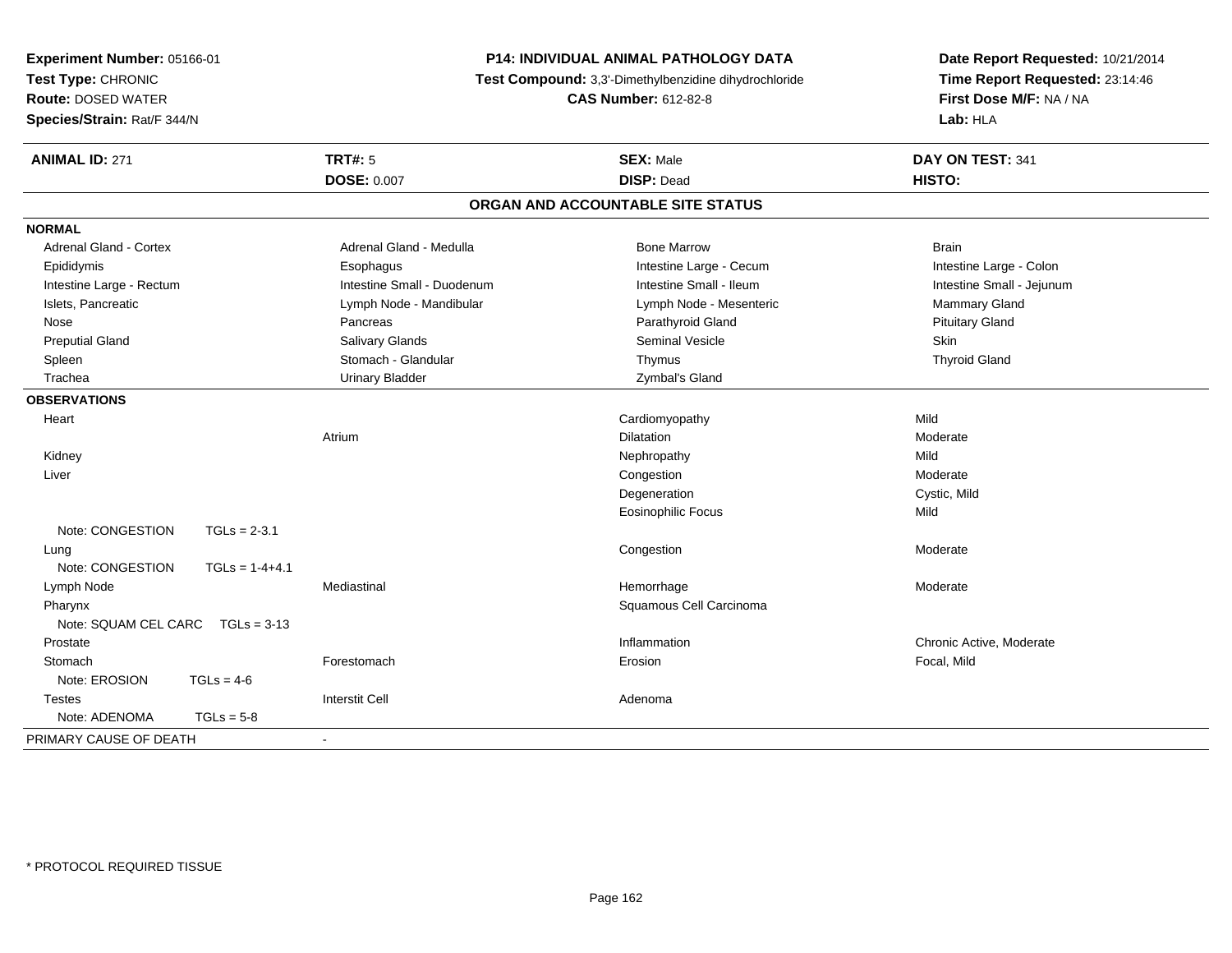| Experiment Number: 05166-01<br>Test Type: CHRONIC<br><b>Route: DOSED WATER</b><br>Species/Strain: Rat/F 344/N | <b>P14: INDIVIDUAL ANIMAL PATHOLOGY DATA</b><br>Test Compound: 3,3'-Dimethylbenzidine dihydrochloride<br><b>CAS Number: 612-82-8</b> |                                   | Date Report Requested: 10/21/2014<br>Time Report Requested: 23:14:46<br>First Dose M/F: NA / NA<br>Lab: HLA |  |
|---------------------------------------------------------------------------------------------------------------|--------------------------------------------------------------------------------------------------------------------------------------|-----------------------------------|-------------------------------------------------------------------------------------------------------------|--|
| <b>ANIMAL ID: 272</b>                                                                                         | <b>TRT#: 5</b>                                                                                                                       | <b>SEX: Male</b>                  | DAY ON TEST: 420                                                                                            |  |
|                                                                                                               | <b>DOSE: 0.007</b>                                                                                                                   | <b>DISP: Terminal Sacrifice</b>   | HISTO:                                                                                                      |  |
|                                                                                                               |                                                                                                                                      | ORGAN AND ACCOUNTABLE SITE STATUS |                                                                                                             |  |
| <b>NORMAL</b>                                                                                                 |                                                                                                                                      |                                   |                                                                                                             |  |
| <b>Adrenal Gland - Cortex</b>                                                                                 | Adrenal Gland - Medulla                                                                                                              | <b>Bone Marrow</b>                | Epididymis                                                                                                  |  |
| Esophagus                                                                                                     | Heart                                                                                                                                | Intestine Large - Cecum           | Intestine Large - Colon                                                                                     |  |
| Intestine Large - Rectum                                                                                      | Intestine Small - Duodenum                                                                                                           | Intestine Small - Ileum           | Intestine Small - Jejunum                                                                                   |  |
| Islets, Pancreatic                                                                                            | Lymph Node - Mandibular                                                                                                              | Lymph Node - Mesenteric           | Mammary Gland                                                                                               |  |
| Nose                                                                                                          | Pancreas                                                                                                                             | Parathyroid Gland                 | <b>Pituitary Gland</b>                                                                                      |  |
| <b>Preputial Gland</b>                                                                                        | Salivary Glands                                                                                                                      | <b>Seminal Vesicle</b>            | <b>Skin</b>                                                                                                 |  |
| Spleen                                                                                                        | Stomach - Forestomach                                                                                                                | Stomach - Glandular               | Thymus                                                                                                      |  |
| Trachea                                                                                                       | <b>Urinary Bladder</b>                                                                                                               |                                   |                                                                                                             |  |
| <b>OBSERVATIONS</b>                                                                                           |                                                                                                                                      |                                   |                                                                                                             |  |
| <b>Brain</b>                                                                                                  | Thalamus                                                                                                                             | Cyst                              |                                                                                                             |  |
| $TGLs = 4-1$<br>Note: CYST                                                                                    |                                                                                                                                      |                                   |                                                                                                             |  |
| Kidney                                                                                                        |                                                                                                                                      | Nephropathy                       | Mild                                                                                                        |  |
| Liver                                                                                                         |                                                                                                                                      | <b>Basophilic Focus</b>           | Mild                                                                                                        |  |
|                                                                                                               |                                                                                                                                      | Degeneration                      | Cystic, Mild                                                                                                |  |
|                                                                                                               |                                                                                                                                      | Mixed Cell Focus                  | Moderate                                                                                                    |  |
|                                                                                                               |                                                                                                                                      | Necrosis                          | Focal, Marked                                                                                               |  |
| Note: MIXED CL FOCUS TGLs = 2-3.1<br>Note: IATROGENIC HEPATIC NECROSIS.<br>[Necrosis TGLS = $1-3.1$ ]         |                                                                                                                                      |                                   |                                                                                                             |  |
| Lung                                                                                                          |                                                                                                                                      | Alveolar/Bronchiolar Adenoma      |                                                                                                             |  |
|                                                                                                               | Alveolar Epith                                                                                                                       | Hyperplasia                       | Multifocal, Mild                                                                                            |  |
| Note: ALV BRON ADEN<br>$TGLs = 5-4$                                                                           |                                                                                                                                      |                                   |                                                                                                             |  |
| Lymph Node                                                                                                    | Mediastinal                                                                                                                          | Hemorrhage                        | Mild                                                                                                        |  |
| Note: HEMORRHAGE<br>$TGLs = 3-13$                                                                             |                                                                                                                                      |                                   |                                                                                                             |  |
| Prostate                                                                                                      |                                                                                                                                      | Inflammation                      | Chronic Active, Mild                                                                                        |  |
| <b>Testes</b>                                                                                                 | <b>Interstit Cell</b>                                                                                                                | Hyperplasia                       | Mild                                                                                                        |  |
| <b>Thyroid Gland</b>                                                                                          | C Cell                                                                                                                               | Adenoma                           |                                                                                                             |  |
| Zymbal's Gland                                                                                                |                                                                                                                                      | Adenoma                           |                                                                                                             |  |
| PRIMARY CAUSE OF DEATH                                                                                        | $\blacksquare$                                                                                                                       |                                   |                                                                                                             |  |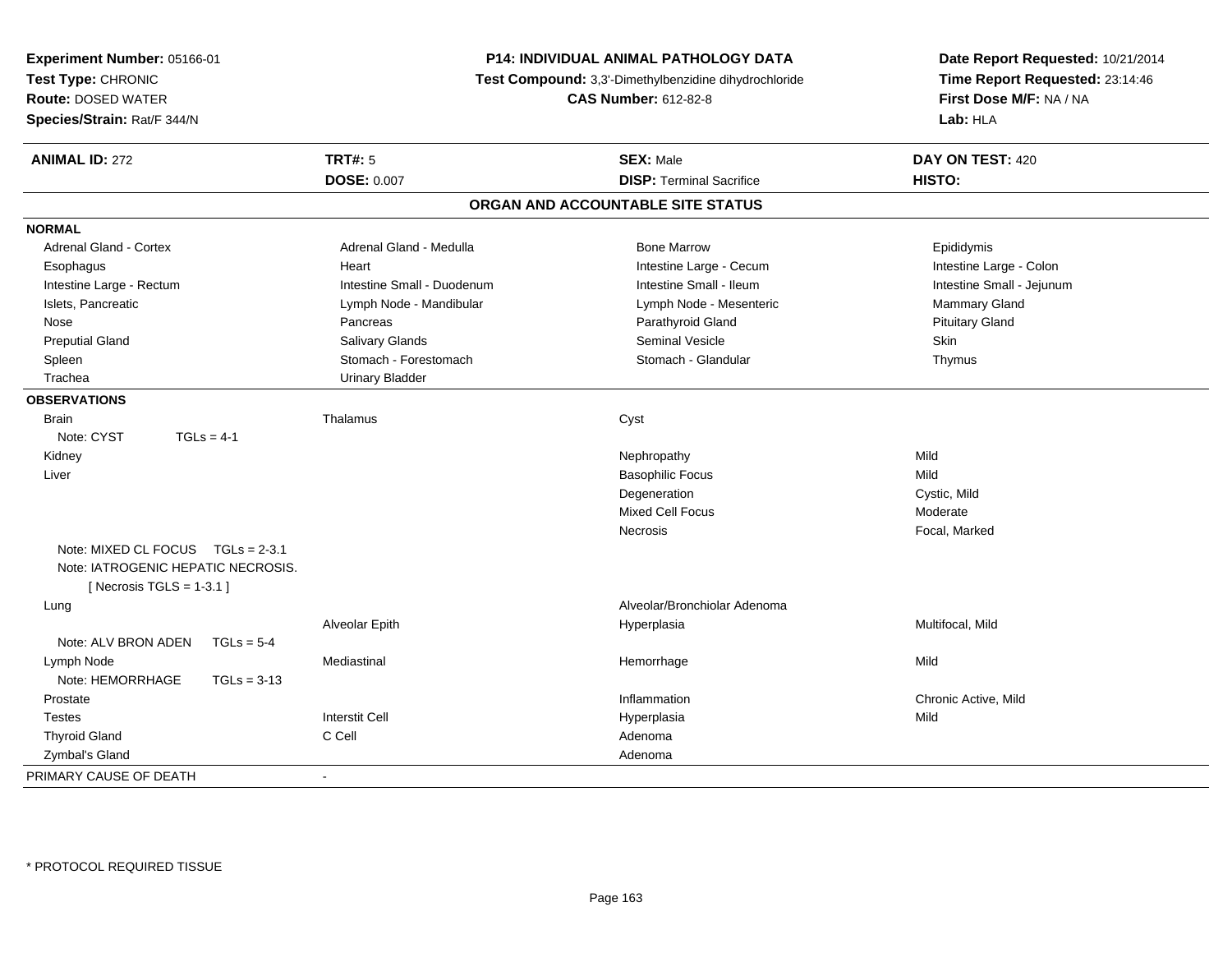| Experiment Number: 05166-01<br>Test Type: CHRONIC |                         | P14: INDIVIDUAL ANIMAL PATHOLOGY DATA<br>Test Compound: 3,3'-Dimethylbenzidine dihydrochloride | Date Report Requested: 10/21/2014<br>Time Report Requested: 23:14:46<br>First Dose M/F: NA / NA |  |
|---------------------------------------------------|-------------------------|------------------------------------------------------------------------------------------------|-------------------------------------------------------------------------------------------------|--|
| <b>Route: DOSED WATER</b>                         |                         | <b>CAS Number: 612-82-8</b>                                                                    |                                                                                                 |  |
| Species/Strain: Rat/F 344/N                       |                         |                                                                                                | Lab: HLA                                                                                        |  |
| <b>ANIMAL ID: 273</b>                             | <b>TRT#: 5</b>          | <b>SEX: Male</b>                                                                               | DAY ON TEST: 420                                                                                |  |
|                                                   | <b>DOSE: 0.007</b>      | <b>DISP: Terminal Sacrifice</b>                                                                | HISTO:                                                                                          |  |
|                                                   |                         | ORGAN AND ACCOUNTABLE SITE STATUS                                                              |                                                                                                 |  |
| <b>NORMAL</b>                                     |                         |                                                                                                |                                                                                                 |  |
| <b>Adrenal Gland - Cortex</b>                     | Adrenal Gland - Medulla | <b>Bone Marrow</b>                                                                             | <b>Brain</b>                                                                                    |  |
| Epididymis                                        | Esophagus               | Intestine Large - Cecum                                                                        | Intestine Large - Rectum                                                                        |  |
| Intestine Small - Duodenum                        | Intestine Small - Ileum | Intestine Small - Jejunum                                                                      | Islets, Pancreatic                                                                              |  |
| Lung                                              | Lymph Node - Mandibular | Lymph Node - Mesenteric                                                                        | Mammary Gland                                                                                   |  |
| Nose                                              | Pancreas                | Parathyroid Gland                                                                              | <b>Pituitary Gland</b>                                                                          |  |
| <b>Preputial Gland</b>                            | Prostate                | Salivary Glands                                                                                | <b>Seminal Vesicle</b>                                                                          |  |
| Stomach - Forestomach                             | Stomach - Glandular     | <b>Testes</b>                                                                                  | Trachea                                                                                         |  |
| <b>Urinary Bladder</b>                            | Zymbal's Gland          |                                                                                                |                                                                                                 |  |
| <b>OBSERVATIONS</b>                               |                         |                                                                                                |                                                                                                 |  |
| Heart                                             |                         | Cardiomyopathy                                                                                 | Minimal                                                                                         |  |
| Intestine Large                                   | Colon                   | Polyp Adenomatous                                                                              |                                                                                                 |  |
| Note: POLYP ADENOMAT TGLs = 14-7.1                |                         |                                                                                                |                                                                                                 |  |
| Kidney                                            |                         | Nephropathy                                                                                    | Mild                                                                                            |  |
| Liver                                             |                         | <b>Basophilic Focus</b>                                                                        | Mild                                                                                            |  |
|                                                   |                         | Degeneration                                                                                   | Cystic, Moderate                                                                                |  |
|                                                   |                         | <b>Eosinophilic Focus</b>                                                                      | Mild                                                                                            |  |
|                                                   |                         | Hepatocellular Carcinoma                                                                       |                                                                                                 |  |
|                                                   |                         | Mixed Cell Focus                                                                               | Mild                                                                                            |  |
|                                                   |                         | Neoplastic Nodule                                                                              | Multiple                                                                                        |  |
| Note: DEGEN<br>$TGLs = 9-3.1$                     |                         |                                                                                                |                                                                                                 |  |
| Note: NEOPLASTIC NOD TGLs = 9,10,11-3.1           |                         |                                                                                                |                                                                                                 |  |
| Mesentery                                         | Fat                     | <b>Necrosis</b>                                                                                | Focal, Moderate                                                                                 |  |
| Pharynx                                           |                         | Squamous Cell Papilloma                                                                        |                                                                                                 |  |
| Note: SQ CL PAPILLOM TGLs = 13-12.1               |                         |                                                                                                |                                                                                                 |  |
| Skin                                              |                         | <b>Basal Cell Adenoma</b>                                                                      | Multiple                                                                                        |  |
|                                                   |                         | Squamous Cell Carcinoma                                                                        |                                                                                                 |  |
|                                                   |                         | Squamous Cell Papilloma                                                                        |                                                                                                 |  |
| Note: $SQ CL PAPILLOM TGLS = 6-18$                |                         |                                                                                                |                                                                                                 |  |
| Note: SQUAM CEL CARC TGLs = 5-17                  |                         |                                                                                                |                                                                                                 |  |
|                                                   |                         |                                                                                                |                                                                                                 |  |

Note: BASAL CEL ADEN TGLs = 1,2,3,4-13+14+15+16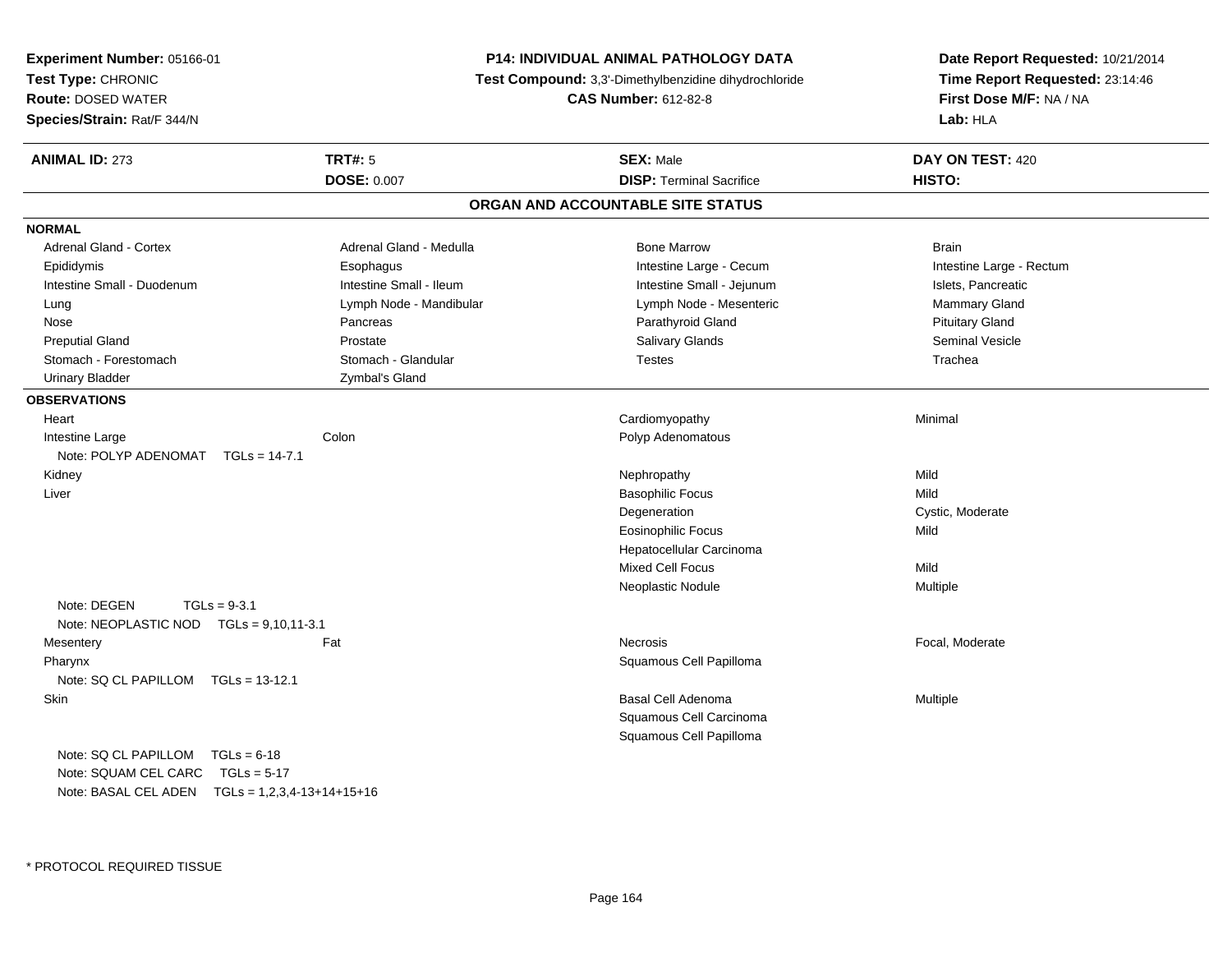| Experiment Number: 05166-01<br><b>Test Type: CHRONIC</b> |                       | <b>P14: INDIVIDUAL ANIMAL PATHOLOGY DATA</b><br><b>Test Compound:</b> 3,3'-Dimethylbenzidine dihydrochloride | Date Report Requested: 10/21/2014<br>Time Report Requested: 23:14:46 |
|----------------------------------------------------------|-----------------------|--------------------------------------------------------------------------------------------------------------|----------------------------------------------------------------------|
| <b>Route: DOSED WATER</b><br>Species/Strain: Rat/F 344/N |                       | <b>CAS Number: 612-82-8</b>                                                                                  | First Dose M/F: NA / NA<br>Lab: HLA                                  |
|                                                          |                       |                                                                                                              |                                                                      |
| <b>ANIMAL ID: 273</b>                                    | TRT#: 5               | <b>SEX: Male</b>                                                                                             | DAY ON TEST: 420                                                     |
|                                                          | <b>DOSE: 0.007</b>    | <b>DISP:</b> Terminal Sacrifice                                                                              | <b>HISTO:</b>                                                        |
|                                                          |                       | ORGAN AND ACCOUNTABLE SITE STATUS                                                                            |                                                                      |
| Spleen                                                   |                       | Hematopoietic Cell Proliferation                                                                             | Moderate                                                             |
| Thymus                                                   | Epithel Cell          | Hyperplasia                                                                                                  | Mild                                                                 |
| <b>Thyroid Gland</b>                                     | <b>Follicular Cel</b> | Adenoma                                                                                                      |                                                                      |
| PRIMARY CAUSE OF DEATH                                   |                       |                                                                                                              |                                                                      |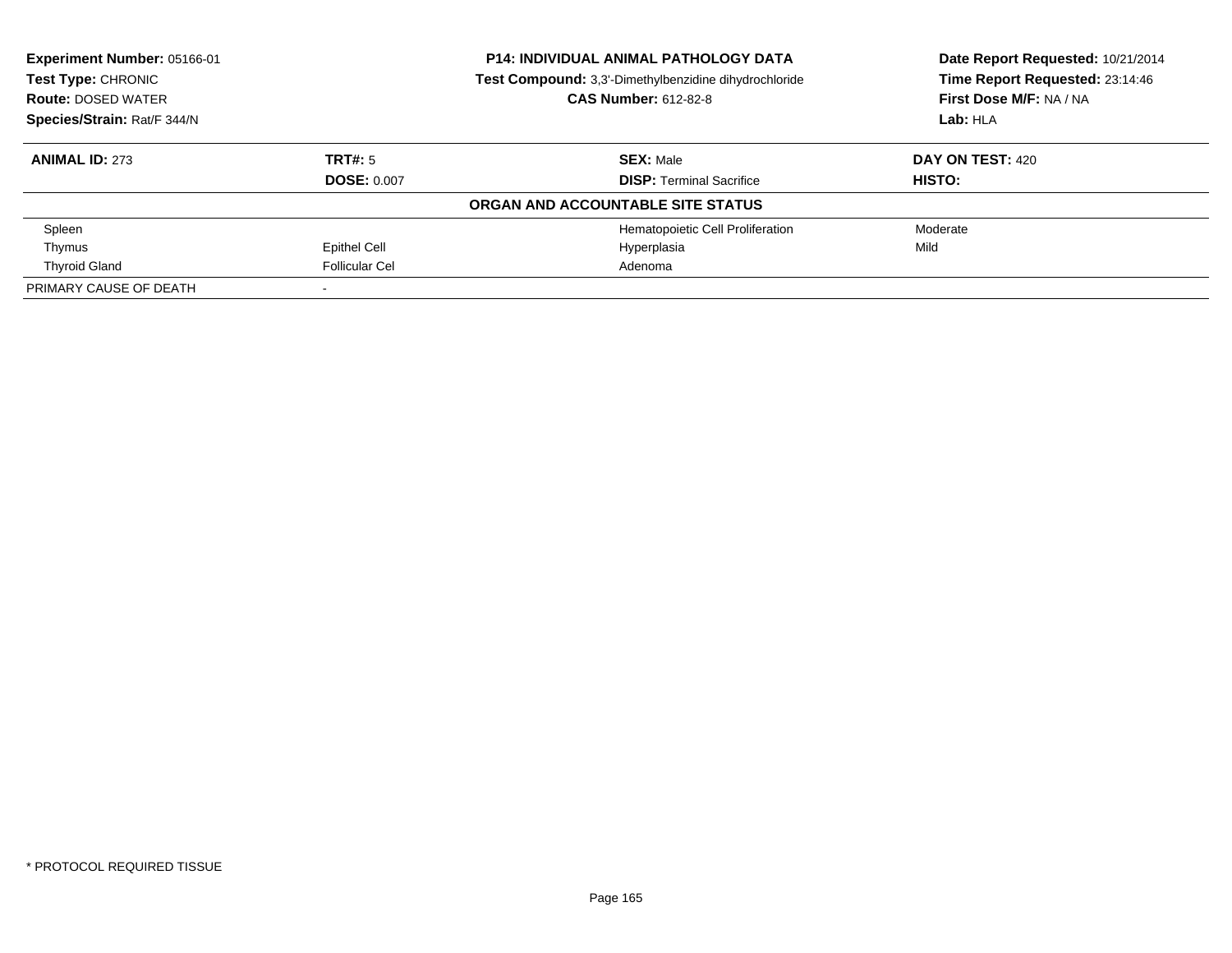| Experiment Number: 05166-01<br>Test Type: CHRONIC<br><b>Route: DOSED WATER</b><br>Species/Strain: Rat/F 344/N | <b>P14: INDIVIDUAL ANIMAL PATHOLOGY DATA</b><br>Test Compound: 3,3'-Dimethylbenzidine dihydrochloride<br><b>CAS Number: 612-82-8</b> |                                   | Date Report Requested: 10/21/2014<br>Time Report Requested: 23:14:46<br>First Dose M/F: NA / NA<br>Lab: HLA |  |
|---------------------------------------------------------------------------------------------------------------|--------------------------------------------------------------------------------------------------------------------------------------|-----------------------------------|-------------------------------------------------------------------------------------------------------------|--|
| <b>ANIMAL ID: 274</b>                                                                                         | <b>TRT#: 5</b>                                                                                                                       | <b>SEX: Male</b>                  | DAY ON TEST: 420                                                                                            |  |
|                                                                                                               | <b>DOSE: 0.007</b>                                                                                                                   | <b>DISP: Terminal Sacrifice</b>   | HISTO:                                                                                                      |  |
|                                                                                                               |                                                                                                                                      | ORGAN AND ACCOUNTABLE SITE STATUS |                                                                                                             |  |
| <b>NORMAL</b>                                                                                                 |                                                                                                                                      |                                   |                                                                                                             |  |
| <b>Adrenal Gland - Cortex</b>                                                                                 | Adrenal Gland - Medulla                                                                                                              | <b>Bone Marrow</b>                | <b>Brain</b>                                                                                                |  |
| Epididymis                                                                                                    | Esophagus                                                                                                                            | Heart                             | Intestine Large - Cecum                                                                                     |  |
| Intestine Large - Colon                                                                                       | Intestine Large - Rectum                                                                                                             | Intestine Small - Duodenum        | Intestine Small - Ileum                                                                                     |  |
| Intestine Small - Jejunum                                                                                     | Islets, Pancreatic                                                                                                                   | Lymph Node - Mandibular           | Lymph Node - Mesenteric                                                                                     |  |
| Mammary Gland                                                                                                 | Nose                                                                                                                                 | Pancreas                          | Parathyroid Gland                                                                                           |  |
| <b>Pituitary Gland</b>                                                                                        | Salivary Glands                                                                                                                      | <b>Seminal Vesicle</b>            | Stomach - Forestomach                                                                                       |  |
| Stomach - Glandular                                                                                           | Thymus                                                                                                                               | <b>Thyroid Gland</b>              | Trachea                                                                                                     |  |
| <b>Urinary Bladder</b>                                                                                        | Zymbal's Gland                                                                                                                       |                                   |                                                                                                             |  |
| <b>OBSERVATIONS</b>                                                                                           |                                                                                                                                      |                                   |                                                                                                             |  |
| Kidney                                                                                                        |                                                                                                                                      | Nephropathy                       | Mild                                                                                                        |  |
| Liver                                                                                                         |                                                                                                                                      | Degeneration                      | Cystic, Mild                                                                                                |  |
|                                                                                                               |                                                                                                                                      | <b>Eosinophilic Focus</b>         | Mild                                                                                                        |  |
|                                                                                                               |                                                                                                                                      | Hematopoietic Cell Proliferation  | Minimal                                                                                                     |  |
|                                                                                                               |                                                                                                                                      | <b>Mixed Cell Focus</b>           | Mild                                                                                                        |  |
|                                                                                                               |                                                                                                                                      | Necrosis                          | Focal, Moderate                                                                                             |  |
| Note: NECROSIS<br>$TGLs = 6-3.1$<br>Note: DEGEN<br>$TGLs = 4,5-3.1$<br>Note: IATROGENIC HEPATIC NECROSIS.     |                                                                                                                                      |                                   |                                                                                                             |  |
| Lung                                                                                                          | Alveolar Epith                                                                                                                       | Hyperplasia                       | Focal, Mild                                                                                                 |  |
| <b>Preputial Gland</b>                                                                                        |                                                                                                                                      | Adenoma                           |                                                                                                             |  |
| Note: [ ADENOMA<br>$\int$ TGLs = 1-8.2                                                                        |                                                                                                                                      |                                   |                                                                                                             |  |
| Prostate                                                                                                      |                                                                                                                                      | Inflammation                      | Chronic Active, Mild                                                                                        |  |
| Skin                                                                                                          |                                                                                                                                      | Basal Cell Adenoma                | Multiple                                                                                                    |  |
| Note: BASAL CEL ADEN $TGLs = 2,3-13+14$                                                                       |                                                                                                                                      |                                   |                                                                                                             |  |
| Spleen                                                                                                        |                                                                                                                                      | Hematopoietic Cell Proliferation  | Moderate                                                                                                    |  |
| <b>Testes</b>                                                                                                 | <b>Interstit Cell</b>                                                                                                                | Hyperplasia                       | Mild                                                                                                        |  |
| PRIMARY CAUSE OF DEATH                                                                                        |                                                                                                                                      |                                   |                                                                                                             |  |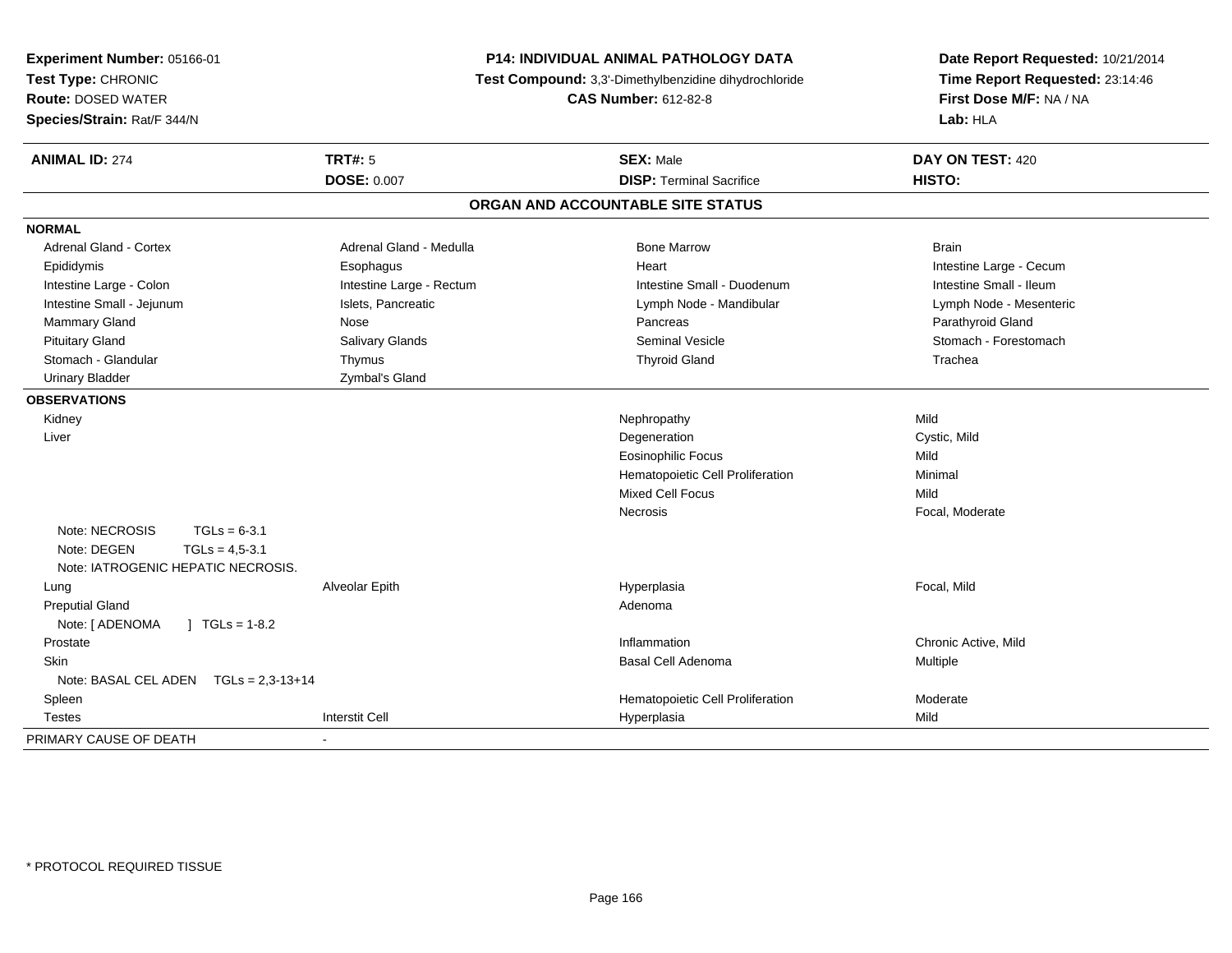| TRT#: 5<br><b>SEX: Male</b><br>DAY ON TEST: 406<br><b>ANIMAL ID: 275</b><br><b>DOSE: 0.007</b><br><b>DISP: Moribund</b><br>HISTO:<br>ORGAN AND ACCOUNTABLE SITE STATUS<br><b>NORMAL</b><br><b>Adrenal Gland - Cortex</b><br>Adrenal Gland - Medulla<br><b>Bone Marrow</b><br><b>Brain</b><br>Epididymis<br>Esophagus<br>Intestine Large - Cecum<br>Heart<br>Intestine Large - Rectum<br>Intestine Small - Duodenum<br>Intestine Small - Ileum<br>Intestine Large - Colon<br>Intestine Small - Jejunum<br>Islets, Pancreatic<br>Lymph Node - Mandibular<br>Lymph Node - Mesenteric<br>Mammary Gland<br>Nose<br>Pancreas<br>Parathyroid Gland<br><b>Pituitary Gland</b><br><b>Preputial Gland</b><br>Salivary Glands<br><b>Seminal Vesicle</b> | Date Report Requested: 10/21/2014<br>Time Report Requested: 23:14:46<br>First Dose M/F: NA / NA<br>Lab: HLA |
|----------------------------------------------------------------------------------------------------------------------------------------------------------------------------------------------------------------------------------------------------------------------------------------------------------------------------------------------------------------------------------------------------------------------------------------------------------------------------------------------------------------------------------------------------------------------------------------------------------------------------------------------------------------------------------------------------------------------------------------------|-------------------------------------------------------------------------------------------------------------|
|                                                                                                                                                                                                                                                                                                                                                                                                                                                                                                                                                                                                                                                                                                                                              |                                                                                                             |
|                                                                                                                                                                                                                                                                                                                                                                                                                                                                                                                                                                                                                                                                                                                                              |                                                                                                             |
|                                                                                                                                                                                                                                                                                                                                                                                                                                                                                                                                                                                                                                                                                                                                              |                                                                                                             |
|                                                                                                                                                                                                                                                                                                                                                                                                                                                                                                                                                                                                                                                                                                                                              |                                                                                                             |
|                                                                                                                                                                                                                                                                                                                                                                                                                                                                                                                                                                                                                                                                                                                                              |                                                                                                             |
|                                                                                                                                                                                                                                                                                                                                                                                                                                                                                                                                                                                                                                                                                                                                              |                                                                                                             |
|                                                                                                                                                                                                                                                                                                                                                                                                                                                                                                                                                                                                                                                                                                                                              |                                                                                                             |
|                                                                                                                                                                                                                                                                                                                                                                                                                                                                                                                                                                                                                                                                                                                                              |                                                                                                             |
|                                                                                                                                                                                                                                                                                                                                                                                                                                                                                                                                                                                                                                                                                                                                              |                                                                                                             |
|                                                                                                                                                                                                                                                                                                                                                                                                                                                                                                                                                                                                                                                                                                                                              |                                                                                                             |
| Stomach - Forestomach<br>Stomach - Glandular<br><b>Thyroid Gland</b><br><b>Testes</b>                                                                                                                                                                                                                                                                                                                                                                                                                                                                                                                                                                                                                                                        |                                                                                                             |
| <b>Urinary Bladder</b><br>Zymbal's Gland<br>Trachea                                                                                                                                                                                                                                                                                                                                                                                                                                                                                                                                                                                                                                                                                          |                                                                                                             |
| <b>MISSING</b>                                                                                                                                                                                                                                                                                                                                                                                                                                                                                                                                                                                                                                                                                                                               |                                                                                                             |
| Thymus                                                                                                                                                                                                                                                                                                                                                                                                                                                                                                                                                                                                                                                                                                                                       |                                                                                                             |
| <b>OBSERVATIONS</b>                                                                                                                                                                                                                                                                                                                                                                                                                                                                                                                                                                                                                                                                                                                          |                                                                                                             |
| Mild<br>Kidney<br>Nephropathy                                                                                                                                                                                                                                                                                                                                                                                                                                                                                                                                                                                                                                                                                                                |                                                                                                             |
| Degeneration<br>Cystic, Mild<br>Liver                                                                                                                                                                                                                                                                                                                                                                                                                                                                                                                                                                                                                                                                                                        |                                                                                                             |
| Eosinophilic Focus<br>Moderate                                                                                                                                                                                                                                                                                                                                                                                                                                                                                                                                                                                                                                                                                                               |                                                                                                             |
| Hematopoietic Cell Proliferation<br>Minimal                                                                                                                                                                                                                                                                                                                                                                                                                                                                                                                                                                                                                                                                                                  |                                                                                                             |
| Mixed Cell Focus<br>Mild                                                                                                                                                                                                                                                                                                                                                                                                                                                                                                                                                                                                                                                                                                                     |                                                                                                             |
| Neoplastic Nodule<br>Multiple                                                                                                                                                                                                                                                                                                                                                                                                                                                                                                                                                                                                                                                                                                                |                                                                                                             |
| Note: NEOPLASTIC NOD<br>$TGLs = 4.5-3.1$                                                                                                                                                                                                                                                                                                                                                                                                                                                                                                                                                                                                                                                                                                     |                                                                                                             |
| Note: MIXED CL FOCUS<br>$TGLs = 5-3.1$                                                                                                                                                                                                                                                                                                                                                                                                                                                                                                                                                                                                                                                                                                       |                                                                                                             |
| Focal, Mild<br>Alveolar Epith<br>Hyperplasia<br>Lung                                                                                                                                                                                                                                                                                                                                                                                                                                                                                                                                                                                                                                                                                         |                                                                                                             |
| Mediastinal<br>Hemorrhage<br>Mild<br>Lymph Node                                                                                                                                                                                                                                                                                                                                                                                                                                                                                                                                                                                                                                                                                              |                                                                                                             |
| Reticulum Cell, Moderate<br>Mediastinal<br>Hyperplasia                                                                                                                                                                                                                                                                                                                                                                                                                                                                                                                                                                                                                                                                                       |                                                                                                             |
| Note: HYPERPLASIA<br>$TGLs = 6-9$                                                                                                                                                                                                                                                                                                                                                                                                                                                                                                                                                                                                                                                                                                            |                                                                                                             |
| Note: HEMORRHAGE<br>$TGLs = 6-9$                                                                                                                                                                                                                                                                                                                                                                                                                                                                                                                                                                                                                                                                                                             |                                                                                                             |
| Inflammation<br>Chronic Active, Mild<br>Prostate                                                                                                                                                                                                                                                                                                                                                                                                                                                                                                                                                                                                                                                                                             |                                                                                                             |
| <b>Basal Cell Adenoma</b><br>Skin                                                                                                                                                                                                                                                                                                                                                                                                                                                                                                                                                                                                                                                                                                            |                                                                                                             |
| Note: [BASAL CEL ADEN ] TGLs = 2-13                                                                                                                                                                                                                                                                                                                                                                                                                                                                                                                                                                                                                                                                                                          |                                                                                                             |
| Hematopoietic Cell Proliferation<br>Spleen<br>Marked                                                                                                                                                                                                                                                                                                                                                                                                                                                                                                                                                                                                                                                                                         |                                                                                                             |
| [ Hematopoietic Cell Proliferation TGLS = 3-3 ]                                                                                                                                                                                                                                                                                                                                                                                                                                                                                                                                                                                                                                                                                              |                                                                                                             |

PRIMARY CAUSE OF DEATH-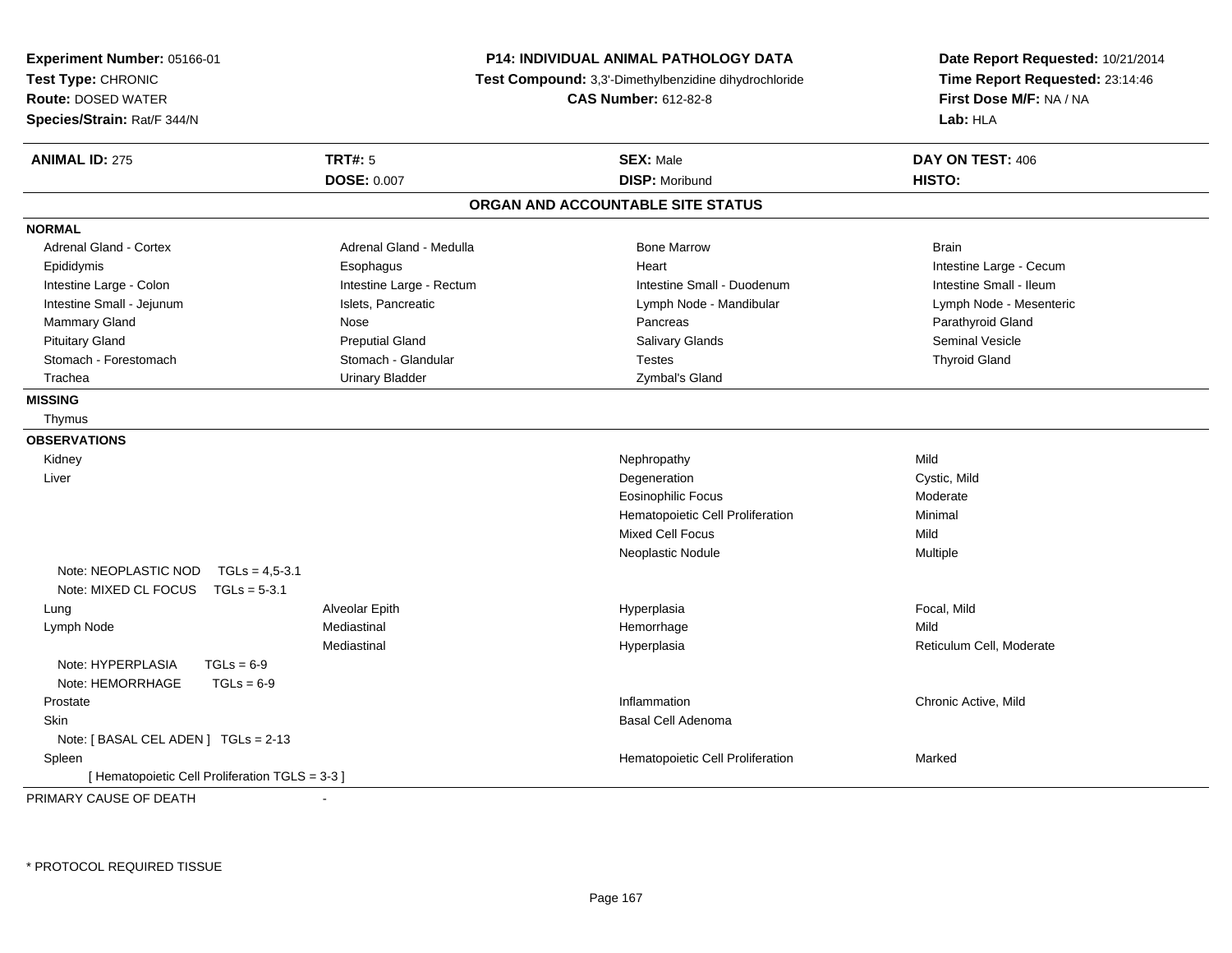| Experiment Number: 05166-01<br><b>Test Type: CHRONIC</b><br><b>Route: DOSED WATER</b><br>Species/Strain: Rat/F 344/N |                    | <b>P14: INDIVIDUAL ANIMAL PATHOLOGY DATA</b><br>Test Compound: 3,3'-Dimethylbenzidine dihydrochloride<br><b>CAS Number: 612-82-8</b> | Date Report Requested: 10/21/2014<br>Time Report Requested: 23:14:46<br>First Dose M/F: NA / NA<br>Lab: HLA |
|----------------------------------------------------------------------------------------------------------------------|--------------------|--------------------------------------------------------------------------------------------------------------------------------------|-------------------------------------------------------------------------------------------------------------|
| <b>ANIMAL ID: 275</b>                                                                                                | TRT#: 5            | <b>SEX: Male</b>                                                                                                                     | DAY ON TEST: 406                                                                                            |
|                                                                                                                      | <b>DOSE: 0.007</b> | <b>DISP: Moribund</b><br>ORGAN AND ACCOUNTABLE SITE STATUS                                                                           | <b>HISTO:</b>                                                                                               |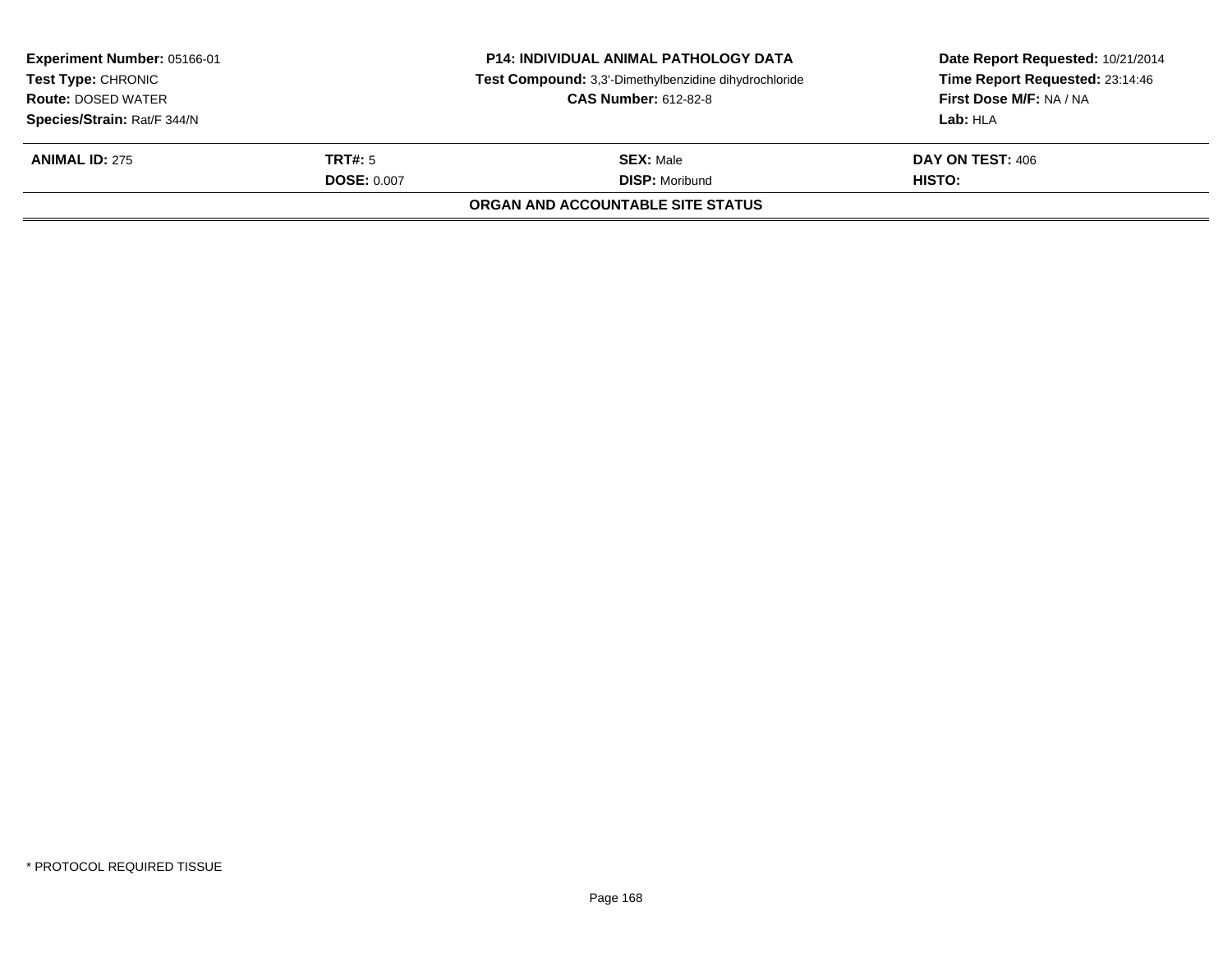| Experiment Number: 05166-01<br>Test Type: CHRONIC<br><b>Route: DOSED WATER</b><br>Species/Strain: Rat/F 344/N |                         | <b>P14: INDIVIDUAL ANIMAL PATHOLOGY DATA</b><br>Test Compound: 3,3'-Dimethylbenzidine dihydrochloride<br><b>CAS Number: 612-82-8</b> | Date Report Requested: 10/21/2014<br>Time Report Requested: 23:14:46<br>First Dose M/F: NA / NA<br>Lab: HLA |
|---------------------------------------------------------------------------------------------------------------|-------------------------|--------------------------------------------------------------------------------------------------------------------------------------|-------------------------------------------------------------------------------------------------------------|
| <b>ANIMAL ID: 276</b>                                                                                         | <b>TRT#: 5</b>          | <b>SEX: Male</b>                                                                                                                     | DAY ON TEST: 420                                                                                            |
|                                                                                                               | <b>DOSE: 0.007</b>      | <b>DISP: Terminal Sacrifice</b>                                                                                                      | HISTO:                                                                                                      |
|                                                                                                               |                         | ORGAN AND ACCOUNTABLE SITE STATUS                                                                                                    |                                                                                                             |
| <b>NORMAL</b>                                                                                                 |                         |                                                                                                                                      |                                                                                                             |
| Adrenal Gland - Cortex                                                                                        | Adrenal Gland - Medulla | <b>Bone Marrow</b>                                                                                                                   | <b>Brain</b>                                                                                                |
| Epididymis                                                                                                    | Esophagus               | Intestine Large - Cecum                                                                                                              | Intestine Large - Rectum                                                                                    |
| Intestine Small - Duodenum                                                                                    | Intestine Small - Ileum | Intestine Small - Jejunum                                                                                                            | Islets, Pancreatic                                                                                          |
| Lymph Node - Mandibular                                                                                       | Lymph Node - Mesenteric | <b>Mammary Gland</b>                                                                                                                 | Nose                                                                                                        |
| Pancreas                                                                                                      | Parathyroid Gland       | <b>Pituitary Gland</b>                                                                                                               | Salivary Glands                                                                                             |
| Spleen                                                                                                        | Stomach - Forestomach   | Stomach - Glandular                                                                                                                  | <b>Thyroid Gland</b>                                                                                        |
| Trachea                                                                                                       | <b>Urinary Bladder</b>  | Zymbal's Gland                                                                                                                       |                                                                                                             |
| <b>MISSING</b>                                                                                                |                         |                                                                                                                                      |                                                                                                             |
| Thymus                                                                                                        |                         |                                                                                                                                      |                                                                                                             |
| <b>OBSERVATIONS</b>                                                                                           |                         |                                                                                                                                      |                                                                                                             |
| Heart                                                                                                         |                         | Cardiomyopathy                                                                                                                       | Minimal                                                                                                     |
| Intestine Large                                                                                               | Colon                   | Polyp Adenomatous                                                                                                                    |                                                                                                             |
| Note: POLYP ADENOMAT TGLs = 11-7.1                                                                            |                         |                                                                                                                                      |                                                                                                             |
| Kidney                                                                                                        |                         | Nephropathy                                                                                                                          | Mild                                                                                                        |
| Liver                                                                                                         |                         | <b>Basophilic Focus</b>                                                                                                              | Mild                                                                                                        |
|                                                                                                               |                         | Degeneration                                                                                                                         | Cystic, Mild                                                                                                |
|                                                                                                               |                         | <b>Eosinophilic Focus</b>                                                                                                            | Mild                                                                                                        |
|                                                                                                               |                         | Hematopoietic Cell Proliferation                                                                                                     | Mild                                                                                                        |
|                                                                                                               |                         | <b>Mixed Cell Focus</b>                                                                                                              | Moderate                                                                                                    |
|                                                                                                               |                         | Neoplastic Nodule                                                                                                                    | Multiple                                                                                                    |
| Note: NEOPLASTIC NOD TGLs = 5.6-3.1                                                                           |                         |                                                                                                                                      |                                                                                                             |
| Note: DEGEN<br>$TGLs = 5,6-3.1$                                                                               |                         |                                                                                                                                      |                                                                                                             |
| Lung                                                                                                          | Alveolar Epith          | Hyperplasia                                                                                                                          | Focal, Minimal                                                                                              |
| <b>Preputial Gland</b>                                                                                        |                         | Carcinoma                                                                                                                            |                                                                                                             |
|                                                                                                               |                         | Inflammation                                                                                                                         | Chronic Active, Mild                                                                                        |
| Note: CARCINOMA<br>$TGLs = 1-8.4$                                                                             |                         |                                                                                                                                      |                                                                                                             |
| Prostate                                                                                                      |                         | Inflammation                                                                                                                         | Chronic Active, Mild                                                                                        |
| <b>Seminal Vesicle</b>                                                                                        |                         | Atrophy                                                                                                                              | Moderate                                                                                                    |
| Note: ATROPHY<br>$TGLs = 4-8.3$                                                                               |                         |                                                                                                                                      |                                                                                                             |
| <b>Skin</b>                                                                                                   |                         | Acanthosis                                                                                                                           | Moderate                                                                                                    |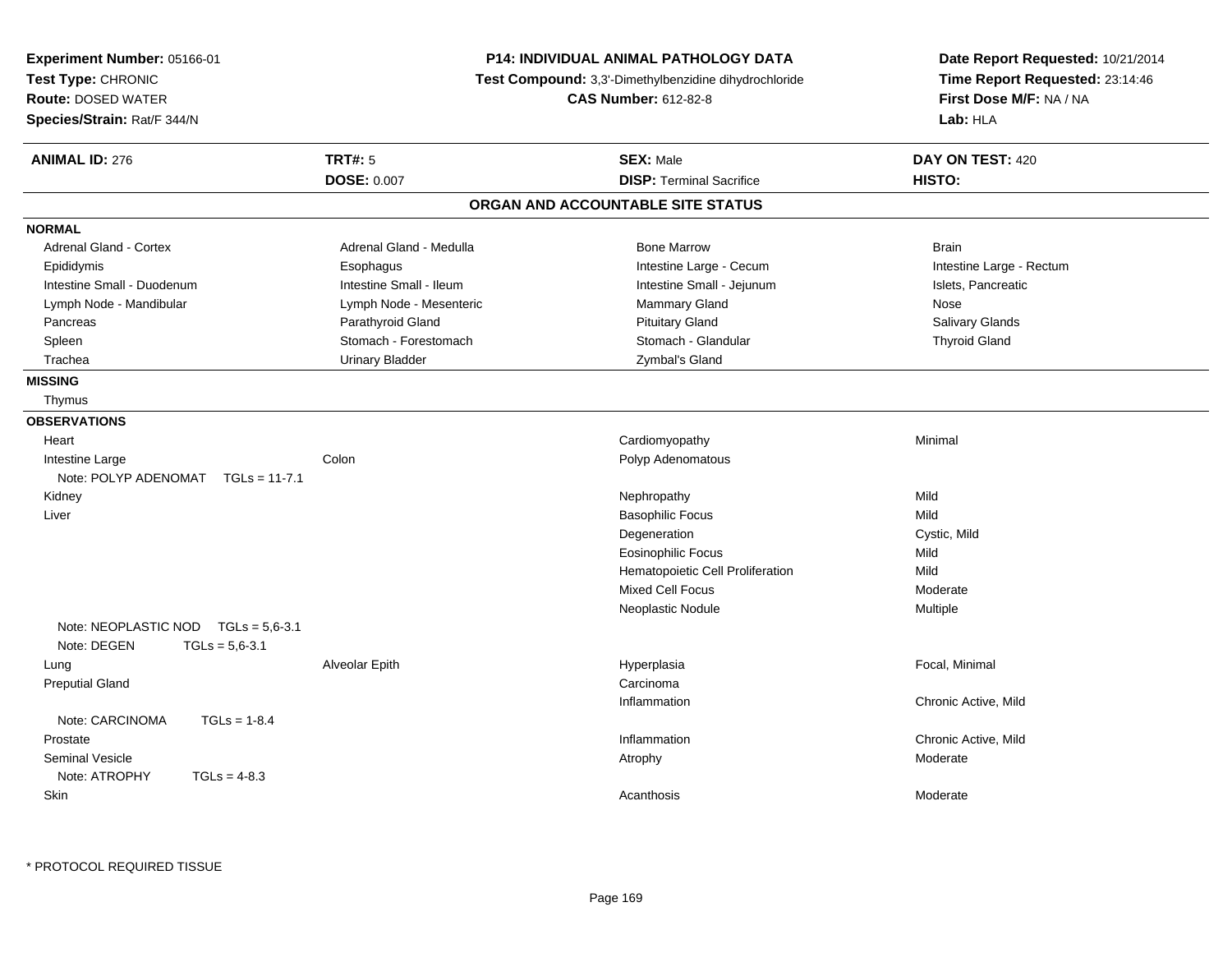| Experiment Number: 05166-01<br><b>Test Type: CHRONIC</b><br><b>Route: DOSED WATER</b><br>Species/Strain: Rat/F 344/N |                       | P14: INDIVIDUAL ANIMAL PATHOLOGY DATA<br><b>Test Compound:</b> 3,3'-Dimethylbenzidine dihydrochloride<br><b>CAS Number: 612-82-8</b> | Date Report Requested: 10/21/2014<br>Time Report Requested: 23:14:46<br>First Dose M/F: NA / NA<br>Lab: HLA |
|----------------------------------------------------------------------------------------------------------------------|-----------------------|--------------------------------------------------------------------------------------------------------------------------------------|-------------------------------------------------------------------------------------------------------------|
| <b>ANIMAL ID: 276</b>                                                                                                | <b>TRT#: 5</b>        | <b>SEX: Male</b>                                                                                                                     | DAY ON TEST: 420                                                                                            |
|                                                                                                                      | <b>DOSE: 0.007</b>    | <b>DISP:</b> Terminal Sacrifice                                                                                                      | <b>HISTO:</b>                                                                                               |
|                                                                                                                      |                       | ORGAN AND ACCOUNTABLE SITE STATUS                                                                                                    |                                                                                                             |
|                                                                                                                      |                       | <b>Basal Cell Carcinoma</b>                                                                                                          |                                                                                                             |
|                                                                                                                      |                       | Keratoacanthoma                                                                                                                      |                                                                                                             |
|                                                                                                                      |                       | Squamous Cell Carcinoma                                                                                                              |                                                                                                             |
| Note: ACANTHOSIS<br>$TGLs = 7-13$                                                                                    |                       |                                                                                                                                      |                                                                                                             |
| Note: KERATOACANTHMA<br>$TGLs = 9-15$                                                                                |                       |                                                                                                                                      |                                                                                                             |
| Note: SQUAM CEL CARC<br>$TGLs = 8-14$                                                                                |                       |                                                                                                                                      |                                                                                                             |
| Note: BASAL CEL CARC<br>$TGLs = 10-16$                                                                               |                       |                                                                                                                                      |                                                                                                             |
| <b>Testes</b>                                                                                                        | Interstit Cell        | Adenoma                                                                                                                              |                                                                                                             |
|                                                                                                                      | <b>Interstit Cell</b> | Hyperplasia                                                                                                                          | Mild                                                                                                        |
| Note: ADENOMA<br>$TGLs = 2,3-8$                                                                                      |                       |                                                                                                                                      |                                                                                                             |
| PRIMARY CAUSE OF DEATH                                                                                               |                       |                                                                                                                                      |                                                                                                             |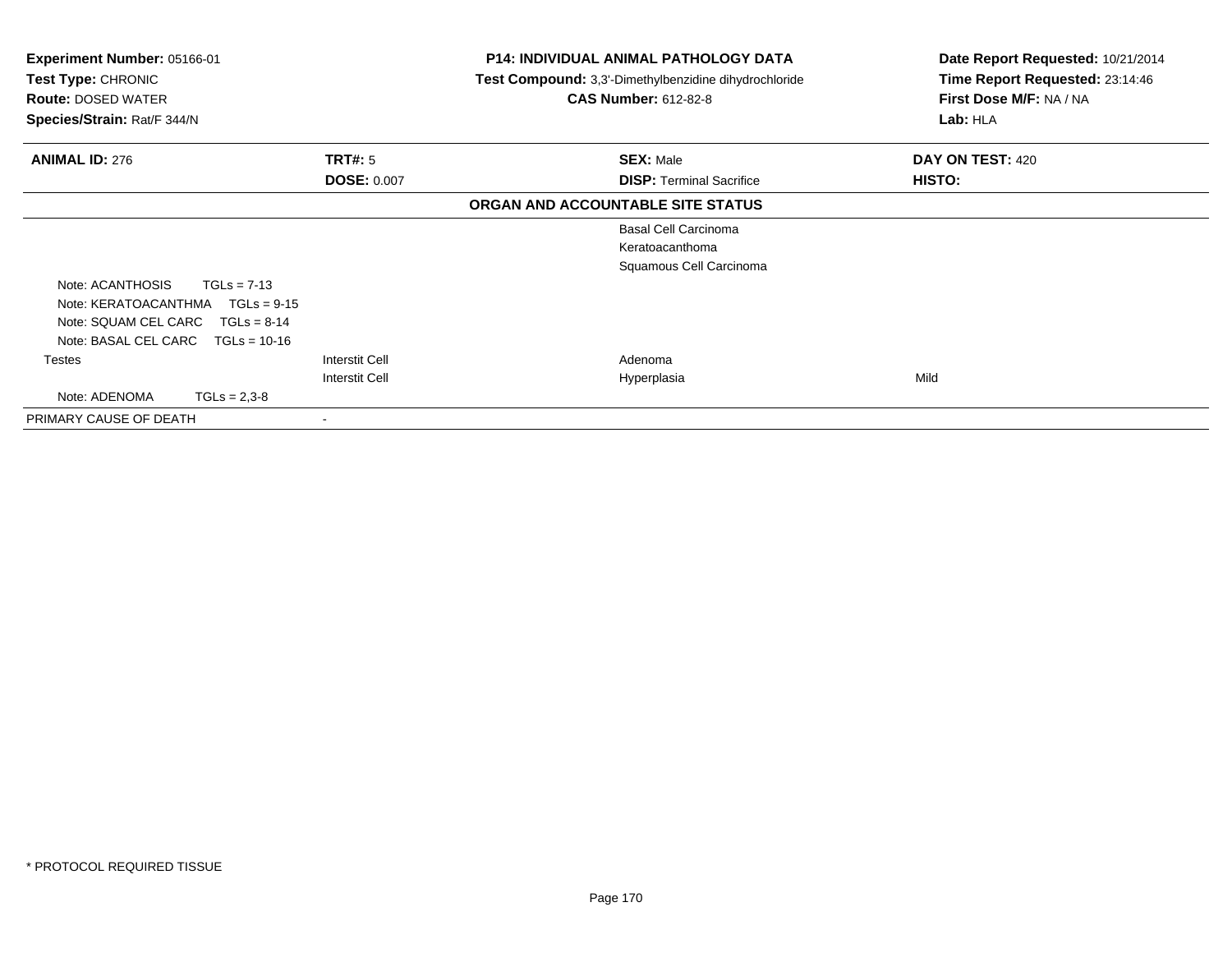| Experiment Number: 05166-01                    | <b>P14: INDIVIDUAL ANIMAL PATHOLOGY DATA</b><br>Test Compound: 3,3'-Dimethylbenzidine dihydrochloride |                                   | Date Report Requested: 10/21/2014 |
|------------------------------------------------|-------------------------------------------------------------------------------------------------------|-----------------------------------|-----------------------------------|
| Test Type: CHRONIC                             |                                                                                                       |                                   | Time Report Requested: 23:14:46   |
| <b>Route: DOSED WATER</b>                      |                                                                                                       | <b>CAS Number: 612-82-8</b>       | First Dose M/F: NA / NA           |
| Species/Strain: Rat/F 344/N                    |                                                                                                       |                                   | Lab: HLA                          |
| <b>ANIMAL ID: 277</b>                          | <b>TRT#: 5</b>                                                                                        | <b>SEX: Male</b>                  | DAY ON TEST: 420                  |
|                                                | <b>DOSE: 0.007</b>                                                                                    | <b>DISP: Terminal Sacrifice</b>   | HISTO:                            |
|                                                |                                                                                                       | ORGAN AND ACCOUNTABLE SITE STATUS |                                   |
| <b>NORMAL</b>                                  |                                                                                                       |                                   |                                   |
| Adrenal Gland - Cortex                         | Adrenal Gland - Medulla                                                                               | <b>Bone Marrow</b>                | <b>Brain</b>                      |
| Epididymis                                     | Esophagus                                                                                             | Intestine Large - Cecum           | Intestine Large - Colon           |
| Intestine Large - Rectum                       | Intestine Small - Duodenum                                                                            | Intestine Small - Ileum           | Intestine Small - Jejunum         |
| Islets, Pancreatic                             | Lymph Node - Mandibular                                                                               | Lymph Node - Mesenteric           | Mammary Gland                     |
| Nose                                           | Pancreas                                                                                              | Parathyroid Gland                 | <b>Preputial Gland</b>            |
| Salivary Glands                                | <b>Seminal Vesicle</b>                                                                                | Spleen                            | Stomach - Forestomach             |
| Stomach - Glandular                            | <b>Testes</b>                                                                                         | Thymus                            | <b>Thyroid Gland</b>              |
| Trachea                                        | <b>Urinary Bladder</b>                                                                                | Zymbal's Gland                    |                                   |
| <b>OBSERVATIONS</b>                            |                                                                                                       |                                   |                                   |
| Heart                                          |                                                                                                       | Cardiomyopathy                    | Minimal                           |
| Kidney                                         |                                                                                                       | Nephropathy                       | Mild                              |
| Liver                                          |                                                                                                       | <b>Basophilic Focus</b>           | Mild                              |
|                                                |                                                                                                       | Degeneration                      | Cystic, Mild                      |
|                                                |                                                                                                       | <b>Eosinophilic Focus</b>         | Mild                              |
|                                                |                                                                                                       | Hepatocellular Carcinoma          | Multiple                          |
|                                                |                                                                                                       | <b>Mixed Cell Focus</b>           | Moderate                          |
|                                                |                                                                                                       | Neoplastic Nodule                 | Multiple                          |
| Note: EOSIN FOCUS<br>$TGLs = 3-3.1+3.2+3.3$    |                                                                                                       |                                   |                                   |
| Note: NEOPLASTIC NOD                           | $TGLS = 5.6, 7.10-3.1+3.2+3.3$                                                                        |                                   |                                   |
| $TGLS = 3-3.1+3.2+3.3$<br>Note: MIXED CL FOCUS |                                                                                                       |                                   |                                   |
| Note: DEGEN<br>$TGLs = 8.9 - 3.1 + 3.2 + 3.3$  |                                                                                                       |                                   |                                   |
| Note: HEPATOCLR CARC $TGLs = 4-3.1+3.2$        |                                                                                                       |                                   |                                   |
| Lung                                           | Alveolar Epith                                                                                        | Hyperplasia                       | Multifocal, Moderate              |
| <b>Pituitary Gland</b>                         |                                                                                                       | Angiectasis                       | Mild                              |
|                                                | Pars Distalis                                                                                         | Hyperplasia                       | Focal, Mild                       |
| Note: HYPERPLASIA<br>$TGLs = 2-2$              |                                                                                                       |                                   |                                   |
| Note: ANGIECTASIS<br>$TGLs = 2-2$              |                                                                                                       |                                   |                                   |
| Prostate                                       |                                                                                                       | Inflammation                      | Chronic Active, Moderate          |
| <b>Skin</b>                                    |                                                                                                       | <b>Basal Cell Adenoma</b>         |                                   |
| Note: BASAL CEL ADEN $TGLs = 1-13$             |                                                                                                       |                                   |                                   |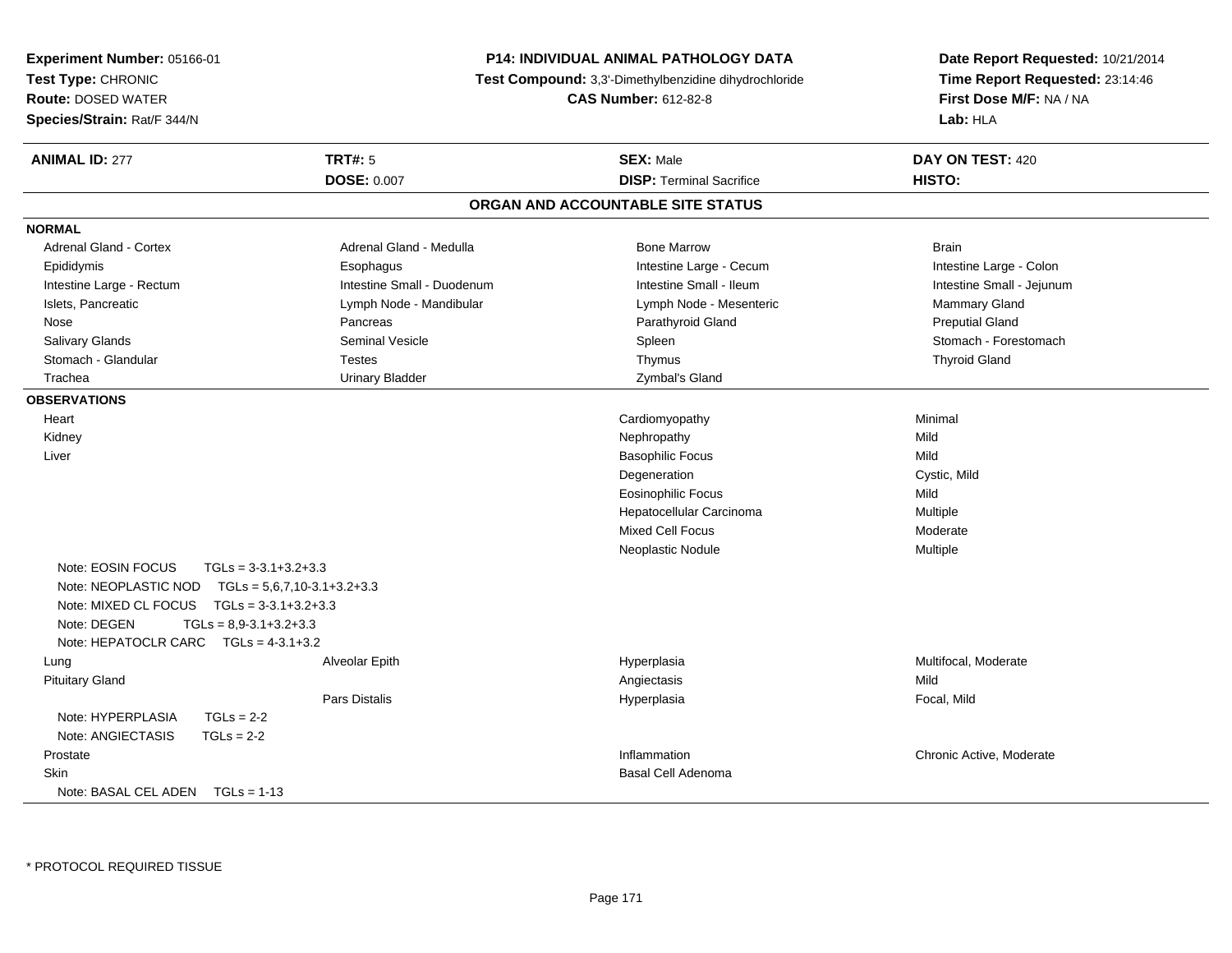| <b>P14: INDIVIDUAL ANIMAL PATHOLOGY DATA</b><br><b>Experiment Number: 05166-01</b><br>Test Compound: 3,3'-Dimethylbenzidine dihydrochloride<br>Test Type: CHRONIC<br><b>CAS Number: 612-82-8</b><br><b>Route: DOSED WATER</b> |                    |                                   | Date Report Requested: 10/21/2014 |  |
|-------------------------------------------------------------------------------------------------------------------------------------------------------------------------------------------------------------------------------|--------------------|-----------------------------------|-----------------------------------|--|
|                                                                                                                                                                                                                               |                    |                                   | Time Report Requested: 23:14:46   |  |
|                                                                                                                                                                                                                               |                    |                                   | First Dose M/F: NA / NA           |  |
| Species/Strain: Rat/F 344/N                                                                                                                                                                                                   |                    |                                   | Lab: HLA                          |  |
| <b>ANIMAL ID: 277</b>                                                                                                                                                                                                         | TRT#: 5            | <b>SEX: Male</b>                  | DAY ON TEST: 420                  |  |
|                                                                                                                                                                                                                               | <b>DOSE: 0.007</b> | <b>DISP:</b> Terminal Sacrifice   | HISTO:                            |  |
|                                                                                                                                                                                                                               |                    | ORGAN AND ACCOUNTABLE SITE STATUS |                                   |  |
| PRIMARY CAUSE OF DEATH                                                                                                                                                                                                        |                    |                                   |                                   |  |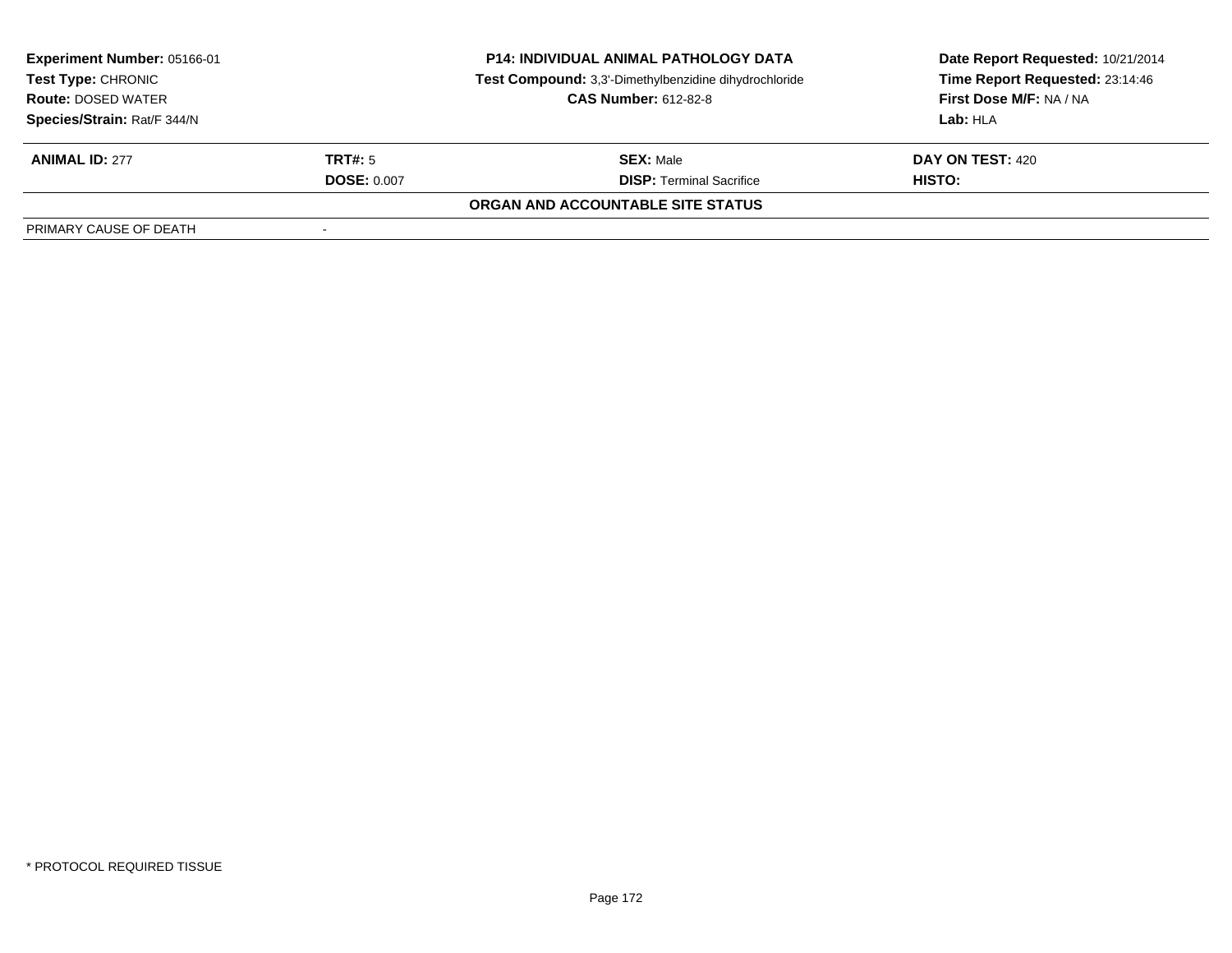| <b>Experiment Number: 05166-01</b>                       | P14: INDIVIDUAL ANIMAL PATHOLOGY DATA                 | Date Report Requested: 10/21/2014<br>Time Report Requested: 23:14:46<br>First Dose M/F: NA / NA |
|----------------------------------------------------------|-------------------------------------------------------|-------------------------------------------------------------------------------------------------|
| Test Type: CHRONIC                                       | Test Compound: 3,3'-Dimethylbenzidine dihydrochloride |                                                                                                 |
| <b>Route: DOSED WATER</b>                                | <b>CAS Number: 612-82-8</b>                           |                                                                                                 |
| Species/Strain: Rat/F 344/N                              |                                                       | Lab: HLA                                                                                        |
| <b>TRT#: 5</b><br><b>ANIMAL ID: 278</b>                  | <b>SEX: Male</b>                                      | DAY ON TEST: 355                                                                                |
| <b>DOSE: 0.007</b>                                       | <b>DISP: Moribund</b>                                 | HISTO:                                                                                          |
|                                                          | ORGAN AND ACCOUNTABLE SITE STATUS                     |                                                                                                 |
| <b>NORMAL</b>                                            |                                                       |                                                                                                 |
| <b>Adrenal Gland - Cortex</b><br>Adrenal Gland - Medulla | <b>Bone Marrow</b>                                    | Esophagus                                                                                       |
| Intestine Large - Colon<br>Intestine Large - Rectum      | Intestine Small - Duodenum                            | Intestine Small - Ileum                                                                         |
| Intestine Small - Jejunum<br>Islets, Pancreatic          | Lymph Node - Mandibular                               | Mammary Gland                                                                                   |
| Parathyroid Gland<br>Nose                                | <b>Pituitary Gland</b>                                | <b>Preputial Gland</b>                                                                          |
| Prostate<br>Salivary Glands                              | Seminal Vesicle                                       | Stomach - Forestomach                                                                           |
| Stomach - Glandular<br>Thymus                            | <b>Thyroid Gland</b>                                  | Trachea                                                                                         |
| Zymbal's Gland<br><b>Urinary Bladder</b>                 |                                                       |                                                                                                 |
| <b>OBSERVATIONS</b>                                      |                                                       |                                                                                                 |
| <b>Brain</b><br>Cerebrum                                 | Hemorrhage<br>Lymphoma Malignant Histiocytic          | Multifocal, Moderate                                                                            |
| Cerebrum                                                 | Necrosis                                              | Focal, Mild                                                                                     |
| [Hemorrhage TGLS = 11-1]                                 |                                                       |                                                                                                 |
| Epididymis<br>Arteriole                                  | Inflammation                                          | Chronic, Mild                                                                                   |
|                                                          | Lymphoma Malignant Histiocytic                        |                                                                                                 |
| Heart                                                    | Lymphoma Malignant Histiocytic                        |                                                                                                 |
| Intestine Large<br>Cecum                                 | Lymphoma Malignant Histiocytic                        |                                                                                                 |
| Note: INTRAMUSCULAR ANAL GLAND ADENOMA.                  |                                                       |                                                                                                 |
| Kidney                                                   | Degeneration                                          | Hyaline, Mild                                                                                   |
|                                                          | Lymphoma Malignant Histiocytic                        |                                                                                                 |
|                                                          | Nephropathy                                           | Minimal                                                                                         |
| Liver                                                    | Hematopoietic Cell Proliferation                      | Minimal                                                                                         |
|                                                          | Lymphoma Malignant Histiocytic                        |                                                                                                 |
|                                                          | Necrosis                                              | Multifocal, Mild                                                                                |
| Note: LYMPH MAL HIST TGLs = 4,5,6,7-3.1+3.2+3.3          |                                                       |                                                                                                 |
| Lung                                                     | Lymphoma Malignant Histiocytic                        |                                                                                                 |
| Note: LYMPH MAL HIST TGLs = 8,9-4+4.1                    |                                                       |                                                                                                 |
| Mediastinal<br>Lymph Node                                | Lymphoma Malignant Histiocytic                        |                                                                                                 |
| Mesenteric                                               | Lymphoma Malignant Histiocytic                        |                                                                                                 |
| Note: LYMPH MAL HIST $TGLS = 2,10-7+9+13$                |                                                       |                                                                                                 |
| Note: LYMPH MAL HIST TGLs = 10-13                        |                                                       |                                                                                                 |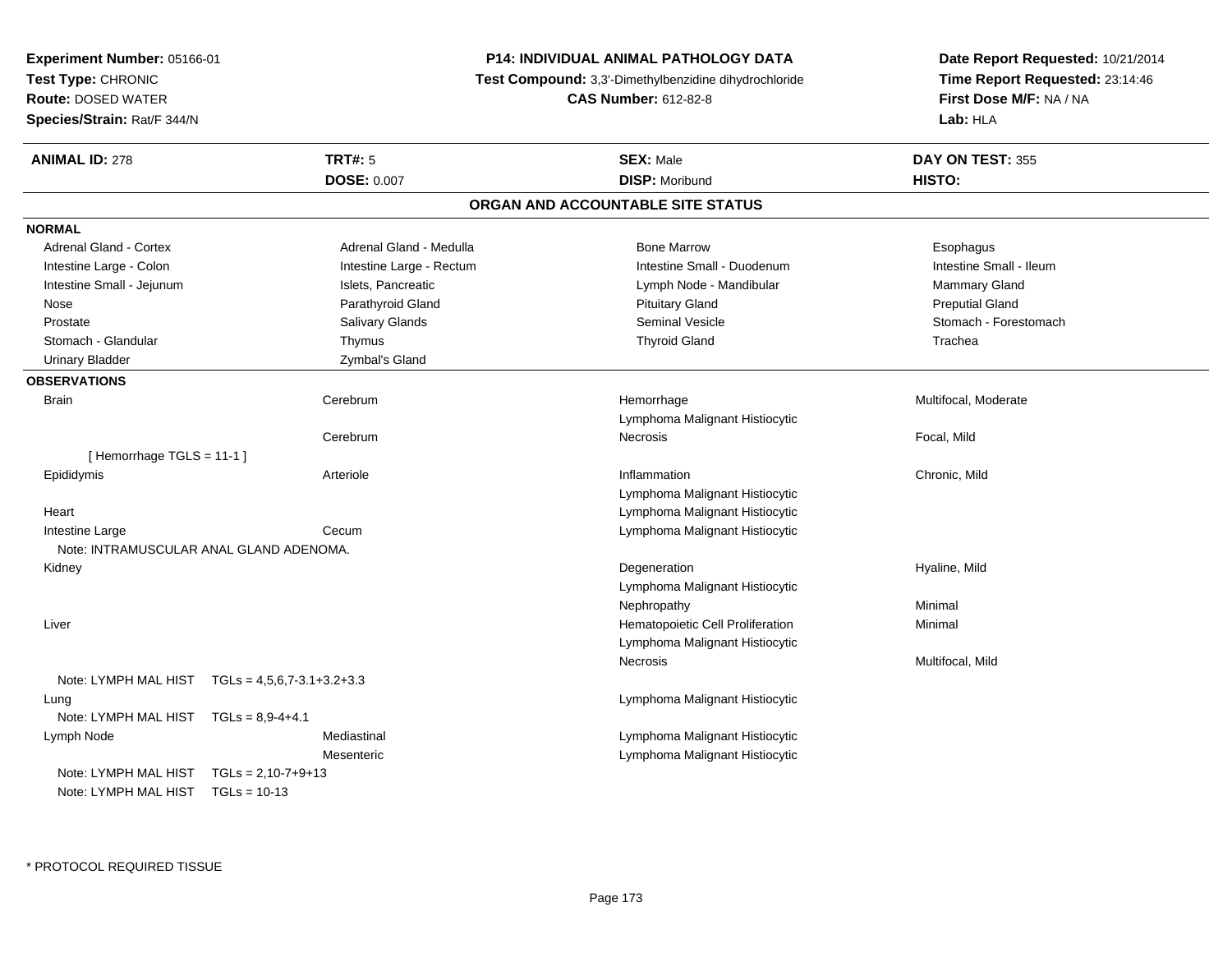| <b>Experiment Number: 05166-01</b><br>Test Type: CHRONIC<br><b>Route: DOSED WATER</b><br>Species/Strain: Rat/F 344/N |                    | <b>P14: INDIVIDUAL ANIMAL PATHOLOGY DATA</b><br>Test Compound: 3,3'-Dimethylbenzidine dihydrochloride<br><b>CAS Number: 612-82-8</b> | Date Report Requested: 10/21/2014<br>Time Report Requested: 23:14:46<br>First Dose M/F: NA / NA<br>Lab: HLA |
|----------------------------------------------------------------------------------------------------------------------|--------------------|--------------------------------------------------------------------------------------------------------------------------------------|-------------------------------------------------------------------------------------------------------------|
| <b>ANIMAL ID: 278</b>                                                                                                | TRT#: 5            | <b>SEX: Male</b>                                                                                                                     | DAY ON TEST: 355                                                                                            |
|                                                                                                                      | <b>DOSE: 0.007</b> | <b>DISP: Moribund</b>                                                                                                                | HISTO:                                                                                                      |
|                                                                                                                      |                    | ORGAN AND ACCOUNTABLE SITE STATUS                                                                                                    |                                                                                                             |
| Pancreas                                                                                                             |                    | Lymphoma Malignant Histiocytic                                                                                                       |                                                                                                             |
| Note: LYMPH MAL HIST<br>$TGLs = 13-6.1$                                                                              |                    |                                                                                                                                      |                                                                                                             |
| Skin                                                                                                                 |                    | Basal Cell Adenoma                                                                                                                   |                                                                                                             |
| Note: BASAL CEL ADEN<br>$TGLs = 12-14$                                                                               |                    |                                                                                                                                      |                                                                                                             |
| Spleen                                                                                                               |                    | Hematopoietic Cell Proliferation                                                                                                     | Moderate                                                                                                    |
| Note: HEMA CELL PROL $TGLs = 14-3$                                                                                   |                    |                                                                                                                                      |                                                                                                             |
| <b>Testes</b>                                                                                                        |                    | Hemorrhage                                                                                                                           | Minimal                                                                                                     |
|                                                                                                                      |                    | Lymphoma Malignant Histiocytic                                                                                                       |                                                                                                             |
| PRIMARY CAUSE OF DEATH                                                                                               |                    |                                                                                                                                      |                                                                                                             |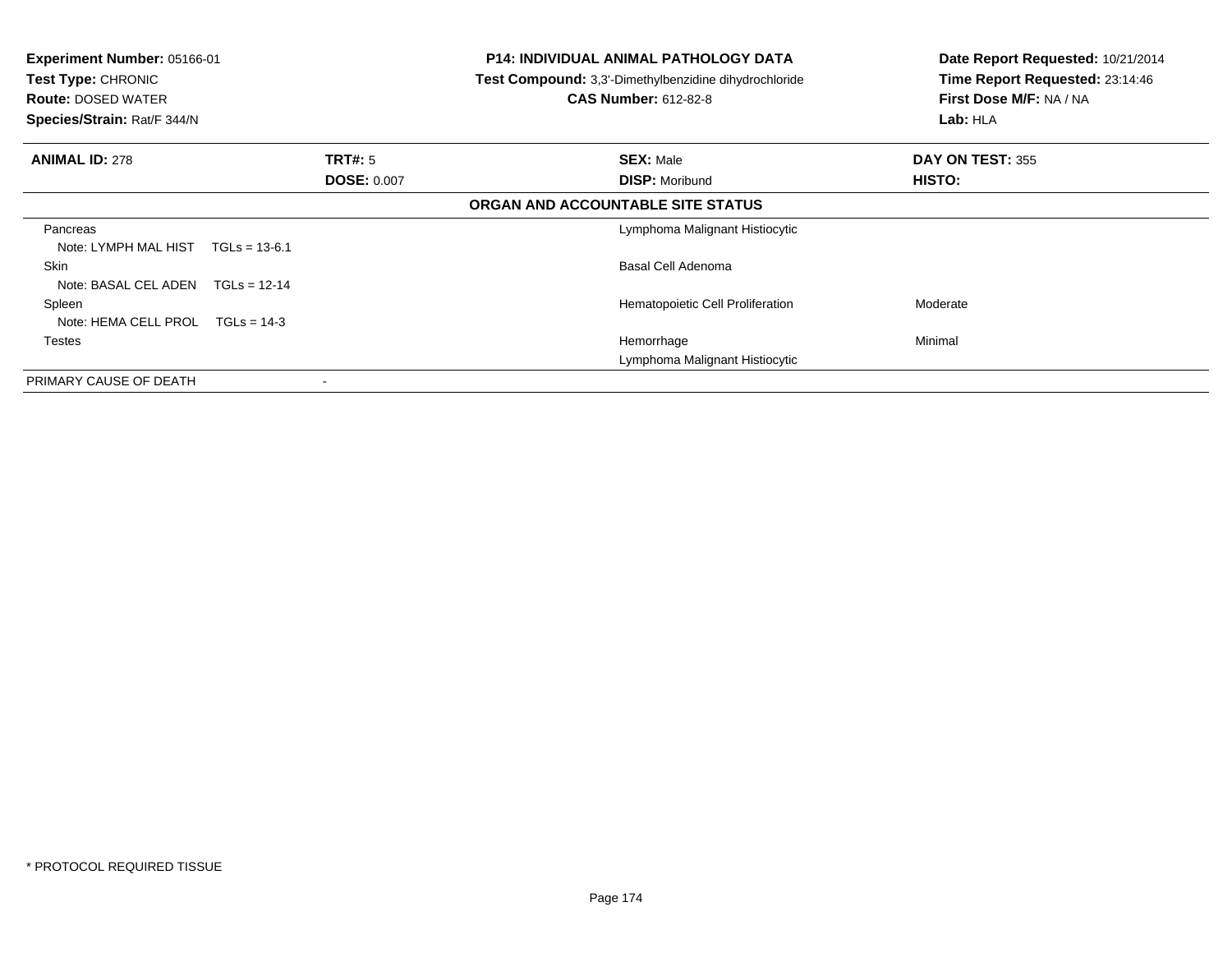| Experiment Number: 05166-01                     | <b>P14: INDIVIDUAL ANIMAL PATHOLOGY DATA</b> |                                                       | Date Report Requested: 10/21/2014                          |  |
|-------------------------------------------------|----------------------------------------------|-------------------------------------------------------|------------------------------------------------------------|--|
| Test Type: CHRONIC                              |                                              | Test Compound: 3,3'-Dimethylbenzidine dihydrochloride | Time Report Requested: 23:14:46<br>First Dose M/F: NA / NA |  |
| <b>Route: DOSED WATER</b>                       |                                              | <b>CAS Number: 612-82-8</b>                           |                                                            |  |
| Species/Strain: Rat/F 344/N                     |                                              |                                                       | Lab: HLA                                                   |  |
| <b>ANIMAL ID: 279</b>                           | <b>TRT#: 5</b>                               | <b>SEX: Male</b>                                      | DAY ON TEST: 420                                           |  |
|                                                 | DOSE: 0.007                                  | <b>DISP: Terminal Sacrifice</b>                       | HISTO:                                                     |  |
|                                                 |                                              | ORGAN AND ACCOUNTABLE SITE STATUS                     |                                                            |  |
| <b>NORMAL</b>                                   |                                              |                                                       |                                                            |  |
| Adrenal Gland - Cortex                          | Adrenal Gland - Medulla                      | <b>Bone Marrow</b>                                    | <b>Brain</b>                                               |  |
| Epididymis                                      | Esophagus                                    | Heart                                                 | Intestine Large - Cecum                                    |  |
| Intestine Small - Duodenum                      | Intestine Small - Ileum                      | Intestine Small - Jejunum                             | Islets, Pancreatic                                         |  |
| Lymph Node - Mandibular                         | Lymph Node - Mesenteric                      | Mammary Gland                                         | Nose                                                       |  |
| Parathyroid Gland                               | <b>Pituitary Gland</b>                       | <b>Preputial Gland</b>                                | Salivary Glands                                            |  |
| <b>Seminal Vesicle</b>                          | Stomach - Forestomach                        | Stomach - Glandular                                   | Thymus                                                     |  |
| <b>Thyroid Gland</b>                            | Trachea                                      | <b>Urinary Bladder</b>                                | Zymbal's Gland                                             |  |
| <b>OBSERVATIONS</b>                             |                                              |                                                       |                                                            |  |
| Intestine Large                                 | Colon                                        | Parasite Metazoan                                     | Mild                                                       |  |
|                                                 | Rectum                                       | Parasite Metazoan                                     | Moderate                                                   |  |
| Kidney                                          |                                              | Nephropathy                                           | Mild                                                       |  |
| Liver                                           |                                              | <b>Basophilic Focus</b>                               | Mild                                                       |  |
|                                                 |                                              | <b>Eosinophilic Focus</b>                             | Mild                                                       |  |
|                                                 |                                              | Hematopoietic Cell Proliferation                      | Mild                                                       |  |
|                                                 |                                              | Hepatocellular Carcinoma                              |                                                            |  |
|                                                 |                                              | <b>Mixed Cell Focus</b>                               | Mild                                                       |  |
| Note: [BASOPH FOCUS ] TGLs = 4-3.1              |                                              |                                                       |                                                            |  |
| [ Hepatocellular Carcinoma TGLS = 5-3.1 ]       |                                              |                                                       |                                                            |  |
| Lung                                            |                                              | Alveolar/Bronchiolar Adenoma                          |                                                            |  |
| Lymph Node                                      | Mediastinal                                  | Hemorrhage                                            | Mild                                                       |  |
| Note: HEMORRHAGE<br>$TGLs = 6-14$               |                                              |                                                       |                                                            |  |
| Pancreas                                        | Acinus                                       | Atrophy                                               | Minimal                                                    |  |
| Prostate                                        |                                              | Inflammation                                          | Chronic Active, Mild                                       |  |
| Skin                                            |                                              | <b>Basal Cell Carcinoma</b>                           |                                                            |  |
| Note: BASAL CEL CARC TGLs = 1-13                |                                              |                                                       |                                                            |  |
| Spleen                                          |                                              | Hematopoietic Cell Proliferation                      | Marked                                                     |  |
| [ Hematopoietic Cell Proliferation TGLS = 3-3 ] |                                              |                                                       |                                                            |  |
| <b>Testes</b>                                   | <b>Interstit Cell</b>                        | Adenoma                                               |                                                            |  |
| Note: ADENOMA<br>$TGLs = 2-8.1$                 |                                              |                                                       |                                                            |  |
| PRIMARY CAUSE OF DEATH                          | ÷,                                           |                                                       |                                                            |  |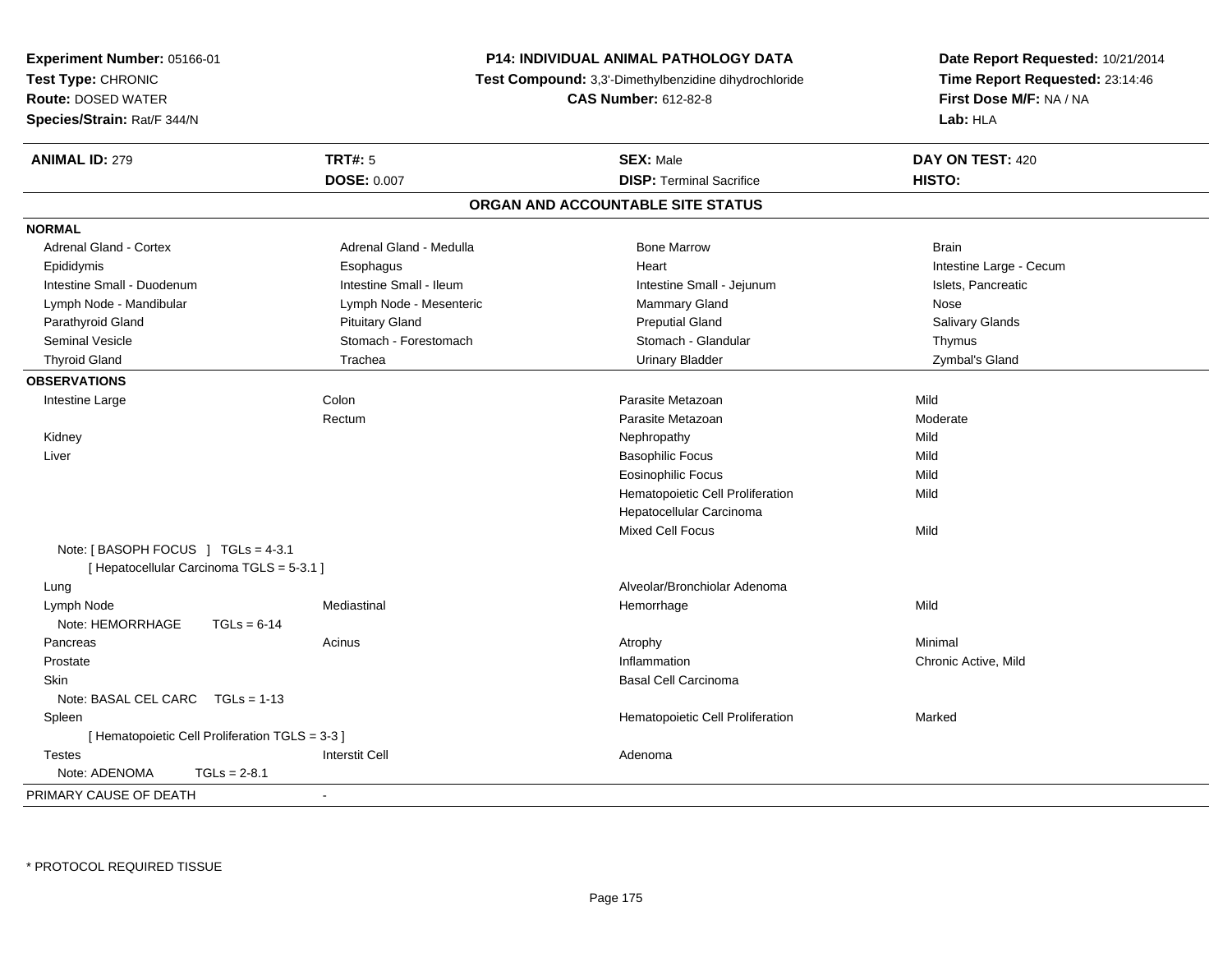| Experiment Number: 05166-01<br>Test Type: CHRONIC<br><b>Route: DOSED WATER</b><br>Species/Strain: Rat/F 344/N |                            | P14: INDIVIDUAL ANIMAL PATHOLOGY DATA<br>Test Compound: 3,3'-Dimethylbenzidine dihydrochloride<br><b>CAS Number: 612-82-8</b> |                           |
|---------------------------------------------------------------------------------------------------------------|----------------------------|-------------------------------------------------------------------------------------------------------------------------------|---------------------------|
| <b>ANIMAL ID: 280</b>                                                                                         | <b>TRT#: 5</b>             | <b>SEX: Male</b>                                                                                                              | DAY ON TEST: 420          |
|                                                                                                               | <b>DOSE: 0.007</b>         | <b>DISP: Terminal Sacrifice</b>                                                                                               | HISTO:                    |
|                                                                                                               |                            | ORGAN AND ACCOUNTABLE SITE STATUS                                                                                             |                           |
| <b>NORMAL</b>                                                                                                 |                            |                                                                                                                               |                           |
| Adrenal Gland - Cortex                                                                                        | Adrenal Gland - Medulla    | <b>Bone Marrow</b>                                                                                                            | <b>Brain</b>              |
| Epididymis                                                                                                    | Esophagus                  | Intestine Large - Cecum                                                                                                       | Intestine Large - Colon   |
| Intestine Large - Rectum                                                                                      | Intestine Small - Duodenum | Intestine Small - Ileum                                                                                                       | Intestine Small - Jejunum |
| Islets, Pancreatic                                                                                            | Lymph Node - Mandibular    | Lymph Node - Mesenteric                                                                                                       | Mammary Gland             |
| Nose                                                                                                          | Pancreas                   | Parathyroid Gland                                                                                                             | <b>Pituitary Gland</b>    |
| <b>Preputial Gland</b>                                                                                        | Salivary Glands            | Seminal Vesicle                                                                                                               | Spleen                    |
| Stomach - Forestomach                                                                                         | Stomach - Glandular        | <b>Thyroid Gland</b>                                                                                                          | Trachea                   |
| <b>Urinary Bladder</b>                                                                                        | Zymbal's Gland             |                                                                                                                               |                           |
| <b>MISSING</b>                                                                                                |                            |                                                                                                                               |                           |
| Thymus                                                                                                        |                            |                                                                                                                               |                           |
| <b>OBSERVATIONS</b>                                                                                           |                            |                                                                                                                               |                           |
| Heart                                                                                                         |                            | Cardiomyopathy                                                                                                                | Mild                      |
| Kidney                                                                                                        |                            | Nephropathy                                                                                                                   | Mild                      |
| Liver                                                                                                         |                            | <b>Basophilic Focus</b>                                                                                                       | Mild                      |
|                                                                                                               |                            | Degeneration                                                                                                                  | Cystic, Mild              |
|                                                                                                               |                            | <b>Eosinophilic Focus</b>                                                                                                     | Mild                      |
|                                                                                                               |                            | <b>Mixed Cell Focus</b>                                                                                                       | Mild                      |
| Note: [BASOPH FOCUS ] TGLs = 5,6-3.1                                                                          |                            |                                                                                                                               |                           |
| Note: DEGEN<br>$TGLs = 5,6-3.1$                                                                               |                            |                                                                                                                               |                           |
| Lung                                                                                                          |                            | Alveolar/Bronchiolar Adenoma                                                                                                  |                           |
|                                                                                                               | Alveolar Epith             | Hyperplasia                                                                                                                   | Focal. Mild               |
| Prostate                                                                                                      |                            | Inflammation                                                                                                                  | Chronic Active, Mild      |
| Skin                                                                                                          | Sebaceous GI               | Adenoma                                                                                                                       |                           |
|                                                                                                               |                            | Keratoacanthoma                                                                                                               |                           |
| Note: [KERATOACANTHMA] TGLs = 1,2-13+14                                                                       |                            |                                                                                                                               |                           |
| <b>Testes</b>                                                                                                 | <b>Interstit Cell</b>      | Adenoma                                                                                                                       |                           |
| Note: ADENOMA<br>$TGLs = 3-8$                                                                                 |                            |                                                                                                                               |                           |
| PRIMARY CAUSE OF DEATH                                                                                        | $\blacksquare$             |                                                                                                                               |                           |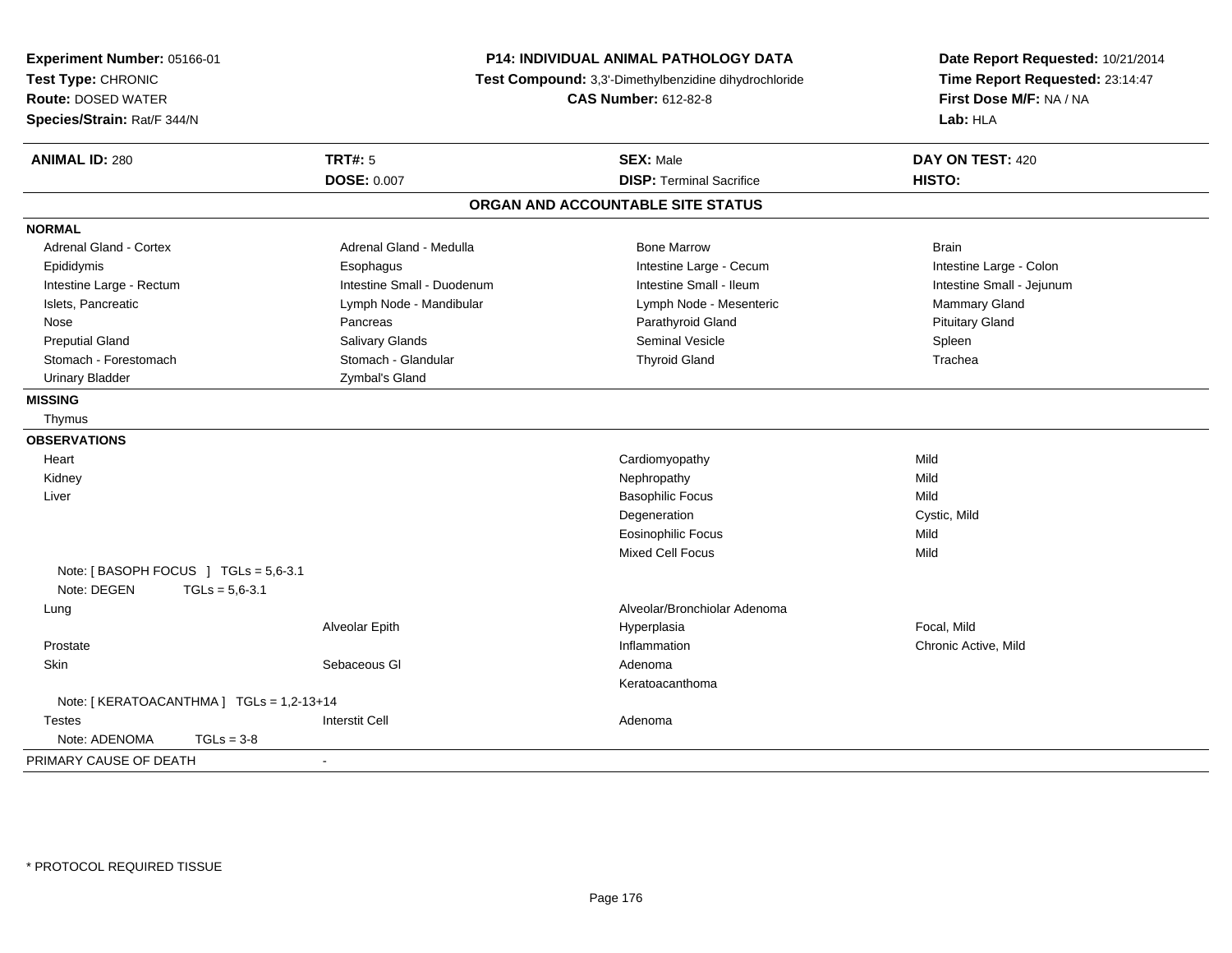| Experiment Number: 05166-01<br>Test Type: CHRONIC<br><b>Route: DOSED WATER</b><br>Species/Strain: Rat/F 344/N |                         | <b>P14: INDIVIDUAL ANIMAL PATHOLOGY DATA</b><br>Test Compound: 3,3'-Dimethylbenzidine dihydrochloride<br><b>CAS Number: 612-82-8</b> | Date Report Requested: 10/21/2014<br>Time Report Requested: 23:14:47<br>First Dose M/F: NA / NA<br>Lab: HLA |
|---------------------------------------------------------------------------------------------------------------|-------------------------|--------------------------------------------------------------------------------------------------------------------------------------|-------------------------------------------------------------------------------------------------------------|
| <b>ANIMAL ID: 281</b>                                                                                         | <b>TRT#: 5</b>          | <b>SEX: Male</b>                                                                                                                     | DAY ON TEST: 378                                                                                            |
|                                                                                                               | <b>DOSE: 0.007</b>      | <b>DISP: Dead</b>                                                                                                                    | HISTO:                                                                                                      |
|                                                                                                               |                         | ORGAN AND ACCOUNTABLE SITE STATUS                                                                                                    |                                                                                                             |
| <b>NORMAL</b>                                                                                                 |                         |                                                                                                                                      |                                                                                                             |
| <b>Adrenal Gland - Cortex</b>                                                                                 | Adrenal Gland - Medulla | <b>Bone Marrow</b>                                                                                                                   | Epididymis                                                                                                  |
| Esophagus                                                                                                     | Intestine Large - Cecum | Intestine Large - Colon                                                                                                              | Intestine Large - Rectum                                                                                    |
| Intestine Small - Duodenum                                                                                    | Intestine Small - Ileum | Intestine Small - Jejunum                                                                                                            | Islets, Pancreatic                                                                                          |
| Lymph Node - Mandibular                                                                                       | Mammary Gland           | Pancreas                                                                                                                             | Parathyroid Gland                                                                                           |
| <b>Pituitary Gland</b>                                                                                        | <b>Preputial Gland</b>  | Salivary Glands                                                                                                                      | <b>Seminal Vesicle</b>                                                                                      |
| Skin                                                                                                          | Spleen                  | Stomach - Forestomach                                                                                                                | <b>Thyroid Gland</b>                                                                                        |
| <b>Urinary Bladder</b>                                                                                        |                         |                                                                                                                                      |                                                                                                             |
| <b>OBSERVATIONS</b>                                                                                           |                         |                                                                                                                                      |                                                                                                             |
| <b>Brain</b>                                                                                                  | Meninges                | Sarcoma                                                                                                                              |                                                                                                             |
| Note: [ SARCOMA<br>$\mid$ TGLs = 3-13+13.1                                                                    |                         |                                                                                                                                      |                                                                                                             |
| Heart                                                                                                         |                         | Cardiomyopathy                                                                                                                       | Mild                                                                                                        |
| Kidney                                                                                                        |                         | Nephropathy                                                                                                                          | Mild                                                                                                        |
| Liver                                                                                                         |                         | Degeneration                                                                                                                         | Cystic, Mild                                                                                                |
|                                                                                                               | <b>Bile Duct</b>        | Hyperplasia                                                                                                                          | Mild                                                                                                        |
| Note: ATYPICAL BILE DUCTULE HYPERPLASIA.                                                                      |                         |                                                                                                                                      |                                                                                                             |
| Note: DEGEN<br>$TGLs = 1-3.1$                                                                                 |                         |                                                                                                                                      |                                                                                                             |
| Lung                                                                                                          |                         | Congestion                                                                                                                           | Moderate                                                                                                    |
|                                                                                                               | Alveolar Epith          | Hyperplasia                                                                                                                          | Multifocal, Mild                                                                                            |
| Note: CONGESTION<br>$TGLs = 2-4+4.1$                                                                          |                         |                                                                                                                                      |                                                                                                             |
| Note: [HYPERPLASIA ] TGLs = 4-4.1                                                                             |                         |                                                                                                                                      |                                                                                                             |
| Lymph Node                                                                                                    | Mesenteric              | Hemorrhage                                                                                                                           | Moderate                                                                                                    |
| Nose                                                                                                          |                         | Inflammation                                                                                                                         | Suppurative, Mild                                                                                           |
| Prostate                                                                                                      |                         | Inflammation                                                                                                                         | Chronic Active, Moderate                                                                                    |
| Stomach                                                                                                       | Glandular               | Degeneration                                                                                                                         | Cystic, Minimal                                                                                             |
| <b>Testes</b>                                                                                                 | <b>Interstit Cell</b>   | Adenoma                                                                                                                              |                                                                                                             |
|                                                                                                               | <b>Interstit Cell</b>   | Hyperplasia                                                                                                                          | Mild                                                                                                        |
| Thymus                                                                                                        |                         | Hemorrhage                                                                                                                           | Mild                                                                                                        |
| Trachea                                                                                                       |                         | Inflammation                                                                                                                         | Suppurative, Mild                                                                                           |
| Zymbal's Gland                                                                                                |                         | Adenoma                                                                                                                              |                                                                                                             |
| PRIMARY CAUSE OF DEATH                                                                                        | ÷,                      |                                                                                                                                      |                                                                                                             |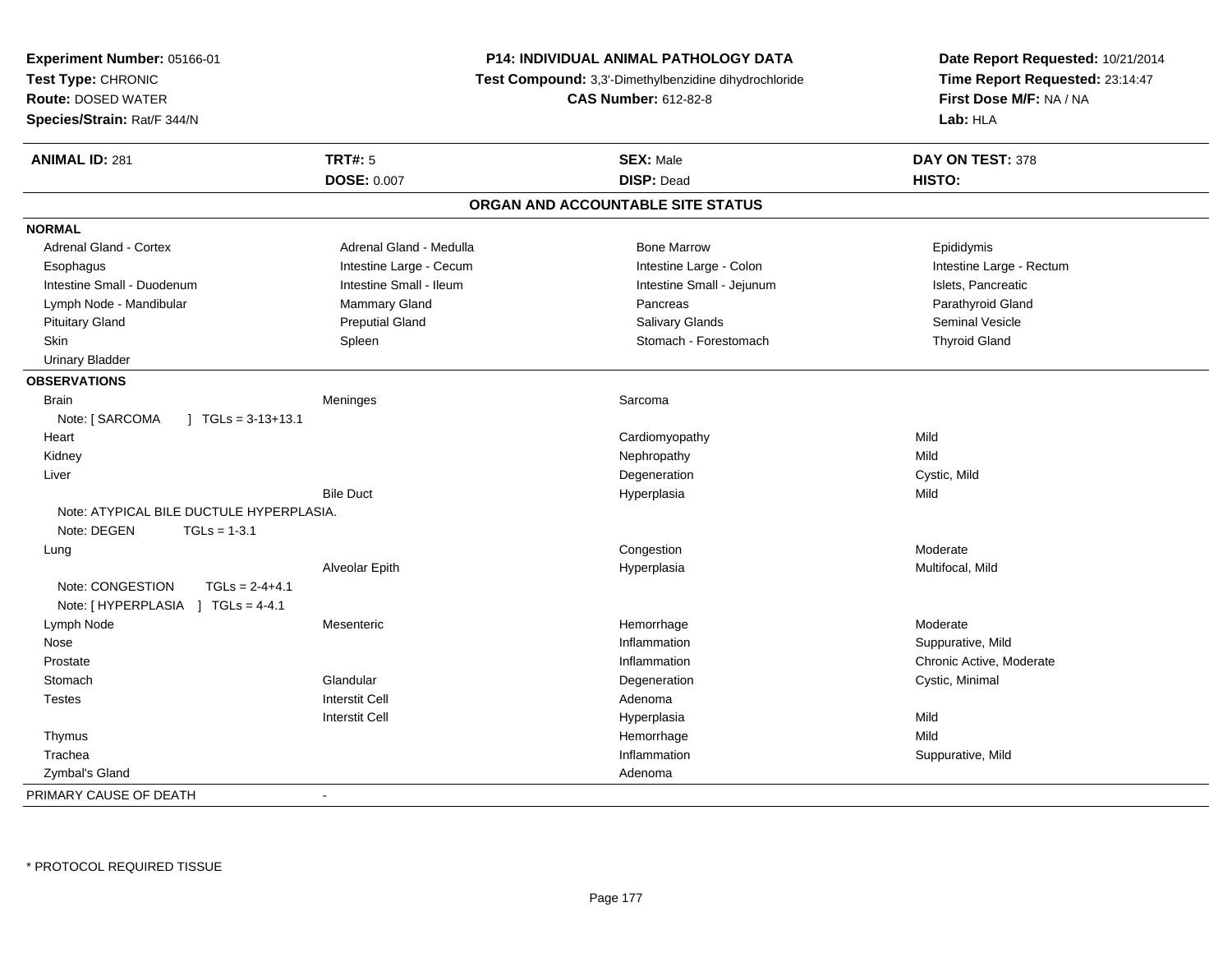| Experiment Number: 05166-01<br>Test Type: CHRONIC<br><b>Route: DOSED WATER</b><br>Species/Strain: Rat/F 344/N |                         | P14: INDIVIDUAL ANIMAL PATHOLOGY DATA<br>Test Compound: 3,3'-Dimethylbenzidine dihydrochloride<br><b>CAS Number: 612-82-8</b> | Date Report Requested: 10/21/2014<br>Time Report Requested: 23:14:47<br>First Dose M/F: NA / NA<br>Lab: HLA |
|---------------------------------------------------------------------------------------------------------------|-------------------------|-------------------------------------------------------------------------------------------------------------------------------|-------------------------------------------------------------------------------------------------------------|
| <b>ANIMAL ID: 282</b>                                                                                         | <b>TRT#: 5</b>          | <b>SEX: Male</b>                                                                                                              | DAY ON TEST: 420                                                                                            |
|                                                                                                               | <b>DOSE: 0.007</b>      | <b>DISP: Terminal Sacrifice</b>                                                                                               | HISTO:                                                                                                      |
|                                                                                                               |                         | ORGAN AND ACCOUNTABLE SITE STATUS                                                                                             |                                                                                                             |
| <b>NORMAL</b>                                                                                                 |                         |                                                                                                                               |                                                                                                             |
| Adrenal Gland - Cortex                                                                                        | Adrenal Gland - Medulla | <b>Bone Marrow</b>                                                                                                            | <b>Brain</b>                                                                                                |
| Epididymis                                                                                                    | Esophagus               | Intestine Large - Cecum                                                                                                       | Intestine Large - Colon                                                                                     |
| Intestine Large - Rectum                                                                                      | Intestine Small - Ileum | Intestine Small - Jejunum                                                                                                     | Islets, Pancreatic                                                                                          |
| Lung                                                                                                          | Lymph Node - Mandibular | Lymph Node - Mesenteric                                                                                                       | <b>Mammary Gland</b>                                                                                        |
| Nose                                                                                                          | Pancreas                | Parathyroid Gland                                                                                                             | <b>Pituitary Gland</b>                                                                                      |
| <b>Preputial Gland</b>                                                                                        | Salivary Glands         | <b>Seminal Vesicle</b>                                                                                                        | Spleen                                                                                                      |
| Stomach - Forestomach                                                                                         | Stomach - Glandular     | <b>Thyroid Gland</b>                                                                                                          | Trachea                                                                                                     |
| <b>Urinary Bladder</b>                                                                                        | Zymbal's Gland          |                                                                                                                               |                                                                                                             |
| <b>MISSING</b>                                                                                                |                         |                                                                                                                               |                                                                                                             |
| Thymus                                                                                                        |                         |                                                                                                                               |                                                                                                             |
| <b>OBSERVATIONS</b>                                                                                           |                         |                                                                                                                               |                                                                                                             |
| Heart                                                                                                         |                         | Cardiomyopathy                                                                                                                | Mild                                                                                                        |
| <b>Intestine Small</b>                                                                                        | Duodenum                | Adenocarcinoma                                                                                                                | Cystic, Mucinous                                                                                            |
| Note: ADENOCARC<br>$TGLs = 1-6.1$                                                                             |                         |                                                                                                                               |                                                                                                             |
| Kidney                                                                                                        |                         | Nephropathy                                                                                                                   | Mild                                                                                                        |
| Liver                                                                                                         |                         | Degeneration                                                                                                                  | Cystic, Mild                                                                                                |
|                                                                                                               |                         | <b>Eosinophilic Focus</b>                                                                                                     | Mild                                                                                                        |
|                                                                                                               |                         | <b>Mixed Cell Focus</b>                                                                                                       | Mild                                                                                                        |
|                                                                                                               |                         | Neoplastic Nodule                                                                                                             | Multiple                                                                                                    |
| Note: NEOPLASTIC NOD TGLs = 7.8.9-3.1                                                                         |                         |                                                                                                                               |                                                                                                             |
| Note: MIXED CL FOCUS TGLs = 6-3.1                                                                             |                         |                                                                                                                               |                                                                                                             |
| [Eosinophilic Focus TGLS = 8-3.1]                                                                             |                         |                                                                                                                               |                                                                                                             |
| [Mixed Cell Focus TGLS = 6-3.1]                                                                               |                         |                                                                                                                               |                                                                                                             |
| Prostate                                                                                                      |                         | Inflammation                                                                                                                  | Chronic Active, Mild                                                                                        |
| Skin                                                                                                          |                         | <b>Basal Cell Adenoma</b>                                                                                                     | Multiple                                                                                                    |
|                                                                                                               | <b>Hair Follicle</b>    | Hyperplasia                                                                                                                   | Basal Cell, Multifocal, Minimal                                                                             |
| Note: BASAL CEL ADEN    TGLs = 2,3,4,5-13+14+15+16                                                            |                         |                                                                                                                               |                                                                                                             |
| Testes                                                                                                        | <b>Interstit Cell</b>   | Hyperplasia                                                                                                                   | Mild                                                                                                        |
| PRIMARY CAUSE OF DEATH                                                                                        | $\blacksquare$          |                                                                                                                               |                                                                                                             |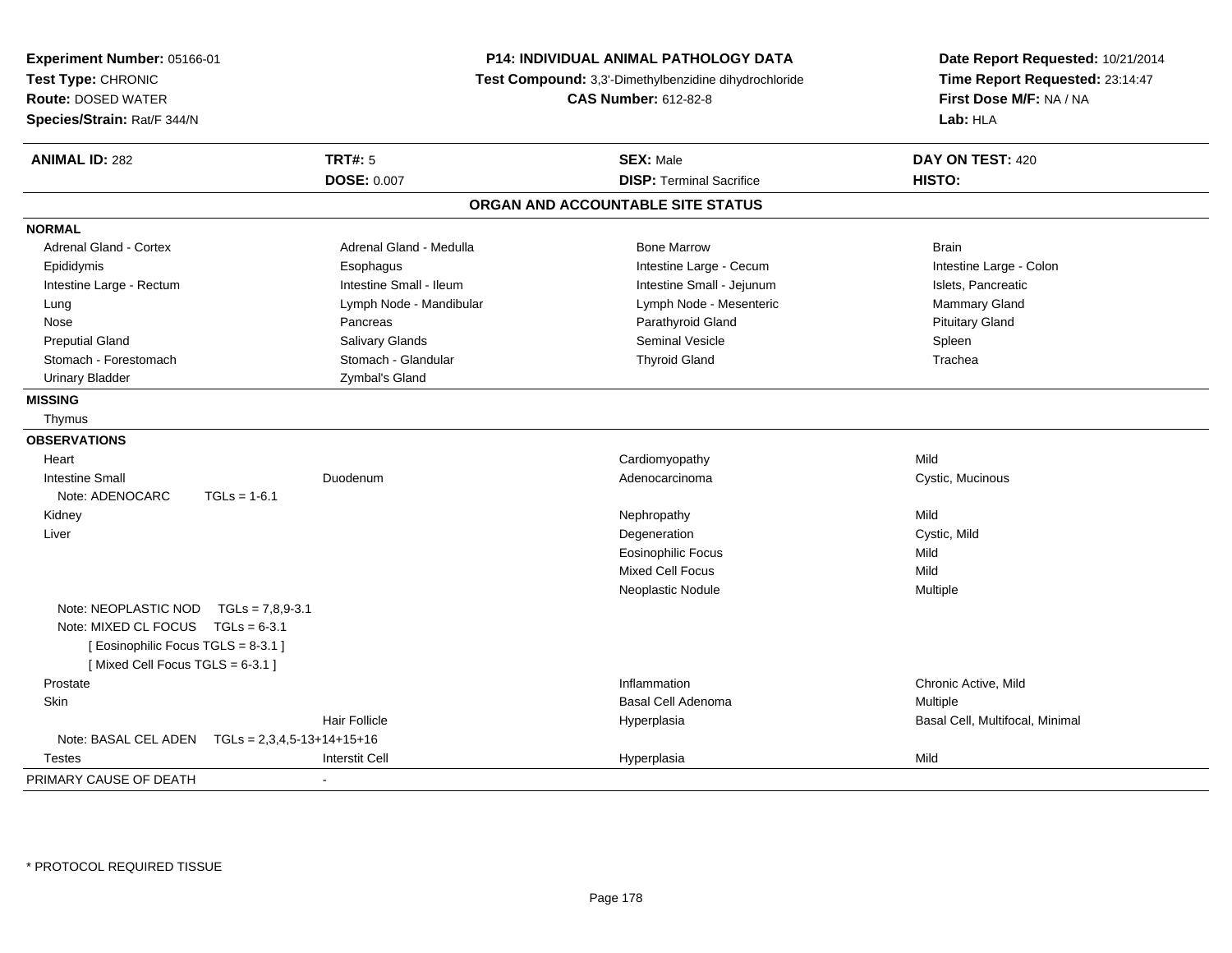| Experiment Number: 05166-01<br>Test Type: CHRONIC<br><b>Route: DOSED WATER</b> | <b>P14: INDIVIDUAL ANIMAL PATHOLOGY DATA</b><br>Test Compound: 3,3'-Dimethylbenzidine dihydrochloride<br><b>CAS Number: 612-82-8</b> |                                   | Date Report Requested: 10/21/2014<br>Time Report Requested: 23:14:47<br>First Dose M/F: NA / NA |  |
|--------------------------------------------------------------------------------|--------------------------------------------------------------------------------------------------------------------------------------|-----------------------------------|-------------------------------------------------------------------------------------------------|--|
| Species/Strain: Rat/F 344/N                                                    |                                                                                                                                      |                                   | Lab: HLA                                                                                        |  |
| <b>ANIMAL ID: 283</b>                                                          | <b>TRT#: 5</b>                                                                                                                       | <b>SEX: Male</b>                  | DAY ON TEST: 12                                                                                 |  |
|                                                                                | <b>DOSE: 0.007</b>                                                                                                                   | <b>DISP: Accident</b>             | HISTO:                                                                                          |  |
|                                                                                |                                                                                                                                      | ORGAN AND ACCOUNTABLE SITE STATUS |                                                                                                 |  |
| <b>NORMAL</b>                                                                  |                                                                                                                                      |                                   |                                                                                                 |  |
| Adrenal Gland - Cortex                                                         | Adrenal Gland - Medulla                                                                                                              | <b>Bone Marrow</b>                | <b>Brain</b>                                                                                    |  |
| Epididymis                                                                     | Esophagus                                                                                                                            | Heart                             | Intestine Large - Cecum                                                                         |  |
| Intestine Large - Colon                                                        | Intestine Large - Rectum                                                                                                             | Intestine Small - Duodenum        | Intestine Small - Ileum                                                                         |  |
| Intestine Small - Jejunum                                                      | Islets, Pancreatic                                                                                                                   | Kidney                            | Liver                                                                                           |  |
| Lung                                                                           | Lymph Node - Mandibular                                                                                                              | Lymph Node - Mesenteric           | Nose                                                                                            |  |
| Pancreas                                                                       | Parathyroid Gland                                                                                                                    | <b>Pituitary Gland</b>            | <b>Preputial Gland</b>                                                                          |  |
| Prostate                                                                       | Salivary Glands                                                                                                                      | Seminal Vesicle                   | <b>Skin</b>                                                                                     |  |
| Spleen                                                                         | Stomach - Forestomach                                                                                                                | Stomach - Glandular               | <b>Testes</b>                                                                                   |  |
| Thymus                                                                         | <b>Thyroid Gland</b>                                                                                                                 | Trachea                           | <b>Urinary Bladder</b>                                                                          |  |
| Zymbal's Gland                                                                 |                                                                                                                                      |                                   |                                                                                                 |  |
| <b>MISSING</b>                                                                 |                                                                                                                                      |                                   |                                                                                                 |  |
| Mammary Gland                                                                  |                                                                                                                                      |                                   |                                                                                                 |  |
| PRIMARY CAUSE OF DEATH                                                         |                                                                                                                                      |                                   |                                                                                                 |  |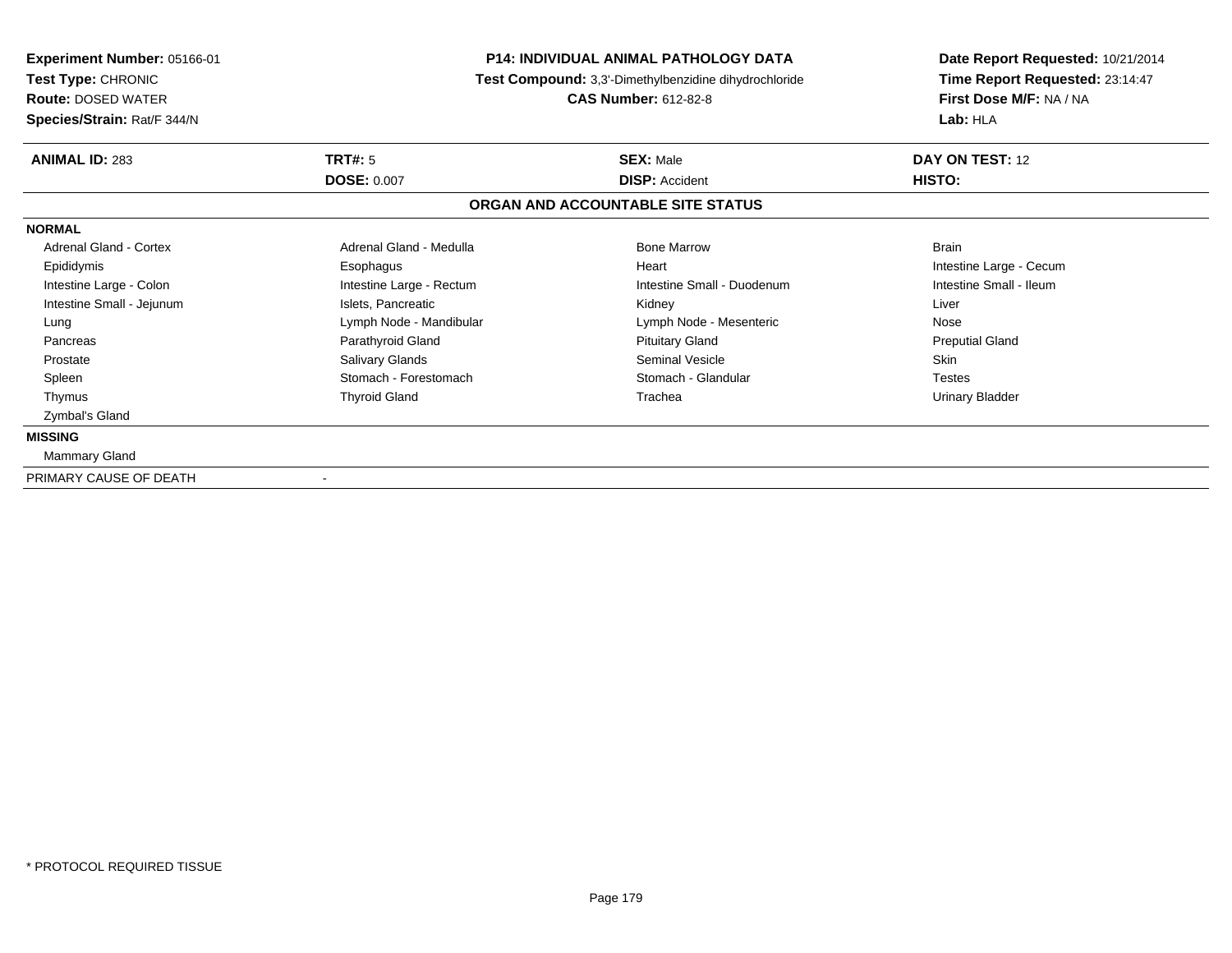| Experiment Number: 05166-01 |                 | <b>P14: INDIVIDUAL ANIMAL PATHOLOGY DATA</b><br>Test Compound: 3,3'-Dimethylbenzidine dihydrochloride<br><b>CAS Number: 612-82-8</b> |                                   | Date Report Requested: 10/21/2014 |
|-----------------------------|-----------------|--------------------------------------------------------------------------------------------------------------------------------------|-----------------------------------|-----------------------------------|
| Test Type: CHRONIC          |                 |                                                                                                                                      |                                   | Time Report Requested: 23:14:47   |
| <b>Route: DOSED WATER</b>   |                 |                                                                                                                                      |                                   | First Dose M/F: NA / NA           |
| Species/Strain: Rat/F 344/N |                 |                                                                                                                                      |                                   | Lab: HLA                          |
| <b>ANIMAL ID: 284</b>       |                 | TRT#: 5                                                                                                                              | <b>SEX: Male</b>                  | DAY ON TEST: 229                  |
|                             |                 | <b>DOSE: 0.007</b>                                                                                                                   | <b>DISP: Moribund</b>             | HISTO:                            |
|                             |                 |                                                                                                                                      | ORGAN AND ACCOUNTABLE SITE STATUS |                                   |
| <b>NORMAL</b>               |                 |                                                                                                                                      |                                   |                                   |
| Adrenal Gland - Cortex      |                 | Adrenal Gland - Medulla                                                                                                              | <b>Bone Marrow</b>                | <b>Brain</b>                      |
| Epididymis                  |                 | Esophagus                                                                                                                            | Intestine Large - Colon           | Intestine Large - Rectum          |
| Intestine Small - Duodenum  |                 | Intestine Small - Ileum                                                                                                              | Intestine Small - Jejunum         | Islets, Pancreatic                |
| Lung                        |                 | Lymph Node - Mesenteric                                                                                                              | <b>Mammary Gland</b>              | Nose                              |
| Parathyroid Gland           |                 | <b>Pituitary Gland</b>                                                                                                               | <b>Preputial Gland</b>            | Prostate                          |
| <b>Salivary Glands</b>      |                 | Seminal Vesicle                                                                                                                      | <b>Skin</b>                       | Spleen                            |
| Stomach - Forestomach       |                 | Stomach - Glandular                                                                                                                  | <b>Testes</b>                     | Thymus                            |
| <b>Thyroid Gland</b>        |                 | Trachea                                                                                                                              | <b>Urinary Bladder</b>            |                                   |
| <b>OBSERVATIONS</b>         |                 |                                                                                                                                      |                                   |                                   |
| Heart                       |                 |                                                                                                                                      | Cardiomyopathy                    | Mild                              |
| Intestine Large             |                 | Cecum                                                                                                                                | Parasite Metazoan                 | Minimal                           |
| Kidney                      |                 |                                                                                                                                      | Nephropathy                       | Minimal                           |
| Liver                       |                 |                                                                                                                                      | <b>Basophilic Focus</b>           | Mild                              |
|                             |                 |                                                                                                                                      | <b>Eosinophilic Focus</b>         | Mild                              |
|                             |                 |                                                                                                                                      | Hematopoietic Cell Proliferation  | Minimal                           |
| Lymph Node                  |                 | Mandibular                                                                                                                           | Hyperplasia                       | Plasma Cell, Mild                 |
| Pancreas                    |                 | Acinus                                                                                                                               | Atrophy                           | Mild                              |
| Zymbal's Gland              |                 |                                                                                                                                      | Carcinoma                         |                                   |
| Note: CARCINOMA             | $TGLs = 1-10.1$ |                                                                                                                                      |                                   |                                   |
| PRIMARY CAUSE OF DEATH      |                 |                                                                                                                                      |                                   |                                   |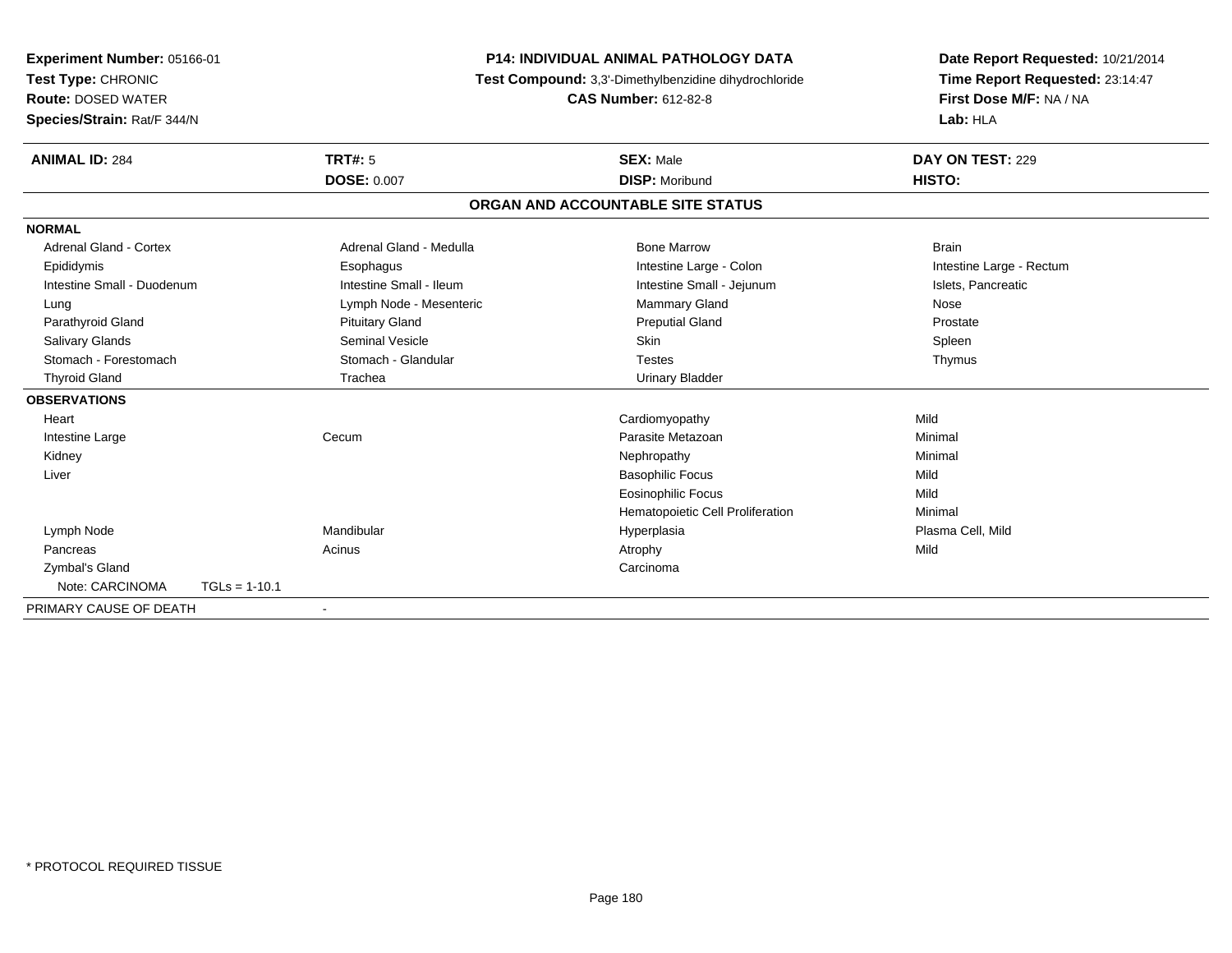| Experiment Number: 05166-01<br>Test Type: CHRONIC<br>Route: DOSED WATER                                       | P14: INDIVIDUAL ANIMAL PATHOLOGY DATA<br>Test Compound: 3,3'-Dimethylbenzidine dihydrochloride<br><b>CAS Number: 612-82-8</b> |                                   | Date Report Requested: 10/21/2014<br>Time Report Requested: 23:14:47<br>First Dose M/F: NA / NA |
|---------------------------------------------------------------------------------------------------------------|-------------------------------------------------------------------------------------------------------------------------------|-----------------------------------|-------------------------------------------------------------------------------------------------|
| Species/Strain: Rat/F 344/N                                                                                   |                                                                                                                               |                                   | Lab: HLA                                                                                        |
| <b>ANIMAL ID: 285</b>                                                                                         | <b>TRT#: 5</b>                                                                                                                | <b>SEX: Male</b>                  | DAY ON TEST: 384                                                                                |
|                                                                                                               | <b>DOSE: 0.007</b>                                                                                                            | <b>DISP: Moribund</b>             | HISTO:                                                                                          |
|                                                                                                               |                                                                                                                               | ORGAN AND ACCOUNTABLE SITE STATUS |                                                                                                 |
| <b>NORMAL</b>                                                                                                 |                                                                                                                               |                                   |                                                                                                 |
| Adrenal Gland - Cortex                                                                                        | Adrenal Gland - Medulla                                                                                                       | <b>Bone Marrow</b>                | <b>Brain</b>                                                                                    |
| Epididymis                                                                                                    | Esophagus                                                                                                                     | Heart                             | Intestine Large - Cecum                                                                         |
| Intestine Large - Colon                                                                                       | Intestine Large - Rectum                                                                                                      | Intestine Small - Duodenum        | Intestine Small - Ileum                                                                         |
| Intestine Small - Jejunum                                                                                     | Islets, Pancreatic                                                                                                            | Lung                              | Lymph Node - Mesenteric                                                                         |
| Mammary Gland                                                                                                 | Nose                                                                                                                          | Pancreas                          | Parathyroid Gland                                                                               |
| <b>Pituitary Gland</b>                                                                                        | <b>Preputial Gland</b>                                                                                                        | Prostate                          | Salivary Glands                                                                                 |
| <b>Seminal Vesicle</b>                                                                                        | Stomach - Forestomach                                                                                                         | Stomach - Glandular               | <b>Testes</b>                                                                                   |
| Thymus                                                                                                        | <b>Thyroid Gland</b>                                                                                                          | Trachea                           | <b>Urinary Bladder</b>                                                                          |
| <b>OBSERVATIONS</b>                                                                                           |                                                                                                                               |                                   |                                                                                                 |
| Intestine Large                                                                                               | Colon                                                                                                                         | Polyp Adenomatous                 |                                                                                                 |
| Note: POLYP ADENOMAT<br>$TGLs = 5-7.1$                                                                        |                                                                                                                               |                                   |                                                                                                 |
| Kidney                                                                                                        |                                                                                                                               | Nephropathy                       | Mild                                                                                            |
| Liver                                                                                                         |                                                                                                                               | Degeneration                      | Cystic, Moderate                                                                                |
|                                                                                                               |                                                                                                                               | <b>Eosinophilic Focus</b>         | Moderate                                                                                        |
|                                                                                                               |                                                                                                                               | <b>Mixed Cell Focus</b>           | Moderate                                                                                        |
| [ Degeneration TGLS = 7,8,9-3.1+3.2 ]<br>[Eosinophilic Focus TGLS = 6-3.1]<br>[Mixed Cell Focus TGLS = 6-3.1] |                                                                                                                               |                                   |                                                                                                 |
| Lymph Node                                                                                                    | Mandibular                                                                                                                    | Hyperplasia                       | Plasma Cell. Mild                                                                               |
| Mesentery                                                                                                     | Fat                                                                                                                           | Necrosis                          | Focal, Marked                                                                                   |
| Note: NECROSIS<br>$TGLs = 3-14$                                                                               |                                                                                                                               |                                   |                                                                                                 |
| <b>Skin</b>                                                                                                   |                                                                                                                               | Basal Cell Adenoma                |                                                                                                 |
| Note: BASAL CEL ADEN $TGLs = 2-13$                                                                            |                                                                                                                               |                                   |                                                                                                 |
| Spleen                                                                                                        |                                                                                                                               | Hematopoietic Cell Proliferation  | Moderate                                                                                        |
| [ Hematopoietic Cell Proliferation TGLS = 4-3 ]                                                               |                                                                                                                               |                                   |                                                                                                 |
| Zymbal's Gland                                                                                                |                                                                                                                               | Carcinoma                         |                                                                                                 |
| Note: CARCINOMA<br>$TGLs = 10-10+10.1$                                                                        |                                                                                                                               |                                   |                                                                                                 |
| PRIMARY CAUSE OF DEATH                                                                                        | $\sim$                                                                                                                        |                                   |                                                                                                 |
|                                                                                                               |                                                                                                                               |                                   |                                                                                                 |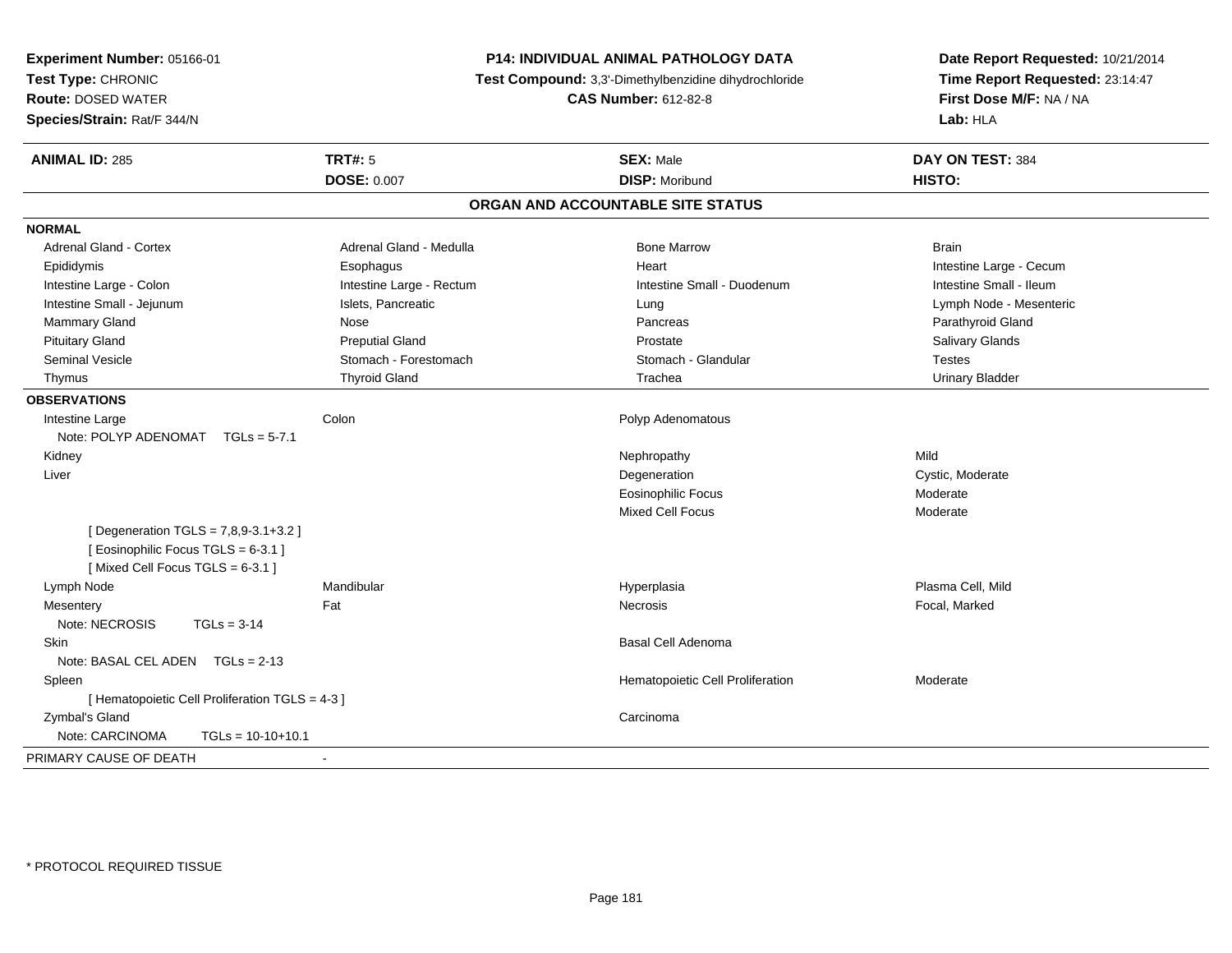| Experiment Number: 05166-01            | <b>P14: INDIVIDUAL ANIMAL PATHOLOGY DATA</b><br>Test Compound: 3,3'-Dimethylbenzidine dihydrochloride<br><b>CAS Number: 612-82-8</b> |                                   | Date Report Requested: 10/21/2014                          |
|----------------------------------------|--------------------------------------------------------------------------------------------------------------------------------------|-----------------------------------|------------------------------------------------------------|
| Test Type: CHRONIC                     |                                                                                                                                      |                                   | Time Report Requested: 23:14:47<br>First Dose M/F: NA / NA |
| <b>Route: DOSED WATER</b>              |                                                                                                                                      |                                   |                                                            |
| Species/Strain: Rat/F 344/N            |                                                                                                                                      |                                   | Lab: HLA                                                   |
| <b>ANIMAL ID: 286</b>                  | TRT#: 5                                                                                                                              | <b>SEX: Male</b>                  | DAY ON TEST: 421                                           |
|                                        | <b>DOSE: 0.007</b>                                                                                                                   | <b>DISP: Terminal Sacrifice</b>   | HISTO:                                                     |
|                                        |                                                                                                                                      | ORGAN AND ACCOUNTABLE SITE STATUS |                                                            |
| <b>NORMAL</b>                          |                                                                                                                                      |                                   |                                                            |
| <b>Adrenal Gland - Cortex</b>          | Adrenal Gland - Medulla                                                                                                              | <b>Bone Marrow</b>                | <b>Brain</b>                                               |
| Epididymis                             | Esophagus                                                                                                                            | Heart                             | Intestine Large - Cecum                                    |
| Intestine Large - Rectum               | Intestine Small - Duodenum                                                                                                           | Intestine Small - Ileum           | Intestine Small - Jejunum                                  |
| Islets, Pancreatic                     | Lymph Node - Mandibular                                                                                                              | Lymph Node - Mesenteric           | Mammary Gland                                              |
| Nose                                   | Pancreas                                                                                                                             | Parathyroid Gland                 | <b>Pituitary Gland</b>                                     |
| <b>Preputial Gland</b>                 | Prostate                                                                                                                             | Salivary Glands                   | <b>Seminal Vesicle</b>                                     |
| Stomach - Forestomach                  | Stomach - Glandular                                                                                                                  | Thymus                            | <b>Thyroid Gland</b>                                       |
| Trachea                                | <b>Urinary Bladder</b>                                                                                                               |                                   |                                                            |
| <b>OBSERVATIONS</b>                    |                                                                                                                                      |                                   |                                                            |
| Intestine Large                        | Colon                                                                                                                                | Parasite Metazoan                 | Minimal                                                    |
| Kidney                                 |                                                                                                                                      | Nephropathy                       | Mild                                                       |
| Liver                                  |                                                                                                                                      | <b>Basophilic Focus</b>           | Mild                                                       |
|                                        |                                                                                                                                      | Degeneration                      | Cystic, Mild                                               |
|                                        |                                                                                                                                      | <b>Eosinophilic Focus</b>         | Mild                                                       |
|                                        |                                                                                                                                      | Hematopoietic Cell Proliferation  | Minimal                                                    |
|                                        |                                                                                                                                      | <b>Mixed Cell Focus</b>           | Mild                                                       |
| Note: [BASOPH FOCUS ] TGLs = $1,2-3.1$ |                                                                                                                                      |                                   |                                                            |
| Note: DEGEN<br>$TGLs = 3-3.1$          |                                                                                                                                      |                                   |                                                            |
| [Eosinophilic Focus TGLS = 1-3.1]      |                                                                                                                                      |                                   |                                                            |
| [Mixed Cell Focus TGLS = 1-3.1]        |                                                                                                                                      |                                   |                                                            |
| Lung                                   | Alveolar Epith                                                                                                                       | Hyperplasia                       | Multifocal, Moderate                                       |
| Note: HYPERPLASIA<br>$TGLs = 4-4+4.1$  |                                                                                                                                      |                                   |                                                            |
| Skin                                   |                                                                                                                                      | Basal Cell Adenoma                |                                                            |
| Note: BASAL CEL ADEN TGLs = 5-13       |                                                                                                                                      |                                   |                                                            |
| Spleen                                 |                                                                                                                                      | Hematopoietic Cell Proliferation  | Mild                                                       |
| <b>Testes</b>                          | <b>Interstit Cell</b>                                                                                                                | Hyperplasia                       | Mild                                                       |
| Zymbal's Gland                         |                                                                                                                                      | Adenoma                           |                                                            |
|                                        |                                                                                                                                      | Carcinoma                         |                                                            |
| Note: CARCINOMA<br>$TGLs = 6-10$       |                                                                                                                                      |                                   |                                                            |
| PRIMARY CAUSE OF DEATH                 | $\blacksquare$                                                                                                                       |                                   |                                                            |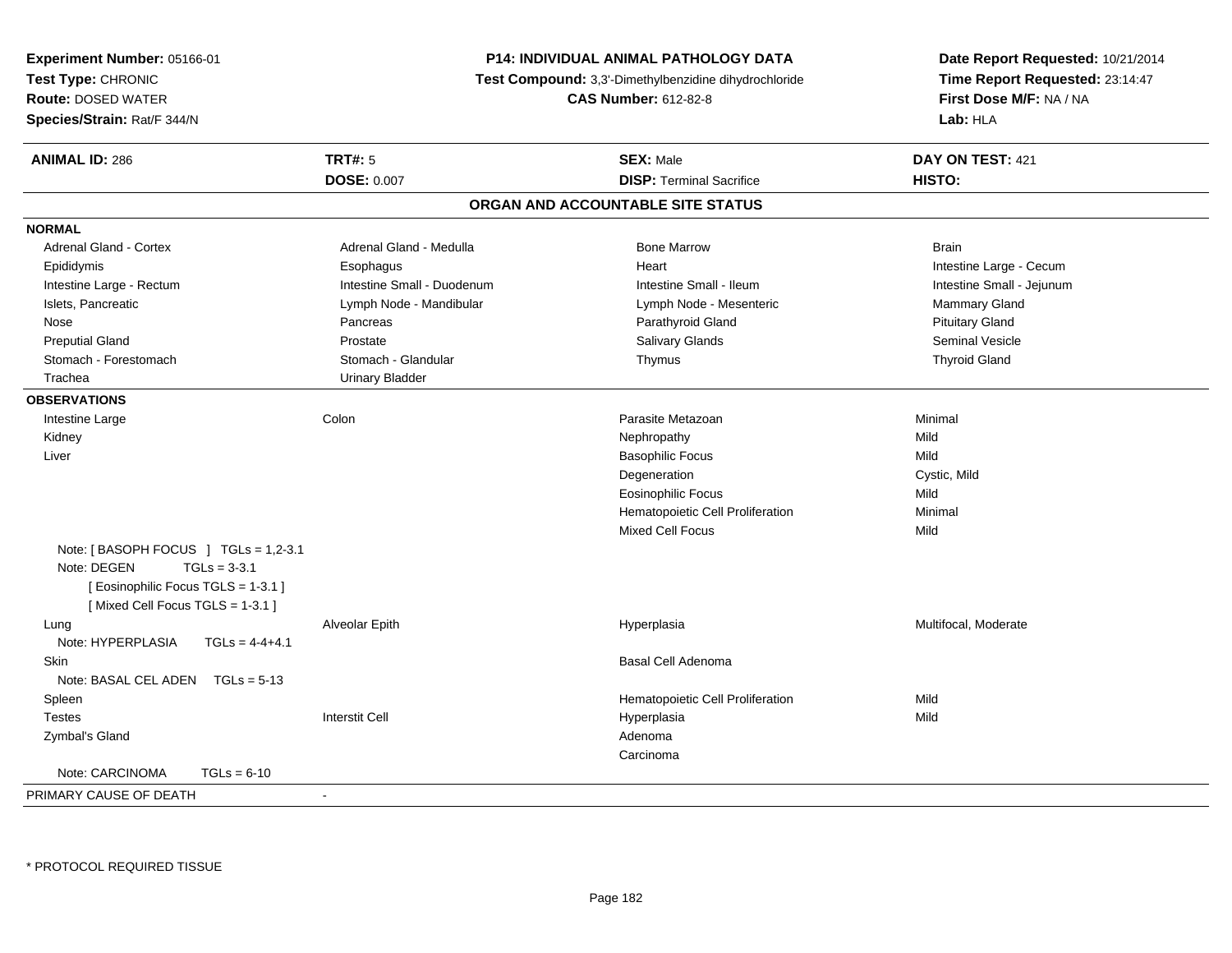| Experiment Number: 05166-01<br>Test Type: CHRONIC<br><b>Route: DOSED WATER</b><br>Species/Strain: Rat/F 344/N | P14: INDIVIDUAL ANIMAL PATHOLOGY DATA<br>Test Compound: 3,3'-Dimethylbenzidine dihydrochloride<br><b>CAS Number: 612-82-8</b> |                                   | Date Report Requested: 10/21/2014<br>Time Report Requested: 23:14:47<br>First Dose M/F: NA / NA<br>Lab: HLA |
|---------------------------------------------------------------------------------------------------------------|-------------------------------------------------------------------------------------------------------------------------------|-----------------------------------|-------------------------------------------------------------------------------------------------------------|
| <b>ANIMAL ID: 287</b>                                                                                         | <b>TRT#: 5</b>                                                                                                                | <b>SEX: Male</b>                  | DAY ON TEST: 421                                                                                            |
|                                                                                                               | <b>DOSE: 0.007</b>                                                                                                            | <b>DISP: Terminal Sacrifice</b>   | HISTO:                                                                                                      |
|                                                                                                               |                                                                                                                               | ORGAN AND ACCOUNTABLE SITE STATUS |                                                                                                             |
| <b>NORMAL</b>                                                                                                 |                                                                                                                               |                                   |                                                                                                             |
| <b>Adrenal Gland - Cortex</b>                                                                                 | Adrenal Gland - Medulla                                                                                                       | <b>Bone Marrow</b>                | <b>Brain</b>                                                                                                |
| Epididymis                                                                                                    | Esophagus                                                                                                                     | Heart                             | Intestine Large - Cecum                                                                                     |
| Intestine Large - Rectum                                                                                      | Intestine Small - Duodenum                                                                                                    | Intestine Small - Ileum           | Intestine Small - Jejunum                                                                                   |
| Islets, Pancreatic                                                                                            | Lymph Node - Mesenteric                                                                                                       | Mammary Gland                     | Nose                                                                                                        |
| Pancreas                                                                                                      | Parathyroid Gland                                                                                                             | <b>Pituitary Gland</b>            | Prostate                                                                                                    |
| Salivary Glands                                                                                               | <b>Seminal Vesicle</b>                                                                                                        | Spleen                            | Stomach - Forestomach                                                                                       |
| Stomach - Glandular                                                                                           | <b>Thyroid Gland</b>                                                                                                          | Trachea                           | <b>Urinary Bladder</b>                                                                                      |
| Zymbal's Gland                                                                                                |                                                                                                                               |                                   |                                                                                                             |
| <b>MISSING</b>                                                                                                |                                                                                                                               |                                   |                                                                                                             |
| Thymus                                                                                                        |                                                                                                                               |                                   |                                                                                                             |
| <b>OBSERVATIONS</b>                                                                                           |                                                                                                                               |                                   |                                                                                                             |
| Intestine Large                                                                                               | Colon                                                                                                                         | Parasite Metazoan                 | Minimal                                                                                                     |
| Kidney                                                                                                        |                                                                                                                               | Nephropathy                       | Mild                                                                                                        |
| Liver                                                                                                         |                                                                                                                               | <b>Basophilic Focus</b>           | Mild                                                                                                        |
|                                                                                                               |                                                                                                                               | Degeneration                      | Cystic, Mild                                                                                                |
|                                                                                                               |                                                                                                                               | <b>Eosinophilic Focus</b>         | Mild                                                                                                        |
|                                                                                                               |                                                                                                                               | Inflammation                      | Granulomatous, Multifocal, Minimal                                                                          |
|                                                                                                               |                                                                                                                               | Mixed Cell Focus                  | Mild                                                                                                        |
| Note: [BASOPH FOCUS ] TGLs = 2-3.1<br>[ Degeneration $TGLS = 2,3-3.1$ ]                                       |                                                                                                                               |                                   |                                                                                                             |
| Lung                                                                                                          | Alveolar Epith                                                                                                                | Hyperplasia                       | Multifocal, Moderate                                                                                        |
| Lymph Node                                                                                                    | Mandibular                                                                                                                    | Hyperplasia                       | Plasma Cell, Mild                                                                                           |
| <b>Preputial Gland</b>                                                                                        |                                                                                                                               | Inflammation                      | Chronic Active, Mild                                                                                        |
| <b>Skin</b>                                                                                                   |                                                                                                                               | Squamous Cell Carcinoma           |                                                                                                             |
| Note: SQUAM CEL CARC TGLs = 1-13                                                                              |                                                                                                                               |                                   |                                                                                                             |
| <b>Testes</b>                                                                                                 | <b>Interstit Cell</b>                                                                                                         | Hyperplasia                       | Mild                                                                                                        |
|                                                                                                               |                                                                                                                               | Hypospermia                       | Minimal                                                                                                     |
| PRIMARY CAUSE OF DEATH                                                                                        | $\blacksquare$                                                                                                                |                                   |                                                                                                             |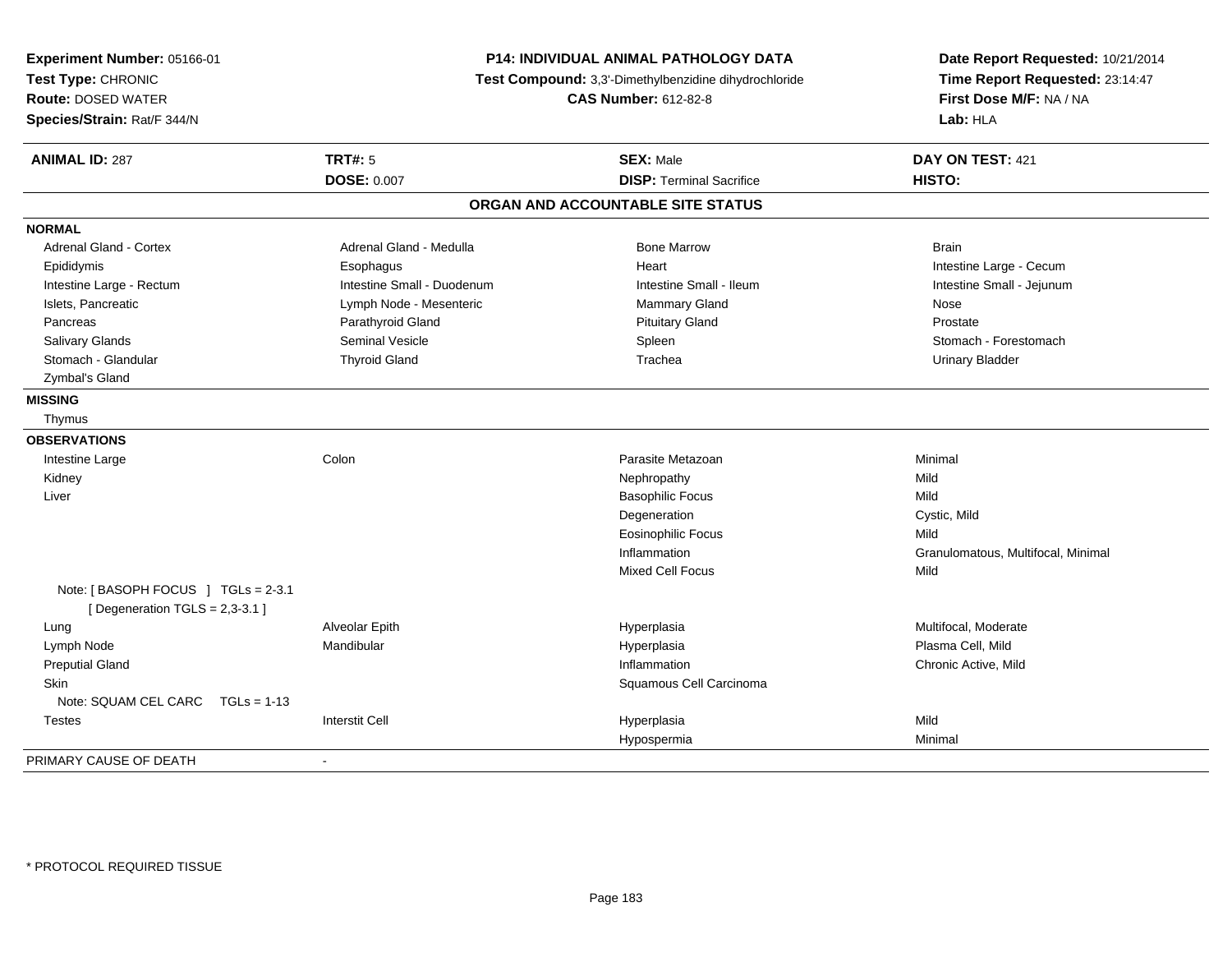| <b>Experiment Number: 05166-01</b><br>Test Type: CHRONIC<br><b>Route: DOSED WATER</b><br>Species/Strain: Rat/F 344/N | <b>P14: INDIVIDUAL ANIMAL PATHOLOGY DATA</b><br>Test Compound: 3,3'-Dimethylbenzidine dihydrochloride<br><b>CAS Number: 612-82-8</b> |                                   | Date Report Requested: 10/21/2014<br>Time Report Requested: 23:14:47<br>First Dose M/F: NA / NA<br>Lab: HLA |
|----------------------------------------------------------------------------------------------------------------------|--------------------------------------------------------------------------------------------------------------------------------------|-----------------------------------|-------------------------------------------------------------------------------------------------------------|
| <b>ANIMAL ID: 288</b>                                                                                                | <b>TRT#: 5</b>                                                                                                                       | <b>SEX: Male</b>                  | DAY ON TEST: 307                                                                                            |
|                                                                                                                      | <b>DOSE: 0.007</b>                                                                                                                   | <b>DISP: Moribund</b>             | HISTO:                                                                                                      |
|                                                                                                                      |                                                                                                                                      | ORGAN AND ACCOUNTABLE SITE STATUS |                                                                                                             |
| <b>NORMAL</b>                                                                                                        |                                                                                                                                      |                                   |                                                                                                             |
| <b>Adrenal Gland - Cortex</b>                                                                                        | Adrenal Gland - Medulla                                                                                                              | <b>Bone Marrow</b>                | <b>Brain</b>                                                                                                |
| Epididymis                                                                                                           | Esophagus                                                                                                                            | Intestine Large - Cecum           | Intestine Large - Colon                                                                                     |
| Intestine Large - Rectum                                                                                             | Intestine Small - Duodenum                                                                                                           | Intestine Small - Ileum           | Intestine Small - Jejunum                                                                                   |
| Islets, Pancreatic                                                                                                   | Lymph Node - Mandibular                                                                                                              | Lymph Node - Mesenteric           | Mammary Gland                                                                                               |
| Nose                                                                                                                 | Pancreas                                                                                                                             | Prostate                          | Salivary Glands                                                                                             |
| <b>Seminal Vesicle</b>                                                                                               | Stomach - Forestomach                                                                                                                | Stomach - Glandular               | <b>Testes</b>                                                                                               |
| <b>Thyroid Gland</b>                                                                                                 | Trachea                                                                                                                              | <b>Urinary Bladder</b>            |                                                                                                             |
| <b>MISSING</b>                                                                                                       |                                                                                                                                      |                                   |                                                                                                             |
| Parathyroid Gland                                                                                                    |                                                                                                                                      |                                   |                                                                                                             |
| <b>OBSERVATIONS</b>                                                                                                  |                                                                                                                                      |                                   |                                                                                                             |
| Heart                                                                                                                |                                                                                                                                      | Cardiomyopathy                    | Mild                                                                                                        |
|                                                                                                                      | Atrium                                                                                                                               | Thrombosis                        | Moderate                                                                                                    |
| Note: THROMBUS<br>$TGLs = 8-3$                                                                                       |                                                                                                                                      |                                   |                                                                                                             |
| Kidney                                                                                                               |                                                                                                                                      | Nephropathy                       | Minimal                                                                                                     |
| Liver                                                                                                                |                                                                                                                                      | <b>Basophilic Focus</b>           | Mild                                                                                                        |
|                                                                                                                      |                                                                                                                                      | Degeneration                      | Cystic, Mild                                                                                                |
|                                                                                                                      |                                                                                                                                      | Fatty Change                      | Diffuse, Mild                                                                                               |
|                                                                                                                      |                                                                                                                                      | Hematopoietic Cell Proliferation  | Minimal                                                                                                     |
|                                                                                                                      | <b>Bile Duct</b>                                                                                                                     | Hyperplasia                       | Mild                                                                                                        |
|                                                                                                                      |                                                                                                                                      | <b>Mixed Cell Focus</b>           | Minimal                                                                                                     |
|                                                                                                                      | Centrilobular                                                                                                                        | Necrosis                          | Coagulative, Minimal                                                                                        |
| $TGLs = 5.6 - 3.1$<br>Note: NECROSIS                                                                                 |                                                                                                                                      |                                   |                                                                                                             |
| Note: DEGEN<br>$TGLs = 6-3.1$                                                                                        |                                                                                                                                      |                                   |                                                                                                             |
| Lung                                                                                                                 | Interstitium                                                                                                                         | Inflammation                      | Moderate                                                                                                    |
| Note: INFLAMMATION<br>$TGLs = 9-4+4.1$                                                                               |                                                                                                                                      |                                   |                                                                                                             |
| <b>Pituitary Gland</b>                                                                                               |                                                                                                                                      | Cyst                              |                                                                                                             |
| <b>Preputial Gland</b>                                                                                               |                                                                                                                                      | Atrophy                           | Moderate                                                                                                    |
| <b>Skin</b>                                                                                                          |                                                                                                                                      | Basal Cell Adenoma                |                                                                                                             |
| Note: BASAL CEL ADEN<br>$TGLs = 10-10.1$                                                                             |                                                                                                                                      |                                   |                                                                                                             |
| Spleen                                                                                                               |                                                                                                                                      | Hematopoietic Cell Proliferation  | Marked                                                                                                      |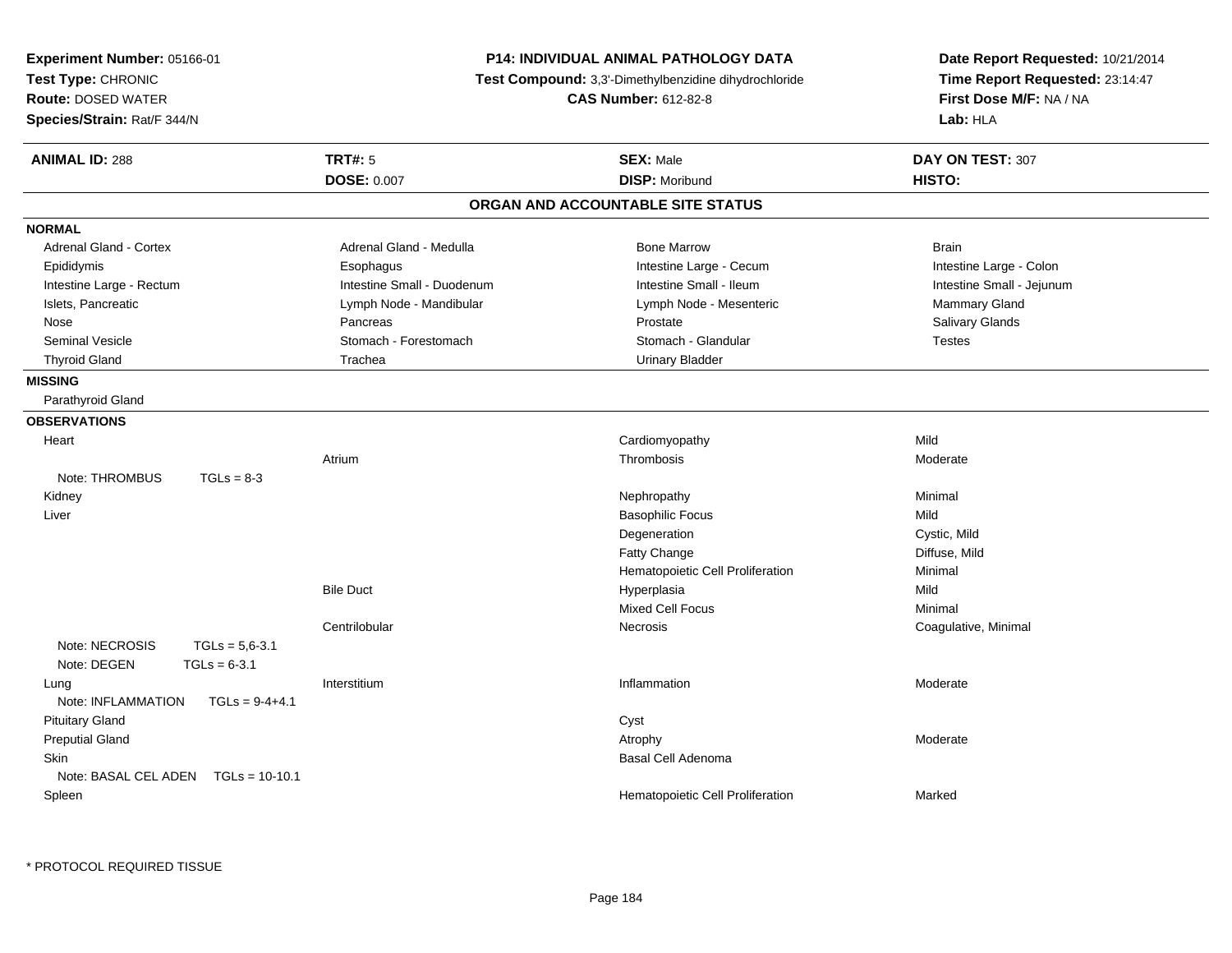| <b>Experiment Number: 05166-01</b><br><b>Test Type: CHRONIC</b> |                     | <b>P14: INDIVIDUAL ANIMAL PATHOLOGY DATA</b><br>Test Compound: 3,3'-Dimethylbenzidine dihydrochloride | Date Report Requested: 10/21/2014<br>Time Report Requested: 23:14:47 |
|-----------------------------------------------------------------|---------------------|-------------------------------------------------------------------------------------------------------|----------------------------------------------------------------------|
| <b>Route: DOSED WATER</b>                                       |                     | <b>CAS Number: 612-82-8</b>                                                                           | First Dose M/F: NA / NA                                              |
| Species/Strain: Rat/F 344/N                                     |                     |                                                                                                       | Lab: HLA                                                             |
| <b>ANIMAL ID: 288</b>                                           | TRT#: 5             | <b>SEX: Male</b>                                                                                      | DAY ON TEST: 307                                                     |
|                                                                 | <b>DOSE: 0.007</b>  | <b>DISP:</b> Moribund                                                                                 | <b>HISTO:</b>                                                        |
|                                                                 |                     | ORGAN AND ACCOUNTABLE SITE STATUS                                                                     |                                                                      |
| Note: HEMA CELL PROL $TGLs = 3-3$                               |                     |                                                                                                       |                                                                      |
| Thymus                                                          | <b>Epithel Cell</b> | Hyperplasia                                                                                           | Mild                                                                 |
| Zymbal's Gland                                                  | <b>Bilateral</b>    | Hyperplasia                                                                                           | Glandular, Focal, Moderate                                           |
| PRIMARY CAUSE OF DEATH                                          |                     |                                                                                                       |                                                                      |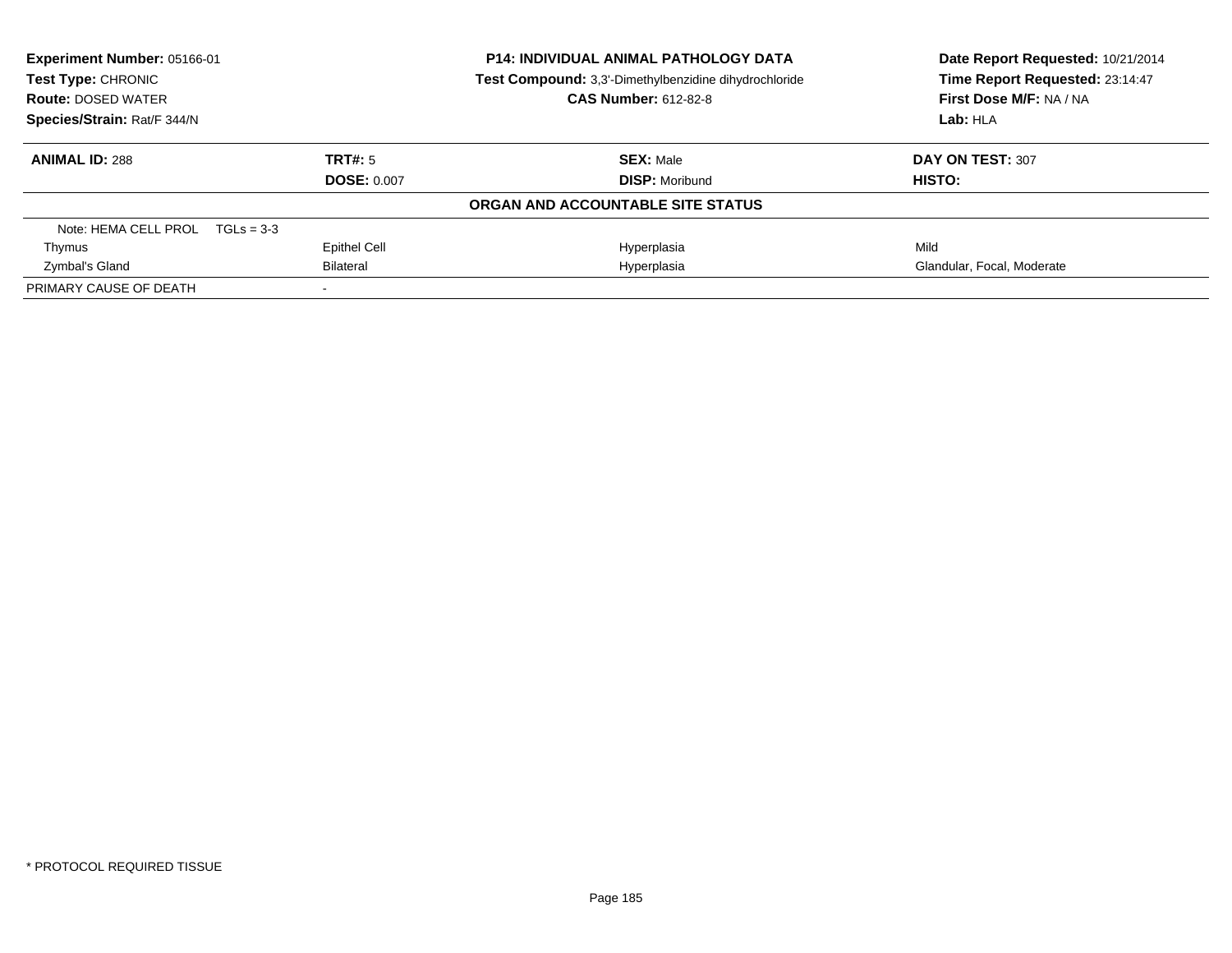| Experiment Number: 05166-01<br>Test Type: CHRONIC<br><b>Route: DOSED WATER</b><br>Species/Strain: Rat/F 344/N |                         | <b>P14: INDIVIDUAL ANIMAL PATHOLOGY DATA</b><br>Test Compound: 3,3'-Dimethylbenzidine dihydrochloride<br><b>CAS Number: 612-82-8</b> | Date Report Requested: 10/21/2014<br>Time Report Requested: 23:14:47<br>First Dose M/F: NA / NA<br>Lab: HLA |
|---------------------------------------------------------------------------------------------------------------|-------------------------|--------------------------------------------------------------------------------------------------------------------------------------|-------------------------------------------------------------------------------------------------------------|
| <b>ANIMAL ID: 289</b>                                                                                         | <b>TRT#: 5</b>          | <b>SEX: Male</b>                                                                                                                     | DAY ON TEST: 405                                                                                            |
|                                                                                                               | <b>DOSE: 0.007</b>      | <b>DISP: Moribund</b>                                                                                                                | HISTO:                                                                                                      |
|                                                                                                               |                         | ORGAN AND ACCOUNTABLE SITE STATUS                                                                                                    |                                                                                                             |
| <b>NORMAL</b>                                                                                                 |                         |                                                                                                                                      |                                                                                                             |
| Adrenal Gland - Medulla                                                                                       | <b>Bone Marrow</b>      | <b>Brain</b>                                                                                                                         | Epididymis                                                                                                  |
| Esophagus                                                                                                     | Heart                   | Intestine Large - Cecum                                                                                                              | Intestine Large - Colon                                                                                     |
| Intestine Small - Duodenum                                                                                    | Intestine Small - Ileum | Intestine Small - Jejunum                                                                                                            | Islets, Pancreatic                                                                                          |
| Lung                                                                                                          | Lymph Node - Mandibular | Lymph Node - Mesenteric                                                                                                              | Mammary Gland                                                                                               |
| Nose                                                                                                          | Pancreas                | Parathyroid Gland                                                                                                                    | <b>Pituitary Gland</b>                                                                                      |
| <b>Preputial Gland</b>                                                                                        | Prostate                | <b>Seminal Vesicle</b>                                                                                                               | Stomach - Forestomach                                                                                       |
| Stomach - Glandular                                                                                           | <b>Thyroid Gland</b>    | Trachea                                                                                                                              | <b>Urinary Bladder</b>                                                                                      |
| <b>MISSING</b>                                                                                                |                         |                                                                                                                                      |                                                                                                             |
| Thymus                                                                                                        |                         |                                                                                                                                      |                                                                                                             |
| <b>OBSERVATIONS</b>                                                                                           |                         |                                                                                                                                      |                                                                                                             |
| <b>Adrenal Gland</b>                                                                                          | Cortex                  | Hematopoietic Cell Proliferation                                                                                                     | Minimal                                                                                                     |
| Intestine Large                                                                                               | Rectum                  | Parasite Metazoan                                                                                                                    | Minimal                                                                                                     |
| Kidney                                                                                                        |                         | Nephropathy                                                                                                                          | Mild                                                                                                        |
| Liver                                                                                                         |                         | <b>Basophilic Focus</b>                                                                                                              | Mild                                                                                                        |
|                                                                                                               |                         | Degeneration                                                                                                                         | Cystic, Mild                                                                                                |
|                                                                                                               |                         | <b>Eosinophilic Focus</b>                                                                                                            | Mild                                                                                                        |
|                                                                                                               |                         | Hematopoietic Cell Proliferation                                                                                                     | Minimal                                                                                                     |
|                                                                                                               |                         | <b>Mixed Cell Focus</b>                                                                                                              | Mild                                                                                                        |
|                                                                                                               |                         | Neoplastic Nodule                                                                                                                    | Multiple                                                                                                    |
| Note: NEOPLASTIC NOD $TGLS = 7.8.9 - 3.1 + 3.2$                                                               |                         |                                                                                                                                      |                                                                                                             |
| Note: DEGEN<br>$TGLs = 7-3.1+3.2$                                                                             |                         |                                                                                                                                      |                                                                                                             |
| Salivary Glands                                                                                               |                         | Inflammation                                                                                                                         | Chronic Active, Marked                                                                                      |
| Note: INFLAMMATION<br>$TGLs = 3-9$                                                                            |                         |                                                                                                                                      |                                                                                                             |
| Skin                                                                                                          | Sebaceous GI            | Adenoma                                                                                                                              |                                                                                                             |
|                                                                                                               |                         | Basal Cell Adenoma                                                                                                                   |                                                                                                             |
|                                                                                                               |                         | Squamous Cell Papilloma                                                                                                              |                                                                                                             |
| Note: SQ CL PAPILLOM<br>$TGLs = 11-14$                                                                        |                         |                                                                                                                                      |                                                                                                             |
| Note: BASAL CEL ADEN TGLs = 10,12-13+15                                                                       |                         |                                                                                                                                      |                                                                                                             |
| Spleen                                                                                                        |                         | Hematopoietic Cell Proliferation                                                                                                     | Marked                                                                                                      |
| Note: HEMA CELL PROL $TGLs = 2-3$                                                                             |                         |                                                                                                                                      |                                                                                                             |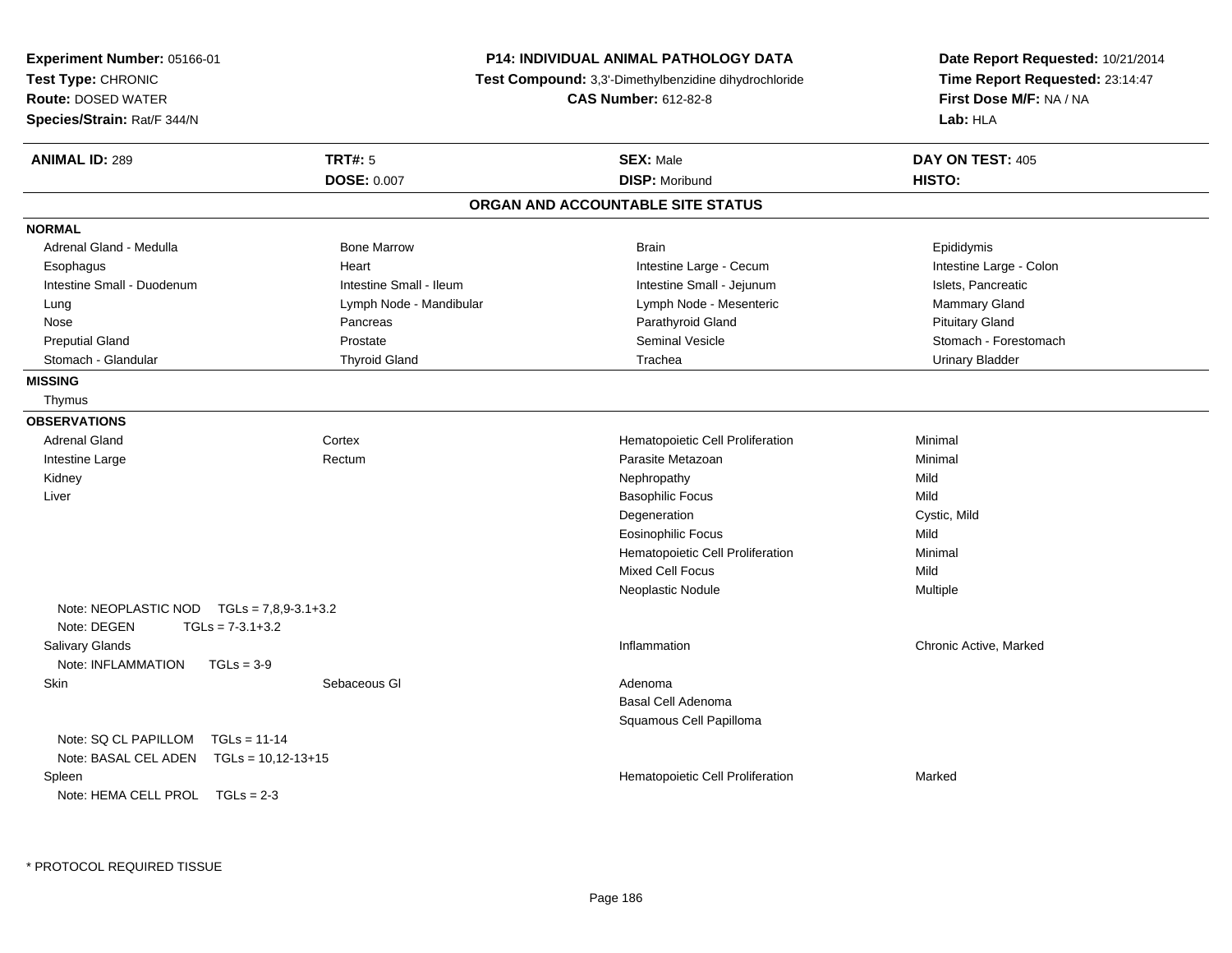| Experiment Number: 05166-01<br>Test Type: CHRONIC<br><b>Route: DOSED WATER</b><br>Species/Strain: Rat/F 344/N |                    |                               | <b>P14: INDIVIDUAL ANIMAL PATHOLOGY DATA</b><br>Test Compound: 3,3'-Dimethylbenzidine dihydrochloride<br><b>CAS Number: 612-82-8</b> | Date Report Requested: 10/21/2014<br>Time Report Requested: 23:14:47<br>First Dose M/F: NA / NA<br>Lab: HLA |
|---------------------------------------------------------------------------------------------------------------|--------------------|-------------------------------|--------------------------------------------------------------------------------------------------------------------------------------|-------------------------------------------------------------------------------------------------------------|
| <b>ANIMAL ID: 289</b>                                                                                         |                    | TRT#: 5<br><b>DOSE: 0.007</b> | <b>SEX: Male</b><br><b>DISP: Moribund</b>                                                                                            | <b>DAY ON TEST: 405</b><br>HISTO:                                                                           |
|                                                                                                               |                    |                               | ORGAN AND ACCOUNTABLE SITE STATUS                                                                                                    |                                                                                                             |
| Testes<br>Note: ADENOMA                                                                                       | $TGLs = 1-8.1$     | Interstit Cell                | Adenoma                                                                                                                              |                                                                                                             |
| Zymbal's Gland<br>Note: CARCINOMA                                                                             | $TGLs = 5-10+10.1$ |                               | Carcinoma                                                                                                                            |                                                                                                             |
| PRIMARY CAUSE OF DEATH                                                                                        |                    |                               |                                                                                                                                      |                                                                                                             |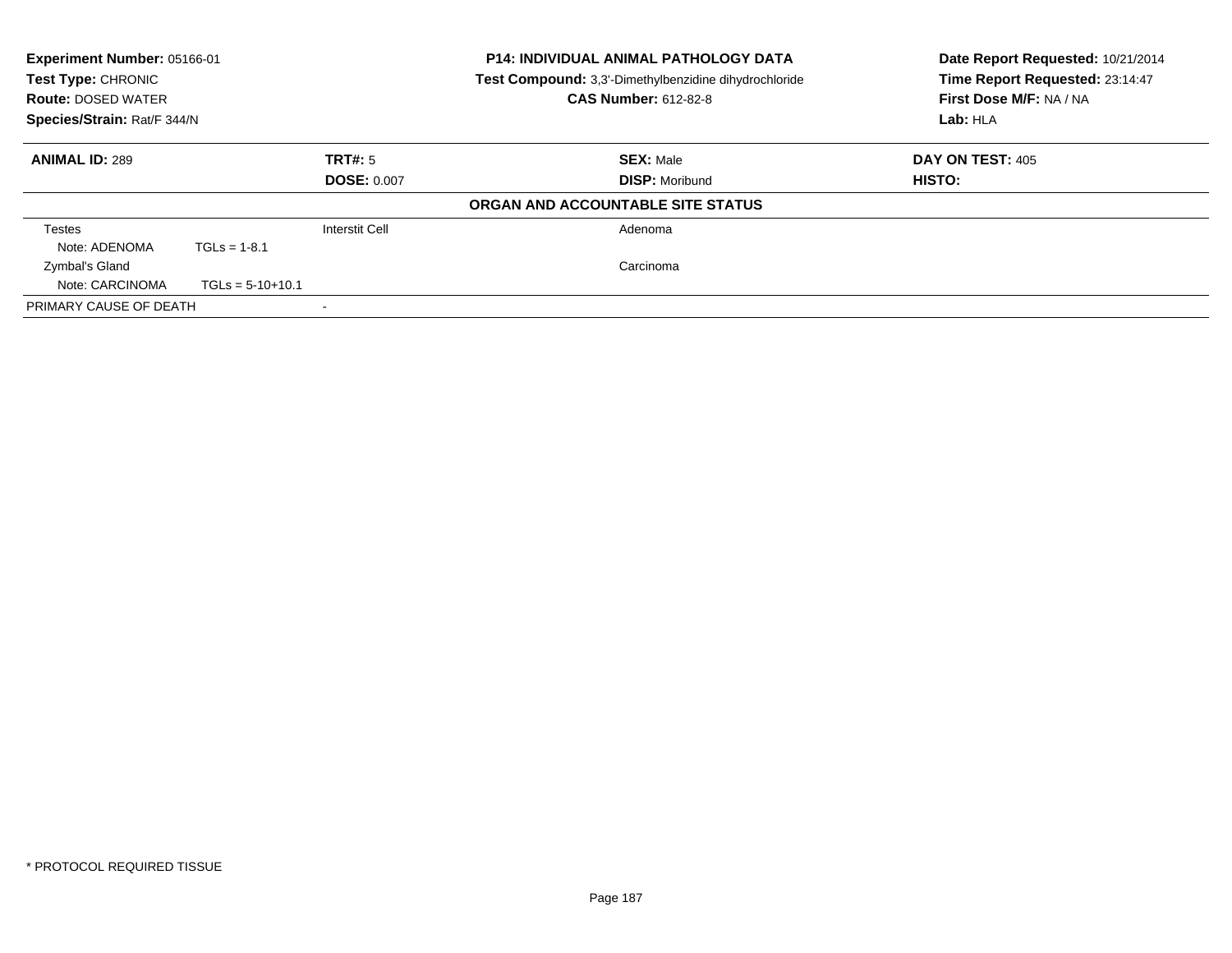| Experiment Number: 05166-01<br>Test Type: CHRONIC<br><b>Route: DOSED WATER</b><br>Species/Strain: Rat/F 344/N |                         | <b>P14: INDIVIDUAL ANIMAL PATHOLOGY DATA</b><br>Test Compound: 3,3'-Dimethylbenzidine dihydrochloride<br><b>CAS Number: 612-82-8</b> | Date Report Requested: 10/21/2014<br>Time Report Requested: 23:14:47<br>First Dose M/F: NA / NA<br>Lab: HLA |
|---------------------------------------------------------------------------------------------------------------|-------------------------|--------------------------------------------------------------------------------------------------------------------------------------|-------------------------------------------------------------------------------------------------------------|
| <b>ANIMAL ID: 290</b>                                                                                         | <b>TRT#: 5</b>          | <b>SEX: Male</b>                                                                                                                     | DAY ON TEST: 421                                                                                            |
|                                                                                                               | <b>DOSE: 0.007</b>      | <b>DISP: Terminal Sacrifice</b>                                                                                                      | HISTO:                                                                                                      |
|                                                                                                               |                         | ORGAN AND ACCOUNTABLE SITE STATUS                                                                                                    |                                                                                                             |
| <b>NORMAL</b>                                                                                                 |                         |                                                                                                                                      |                                                                                                             |
| <b>Adrenal Gland - Cortex</b>                                                                                 | Adrenal Gland - Medulla | <b>Bone Marrow</b>                                                                                                                   | <b>Brain</b>                                                                                                |
| Epididymis                                                                                                    | Esophagus               | Intestine Large - Cecum                                                                                                              | Intestine Large - Colon                                                                                     |
| Intestine Small - Duodenum                                                                                    | Intestine Small - Ileum | Intestine Small - Jejunum                                                                                                            | Islets, Pancreatic                                                                                          |
| Lymph Node - Mesenteric                                                                                       | Mammary Gland           | Nose                                                                                                                                 | Pancreas                                                                                                    |
| Parathyroid Gland                                                                                             | <b>Pituitary Gland</b>  | <b>Preputial Gland</b>                                                                                                               | Prostate                                                                                                    |
| Salivary Glands                                                                                               | <b>Seminal Vesicle</b>  | <b>Skin</b>                                                                                                                          | Stomach - Forestomach                                                                                       |
| Stomach - Glandular                                                                                           | <b>Testes</b>           | <b>Thyroid Gland</b>                                                                                                                 | Trachea                                                                                                     |
| <b>Urinary Bladder</b>                                                                                        |                         |                                                                                                                                      |                                                                                                             |
| <b>MISSING</b>                                                                                                |                         |                                                                                                                                      |                                                                                                             |
| Thymus                                                                                                        |                         |                                                                                                                                      |                                                                                                             |
| <b>OBSERVATIONS</b>                                                                                           |                         |                                                                                                                                      |                                                                                                             |
| Heart                                                                                                         |                         | Cardiomyopathy                                                                                                                       | Minimal                                                                                                     |
| Intestine Large                                                                                               | Rectum                  | Parasite Metazoan                                                                                                                    | Mild                                                                                                        |
| Kidney                                                                                                        |                         | Nephropathy                                                                                                                          | Mild                                                                                                        |
| Liver                                                                                                         |                         | <b>Basophilic Focus</b>                                                                                                              | Mild                                                                                                        |
|                                                                                                               |                         | Degeneration                                                                                                                         | Cystic, Mild                                                                                                |
|                                                                                                               |                         | <b>Eosinophilic Focus</b>                                                                                                            | Mild                                                                                                        |
|                                                                                                               |                         | Inflammation                                                                                                                         | Granulomatous, Multifocal, Minimal                                                                          |
|                                                                                                               |                         | <b>Mixed Cell Focus</b>                                                                                                              | Mild                                                                                                        |
| Note: DEGEN<br>$TGLs = 2,3-3.1+3.2+3.3$                                                                       |                         |                                                                                                                                      |                                                                                                             |
| Note: [ BASOPH FOCUS ] TGLs = 2,3,4,6-3.1+3.2                                                                 |                         |                                                                                                                                      |                                                                                                             |
| Lung                                                                                                          |                         | <b>Infiltration Cellular</b>                                                                                                         | Histiocyte, Minimal                                                                                         |
| Lymph Node                                                                                                    | Mandibular              | Hyperplasia                                                                                                                          | Plasma Cell, Moderate                                                                                       |
| Note: HYPERPLASIA<br>$TGLs = 1-9$                                                                             |                         |                                                                                                                                      |                                                                                                             |
| Spleen                                                                                                        |                         | Leukemia Mononuclear                                                                                                                 |                                                                                                             |
| <b>Tissue NOS</b>                                                                                             |                         | Inflammation                                                                                                                         | Chronic, Moderate                                                                                           |
| Note: TISSUE NOS = LARGE MEDIASTINAL ARTERY.                                                                  |                         |                                                                                                                                      |                                                                                                             |
| Zymbal's Gland                                                                                                |                         | Adenoma                                                                                                                              |                                                                                                             |
| Note: ADENOMA<br>$TGLs = 5-10$                                                                                |                         |                                                                                                                                      |                                                                                                             |

PRIMARY CAUSE OF DEATH-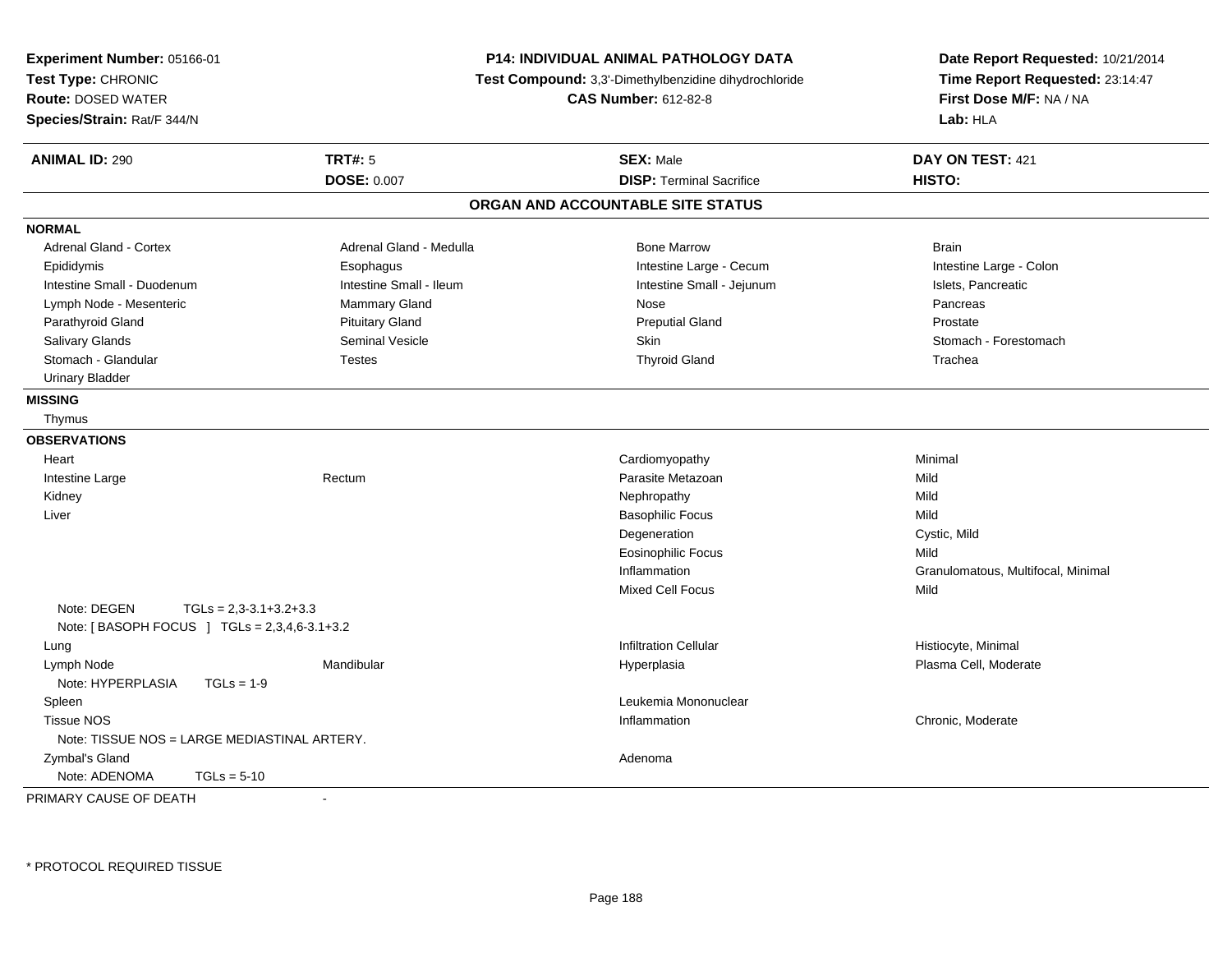| Experiment Number: 05166-01<br><b>Test Type: CHRONIC</b><br><b>Route: DOSED WATER</b><br>Species/Strain: Rat/F 344/N |                               | <b>P14: INDIVIDUAL ANIMAL PATHOLOGY DATA</b><br>Test Compound: 3,3'-Dimethylbenzidine dihydrochloride<br><b>CAS Number: 612-82-8</b> | Date Report Requested: 10/21/2014<br>Time Report Requested: 23:14:47<br>First Dose M/F: NA / NA<br>Lab: HLA |
|----------------------------------------------------------------------------------------------------------------------|-------------------------------|--------------------------------------------------------------------------------------------------------------------------------------|-------------------------------------------------------------------------------------------------------------|
| <b>ANIMAL ID: 290</b>                                                                                                | TRT#: 5<br><b>DOSE: 0.007</b> | <b>SEX: Male</b><br><b>DISP:</b> Terminal Sacrifice<br>ORGAN AND ACCOUNTABLE SITE STATUS                                             | <b>DAY ON TEST: 421</b><br>HISTO:                                                                           |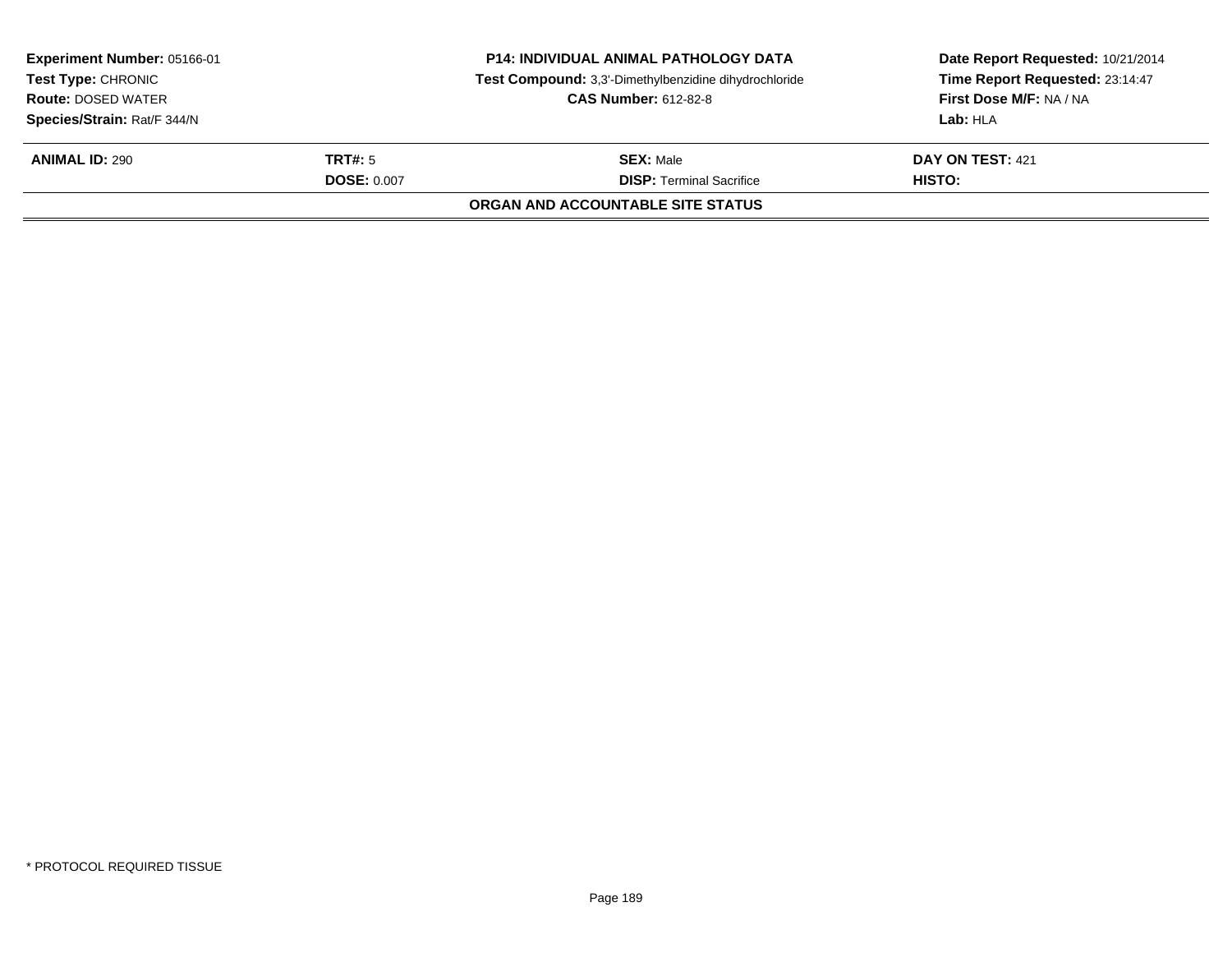| Experiment Number: 05166-01<br>Test Type: CHRONIC<br><b>Route: DOSED WATER</b><br>Species/Strain: Rat/F 344/N | P14: INDIVIDUAL ANIMAL PATHOLOGY DATA<br>Test Compound: 3,3'-Dimethylbenzidine dihydrochloride<br><b>CAS Number: 612-82-8</b> |                                   | Date Report Requested: 10/21/2014<br>Time Report Requested: 23:14:47<br>First Dose M/F: NA / NA<br>Lab: HLA |
|---------------------------------------------------------------------------------------------------------------|-------------------------------------------------------------------------------------------------------------------------------|-----------------------------------|-------------------------------------------------------------------------------------------------------------|
| <b>ANIMAL ID: 291</b>                                                                                         | <b>TRT#: 5</b>                                                                                                                | <b>SEX: Male</b>                  | DAY ON TEST: 421                                                                                            |
|                                                                                                               | <b>DOSE: 0.007</b>                                                                                                            | <b>DISP: Terminal Sacrifice</b>   | HISTO:                                                                                                      |
|                                                                                                               |                                                                                                                               | ORGAN AND ACCOUNTABLE SITE STATUS |                                                                                                             |
| <b>NORMAL</b>                                                                                                 |                                                                                                                               |                                   |                                                                                                             |
| <b>Adrenal Gland - Cortex</b>                                                                                 | Adrenal Gland - Medulla                                                                                                       | <b>Bone Marrow</b>                | <b>Brain</b>                                                                                                |
| Epididymis                                                                                                    | Esophagus                                                                                                                     | Intestine Large - Cecum           | Intestine Large - Colon                                                                                     |
| Intestine Large - Rectum                                                                                      | Intestine Small - Duodenum                                                                                                    | Intestine Small - Ileum           | Intestine Small - Jejunum                                                                                   |
| Islets, Pancreatic                                                                                            | Lymph Node - Mesenteric                                                                                                       | Mammary Gland                     | Nose                                                                                                        |
| Pancreas                                                                                                      | Parathyroid Gland                                                                                                             | Salivary Glands                   | <b>Seminal Vesicle</b>                                                                                      |
| Spleen                                                                                                        | Stomach - Forestomach                                                                                                         | Stomach - Glandular               | <b>Thyroid Gland</b>                                                                                        |
| Trachea                                                                                                       | <b>Urinary Bladder</b>                                                                                                        |                                   |                                                                                                             |
| <b>MISSING</b>                                                                                                |                                                                                                                               |                                   |                                                                                                             |
| Thymus                                                                                                        |                                                                                                                               |                                   |                                                                                                             |
| <b>OBSERVATIONS</b>                                                                                           |                                                                                                                               |                                   |                                                                                                             |
| Heart                                                                                                         |                                                                                                                               | Cardiomyopathy                    | Minimal                                                                                                     |
| Kidney                                                                                                        |                                                                                                                               | Nephropathy                       | Moderate                                                                                                    |
| Liver                                                                                                         |                                                                                                                               | <b>Basophilic Focus</b>           | Mild                                                                                                        |
|                                                                                                               |                                                                                                                               | Degeneration                      | Cystic, Mild                                                                                                |
|                                                                                                               |                                                                                                                               | Eosinophilic Focus                | Moderate                                                                                                    |
|                                                                                                               |                                                                                                                               | Hepatocellular Carcinoma          |                                                                                                             |
|                                                                                                               |                                                                                                                               | <b>Mixed Cell Focus</b>           | Moderate                                                                                                    |
|                                                                                                               |                                                                                                                               | Neoplastic Nodule                 | Multiple                                                                                                    |
| Note: DEGEN<br>$TGLs = 8,9-3.1$                                                                               |                                                                                                                               |                                   |                                                                                                             |
| Note: NEOPLASTIC NOD TGLs = 8,9-3.1                                                                           |                                                                                                                               |                                   |                                                                                                             |
| Lung                                                                                                          | Alveolar Epith                                                                                                                | Hyperplasia                       | Focal, Minimal                                                                                              |
| Lymph Node                                                                                                    | Mandibular                                                                                                                    | Hemorrhage                        | Mild                                                                                                        |
| Note: HEMORRHAGE<br>$TGLs = 7-9$                                                                              |                                                                                                                               |                                   |                                                                                                             |
| <b>Pituitary Gland</b>                                                                                        | <b>Pars Distalis</b>                                                                                                          | Adenoma                           |                                                                                                             |
| <b>Preputial Gland</b>                                                                                        |                                                                                                                               | Adenoma                           |                                                                                                             |
|                                                                                                               |                                                                                                                               | Inflammation                      | Chronic Active, Mild                                                                                        |
| Note: INFLAMMATION<br>$TGLs = 1-8.2$                                                                          |                                                                                                                               |                                   |                                                                                                             |
| Prostate                                                                                                      |                                                                                                                               | Inflammation                      | Chronic Active, Moderate                                                                                    |
| Skin                                                                                                          |                                                                                                                               | <b>Basal Cell Adenoma</b>         | Multiple                                                                                                    |
|                                                                                                               | <b>Hair Follicle</b>                                                                                                          | Hyperplasia                       | Basal Cell, Focal, Minimal                                                                                  |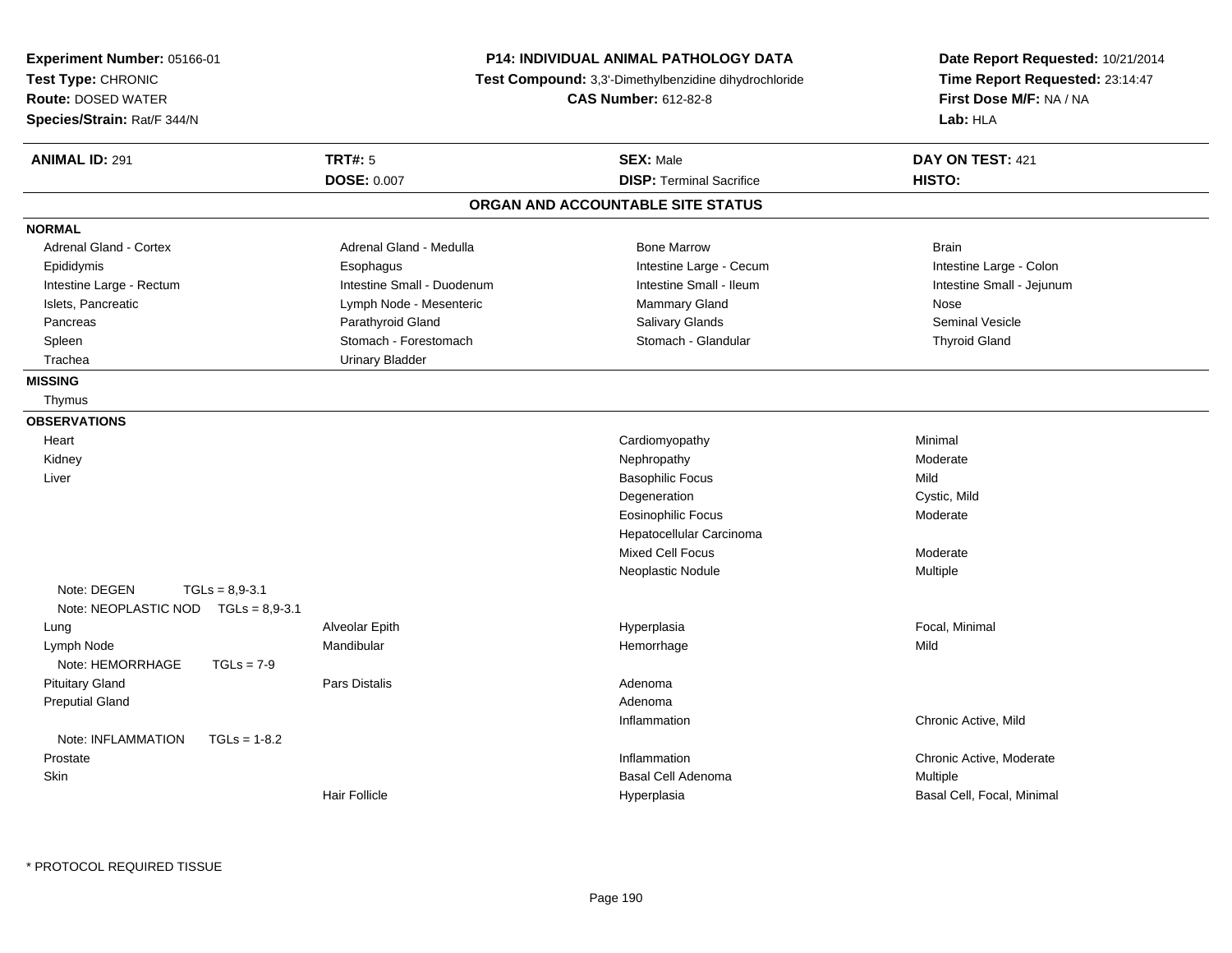| Experiment Number: 05166-01<br><b>Test Type: CHRONIC</b><br><b>Route: DOSED WATER</b><br>Species/Strain: Rat/F 344/N |                         | <b>P14: INDIVIDUAL ANIMAL PATHOLOGY DATA</b><br>Test Compound: 3,3'-Dimethylbenzidine dihydrochloride<br><b>CAS Number: 612-82-8</b> | Date Report Requested: 10/21/2014<br>Time Report Requested: 23:14:47<br>First Dose M/F: NA / NA<br>Lab: HLA |
|----------------------------------------------------------------------------------------------------------------------|-------------------------|--------------------------------------------------------------------------------------------------------------------------------------|-------------------------------------------------------------------------------------------------------------|
|                                                                                                                      |                         |                                                                                                                                      |                                                                                                             |
| <b>ANIMAL ID: 291</b>                                                                                                | TRT#: 5                 | <b>SEX: Male</b>                                                                                                                     | DAY ON TEST: 421                                                                                            |
|                                                                                                                      | <b>DOSE: 0.007</b>      | <b>DISP: Terminal Sacrifice</b>                                                                                                      | <b>HISTO:</b>                                                                                               |
|                                                                                                                      |                         | ORGAN AND ACCOUNTABLE SITE STATUS                                                                                                    |                                                                                                             |
| Note: BASAL CEL ADEN                                                                                                 | $TGLs = 2,3,4-13+14+15$ |                                                                                                                                      |                                                                                                             |
| Note: BASAL CEL ADEN $TGLs = 5.6 - 16 + 17$                                                                          |                         |                                                                                                                                      |                                                                                                             |
| <b>Testes</b>                                                                                                        | Interstit Cell          | Adenoma                                                                                                                              |                                                                                                             |
|                                                                                                                      | <b>Interstit Cell</b>   | Hyperplasia                                                                                                                          | Mild                                                                                                        |
| Zymbal's Gland                                                                                                       |                         | Adenoma                                                                                                                              |                                                                                                             |
| PRIMARY CAUSE OF DEATH                                                                                               |                         |                                                                                                                                      |                                                                                                             |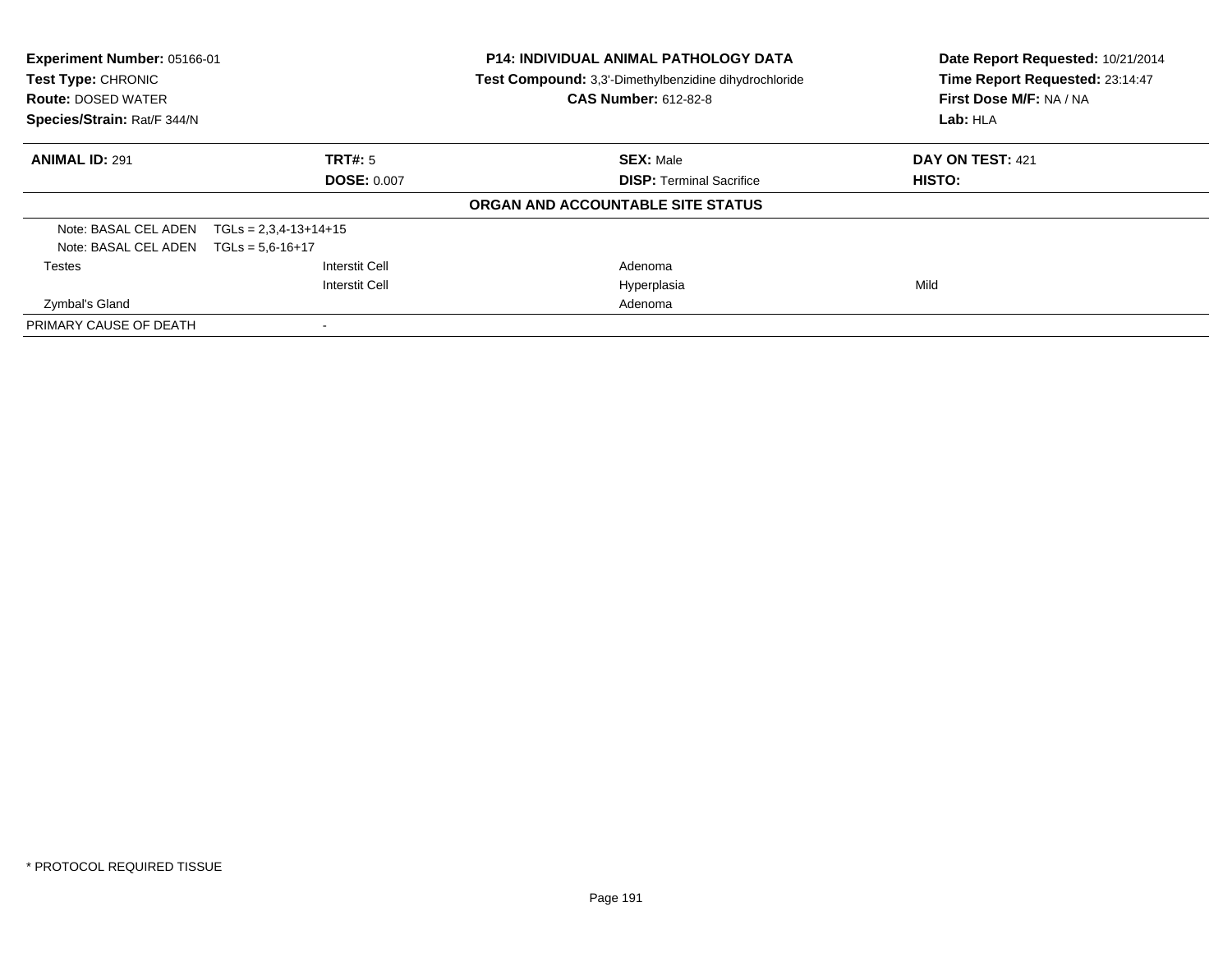| Experiment Number: 05166-01<br>Test Type: CHRONIC<br><b>Route: DOSED WATER</b> |                          | P14: INDIVIDUAL ANIMAL PATHOLOGY DATA<br>Test Compound: 3,3'-Dimethylbenzidine dihydrochloride<br><b>CAS Number: 612-82-8</b> | Date Report Requested: 10/21/2014<br>Time Report Requested: 23:14:47<br>First Dose M/F: NA / NA |  |
|--------------------------------------------------------------------------------|--------------------------|-------------------------------------------------------------------------------------------------------------------------------|-------------------------------------------------------------------------------------------------|--|
| Species/Strain: Rat/F 344/N                                                    |                          |                                                                                                                               | Lab: HLA<br>DAY ON TEST: 405                                                                    |  |
| <b>ANIMAL ID: 292</b>                                                          | <b>TRT#: 5</b>           | <b>SEX: Male</b>                                                                                                              |                                                                                                 |  |
|                                                                                | <b>DOSE: 0.007</b>       | <b>DISP: Dead</b>                                                                                                             | HISTO:                                                                                          |  |
|                                                                                |                          | ORGAN AND ACCOUNTABLE SITE STATUS                                                                                             |                                                                                                 |  |
| <b>NORMAL</b>                                                                  |                          |                                                                                                                               |                                                                                                 |  |
| <b>Adrenal Gland - Cortex</b>                                                  | Adrenal Gland - Medulla  | <b>Bone Marrow</b>                                                                                                            | <b>Brain</b>                                                                                    |  |
| Epididymis                                                                     | Esophagus                | Heart                                                                                                                         | Intestine Large - Cecum                                                                         |  |
| Intestine Large - Colon                                                        | Intestine Large - Rectum | Intestine Small - Duodenum                                                                                                    | Intestine Small - Ileum                                                                         |  |
| Intestine Small - Jejunum                                                      | Islets, Pancreatic       | Lymph Node - Mandibular                                                                                                       | Lymph Node - Mesenteric                                                                         |  |
| Mammary Gland                                                                  | Nose                     | Pancreas                                                                                                                      | <b>Pituitary Gland</b>                                                                          |  |
| <b>Preputial Gland</b>                                                         | Prostate                 | Salivary Glands                                                                                                               | <b>Seminal Vesicle</b>                                                                          |  |
| Spleen                                                                         | Stomach - Forestomach    | Stomach - Glandular                                                                                                           | <b>Testes</b>                                                                                   |  |
| Thymus                                                                         | <b>Thyroid Gland</b>     | Trachea                                                                                                                       | <b>Urinary Bladder</b>                                                                          |  |
| <b>MISSING</b>                                                                 |                          |                                                                                                                               |                                                                                                 |  |
| Parathyroid Gland                                                              |                          |                                                                                                                               |                                                                                                 |  |
| <b>OBSERVATIONS</b>                                                            |                          |                                                                                                                               |                                                                                                 |  |
| Intest Large                                                                   |                          |                                                                                                                               |                                                                                                 |  |
| Note: COLONIC INTUSSUSCEPTION. TGL 3-7.1.                                      |                          |                                                                                                                               |                                                                                                 |  |
| Kidney                                                                         |                          | Nephropathy                                                                                                                   | Mild                                                                                            |  |
| Liver                                                                          |                          | <b>Basophilic Focus</b>                                                                                                       | Minimal                                                                                         |  |
|                                                                                |                          | Degeneration                                                                                                                  | Cystic, Mild                                                                                    |  |
|                                                                                |                          | <b>Eosinophilic Focus</b>                                                                                                     | Mild                                                                                            |  |
|                                                                                |                          | Neoplastic Nodule                                                                                                             | Multiple                                                                                        |  |
| [Basophilic Focus TGLS = 6-3.1]<br>[Eosinophilic Focus TGLS = 6-3.1]           |                          |                                                                                                                               |                                                                                                 |  |
| Lung                                                                           |                          | Foreign Body                                                                                                                  | Moderate                                                                                        |  |
| Note: FOREIGN BODY<br>$TGLs = 2-4+4.1$                                         |                          |                                                                                                                               |                                                                                                 |  |
| Skin                                                                           | Sebaceous GI             | Adenoma                                                                                                                       |                                                                                                 |  |
| Note: [ ADENOMA<br>$\sqrt{ }$ TGLs = 1-13                                      |                          |                                                                                                                               |                                                                                                 |  |
| Zymbal's Gland                                                                 |                          | Adenoma                                                                                                                       |                                                                                                 |  |
| PRIMARY CAUSE OF DEATH                                                         |                          |                                                                                                                               |                                                                                                 |  |
| Animal Note: MULTIPLE ORGANS PARTIALLY AUTOLYZED.                              |                          |                                                                                                                               |                                                                                                 |  |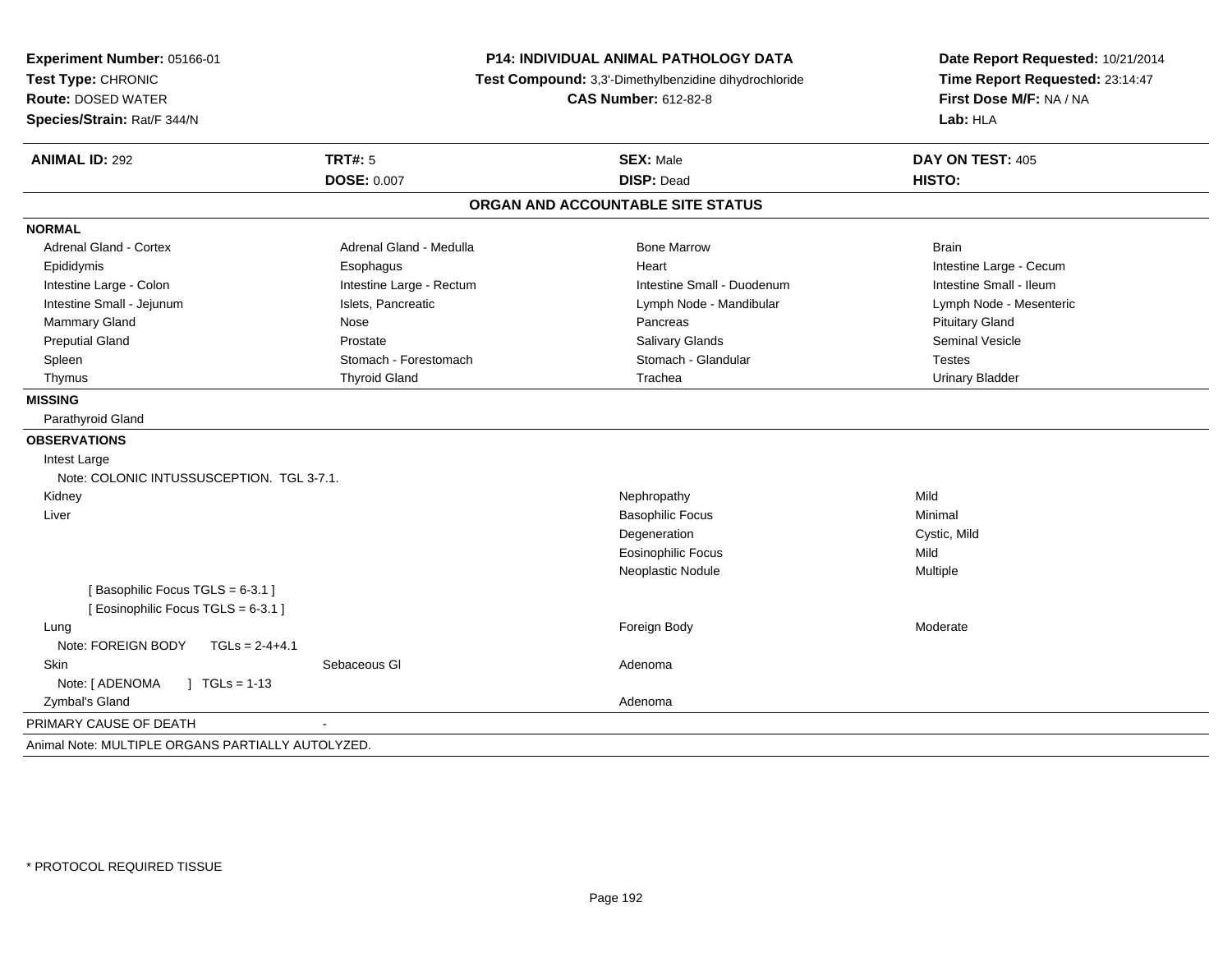| Experiment Number: 05166-01<br>Test Type: CHRONIC<br><b>Route: DOSED WATER</b><br>Species/Strain: Rat/F 344/N                                | <b>P14: INDIVIDUAL ANIMAL PATHOLOGY DATA</b><br><b>Test Compound:</b> 3,3'-Dimethylbenzidine dihydrochloride<br><b>CAS Number: 612-82-8</b> |                                                     | Date Report Requested: 10/21/2014<br>Time Report Requested: 23:14:47<br>First Dose M/F: NA / NA<br>Lab: HLA |
|----------------------------------------------------------------------------------------------------------------------------------------------|---------------------------------------------------------------------------------------------------------------------------------------------|-----------------------------------------------------|-------------------------------------------------------------------------------------------------------------|
| <b>ANIMAL ID: 293</b>                                                                                                                        | <b>TRT#: 5</b><br><b>DOSE: 0.007</b>                                                                                                        | <b>SEX: Male</b><br><b>DISP: Terminal Sacrifice</b> | DAY ON TEST: 421<br>HISTO:                                                                                  |
|                                                                                                                                              |                                                                                                                                             |                                                     |                                                                                                             |
|                                                                                                                                              |                                                                                                                                             | ORGAN AND ACCOUNTABLE SITE STATUS                   |                                                                                                             |
| <b>NORMAL</b>                                                                                                                                |                                                                                                                                             |                                                     |                                                                                                             |
| Adrenal Gland - Cortex                                                                                                                       | Adrenal Gland - Medulla                                                                                                                     | <b>Bone Marrow</b>                                  | <b>Brain</b>                                                                                                |
| Esophagus                                                                                                                                    | Intestine Large - Cecum                                                                                                                     | Intestine Large - Colon                             | Intestine Large - Rectum                                                                                    |
| Intestine Small - Duodenum                                                                                                                   | Intestine Small - Ileum                                                                                                                     | Intestine Small - Jejunum                           | Islets, Pancreatic                                                                                          |
| Lymph Node - Mandibular                                                                                                                      | Lymph Node - Mesenteric                                                                                                                     | Mammary Gland                                       | Nose                                                                                                        |
| Pancreas                                                                                                                                     | Parathyroid Gland                                                                                                                           | <b>Preputial Gland</b>                              | <b>Salivary Glands</b>                                                                                      |
| <b>Seminal Vesicle</b>                                                                                                                       | Spleen                                                                                                                                      | Stomach - Forestomach                               | Stomach - Glandular                                                                                         |
| Thymus                                                                                                                                       | <b>Thyroid Gland</b>                                                                                                                        | Trachea                                             | <b>Urinary Bladder</b>                                                                                      |
| Zymbal's Gland                                                                                                                               |                                                                                                                                             |                                                     |                                                                                                             |
| <b>OBSERVATIONS</b>                                                                                                                          |                                                                                                                                             |                                                     |                                                                                                             |
| Epididymis                                                                                                                                   |                                                                                                                                             | Mesothelioma Malignant                              | Metastatic (Testes)                                                                                         |
| Heart                                                                                                                                        |                                                                                                                                             | Cardiomyopathy                                      | Minimal                                                                                                     |
| Kidney                                                                                                                                       |                                                                                                                                             | Nephropathy                                         | Mild                                                                                                        |
| Liver                                                                                                                                        |                                                                                                                                             | <b>Basophilic Focus</b>                             | Mild                                                                                                        |
|                                                                                                                                              |                                                                                                                                             | Degeneration                                        | Cystic, Mild                                                                                                |
|                                                                                                                                              |                                                                                                                                             | <b>Eosinophilic Focus</b>                           | Moderate                                                                                                    |
|                                                                                                                                              |                                                                                                                                             | <b>Mixed Cell Focus</b>                             | Moderate                                                                                                    |
|                                                                                                                                              |                                                                                                                                             | <b>Necrosis</b>                                     | Focal, Marked                                                                                               |
| Note: NECROSIS<br>$TGLs = 8-3.1$<br>Note: IATROGENIC HEPATIC NECROSIS.<br>[Mixed Cell Focus TGLS = $6,7-3.1$ ]<br>[Necrosis TGLS = $6-3.1$ ] |                                                                                                                                             |                                                     |                                                                                                             |
| Lung                                                                                                                                         | Alveolar Epith                                                                                                                              | Hyperplasia                                         | Multifocal, Minimal                                                                                         |
| <b>Pituitary Gland</b>                                                                                                                       | Pars Distalis                                                                                                                               | Adenoma                                             |                                                                                                             |
| [Adenoma TGLS = $9-2$ ]                                                                                                                      |                                                                                                                                             |                                                     |                                                                                                             |
| Prostate                                                                                                                                     |                                                                                                                                             | Inflammation                                        | Chronic Active, Mild                                                                                        |
| Skin                                                                                                                                         |                                                                                                                                             | Basal Cell Adenoma                                  | Multiple                                                                                                    |
|                                                                                                                                              |                                                                                                                                             | Squamous Cell Carcinoma                             | Multiple                                                                                                    |
| Note: SQUAM CEL CARC<br>$TGLs = 1,2-13+14$                                                                                                   |                                                                                                                                             |                                                     |                                                                                                             |
| Note: BASAL CEL ADEN $TGLs = 3.4.5 - 15 + 16 + 17$                                                                                           |                                                                                                                                             |                                                     |                                                                                                             |
| Testes                                                                                                                                       |                                                                                                                                             | Mesothelioma Malignant                              |                                                                                                             |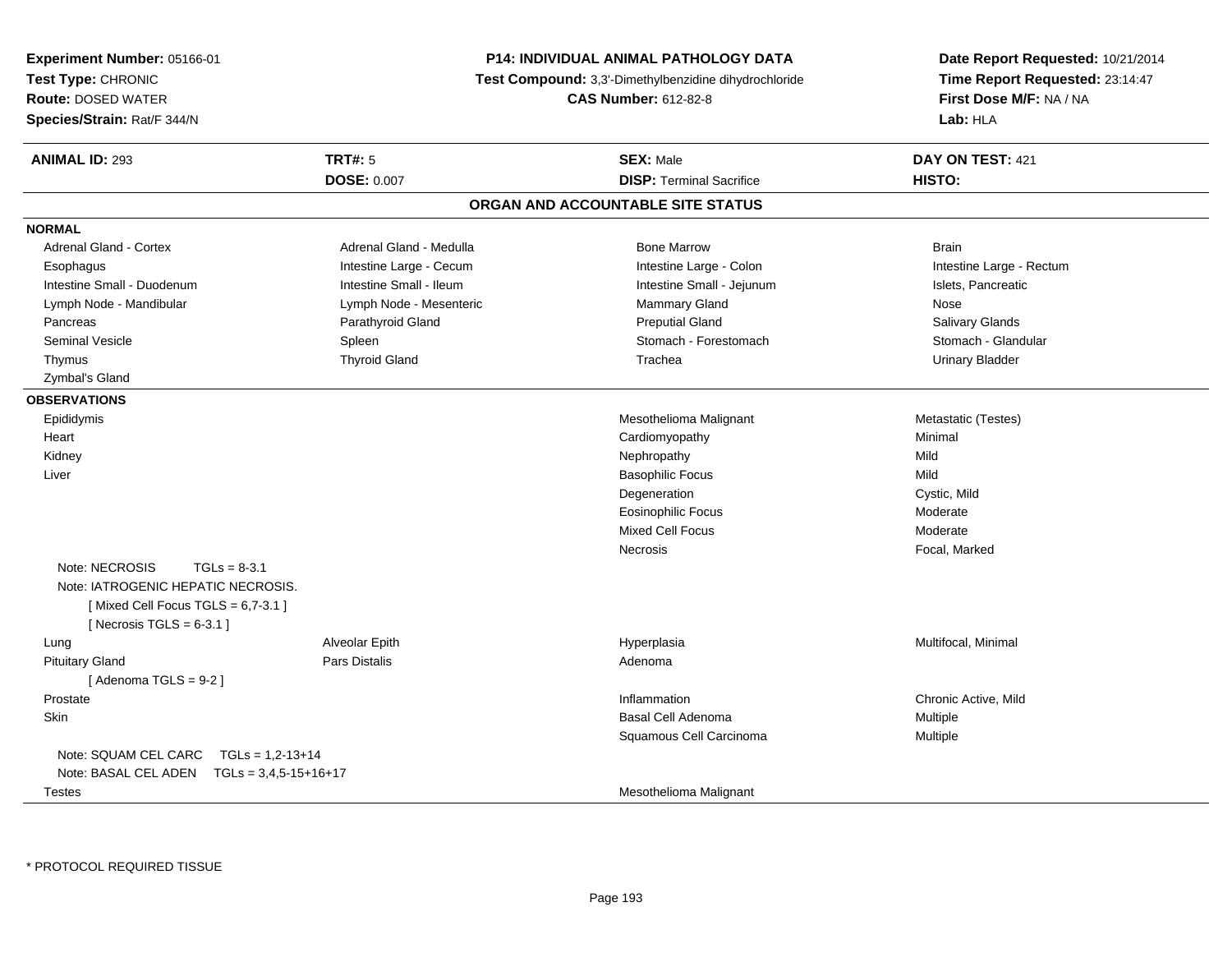| <b>Experiment Number: 05166-01</b><br>Test Type: CHRONIC |                    | <b>P14: INDIVIDUAL ANIMAL PATHOLOGY DATA</b><br>Test Compound: 3,3'-Dimethylbenzidine dihydrochloride | Date Report Requested: 10/21/2014<br>Time Report Requested: 23:14:47 |
|----------------------------------------------------------|--------------------|-------------------------------------------------------------------------------------------------------|----------------------------------------------------------------------|
| <b>Route: DOSED WATER</b>                                |                    | <b>CAS Number: 612-82-8</b>                                                                           | First Dose M/F: NA / NA                                              |
| Species/Strain: Rat/F 344/N                              |                    |                                                                                                       | Lab: HLA                                                             |
| <b>ANIMAL ID: 293</b>                                    | TRT#: 5            | <b>SEX: Male</b>                                                                                      | DAY ON TEST: 421                                                     |
|                                                          | <b>DOSE: 0.007</b> | <b>DISP: Terminal Sacrifice</b>                                                                       | HISTO:                                                               |
|                                                          |                    | ORGAN AND ACCOUNTABLE SITE STATUS                                                                     |                                                                      |
| PRIMARY CAUSE OF DEATH                                   | $\,$               |                                                                                                       |                                                                      |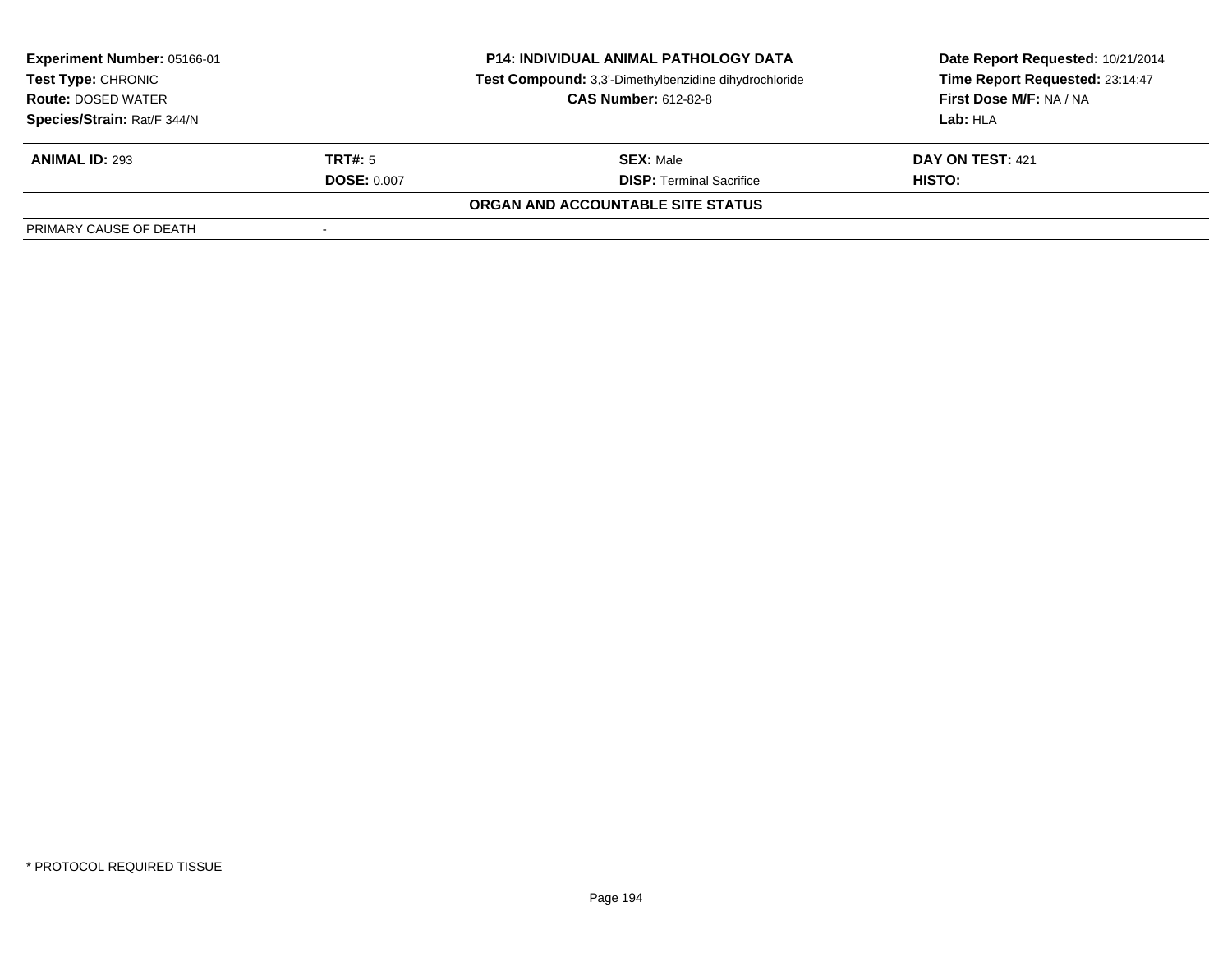| Experiment Number: 05166-01<br>Test Type: CHRONIC<br><b>Route: DOSED WATER</b><br>Species/Strain: Rat/F 344/N   | P14: INDIVIDUAL ANIMAL PATHOLOGY DATA<br>Test Compound: 3,3'-Dimethylbenzidine dihydrochloride<br><b>CAS Number: 612-82-8</b> |                                   | Date Report Requested: 10/21/2014<br>Time Report Requested: 23:14:47<br>First Dose M/F: NA / NA<br>Lab: HLA |
|-----------------------------------------------------------------------------------------------------------------|-------------------------------------------------------------------------------------------------------------------------------|-----------------------------------|-------------------------------------------------------------------------------------------------------------|
| <b>ANIMAL ID: 294</b>                                                                                           | <b>TRT#: 5</b>                                                                                                                | <b>SEX: Male</b>                  | DAY ON TEST: 421                                                                                            |
|                                                                                                                 | <b>DOSE: 0.007</b>                                                                                                            | <b>DISP: Terminal Sacrifice</b>   | HISTO:                                                                                                      |
|                                                                                                                 |                                                                                                                               | ORGAN AND ACCOUNTABLE SITE STATUS |                                                                                                             |
| <b>NORMAL</b>                                                                                                   |                                                                                                                               |                                   |                                                                                                             |
| <b>Adrenal Gland - Cortex</b>                                                                                   | Adrenal Gland - Medulla                                                                                                       | <b>Bone Marrow</b>                | <b>Brain</b>                                                                                                |
| Epididymis                                                                                                      | Esophagus                                                                                                                     | Intestine Large - Cecum           | Intestine Large - Colon                                                                                     |
| Intestine Large - Rectum                                                                                        | Intestine Small - Duodenum                                                                                                    | Intestine Small - Ileum           | Intestine Small - Jejunum                                                                                   |
| Islets, Pancreatic                                                                                              | Lymph Node - Mandibular                                                                                                       | Lymph Node - Mesenteric           | Mammary Gland                                                                                               |
| Nose                                                                                                            | Pancreas                                                                                                                      | Parathyroid Gland                 | <b>Pituitary Gland</b>                                                                                      |
| <b>Preputial Gland</b>                                                                                          | Prostate                                                                                                                      | Salivary Glands                   | Seminal Vesicle                                                                                             |
| Spleen                                                                                                          | Stomach - Forestomach                                                                                                         | Stomach - Glandular               | Trachea                                                                                                     |
| <b>Urinary Bladder</b>                                                                                          | Zymbal's Gland                                                                                                                |                                   |                                                                                                             |
| <b>MISSING</b>                                                                                                  |                                                                                                                               |                                   |                                                                                                             |
| Thymus                                                                                                          |                                                                                                                               |                                   |                                                                                                             |
| <b>OBSERVATIONS</b>                                                                                             |                                                                                                                               |                                   |                                                                                                             |
| Heart                                                                                                           |                                                                                                                               | Cardiomyopathy                    | Minimal                                                                                                     |
| Kidney                                                                                                          |                                                                                                                               | Nephropathy                       | Mild                                                                                                        |
| Liver                                                                                                           |                                                                                                                               | <b>Basophilic Focus</b>           | Mild                                                                                                        |
|                                                                                                                 |                                                                                                                               | Degeneration                      | Cystic, Mild                                                                                                |
|                                                                                                                 |                                                                                                                               | <b>Eosinophilic Focus</b>         | Moderate                                                                                                    |
|                                                                                                                 |                                                                                                                               | Hematopoietic Cell Proliferation  | Minimal                                                                                                     |
|                                                                                                                 |                                                                                                                               | Mixed Cell Focus                  | Moderate                                                                                                    |
| Note: MIXED CL FOCUS<br>$TGLs = 4-3.1$<br>Note: DEGEN<br>$TGLs = 4,5-3.1$<br>Note: [BASOPH FOCUS ] TGLs = 5-3.1 |                                                                                                                               |                                   |                                                                                                             |
| Lung                                                                                                            |                                                                                                                               | Alveolar/Bronchiolar Carcinoma    |                                                                                                             |
|                                                                                                                 | Alveolar Epith                                                                                                                | Hyperplasia                       | Focal, Minimal                                                                                              |
| Note: ALV BRON CARC<br>$TGLs = 6-3$                                                                             |                                                                                                                               |                                   |                                                                                                             |
| Skin                                                                                                            | Sebaceous GI                                                                                                                  | Adenoma                           |                                                                                                             |
|                                                                                                                 |                                                                                                                               | Basal Cell Adenoma                |                                                                                                             |
|                                                                                                                 |                                                                                                                               | Cyst Epithelial Inclusion         |                                                                                                             |
|                                                                                                                 | <b>Hair Follicle</b>                                                                                                          | Hyperplasia                       | Basal Cell, Focal, Minimal                                                                                  |
| Note: BASAL CEL ADEN<br>$TGLs = 1,2-13+14$                                                                      |                                                                                                                               |                                   |                                                                                                             |
| Note: CYST EPITH INC TGLs = 3-15                                                                                |                                                                                                                               |                                   |                                                                                                             |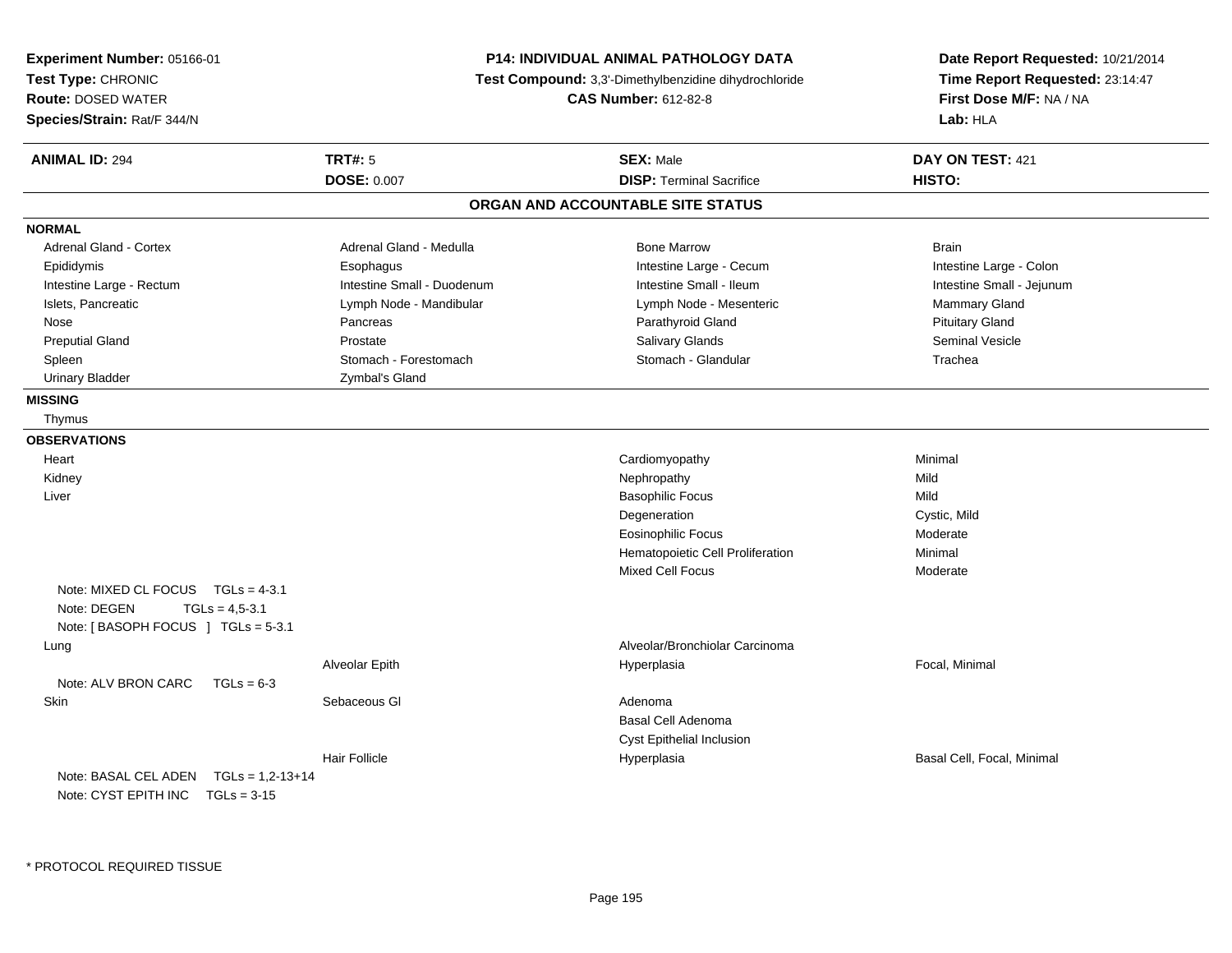| Experiment Number: 05166-01<br>Test Type: CHRONIC |                    | <b>P14: INDIVIDUAL ANIMAL PATHOLOGY DATA</b>          | Date Report Requested: 10/21/2014 |
|---------------------------------------------------|--------------------|-------------------------------------------------------|-----------------------------------|
|                                                   |                    | Test Compound: 3,3'-Dimethylbenzidine dihydrochloride | Time Report Requested: 23:14:47   |
| <b>Route: DOSED WATER</b>                         |                    | <b>CAS Number: 612-82-8</b>                           | First Dose M/F: NA / NA           |
| Species/Strain: Rat/F 344/N                       |                    |                                                       | Lab: HLA                          |
| <b>ANIMAL ID: 294</b>                             | TRT#: 5            | <b>SEX: Male</b>                                      | DAY ON TEST: 421                  |
|                                                   | <b>DOSE: 0.007</b> | <b>DISP:</b> Terminal Sacrifice                       | HISTO:                            |
|                                                   |                    | ORGAN AND ACCOUNTABLE SITE STATUS                     |                                   |
| <b>Testes</b>                                     | Interstit Cell     | Hyperplasia                                           | Mild                              |
| <b>Thyroid Gland</b>                              | C Cell             | Adenoma                                               |                                   |
| PRIMARY CAUSE OF DEATH                            |                    |                                                       |                                   |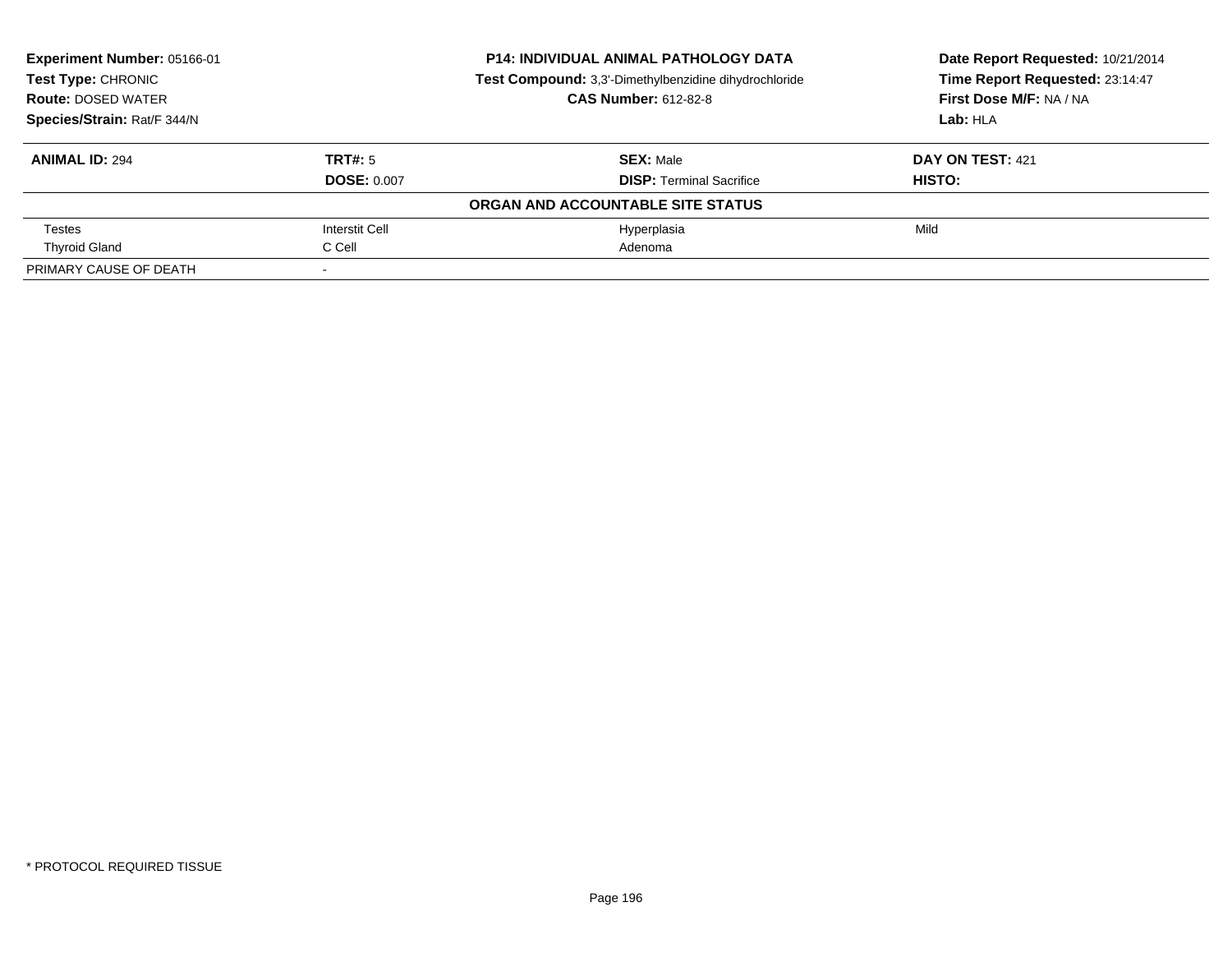| Experiment Number: 05166-01<br>Test Type: CHRONIC<br><b>Route: DOSED WATER</b><br>Species/Strain: Rat/F 344/N | <b>P14: INDIVIDUAL ANIMAL PATHOLOGY DATA</b><br>Test Compound: 3,3'-Dimethylbenzidine dihydrochloride<br><b>CAS Number: 612-82-8</b> |                                   | Date Report Requested: 10/21/2014<br>Time Report Requested: 23:14:47<br>First Dose M/F: NA / NA<br>Lab: HLA |
|---------------------------------------------------------------------------------------------------------------|--------------------------------------------------------------------------------------------------------------------------------------|-----------------------------------|-------------------------------------------------------------------------------------------------------------|
| <b>ANIMAL ID: 295</b>                                                                                         | <b>TRT#: 5</b>                                                                                                                       | <b>SEX: Male</b>                  | DAY ON TEST: 384                                                                                            |
|                                                                                                               | <b>DOSE: 0.007</b>                                                                                                                   | <b>DISP: Moribund</b>             | HISTO:                                                                                                      |
|                                                                                                               |                                                                                                                                      | ORGAN AND ACCOUNTABLE SITE STATUS |                                                                                                             |
| <b>NORMAL</b>                                                                                                 |                                                                                                                                      |                                   |                                                                                                             |
| <b>Adrenal Gland - Cortex</b>                                                                                 | Adrenal Gland - Medulla                                                                                                              | <b>Bone Marrow</b>                | <b>Brain</b>                                                                                                |
| Epididymis                                                                                                    | Esophagus                                                                                                                            | Heart                             | Intestine Large - Cecum                                                                                     |
| Intestine Large - Colon                                                                                       | Intestine Large - Rectum                                                                                                             | Intestine Small - Duodenum        | Intestine Small - Ileum                                                                                     |
| Intestine Small - Jejunum                                                                                     | Islets, Pancreatic                                                                                                                   | Lymph Node - Mandibular           | Lymph Node - Mesenteric                                                                                     |
| Mammary Gland                                                                                                 | Nose                                                                                                                                 | Pancreas                          | Parathyroid Gland                                                                                           |
| <b>Pituitary Gland</b>                                                                                        | <b>Preputial Gland</b>                                                                                                               | Prostate                          | Salivary Glands                                                                                             |
| <b>Seminal Vesicle</b>                                                                                        | Spleen                                                                                                                               | Stomach - Forestomach             | Stomach - Glandular                                                                                         |
| <b>Testes</b>                                                                                                 | Thymus                                                                                                                               | <b>Thyroid Gland</b>              | Trachea                                                                                                     |
| <b>Urinary Bladder</b>                                                                                        |                                                                                                                                      |                                   |                                                                                                             |
| <b>OBSERVATIONS</b>                                                                                           |                                                                                                                                      |                                   |                                                                                                             |
| Kidney                                                                                                        |                                                                                                                                      | Cyst                              |                                                                                                             |
|                                                                                                               |                                                                                                                                      | Nephropathy                       | Mild                                                                                                        |
| Note: CYST<br>$TGLs = 4-5$                                                                                    |                                                                                                                                      |                                   |                                                                                                             |
| Liver                                                                                                         |                                                                                                                                      | Degeneration                      | Cystic, Moderate                                                                                            |
|                                                                                                               |                                                                                                                                      | <b>Eosinophilic Focus</b>         | Moderate                                                                                                    |
|                                                                                                               |                                                                                                                                      | <b>Mixed Cell Focus</b>           | Moderate                                                                                                    |
| Note: EOSIN FOCUS<br>$TGLs = 5-3.1$                                                                           |                                                                                                                                      |                                   |                                                                                                             |
| Note: MIXED CL FOCUS TGLs = 5-3.1                                                                             |                                                                                                                                      |                                   |                                                                                                             |
| Note: DEGEN<br>$TGLs = 6,7,8-3.1$                                                                             |                                                                                                                                      |                                   |                                                                                                             |
| Lung                                                                                                          | Alveolar Epith                                                                                                                       | Hyperplasia                       | Multifocal, Mild                                                                                            |
| Lymph Node                                                                                                    | Mediastinal                                                                                                                          | Hyperplasia                       | Plasma Cell, Moderate                                                                                       |
| Note: HYPERPLASIA<br>$TGLs = 10-15$                                                                           |                                                                                                                                      |                                   |                                                                                                             |
| Skin                                                                                                          |                                                                                                                                      | Basal Cell Adenoma                | Multiple                                                                                                    |
| Note: BASAL CEL ADEN    TGLs = 2,3-13+14                                                                      |                                                                                                                                      |                                   |                                                                                                             |
| Zymbal's Gland                                                                                                |                                                                                                                                      | Carcinoma                         |                                                                                                             |
| Note: CARCINOMA<br>$TGLs = 1-10+10.1$                                                                         |                                                                                                                                      |                                   |                                                                                                             |
| PRIMARY CAUSE OF DEATH                                                                                        | $\blacksquare$                                                                                                                       |                                   |                                                                                                             |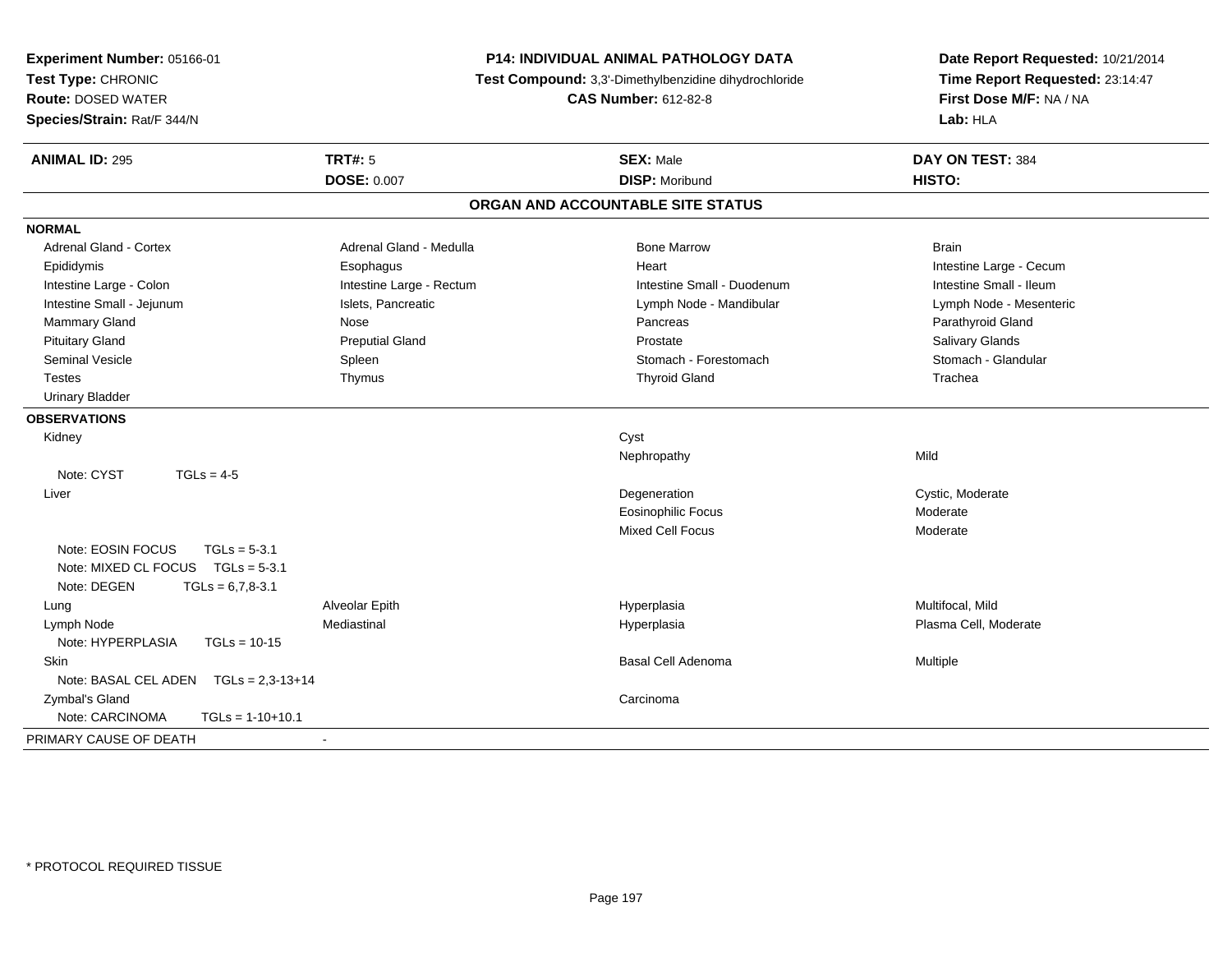| <b>Experiment Number: 05166-01</b><br>Test Type: CHRONIC<br><b>Route: DOSED WATER</b><br>Species/Strain: Rat/F 344/N |                            | P14: INDIVIDUAL ANIMAL PATHOLOGY DATA<br>Test Compound: 3,3'-Dimethylbenzidine dihydrochloride<br><b>CAS Number: 612-82-8</b> | Date Report Requested: 10/21/2014<br>Time Report Requested: 23:14:47<br>First Dose M/F: NA / NA<br>Lab: HLA |
|----------------------------------------------------------------------------------------------------------------------|----------------------------|-------------------------------------------------------------------------------------------------------------------------------|-------------------------------------------------------------------------------------------------------------|
| <b>ANIMAL ID: 296</b>                                                                                                | <b>TRT#: 5</b>             | <b>SEX: Male</b>                                                                                                              | DAY ON TEST: 379                                                                                            |
|                                                                                                                      | <b>DOSE: 0.007</b>         | <b>DISP: Moribund</b>                                                                                                         | HISTO:                                                                                                      |
|                                                                                                                      |                            | ORGAN AND ACCOUNTABLE SITE STATUS                                                                                             |                                                                                                             |
| <b>NORMAL</b>                                                                                                        |                            |                                                                                                                               |                                                                                                             |
| <b>Adrenal Gland - Cortex</b>                                                                                        | Adrenal Gland - Medulla    | <b>Bone Marrow</b>                                                                                                            | <b>Brain</b>                                                                                                |
| Epididymis                                                                                                           | Esophagus                  | Intestine Large - Cecum                                                                                                       | Intestine Large - Colon                                                                                     |
| Intestine Large - Rectum                                                                                             | Intestine Small - Duodenum | Intestine Small - Jejunum                                                                                                     | Islets, Pancreatic                                                                                          |
| Lung                                                                                                                 | Lymph Node - Mandibular    | Lymph Node - Mesenteric                                                                                                       | Mammary Gland                                                                                               |
| Nose                                                                                                                 | Pancreas                   | <b>Pituitary Gland</b>                                                                                                        | Prostate                                                                                                    |
| Salivary Glands                                                                                                      | <b>Seminal Vesicle</b>     | Stomach - Forestomach                                                                                                         | Stomach - Glandular                                                                                         |
| Thymus                                                                                                               | Trachea                    | <b>Urinary Bladder</b>                                                                                                        |                                                                                                             |
| <b>MISSING</b>                                                                                                       |                            |                                                                                                                               |                                                                                                             |
| Parathyroid Gland                                                                                                    |                            |                                                                                                                               |                                                                                                             |
| <b>OBSERVATIONS</b>                                                                                                  |                            |                                                                                                                               |                                                                                                             |
| Heart                                                                                                                |                            | Cardiomyopathy                                                                                                                | Mild                                                                                                        |
| <b>Intestine Small</b>                                                                                               | <b>Ileum</b>               | Polyp Adenomatous                                                                                                             |                                                                                                             |
| Note: POLYP ADENOMAT TGLs = 4-6.1                                                                                    |                            |                                                                                                                               |                                                                                                             |
| Note: INTUSSUSCEPTION TGL= 3-6.1.                                                                                    |                            |                                                                                                                               |                                                                                                             |
| Note: SMALL INTESTINE INTUSSUSCEPTION, APPARENTLY AGONAL.                                                            |                            |                                                                                                                               |                                                                                                             |
| Kidney                                                                                                               |                            | Nephropathy                                                                                                                   | Mild                                                                                                        |
| Liver                                                                                                                |                            | <b>Basophilic Focus</b>                                                                                                       | Mild                                                                                                        |
|                                                                                                                      |                            | Degeneration                                                                                                                  | Cystic, Mild                                                                                                |
|                                                                                                                      |                            | Hematopoietic Cell Proliferation                                                                                              | Minimal                                                                                                     |
| Note: DEGEN<br>$TGLs = 6-3.1$                                                                                        |                            |                                                                                                                               |                                                                                                             |
| Note: [ BASOPH FOCUS ] TGLs = 7,8-3.1+3.2                                                                            |                            |                                                                                                                               |                                                                                                             |
| <b>Preputial Gland</b>                                                                                               | Duct                       | Ectasia                                                                                                                       | Mild                                                                                                        |
| Note: ECTASIA<br>$TGLs = 2-8.2$                                                                                      |                            |                                                                                                                               |                                                                                                             |
| <b>Skin</b>                                                                                                          |                            | <b>Basal Cell Adenoma</b>                                                                                                     | Multiple                                                                                                    |
| Note: BASAL CEL ADEN $TGLs = 9,10-10.2+13$                                                                           |                            |                                                                                                                               |                                                                                                             |
| Spleen                                                                                                               |                            | Hematopoietic Cell Proliferation                                                                                              | Moderate                                                                                                    |
| <b>Testes</b>                                                                                                        | <b>Interstit Cell</b>      | Hyperplasia                                                                                                                   | Mild                                                                                                        |
| <b>Thyroid Gland</b>                                                                                                 | C Cell                     | Adenoma                                                                                                                       |                                                                                                             |
| Zymbal's Gland                                                                                                       |                            | Adenoma                                                                                                                       |                                                                                                             |
|                                                                                                                      |                            | Carcinoma                                                                                                                     |                                                                                                             |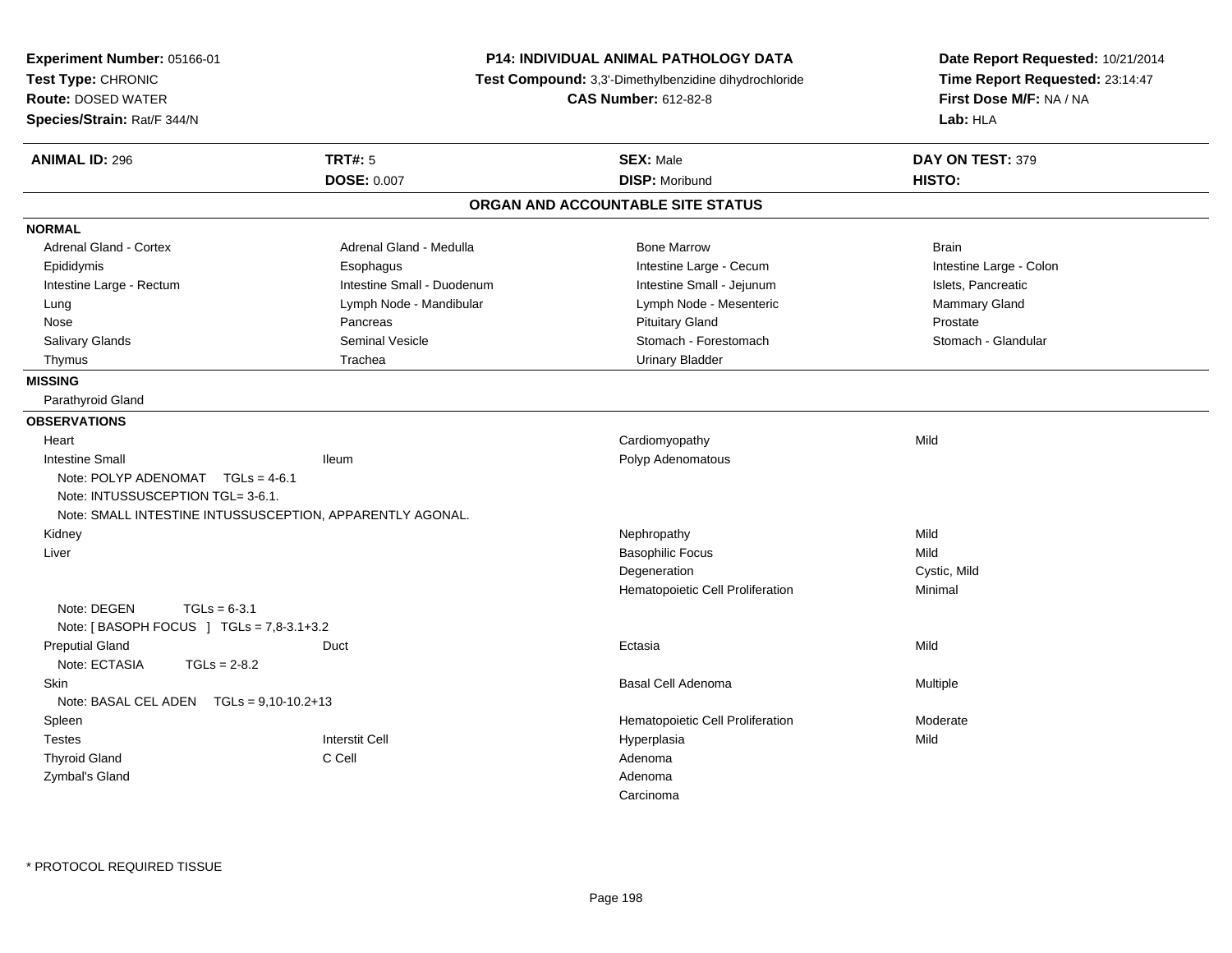| Experiment Number: 05166-01<br><b>Test Type: CHRONIC</b> |                 | <b>P14: INDIVIDUAL ANIMAL PATHOLOGY DATA</b><br>Test Compound: 3,3'-Dimethylbenzidine dihydrochloride<br><b>CAS Number: 612-82-8</b> | Date Report Requested: 10/21/2014<br>Time Report Requested: 23:14:47<br>First Dose M/F: NA / NA |                                   |
|----------------------------------------------------------|-----------------|--------------------------------------------------------------------------------------------------------------------------------------|-------------------------------------------------------------------------------------------------|-----------------------------------|
| <b>Route: DOSED WATER</b><br>Species/Strain: Rat/F 344/N |                 |                                                                                                                                      |                                                                                                 | Lab: HLA                          |
| <b>ANIMAL ID: 296</b>                                    |                 | TRT#: 5<br><b>DOSE: 0.007</b>                                                                                                        | <b>SEX: Male</b><br><b>DISP: Moribund</b>                                                       | <b>DAY ON TEST: 379</b><br>HISTO: |
|                                                          |                 |                                                                                                                                      | ORGAN AND ACCOUNTABLE SITE STATUS                                                               |                                   |
| Note: CARCINOMA                                          | $TGLs = 1-10.1$ |                                                                                                                                      |                                                                                                 |                                   |
| PRIMARY CAUSE OF DEATH                                   |                 |                                                                                                                                      |                                                                                                 |                                   |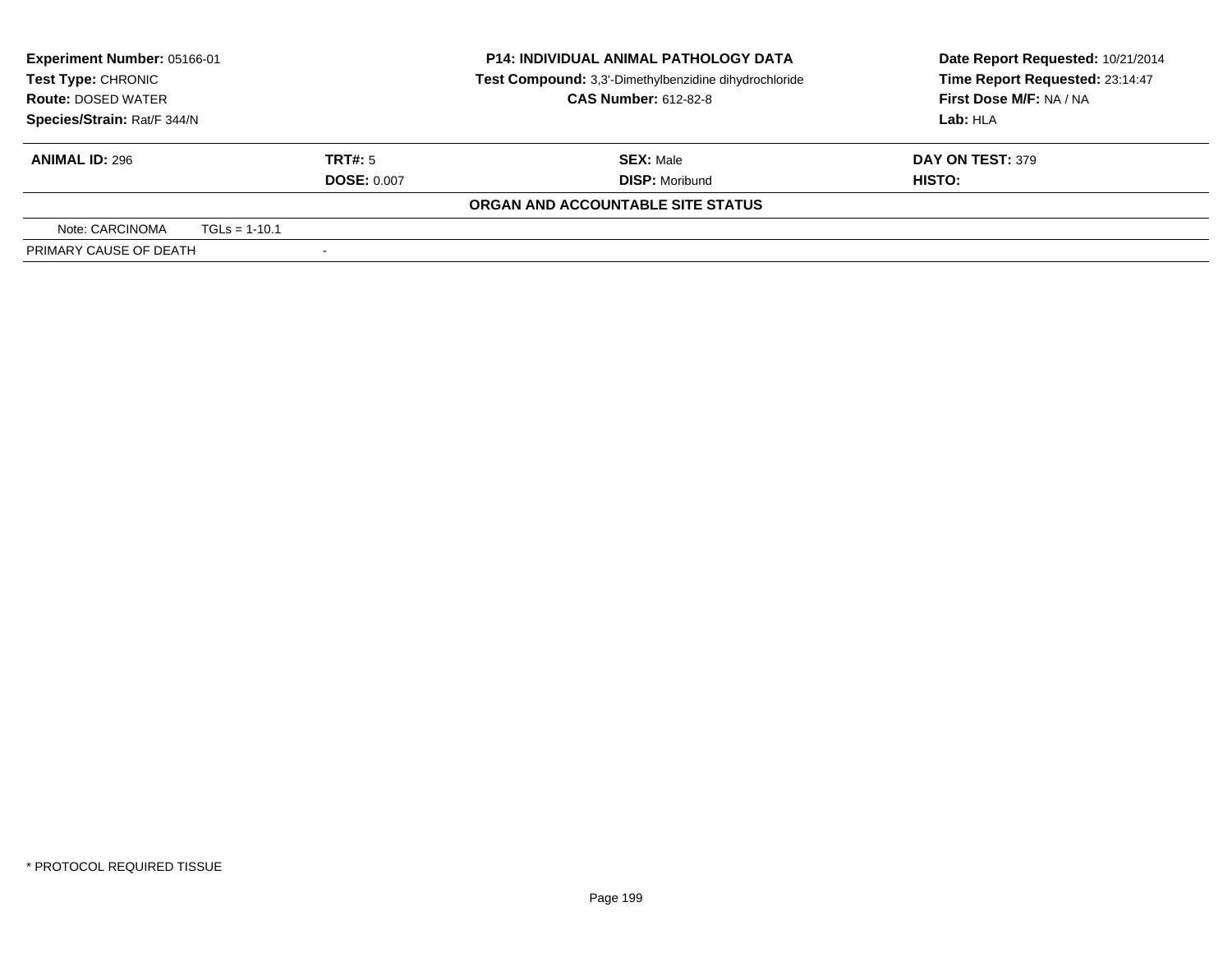| Experiment Number: 05166-01                              | <b>P14: INDIVIDUAL ANIMAL PATHOLOGY DATA</b>          | Date Report Requested: 10/21/2014 |
|----------------------------------------------------------|-------------------------------------------------------|-----------------------------------|
| Test Type: CHRONIC                                       | Test Compound: 3,3'-Dimethylbenzidine dihydrochloride | Time Report Requested: 23:14:47   |
| <b>Route: DOSED WATER</b>                                | <b>CAS Number: 612-82-8</b>                           | First Dose M/F: NA / NA           |
| Species/Strain: Rat/F 344/N                              |                                                       | Lab: HLA                          |
| <b>TRT#: 5</b><br><b>ANIMAL ID: 297</b>                  | <b>SEX: Male</b>                                      | DAY ON TEST: 295                  |
| <b>DOSE: 0.007</b>                                       | <b>DISP: Dead</b>                                     | HISTO:                            |
|                                                          | ORGAN AND ACCOUNTABLE SITE STATUS                     |                                   |
| <b>NORMAL</b>                                            |                                                       |                                   |
| Adrenal Gland - Medulla<br><b>Adrenal Gland - Cortex</b> | <b>Bone Marrow</b>                                    | <b>Brain</b>                      |
| Epididymis<br>Esophagus                                  | Intestine Large - Cecum                               | Intestine Large - Colon           |
| Intestine Large - Rectum<br>Intestine Small - Duodenum   | Intestine Small - Ileum                               | Intestine Small - Jejunum         |
| Islets, Pancreatic<br>Lymph Node - Mesenteric            | <b>Mammary Gland</b>                                  | Nose                              |
| Pancreas<br>Parathyroid Gland                            | <b>Pituitary Gland</b>                                | Prostate                          |
| Seminal Vesicle<br>Salivary Glands                       | Skin                                                  | Stomach - Forestomach             |
| Stomach - Glandular<br><b>Testes</b>                     | Thymus                                                | <b>Thyroid Gland</b>              |
| <b>Urinary Bladder</b><br>Trachea                        |                                                       |                                   |
| <b>OBSERVATIONS</b>                                      |                                                       |                                   |
| Heart                                                    | Cardiomyopathy                                        | Mild                              |
| Kidney                                                   | Hydronephrosis                                        | Mild                              |
|                                                          | Nephropathy                                           | Mild                              |
| Note: HYDRONEPHROSIS<br>$TGLs = 3-5$                     |                                                       |                                   |
| Liver                                                    | <b>Basophilic Focus</b>                               | Moderate                          |
|                                                          | Degeneration                                          | Cystic, Mild                      |
|                                                          | Eosinophilic Focus                                    | Moderate                          |
|                                                          | Hematopoietic Cell Proliferation                      | Minimal                           |
| <b>Biliar Tract</b>                                      | Inflammation                                          | Subacute, Mild                    |
|                                                          | <b>Mixed Cell Focus</b>                               | Mild                              |
| Note: DEGEN<br>$TGLs = 5-3.1$                            |                                                       |                                   |
| Note: EOSIN FOCUS<br>$TGLs = 4-3.1$                      |                                                       |                                   |
| Note: MIXED CL FOCUS TGLs = 5-3.1                        |                                                       |                                   |
| Alveolar Epith<br>Lung                                   | Hyperplasia                                           | Focal, Minimal                    |
| Mandibular<br>Lymph Node                                 | Hyperplasia                                           | Plasma Cell, Moderate             |
| Note: HYPERPLASIA<br>$TGLs = 2-9$                        |                                                       |                                   |
| <b>Preputial Gland</b>                                   | Inflammation                                          | Chronic Active, Mild              |
| Note: INFLAMMATION<br>$TGLs = 1-8.2$                     |                                                       |                                   |
| Spleen                                                   | Hematopoietic Cell Proliferation                      | Mild                              |
| Zymbal's Gland                                           | Carcinoma                                             |                                   |
| Note: CARCINOMA<br>$TGLs = 6-10.1$                       |                                                       |                                   |

\* PROTOCOL REQUIRED TISSUE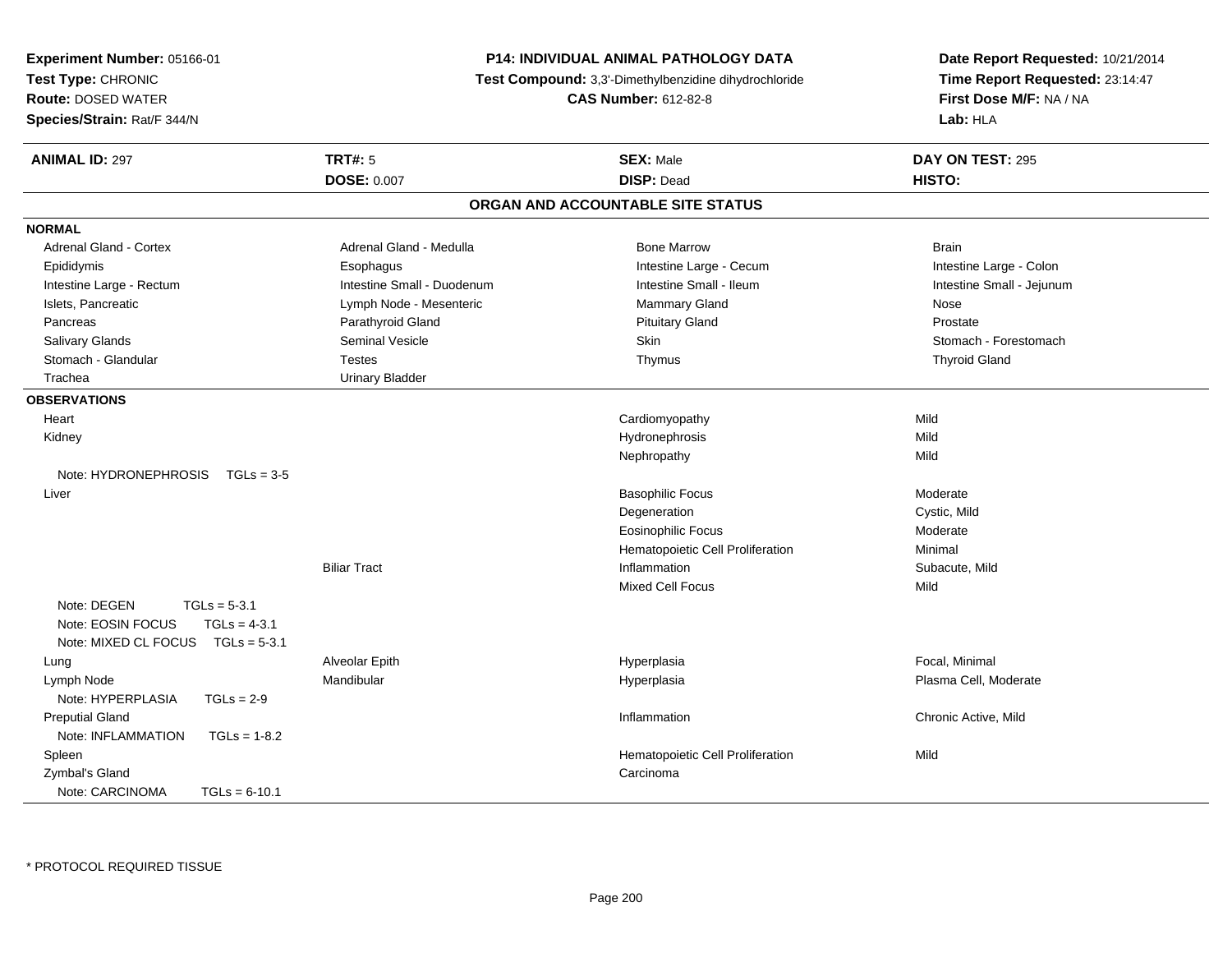| <b>Experiment Number: 05166-01</b><br>Test Type: CHRONIC<br><b>Route: DOSED WATER</b> |                    | <b>P14: INDIVIDUAL ANIMAL PATHOLOGY DATA</b>          | Date Report Requested: 10/21/2014 |  |
|---------------------------------------------------------------------------------------|--------------------|-------------------------------------------------------|-----------------------------------|--|
|                                                                                       |                    | Test Compound: 3,3'-Dimethylbenzidine dihydrochloride | Time Report Requested: 23:14:47   |  |
|                                                                                       |                    | <b>CAS Number: 612-82-8</b>                           | First Dose M/F: NA / NA           |  |
| Species/Strain: Rat/F 344/N                                                           |                    |                                                       | Lab: HLA                          |  |
| <b>ANIMAL ID: 297</b>                                                                 | TRT#: 5            | <b>SEX: Male</b>                                      | <b>DAY ON TEST: 295</b>           |  |
|                                                                                       | <b>DOSE: 0.007</b> | <b>DISP: Dead</b>                                     | <b>HISTO:</b>                     |  |
|                                                                                       |                    | ORGAN AND ACCOUNTABLE SITE STATUS                     |                                   |  |
| PRIMARY CAUSE OF DEATH                                                                |                    |                                                       |                                   |  |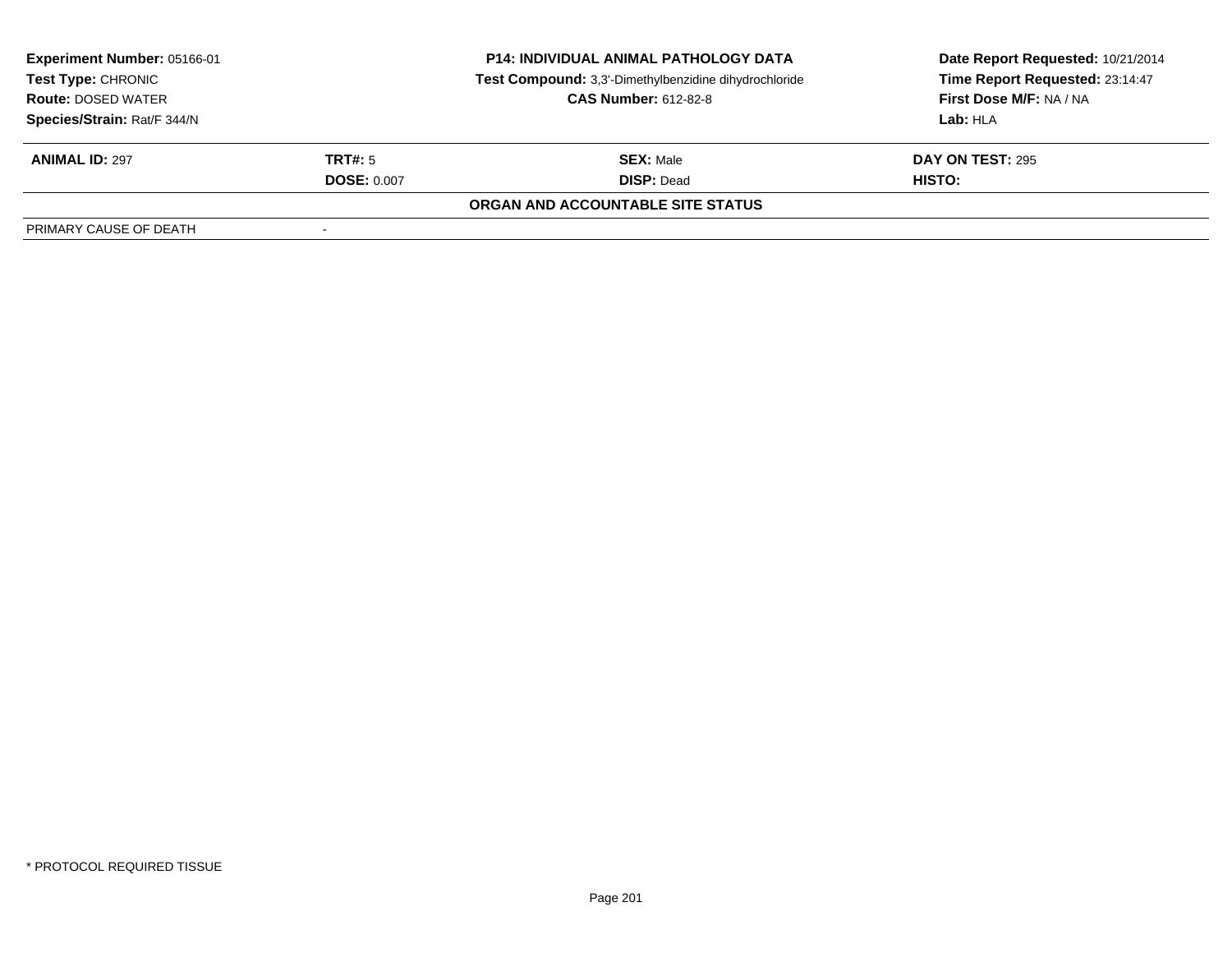| Experiment Number: 05166-01<br>Test Type: CHRONIC<br><b>Route: DOSED WATER</b><br>Species/Strain: Rat/F 344/N |                         | <b>P14: INDIVIDUAL ANIMAL PATHOLOGY DATA</b><br>Test Compound: 3,3'-Dimethylbenzidine dihydrochloride<br><b>CAS Number: 612-82-8</b> | Date Report Requested: 10/21/2014<br>Time Report Requested: 23:14:47<br>First Dose M/F: NA / NA<br>Lab: HLA |
|---------------------------------------------------------------------------------------------------------------|-------------------------|--------------------------------------------------------------------------------------------------------------------------------------|-------------------------------------------------------------------------------------------------------------|
| <b>ANIMAL ID: 298</b>                                                                                         | <b>TRT#: 5</b>          | <b>SEX: Male</b>                                                                                                                     | DAY ON TEST: 421                                                                                            |
|                                                                                                               | <b>DOSE: 0.007</b>      | <b>DISP: Terminal Sacrifice</b>                                                                                                      | HISTO:                                                                                                      |
|                                                                                                               |                         | ORGAN AND ACCOUNTABLE SITE STATUS                                                                                                    |                                                                                                             |
| <b>NORMAL</b>                                                                                                 |                         |                                                                                                                                      |                                                                                                             |
| <b>Adrenal Gland - Cortex</b>                                                                                 | Adrenal Gland - Medulla | <b>Bone Marrow</b>                                                                                                                   | Epididymis                                                                                                  |
| Esophagus                                                                                                     | Intestine Large - Cecum | Intestine Large - Colon                                                                                                              | Intestine Large - Rectum                                                                                    |
| Intestine Small - Duodenum                                                                                    | Intestine Small - Ileum | Intestine Small - Jejunum                                                                                                            | Islets, Pancreatic                                                                                          |
| Lung                                                                                                          | Lymph Node - Mandibular | Lymph Node - Mesenteric                                                                                                              | Mammary Gland                                                                                               |
| Nose                                                                                                          | Pancreas                | Parathyroid Gland                                                                                                                    | <b>Pituitary Gland</b>                                                                                      |
| <b>Preputial Gland</b>                                                                                        | Salivary Glands         | <b>Seminal Vesicle</b>                                                                                                               | Spleen                                                                                                      |
| Stomach - Forestomach                                                                                         | Stomach - Glandular     | <b>Thyroid Gland</b>                                                                                                                 | Trachea                                                                                                     |
| <b>Urinary Bladder</b>                                                                                        | Zymbal's Gland          |                                                                                                                                      |                                                                                                             |
| <b>MISSING</b>                                                                                                |                         |                                                                                                                                      |                                                                                                             |
| Thymus                                                                                                        |                         |                                                                                                                                      |                                                                                                             |
| <b>OBSERVATIONS</b>                                                                                           |                         |                                                                                                                                      |                                                                                                             |
| <b>Brain</b>                                                                                                  |                         | Glioma Malignant                                                                                                                     |                                                                                                             |
| Note: [ GLIOMA MAL ] TGLs = 6-1                                                                               |                         |                                                                                                                                      |                                                                                                             |
| Heart                                                                                                         |                         | Cardiomyopathy                                                                                                                       | Mild                                                                                                        |
| Kidney                                                                                                        |                         | Nephropathy                                                                                                                          | Mild                                                                                                        |
| Liver                                                                                                         |                         | <b>Basophilic Focus</b>                                                                                                              | Mild                                                                                                        |
|                                                                                                               |                         | Degeneration                                                                                                                         | Cystic, Mild                                                                                                |
|                                                                                                               |                         | <b>Eosinophilic Focus</b>                                                                                                            | Mild                                                                                                        |
|                                                                                                               |                         | <b>Mixed Cell Focus</b>                                                                                                              | Mild                                                                                                        |
|                                                                                                               |                         | Neoplastic Nodule                                                                                                                    | Multiple                                                                                                    |
| Note: DEGEN<br>$TGLs = 8-3.1$                                                                                 |                         |                                                                                                                                      |                                                                                                             |
| [Eosinophilic Focus TGLS = 9,10-3.1]                                                                          |                         |                                                                                                                                      |                                                                                                             |
| Prostate                                                                                                      |                         | Inflammation                                                                                                                         | Chronic Active, Mild                                                                                        |
| Skin                                                                                                          |                         | Basal Cell Adenoma                                                                                                                   | Multiple                                                                                                    |
|                                                                                                               |                         | Squamous Cell Papilloma                                                                                                              |                                                                                                             |
| Note: SQ CL PAPILLOM<br>$TGLs = 7-17$                                                                         |                         |                                                                                                                                      |                                                                                                             |
| Note: BASAL CEL ADEN    TGLs = 1,2,3,4-13+14+15+16                                                            |                         |                                                                                                                                      |                                                                                                             |
| <b>Testes</b>                                                                                                 | <b>Interstit Cell</b>   | Adenoma                                                                                                                              |                                                                                                             |
| Note: ADENOMA<br>$TGLs = 5-8$                                                                                 |                         |                                                                                                                                      |                                                                                                             |
| PRIMARY CAUSE OF DEATH                                                                                        |                         |                                                                                                                                      |                                                                                                             |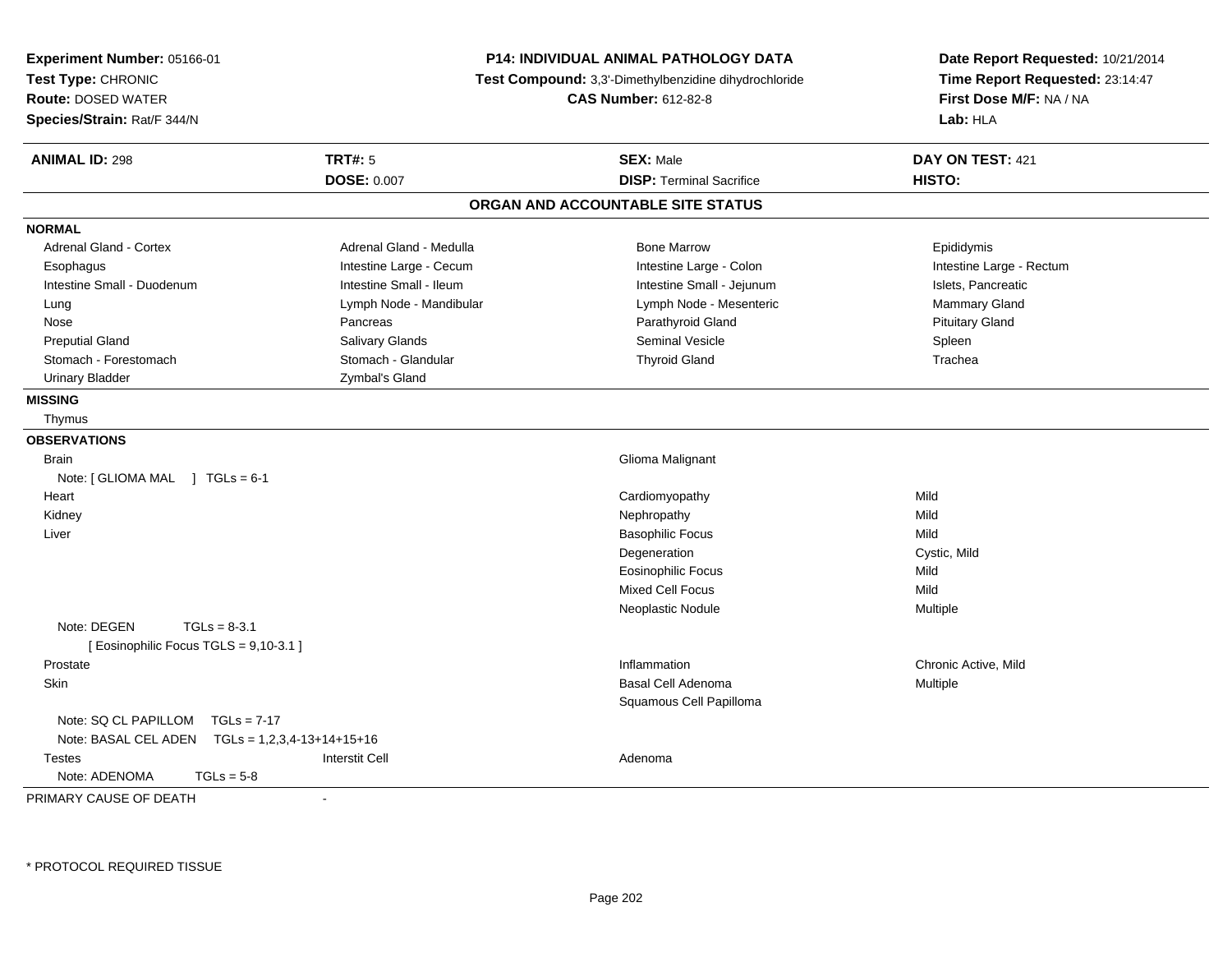| Experiment Number: 05166-01 |                    | <b>P14: INDIVIDUAL ANIMAL PATHOLOGY DATA</b>          | Date Report Requested: 10/21/2014 |  |
|-----------------------------|--------------------|-------------------------------------------------------|-----------------------------------|--|
| <b>Test Type: CHRONIC</b>   |                    | Test Compound: 3,3'-Dimethylbenzidine dihydrochloride | Time Report Requested: 23:14:47   |  |
| <b>Route: DOSED WATER</b>   |                    | <b>CAS Number: 612-82-8</b>                           | First Dose M/F: NA / NA           |  |
| Species/Strain: Rat/F 344/N |                    |                                                       | Lab: HLA                          |  |
| <b>ANIMAL ID: 298</b>       | TRT#: 5            | <b>SEX: Male</b>                                      | <b>DAY ON TEST: 421</b>           |  |
|                             | <b>DOSE: 0.007</b> | <b>DISP:</b> Terminal Sacrifice                       | HISTO:                            |  |
|                             |                    | ORGAN AND ACCOUNTABLE SITE STATUS                     |                                   |  |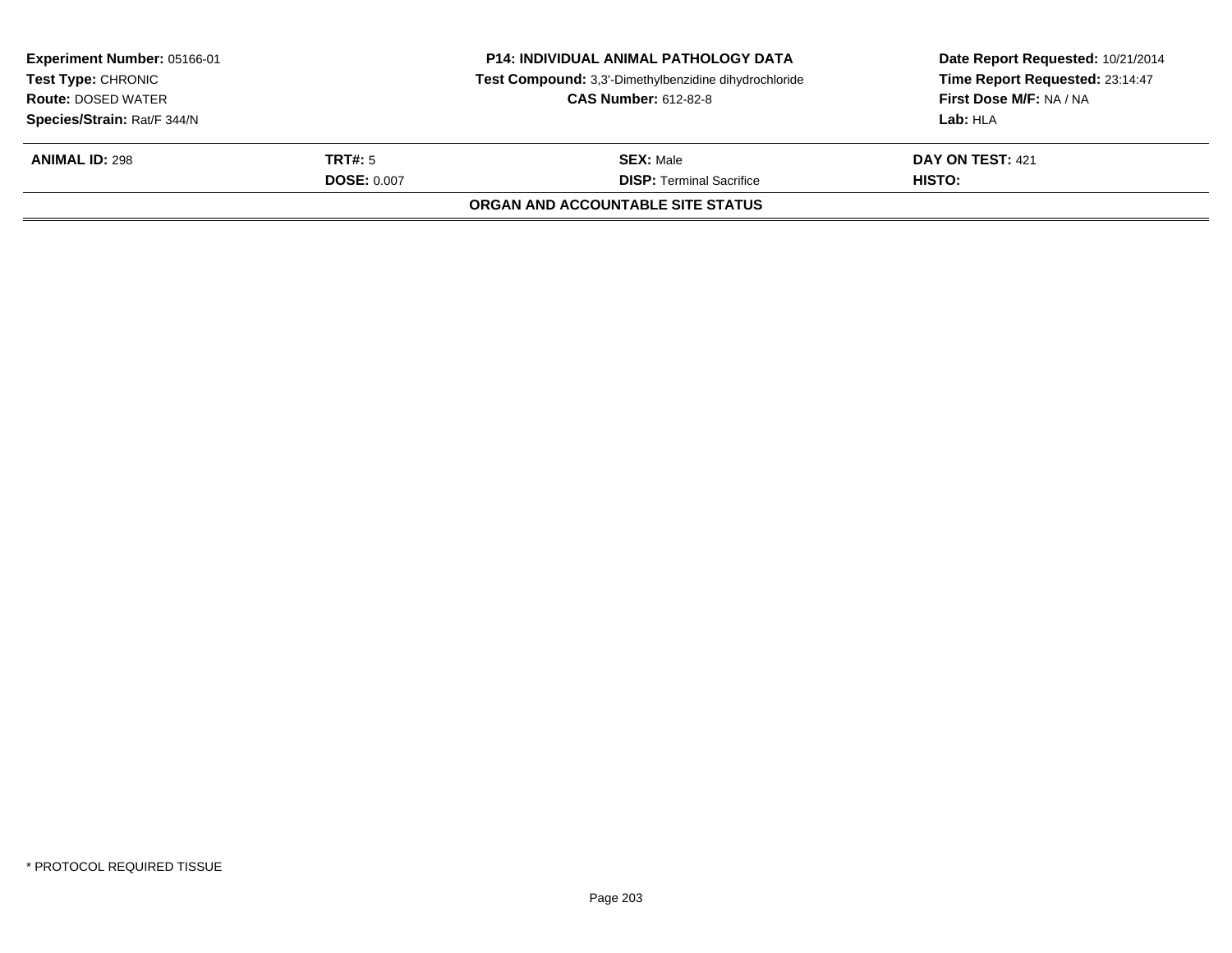| Experiment Number: 05166-01<br>Test Type: CHRONIC<br><b>Route: DOSED WATER</b><br>Species/Strain: Rat/F 344/N                                | <b>P14: INDIVIDUAL ANIMAL PATHOLOGY DATA</b><br>Test Compound: 3,3'-Dimethylbenzidine dihydrochloride<br><b>CAS Number: 612-82-8</b> |                                   | Date Report Requested: 10/21/2014<br>Time Report Requested: 23:14:47<br>First Dose M/F: NA / NA<br>Lab: HLA |
|----------------------------------------------------------------------------------------------------------------------------------------------|--------------------------------------------------------------------------------------------------------------------------------------|-----------------------------------|-------------------------------------------------------------------------------------------------------------|
| <b>ANIMAL ID: 299</b>                                                                                                                        | <b>TRT#: 5</b>                                                                                                                       | <b>SEX: Male</b>                  | DAY ON TEST: 421                                                                                            |
|                                                                                                                                              | <b>DOSE: 0.007</b>                                                                                                                   | <b>DISP: Terminal Sacrifice</b>   | HISTO:                                                                                                      |
|                                                                                                                                              |                                                                                                                                      | ORGAN AND ACCOUNTABLE SITE STATUS |                                                                                                             |
| <b>NORMAL</b>                                                                                                                                |                                                                                                                                      |                                   |                                                                                                             |
| Adrenal Gland - Cortex                                                                                                                       | Adrenal Gland - Medulla                                                                                                              | <b>Bone Marrow</b>                | <b>Brain</b>                                                                                                |
| Epididymis                                                                                                                                   | Esophagus                                                                                                                            | Intestine Large - Cecum           | Intestine Large - Colon                                                                                     |
| Intestine Large - Rectum                                                                                                                     | Intestine Small - Duodenum                                                                                                           | Intestine Small - Ileum           | Intestine Small - Jejunum                                                                                   |
| Islets, Pancreatic                                                                                                                           | Lung                                                                                                                                 | Lymph Node - Mandibular           | Lymph Node - Mesenteric                                                                                     |
| Mammary Gland                                                                                                                                | Pancreas                                                                                                                             | Parathyroid Gland                 | <b>Pituitary Gland</b>                                                                                      |
| <b>Preputial Gland</b>                                                                                                                       | Prostate                                                                                                                             | <b>Salivary Glands</b>            | Spleen                                                                                                      |
| Stomach - Glandular                                                                                                                          | <b>Testes</b>                                                                                                                        | Thymus                            | <b>Thyroid Gland</b>                                                                                        |
| Trachea                                                                                                                                      | <b>Urinary Bladder</b>                                                                                                               |                                   |                                                                                                             |
| <b>OBSERVATIONS</b>                                                                                                                          |                                                                                                                                      |                                   |                                                                                                             |
| Heart                                                                                                                                        |                                                                                                                                      | Cardiomyopathy                    | Minimal                                                                                                     |
| Kidney                                                                                                                                       |                                                                                                                                      | Nephropathy                       | Mild                                                                                                        |
| Liver                                                                                                                                        |                                                                                                                                      | <b>Basophilic Focus</b>           | Mild                                                                                                        |
|                                                                                                                                              |                                                                                                                                      | Degeneration                      | Cystic, Moderate                                                                                            |
|                                                                                                                                              |                                                                                                                                      | <b>Eosinophilic Focus</b>         | Mild                                                                                                        |
|                                                                                                                                              |                                                                                                                                      | Neoplastic Nodule                 |                                                                                                             |
| Note: EOSIN FOCUS<br>$TGLs = 3-3.1$<br>Note: DEGEN<br>$TGLs = 3.4 - 3.1$<br>Note: NEOPLASTIC NOD TGLs = 5-3.1<br>[Degeneration TGLS = 5-3.1] |                                                                                                                                      |                                   |                                                                                                             |
| Lymph Node                                                                                                                                   | Mediastinal                                                                                                                          | Hemorrhage                        | Mild                                                                                                        |
| Nose                                                                                                                                         |                                                                                                                                      | Inflammation                      | Suppurative, Moderate                                                                                       |
| <b>Seminal Vesicle</b>                                                                                                                       |                                                                                                                                      | Atrophy                           | Moderate                                                                                                    |
| Note: ATROPHY<br>$TGLs = 1-8.3$                                                                                                              |                                                                                                                                      |                                   |                                                                                                             |
| Skin                                                                                                                                         |                                                                                                                                      | <b>Basal Cell Adenoma</b>         | Multiple                                                                                                    |
| Note: BASAL CEL ADEN    TGLs = 6,7,8,9-13+14+15+16                                                                                           |                                                                                                                                      |                                   |                                                                                                             |
| Stomach                                                                                                                                      | Forestomach                                                                                                                          | Ulcer                             | Moderate                                                                                                    |
| Zymbal's Gland                                                                                                                               |                                                                                                                                      | Carcinoma                         |                                                                                                             |
| Note: CARCINOMA<br>$TGLs = 2-10+10.1$                                                                                                        |                                                                                                                                      |                                   |                                                                                                             |
| PRIMARY CAUSE OF DEATH                                                                                                                       | $\blacksquare$                                                                                                                       |                                   |                                                                                                             |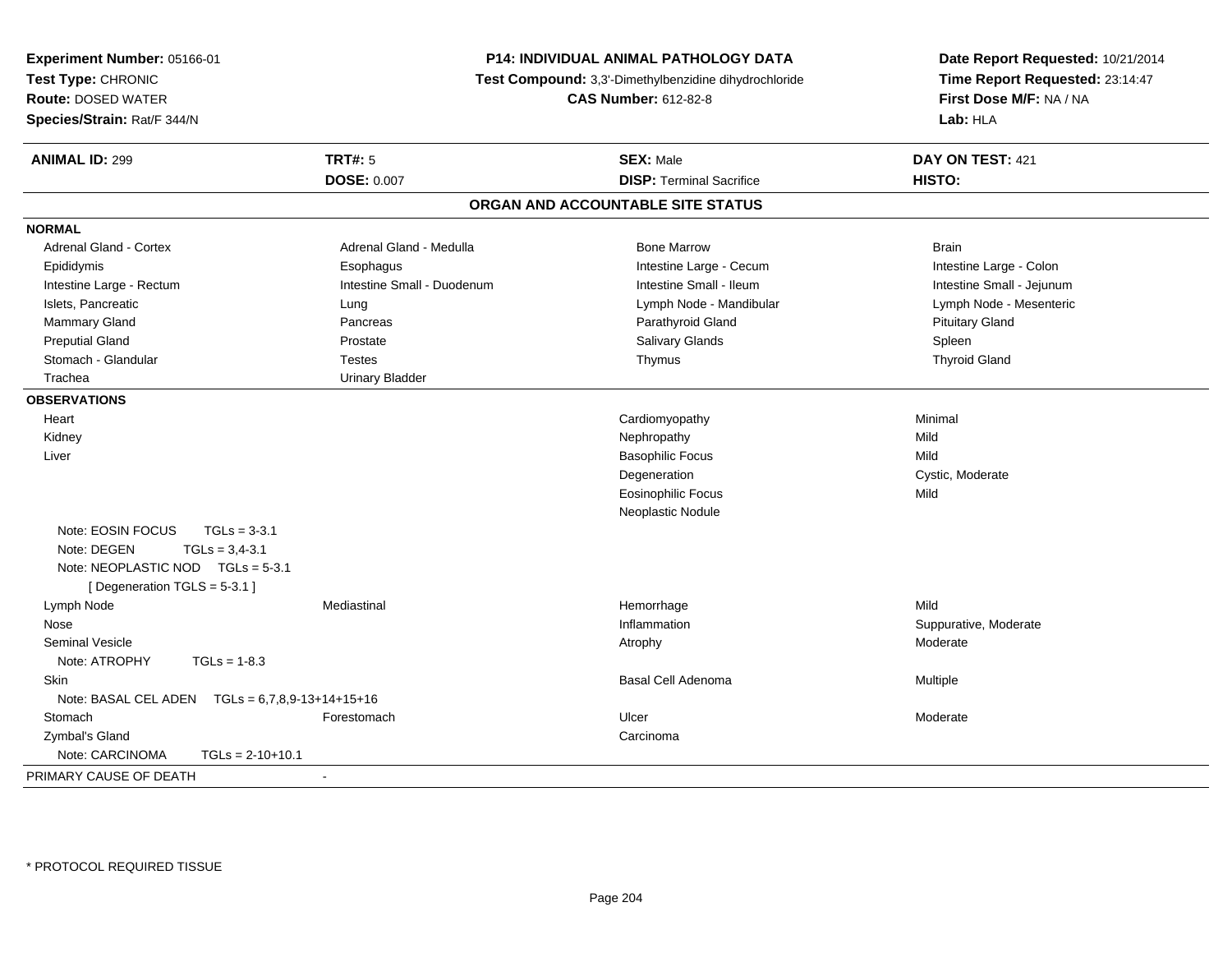| Experiment Number: 05166-01<br>Test Type: CHRONIC<br><b>Route: DOSED WATER</b><br>Species/Strain: Rat/F 344/N            |                            | P14: INDIVIDUAL ANIMAL PATHOLOGY DATA<br>Test Compound: 3,3'-Dimethylbenzidine dihydrochloride<br><b>CAS Number: 612-82-8</b> | Date Report Requested: 10/21/2014<br>Time Report Requested: 23:14:47<br>First Dose M/F: NA / NA<br>Lab: HLA |
|--------------------------------------------------------------------------------------------------------------------------|----------------------------|-------------------------------------------------------------------------------------------------------------------------------|-------------------------------------------------------------------------------------------------------------|
| <b>ANIMAL ID: 300</b>                                                                                                    | <b>TRT#: 5</b>             | <b>SEX: Male</b>                                                                                                              | DAY ON TEST: 426                                                                                            |
|                                                                                                                          | <b>DOSE: 0.007</b>         | <b>DISP: Terminal Sacrifice</b>                                                                                               | HISTO:                                                                                                      |
|                                                                                                                          |                            | ORGAN AND ACCOUNTABLE SITE STATUS                                                                                             |                                                                                                             |
| <b>NORMAL</b>                                                                                                            |                            |                                                                                                                               |                                                                                                             |
| <b>Adrenal Gland - Cortex</b>                                                                                            | Adrenal Gland - Medulla    | <b>Bone Marrow</b>                                                                                                            | <b>Brain</b>                                                                                                |
| Epididymis                                                                                                               | Esophagus                  | Intestine Large - Cecum                                                                                                       | Intestine Large - Colon                                                                                     |
| Intestine Large - Rectum                                                                                                 | Intestine Small - Duodenum | Intestine Small - Ileum                                                                                                       | Intestine Small - Jejunum                                                                                   |
| Islets, Pancreatic                                                                                                       | Lymph Node - Mesenteric    | Nose                                                                                                                          | Pancreas                                                                                                    |
| Parathyroid Gland                                                                                                        | <b>Pituitary Gland</b>     | <b>Preputial Gland</b>                                                                                                        | Salivary Glands                                                                                             |
| Seminal Vesicle                                                                                                          | Spleen                     | Stomach - Forestomach                                                                                                         | Stomach - Glandular                                                                                         |
| <b>Testes</b>                                                                                                            | <b>Thyroid Gland</b>       | Trachea                                                                                                                       | <b>Urinary Bladder</b>                                                                                      |
| <b>MISSING</b>                                                                                                           |                            |                                                                                                                               |                                                                                                             |
| Mammary Gland                                                                                                            | Thymus                     |                                                                                                                               |                                                                                                             |
| <b>OBSERVATIONS</b>                                                                                                      |                            |                                                                                                                               |                                                                                                             |
| Heart                                                                                                                    |                            | Cardiomyopathy                                                                                                                | Mild                                                                                                        |
| Kidney                                                                                                                   |                            | Nephropathy                                                                                                                   | Mild                                                                                                        |
| Liver                                                                                                                    |                            | <b>Basophilic Focus</b>                                                                                                       | Mild                                                                                                        |
|                                                                                                                          |                            | Degeneration                                                                                                                  | Cystic, Moderate                                                                                            |
|                                                                                                                          |                            | <b>Eosinophilic Focus</b>                                                                                                     | Mild                                                                                                        |
|                                                                                                                          |                            | Hematopoietic Cell Proliferation                                                                                              | Minimal                                                                                                     |
|                                                                                                                          |                            | Hepatodiaphragmatic Nodule                                                                                                    |                                                                                                             |
|                                                                                                                          |                            | <b>Mixed Cell Focus</b>                                                                                                       | Mild                                                                                                        |
| Note: DEGEN<br>$TGLs = 5.6-3.1+3.2$<br>Note: ANOM HEPAT LOB  TGLs = 4-3.1<br>Note: [ BASOPH FOCUS ] TGLs = 5,6,7-3.1+3.2 |                            |                                                                                                                               |                                                                                                             |
| Lung                                                                                                                     | Alveolar Epith             | Hyperplasia                                                                                                                   | Focal, Moderate                                                                                             |
| Note: HYPERPLASIA<br>$TGLs = 3-4$                                                                                        |                            |                                                                                                                               |                                                                                                             |
| Lymph Node                                                                                                               | Mandibular                 | Hyperplasia                                                                                                                   | Plasma Cell, Moderate                                                                                       |
| Prostate                                                                                                                 |                            | Inflammation                                                                                                                  | Chronic Active, Mild                                                                                        |
| Skin                                                                                                                     |                            | Basal Cell Adenoma                                                                                                            |                                                                                                             |
| Note: BASAL CEL ADEN TGLs = 1-13                                                                                         |                            |                                                                                                                               |                                                                                                             |
| Zymbal's Gland                                                                                                           |                            | Ectasia                                                                                                                       | Moderate                                                                                                    |
|                                                                                                                          |                            | Inflammation                                                                                                                  | Granulomatous, Moderate                                                                                     |
| Note: ECTASIA<br>$TGLs = 2-10$                                                                                           |                            |                                                                                                                               |                                                                                                             |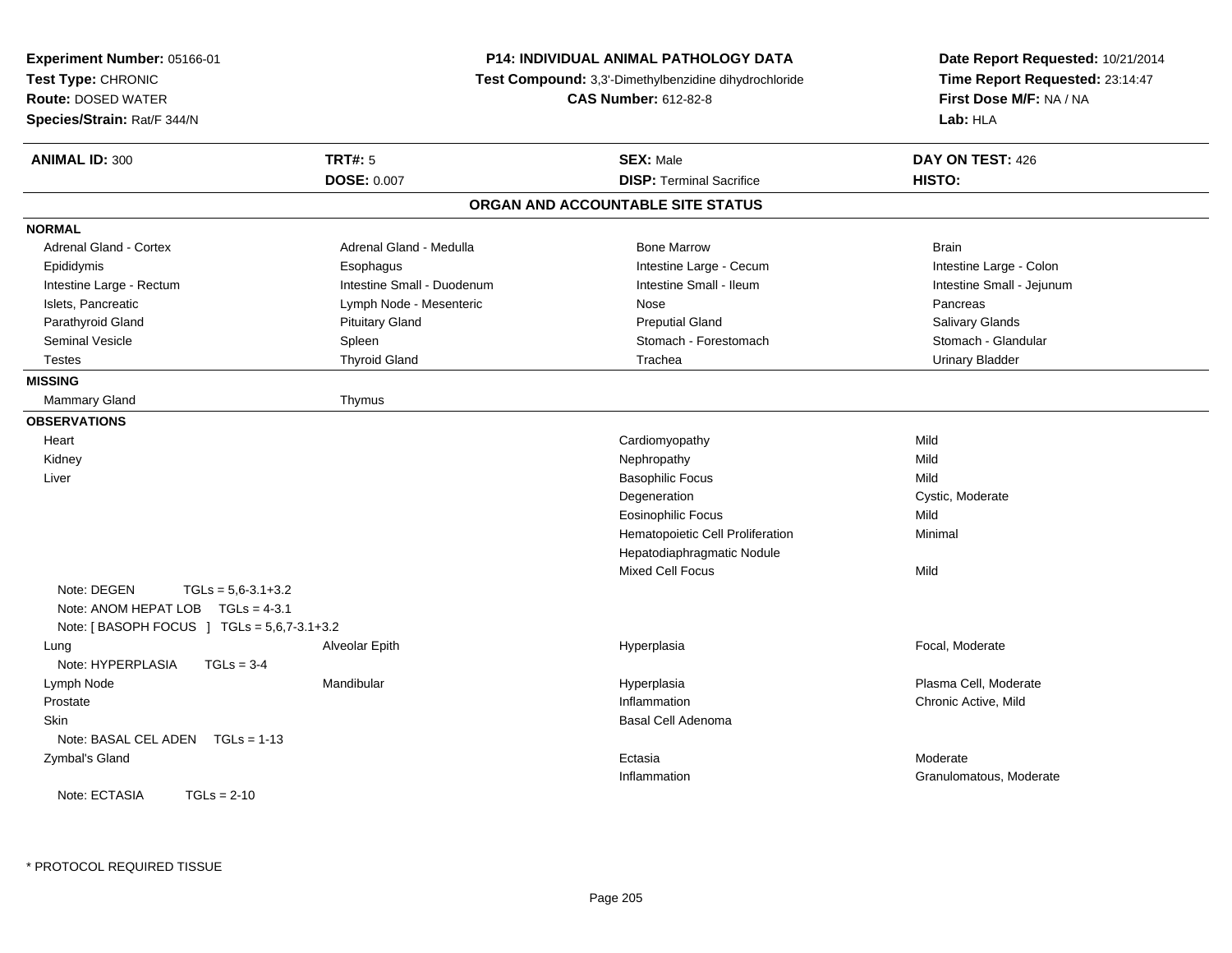| <b>Experiment Number: 05166-01</b> |               |                                                       | <b>P14: INDIVIDUAL ANIMAL PATHOLOGY DATA</b> | Date Report Requested: 10/21/2014 |  |  |  |  |  |  |                                 |
|------------------------------------|---------------|-------------------------------------------------------|----------------------------------------------|-----------------------------------|--|--|--|--|--|--|---------------------------------|
| Test Type: CHRONIC                 |               | Test Compound: 3,3'-Dimethylbenzidine dihydrochloride |                                              |                                   |  |  |  |  |  |  | Time Report Requested: 23:14:47 |
| <b>Route: DOSED WATER</b>          |               |                                                       | <b>CAS Number: 612-82-8</b>                  | First Dose M/F: NA / NA           |  |  |  |  |  |  |                                 |
| Species/Strain: Rat/F 344/N        |               |                                                       |                                              | Lab: HLA                          |  |  |  |  |  |  |                                 |
| <b>ANIMAL ID: 300</b>              |               | TRT#: 5                                               | <b>SEX: Male</b>                             | DAY ON TEST: 426                  |  |  |  |  |  |  |                                 |
|                                    |               | <b>DOSE: 0.007</b>                                    | <b>DISP: Terminal Sacrifice</b>              | HISTO:                            |  |  |  |  |  |  |                                 |
|                                    |               |                                                       | ORGAN AND ACCOUNTABLE SITE STATUS            |                                   |  |  |  |  |  |  |                                 |
| Note: INFLAMMATION                 | $TGLs = 2-10$ |                                                       |                                              |                                   |  |  |  |  |  |  |                                 |
| PRIMARY CAUSE OF DEATH             |               |                                                       |                                              |                                   |  |  |  |  |  |  |                                 |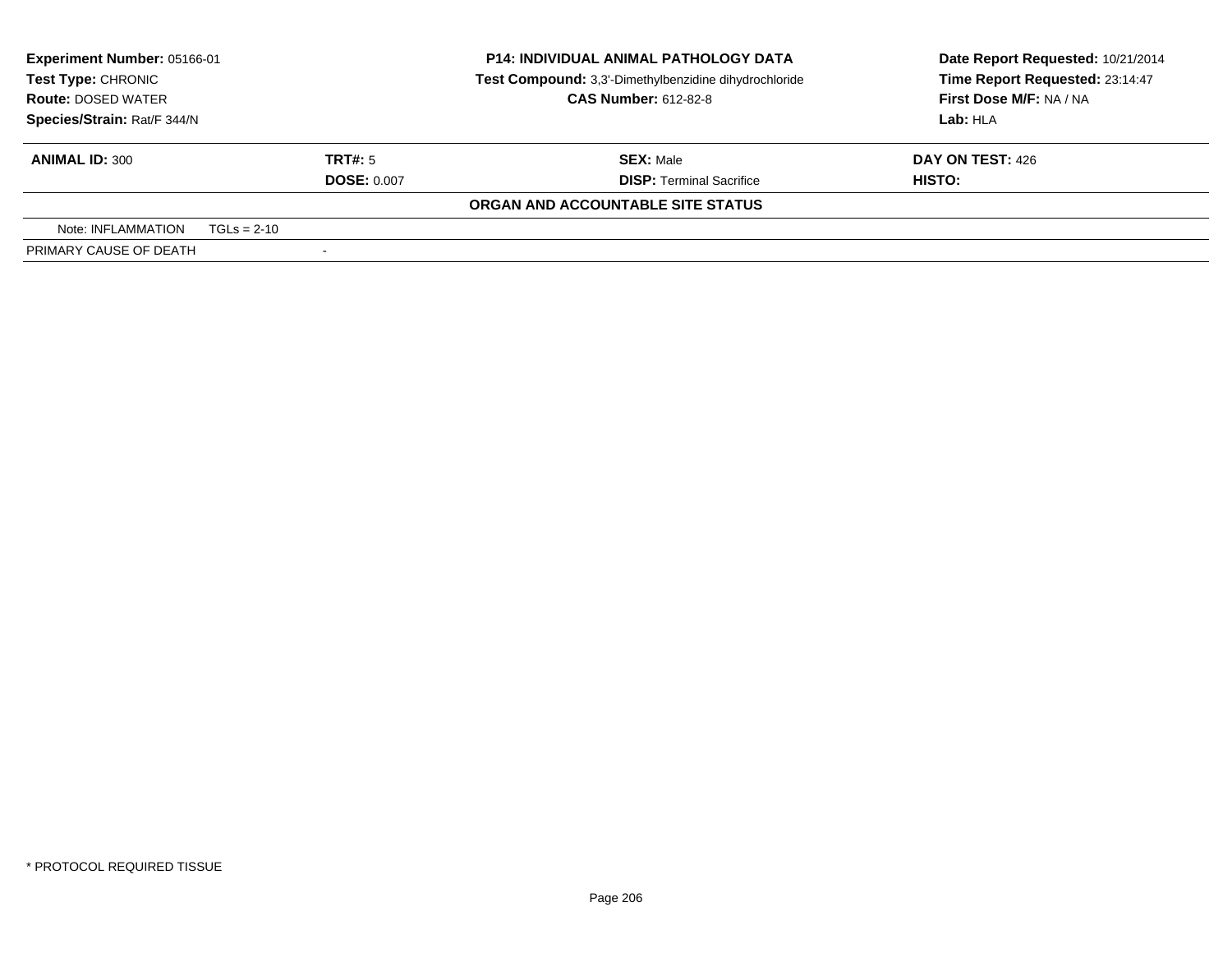| Experiment Number: 05166-01<br>Test Type: CHRONIC<br>Route: DOSED WATER<br>Species/Strain: Rat/F 344/N |                            | P14: INDIVIDUAL ANIMAL PATHOLOGY DATA<br>Test Compound: 3,3'-Dimethylbenzidine dihydrochloride<br><b>CAS Number: 612-82-8</b> | Date Report Requested: 10/21/2014<br>Time Report Requested: 23:14:47<br>First Dose M/F: NA / NA<br>Lab: HLA |  |
|--------------------------------------------------------------------------------------------------------|----------------------------|-------------------------------------------------------------------------------------------------------------------------------|-------------------------------------------------------------------------------------------------------------|--|
| <b>ANIMAL ID: 301</b>                                                                                  | <b>TRT#: 5</b>             | <b>SEX: Male</b>                                                                                                              | DAY ON TEST: 421                                                                                            |  |
|                                                                                                        | <b>DOSE: 0.007</b>         | <b>DISP: Terminal Sacrifice</b>                                                                                               | HISTO:                                                                                                      |  |
|                                                                                                        |                            | ORGAN AND ACCOUNTABLE SITE STATUS                                                                                             |                                                                                                             |  |
| <b>NORMAL</b>                                                                                          |                            |                                                                                                                               |                                                                                                             |  |
| Adrenal Gland - Cortex                                                                                 | <b>Bone Marrow</b>         | <b>Brain</b>                                                                                                                  | Epididymis                                                                                                  |  |
| Esophagus                                                                                              | Heart                      | Intestine Large - Cecum                                                                                                       | Intestine Large - Colon                                                                                     |  |
| Intestine Large - Rectum                                                                               | Intestine Small - Duodenum | Intestine Small - Ileum                                                                                                       | Intestine Small - Jejunum                                                                                   |  |
| Islets, Pancreatic                                                                                     | Lung                       | Lymph Node - Mandibular                                                                                                       | Lymph Node - Mesenteric                                                                                     |  |
| Mammary Gland                                                                                          | Nose                       | Pancreas                                                                                                                      | Parathyroid Gland                                                                                           |  |
| <b>Pituitary Gland</b>                                                                                 | <b>Preputial Gland</b>     | Prostate                                                                                                                      | Salivary Glands                                                                                             |  |
| Seminal Vesicle                                                                                        | Spleen                     | Stomach - Forestomach                                                                                                         | Stomach - Glandular                                                                                         |  |
| Testes                                                                                                 | <b>Thyroid Gland</b>       | Trachea                                                                                                                       | <b>Urinary Bladder</b>                                                                                      |  |
| <b>MISSING</b>                                                                                         |                            |                                                                                                                               |                                                                                                             |  |
| Thymus                                                                                                 |                            |                                                                                                                               |                                                                                                             |  |
| <b>OBSERVATIONS</b>                                                                                    |                            |                                                                                                                               |                                                                                                             |  |
| <b>Adrenal Gland</b>                                                                                   | Medulla                    | Pheochromocytoma Benign                                                                                                       |                                                                                                             |  |
| Kidney                                                                                                 |                            | Nephropathy                                                                                                                   | Mild                                                                                                        |  |
| Liver                                                                                                  |                            | <b>Basophilic Focus</b>                                                                                                       | Moderate                                                                                                    |  |
|                                                                                                        |                            | Degeneration                                                                                                                  | Cystic, Mild                                                                                                |  |
|                                                                                                        |                            | <b>Eosinophilic Focus</b>                                                                                                     | Mild                                                                                                        |  |
|                                                                                                        |                            | Mixed Cell Focus                                                                                                              | Moderate                                                                                                    |  |
|                                                                                                        |                            | Neoplastic Nodule                                                                                                             |                                                                                                             |  |
| Note: NEOPLASTIC NOD<br>$TGLs = 6-3.1$                                                                 |                            |                                                                                                                               |                                                                                                             |  |
| Note: MIXED CL FOCUS TGLs = 4,5-3.1                                                                    |                            |                                                                                                                               |                                                                                                             |  |
| [Mixed Cell Focus TGLS = 6-3.1]                                                                        |                            |                                                                                                                               |                                                                                                             |  |
| Skin                                                                                                   | Sebaceous GI               | Adenoma                                                                                                                       |                                                                                                             |  |
|                                                                                                        |                            | Basal Cell Adenoma                                                                                                            |                                                                                                             |  |
| Note: [ ADENOMA<br>$1 TGLs = 1-13$<br>Note: BASAL CEL ADEN TGLs = 2-14                                 |                            |                                                                                                                               |                                                                                                             |  |
| Zymbal's Gland                                                                                         |                            | Adenoma                                                                                                                       |                                                                                                             |  |
|                                                                                                        |                            | Cyst                                                                                                                          |                                                                                                             |  |
| PRIMARY CAUSE OF DEATH                                                                                 | $\blacksquare$             |                                                                                                                               |                                                                                                             |  |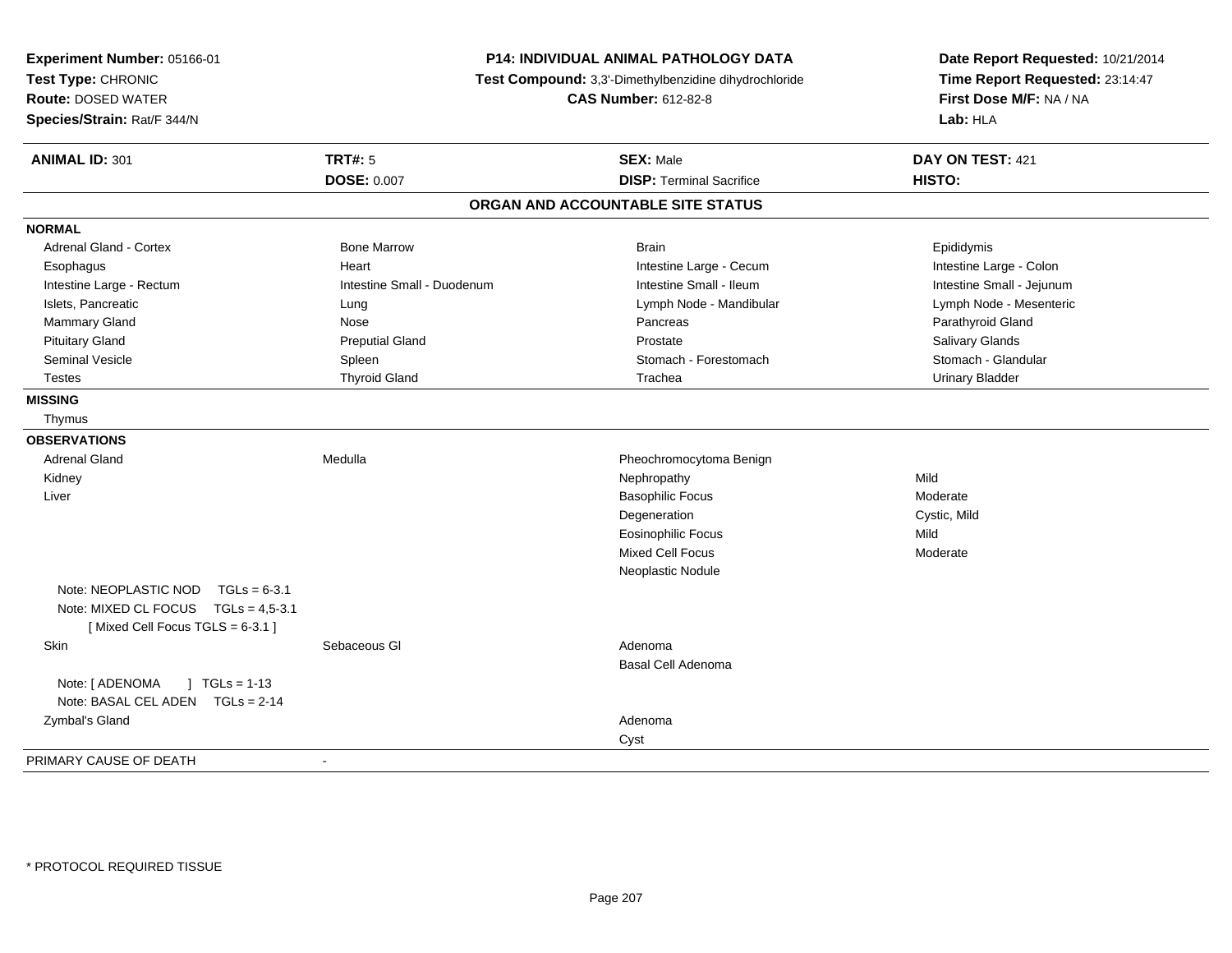| Experiment Number: 05166-01<br>Test Type: CHRONIC<br><b>Route: DOSED WATER</b><br>Species/Strain: Rat/F 344/N |                         | P14: INDIVIDUAL ANIMAL PATHOLOGY DATA<br>Test Compound: 3,3'-Dimethylbenzidine dihydrochloride<br><b>CAS Number: 612-82-8</b> | Date Report Requested: 10/21/2014<br>Time Report Requested: 23:14:47<br>First Dose M/F: NA / NA<br>Lab: HLA |
|---------------------------------------------------------------------------------------------------------------|-------------------------|-------------------------------------------------------------------------------------------------------------------------------|-------------------------------------------------------------------------------------------------------------|
| <b>ANIMAL ID: 302</b>                                                                                         | TRT#: 5                 | <b>SEX: Male</b>                                                                                                              | DAY ON TEST: 421                                                                                            |
|                                                                                                               | <b>DOSE: 0.007</b>      | <b>DISP: Terminal Sacrifice</b>                                                                                               | HISTO:                                                                                                      |
|                                                                                                               |                         | ORGAN AND ACCOUNTABLE SITE STATUS                                                                                             |                                                                                                             |
| <b>NORMAL</b>                                                                                                 |                         |                                                                                                                               |                                                                                                             |
| Adrenal Gland - Cortex                                                                                        | Adrenal Gland - Medulla | <b>Bone Marrow</b>                                                                                                            | <b>Brain</b>                                                                                                |
| Epididymis                                                                                                    | Esophagus               | Heart                                                                                                                         | Intestine Large - Rectum                                                                                    |
| Intestine Small - Duodenum                                                                                    | Intestine Small - Ileum | Intestine Small - Jejunum                                                                                                     | Islets, Pancreatic                                                                                          |
| Lymph Node - Mesenteric                                                                                       | Mammary Gland           | Nose                                                                                                                          | Parathyroid Gland                                                                                           |
| <b>Pituitary Gland</b>                                                                                        | <b>Preputial Gland</b>  | Salivary Glands                                                                                                               | <b>Seminal Vesicle</b>                                                                                      |
| Spleen                                                                                                        | Stomach - Forestomach   | Stomach - Glandular                                                                                                           | <b>Testes</b>                                                                                               |
| Trachea                                                                                                       | <b>Urinary Bladder</b>  | Zymbal's Gland                                                                                                                |                                                                                                             |
| <b>MISSING</b>                                                                                                |                         |                                                                                                                               |                                                                                                             |
| Thymus                                                                                                        |                         |                                                                                                                               |                                                                                                             |
| <b>OBSERVATIONS</b>                                                                                           |                         |                                                                                                                               |                                                                                                             |
| Intestine Large                                                                                               | Colon                   | Parasite Metazoan                                                                                                             | Minimal                                                                                                     |
|                                                                                                               | Cecum                   | Polyp Adenomatous                                                                                                             |                                                                                                             |
| Note: POLYP ADENOMAT<br>$TGLs = 8-7.1$                                                                        |                         |                                                                                                                               |                                                                                                             |
| Kidney                                                                                                        |                         | Nephropathy                                                                                                                   | Moderate                                                                                                    |
| Liver                                                                                                         |                         | <b>Basophilic Focus</b>                                                                                                       | Mild                                                                                                        |
|                                                                                                               |                         | Degeneration                                                                                                                  | Cystic, Mild                                                                                                |
|                                                                                                               |                         | <b>Eosinophilic Focus</b>                                                                                                     | Mild                                                                                                        |
|                                                                                                               |                         | <b>Mixed Cell Focus</b>                                                                                                       | Moderate                                                                                                    |
|                                                                                                               |                         | <b>Necrosis</b>                                                                                                               | Focal, Marked                                                                                               |
| Note: IATROGENIC HEPATIC NECROSIS.                                                                            |                         |                                                                                                                               |                                                                                                             |
| Note: NECROSIS<br>$TGLs = 6-3.1$                                                                              |                         |                                                                                                                               |                                                                                                             |
| Note: [BASOPH FOCUS ] TGLs = 6-3.1                                                                            |                         |                                                                                                                               |                                                                                                             |
| [Degeneration TGLS = 7-3.1]                                                                                   |                         |                                                                                                                               |                                                                                                             |
| [Necrosis $TGLS = 5-3.1$ ]                                                                                    |                         |                                                                                                                               |                                                                                                             |
| Lung                                                                                                          |                         | <b>Infiltration Cellular</b>                                                                                                  | Histiocyte, Minimal                                                                                         |
| Lymph Node                                                                                                    | Mandibular              | Hyperplasia                                                                                                                   | Plasma Cell, Moderate                                                                                       |
| Pancreas                                                                                                      |                         | Inflammation                                                                                                                  | Chronic, Mild                                                                                               |
| Prostate                                                                                                      |                         | Inflammation                                                                                                                  | Chronic Active, Minimal                                                                                     |
| Skin                                                                                                          |                         | <b>Basal Cell Adenoma</b>                                                                                                     | Multiple                                                                                                    |
| Note: BASAL CEL ADEN $TGLs = 1,2,3,4-13+14+15+16$                                                             |                         |                                                                                                                               |                                                                                                             |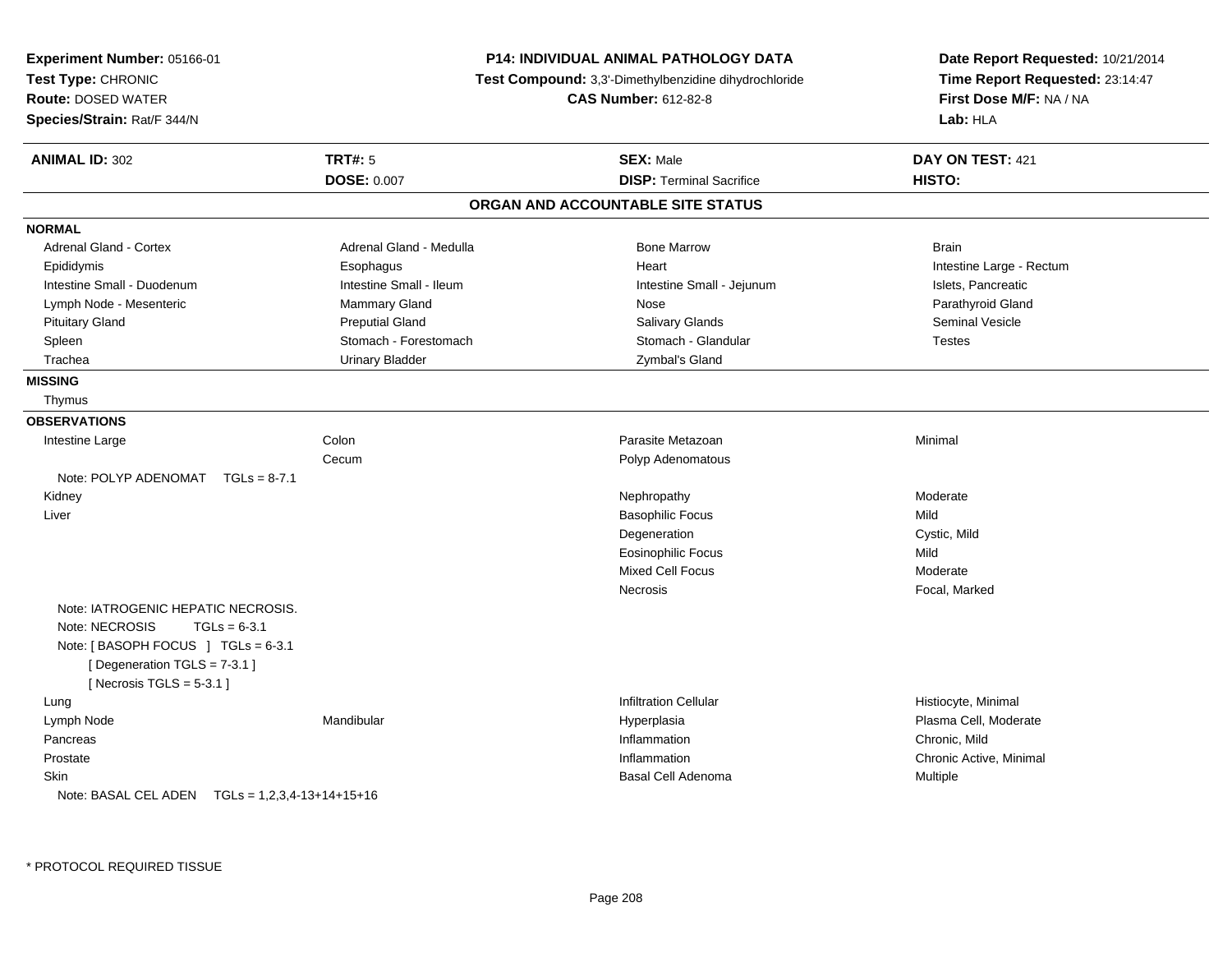| Experiment Number: 05166-01<br><b>Test Type: CHRONIC</b> |                    | <b>P14: INDIVIDUAL ANIMAL PATHOLOGY DATA</b>          | Date Report Requested: 10/21/2014 |  |
|----------------------------------------------------------|--------------------|-------------------------------------------------------|-----------------------------------|--|
|                                                          |                    | Test Compound: 3,3'-Dimethylbenzidine dihydrochloride | Time Report Requested: 23:14:47   |  |
| <b>Route: DOSED WATER</b>                                |                    | <b>CAS Number: 612-82-8</b>                           | First Dose M/F: NA / NA           |  |
| Species/Strain: Rat/F 344/N                              |                    |                                                       | Lab: HLA                          |  |
| <b>ANIMAL ID: 302</b>                                    | TRT#: 5            | <b>SEX: Male</b>                                      | DAY ON TEST: 421                  |  |
|                                                          | <b>DOSE: 0.007</b> | <b>DISP:</b> Terminal Sacrifice                       | HISTO:                            |  |
|                                                          |                    | ORGAN AND ACCOUNTABLE SITE STATUS                     |                                   |  |
| <b>Thyroid Gland</b>                                     | Follicular Cel     | Hyperplasia                                           | Focal, Mild                       |  |
| PRIMARY CAUSE OF DEATH                                   |                    |                                                       |                                   |  |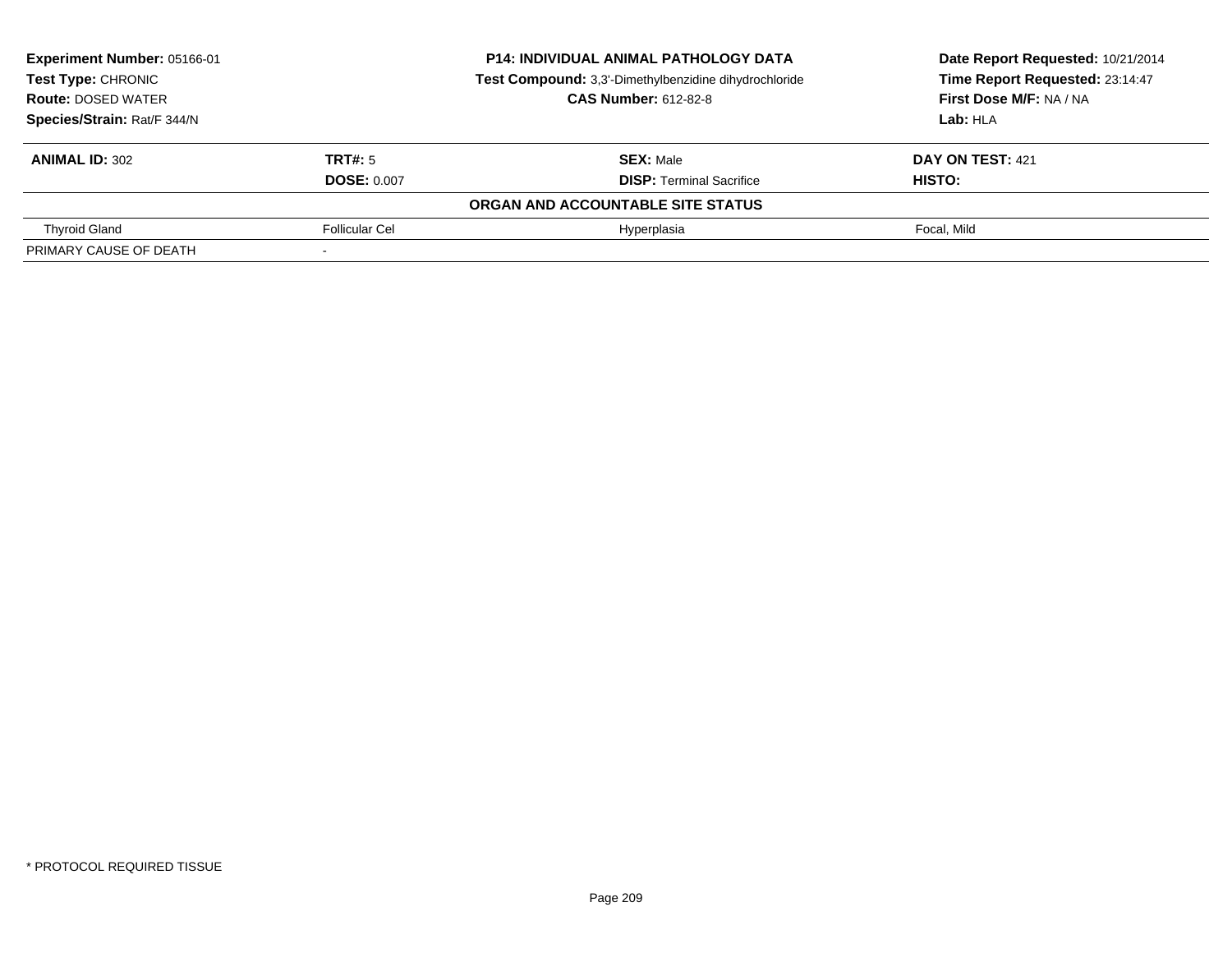| Experiment Number: 05166-01<br>Test Type: CHRONIC<br><b>Route: DOSED WATER</b><br>Species/Strain: Rat/F 344/N |                         | <b>P14: INDIVIDUAL ANIMAL PATHOLOGY DATA</b><br>Test Compound: 3,3'-Dimethylbenzidine dihydrochloride<br><b>CAS Number: 612-82-8</b> |                          |
|---------------------------------------------------------------------------------------------------------------|-------------------------|--------------------------------------------------------------------------------------------------------------------------------------|--------------------------|
| <b>ANIMAL ID: 303</b>                                                                                         | <b>TRT#: 5</b>          | <b>SEX: Male</b>                                                                                                                     | DAY ON TEST: 421         |
|                                                                                                               | <b>DOSE: 0.007</b>      | <b>DISP: Terminal Sacrifice</b>                                                                                                      | <b>HISTO:</b>            |
|                                                                                                               |                         | ORGAN AND ACCOUNTABLE SITE STATUS                                                                                                    |                          |
| <b>NORMAL</b>                                                                                                 |                         |                                                                                                                                      |                          |
| Adrenal Gland - Cortex                                                                                        | Adrenal Gland - Medulla | <b>Bone Marrow</b>                                                                                                                   | <b>Brain</b>             |
| Epididymis                                                                                                    | Esophagus               | Intestine Large - Cecum                                                                                                              | Intestine Large - Rectum |
| Intestine Small - Duodenum                                                                                    | Intestine Small - Ileum | Islets, Pancreatic                                                                                                                   | Lung                     |
| Lymph Node - Mandibular                                                                                       | Lymph Node - Mesenteric | Mammary Gland                                                                                                                        | Nose                     |
| Parathyroid Gland                                                                                             | <b>Pituitary Gland</b>  | <b>Preputial Gland</b>                                                                                                               | Prostate                 |
| <b>Salivary Glands</b>                                                                                        | <b>Seminal Vesicle</b>  | Stomach - Forestomach                                                                                                                | Stomach - Glandular      |
| <b>Thyroid Gland</b>                                                                                          | Trachea                 | <b>Urinary Bladder</b>                                                                                                               | Zymbal's Gland           |
| <b>MISSING</b>                                                                                                |                         |                                                                                                                                      |                          |
| Thymus                                                                                                        |                         |                                                                                                                                      |                          |
| <b>OBSERVATIONS</b>                                                                                           |                         |                                                                                                                                      |                          |
| Heart                                                                                                         |                         | Cardiomyopathy                                                                                                                       | Mild                     |
| Intestine Large                                                                                               | Colon                   | Parasite Metazoan                                                                                                                    | Minimal                  |
| <b>Intestine Small</b>                                                                                        | Jejunum                 | Adenocarcinoma                                                                                                                       | Cystic, Mucinous         |
| Note: ADENOCARC<br>$TGLs = 7-7.1$                                                                             |                         |                                                                                                                                      |                          |
| Kidney                                                                                                        |                         | Nephropathy                                                                                                                          | Mild                     |
| Liver                                                                                                         |                         | <b>Basophilic Focus</b>                                                                                                              | Mild                     |
|                                                                                                               |                         | Degeneration                                                                                                                         | Cystic, Moderate         |
|                                                                                                               |                         | <b>Eosinophilic Focus</b>                                                                                                            | Mild                     |
|                                                                                                               |                         | Hematopoietic Cell Proliferation                                                                                                     | Mild                     |
| Note: [BASOPH FOCUS ] TGLs = 5,6-3.1<br>Note: [ DEGEN<br>$\int$ TGLs = 5,6-3.1                                |                         |                                                                                                                                      |                          |
| Pancreas                                                                                                      | Acinus                  | Atrophy                                                                                                                              | Mild                     |
| <b>Skin</b>                                                                                                   |                         | Basal Cell Adenoma                                                                                                                   | Multiple                 |
| Note: BASAL CEL ADEN $TGLs = 1,2,3-13+14+15$                                                                  |                         |                                                                                                                                      |                          |
| Spleen                                                                                                        |                         | Fibrosis                                                                                                                             | Moderate                 |
| Note: FIBROSIS<br>$TGLs = 4-3$                                                                                |                         |                                                                                                                                      |                          |
| <b>Testes</b>                                                                                                 | <b>Interstit Cell</b>   | Hyperplasia                                                                                                                          | Mild                     |
| PRIMARY CAUSE OF DEATH                                                                                        | $\blacksquare$          |                                                                                                                                      |                          |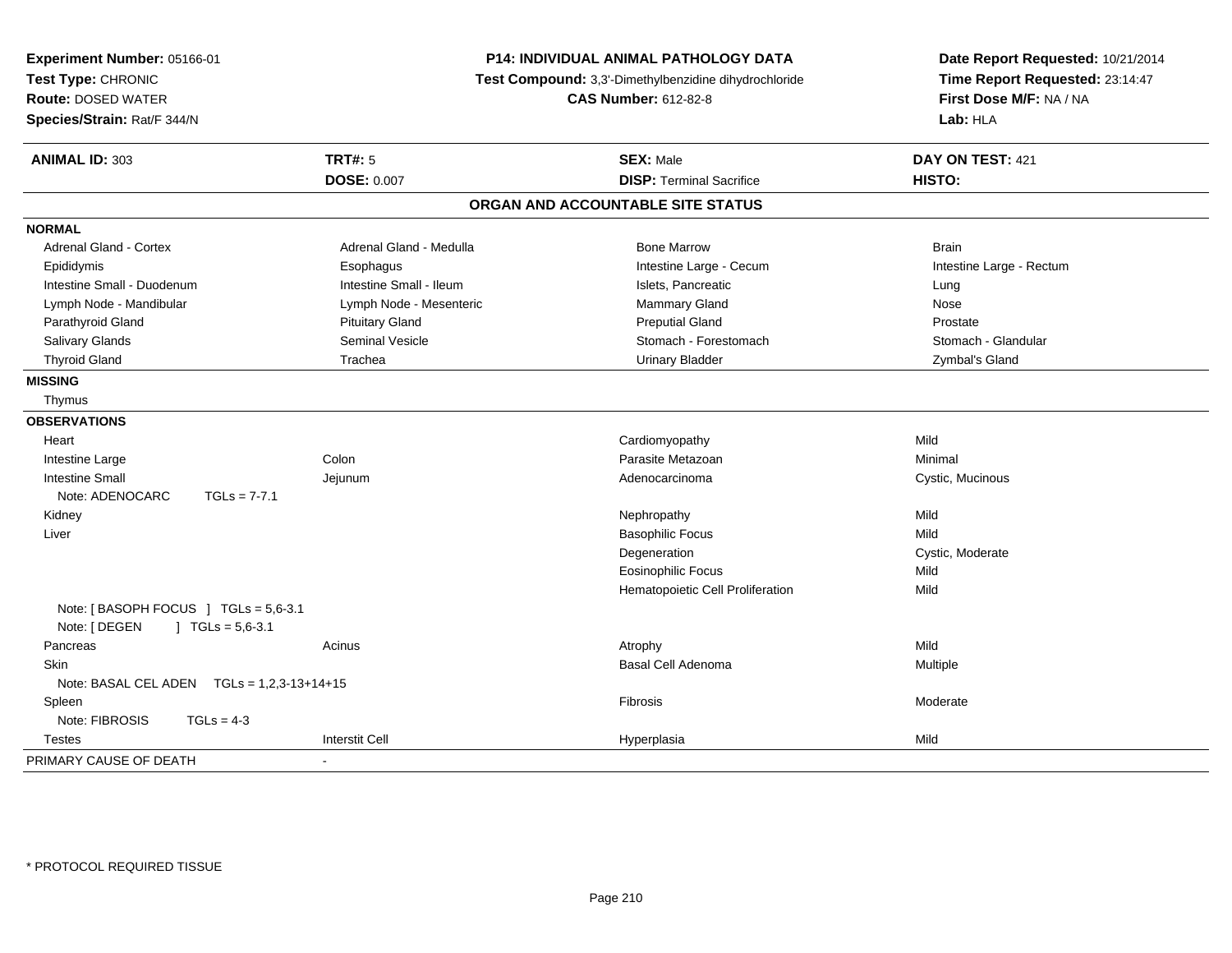| Experiment Number: 05166-01<br>Test Type: CHRONIC<br><b>Route: DOSED WATER</b><br>Species/Strain: Rat/F 344/N |                            | <b>P14: INDIVIDUAL ANIMAL PATHOLOGY DATA</b><br>Test Compound: 3,3'-Dimethylbenzidine dihydrochloride<br><b>CAS Number: 612-82-8</b> | Date Report Requested: 10/21/2014<br>Time Report Requested: 23:14:47<br>First Dose M/F: NA / NA<br>Lab: HLA |
|---------------------------------------------------------------------------------------------------------------|----------------------------|--------------------------------------------------------------------------------------------------------------------------------------|-------------------------------------------------------------------------------------------------------------|
| <b>ANIMAL ID: 304</b>                                                                                         | <b>TRT#: 5</b>             | <b>SEX: Male</b>                                                                                                                     | DAY ON TEST: 215                                                                                            |
|                                                                                                               | <b>DOSE: 0.007</b>         | <b>DISP: Dead</b>                                                                                                                    | HISTO:                                                                                                      |
|                                                                                                               |                            | ORGAN AND ACCOUNTABLE SITE STATUS                                                                                                    |                                                                                                             |
| <b>NORMAL</b>                                                                                                 |                            |                                                                                                                                      |                                                                                                             |
| Adrenal Gland - Cortex                                                                                        | Adrenal Gland - Medulla    | <b>Bone Marrow</b>                                                                                                                   | <b>Brain</b>                                                                                                |
| Epididymis                                                                                                    | Esophagus                  | Intestine Large - Cecum                                                                                                              | Intestine Large - Colon                                                                                     |
| Intestine Large - Rectum                                                                                      | Intestine Small - Duodenum | Intestine Small - Ileum                                                                                                              | Intestine Small - Jejunum                                                                                   |
| Islets, Pancreatic                                                                                            | Lung                       | Lymph Node - Mandibular                                                                                                              | Lymph Node - Mesenteric                                                                                     |
| Mammary Gland                                                                                                 | Nose                       | Pancreas                                                                                                                             | Parathyroid Gland                                                                                           |
| <b>Pituitary Gland</b>                                                                                        | <b>Preputial Gland</b>     | Prostate                                                                                                                             | <b>Salivary Glands</b>                                                                                      |
| <b>Seminal Vesicle</b>                                                                                        | <b>Skin</b>                | Spleen                                                                                                                               | Stomach - Forestomach                                                                                       |
| Stomach - Glandular                                                                                           | <b>Testes</b>              | Thymus                                                                                                                               | <b>Thyroid Gland</b>                                                                                        |
| Trachea                                                                                                       | <b>Urinary Bladder</b>     | Zymbal's Gland                                                                                                                       |                                                                                                             |
| <b>OBSERVATIONS</b>                                                                                           |                            |                                                                                                                                      |                                                                                                             |
| Heart                                                                                                         |                            | Cardiomyopathy                                                                                                                       | Mild                                                                                                        |
| Kidney                                                                                                        |                            | Nephropathy                                                                                                                          | Minimal                                                                                                     |
| Liver                                                                                                         |                            | <b>Basophilic Focus</b>                                                                                                              | Mild                                                                                                        |
|                                                                                                               |                            | <b>Eosinophilic Focus</b>                                                                                                            | Mild                                                                                                        |
|                                                                                                               |                            | Infarct                                                                                                                              | Marked                                                                                                      |
| Note: INFARCT<br>$TGLs = 2-3.1$                                                                               |                            |                                                                                                                                      |                                                                                                             |
| PRIMARY CAUSE OF DEATH                                                                                        |                            |                                                                                                                                      |                                                                                                             |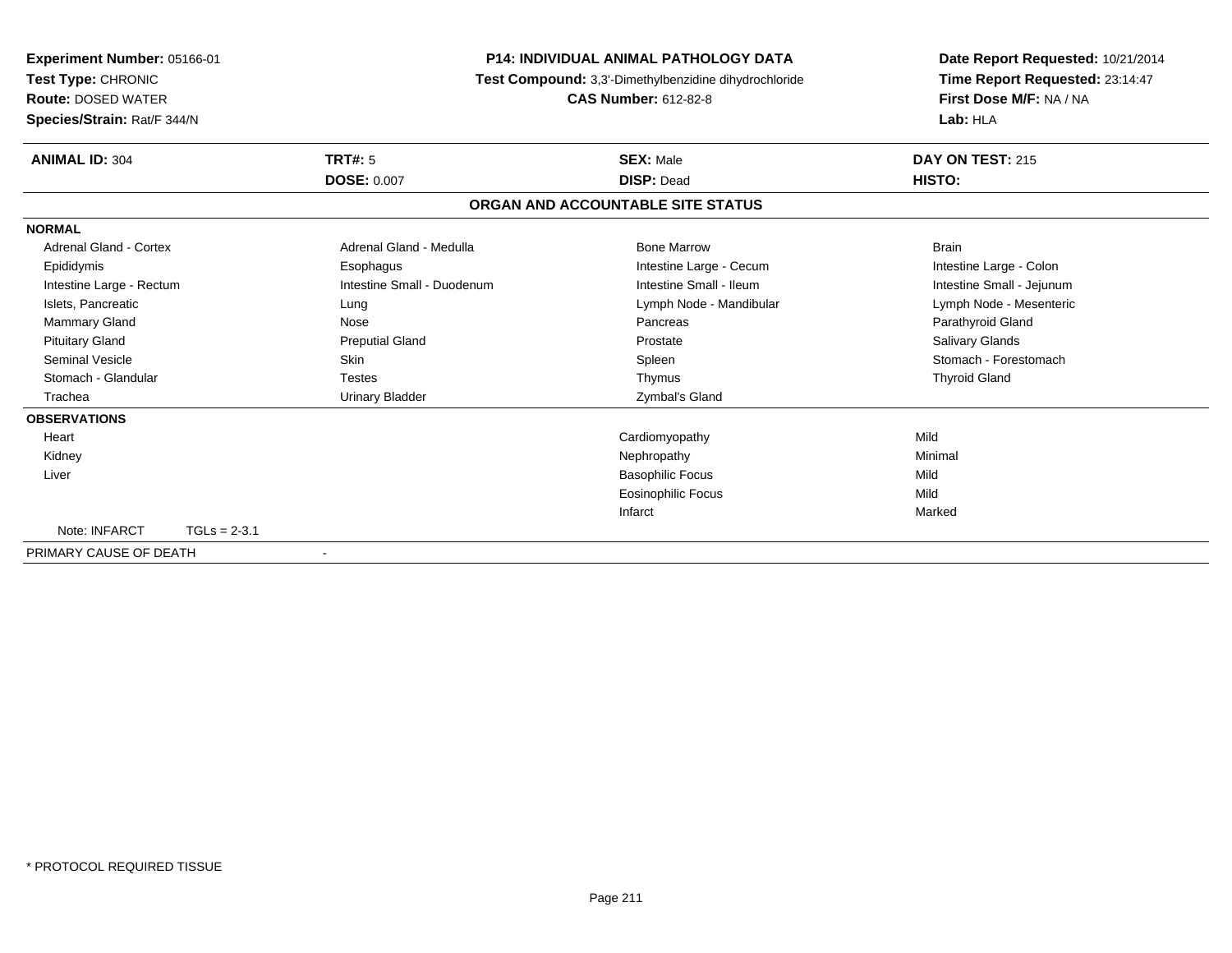| Experiment Number: 05166-01<br>Test Type: CHRONIC<br><b>Route: DOSED WATER</b><br>Species/Strain: Rat/F 344/N |                | P14: INDIVIDUAL ANIMAL PATHOLOGY DATA<br><b>Test Compound:</b> 3,3'-Dimethylbenzidine dihydrochloride<br><b>CAS Number: 612-82-8</b> | Date Report Requested: 10/21/2014<br>Time Report Requested: 23:14:47<br>First Dose M/F: NA / NA<br>Lab: HLA |                         |
|---------------------------------------------------------------------------------------------------------------|----------------|--------------------------------------------------------------------------------------------------------------------------------------|-------------------------------------------------------------------------------------------------------------|-------------------------|
| <b>ANIMAL ID: 305</b>                                                                                         |                | <b>TRT#: 5</b>                                                                                                                       | <b>SEX: Male</b>                                                                                            | DAY ON TEST: 406        |
|                                                                                                               |                | <b>DOSE: 0.007</b>                                                                                                                   | <b>DISP: Moribund</b>                                                                                       | HISTO:                  |
|                                                                                                               |                |                                                                                                                                      | ORGAN AND ACCOUNTABLE SITE STATUS                                                                           |                         |
| <b>NORMAL</b>                                                                                                 |                |                                                                                                                                      |                                                                                                             |                         |
| <b>Adrenal Gland - Cortex</b>                                                                                 |                | Adrenal Gland - Medulla                                                                                                              | <b>Bone Marrow</b>                                                                                          | <b>Brain</b>            |
| Epididymis                                                                                                    |                | Esophagus                                                                                                                            | Heart                                                                                                       | Intestine Large - Cecum |
| Intestine Large - Colon                                                                                       |                | Intestine Large - Rectum                                                                                                             | Intestine Small - Duodenum                                                                                  | Intestine Small - Ileum |
| Intestine Small - Jejunum                                                                                     |                | Islets, Pancreatic                                                                                                                   | Lymph Node - Mesenteric                                                                                     | Mammary Gland           |
| Nose                                                                                                          |                | Pancreas                                                                                                                             | Parathyroid Gland                                                                                           | <b>Pituitary Gland</b>  |
| <b>Preputial Gland</b>                                                                                        |                | Prostate                                                                                                                             | <b>Salivary Glands</b>                                                                                      | Stomach - Forestomach   |
| Stomach - Glandular                                                                                           |                | Thymus                                                                                                                               | Trachea                                                                                                     | <b>Urinary Bladder</b>  |
| Zymbal's Gland                                                                                                |                |                                                                                                                                      |                                                                                                             |                         |
| <b>OBSERVATIONS</b>                                                                                           |                |                                                                                                                                      |                                                                                                             |                         |
| Kidney                                                                                                        |                |                                                                                                                                      | Nephropathy                                                                                                 | Mild                    |
| Liver                                                                                                         |                |                                                                                                                                      | <b>Basophilic Focus</b>                                                                                     | Mild                    |
|                                                                                                               |                |                                                                                                                                      | Degeneration                                                                                                | Cystic, Mild            |
|                                                                                                               |                |                                                                                                                                      | <b>Eosinophilic Focus</b>                                                                                   | Mild                    |
|                                                                                                               |                |                                                                                                                                      | Hematopoietic Cell Proliferation                                                                            | Minimal                 |
|                                                                                                               |                |                                                                                                                                      | <b>Mixed Cell Focus</b>                                                                                     | Mild                    |
| Note: DEGEN<br>Note: [BASOPH FOCUS ] TGLs = 3-3.1                                                             | $TGLs = 3-3.1$ |                                                                                                                                      |                                                                                                             |                         |
| Lung                                                                                                          |                |                                                                                                                                      | <b>Infiltration Cellular</b>                                                                                | Histiocyte, Minimal     |
| Lymph Node                                                                                                    |                | Mandibular, Sinus                                                                                                                    | Ectasia                                                                                                     | Mild                    |
|                                                                                                               |                | Mandibular                                                                                                                           | Hyperplasia                                                                                                 | Plasma Cell, Moderate   |
| Mesentery                                                                                                     |                | Fat                                                                                                                                  | Necrosis                                                                                                    | Focal, Moderate         |
| Note: NECROSIS                                                                                                | $TGLs = 8-6$   |                                                                                                                                      |                                                                                                             |                         |
| Seminal Vesicle                                                                                               |                |                                                                                                                                      | Atrophy                                                                                                     | Moderate                |
| Note: ATROPHY                                                                                                 | $TGLs = 4-8.3$ |                                                                                                                                      |                                                                                                             |                         |
| Skin                                                                                                          |                |                                                                                                                                      | Basal Cell Adenoma                                                                                          |                         |
|                                                                                                               |                |                                                                                                                                      | Squamous Cell Papilloma                                                                                     |                         |
| Note: [ BASAL CEL ADEN ] TGLs = 6-14<br>Note: [SQ CL PAPILLOM ] TGLs = 5-13                                   |                |                                                                                                                                      |                                                                                                             |                         |
| Spleen                                                                                                        |                |                                                                                                                                      | Thrombosis                                                                                                  | Marked                  |
| Note: THROMBUS                                                                                                | $TGLs = 7-3$   |                                                                                                                                      |                                                                                                             |                         |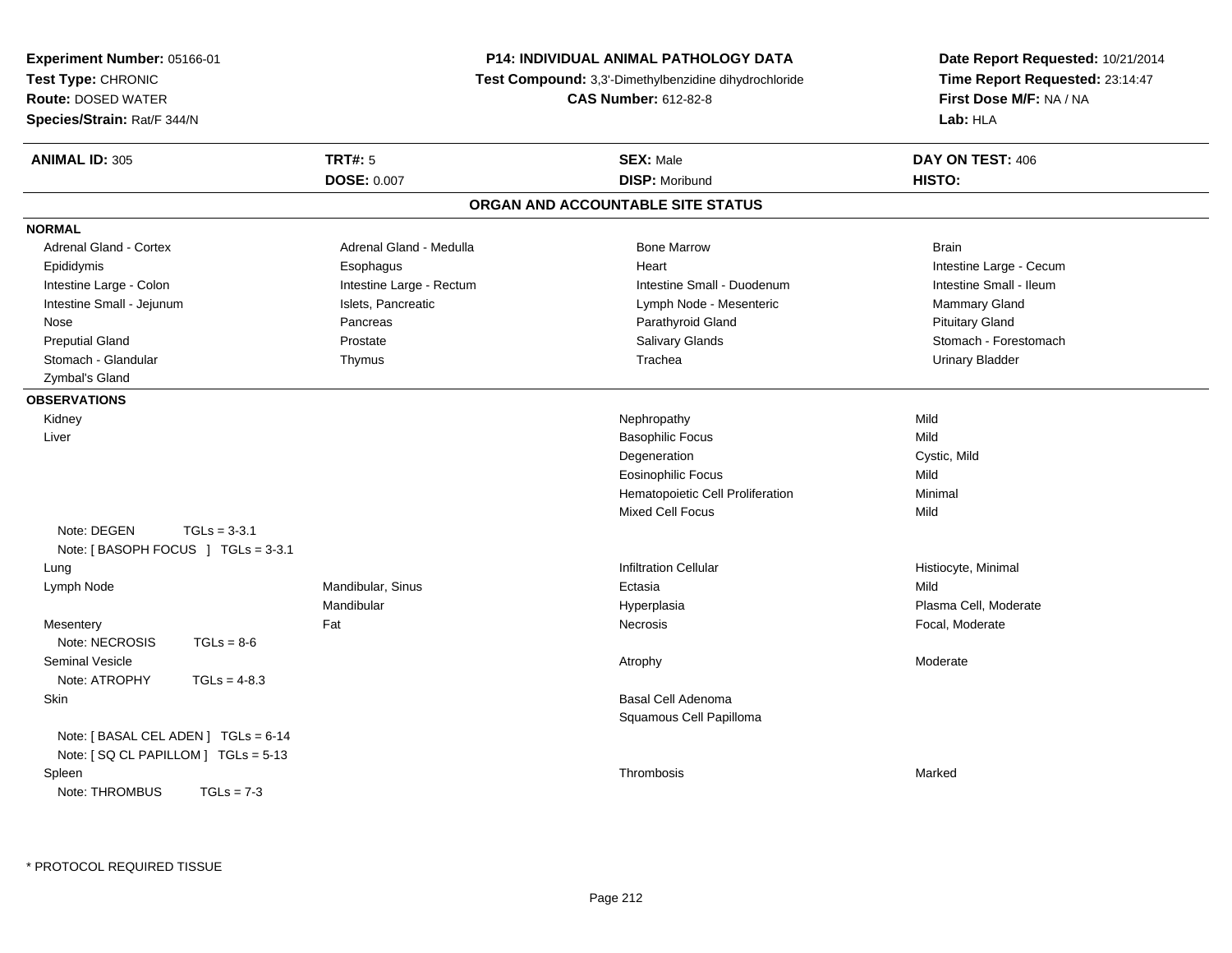| Experiment Number: 05166-01<br>Test Type: CHRONIC<br><b>Route: DOSED WATER</b><br>Species/Strain: Rat/F 344/N |                    |                                   | <b>P14: INDIVIDUAL ANIMAL PATHOLOGY DATA</b><br>Date Report Requested: 10/21/2014<br>Time Report Requested: 23:14:47<br>Test Compound: 3,3'-Dimethylbenzidine dihydrochloride<br>First Dose M/F: NA / NA<br><b>CAS Number: 612-82-8</b><br>Lab: HLA |                  |
|---------------------------------------------------------------------------------------------------------------|--------------------|-----------------------------------|-----------------------------------------------------------------------------------------------------------------------------------------------------------------------------------------------------------------------------------------------------|------------------|
| <b>ANIMAL ID: 305</b>                                                                                         | TRT#: 5            |                                   | <b>SEX: Male</b>                                                                                                                                                                                                                                    | DAY ON TEST: 406 |
|                                                                                                               | <b>DOSE: 0.007</b> |                                   | <b>DISP:</b> Moribund                                                                                                                                                                                                                               | <b>HISTO:</b>    |
|                                                                                                               |                    | ORGAN AND ACCOUNTABLE SITE STATUS |                                                                                                                                                                                                                                                     |                  |
| <b>Testes</b>                                                                                                 |                    |                                   | Hypospermia                                                                                                                                                                                                                                         | Moderate         |
| Note: HYPOSPERMIA                                                                                             | $TGLs = 2-8+8.1$   |                                   |                                                                                                                                                                                                                                                     |                  |
| <b>Thyroid Gland</b>                                                                                          |                    |                                   | Ultimobranchial Cyst                                                                                                                                                                                                                                |                  |
| PRIMARY CAUSE OF DEATH                                                                                        |                    |                                   |                                                                                                                                                                                                                                                     |                  |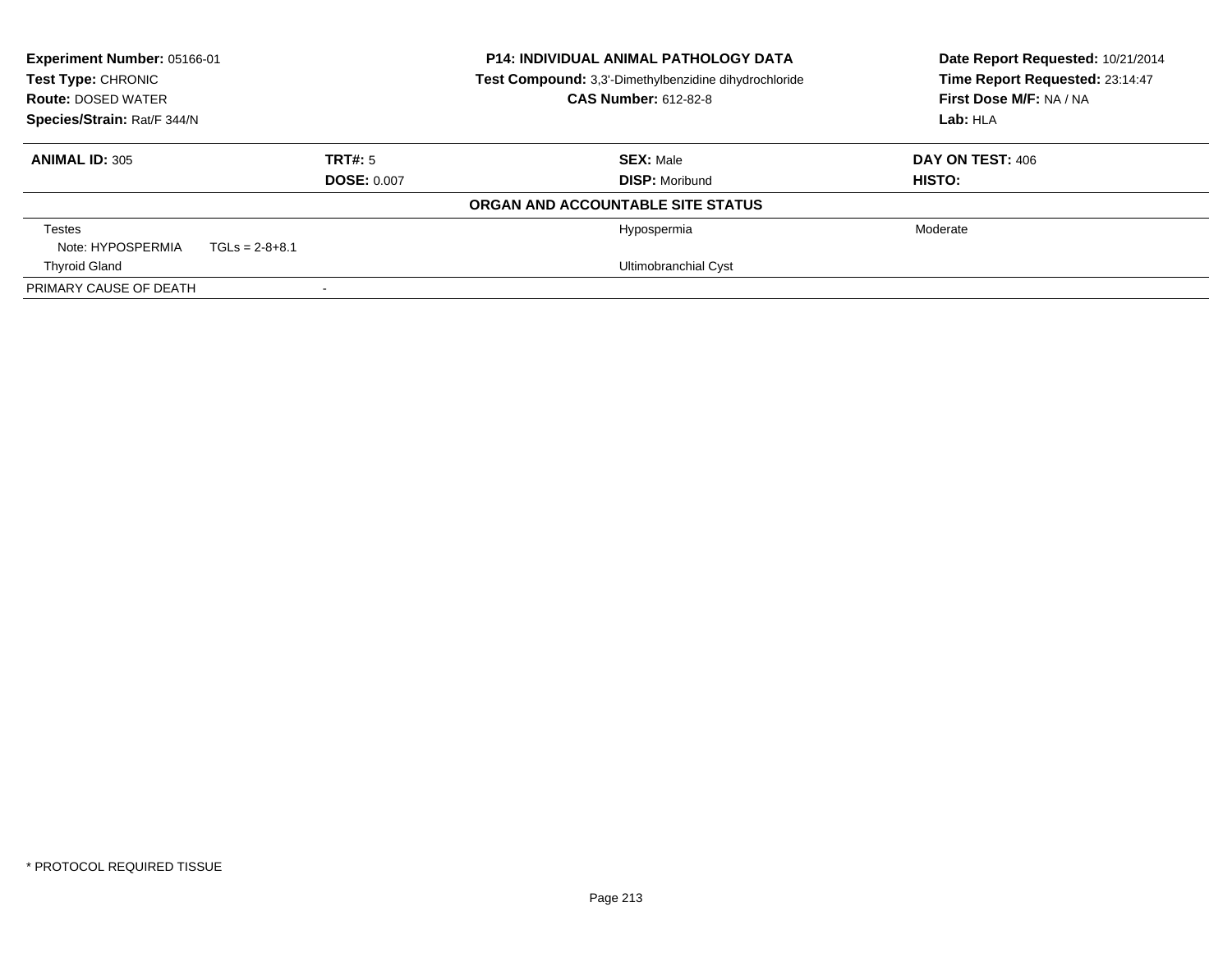| Experiment Number: 05166-01 |                            | <b>P14: INDIVIDUAL ANIMAL PATHOLOGY DATA</b><br>Test Compound: 3,3'-Dimethylbenzidine dihydrochloride |                                   | Date Report Requested: 10/21/2014 |
|-----------------------------|----------------------------|-------------------------------------------------------------------------------------------------------|-----------------------------------|-----------------------------------|
| Test Type: CHRONIC          |                            |                                                                                                       |                                   | Time Report Requested: 23:14:47   |
| <b>Route: DOSED WATER</b>   |                            |                                                                                                       | <b>CAS Number: 612-82-8</b>       | First Dose M/F: NA / NA           |
| Species/Strain: Rat/F 344/N |                            |                                                                                                       |                                   | Lab: HLA                          |
| <b>ANIMAL ID: 381</b>       | <b>TRT#: 7</b>             |                                                                                                       | <b>SEX: Male</b>                  | DAY ON TEST: 211                  |
|                             | <b>DOSE: 0.015</b>         |                                                                                                       | <b>DISP: Moribund</b>             | HISTO:                            |
|                             |                            |                                                                                                       | ORGAN AND ACCOUNTABLE SITE STATUS |                                   |
| <b>NORMAL</b>               |                            |                                                                                                       |                                   |                                   |
| Adrenal Gland - Cortex      | Adrenal Gland - Medulla    |                                                                                                       | <b>Bone Marrow</b>                | <b>Brain</b>                      |
| Epididymis                  | Esophagus                  |                                                                                                       | Intestine Large - Cecum           | Intestine Large - Colon           |
| Intestine Large - Rectum    | Intestine Small - Duodenum |                                                                                                       | Intestine Small - Ileum           | Intestine Small - Jejunum         |
| Islets, Pancreatic          | Lung                       |                                                                                                       | Lymph Node - Mandibular           | Mammary Gland                     |
| Nose                        | Pancreas                   |                                                                                                       | Parathyroid Gland                 | <b>Pituitary Gland</b>            |
| Salivary Glands             | Skin                       |                                                                                                       | Spleen                            | Stomach - Forestomach             |
| Stomach - Glandular         | <b>Testes</b>              |                                                                                                       | Thymus                            | <b>Thyroid Gland</b>              |
| Trachea                     | <b>Urinary Bladder</b>     |                                                                                                       |                                   |                                   |
| <b>MISSING</b>              |                            |                                                                                                       |                                   |                                   |
| <b>Seminal Vesicle</b>      |                            |                                                                                                       |                                   |                                   |
| <b>OBSERVATIONS</b>         |                            |                                                                                                       |                                   |                                   |
| Heart                       |                            |                                                                                                       | Cardiomyopathy                    | Mild                              |
| Kidney                      |                            |                                                                                                       | Nephropathy                       | Mild                              |
| Liver                       |                            |                                                                                                       | <b>Basophilic Focus</b>           | Minimal                           |
|                             |                            |                                                                                                       | <b>Mixed Cell Focus</b>           | Mild                              |
| Note: MIXED CL FOCUS        | $TGLs = 1.2 - 3.1$         |                                                                                                       |                                   |                                   |
| Lymph Node                  | Mesenteric                 |                                                                                                       | Hemorrhage                        | Mild                              |
| <b>Preputial Gland</b>      |                            |                                                                                                       | Hyperplasia                       | Focal, Mild                       |
| Prostate                    |                            |                                                                                                       | Hyperplasia                       | Focal, Mild                       |
| Zymbal's Gland              |                            |                                                                                                       | Carcinoma                         |                                   |
| Note: CARCINOMA             | $TGLs = 3-10.1$            |                                                                                                       |                                   |                                   |
| PRIMARY CAUSE OF DEATH      | $\sim$                     |                                                                                                       |                                   |                                   |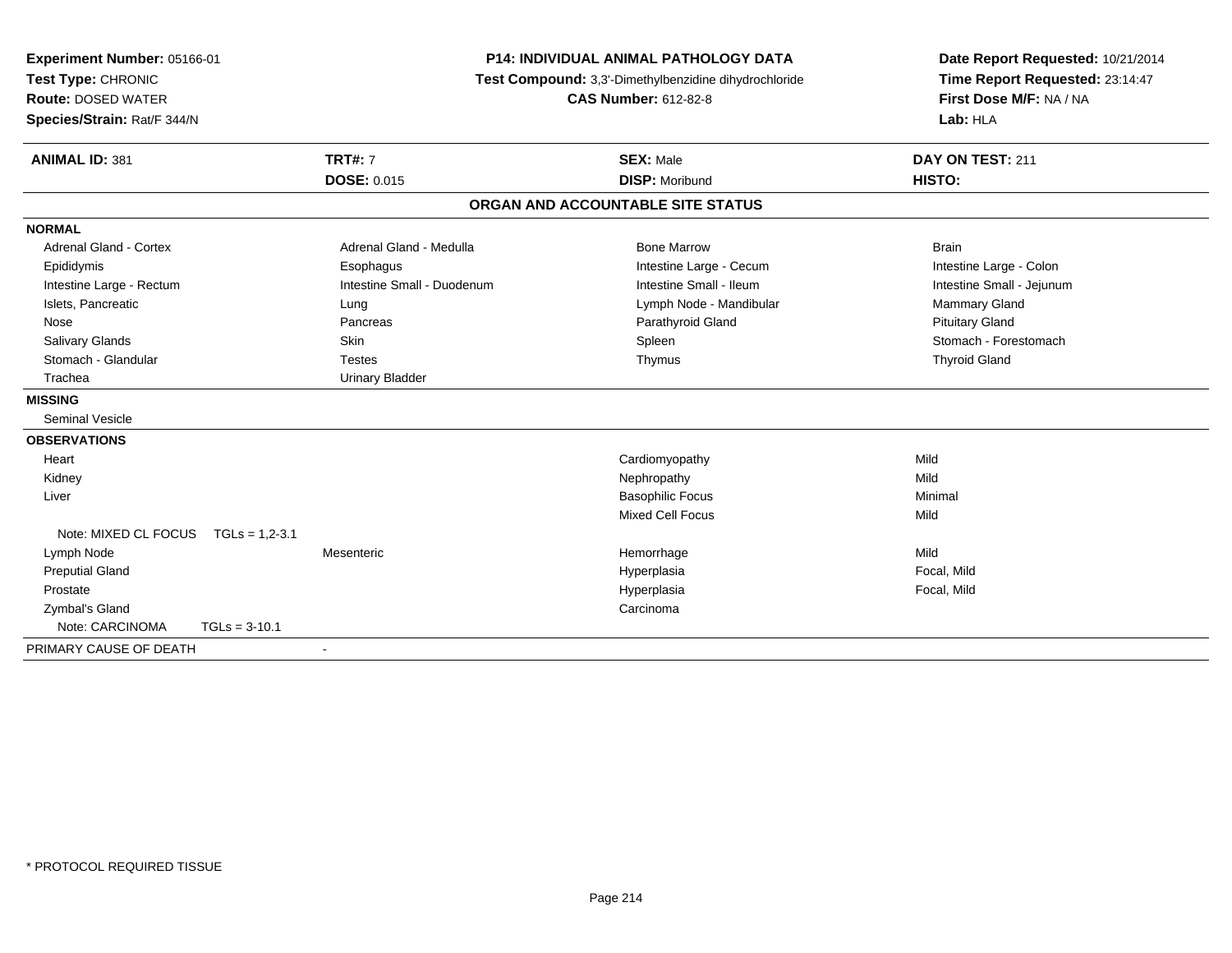| Experiment Number: 05166-01<br>Test Type: CHRONIC<br><b>Route: DOSED WATER</b><br>Species/Strain: Rat/F 344/N | <b>P14: INDIVIDUAL ANIMAL PATHOLOGY DATA</b><br>Test Compound: 3,3'-Dimethylbenzidine dihydrochloride<br><b>CAS Number: 612-82-8</b> |                                   | Date Report Requested: 10/21/2014<br>Time Report Requested: 23:14:47<br>First Dose M/F: NA / NA<br>Lab: HLA |
|---------------------------------------------------------------------------------------------------------------|--------------------------------------------------------------------------------------------------------------------------------------|-----------------------------------|-------------------------------------------------------------------------------------------------------------|
| <b>ANIMAL ID: 382</b>                                                                                         | <b>TRT#: 7</b>                                                                                                                       | <b>SEX: Male</b>                  | DAY ON TEST: 229                                                                                            |
|                                                                                                               | <b>DOSE: 0.015</b>                                                                                                                   | <b>DISP: Moribund</b>             | HISTO:                                                                                                      |
|                                                                                                               |                                                                                                                                      | ORGAN AND ACCOUNTABLE SITE STATUS |                                                                                                             |
| <b>NORMAL</b>                                                                                                 |                                                                                                                                      |                                   |                                                                                                             |
| Adrenal Gland - Cortex                                                                                        | Adrenal Gland - Medulla                                                                                                              | <b>Bone Marrow</b>                | <b>Brain</b>                                                                                                |
| Epididymis                                                                                                    | Esophagus                                                                                                                            | Intestine Large - Cecum           | Intestine Large - Colon                                                                                     |
| Intestine Large - Rectum                                                                                      | Intestine Small - Duodenum                                                                                                           | Intestine Small - Ileum           | Intestine Small - Jejunum                                                                                   |
| Islets, Pancreatic                                                                                            | Lymph Node - Mesenteric                                                                                                              | <b>Mammary Gland</b>              | Nose                                                                                                        |
| Pancreas                                                                                                      | Parathyroid Gland                                                                                                                    | <b>Pituitary Gland</b>            | <b>Preputial Gland</b>                                                                                      |
| Prostate                                                                                                      | Salivary Glands                                                                                                                      | Seminal Vesicle                   | Skin                                                                                                        |
| Stomach - Forestomach                                                                                         | Stomach - Glandular                                                                                                                  | <b>Testes</b>                     | Thymus                                                                                                      |
| <b>Thyroid Gland</b>                                                                                          | Trachea                                                                                                                              | <b>Urinary Bladder</b>            |                                                                                                             |
| <b>OBSERVATIONS</b>                                                                                           |                                                                                                                                      |                                   |                                                                                                             |
| Heart                                                                                                         |                                                                                                                                      | Cardiomyopathy                    | Minimal                                                                                                     |
| Kidney                                                                                                        |                                                                                                                                      | Nephropathy                       | Moderate                                                                                                    |
| Liver                                                                                                         |                                                                                                                                      | <b>Basophilic Focus</b>           | Mild                                                                                                        |
|                                                                                                               |                                                                                                                                      | Hematopoietic Cell Proliferation  | Minimal                                                                                                     |
|                                                                                                               |                                                                                                                                      | <b>Mixed Cell Focus</b>           | Mild                                                                                                        |
| Note: BASOPH FOCUS<br>$TGLs = 3-3.1$                                                                          |                                                                                                                                      |                                   |                                                                                                             |
| [Basophilic Focus TGLS = 3-3.1]                                                                               |                                                                                                                                      |                                   |                                                                                                             |
| Lung                                                                                                          |                                                                                                                                      | Alveolar/Bronchiolar Adenoma      |                                                                                                             |
| Lymph Node                                                                                                    | Mandibular                                                                                                                           | Hyperplasia                       | Plasma Cell. Marked                                                                                         |
| Spleen                                                                                                        |                                                                                                                                      | Congestion                        | Moderate                                                                                                    |
| Note: CONGESTION<br>$TGLs = 1-3$                                                                              |                                                                                                                                      |                                   |                                                                                                             |
| Zymbal's Gland                                                                                                |                                                                                                                                      | Carcinoma                         |                                                                                                             |
|                                                                                                               |                                                                                                                                      | Hyperplasia                       | Squamous, Focal, Mild                                                                                       |
| Note: CARCINOMA<br>$TGLs = 4-10.1$                                                                            |                                                                                                                                      |                                   |                                                                                                             |
| Note: HYPERPLASIA<br>$TGLs = 5-10$                                                                            |                                                                                                                                      |                                   |                                                                                                             |
| PRIMARY CAUSE OF DEATH                                                                                        |                                                                                                                                      |                                   |                                                                                                             |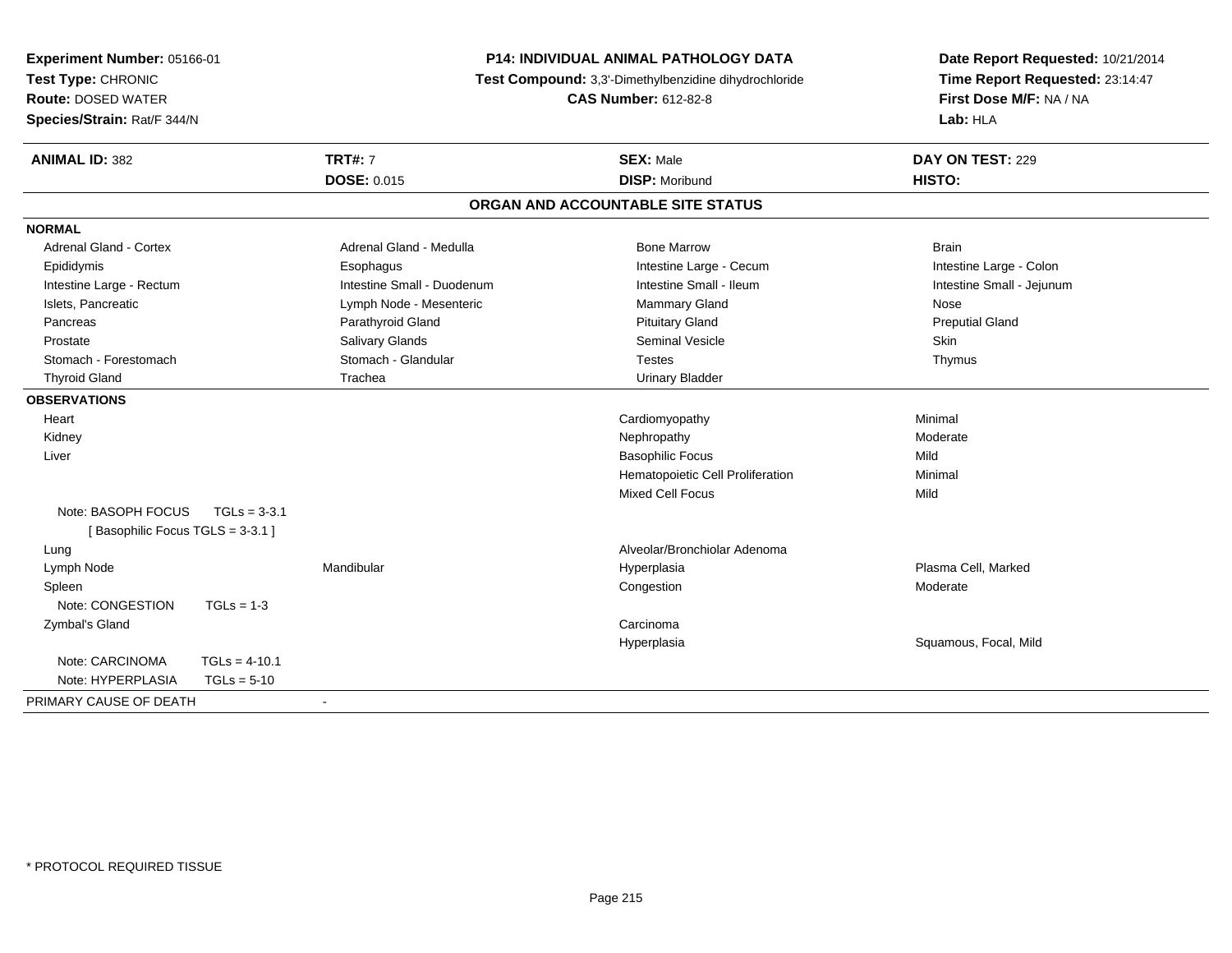| <b>Experiment Number: 05166-01</b>   |                                                       | P14: INDIVIDUAL ANIMAL PATHOLOGY DATA | Date Report Requested: 10/21/2014 |  |
|--------------------------------------|-------------------------------------------------------|---------------------------------------|-----------------------------------|--|
| Test Type: CHRONIC                   | Test Compound: 3,3'-Dimethylbenzidine dihydrochloride |                                       | Time Report Requested: 23:14:47   |  |
| <b>Route: DOSED WATER</b>            |                                                       | <b>CAS Number: 612-82-8</b>           | First Dose M/F: NA / NA           |  |
| Species/Strain: Rat/F 344/N          |                                                       |                                       | Lab: HLA                          |  |
| <b>ANIMAL ID: 384</b>                | <b>TRT#: 7</b>                                        | <b>SEX: Male</b>                      | DAY ON TEST: 268                  |  |
|                                      | <b>DOSE: 0.015</b>                                    | <b>DISP: Moribund</b>                 | HISTO:                            |  |
|                                      |                                                       | ORGAN AND ACCOUNTABLE SITE STATUS     |                                   |  |
| <b>NORMAL</b>                        |                                                       |                                       |                                   |  |
| <b>Adrenal Gland - Cortex</b>        | Adrenal Gland - Medulla                               | <b>Brain</b>                          | Epididymis                        |  |
| Esophagus                            | Intestine Large - Cecum                               | Intestine Large - Colon               | Intestine Large - Rectum          |  |
| Intestine Small - Duodenum           | Intestine Small - Ileum                               | Intestine Small - Jejunum             | Islets, Pancreatic                |  |
| Lymph Node - Mandibular              | Lymph Node - Mesenteric                               | <b>Mammary Gland</b>                  | <b>Nose</b>                       |  |
| Pancreas                             | Parathyroid Gland                                     | <b>Pituitary Gland</b>                | <b>Preputial Gland</b>            |  |
| Prostate                             | Seminal Vesicle                                       | <b>Skin</b>                           | Stomach - Forestomach             |  |
| <b>Testes</b>                        | Thymus                                                | <b>Thyroid Gland</b>                  | Trachea                           |  |
| <b>Urinary Bladder</b>               | Zymbal's Gland                                        |                                       |                                   |  |
| <b>OBSERVATIONS</b>                  |                                                       |                                       |                                   |  |
| <b>Bone Marrow</b>                   |                                                       | Atrophy                               | Moderate                          |  |
|                                      |                                                       | Hemorrhage                            | Moderate                          |  |
| Heart                                |                                                       | Cardiomyopathy                        | Mild                              |  |
|                                      |                                                       | Mineralization                        | Moderate                          |  |
| Note: MINERALIZATION<br>$TGLs = 5-3$ |                                                       |                                       |                                   |  |
| Kidney                               |                                                       | Nephropathy                           | Marked                            |  |
| Note: NEPHROPATHY<br>$TGLs = 1,3-5$  |                                                       |                                       |                                   |  |
| Liver                                |                                                       | <b>Basophilic Focus</b>               | Mild                              |  |
|                                      |                                                       | Degeneration                          | Cystic, Moderate                  |  |
|                                      |                                                       | <b>Eosinophilic Focus</b>             | Moderate                          |  |
|                                      |                                                       | Mixed Cell Focus                      | Minimal                           |  |
| Note: DEGEN<br>$TGLs = 4-3.1$        |                                                       |                                       |                                   |  |
| Lung                                 | Alveolar Epith                                        | Hyperplasia                           | Multifocal, Mild                  |  |
|                                      |                                                       | Mineralization                        | Moderate                          |  |
| Mesentery                            | Artery                                                | Mineralization                        | Moderate                          |  |
| Salivary Glands                      |                                                       | <b>Necrosis</b>                       | Mild                              |  |
| Spleen                               |                                                       | Depletion Lymphoid                    | Moderate                          |  |
| Stomach                              | Glandular                                             | Mineralization                        | Marked                            |  |
| Note: MINERALIZATION<br>$TGLs = 6-6$ |                                                       |                                       |                                   |  |
| PRIMARY CAUSE OF DEATH               | $\sim$                                                |                                       |                                   |  |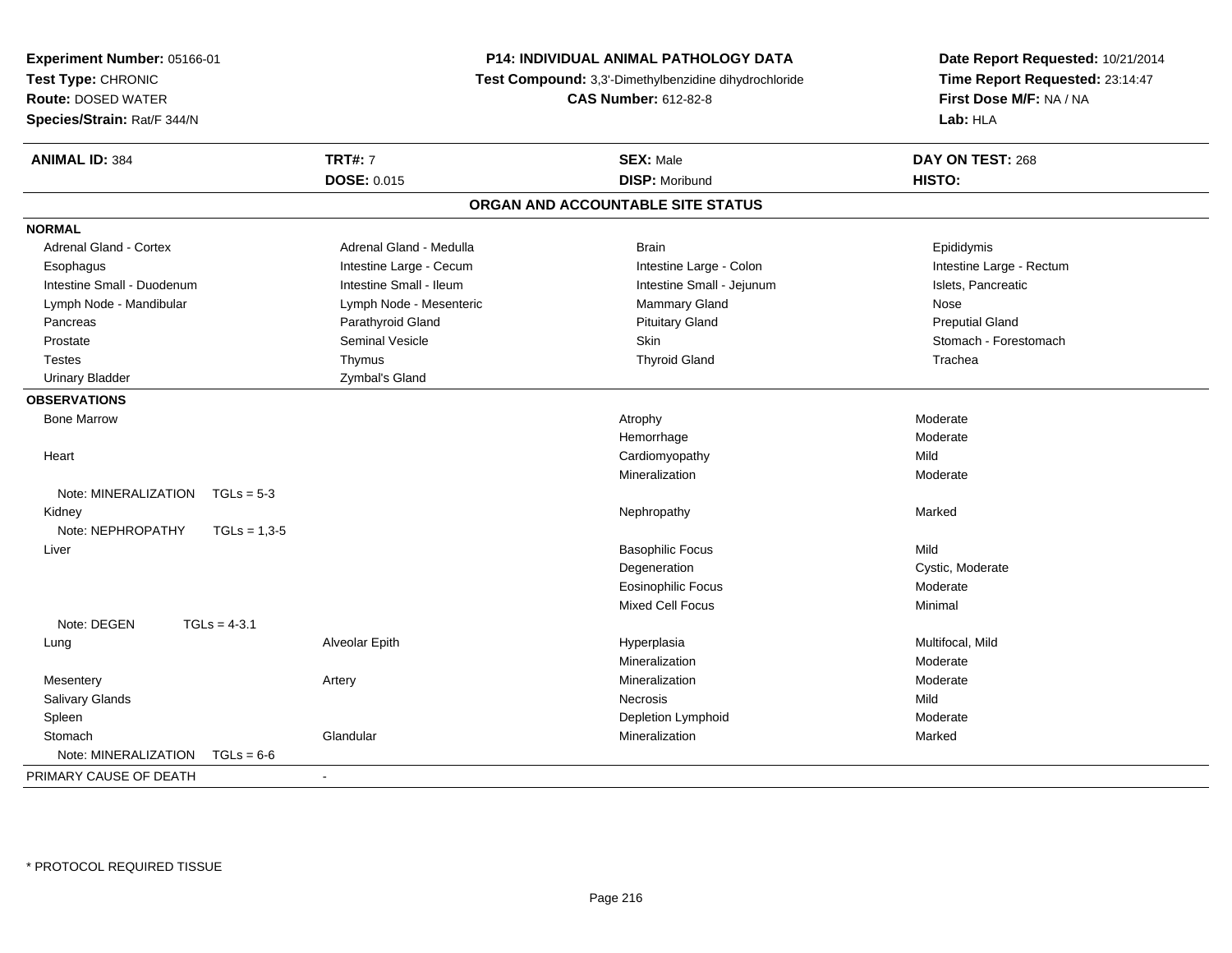| <b>Experiment Number: 05166-01</b><br>Test Type: CHRONIC<br><b>Route: DOSED WATER</b><br>Species/Strain: Rat/F 344/N | P14: INDIVIDUAL ANIMAL PATHOLOGY DATA<br>Test Compound: 3,3'-Dimethylbenzidine dihydrochloride<br><b>CAS Number: 612-82-8</b> |                                   | Date Report Requested: 10/21/2014<br>Time Report Requested: 23:14:47<br>First Dose M/F: NA / NA<br>Lab: HLA |
|----------------------------------------------------------------------------------------------------------------------|-------------------------------------------------------------------------------------------------------------------------------|-----------------------------------|-------------------------------------------------------------------------------------------------------------|
| <b>ANIMAL ID: 394</b>                                                                                                | <b>TRT#: 7</b>                                                                                                                | <b>SEX: Male</b>                  | DAY ON TEST: 379                                                                                            |
|                                                                                                                      | <b>DOSE: 0.015</b>                                                                                                            | <b>DISP: Moribund</b>             | <b>HISTO:</b>                                                                                               |
|                                                                                                                      |                                                                                                                               | ORGAN AND ACCOUNTABLE SITE STATUS |                                                                                                             |
| <b>NORMAL</b>                                                                                                        |                                                                                                                               |                                   |                                                                                                             |
| <b>Adrenal Gland - Cortex</b>                                                                                        | Adrenal Gland - Medulla                                                                                                       | <b>Bone Marrow</b>                | <b>Brain</b>                                                                                                |
| Esophagus                                                                                                            | Intestine Large - Cecum                                                                                                       | Intestine Large - Colon           | Intestine Large - Rectum                                                                                    |
| Intestine Small - Duodenum                                                                                           | Intestine Small - Ileum                                                                                                       | Intestine Small - Jejunum         | Islets, Pancreatic                                                                                          |
| Lung                                                                                                                 | Lymph Node - Mandibular                                                                                                       | Lymph Node - Mesenteric           | Nose                                                                                                        |
| Pancreas                                                                                                             | Parathyroid Gland                                                                                                             | <b>Pituitary Gland</b>            | Salivary Glands                                                                                             |
| <b>Seminal Vesicle</b>                                                                                               | Spleen                                                                                                                        | Stomach - Forestomach             | Thymus                                                                                                      |
| <b>Thyroid Gland</b>                                                                                                 | Trachea                                                                                                                       | <b>Urinary Bladder</b>            |                                                                                                             |
| <b>MISSING</b>                                                                                                       |                                                                                                                               |                                   |                                                                                                             |
| Mammary Gland                                                                                                        |                                                                                                                               |                                   |                                                                                                             |
| <b>OBSERVATIONS</b>                                                                                                  |                                                                                                                               |                                   |                                                                                                             |
| Epididymis                                                                                                           |                                                                                                                               | Mesothelioma Malignant            | Metastatic (Testes)                                                                                         |
| Heart                                                                                                                |                                                                                                                               | Cardiomyopathy                    | Mild                                                                                                        |
| Kidney                                                                                                               |                                                                                                                               | Nephropathy                       | Marked                                                                                                      |
| Note: NEPHROPATHY<br>$TGLs = 3-5$                                                                                    |                                                                                                                               |                                   |                                                                                                             |
| Liver                                                                                                                |                                                                                                                               | Degeneration                      | Cystic, Mild                                                                                                |
|                                                                                                                      |                                                                                                                               | <b>Eosinophilic Focus</b>         | Mild                                                                                                        |
|                                                                                                                      |                                                                                                                               | Neoplastic Nodule                 |                                                                                                             |
| Note: DEGEN<br>$TGLs = 7-3.1$                                                                                        |                                                                                                                               |                                   |                                                                                                             |
| [ Degeneration TGLS = 8-3.1 ]                                                                                        |                                                                                                                               |                                   |                                                                                                             |
| [Neoplastic Nodule TGLS = 6-3.1]                                                                                     |                                                                                                                               |                                   |                                                                                                             |
| Pharynx                                                                                                              |                                                                                                                               | Squamous Cell Papilloma           |                                                                                                             |
| Note: SQ CL PAPILLOM TGLs = 9-12.1                                                                                   |                                                                                                                               |                                   |                                                                                                             |
| <b>Preputial Gland</b>                                                                                               |                                                                                                                               | Hyperplasia                       | Squamous, Focal, Mild                                                                                       |
| Note: HYPERPLASIA<br>$TGLs = 2-8.2$                                                                                  |                                                                                                                               |                                   |                                                                                                             |
| Prostate                                                                                                             |                                                                                                                               | Inflammation                      | Chronic Active, Mild                                                                                        |
| <b>Skin</b>                                                                                                          |                                                                                                                               | <b>Basal Cell Adenoma</b>         | Multiple                                                                                                    |
|                                                                                                                      |                                                                                                                               | Squamous Cell Carcinoma           | Multiple                                                                                                    |
|                                                                                                                      |                                                                                                                               | Squamous Cell Papilloma           |                                                                                                             |
| Note: SQ CL PAPILLOM<br>$TGLs = 10-13$                                                                               |                                                                                                                               |                                   |                                                                                                             |
| Note: BASAL CEL ADEN TGLs = 13,15-15+17                                                                              |                                                                                                                               |                                   |                                                                                                             |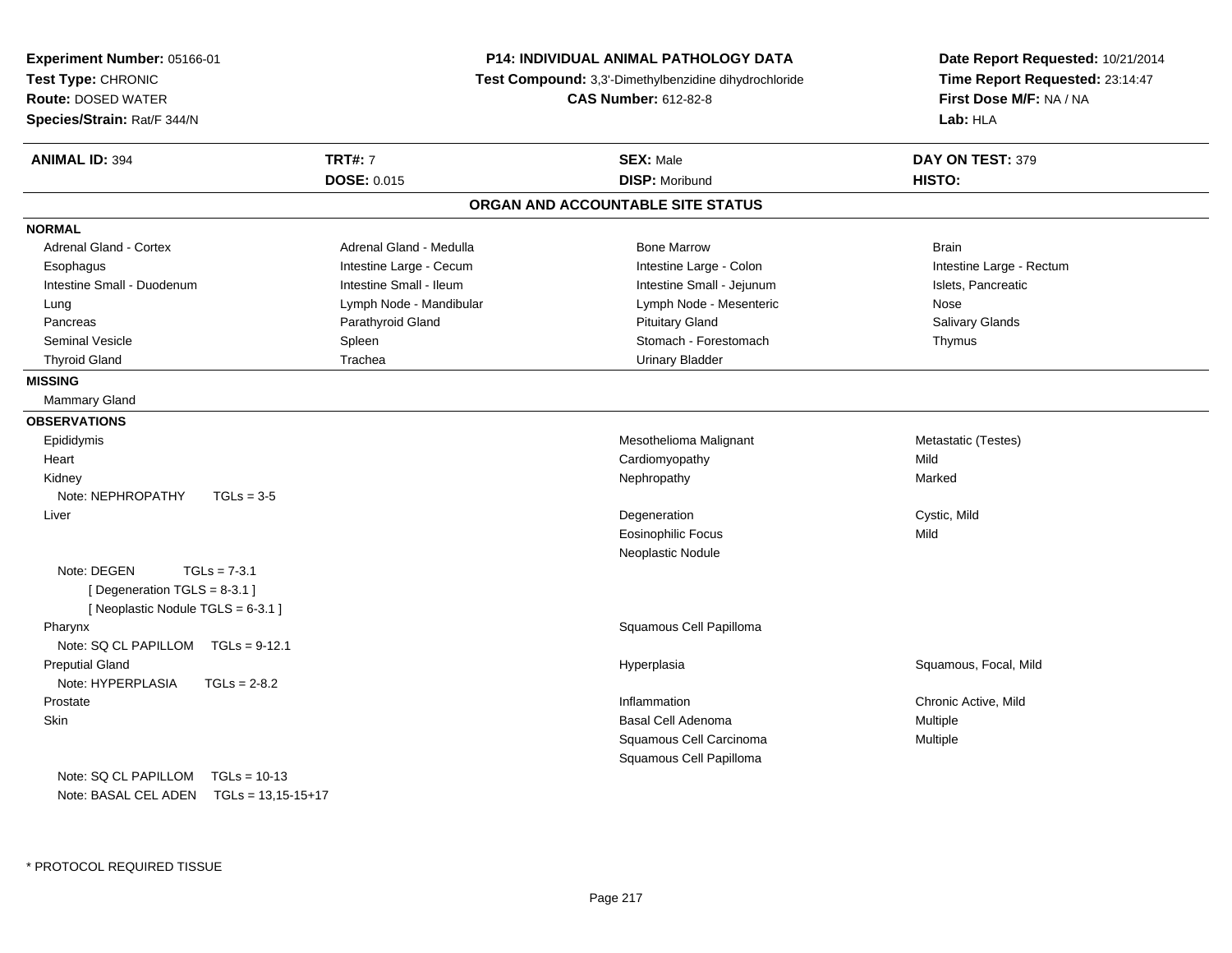| <b>Experiment Number: 05166-01</b><br>Test Type: CHRONIC<br><b>Route: DOSED WATER</b><br>Species/Strain: Rat/F 344/N |                                      | <b>P14: INDIVIDUAL ANIMAL PATHOLOGY DATA</b><br>Test Compound: 3,3'-Dimethylbenzidine dihydrochloride<br><b>CAS Number: 612-82-8</b> | Date Report Requested: 10/21/2014<br>Time Report Requested: 23:14:47<br>First Dose M/F: NA / NA<br>Lab: HLA |
|----------------------------------------------------------------------------------------------------------------------|--------------------------------------|--------------------------------------------------------------------------------------------------------------------------------------|-------------------------------------------------------------------------------------------------------------|
| <b>ANIMAL ID: 394</b>                                                                                                | <b>TRT#: 7</b><br><b>DOSE: 0.015</b> | <b>SEX: Male</b><br><b>DISP: Moribund</b>                                                                                            | <b>DAY ON TEST: 379</b><br>HISTO:                                                                           |
|                                                                                                                      |                                      | ORGAN AND ACCOUNTABLE SITE STATUS                                                                                                    |                                                                                                             |
| Note: SQUAM CEL CARC                                                                                                 | $TGLs = 12,14,16-14+16+18$           |                                                                                                                                      |                                                                                                             |
| <b>Stomach</b><br><b>Testes</b><br>Note: MESOTHELIO MAL $TGLs = 1-8+8.1$                                             | Glandular                            | Degeneration<br>Mesothelioma Malignant                                                                                               | Cystic, Minimal                                                                                             |
| Zymbal's Gland<br>Note: CARCINOMA                                                                                    | $TGLs = 11-10+10.1$                  | Carcinoma                                                                                                                            |                                                                                                             |
| PRIMARY CAUSE OF DEATH                                                                                               |                                      |                                                                                                                                      |                                                                                                             |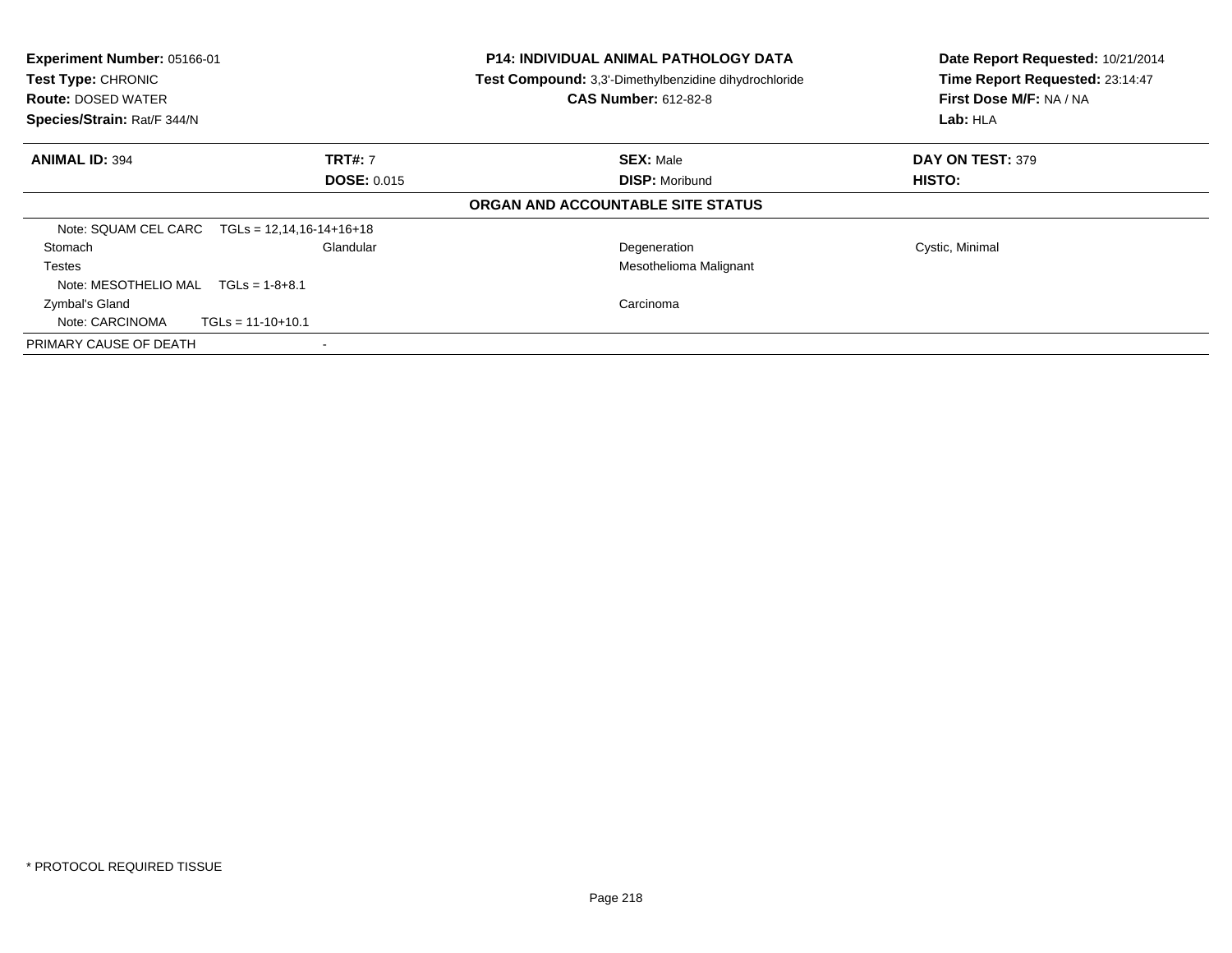| Experiment Number: 05166-01<br>Test Type: CHRONIC<br><b>Route: DOSED WATER</b><br>Species/Strain: Rat/F 344/N                             |                          | <b>P14: INDIVIDUAL ANIMAL PATHOLOGY DATA</b><br>Test Compound: 3,3'-Dimethylbenzidine dihydrochloride<br><b>CAS Number: 612-82-8</b> | Date Report Requested: 10/21/2014<br>Time Report Requested: 23:14:47<br>First Dose M/F: NA / NA<br>Lab: HLA |
|-------------------------------------------------------------------------------------------------------------------------------------------|--------------------------|--------------------------------------------------------------------------------------------------------------------------------------|-------------------------------------------------------------------------------------------------------------|
| <b>ANIMAL ID: 395</b>                                                                                                                     | <b>TRT#: 7</b>           | <b>SEX: Male</b>                                                                                                                     | DAY ON TEST: 344                                                                                            |
|                                                                                                                                           | DOSE: 0.015              | <b>DISP: Dead</b>                                                                                                                    | HISTO:                                                                                                      |
|                                                                                                                                           |                          | ORGAN AND ACCOUNTABLE SITE STATUS                                                                                                    |                                                                                                             |
| <b>NORMAL</b>                                                                                                                             |                          |                                                                                                                                      |                                                                                                             |
| <b>Adrenal Gland - Cortex</b>                                                                                                             | Adrenal Gland - Medulla  | <b>Bone Marrow</b>                                                                                                                   | <b>Brain</b>                                                                                                |
| Epididymis                                                                                                                                | Esophagus                | Heart                                                                                                                                | Intestine Large - Cecum                                                                                     |
| Intestine Large - Colon                                                                                                                   | Intestine Large - Rectum | Intestine Small - Duodenum                                                                                                           | Intestine Small - Ileum                                                                                     |
| Intestine Small - Jejunum                                                                                                                 | Islets, Pancreatic       | Lung                                                                                                                                 | Lymph Node - Mandibular                                                                                     |
| Lymph Node - Mesenteric                                                                                                                   | <b>Mammary Gland</b>     | Nose                                                                                                                                 | Pancreas                                                                                                    |
| Parathyroid Gland                                                                                                                         | <b>Pituitary Gland</b>   | Prostate                                                                                                                             | Salivary Glands                                                                                             |
| <b>Seminal Vesicle</b>                                                                                                                    | Stomach - Forestomach    | Stomach - Glandular                                                                                                                  | <b>Testes</b>                                                                                               |
| Thymus                                                                                                                                    | <b>Thyroid Gland</b>     | Trachea                                                                                                                              | <b>Urinary Bladder</b>                                                                                      |
| <b>OBSERVATIONS</b>                                                                                                                       |                          |                                                                                                                                      |                                                                                                             |
| Kidney                                                                                                                                    |                          | Nephropathy                                                                                                                          | Moderate                                                                                                    |
| Liver                                                                                                                                     |                          | Degeneration                                                                                                                         | Cystic, Mild                                                                                                |
|                                                                                                                                           |                          | Eosinophilic Focus                                                                                                                   | Mild                                                                                                        |
|                                                                                                                                           |                          | Hematopoietic Cell Proliferation                                                                                                     | Minimal                                                                                                     |
|                                                                                                                                           |                          | Hepatocellular Carcinoma                                                                                                             |                                                                                                             |
|                                                                                                                                           |                          | Necrosis                                                                                                                             | Coagulative, Multifocal, Moderate                                                                           |
|                                                                                                                                           |                          | Neoplastic Nodule                                                                                                                    | Multiple                                                                                                    |
| Note: NEOPLASTIC NOD $TGLs = 3,4,5-3.1+3.2$<br>Note: HEPATOCLR CARC TGLs = 3-3.2<br>[ Hematopoietic Cell Proliferation TGLS = 4-3.1+3.2 ] |                          |                                                                                                                                      |                                                                                                             |
| <b>Preputial Gland</b>                                                                                                                    |                          | Adenoma                                                                                                                              |                                                                                                             |
| Note: ADENOMA<br>$TGLs = 1-8.3$                                                                                                           |                          |                                                                                                                                      |                                                                                                             |
| Skin                                                                                                                                      |                          | <b>Basal Cell Adenoma</b>                                                                                                            | Multiple                                                                                                    |
|                                                                                                                                           | <b>Hair Follicle</b>     | Hyperplasia                                                                                                                          | Basal Cell, Focal, Minimal                                                                                  |
|                                                                                                                                           |                          | Keratoacanthoma                                                                                                                      |                                                                                                             |
| Note: BASAL CEL ADEN $TGLs = 6.7-10.1+10.2$                                                                                               |                          |                                                                                                                                      |                                                                                                             |
| Spleen                                                                                                                                    |                          | Hematopoietic Cell Proliferation                                                                                                     | Moderate                                                                                                    |
| [ Hematopoietic Cell Proliferation TGLS = 9-3 ]                                                                                           |                          |                                                                                                                                      |                                                                                                             |
| Zymbal's Gland                                                                                                                            |                          | Hyperplasia                                                                                                                          | Squamous, Focal, Mild                                                                                       |
| PRIMARY CAUSE OF DEATH                                                                                                                    | $\overline{\phantom{a}}$ |                                                                                                                                      |                                                                                                             |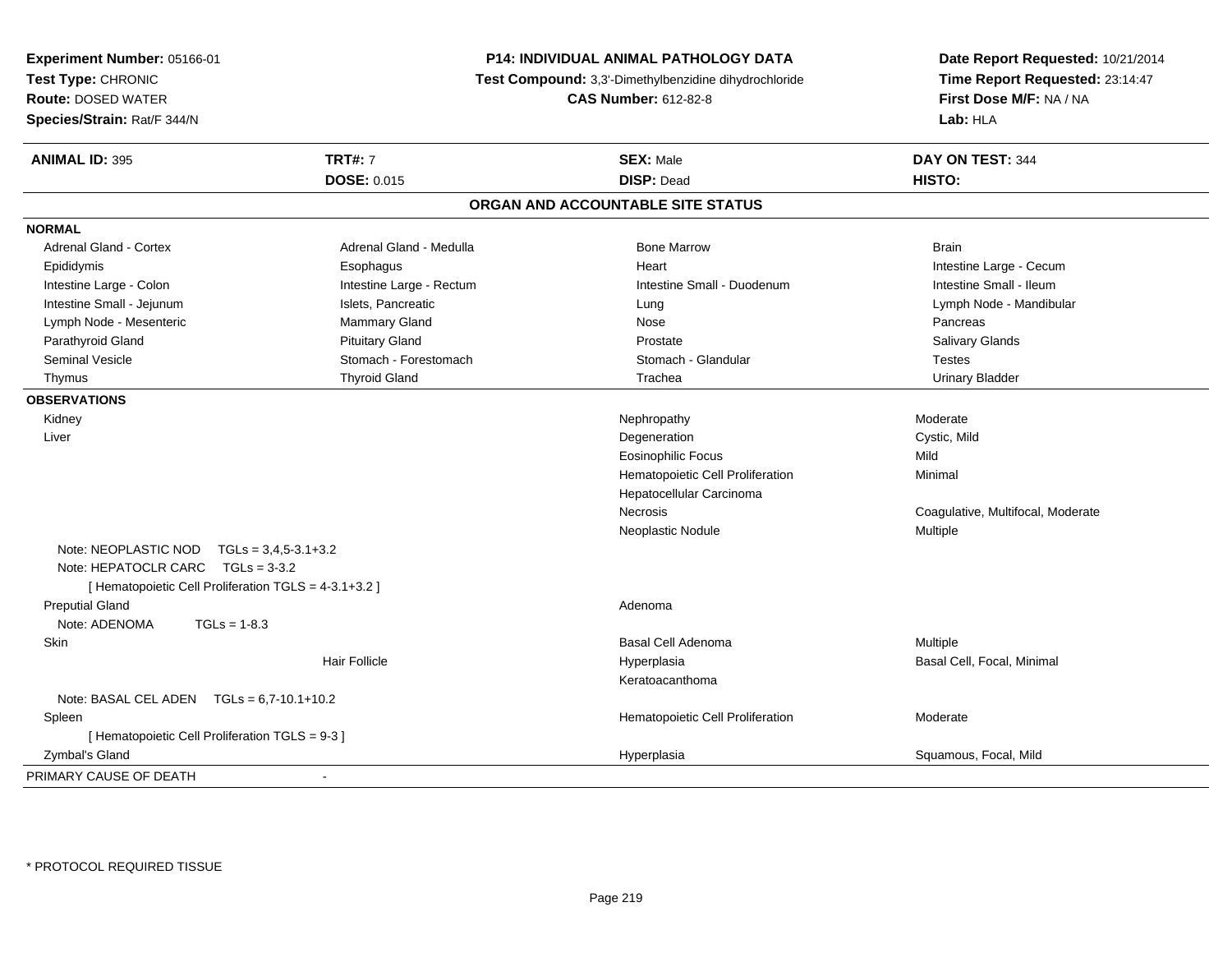| Experiment Number: 05166-01             |                         | <b>P14: INDIVIDUAL ANIMAL PATHOLOGY DATA</b>          | Date Report Requested: 10/21/2014<br>Time Report Requested: 23:14:47<br>First Dose M/F: NA / NA<br>Lab: HLA |
|-----------------------------------------|-------------------------|-------------------------------------------------------|-------------------------------------------------------------------------------------------------------------|
| Test Type: CHRONIC                      |                         | Test Compound: 3,3'-Dimethylbenzidine dihydrochloride |                                                                                                             |
| <b>Route: DOSED WATER</b>               |                         | <b>CAS Number: 612-82-8</b>                           |                                                                                                             |
| Species/Strain: Rat/F 344/N             |                         |                                                       |                                                                                                             |
| <b>ANIMAL ID: 396</b>                   | <b>TRT#: 7</b>          | <b>SEX: Male</b>                                      | DAY ON TEST: 338                                                                                            |
|                                         | <b>DOSE: 0.015</b>      | <b>DISP: Moribund</b>                                 | HISTO:                                                                                                      |
|                                         |                         | ORGAN AND ACCOUNTABLE SITE STATUS                     |                                                                                                             |
| <b>NORMAL</b>                           |                         |                                                       |                                                                                                             |
| Adrenal Gland - Medulla                 | <b>Bone Marrow</b>      | <b>Brain</b>                                          | Epididymis                                                                                                  |
| Esophagus                               | Intestine Large - Cecum | Intestine Large - Colon                               | Intestine Large - Rectum                                                                                    |
| Intestine Small - Duodenum              | Intestine Small - Ileum | Islets, Pancreatic                                    | Lymph Node - Mandibular                                                                                     |
| Lymph Node - Mesenteric                 | <b>Mammary Gland</b>    | Nose                                                  | Pancreas                                                                                                    |
| <b>Pituitary Gland</b>                  | Salivary Glands         | Stomach - Forestomach                                 | <b>Testes</b>                                                                                               |
| Thymus                                  | <b>Thyroid Gland</b>    | Trachea                                               | <b>Urinary Bladder</b>                                                                                      |
| <b>OBSERVATIONS</b>                     |                         |                                                       |                                                                                                             |
| <b>Adrenal Gland</b>                    | Cortex                  | Vacuolization Cytoplasmic                             | Focal, Moderate                                                                                             |
| Bone                                    | Cranium                 | Fibrous Osteodystrophy                                | Mild                                                                                                        |
|                                         | Sternum                 | Fibrous Osteodystrophy                                | Mild                                                                                                        |
| Heart                                   |                         | Cardiomyopathy                                        | Mild                                                                                                        |
|                                         |                         | Mineralization                                        | Mild                                                                                                        |
| <b>Intestine Small</b>                  | Jejunum                 | Adenocarcinoma                                        | Cystic, Mucinous, Multiple                                                                                  |
| Note: ADENOCARC<br>$TGLs = 8,9-6.1$     |                         |                                                       |                                                                                                             |
| Kidney                                  |                         | Nephropathy                                           | Marked                                                                                                      |
| Note: NEPHROPATHY<br>$TGLs = 10.11 - 5$ |                         |                                                       |                                                                                                             |
| Liver                                   |                         | Degeneration                                          | Cystic, Moderate                                                                                            |
|                                         |                         | <b>Eosinophilic Focus</b>                             | Moderate                                                                                                    |
|                                         |                         | Hematopoietic Cell Proliferation                      | Minimal                                                                                                     |
| Note: DEGEN<br>$TGLs = 14,15-3.1$       |                         |                                                       |                                                                                                             |
| Note: EOSIN FOCUS<br>$TGLs = 13-3.1$    |                         |                                                       |                                                                                                             |
| Lung                                    | Alveolar Epith          | Hyperplasia                                           | Focal, Mild                                                                                                 |
|                                         |                         | <b>Infiltration Cellular</b>                          | Histiocyte, Minimal                                                                                         |
|                                         |                         | Mineralization                                        | Minimal                                                                                                     |
| Note: HYPERPLASIA<br>$TGLs = 16-4.1$    |                         |                                                       |                                                                                                             |
| Mesentery                               | Artery                  | Mineralization                                        | Moderate                                                                                                    |
| Parathyroid Gland                       |                         | Hyperplasia                                           | Marked                                                                                                      |
| [ Hyperplasia TGLS = 12-2 ]             |                         |                                                       |                                                                                                             |
| <b>Preputial Gland</b>                  |                         | Adenoma                                               |                                                                                                             |
| Note: ADENOMA<br>$TGLs = 4-8.2$         |                         |                                                       |                                                                                                             |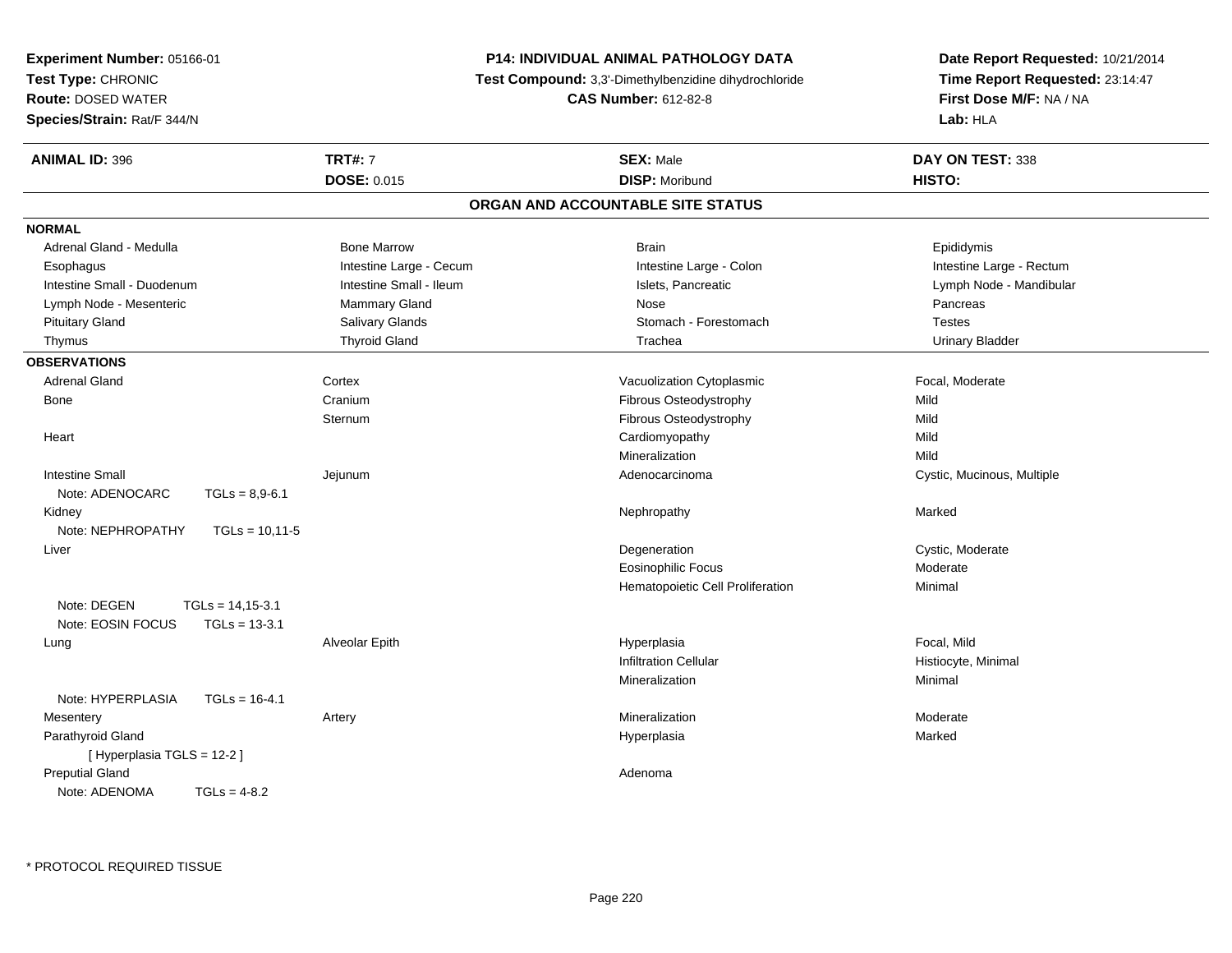| Experiment Number: 05166-01<br>Test Type: CHRONIC<br><b>Route: DOSED WATER</b><br>Species/Strain: Rat/F 344/N |                    | P14: INDIVIDUAL ANIMAL PATHOLOGY DATA<br><b>Test Compound:</b> 3,3'-Dimethylbenzidine dihydrochloride | Date Report Requested: 10/21/2014<br>Time Report Requested: 23:14:47 |
|---------------------------------------------------------------------------------------------------------------|--------------------|-------------------------------------------------------------------------------------------------------|----------------------------------------------------------------------|
|                                                                                                               |                    | <b>CAS Number: 612-82-8</b>                                                                           | First Dose M/F: NA / NA<br>Lab: HLA                                  |
| <b>ANIMAL ID: 396</b>                                                                                         | <b>TRT#: 7</b>     | <b>SEX: Male</b>                                                                                      | DAY ON TEST: 338                                                     |
|                                                                                                               | <b>DOSE: 0.015</b> | <b>DISP: Moribund</b>                                                                                 | HISTO:                                                               |
|                                                                                                               |                    | ORGAN AND ACCOUNTABLE SITE STATUS                                                                     |                                                                      |
| Prostate                                                                                                      |                    | Inflammation                                                                                          | Chronic Active, Mild                                                 |
| <b>Seminal Vesicle</b><br>Note: ATROPHY<br>$TGLs = 5-8.3$                                                     |                    | Atrophy                                                                                               | Mild                                                                 |
| Skin                                                                                                          |                    | <b>Basal Cell Adenoma</b>                                                                             | Multiple                                                             |
| Note: BASAL CEL ADEN<br>$TGLs = 1,2,3-10.1+10.2+10.3$                                                         | Sebaceous GI       | Hyperplasia                                                                                           | Focal, Mild                                                          |
| Spleen<br>Note: FIBROSIS<br>$TGLs = 6-3$                                                                      |                    | <b>Fibrosis</b>                                                                                       | Moderate                                                             |
| Stomach<br>Note: MINERALIZATION<br>$TGLs = 7-6$                                                               | Glandular          | Mineralization                                                                                        | Moderate                                                             |
| Zymbal's Gland                                                                                                |                    | Adenoma                                                                                               |                                                                      |
|                                                                                                               |                    | Hyperplasia                                                                                           | Glandular, Focal, Mild                                               |
| Note: ADENOMA<br>$TGLs = 17-10$                                                                               |                    |                                                                                                       |                                                                      |
| PRIMARY CAUSE OF DEATH                                                                                        | $\blacksquare$     |                                                                                                       |                                                                      |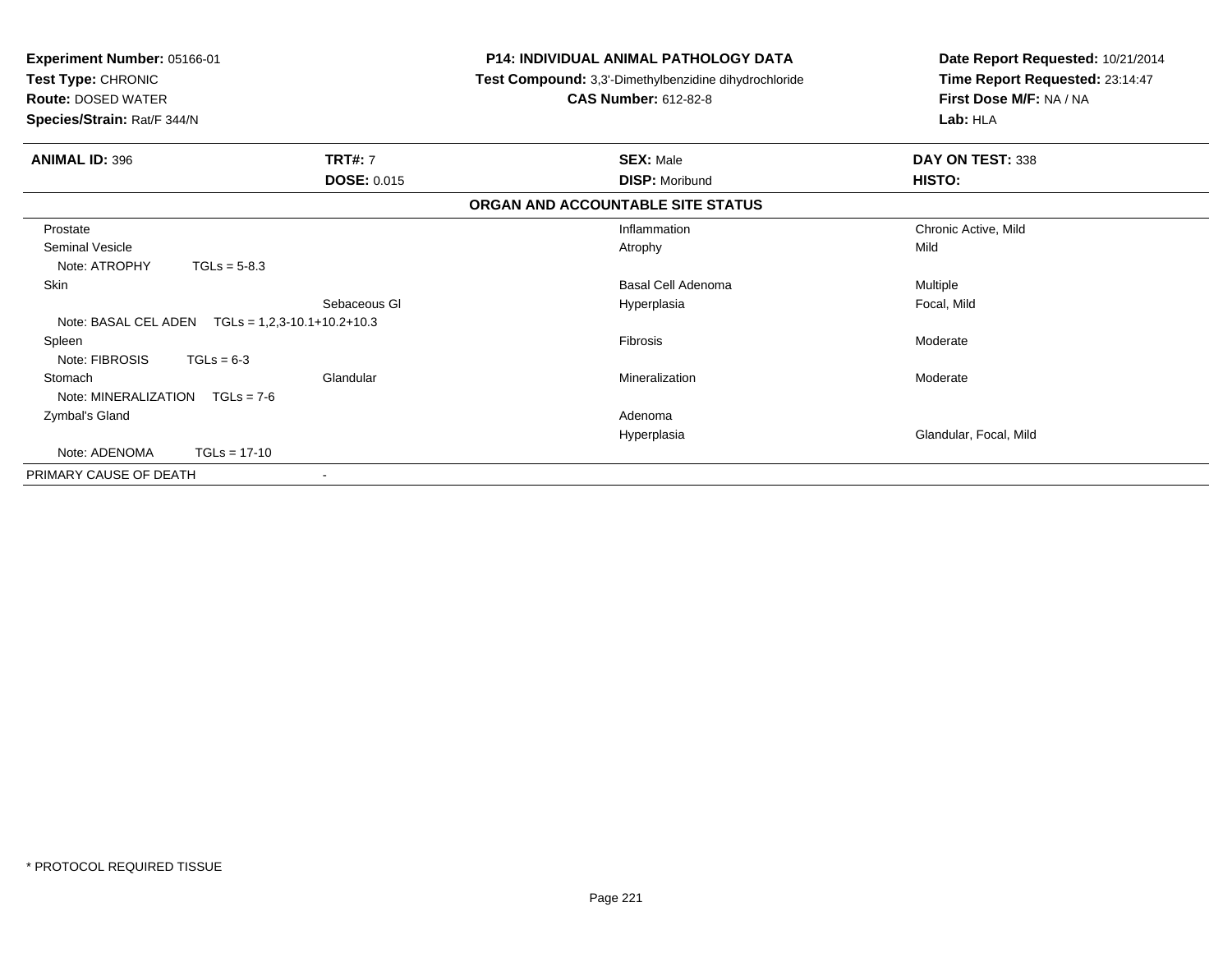| Experiment Number: 05166-01               |                             | <b>P14: INDIVIDUAL ANIMAL PATHOLOGY DATA</b>          | Date Report Requested: 10/21/2014 |  |
|-------------------------------------------|-----------------------------|-------------------------------------------------------|-----------------------------------|--|
| Test Type: CHRONIC                        |                             | Test Compound: 3,3'-Dimethylbenzidine dihydrochloride | Time Report Requested: 23:14:47   |  |
| <b>Route: DOSED WATER</b>                 | <b>CAS Number: 612-82-8</b> |                                                       | First Dose M/F: NA / NA           |  |
| Species/Strain: Rat/F 344/N               |                             |                                                       | Lab: HLA                          |  |
| <b>ANIMAL ID: 397</b>                     | <b>TRT#: 7</b>              | <b>SEX: Male</b>                                      | DAY ON TEST: 280                  |  |
|                                           | <b>DOSE: 0.015</b>          | <b>DISP: Moribund</b>                                 | HISTO:                            |  |
|                                           |                             | ORGAN AND ACCOUNTABLE SITE STATUS                     |                                   |  |
| <b>NORMAL</b>                             |                             |                                                       |                                   |  |
| <b>Adrenal Gland - Cortex</b>             | Adrenal Gland - Medulla     | <b>Bone Marrow</b>                                    | <b>Brain</b>                      |  |
| Epididymis                                | Esophagus                   | Intestine Large - Cecum                               | Intestine Large - Colon           |  |
| Intestine Small - Duodenum                | Intestine Small - Ileum     | Intestine Small - Jejunum                             | Islets, Pancreatic                |  |
| Lung                                      | Lymph Node - Mesenteric     | <b>Mammary Gland</b>                                  | Nose                              |  |
| Pancreas                                  | Parathyroid Gland           | <b>Pituitary Gland</b>                                | Prostate                          |  |
| <b>Seminal Vesicle</b>                    | Stomach - Forestomach       | Stomach - Glandular                                   | <b>Testes</b>                     |  |
| Thymus                                    | Trachea                     | <b>Urinary Bladder</b>                                | Zymbal's Gland                    |  |
| <b>OBSERVATIONS</b>                       |                             |                                                       |                                   |  |
| Heart                                     |                             | Cardiomyopathy                                        | Mild                              |  |
| Intestine Large                           | Rectum                      | Parasite Metazoan                                     | Minimal                           |  |
| Kidney                                    |                             | Nephropathy                                           | Marked                            |  |
| Note: NEPHROPATHY<br>$TGLs = 3-5$         |                             |                                                       |                                   |  |
| Liver                                     |                             | <b>Basophilic Focus</b>                               | Minimal                           |  |
|                                           |                             | Eosinophilic Focus                                    | Mild                              |  |
|                                           |                             | Hematopoietic Cell Proliferation                      | Minimal                           |  |
|                                           |                             | <b>Mixed Cell Focus</b>                               | Mild                              |  |
| Note: EOSIN FOCUS<br>$TGLs = 4.5 - 3.1$   |                             |                                                       |                                   |  |
| Note: MIXED CL FOCUS<br>$TGLs = 5-3.1$    |                             |                                                       |                                   |  |
| Lymph Node                                | Mandibular                  | Hemorrhage                                            | Mild                              |  |
|                                           | Mandibular                  | Hyperplasia                                           | Lymphoid, Moderate                |  |
|                                           | Mandibular                  | Squamous Cell Carcinoma                               | Metastatic (Skin)                 |  |
| Note: HEMORRHAGE<br>$TGLs = 7-9$          |                             |                                                       |                                   |  |
| Note: HYPERPLASIA<br>$TGLs = 6-9$         |                             |                                                       |                                   |  |
| <b>Preputial Gland</b>                    | Duct                        | Ectasia                                               | Moderate                          |  |
|                                           |                             | Inflammation                                          | Chronic Active, Mild              |  |
| Note: ECTASIA<br>$TGLs = 1-8.2$           |                             |                                                       |                                   |  |
| Salivary Glands                           | Acinus                      | Atrophy                                               | Moderate                          |  |
| <b>Skin</b>                               |                             | Squamous Cell Carcinoma                               |                                   |  |
| Note: SQUAM CEL CARC $TGLs = 8-12.1+12.2$ |                             |                                                       |                                   |  |
| Spleen                                    |                             | Hematopoietic Cell Proliferation                      | Mild                              |  |
|                                           |                             |                                                       |                                   |  |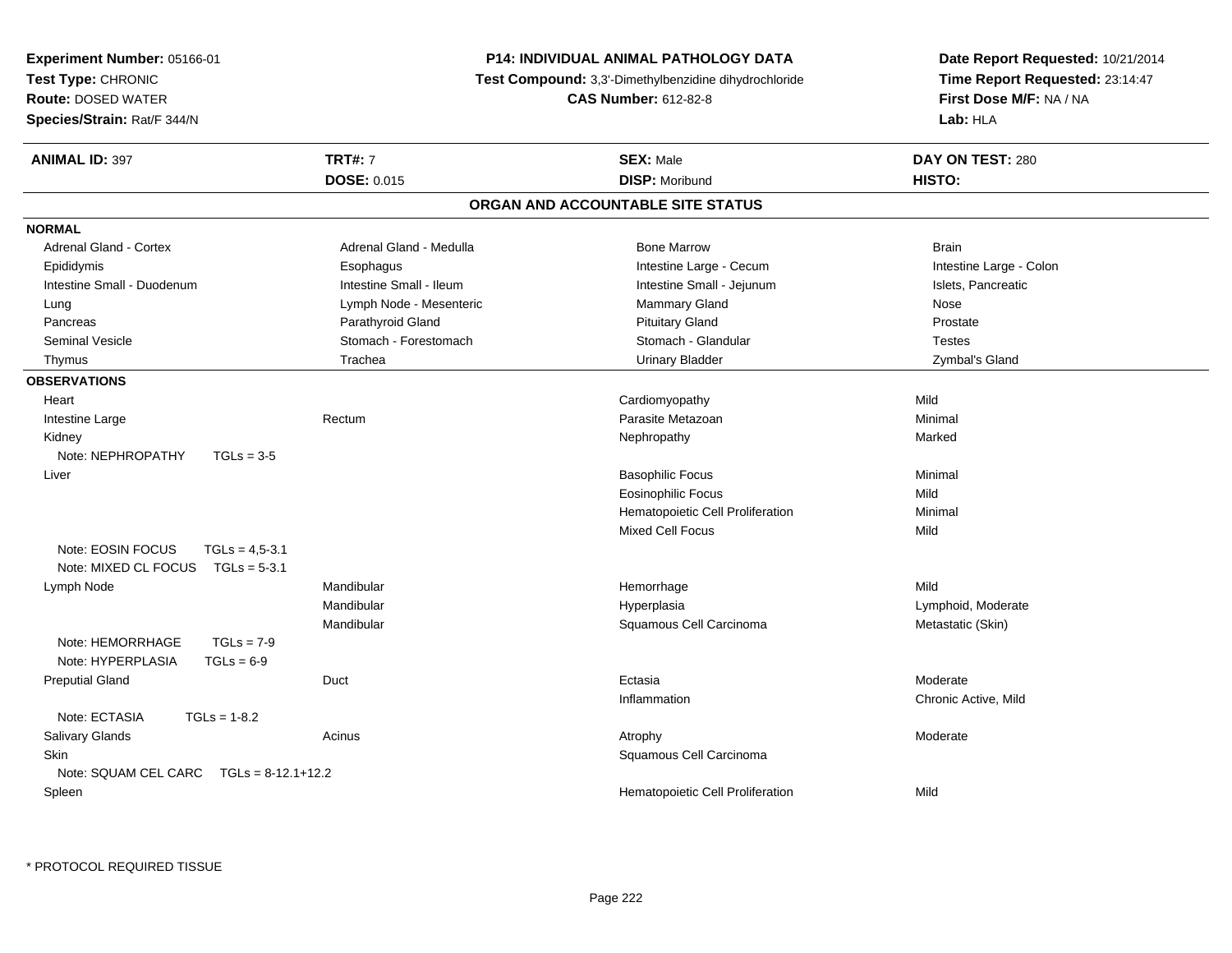| Experiment Number: 05166-01<br>Test Type: CHRONIC<br><b>Route: DOSED WATER</b><br>Species/Strain: Rat/F 344/N |                                      | <b>P14: INDIVIDUAL ANIMAL PATHOLOGY DATA</b><br>Test Compound: 3,3'-Dimethylbenzidine dihydrochloride<br><b>CAS Number: 612-82-8</b> | Date Report Requested: 10/21/2014<br>Time Report Requested: 23:14:47<br>First Dose M/F: NA / NA<br>Lab: HLA |
|---------------------------------------------------------------------------------------------------------------|--------------------------------------|--------------------------------------------------------------------------------------------------------------------------------------|-------------------------------------------------------------------------------------------------------------|
| <b>ANIMAL ID: 397</b>                                                                                         | <b>TRT#: 7</b><br><b>DOSE: 0.015</b> | <b>SEX: Male</b><br><b>DISP: Moribund</b>                                                                                            | <b>DAY ON TEST: 280</b><br>HISTO:                                                                           |
|                                                                                                               |                                      | ORGAN AND ACCOUNTABLE SITE STATUS                                                                                                    |                                                                                                             |
| <b>Thyroid Gland</b>                                                                                          |                                      | Ultimobranchial Cyst                                                                                                                 |                                                                                                             |
| PRIMARY CAUSE OF DEATH                                                                                        | $\sim$                               |                                                                                                                                      |                                                                                                             |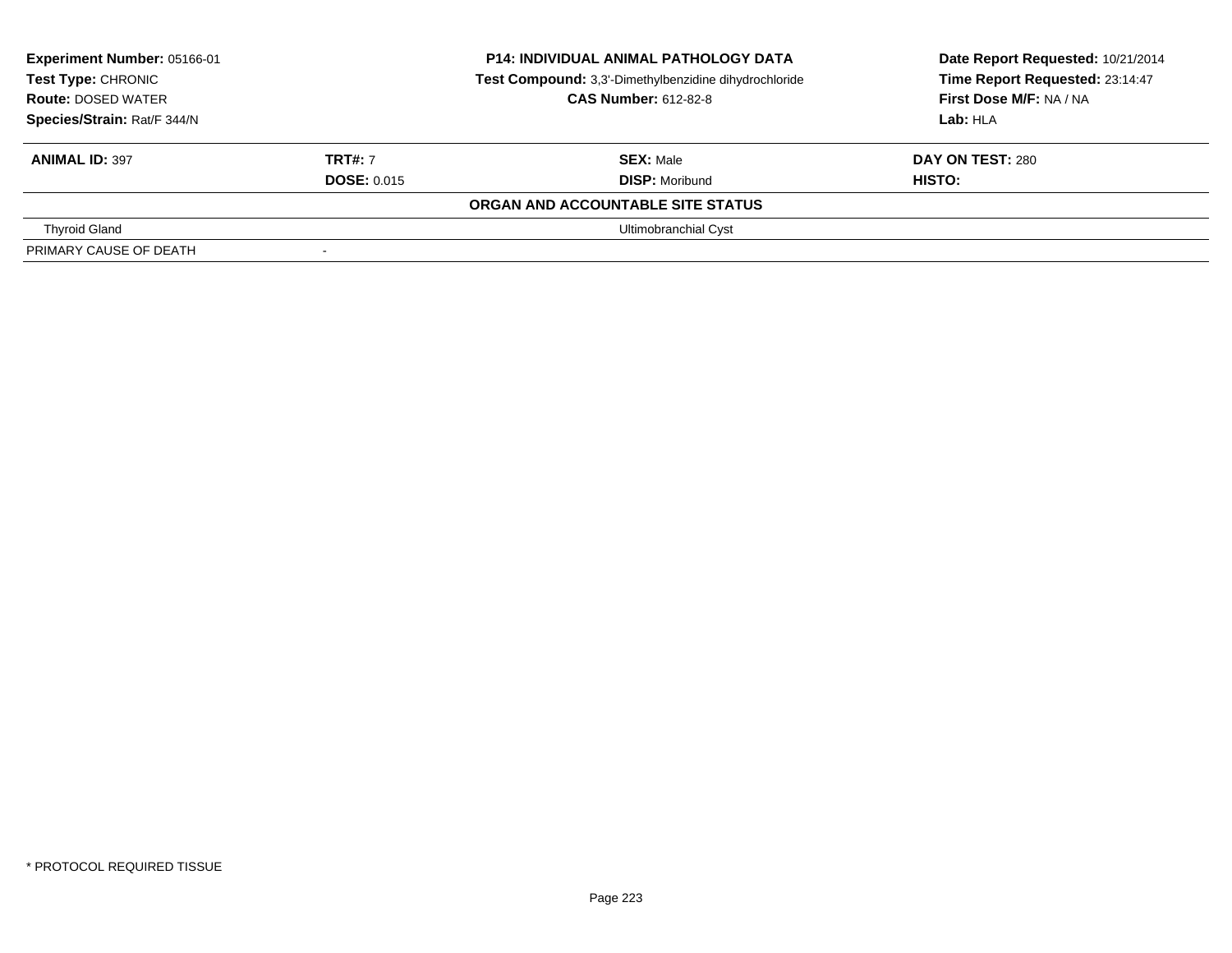| <b>Experiment Number: 05166-01</b>                                 |                                                       | <b>P14: INDIVIDUAL ANIMAL PATHOLOGY DATA</b> | Date Report Requested: 10/21/2014 |
|--------------------------------------------------------------------|-------------------------------------------------------|----------------------------------------------|-----------------------------------|
| Test Type: CHRONIC                                                 | Test Compound: 3,3'-Dimethylbenzidine dihydrochloride |                                              | Time Report Requested: 23:14:47   |
| <b>Route: DOSED WATER</b>                                          |                                                       | <b>CAS Number: 612-82-8</b>                  | First Dose M/F: NA / NA           |
| Species/Strain: Rat/F 344/N                                        |                                                       |                                              | Lab: HLA                          |
| <b>ANIMAL ID: 398</b>                                              | <b>TRT#: 7</b>                                        | <b>SEX: Male</b>                             | DAY ON TEST: 338                  |
|                                                                    | <b>DOSE: 0.015</b>                                    | <b>DISP: Moribund</b>                        | HISTO:                            |
|                                                                    |                                                       | ORGAN AND ACCOUNTABLE SITE STATUS            |                                   |
| <b>NORMAL</b>                                                      |                                                       |                                              |                                   |
| Adrenal Gland - Cortex                                             | <b>Bone Marrow</b>                                    | <b>Brain</b>                                 | Epididymis                        |
| Esophagus                                                          | Intestine Large - Cecum                               | Intestine Large - Rectum                     | Intestine Small - Duodenum        |
| Intestine Small - Ileum                                            | Intestine Small - Jejunum                             | Islets, Pancreatic                           | Lymph Node - Mandibular           |
| Lymph Node - Mesenteric                                            | Nose                                                  | Pancreas                                     | <b>Pituitary Gland</b>            |
| Prostate                                                           | Salivary Glands                                       | <b>Seminal Vesicle</b>                       | Spleen                            |
| Stomach - Forestomach                                              | <b>Thyroid Gland</b>                                  | Trachea                                      | <b>Urinary Bladder</b>            |
| <b>MISSING</b>                                                     |                                                       |                                              |                                   |
| Mammary Gland                                                      |                                                       |                                              |                                   |
| <b>OBSERVATIONS</b>                                                |                                                       |                                              |                                   |
| <b>Adrenal Gland</b>                                               | Bilateral, Medulla                                    | Hyperplasia                                  | Focal, Mild                       |
| Bone                                                               | Cranium                                               | Fibrous Osteodystrophy                       | Moderate                          |
|                                                                    | Sternum                                               | Osteopetrosis                                | Moderate                          |
| Note: OSTEOPETROSIS<br>$TGLs = 9-11$                               |                                                       |                                              |                                   |
| Heart                                                              |                                                       | Cardiomyopathy                               | Mild                              |
|                                                                    |                                                       | Mineralization                               | Moderate                          |
| Intestine Large                                                    | Colon                                                 | Parasite Metazoan                            | Mild                              |
| Kidney                                                             |                                                       | Nephropathy                                  | Marked                            |
| Note: NEPHROPATHY<br>$TGLs = 2-5$                                  |                                                       |                                              |                                   |
| Liver                                                              |                                                       | Degeneration                                 | Cystic, Mild                      |
|                                                                    |                                                       | <b>Eosinophilic Focus</b>                    | Mild                              |
|                                                                    |                                                       | <b>Mixed Cell Focus</b>                      | Mild                              |
| Note: MIXED CL FOCUS TGLs = 3-3.1<br>Note: DEGEN<br>$TGLs = 3-3.1$ |                                                       |                                              |                                   |
| Lung                                                               |                                                       | <b>Infiltration Cellular</b>                 | Histiocyte, Minimal               |
|                                                                    |                                                       | Mineralization                               | Mild                              |
| Mesentery                                                          | Artery                                                | Mineralization                               | Moderate                          |
| Parathyroid Gland                                                  |                                                       | Hyperplasia                                  | Marked                            |
| [ Hyperplasia TGLS = 4-2 ]                                         |                                                       |                                              |                                   |
| <b>Preputial Gland</b>                                             |                                                       | Hyperplasia                                  | Focal, Mild                       |
| Skin                                                               |                                                       | Basal Cell Adenoma                           |                                   |
|                                                                    |                                                       |                                              |                                   |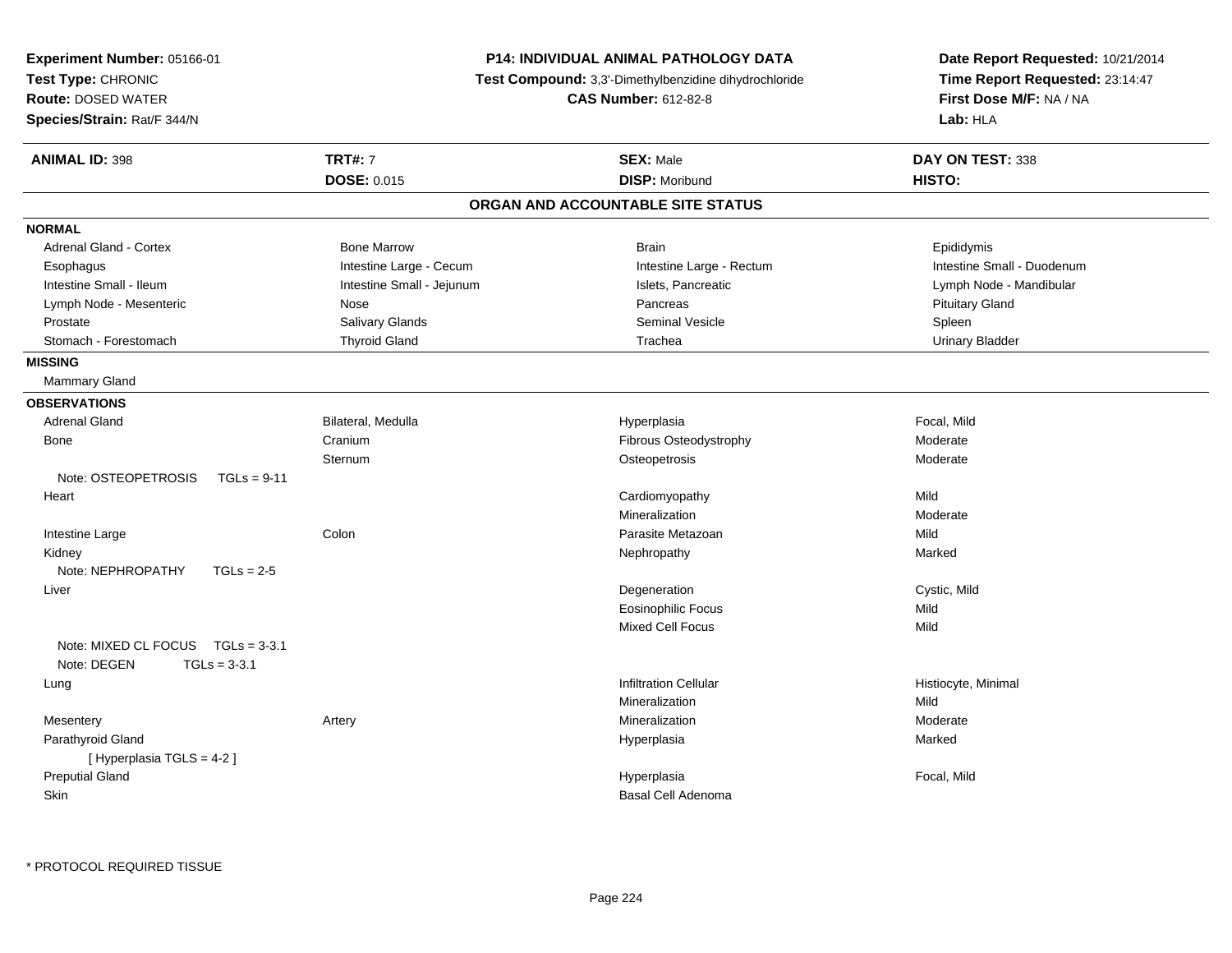| <b>Experiment Number: 05166-01</b><br>Test Type: CHRONIC<br><b>Route: DOSED WATER</b><br>Species/Strain: Rat/F 344/N |                                      | <b>P14: INDIVIDUAL ANIMAL PATHOLOGY DATA</b><br>Test Compound: 3,3'-Dimethylbenzidine dihydrochloride<br><b>CAS Number: 612-82-8</b> | Date Report Requested: 10/21/2014<br>Time Report Requested: 23:14:47<br>First Dose M/F: NA / NA<br>Lab: HLA |
|----------------------------------------------------------------------------------------------------------------------|--------------------------------------|--------------------------------------------------------------------------------------------------------------------------------------|-------------------------------------------------------------------------------------------------------------|
| <b>ANIMAL ID: 398</b>                                                                                                | <b>TRT#: 7</b><br><b>DOSE: 0.015</b> | <b>SEX: Male</b><br><b>DISP: Moribund</b>                                                                                            | DAY ON TEST: 338<br><b>HISTO:</b>                                                                           |
|                                                                                                                      |                                      | ORGAN AND ACCOUNTABLE SITE STATUS                                                                                                    |                                                                                                             |
|                                                                                                                      |                                      | <b>Basal Cell Carcinoma</b>                                                                                                          |                                                                                                             |
| Note: BASAL CEL CARC<br>Note: BASAL CEL ADEN                                                                         | $TGLs = 6-10.2$<br>$TGLs = 5-10.1$   |                                                                                                                                      |                                                                                                             |
| Stomach<br>Note: MINERALIZATION                                                                                      | Glandular<br>$TGLs = 7-6$            | Mineralization                                                                                                                       | Marked                                                                                                      |
| <b>Testes</b>                                                                                                        |                                      | Hypospermia                                                                                                                          | Moderate                                                                                                    |
| Note: HYPOSPERMIA                                                                                                    | $TGLs = 1-8$                         |                                                                                                                                      |                                                                                                             |
| Thymus                                                                                                               | <b>Epithel Cell</b>                  | Hyperplasia                                                                                                                          | Mild                                                                                                        |
| <b>Tissue NOS</b><br>Note: TISSUE NOS = AORTA.                                                                       |                                      | Mineralization                                                                                                                       | Moderate                                                                                                    |
| Zymbal's Gland<br>Note: ADENOMA                                                                                      | <b>Bilateral</b><br>$TGLs = 8-10$    | Adenoma                                                                                                                              |                                                                                                             |
| PRIMARY CAUSE OF DEATH                                                                                               |                                      |                                                                                                                                      |                                                                                                             |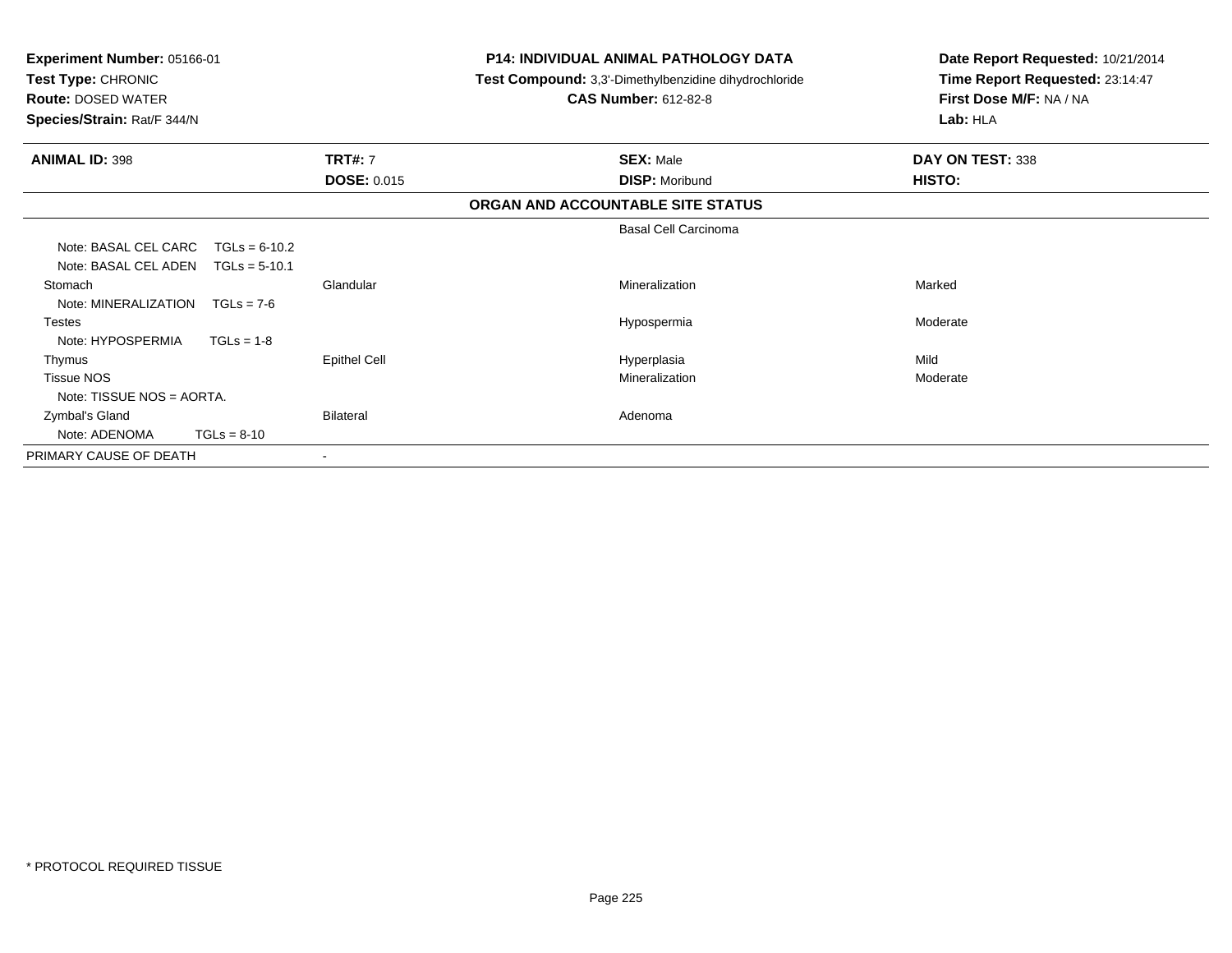| Experiment Number: 05166-01<br>Test Type: CHRONIC<br><b>Route: DOSED WATER</b><br>Species/Strain: Rat/F 344/N    | P14: INDIVIDUAL ANIMAL PATHOLOGY DATA<br>Test Compound: 3,3'-Dimethylbenzidine dihydrochloride<br><b>CAS Number: 612-82-8</b> |                                   | Date Report Requested: 10/21/2014<br>Time Report Requested: 23:14:47<br>First Dose M/F: NA / NA<br>Lab: HLA |
|------------------------------------------------------------------------------------------------------------------|-------------------------------------------------------------------------------------------------------------------------------|-----------------------------------|-------------------------------------------------------------------------------------------------------------|
| <b>ANIMAL ID: 399</b>                                                                                            | <b>TRT#: 7</b>                                                                                                                | <b>SEX: Male</b>                  | DAY ON TEST: 312                                                                                            |
|                                                                                                                  | <b>DOSE: 0.015</b>                                                                                                            | <b>DISP: Dead</b>                 | HISTO:                                                                                                      |
|                                                                                                                  |                                                                                                                               | ORGAN AND ACCOUNTABLE SITE STATUS |                                                                                                             |
| <b>NORMAL</b>                                                                                                    |                                                                                                                               |                                   |                                                                                                             |
| Adrenal Gland - Cortex                                                                                           | Adrenal Gland - Medulla                                                                                                       | <b>Bone Marrow</b>                | Epididymis                                                                                                  |
| Esophagus                                                                                                        | Intestine Large - Cecum                                                                                                       | Intestine Large - Colon           | Intestine Large - Rectum                                                                                    |
| Intestine Small - Duodenum                                                                                       | Intestine Small - Jejunum                                                                                                     | Islets, Pancreatic                | Lymph Node - Mandibular                                                                                     |
| Lymph Node - Mesenteric                                                                                          | Nose                                                                                                                          | Pancreas                          | Parathyroid Gland                                                                                           |
| <b>Pituitary Gland</b>                                                                                           | <b>Preputial Gland</b>                                                                                                        | Prostate                          | <b>Salivary Glands</b>                                                                                      |
| <b>Seminal Vesicle</b>                                                                                           | Stomach - Forestomach                                                                                                         | Stomach - Glandular               | <b>Testes</b>                                                                                               |
| Thymus                                                                                                           | <b>Thyroid Gland</b>                                                                                                          | Trachea                           | <b>Urinary Bladder</b>                                                                                      |
| <b>MISSING</b>                                                                                                   |                                                                                                                               |                                   |                                                                                                             |
| Mammary Gland                                                                                                    |                                                                                                                               |                                   |                                                                                                             |
| <b>AUTO PRECLUDES DIAG.</b>                                                                                      |                                                                                                                               |                                   |                                                                                                             |
| Intestine Small - Ileum                                                                                          |                                                                                                                               |                                   |                                                                                                             |
| <b>OBSERVATIONS</b>                                                                                              |                                                                                                                               |                                   |                                                                                                             |
| <b>Brain</b>                                                                                                     | <b>Brain Stem</b>                                                                                                             | Inflammation                      | Acute, Minimal                                                                                              |
| Heart                                                                                                            | Myocardium                                                                                                                    | Inflammation                      | Acute, Moderate                                                                                             |
|                                                                                                                  | <b>Mitral Valve</b>                                                                                                           | Thrombosis                        | Marked                                                                                                      |
| Note: THROMBUS<br>$TGLs = 9-3$                                                                                   |                                                                                                                               |                                   |                                                                                                             |
| Kidney                                                                                                           |                                                                                                                               | Inflammation                      | Acute, Mild                                                                                                 |
|                                                                                                                  |                                                                                                                               | Nephropathy                       | Moderate                                                                                                    |
| Note: NEPHROPATHY<br>$TGLs = 4-5$                                                                                |                                                                                                                               |                                   |                                                                                                             |
| Liver                                                                                                            |                                                                                                                               | <b>Eosinophilic Focus</b>         | Mild                                                                                                        |
|                                                                                                                  |                                                                                                                               | Hematopoietic Cell Proliferation  | Minimal                                                                                                     |
|                                                                                                                  |                                                                                                                               | Hepatodiaphragmatic Nodule        |                                                                                                             |
|                                                                                                                  |                                                                                                                               | Inflammation                      | Acute, Multifocal, Mild                                                                                     |
|                                                                                                                  | Centrilobular                                                                                                                 | <b>Necrosis</b>                   | Coagulative, Moderate                                                                                       |
|                                                                                                                  |                                                                                                                               | Neoplastic Nodule                 | Multiple                                                                                                    |
| Note: ANOM HEPAT LOB TGLs = 2-3.1<br>Note: NECROSIS<br>$TGLs = 1,3-3.1+3.2$<br>Note: NEOPLASTIC NOD TGLs = 2-3.2 |                                                                                                                               |                                   |                                                                                                             |
| Lung<br>Note: HYPERPLASIA<br>$TGLS = 8-4+4.1$                                                                    | Alveolar Epith                                                                                                                | Hyperplasia                       | Multifocal, Moderate                                                                                        |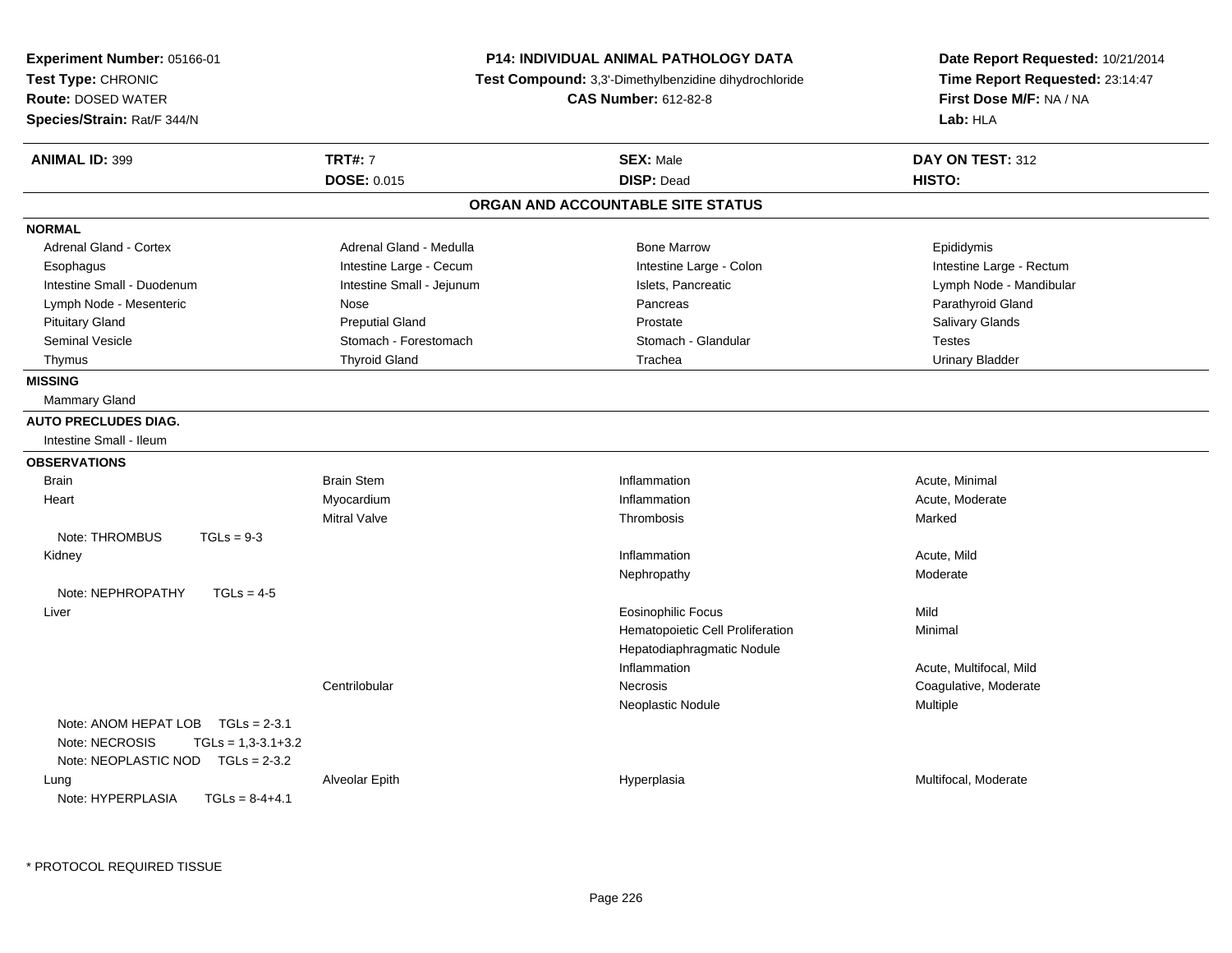| <b>Experiment Number: 05166-01</b><br><b>Test Type: CHRONIC</b><br><b>Route: DOSED WATER</b><br>Species/Strain: Rat/F 344/N<br><b>ANIMAL ID: 399</b><br><b>TRT#: 7</b><br><b>DOSE: 0.015</b> |             | <b>P14: INDIVIDUAL ANIMAL PATHOLOGY DATA</b><br>Test Compound: 3,3'-Dimethylbenzidine dihydrochloride<br><b>CAS Number: 612-82-8</b> | Date Report Requested: 10/21/2014<br>Time Report Requested: 23:14:47<br>First Dose M/F: NA / NA<br>Lab: HLA |
|----------------------------------------------------------------------------------------------------------------------------------------------------------------------------------------------|-------------|--------------------------------------------------------------------------------------------------------------------------------------|-------------------------------------------------------------------------------------------------------------|
|                                                                                                                                                                                              |             | <b>SEX: Male</b><br><b>DISP: Dead</b>                                                                                                | DAY ON TEST: 312<br>HISTO:                                                                                  |
|                                                                                                                                                                                              |             | ORGAN AND ACCOUNTABLE SITE STATUS                                                                                                    |                                                                                                             |
| Lymph Node<br>Skin                                                                                                                                                                           | Mediastinal | Hemorrhage<br><b>Fibrosis</b><br>Squamous Cell Papilloma                                                                             | Mild<br>Multifocal, Marked                                                                                  |
| Note: FIBROSIS<br>$TGLs = 5.6 - 10.1$<br>Note: SQ CL PAPILLOM<br>$TGLs = 10-10.2$                                                                                                            |             |                                                                                                                                      |                                                                                                             |
| Spleen<br>Note: HEMA CELL PROL<br>$TGLs = 7-3$                                                                                                                                               |             | Hematopoietic Cell Proliferation                                                                                                     | Moderate                                                                                                    |
| Zymbal's Gland                                                                                                                                                                               | Bilateral   | Hyperplasia                                                                                                                          | Squamous, Focal, Mild                                                                                       |
| PRIMARY CAUSE OF DEATH                                                                                                                                                                       | ٠           |                                                                                                                                      |                                                                                                             |
| Animal Note: BACTERIAL COLONIZATION IN MULTIPLE ORGANS.                                                                                                                                      |             |                                                                                                                                      |                                                                                                             |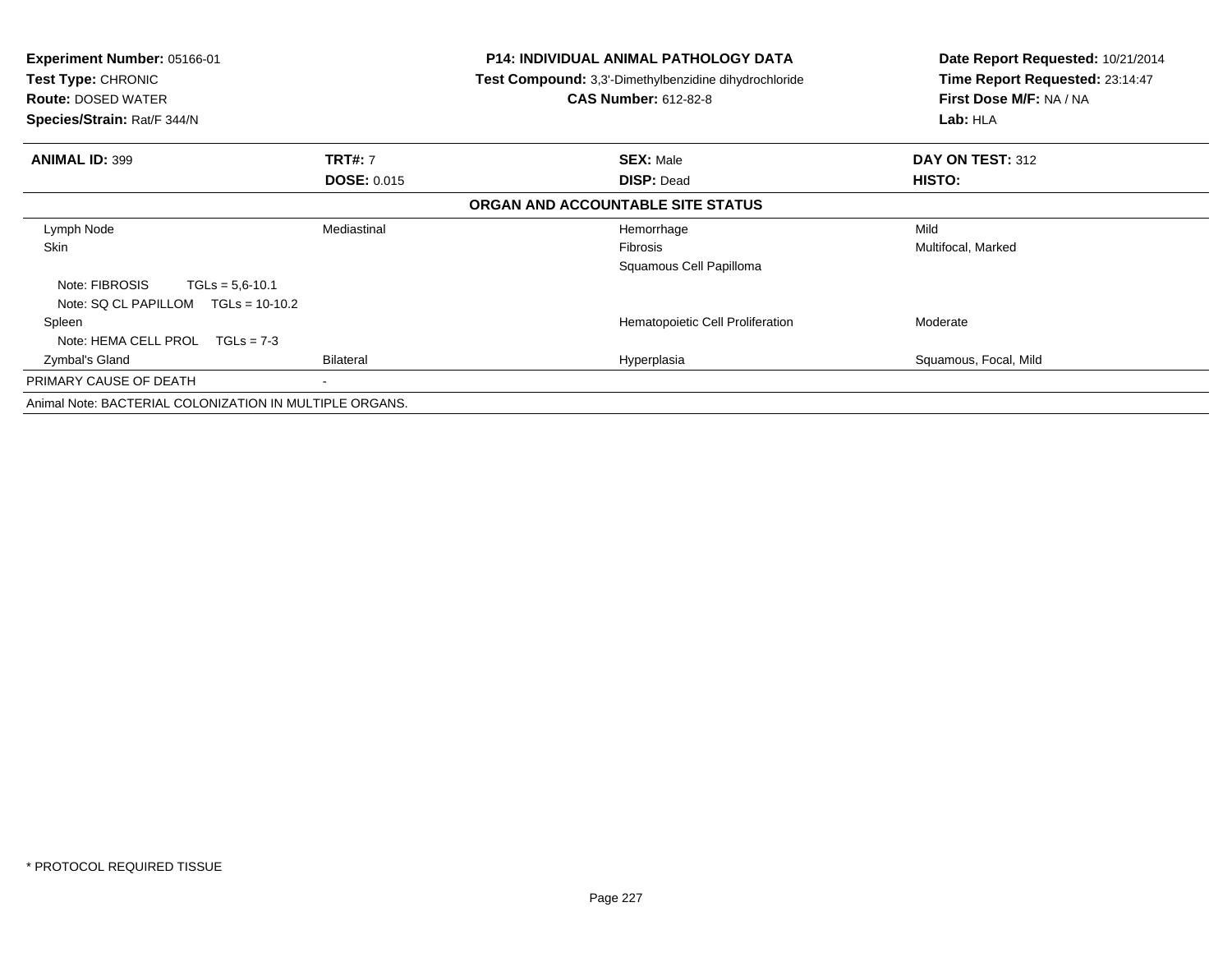| Experiment Number: 05166-01                                                                                 |                         | <b>P14: INDIVIDUAL ANIMAL PATHOLOGY DATA</b>          | Date Report Requested: 10/21/2014  |
|-------------------------------------------------------------------------------------------------------------|-------------------------|-------------------------------------------------------|------------------------------------|
| Test Type: CHRONIC                                                                                          |                         | Test Compound: 3,3'-Dimethylbenzidine dihydrochloride | Time Report Requested: 23:14:47    |
| <b>Route: DOSED WATER</b>                                                                                   |                         | <b>CAS Number: 612-82-8</b>                           | First Dose M/F: NA / NA            |
| Species/Strain: Rat/F 344/N                                                                                 |                         |                                                       | Lab: HLA                           |
| <b>ANIMAL ID: 400</b>                                                                                       | <b>TRT#: 7</b>          | <b>SEX: Male</b>                                      | DAY ON TEST: 309                   |
|                                                                                                             | DOSE: 0.015             | <b>DISP: Moribund</b>                                 | HISTO:                             |
|                                                                                                             |                         | ORGAN AND ACCOUNTABLE SITE STATUS                     |                                    |
| <b>NORMAL</b>                                                                                               |                         |                                                       |                                    |
| Adrenal Gland - Cortex                                                                                      | Adrenal Gland - Medulla | <b>Bone Marrow</b>                                    | <b>Brain</b>                       |
| Epididymis                                                                                                  | Esophagus               | Intestine Large - Cecum                               | Intestine Large - Rectum           |
| Intestine Small - Duodenum                                                                                  | Intestine Small - Ileum | Intestine Small - Jejunum                             | Islets, Pancreatic                 |
| Lymph Node - Mesenteric                                                                                     | Mammary Gland           | Nose                                                  | Pancreas                           |
| Parathyroid Gland                                                                                           | <b>Pituitary Gland</b>  | <b>Preputial Gland</b>                                | Prostate                           |
| Salivary Glands                                                                                             | <b>Seminal Vesicle</b>  | Spleen                                                | Stomach - Forestomach              |
| Stomach - Glandular                                                                                         | <b>Testes</b>           | Thymus                                                | <b>Thyroid Gland</b>               |
| Trachea                                                                                                     | <b>Urinary Bladder</b>  |                                                       |                                    |
| <b>OBSERVATIONS</b>                                                                                         |                         |                                                       |                                    |
| Heart                                                                                                       |                         | Cardiomyopathy                                        | Mild                               |
| Intestine Large                                                                                             | Colon                   | Polyp Adenomatous                                     |                                    |
| Note: POLYP ADENOMAT $TGLs = 5-7.1$                                                                         |                         |                                                       |                                    |
| Kidney                                                                                                      |                         | Nephropathy                                           | Marked                             |
| Note: NEPHROPATHY<br>$TGLs = 3-5$                                                                           |                         |                                                       |                                    |
| Liver                                                                                                       |                         | Degeneration                                          | Cystic, Mild                       |
|                                                                                                             |                         | <b>Eosinophilic Focus</b>                             | Moderate                           |
|                                                                                                             |                         | Inflammation                                          | Granulomatous, Multifocal, Minimal |
|                                                                                                             |                         | <b>Mixed Cell Focus</b>                               | Mild                               |
|                                                                                                             |                         | Neoplastic Nodule                                     |                                    |
| Note: DEGEN<br>$TGLs = 1,2-3.1$<br>Note: MIXED CL FOCUS TGLs = 2-3.1<br>Note: NEOPLASTIC NOD TGLs = 1,2-3.1 |                         |                                                       |                                    |
| Lung                                                                                                        |                         | Carcinoma                                             | Metastatic (Zymbal'S Gland)        |
|                                                                                                             | Alveolar Epith          | Hyperplasia                                           | Multifocal, Moderate               |
|                                                                                                             |                         | <b>Infiltration Cellular</b>                          | Histiocyte, Minimal                |
| Note: HYPERPLASIA<br>$TGLs = 7-4$                                                                           |                         |                                                       |                                    |
| Lymph Node                                                                                                  | Mandibular              | Hyperplasia                                           | Lymphoid, Moderate                 |
| <b>Skin</b>                                                                                                 |                         | Squamous Cell Papilloma                               |                                    |
| Note: SQ CL PAPILLOM<br>$TGLs = 6-10.2$                                                                     |                         |                                                       |                                    |
| Zymbal's Gland                                                                                              |                         | Carcinoma                                             |                                    |
|                                                                                                             |                         |                                                       |                                    |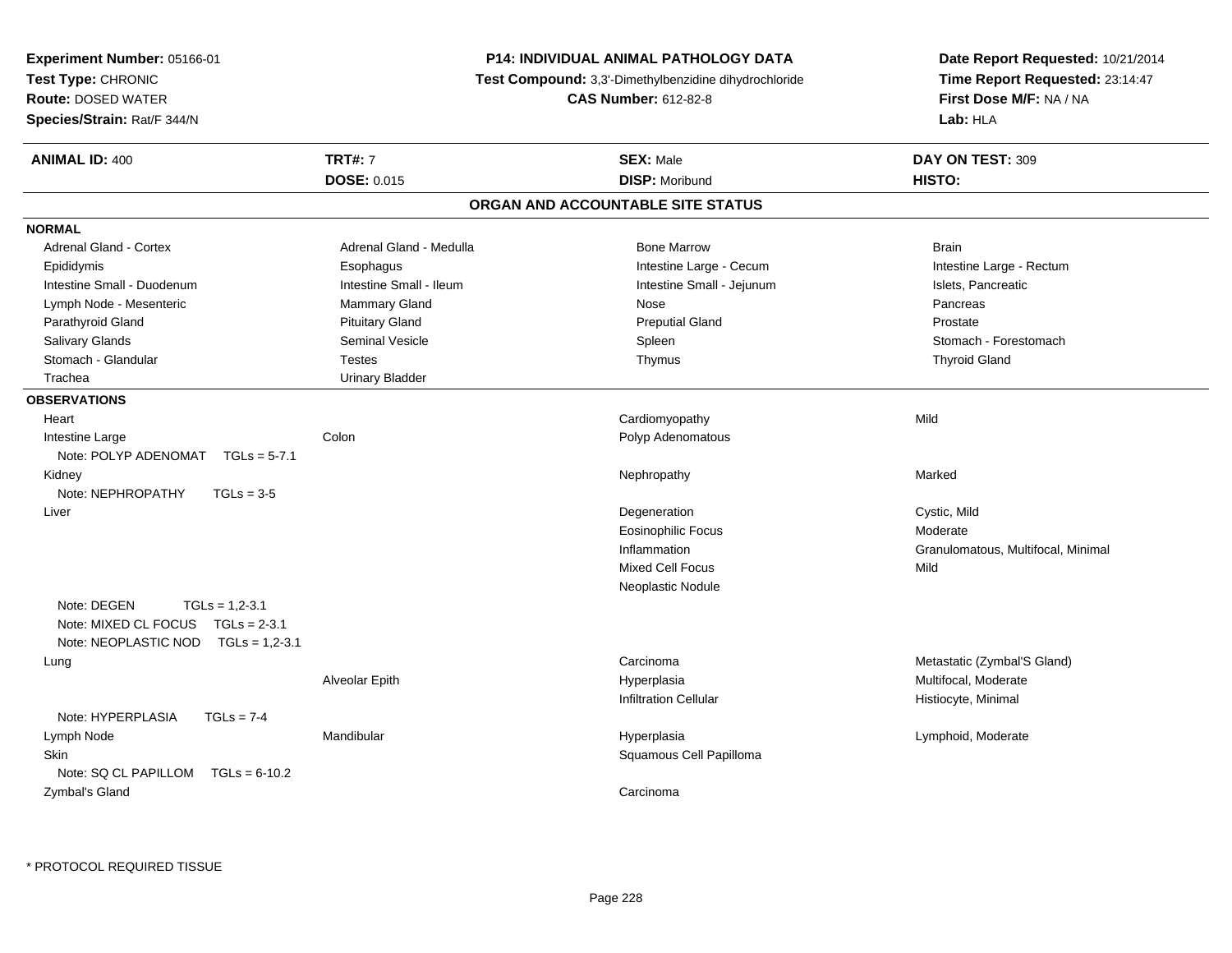| Experiment Number: 05166-01<br><b>Test Type: CHRONIC</b>      |                 |  | <b>P14: INDIVIDUAL ANIMAL PATHOLOGY DATA</b><br>Test Compound: 3,3'-Dimethylbenzidine dihydrochloride<br><b>CAS Number: 612-82-8</b> | Date Report Requested: 10/21/2014<br>Time Report Requested: 23:14:47 |
|---------------------------------------------------------------|-----------------|--|--------------------------------------------------------------------------------------------------------------------------------------|----------------------------------------------------------------------|
| <b>Route: DOSED WATER</b><br>Species/Strain: Rat/F 344/N      |                 |  |                                                                                                                                      | First Dose M/F: NA / NA<br>Lab: HLA                                  |
| <b>TRT#: 7</b><br><b>ANIMAL ID: 400</b><br><b>DOSE: 0.015</b> |                 |  | <b>SEX: Male</b><br><b>DISP: Moribund</b>                                                                                            | DAY ON TEST: 309<br>HISTO:                                           |
|                                                               |                 |  | ORGAN AND ACCOUNTABLE SITE STATUS                                                                                                    |                                                                      |
| Note: CARCINOMA                                               | $TGLs = 4-10.1$ |  |                                                                                                                                      |                                                                      |
| PRIMARY CAUSE OF DEATH                                        |                 |  |                                                                                                                                      |                                                                      |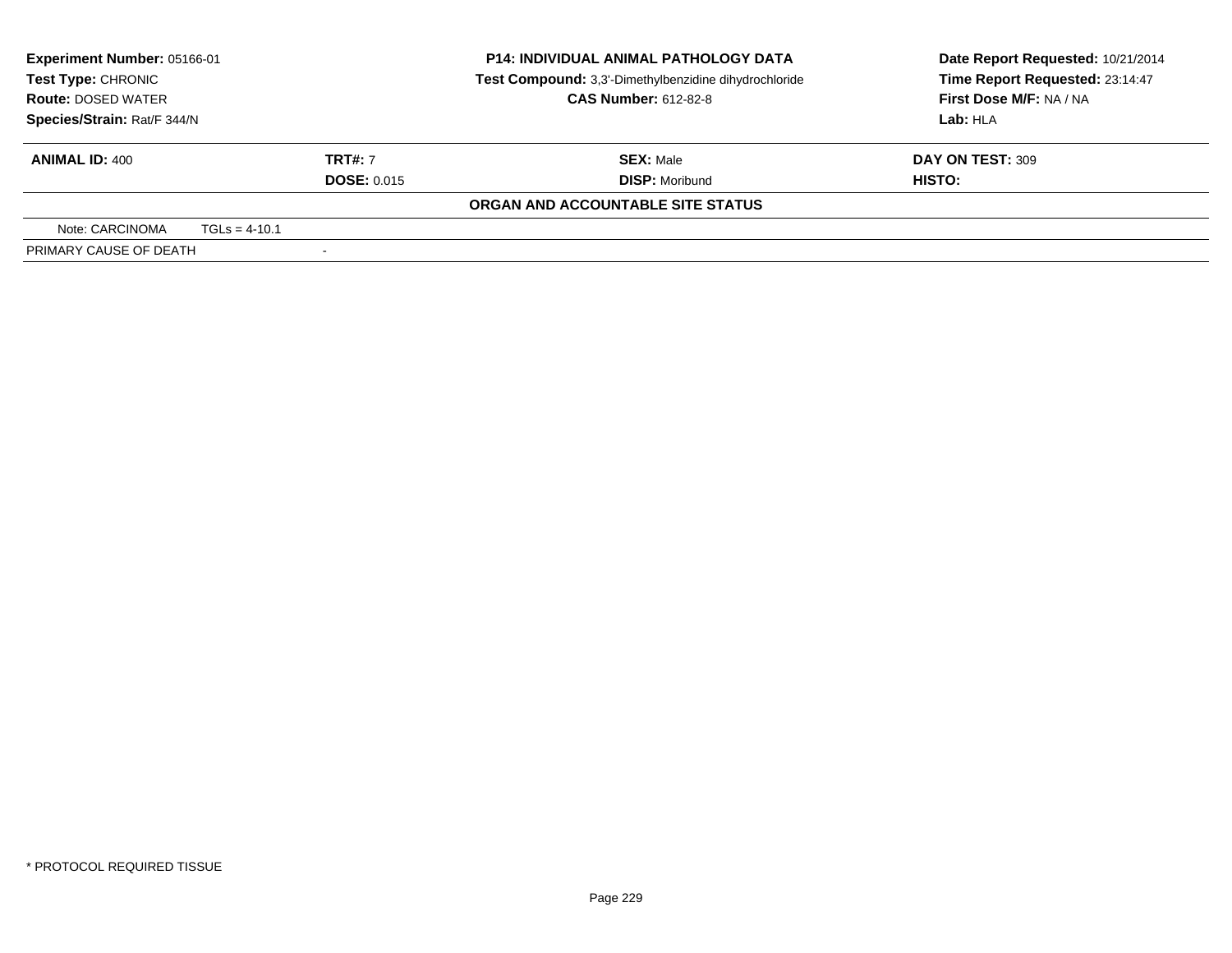| Experiment Number: 05166-01                     |                          | P14: INDIVIDUAL ANIMAL PATHOLOGY DATA                 | Date Report Requested: 10/21/2014 |  |
|-------------------------------------------------|--------------------------|-------------------------------------------------------|-----------------------------------|--|
| Test Type: CHRONIC<br><b>Route: DOSED WATER</b> |                          | Test Compound: 3,3'-Dimethylbenzidine dihydrochloride | Time Report Requested: 23:14:47   |  |
|                                                 |                          | <b>CAS Number: 612-82-8</b>                           | First Dose M/F: NA / NA           |  |
| Species/Strain: Rat/F 344/N                     |                          |                                                       | Lab: HLA                          |  |
| <b>ANIMAL ID: 401</b>                           | <b>TRT#: 7</b>           | <b>SEX: Male</b>                                      | DAY ON TEST: 352                  |  |
|                                                 | <b>DOSE: 0.015</b>       | <b>DISP: Moribund</b>                                 | HISTO:                            |  |
|                                                 |                          | ORGAN AND ACCOUNTABLE SITE STATUS                     |                                   |  |
| <b>NORMAL</b>                                   |                          |                                                       |                                   |  |
| Adrenal Gland - Cortex                          | <b>Bone Marrow</b>       | <b>Brain</b>                                          | Epididymis                        |  |
| Esophagus                                       | Heart                    | Intestine Large - Cecum                               | Intestine Large - Rectum          |  |
| Intestine Small - Duodenum                      | Intestine Small - Ileum  | Intestine Small - Jejunum                             | Islets, Pancreatic                |  |
| Lung                                            | Lymph Node - Mandibular  | Lymph Node - Mesenteric                               | Mammary Gland                     |  |
| Nose                                            | Pancreas                 | <b>Pituitary Gland</b>                                | <b>Preputial Gland</b>            |  |
| Salivary Glands                                 | <b>Seminal Vesicle</b>   | Spleen                                                | Stomach - Forestomach             |  |
| <b>Testes</b>                                   | Thymus                   | <b>Thyroid Gland</b>                                  | Trachea                           |  |
| <b>Urinary Bladder</b>                          | Zymbal's Gland           |                                                       |                                   |  |
| <b>OBSERVATIONS</b>                             |                          |                                                       |                                   |  |
| <b>Adrenal Gland</b>                            | Medulla                  | Pheochromocytoma Benign                               |                                   |  |
| [ Pheochromocytoma Benign TGLS = 2-2 ]          |                          |                                                       |                                   |  |
| Intestine Large                                 | Artery, Colon            | Inflammation                                          | Necrotizing, Marked               |  |
|                                                 | Colon                    | Polyp Adenomatous                                     | <b>Multiple</b>                   |  |
| Note: POLYP ADENOMAT $TGLs = 4.5-7.1+7.2$       |                          |                                                       |                                   |  |
| Kidney                                          |                          | Nephropathy                                           | Marked                            |  |
| Note: NEPHROPATHY<br>$TGLs = 6.7-5$             |                          |                                                       |                                   |  |
| Liver                                           |                          | Degeneration                                          | Cystic, Moderate                  |  |
|                                                 |                          | <b>Eosinophilic Focus</b>                             | Moderate                          |  |
|                                                 | Caudate Lobe, Periportal | Fibrosis                                              | Moderate                          |  |
|                                                 |                          | Hepatocellular Carcinoma                              | Multiple                          |  |
|                                                 |                          | Neoplastic Nodule                                     |                                   |  |
|                                                 | Caudate Lobe             | Regeneration                                          | Moderate                          |  |
| Note: [NEOPLASTIC NOD ] TGLs = 11,14-3.2        |                          |                                                       |                                   |  |
| Note: EOSIN FOCUS<br>$TGLs = 9-3.1$             |                          |                                                       |                                   |  |
| Note: DEGEN<br>$TGLs = 10,12-3.1$               |                          |                                                       |                                   |  |
| Note: [ HEPATOCLR CARC ] TGLs = 11,14-3.1       |                          |                                                       |                                   |  |
| [Degeneration TGLS = 13-3.2]                    |                          |                                                       |                                   |  |
| Parathyroid Gland                               |                          | Hyperplasia                                           | Moderate                          |  |
| Note: HYPERPLASIA<br>$TGLs = 8-2$               |                          |                                                       |                                   |  |
| Prostate                                        |                          | Hyperplasia                                           | Focal, Mild                       |  |
|                                                 |                          |                                                       |                                   |  |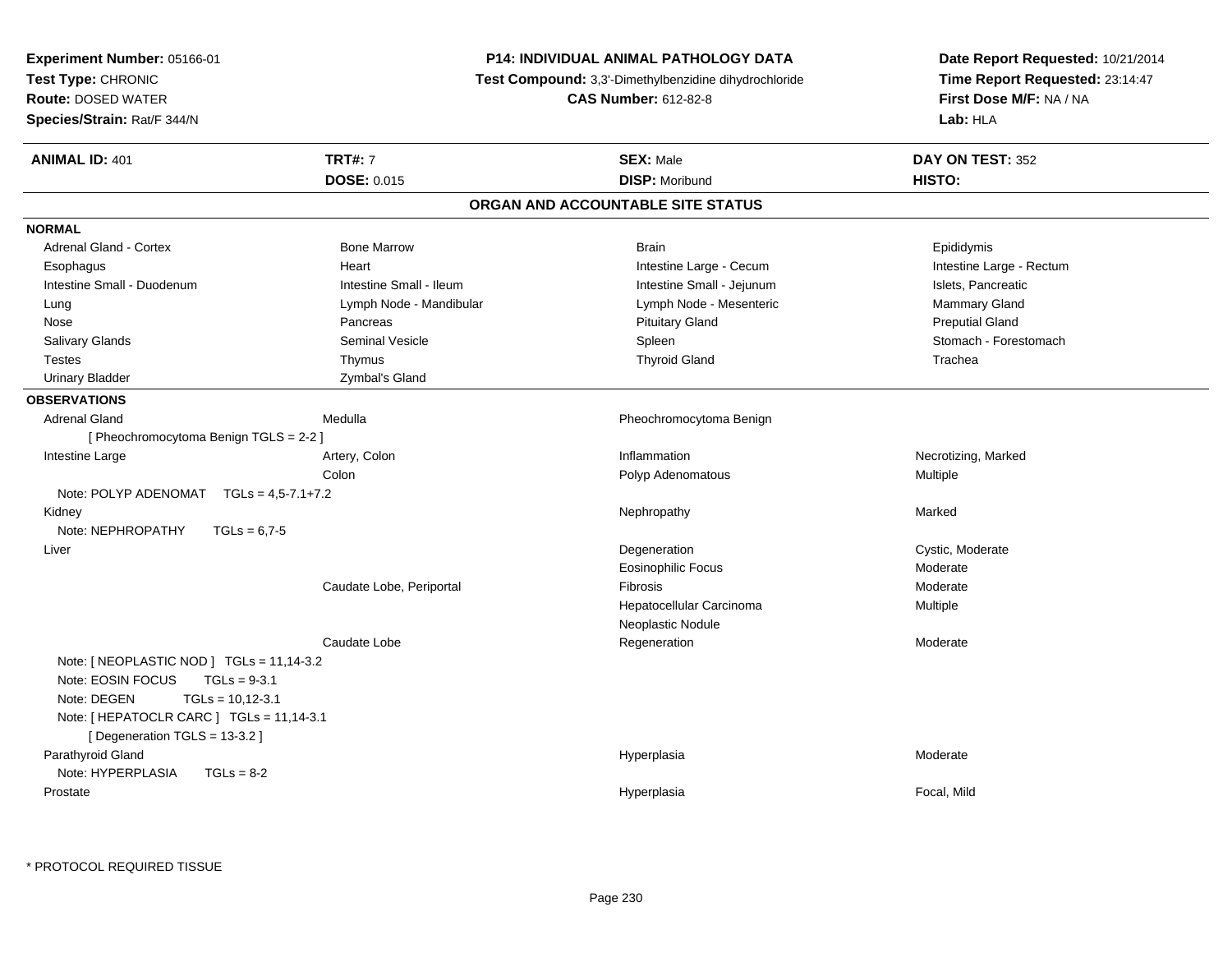| Experiment Number: 05166-01<br>Test Type: CHRONIC<br><b>Route: DOSED WATER</b><br>Species/Strain: Rat/F 344/N |                            | <b>P14: INDIVIDUAL ANIMAL PATHOLOGY DATA</b><br>Test Compound: 3,3'-Dimethylbenzidine dihydrochloride<br><b>CAS Number: 612-82-8</b> | Date Report Requested: 10/21/2014<br>Time Report Requested: 23:14:47<br>First Dose M/F: NA / NA |
|---------------------------------------------------------------------------------------------------------------|----------------------------|--------------------------------------------------------------------------------------------------------------------------------------|-------------------------------------------------------------------------------------------------|
|                                                                                                               |                            |                                                                                                                                      | Lab: HLA                                                                                        |
| <b>ANIMAL ID: 401</b>                                                                                         | <b>TRT#: 7</b>             | <b>SEX: Male</b>                                                                                                                     | DAY ON TEST: 352                                                                                |
|                                                                                                               | <b>DOSE: 0.015</b>         | <b>DISP: Moribund</b>                                                                                                                | HISTO:                                                                                          |
|                                                                                                               |                            | ORGAN AND ACCOUNTABLE SITE STATUS                                                                                                    |                                                                                                 |
| <b>Skin</b>                                                                                                   |                            | Basal Cell Adenoma                                                                                                                   | Multiple                                                                                        |
|                                                                                                               |                            | <b>Fibrosis</b>                                                                                                                      | Focal, Moderate                                                                                 |
| Note: BASAL CEL ADEN                                                                                          | $TGLs = 15,16,17-13+14+15$ |                                                                                                                                      |                                                                                                 |
| Note: FIBROSIS<br>$TGLs = 18-16$                                                                              |                            |                                                                                                                                      |                                                                                                 |
| Stomach                                                                                                       | Glandular                  | Degeneration                                                                                                                         | Cystic, Mild                                                                                    |
| PRIMARY CAUSE OF DEATH                                                                                        |                            |                                                                                                                                      |                                                                                                 |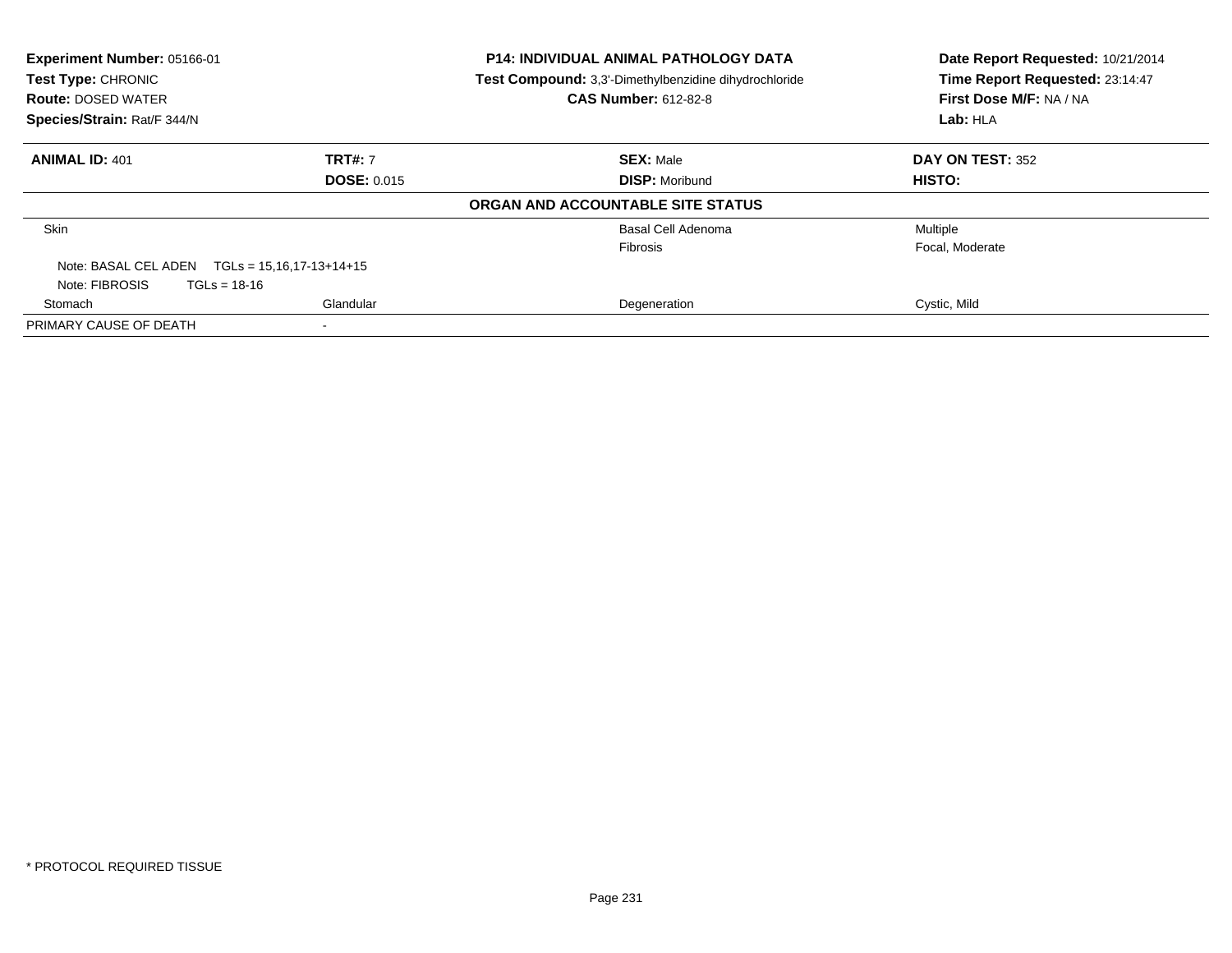| Experiment Number: 05166-01<br>Test Type: CHRONIC<br><b>Route: DOSED WATER</b><br>Species/Strain: Rat/F 344/N |                            | <b>P14: INDIVIDUAL ANIMAL PATHOLOGY DATA</b><br>Test Compound: 3,3'-Dimethylbenzidine dihydrochloride<br><b>CAS Number: 612-82-8</b> | Date Report Requested: 10/21/2014<br>Time Report Requested: 23:14:47<br>First Dose M/F: NA / NA<br>Lab: HLA |
|---------------------------------------------------------------------------------------------------------------|----------------------------|--------------------------------------------------------------------------------------------------------------------------------------|-------------------------------------------------------------------------------------------------------------|
| <b>ANIMAL ID: 402</b>                                                                                         | <b>TRT#: 7</b>             | <b>SEX: Male</b>                                                                                                                     | DAY ON TEST: 333                                                                                            |
|                                                                                                               | DOSE: 0.015                | <b>DISP: Dead</b>                                                                                                                    | HISTO:                                                                                                      |
|                                                                                                               |                            | ORGAN AND ACCOUNTABLE SITE STATUS                                                                                                    |                                                                                                             |
| <b>NORMAL</b>                                                                                                 |                            |                                                                                                                                      |                                                                                                             |
| Adrenal Gland - Cortex                                                                                        | Adrenal Gland - Medulla    | <b>Brain</b>                                                                                                                         | Epididymis                                                                                                  |
| Esophagus                                                                                                     | Intestine Large - Rectum   | Lymph Node - Mandibular                                                                                                              | Mammary Gland                                                                                               |
| Nose                                                                                                          | Parathyroid Gland          | <b>Pituitary Gland</b>                                                                                                               | Prostate                                                                                                    |
| Salivary Glands                                                                                               | <b>Seminal Vesicle</b>     | Skin                                                                                                                                 | Stomach - Forestomach                                                                                       |
| Stomach - Glandular                                                                                           | <b>Testes</b>              | <b>Thyroid Gland</b>                                                                                                                 | Trachea                                                                                                     |
| <b>Urinary Bladder</b>                                                                                        |                            |                                                                                                                                      |                                                                                                             |
| <b>MISSING</b>                                                                                                |                            |                                                                                                                                      |                                                                                                             |
| Intestine Large - Colon                                                                                       | Intestine Small - Duodenum | Intestine Small - Ileum                                                                                                              | Intestine Small - Jejunum                                                                                   |
| Islets, Pancreatic                                                                                            | Lymph Node - Mesenteric    | Pancreas                                                                                                                             | Spleen                                                                                                      |
| <b>OBSERVATIONS</b>                                                                                           |                            |                                                                                                                                      |                                                                                                             |
| <b>Bone Marrow</b>                                                                                            |                            | Atrophy                                                                                                                              | Moderate                                                                                                    |
|                                                                                                               |                            | Hemorrhage                                                                                                                           | Moderate                                                                                                    |
| Heart                                                                                                         |                            | Cardiomyopathy                                                                                                                       | Mild                                                                                                        |
| Intestine Large                                                                                               | Cecum                      | Polyp Adenomatous                                                                                                                    |                                                                                                             |
| Note: POLYP ADENOMAT<br>$TGLs = 4-7$                                                                          |                            |                                                                                                                                      |                                                                                                             |
| Kidney                                                                                                        |                            | Nephropathy                                                                                                                          | Marked                                                                                                      |
| Liver                                                                                                         |                            | <b>Basophilic Focus</b>                                                                                                              | Mild                                                                                                        |
|                                                                                                               |                            | Degeneration                                                                                                                         | Cystic, Moderate                                                                                            |
|                                                                                                               |                            | Eosinophilic Focus                                                                                                                   | Mild                                                                                                        |
|                                                                                                               | Centrilobular              | Necrosis                                                                                                                             | Coagulative, Mild                                                                                           |
|                                                                                                               |                            | Neoplastic Nodule                                                                                                                    |                                                                                                             |
| Note: NEOPLASTIC NOD $TGLs = 3-3.1+3.2$                                                                       |                            |                                                                                                                                      |                                                                                                             |
| Note: SARCOMA<br>$TGLs = 1-3.2+3.3$                                                                           |                            |                                                                                                                                      |                                                                                                             |
| Note: DEGEN<br>$TGLs = 2-3.1+3.2+3.3$                                                                         |                            |                                                                                                                                      |                                                                                                             |
| Lung                                                                                                          |                            | <b>Infiltration Cellular</b>                                                                                                         | Histiocyte, Minimal                                                                                         |
| <b>Preputial Gland</b>                                                                                        |                            | Atrophy                                                                                                                              | Moderate                                                                                                    |
|                                                                                                               |                            | Hyperplasia                                                                                                                          | Squamous, Focal, Mild                                                                                       |
| Thymus                                                                                                        |                            | Congestion                                                                                                                           | Moderate                                                                                                    |
|                                                                                                               |                            | Depletion Lymphoid                                                                                                                   | Moderate                                                                                                    |
| Zymbal's Gland                                                                                                |                            | Adenoma                                                                                                                              |                                                                                                             |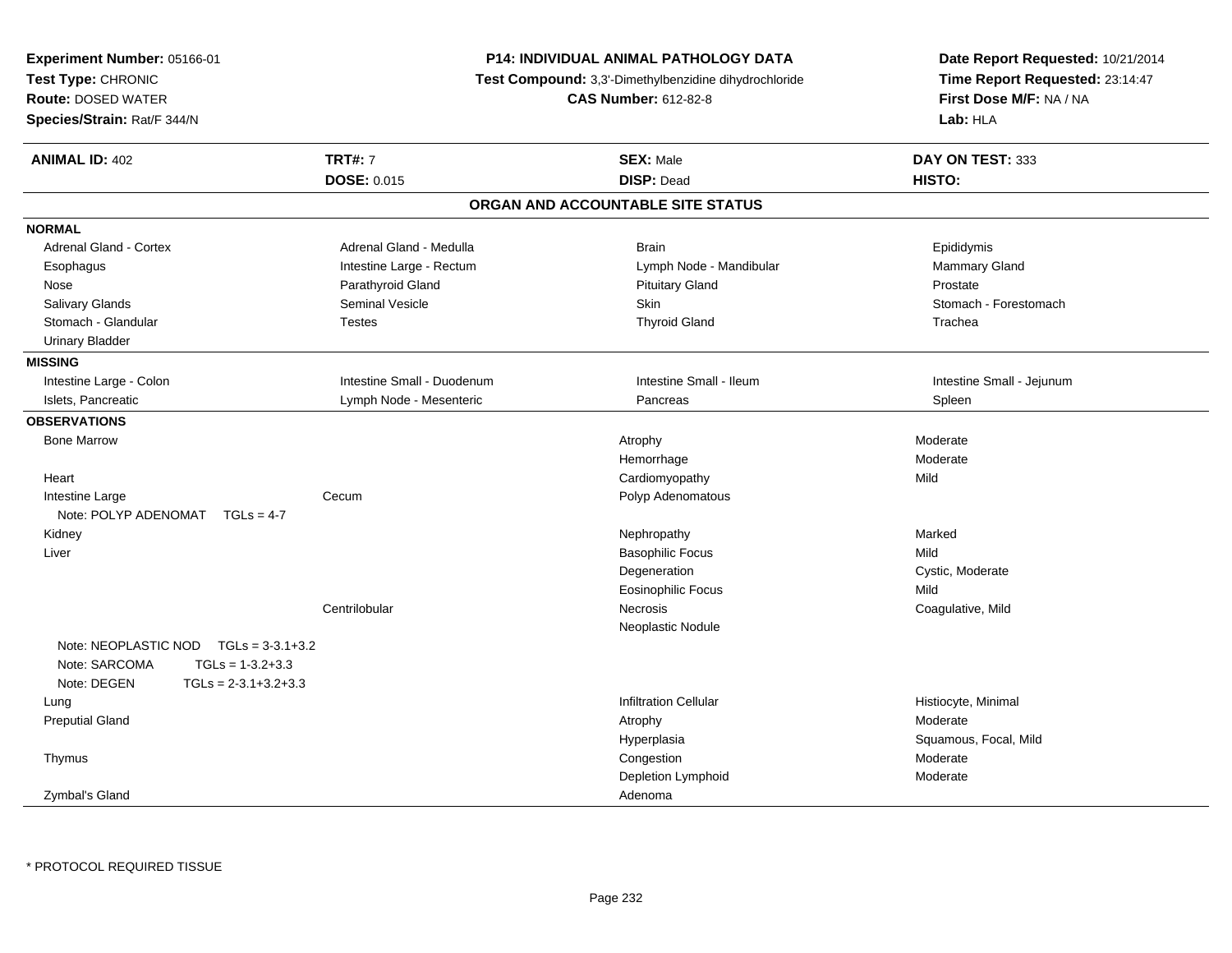| <b>Experiment Number: 05166-01</b><br><b>Test Type: CHRONIC</b><br><b>Route: DOSED WATER</b> |                    | <b>P14: INDIVIDUAL ANIMAL PATHOLOGY DATA</b><br>Test Compound: 3,3'-Dimethylbenzidine dihydrochloride | Date Report Requested: 10/21/2014<br>Time Report Requested: 23:14:47 |
|----------------------------------------------------------------------------------------------|--------------------|-------------------------------------------------------------------------------------------------------|----------------------------------------------------------------------|
|                                                                                              |                    | <b>CAS Number: 612-82-8</b>                                                                           | First Dose M/F: NA / NA                                              |
| Species/Strain: Rat/F 344/N                                                                  |                    |                                                                                                       | Lab: HLA                                                             |
| <b>ANIMAL ID: 402</b>                                                                        | <b>TRT#:</b> 7     | <b>SEX: Male</b>                                                                                      | DAY ON TEST: 333                                                     |
|                                                                                              | <b>DOSE: 0.015</b> | <b>DISP: Dead</b>                                                                                     | HISTO:                                                               |
|                                                                                              |                    | <b>ORGAN AND ACCOUNTABLE SITE STATUS</b>                                                              |                                                                      |
| PRIMARY CAUSE OF DEATH                                                                       |                    |                                                                                                       |                                                                      |
| Animal Note: ONE KIDNEY AND ADRENAL PRESENT.                                                 |                    |                                                                                                       |                                                                      |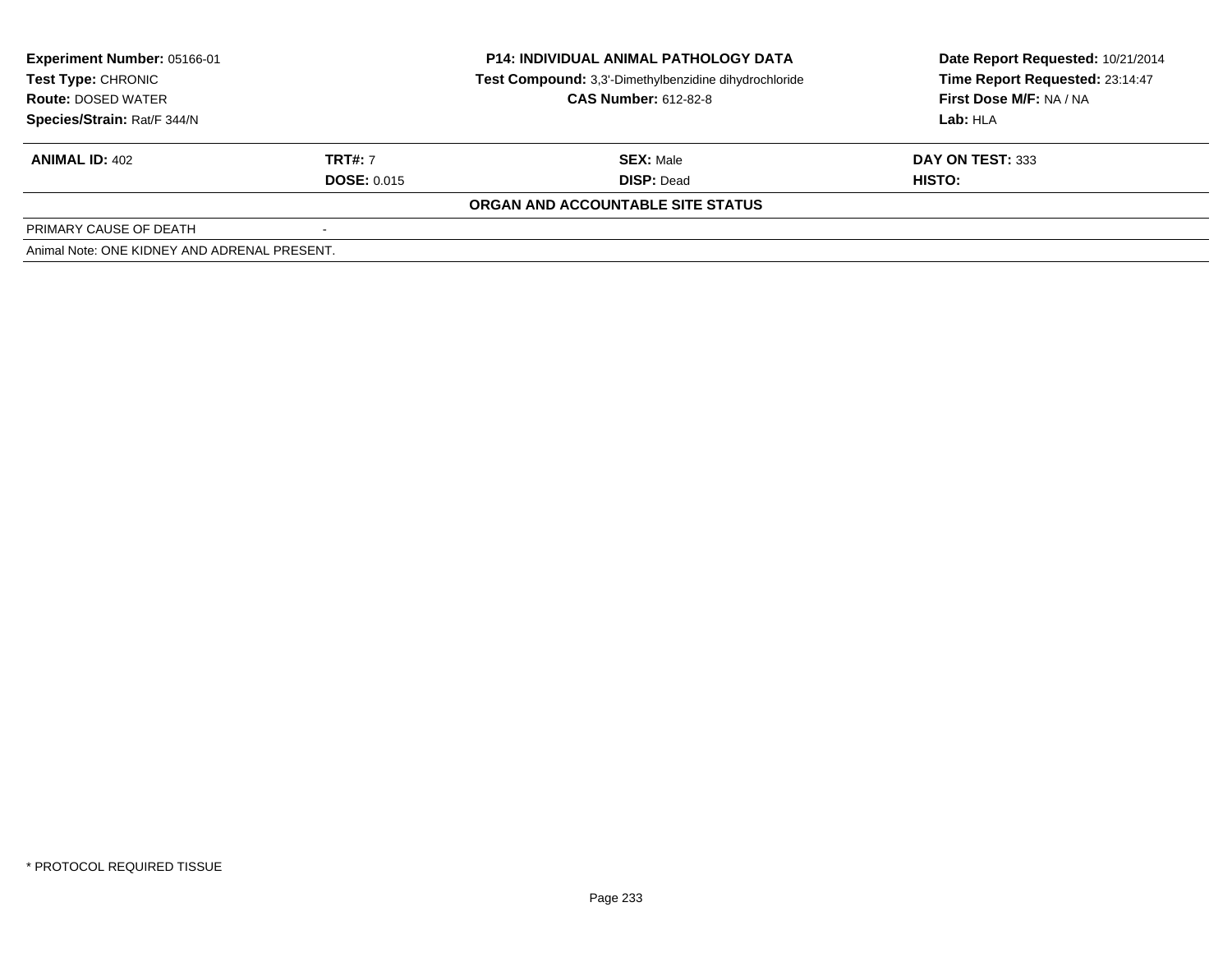| Experiment Number: 05166-01                     |                                                       | P14: INDIVIDUAL ANIMAL PATHOLOGY DATA | Date Report Requested: 10/21/2014 |  |
|-------------------------------------------------|-------------------------------------------------------|---------------------------------------|-----------------------------------|--|
| Test Type: CHRONIC                              | Test Compound: 3,3'-Dimethylbenzidine dihydrochloride |                                       | Time Report Requested: 23:14:47   |  |
| <b>Route: DOSED WATER</b>                       |                                                       | <b>CAS Number: 612-82-8</b>           | First Dose M/F: NA / NA           |  |
| Species/Strain: Rat/F 344/N                     |                                                       |                                       | Lab: HLA                          |  |
| <b>ANIMAL ID: 403</b>                           | <b>TRT#: 7</b>                                        | <b>SEX: Male</b>                      | DAY ON TEST: 264                  |  |
|                                                 | <b>DOSE: 0.015</b>                                    | <b>DISP: Moribund</b>                 | HISTO:                            |  |
|                                                 |                                                       | ORGAN AND ACCOUNTABLE SITE STATUS     |                                   |  |
| <b>NORMAL</b>                                   |                                                       |                                       |                                   |  |
| <b>Adrenal Gland - Cortex</b>                   | Adrenal Gland - Medulla                               | <b>Brain</b>                          | Epididymis                        |  |
| Esophagus                                       | Heart                                                 | Intestine Large - Cecum               | Intestine Large - Colon           |  |
| Intestine Large - Rectum                        | Intestine Small - Duodenum                            | Intestine Small - Ileum               | Intestine Small - Jejunum         |  |
| Islets, Pancreatic                              | Lymph Node - Mesenteric                               | Mammary Gland                         | Nose                              |  |
| Pancreas                                        | Parathyroid Gland                                     | <b>Pituitary Gland</b>                | <b>Preputial Gland</b>            |  |
| Prostate                                        | Salivary Glands                                       | <b>Seminal Vesicle</b>                | Skin                              |  |
| Stomach - Forestomach                           | Stomach - Glandular                                   | <b>Testes</b>                         | Thymus                            |  |
| <b>Thyroid Gland</b>                            | Trachea                                               | <b>Urinary Bladder</b>                |                                   |  |
| <b>OBSERVATIONS</b>                             |                                                       |                                       |                                   |  |
| <b>Bone Marrow</b>                              |                                                       | Hyperplasia                           | Mild                              |  |
| Kidney                                          | <b>Renal Tubule</b>                                   | Hyperplasia                           | Focal, Mild                       |  |
|                                                 |                                                       | Nephropathy                           | Mild                              |  |
| Note: NEPHROPATHY<br>$TGLs = 4-5$               |                                                       |                                       |                                   |  |
| Note: HYPERPLASIA<br>$TGLs = 4-5$               |                                                       |                                       |                                   |  |
| Liver                                           |                                                       | <b>Basophilic Focus</b>               |                                   |  |
|                                                 |                                                       | <b>Eosinophilic Focus</b>             | Mild                              |  |
|                                                 |                                                       | Hematopoietic Cell Proliferation      | Minimal                           |  |
|                                                 |                                                       | Mixed Cell Focus                      | Mild                              |  |
| Note: MIXED CL FOCUS TGLs = 2,3-3.1             |                                                       |                                       |                                   |  |
| Note: [BASOPH FOCUS ] TGLs = 3-3.1              |                                                       |                                       |                                   |  |
| Lung                                            | Interstitium                                          | Inflammation                          | Minimal                           |  |
| Lymph Node                                      | Mandibular                                            | Hyperplasia                           | Plasma Cell, Moderate             |  |
|                                                 | Mandibular                                            | Hyperplasia                           | Lymphoid, Moderate                |  |
| Note: HYPERPLASIA<br>$TGLs = 1-9$               |                                                       |                                       |                                   |  |
| Spleen                                          |                                                       | Hematopoietic Cell Proliferation      | Moderate                          |  |
| [ Hematopoietic Cell Proliferation TGLS = 6-3 ] |                                                       |                                       |                                   |  |
| Zymbal's Gland                                  |                                                       | Carcinoma                             |                                   |  |
| Note: CARCINOMA<br>$TGLs = 5-10.1$              |                                                       |                                       |                                   |  |
| PRIMARY CAUSE OF DEATH                          | $\blacksquare$                                        |                                       |                                   |  |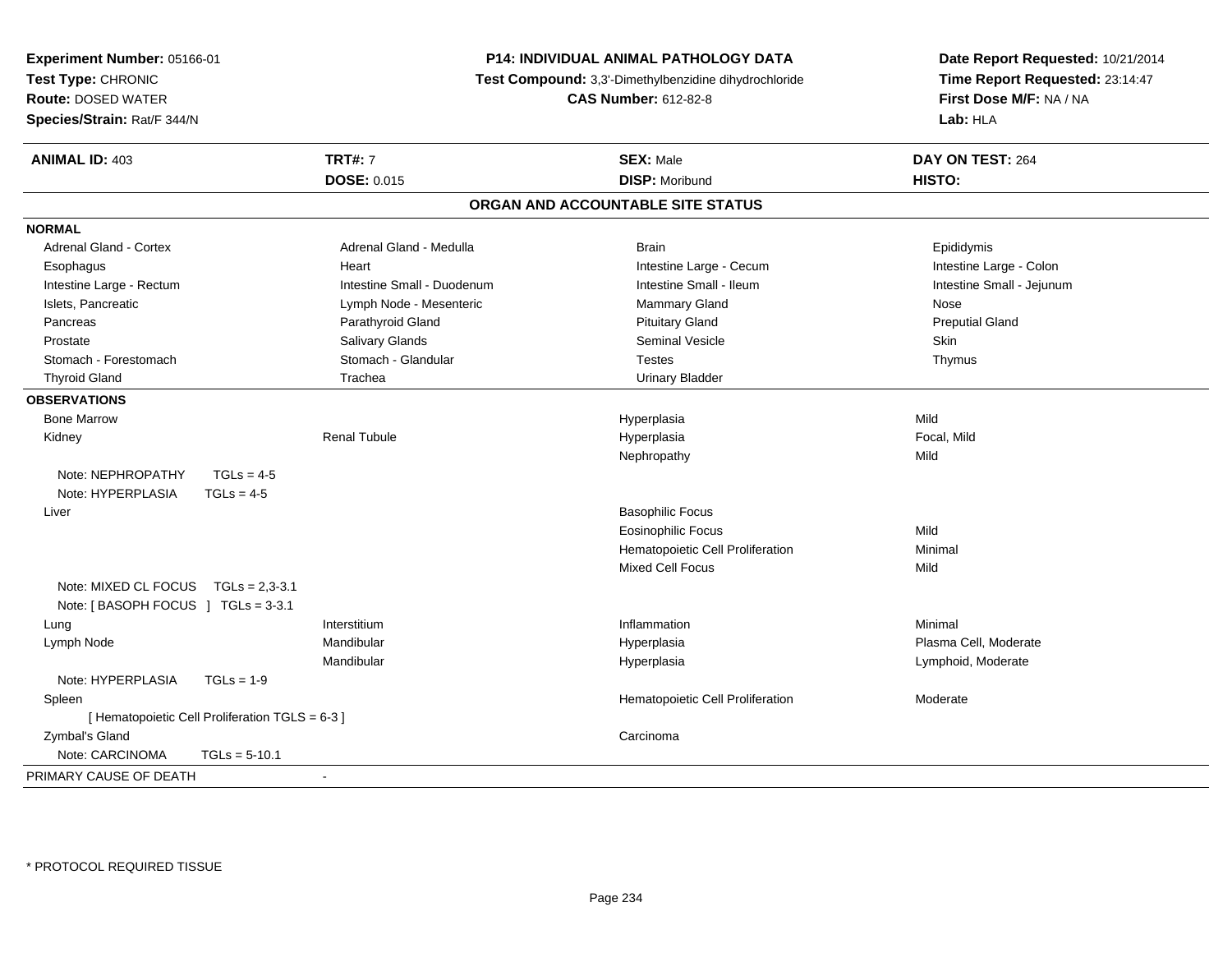| Experiment Number: 05166-01                       |                                                                                      | <b>P14: INDIVIDUAL ANIMAL PATHOLOGY DATA</b> | Date Report Requested: 10/21/2014 |  |
|---------------------------------------------------|--------------------------------------------------------------------------------------|----------------------------------------------|-----------------------------------|--|
| Test Type: CHRONIC                                | Test Compound: 3,3'-Dimethylbenzidine dihydrochloride<br><b>CAS Number: 612-82-8</b> |                                              | Time Report Requested: 23:14:47   |  |
| <b>Route: DOSED WATER</b>                         |                                                                                      |                                              | First Dose M/F: NA / NA           |  |
| Species/Strain: Rat/F 344/N                       |                                                                                      |                                              | Lab: HLA                          |  |
| <b>ANIMAL ID: 404</b>                             | <b>TRT#: 7</b>                                                                       | <b>SEX: Male</b>                             | DAY ON TEST: 310                  |  |
|                                                   | <b>DOSE: 0.015</b>                                                                   | <b>DISP: Dead</b>                            | HISTO:                            |  |
|                                                   |                                                                                      | ORGAN AND ACCOUNTABLE SITE STATUS            |                                   |  |
| <b>NORMAL</b>                                     |                                                                                      |                                              |                                   |  |
| Adrenal Gland - Cortex                            | Adrenal Gland - Medulla                                                              | <b>Bone Marrow</b>                           | <b>Brain</b>                      |  |
| Epididymis                                        | Esophagus                                                                            | Intestine Large - Cecum                      | Intestine Large - Rectum          |  |
| Intestine Small - Duodenum                        | Intestine Small - Ileum                                                              | Intestine Small - Jejunum                    | Islets, Pancreatic                |  |
| Lymph Node - Mandibular                           | Lymph Node - Mesenteric                                                              | Mammary Gland                                | Nose                              |  |
| Pancreas                                          | Parathyroid Gland                                                                    | <b>Pituitary Gland</b>                       | Prostate                          |  |
| Salivary Glands                                   | Seminal Vesicle                                                                      | Stomach - Forestomach                        | Stomach - Glandular               |  |
| <b>Testes</b>                                     | Thymus                                                                               | <b>Thyroid Gland</b>                         | Trachea                           |  |
| <b>Urinary Bladder</b>                            |                                                                                      |                                              |                                   |  |
| <b>OBSERVATIONS</b>                               |                                                                                      |                                              |                                   |  |
| Heart                                             |                                                                                      | Cardiomyopathy                               | Mild                              |  |
| Intestine Large                                   | Colon                                                                                | Parasite Metazoan                            | Minimal                           |  |
| Kidney                                            |                                                                                      | Inflammation                                 | Acute, Mild                       |  |
|                                                   |                                                                                      | Nephropathy                                  | Marked                            |  |
| Note: NEPHROPATHY<br>$TGLs = 2-5$                 |                                                                                      |                                              |                                   |  |
| Liver                                             |                                                                                      | Degeneration                                 | Cystic, Mild                      |  |
|                                                   |                                                                                      | <b>Eosinophilic Focus</b>                    | Mild                              |  |
|                                                   |                                                                                      | Hematopoietic Cell Proliferation             | Minimal                           |  |
|                                                   |                                                                                      | Hepatocellular Carcinoma                     |                                   |  |
|                                                   | Centrilobular                                                                        | Necrosis                                     | Coagulative, Moderate             |  |
| Note: NECROSIS<br>$TGLs = 4-3.1$                  |                                                                                      |                                              |                                   |  |
| [ Hematopoietic Cell Proliferation TGLS = 3-3.1 ] |                                                                                      |                                              |                                   |  |
| [ Necrosis TGLS = $4-3.1$ ]                       |                                                                                      |                                              |                                   |  |
| Lung                                              | Alveolar Epith                                                                       | Hyperplasia                                  | Focal, Mild                       |  |
| <b>Preputial Gland</b>                            |                                                                                      | Inflammation                                 | Chronic Active, Moderate          |  |
| <b>Skin</b>                                       |                                                                                      | Ulcer                                        | Marked                            |  |
| Note: ULCER<br>$TGLs = 5-10.1$                    |                                                                                      |                                              |                                   |  |
| Spleen                                            | <b>Red Pulp</b>                                                                      | <b>Necrosis</b>                              | Moderate                          |  |
| [Necrosis TGLS = $1-3$ ]                          |                                                                                      |                                              |                                   |  |
| Zymbal's Gland                                    |                                                                                      | Carcinoma                                    |                                   |  |
| Note: CARCINOMA<br>$TGLs = 10-10$                 |                                                                                      |                                              |                                   |  |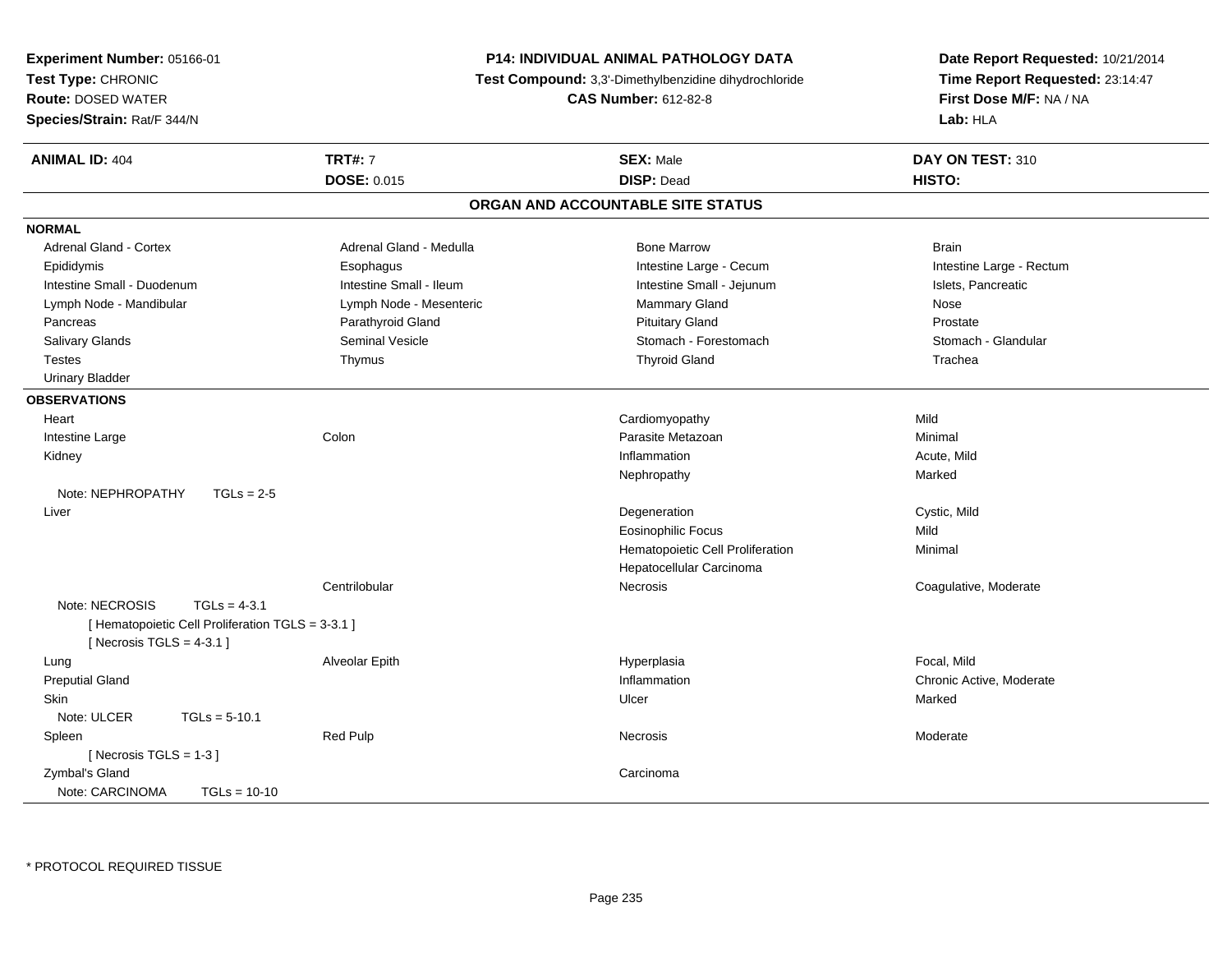| Experiment Number: 05166-01<br><b>Test Type: CHRONIC</b><br><b>Route: DOSED WATER</b> |                    | <b>P14: INDIVIDUAL ANIMAL PATHOLOGY DATA</b><br>Test Compound: 3,3'-Dimethylbenzidine dihydrochloride<br><b>CAS Number: 612-82-8</b> | Date Report Requested: 10/21/2014<br>Time Report Requested: 23:14:47<br>First Dose M/F: NA / NA |
|---------------------------------------------------------------------------------------|--------------------|--------------------------------------------------------------------------------------------------------------------------------------|-------------------------------------------------------------------------------------------------|
| Species/Strain: Rat/F 344/N                                                           |                    |                                                                                                                                      | Lab: HLA                                                                                        |
| <b>ANIMAL ID: 404</b>                                                                 | <b>TRT#: 7</b>     | <b>SEX: Male</b>                                                                                                                     | DAY ON TEST: 310                                                                                |
|                                                                                       | <b>DOSE: 0.015</b> | <b>DISP: Dead</b>                                                                                                                    | HISTO:                                                                                          |
|                                                                                       |                    | ORGAN AND ACCOUNTABLE SITE STATUS                                                                                                    |                                                                                                 |
| PRIMARY CAUSE OF DEATH                                                                |                    |                                                                                                                                      |                                                                                                 |
| Animal Note: BACTERIAL COLONIZATION OF MULTIPLE ORGANS.                               |                    |                                                                                                                                      |                                                                                                 |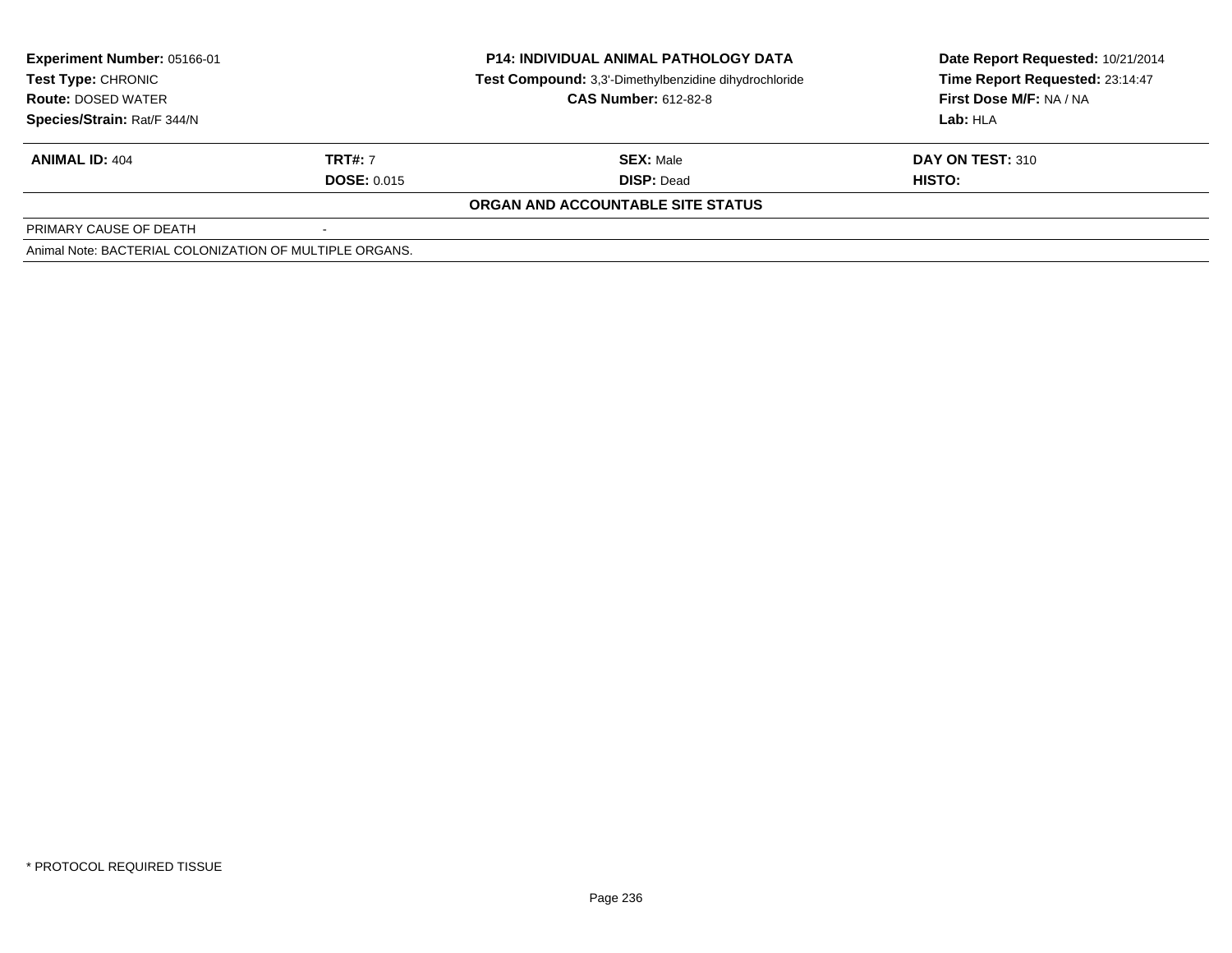| Experiment Number: 05166-01   |                            | <b>P14: INDIVIDUAL ANIMAL PATHOLOGY DATA</b>          | Date Report Requested: 10/21/2014<br>Time Report Requested: 23:14:47 |  |
|-------------------------------|----------------------------|-------------------------------------------------------|----------------------------------------------------------------------|--|
| Test Type: CHRONIC            |                            | Test Compound: 3,3'-Dimethylbenzidine dihydrochloride |                                                                      |  |
| <b>Route: DOSED WATER</b>     |                            | <b>CAS Number: 612-82-8</b>                           | First Dose M/F: NA / NA                                              |  |
| Species/Strain: Rat/F 344/N   |                            |                                                       | Lab: HLA                                                             |  |
| <b>ANIMAL ID: 405</b>         | <b>TRT#: 7</b>             | <b>SEX: Male</b>                                      | DAY ON TEST: 254                                                     |  |
|                               | <b>DOSE: 0.015</b>         | <b>DISP: Moribund</b>                                 | HISTO:                                                               |  |
|                               |                            | ORGAN AND ACCOUNTABLE SITE STATUS                     |                                                                      |  |
| <b>NORMAL</b>                 |                            |                                                       |                                                                      |  |
| <b>Adrenal Gland - Cortex</b> | Adrenal Gland - Medulla    | <b>Bone Marrow</b>                                    | <b>Brain</b>                                                         |  |
| Epididymis                    | Esophagus                  | Intestine Large - Cecum                               | Intestine Large - Colon                                              |  |
| Intestine Large - Rectum      | Intestine Small - Duodenum | Intestine Small - Ileum                               | Islets, Pancreatic                                                   |  |
| Lung                          | Lymph Node - Mandibular    | Lymph Node - Mesenteric                               | Mammary Gland                                                        |  |
| Nose                          | Pancreas                   | Parathyroid Gland                                     | <b>Pituitary Gland</b>                                               |  |
| <b>Preputial Gland</b>        | Prostate                   | <b>Salivary Glands</b>                                | <b>Seminal Vesicle</b>                                               |  |
| Skin                          | Spleen                     | Stomach - Forestomach                                 | Stomach - Glandular                                                  |  |
| <b>Testes</b>                 | Thymus                     | <b>Thyroid Gland</b>                                  | Trachea                                                              |  |
| <b>Urinary Bladder</b>        |                            |                                                       |                                                                      |  |
| <b>OBSERVATIONS</b>           |                            |                                                       |                                                                      |  |
| Heart                         |                            | Cardiomyopathy                                        | Mild                                                                 |  |
| <b>Intestine Small</b>        | Jejunum                    | Adenocarcinoma                                        | Cystic, Mucinous                                                     |  |
| Note: ADENOCARC               | $TGLs = 1-6.1$             |                                                       |                                                                      |  |
| Kidney                        |                            | Nephropathy                                           | Moderate                                                             |  |
| Liver                         |                            | <b>Basophilic Focus</b>                               | Mild                                                                 |  |
|                               |                            | <b>Eosinophilic Focus</b>                             | Mild                                                                 |  |
|                               |                            | <b>Mixed Cell Focus</b>                               | Mild                                                                 |  |
| Note: MIXED CL FOCUS          | $TGLs = 2-3.1$             |                                                       |                                                                      |  |
| Zymbal's Gland                |                            | Adenoma                                               |                                                                      |  |
| PRIMARY CAUSE OF DEATH        | $\overline{\phantom{0}}$   |                                                       |                                                                      |  |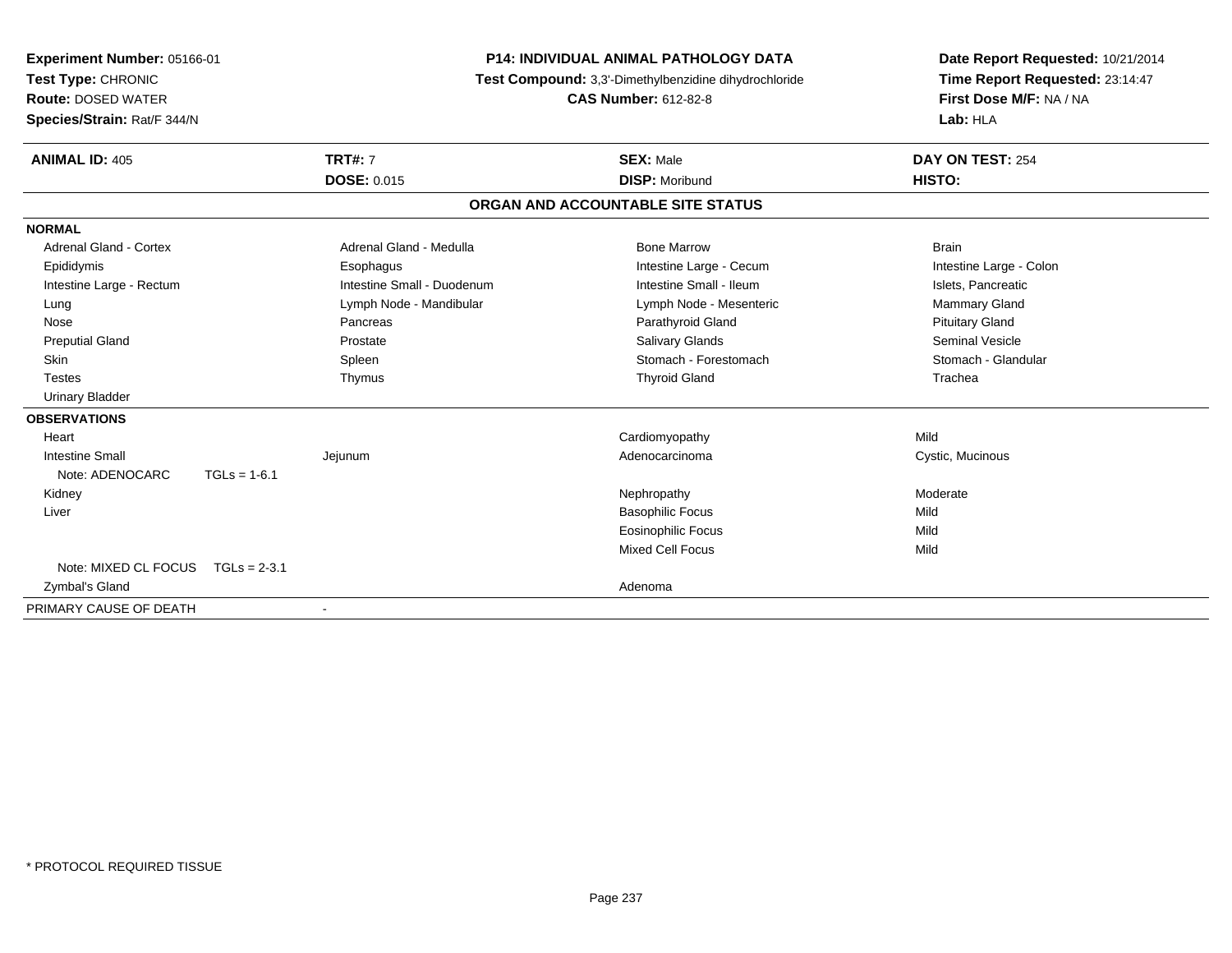| <b>Experiment Number: 05166-01</b>                                                                           |                                                       | <b>P14: INDIVIDUAL ANIMAL PATHOLOGY DATA</b> | Date Report Requested: 10/21/2014   |  |
|--------------------------------------------------------------------------------------------------------------|-------------------------------------------------------|----------------------------------------------|-------------------------------------|--|
| Test Type: CHRONIC                                                                                           | Test Compound: 3,3'-Dimethylbenzidine dihydrochloride |                                              | Time Report Requested: 23:14:47     |  |
| <b>Route: DOSED WATER</b>                                                                                    |                                                       | <b>CAS Number: 612-82-8</b>                  | First Dose M/F: NA / NA<br>Lab: HLA |  |
| Species/Strain: Rat/F 344/N                                                                                  |                                                       |                                              |                                     |  |
| <b>ANIMAL ID: 406</b>                                                                                        | <b>TRT#: 7</b>                                        | <b>SEX: Male</b>                             | DAY ON TEST: 308                    |  |
|                                                                                                              | <b>DOSE: 0.015</b>                                    | <b>DISP: Moribund</b>                        | HISTO:                              |  |
|                                                                                                              |                                                       | ORGAN AND ACCOUNTABLE SITE STATUS            |                                     |  |
| <b>NORMAL</b>                                                                                                |                                                       |                                              |                                     |  |
| Adrenal Gland - Cortex                                                                                       | Adrenal Gland - Medulla                               | <b>Brain</b>                                 | Epididymis                          |  |
| Esophagus                                                                                                    | Heart                                                 | Intestine Large - Cecum                      | Intestine Large - Colon             |  |
| Intestine Large - Rectum                                                                                     | Intestine Small - Duodenum                            | Intestine Small - Ileum                      | Intestine Small - Jejunum           |  |
| Islets, Pancreatic                                                                                           | Lymph Node - Mandibular                               | Lymph Node - Mesenteric                      | Mammary Gland                       |  |
| Pancreas                                                                                                     | Salivary Glands                                       | Spleen                                       | Stomach - Forestomach               |  |
| <b>Thyroid Gland</b>                                                                                         | Trachea                                               | <b>Urinary Bladder</b>                       |                                     |  |
| <b>MISSING</b>                                                                                               |                                                       |                                              |                                     |  |
| Thymus                                                                                                       |                                                       |                                              |                                     |  |
| <b>OBSERVATIONS</b>                                                                                          |                                                       |                                              |                                     |  |
| Bone                                                                                                         | Cranium                                               | Fibrous Osteodystrophy                       | Moderate                            |  |
|                                                                                                              | Sternum                                               | Fibrous Osteodystrophy                       | Moderate                            |  |
| <b>Bone Marrow</b>                                                                                           |                                                       | Atrophy                                      | Mild                                |  |
|                                                                                                              |                                                       | Hemorrhage                                   | Mild                                |  |
| Kidney                                                                                                       | <b>Transit Epithe</b>                                 | Hyperplasia                                  | Multifocal, Minimal                 |  |
|                                                                                                              |                                                       | Nephropathy                                  | Marked                              |  |
| Note: NEPHROPATHY<br>$TGLs = 6-5$                                                                            |                                                       |                                              |                                     |  |
| Liver                                                                                                        |                                                       | Degeneration                                 | Cystic, Mild                        |  |
|                                                                                                              |                                                       | Eosinophilic Focus                           | Moderate                            |  |
|                                                                                                              |                                                       | Mixed Cell Focus                             | Mild                                |  |
|                                                                                                              |                                                       | Neoplastic Nodule                            |                                     |  |
| Note: NEOPLASTIC NOD<br>$TGLs = 5-3.1$<br>Note: DEGEN<br>$TGLs = 5-3.1$<br>Note: MIXED CL FOCUS TGLs = 5-3.1 |                                                       |                                              |                                     |  |
| Lung                                                                                                         |                                                       | <b>Infiltration Cellular</b>                 | Histiocyte, Minimal                 |  |
| Mesentery                                                                                                    | Artery                                                | Mineralization                               | Marked                              |  |
| Nose                                                                                                         |                                                       | Inflammation                                 | Suppurative, Mild                   |  |
| Parathyroid Gland                                                                                            |                                                       | Hyperplasia                                  | Moderate                            |  |
| Note: HYPERPLASIA<br>$TGLs = 7-2$                                                                            |                                                       |                                              |                                     |  |
| <b>Pituitary Gland</b>                                                                                       |                                                       | Cyst                                         |                                     |  |
| <b>Preputial Gland</b>                                                                                       |                                                       | Carcinoma                                    |                                     |  |
|                                                                                                              |                                                       |                                              |                                     |  |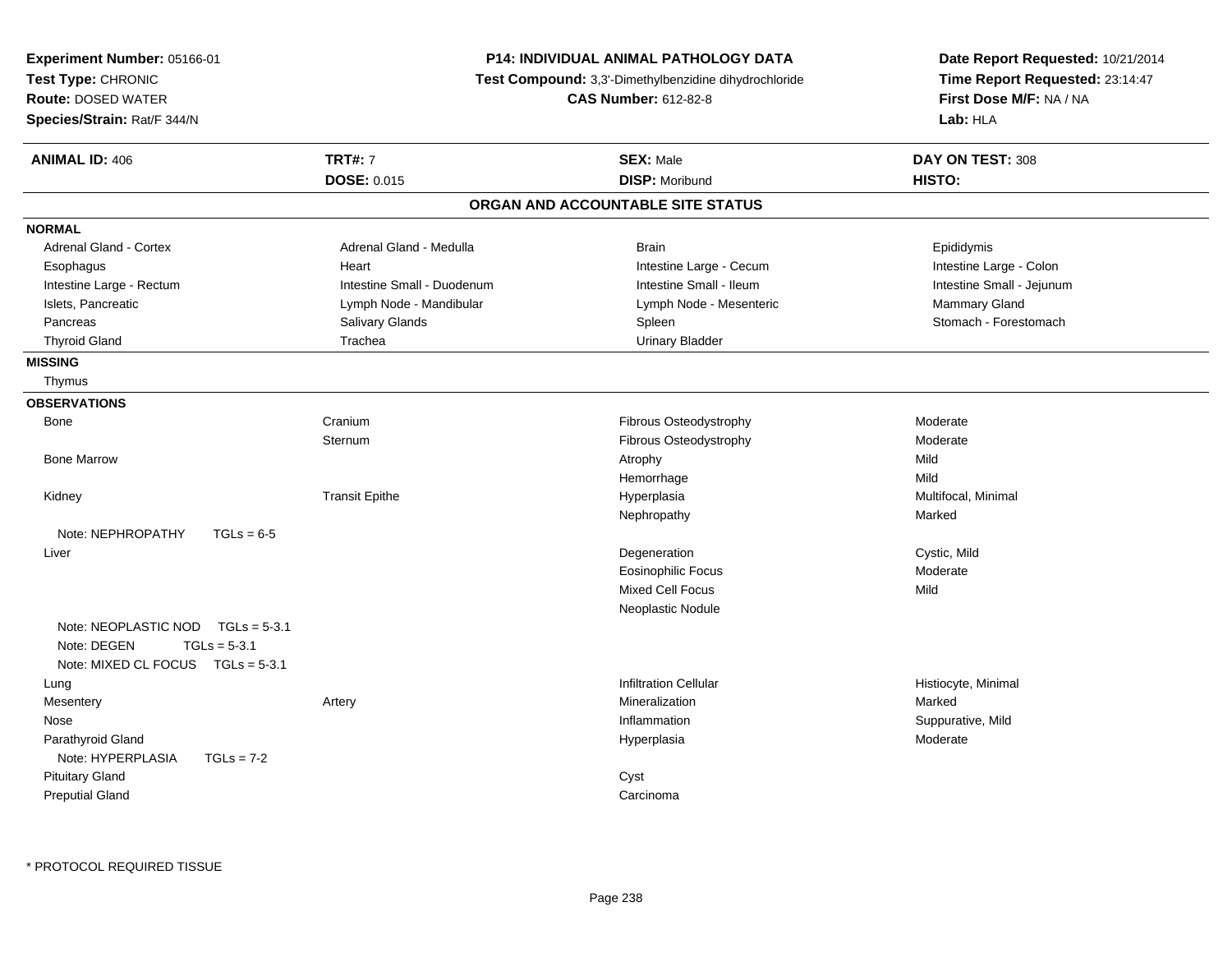| Experiment Number: 05166-01<br>Test Type: CHRONIC<br><b>Route: DOSED WATER</b><br>Species/Strain: Rat/F 344/N |                    |                    | <b>P14: INDIVIDUAL ANIMAL PATHOLOGY DATA</b><br><b>Test Compound:</b> 3,3'-Dimethylbenzidine dihydrochloride<br><b>CAS Number: 612-82-8</b> | Date Report Requested: 10/21/2014<br>Time Report Requested: 23:14:47<br>First Dose M/F: NA / NA<br>Lab: HLA |
|---------------------------------------------------------------------------------------------------------------|--------------------|--------------------|---------------------------------------------------------------------------------------------------------------------------------------------|-------------------------------------------------------------------------------------------------------------|
| <b>ANIMAL ID: 406</b>                                                                                         |                    | <b>TRT#: 7</b>     | <b>SEX: Male</b>                                                                                                                            | DAY ON TEST: 308                                                                                            |
|                                                                                                               |                    | <b>DOSE: 0.015</b> | <b>DISP: Moribund</b>                                                                                                                       | HISTO:                                                                                                      |
|                                                                                                               |                    |                    | ORGAN AND ACCOUNTABLE SITE STATUS                                                                                                           |                                                                                                             |
| Note: CARCINOMA                                                                                               | $TGLs = 1-8.2$     |                    |                                                                                                                                             |                                                                                                             |
| Prostate                                                                                                      |                    |                    | Inflammation                                                                                                                                | Chronic Active, Mild                                                                                        |
| <b>Seminal Vesicle</b>                                                                                        |                    |                    | Atrophy                                                                                                                                     | Moderate                                                                                                    |
|                                                                                                               |                    |                    | Hyperplasia                                                                                                                                 | Focal, Minimal                                                                                              |
| Note: ATROPHY                                                                                                 | $TGLs = 4-8.3$     |                    |                                                                                                                                             |                                                                                                             |
| <b>Skin</b>                                                                                                   |                    |                    | Basal Cell Adenoma                                                                                                                          |                                                                                                             |
| Note: BASAL CEL ADEN                                                                                          | $TGLs = 8-10.1$    |                    |                                                                                                                                             |                                                                                                             |
| Stomach                                                                                                       |                    | Glandular          | Mineralization                                                                                                                              | Marked                                                                                                      |
| Note: MINERALIZATION                                                                                          | $TGLs = 9-6$       |                    |                                                                                                                                             |                                                                                                             |
| <b>Testes</b>                                                                                                 |                    |                    | Hypospermia                                                                                                                                 | Moderate                                                                                                    |
| Note: HYPOSPERMIA                                                                                             | $TGLs = 2,3-8+8.1$ |                    |                                                                                                                                             |                                                                                                             |
| Zymbal's Gland                                                                                                |                    | Bilateral          | Hyperplasia                                                                                                                                 | Squamous, Focal, Mild                                                                                       |
|                                                                                                               |                    |                    | Inflammation                                                                                                                                | Chronic Active, Moderate                                                                                    |
| Note: HYPERPLASIA                                                                                             | $TGLs = 10-10$     |                    |                                                                                                                                             |                                                                                                             |
| PRIMARY CAUSE OF DEATH                                                                                        |                    | $\sim$             |                                                                                                                                             |                                                                                                             |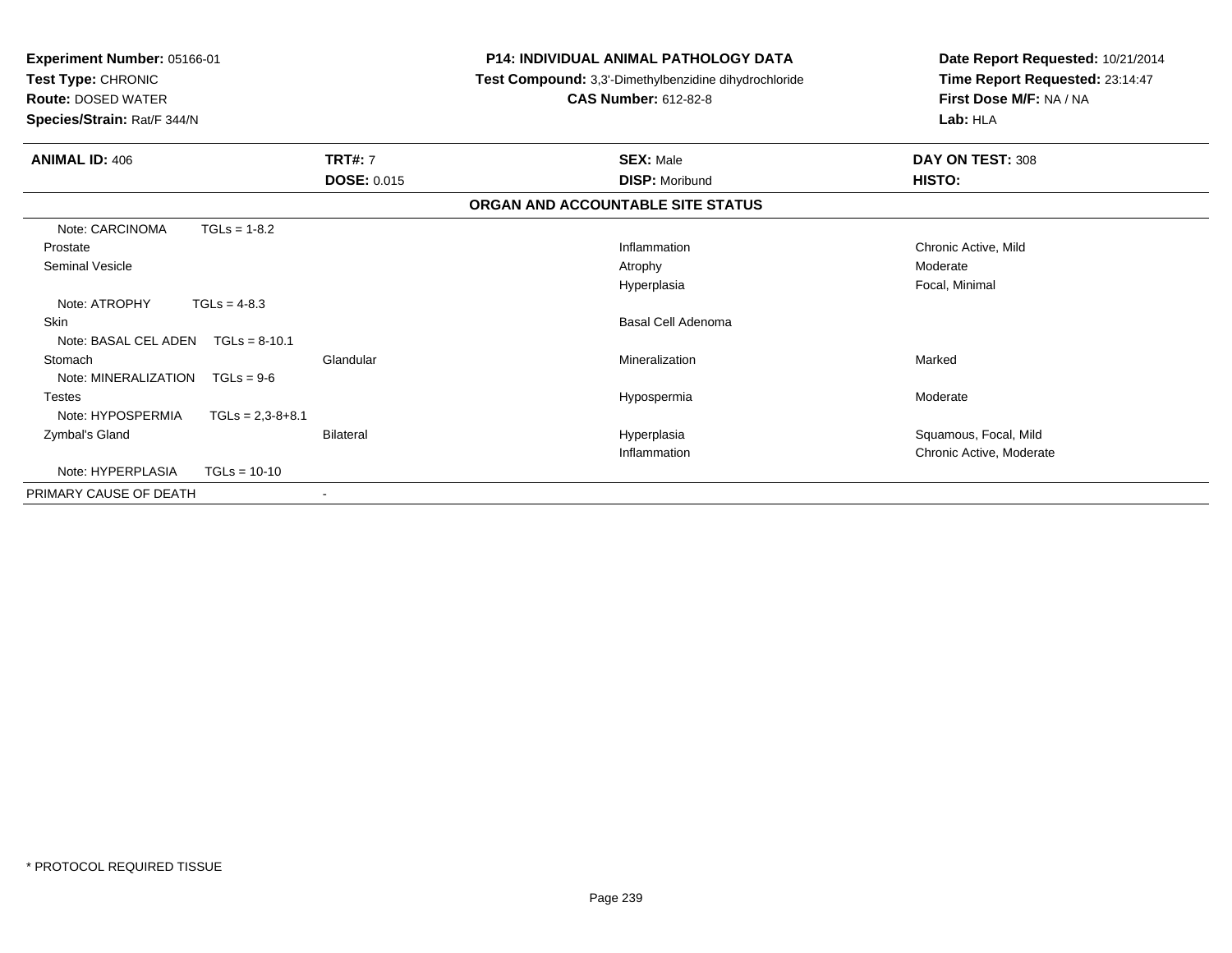| <b>Experiment Number: 05166-01</b>                |                                                                                      | <b>P14: INDIVIDUAL ANIMAL PATHOLOGY DATA</b> | Date Report Requested: 10/21/2014 |  |
|---------------------------------------------------|--------------------------------------------------------------------------------------|----------------------------------------------|-----------------------------------|--|
| Test Type: CHRONIC                                | Test Compound: 3,3'-Dimethylbenzidine dihydrochloride<br><b>CAS Number: 612-82-8</b> |                                              | Time Report Requested: 23:14:47   |  |
| <b>Route: DOSED WATER</b>                         |                                                                                      |                                              | First Dose M/F: NA / NA           |  |
| Species/Strain: Rat/F 344/N                       |                                                                                      |                                              | Lab: HLA                          |  |
| <b>ANIMAL ID: 407</b>                             | <b>TRT#: 7</b>                                                                       | <b>SEX: Male</b>                             | DAY ON TEST: 338                  |  |
|                                                   | <b>DOSE: 0.015</b>                                                                   | <b>DISP: Moribund</b>                        | HISTO:                            |  |
|                                                   |                                                                                      | ORGAN AND ACCOUNTABLE SITE STATUS            |                                   |  |
| <b>NORMAL</b>                                     |                                                                                      |                                              |                                   |  |
| Adrenal Gland - Cortex                            | Adrenal Gland - Medulla                                                              | <b>Bone Marrow</b>                           | <b>Brain</b>                      |  |
| Epididymis                                        | Esophagus                                                                            | Intestine Large - Cecum                      | Intestine Large - Colon           |  |
| Intestine Small - Duodenum                        | Intestine Small - Ileum                                                              | Intestine Small - Jejunum                    | Islets, Pancreatic                |  |
| Lymph Node - Mandibular                           | Lymph Node - Mesenteric                                                              | Mammary Gland                                | Nose                              |  |
| Pancreas                                          | Parathyroid Gland                                                                    | <b>Pituitary Gland</b>                       | Salivary Glands                   |  |
| <b>Seminal Vesicle</b>                            | Spleen                                                                               | Stomach - Forestomach                        | Stomach - Glandular               |  |
| <b>Testes</b>                                     | Thymus                                                                               | <b>Thyroid Gland</b>                         | Trachea                           |  |
| <b>Urinary Bladder</b>                            | Zymbal's Gland                                                                       |                                              |                                   |  |
| <b>OBSERVATIONS</b>                               |                                                                                      |                                              |                                   |  |
| Heart                                             |                                                                                      | Cardiomyopathy                               | Mild                              |  |
| Intestine Large                                   | Rectum                                                                               | Adenocarcinoma                               |                                   |  |
| Note: ADENOCARC<br>$TGLs = 7-7$                   |                                                                                      |                                              |                                   |  |
| Kidney                                            |                                                                                      | Nephropathy                                  | Marked                            |  |
| Note: NEPHROPATHY<br>$TGLs = 4-5$                 |                                                                                      |                                              |                                   |  |
| Liver                                             |                                                                                      | Degeneration                                 | Cystic, Mild                      |  |
|                                                   |                                                                                      | Eosinophilic Focus                           | Moderate                          |  |
|                                                   |                                                                                      | Hematopoietic Cell Proliferation             | Minimal                           |  |
|                                                   |                                                                                      | <b>Mixed Cell Focus</b>                      | Mild                              |  |
|                                                   |                                                                                      | Neoplastic Nodule                            |                                   |  |
| Note: MIXED CL FOCUS $TGLs = 3-3.1$               |                                                                                      |                                              |                                   |  |
| [ Eosinophilic Focus TGLS = 3-3.1 ]               |                                                                                      |                                              |                                   |  |
| [ Hematopoietic Cell Proliferation TGLS = 3-3.1 ] |                                                                                      |                                              |                                   |  |
| Lung                                              |                                                                                      | Hemorrhage                                   | Mild                              |  |
|                                                   | Interstitium                                                                         | Inflammation                                 | Mild                              |  |
|                                                   |                                                                                      | Squamous Cell Carcinoma                      | Metastatic (Skin)                 |  |
| Note: HEMORRHAGE<br>$TGLs = 5-4+4.1$              |                                                                                      |                                              |                                   |  |
| $TGLs = 5-4+4.1$<br>Note: INFLAMMATION            |                                                                                      |                                              |                                   |  |
| Pharynx                                           |                                                                                      | Squamous Cell Carcinoma                      |                                   |  |
| Note: SQUAM CEL CARC TGLs = 8-13                  |                                                                                      |                                              |                                   |  |
| <b>Preputial Gland</b>                            | Duct                                                                                 | Ectasia                                      | Mild                              |  |
|                                                   |                                                                                      |                                              |                                   |  |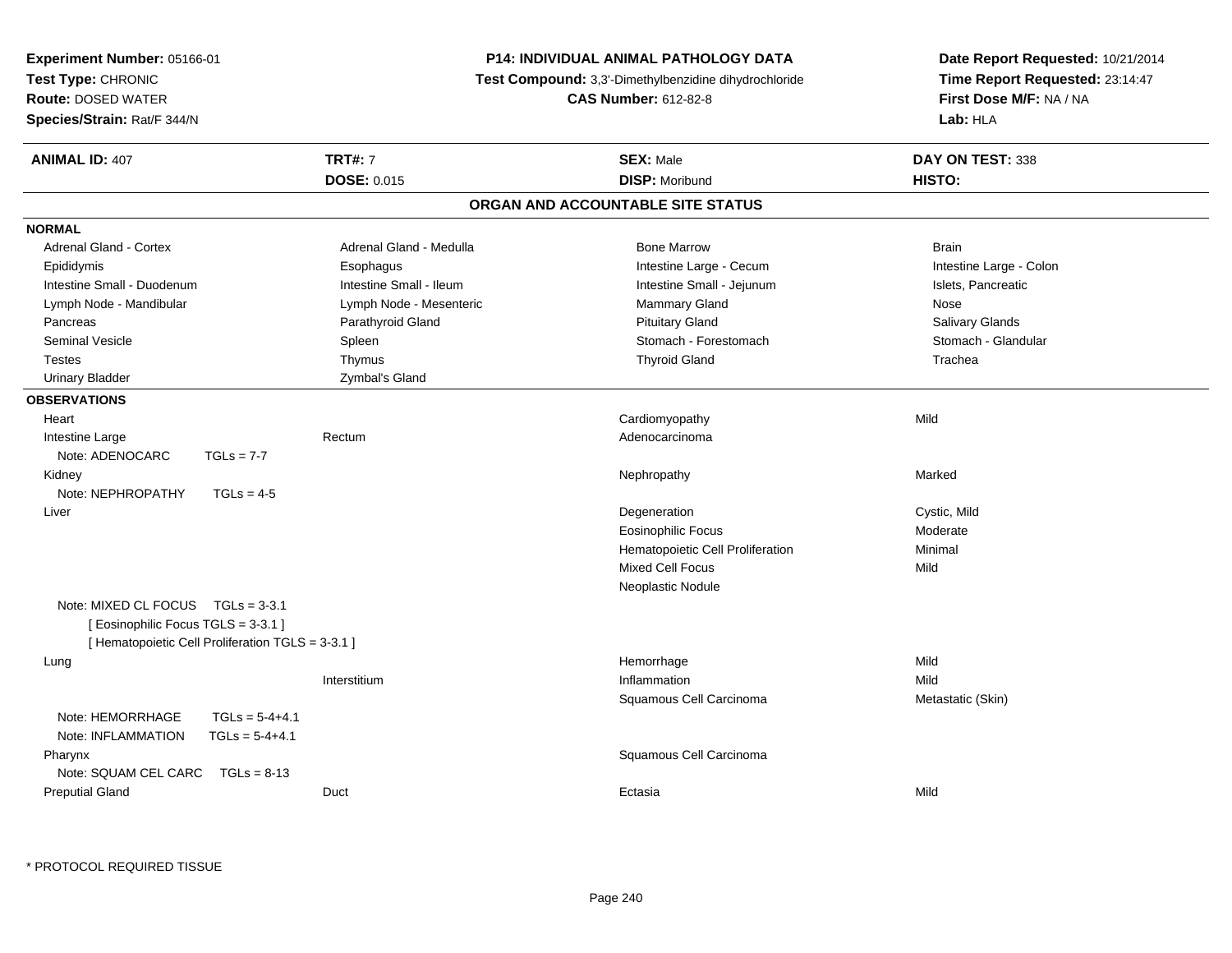| Experiment Number: 05166-01<br>Test Type: CHRONIC<br><b>Route: DOSED WATER</b><br>Species/Strain: Rat/F 344/N | <b>P14: INDIVIDUAL ANIMAL PATHOLOGY DATA</b><br>Test Compound: 3,3'-Dimethylbenzidine dihydrochloride<br><b>CAS Number: 612-82-8</b> |                                          | Date Report Requested: 10/21/2014<br>Time Report Requested: 23:14:47<br>First Dose M/F: NA / NA<br>Lab:HLA |  |
|---------------------------------------------------------------------------------------------------------------|--------------------------------------------------------------------------------------------------------------------------------------|------------------------------------------|------------------------------------------------------------------------------------------------------------|--|
| <b>ANIMAL ID: 407</b>                                                                                         | <b>TRT#: 7</b>                                                                                                                       | <b>SEX: Male</b>                         | DAY ON TEST: 338                                                                                           |  |
|                                                                                                               | <b>DOSE: 0.015</b>                                                                                                                   | <b>DISP: Moribund</b>                    | HISTO:                                                                                                     |  |
|                                                                                                               |                                                                                                                                      | <b>ORGAN AND ACCOUNTABLE SITE STATUS</b> |                                                                                                            |  |
| Note: ECTASIA<br>$TGLs = 2-8.2$                                                                               |                                                                                                                                      |                                          |                                                                                                            |  |
| Prostate                                                                                                      |                                                                                                                                      | Inflammation                             | Chronic Active, Minimal                                                                                    |  |
| Skin                                                                                                          |                                                                                                                                      | Squamous Cell Carcinoma                  |                                                                                                            |  |
| Note: SQUAM CEL CARC $TGLs = 6-10.1$                                                                          |                                                                                                                                      |                                          |                                                                                                            |  |
| PRIMARY CAUSE OF DEATH                                                                                        |                                                                                                                                      |                                          |                                                                                                            |  |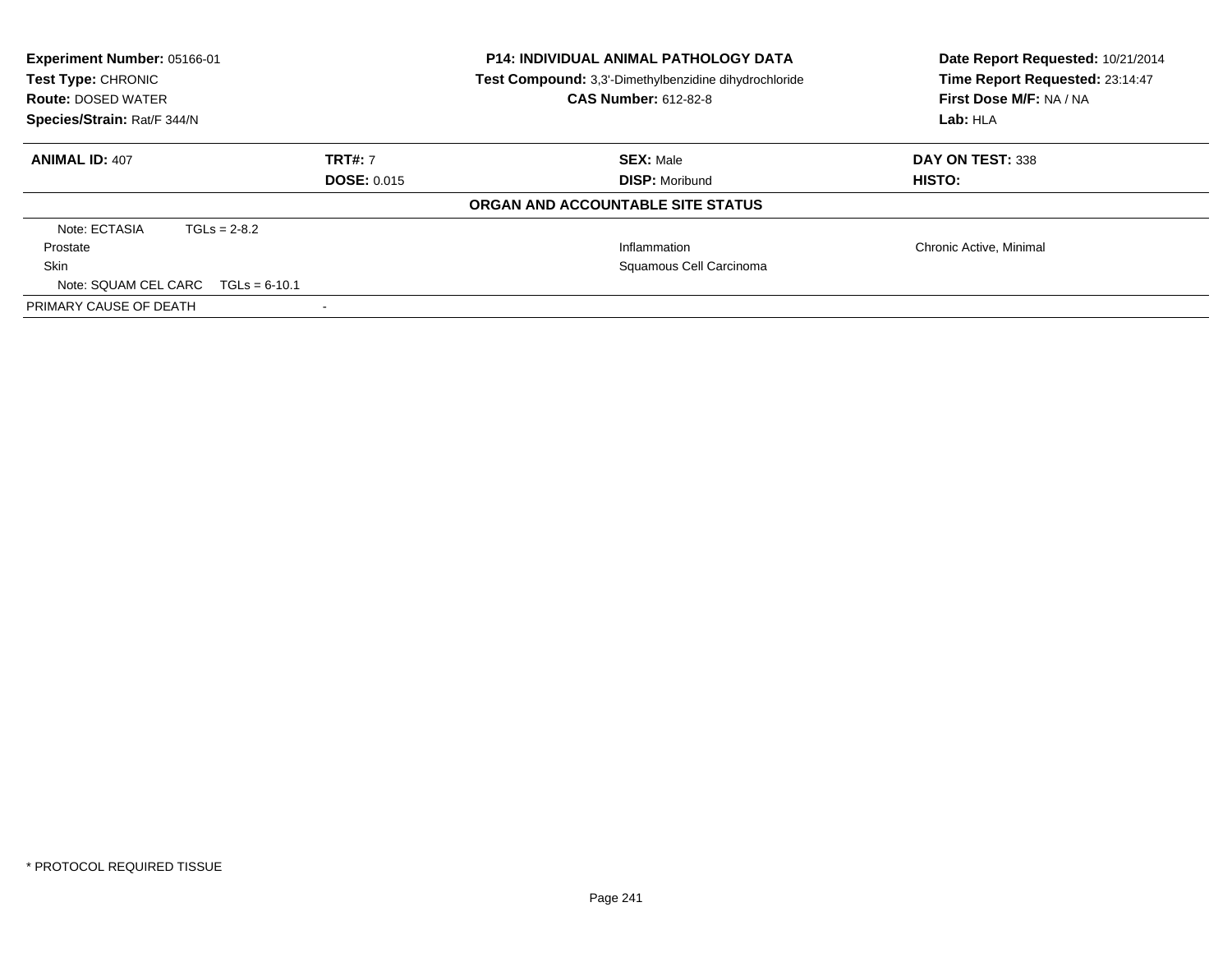| Experiment Number: 05166-01<br>Test Type: CHRONIC<br><b>Route: DOSED WATER</b><br>Species/Strain: Rat/F 344/N                                                                                                                                                                                               |                                      | <b>P14: INDIVIDUAL ANIMAL PATHOLOGY DATA</b><br><b>Test Compound:</b> 3,3'-Dimethylbenzidine dihydrochloride<br><b>CAS Number: 612-82-8</b> | Date Report Requested: 10/21/2014<br>Time Report Requested: 23:14:47<br>First Dose M/F: NA / NA<br>Lab: HLA |
|-------------------------------------------------------------------------------------------------------------------------------------------------------------------------------------------------------------------------------------------------------------------------------------------------------------|--------------------------------------|---------------------------------------------------------------------------------------------------------------------------------------------|-------------------------------------------------------------------------------------------------------------|
| <b>ANIMAL ID: 408</b>                                                                                                                                                                                                                                                                                       | <b>TRT#: 7</b><br><b>DOSE: 0.015</b> | <b>SEX: Male</b><br><b>DISP: Moribund</b>                                                                                                   | DAY ON TEST: 350<br>HISTO:                                                                                  |
|                                                                                                                                                                                                                                                                                                             |                                      | ORGAN AND ACCOUNTABLE SITE STATUS                                                                                                           |                                                                                                             |
| <b>NORMAL</b>                                                                                                                                                                                                                                                                                               |                                      |                                                                                                                                             |                                                                                                             |
| Adrenal Gland - Cortex                                                                                                                                                                                                                                                                                      | Adrenal Gland - Medulla              | <b>Bone Marrow</b>                                                                                                                          | Epididymis                                                                                                  |
| Esophagus                                                                                                                                                                                                                                                                                                   | Heart                                | Intestine Large - Cecum                                                                                                                     | Intestine Large - Rectum                                                                                    |
| Intestine Small - Duodenum                                                                                                                                                                                                                                                                                  | Intestine Small - Ileum              | Intestine Small - Jejunum                                                                                                                   | Islets, Pancreatic                                                                                          |
| Lymph Node - Mesenteric                                                                                                                                                                                                                                                                                     | Mammary Gland                        | Nose                                                                                                                                        | Pancreas                                                                                                    |
| Parathyroid Gland                                                                                                                                                                                                                                                                                           | <b>Pituitary Gland</b>               | <b>Preputial Gland</b>                                                                                                                      | Prostate                                                                                                    |
| <b>Seminal Vesicle</b>                                                                                                                                                                                                                                                                                      | Spleen                               | Stomach - Forestomach                                                                                                                       | Stomach - Glandular                                                                                         |
| <b>Testes</b>                                                                                                                                                                                                                                                                                               | <b>Thyroid Gland</b>                 | Trachea                                                                                                                                     | <b>Urinary Bladder</b>                                                                                      |
| <b>MISSING</b>                                                                                                                                                                                                                                                                                              |                                      |                                                                                                                                             |                                                                                                             |
| Thymus                                                                                                                                                                                                                                                                                                      |                                      |                                                                                                                                             |                                                                                                             |
| <b>OBSERVATIONS</b>                                                                                                                                                                                                                                                                                         |                                      |                                                                                                                                             |                                                                                                             |
| <b>Brain</b>                                                                                                                                                                                                                                                                                                |                                      | Glioma Malignant                                                                                                                            | Focal, Mild                                                                                                 |
| Intestine Large                                                                                                                                                                                                                                                                                             | Colon                                | Adenocarcinoma                                                                                                                              |                                                                                                             |
| Note: ADENOCARC<br>$TGLs = 16-7.1$                                                                                                                                                                                                                                                                          |                                      |                                                                                                                                             |                                                                                                             |
| Kidney                                                                                                                                                                                                                                                                                                      |                                      | Nephropathy                                                                                                                                 | Marked                                                                                                      |
| Note: NEPHROPATHY<br>$TGLs = 1,2-5$                                                                                                                                                                                                                                                                         |                                      |                                                                                                                                             |                                                                                                             |
| Liver                                                                                                                                                                                                                                                                                                       |                                      | Degeneration                                                                                                                                | Cystic, Moderate                                                                                            |
|                                                                                                                                                                                                                                                                                                             |                                      | <b>Eosinophilic Focus</b>                                                                                                                   | Moderate                                                                                                    |
|                                                                                                                                                                                                                                                                                                             |                                      | Hepatoblastoma                                                                                                                              |                                                                                                             |
|                                                                                                                                                                                                                                                                                                             |                                      | Hepatocellular Carcinoma                                                                                                                    |                                                                                                             |
|                                                                                                                                                                                                                                                                                                             |                                      | Hepatodiaphragmatic Nodule                                                                                                                  |                                                                                                             |
|                                                                                                                                                                                                                                                                                                             |                                      | <b>Mixed Cell Focus</b>                                                                                                                     | Moderate                                                                                                    |
|                                                                                                                                                                                                                                                                                                             |                                      | Neoplastic Nodule                                                                                                                           |                                                                                                             |
| Note: DEGEN<br>$TGLs = 3.5 - 3.1 + 3.2$<br>Note: HEPATOCLR CARC TGLs = 6-3.2<br>Note: MIXED CL FOCUS $TGLs = 7-3.1+3.2$<br>Note: HEPATOBLASTOMA WITHIN HEPATOCELLULAR CARCINOMA.<br>[ Degeneration $TGLS = 7-3.1+3.2$ ]<br>[Eosinophilic Focus TGLS = 6-3.2]<br>[ Hepatodiaphragmatic Nodule TGLS = 4-3.1 ] |                                      |                                                                                                                                             |                                                                                                             |
| Lung                                                                                                                                                                                                                                                                                                        | Alveolar Epith                       | Hyperplasia                                                                                                                                 | Multifocal, Mild                                                                                            |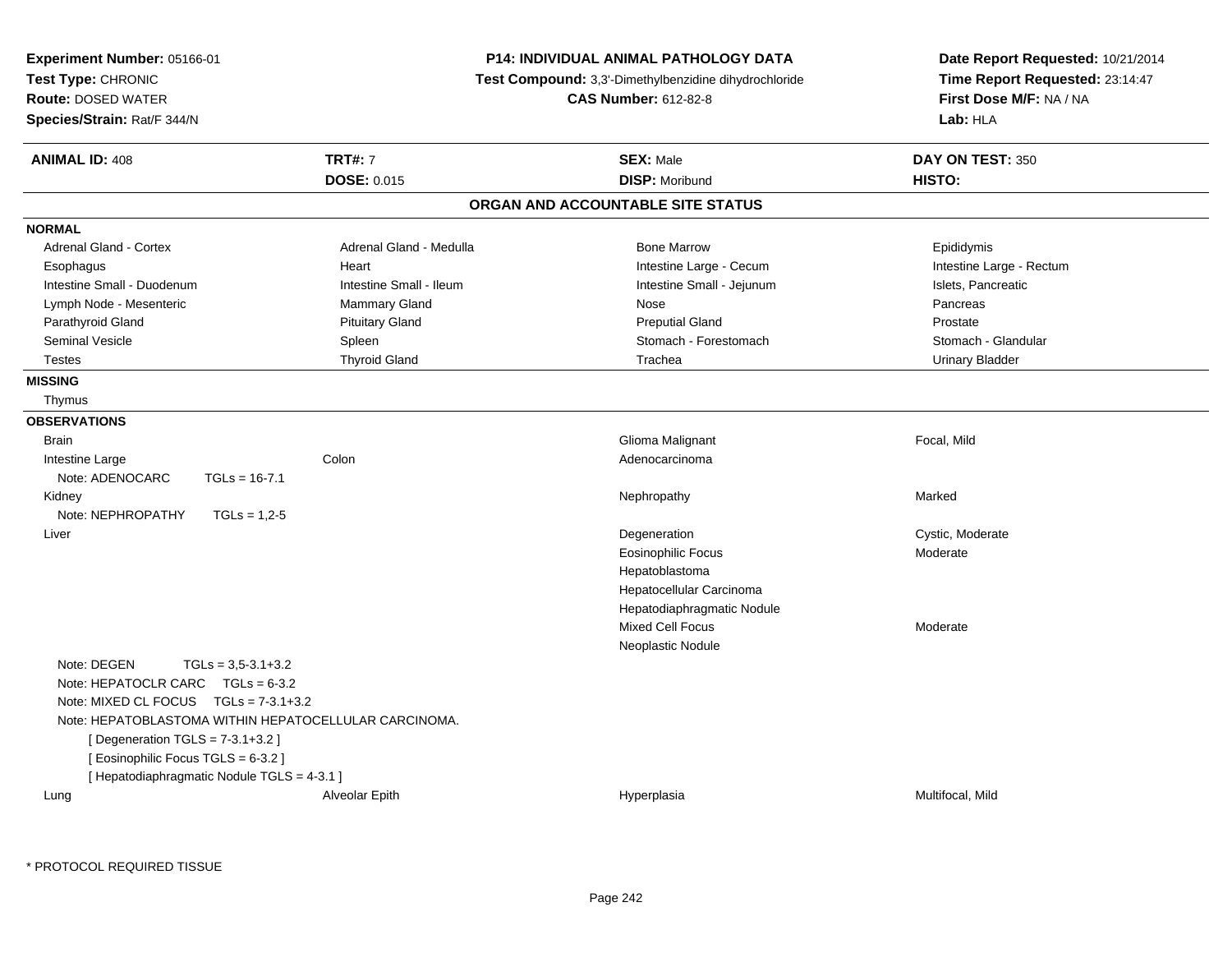| Experiment Number: 05166-01<br>Test Type: CHRONIC<br><b>Route: DOSED WATER</b><br>Species/Strain: Rat/F 344/N |                                  | P14: INDIVIDUAL ANIMAL PATHOLOGY DATA<br><b>Test Compound:</b> 3,3'-Dimethylbenzidine dihydrochloride<br><b>CAS Number: 612-82-8</b> | Date Report Requested: 10/21/2014<br>Time Report Requested: 23:14:47<br>First Dose M/F: NA / NA<br>Lab: HLA |
|---------------------------------------------------------------------------------------------------------------|----------------------------------|--------------------------------------------------------------------------------------------------------------------------------------|-------------------------------------------------------------------------------------------------------------|
|                                                                                                               |                                  |                                                                                                                                      |                                                                                                             |
| <b>ANIMAL ID: 408</b>                                                                                         | <b>TRT#: 7</b>                   | <b>SEX: Male</b>                                                                                                                     | DAY ON TEST: 350                                                                                            |
|                                                                                                               | <b>DOSE: 0.015</b>               | <b>DISP: Moribund</b>                                                                                                                | HISTO:                                                                                                      |
|                                                                                                               |                                  | ORGAN AND ACCOUNTABLE SITE STATUS                                                                                                    |                                                                                                             |
| Lymph Node                                                                                                    | Mandibular                       | Hyperplasia                                                                                                                          | Plasma Cell, Moderate                                                                                       |
| <b>Salivary Glands</b>                                                                                        | Acinus                           | Atrophy                                                                                                                              | Moderate                                                                                                    |
| Skin                                                                                                          | Sebaceous GI                     | Adenoma                                                                                                                              |                                                                                                             |
|                                                                                                               |                                  | Basal Cell Adenoma                                                                                                                   | Multiple                                                                                                    |
|                                                                                                               |                                  | Erosion                                                                                                                              | Focal, Moderate                                                                                             |
|                                                                                                               | <b>Subcut Tiss</b>               | Fibroma                                                                                                                              |                                                                                                             |
| Note: BASAL CEL ADEN<br>$TGLs = 14,15-10.7+10.8$                                                              |                                  |                                                                                                                                      |                                                                                                             |
| Note: BASAL CEL ADEN                                                                                          | $TGLs = 11,12,13-10.4+10.5+10.6$ |                                                                                                                                      |                                                                                                             |
| Note: EROSION<br>$TGLs = 8-10.2$                                                                              |                                  |                                                                                                                                      |                                                                                                             |
| Note: FIBROMA<br>$TGLs = 10-10.3$                                                                             |                                  |                                                                                                                                      |                                                                                                             |
| Zymbal's Gland                                                                                                |                                  | Carcinoma                                                                                                                            |                                                                                                             |
| Note: CARCINOMA<br>$TGLs = 9-10+10.1$                                                                         |                                  |                                                                                                                                      |                                                                                                             |
| PRIMARY CAUSE OF DEATH                                                                                        | $\overline{\phantom{a}}$         |                                                                                                                                      |                                                                                                             |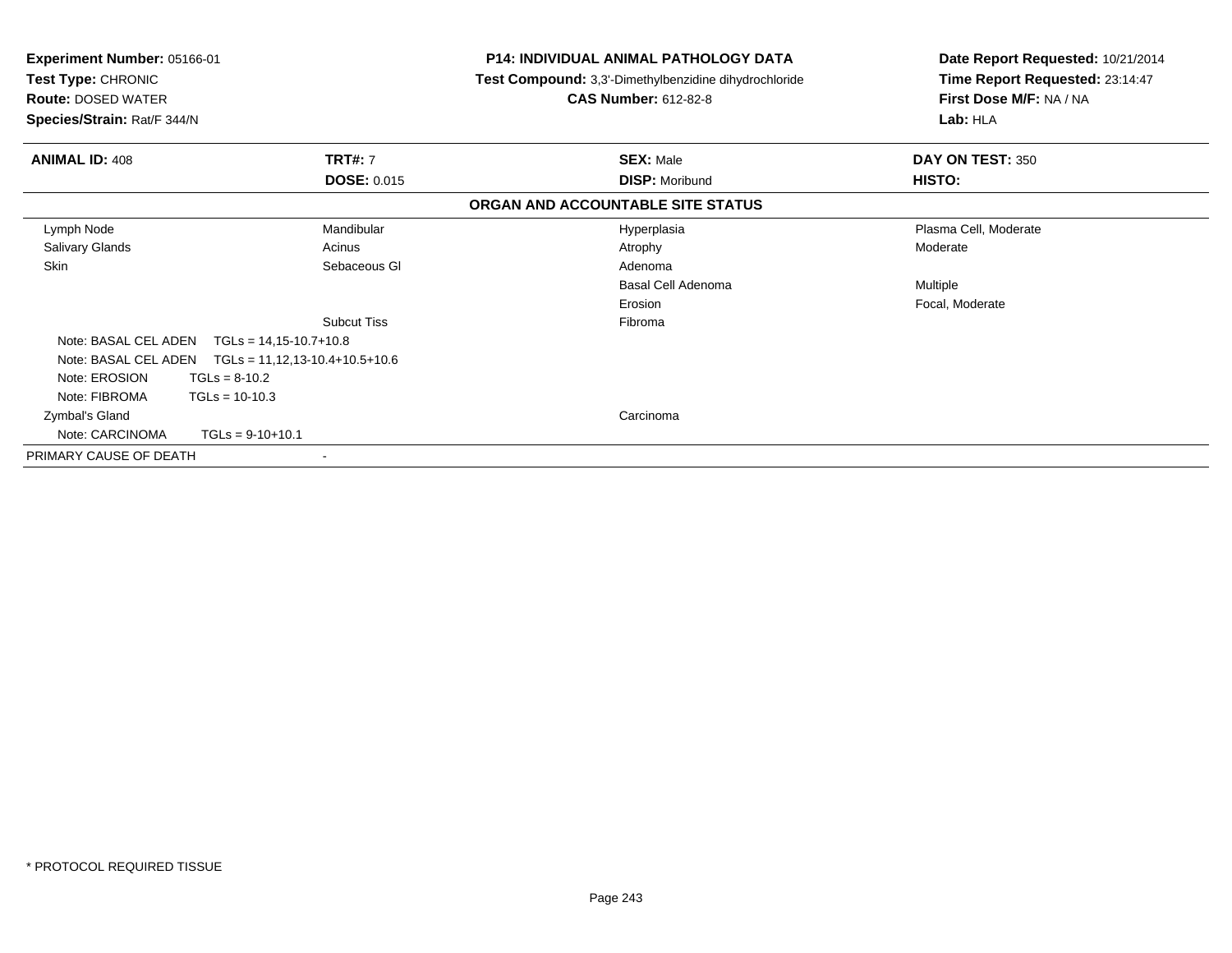| Experiment Number: 05166-01<br>Test Type: CHRONIC<br><b>Route: DOSED WATER</b><br>Species/Strain: Rat/F 344/N                                                                                                     |                                                                           | <b>P14: INDIVIDUAL ANIMAL PATHOLOGY DATA</b><br><b>Test Compound:</b> 3,3'-Dimethylbenzidine dihydrochloride<br><b>CAS Number: 612-82-8</b> | Date Report Requested: 10/21/2014<br>Time Report Requested: 23:14:47<br>First Dose M/F: NA / NA<br>Lab: HLA |
|-------------------------------------------------------------------------------------------------------------------------------------------------------------------------------------------------------------------|---------------------------------------------------------------------------|---------------------------------------------------------------------------------------------------------------------------------------------|-------------------------------------------------------------------------------------------------------------|
| <b>ANIMAL ID: 409</b>                                                                                                                                                                                             | <b>TRT#: 7</b><br><b>DOSE: 0.015</b>                                      | <b>SEX: Male</b><br><b>DISP: Moribund</b>                                                                                                   | DAY ON TEST: 352<br>HISTO:                                                                                  |
|                                                                                                                                                                                                                   |                                                                           | ORGAN AND ACCOUNTABLE SITE STATUS                                                                                                           |                                                                                                             |
| <b>NORMAL</b>                                                                                                                                                                                                     |                                                                           |                                                                                                                                             |                                                                                                             |
| Adrenal Gland - Cortex                                                                                                                                                                                            | Adrenal Gland - Medulla                                                   | <b>Bone Marrow</b>                                                                                                                          | <b>Brain</b>                                                                                                |
| Epididymis                                                                                                                                                                                                        | Esophagus                                                                 | Heart                                                                                                                                       | Intestine Large - Cecum                                                                                     |
| Intestine Small - Duodenum                                                                                                                                                                                        | Intestine Small - Ileum                                                   | Intestine Small - Jejunum                                                                                                                   | Islets, Pancreatic                                                                                          |
| Lung                                                                                                                                                                                                              | Lymph Node - Mandibular                                                   | Lymph Node - Mesenteric                                                                                                                     | Mammary Gland                                                                                               |
| Nose                                                                                                                                                                                                              | Pancreas                                                                  | Parathyroid Gland                                                                                                                           | <b>Pituitary Gland</b>                                                                                      |
| <b>Preputial Gland</b>                                                                                                                                                                                            | Prostate                                                                  | Salivary Glands                                                                                                                             | Seminal Vesicle                                                                                             |
| Stomach - Forestomach                                                                                                                                                                                             | <b>Thyroid Gland</b>                                                      | Trachea                                                                                                                                     | <b>Urinary Bladder</b>                                                                                      |
| <b>MISSING</b>                                                                                                                                                                                                    |                                                                           |                                                                                                                                             |                                                                                                             |
| Thymus                                                                                                                                                                                                            |                                                                           |                                                                                                                                             |                                                                                                             |
| <b>OBSERVATIONS</b>                                                                                                                                                                                               |                                                                           |                                                                                                                                             |                                                                                                             |
| Intestine Large                                                                                                                                                                                                   | Colon                                                                     | Adenocarcinoma                                                                                                                              |                                                                                                             |
|                                                                                                                                                                                                                   | Rectum                                                                    | Parasite Metazoan                                                                                                                           | Minimal                                                                                                     |
| Note: $[ADENOCARC] TGLs = 2-7.1$                                                                                                                                                                                  | Note: 1991 CONVERSION DISCREPANCY. ORIGINAL DIAGNOSIS SITE NOT SPECIFIED. |                                                                                                                                             |                                                                                                             |
| Kidney<br>Note: NEPHROPATHY<br>$TGLs = 3.4-5$                                                                                                                                                                     |                                                                           | Nephropathy                                                                                                                                 | Marked                                                                                                      |
| Liver                                                                                                                                                                                                             |                                                                           | Degeneration                                                                                                                                | Cystic, Mild                                                                                                |
|                                                                                                                                                                                                                   |                                                                           | Eosinophilic Focus                                                                                                                          | Moderate                                                                                                    |
|                                                                                                                                                                                                                   |                                                                           | Hepatocellular Carcinoma                                                                                                                    |                                                                                                             |
|                                                                                                                                                                                                                   |                                                                           | Mixed Cell Focus                                                                                                                            | Mild                                                                                                        |
| Note: [ HEPATOCLR CARC ] TGLs = 7-3.2<br>Note: DEGEN<br>$TGLs = 6-3.1+3.2+3.3$<br>Note: EOSIN FOCUS<br>$TGLs = 5-3.1+3.2+3.3$<br>Note: MIXED CL FOCUS TGLs = 9-3.3<br>[ Eosinophilic Focus TGLS = 5-3.1+3.2+3.3 ] |                                                                           |                                                                                                                                             |                                                                                                             |
| Skin                                                                                                                                                                                                              |                                                                           | Acanthosis                                                                                                                                  | Moderate                                                                                                    |
|                                                                                                                                                                                                                   |                                                                           | Basal Cell Adenoma                                                                                                                          | Multiple                                                                                                    |
|                                                                                                                                                                                                                   |                                                                           | Squamous Cell Papilloma                                                                                                                     | Multiple                                                                                                    |
| Note: BASAL CEL ADEN<br>Note: BASAL CEL ADEN                                                                                                                                                                      | $TGLs = 13,14-10.3+10.4$<br>$TGLs = 15,18-10.5+10.8$                      |                                                                                                                                             |                                                                                                             |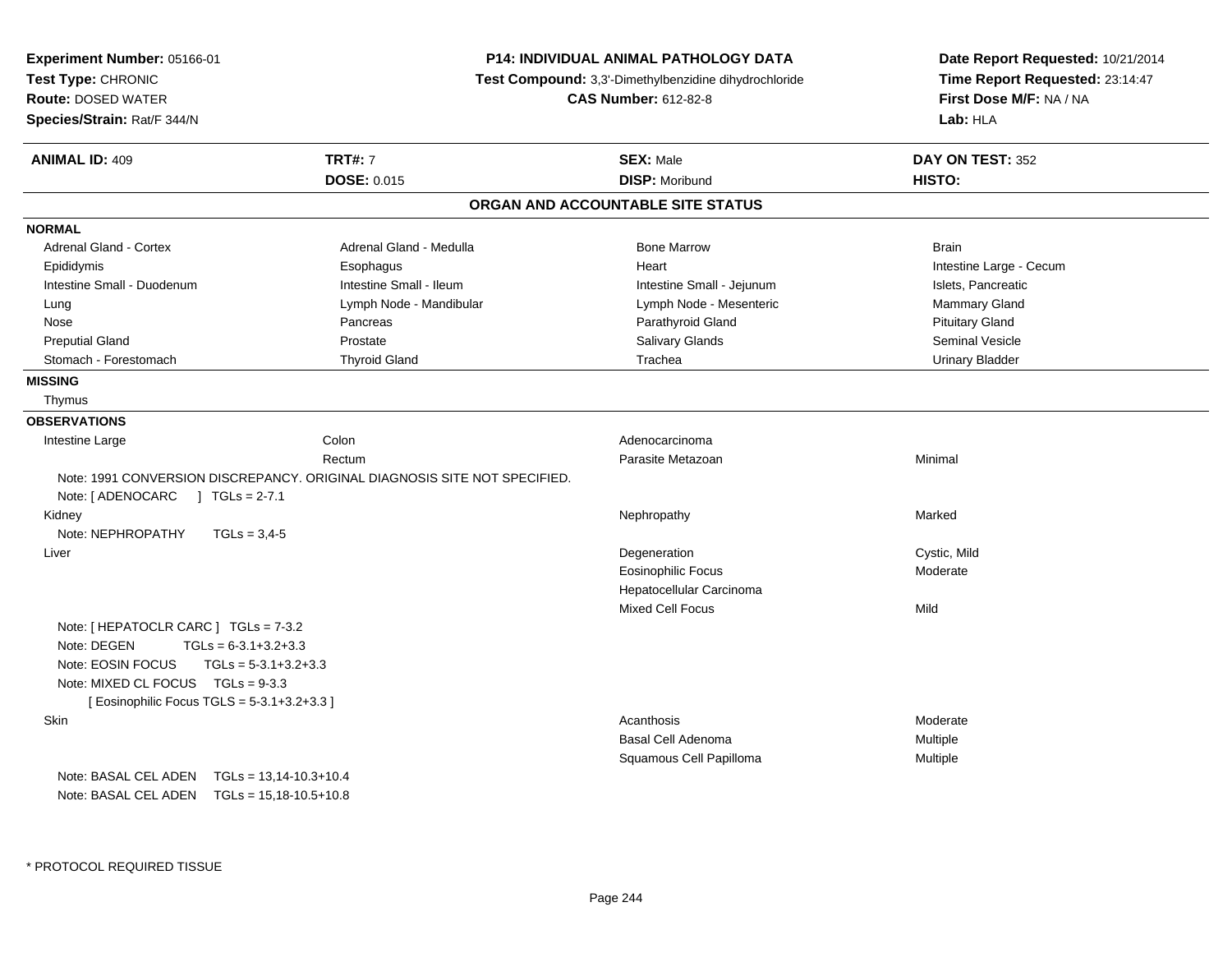| <b>Experiment Number: 05166-01</b><br><b>Test Type: CHRONIC</b><br><b>Route: DOSED WATER</b><br>Species/Strain: Rat/F 344/N |                    | <b>P14: INDIVIDUAL ANIMAL PATHOLOGY DATA</b><br><b>Test Compound:</b> 3,3'-Dimethylbenzidine dihydrochloride<br><b>CAS Number: 612-82-8</b> | Date Report Requested: 10/21/2014<br>Time Report Requested: 23:14:47<br>First Dose M/F: NA / NA<br>Lab: HLA |
|-----------------------------------------------------------------------------------------------------------------------------|--------------------|---------------------------------------------------------------------------------------------------------------------------------------------|-------------------------------------------------------------------------------------------------------------|
| <b>ANIMAL ID: 409</b>                                                                                                       | <b>TRT#: 7</b>     | <b>SEX: Male</b>                                                                                                                            | DAY ON TEST: 352                                                                                            |
|                                                                                                                             | <b>DOSE: 0.015</b> | <b>DISP: Moribund</b>                                                                                                                       | HISTO:                                                                                                      |
|                                                                                                                             |                    | ORGAN AND ACCOUNTABLE SITE STATUS                                                                                                           |                                                                                                             |
| Note: ACANTHOSIS<br>$TGLs = 12-10.2$                                                                                        |                    |                                                                                                                                             |                                                                                                             |
| Spleen                                                                                                                      | Capsule            | Hematopoietic Cell Proliferation                                                                                                            | Mild                                                                                                        |
|                                                                                                                             |                    | Hyperplasia                                                                                                                                 | Reticulum Cell, Focal, Moderate                                                                             |
| Note: HEMA CELL PROL<br>$TGLs = 1-3$                                                                                        |                    |                                                                                                                                             |                                                                                                             |
| [Hyperplasia TGLS = 1-3 ]                                                                                                   |                    |                                                                                                                                             |                                                                                                             |
| Stomach                                                                                                                     | Glandular          | Degeneration                                                                                                                                | Cystic, Minimal                                                                                             |
| Testes                                                                                                                      |                    | Hypospermia                                                                                                                                 | Mild                                                                                                        |
| Zymbal's Gland                                                                                                              | Bilateral          | Carcinoma                                                                                                                                   |                                                                                                             |
| Note: CARCINOMA<br>$TGLs = 10,11-10+10.1$                                                                                   |                    |                                                                                                                                             |                                                                                                             |
| PRIMARY CAUSE OF DEATH                                                                                                      |                    |                                                                                                                                             |                                                                                                             |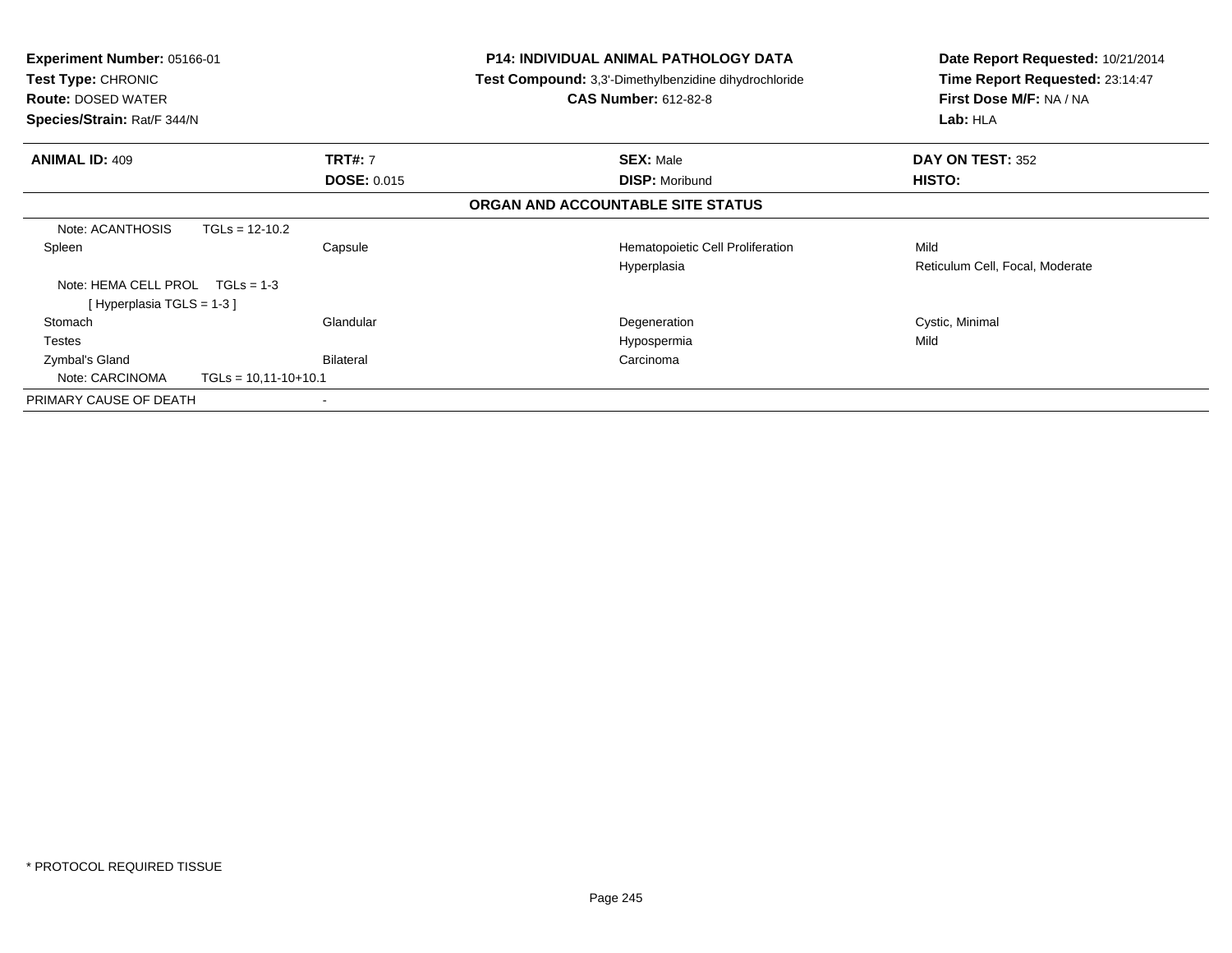| <b>P14: INDIVIDUAL ANIMAL PATHOLOGY DATA</b><br>Experiment Number: 05166-01<br>Test Type: CHRONIC<br>Test Compound: 3,3'-Dimethylbenzidine dihydrochloride<br><b>Route: DOSED WATER</b><br><b>CAS Number: 612-82-8</b><br>Species/Strain: Rat/F 344/N |                         | Date Report Requested: 10/21/2014<br>Time Report Requested: 23:14:47<br>First Dose M/F: NA / NA<br>Lab: HLA |                          |
|-------------------------------------------------------------------------------------------------------------------------------------------------------------------------------------------------------------------------------------------------------|-------------------------|-------------------------------------------------------------------------------------------------------------|--------------------------|
| <b>ANIMAL ID: 410</b>                                                                                                                                                                                                                                 | <b>TRT#: 7</b>          | <b>SEX: Male</b>                                                                                            | DAY ON TEST: 281         |
|                                                                                                                                                                                                                                                       | DOSE: 0.015             | <b>DISP: Dead</b>                                                                                           | HISTO:                   |
|                                                                                                                                                                                                                                                       |                         | ORGAN AND ACCOUNTABLE SITE STATUS                                                                           |                          |
| <b>NORMAL</b>                                                                                                                                                                                                                                         |                         |                                                                                                             |                          |
| Adrenal Gland - Medulla                                                                                                                                                                                                                               | <b>Bone Marrow</b>      | <b>Brain</b>                                                                                                | Epididymis               |
| Esophagus                                                                                                                                                                                                                                             | Intestine Large - Cecum | Intestine Large - Colon                                                                                     | Intestine Large - Rectum |
| Intestine Small - Duodenum                                                                                                                                                                                                                            | Intestine Small - Ileum | Intestine Small - Jejunum                                                                                   | Islets, Pancreatic       |
| Lung                                                                                                                                                                                                                                                  | Lymph Node - Mandibular | Mammary Gland                                                                                               | Nose                     |
| Pancreas                                                                                                                                                                                                                                              | <b>Preputial Gland</b>  | Salivary Glands                                                                                             | <b>Seminal Vesicle</b>   |
| Stomach - Forestomach                                                                                                                                                                                                                                 | Stomach - Glandular     | <b>Testes</b>                                                                                               | Thymus                   |
| <b>Thyroid Gland</b>                                                                                                                                                                                                                                  | Trachea                 | <b>Urinary Bladder</b>                                                                                      |                          |
| <b>MISSING</b>                                                                                                                                                                                                                                        |                         |                                                                                                             |                          |
| Parathyroid Gland                                                                                                                                                                                                                                     |                         |                                                                                                             |                          |
| <b>OBSERVATIONS</b>                                                                                                                                                                                                                                   |                         |                                                                                                             |                          |
| <b>Adrenal Gland</b>                                                                                                                                                                                                                                  | Cortex                  | Vacuolization Cytoplasmic                                                                                   | Focal, Minimal           |
| Heart                                                                                                                                                                                                                                                 |                         | Cardiomyopathy                                                                                              | Minimal                  |
| Kidney                                                                                                                                                                                                                                                |                         | Nephropathy                                                                                                 | Moderate                 |
| Liver                                                                                                                                                                                                                                                 |                         | <b>Basophilic Focus</b>                                                                                     | Mild                     |
|                                                                                                                                                                                                                                                       |                         | Degeneration                                                                                                | Cystic, Mild             |
|                                                                                                                                                                                                                                                       |                         | <b>Eosinophilic Focus</b>                                                                                   | Mild                     |
|                                                                                                                                                                                                                                                       |                         | Hematopoietic Cell Proliferation                                                                            | Minimal                  |
|                                                                                                                                                                                                                                                       |                         | <b>Mixed Cell Focus</b>                                                                                     | Mild                     |
| Note: DEGEN<br>$TGLs = 3-3.1$                                                                                                                                                                                                                         |                         |                                                                                                             |                          |
| Note: MIXED CL FOCUS TGLs = 3-3.1                                                                                                                                                                                                                     |                         |                                                                                                             |                          |
| Lymph Node                                                                                                                                                                                                                                            | Mediastinal             | Infiltration Cellular                                                                                       | Polymorphnuclr, Mild     |
|                                                                                                                                                                                                                                                       | Mesenteric              | <b>Infiltration Cellular</b>                                                                                | Polymorphnuclr, Mild     |
| Note: INFILTRAT CELL TGLs = 9-9                                                                                                                                                                                                                       |                         |                                                                                                             |                          |
| <b>Pituitary Gland</b>                                                                                                                                                                                                                                | Pars Distalis           | Hyperplasia                                                                                                 | Focal, Mild              |
| Prostate                                                                                                                                                                                                                                              |                         | Inflammation                                                                                                | Chronic Active, Moderate |
| Skin                                                                                                                                                                                                                                                  |                         | Basal Cell Adenoma                                                                                          | Multiple                 |
| Note: BASAL CEL ADEN $TGLs = 1,2-10.1$                                                                                                                                                                                                                |                         |                                                                                                             |                          |
| Spleen                                                                                                                                                                                                                                                |                         | Hematopoietic Cell Proliferation                                                                            | Moderate                 |
|                                                                                                                                                                                                                                                       |                         | Necrosis                                                                                                    | Moderate                 |
| Note: HEMA CELL PROL TGLs = 10-3                                                                                                                                                                                                                      |                         |                                                                                                             |                          |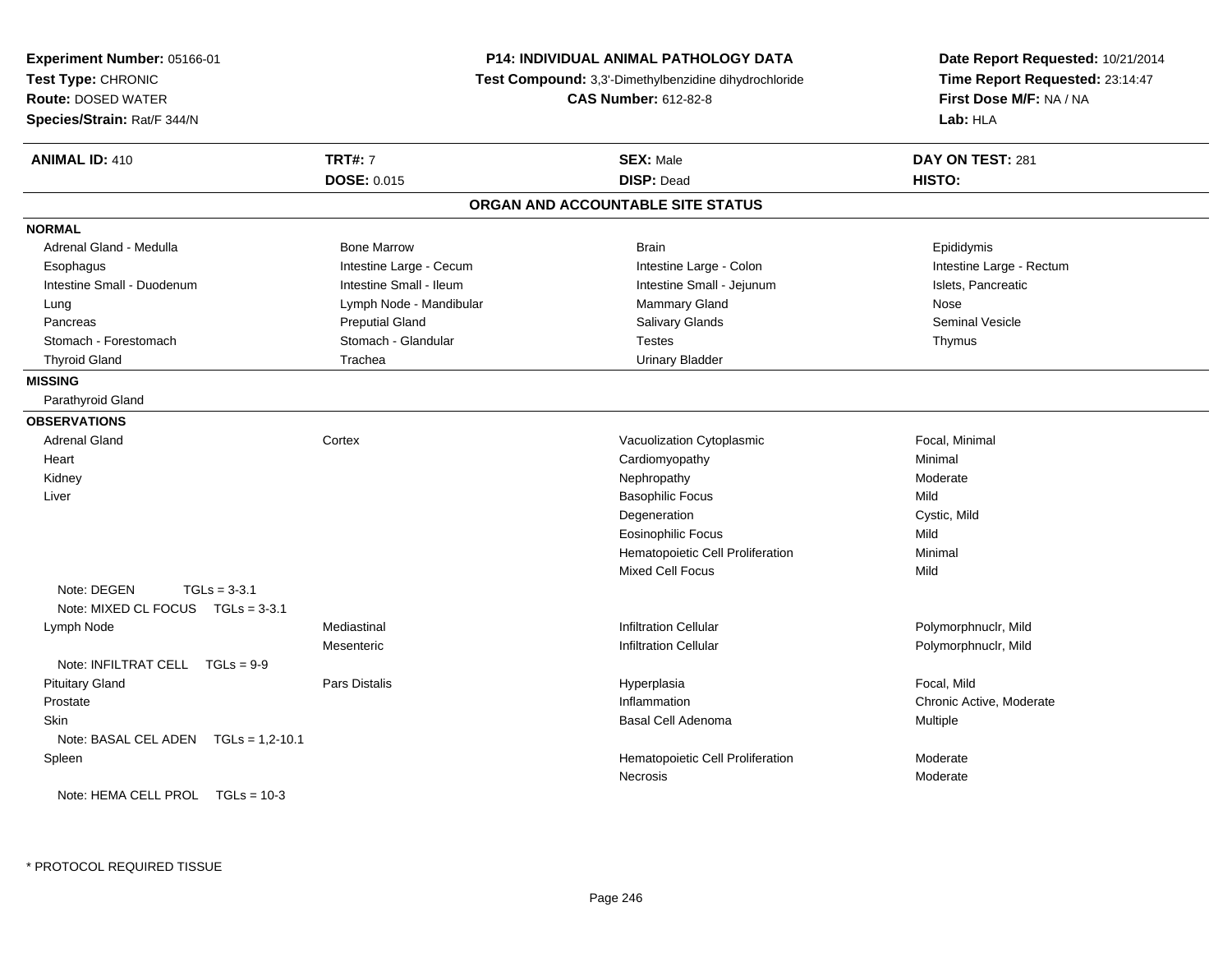| Experiment Number: 05166-01<br>Test Type: CHRONIC<br><b>Route: DOSED WATER</b><br>Species/Strain: Rat/F 344/N |                                      | <b>P14: INDIVIDUAL ANIMAL PATHOLOGY DATA</b><br>Test Compound: 3,3'-Dimethylbenzidine dihydrochloride<br><b>CAS Number: 612-82-8</b> | Date Report Requested: 10/21/2014<br>Time Report Requested: 23:14:47<br>First Dose M/F: NA / NA<br>Lab: HLA |
|---------------------------------------------------------------------------------------------------------------|--------------------------------------|--------------------------------------------------------------------------------------------------------------------------------------|-------------------------------------------------------------------------------------------------------------|
| <b>ANIMAL ID: 410</b>                                                                                         | <b>TRT#: 7</b><br><b>DOSE: 0.015</b> | <b>SEX: Male</b><br><b>DISP: Dead</b>                                                                                                | DAY ON TEST: 281<br>HISTO:                                                                                  |
|                                                                                                               |                                      | ORGAN AND ACCOUNTABLE SITE STATUS                                                                                                    |                                                                                                             |
| Zymbal's Gland                                                                                                |                                      | Adenoma                                                                                                                              |                                                                                                             |
| PRIMARY CAUSE OF DEATH                                                                                        | $\sim$                               |                                                                                                                                      |                                                                                                             |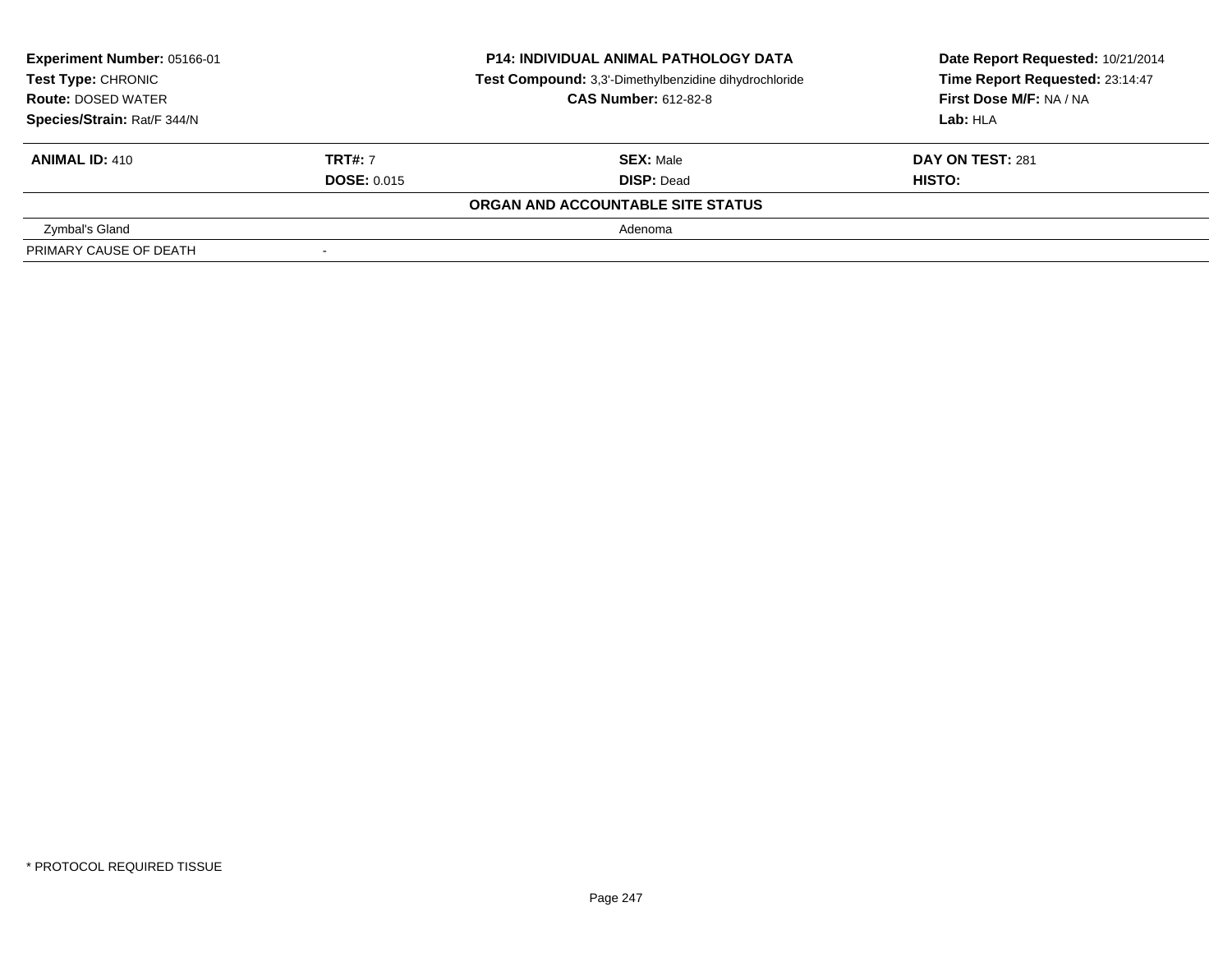| Experiment Number: 05166-01<br>Test Type: CHRONIC<br><b>Route: DOSED WATER</b><br>Species/Strain: Rat/F 344/N |                               | <b>P14: INDIVIDUAL ANIMAL PATHOLOGY DATA</b><br>Test Compound: 3,3'-Dimethylbenzidine dihydrochloride<br><b>CAS Number: 612-82-8</b> | Date Report Requested: 10/21/2014<br>Time Report Requested: 23:14:47<br>First Dose M/F: NA / NA<br>Lab: HLA |
|---------------------------------------------------------------------------------------------------------------|-------------------------------|--------------------------------------------------------------------------------------------------------------------------------------|-------------------------------------------------------------------------------------------------------------|
| <b>ANIMAL ID: 411</b>                                                                                         | <b>TRT#: 7</b><br>DOSE: 0.015 | <b>SEX: Male</b><br><b>DISP: Moribund</b>                                                                                            | DAY ON TEST: 324<br>HISTO:                                                                                  |
|                                                                                                               |                               | ORGAN AND ACCOUNTABLE SITE STATUS                                                                                                    |                                                                                                             |
| <b>NORMAL</b>                                                                                                 |                               |                                                                                                                                      |                                                                                                             |
| Adrenal Gland - Medulla                                                                                       | <b>Bone Marrow</b>            | <b>Brain</b>                                                                                                                         | Epididymis                                                                                                  |
| Esophagus                                                                                                     | Intestine Large - Cecum       | Intestine Large - Colon                                                                                                              | Intestine Large - Rectum                                                                                    |
| Intestine Small - Duodenum                                                                                    | Intestine Small - Ileum       | Intestine Small - Jejunum                                                                                                            | Islets, Pancreatic                                                                                          |
| Lymph Node - Mandibular                                                                                       | Lymph Node - Mesenteric       | Nose                                                                                                                                 | Pancreas                                                                                                    |
| Parathyroid Gland                                                                                             | <b>Pituitary Gland</b>        | Salivary Glands                                                                                                                      | <b>Seminal Vesicle</b>                                                                                      |
| Spleen                                                                                                        | Stomach - Forestomach         | Stomach - Glandular                                                                                                                  | <b>Thyroid Gland</b>                                                                                        |
| Trachea                                                                                                       |                               |                                                                                                                                      |                                                                                                             |
| <b>MISSING</b>                                                                                                |                               |                                                                                                                                      |                                                                                                             |
| Mammary Gland                                                                                                 | Thymus                        |                                                                                                                                      |                                                                                                             |
| <b>OBSERVATIONS</b>                                                                                           |                               |                                                                                                                                      |                                                                                                             |
| <b>Adrenal Gland</b>                                                                                          | Cortex                        | Vacuolization Cytoplasmic                                                                                                            | Focal, Mild                                                                                                 |
| Eye                                                                                                           |                               | Cataract                                                                                                                             | Moderate                                                                                                    |
| Note: CATARACT<br>$TGLs = 5-13$                                                                               |                               |                                                                                                                                      |                                                                                                             |
| Heart                                                                                                         |                               | Cardiomyopathy                                                                                                                       | Mild                                                                                                        |
| Kidney                                                                                                        |                               | Hydronephrosis                                                                                                                       | Mild                                                                                                        |
|                                                                                                               |                               | Nephropathy                                                                                                                          | Moderate                                                                                                    |
| Note: $HYDRONEPHROSIS$ TGLs = 2-5                                                                             |                               |                                                                                                                                      |                                                                                                             |
| Liver                                                                                                         |                               | <b>Basophilic Focus</b>                                                                                                              | Marked                                                                                                      |
|                                                                                                               |                               | Degeneration                                                                                                                         | Cystic, Moderate                                                                                            |
|                                                                                                               |                               | <b>Eosinophilic Focus</b>                                                                                                            | Moderate                                                                                                    |
|                                                                                                               |                               | Hepatodiaphragmatic Nodule                                                                                                           |                                                                                                             |
|                                                                                                               |                               | Mixed Cell Focus                                                                                                                     | Minimal                                                                                                     |
| Note: [BASOPH FOCUS ] TGLs = 4-3.1<br>Note: ANOM HEPAT LOB TGLs = 3-3.1<br>Note: DEGEN<br>$TGLs = 4-3.1$      |                               |                                                                                                                                      |                                                                                                             |
| Lung                                                                                                          | Alveolar Epith                | Hyperplasia                                                                                                                          | Focal, Mild                                                                                                 |
| <b>Preputial Gland</b>                                                                                        | Duct                          | Ectasia                                                                                                                              | Mild                                                                                                        |
| Prostate                                                                                                      |                               | Inflammation                                                                                                                         | Chronic Active, Marked                                                                                      |
| <b>Skin</b>                                                                                                   |                               | Squamous Cell Papilloma                                                                                                              | Multiple                                                                                                    |
| Note: SQ CL PAPILLOM $TGLs = 1,8-10.1+10.2$                                                                   |                               |                                                                                                                                      |                                                                                                             |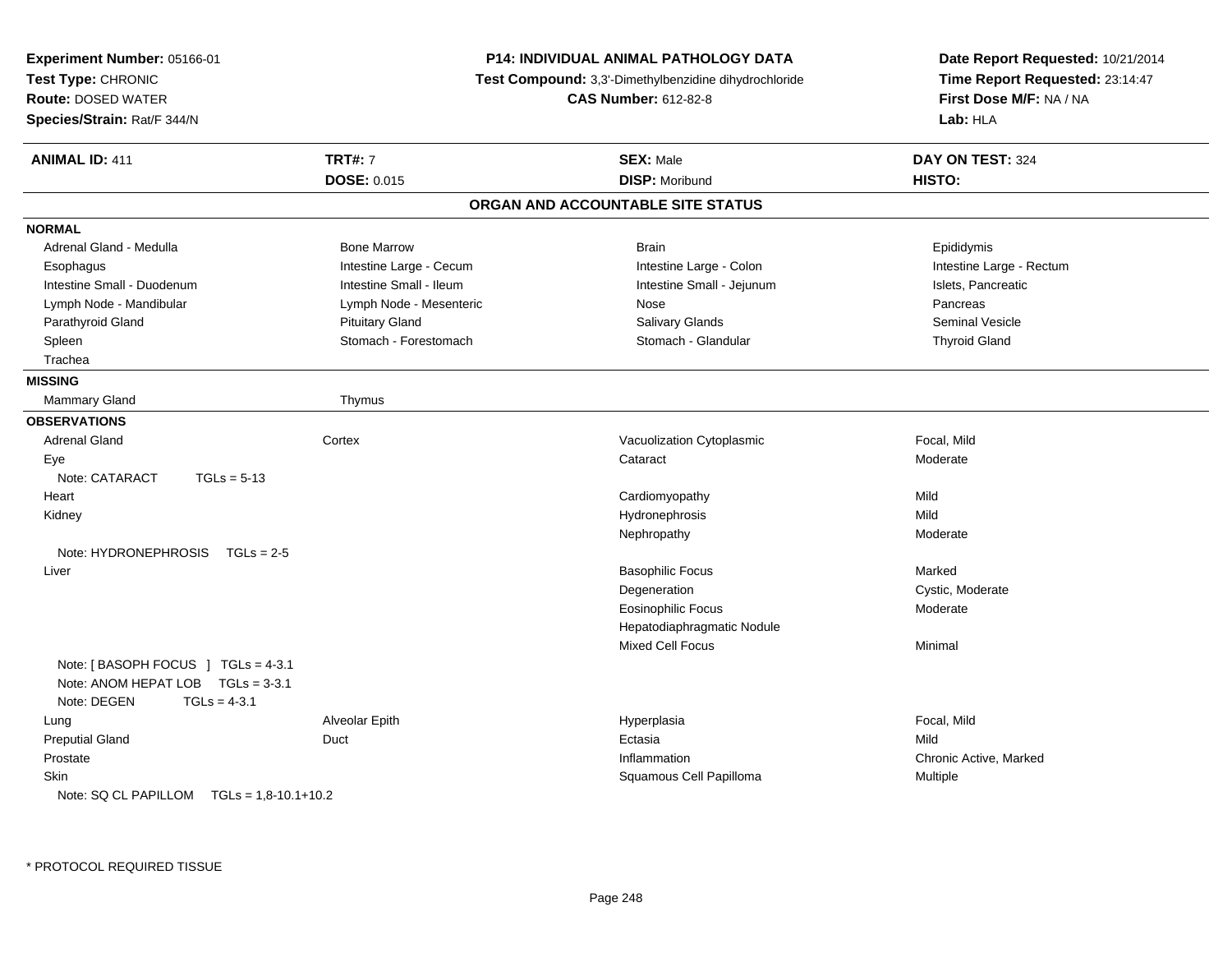| Experiment Number: 05166-01<br>Test Type: CHRONIC<br><b>Route: DOSED WATER</b><br>Species/Strain: Rat/F 344/N |                                 |                                      | <b>P14: INDIVIDUAL ANIMAL PATHOLOGY DATA</b><br><b>Test Compound:</b> 3,3'-Dimethylbenzidine dihydrochloride<br><b>CAS Number: 612-82-8</b> | Date Report Requested: 10/21/2014<br>Time Report Requested: 23:14:47<br>First Dose M/F: NA / NA<br>Lab: HLA |
|---------------------------------------------------------------------------------------------------------------|---------------------------------|--------------------------------------|---------------------------------------------------------------------------------------------------------------------------------------------|-------------------------------------------------------------------------------------------------------------|
| <b>ANIMAL ID: 411</b>                                                                                         |                                 | <b>TRT#: 7</b><br><b>DOSE: 0.015</b> | <b>SEX: Male</b><br><b>DISP: Moribund</b>                                                                                                   | DAY ON TEST: 324<br>HISTO:                                                                                  |
|                                                                                                               |                                 |                                      | ORGAN AND ACCOUNTABLE SITE STATUS                                                                                                           |                                                                                                             |
| <b>Testes</b>                                                                                                 |                                 | <b>Interstit Cell</b>                | Hyperplasia<br>Hypospermia                                                                                                                  | Mild<br>Mild                                                                                                |
| <b>Tissue NOS</b><br>Note: TISSUE NOS = PARAVERTEBRAL MASS.                                                   |                                 |                                      | Sarcoma                                                                                                                                     |                                                                                                             |
| Note: SARCOMA<br><b>Urinary Bladder</b><br>Note: DILATATION                                                   | $TGLs = 6-14$<br>$TGLs = 7-8.2$ |                                      | <b>Dilatation</b>                                                                                                                           | Marked                                                                                                      |
| Zymbal's Gland                                                                                                |                                 | Bilateral                            | Hyperplasia                                                                                                                                 | Squamous, Focal, Mild                                                                                       |
| PRIMARY CAUSE OF DEATH                                                                                        |                                 |                                      |                                                                                                                                             |                                                                                                             |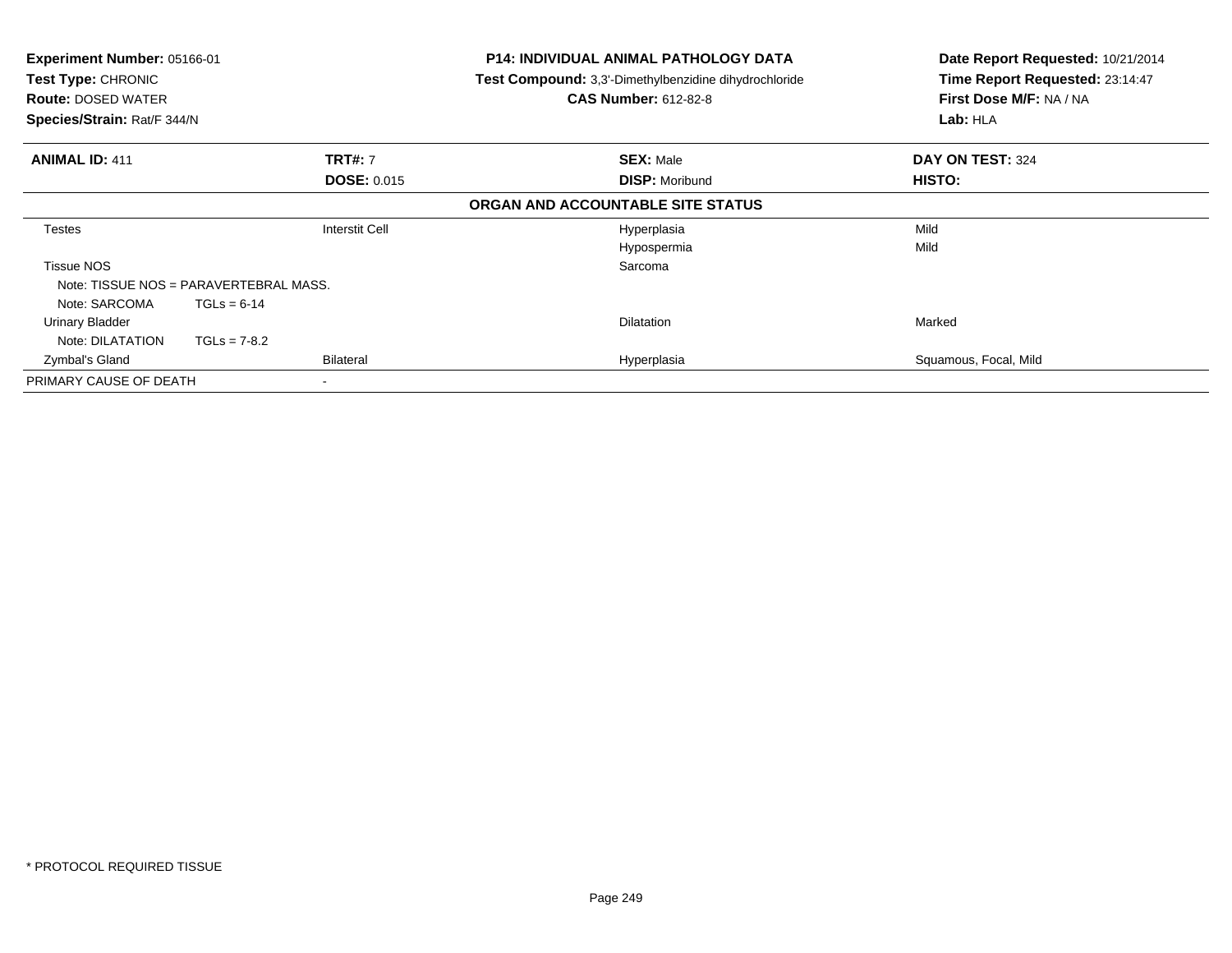| Experiment Number: 05166-01<br>Time Report Requested: 23:14:47<br>Test Type: CHRONIC<br>Test Compound: 3,3'-Dimethylbenzidine dihydrochloride<br><b>Route: DOSED WATER</b><br><b>CAS Number: 612-82-8</b><br>First Dose M/F: NA / NA<br>Lab: HLA<br>Species/Strain: Rat/F 344/N | Date Report Requested: 10/21/2014 |
|---------------------------------------------------------------------------------------------------------------------------------------------------------------------------------------------------------------------------------------------------------------------------------|-----------------------------------|
|                                                                                                                                                                                                                                                                                 |                                   |
|                                                                                                                                                                                                                                                                                 |                                   |
|                                                                                                                                                                                                                                                                                 |                                   |
| <b>TRT#: 7</b><br><b>ANIMAL ID: 412</b><br><b>SEX: Male</b><br>DAY ON TEST: 296                                                                                                                                                                                                 |                                   |
| DOSE: 0.015<br><b>DISP: Moribund</b><br>HISTO:                                                                                                                                                                                                                                  |                                   |
| ORGAN AND ACCOUNTABLE SITE STATUS                                                                                                                                                                                                                                               |                                   |
| <b>NORMAL</b>                                                                                                                                                                                                                                                                   |                                   |
| Adrenal Gland - Cortex<br>Adrenal Gland - Medulla<br>Brain<br>Epididymis                                                                                                                                                                                                        |                                   |
| Intestine Large - Cecum<br>Intestine Large - Rectum<br>Intestine Small - Duodenum<br>Esophagus                                                                                                                                                                                  |                                   |
| Intestine Small - Ileum<br>Intestine Small - Jejunum<br>Islets, Pancreatic<br>Lymph Node - Mandibular                                                                                                                                                                           |                                   |
| Mammary Gland<br>Parathyroid Gland<br>Nose<br>Pancreas                                                                                                                                                                                                                          |                                   |
| <b>Pituitary Gland</b><br><b>Preputial Gland</b><br>Salivary Glands<br>Prostate                                                                                                                                                                                                 |                                   |
| Stomach - Forestomach<br>Skin<br>Stomach - Glandular<br><b>Testes</b>                                                                                                                                                                                                           |                                   |
| <b>Thyroid Gland</b><br><b>Urinary Bladder</b><br>Thymus<br>Trachea                                                                                                                                                                                                             |                                   |
| <b>OBSERVATIONS</b>                                                                                                                                                                                                                                                             |                                   |
| Mild<br><b>Bone Marrow</b><br>Atrophy                                                                                                                                                                                                                                           |                                   |
| Hemorrhage<br>Moderate                                                                                                                                                                                                                                                          |                                   |
| Mild<br>Heart<br>Cardiomyopathy                                                                                                                                                                                                                                                 |                                   |
| Colon<br>Parasite Metazoan<br>Moderate<br>Intestine Large                                                                                                                                                                                                                       |                                   |
| Moderate<br>Kidney<br>Nephropathy                                                                                                                                                                                                                                               |                                   |
| Liver<br>Degeneration<br>Cystic, Moderate                                                                                                                                                                                                                                       |                                   |
| Eosinophilic Focus<br>Mild                                                                                                                                                                                                                                                      |                                   |
| $TGLs = 2-3.1$<br>Note: DEGEN                                                                                                                                                                                                                                                   |                                   |
| <b>Infiltration Cellular</b><br>Histiocyte, Minimal<br>Lung                                                                                                                                                                                                                     |                                   |
| Minimal<br>Interstitium<br>Inflammation                                                                                                                                                                                                                                         |                                   |
| Mesenteric<br>Lymph Node<br>Atrophy<br>Mild                                                                                                                                                                                                                                     |                                   |
| Mediastinal<br>Pigmentation<br>Hemosiderin, Moderate                                                                                                                                                                                                                            |                                   |
| Note: ATROPHY<br>$TGLs = 4-7$                                                                                                                                                                                                                                                   |                                   |
| Mild<br><b>Seminal Vesicle</b><br>Atrophy                                                                                                                                                                                                                                       |                                   |
| Hyperplasia<br>Focal, Mild                                                                                                                                                                                                                                                      |                                   |
| Note: ATROPHY<br>$TGLs = 1-8.3$                                                                                                                                                                                                                                                 |                                   |
| Spleen<br>Depletion Lymphoid<br>Moderate                                                                                                                                                                                                                                        |                                   |
| [Depletion Lymphoid TGLS = 5-3]                                                                                                                                                                                                                                                 |                                   |
| Zymbal's Gland<br>Carcinoma                                                                                                                                                                                                                                                     |                                   |
| Note: CARCINOMA<br>$TGLs = 3-10.1$                                                                                                                                                                                                                                              |                                   |
| PRIMARY CAUSE OF DEATH<br>$\sim$                                                                                                                                                                                                                                                |                                   |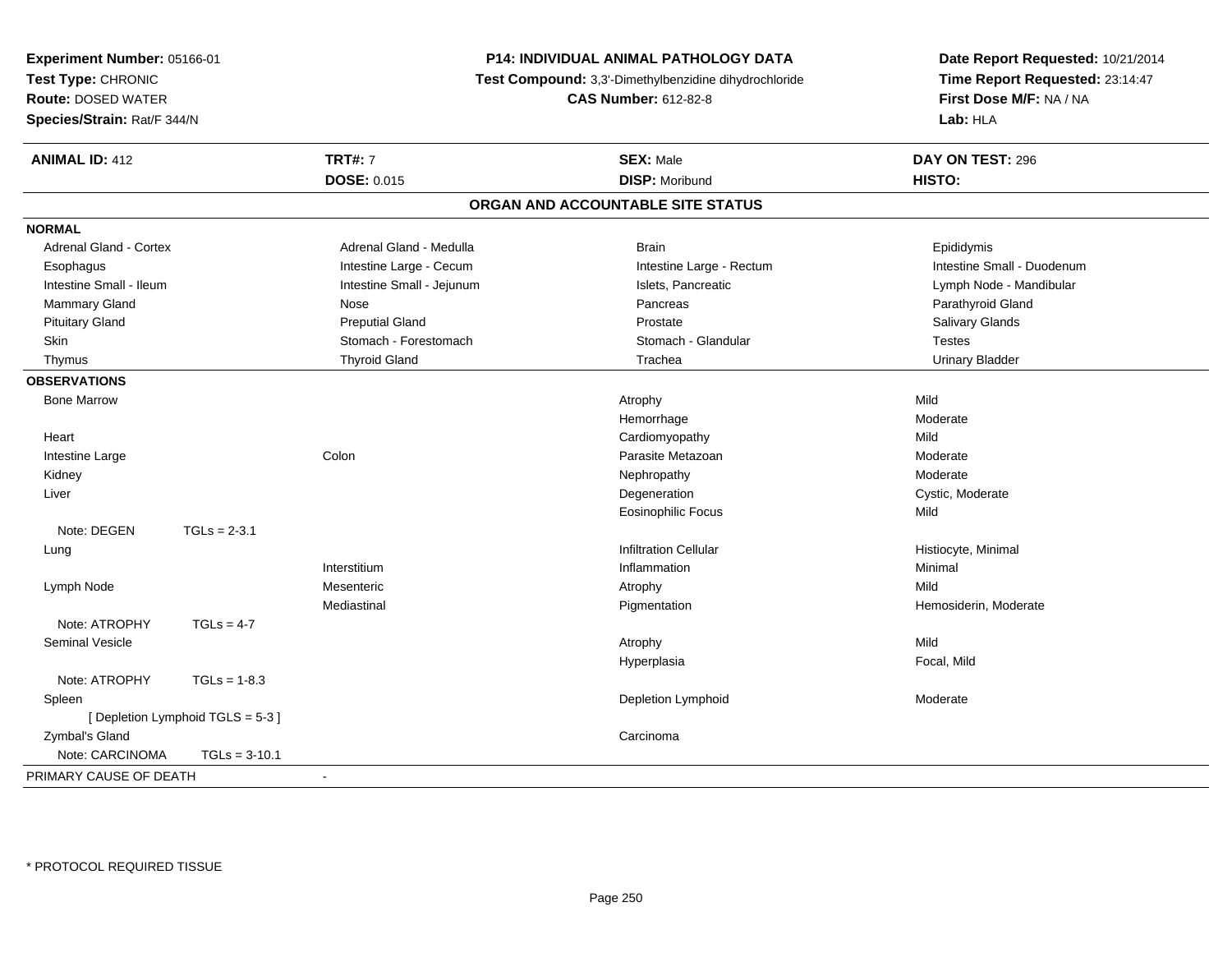| Experiment Number: 05166-01<br>Test Type: CHRONIC<br><b>Route: DOSED WATER</b><br>Species/Strain: Rat/F 344/N |                           | <b>P14: INDIVIDUAL ANIMAL PATHOLOGY DATA</b><br>Test Compound: 3,3'-Dimethylbenzidine dihydrochloride<br><b>CAS Number: 612-82-8</b> | Date Report Requested: 10/21/2014<br>Time Report Requested: 23:14:47<br>First Dose M/F: NA / NA<br>Lab: HLA |
|---------------------------------------------------------------------------------------------------------------|---------------------------|--------------------------------------------------------------------------------------------------------------------------------------|-------------------------------------------------------------------------------------------------------------|
| <b>ANIMAL ID: 413</b>                                                                                         | <b>TRT#: 7</b>            | <b>SEX: Male</b>                                                                                                                     | DAY ON TEST: 238                                                                                            |
|                                                                                                               | DOSE: 0.015               | <b>DISP: Dead</b>                                                                                                                    | HISTO:                                                                                                      |
|                                                                                                               |                           | ORGAN AND ACCOUNTABLE SITE STATUS                                                                                                    |                                                                                                             |
| <b>NORMAL</b>                                                                                                 |                           |                                                                                                                                      |                                                                                                             |
| <b>Adrenal Gland - Cortex</b>                                                                                 | Adrenal Gland - Medulla   | <b>Brain</b>                                                                                                                         | Epididymis                                                                                                  |
| Esophagus                                                                                                     | Intestine Large - Cecum   | Intestine Large - Rectum                                                                                                             | Intestine Small - Duodenum                                                                                  |
| Intestine Small - Ileum                                                                                       | Intestine Small - Jejunum | Islets, Pancreatic                                                                                                                   | Lymph Node - Mandibular                                                                                     |
| Lymph Node - Mesenteric                                                                                       | Nose                      | Pancreas                                                                                                                             | Parathyroid Gland                                                                                           |
| <b>Pituitary Gland</b>                                                                                        | <b>Preputial Gland</b>    | Prostate                                                                                                                             | Salivary Glands                                                                                             |
| Seminal Vesicle                                                                                               | Spleen                    | Stomach - Forestomach                                                                                                                | Testes                                                                                                      |
| Thymus                                                                                                        | <b>Thyroid Gland</b>      | Trachea                                                                                                                              | <b>Urinary Bladder</b>                                                                                      |
| Zymbal's Gland                                                                                                |                           |                                                                                                                                      |                                                                                                             |
| <b>MISSING</b>                                                                                                |                           |                                                                                                                                      |                                                                                                             |
| Mammary Gland                                                                                                 |                           |                                                                                                                                      |                                                                                                             |
| <b>OBSERVATIONS</b>                                                                                           |                           |                                                                                                                                      |                                                                                                             |
| <b>Bone Marrow</b>                                                                                            |                           | Atrophy                                                                                                                              | Mild                                                                                                        |
|                                                                                                               |                           | Hemorrhage                                                                                                                           | Mild                                                                                                        |
| Heart                                                                                                         |                           | Inflammation                                                                                                                         | Acute, Mild                                                                                                 |
|                                                                                                               | <b>Mitral Valve</b>       | Thrombosis                                                                                                                           | Moderate                                                                                                    |
| Note: POSTMORTEM CLOT IN LEFT ATRIUM.                                                                         |                           |                                                                                                                                      |                                                                                                             |
| Intestine Large                                                                                               | Colon                     | Parasite Metazoan                                                                                                                    | Minimal                                                                                                     |
| Kidney                                                                                                        |                           | Inflammation                                                                                                                         | Suppurative, Moderate                                                                                       |
|                                                                                                               |                           | Nephropathy                                                                                                                          | Marked                                                                                                      |
| Note: INFLAMMATION<br>$TGLs = 7-5$                                                                            |                           |                                                                                                                                      |                                                                                                             |
| Liver                                                                                                         |                           | Degeneration                                                                                                                         | Cystic, Minimal                                                                                             |
|                                                                                                               |                           | Hepatocellular Carcinoma                                                                                                             |                                                                                                             |
|                                                                                                               | <b>Bile Duct</b>          | Hyperplasia                                                                                                                          | Mild                                                                                                        |
|                                                                                                               |                           | <b>Mixed Cell Focus</b>                                                                                                              | Mild                                                                                                        |
|                                                                                                               | Centrilobular             | <b>Necrosis</b>                                                                                                                      | Coagulative, Minimal                                                                                        |
| Note: HEPATOCLR CARC $TGLs = 6-3.1$<br>[ Hepatocellular Carcinoma TGLS = 4,5-3.1 ]                            |                           |                                                                                                                                      |                                                                                                             |
| Lung                                                                                                          |                           | Congestion                                                                                                                           | Marked                                                                                                      |
|                                                                                                               |                           | <b>Infiltration Cellular</b>                                                                                                         | Histiocyte, Minimal                                                                                         |
|                                                                                                               |                           | Squamous Cell Carcinoma                                                                                                              | Metastatic (Skin)                                                                                           |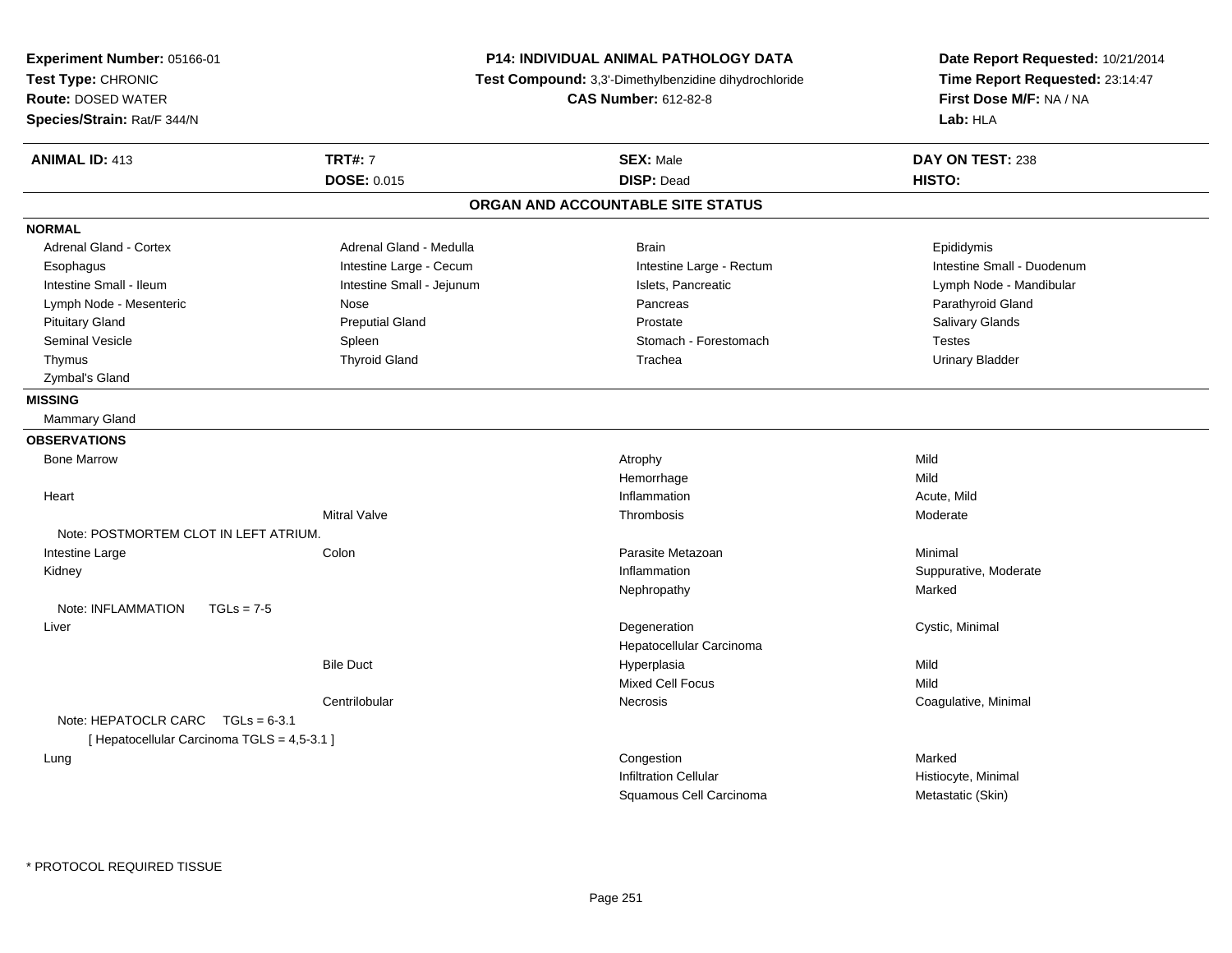| Experiment Number: 05166-01<br>Test Type: CHRONIC<br><b>Route: DOSED WATER</b><br>Species/Strain: Rat/F 344/N |                                      | <b>P14: INDIVIDUAL ANIMAL PATHOLOGY DATA</b><br>Test Compound: 3,3'-Dimethylbenzidine dihydrochloride<br><b>CAS Number: 612-82-8</b> | Date Report Requested: 10/21/2014<br>Time Report Requested: 23:14:47<br>First Dose M/F: NA / NA<br>Lab: HLA |
|---------------------------------------------------------------------------------------------------------------|--------------------------------------|--------------------------------------------------------------------------------------------------------------------------------------|-------------------------------------------------------------------------------------------------------------|
| <b>ANIMAL ID: 413</b>                                                                                         | <b>TRT#: 7</b><br><b>DOSE: 0.015</b> | <b>SEX: Male</b><br><b>DISP: Dead</b>                                                                                                | DAY ON TEST: 238<br>HISTO:                                                                                  |
|                                                                                                               |                                      | ORGAN AND ACCOUNTABLE SITE STATUS                                                                                                    |                                                                                                             |
| Note: SQUAM CEL CARC<br>$TGLs = 8-4.1$<br>Note: CONGESTION<br>$TGLs = 2-4+4.1$                                |                                      |                                                                                                                                      |                                                                                                             |
| Skin                                                                                                          |                                      | Squamous Cell Papilloma                                                                                                              |                                                                                                             |
| Note: $[SQ CL PAPILLOM] TGLs = 1-13$                                                                          |                                      |                                                                                                                                      |                                                                                                             |
| Stomach                                                                                                       | Glandular                            | Ulcer                                                                                                                                | Mild                                                                                                        |
| PRIMARY CAUSE OF DEATH                                                                                        |                                      |                                                                                                                                      |                                                                                                             |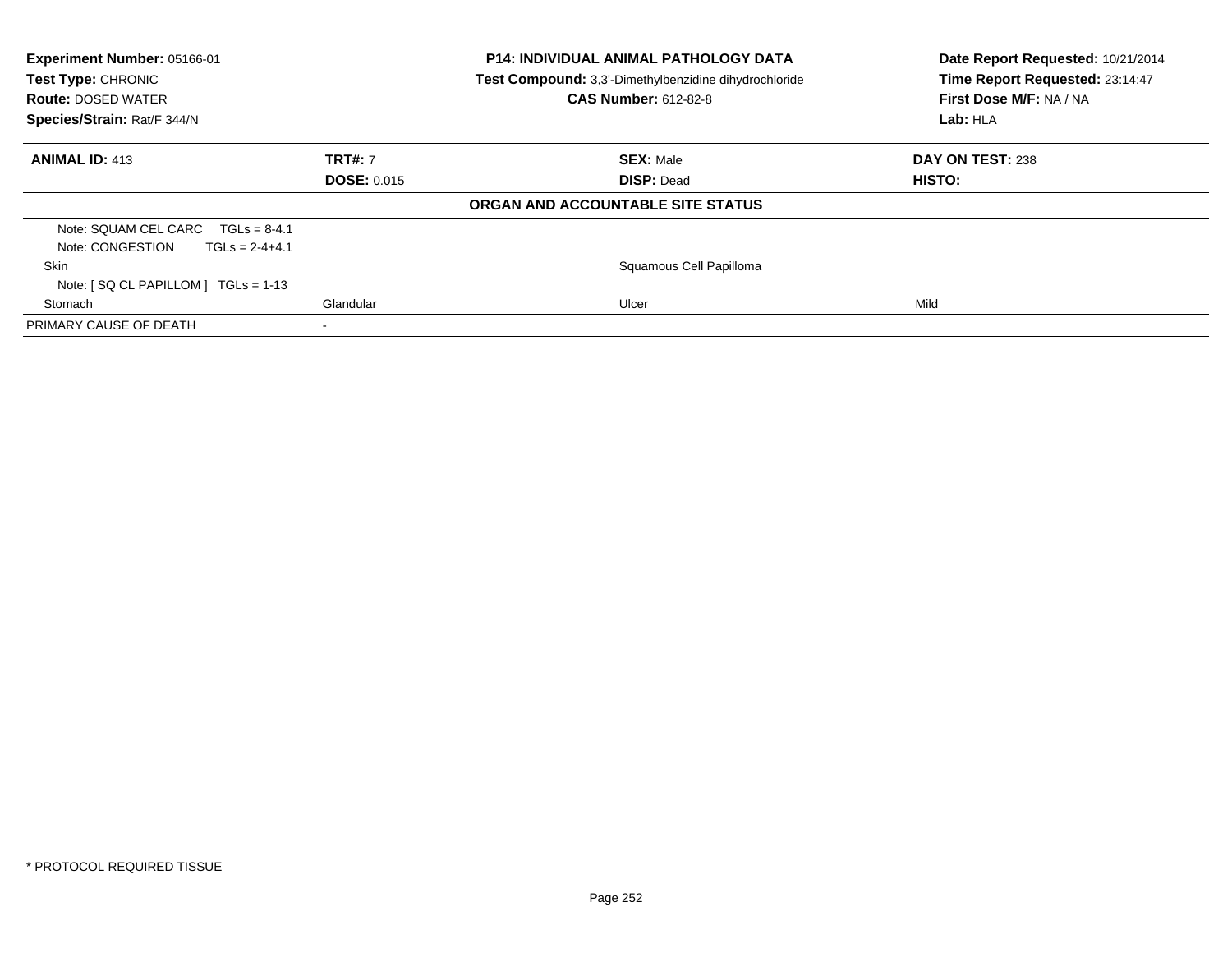| Experiment Number: 05166-01<br>Test Type: CHRONIC<br><b>Route: DOSED WATER</b><br>Species/Strain: Rat/F 344/N | P14: INDIVIDUAL ANIMAL PATHOLOGY DATA<br>Test Compound: 3,3'-Dimethylbenzidine dihydrochloride<br><b>CAS Number: 612-82-8</b> |                                   | Date Report Requested: 10/21/2014<br>Time Report Requested: 23:14:47<br>First Dose M/F: NA / NA<br>Lab: HLA |  |
|---------------------------------------------------------------------------------------------------------------|-------------------------------------------------------------------------------------------------------------------------------|-----------------------------------|-------------------------------------------------------------------------------------------------------------|--|
| <b>ANIMAL ID: 414</b>                                                                                         | <b>TRT#: 7</b>                                                                                                                | <b>SEX: Male</b>                  | DAY ON TEST: 384                                                                                            |  |
|                                                                                                               | <b>DOSE: 0.015</b>                                                                                                            | <b>DISP: Moribund</b>             | HISTO:                                                                                                      |  |
|                                                                                                               |                                                                                                                               |                                   |                                                                                                             |  |
|                                                                                                               |                                                                                                                               | ORGAN AND ACCOUNTABLE SITE STATUS |                                                                                                             |  |
| <b>NORMAL</b>                                                                                                 |                                                                                                                               |                                   |                                                                                                             |  |
| <b>Adrenal Gland - Cortex</b>                                                                                 | Adrenal Gland - Medulla                                                                                                       | <b>Bone Marrow</b>                | <b>Brain</b>                                                                                                |  |
| Epididymis                                                                                                    | Esophagus                                                                                                                     | Heart                             | Intestine Large - Cecum                                                                                     |  |
| Intestine Large - Colon                                                                                       | Intestine Large - Rectum                                                                                                      | Intestine Small - Duodenum        | Intestine Small - Ileum                                                                                     |  |
| Intestine Small - Jejunum                                                                                     | Islets, Pancreatic                                                                                                            | Lymph Node - Mandibular           | Lymph Node - Mesenteric                                                                                     |  |
| Nose                                                                                                          | Pancreas                                                                                                                      | <b>Pituitary Gland</b>            | <b>Preputial Gland</b>                                                                                      |  |
| Prostate                                                                                                      | Salivary Glands                                                                                                               | <b>Seminal Vesicle</b>            | Spleen                                                                                                      |  |
| Stomach - Forestomach                                                                                         | Stomach - Glandular                                                                                                           | <b>Testes</b>                     | Thymus                                                                                                      |  |
| Trachea                                                                                                       | <b>Urinary Bladder</b>                                                                                                        |                                   |                                                                                                             |  |
| <b>MISSING</b>                                                                                                |                                                                                                                               |                                   |                                                                                                             |  |
| Mammary Gland                                                                                                 |                                                                                                                               |                                   |                                                                                                             |  |
| <b>OBSERVATIONS</b>                                                                                           |                                                                                                                               |                                   |                                                                                                             |  |
| Kidney                                                                                                        |                                                                                                                               | Nephropathy                       | Marked                                                                                                      |  |
| Note: NEPHROPATHY<br>$TGLs = 1,2-5$                                                                           |                                                                                                                               |                                   |                                                                                                             |  |
| Liver                                                                                                         |                                                                                                                               | Degeneration                      | Cystic, Marked                                                                                              |  |
|                                                                                                               |                                                                                                                               | <b>Eosinophilic Focus</b>         | Marked                                                                                                      |  |
|                                                                                                               |                                                                                                                               | <b>Mixed Cell Focus</b>           | Moderate                                                                                                    |  |
|                                                                                                               |                                                                                                                               | Neoplastic Nodule                 | Multiple                                                                                                    |  |
| Note: EOSIN FOCUS<br>$TGLs = 3-3.1+3.2+3.3+3.4$                                                               |                                                                                                                               |                                   |                                                                                                             |  |
| Note: NEOPLASTIC NOD TGLs = 6,7,9,10,11,12-3.1+3.2+3.3+3.4                                                    |                                                                                                                               |                                   |                                                                                                             |  |
| [ Eosinophilic Focus TGLS = 3-3.1+3.2+3.3+3.4 ]                                                               |                                                                                                                               |                                   |                                                                                                             |  |
| [Mixed Cell Focus TGLS = 4,5,8-3.1+3.2+3.3+3.4]                                                               |                                                                                                                               |                                   |                                                                                                             |  |
| Lung                                                                                                          |                                                                                                                               | Alveolar/Bronchiolar Adenoma      | Multiple                                                                                                    |  |
|                                                                                                               |                                                                                                                               | <b>Infiltration Cellular</b>      | Histiocyte, Minimal                                                                                         |  |
| Note: ALV BRON ADEN<br>$TGLs = 15-4.1$                                                                        |                                                                                                                               |                                   |                                                                                                             |  |
| Parathyroid Gland                                                                                             |                                                                                                                               | Hyperplasia                       | Mild                                                                                                        |  |
| Note: HYPERPLASIA<br>$TGLs = 14-2$                                                                            |                                                                                                                               |                                   |                                                                                                             |  |
| Skin                                                                                                          |                                                                                                                               | Basal Cell Adenoma                | Multiple                                                                                                    |  |
|                                                                                                               | <b>Subcut Tiss</b>                                                                                                            | Fibroma                           |                                                                                                             |  |
|                                                                                                               |                                                                                                                               | Fibrosis                          | Focal, Moderate                                                                                             |  |
|                                                                                                               |                                                                                                                               | Squamous Cell Papilloma           |                                                                                                             |  |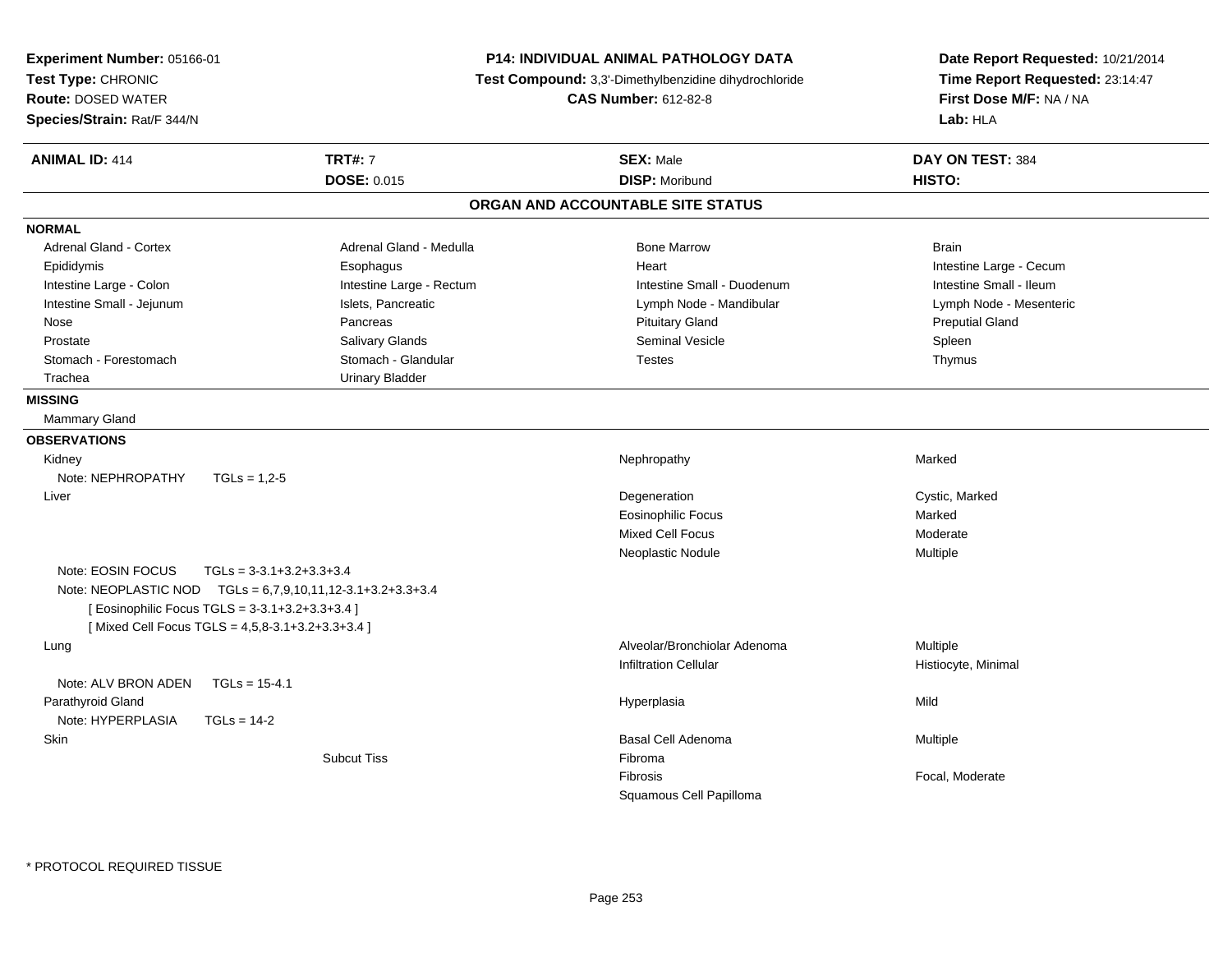| <b>Experiment Number: 05166-01</b><br>Test Type: CHRONIC<br><b>Route: DOSED WATER</b><br>Species/Strain: Rat/F 344/N |                                  | <b>P14: INDIVIDUAL ANIMAL PATHOLOGY DATA</b><br>Test Compound: 3,3'-Dimethylbenzidine dihydrochloride<br><b>CAS Number: 612-82-8</b> | Date Report Requested: 10/21/2014<br>Time Report Requested: 23:14:47<br>First Dose M/F: NA / NA<br>Lab: HLA |
|----------------------------------------------------------------------------------------------------------------------|----------------------------------|--------------------------------------------------------------------------------------------------------------------------------------|-------------------------------------------------------------------------------------------------------------|
| <b>ANIMAL ID: 414</b>                                                                                                | <b>TRT#: 7</b>                   | <b>SEX: Male</b>                                                                                                                     | DAY ON TEST: 384                                                                                            |
|                                                                                                                      | <b>DOSE: 0.015</b>               | <b>DISP: Moribund</b>                                                                                                                | HISTO:                                                                                                      |
|                                                                                                                      |                                  | ORGAN AND ACCOUNTABLE SITE STATUS                                                                                                    |                                                                                                             |
| Note: FIBROMA                                                                                                        | $TGLs = 13-13$                   |                                                                                                                                      |                                                                                                             |
| Note: FIBROSIS                                                                                                       | $TGLs = 21-18$                   |                                                                                                                                      |                                                                                                             |
| Note: BASAL CEL ADEN                                                                                                 | $TGLs = 19,20,22,23-16+17+19+20$ |                                                                                                                                      |                                                                                                             |
| Note: SQ CL PAPILLOM                                                                                                 | $TGLs = 16-14$                   |                                                                                                                                      |                                                                                                             |
| <b>Thyroid Gland</b>                                                                                                 | C Cell                           | Adenoma                                                                                                                              |                                                                                                             |
| Zymbal's Gland                                                                                                       |                                  | Adenoma                                                                                                                              |                                                                                                             |
| Note: ADENOMA                                                                                                        | $TGLs = 18-10$                   |                                                                                                                                      |                                                                                                             |
| PRIMARY CAUSE OF DEATH                                                                                               |                                  |                                                                                                                                      |                                                                                                             |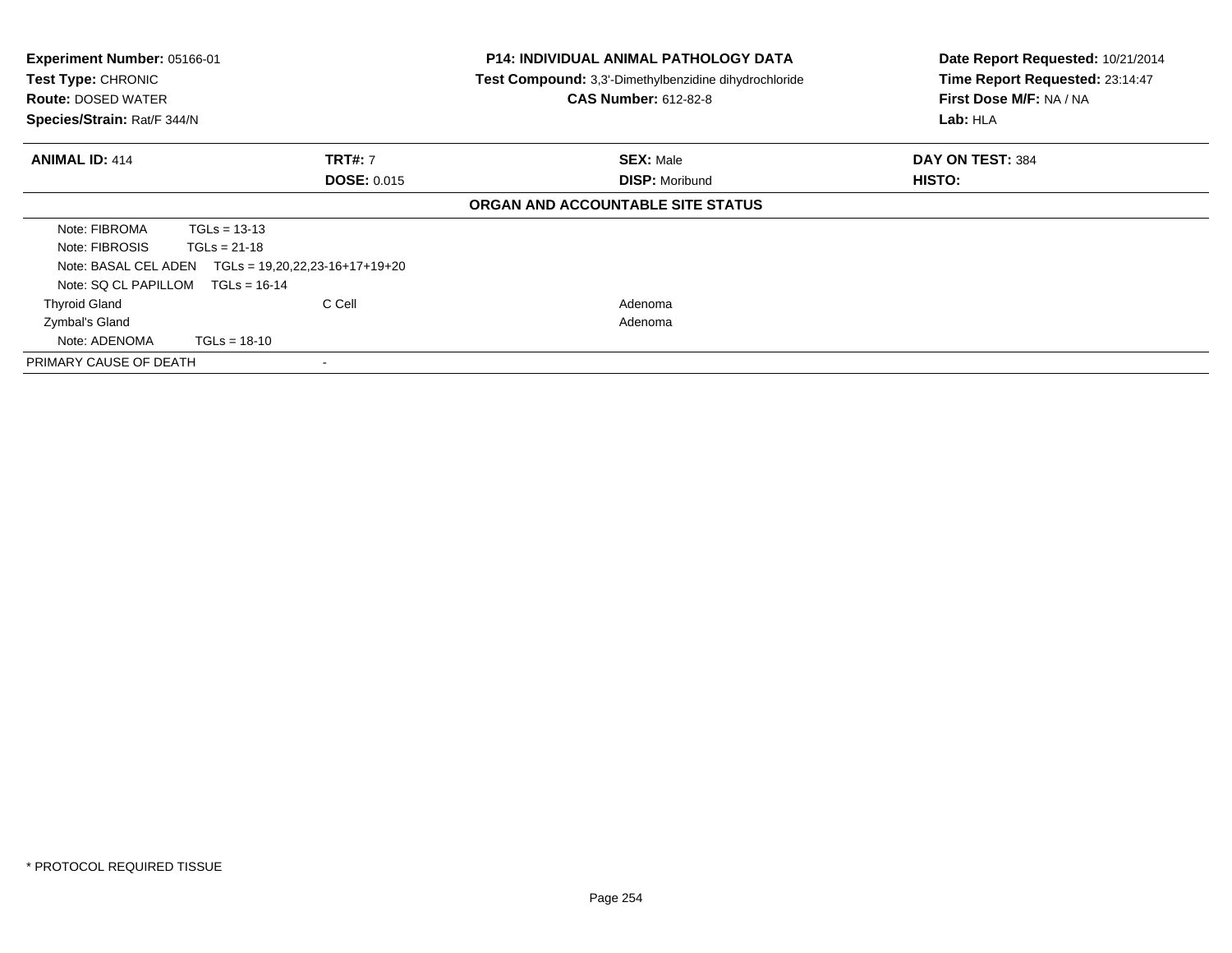| Experiment Number: 05166-01<br>Test Type: CHRONIC<br><b>Route: DOSED WATER</b> | <b>P14: INDIVIDUAL ANIMAL PATHOLOGY DATA</b><br>Test Compound: 3,3'-Dimethylbenzidine dihydrochloride<br><b>CAS Number: 612-82-8</b> |                                   | Date Report Requested: 10/21/2014<br>Time Report Requested: 23:14:47<br>First Dose M/F: NA / NA |
|--------------------------------------------------------------------------------|--------------------------------------------------------------------------------------------------------------------------------------|-----------------------------------|-------------------------------------------------------------------------------------------------|
| Species/Strain: Rat/F 344/N                                                    |                                                                                                                                      |                                   | Lab: HLA                                                                                        |
| <b>ANIMAL ID: 415</b>                                                          | <b>TRT#: 7</b>                                                                                                                       | <b>SEX: Male</b>                  | DAY ON TEST: 280                                                                                |
|                                                                                | <b>DOSE: 0.015</b>                                                                                                                   | <b>DISP: Moribund</b>             | HISTO:                                                                                          |
|                                                                                |                                                                                                                                      | ORGAN AND ACCOUNTABLE SITE STATUS |                                                                                                 |
| <b>NORMAL</b>                                                                  |                                                                                                                                      |                                   |                                                                                                 |
| <b>Adrenal Gland - Cortex</b>                                                  | Adrenal Gland - Medulla                                                                                                              | <b>Bone Marrow</b>                | <b>Brain</b>                                                                                    |
| Epididymis                                                                     | Esophagus                                                                                                                            | Intestine Large - Cecum           | Intestine Large - Colon                                                                         |
| Intestine Large - Rectum                                                       | Intestine Small - Duodenum                                                                                                           | Intestine Small - Ileum           | Intestine Small - Jejunum                                                                       |
| Islets, Pancreatic                                                             | Lymph Node - Mesenteric                                                                                                              | <b>Mammary Gland</b>              | <b>Nose</b>                                                                                     |
| Pancreas                                                                       | Parathyroid Gland                                                                                                                    | <b>Pituitary Gland</b>            | Salivary Glands                                                                                 |
| <b>Seminal Vesicle</b>                                                         | <b>Skin</b>                                                                                                                          | Spleen                            | Stomach - Forestomach                                                                           |
| Stomach - Glandular                                                            | <b>Testes</b>                                                                                                                        | Thymus                            | <b>Thyroid Gland</b>                                                                            |
| Trachea                                                                        | <b>Urinary Bladder</b>                                                                                                               |                                   |                                                                                                 |
| <b>OBSERVATIONS</b>                                                            |                                                                                                                                      |                                   |                                                                                                 |
| Heart                                                                          |                                                                                                                                      | Cardiomyopathy                    | Mild                                                                                            |
| Kidney                                                                         |                                                                                                                                      | Nephropathy                       | Moderate                                                                                        |
| Liver                                                                          |                                                                                                                                      | <b>Basophilic Focus</b>           |                                                                                                 |
|                                                                                |                                                                                                                                      | Degeneration                      | Cystic, Minimal                                                                                 |
|                                                                                |                                                                                                                                      | Mixed Cell Focus                  | Moderate                                                                                        |
| Note: [BASOPH FOCUS ] TGLs = 4-3.1<br>Note: MIXED CL FOCUS TGLs = 2,3-3.1      |                                                                                                                                      |                                   |                                                                                                 |
| Lung                                                                           | Alveolar Epith                                                                                                                       | Hyperplasia                       | Focal, Minimal                                                                                  |
| Lymph Node                                                                     | Mandibular                                                                                                                           | Hyperplasia                       | Plasma Cell, Moderate                                                                           |
| <b>Preputial Gland</b>                                                         |                                                                                                                                      | Adenoma                           |                                                                                                 |
|                                                                                |                                                                                                                                      | Hyperplasia                       | Focal, Mild                                                                                     |
|                                                                                |                                                                                                                                      | Inflammation                      | Chronic Active, Moderate                                                                        |
| Note: ADENOMA<br>$TGLs = 1-8.2$                                                |                                                                                                                                      |                                   |                                                                                                 |
| Prostate                                                                       |                                                                                                                                      | Inflammation                      | Chronic Active, Mild                                                                            |
| Zymbal's Gland                                                                 |                                                                                                                                      | Carcinoma                         |                                                                                                 |
|                                                                                |                                                                                                                                      | Hyperplasia                       | Squamous, Focal, Mild                                                                           |
| Note: CARCINOMA<br>$TGLs = 5-10.1$                                             |                                                                                                                                      |                                   |                                                                                                 |
| PRIMARY CAUSE OF DEATH                                                         | $\sim$                                                                                                                               |                                   |                                                                                                 |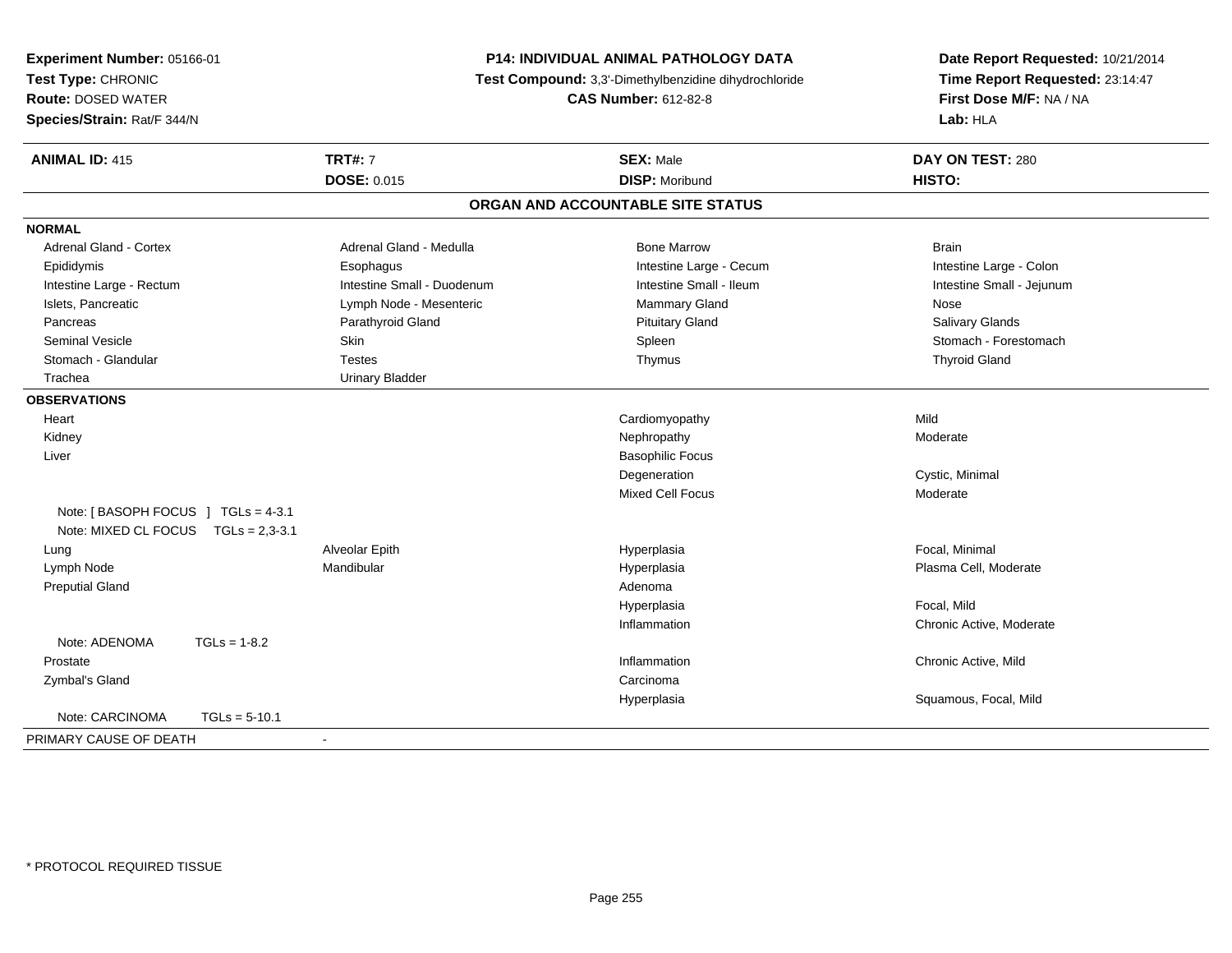| <b>Experiment Number: 05166-01</b>   |                                                                                      | <b>P14: INDIVIDUAL ANIMAL PATHOLOGY DATA</b> | Date Report Requested: 10/21/2014                          |
|--------------------------------------|--------------------------------------------------------------------------------------|----------------------------------------------|------------------------------------------------------------|
| Test Type: CHRONIC                   | Test Compound: 3,3'-Dimethylbenzidine dihydrochloride<br><b>CAS Number: 612-82-8</b> |                                              | Time Report Requested: 23:14:47<br>First Dose M/F: NA / NA |
| <b>Route: DOSED WATER</b>            |                                                                                      |                                              |                                                            |
| Species/Strain: Rat/F 344/N          |                                                                                      |                                              | Lab: HLA                                                   |
| <b>ANIMAL ID: 416</b>                | <b>TRT#: 7</b>                                                                       | <b>SEX: Male</b>                             | DAY ON TEST: 308                                           |
|                                      | DOSE: 0.015                                                                          | <b>DISP: Moribund</b>                        | HISTO:                                                     |
|                                      |                                                                                      | ORGAN AND ACCOUNTABLE SITE STATUS            |                                                            |
| <b>NORMAL</b>                        |                                                                                      |                                              |                                                            |
| Esophagus                            | Intestine Large - Cecum                                                              | Intestine Large - Rectum                     | Intestine Small - Duodenum                                 |
| Intestine Small - Ileum              | Intestine Small - Jejunum                                                            | Islets, Pancreatic                           | Lymph Node - Mandibular                                    |
| Lymph Node - Mesenteric              | Mammary Gland                                                                        | Nose                                         | Parathyroid Gland                                          |
| Salivary Glands                      | Seminal Vesicle                                                                      | Stomach - Forestomach                        | Stomach - Glandular                                        |
| Thymus                               | Trachea                                                                              |                                              |                                                            |
| <b>OBSERVATIONS</b>                  |                                                                                      |                                              |                                                            |
| <b>Adrenal Gland</b>                 | Cortex                                                                               | Leukemia Mononuclear                         |                                                            |
|                                      | Medulla                                                                              | Leukemia Mononuclear                         |                                                            |
| <b>Bone Marrow</b>                   |                                                                                      | Leukemia Mononuclear                         |                                                            |
| <b>Brain</b>                         |                                                                                      | Leukemia Mononuclear                         |                                                            |
| [ Leukemia Mononuclear TGLS = 5-1 ]  |                                                                                      |                                              |                                                            |
| Epididymis                           |                                                                                      | Mesothelioma Malignant                       |                                                            |
| Heart                                |                                                                                      | Cardiomyopathy                               | Mild                                                       |
|                                      |                                                                                      | Leukemia Mononuclear                         |                                                            |
| Intestine Large                      | Colon                                                                                | Polyp Adenomatous                            |                                                            |
| Note: POLYP ADENOMAT TGLs = 8-7      |                                                                                      |                                              |                                                            |
| Kidney                               |                                                                                      | Leukemia Mononuclear                         |                                                            |
|                                      |                                                                                      | Nephropathy                                  | Moderate                                                   |
| Note: NEPHROPATHY<br>$TGLs = 4-5$    |                                                                                      |                                              |                                                            |
| Liver                                |                                                                                      | Degeneration                                 | Cystic, Mild                                               |
|                                      |                                                                                      | Leukemia Mononuclear                         |                                                            |
|                                      |                                                                                      | Neoplastic Nodule                            |                                                            |
| Note: NEOPLASTIC NOD TGLs = 3-3.1    |                                                                                      |                                              |                                                            |
| Note: DEGEN<br>$TGLs = 3-3.1$        |                                                                                      |                                              |                                                            |
| Lung                                 | Alveolar Epith                                                                       | Hyperplasia                                  | Focal, Mild                                                |
|                                      |                                                                                      | Leukemia Mononuclear                         |                                                            |
| Lymph Node                           | Mediastinal                                                                          | Leukemia Mononuclear                         |                                                            |
|                                      | Pancreatic                                                                           | Leukemia Mononuclear                         |                                                            |
| Note: LEUKEMIA MONUC<br>$TGLs = 7-6$ |                                                                                      |                                              |                                                            |
| Pancreas                             |                                                                                      | Leukemia Mononuclear                         |                                                            |
|                                      |                                                                                      |                                              |                                                            |

\* PROTOCOL REQUIRED TISSUE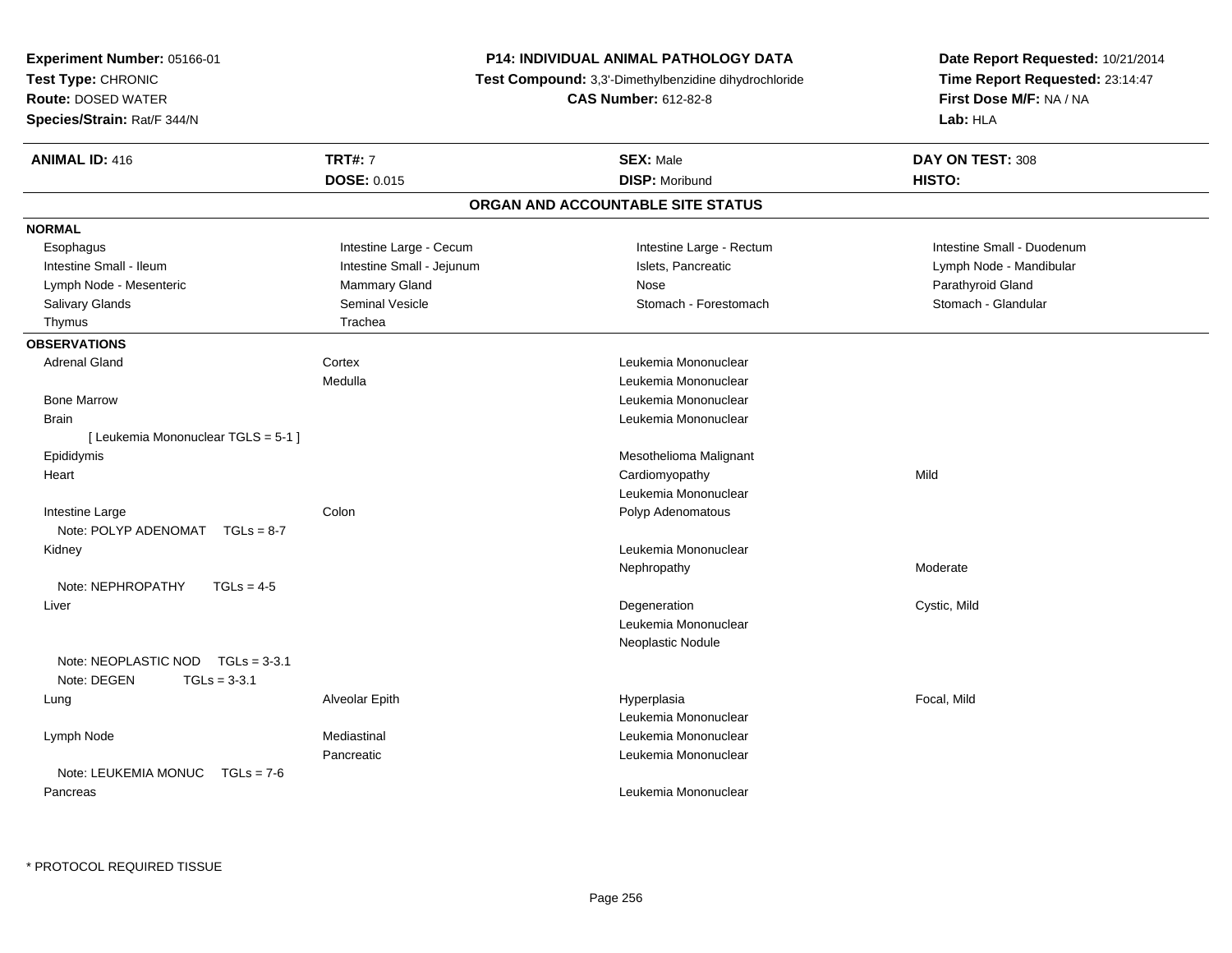| Experiment Number: 05166-01<br>Test Type: CHRONIC<br><b>Route: DOSED WATER</b><br>Species/Strain: Rat/F 344/N |                       | <b>P14: INDIVIDUAL ANIMAL PATHOLOGY DATA</b><br>Test Compound: 3,3'-Dimethylbenzidine dihydrochloride<br><b>CAS Number: 612-82-8</b> | Date Report Requested: 10/21/2014<br>Time Report Requested: 23:14:47<br>First Dose M/F: NA / NA<br>Lab: HLA |
|---------------------------------------------------------------------------------------------------------------|-----------------------|--------------------------------------------------------------------------------------------------------------------------------------|-------------------------------------------------------------------------------------------------------------|
| <b>ANIMAL ID: 416</b>                                                                                         | <b>TRT#: 7</b>        | <b>SEX: Male</b>                                                                                                                     | DAY ON TEST: 308                                                                                            |
|                                                                                                               | <b>DOSE: 0.015</b>    | <b>DISP: Moribund</b>                                                                                                                | HISTO:                                                                                                      |
|                                                                                                               |                       | ORGAN AND ACCOUNTABLE SITE STATUS                                                                                                    |                                                                                                             |
| <b>Pituitary Gland</b>                                                                                        |                       | Leukemia Mononuclear                                                                                                                 |                                                                                                             |
| <b>Preputial Gland</b>                                                                                        | Duct                  | Ectasia                                                                                                                              | Moderate                                                                                                    |
| Note: ECTASIA<br>$TGLs = 2-8.2$                                                                               |                       |                                                                                                                                      |                                                                                                             |
| Prostate                                                                                                      |                       | Inflammation                                                                                                                         | Chronic Active, Moderate                                                                                    |
| <b>Skin</b>                                                                                                   |                       | Squamous Cell Carcinoma                                                                                                              |                                                                                                             |
| Note: SQUAM CEL CARC $TGLs = 1-13$                                                                            |                       |                                                                                                                                      |                                                                                                             |
| Spleen                                                                                                        |                       | Leukemia Mononuclear                                                                                                                 |                                                                                                             |
| Note: LEUKEMIA MONUC $TGLs = 6-3$                                                                             |                       |                                                                                                                                      |                                                                                                             |
| <b>Testes</b>                                                                                                 |                       | Leukemia Mononuclear                                                                                                                 |                                                                                                             |
| <b>Thyroid Gland</b>                                                                                          | <b>Follicular Cel</b> | Adenoma                                                                                                                              |                                                                                                             |
| <b>Urinary Bladder</b>                                                                                        |                       | Leukemia Mononuclear                                                                                                                 |                                                                                                             |
| Zymbal's Gland                                                                                                |                       | Ectasia                                                                                                                              | Moderate                                                                                                    |
|                                                                                                               |                       | Hyperplasia                                                                                                                          | Squamous, Focal, Moderate                                                                                   |
| Note: HYPERPLASIA<br>$TGLs = 9-10$                                                                            |                       |                                                                                                                                      |                                                                                                             |
| Note: ECTASIA<br>$TGLs = 9-10$                                                                                |                       |                                                                                                                                      |                                                                                                             |
| PRIMARY CAUSE OF DEATH                                                                                        | ٠                     |                                                                                                                                      |                                                                                                             |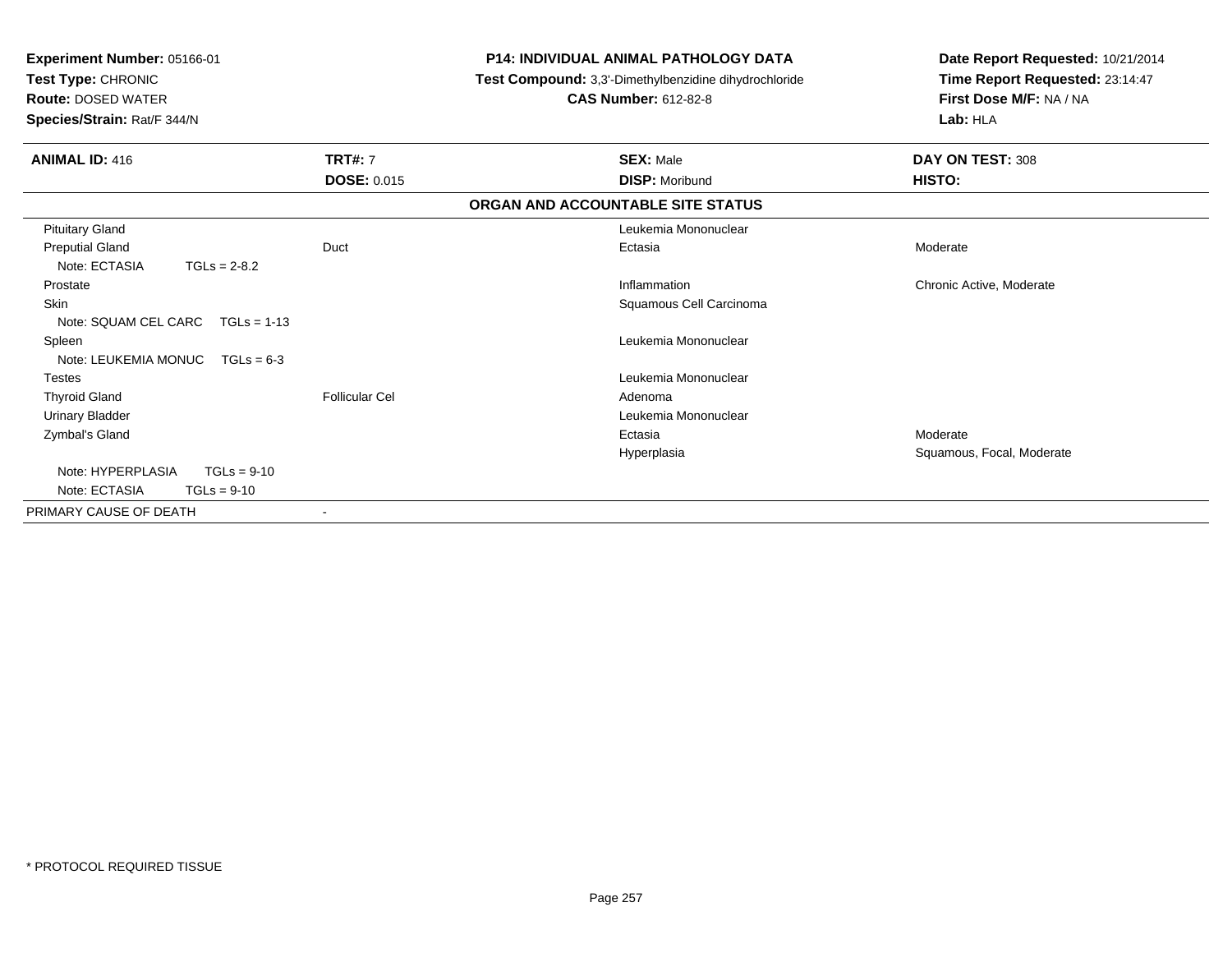|                               | <b>P14: INDIVIDUAL ANIMAL PATHOLOGY DATA</b><br>Experiment Number: 05166-01 |                          | Date Report Requested: 10/21/2014                     |                                 |
|-------------------------------|-----------------------------------------------------------------------------|--------------------------|-------------------------------------------------------|---------------------------------|
| Test Type: CHRONIC            |                                                                             |                          | Test Compound: 3,3'-Dimethylbenzidine dihydrochloride | Time Report Requested: 23:14:47 |
| <b>Route: DOSED WATER</b>     |                                                                             |                          | <b>CAS Number: 612-82-8</b>                           | First Dose M/F: NA / NA         |
| Species/Strain: Rat/F 344/N   |                                                                             |                          |                                                       | Lab: HLA                        |
| <b>ANIMAL ID: 417</b>         |                                                                             | <b>TRT#: 7</b>           | <b>SEX: Male</b>                                      | DAY ON TEST: 209                |
|                               |                                                                             | <b>DOSE: 0.015</b>       | <b>DISP: Moribund</b>                                 | HISTO:                          |
|                               |                                                                             |                          | ORGAN AND ACCOUNTABLE SITE STATUS                     |                                 |
| <b>NORMAL</b>                 |                                                                             |                          |                                                       |                                 |
| <b>Adrenal Gland - Cortex</b> |                                                                             | Adrenal Gland - Medulla  | <b>Bone Marrow</b>                                    | <b>Brain</b>                    |
| Epididymis                    |                                                                             | Esophagus                | Heart                                                 | Intestine Large - Cecum         |
| Intestine Large - Colon       |                                                                             | Intestine Large - Rectum | Intestine Small - Duodenum                            | Intestine Small - Ileum         |
| Intestine Small - Jejunum     |                                                                             | Islets, Pancreatic       | Lymph Node - Mesenteric                               | Mammary Gland                   |
| Nose                          |                                                                             | Pancreas                 | Parathyroid Gland                                     | <b>Pituitary Gland</b>          |
| <b>Preputial Gland</b>        |                                                                             | Prostate                 | <b>Salivary Glands</b>                                | Seminal Vesicle                 |
| <b>Skin</b>                   |                                                                             | Spleen                   | <b>Testes</b>                                         | Thymus                          |
| <b>Thyroid Gland</b>          |                                                                             | Trachea                  | <b>Urinary Bladder</b>                                |                                 |
| <b>OBSERVATIONS</b>           |                                                                             |                          |                                                       |                                 |
| Kidney                        |                                                                             |                          | Nephropathy                                           | Mild                            |
| Liver                         |                                                                             |                          | Degeneration                                          | Cystic, Mild                    |
|                               |                                                                             |                          | <b>Eosinophilic Focus</b>                             | Mild                            |
| Lung                          |                                                                             |                          | Carcinoma                                             | Metastatic (Zymbal'S Gland)     |
| Lymph Node                    |                                                                             | Mandibular               | Hyperplasia                                           | Plasma Cell, Moderate           |
| Stomach                       |                                                                             | Glandular                | Degeneration                                          | Cystic, Minimal                 |
|                               |                                                                             | Forestomach              | Ulcer                                                 | Moderate                        |
| Zymbal's Gland                |                                                                             |                          | Carcinoma                                             |                                 |
| Note: CARCINOMA               | $TGLs = 1-10.1$                                                             |                          |                                                       |                                 |
| PRIMARY CAUSE OF DEATH        |                                                                             |                          |                                                       |                                 |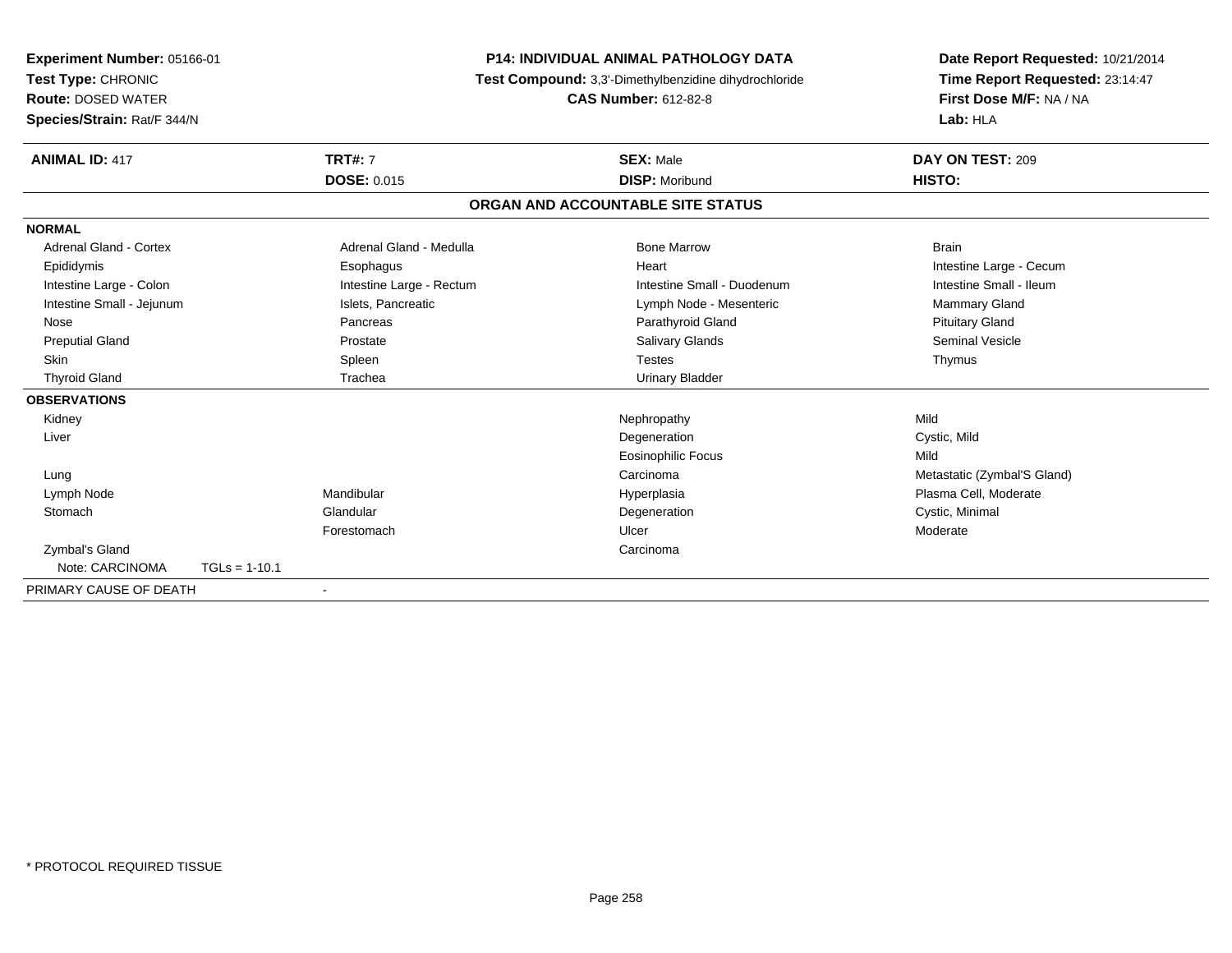| Experiment Number: 05166-01<br>Test Type: CHRONIC<br><b>Route: DOSED WATER</b><br>Species/Strain: Rat/F 344/N |                         | <b>P14: INDIVIDUAL ANIMAL PATHOLOGY DATA</b><br>Test Compound: 3,3'-Dimethylbenzidine dihydrochloride<br><b>CAS Number: 612-82-8</b> | Date Report Requested: 10/21/2014<br>Time Report Requested: 23:14:47<br>First Dose M/F: NA / NA<br>Lab: HLA |
|---------------------------------------------------------------------------------------------------------------|-------------------------|--------------------------------------------------------------------------------------------------------------------------------------|-------------------------------------------------------------------------------------------------------------|
| <b>ANIMAL ID: 418</b>                                                                                         | <b>TRT#: 7</b>          | <b>SEX: Male</b>                                                                                                                     | DAY ON TEST: 226                                                                                            |
|                                                                                                               | <b>DOSE: 0.015</b>      | <b>DISP: Moribund</b>                                                                                                                | HISTO:                                                                                                      |
|                                                                                                               |                         | ORGAN AND ACCOUNTABLE SITE STATUS                                                                                                    |                                                                                                             |
| <b>NORMAL</b>                                                                                                 |                         |                                                                                                                                      |                                                                                                             |
| <b>Adrenal Gland - Cortex</b>                                                                                 | Adrenal Gland - Medulla | <b>Bone Marrow</b>                                                                                                                   | Epididymis                                                                                                  |
| Esophagus                                                                                                     | Intestine Large - Cecum | Intestine Large - Colon                                                                                                              | Intestine Large - Rectum                                                                                    |
| Intestine Small - Duodenum                                                                                    | Intestine Small - Ileum | Intestine Small - Jejunum                                                                                                            | Islets, Pancreatic                                                                                          |
| Lymph Node - Mesenteric                                                                                       | Mammary Gland           | Nose                                                                                                                                 | Pancreas                                                                                                    |
| Parathyroid Gland                                                                                             | <b>Pituitary Gland</b>  | <b>Preputial Gland</b>                                                                                                               | Prostate                                                                                                    |
| Salivary Glands                                                                                               | <b>Seminal Vesicle</b>  | <b>Skin</b>                                                                                                                          | Spleen                                                                                                      |
| Stomach - Forestomach                                                                                         | Stomach - Glandular     | <b>Testes</b>                                                                                                                        | Thymus                                                                                                      |
| <b>Thyroid Gland</b>                                                                                          | Trachea                 | <b>Urinary Bladder</b>                                                                                                               |                                                                                                             |
| <b>OBSERVATIONS</b>                                                                                           |                         |                                                                                                                                      |                                                                                                             |
| <b>Brain</b>                                                                                                  | Cerebrum                | Hemorrhage                                                                                                                           | Moderate                                                                                                    |
|                                                                                                               | Cerebrum                | <b>Necrosis</b>                                                                                                                      | Focal, Moderate                                                                                             |
| Note: NECROSIS<br>$TGLs = 4-1$                                                                                |                         |                                                                                                                                      |                                                                                                             |
| Note: HEMORRHAGE<br>$TGLs = 4-1$                                                                              |                         |                                                                                                                                      |                                                                                                             |
| Note: CEREBRAL LESION COMPATIBLE WITH HEMORRHAGIC INFARCT.                                                    |                         |                                                                                                                                      |                                                                                                             |
| Heart                                                                                                         |                         | Cardiomyopathy                                                                                                                       | Minimal                                                                                                     |
| Kidney                                                                                                        |                         | Nephropathy                                                                                                                          | Moderate                                                                                                    |
| Liver                                                                                                         |                         | <b>Basophilic Focus</b>                                                                                                              | Mild                                                                                                        |
|                                                                                                               |                         | <b>Eosinophilic Focus</b>                                                                                                            | Mild                                                                                                        |
|                                                                                                               |                         | Mixed Cell Focus                                                                                                                     | Mild                                                                                                        |
| $TGLs = 3-3.1$<br>Note: EOSIN FOCUS                                                                           |                         |                                                                                                                                      |                                                                                                             |
| Note: MIXED CL FOCUS<br>$TGLs = 3-3.1$                                                                        |                         |                                                                                                                                      |                                                                                                             |
| Lung                                                                                                          |                         | Alveolar/Bronchiolar Adenoma                                                                                                         |                                                                                                             |
|                                                                                                               |                         | Granuloma                                                                                                                            | Minimal                                                                                                     |
| Note: ALV BRON ADEN<br>$TGLs = 2-4$                                                                           |                         |                                                                                                                                      |                                                                                                             |
| Lymph Node                                                                                                    | Mandibular              | Hyperplasia                                                                                                                          | Plasma Cell, Moderate                                                                                       |
| Note: HYPERPLASIA<br>$TGLs = 5-9$                                                                             |                         |                                                                                                                                      |                                                                                                             |
| Zymbal's Gland                                                                                                |                         | Carcinoma                                                                                                                            |                                                                                                             |
| Note: CARCINOMA<br>$TGLs = 6-10.1$                                                                            |                         |                                                                                                                                      |                                                                                                             |
| PRIMARY CAUSE OF DEATH                                                                                        |                         |                                                                                                                                      |                                                                                                             |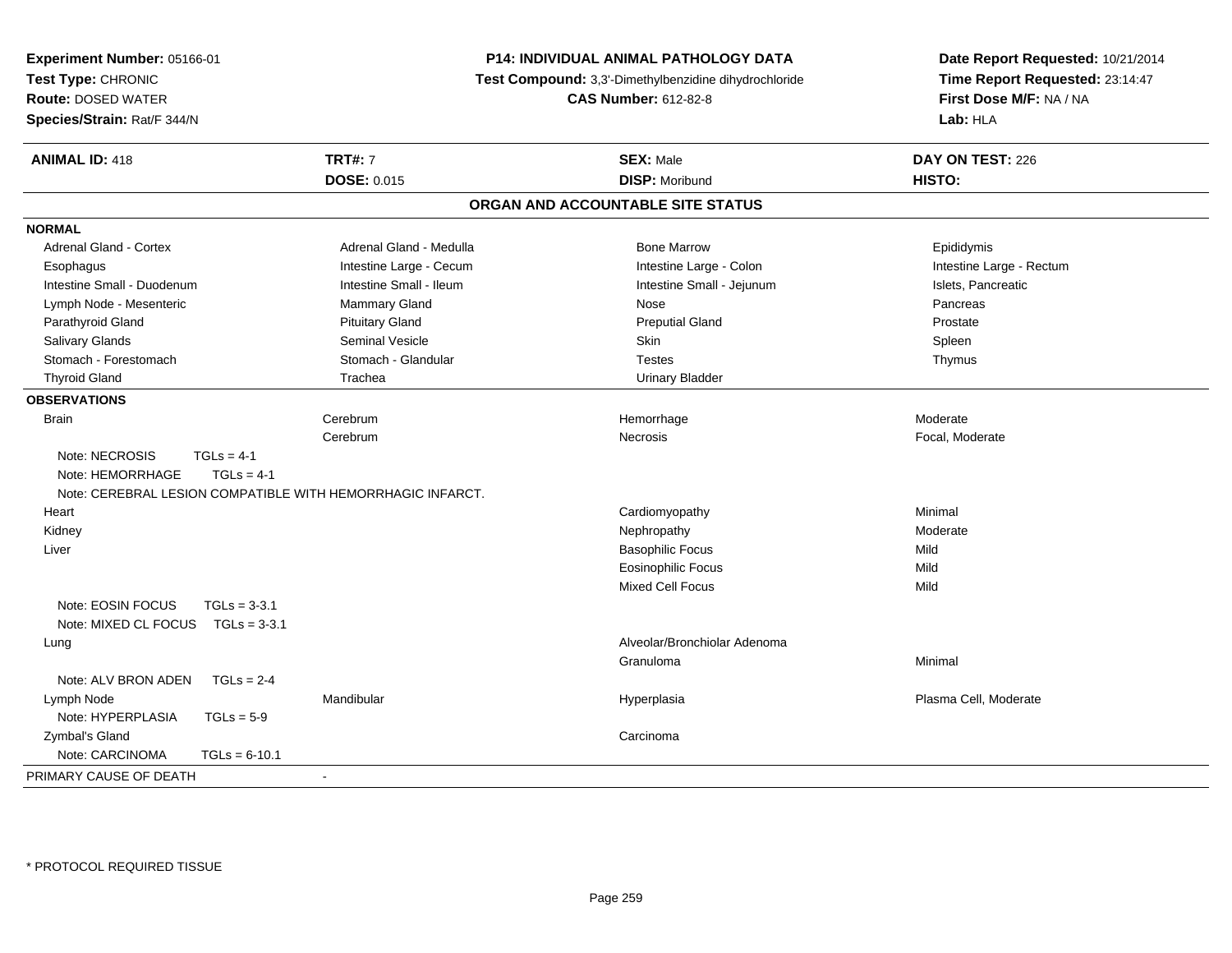| Experiment Number: 05166-01<br>Test Type: CHRONIC<br><b>Route: DOSED WATER</b><br>Species/Strain: Rat/F 344/N           |                         | P14: INDIVIDUAL ANIMAL PATHOLOGY DATA<br>Test Compound: 3,3'-Dimethylbenzidine dihydrochloride<br><b>CAS Number: 612-82-8</b> | Date Report Requested: 10/21/2014<br>Time Report Requested: 23:14:47<br>First Dose M/F: NA / NA<br>Lab: HLA |
|-------------------------------------------------------------------------------------------------------------------------|-------------------------|-------------------------------------------------------------------------------------------------------------------------------|-------------------------------------------------------------------------------------------------------------|
| <b>ANIMAL ID: 419</b>                                                                                                   | <b>TRT#: 7</b>          | <b>SEX: Male</b>                                                                                                              | DAY ON TEST: 350                                                                                            |
|                                                                                                                         | <b>DOSE: 0.015</b>      | <b>DISP: Moribund</b>                                                                                                         | HISTO:                                                                                                      |
|                                                                                                                         |                         | ORGAN AND ACCOUNTABLE SITE STATUS                                                                                             |                                                                                                             |
| <b>NORMAL</b>                                                                                                           |                         |                                                                                                                               |                                                                                                             |
| Adrenal Gland - Cortex                                                                                                  | Adrenal Gland - Medulla | <b>Bone Marrow</b>                                                                                                            | <b>Brain</b>                                                                                                |
| Epididymis                                                                                                              | Esophagus               | Intestine Large - Cecum                                                                                                       | Intestine Large - Rectum                                                                                    |
| Intestine Small - Duodenum                                                                                              | Intestine Small - Ileum | Intestine Small - Jejunum                                                                                                     | Islets, Pancreatic                                                                                          |
| Lung                                                                                                                    | Lymph Node - Mandibular | Lymph Node - Mesenteric                                                                                                       | Mammary Gland                                                                                               |
| Nose                                                                                                                    | Pancreas                | <b>Pituitary Gland</b>                                                                                                        | Prostate                                                                                                    |
| Salivary Glands                                                                                                         | Seminal Vesicle         | Spleen                                                                                                                        | Stomach - Forestomach                                                                                       |
| <b>Testes</b>                                                                                                           | Trachea                 | <b>Urinary Bladder</b>                                                                                                        |                                                                                                             |
| <b>MISSING</b>                                                                                                          |                         |                                                                                                                               |                                                                                                             |
| Thymus                                                                                                                  |                         |                                                                                                                               |                                                                                                             |
| <b>OBSERVATIONS</b>                                                                                                     |                         |                                                                                                                               |                                                                                                             |
| <b>Bone</b>                                                                                                             | Cranium                 | Fibrous Osteodystrophy                                                                                                        | Moderate                                                                                                    |
| Eye                                                                                                                     | Cornea                  | Inflammation                                                                                                                  | Suppurative, Mild                                                                                           |
| Note: INFLAMMATION<br>$TGLs = 11-14$                                                                                    |                         |                                                                                                                               |                                                                                                             |
| Heart                                                                                                                   |                         | Mineralization                                                                                                                | Moderate                                                                                                    |
| Intestine Large                                                                                                         | Colon                   | Parasite Metazoan                                                                                                             | Mild                                                                                                        |
| Kidney                                                                                                                  |                         | Nephropathy                                                                                                                   | Marked                                                                                                      |
| Note: NEPHROPATHY<br>$TGLs = 3,4.5-5$                                                                                   |                         |                                                                                                                               |                                                                                                             |
| Liver                                                                                                                   |                         | Degeneration                                                                                                                  | Cystic, Moderate                                                                                            |
|                                                                                                                         |                         | <b>Eosinophilic Focus</b>                                                                                                     | Moderate                                                                                                    |
|                                                                                                                         |                         | Hepatocellular Carcinoma                                                                                                      |                                                                                                             |
| Note: DEGEN<br>$TGLs = 7,8-3.1+3.2$<br>$TGLs = 6-3.1+3.2$<br>Note: EOSIN FOCUS<br>Note: [ HEPATOCLR CARC ] TGLs = 9-3.2 |                         |                                                                                                                               |                                                                                                             |
| Mesentery                                                                                                               | Artery                  | Mineralization                                                                                                                | Moderate                                                                                                    |
| Parathyroid Gland                                                                                                       |                         | Hyperplasia                                                                                                                   | Moderate                                                                                                    |
| Note: HYPERPLASIA<br>$TGLs = 18-2$                                                                                      |                         |                                                                                                                               |                                                                                                             |
| <b>Preputial Gland</b>                                                                                                  |                         | Adenoma                                                                                                                       |                                                                                                             |
| Note: ADENOMA<br>$TGLs = 2-8.2$                                                                                         |                         |                                                                                                                               |                                                                                                             |
| Skin                                                                                                                    |                         | <b>Basal Cell Adenoma</b>                                                                                                     | Multiple                                                                                                    |
|                                                                                                                         |                         | Squamous Cell Carcinoma                                                                                                       |                                                                                                             |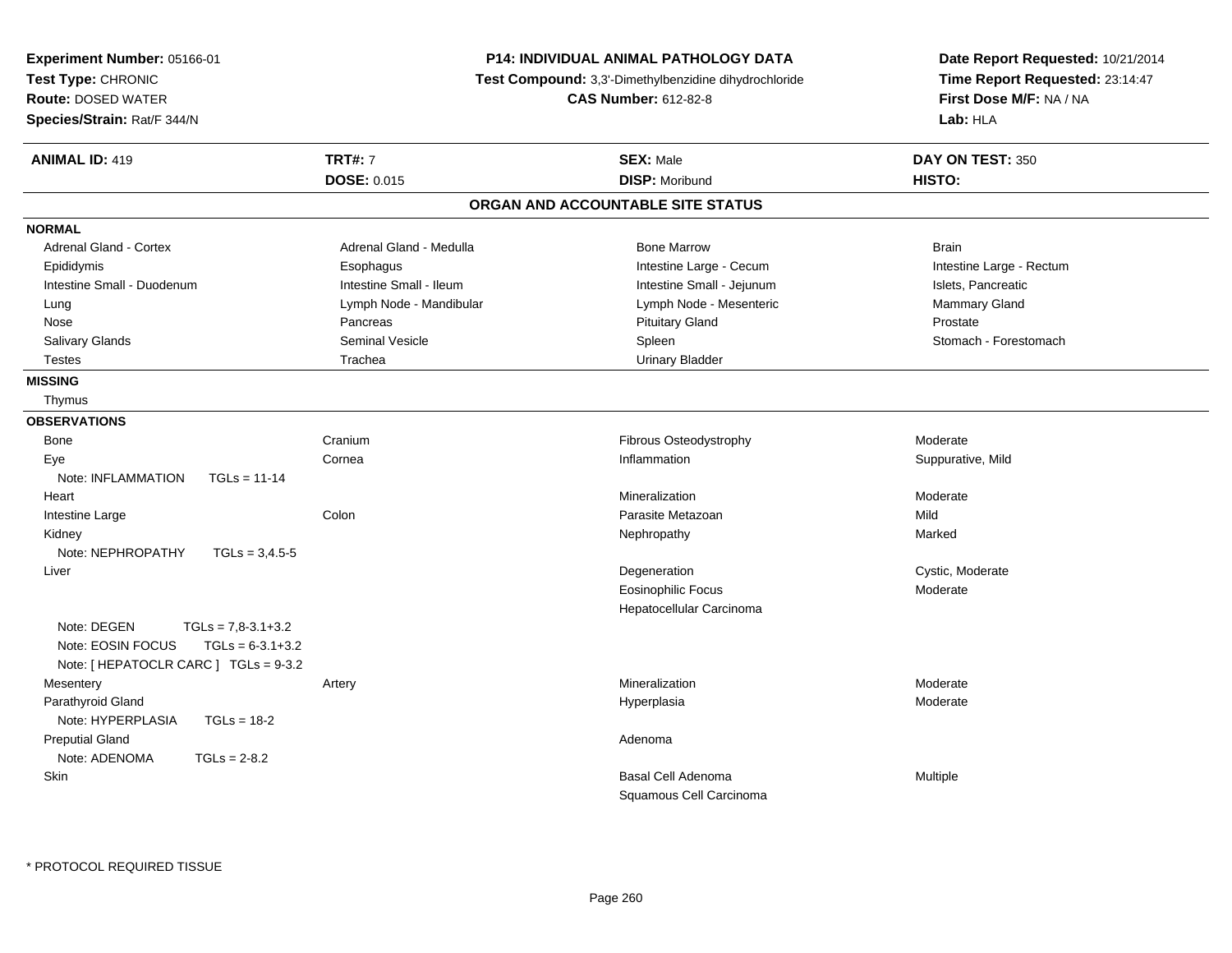| Experiment Number: 05166-01<br>Test Type: CHRONIC<br><b>Route: DOSED WATER</b><br>Species/Strain: Rat/F 344/N                   |                                                                                                       | <b>P14: INDIVIDUAL ANIMAL PATHOLOGY DATA</b><br>Test Compound: 3,3'-Dimethylbenzidine dihydrochloride<br><b>CAS Number: 612-82-8</b> | Date Report Requested: 10/21/2014<br>Time Report Requested: 23:14:47<br>First Dose M/F: NA / NA<br>Lab: HLA |
|---------------------------------------------------------------------------------------------------------------------------------|-------------------------------------------------------------------------------------------------------|--------------------------------------------------------------------------------------------------------------------------------------|-------------------------------------------------------------------------------------------------------------|
| <b>ANIMAL ID: 419</b>                                                                                                           | <b>TRT#: 7</b><br><b>DOSE: 0.015</b>                                                                  | <b>SEX: Male</b><br><b>DISP: Moribund</b>                                                                                            | DAY ON TEST: 350<br>HISTO:                                                                                  |
|                                                                                                                                 |                                                                                                       | ORGAN AND ACCOUNTABLE SITE STATUS                                                                                                    |                                                                                                             |
| Note: BASAL CEL ADEN<br>Note: BASAL CEL ADEN $TGLs = 16,17-10.3+10.4$<br>Note: SOUAM CEL CARC                                   | $TGLs = 14,15-10.1+10.2$<br>Note: ORAL CAVITY MASS = LIP SQUAMOUS CELL CARCINOMA.<br>$TGLs = 13-12.1$ |                                                                                                                                      |                                                                                                             |
| Stomach<br><b>Thyroid Gland</b><br><b>Tissue NOS</b><br>Note: TISSUE NOS = THORACIC AORTA.<br>Note: MINERALIZATION TGLs = 10-13 | Glandular                                                                                             | Mineralization<br>Ultimobranchial Cyst<br>Mineralization                                                                             | Moderate<br>Moderate                                                                                        |
| Zymbal's Gland<br>Note: [ ADENOMA                                                                                               | Bilateral<br>$\vert$ TGLs = 12-10+12.1                                                                | Adenoma                                                                                                                              |                                                                                                             |
| PRIMARY CAUSE OF DEATH                                                                                                          |                                                                                                       |                                                                                                                                      |                                                                                                             |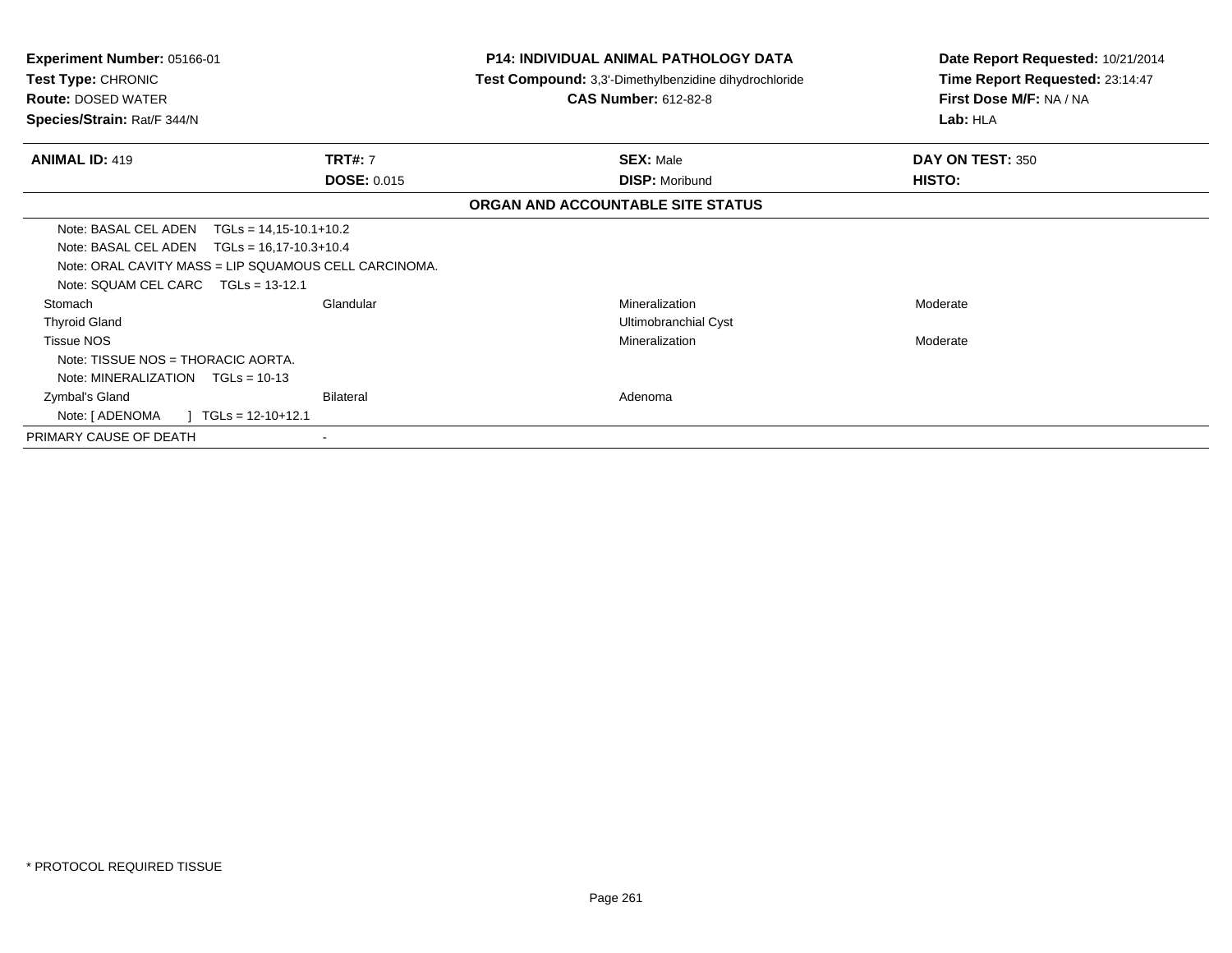| Experiment Number: 05166-01                                                                                  |                                  | P14: INDIVIDUAL ANIMAL PATHOLOGY DATA                 | Date Report Requested: 10/21/2014 |  |
|--------------------------------------------------------------------------------------------------------------|----------------------------------|-------------------------------------------------------|-----------------------------------|--|
| Test Type: CHRONIC                                                                                           |                                  | Test Compound: 3,3'-Dimethylbenzidine dihydrochloride | Time Report Requested: 23:14:47   |  |
| <b>Route: DOSED WATER</b>                                                                                    |                                  | <b>CAS Number: 612-82-8</b>                           | First Dose M/F: NA / NA           |  |
| Species/Strain: Rat/F 344/N                                                                                  |                                  |                                                       | Lab: HLA                          |  |
| <b>ANIMAL ID: 420</b>                                                                                        | <b>TRT#: 7</b>                   | <b>SEX: Male</b>                                      | DAY ON TEST: 352                  |  |
|                                                                                                              | DOSE: 0.015                      | <b>DISP: Moribund</b>                                 | HISTO:                            |  |
|                                                                                                              |                                  | ORGAN AND ACCOUNTABLE SITE STATUS                     |                                   |  |
| <b>NORMAL</b>                                                                                                |                                  |                                                       |                                   |  |
| <b>Adrenal Gland - Cortex</b>                                                                                | Adrenal Gland - Medulla          | <b>Bone Marrow</b>                                    | <b>Brain</b>                      |  |
| Epididymis                                                                                                   | Esophagus                        | Intestine Large - Cecum                               | Intestine Large - Rectum          |  |
| Intestine Small - Duodenum                                                                                   | Intestine Small - Ileum          | Intestine Small - Jejunum                             | Islets, Pancreatic                |  |
| Lung                                                                                                         | Lymph Node - Mandibular          | Lymph Node - Mesenteric                               | Mammary Gland                     |  |
| Nose                                                                                                         | Pancreas                         | <b>Pituitary Gland</b>                                | <b>Preputial Gland</b>            |  |
| Prostate                                                                                                     | Salivary Glands                  | Seminal Vesicle                                       | Spleen                            |  |
| Stomach - Forestomach                                                                                        | <b>Thyroid Gland</b>             | Trachea                                               | <b>Urinary Bladder</b>            |  |
| <b>MISSING</b>                                                                                               |                                  |                                                       |                                   |  |
| Parathyroid Gland                                                                                            | Thymus                           |                                                       |                                   |  |
| <b>OBSERVATIONS</b>                                                                                          |                                  |                                                       |                                   |  |
| Heart                                                                                                        | <b>Mitral Valve</b>              | Inflammation                                          | Chronic, Mild                     |  |
| Intestine Large                                                                                              | Colon                            | Adenocarcinoma                                        |                                   |  |
|                                                                                                              | Colon                            | Parasite Metazoan                                     | Mild                              |  |
|                                                                                                              | Colon                            | Polyp Adenomatous                                     | Multiple                          |  |
| Note: POLYP ADENOMAT $TGLs = 2,3,4-7.2+7.3$                                                                  |                                  |                                                       |                                   |  |
| Note: 3 ADENOMATOUS POYLPS PRESENT IN SLIDES 7B AND 7C.                                                      |                                  |                                                       |                                   |  |
| Note: NO LESION PRESENT IN SLIDE 7A.                                                                         |                                  |                                                       |                                   |  |
| Kidney                                                                                                       |                                  | Nephropathy                                           | Marked                            |  |
| Note: NEPHROPATHY<br>$TGLs = 5.6 - 5$                                                                        |                                  |                                                       |                                   |  |
| Liver                                                                                                        |                                  | Degeneration                                          | Cystic, Mild                      |  |
|                                                                                                              |                                  | Eosinophilic Focus                                    | Moderate                          |  |
|                                                                                                              |                                  | Fatty Change                                          | Multifocal, Minimal               |  |
|                                                                                                              |                                  | Neoplastic Nodule                                     |                                   |  |
| Note: EOSIN FOCUS<br>$TGLs = 8-3.1$<br>[ Degeneration TGLS = 10-3.1 ]<br>[ Eosinophilic Focus TGLS = 9-3.1 ] |                                  |                                                       |                                   |  |
| Skin                                                                                                         |                                  | Basal Cell Adenoma                                    | Multiple                          |  |
| Note: BASAL CEL ADEN                                                                                         | $TGLs = 14,15,16-10.4+10.5+10.6$ |                                                       |                                   |  |
| Note: BASAL CEL ADEN    TGLs = 11,12,13-10.1+10.2+10.3                                                       |                                  |                                                       |                                   |  |
| Stomach                                                                                                      | Glandular                        | Degeneration                                          | Cystic, Minimal                   |  |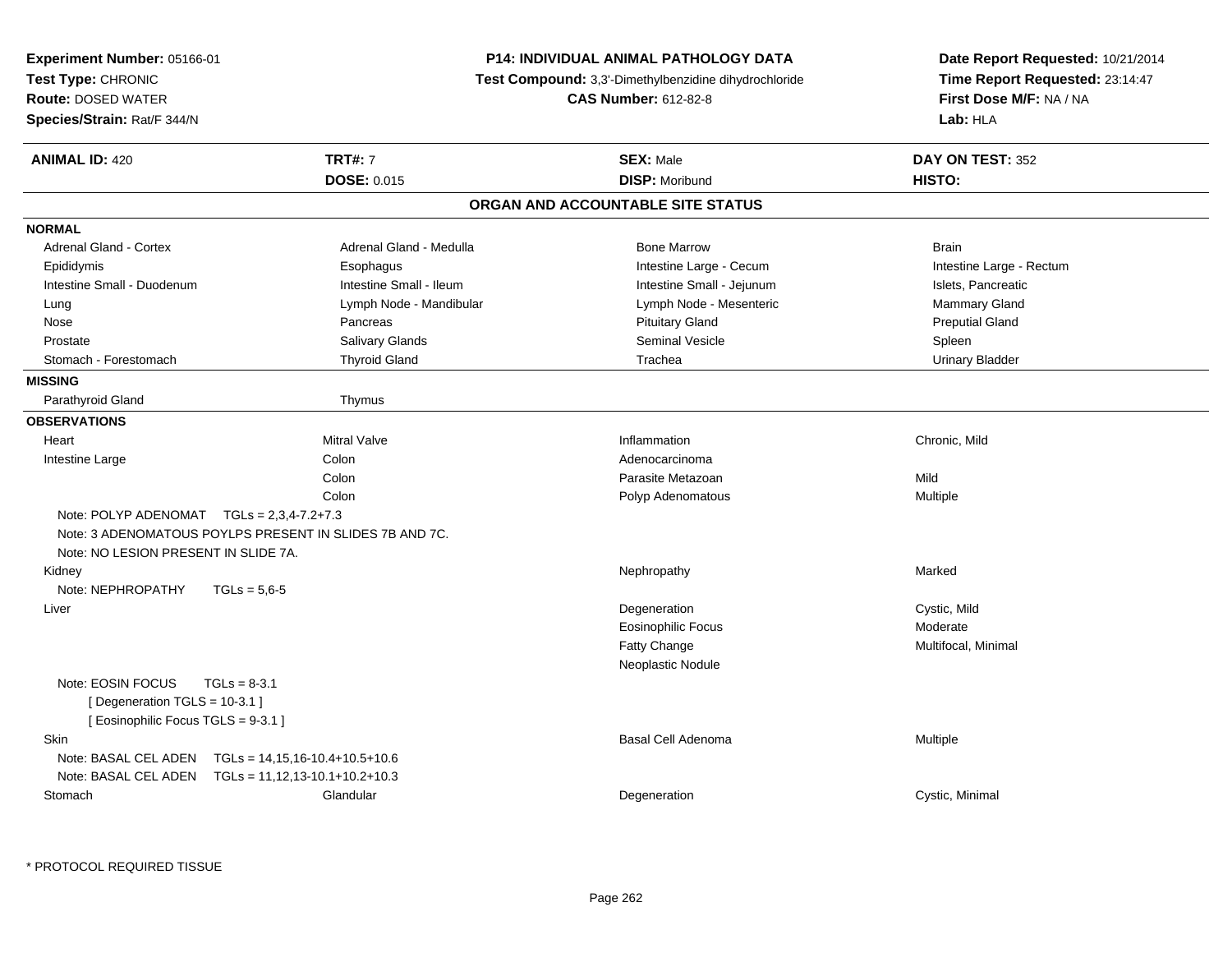| Experiment Number: 05166-01<br>Test Type: CHRONIC |                             |                    | <b>P14: INDIVIDUAL ANIMAL PATHOLOGY DATA</b><br><b>Test Compound:</b> 3,3'-Dimethylbenzidine dihydrochloride | Date Report Requested: 10/21/2014<br>Time Report Requested: 23:14:47 |
|---------------------------------------------------|-----------------------------|--------------------|--------------------------------------------------------------------------------------------------------------|----------------------------------------------------------------------|
| <b>Route: DOSED WATER</b>                         | <b>CAS Number: 612-82-8</b> |                    |                                                                                                              | First Dose M/F: NA / NA                                              |
| Species/Strain: Rat/F 344/N                       |                             |                    |                                                                                                              | Lab: HLA                                                             |
| <b>ANIMAL ID: 420</b>                             |                             | <b>TRT#: 7</b>     | <b>SEX: Male</b>                                                                                             | <b>DAY ON TEST: 352</b>                                              |
|                                                   |                             | <b>DOSE: 0.015</b> | <b>DISP: Moribund</b>                                                                                        | <b>HISTO:</b>                                                        |
|                                                   |                             |                    | ORGAN AND ACCOUNTABLE SITE STATUS                                                                            |                                                                      |
| Testes                                            |                             | Interstit Cell     | Hyperplasia                                                                                                  | Mild                                                                 |
| Zymbal's Gland                                    |                             |                    | Adenoma                                                                                                      |                                                                      |
| Note: ADENOMA                                     | $TGLs = 7-10$               |                    |                                                                                                              |                                                                      |
| PRIMARY CAUSE OF DEATH                            |                             |                    |                                                                                                              |                                                                      |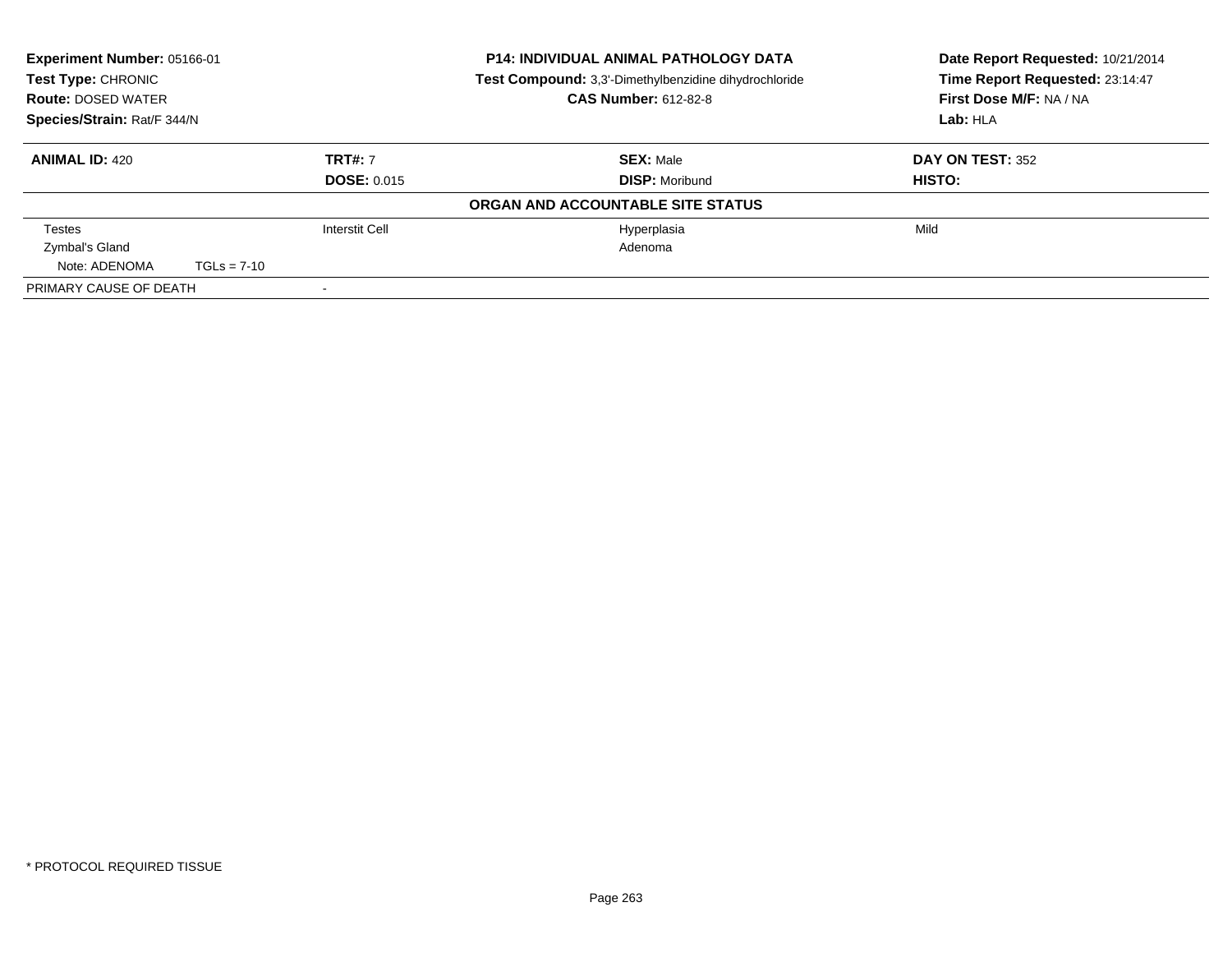| <b>TRT#: 7</b><br><b>ANIMAL ID: 421</b><br><b>SEX: Male</b><br>DAY ON TEST: 303<br><b>DOSE: 0.015</b><br><b>DISP: Dead</b><br>HISTO:<br>ORGAN AND ACCOUNTABLE SITE STATUS<br><b>NORMAL</b><br><b>Bone Marrow</b><br><b>Brain</b><br>Epididymis<br>Esophagus<br>Intestine Small - Duodenum<br>Intestine Large - Cecum<br>Intestine Large - Colon<br>Intestine Large - Rectum<br>Intestine Small - Ileum<br>Lymph Node - Mandibular<br><b>Mammary Gland</b><br>Nose<br>Parathyroid Gland<br>Salivary Glands<br><b>Seminal Vesicle</b><br>Skin<br>Stomach - Glandular<br>Stomach - Forestomach<br><b>Testes</b><br>Thymus<br><b>Thyroid Gland</b><br>Trachea<br><b>Urinary Bladder</b><br><b>MISSING</b><br><b>Adrenal Gland - Cortex</b><br>Adrenal Gland - Medulla<br>Islets, Pancreatic<br>Kidney<br>Lymph Node - Mesenteric<br>Pancreas<br>Spleen<br><b>OBSERVATIONS</b><br>Mild<br>Heart<br>Cardiomyopathy<br><b>Intestine Small</b><br>Jejunum<br>Adenocarcinoma<br>Cystic, Mucinous<br>Note: ADENOCARC<br>$TGLs = 5-6$<br>Liver<br>Degeneration<br>Cystic, Mild<br>Eosinophilic Focus<br>Mild | <b>P14: INDIVIDUAL ANIMAL PATHOLOGY DATA</b><br>Test Compound: 3,3'-Dimethylbenzidine dihydrochloride<br><b>CAS Number: 612-82-8</b> |                                  | Date Report Requested: 10/21/2014<br>Time Report Requested: 23:14:47<br>First Dose M/F: NA / NA<br>Lab: HLA |
|---------------------------------------------------------------------------------------------------------------------------------------------------------------------------------------------------------------------------------------------------------------------------------------------------------------------------------------------------------------------------------------------------------------------------------------------------------------------------------------------------------------------------------------------------------------------------------------------------------------------------------------------------------------------------------------------------------------------------------------------------------------------------------------------------------------------------------------------------------------------------------------------------------------------------------------------------------------------------------------------------------------------------------------------------------------------------------------------------|--------------------------------------------------------------------------------------------------------------------------------------|----------------------------------|-------------------------------------------------------------------------------------------------------------|
|                                                                                                                                                                                                                                                                                                                                                                                                                                                                                                                                                                                                                                                                                                                                                                                                                                                                                                                                                                                                                                                                                                   |                                                                                                                                      |                                  |                                                                                                             |
|                                                                                                                                                                                                                                                                                                                                                                                                                                                                                                                                                                                                                                                                                                                                                                                                                                                                                                                                                                                                                                                                                                   |                                                                                                                                      |                                  |                                                                                                             |
|                                                                                                                                                                                                                                                                                                                                                                                                                                                                                                                                                                                                                                                                                                                                                                                                                                                                                                                                                                                                                                                                                                   |                                                                                                                                      |                                  |                                                                                                             |
|                                                                                                                                                                                                                                                                                                                                                                                                                                                                                                                                                                                                                                                                                                                                                                                                                                                                                                                                                                                                                                                                                                   |                                                                                                                                      |                                  |                                                                                                             |
|                                                                                                                                                                                                                                                                                                                                                                                                                                                                                                                                                                                                                                                                                                                                                                                                                                                                                                                                                                                                                                                                                                   |                                                                                                                                      |                                  |                                                                                                             |
|                                                                                                                                                                                                                                                                                                                                                                                                                                                                                                                                                                                                                                                                                                                                                                                                                                                                                                                                                                                                                                                                                                   |                                                                                                                                      |                                  |                                                                                                             |
|                                                                                                                                                                                                                                                                                                                                                                                                                                                                                                                                                                                                                                                                                                                                                                                                                                                                                                                                                                                                                                                                                                   |                                                                                                                                      |                                  |                                                                                                             |
|                                                                                                                                                                                                                                                                                                                                                                                                                                                                                                                                                                                                                                                                                                                                                                                                                                                                                                                                                                                                                                                                                                   |                                                                                                                                      |                                  |                                                                                                             |
|                                                                                                                                                                                                                                                                                                                                                                                                                                                                                                                                                                                                                                                                                                                                                                                                                                                                                                                                                                                                                                                                                                   |                                                                                                                                      |                                  |                                                                                                             |
|                                                                                                                                                                                                                                                                                                                                                                                                                                                                                                                                                                                                                                                                                                                                                                                                                                                                                                                                                                                                                                                                                                   |                                                                                                                                      |                                  |                                                                                                             |
|                                                                                                                                                                                                                                                                                                                                                                                                                                                                                                                                                                                                                                                                                                                                                                                                                                                                                                                                                                                                                                                                                                   |                                                                                                                                      |                                  |                                                                                                             |
|                                                                                                                                                                                                                                                                                                                                                                                                                                                                                                                                                                                                                                                                                                                                                                                                                                                                                                                                                                                                                                                                                                   |                                                                                                                                      |                                  |                                                                                                             |
|                                                                                                                                                                                                                                                                                                                                                                                                                                                                                                                                                                                                                                                                                                                                                                                                                                                                                                                                                                                                                                                                                                   |                                                                                                                                      |                                  |                                                                                                             |
|                                                                                                                                                                                                                                                                                                                                                                                                                                                                                                                                                                                                                                                                                                                                                                                                                                                                                                                                                                                                                                                                                                   |                                                                                                                                      |                                  |                                                                                                             |
|                                                                                                                                                                                                                                                                                                                                                                                                                                                                                                                                                                                                                                                                                                                                                                                                                                                                                                                                                                                                                                                                                                   |                                                                                                                                      |                                  |                                                                                                             |
|                                                                                                                                                                                                                                                                                                                                                                                                                                                                                                                                                                                                                                                                                                                                                                                                                                                                                                                                                                                                                                                                                                   |                                                                                                                                      |                                  |                                                                                                             |
|                                                                                                                                                                                                                                                                                                                                                                                                                                                                                                                                                                                                                                                                                                                                                                                                                                                                                                                                                                                                                                                                                                   |                                                                                                                                      |                                  |                                                                                                             |
|                                                                                                                                                                                                                                                                                                                                                                                                                                                                                                                                                                                                                                                                                                                                                                                                                                                                                                                                                                                                                                                                                                   |                                                                                                                                      |                                  |                                                                                                             |
|                                                                                                                                                                                                                                                                                                                                                                                                                                                                                                                                                                                                                                                                                                                                                                                                                                                                                                                                                                                                                                                                                                   |                                                                                                                                      |                                  |                                                                                                             |
|                                                                                                                                                                                                                                                                                                                                                                                                                                                                                                                                                                                                                                                                                                                                                                                                                                                                                                                                                                                                                                                                                                   |                                                                                                                                      | Hematopoietic Cell Proliferation | Minimal                                                                                                     |
| Mixed Cell Focus<br>Mild                                                                                                                                                                                                                                                                                                                                                                                                                                                                                                                                                                                                                                                                                                                                                                                                                                                                                                                                                                                                                                                                          |                                                                                                                                      |                                  |                                                                                                             |
| Coagulative, Multifocal, Mild<br><b>Necrosis</b>                                                                                                                                                                                                                                                                                                                                                                                                                                                                                                                                                                                                                                                                                                                                                                                                                                                                                                                                                                                                                                                  |                                                                                                                                      |                                  |                                                                                                             |
| Metastatic (Zymbal'S Gland)<br>Carcinoma<br>Lung                                                                                                                                                                                                                                                                                                                                                                                                                                                                                                                                                                                                                                                                                                                                                                                                                                                                                                                                                                                                                                                  |                                                                                                                                      |                                  |                                                                                                             |
| <b>Infiltration Cellular</b><br>Histiocyte, Minimal                                                                                                                                                                                                                                                                                                                                                                                                                                                                                                                                                                                                                                                                                                                                                                                                                                                                                                                                                                                                                                               |                                                                                                                                      |                                  |                                                                                                             |
| Note: CARCINOMA<br>$TGLs = 2-4.1$                                                                                                                                                                                                                                                                                                                                                                                                                                                                                                                                                                                                                                                                                                                                                                                                                                                                                                                                                                                                                                                                 |                                                                                                                                      |                                  |                                                                                                             |
| Lymph Node<br>Mediastinal<br>Hemorrhage<br>Moderate                                                                                                                                                                                                                                                                                                                                                                                                                                                                                                                                                                                                                                                                                                                                                                                                                                                                                                                                                                                                                                               |                                                                                                                                      |                                  |                                                                                                             |
| Note: HEMORRHAGE<br>$TGLs = 3-9$                                                                                                                                                                                                                                                                                                                                                                                                                                                                                                                                                                                                                                                                                                                                                                                                                                                                                                                                                                                                                                                                  |                                                                                                                                      |                                  |                                                                                                             |
| <b>Pituitary Gland</b><br>Pars Distalis<br>Adenoma                                                                                                                                                                                                                                                                                                                                                                                                                                                                                                                                                                                                                                                                                                                                                                                                                                                                                                                                                                                                                                                |                                                                                                                                      |                                  |                                                                                                             |
| <b>Preputial Gland</b><br>Duct<br>Ectasia<br>Moderate                                                                                                                                                                                                                                                                                                                                                                                                                                                                                                                                                                                                                                                                                                                                                                                                                                                                                                                                                                                                                                             |                                                                                                                                      |                                  |                                                                                                             |
| Note: ECTASIA<br>$TGLs = 1-8.2$                                                                                                                                                                                                                                                                                                                                                                                                                                                                                                                                                                                                                                                                                                                                                                                                                                                                                                                                                                                                                                                                   |                                                                                                                                      |                                  |                                                                                                             |
| Prostate<br>Inflammation<br>Chronic Active, Mild                                                                                                                                                                                                                                                                                                                                                                                                                                                                                                                                                                                                                                                                                                                                                                                                                                                                                                                                                                                                                                                  |                                                                                                                                      |                                  |                                                                                                             |
| Zymbal's Gland<br>Carcinoma                                                                                                                                                                                                                                                                                                                                                                                                                                                                                                                                                                                                                                                                                                                                                                                                                                                                                                                                                                                                                                                                       |                                                                                                                                      |                                  |                                                                                                             |
| Note: CARCINOMA<br>$TGLs = 4-10.1$                                                                                                                                                                                                                                                                                                                                                                                                                                                                                                                                                                                                                                                                                                                                                                                                                                                                                                                                                                                                                                                                |                                                                                                                                      |                                  |                                                                                                             |

PRIMARY CAUSE OF DEATH-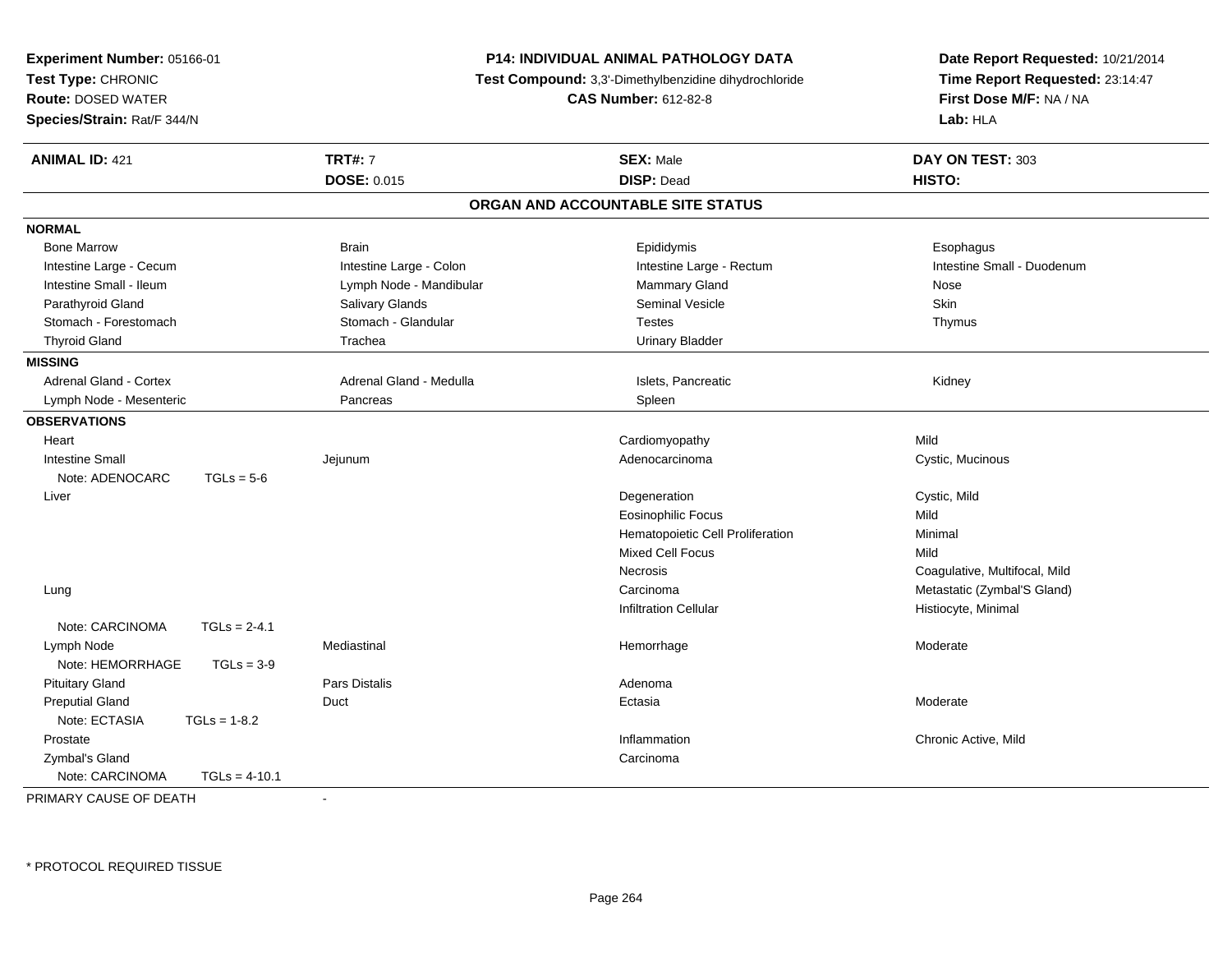| <b>Experiment Number: 05166-01</b><br><b>Test Type: CHRONIC</b><br><b>Route: DOSED WATER</b> |                    | <b>P14: INDIVIDUAL ANIMAL PATHOLOGY DATA</b><br>Test Compound: 3,3'-Dimethylbenzidine dihydrochloride<br><b>CAS Number: 612-82-8</b> | Date Report Requested: 10/21/2014<br>Time Report Requested: 23:14:47<br>First Dose M/F: NA / NA |
|----------------------------------------------------------------------------------------------|--------------------|--------------------------------------------------------------------------------------------------------------------------------------|-------------------------------------------------------------------------------------------------|
| Species/Strain: Rat/F 344/N<br><b>ANIMAL ID: 421</b>                                         | <b>TRT#: 7</b>     | <b>SEX: Male</b>                                                                                                                     | Lab: HLA<br>DAY ON TEST: 303                                                                    |
|                                                                                              | <b>DOSE: 0.015</b> | <b>DISP: Dead</b><br><b>ORGAN AND ACCOUNTABLE SITE STATUS</b>                                                                        | HISTO:                                                                                          |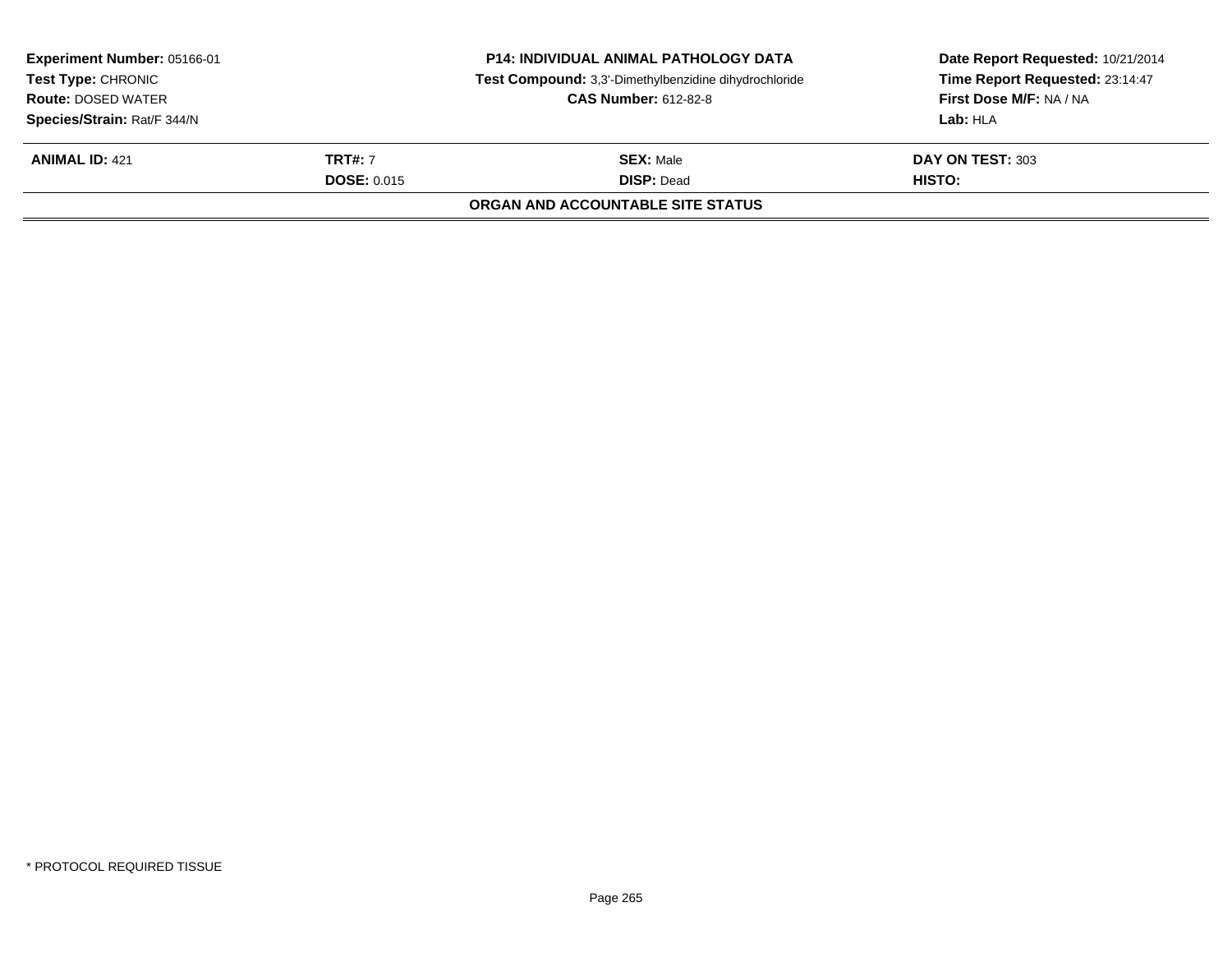| Experiment Number: 05166-01               |                             | <b>P14: INDIVIDUAL ANIMAL PATHOLOGY DATA</b>          | Date Report Requested: 10/21/2014 |  |
|-------------------------------------------|-----------------------------|-------------------------------------------------------|-----------------------------------|--|
| Test Type: CHRONIC                        |                             | Test Compound: 3,3'-Dimethylbenzidine dihydrochloride | Time Report Requested: 23:14:47   |  |
| <b>Route: DOSED WATER</b>                 | <b>CAS Number: 612-82-8</b> |                                                       | First Dose M/F: NA / NA           |  |
| Species/Strain: Rat/F 344/N               |                             |                                                       | Lab: HLA                          |  |
| <b>ANIMAL ID: 422</b>                     | <b>TRT#: 7</b>              | <b>SEX: Male</b>                                      | DAY ON TEST: 348                  |  |
|                                           | <b>DOSE: 0.015</b>          | <b>DISP: Dead</b>                                     | HISTO:                            |  |
|                                           |                             | ORGAN AND ACCOUNTABLE SITE STATUS                     |                                   |  |
| <b>NORMAL</b>                             |                             |                                                       |                                   |  |
| Adrenal Gland - Cortex                    | Adrenal Gland - Medulla     | <b>Bone Marrow</b>                                    | <b>Brain</b>                      |  |
| Epididymis                                | Esophagus                   | Intestine Large - Cecum                               | Intestine Large - Rectum          |  |
| Intestine Small - Duodenum                | Intestine Small - Ileum     | Islets, Pancreatic                                    | Lymph Node - Mandibular           |  |
| Lymph Node - Mesenteric                   | Mammary Gland               | Nose                                                  | Pancreas                          |  |
| <b>Pituitary Gland</b>                    | <b>Preputial Gland</b>      | Prostate                                              | <b>Salivary Glands</b>            |  |
| Seminal Vesicle                           | Stomach - Forestomach       | <b>Thyroid Gland</b>                                  | Trachea                           |  |
| <b>Urinary Bladder</b>                    |                             |                                                       |                                   |  |
| <b>AUTO PRECLUDES DIAG.</b>               |                             |                                                       |                                   |  |
| Intestine Small - Jejunum                 |                             |                                                       |                                   |  |
| <b>OBSERVATIONS</b>                       |                             |                                                       |                                   |  |
| Bone                                      | Cranium                     | Fibrous Osteodystrophy                                | Moderate                          |  |
|                                           | Sternum                     | Fibrous Osteodystrophy                                | Mild                              |  |
|                                           | <b>Sternum</b>              | Osteopetrosis                                         | Moderate                          |  |
| Ear                                       |                             | Squamous Cell Carcinoma                               |                                   |  |
| Note: SQUAM CEL CARC TGLs = 9-13          |                             |                                                       |                                   |  |
| Heart                                     |                             | Cardiomyopathy                                        | Mild                              |  |
|                                           |                             | Mineralization                                        | Moderate                          |  |
| Note: MINERALIZATION<br>$TGLs = 7-3$      |                             |                                                       |                                   |  |
| Intestine Large                           | Colon                       | Adenocarcinoma                                        | Cystic, Mucinous                  |  |
| Note: ADENOCARC<br>$TGLs = 10-7$          |                             |                                                       |                                   |  |
| Kidney                                    |                             | Nephropathy                                           | Marked                            |  |
| Note: NEPHROPATHY<br>$TGLs = 3,4-5$       |                             |                                                       |                                   |  |
| Liver                                     |                             | Degeneration                                          | Cystic, Mild                      |  |
|                                           |                             | <b>Eosinophilic Focus</b>                             | Mild                              |  |
|                                           |                             | Hepatodiaphragmatic Nodule                            |                                   |  |
|                                           |                             | Mixed Cell Focus                                      | Moderate                          |  |
|                                           |                             | Neoplastic Nodule                                     |                                   |  |
| Note: ANOM HEPAT LOB TGLs = 5-3.1         |                             |                                                       |                                   |  |
| Note: DEGEN<br>$TGLs = 6-3.1$             |                             |                                                       |                                   |  |
| [Hepatodiaphragmatic Nodule TGLS = 6-3.1] |                             |                                                       |                                   |  |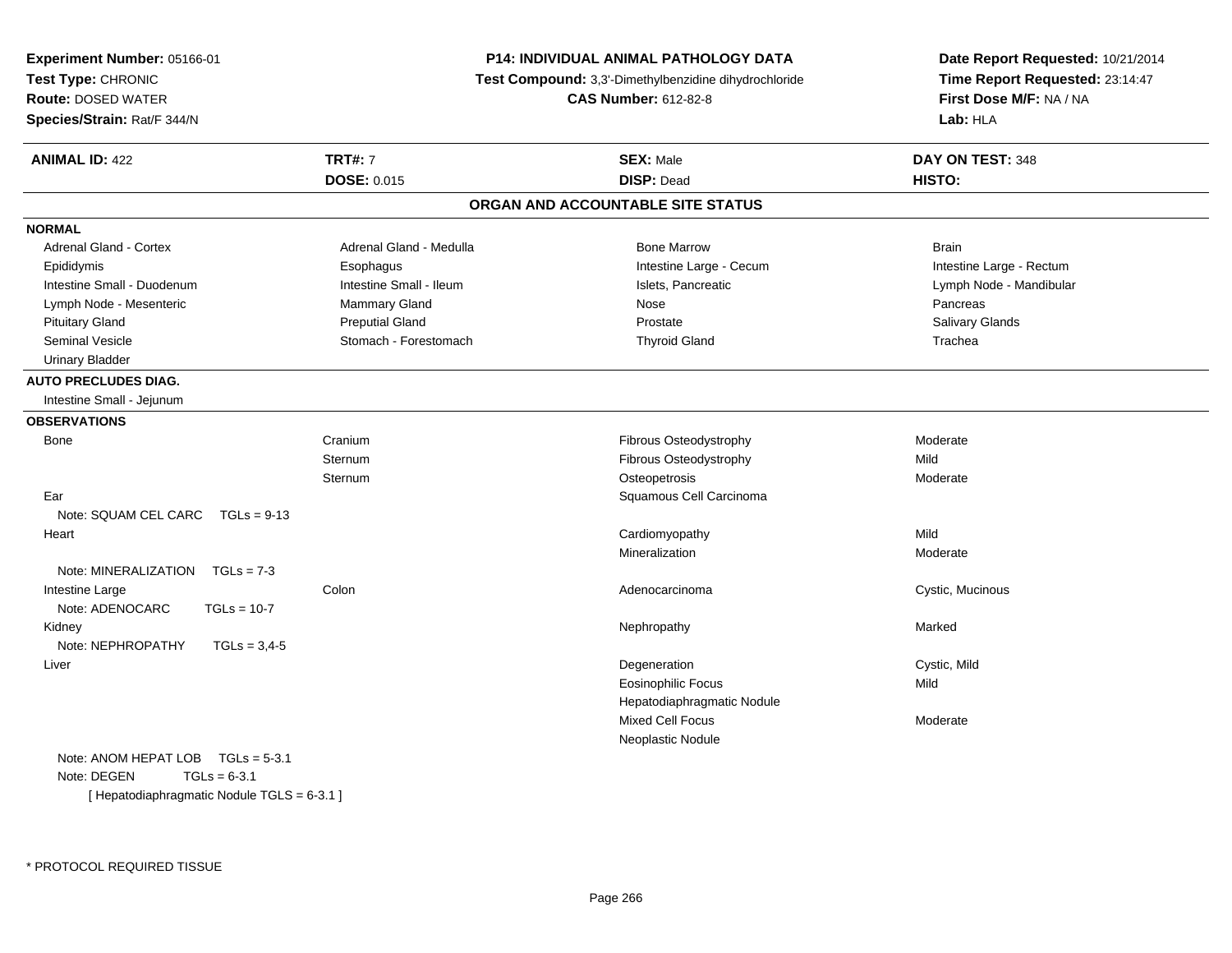| Experiment Number: 05166-01<br>Test Type: CHRONIC<br><b>Route: DOSED WATER</b><br>Species/Strain: Rat/F 344/N |                          | <b>P14: INDIVIDUAL ANIMAL PATHOLOGY DATA</b><br>Test Compound: 3,3'-Dimethylbenzidine dihydrochloride<br><b>CAS Number: 612-82-8</b> | Date Report Requested: 10/21/2014<br>Time Report Requested: 23:14:47<br>First Dose M/F: NA / NA<br>Lab: HLA |
|---------------------------------------------------------------------------------------------------------------|--------------------------|--------------------------------------------------------------------------------------------------------------------------------------|-------------------------------------------------------------------------------------------------------------|
| <b>ANIMAL ID: 422</b>                                                                                         | <b>TRT#: 7</b>           | <b>SEX: Male</b>                                                                                                                     | DAY ON TEST: 348                                                                                            |
|                                                                                                               | <b>DOSE: 0.015</b>       | <b>DISP: Dead</b>                                                                                                                    | HISTO:                                                                                                      |
|                                                                                                               |                          | ORGAN AND ACCOUNTABLE SITE STATUS                                                                                                    |                                                                                                             |
| Lung                                                                                                          | Alveolar Epith           | Hyperplasia                                                                                                                          | Focal, Minimal                                                                                              |
| Parathyroid Gland                                                                                             |                          | Hyperplasia                                                                                                                          | Moderate                                                                                                    |
| [ Hyperplasia TGLS = 8-2 ]                                                                                    |                          |                                                                                                                                      |                                                                                                             |
| Skin                                                                                                          |                          | <b>Basal Cell Adenoma</b>                                                                                                            |                                                                                                             |
|                                                                                                               |                          | Squamous Cell Papilloma                                                                                                              |                                                                                                             |
| Note: SO CL PAPILLOM<br>$TGLs = 1-10.1$                                                                       |                          |                                                                                                                                      |                                                                                                             |
| Note: BASAL CEL ADEN<br>$TGLs = 1-10.1$                                                                       |                          |                                                                                                                                      |                                                                                                             |
| Spleen                                                                                                        |                          | Depletion Lymphoid                                                                                                                   | Moderate                                                                                                    |
| Stomach                                                                                                       | Glandular                | Mineralization                                                                                                                       | Moderate                                                                                                    |
| <b>Testes</b>                                                                                                 | <b>Interstit Cell</b>    | Adenoma                                                                                                                              |                                                                                                             |
| Thymus                                                                                                        |                          | Depletion Lymphoid                                                                                                                   | Moderate                                                                                                    |
| Zymbal's Gland                                                                                                |                          | Ectasia                                                                                                                              | Marked                                                                                                      |
|                                                                                                               |                          | Inflammation                                                                                                                         | Chronic Active, Mild                                                                                        |
| Note: ECTASIA<br>$TGLs = 11-10$                                                                               |                          |                                                                                                                                      |                                                                                                             |
| PRIMARY CAUSE OF DEATH                                                                                        | $\overline{\phantom{a}}$ |                                                                                                                                      |                                                                                                             |
|                                                                                                               |                          |                                                                                                                                      |                                                                                                             |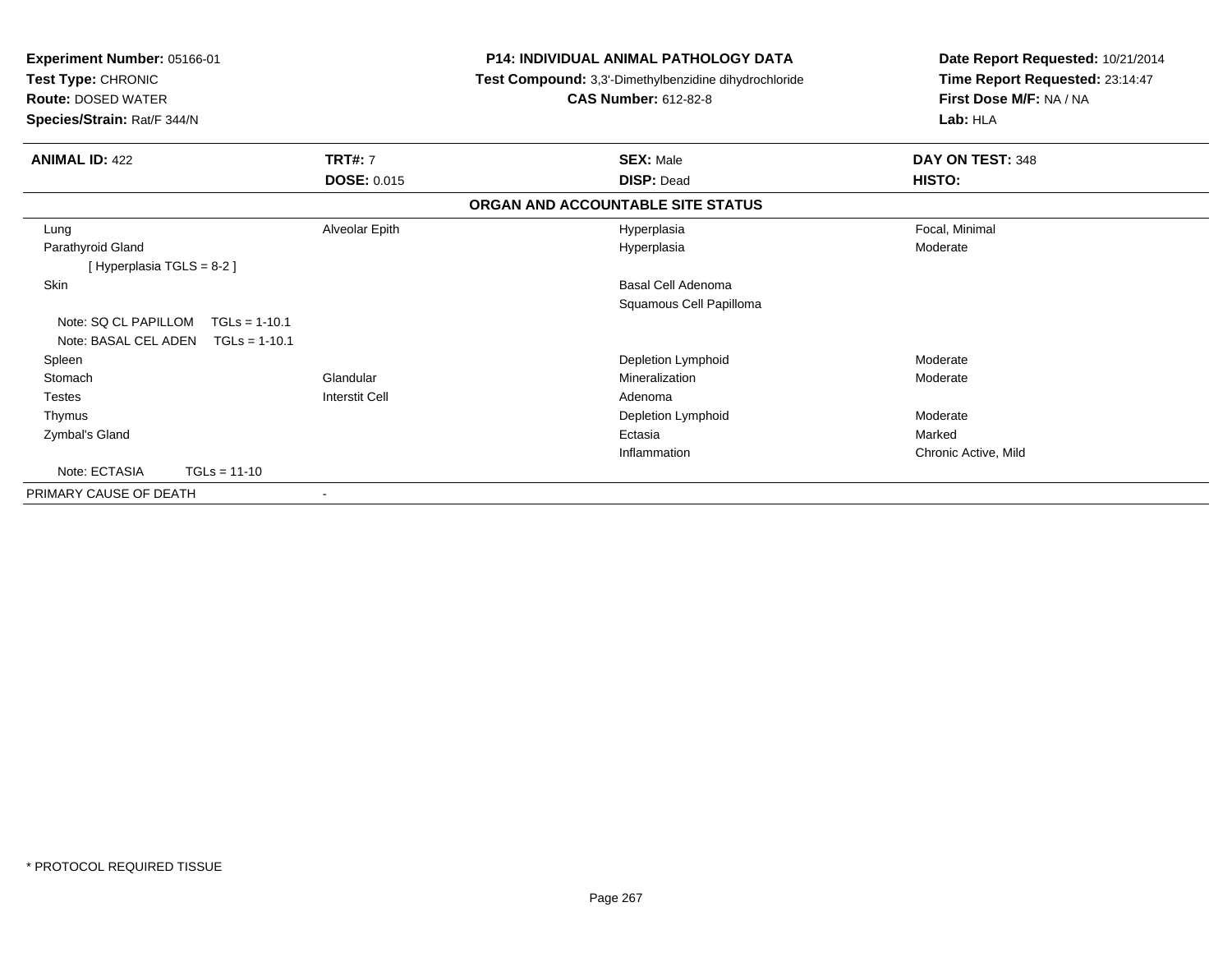| Experiment Number: 05166-01             | <b>P14: INDIVIDUAL ANIMAL PATHOLOGY DATA</b><br>Test Compound: 3,3'-Dimethylbenzidine dihydrochloride<br><b>CAS Number: 612-82-8</b> |                                   | Date Report Requested: 10/21/2014                          |  |
|-----------------------------------------|--------------------------------------------------------------------------------------------------------------------------------------|-----------------------------------|------------------------------------------------------------|--|
| Test Type: CHRONIC                      |                                                                                                                                      |                                   | Time Report Requested: 23:14:47<br>First Dose M/F: NA / NA |  |
| <b>Route: DOSED WATER</b>               |                                                                                                                                      |                                   |                                                            |  |
| Species/Strain: Rat/F 344/N             |                                                                                                                                      |                                   | Lab: HLA                                                   |  |
| <b>ANIMAL ID: 423</b>                   | <b>TRT#: 7</b>                                                                                                                       | <b>SEX: Male</b>                  | DAY ON TEST: 343                                           |  |
|                                         | <b>DOSE: 0.015</b>                                                                                                                   | <b>DISP: Moribund</b>             | HISTO:                                                     |  |
|                                         |                                                                                                                                      | ORGAN AND ACCOUNTABLE SITE STATUS |                                                            |  |
| <b>NORMAL</b>                           |                                                                                                                                      |                                   |                                                            |  |
| Adrenal Gland - Cortex                  | Adrenal Gland - Medulla                                                                                                              | <b>Bone Marrow</b>                | <b>Brain</b>                                               |  |
| Epididymis                              | Esophagus                                                                                                                            | Heart                             | Intestine Large - Cecum                                    |  |
| Intestine Large - Rectum                | Intestine Small - Duodenum                                                                                                           | Intestine Small - Ileum           | Islets, Pancreatic                                         |  |
| Lung                                    | Lymph Node - Mandibular                                                                                                              | Lymph Node - Mesenteric           | Mammary Gland                                              |  |
| Nose                                    | Pancreas                                                                                                                             | Parathyroid Gland                 | <b>Pituitary Gland</b>                                     |  |
| Salivary Glands                         | <b>Seminal Vesicle</b>                                                                                                               | <b>Skin</b>                       | Spleen                                                     |  |
| Stomach - Forestomach                   | Stomach - Glandular                                                                                                                  | <b>Testes</b>                     | Thymus                                                     |  |
| Trachea                                 | <b>Urinary Bladder</b>                                                                                                               |                                   |                                                            |  |
| <b>OBSERVATIONS</b>                     |                                                                                                                                      |                                   |                                                            |  |
| Intestine Large                         | Colon                                                                                                                                | Adenocarcinoma                    |                                                            |  |
| Note: ADENOCARC<br>$TGLs = 7,8-7$       |                                                                                                                                      |                                   |                                                            |  |
| <b>Intestine Small</b>                  | Jejunum                                                                                                                              | Adenocarcinoma                    | Cystic, Mucinous                                           |  |
| Note: ADENOCARC<br>$TGLs = 6-6$         |                                                                                                                                      |                                   |                                                            |  |
| Kidney                                  |                                                                                                                                      | Nephropathy                       | Moderate                                                   |  |
| Note: NEPHROPATHY<br>$TGLs = 4-5$       |                                                                                                                                      |                                   |                                                            |  |
| Liver                                   |                                                                                                                                      | Angiectasis                       | Mild                                                       |  |
|                                         |                                                                                                                                      | <b>Basophilic Focus</b>           | Mild                                                       |  |
|                                         |                                                                                                                                      | Degeneration                      | Cystic, Mild                                               |  |
|                                         |                                                                                                                                      | <b>Eosinophilic Focus</b>         | Mild                                                       |  |
|                                         |                                                                                                                                      | Hepatocellular Carcinoma          |                                                            |  |
| Note: HEPATOCLR CARC<br>$TGLs = 2-3.1$  |                                                                                                                                      |                                   |                                                            |  |
| Note: DEGEN<br>$TGLs = 3-3.1$           |                                                                                                                                      |                                   |                                                            |  |
| <b>Preputial Gland</b>                  | Duct                                                                                                                                 | Ectasia                           | Mild                                                       |  |
| Note: ECTASIA<br>$TGLs = 1-8.2$         |                                                                                                                                      |                                   |                                                            |  |
| Prostate                                |                                                                                                                                      | Inflammation                      | Suppurative, Mild                                          |  |
| <b>Thyroid Gland</b>                    |                                                                                                                                      | Ultimobranchial Cyst              |                                                            |  |
| Zymbal's Gland                          |                                                                                                                                      | Carcinoma                         |                                                            |  |
| Note: CARCINOMA<br>$TGLs = 5-10.1+10.2$ |                                                                                                                                      |                                   |                                                            |  |
| PRIMARY CAUSE OF DEATH                  | $\blacksquare$                                                                                                                       |                                   |                                                            |  |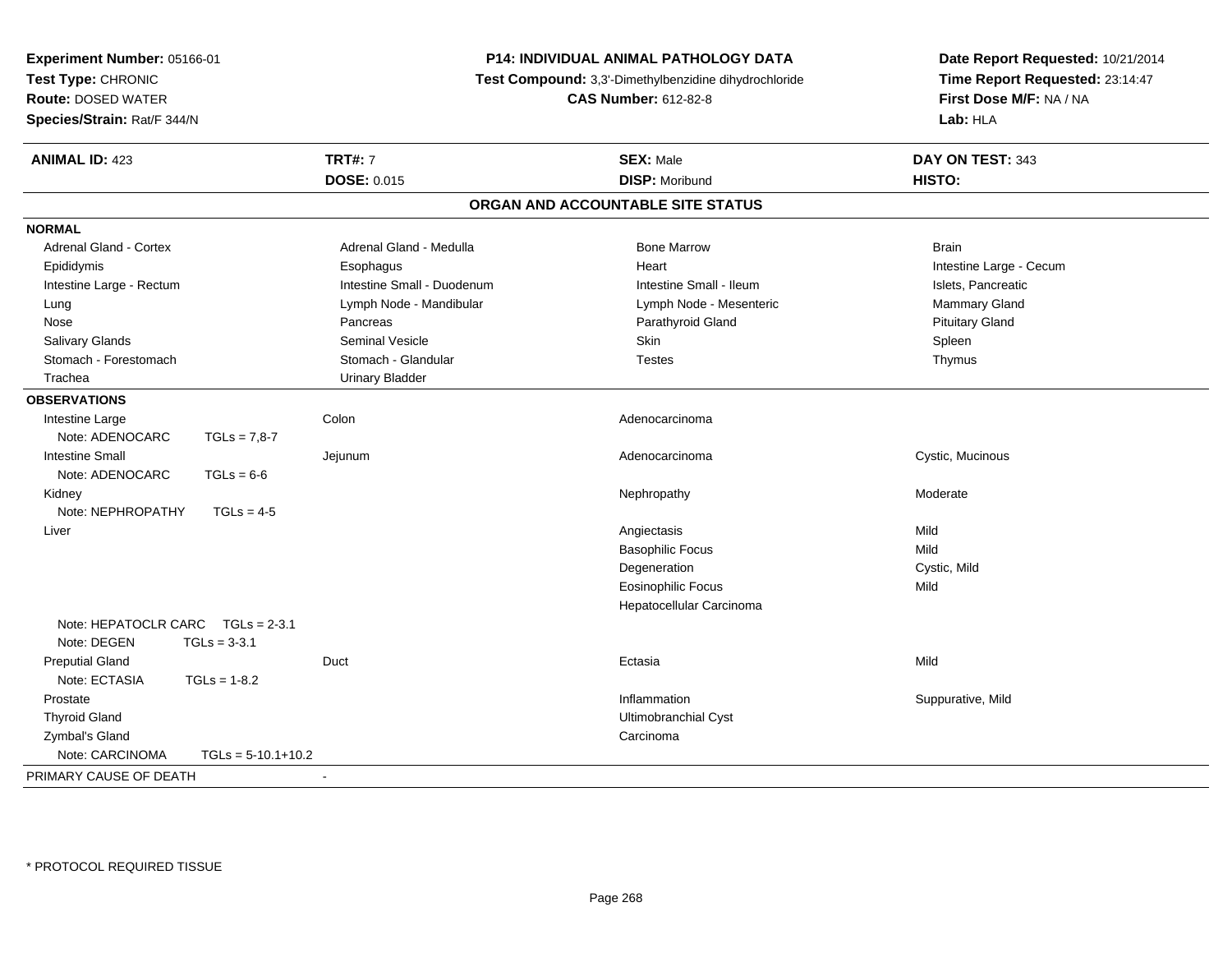| Experiment Number: 05166-01             |                                                                                      | <b>P14: INDIVIDUAL ANIMAL PATHOLOGY DATA</b> | Date Report Requested: 10/21/2014                          |  |
|-----------------------------------------|--------------------------------------------------------------------------------------|----------------------------------------------|------------------------------------------------------------|--|
| Test Type: CHRONIC                      | Test Compound: 3,3'-Dimethylbenzidine dihydrochloride<br><b>CAS Number: 612-82-8</b> |                                              | Time Report Requested: 23:14:47<br>First Dose M/F: NA / NA |  |
| <b>Route: DOSED WATER</b>               |                                                                                      |                                              |                                                            |  |
| Species/Strain: Rat/F 344/N             |                                                                                      |                                              | Lab: HLA                                                   |  |
| <b>ANIMAL ID: 424</b>                   | <b>TRT#: 7</b>                                                                       | <b>SEX: Male</b>                             | DAY ON TEST: 290                                           |  |
|                                         | <b>DOSE: 0.015</b>                                                                   | <b>DISP: Dead</b>                            | HISTO:                                                     |  |
|                                         |                                                                                      | ORGAN AND ACCOUNTABLE SITE STATUS            |                                                            |  |
| <b>NORMAL</b>                           |                                                                                      |                                              |                                                            |  |
| <b>Adrenal Gland - Cortex</b>           | Adrenal Gland - Medulla                                                              | <b>Bone Marrow</b>                           | <b>Brain</b>                                               |  |
| Epididymis                              | Esophagus                                                                            | Intestine Large - Cecum                      | Intestine Large - Colon                                    |  |
| Intestine Large - Rectum                | Intestine Small - Duodenum                                                           | Intestine Small - Ileum                      | Islets, Pancreatic                                         |  |
| Lymph Node - Mandibular                 | Lymph Node - Mesenteric                                                              | <b>Mammary Gland</b>                         | Nose                                                       |  |
| Pancreas                                | Parathyroid Gland                                                                    | <b>Pituitary Gland</b>                       | Prostate                                                   |  |
| Salivary Glands                         | Seminal Vesicle                                                                      | Spleen                                       | Stomach - Forestomach                                      |  |
| Stomach - Glandular                     | <b>Testes</b>                                                                        | <b>Thyroid Gland</b>                         | Trachea                                                    |  |
| <b>Urinary Bladder</b>                  |                                                                                      |                                              |                                                            |  |
| <b>OBSERVATIONS</b>                     |                                                                                      |                                              |                                                            |  |
| Heart                                   |                                                                                      | Cardiomyopathy                               | Mild                                                       |  |
| <b>Intestine Small</b>                  | Jejunum                                                                              | Adenocarcinoma                               | Cystic, Mucinous                                           |  |
| Note: ADENOCARC<br>$TGLs = 8-6$         |                                                                                      |                                              |                                                            |  |
| Kidney                                  |                                                                                      | Nephropathy                                  | Moderate                                                   |  |
| Liver                                   |                                                                                      | Degeneration                                 | Cystic, Moderate                                           |  |
|                                         |                                                                                      | <b>Eosinophilic Focus</b>                    | Moderate                                                   |  |
|                                         | Centrilobular                                                                        | Necrosis                                     | Coagulative, Moderate                                      |  |
|                                         |                                                                                      | Neoplastic Nodule                            | Multiple                                                   |  |
| Note: NEOPLASTIC NOD TGLs = 6-3.1       |                                                                                      |                                              |                                                            |  |
| $TGLs = 5-3.1$<br>Note: NECROSIS        |                                                                                      |                                              |                                                            |  |
| Note: DEGEN<br>$TGLs = 5-3.1$           |                                                                                      |                                              |                                                            |  |
| Lung                                    | Alveolar Epith                                                                       | Hyperplasia                                  | Focal, Minimal                                             |  |
| <b>Preputial Gland</b>                  | Duct                                                                                 | Ectasia                                      | Moderate                                                   |  |
| Note: ECTASIA<br>$TGLs = 3,4-8.2$       |                                                                                      |                                              |                                                            |  |
| Skin                                    |                                                                                      | Basal Cell Adenoma                           |                                                            |  |
|                                         |                                                                                      | Squamous Cell Papilloma                      |                                                            |  |
| $TGLs = 2-10.2$<br>Note: SQ CL PAPILLOM |                                                                                      |                                              |                                                            |  |
| Note: BASAL CEL ADEN<br>$TGLs = 1-10.1$ |                                                                                      |                                              |                                                            |  |
| Thymus                                  |                                                                                      | Hemorrhage                                   | Mild                                                       |  |
| Note: HEMORRHAGE<br>$TGLs = 7-9$        |                                                                                      |                                              |                                                            |  |
| Zymbal's Gland                          |                                                                                      | Adenoma                                      |                                                            |  |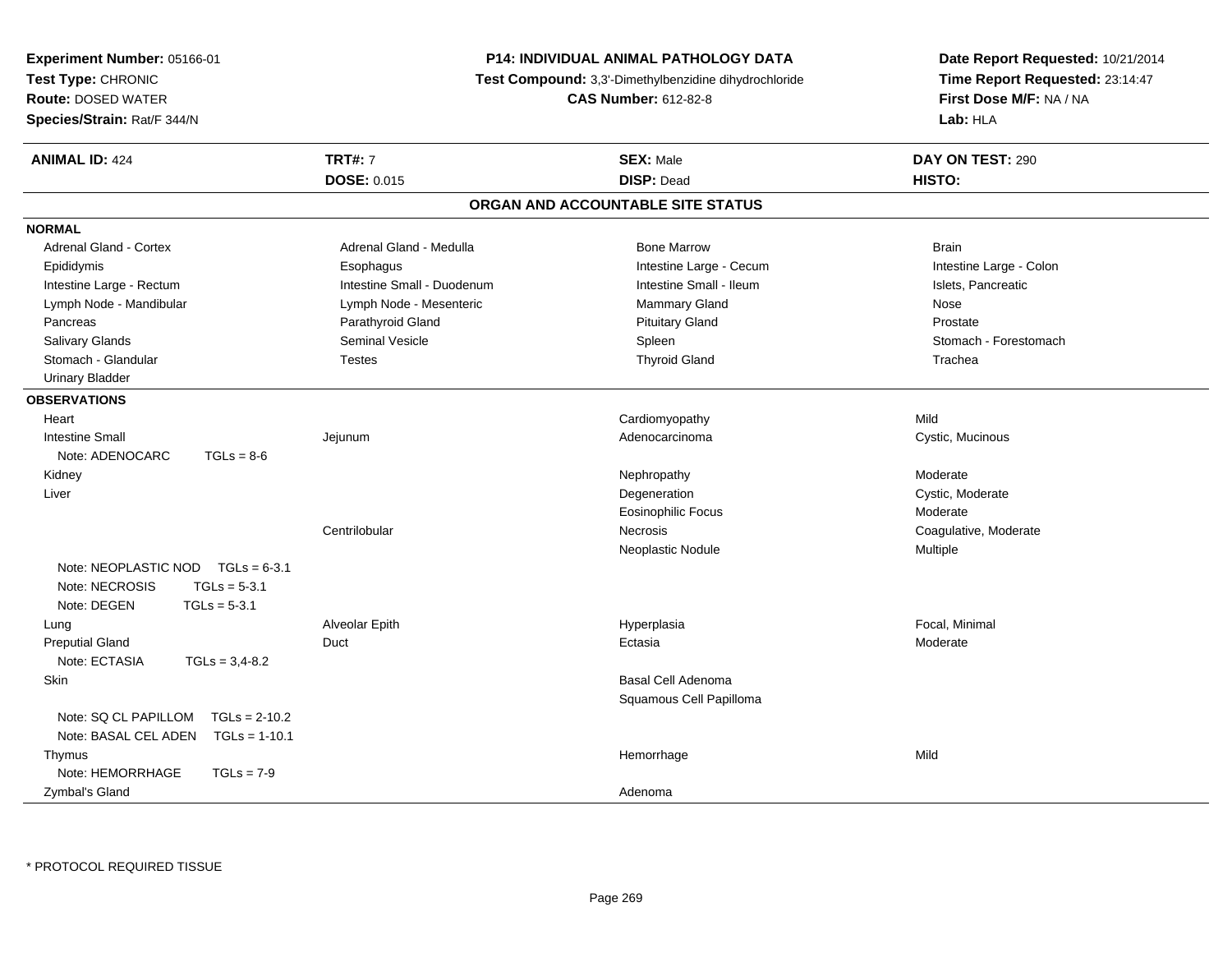| <b>Experiment Number: 05166-01</b><br>Test Type: CHRONIC |                    | <b>P14: INDIVIDUAL ANIMAL PATHOLOGY DATA</b>          | Date Report Requested: 10/21/2014 |  |
|----------------------------------------------------------|--------------------|-------------------------------------------------------|-----------------------------------|--|
|                                                          |                    | Test Compound: 3,3'-Dimethylbenzidine dihydrochloride | Time Report Requested: 23:14:47   |  |
| <b>Route: DOSED WATER</b>                                |                    | <b>CAS Number: 612-82-8</b>                           | First Dose M/F: NA / NA           |  |
| Species/Strain: Rat/F 344/N                              |                    |                                                       | Lab: HLA                          |  |
| <b>ANIMAL ID: 424</b>                                    | <b>TRT#: 7</b>     | <b>SEX: Male</b>                                      | <b>DAY ON TEST: 290</b>           |  |
|                                                          | <b>DOSE: 0.015</b> | <b>DISP: Dead</b>                                     | <b>HISTO:</b>                     |  |
|                                                          |                    | ORGAN AND ACCOUNTABLE SITE STATUS                     |                                   |  |
| PRIMARY CAUSE OF DEATH                                   | -                  |                                                       |                                   |  |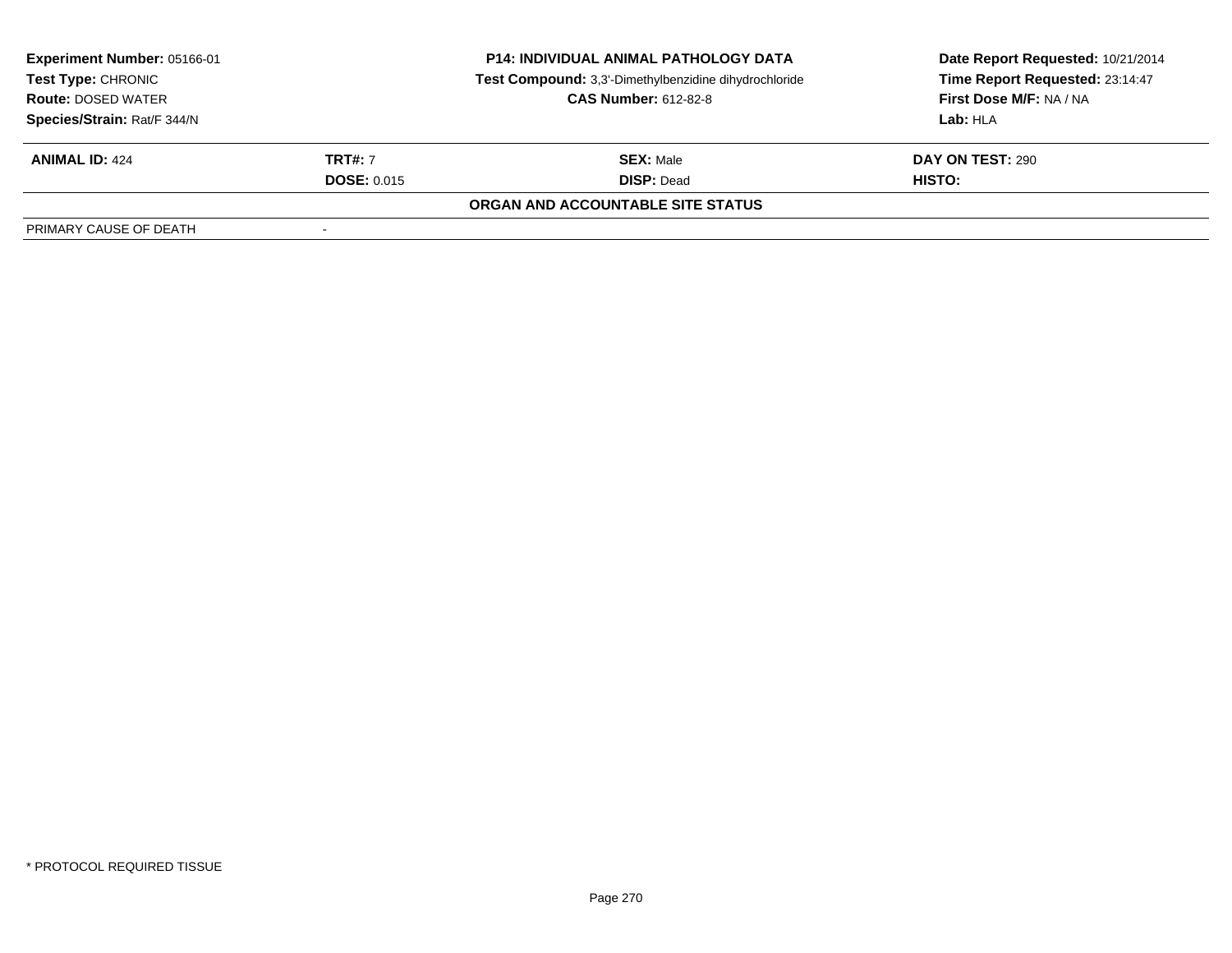| Experiment Number: 05166-01<br>Test Type: CHRONIC<br><b>Route: DOSED WATER</b><br>Species/Strain: Rat/F 344/N                                                            |                                             | P14: INDIVIDUAL ANIMAL PATHOLOGY DATA<br><b>Test Compound:</b> 3.3'-Dimethylbenzidine dihydrochloride<br><b>CAS Number: 612-82-8</b> | Date Report Requested: 10/21/2014<br>Time Report Requested: 23:14:47<br>First Dose M/F: NA / NA<br>Lab: HLA |
|--------------------------------------------------------------------------------------------------------------------------------------------------------------------------|---------------------------------------------|--------------------------------------------------------------------------------------------------------------------------------------|-------------------------------------------------------------------------------------------------------------|
| <b>ANIMAL ID: 425</b>                                                                                                                                                    | <b>TRT#: 7</b>                              | <b>SEX: Male</b>                                                                                                                     | DAY ON TEST: 338                                                                                            |
|                                                                                                                                                                          | <b>DOSE: 0.015</b>                          | <b>DISP: Moribund</b><br>ORGAN AND ACCOUNTABLE SITE STATUS                                                                           | HISTO:                                                                                                      |
|                                                                                                                                                                          |                                             |                                                                                                                                      |                                                                                                             |
| <b>NORMAL</b>                                                                                                                                                            |                                             |                                                                                                                                      |                                                                                                             |
| <b>Adrenal Gland - Cortex</b>                                                                                                                                            | Adrenal Gland - Medulla                     | <b>Bone Marrow</b>                                                                                                                   | <b>Brain</b>                                                                                                |
| Epididymis                                                                                                                                                               | Esophagus                                   | Heart                                                                                                                                | Intestine Large - Cecum                                                                                     |
| Intestine Large - Colon                                                                                                                                                  | Intestine Small - Duodenum                  | Intestine Small - Ileum                                                                                                              | Intestine Small - Jejunum                                                                                   |
| Islets, Pancreatic                                                                                                                                                       | Lymph Node - Mandibular                     | <b>Mammary Gland</b>                                                                                                                 | Nose                                                                                                        |
| Pancreas                                                                                                                                                                 | Parathyroid Gland<br><b>Seminal Vesicle</b> | <b>Pituitary Gland</b>                                                                                                               | Prostate<br>Stomach - Forestomach                                                                           |
| <b>Salivary Glands</b><br><b>Testes</b>                                                                                                                                  | Thymus                                      | Spleen<br><b>Thyroid Gland</b>                                                                                                       | Trachea                                                                                                     |
| <b>Urinary Bladder</b>                                                                                                                                                   |                                             |                                                                                                                                      |                                                                                                             |
|                                                                                                                                                                          |                                             |                                                                                                                                      |                                                                                                             |
| <b>OBSERVATIONS</b>                                                                                                                                                      |                                             |                                                                                                                                      |                                                                                                             |
| Intestine Large<br>Note: POLYP ADENOMAT TGLs = 2-7                                                                                                                       | Rectum                                      | Polyp Adenomatous                                                                                                                    |                                                                                                             |
| Kidney                                                                                                                                                                   |                                             | Nephropathy                                                                                                                          | Marked                                                                                                      |
| Note: NEPHROPATHY<br>$TGLs = 3.4-5$                                                                                                                                      |                                             |                                                                                                                                      |                                                                                                             |
| Liver                                                                                                                                                                    |                                             | <b>Basophilic Focus</b>                                                                                                              | Mild                                                                                                        |
|                                                                                                                                                                          |                                             | Degeneration                                                                                                                         | Cystic, Moderate                                                                                            |
|                                                                                                                                                                          |                                             | <b>Eosinophilic Focus</b>                                                                                                            | Moderate                                                                                                    |
|                                                                                                                                                                          |                                             | Hepatocellular Carcinoma                                                                                                             |                                                                                                             |
|                                                                                                                                                                          |                                             | <b>Mixed Cell Focus</b>                                                                                                              | Moderate                                                                                                    |
| Note: EOSIN FOCUS<br>Note: [ HEPATOCLR CARC ] TGLs = 5,6,7,8-3.2+3.3+3.4<br>Note: MIXED CL FOCUS TGLs = 5,6-3.1+3.2+3.3+3.4<br>Note: DEGEN<br>$TGLS = 6-3.1+3.2+3.3+3.4$ | $TGLs = 5-3.1+3.2+3.3+3.4$                  |                                                                                                                                      |                                                                                                             |
| Note: LIVER ENLARGEMENT DUE TO MULTIPLE LESIONS.                                                                                                                         |                                             |                                                                                                                                      |                                                                                                             |
| Lung                                                                                                                                                                     |                                             | <b>Infiltration Cellular</b>                                                                                                         | Histiocyte, Minimal                                                                                         |
| Lymph Node                                                                                                                                                               | Mesenteric, Sinus                           | Ectasia                                                                                                                              | Mild                                                                                                        |
|                                                                                                                                                                          | Mediastinal                                 | Hemorrhage                                                                                                                           | Moderate                                                                                                    |
| <b>Preputial Gland</b>                                                                                                                                                   |                                             | Adenoma                                                                                                                              |                                                                                                             |
| Note: [ ADENOMA<br>$\sqrt{1}$ TGLs = 1-8.3                                                                                                                               |                                             |                                                                                                                                      |                                                                                                             |
| Skin                                                                                                                                                                     | Sebaceous GI                                | Adenoma<br>Basal Cell Adenoma                                                                                                        | Multiple<br>Multiple                                                                                        |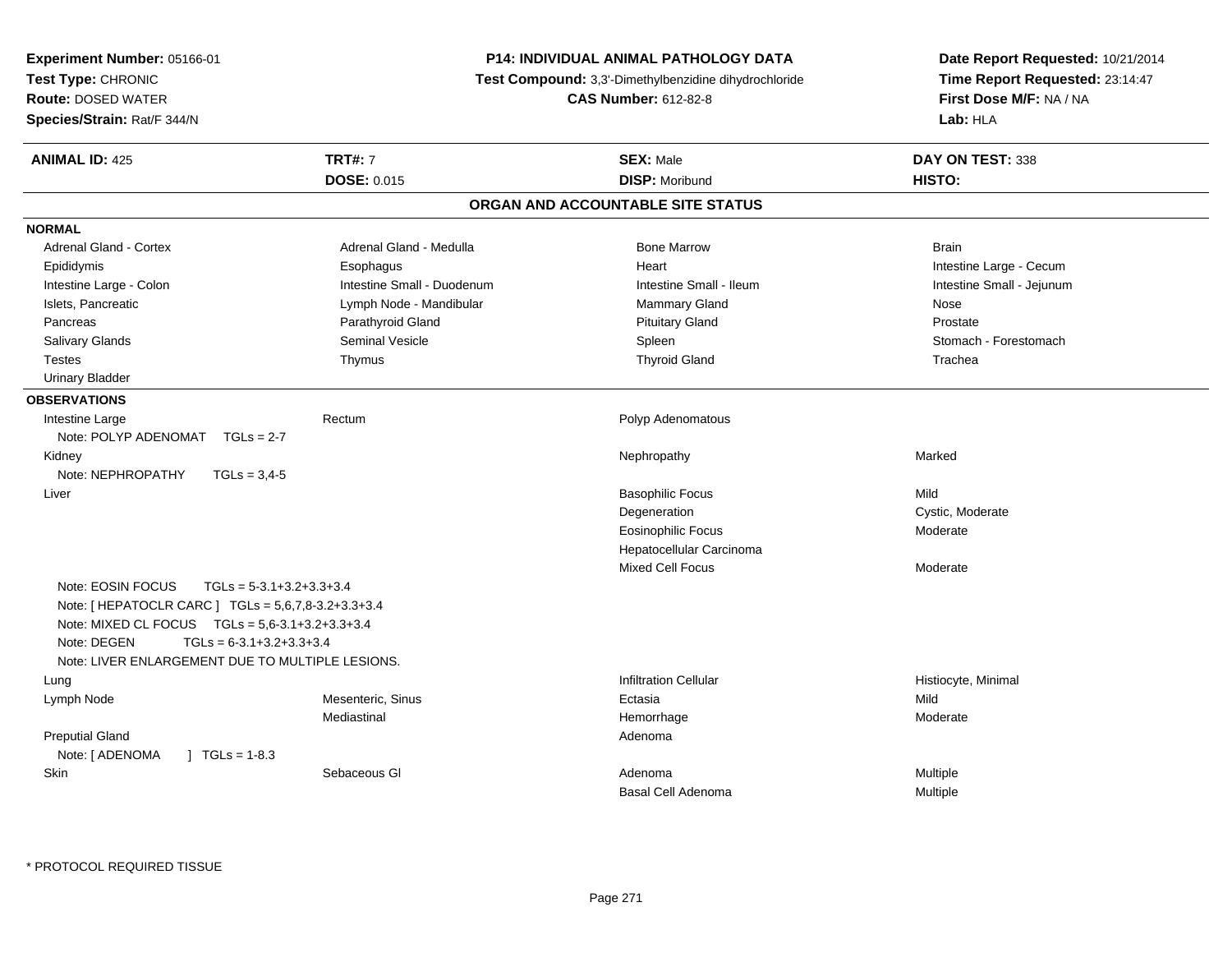| Experiment Number: 05166-01<br><b>Test Type: CHRONIC</b><br><b>Route: DOSED WATER</b><br>Species/Strain: Rat/F 344/N |                    | <b>P14: INDIVIDUAL ANIMAL PATHOLOGY DATA</b><br>Test Compound: 3,3'-Dimethylbenzidine dihydrochloride<br><b>CAS Number: 612-82-8</b> | Date Report Requested: 10/21/2014<br>Time Report Requested: 23:14:47<br>First Dose M/F: NA / NA<br>Lab: HLA |  |
|----------------------------------------------------------------------------------------------------------------------|--------------------|--------------------------------------------------------------------------------------------------------------------------------------|-------------------------------------------------------------------------------------------------------------|--|
| <b>ANIMAL ID: 425</b>                                                                                                | <b>TRT#: 7</b>     | <b>SEX: Male</b>                                                                                                                     | DAY ON TEST: 338                                                                                            |  |
|                                                                                                                      | <b>DOSE: 0.015</b> | <b>DISP: Moribund</b>                                                                                                                | HISTO:                                                                                                      |  |
|                                                                                                                      |                    | ORGAN AND ACCOUNTABLE SITE STATUS                                                                                                    |                                                                                                             |  |
|                                                                                                                      |                    | Squamous Cell Carcinoma                                                                                                              | Multiple                                                                                                    |  |
| Note: SLIDE #10A: SQUAMOUS CELL CARCINOMA                                                                            |                    |                                                                                                                                      |                                                                                                             |  |
| Note: SLIDE #10C: 1 SQ. CELL CARC. + 3 BASAL CELL ADENOMAS.                                                          |                    |                                                                                                                                      |                                                                                                             |  |
| Note: SLIDE #10B: BASAL CELL ADENOMA                                                                                 |                    |                                                                                                                                      |                                                                                                             |  |
| Note: SQUAM CEL CARC $TGLs = 9,11-10.1+10.3$                                                                         |                    |                                                                                                                                      |                                                                                                             |  |
| Note: BASAL CEL ADEN<br>$TGLs = 10,11-10.1+10.2+10.3$                                                                |                    |                                                                                                                                      |                                                                                                             |  |
| Stomach                                                                                                              | Glandular          | Degeneration                                                                                                                         | Cystic, Minimal                                                                                             |  |
| Tongue                                                                                                               |                    | Hyperplasia                                                                                                                          | Focal, Mild                                                                                                 |  |
| Note: HYPERPLASIA<br>$TGLs = 12-13$                                                                                  |                    |                                                                                                                                      |                                                                                                             |  |
| Zymbal's Gland                                                                                                       |                    | Carcinoma                                                                                                                            |                                                                                                             |  |
|                                                                                                                      |                    | Hyperplasia                                                                                                                          | Squamous, Focal, Moderate                                                                                   |  |
| Note: HYPERPLASIA<br>$TGLs = 14-10$                                                                                  |                    |                                                                                                                                      |                                                                                                             |  |
| Note: CARCINOMA<br>$TGLs = 13-10.4$                                                                                  |                    |                                                                                                                                      |                                                                                                             |  |
| PRIMARY CAUSE OF DEATH                                                                                               |                    |                                                                                                                                      |                                                                                                             |  |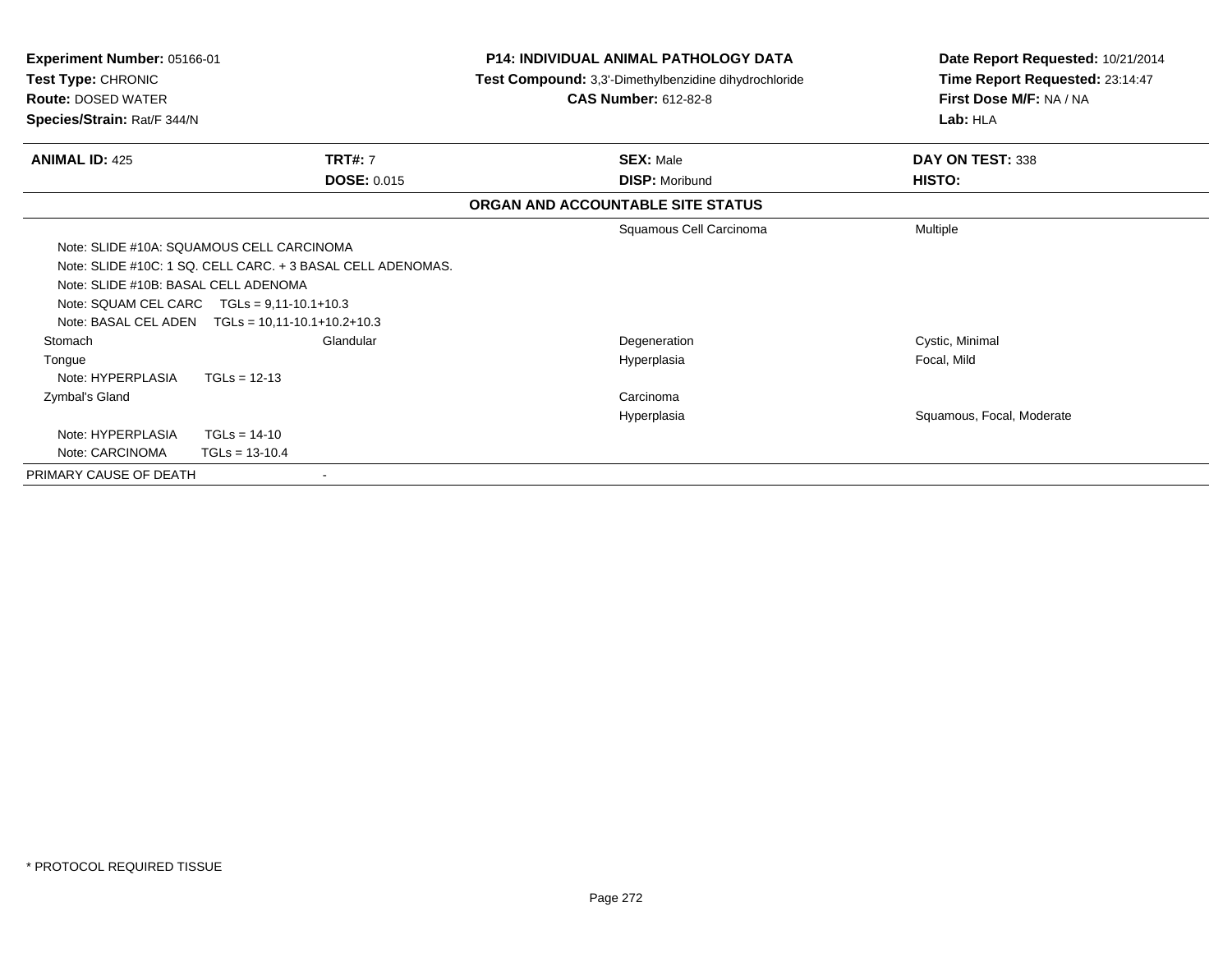| Experiment Number: 05166-01<br>Test Type: CHRONIC<br><b>Route: DOSED WATER</b><br>Species/Strain: Rat/F 344/N                                | P14: INDIVIDUAL ANIMAL PATHOLOGY DATA<br>Test Compound: 3,3'-Dimethylbenzidine dihydrochloride<br><b>CAS Number: 612-82-8</b> |                                   | Date Report Requested: 10/21/2014<br>Time Report Requested: 23:14:47<br>First Dose M/F: NA / NA<br>Lab: HLA |
|----------------------------------------------------------------------------------------------------------------------------------------------|-------------------------------------------------------------------------------------------------------------------------------|-----------------------------------|-------------------------------------------------------------------------------------------------------------|
| <b>ANIMAL ID: 426</b>                                                                                                                        | <b>TRT#: 7</b>                                                                                                                | <b>SEX: Male</b>                  | DAY ON TEST: 296                                                                                            |
|                                                                                                                                              | <b>DOSE: 0.015</b>                                                                                                            | <b>DISP: Moribund</b>             | HISTO:                                                                                                      |
|                                                                                                                                              |                                                                                                                               | ORGAN AND ACCOUNTABLE SITE STATUS |                                                                                                             |
| <b>NORMAL</b>                                                                                                                                |                                                                                                                               |                                   |                                                                                                             |
| <b>Adrenal Gland - Cortex</b>                                                                                                                | Adrenal Gland - Medulla                                                                                                       | <b>Bone Marrow</b>                | <b>Brain</b>                                                                                                |
| Epididymis                                                                                                                                   | Esophagus                                                                                                                     | Heart                             | Intestine Large - Cecum                                                                                     |
| Intestine Large - Colon                                                                                                                      | Intestine Large - Rectum                                                                                                      | Intestine Small - Duodenum        | Intestine Small - Ileum                                                                                     |
| Intestine Small - Jejunum                                                                                                                    | Islets, Pancreatic                                                                                                            | Lung                              | Lymph Node - Mandibular                                                                                     |
| Lymph Node - Mesenteric                                                                                                                      | Nose                                                                                                                          | Pancreas                          | Parathyroid Gland                                                                                           |
| <b>Pituitary Gland</b>                                                                                                                       | <b>Preputial Gland</b>                                                                                                        | Salivary Glands                   | <b>Seminal Vesicle</b>                                                                                      |
| Stomach - Forestomach                                                                                                                        | <b>Testes</b>                                                                                                                 | <b>Thyroid Gland</b>              | Trachea                                                                                                     |
| <b>Urinary Bladder</b>                                                                                                                       | Zymbal's Gland                                                                                                                |                                   |                                                                                                             |
| <b>MISSING</b>                                                                                                                               |                                                                                                                               |                                   |                                                                                                             |
| <b>Mammary Gland</b>                                                                                                                         | Thymus                                                                                                                        |                                   |                                                                                                             |
| <b>OBSERVATIONS</b>                                                                                                                          |                                                                                                                               |                                   |                                                                                                             |
| Kidney                                                                                                                                       |                                                                                                                               | Nephropathy                       | Marked                                                                                                      |
| Note: NEPHROPATHY<br>$TGLs = 2-5$                                                                                                            |                                                                                                                               |                                   |                                                                                                             |
| Liver                                                                                                                                        |                                                                                                                               | Degeneration                      | Cystic, Moderate                                                                                            |
|                                                                                                                                              |                                                                                                                               | <b>Eosinophilic Focus</b>         | Mild                                                                                                        |
|                                                                                                                                              |                                                                                                                               | Necrosis                          | Focal, Marked                                                                                               |
| Note: LIVER HAS FORCEPS ARTEFACT.<br>Note: IATROGENIC HEPATIC NECROSIS.<br>Note: NECROSIS<br>$TGLs = 1-3.1$<br>Note: DEGEN<br>$TGLs = 1-3.1$ |                                                                                                                               |                                   |                                                                                                             |
| Prostate                                                                                                                                     |                                                                                                                               | Inflammation                      | Suppurative, Moderate                                                                                       |
| <b>Skin</b>                                                                                                                                  |                                                                                                                               | <b>Basal Cell Carcinoma</b>       |                                                                                                             |
|                                                                                                                                              |                                                                                                                               | Squamous Cell Papilloma           |                                                                                                             |
| Note: SQ CL PAPILLOM<br>$TGLs = 3-10.1$<br>Note: BASAL CEL CARC TGLs = 4-10.2                                                                |                                                                                                                               |                                   |                                                                                                             |
| Spleen                                                                                                                                       |                                                                                                                               | Congestion                        | Mild                                                                                                        |
| Stomach                                                                                                                                      | Glandular                                                                                                                     | Degeneration                      | Cystic, Minimal                                                                                             |
| PRIMARY CAUSE OF DEATH                                                                                                                       |                                                                                                                               |                                   |                                                                                                             |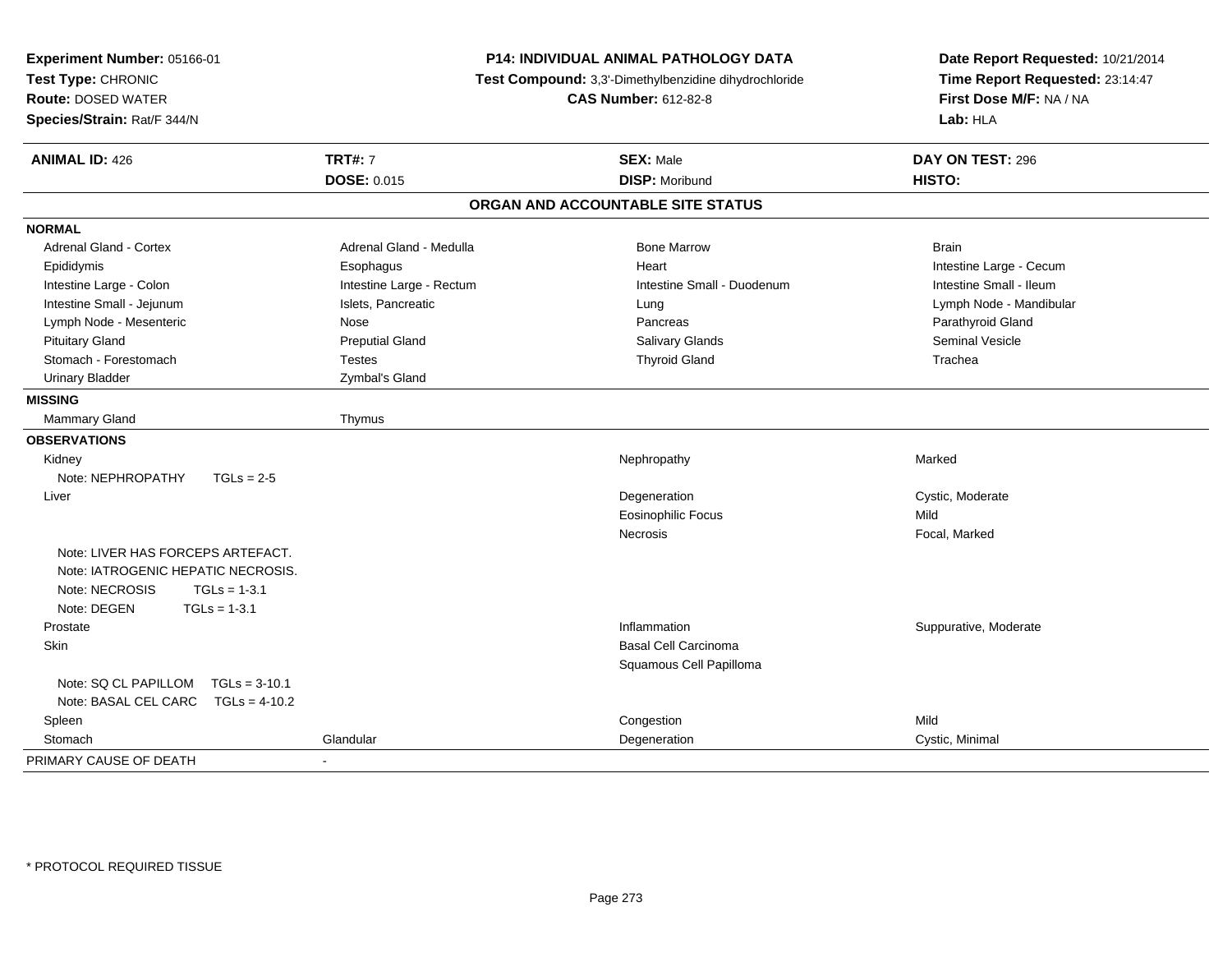| <b>Experiment Number: 05166-01</b><br>Test Type: CHRONIC<br><b>Route: DOSED WATER</b><br>Species/Strain: Rat/F 344/N |                             | P14: INDIVIDUAL ANIMAL PATHOLOGY DATA<br>Test Compound: 3,3'-Dimethylbenzidine dihydrochloride<br><b>CAS Number: 612-82-8</b> | Date Report Requested: 10/21/2014<br>Time Report Requested: 23:14:47<br>First Dose M/F: NA / NA<br>Lab: HLA |
|----------------------------------------------------------------------------------------------------------------------|-----------------------------|-------------------------------------------------------------------------------------------------------------------------------|-------------------------------------------------------------------------------------------------------------|
| <b>ANIMAL ID: 427</b>                                                                                                | <b>TRT#: 7</b>              | <b>SEX: Male</b>                                                                                                              | DAY ON TEST: 343                                                                                            |
|                                                                                                                      | <b>DOSE: 0.015</b>          | <b>DISP: Moribund</b>                                                                                                         | HISTO:                                                                                                      |
|                                                                                                                      |                             | ORGAN AND ACCOUNTABLE SITE STATUS                                                                                             |                                                                                                             |
| <b>NORMAL</b>                                                                                                        |                             |                                                                                                                               |                                                                                                             |
| <b>Adrenal Gland - Cortex</b>                                                                                        | Adrenal Gland - Medulla     | <b>Bone Marrow</b>                                                                                                            | <b>Brain</b>                                                                                                |
| Epididymis                                                                                                           | Esophagus                   | Heart                                                                                                                         | Intestine Large - Cecum                                                                                     |
| Intestine Large - Colon                                                                                              | Intestine Large - Rectum    | Intestine Small - Duodenum                                                                                                    | Intestine Small - Ileum                                                                                     |
| Intestine Small - Jejunum                                                                                            | Islets, Pancreatic          | Lung                                                                                                                          | Lymph Node - Mesenteric                                                                                     |
| Nose                                                                                                                 | Pancreas                    | Parathyroid Gland                                                                                                             | <b>Pituitary Gland</b>                                                                                      |
| Prostate                                                                                                             | Salivary Glands             | Seminal Vesicle                                                                                                               | Stomach - Forestomach                                                                                       |
| <b>Testes</b>                                                                                                        | Thymus                      | Trachea                                                                                                                       | <b>Urinary Bladder</b>                                                                                      |
| <b>MISSING</b>                                                                                                       |                             |                                                                                                                               |                                                                                                             |
| <b>Mammary Gland</b>                                                                                                 |                             |                                                                                                                               |                                                                                                             |
| <b>OBSERVATIONS</b>                                                                                                  |                             |                                                                                                                               |                                                                                                             |
| Kidney                                                                                                               |                             | Nephropathy                                                                                                                   | Marked                                                                                                      |
| Note: NEPHROPATHY<br>$TGLs = 3.4-5$                                                                                  |                             |                                                                                                                               |                                                                                                             |
| Liver                                                                                                                |                             | Cholangiocarcinoma                                                                                                            |                                                                                                             |
|                                                                                                                      |                             | Degeneration                                                                                                                  | Cystic, Moderate                                                                                            |
|                                                                                                                      |                             | <b>Eosinophilic Focus</b>                                                                                                     | Moderate                                                                                                    |
|                                                                                                                      |                             | Inflammation                                                                                                                  | Granulomatous, Multifocal, Minimal                                                                          |
|                                                                                                                      |                             | Neoplastic Nodule                                                                                                             | Multiple                                                                                                    |
| Note: NEOPLASTIC NOD<br>Note: CHOLANGIOCARC<br>$TGLs = 5-3.2$<br>Note: DEGEN<br>$TGLs = 6-3.1+3.3$                   | $TGLs = 5,7,11-3.1+3.2+3.3$ |                                                                                                                               |                                                                                                             |
| Lymph Node                                                                                                           | Mandibular                  | Hyperplasia                                                                                                                   | Plasma Cell, Moderate                                                                                       |
| <b>Preputial Gland</b>                                                                                               |                             | Adenoma                                                                                                                       |                                                                                                             |
|                                                                                                                      | Duct                        | Ectasia                                                                                                                       | Moderate                                                                                                    |
| Note: [ ADENOMA<br>$1 TGLs = 1-8.2$<br>Note: ECTASIA<br>$TGLs = 2-8.2$                                               |                             |                                                                                                                               |                                                                                                             |
| Skin                                                                                                                 |                             | Squamous Cell Papilloma                                                                                                       |                                                                                                             |
| Note: SQ CL PAPILLOM TGLs = 10-10.2                                                                                  |                             |                                                                                                                               |                                                                                                             |
| Spleen                                                                                                               |                             | Congestion                                                                                                                    | Mild                                                                                                        |
| Stomach                                                                                                              | Glandular                   | Degeneration                                                                                                                  | Cystic, Minimal                                                                                             |
| <b>Thyroid Gland</b>                                                                                                 |                             | Ultimobranchial Cyst                                                                                                          |                                                                                                             |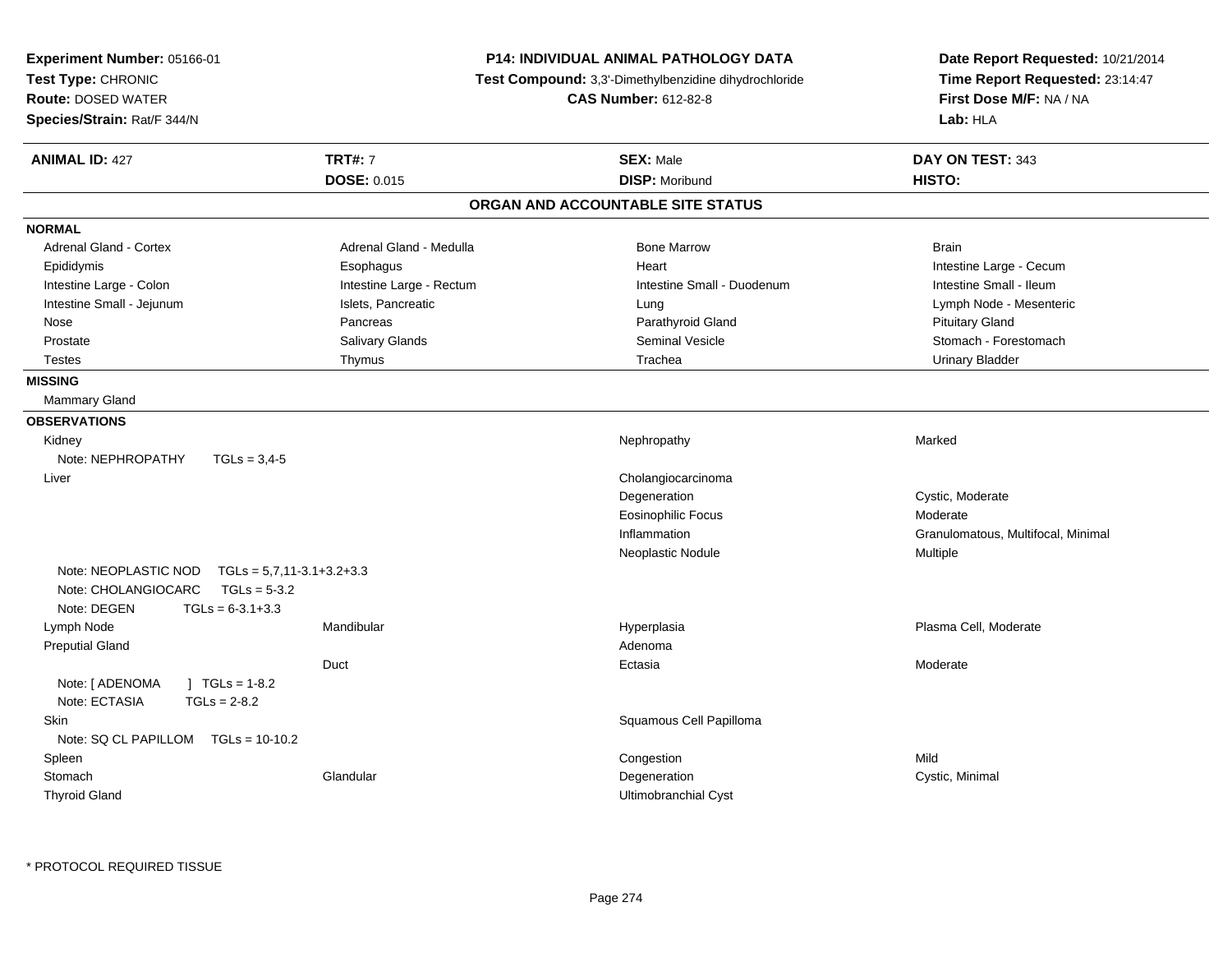| <b>Experiment Number: 05166-01</b><br>Test Type: CHRONIC<br><b>Route: DOSED WATER</b><br>Species/Strain: Rat/F 344/N |                          |                    | <b>P14: INDIVIDUAL ANIMAL PATHOLOGY DATA</b><br>Test Compound: 3,3'-Dimethylbenzidine dihydrochloride<br><b>CAS Number: 612-82-8</b> | Date Report Requested: 10/21/2014<br>Time Report Requested: 23:14:47<br>First Dose M/F: NA / NA |
|----------------------------------------------------------------------------------------------------------------------|--------------------------|--------------------|--------------------------------------------------------------------------------------------------------------------------------------|-------------------------------------------------------------------------------------------------|
|                                                                                                                      |                          |                    |                                                                                                                                      | Lab: HLA                                                                                        |
| <b>ANIMAL ID: 427</b>                                                                                                |                          | <b>TRT#: 7</b>     | <b>SEX: Male</b>                                                                                                                     | DAY ON TEST: 343                                                                                |
|                                                                                                                      |                          | <b>DOSE: 0.015</b> | <b>DISP: Moribund</b>                                                                                                                | HISTO:                                                                                          |
|                                                                                                                      |                          |                    | ORGAN AND ACCOUNTABLE SITE STATUS                                                                                                    |                                                                                                 |
| Zymbal's Gland                                                                                                       |                          |                    | Adenoma                                                                                                                              |                                                                                                 |
|                                                                                                                      |                          |                    | Carcinoma                                                                                                                            |                                                                                                 |
| Note: ADENOMA                                                                                                        | $TGLs = 8.9 - 10 + 10.1$ |                    |                                                                                                                                      |                                                                                                 |
| PRIMARY CAUSE OF DEATH                                                                                               |                          |                    |                                                                                                                                      |                                                                                                 |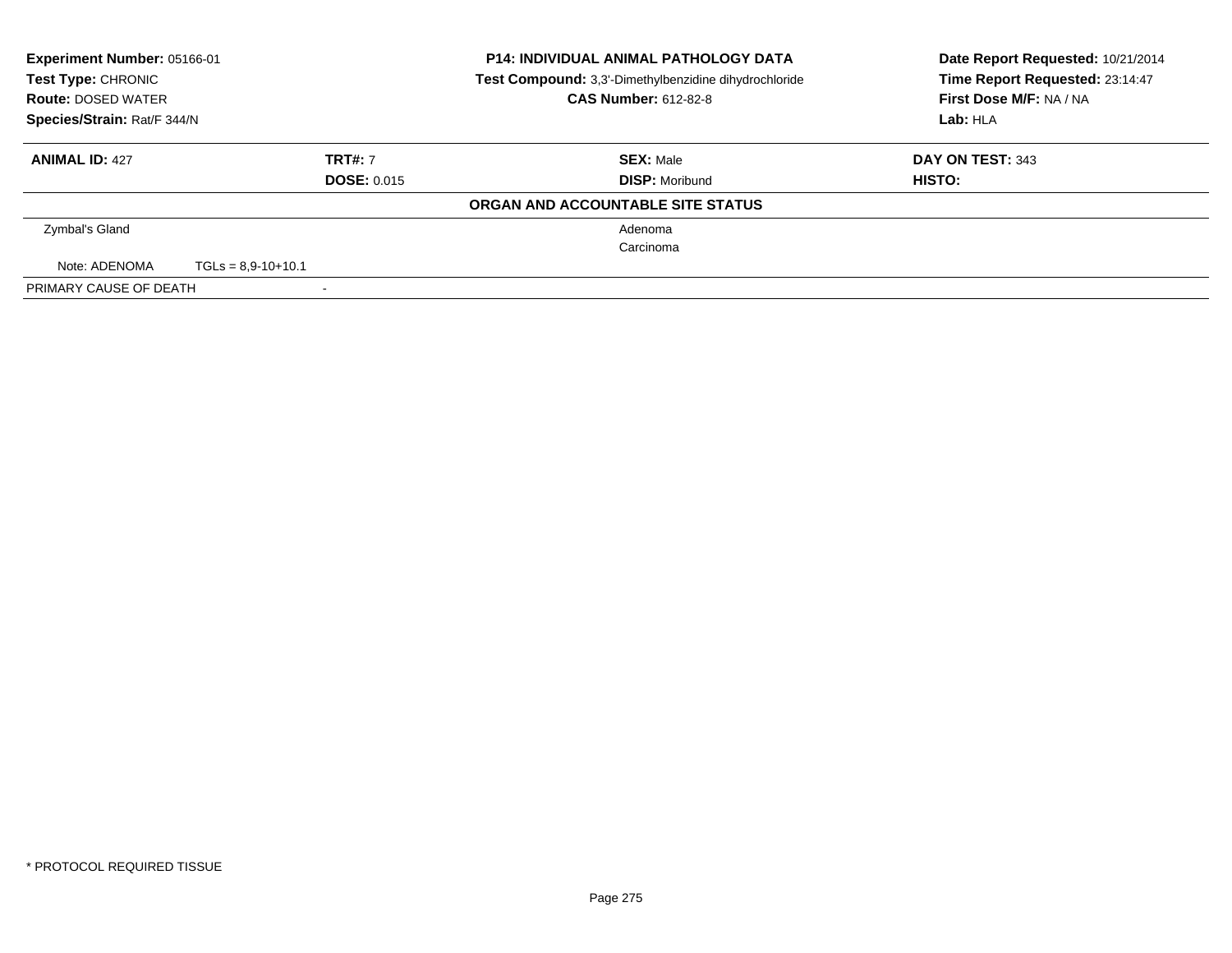| Experiment Number: 05166-01<br>Test Type: CHRONIC<br><b>Route: DOSED WATER</b><br>Species/Strain: Rat/F 344/N |                         | <b>P14: INDIVIDUAL ANIMAL PATHOLOGY DATA</b><br>Test Compound: 3,3'-Dimethylbenzidine dihydrochloride<br><b>CAS Number: 612-82-8</b> | Date Report Requested: 10/21/2014<br>Time Report Requested: 23:14:47<br>First Dose M/F: NA / NA<br>Lab: HLA |
|---------------------------------------------------------------------------------------------------------------|-------------------------|--------------------------------------------------------------------------------------------------------------------------------------|-------------------------------------------------------------------------------------------------------------|
| <b>ANIMAL ID: 428</b>                                                                                         | <b>TRT#: 7</b>          | <b>SEX: Male</b>                                                                                                                     | DAY ON TEST: 372                                                                                            |
|                                                                                                               | <b>DOSE: 0.015</b>      | <b>DISP: Moribund</b>                                                                                                                | HISTO:                                                                                                      |
|                                                                                                               |                         | ORGAN AND ACCOUNTABLE SITE STATUS                                                                                                    |                                                                                                             |
| <b>NORMAL</b>                                                                                                 |                         |                                                                                                                                      |                                                                                                             |
| <b>Adrenal Gland - Cortex</b>                                                                                 | Adrenal Gland - Medulla | <b>Bone Marrow</b>                                                                                                                   | <b>Brain</b>                                                                                                |
| Epididymis                                                                                                    | Esophagus               | Intestine Large - Cecum                                                                                                              | Intestine Large - Colon                                                                                     |
| Intestine Small - Duodenum                                                                                    | Intestine Small - Ileum | Intestine Small - Jejunum                                                                                                            | Islets, Pancreatic                                                                                          |
| Lymph Node - Mandibular                                                                                       | Lymph Node - Mesenteric | Nose                                                                                                                                 | Pancreas                                                                                                    |
| Parathyroid Gland                                                                                             | <b>Pituitary Gland</b>  | <b>Preputial Gland</b>                                                                                                               | Prostate                                                                                                    |
| Salivary Glands                                                                                               | Seminal Vesicle         | Spleen                                                                                                                               | Stomach - Forestomach                                                                                       |
| <b>Testes</b>                                                                                                 | Trachea                 | <b>Urinary Bladder</b>                                                                                                               |                                                                                                             |
| <b>MISSING</b>                                                                                                |                         |                                                                                                                                      |                                                                                                             |
| Mammary Gland                                                                                                 | Thymus                  |                                                                                                                                      |                                                                                                             |
| <b>OBSERVATIONS</b>                                                                                           |                         |                                                                                                                                      |                                                                                                             |
| Heart                                                                                                         |                         | Cardiomyopathy                                                                                                                       | Mild                                                                                                        |
| Intestine Large                                                                                               | Rectum                  | Parasite Metazoan                                                                                                                    | Mild                                                                                                        |
|                                                                                                               | Rectum                  | Polyp Adenomatous                                                                                                                    |                                                                                                             |
| Kidney                                                                                                        |                         | Nephropathy                                                                                                                          | Marked                                                                                                      |
| Note: NEPHROPATHY<br>$TGLs = 1-5$                                                                             |                         |                                                                                                                                      |                                                                                                             |
| Liver                                                                                                         |                         | <b>Basophilic Focus</b>                                                                                                              | Mild                                                                                                        |
|                                                                                                               |                         | Degeneration                                                                                                                         | Cystic, Moderate                                                                                            |
|                                                                                                               |                         | <b>Eosinophilic Focus</b>                                                                                                            | Moderate                                                                                                    |
|                                                                                                               |                         | Fatty Change                                                                                                                         | Multifocal, Minimal                                                                                         |
|                                                                                                               |                         | Hepatocellular Carcinoma                                                                                                             |                                                                                                             |
|                                                                                                               |                         | Mixed Cell Focus                                                                                                                     | Mild                                                                                                        |
|                                                                                                               |                         | Neoplastic Nodule                                                                                                                    |                                                                                                             |
| Note: DEGEN<br>$TGLs = 2,4-3.1$<br>Note: NEOPLASTIC NOD $TGLs = 3-3.1$                                        |                         |                                                                                                                                      |                                                                                                             |
| Lung                                                                                                          | Alveolar Epith          | Hyperplasia                                                                                                                          | Multifocal, Mild                                                                                            |
| Skin                                                                                                          |                         | Basal Cell Adenoma<br>Squamous Cell Papilloma                                                                                        | Multiple                                                                                                    |
| Note: SQ CL PAPILLOM<br>$TGLs = 8-16$<br>Note: BASAL CEL ADEN<br>$TGLs = 5,6,7-13+14+15$                      |                         |                                                                                                                                      |                                                                                                             |
| Stomach                                                                                                       | Glandular               | Degeneration                                                                                                                         | Cystic, Minimal                                                                                             |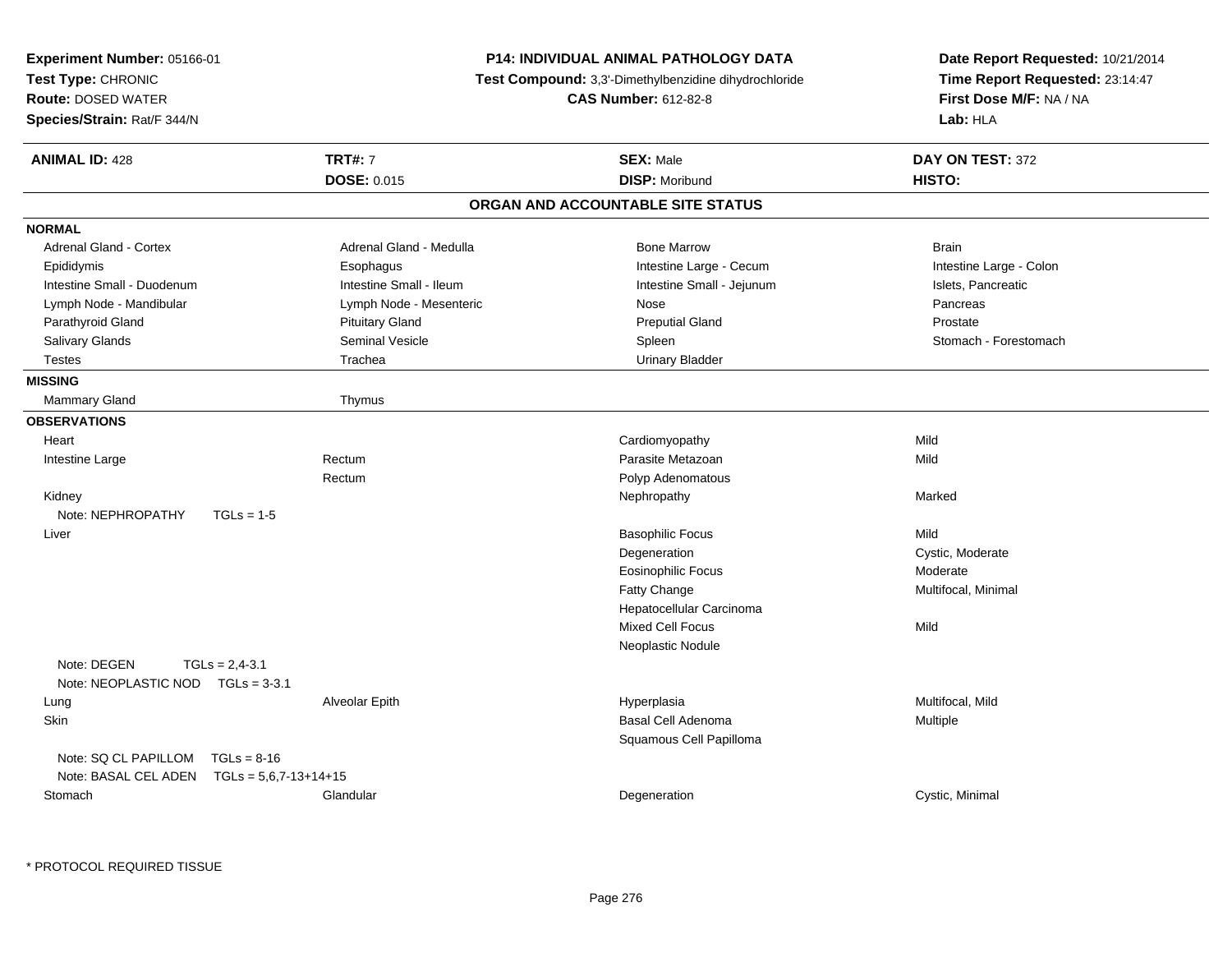| Experiment Number: 05166-01<br>Test Type: CHRONIC |                    | <b>P14: INDIVIDUAL ANIMAL PATHOLOGY DATA</b>          | Date Report Requested: 10/21/2014 |  |
|---------------------------------------------------|--------------------|-------------------------------------------------------|-----------------------------------|--|
|                                                   |                    | Test Compound: 3,3'-Dimethylbenzidine dihydrochloride | Time Report Requested: 23:14:47   |  |
| <b>Route: DOSED WATER</b>                         |                    | <b>CAS Number: 612-82-8</b>                           | First Dose M/F: NA / NA           |  |
| Species/Strain: Rat/F 344/N                       |                    |                                                       | Lab: HLA                          |  |
| <b>ANIMAL ID: 428</b>                             | <b>TRT#: 7</b>     | <b>SEX: Male</b>                                      | <b>DAY ON TEST: 372</b>           |  |
|                                                   | <b>DOSE: 0.015</b> | <b>DISP: Moribund</b>                                 | HISTO:                            |  |
|                                                   |                    | ORGAN AND ACCOUNTABLE SITE STATUS                     |                                   |  |
| <b>Thyroid Gland</b>                              |                    | <b>Ultimobranchial Cyst</b>                           |                                   |  |
| Zymbal's Gland                                    |                    | Adenoma                                               |                                   |  |
| PRIMARY CAUSE OF DEATH                            |                    |                                                       |                                   |  |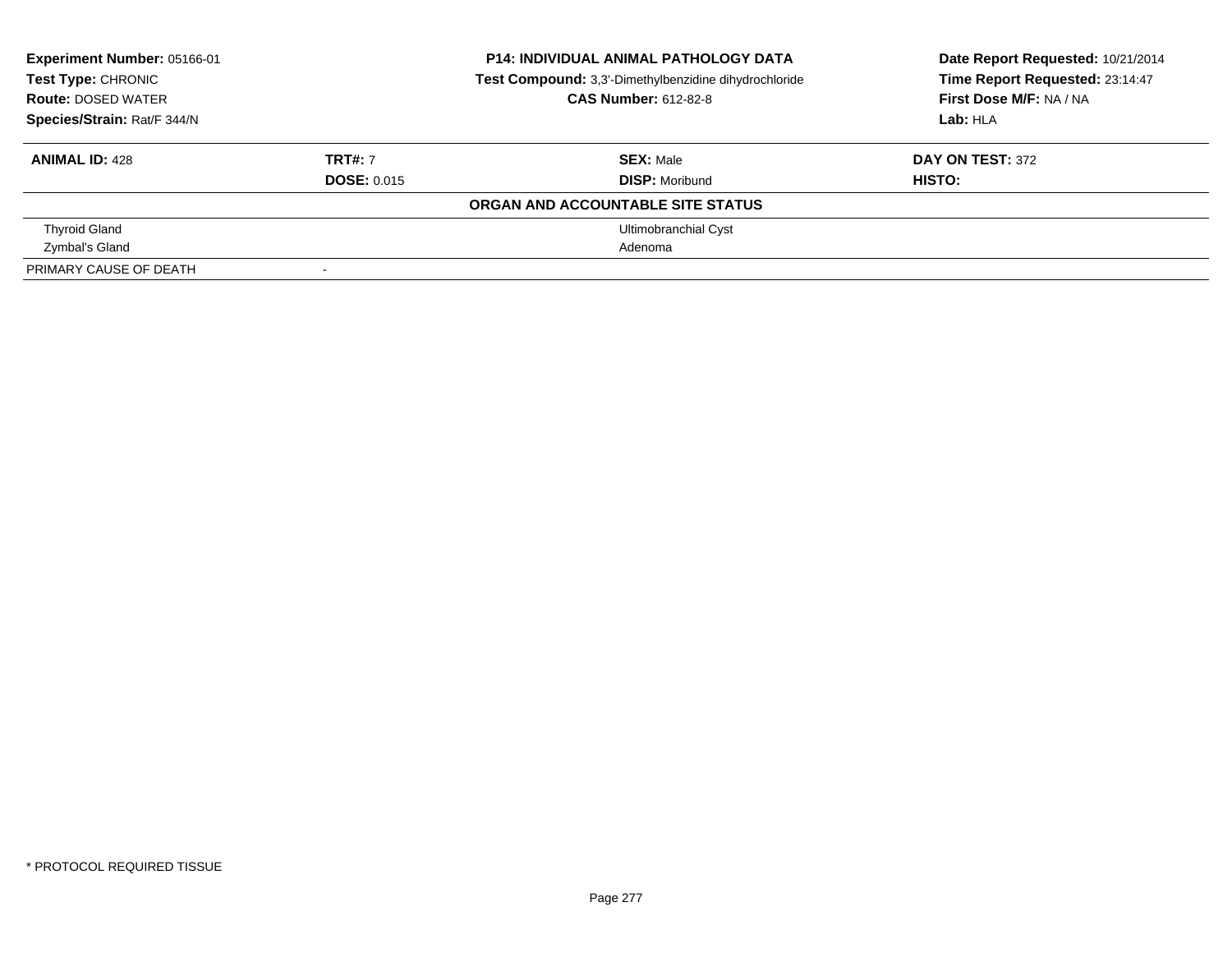| Experiment Number: 05166-01                      |                |                                                            | <b>P14: INDIVIDUAL ANIMAL PATHOLOGY DATA</b> | Date Report Requested: 10/21/2014 |  |
|--------------------------------------------------|----------------|------------------------------------------------------------|----------------------------------------------|-----------------------------------|--|
| Test Type: CHRONIC                               |                | Test Compound: 3,3'-Dimethylbenzidine dihydrochloride      |                                              | Time Report Requested: 23:14:47   |  |
| <b>Route: DOSED WATER</b>                        |                |                                                            | <b>CAS Number: 612-82-8</b>                  | First Dose M/F: NA / NA           |  |
| Species/Strain: Rat/F 344/N                      |                |                                                            |                                              | Lab: HLA                          |  |
| <b>ANIMAL ID: 429</b>                            |                | <b>TRT#: 7</b>                                             | <b>SEX: Male</b>                             | DAY ON TEST: 305                  |  |
|                                                  |                | <b>DOSE: 0.015</b>                                         | <b>DISP: Moribund</b>                        | HISTO:                            |  |
|                                                  |                |                                                            | ORGAN AND ACCOUNTABLE SITE STATUS            |                                   |  |
| <b>NORMAL</b>                                    |                |                                                            |                                              |                                   |  |
| <b>Adrenal Gland - Cortex</b>                    |                | Adrenal Gland - Medulla                                    | Epididymis                                   | Esophagus                         |  |
| Intestine Large - Cecum                          |                | Intestine Large - Rectum                                   | Intestine Small - Duodenum                   | Intestine Small - Ileum           |  |
| Intestine Small - Jejunum                        |                | Islets, Pancreatic                                         | Lung                                         | Mammary Gland                     |  |
| Nose                                             |                | Pancreas                                                   | Parathyroid Gland                            | <b>Pituitary Gland</b>            |  |
| <b>Preputial Gland</b>                           |                | Salivary Glands                                            | <b>Seminal Vesicle</b>                       | Stomach - Forestomach             |  |
| <b>Testes</b>                                    |                | <b>Thyroid Gland</b>                                       | Trachea                                      | <b>Urinary Bladder</b>            |  |
| <b>MISSING</b>                                   |                |                                                            |                                              |                                   |  |
| Lymph Node - Mesenteric                          |                | Spleen                                                     | Thymus                                       |                                   |  |
| <b>OBSERVATIONS</b>                              |                |                                                            |                                              |                                   |  |
| <b>Bone Marrow</b>                               |                |                                                            | Atrophy                                      | Mild                              |  |
|                                                  |                |                                                            | Hemorrhage                                   | Mild                              |  |
| <b>Brain</b>                                     |                | Cranial Nerve, Meninges                                    | Carcinoma                                    | Metastatic (Zymbal'S Gland)       |  |
|                                                  |                | Cerebrum                                                   | Hemorrhage                                   | Mild                              |  |
|                                                  |                | Thalamus                                                   | Hemorrhage                                   | Mild                              |  |
|                                                  |                | Note: CANNOT ENTER REPEAT MORPHOLOGY ON METASTATIC LESION. |                                              |                                   |  |
| Note: HEMORRHAGE                                 | $TGLs = 8-1$   |                                                            |                                              |                                   |  |
| Note: CARCINOMA                                  | $TGLS = 5-14$  |                                                            |                                              |                                   |  |
| Eye                                              |                | Cornea                                                     | Inflammation                                 | Suppurative, Moderate             |  |
| Note: INFLAMMATION                               | $TGLs = 3-13$  |                                                            |                                              |                                   |  |
| Heart                                            |                |                                                            | Cardiomyopathy                               | Mild                              |  |
| Intestine Large                                  |                | Colon                                                      | Parasite Metazoan                            | Mild                              |  |
| Kidney                                           |                |                                                            | Nephropathy                                  | Moderate                          |  |
| Liver                                            |                |                                                            | Degeneration                                 | Cystic, Mild                      |  |
|                                                  |                |                                                            | Hepatocellular Carcinoma                     |                                   |  |
| Note: DEGEN                                      | $TGLs = 2-3.1$ |                                                            |                                              |                                   |  |
| Note: CYSTIC BILE DUCT WITHIN NEOPLASTIC NODULE. |                |                                                            |                                              |                                   |  |
| Lymph Node                                       |                | Mandibular                                                 | Hyperplasia                                  | Plasma Cell, Moderate             |  |
| Prostate                                         |                |                                                            | Inflammation                                 | Chronic Active, Moderate          |  |
| Skin                                             |                |                                                            | <b>Basal Cell Adenoma</b>                    |                                   |  |
| Note: BASAL CEL ADEN $TGLs = 6-10.2$             |                |                                                            |                                              |                                   |  |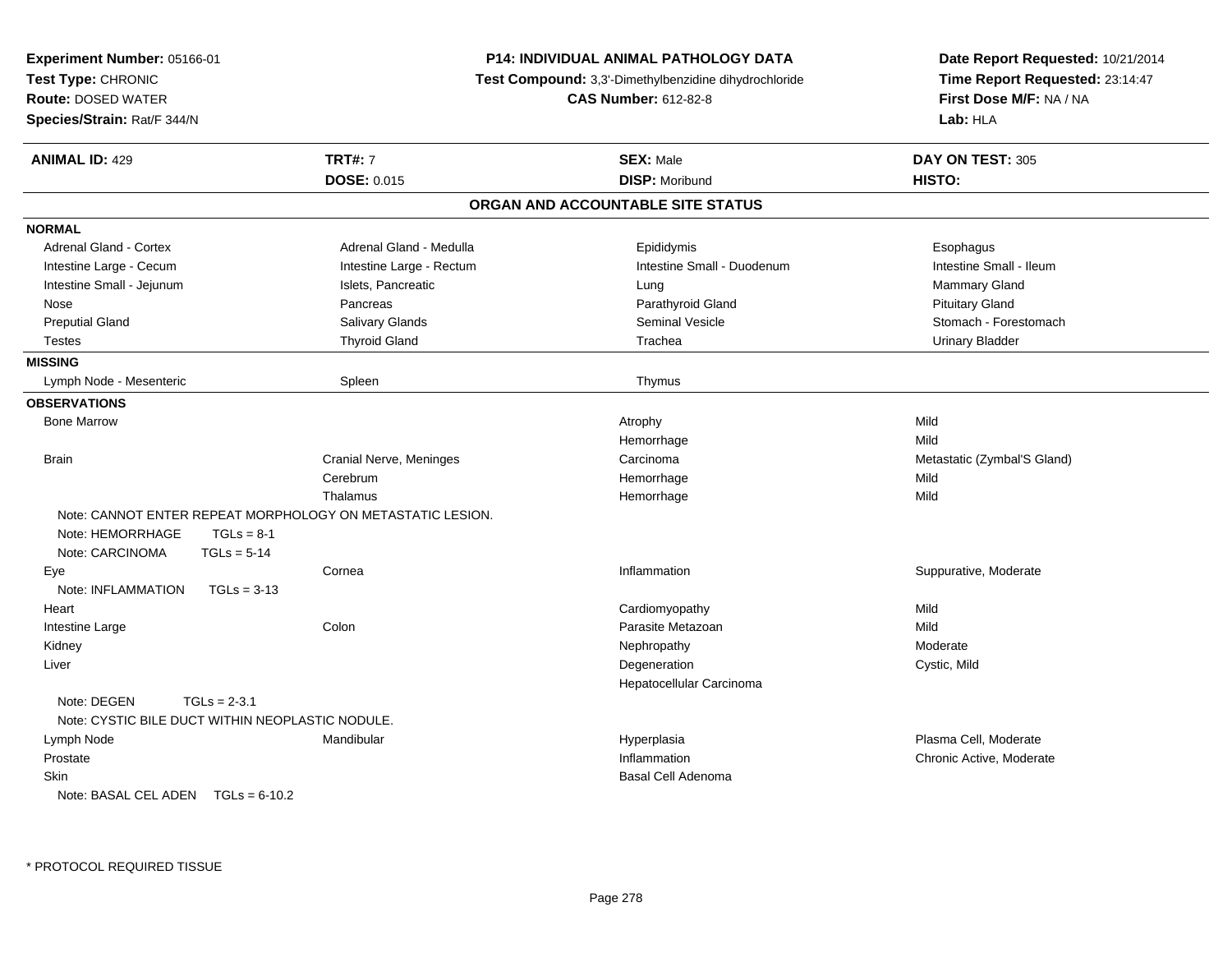| Experiment Number: 05166-01<br>Test Type: CHRONIC<br><b>Route: DOSED WATER</b><br>Species/Strain: Rat/F 344/N |                 |                    | <b>P14: INDIVIDUAL ANIMAL PATHOLOGY DATA</b><br>Test Compound: 3,3'-Dimethylbenzidine dihydrochloride<br><b>CAS Number: 612-82-8</b> | Date Report Requested: 10/21/2014<br>Time Report Requested: 23:14:47<br>First Dose M/F: NA / NA<br>Lab: HLA |
|---------------------------------------------------------------------------------------------------------------|-----------------|--------------------|--------------------------------------------------------------------------------------------------------------------------------------|-------------------------------------------------------------------------------------------------------------|
| <b>ANIMAL ID: 429</b>                                                                                         |                 | <b>TRT#: 7</b>     | <b>SEX: Male</b>                                                                                                                     | <b>DAY ON TEST: 305</b>                                                                                     |
|                                                                                                               |                 | <b>DOSE: 0.015</b> | <b>DISP: Moribund</b>                                                                                                                | <b>HISTO:</b>                                                                                               |
|                                                                                                               |                 |                    | ORGAN AND ACCOUNTABLE SITE STATUS                                                                                                    |                                                                                                             |
| Stomach                                                                                                       |                 | Glandular          | Degeneration                                                                                                                         | Cystic, Minimal                                                                                             |
|                                                                                                               |                 | Glandular          | Erosion                                                                                                                              | Mild                                                                                                        |
| Note: EROSION                                                                                                 | $TGLs = 7-6$    |                    |                                                                                                                                      |                                                                                                             |
| Zymbal's Gland                                                                                                |                 |                    | Carcinoma                                                                                                                            |                                                                                                             |
| Note: CARCINOMA                                                                                               | $TGLs = 4-10.1$ |                    |                                                                                                                                      |                                                                                                             |
| PRIMARY CAUSE OF DEATH                                                                                        |                 |                    |                                                                                                                                      |                                                                                                             |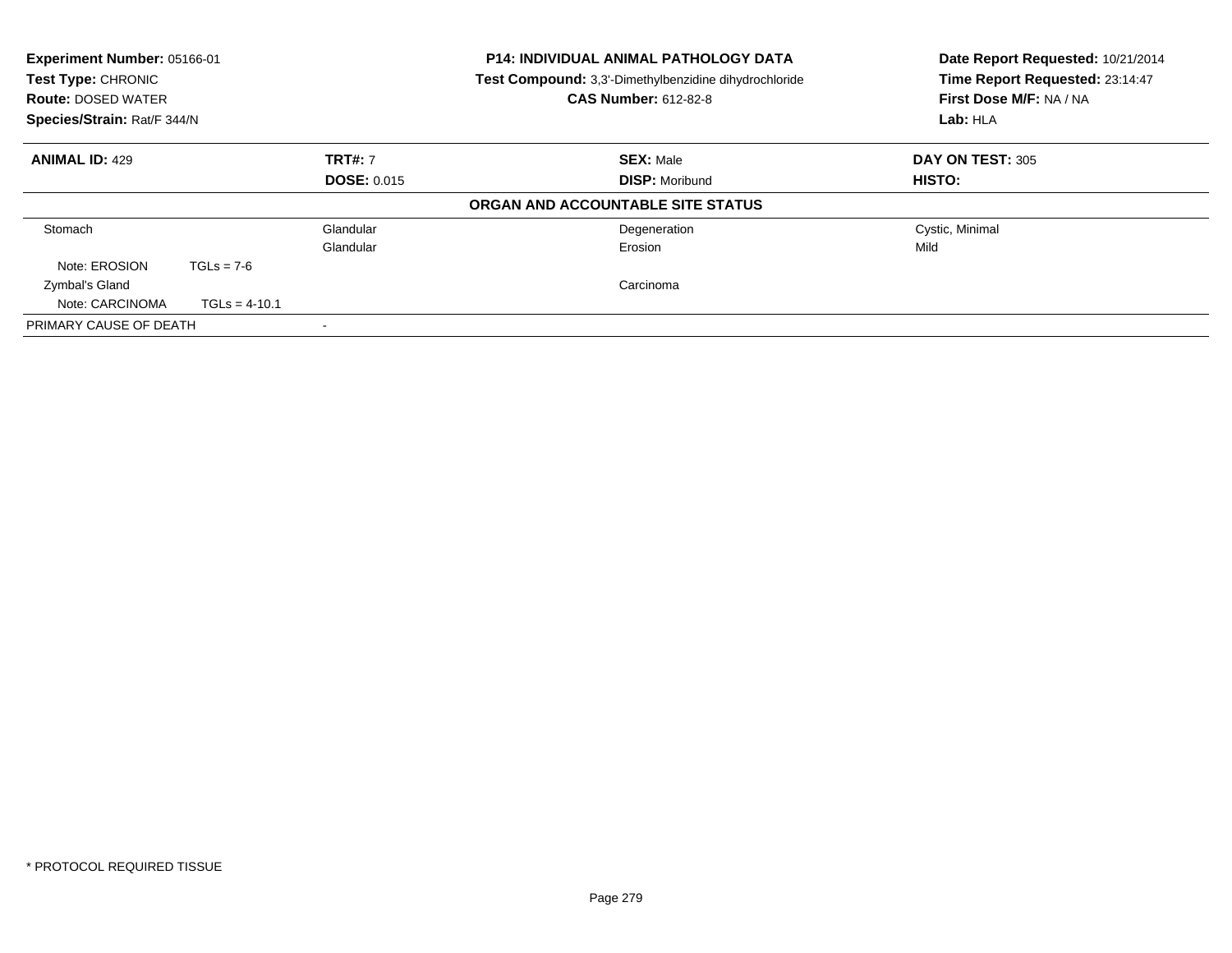| <b>Experiment Number: 05166-01</b>        |                            | <b>P14: INDIVIDUAL ANIMAL PATHOLOGY DATA</b>                 | Date Report Requested: 10/21/2014<br>Time Report Requested: 23:14:47 |  |
|-------------------------------------------|----------------------------|--------------------------------------------------------------|----------------------------------------------------------------------|--|
| Test Type: CHRONIC                        |                            | <b>Test Compound:</b> 3,3'-Dimethylbenzidine dihydrochloride |                                                                      |  |
| <b>Route: DOSED WATER</b>                 |                            | <b>CAS Number: 612-82-8</b>                                  | First Dose M/F: NA / NA                                              |  |
| Species/Strain: Rat/F 344/N               |                            |                                                              | Lab: HLA                                                             |  |
| <b>ANIMAL ID: 430</b>                     | <b>TRT#: 7</b>             | <b>SEX: Male</b>                                             | DAY ON TEST: 338                                                     |  |
|                                           | <b>DOSE: 0.015</b>         | <b>DISP: Moribund</b>                                        | HISTO:                                                               |  |
|                                           |                            | ORGAN AND ACCOUNTABLE SITE STATUS                            |                                                                      |  |
| <b>NORMAL</b>                             |                            |                                                              |                                                                      |  |
| <b>Adrenal Gland - Cortex</b>             | Adrenal Gland - Medulla    | <b>Bone Marrow</b>                                           | <b>Brain</b>                                                         |  |
| Epididymis                                | Esophagus                  | Intestine Large - Cecum                                      | Intestine Large - Colon                                              |  |
| Intestine Large - Rectum                  | Intestine Small - Duodenum | Intestine Small - Ileum                                      | Intestine Small - Jejunum                                            |  |
| Islets, Pancreatic                        | Lymph Node - Mandibular    | Lymph Node - Mesenteric                                      | Mammary Gland                                                        |  |
| Nose                                      | Pancreas                   | Parathyroid Gland                                            | <b>Pituitary Gland</b>                                               |  |
| Prostate                                  | Salivary Glands            | Seminal Vesicle                                              | Stomach - Forestomach                                                |  |
| <b>Testes</b>                             | Thymus                     | <b>Thyroid Gland</b>                                         | Trachea                                                              |  |
| <b>Urinary Bladder</b>                    |                            |                                                              |                                                                      |  |
| <b>OBSERVATIONS</b>                       |                            |                                                              |                                                                      |  |
| Heart                                     |                            | Cardiomyopathy                                               | Mild                                                                 |  |
| Kidney                                    |                            | Nephropathy                                                  | Moderate                                                             |  |
| Note: NEPHROPATHY<br>$TGLs = 5-5$         |                            |                                                              |                                                                      |  |
| Liver                                     |                            | Degeneration                                                 | Cystic, Mild                                                         |  |
|                                           |                            | Hematopoietic Cell Proliferation                             | Minimal                                                              |  |
|                                           |                            | Neoplastic Nodule                                            | Multiple                                                             |  |
| Note: NEOPLASTIC NOD<br>$TGLs = 4-3.1$    |                            |                                                              |                                                                      |  |
| Lung                                      | Alveolar Epith             | Hyperplasia                                                  | Multifocal, Mild                                                     |  |
|                                           |                            | Squamous Cell Carcinoma                                      | Metastatic (Skin)                                                    |  |
| Note: SQUAM CEL CARC<br>$TGLs = 6-4.1$    |                            |                                                              |                                                                      |  |
| Mesentery                                 | Fat                        | Necrosis                                                     | Focal, Moderate                                                      |  |
| Note: NECROSIS<br>$TGLs = 3-13$           |                            |                                                              |                                                                      |  |
| <b>Preputial Gland</b>                    |                            | Inflammation                                                 | Chronic Active, Mild                                                 |  |
| Note: INFLAMMATION<br>$TGLs = 2-8.2$      |                            |                                                              |                                                                      |  |
| Skin                                      |                            | <b>Basal Cell Adenoma</b>                                    | Multiple                                                             |  |
|                                           |                            | Squamous Cell Carcinoma                                      |                                                                      |  |
| Note: SQUAM CEL CARC<br>$TGLs = 9-10.3$   |                            |                                                              |                                                                      |  |
| Note: BASAL CEL ADEN TGLs = 7,8-10.1+10.2 |                            |                                                              |                                                                      |  |
| Spleen                                    |                            | Hematopoietic Cell Proliferation                             | Moderate                                                             |  |
| Stomach                                   | Glandular                  | Degeneration                                                 | Cystic, Minimal                                                      |  |
| Zymbal's Gland                            |                            | Ectasia                                                      | Moderate                                                             |  |
|                                           |                            |                                                              |                                                                      |  |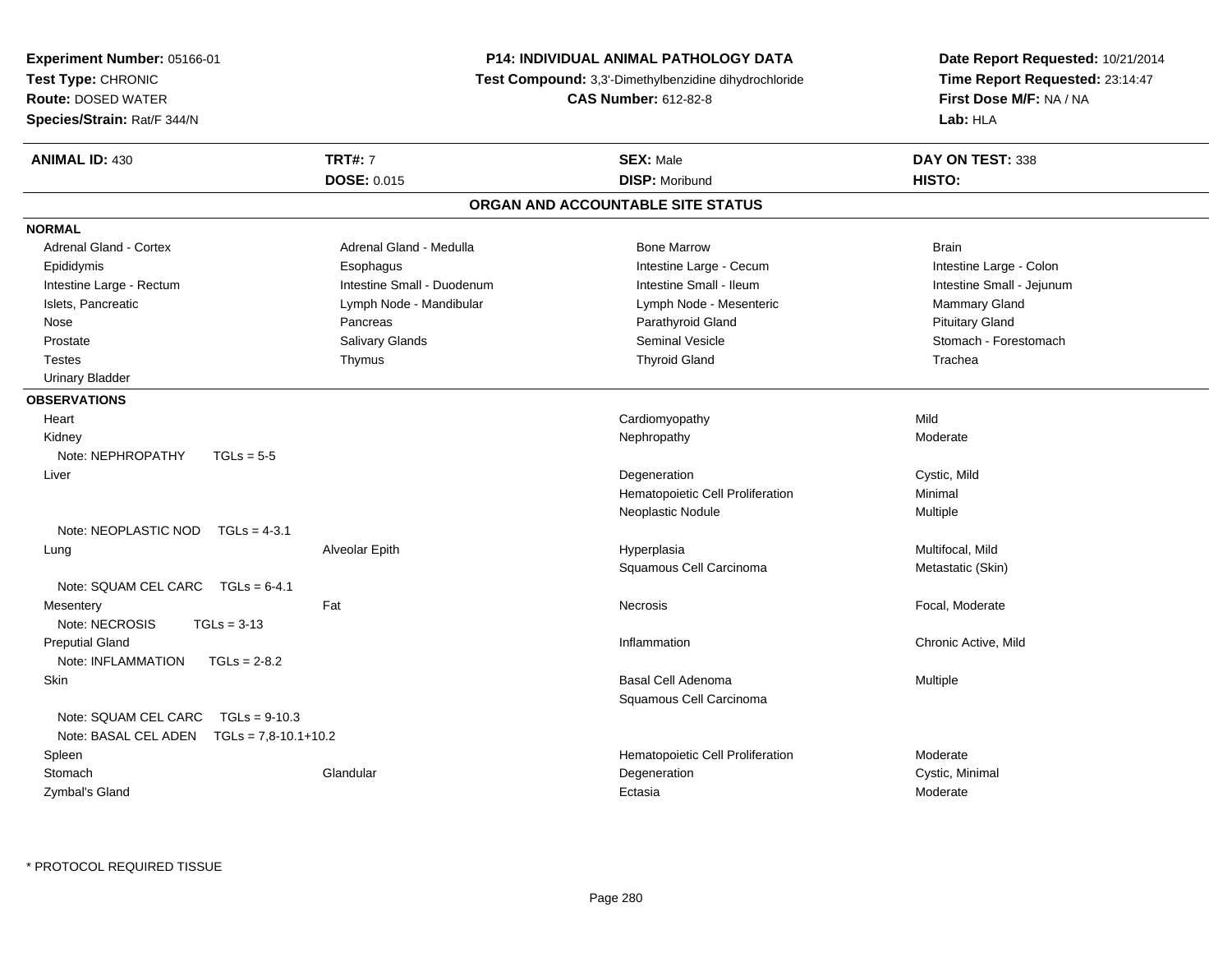| Experiment Number: 05166-01<br>Test Type: CHRONIC<br><b>Route: DOSED WATER</b> |                |                          | <b>P14: INDIVIDUAL ANIMAL PATHOLOGY DATA</b><br>Test Compound: 3,3'-Dimethylbenzidine dihydrochloride<br><b>CAS Number: 612-82-8</b> | Date Report Requested: 10/21/2014<br>Time Report Requested: 23:14:47<br>First Dose M/F: NA / NA |  |
|--------------------------------------------------------------------------------|----------------|--------------------------|--------------------------------------------------------------------------------------------------------------------------------------|-------------------------------------------------------------------------------------------------|--|
| Species/Strain: Rat/F 344/N                                                    |                | Lab: HLA                 |                                                                                                                                      |                                                                                                 |  |
| <b>ANIMAL ID: 430</b>                                                          |                | <b>TRT#: 7</b>           | <b>SEX: Male</b>                                                                                                                     | DAY ON TEST: 338                                                                                |  |
|                                                                                |                | <b>DOSE: 0.015</b>       | <b>DISP: Moribund</b>                                                                                                                | HISTO:                                                                                          |  |
|                                                                                |                |                          | ORGAN AND ACCOUNTABLE SITE STATUS                                                                                                    |                                                                                                 |  |
| Note: ECTASIA                                                                  | $TGLs = 10-10$ |                          |                                                                                                                                      |                                                                                                 |  |
| PRIMARY CAUSE OF DEATH                                                         |                | $\overline{\phantom{a}}$ |                                                                                                                                      |                                                                                                 |  |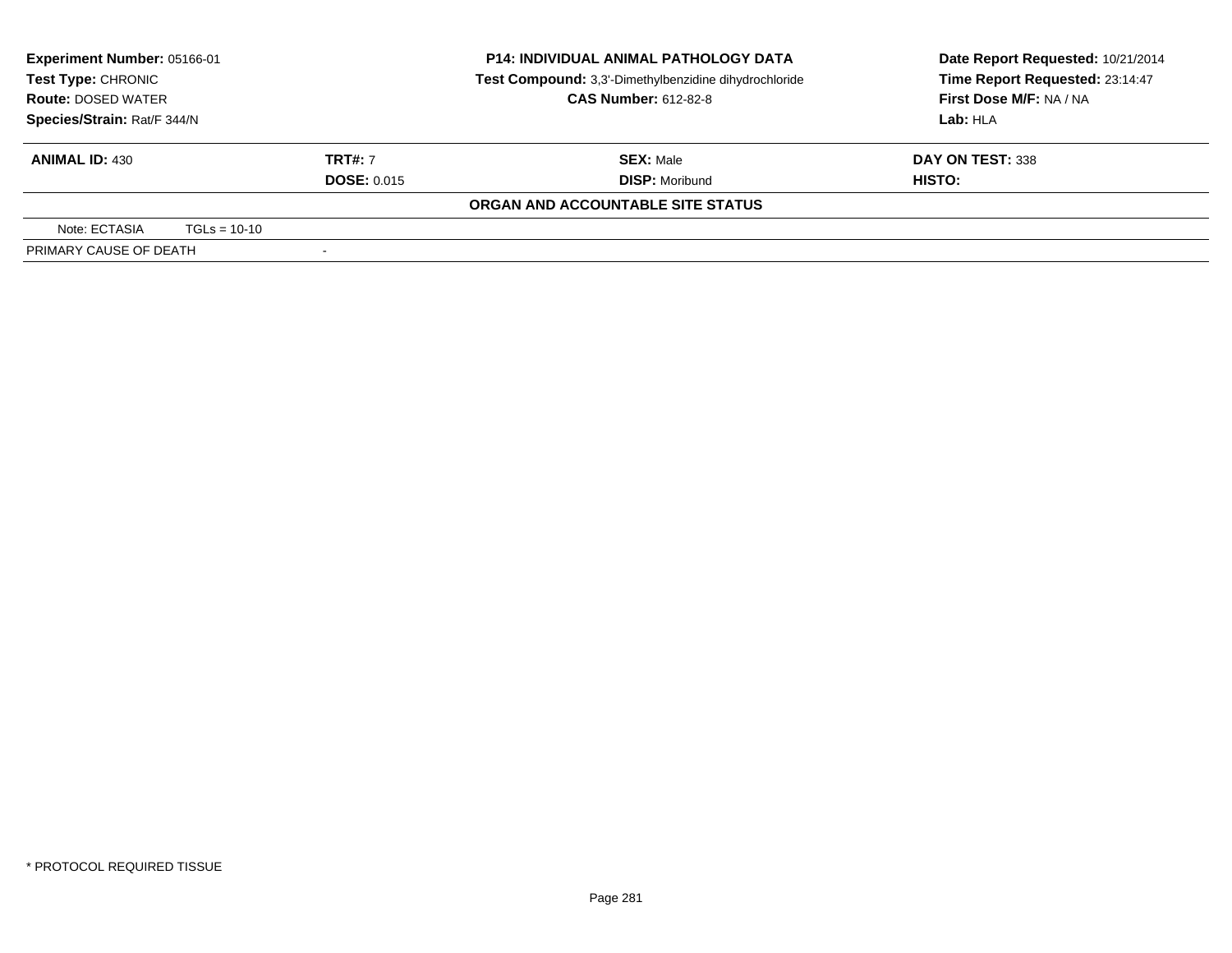| Experiment Number: 05166-01<br>Test Type: CHRONIC<br><b>Route: DOSED WATER</b><br>Species/Strain: Rat/F 344/N |                         | <b>P14: INDIVIDUAL ANIMAL PATHOLOGY DATA</b><br>Test Compound: 3,3'-Dimethylbenzidine dihydrochloride<br><b>CAS Number: 612-82-8</b> | Date Report Requested: 10/21/2014<br>Time Report Requested: 23:14:47<br>First Dose M/F: NA / NA<br>Lab: HLA |
|---------------------------------------------------------------------------------------------------------------|-------------------------|--------------------------------------------------------------------------------------------------------------------------------------|-------------------------------------------------------------------------------------------------------------|
| <b>ANIMAL ID: 431</b>                                                                                         | <b>TRT#: 7</b>          | <b>SEX: Male</b>                                                                                                                     | DAY ON TEST: 328                                                                                            |
|                                                                                                               | DOSE: 0.015             | <b>DISP: Dead</b>                                                                                                                    | HISTO:                                                                                                      |
|                                                                                                               |                         | ORGAN AND ACCOUNTABLE SITE STATUS                                                                                                    |                                                                                                             |
| <b>NORMAL</b>                                                                                                 |                         |                                                                                                                                      |                                                                                                             |
| <b>Adrenal Gland - Cortex</b>                                                                                 | Adrenal Gland - Medulla | Epididymis                                                                                                                           | Esophagus                                                                                                   |
| Intestine Large - Cecum                                                                                       | Intestine Large - Colon | Intestine Large - Rectum                                                                                                             | Intestine Small - Duodenum                                                                                  |
| Intestine Small - Jejunum                                                                                     | Islets, Pancreatic      | Lymph Node - Mandibular                                                                                                              | Lymph Node - Mesenteric                                                                                     |
| Mammary Gland                                                                                                 | Nose                    | Pancreas                                                                                                                             | Parathyroid Gland                                                                                           |
| <b>Pituitary Gland</b>                                                                                        | Prostate                | Salivary Glands                                                                                                                      | <b>Seminal Vesicle</b>                                                                                      |
| Stomach - Forestomach                                                                                         | Stomach - Glandular     | <b>Thyroid Gland</b>                                                                                                                 | Trachea                                                                                                     |
| <b>Urinary Bladder</b>                                                                                        |                         |                                                                                                                                      |                                                                                                             |
| <b>AUTO PRECLUDES DIAG.</b>                                                                                   |                         |                                                                                                                                      |                                                                                                             |
| Intestine Small - Ileum                                                                                       |                         |                                                                                                                                      |                                                                                                             |
| <b>OBSERVATIONS</b>                                                                                           |                         |                                                                                                                                      |                                                                                                             |
| <b>Bone Marrow</b>                                                                                            |                         | <b>Proliferation Connective Tissue</b>                                                                                               | Moderate                                                                                                    |
| <b>Brain</b>                                                                                                  | Cerebellum              | Necrosis                                                                                                                             | Marked                                                                                                      |
| Heart                                                                                                         |                         | <b>Dilatation</b>                                                                                                                    | Moderate                                                                                                    |
| Note: DILATATION<br>$TGLs = 10-3$                                                                             |                         |                                                                                                                                      |                                                                                                             |
| Kidney                                                                                                        | <b>Renal Tubule</b>     | Necrosis                                                                                                                             | Marked                                                                                                      |
|                                                                                                               |                         | Nephropathy                                                                                                                          | Moderate                                                                                                    |
| Liver                                                                                                         |                         | Degeneration                                                                                                                         | Cystic, Mild                                                                                                |
|                                                                                                               |                         | <b>Eosinophilic Focus</b>                                                                                                            | Moderate                                                                                                    |
|                                                                                                               |                         | Fatty Change                                                                                                                         | Multifocal, Mild                                                                                            |
|                                                                                                               |                         | Hepatodiaphragmatic Nodule                                                                                                           |                                                                                                             |
|                                                                                                               |                         | Neoplastic Nodule                                                                                                                    | Multiple                                                                                                    |
| Note: NEOPLASTIC NOD<br>$TGLs = 7-3.1$                                                                        |                         |                                                                                                                                      |                                                                                                             |
| Note: ANOM HEPAT LOB TGLs = 6-3.2                                                                             |                         |                                                                                                                                      |                                                                                                             |
| Note: DEGEN<br>$TGLs = 8-3.1$                                                                                 |                         |                                                                                                                                      |                                                                                                             |
| Lung                                                                                                          |                         | Necrosis                                                                                                                             | Focal, Marked                                                                                               |
|                                                                                                               | Capillary               | Thrombosis                                                                                                                           | Moderate                                                                                                    |
| Note: FIBRIN THROMBI IN PULMONARY CAPILLARIES.                                                                |                         |                                                                                                                                      |                                                                                                             |
| Note: THROMBUS<br>$TGLs = 12-4.1$                                                                             |                         |                                                                                                                                      |                                                                                                             |
| Note: NECROSIS<br>$TGLs = 11-4$                                                                               |                         |                                                                                                                                      |                                                                                                             |
| <b>Preputial Gland</b>                                                                                        | Duct                    | Ectasia                                                                                                                              | Moderate                                                                                                    |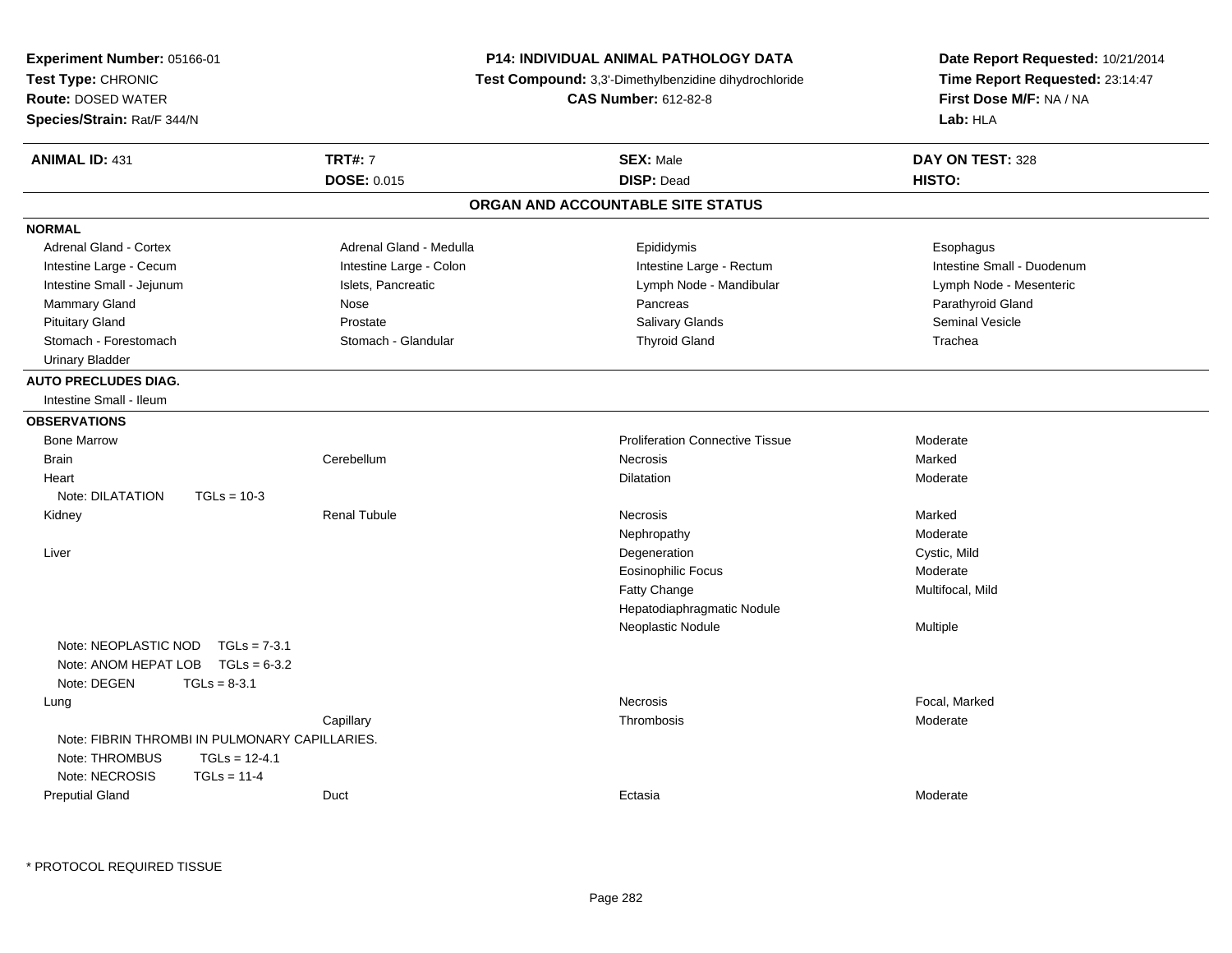| Experiment Number: 05166-01<br>Test Type: CHRONIC<br><b>Route: DOSED WATER</b><br>Species/Strain: Rat/F 344/N |                            | <b>P14: INDIVIDUAL ANIMAL PATHOLOGY DATA</b><br>Test Compound: 3,3'-Dimethylbenzidine dihydrochloride<br><b>CAS Number: 612-82-8</b> | Date Report Requested: 10/21/2014<br>Time Report Requested: 23:14:47<br>First Dose M/F: NA / NA<br>Lab: HLA |
|---------------------------------------------------------------------------------------------------------------|----------------------------|--------------------------------------------------------------------------------------------------------------------------------------|-------------------------------------------------------------------------------------------------------------|
|                                                                                                               |                            |                                                                                                                                      |                                                                                                             |
| <b>ANIMAL ID: 431</b>                                                                                         | <b>TRT#: 7</b>             | <b>SEX: Male</b>                                                                                                                     | DAY ON TEST: 328                                                                                            |
|                                                                                                               | <b>DOSE: 0.015</b>         | <b>DISP: Dead</b>                                                                                                                    | HISTO:                                                                                                      |
|                                                                                                               |                            | ORGAN AND ACCOUNTABLE SITE STATUS                                                                                                    |                                                                                                             |
| Skin                                                                                                          |                            | <b>Basal Cell Adenoma</b>                                                                                                            | Multiple                                                                                                    |
|                                                                                                               |                            | Squamous Cell Carcinoma                                                                                                              |                                                                                                             |
| Note: [BASAL CEL ADEN] TGLs = 1-10.1                                                                          |                            |                                                                                                                                      |                                                                                                             |
| Note: BASAL CEL ADEN                                                                                          | $TGLs = 2.3 - 10.2 + 10.3$ |                                                                                                                                      |                                                                                                             |
| Note: SQUAM CEL CARC                                                                                          | $TGLs = 4-10.4$            |                                                                                                                                      |                                                                                                             |
| Spleen                                                                                                        |                            | Hematopoietic Cell Proliferation                                                                                                     | Moderate                                                                                                    |
|                                                                                                               |                            | <b>Necrosis</b>                                                                                                                      | Multifocal, Mild                                                                                            |
| <b>Testes</b>                                                                                                 |                            | Hemorrhage                                                                                                                           | Mild                                                                                                        |
| Note: HEMORRHAGE                                                                                              | $TGLs = 5-8$               |                                                                                                                                      |                                                                                                             |
| Thymus                                                                                                        |                            | Depletion Lymphoid                                                                                                                   | Moderate                                                                                                    |
| Zymbal's Gland                                                                                                |                            | Adenoma                                                                                                                              |                                                                                                             |
|                                                                                                               |                            | Ectasia                                                                                                                              | Moderate                                                                                                    |
| Note: ECTASIA                                                                                                 | $TGLs = 13-10$             |                                                                                                                                      |                                                                                                             |
| Note: ADENOMA                                                                                                 | $TGLs = 13-10$             |                                                                                                                                      |                                                                                                             |
| PRIMARY CAUSE OF DEATH                                                                                        | $\blacksquare$             |                                                                                                                                      |                                                                                                             |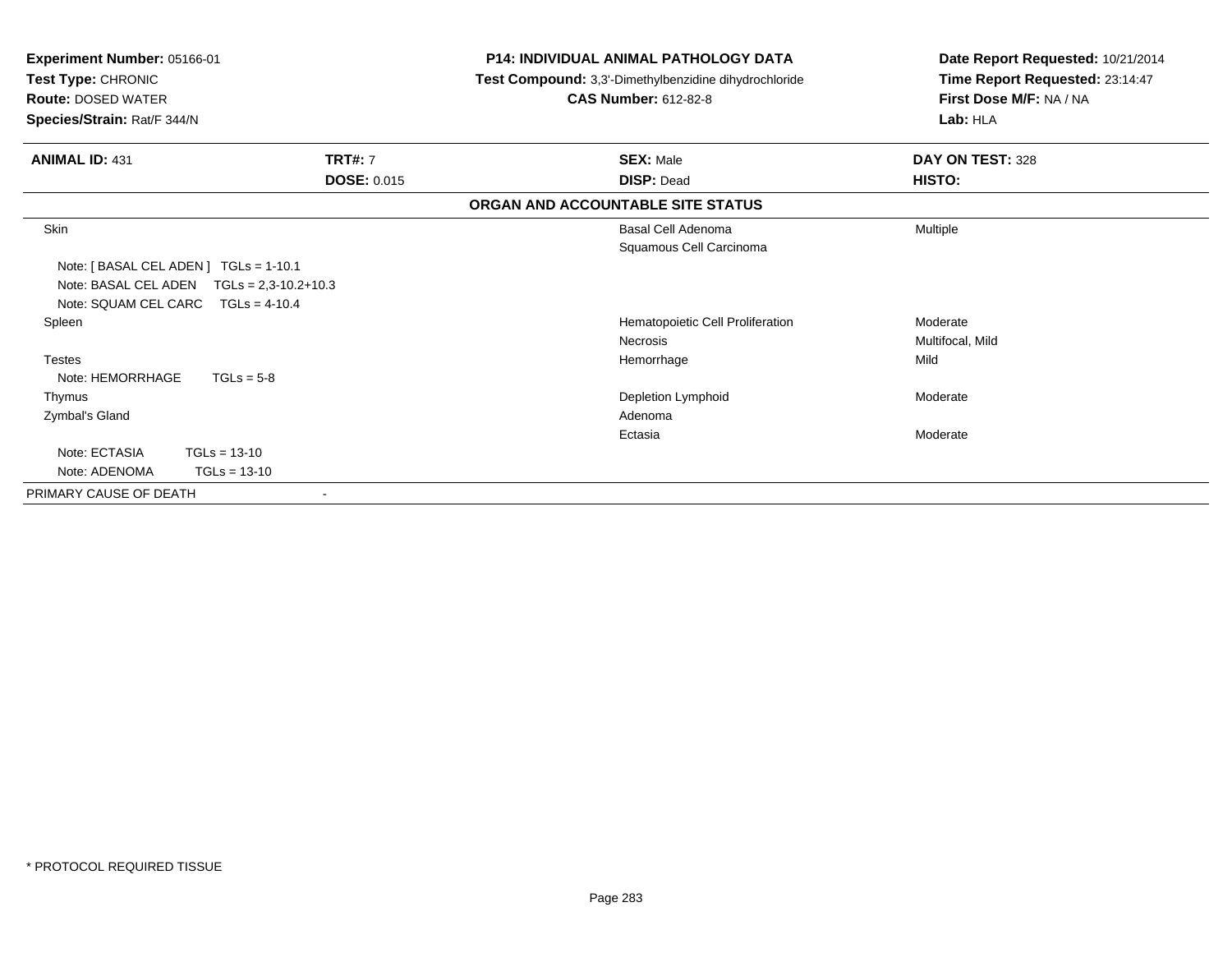| Time Report Requested: 23:14:47<br>Test Compound: 3,3'-Dimethylbenzidine dihydrochloride<br>First Dose M/F: NA / NA<br><b>CAS Number: 612-82-8</b><br>Lab: HLA<br><b>TRT#: 7</b><br><b>SEX: Male</b><br>DAY ON TEST: 280<br>DOSE: 0.015<br><b>DISP: Moribund</b><br>HISTO:<br>ORGAN AND ACCOUNTABLE SITE STATUS<br>Adrenal Gland - Cortex<br>Adrenal Gland - Medulla<br><b>Bone Marrow</b><br><b>Brain</b><br>Heart<br>Intestine Large - Cecum<br>Epididymis<br>Esophagus<br>Intestine Small - Ileum<br>Intestine Large - Colon<br>Intestine Large - Rectum<br>Intestine Small - Duodenum<br>Intestine Small - Jejunum<br>Islets, Pancreatic<br>Mammary Gland<br>Lymph Node - Mesenteric<br>Pancreas<br>Parathyroid Gland<br><b>Pituitary Gland</b><br>Nose<br>Seminal Vesicle<br>Spleen<br>Prostate<br>Salivary Glands<br>Stomach - Glandular<br>Stomach - Forestomach<br><b>Testes</b><br>Thymus<br><b>Thyroid Gland</b><br>Trachea<br><b>Urinary Bladder</b><br>Moderate<br>Kidney<br>Nephropathy<br>Liver<br>Angiectasis<br>Moderate<br><b>Basophilic Focus</b><br>Moderate<br>Degeneration<br>Cystic, Mild<br><b>Eosinophilic Focus</b><br>Moderate | Experiment Number: 05166-01 | P14: INDIVIDUAL ANIMAL PATHOLOGY DATA | Date Report Requested: 10/21/2014 |
|----------------------------------------------------------------------------------------------------------------------------------------------------------------------------------------------------------------------------------------------------------------------------------------------------------------------------------------------------------------------------------------------------------------------------------------------------------------------------------------------------------------------------------------------------------------------------------------------------------------------------------------------------------------------------------------------------------------------------------------------------------------------------------------------------------------------------------------------------------------------------------------------------------------------------------------------------------------------------------------------------------------------------------------------------------------------------------------------------------------------------------------------------------|-----------------------------|---------------------------------------|-----------------------------------|
|                                                                                                                                                                                                                                                                                                                                                                                                                                                                                                                                                                                                                                                                                                                                                                                                                                                                                                                                                                                                                                                                                                                                                          | Test Type: CHRONIC          |                                       |                                   |
|                                                                                                                                                                                                                                                                                                                                                                                                                                                                                                                                                                                                                                                                                                                                                                                                                                                                                                                                                                                                                                                                                                                                                          | <b>Route: DOSED WATER</b>   |                                       |                                   |
|                                                                                                                                                                                                                                                                                                                                                                                                                                                                                                                                                                                                                                                                                                                                                                                                                                                                                                                                                                                                                                                                                                                                                          | Species/Strain: Rat/F 344/N |                                       |                                   |
|                                                                                                                                                                                                                                                                                                                                                                                                                                                                                                                                                                                                                                                                                                                                                                                                                                                                                                                                                                                                                                                                                                                                                          | <b>ANIMAL ID: 432</b>       |                                       |                                   |
|                                                                                                                                                                                                                                                                                                                                                                                                                                                                                                                                                                                                                                                                                                                                                                                                                                                                                                                                                                                                                                                                                                                                                          |                             |                                       |                                   |
|                                                                                                                                                                                                                                                                                                                                                                                                                                                                                                                                                                                                                                                                                                                                                                                                                                                                                                                                                                                                                                                                                                                                                          |                             |                                       |                                   |
|                                                                                                                                                                                                                                                                                                                                                                                                                                                                                                                                                                                                                                                                                                                                                                                                                                                                                                                                                                                                                                                                                                                                                          | <b>NORMAL</b>               |                                       |                                   |
|                                                                                                                                                                                                                                                                                                                                                                                                                                                                                                                                                                                                                                                                                                                                                                                                                                                                                                                                                                                                                                                                                                                                                          |                             |                                       |                                   |
|                                                                                                                                                                                                                                                                                                                                                                                                                                                                                                                                                                                                                                                                                                                                                                                                                                                                                                                                                                                                                                                                                                                                                          |                             |                                       |                                   |
|                                                                                                                                                                                                                                                                                                                                                                                                                                                                                                                                                                                                                                                                                                                                                                                                                                                                                                                                                                                                                                                                                                                                                          |                             |                                       |                                   |
|                                                                                                                                                                                                                                                                                                                                                                                                                                                                                                                                                                                                                                                                                                                                                                                                                                                                                                                                                                                                                                                                                                                                                          |                             |                                       |                                   |
|                                                                                                                                                                                                                                                                                                                                                                                                                                                                                                                                                                                                                                                                                                                                                                                                                                                                                                                                                                                                                                                                                                                                                          |                             |                                       |                                   |
|                                                                                                                                                                                                                                                                                                                                                                                                                                                                                                                                                                                                                                                                                                                                                                                                                                                                                                                                                                                                                                                                                                                                                          |                             |                                       |                                   |
|                                                                                                                                                                                                                                                                                                                                                                                                                                                                                                                                                                                                                                                                                                                                                                                                                                                                                                                                                                                                                                                                                                                                                          |                             |                                       |                                   |
|                                                                                                                                                                                                                                                                                                                                                                                                                                                                                                                                                                                                                                                                                                                                                                                                                                                                                                                                                                                                                                                                                                                                                          |                             |                                       |                                   |
|                                                                                                                                                                                                                                                                                                                                                                                                                                                                                                                                                                                                                                                                                                                                                                                                                                                                                                                                                                                                                                                                                                                                                          | <b>OBSERVATIONS</b>         |                                       |                                   |
|                                                                                                                                                                                                                                                                                                                                                                                                                                                                                                                                                                                                                                                                                                                                                                                                                                                                                                                                                                                                                                                                                                                                                          |                             |                                       |                                   |
|                                                                                                                                                                                                                                                                                                                                                                                                                                                                                                                                                                                                                                                                                                                                                                                                                                                                                                                                                                                                                                                                                                                                                          |                             |                                       |                                   |
|                                                                                                                                                                                                                                                                                                                                                                                                                                                                                                                                                                                                                                                                                                                                                                                                                                                                                                                                                                                                                                                                                                                                                          |                             |                                       |                                   |
|                                                                                                                                                                                                                                                                                                                                                                                                                                                                                                                                                                                                                                                                                                                                                                                                                                                                                                                                                                                                                                                                                                                                                          |                             |                                       |                                   |
|                                                                                                                                                                                                                                                                                                                                                                                                                                                                                                                                                                                                                                                                                                                                                                                                                                                                                                                                                                                                                                                                                                                                                          |                             |                                       |                                   |
| Hematocyst                                                                                                                                                                                                                                                                                                                                                                                                                                                                                                                                                                                                                                                                                                                                                                                                                                                                                                                                                                                                                                                                                                                                               |                             |                                       |                                   |
| <b>Mixed Cell Focus</b><br>Moderate                                                                                                                                                                                                                                                                                                                                                                                                                                                                                                                                                                                                                                                                                                                                                                                                                                                                                                                                                                                                                                                                                                                      |                             |                                       |                                   |
| Neoplastic Nodule                                                                                                                                                                                                                                                                                                                                                                                                                                                                                                                                                                                                                                                                                                                                                                                                                                                                                                                                                                                                                                                                                                                                        |                             |                                       |                                   |
| [Basophilic Focus TGLS = 5-3.3]                                                                                                                                                                                                                                                                                                                                                                                                                                                                                                                                                                                                                                                                                                                                                                                                                                                                                                                                                                                                                                                                                                                          |                             |                                       |                                   |
| [ Neoplastic Nodule TGLS = 2,3,4,6,7,8-3.1+3.2+3.4+3.5 ]                                                                                                                                                                                                                                                                                                                                                                                                                                                                                                                                                                                                                                                                                                                                                                                                                                                                                                                                                                                                                                                                                                 |                             |                                       |                                   |
| Alveolar/Bronchiolar Adenoma<br>Lung                                                                                                                                                                                                                                                                                                                                                                                                                                                                                                                                                                                                                                                                                                                                                                                                                                                                                                                                                                                                                                                                                                                     |                             |                                       |                                   |
| Note: ALV BRON ADEN<br>$TGLs = 9-4.1$                                                                                                                                                                                                                                                                                                                                                                                                                                                                                                                                                                                                                                                                                                                                                                                                                                                                                                                                                                                                                                                                                                                    |                             |                                       |                                   |
| Lymph Node<br>Mandibular<br>Plasma Cell, Moderate<br>Hyperplasia                                                                                                                                                                                                                                                                                                                                                                                                                                                                                                                                                                                                                                                                                                                                                                                                                                                                                                                                                                                                                                                                                         |                             |                                       |                                   |
| <b>Preputial Gland</b><br>Ectasia<br>Mild<br>Duct                                                                                                                                                                                                                                                                                                                                                                                                                                                                                                                                                                                                                                                                                                                                                                                                                                                                                                                                                                                                                                                                                                        |                             |                                       |                                   |
| Inflammation<br>Chronic Active, Mild                                                                                                                                                                                                                                                                                                                                                                                                                                                                                                                                                                                                                                                                                                                                                                                                                                                                                                                                                                                                                                                                                                                     |                             |                                       |                                   |
| Note: ECTASIA<br>$TGLS = 1-8.2$                                                                                                                                                                                                                                                                                                                                                                                                                                                                                                                                                                                                                                                                                                                                                                                                                                                                                                                                                                                                                                                                                                                          |                             |                                       |                                   |
| Skin<br>Sebaceous GI<br>Adenoma                                                                                                                                                                                                                                                                                                                                                                                                                                                                                                                                                                                                                                                                                                                                                                                                                                                                                                                                                                                                                                                                                                                          |                             |                                       |                                   |
| Note: [ ADENOMA<br>$\vert$ TGLs = 11-10.2                                                                                                                                                                                                                                                                                                                                                                                                                                                                                                                                                                                                                                                                                                                                                                                                                                                                                                                                                                                                                                                                                                                |                             |                                       |                                   |
| Zymbal's Gland<br>Carcinoma                                                                                                                                                                                                                                                                                                                                                                                                                                                                                                                                                                                                                                                                                                                                                                                                                                                                                                                                                                                                                                                                                                                              |                             |                                       |                                   |
| Note: CARCINOMA<br>$TGLs = 10-10.1$                                                                                                                                                                                                                                                                                                                                                                                                                                                                                                                                                                                                                                                                                                                                                                                                                                                                                                                                                                                                                                                                                                                      |                             |                                       |                                   |
| $\blacksquare$                                                                                                                                                                                                                                                                                                                                                                                                                                                                                                                                                                                                                                                                                                                                                                                                                                                                                                                                                                                                                                                                                                                                           | PRIMARY CAUSE OF DEATH      |                                       |                                   |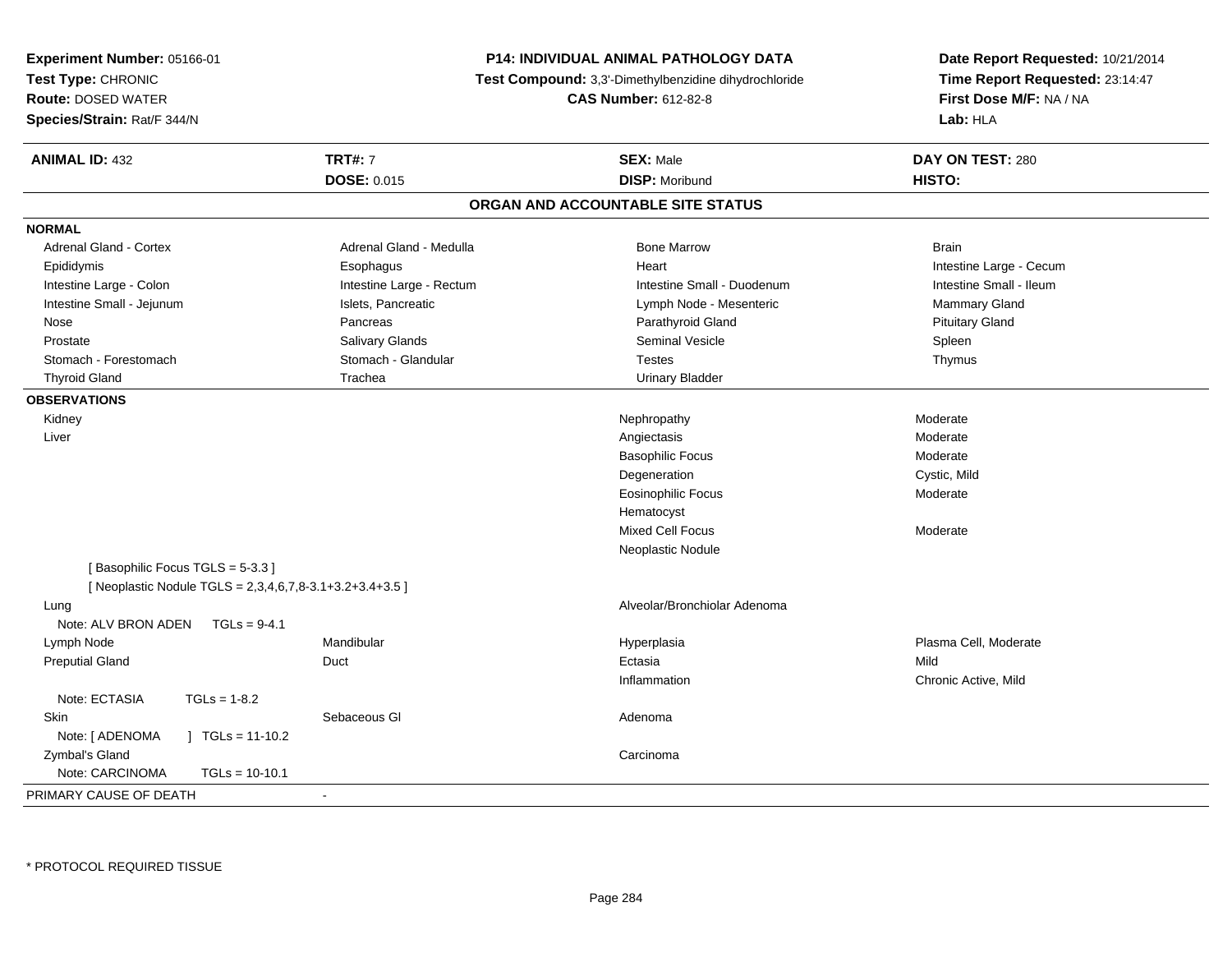| Experiment Number: 05166-01<br>Test Type: CHRONIC<br><b>Route: DOSED WATER</b><br>Species/Strain: Rat/F 344/N | P14: INDIVIDUAL ANIMAL PATHOLOGY DATA<br>Test Compound: 3,3'-Dimethylbenzidine dihydrochloride<br><b>CAS Number: 612-82-8</b> |                                   | Date Report Requested: 10/21/2014<br>Time Report Requested: 23:14:47<br>First Dose M/F: NA / NA<br>Lab: HLA |  |
|---------------------------------------------------------------------------------------------------------------|-------------------------------------------------------------------------------------------------------------------------------|-----------------------------------|-------------------------------------------------------------------------------------------------------------|--|
| <b>ANIMAL ID: 433</b>                                                                                         | <b>TRT#: 7</b>                                                                                                                | <b>SEX: Male</b>                  | DAY ON TEST: 265                                                                                            |  |
|                                                                                                               | <b>DOSE: 0.015</b>                                                                                                            | <b>DISP: Moribund</b>             | HISTO:                                                                                                      |  |
|                                                                                                               |                                                                                                                               | ORGAN AND ACCOUNTABLE SITE STATUS |                                                                                                             |  |
| <b>NORMAL</b>                                                                                                 |                                                                                                                               |                                   |                                                                                                             |  |
| <b>Adrenal Gland - Cortex</b>                                                                                 | Adrenal Gland - Medulla                                                                                                       | <b>Bone Marrow</b>                | <b>Brain</b>                                                                                                |  |
| Epididymis                                                                                                    | Esophagus                                                                                                                     | Intestine Large - Cecum           | Intestine Large - Rectum                                                                                    |  |
| Intestine Small - Duodenum                                                                                    | Intestine Small - Ileum                                                                                                       | Intestine Small - Jejunum         | Islets, Pancreatic                                                                                          |  |
| Lung                                                                                                          | Lymph Node - Mesenteric                                                                                                       | Mammary Gland                     | Nose                                                                                                        |  |
| Pancreas                                                                                                      | Parathyroid Gland                                                                                                             | <b>Pituitary Gland</b>            | Prostate                                                                                                    |  |
| Salivary Glands                                                                                               | Skin                                                                                                                          | Spleen                            | Stomach - Forestomach                                                                                       |  |
| Stomach - Glandular                                                                                           | <b>Testes</b>                                                                                                                 | <b>Thyroid Gland</b>              | Trachea                                                                                                     |  |
| <b>Urinary Bladder</b>                                                                                        |                                                                                                                               |                                   |                                                                                                             |  |
| <b>MISSING</b>                                                                                                |                                                                                                                               |                                   |                                                                                                             |  |
| <b>Seminal Vesicle</b>                                                                                        |                                                                                                                               |                                   |                                                                                                             |  |
| <b>OBSERVATIONS</b>                                                                                           |                                                                                                                               |                                   |                                                                                                             |  |
| Heart                                                                                                         |                                                                                                                               | Cardiomyopathy                    | Mild                                                                                                        |  |
| Intestine Large                                                                                               | Colon                                                                                                                         | Parasite Metazoan                 |                                                                                                             |  |
| Kidney                                                                                                        |                                                                                                                               | Nephropathy                       | Moderate                                                                                                    |  |
| Liver                                                                                                         |                                                                                                                               | <b>Basophilic Focus</b>           | Mild                                                                                                        |  |
|                                                                                                               |                                                                                                                               | Degeneration                      | Cystic, Minimal                                                                                             |  |
|                                                                                                               |                                                                                                                               | <b>Eosinophilic Focus</b>         | Mild                                                                                                        |  |
|                                                                                                               |                                                                                                                               | Mixed Cell Focus                  | Moderate                                                                                                    |  |
|                                                                                                               |                                                                                                                               | <b>Necrosis</b>                   | Coagulative, Focal, Mild                                                                                    |  |
| Note: MIXED CL FOCUS                                                                                          | $TGLs = 2-3.1$                                                                                                                |                                   |                                                                                                             |  |
| Lymph Node                                                                                                    | Mandibular                                                                                                                    | Hyperplasia                       | Plasma Cell, Moderate                                                                                       |  |
| <b>Preputial Gland</b>                                                                                        |                                                                                                                               | Inflammation                      | Chronic Active, Mild                                                                                        |  |
| Thymus                                                                                                        |                                                                                                                               | Hemorrhage                        | Mild                                                                                                        |  |
| Zymbal's Gland                                                                                                |                                                                                                                               | Carcinoma                         |                                                                                                             |  |
| Note: CARCINOMA<br>$TGLs = 3-10.1$                                                                            |                                                                                                                               |                                   |                                                                                                             |  |
| PRIMARY CAUSE OF DEATH                                                                                        | $\blacksquare$                                                                                                                |                                   |                                                                                                             |  |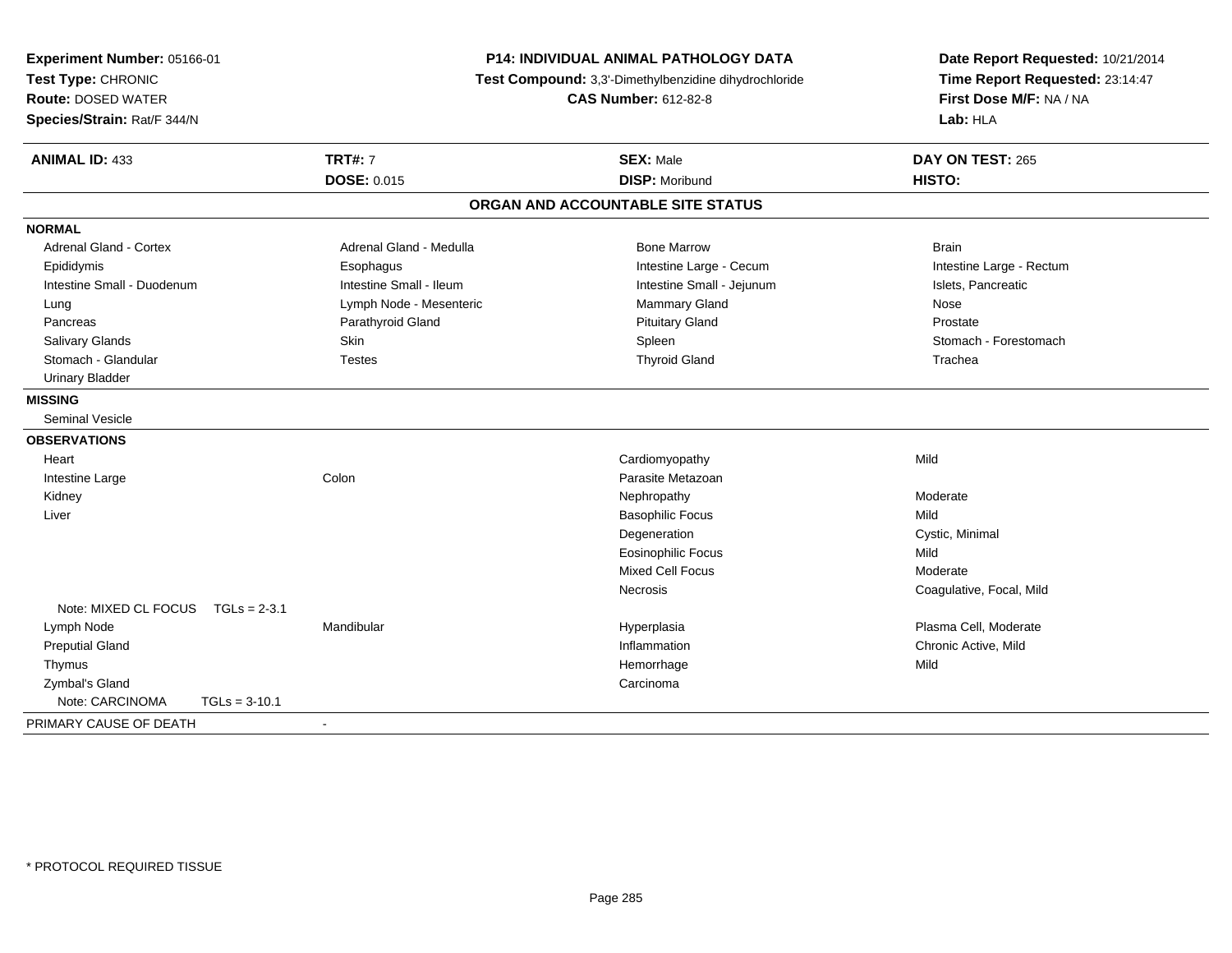| Experiment Number: 05166-01            |                            | <b>P14: INDIVIDUAL ANIMAL PATHOLOGY DATA</b>          | Date Report Requested: 10/21/2014 |  |
|----------------------------------------|----------------------------|-------------------------------------------------------|-----------------------------------|--|
| Test Type: CHRONIC                     |                            | Test Compound: 3,3'-Dimethylbenzidine dihydrochloride | Time Report Requested: 23:14:47   |  |
| <b>Route: DOSED WATER</b>              |                            | <b>CAS Number: 612-82-8</b>                           | First Dose M/F: NA / NA           |  |
| Species/Strain: Rat/F 344/N            |                            |                                                       | Lab: HLA                          |  |
| <b>ANIMAL ID: 434</b>                  | <b>TRT#: 7</b>             | <b>SEX: Male</b>                                      | DAY ON TEST: 309                  |  |
|                                        | <b>DOSE: 0.015</b>         | <b>DISP: Moribund</b>                                 | HISTO:                            |  |
|                                        |                            | ORGAN AND ACCOUNTABLE SITE STATUS                     |                                   |  |
| <b>NORMAL</b>                          |                            |                                                       |                                   |  |
| <b>Adrenal Gland - Cortex</b>          | Adrenal Gland - Medulla    | <b>Bone Marrow</b>                                    | <b>Brain</b>                      |  |
| Epididymis                             | Esophagus                  | Heart                                                 | Intestine Large - Cecum           |  |
| Intestine Large - Rectum               | Intestine Small - Duodenum | Intestine Small - Ileum                               | Intestine Small - Jejunum         |  |
| Islets, Pancreatic                     | Lung                       | Lymph Node - Mesenteric                               | Mammary Gland                     |  |
| Nose                                   | Pancreas                   | Parathyroid Gland                                     | <b>Pituitary Gland</b>            |  |
| Prostate                               | Salivary Glands            | <b>Seminal Vesicle</b>                                | Stomach - Forestomach             |  |
| <b>Testes</b>                          | Thymus                     | <b>Thyroid Gland</b>                                  | Trachea                           |  |
| <b>Urinary Bladder</b>                 |                            |                                                       |                                   |  |
| <b>OBSERVATIONS</b>                    |                            |                                                       |                                   |  |
| Intestine Large                        | Colon                      | Adenocarcinoma                                        |                                   |  |
| Note: [ ADENOCARC<br>$1 TGLs = 6-7$    |                            |                                                       |                                   |  |
| Kidney                                 |                            | Nephropathy                                           | Moderate                          |  |
| Note: NEPHROPATHY<br>$TGLs = 3-5$      |                            |                                                       |                                   |  |
| Liver                                  |                            | <b>Basophilic Focus</b>                               | Mild                              |  |
|                                        |                            | Degeneration                                          | Cystic, Minimal                   |  |
|                                        |                            | <b>Eosinophilic Focus</b>                             | Mild                              |  |
|                                        |                            | Hematopoietic Cell Proliferation                      | Minimal                           |  |
|                                        | <b>Bile Duct</b>           | Hyperplasia                                           | Adenomatous, Focal, Mild          |  |
|                                        |                            | Neoplastic Nodule                                     |                                   |  |
| Note: NEOPLASTIC NOD<br>$TGLs = 2-3.1$ |                            |                                                       |                                   |  |
| Lymph Node                             | Mandibular, Sinus          | Ectasia                                               | Mild                              |  |
| <b>Preputial Gland</b>                 | Duct                       | Ectasia                                               | Moderate                          |  |
| Note: ECTASIA<br>$TGLs = 1-8.2$        |                            |                                                       |                                   |  |
| Skin                                   |                            | Squamous Cell Carcinoma                               |                                   |  |
| Note: SQUAM CEL CARC TGLs = 4-10.1     |                            |                                                       |                                   |  |
| Spleen                                 |                            | Hematopoietic Cell Proliferation                      | Moderate                          |  |
| Note: HEMA CELL PROL TGLs = 5-3        |                            |                                                       |                                   |  |
| Stomach                                | Glandular                  | Degeneration                                          | Cystic, Minimal                   |  |
| Zymbal's Gland                         |                            | Adenoma                                               |                                   |  |
|                                        |                            | Carcinoma                                             |                                   |  |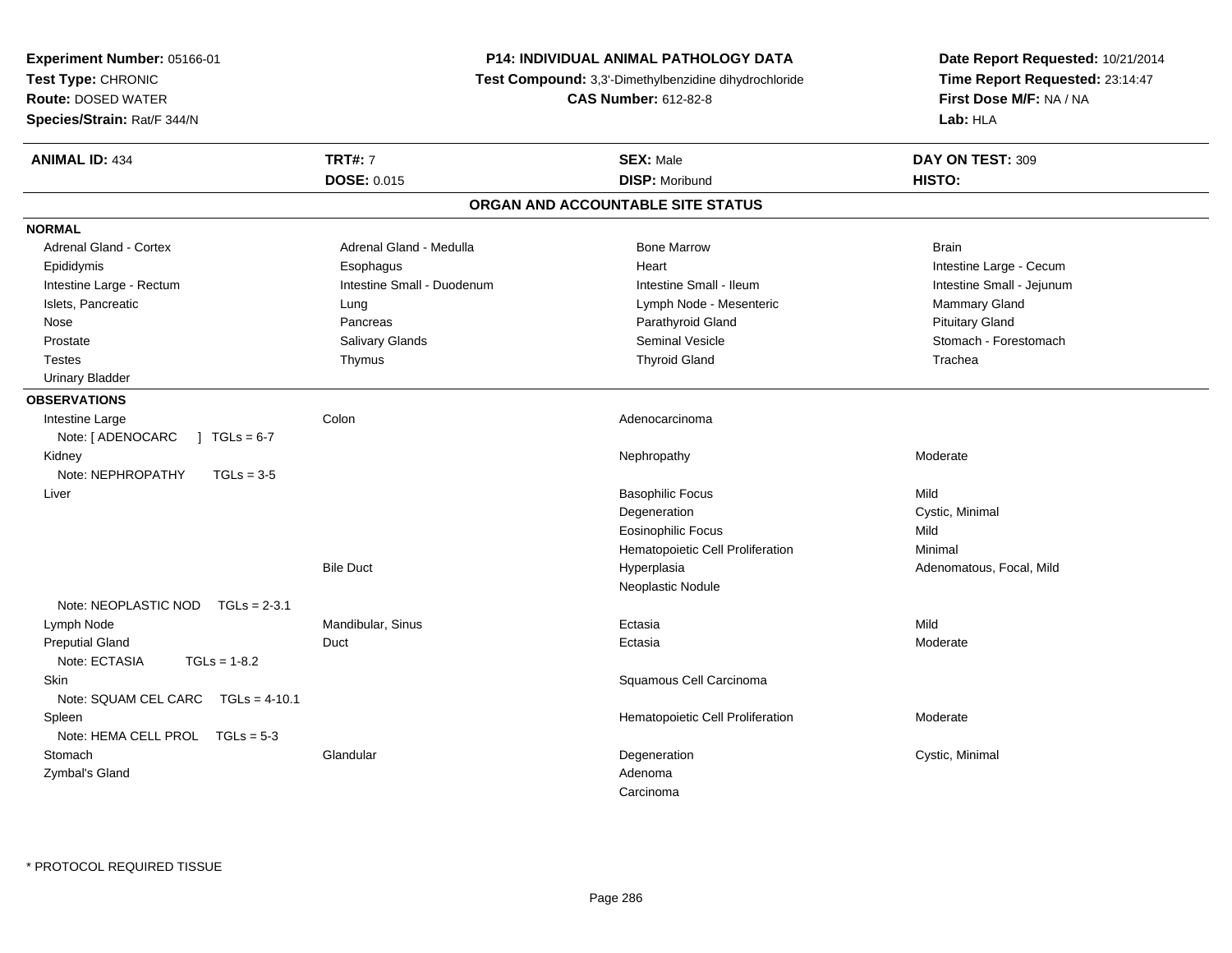| <b>Experiment Number: 05166-01</b><br>Test Type: CHRONIC<br><b>Route: DOSED WATER</b> |               |                    | <b>P14: INDIVIDUAL ANIMAL PATHOLOGY DATA</b><br>Test Compound: 3,3'-Dimethylbenzidine dihydrochloride | Date Report Requested: 10/21/2014<br>Time Report Requested: 23:14:47 |
|---------------------------------------------------------------------------------------|---------------|--------------------|-------------------------------------------------------------------------------------------------------|----------------------------------------------------------------------|
|                                                                                       |               |                    | <b>CAS Number: 612-82-8</b>                                                                           | First Dose M/F: NA / NA                                              |
| Species/Strain: Rat/F 344/N                                                           |               |                    | Lab: HLA                                                                                              |                                                                      |
| <b>ANIMAL ID: 434</b>                                                                 |               | <b>TRT#: 7</b>     | <b>SEX: Male</b>                                                                                      | DAY ON TEST: 309                                                     |
|                                                                                       |               | <b>DOSE: 0.015</b> | <b>DISP: Moribund</b>                                                                                 | HISTO:                                                               |
|                                                                                       |               |                    | ORGAN AND ACCOUNTABLE SITE STATUS                                                                     |                                                                      |
| Note: CARCINOMA                                                                       | $TGLs = 7-10$ |                    |                                                                                                       |                                                                      |
| Note: ADENOMA                                                                         | $TGLs = 7-10$ |                    |                                                                                                       |                                                                      |
| PRIMARY CAUSE OF DEATH                                                                |               |                    |                                                                                                       |                                                                      |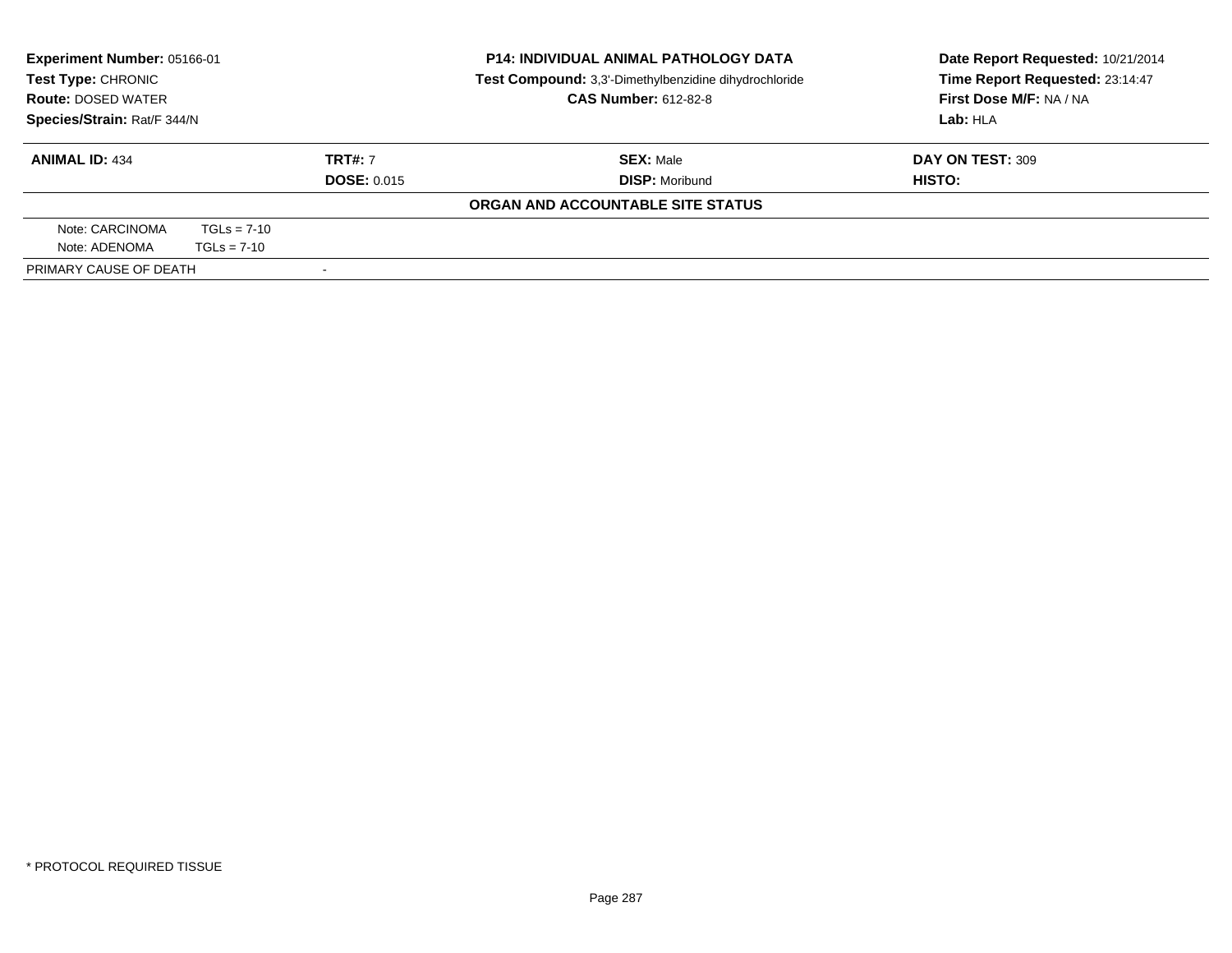| Experiment Number: 05166-01<br>Test Type: CHRONIC<br><b>Route: DOSED WATER</b> |                 |                          | P14: INDIVIDUAL ANIMAL PATHOLOGY DATA<br>Test Compound: 3,3'-Dimethylbenzidine dihydrochloride | Date Report Requested: 10/21/2014<br>Time Report Requested: 23:14:47 |
|--------------------------------------------------------------------------------|-----------------|--------------------------|------------------------------------------------------------------------------------------------|----------------------------------------------------------------------|
|                                                                                |                 |                          | <b>CAS Number: 612-82-8</b>                                                                    | First Dose M/F: NA / NA                                              |
| Species/Strain: Rat/F 344/N                                                    |                 |                          |                                                                                                | Lab: HLA                                                             |
| <b>ANIMAL ID: 435</b>                                                          |                 | <b>TRT#: 7</b>           | <b>SEX: Male</b>                                                                               | DAY ON TEST: 264                                                     |
|                                                                                |                 | <b>DOSE: 0.015</b>       | <b>DISP: Moribund</b>                                                                          | HISTO:                                                               |
|                                                                                |                 |                          | ORGAN AND ACCOUNTABLE SITE STATUS                                                              |                                                                      |
| <b>NORMAL</b>                                                                  |                 |                          |                                                                                                |                                                                      |
| <b>Adrenal Gland - Cortex</b>                                                  |                 | Adrenal Gland - Medulla  | <b>Bone Marrow</b>                                                                             | <b>Brain</b>                                                         |
| Epididymis                                                                     |                 | Esophagus                | Heart                                                                                          | Intestine Large - Cecum                                              |
| Intestine Large - Colon                                                        |                 | Intestine Large - Rectum | Intestine Small - Duodenum                                                                     | Intestine Small - Ileum                                              |
| Intestine Small - Jejunum                                                      |                 | Islets, Pancreatic       | Lung                                                                                           | Lymph Node - Mesenteric                                              |
| Mammary Gland                                                                  |                 | Nose                     | Pancreas                                                                                       | Parathyroid Gland                                                    |
| <b>Pituitary Gland</b>                                                         |                 | Prostate                 | Salivary Glands                                                                                | <b>Seminal Vesicle</b>                                               |
| <b>Skin</b>                                                                    |                 | Spleen                   | Stomach - Forestomach                                                                          | Stomach - Glandular                                                  |
| <b>Testes</b>                                                                  |                 | Thymus                   | <b>Thyroid Gland</b>                                                                           | Trachea                                                              |
| <b>Urinary Bladder</b>                                                         |                 |                          |                                                                                                |                                                                      |
| <b>OBSERVATIONS</b>                                                            |                 |                          |                                                                                                |                                                                      |
| Kidney                                                                         |                 |                          | Nephropathy                                                                                    | Mild                                                                 |
| Liver                                                                          |                 |                          | <b>Basophilic Focus</b>                                                                        | Mild                                                                 |
|                                                                                |                 |                          | Degeneration                                                                                   | Cystic, Minimal                                                      |
|                                                                                |                 |                          | <b>Eosinophilic Focus</b>                                                                      | Moderate                                                             |
|                                                                                |                 |                          | Mixed Cell Focus                                                                               | Moderate                                                             |
| Note: EOSIN FOCUS                                                              | $TGLs = 1-3.1$  |                          |                                                                                                |                                                                      |
| [ Degeneration TGLS = 1-3.1 ]                                                  |                 |                          |                                                                                                |                                                                      |
| Lymph Node                                                                     |                 | Mandibular               | Hyperplasia                                                                                    | Plasma Cell, Mild                                                    |
| <b>Preputial Gland</b>                                                         |                 |                          | Inflammation                                                                                   | Chronic Active, Mild                                                 |
| Zymbal's Gland                                                                 |                 |                          | Carcinoma                                                                                      |                                                                      |
| Note: CARCINOMA                                                                | $TGLs = 2-10.1$ |                          |                                                                                                |                                                                      |
| PRIMARY CAUSE OF DEATH                                                         |                 | $\blacksquare$           |                                                                                                |                                                                      |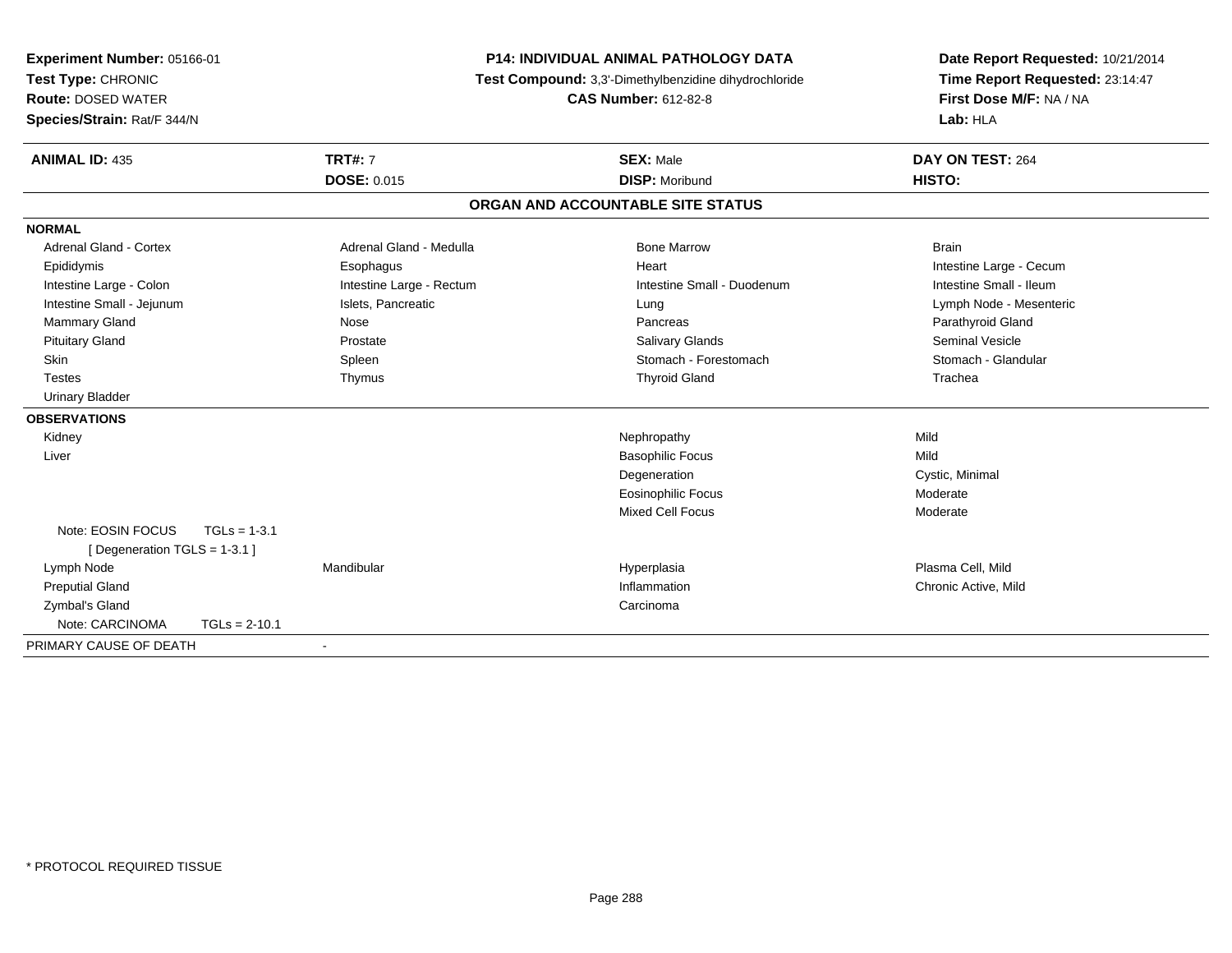| <b>Experiment Number: 05166-01</b>                                 |                         | <b>P14: INDIVIDUAL ANIMAL PATHOLOGY DATA</b>          | Date Report Requested: 10/21/2014 |  |
|--------------------------------------------------------------------|-------------------------|-------------------------------------------------------|-----------------------------------|--|
| Test Type: CHRONIC                                                 |                         | Test Compound: 3,3'-Dimethylbenzidine dihydrochloride | Time Report Requested: 23:14:47   |  |
| <b>Route: DOSED WATER</b>                                          |                         | <b>CAS Number: 612-82-8</b>                           | First Dose M/F: NA / NA           |  |
| Species/Strain: Rat/F 344/N                                        |                         |                                                       | Lab: HLA                          |  |
| <b>ANIMAL ID: 436</b>                                              | <b>TRT#: 7</b>          | <b>SEX: Male</b>                                      | DAY ON TEST: 324                  |  |
|                                                                    | DOSE: 0.015             | <b>DISP: Dead</b>                                     | HISTO:                            |  |
|                                                                    |                         | ORGAN AND ACCOUNTABLE SITE STATUS                     |                                   |  |
| <b>NORMAL</b>                                                      |                         |                                                       |                                   |  |
| Adrenal Gland - Cortex                                             | Adrenal Gland - Medulla | <b>Bone Marrow</b>                                    | <b>Brain</b>                      |  |
| Esophagus                                                          | Intestine Large - Cecum | Intestine Large - Colon                               | Intestine Large - Rectum          |  |
| Intestine Small - Duodenum                                         | Intestine Small - Ileum | Intestine Small - Jejunum                             | Islets, Pancreatic                |  |
| Lung                                                               | Lymph Node - Mandibular | Lymph Node - Mesenteric                               | Mammary Gland                     |  |
| Nose                                                               | Pancreas                | Parathyroid Gland                                     | <b>Pituitary Gland</b>            |  |
| <b>Preputial Gland</b>                                             | Salivary Glands         | Seminal Vesicle                                       | Stomach - Forestomach             |  |
| Stomach - Glandular                                                | <b>Testes</b>           | Thymus                                                | <b>Thyroid Gland</b>              |  |
| Trachea                                                            | <b>Urinary Bladder</b>  | Zymbal's Gland                                        |                                   |  |
| <b>OBSERVATIONS</b>                                                |                         |                                                       |                                   |  |
| Epididymis                                                         |                         | Inflammation                                          | Suppurative, Mild                 |  |
| Heart                                                              |                         | Cardiomyopathy                                        | Mild                              |  |
|                                                                    | Myocardium              | Inflammation                                          | Chronic Active, Mild              |  |
| Note: RIGHT ATRIUM HAS LARGE POSTMORTEM CLOT. NO DX.               |                         |                                                       |                                   |  |
| Kidney                                                             |                         | Nephropathy                                           | Moderate                          |  |
| Note: NEPHROPATHY<br>$TGLs = 3-5$                                  |                         |                                                       |                                   |  |
| Liver                                                              |                         | Degeneration                                          | Cystic, Moderate                  |  |
|                                                                    |                         | <b>Eosinophilic Focus</b>                             | Moderate                          |  |
|                                                                    |                         | Fatty Change                                          | Multifocal, Minimal               |  |
|                                                                    |                         | Necrosis                                              | Multifocal, Mild                  |  |
| [ Degeneration TGLS = 4-3.1 ]<br>[Eosinophilic Focus TGLS = 5-3.1] |                         |                                                       |                                   |  |
| Lymph Node<br>Note: HEMORRHAGE<br>$TGLs = 7-9$                     | Mediastinal             | Hemorrhage                                            | Moderate                          |  |
| Pharynx                                                            |                         | Squamous Cell Papilloma                               |                                   |  |
| Prostate                                                           |                         | Inflammation                                          | Chronic Active, Mild              |  |
| Skin                                                               |                         | Basal Cell Adenoma                                    |                                   |  |
|                                                                    |                         | Squamous Cell Papilloma                               |                                   |  |
| Note: BASAL CEL ADEN $TGLs = 2-10.2$                               |                         |                                                       |                                   |  |
| Note: SQ CL PAPILLOM TGLs = 1-10.1                                 |                         |                                                       |                                   |  |
| Spleen                                                             |                         | Necrosis                                              | Moderate                          |  |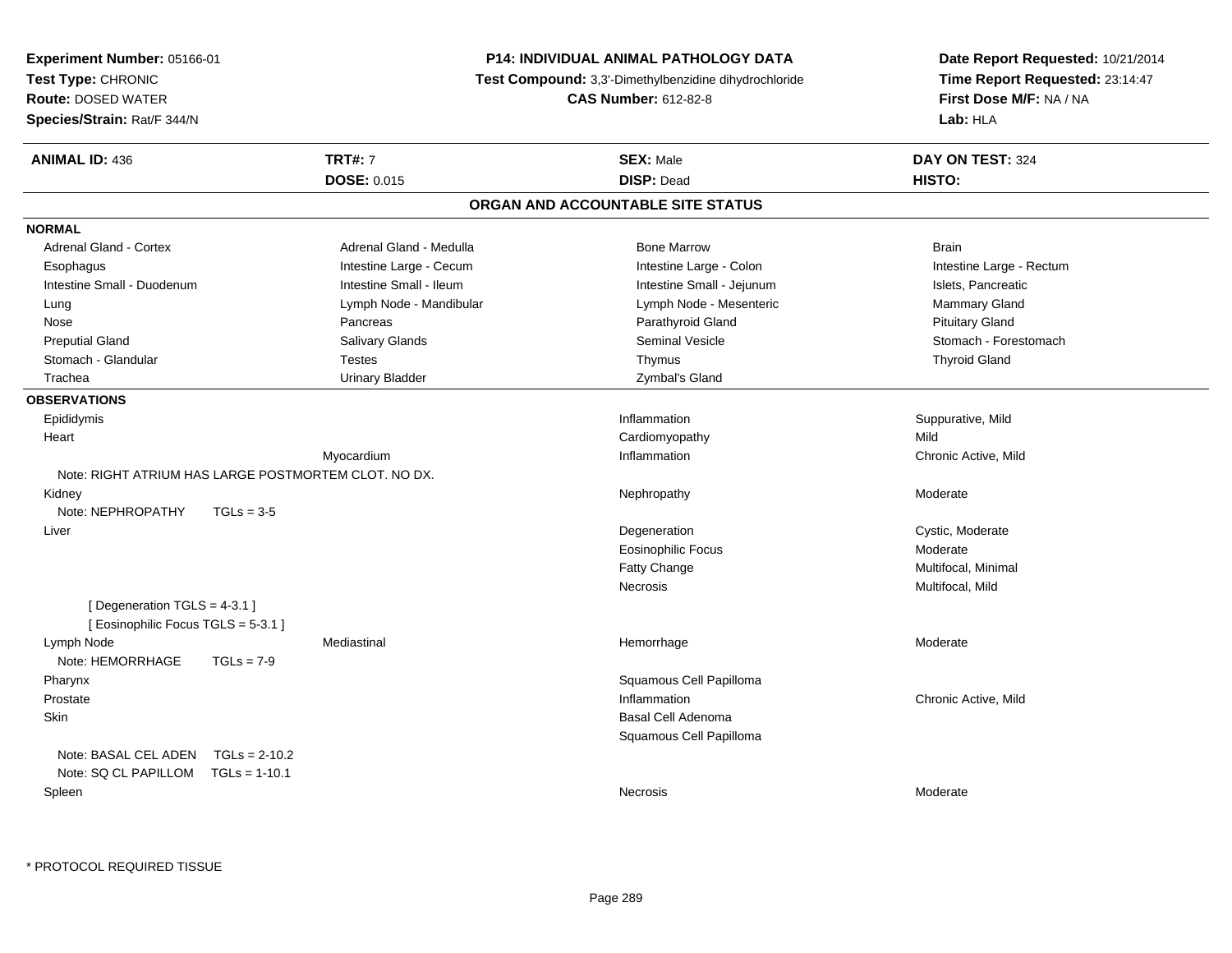| Experiment Number: 05166-01<br><b>Test Type: CHRONIC</b>     |                    | <b>P14: INDIVIDUAL ANIMAL PATHOLOGY DATA</b>          | Date Report Requested: 10/21/2014 |  |
|--------------------------------------------------------------|--------------------|-------------------------------------------------------|-----------------------------------|--|
|                                                              |                    | Test Compound: 3,3'-Dimethylbenzidine dihydrochloride | Time Report Requested: 23:14:47   |  |
| <b>Route: DOSED WATER</b>                                    |                    | <b>CAS Number: 612-82-8</b>                           | First Dose M/F: NA / NA           |  |
| Species/Strain: Rat/F 344/N                                  |                    |                                                       | Lab: HLA                          |  |
| <b>ANIMAL ID: 436</b>                                        | <b>TRT#: 7</b>     | <b>SEX: Male</b>                                      | DAY ON TEST: 324                  |  |
|                                                              | <b>DOSE: 0.015</b> | <b>DISP: Dead</b>                                     | <b>HISTO:</b>                     |  |
|                                                              |                    | ORGAN AND ACCOUNTABLE SITE STATUS                     |                                   |  |
| Note: PERIFOLLICULAR SPLENIC NECROSIS.                       |                    |                                                       |                                   |  |
| PRIMARY CAUSE OF DEATH                                       |                    |                                                       |                                   |  |
| Animal Note: MULTIPLE ORGANS HAVE BACTERIAL COLONIES, NO DX. |                    |                                                       |                                   |  |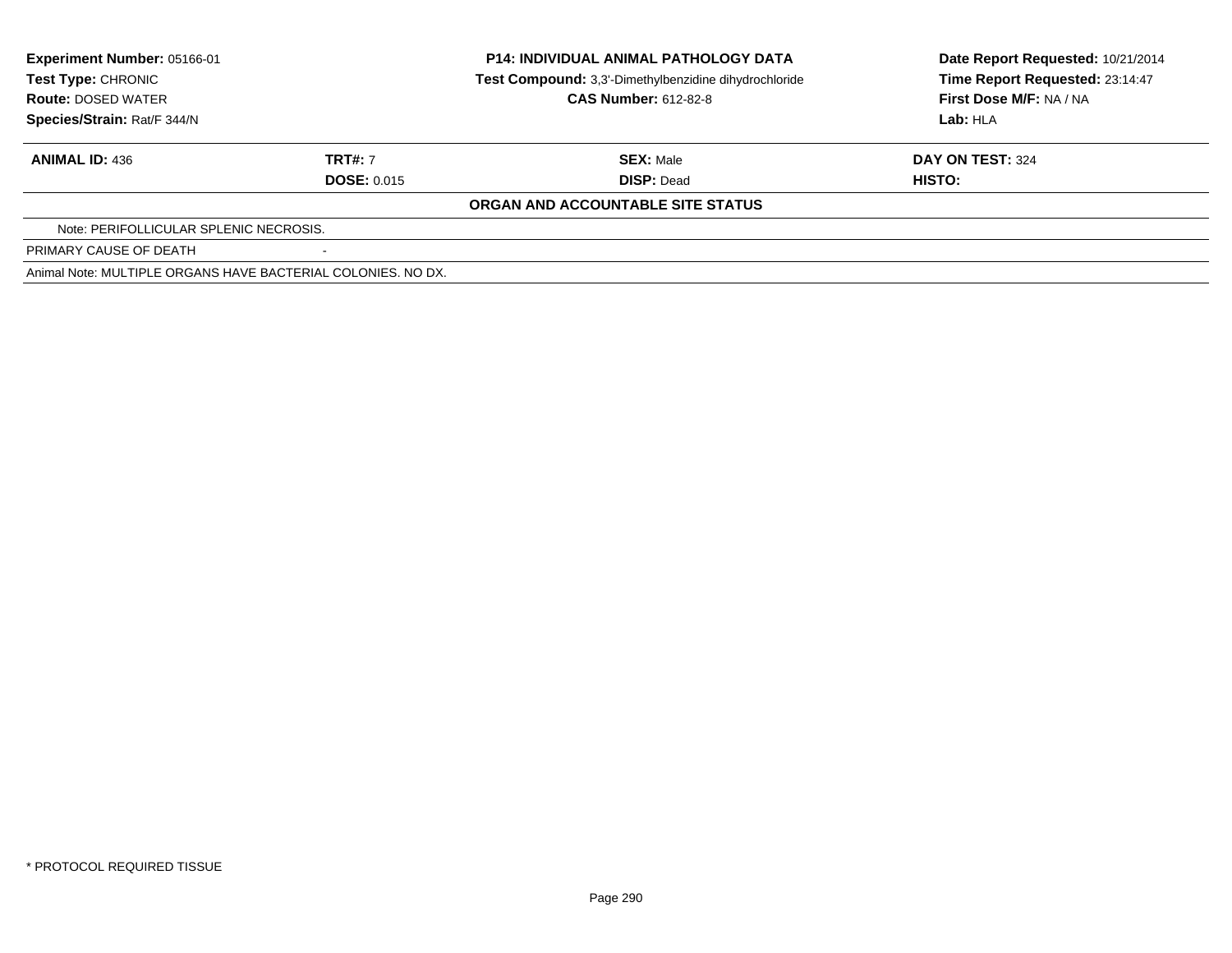| Experiment Number: 05166-01                                          | <b>P14: INDIVIDUAL ANIMAL PATHOLOGY DATA</b>          |                                   | Date Report Requested: 10/21/2014 |
|----------------------------------------------------------------------|-------------------------------------------------------|-----------------------------------|-----------------------------------|
| Test Type: CHRONIC                                                   | Test Compound: 3,3'-Dimethylbenzidine dihydrochloride |                                   | Time Report Requested: 23:14:47   |
| <b>Route: DOSED WATER</b>                                            |                                                       | <b>CAS Number: 612-82-8</b>       | First Dose M/F: NA / NA           |
| Species/Strain: Rat/F 344/N                                          |                                                       |                                   | Lab: HLA                          |
| <b>ANIMAL ID: 437</b>                                                | <b>TRT#: 7</b>                                        | <b>SEX: Male</b>                  | DAY ON TEST: 372                  |
|                                                                      | DOSE: 0.015                                           | <b>DISP: Moribund</b>             | HISTO:                            |
|                                                                      |                                                       | ORGAN AND ACCOUNTABLE SITE STATUS |                                   |
| <b>NORMAL</b>                                                        |                                                       |                                   |                                   |
| Adrenal Gland - Medulla                                              | <b>Bone Marrow</b>                                    | <b>Brain</b>                      | Epididymis                        |
| Esophagus                                                            | Heart                                                 | Intestine Large - Cecum           | Intestine Large - Colon           |
| Intestine Small - Duodenum                                           | Intestine Small - Ileum                               | Intestine Small - Jejunum         | Islets, Pancreatic                |
| Lymph Node - Mesenteric                                              | <b>Mammary Gland</b>                                  | Nose                              | Pancreas                          |
| Parathyroid Gland                                                    | <b>Pituitary Gland</b>                                | Prostate                          | Salivary Glands                   |
| Seminal Vesicle                                                      | Spleen                                                | Stomach - Forestomach             | <b>Testes</b>                     |
| Thymus                                                               | <b>Thyroid Gland</b>                                  | Trachea                           | <b>Urinary Bladder</b>            |
| Zymbal's Gland                                                       |                                                       |                                   |                                   |
| <b>OBSERVATIONS</b>                                                  |                                                       |                                   |                                   |
| <b>Adrenal Gland</b>                                                 | Cortex                                                | Angiectasis                       | Mild                              |
| Intestine Large                                                      | Rectum                                                | Parasite Metazoan                 | Mild                              |
| Kidney                                                               |                                                       | Nephropathy                       | Marked                            |
| Note: NEPHROPATHY<br>$TGLs = 2-5$                                    |                                                       |                                   |                                   |
| Liver                                                                |                                                       | <b>Basophilic Focus</b>           | Mild                              |
|                                                                      |                                                       | Degeneration                      | Cystic, Mild                      |
|                                                                      |                                                       | Eosinophilic Focus                | Moderate                          |
| Note: EOSIN FOCUS<br>$TGLs = 4-3.1$<br>$TGLs = 3-3.1$<br>Note: DEGEN |                                                       |                                   |                                   |
| Lung                                                                 |                                                       | Alveolar/Bronchiolar Adenoma      |                                   |
|                                                                      | Alveolar Epith                                        | Hyperplasia                       | Multifocal, Mild                  |
| Lymph Node                                                           | Mandibular                                            | Hyperplasia                       | Plasma Cell, Moderate             |
| <b>Preputial Gland</b>                                               |                                                       | Adenoma                           |                                   |
| Note: ADENOMA<br>$TGLs = 1-8.2$                                      |                                                       |                                   |                                   |
| Skin                                                                 |                                                       | <b>Basal Cell Adenoma</b>         | Multiple                          |
|                                                                      |                                                       | Keratoacanthoma                   |                                   |
|                                                                      |                                                       | Squamous Cell Papilloma           |                                   |
| $TGLS = 7,9-17+14$<br>Note: SQ CL PAPILLOM                           |                                                       |                                   |                                   |
| Note: BASAL CEL ADEN<br>$TGLs = 5,6,8-15+16+13$                      |                                                       |                                   |                                   |
| Stomach                                                              | Glandular                                             | Degeneration                      | Cystic, Minimal                   |
| PRIMARY CAUSE OF DEATH<br>$\overline{a}$                             |                                                       |                                   |                                   |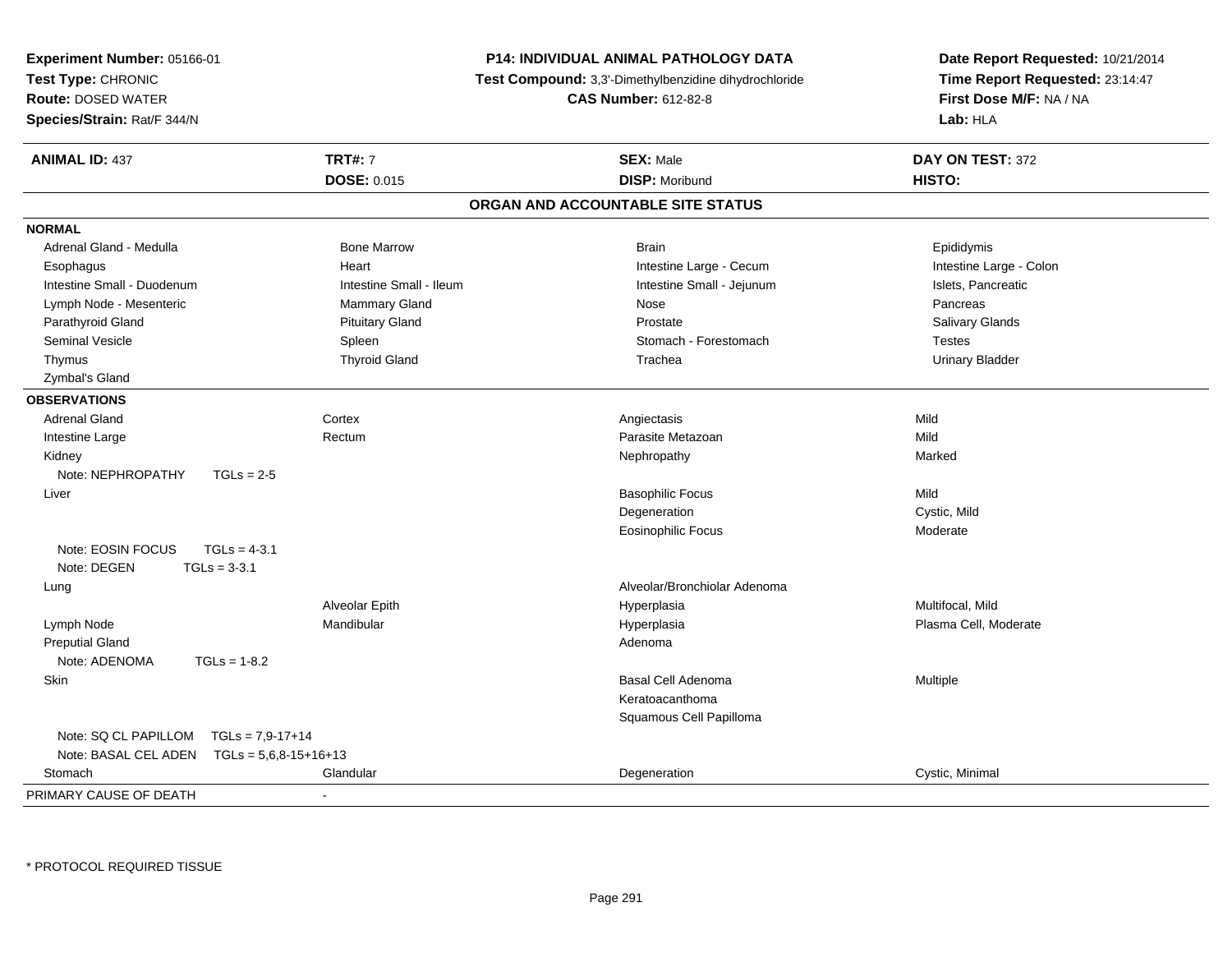| Experiment Number: 05166-01                    |                          | <b>P14: INDIVIDUAL ANIMAL PATHOLOGY DATA</b>          | Date Report Requested: 10/21/2014                                      |
|------------------------------------------------|--------------------------|-------------------------------------------------------|------------------------------------------------------------------------|
| Test Type: CHRONIC                             |                          | Test Compound: 3,3'-Dimethylbenzidine dihydrochloride | Time Report Requested: 23:14:47<br>First Dose M/F: NA / NA<br>Lab: HLA |
| <b>Route: DOSED WATER</b>                      |                          | <b>CAS Number: 612-82-8</b>                           |                                                                        |
| Species/Strain: Rat/F 344/N                    |                          |                                                       |                                                                        |
| <b>ANIMAL ID: 438</b>                          | <b>TRT#: 7</b>           | <b>SEX: Male</b>                                      | DAY ON TEST: 352                                                       |
|                                                | <b>DOSE: 0.015</b>       | <b>DISP: Moribund</b>                                 | HISTO:                                                                 |
|                                                |                          | ORGAN AND ACCOUNTABLE SITE STATUS                     |                                                                        |
| <b>NORMAL</b>                                  |                          |                                                       |                                                                        |
| <b>Adrenal Gland - Cortex</b>                  | Adrenal Gland - Medulla  | <b>Bone Marrow</b>                                    | <b>Brain</b>                                                           |
| Epididymis                                     | Esophagus                | Heart                                                 | Intestine Large - Cecum                                                |
| Intestine Large - Colon                        | Intestine Large - Rectum | Intestine Small - Duodenum                            | Intestine Small - Jejunum                                              |
| Islets, Pancreatic                             | Lung                     | Lymph Node - Mesenteric                               | <b>Mammary Gland</b>                                                   |
| Nose                                           | Pancreas                 | Parathyroid Gland                                     | <b>Pituitary Gland</b>                                                 |
| Salivary Glands                                | <b>Seminal Vesicle</b>   | Spleen                                                | Stomach - Forestomach                                                  |
| Stomach - Glandular                            | <b>Testes</b>            | Thymus                                                | Trachea                                                                |
| <b>Urinary Bladder</b>                         | Zymbal's Gland           |                                                       |                                                                        |
| <b>OBSERVATIONS</b>                            |                          |                                                       |                                                                        |
| <b>Intestine Small</b>                         | lleum                    | Hyperplasia                                           | Lymphoid, Moderate                                                     |
| Note: HYPERPLASIA<br>$TGLs = 2-6$              |                          |                                                       |                                                                        |
| Kidney                                         |                          | Nephropathy                                           | Moderate                                                               |
| Note: NEPHROPATHY<br>$TGLs = 3-5$              |                          |                                                       |                                                                        |
| Liver                                          |                          | <b>Basophilic Focus</b>                               | Mild                                                                   |
|                                                |                          | Degeneration                                          | Cystic, Mild                                                           |
|                                                |                          | <b>Eosinophilic Focus</b>                             | Moderate                                                               |
|                                                |                          | <b>Mixed Cell Focus</b>                               | Moderate                                                               |
|                                                |                          | Neoplastic Nodule                                     | Multiple                                                               |
| Note: EOSIN FOCUS<br>$TGLs = 4-3.1$            |                          |                                                       |                                                                        |
| [Basophilic Focus TGLS = 6,7,8-3.1+3.2+3.3 ]   |                          |                                                       |                                                                        |
| [ Eosinophilic Focus TGLS = 4-3.1 ]            |                          |                                                       |                                                                        |
| [Mixed Cell Focus TGLS = 5-3.1+3.2+3.3]        |                          |                                                       |                                                                        |
| Lymph Node                                     | Mandibular               | Hyperplasia                                           | Plasma Cell, Moderate                                                  |
| <b>Preputial Gland</b>                         |                          | Inflammation                                          | Chronic Active, Mild                                                   |
| Note: INFLAMMATION<br>$TGLs = 1-8.2$           |                          |                                                       |                                                                        |
| Prostate                                       |                          | Inflammation                                          | Chronic Active, Minimal                                                |
| Skin                                           |                          | Basal Cell Adenoma                                    | Multiple                                                               |
|                                                |                          | Squamous Cell Papilloma                               |                                                                        |
| Note: BASAL CEL ADEN    TGLs = 11,12-10.2+10.3 |                          |                                                       |                                                                        |
| Note: SQ CL PAPILLOM TGLs = 10-10.1            |                          |                                                       |                                                                        |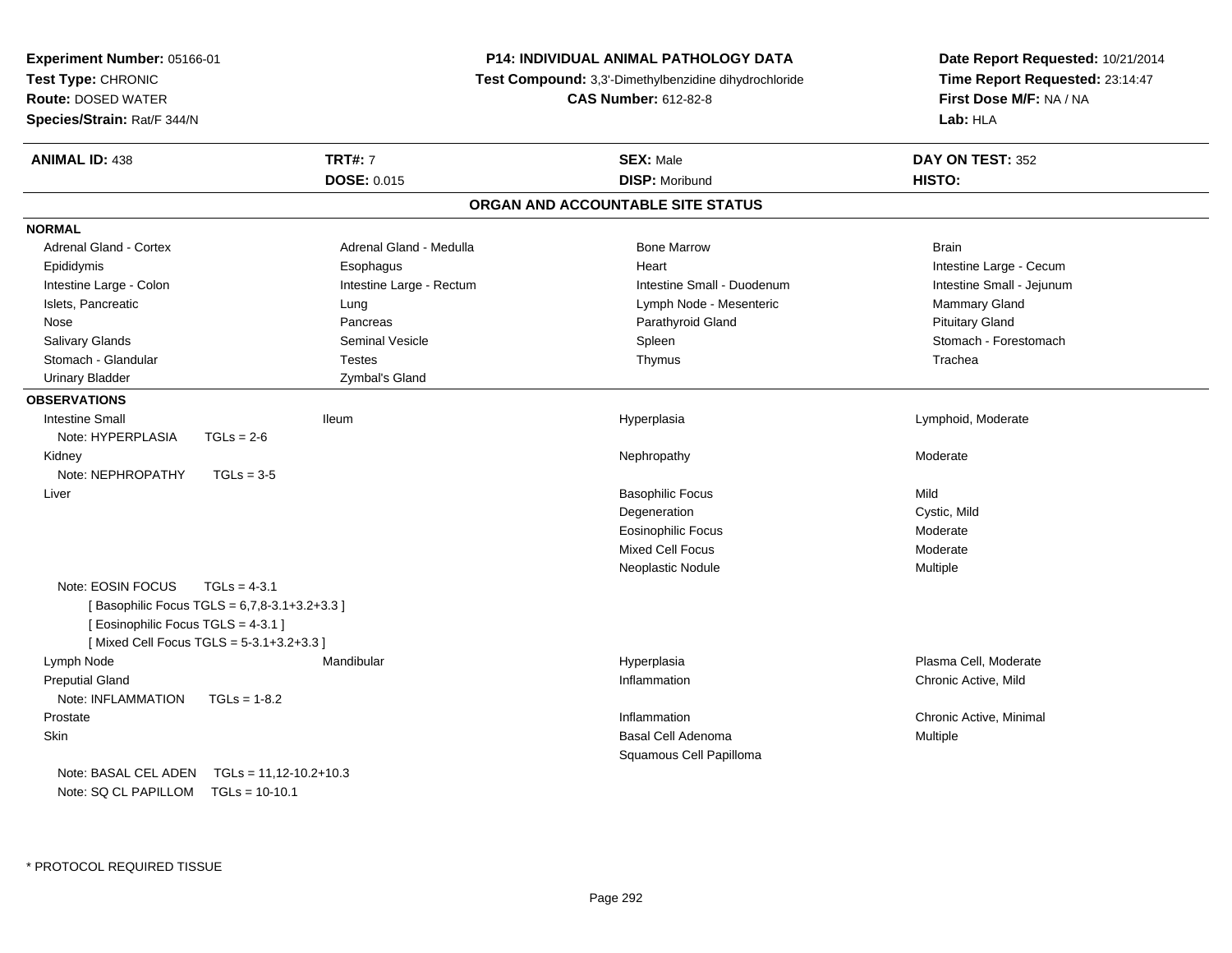| Experiment Number: 05166-01<br>Test Type: CHRONIC<br><b>Route: DOSED WATER</b><br>Species/Strain: Rat/F 344/N |                    | <b>P14: INDIVIDUAL ANIMAL PATHOLOGY DATA</b><br>Test Compound: 3,3'-Dimethylbenzidine dihydrochloride<br><b>CAS Number: 612-82-8</b> | Date Report Requested: 10/21/2014<br>Time Report Requested: 23:14:47<br>First Dose M/F: NA / NA<br>Lab: HLA |
|---------------------------------------------------------------------------------------------------------------|--------------------|--------------------------------------------------------------------------------------------------------------------------------------|-------------------------------------------------------------------------------------------------------------|
| <b>ANIMAL ID: 438</b>                                                                                         | <b>TRT#: 7</b>     | <b>SEX: Male</b>                                                                                                                     | DAY ON TEST: 352                                                                                            |
|                                                                                                               | <b>DOSE: 0.015</b> | <b>DISP:</b> Moribund                                                                                                                | HISTO:                                                                                                      |
|                                                                                                               |                    | ORGAN AND ACCOUNTABLE SITE STATUS                                                                                                    |                                                                                                             |
| <b>Thyroid Gland</b>                                                                                          |                    | Ultimobranchial Cyst                                                                                                                 |                                                                                                             |
| Tongue                                                                                                        |                    | Squamous Cell Carcinoma                                                                                                              |                                                                                                             |
| Note: SQUAM CEL CARC                                                                                          | $TGLs = 9-13$      |                                                                                                                                      |                                                                                                             |
| PRIMARY CAUSE OF DEATH                                                                                        | -                  |                                                                                                                                      |                                                                                                             |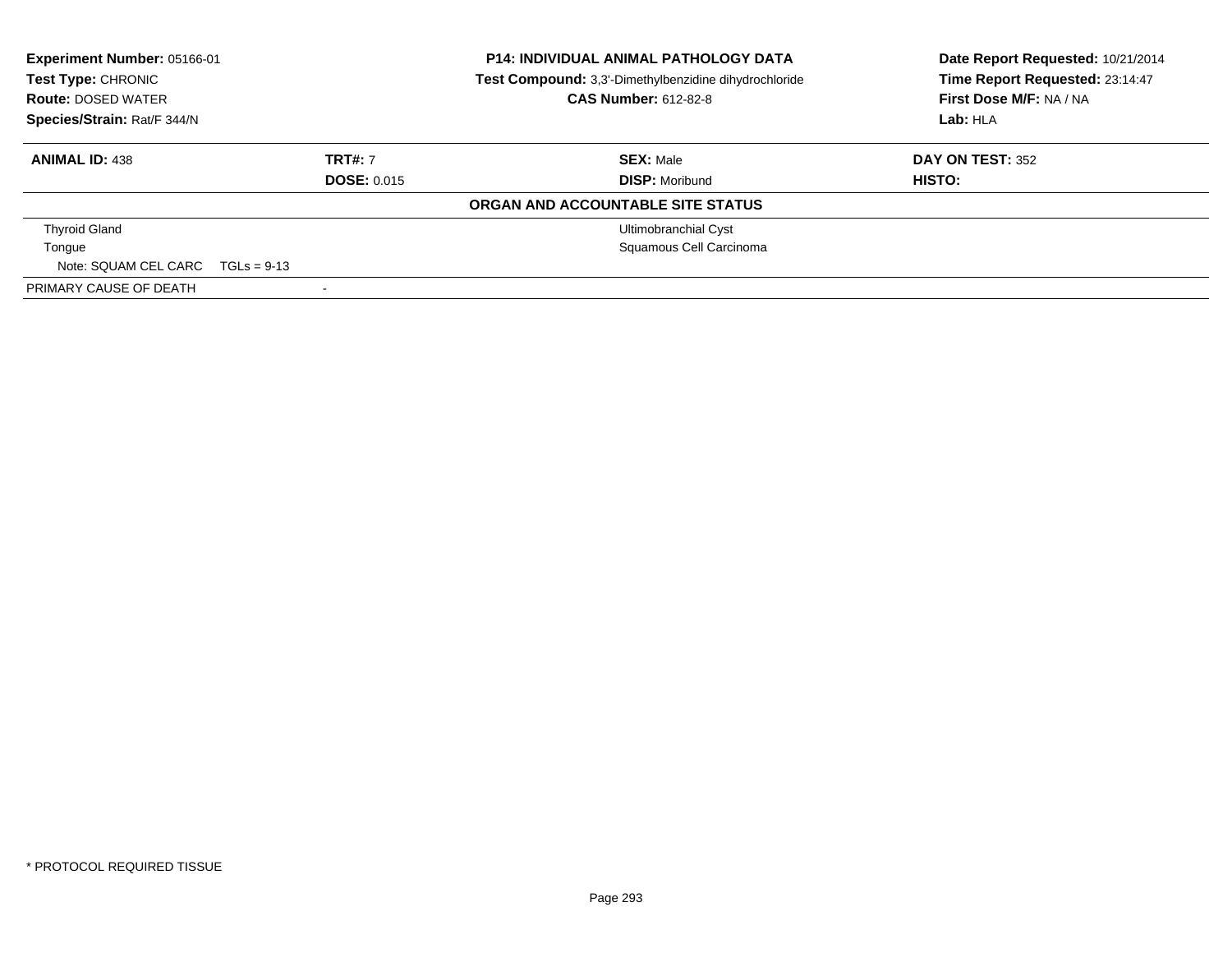| Experiment Number: 05166-01                 |                                                        | <b>P14: INDIVIDUAL ANIMAL PATHOLOGY DATA</b>          |                           | Date Report Requested: 10/21/2014 |
|---------------------------------------------|--------------------------------------------------------|-------------------------------------------------------|---------------------------|-----------------------------------|
| Test Type: CHRONIC                          |                                                        | Test Compound: 3,3'-Dimethylbenzidine dihydrochloride |                           | Time Report Requested: 23:14:47   |
| <b>Route: DOSED WATER</b>                   |                                                        | <b>CAS Number: 612-82-8</b>                           |                           | First Dose M/F: NA / NA           |
| Species/Strain: Rat/F 344/N                 |                                                        |                                                       |                           | Lab: HLA                          |
| <b>ANIMAL ID: 439</b>                       | <b>TRT#: 7</b>                                         |                                                       | <b>SEX: Male</b>          | DAY ON TEST: 352                  |
|                                             | <b>DOSE: 0.015</b>                                     |                                                       | <b>DISP: Moribund</b>     | HISTO:                            |
|                                             |                                                        | ORGAN AND ACCOUNTABLE SITE STATUS                     |                           |                                   |
| <b>NORMAL</b>                               |                                                        |                                                       |                           |                                   |
| Adrenal Gland - Cortex                      | Adrenal Gland - Medulla                                |                                                       | <b>Bone Marrow</b>        | <b>Brain</b>                      |
| Esophagus                                   | Heart                                                  |                                                       | Intestine Large - Cecum   | Intestine Large - Colon           |
| Intestine Large - Rectum                    | Intestine Small - Duodenum                             |                                                       | Intestine Small - Ileum   | Islets, Pancreatic                |
| Lymph Node - Mandibular                     | Lymph Node - Mesenteric                                |                                                       | <b>Mammary Gland</b>      | Nose                              |
| Pancreas                                    | Parathyroid Gland                                      |                                                       | <b>Pituitary Gland</b>    | <b>Preputial Gland</b>            |
| Prostate                                    | <b>Salivary Glands</b>                                 |                                                       | Seminal Vesicle           | Spleen                            |
| Stomach - Forestomach                       | Stomach - Glandular                                    |                                                       | <b>Thyroid Gland</b>      | Trachea                           |
| <b>Urinary Bladder</b>                      |                                                        |                                                       |                           |                                   |
| <b>OBSERVATIONS</b>                         |                                                        |                                                       |                           |                                   |
| Epididymis                                  |                                                        |                                                       | Mesothelioma Malignant    | Metastatic (Testes)               |
| <b>Intestine Small</b>                      | Jejunum                                                |                                                       | Adenocarcinoma            | Cystic, Mucinous                  |
| Note: ADENOCARC                             | $TGLs = 5-6.1$                                         |                                                       |                           |                                   |
| Kidney                                      |                                                        |                                                       | Nephropathy               | Marked                            |
| Note: NEPHROPATHY                           | $TGLs = 6,7-5$                                         |                                                       |                           |                                   |
| Liver                                       |                                                        |                                                       | <b>Basophilic Focus</b>   |                                   |
|                                             |                                                        |                                                       | Degeneration              | Cystic, Mild                      |
|                                             |                                                        |                                                       | <b>Eosinophilic Focus</b> | Moderate                          |
|                                             |                                                        |                                                       | <b>Mixed Cell Focus</b>   | Moderate                          |
| Note: [ BASOPH FOCUS ] TGLs = 11,12-3.1+3.2 |                                                        |                                                       |                           |                                   |
| [ Degeneration TGLS = 10-3.1+3.2 ]          |                                                        |                                                       |                           |                                   |
| [ Eosinophilic Focus TGLS = 9-3.1 ]         |                                                        |                                                       |                           |                                   |
| [Mixed Cell Focus TGLS = 9-3.1]             |                                                        |                                                       |                           |                                   |
| Lung                                        | Alveolar Epith                                         |                                                       | Hyperplasia               | Multifocal, Mild                  |
| Skin                                        |                                                        |                                                       | Basal Cell Adenoma        | <b>Multiple</b>                   |
|                                             | Note: BASAL CEL ADEN    TGLs = 18,19,20-10.7+10.8+10.9 |                                                       |                           |                                   |
|                                             | Note: BASAL CEL ADEN    TGLs = 15,16,17-10.4+10.5+10.6 |                                                       |                           |                                   |
|                                             | Note: BASAL CEL ADEN    TGLs = 8,13,14-10.1+10.2+10.3  |                                                       |                           |                                   |
| Note: 9 BASAL CELL ADENOMAS.                |                                                        |                                                       |                           |                                   |
| <b>Testes</b>                               | <b>Bilateral, Interstit Cell</b>                       |                                                       | Adenoma                   |                                   |
|                                             |                                                        |                                                       | Mesothelioma Malignant    |                                   |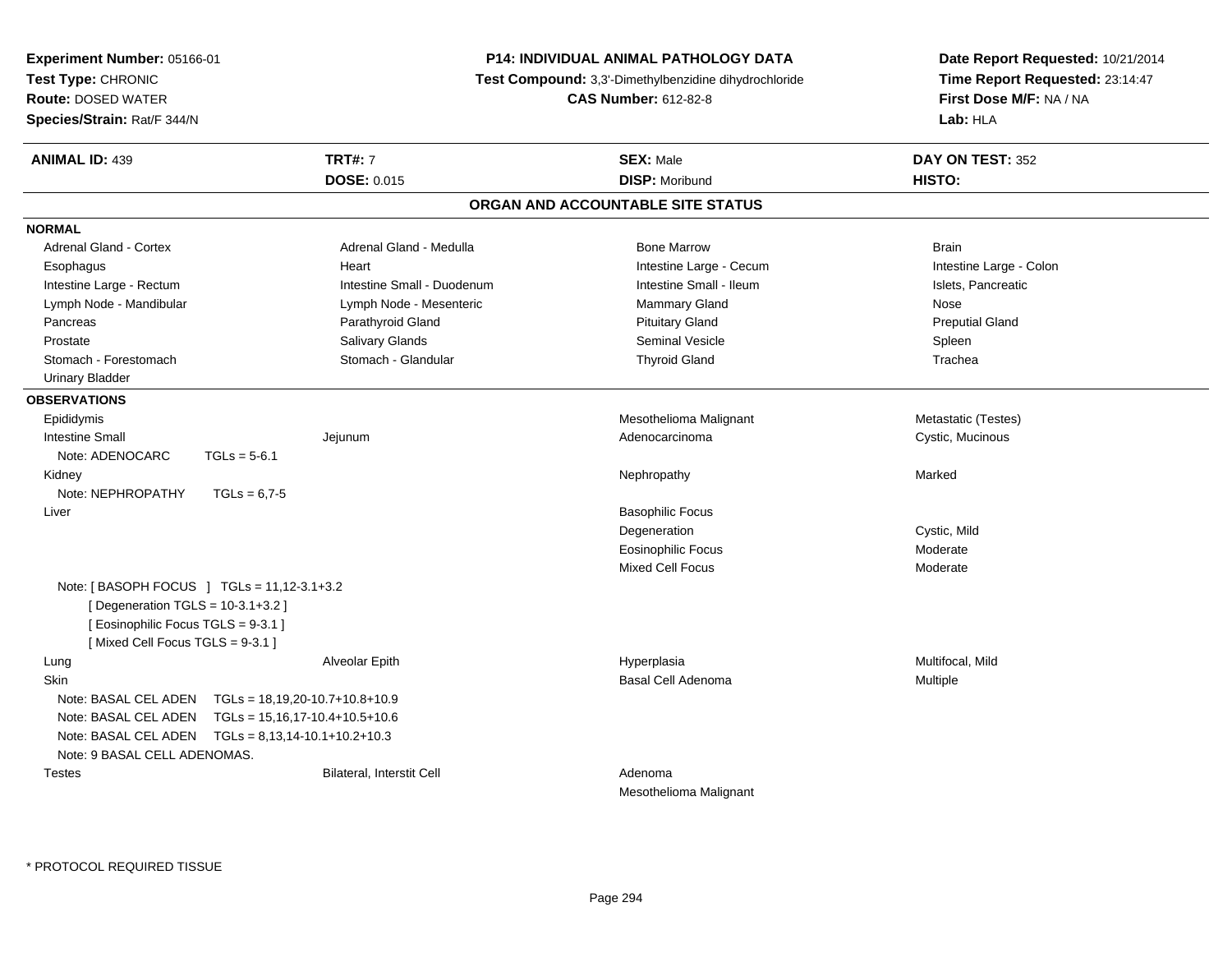| <b>Experiment Number: 05166-01</b><br>Test Type: CHRONIC |                    | <b>P14: INDIVIDUAL ANIMAL PATHOLOGY DATA</b><br>Test Compound: 3,3'-Dimethylbenzidine dihydrochloride | Date Report Requested: 10/21/2014<br>Time Report Requested: 23:14:47 |  |
|----------------------------------------------------------|--------------------|-------------------------------------------------------------------------------------------------------|----------------------------------------------------------------------|--|
| <b>Route: DOSED WATER</b>                                |                    | <b>CAS Number: 612-82-8</b>                                                                           | First Dose M/F: NA / NA                                              |  |
| Species/Strain: Rat/F 344/N                              |                    |                                                                                                       | Lab: HLA                                                             |  |
| <b>ANIMAL ID: 439</b>                                    | <b>TRT#: 7</b>     | <b>SEX: Male</b>                                                                                      | <b>DAY ON TEST: 352</b>                                              |  |
|                                                          | <b>DOSE: 0.015</b> | <b>DISP:</b> Moribund                                                                                 | HISTO:                                                               |  |
|                                                          |                    | ORGAN AND ACCOUNTABLE SITE STATUS                                                                     |                                                                      |  |
| [Adenoma TGLS = $2,3-8+14$ ]                             |                    |                                                                                                       |                                                                      |  |
| Thymus                                                   |                    | Cyst                                                                                                  |                                                                      |  |
| Zymbal's Gland                                           | Bilateral          | Adenoma                                                                                               |                                                                      |  |
| PRIMARY CAUSE OF DEATH                                   |                    |                                                                                                       |                                                                      |  |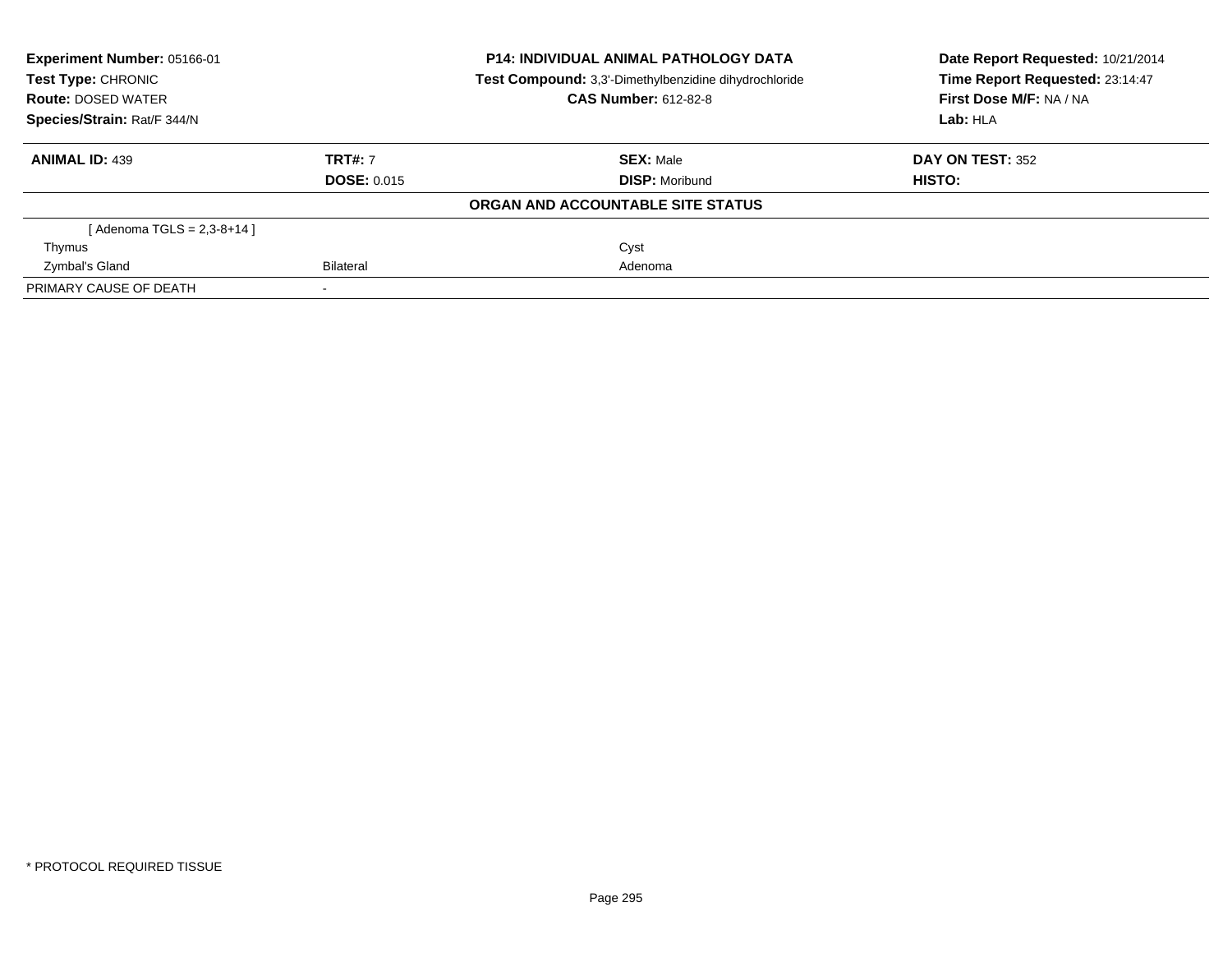| Experiment Number: 05166-01<br>Test Type: CHRONIC<br><b>Route: DOSED WATER</b><br>Species/Strain: Rat/F 344/N                                                                 |                                      | P14: INDIVIDUAL ANIMAL PATHOLOGY DATA<br><b>Test Compound:</b> 3,3'-Dimethylbenzidine dihydrochloride<br><b>CAS Number: 612-82-8</b> | Date Report Requested: 10/21/2014<br>Time Report Requested: 23:14:47<br>First Dose M/F: NA / NA<br>Lab: HLA |
|-------------------------------------------------------------------------------------------------------------------------------------------------------------------------------|--------------------------------------|--------------------------------------------------------------------------------------------------------------------------------------|-------------------------------------------------------------------------------------------------------------|
| <b>ANIMAL ID: 440</b>                                                                                                                                                         | <b>TRT#: 7</b><br><b>DOSE: 0.015</b> | <b>SEX: Male</b><br><b>DISP: Moribund</b>                                                                                            | DAY ON TEST: 338<br>HISTO:                                                                                  |
|                                                                                                                                                                               |                                      | ORGAN AND ACCOUNTABLE SITE STATUS                                                                                                    |                                                                                                             |
| <b>NORMAL</b>                                                                                                                                                                 |                                      |                                                                                                                                      |                                                                                                             |
| Adrenal Gland - Cortex                                                                                                                                                        | Adrenal Gland - Medulla              | <b>Bone Marrow</b>                                                                                                                   | Epididymis                                                                                                  |
| Esophagus                                                                                                                                                                     | Intestine Large - Cecum              | Intestine Large - Colon                                                                                                              | Intestine Large - Rectum                                                                                    |
| Intestine Small - Duodenum                                                                                                                                                    | Intestine Small - Ileum              | Intestine Small - Jejunum                                                                                                            | Islets, Pancreatic                                                                                          |
| Lymph Node - Mandibular                                                                                                                                                       | Lymph Node - Mesenteric              | <b>Mammary Gland</b>                                                                                                                 | <b>Nose</b>                                                                                                 |
| Pancreas                                                                                                                                                                      | Parathyroid Gland                    | <b>Pituitary Gland</b>                                                                                                               | <b>Preputial Gland</b>                                                                                      |
| Prostate                                                                                                                                                                      | Salivary Glands                      | Seminal Vesicle                                                                                                                      | Stomach - Forestomach                                                                                       |
| <b>Testes</b>                                                                                                                                                                 | Thymus                               | <b>Thyroid Gland</b>                                                                                                                 | Trachea                                                                                                     |
| <b>Urinary Bladder</b>                                                                                                                                                        | Zymbal's Gland                       |                                                                                                                                      |                                                                                                             |
| <b>OBSERVATIONS</b>                                                                                                                                                           |                                      |                                                                                                                                      |                                                                                                             |
| <b>Brain</b>                                                                                                                                                                  |                                      | Meningioma Malignant                                                                                                                 |                                                                                                             |
| [Meningioma Malignant TGLS = 11-1]                                                                                                                                            |                                      |                                                                                                                                      |                                                                                                             |
| Heart                                                                                                                                                                         |                                      | Cardiomyopathy                                                                                                                       | Mild                                                                                                        |
| Kidney                                                                                                                                                                        |                                      | Nephropathy                                                                                                                          | Marked                                                                                                      |
| Note: NEPHROPATHY<br>$TGLs = 3.4-5$                                                                                                                                           |                                      |                                                                                                                                      |                                                                                                             |
| Liver                                                                                                                                                                         |                                      | <b>Basophilic Focus</b>                                                                                                              | Mild                                                                                                        |
|                                                                                                                                                                               |                                      | Degeneration                                                                                                                         | Cystic, Moderate                                                                                            |
|                                                                                                                                                                               |                                      | <b>Eosinophilic Focus</b>                                                                                                            | Moderate                                                                                                    |
|                                                                                                                                                                               |                                      | Hematopoietic Cell Proliferation                                                                                                     | Mild                                                                                                        |
|                                                                                                                                                                               |                                      | Neoplastic Nodule                                                                                                                    | Multiple                                                                                                    |
| Note: NEOPLASTIC NOD TGLs = $5,6,7,8-3.1+3.2+3.3$                                                                                                                             |                                      |                                                                                                                                      |                                                                                                             |
| Lung                                                                                                                                                                          | Alveolar Epith                       | Hyperplasia                                                                                                                          | Multifocal, Mild                                                                                            |
| <b>Skin</b>                                                                                                                                                                   | Sebaceous GI                         | Adenoma                                                                                                                              |                                                                                                             |
|                                                                                                                                                                               |                                      | Basal Cell Adenoma                                                                                                                   |                                                                                                             |
|                                                                                                                                                                               |                                      | Keratoacanthoma                                                                                                                      |                                                                                                             |
| Note: KERATOACANTHMA   TGLs = 9-10.1<br>Note: [ BASAL CEL ADEN ] TGLs = 13,14-10.3+10.4<br>Note: SQUAM CEL CARC TGLs = 12-10.2<br>Note: ADENOMA<br>$TGLs = 15-10.5$<br>Spleen |                                      | Squamous Cell Carcinoma<br>Hematopoietic Cell Proliferation                                                                          | Moderate                                                                                                    |
|                                                                                                                                                                               |                                      |                                                                                                                                      |                                                                                                             |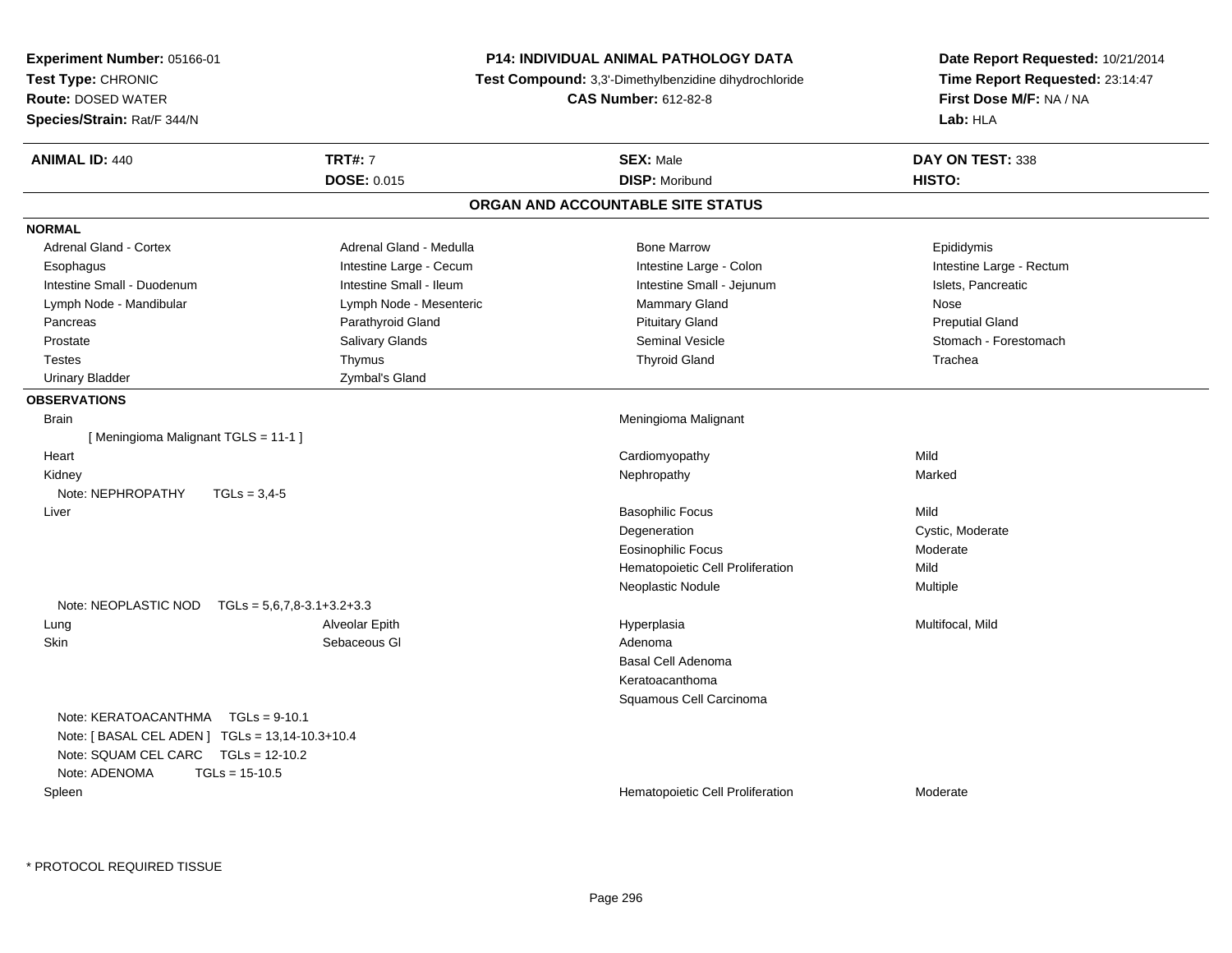| Experiment Number: 05166-01<br>Test Type: CHRONIC |                    | <b>P14: INDIVIDUAL ANIMAL PATHOLOGY DATA</b><br>Test Compound: 3,3'-Dimethylbenzidine dihydrochloride | Date Report Requested: 10/21/2014<br>Time Report Requested: 23:14:47 |
|---------------------------------------------------|--------------------|-------------------------------------------------------------------------------------------------------|----------------------------------------------------------------------|
| <b>Route: DOSED WATER</b>                         |                    | <b>CAS Number: 612-82-8</b>                                                                           | First Dose M/F: NA / NA                                              |
| Species/Strain: Rat/F 344/N                       |                    |                                                                                                       | Lab: HLA                                                             |
| <b>ANIMAL ID: 440</b>                             | <b>TRT#: 7</b>     | <b>SEX: Male</b>                                                                                      | DAY ON TEST: 338                                                     |
|                                                   | <b>DOSE: 0.015</b> | <b>DISP:</b> Moribund                                                                                 | <b>HISTO:</b>                                                        |
|                                                   |                    | ORGAN AND ACCOUNTABLE SITE STATUS                                                                     |                                                                      |
| Note: HEMA CELL PROL $TGLs = 2-3$                 |                    |                                                                                                       |                                                                      |
| Stomach                                           | Glandular          | Degeneration                                                                                          | Cystic, Minimal                                                      |
| PRIMARY CAUSE OF DEATH                            |                    |                                                                                                       |                                                                      |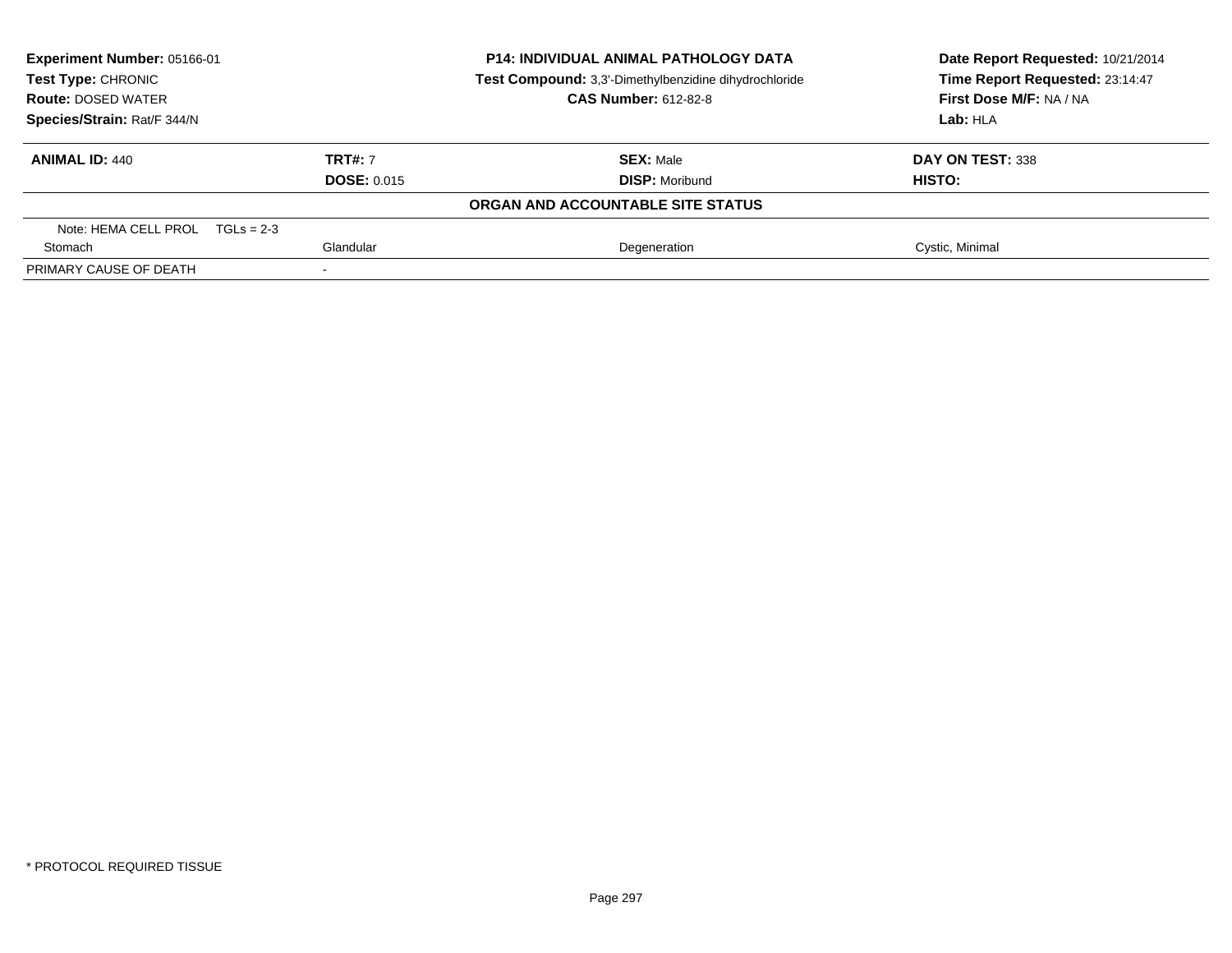| Experiment Number: 05166-01<br>Test Type: CHRONIC<br><b>Route: DOSED WATER</b><br>Species/Strain: Rat/F 344/N                          | <b>P14: INDIVIDUAL ANIMAL PATHOLOGY DATA</b><br><b>Test Compound:</b> 3,3'-Dimethylbenzidine dihydrochloride<br><b>CAS Number: 612-82-8</b> |                                   | Date Report Requested: 10/21/2014<br>Time Report Requested: 23:14:47<br>First Dose M/F: NA / NA<br>Lab: HLA |
|----------------------------------------------------------------------------------------------------------------------------------------|---------------------------------------------------------------------------------------------------------------------------------------------|-----------------------------------|-------------------------------------------------------------------------------------------------------------|
| <b>ANIMAL ID: 441</b>                                                                                                                  | <b>TRT#: 7</b>                                                                                                                              | <b>SEX: Male</b>                  | DAY ON TEST: 372                                                                                            |
|                                                                                                                                        | <b>DOSE: 0.015</b>                                                                                                                          | <b>DISP: Moribund</b>             | HISTO:                                                                                                      |
|                                                                                                                                        |                                                                                                                                             | ORGAN AND ACCOUNTABLE SITE STATUS |                                                                                                             |
| <b>NORMAL</b>                                                                                                                          |                                                                                                                                             |                                   |                                                                                                             |
| <b>Adrenal Gland - Cortex</b>                                                                                                          | Adrenal Gland - Medulla                                                                                                                     | <b>Bone Marrow</b>                | <b>Brain</b>                                                                                                |
| Epididymis                                                                                                                             | Esophagus                                                                                                                                   | Heart                             | Intestine Large - Cecum                                                                                     |
| Intestine Large - Colon                                                                                                                | Intestine Small - Duodenum                                                                                                                  | Intestine Small - Ileum           | Intestine Small - Jejunum                                                                                   |
| Islets, Pancreatic                                                                                                                     | Lymph Node - Mandibular                                                                                                                     | Lymph Node - Mesenteric           | Nose                                                                                                        |
| Pancreas                                                                                                                               | Parathyroid Gland                                                                                                                           | <b>Pituitary Gland</b>            | <b>Preputial Gland</b>                                                                                      |
| Prostate                                                                                                                               | Salivary Glands                                                                                                                             | <b>Seminal Vesicle</b>            | Stomach - Forestomach                                                                                       |
| <b>Thyroid Gland</b>                                                                                                                   | Trachea                                                                                                                                     | <b>Urinary Bladder</b>            |                                                                                                             |
| <b>MISSING</b>                                                                                                                         |                                                                                                                                             |                                   |                                                                                                             |
| Mammary Gland                                                                                                                          | Thymus                                                                                                                                      |                                   |                                                                                                             |
| <b>OBSERVATIONS</b>                                                                                                                    |                                                                                                                                             |                                   |                                                                                                             |
| Intestine Large                                                                                                                        | Rectum                                                                                                                                      | Parasite Metazoan                 | Moderate                                                                                                    |
|                                                                                                                                        | Rectum                                                                                                                                      | Polyp Adenomatous                 |                                                                                                             |
| Kidney                                                                                                                                 |                                                                                                                                             | Nephropathy                       | Marked                                                                                                      |
| Note: NEPHROPATHY<br>$TGLs = 1-5$                                                                                                      |                                                                                                                                             |                                   |                                                                                                             |
| Liver                                                                                                                                  |                                                                                                                                             | Degeneration                      | Cystic, Mild                                                                                                |
|                                                                                                                                        |                                                                                                                                             | <b>Eosinophilic Focus</b>         | Moderate                                                                                                    |
|                                                                                                                                        |                                                                                                                                             | Hematopoietic Cell Proliferation  | Minimal                                                                                                     |
|                                                                                                                                        |                                                                                                                                             | Neoplastic Nodule                 |                                                                                                             |
| Note: DEGEN<br>$TGLs = 2,3-3.1$<br>[ Degeneration TGLS = 4-3.1 ]<br>[Eosinophilic Focus TGLS = 3-3.1]                                  |                                                                                                                                             |                                   |                                                                                                             |
| Lung                                                                                                                                   |                                                                                                                                             | <b>Infiltration Cellular</b>      | Histiocyte, Minimal                                                                                         |
| Skin                                                                                                                                   |                                                                                                                                             | Basal Cell Adenoma                | Multiple                                                                                                    |
|                                                                                                                                        | <b>Hair Follicle</b>                                                                                                                        | Hyperplasia                       | Basal Cell, Multifocal, Mild                                                                                |
|                                                                                                                                        |                                                                                                                                             | Keratoacanthoma                   |                                                                                                             |
|                                                                                                                                        |                                                                                                                                             | Squamous Cell Carcinoma           | Multiple                                                                                                    |
| Note: BASAL CEL ADEN<br>$TGLs = 7.8 - 15 + 16$<br>Note: SQUAM CEL CARC<br>$TGLs = 6.9 - 14 + 17$<br>Note: KERATOACANTHMA   TGLs = 5-13 |                                                                                                                                             |                                   |                                                                                                             |
| Spleen                                                                                                                                 |                                                                                                                                             | Hematopoietic Cell Proliferation  | Marked                                                                                                      |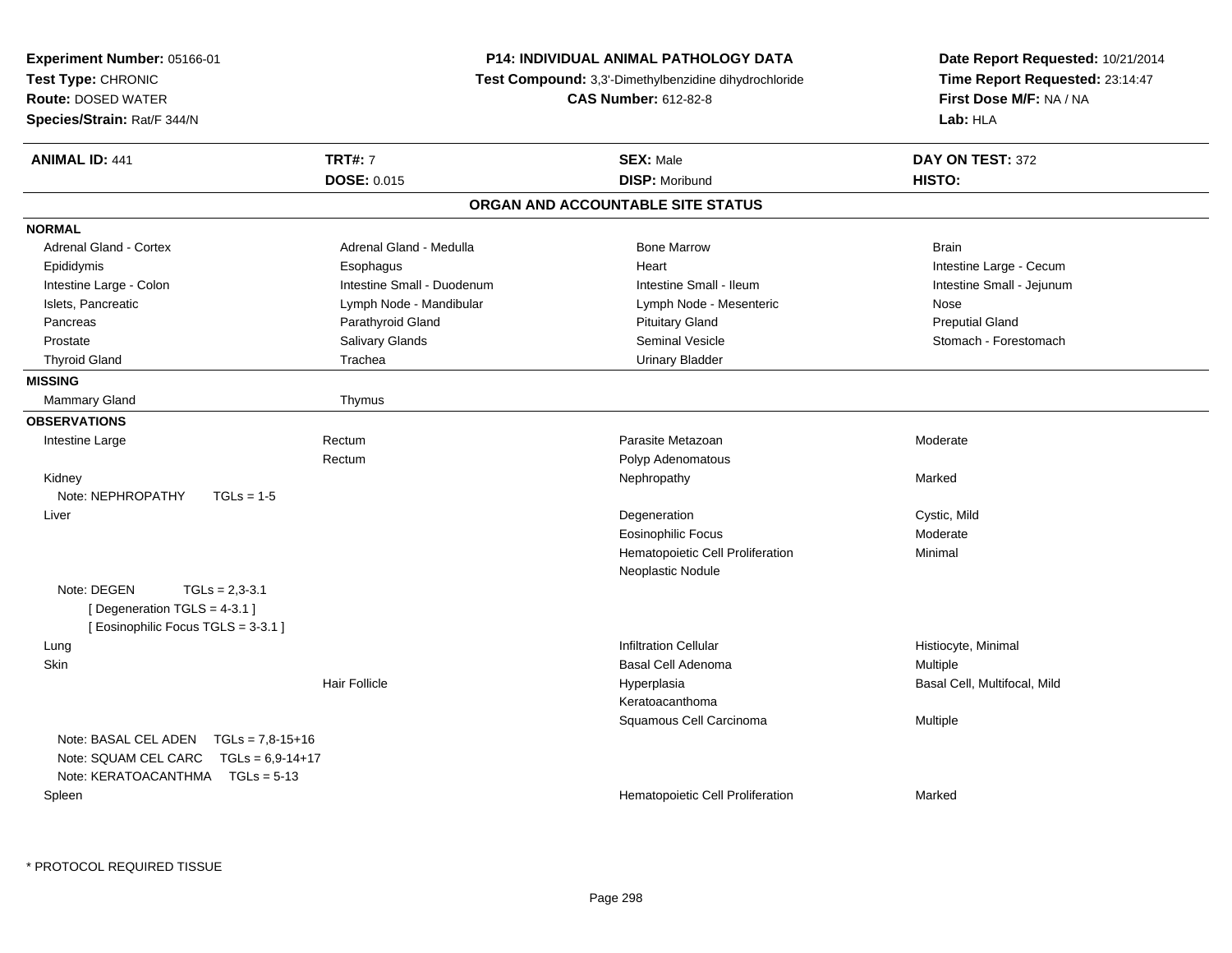| Experiment Number: 05166-01                    |                       | <b>P14: INDIVIDUAL ANIMAL PATHOLOGY DATA</b>          | Date Report Requested: 10/21/2014 |
|------------------------------------------------|-----------------------|-------------------------------------------------------|-----------------------------------|
| Test Type: CHRONIC                             |                       | Test Compound: 3,3'-Dimethylbenzidine dihydrochloride | Time Report Requested: 23:14:47   |
| <b>Route: DOSED WATER</b>                      |                       | <b>CAS Number: 612-82-8</b>                           | First Dose M/F: NA / NA           |
| Species/Strain: Rat/F 344/N                    |                       | Lab: HLA                                              |                                   |
| <b>ANIMAL ID: 441</b>                          | <b>TRT#: 7</b>        | <b>SEX: Male</b>                                      | DAY ON TEST: 372                  |
|                                                | <b>DOSE: 0.015</b>    | <b>DISP:</b> Moribund                                 | HISTO:                            |
|                                                |                       | ORGAN AND ACCOUNTABLE SITE STATUS                     |                                   |
| [Hematopoietic Cell Proliferation TGLS = 11-3] |                       |                                                       |                                   |
| Stomach                                        | Glandular             | Degeneration                                          | Cystic, Minimal                   |
| <b>Testes</b>                                  | <b>Interstit Cell</b> | Hyperplasia                                           | Mild                              |
| Zymbal's Gland                                 |                       | Hyperplasia                                           | Squamous, Focal, Moderate         |
| PRIMARY CAUSE OF DEATH                         |                       |                                                       |                                   |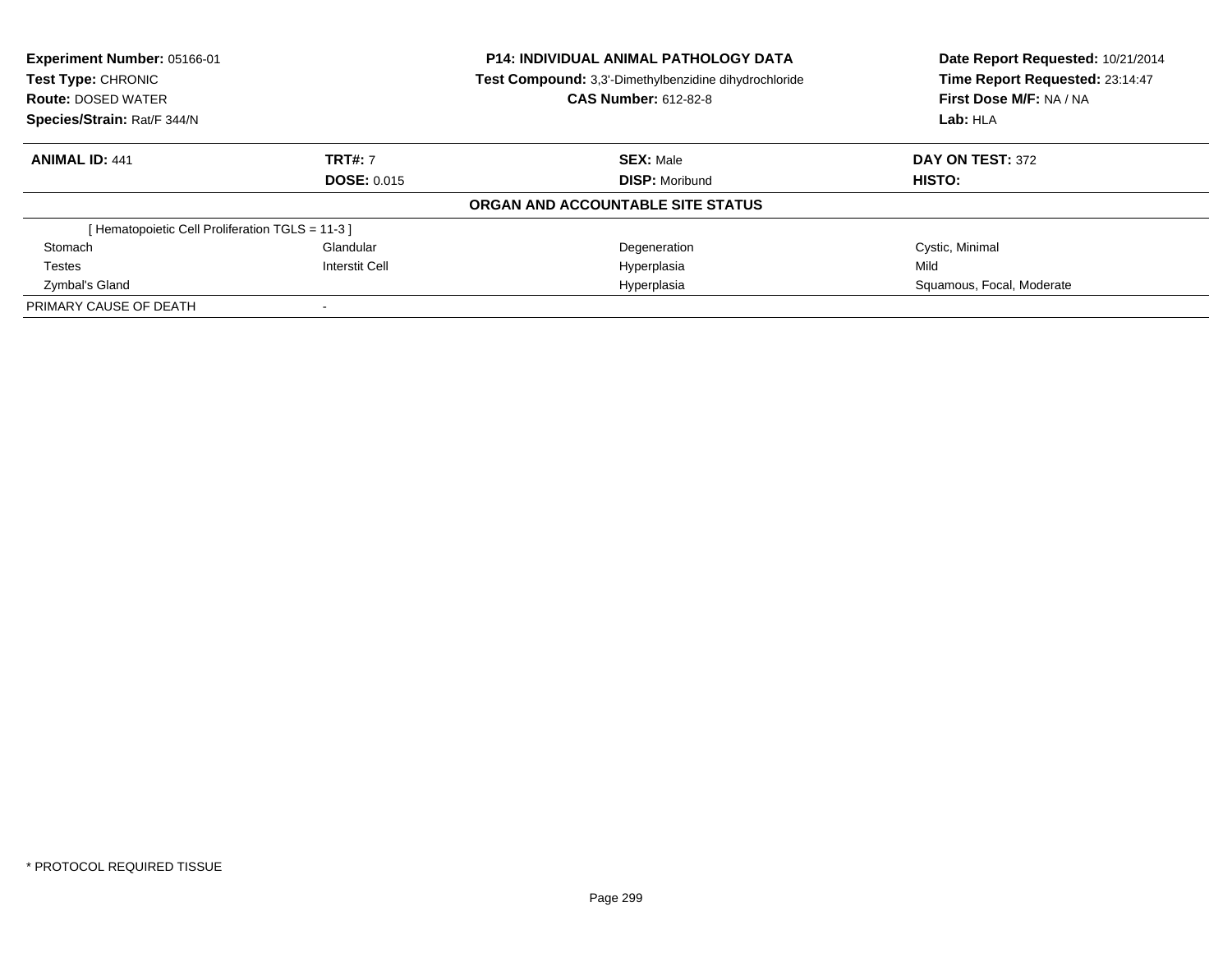| P14: INDIVIDUAL ANIMAL PATHOLOGY DATA<br>Experiment Number: 05166-01<br>Test Type: CHRONIC<br>Test Compound: 3,3'-Dimethylbenzidine dihydrochloride<br><b>CAS Number: 612-82-8</b><br><b>Route: DOSED WATER</b><br>Species/Strain: Rat/F 344/N |                            | Date Report Requested: 10/21/2014<br>Time Report Requested: 23:14:47<br>First Dose M/F: NA / NA<br>Lab: HLA |                           |
|------------------------------------------------------------------------------------------------------------------------------------------------------------------------------------------------------------------------------------------------|----------------------------|-------------------------------------------------------------------------------------------------------------|---------------------------|
| <b>ANIMAL ID: 442</b>                                                                                                                                                                                                                          | <b>TRT#: 7</b>             | <b>SEX: Male</b>                                                                                            | DAY ON TEST: 352          |
|                                                                                                                                                                                                                                                | <b>DOSE: 0.015</b>         | <b>DISP: Moribund</b>                                                                                       | HISTO:                    |
|                                                                                                                                                                                                                                                |                            | ORGAN AND ACCOUNTABLE SITE STATUS                                                                           |                           |
| <b>NORMAL</b>                                                                                                                                                                                                                                  |                            |                                                                                                             |                           |
| <b>Adrenal Gland - Cortex</b>                                                                                                                                                                                                                  | Adrenal Gland - Medulla    | <b>Bone Marrow</b>                                                                                          | <b>Brain</b>              |
| Epididymis                                                                                                                                                                                                                                     | Esophagus                  | Intestine Large - Cecum                                                                                     | Intestine Large - Colon   |
| Intestine Large - Rectum                                                                                                                                                                                                                       | Intestine Small - Duodenum | Intestine Small - Ileum                                                                                     | Intestine Small - Jejunum |
| Islets, Pancreatic                                                                                                                                                                                                                             | Lung                       | Lymph Node - Mandibular                                                                                     | Lymph Node - Mesenteric   |
| Nose                                                                                                                                                                                                                                           | Pancreas                   | <b>Pituitary Gland</b>                                                                                      | <b>Preputial Gland</b>    |
| Prostate                                                                                                                                                                                                                                       | Salivary Glands            | Spleen                                                                                                      | Stomach - Forestomach     |
| <b>Testes</b>                                                                                                                                                                                                                                  | Thymus                     | <b>Thyroid Gland</b>                                                                                        | Trachea                   |
| <b>Urinary Bladder</b>                                                                                                                                                                                                                         |                            |                                                                                                             |                           |
| <b>MISSING</b>                                                                                                                                                                                                                                 |                            |                                                                                                             |                           |
| <b>Mammary Gland</b>                                                                                                                                                                                                                           |                            |                                                                                                             |                           |
| <b>OBSERVATIONS</b>                                                                                                                                                                                                                            |                            |                                                                                                             |                           |
| Eye                                                                                                                                                                                                                                            | Cornea                     | Inflammation                                                                                                | Chronic Active, Moderate  |
| Note: INFLAMMATION<br>$TGLs = 1-13$                                                                                                                                                                                                            |                            |                                                                                                             |                           |
| Heart                                                                                                                                                                                                                                          |                            | Cardiomyopathy                                                                                              | Mild                      |
| Kidney                                                                                                                                                                                                                                         |                            | Nephropathy                                                                                                 | Marked                    |
| Note: NEPHROPATHY<br>$TGLs = 3.4-5$                                                                                                                                                                                                            |                            |                                                                                                             |                           |
| Liver                                                                                                                                                                                                                                          |                            | <b>Basophilic Focus</b>                                                                                     |                           |
|                                                                                                                                                                                                                                                |                            | Degeneration                                                                                                | Cystic, Marked            |
|                                                                                                                                                                                                                                                |                            | <b>Eosinophilic Focus</b>                                                                                   | Moderate                  |
|                                                                                                                                                                                                                                                |                            | <b>Mixed Cell Focus</b>                                                                                     | Minimal                   |
| Note: [BASOPH FOCUS ] TGLs = 10-3.2                                                                                                                                                                                                            |                            |                                                                                                             |                           |
| Note: EOSIN FOCUS<br>$TGLs = 7-3.1$                                                                                                                                                                                                            |                            |                                                                                                             |                           |
| [ Eosinophilic Focus TGLS = 8,9-3.1+3.2 ]                                                                                                                                                                                                      |                            |                                                                                                             |                           |
| Parathyroid Gland                                                                                                                                                                                                                              |                            | Hyperplasia                                                                                                 | Moderate                  |
| [ Hyperplasia TGLS = 6-2 ]                                                                                                                                                                                                                     |                            |                                                                                                             |                           |
| <b>Seminal Vesicle</b>                                                                                                                                                                                                                         |                            | Atrophy                                                                                                     | Moderate                  |
| Note: ATROPHY<br>$TGLs = 2-8.3$                                                                                                                                                                                                                |                            |                                                                                                             |                           |
| Skin                                                                                                                                                                                                                                           |                            | Basal Cell Adenoma                                                                                          | Multiple                  |
|                                                                                                                                                                                                                                                |                            | Keratoacanthoma                                                                                             |                           |
|                                                                                                                                                                                                                                                |                            | Squamous Cell Carcinoma                                                                                     |                           |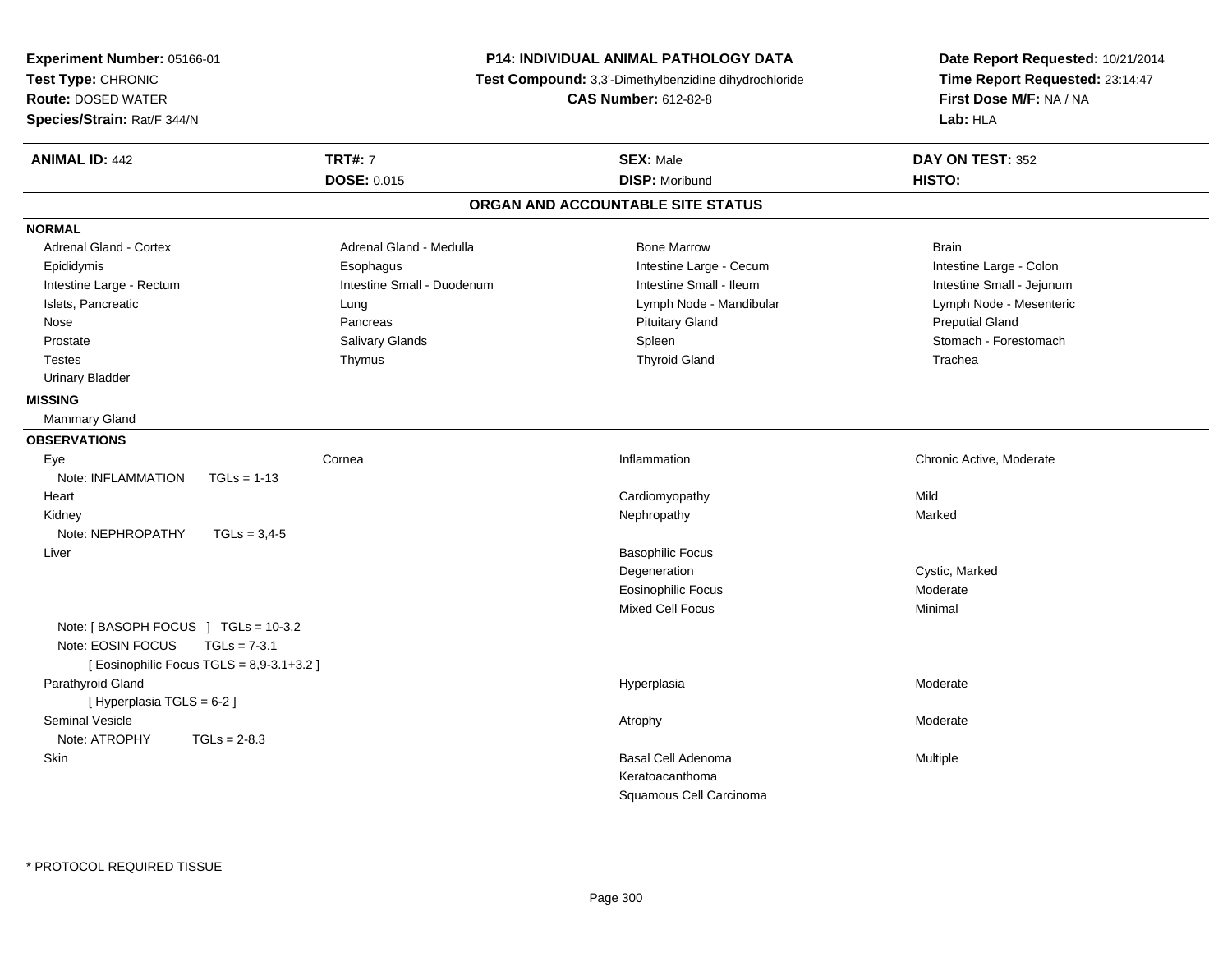| <b>Experiment Number: 05166-01</b><br>Test Type: CHRONIC<br><b>Route: DOSED WATER</b><br>Species/Strain: Rat/F 344/N |                                                                      | <b>P14: INDIVIDUAL ANIMAL PATHOLOGY DATA</b><br>Test Compound: 3,3'-Dimethylbenzidine dihydrochloride<br><b>CAS Number: 612-82-8</b> | Date Report Requested: 10/21/2014<br>Time Report Requested: 23:14:47<br>First Dose M/F: NA / NA<br>Lab: HLA |
|----------------------------------------------------------------------------------------------------------------------|----------------------------------------------------------------------|--------------------------------------------------------------------------------------------------------------------------------------|-------------------------------------------------------------------------------------------------------------|
| <b>ANIMAL ID: 442</b>                                                                                                | <b>TRT#: 7</b><br><b>DOSE: 0.015</b>                                 | <b>SEX: Male</b><br><b>DISP: Moribund</b>                                                                                            | DAY ON TEST: 352<br>HISTO:                                                                                  |
|                                                                                                                      |                                                                      | ORGAN AND ACCOUNTABLE SITE STATUS                                                                                                    |                                                                                                             |
| Note: BASAL CEL ADEN<br>Note: BASAL CEL ADEN                                                                         | $TGLs = 14,15,16-10.4+10.5+10.6$<br>$TGLs = 11,12,13-10.1+10.2+10.3$ |                                                                                                                                      |                                                                                                             |
| Stomach<br>Zymbal's Gland                                                                                            | Glandular                                                            | Mineralization<br>Adenoma                                                                                                            | Moderate                                                                                                    |
|                                                                                                                      |                                                                      | Hyperplasia                                                                                                                          | Squamous, Focal, Mild                                                                                       |
| Note: CARCINOMA<br>Note: ADENOMA                                                                                     | $TGLs = 5-10$<br>$TGLs = 5-10$                                       |                                                                                                                                      |                                                                                                             |
| PRIMARY CAUSE OF DEATH                                                                                               |                                                                      |                                                                                                                                      |                                                                                                             |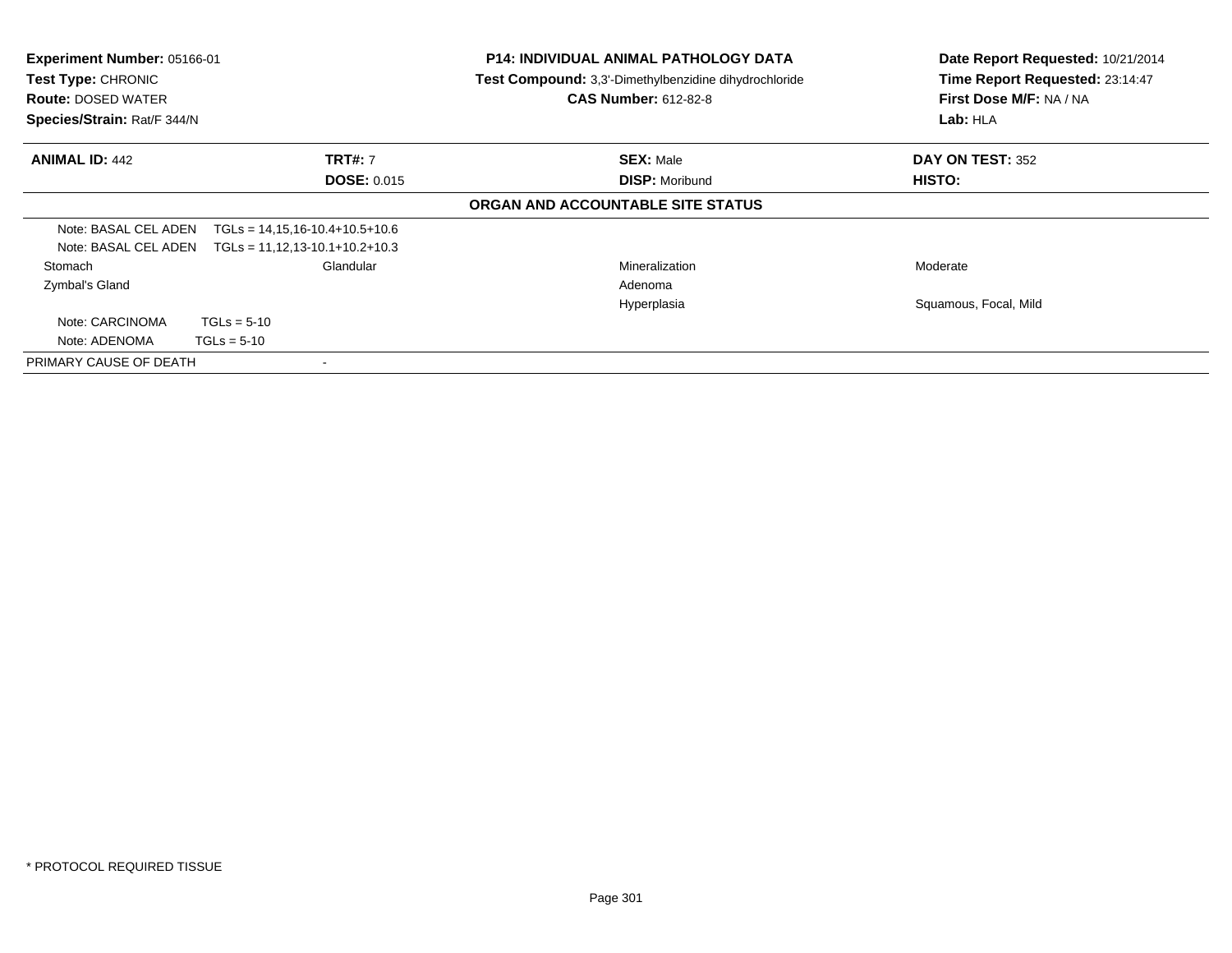| Experiment Number: 05166-01<br>Test Type: CHRONIC<br><b>Route: DOSED WATER</b><br>Species/Strain: Rat/F 344/N |                              | P14: INDIVIDUAL ANIMAL PATHOLOGY DATA<br>Test Compound: 3,3'-Dimethylbenzidine dihydrochloride<br><b>CAS Number: 612-82-8</b> | Date Report Requested: 10/21/2014<br>Time Report Requested: 23:14:47<br>First Dose M/F: NA / NA<br>Lab: HLA |
|---------------------------------------------------------------------------------------------------------------|------------------------------|-------------------------------------------------------------------------------------------------------------------------------|-------------------------------------------------------------------------------------------------------------|
| <b>ANIMAL ID: 443</b>                                                                                         | <b>TRT#: 7</b>               | <b>SEX: Male</b>                                                                                                              | DAY ON TEST: 352                                                                                            |
|                                                                                                               | <b>DOSE: 0.015</b>           | <b>DISP: Moribund</b>                                                                                                         | HISTO:                                                                                                      |
|                                                                                                               |                              | ORGAN AND ACCOUNTABLE SITE STATUS                                                                                             |                                                                                                             |
| <b>NORMAL</b>                                                                                                 |                              |                                                                                                                               |                                                                                                             |
| <b>Adrenal Gland - Cortex</b>                                                                                 | Adrenal Gland - Medulla      | <b>Bone Marrow</b>                                                                                                            | <b>Brain</b>                                                                                                |
| Epididymis                                                                                                    | Esophagus                    | Intestine Large - Cecum                                                                                                       | Intestine Large - Colon                                                                                     |
| Intestine Large - Rectum                                                                                      | Intestine Small - Duodenum   | Intestine Small - Ileum                                                                                                       | Intestine Small - Jejunum                                                                                   |
| Islets, Pancreatic                                                                                            | Lung                         | Lymph Node - Mandibular                                                                                                       | Lymph Node - Mesenteric                                                                                     |
| Mammary Gland                                                                                                 | <b>Nose</b>                  | Pancreas                                                                                                                      | Parathyroid Gland                                                                                           |
| <b>Pituitary Gland</b>                                                                                        | <b>Preputial Gland</b>       | Salivary Glands                                                                                                               | Seminal Vesicle                                                                                             |
| Spleen                                                                                                        | Stomach - Forestomach        | Stomach - Glandular                                                                                                           | <b>Thyroid Gland</b>                                                                                        |
| Trachea                                                                                                       | <b>Urinary Bladder</b>       |                                                                                                                               |                                                                                                             |
| <b>MISSING</b>                                                                                                |                              |                                                                                                                               |                                                                                                             |
| Thymus                                                                                                        |                              |                                                                                                                               |                                                                                                             |
| <b>OBSERVATIONS</b>                                                                                           |                              |                                                                                                                               |                                                                                                             |
| Heart                                                                                                         |                              | Cardiomyopathy                                                                                                                | Mild                                                                                                        |
| Kidney                                                                                                        |                              | Nephropathy                                                                                                                   | Marked                                                                                                      |
| [Nephropathy TGLS = 1-5]                                                                                      |                              |                                                                                                                               |                                                                                                             |
| Liver                                                                                                         |                              | Degeneration                                                                                                                  | Cystic, Moderate                                                                                            |
|                                                                                                               |                              | <b>Eosinophilic Focus</b>                                                                                                     | Marked                                                                                                      |
|                                                                                                               |                              | Neoplastic Nodule                                                                                                             | <b>Multiple</b>                                                                                             |
| Note: NEOPLASTIC NOD TGLs = 8,9-3.3+3.4                                                                       |                              |                                                                                                                               |                                                                                                             |
| Note: DEGEN<br>$TGLs = 4-3.1+3.2+3.3+3.4$                                                                     |                              |                                                                                                                               |                                                                                                             |
| Note: EOSIN FOCUS                                                                                             | $TGLs = 3,4-3.1+3.2+3.3+3.4$ |                                                                                                                               |                                                                                                             |
| [ Neoplastic Nodule TGLS = 5,6,7-3.1+3.2 ]                                                                    |                              |                                                                                                                               |                                                                                                             |
| Prostate                                                                                                      |                              | Hyperplasia                                                                                                                   | Focal, Mild                                                                                                 |
|                                                                                                               |                              | Inflammation                                                                                                                  | Chronic Active, Mild                                                                                        |
| Skin                                                                                                          | Sebaceous GI                 | Adenoma                                                                                                                       |                                                                                                             |
|                                                                                                               |                              | Basal Cell Adenoma                                                                                                            | Multiple                                                                                                    |
| Note: BASAL CEL ADEN    TGLs = 10,11,12-10.2+10.3+10.4<br>Note: 7 BASAL CELL ADENOMAS.                        |                              |                                                                                                                               |                                                                                                             |
| Note: BASAL CEL ADEN    TGLs = 13,14,15-10.5+10.6+10.7                                                        |                              |                                                                                                                               |                                                                                                             |
| Note: BASAL CEL ADEN TGLs = 16-10.8                                                                           |                              |                                                                                                                               |                                                                                                             |
| <b>Testes</b>                                                                                                 | <b>Interstit Cell</b>        | Hyperplasia                                                                                                                   | Mild                                                                                                        |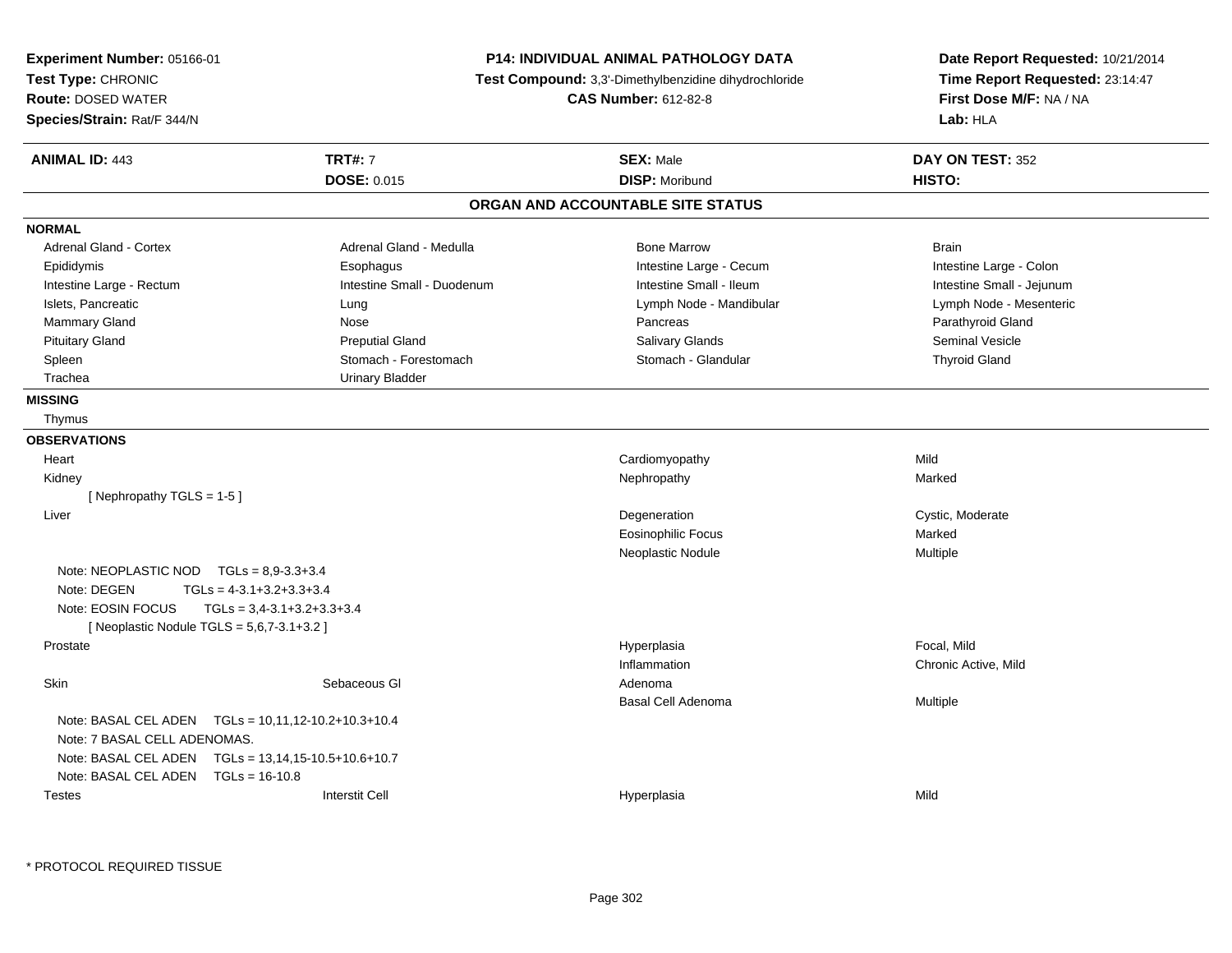| <b>Experiment Number: 05166-01</b><br>Test Type: CHRONIC<br><b>Route: DOSED WATER</b> |                 |                    | <b>P14: INDIVIDUAL ANIMAL PATHOLOGY DATA</b><br>Test Compound: 3,3'-Dimethylbenzidine dihydrochloride<br><b>CAS Number: 612-82-8</b> | Date Report Requested: 10/21/2014<br>Time Report Requested: 23:14:47<br>First Dose M/F: NA / NA |
|---------------------------------------------------------------------------------------|-----------------|--------------------|--------------------------------------------------------------------------------------------------------------------------------------|-------------------------------------------------------------------------------------------------|
| Species/Strain: Rat/F 344/N                                                           |                 |                    |                                                                                                                                      | Lab: HLA                                                                                        |
| <b>ANIMAL ID: 443</b>                                                                 |                 | <b>TRT#: 7</b>     | <b>SEX: Male</b>                                                                                                                     | <b>DAY ON TEST: 352</b>                                                                         |
|                                                                                       |                 | <b>DOSE: 0.015</b> | <b>DISP:</b> Moribund                                                                                                                | HISTO:                                                                                          |
|                                                                                       |                 |                    | ORGAN AND ACCOUNTABLE SITE STATUS                                                                                                    |                                                                                                 |
| Zymbal's Gland                                                                        |                 |                    | Adenoma                                                                                                                              |                                                                                                 |
|                                                                                       |                 |                    | Carcinoma                                                                                                                            |                                                                                                 |
| Note: CARCINOMA                                                                       | $TGLs = 2-10.1$ |                    |                                                                                                                                      |                                                                                                 |
| PRIMARY CAUSE OF DEATH                                                                |                 |                    |                                                                                                                                      |                                                                                                 |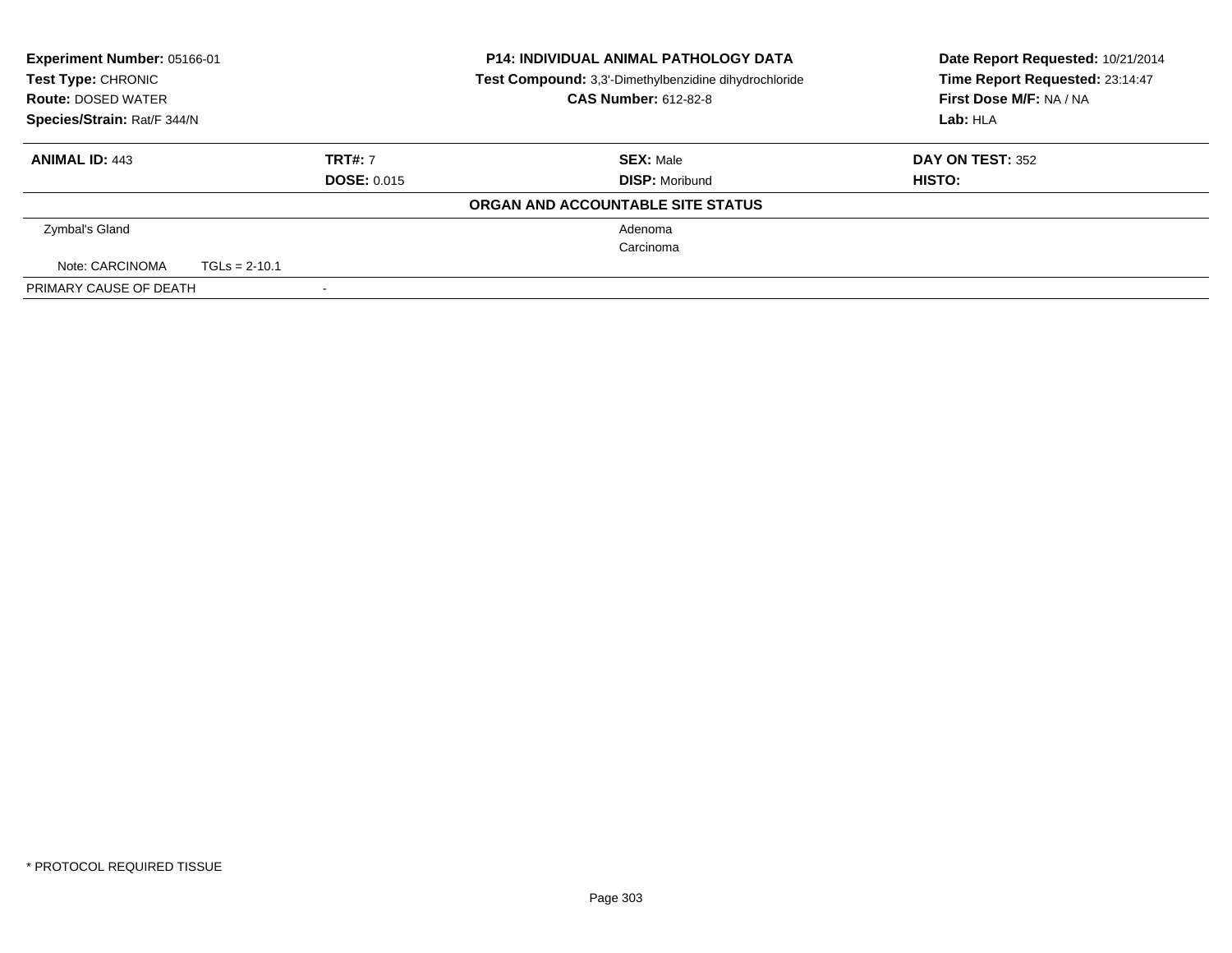| Experiment Number: 05166-01                       |                          | P14: INDIVIDUAL ANIMAL PATHOLOGY DATA                 | Date Report Requested: 10/21/2014                          |  |
|---------------------------------------------------|--------------------------|-------------------------------------------------------|------------------------------------------------------------|--|
| Test Type: CHRONIC                                |                          | Test Compound: 3,3'-Dimethylbenzidine dihydrochloride | Time Report Requested: 23:14:47<br>First Dose M/F: NA / NA |  |
| <b>Route: DOSED WATER</b>                         |                          | <b>CAS Number: 612-82-8</b>                           |                                                            |  |
| Species/Strain: Rat/F 344/N                       |                          |                                                       | Lab: HLA                                                   |  |
| <b>ANIMAL ID: 444</b>                             | <b>TRT#: 7</b>           | <b>SEX: Male</b>                                      | DAY ON TEST: 324                                           |  |
|                                                   | <b>DOSE: 0.015</b>       | <b>DISP: Moribund</b>                                 | HISTO:                                                     |  |
|                                                   |                          | ORGAN AND ACCOUNTABLE SITE STATUS                     |                                                            |  |
| <b>NORMAL</b>                                     |                          |                                                       |                                                            |  |
| Adrenal Gland - Cortex                            | Adrenal Gland - Medulla  | <b>Bone Marrow</b>                                    | <b>Brain</b>                                               |  |
| Epididymis                                        | Esophagus                | Heart                                                 | Intestine Large - Cecum                                    |  |
| Intestine Large - Colon                           | Intestine Large - Rectum | Intestine Small - Duodenum                            | Intestine Small - Ileum                                    |  |
| Intestine Small - Jejunum                         | Islets, Pancreatic       | Lymph Node - Mesenteric                               | Mammary Gland                                              |  |
| Nose                                              | Pancreas                 | Parathyroid Gland                                     | <b>Pituitary Gland</b>                                     |  |
| <b>Preputial Gland</b>                            | Salivary Glands          | <b>Seminal Vesicle</b>                                | Spleen                                                     |  |
| Stomach - Forestomach                             | Stomach - Glandular      | <b>Testes</b>                                         | Thymus                                                     |  |
| <b>Thyroid Gland</b>                              | Trachea                  | <b>Urinary Bladder</b>                                | Zymbal's Gland                                             |  |
| <b>OBSERVATIONS</b>                               |                          |                                                       |                                                            |  |
| Kidney                                            |                          | Nephropathy                                           | Mild                                                       |  |
| Liver                                             |                          | <b>Basophilic Focus</b>                               | Mild                                                       |  |
|                                                   |                          | <b>Eosinophilic Focus</b>                             | Moderate                                                   |  |
|                                                   |                          | Fatty Change                                          | Focal, Minimal                                             |  |
|                                                   |                          | Hepatodiaphragmatic Nodule                            |                                                            |  |
|                                                   |                          | Neoplastic Nodule                                     | Multiple                                                   |  |
| Note: ANOM HEPAT LOB TGLs = 9-3.1                 |                          |                                                       |                                                            |  |
| [ Hepatodiaphragmatic Nodule TGLS = 2,8-3.1+3.2 ] |                          |                                                       |                                                            |  |
| Lung                                              |                          | Alveolar/Bronchiolar Adenoma                          | Multiple                                                   |  |
|                                                   |                          | <b>Infiltration Cellular</b>                          | Histiocyte, Minimal                                        |  |
| Note: ALV BRON ADEN<br>$TGLs = 6.7 - 4 + 4.1$     |                          |                                                       |                                                            |  |
| Lymph Node                                        | Mediastinal              | Hemorrhage                                            | Mild                                                       |  |
|                                                   | Mandibular               | Hyperplasia                                           | Plasma Cell, Mild                                          |  |
| Prostate                                          |                          | Inflammation                                          | Chronic Active, Mild                                       |  |
| Skin                                              |                          | Basal Cell Adenoma                                    | Multiple                                                   |  |
| Note: BASAL CEL ADEN $TGLs = 4,5-10.1+10.2$       |                          |                                                       |                                                            |  |
| Tongue                                            |                          | Squamous Cell Carcinoma                               |                                                            |  |
| Note: SQUAM CEL CARC<br>$TGLs = 1-13$             |                          |                                                       |                                                            |  |
| PRIMARY CAUSE OF DEATH                            |                          |                                                       |                                                            |  |
|                                                   |                          |                                                       |                                                            |  |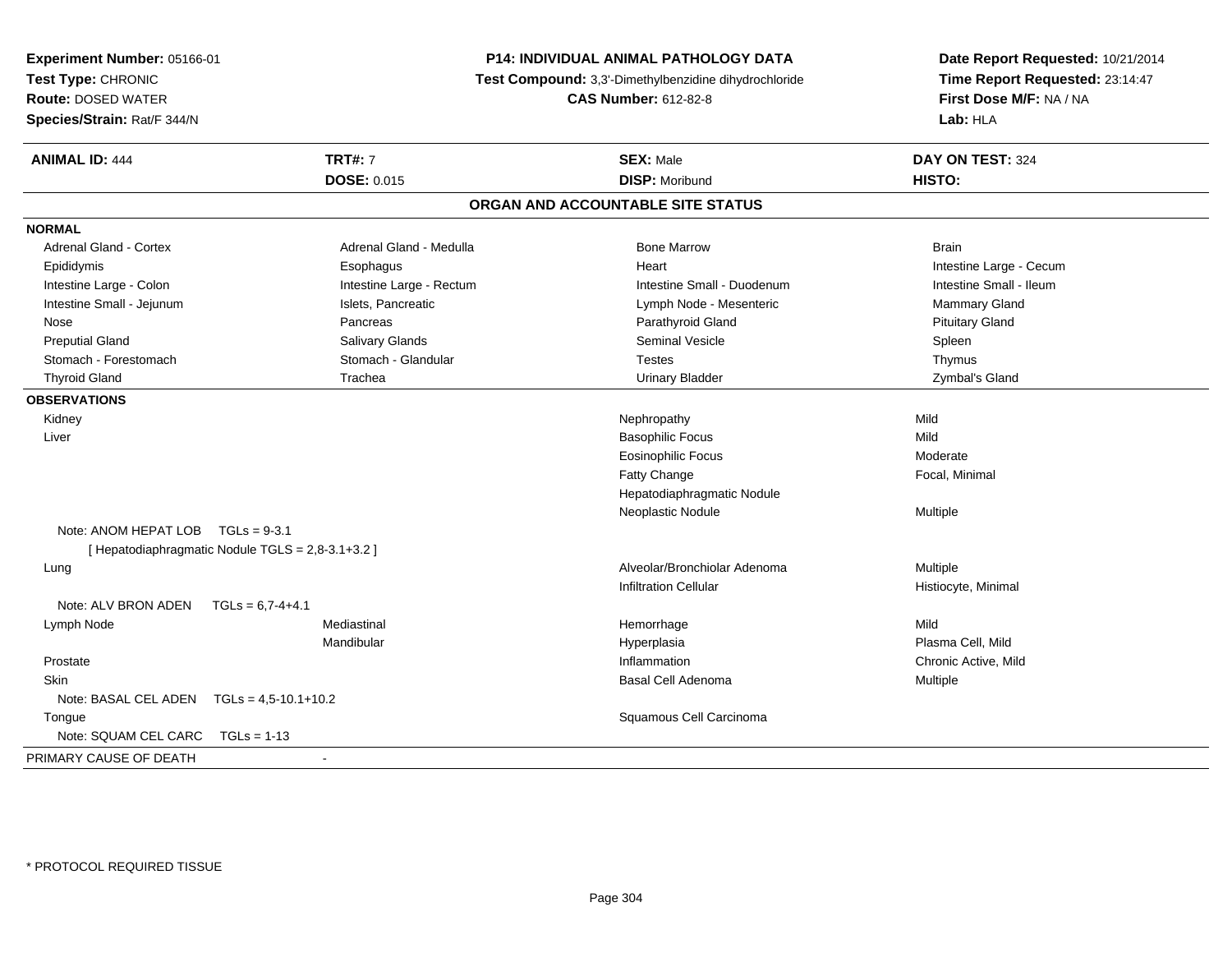| Experiment Number: 05166-01           |                                                       | <b>P14: INDIVIDUAL ANIMAL PATHOLOGY DATA</b> | Date Report Requested: 10/21/2014 |
|---------------------------------------|-------------------------------------------------------|----------------------------------------------|-----------------------------------|
| Test Type: CHRONIC                    | Test Compound: 3,3'-Dimethylbenzidine dihydrochloride |                                              | Time Report Requested: 23:14:47   |
| <b>Route: DOSED WATER</b>             |                                                       | <b>CAS Number: 612-82-8</b>                  | First Dose M/F: NA / NA           |
| Species/Strain: Rat/F 344/N           |                                                       |                                              | Lab: HLA                          |
| <b>ANIMAL ID: 445</b>                 | <b>TRT#: 7</b>                                        | <b>SEX: Male</b>                             | DAY ON TEST: 349                  |
|                                       | <b>DOSE: 0.015</b>                                    | <b>DISP: Dead</b>                            | HISTO:                            |
|                                       |                                                       | ORGAN AND ACCOUNTABLE SITE STATUS            |                                   |
| <b>NORMAL</b>                         |                                                       |                                              |                                   |
| <b>Adrenal Gland - Cortex</b>         | <b>Bone Marrow</b>                                    | <b>Brain</b>                                 | Epididymis                        |
| Esophagus                             | Intestine Large - Rectum                              | Lung                                         | Lymph Node - Mandibular           |
| Lymph Node - Mesenteric               | Nose                                                  | Parathyroid Gland                            | <b>Pituitary Gland</b>            |
| <b>Preputial Gland</b>                | Prostate                                              | <b>Salivary Glands</b>                       | <b>Seminal Vesicle</b>            |
| Skin                                  | <b>Testes</b>                                         | Thymus                                       | <b>Thyroid Gland</b>              |
| Trachea                               |                                                       |                                              |                                   |
| <b>MISSING</b>                        |                                                       |                                              |                                   |
| Intestine Small - Duodenum            | Intestine Small - Ileum                               | Intestine Small - Jejunum                    | Islets, Pancreatic                |
| <b>Mammary Gland</b>                  | Pancreas                                              | Spleen                                       | Stomach - Forestomach             |
| Stomach - Glandular                   |                                                       |                                              |                                   |
| <b>AUTO PRECLUDES DIAG.</b>           |                                                       |                                              |                                   |
| Intestine Large - Cecum               | <b>Urinary Bladder</b>                                |                                              |                                   |
| <b>OBSERVATIONS</b>                   |                                                       |                                              |                                   |
| <b>Adrenal Gland</b>                  | Medulla                                               | Pheochromocytoma Benign                      |                                   |
| Ear                                   | Canal                                                 | Squamous Cell Papilloma                      |                                   |
| Note: [SQ CL PAPILLOM ] TGLs = 6-10.1 |                                                       |                                              |                                   |
| Intestine Large                       | Colon                                                 | Parasite Metazoan                            | Mild                              |
|                                       | Colon                                                 | Polyp Adenomatous                            |                                   |
| Note: POLYP ADENOMAT<br>$TGLs = 7-7$  |                                                       |                                              |                                   |
| Kidney                                |                                                       | Nephropathy                                  | Marked                            |
| Note: NEPHROPATHY<br>$TGLs = 1,3-5$   |                                                       |                                              |                                   |
| Liver                                 |                                                       | Degeneration                                 | Cystic, Moderate                  |
|                                       |                                                       | <b>Eosinophilic Focus</b>                    | Moderate                          |
| Note: DEGEN<br>$TGLs = 4,5-3.1+3.2$   |                                                       |                                              |                                   |
| PRIMARY CAUSE OF DEATH                |                                                       |                                              |                                   |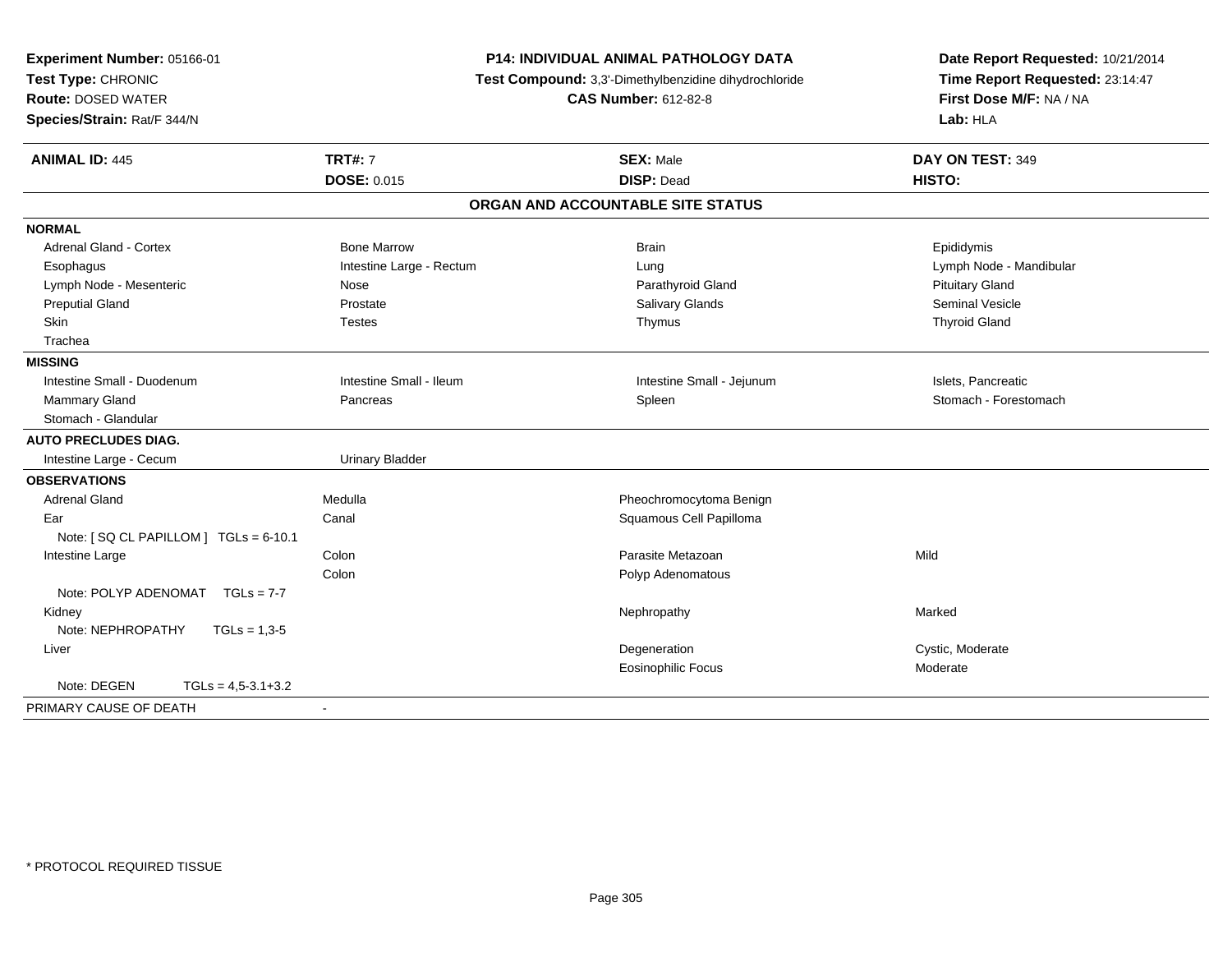| Experiment Number: 05166-01<br>Test Type: CHRONIC<br><b>Route: DOSED WATER</b> |                         | <b>P14: INDIVIDUAL ANIMAL PATHOLOGY DATA</b>          | Date Report Requested: 10/21/2014<br>Time Report Requested: 23:14:47<br>First Dose M/F: NA / NA |  |
|--------------------------------------------------------------------------------|-------------------------|-------------------------------------------------------|-------------------------------------------------------------------------------------------------|--|
|                                                                                |                         | Test Compound: 3,3'-Dimethylbenzidine dihydrochloride |                                                                                                 |  |
|                                                                                |                         | <b>CAS Number: 612-82-8</b>                           |                                                                                                 |  |
| Species/Strain: Rat/F 344/N                                                    |                         |                                                       | Lab: HLA                                                                                        |  |
| <b>ANIMAL ID: 446</b>                                                          | <b>TRT#: 7</b>          | <b>SEX: Male</b>                                      | DAY ON TEST: 383                                                                                |  |
|                                                                                | <b>DOSE: 0.015</b>      | <b>DISP: Dead</b>                                     | HISTO:                                                                                          |  |
|                                                                                |                         | ORGAN AND ACCOUNTABLE SITE STATUS                     |                                                                                                 |  |
| <b>NORMAL</b>                                                                  |                         |                                                       |                                                                                                 |  |
| Adrenal Gland - Cortex                                                         | <b>Bone Marrow</b>      | <b>Brain</b>                                          | Esophagus                                                                                       |  |
| Intestine Large - Cecum                                                        | Intestine Large - Colon | Intestine Large - Rectum                              | Intestine Small - Duodenum                                                                      |  |
| Intestine Small - Jejunum                                                      | Islets, Pancreatic      | Lung                                                  | Lymph Node - Mandibular                                                                         |  |
| Lymph Node - Mesenteric                                                        | Mammary Gland           | Nose                                                  | Pancreas                                                                                        |  |
| <b>Pituitary Gland</b>                                                         | <b>Preputial Gland</b>  | Prostate                                              | Salivary Glands                                                                                 |  |
| <b>Seminal Vesicle</b>                                                         | Spleen                  | Stomach - Forestomach                                 | Stomach - Glandular                                                                             |  |
| Thymus                                                                         | <b>Thyroid Gland</b>    | Trachea                                               | <b>Urinary Bladder</b>                                                                          |  |
| Zymbal's Gland                                                                 |                         |                                                       |                                                                                                 |  |
| <b>OBSERVATIONS</b>                                                            |                         |                                                       |                                                                                                 |  |
| <b>Adrenal Gland</b>                                                           | Medulla                 | Pheochromocytoma Benign                               |                                                                                                 |  |
| Epididymis                                                                     |                         | Mesothelioma Malignant                                | Metastatic (Testes)                                                                             |  |
| Heart                                                                          |                         | Cardiomyopathy                                        | Minimal                                                                                         |  |
| <b>Intestine Small</b>                                                         | <b>Ileum</b>            | Adenocarcinoma                                        | Multiple                                                                                        |  |
|                                                                                | <b>Ileum</b>            | Hemorrhage                                            | Mild                                                                                            |  |
|                                                                                | <b>Ileum</b>            | Polyp Adenomatous                                     |                                                                                                 |  |
| Note: HEMORRHAGE<br>$TGLs = 15-6.3$                                            |                         |                                                       |                                                                                                 |  |
| Note: POLYP ADENOMAT TGLs = 14-6.2                                             |                         |                                                       |                                                                                                 |  |
| [ Polyp Adenomatous TGLS = 13,16-6.1+6.4+6.5 ]                                 |                         |                                                       |                                                                                                 |  |
| Kidney                                                                         |                         | Cyst                                                  |                                                                                                 |  |
|                                                                                |                         | Nephropathy                                           | Moderate                                                                                        |  |
| Note: CYST<br>$TGLs = 2-5$                                                     |                         |                                                       |                                                                                                 |  |
| Note: NEPHROPATHY<br>$TGLs = 2-5$                                              |                         |                                                       |                                                                                                 |  |
| Liver                                                                          |                         | Degeneration                                          | Cystic, Mild                                                                                    |  |
|                                                                                |                         | Eosinophilic Focus                                    | Moderate                                                                                        |  |
|                                                                                |                         | Hepatocellular Carcinoma                              | <b>Multiple</b>                                                                                 |  |
|                                                                                |                         | Neoplastic Nodule                                     |                                                                                                 |  |
| Note: DEGEN<br>$TGLs = 6,8,10-3.1+3.2+3.3$                                     |                         |                                                       |                                                                                                 |  |
| Note: [ HEPATOCLR CARC ] TGLs = 7-3.1                                          |                         |                                                       |                                                                                                 |  |
| Note: EOSIN FOCUS<br>$TGLs = 5-3.1+3.2+3.3$                                    |                         |                                                       |                                                                                                 |  |
| [ Degeneration TGLS = 9-3.2 ]                                                  |                         |                                                       |                                                                                                 |  |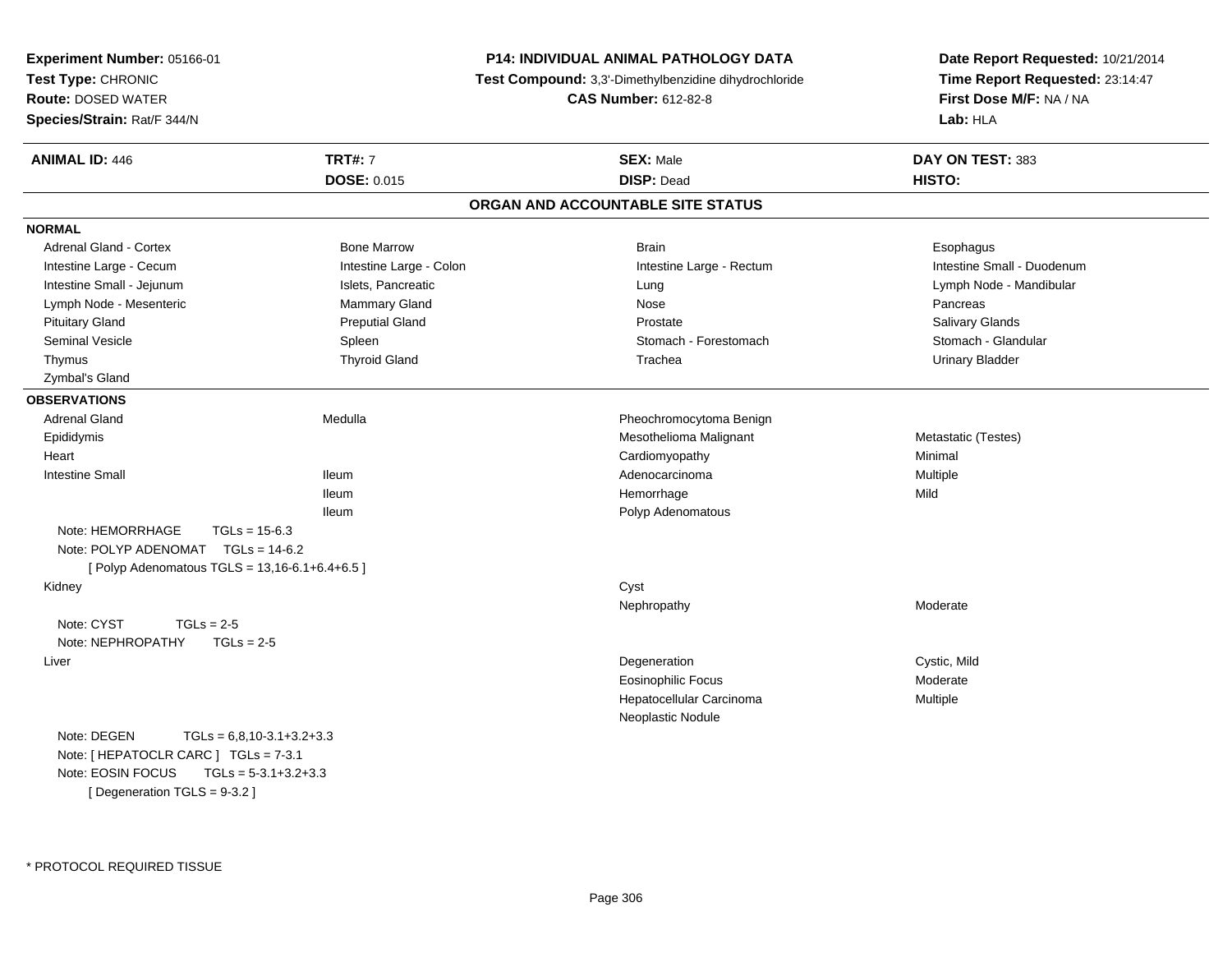| <b>Experiment Number: 05166-01</b><br>Test Type: CHRONIC<br><b>Route: DOSED WATER</b><br>Species/Strain: Rat/F 344/N |                  | <b>P14: INDIVIDUAL ANIMAL PATHOLOGY DATA</b><br><b>Test Compound:</b> 3,3'-Dimethylbenzidine dihydrochloride<br><b>CAS Number: 612-82-8</b> | Date Report Requested: 10/21/2014<br>Time Report Requested: 23:14:47<br>First Dose M/F: NA / NA<br>Lab: HLA |
|----------------------------------------------------------------------------------------------------------------------|------------------|---------------------------------------------------------------------------------------------------------------------------------------------|-------------------------------------------------------------------------------------------------------------|
| <b>ANIMAL ID: 446</b><br><b>TRT#: 7</b>                                                                              |                  | <b>SEX: Male</b>                                                                                                                            | DAY ON TEST: 383                                                                                            |
| <b>DOSE: 0.015</b>                                                                                                   |                  | <b>DISP: Dead</b>                                                                                                                           | <b>HISTO:</b>                                                                                               |
|                                                                                                                      |                  | ORGAN AND ACCOUNTABLE SITE STATUS                                                                                                           |                                                                                                             |
| Lymph Node                                                                                                           | Mediastinal      | Hemorrhage                                                                                                                                  | Moderate                                                                                                    |
| Parathyroid Gland<br>Note: HYPERPLASIA                                                                               | $TGLs = 4-2$     | Hyperplasia                                                                                                                                 | Mild                                                                                                        |
| <b>Skin</b>                                                                                                          |                  | Basal Cell Adenoma                                                                                                                          |                                                                                                             |
| Note: BASAL CEL ADEN                                                                                                 | $TGLs = 3-13$    |                                                                                                                                             |                                                                                                             |
| Testes                                                                                                               |                  | Hypospermia<br>Mesothelioma Malignant                                                                                                       | Mild                                                                                                        |
| Note: MESOTHELIO MAL                                                                                                 | $TGLs = 1-8+8.1$ |                                                                                                                                             |                                                                                                             |
| PRIMARY CAUSE OF DEATH                                                                                               |                  |                                                                                                                                             |                                                                                                             |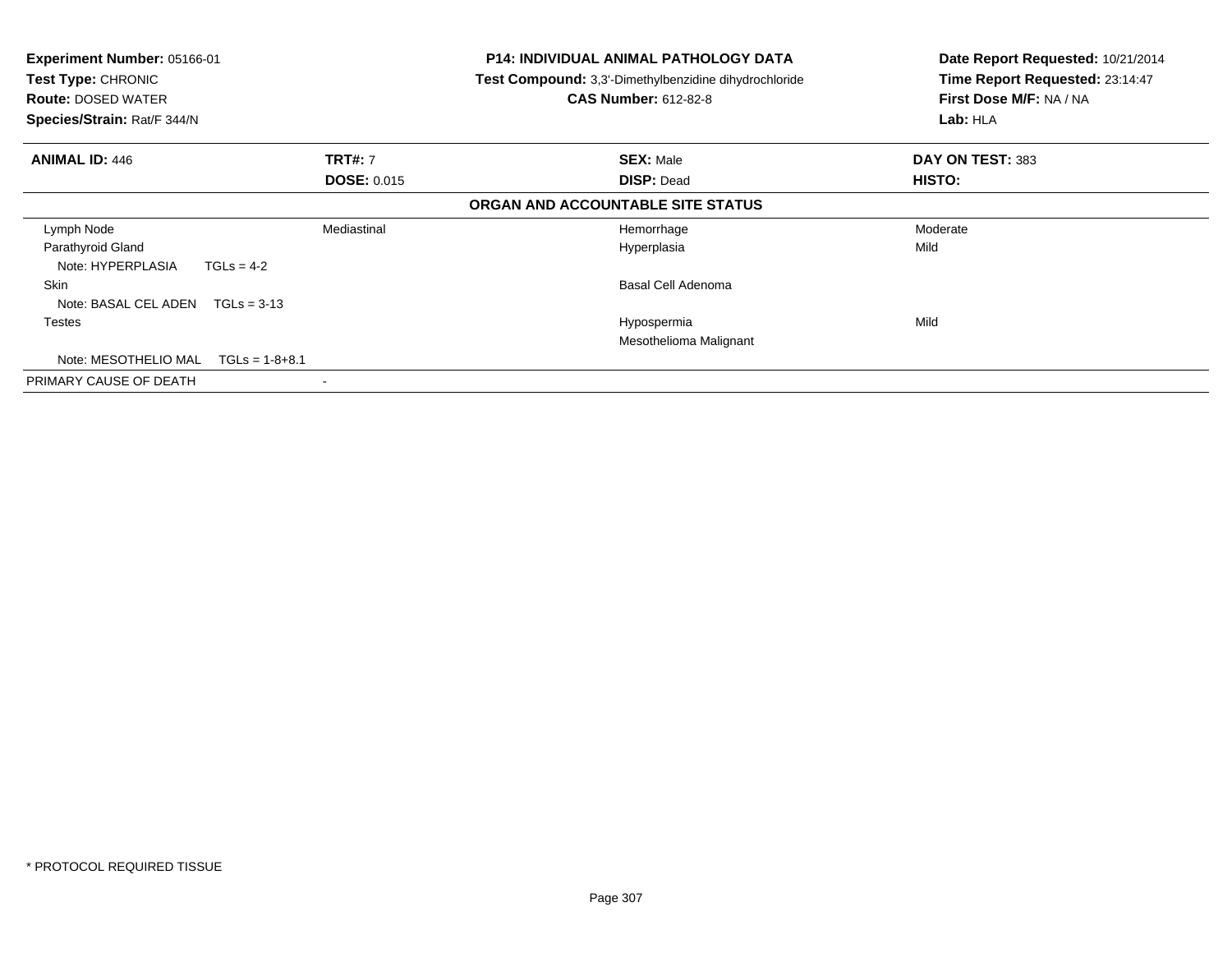| Experiment Number: 05166-01           | <b>P14: INDIVIDUAL ANIMAL PATHOLOGY DATA</b> |                                                       | Date Report Requested: 10/21/2014                          |  |
|---------------------------------------|----------------------------------------------|-------------------------------------------------------|------------------------------------------------------------|--|
| Test Type: CHRONIC                    |                                              | Test Compound: 3,3'-Dimethylbenzidine dihydrochloride | Time Report Requested: 23:14:47<br>First Dose M/F: NA / NA |  |
| <b>Route: DOSED WATER</b>             |                                              | <b>CAS Number: 612-82-8</b>                           |                                                            |  |
| Species/Strain: Rat/F 344/N           |                                              |                                                       | Lab: HLA                                                   |  |
|                                       |                                              |                                                       |                                                            |  |
| <b>ANIMAL ID: 447</b>                 | <b>TRT#: 7</b>                               | <b>SEX: Male</b>                                      | DAY ON TEST: 211                                           |  |
|                                       | <b>DOSE: 0.015</b>                           | <b>DISP: Moribund</b>                                 | HISTO:                                                     |  |
|                                       |                                              | ORGAN AND ACCOUNTABLE SITE STATUS                     |                                                            |  |
| <b>NORMAL</b>                         |                                              |                                                       |                                                            |  |
| <b>Adrenal Gland - Cortex</b>         | Adrenal Gland - Medulla                      | <b>Brain</b>                                          | Epididymis                                                 |  |
| Esophagus                             | Intestine Large - Cecum                      | Intestine Large - Colon                               | Intestine Large - Rectum                                   |  |
| Intestine Small - Duodenum            | Intestine Small - Ileum                      | Islets, Pancreatic                                    | Lung                                                       |  |
| Lymph Node - Mesenteric               | Mammary Gland                                | <b>Nose</b>                                           | Pancreas                                                   |  |
| Parathyroid Gland                     | <b>Pituitary Gland</b>                       | <b>Preputial Gland</b>                                | Prostate                                                   |  |
| Salivary Glands                       | Seminal Vesicle                              | Stomach - Forestomach                                 | Stomach - Glandular                                        |  |
| Thymus                                | <b>Thyroid Gland</b>                         | Trachea                                               | <b>Urinary Bladder</b>                                     |  |
| <b>OBSERVATIONS</b>                   |                                              |                                                       |                                                            |  |
| <b>Bone Marrow</b>                    |                                              | Hyperplasia                                           | Mild                                                       |  |
| Heart                                 |                                              | Cardiomyopathy                                        | Mild                                                       |  |
| <b>Intestine Small</b>                | Jejunum                                      | Adenocarcinoma                                        | Cystic, Mucinous                                           |  |
| $TGLs = 2-6$<br>Note: ADENOCARC       |                                              |                                                       |                                                            |  |
| Kidney                                |                                              | Nephropathy                                           | Minimal                                                    |  |
| Liver                                 |                                              | <b>Basophilic Focus</b>                               | Mild                                                       |  |
|                                       |                                              | <b>Eosinophilic Focus</b>                             | Moderate                                                   |  |
|                                       |                                              | Fatty Change                                          | Multifocal, Minimal                                        |  |
|                                       |                                              | Hematopoietic Cell Proliferation                      | Minimal                                                    |  |
|                                       |                                              | <b>Mixed Cell Focus</b>                               | Mild                                                       |  |
| Note: EOSIN FOCUS<br>$TGLs = 4,5-3.1$ |                                              |                                                       |                                                            |  |
| [ Eosinophilic Focus TGLS = 5-3.1 ]   |                                              |                                                       |                                                            |  |
| Lymph Node                            | Mandibular                                   | Hyperplasia                                           | Plasma Cell, Marked                                        |  |
| Note: HYPERPLASIA<br>$TGLs = 3-9$     |                                              |                                                       |                                                            |  |
| Mesentery                             |                                              | Inflammation                                          | Granulomatous, Minimal                                     |  |
| Skin                                  |                                              | Squamous Cell Carcinoma                               |                                                            |  |
| Note: SQUAM CEL CARC $TGLs = 6-13$    |                                              |                                                       |                                                            |  |
| Spleen                                |                                              | Hematopoietic Cell Proliferation                      | Mild                                                       |  |
| Note: HEMA CELL PROL TGLs = 1-3       |                                              |                                                       |                                                            |  |
| <b>Testes</b>                         |                                              | Mineralization                                        | Minimal                                                    |  |
| Zymbal's Gland                        |                                              | Ectasia                                               | Mild                                                       |  |
| Note: ECTASIA<br>$TGLs = 7-10$        |                                              |                                                       |                                                            |  |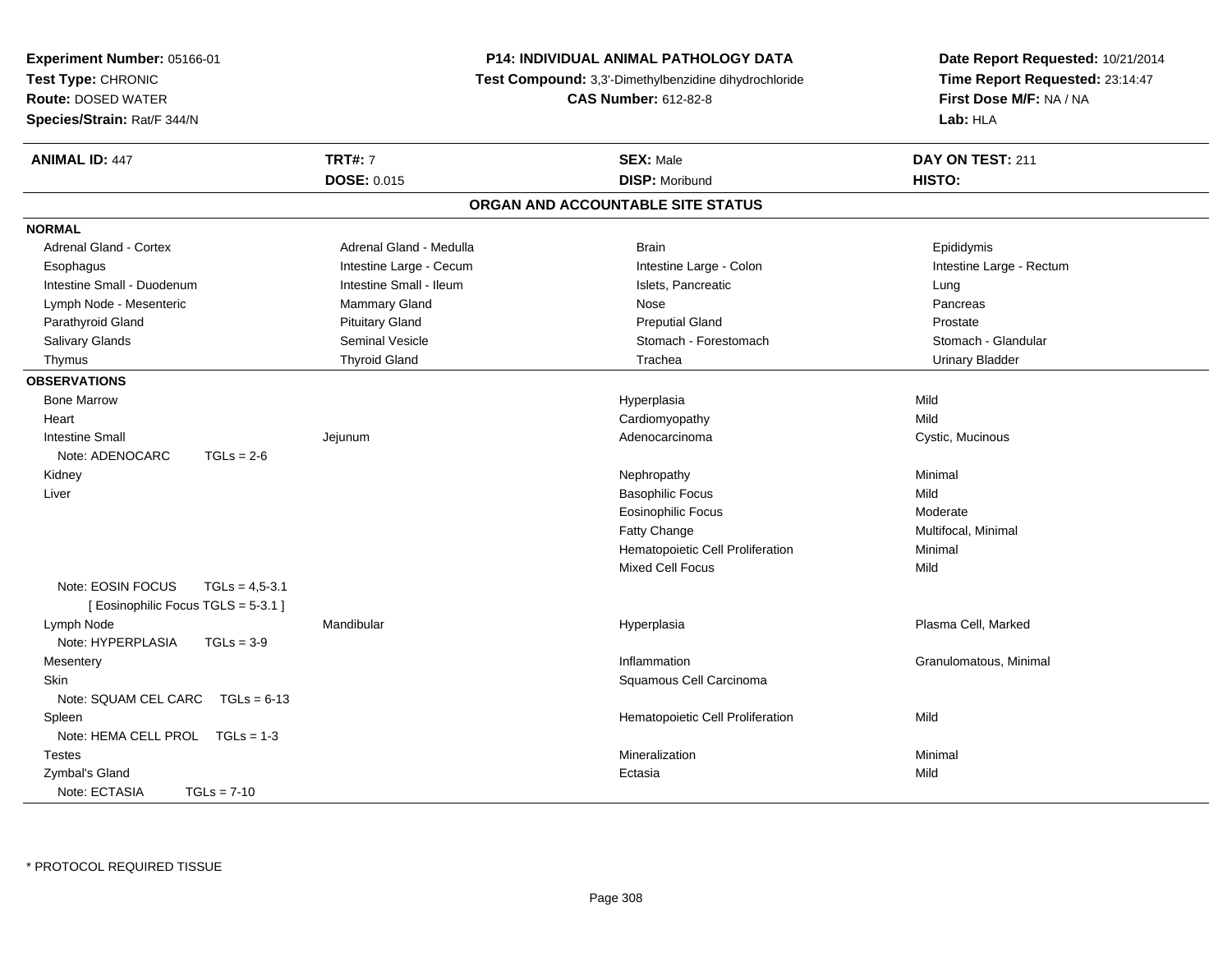| <b>Experiment Number: 05166-01</b><br><b>Test Type: CHRONIC</b><br><b>Route: DOSED WATER</b> |                    | <b>P14: INDIVIDUAL ANIMAL PATHOLOGY DATA</b><br>Test Compound: 3,3'-Dimethylbenzidine dihydrochloride<br><b>CAS Number: 612-82-8</b> | Date Report Requested: 10/21/2014<br>Time Report Requested: 23:14:47<br>First Dose M/F: NA / NA |
|----------------------------------------------------------------------------------------------|--------------------|--------------------------------------------------------------------------------------------------------------------------------------|-------------------------------------------------------------------------------------------------|
| Species/Strain: Rat/F 344/N                                                                  |                    |                                                                                                                                      | Lab: HLA                                                                                        |
| <b>ANIMAL ID: 447</b>                                                                        | <b>TRT#: 7</b>     | <b>SEX: Male</b>                                                                                                                     | DAY ON TEST: 211                                                                                |
|                                                                                              | <b>DOSE: 0.015</b> | <b>DISP:</b> Moribund                                                                                                                | HISTO:                                                                                          |
|                                                                                              |                    | ORGAN AND ACCOUNTABLE SITE STATUS                                                                                                    |                                                                                                 |
| PRIMARY CAUSE OF DEATH                                                                       |                    |                                                                                                                                      |                                                                                                 |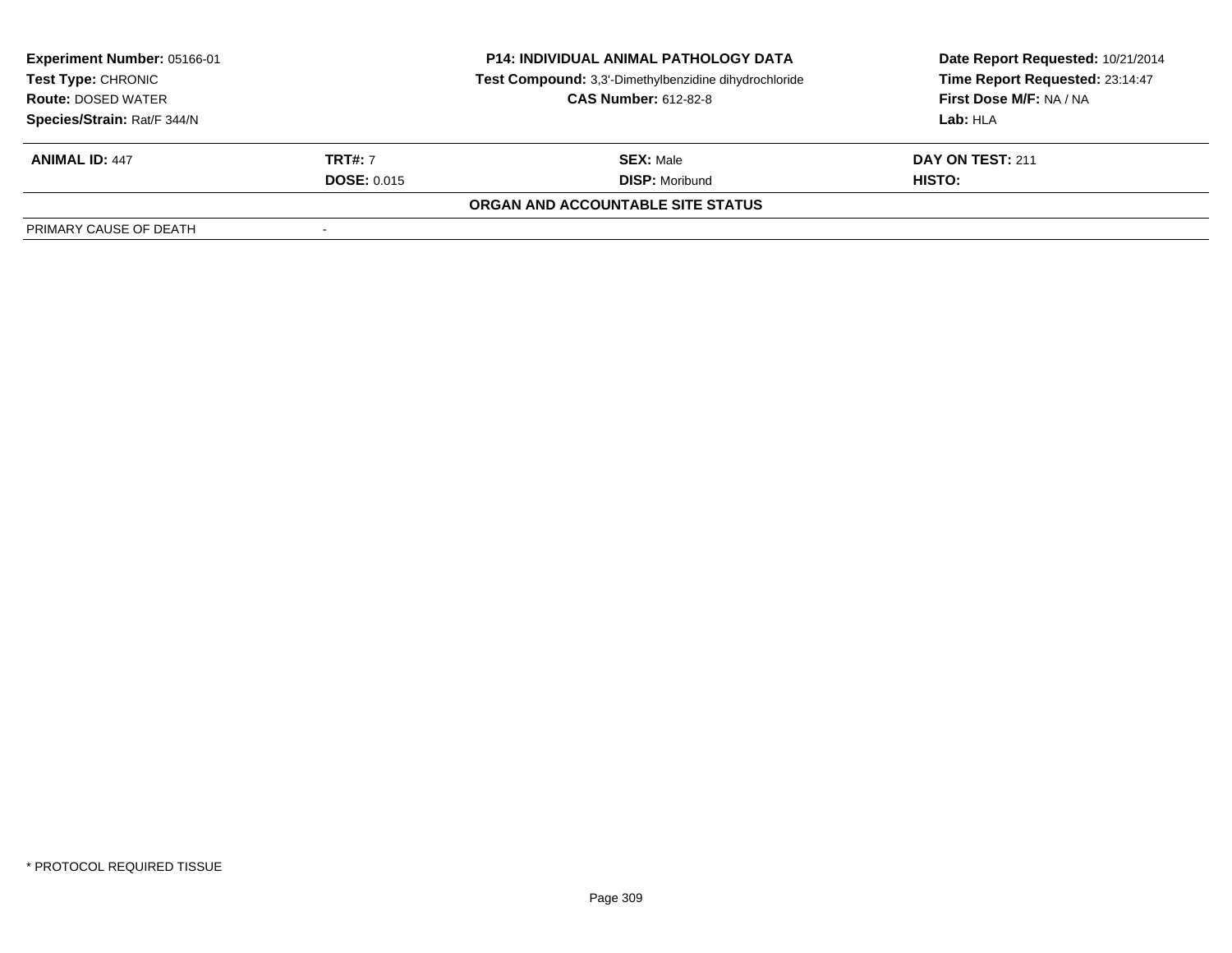| Experiment Number: 05166-01<br>Test Type: CHRONIC<br><b>Route: DOSED WATER</b><br>Species/Strain: Rat/F 344/N |                                      | <b>P14: INDIVIDUAL ANIMAL PATHOLOGY DATA</b><br>Test Compound: 3,3'-Dimethylbenzidine dihydrochloride<br><b>CAS Number: 612-82-8</b> | Date Report Requested: 10/21/2014<br>Time Report Requested: 23:14:47<br>First Dose M/F: NA / NA<br>Lab: HLA |
|---------------------------------------------------------------------------------------------------------------|--------------------------------------|--------------------------------------------------------------------------------------------------------------------------------------|-------------------------------------------------------------------------------------------------------------|
| <b>ANIMAL ID: 448</b>                                                                                         | <b>TRT#: 7</b><br><b>DOSE: 0.015</b> | <b>SEX: Male</b><br><b>DISP: Dead</b>                                                                                                | DAY ON TEST: 338<br>HISTO:                                                                                  |
|                                                                                                               |                                      | ORGAN AND ACCOUNTABLE SITE STATUS                                                                                                    |                                                                                                             |
| <b>NORMAL</b>                                                                                                 |                                      |                                                                                                                                      |                                                                                                             |
| <b>Adrenal Gland - Cortex</b>                                                                                 | Adrenal Gland - Medulla              | <b>Brain</b>                                                                                                                         | Epididymis                                                                                                  |
| Esophagus                                                                                                     | Heart                                | Intestine Large - Rectum                                                                                                             | Islets, Pancreatic                                                                                          |
| Lymph Node - Mandibular                                                                                       | Mammary Gland                        | Nose                                                                                                                                 | Pancreas                                                                                                    |
| <b>Pituitary Gland</b>                                                                                        | Prostate                             | Salivary Glands                                                                                                                      | Skin                                                                                                        |
| Stomach - Forestomach                                                                                         | Stomach - Glandular                  | Trachea                                                                                                                              | <b>Urinary Bladder</b>                                                                                      |
| Zymbal's Gland                                                                                                |                                      |                                                                                                                                      |                                                                                                             |
| <b>MISSING</b>                                                                                                |                                      |                                                                                                                                      |                                                                                                             |
| Spleen                                                                                                        | Thymus                               |                                                                                                                                      |                                                                                                             |
| <b>AUTO PRECLUDES DIAG.</b>                                                                                   |                                      |                                                                                                                                      |                                                                                                             |
| Intestine Large - Cecum                                                                                       | Intestine Large - Colon              | Intestine Small - Duodenum                                                                                                           | Intestine Small - Ileum                                                                                     |
| Intestine Small - Jejunum                                                                                     | Lymph Node - Mesenteric              |                                                                                                                                      |                                                                                                             |
| <b>OBSERVATIONS</b>                                                                                           |                                      |                                                                                                                                      |                                                                                                             |
| <b>Bone Marrow</b>                                                                                            |                                      | Atrophy                                                                                                                              | Moderate                                                                                                    |
|                                                                                                               |                                      | Hemorrhage                                                                                                                           | Moderate                                                                                                    |
| Intest Large                                                                                                  |                                      |                                                                                                                                      |                                                                                                             |
| Note: DARK LARGE INTESTINES DUE TO AUTOLYSIS. TGL 5-7.                                                        |                                      |                                                                                                                                      |                                                                                                             |
| <b>Intest Small</b>                                                                                           |                                      |                                                                                                                                      |                                                                                                             |
| Note: DARK SMALL INTESTINE DUE TO AUTOLYSIS. TGL 6-6.                                                         |                                      |                                                                                                                                      |                                                                                                             |
| Kidney                                                                                                        |                                      | Nephropathy                                                                                                                          | Marked                                                                                                      |
| Note: NEPHROPATHY<br>$TGLs = 8-5$                                                                             |                                      |                                                                                                                                      |                                                                                                             |
| Liver                                                                                                         |                                      | Degeneration                                                                                                                         | Cystic, Mild                                                                                                |
|                                                                                                               |                                      | Eosinophilic Focus                                                                                                                   | Moderate                                                                                                    |
| Note: ONLY ONE SECTION OF LIVER PRESENT.                                                                      |                                      |                                                                                                                                      |                                                                                                             |
| Note: DEGEN<br>$TGLs = 4-3.1$                                                                                 |                                      |                                                                                                                                      |                                                                                                             |
| Lung                                                                                                          | Alveolar Epith                       | Hyperplasia<br><b>Infiltration Cellular</b>                                                                                          | Focal, Mild<br>Histiocyte, Minimal                                                                          |
|                                                                                                               |                                      | Inflammation                                                                                                                         | Minimal                                                                                                     |
| Lymph Node                                                                                                    | Interstitium                         |                                                                                                                                      |                                                                                                             |
| Note: BLACK MESENTERIC NODE DUE TO AUTOLYSIS. TGL 7-7.                                                        |                                      |                                                                                                                                      |                                                                                                             |
| Parathyroid Gland                                                                                             |                                      | Hyperplasia                                                                                                                          | Moderate                                                                                                    |
|                                                                                                               |                                      |                                                                                                                                      |                                                                                                             |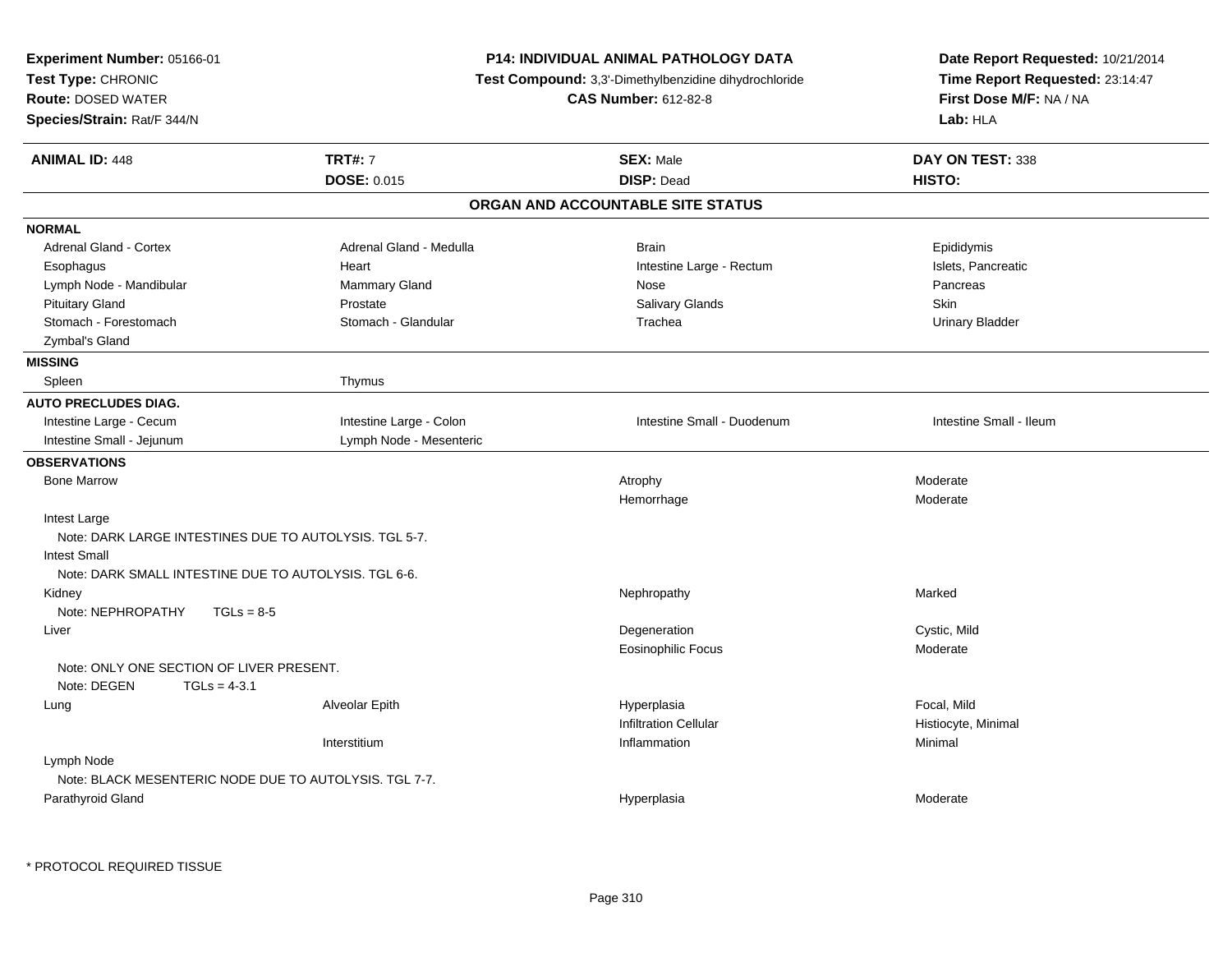| Experiment Number: 05166-01<br>Test Type: CHRONIC<br><b>Route: DOSED WATER</b><br>Species/Strain: Rat/F 344/N |                    | <b>P14: INDIVIDUAL ANIMAL PATHOLOGY DATA</b><br>Test Compound: 3,3'-Dimethylbenzidine dihydrochloride<br><b>CAS Number: 612-82-8</b> | Date Report Requested: 10/21/2014<br>Time Report Requested: 23:14:47<br>First Dose M/F: NA / NA<br>Lab: HLA |
|---------------------------------------------------------------------------------------------------------------|--------------------|--------------------------------------------------------------------------------------------------------------------------------------|-------------------------------------------------------------------------------------------------------------|
| <b>ANIMAL ID: 448</b><br><b>TRT#: 7</b>                                                                       |                    | <b>SEX: Male</b>                                                                                                                     | DAY ON TEST: 338                                                                                            |
|                                                                                                               | <b>DOSE: 0.015</b> | <b>DISP: Dead</b><br>ORGAN AND ACCOUNTABLE SITE STATUS                                                                               | HISTO:                                                                                                      |
| <b>Preputial Gland</b>                                                                                        | Duct               | Ectasia                                                                                                                              | Minimal                                                                                                     |
| Note: ECTASIA                                                                                                 | $TGLs = 1-8.2$     |                                                                                                                                      |                                                                                                             |
| Seminal Vesicle                                                                                               |                    | Atrophy                                                                                                                              | Mild                                                                                                        |
| Note: ATROPHY                                                                                                 | $TGLs = 3-8.3$     |                                                                                                                                      |                                                                                                             |
| Testes                                                                                                        |                    | Hypospermia                                                                                                                          | Mild                                                                                                        |
| Note: HYPOSPERMIA                                                                                             | $TGLs = 2-8+8.1$   |                                                                                                                                      |                                                                                                             |
| <b>Thyroid Gland</b>                                                                                          |                    | Ultimobranchial Cyst                                                                                                                 |                                                                                                             |
| PRIMARY CAUSE OF DEATH                                                                                        |                    |                                                                                                                                      |                                                                                                             |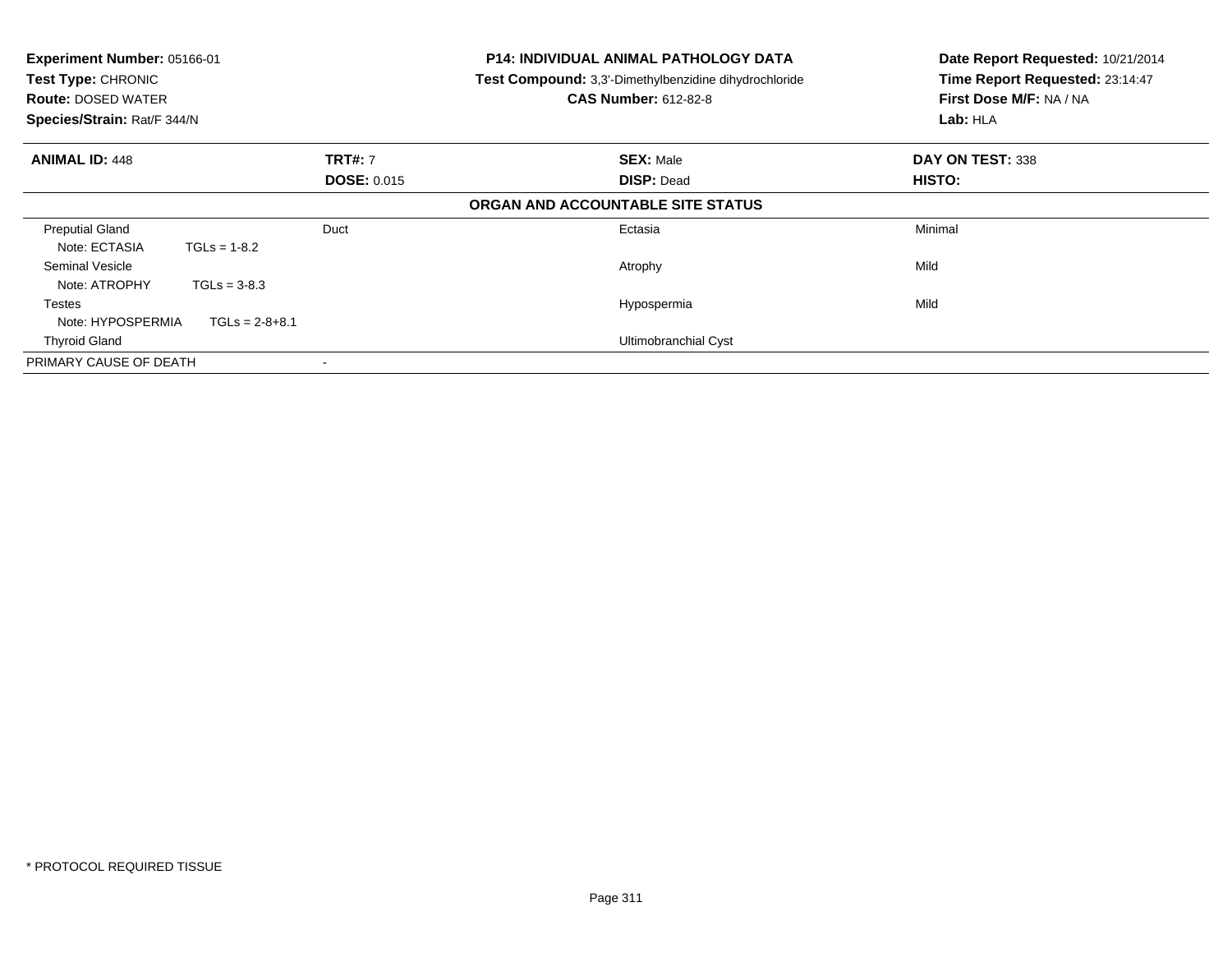| Experiment Number: 05166-01<br>Test Type: CHRONIC<br><b>Route: DOSED WATER</b><br>Species/Strain: Rat/F 344/N |                          | <b>P14: INDIVIDUAL ANIMAL PATHOLOGY DATA</b><br>Test Compound: 3,3'-Dimethylbenzidine dihydrochloride<br><b>CAS Number: 612-82-8</b> | Date Report Requested: 10/21/2014<br>Time Report Requested: 23:14:47<br>First Dose M/F: NA / NA<br>Lab: HLA |
|---------------------------------------------------------------------------------------------------------------|--------------------------|--------------------------------------------------------------------------------------------------------------------------------------|-------------------------------------------------------------------------------------------------------------|
| <b>ANIMAL ID: 449</b>                                                                                         | <b>TRT#: 7</b>           | <b>SEX: Male</b>                                                                                                                     | DAY ON TEST: 306                                                                                            |
|                                                                                                               | <b>DOSE: 0.015</b>       | <b>DISP: Dead</b>                                                                                                                    | HISTO:                                                                                                      |
|                                                                                                               |                          | ORGAN AND ACCOUNTABLE SITE STATUS                                                                                                    |                                                                                                             |
| <b>NORMAL</b>                                                                                                 |                          |                                                                                                                                      |                                                                                                             |
| Adrenal Gland - Medulla                                                                                       | <b>Brain</b>             | Epididymis                                                                                                                           | Esophagus                                                                                                   |
| Intestine Large - Colon                                                                                       | Intestine Large - Rectum | Islets, Pancreatic                                                                                                                   | Lymph Node - Mandibular                                                                                     |
| Lymph Node - Mesenteric                                                                                       | Mammary Gland            | Nose                                                                                                                                 | <b>Pituitary Gland</b>                                                                                      |
| Salivary Glands                                                                                               | <b>Seminal Vesicle</b>   | <b>Skin</b>                                                                                                                          | Stomach - Forestomach                                                                                       |
| <b>Testes</b>                                                                                                 | <b>Thyroid Gland</b>     | Trachea                                                                                                                              | <b>Urinary Bladder</b>                                                                                      |
| Zymbal's Gland                                                                                                |                          |                                                                                                                                      |                                                                                                             |
| <b>AUTO PRECLUDES DIAG.</b>                                                                                   |                          |                                                                                                                                      |                                                                                                             |
| Intestine Small - Duodenum                                                                                    | Intestine Small - Ileum  | Intestine Small - Jejunum                                                                                                            |                                                                                                             |
| <b>OBSERVATIONS</b>                                                                                           |                          |                                                                                                                                      |                                                                                                             |
| <b>Adrenal Gland</b>                                                                                          | Cortex                   | Vacuolization Cytoplasmic                                                                                                            | Focal, Minimal                                                                                              |
| <b>Bone Marrow</b>                                                                                            |                          | Atrophy                                                                                                                              | Mild                                                                                                        |
|                                                                                                               |                          | Hemorrhage                                                                                                                           | Moderate                                                                                                    |
| Heart                                                                                                         |                          | Mineralization                                                                                                                       | Moderate                                                                                                    |
| Intestine Large                                                                                               | Cecum                    | Inflammation                                                                                                                         | Suppurative, Mild                                                                                           |
| Note: INFLAMMATION<br>$TGLs = 7-7$                                                                            |                          |                                                                                                                                      |                                                                                                             |
| Kidney                                                                                                        |                          | Nephropathy                                                                                                                          | Marked                                                                                                      |
| Note: NEPHROPATHY<br>$TGLs = 1,2-5$                                                                           |                          |                                                                                                                                      |                                                                                                             |
| Liver                                                                                                         |                          | <b>Basophilic Focus</b>                                                                                                              | Mild                                                                                                        |
|                                                                                                               |                          | Degeneration                                                                                                                         | Cystic, Mild                                                                                                |
|                                                                                                               |                          | <b>Eosinophilic Focus</b>                                                                                                            | Mild                                                                                                        |
|                                                                                                               |                          | Fatty Change                                                                                                                         | Multifocal, Minimal                                                                                         |
|                                                                                                               |                          | <b>Mixed Cell Focus</b>                                                                                                              | Mild                                                                                                        |
| Note: DEGEN<br>$TGLs = 3-3.1$                                                                                 |                          |                                                                                                                                      |                                                                                                             |
| Lung                                                                                                          |                          | Mineralization                                                                                                                       | Moderate                                                                                                    |
| Lymph Node                                                                                                    | Mediastinal              | Hemorrhage                                                                                                                           | Moderate                                                                                                    |
| Note: HEMORRHAGE<br>$TGLs = 6-9$                                                                              |                          |                                                                                                                                      |                                                                                                             |
| Pancreas                                                                                                      | Artery                   | Mineralization                                                                                                                       | Moderate                                                                                                    |
| Parathyroid Gland                                                                                             |                          | Hyperplasia                                                                                                                          | Moderate                                                                                                    |
| <b>Preputial Gland</b>                                                                                        |                          | Adenoma                                                                                                                              |                                                                                                             |
|                                                                                                               | Duct                     | Ectasia                                                                                                                              | Moderate                                                                                                    |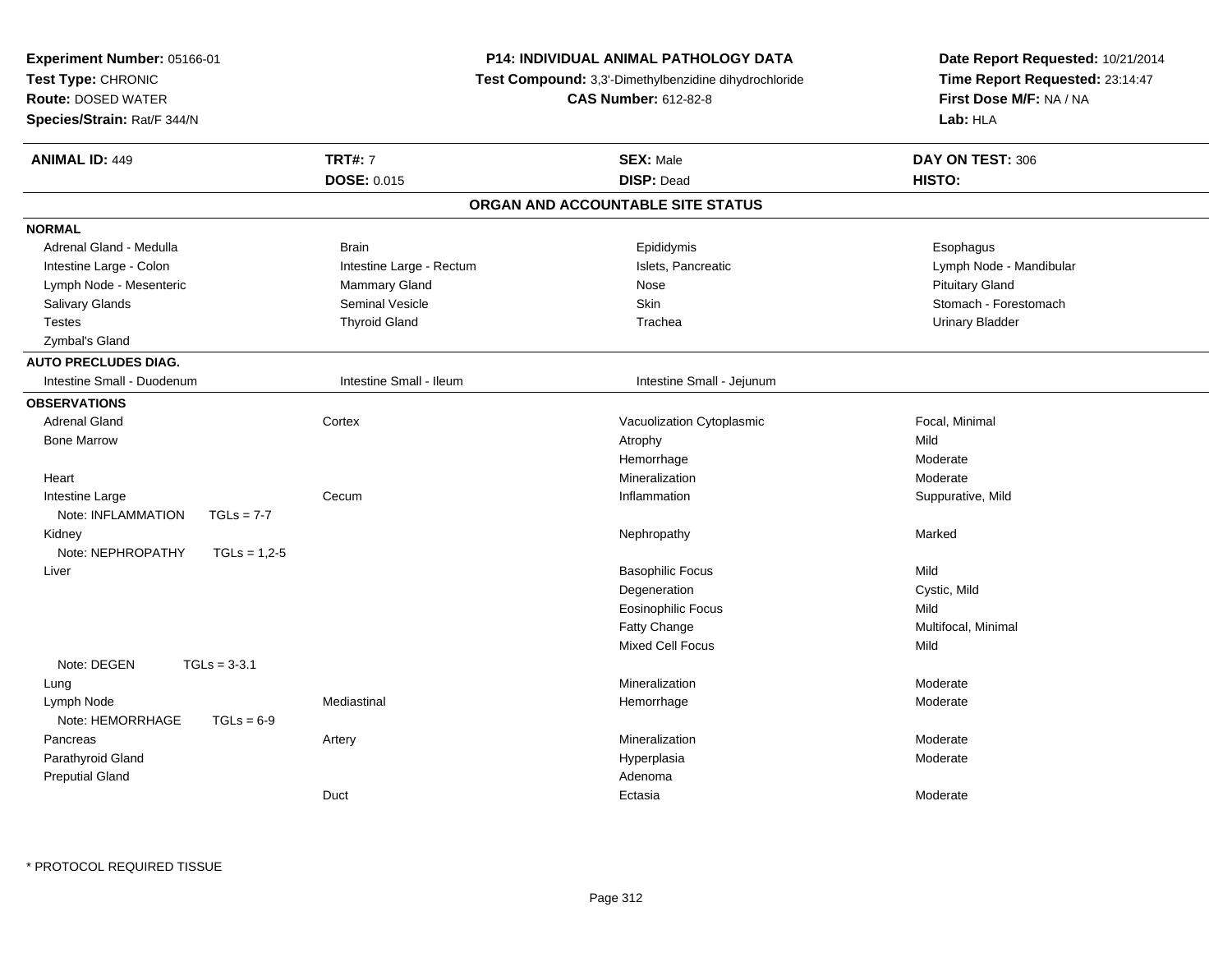| <b>Experiment Number: 05166-01</b><br><b>Test Type: CHRONIC</b><br><b>Route: DOSED WATER</b><br>Species/Strain: Rat/F 344/N |                    | P14: INDIVIDUAL ANIMAL PATHOLOGY DATA<br><b>Test Compound:</b> 3,3'-Dimethylbenzidine dihydrochloride<br><b>CAS Number: 612-82-8</b> | Date Report Requested: 10/21/2014<br>Time Report Requested: 23:14:47<br>First Dose M/F: NA / NA<br>Lab: HLA |
|-----------------------------------------------------------------------------------------------------------------------------|--------------------|--------------------------------------------------------------------------------------------------------------------------------------|-------------------------------------------------------------------------------------------------------------|
| <b>ANIMAL ID: 449</b>                                                                                                       | <b>TRT#: 7</b>     | <b>SEX: Male</b>                                                                                                                     | DAY ON TEST: 306                                                                                            |
|                                                                                                                             | <b>DOSE: 0.015</b> | <b>DISP: Dead</b>                                                                                                                    | <b>HISTO:</b>                                                                                               |
|                                                                                                                             |                    | ORGAN AND ACCOUNTABLE SITE STATUS                                                                                                    |                                                                                                             |
| Prostate                                                                                                                    |                    | Inflammation                                                                                                                         | Chronic Active, Mild                                                                                        |
| Spleen                                                                                                                      |                    | Fibroma                                                                                                                              |                                                                                                             |
| Note: FIBROMA                                                                                                               | $TGLs = 8-3$       |                                                                                                                                      |                                                                                                             |
| Stomach                                                                                                                     | Glandular          | Mineralization                                                                                                                       | Moderate                                                                                                    |
| Thymus                                                                                                                      |                    | <b>Ectopic Parathyroid Gland</b>                                                                                                     |                                                                                                             |
| <b>Tissue NOS</b>                                                                                                           |                    | Mineralization                                                                                                                       | Marked                                                                                                      |
| Note: TISSUE NOS = THORACIC AORTA, TGL 5-3.                                                                                 |                    |                                                                                                                                      |                                                                                                             |
| Note: MINERALIZATION $TGLs = 5-3$                                                                                           |                    |                                                                                                                                      |                                                                                                             |
| PRIMARY CAUSE OF DEATH                                                                                                      | $\blacksquare$     |                                                                                                                                      |                                                                                                             |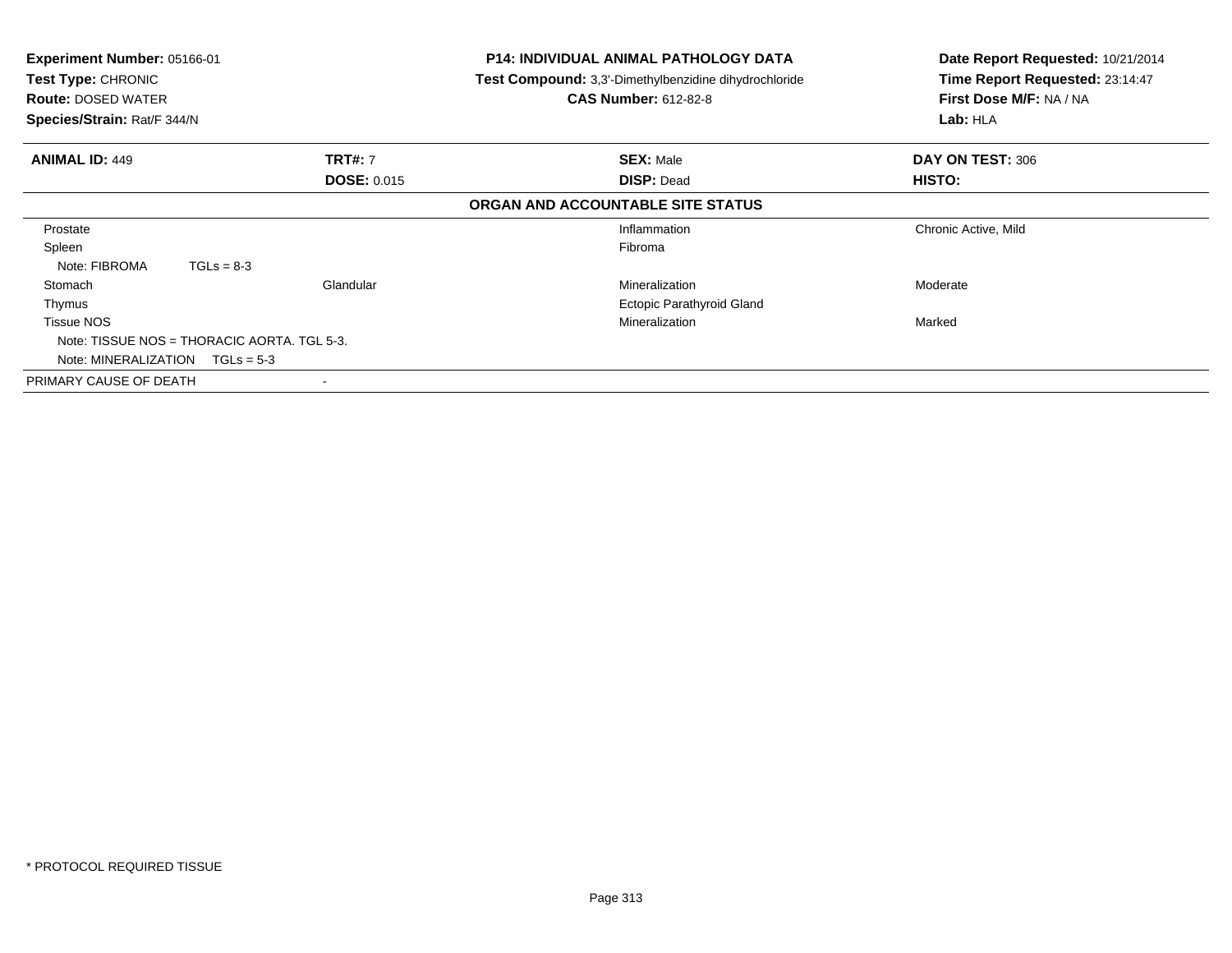| Experiment Number: 05166-01<br>Test Type: CHRONIC<br><b>Route: DOSED WATER</b> | <b>P14: INDIVIDUAL ANIMAL PATHOLOGY DATA</b><br>Test Compound: 3,3'-Dimethylbenzidine dihydrochloride<br><b>CAS Number: 612-82-8</b> |                                   | Date Report Requested: 10/21/2014<br>Time Report Requested: 23:14:47<br>First Dose M/F: NA / NA |  |
|--------------------------------------------------------------------------------|--------------------------------------------------------------------------------------------------------------------------------------|-----------------------------------|-------------------------------------------------------------------------------------------------|--|
| Species/Strain: Rat/F 344/N                                                    |                                                                                                                                      |                                   | Lab: HLA                                                                                        |  |
| <b>ANIMAL ID: 450</b>                                                          | <b>TRT#: 7</b>                                                                                                                       | <b>SEX: Male</b>                  | DAY ON TEST: 280                                                                                |  |
|                                                                                | <b>DOSE: 0.015</b>                                                                                                                   | <b>DISP: Moribund</b>             | HISTO:                                                                                          |  |
|                                                                                |                                                                                                                                      | ORGAN AND ACCOUNTABLE SITE STATUS |                                                                                                 |  |
| <b>NORMAL</b>                                                                  |                                                                                                                                      |                                   |                                                                                                 |  |
| Adrenal Gland - Medulla                                                        | <b>Brain</b>                                                                                                                         | Epididymis                        | Esophagus                                                                                       |  |
| Heart                                                                          | Intestine Large - Cecum                                                                                                              | Intestine Large - Colon           | Intestine Large - Rectum                                                                        |  |
| Intestine Small - Duodenum                                                     | Intestine Small - Ileum                                                                                                              | Intestine Small - Jejunum         | Islets, Pancreatic                                                                              |  |
| Lung                                                                           | Lymph Node - Mesenteric                                                                                                              | Mammary Gland                     | Nose                                                                                            |  |
| Pancreas                                                                       | Parathyroid Gland                                                                                                                    | <b>Pituitary Gland</b>            | <b>Preputial Gland</b>                                                                          |  |
| Prostate                                                                       | Salivary Glands                                                                                                                      | <b>Seminal Vesicle</b>            | <b>Skin</b>                                                                                     |  |
| Spleen                                                                         | Stomach - Forestomach                                                                                                                | Stomach - Glandular               | <b>Testes</b>                                                                                   |  |
| Thymus                                                                         | <b>Thyroid Gland</b>                                                                                                                 | Trachea                           | <b>Urinary Bladder</b>                                                                          |  |
| <b>OBSERVATIONS</b>                                                            |                                                                                                                                      |                                   |                                                                                                 |  |
| <b>Adrenal Gland</b>                                                           | Cortex                                                                                                                               | Vacuolization Cytoplasmic         | Focal, Minimal                                                                                  |  |
| <b>Bone Marrow</b>                                                             |                                                                                                                                      | Hyperplasia                       | Mild                                                                                            |  |
| Kidney                                                                         |                                                                                                                                      | Nephropathy                       | Moderate                                                                                        |  |
| Liver                                                                          |                                                                                                                                      | Angiectasis                       | Mild                                                                                            |  |
|                                                                                |                                                                                                                                      | <b>Basophilic Focus</b>           | Mild                                                                                            |  |
|                                                                                |                                                                                                                                      | Degeneration                      | Cystic, Moderate                                                                                |  |
|                                                                                |                                                                                                                                      | <b>Eosinophilic Focus</b>         | Mild                                                                                            |  |
| Note: ANGIECTASIS<br>$TGLs = 2-3.1$                                            |                                                                                                                                      |                                   |                                                                                                 |  |
| Note: DEGEN<br>$TGLs = 1-3.1$                                                  |                                                                                                                                      |                                   |                                                                                                 |  |
| Lymph Node                                                                     | Mandibular                                                                                                                           | Hyperplasia                       | Plasma Cell, Mild                                                                               |  |
| Zymbal's Gland                                                                 |                                                                                                                                      | Carcinoma                         |                                                                                                 |  |
|                                                                                |                                                                                                                                      | Hypertrophy                       | Moderate                                                                                        |  |
| Note: CARCINOMA<br>$TGLs = 3-10.1$                                             |                                                                                                                                      |                                   |                                                                                                 |  |
| Note: HYPERTROPHY<br>$TGLs = 4-10$                                             |                                                                                                                                      |                                   |                                                                                                 |  |
| PRIMARY CAUSE OF DEATH                                                         | $\blacksquare$                                                                                                                       |                                   |                                                                                                 |  |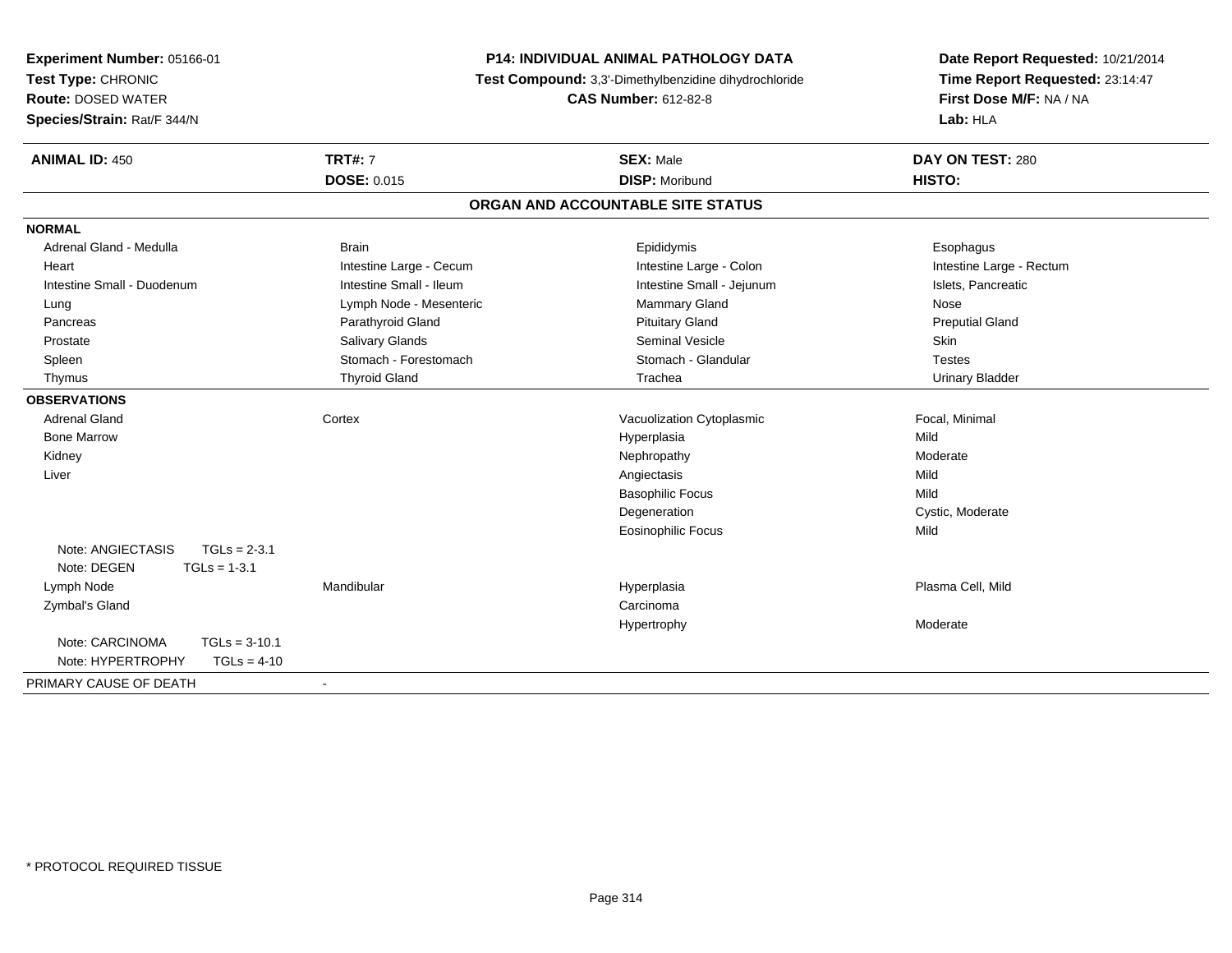| Experiment Number: 05166-01<br>Test Type: CHRONIC<br><b>Route: DOSED WATER</b><br>Species/Strain: Rat/F 344/N |                          | <b>P14: INDIVIDUAL ANIMAL PATHOLOGY DATA</b><br>Test Compound: 3,3'-Dimethylbenzidine dihydrochloride<br><b>CAS Number: 612-82-8</b> | Lab: HLA               | Date Report Requested: 10/21/2014<br>Time Report Requested: 23:14:47<br>First Dose M/F: NA / NA |
|---------------------------------------------------------------------------------------------------------------|--------------------------|--------------------------------------------------------------------------------------------------------------------------------------|------------------------|-------------------------------------------------------------------------------------------------|
| <b>ANIMAL ID: 81</b>                                                                                          | TRT#: 2                  | <b>SEX: Female</b>                                                                                                                   | DAY ON TEST: 421       |                                                                                                 |
|                                                                                                               | <b>DOSE: CONTROL</b>     | <b>DISP: Terminal Sacrifice</b>                                                                                                      | HISTO:                 |                                                                                                 |
|                                                                                                               |                          | ORGAN AND ACCOUNTABLE SITE STATUS                                                                                                    |                        |                                                                                                 |
| <b>NORMAL</b>                                                                                                 |                          |                                                                                                                                      |                        |                                                                                                 |
| Adrenal Gland - Cortex                                                                                        | Adrenal Gland - Medulla  | <b>Bone Marrow</b>                                                                                                                   | <b>Brain</b>           |                                                                                                 |
| <b>Clitoral Gland</b>                                                                                         | Esophagus                | Heart                                                                                                                                |                        | Intestine Large - Cecum                                                                         |
| Intestine Large - Colon                                                                                       | Intestine Large - Rectum | Intestine Small - Duodenum                                                                                                           |                        | Intestine Small - Ileum                                                                         |
| Intestine Small - Jejunum                                                                                     | Islets, Pancreatic       | Liver                                                                                                                                | Lung                   |                                                                                                 |
| Lymph Node - Mandibular                                                                                       | Lymph Node - Mesenteric  | Mammary Gland                                                                                                                        | Nose                   |                                                                                                 |
| Ovary                                                                                                         | Pancreas                 | Parathyroid Gland                                                                                                                    | <b>Pituitary Gland</b> |                                                                                                 |
| <b>Salivary Glands</b>                                                                                        | <b>Skin</b>              | Spleen                                                                                                                               |                        | Stomach - Forestomach                                                                           |
| Stomach - Glandular                                                                                           | Thymus                   | <b>Thyroid Gland</b>                                                                                                                 | Trachea                |                                                                                                 |
| <b>Urinary Bladder</b>                                                                                        | Zymbal's Gland           |                                                                                                                                      |                        |                                                                                                 |
| <b>OBSERVATIONS</b>                                                                                           |                          |                                                                                                                                      |                        |                                                                                                 |
| Kidney                                                                                                        |                          | Nephropathy                                                                                                                          | Minimal                |                                                                                                 |
| Lymph Node                                                                                                    | Mediastinal              | Hemorrhage                                                                                                                           | Mild                   |                                                                                                 |
| <b>Uterus</b>                                                                                                 |                          | Polyp Stromal                                                                                                                        |                        |                                                                                                 |
| Note: POLYP STROMAL                                                                                           | $TGLs = 1-8$             |                                                                                                                                      |                        |                                                                                                 |
| PRIMARY CAUSE OF DEATH                                                                                        |                          |                                                                                                                                      |                        |                                                                                                 |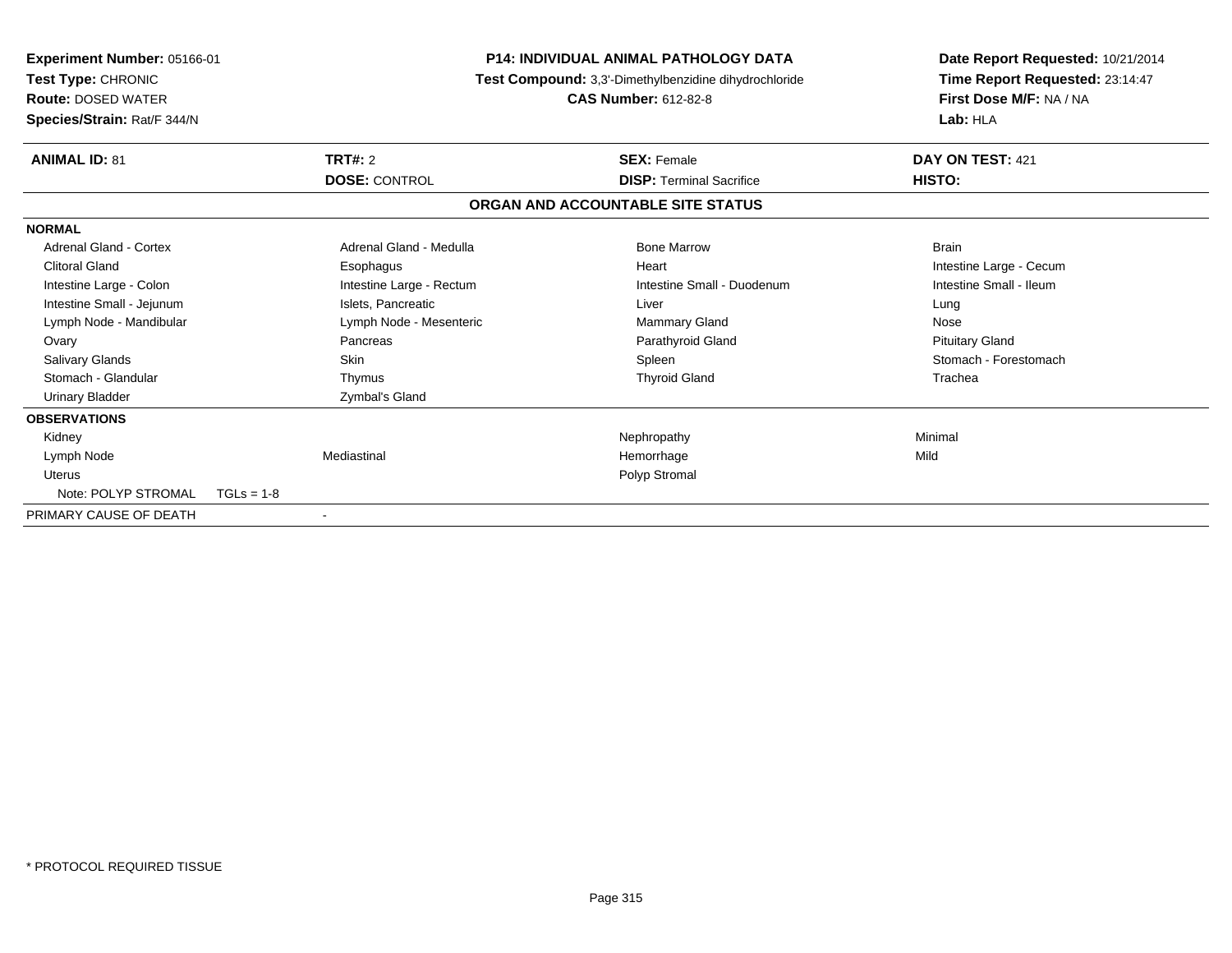| <b>Experiment Number: 05166-01</b><br>Test Type: CHRONIC<br><b>Route: DOSED WATER</b><br>Species/Strain: Rat/F 344/N | <b>P14: INDIVIDUAL ANIMAL PATHOLOGY DATA</b><br>Test Compound: 3,3'-Dimethylbenzidine dihydrochloride | Date Report Requested: 10/21/2014<br>Time Report Requested: 23:14:47<br>First Dose M/F: NA / NA<br>Lab: HLA |                         |
|----------------------------------------------------------------------------------------------------------------------|-------------------------------------------------------------------------------------------------------|-------------------------------------------------------------------------------------------------------------|-------------------------|
| <b>ANIMAL ID: 82</b>                                                                                                 | <b>TRT#: 2</b>                                                                                        | <b>SEX: Female</b>                                                                                          | DAY ON TEST: 421        |
|                                                                                                                      | <b>DOSE: CONTROL</b>                                                                                  | <b>DISP: Terminal Sacrifice</b>                                                                             | HISTO:                  |
|                                                                                                                      |                                                                                                       | ORGAN AND ACCOUNTABLE SITE STATUS                                                                           |                         |
| <b>NORMAL</b>                                                                                                        |                                                                                                       |                                                                                                             |                         |
| Adrenal Gland - Cortex                                                                                               | Adrenal Gland - Medulla                                                                               | <b>Bone Marrow</b>                                                                                          | <b>Brain</b>            |
| <b>Clitoral Gland</b>                                                                                                | Esophagus                                                                                             | Heart                                                                                                       | Intestine Large - Cecum |
| Intestine Large - Colon                                                                                              | Intestine Large - Rectum                                                                              | Intestine Small - Duodenum                                                                                  | Intestine Small - Ileum |
| Intestine Small - Jejunum                                                                                            | Islets. Pancreatic                                                                                    | Kidney                                                                                                      | Liver                   |
| Lymph Node - Mandibular                                                                                              | Lymph Node - Mesenteric                                                                               | Mammary Gland                                                                                               | Nose                    |
| Ovary                                                                                                                | Pancreas                                                                                              | Salivary Glands                                                                                             | <b>Skin</b>             |
| Spleen                                                                                                               | Stomach - Forestomach                                                                                 | Stomach - Glandular                                                                                         | Thymus                  |
| <b>Thyroid Gland</b>                                                                                                 | Trachea                                                                                               | <b>Urinary Bladder</b>                                                                                      | <b>Uterus</b>           |
| Zymbal's Gland                                                                                                       |                                                                                                       |                                                                                                             |                         |
| <b>MISSING</b>                                                                                                       |                                                                                                       |                                                                                                             |                         |
| Parathyroid Gland                                                                                                    |                                                                                                       |                                                                                                             |                         |
| <b>OBSERVATIONS</b>                                                                                                  |                                                                                                       |                                                                                                             |                         |
| Lung                                                                                                                 |                                                                                                       | <b>Infiltration Cellular</b>                                                                                | Histiocyte, Minimal     |
| <b>Pituitary Gland</b>                                                                                               |                                                                                                       | Angiectasis                                                                                                 | Minimal                 |
| PRIMARY CAUSE OF DEATH                                                                                               | $\overline{\phantom{a}}$                                                                              |                                                                                                             |                         |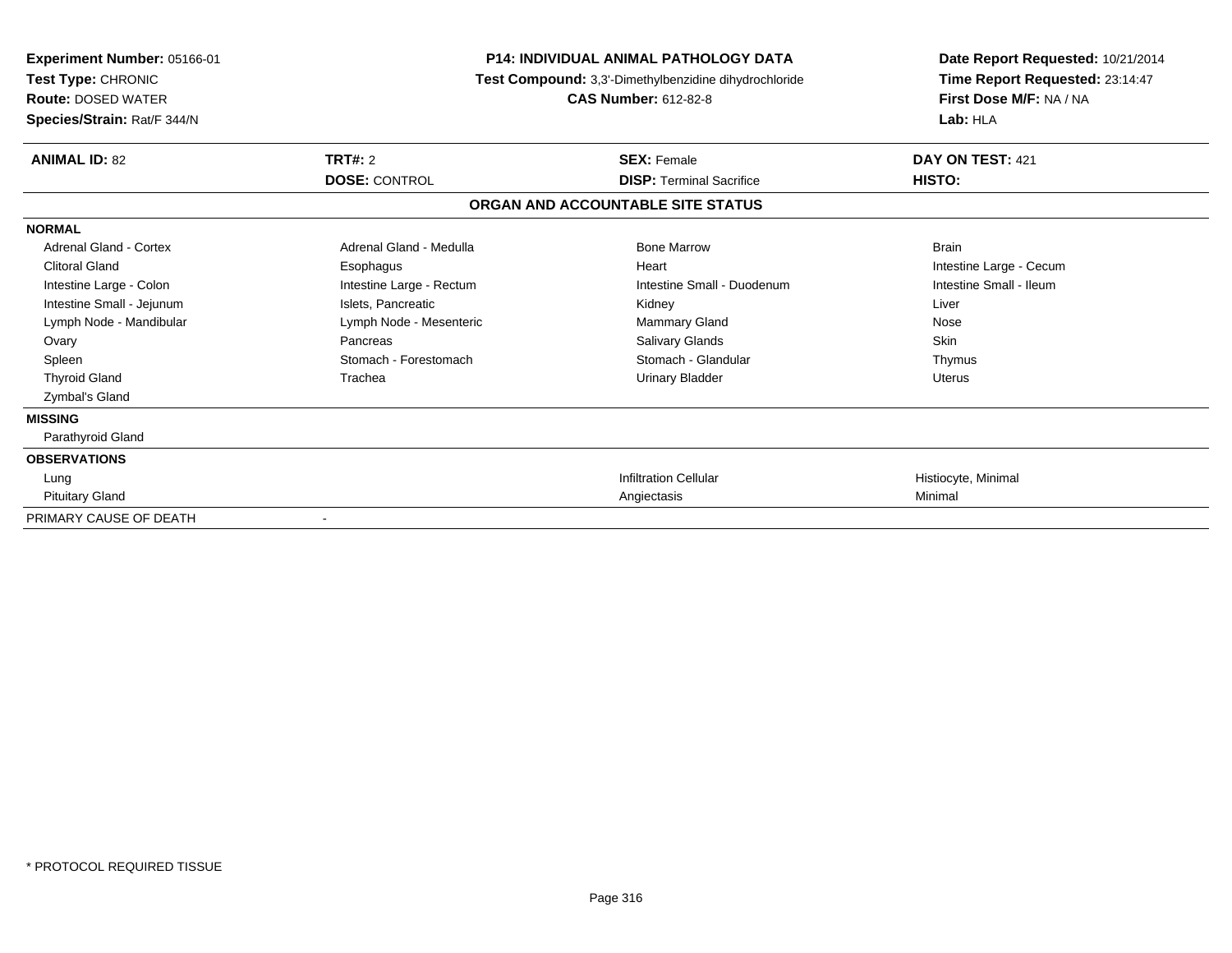| Experiment Number: 05166-01<br>Test Type: CHRONIC<br><b>Route: DOSED WATER</b><br>Species/Strain: Rat/F 344/N | <b>P14: INDIVIDUAL ANIMAL PATHOLOGY DATA</b><br>Test Compound: 3,3'-Dimethylbenzidine dihydrochloride | Date Report Requested: 10/21/2014<br>Time Report Requested: 23:14:47<br>First Dose M/F: NA / NA<br>Lab: HLA |                         |
|---------------------------------------------------------------------------------------------------------------|-------------------------------------------------------------------------------------------------------|-------------------------------------------------------------------------------------------------------------|-------------------------|
| <b>ANIMAL ID: 83</b>                                                                                          | <b>TRT#: 2</b><br><b>DOSE: CONTROL</b>                                                                | <b>SEX: Female</b>                                                                                          | DAY ON TEST: 421        |
|                                                                                                               |                                                                                                       | <b>DISP: Terminal Sacrifice</b>                                                                             | HISTO:                  |
|                                                                                                               |                                                                                                       | ORGAN AND ACCOUNTABLE SITE STATUS                                                                           |                         |
| <b>NORMAL</b>                                                                                                 |                                                                                                       |                                                                                                             |                         |
| Adrenal Gland - Cortex                                                                                        | Adrenal Gland - Medulla                                                                               | <b>Bone Marrow</b>                                                                                          | <b>Brain</b>            |
| <b>Clitoral Gland</b>                                                                                         | Esophagus                                                                                             | Heart                                                                                                       | Intestine Large - Cecum |
| Intestine Large - Colon                                                                                       | Intestine Large - Rectum                                                                              | Intestine Small - Duodenum                                                                                  | Intestine Small - Ileum |
| Intestine Small - Jejunum                                                                                     | Islets, Pancreatic                                                                                    | Lung                                                                                                        | Lymph Node - Mandibular |
| Lymph Node - Mesenteric                                                                                       | Ovary                                                                                                 | Parathyroid Gland                                                                                           | <b>Pituitary Gland</b>  |
| <b>Salivary Glands</b>                                                                                        | <b>Skin</b>                                                                                           | Spleen                                                                                                      | Stomach - Forestomach   |
| Stomach - Glandular                                                                                           | Thymus                                                                                                | <b>Thyroid Gland</b>                                                                                        | Trachea                 |
| <b>Urinary Bladder</b>                                                                                        | Uterus                                                                                                | Zymbal's Gland                                                                                              |                         |
| <b>MISSING</b>                                                                                                |                                                                                                       |                                                                                                             |                         |
| Mammary Gland                                                                                                 |                                                                                                       |                                                                                                             |                         |
| <b>OBSERVATIONS</b>                                                                                           |                                                                                                       |                                                                                                             |                         |
| Kidney                                                                                                        |                                                                                                       | Nephropathy                                                                                                 | Mild                    |
| Liver                                                                                                         | <b>Bile Duct</b>                                                                                      | Hyperplasia                                                                                                 | Mild                    |
| Nose                                                                                                          |                                                                                                       | Hemorrhage                                                                                                  | Mild                    |
| Pancreas                                                                                                      |                                                                                                       | Inflammation                                                                                                | Chronic, Mild           |
| PRIMARY CAUSE OF DEATH                                                                                        | $\overline{\phantom{a}}$                                                                              |                                                                                                             |                         |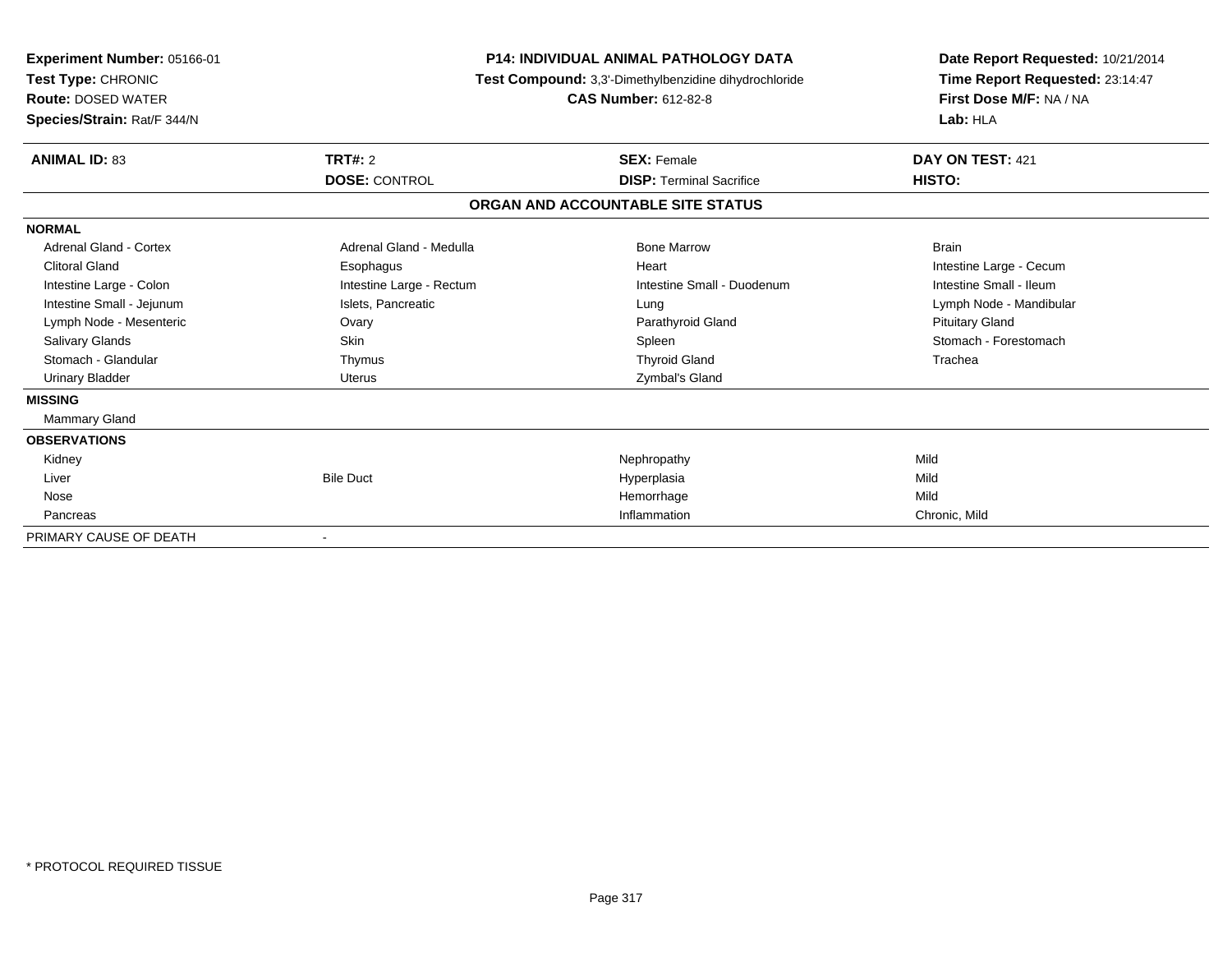| Experiment Number: 05166-01<br>Test Type: CHRONIC<br><b>Route: DOSED WATER</b><br>Species/Strain: Rat/F 344/N |                          | <b>P14: INDIVIDUAL ANIMAL PATHOLOGY DATA</b><br>Test Compound: 3,3'-Dimethylbenzidine dihydrochloride<br><b>CAS Number: 612-82-8</b> |                            | Date Report Requested: 10/21/2014<br>Time Report Requested: 23:14:47<br>First Dose M/F: NA / NA<br>Lab: HLA |  |
|---------------------------------------------------------------------------------------------------------------|--------------------------|--------------------------------------------------------------------------------------------------------------------------------------|----------------------------|-------------------------------------------------------------------------------------------------------------|--|
| <b>ANIMAL ID: 84</b>                                                                                          | <b>TRT#: 2</b>           | <b>SEX: Female</b>                                                                                                                   |                            | DAY ON TEST: 421                                                                                            |  |
|                                                                                                               | <b>DOSE: CONTROL</b>     | <b>DISP: Terminal Sacrifice</b>                                                                                                      |                            | HISTO:                                                                                                      |  |
|                                                                                                               |                          | ORGAN AND ACCOUNTABLE SITE STATUS                                                                                                    |                            |                                                                                                             |  |
| <b>NORMAL</b>                                                                                                 |                          |                                                                                                                                      |                            |                                                                                                             |  |
| Adrenal Gland - Cortex                                                                                        | Adrenal Gland - Medulla  | <b>Bone Marrow</b>                                                                                                                   |                            | <b>Brain</b>                                                                                                |  |
| <b>Clitoral Gland</b>                                                                                         | Esophagus                | Heart                                                                                                                                |                            | Intestine Large - Cecum                                                                                     |  |
| Intestine Large - Colon                                                                                       | Intestine Large - Rectum |                                                                                                                                      | Intestine Small - Duodenum | Intestine Small - Ileum                                                                                     |  |
| Intestine Small - Jejunum                                                                                     | Islets, Pancreatic       | Lung                                                                                                                                 |                            | Lymph Node - Mandibular                                                                                     |  |
| Lymph Node - Mesenteric                                                                                       | Mammary Gland            | Pancreas                                                                                                                             |                            | Parathyroid Gland                                                                                           |  |
| <b>Pituitary Gland</b>                                                                                        | <b>Salivary Glands</b>   | <b>Skin</b>                                                                                                                          |                            | Spleen                                                                                                      |  |
| Stomach - Forestomach                                                                                         | Stomach - Glandular      | Thymus                                                                                                                               |                            | <b>Thyroid Gland</b>                                                                                        |  |
| Trachea                                                                                                       | <b>Urinary Bladder</b>   | <b>Uterus</b>                                                                                                                        |                            | Zymbal's Gland                                                                                              |  |
| <b>OBSERVATIONS</b>                                                                                           |                          |                                                                                                                                      |                            |                                                                                                             |  |
| Kidney                                                                                                        |                          | Nephropathy                                                                                                                          |                            | Minimal                                                                                                     |  |
| Liver                                                                                                         |                          |                                                                                                                                      | Hepatodiaphragmatic Nodule |                                                                                                             |  |
| Note: ANOM HEPAT LOB                                                                                          | $TGLs = 2-3.1$           |                                                                                                                                      |                            |                                                                                                             |  |
| Nose                                                                                                          |                          | Hemorrhage                                                                                                                           |                            | Mild                                                                                                        |  |
| Ovary                                                                                                         | Periovarn Tiss           | Cyst                                                                                                                                 |                            |                                                                                                             |  |
| Note: CYST<br>$TGLs = 1-8$                                                                                    |                          |                                                                                                                                      |                            |                                                                                                             |  |
| PRIMARY CAUSE OF DEATH                                                                                        | $\blacksquare$           |                                                                                                                                      |                            |                                                                                                             |  |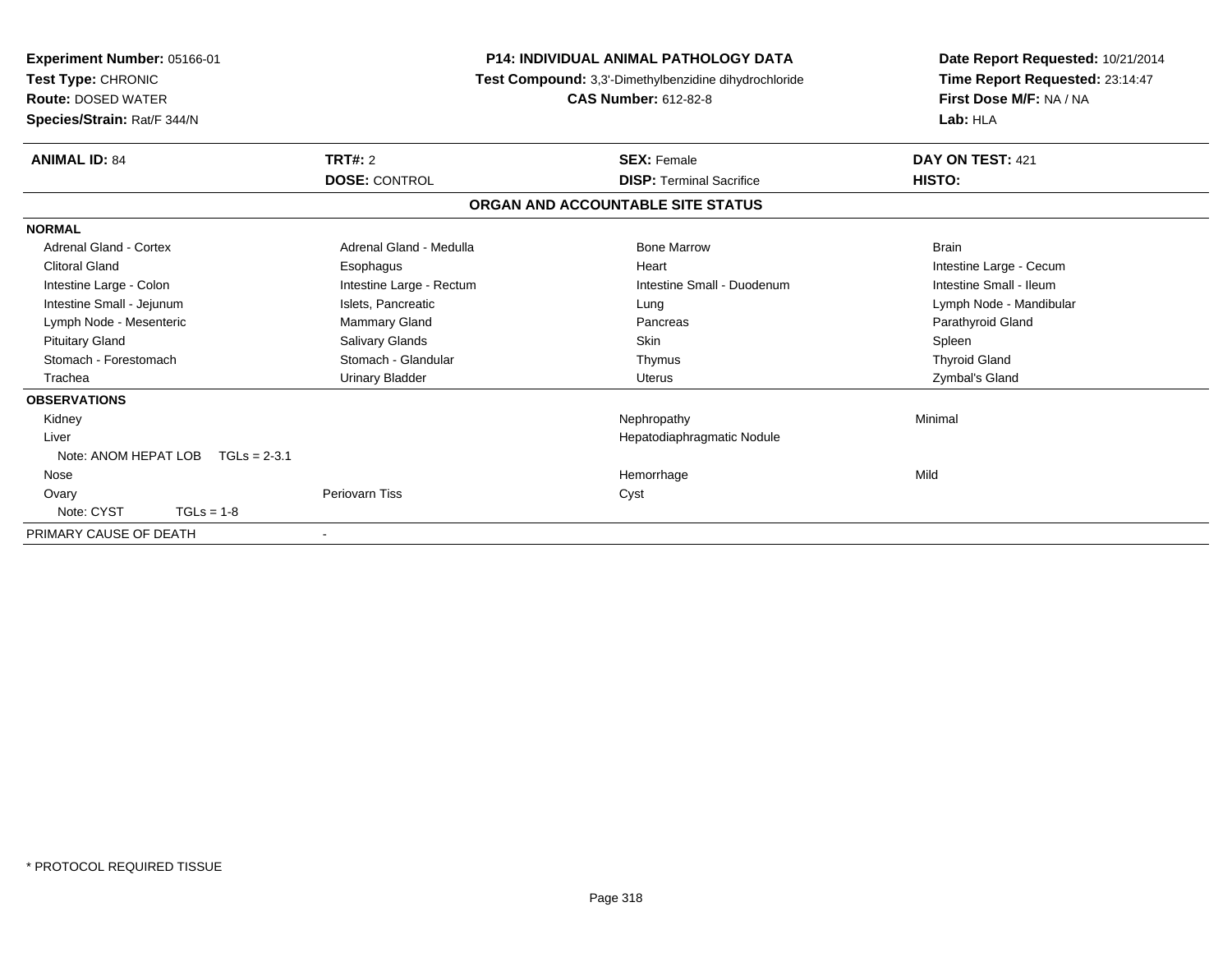| Experiment Number: 05166-01<br>Test Type: CHRONIC<br><b>Route: DOSED WATER</b><br>Species/Strain: Rat/F 344/N |                            | <b>P14: INDIVIDUAL ANIMAL PATHOLOGY DATA</b><br>Test Compound: 3,3'-Dimethylbenzidine dihydrochloride<br><b>CAS Number: 612-82-8</b> | Date Report Requested: 10/21/2014<br>Time Report Requested: 23:14:47<br>First Dose M/F: NA / NA<br>Lab: HLA |  |
|---------------------------------------------------------------------------------------------------------------|----------------------------|--------------------------------------------------------------------------------------------------------------------------------------|-------------------------------------------------------------------------------------------------------------|--|
| <b>ANIMAL ID: 85</b>                                                                                          | <b>TRT#: 2</b>             | <b>SEX: Female</b>                                                                                                                   | DAY ON TEST: 421                                                                                            |  |
|                                                                                                               | <b>DOSE: CONTROL</b>       | <b>DISP: Terminal Sacrifice</b>                                                                                                      | HISTO:                                                                                                      |  |
|                                                                                                               |                            | ORGAN AND ACCOUNTABLE SITE STATUS                                                                                                    |                                                                                                             |  |
| <b>NORMAL</b>                                                                                                 |                            |                                                                                                                                      |                                                                                                             |  |
| Adrenal Gland - Cortex                                                                                        | Adrenal Gland - Medulla    | <b>Bone Marrow</b>                                                                                                                   | <b>Brain</b>                                                                                                |  |
| Esophagus                                                                                                     | Heart                      | Intestine Large - Cecum                                                                                                              | Intestine Large - Colon                                                                                     |  |
| Intestine Large - Rectum                                                                                      | Intestine Small - Duodenum | Intestine Small - Ileum                                                                                                              | Intestine Small - Jejunum                                                                                   |  |
| Islets, Pancreatic                                                                                            | Liver                      | Lymph Node - Mandibular                                                                                                              | Lymph Node - Mesenteric                                                                                     |  |
| Nose                                                                                                          | Ovary                      | Pancreas                                                                                                                             | Parathyroid Gland                                                                                           |  |
| <b>Salivary Glands</b>                                                                                        | Skin                       | Spleen                                                                                                                               | Stomach - Forestomach                                                                                       |  |
| Stomach - Glandular                                                                                           | Thymus                     | <b>Thyroid Gland</b>                                                                                                                 | Trachea                                                                                                     |  |
| <b>Urinary Bladder</b>                                                                                        | <b>Uterus</b>              | Zymbal's Gland                                                                                                                       |                                                                                                             |  |
| <b>MISSING</b>                                                                                                |                            |                                                                                                                                      |                                                                                                             |  |
| Mammary Gland                                                                                                 |                            |                                                                                                                                      |                                                                                                             |  |
| <b>OBSERVATIONS</b>                                                                                           |                            |                                                                                                                                      |                                                                                                             |  |
| Clitoral Gland                                                                                                | Duct                       | Ectasia                                                                                                                              | Mild                                                                                                        |  |
| Note: ECTASIA<br>$TGLs = 1-8$                                                                                 |                            |                                                                                                                                      |                                                                                                             |  |
| Kidney                                                                                                        |                            | Nephropathy                                                                                                                          | Minimal                                                                                                     |  |
| Lung                                                                                                          |                            | <b>Infiltration Cellular</b>                                                                                                         | Histiocyte, Minimal                                                                                         |  |
| Lymph Node                                                                                                    | Mediastinal                | Hemorrhage                                                                                                                           | Moderate                                                                                                    |  |
| Note: HEMORRHAGE<br>$TGLs = 2-9$                                                                              |                            |                                                                                                                                      |                                                                                                             |  |
| <b>Pituitary Gland</b>                                                                                        |                            | Cyst                                                                                                                                 |                                                                                                             |  |
| PRIMARY CAUSE OF DEATH                                                                                        |                            |                                                                                                                                      |                                                                                                             |  |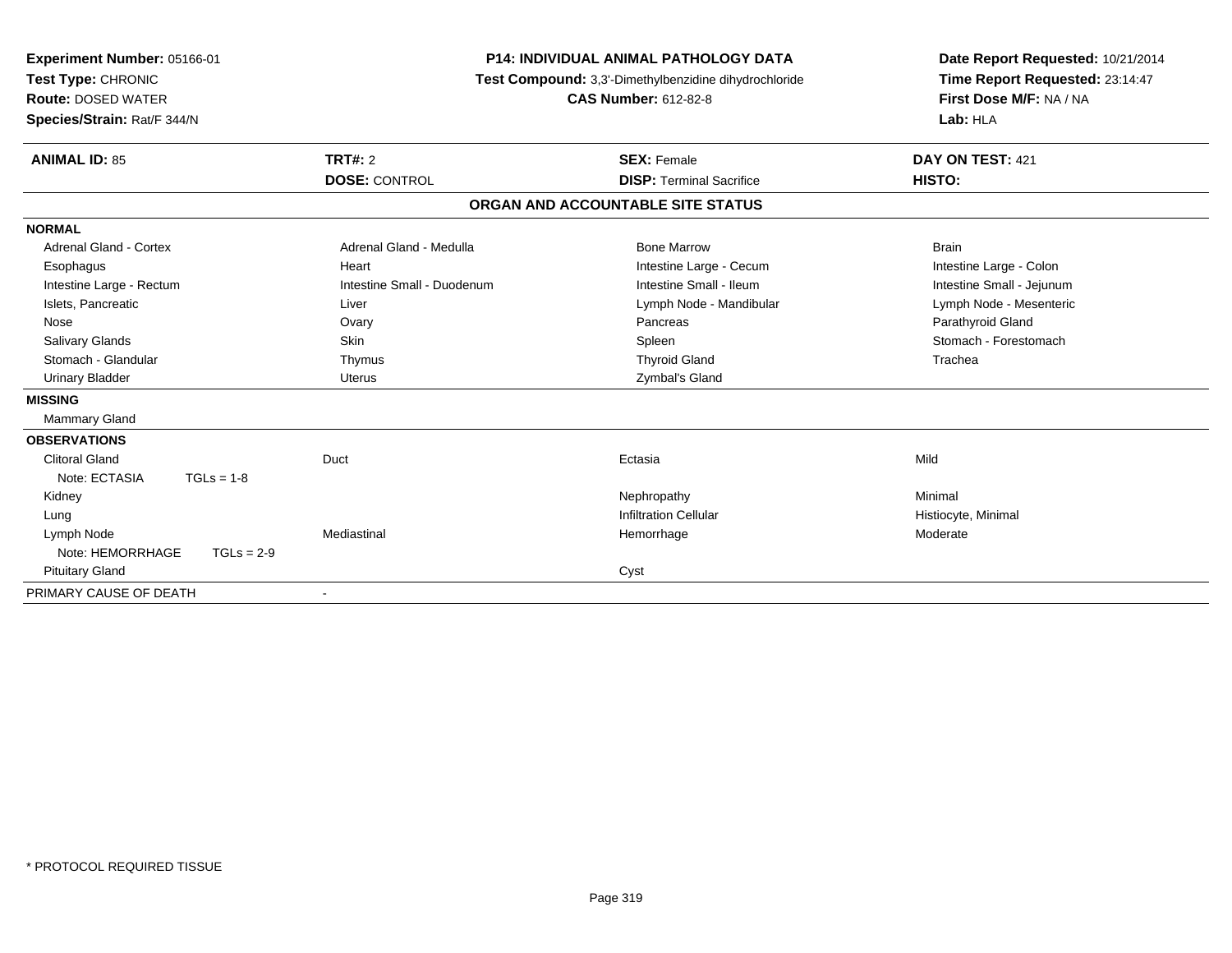| Experiment Number: 05166-01   |                           | <b>P14: INDIVIDUAL ANIMAL PATHOLOGY DATA</b>          | Date Report Requested: 10/21/2014 |  |
|-------------------------------|---------------------------|-------------------------------------------------------|-----------------------------------|--|
| Test Type: CHRONIC            |                           | Test Compound: 3,3'-Dimethylbenzidine dihydrochloride | Time Report Requested: 23:14:47   |  |
| <b>Route: DOSED WATER</b>     |                           | <b>CAS Number: 612-82-8</b>                           | First Dose M/F: NA / NA           |  |
| Species/Strain: Rat/F 344/N   |                           |                                                       | Lab: HLA                          |  |
| <b>ANIMAL ID: 86</b>          | <b>TRT#: 2</b>            | <b>SEX: Female</b>                                    | DAY ON TEST: 422                  |  |
|                               | <b>DOSE: CONTROL</b>      | <b>DISP: Terminal Sacrifice</b>                       | HISTO:                            |  |
|                               |                           | ORGAN AND ACCOUNTABLE SITE STATUS                     |                                   |  |
| <b>NORMAL</b>                 |                           |                                                       |                                   |  |
| Adrenal Gland - Cortex        | Adrenal Gland - Medulla   | <b>Brain</b>                                          | <b>Clitoral Gland</b>             |  |
| Esophagus                     | Heart                     | Intestine Large - Cecum                               | Intestine Small - Duodenum        |  |
| Intestine Small - Ileum       | Intestine Small - Jejunum | Islets, Pancreatic                                    | Kidney                            |  |
| Lymph Node - Mandibular       | Lymph Node - Mesenteric   | Nose                                                  | Ovary                             |  |
| Pancreas                      | Parathyroid Gland         | <b>Pituitary Gland</b>                                | Salivary Glands                   |  |
| <b>Skin</b>                   | Spleen                    | Stomach - Forestomach                                 | Stomach - Glandular               |  |
| Thymus                        | <b>Thyroid Gland</b>      | Trachea                                               | <b>Urinary Bladder</b>            |  |
| Zymbal's Gland                |                           |                                                       |                                   |  |
| <b>OBSERVATIONS</b>           |                           |                                                       |                                   |  |
| <b>Bone Marrow</b>            |                           | Hyperplasia                                           | Reticulum Cell, Multifocal, Mild  |  |
| Intestine Large               | Colon                     | Parasite Metazoan                                     | Minimal                           |  |
|                               | Rectum                    | Parasite Metazoan                                     | Minimal                           |  |
| Liver                         |                           | Hepatodiaphragmatic Nodule                            |                                   |  |
|                               | <b>Bile Duct</b>          | Hyperplasia                                           | Mild                              |  |
| [Hyperplasia TGLS = $3-3.1$ ] |                           |                                                       |                                   |  |
| Lung                          |                           | <b>Infiltration Cellular</b>                          | Histiocyte, Minimal               |  |
| Lymph Node                    | Mediastinal               | Hemorrhage                                            | Mild                              |  |
| <b>Mammary Gland</b>          |                           | Fibrosis                                              | Focal, Mild                       |  |
| <b>Uterus</b>                 |                           | Hydrometra                                            | Moderate                          |  |
| Note: HYDROMETRA              | $TGLs = 2-8$              |                                                       |                                   |  |
| PRIMARY CAUSE OF DEATH        |                           |                                                       |                                   |  |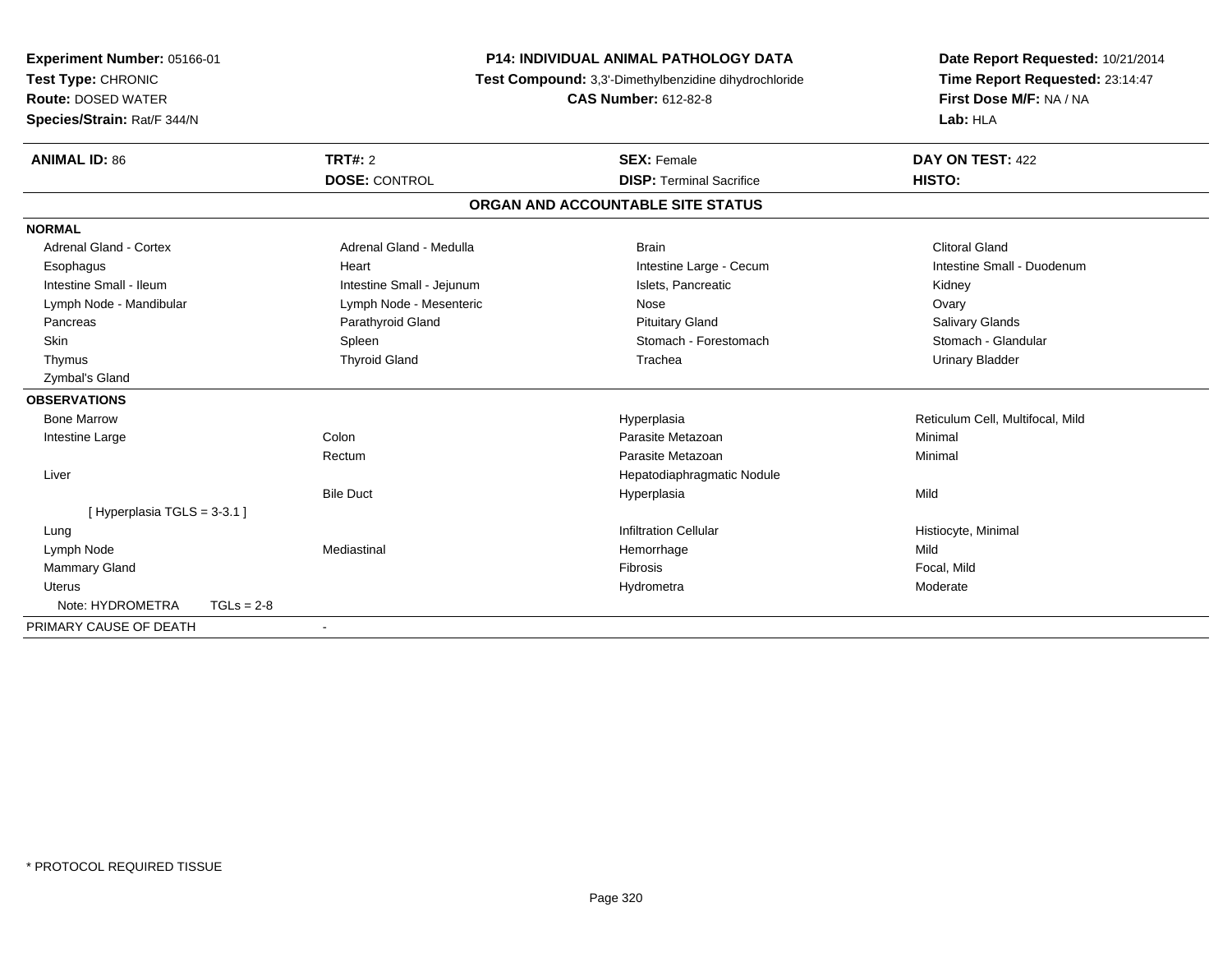| Experiment Number: 05166-01       |                         | <b>P14: INDIVIDUAL ANIMAL PATHOLOGY DATA</b>          | Date Report Requested: 10/21/2014  |
|-----------------------------------|-------------------------|-------------------------------------------------------|------------------------------------|
| Test Type: CHRONIC                |                         | Test Compound: 3,3'-Dimethylbenzidine dihydrochloride | Time Report Requested: 23:14:47    |
| <b>Route: DOSED WATER</b>         |                         | <b>CAS Number: 612-82-8</b>                           | First Dose M/F: NA / NA            |
| Species/Strain: Rat/F 344/N       |                         |                                                       | Lab: HLA                           |
| <b>ANIMAL ID: 87</b>              | TRT#: 2                 | <b>SEX: Female</b>                                    | DAY ON TEST: 422                   |
|                                   | <b>DOSE: CONTROL</b>    | <b>DISP: Terminal Sacrifice</b>                       | HISTO:                             |
|                                   |                         | ORGAN AND ACCOUNTABLE SITE STATUS                     |                                    |
| <b>NORMAL</b>                     |                         |                                                       |                                    |
| <b>Adrenal Gland - Cortex</b>     | Adrenal Gland - Medulla | <b>Bone Marrow</b>                                    | Esophagus                          |
| Heart                             | Intestine Large - Cecum | Intestine Large - Colon                               | Intestine Large - Rectum           |
| Intestine Small - Duodenum        | Intestine Small - Ileum | Intestine Small - Jejunum                             | Islets, Pancreatic                 |
| Lung                              | Lymph Node - Mandibular | Lymph Node - Mesenteric                               | Nose                               |
| Ovary                             | Pancreas                | Salivary Glands                                       | Skin                               |
| Spleen                            | Stomach - Forestomach   | Stomach - Glandular                                   | Thymus                             |
| <b>Thyroid Gland</b>              | Trachea                 | <b>Urinary Bladder</b>                                | <b>Uterus</b>                      |
| Zymbal's Gland                    |                         |                                                       |                                    |
| <b>MISSING</b>                    |                         |                                                       |                                    |
| Parathyroid Gland                 |                         |                                                       |                                    |
| <b>OBSERVATIONS</b>               |                         |                                                       |                                    |
| <b>Brain</b>                      | <b>Brain Stem</b>       | Compression                                           | Mild                               |
| Note: COMPRESSION<br>$TGLs = 3-1$ |                         |                                                       |                                    |
| <b>Clitoral Gland</b>             | Duct                    | Ectasia                                               | Mild                               |
| Kidney                            |                         | Nephropathy                                           | Minimal                            |
| Liver                             |                         | Hepatodiaphragmatic Nodule                            |                                    |
|                                   |                         | Inflammation                                          | Granulomatous, Multifocal, Minimal |
| [Inflammation TGLS = $1-3.1$ ]    |                         |                                                       |                                    |
| Mammary Gland                     | Duct                    | Ectasia                                               | Mild                               |
| <b>Pituitary Gland</b>            | <b>Pars Distalis</b>    | Adenoma                                               |                                    |
| [Adenoma TGLS = $2-2$ ]           |                         |                                                       |                                    |
| PRIMARY CAUSE OF DEATH            | $\blacksquare$          |                                                       |                                    |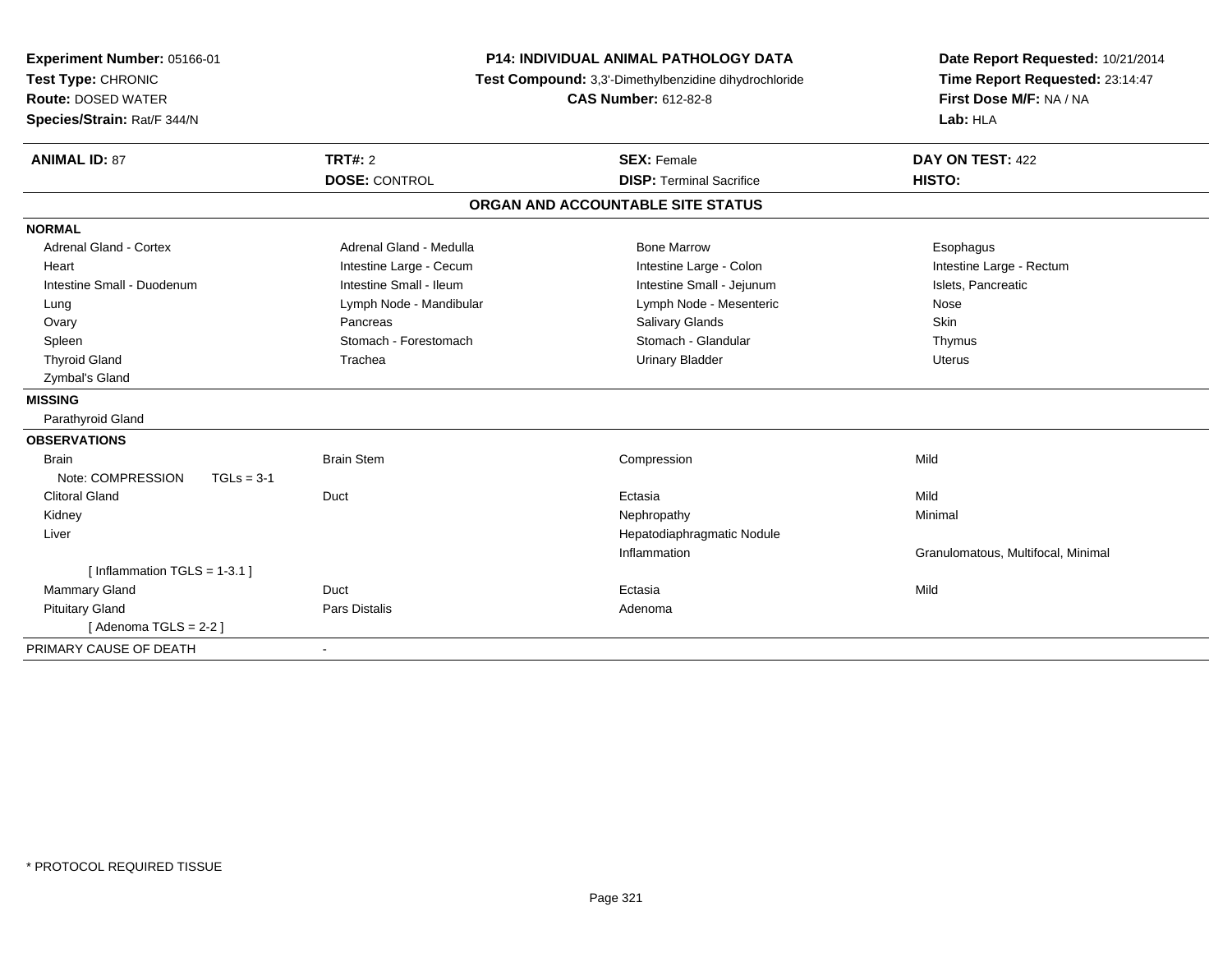| Experiment Number: 05166-01<br>Test Type: CHRONIC<br><b>Route: DOSED WATER</b><br>Species/Strain: Rat/F 344/N |                          | <b>P14: INDIVIDUAL ANIMAL PATHOLOGY DATA</b><br>Test Compound: 3,3'-Dimethylbenzidine dihydrochloride<br><b>CAS Number: 612-82-8</b> |                         |  |
|---------------------------------------------------------------------------------------------------------------|--------------------------|--------------------------------------------------------------------------------------------------------------------------------------|-------------------------|--|
| <b>ANIMAL ID: 88</b>                                                                                          | <b>TRT#: 2</b>           | <b>SEX: Female</b>                                                                                                                   | DAY ON TEST: 422        |  |
|                                                                                                               | <b>DOSE: CONTROL</b>     | <b>DISP: Terminal Sacrifice</b>                                                                                                      | HISTO:                  |  |
|                                                                                                               |                          | ORGAN AND ACCOUNTABLE SITE STATUS                                                                                                    |                         |  |
| <b>NORMAL</b>                                                                                                 |                          |                                                                                                                                      |                         |  |
| Adrenal Gland - Cortex                                                                                        | Adrenal Gland - Medulla  | <b>Bone Marrow</b>                                                                                                                   | <b>Brain</b>            |  |
| <b>Clitoral Gland</b>                                                                                         | Esophagus                | Heart                                                                                                                                | Intestine Large - Cecum |  |
| Intestine Large - Colon                                                                                       | Intestine Large - Rectum | Intestine Small - Duodenum                                                                                                           | Intestine Small - Ileum |  |
| Intestine Small - Jejunum                                                                                     | Islets, Pancreatic       | Liver                                                                                                                                | Lung                    |  |
| Lymph Node - Mandibular                                                                                       | Lymph Node - Mesenteric  | Ovary                                                                                                                                | Pancreas                |  |
| Parathyroid Gland                                                                                             | <b>Pituitary Gland</b>   | <b>Salivary Glands</b>                                                                                                               | Skin                    |  |
| Spleen                                                                                                        | Stomach - Forestomach    | Stomach - Glandular                                                                                                                  | Thymus                  |  |
| Trachea                                                                                                       | <b>Urinary Bladder</b>   | Uterus                                                                                                                               | Zymbal's Gland          |  |
| <b>MISSING</b>                                                                                                |                          |                                                                                                                                      |                         |  |
| Mammary Gland                                                                                                 |                          |                                                                                                                                      |                         |  |
| <b>OBSERVATIONS</b>                                                                                           |                          |                                                                                                                                      |                         |  |
| Kidney                                                                                                        |                          | Nephropathy                                                                                                                          | Minimal                 |  |
| Lymph Node                                                                                                    | Mediastinal              | Hemorrhage                                                                                                                           | Mild                    |  |
| Nose                                                                                                          |                          | Hemorrhage                                                                                                                           | Mild                    |  |
| <b>Thyroid Gland</b>                                                                                          | C Cell                   | Adenoma                                                                                                                              |                         |  |
| PRIMARY CAUSE OF DEATH                                                                                        | $\overline{\phantom{a}}$ |                                                                                                                                      |                         |  |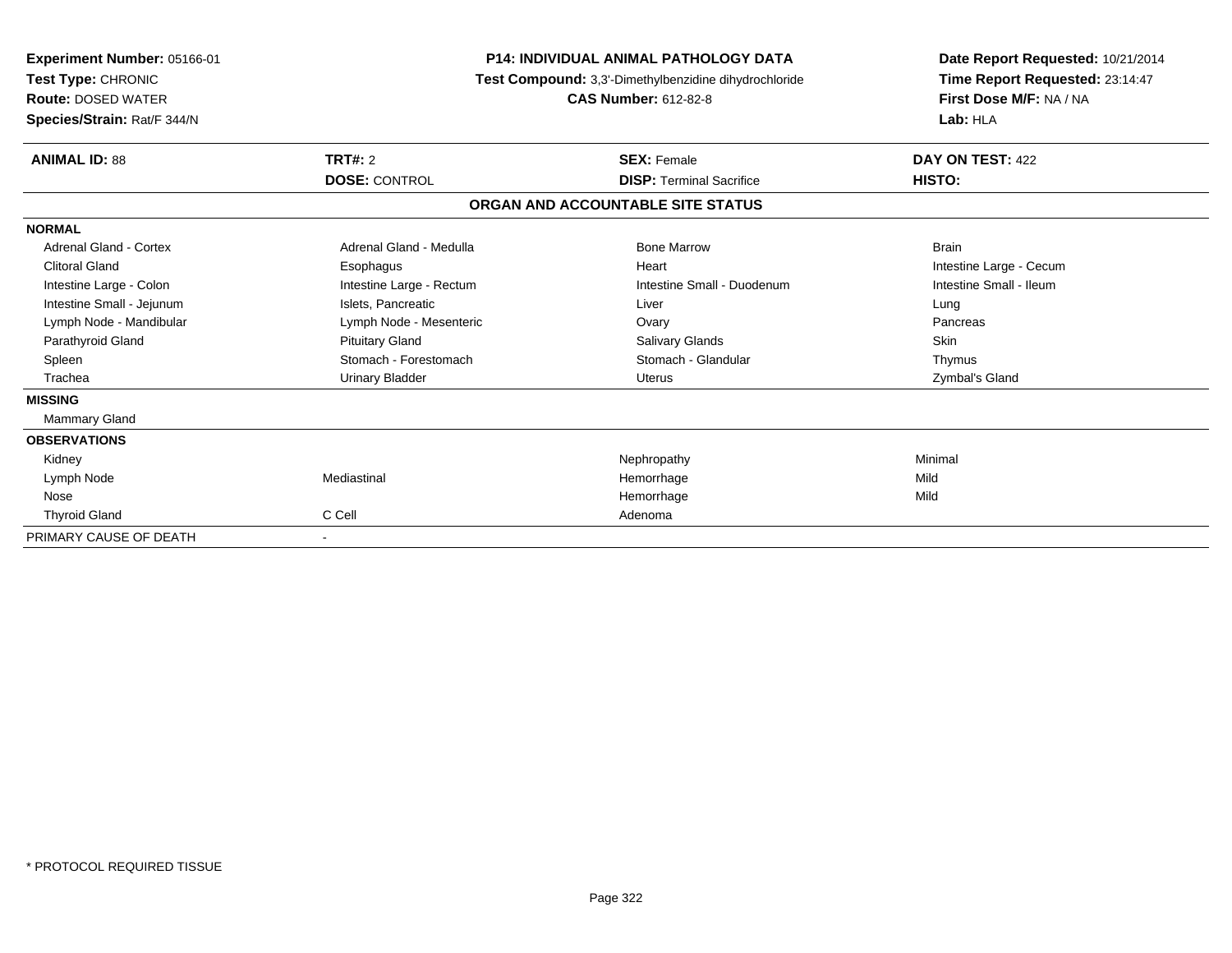| Experiment Number: 05166-01<br>Test Type: CHRONIC<br><b>Route: DOSED WATER</b><br>Species/Strain: Rat/F 344/N |                          | <b>P14: INDIVIDUAL ANIMAL PATHOLOGY DATA</b><br>Test Compound: 3,3'-Dimethylbenzidine dihydrochloride<br><b>CAS Number: 612-82-8</b> |  |                                   | Date Report Requested: 10/21/2014<br>Time Report Requested: 23:14:47<br>First Dose M/F: NA / NA<br>Lab: HLA |  |
|---------------------------------------------------------------------------------------------------------------|--------------------------|--------------------------------------------------------------------------------------------------------------------------------------|--|-----------------------------------|-------------------------------------------------------------------------------------------------------------|--|
| <b>ANIMAL ID: 89</b>                                                                                          |                          | <b>TRT#: 2</b>                                                                                                                       |  | <b>SEX: Female</b>                | DAY ON TEST: 422                                                                                            |  |
|                                                                                                               |                          | <b>DOSE: CONTROL</b>                                                                                                                 |  | <b>DISP: Terminal Sacrifice</b>   | HISTO:                                                                                                      |  |
|                                                                                                               |                          |                                                                                                                                      |  | ORGAN AND ACCOUNTABLE SITE STATUS |                                                                                                             |  |
| <b>NORMAL</b>                                                                                                 |                          |                                                                                                                                      |  |                                   |                                                                                                             |  |
| Adrenal Gland - Cortex                                                                                        |                          | Adrenal Gland - Medulla                                                                                                              |  | <b>Bone Marrow</b>                | <b>Brain</b>                                                                                                |  |
| Clitoral Gland                                                                                                |                          | Esophagus                                                                                                                            |  | Heart                             | Intestine Large - Cecum                                                                                     |  |
| Intestine Large - Colon                                                                                       |                          | Intestine Large - Rectum                                                                                                             |  | Intestine Small - Duodenum        | Intestine Small - Ileum                                                                                     |  |
| Intestine Small - Jejunum                                                                                     |                          | Islets, Pancreatic                                                                                                                   |  | Kidney                            | Lung                                                                                                        |  |
| Lymph Node - Mandibular                                                                                       |                          | Lymph Node - Mesenteric                                                                                                              |  | Nose                              | Ovary                                                                                                       |  |
| Pancreas                                                                                                      |                          | Parathyroid Gland                                                                                                                    |  | <b>Pituitary Gland</b>            | <b>Salivary Glands</b>                                                                                      |  |
| <b>Skin</b>                                                                                                   |                          | Spleen                                                                                                                               |  | Stomach - Forestomach             | Stomach - Glandular                                                                                         |  |
| Thymus                                                                                                        |                          | <b>Thyroid Gland</b>                                                                                                                 |  | Trachea                           | <b>Urinary Bladder</b>                                                                                      |  |
| <b>Uterus</b>                                                                                                 |                          |                                                                                                                                      |  |                                   |                                                                                                             |  |
| <b>MISSING</b>                                                                                                |                          |                                                                                                                                      |  |                                   |                                                                                                             |  |
| Zymbal's Gland                                                                                                |                          |                                                                                                                                      |  |                                   |                                                                                                             |  |
| <b>OBSERVATIONS</b>                                                                                           |                          |                                                                                                                                      |  |                                   |                                                                                                             |  |
| Liver                                                                                                         |                          | <b>Bile Duct</b>                                                                                                                     |  | Hyperplasia                       | Mild                                                                                                        |  |
| <b>Mammary Gland</b>                                                                                          |                          |                                                                                                                                      |  | Fibroadenoma                      |                                                                                                             |  |
| Note: FIBROADENOMA                                                                                            | $TGLs = 1-13$            |                                                                                                                                      |  |                                   |                                                                                                             |  |
| PRIMARY CAUSE OF DEATH                                                                                        | $\overline{\phantom{a}}$ |                                                                                                                                      |  |                                   |                                                                                                             |  |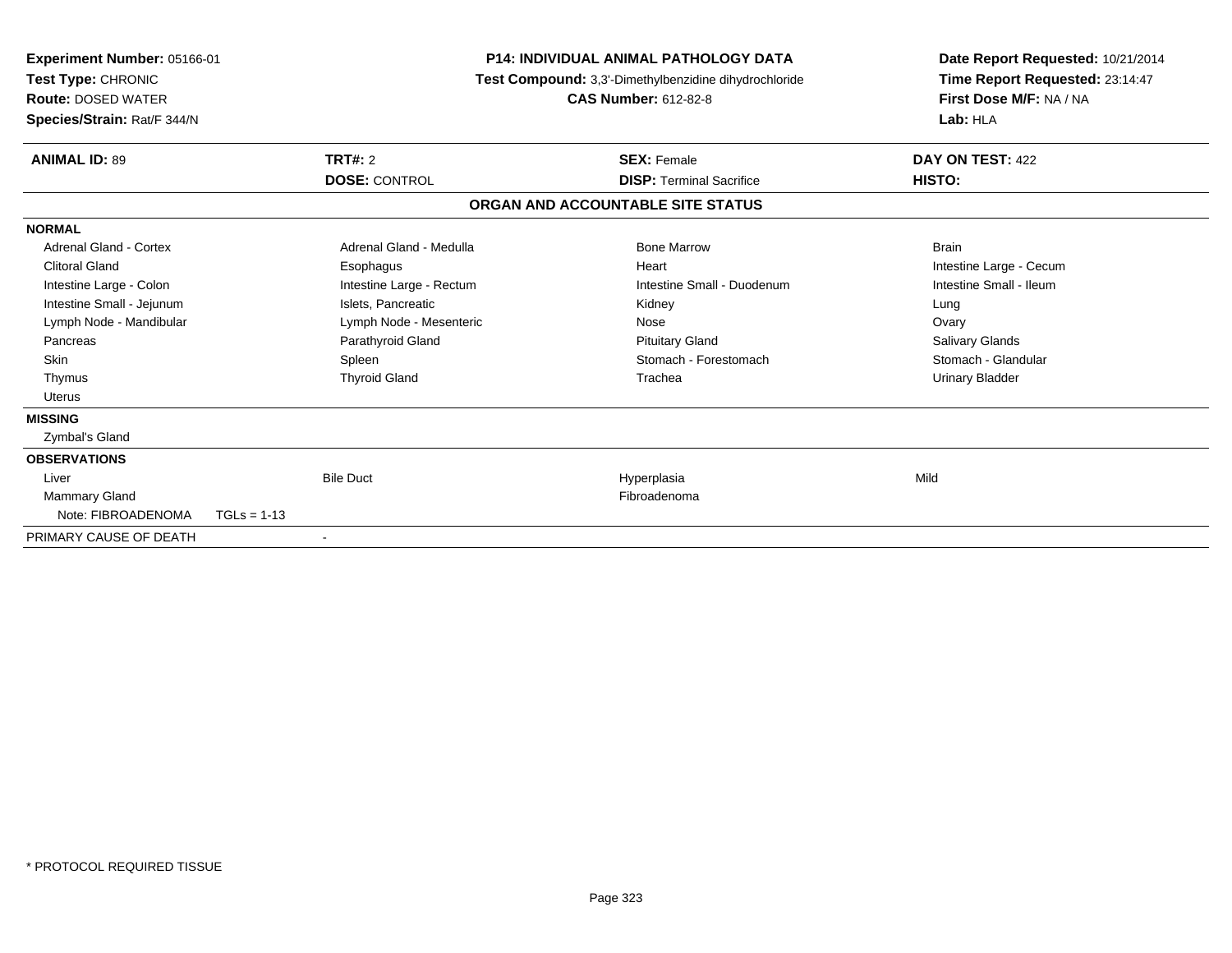| Experiment Number: 05166-01<br>Test Type: CHRONIC<br><b>Route: DOSED WATER</b><br>Species/Strain: Rat/F 344/N | <b>P14: INDIVIDUAL ANIMAL PATHOLOGY DATA</b><br>Test Compound: 3,3'-Dimethylbenzidine dihydrochloride | Date Report Requested: 10/21/2014<br>Time Report Requested: 23:14:47<br>First Dose M/F: NA / NA<br>Lab: HLA |                           |
|---------------------------------------------------------------------------------------------------------------|-------------------------------------------------------------------------------------------------------|-------------------------------------------------------------------------------------------------------------|---------------------------|
| <b>ANIMAL ID: 90</b>                                                                                          | TRT#: 2                                                                                               | <b>SEX: Female</b>                                                                                          | DAY ON TEST: 422          |
|                                                                                                               | <b>DOSE: CONTROL</b>                                                                                  | <b>DISP: Terminal Sacrifice</b>                                                                             | HISTO:                    |
|                                                                                                               |                                                                                                       | ORGAN AND ACCOUNTABLE SITE STATUS                                                                           |                           |
| <b>NORMAL</b>                                                                                                 |                                                                                                       |                                                                                                             |                           |
| <b>Adrenal Gland - Cortex</b>                                                                                 | Adrenal Gland - Medulla                                                                               | <b>Bone Marrow</b>                                                                                          | <b>Brain</b>              |
| <b>Clitoral Gland</b>                                                                                         | Esophagus                                                                                             | Heart                                                                                                       | Intestine Large - Cecum   |
| Intestine Large - Colon                                                                                       | Intestine Small - Duodenum                                                                            | Intestine Small - Ileum                                                                                     | Intestine Small - Jejunum |
| Islets, Pancreatic                                                                                            | Liver                                                                                                 | Lung                                                                                                        | Lymph Node - Mandibular   |
| Lymph Node - Mesenteric                                                                                       | Nose                                                                                                  | Ovary                                                                                                       | Pancreas                  |
| Parathyroid Gland                                                                                             | Salivary Glands                                                                                       | <b>Skin</b>                                                                                                 | Spleen                    |
| Stomach - Forestomach                                                                                         | Stomach - Glandular                                                                                   | Thymus                                                                                                      | <b>Thyroid Gland</b>      |
| Trachea                                                                                                       | <b>Urinary Bladder</b>                                                                                | <b>Uterus</b>                                                                                               | Zymbal's Gland            |
| <b>OBSERVATIONS</b>                                                                                           |                                                                                                       |                                                                                                             |                           |
| Intestine Large                                                                                               | Rectum                                                                                                | Parasite Metazoan                                                                                           | Minimal                   |
| Kidney                                                                                                        |                                                                                                       | Nephropathy                                                                                                 | Minimal                   |
| <b>Mammary Gland</b>                                                                                          | Duct                                                                                                  | Ectasia                                                                                                     | Mild                      |
| <b>Pituitary Gland</b>                                                                                        | <b>Pars Distalis</b>                                                                                  | Adenoma                                                                                                     |                           |
| [Adenoma TGLS = $1-2$ ]                                                                                       |                                                                                                       |                                                                                                             |                           |
| PRIMARY CAUSE OF DEATH                                                                                        |                                                                                                       |                                                                                                             |                           |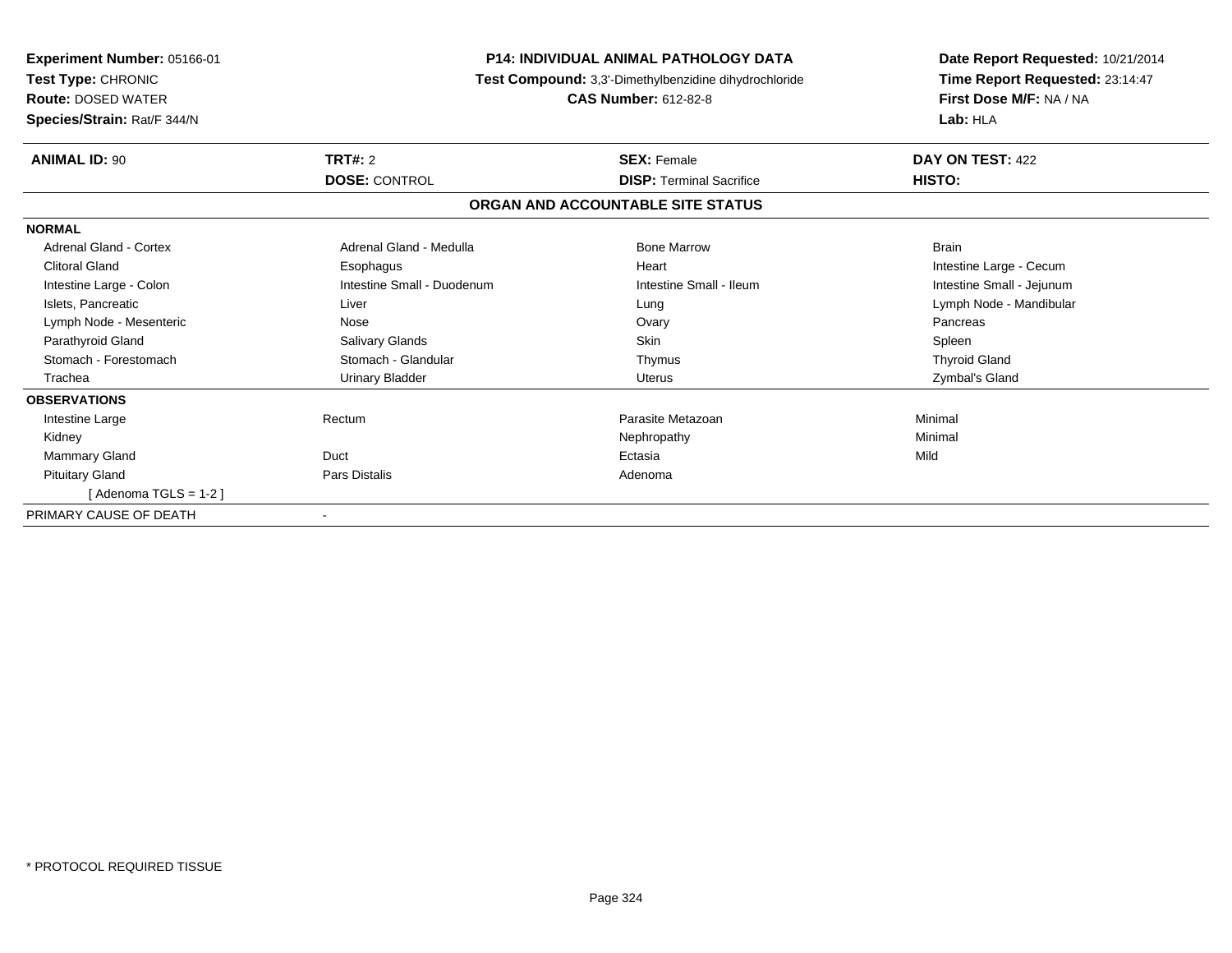| <b>Experiment Number: 05166-01</b><br>Test Type: CHRONIC<br><b>Route: DOSED WATER</b><br>Species/Strain: Rat/F 344/N |                          | <b>P14: INDIVIDUAL ANIMAL PATHOLOGY DATA</b><br>Test Compound: 3,3'-Dimethylbenzidine dihydrochloride<br><b>CAS Number: 612-82-8</b> | Date Report Requested: 10/21/2014<br>Time Report Requested: 23:14:47<br>First Dose M/F: NA / NA<br>Lab: HLA |
|----------------------------------------------------------------------------------------------------------------------|--------------------------|--------------------------------------------------------------------------------------------------------------------------------------|-------------------------------------------------------------------------------------------------------------|
| <b>ANIMAL ID: 91</b>                                                                                                 | <b>TRT#: 2</b>           | <b>SEX: Female</b>                                                                                                                   | DAY ON TEST: 422                                                                                            |
|                                                                                                                      | <b>DOSE: CONTROL</b>     | <b>DISP: Terminal Sacrifice</b>                                                                                                      | HISTO:                                                                                                      |
|                                                                                                                      |                          | ORGAN AND ACCOUNTABLE SITE STATUS                                                                                                    |                                                                                                             |
| <b>NORMAL</b>                                                                                                        |                          |                                                                                                                                      |                                                                                                             |
| Adrenal Gland - Cortex                                                                                               | Adrenal Gland - Medulla  | <b>Bone Marrow</b>                                                                                                                   | <b>Brain</b>                                                                                                |
| <b>Clitoral Gland</b>                                                                                                | Esophagus                | Heart                                                                                                                                | Intestine Large - Cecum                                                                                     |
| Intestine Large - Colon                                                                                              | Intestine Large - Rectum | Intestine Small - Duodenum                                                                                                           | Intestine Small - Ileum                                                                                     |
| Intestine Small - Jejunum                                                                                            | Islets, Pancreatic       | Lung                                                                                                                                 | Lymph Node - Mandibular                                                                                     |
| Lymph Node - Mesenteric                                                                                              | Mammary Gland            | Nose                                                                                                                                 | Ovary                                                                                                       |
| Pancreas                                                                                                             | Parathyroid Gland        | <b>Pituitary Gland</b>                                                                                                               | Salivary Glands                                                                                             |
| <b>Skin</b>                                                                                                          | Spleen                   | Stomach - Forestomach                                                                                                                | Stomach - Glandular                                                                                         |
| Thymus                                                                                                               | <b>Thyroid Gland</b>     | Trachea                                                                                                                              | <b>Urinary Bladder</b>                                                                                      |
| <b>Uterus</b>                                                                                                        | Zymbal's Gland           |                                                                                                                                      |                                                                                                             |
| <b>OBSERVATIONS</b>                                                                                                  |                          |                                                                                                                                      |                                                                                                             |
| Kidney                                                                                                               |                          | Nephropathy                                                                                                                          | Minimal                                                                                                     |
| Liver                                                                                                                | <b>Bile Duct</b>         | Hyperplasia                                                                                                                          | Minimal                                                                                                     |
| PRIMARY CAUSE OF DEATH                                                                                               |                          |                                                                                                                                      |                                                                                                             |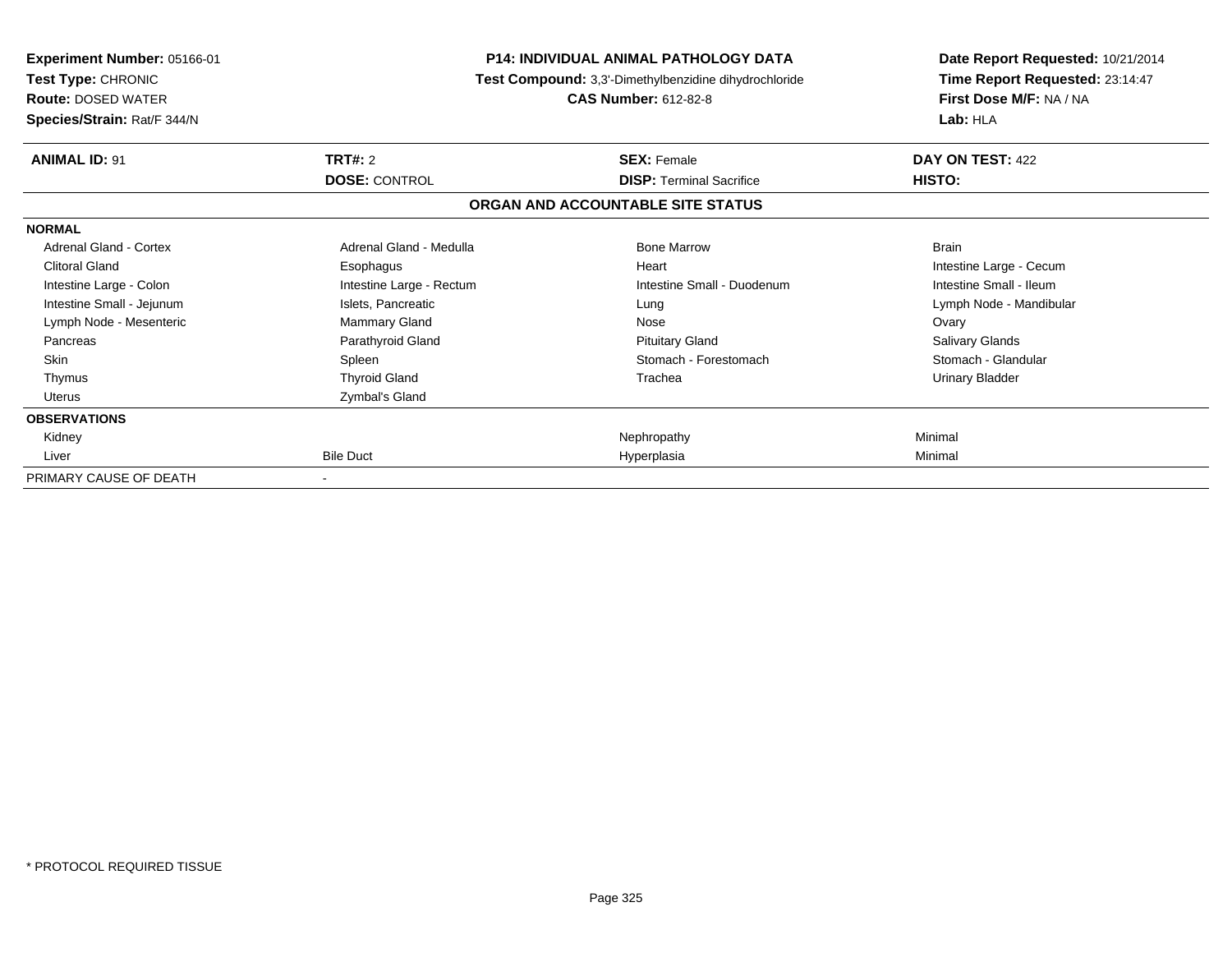| Experiment Number: 05166-01<br>Test Type: CHRONIC<br><b>Route: DOSED WATER</b><br>Species/Strain: Rat/F 344/N |                          | <b>P14: INDIVIDUAL ANIMAL PATHOLOGY DATA</b><br>Test Compound: 3,3'-Dimethylbenzidine dihydrochloride<br><b>CAS Number: 612-82-8</b> |                                 | Date Report Requested: 10/21/2014<br>Time Report Requested: 23:14:47<br>First Dose M/F: NA / NA<br>Lab: HLA |
|---------------------------------------------------------------------------------------------------------------|--------------------------|--------------------------------------------------------------------------------------------------------------------------------------|---------------------------------|-------------------------------------------------------------------------------------------------------------|
| <b>ANIMAL ID: 92</b>                                                                                          | <b>TRT#: 2</b>           | <b>SEX: Female</b>                                                                                                                   |                                 | DAY ON TEST: 422                                                                                            |
|                                                                                                               | <b>DOSE: CONTROL</b>     |                                                                                                                                      | <b>DISP: Terminal Sacrifice</b> | HISTO:                                                                                                      |
|                                                                                                               |                          | ORGAN AND ACCOUNTABLE SITE STATUS                                                                                                    |                                 |                                                                                                             |
| <b>NORMAL</b>                                                                                                 |                          |                                                                                                                                      |                                 |                                                                                                             |
| <b>Adrenal Gland - Cortex</b>                                                                                 | Adrenal Gland - Medulla  |                                                                                                                                      | <b>Bone Marrow</b>              | <b>Brain</b>                                                                                                |
| <b>Clitoral Gland</b>                                                                                         | Esophagus                | Heart                                                                                                                                |                                 | Intestine Large - Cecum                                                                                     |
| Intestine Large - Colon                                                                                       | Intestine Large - Rectum |                                                                                                                                      | Intestine Small - Duodenum      | Intestine Small - Ileum                                                                                     |
| Intestine Small - Jejunum                                                                                     | Islets, Pancreatic       | Kidney                                                                                                                               |                                 | Liver                                                                                                       |
| Lymph Node - Mandibular                                                                                       | Lymph Node - Mesenteric  |                                                                                                                                      | <b>Mammary Gland</b>            | Nose                                                                                                        |
| Ovary                                                                                                         | Pancreas                 |                                                                                                                                      | Parathyroid Gland               | <b>Salivary Glands</b>                                                                                      |
| <b>Skin</b>                                                                                                   | Spleen                   |                                                                                                                                      | Stomach - Forestomach           | Stomach - Glandular                                                                                         |
| Thymus                                                                                                        | <b>Thyroid Gland</b>     | Trachea                                                                                                                              |                                 | <b>Urinary Bladder</b>                                                                                      |
| Zymbal's Gland                                                                                                |                          |                                                                                                                                      |                                 |                                                                                                             |
| <b>OBSERVATIONS</b>                                                                                           |                          |                                                                                                                                      |                                 |                                                                                                             |
| Lung                                                                                                          |                          |                                                                                                                                      | <b>Infiltration Cellular</b>    | Histiocyte, Minimal                                                                                         |
| Lymph Node                                                                                                    | Mediastinal              | Hemorrhage                                                                                                                           |                                 | Mild                                                                                                        |
| <b>Pituitary Gland</b>                                                                                        | <b>Pars Distalis</b>     | Adenoma                                                                                                                              |                                 |                                                                                                             |
| [Adenoma TGLS = $2-2$ ]                                                                                       |                          |                                                                                                                                      |                                 |                                                                                                             |
| <b>Uterus</b>                                                                                                 |                          | Polyp Stromal                                                                                                                        |                                 |                                                                                                             |
| Note: POLYP STROMAL                                                                                           | $TGLs = 1-8$             |                                                                                                                                      |                                 |                                                                                                             |
| PRIMARY CAUSE OF DEATH                                                                                        | $\overline{\phantom{a}}$ |                                                                                                                                      |                                 |                                                                                                             |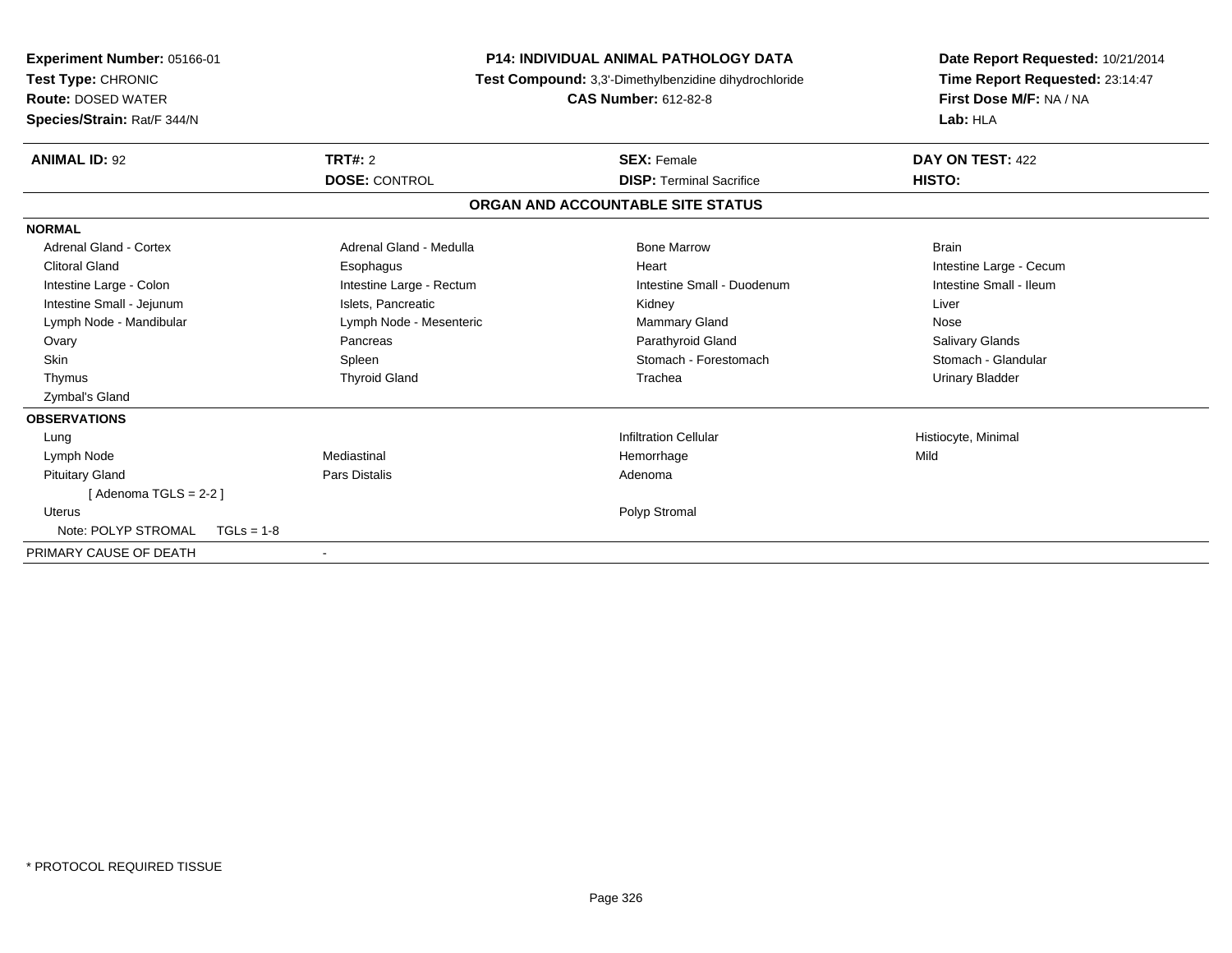| Experiment Number: 05166-01<br>Test Type: CHRONIC<br><b>Route: DOSED WATER</b><br>Species/Strain: Rat/F 344/N |               |                            | <b>P14: INDIVIDUAL ANIMAL PATHOLOGY DATA</b><br>Test Compound: 3,3'-Dimethylbenzidine dihydrochloride<br><b>CAS Number: 612-82-8</b> | Date Report Requested: 10/21/2014<br>Time Report Requested: 23:14:47<br>First Dose M/F: NA / NA<br>Lab: HLA |  |
|---------------------------------------------------------------------------------------------------------------|---------------|----------------------------|--------------------------------------------------------------------------------------------------------------------------------------|-------------------------------------------------------------------------------------------------------------|--|
| <b>ANIMAL ID: 93</b>                                                                                          |               | TRT#: 2                    | <b>SEX: Female</b>                                                                                                                   | DAY ON TEST: 422                                                                                            |  |
|                                                                                                               |               | <b>DOSE: CONTROL</b>       | <b>DISP: Terminal Sacrifice</b>                                                                                                      | HISTO:                                                                                                      |  |
|                                                                                                               |               |                            | ORGAN AND ACCOUNTABLE SITE STATUS                                                                                                    |                                                                                                             |  |
| <b>NORMAL</b>                                                                                                 |               |                            |                                                                                                                                      |                                                                                                             |  |
| <b>Adrenal Gland - Cortex</b>                                                                                 |               | Adrenal Gland - Medulla    | <b>Bone Marrow</b>                                                                                                                   | <b>Brain</b>                                                                                                |  |
| Esophagus                                                                                                     |               | Heart                      | Intestine Large - Cecum                                                                                                              | Intestine Large - Colon                                                                                     |  |
| Intestine Large - Rectum                                                                                      |               | Intestine Small - Duodenum | Intestine Small - Ileum                                                                                                              | Intestine Small - Jejunum                                                                                   |  |
| Islets, Pancreatic                                                                                            |               | Lymph Node - Mandibular    | Lymph Node - Mesenteric                                                                                                              | Mammary Gland                                                                                               |  |
| Nose                                                                                                          |               | Ovary                      | Parathyroid Gland                                                                                                                    | <b>Pituitary Gland</b>                                                                                      |  |
| <b>Salivary Glands</b>                                                                                        |               | Spleen                     | Stomach - Forestomach                                                                                                                | Stomach - Glandular                                                                                         |  |
| <b>Thyroid Gland</b>                                                                                          |               | Trachea                    | <b>Urinary Bladder</b>                                                                                                               | <b>Uterus</b>                                                                                               |  |
| <b>Zymbal's Gland</b>                                                                                         |               |                            |                                                                                                                                      |                                                                                                             |  |
| <b>OBSERVATIONS</b>                                                                                           |               |                            |                                                                                                                                      |                                                                                                             |  |
| <b>Clitoral Gland</b>                                                                                         | Duct          |                            | Ectasia                                                                                                                              | Mild                                                                                                        |  |
| Kidney                                                                                                        |               |                            | Nephropathy                                                                                                                          | Minimal                                                                                                     |  |
| Liver                                                                                                         |               | <b>Bile Duct</b>           | Hyperplasia                                                                                                                          | Minimal                                                                                                     |  |
| Lung                                                                                                          |               |                            | <b>Infiltration Cellular</b>                                                                                                         | Histiocyte, Minimal                                                                                         |  |
| Pancreas                                                                                                      | Acinus        |                            | Atrophy                                                                                                                              | Mild                                                                                                        |  |
| <b>Skin</b>                                                                                                   |               |                            | Inflammation                                                                                                                         | Chronic Active, Marked                                                                                      |  |
| Note: INFLAMMATION                                                                                            | $TGLs = 1-13$ |                            |                                                                                                                                      |                                                                                                             |  |
| Thymus                                                                                                        |               | <b>Epithel Cell</b>        | Hyperplasia                                                                                                                          | Mild                                                                                                        |  |
| PRIMARY CAUSE OF DEATH                                                                                        |               |                            |                                                                                                                                      |                                                                                                             |  |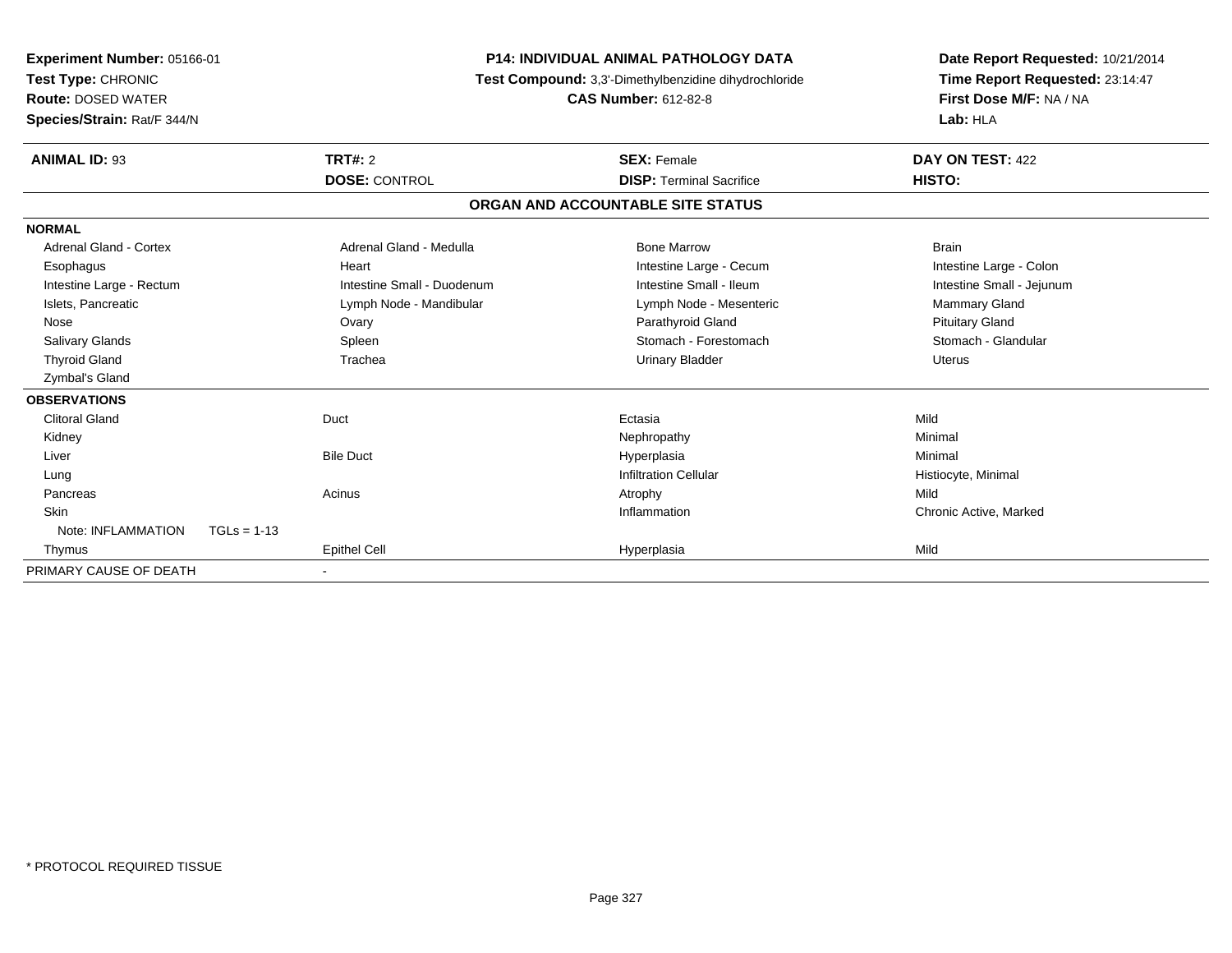| <b>Experiment Number: 05166-01</b><br><b>Test Type: CHRONIC</b><br><b>Route: DOSED WATER</b><br>Species/Strain: Rat/F 344/N |                                 | <b>P14: INDIVIDUAL ANIMAL PATHOLOGY DATA</b><br><b>Test Compound:</b> 3,3'-Dimethylbenzidine dihydrochloride<br><b>CAS Number: 612-82-8</b> | Date Report Requested: 10/21/2014<br>Time Report Requested: 23:14:47<br>First Dose M/F: NA / NA<br>Lab: HLA |
|-----------------------------------------------------------------------------------------------------------------------------|---------------------------------|---------------------------------------------------------------------------------------------------------------------------------------------|-------------------------------------------------------------------------------------------------------------|
| <b>ANIMAL ID: 94</b>                                                                                                        | TRT#: 2<br><b>DOSE: CONTROL</b> | <b>SEX: Female</b><br><b>DISP:</b> Terminal Sacrifice                                                                                       | DAY ON TEST: 422<br>HISTO:                                                                                  |
|                                                                                                                             |                                 | ORGAN AND ACCOUNTABLE SITE STATUS                                                                                                           |                                                                                                             |
| <b>NORMAL</b>                                                                                                               |                                 |                                                                                                                                             |                                                                                                             |
| Adrenal Gland - Cortex                                                                                                      | Adrenal Gland - Medulla         | <b>Bone Marrow</b>                                                                                                                          | <b>Brain</b>                                                                                                |
| Clitoral Gland                                                                                                              | Esophagus                       | Heart                                                                                                                                       | Intestine Large - Cecum                                                                                     |
| Intestine Large - Colon                                                                                                     | Intestine Large - Rectum        | Intestine Small - Duodenum                                                                                                                  | Intestine Small - Ileum                                                                                     |
| Intestine Small - Jejunum                                                                                                   | Islets, Pancreatic              | Liver                                                                                                                                       | Lung                                                                                                        |
| Lymph Node - Mandibular                                                                                                     | Lymph Node - Mesenteric         | Mammary Gland                                                                                                                               | Nose                                                                                                        |
| Ovary                                                                                                                       | Pancreas                        | Parathyroid Gland                                                                                                                           | <b>Pituitary Gland</b>                                                                                      |
| <b>Salivary Glands</b>                                                                                                      | Skin                            | Spleen                                                                                                                                      | Stomach - Forestomach                                                                                       |
| Stomach - Glandular                                                                                                         | Thymus                          | <b>Thyroid Gland</b>                                                                                                                        | Trachea                                                                                                     |
| <b>Urinary Bladder</b>                                                                                                      | <b>Uterus</b>                   | Zymbal's Gland                                                                                                                              |                                                                                                             |
| <b>OBSERVATIONS</b>                                                                                                         |                                 |                                                                                                                                             |                                                                                                             |
| Kidney                                                                                                                      |                                 | Nephropathy                                                                                                                                 | Minimal                                                                                                     |
| PRIMARY CAUSE OF DEATH                                                                                                      |                                 |                                                                                                                                             |                                                                                                             |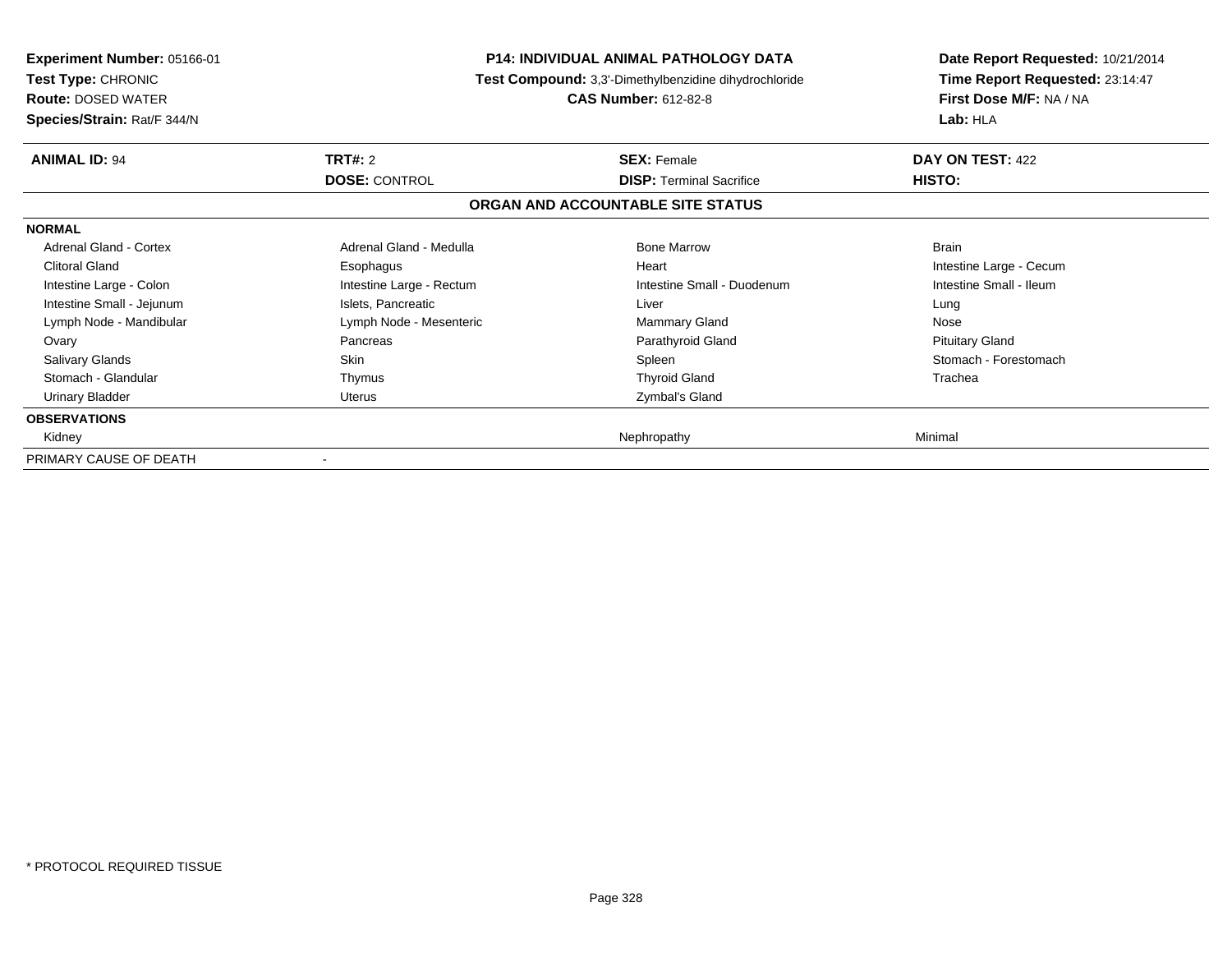| Experiment Number: 05166-01<br>Test Type: CHRONIC<br><b>Route: DOSED WATER</b><br>Species/Strain: Rat/F 344/N |                          | <b>P14: INDIVIDUAL ANIMAL PATHOLOGY DATA</b><br>Test Compound: 3,3'-Dimethylbenzidine dihydrochloride<br><b>CAS Number: 612-82-8</b> |                            | Date Report Requested: 10/21/2014<br>Time Report Requested: 23:14:47<br>First Dose M/F: NA / NA<br>Lab: HLA |
|---------------------------------------------------------------------------------------------------------------|--------------------------|--------------------------------------------------------------------------------------------------------------------------------------|----------------------------|-------------------------------------------------------------------------------------------------------------|
| <b>ANIMAL ID: 95</b>                                                                                          | TRT#: 2                  | <b>SEX: Female</b>                                                                                                                   |                            | DAY ON TEST: 422                                                                                            |
|                                                                                                               |                          | <b>DOSE: CONTROL</b><br><b>DISP: Terminal Sacrifice</b>                                                                              |                            | HISTO:                                                                                                      |
|                                                                                                               |                          | ORGAN AND ACCOUNTABLE SITE STATUS                                                                                                    |                            |                                                                                                             |
| <b>NORMAL</b>                                                                                                 |                          |                                                                                                                                      |                            |                                                                                                             |
| <b>Adrenal Gland - Cortex</b>                                                                                 | Adrenal Gland - Medulla  | <b>Bone Marrow</b>                                                                                                                   |                            | <b>Brain</b>                                                                                                |
| <b>Clitoral Gland</b>                                                                                         | Esophagus                | Heart                                                                                                                                |                            | Intestine Large - Cecum                                                                                     |
| Intestine Large - Colon                                                                                       | Intestine Large - Rectum |                                                                                                                                      | Intestine Small - Duodenum | Intestine Small - Ileum                                                                                     |
| Intestine Small - Jejunum                                                                                     | Islets, Pancreatic       | Liver                                                                                                                                |                            | Lung                                                                                                        |
| Lymph Node - Mandibular                                                                                       | Lymph Node - Mesenteric  | <b>Mammary Gland</b>                                                                                                                 |                            | Ovary                                                                                                       |
| Pancreas                                                                                                      | Parathyroid Gland        | <b>Pituitary Gland</b>                                                                                                               |                            | Salivary Glands                                                                                             |
| <b>Skin</b>                                                                                                   | Spleen                   |                                                                                                                                      | Stomach - Forestomach      | Stomach - Glandular                                                                                         |
| Thymus                                                                                                        | <b>Thyroid Gland</b>     | Trachea                                                                                                                              |                            | Urinary Bladder                                                                                             |
| Zymbal's Gland                                                                                                |                          |                                                                                                                                      |                            |                                                                                                             |
| <b>OBSERVATIONS</b>                                                                                           |                          |                                                                                                                                      |                            |                                                                                                             |
| Kidney                                                                                                        |                          | Nephropathy                                                                                                                          |                            | Mild                                                                                                        |
| Nose                                                                                                          |                          | Hemorrhage                                                                                                                           |                            | Mild                                                                                                        |
| <b>Uterus</b>                                                                                                 |                          | Polyp Stromal                                                                                                                        |                            |                                                                                                             |
| Note: POLYP STROMAL                                                                                           | $TGLs = 1-8.1$           |                                                                                                                                      |                            |                                                                                                             |
| PRIMARY CAUSE OF DEATH                                                                                        |                          |                                                                                                                                      |                            |                                                                                                             |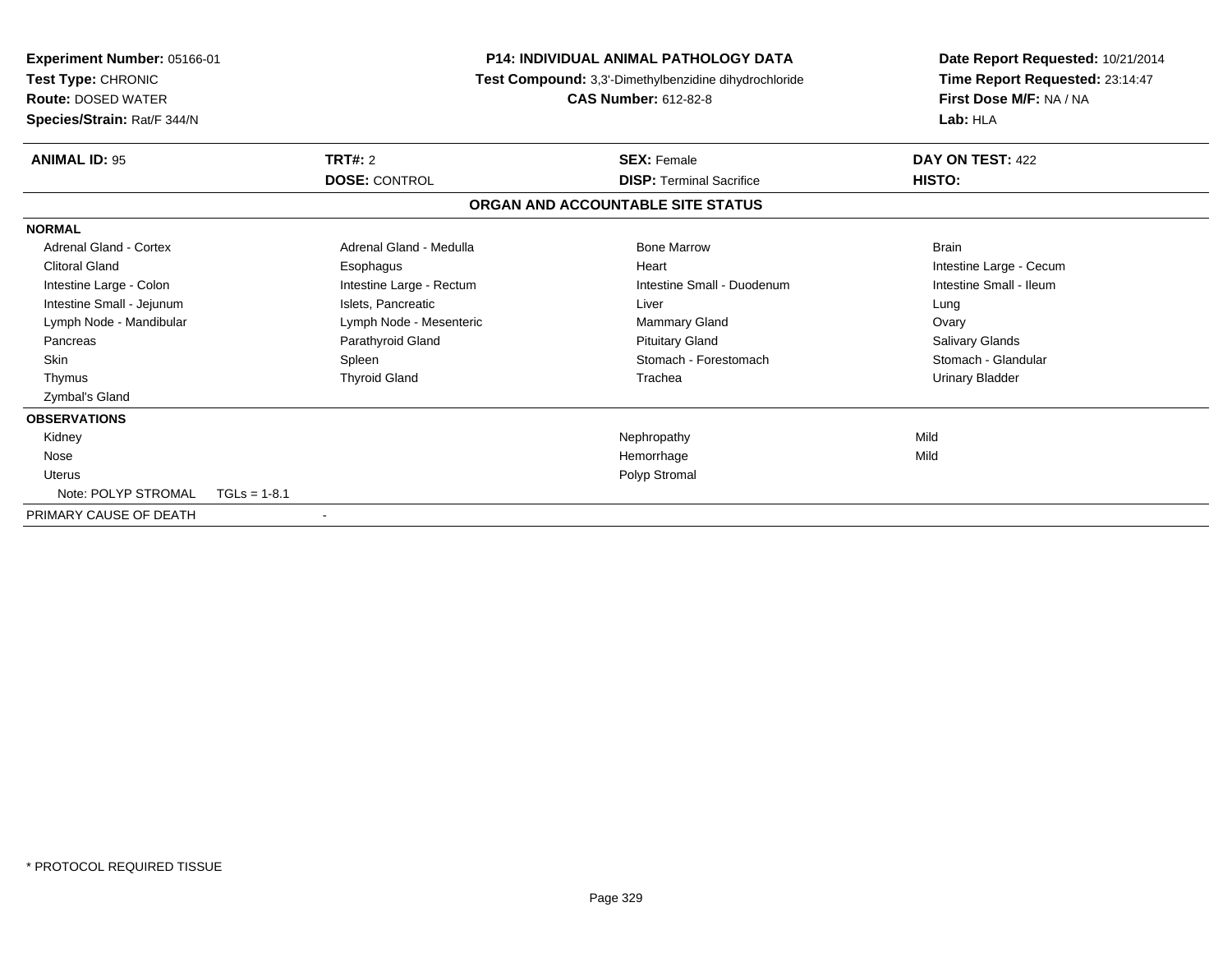| <b>Experiment Number: 05166-01</b><br>Test Type: CHRONIC<br><b>Route: DOSED WATER</b><br>Species/Strain: Rat/F 344/N |                |                          | <b>P14: INDIVIDUAL ANIMAL PATHOLOGY DATA</b><br>Test Compound: 3,3'-Dimethylbenzidine dihydrochloride<br><b>CAS Number: 612-82-8</b> |                                   | Date Report Requested: 10/21/2014<br>Time Report Requested: 23:14:47<br>First Dose M/F: NA / NA<br>Lab: HLA |
|----------------------------------------------------------------------------------------------------------------------|----------------|--------------------------|--------------------------------------------------------------------------------------------------------------------------------------|-----------------------------------|-------------------------------------------------------------------------------------------------------------|
| <b>ANIMAL ID: 96</b>                                                                                                 |                | TRT#: 2                  |                                                                                                                                      | <b>SEX: Female</b>                | DAY ON TEST: 422                                                                                            |
|                                                                                                                      |                | <b>DOSE: CONTROL</b>     |                                                                                                                                      | <b>DISP: Terminal Sacrifice</b>   | HISTO:                                                                                                      |
|                                                                                                                      |                |                          |                                                                                                                                      | ORGAN AND ACCOUNTABLE SITE STATUS |                                                                                                             |
| <b>NORMAL</b>                                                                                                        |                |                          |                                                                                                                                      |                                   |                                                                                                             |
| Adrenal Gland - Cortex                                                                                               |                | Adrenal Gland - Medulla  |                                                                                                                                      | <b>Bone Marrow</b>                | <b>Brain</b>                                                                                                |
| <b>Clitoral Gland</b>                                                                                                |                | Esophagus                |                                                                                                                                      | Heart                             | Intestine Large - Cecum                                                                                     |
| Intestine Large - Colon                                                                                              |                | Intestine Large - Rectum |                                                                                                                                      | Intestine Small - Duodenum        | Intestine Small - Ileum                                                                                     |
| Intestine Small - Jejunum                                                                                            |                | Islets, Pancreatic       |                                                                                                                                      | Lung                              | Lymph Node - Mesenteric                                                                                     |
| Mammary Gland                                                                                                        |                | Nose                     |                                                                                                                                      | Ovary                             | Pancreas                                                                                                    |
| Parathyroid Gland                                                                                                    |                | Salivary Glands          |                                                                                                                                      | <b>Skin</b>                       | Spleen                                                                                                      |
| Stomach - Forestomach                                                                                                |                | Stomach - Glandular      |                                                                                                                                      | Thymus                            | <b>Thyroid Gland</b>                                                                                        |
| Trachea                                                                                                              |                | <b>Urinary Bladder</b>   |                                                                                                                                      | <b>Uterus</b>                     | Zymbal's Gland                                                                                              |
| <b>OBSERVATIONS</b>                                                                                                  |                |                          |                                                                                                                                      |                                   |                                                                                                             |
| Kidney                                                                                                               |                |                          |                                                                                                                                      | Nephropathy                       | Mild                                                                                                        |
| Liver                                                                                                                |                |                          |                                                                                                                                      | Hepatodiaphragmatic Nodule        |                                                                                                             |
|                                                                                                                      |                |                          |                                                                                                                                      | Inflammation                      | Granulomatous, Multifocal, Minimal                                                                          |
| Note: ANOM HEPAT LOB                                                                                                 | $TGLs = 3-3.1$ |                          |                                                                                                                                      |                                   |                                                                                                             |
| Lymph Node                                                                                                           |                | Mandibular               |                                                                                                                                      | Hemorrhage                        | Mild                                                                                                        |
|                                                                                                                      |                | Mediastinal              |                                                                                                                                      | Hemorrhage                        | Mild                                                                                                        |
| Note: HEMORRHAGE                                                                                                     | $TGLs = 1-9$   |                          |                                                                                                                                      |                                   |                                                                                                             |
| Note: HEMORRHAGE                                                                                                     | $TGLs = 2-9$   |                          |                                                                                                                                      |                                   |                                                                                                             |
| <b>Pituitary Gland</b>                                                                                               |                |                          |                                                                                                                                      | Cyst                              |                                                                                                             |
| PRIMARY CAUSE OF DEATH                                                                                               |                |                          |                                                                                                                                      |                                   |                                                                                                             |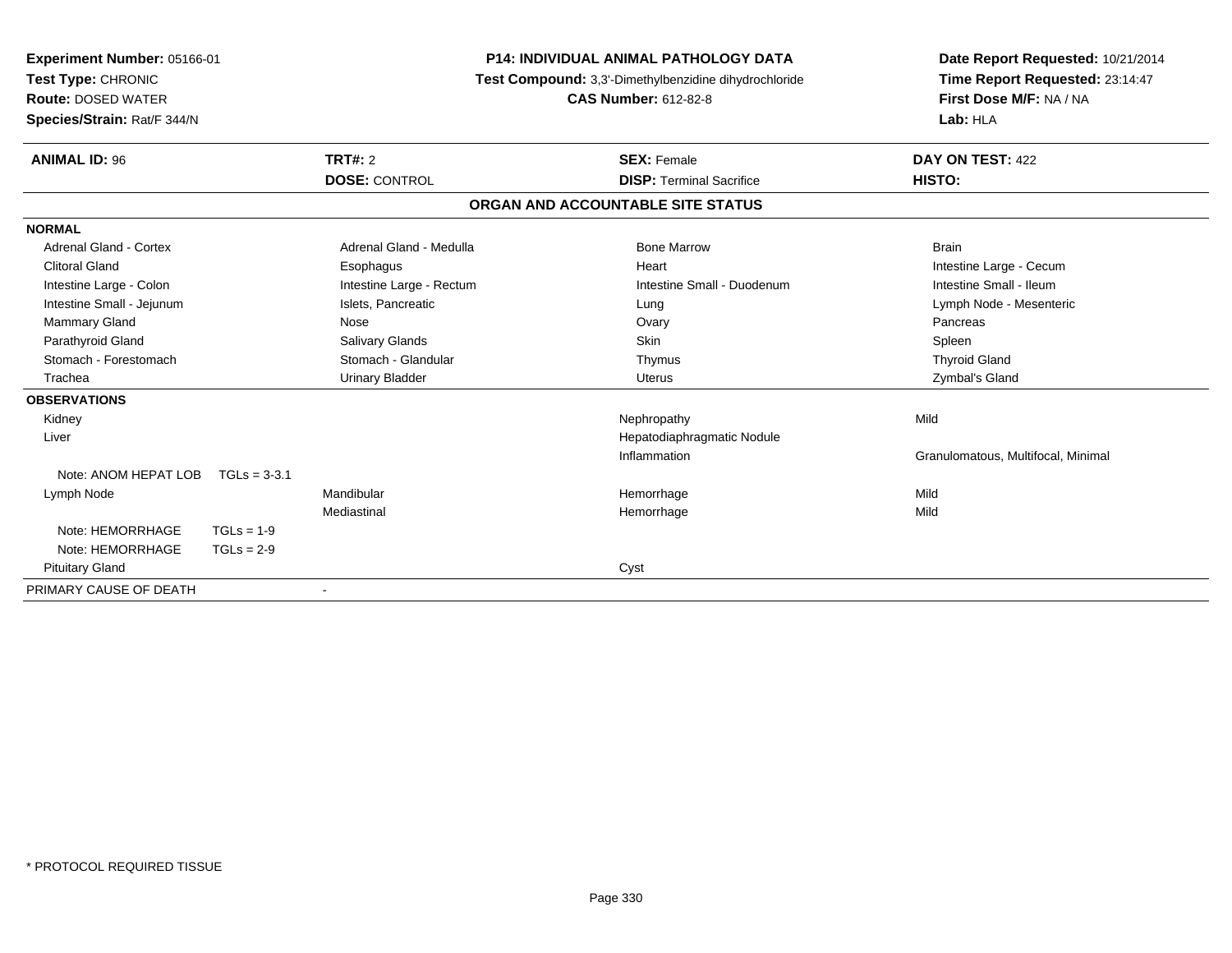| Experiment Number: 05166-01<br><b>Test Type: CHRONIC</b><br><b>Route: DOSED WATER</b><br>Species/Strain: Rat/F 344/N |                |                          | <b>P14: INDIVIDUAL ANIMAL PATHOLOGY DATA</b><br>Test Compound: 3,3'-Dimethylbenzidine dihydrochloride<br><b>CAS Number: 612-82-8</b> |  | Date Report Requested: 10/21/2014<br>Time Report Requested: 23:14:47<br>First Dose M/F: NA / NA<br>Lab: HLA |
|----------------------------------------------------------------------------------------------------------------------|----------------|--------------------------|--------------------------------------------------------------------------------------------------------------------------------------|--|-------------------------------------------------------------------------------------------------------------|
| <b>ANIMAL ID: 97</b>                                                                                                 | <b>TRT#: 2</b> |                          | <b>SEX: Female</b>                                                                                                                   |  | DAY ON TEST: 422                                                                                            |
|                                                                                                                      |                | <b>DOSE: CONTROL</b>     | <b>DISP: Terminal Sacrifice</b>                                                                                                      |  | HISTO:                                                                                                      |
|                                                                                                                      |                |                          | ORGAN AND ACCOUNTABLE SITE STATUS                                                                                                    |  |                                                                                                             |
| <b>NORMAL</b>                                                                                                        |                |                          |                                                                                                                                      |  |                                                                                                             |
| <b>Adrenal Gland - Cortex</b>                                                                                        |                | Adrenal Gland - Medulla  | <b>Bone Marrow</b>                                                                                                                   |  | <b>Brain</b>                                                                                                |
| <b>Clitoral Gland</b>                                                                                                |                | Esophagus                | Heart                                                                                                                                |  | Intestine Large - Cecum                                                                                     |
| Intestine Large - Colon                                                                                              |                | Intestine Large - Rectum | Intestine Small - Duodenum                                                                                                           |  | Intestine Small - Ileum                                                                                     |
| Intestine Small - Jejunum                                                                                            |                | Islets, Pancreatic       | Lung                                                                                                                                 |  | Lymph Node - Mandibular                                                                                     |
| Lymph Node - Mesenteric                                                                                              |                | <b>Mammary Gland</b>     | Nose                                                                                                                                 |  | Ovary                                                                                                       |
| Pancreas                                                                                                             |                | <b>Salivary Glands</b>   | Skin                                                                                                                                 |  | Spleen                                                                                                      |
| Stomach - Forestomach                                                                                                |                | Stomach - Glandular      | Thymus                                                                                                                               |  | <b>Thyroid Gland</b>                                                                                        |
| Trachea                                                                                                              |                | <b>Urinary Bladder</b>   |                                                                                                                                      |  |                                                                                                             |
| <b>MISSING</b>                                                                                                       |                |                          |                                                                                                                                      |  |                                                                                                             |
| Parathyroid Gland                                                                                                    |                | Zymbal's Gland           |                                                                                                                                      |  |                                                                                                             |
| <b>OBSERVATIONS</b>                                                                                                  |                |                          |                                                                                                                                      |  |                                                                                                             |
| Kidney                                                                                                               |                |                          | Nephropathy                                                                                                                          |  | Minimal                                                                                                     |
| Liver                                                                                                                |                |                          | Inflammation                                                                                                                         |  | Granulomatous, Multifocal, Minimal                                                                          |
| <b>Pituitary Gland</b>                                                                                               |                |                          | Cyst                                                                                                                                 |  |                                                                                                             |
| <b>Uterus</b>                                                                                                        |                |                          | Hydrometra                                                                                                                           |  | Moderate                                                                                                    |
| Note: HYDROMETRA                                                                                                     | $TGLs = 1-8$   |                          |                                                                                                                                      |  |                                                                                                             |
| PRIMARY CAUSE OF DEATH                                                                                               | $\blacksquare$ |                          |                                                                                                                                      |  |                                                                                                             |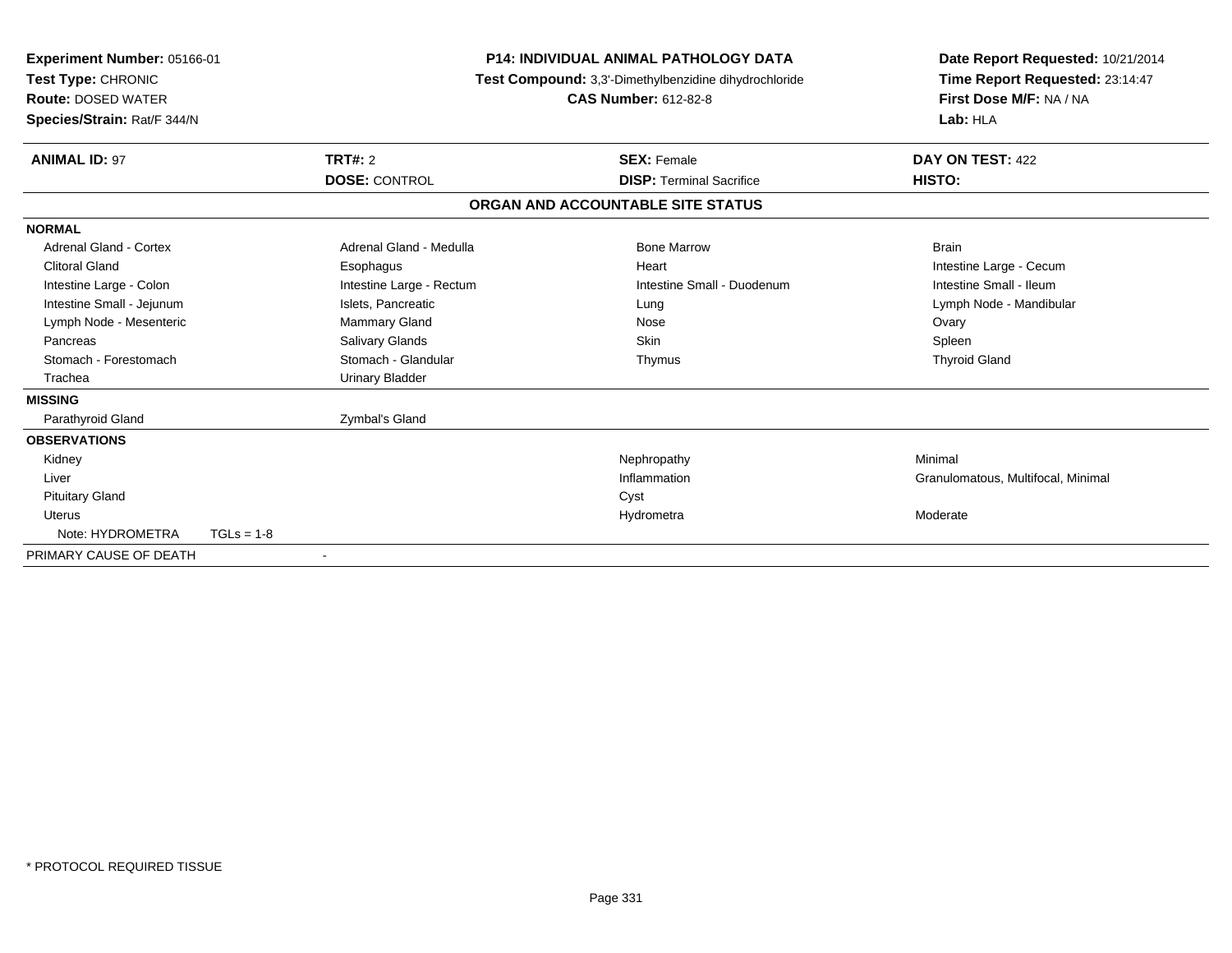| Experiment Number: 05166-01<br>Test Type: CHRONIC<br><b>Route: DOSED WATER</b><br>Species/Strain: Rat/F 344/N |                          | <b>P14: INDIVIDUAL ANIMAL PATHOLOGY DATA</b><br>Test Compound: 3,3'-Dimethylbenzidine dihydrochloride<br><b>CAS Number: 612-82-8</b> |                                   | Date Report Requested: 10/21/2014<br>Time Report Requested: 23:14:47<br>First Dose M/F: NA / NA<br>Lab: HLA |
|---------------------------------------------------------------------------------------------------------------|--------------------------|--------------------------------------------------------------------------------------------------------------------------------------|-----------------------------------|-------------------------------------------------------------------------------------------------------------|
| <b>ANIMAL ID: 98</b>                                                                                          | <b>TRT#: 2</b>           |                                                                                                                                      | <b>SEX: Female</b>                | DAY ON TEST: 422                                                                                            |
|                                                                                                               | <b>DOSE: CONTROL</b>     |                                                                                                                                      | <b>DISP: Terminal Sacrifice</b>   | HISTO:                                                                                                      |
|                                                                                                               |                          |                                                                                                                                      | ORGAN AND ACCOUNTABLE SITE STATUS |                                                                                                             |
| <b>NORMAL</b>                                                                                                 |                          |                                                                                                                                      |                                   |                                                                                                             |
| Adrenal Gland - Cortex                                                                                        | Adrenal Gland - Medulla  |                                                                                                                                      | <b>Bone Marrow</b>                | <b>Brain</b>                                                                                                |
| <b>Clitoral Gland</b>                                                                                         | Esophagus                |                                                                                                                                      | Heart                             | Intestine Large - Cecum                                                                                     |
| Intestine Large - Colon                                                                                       | Intestine Large - Rectum |                                                                                                                                      | Intestine Small - Duodenum        | Intestine Small - Ileum                                                                                     |
| Intestine Small - Jejunum                                                                                     | Islets, Pancreatic       |                                                                                                                                      | Kidney                            | Lung                                                                                                        |
| Lymph Node - Mandibular                                                                                       | Lymph Node - Mesenteric  |                                                                                                                                      | <b>Mammary Gland</b>              | Ovary                                                                                                       |
| Pancreas                                                                                                      | Parathyroid Gland        |                                                                                                                                      | <b>Pituitary Gland</b>            | Salivary Glands                                                                                             |
| Skin                                                                                                          | Spleen                   |                                                                                                                                      | Stomach - Forestomach             | Stomach - Glandular                                                                                         |
| <b>Thyroid Gland</b>                                                                                          | Trachea                  |                                                                                                                                      | <b>Urinary Bladder</b>            | Zymbal's Gland                                                                                              |
| <b>MISSING</b>                                                                                                |                          |                                                                                                                                      |                                   |                                                                                                             |
| Thymus                                                                                                        |                          |                                                                                                                                      |                                   |                                                                                                             |
| <b>OBSERVATIONS</b>                                                                                           |                          |                                                                                                                                      |                                   |                                                                                                             |
| Liver                                                                                                         |                          |                                                                                                                                      | Inflammation                      | Granulomatous, Multifocal, Minimal                                                                          |
| Nose                                                                                                          |                          |                                                                                                                                      | Hemorrhage                        | Mild                                                                                                        |
| <b>Uterus</b>                                                                                                 |                          |                                                                                                                                      | Polyp Stromal                     |                                                                                                             |
| Note: POLYP STROMAL                                                                                           | $TGLs = 1-8$             |                                                                                                                                      |                                   |                                                                                                             |
| PRIMARY CAUSE OF DEATH                                                                                        | $\overline{\phantom{a}}$ |                                                                                                                                      |                                   |                                                                                                             |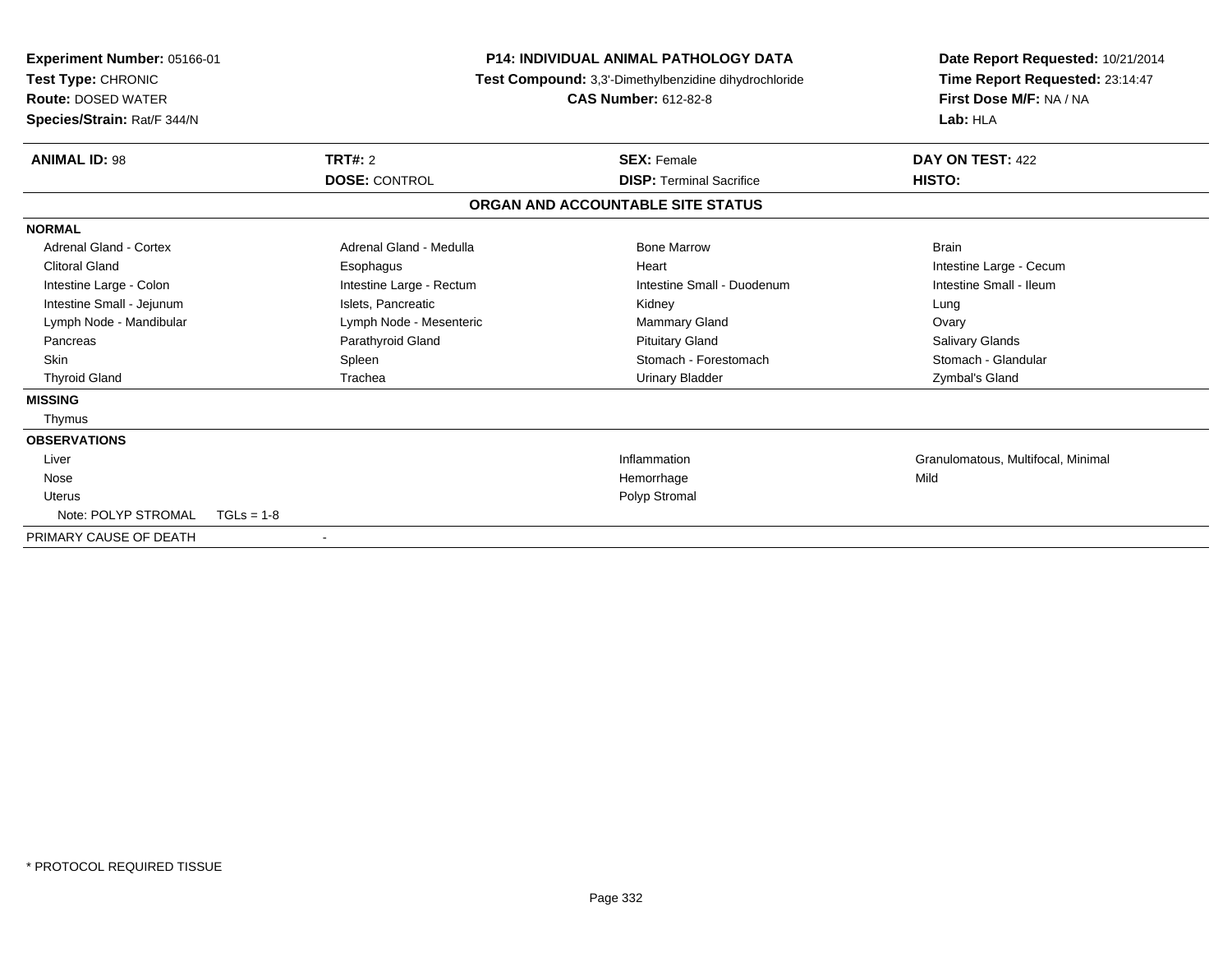| <b>Experiment Number: 05166-01</b><br>Test Type: CHRONIC<br><b>Route: DOSED WATER</b><br>Species/Strain: Rat/F 344/N |                            | <b>P14: INDIVIDUAL ANIMAL PATHOLOGY DATA</b><br>Test Compound: 3,3'-Dimethylbenzidine dihydrochloride<br><b>CAS Number: 612-82-8</b> | Date Report Requested: 10/21/2014<br>Time Report Requested: 23:14:47<br>First Dose M/F: NA / NA<br>Lab: HLA |
|----------------------------------------------------------------------------------------------------------------------|----------------------------|--------------------------------------------------------------------------------------------------------------------------------------|-------------------------------------------------------------------------------------------------------------|
| <b>ANIMAL ID: 99</b>                                                                                                 | TRT#: 2                    | <b>SEX: Female</b>                                                                                                                   | DAY ON TEST: 422                                                                                            |
|                                                                                                                      | <b>DOSE: CONTROL</b>       | <b>DISP: Terminal Sacrifice</b>                                                                                                      | HISTO:                                                                                                      |
|                                                                                                                      |                            | ORGAN AND ACCOUNTABLE SITE STATUS                                                                                                    |                                                                                                             |
| <b>NORMAL</b>                                                                                                        |                            |                                                                                                                                      |                                                                                                             |
| <b>Adrenal Gland - Cortex</b>                                                                                        | Adrenal Gland - Medulla    | <b>Bone Marrow</b>                                                                                                                   | <b>Brain</b>                                                                                                |
| <b>Clitoral Gland</b>                                                                                                | Esophagus                  | Heart                                                                                                                                | Intestine Large - Cecum                                                                                     |
| Intestine Large - Rectum                                                                                             | Intestine Small - Duodenum | Intestine Small - Ileum                                                                                                              | Intestine Small - Jejunum                                                                                   |
| Islets, Pancreatic                                                                                                   | Liver                      | Lung                                                                                                                                 | Lymph Node - Mandibular                                                                                     |
| Lymph Node - Mesenteric                                                                                              | Mammary Gland              | Nose                                                                                                                                 | Ovary                                                                                                       |
| Pancreas                                                                                                             | Parathyroid Gland          | <b>Pituitary Gland</b>                                                                                                               | Salivary Glands                                                                                             |
| <b>Skin</b>                                                                                                          | Spleen                     | Stomach - Forestomach                                                                                                                | Stomach - Glandular                                                                                         |
| Thymus                                                                                                               | <b>Thyroid Gland</b>       | Trachea                                                                                                                              | <b>Urinary Bladder</b>                                                                                      |
| Uterus                                                                                                               | Zymbal's Gland             |                                                                                                                                      |                                                                                                             |
| <b>OBSERVATIONS</b>                                                                                                  |                            |                                                                                                                                      |                                                                                                             |
| Intestine Large                                                                                                      | Colon                      | Parasite Metazoan                                                                                                                    | Minimal                                                                                                     |
| Kidney                                                                                                               |                            | Nephropathy                                                                                                                          | Mild                                                                                                        |
| PRIMARY CAUSE OF DEATH                                                                                               |                            |                                                                                                                                      |                                                                                                             |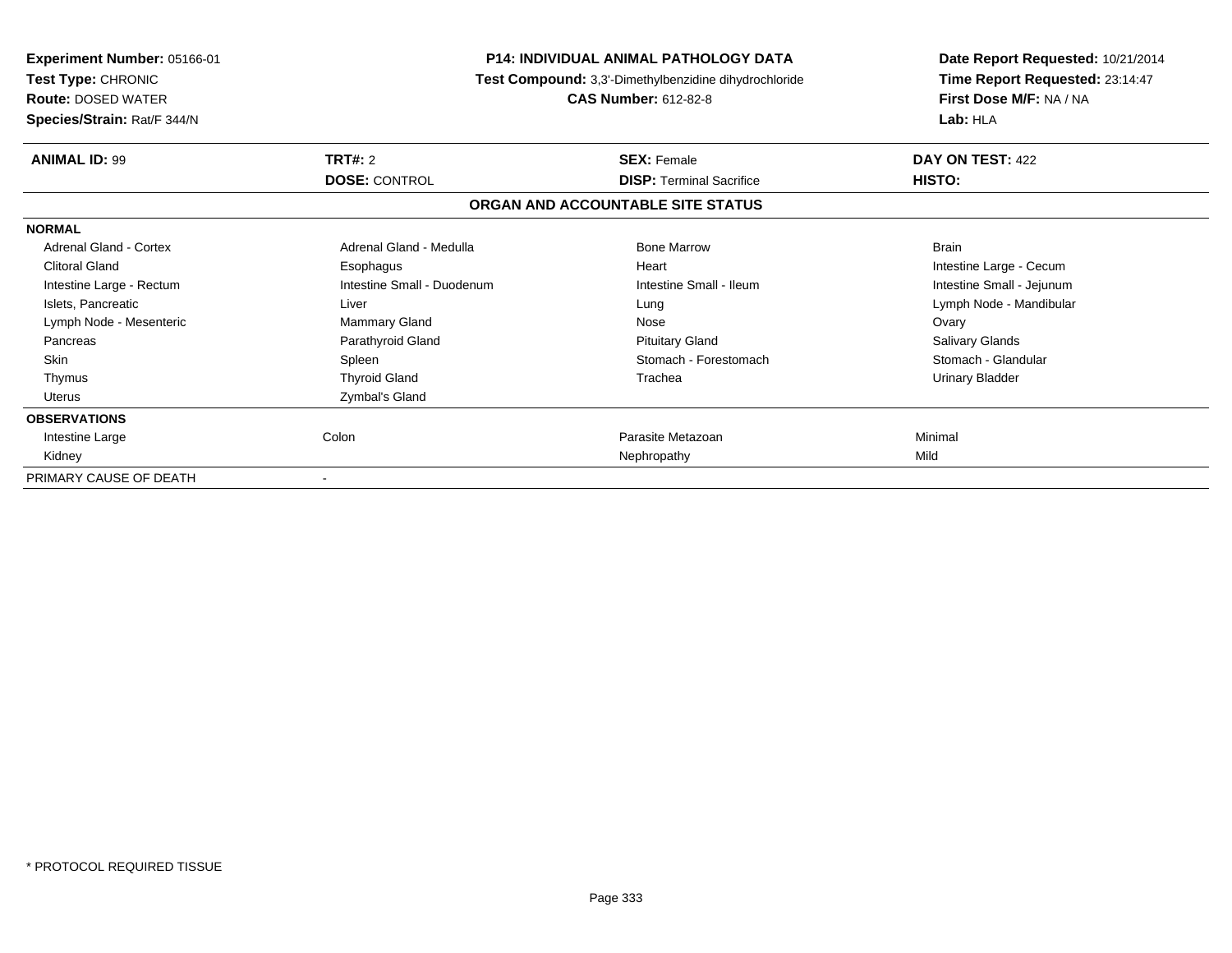| Experiment Number: 05166-01                     |                                   | <b>P14: INDIVIDUAL ANIMAL PATHOLOGY DATA</b>          | Date Report Requested: 10/21/2014                          |  |
|-------------------------------------------------|-----------------------------------|-------------------------------------------------------|------------------------------------------------------------|--|
| Test Type: CHRONIC                              |                                   | Test Compound: 3,3'-Dimethylbenzidine dihydrochloride | Time Report Requested: 23:14:47<br>First Dose M/F: NA / NA |  |
| <b>Route: DOSED WATER</b>                       |                                   | <b>CAS Number: 612-82-8</b>                           |                                                            |  |
| Species/Strain: Rat/F 344/N                     |                                   |                                                       | Lab: HLA                                                   |  |
| <b>ANIMAL ID: 100</b><br>TRT#: 2                |                                   | <b>SEX: Female</b>                                    | DAY ON TEST: 390                                           |  |
|                                                 | <b>DOSE: CONTROL</b>              | <b>DISP: Moribund</b>                                 | HISTO:                                                     |  |
|                                                 | ORGAN AND ACCOUNTABLE SITE STATUS |                                                       |                                                            |  |
| <b>NORMAL</b>                                   |                                   |                                                       |                                                            |  |
| <b>Adrenal Gland - Cortex</b>                   | Adrenal Gland - Medulla           | <b>Bone Marrow</b>                                    | <b>Brain</b>                                               |  |
| <b>Clitoral Gland</b>                           | Esophagus                         | Intestine Large - Cecum                               | Intestine Large - Colon                                    |  |
| Intestine Large - Rectum                        | Intestine Small - Duodenum        | Intestine Small - Ileum                               | Intestine Small - Jejunum                                  |  |
| Islets, Pancreatic                              | Mammary Gland                     | Nose                                                  | Ovary                                                      |  |
| Pancreas                                        | Parathyroid Gland                 | <b>Pituitary Gland</b>                                | Salivary Glands                                            |  |
| <b>Thyroid Gland</b><br>Trachea                 |                                   | <b>Urinary Bladder</b>                                | Uterus                                                     |  |
| Zymbal's Gland                                  |                                   |                                                       |                                                            |  |
| <b>OBSERVATIONS</b>                             |                                   |                                                       |                                                            |  |
| Epicardium<br>Heart                             |                                   | Leukemia Mononuclear                                  |                                                            |  |
| [ Leukemia Mononuclear TGLS = 10-3 ]            |                                   |                                                       |                                                            |  |
| Kidney                                          |                                   | Leukemia Mononuclear                                  |                                                            |  |
| Liver                                           |                                   | Leukemia Mononuclear                                  |                                                            |  |
| Lung                                            |                                   | Leukemia Mononuclear                                  |                                                            |  |
| Note: LEUKEMIA MONUC<br>$TGLs = 12-4+4.1$       |                                   |                                                       |                                                            |  |
| Deep Cervical<br>Lymph Node                     |                                   | Leukemia Mononuclear                                  |                                                            |  |
| Mandibular                                      |                                   | Leukemia Mononuclear                                  |                                                            |  |
| Mesenteric                                      |                                   | Leukemia Mononuclear                                  |                                                            |  |
| Pancreatic                                      |                                   | Leukemia Mononuclear                                  |                                                            |  |
| Renal                                           |                                   | Leukemia Mononuclear                                  |                                                            |  |
| Note: LEUKEMIA MONUC<br>$TGLs = 13-18$          |                                   |                                                       |                                                            |  |
| Note: LEUKEMIA MONUC<br>$TGLs = 2,6,7-13+16+14$ |                                   |                                                       |                                                            |  |
| Fat<br>Mesentery                                |                                   | Necrosis                                              | Focal, Marked                                              |  |
| Note: NECROSIS<br>$TGLs = 5-15$                 |                                   |                                                       |                                                            |  |
| <b>Subcut Tiss</b><br>Skin                      |                                   | Leukemia Mononuclear                                  |                                                            |  |
| Note: LEUKEMIA MONUC<br>$TGLs = 8-10$           |                                   |                                                       |                                                            |  |
| Spleen                                          |                                   | Hemorrhage                                            | Multifocal, Mild                                           |  |
|                                                 |                                   | Leukemia Mononuclear                                  |                                                            |  |
| [Hemorrhage TGLS = 4-3]                         |                                   |                                                       |                                                            |  |
| [ Leukemia Mononuclear TGLS = 3-3 ]             |                                   |                                                       |                                                            |  |
| Stomach<br>Glandular                            |                                   | Degeneration                                          | Cystic, Minimal                                            |  |

\* PROTOCOL REQUIRED TISSUE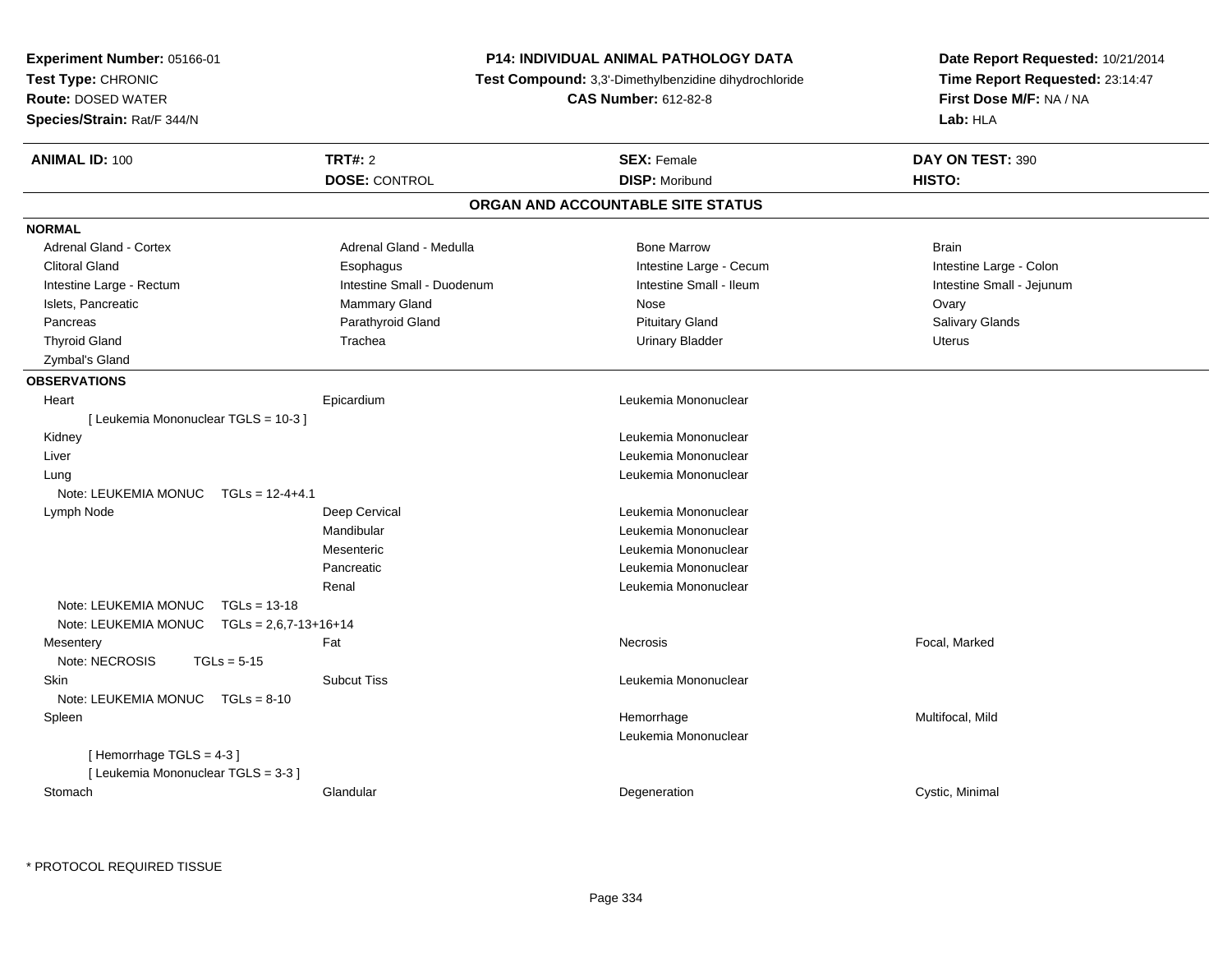| Experiment Number: 05166-01<br>Test Type: CHRONIC<br><b>Route: DOSED WATER</b><br>Species/Strain: Rat/F 344/N |             | <b>P14: INDIVIDUAL ANIMAL PATHOLOGY DATA</b><br>Test Compound: 3,3'-Dimethylbenzidine dihydrochloride<br><b>CAS Number: 612-82-8</b> | Date Report Requested: 10/21/2014<br>Time Report Requested: 23:14:47<br>First Dose M/F: NA / NA<br>Lab: HLA |
|---------------------------------------------------------------------------------------------------------------|-------------|--------------------------------------------------------------------------------------------------------------------------------------|-------------------------------------------------------------------------------------------------------------|
| <b>ANIMAL ID: 100</b>                                                                                         | TRT#: 2     | <b>SEX: Female</b>                                                                                                                   | DAY ON TEST: 390                                                                                            |
| <b>DOSE: CONTROL</b>                                                                                          |             | <b>DISP: Moribund</b>                                                                                                                | HISTO:                                                                                                      |
|                                                                                                               |             | ORGAN AND ACCOUNTABLE SITE STATUS                                                                                                    |                                                                                                             |
|                                                                                                               | Forestomach | Inflammation                                                                                                                         | Chronic, Mild                                                                                               |
| Note: INFLAMMATION<br>$TGLs = 1-6$                                                                            |             |                                                                                                                                      |                                                                                                             |
| Thymus                                                                                                        |             | Leukemia Mononuclear                                                                                                                 |                                                                                                             |
| Note: LEUKEMIA MONUC<br>$TGLs = 11-9+17$                                                                      |             |                                                                                                                                      |                                                                                                             |
| PRIMARY CAUSE OF DEATH                                                                                        |             |                                                                                                                                      |                                                                                                             |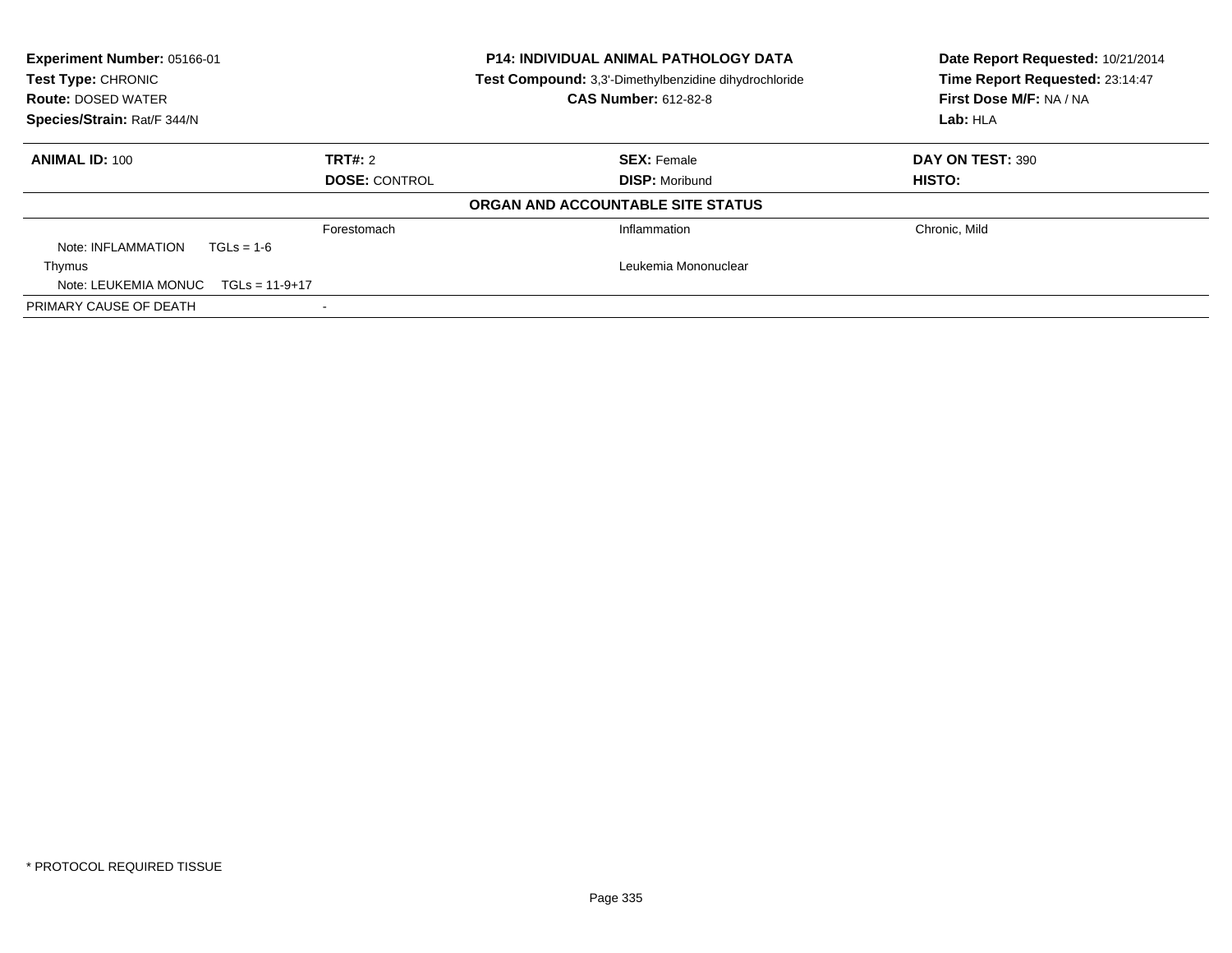| <b>Experiment Number: 05166-01</b><br>Test Type: CHRONIC<br><b>Route: DOSED WATER</b><br>Species/Strain: Rat/F 344/N |                                                         | <b>P14: INDIVIDUAL ANIMAL PATHOLOGY DATA</b><br>Test Compound: 3,3'-Dimethylbenzidine dihydrochloride<br><b>CAS Number: 612-82-8</b> | Date Report Requested: 10/21/2014<br>Time Report Requested: 23:14:47<br>First Dose M/F: NA / NA<br>Lab: HLA |
|----------------------------------------------------------------------------------------------------------------------|---------------------------------------------------------|--------------------------------------------------------------------------------------------------------------------------------------|-------------------------------------------------------------------------------------------------------------|
| <b>ANIMAL ID: 101</b>                                                                                                | TRT#: 2                                                 | <b>SEX: Female</b>                                                                                                                   | DAY ON TEST: 422                                                                                            |
|                                                                                                                      | <b>DOSE: CONTROL</b><br><b>DISP: Terminal Sacrifice</b> |                                                                                                                                      | HISTO:                                                                                                      |
|                                                                                                                      |                                                         | ORGAN AND ACCOUNTABLE SITE STATUS                                                                                                    |                                                                                                             |
| <b>NORMAL</b>                                                                                                        |                                                         |                                                                                                                                      |                                                                                                             |
| <b>Adrenal Gland - Cortex</b>                                                                                        | Adrenal Gland - Medulla                                 | <b>Bone Marrow</b>                                                                                                                   | <b>Brain</b>                                                                                                |
| <b>Clitoral Gland</b>                                                                                                | Esophagus                                               | Heart                                                                                                                                | Intestine Large - Cecum                                                                                     |
| Intestine Large - Colon                                                                                              | Intestine Large - Rectum                                | Intestine Small - Duodenum                                                                                                           | Intestine Small - Ileum                                                                                     |
| Intestine Small - Jejunum                                                                                            | Islets, Pancreatic                                      | Lung                                                                                                                                 | Lymph Node - Mandibular                                                                                     |
| Lymph Node - Mesenteric                                                                                              | <b>Mammary Gland</b>                                    | Nose                                                                                                                                 | Ovary                                                                                                       |
| Parathyroid Gland                                                                                                    | <b>Pituitary Gland</b>                                  | <b>Salivary Glands</b>                                                                                                               | <b>Skin</b>                                                                                                 |
| Spleen                                                                                                               | Stomach - Forestomach                                   | Stomach - Glandular                                                                                                                  | <b>Thyroid Gland</b>                                                                                        |
| Trachea                                                                                                              | <b>Urinary Bladder</b>                                  | <b>Uterus</b>                                                                                                                        | Zymbal's Gland                                                                                              |
| <b>MISSING</b>                                                                                                       |                                                         |                                                                                                                                      |                                                                                                             |
| Thymus                                                                                                               |                                                         |                                                                                                                                      |                                                                                                             |
| <b>OBSERVATIONS</b>                                                                                                  |                                                         |                                                                                                                                      |                                                                                                             |
| Kidney                                                                                                               |                                                         | Nephropathy                                                                                                                          | Minimal                                                                                                     |
| Liver                                                                                                                | <b>Bile Duct</b>                                        | Hyperplasia                                                                                                                          | Minimal                                                                                                     |
| Pancreas                                                                                                             | Acinus                                                  | Atrophy                                                                                                                              | Minimal                                                                                                     |
| PRIMARY CAUSE OF DEATH                                                                                               |                                                         |                                                                                                                                      |                                                                                                             |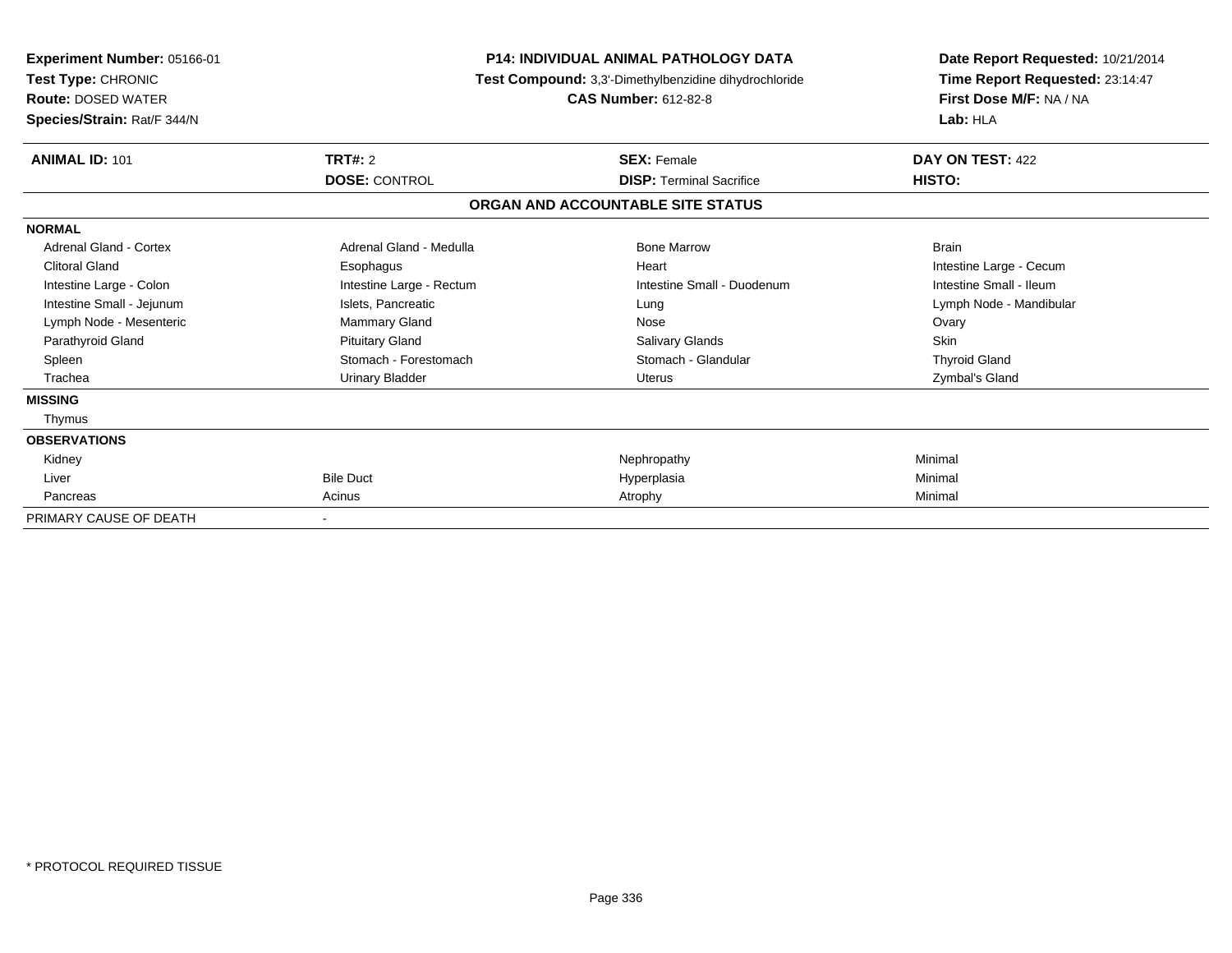| Experiment Number: 05166-01<br>Test Type: CHRONIC<br><b>Route: DOSED WATER</b><br>Species/Strain: Rat/F 344/N | <b>P14: INDIVIDUAL ANIMAL PATHOLOGY DATA</b><br>Test Compound: 3,3'-Dimethylbenzidine dihydrochloride<br><b>CAS Number: 612-82-8</b> |                                   | Date Report Requested: 10/21/2014<br>Time Report Requested: 23:14:47<br>First Dose M/F: NA / NA<br>Lab: HLA |  |
|---------------------------------------------------------------------------------------------------------------|--------------------------------------------------------------------------------------------------------------------------------------|-----------------------------------|-------------------------------------------------------------------------------------------------------------|--|
| <b>ANIMAL ID: 102</b>                                                                                         | TRT#: 2                                                                                                                              | <b>SEX: Female</b>                | DAY ON TEST: 422                                                                                            |  |
|                                                                                                               | <b>DOSE: CONTROL</b>                                                                                                                 | <b>DISP: Terminal Sacrifice</b>   | HISTO:                                                                                                      |  |
|                                                                                                               |                                                                                                                                      | ORGAN AND ACCOUNTABLE SITE STATUS |                                                                                                             |  |
| <b>NORMAL</b>                                                                                                 |                                                                                                                                      |                                   |                                                                                                             |  |
| Adrenal Gland - Cortex                                                                                        | Adrenal Gland - Medulla                                                                                                              | <b>Bone Marrow</b>                | <b>Brain</b>                                                                                                |  |
| <b>Clitoral Gland</b>                                                                                         | Esophagus                                                                                                                            | Heart                             | Intestine Large - Cecum                                                                                     |  |
| Intestine Large - Colon                                                                                       | Intestine Large - Rectum                                                                                                             | Intestine Small - Duodenum        | Intestine Small - Ileum                                                                                     |  |
| Intestine Small - Jejunum                                                                                     | Islets, Pancreatic                                                                                                                   | Liver                             | Lung                                                                                                        |  |
| Lymph Node - Mandibular                                                                                       | Lymph Node - Mesenteric                                                                                                              | <b>Mammary Gland</b>              | Nose                                                                                                        |  |
| Ovary                                                                                                         | Pancreas                                                                                                                             | <b>Pituitary Gland</b>            | Salivary Glands                                                                                             |  |
| Spleen                                                                                                        | Stomach - Forestomach                                                                                                                | Stomach - Glandular               | Thymus                                                                                                      |  |
| <b>Thyroid Gland</b>                                                                                          | Trachea                                                                                                                              | <b>Urinary Bladder</b>            | <b>Uterus</b>                                                                                               |  |
| Zymbal's Gland                                                                                                |                                                                                                                                      |                                   |                                                                                                             |  |
| <b>MISSING</b>                                                                                                |                                                                                                                                      |                                   |                                                                                                             |  |
| Parathyroid Gland                                                                                             |                                                                                                                                      |                                   |                                                                                                             |  |
| <b>OBSERVATIONS</b>                                                                                           |                                                                                                                                      |                                   |                                                                                                             |  |
| Kidney                                                                                                        |                                                                                                                                      | Nephropathy                       | Mild                                                                                                        |  |
| <b>Skin</b>                                                                                                   |                                                                                                                                      | Inflammation                      | Chronic Active, Mild                                                                                        |  |
| PRIMARY CAUSE OF DEATH                                                                                        | $\overline{\phantom{a}}$                                                                                                             |                                   |                                                                                                             |  |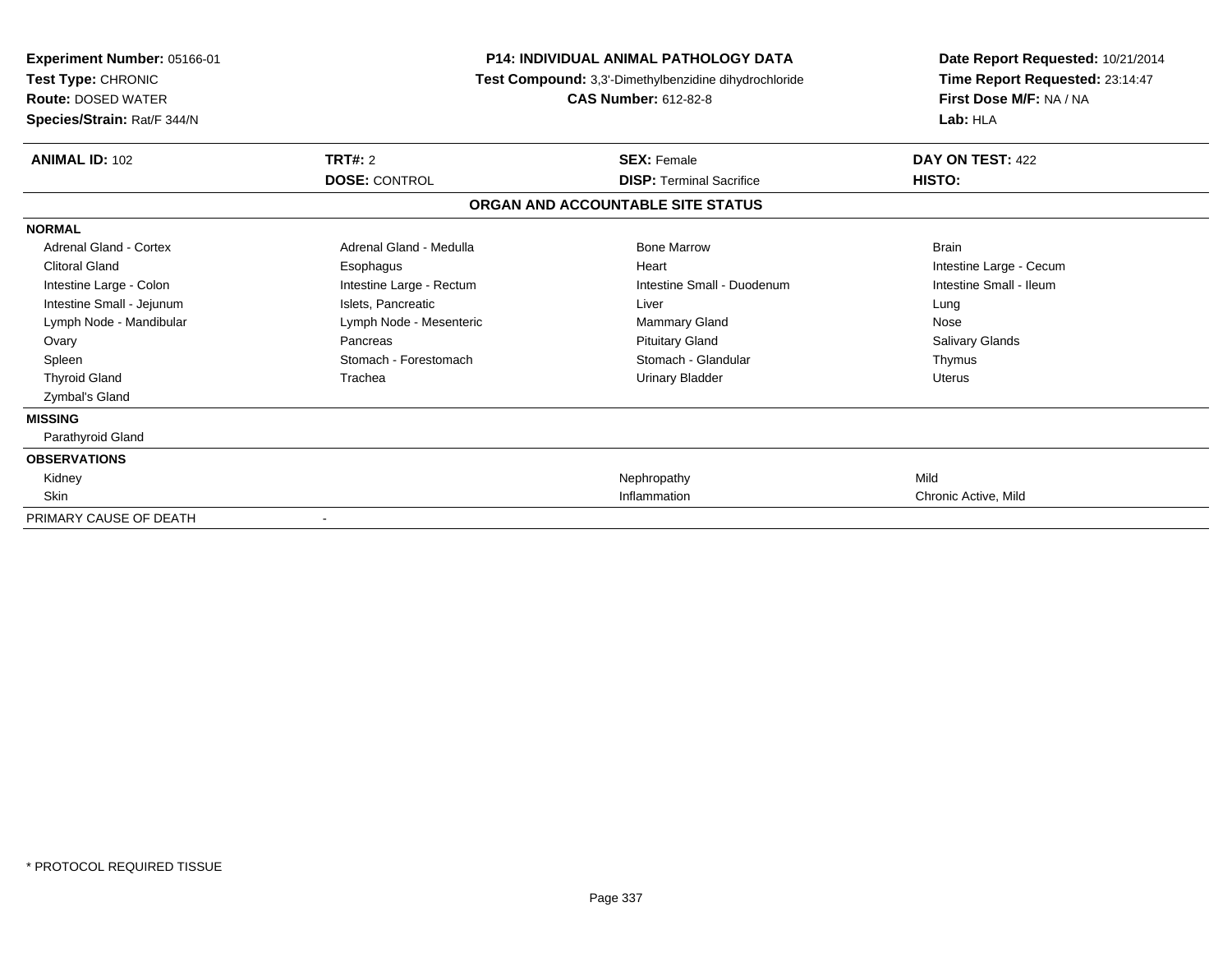| <b>Experiment Number: 05166-01</b><br>Test Type: CHRONIC<br><b>Route: DOSED WATER</b><br>Species/Strain: Rat/F 344/N |                                 | <b>P14: INDIVIDUAL ANIMAL PATHOLOGY DATA</b><br>Test Compound: 3,3'-Dimethylbenzidine dihydrochloride<br><b>CAS Number: 612-82-8</b> |                         |
|----------------------------------------------------------------------------------------------------------------------|---------------------------------|--------------------------------------------------------------------------------------------------------------------------------------|-------------------------|
| <b>ANIMAL ID: 103</b>                                                                                                | TRT#: 2<br><b>DOSE: CONTROL</b> | <b>SEX: Female</b><br><b>DISP:</b> Terminal Sacrifice                                                                                |                         |
|                                                                                                                      |                                 | ORGAN AND ACCOUNTABLE SITE STATUS                                                                                                    | HISTO:                  |
| <b>NORMAL</b>                                                                                                        |                                 |                                                                                                                                      |                         |
| Adrenal Gland - Cortex                                                                                               | Adrenal Gland - Medulla         | <b>Bone Marrow</b>                                                                                                                   | <b>Brain</b>            |
| <b>Clitoral Gland</b>                                                                                                | Esophagus                       | Heart                                                                                                                                | Intestine Large - Cecum |
| Intestine Large - Colon                                                                                              | Intestine Large - Rectum        | Intestine Small - Duodenum                                                                                                           | Intestine Small - Ileum |
| Intestine Small - Jejunum                                                                                            | Islets, Pancreatic              | Liver                                                                                                                                | Lung                    |
| Lymph Node - Mandibular                                                                                              | Lymph Node - Mesenteric         | Mammary Gland                                                                                                                        | Nose                    |
| Ovary                                                                                                                | Parathyroid Gland               | <b>Pituitary Gland</b>                                                                                                               | Salivary Glands         |
| <b>Skin</b>                                                                                                          | Spleen                          | Stomach - Forestomach                                                                                                                | Stomach - Glandular     |
| Thymus                                                                                                               | <b>Thyroid Gland</b>            | Trachea                                                                                                                              | <b>Urinary Bladder</b>  |
| <b>Uterus</b>                                                                                                        | Zymbal's Gland                  |                                                                                                                                      |                         |
| <b>OBSERVATIONS</b>                                                                                                  |                                 |                                                                                                                                      |                         |
| Kidney                                                                                                               |                                 | Nephropathy                                                                                                                          | Minimal                 |
| Pancreas                                                                                                             | Acinus                          | Atrophy                                                                                                                              | Mild                    |
| PRIMARY CAUSE OF DEATH                                                                                               |                                 |                                                                                                                                      |                         |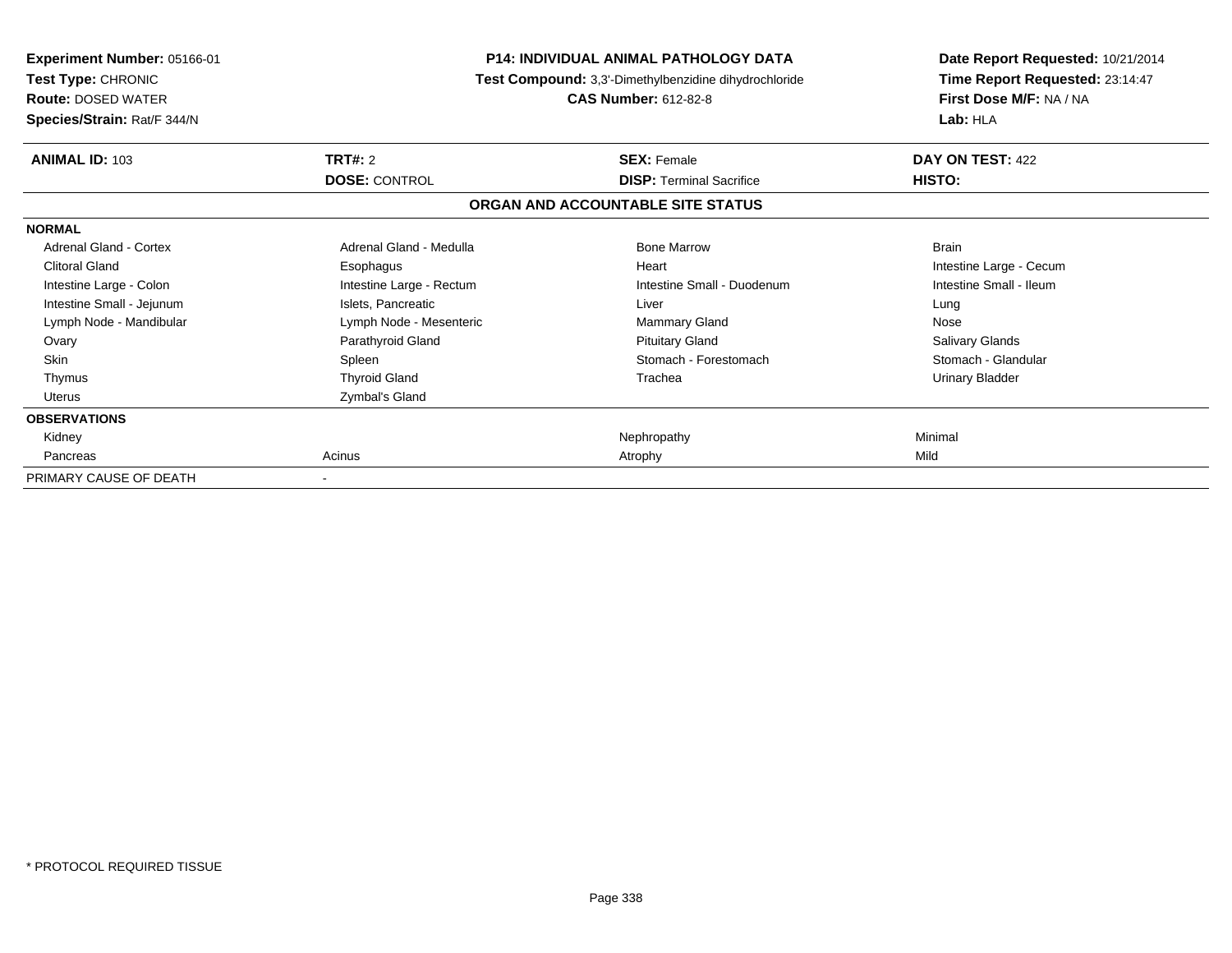| Experiment Number: 05166-01<br>Test Type: CHRONIC<br><b>Route: DOSED WATER</b><br>Species/Strain: Rat/F 344/N |                                        | <b>P14: INDIVIDUAL ANIMAL PATHOLOGY DATA</b><br>Test Compound: 3,3'-Dimethylbenzidine dihydrochloride<br><b>CAS Number: 612-82-8</b> | Date Report Requested: 10/21/2014<br>Time Report Requested: 23:14:47<br>First Dose M/F: NA / NA<br>Lab: HLA |
|---------------------------------------------------------------------------------------------------------------|----------------------------------------|--------------------------------------------------------------------------------------------------------------------------------------|-------------------------------------------------------------------------------------------------------------|
| <b>ANIMAL ID: 104</b>                                                                                         | <b>TRT#: 2</b><br><b>DOSE: CONTROL</b> | <b>SEX: Female</b><br><b>DISP: Terminal Sacrifice</b>                                                                                | DAY ON TEST: 422<br>HISTO:                                                                                  |
|                                                                                                               |                                        | ORGAN AND ACCOUNTABLE SITE STATUS                                                                                                    |                                                                                                             |
| <b>NORMAL</b>                                                                                                 |                                        |                                                                                                                                      |                                                                                                             |
| <b>Adrenal Gland - Cortex</b>                                                                                 | Adrenal Gland - Medulla                | <b>Bone Marrow</b>                                                                                                                   | <b>Brain</b>                                                                                                |
| <b>Clitoral Gland</b>                                                                                         | Esophagus                              | Heart                                                                                                                                | Intestine Large - Cecum                                                                                     |
| Intestine Large - Colon                                                                                       | Intestine Large - Rectum               | Intestine Small - Duodenum                                                                                                           | Intestine Small - Ileum                                                                                     |
| Intestine Small - Jejunum                                                                                     | Islets, Pancreatic                     | Lung                                                                                                                                 | Lymph Node - Mandibular                                                                                     |
| Lymph Node - Mesenteric                                                                                       | <b>Mammary Gland</b>                   | Nose                                                                                                                                 | Ovary                                                                                                       |
| Pancreas                                                                                                      | Parathyroid Gland                      | <b>Pituitary Gland</b>                                                                                                               | Salivary Glands                                                                                             |
| <b>Skin</b>                                                                                                   | Spleen                                 | Stomach - Forestomach                                                                                                                | Stomach - Glandular                                                                                         |
| Thymus                                                                                                        | <b>Thyroid Gland</b>                   | Trachea                                                                                                                              | Urinary Bladder                                                                                             |
| Zymbal's Gland                                                                                                |                                        |                                                                                                                                      |                                                                                                             |
| <b>OBSERVATIONS</b>                                                                                           |                                        |                                                                                                                                      |                                                                                                             |
| Kidney                                                                                                        |                                        | Nephropathy                                                                                                                          | Minimal                                                                                                     |
| Liver                                                                                                         |                                        | Inflammation                                                                                                                         | Granulomatous, Multifocal, Minimal                                                                          |
| <b>Uterus</b>                                                                                                 |                                        | Polyp Stromal                                                                                                                        |                                                                                                             |
| PRIMARY CAUSE OF DEATH                                                                                        |                                        |                                                                                                                                      |                                                                                                             |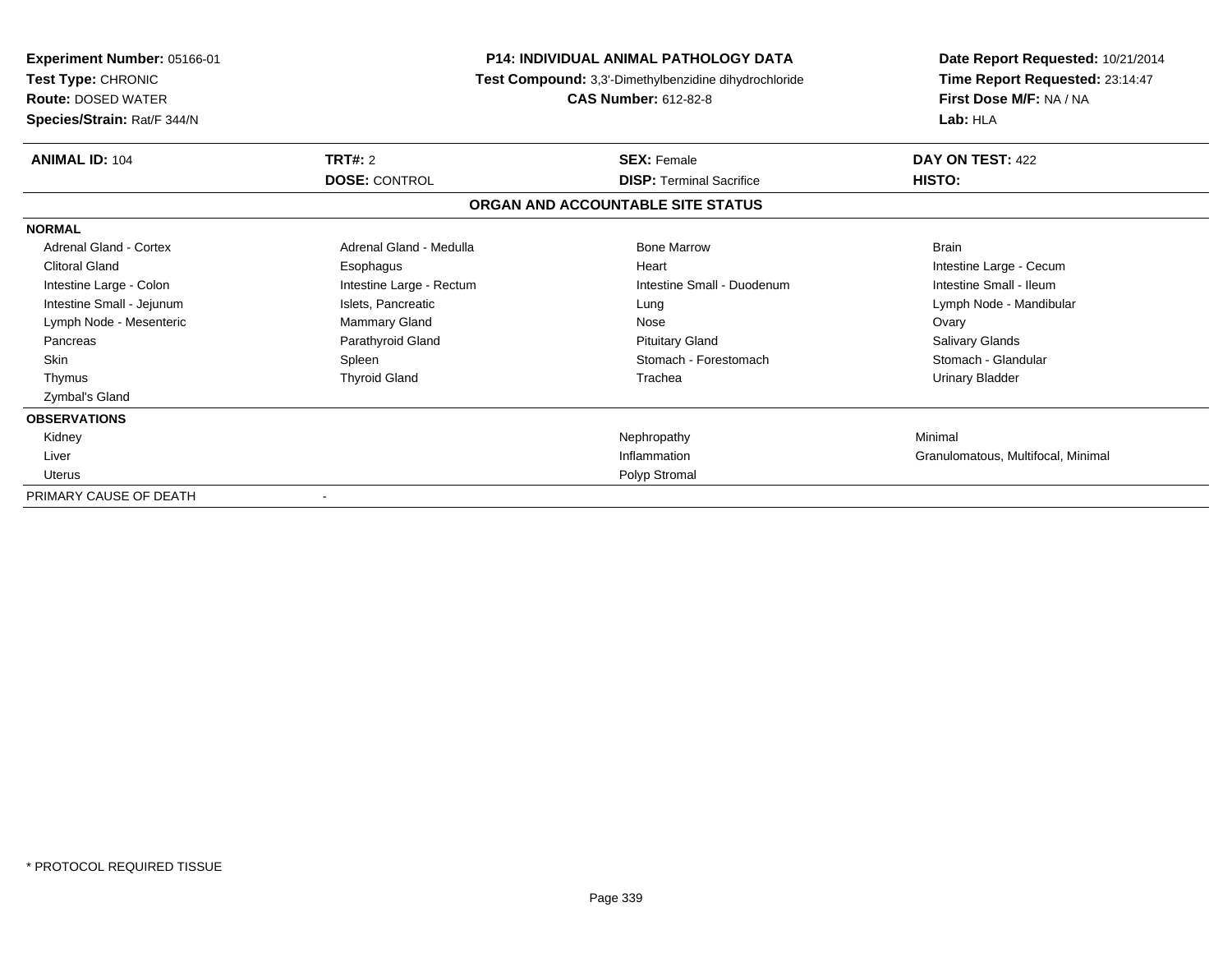| <b>Experiment Number: 05166-01</b><br>Test Type: CHRONIC<br><b>Route: DOSED WATER</b><br>Species/Strain: Rat/F 344/N |                                        | <b>P14: INDIVIDUAL ANIMAL PATHOLOGY DATA</b><br>Test Compound: 3,3'-Dimethylbenzidine dihydrochloride<br><b>CAS Number: 612-82-8</b> |                            |
|----------------------------------------------------------------------------------------------------------------------|----------------------------------------|--------------------------------------------------------------------------------------------------------------------------------------|----------------------------|
| <b>ANIMAL ID: 105</b>                                                                                                | <b>TRT#: 2</b><br><b>DOSE: CONTROL</b> | <b>SEX: Female</b><br><b>DISP: Terminal Sacrifice</b>                                                                                | DAY ON TEST: 422<br>HISTO: |
|                                                                                                                      |                                        | ORGAN AND ACCOUNTABLE SITE STATUS                                                                                                    |                            |
| <b>NORMAL</b>                                                                                                        |                                        |                                                                                                                                      |                            |
| Adrenal Gland - Cortex                                                                                               | Adrenal Gland - Medulla                | <b>Bone Marrow</b>                                                                                                                   | <b>Brain</b>               |
| Esophagus                                                                                                            | Heart                                  | Intestine Large - Cecum                                                                                                              | Intestine Large - Colon    |
| Intestine Large - Rectum                                                                                             | Intestine Small - Duodenum             | Intestine Small - Ileum                                                                                                              | Intestine Small - Jejunum  |
| Islets, Pancreatic                                                                                                   | Kidney                                 | Lung                                                                                                                                 | Lymph Node - Mesenteric    |
| Mammary Gland                                                                                                        | Nose                                   | Ovary                                                                                                                                | Pancreas                   |
| Parathyroid Gland                                                                                                    | <b>Pituitary Gland</b>                 | <b>Salivary Glands</b>                                                                                                               | Skin                       |
| Spleen                                                                                                               | Stomach - Forestomach                  | Stomach - Glandular                                                                                                                  | Thymus                     |
| <b>Thyroid Gland</b>                                                                                                 | Trachea                                | <b>Urinary Bladder</b>                                                                                                               | <b>Uterus</b>              |
| Zymbal's Gland                                                                                                       |                                        |                                                                                                                                      |                            |
| <b>OBSERVATIONS</b>                                                                                                  |                                        |                                                                                                                                      |                            |
| <b>Clitoral Gland</b>                                                                                                | Duct                                   | Ectasia                                                                                                                              | Moderate                   |
| Liver                                                                                                                | <b>Bile Duct</b>                       | Hyperplasia                                                                                                                          | Minimal                    |
| Lymph Node                                                                                                           | Mandibular, Sinus                      | Ectasia                                                                                                                              | Mild                       |
| PRIMARY CAUSE OF DEATH                                                                                               |                                        |                                                                                                                                      |                            |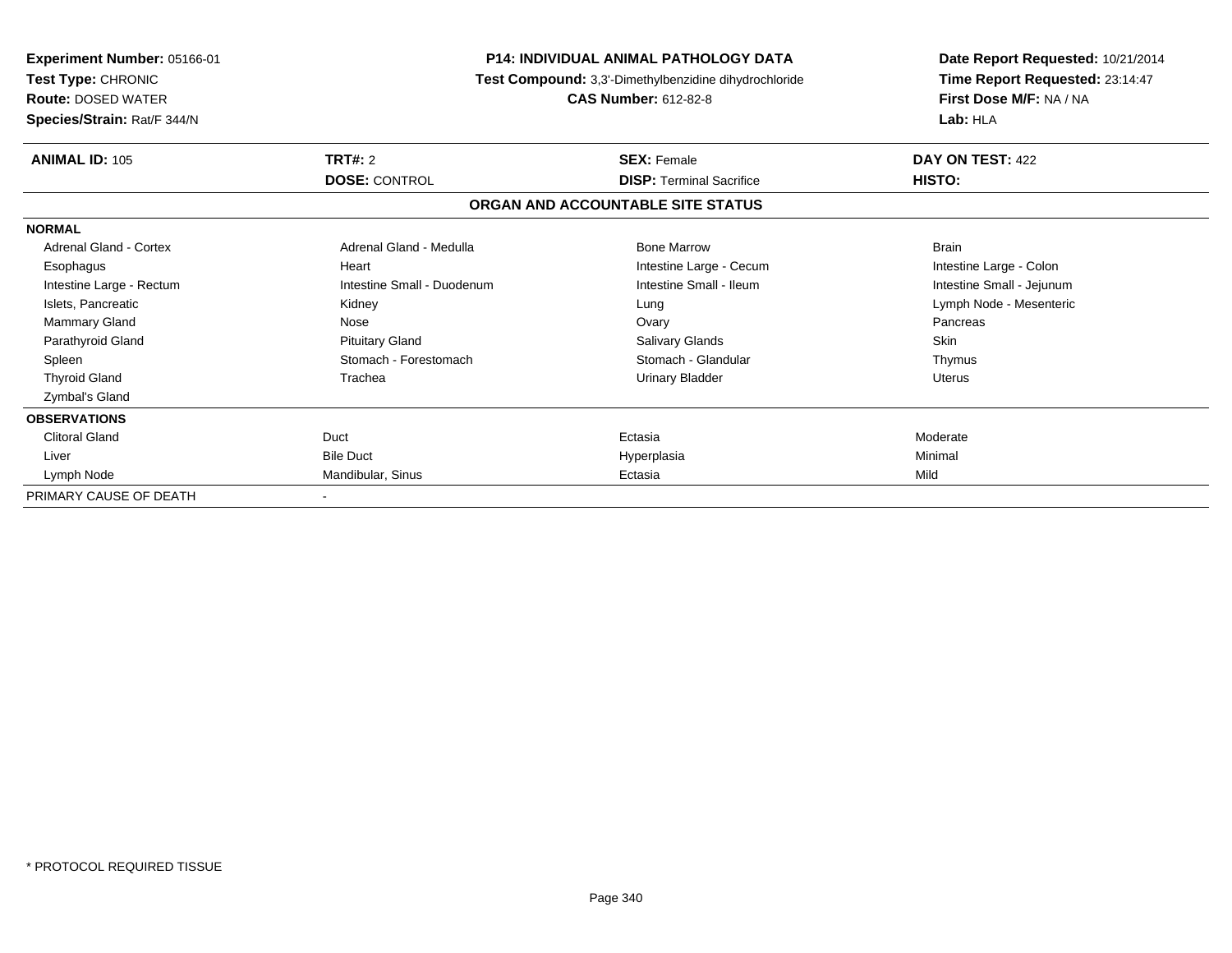| <b>Experiment Number: 05166-01</b><br>Test Type: CHRONIC<br><b>Route: DOSED WATER</b><br>Species/Strain: Rat/F 344/N | <b>P14: INDIVIDUAL ANIMAL PATHOLOGY DATA</b><br>Test Compound: 3,3'-Dimethylbenzidine dihydrochloride<br><b>CAS Number: 612-82-8</b> |                                   | Date Report Requested: 10/21/2014<br>Time Report Requested: 23:14:47<br>First Dose M/F: NA / NA<br>Lab: HLA |  |
|----------------------------------------------------------------------------------------------------------------------|--------------------------------------------------------------------------------------------------------------------------------------|-----------------------------------|-------------------------------------------------------------------------------------------------------------|--|
| <b>ANIMAL ID: 106</b>                                                                                                | <b>TRT#: 2</b>                                                                                                                       | <b>SEX: Female</b>                | DAY ON TEST: 422                                                                                            |  |
|                                                                                                                      | <b>DOSE: CONTROL</b>                                                                                                                 | <b>DISP: Terminal Sacrifice</b>   | HISTO:                                                                                                      |  |
|                                                                                                                      |                                                                                                                                      | ORGAN AND ACCOUNTABLE SITE STATUS |                                                                                                             |  |
| <b>NORMAL</b>                                                                                                        |                                                                                                                                      |                                   |                                                                                                             |  |
| Adrenal Gland - Cortex                                                                                               | Adrenal Gland - Medulla                                                                                                              | <b>Bone Marrow</b>                | <b>Brain</b>                                                                                                |  |
| <b>Clitoral Gland</b>                                                                                                | Esophagus                                                                                                                            | Heart                             | Intestine Large - Cecum                                                                                     |  |
| Intestine Large - Colon                                                                                              | Intestine Large - Rectum                                                                                                             | Intestine Small - Duodenum        | Intestine Small - Ileum                                                                                     |  |
| Intestine Small - Jejunum                                                                                            | Islets, Pancreatic                                                                                                                   | Lung                              | Lymph Node - Mesenteric                                                                                     |  |
| <b>Mammary Gland</b>                                                                                                 | Nose                                                                                                                                 | Ovary                             | Pancreas                                                                                                    |  |
| Parathyroid Gland                                                                                                    | <b>Pituitary Gland</b>                                                                                                               | Salivary Glands                   | Skin                                                                                                        |  |
| Spleen                                                                                                               | Stomach - Forestomach                                                                                                                | Stomach - Glandular               | Thymus                                                                                                      |  |
| <b>Thyroid Gland</b>                                                                                                 | Trachea                                                                                                                              | <b>Urinary Bladder</b>            | <b>Uterus</b>                                                                                               |  |
| Zymbal's Gland                                                                                                       |                                                                                                                                      |                                   |                                                                                                             |  |
| <b>OBSERVATIONS</b>                                                                                                  |                                                                                                                                      |                                   |                                                                                                             |  |
| Kidney                                                                                                               |                                                                                                                                      | Nephropathy                       | Mild                                                                                                        |  |
| Liver                                                                                                                |                                                                                                                                      | Hepatodiaphragmatic Nodule        |                                                                                                             |  |
| [Hepatodiaphragmatic Nodule TGLS = 1-3.1]                                                                            |                                                                                                                                      |                                   |                                                                                                             |  |
| Lymph Node                                                                                                           | Mandibular                                                                                                                           | Hemorrhage                        | Mild                                                                                                        |  |
|                                                                                                                      | Mediastinal                                                                                                                          | Hemorrhage                        | Mild                                                                                                        |  |
| PRIMARY CAUSE OF DEATH                                                                                               |                                                                                                                                      |                                   |                                                                                                             |  |

-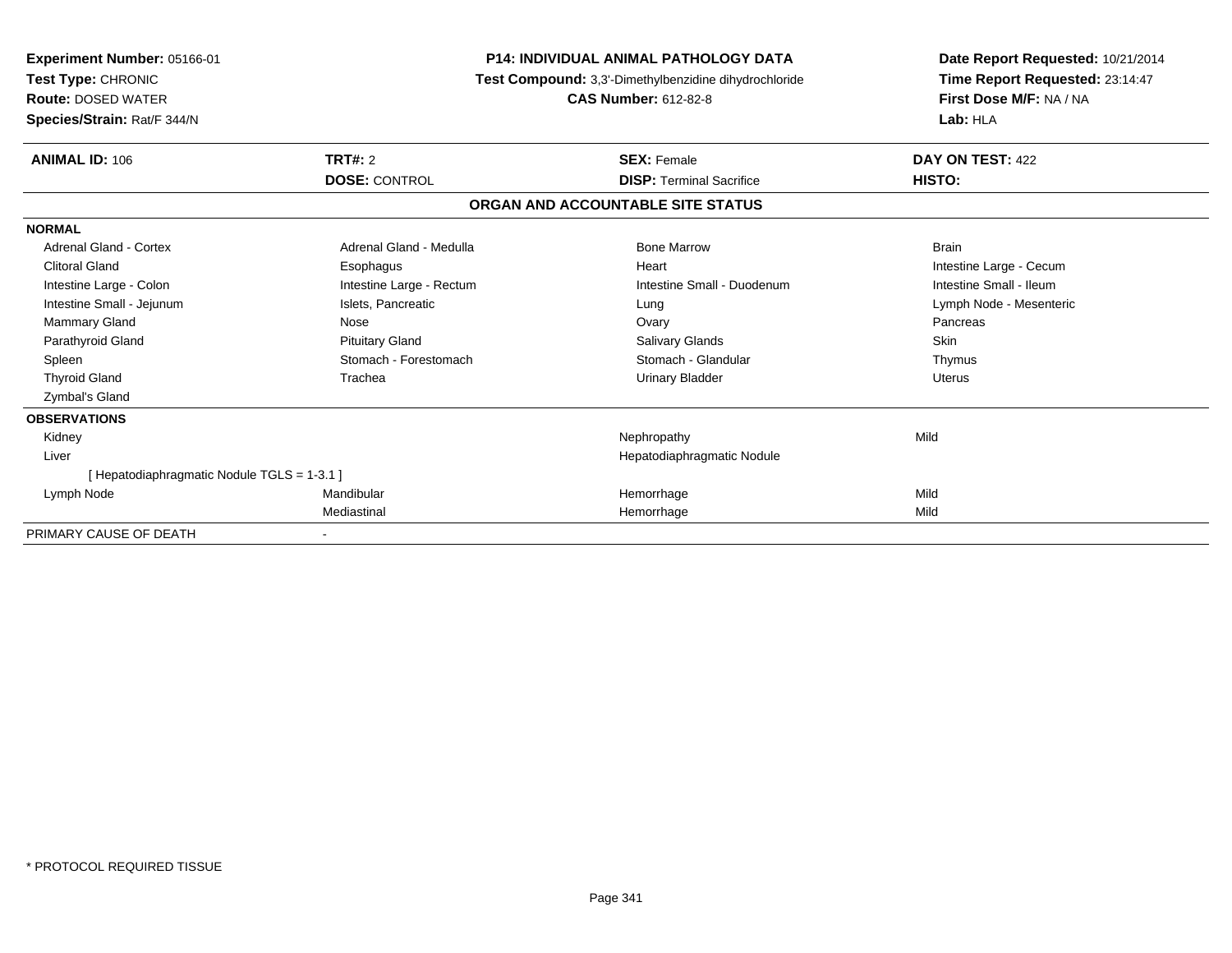| Experiment Number: 05166-01<br>Test Type: CHRONIC<br><b>Route: DOSED WATER</b><br>Species/Strain: Rat/F 344/N | <b>P14: INDIVIDUAL ANIMAL PATHOLOGY DATA</b><br>Test Compound: 3,3'-Dimethylbenzidine dihydrochloride<br><b>CAS Number: 612-82-8</b> |                                   | Date Report Requested: 10/21/2014<br>Time Report Requested: 23:14:47<br>First Dose M/F: NA / NA<br>Lab: HLA |
|---------------------------------------------------------------------------------------------------------------|--------------------------------------------------------------------------------------------------------------------------------------|-----------------------------------|-------------------------------------------------------------------------------------------------------------|
| <b>ANIMAL ID: 107</b>                                                                                         | TRT#: 2                                                                                                                              | <b>SEX: Female</b>                | DAY ON TEST: 422                                                                                            |
|                                                                                                               | <b>DOSE: CONTROL</b>                                                                                                                 | <b>DISP: Terminal Sacrifice</b>   | HISTO:                                                                                                      |
|                                                                                                               |                                                                                                                                      | ORGAN AND ACCOUNTABLE SITE STATUS |                                                                                                             |
| <b>NORMAL</b>                                                                                                 |                                                                                                                                      |                                   |                                                                                                             |
| <b>Adrenal Gland - Cortex</b>                                                                                 | Adrenal Gland - Medulla                                                                                                              | <b>Bone Marrow</b>                | <b>Brain</b>                                                                                                |
| <b>Clitoral Gland</b>                                                                                         | Esophagus                                                                                                                            | Heart                             | Intestine Large - Cecum                                                                                     |
| Intestine Large - Colon                                                                                       | Intestine Small - Duodenum                                                                                                           | Intestine Small - Ileum           | Intestine Small - Jejunum                                                                                   |
| Islets, Pancreatic                                                                                            | Lung                                                                                                                                 | Lymph Node - Mandibular           | Lymph Node - Mesenteric                                                                                     |
| Mammary Gland                                                                                                 | Nose                                                                                                                                 | Ovary                             | Pancreas                                                                                                    |
| Parathyroid Gland                                                                                             | <b>Pituitary Gland</b>                                                                                                               | Salivary Glands                   | Skin                                                                                                        |
| Spleen                                                                                                        | Stomach - Forestomach                                                                                                                | Stomach - Glandular               | <b>Thyroid Gland</b>                                                                                        |
| Trachea                                                                                                       | Urinary Bladder                                                                                                                      | <b>Uterus</b>                     | Zymbal's Gland                                                                                              |
| <b>OBSERVATIONS</b>                                                                                           |                                                                                                                                      |                                   |                                                                                                             |
| Intestine Large                                                                                               | Rectum                                                                                                                               | Parasite Metazoan                 | Mild                                                                                                        |
| Kidney                                                                                                        |                                                                                                                                      | Nephropathy                       | Mild                                                                                                        |
| Liver                                                                                                         | <b>Bile Duct</b>                                                                                                                     | Hyperplasia                       | Minimal                                                                                                     |
| Lymph Node                                                                                                    | Mediastinal                                                                                                                          | Hemorrhage                        | Mild                                                                                                        |
| Thymus                                                                                                        | <b>Epithel Cell</b>                                                                                                                  | Hyperplasia                       | Mild                                                                                                        |
| PRIMARY CAUSE OF DEATH                                                                                        |                                                                                                                                      |                                   |                                                                                                             |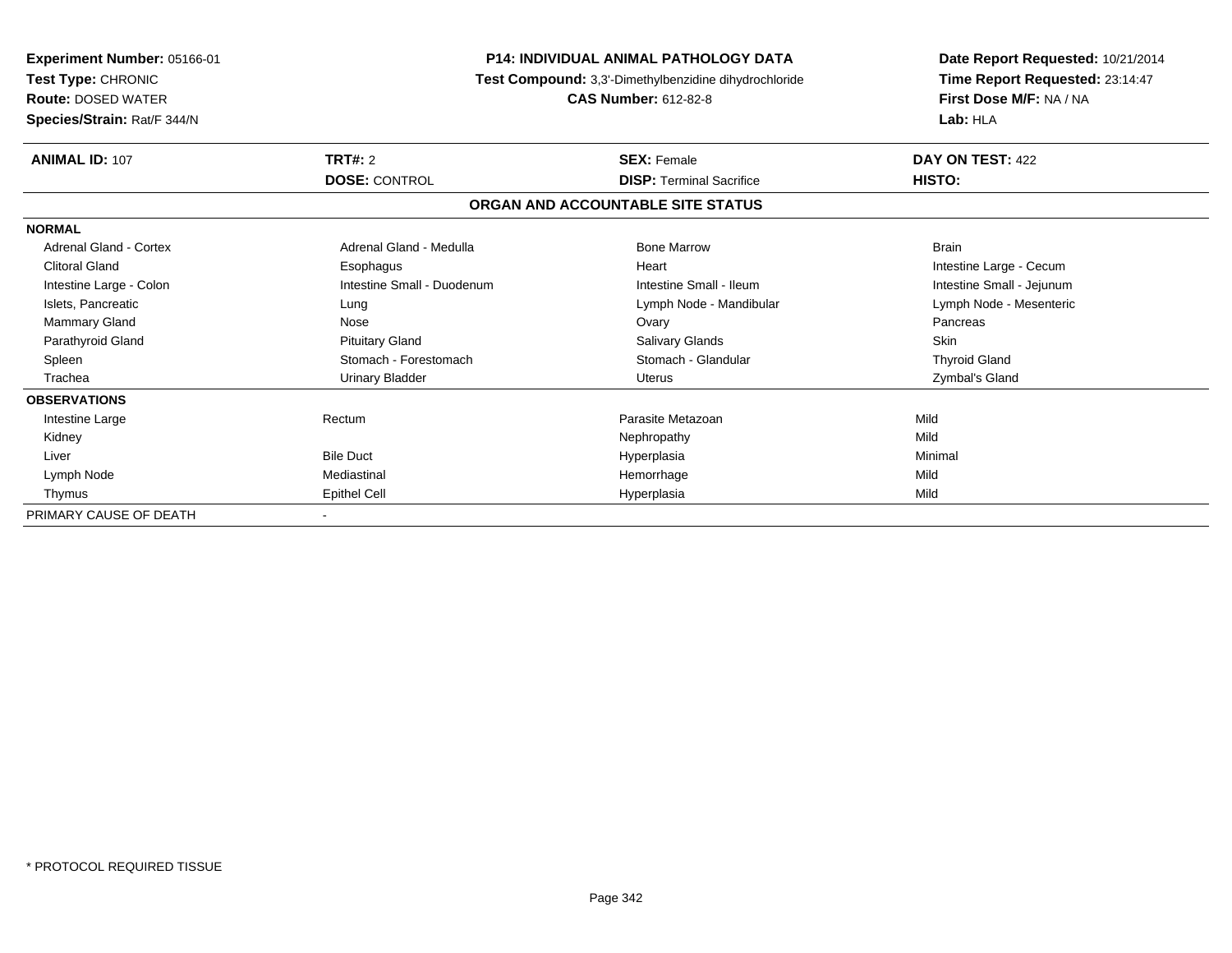| <b>Experiment Number: 05166-01</b><br>Test Type: CHRONIC<br><b>Route: DOSED WATER</b><br>Species/Strain: Rat/F 344/N | <b>P14: INDIVIDUAL ANIMAL PATHOLOGY DATA</b><br>Test Compound: 3,3'-Dimethylbenzidine dihydrochloride<br><b>CAS Number: 612-82-8</b> |                                   | Date Report Requested: 10/21/2014<br>Time Report Requested: 23:14:47<br>First Dose M/F: NA / NA<br>Lab: HLA |  |
|----------------------------------------------------------------------------------------------------------------------|--------------------------------------------------------------------------------------------------------------------------------------|-----------------------------------|-------------------------------------------------------------------------------------------------------------|--|
| <b>ANIMAL ID: 108</b>                                                                                                | TRT#: 2                                                                                                                              | <b>SEX: Female</b>                | DAY ON TEST: 425                                                                                            |  |
|                                                                                                                      | <b>DOSE: CONTROL</b>                                                                                                                 | <b>DISP: Terminal Sacrifice</b>   | HISTO:                                                                                                      |  |
|                                                                                                                      |                                                                                                                                      | ORGAN AND ACCOUNTABLE SITE STATUS |                                                                                                             |  |
| <b>NORMAL</b>                                                                                                        |                                                                                                                                      |                                   |                                                                                                             |  |
| <b>Adrenal Gland - Cortex</b>                                                                                        | Adrenal Gland - Medulla                                                                                                              | <b>Bone Marrow</b>                | <b>Brain</b>                                                                                                |  |
| <b>Clitoral Gland</b>                                                                                                | Esophagus                                                                                                                            | Heart                             | Intestine Large - Cecum                                                                                     |  |
| Intestine Large - Colon                                                                                              | Intestine Large - Rectum                                                                                                             | Intestine Small - Duodenum        | Intestine Small - Ileum                                                                                     |  |
| Intestine Small - Jejunum                                                                                            | Islets, Pancreatic                                                                                                                   | Kidney                            | Lymph Node - Mandibular                                                                                     |  |
| Lymph Node - Mesenteric                                                                                              | Mammary Gland                                                                                                                        | Nose                              | Ovary                                                                                                       |  |
| Pancreas                                                                                                             | Parathyroid Gland                                                                                                                    | Salivary Glands                   | <b>Skin</b>                                                                                                 |  |
| Spleen                                                                                                               | Stomach - Forestomach                                                                                                                | Stomach - Glandular               | Thymus                                                                                                      |  |
| <b>Thyroid Gland</b>                                                                                                 | Trachea                                                                                                                              | <b>Urinary Bladder</b>            | Uterus                                                                                                      |  |
| Zymbal's Gland                                                                                                       |                                                                                                                                      |                                   |                                                                                                             |  |
| <b>OBSERVATIONS</b>                                                                                                  |                                                                                                                                      |                                   |                                                                                                             |  |
| Liver                                                                                                                |                                                                                                                                      | Inflammation                      | Granulomatous, Multifocal, Minimal                                                                          |  |
| Lung                                                                                                                 |                                                                                                                                      | <b>Infiltration Cellular</b>      | Histiocyte, Minimal                                                                                         |  |
| Lymph Node                                                                                                           | Mediastinal                                                                                                                          | Hemorrhage                        | Mild                                                                                                        |  |
| <b>Pituitary Gland</b>                                                                                               |                                                                                                                                      | Cyst                              |                                                                                                             |  |
| PRIMARY CAUSE OF DEATH                                                                                               |                                                                                                                                      |                                   |                                                                                                             |  |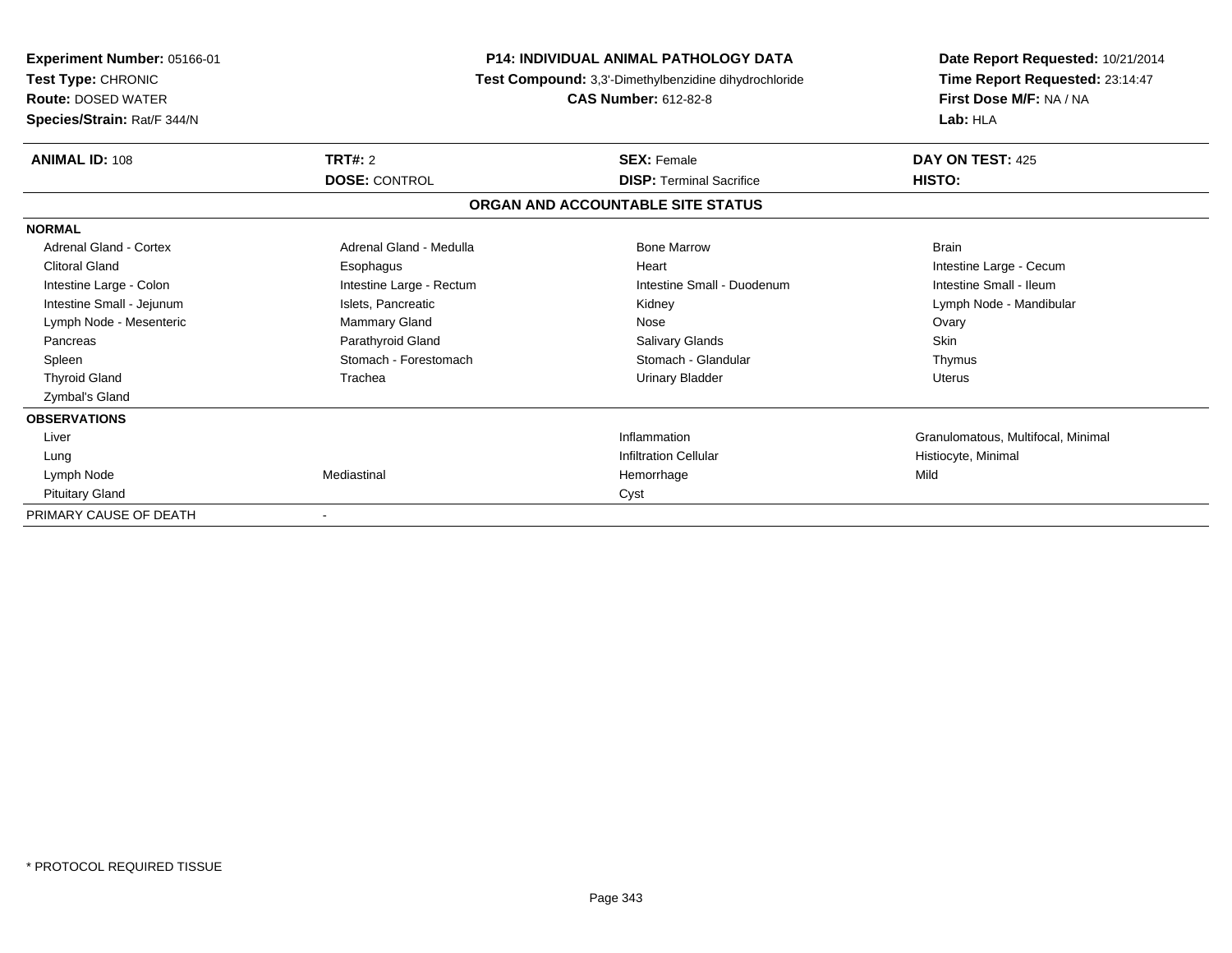| <b>Experiment Number: 05166-01</b><br>Test Type: CHRONIC<br><b>Route: DOSED WATER</b><br>Species/Strain: Rat/F 344/N |                          | <b>P14: INDIVIDUAL ANIMAL PATHOLOGY DATA</b><br>Test Compound: 3,3'-Dimethylbenzidine dihydrochloride<br><b>CAS Number: 612-82-8</b> | Date Report Requested: 10/21/2014<br>Time Report Requested: 23:14:47<br>First Dose M/F: NA / NA<br>Lab: HLA |
|----------------------------------------------------------------------------------------------------------------------|--------------------------|--------------------------------------------------------------------------------------------------------------------------------------|-------------------------------------------------------------------------------------------------------------|
| <b>ANIMAL ID: 109</b>                                                                                                | TRT#: 2                  | <b>SEX: Female</b>                                                                                                                   | DAY ON TEST: 425                                                                                            |
|                                                                                                                      | <b>DOSE: CONTROL</b>     | <b>DISP: Terminal Sacrifice</b>                                                                                                      | HISTO:                                                                                                      |
|                                                                                                                      |                          | ORGAN AND ACCOUNTABLE SITE STATUS                                                                                                    |                                                                                                             |
| <b>NORMAL</b>                                                                                                        |                          |                                                                                                                                      |                                                                                                             |
| <b>Adrenal Gland - Cortex</b>                                                                                        | Adrenal Gland - Medulla  | <b>Bone Marrow</b>                                                                                                                   | <b>Brain</b>                                                                                                |
| <b>Clitoral Gland</b>                                                                                                | Esophagus                | Heart                                                                                                                                | Intestine Large - Cecum                                                                                     |
| Intestine Large - Colon                                                                                              | Intestine Large - Rectum | Intestine Small - Duodenum                                                                                                           | Intestine Small - Ileum                                                                                     |
| Intestine Small - Jejunum                                                                                            | Islets, Pancreatic       | Lung                                                                                                                                 | Lymph Node - Mandibular                                                                                     |
| Lymph Node - Mesenteric                                                                                              | Mammary Gland            | Nose                                                                                                                                 | Ovary                                                                                                       |
| Pancreas                                                                                                             | Parathyroid Gland        | <b>Pituitary Gland</b>                                                                                                               | Salivary Glands                                                                                             |
| <b>Skin</b>                                                                                                          | Spleen                   | Stomach - Forestomach                                                                                                                | Stomach - Glandular                                                                                         |
| <b>Thyroid Gland</b>                                                                                                 | Trachea                  | <b>Urinary Bladder</b>                                                                                                               | Zymbal's Gland                                                                                              |
| <b>OBSERVATIONS</b>                                                                                                  |                          |                                                                                                                                      |                                                                                                             |
| Kidney                                                                                                               |                          | Nephropathy                                                                                                                          | Minimal                                                                                                     |
| Liver                                                                                                                |                          | Inflammation                                                                                                                         | Granulomatous, Multifocal, Minimal                                                                          |
| Thymus                                                                                                               | <b>Epithel Cell</b>      | Hyperplasia                                                                                                                          | Mild                                                                                                        |
| <b>Uterus</b>                                                                                                        |                          | Polyp Stromal                                                                                                                        |                                                                                                             |
| Note: POLYP STROMAL                                                                                                  | $TGLs = 1-8$             |                                                                                                                                      |                                                                                                             |
| PRIMARY CAUSE OF DEATH                                                                                               | $\blacksquare$           |                                                                                                                                      |                                                                                                             |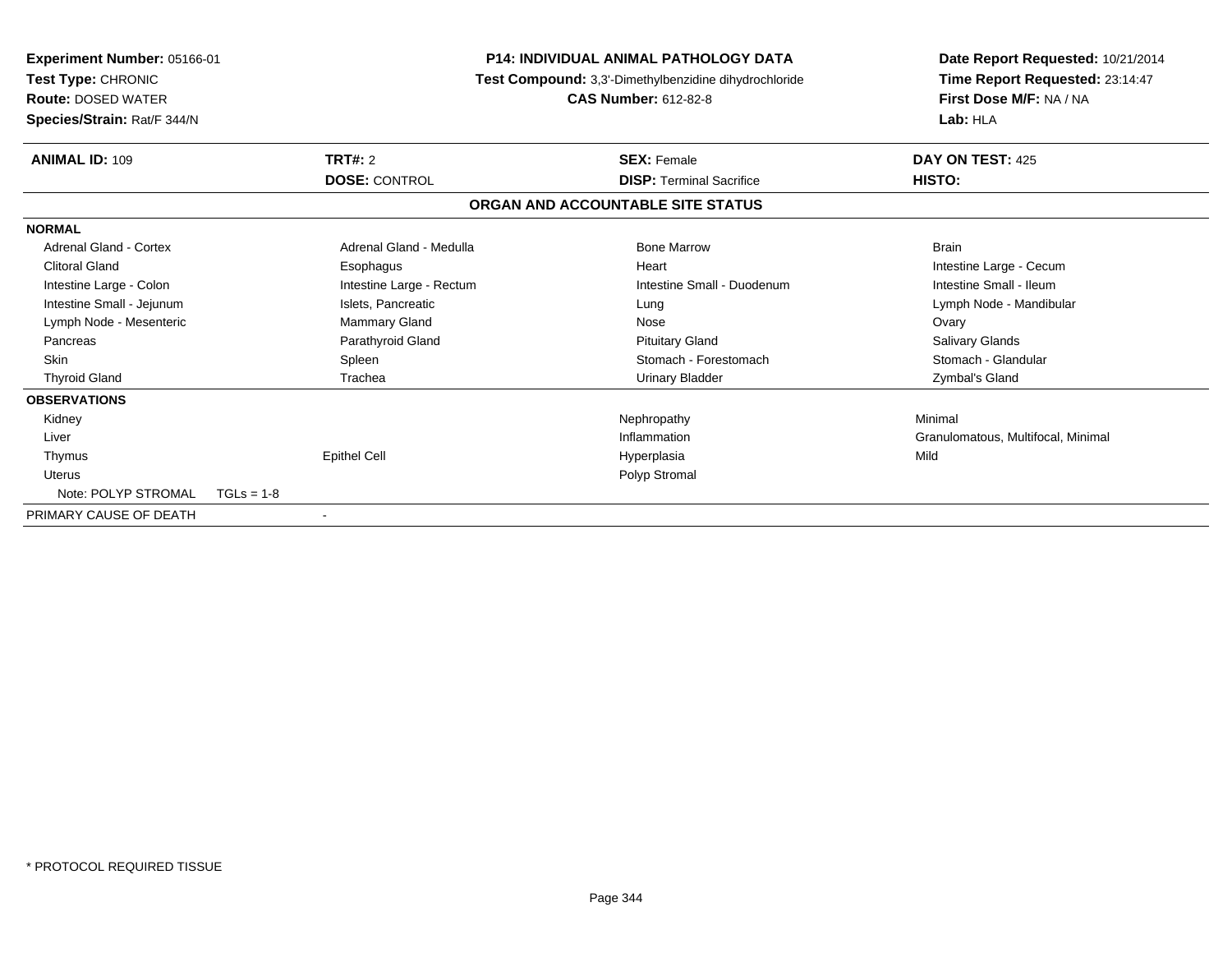| Experiment Number: 05166-01<br>Test Type: CHRONIC<br><b>Route: DOSED WATER</b><br>Species/Strain: Rat/F 344/N |               | P14: INDIVIDUAL ANIMAL PATHOLOGY DATA<br>Test Compound: 3,3'-Dimethylbenzidine dihydrochloride<br><b>CAS Number: 612-82-8</b> |  | Date Report Requested: 10/21/2014<br>Time Report Requested: 23:14:47<br>First Dose M/F: NA / NA<br>Lab: HLA |                         |  |
|---------------------------------------------------------------------------------------------------------------|---------------|-------------------------------------------------------------------------------------------------------------------------------|--|-------------------------------------------------------------------------------------------------------------|-------------------------|--|
| <b>ANIMAL ID: 110</b>                                                                                         |               | TRT#: 2                                                                                                                       |  | <b>SEX: Female</b>                                                                                          | DAY ON TEST: 425        |  |
|                                                                                                               |               | <b>DOSE: CONTROL</b>                                                                                                          |  | <b>DISP: Terminal Sacrifice</b>                                                                             | HISTO:                  |  |
|                                                                                                               |               |                                                                                                                               |  | ORGAN AND ACCOUNTABLE SITE STATUS                                                                           |                         |  |
| <b>NORMAL</b>                                                                                                 |               |                                                                                                                               |  |                                                                                                             |                         |  |
| Adrenal Gland - Cortex                                                                                        |               | Adrenal Gland - Medulla                                                                                                       |  | <b>Bone Marrow</b>                                                                                          | <b>Brain</b>            |  |
| <b>Clitoral Gland</b>                                                                                         |               | Esophagus                                                                                                                     |  | Heart                                                                                                       | Intestine Large - Cecum |  |
| Intestine Large - Colon                                                                                       |               | Intestine Large - Rectum                                                                                                      |  | Intestine Small - Duodenum                                                                                  | Intestine Small - Ileum |  |
| Intestine Small - Jejunum                                                                                     |               | Islets, Pancreatic                                                                                                            |  | Lung                                                                                                        | Lymph Node - Mandibular |  |
| Lymph Node - Mesenteric                                                                                       |               | Nose                                                                                                                          |  | Ovary                                                                                                       | Pancreas                |  |
| <b>Pituitary Gland</b>                                                                                        |               | Salivary Glands                                                                                                               |  | Skin                                                                                                        | Spleen                  |  |
| Stomach - Forestomach                                                                                         |               | Stomach - Glandular                                                                                                           |  | Thymus                                                                                                      | <b>Thyroid Gland</b>    |  |
| Trachea                                                                                                       |               | <b>Urinary Bladder</b>                                                                                                        |  | Uterus                                                                                                      | Zymbal's Gland          |  |
| <b>MISSING</b>                                                                                                |               |                                                                                                                               |  |                                                                                                             |                         |  |
| Parathyroid Gland                                                                                             |               |                                                                                                                               |  |                                                                                                             |                         |  |
| <b>OBSERVATIONS</b>                                                                                           |               |                                                                                                                               |  |                                                                                                             |                         |  |
| Kidney                                                                                                        |               |                                                                                                                               |  | Nephropathy                                                                                                 | Minimal                 |  |
| Liver                                                                                                         |               | <b>Bile Duct</b>                                                                                                              |  | Hyperplasia                                                                                                 | Mild                    |  |
| Mammary Gland                                                                                                 |               |                                                                                                                               |  | Fibroadenoma                                                                                                |                         |  |
| Note: FIBROADENOMA                                                                                            | $TGLs = 1-13$ |                                                                                                                               |  |                                                                                                             |                         |  |
| PRIMARY CAUSE OF DEATH                                                                                        |               | $\overline{\phantom{a}}$                                                                                                      |  |                                                                                                             |                         |  |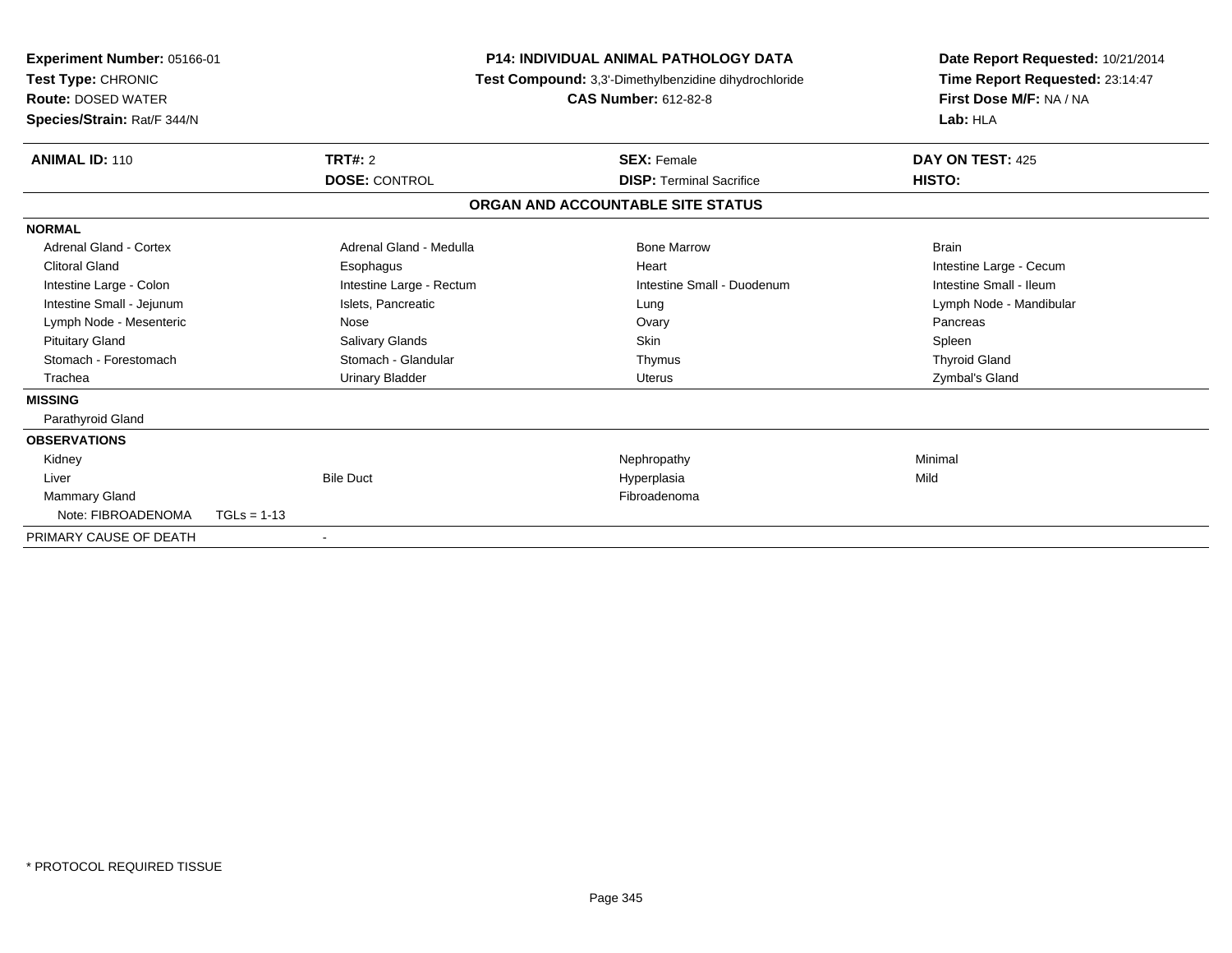| <b>Experiment Number: 05166-01</b><br>Test Type: CHRONIC<br><b>Route: DOSED WATER</b><br>Species/Strain: Rat/F 344/N | <b>P14: INDIVIDUAL ANIMAL PATHOLOGY DATA</b><br>Test Compound: 3,3'-Dimethylbenzidine dihydrochloride<br><b>CAS Number: 612-82-8</b> |                                   | Date Report Requested: 10/21/2014<br>Time Report Requested: 23:14:47<br>First Dose M/F: NA / NA<br>Lab: HLA |  |
|----------------------------------------------------------------------------------------------------------------------|--------------------------------------------------------------------------------------------------------------------------------------|-----------------------------------|-------------------------------------------------------------------------------------------------------------|--|
| <b>ANIMAL ID: 111</b>                                                                                                | TRT#: 2                                                                                                                              | <b>SEX: Female</b>                | DAY ON TEST: 425                                                                                            |  |
|                                                                                                                      | <b>DOSE: CONTROL</b>                                                                                                                 | <b>DISP: Terminal Sacrifice</b>   | HISTO:                                                                                                      |  |
|                                                                                                                      |                                                                                                                                      | ORGAN AND ACCOUNTABLE SITE STATUS |                                                                                                             |  |
| <b>NORMAL</b>                                                                                                        |                                                                                                                                      |                                   |                                                                                                             |  |
| Adrenal Gland - Medulla                                                                                              | <b>Bone Marrow</b>                                                                                                                   | <b>Brain</b>                      | <b>Clitoral Gland</b>                                                                                       |  |
| Esophagus                                                                                                            | Heart                                                                                                                                | Intestine Large - Cecum           | Intestine Large - Colon                                                                                     |  |
| Intestine Large - Rectum                                                                                             | Intestine Small - Duodenum                                                                                                           | Intestine Small - Ileum           | Intestine Small - Jejunum                                                                                   |  |
| Islets, Pancreatic                                                                                                   | Liver                                                                                                                                | Lung                              | Lymph Node - Mandibular                                                                                     |  |
| Lymph Node - Mesenteric                                                                                              | Mammary Gland                                                                                                                        | Nose                              | Ovary                                                                                                       |  |
| Pancreas                                                                                                             | Parathyroid Gland                                                                                                                    | <b>Pituitary Gland</b>            | Salivary Glands                                                                                             |  |
| Skin                                                                                                                 | Spleen                                                                                                                               | Stomach - Forestomach             | Stomach - Glandular                                                                                         |  |
| Thymus                                                                                                               | <b>Thyroid Gland</b>                                                                                                                 | Trachea                           | <b>Urinary Bladder</b>                                                                                      |  |
| Uterus                                                                                                               |                                                                                                                                      |                                   |                                                                                                             |  |
| <b>MISSING</b>                                                                                                       |                                                                                                                                      |                                   |                                                                                                             |  |
| Zymbal's Gland                                                                                                       |                                                                                                                                      |                                   |                                                                                                             |  |
| <b>OBSERVATIONS</b>                                                                                                  |                                                                                                                                      |                                   |                                                                                                             |  |
| <b>Adrenal Gland</b>                                                                                                 | Cortex                                                                                                                               | Vacuolization Cytoplasmic         | Focal, Moderate                                                                                             |  |
| Kidney                                                                                                               |                                                                                                                                      | Nephropathy                       | Minimal                                                                                                     |  |
| PRIMARY CAUSE OF DEATH                                                                                               | $\overline{\phantom{a}}$                                                                                                             |                                   |                                                                                                             |  |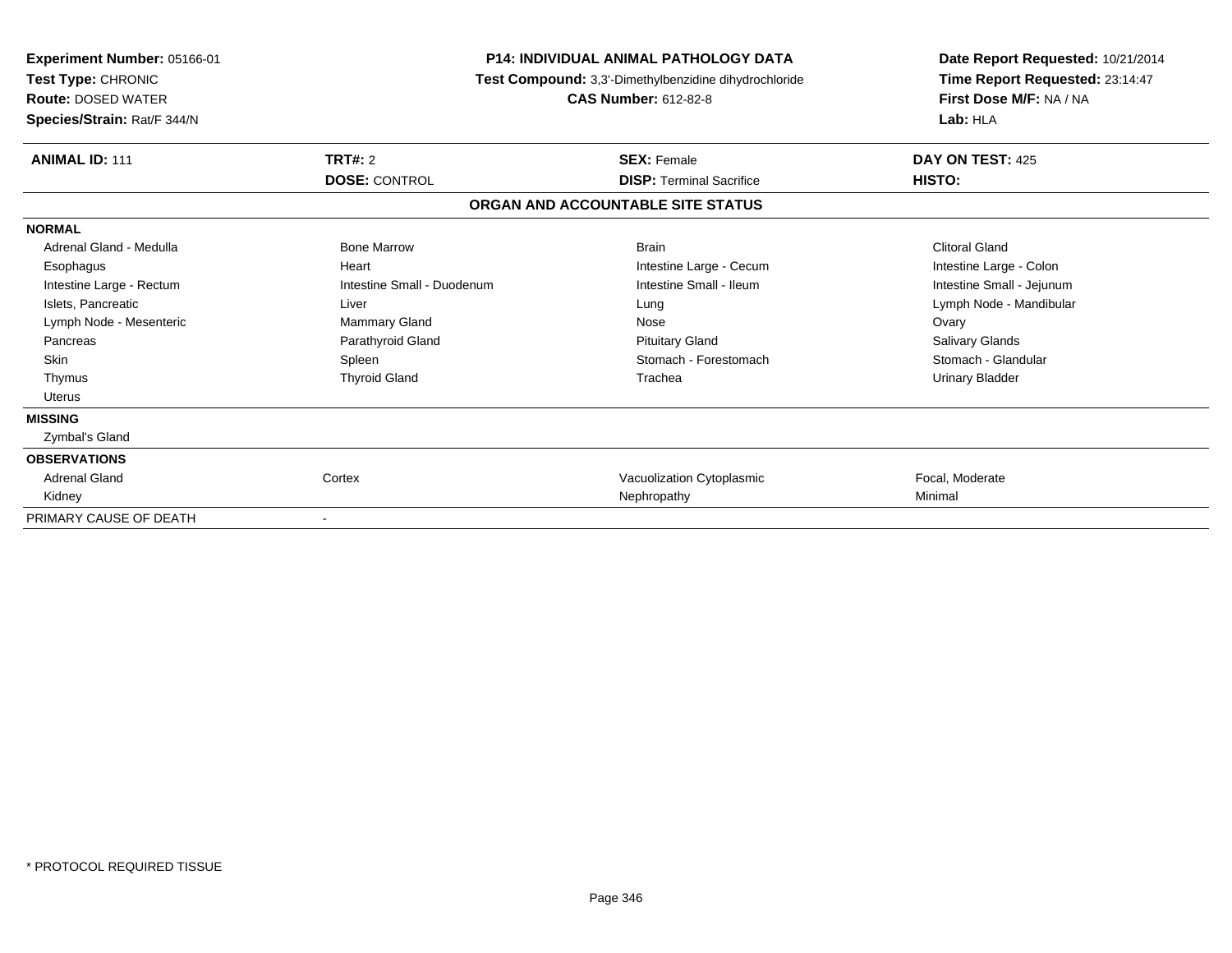| <b>Experiment Number: 05166-01</b><br>Test Type: CHRONIC<br><b>Route: DOSED WATER</b><br>Species/Strain: Rat/F 344/N |              | <b>P14: INDIVIDUAL ANIMAL PATHOLOGY DATA</b><br>Test Compound: 3,3'-Dimethylbenzidine dihydrochloride<br><b>CAS Number: 612-82-8</b> |                                   | Date Report Requested: 10/21/2014<br>Time Report Requested: 23:14:47<br>First Dose M/F: NA / NA<br>Lab: HLA |
|----------------------------------------------------------------------------------------------------------------------|--------------|--------------------------------------------------------------------------------------------------------------------------------------|-----------------------------------|-------------------------------------------------------------------------------------------------------------|
| <b>ANIMAL ID: 112</b>                                                                                                |              | TRT#: 2                                                                                                                              | <b>SEX: Female</b>                | DAY ON TEST: 425                                                                                            |
|                                                                                                                      |              | <b>DOSE: CONTROL</b>                                                                                                                 | <b>DISP: Terminal Sacrifice</b>   | HISTO:                                                                                                      |
|                                                                                                                      |              |                                                                                                                                      | ORGAN AND ACCOUNTABLE SITE STATUS |                                                                                                             |
| <b>NORMAL</b>                                                                                                        |              |                                                                                                                                      |                                   |                                                                                                             |
| Adrenal Gland - Cortex                                                                                               |              | Adrenal Gland - Medulla                                                                                                              | <b>Bone Marrow</b>                | <b>Brain</b>                                                                                                |
| <b>Clitoral Gland</b>                                                                                                |              | Esophagus                                                                                                                            | Heart                             | Intestine Large - Cecum                                                                                     |
| Intestine Large - Colon                                                                                              |              | Intestine Large - Rectum                                                                                                             | Intestine Small - Duodenum        | Intestine Small - Ileum                                                                                     |
| Intestine Small - Jejunum                                                                                            |              | Islets, Pancreatic                                                                                                                   | Liver                             | Lung                                                                                                        |
| Lymph Node - Mandibular                                                                                              |              | Lymph Node - Mesenteric                                                                                                              | Mammary Gland                     | Nose                                                                                                        |
| Pancreas                                                                                                             |              | Parathyroid Gland                                                                                                                    | <b>Pituitary Gland</b>            | Salivary Glands                                                                                             |
| Skin                                                                                                                 |              | Spleen                                                                                                                               | Stomach - Forestomach             | Stomach - Glandular                                                                                         |
| Thymus                                                                                                               |              | <b>Thyroid Gland</b>                                                                                                                 | Trachea                           | <b>Urinary Bladder</b>                                                                                      |
| <b>Uterus</b>                                                                                                        |              | Zymbal's Gland                                                                                                                       |                                   |                                                                                                             |
| <b>OBSERVATIONS</b>                                                                                                  |              |                                                                                                                                      |                                   |                                                                                                             |
| Kidney                                                                                                               |              |                                                                                                                                      | Nephropathy                       | Mild                                                                                                        |
| Ovary                                                                                                                |              | Periovarn Tiss                                                                                                                       | Cyst                              |                                                                                                             |
| Note: CYST                                                                                                           | $TGLs = 1-8$ |                                                                                                                                      |                                   |                                                                                                             |
| PRIMARY CAUSE OF DEATH                                                                                               |              |                                                                                                                                      |                                   |                                                                                                             |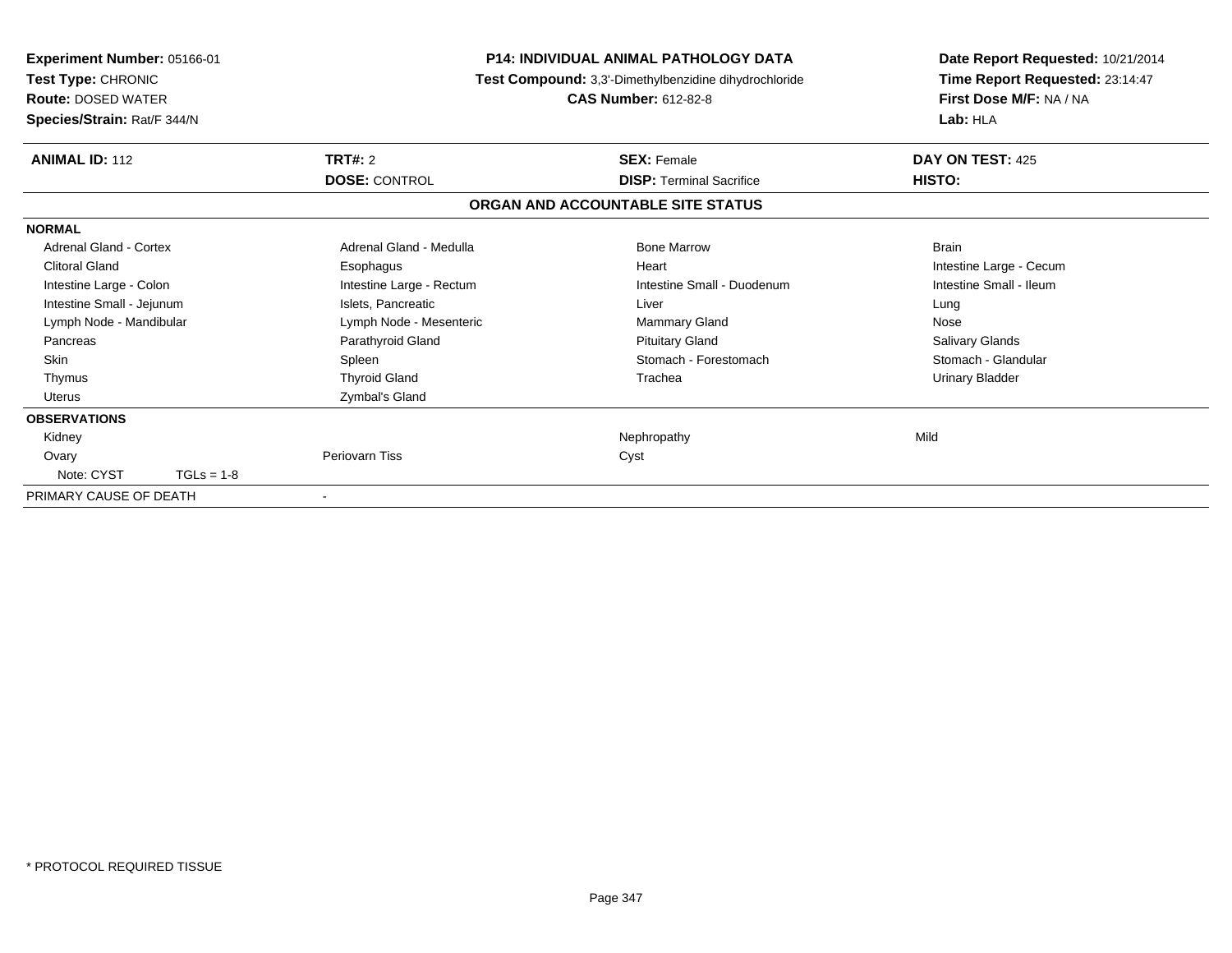| Experiment Number: 05166-01<br>Test Type: CHRONIC<br><b>Route: DOSED WATER</b><br>Species/Strain: Rat/F 344/N | <b>P14: INDIVIDUAL ANIMAL PATHOLOGY DATA</b><br>Test Compound: 3,3'-Dimethylbenzidine dihydrochloride | Date Report Requested: 10/21/2014<br>Time Report Requested: 23:14:47<br>First Dose M/F: NA / NA<br>Lab: HLA |                           |
|---------------------------------------------------------------------------------------------------------------|-------------------------------------------------------------------------------------------------------|-------------------------------------------------------------------------------------------------------------|---------------------------|
| <b>ANIMAL ID: 113</b>                                                                                         | TRT#: 2                                                                                               | <b>SEX: Female</b>                                                                                          | DAY ON TEST: 425          |
|                                                                                                               | <b>DOSE: CONTROL</b>                                                                                  | <b>DISP: Terminal Sacrifice</b>                                                                             | HISTO:                    |
|                                                                                                               |                                                                                                       | ORGAN AND ACCOUNTABLE SITE STATUS                                                                           |                           |
| <b>NORMAL</b>                                                                                                 |                                                                                                       |                                                                                                             |                           |
| Adrenal Gland - Cortex                                                                                        | Adrenal Gland - Medulla                                                                               | <b>Bone Marrow</b>                                                                                          | <b>Brain</b>              |
| Esophagus                                                                                                     | Heart                                                                                                 | Intestine Large - Cecum                                                                                     | Intestine Large - Colon   |
| Intestine Large - Rectum                                                                                      | Intestine Small - Duodenum                                                                            | Intestine Small - Ileum                                                                                     | Intestine Small - Jejunum |
| Islets, Pancreatic                                                                                            | Liver                                                                                                 | Lymph Node - Mandibular                                                                                     | Lymph Node - Mesenteric   |
| <b>Mammary Gland</b>                                                                                          | Nose                                                                                                  | Ovary                                                                                                       | Pancreas                  |
| Parathyroid Gland                                                                                             | <b>Salivary Glands</b>                                                                                | <b>Skin</b>                                                                                                 | Spleen                    |
| Stomach - Forestomach                                                                                         | Stomach - Glandular                                                                                   | Thymus                                                                                                      | <b>Thyroid Gland</b>      |
| Trachea                                                                                                       | <b>Urinary Bladder</b>                                                                                | <b>Uterus</b>                                                                                               | Zymbal's Gland            |
| <b>OBSERVATIONS</b>                                                                                           |                                                                                                       |                                                                                                             |                           |
| <b>Clitoral Gland</b>                                                                                         | Duct                                                                                                  | Ectasia                                                                                                     | Mild                      |
| Note: ECTASIA<br>$TGLs = 1-10$                                                                                |                                                                                                       |                                                                                                             |                           |
| Kidney                                                                                                        |                                                                                                       | Nephropathy                                                                                                 | Minimal                   |
| Lung                                                                                                          |                                                                                                       | <b>Infiltration Cellular</b>                                                                                | Histiocyte, Minimal       |
| Lymph Node                                                                                                    | Mediastinal                                                                                           | Hemorrhage                                                                                                  | Mild                      |
| <b>Pituitary Gland</b>                                                                                        |                                                                                                       | Cyst                                                                                                        |                           |
| PRIMARY CAUSE OF DEATH                                                                                        |                                                                                                       |                                                                                                             |                           |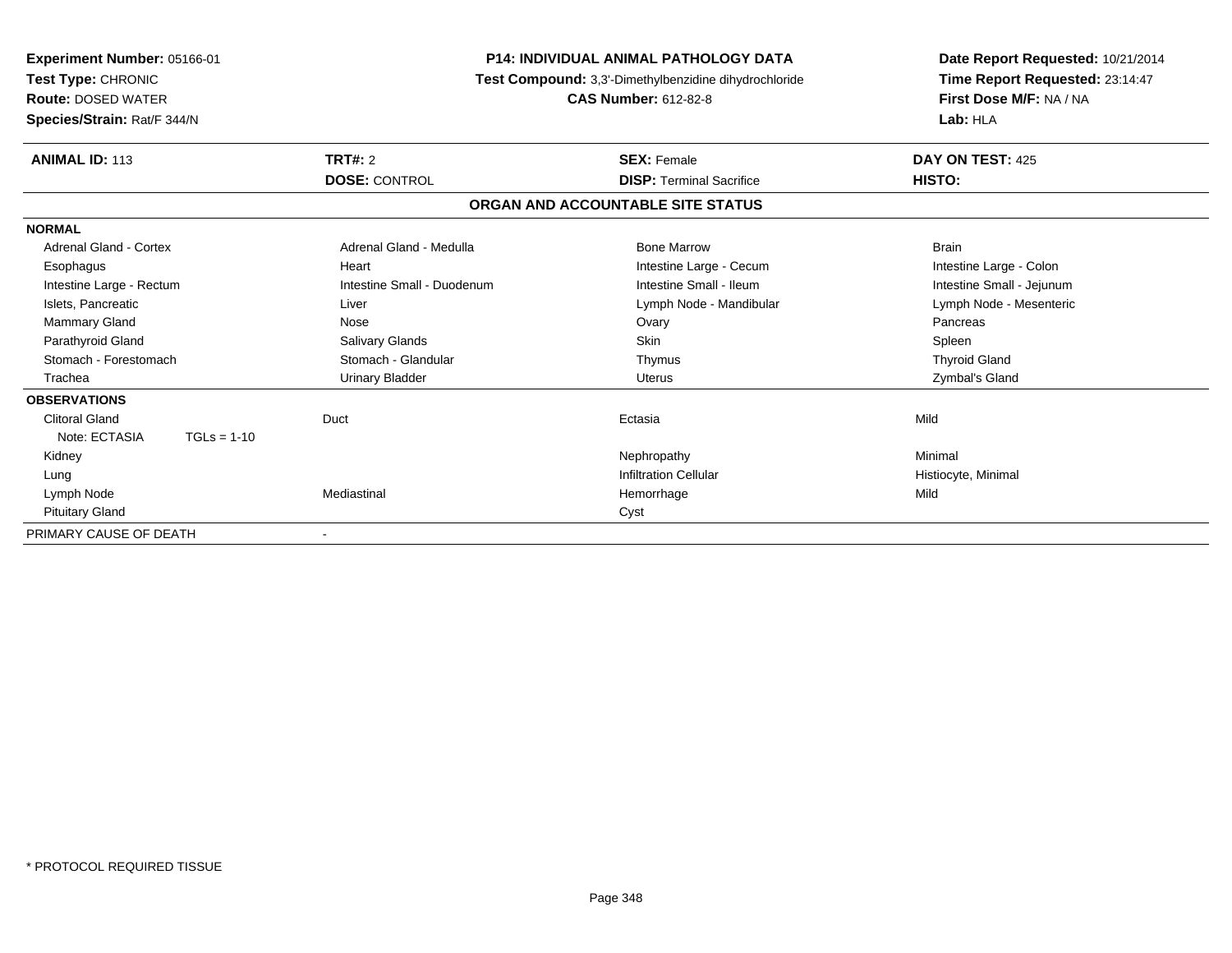| Experiment Number: 05166-01<br>Test Type: CHRONIC<br><b>Route: DOSED WATER</b><br>Species/Strain: Rat/F 344/N |                          | <b>P14: INDIVIDUAL ANIMAL PATHOLOGY DATA</b><br>Test Compound: 3,3'-Dimethylbenzidine dihydrochloride<br><b>CAS Number: 612-82-8</b> | Date Report Requested: 10/21/2014<br>Time Report Requested: 23:14:47<br>First Dose M/F: NA / NA<br>Lab: HLA |
|---------------------------------------------------------------------------------------------------------------|--------------------------|--------------------------------------------------------------------------------------------------------------------------------------|-------------------------------------------------------------------------------------------------------------|
| <b>ANIMAL ID: 114</b>                                                                                         | <b>TRT#: 2</b>           | <b>SEX: Female</b>                                                                                                                   | DAY ON TEST: 425                                                                                            |
|                                                                                                               | <b>DOSE: CONTROL</b>     | <b>DISP: Terminal Sacrifice</b>                                                                                                      | HISTO:                                                                                                      |
|                                                                                                               |                          | ORGAN AND ACCOUNTABLE SITE STATUS                                                                                                    |                                                                                                             |
| <b>NORMAL</b>                                                                                                 |                          |                                                                                                                                      |                                                                                                             |
| Adrenal Gland - Cortex                                                                                        | Adrenal Gland - Medulla  | <b>Bone Marrow</b>                                                                                                                   | <b>Brain</b>                                                                                                |
| <b>Clitoral Gland</b>                                                                                         | Esophagus                | Heart                                                                                                                                | Intestine Large - Cecum                                                                                     |
| Intestine Large - Colon                                                                                       | Intestine Large - Rectum | Intestine Small - Duodenum                                                                                                           | Intestine Small - Ileum                                                                                     |
| Intestine Small - Jejunum                                                                                     | Islets, Pancreatic       | Liver                                                                                                                                | Lung                                                                                                        |
| Lymph Node - Mandibular                                                                                       | Lymph Node - Mesenteric  | <b>Mammary Gland</b>                                                                                                                 | Nose                                                                                                        |
| Ovary                                                                                                         | Pancreas                 | Parathyroid Gland                                                                                                                    | <b>Salivary Glands</b>                                                                                      |
| <b>Skin</b>                                                                                                   | Spleen                   | Stomach - Forestomach                                                                                                                | Stomach - Glandular                                                                                         |
| Thymus                                                                                                        | Trachea                  | <b>Urinary Bladder</b>                                                                                                               | <b>Uterus</b>                                                                                               |
| Zymbal's Gland                                                                                                |                          |                                                                                                                                      |                                                                                                             |
| <b>MISSING</b>                                                                                                |                          |                                                                                                                                      |                                                                                                             |
| <b>Pituitary Gland</b>                                                                                        |                          |                                                                                                                                      |                                                                                                             |
| <b>OBSERVATIONS</b>                                                                                           |                          |                                                                                                                                      |                                                                                                             |
| Kidney                                                                                                        |                          | Nephropathy                                                                                                                          | Minimal                                                                                                     |
| Lymph Node                                                                                                    | Mediastinal              | Hemorrhage                                                                                                                           | Mild                                                                                                        |
| <b>Thyroid Gland</b>                                                                                          |                          | Ultimobranchial Cyst                                                                                                                 |                                                                                                             |
| PRIMARY CAUSE OF DEATH                                                                                        |                          |                                                                                                                                      |                                                                                                             |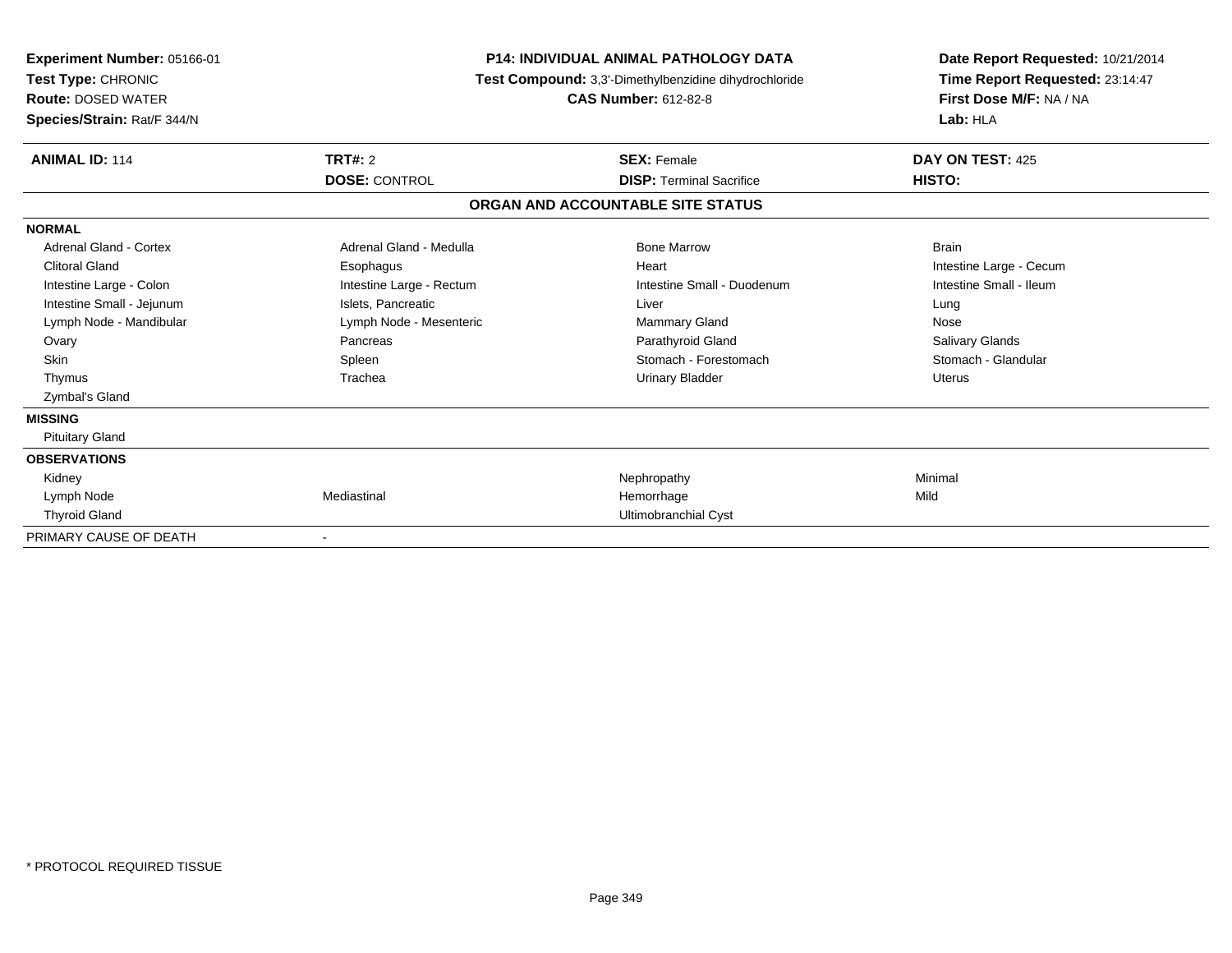| <b>Experiment Number: 05166-01</b><br>Test Type: CHRONIC<br><b>Route: DOSED WATER</b><br>Species/Strain: Rat/F 344/N |                          | <b>P14: INDIVIDUAL ANIMAL PATHOLOGY DATA</b><br>Test Compound: 3,3'-Dimethylbenzidine dihydrochloride<br><b>CAS Number: 612-82-8</b> | Date Report Requested: 10/21/2014<br>Time Report Requested: 23:14:47<br>First Dose M/F: NA / NA<br>Lab: HLA |
|----------------------------------------------------------------------------------------------------------------------|--------------------------|--------------------------------------------------------------------------------------------------------------------------------------|-------------------------------------------------------------------------------------------------------------|
| <b>ANIMAL ID: 115</b>                                                                                                | <b>TRT#: 2</b>           | <b>SEX: Female</b>                                                                                                                   | DAY ON TEST: 425                                                                                            |
|                                                                                                                      | <b>DOSE: CONTROL</b>     | <b>DISP: Terminal Sacrifice</b>                                                                                                      | <b>HISTO:</b>                                                                                               |
|                                                                                                                      |                          | ORGAN AND ACCOUNTABLE SITE STATUS                                                                                                    |                                                                                                             |
| <b>NORMAL</b>                                                                                                        |                          |                                                                                                                                      |                                                                                                             |
| Adrenal Gland - Cortex                                                                                               | Adrenal Gland - Medulla  | <b>Bone Marrow</b>                                                                                                                   | <b>Brain</b>                                                                                                |
| <b>Clitoral Gland</b>                                                                                                | Esophagus                | Heart                                                                                                                                | Intestine Large - Cecum                                                                                     |
| Intestine Large - Colon                                                                                              | Intestine Large - Rectum | Intestine Small - Duodenum                                                                                                           | Intestine Small - Ileum                                                                                     |
| Intestine Small - Jejunum                                                                                            | Islets, Pancreatic       | Liver                                                                                                                                | Lymph Node - Mandibular                                                                                     |
| Lymph Node - Mesenteric                                                                                              | Mammary Gland            | Nose                                                                                                                                 | Ovary                                                                                                       |
| Pancreas                                                                                                             | Parathyroid Gland        | <b>Pituitary Gland</b>                                                                                                               | <b>Salivary Glands</b>                                                                                      |
| <b>Skin</b>                                                                                                          | Spleen                   | Stomach - Forestomach                                                                                                                | Stomach - Glandular                                                                                         |
| Thymus                                                                                                               | <b>Thyroid Gland</b>     | Trachea                                                                                                                              | <b>Urinary Bladder</b>                                                                                      |
| <b>Uterus</b>                                                                                                        | Zymbal's Gland           |                                                                                                                                      |                                                                                                             |
| <b>OBSERVATIONS</b>                                                                                                  |                          |                                                                                                                                      |                                                                                                             |
| Kidney                                                                                                               |                          | Nephropathy                                                                                                                          | Minimal                                                                                                     |
| Lung                                                                                                                 |                          | <b>Infiltration Cellular</b>                                                                                                         | Histiocyte, Minimal                                                                                         |
| Mesentery                                                                                                            | Fat                      | Necrosis                                                                                                                             | Focal, Marked                                                                                               |
| Note: NECROSIS<br>$TGLs = 1-7+13$                                                                                    |                          |                                                                                                                                      |                                                                                                             |
| PRIMARY CAUSE OF DEATH                                                                                               | $\overline{\phantom{a}}$ |                                                                                                                                      |                                                                                                             |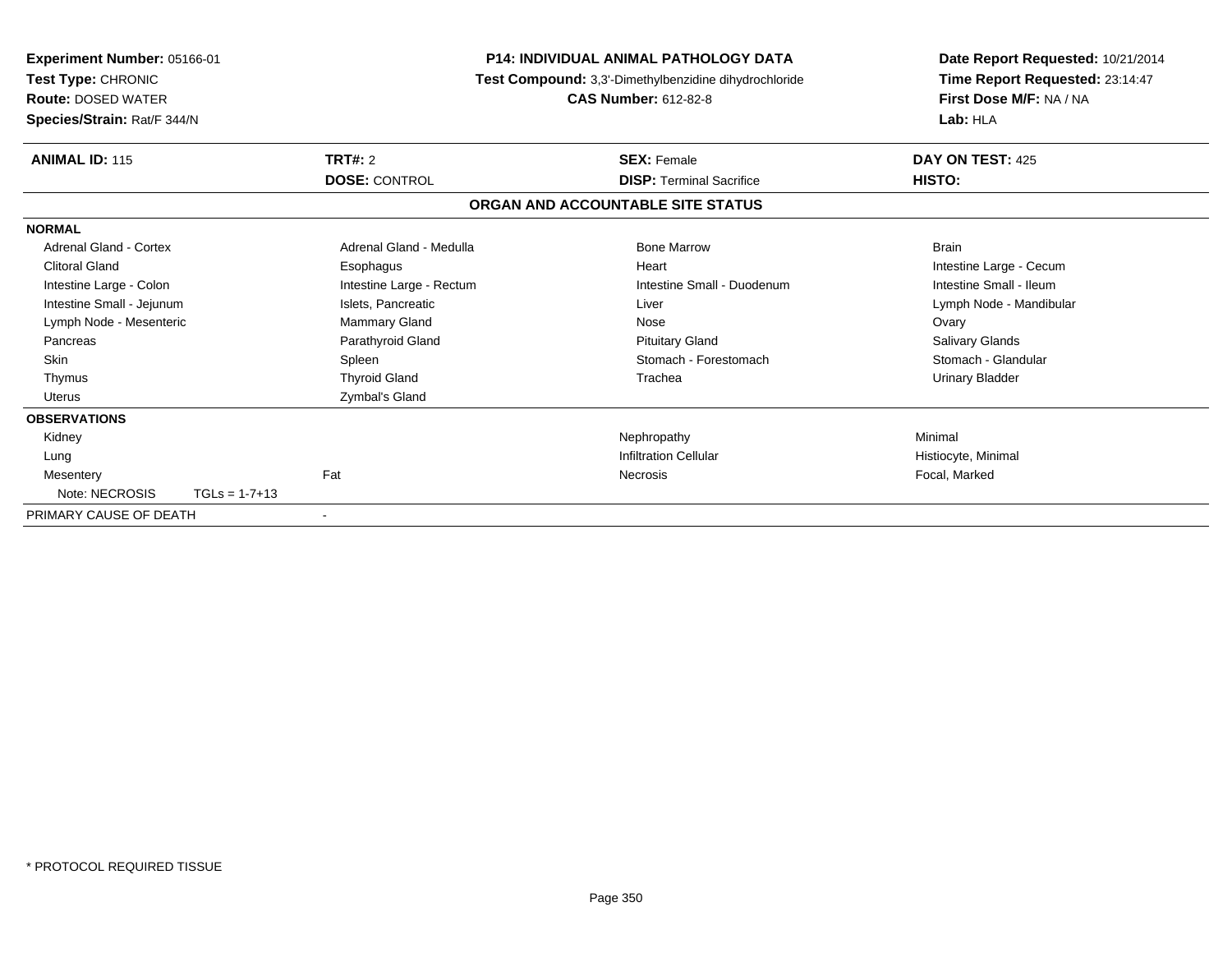| Experiment Number: 05166-01<br>Test Type: CHRONIC<br><b>Route: DOSED WATER</b><br>Species/Strain: Rat/F 344/N |                          | <b>P14: INDIVIDUAL ANIMAL PATHOLOGY DATA</b><br>Test Compound: 3,3'-Dimethylbenzidine dihydrochloride<br><b>CAS Number: 612-82-8</b> | Date Report Requested: 10/21/2014<br>Time Report Requested: 23:14:47<br>First Dose M/F: NA / NA<br>Lab: HLA |
|---------------------------------------------------------------------------------------------------------------|--------------------------|--------------------------------------------------------------------------------------------------------------------------------------|-------------------------------------------------------------------------------------------------------------|
| ANIMAL ID: 116                                                                                                | TRT#: 2                  | <b>SEX: Female</b>                                                                                                                   | DAY ON TEST: 425                                                                                            |
|                                                                                                               | <b>DOSE: CONTROL</b>     | <b>DISP: Terminal Sacrifice</b>                                                                                                      | HISTO:                                                                                                      |
|                                                                                                               |                          | ORGAN AND ACCOUNTABLE SITE STATUS                                                                                                    |                                                                                                             |
| <b>NORMAL</b>                                                                                                 |                          |                                                                                                                                      |                                                                                                             |
| <b>Adrenal Gland - Cortex</b>                                                                                 | Adrenal Gland - Medulla  | <b>Bone Marrow</b>                                                                                                                   | <b>Brain</b>                                                                                                |
| <b>Clitoral Gland</b>                                                                                         | Esophagus                | Heart                                                                                                                                | Intestine Large - Cecum                                                                                     |
| Intestine Large - Colon                                                                                       | Intestine Large - Rectum | Intestine Small - Duodenum                                                                                                           | Intestine Small - Ileum                                                                                     |
| Intestine Small - Jejunum                                                                                     | Islets, Pancreatic       | Lung                                                                                                                                 | Lymph Node - Mandibular                                                                                     |
| Lymph Node - Mesenteric                                                                                       | <b>Mammary Gland</b>     | Nose                                                                                                                                 | Ovary                                                                                                       |
| Pancreas                                                                                                      | Parathyroid Gland        | <b>Pituitary Gland</b>                                                                                                               | <b>Salivary Glands</b>                                                                                      |
| <b>Skin</b>                                                                                                   | Spleen                   | Stomach - Forestomach                                                                                                                | Stomach - Glandular                                                                                         |
| Thymus                                                                                                        | <b>Thyroid Gland</b>     | Trachea                                                                                                                              | <b>Urinary Bladder</b>                                                                                      |
| Zymbal's Gland                                                                                                |                          |                                                                                                                                      |                                                                                                             |
| <b>OBSERVATIONS</b>                                                                                           |                          |                                                                                                                                      |                                                                                                             |
| Kidney                                                                                                        |                          | Nephropathy                                                                                                                          | Minimal                                                                                                     |
| Liver                                                                                                         | <b>Bile Duct</b>         | Hyperplasia                                                                                                                          | Minimal                                                                                                     |
| Lymph Node                                                                                                    | Mediastinal              | Hemorrhage                                                                                                                           | Mild                                                                                                        |
| <b>Uterus</b>                                                                                                 |                          | Polyp Stromal                                                                                                                        |                                                                                                             |
| PRIMARY CAUSE OF DEATH                                                                                        |                          |                                                                                                                                      |                                                                                                             |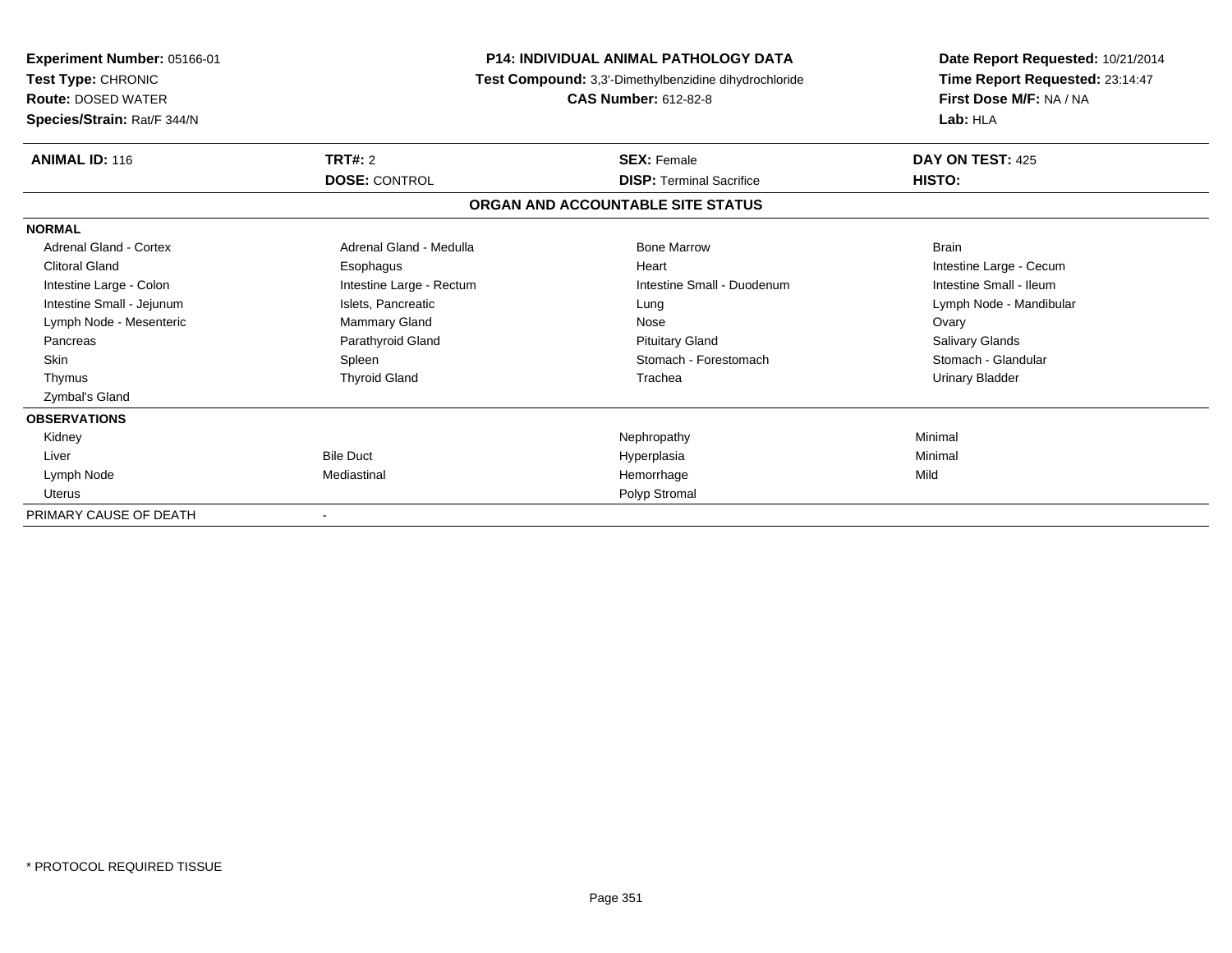| Experiment Number: 05166-01<br>Test Type: CHRONIC<br><b>Route: DOSED WATER</b><br>Species/Strain: Rat/F 344/N |                         | <b>P14: INDIVIDUAL ANIMAL PATHOLOGY DATA</b><br>Test Compound: 3,3'-Dimethylbenzidine dihydrochloride<br><b>CAS Number: 612-82-8</b> |                                 | Date Report Requested: 10/21/2014<br>Time Report Requested: 23:14:47<br>First Dose M/F: NA / NA<br>Lab: HLA |
|---------------------------------------------------------------------------------------------------------------|-------------------------|--------------------------------------------------------------------------------------------------------------------------------------|---------------------------------|-------------------------------------------------------------------------------------------------------------|
| <b>ANIMAL ID: 117</b>                                                                                         | <b>TRT#: 2</b>          |                                                                                                                                      | <b>SEX: Female</b>              | DAY ON TEST: 425                                                                                            |
|                                                                                                               | <b>DOSE: CONTROL</b>    |                                                                                                                                      | <b>DISP: Terminal Sacrifice</b> | HISTO:                                                                                                      |
|                                                                                                               |                         | ORGAN AND ACCOUNTABLE SITE STATUS                                                                                                    |                                 |                                                                                                             |
| <b>NORMAL</b>                                                                                                 |                         |                                                                                                                                      |                                 |                                                                                                             |
| Adrenal Gland - Cortex                                                                                        | Adrenal Gland - Medulla |                                                                                                                                      | <b>Bone Marrow</b>              | <b>Brain</b>                                                                                                |
| <b>Clitoral Gland</b>                                                                                         | Esophagus               |                                                                                                                                      | Heart                           | Intestine Large - Cecum                                                                                     |
| Intestine Small - Duodenum                                                                                    | Intestine Small - Ileum |                                                                                                                                      | Intestine Small - Jejunum       | Islets, Pancreatic                                                                                          |
| Liver                                                                                                         | Lung                    |                                                                                                                                      | Lymph Node - Mandibular         | Lymph Node - Mesenteric                                                                                     |
| <b>Mammary Gland</b>                                                                                          | Nose                    |                                                                                                                                      | Ovary                           | Pancreas                                                                                                    |
| Parathyroid Gland                                                                                             | <b>Pituitary Gland</b>  |                                                                                                                                      | <b>Salivary Glands</b>          | <b>Skin</b>                                                                                                 |
| Spleen                                                                                                        | Stomach - Forestomach   |                                                                                                                                      | Stomach - Glandular             | <b>Thyroid Gland</b>                                                                                        |
| Trachea                                                                                                       | <b>Urinary Bladder</b>  |                                                                                                                                      | Uterus                          | Zymbal's Gland                                                                                              |
| <b>MISSING</b>                                                                                                |                         |                                                                                                                                      |                                 |                                                                                                             |
| Thymus                                                                                                        |                         |                                                                                                                                      |                                 |                                                                                                             |
| <b>OBSERVATIONS</b>                                                                                           |                         |                                                                                                                                      |                                 |                                                                                                             |
| Intestine Large                                                                                               | Colon                   |                                                                                                                                      | Parasite Metazoan               | Minimal                                                                                                     |
|                                                                                                               | Rectum                  |                                                                                                                                      | Parasite Metazoan               | Minimal                                                                                                     |
| Kidney                                                                                                        |                         |                                                                                                                                      | Nephropathy                     | Minimal                                                                                                     |
| Lymph Node                                                                                                    | Mediastinal             |                                                                                                                                      | Hemorrhage                      | Mild                                                                                                        |
| Mesentery                                                                                                     | Fat                     |                                                                                                                                      | <b>Necrosis</b>                 | Focal, Marked                                                                                               |
| Note: NECROSIS                                                                                                | $TGLs = 1-13$           |                                                                                                                                      |                                 |                                                                                                             |
| PRIMARY CAUSE OF DEATH                                                                                        |                         |                                                                                                                                      |                                 |                                                                                                             |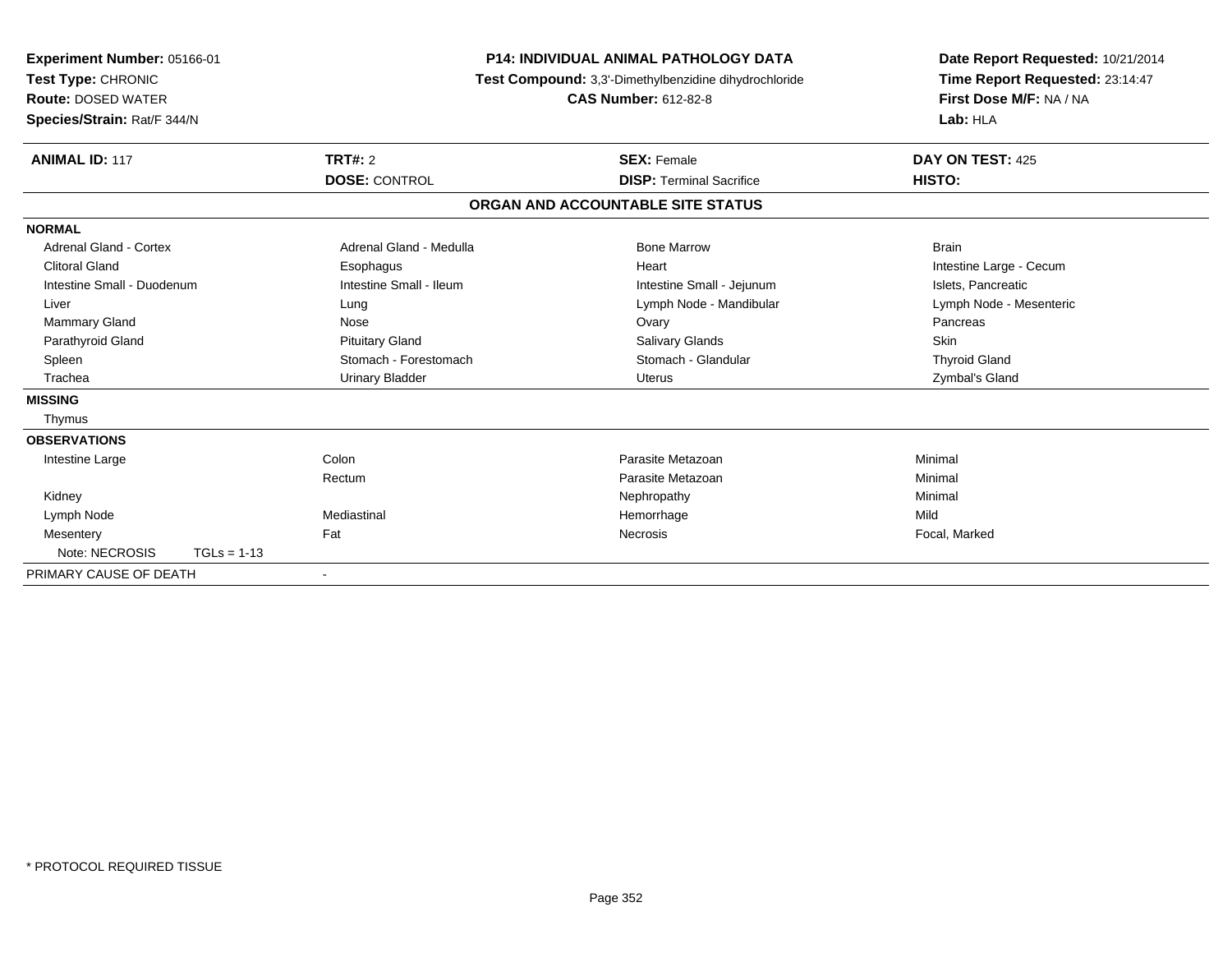| <b>Experiment Number: 05166-01</b><br>Test Type: CHRONIC<br><b>Route: DOSED WATER</b><br>Species/Strain: Rat/F 344/N |                          | <b>P14: INDIVIDUAL ANIMAL PATHOLOGY DATA</b><br>Test Compound: 3,3'-Dimethylbenzidine dihydrochloride<br><b>CAS Number: 612-82-8</b> | Date Report Requested: 10/21/2014<br>Time Report Requested: 23:14:47<br>First Dose M/F: NA / NA<br>Lab: HLA |
|----------------------------------------------------------------------------------------------------------------------|--------------------------|--------------------------------------------------------------------------------------------------------------------------------------|-------------------------------------------------------------------------------------------------------------|
| <b>ANIMAL ID: 118</b>                                                                                                | <b>TRT#: 2</b>           | <b>SEX: Female</b>                                                                                                                   | DAY ON TEST: 425                                                                                            |
|                                                                                                                      | <b>DOSE: CONTROL</b>     | <b>DISP: Terminal Sacrifice</b>                                                                                                      | HISTO:                                                                                                      |
|                                                                                                                      |                          | ORGAN AND ACCOUNTABLE SITE STATUS                                                                                                    |                                                                                                             |
| <b>NORMAL</b>                                                                                                        |                          |                                                                                                                                      |                                                                                                             |
| <b>Adrenal Gland - Cortex</b>                                                                                        | Adrenal Gland - Medulla  | <b>Bone Marrow</b>                                                                                                                   | <b>Brain</b>                                                                                                |
| <b>Clitoral Gland</b>                                                                                                | Esophagus                | Heart                                                                                                                                | Intestine Large - Cecum                                                                                     |
| Intestine Large - Colon                                                                                              | Intestine Large - Rectum | Intestine Small - Duodenum                                                                                                           | Intestine Small - Ileum                                                                                     |
| Intestine Small - Jejunum                                                                                            | Islets, Pancreatic       | Kidney                                                                                                                               | Lung                                                                                                        |
| Lymph Node - Mandibular                                                                                              | Lymph Node - Mesenteric  | <b>Mammary Gland</b>                                                                                                                 | Nose                                                                                                        |
| Ovary                                                                                                                | Pancreas                 | Parathyroid Gland                                                                                                                    | <b>Pituitary Gland</b>                                                                                      |
| <b>Salivary Glands</b>                                                                                               | <b>Skin</b>              | Spleen                                                                                                                               | Stomach - Forestomach                                                                                       |
| Stomach - Glandular                                                                                                  | Thymus                   | <b>Thyroid Gland</b>                                                                                                                 | Trachea                                                                                                     |
| <b>Urinary Bladder</b>                                                                                               | Uterus                   | Zymbal's Gland                                                                                                                       |                                                                                                             |
| <b>OBSERVATIONS</b>                                                                                                  |                          |                                                                                                                                      |                                                                                                             |
| Liver                                                                                                                | <b>Bile Duct</b>         | Hyperplasia                                                                                                                          | Mild                                                                                                        |
| Lymph Node                                                                                                           | Mediastinal              | Hemorrhage                                                                                                                           | Mild                                                                                                        |
| PRIMARY CAUSE OF DEATH                                                                                               |                          |                                                                                                                                      |                                                                                                             |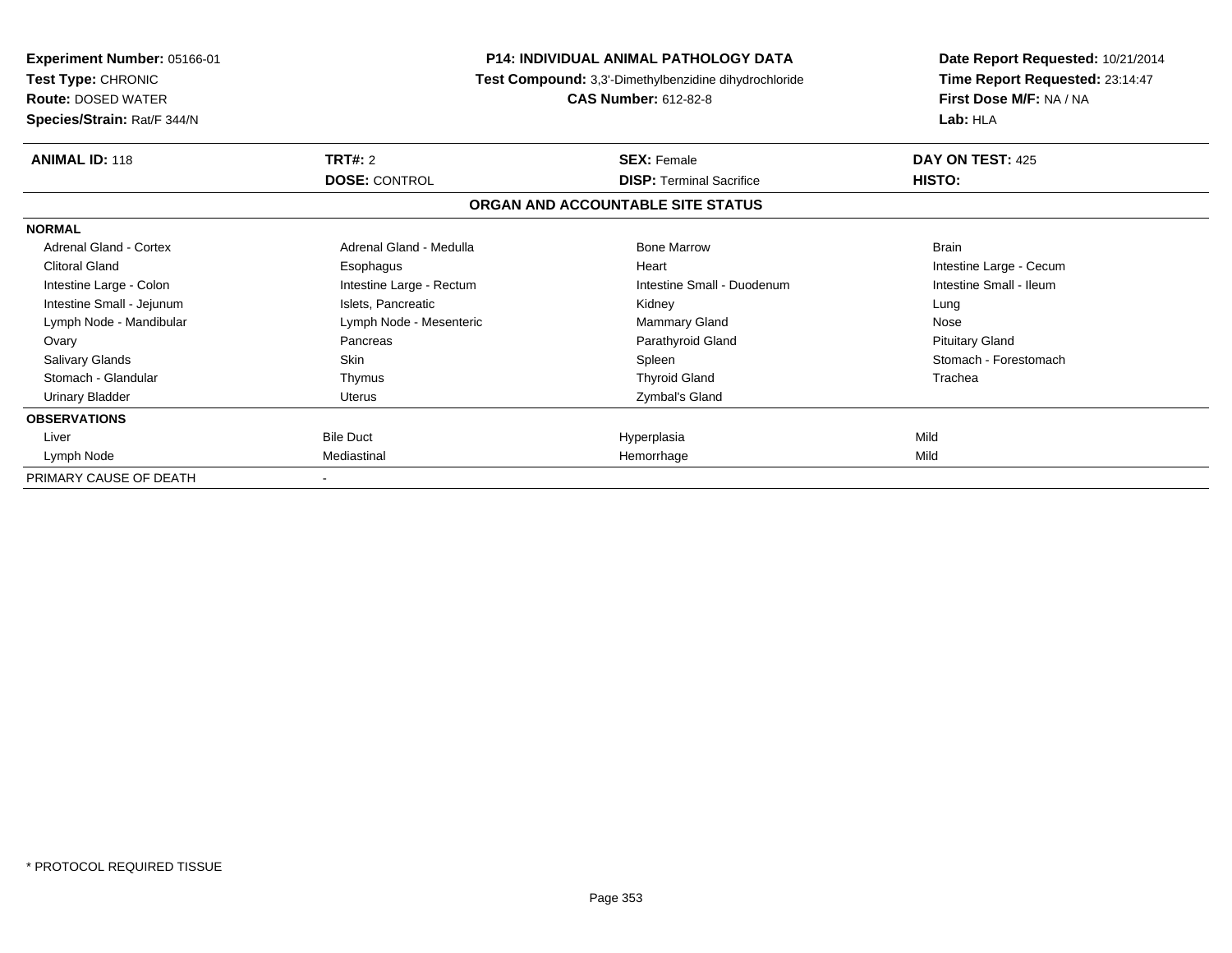| Experiment Number: 05166-01<br>Test Type: CHRONIC<br><b>Route: DOSED WATER</b><br>Species/Strain: Rat/F 344/N |                          | <b>P14: INDIVIDUAL ANIMAL PATHOLOGY DATA</b><br>Test Compound: 3,3'-Dimethylbenzidine dihydrochloride<br><b>CAS Number: 612-82-8</b> | Date Report Requested: 10/21/2014<br>Time Report Requested: 23:14:47<br>First Dose M/F: NA / NA<br>Lab: HLA |
|---------------------------------------------------------------------------------------------------------------|--------------------------|--------------------------------------------------------------------------------------------------------------------------------------|-------------------------------------------------------------------------------------------------------------|
| <b>ANIMAL ID: 119</b>                                                                                         | <b>TRT#: 2</b>           | <b>SEX: Female</b>                                                                                                                   | DAY ON TEST: 425                                                                                            |
|                                                                                                               | <b>DOSE: CONTROL</b>     | <b>DISP: Terminal Sacrifice</b>                                                                                                      | HISTO:                                                                                                      |
|                                                                                                               |                          | ORGAN AND ACCOUNTABLE SITE STATUS                                                                                                    |                                                                                                             |
| <b>NORMAL</b>                                                                                                 |                          |                                                                                                                                      |                                                                                                             |
| Adrenal Gland - Cortex                                                                                        | Adrenal Gland - Medulla  | <b>Bone Marrow</b>                                                                                                                   | <b>Brain</b>                                                                                                |
| Clitoral Gland                                                                                                | Esophagus                | Heart                                                                                                                                | Intestine Large - Cecum                                                                                     |
| Intestine Large - Colon                                                                                       | Intestine Large - Rectum | Intestine Small - Duodenum                                                                                                           | Intestine Small - Ileum                                                                                     |
| Intestine Small - Jejunum                                                                                     | Islets, Pancreatic       | Kidney                                                                                                                               | Lung                                                                                                        |
| Lymph Node - Mandibular                                                                                       | Lymph Node - Mesenteric  | Mammary Gland                                                                                                                        | Nose                                                                                                        |
| Ovary                                                                                                         | Pancreas                 | Parathyroid Gland                                                                                                                    | Salivary Glands                                                                                             |
| Skin                                                                                                          | Spleen                   | Stomach - Forestomach                                                                                                                | Stomach - Glandular                                                                                         |
| Thymus                                                                                                        | <b>Thyroid Gland</b>     | Trachea                                                                                                                              | <b>Urinary Bladder</b>                                                                                      |
| <b>Uterus</b>                                                                                                 | Zymbal's Gland           |                                                                                                                                      |                                                                                                             |
| <b>OBSERVATIONS</b>                                                                                           |                          |                                                                                                                                      |                                                                                                             |
| Liver                                                                                                         | <b>Bile Duct</b>         | Hyperplasia                                                                                                                          | Minimal                                                                                                     |
|                                                                                                               |                          | Inflammation                                                                                                                         | Granulomatous, Multifocal, Minimal                                                                          |
| Lymph Node                                                                                                    | Mediastinal              | Hemorrhage                                                                                                                           | Mild                                                                                                        |
| <b>Pituitary Gland</b>                                                                                        |                          | Cyst                                                                                                                                 |                                                                                                             |
| Note: CYST<br>$TGLs = 1-2$                                                                                    |                          |                                                                                                                                      |                                                                                                             |
| PRIMARY CAUSE OF DEATH                                                                                        | ٠                        |                                                                                                                                      |                                                                                                             |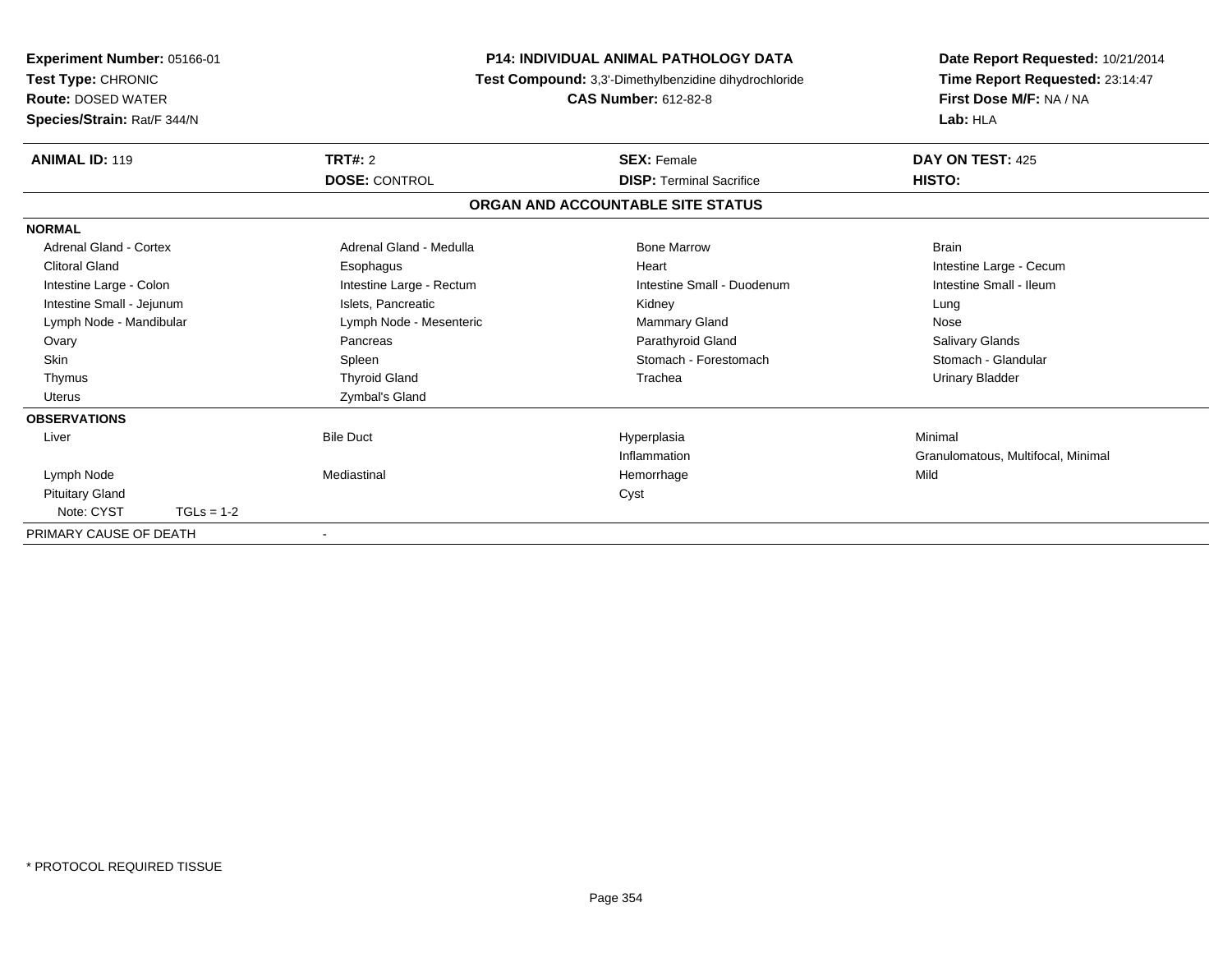| Experiment Number: 05166-01<br>Test Type: CHRONIC<br><b>Route: DOSED WATER</b><br>Species/Strain: Rat/F 344/N |                            | <b>P14: INDIVIDUAL ANIMAL PATHOLOGY DATA</b><br>Test Compound: 3,3'-Dimethylbenzidine dihydrochloride<br><b>CAS Number: 612-82-8</b> | Date Report Requested: 10/21/2014<br>Time Report Requested: 23:14:47<br>First Dose M/F: NA / NA<br>Lab: HLA |
|---------------------------------------------------------------------------------------------------------------|----------------------------|--------------------------------------------------------------------------------------------------------------------------------------|-------------------------------------------------------------------------------------------------------------|
| <b>ANIMAL ID: 120</b>                                                                                         | <b>TRT#: 2</b>             | <b>SEX: Female</b>                                                                                                                   | DAY ON TEST: 425                                                                                            |
|                                                                                                               | <b>DOSE: CONTROL</b>       | <b>DISP: Terminal Sacrifice</b>                                                                                                      | HISTO:                                                                                                      |
|                                                                                                               |                            | ORGAN AND ACCOUNTABLE SITE STATUS                                                                                                    |                                                                                                             |
| <b>NORMAL</b>                                                                                                 |                            |                                                                                                                                      |                                                                                                             |
| Adrenal Gland - Medulla                                                                                       | <b>Bone Marrow</b>         | <b>Brain</b>                                                                                                                         | <b>Clitoral Gland</b>                                                                                       |
| Esophagus                                                                                                     | Heart                      | Intestine Large - Cecum                                                                                                              | Intestine Large - Colon                                                                                     |
| Intestine Large - Rectum                                                                                      | Intestine Small - Duodenum | Intestine Small - Ileum                                                                                                              | Intestine Small - Jejunum                                                                                   |
| Islets, Pancreatic                                                                                            | Kidney                     | Liver                                                                                                                                | Lung                                                                                                        |
| Lymph Node - Mesenteric                                                                                       | Mammary Gland              | Nose                                                                                                                                 | Ovary                                                                                                       |
| Pancreas                                                                                                      | Parathyroid Gland          | <b>Pituitary Gland</b>                                                                                                               | Salivary Glands                                                                                             |
| Skin                                                                                                          | Spleen                     | Stomach - Forestomach                                                                                                                | Stomach - Glandular                                                                                         |
| Thymus                                                                                                        | Trachea                    | <b>Urinary Bladder</b>                                                                                                               | Zymbal's Gland                                                                                              |
| <b>OBSERVATIONS</b>                                                                                           |                            |                                                                                                                                      |                                                                                                             |
| <b>Adrenal Gland</b>                                                                                          | Cortex                     | Vacuolization Cytoplasmic                                                                                                            | Focal, Mild                                                                                                 |
| Lymph Node                                                                                                    | Mandibular, Sinus          | Ectasia                                                                                                                              | Mild                                                                                                        |
| <b>Thyroid Gland</b>                                                                                          |                            | Ultimobranchial Cyst                                                                                                                 |                                                                                                             |
| Uterus                                                                                                        |                            | Hydrometra                                                                                                                           | Moderate                                                                                                    |
|                                                                                                               |                            | Polyp Stromal                                                                                                                        |                                                                                                             |
| Note: HYDROMETRA<br>$TGLs = 2-8$                                                                              |                            |                                                                                                                                      |                                                                                                             |
| Note: POLYP STROMAL<br>$TGLs = 1-8$                                                                           |                            |                                                                                                                                      |                                                                                                             |
| PRIMARY CAUSE OF DEATH                                                                                        | $\overline{\phantom{a}}$   |                                                                                                                                      |                                                                                                             |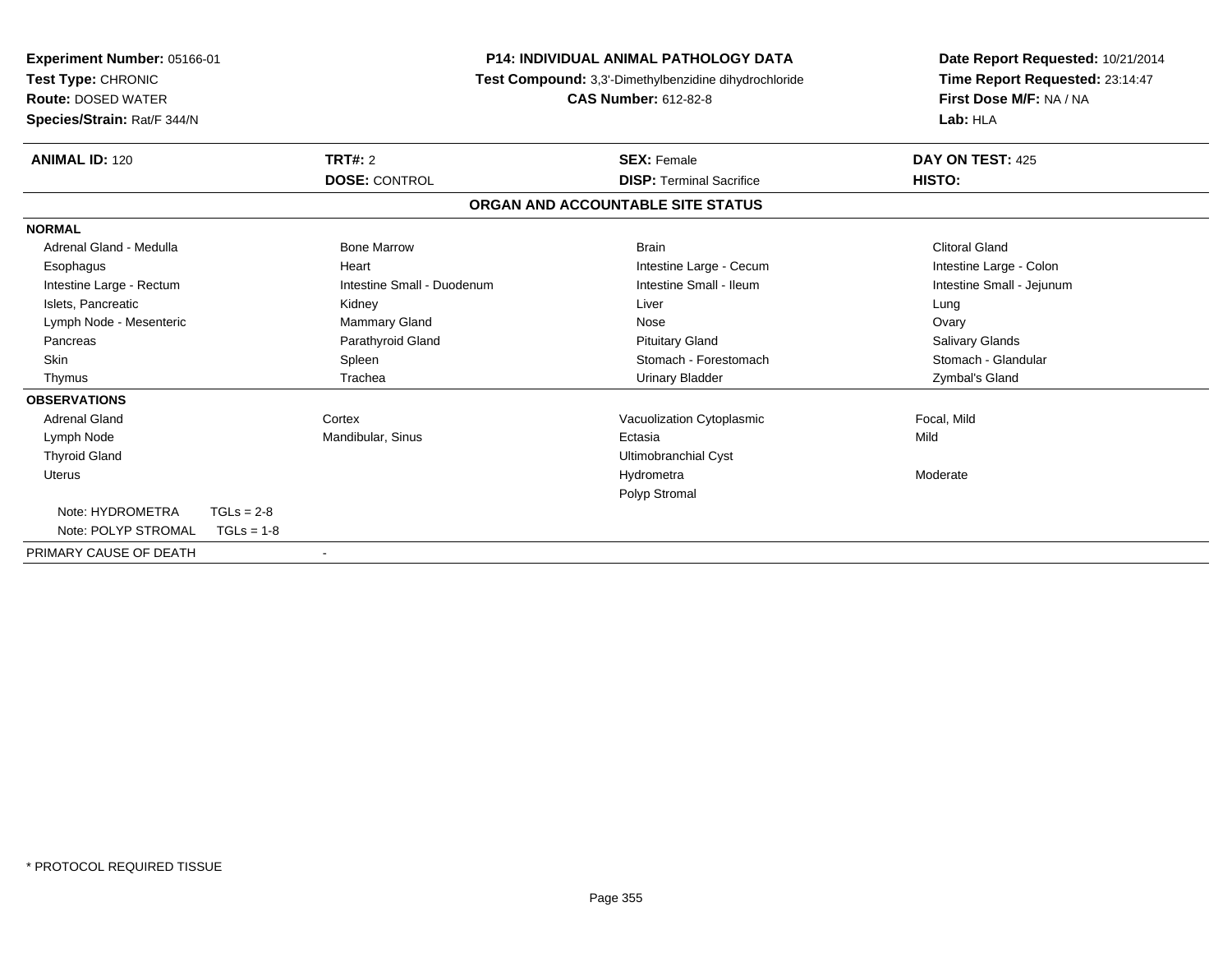| Experiment Number: 05166-01<br>Test Type: CHRONIC<br><b>Route: DOSED WATER</b><br>Species/Strain: Rat/F 344/N |                            | <b>P14: INDIVIDUAL ANIMAL PATHOLOGY DATA</b><br>Test Compound: 3,3'-Dimethylbenzidine dihydrochloride<br><b>CAS Number: 612-82-8</b> | Date Report Requested: 10/21/2014<br>Time Report Requested: 23:14:47<br>First Dose M/F: NA / NA<br>Lab: HLA |
|---------------------------------------------------------------------------------------------------------------|----------------------------|--------------------------------------------------------------------------------------------------------------------------------------|-------------------------------------------------------------------------------------------------------------|
| <b>ANIMAL ID: 121</b>                                                                                         | TRT#: 2                    | <b>SEX: Female</b>                                                                                                                   | DAY ON TEST: 426                                                                                            |
|                                                                                                               | <b>DOSE: CONTROL</b>       | <b>DISP: Terminal Sacrifice</b>                                                                                                      | HISTO:                                                                                                      |
|                                                                                                               |                            | ORGAN AND ACCOUNTABLE SITE STATUS                                                                                                    |                                                                                                             |
| <b>NORMAL</b>                                                                                                 |                            |                                                                                                                                      |                                                                                                             |
| Adrenal Gland - Cortex                                                                                        | Adrenal Gland - Medulla    | <b>Bone Marrow</b>                                                                                                                   | <b>Brain</b>                                                                                                |
| <b>Clitoral Gland</b>                                                                                         | Esophagus                  | Heart                                                                                                                                | Intestine Large - Cecum                                                                                     |
| Intestine Large - Colon                                                                                       | Intestine Small - Duodenum | Intestine Small - Ileum                                                                                                              | Intestine Small - Jejunum                                                                                   |
| Islets, Pancreatic                                                                                            | Kidney                     | Liver                                                                                                                                | Lung                                                                                                        |
| Lymph Node - Mandibular                                                                                       | Lymph Node - Mesenteric    | <b>Mammary Gland</b>                                                                                                                 | Nose                                                                                                        |
| Ovary                                                                                                         | Pancreas                   | Parathyroid Gland                                                                                                                    | <b>Pituitary Gland</b>                                                                                      |
| Salivary Glands                                                                                               | Skin                       | Spleen                                                                                                                               | Stomach - Forestomach                                                                                       |
| Stomach - Glandular                                                                                           | <b>Thyroid Gland</b>       | Trachea                                                                                                                              | Urinary Bladder                                                                                             |
| <b>Uterus</b>                                                                                                 | Zymbal's Gland             |                                                                                                                                      |                                                                                                             |
| <b>MISSING</b>                                                                                                |                            |                                                                                                                                      |                                                                                                             |
| Thymus                                                                                                        |                            |                                                                                                                                      |                                                                                                             |
| <b>OBSERVATIONS</b>                                                                                           |                            |                                                                                                                                      |                                                                                                             |
| Intestine Large                                                                                               | Rectum                     | Parasite Metazoan                                                                                                                    | Mild                                                                                                        |
| Lymph Node                                                                                                    | Mediastinal                | Hemorrhage                                                                                                                           | Mild                                                                                                        |
| PRIMARY CAUSE OF DEATH                                                                                        |                            |                                                                                                                                      |                                                                                                             |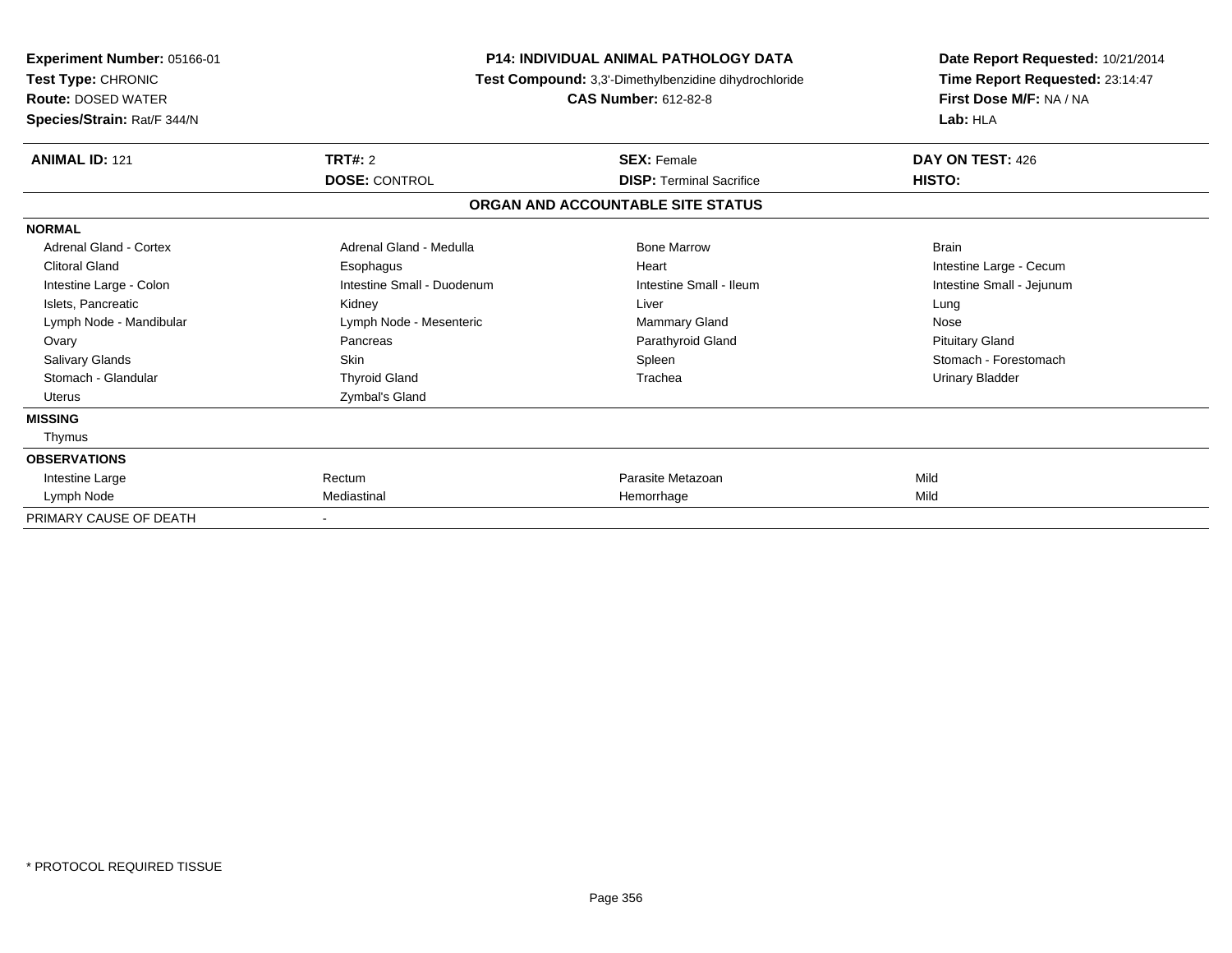| Experiment Number: 05166-01<br><b>Test Type: CHRONIC</b><br><b>Route: DOSED WATER</b><br>Species/Strain: Rat/F 344/N |                          | <b>P14: INDIVIDUAL ANIMAL PATHOLOGY DATA</b><br>Test Compound: 3,3'-Dimethylbenzidine dihydrochloride<br><b>CAS Number: 612-82-8</b> |                                 | Date Report Requested: 10/21/2014<br>Time Report Requested: 23:14:47<br>First Dose M/F: NA / NA<br>Lab: HLA |
|----------------------------------------------------------------------------------------------------------------------|--------------------------|--------------------------------------------------------------------------------------------------------------------------------------|---------------------------------|-------------------------------------------------------------------------------------------------------------|
| <b>ANIMAL ID: 122</b>                                                                                                | <b>TRT#: 2</b>           |                                                                                                                                      | <b>SEX: Female</b>              | DAY ON TEST: 426                                                                                            |
|                                                                                                                      | <b>DOSE: CONTROL</b>     |                                                                                                                                      | <b>DISP: Terminal Sacrifice</b> | HISTO:                                                                                                      |
|                                                                                                                      |                          | ORGAN AND ACCOUNTABLE SITE STATUS                                                                                                    |                                 |                                                                                                             |
| <b>NORMAL</b>                                                                                                        |                          |                                                                                                                                      |                                 |                                                                                                             |
| <b>Adrenal Gland - Cortex</b>                                                                                        | Adrenal Gland - Medulla  |                                                                                                                                      | <b>Bone Marrow</b>              | <b>Brain</b>                                                                                                |
| <b>Clitoral Gland</b>                                                                                                | Esophagus                |                                                                                                                                      | Heart                           | Intestine Large - Cecum                                                                                     |
| Intestine Large - Colon                                                                                              | Intestine Large - Rectum |                                                                                                                                      | Intestine Small - Duodenum      | Intestine Small - Ileum                                                                                     |
| Intestine Small - Jejunum                                                                                            | Islets, Pancreatic       |                                                                                                                                      | Lung                            | Lymph Node - Mesenteric                                                                                     |
| Nose                                                                                                                 | Ovary                    |                                                                                                                                      | Pancreas                        | Parathyroid Gland                                                                                           |
| <b>Pituitary Gland</b>                                                                                               | Salivary Glands          |                                                                                                                                      | <b>Skin</b>                     | Spleen                                                                                                      |
| Stomach - Forestomach                                                                                                | Stomach - Glandular      |                                                                                                                                      | Thymus                          | <b>Thyroid Gland</b>                                                                                        |
| Trachea                                                                                                              | <b>Urinary Bladder</b>   |                                                                                                                                      | <b>Uterus</b>                   | Zymbal's Gland                                                                                              |
| <b>MISSING</b>                                                                                                       |                          |                                                                                                                                      |                                 |                                                                                                             |
| <b>Mammary Gland</b>                                                                                                 |                          |                                                                                                                                      |                                 |                                                                                                             |
| <b>OBSERVATIONS</b>                                                                                                  |                          |                                                                                                                                      |                                 |                                                                                                             |
| Kidney                                                                                                               |                          |                                                                                                                                      | Nephropathy                     | Minimal                                                                                                     |
| Liver                                                                                                                |                          |                                                                                                                                      | Hepatodiaphragmatic Nodule      |                                                                                                             |
| Note: ANOM HEPAT LOB                                                                                                 | $TGLs = 2-3.1$           |                                                                                                                                      |                                 |                                                                                                             |
| Lymph Node                                                                                                           | Mediastinal              |                                                                                                                                      | Hemorrhage                      | Mild                                                                                                        |
|                                                                                                                      | Mandibular               |                                                                                                                                      | Hyperplasia                     | Lymphoid, Moderate                                                                                          |
| PRIMARY CAUSE OF DEATH                                                                                               |                          |                                                                                                                                      |                                 |                                                                                                             |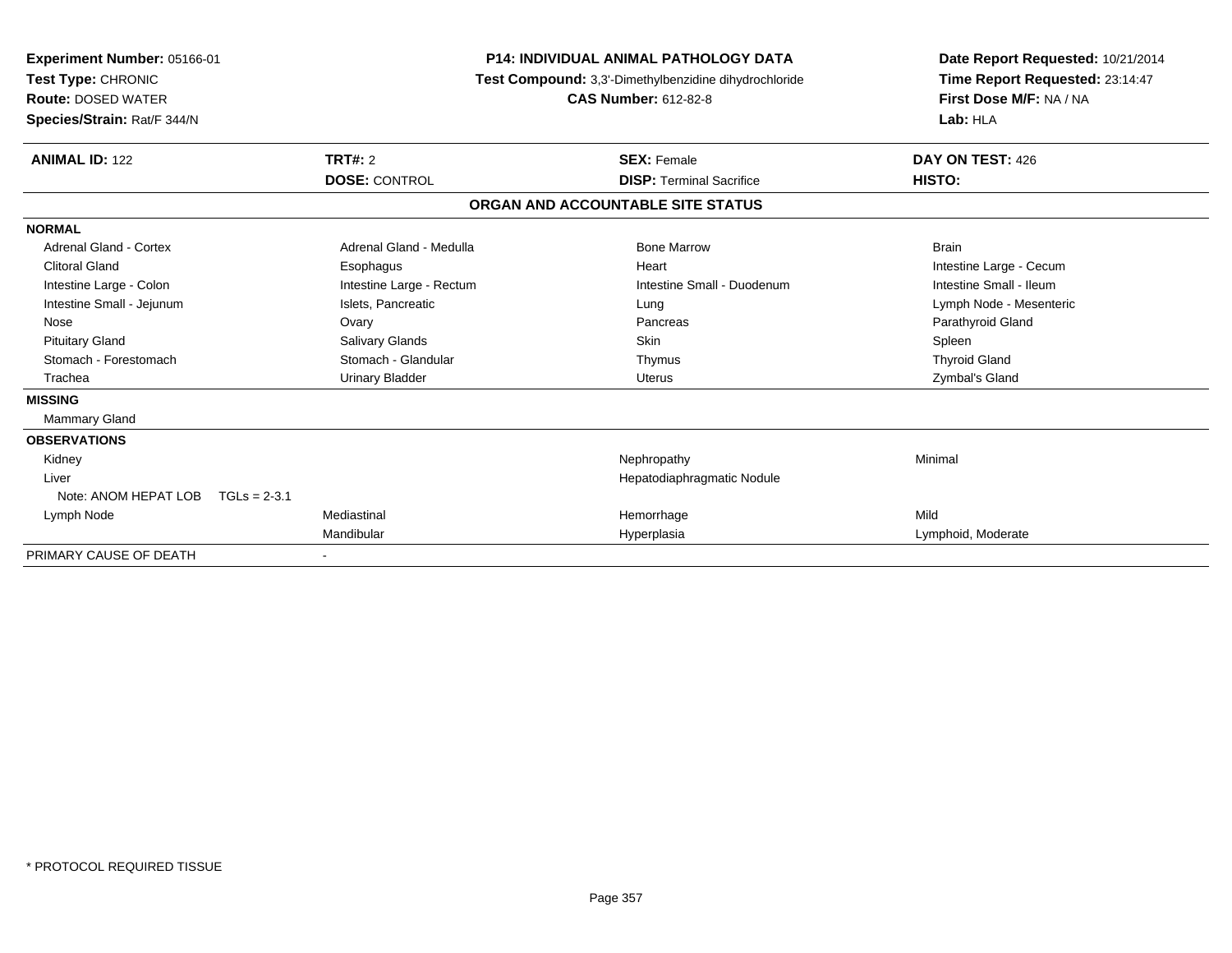| Experiment Number: 05166-01<br>Test Type: CHRONIC<br><b>Route: DOSED WATER</b><br>Species/Strain: Rat/F 344/N |                                        | <b>P14: INDIVIDUAL ANIMAL PATHOLOGY DATA</b><br>Test Compound: 3,3'-Dimethylbenzidine dihydrochloride<br><b>CAS Number: 612-82-8</b> | Date Report Requested: 10/21/2014<br>Time Report Requested: 23:14:47<br>First Dose M/F: NA / NA<br>Lab: HLA |
|---------------------------------------------------------------------------------------------------------------|----------------------------------------|--------------------------------------------------------------------------------------------------------------------------------------|-------------------------------------------------------------------------------------------------------------|
| <b>ANIMAL ID: 123</b>                                                                                         | <b>TRT#: 2</b><br><b>DOSE: CONTROL</b> | <b>SEX: Female</b><br><b>DISP: Terminal Sacrifice</b>                                                                                | DAY ON TEST: 426<br>HISTO:                                                                                  |
|                                                                                                               |                                        | ORGAN AND ACCOUNTABLE SITE STATUS                                                                                                    |                                                                                                             |
| <b>NORMAL</b>                                                                                                 |                                        |                                                                                                                                      |                                                                                                             |
| Adrenal Gland - Cortex                                                                                        | Adrenal Gland - Medulla                | <b>Bone Marrow</b>                                                                                                                   | <b>Brain</b>                                                                                                |
| <b>Clitoral Gland</b>                                                                                         | Esophagus                              | Heart                                                                                                                                | Intestine Large - Cecum                                                                                     |
| Intestine Large - Colon                                                                                       | Intestine Large - Rectum               | Intestine Small - Duodenum                                                                                                           | Intestine Small - Ileum                                                                                     |
| Intestine Small - Jejunum                                                                                     | Islets, Pancreatic                     | Lung                                                                                                                                 | Lymph Node - Mandibular                                                                                     |
| Lymph Node - Mesenteric                                                                                       | Mammary Gland                          | Nose                                                                                                                                 | Ovary                                                                                                       |
| Pancreas                                                                                                      | Parathyroid Gland                      | <b>Pituitary Gland</b>                                                                                                               | Salivary Glands                                                                                             |
| <b>Skin</b>                                                                                                   | Spleen                                 | Stomach - Forestomach                                                                                                                | Stomach - Glandular                                                                                         |
| Thymus                                                                                                        | <b>Thyroid Gland</b>                   | Trachea                                                                                                                              | <b>Urinary Bladder</b>                                                                                      |
| <b>Uterus</b>                                                                                                 | Zymbal's Gland                         |                                                                                                                                      |                                                                                                             |
| <b>OBSERVATIONS</b>                                                                                           |                                        |                                                                                                                                      |                                                                                                             |
| Kidney                                                                                                        |                                        | Nephropathy                                                                                                                          | Minimal                                                                                                     |
| Liver                                                                                                         | <b>Bile Duct</b>                       | Hyperplasia                                                                                                                          | Minimal                                                                                                     |
| Lymph Node                                                                                                    | Mediastinal                            | Hemorrhage                                                                                                                           | Mild                                                                                                        |
| PRIMARY CAUSE OF DEATH                                                                                        |                                        |                                                                                                                                      |                                                                                                             |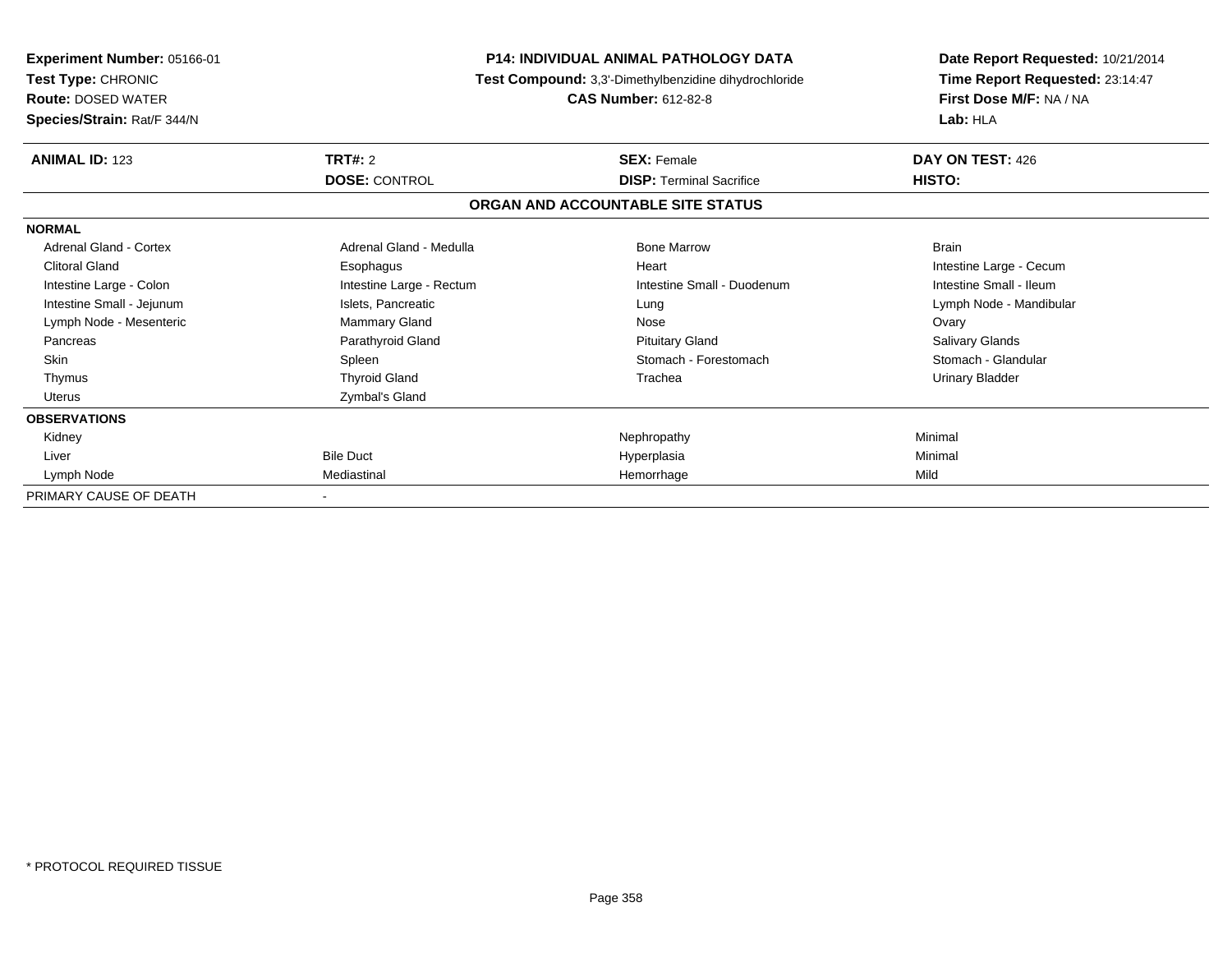| <b>Experiment Number: 05166-01</b><br>Test Type: CHRONIC<br><b>Route: DOSED WATER</b><br>Species/Strain: Rat/F 344/N |                          | <b>P14: INDIVIDUAL ANIMAL PATHOLOGY DATA</b><br>Test Compound: 3,3'-Dimethylbenzidine dihydrochloride<br><b>CAS Number: 612-82-8</b> |                                   | Lab: HLA             | Date Report Requested: 10/21/2014<br>Time Report Requested: 23:14:47<br>First Dose M/F: NA / NA |
|----------------------------------------------------------------------------------------------------------------------|--------------------------|--------------------------------------------------------------------------------------------------------------------------------------|-----------------------------------|----------------------|-------------------------------------------------------------------------------------------------|
| <b>ANIMAL ID: 124</b>                                                                                                | <b>TRT#: 2</b>           |                                                                                                                                      | <b>SEX: Female</b>                |                      | DAY ON TEST: 426                                                                                |
|                                                                                                                      | <b>DOSE: CONTROL</b>     |                                                                                                                                      | <b>DISP: Terminal Sacrifice</b>   | HISTO:               |                                                                                                 |
|                                                                                                                      |                          |                                                                                                                                      | ORGAN AND ACCOUNTABLE SITE STATUS |                      |                                                                                                 |
| <b>NORMAL</b>                                                                                                        |                          |                                                                                                                                      |                                   |                      |                                                                                                 |
| Adrenal Gland - Cortex                                                                                               | Adrenal Gland - Medulla  |                                                                                                                                      | <b>Bone Marrow</b>                | <b>Brain</b>         |                                                                                                 |
| <b>Clitoral Gland</b>                                                                                                | Esophagus                |                                                                                                                                      | Heart                             |                      | Intestine Large - Cecum                                                                         |
| Intestine Large - Colon                                                                                              | Intestine Large - Rectum |                                                                                                                                      | Intestine Small - Duodenum        |                      | Intestine Small - Ileum                                                                         |
| Intestine Small - Jejunum                                                                                            | Islets, Pancreatic       |                                                                                                                                      | Lung                              |                      | Lymph Node - Mandibular                                                                         |
| Lymph Node - Mesenteric                                                                                              | Mammary Gland            |                                                                                                                                      | Nose                              | Ovary                |                                                                                                 |
| Pancreas                                                                                                             | Parathyroid Gland        |                                                                                                                                      | Salivary Glands                   | Skin                 |                                                                                                 |
| Spleen                                                                                                               | Stomach - Forestomach    |                                                                                                                                      | Stomach - Glandular               | <b>Thyroid Gland</b> |                                                                                                 |
| Trachea                                                                                                              | <b>Urinary Bladder</b>   |                                                                                                                                      | Zymbal's Gland                    |                      |                                                                                                 |
| <b>OBSERVATIONS</b>                                                                                                  |                          |                                                                                                                                      |                                   |                      |                                                                                                 |
| Kidney                                                                                                               |                          |                                                                                                                                      | Nephropathy                       | Minimal              |                                                                                                 |
| Liver                                                                                                                | <b>Bile Duct</b>         |                                                                                                                                      | Hyperplasia                       | Minimal              |                                                                                                 |
| <b>Pituitary Gland</b>                                                                                               |                          |                                                                                                                                      | Cyst                              |                      |                                                                                                 |
| Thymus                                                                                                               | <b>Epithel Cell</b>      |                                                                                                                                      | Hyperplasia                       | Mild                 |                                                                                                 |
| Uterus                                                                                                               |                          |                                                                                                                                      | Hydrometra                        | Mild                 |                                                                                                 |
| Note: HYDROMETRA                                                                                                     | $TGLs = 1-8$             |                                                                                                                                      |                                   |                      |                                                                                                 |
| PRIMARY CAUSE OF DEATH                                                                                               |                          |                                                                                                                                      |                                   |                      |                                                                                                 |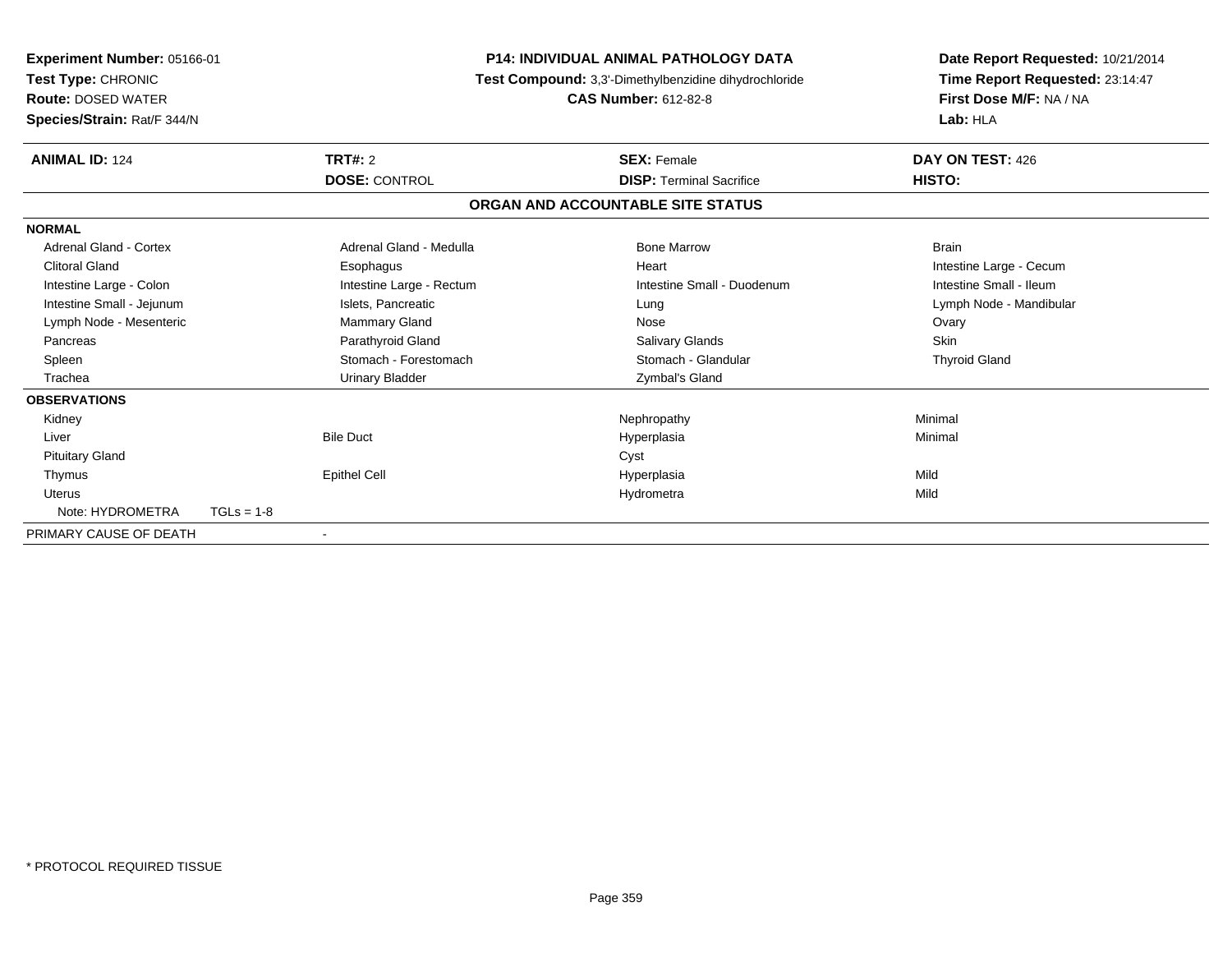| Experiment Number: 05166-01<br>Test Type: CHRONIC<br><b>Route: DOSED WATER</b><br>Species/Strain: Rat/F 344/N |                          | <b>P14: INDIVIDUAL ANIMAL PATHOLOGY DATA</b><br>Test Compound: 3,3'-Dimethylbenzidine dihydrochloride<br><b>CAS Number: 612-82-8</b> |                                   | Date Report Requested: 10/21/2014<br>Time Report Requested: 23:14:47<br>First Dose M/F: NA / NA<br>Lab: HLA |
|---------------------------------------------------------------------------------------------------------------|--------------------------|--------------------------------------------------------------------------------------------------------------------------------------|-----------------------------------|-------------------------------------------------------------------------------------------------------------|
| <b>ANIMAL ID: 125</b>                                                                                         | TRT#: 2                  |                                                                                                                                      | <b>SEX: Female</b>                | DAY ON TEST: 426                                                                                            |
|                                                                                                               | <b>DOSE: CONTROL</b>     |                                                                                                                                      | <b>DISP: Terminal Sacrifice</b>   | HISTO:                                                                                                      |
|                                                                                                               |                          |                                                                                                                                      | ORGAN AND ACCOUNTABLE SITE STATUS |                                                                                                             |
| <b>NORMAL</b>                                                                                                 |                          |                                                                                                                                      |                                   |                                                                                                             |
| Adrenal Gland - Cortex                                                                                        | Adrenal Gland - Medulla  |                                                                                                                                      | <b>Bone Marrow</b>                | <b>Brain</b>                                                                                                |
| <b>Clitoral Gland</b>                                                                                         | Esophagus                |                                                                                                                                      | Heart                             | Intestine Large - Cecum                                                                                     |
| Intestine Large - Colon                                                                                       | Intestine Large - Rectum |                                                                                                                                      | Intestine Small - Duodenum        | Intestine Small - Ileum                                                                                     |
| Intestine Small - Jejunum                                                                                     | Islets, Pancreatic       |                                                                                                                                      | Lung                              | Lymph Node - Mandibular                                                                                     |
| Lymph Node - Mesenteric                                                                                       | <b>Mammary Gland</b>     |                                                                                                                                      | Nose                              | Ovary                                                                                                       |
| Pancreas                                                                                                      | Parathyroid Gland        |                                                                                                                                      | <b>Pituitary Gland</b>            | <b>Salivary Glands</b>                                                                                      |
| Skin                                                                                                          | Spleen                   |                                                                                                                                      | Stomach - Forestomach             | Stomach - Glandular                                                                                         |
| Thymus                                                                                                        | <b>Thyroid Gland</b>     |                                                                                                                                      | Trachea                           | <b>Urinary Bladder</b>                                                                                      |
| <b>Zymbal's Gland</b>                                                                                         |                          |                                                                                                                                      |                                   |                                                                                                             |
| <b>OBSERVATIONS</b>                                                                                           |                          |                                                                                                                                      |                                   |                                                                                                             |
| Kidney                                                                                                        |                          |                                                                                                                                      | Nephropathy                       | Mild                                                                                                        |
| Liver                                                                                                         | <b>Bile Duct</b>         |                                                                                                                                      | Hyperplasia                       | Minimal                                                                                                     |
| Lymph Node                                                                                                    | Mediastinal              |                                                                                                                                      | Hemorrhage                        | Mild                                                                                                        |
| <b>Uterus</b>                                                                                                 |                          |                                                                                                                                      | Polyp Stromal                     |                                                                                                             |
| Note: POLYP STROMAL                                                                                           | $TGLs = 1-8.1$           |                                                                                                                                      |                                   |                                                                                                             |
| PRIMARY CAUSE OF DEATH                                                                                        |                          |                                                                                                                                      |                                   |                                                                                                             |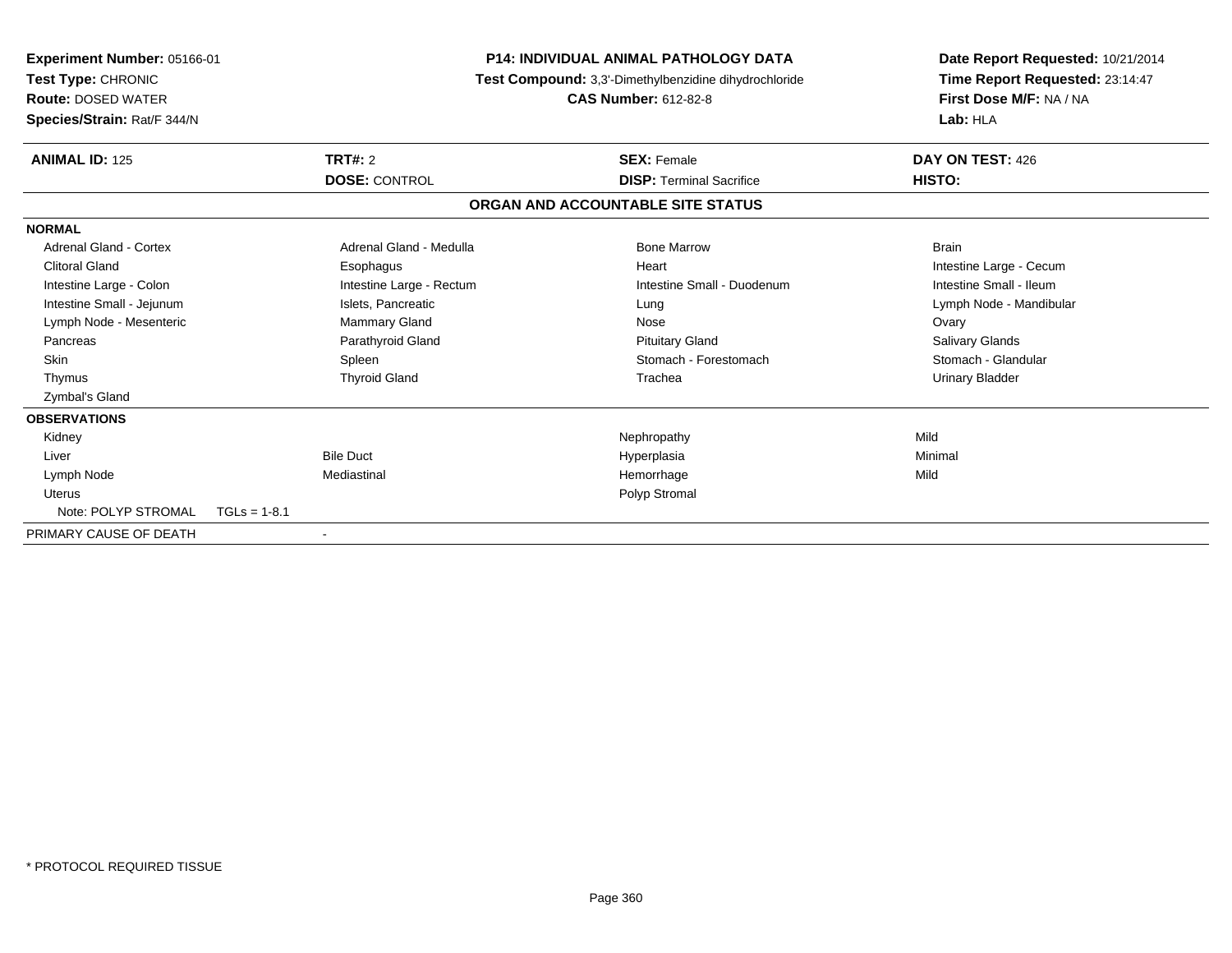| Experiment Number: 05166-01<br>Test Type: CHRONIC<br><b>Route: DOSED WATER</b><br>Species/Strain: Rat/F 344/N | <b>P14: INDIVIDUAL ANIMAL PATHOLOGY DATA</b><br>Test Compound: 3,3'-Dimethylbenzidine dihydrochloride<br><b>CAS Number: 612-82-8</b> |                                                       | Date Report Requested: 10/21/2014<br>Time Report Requested: 23:14:47<br>First Dose M/F: NA / NA<br>Lab: HLA |
|---------------------------------------------------------------------------------------------------------------|--------------------------------------------------------------------------------------------------------------------------------------|-------------------------------------------------------|-------------------------------------------------------------------------------------------------------------|
| <b>ANIMAL ID: 126</b>                                                                                         | <b>TRT#: 2</b><br><b>DOSE: CONTROL</b>                                                                                               | <b>SEX: Female</b><br><b>DISP:</b> Terminal Sacrifice | DAY ON TEST: 426<br>HISTO:                                                                                  |
|                                                                                                               |                                                                                                                                      | ORGAN AND ACCOUNTABLE SITE STATUS                     |                                                                                                             |
| <b>NORMAL</b>                                                                                                 |                                                                                                                                      |                                                       |                                                                                                             |
| Adrenal Gland - Cortex                                                                                        | Adrenal Gland - Medulla                                                                                                              | <b>Bone Marrow</b>                                    | <b>Brain</b>                                                                                                |
| <b>Clitoral Gland</b>                                                                                         | Esophagus                                                                                                                            | Heart                                                 | Intestine Large - Cecum                                                                                     |
| Intestine Large - Colon                                                                                       | Intestine Large - Rectum                                                                                                             | Intestine Small - Duodenum                            | Intestine Small - Ileum                                                                                     |
| Intestine Small - Jejunum                                                                                     | Islets, Pancreatic                                                                                                                   | Liver                                                 | Lung                                                                                                        |
| Lymph Node - Mandibular                                                                                       | Lymph Node - Mesenteric                                                                                                              | <b>Mammary Gland</b>                                  | Nose                                                                                                        |
| Ovary                                                                                                         | Pancreas                                                                                                                             | Parathyroid Gland                                     | Salivary Glands                                                                                             |
| <b>Skin</b>                                                                                                   | Spleen                                                                                                                               | Stomach - Forestomach                                 | Stomach - Glandular                                                                                         |
| Thymus                                                                                                        | <b>Thyroid Gland</b>                                                                                                                 | Trachea                                               | <b>Urinary Bladder</b>                                                                                      |
| Uterus                                                                                                        | Zymbal's Gland                                                                                                                       |                                                       |                                                                                                             |
| <b>OBSERVATIONS</b>                                                                                           |                                                                                                                                      |                                                       |                                                                                                             |
| Kidney                                                                                                        |                                                                                                                                      | Nephropathy                                           | Mild                                                                                                        |
| <b>Pituitary Gland</b>                                                                                        |                                                                                                                                      | Cyst                                                  |                                                                                                             |
| PRIMARY CAUSE OF DEATH                                                                                        |                                                                                                                                      |                                                       |                                                                                                             |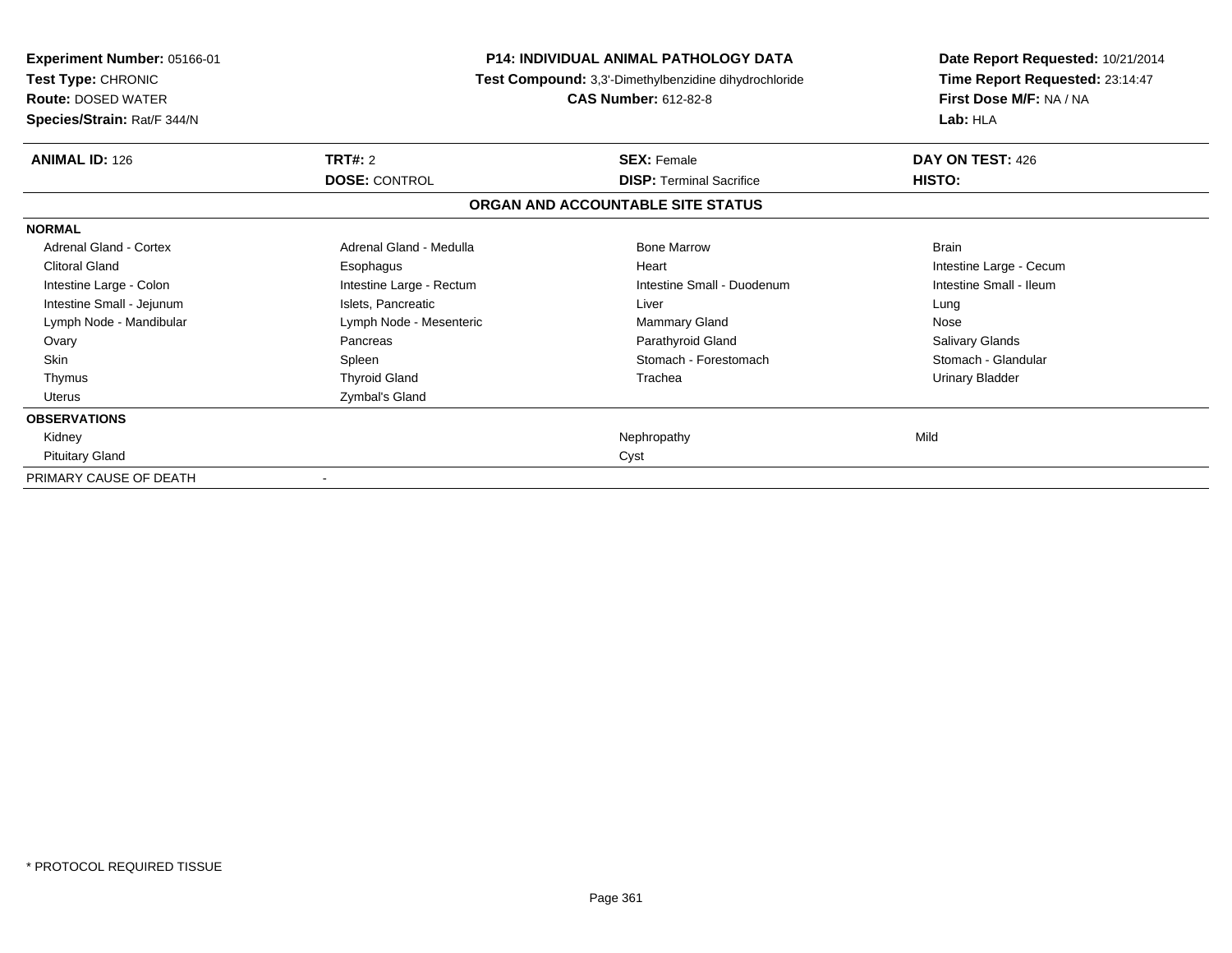| <b>Experiment Number: 05166-01</b><br>Test Type: CHRONIC<br><b>Route: DOSED WATER</b><br>Species/Strain: Rat/F 344/N | <b>P14: INDIVIDUAL ANIMAL PATHOLOGY DATA</b><br>Test Compound: 3,3'-Dimethylbenzidine dihydrochloride<br><b>CAS Number: 612-82-8</b> |                                   | Date Report Requested: 10/21/2014<br>Time Report Requested: 23:14:47<br>First Dose M/F: NA / NA<br>Lab: HLA |  |
|----------------------------------------------------------------------------------------------------------------------|--------------------------------------------------------------------------------------------------------------------------------------|-----------------------------------|-------------------------------------------------------------------------------------------------------------|--|
| <b>ANIMAL ID: 127</b>                                                                                                | <b>TRT#: 2</b>                                                                                                                       | <b>SEX: Female</b>                | DAY ON TEST: 426                                                                                            |  |
|                                                                                                                      | <b>DOSE: CONTROL</b>                                                                                                                 | <b>DISP: Terminal Sacrifice</b>   | HISTO:                                                                                                      |  |
|                                                                                                                      |                                                                                                                                      | ORGAN AND ACCOUNTABLE SITE STATUS |                                                                                                             |  |
| <b>NORMAL</b>                                                                                                        |                                                                                                                                      |                                   |                                                                                                             |  |
| Adrenal Gland - Cortex                                                                                               | Adrenal Gland - Medulla                                                                                                              | <b>Bone Marrow</b>                | <b>Brain</b>                                                                                                |  |
| <b>Clitoral Gland</b>                                                                                                | Esophagus                                                                                                                            | Heart                             | Intestine Large - Cecum                                                                                     |  |
| Intestine Large - Colon                                                                                              | Intestine Large - Rectum                                                                                                             | Intestine Small - Duodenum        | Intestine Small - Ileum                                                                                     |  |
| Intestine Small - Jejunum                                                                                            | Islets, Pancreatic                                                                                                                   | Liver                             | Lymph Node - Mandibular                                                                                     |  |
| Lymph Node - Mesenteric                                                                                              | Mammary Gland                                                                                                                        | Nose                              | Ovary                                                                                                       |  |
| Pancreas                                                                                                             | Parathyroid Gland                                                                                                                    | <b>Salivary Glands</b>            | Skin                                                                                                        |  |
| Spleen                                                                                                               | Stomach - Forestomach                                                                                                                | Stomach - Glandular               | <b>Thyroid Gland</b>                                                                                        |  |
| Trachea                                                                                                              | <b>Urinary Bladder</b>                                                                                                               | Uterus                            | Zymbal's Gland                                                                                              |  |
| <b>OBSERVATIONS</b>                                                                                                  |                                                                                                                                      |                                   |                                                                                                             |  |
| Kidney                                                                                                               |                                                                                                                                      | Nephropathy                       | Mild                                                                                                        |  |
| Lung                                                                                                                 |                                                                                                                                      | Alveolar/Bronchiolar Adenoma      |                                                                                                             |  |
| Note: ALV BRON ADEN                                                                                                  | $TGLs = 1-4.1$                                                                                                                       |                                   |                                                                                                             |  |
| <b>Pituitary Gland</b>                                                                                               |                                                                                                                                      | Cyst                              |                                                                                                             |  |
| Thymus                                                                                                               | Epithel Cell                                                                                                                         | Hyperplasia                       | Mild                                                                                                        |  |
| PRIMARY CAUSE OF DEATH                                                                                               |                                                                                                                                      |                                   |                                                                                                             |  |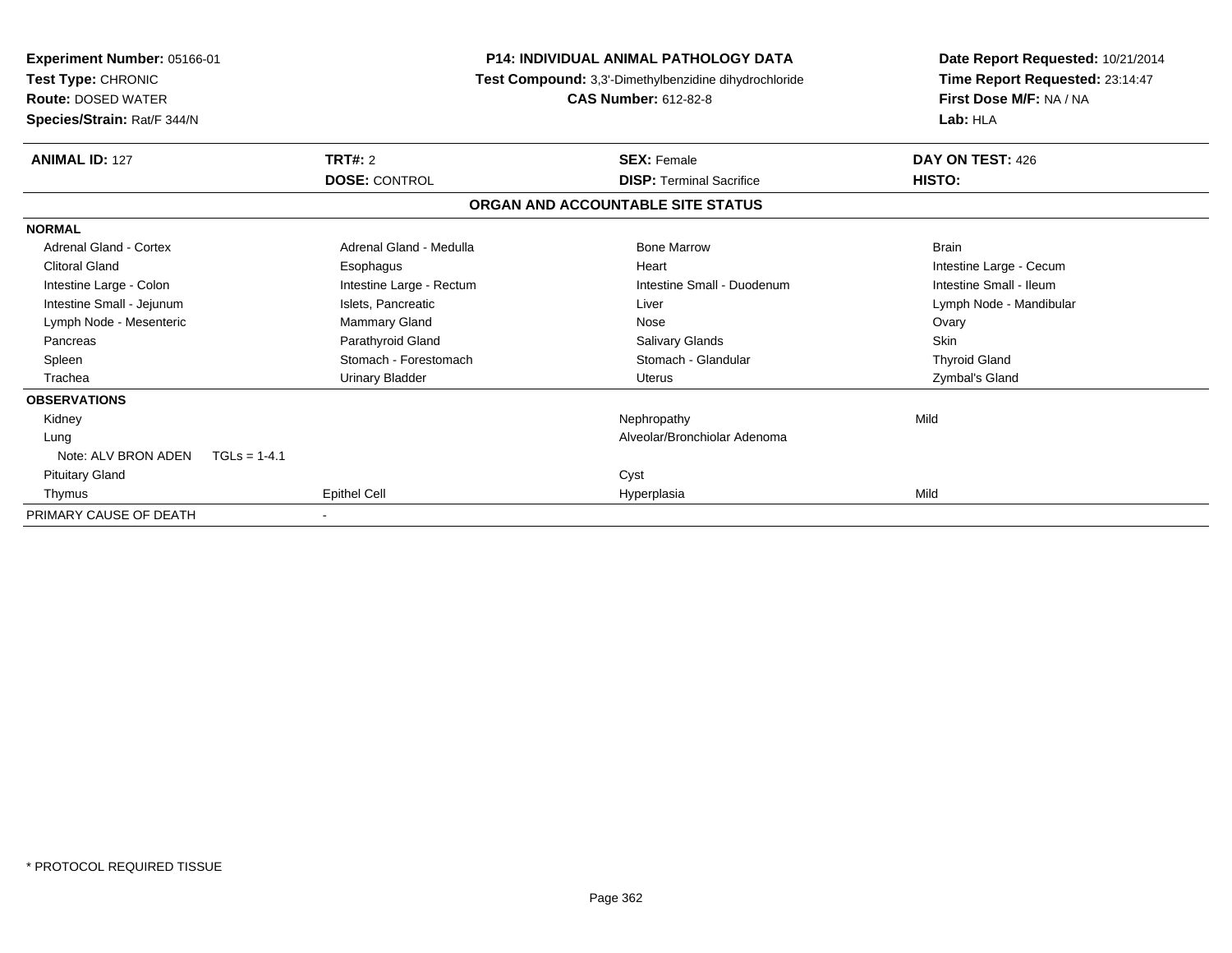| Experiment Number: 05166-01<br>Test Type: CHRONIC<br><b>Route: DOSED WATER</b><br>Species/Strain: Rat/F 344/N |                          | <b>P14: INDIVIDUAL ANIMAL PATHOLOGY DATA</b><br>Test Compound: 3,3'-Dimethylbenzidine dihydrochloride<br><b>CAS Number: 612-82-8</b> | Date Report Requested: 10/21/2014<br>Time Report Requested: 23:14:47<br>First Dose M/F: NA / NA<br>Lab: HLA |
|---------------------------------------------------------------------------------------------------------------|--------------------------|--------------------------------------------------------------------------------------------------------------------------------------|-------------------------------------------------------------------------------------------------------------|
| <b>ANIMAL ID: 128</b>                                                                                         | TRT#: 2                  | <b>SEX: Female</b>                                                                                                                   | DAY ON TEST: 426                                                                                            |
|                                                                                                               | <b>DOSE: CONTROL</b>     | <b>DISP: Terminal Sacrifice</b>                                                                                                      | HISTO:                                                                                                      |
|                                                                                                               |                          | ORGAN AND ACCOUNTABLE SITE STATUS                                                                                                    |                                                                                                             |
| <b>NORMAL</b>                                                                                                 |                          |                                                                                                                                      |                                                                                                             |
| <b>Adrenal Gland - Cortex</b>                                                                                 | Adrenal Gland - Medulla  | <b>Bone Marrow</b>                                                                                                                   | <b>Brain</b>                                                                                                |
| <b>Clitoral Gland</b>                                                                                         | Esophagus                | Heart                                                                                                                                | Intestine Large - Cecum                                                                                     |
| Intestine Large - Colon                                                                                       | Intestine Large - Rectum | Intestine Small - Duodenum                                                                                                           | Intestine Small - Ileum                                                                                     |
| Intestine Small - Jejunum                                                                                     | Islets, Pancreatic       | Liver                                                                                                                                | Lung                                                                                                        |
| Lymph Node - Mandibular                                                                                       | Lymph Node - Mesenteric  | <b>Mammary Gland</b>                                                                                                                 | Nose                                                                                                        |
| Ovary                                                                                                         | Pancreas                 | Parathyroid Gland                                                                                                                    | <b>Pituitary Gland</b>                                                                                      |
| Salivary Glands                                                                                               | <b>Skin</b>              | Spleen                                                                                                                               | Stomach - Forestomach                                                                                       |
| Stomach - Glandular                                                                                           | <b>Thyroid Gland</b>     | Trachea                                                                                                                              | Urinary Bladder                                                                                             |
| Zymbal's Gland                                                                                                |                          |                                                                                                                                      |                                                                                                             |
| <b>OBSERVATIONS</b>                                                                                           |                          |                                                                                                                                      |                                                                                                             |
| Kidney                                                                                                        |                          | Nephropathy                                                                                                                          | Minimal                                                                                                     |
| Thymus                                                                                                        | <b>Epithel Cell</b>      | Hyperplasia                                                                                                                          | Mild                                                                                                        |
| <b>Uterus</b>                                                                                                 |                          | Polyp Stromal                                                                                                                        |                                                                                                             |
| Note: POLYP STROMAL                                                                                           | $TGLs = 1-8$             |                                                                                                                                      |                                                                                                             |
| PRIMARY CAUSE OF DEATH                                                                                        |                          |                                                                                                                                      |                                                                                                             |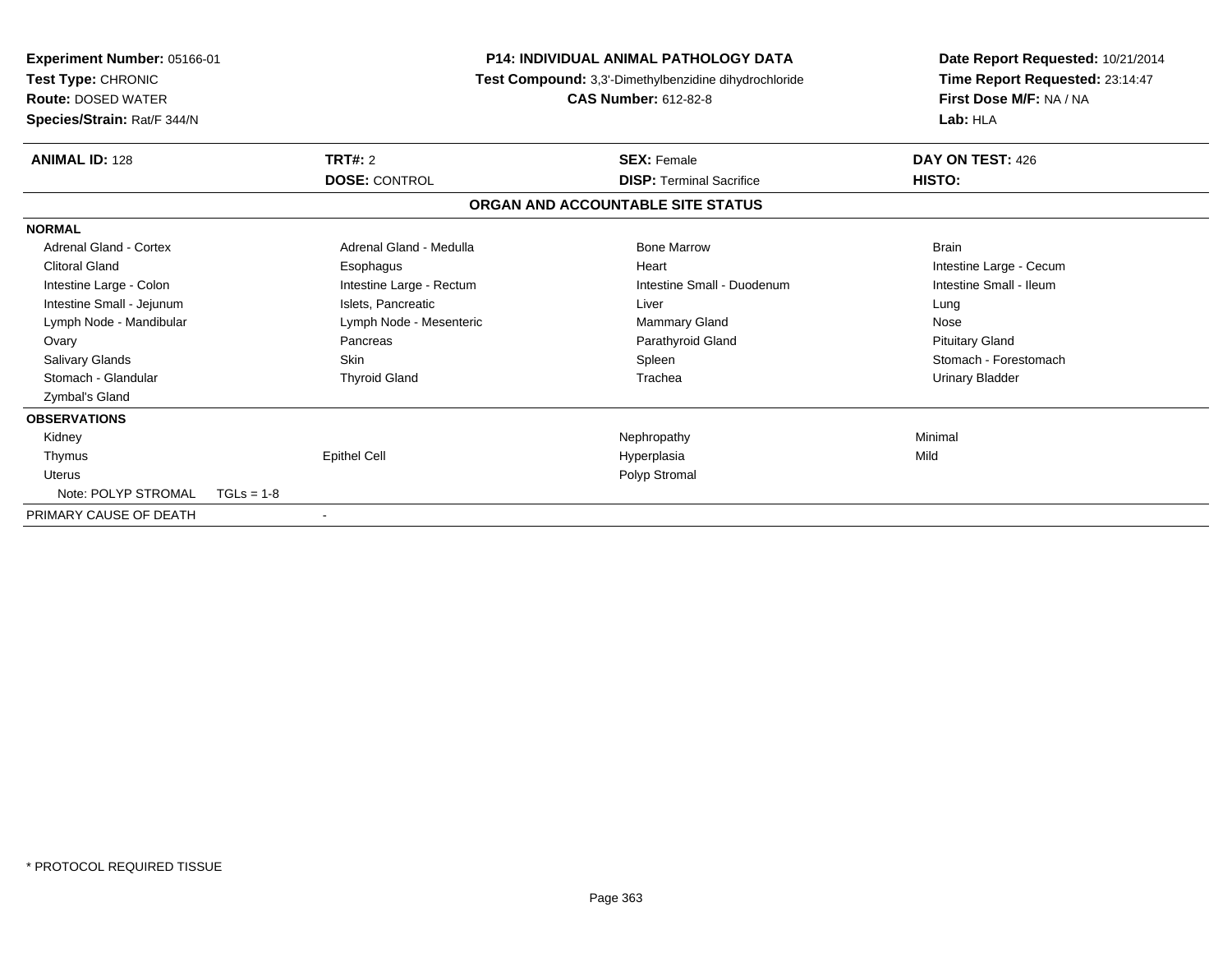| Experiment Number: 05166-01<br>Test Type: CHRONIC<br><b>Route: DOSED WATER</b><br>Species/Strain: Rat/F 344/N |              | <b>P14: INDIVIDUAL ANIMAL PATHOLOGY DATA</b><br>Test Compound: 3,3'-Dimethylbenzidine dihydrochloride<br><b>CAS Number: 612-82-8</b> |  | Date Report Requested: 10/21/2014<br>Time Report Requested: 23:14:47<br>First Dose M/F: NA / NA<br>Lab: HLA |                                    |
|---------------------------------------------------------------------------------------------------------------|--------------|--------------------------------------------------------------------------------------------------------------------------------------|--|-------------------------------------------------------------------------------------------------------------|------------------------------------|
| <b>ANIMAL ID: 129</b>                                                                                         |              | TRT#: 2                                                                                                                              |  | <b>SEX: Female</b>                                                                                          | DAY ON TEST: 426                   |
|                                                                                                               |              | <b>DOSE: CONTROL</b>                                                                                                                 |  | <b>DISP: Terminal Sacrifice</b>                                                                             | HISTO:                             |
|                                                                                                               |              |                                                                                                                                      |  | ORGAN AND ACCOUNTABLE SITE STATUS                                                                           |                                    |
| <b>NORMAL</b>                                                                                                 |              |                                                                                                                                      |  |                                                                                                             |                                    |
| <b>Adrenal Gland - Cortex</b>                                                                                 |              | Adrenal Gland - Medulla                                                                                                              |  | <b>Bone Marrow</b>                                                                                          | <b>Brain</b>                       |
| <b>Clitoral Gland</b>                                                                                         |              | Esophagus                                                                                                                            |  | Heart                                                                                                       | Intestine Large - Cecum            |
| Intestine Large - Colon                                                                                       |              | Intestine Large - Rectum                                                                                                             |  | Intestine Small - Duodenum                                                                                  | Intestine Small - Ileum            |
| Intestine Small - Jejunum                                                                                     |              | Islets, Pancreatic                                                                                                                   |  | Lung                                                                                                        | Lymph Node - Mesenteric            |
| <b>Mammary Gland</b>                                                                                          |              | Nose                                                                                                                                 |  | Ovary                                                                                                       | Pancreas                           |
| Parathyroid Gland                                                                                             |              | <b>Pituitary Gland</b>                                                                                                               |  | <b>Salivary Glands</b>                                                                                      | Skin                               |
| Spleen                                                                                                        |              | Stomach - Forestomach                                                                                                                |  | Stomach - Glandular                                                                                         | Thymus                             |
| <b>Thyroid Gland</b>                                                                                          |              | Trachea                                                                                                                              |  | <b>Urinary Bladder</b>                                                                                      | Zymbal's Gland                     |
| <b>OBSERVATIONS</b>                                                                                           |              |                                                                                                                                      |  |                                                                                                             |                                    |
| Kidney                                                                                                        |              |                                                                                                                                      |  | Nephropathy                                                                                                 | Mild                               |
| Liver                                                                                                         |              |                                                                                                                                      |  | Inflammation                                                                                                | Granulomatous, Multifocal, Minimal |
| Lymph Node                                                                                                    |              | Mandibular, Sinus                                                                                                                    |  | Ectasia                                                                                                     | Mild                               |
| <b>Uterus</b>                                                                                                 |              |                                                                                                                                      |  | Hydrometra                                                                                                  | Mild                               |
| Note: HYDROMETRA                                                                                              | $TGLs = 1-8$ |                                                                                                                                      |  |                                                                                                             |                                    |
| PRIMARY CAUSE OF DEATH                                                                                        |              | $\overline{\phantom{a}}$                                                                                                             |  |                                                                                                             |                                    |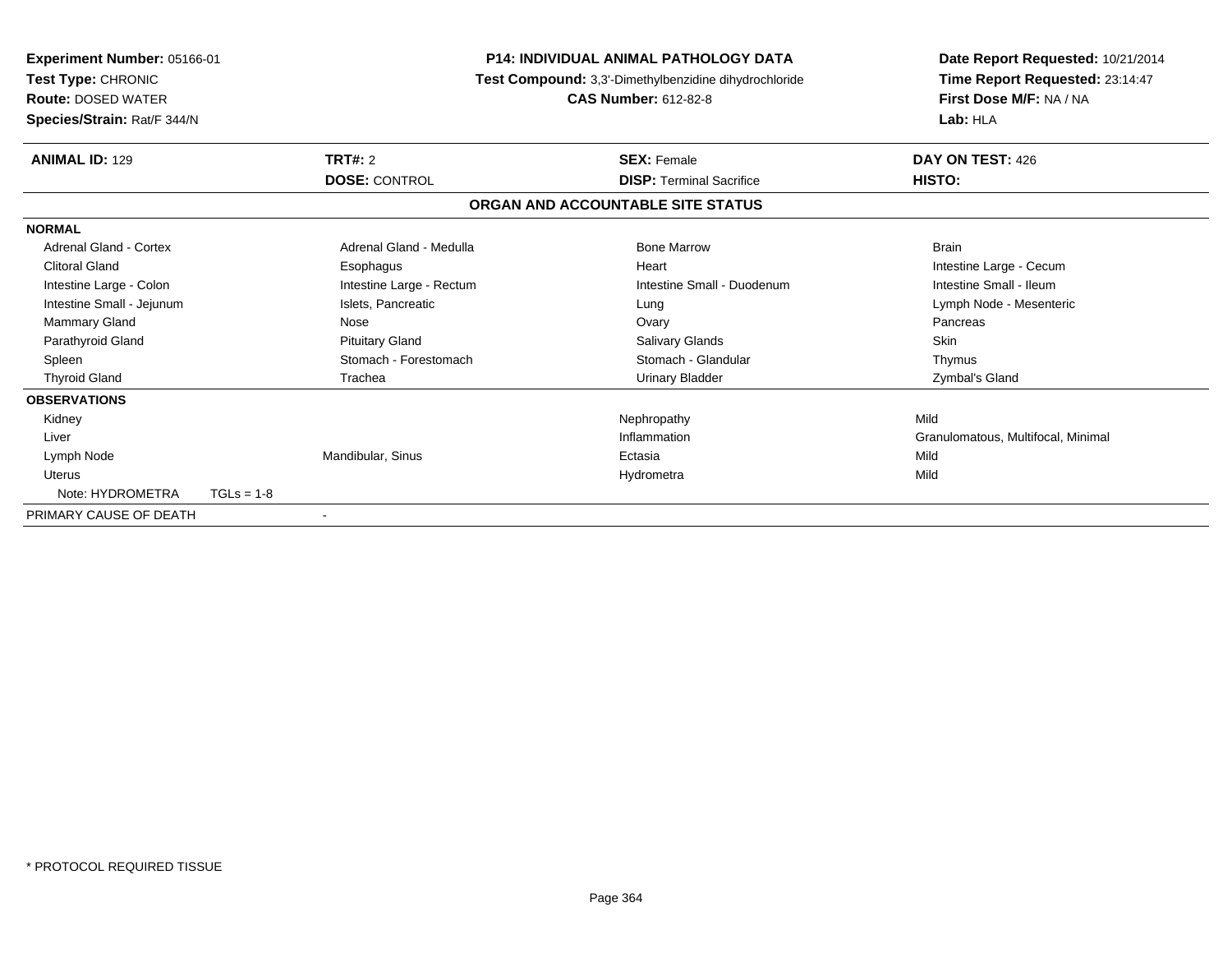| Experiment Number: 05166-01<br>Test Type: CHRONIC<br><b>Route: DOSED WATER</b><br>Species/Strain: Rat/F 344/N<br><b>ANIMAL ID: 130</b> | <b>P14: INDIVIDUAL ANIMAL PATHOLOGY DATA</b><br>Test Compound: 3,3'-Dimethylbenzidine dihydrochloride<br><b>CAS Number: 612-82-8</b><br>TRT#: 2<br><b>SEX: Female</b> |                                   | Date Report Requested: 10/21/2014<br>Time Report Requested: 23:14:47<br>First Dose M/F: NA / NA<br>Lab: HLA<br>DAY ON TEST: 426 |
|----------------------------------------------------------------------------------------------------------------------------------------|-----------------------------------------------------------------------------------------------------------------------------------------------------------------------|-----------------------------------|---------------------------------------------------------------------------------------------------------------------------------|
|                                                                                                                                        | <b>DOSE: CONTROL</b>                                                                                                                                                  | <b>DISP: Terminal Sacrifice</b>   | HISTO:                                                                                                                          |
|                                                                                                                                        |                                                                                                                                                                       | ORGAN AND ACCOUNTABLE SITE STATUS |                                                                                                                                 |
| <b>NORMAL</b>                                                                                                                          |                                                                                                                                                                       |                                   |                                                                                                                                 |
| <b>Adrenal Gland - Cortex</b>                                                                                                          | Adrenal Gland - Medulla                                                                                                                                               | <b>Bone Marrow</b>                | <b>Brain</b>                                                                                                                    |
| <b>Clitoral Gland</b>                                                                                                                  | Esophagus                                                                                                                                                             | Heart                             | Intestine Large - Cecum                                                                                                         |
| Intestine Small - Duodenum                                                                                                             | Intestine Small - Ileum                                                                                                                                               | Intestine Small - Jejunum         | Islets, Pancreatic                                                                                                              |
| Lung                                                                                                                                   | Lymph Node - Mandibular                                                                                                                                               | Lymph Node - Mesenteric           | <b>Mammary Gland</b>                                                                                                            |
| Nose                                                                                                                                   | Ovary                                                                                                                                                                 | Pancreas                          | Salivary Glands                                                                                                                 |
| Skin                                                                                                                                   | Spleen                                                                                                                                                                | Stomach - Forestomach             | Stomach - Glandular                                                                                                             |
| Thymus                                                                                                                                 | <b>Thyroid Gland</b>                                                                                                                                                  | Trachea                           | <b>Urinary Bladder</b>                                                                                                          |
| <b>Uterus</b>                                                                                                                          | Zymbal's Gland                                                                                                                                                        |                                   |                                                                                                                                 |
| <b>MISSING</b>                                                                                                                         |                                                                                                                                                                       |                                   |                                                                                                                                 |
| Parathyroid Gland                                                                                                                      |                                                                                                                                                                       |                                   |                                                                                                                                 |
| <b>OBSERVATIONS</b>                                                                                                                    |                                                                                                                                                                       |                                   |                                                                                                                                 |
| Intestine Large                                                                                                                        | Colon                                                                                                                                                                 | Parasite Metazoan                 | Mild                                                                                                                            |
|                                                                                                                                        | Rectum                                                                                                                                                                | Parasite Metazoan                 | Mild                                                                                                                            |
| Kidney                                                                                                                                 |                                                                                                                                                                       | Nephropathy                       | Minimal                                                                                                                         |
| Liver                                                                                                                                  |                                                                                                                                                                       | Hepatodiaphragmatic Nodule        |                                                                                                                                 |
| Note: ANOM HEPAT LOB<br>$TGLs = 1-3.1$                                                                                                 |                                                                                                                                                                       |                                   |                                                                                                                                 |
| Lymph Node                                                                                                                             | Mediastinal                                                                                                                                                           | Hemorrhage                        | Mild                                                                                                                            |
| <b>Pituitary Gland</b>                                                                                                                 |                                                                                                                                                                       | Cyst                              |                                                                                                                                 |
|                                                                                                                                        | Pars Distalis                                                                                                                                                         | Hyperplasia                       | Focal, Mild                                                                                                                     |
| PRIMARY CAUSE OF DEATH                                                                                                                 |                                                                                                                                                                       |                                   |                                                                                                                                 |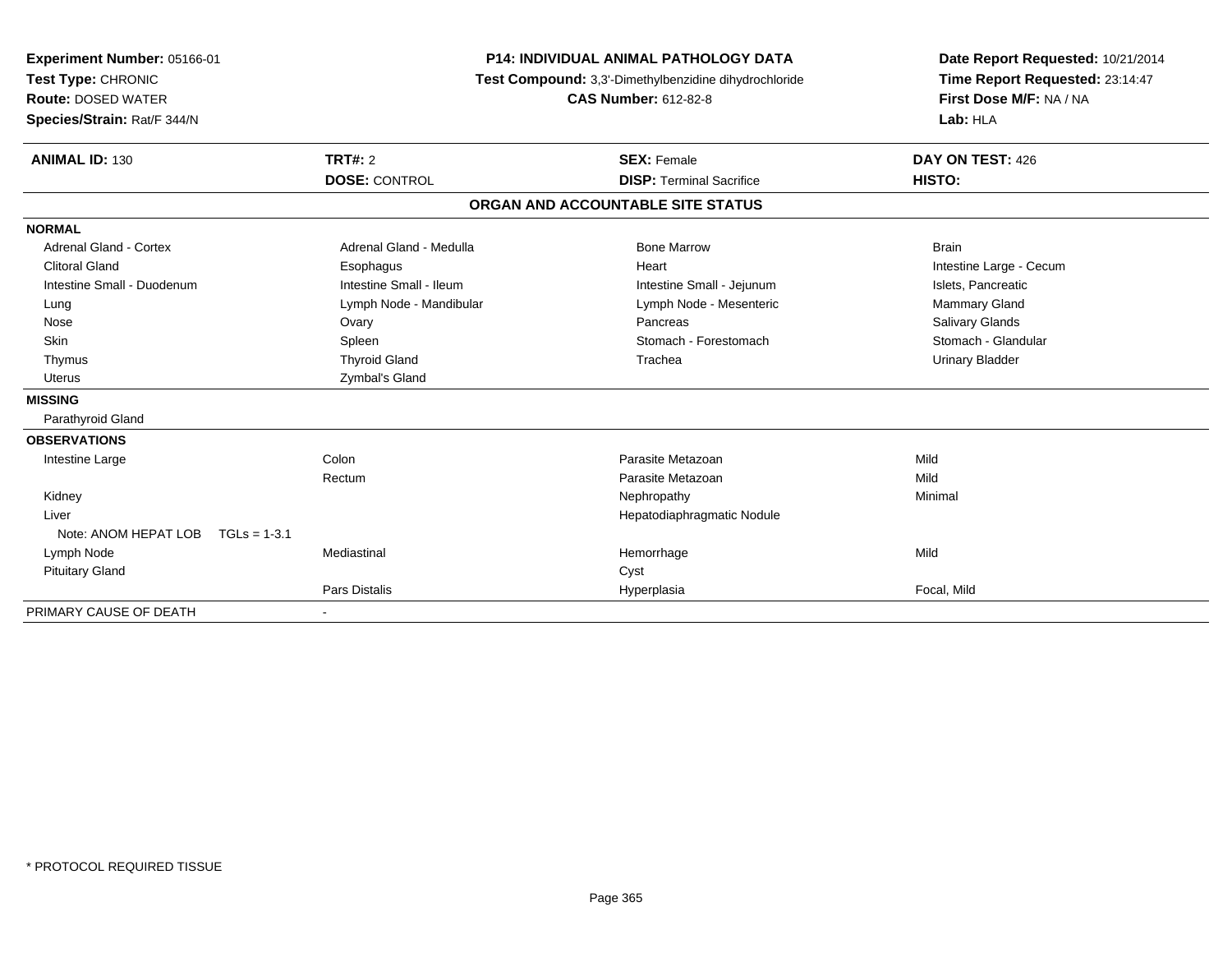| Experiment Number: 05166-01<br>Test Type: CHRONIC<br><b>Route: DOSED WATER</b><br>Species/Strain: Rat/F 344/N | <b>P14: INDIVIDUAL ANIMAL PATHOLOGY DATA</b><br>Test Compound: 3,3'-Dimethylbenzidine dihydrochloride<br><b>CAS Number: 612-82-8</b> |                                   | Date Report Requested: 10/21/2014<br>Time Report Requested: 23:14:48<br>First Dose M/F: NA / NA<br>Lab: HLA |
|---------------------------------------------------------------------------------------------------------------|--------------------------------------------------------------------------------------------------------------------------------------|-----------------------------------|-------------------------------------------------------------------------------------------------------------|
| <b>ANIMAL ID: 131</b>                                                                                         | TRT#: 2                                                                                                                              | <b>SEX: Female</b>                | DAY ON TEST: 426                                                                                            |
|                                                                                                               | <b>DOSE: CONTROL</b>                                                                                                                 | <b>DISP: Terminal Sacrifice</b>   | HISTO:                                                                                                      |
|                                                                                                               |                                                                                                                                      | ORGAN AND ACCOUNTABLE SITE STATUS |                                                                                                             |
| <b>NORMAL</b>                                                                                                 |                                                                                                                                      |                                   |                                                                                                             |
| <b>Adrenal Gland - Cortex</b>                                                                                 | Adrenal Gland - Medulla                                                                                                              | <b>Bone Marrow</b>                | <b>Brain</b>                                                                                                |
| <b>Clitoral Gland</b>                                                                                         | Esophagus                                                                                                                            | Heart                             | Intestine Large - Cecum                                                                                     |
| Intestine Large - Colon                                                                                       | Intestine Large - Rectum                                                                                                             | Intestine Small - Duodenum        | Intestine Small - Ileum                                                                                     |
| Intestine Small - Jejunum                                                                                     | Islets, Pancreatic                                                                                                                   | Lymph Node - Mandibular           | Lymph Node - Mesenteric                                                                                     |
| Mammary Gland                                                                                                 | Nose                                                                                                                                 | Ovary                             | Parathyroid Gland                                                                                           |
| <b>Salivary Glands</b>                                                                                        | <b>Skin</b>                                                                                                                          | Spleen                            | Stomach - Forestomach                                                                                       |
| Stomach - Glandular                                                                                           | Thymus                                                                                                                               | <b>Thyroid Gland</b>              | Trachea                                                                                                     |
| <b>Urinary Bladder</b>                                                                                        | <b>Uterus</b>                                                                                                                        | Zymbal's Gland                    |                                                                                                             |
| <b>OBSERVATIONS</b>                                                                                           |                                                                                                                                      |                                   |                                                                                                             |
| Kidney                                                                                                        |                                                                                                                                      | Nephropathy                       | Minimal                                                                                                     |
| Liver                                                                                                         | <b>Bile Duct</b>                                                                                                                     | Hyperplasia                       | Minimal                                                                                                     |
| Lung                                                                                                          |                                                                                                                                      | <b>Infiltration Cellular</b>      | Histiocyte, Minimal                                                                                         |
| Pancreas                                                                                                      | Acinus                                                                                                                               | Atrophy                           | Minimal                                                                                                     |
| <b>Pituitary Gland</b>                                                                                        |                                                                                                                                      | Cyst                              |                                                                                                             |
| PRIMARY CAUSE OF DEATH                                                                                        |                                                                                                                                      |                                   |                                                                                                             |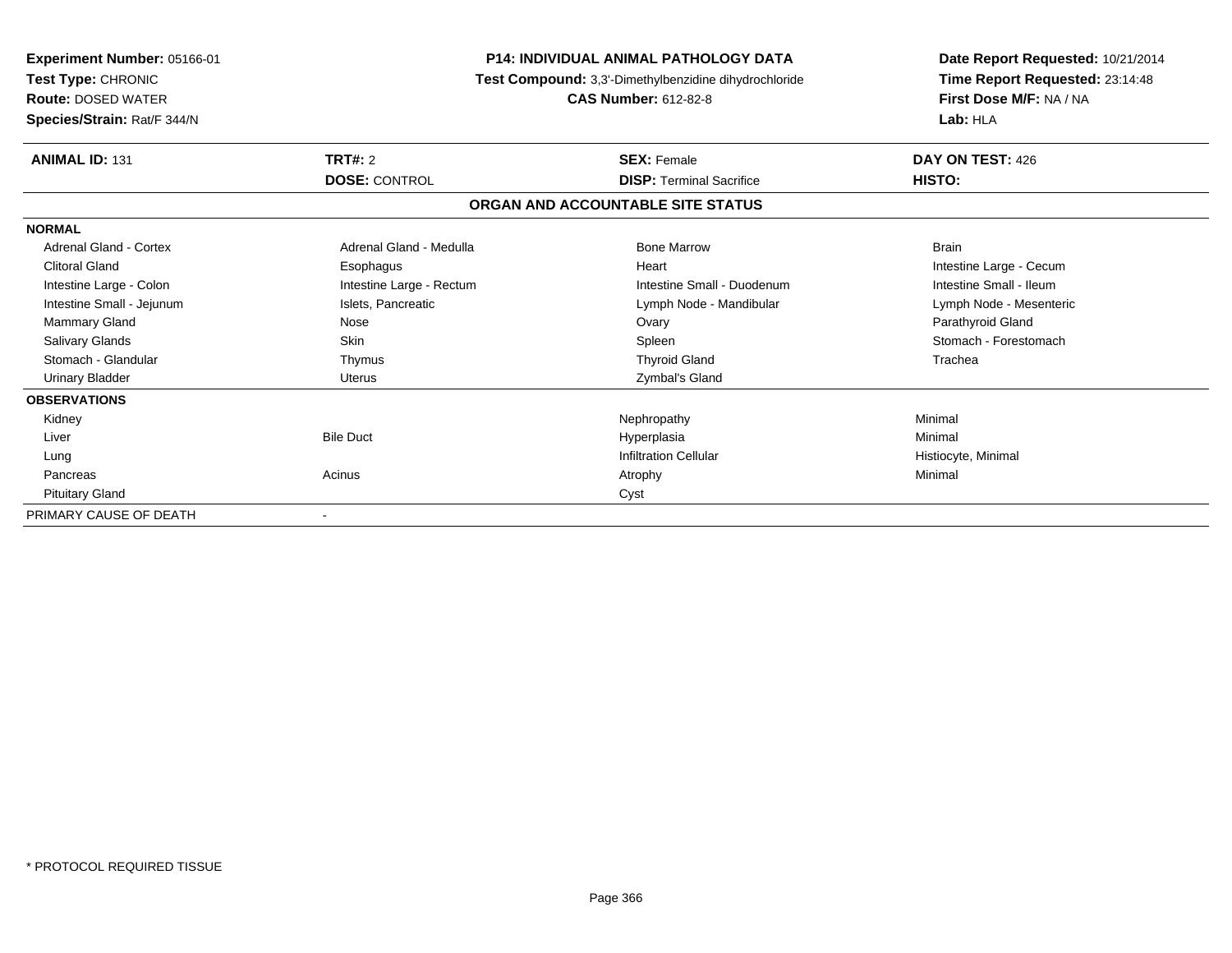| <b>Experiment Number: 05166-01</b><br>Test Type: CHRONIC<br><b>Route: DOSED WATER</b><br>Species/Strain: Rat/F 344/N | <b>P14: INDIVIDUAL ANIMAL PATHOLOGY DATA</b><br>Test Compound: 3,3'-Dimethylbenzidine dihydrochloride<br><b>CAS Number: 612-82-8</b> |                                   | Date Report Requested: 10/21/2014<br>Time Report Requested: 23:14:48<br>First Dose M/F: NA / NA<br>Lab: HLA |  |
|----------------------------------------------------------------------------------------------------------------------|--------------------------------------------------------------------------------------------------------------------------------------|-----------------------------------|-------------------------------------------------------------------------------------------------------------|--|
| <b>ANIMAL ID: 132</b>                                                                                                | TRT#: 2                                                                                                                              | <b>SEX: Female</b>                | DAY ON TEST: 426                                                                                            |  |
|                                                                                                                      | <b>DOSE: CONTROL</b>                                                                                                                 | <b>DISP: Terminal Sacrifice</b>   | <b>HISTO:</b>                                                                                               |  |
|                                                                                                                      |                                                                                                                                      | ORGAN AND ACCOUNTABLE SITE STATUS |                                                                                                             |  |
| <b>NORMAL</b>                                                                                                        |                                                                                                                                      |                                   |                                                                                                             |  |
| Adrenal Gland - Cortex                                                                                               | Adrenal Gland - Medulla                                                                                                              | <b>Bone Marrow</b>                | <b>Brain</b>                                                                                                |  |
| <b>Clitoral Gland</b>                                                                                                | Esophagus                                                                                                                            | Heart                             | Intestine Large - Cecum                                                                                     |  |
| Intestine Large - Colon                                                                                              | Intestine Large - Rectum                                                                                                             | Intestine Small - Duodenum        | Intestine Small - Ileum                                                                                     |  |
| Intestine Small - Jejunum                                                                                            | Islets, Pancreatic                                                                                                                   | Lung                              | Lymph Node - Mandibular                                                                                     |  |
| Lymph Node - Mesenteric                                                                                              | Mammary Gland                                                                                                                        | Nose                              | Ovary                                                                                                       |  |
| Pancreas                                                                                                             | Parathyroid Gland                                                                                                                    | <b>Salivary Glands</b>            | <b>Skin</b>                                                                                                 |  |
| Spleen                                                                                                               | Stomach - Forestomach                                                                                                                | Stomach - Glandular               | <b>Thyroid Gland</b>                                                                                        |  |
| Trachea                                                                                                              | <b>Urinary Bladder</b>                                                                                                               | <b>Uterus</b>                     | Zymbal's Gland                                                                                              |  |
| <b>MISSING</b>                                                                                                       |                                                                                                                                      |                                   |                                                                                                             |  |
| Thymus                                                                                                               |                                                                                                                                      |                                   |                                                                                                             |  |
| <b>OBSERVATIONS</b>                                                                                                  |                                                                                                                                      |                                   |                                                                                                             |  |
| Kidney                                                                                                               |                                                                                                                                      | Nephropathy                       | Minimal                                                                                                     |  |
| Liver                                                                                                                | <b>Bile Duct</b>                                                                                                                     | Hyperplasia                       | Mild                                                                                                        |  |
| <b>Pituitary Gland</b>                                                                                               |                                                                                                                                      | Cyst                              |                                                                                                             |  |
| PRIMARY CAUSE OF DEATH                                                                                               | $\blacksquare$                                                                                                                       |                                   |                                                                                                             |  |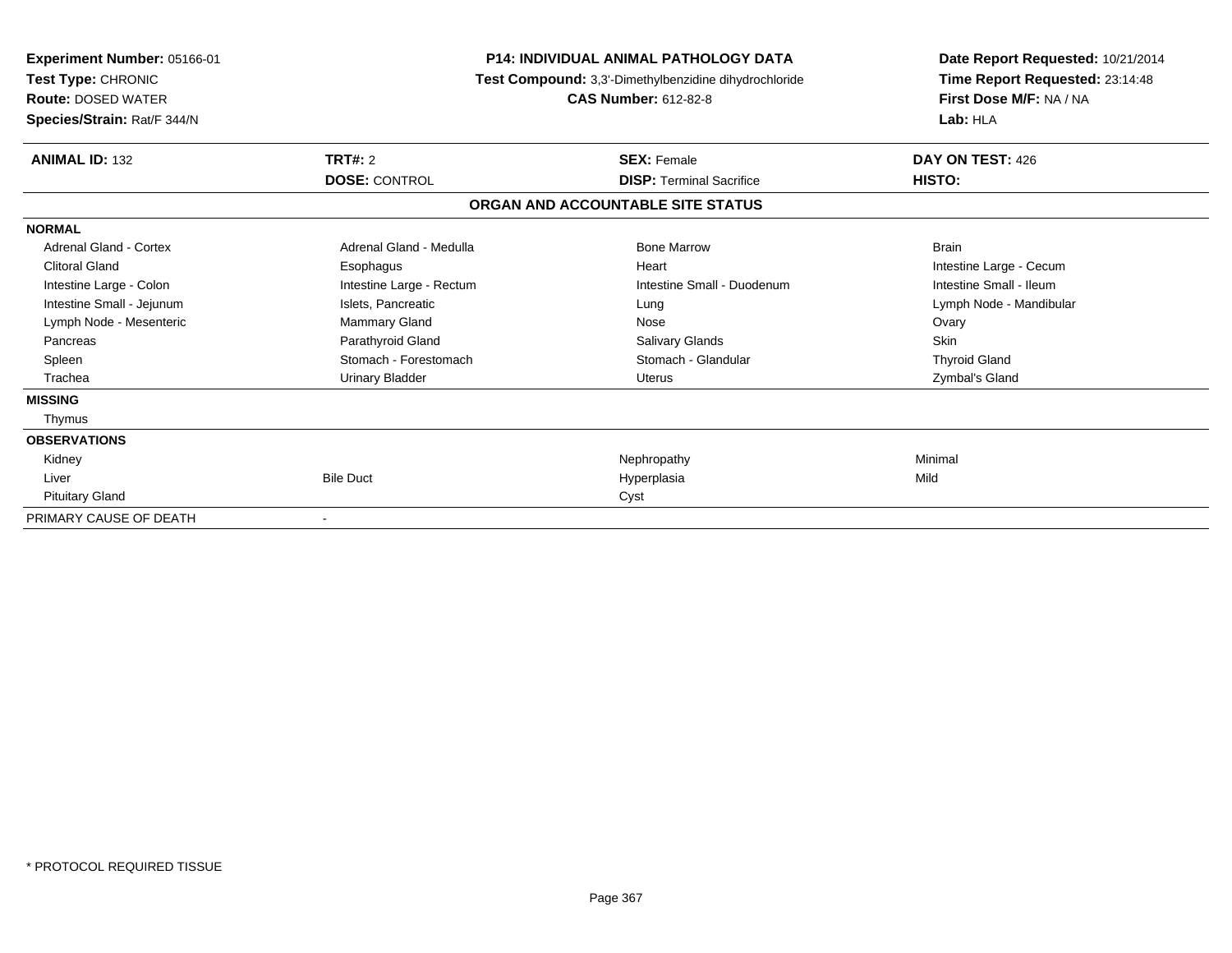| <b>Experiment Number: 05166-01</b><br>Test Type: CHRONIC<br><b>Route: DOSED WATER</b><br>Species/Strain: Rat/F 344/N | P14: INDIVIDUAL ANIMAL PATHOLOGY DATA<br>Test Compound: 3,3'-Dimethylbenzidine dihydrochloride<br><b>CAS Number: 612-82-8</b> |                                   | Date Report Requested: 10/21/2014<br>Time Report Requested: 23:14:48<br>First Dose M/F: NA / NA<br>Lab: HLA |  |
|----------------------------------------------------------------------------------------------------------------------|-------------------------------------------------------------------------------------------------------------------------------|-----------------------------------|-------------------------------------------------------------------------------------------------------------|--|
| <b>ANIMAL ID: 133</b>                                                                                                | TRT#: 2                                                                                                                       | <b>SEX: Female</b>                | DAY ON TEST: 427                                                                                            |  |
|                                                                                                                      | <b>DOSE: CONTROL</b>                                                                                                          | <b>DISP: Terminal Sacrifice</b>   | HISTO:                                                                                                      |  |
|                                                                                                                      |                                                                                                                               | ORGAN AND ACCOUNTABLE SITE STATUS |                                                                                                             |  |
| <b>NORMAL</b>                                                                                                        |                                                                                                                               |                                   |                                                                                                             |  |
| Adrenal Gland - Cortex                                                                                               | Adrenal Gland - Medulla                                                                                                       | <b>Bone Marrow</b>                | <b>Brain</b>                                                                                                |  |
| <b>Clitoral Gland</b>                                                                                                | Esophagus                                                                                                                     | Heart                             | Intestine Large - Cecum                                                                                     |  |
| Intestine Large - Colon                                                                                              | Intestine Large - Rectum                                                                                                      | Intestine Small - Duodenum        | Intestine Small - Ileum                                                                                     |  |
| Intestine Small - Jejunum                                                                                            | Islets, Pancreatic                                                                                                            | Lung                              | Lymph Node - Mandibular                                                                                     |  |
| Lymph Node - Mesenteric                                                                                              | Mammary Gland                                                                                                                 | Nose                              | Ovary                                                                                                       |  |
| Pancreas                                                                                                             | <b>Salivary Glands</b>                                                                                                        | Skin                              | Spleen                                                                                                      |  |
| Stomach - Forestomach                                                                                                | Stomach - Glandular                                                                                                           | <b>Thyroid Gland</b>              | Trachea                                                                                                     |  |
| <b>Urinary Bladder</b>                                                                                               | Zymbal's Gland                                                                                                                |                                   |                                                                                                             |  |
| <b>MISSING</b>                                                                                                       |                                                                                                                               |                                   |                                                                                                             |  |
| Parathyroid Gland                                                                                                    | Thymus                                                                                                                        |                                   |                                                                                                             |  |
| <b>OBSERVATIONS</b>                                                                                                  |                                                                                                                               |                                   |                                                                                                             |  |
| Kidney                                                                                                               |                                                                                                                               | Nephropathy                       | Mild                                                                                                        |  |
| Liver                                                                                                                | <b>Bile Duct</b>                                                                                                              | Hyperplasia                       | Minimal                                                                                                     |  |
| <b>Pituitary Gland</b>                                                                                               |                                                                                                                               | Cyst                              |                                                                                                             |  |
| <b>Uterus</b>                                                                                                        |                                                                                                                               | Polyp Stromal                     |                                                                                                             |  |
| PRIMARY CAUSE OF DEATH                                                                                               | $\overline{\phantom{a}}$                                                                                                      |                                   |                                                                                                             |  |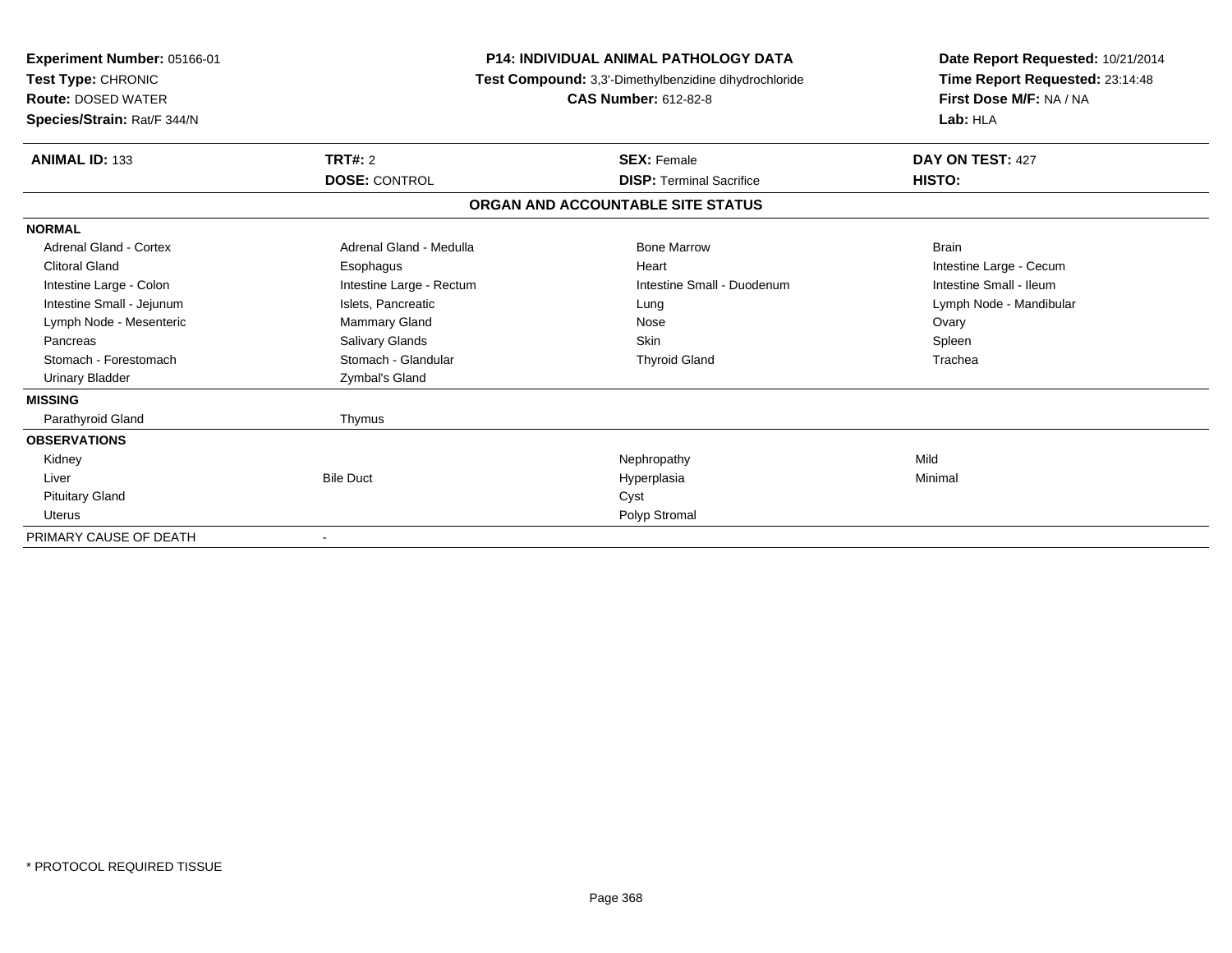| <b>Experiment Number: 05166-01</b><br>Test Type: CHRONIC<br><b>Route: DOSED WATER</b><br>Species/Strain: Rat/F 344/N | <b>P14: INDIVIDUAL ANIMAL PATHOLOGY DATA</b><br>Test Compound: 3,3'-Dimethylbenzidine dihydrochloride<br><b>CAS Number: 612-82-8</b> |                                   | Date Report Requested: 10/21/2014<br>Time Report Requested: 23:14:48<br>First Dose M/F: NA / NA<br>Lab: HLA |  |
|----------------------------------------------------------------------------------------------------------------------|--------------------------------------------------------------------------------------------------------------------------------------|-----------------------------------|-------------------------------------------------------------------------------------------------------------|--|
| <b>ANIMAL ID: 134</b>                                                                                                | TRT#: 2                                                                                                                              | <b>SEX: Female</b>                | DAY ON TEST: 427                                                                                            |  |
|                                                                                                                      | <b>DOSE: CONTROL</b>                                                                                                                 | <b>DISP: Terminal Sacrifice</b>   | HISTO:                                                                                                      |  |
|                                                                                                                      |                                                                                                                                      | ORGAN AND ACCOUNTABLE SITE STATUS |                                                                                                             |  |
| <b>NORMAL</b>                                                                                                        |                                                                                                                                      |                                   |                                                                                                             |  |
| Adrenal Gland - Cortex                                                                                               | Adrenal Gland - Medulla                                                                                                              | <b>Bone Marrow</b>                | <b>Brain</b>                                                                                                |  |
| <b>Clitoral Gland</b>                                                                                                | Esophagus                                                                                                                            | Heart                             | Intestine Large - Cecum                                                                                     |  |
| Intestine Large - Colon                                                                                              | Intestine Large - Rectum                                                                                                             | Intestine Small - Duodenum        | Intestine Small - Ileum                                                                                     |  |
| Intestine Small - Jejunum                                                                                            | Islets, Pancreatic                                                                                                                   | Liver                             | Lung                                                                                                        |  |
| Lymph Node - Mesenteric                                                                                              | <b>Mammary Gland</b>                                                                                                                 | Nose                              | Ovary                                                                                                       |  |
| Pancreas                                                                                                             | Parathyroid Gland                                                                                                                    | <b>Salivary Glands</b>            | <b>Skin</b>                                                                                                 |  |
| Spleen                                                                                                               | Stomach - Forestomach                                                                                                                | Stomach - Glandular               | Thymus                                                                                                      |  |
| <b>Thyroid Gland</b>                                                                                                 | Trachea                                                                                                                              | <b>Urinary Bladder</b>            | <b>Uterus</b>                                                                                               |  |
| Zymbal's Gland                                                                                                       |                                                                                                                                      |                                   |                                                                                                             |  |
| <b>MISSING</b>                                                                                                       |                                                                                                                                      |                                   |                                                                                                             |  |
| <b>Pituitary Gland</b>                                                                                               |                                                                                                                                      |                                   |                                                                                                             |  |
| <b>OBSERVATIONS</b>                                                                                                  |                                                                                                                                      |                                   |                                                                                                             |  |
| Kidney                                                                                                               |                                                                                                                                      | Nephropathy                       | Minimal                                                                                                     |  |
| Lymph Node                                                                                                           | Mandibular                                                                                                                           | Hyperplasia                       | Plasma Cell, Moderate                                                                                       |  |
| PRIMARY CAUSE OF DEATH                                                                                               |                                                                                                                                      |                                   |                                                                                                             |  |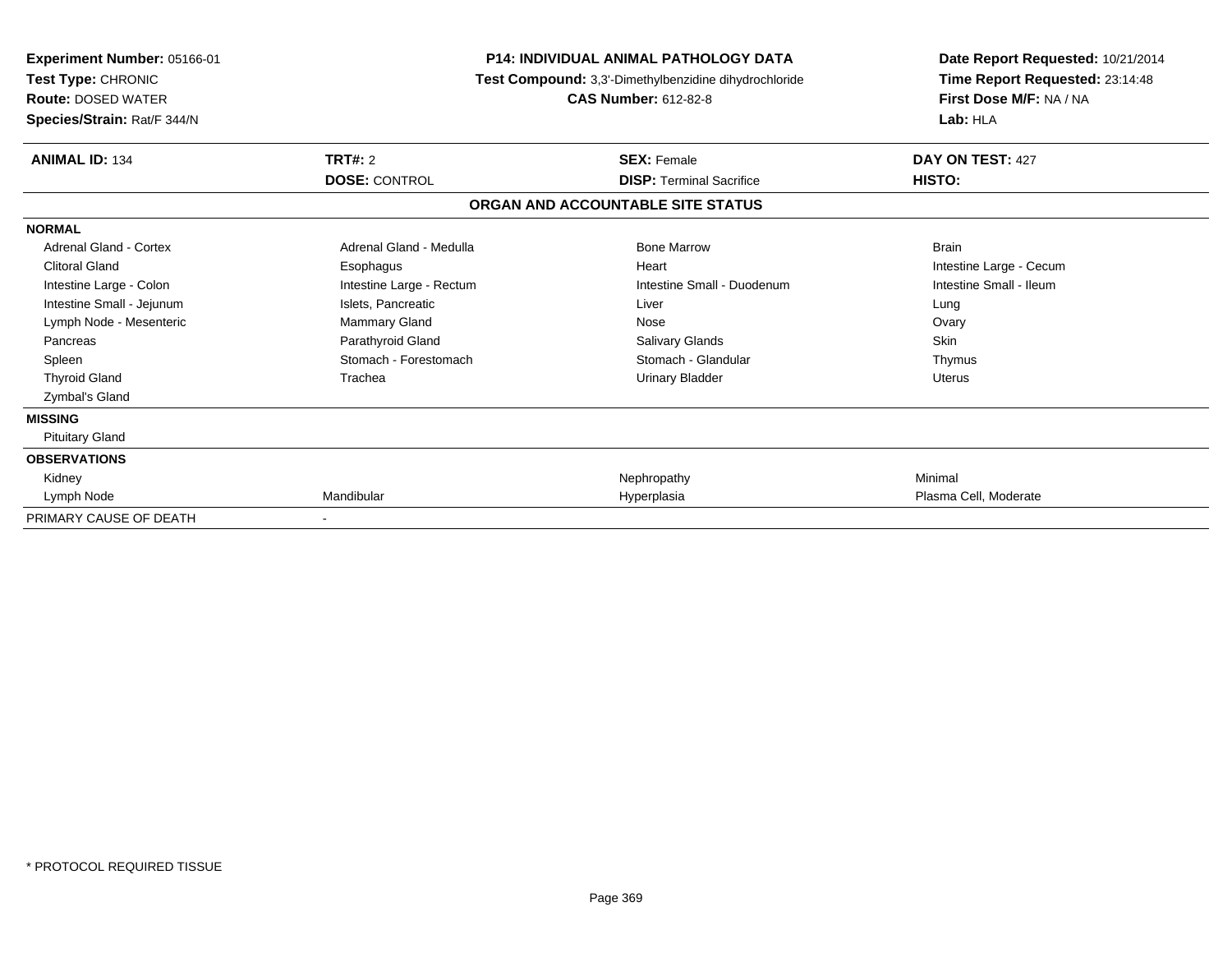| <b>Experiment Number: 05166-01</b><br>Test Type: CHRONIC<br><b>Route: DOSED WATER</b><br>Species/Strain: Rat/F 344/N | <b>P14: INDIVIDUAL ANIMAL PATHOLOGY DATA</b><br>Test Compound: 3,3'-Dimethylbenzidine dihydrochloride<br><b>CAS Number: 612-82-8</b> |                                   | Date Report Requested: 10/21/2014<br>Time Report Requested: 23:14:48<br>First Dose M/F: NA / NA<br>Lab: HLA |  |
|----------------------------------------------------------------------------------------------------------------------|--------------------------------------------------------------------------------------------------------------------------------------|-----------------------------------|-------------------------------------------------------------------------------------------------------------|--|
| <b>ANIMAL ID: 135</b>                                                                                                | <b>TRT#: 2</b>                                                                                                                       | <b>SEX: Female</b>                | DAY ON TEST: 427                                                                                            |  |
|                                                                                                                      | <b>DOSE: CONTROL</b>                                                                                                                 | <b>DISP: Terminal Sacrifice</b>   | HISTO:                                                                                                      |  |
|                                                                                                                      |                                                                                                                                      | ORGAN AND ACCOUNTABLE SITE STATUS |                                                                                                             |  |
| <b>NORMAL</b>                                                                                                        |                                                                                                                                      |                                   |                                                                                                             |  |
| <b>Adrenal Gland - Cortex</b>                                                                                        | Adrenal Gland - Medulla                                                                                                              | <b>Bone Marrow</b>                | <b>Brain</b>                                                                                                |  |
| Esophagus                                                                                                            | Heart                                                                                                                                | Intestine Large - Cecum           | Intestine Large - Colon                                                                                     |  |
| Intestine Large - Rectum                                                                                             | Intestine Small - Duodenum                                                                                                           | Intestine Small - Ileum           | Intestine Small - Jejunum                                                                                   |  |
| Islets, Pancreatic                                                                                                   | Liver                                                                                                                                | Lung                              | Lymph Node - Mandibular                                                                                     |  |
| Lymph Node - Mesenteric                                                                                              | <b>Mammary Gland</b>                                                                                                                 | Nose                              | Ovary                                                                                                       |  |
| Pancreas                                                                                                             | Parathyroid Gland                                                                                                                    | Salivary Glands                   | <b>Skin</b>                                                                                                 |  |
| Spleen                                                                                                               | Stomach - Forestomach                                                                                                                | Stomach - Glandular               | Thymus                                                                                                      |  |
| <b>Thyroid Gland</b>                                                                                                 | Trachea                                                                                                                              | Urinary Bladder                   | <b>Uterus</b>                                                                                               |  |
| Zymbal's Gland                                                                                                       |                                                                                                                                      |                                   |                                                                                                             |  |
| <b>OBSERVATIONS</b>                                                                                                  |                                                                                                                                      |                                   |                                                                                                             |  |
| <b>Clitoral Gland</b>                                                                                                | Duct                                                                                                                                 | Ectasia                           | Mild                                                                                                        |  |
| Note: ECTASIA<br>$TGLs = 1-8$                                                                                        |                                                                                                                                      |                                   |                                                                                                             |  |
| Kidney                                                                                                               |                                                                                                                                      | Nephropathy                       | Minimal                                                                                                     |  |
| Lymph Node                                                                                                           | Mediastinal                                                                                                                          | Hemorrhage                        | Mild                                                                                                        |  |
| <b>Pituitary Gland</b>                                                                                               |                                                                                                                                      | Cyst                              |                                                                                                             |  |
| PRIMARY CAUSE OF DEATH                                                                                               |                                                                                                                                      |                                   |                                                                                                             |  |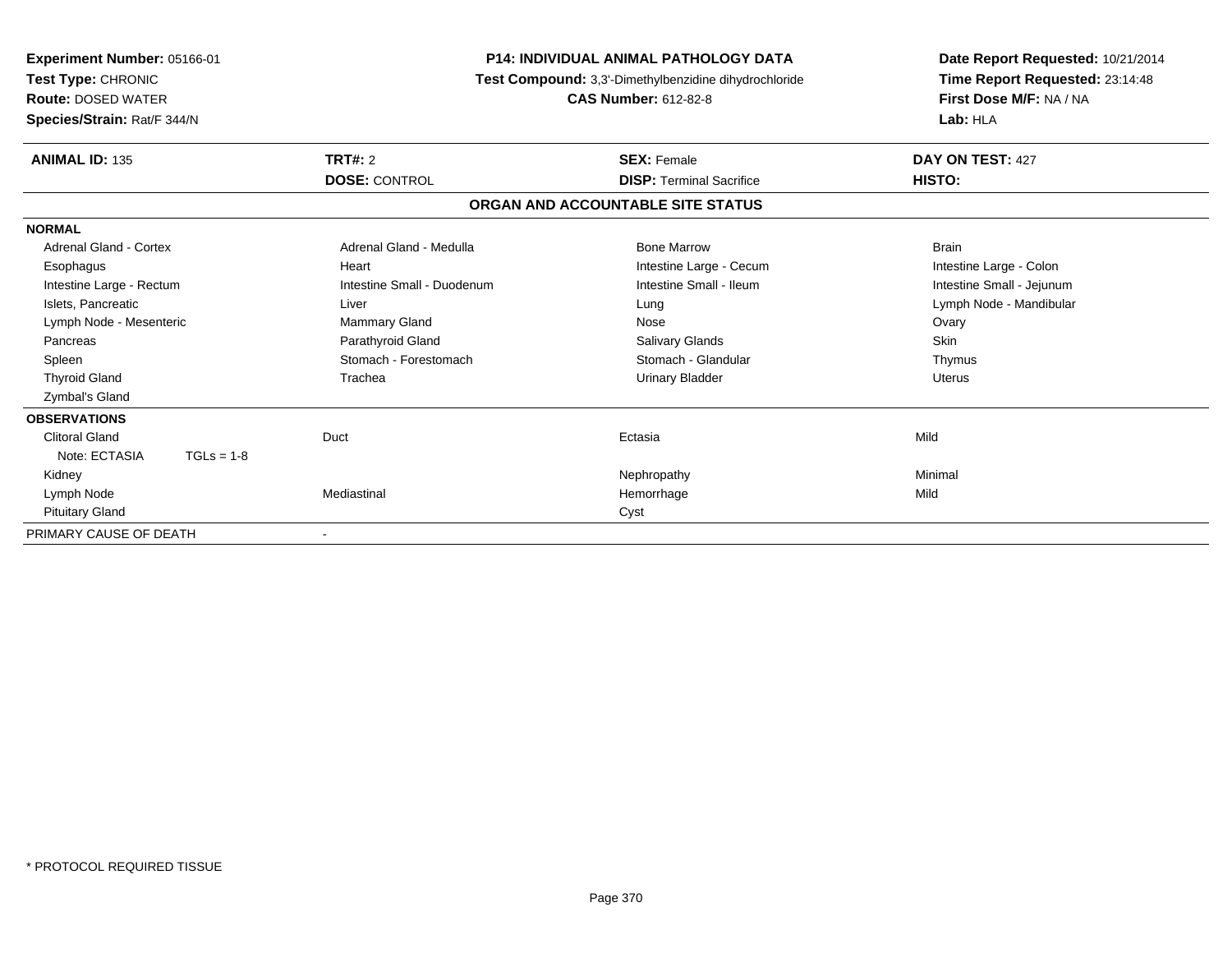| <b>Experiment Number: 05166-01</b><br>Test Type: CHRONIC<br><b>Route: DOSED WATER</b><br>Species/Strain: Rat/F 344/N | <b>P14: INDIVIDUAL ANIMAL PATHOLOGY DATA</b><br>Test Compound: 3,3'-Dimethylbenzidine dihydrochloride<br><b>CAS Number: 612-82-8</b> |                                   | Date Report Requested: 10/21/2014<br>Time Report Requested: 23:14:48<br>First Dose M/F: NA / NA<br>Lab: HLA |
|----------------------------------------------------------------------------------------------------------------------|--------------------------------------------------------------------------------------------------------------------------------------|-----------------------------------|-------------------------------------------------------------------------------------------------------------|
| <b>ANIMAL ID: 136</b>                                                                                                | TRT#: 2                                                                                                                              | <b>SEX: Female</b>                | DAY ON TEST: 427                                                                                            |
|                                                                                                                      | <b>DOSE: CONTROL</b>                                                                                                                 | <b>DISP: Terminal Sacrifice</b>   | HISTO:                                                                                                      |
|                                                                                                                      |                                                                                                                                      | ORGAN AND ACCOUNTABLE SITE STATUS |                                                                                                             |
| <b>NORMAL</b>                                                                                                        |                                                                                                                                      |                                   |                                                                                                             |
| <b>Adrenal Gland - Cortex</b>                                                                                        | Adrenal Gland - Medulla                                                                                                              | <b>Bone Marrow</b>                | <b>Brain</b>                                                                                                |
| <b>Clitoral Gland</b>                                                                                                | Esophagus                                                                                                                            | Heart                             | Intestine Large - Cecum                                                                                     |
| Intestine Large - Colon                                                                                              | Intestine Large - Rectum                                                                                                             | Intestine Small - Duodenum        | Intestine Small - Ileum                                                                                     |
| Intestine Small - Jejunum                                                                                            | Islets, Pancreatic                                                                                                                   | Lymph Node - Mandibular           | Lymph Node - Mesenteric                                                                                     |
| <b>Mammary Gland</b>                                                                                                 | Nose                                                                                                                                 | Ovary                             | Pancreas                                                                                                    |
| Parathyroid Gland                                                                                                    | <b>Salivary Glands</b>                                                                                                               | <b>Skin</b>                       | Spleen                                                                                                      |
| Stomach - Forestomach                                                                                                | Stomach - Glandular                                                                                                                  | Thymus                            | <b>Thyroid Gland</b>                                                                                        |
| Trachea                                                                                                              | Urinary Bladder                                                                                                                      | Uterus                            | Zymbal's Gland                                                                                              |
| <b>OBSERVATIONS</b>                                                                                                  |                                                                                                                                      |                                   |                                                                                                             |
| Kidney                                                                                                               |                                                                                                                                      | Nephropathy                       | Minimal                                                                                                     |
| Liver                                                                                                                |                                                                                                                                      | Inflammation                      | Granulomatous, Multifocal, Minimal                                                                          |
| Lung                                                                                                                 |                                                                                                                                      | <b>Infiltration Cellular</b>      | Histiocyte, Minimal                                                                                         |
| <b>Pituitary Gland</b>                                                                                               |                                                                                                                                      | Cyst                              |                                                                                                             |
| Note: CYST<br>$TGLs = 1-2$                                                                                           |                                                                                                                                      |                                   |                                                                                                             |
| PRIMARY CAUSE OF DEATH                                                                                               | $\overline{\phantom{a}}$                                                                                                             |                                   |                                                                                                             |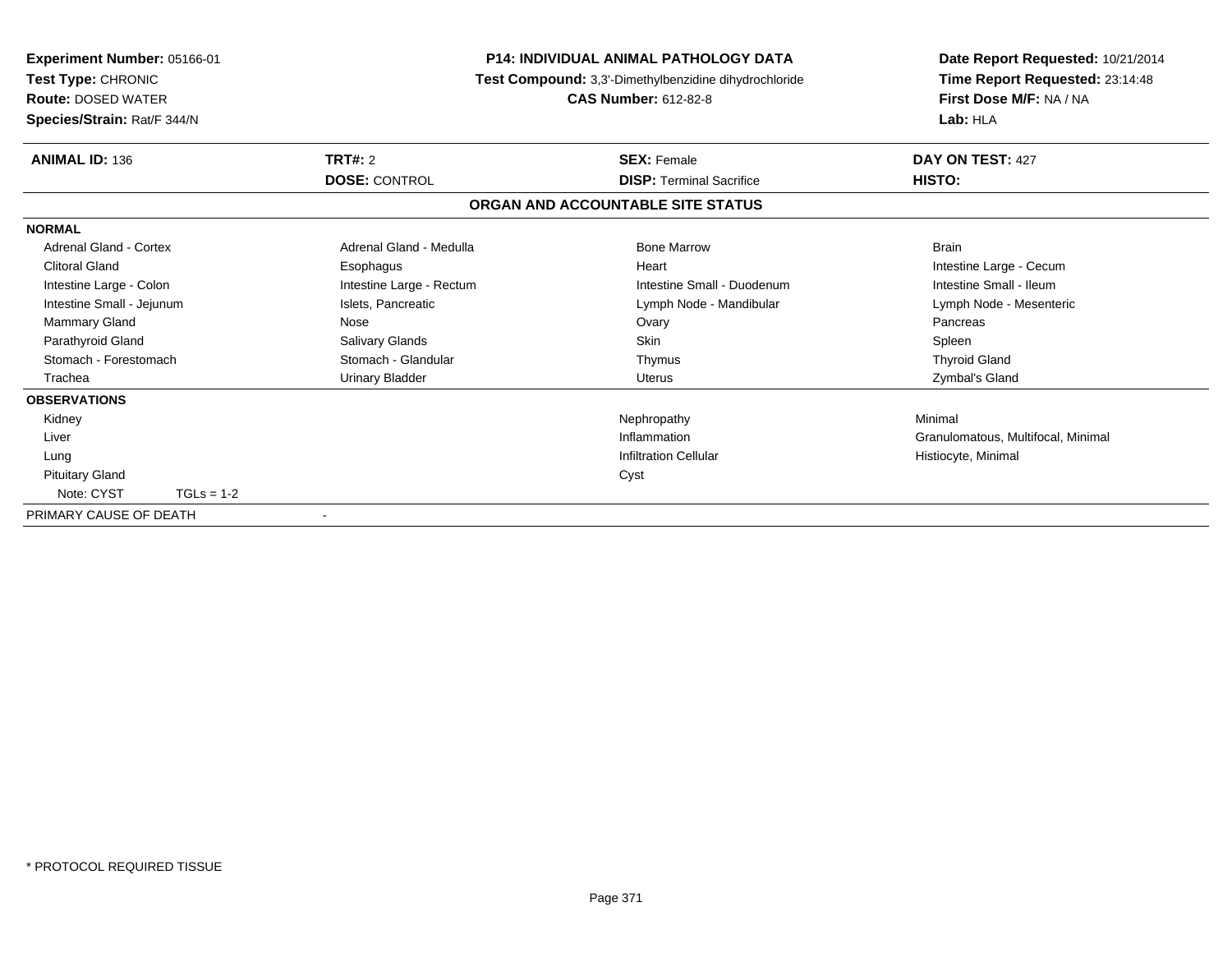| Experiment Number: 05166-01<br>Test Type: CHRONIC<br><b>Route: DOSED WATER</b><br>Species/Strain: Rat/F 344/N | <b>P14: INDIVIDUAL ANIMAL PATHOLOGY DATA</b><br>Test Compound: 3,3'-Dimethylbenzidine dihydrochloride<br><b>CAS Number: 612-82-8</b> |                                   | Date Report Requested: 10/21/2014<br>Time Report Requested: 23:14:48<br>First Dose M/F: NA / NA<br>Lab: HLA |  |
|---------------------------------------------------------------------------------------------------------------|--------------------------------------------------------------------------------------------------------------------------------------|-----------------------------------|-------------------------------------------------------------------------------------------------------------|--|
| <b>ANIMAL ID: 137</b>                                                                                         | <b>TRT#: 2</b>                                                                                                                       | <b>SEX: Female</b>                | DAY ON TEST: 427                                                                                            |  |
|                                                                                                               | <b>DOSE: CONTROL</b>                                                                                                                 | <b>DISP: Terminal Sacrifice</b>   | HISTO:                                                                                                      |  |
|                                                                                                               |                                                                                                                                      | ORGAN AND ACCOUNTABLE SITE STATUS |                                                                                                             |  |
| <b>NORMAL</b>                                                                                                 |                                                                                                                                      |                                   |                                                                                                             |  |
| <b>Adrenal Gland - Cortex</b>                                                                                 | Adrenal Gland - Medulla                                                                                                              | <b>Bone Marrow</b>                | <b>Brain</b>                                                                                                |  |
| <b>Clitoral Gland</b>                                                                                         | Esophagus                                                                                                                            | Heart                             | Intestine Large - Cecum                                                                                     |  |
| Intestine Large - Colon                                                                                       | Intestine Large - Rectum                                                                                                             | Intestine Small - Duodenum        | Intestine Small - Ileum                                                                                     |  |
| Intestine Small - Jejunum                                                                                     | Islets, Pancreatic                                                                                                                   | Lymph Node - Mandibular           | Lymph Node - Mesenteric                                                                                     |  |
| <b>Mammary Gland</b>                                                                                          | Nose                                                                                                                                 | Pancreas                          | Parathyroid Gland                                                                                           |  |
| <b>Salivary Glands</b>                                                                                        | <b>Skin</b>                                                                                                                          | Spleen                            | Stomach - Forestomach                                                                                       |  |
| Stomach - Glandular                                                                                           | Thymus                                                                                                                               | <b>Thyroid Gland</b>              | Trachea                                                                                                     |  |
| <b>Urinary Bladder</b>                                                                                        | <b>Uterus</b>                                                                                                                        | Zymbal's Gland                    |                                                                                                             |  |
| <b>OBSERVATIONS</b>                                                                                           |                                                                                                                                      |                                   |                                                                                                             |  |
| Kidney                                                                                                        |                                                                                                                                      | Nephropathy                       | Minimal                                                                                                     |  |
| Liver                                                                                                         | <b>Bile Duct</b>                                                                                                                     | Hyperplasia                       | Minimal                                                                                                     |  |
| Lung                                                                                                          | Alveolar Epith                                                                                                                       | Hyperplasia                       | Focal, Minimal                                                                                              |  |
| Ovary                                                                                                         | Periovarn Tiss                                                                                                                       | Cyst                              |                                                                                                             |  |
| Note: CYST<br>$TGLs = 1-8$                                                                                    |                                                                                                                                      |                                   |                                                                                                             |  |
| <b>Pituitary Gland</b>                                                                                        |                                                                                                                                      | Cyst                              |                                                                                                             |  |
| $[Cyst TGLS = 2-2]$                                                                                           |                                                                                                                                      |                                   |                                                                                                             |  |
| PRIMARY CAUSE OF DEATH                                                                                        | $\overline{\phantom{a}}$                                                                                                             |                                   |                                                                                                             |  |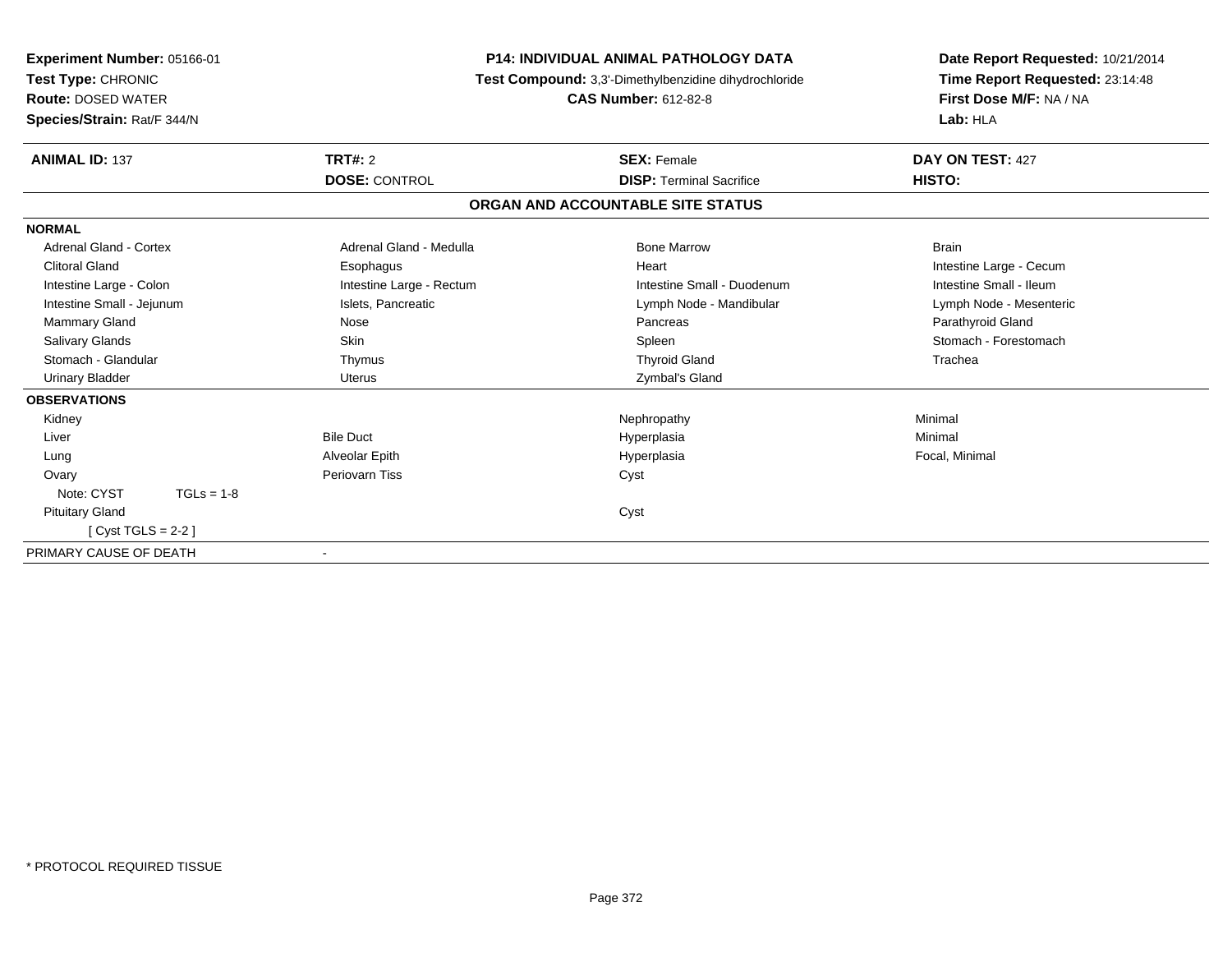| <b>Experiment Number: 05166-01</b><br>Test Type: CHRONIC<br><b>Route: DOSED WATER</b><br>Species/Strain: Rat/F 344/N | <b>P14: INDIVIDUAL ANIMAL PATHOLOGY DATA</b><br>Test Compound: 3,3'-Dimethylbenzidine dihydrochloride<br><b>CAS Number: 612-82-8</b> |                                   | Date Report Requested: 10/21/2014<br>Time Report Requested: 23:14:48<br>First Dose M/F: NA / NA<br>Lab: HLA |  |
|----------------------------------------------------------------------------------------------------------------------|--------------------------------------------------------------------------------------------------------------------------------------|-----------------------------------|-------------------------------------------------------------------------------------------------------------|--|
| <b>ANIMAL ID: 138</b>                                                                                                | <b>TRT#: 2</b>                                                                                                                       | <b>SEX: Female</b>                | DAY ON TEST: 427                                                                                            |  |
|                                                                                                                      | <b>DOSE: CONTROL</b>                                                                                                                 | <b>DISP: Terminal Sacrifice</b>   | HISTO:                                                                                                      |  |
|                                                                                                                      |                                                                                                                                      | ORGAN AND ACCOUNTABLE SITE STATUS |                                                                                                             |  |
| <b>NORMAL</b>                                                                                                        |                                                                                                                                      |                                   |                                                                                                             |  |
| <b>Adrenal Gland - Cortex</b>                                                                                        | Adrenal Gland - Medulla                                                                                                              | <b>Bone Marrow</b>                | <b>Brain</b>                                                                                                |  |
| <b>Clitoral Gland</b>                                                                                                | Esophagus                                                                                                                            | Heart                             | Intestine Large - Cecum                                                                                     |  |
| Intestine Large - Colon                                                                                              | Intestine Large - Rectum                                                                                                             | Intestine Small - Duodenum        | Intestine Small - Ileum                                                                                     |  |
| Intestine Small - Jejunum                                                                                            | Islets, Pancreatic                                                                                                                   | Kidney                            | Lymph Node - Mesenteric                                                                                     |  |
| Mammary Gland                                                                                                        | Nose                                                                                                                                 | Ovary                             | Pancreas                                                                                                    |  |
| Parathyroid Gland                                                                                                    | <b>Pituitary Gland</b>                                                                                                               | <b>Salivary Glands</b>            | <b>Skin</b>                                                                                                 |  |
| Spleen                                                                                                               | Stomach - Forestomach                                                                                                                | Stomach - Glandular               | Thymus                                                                                                      |  |
| <b>Thyroid Gland</b>                                                                                                 | Trachea                                                                                                                              | <b>Urinary Bladder</b>            | <b>Uterus</b>                                                                                               |  |
| <b>Zymbal's Gland</b>                                                                                                |                                                                                                                                      |                                   |                                                                                                             |  |
| <b>OBSERVATIONS</b>                                                                                                  |                                                                                                                                      |                                   |                                                                                                             |  |
| Liver                                                                                                                | <b>Bile Duct</b>                                                                                                                     | Hyperplasia                       | Minimal                                                                                                     |  |
|                                                                                                                      |                                                                                                                                      | Inflammation                      | Granulomatous, Multifocal, Minimal                                                                          |  |
| Lung                                                                                                                 |                                                                                                                                      | <b>Infiltration Cellular</b>      | Histiocyte, Minimal                                                                                         |  |
| Lymph Node                                                                                                           | Mandibular                                                                                                                           | Hemorrhage                        | Minimal                                                                                                     |  |
| PRIMARY CAUSE OF DEATH                                                                                               |                                                                                                                                      |                                   |                                                                                                             |  |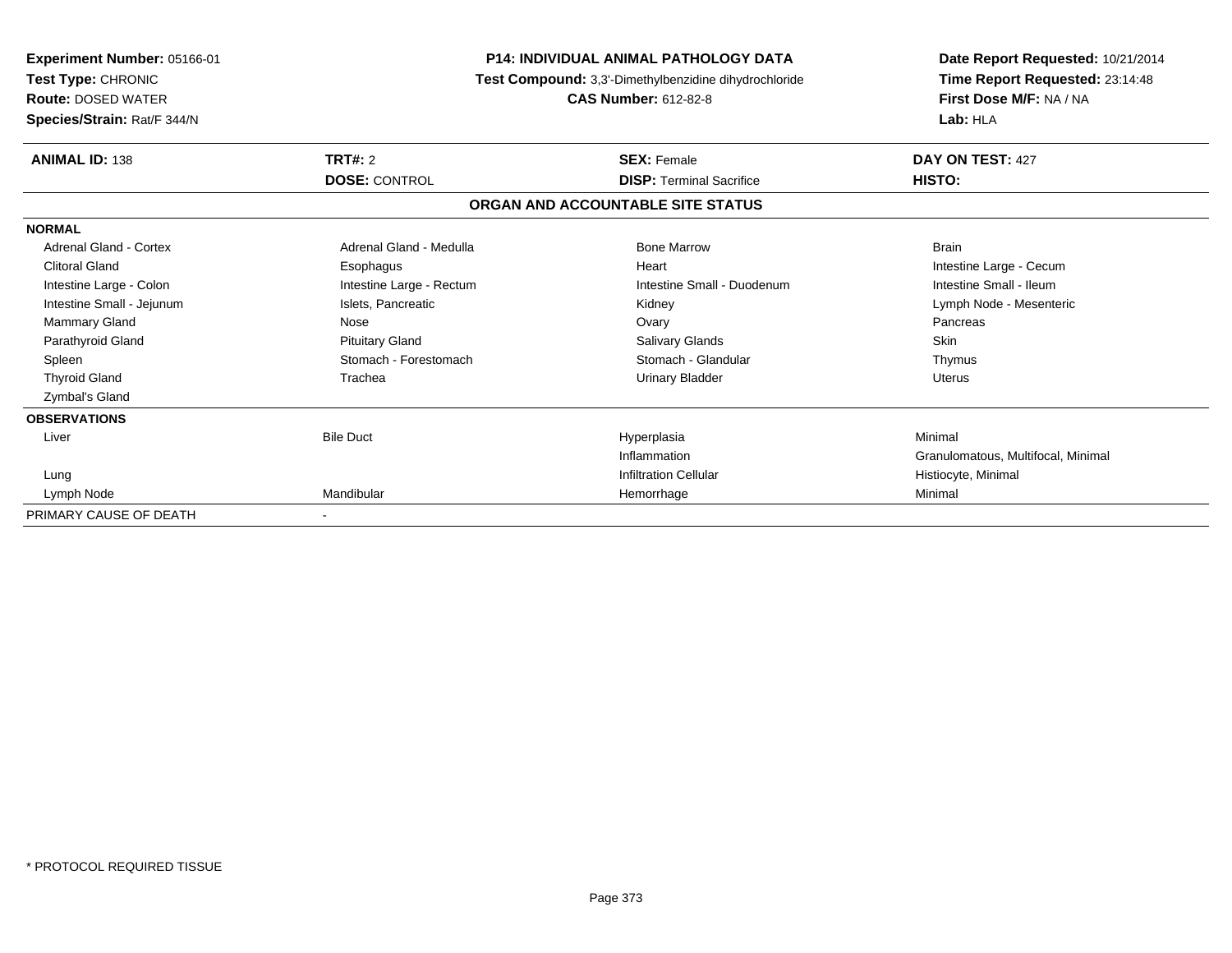| Experiment Number: 05166-01<br>Test Type: CHRONIC<br><b>Route: DOSED WATER</b><br>Species/Strain: Rat/F 344/N |                          | <b>P14: INDIVIDUAL ANIMAL PATHOLOGY DATA</b><br>Test Compound: 3,3'-Dimethylbenzidine dihydrochloride<br><b>CAS Number: 612-82-8</b> | Date Report Requested: 10/21/2014<br>Time Report Requested: 23:14:48<br>First Dose M/F: NA / NA<br>Lab: HLA |  |
|---------------------------------------------------------------------------------------------------------------|--------------------------|--------------------------------------------------------------------------------------------------------------------------------------|-------------------------------------------------------------------------------------------------------------|--|
| <b>ANIMAL ID: 139</b>                                                                                         | <b>TRT#: 2</b>           | <b>SEX: Female</b>                                                                                                                   | DAY ON TEST: 427                                                                                            |  |
|                                                                                                               | <b>DOSE: CONTROL</b>     | <b>DISP:</b> Terminal Sacrifice                                                                                                      | HISTO:                                                                                                      |  |
|                                                                                                               |                          | ORGAN AND ACCOUNTABLE SITE STATUS                                                                                                    |                                                                                                             |  |
| <b>NORMAL</b>                                                                                                 |                          |                                                                                                                                      |                                                                                                             |  |
| Adrenal Gland - Cortex                                                                                        | Adrenal Gland - Medulla  | <b>Bone Marrow</b>                                                                                                                   | <b>Brain</b>                                                                                                |  |
| <b>Clitoral Gland</b>                                                                                         | Esophagus                | Heart                                                                                                                                | Intestine Large - Cecum                                                                                     |  |
| Intestine Large - Colon                                                                                       | Intestine Large - Rectum | Intestine Small - Duodenum                                                                                                           | Intestine Small - Ileum                                                                                     |  |
| Intestine Small - Jejunum                                                                                     | Islets, Pancreatic       | Liver                                                                                                                                | Lymph Node - Mandibular                                                                                     |  |
| Lymph Node - Mesenteric                                                                                       | <b>Mammary Gland</b>     | Nose                                                                                                                                 | Ovary                                                                                                       |  |
| Parathyroid Gland                                                                                             | Salivary Glands          | Skin                                                                                                                                 | Spleen                                                                                                      |  |
| Stomach - Forestomach                                                                                         | Stomach - Glandular      | Thymus                                                                                                                               | <b>Thyroid Gland</b>                                                                                        |  |
| Trachea                                                                                                       | <b>Urinary Bladder</b>   | <b>Uterus</b>                                                                                                                        | Zymbal's Gland                                                                                              |  |
| <b>OBSERVATIONS</b>                                                                                           |                          |                                                                                                                                      |                                                                                                             |  |
| Kidney                                                                                                        |                          | Nephropathy                                                                                                                          | Minimal                                                                                                     |  |
| Lung                                                                                                          |                          | <b>Infiltration Cellular</b>                                                                                                         | Histiocyte, Minimal                                                                                         |  |
| Pancreas                                                                                                      | Acinus                   | Atrophy                                                                                                                              | Minimal                                                                                                     |  |
| <b>Pituitary Gland</b>                                                                                        | Pars Distalis            | Hyperplasia                                                                                                                          | Focal, Mild                                                                                                 |  |
| PRIMARY CAUSE OF DEATH                                                                                        |                          |                                                                                                                                      |                                                                                                             |  |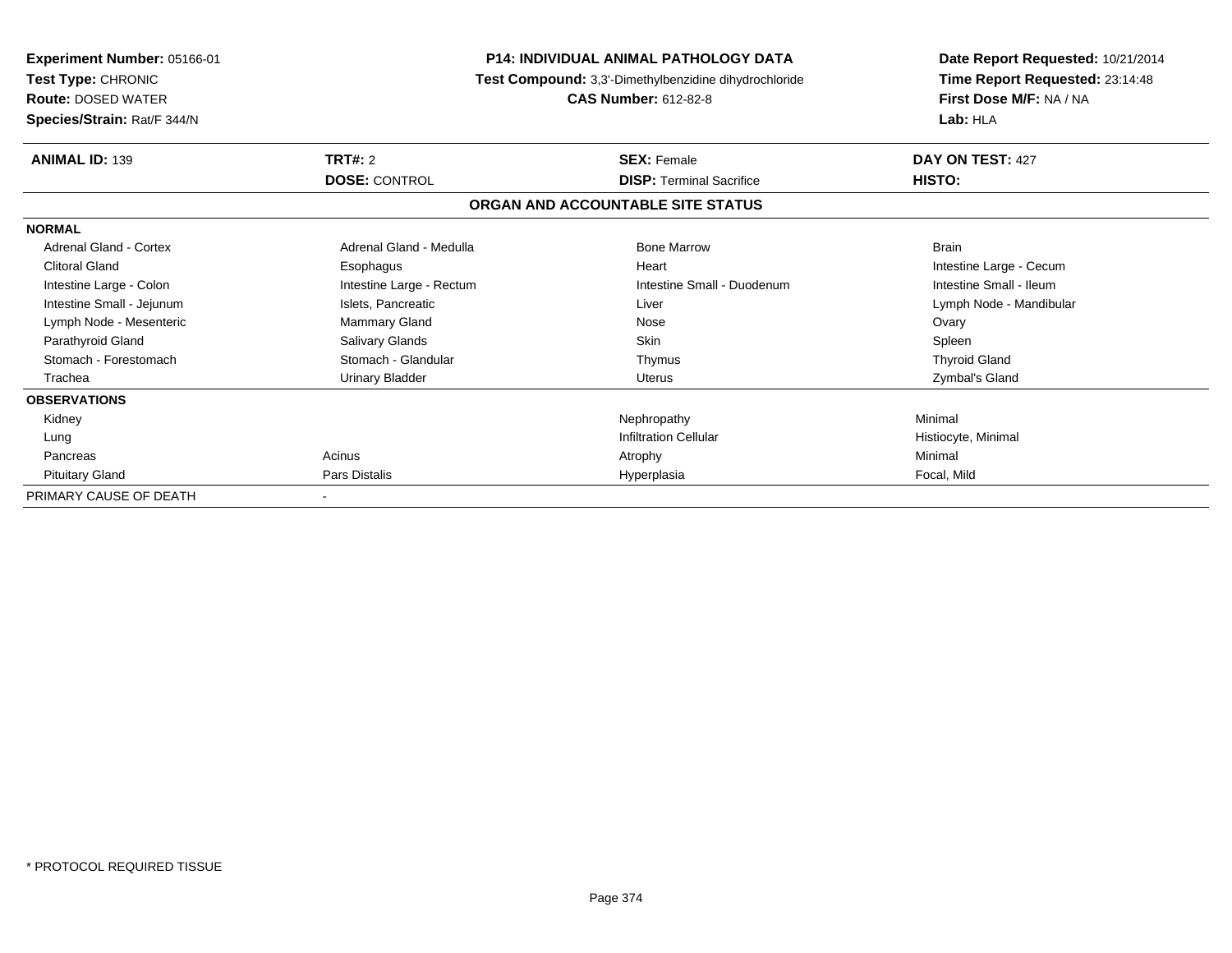| <b>Experiment Number: 05166-01</b><br>Test Type: CHRONIC<br><b>Route: DOSED WATER</b><br>Species/Strain: Rat/F 344/N |                          | <b>P14: INDIVIDUAL ANIMAL PATHOLOGY DATA</b><br>Test Compound: 3,3'-Dimethylbenzidine dihydrochloride<br><b>CAS Number: 612-82-8</b> | Date Report Requested: 10/21/2014<br>Time Report Requested: 23:14:48<br>First Dose M/F: NA / NA<br>Lab: HLA |  |
|----------------------------------------------------------------------------------------------------------------------|--------------------------|--------------------------------------------------------------------------------------------------------------------------------------|-------------------------------------------------------------------------------------------------------------|--|
| <b>ANIMAL ID: 140</b>                                                                                                | <b>TRT#: 2</b>           | <b>SEX: Female</b>                                                                                                                   | DAY ON TEST: 427                                                                                            |  |
|                                                                                                                      | <b>DOSE: CONTROL</b>     | <b>DISP:</b> Terminal Sacrifice                                                                                                      | HISTO:                                                                                                      |  |
|                                                                                                                      |                          | ORGAN AND ACCOUNTABLE SITE STATUS                                                                                                    |                                                                                                             |  |
| <b>NORMAL</b>                                                                                                        |                          |                                                                                                                                      |                                                                                                             |  |
| Adrenal Gland - Cortex                                                                                               | Adrenal Gland - Medulla  | <b>Bone Marrow</b>                                                                                                                   | <b>Brain</b>                                                                                                |  |
| <b>Clitoral Gland</b>                                                                                                | Esophagus                | Heart                                                                                                                                | Intestine Large - Cecum                                                                                     |  |
| Intestine Large - Colon                                                                                              | Intestine Large - Rectum | Intestine Small - Duodenum                                                                                                           | Intestine Small - Ileum                                                                                     |  |
| Intestine Small - Jejunum                                                                                            | Islets, Pancreatic       | Liver                                                                                                                                | Lung                                                                                                        |  |
| Lymph Node - Mandibular                                                                                              | Lymph Node - Mesenteric  | Mammary Gland                                                                                                                        | Nose                                                                                                        |  |
| Ovary                                                                                                                | Pancreas                 | Parathyroid Gland                                                                                                                    | Salivary Glands                                                                                             |  |
| Skin                                                                                                                 | Spleen                   | Stomach - Forestomach                                                                                                                | Stomach - Glandular                                                                                         |  |
| <b>Thyroid Gland</b>                                                                                                 | Trachea                  | <b>Urinary Bladder</b>                                                                                                               | <b>Uterus</b>                                                                                               |  |
| Zymbal's Gland                                                                                                       |                          |                                                                                                                                      |                                                                                                             |  |
| <b>OBSERVATIONS</b>                                                                                                  |                          |                                                                                                                                      |                                                                                                             |  |
| Kidney                                                                                                               |                          | Nephropathy                                                                                                                          | Mild                                                                                                        |  |
| <b>Pituitary Gland</b>                                                                                               |                          | Cyst                                                                                                                                 |                                                                                                             |  |
| Thymus                                                                                                               | <b>Epithel Cell</b>      | Hyperplasia                                                                                                                          | Mild                                                                                                        |  |
| PRIMARY CAUSE OF DEATH                                                                                               |                          |                                                                                                                                      |                                                                                                             |  |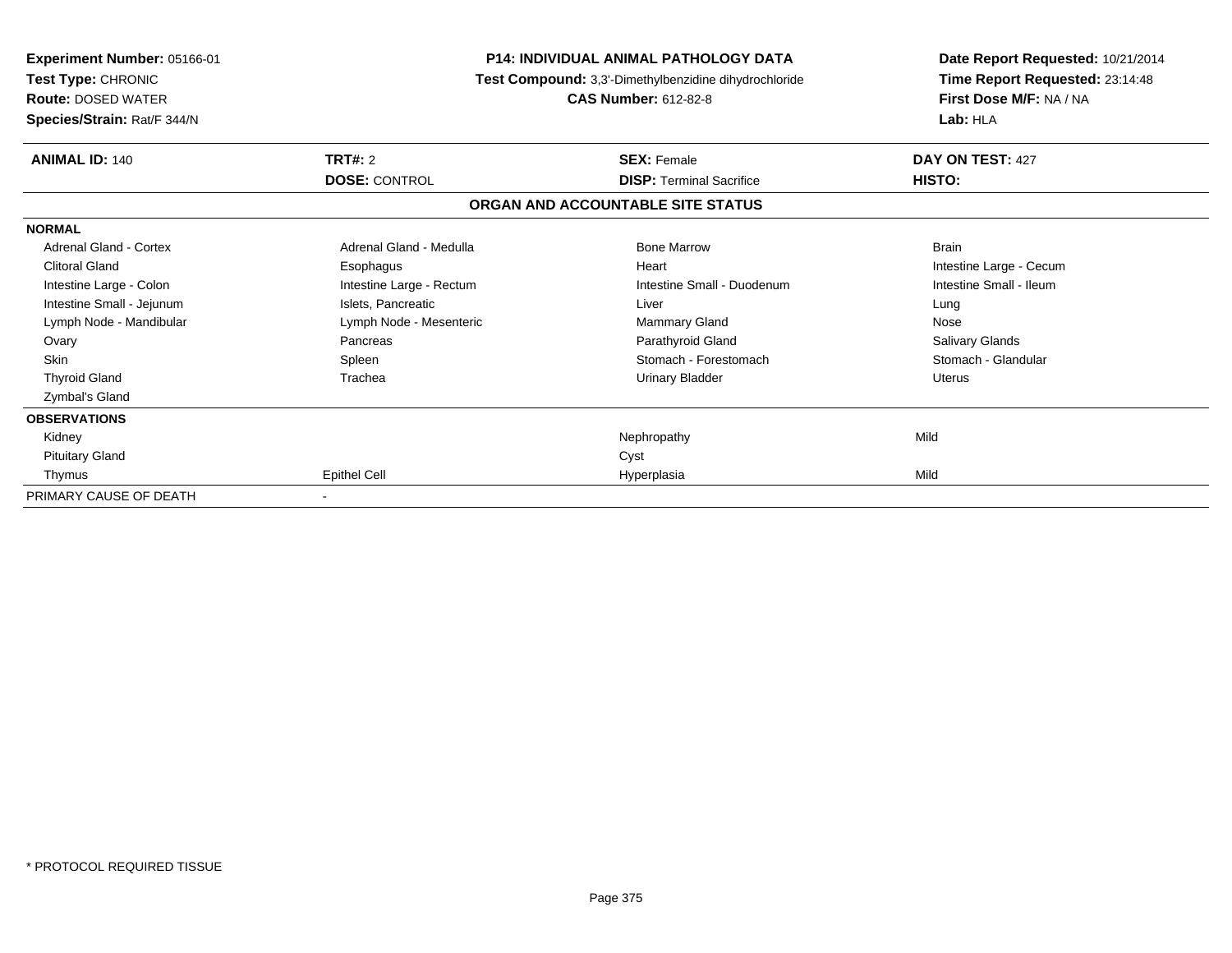| Experiment Number: 05166-01<br>Test Type: CHRONIC<br><b>Route: DOSED WATER</b><br>Species/Strain: Rat/F 344/N |                          | <b>P14: INDIVIDUAL ANIMAL PATHOLOGY DATA</b><br>Test Compound: 3,3'-Dimethylbenzidine dihydrochloride<br><b>CAS Number: 612-82-8</b> | Date Report Requested: 10/21/2014<br>Time Report Requested: 23:14:48<br>First Dose M/F: NA / NA<br>Lab: HLA |  |
|---------------------------------------------------------------------------------------------------------------|--------------------------|--------------------------------------------------------------------------------------------------------------------------------------|-------------------------------------------------------------------------------------------------------------|--|
| <b>ANIMAL ID: 186</b>                                                                                         | <b>TRT#: 4</b>           | <b>SEX: Female</b>                                                                                                                   | DAY ON TEST: 421                                                                                            |  |
|                                                                                                               | <b>DOSE: 0.003</b>       | <b>DISP: Terminal Sacrifice</b>                                                                                                      | HISTO:                                                                                                      |  |
|                                                                                                               |                          | ORGAN AND ACCOUNTABLE SITE STATUS                                                                                                    |                                                                                                             |  |
| <b>NORMAL</b>                                                                                                 |                          |                                                                                                                                      |                                                                                                             |  |
| <b>Adrenal Gland - Cortex</b>                                                                                 | Adrenal Gland - Medulla  | <b>Bone Marrow</b>                                                                                                                   | <b>Brain</b>                                                                                                |  |
| <b>Clitoral Gland</b>                                                                                         | Esophagus                | Heart                                                                                                                                | Intestine Large - Cecum                                                                                     |  |
| Intestine Large - Colon                                                                                       | Intestine Large - Rectum | Intestine Small - Duodenum                                                                                                           | Intestine Small - Ileum                                                                                     |  |
| Intestine Small - Jejunum                                                                                     | Islets, Pancreatic       | Lymph Node - Mandibular                                                                                                              | Lymph Node - Mesenteric                                                                                     |  |
| Nose                                                                                                          | Ovary                    | Pancreas                                                                                                                             | Parathyroid Gland                                                                                           |  |
| <b>Pituitary Gland</b>                                                                                        | Salivary Glands          | Spleen                                                                                                                               | Stomach - Forestomach                                                                                       |  |
| Stomach - Glandular                                                                                           | Thymus                   | <b>Thyroid Gland</b>                                                                                                                 | Trachea                                                                                                     |  |
| <b>Urinary Bladder</b>                                                                                        | <b>Uterus</b>            | Zymbal's Gland                                                                                                                       |                                                                                                             |  |
| <b>MISSING</b>                                                                                                |                          |                                                                                                                                      |                                                                                                             |  |
| Mammary Gland                                                                                                 |                          |                                                                                                                                      |                                                                                                             |  |
| <b>OBSERVATIONS</b>                                                                                           |                          |                                                                                                                                      |                                                                                                             |  |
| Kidney                                                                                                        |                          | Karyomegaly                                                                                                                          | Minimal                                                                                                     |  |
|                                                                                                               |                          | Nephropathy                                                                                                                          | Minimal                                                                                                     |  |
| Liver                                                                                                         |                          | Inflammation                                                                                                                         | Granulomatous, Multifocal, Mild                                                                             |  |
|                                                                                                               |                          | <b>Mixed Cell Focus</b>                                                                                                              | Minimal                                                                                                     |  |
| [Inflammation $TGLS = 4-3.1$ ]                                                                                |                          |                                                                                                                                      |                                                                                                             |  |
| [Mixed Cell Focus TGLS = 4-3.1]                                                                               |                          |                                                                                                                                      |                                                                                                             |  |
| Lung                                                                                                          | Alveolar Epith           | Hyperplasia                                                                                                                          | Focal, Minimal                                                                                              |  |
| Lymph Node                                                                                                    | Mediastinal              | Hemorrhage                                                                                                                           | Mild                                                                                                        |  |
| Mesentery                                                                                                     | Fat                      | Necrosis                                                                                                                             | Focal, Marked                                                                                               |  |
| Note: NECROSIS<br>$TGLs = 1-13$                                                                               |                          |                                                                                                                                      |                                                                                                             |  |
| Skin                                                                                                          |                          | Acanthosis                                                                                                                           | Mild                                                                                                        |  |
| Note: ACANTHOSIS                                                                                              | $TGLs = 2-14$            |                                                                                                                                      |                                                                                                             |  |
| PRIMARY CAUSE OF DEATH                                                                                        | $\blacksquare$           |                                                                                                                                      |                                                                                                             |  |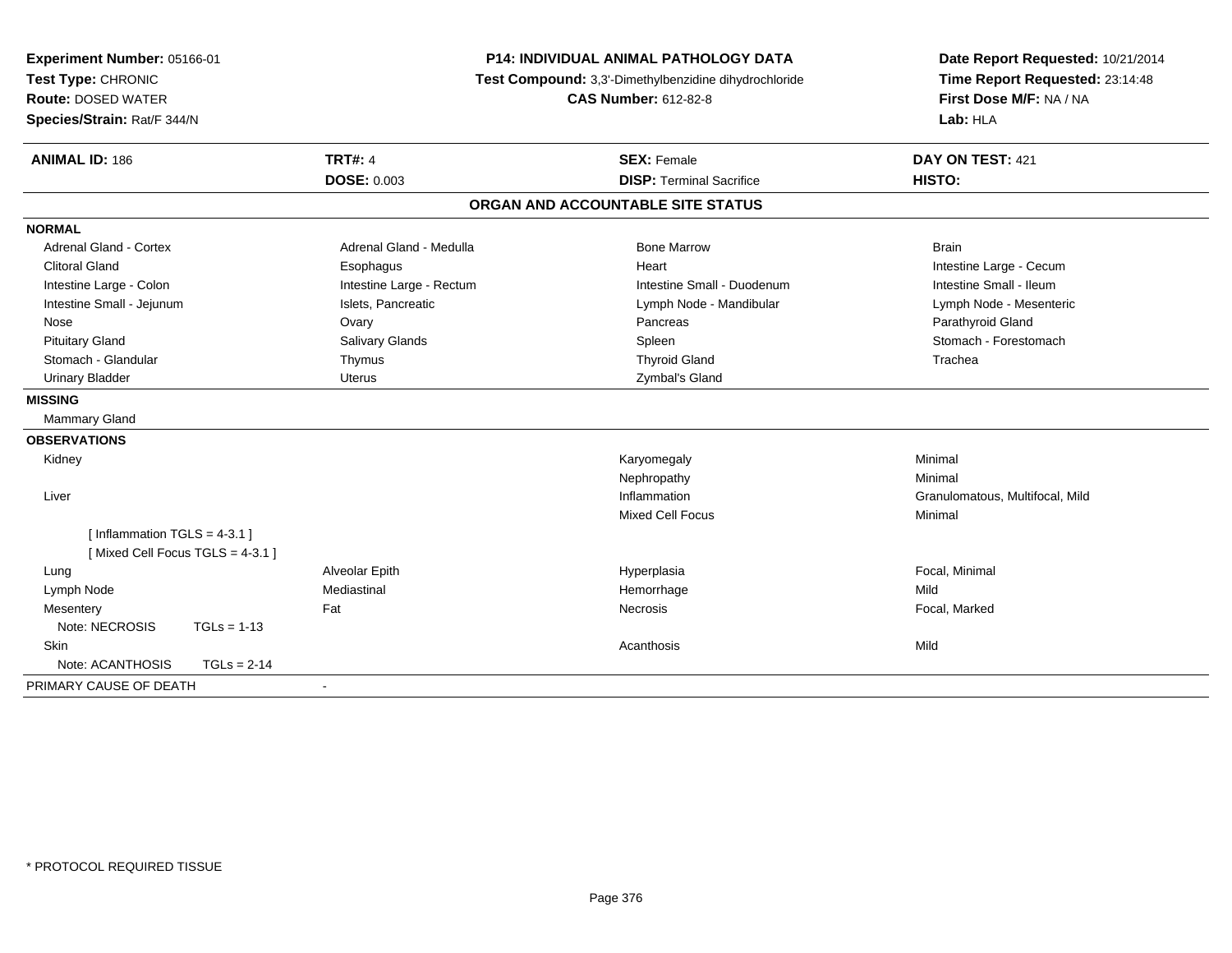| Experiment Number: 05166-01<br>Test Type: CHRONIC<br><b>Route: DOSED WATER</b><br>Species/Strain: Rat/F 344/N |                          | <b>P14: INDIVIDUAL ANIMAL PATHOLOGY DATA</b><br>Test Compound: 3,3'-Dimethylbenzidine dihydrochloride<br><b>CAS Number: 612-82-8</b> | Date Report Requested: 10/21/2014<br>Time Report Requested: 23:14:48<br>First Dose M/F: NA / NA<br>Lab: HLA |  |
|---------------------------------------------------------------------------------------------------------------|--------------------------|--------------------------------------------------------------------------------------------------------------------------------------|-------------------------------------------------------------------------------------------------------------|--|
| <b>ANIMAL ID: 187</b>                                                                                         | <b>TRT#: 4</b>           | <b>SEX: Female</b>                                                                                                                   | DAY ON TEST: 421                                                                                            |  |
|                                                                                                               | <b>DOSE: 0.003</b>       | <b>DISP: Terminal Sacrifice</b>                                                                                                      | HISTO:                                                                                                      |  |
|                                                                                                               |                          | ORGAN AND ACCOUNTABLE SITE STATUS                                                                                                    |                                                                                                             |  |
| <b>NORMAL</b>                                                                                                 |                          |                                                                                                                                      |                                                                                                             |  |
| Adrenal Gland - Cortex                                                                                        | Adrenal Gland - Medulla  | <b>Bone Marrow</b>                                                                                                                   | <b>Brain</b>                                                                                                |  |
| <b>Clitoral Gland</b>                                                                                         | Esophagus                | Heart                                                                                                                                | Intestine Large - Cecum                                                                                     |  |
| Intestine Large - Colon                                                                                       | Intestine Large - Rectum | Intestine Small - Duodenum                                                                                                           | Intestine Small - Ileum                                                                                     |  |
| Intestine Small - Jejunum                                                                                     | Islets, Pancreatic       | Lymph Node - Mesenteric                                                                                                              | Nose                                                                                                        |  |
| Pancreas                                                                                                      | Parathyroid Gland        | <b>Salivary Glands</b>                                                                                                               | Spleen                                                                                                      |  |
| Stomach - Forestomach                                                                                         | Stomach - Glandular      | <b>Thyroid Gland</b>                                                                                                                 | Trachea                                                                                                     |  |
| <b>Urinary Bladder</b>                                                                                        | <b>Uterus</b>            | Zymbal's Gland                                                                                                                       |                                                                                                             |  |
| <b>MISSING</b>                                                                                                |                          |                                                                                                                                      |                                                                                                             |  |
| Mammary Gland                                                                                                 | Thymus                   |                                                                                                                                      |                                                                                                             |  |
| <b>OBSERVATIONS</b>                                                                                           |                          |                                                                                                                                      |                                                                                                             |  |
| Kidney                                                                                                        |                          | Nephropathy                                                                                                                          | Minimal                                                                                                     |  |
| Liver                                                                                                         |                          | <b>Mixed Cell Focus</b>                                                                                                              | Minimal                                                                                                     |  |
| Lung                                                                                                          |                          | <b>Infiltration Cellular</b>                                                                                                         | Histiocyte, Minimal                                                                                         |  |
| Lymph Node                                                                                                    | Mandibular, Sinus        | Ectasia                                                                                                                              | Moderate                                                                                                    |  |
| Ovary                                                                                                         |                          | Cyst                                                                                                                                 |                                                                                                             |  |
| Note: CYST<br>$TGLs = 1-8$                                                                                    |                          |                                                                                                                                      |                                                                                                             |  |
| <b>Pituitary Gland</b>                                                                                        |                          | Cyst                                                                                                                                 |                                                                                                             |  |
| Skin                                                                                                          |                          | <b>Basal Cell Adenoma</b>                                                                                                            |                                                                                                             |  |
| Note: BASAL CEL ADEN<br>$TGLs = 2-13$                                                                         |                          |                                                                                                                                      |                                                                                                             |  |
| PRIMARY CAUSE OF DEATH                                                                                        | $\overline{\phantom{a}}$ |                                                                                                                                      |                                                                                                             |  |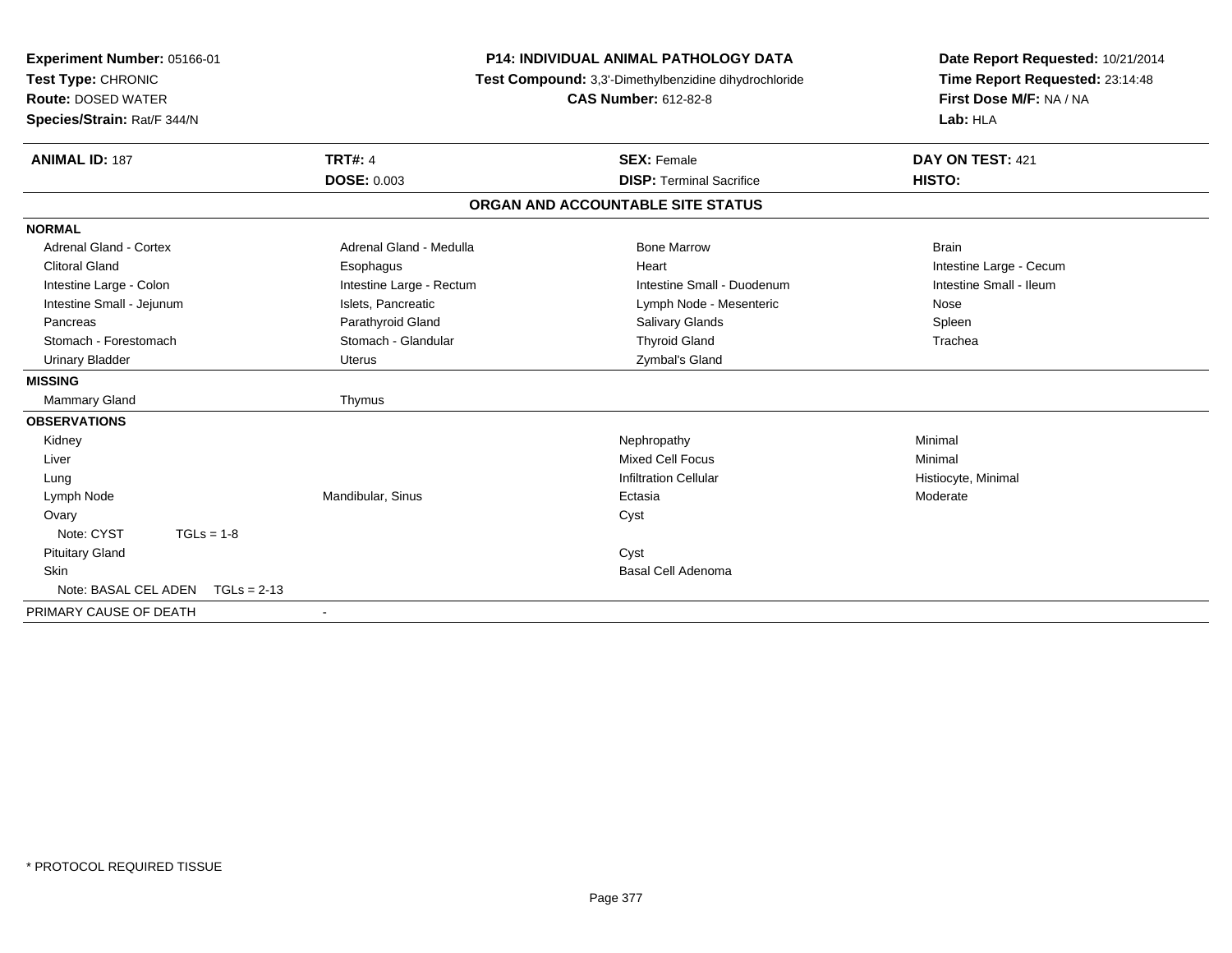| Experiment Number: 05166-01<br>Test Type: CHRONIC<br><b>Route: DOSED WATER</b><br>Species/Strain: Rat/F 344/N |                  | <b>P14: INDIVIDUAL ANIMAL PATHOLOGY DATA</b><br>Test Compound: 3,3'-Dimethylbenzidine dihydrochloride<br><b>CAS Number: 612-82-8</b> |                                                       | Date Report Requested: 10/21/2014<br>Time Report Requested: 23:14:48<br>First Dose M/F: NA / NA<br>Lab: HLA |  |
|---------------------------------------------------------------------------------------------------------------|------------------|--------------------------------------------------------------------------------------------------------------------------------------|-------------------------------------------------------|-------------------------------------------------------------------------------------------------------------|--|
| <b>ANIMAL ID: 188</b>                                                                                         |                  | <b>TRT#: 4</b><br><b>DOSE: 0.003</b>                                                                                                 | <b>SEX: Female</b><br><b>DISP: Terminal Sacrifice</b> | DAY ON TEST: 421<br>HISTO:                                                                                  |  |
|                                                                                                               |                  |                                                                                                                                      | ORGAN AND ACCOUNTABLE SITE STATUS                     |                                                                                                             |  |
| <b>NORMAL</b>                                                                                                 |                  |                                                                                                                                      |                                                       |                                                                                                             |  |
| Adrenal Gland - Cortex                                                                                        |                  | Adrenal Gland - Medulla                                                                                                              | <b>Bone Marrow</b>                                    | <b>Brain</b>                                                                                                |  |
| Esophagus                                                                                                     |                  | Heart                                                                                                                                | Intestine Large - Cecum                               | Intestine Large - Rectum                                                                                    |  |
| Intestine Small - Duodenum                                                                                    |                  | Intestine Small - Ileum                                                                                                              | Intestine Small - Jejunum                             | Islets, Pancreatic                                                                                          |  |
| Lymph Node - Mandibular                                                                                       |                  | Lymph Node - Mesenteric                                                                                                              | Mammary Gland                                         | Nose                                                                                                        |  |
| Ovary                                                                                                         |                  | Pancreas                                                                                                                             | Parathyroid Gland                                     | <b>Pituitary Gland</b>                                                                                      |  |
| <b>Salivary Glands</b>                                                                                        |                  | Skin                                                                                                                                 | Spleen                                                | Stomach - Forestomach                                                                                       |  |
| Stomach - Glandular                                                                                           |                  | <b>Thyroid Gland</b>                                                                                                                 | Trachea                                               | <b>Urinary Bladder</b>                                                                                      |  |
| Zymbal's Gland                                                                                                |                  |                                                                                                                                      |                                                       |                                                                                                             |  |
| <b>OBSERVATIONS</b>                                                                                           |                  |                                                                                                                                      |                                                       |                                                                                                             |  |
| <b>Clitoral Gland</b>                                                                                         |                  |                                                                                                                                      | Carcinoma                                             |                                                                                                             |  |
| Note: CARCINOMA                                                                                               | $TGLs = 1-8.1$   |                                                                                                                                      |                                                       |                                                                                                             |  |
| Intestine Large                                                                                               |                  | Colon                                                                                                                                | Parasite Metazoan                                     | Mild                                                                                                        |  |
| Kidney                                                                                                        |                  |                                                                                                                                      | Nephropathy                                           | Mild                                                                                                        |  |
| Liver                                                                                                         |                  |                                                                                                                                      | <b>Eosinophilic Focus</b>                             | Mild                                                                                                        |  |
| Note: EOSIN FOCUS                                                                                             | $TGLs = 3-3.1$   |                                                                                                                                      |                                                       |                                                                                                             |  |
| Lung                                                                                                          |                  | Alveolar Epith                                                                                                                       | Hyperplasia                                           | Multifocal, Minimal                                                                                         |  |
|                                                                                                               |                  |                                                                                                                                      | <b>Infiltration Cellular</b>                          | Histiocyte, Minimal                                                                                         |  |
| Thymus                                                                                                        |                  | <b>Epithel Cell</b>                                                                                                                  | Hyperplasia                                           | Mild                                                                                                        |  |
| <b>Uterus</b>                                                                                                 |                  |                                                                                                                                      | Sarcoma Stromal                                       |                                                                                                             |  |
| Note: SARC STROMAL                                                                                            | $TGLs = 2-8+8.2$ |                                                                                                                                      |                                                       |                                                                                                             |  |
| PRIMARY CAUSE OF DEATH                                                                                        |                  | $\blacksquare$                                                                                                                       |                                                       |                                                                                                             |  |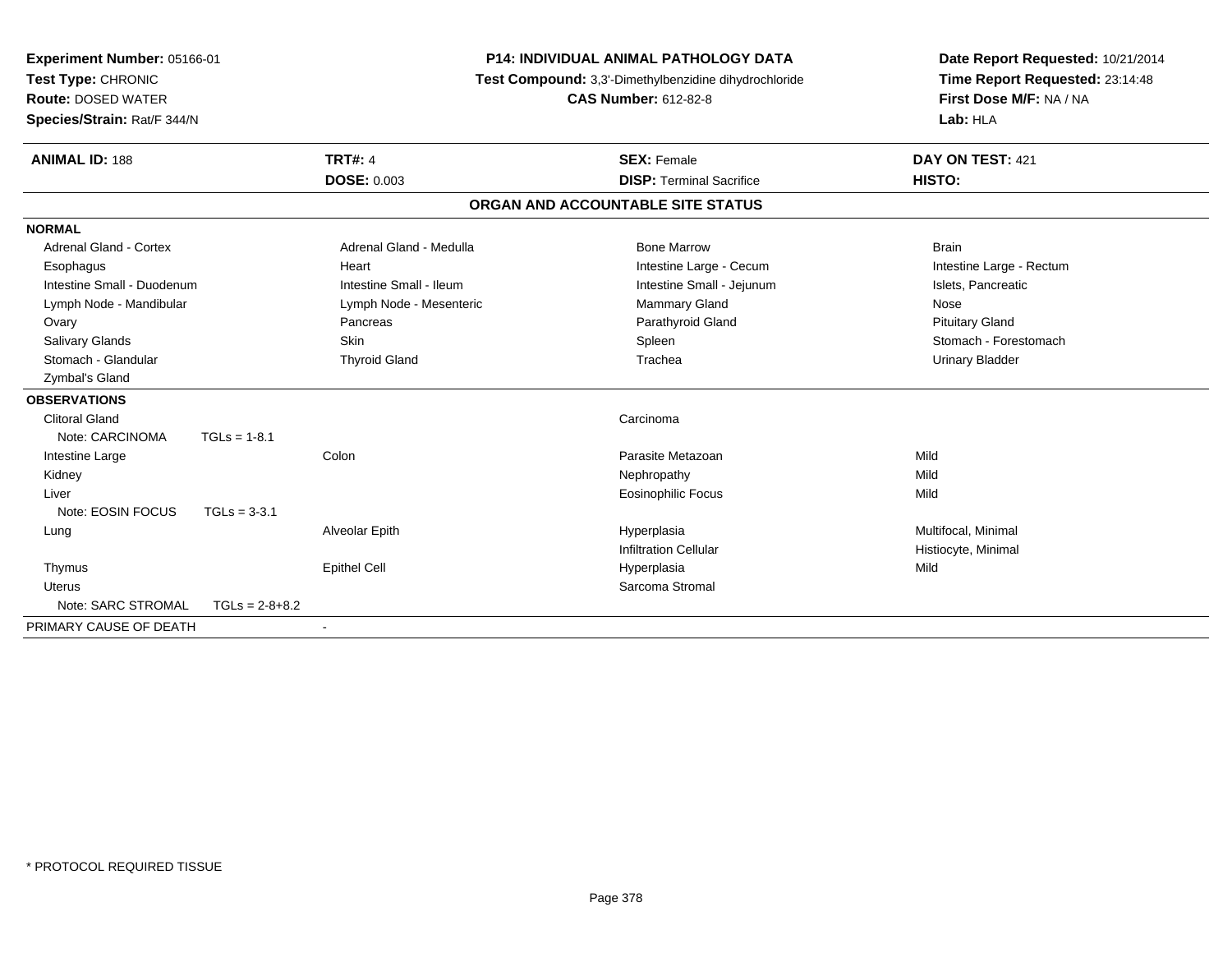| Experiment Number: 05166-01            | P14: INDIVIDUAL ANIMAL PATHOLOGY DATA<br>Test Compound: 3,3'-Dimethylbenzidine dihydrochloride |                                   | Date Report Requested: 10/21/2014  |
|----------------------------------------|------------------------------------------------------------------------------------------------|-----------------------------------|------------------------------------|
| Test Type: CHRONIC                     |                                                                                                |                                   | Time Report Requested: 23:14:48    |
| <b>Route: DOSED WATER</b>              |                                                                                                | <b>CAS Number: 612-82-8</b>       | First Dose M/F: NA / NA            |
| Species/Strain: Rat/F 344/N            |                                                                                                |                                   | Lab: HLA                           |
| <b>ANIMAL ID: 189</b>                  | <b>TRT#: 4</b>                                                                                 | <b>SEX: Female</b>                | DAY ON TEST: 421                   |
|                                        | <b>DOSE: 0.003</b>                                                                             | <b>DISP: Terminal Sacrifice</b>   | HISTO:                             |
|                                        |                                                                                                | ORGAN AND ACCOUNTABLE SITE STATUS |                                    |
| <b>NORMAL</b>                          |                                                                                                |                                   |                                    |
| <b>Adrenal Gland - Cortex</b>          | Adrenal Gland - Medulla                                                                        | <b>Bone Marrow</b>                | <b>Brain</b>                       |
| <b>Clitoral Gland</b>                  | Esophagus                                                                                      | Heart                             | Intestine Large - Cecum            |
| Intestine Large - Colon                | Intestine Small - Duodenum                                                                     | Intestine Small - Ileum           | Intestine Small - Jejunum          |
| Islets, Pancreatic                     | Lymph Node - Mandibular                                                                        | Lymph Node - Mesenteric           | Mammary Gland                      |
| Nose                                   | Ovary                                                                                          | Pancreas                          | Parathyroid Gland                  |
| Salivary Glands                        | Skin                                                                                           | Spleen                            | Stomach - Forestomach              |
| Stomach - Glandular                    | <b>Thyroid Gland</b>                                                                           | Trachea                           | <b>Urinary Bladder</b>             |
| <b>Uterus</b>                          | Zymbal's Gland                                                                                 |                                   |                                    |
| <b>MISSING</b>                         |                                                                                                |                                   |                                    |
| Thymus                                 |                                                                                                |                                   |                                    |
| <b>OBSERVATIONS</b>                    |                                                                                                |                                   |                                    |
| Intestine Large                        | Rectum                                                                                         | Parasite Metazoan                 | Mild                               |
| Kidney                                 |                                                                                                | Karyomegaly                       | Minimal                            |
|                                        |                                                                                                | Nephropathy                       | Mild                               |
| Liver                                  |                                                                                                | <b>Basophilic Focus</b>           | Minimal                            |
|                                        |                                                                                                | Inflammation                      | Granulomatous, Multifocal, Minimal |
|                                        |                                                                                                | Mixed Cell Focus                  | Mild                               |
|                                        |                                                                                                | Necrosis                          | Coagulative, Focal, Minimal        |
| Note: MIXED CL FOCUS<br>$TGLs = 1-3.1$ |                                                                                                |                                   |                                    |
| Lung                                   |                                                                                                | <b>Infiltration Cellular</b>      | Histiocyte, Minimal                |
| <b>Pituitary Gland</b>                 |                                                                                                | Cyst                              |                                    |
| PRIMARY CAUSE OF DEATH                 | $\blacksquare$                                                                                 |                                   |                                    |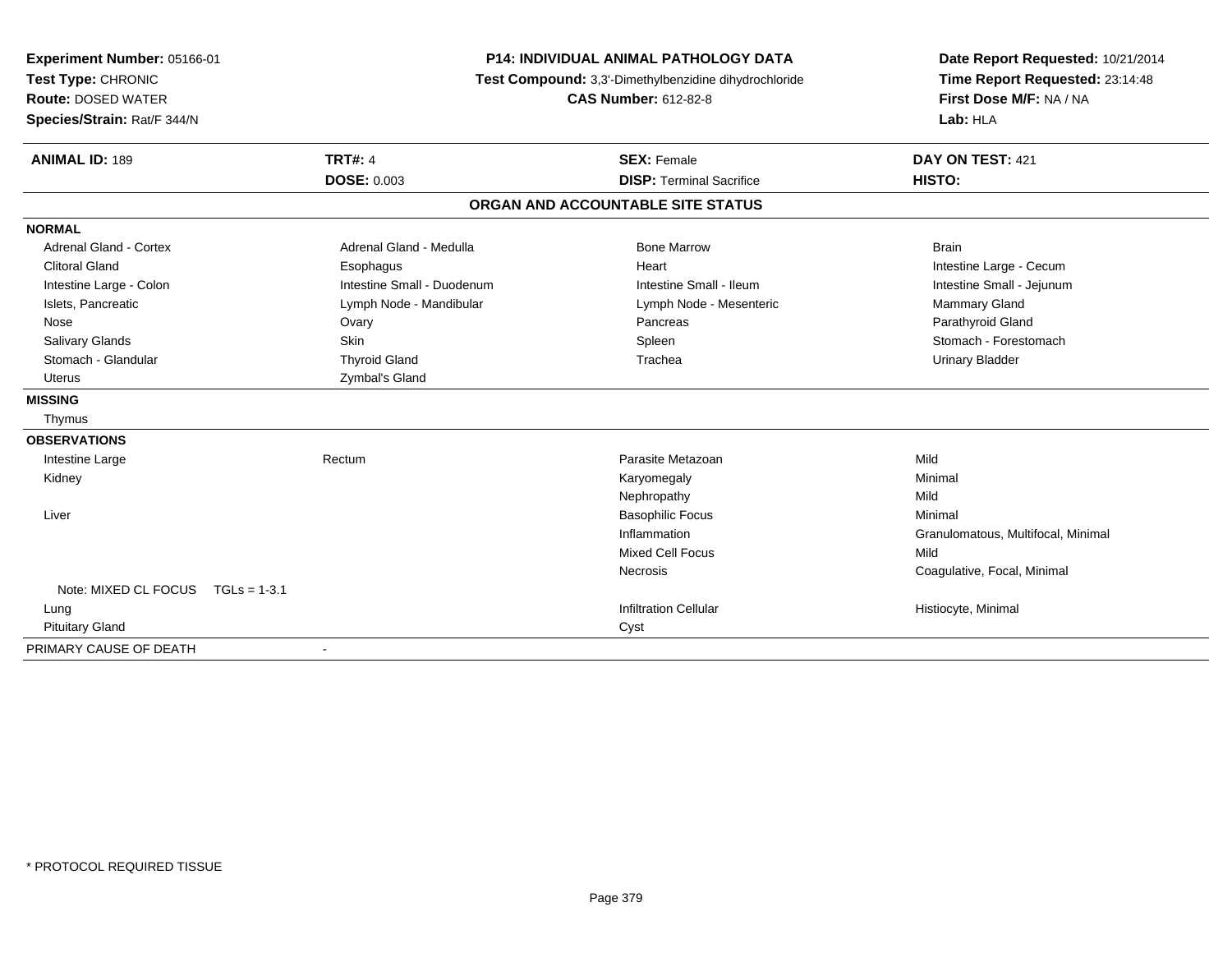| Experiment Number: 05166-01<br>Test Type: CHRONIC<br><b>Route: DOSED WATER</b><br>Species/Strain: Rat/F 344/N | <b>P14: INDIVIDUAL ANIMAL PATHOLOGY DATA</b><br>Test Compound: 3,3'-Dimethylbenzidine dihydrochloride<br><b>CAS Number: 612-82-8</b> |                                   | Date Report Requested: 10/21/2014<br>Time Report Requested: 23:14:48<br>First Dose M/F: NA / NA<br>Lab: HLA |  |
|---------------------------------------------------------------------------------------------------------------|--------------------------------------------------------------------------------------------------------------------------------------|-----------------------------------|-------------------------------------------------------------------------------------------------------------|--|
| <b>ANIMAL ID: 190</b>                                                                                         | <b>TRT#: 4</b>                                                                                                                       | <b>SEX: Female</b>                | DAY ON TEST: 421                                                                                            |  |
|                                                                                                               | <b>DOSE: 0.003</b>                                                                                                                   | <b>DISP: Terminal Sacrifice</b>   | HISTO:                                                                                                      |  |
|                                                                                                               |                                                                                                                                      | ORGAN AND ACCOUNTABLE SITE STATUS |                                                                                                             |  |
| <b>NORMAL</b>                                                                                                 |                                                                                                                                      |                                   |                                                                                                             |  |
| <b>Adrenal Gland - Cortex</b>                                                                                 | Adrenal Gland - Medulla                                                                                                              | <b>Bone Marrow</b>                | <b>Brain</b>                                                                                                |  |
| <b>Clitoral Gland</b>                                                                                         | Esophagus                                                                                                                            | Heart                             | Intestine Large - Cecum                                                                                     |  |
| Intestine Large - Colon                                                                                       | Intestine Large - Rectum                                                                                                             | Intestine Small - Duodenum        | Intestine Small - Ileum                                                                                     |  |
| Intestine Small - Jejunum                                                                                     | Islets, Pancreatic                                                                                                                   | Lung                              | Lymph Node - Mesenteric                                                                                     |  |
| Mammary Gland                                                                                                 | Nose                                                                                                                                 | Ovary                             | Pancreas                                                                                                    |  |
| Parathyroid Gland                                                                                             | <b>Pituitary Gland</b>                                                                                                               | <b>Salivary Glands</b>            | Skin                                                                                                        |  |
| Spleen                                                                                                        | Stomach - Forestomach                                                                                                                | Stomach - Glandular               | <b>Thyroid Gland</b>                                                                                        |  |
| Trachea                                                                                                       | <b>Urinary Bladder</b>                                                                                                               | Uterus                            |                                                                                                             |  |
| <b>OBSERVATIONS</b>                                                                                           |                                                                                                                                      |                                   |                                                                                                             |  |
| Kidney                                                                                                        |                                                                                                                                      | Nephropathy                       | Mild                                                                                                        |  |
| Liver                                                                                                         |                                                                                                                                      | Inflammation                      | Granulomatous, Multifocal, Minimal                                                                          |  |
|                                                                                                               |                                                                                                                                      | <b>Mixed Cell Focus</b>           | Mild                                                                                                        |  |
| [Mixed Cell Focus TGLS = 1-3.1]                                                                               |                                                                                                                                      |                                   |                                                                                                             |  |
| Lymph Node                                                                                                    | Mandibular                                                                                                                           | Hyperplasia                       | Plasma Cell, Moderate                                                                                       |  |
| Thymus                                                                                                        | <b>Epithel Cell</b>                                                                                                                  | Hyperplasia                       | Mild                                                                                                        |  |
| Zymbal's Gland                                                                                                |                                                                                                                                      | Adenoma                           |                                                                                                             |  |
| PRIMARY CAUSE OF DEATH                                                                                        |                                                                                                                                      |                                   |                                                                                                             |  |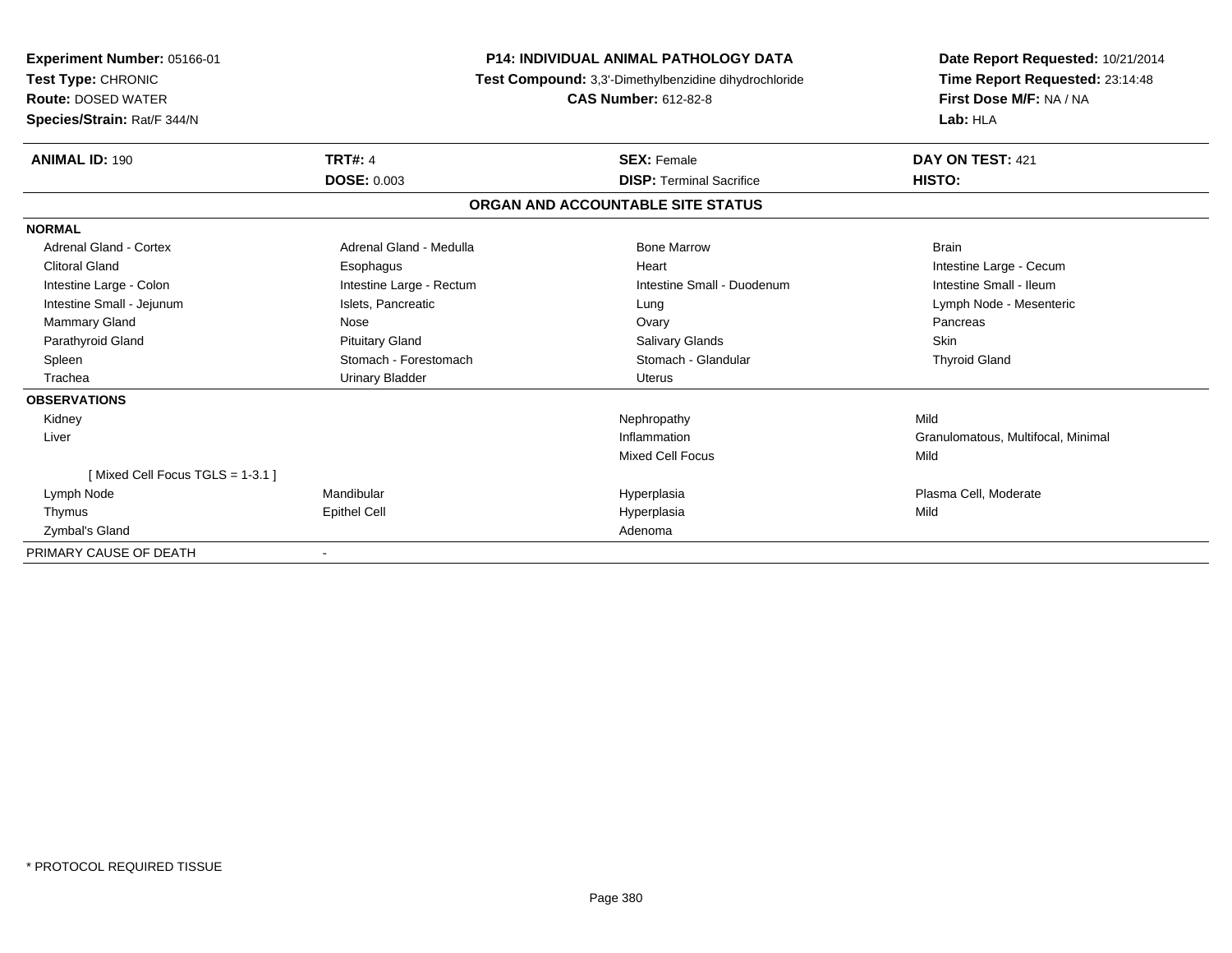| Experiment Number: 05166-01<br>Test Type: CHRONIC<br><b>Route: DOSED WATER</b><br>Species/Strain: Rat/F 344/N | <b>P14: INDIVIDUAL ANIMAL PATHOLOGY DATA</b><br>Test Compound: 3,3'-Dimethylbenzidine dihydrochloride<br><b>CAS Number: 612-82-8</b> |                                             | Date Report Requested: 10/21/2014<br>Time Report Requested: 23:14:48<br>First Dose M/F: NA / NA<br>Lab: HLA |
|---------------------------------------------------------------------------------------------------------------|--------------------------------------------------------------------------------------------------------------------------------------|---------------------------------------------|-------------------------------------------------------------------------------------------------------------|
| <b>ANIMAL ID: 191</b>                                                                                         | <b>TRT#: 4</b><br><b>DOSE: 0.003</b>                                                                                                 | <b>SEX: Female</b><br><b>DISP: Moribund</b> | DAY ON TEST: 393<br>HISTO:                                                                                  |
|                                                                                                               |                                                                                                                                      | ORGAN AND ACCOUNTABLE SITE STATUS           |                                                                                                             |
| <b>NORMAL</b>                                                                                                 |                                                                                                                                      |                                             |                                                                                                             |
| <b>Adrenal Gland - Cortex</b>                                                                                 | Adrenal Gland - Medulla                                                                                                              | <b>Bone Marrow</b>                          | <b>Brain</b>                                                                                                |
| Esophagus                                                                                                     | Heart                                                                                                                                | Intestine Large - Cecum                     | Intestine Large - Colon                                                                                     |
| Intestine Large - Rectum                                                                                      | Intestine Small - Duodenum                                                                                                           | Intestine Small - Ileum                     | Intestine Small - Jejunum                                                                                   |
| Islets, Pancreatic                                                                                            | Lymph Node - Mesenteric                                                                                                              | Mammary Gland                               | Nose                                                                                                        |
| Pancreas                                                                                                      | Parathyroid Gland                                                                                                                    | <b>Pituitary Gland</b>                      | Salivary Glands                                                                                             |
| <b>Skin</b>                                                                                                   | Stomach - Forestomach                                                                                                                | <b>Thyroid Gland</b>                        | Trachea                                                                                                     |
| <b>Urinary Bladder</b>                                                                                        | Uterus                                                                                                                               | Zymbal's Gland                              |                                                                                                             |
| <b>MISSING</b>                                                                                                |                                                                                                                                      |                                             |                                                                                                             |
| Thymus                                                                                                        |                                                                                                                                      |                                             |                                                                                                             |
| <b>OBSERVATIONS</b>                                                                                           |                                                                                                                                      |                                             |                                                                                                             |
| <b>Clitoral Gland</b>                                                                                         |                                                                                                                                      | Adenoma                                     |                                                                                                             |
| Note: ADENOMA<br>$TGLs = 2-8.1$                                                                               |                                                                                                                                      |                                             |                                                                                                             |
| Kidney                                                                                                        |                                                                                                                                      | Karyomegaly                                 | Minimal                                                                                                     |
|                                                                                                               |                                                                                                                                      | Nephropathy                                 | Mild                                                                                                        |
| Liver                                                                                                         |                                                                                                                                      | Hematopoietic Cell Proliferation            | Mild                                                                                                        |
| Lung                                                                                                          |                                                                                                                                      | <b>Infiltration Cellular</b>                | Histiocyte, Minimal                                                                                         |
| Lymph Node                                                                                                    | Mandibular                                                                                                                           | Hyperplasia                                 | Plasma Cell, Moderate                                                                                       |
| Ovary                                                                                                         | <b>Periovarn Tiss</b>                                                                                                                | Cyst                                        |                                                                                                             |
|                                                                                                               |                                                                                                                                      | Granulosa-Theca Tumor Benign                |                                                                                                             |
| Note: GRAN THECA BGN $TGLs = 3-8$                                                                             |                                                                                                                                      |                                             |                                                                                                             |
| Note: CYST<br>$TGLs = 3-8$                                                                                    |                                                                                                                                      |                                             |                                                                                                             |
| Spleen                                                                                                        |                                                                                                                                      | Hematopoietic Cell Proliferation            | Marked                                                                                                      |
| Stomach                                                                                                       | Glandular                                                                                                                            | Degeneration                                | Cystic, Minimal                                                                                             |
| PRIMARY CAUSE OF DEATH                                                                                        |                                                                                                                                      |                                             |                                                                                                             |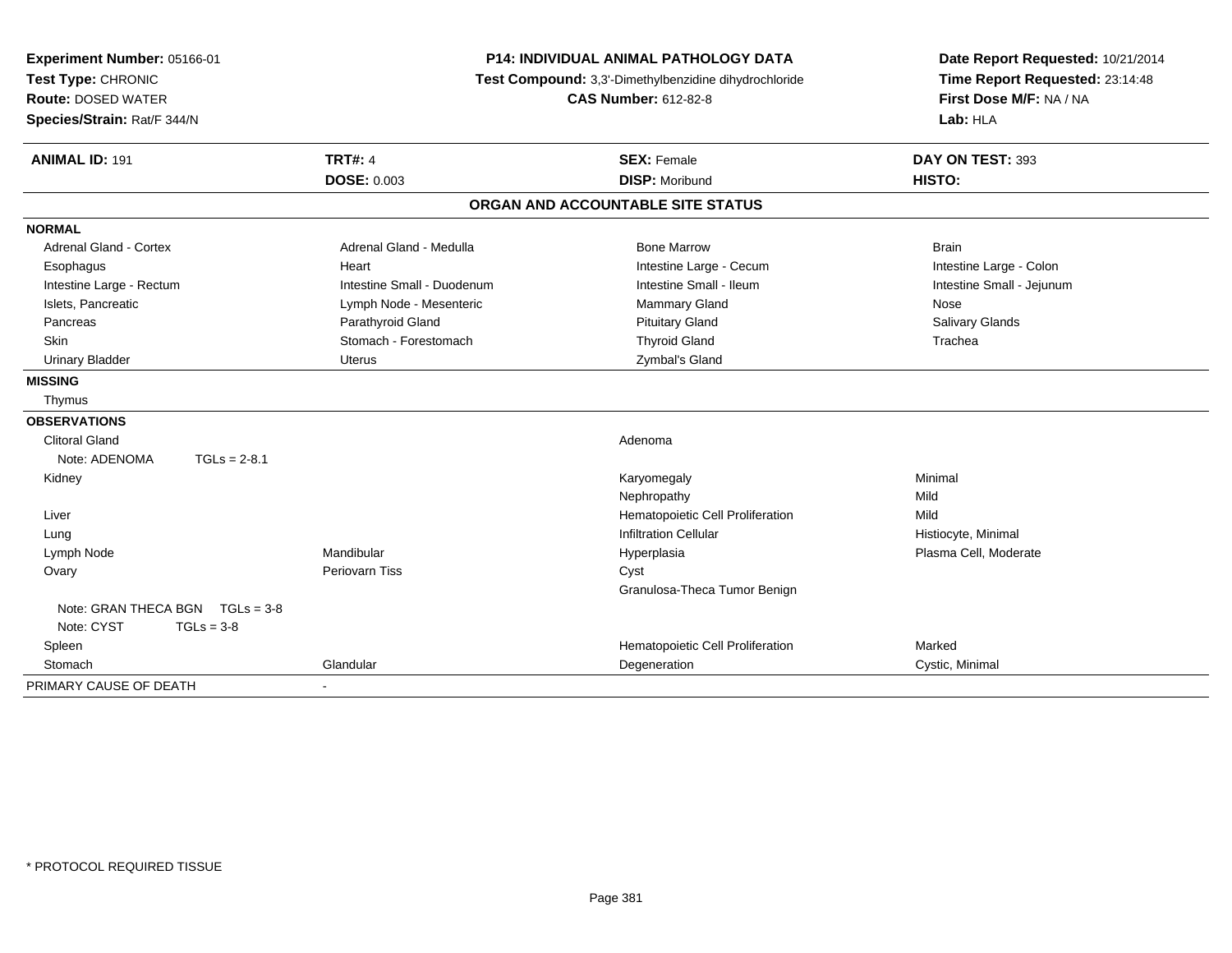| Experiment Number: 05166-01<br>Test Type: CHRONIC<br><b>Route: DOSED WATER</b><br>Species/Strain: Rat/F 344/N | <b>P14: INDIVIDUAL ANIMAL PATHOLOGY DATA</b><br>Test Compound: 3,3'-Dimethylbenzidine dihydrochloride<br><b>CAS Number: 612-82-8</b> |                                   | Date Report Requested: 10/21/2014<br>Time Report Requested: 23:14:48<br>First Dose M/F: NA / NA<br>Lab: HLA |  |
|---------------------------------------------------------------------------------------------------------------|--------------------------------------------------------------------------------------------------------------------------------------|-----------------------------------|-------------------------------------------------------------------------------------------------------------|--|
| <b>ANIMAL ID: 192</b>                                                                                         | <b>TRT#: 4</b>                                                                                                                       | <b>SEX: Female</b>                | DAY ON TEST: 422                                                                                            |  |
|                                                                                                               | <b>DOSE: 0.003</b>                                                                                                                   | <b>DISP: Terminal Sacrifice</b>   | HISTO:                                                                                                      |  |
|                                                                                                               |                                                                                                                                      | ORGAN AND ACCOUNTABLE SITE STATUS |                                                                                                             |  |
| <b>NORMAL</b>                                                                                                 |                                                                                                                                      |                                   |                                                                                                             |  |
| Adrenal Gland - Cortex                                                                                        | Adrenal Gland - Medulla                                                                                                              | <b>Bone Marrow</b>                | <b>Brain</b>                                                                                                |  |
| Esophagus                                                                                                     | Heart                                                                                                                                | Intestine Large - Cecum           | Intestine Large - Rectum                                                                                    |  |
| Intestine Small - Duodenum                                                                                    | Intestine Small - Ileum                                                                                                              | Intestine Small - Jejunum         | Islets, Pancreatic                                                                                          |  |
| Lymph Node - Mesenteric                                                                                       | Mammary Gland                                                                                                                        | Nose                              | Ovary                                                                                                       |  |
| Pancreas                                                                                                      | Parathyroid Gland                                                                                                                    | <b>Salivary Glands</b>            | Spleen                                                                                                      |  |
| Stomach - Forestomach                                                                                         | Stomach - Glandular                                                                                                                  | <b>Thyroid Gland</b>              | Trachea                                                                                                     |  |
| <b>Urinary Bladder</b>                                                                                        | <b>Uterus</b>                                                                                                                        | Zymbal's Gland                    |                                                                                                             |  |
| <b>OBSERVATIONS</b>                                                                                           |                                                                                                                                      |                                   |                                                                                                             |  |
| <b>Clitoral Gland</b>                                                                                         | Duct                                                                                                                                 | Ectasia                           | Mild                                                                                                        |  |
| Intestine Large                                                                                               | Colon                                                                                                                                | Parasite Metazoan                 | Minimal                                                                                                     |  |
| Kidney                                                                                                        |                                                                                                                                      | Karyomegaly                       | Minimal                                                                                                     |  |
|                                                                                                               |                                                                                                                                      | Nephropathy                       | Mild                                                                                                        |  |
| Liver                                                                                                         |                                                                                                                                      | Inflammation                      | Granulomatous, Multifocal, Minimal                                                                          |  |
|                                                                                                               |                                                                                                                                      | <b>Mixed Cell Focus</b>           | Mild                                                                                                        |  |
| [Mixed Cell Focus TGLS = 2-3.1]                                                                               |                                                                                                                                      |                                   |                                                                                                             |  |
| Lung                                                                                                          | Alveolar Epith                                                                                                                       | Hyperplasia                       | Focal, Minimal                                                                                              |  |
|                                                                                                               |                                                                                                                                      | <b>Infiltration Cellular</b>      | Histiocyte, Minimal                                                                                         |  |
| Lymph Node                                                                                                    | Mandibular                                                                                                                           | Hemorrhage                        | Minimal                                                                                                     |  |
| Note: HEMORRHAGE<br>$TGLs = 1-9$                                                                              |                                                                                                                                      |                                   |                                                                                                             |  |
| <b>Pituitary Gland</b>                                                                                        |                                                                                                                                      | Angiectasis                       | Mild                                                                                                        |  |
| [Angiectasis TGLS = 3-2]                                                                                      |                                                                                                                                      |                                   |                                                                                                             |  |
| <b>Skin</b>                                                                                                   |                                                                                                                                      | Squamous Cell Papilloma           |                                                                                                             |  |
| Note: [SQ CL PAPILLOM ] TGLs = 4-13                                                                           |                                                                                                                                      |                                   |                                                                                                             |  |
| Thymus                                                                                                        | <b>Epithel Cell</b>                                                                                                                  | Hyperplasia                       | Mild                                                                                                        |  |
| PRIMARY CAUSE OF DEATH                                                                                        |                                                                                                                                      |                                   |                                                                                                             |  |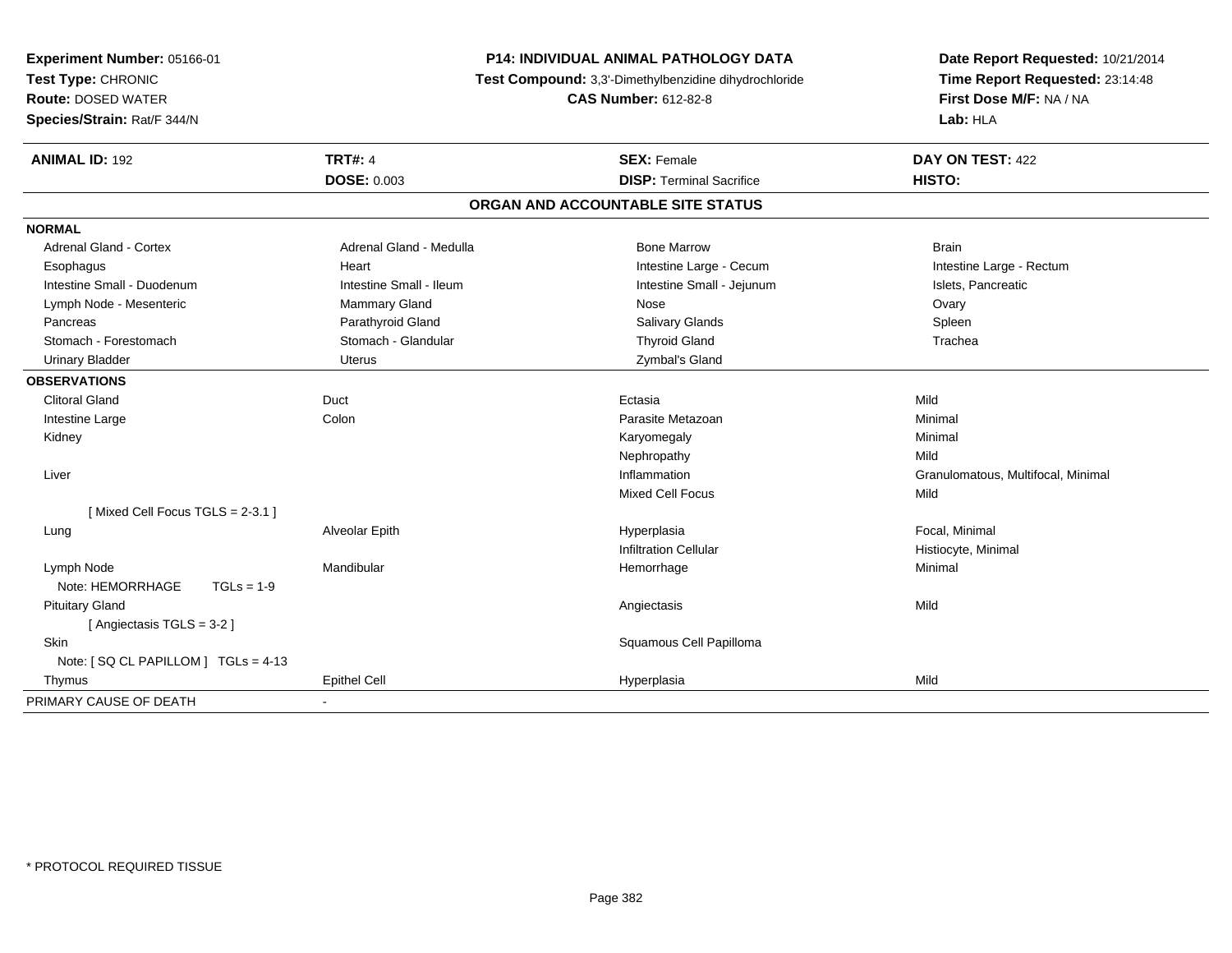| Experiment Number: 05166-01                     | <b>P14: INDIVIDUAL ANIMAL PATHOLOGY DATA</b> |                                                                                      | Date Report Requested: 10/21/2014                          |
|-------------------------------------------------|----------------------------------------------|--------------------------------------------------------------------------------------|------------------------------------------------------------|
| Test Type: CHRONIC<br><b>Route: DOSED WATER</b> |                                              | Test Compound: 3,3'-Dimethylbenzidine dihydrochloride<br><b>CAS Number: 612-82-8</b> | Time Report Requested: 23:14:48<br>First Dose M/F: NA / NA |
|                                                 |                                              |                                                                                      |                                                            |
| Species/Strain: Rat/F 344/N                     |                                              |                                                                                      | Lab: HLA                                                   |
| <b>ANIMAL ID: 193</b>                           | <b>TRT#: 4</b>                               | <b>SEX: Female</b>                                                                   | DAY ON TEST: 422                                           |
|                                                 | <b>DOSE: 0.003</b>                           | <b>DISP: Terminal Sacrifice</b>                                                      | HISTO:                                                     |
|                                                 |                                              | ORGAN AND ACCOUNTABLE SITE STATUS                                                    |                                                            |
| <b>NORMAL</b>                                   |                                              |                                                                                      |                                                            |
| Adrenal Gland - Cortex                          | Adrenal Gland - Medulla                      | <b>Bone Marrow</b>                                                                   | <b>Brain</b>                                               |
| Esophagus                                       | Heart                                        | Intestine Large - Cecum                                                              | Intestine Large - Colon                                    |
| Intestine Small - Duodenum                      | Intestine Small - Ileum                      | Intestine Small - Jejunum                                                            | Islets, Pancreatic                                         |
| Lymph Node - Mandibular                         | Lymph Node - Mesenteric                      | <b>Mammary Gland</b>                                                                 | Nose                                                       |
| Ovary                                           | Pancreas                                     | Parathyroid Gland                                                                    | <b>Pituitary Gland</b>                                     |
| <b>Salivary Glands</b>                          | Skin                                         | Spleen                                                                               | Stomach - Forestomach                                      |
| Stomach - Glandular                             | Thymus                                       | <b>Thyroid Gland</b>                                                                 | Trachea                                                    |
| <b>Urinary Bladder</b>                          | <b>Uterus</b>                                | Zymbal's Gland                                                                       |                                                            |
| <b>OBSERVATIONS</b>                             |                                              |                                                                                      |                                                            |
| <b>Clitoral Gland</b>                           |                                              | Adenoma                                                                              |                                                            |
| Note: ADENOMA<br>$TGLs = 1-8$                   |                                              |                                                                                      |                                                            |
| Intestine Large                                 | Rectum                                       | Parasite Metazoan                                                                    | Mild                                                       |
| Kidney                                          |                                              | Karyomegaly                                                                          | Minimal                                                    |
|                                                 |                                              | Nephropathy                                                                          | Minimal                                                    |
| Liver                                           |                                              | Inflammation                                                                         | Granulomatous, Multifocal, Minimal                         |
|                                                 |                                              | <b>Mixed Cell Focus</b>                                                              | Mild                                                       |
| [Mixed Cell Focus TGLS = 2-3.1]                 |                                              |                                                                                      |                                                            |
| Lung                                            | Alveolar Epith                               | Hyperplasia                                                                          | Multifocal, Minimal                                        |
|                                                 |                                              | <b>Infiltration Cellular</b>                                                         | Histiocyte, Minimal                                        |
| Lymph Node                                      | Mediastinal                                  | Hemorrhage                                                                           | Mild                                                       |
| PRIMARY CAUSE OF DEATH                          |                                              |                                                                                      |                                                            |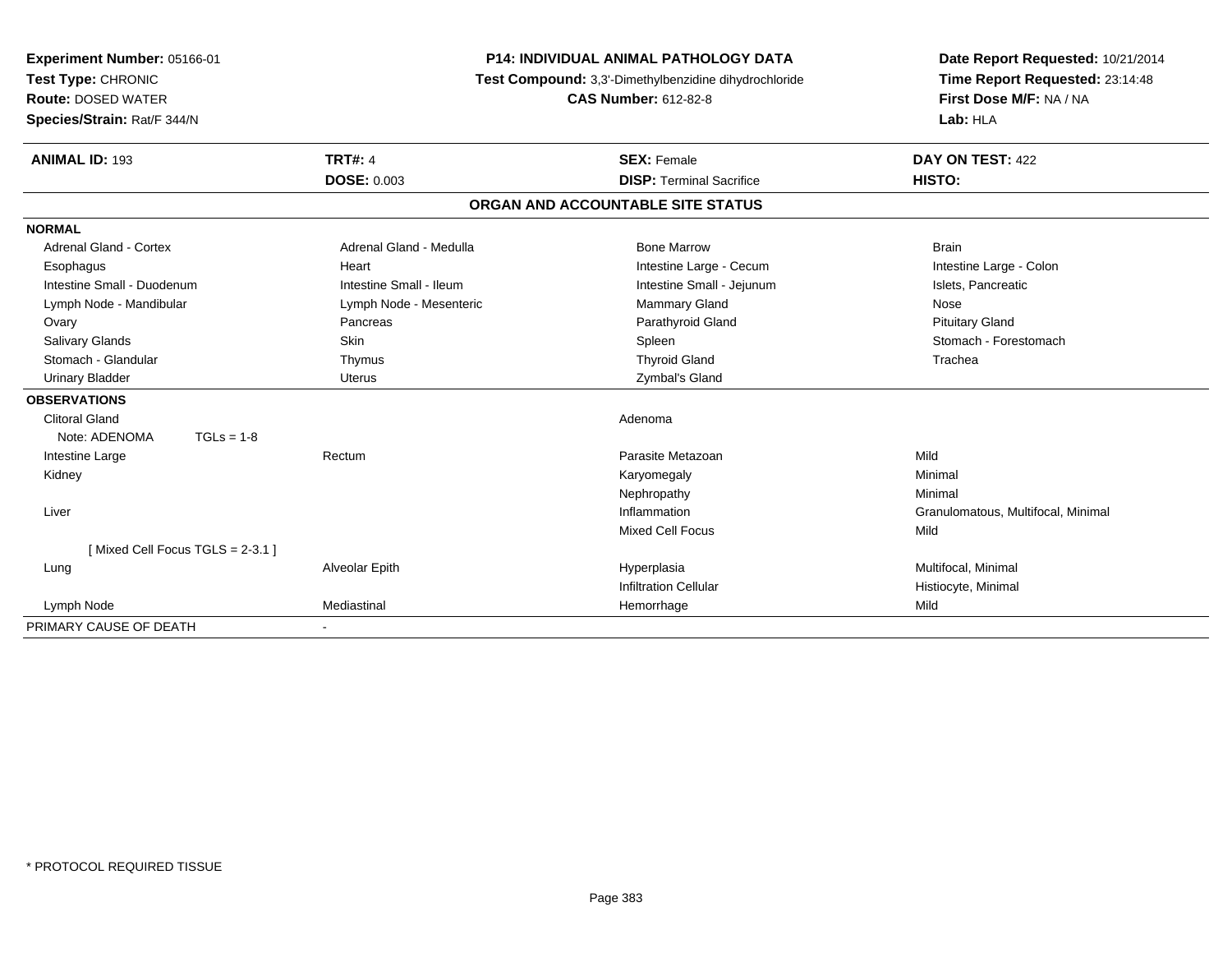| <b>P14: INDIVIDUAL ANIMAL PATHOLOGY DATA</b><br>Experiment Number: 05166-01<br>Test Type: CHRONIC<br>Test Compound: 3,3'-Dimethylbenzidine dihydrochloride<br><b>Route: DOSED WATER</b><br><b>CAS Number: 612-82-8</b><br>Species/Strain: Rat/F 344/N |                  | Date Report Requested: 10/21/2014<br>Time Report Requested: 23:14:48<br>First Dose M/F: NA / NA<br>Lab: HLA |                                   |                                    |
|-------------------------------------------------------------------------------------------------------------------------------------------------------------------------------------------------------------------------------------------------------|------------------|-------------------------------------------------------------------------------------------------------------|-----------------------------------|------------------------------------|
| <b>ANIMAL ID: 194</b>                                                                                                                                                                                                                                 |                  | <b>TRT#: 4</b>                                                                                              | <b>SEX: Female</b>                | DAY ON TEST: 357                   |
|                                                                                                                                                                                                                                                       |                  | <b>DOSE: 0.003</b>                                                                                          | <b>DISP: Moribund</b>             | HISTO:                             |
|                                                                                                                                                                                                                                                       |                  |                                                                                                             | ORGAN AND ACCOUNTABLE SITE STATUS |                                    |
| <b>NORMAL</b>                                                                                                                                                                                                                                         |                  |                                                                                                             |                                   |                                    |
| <b>Adrenal Gland - Cortex</b>                                                                                                                                                                                                                         |                  | Adrenal Gland - Medulla                                                                                     | <b>Bone Marrow</b>                | <b>Brain</b>                       |
| Esophagus                                                                                                                                                                                                                                             |                  | Heart                                                                                                       | Intestine Large - Cecum           | Intestine Large - Colon            |
| Intestine Small - Duodenum                                                                                                                                                                                                                            |                  | Intestine Small - Ileum                                                                                     | Intestine Small - Jejunum         | Islets, Pancreatic                 |
| Lung                                                                                                                                                                                                                                                  |                  | Lymph Node - Mandibular                                                                                     | Lymph Node - Mesenteric           | Mammary Gland                      |
| Nose                                                                                                                                                                                                                                                  |                  | Ovary                                                                                                       | Parathyroid Gland                 | Skin                               |
| Spleen                                                                                                                                                                                                                                                |                  | Stomach - Forestomach                                                                                       | Thymus                            | <b>Thyroid Gland</b>               |
| Trachea                                                                                                                                                                                                                                               |                  | <b>Urinary Bladder</b>                                                                                      | <b>Uterus</b>                     |                                    |
| <b>OBSERVATIONS</b>                                                                                                                                                                                                                                   |                  |                                                                                                             |                                   |                                    |
| <b>Clitoral Gland</b>                                                                                                                                                                                                                                 |                  | Bilateral, Duct                                                                                             | Ectasia                           | Mild                               |
| Note: ECTASIA                                                                                                                                                                                                                                         | $TGLs = 1.2 - 8$ |                                                                                                             |                                   |                                    |
| Intestine Large                                                                                                                                                                                                                                       |                  | Rectum                                                                                                      | Parasite Metazoan                 | Mild                               |
| Kidney                                                                                                                                                                                                                                                |                  |                                                                                                             | Nephropathy                       | Minimal                            |
| Liver                                                                                                                                                                                                                                                 |                  |                                                                                                             | Inflammation                      | Granulomatous, Multifocal, Minimal |
| Lymph Node                                                                                                                                                                                                                                            |                  | Mediastinal                                                                                                 | Lymphoma Malignant                |                                    |
| Pancreas                                                                                                                                                                                                                                              |                  | Acinus                                                                                                      | Atrophy                           | Mild                               |
| <b>Pituitary Gland</b>                                                                                                                                                                                                                                |                  |                                                                                                             | Angiectasis                       | Mild                               |
|                                                                                                                                                                                                                                                       |                  | <b>Pars Distalis</b>                                                                                        | Hyperplasia                       | Focal, Mild                        |
| Salivary Glands                                                                                                                                                                                                                                       |                  |                                                                                                             | Inflammation                      | Chronic, Marked                    |
| Stomach                                                                                                                                                                                                                                               |                  | Glandular                                                                                                   | Degeneration                      | Cystic, Minimal                    |
| Zymbal's Gland                                                                                                                                                                                                                                        |                  |                                                                                                             | Carcinoma                         |                                    |
| Note: CARCINOMA                                                                                                                                                                                                                                       | $TGLs = 3-10.1$  |                                                                                                             |                                   |                                    |
| PRIMARY CAUSE OF DEATH                                                                                                                                                                                                                                |                  | $\blacksquare$                                                                                              |                                   |                                    |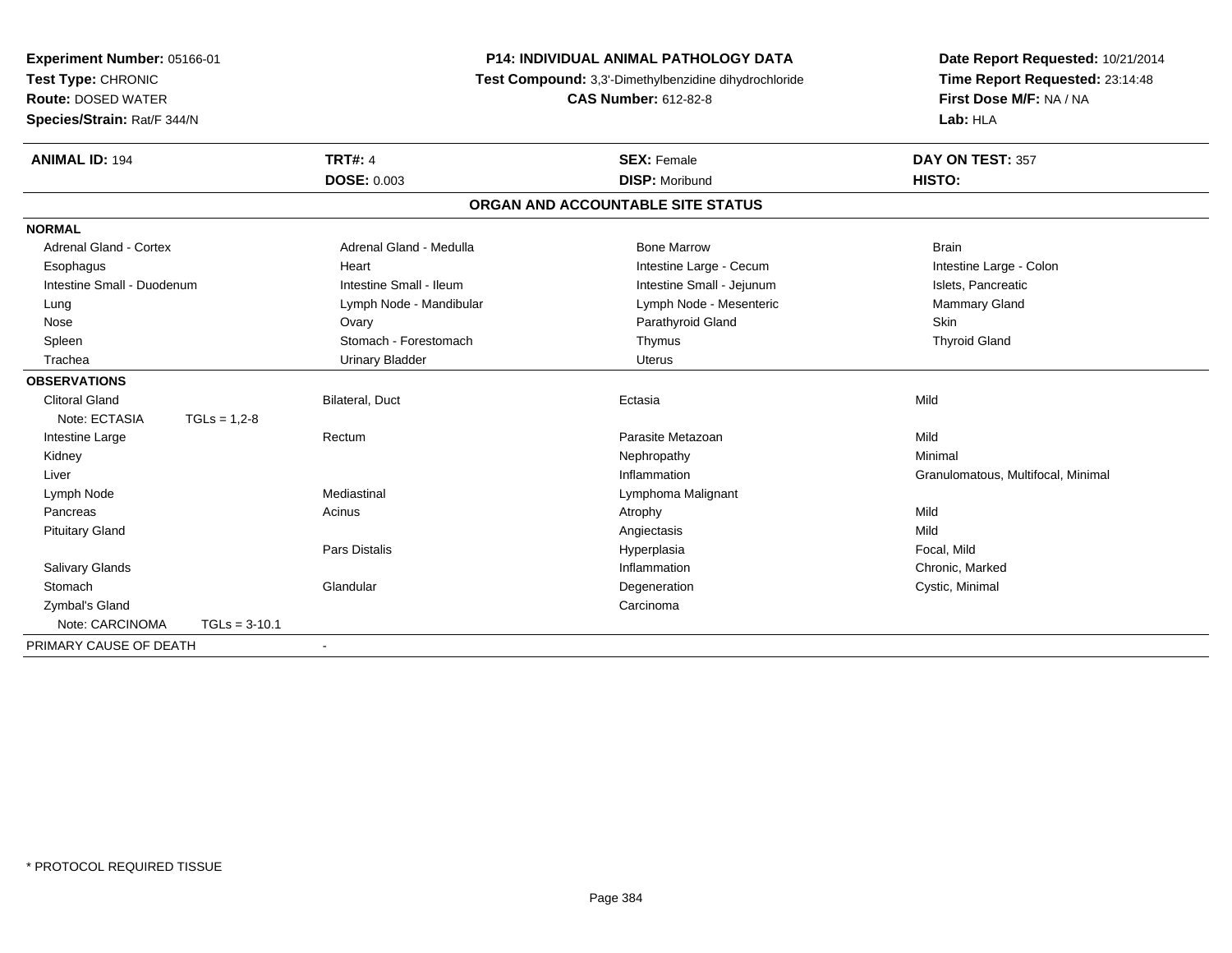| <b>Experiment Number: 05166-01</b><br>Test Type: CHRONIC<br><b>Route: DOSED WATER</b><br>Species/Strain: Rat/F 344/N |                          | <b>P14: INDIVIDUAL ANIMAL PATHOLOGY DATA</b><br>Test Compound: 3,3'-Dimethylbenzidine dihydrochloride<br><b>CAS Number: 612-82-8</b> | Date Report Requested: 10/21/2014<br>Time Report Requested: 23:14:48<br>First Dose M/F: NA / NA<br>Lab: HLA |  |
|----------------------------------------------------------------------------------------------------------------------|--------------------------|--------------------------------------------------------------------------------------------------------------------------------------|-------------------------------------------------------------------------------------------------------------|--|
| <b>ANIMAL ID: 195</b>                                                                                                | <b>TRT#: 4</b>           | <b>SEX: Female</b>                                                                                                                   | DAY ON TEST: 422                                                                                            |  |
|                                                                                                                      | <b>DOSE: 0.003</b>       | <b>DISP: Terminal Sacrifice</b>                                                                                                      | HISTO:                                                                                                      |  |
|                                                                                                                      |                          | ORGAN AND ACCOUNTABLE SITE STATUS                                                                                                    |                                                                                                             |  |
| <b>NORMAL</b>                                                                                                        |                          |                                                                                                                                      |                                                                                                             |  |
| Adrenal Gland - Cortex                                                                                               | Adrenal Gland - Medulla  | <b>Bone Marrow</b>                                                                                                                   | <b>Brain</b>                                                                                                |  |
| <b>Clitoral Gland</b>                                                                                                | Esophagus                | Heart                                                                                                                                | Intestine Large - Cecum                                                                                     |  |
| Intestine Large - Colon                                                                                              | Intestine Large - Rectum | Intestine Small - Duodenum                                                                                                           | Intestine Small - Ileum                                                                                     |  |
| Intestine Small - Jejunum                                                                                            | Islets, Pancreatic       | Lymph Node - Mandibular                                                                                                              | Lymph Node - Mesenteric                                                                                     |  |
| <b>Mammary Gland</b>                                                                                                 | Nose                     | Ovary                                                                                                                                | Pancreas                                                                                                    |  |
| Parathyroid Gland                                                                                                    | <b>Pituitary Gland</b>   | Salivary Glands                                                                                                                      | Skin                                                                                                        |  |
| Spleen                                                                                                               | Stomach - Forestomach    | Stomach - Glandular                                                                                                                  | Thymus                                                                                                      |  |
| <b>Thyroid Gland</b>                                                                                                 | Trachea                  | <b>Urinary Bladder</b>                                                                                                               | <b>Uterus</b>                                                                                               |  |
| Zymbal's Gland                                                                                                       |                          |                                                                                                                                      |                                                                                                             |  |
| <b>OBSERVATIONS</b>                                                                                                  |                          |                                                                                                                                      |                                                                                                             |  |
| Kidney                                                                                                               |                          | Karyomegaly                                                                                                                          | Minimal                                                                                                     |  |
|                                                                                                                      |                          | Nephropathy                                                                                                                          | Mild                                                                                                        |  |
| Liver                                                                                                                |                          | <b>Basophilic Focus</b>                                                                                                              | Minimal                                                                                                     |  |
|                                                                                                                      |                          | <b>Mixed Cell Focus</b>                                                                                                              | Mild                                                                                                        |  |
| [Mixed Cell Focus TGLS = 2-3.1]                                                                                      |                          |                                                                                                                                      |                                                                                                             |  |
| Lung                                                                                                                 | Alveolar Epith           | Hyperplasia                                                                                                                          | Focal, Mild                                                                                                 |  |
|                                                                                                                      |                          | <b>Infiltration Cellular</b>                                                                                                         | Histiocyte, Minimal                                                                                         |  |
| Lymph Node                                                                                                           | Mediastinal              | Hemorrhage                                                                                                                           | Minimal                                                                                                     |  |
| PRIMARY CAUSE OF DEATH                                                                                               | $\overline{\phantom{a}}$ |                                                                                                                                      |                                                                                                             |  |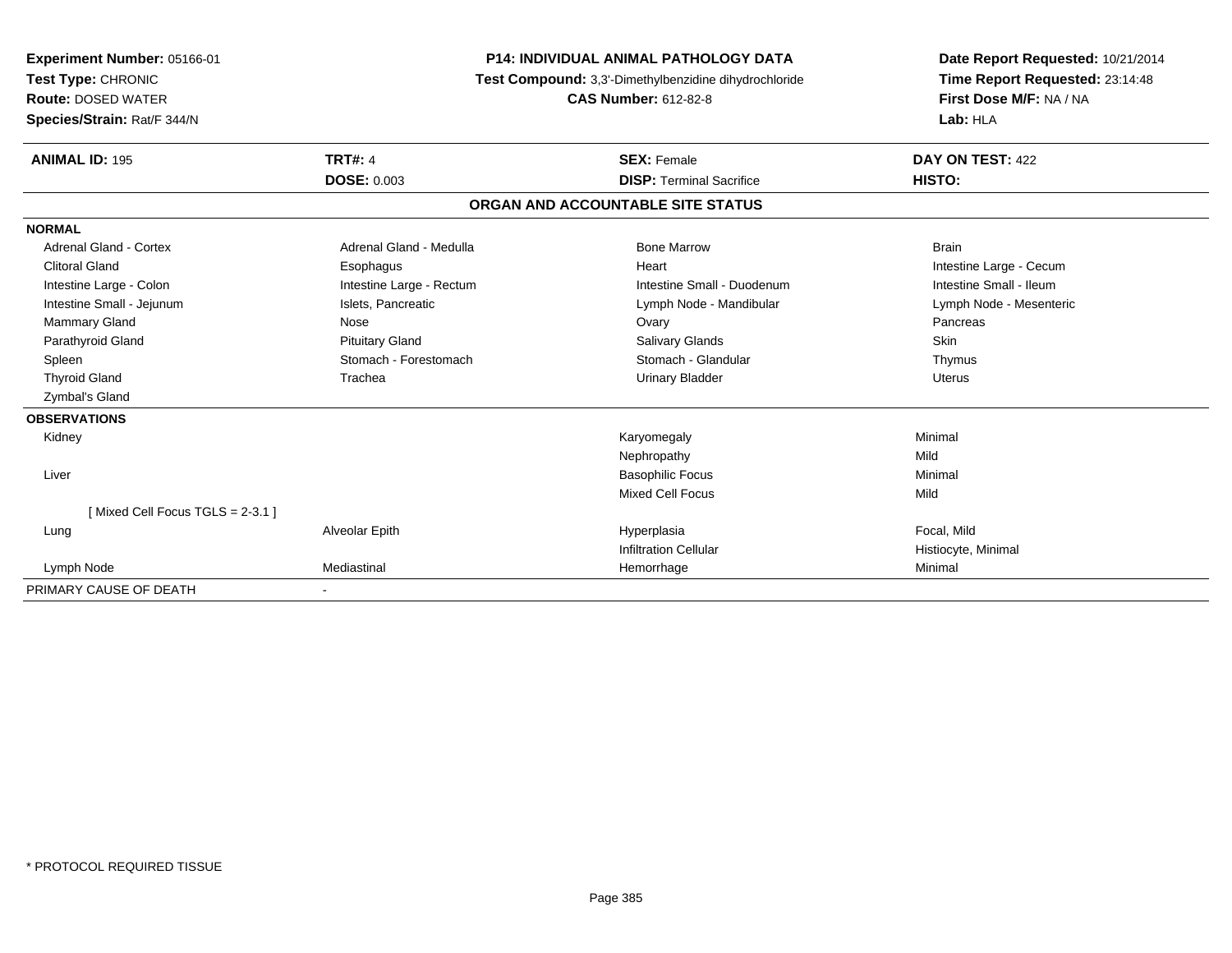| Experiment Number: 05166-01                     | <b>P14: INDIVIDUAL ANIMAL PATHOLOGY DATA</b> |                                                       | Date Report Requested: 10/21/2014                          |  |
|-------------------------------------------------|----------------------------------------------|-------------------------------------------------------|------------------------------------------------------------|--|
| Test Type: CHRONIC                              |                                              | Test Compound: 3,3'-Dimethylbenzidine dihydrochloride |                                                            |  |
| <b>Route: DOSED WATER</b>                       |                                              | <b>CAS Number: 612-82-8</b>                           | Time Report Requested: 23:14:48<br>First Dose M/F: NA / NA |  |
| Species/Strain: Rat/F 344/N                     |                                              |                                                       | Lab: HLA                                                   |  |
| <b>ANIMAL ID: 196</b>                           | <b>TRT#: 4</b>                               | <b>SEX: Female</b>                                    | DAY ON TEST: 391                                           |  |
|                                                 | <b>DOSE: 0.003</b>                           | <b>DISP: Moribund</b>                                 | HISTO:                                                     |  |
|                                                 |                                              | ORGAN AND ACCOUNTABLE SITE STATUS                     |                                                            |  |
| <b>NORMAL</b>                                   |                                              |                                                       |                                                            |  |
| <b>Adrenal Gland - Cortex</b>                   | Adrenal Gland - Medulla                      | <b>Bone Marrow</b>                                    | <b>Brain</b>                                               |  |
| Esophagus                                       | Heart                                        | Intestine Large - Cecum                               | Intestine Large - Colon                                    |  |
| Intestine Large - Rectum                        | Intestine Small - Duodenum                   | Intestine Small - Ileum                               | Intestine Small - Jejunum                                  |  |
| Islets, Pancreatic                              | Lung                                         | Lymph Node - Mesenteric                               | Mammary Gland                                              |  |
| Nose                                            | Ovary                                        | Pancreas                                              | Parathyroid Gland                                          |  |
| <b>Pituitary Gland</b>                          | Skin                                         | Stomach - Forestomach                                 | Stomach - Glandular                                        |  |
| Thymus                                          | <b>Thyroid Gland</b>                         | Trachea                                               | <b>Urinary Bladder</b>                                     |  |
| <b>Uterus</b>                                   | Zymbal's Gland                               |                                                       |                                                            |  |
| <b>MISSING</b>                                  |                                              |                                                       |                                                            |  |
| Lymph Node - Mandibular                         | <b>Salivary Glands</b>                       |                                                       |                                                            |  |
| <b>OBSERVATIONS</b>                             |                                              |                                                       |                                                            |  |
| <b>Clitoral Gland</b>                           |                                              | Adenoma                                               |                                                            |  |
| Note: [ ADENOMA<br>$TGLs = 1-8.1$               |                                              |                                                       |                                                            |  |
| Kidney                                          |                                              | Karyomegaly                                           | Minimal                                                    |  |
|                                                 |                                              | Nephropathy                                           | Mild                                                       |  |
| Liver                                           |                                              | <b>Basophilic Focus</b>                               | Minimal                                                    |  |
|                                                 |                                              | <b>Eosinophilic Focus</b>                             | Mild                                                       |  |
|                                                 |                                              | <b>Mixed Cell Focus</b>                               | Mild                                                       |  |
| Spleen                                          |                                              | Hematopoietic Cell Proliferation                      | Marked                                                     |  |
| [ Hematopoietic Cell Proliferation TGLS = 3-3 ] |                                              |                                                       |                                                            |  |
| PRIMARY CAUSE OF DEATH                          | ٠                                            |                                                       |                                                            |  |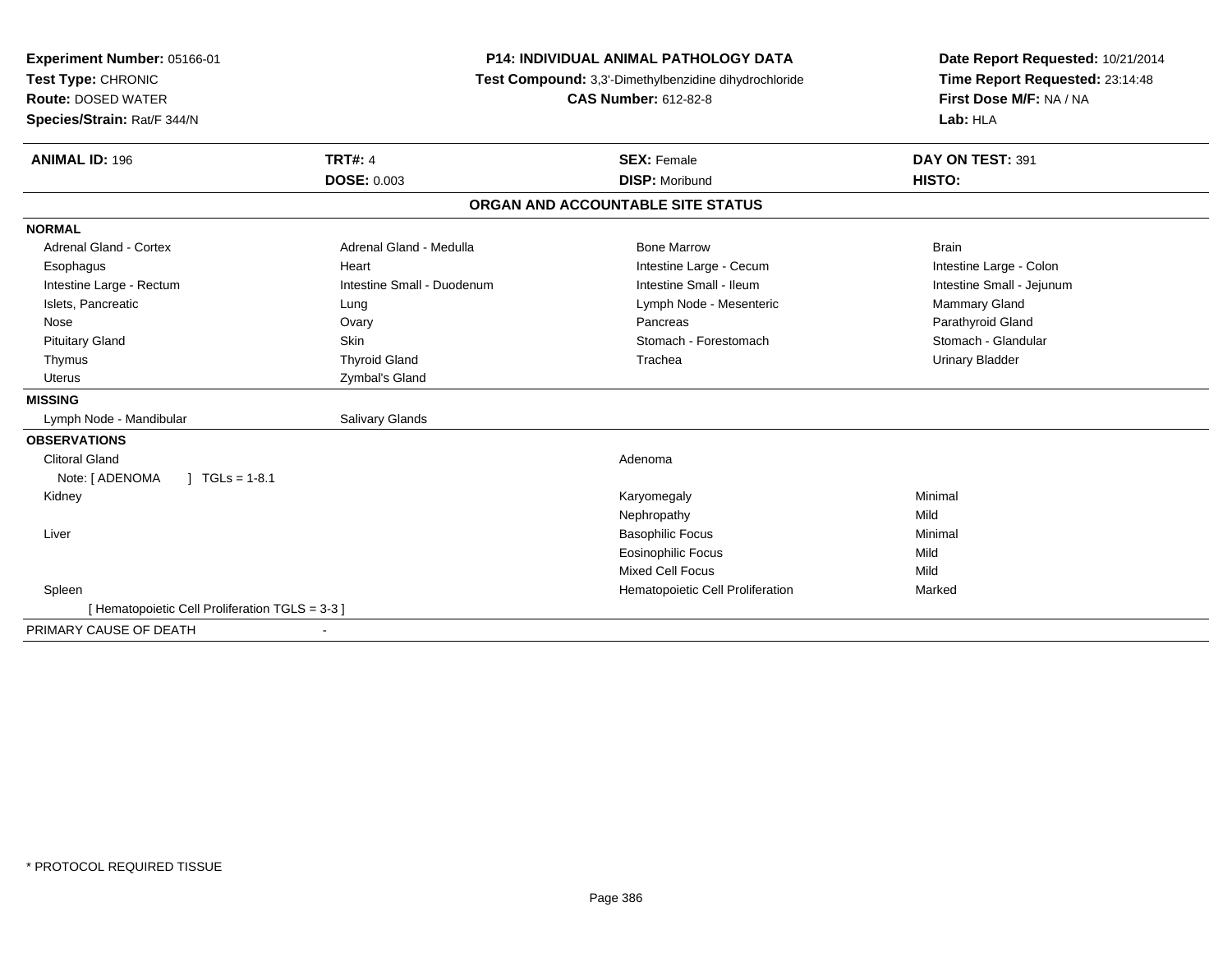| Experiment Number: 05166-01<br>Test Type: CHRONIC<br><b>Route: DOSED WATER</b><br>Species/Strain: Rat/F 344/N |                          | <b>P14: INDIVIDUAL ANIMAL PATHOLOGY DATA</b><br>Test Compound: 3,3'-Dimethylbenzidine dihydrochloride<br><b>CAS Number: 612-82-8</b> | Date Report Requested: 10/21/2014<br>Time Report Requested: 23:14:48<br>First Dose M/F: NA / NA<br>Lab: HLA |
|---------------------------------------------------------------------------------------------------------------|--------------------------|--------------------------------------------------------------------------------------------------------------------------------------|-------------------------------------------------------------------------------------------------------------|
| <b>ANIMAL ID: 197</b>                                                                                         | <b>TRT#: 4</b>           | <b>SEX: Female</b>                                                                                                                   | DAY ON TEST: 422                                                                                            |
|                                                                                                               | <b>DOSE: 0.003</b>       | <b>DISP: Terminal Sacrifice</b>                                                                                                      | HISTO:                                                                                                      |
|                                                                                                               |                          | ORGAN AND ACCOUNTABLE SITE STATUS                                                                                                    |                                                                                                             |
| <b>NORMAL</b>                                                                                                 |                          |                                                                                                                                      |                                                                                                             |
| Adrenal Gland - Cortex                                                                                        | Adrenal Gland - Medulla  | <b>Bone Marrow</b>                                                                                                                   | <b>Brain</b>                                                                                                |
| <b>Clitoral Gland</b>                                                                                         | Esophagus                | Heart                                                                                                                                | Intestine Large - Cecum                                                                                     |
| Intestine Large - Colon                                                                                       | Intestine Large - Rectum | Intestine Small - Duodenum                                                                                                           | Intestine Small - Ileum                                                                                     |
| Intestine Small - Jejunum                                                                                     | Islets, Pancreatic       | Lung                                                                                                                                 | Lymph Node - Mandibular                                                                                     |
| Lymph Node - Mesenteric                                                                                       | Mammary Gland            | Nose                                                                                                                                 | Ovary                                                                                                       |
| Pancreas                                                                                                      | Parathyroid Gland        | <b>Salivary Glands</b>                                                                                                               | Skin                                                                                                        |
| Spleen                                                                                                        | Stomach - Forestomach    | Stomach - Glandular                                                                                                                  | Thymus                                                                                                      |
| <b>Thyroid Gland</b>                                                                                          | Trachea                  | <b>Urinary Bladder</b>                                                                                                               | <b>Uterus</b>                                                                                               |
| Zymbal's Gland                                                                                                |                          |                                                                                                                                      |                                                                                                             |
| <b>OBSERVATIONS</b>                                                                                           |                          |                                                                                                                                      |                                                                                                             |
| Kidney                                                                                                        |                          | Karyomegaly                                                                                                                          | Minimal                                                                                                     |
|                                                                                                               |                          | Nephropathy                                                                                                                          | Moderate                                                                                                    |
| Liver                                                                                                         |                          | Inflammation                                                                                                                         | Granulomatous, Multifocal, Minimal                                                                          |
|                                                                                                               |                          | <b>Mixed Cell Focus</b>                                                                                                              | Mild                                                                                                        |
| [Mixed Cell Focus TGLS = 1-3.1]                                                                               |                          |                                                                                                                                      |                                                                                                             |
| <b>Pituitary Gland</b>                                                                                        |                          | Hemorrhage                                                                                                                           | Moderate                                                                                                    |
| [Hemorrhage TGLS = $2-2$ ]                                                                                    |                          |                                                                                                                                      |                                                                                                             |
| PRIMARY CAUSE OF DEATH                                                                                        | $\overline{\phantom{a}}$ |                                                                                                                                      |                                                                                                             |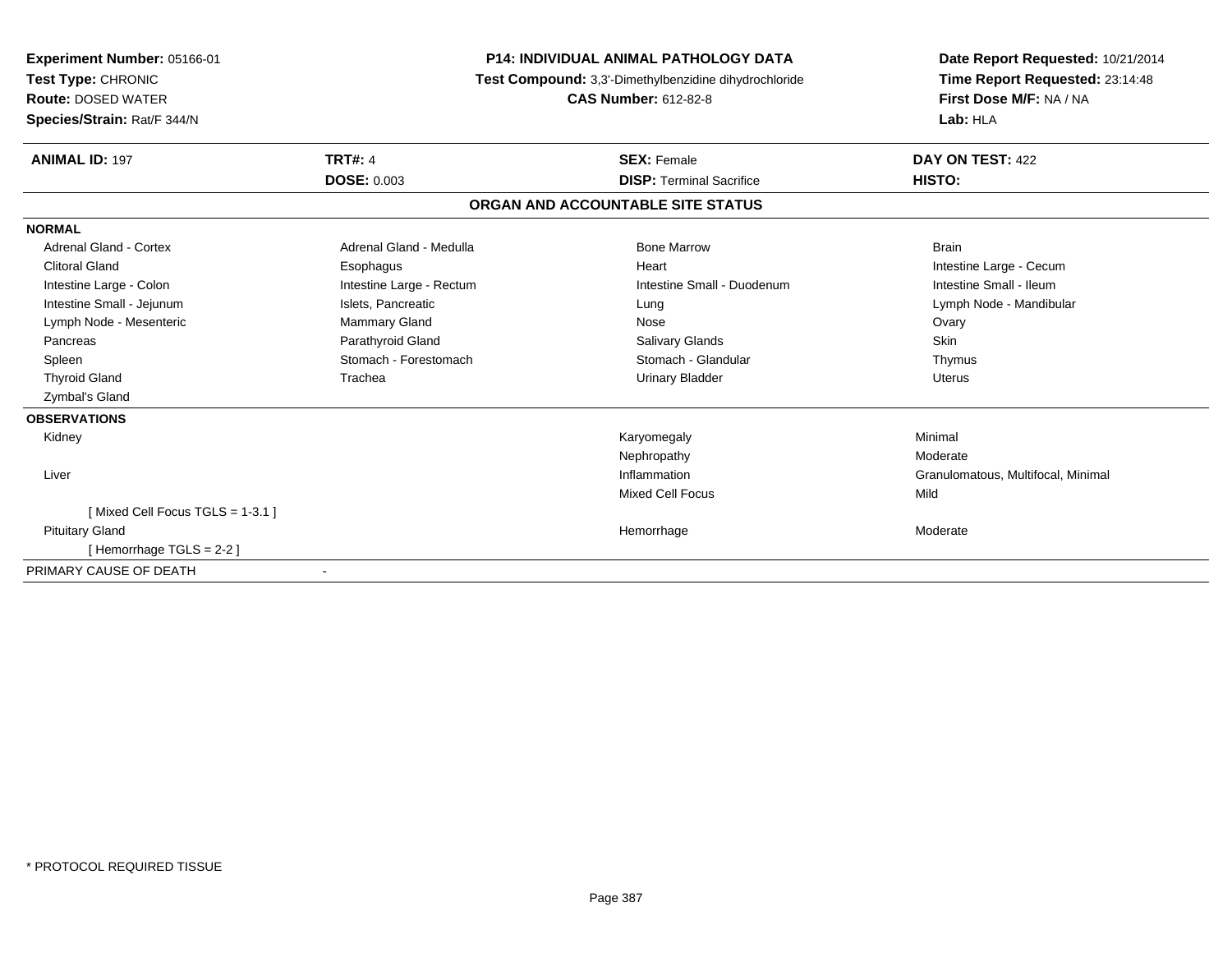| Experiment Number: 05166-01             |                           | <b>P14: INDIVIDUAL ANIMAL PATHOLOGY DATA</b>          | Date Report Requested: 10/21/2014 |
|-----------------------------------------|---------------------------|-------------------------------------------------------|-----------------------------------|
| Test Type: CHRONIC                      |                           | Test Compound: 3,3'-Dimethylbenzidine dihydrochloride | Time Report Requested: 23:14:48   |
| <b>Route: DOSED WATER</b>               |                           | <b>CAS Number: 612-82-8</b>                           | First Dose M/F: NA / NA           |
| Species/Strain: Rat/F 344/N             |                           |                                                       | Lab: HLA                          |
| <b>ANIMAL ID: 198</b>                   | <b>TRT#: 4</b>            | <b>SEX: Female</b>                                    | DAY ON TEST: 422                  |
|                                         | <b>DOSE: 0.003</b>        | <b>DISP: Terminal Sacrifice</b>                       | HISTO:                            |
|                                         |                           | ORGAN AND ACCOUNTABLE SITE STATUS                     |                                   |
| <b>NORMAL</b>                           |                           |                                                       |                                   |
| Adrenal Gland - Medulla                 | <b>Bone Marrow</b>        | <b>Clitoral Gland</b>                                 | Esophagus                         |
| Heart                                   | Intestine Large - Cecum   | Intestine Large - Colon                               | Intestine Small - Duodenum        |
| Intestine Small - Ileum                 | Intestine Small - Jejunum | Islets. Pancreatic                                    | Lymph Node - Mandibular           |
| Lymph Node - Mesenteric                 | <b>Mammary Gland</b>      | Nose                                                  | Ovary                             |
| Pancreas                                | Parathyroid Gland         | <b>Pituitary Gland</b>                                | <b>Salivary Glands</b>            |
| <b>Skin</b>                             | Spleen                    | Stomach - Forestomach                                 | Stomach - Glandular               |
| Thymus                                  | <b>Thyroid Gland</b>      | Trachea                                               | <b>Urinary Bladder</b>            |
| <b>Uterus</b>                           |                           |                                                       |                                   |
| <b>OBSERVATIONS</b>                     |                           |                                                       |                                   |
| <b>Adrenal Gland</b>                    | Cortex                    | Hyperplasia                                           | Focal, Mild                       |
| <b>Brain</b>                            |                           | Astrocytoma Malignant                                 |                                   |
| Intestine Large                         | Rectum                    | Parasite Metazoan                                     | Minimal                           |
| Kidney                                  |                           | Karyomegaly                                           | Minimal                           |
|                                         |                           | Nephropathy                                           | Mild                              |
| Liver                                   |                           | <b>Mixed Cell Focus</b>                               | Mild                              |
| Note: MIXED CL FOCUS $TGLs = 1-3.1+3.2$ |                           |                                                       |                                   |
| Lung                                    |                           | <b>Infiltration Cellular</b>                          | Histiocyte, Minimal               |
| Zymbal's Gland                          |                           | Hyperplasia                                           | Glandular, Focal, Mild            |
| PRIMARY CAUSE OF DEATH                  |                           |                                                       |                                   |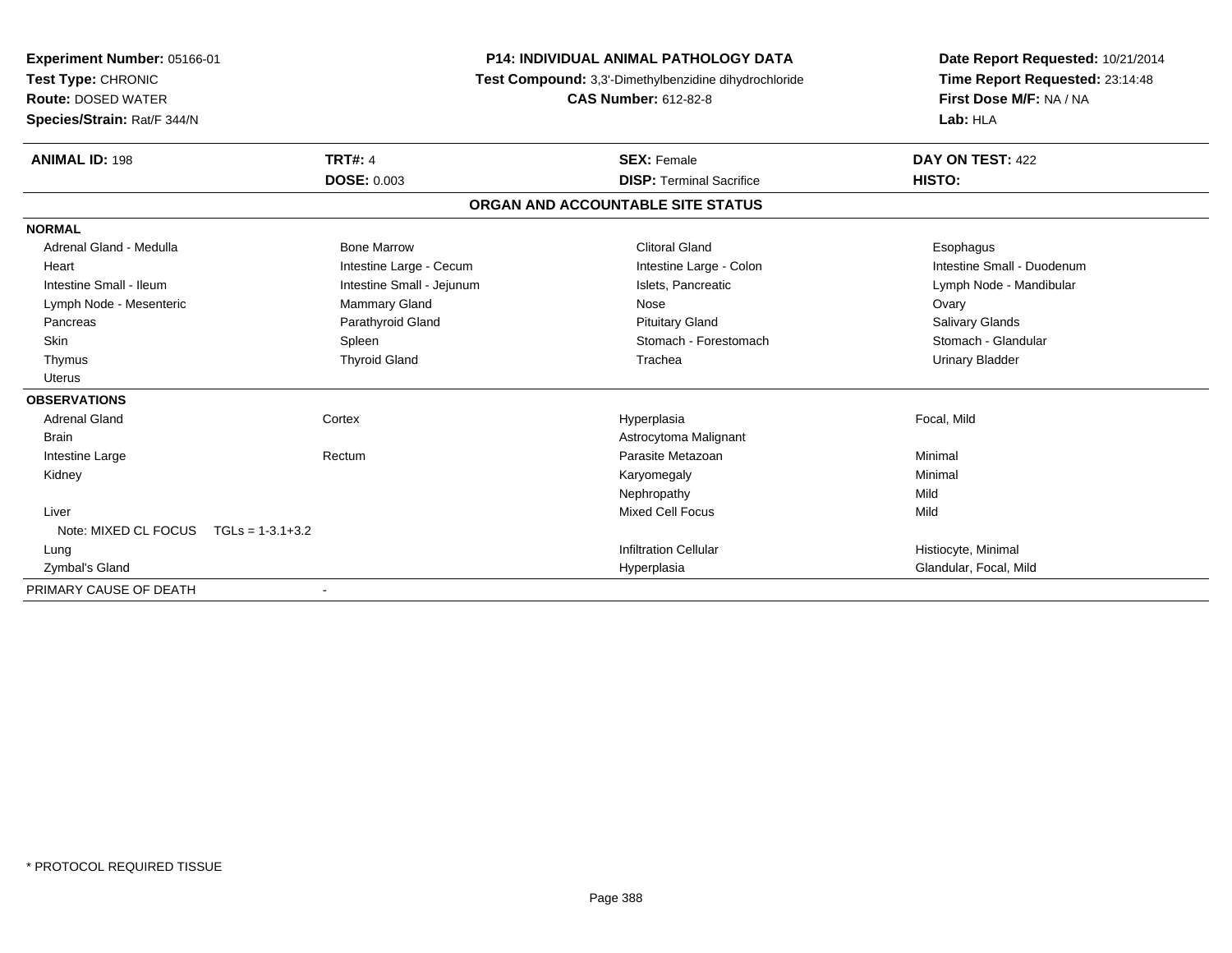| Experiment Number: 05166-01<br>Test Type: CHRONIC<br><b>Route: DOSED WATER</b><br>Species/Strain: Rat/F 344/N |                         | <b>P14: INDIVIDUAL ANIMAL PATHOLOGY DATA</b><br>Test Compound: 3,3'-Dimethylbenzidine dihydrochloride<br><b>CAS Number: 612-82-8</b> | Date Report Requested: 10/21/2014<br>Time Report Requested: 23:14:48<br>First Dose M/F: NA / NA<br>Lab: HLA |
|---------------------------------------------------------------------------------------------------------------|-------------------------|--------------------------------------------------------------------------------------------------------------------------------------|-------------------------------------------------------------------------------------------------------------|
| <b>ANIMAL ID: 199</b>                                                                                         | <b>TRT#: 4</b>          | <b>SEX: Female</b>                                                                                                                   | DAY ON TEST: 422                                                                                            |
|                                                                                                               | <b>DOSE: 0.003</b>      | <b>DISP: Terminal Sacrifice</b>                                                                                                      | HISTO:                                                                                                      |
|                                                                                                               |                         | ORGAN AND ACCOUNTABLE SITE STATUS                                                                                                    |                                                                                                             |
| <b>NORMAL</b>                                                                                                 |                         |                                                                                                                                      |                                                                                                             |
| Adrenal Gland - Medulla                                                                                       | <b>Bone Marrow</b>      | <b>Brain</b>                                                                                                                         | Esophagus                                                                                                   |
| Heart                                                                                                         | Intestine Large - Cecum | Intestine Large - Colon                                                                                                              | Intestine Large - Rectum                                                                                    |
| Intestine Small - Duodenum                                                                                    | Intestine Small - Ileum | Intestine Small - Jejunum                                                                                                            | Islets, Pancreatic                                                                                          |
| Lymph Node - Mandibular                                                                                       | Lymph Node - Mesenteric | Mammary Gland                                                                                                                        | Nose                                                                                                        |
| Ovary                                                                                                         | Pancreas                | Parathyroid Gland                                                                                                                    | <b>Salivary Glands</b>                                                                                      |
| <b>Skin</b>                                                                                                   | Spleen                  | Stomach - Forestomach                                                                                                                | Stomach - Glandular                                                                                         |
| <b>Thyroid Gland</b>                                                                                          | Trachea                 | <b>Urinary Bladder</b>                                                                                                               | Uterus                                                                                                      |
| Zymbal's Gland                                                                                                |                         |                                                                                                                                      |                                                                                                             |
| <b>OBSERVATIONS</b>                                                                                           |                         |                                                                                                                                      |                                                                                                             |
| <b>Adrenal Gland</b>                                                                                          | Cortex                  | Hyperplasia                                                                                                                          | Focal, Mild                                                                                                 |
| <b>Clitoral Gland</b>                                                                                         |                         | Carcinoma                                                                                                                            |                                                                                                             |
| Note: CARCINOMA                                                                                               | $TGLs = 1-8$            |                                                                                                                                      |                                                                                                             |
| Kidney                                                                                                        |                         | Nephropathy                                                                                                                          | Minimal                                                                                                     |
| Liver                                                                                                         |                         | Inflammation                                                                                                                         | Granulomatous, Multifocal, Minimal                                                                          |
|                                                                                                               |                         | <b>Mixed Cell Focus</b>                                                                                                              | Mild                                                                                                        |
| Lung                                                                                                          |                         | <b>Infiltration Cellular</b>                                                                                                         | Histiocyte, Minimal                                                                                         |
| Note: INFILTRAT CELL                                                                                          | $TGLs = 2-4+4.1$        |                                                                                                                                      |                                                                                                             |
| <b>Pituitary Gland</b>                                                                                        |                         | Cyst                                                                                                                                 |                                                                                                             |
| Thymus                                                                                                        | Epithel Cell            | Hyperplasia                                                                                                                          | Mild                                                                                                        |
| PRIMARY CAUSE OF DEATH                                                                                        |                         |                                                                                                                                      |                                                                                                             |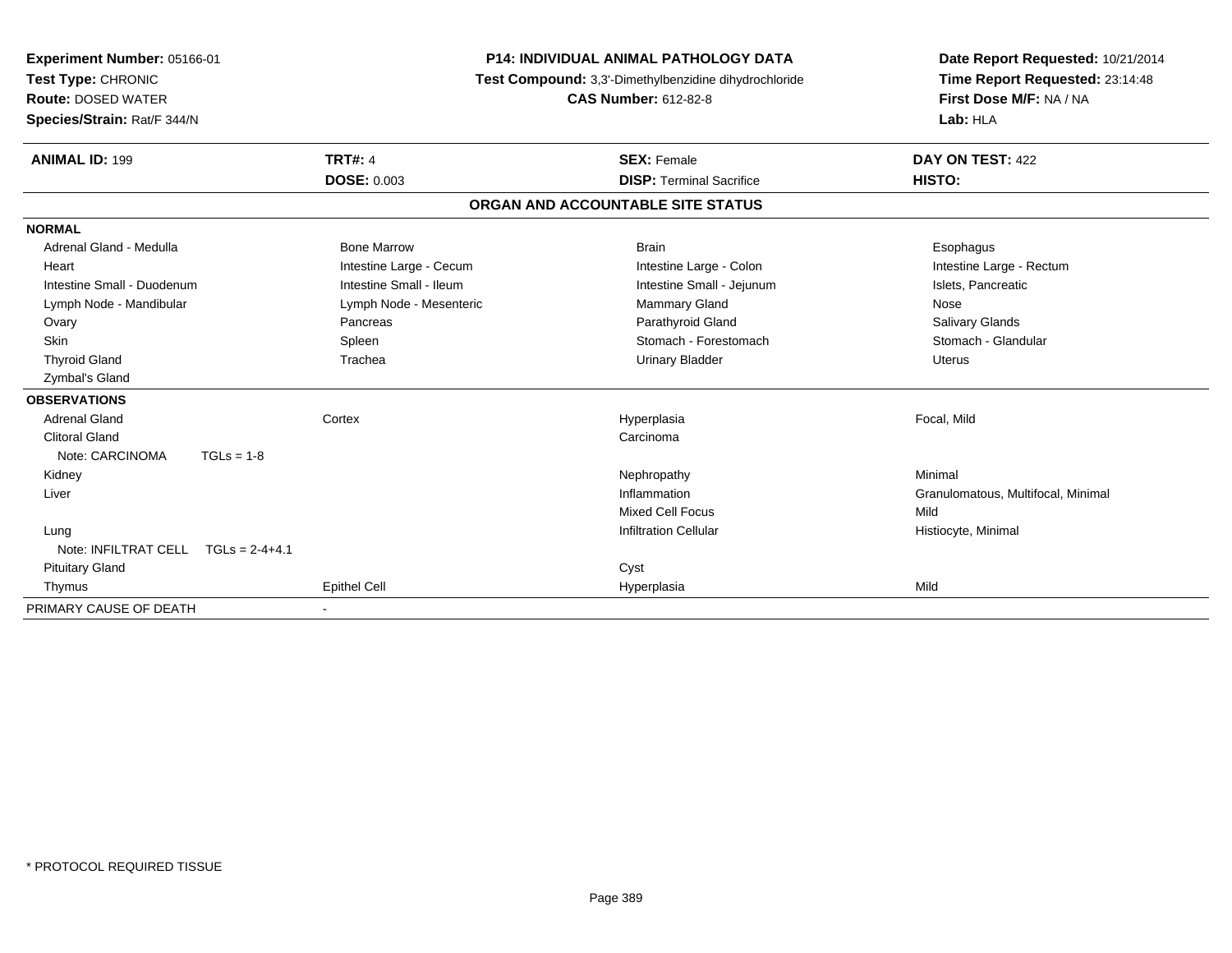| Experiment Number: 05166-01<br>Test Type: CHRONIC<br><b>Route: DOSED WATER</b><br>Species/Strain: Rat/F 344/N |                            | <b>P14: INDIVIDUAL ANIMAL PATHOLOGY DATA</b><br>Test Compound: 3,3'-Dimethylbenzidine dihydrochloride<br><b>CAS Number: 612-82-8</b> | Date Report Requested: 10/21/2014<br>Time Report Requested: 23:14:48<br>First Dose M/F: NA / NA<br>Lab: HLA |
|---------------------------------------------------------------------------------------------------------------|----------------------------|--------------------------------------------------------------------------------------------------------------------------------------|-------------------------------------------------------------------------------------------------------------|
| <b>ANIMAL ID: 200</b>                                                                                         | <b>TRT#: 4</b>             | <b>SEX: Female</b>                                                                                                                   | DAY ON TEST: 422                                                                                            |
|                                                                                                               | <b>DOSE: 0.003</b>         | <b>DISP: Terminal Sacrifice</b>                                                                                                      | HISTO:                                                                                                      |
|                                                                                                               |                            | ORGAN AND ACCOUNTABLE SITE STATUS                                                                                                    |                                                                                                             |
| <b>NORMAL</b>                                                                                                 |                            |                                                                                                                                      |                                                                                                             |
| Adrenal Gland - Cortex                                                                                        | Adrenal Gland - Medulla    | <b>Bone Marrow</b>                                                                                                                   | <b>Brain</b>                                                                                                |
| <b>Clitoral Gland</b>                                                                                         | Esophagus                  | Heart                                                                                                                                | Intestine Large - Cecum                                                                                     |
| Intestine Large - Colon                                                                                       | Intestine Small - Duodenum | Intestine Small - Ileum                                                                                                              | Intestine Small - Jejunum                                                                                   |
| Islets, Pancreatic                                                                                            | Lymph Node - Mandibular    | Lymph Node - Mesenteric                                                                                                              | <b>Mammary Gland</b>                                                                                        |
| Nose                                                                                                          | Ovary                      | Pancreas                                                                                                                             | Parathyroid Gland                                                                                           |
| <b>Salivary Glands</b>                                                                                        | <b>Skin</b>                | Spleen                                                                                                                               | Stomach - Forestomach                                                                                       |
| Stomach - Glandular                                                                                           | <b>Thyroid Gland</b>       | Trachea                                                                                                                              | <b>Urinary Bladder</b>                                                                                      |
| <b>Uterus</b>                                                                                                 | Zymbal's Gland             |                                                                                                                                      |                                                                                                             |
| <b>MISSING</b>                                                                                                |                            |                                                                                                                                      |                                                                                                             |
| Thymus                                                                                                        |                            |                                                                                                                                      |                                                                                                             |
| <b>OBSERVATIONS</b>                                                                                           |                            |                                                                                                                                      |                                                                                                             |
| Intestine Large                                                                                               | Rectum                     | Parasite Metazoan                                                                                                                    | Minimal                                                                                                     |
| Kidney                                                                                                        |                            | Karyomegaly                                                                                                                          | Minimal                                                                                                     |
|                                                                                                               |                            | Nephropathy                                                                                                                          | Mild                                                                                                        |
| Liver                                                                                                         |                            | <b>Basophilic Focus</b>                                                                                                              | Mild                                                                                                        |
|                                                                                                               |                            | <b>Mixed Cell Focus</b>                                                                                                              | Mild                                                                                                        |
| Lung                                                                                                          |                            | Alveolar/Bronchiolar Adenoma                                                                                                         |                                                                                                             |
|                                                                                                               |                            | <b>Infiltration Cellular</b>                                                                                                         | Histiocyte, Minimal                                                                                         |
| <b>Pituitary Gland</b>                                                                                        |                            | Angiectasis                                                                                                                          | Mild                                                                                                        |
| PRIMARY CAUSE OF DEATH                                                                                        |                            |                                                                                                                                      |                                                                                                             |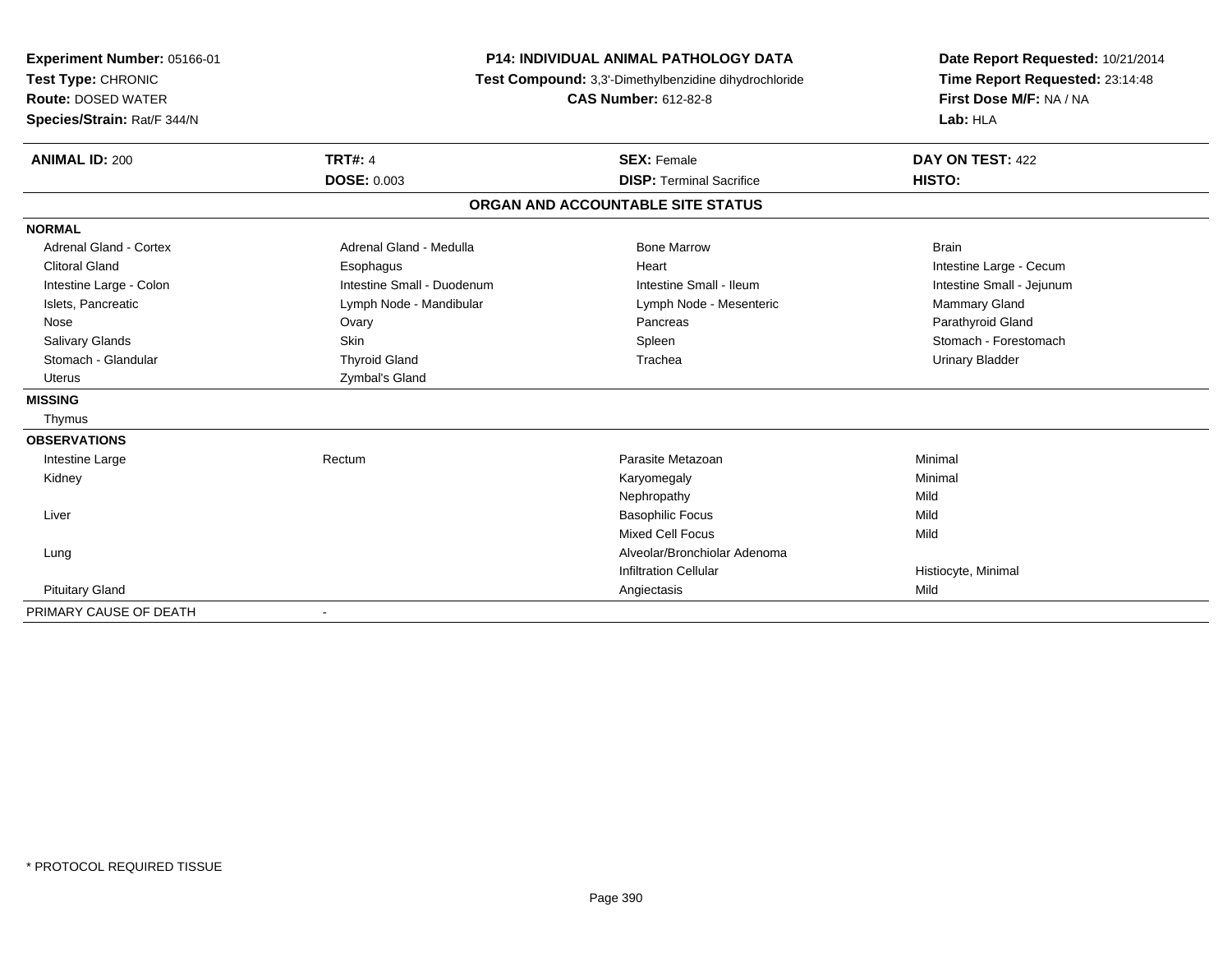| Experiment Number: 05166-01<br>Test Type: CHRONIC<br><b>Route: DOSED WATER</b><br>Species/Strain: Rat/F 344/N |                          | P14: INDIVIDUAL ANIMAL PATHOLOGY DATA<br>Test Compound: 3,3'-Dimethylbenzidine dihydrochloride<br><b>CAS Number: 612-82-8</b> | Date Report Requested: 10/21/2014<br>Time Report Requested: 23:14:48<br>First Dose M/F: NA / NA<br>Lab: HLA |  |
|---------------------------------------------------------------------------------------------------------------|--------------------------|-------------------------------------------------------------------------------------------------------------------------------|-------------------------------------------------------------------------------------------------------------|--|
| <b>ANIMAL ID: 201</b>                                                                                         | <b>TRT#: 4</b>           | <b>SEX: Female</b>                                                                                                            | DAY ON TEST: 422                                                                                            |  |
|                                                                                                               | <b>DOSE: 0.003</b>       | <b>DISP: Terminal Sacrifice</b>                                                                                               | HISTO:                                                                                                      |  |
|                                                                                                               |                          | ORGAN AND ACCOUNTABLE SITE STATUS                                                                                             |                                                                                                             |  |
| <b>NORMAL</b>                                                                                                 |                          |                                                                                                                               |                                                                                                             |  |
| <b>Adrenal Gland - Cortex</b>                                                                                 | Adrenal Gland - Medulla  | <b>Bone Marrow</b>                                                                                                            | <b>Brain</b>                                                                                                |  |
| <b>Clitoral Gland</b>                                                                                         | Esophagus                | Heart                                                                                                                         | Intestine Large - Cecum                                                                                     |  |
| Intestine Large - Colon                                                                                       | Intestine Large - Rectum | Intestine Small - Duodenum                                                                                                    | Intestine Small - Ileum                                                                                     |  |
| Intestine Small - Jejunum                                                                                     | Islets, Pancreatic       | Lymph Node - Mandibular                                                                                                       | Lymph Node - Mesenteric                                                                                     |  |
| <b>Mammary Gland</b>                                                                                          | Nose                     | Pancreas                                                                                                                      | Parathyroid Gland                                                                                           |  |
| Salivary Glands                                                                                               | Skin                     | Spleen                                                                                                                        | Stomach - Forestomach                                                                                       |  |
| Stomach - Glandular                                                                                           | Thymus                   | <b>Thyroid Gland</b>                                                                                                          | Trachea                                                                                                     |  |
| <b>Urinary Bladder</b>                                                                                        |                          |                                                                                                                               |                                                                                                             |  |
| <b>OBSERVATIONS</b>                                                                                           |                          |                                                                                                                               |                                                                                                             |  |
| Kidney                                                                                                        |                          | Karyomegaly                                                                                                                   | Minimal                                                                                                     |  |
|                                                                                                               |                          | Nephropathy                                                                                                                   | Mild                                                                                                        |  |
| Liver                                                                                                         |                          | Inflammation                                                                                                                  | Granulomatous, Multifocal, Minimal                                                                          |  |
|                                                                                                               |                          | <b>Mixed Cell Focus</b>                                                                                                       | Mild                                                                                                        |  |
| Lung                                                                                                          |                          | <b>Infiltration Cellular</b>                                                                                                  | Histiocyte, Minimal                                                                                         |  |
| Ovary                                                                                                         | Periovarn Tiss           | Cyst                                                                                                                          |                                                                                                             |  |
| Note: CYST<br>$TGLs = 1-8$                                                                                    |                          |                                                                                                                               |                                                                                                             |  |
| <b>Pituitary Gland</b>                                                                                        |                          | Cyst                                                                                                                          |                                                                                                             |  |
| <b>Uterus</b>                                                                                                 |                          | Polyp Stromal                                                                                                                 |                                                                                                             |  |
| Note: POLYP STROMAL<br>$TGLs = 2-8$                                                                           |                          |                                                                                                                               |                                                                                                             |  |
| Zymbal's Gland                                                                                                |                          | Cyst                                                                                                                          |                                                                                                             |  |
|                                                                                                               |                          | Hyperplasia                                                                                                                   | Squamous, Focal, Mild                                                                                       |  |
| Note: HYPERPLASIA<br>$TGLs = 4-10$<br>Note: CYST<br>$TGLs = 4-10$                                             |                          |                                                                                                                               |                                                                                                             |  |
| PRIMARY CAUSE OF DEATH                                                                                        | $\blacksquare$           |                                                                                                                               |                                                                                                             |  |
|                                                                                                               |                          |                                                                                                                               |                                                                                                             |  |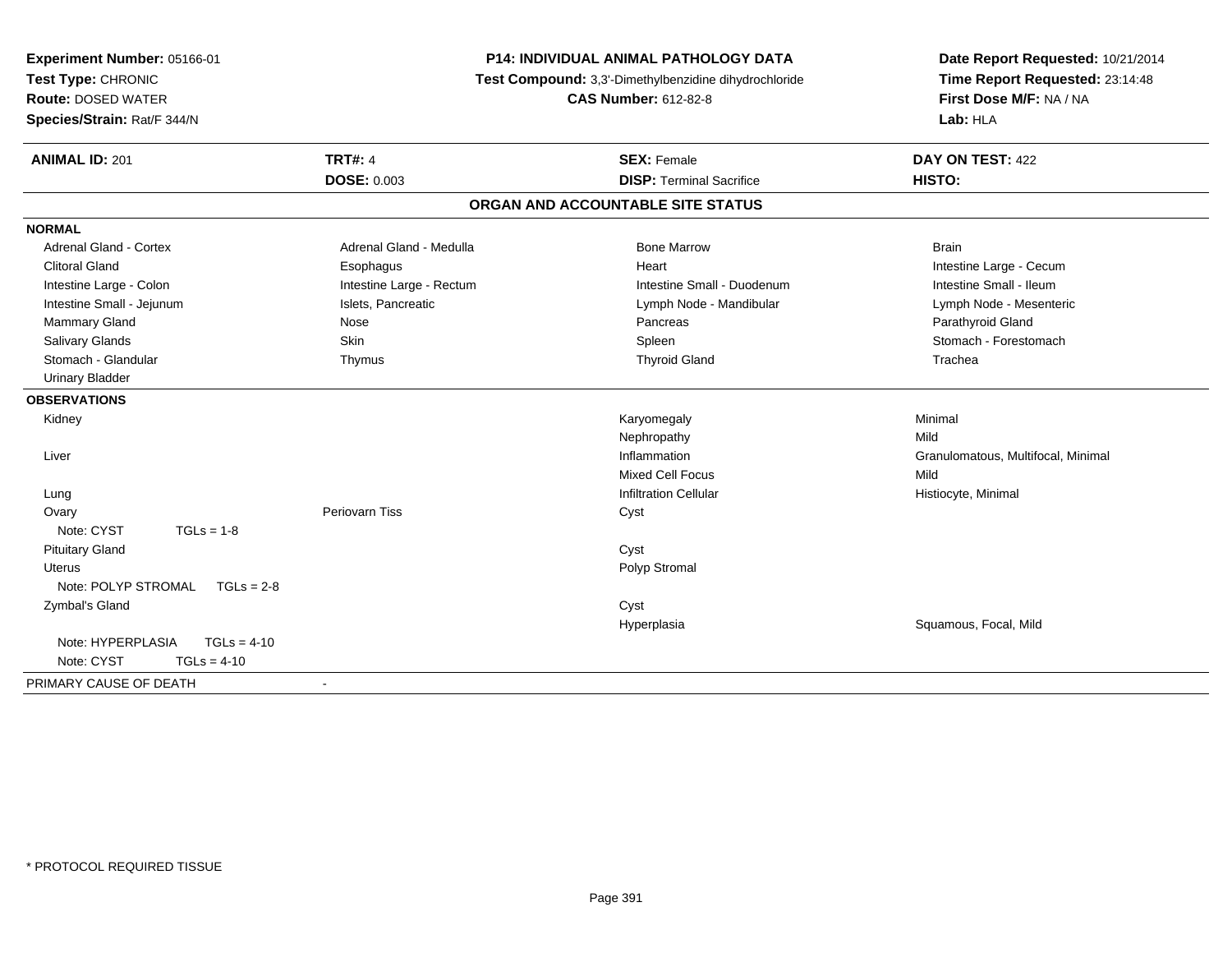| <b>Experiment Number: 05166-01</b><br>Test Type: CHRONIC<br><b>Route: DOSED WATER</b><br>Species/Strain: Rat/F 344/N |                          | <b>P14: INDIVIDUAL ANIMAL PATHOLOGY DATA</b><br>Test Compound: 3,3'-Dimethylbenzidine dihydrochloride<br><b>CAS Number: 612-82-8</b> | Date Report Requested: 10/21/2014<br>Time Report Requested: 23:14:48<br>First Dose M/F: NA / NA<br>Lab: HLA |  |
|----------------------------------------------------------------------------------------------------------------------|--------------------------|--------------------------------------------------------------------------------------------------------------------------------------|-------------------------------------------------------------------------------------------------------------|--|
| <b>ANIMAL ID: 202</b>                                                                                                | <b>TRT#: 4</b>           | <b>SEX: Female</b>                                                                                                                   | DAY ON TEST: 422                                                                                            |  |
|                                                                                                                      | <b>DOSE: 0.003</b>       | <b>DISP: Terminal Sacrifice</b>                                                                                                      | HISTO:                                                                                                      |  |
|                                                                                                                      |                          | ORGAN AND ACCOUNTABLE SITE STATUS                                                                                                    |                                                                                                             |  |
| <b>NORMAL</b>                                                                                                        |                          |                                                                                                                                      |                                                                                                             |  |
| <b>Adrenal Gland - Cortex</b>                                                                                        | Adrenal Gland - Medulla  | <b>Bone Marrow</b>                                                                                                                   | <b>Brain</b>                                                                                                |  |
| <b>Clitoral Gland</b>                                                                                                | Esophagus                | Heart                                                                                                                                | Intestine Large - Cecum                                                                                     |  |
| Intestine Large - Colon                                                                                              | Intestine Large - Rectum | Intestine Small - Duodenum                                                                                                           | Intestine Small - Ileum                                                                                     |  |
| Intestine Small - Jejunum                                                                                            | Islets, Pancreatic       | Lymph Node - Mandibular                                                                                                              | Lymph Node - Mesenteric                                                                                     |  |
| <b>Mammary Gland</b>                                                                                                 | Nose                     | Ovary                                                                                                                                | Pancreas                                                                                                    |  |
| Parathyroid Gland                                                                                                    | <b>Pituitary Gland</b>   | <b>Salivary Glands</b>                                                                                                               | Spleen                                                                                                      |  |
| Stomach - Forestomach                                                                                                | Stomach - Glandular      | Thymus                                                                                                                               | <b>Thyroid Gland</b>                                                                                        |  |
| Trachea                                                                                                              | <b>Urinary Bladder</b>   | Zymbal's Gland                                                                                                                       |                                                                                                             |  |
| <b>OBSERVATIONS</b>                                                                                                  |                          |                                                                                                                                      |                                                                                                             |  |
| Kidney                                                                                                               |                          | Karyomegaly                                                                                                                          | Minimal                                                                                                     |  |
|                                                                                                                      |                          | Nephropathy                                                                                                                          | Mild                                                                                                        |  |
| Liver                                                                                                                |                          | <b>Mixed Cell Focus</b>                                                                                                              | Mild                                                                                                        |  |
| [Mixed Cell Focus TGLS = 3-3.1]                                                                                      |                          |                                                                                                                                      |                                                                                                             |  |
| Lung                                                                                                                 |                          | <b>Infiltration Cellular</b>                                                                                                         | Histiocyte, Minimal                                                                                         |  |
| <b>Skin</b>                                                                                                          |                          | Acanthosis                                                                                                                           | Mild                                                                                                        |  |
| Note: ACANTHOSIS<br>$TGLs = 1-13$                                                                                    |                          |                                                                                                                                      |                                                                                                             |  |
| <b>Uterus</b>                                                                                                        |                          | Pigmentation                                                                                                                         | Hemosiderin, Focal, Moderate                                                                                |  |
| Note: PIGMENT<br>$TGLs = 2-8$                                                                                        |                          |                                                                                                                                      |                                                                                                             |  |
| PRIMARY CAUSE OF DEATH                                                                                               |                          |                                                                                                                                      |                                                                                                             |  |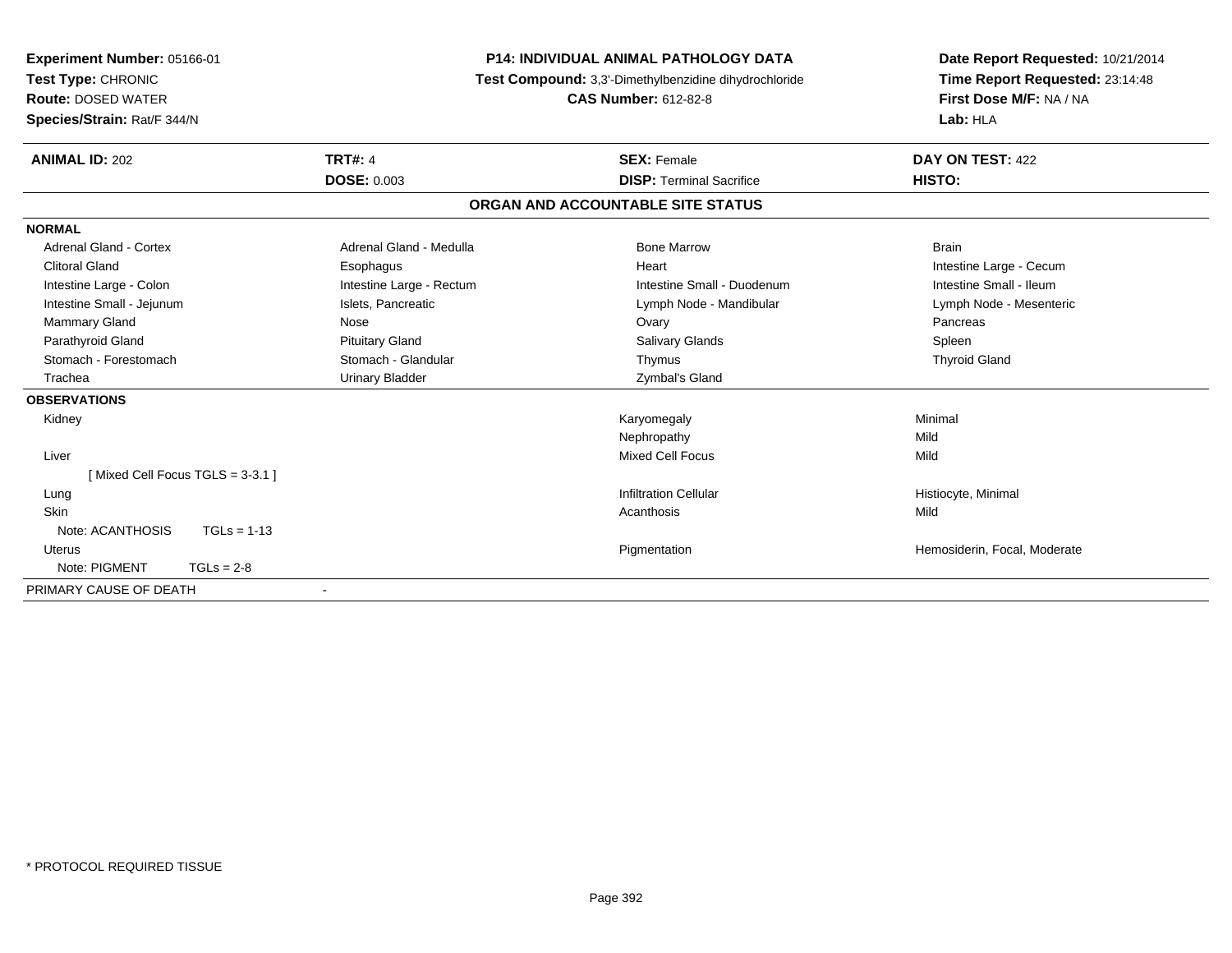| Experiment Number: 05166-01<br>Test Type: CHRONIC<br><b>Route: DOSED WATER</b><br>Species/Strain: Rat/F 344/N |                            | <b>P14: INDIVIDUAL ANIMAL PATHOLOGY DATA</b><br>Test Compound: 3,3'-Dimethylbenzidine dihydrochloride<br><b>CAS Number: 612-82-8</b> |                                   | Date Report Requested: 10/21/2014<br>Time Report Requested: 23:14:48<br>First Dose M/F: NA / NA<br>Lab: HLA |
|---------------------------------------------------------------------------------------------------------------|----------------------------|--------------------------------------------------------------------------------------------------------------------------------------|-----------------------------------|-------------------------------------------------------------------------------------------------------------|
| <b>ANIMAL ID: 203</b>                                                                                         | <b>TRT#: 4</b>             |                                                                                                                                      | <b>SEX: Female</b>                | DAY ON TEST: 422                                                                                            |
|                                                                                                               | <b>DOSE: 0.003</b>         |                                                                                                                                      | <b>DISP:</b> Terminal Sacrifice   | HISTO:                                                                                                      |
|                                                                                                               |                            |                                                                                                                                      | ORGAN AND ACCOUNTABLE SITE STATUS |                                                                                                             |
| <b>NORMAL</b>                                                                                                 |                            |                                                                                                                                      |                                   |                                                                                                             |
| <b>Adrenal Gland - Cortex</b>                                                                                 | Adrenal Gland - Medulla    |                                                                                                                                      | <b>Bone Marrow</b>                | <b>Brain</b>                                                                                                |
| <b>Clitoral Gland</b>                                                                                         | Esophagus                  |                                                                                                                                      | Heart                             | Intestine Large - Cecum                                                                                     |
| Intestine Large - Colon                                                                                       | Intestine Small - Duodenum |                                                                                                                                      | Intestine Small - Ileum           | Intestine Small - Jejunum                                                                                   |
| Islets, Pancreatic                                                                                            | Lung                       |                                                                                                                                      | Lymph Node - Mandibular           | Lymph Node - Mesenteric                                                                                     |
| <b>Mammary Gland</b>                                                                                          | Nose                       |                                                                                                                                      | Ovary                             | Pancreas                                                                                                    |
| Parathyroid Gland                                                                                             | <b>Pituitary Gland</b>     |                                                                                                                                      | Salivary Glands                   | <b>Skin</b>                                                                                                 |
| Spleen                                                                                                        | Stomach - Forestomach      |                                                                                                                                      | Stomach - Glandular               | Thymus                                                                                                      |
| <b>Thyroid Gland</b>                                                                                          | Trachea                    |                                                                                                                                      | <b>Urinary Bladder</b>            | <b>Uterus</b>                                                                                               |
| Zymbal's Gland                                                                                                |                            |                                                                                                                                      |                                   |                                                                                                             |
| <b>OBSERVATIONS</b>                                                                                           |                            |                                                                                                                                      |                                   |                                                                                                             |
| Bone                                                                                                          | Sternum                    |                                                                                                                                      | Osteopetrosis                     | Moderate                                                                                                    |
| Intestine Large                                                                                               | Rectum                     |                                                                                                                                      | Parasite Metazoan                 | Minimal                                                                                                     |
| Kidney                                                                                                        |                            |                                                                                                                                      | Karyomegaly                       | Minimal                                                                                                     |
|                                                                                                               |                            |                                                                                                                                      | Nephropathy                       | Mild                                                                                                        |
| Liver                                                                                                         |                            |                                                                                                                                      | Inflammation                      | Granulomatous, Multifocal, Minimal                                                                          |
|                                                                                                               |                            |                                                                                                                                      | <b>Mixed Cell Focus</b>           | Mild                                                                                                        |
| Note: MIXED CL FOCUS                                                                                          | $TGLs = 2-3.1$             |                                                                                                                                      |                                   |                                                                                                             |
| PRIMARY CAUSE OF DEATH                                                                                        |                            |                                                                                                                                      |                                   |                                                                                                             |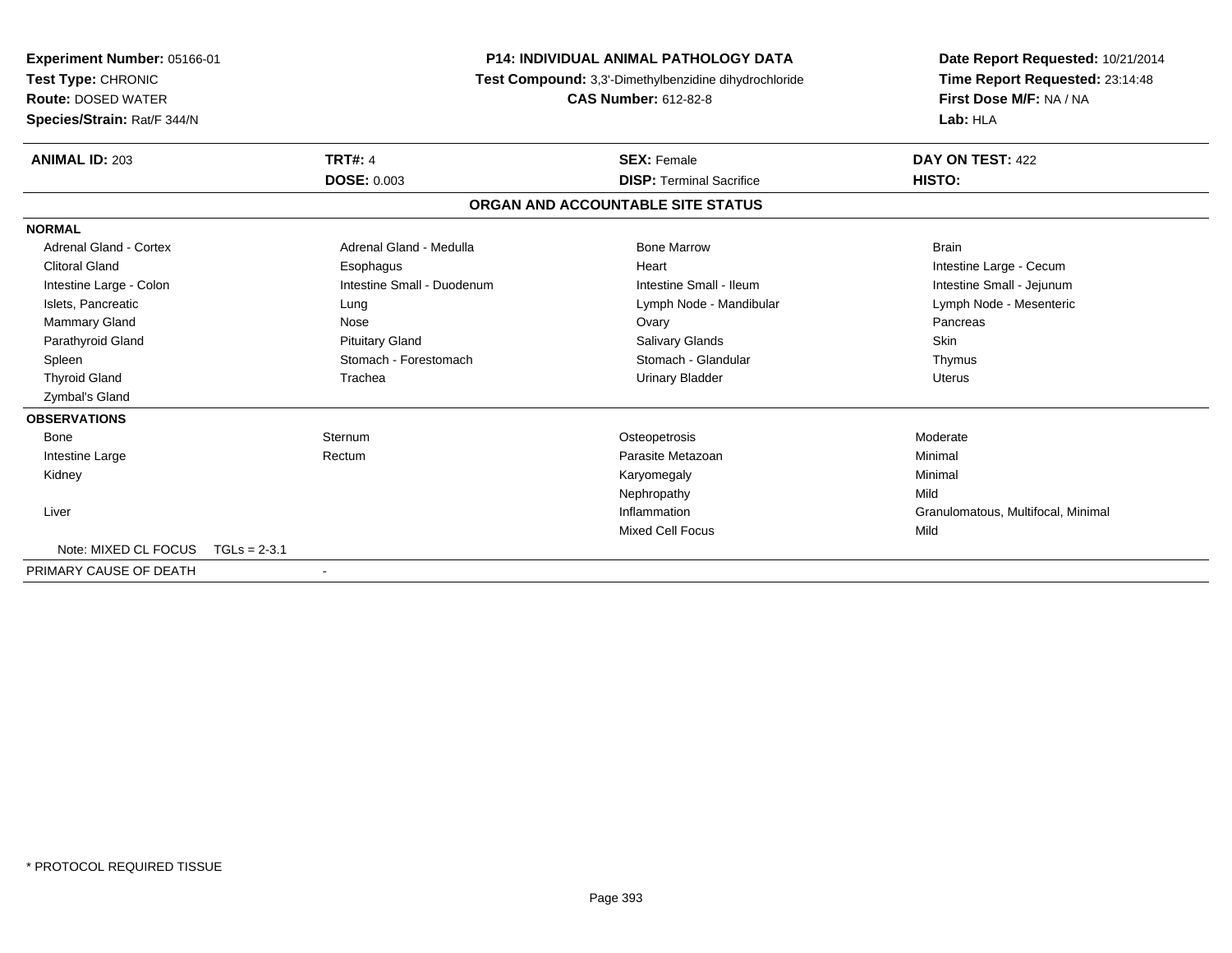| <b>Experiment Number: 05166-01</b><br>Test Type: CHRONIC<br><b>Route: DOSED WATER</b><br>Species/Strain: Rat/F 344/N |                          | <b>P14: INDIVIDUAL ANIMAL PATHOLOGY DATA</b><br>Test Compound: 3,3'-Dimethylbenzidine dihydrochloride<br><b>CAS Number: 612-82-8</b> |                                 | Lab: HLA                | Date Report Requested: 10/21/2014<br>Time Report Requested: 23:14:48<br>First Dose M/F: NA / NA |
|----------------------------------------------------------------------------------------------------------------------|--------------------------|--------------------------------------------------------------------------------------------------------------------------------------|---------------------------------|-------------------------|-------------------------------------------------------------------------------------------------|
| <b>ANIMAL ID: 204</b>                                                                                                | <b>TRT#: 4</b>           |                                                                                                                                      | <b>SEX: Female</b>              | DAY ON TEST: 422        |                                                                                                 |
|                                                                                                                      | <b>DOSE: 0.003</b>       |                                                                                                                                      | <b>DISP: Terminal Sacrifice</b> | HISTO:                  |                                                                                                 |
|                                                                                                                      |                          | ORGAN AND ACCOUNTABLE SITE STATUS                                                                                                    |                                 |                         |                                                                                                 |
| <b>NORMAL</b>                                                                                                        |                          |                                                                                                                                      |                                 |                         |                                                                                                 |
| Adrenal Gland - Cortex                                                                                               | Adrenal Gland - Medulla  |                                                                                                                                      | <b>Bone Marrow</b>              | <b>Brain</b>            |                                                                                                 |
| <b>Clitoral Gland</b>                                                                                                | Esophagus                |                                                                                                                                      | Heart                           | Intestine Large - Cecum |                                                                                                 |
| Intestine Large - Colon                                                                                              | Intestine Large - Rectum |                                                                                                                                      | Intestine Small - Duodenum      | Intestine Small - Ileum |                                                                                                 |
| Intestine Small - Jejunum                                                                                            | Islets, Pancreatic       |                                                                                                                                      | Lung                            | Lymph Node - Mandibular |                                                                                                 |
| Lymph Node - Mesenteric                                                                                              | <b>Mammary Gland</b>     |                                                                                                                                      | Nose                            | Ovary                   |                                                                                                 |
| Pancreas                                                                                                             | Parathyroid Gland        |                                                                                                                                      | Salivary Glands                 | <b>Skin</b>             |                                                                                                 |
| Spleen                                                                                                               | Stomach - Forestomach    |                                                                                                                                      | Stomach - Glandular             | Thymus                  |                                                                                                 |
| <b>Thyroid Gland</b>                                                                                                 | Trachea                  |                                                                                                                                      | <b>Urinary Bladder</b>          | <b>Uterus</b>           |                                                                                                 |
| Zymbal's Gland                                                                                                       |                          |                                                                                                                                      |                                 |                         |                                                                                                 |
| <b>OBSERVATIONS</b>                                                                                                  |                          |                                                                                                                                      |                                 |                         |                                                                                                 |
| Kidney                                                                                                               |                          |                                                                                                                                      | Karyomegaly                     | Minimal                 |                                                                                                 |
|                                                                                                                      |                          |                                                                                                                                      | Nephropathy                     | Mild                    |                                                                                                 |
| Liver                                                                                                                |                          |                                                                                                                                      | Inflammation                    |                         | Granulomatous, Multifocal, Minimal                                                              |
|                                                                                                                      |                          |                                                                                                                                      | <b>Mixed Cell Focus</b>         | Mild                    |                                                                                                 |
| Note: MIXED CL FOCUS                                                                                                 | $TGLs = 1-3.1$           |                                                                                                                                      |                                 |                         |                                                                                                 |
| Lymph Node                                                                                                           | Mediastinal              |                                                                                                                                      | Hemorrhage                      | Mild                    |                                                                                                 |
| <b>Pituitary Gland</b>                                                                                               |                          |                                                                                                                                      | Angiectasis                     | Mild                    |                                                                                                 |
| Note: ANGIECTASIS                                                                                                    | $TGLs = 2.3-2$           |                                                                                                                                      |                                 |                         |                                                                                                 |
| PRIMARY CAUSE OF DEATH                                                                                               | $\blacksquare$           |                                                                                                                                      |                                 |                         |                                                                                                 |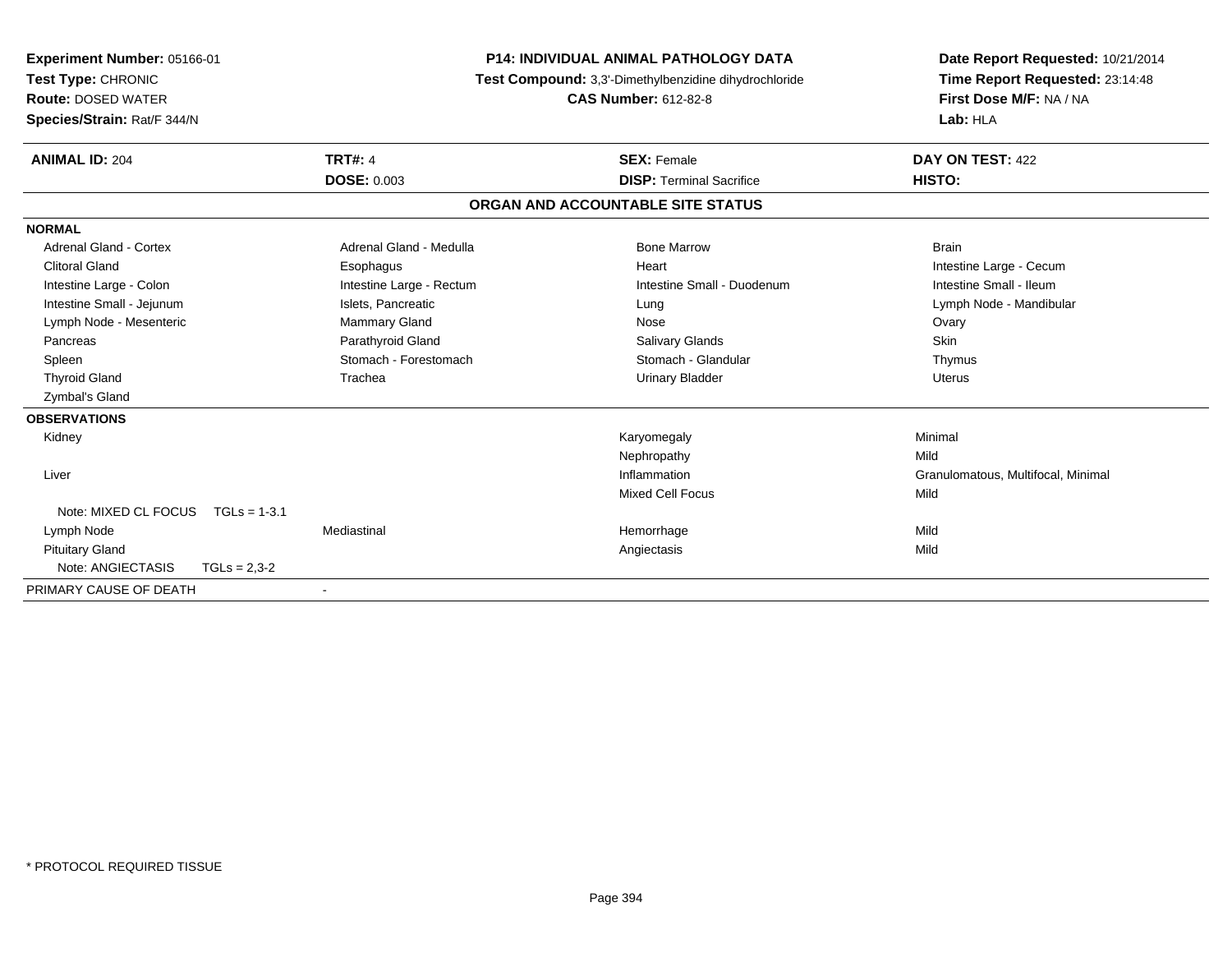| Experiment Number: 05166-01       |                            | <b>P14: INDIVIDUAL ANIMAL PATHOLOGY DATA</b>          | Date Report Requested: 10/21/2014 |
|-----------------------------------|----------------------------|-------------------------------------------------------|-----------------------------------|
| Test Type: CHRONIC                |                            | Test Compound: 3,3'-Dimethylbenzidine dihydrochloride | Time Report Requested: 23:14:48   |
| <b>Route: DOSED WATER</b>         |                            | <b>CAS Number: 612-82-8</b>                           | First Dose M/F: NA / NA           |
| Species/Strain: Rat/F 344/N       |                            |                                                       | Lab: HLA                          |
| <b>ANIMAL ID: 205</b>             | <b>TRT#: 4</b>             | <b>SEX: Female</b>                                    | DAY ON TEST: 422                  |
|                                   | <b>DOSE: 0.003</b>         | <b>DISP: Terminal Sacrifice</b>                       | HISTO:                            |
|                                   |                            | ORGAN AND ACCOUNTABLE SITE STATUS                     |                                   |
| <b>NORMAL</b>                     |                            |                                                       |                                   |
| Adrenal Gland - Cortex            | Adrenal Gland - Medulla    | <b>Bone Marrow</b>                                    | <b>Brain</b>                      |
| Esophagus                         | Heart                      | Intestine Large - Cecum                               | Intestine Large - Colon           |
| Intestine Large - Rectum          | Intestine Small - Duodenum | Intestine Small - Ileum                               | Intestine Small - Jejunum         |
| Islets, Pancreatic                | Lymph Node - Mandibular    | Lymph Node - Mesenteric                               | Mammary Gland                     |
| Nose                              | Ovary                      | Pancreas                                              | Parathyroid Gland                 |
| <b>Salivary Glands</b>            | <b>Skin</b>                | Spleen                                                | Stomach - Forestomach             |
| Stomach - Glandular               | <b>Thyroid Gland</b>       | Trachea                                               | <b>Urinary Bladder</b>            |
| <b>OBSERVATIONS</b>               |                            |                                                       |                                   |
| <b>Clitoral Gland</b>             |                            | Adenoma                                               |                                   |
| Kidney                            |                            | Karyomegaly                                           | Minimal                           |
|                                   |                            | Nephropathy                                           | Mild                              |
| Liver                             |                            | Hematopoietic Cell Proliferation                      | Minimal                           |
|                                   |                            | <b>Mixed Cell Focus</b>                               | Minimal                           |
| Note: MIXED CL FOCUS TGLs = 2-3.1 |                            |                                                       |                                   |
| Lung                              |                            | <b>Infiltration Cellular</b>                          | Histiocyte, Minimal               |
| <b>Pituitary Gland</b>            |                            | Cyst                                                  |                                   |
| Thymus                            |                            | Cyst                                                  |                                   |
| Uterus                            |                            | Polyp Stromal                                         |                                   |
| Note: POLYP STROMAL               | $TGLs = 1-8$               |                                                       |                                   |
| Zymbal's Gland                    |                            | Hyperplasia                                           | Glandular, Focal, Mild            |
| PRIMARY CAUSE OF DEATH            |                            |                                                       |                                   |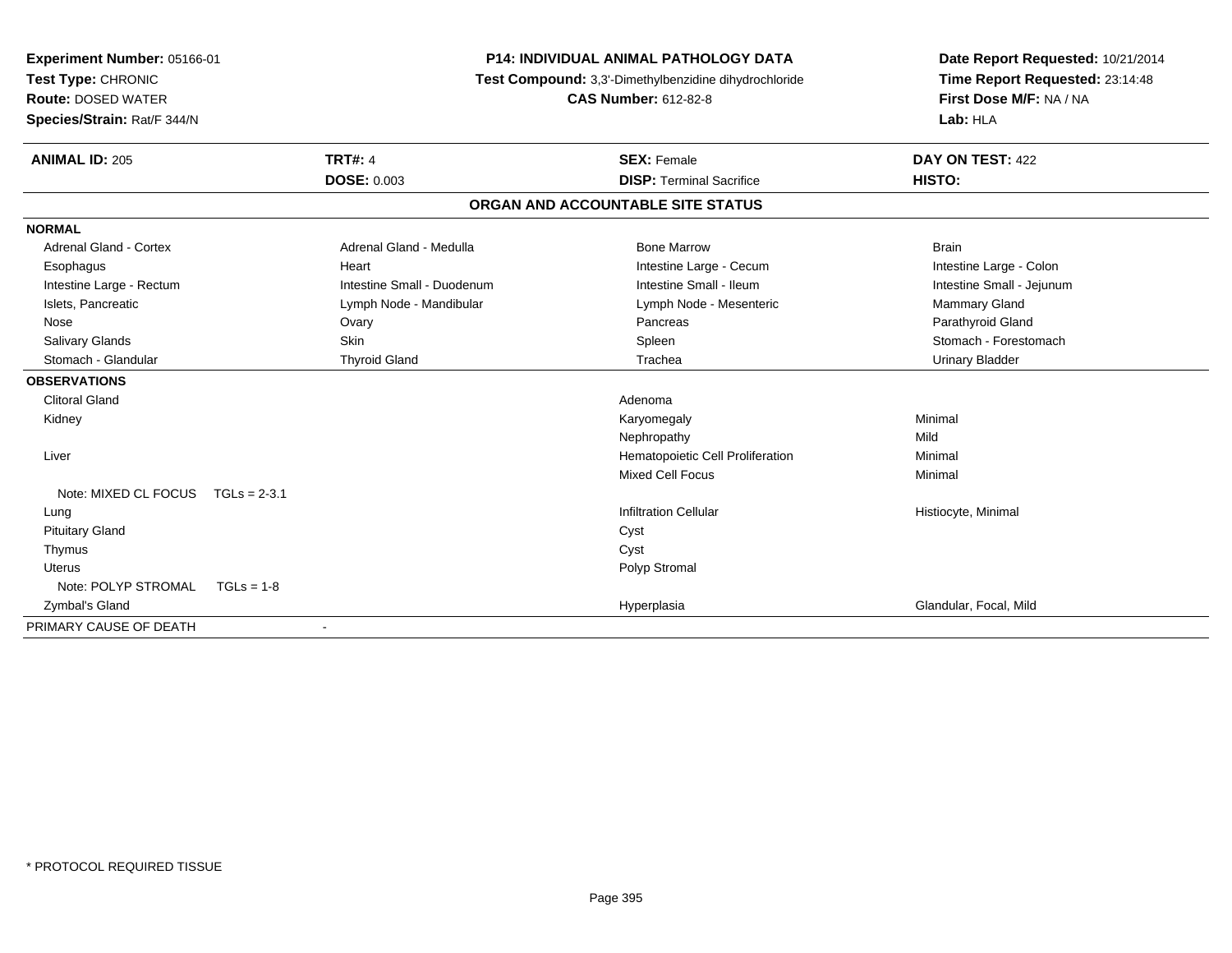| Experiment Number: 05166-01<br>Test Type: CHRONIC<br><b>Route: DOSED WATER</b><br>Species/Strain: Rat/F 344/N | <b>P14: INDIVIDUAL ANIMAL PATHOLOGY DATA</b><br>Test Compound: 3,3'-Dimethylbenzidine dihydrochloride<br><b>CAS Number: 612-82-8</b> |                                   | Date Report Requested: 10/21/2014<br>Time Report Requested: 23:14:48<br>First Dose M/F: NA / NA<br>Lab: HLA |  |
|---------------------------------------------------------------------------------------------------------------|--------------------------------------------------------------------------------------------------------------------------------------|-----------------------------------|-------------------------------------------------------------------------------------------------------------|--|
| <b>ANIMAL ID: 206</b>                                                                                         | <b>TRT#: 4</b>                                                                                                                       | <b>SEX: Female</b>                | DAY ON TEST: 426                                                                                            |  |
|                                                                                                               | <b>DOSE: 0.003</b>                                                                                                                   | <b>DISP: Terminal Sacrifice</b>   | HISTO:                                                                                                      |  |
|                                                                                                               |                                                                                                                                      | ORGAN AND ACCOUNTABLE SITE STATUS |                                                                                                             |  |
| <b>NORMAL</b>                                                                                                 |                                                                                                                                      |                                   |                                                                                                             |  |
| Adrenal Gland - Medulla                                                                                       | <b>Bone Marrow</b>                                                                                                                   | <b>Brain</b>                      | Esophagus                                                                                                   |  |
| Heart                                                                                                         | Intestine Large - Cecum                                                                                                              | Intestine Large - Colon           | Intestine Large - Rectum                                                                                    |  |
| Intestine Small - Duodenum                                                                                    | Intestine Small - Ileum                                                                                                              | Intestine Small - Jejunum         | Islets, Pancreatic                                                                                          |  |
| Lung                                                                                                          | Lymph Node - Mandibular                                                                                                              | Lymph Node - Mesenteric           | Mammary Gland                                                                                               |  |
| Nose                                                                                                          | Ovary                                                                                                                                | Pancreas                          | Parathyroid Gland                                                                                           |  |
| <b>Pituitary Gland</b>                                                                                        | <b>Salivary Glands</b>                                                                                                               | Skin                              | Stomach - Forestomach                                                                                       |  |
| Stomach - Glandular                                                                                           | Trachea                                                                                                                              | <b>Urinary Bladder</b>            | <b>Uterus</b>                                                                                               |  |
| Zymbal's Gland                                                                                                |                                                                                                                                      |                                   |                                                                                                             |  |
| <b>OBSERVATIONS</b>                                                                                           |                                                                                                                                      |                                   |                                                                                                             |  |
| <b>Adrenal Gland</b>                                                                                          | Cortex                                                                                                                               | Cyst                              |                                                                                                             |  |
| Note: CYST<br>$TGLs = 2-2$                                                                                    |                                                                                                                                      |                                   |                                                                                                             |  |
| <b>Clitoral Gland</b>                                                                                         |                                                                                                                                      | Carcinoma                         |                                                                                                             |  |
| Note: CARCINOMA<br>$TGLs = 1-8+8.1$                                                                           |                                                                                                                                      |                                   |                                                                                                             |  |
| Kidney                                                                                                        |                                                                                                                                      | Karyomegaly                       | Minimal                                                                                                     |  |
|                                                                                                               |                                                                                                                                      | Nephropathy                       | Mild                                                                                                        |  |
| Liver                                                                                                         |                                                                                                                                      | <b>Eosinophilic Focus</b>         | Mild                                                                                                        |  |
|                                                                                                               |                                                                                                                                      | Hematopoietic Cell Proliferation  | Minimal                                                                                                     |  |
|                                                                                                               |                                                                                                                                      | Mixed Cell Focus                  | Mild                                                                                                        |  |
| Note: MIXED CL FOCUS<br>$TGLs = 4-3.1$                                                                        |                                                                                                                                      |                                   |                                                                                                             |  |
| Spleen                                                                                                        |                                                                                                                                      | Hematopoietic Cell Proliferation  | Marked                                                                                                      |  |
| Note: HEMA CELL PROL TGLs = 3-3                                                                               |                                                                                                                                      |                                   |                                                                                                             |  |
| Thymus                                                                                                        | Epithel Cell                                                                                                                         | Hyperplasia                       | Mild                                                                                                        |  |
| <b>Thyroid Gland</b>                                                                                          | C Cell                                                                                                                               | Adenoma                           |                                                                                                             |  |
| PRIMARY CAUSE OF DEATH                                                                                        |                                                                                                                                      |                                   |                                                                                                             |  |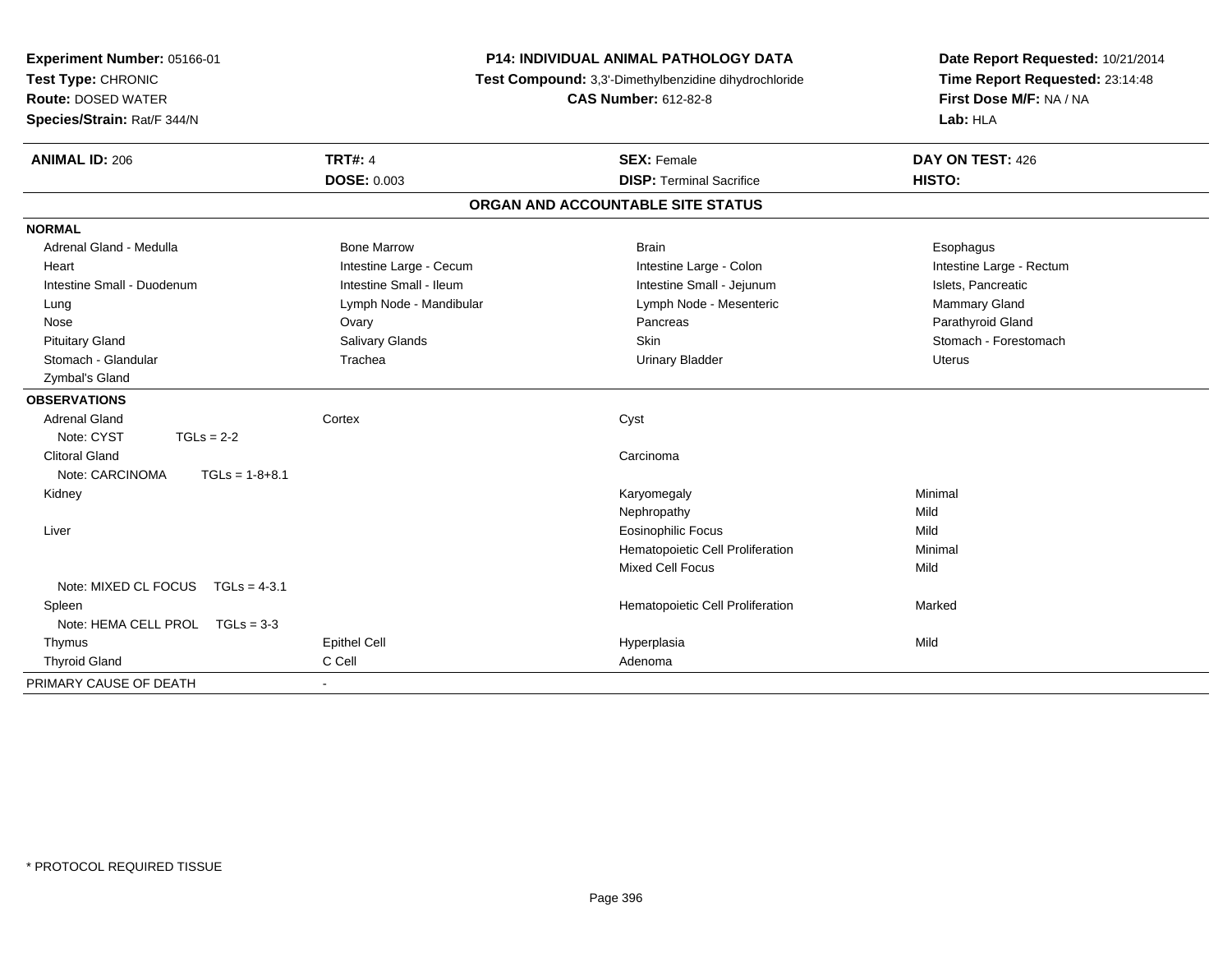| Experiment Number: 05166-01        | <b>P14: INDIVIDUAL ANIMAL PATHOLOGY DATA</b><br>Test Compound: 3,3'-Dimethylbenzidine dihydrochloride |                                   | Date Report Requested: 10/21/2014  |
|------------------------------------|-------------------------------------------------------------------------------------------------------|-----------------------------------|------------------------------------|
| Test Type: CHRONIC                 |                                                                                                       |                                   | Time Report Requested: 23:14:48    |
| <b>Route: DOSED WATER</b>          |                                                                                                       | <b>CAS Number: 612-82-8</b>       | First Dose M/F: NA / NA            |
| Species/Strain: Rat/F 344/N        |                                                                                                       |                                   | Lab: HLA                           |
| <b>ANIMAL ID: 207</b>              | <b>TRT#: 4</b>                                                                                        | <b>SEX: Female</b>                | DAY ON TEST: 422                   |
|                                    | <b>DOSE: 0.003</b>                                                                                    | <b>DISP: Terminal Sacrifice</b>   | HISTO:                             |
|                                    |                                                                                                       | ORGAN AND ACCOUNTABLE SITE STATUS |                                    |
| <b>NORMAL</b>                      |                                                                                                       |                                   |                                    |
| Adrenal Gland - Cortex             | Adrenal Gland - Medulla                                                                               | <b>Bone Marrow</b>                | <b>Brain</b>                       |
| Esophagus                          | Heart                                                                                                 | Intestine Large - Cecum           | Intestine Large - Colon            |
| Intestine Large - Rectum           | Intestine Small - Duodenum                                                                            | Intestine Small - Ileum           | Intestine Small - Jejunum          |
| Islets, Pancreatic                 | Lung                                                                                                  | Lymph Node - Mandibular           | Lymph Node - Mesenteric            |
| Mammary Gland                      | Nose                                                                                                  | Ovary                             | Pancreas                           |
| Parathyroid Gland                  | <b>Pituitary Gland</b>                                                                                | Salivary Glands                   | Skin                               |
| Spleen                             | Stomach - Forestomach                                                                                 | Stomach - Glandular               | <b>Thyroid Gland</b>               |
| Trachea                            | <b>Urinary Bladder</b>                                                                                | <b>Uterus</b>                     |                                    |
| <b>OBSERVATIONS</b>                |                                                                                                       |                                   |                                    |
| <b>Clitoral Gland</b>              |                                                                                                       | Inflammation                      | Chronic Active, Mild               |
| Kidney                             |                                                                                                       | Nephropathy                       | Minimal                            |
| Liver                              |                                                                                                       | <b>Basophilic Focus</b>           | Minimal                            |
|                                    |                                                                                                       | Hepatodiaphragmatic Nodule        |                                    |
|                                    |                                                                                                       | Inflammation                      | Granulomatous, Multifocal, Minimal |
|                                    |                                                                                                       | <b>Mixed Cell Focus</b>           | Mild                               |
| [Inflammation TGLS = $3-3.1+3.2$ ] |                                                                                                       |                                   |                                    |
| [Mixed Cell Focus TGLS = 2-3.2]    |                                                                                                       |                                   |                                    |
| Thymus                             |                                                                                                       | Cyst                              |                                    |
|                                    | <b>Epithel Cell</b>                                                                                   | Hyperplasia                       | Mild                               |
| Zymbal's Gland                     |                                                                                                       | Adenoma                           |                                    |
| PRIMARY CAUSE OF DEATH             | $\overline{\phantom{a}}$                                                                              |                                   |                                    |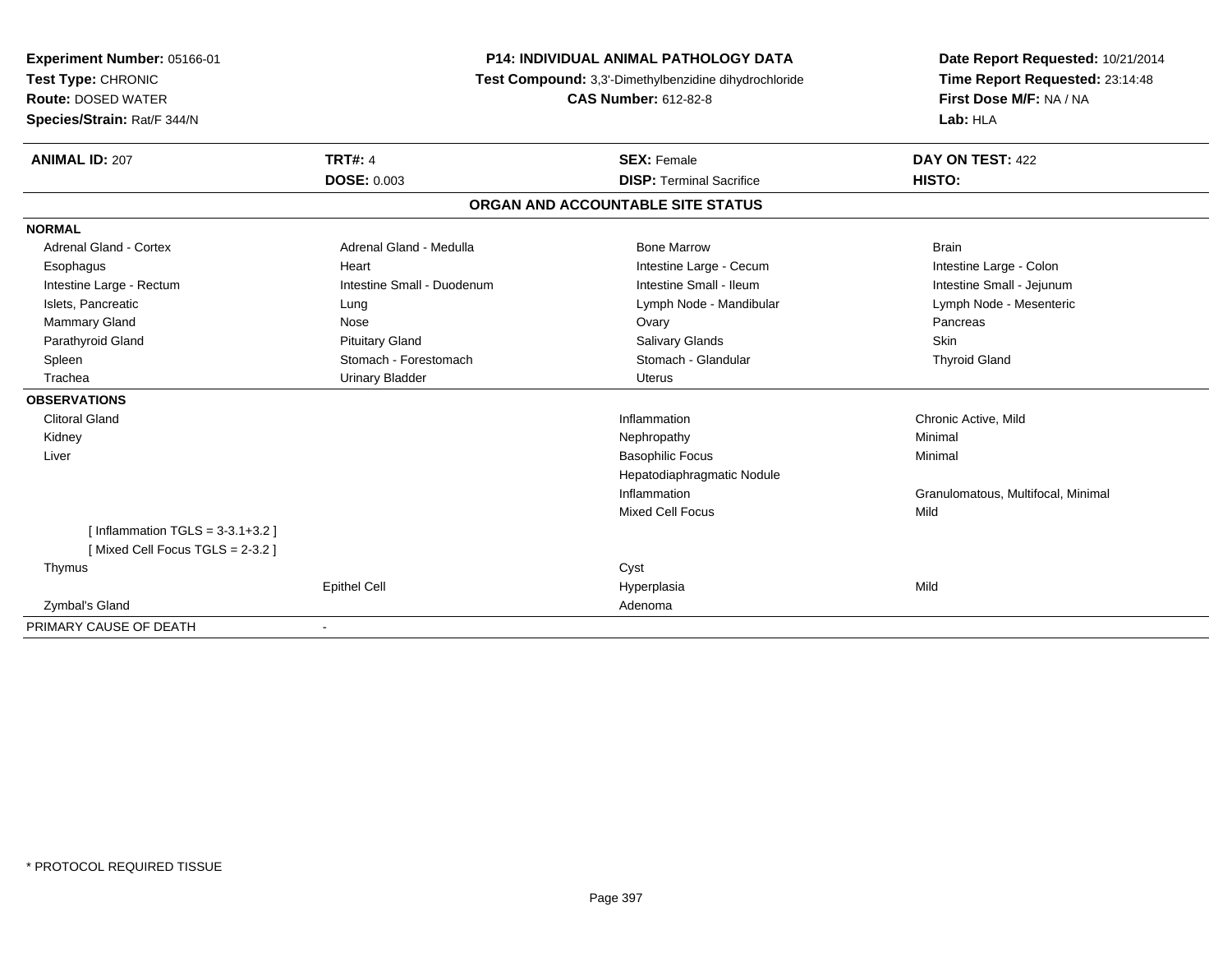| Experiment Number: 05166-01<br>Test Type: CHRONIC<br><b>Route: DOSED WATER</b><br>Species/Strain: Rat/F 344/N | <b>P14: INDIVIDUAL ANIMAL PATHOLOGY DATA</b><br>Test Compound: 3,3'-Dimethylbenzidine dihydrochloride<br><b>CAS Number: 612-82-8</b> |                                   | Date Report Requested: 10/21/2014<br>Time Report Requested: 23:14:48<br>First Dose M/F: NA / NA<br>Lab: HLA |  |
|---------------------------------------------------------------------------------------------------------------|--------------------------------------------------------------------------------------------------------------------------------------|-----------------------------------|-------------------------------------------------------------------------------------------------------------|--|
| <b>ANIMAL ID: 208</b>                                                                                         | <b>TRT#: 4</b>                                                                                                                       | <b>SEX: Female</b>                | DAY ON TEST: 422                                                                                            |  |
|                                                                                                               | <b>DOSE: 0.003</b>                                                                                                                   | <b>DISP: Terminal Sacrifice</b>   | HISTO:                                                                                                      |  |
|                                                                                                               |                                                                                                                                      | ORGAN AND ACCOUNTABLE SITE STATUS |                                                                                                             |  |
| <b>NORMAL</b>                                                                                                 |                                                                                                                                      |                                   |                                                                                                             |  |
| Adrenal Gland - Cortex                                                                                        | Adrenal Gland - Medulla                                                                                                              | <b>Bone Marrow</b>                | <b>Brain</b>                                                                                                |  |
| <b>Clitoral Gland</b>                                                                                         | Esophagus                                                                                                                            | Heart                             | Intestine Large - Cecum                                                                                     |  |
| Intestine Large - Colon                                                                                       | Intestine Large - Rectum                                                                                                             | Intestine Small - Duodenum        | Intestine Small - Ileum                                                                                     |  |
| Intestine Small - Jejunum                                                                                     | Islets, Pancreatic                                                                                                                   | Lymph Node - Mandibular           | Lymph Node - Mesenteric                                                                                     |  |
| Mammary Gland                                                                                                 | Nose                                                                                                                                 | Ovary                             | Pancreas                                                                                                    |  |
| Parathyroid Gland                                                                                             | <b>Pituitary Gland</b>                                                                                                               | <b>Salivary Glands</b>            | Skin                                                                                                        |  |
| Spleen                                                                                                        | Stomach - Forestomach                                                                                                                | Stomach - Glandular               | <b>Thyroid Gland</b>                                                                                        |  |
| Trachea                                                                                                       | <b>Urinary Bladder</b>                                                                                                               | Uterus                            | Zymbal's Gland                                                                                              |  |
| <b>MISSING</b>                                                                                                |                                                                                                                                      |                                   |                                                                                                             |  |
| Thymus                                                                                                        |                                                                                                                                      |                                   |                                                                                                             |  |
| <b>OBSERVATIONS</b>                                                                                           |                                                                                                                                      |                                   |                                                                                                             |  |
| Kidney                                                                                                        |                                                                                                                                      | Nephropathy                       | Mild                                                                                                        |  |
| Liver                                                                                                         |                                                                                                                                      | Degeneration                      | Cystic, Mild                                                                                                |  |
|                                                                                                               |                                                                                                                                      | <b>Mixed Cell Focus</b>           | Mild                                                                                                        |  |
| [ Degeneration TGLS = $2-3.1+3.2$ ]                                                                           |                                                                                                                                      |                                   |                                                                                                             |  |
| [Mixed Cell Focus TGLS = $2-3.1+3.2$ ]                                                                        |                                                                                                                                      |                                   |                                                                                                             |  |
| Lung                                                                                                          |                                                                                                                                      | <b>Infiltration Cellular</b>      | Histiocyte, Minimal                                                                                         |  |
| PRIMARY CAUSE OF DEATH                                                                                        |                                                                                                                                      |                                   |                                                                                                             |  |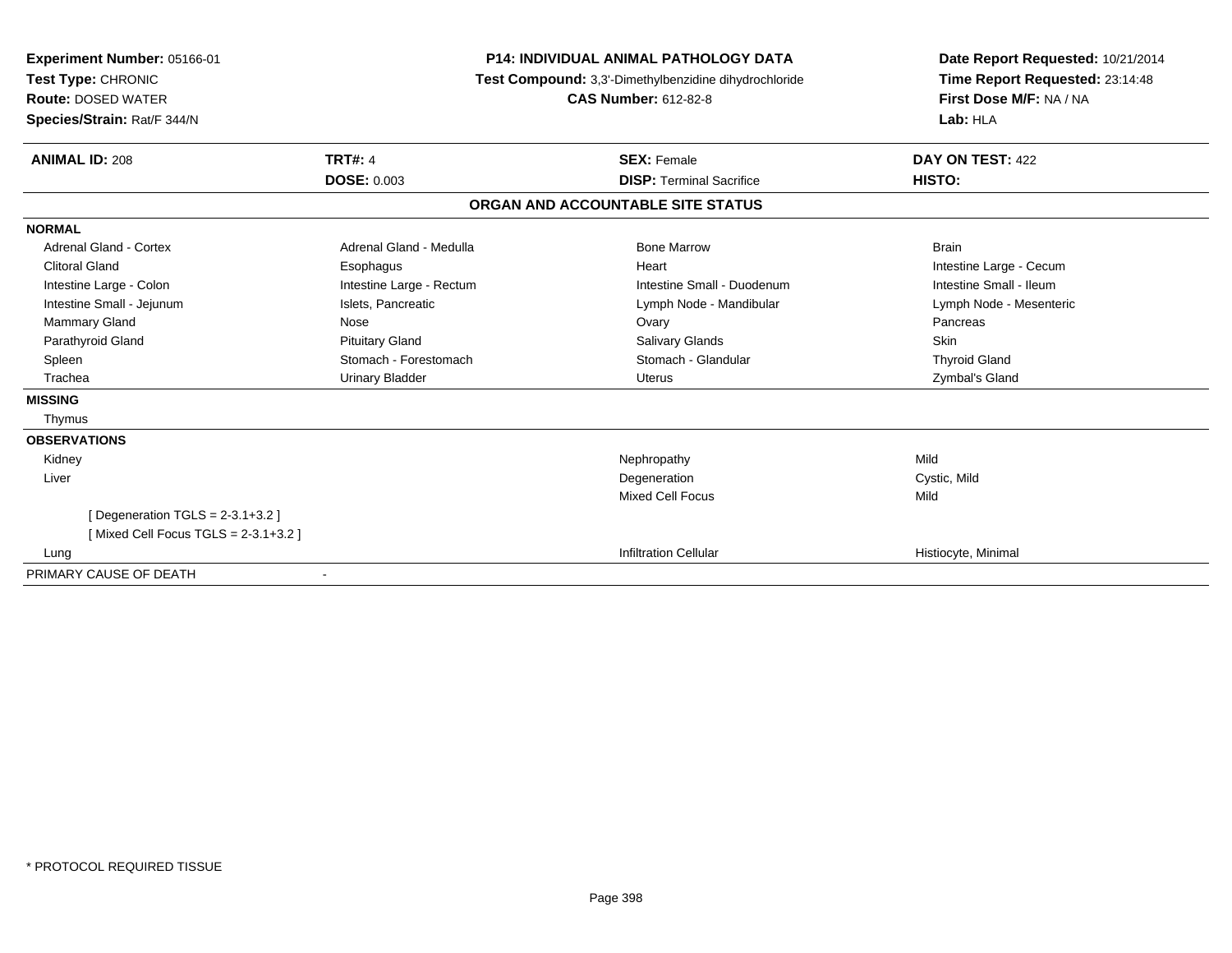| Experiment Number: 05166-01       |                          | P14: INDIVIDUAL ANIMAL PATHOLOGY DATA                 |                                 |
|-----------------------------------|--------------------------|-------------------------------------------------------|---------------------------------|
| Test Type: CHRONIC                |                          | Test Compound: 3,3'-Dimethylbenzidine dihydrochloride | Time Report Requested: 23:14:48 |
| <b>Route: DOSED WATER</b>         |                          | <b>CAS Number: 612-82-8</b>                           | First Dose M/F: NA / NA         |
| Species/Strain: Rat/F 344/N       |                          |                                                       | Lab: HLA                        |
| <b>ANIMAL ID: 209</b>             | <b>TRT#: 4</b>           | <b>SEX: Female</b>                                    | DAY ON TEST: 426                |
|                                   | <b>DOSE: 0.003</b>       | <b>DISP: Terminal Sacrifice</b>                       | HISTO:                          |
|                                   |                          | ORGAN AND ACCOUNTABLE SITE STATUS                     |                                 |
| <b>NORMAL</b>                     |                          |                                                       |                                 |
| <b>Adrenal Gland - Cortex</b>     | Adrenal Gland - Medulla  | <b>Bone Marrow</b>                                    | <b>Brain</b>                    |
| <b>Clitoral Gland</b>             | Esophagus                | Heart                                                 | Intestine Large - Cecum         |
| Intestine Large - Colon           | Intestine Large - Rectum | Intestine Small - Duodenum                            | Intestine Small - Ileum         |
| Intestine Small - Jejunum         | Islets, Pancreatic       | Lung                                                  | <b>Mammary Gland</b>            |
| Nose                              | Ovary                    | Pancreas                                              | Parathyroid Gland               |
| <b>Pituitary Gland</b>            | Salivary Glands          | Stomach - Forestomach                                 | Stomach - Glandular             |
| <b>Thyroid Gland</b>              | Trachea                  | <b>Urinary Bladder</b>                                | Zymbal's Gland                  |
| <b>OBSERVATIONS</b>               |                          |                                                       |                                 |
| Kidney                            |                          | Nephropathy                                           | Minimal                         |
| Liver                             |                          | Leukemia Mononuclear                                  |                                 |
| Note: LEUKEMIA MONUC TGLs = 3-3.1 |                          |                                                       |                                 |
| Lymph Node                        | Mandibular, Sinus        | Ectasia                                               | Mild                            |
|                                   | Mandibular               | Leukemia Mononuclear                                  |                                 |
|                                   | Mesenteric               | Leukemia Mononuclear                                  |                                 |
| <b>Skin</b>                       |                          | Squamous Cell Carcinoma                               |                                 |
| Note: "SPINDLE CELL CARCINOMA".   |                          |                                                       |                                 |
| Note: SQUAM CEL CARC TGLs = 1-13  |                          |                                                       |                                 |
| Spleen                            |                          | Leukemia Mononuclear                                  |                                 |
| Thymus                            | <b>Epithel Cell</b>      | Hyperplasia                                           | Mild                            |
| <b>Uterus</b>                     |                          | Polyp Stromal                                         |                                 |
| Note: POLYP STROMAL               | $TGLs = 2-8$             |                                                       |                                 |
| PRIMARY CAUSE OF DEATH            |                          |                                                       |                                 |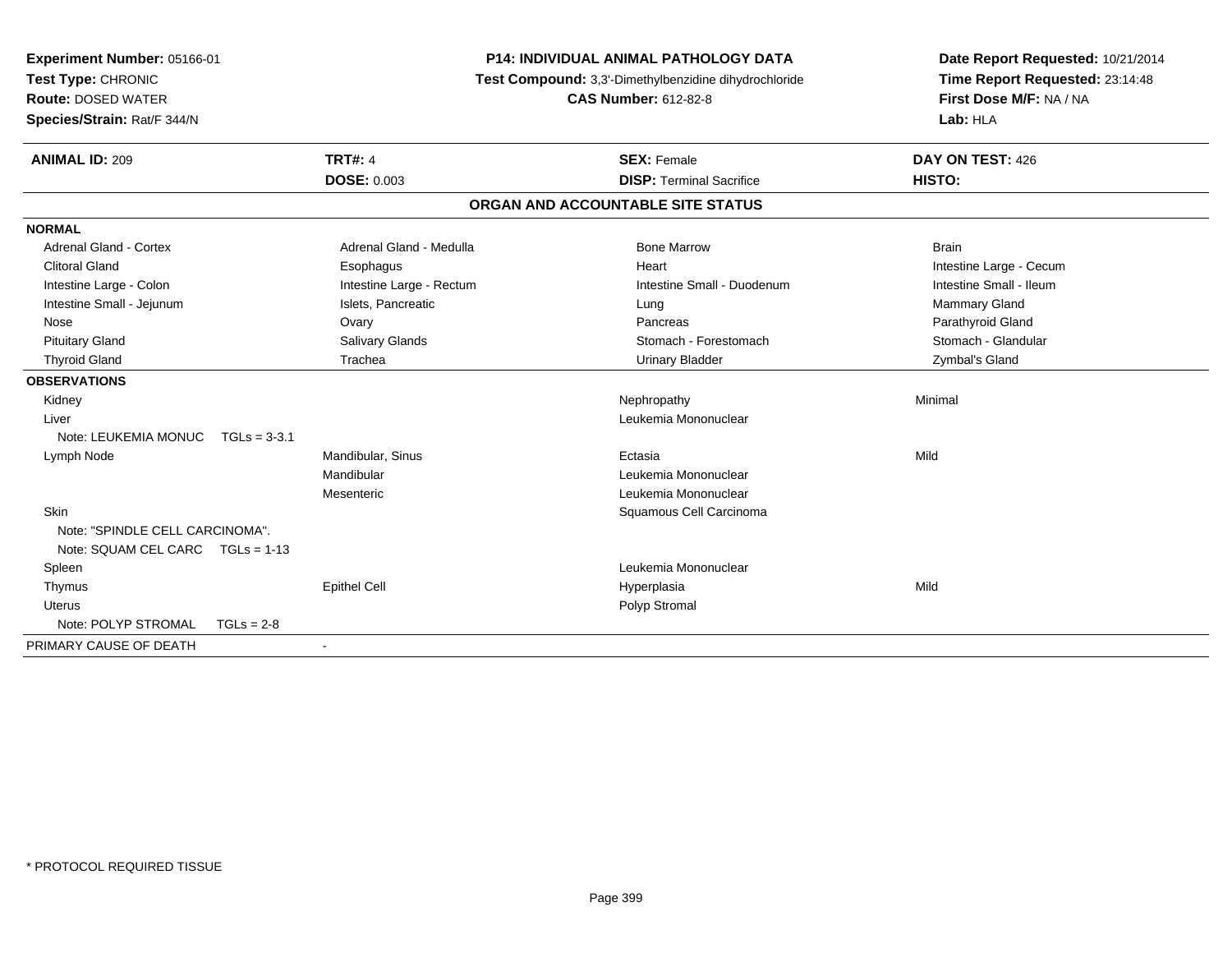| Experiment Number: 05166-01<br>Test Type: CHRONIC<br><b>Route: DOSED WATER</b><br>Species/Strain: Rat/F 344/N | <b>P14: INDIVIDUAL ANIMAL PATHOLOGY DATA</b><br>Test Compound: 3,3'-Dimethylbenzidine dihydrochloride<br><b>CAS Number: 612-82-8</b> |                                   | Date Report Requested: 10/21/2014<br>Time Report Requested: 23:14:48<br>First Dose M/F: NA / NA<br>Lab: HLA |  |
|---------------------------------------------------------------------------------------------------------------|--------------------------------------------------------------------------------------------------------------------------------------|-----------------------------------|-------------------------------------------------------------------------------------------------------------|--|
| <b>ANIMAL ID: 210</b>                                                                                         | <b>TRT#: 4</b>                                                                                                                       | <b>SEX: Female</b>                | DAY ON TEST: 422                                                                                            |  |
|                                                                                                               | <b>DOSE: 0.003</b>                                                                                                                   | <b>DISP: Terminal Sacrifice</b>   | HISTO:                                                                                                      |  |
|                                                                                                               |                                                                                                                                      | ORGAN AND ACCOUNTABLE SITE STATUS |                                                                                                             |  |
| <b>NORMAL</b>                                                                                                 |                                                                                                                                      |                                   |                                                                                                             |  |
| Adrenal Gland - Cortex                                                                                        | Adrenal Gland - Medulla                                                                                                              | <b>Bone Marrow</b>                | <b>Brain</b>                                                                                                |  |
| <b>Clitoral Gland</b>                                                                                         | Esophagus                                                                                                                            | Heart                             | Intestine Large - Cecum                                                                                     |  |
| Intestine Large - Colon                                                                                       | Intestine Large - Rectum                                                                                                             | Intestine Small - Duodenum        | Intestine Small - Ileum                                                                                     |  |
| Intestine Small - Jejunum                                                                                     | Islets, Pancreatic                                                                                                                   | Lymph Node - Mandibular           | Lymph Node - Mesenteric                                                                                     |  |
| Mammary Gland                                                                                                 | Nose                                                                                                                                 | Ovary                             | Pancreas                                                                                                    |  |
| Parathyroid Gland                                                                                             | <b>Pituitary Gland</b>                                                                                                               | <b>Salivary Glands</b>            | Skin                                                                                                        |  |
| Stomach - Forestomach                                                                                         | Stomach - Glandular                                                                                                                  | <b>Thyroid Gland</b>              | Trachea                                                                                                     |  |
| <b>Urinary Bladder</b>                                                                                        | <b>Uterus</b>                                                                                                                        | Zymbal's Gland                    |                                                                                                             |  |
| <b>OBSERVATIONS</b>                                                                                           |                                                                                                                                      |                                   |                                                                                                             |  |
| Kidney                                                                                                        |                                                                                                                                      | Nephropathy                       | Minimal                                                                                                     |  |
| Liver                                                                                                         |                                                                                                                                      | Degeneration                      | Cystic, Mild                                                                                                |  |
|                                                                                                               |                                                                                                                                      | Inflammation                      | Granulomatous, Multifocal, Minimal                                                                          |  |
|                                                                                                               |                                                                                                                                      | Leukemia Mononuclear              |                                                                                                             |  |
|                                                                                                               |                                                                                                                                      | <b>Mixed Cell Focus</b>           | Mild                                                                                                        |  |
| Note: MIXED CL FOCUS TGLs = 1-3.1                                                                             |                                                                                                                                      |                                   |                                                                                                             |  |
| [Mixed Cell Focus TGLS = 1-3.1]                                                                               |                                                                                                                                      |                                   |                                                                                                             |  |
| Lung                                                                                                          | Alveolar Epith                                                                                                                       | Hyperplasia                       | Focal, Minimal                                                                                              |  |
| Spleen                                                                                                        |                                                                                                                                      | Leukemia Mononuclear              |                                                                                                             |  |
| Thymus                                                                                                        | <b>Epithel Cell</b>                                                                                                                  | Hyperplasia                       | Mild                                                                                                        |  |
| PRIMARY CAUSE OF DEATH                                                                                        |                                                                                                                                      |                                   |                                                                                                             |  |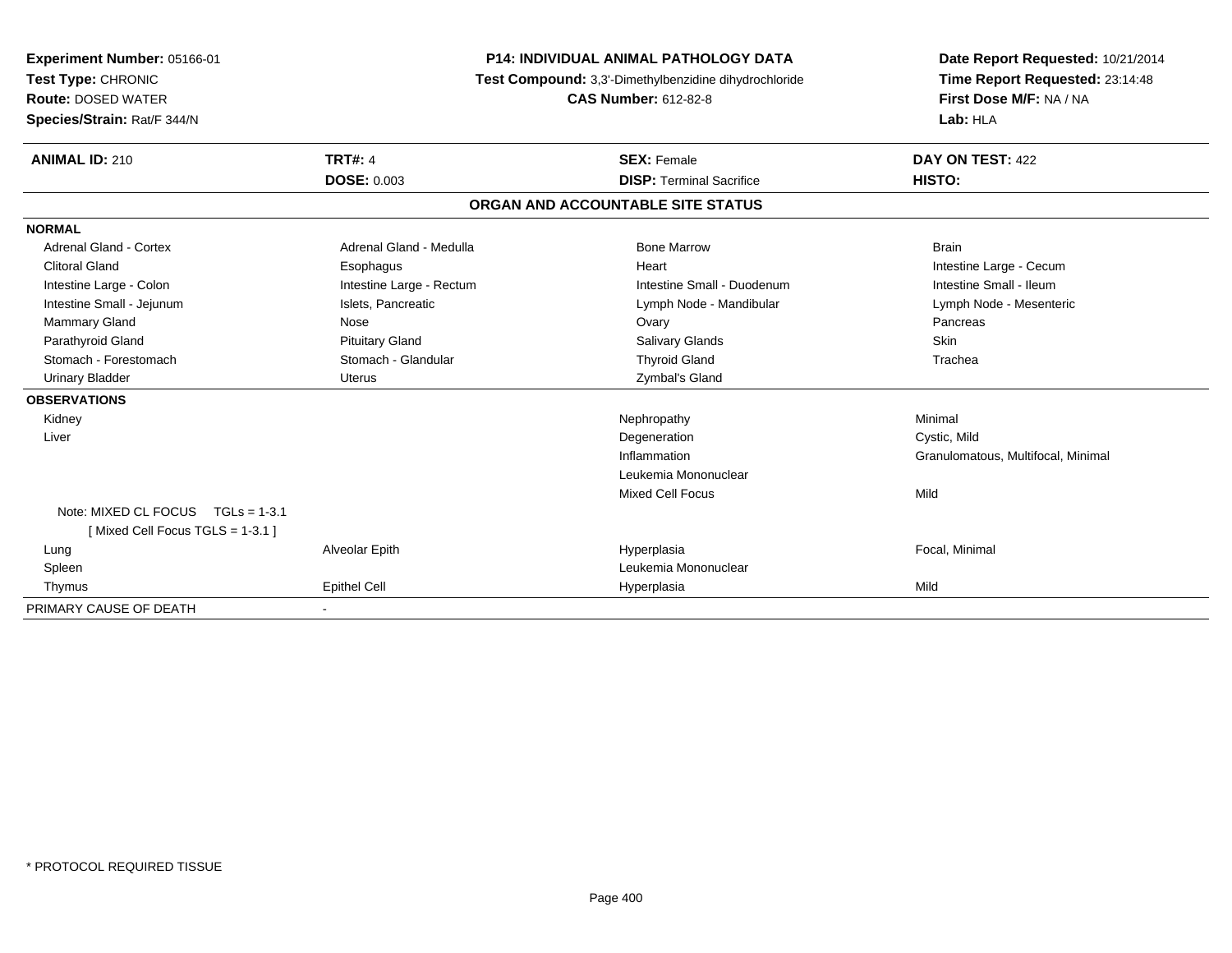| Experiment Number: 05166-01<br>Test Type: CHRONIC<br><b>Route: DOSED WATER</b><br>Species/Strain: Rat/F 344/N |                          | <b>P14: INDIVIDUAL ANIMAL PATHOLOGY DATA</b><br>Test Compound: 3,3'-Dimethylbenzidine dihydrochloride<br><b>CAS Number: 612-82-8</b> | Date Report Requested: 10/21/2014<br>Time Report Requested: 23:14:48<br>First Dose M/F: NA / NA<br>Lab: HLA |  |
|---------------------------------------------------------------------------------------------------------------|--------------------------|--------------------------------------------------------------------------------------------------------------------------------------|-------------------------------------------------------------------------------------------------------------|--|
| <b>ANIMAL ID: 211</b>                                                                                         | <b>TRT#: 4</b>           | <b>SEX: Female</b>                                                                                                                   | DAY ON TEST: 422                                                                                            |  |
|                                                                                                               | <b>DOSE: 0.003</b>       | <b>DISP: Terminal Sacrifice</b>                                                                                                      | HISTO:                                                                                                      |  |
|                                                                                                               |                          | ORGAN AND ACCOUNTABLE SITE STATUS                                                                                                    |                                                                                                             |  |
| <b>NORMAL</b>                                                                                                 |                          |                                                                                                                                      |                                                                                                             |  |
| Adrenal Gland - Cortex                                                                                        | Adrenal Gland - Medulla  | <b>Bone Marrow</b>                                                                                                                   | <b>Brain</b>                                                                                                |  |
| <b>Clitoral Gland</b>                                                                                         | Esophagus                | Heart                                                                                                                                | Intestine Large - Cecum                                                                                     |  |
| Intestine Large - Colon                                                                                       | Intestine Large - Rectum | Intestine Small - Duodenum                                                                                                           | Intestine Small - Ileum                                                                                     |  |
| Intestine Small - Jejunum                                                                                     | Islets, Pancreatic       | Lung                                                                                                                                 | Lymph Node - Mandibular                                                                                     |  |
| Lymph Node - Mesenteric                                                                                       | Mammary Gland            | Nose                                                                                                                                 | Ovary                                                                                                       |  |
| Pancreas                                                                                                      | Parathyroid Gland        | <b>Salivary Glands</b>                                                                                                               | <b>Skin</b>                                                                                                 |  |
| Spleen                                                                                                        | Stomach - Forestomach    | Stomach - Glandular                                                                                                                  | <b>Thyroid Gland</b>                                                                                        |  |
| Trachea                                                                                                       | <b>Urinary Bladder</b>   | Uterus                                                                                                                               |                                                                                                             |  |
| <b>OBSERVATIONS</b>                                                                                           |                          |                                                                                                                                      |                                                                                                             |  |
| Kidney                                                                                                        |                          | Karyomegaly                                                                                                                          | Minimal                                                                                                     |  |
|                                                                                                               |                          | Nephropathy                                                                                                                          | Mild                                                                                                        |  |
| Liver                                                                                                         |                          | <b>Mixed Cell Focus</b>                                                                                                              | Minimal                                                                                                     |  |
| Lymph Node                                                                                                    | Mediastinal              | Hemorrhage                                                                                                                           | Mild                                                                                                        |  |
| <b>Pituitary Gland</b>                                                                                        |                          | Angiectasis                                                                                                                          | Mild                                                                                                        |  |
| [Angiectasis TGLS = 1-2]                                                                                      |                          |                                                                                                                                      |                                                                                                             |  |
| Thymus                                                                                                        | <b>Epithel Cell</b>      | Hyperplasia                                                                                                                          | Mild                                                                                                        |  |
| Zymbal's Gland                                                                                                |                          | Hyperplasia                                                                                                                          | Glandular, Focal, Mild                                                                                      |  |
| PRIMARY CAUSE OF DEATH                                                                                        |                          |                                                                                                                                      |                                                                                                             |  |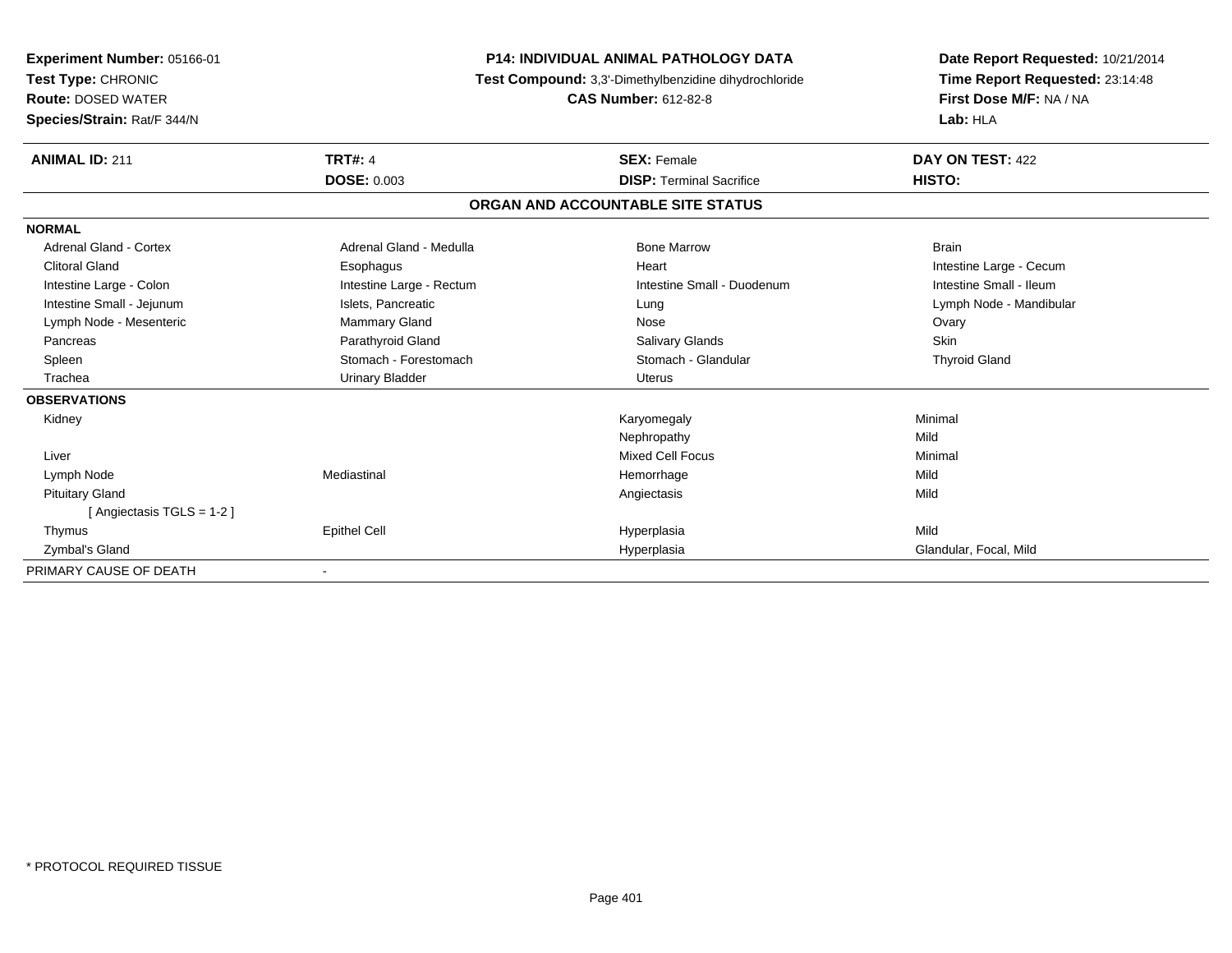| Experiment Number: 05166-01                 |                          | <b>P14: INDIVIDUAL ANIMAL PATHOLOGY DATA</b>          | Date Report Requested: 10/21/2014 |
|---------------------------------------------|--------------------------|-------------------------------------------------------|-----------------------------------|
| Test Type: CHRONIC                          |                          | Test Compound: 3,3'-Dimethylbenzidine dihydrochloride | Time Report Requested: 23:14:48   |
| <b>Route: DOSED WATER</b>                   |                          | <b>CAS Number: 612-82-8</b>                           | First Dose M/F: NA / NA           |
| Species/Strain: Rat/F 344/N                 |                          |                                                       | Lab: HLA                          |
| <b>ANIMAL ID: 212</b>                       | <b>TRT#: 4</b>           | <b>SEX: Female</b>                                    | DAY ON TEST: 422                  |
|                                             | <b>DOSE: 0.003</b>       | <b>DISP: Terminal Sacrifice</b>                       | HISTO:                            |
|                                             |                          | ORGAN AND ACCOUNTABLE SITE STATUS                     |                                   |
| <b>NORMAL</b>                               |                          |                                                       |                                   |
| <b>Adrenal Gland - Cortex</b>               | Adrenal Gland - Medulla  | <b>Bone Marrow</b>                                    | <b>Brain</b>                      |
| <b>Clitoral Gland</b>                       | Esophagus                | Heart                                                 | Intestine Large - Cecum           |
| Intestine Large - Colon                     | Intestine Large - Rectum | Intestine Small - Duodenum                            | Intestine Small - Ileum           |
| Intestine Small - Jejunum                   | Islets, Pancreatic       | Lung                                                  | Lymph Node - Mesenteric           |
| Mammary Gland                               | Nose                     | Pancreas                                              | Parathyroid Gland                 |
| <b>Pituitary Gland</b>                      | Skin                     | Spleen                                                | Stomach - Forestomach             |
| Stomach - Glandular                         | Thymus                   | <b>Thyroid Gland</b>                                  | Trachea                           |
| <b>Urinary Bladder</b>                      | Uterus                   | Zymbal's Gland                                        |                                   |
| <b>MISSING</b>                              |                          |                                                       |                                   |
| Lymph Node - Mandibular                     | <b>Salivary Glands</b>   |                                                       |                                   |
| <b>OBSERVATIONS</b>                         |                          |                                                       |                                   |
| Kidney                                      |                          | Nephropathy                                           | Mild                              |
| Liver                                       |                          | <b>Basophilic Focus</b>                               | Minimal                           |
|                                             |                          | Hematopoietic Cell Proliferation                      | Mild                              |
|                                             |                          | Hepatodiaphragmatic Nodule                            |                                   |
|                                             |                          | <b>Mixed Cell Focus</b>                               | Mild                              |
| [ Hepatodiaphragmatic Nodule TGLS = 3-3.1 ] |                          |                                                       |                                   |
| Lymph Node                                  | Mediastinal              | Hemorrhage                                            | Mild                              |
| Ovary                                       | Periovarn Tiss           | Cyst                                                  |                                   |
| Note: CYST<br>$TGLs = 2-8$                  |                          |                                                       |                                   |
| PRIMARY CAUSE OF DEATH                      | $\blacksquare$           |                                                       |                                   |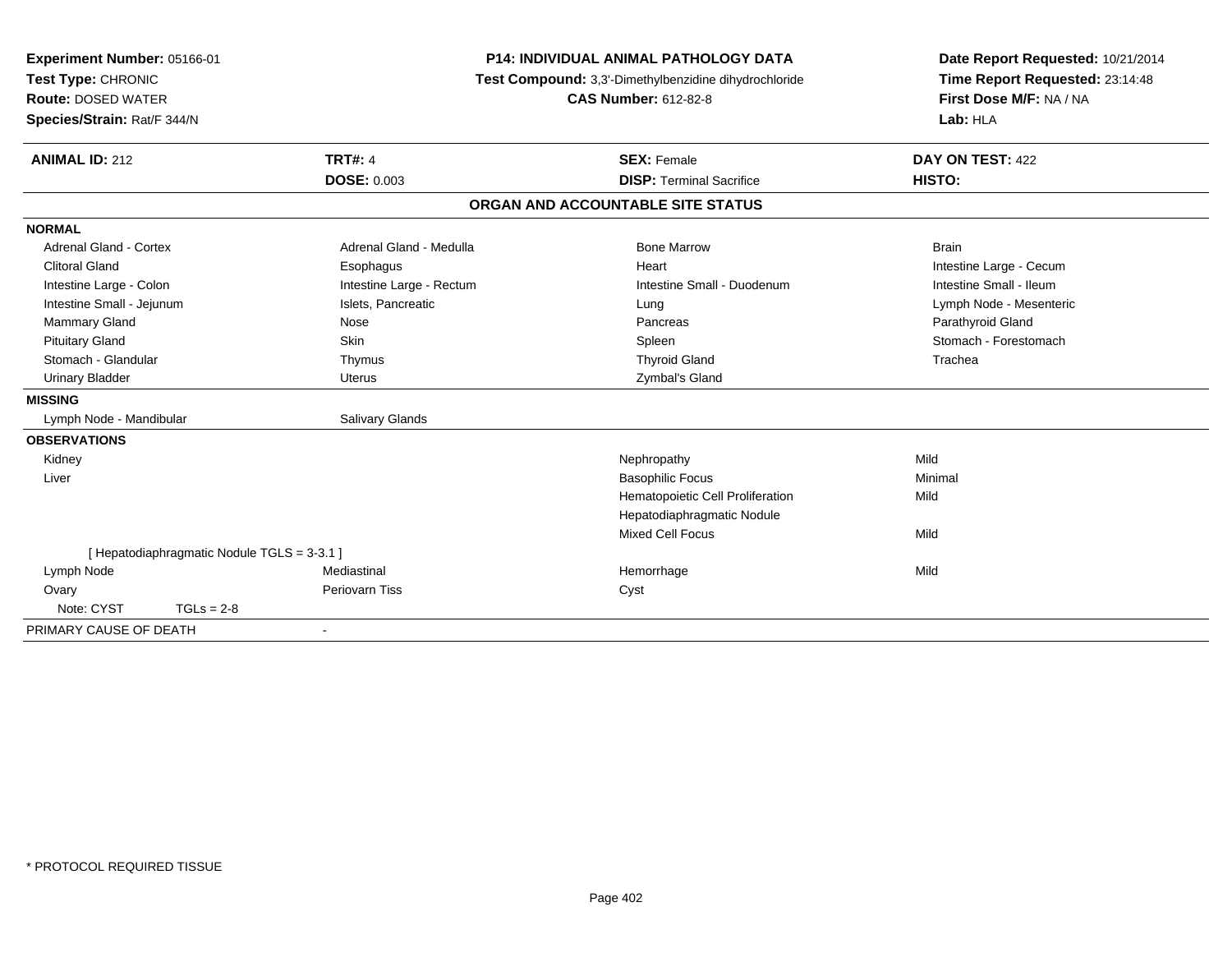| Experiment Number: 05166-01<br>Test Type: CHRONIC<br><b>Route: DOSED WATER</b><br>Species/Strain: Rat/F 344/N |                            | <b>P14: INDIVIDUAL ANIMAL PATHOLOGY DATA</b><br>Test Compound: 3,3'-Dimethylbenzidine dihydrochloride<br><b>CAS Number: 612-82-8</b> | Date Report Requested: 10/21/2014<br>Time Report Requested: 23:14:48<br>First Dose M/F: NA / NA<br>Lab: HLA |  |
|---------------------------------------------------------------------------------------------------------------|----------------------------|--------------------------------------------------------------------------------------------------------------------------------------|-------------------------------------------------------------------------------------------------------------|--|
| <b>ANIMAL ID: 213</b>                                                                                         | <b>TRT#: 4</b>             | <b>SEX: Female</b>                                                                                                                   | DAY ON TEST: 391                                                                                            |  |
|                                                                                                               | <b>DOSE: 0.003</b>         | <b>DISP: Moribund</b>                                                                                                                | HISTO:                                                                                                      |  |
|                                                                                                               |                            | ORGAN AND ACCOUNTABLE SITE STATUS                                                                                                    |                                                                                                             |  |
| <b>NORMAL</b>                                                                                                 |                            |                                                                                                                                      |                                                                                                             |  |
| <b>Adrenal Gland - Cortex</b>                                                                                 | Adrenal Gland - Medulla    | <b>Bone Marrow</b>                                                                                                                   | <b>Brain</b>                                                                                                |  |
| Esophagus                                                                                                     | Heart                      | Intestine Large - Cecum                                                                                                              | Intestine Large - Colon                                                                                     |  |
| Intestine Large - Rectum                                                                                      | Intestine Small - Duodenum | Intestine Small - Ileum                                                                                                              | Islets, Pancreatic                                                                                          |  |
| Lung                                                                                                          | Lymph Node - Mesenteric    | Mammary Gland                                                                                                                        | Nose                                                                                                        |  |
| Ovary                                                                                                         | Pancreas                   | Parathyroid Gland                                                                                                                    | <b>Pituitary Gland</b>                                                                                      |  |
| Salivary Glands                                                                                               | Skin                       | Spleen                                                                                                                               | Stomach - Forestomach                                                                                       |  |
| Stomach - Glandular                                                                                           | <b>Thyroid Gland</b>       | Trachea                                                                                                                              | <b>Urinary Bladder</b>                                                                                      |  |
| <b>MISSING</b>                                                                                                |                            |                                                                                                                                      |                                                                                                             |  |
| Thymus                                                                                                        |                            |                                                                                                                                      |                                                                                                             |  |
| <b>OBSERVATIONS</b>                                                                                           |                            |                                                                                                                                      |                                                                                                             |  |
| <b>Clitoral Gland</b>                                                                                         |                            | Adenoma                                                                                                                              |                                                                                                             |  |
| Note: ADENOMA<br>$TGLs = 1-8$                                                                                 |                            |                                                                                                                                      |                                                                                                             |  |
| <b>Intestine Small</b>                                                                                        | Jejunum                    | Polyp Adenomatous                                                                                                                    |                                                                                                             |  |
| Kidney                                                                                                        |                            | Nephropathy                                                                                                                          | Minimal                                                                                                     |  |
| Liver                                                                                                         |                            | <b>Basophilic Focus</b>                                                                                                              | Minimal                                                                                                     |  |
|                                                                                                               |                            | Hepatodiaphragmatic Nodule                                                                                                           |                                                                                                             |  |
| [ Hepatodiaphragmatic Nodule TGLS = 6-3.1 ]                                                                   |                            |                                                                                                                                      |                                                                                                             |  |
| Lymph Node                                                                                                    | Mandibular                 | Hemorrhage                                                                                                                           | Mild                                                                                                        |  |
| Note: HEMORRHAGE<br>$TGLs = 5-9$                                                                              |                            |                                                                                                                                      |                                                                                                             |  |
| Uterus                                                                                                        |                            | Hydrometra                                                                                                                           | Moderate                                                                                                    |  |
|                                                                                                               |                            | Polyp Stromal                                                                                                                        |                                                                                                             |  |
| Note: POLYP STROMAL<br>$TGLs = 4-8$                                                                           |                            |                                                                                                                                      |                                                                                                             |  |
| Note: HYDROMETRA<br>$TGLs = 2,3-8$                                                                            |                            |                                                                                                                                      |                                                                                                             |  |
| Zymbal's Gland                                                                                                |                            | Carcinoma                                                                                                                            |                                                                                                             |  |
| Note: CARCINOMA<br>$TGLs = 7-10.10.1$                                                                         |                            |                                                                                                                                      |                                                                                                             |  |
| PRIMARY CAUSE OF DEATH                                                                                        |                            |                                                                                                                                      |                                                                                                             |  |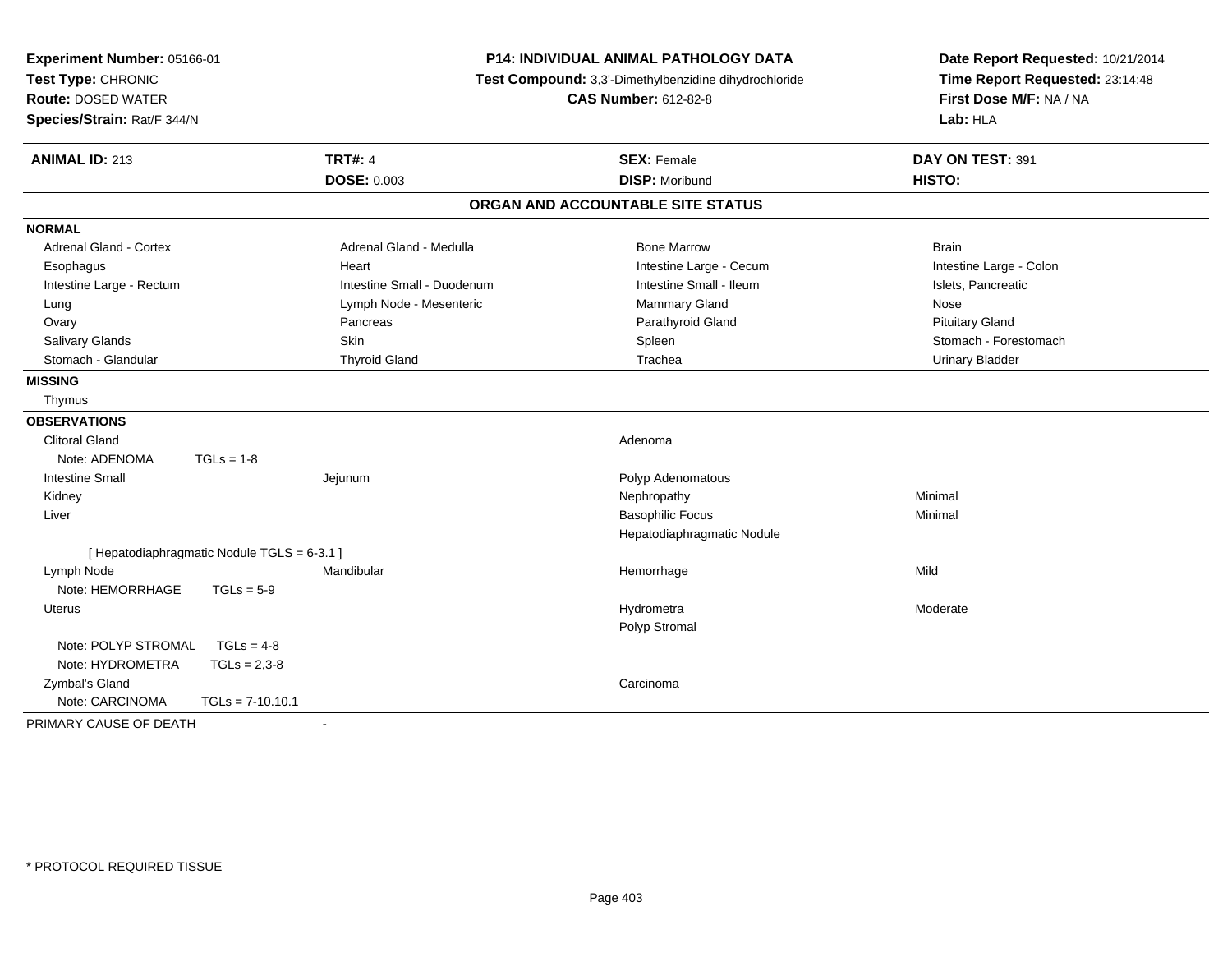| Experiment Number: 05166-01<br>Test Type: CHRONIC<br><b>Route: DOSED WATER</b><br>Species/Strain: Rat/F 344/N<br><b>ANIMAL ID: 214</b> | <b>TRT#: 4</b>           | <b>P14: INDIVIDUAL ANIMAL PATHOLOGY DATA</b><br>Test Compound: 3,3'-Dimethylbenzidine dihydrochloride<br><b>CAS Number: 612-82-8</b><br><b>SEX: Female</b> | Date Report Requested: 10/21/2014<br>Time Report Requested: 23:14:48<br>First Dose M/F: NA / NA<br>Lab: HLA<br>DAY ON TEST: 422 |  |
|----------------------------------------------------------------------------------------------------------------------------------------|--------------------------|------------------------------------------------------------------------------------------------------------------------------------------------------------|---------------------------------------------------------------------------------------------------------------------------------|--|
|                                                                                                                                        | <b>DOSE: 0.003</b>       | <b>DISP: Terminal Sacrifice</b>                                                                                                                            | HISTO:                                                                                                                          |  |
|                                                                                                                                        |                          | ORGAN AND ACCOUNTABLE SITE STATUS                                                                                                                          |                                                                                                                                 |  |
| <b>NORMAL</b>                                                                                                                          |                          |                                                                                                                                                            |                                                                                                                                 |  |
| Adrenal Gland - Cortex                                                                                                                 | Adrenal Gland - Medulla  | <b>Bone Marrow</b>                                                                                                                                         | <b>Brain</b>                                                                                                                    |  |
| <b>Clitoral Gland</b>                                                                                                                  | Esophagus                | Heart                                                                                                                                                      | Intestine Large - Cecum                                                                                                         |  |
| Intestine Large - Colon                                                                                                                | Intestine Large - Rectum | Intestine Small - Duodenum                                                                                                                                 | Intestine Small - Ileum                                                                                                         |  |
| Intestine Small - Jejunum                                                                                                              | Islets, Pancreatic       | Lymph Node - Mandibular                                                                                                                                    | Lymph Node - Mesenteric                                                                                                         |  |
| <b>Mammary Gland</b>                                                                                                                   | Nose                     | Pancreas                                                                                                                                                   | <b>Pituitary Gland</b>                                                                                                          |  |
| <b>Salivary Glands</b>                                                                                                                 | <b>Skin</b>              | Spleen                                                                                                                                                     | Stomach - Forestomach                                                                                                           |  |
| Stomach - Glandular                                                                                                                    | Thymus                   | <b>Thyroid Gland</b>                                                                                                                                       | Trachea                                                                                                                         |  |
| <b>Urinary Bladder</b>                                                                                                                 | <b>Uterus</b>            | Zymbal's Gland                                                                                                                                             |                                                                                                                                 |  |
| <b>MISSING</b>                                                                                                                         |                          |                                                                                                                                                            |                                                                                                                                 |  |
| Parathyroid Gland                                                                                                                      |                          |                                                                                                                                                            |                                                                                                                                 |  |
| <b>OBSERVATIONS</b>                                                                                                                    |                          |                                                                                                                                                            |                                                                                                                                 |  |
| Kidney                                                                                                                                 |                          | Nephropathy                                                                                                                                                | Mild                                                                                                                            |  |
| Liver                                                                                                                                  |                          | <b>Basophilic Focus</b>                                                                                                                                    | Minimal                                                                                                                         |  |
|                                                                                                                                        |                          | Inflammation                                                                                                                                               | Granulomatous, Multifocal, Minimal                                                                                              |  |
|                                                                                                                                        |                          | <b>Mixed Cell Focus</b>                                                                                                                                    | Mild                                                                                                                            |  |
| Note: MIXED CL FOCUS TGLs = 1-3.1                                                                                                      |                          |                                                                                                                                                            |                                                                                                                                 |  |
| Lung                                                                                                                                   |                          | <b>Infiltration Cellular</b>                                                                                                                               | Histiocyte, Minimal                                                                                                             |  |
| Ovary                                                                                                                                  |                          | Cyst                                                                                                                                                       |                                                                                                                                 |  |
| PRIMARY CAUSE OF DEATH                                                                                                                 |                          |                                                                                                                                                            |                                                                                                                                 |  |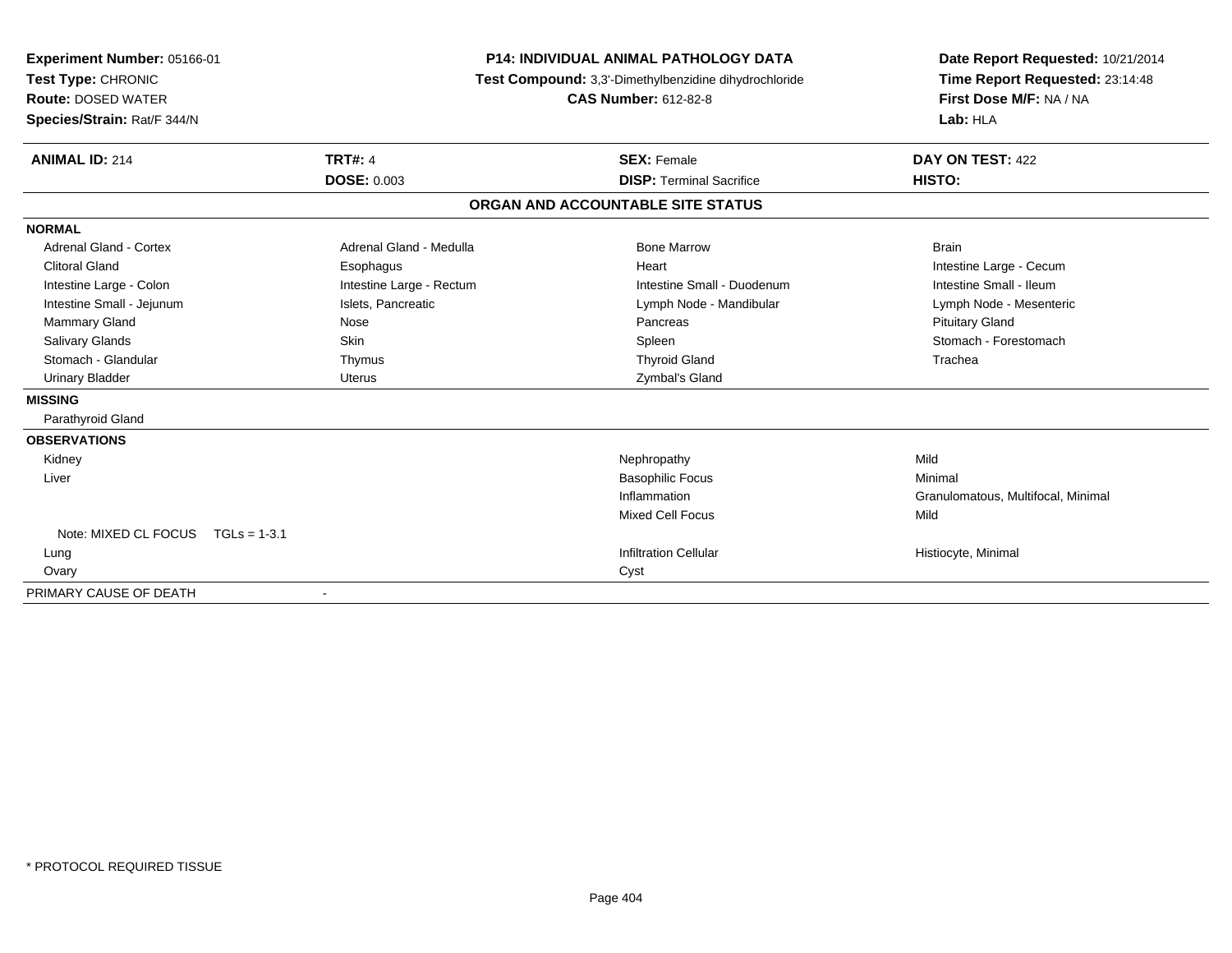| <b>P14: INDIVIDUAL ANIMAL PATHOLOGY DATA</b><br>Experiment Number: 05166-01<br>Test Type: CHRONIC<br>Test Compound: 3,3'-Dimethylbenzidine dihydrochloride<br><b>CAS Number: 612-82-8</b><br><b>Route: DOSED WATER</b> |                                                 |                         |                                   | Date Report Requested: 10/21/2014 |
|------------------------------------------------------------------------------------------------------------------------------------------------------------------------------------------------------------------------|-------------------------------------------------|-------------------------|-----------------------------------|-----------------------------------|
|                                                                                                                                                                                                                        |                                                 |                         |                                   | Time Report Requested: 23:14:48   |
|                                                                                                                                                                                                                        |                                                 |                         | First Dose M/F: NA / NA           |                                   |
| Species/Strain: Rat/F 344/N                                                                                                                                                                                            |                                                 |                         |                                   | Lab: HLA                          |
| <b>ANIMAL ID: 215</b>                                                                                                                                                                                                  |                                                 | <b>TRT#: 4</b>          | <b>SEX: Female</b>                | DAY ON TEST: 426                  |
|                                                                                                                                                                                                                        |                                                 | <b>DOSE: 0.003</b>      | <b>DISP: Terminal Sacrifice</b>   | HISTO:                            |
|                                                                                                                                                                                                                        |                                                 |                         | ORGAN AND ACCOUNTABLE SITE STATUS |                                   |
| <b>NORMAL</b>                                                                                                                                                                                                          |                                                 |                         |                                   |                                   |
| Adrenal Gland - Cortex                                                                                                                                                                                                 |                                                 | Adrenal Gland - Medulla | <b>Bone Marrow</b>                | <b>Brain</b>                      |
| Esophagus                                                                                                                                                                                                              |                                                 | Heart                   | Intestine Large - Cecum           | Intestine Large - Colon           |
| Intestine Small - Duodenum                                                                                                                                                                                             |                                                 | Intestine Small - Ileum | Intestine Small - Jejunum         | Islets, Pancreatic                |
| Lymph Node - Mandibular                                                                                                                                                                                                |                                                 | Lymph Node - Mesenteric | Nose                              | Ovary                             |
| Pancreas                                                                                                                                                                                                               |                                                 | Parathyroid Gland       | <b>Pituitary Gland</b>            | <b>Salivary Glands</b>            |
| <b>Skin</b>                                                                                                                                                                                                            |                                                 | Stomach - Forestomach   | Stomach - Glandular               | <b>Thyroid Gland</b>              |
| Trachea                                                                                                                                                                                                                |                                                 | <b>Urinary Bladder</b>  | <b>Uterus</b>                     | Zymbal's Gland                    |
| <b>OBSERVATIONS</b>                                                                                                                                                                                                    |                                                 |                         |                                   |                                   |
| <b>Clitoral Gland</b>                                                                                                                                                                                                  |                                                 |                         | Carcinoma                         |                                   |
| Note: CARCINOMA                                                                                                                                                                                                        | $TGLs = 2-8.1$                                  |                         |                                   |                                   |
| Intestine Large                                                                                                                                                                                                        |                                                 | Rectum                  | Parasite Metazoan                 | Minimal                           |
| Kidney                                                                                                                                                                                                                 |                                                 |                         | Nephropathy                       | Minimal                           |
| Liver                                                                                                                                                                                                                  |                                                 |                         | <b>Basophilic Focus</b>           | Minimal                           |
|                                                                                                                                                                                                                        |                                                 |                         | Hematopoietic Cell Proliferation  | Minimal                           |
|                                                                                                                                                                                                                        |                                                 |                         | <b>Mixed Cell Focus</b>           | Minimal                           |
| Lung                                                                                                                                                                                                                   |                                                 |                         | <b>Infiltration Cellular</b>      | Histiocyte, Minimal               |
| Mammary Gland                                                                                                                                                                                                          |                                                 |                         | Adenocarcinoma                    |                                   |
| Note: ADENOCARC                                                                                                                                                                                                        | $TGLs = 1-10.1$                                 |                         |                                   |                                   |
| Spleen                                                                                                                                                                                                                 |                                                 |                         | Hematopoietic Cell Proliferation  | Marked                            |
|                                                                                                                                                                                                                        | [ Hematopoietic Cell Proliferation TGLS = 3-3 ] |                         |                                   |                                   |
| Thymus                                                                                                                                                                                                                 |                                                 | <b>Epithel Cell</b>     | Hyperplasia                       | Mild                              |
| PRIMARY CAUSE OF DEATH                                                                                                                                                                                                 |                                                 |                         |                                   |                                   |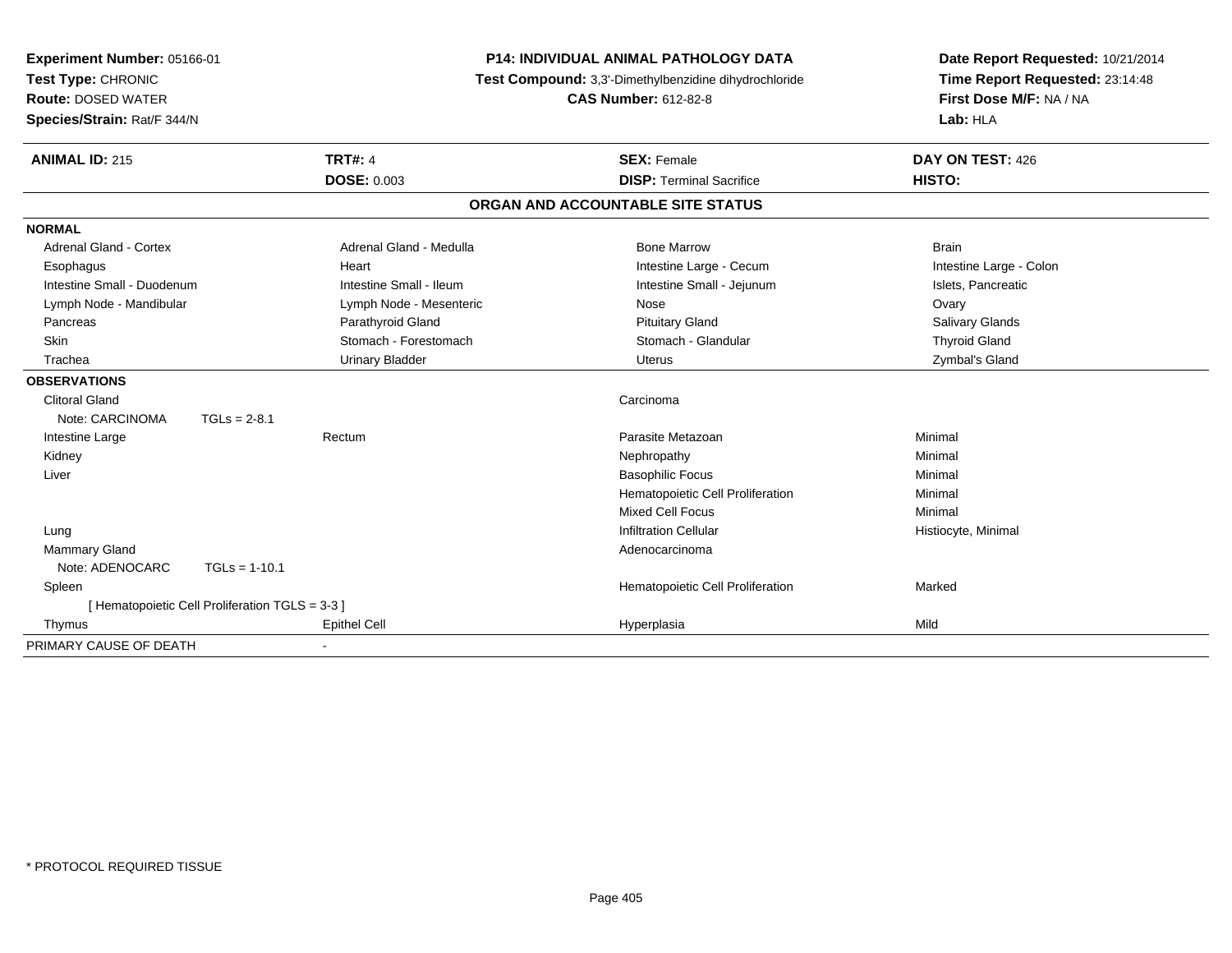| Experiment Number: 05166-01<br>Test Type: CHRONIC<br><b>Route: DOSED WATER</b><br>Species/Strain: Rat/F 344/N |                          | <b>P14: INDIVIDUAL ANIMAL PATHOLOGY DATA</b><br>Test Compound: 3,3'-Dimethylbenzidine dihydrochloride<br><b>CAS Number: 612-82-8</b> |                                   | Date Report Requested: 10/21/2014<br>Time Report Requested: 23:14:48<br>First Dose M/F: NA / NA<br>Lab: HLA |  |
|---------------------------------------------------------------------------------------------------------------|--------------------------|--------------------------------------------------------------------------------------------------------------------------------------|-----------------------------------|-------------------------------------------------------------------------------------------------------------|--|
| <b>ANIMAL ID: 216</b>                                                                                         | <b>TRT#: 4</b>           |                                                                                                                                      | <b>SEX: Female</b>                | DAY ON TEST: 422                                                                                            |  |
|                                                                                                               | <b>DOSE: 0.003</b>       |                                                                                                                                      | <b>DISP: Terminal Sacrifice</b>   | HISTO:                                                                                                      |  |
|                                                                                                               |                          |                                                                                                                                      | ORGAN AND ACCOUNTABLE SITE STATUS |                                                                                                             |  |
| <b>NORMAL</b>                                                                                                 |                          |                                                                                                                                      |                                   |                                                                                                             |  |
| <b>Adrenal Gland - Cortex</b>                                                                                 | Adrenal Gland - Medulla  |                                                                                                                                      | <b>Bone Marrow</b>                | <b>Brain</b>                                                                                                |  |
| <b>Clitoral Gland</b>                                                                                         | Esophagus                |                                                                                                                                      | Heart                             | Intestine Large - Cecum                                                                                     |  |
| Intestine Large - Colon                                                                                       | Intestine Large - Rectum |                                                                                                                                      | Intestine Small - Duodenum        | Intestine Small - Ileum                                                                                     |  |
| Intestine Small - Jejunum                                                                                     | Islets, Pancreatic       |                                                                                                                                      | Lung                              | Lymph Node - Mesenteric                                                                                     |  |
| Mammary Gland                                                                                                 | <b>Nose</b>              |                                                                                                                                      | Ovary                             | Pancreas                                                                                                    |  |
| Parathyroid Gland                                                                                             | <b>Pituitary Gland</b>   |                                                                                                                                      | Salivary Glands                   | Spleen                                                                                                      |  |
| Stomach - Forestomach                                                                                         | Stomach - Glandular      |                                                                                                                                      | Thymus                            | <b>Thyroid Gland</b>                                                                                        |  |
| Trachea                                                                                                       | <b>Urinary Bladder</b>   |                                                                                                                                      | <b>Uterus</b>                     | Zymbal's Gland                                                                                              |  |
| <b>OBSERVATIONS</b>                                                                                           |                          |                                                                                                                                      |                                   |                                                                                                             |  |
| Kidney                                                                                                        |                          |                                                                                                                                      | Nephropathy                       | Minimal                                                                                                     |  |
| Liver                                                                                                         |                          |                                                                                                                                      | Hepatodiaphragmatic Nodule        |                                                                                                             |  |
|                                                                                                               |                          |                                                                                                                                      | <b>Mixed Cell Focus</b>           | Minimal                                                                                                     |  |
| Note: ANOM HEPAT LOB<br>$TGLs = 3-3.1$                                                                        |                          |                                                                                                                                      |                                   |                                                                                                             |  |
| Lymph Node                                                                                                    | Mandibular, Sinus        |                                                                                                                                      | Ectasia                           | Mild                                                                                                        |  |
|                                                                                                               | Mandibular               |                                                                                                                                      | Hyperplasia                       | Plasma Cell, Moderate                                                                                       |  |
| Note: HYPERPLASIA<br>$TGLs = 1,2-9$                                                                           |                          |                                                                                                                                      |                                   |                                                                                                             |  |
| <b>Skin</b>                                                                                                   |                          |                                                                                                                                      | Squamous Cell Carcinoma           |                                                                                                             |  |
| Note: SQUAM CEL CARC<br>$TGLs = 4-12+12.1$                                                                    |                          |                                                                                                                                      |                                   |                                                                                                             |  |
| PRIMARY CAUSE OF DEATH                                                                                        |                          |                                                                                                                                      |                                   |                                                                                                             |  |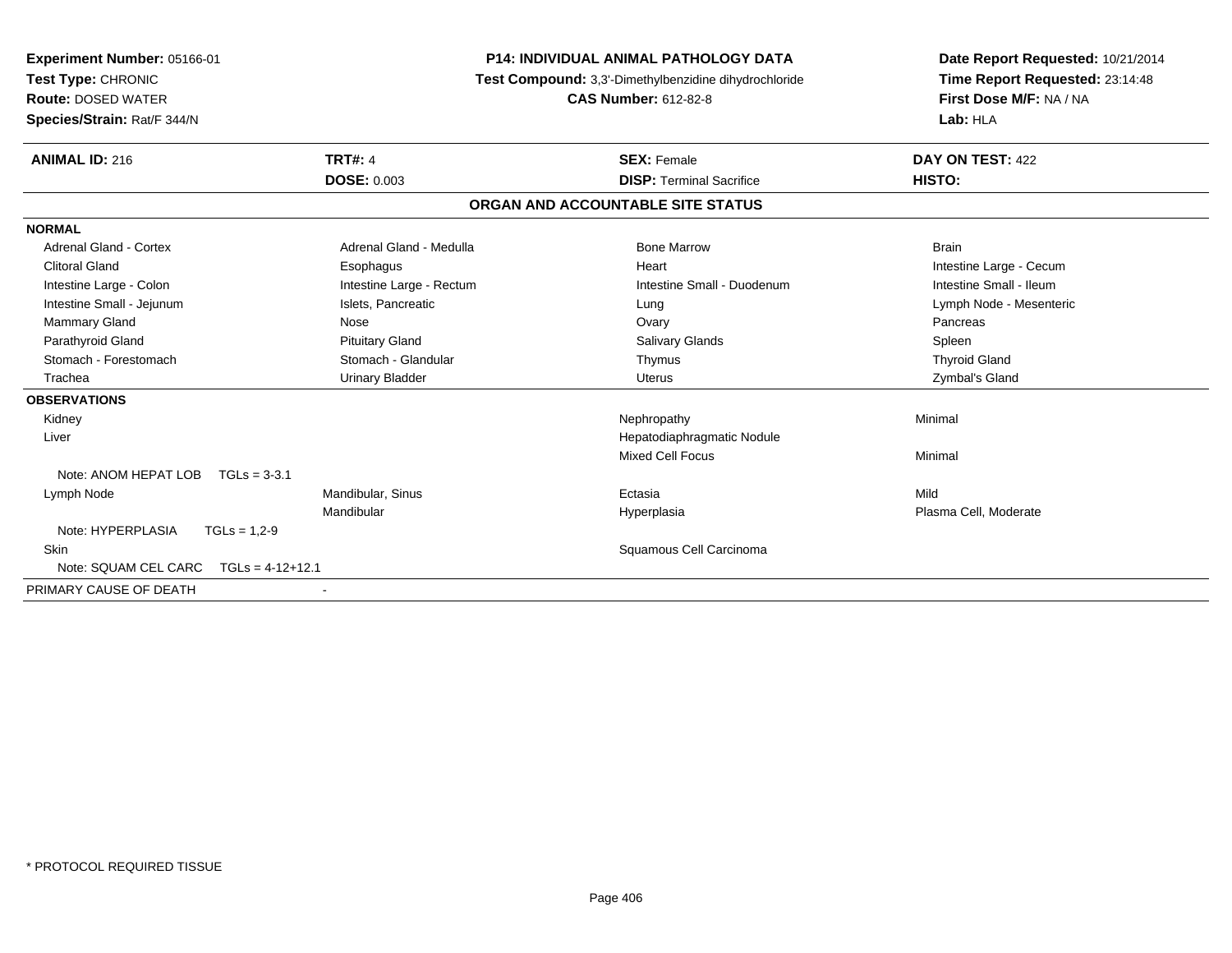| Experiment Number: 05166-01<br>Test Type: CHRONIC<br><b>Route: DOSED WATER</b><br>Species/Strain: Rat/F 344/N |                                         | P14: INDIVIDUAL ANIMAL PATHOLOGY DATA<br>Test Compound: 3,3'-Dimethylbenzidine dihydrochloride<br><b>CAS Number: 612-82-8</b> | Date Report Requested: 10/21/2014<br>Time Report Requested: 23:14:48<br>First Dose M/F: NA / NA<br>Lab: HLA |  |
|---------------------------------------------------------------------------------------------------------------|-----------------------------------------|-------------------------------------------------------------------------------------------------------------------------------|-------------------------------------------------------------------------------------------------------------|--|
| <b>ANIMAL ID: 217</b>                                                                                         | <b>TRT#: 4</b><br><b>DOSE: 0.003</b>    | <b>SEX: Female</b><br><b>DISP: Terminal Sacrifice</b>                                                                         | DAY ON TEST: 422<br>HISTO:                                                                                  |  |
|                                                                                                               |                                         | ORGAN AND ACCOUNTABLE SITE STATUS                                                                                             |                                                                                                             |  |
|                                                                                                               |                                         |                                                                                                                               |                                                                                                             |  |
| <b>NORMAL</b><br>Adrenal Gland - Cortex                                                                       | Adrenal Gland - Medulla                 | <b>Bone Marrow</b>                                                                                                            | <b>Brain</b>                                                                                                |  |
| <b>Clitoral Gland</b>                                                                                         |                                         | Intestine Large - Cecum                                                                                                       |                                                                                                             |  |
| Intestine Large - Rectum                                                                                      | Esophagus<br>Intestine Small - Duodenum | Intestine Small - Ileum                                                                                                       | Intestine Large - Colon<br>Intestine Small - Jejunum                                                        |  |
| Islets, Pancreatic                                                                                            | Lung                                    | Lymph Node - Mandibular                                                                                                       | Lymph Node - Mesenteric                                                                                     |  |
| Nose                                                                                                          | Ovary                                   | Pancreas                                                                                                                      | Parathyroid Gland                                                                                           |  |
| Salivary Glands                                                                                               | Skin                                    | Spleen                                                                                                                        | Stomach - Forestomach                                                                                       |  |
| Stomach - Glandular                                                                                           | <b>Thyroid Gland</b>                    | Trachea                                                                                                                       | <b>Urinary Bladder</b>                                                                                      |  |
| Zymbal's Gland                                                                                                |                                         |                                                                                                                               |                                                                                                             |  |
| <b>MISSING</b>                                                                                                |                                         |                                                                                                                               |                                                                                                             |  |
| Thymus                                                                                                        |                                         |                                                                                                                               |                                                                                                             |  |
| <b>OBSERVATIONS</b>                                                                                           |                                         |                                                                                                                               |                                                                                                             |  |
| Heart                                                                                                         | Coron Artery                            | Inflammation                                                                                                                  | Chronic, Mild                                                                                               |  |
| Kidney                                                                                                        |                                         | Nephropathy                                                                                                                   | Mild                                                                                                        |  |
| Liver                                                                                                         |                                         | Hepatodiaphragmatic Nodule                                                                                                    |                                                                                                             |  |
|                                                                                                               |                                         | <b>Mixed Cell Focus</b>                                                                                                       | Mild                                                                                                        |  |
| Note: MIXED CL FOCUS<br>$TGLs = 5-3.1$<br>Note: ANOM HEPAT LOB<br>$TGLs = 4-3.4$                              |                                         |                                                                                                                               |                                                                                                             |  |
| <b>Mammary Gland</b>                                                                                          | Duct                                    | Ectasia                                                                                                                       | Mild                                                                                                        |  |
| Note: ECTASIA<br>$TGLs = 1-10$                                                                                |                                         |                                                                                                                               |                                                                                                             |  |
| <b>Pituitary Gland</b>                                                                                        |                                         | Hemorrhage                                                                                                                    | Moderate                                                                                                    |  |
| [Hemorrhage TGLS = $6,7-2$ ]                                                                                  |                                         |                                                                                                                               |                                                                                                             |  |
| <b>Uterus</b>                                                                                                 |                                         | Hydrometra                                                                                                                    | Moderate                                                                                                    |  |
|                                                                                                               |                                         | Polyp Stromal                                                                                                                 |                                                                                                             |  |
| Note: HYDROMETRA<br>$TGLs = 2-8$                                                                              |                                         |                                                                                                                               |                                                                                                             |  |
| Note: POLYP STROMAL<br>$TGLs = 3-8$                                                                           |                                         |                                                                                                                               |                                                                                                             |  |
| PRIMARY CAUSE OF DEATH                                                                                        | $\blacksquare$                          |                                                                                                                               |                                                                                                             |  |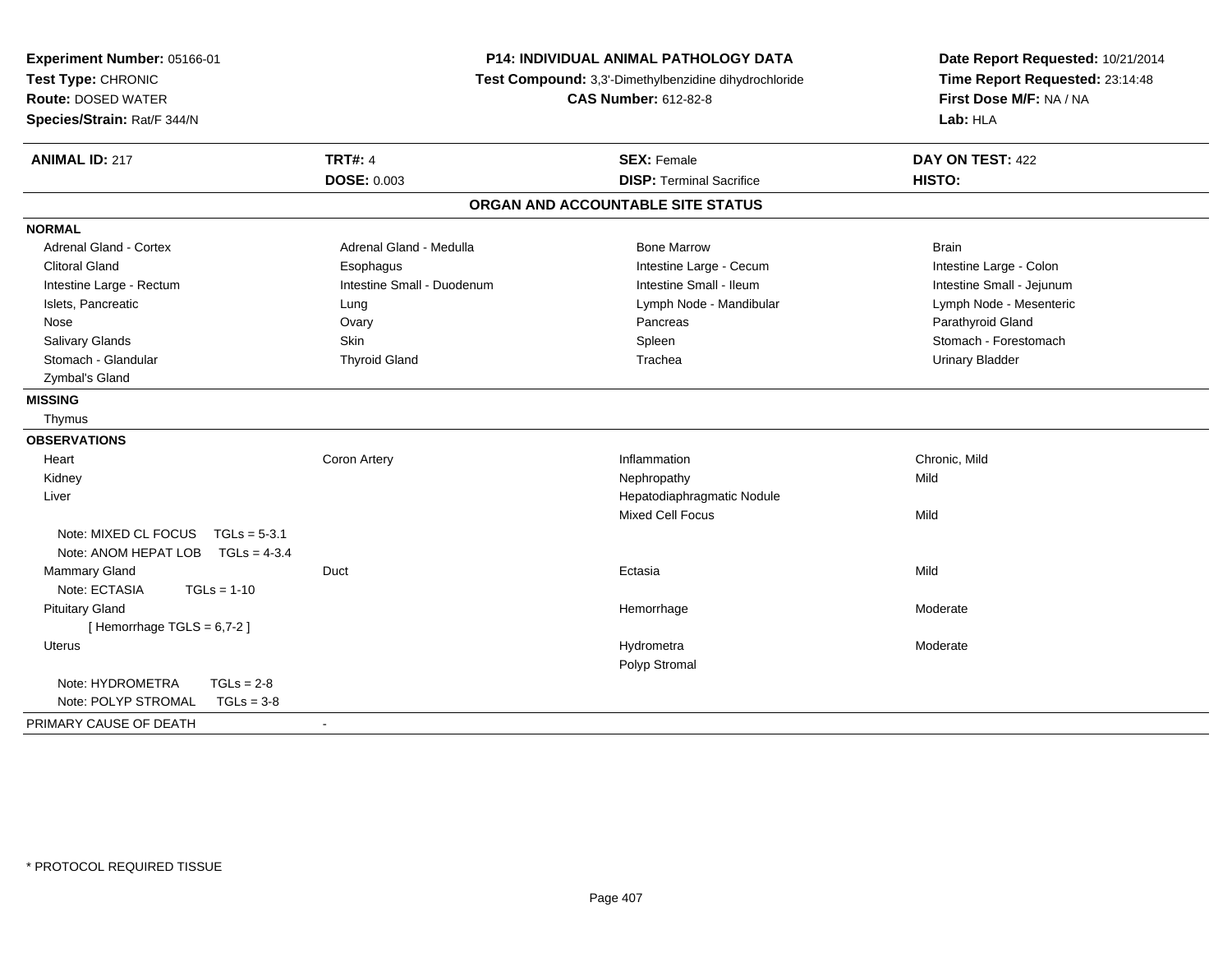| Experiment Number: 05166-01        | <b>P14: INDIVIDUAL ANIMAL PATHOLOGY DATA</b><br>Test Compound: 3,3'-Dimethylbenzidine dihydrochloride<br><b>CAS Number: 612-82-8</b> |                                   | Date Report Requested: 10/21/2014 |
|------------------------------------|--------------------------------------------------------------------------------------------------------------------------------------|-----------------------------------|-----------------------------------|
| Test Type: CHRONIC                 |                                                                                                                                      |                                   | Time Report Requested: 23:14:48   |
| <b>Route: DOSED WATER</b>          |                                                                                                                                      |                                   | First Dose M/F: NA / NA           |
| Species/Strain: Rat/F 344/N        |                                                                                                                                      |                                   | Lab: HLA                          |
| <b>ANIMAL ID: 218</b>              | <b>TRT#: 4</b>                                                                                                                       | <b>SEX: Female</b>                | DAY ON TEST: 425                  |
|                                    | <b>DOSE: 0.003</b>                                                                                                                   | <b>DISP: Terminal Sacrifice</b>   | HISTO:                            |
|                                    |                                                                                                                                      | ORGAN AND ACCOUNTABLE SITE STATUS |                                   |
| <b>NORMAL</b>                      |                                                                                                                                      |                                   |                                   |
| <b>Adrenal Gland - Cortex</b>      | Adrenal Gland - Medulla                                                                                                              | <b>Bone Marrow</b>                | <b>Brain</b>                      |
| Esophagus                          | Heart                                                                                                                                | Intestine Large - Cecum           | Intestine Large - Colon           |
| Intestine Large - Rectum           | Intestine Small - Duodenum                                                                                                           | Intestine Small - Ileum           | Intestine Small - Jejunum         |
| Islets, Pancreatic                 | Lymph Node - Mandibular                                                                                                              | Lymph Node - Mesenteric           | Mammary Gland                     |
| Nose                               | Pancreas                                                                                                                             | Parathyroid Gland                 | <b>Pituitary Gland</b>            |
| Salivary Glands                    | Spleen                                                                                                                               | Stomach - Forestomach             | Stomach - Glandular               |
| <b>Thyroid Gland</b>               | Trachea                                                                                                                              | <b>Urinary Bladder</b>            | <b>Uterus</b>                     |
| <b>MISSING</b>                     |                                                                                                                                      |                                   |                                   |
| Thymus                             |                                                                                                                                      |                                   |                                   |
| <b>OBSERVATIONS</b>                |                                                                                                                                      |                                   |                                   |
| <b>Clitoral Gland</b>              |                                                                                                                                      | Adenoma                           |                                   |
| Kidney                             |                                                                                                                                      | Karyomegaly                       | Minimal                           |
|                                    |                                                                                                                                      | Nephropathy                       | Mild                              |
| Liver                              |                                                                                                                                      | Necrosis                          | Focal, Marked                     |
| Note: IATROGENIC HEPATIC NECROSIS. |                                                                                                                                      |                                   |                                   |
| [Necrosis TGLS = $3-3.1$ ]         |                                                                                                                                      |                                   |                                   |
| Lung                               |                                                                                                                                      | <b>Infiltration Cellular</b>      | Histiocyte, Minimal               |
| Ovary                              | Periovarn Tiss                                                                                                                       | Cyst                              |                                   |
| Note: CYST<br>$TGLs = 1-8$         |                                                                                                                                      |                                   |                                   |
| Skin                               |                                                                                                                                      | <b>Basal Cell Adenoma</b>         |                                   |
| Note: BASAL CEL ADEN TGLs = 4-13   |                                                                                                                                      |                                   |                                   |
| Zymbal's Gland                     |                                                                                                                                      | Adenoma                           |                                   |
| PRIMARY CAUSE OF DEATH             | $\blacksquare$                                                                                                                       |                                   |                                   |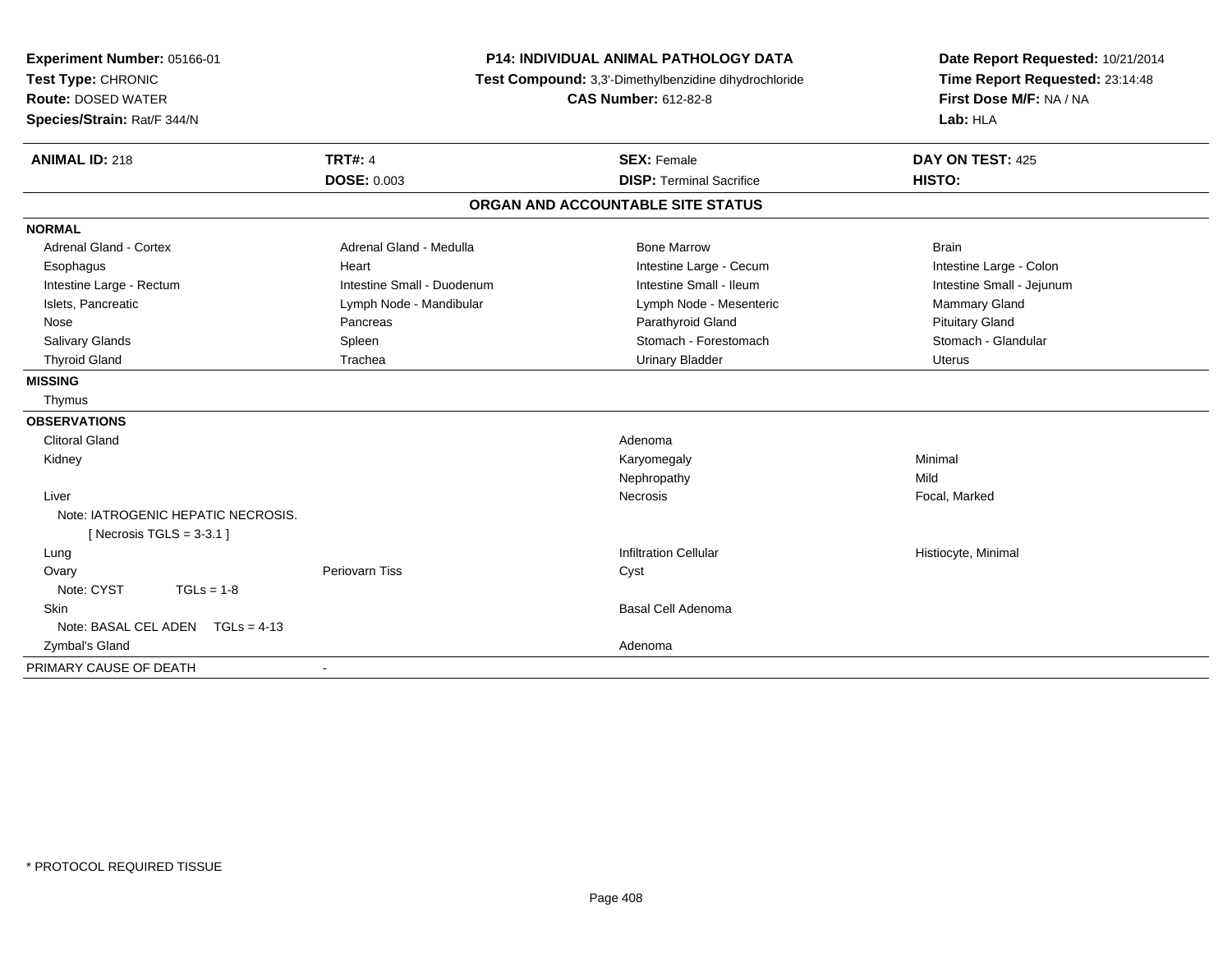| Experiment Number: 05166-01<br>Test Type: CHRONIC<br><b>Route: DOSED WATER</b><br>Species/Strain: Rat/F 344/N |                         | P14: INDIVIDUAL ANIMAL PATHOLOGY DATA<br>Test Compound: 3,3'-Dimethylbenzidine dihydrochloride<br><b>CAS Number: 612-82-8</b> | Date Report Requested: 10/21/2014<br>Time Report Requested: 23:14:48<br>First Dose M/F: NA / NA<br>Lab: HLA |  |
|---------------------------------------------------------------------------------------------------------------|-------------------------|-------------------------------------------------------------------------------------------------------------------------------|-------------------------------------------------------------------------------------------------------------|--|
| <b>ANIMAL ID: 219</b>                                                                                         | <b>TRT#: 4</b>          | <b>SEX: Female</b>                                                                                                            | DAY ON TEST: 425                                                                                            |  |
|                                                                                                               | <b>DOSE: 0.003</b>      | <b>DISP: Terminal Sacrifice</b>                                                                                               | HISTO:                                                                                                      |  |
|                                                                                                               |                         | ORGAN AND ACCOUNTABLE SITE STATUS                                                                                             |                                                                                                             |  |
| <b>NORMAL</b>                                                                                                 |                         |                                                                                                                               |                                                                                                             |  |
| <b>Adrenal Gland - Cortex</b>                                                                                 | Adrenal Gland - Medulla | <b>Bone Marrow</b>                                                                                                            | <b>Brain</b>                                                                                                |  |
| Esophagus                                                                                                     | Heart                   | Intestine Large - Cecum                                                                                                       | Intestine Large - Rectum                                                                                    |  |
| Intestine Small - Duodenum                                                                                    | Intestine Small - Ileum | Intestine Small - Jejunum                                                                                                     | Islets, Pancreatic                                                                                          |  |
| Lymph Node - Mandibular                                                                                       | Lymph Node - Mesenteric | Mammary Gland                                                                                                                 | Nose                                                                                                        |  |
| Ovary                                                                                                         | Pancreas                | Parathyroid Gland                                                                                                             | <b>Pituitary Gland</b>                                                                                      |  |
| Salivary Glands                                                                                               | Skin                    | Spleen                                                                                                                        | Stomach - Forestomach                                                                                       |  |
| Stomach - Glandular                                                                                           | <b>Thyroid Gland</b>    | Trachea                                                                                                                       | <b>Urinary Bladder</b>                                                                                      |  |
| Uterus                                                                                                        |                         |                                                                                                                               |                                                                                                             |  |
| <b>MISSING</b>                                                                                                |                         |                                                                                                                               |                                                                                                             |  |
| Thymus                                                                                                        |                         |                                                                                                                               |                                                                                                             |  |
| <b>OBSERVATIONS</b>                                                                                           |                         |                                                                                                                               |                                                                                                             |  |
| <b>Clitoral Gland</b>                                                                                         |                         | Adenoma                                                                                                                       |                                                                                                             |  |
| $\sqrt{ }$ TGLs = 1-8<br>Note: [ ADENOMA                                                                      |                         |                                                                                                                               |                                                                                                             |  |
| Intestine Large                                                                                               | Colon                   | Polyp Adenomatous                                                                                                             |                                                                                                             |  |
| Note: POLYP ADENOMAT TGLs = 6-7.1                                                                             |                         |                                                                                                                               |                                                                                                             |  |
| Kidney                                                                                                        |                         | Karyomegaly                                                                                                                   | Minimal                                                                                                     |  |
|                                                                                                               |                         | Nephropathy                                                                                                                   | Mild                                                                                                        |  |
| Liver                                                                                                         |                         | <b>Basophilic Focus</b>                                                                                                       | Minimal                                                                                                     |  |
|                                                                                                               |                         | Hepatodiaphragmatic Nodule                                                                                                    |                                                                                                             |  |
|                                                                                                               |                         | <b>Mixed Cell Focus</b>                                                                                                       | Minimal                                                                                                     |  |
| [Basophilic Focus TGLS = 3-3.1]                                                                               |                         |                                                                                                                               |                                                                                                             |  |
| [Mixed Cell Focus TGLS = 4-3.1]                                                                               |                         |                                                                                                                               |                                                                                                             |  |
| Lung                                                                                                          | Alveolar Epith          | Hyperplasia                                                                                                                   | Multifocal, Minimal                                                                                         |  |
| Lymph Node                                                                                                    | Mediastinal             | Pigmentation                                                                                                                  | Hemosiderin, Mild                                                                                           |  |
| Note: PIGMENT<br>$TGLs = 5-13$                                                                                |                         |                                                                                                                               |                                                                                                             |  |
| Mesentery                                                                                                     |                         | Hemorrhage                                                                                                                    | Marked                                                                                                      |  |
| Note: HEMORRHAGE<br>$TGLs = 7-14$                                                                             |                         |                                                                                                                               |                                                                                                             |  |
| Zymbal's Gland                                                                                                |                         | Adenoma                                                                                                                       |                                                                                                             |  |
| PRIMARY CAUSE OF DEATH                                                                                        |                         |                                                                                                                               |                                                                                                             |  |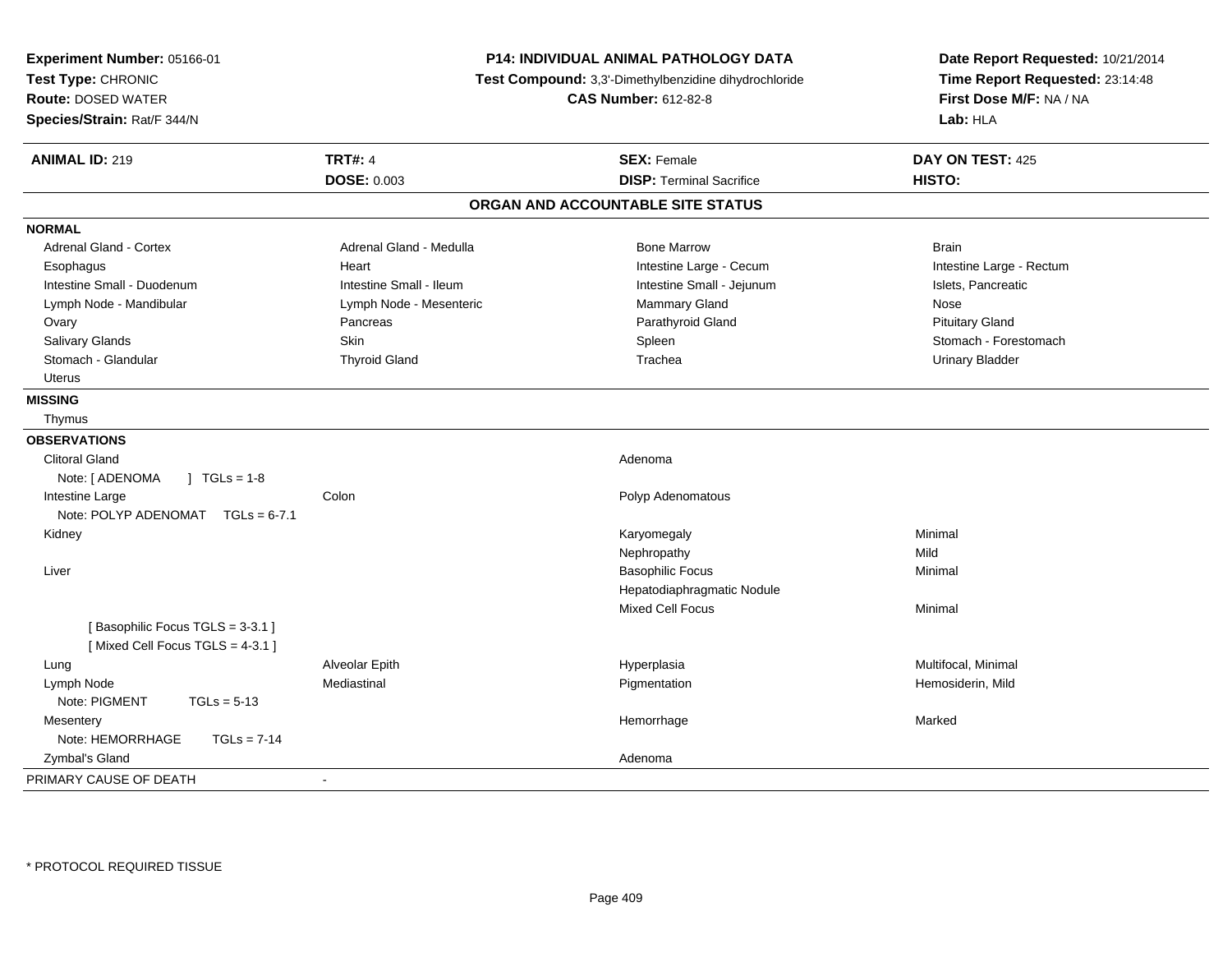| Experiment Number: 05166-01<br>Test Type: CHRONIC<br><b>Route: DOSED WATER</b><br>Species/Strain: Rat/F 344/N |                            | <b>P14: INDIVIDUAL ANIMAL PATHOLOGY DATA</b><br>Test Compound: 3,3'-Dimethylbenzidine dihydrochloride<br><b>CAS Number: 612-82-8</b> | Date Report Requested: 10/21/2014<br>Time Report Requested: 23:14:48<br>First Dose M/F: NA / NA<br>Lab: HLA |  |
|---------------------------------------------------------------------------------------------------------------|----------------------------|--------------------------------------------------------------------------------------------------------------------------------------|-------------------------------------------------------------------------------------------------------------|--|
| <b>ANIMAL ID: 220</b>                                                                                         | <b>TRT#: 4</b>             | <b>SEX: Female</b>                                                                                                                   | DAY ON TEST: 391                                                                                            |  |
|                                                                                                               | <b>DOSE: 0.003</b>         | <b>DISP: Dead</b>                                                                                                                    | HISTO:                                                                                                      |  |
|                                                                                                               |                            | ORGAN AND ACCOUNTABLE SITE STATUS                                                                                                    |                                                                                                             |  |
| <b>NORMAL</b>                                                                                                 |                            |                                                                                                                                      |                                                                                                             |  |
| <b>Adrenal Gland - Cortex</b>                                                                                 | Adrenal Gland - Medulla    | <b>Bone Marrow</b>                                                                                                                   | <b>Brain</b>                                                                                                |  |
| Esophagus                                                                                                     | Heart                      | Intestine Large - Cecum                                                                                                              | Intestine Large - Colon                                                                                     |  |
| Intestine Large - Rectum                                                                                      | Intestine Small - Duodenum | Intestine Small - Ileum                                                                                                              | Intestine Small - Jejunum                                                                                   |  |
| Islets, Pancreatic                                                                                            | Lung                       | Lymph Node - Mandibular                                                                                                              | Lymph Node - Mesenteric                                                                                     |  |
| Ovary                                                                                                         | Pancreas                   | Parathyroid Gland                                                                                                                    | <b>Pituitary Gland</b>                                                                                      |  |
| <b>Salivary Glands</b>                                                                                        | Skin                       | Stomach - Forestomach                                                                                                                | Stomach - Glandular                                                                                         |  |
| <b>Thyroid Gland</b>                                                                                          | Trachea                    | <b>Urinary Bladder</b>                                                                                                               | <b>Uterus</b>                                                                                               |  |
| <b>MISSING</b>                                                                                                |                            |                                                                                                                                      |                                                                                                             |  |
| <b>Mammary Gland</b>                                                                                          | Nose                       | Thymus                                                                                                                               | Zymbal's Gland                                                                                              |  |
| <b>OBSERVATIONS</b>                                                                                           |                            |                                                                                                                                      |                                                                                                             |  |
| <b>Clitoral Gland</b>                                                                                         | Bilateral                  | Adenoma                                                                                                                              |                                                                                                             |  |
| $1 TGLs = 1-8$<br>Note: [ ADENOMA                                                                             |                            |                                                                                                                                      |                                                                                                             |  |
| Kidney                                                                                                        |                            | Karyomegaly                                                                                                                          | Minimal                                                                                                     |  |
| Liver                                                                                                         |                            | <b>Eosinophilic Focus</b>                                                                                                            | Mild, Moderate                                                                                              |  |
|                                                                                                               |                            | Hematopoietic Cell Proliferation                                                                                                     | Minimal                                                                                                     |  |
|                                                                                                               | Centrilobular              | Necrosis                                                                                                                             | Mild                                                                                                        |  |
| [ Eosinophilic Focus TGLS = 3-3.1 ]                                                                           |                            |                                                                                                                                      |                                                                                                             |  |
| Spleen                                                                                                        |                            | Hematopoietic Cell Proliferation                                                                                                     | Marked                                                                                                      |  |
| [ Hematopoietic Cell Proliferation TGLS = 2-3 ]                                                               |                            |                                                                                                                                      |                                                                                                             |  |
| PRIMARY CAUSE OF DEATH                                                                                        |                            |                                                                                                                                      |                                                                                                             |  |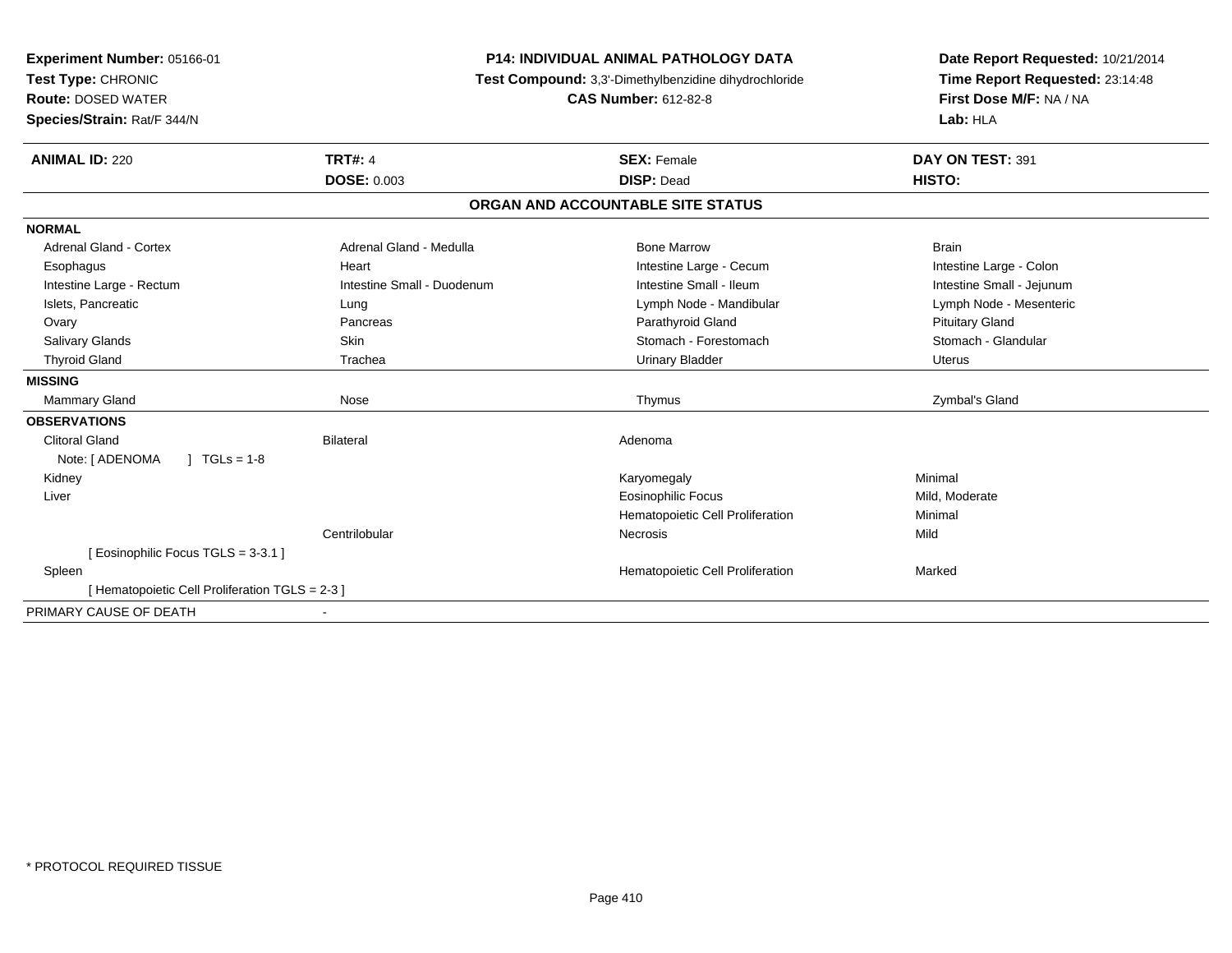| Experiment Number: 05166-01<br>Test Type: CHRONIC<br><b>Route: DOSED WATER</b><br>Species/Strain: Rat/F 344/N | <b>P14: INDIVIDUAL ANIMAL PATHOLOGY DATA</b><br>Test Compound: 3,3'-Dimethylbenzidine dihydrochloride<br><b>CAS Number: 612-82-8</b> |                                   | Date Report Requested: 10/21/2014<br>Time Report Requested: 23:14:48<br>First Dose M/F: NA / NA<br>Lab: HLA |  |
|---------------------------------------------------------------------------------------------------------------|--------------------------------------------------------------------------------------------------------------------------------------|-----------------------------------|-------------------------------------------------------------------------------------------------------------|--|
| <b>ANIMAL ID: 221</b>                                                                                         | <b>TRT#: 4</b>                                                                                                                       | <b>SEX: Female</b>                | DAY ON TEST: 425                                                                                            |  |
|                                                                                                               | <b>DOSE: 0.003</b>                                                                                                                   | <b>DISP: Terminal Sacrifice</b>   | HISTO:                                                                                                      |  |
|                                                                                                               |                                                                                                                                      | ORGAN AND ACCOUNTABLE SITE STATUS |                                                                                                             |  |
| <b>NORMAL</b>                                                                                                 |                                                                                                                                      |                                   |                                                                                                             |  |
| <b>Adrenal Gland - Cortex</b>                                                                                 | Adrenal Gland - Medulla                                                                                                              | <b>Bone Marrow</b>                | <b>Brain</b>                                                                                                |  |
| Esophagus                                                                                                     | Heart                                                                                                                                | Intestine Large - Cecum           | Intestine Large - Colon                                                                                     |  |
| Intestine Large - Rectum                                                                                      | Intestine Small - Duodenum                                                                                                           | Intestine Small - Ileum           | Intestine Small - Jejunum                                                                                   |  |
| Islets, Pancreatic                                                                                            | Lymph Node - Mesenteric                                                                                                              | <b>Mammary Gland</b>              | Nose                                                                                                        |  |
| Ovary                                                                                                         | Pancreas                                                                                                                             | Parathyroid Gland                 | <b>Pituitary Gland</b>                                                                                      |  |
| Salivary Glands                                                                                               | Skin                                                                                                                                 | Spleen                            | Stomach - Forestomach                                                                                       |  |
| Stomach - Glandular                                                                                           | <b>Thyroid Gland</b>                                                                                                                 | Trachea                           | <b>Urinary Bladder</b>                                                                                      |  |
| <b>Uterus</b>                                                                                                 | Zymbal's Gland                                                                                                                       |                                   |                                                                                                             |  |
| <b>OBSERVATIONS</b>                                                                                           |                                                                                                                                      |                                   |                                                                                                             |  |
| <b>Clitoral Gland</b>                                                                                         |                                                                                                                                      | Hyperplasia                       | Mild                                                                                                        |  |
| Kidney                                                                                                        |                                                                                                                                      | Karyomegaly                       | Minimal                                                                                                     |  |
|                                                                                                               |                                                                                                                                      | Nephropathy                       | Mild                                                                                                        |  |
| Liver                                                                                                         |                                                                                                                                      | <b>Basophilic Focus</b>           | Mild                                                                                                        |  |
|                                                                                                               |                                                                                                                                      | Degeneration                      | Cystic, Minimal                                                                                             |  |
|                                                                                                               |                                                                                                                                      | Inflammation                      | Granulomatous, Multifocal, Minimal                                                                          |  |
| Note: DEGEN<br>$TGLs = 1-3.1$<br>Note: MIXED CL FOCUS TGLs = 1-3.1                                            |                                                                                                                                      | <b>Mixed Cell Focus</b>           | Mild                                                                                                        |  |
| Lung                                                                                                          | Alveolar Epith                                                                                                                       | Hyperplasia                       | Multifocal, Minimal                                                                                         |  |
|                                                                                                               |                                                                                                                                      | <b>Infiltration Cellular</b>      | Histiocyte, Minimal                                                                                         |  |
| Lymph Node                                                                                                    | Mandibular                                                                                                                           | Hyperplasia                       | Lymphoid, Mild                                                                                              |  |
| Thymus                                                                                                        | Epithel Cell                                                                                                                         | Hyperplasia                       | Mild                                                                                                        |  |
| PRIMARY CAUSE OF DEATH                                                                                        |                                                                                                                                      |                                   |                                                                                                             |  |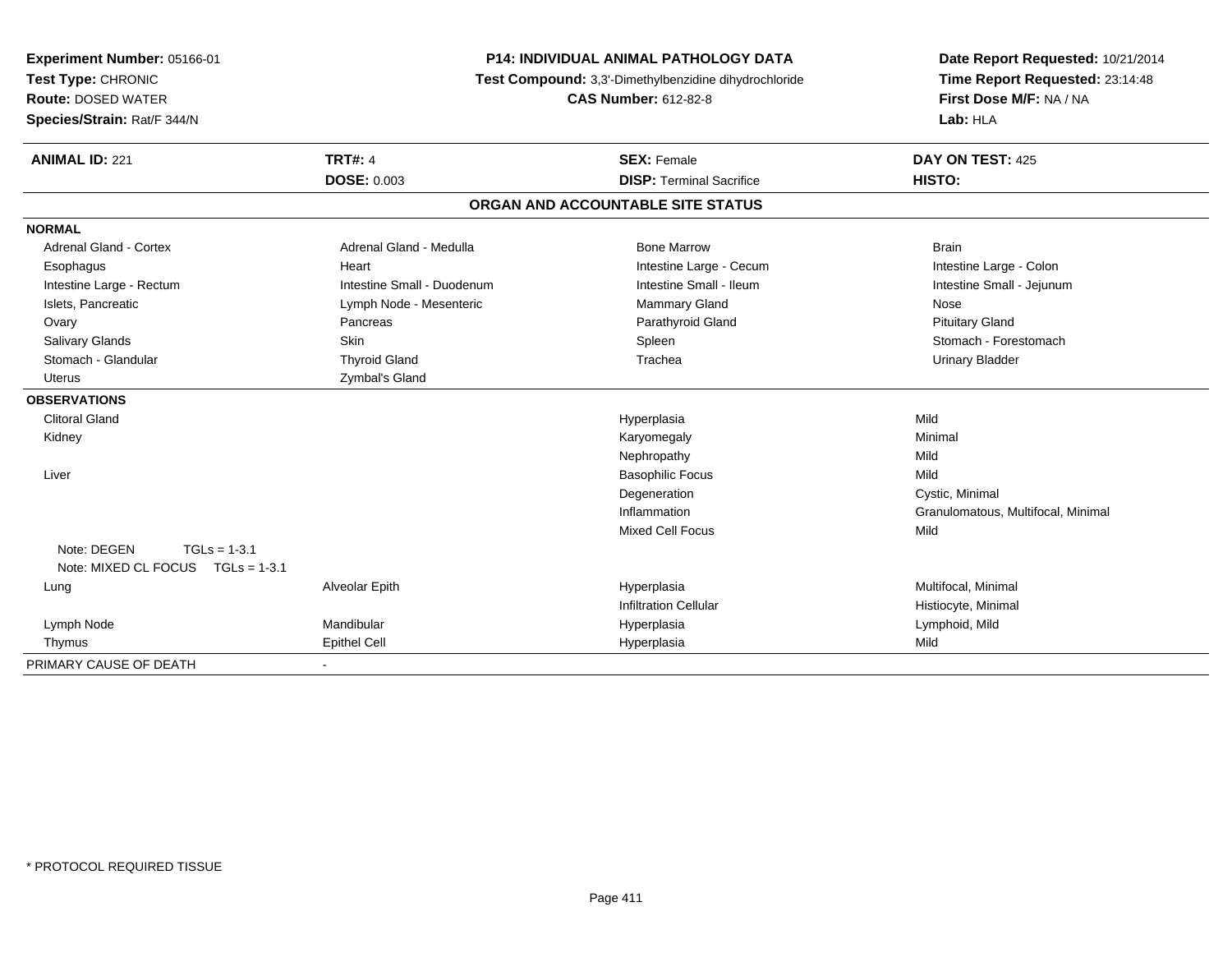| Experiment Number: 05166-01<br>Test Type: CHRONIC<br><b>Route: DOSED WATER</b><br>Species/Strain: Rat/F 344/N |                          | <b>P14: INDIVIDUAL ANIMAL PATHOLOGY DATA</b><br>Test Compound: 3,3'-Dimethylbenzidine dihydrochloride<br><b>CAS Number: 612-82-8</b> | Date Report Requested: 10/21/2014<br>Time Report Requested: 23:14:48<br>First Dose M/F: NA / NA<br>Lab: HLA |
|---------------------------------------------------------------------------------------------------------------|--------------------------|--------------------------------------------------------------------------------------------------------------------------------------|-------------------------------------------------------------------------------------------------------------|
| <b>ANIMAL ID: 222</b>                                                                                         | <b>TRT#: 4</b>           | <b>SEX: Female</b>                                                                                                                   | DAY ON TEST: 425                                                                                            |
|                                                                                                               | DOSE: 0.003              | <b>DISP: Terminal Sacrifice</b>                                                                                                      | HISTO:                                                                                                      |
|                                                                                                               |                          | ORGAN AND ACCOUNTABLE SITE STATUS                                                                                                    |                                                                                                             |
| <b>NORMAL</b>                                                                                                 |                          |                                                                                                                                      |                                                                                                             |
| Adrenal Gland - Cortex                                                                                        | Adrenal Gland - Medulla  | <b>Bone Marrow</b>                                                                                                                   | <b>Brain</b>                                                                                                |
| <b>Clitoral Gland</b>                                                                                         | Esophagus                | Heart                                                                                                                                | Intestine Large - Cecum                                                                                     |
| Intestine Large - Colon                                                                                       | Intestine Large - Rectum | Intestine Small - Duodenum                                                                                                           | Intestine Small - Ileum                                                                                     |
| Intestine Small - Jejunum                                                                                     | Islets, Pancreatic       | Liver                                                                                                                                | Lymph Node - Mandibular                                                                                     |
| Lymph Node - Mesenteric                                                                                       | Nose                     | Ovary                                                                                                                                | Pancreas                                                                                                    |
| Parathyroid Gland                                                                                             | <b>Salivary Glands</b>   | Spleen                                                                                                                               | Stomach - Forestomach                                                                                       |
| Stomach - Glandular                                                                                           | <b>Thyroid Gland</b>     | Trachea                                                                                                                              | <b>Urinary Bladder</b>                                                                                      |
| Uterus                                                                                                        | Zymbal's Gland           |                                                                                                                                      |                                                                                                             |
| <b>OBSERVATIONS</b>                                                                                           |                          |                                                                                                                                      |                                                                                                             |
| Kidney                                                                                                        |                          | Nephropathy                                                                                                                          | Minimal                                                                                                     |
| Lung                                                                                                          |                          | <b>Infiltration Cellular</b>                                                                                                         | Histiocyte, Minimal                                                                                         |
| Mammary Gland                                                                                                 |                          | Fibroadenoma                                                                                                                         |                                                                                                             |
| <b>Pituitary Gland</b>                                                                                        | Pars Distalis            | Adenoma                                                                                                                              |                                                                                                             |
| Note: ADENOMA<br>$TGLs = 2-2$                                                                                 |                          |                                                                                                                                      |                                                                                                             |
| <b>Skin</b>                                                                                                   |                          | <b>Basal Cell Adenoma</b>                                                                                                            |                                                                                                             |
| Note: BASAL CEL ADEN<br>$TGLs = 1-13$                                                                         |                          |                                                                                                                                      |                                                                                                             |
| Thymus                                                                                                        | <b>Epithel Cell</b>      | Hyperplasia                                                                                                                          | Mild                                                                                                        |
| Tongue                                                                                                        |                          | Squamous Cell Carcinoma                                                                                                              |                                                                                                             |
|                                                                                                               |                          | Squamous Cell Papilloma                                                                                                              |                                                                                                             |
| Note: SQ CL PAPILLOM TGLs = 3-14                                                                              |                          |                                                                                                                                      |                                                                                                             |
| PRIMARY CAUSE OF DEATH                                                                                        | $\overline{\phantom{a}}$ |                                                                                                                                      |                                                                                                             |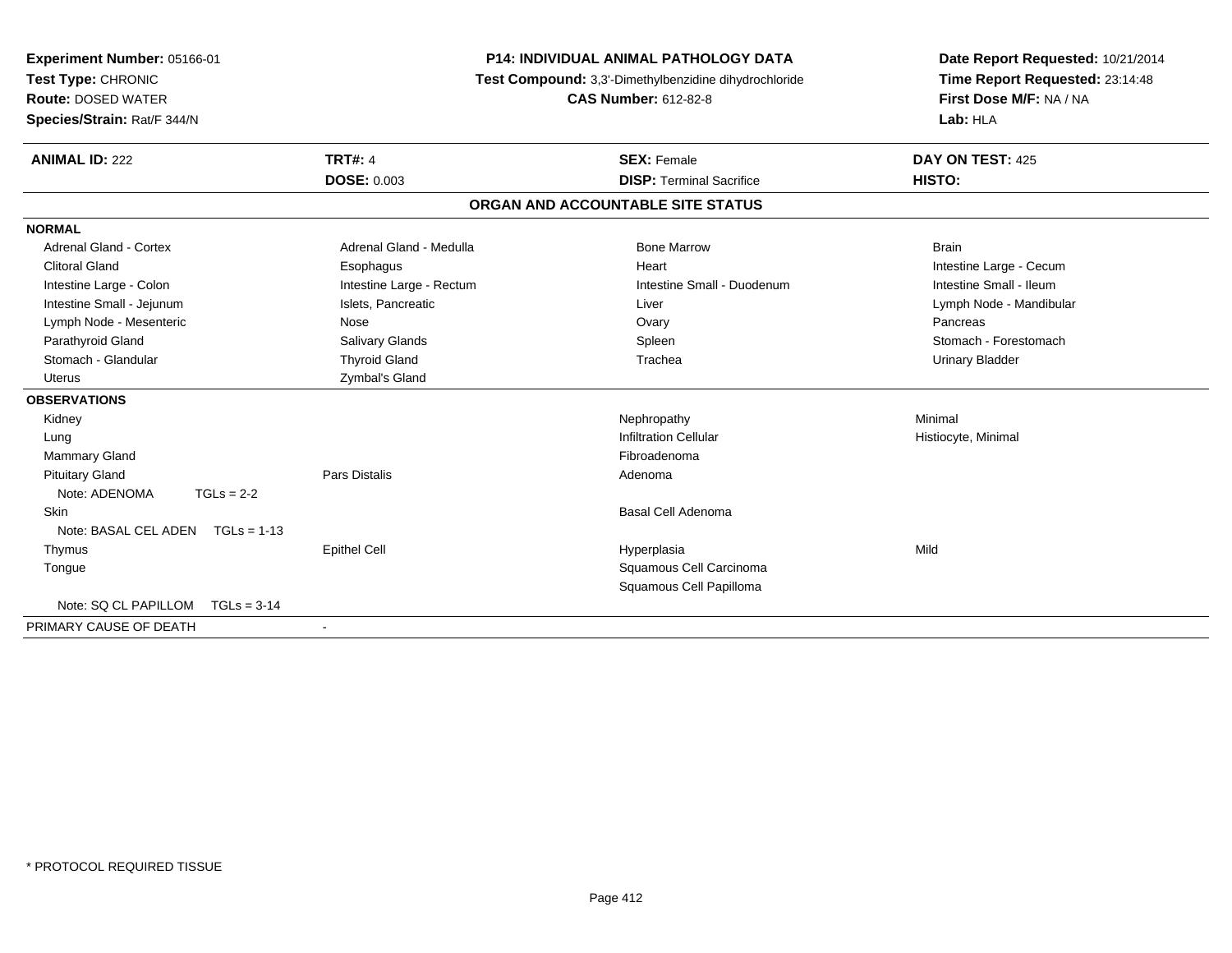| Experiment Number: 05166-01<br>Test Type: CHRONIC         | P14: INDIVIDUAL ANIMAL PATHOLOGY DATA<br>Test Compound: 3,3'-Dimethylbenzidine dihydrochloride<br><b>CAS Number: 612-82-8</b> |                                   | Date Report Requested: 10/21/2014<br>Time Report Requested: 23:14:48 |
|-----------------------------------------------------------|-------------------------------------------------------------------------------------------------------------------------------|-----------------------------------|----------------------------------------------------------------------|
| <b>Route: DOSED WATER</b>                                 |                                                                                                                               |                                   | First Dose M/F: NA / NA                                              |
| Species/Strain: Rat/F 344/N                               |                                                                                                                               |                                   | Lab: HLA                                                             |
| <b>ANIMAL ID: 223</b>                                     | <b>TRT#: 4</b>                                                                                                                | <b>SEX: Female</b>                | DAY ON TEST: 384                                                     |
|                                                           | <b>DOSE: 0.003</b>                                                                                                            | <b>DISP: Moribund</b>             | HISTO:                                                               |
|                                                           |                                                                                                                               | ORGAN AND ACCOUNTABLE SITE STATUS |                                                                      |
| <b>NORMAL</b>                                             |                                                                                                                               |                                   |                                                                      |
| <b>Adrenal Gland - Cortex</b>                             | Adrenal Gland - Medulla                                                                                                       | <b>Bone Marrow</b>                | <b>Clitoral Gland</b>                                                |
| Esophagus                                                 | Heart                                                                                                                         | Intestine Large - Cecum           | Intestine Large - Colon                                              |
| Intestine Large - Rectum                                  | Intestine Small - Duodenum                                                                                                    | Intestine Small - Ileum           | Intestine Small - Jejunum                                            |
| Islets, Pancreatic                                        | Lymph Node - Mandibular                                                                                                       | Lymph Node - Mesenteric           | Mammary Gland                                                        |
| Nose                                                      | Ovary                                                                                                                         | Pancreas                          | Parathyroid Gland                                                    |
| <b>Salivary Glands</b>                                    | Skin                                                                                                                          | Spleen                            | Stomach - Forestomach                                                |
| <b>Thyroid Gland</b>                                      | Trachea                                                                                                                       | <b>Urinary Bladder</b>            | <b>Uterus</b>                                                        |
| Zymbal's Gland                                            |                                                                                                                               |                                   |                                                                      |
| <b>MISSING</b>                                            |                                                                                                                               |                                   |                                                                      |
| Thymus                                                    |                                                                                                                               |                                   |                                                                      |
| <b>OBSERVATIONS</b>                                       |                                                                                                                               |                                   |                                                                      |
| Bone                                                      | Cranium                                                                                                                       | Osteopetrosis                     | Moderate                                                             |
| Note: OSTEOPETROSIS<br>$TGLs = 4-12+13$                   |                                                                                                                               |                                   |                                                                      |
| Brain                                                     |                                                                                                                               | Meningioma Malignant              |                                                                      |
| Note: ZYMBAL'S CARCINOMA NOT DESCRIBED GROSSLY.           |                                                                                                                               |                                   |                                                                      |
| Note: MENINGIOMA RESEMBLES METASTATIC ZYMBAL`S CARCINOMA. |                                                                                                                               |                                   |                                                                      |
| Note: ZYMBAL'S CARCINOMA NOT PRESENT IN MICROSLIDES.      |                                                                                                                               |                                   |                                                                      |
| [Meningioma Malignant TGLS = 2-1]                         |                                                                                                                               |                                   |                                                                      |
| Kidney                                                    |                                                                                                                               | Karyomegaly                       | Minimal                                                              |
|                                                           |                                                                                                                               | Nephropathy                       | Mild                                                                 |
| Liver                                                     |                                                                                                                               | <b>Eosinophilic Focus</b>         | Mild                                                                 |
|                                                           |                                                                                                                               | Inflammation                      | Granulomatous, Multifocal, Minimal                                   |
|                                                           |                                                                                                                               | <b>Mixed Cell Focus</b>           | Mild                                                                 |
| Note: MIXED CL FOCUS $TGLs = 1-3.1$                       |                                                                                                                               |                                   |                                                                      |
| Lung                                                      | Alveolar Epith                                                                                                                | Hyperplasia                       | Focal, Mild                                                          |
| <b>Pituitary Gland</b>                                    |                                                                                                                               | Cyst                              |                                                                      |
| Note: CYST<br>$TGLs = 3-2$                                |                                                                                                                               |                                   |                                                                      |
| Stomach                                                   | Glandular                                                                                                                     | Degeneration                      | Cystic, Minimal                                                      |
| PRIMARY CAUSE OF DEATH                                    |                                                                                                                               |                                   |                                                                      |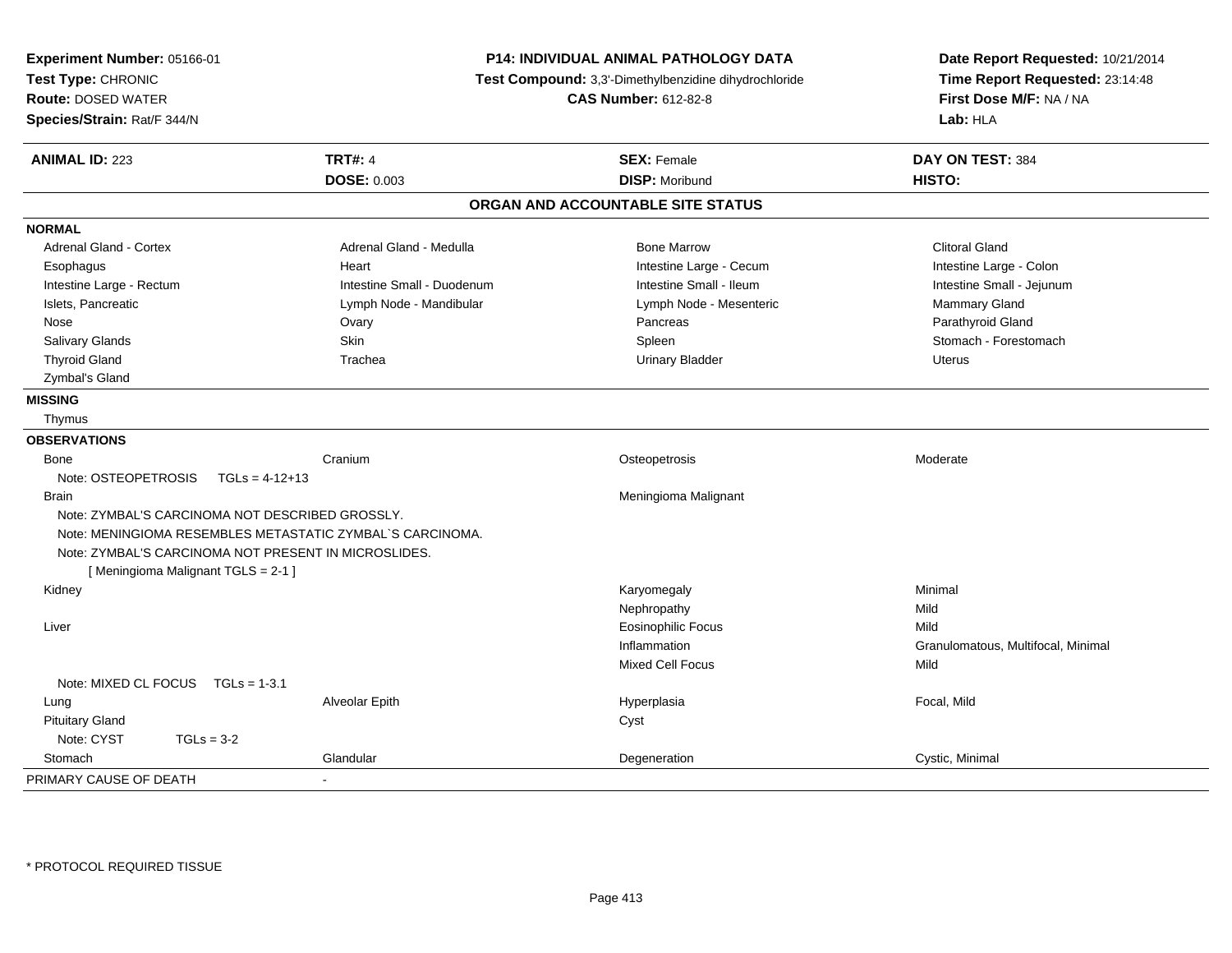| <b>Experiment Number: 05166-01</b><br>Test Type: CHRONIC<br><b>Route: DOSED WATER</b><br>Species/Strain: Rat/F 344/N |                          | <b>P14: INDIVIDUAL ANIMAL PATHOLOGY DATA</b><br>Test Compound: 3,3'-Dimethylbenzidine dihydrochloride<br><b>CAS Number: 612-82-8</b> |  | Date Report Requested: 10/21/2014<br>Time Report Requested: 23:14:48<br>First Dose M/F: NA / NA<br>Lab: HLA |  |
|----------------------------------------------------------------------------------------------------------------------|--------------------------|--------------------------------------------------------------------------------------------------------------------------------------|--|-------------------------------------------------------------------------------------------------------------|--|
| <b>ANIMAL ID: 224</b>                                                                                                | <b>TRT#: 4</b>           | <b>SEX: Female</b>                                                                                                                   |  | DAY ON TEST: 425                                                                                            |  |
|                                                                                                                      | <b>DOSE: 0.003</b>       | <b>DISP:</b> Terminal Sacrifice                                                                                                      |  | HISTO:                                                                                                      |  |
|                                                                                                                      |                          | ORGAN AND ACCOUNTABLE SITE STATUS                                                                                                    |  |                                                                                                             |  |
| <b>NORMAL</b>                                                                                                        |                          |                                                                                                                                      |  |                                                                                                             |  |
| <b>Adrenal Gland - Cortex</b>                                                                                        | Adrenal Gland - Medulla  | <b>Bone Marrow</b>                                                                                                                   |  | <b>Brain</b>                                                                                                |  |
| <b>Clitoral Gland</b>                                                                                                | Esophagus                | Heart                                                                                                                                |  | Intestine Large - Cecum                                                                                     |  |
| Intestine Large - Colon                                                                                              | Intestine Large - Rectum | Intestine Small - Duodenum                                                                                                           |  | Intestine Small - Ileum                                                                                     |  |
| Intestine Small - Jejunum                                                                                            | Islets, Pancreatic       | Lung                                                                                                                                 |  | Lymph Node - Mandibular                                                                                     |  |
| Lymph Node - Mesenteric                                                                                              | Mammary Gland            | Nose                                                                                                                                 |  | Ovary                                                                                                       |  |
| Pancreas                                                                                                             | Parathyroid Gland        | <b>Pituitary Gland</b>                                                                                                               |  | Salivary Glands                                                                                             |  |
| <b>Skin</b>                                                                                                          | Spleen                   | Stomach - Forestomach                                                                                                                |  | Stomach - Glandular                                                                                         |  |
| Thymus                                                                                                               | <b>Thyroid Gland</b>     | Trachea                                                                                                                              |  | Urinary Bladder                                                                                             |  |
| Zymbal's Gland                                                                                                       |                          |                                                                                                                                      |  |                                                                                                             |  |
| <b>OBSERVATIONS</b>                                                                                                  |                          |                                                                                                                                      |  |                                                                                                             |  |
| Kidney                                                                                                               |                          | Karyomegaly                                                                                                                          |  | Minimal                                                                                                     |  |
|                                                                                                                      |                          | Nephropathy                                                                                                                          |  | Mild                                                                                                        |  |
| Liver                                                                                                                |                          | <b>Mixed Cell Focus</b>                                                                                                              |  | Minimal                                                                                                     |  |
| <b>Uterus</b>                                                                                                        |                          | Polyp Stromal                                                                                                                        |  |                                                                                                             |  |
| Note: POLYP STROMAL                                                                                                  | $TGLs = 1-8$             |                                                                                                                                      |  |                                                                                                             |  |
| PRIMARY CAUSE OF DEATH                                                                                               | $\overline{\phantom{a}}$ |                                                                                                                                      |  |                                                                                                             |  |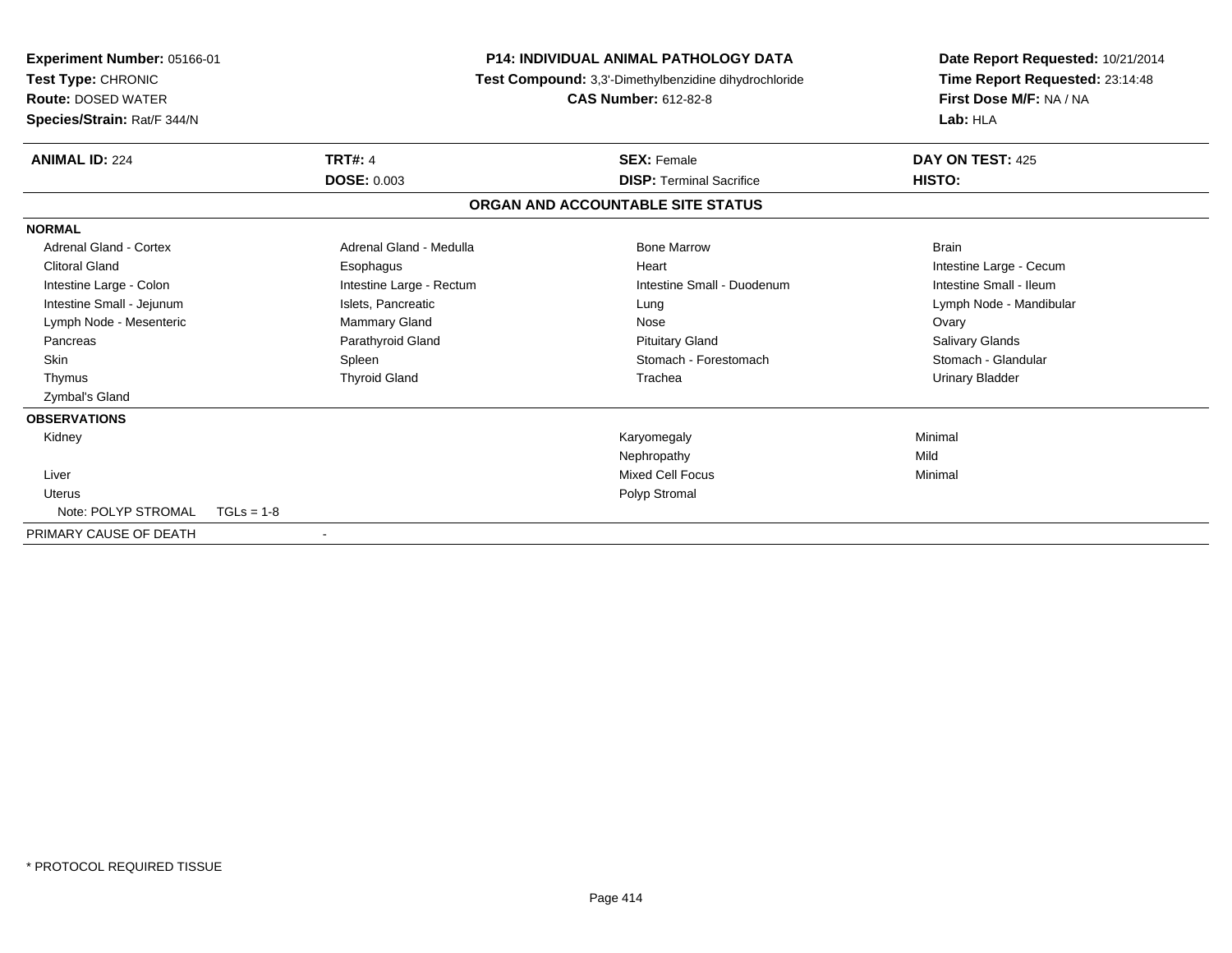| Experiment Number: 05166-01<br>Test Type: CHRONIC<br><b>Route: DOSED WATER</b><br>Species/Strain: Rat/F 344/N                                                                                                                                                                        | <b>TRT#: 4</b>                                                                                                                                   | <b>P14: INDIVIDUAL ANIMAL PATHOLOGY DATA</b><br>Test Compound: 3,3'-Dimethylbenzidine dihydrochloride<br><b>CAS Number: 612-82-8</b>                                               | Date Report Requested: 10/21/2014<br>Time Report Requested: 23:14:48<br>First Dose M/F: NA / NA<br>Lab: HLA                      |
|--------------------------------------------------------------------------------------------------------------------------------------------------------------------------------------------------------------------------------------------------------------------------------------|--------------------------------------------------------------------------------------------------------------------------------------------------|------------------------------------------------------------------------------------------------------------------------------------------------------------------------------------|----------------------------------------------------------------------------------------------------------------------------------|
| <b>ANIMAL ID: 225</b>                                                                                                                                                                                                                                                                | <b>DOSE: 0.003</b>                                                                                                                               | <b>SEX: Female</b><br><b>DISP: Terminal Sacrifice</b>                                                                                                                              | DAY ON TEST: 425<br>HISTO:                                                                                                       |
|                                                                                                                                                                                                                                                                                      |                                                                                                                                                  | ORGAN AND ACCOUNTABLE SITE STATUS                                                                                                                                                  |                                                                                                                                  |
|                                                                                                                                                                                                                                                                                      |                                                                                                                                                  |                                                                                                                                                                                    |                                                                                                                                  |
| <b>NORMAL</b><br>Adrenal Gland - Cortex<br>Esophagus<br>Intestine Large - Rectum<br>Islets, Pancreatic<br>Mammary Gland<br>Parathyroid Gland<br>Stomach - Forestomach<br><b>Urinary Bladder</b><br><b>OBSERVATIONS</b><br><b>Clitoral Gland</b><br>Note: CARCINOMA<br>$TGLs = 1-8.1$ | Adrenal Gland - Medulla<br>Heart<br>Intestine Small - Duodenum<br>Lung<br>Nose<br><b>Salivary Glands</b><br>Stomach - Glandular<br><b>Uterus</b> | <b>Bone Marrow</b><br>Intestine Large - Cecum<br>Intestine Small - Ileum<br>Lymph Node - Mandibular<br>Ovary<br><b>Skin</b><br><b>Thyroid Gland</b><br>Zymbal's Gland<br>Carcinoma | <b>Brain</b><br>Intestine Large - Colon<br>Intestine Small - Jejunum<br>Lymph Node - Mesenteric<br>Pancreas<br>Spleen<br>Trachea |
| Kidney<br>Liver                                                                                                                                                                                                                                                                      |                                                                                                                                                  | Karyomegaly<br>Nephropathy<br>Inflammation                                                                                                                                         | Minimal<br>Mild<br>Granulomatous, Multifocal, Minimal                                                                            |
| [Mixed Cell Focus TGLS = 3-3.1]<br><b>Pituitary Gland</b><br>[Angiectasis TGLS = 2-2]<br>Thymus                                                                                                                                                                                      | <b>Epithel Cell</b>                                                                                                                              | <b>Mixed Cell Focus</b><br>Angiectasis<br>Hyperplasia                                                                                                                              | Mild<br>Moderate<br>Mild                                                                                                         |
| PRIMARY CAUSE OF DEATH                                                                                                                                                                                                                                                               |                                                                                                                                                  |                                                                                                                                                                                    |                                                                                                                                  |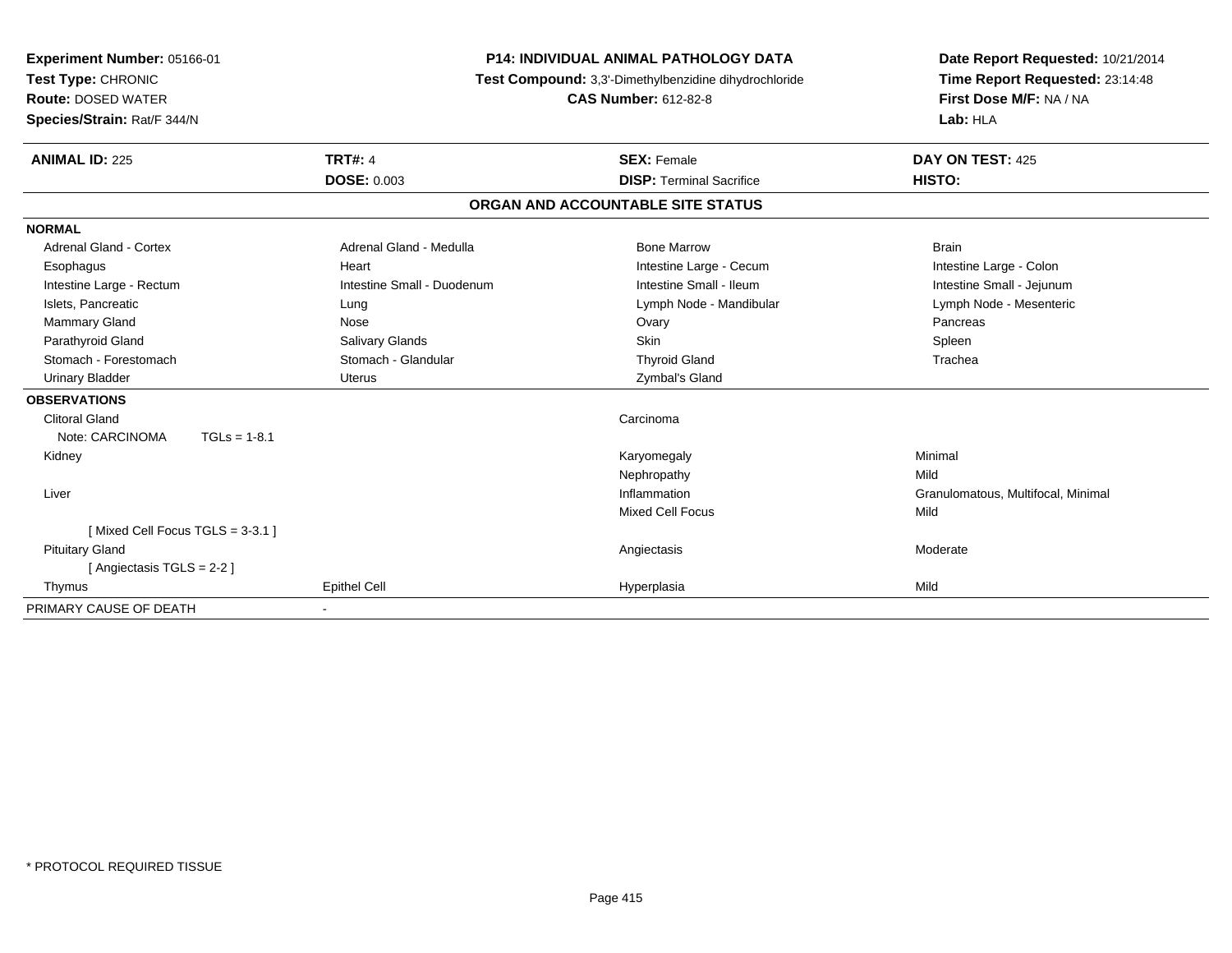| Experiment Number: 05166-01<br>Test Type: CHRONIC<br><b>Route: DOSED WATER</b><br>Species/Strain: Rat/F 344/N |                                      | <b>P14: INDIVIDUAL ANIMAL PATHOLOGY DATA</b><br>Test Compound: 3,3'-Dimethylbenzidine dihydrochloride<br><b>CAS Number: 612-82-8</b> |                                    |
|---------------------------------------------------------------------------------------------------------------|--------------------------------------|--------------------------------------------------------------------------------------------------------------------------------------|------------------------------------|
| <b>ANIMAL ID: 226</b>                                                                                         | <b>TRT#: 4</b><br><b>DOSE: 0.003</b> | <b>SEX: Female</b><br><b>DISP: Terminal Sacrifice</b>                                                                                | DAY ON TEST: 425<br><b>HISTO:</b>  |
|                                                                                                               |                                      | ORGAN AND ACCOUNTABLE SITE STATUS                                                                                                    |                                    |
| <b>NORMAL</b>                                                                                                 |                                      |                                                                                                                                      |                                    |
| <b>Adrenal Gland - Cortex</b>                                                                                 | Adrenal Gland - Medulla              | <b>Bone Marrow</b>                                                                                                                   | <b>Brain</b>                       |
| <b>Clitoral Gland</b>                                                                                         | Esophagus                            | Eye                                                                                                                                  | Heart                              |
| Intestine Large - Cecum                                                                                       | Intestine Large - Colon              | Intestine Large - Rectum                                                                                                             | Intestine Small - Duodenum         |
| Intestine Small - Ileum                                                                                       | Intestine Small - Jejunum            | Islets, Pancreatic                                                                                                                   | Lymph Node - Mandibular            |
| Lymph Node - Mesenteric                                                                                       | Mammary Gland                        | Nose                                                                                                                                 | Ovary                              |
| Pancreas                                                                                                      | Parathyroid Gland                    | <b>Pituitary Gland</b>                                                                                                               | Salivary Glands                    |
| <b>Skin</b>                                                                                                   | Spleen                               | Stomach - Forestomach                                                                                                                | Stomach - Glandular                |
| <b>Thyroid Gland</b>                                                                                          | Trachea                              | <b>Urinary Bladder</b>                                                                                                               | Zymbal's Gland                     |
| <b>OBSERVATIONS</b>                                                                                           |                                      |                                                                                                                                      |                                    |
| Kidney                                                                                                        |                                      | Karyomegaly                                                                                                                          | Minimal                            |
|                                                                                                               |                                      | Nephropathy                                                                                                                          | Mild                               |
| Liver                                                                                                         |                                      | Inflammation                                                                                                                         | Granulomatous, Multifocal, Minimal |
|                                                                                                               |                                      | <b>Mixed Cell Focus</b>                                                                                                              | Mild                               |
| [Mixed Cell Focus TGLS = 3-3.1]                                                                               |                                      |                                                                                                                                      |                                    |
| Lung                                                                                                          | Alveolar Epith                       | Hyperplasia                                                                                                                          | Focal, Minimal                     |
|                                                                                                               |                                      | <b>Infiltration Cellular</b>                                                                                                         | Histiocyte, Minimal                |
| Lymph Node                                                                                                    | Mediastinal                          | Hemorrhage                                                                                                                           | Mild                               |
| Mesentery                                                                                                     | Fat                                  | Necrosis                                                                                                                             | Focal, Marked                      |
| Note: NECROSIS<br>$TGLs = 1-13$                                                                               |                                      |                                                                                                                                      |                                    |
| Thymus                                                                                                        | <b>Epithel Cell</b>                  | Hyperplasia                                                                                                                          | Mild                               |
| <b>Uterus</b>                                                                                                 |                                      | Polyp Stromal                                                                                                                        |                                    |
| Note: POLYP STROMAL<br>$TGLs = 2-8$                                                                           |                                      |                                                                                                                                      |                                    |
| PRIMARY CAUSE OF DEATH                                                                                        |                                      |                                                                                                                                      |                                    |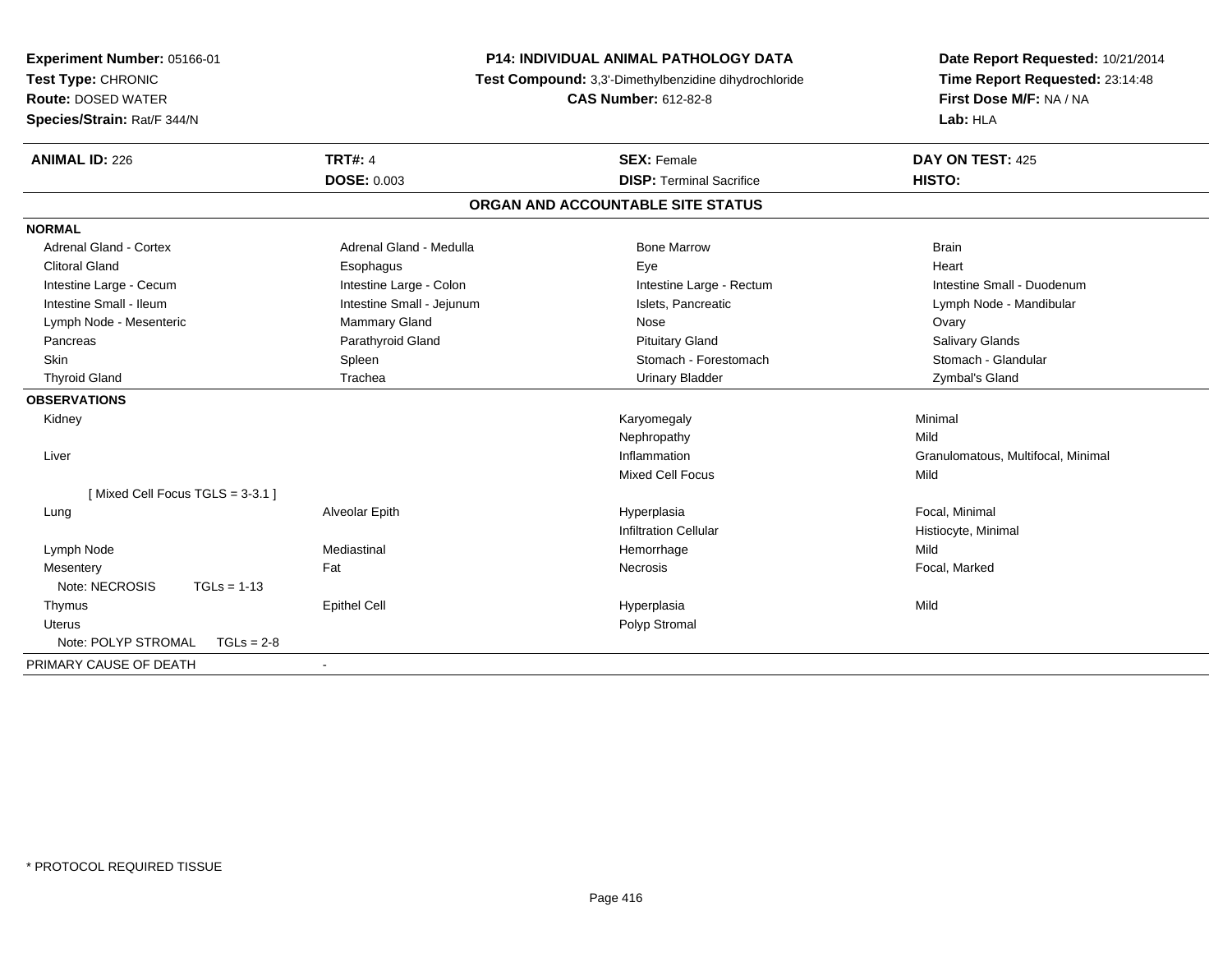| <b>TRT#: 4</b><br><b>ANIMAL ID: 227</b><br><b>SEX: Female</b><br>DAY ON TEST: 425<br><b>DOSE: 0.003</b><br><b>HISTO:</b><br><b>DISP: Terminal Sacrifice</b><br>ORGAN AND ACCOUNTABLE SITE STATUS<br><b>NORMAL</b><br><b>Adrenal Gland - Cortex</b><br>Adrenal Gland - Medulla<br><b>Bone Marrow</b><br><b>Brain</b><br>Intestine Large - Cecum<br>Esophagus<br>Heart<br>Intestine Large - Colon<br>Intestine Small - Duodenum<br>Intestine Small - Ileum<br>Intestine Small - Jejunum<br>Intestine Large - Rectum<br>Mammary Gland<br>Islets, Pancreatic<br>Lymph Node - Mesenteric<br>Lung<br>Pancreas<br>Parathyroid Gland<br>Nose<br>Ovary<br>Salivary Glands<br>Stomach - Forestomach<br>Stomach - Glandular<br>Spleen<br>Trachea<br><b>Urinary Bladder</b><br>Zymbal's Gland<br><b>OBSERVATIONS</b><br><b>Clitoral Gland</b><br>Duct<br>Moderate<br>Ectasia<br>Note: ECTASIA<br>$TGLs = 2-8$<br>Nephropathy<br>Minimal<br>Kidney<br><b>Eosinophilic Focus</b><br>Liver<br>Mild<br>Inflammation<br>Granulomatous, Multifocal, Minimal<br>Lymph Node<br>Mandibular<br>Plasma Cell, Moderate<br>Hyperplasia<br><b>Pituitary Gland</b><br>Cyst<br>Skin<br>Acanthosis<br>Moderate<br>Marked<br>Ulcer<br>Note: ACANTHOSIS<br>$TGLs = 1-13$<br>Note: ULCER<br>$TGLs = 1-13$<br>Thymus<br><b>Epithel Cell</b><br>Hyperplasia<br>Mild<br>Ultimobranchial Cyst<br><b>Thyroid Gland</b><br>Squamous Cell Papilloma<br>Tongue<br>Note: SQ CL PAPILLOM<br>$TGLs = 4-14$<br>Polyp Stromal<br><b>Uterus</b><br>Note: POLYP STROMAL<br>$TGLs = 3-8$<br>PRIMARY CAUSE OF DEATH | Experiment Number: 05166-01<br>Test Type: CHRONIC<br><b>Route: DOSED WATER</b><br>Species/Strain: Rat/F 344/N | P14: INDIVIDUAL ANIMAL PATHOLOGY DATA<br>Test Compound: 3,3'-Dimethylbenzidine dihydrochloride<br><b>CAS Number: 612-82-8</b> | Date Report Requested: 10/21/2014<br>Time Report Requested: 23:14:48<br>First Dose M/F: NA / NA<br>Lab: HLA |  |
|--------------------------------------------------------------------------------------------------------------------------------------------------------------------------------------------------------------------------------------------------------------------------------------------------------------------------------------------------------------------------------------------------------------------------------------------------------------------------------------------------------------------------------------------------------------------------------------------------------------------------------------------------------------------------------------------------------------------------------------------------------------------------------------------------------------------------------------------------------------------------------------------------------------------------------------------------------------------------------------------------------------------------------------------------------------------------------------------------------------------------------------------------------------------------------------------------------------------------------------------------------------------------------------------------------------------------------------------------------------------------------------------------------------------------------------------------------------------------------------------------------------------------------------------------------------------|---------------------------------------------------------------------------------------------------------------|-------------------------------------------------------------------------------------------------------------------------------|-------------------------------------------------------------------------------------------------------------|--|
|                                                                                                                                                                                                                                                                                                                                                                                                                                                                                                                                                                                                                                                                                                                                                                                                                                                                                                                                                                                                                                                                                                                                                                                                                                                                                                                                                                                                                                                                                                                                                                    |                                                                                                               |                                                                                                                               |                                                                                                             |  |
|                                                                                                                                                                                                                                                                                                                                                                                                                                                                                                                                                                                                                                                                                                                                                                                                                                                                                                                                                                                                                                                                                                                                                                                                                                                                                                                                                                                                                                                                                                                                                                    |                                                                                                               |                                                                                                                               |                                                                                                             |  |
|                                                                                                                                                                                                                                                                                                                                                                                                                                                                                                                                                                                                                                                                                                                                                                                                                                                                                                                                                                                                                                                                                                                                                                                                                                                                                                                                                                                                                                                                                                                                                                    |                                                                                                               |                                                                                                                               |                                                                                                             |  |
|                                                                                                                                                                                                                                                                                                                                                                                                                                                                                                                                                                                                                                                                                                                                                                                                                                                                                                                                                                                                                                                                                                                                                                                                                                                                                                                                                                                                                                                                                                                                                                    |                                                                                                               |                                                                                                                               |                                                                                                             |  |
|                                                                                                                                                                                                                                                                                                                                                                                                                                                                                                                                                                                                                                                                                                                                                                                                                                                                                                                                                                                                                                                                                                                                                                                                                                                                                                                                                                                                                                                                                                                                                                    |                                                                                                               |                                                                                                                               |                                                                                                             |  |
|                                                                                                                                                                                                                                                                                                                                                                                                                                                                                                                                                                                                                                                                                                                                                                                                                                                                                                                                                                                                                                                                                                                                                                                                                                                                                                                                                                                                                                                                                                                                                                    |                                                                                                               |                                                                                                                               |                                                                                                             |  |
|                                                                                                                                                                                                                                                                                                                                                                                                                                                                                                                                                                                                                                                                                                                                                                                                                                                                                                                                                                                                                                                                                                                                                                                                                                                                                                                                                                                                                                                                                                                                                                    |                                                                                                               |                                                                                                                               |                                                                                                             |  |
|                                                                                                                                                                                                                                                                                                                                                                                                                                                                                                                                                                                                                                                                                                                                                                                                                                                                                                                                                                                                                                                                                                                                                                                                                                                                                                                                                                                                                                                                                                                                                                    |                                                                                                               |                                                                                                                               |                                                                                                             |  |
|                                                                                                                                                                                                                                                                                                                                                                                                                                                                                                                                                                                                                                                                                                                                                                                                                                                                                                                                                                                                                                                                                                                                                                                                                                                                                                                                                                                                                                                                                                                                                                    |                                                                                                               |                                                                                                                               |                                                                                                             |  |
|                                                                                                                                                                                                                                                                                                                                                                                                                                                                                                                                                                                                                                                                                                                                                                                                                                                                                                                                                                                                                                                                                                                                                                                                                                                                                                                                                                                                                                                                                                                                                                    |                                                                                                               |                                                                                                                               |                                                                                                             |  |
|                                                                                                                                                                                                                                                                                                                                                                                                                                                                                                                                                                                                                                                                                                                                                                                                                                                                                                                                                                                                                                                                                                                                                                                                                                                                                                                                                                                                                                                                                                                                                                    |                                                                                                               |                                                                                                                               |                                                                                                             |  |
|                                                                                                                                                                                                                                                                                                                                                                                                                                                                                                                                                                                                                                                                                                                                                                                                                                                                                                                                                                                                                                                                                                                                                                                                                                                                                                                                                                                                                                                                                                                                                                    |                                                                                                               |                                                                                                                               |                                                                                                             |  |
|                                                                                                                                                                                                                                                                                                                                                                                                                                                                                                                                                                                                                                                                                                                                                                                                                                                                                                                                                                                                                                                                                                                                                                                                                                                                                                                                                                                                                                                                                                                                                                    |                                                                                                               |                                                                                                                               |                                                                                                             |  |
|                                                                                                                                                                                                                                                                                                                                                                                                                                                                                                                                                                                                                                                                                                                                                                                                                                                                                                                                                                                                                                                                                                                                                                                                                                                                                                                                                                                                                                                                                                                                                                    |                                                                                                               |                                                                                                                               |                                                                                                             |  |
|                                                                                                                                                                                                                                                                                                                                                                                                                                                                                                                                                                                                                                                                                                                                                                                                                                                                                                                                                                                                                                                                                                                                                                                                                                                                                                                                                                                                                                                                                                                                                                    |                                                                                                               |                                                                                                                               |                                                                                                             |  |
|                                                                                                                                                                                                                                                                                                                                                                                                                                                                                                                                                                                                                                                                                                                                                                                                                                                                                                                                                                                                                                                                                                                                                                                                                                                                                                                                                                                                                                                                                                                                                                    |                                                                                                               |                                                                                                                               |                                                                                                             |  |
|                                                                                                                                                                                                                                                                                                                                                                                                                                                                                                                                                                                                                                                                                                                                                                                                                                                                                                                                                                                                                                                                                                                                                                                                                                                                                                                                                                                                                                                                                                                                                                    |                                                                                                               |                                                                                                                               |                                                                                                             |  |
|                                                                                                                                                                                                                                                                                                                                                                                                                                                                                                                                                                                                                                                                                                                                                                                                                                                                                                                                                                                                                                                                                                                                                                                                                                                                                                                                                                                                                                                                                                                                                                    |                                                                                                               |                                                                                                                               |                                                                                                             |  |
|                                                                                                                                                                                                                                                                                                                                                                                                                                                                                                                                                                                                                                                                                                                                                                                                                                                                                                                                                                                                                                                                                                                                                                                                                                                                                                                                                                                                                                                                                                                                                                    |                                                                                                               |                                                                                                                               |                                                                                                             |  |
|                                                                                                                                                                                                                                                                                                                                                                                                                                                                                                                                                                                                                                                                                                                                                                                                                                                                                                                                                                                                                                                                                                                                                                                                                                                                                                                                                                                                                                                                                                                                                                    |                                                                                                               |                                                                                                                               |                                                                                                             |  |
|                                                                                                                                                                                                                                                                                                                                                                                                                                                                                                                                                                                                                                                                                                                                                                                                                                                                                                                                                                                                                                                                                                                                                                                                                                                                                                                                                                                                                                                                                                                                                                    |                                                                                                               |                                                                                                                               |                                                                                                             |  |
|                                                                                                                                                                                                                                                                                                                                                                                                                                                                                                                                                                                                                                                                                                                                                                                                                                                                                                                                                                                                                                                                                                                                                                                                                                                                                                                                                                                                                                                                                                                                                                    |                                                                                                               |                                                                                                                               |                                                                                                             |  |
|                                                                                                                                                                                                                                                                                                                                                                                                                                                                                                                                                                                                                                                                                                                                                                                                                                                                                                                                                                                                                                                                                                                                                                                                                                                                                                                                                                                                                                                                                                                                                                    |                                                                                                               |                                                                                                                               |                                                                                                             |  |
|                                                                                                                                                                                                                                                                                                                                                                                                                                                                                                                                                                                                                                                                                                                                                                                                                                                                                                                                                                                                                                                                                                                                                                                                                                                                                                                                                                                                                                                                                                                                                                    |                                                                                                               |                                                                                                                               |                                                                                                             |  |
|                                                                                                                                                                                                                                                                                                                                                                                                                                                                                                                                                                                                                                                                                                                                                                                                                                                                                                                                                                                                                                                                                                                                                                                                                                                                                                                                                                                                                                                                                                                                                                    |                                                                                                               |                                                                                                                               |                                                                                                             |  |
|                                                                                                                                                                                                                                                                                                                                                                                                                                                                                                                                                                                                                                                                                                                                                                                                                                                                                                                                                                                                                                                                                                                                                                                                                                                                                                                                                                                                                                                                                                                                                                    |                                                                                                               |                                                                                                                               |                                                                                                             |  |
|                                                                                                                                                                                                                                                                                                                                                                                                                                                                                                                                                                                                                                                                                                                                                                                                                                                                                                                                                                                                                                                                                                                                                                                                                                                                                                                                                                                                                                                                                                                                                                    |                                                                                                               |                                                                                                                               |                                                                                                             |  |
|                                                                                                                                                                                                                                                                                                                                                                                                                                                                                                                                                                                                                                                                                                                                                                                                                                                                                                                                                                                                                                                                                                                                                                                                                                                                                                                                                                                                                                                                                                                                                                    |                                                                                                               |                                                                                                                               |                                                                                                             |  |
|                                                                                                                                                                                                                                                                                                                                                                                                                                                                                                                                                                                                                                                                                                                                                                                                                                                                                                                                                                                                                                                                                                                                                                                                                                                                                                                                                                                                                                                                                                                                                                    |                                                                                                               |                                                                                                                               |                                                                                                             |  |
|                                                                                                                                                                                                                                                                                                                                                                                                                                                                                                                                                                                                                                                                                                                                                                                                                                                                                                                                                                                                                                                                                                                                                                                                                                                                                                                                                                                                                                                                                                                                                                    |                                                                                                               |                                                                                                                               |                                                                                                             |  |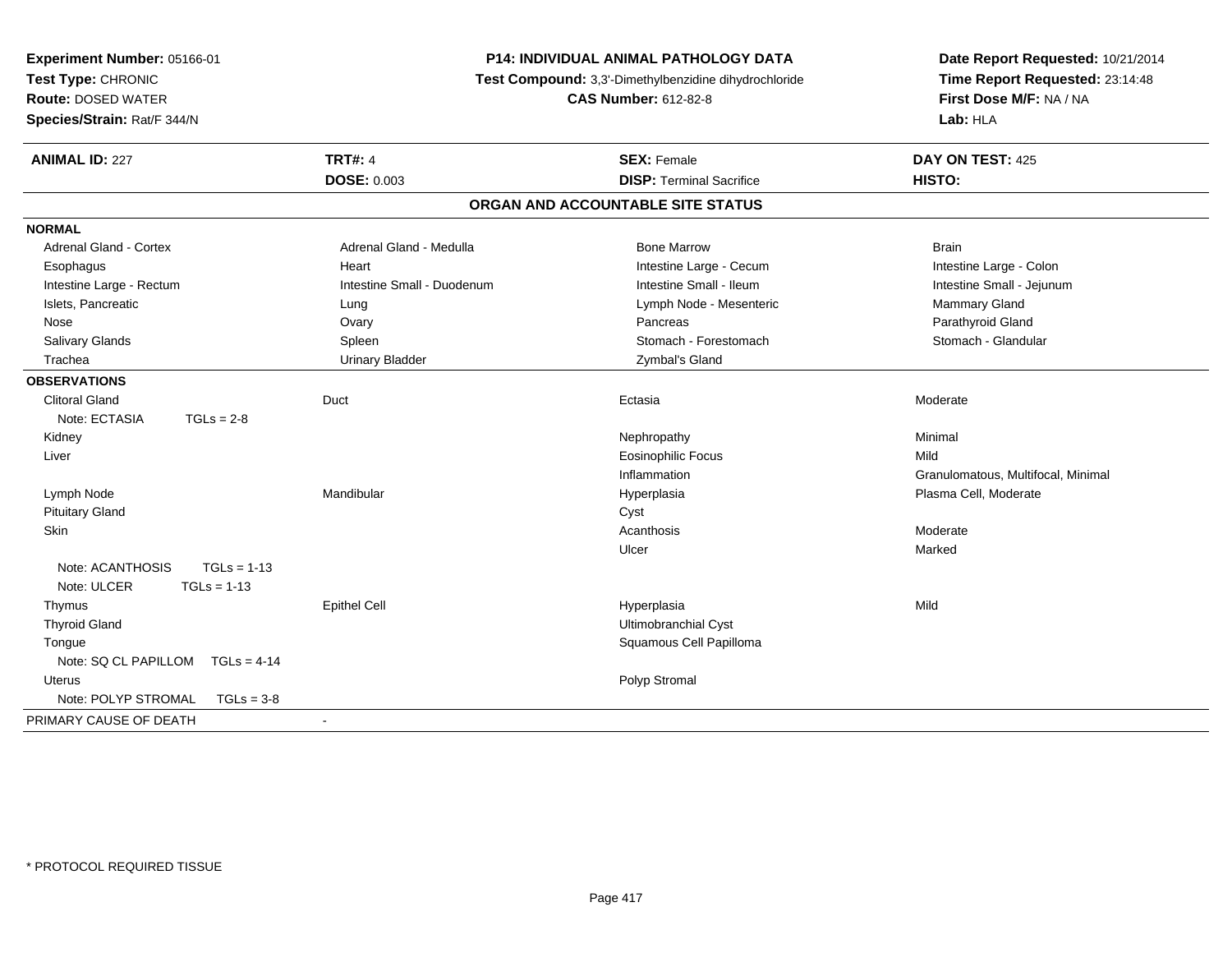| Experiment Number: 05166-01<br>Test Type: CHRONIC<br><b>Route: DOSED WATER</b><br>Species/Strain: Rat/F 344/N |                                      | P14: INDIVIDUAL ANIMAL PATHOLOGY DATA<br>Test Compound: 3,3'-Dimethylbenzidine dihydrochloride<br><b>CAS Number: 612-82-8</b> |                            |
|---------------------------------------------------------------------------------------------------------------|--------------------------------------|-------------------------------------------------------------------------------------------------------------------------------|----------------------------|
| <b>ANIMAL ID: 228</b>                                                                                         | <b>TRT#: 4</b><br><b>DOSE: 0.003</b> | <b>SEX: Female</b><br><b>DISP: Terminal Sacrifice</b>                                                                         | DAY ON TEST: 425<br>HISTO: |
|                                                                                                               |                                      | ORGAN AND ACCOUNTABLE SITE STATUS                                                                                             |                            |
| <b>NORMAL</b>                                                                                                 |                                      |                                                                                                                               |                            |
| Adrenal Gland - Cortex                                                                                        | Adrenal Gland - Medulla              | <b>Bone Marrow</b>                                                                                                            | <b>Brain</b>               |
| <b>Clitoral Gland</b>                                                                                         | Esophagus                            | Heart                                                                                                                         | Intestine Large - Cecum    |
| Intestine Large - Colon                                                                                       | Intestine Large - Rectum             | Intestine Small - Duodenum                                                                                                    | Intestine Small - Ileum    |
| Intestine Small - Jejunum                                                                                     | Islets, Pancreatic                   | Lymph Node - Mesenteric                                                                                                       | Mammary Gland              |
| Nose                                                                                                          | Ovary                                | Pancreas                                                                                                                      | Parathyroid Gland          |
| <b>Pituitary Gland</b>                                                                                        | Salivary Glands                      | <b>Skin</b>                                                                                                                   | Spleen                     |
| Stomach - Forestomach                                                                                         | Stomach - Glandular                  | <b>Thyroid Gland</b>                                                                                                          | Trachea                    |
| <b>Urinary Bladder</b>                                                                                        | Zymbal's Gland                       |                                                                                                                               |                            |
| <b>MISSING</b>                                                                                                |                                      |                                                                                                                               |                            |
| Thymus                                                                                                        |                                      |                                                                                                                               |                            |
| <b>OBSERVATIONS</b>                                                                                           |                                      |                                                                                                                               |                            |
|                                                                                                               |                                      |                                                                                                                               | Minimal                    |
| Kidney                                                                                                        |                                      | Karyomegaly                                                                                                                   | Minimal                    |
| Liver                                                                                                         |                                      | Nephropathy                                                                                                                   |                            |
|                                                                                                               |                                      | <b>Eosinophilic Focus</b>                                                                                                     | Minimal                    |
|                                                                                                               | <b>Bile Duct</b>                     | Hepatodiaphragmatic Nodule<br>Hyperplasia                                                                                     | Mild                       |
|                                                                                                               |                                      | Mixed Cell Focus                                                                                                              | Minimal                    |
| [Hyperplasia TGLS = 2-3.1]                                                                                    |                                      |                                                                                                                               |                            |
| Lung                                                                                                          |                                      | <b>Infiltration Cellular</b>                                                                                                  | Histiocyte, Minimal        |
| Lymph Node                                                                                                    | Mandibular                           | Hyperplasia                                                                                                                   | Lymphoid, Mild             |
|                                                                                                               | Mandibular                           | Hyperplasia                                                                                                                   | Plasma Cell, Moderate      |
| <b>Uterus</b>                                                                                                 |                                      | Polyp Stromal                                                                                                                 |                            |
| Note: POLYP STROMAL<br>$TGLs = 1-8$                                                                           |                                      |                                                                                                                               |                            |
|                                                                                                               |                                      |                                                                                                                               |                            |
| PRIMARY CAUSE OF DEATH                                                                                        |                                      |                                                                                                                               |                            |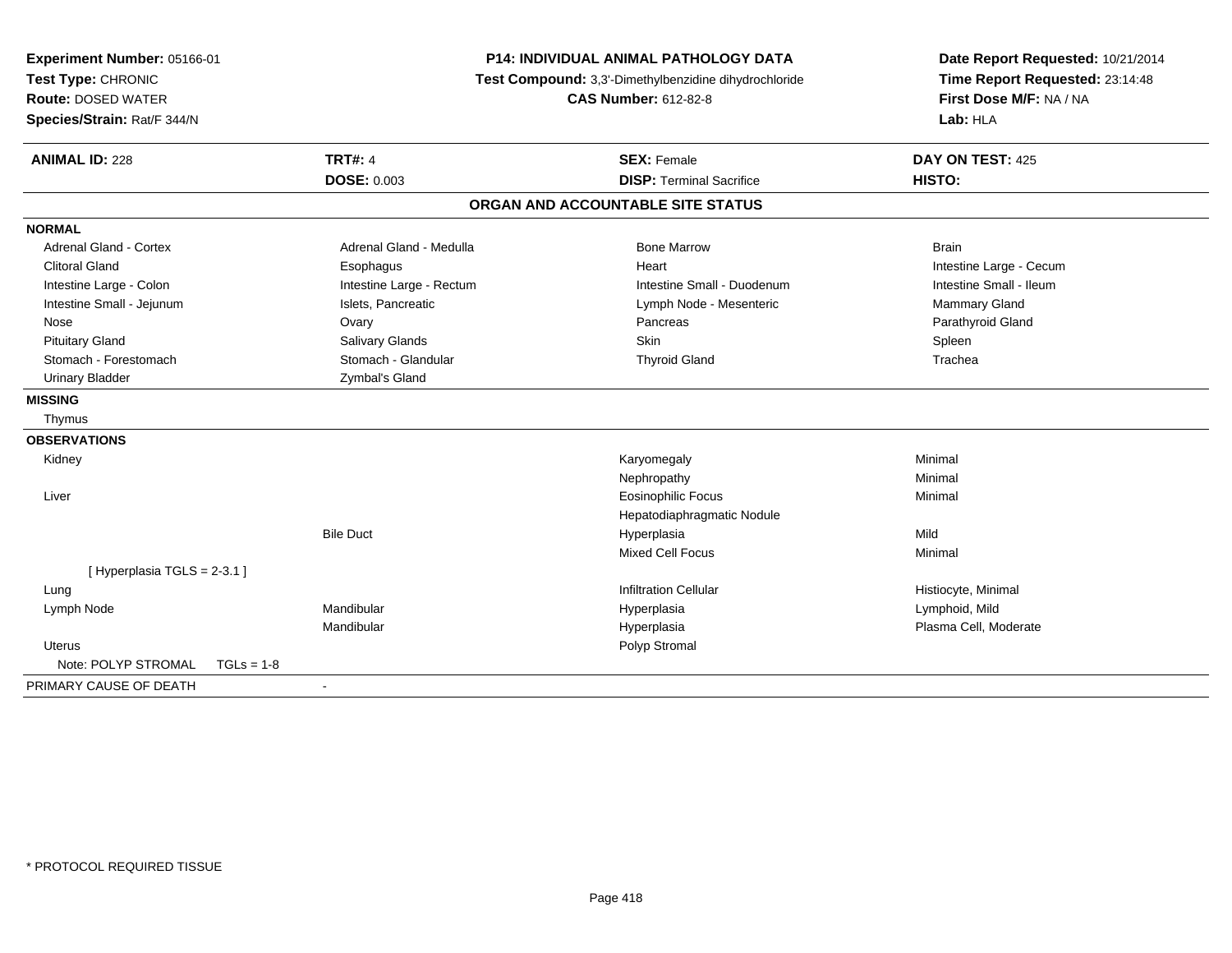| Experiment Number: 05166-01<br>Test Type: CHRONIC<br><b>Route: DOSED WATER</b><br>Species/Strain: Rat/F 344/N |                 |                          | <b>P14: INDIVIDUAL ANIMAL PATHOLOGY DATA</b><br>Test Compound: 3,3'-Dimethylbenzidine dihydrochloride<br><b>CAS Number: 612-82-8</b> | Date Report Requested: 10/21/2014<br>Time Report Requested: 23:14:48<br>First Dose M/F: NA / NA<br>Lab: HLA |  |
|---------------------------------------------------------------------------------------------------------------|-----------------|--------------------------|--------------------------------------------------------------------------------------------------------------------------------------|-------------------------------------------------------------------------------------------------------------|--|
| <b>ANIMAL ID: 229</b>                                                                                         |                 | <b>TRT#: 4</b>           | <b>SEX: Female</b>                                                                                                                   | DAY ON TEST: 425                                                                                            |  |
|                                                                                                               |                 | <b>DOSE: 0.003</b>       | <b>DISP: Terminal Sacrifice</b>                                                                                                      | HISTO:                                                                                                      |  |
|                                                                                                               |                 |                          | ORGAN AND ACCOUNTABLE SITE STATUS                                                                                                    |                                                                                                             |  |
| <b>NORMAL</b>                                                                                                 |                 |                          |                                                                                                                                      |                                                                                                             |  |
| Adrenal Gland - Cortex                                                                                        |                 | Adrenal Gland - Medulla  | <b>Bone Marrow</b>                                                                                                                   | <b>Brain</b>                                                                                                |  |
| <b>Clitoral Gland</b>                                                                                         |                 | Esophagus                | Heart                                                                                                                                | Intestine Large - Cecum                                                                                     |  |
| Intestine Large - Colon                                                                                       |                 | Intestine Large - Rectum | Intestine Small - Duodenum                                                                                                           | Intestine Small - Ileum                                                                                     |  |
| Islets, Pancreatic                                                                                            |                 | Lymph Node - Mandibular  | Lymph Node - Mesenteric                                                                                                              | Mammary Gland                                                                                               |  |
| Nose                                                                                                          |                 | Ovary                    | Pancreas                                                                                                                             | Parathyroid Gland                                                                                           |  |
| <b>Pituitary Gland</b>                                                                                        |                 | Salivary Glands          | Skin                                                                                                                                 | Stomach - Forestomach                                                                                       |  |
| Stomach - Glandular                                                                                           |                 | Thymus                   | Trachea                                                                                                                              | <b>Urinary Bladder</b>                                                                                      |  |
| Zymbal's Gland                                                                                                |                 |                          |                                                                                                                                      |                                                                                                             |  |
| <b>OBSERVATIONS</b>                                                                                           |                 |                          |                                                                                                                                      |                                                                                                             |  |
| <b>Intestine Small</b>                                                                                        |                 | Jejunum                  | Leiomyoma                                                                                                                            |                                                                                                             |  |
| Note: LEIOMYOMA                                                                                               | $TGLs = 2-6.1$  |                          |                                                                                                                                      |                                                                                                             |  |
| Kidney                                                                                                        |                 |                          | Karyomegaly                                                                                                                          | Minimal                                                                                                     |  |
|                                                                                                               |                 |                          | Nephropathy                                                                                                                          | Mild                                                                                                        |  |
| Liver                                                                                                         |                 |                          | <b>Basophilic Focus</b>                                                                                                              | Minimal                                                                                                     |  |
|                                                                                                               |                 | <b>Bile Duct</b>         | Hyperplasia                                                                                                                          | Mild                                                                                                        |  |
|                                                                                                               |                 |                          | Leukemia Mononuclear                                                                                                                 |                                                                                                             |  |
| Lung                                                                                                          |                 | Alveolar Epith           | Hyperplasia                                                                                                                          | Focal, Mild                                                                                                 |  |
|                                                                                                               |                 |                          | <b>Infiltration Cellular</b>                                                                                                         | Histiocyte, Minimal                                                                                         |  |
| Pharynx                                                                                                       |                 |                          | Squamous Cell Papilloma                                                                                                              |                                                                                                             |  |
| Note: SQ CL PAPILLOM                                                                                          | $TGLs = 3-12.1$ |                          |                                                                                                                                      |                                                                                                             |  |
| Spleen                                                                                                        |                 |                          | Leukemia Mononuclear                                                                                                                 |                                                                                                             |  |
| <b>Thyroid Gland</b>                                                                                          |                 | C Cell                   | Hyperplasia                                                                                                                          | Mild                                                                                                        |  |
| Uterus                                                                                                        |                 |                          | Hydrometra                                                                                                                           | Moderate                                                                                                    |  |
| Note: HYDROMETRA                                                                                              | $TGLs = 1-8$    |                          |                                                                                                                                      |                                                                                                             |  |
| PRIMARY CAUSE OF DEATH                                                                                        |                 | $\blacksquare$           |                                                                                                                                      |                                                                                                             |  |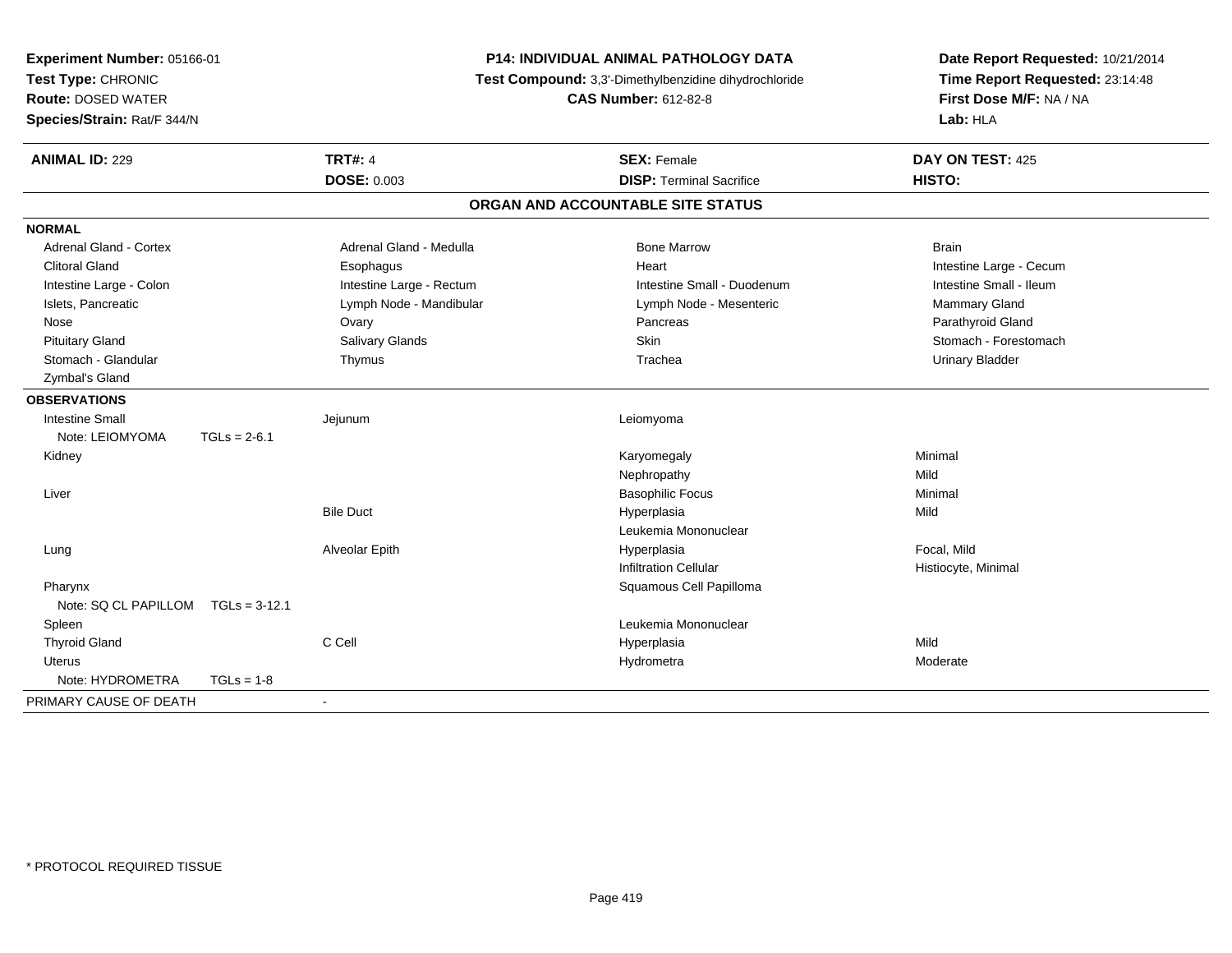| Experiment Number: 05166-01<br>Test Type: CHRONIC<br><b>Route: DOSED WATER</b><br>Species/Strain: Rat/F 344/N | <b>P14: INDIVIDUAL ANIMAL PATHOLOGY DATA</b><br>Test Compound: 3,3'-Dimethylbenzidine dihydrochloride<br><b>CAS Number: 612-82-8</b> |                                                       | Date Report Requested: 10/21/2014<br>Time Report Requested: 23:14:48<br>First Dose M/F: NA / NA<br>Lab: HLA |  |
|---------------------------------------------------------------------------------------------------------------|--------------------------------------------------------------------------------------------------------------------------------------|-------------------------------------------------------|-------------------------------------------------------------------------------------------------------------|--|
| <b>ANIMAL ID: 230</b>                                                                                         | <b>TRT#: 4</b><br><b>DOSE: 0.003</b>                                                                                                 | <b>SEX: Female</b><br><b>DISP: Terminal Sacrifice</b> | DAY ON TEST: 426<br>HISTO:                                                                                  |  |
|                                                                                                               |                                                                                                                                      | ORGAN AND ACCOUNTABLE SITE STATUS                     |                                                                                                             |  |
| <b>NORMAL</b>                                                                                                 |                                                                                                                                      |                                                       |                                                                                                             |  |
| Adrenal Gland - Cortex                                                                                        | Adrenal Gland - Medulla                                                                                                              | <b>Bone Marrow</b>                                    | <b>Brain</b>                                                                                                |  |
| Esophagus                                                                                                     | Heart                                                                                                                                | Intestine Large - Cecum                               | Intestine Large - Colon                                                                                     |  |
| Intestine Large - Rectum                                                                                      | Intestine Small - Duodenum                                                                                                           | Intestine Small - Ileum                               | Intestine Small - Jejunum                                                                                   |  |
| Islets, Pancreatic                                                                                            | Lymph Node - Mandibular                                                                                                              | Lymph Node - Mesenteric                               | Mammary Gland                                                                                               |  |
| Nose                                                                                                          | Parathyroid Gland                                                                                                                    | <b>Pituitary Gland</b>                                | Salivary Glands                                                                                             |  |
| Skin                                                                                                          | Stomach - Forestomach                                                                                                                | Stomach - Glandular                                   | <b>Thyroid Gland</b>                                                                                        |  |
| Trachea                                                                                                       | <b>Urinary Bladder</b>                                                                                                               | Zymbal's Gland                                        |                                                                                                             |  |
| <b>MISSING</b>                                                                                                |                                                                                                                                      |                                                       |                                                                                                             |  |
| Ovary                                                                                                         | Thymus                                                                                                                               | <b>Uterus</b>                                         |                                                                                                             |  |
| <b>OBSERVATIONS</b>                                                                                           |                                                                                                                                      |                                                       |                                                                                                             |  |
| <b>Clitoral Gland</b>                                                                                         |                                                                                                                                      | Adenoma                                               |                                                                                                             |  |
| Note: [ ADENOMA<br>$1 TGLs = 1-8.1$                                                                           |                                                                                                                                      |                                                       |                                                                                                             |  |
| Kidney                                                                                                        |                                                                                                                                      | Karyomegaly                                           | Minimal                                                                                                     |  |
|                                                                                                               |                                                                                                                                      | Nephropathy                                           | Mild                                                                                                        |  |
| Liver                                                                                                         |                                                                                                                                      | <b>Basophilic Focus</b>                               | Minimal                                                                                                     |  |
|                                                                                                               |                                                                                                                                      | Hematopoietic Cell Proliferation                      | Minimal                                                                                                     |  |
|                                                                                                               |                                                                                                                                      | Necrosis                                              | Focal, Mild                                                                                                 |  |
| Note: NECROSIS<br>$TGLs = 3-3.1$<br>Note: IATROGENIC HEPATIC NECROSIS.                                        |                                                                                                                                      |                                                       |                                                                                                             |  |
| Lung                                                                                                          |                                                                                                                                      | <b>Infiltration Cellular</b>                          | Histiocyte, Minimal                                                                                         |  |
| Note: INFILTRAT CELL $TGLS = 2-4+4.1$                                                                         |                                                                                                                                      |                                                       |                                                                                                             |  |
| Pancreas                                                                                                      | Acinus                                                                                                                               | Atrophy                                               | Mild                                                                                                        |  |
| Spleen                                                                                                        |                                                                                                                                      | Hematopoietic Cell Proliferation                      | Moderate                                                                                                    |  |
| PRIMARY CAUSE OF DEATH                                                                                        |                                                                                                                                      |                                                       |                                                                                                             |  |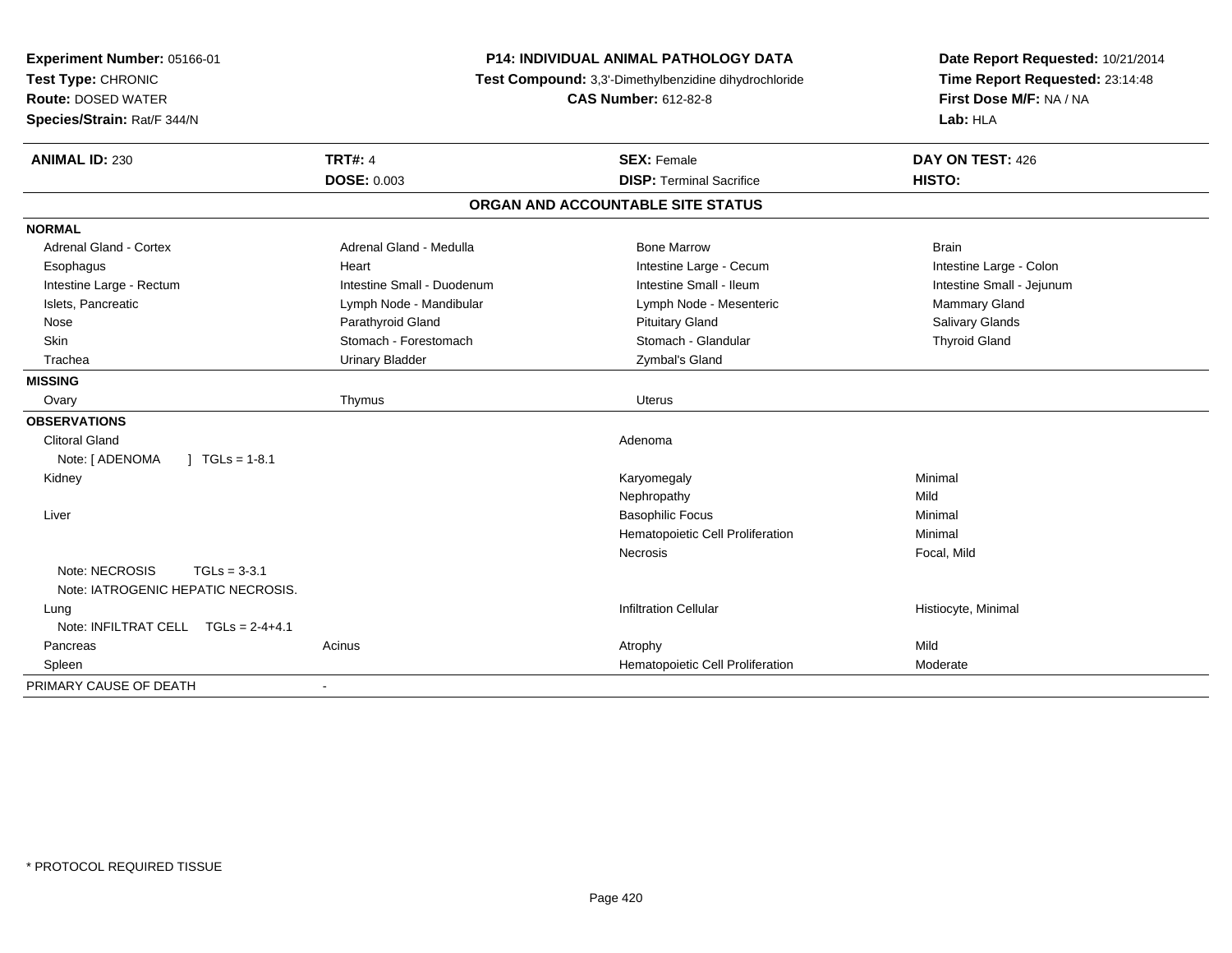| Experiment Number: 05166-01<br>Test Type: CHRONIC<br><b>Route: DOSED WATER</b><br>Species/Strain: Rat/F 344/N | P14: INDIVIDUAL ANIMAL PATHOLOGY DATA<br>Test Compound: 3,3'-Dimethylbenzidine dihydrochloride<br><b>CAS Number: 612-82-8</b> |                                   | Date Report Requested: 10/21/2014<br>Time Report Requested: 23:14:48<br>First Dose M/F: NA / NA<br>Lab: HLA |  |
|---------------------------------------------------------------------------------------------------------------|-------------------------------------------------------------------------------------------------------------------------------|-----------------------------------|-------------------------------------------------------------------------------------------------------------|--|
| <b>ANIMAL ID: 306</b>                                                                                         | <b>TRT#: 6</b>                                                                                                                | <b>SEX: Female</b>                | DAY ON TEST: 315                                                                                            |  |
|                                                                                                               | DOSE: 0.007                                                                                                                   | <b>DISP: Moribund</b>             | HISTO:                                                                                                      |  |
|                                                                                                               |                                                                                                                               | ORGAN AND ACCOUNTABLE SITE STATUS |                                                                                                             |  |
| <b>NORMAL</b>                                                                                                 |                                                                                                                               |                                   |                                                                                                             |  |
| Adrenal Gland - Cortex                                                                                        | Adrenal Gland - Medulla                                                                                                       | <b>Bone Marrow</b>                | <b>Brain</b>                                                                                                |  |
| <b>Clitoral Gland</b>                                                                                         | Esophagus                                                                                                                     | Intestine Large - Cecum           | Intestine Large - Colon                                                                                     |  |
| Intestine Large - Rectum                                                                                      | Intestine Small - Duodenum                                                                                                    | Intestine Small - Ileum           | Intestine Small - Jejunum                                                                                   |  |
| Islets, Pancreatic                                                                                            | Lymph Node - Mesenteric                                                                                                       | Mammary Gland                     | Nose                                                                                                        |  |
| Ovary                                                                                                         | Pancreas                                                                                                                      | Parathyroid Gland                 | <b>Pituitary Gland</b>                                                                                      |  |
| Skin                                                                                                          | Spleen                                                                                                                        | Stomach - Forestomach             | Stomach - Glandular                                                                                         |  |
| Thymus                                                                                                        | <b>Thyroid Gland</b>                                                                                                          | Trachea                           | <b>Urinary Bladder</b>                                                                                      |  |
| <b>Uterus</b>                                                                                                 |                                                                                                                               |                                   |                                                                                                             |  |
| <b>MISSING</b>                                                                                                |                                                                                                                               |                                   |                                                                                                             |  |
| Lymph Node - Mandibular                                                                                       | <b>Salivary Glands</b>                                                                                                        |                                   |                                                                                                             |  |
| <b>OBSERVATIONS</b>                                                                                           |                                                                                                                               |                                   |                                                                                                             |  |
| Heart                                                                                                         |                                                                                                                               | Cardiomyopathy                    | Minimal                                                                                                     |  |
| Kidney                                                                                                        |                                                                                                                               | Karyomegaly                       | Minimal                                                                                                     |  |
|                                                                                                               |                                                                                                                               | Nephropathy                       | Mild                                                                                                        |  |
| Liver                                                                                                         |                                                                                                                               | <b>Basophilic Focus</b>           | Minimal                                                                                                     |  |
|                                                                                                               |                                                                                                                               | <b>Eosinophilic Focus</b>         | Mild                                                                                                        |  |
|                                                                                                               |                                                                                                                               | <b>Mixed Cell Focus</b>           | Mild                                                                                                        |  |
| Lung                                                                                                          |                                                                                                                               | Carcinoma                         | Metastatic (Zymbal'S Gland)                                                                                 |  |
|                                                                                                               |                                                                                                                               | Hemorrhage                        | Mild                                                                                                        |  |
|                                                                                                               | Alveolar Epith                                                                                                                | Hyperplasia                       | Focal, Minimal                                                                                              |  |
| Note: HEMORRHAGE<br>$TGLs = 2-4+4.1$                                                                          |                                                                                                                               |                                   |                                                                                                             |  |
| Zymbal's Gland                                                                                                |                                                                                                                               | Carcinoma                         |                                                                                                             |  |
| Note: CARCINOMA<br>$TGLs = 3-10.1$                                                                            |                                                                                                                               |                                   |                                                                                                             |  |
| PRIMARY CAUSE OF DEATH                                                                                        | $\blacksquare$                                                                                                                |                                   |                                                                                                             |  |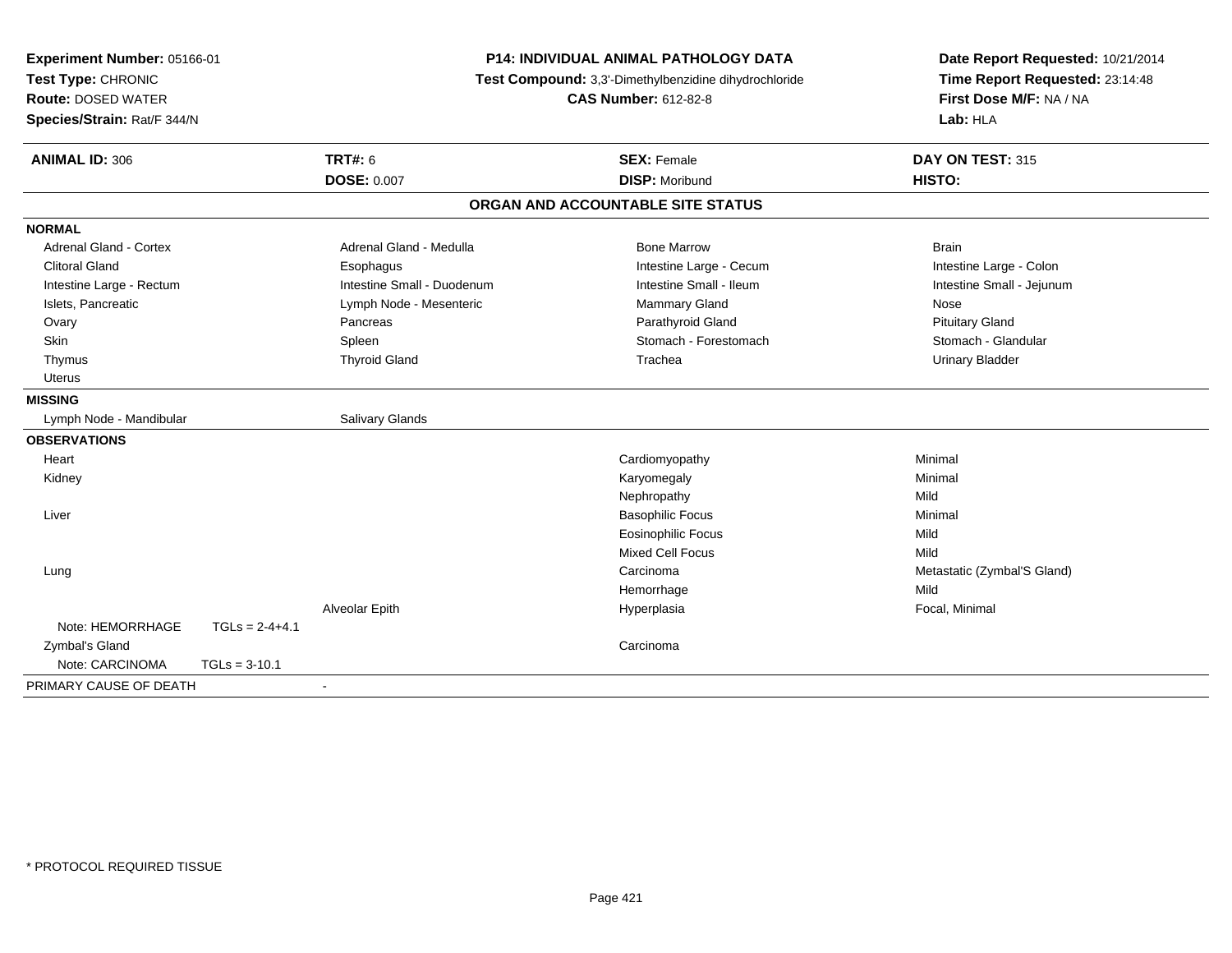| Experiment Number: 05166-01                              |                                                                                      | <b>P14: INDIVIDUAL ANIMAL PATHOLOGY DATA</b> | Date Report Requested: 10/21/2014                          |  |
|----------------------------------------------------------|--------------------------------------------------------------------------------------|----------------------------------------------|------------------------------------------------------------|--|
| Test Type: CHRONIC                                       | Test Compound: 3,3'-Dimethylbenzidine dihydrochloride<br><b>CAS Number: 612-82-8</b> |                                              | Time Report Requested: 23:14:48<br>First Dose M/F: NA / NA |  |
| <b>Route: DOSED WATER</b>                                |                                                                                      |                                              |                                                            |  |
| Species/Strain: Rat/F 344/N                              |                                                                                      |                                              | Lab: HLA                                                   |  |
| <b>TRT#: 6</b><br><b>ANIMAL ID: 307</b>                  |                                                                                      | <b>SEX: Female</b>                           | DAY ON TEST: 338                                           |  |
| <b>DOSE: 0.007</b>                                       |                                                                                      | <b>DISP: Moribund</b>                        | HISTO:                                                     |  |
|                                                          | ORGAN AND ACCOUNTABLE SITE STATUS                                                    |                                              |                                                            |  |
| <b>NORMAL</b>                                            |                                                                                      |                                              |                                                            |  |
| <b>Adrenal Gland - Cortex</b><br>Adrenal Gland - Medulla |                                                                                      | <b>Bone Marrow</b>                           | <b>Brain</b>                                               |  |
| <b>Clitoral Gland</b><br>Esophagus                       |                                                                                      | Heart                                        | Intestine Large - Cecum                                    |  |
| Intestine Large - Colon                                  | Intestine Large - Rectum                                                             | Intestine Small - Duodenum                   | Intestine Small - Ileum                                    |  |
| Intestine Small - Jejunum<br>Islets, Pancreatic          |                                                                                      | Lymph Node - Mesenteric                      | Mammary Gland                                              |  |
| Pancreas<br>Ovary                                        |                                                                                      | Parathyroid Gland                            | <b>Pituitary Gland</b>                                     |  |
| Salivary Glands<br>Stomach - Forestomach                 |                                                                                      | Stomach - Glandular                          | Thymus                                                     |  |
| <b>Thyroid Gland</b><br>Trachea                          |                                                                                      | <b>Urinary Bladder</b>                       | <b>Uterus</b>                                              |  |
| <b>OBSERVATIONS</b>                                      |                                                                                      |                                              |                                                            |  |
| Kidney                                                   |                                                                                      | Nephropathy                                  | Moderate                                                   |  |
| Liver                                                    |                                                                                      | <b>Basophilic Focus</b>                      | Minimal                                                    |  |
|                                                          |                                                                                      | <b>Eosinophilic Focus</b>                    | Mild                                                       |  |
|                                                          |                                                                                      | Hematopoietic Cell Proliferation             | Minimal                                                    |  |
|                                                          |                                                                                      | Mixed Cell Focus                             | Mild                                                       |  |
| [Mixed Cell Focus TGLS = 5-3.1]                          |                                                                                      |                                              |                                                            |  |
| Lung                                                     |                                                                                      | <b>Infiltration Cellular</b>                 | Histiocyte, Minimal                                        |  |
| Mandibular<br>Lymph Node                                 |                                                                                      | Hemorrhage                                   | Minimal                                                    |  |
| Mandibular                                               |                                                                                      | Hyperplasia                                  | Plasma Cell, Mild                                          |  |
| Note: HYPERPLASIA<br>$TGLs = 3-9$                        |                                                                                      |                                              |                                                            |  |
| Note: HEMORRHAGE<br>$TGLs = 4-9$                         |                                                                                      |                                              |                                                            |  |
| Nose                                                     |                                                                                      | Fungus                                       | Moderate                                                   |  |
|                                                          |                                                                                      | Inflammation                                 | Suppurative, Moderate                                      |  |
| <b>Skin</b>                                              |                                                                                      | <b>Basal Cell Adenoma</b>                    |                                                            |  |
| Note: BASAL CEL ADEN TGLs = 6-10.2                       |                                                                                      |                                              |                                                            |  |
| Spleen                                                   |                                                                                      | Hematopoietic Cell Proliferation             | Moderate                                                   |  |
| [ Hematopoietic Cell Proliferation TGLS = 7-3 ]          |                                                                                      |                                              |                                                            |  |
| Zymbal's Gland                                           |                                                                                      | Adenoma                                      |                                                            |  |
|                                                          |                                                                                      | Carcinoma                                    |                                                            |  |
| Note: CARCINOMA<br>$TGLs = 1-10.1$                       |                                                                                      |                                              |                                                            |  |
| Note: ADENOMA<br>$TGLs = 8-10$                           |                                                                                      |                                              |                                                            |  |
| PRIMARY CAUSE OF DEATH<br>$\overline{\phantom{a}}$       |                                                                                      |                                              |                                                            |  |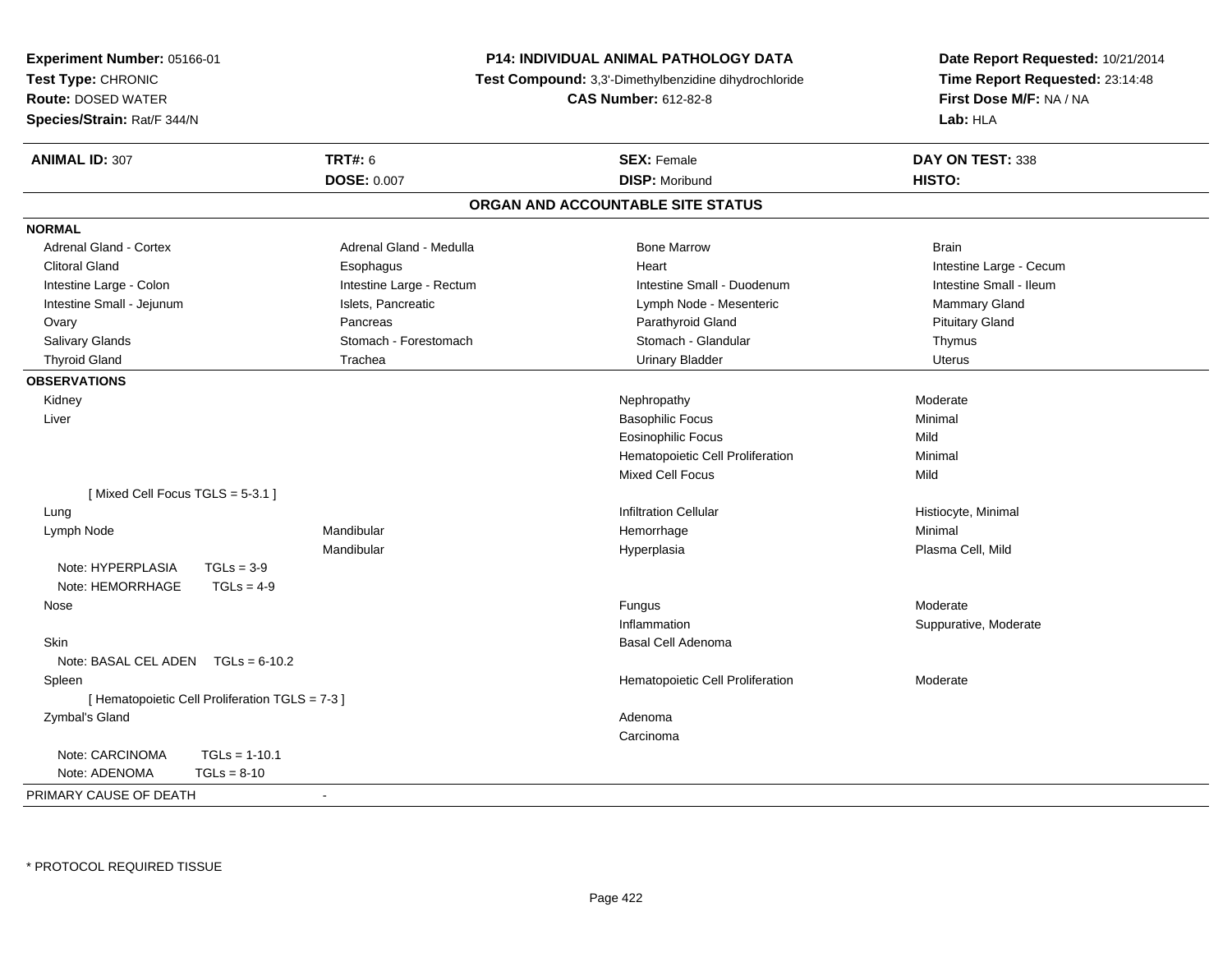| Experiment Number: 05166-01 |                          | <b>P14: INDIVIDUAL ANIMAL PATHOLOGY DATA</b><br>Test Compound: 3,3'-Dimethylbenzidine dihydrochloride |                                   | Date Report Requested: 10/21/2014  |
|-----------------------------|--------------------------|-------------------------------------------------------------------------------------------------------|-----------------------------------|------------------------------------|
| Test Type: CHRONIC          |                          |                                                                                                       |                                   | Time Report Requested: 23:14:48    |
| <b>Route: DOSED WATER</b>   |                          |                                                                                                       | <b>CAS Number: 612-82-8</b>       | First Dose M/F: NA / NA            |
| Species/Strain: Rat/F 344/N |                          |                                                                                                       |                                   | Lab: HLA                           |
| <b>ANIMAL ID: 308</b>       | <b>TRT#: 6</b>           |                                                                                                       | <b>SEX: Female</b>                | DAY ON TEST: 421                   |
|                             | <b>DOSE: 0.007</b>       |                                                                                                       | <b>DISP: Terminal Sacrifice</b>   | HISTO:                             |
|                             |                          |                                                                                                       | ORGAN AND ACCOUNTABLE SITE STATUS |                                    |
| <b>NORMAL</b>               |                          |                                                                                                       |                                   |                                    |
| Adrenal Gland - Cortex      | Adrenal Gland - Medulla  |                                                                                                       | <b>Bone Marrow</b>                | <b>Brain</b>                       |
| <b>Clitoral Gland</b>       | Esophagus                |                                                                                                       | Heart                             | Intestine Large - Cecum            |
| Intestine Large - Colon     | Intestine Large - Rectum |                                                                                                       | Intestine Small - Duodenum        | Intestine Small - Ileum            |
| Intestine Small - Jejunum   | Islets, Pancreatic       |                                                                                                       | Lymph Node - Mandibular           | Lymph Node - Mesenteric            |
| Mammary Gland               | Nose                     |                                                                                                       | Ovary                             | Pancreas                           |
| Parathyroid Gland           | <b>Pituitary Gland</b>   |                                                                                                       | <b>Salivary Glands</b>            | Skin                               |
| Spleen                      | Stomach - Forestomach    |                                                                                                       | Stomach - Glandular               | Thymus                             |
| <b>Thyroid Gland</b>        | Trachea                  |                                                                                                       | <b>Urinary Bladder</b>            | <b>Uterus</b>                      |
| Zymbal's Gland              |                          |                                                                                                       |                                   |                                    |
| <b>OBSERVATIONS</b>         |                          |                                                                                                       |                                   |                                    |
| Kidney                      |                          |                                                                                                       | Karyomegaly                       | Minimal                            |
|                             |                          |                                                                                                       | Nephropathy                       | Mild                               |
| Liver                       |                          |                                                                                                       | <b>Eosinophilic Focus</b>         | Mild                               |
|                             |                          |                                                                                                       | Inflammation                      | Granulomatous, Multifocal, Minimal |
|                             |                          |                                                                                                       | <b>Mixed Cell Focus</b>           | Moderate                           |
| Note: MIXED CL FOCUS        | $TGLs = 1-3.1$           |                                                                                                       |                                   |                                    |
| Lung                        |                          |                                                                                                       | <b>Infiltration Cellular</b>      | Histiocyte, Minimal                |
| Tongue                      |                          |                                                                                                       | Squamous Cell Papilloma           |                                    |
| Note: SQ CL PAPILLOM        | $TGLs = 3-13$            |                                                                                                       |                                   |                                    |
| PRIMARY CAUSE OF DEATH      | $\blacksquare$           |                                                                                                       |                                   |                                    |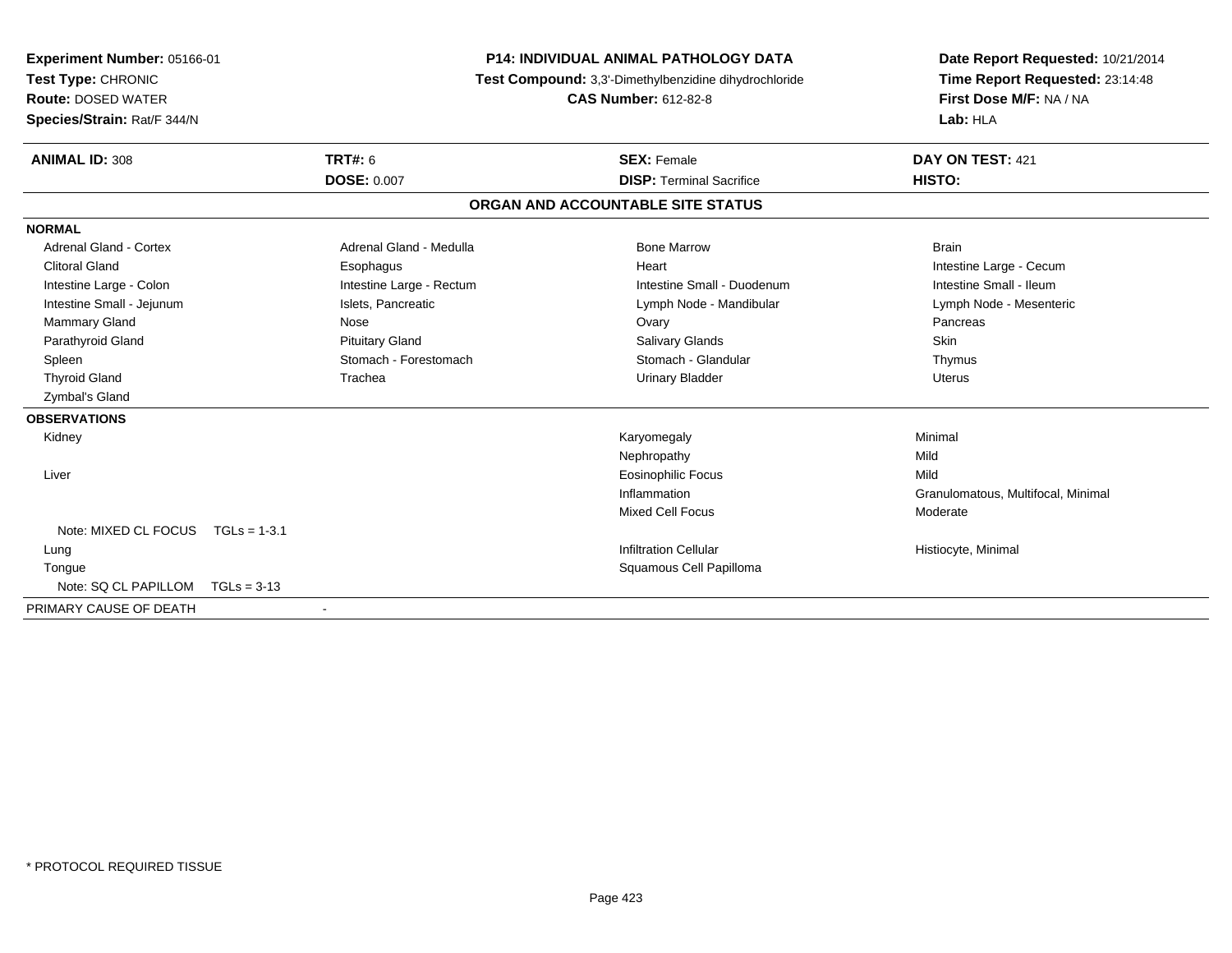| Experiment Number: 05166-01<br>Test Type: CHRONIC<br><b>Route: DOSED WATER</b><br>Species/Strain: Rat/F 344/N |                            | <b>P14: INDIVIDUAL ANIMAL PATHOLOGY DATA</b><br>Test Compound: 3,3'-Dimethylbenzidine dihydrochloride<br><b>CAS Number: 612-82-8</b> |                           |
|---------------------------------------------------------------------------------------------------------------|----------------------------|--------------------------------------------------------------------------------------------------------------------------------------|---------------------------|
| <b>ANIMAL ID: 309</b>                                                                                         | <b>TRT#: 6</b>             | <b>SEX: Female</b>                                                                                                                   | DAY ON TEST: 421          |
|                                                                                                               | <b>DOSE: 0.007</b>         | <b>DISP: Terminal Sacrifice</b>                                                                                                      | HISTO:                    |
|                                                                                                               |                            | ORGAN AND ACCOUNTABLE SITE STATUS                                                                                                    |                           |
| <b>NORMAL</b>                                                                                                 |                            |                                                                                                                                      |                           |
| Adrenal Gland - Medulla                                                                                       | <b>Bone Marrow</b>         | <b>Brain</b>                                                                                                                         | <b>Clitoral Gland</b>     |
| Esophagus                                                                                                     | Heart                      | Intestine Large - Cecum                                                                                                              | Intestine Large - Colon   |
| Intestine Large - Rectum                                                                                      | Intestine Small - Duodenum | Intestine Small - Ileum                                                                                                              | Intestine Small - Jejunum |
| Islets, Pancreatic                                                                                            | Lymph Node - Mandibular    | Lymph Node - Mesenteric                                                                                                              | <b>Mammary Gland</b>      |
| Nose                                                                                                          | Pancreas                   | Parathyroid Gland                                                                                                                    | <b>Pituitary Gland</b>    |
| <b>Salivary Glands</b>                                                                                        | Skin                       | Spleen                                                                                                                               | Stomach - Forestomach     |
| Stomach - Glandular                                                                                           | Thymus                     | <b>Thyroid Gland</b>                                                                                                                 | Trachea                   |
| <b>Urinary Bladder</b>                                                                                        | <b>Uterus</b>              | Zymbal's Gland                                                                                                                       |                           |
| <b>OBSERVATIONS</b>                                                                                           |                            |                                                                                                                                      |                           |
| <b>Adrenal Gland</b>                                                                                          | Cortex                     | Vacuolization Cytoplasmic                                                                                                            | Focal, Mild               |
| Kidney                                                                                                        |                            | Nephropathy                                                                                                                          | Moderate                  |
| Note: NEPHROPATHY<br>$TGLs = 2-5$                                                                             |                            |                                                                                                                                      |                           |
| Liver                                                                                                         |                            | <b>Mixed Cell Focus</b>                                                                                                              | Moderate                  |
| Note: MIXED CL FOCUS<br>$TGLs = 3-3.1$                                                                        |                            |                                                                                                                                      |                           |
| Lung                                                                                                          | Alveolar Epith             | Hyperplasia                                                                                                                          | Focal, Minimal            |
|                                                                                                               |                            | <b>Infiltration Cellular</b>                                                                                                         | Histiocyte, Minimal       |
| Ovary                                                                                                         | Periovarn Tiss             | Cyst                                                                                                                                 |                           |
| Note: CYST<br>$TGLs = 1-8$                                                                                    |                            |                                                                                                                                      |                           |
| PRIMARY CAUSE OF DEATH                                                                                        |                            |                                                                                                                                      |                           |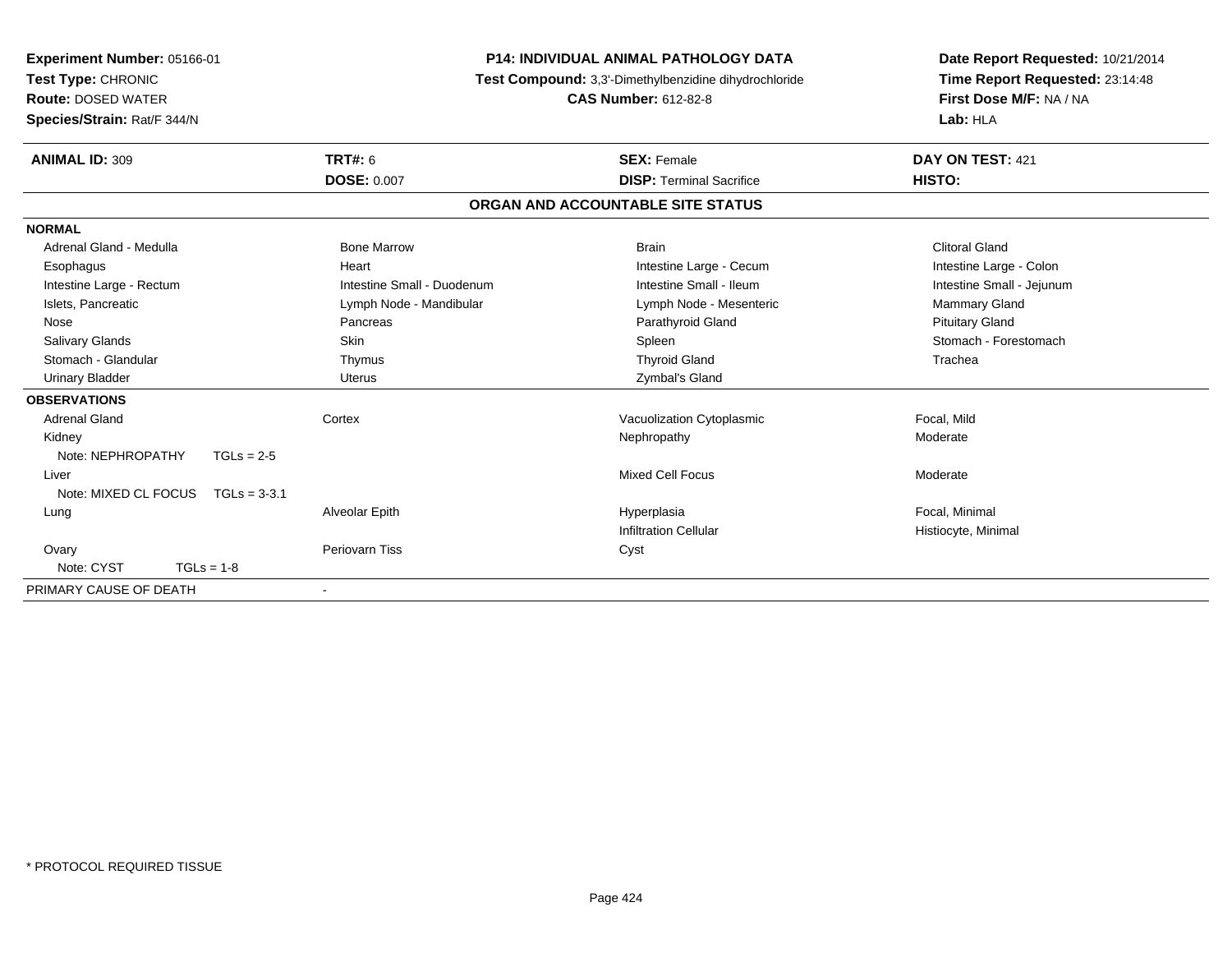| Experiment Number: 05166-01<br>Test Type: CHRONIC<br><b>Route: DOSED WATER</b><br>Species/Strain: Rat/F 344/N |                            | P14: INDIVIDUAL ANIMAL PATHOLOGY DATA<br>Test Compound: 3,3'-Dimethylbenzidine dihydrochloride<br><b>CAS Number: 612-82-8</b> | Date Report Requested: 10/21/2014<br>Time Report Requested: 23:14:48<br>First Dose M/F: NA / NA<br>Lab: HLA |
|---------------------------------------------------------------------------------------------------------------|----------------------------|-------------------------------------------------------------------------------------------------------------------------------|-------------------------------------------------------------------------------------------------------------|
| <b>ANIMAL ID: 310</b>                                                                                         | <b>TRT#: 6</b>             | <b>SEX: Female</b>                                                                                                            | DAY ON TEST: 421                                                                                            |
|                                                                                                               | <b>DOSE: 0.007</b>         | <b>DISP: Terminal Sacrifice</b>                                                                                               | HISTO:                                                                                                      |
|                                                                                                               |                            | ORGAN AND ACCOUNTABLE SITE STATUS                                                                                             |                                                                                                             |
| <b>NORMAL</b>                                                                                                 |                            |                                                                                                                               |                                                                                                             |
| <b>Adrenal Gland - Cortex</b>                                                                                 | Adrenal Gland - Medulla    | <b>Bone Marrow</b>                                                                                                            | <b>Brain</b>                                                                                                |
| Esophagus                                                                                                     | Heart                      | Intestine Large - Cecum                                                                                                       | Intestine Large - Colon                                                                                     |
| Intestine Large - Rectum                                                                                      | Intestine Small - Duodenum | Intestine Small - Ileum                                                                                                       | Intestine Small - Jejunum                                                                                   |
| Islets, Pancreatic                                                                                            | Lymph Node - Mandibular    | Lymph Node - Mesenteric                                                                                                       | Mammary Gland                                                                                               |
| Nose                                                                                                          | Ovary                      | Pancreas                                                                                                                      | Parathyroid Gland                                                                                           |
| <b>Pituitary Gland</b>                                                                                        | Salivary Glands            | Skin                                                                                                                          | Spleen                                                                                                      |
| Stomach - Forestomach                                                                                         | Stomach - Glandular        | Trachea                                                                                                                       | <b>Urinary Bladder</b>                                                                                      |
| <b>Uterus</b>                                                                                                 | Zymbal's Gland             |                                                                                                                               |                                                                                                             |
| <b>OBSERVATIONS</b>                                                                                           |                            |                                                                                                                               |                                                                                                             |
| <b>Clitoral Gland</b>                                                                                         | <b>Bilateral</b>           | Adenoma                                                                                                                       |                                                                                                             |
| Note: [ ADENOMA<br>$1 TGLs = 1-8.1$                                                                           |                            |                                                                                                                               |                                                                                                             |
| Kidney                                                                                                        |                            | Nephropathy                                                                                                                   | Marked                                                                                                      |
| Note: NEPHROPATHY<br>$TGLs = 4-5$                                                                             |                            |                                                                                                                               |                                                                                                             |
| Liver                                                                                                         |                            | Angiectasis                                                                                                                   | Mild                                                                                                        |
|                                                                                                               |                            | <b>Eosinophilic Focus</b>                                                                                                     | Mild                                                                                                        |
|                                                                                                               |                            | <b>Mixed Cell Focus</b>                                                                                                       | Mild                                                                                                        |
| Note: EOSIN FOCUS<br>$TGLs = 2-3.1$                                                                           |                            |                                                                                                                               |                                                                                                             |
| Note: MIXED CL FOCUS<br>$TGLs = 3-3.1$                                                                        |                            |                                                                                                                               |                                                                                                             |
| Lung                                                                                                          | Alveolar Epith             | Hyperplasia                                                                                                                   | Focal, Mild                                                                                                 |
|                                                                                                               |                            | <b>Infiltration Cellular</b>                                                                                                  | Histiocyte, Minimal                                                                                         |
| Thymus                                                                                                        | <b>Epithel Cell</b>        | Hyperplasia                                                                                                                   | Mild                                                                                                        |
| <b>Thyroid Gland</b>                                                                                          |                            | Ultimobranchial Cyst                                                                                                          |                                                                                                             |
| PRIMARY CAUSE OF DEATH                                                                                        | $\blacksquare$             |                                                                                                                               |                                                                                                             |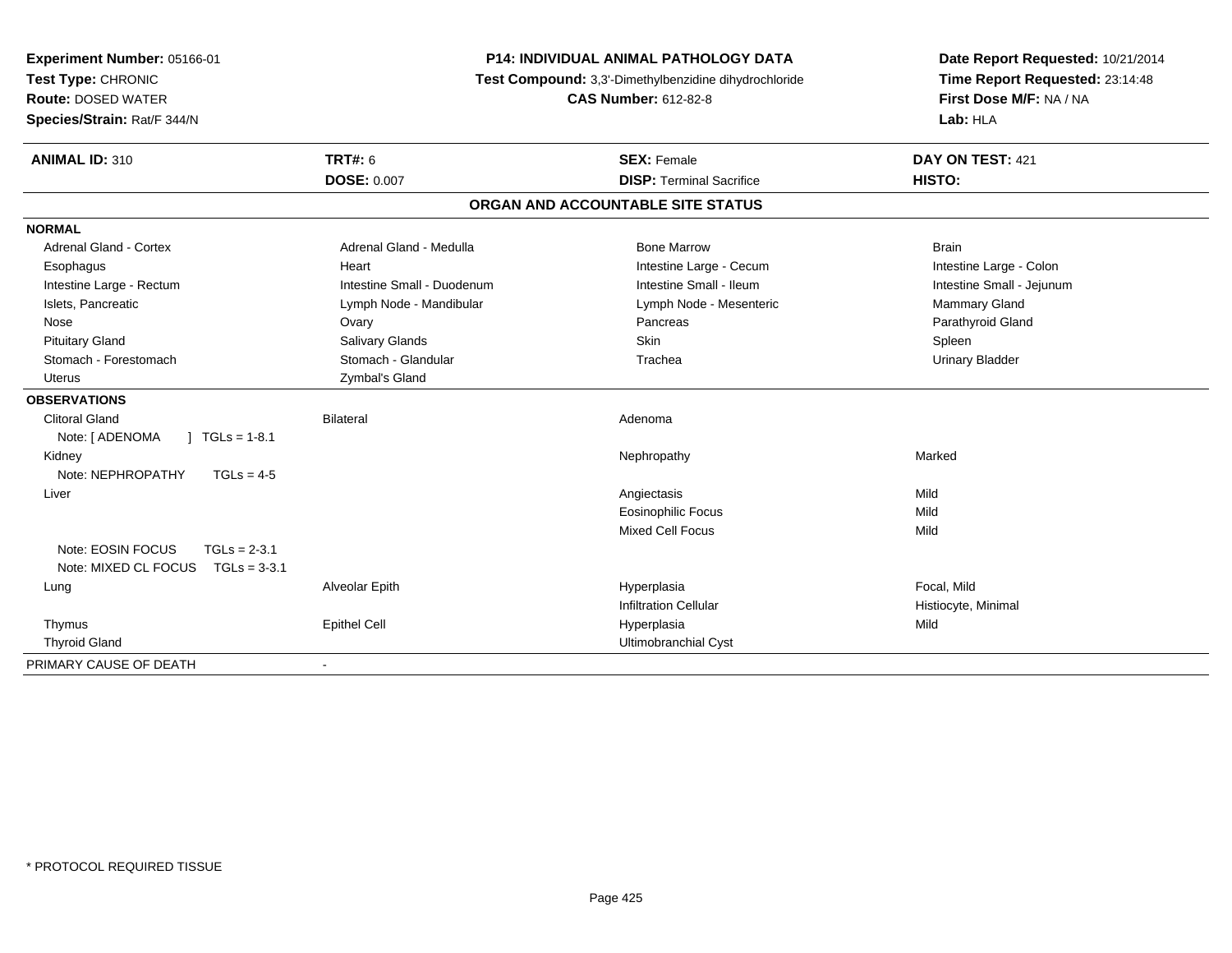| Experiment Number: 05166-01           | P14: INDIVIDUAL ANIMAL PATHOLOGY DATA<br>Test Compound: 3,3'-Dimethylbenzidine dihydrochloride |                                   | Date Report Requested: 10/21/2014 |
|---------------------------------------|------------------------------------------------------------------------------------------------|-----------------------------------|-----------------------------------|
| Test Type: CHRONIC                    |                                                                                                |                                   | Time Report Requested: 23:14:48   |
| <b>Route: DOSED WATER</b>             |                                                                                                | <b>CAS Number: 612-82-8</b>       | First Dose M/F: NA / NA           |
| Species/Strain: Rat/F 344/N           |                                                                                                |                                   | Lab: HLA                          |
| <b>ANIMAL ID: 311</b>                 | <b>TRT#: 6</b>                                                                                 | <b>SEX: Female</b>                | DAY ON TEST: 338                  |
|                                       | <b>DOSE: 0.007</b>                                                                             | <b>DISP: Moribund</b>             | HISTO:                            |
|                                       |                                                                                                | ORGAN AND ACCOUNTABLE SITE STATUS |                                   |
| <b>NORMAL</b>                         |                                                                                                |                                   |                                   |
| <b>Adrenal Gland - Cortex</b>         | Adrenal Gland - Medulla                                                                        | <b>Bone Marrow</b>                | <b>Brain</b>                      |
| <b>Clitoral Gland</b>                 | Esophagus                                                                                      | Heart                             | Intestine Large - Cecum           |
| Intestine Large - Colon               | Intestine Large - Rectum                                                                       | Intestine Small - Duodenum        | Intestine Small - Ileum           |
| Intestine Small - Jejunum             | Islets, Pancreatic                                                                             | Lymph Node - Mesenteric           | Mammary Gland                     |
| Nose                                  | Ovary                                                                                          | Pancreas                          | Parathyroid Gland                 |
| Salivary Glands                       | Stomach - Forestomach                                                                          | Stomach - Glandular               | Thymus                            |
| <b>Thyroid Gland</b>                  | Trachea                                                                                        | <b>Urinary Bladder</b>            | Uterus                            |
| <b>OBSERVATIONS</b>                   |                                                                                                |                                   |                                   |
| Kidney                                |                                                                                                | Karyomegaly                       | Minimal                           |
|                                       |                                                                                                | Nephropathy                       | Moderate                          |
| Liver                                 |                                                                                                | <b>Basophilic Focus</b>           | Minimal                           |
|                                       |                                                                                                | <b>Eosinophilic Focus</b>         | Mild                              |
|                                       |                                                                                                | Hematopoietic Cell Proliferation  | Minimal                           |
|                                       |                                                                                                | Mixed Cell Focus                  | Mild                              |
| Note: MIXED CL FOCUS    TGLs = 1-3.1  |                                                                                                |                                   |                                   |
| Lung                                  |                                                                                                | Alveolar/Bronchiolar Adenoma      |                                   |
| Note: ALV BRON ADEN<br>$TGLs = 4-4.1$ |                                                                                                |                                   |                                   |
| Lymph Node                            | Mandibular                                                                                     | Hyperplasia                       | Plasma Cell, Moderate             |
| <b>Pituitary Gland</b>                |                                                                                                | Cyst                              |                                   |
| Skin                                  |                                                                                                | Basal Cell Adenoma                |                                   |
| Note: [BASAL CEL ADEN] TGLs = 3-10.2  |                                                                                                |                                   |                                   |
| Spleen                                |                                                                                                | Hematopoietic Cell Proliferation  | Moderate                          |
| Zymbal's Gland                        |                                                                                                | Carcinoma                         |                                   |
|                                       |                                                                                                | Hyperplasia                       | Squamous, Focal, Mild             |
| Note: CARCINOMA<br>$TGLs = 2-10.1$    |                                                                                                |                                   |                                   |
| PRIMARY CAUSE OF DEATH                | $\blacksquare$                                                                                 |                                   |                                   |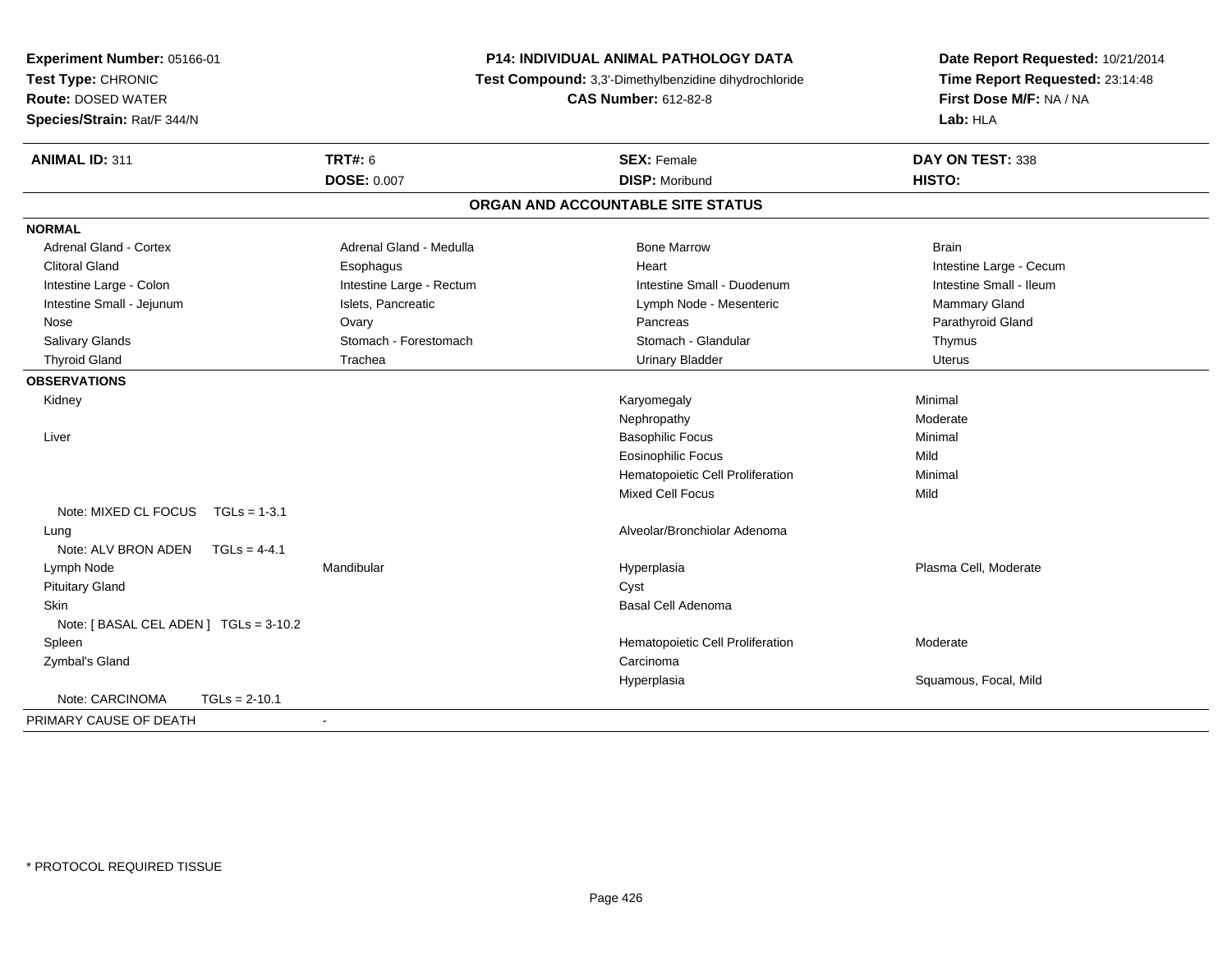| Experiment Number: 05166-01<br>Test Type: CHRONIC<br><b>Route: DOSED WATER</b><br>Species/Strain: Rat/F 344/N |                           | P14: INDIVIDUAL ANIMAL PATHOLOGY DATA<br>Test Compound: 3,3'-Dimethylbenzidine dihydrochloride<br><b>CAS Number: 612-82-8</b> | Date Report Requested: 10/21/2014<br>Time Report Requested: 23:14:48<br>First Dose M/F: NA / NA<br>Lab: HLA |
|---------------------------------------------------------------------------------------------------------------|---------------------------|-------------------------------------------------------------------------------------------------------------------------------|-------------------------------------------------------------------------------------------------------------|
| <b>ANIMAL ID: 312</b>                                                                                         | <b>TRT#: 6</b>            | <b>SEX: Female</b>                                                                                                            | DAY ON TEST: 421                                                                                            |
|                                                                                                               | <b>DOSE: 0.007</b>        | <b>DISP: Terminal Sacrifice</b>                                                                                               | HISTO:                                                                                                      |
|                                                                                                               |                           | ORGAN AND ACCOUNTABLE SITE STATUS                                                                                             |                                                                                                             |
| <b>NORMAL</b>                                                                                                 |                           |                                                                                                                               |                                                                                                             |
| Adrenal Gland - Cortex                                                                                        | Adrenal Gland - Medulla   | <b>Bone Marrow</b>                                                                                                            | <b>Brain</b>                                                                                                |
| Esophagus                                                                                                     | Heart                     | Intestine Large - Cecum                                                                                                       | Intestine Small - Duodenum                                                                                  |
| Intestine Small - Ileum                                                                                       | Intestine Small - Jejunum | Islets, Pancreatic                                                                                                            | Lymph Node - Mandibular                                                                                     |
| Lymph Node - Mesenteric                                                                                       | Mammary Gland             | Nose                                                                                                                          | Ovary                                                                                                       |
| Pancreas                                                                                                      | Parathyroid Gland         | Salivary Glands                                                                                                               | <b>Skin</b>                                                                                                 |
| Spleen                                                                                                        | Stomach - Forestomach     | Stomach - Glandular                                                                                                           | <b>Thyroid Gland</b>                                                                                        |
| Trachea                                                                                                       | <b>Urinary Bladder</b>    |                                                                                                                               |                                                                                                             |
| <b>OBSERVATIONS</b>                                                                                           |                           |                                                                                                                               |                                                                                                             |
| <b>Clitoral Gland</b>                                                                                         | <b>Bilateral</b>          | Adenoma                                                                                                                       |                                                                                                             |
| Note: ADENOMA<br>$TGLs = 1-8$                                                                                 |                           |                                                                                                                               |                                                                                                             |
| Intestine Large                                                                                               | Colon                     | Parasite Metazoan                                                                                                             | Mild                                                                                                        |
|                                                                                                               | Rectum                    | Parasite Metazoan                                                                                                             | Mild                                                                                                        |
| Kidney                                                                                                        |                           | Karyomegaly                                                                                                                   | Minimal                                                                                                     |
|                                                                                                               |                           | Nephropathy                                                                                                                   | Mild                                                                                                        |
| Liver                                                                                                         |                           | Eosinophilic Focus                                                                                                            | Mild                                                                                                        |
|                                                                                                               |                           | <b>Mixed Cell Focus</b>                                                                                                       | Mild                                                                                                        |
| [Eosinophilic Focus TGLS = 3-3.1]<br>[Mixed Cell Focus TGLS = $3,4-3.1$ ]                                     |                           |                                                                                                                               |                                                                                                             |
| Lung                                                                                                          |                           | Alveolar/Bronchiolar Adenoma                                                                                                  |                                                                                                             |
|                                                                                                               | Alveolar Epith            | Hyperplasia                                                                                                                   | Multifocal, Minimal                                                                                         |
|                                                                                                               |                           | <b>Infiltration Cellular</b>                                                                                                  | Histiocyte, Minimal                                                                                         |
| <b>Pituitary Gland</b><br>[Cyst TGLS = $5-2$ ]                                                                |                           | Cyst                                                                                                                          |                                                                                                             |
| Thymus                                                                                                        | <b>Epithel Cell</b>       | Hyperplasia                                                                                                                   | Mild                                                                                                        |
| <b>Uterus</b>                                                                                                 | Endometrium               | Cyst                                                                                                                          |                                                                                                             |
| Note: CYST<br>$TGLs = 2-8$                                                                                    |                           |                                                                                                                               |                                                                                                             |
| Zymbal's Gland                                                                                                |                           | Ectasia                                                                                                                       | Mild                                                                                                        |
|                                                                                                               |                           | Inflammation                                                                                                                  | Chronic Active, Mild                                                                                        |
| PRIMARY CAUSE OF DEATH                                                                                        |                           |                                                                                                                               |                                                                                                             |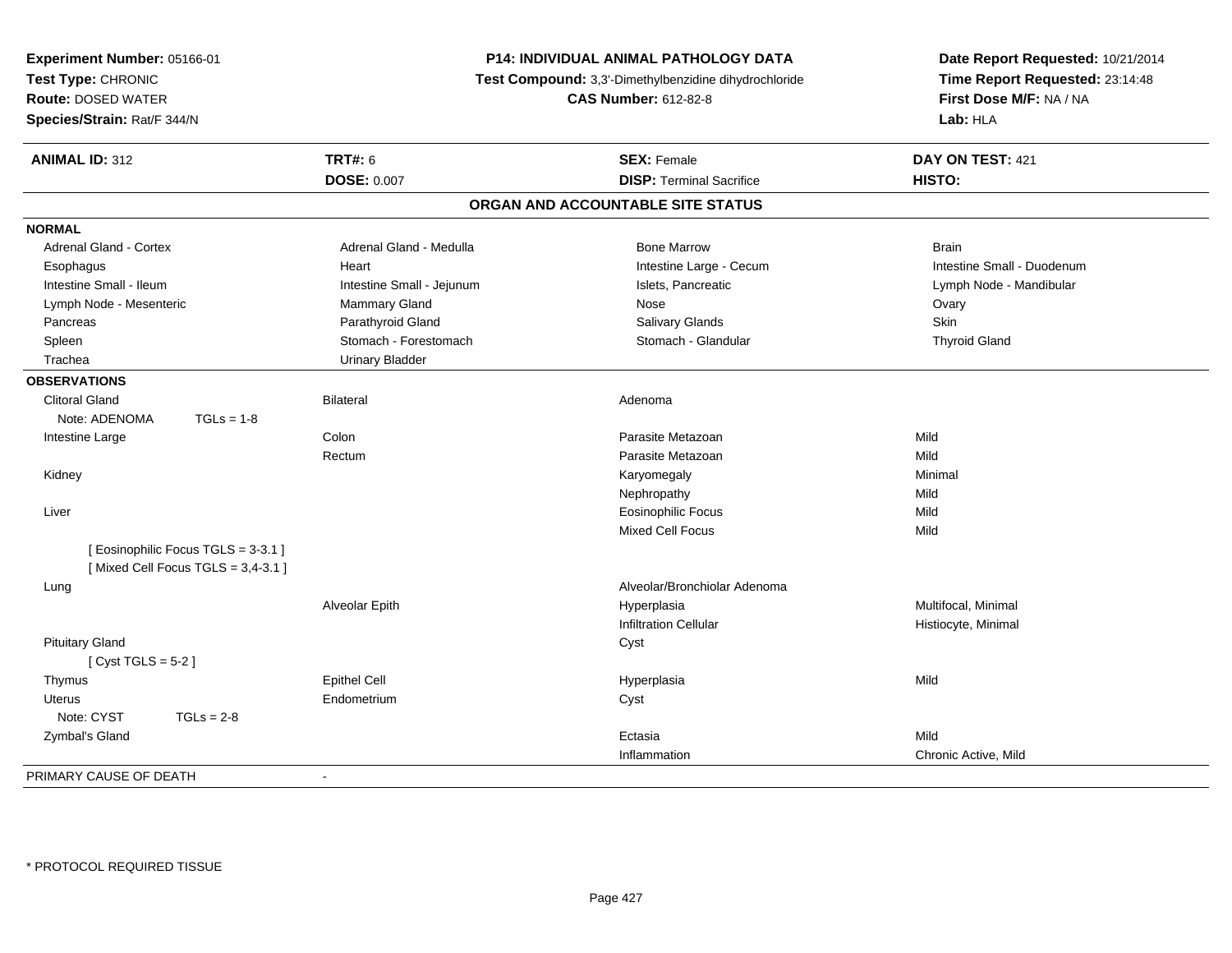| Experiment Number: 05166-01                 |                          | <b>P14: INDIVIDUAL ANIMAL PATHOLOGY DATA</b>          | Date Report Requested: 10/21/2014 |  |
|---------------------------------------------|--------------------------|-------------------------------------------------------|-----------------------------------|--|
| Test Type: CHRONIC                          |                          | Test Compound: 3,3'-Dimethylbenzidine dihydrochloride | Time Report Requested: 23:14:48   |  |
| <b>Route: DOSED WATER</b>                   |                          | <b>CAS Number: 612-82-8</b>                           | First Dose M/F: NA / NA           |  |
| Species/Strain: Rat/F 344/N                 |                          |                                                       | Lab: HLA                          |  |
| <b>ANIMAL ID: 313</b>                       | <b>TRT#: 6</b>           | <b>SEX: Female</b>                                    | DAY ON TEST: 419                  |  |
|                                             | <b>DOSE: 0.007</b>       | <b>DISP: Dead</b>                                     | HISTO:                            |  |
|                                             |                          | ORGAN AND ACCOUNTABLE SITE STATUS                     |                                   |  |
| <b>NORMAL</b>                               |                          |                                                       |                                   |  |
| <b>Adrenal Gland - Cortex</b>               | Adrenal Gland - Medulla  | <b>Bone Marrow</b>                                    | Esophagus                         |  |
| Heart                                       | Intestine Large - Cecum  | Intestine Large - Colon                               | Intestine Large - Rectum          |  |
| Intestine Small - Duodenum                  | Intestine Small - Ileum  | Intestine Small - Jejunum                             | Islets, Pancreatic                |  |
| Lymph Node - Mandibular                     | Lymph Node - Mesenteric  | Mammary Gland                                         | Nose                              |  |
| Ovary                                       | Pancreas                 | Parathyroid Gland                                     | <b>Pituitary Gland</b>            |  |
| <b>Salivary Glands</b>                      | Skin                     | Spleen                                                | Stomach - Forestomach             |  |
| Stomach - Glandular                         | Thymus                   | <b>Thyroid Gland</b>                                  | Trachea                           |  |
| <b>Urinary Bladder</b>                      | <b>Uterus</b>            | Zymbal's Gland                                        |                                   |  |
| <b>OBSERVATIONS</b>                         |                          |                                                       |                                   |  |
| <b>Brain</b>                                |                          | Glioma Malignant                                      |                                   |  |
| <b>Clitoral Gland</b>                       |                          | Adenoma                                               |                                   |  |
| Note: [ ADENOMA<br>$1 \text{ TGLs} = 1-8.1$ |                          |                                                       |                                   |  |
| Kidney                                      |                          | Karyomegaly                                           | Minimal                           |  |
|                                             |                          | Nephropathy                                           | Moderate                          |  |
| Note: NEPHROPATHY<br>$TGLs = 4-5$           |                          |                                                       |                                   |  |
| Liver                                       |                          | Eosinophilic Focus                                    | Moderate                          |  |
|                                             |                          | <b>Mixed Cell Focus</b>                               | Mild                              |  |
| Note: MIXED CL FOCUS<br>$TGLs = 5.6 - 3.1$  |                          |                                                       |                                   |  |
| Note: EOSIN FOCUS<br>$TGLs = 5,6-3.1$       |                          |                                                       |                                   |  |
| Lung                                        | Alveolar Epith           | Hyperplasia                                           | Focal, Mild                       |  |
| PRIMARY CAUSE OF DEATH                      | $\overline{\phantom{a}}$ |                                                       |                                   |  |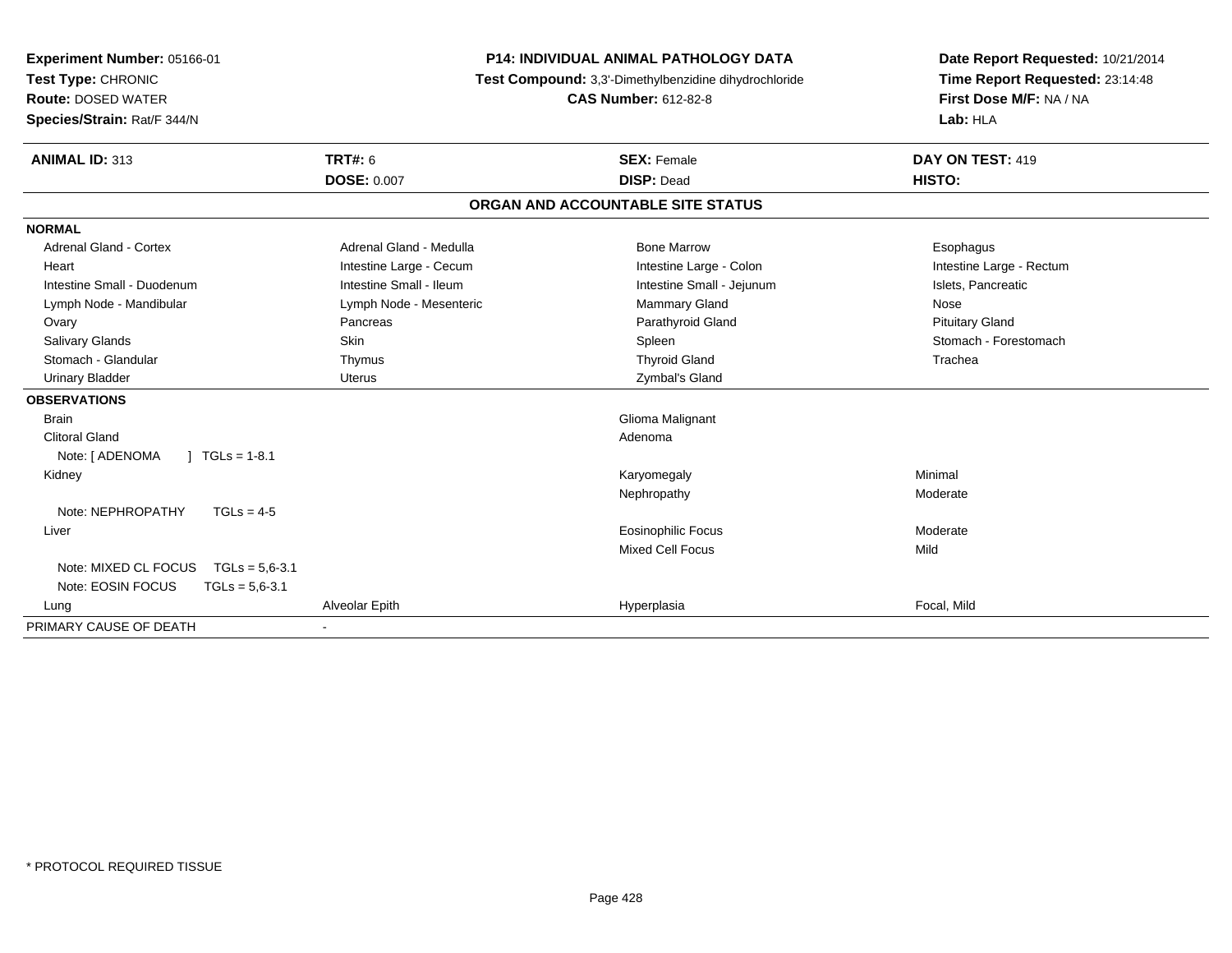| Experiment Number: 05166-01<br>Test Type: CHRONIC<br><b>Route: DOSED WATER</b><br>Species/Strain: Rat/F 344/N |                           | P14: INDIVIDUAL ANIMAL PATHOLOGY DATA<br>Test Compound: 3,3'-Dimethylbenzidine dihydrochloride<br><b>CAS Number: 612-82-8</b> | Date Report Requested: 10/21/2014<br>Time Report Requested: 23:14:48<br>First Dose M/F: NA / NA<br>Lab: HLA |
|---------------------------------------------------------------------------------------------------------------|---------------------------|-------------------------------------------------------------------------------------------------------------------------------|-------------------------------------------------------------------------------------------------------------|
| <b>ANIMAL ID: 314</b>                                                                                         | <b>TRT#: 6</b>            | <b>SEX: Female</b>                                                                                                            | DAY ON TEST: 421                                                                                            |
|                                                                                                               | <b>DOSE: 0.007</b>        | <b>DISP: Terminal Sacrifice</b>                                                                                               | HISTO:                                                                                                      |
|                                                                                                               |                           | ORGAN AND ACCOUNTABLE SITE STATUS                                                                                             |                                                                                                             |
| <b>NORMAL</b>                                                                                                 |                           |                                                                                                                               |                                                                                                             |
| Adrenal Gland - Medulla                                                                                       | <b>Bone Marrow</b>        | <b>Brain</b>                                                                                                                  | Esophagus                                                                                                   |
| Heart                                                                                                         | Intestine Large - Cecum   | Intestine Large - Colon                                                                                                       | Intestine Large - Rectum                                                                                    |
| Intestine Small - Duodenum                                                                                    | Intestine Small - Jejunum | Islets, Pancreatic                                                                                                            | Lymph Node - Mandibular                                                                                     |
| Lymph Node - Mesenteric                                                                                       | Mammary Gland             | Nose                                                                                                                          | Ovary                                                                                                       |
| Pancreas                                                                                                      | Parathyroid Gland         | Salivary Glands                                                                                                               | Skin                                                                                                        |
| Spleen                                                                                                        | Stomach - Forestomach     | <b>Thyroid Gland</b>                                                                                                          | Trachea                                                                                                     |
| <b>Urinary Bladder</b>                                                                                        | Zymbal's Gland            |                                                                                                                               |                                                                                                             |
| <b>OBSERVATIONS</b>                                                                                           |                           |                                                                                                                               |                                                                                                             |
| <b>Adrenal Gland</b>                                                                                          | Cortex                    | Angiectasis                                                                                                                   | Mild                                                                                                        |
|                                                                                                               | Cortex                    | Hyperplasia                                                                                                                   | Focal, Mild                                                                                                 |
| <b>Clitoral Gland</b>                                                                                         |                           | Adenoma                                                                                                                       |                                                                                                             |
| Note: ADENOMA<br>$TGLs = 1-8$                                                                                 |                           |                                                                                                                               |                                                                                                             |
| <b>Intestine Small</b>                                                                                        | lleum                     | Polyp Adenomatous                                                                                                             |                                                                                                             |
| Note: POLYP ADENOMAT TGLs = 2-6.1                                                                             |                           |                                                                                                                               |                                                                                                             |
| Kidney                                                                                                        |                           | Karyomegaly                                                                                                                   | Minimal                                                                                                     |
|                                                                                                               |                           | Nephropathy                                                                                                                   | Marked                                                                                                      |
| Note: NEPHROPATHY<br>$TGLs = 7-5$                                                                             |                           |                                                                                                                               |                                                                                                             |
| Liver                                                                                                         |                           | <b>Basophilic Focus</b>                                                                                                       | Mild                                                                                                        |
|                                                                                                               |                           | <b>Eosinophilic Focus</b>                                                                                                     | Mild                                                                                                        |
|                                                                                                               |                           | Hematopoietic Cell Proliferation                                                                                              | Minimal                                                                                                     |
|                                                                                                               |                           | Mixed Cell Focus                                                                                                              | Mild                                                                                                        |
| Note: MIXED CL FOCUS<br>$TGLs = 5.6 - 3.1$                                                                    |                           |                                                                                                                               |                                                                                                             |
| Note: EOSIN FOCUS<br>$TGLs = 5-3.1$                                                                           |                           |                                                                                                                               |                                                                                                             |
| Lung                                                                                                          | Alveolar Epith            | Hyperplasia                                                                                                                   | Focal, Mild                                                                                                 |
| <b>Pituitary Gland</b>                                                                                        |                           | Cyst                                                                                                                          |                                                                                                             |
| [Cyst TGLS = $4-2$ ]                                                                                          |                           |                                                                                                                               |                                                                                                             |
| Stomach                                                                                                       | Glandular                 | Degeneration                                                                                                                  | Cystic, Mild                                                                                                |
| Thymus                                                                                                        | <b>Epithel Cell</b>       | Hyperplasia                                                                                                                   | Mild                                                                                                        |
| <b>Uterus</b>                                                                                                 |                           | Polyp Stromal                                                                                                                 |                                                                                                             |
| Note: POLYP STROMAL<br>$TGLs = 3-8.1$                                                                         |                           |                                                                                                                               |                                                                                                             |

\* PROTOCOL REQUIRED TISSUE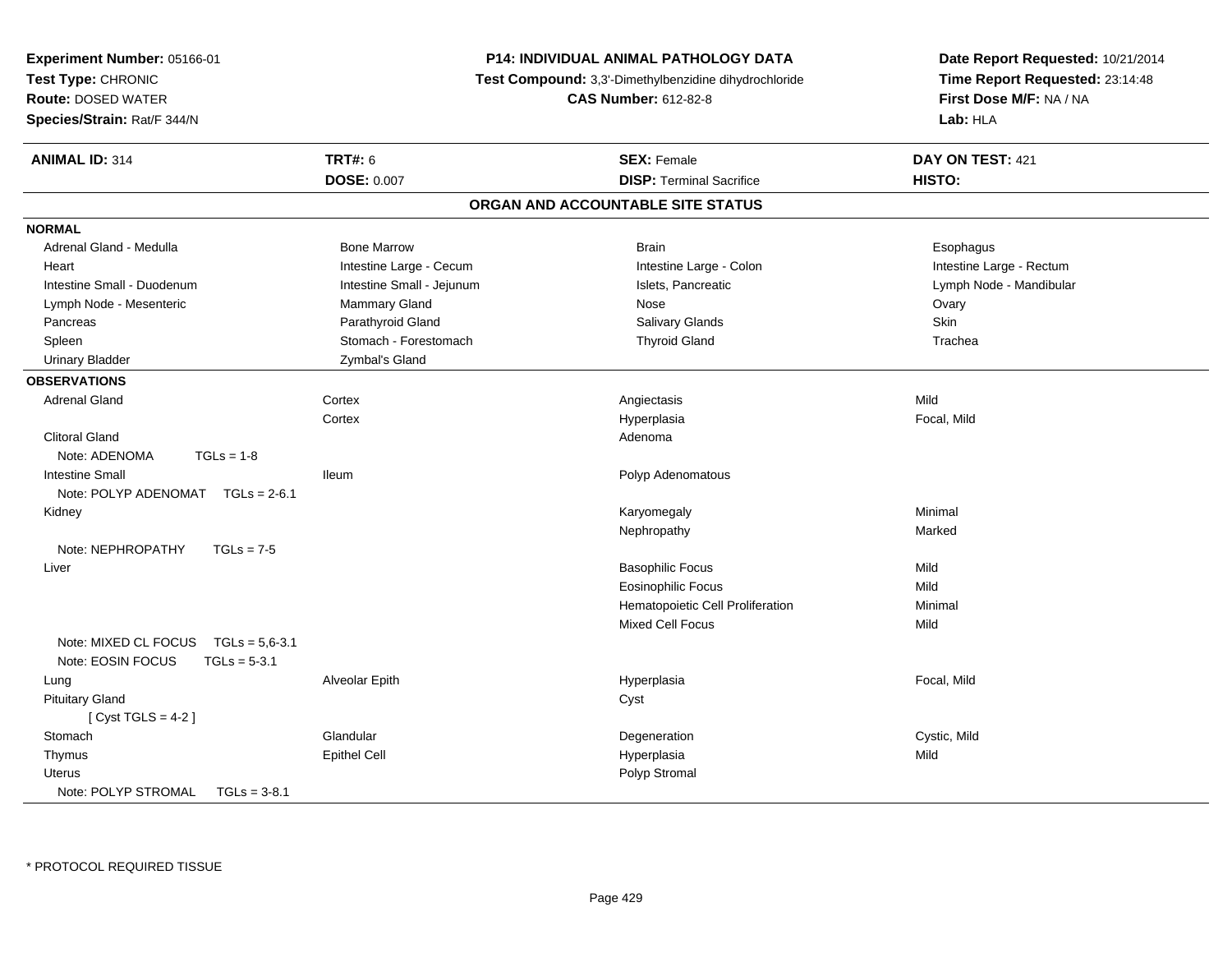| <b>Experiment Number: 05166-01</b><br>Test Type: CHRONIC<br><b>Route: DOSED WATER</b> |                    | <b>P14: INDIVIDUAL ANIMAL PATHOLOGY DATA</b>          | Date Report Requested: 10/21/2014 |
|---------------------------------------------------------------------------------------|--------------------|-------------------------------------------------------|-----------------------------------|
|                                                                                       |                    | Test Compound: 3,3'-Dimethylbenzidine dihydrochloride | Time Report Requested: 23:14:48   |
|                                                                                       |                    | <b>CAS Number: 612-82-8</b>                           | First Dose M/F: NA / NA           |
| Species/Strain: Rat/F 344/N                                                           |                    |                                                       | Lab: HLA                          |
| <b>ANIMAL ID: 314</b>                                                                 | <b>TRT#:</b> 6     | <b>SEX: Female</b>                                    | DAY ON TEST: 421                  |
|                                                                                       | <b>DOSE: 0.007</b> | <b>DISP: Terminal Sacrifice</b>                       | HISTO:                            |
|                                                                                       |                    | ORGAN AND ACCOUNTABLE SITE STATUS                     |                                   |
| PRIMARY CAUSE OF DEATH                                                                |                    |                                                       |                                   |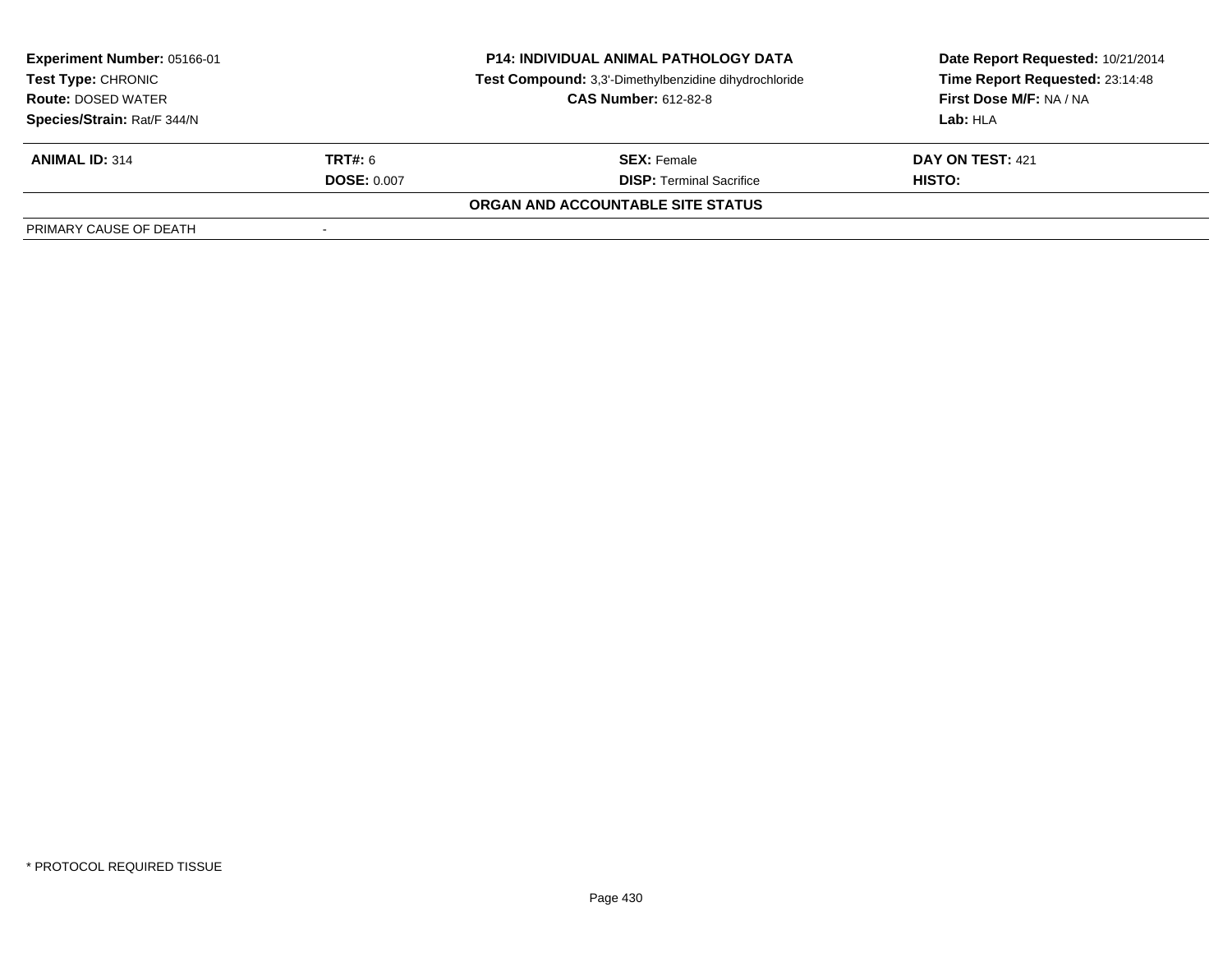| Experiment Number: 05166-01<br>Test Type: CHRONIC<br><b>Route: DOSED WATER</b><br>Species/Strain: Rat/F 344/N | P14: INDIVIDUAL ANIMAL PATHOLOGY DATA<br>Test Compound: 3,3'-Dimethylbenzidine dihydrochloride<br><b>CAS Number: 612-82-8</b> |                                   | Date Report Requested: 10/21/2014<br>Time Report Requested: 23:14:48<br>First Dose M/F: NA / NA<br>Lab: HLA |  |
|---------------------------------------------------------------------------------------------------------------|-------------------------------------------------------------------------------------------------------------------------------|-----------------------------------|-------------------------------------------------------------------------------------------------------------|--|
| <b>ANIMAL ID: 315</b>                                                                                         | <b>TRT#: 6</b>                                                                                                                | <b>SEX: Female</b>                | DAY ON TEST: 422                                                                                            |  |
|                                                                                                               | <b>DOSE: 0.007</b>                                                                                                            | <b>DISP: Terminal Sacrifice</b>   | HISTO:                                                                                                      |  |
|                                                                                                               |                                                                                                                               | ORGAN AND ACCOUNTABLE SITE STATUS |                                                                                                             |  |
| <b>NORMAL</b>                                                                                                 |                                                                                                                               |                                   |                                                                                                             |  |
| Adrenal Gland - Medulla                                                                                       | <b>Bone Marrow</b>                                                                                                            | <b>Brain</b>                      | Esophagus                                                                                                   |  |
| Heart                                                                                                         | Intestine Large - Cecum                                                                                                       | Intestine Large - Colon           | Intestine Large - Rectum                                                                                    |  |
| Intestine Small - Duodenum                                                                                    | Intestine Small - Ileum                                                                                                       | Intestine Small - Jejunum         | Islets, Pancreatic                                                                                          |  |
| Lymph Node - Mandibular                                                                                       | Mammary Gland                                                                                                                 | Nose                              | Ovary                                                                                                       |  |
| Pancreas                                                                                                      | Parathyroid Gland                                                                                                             | <b>Pituitary Gland</b>            | Salivary Glands                                                                                             |  |
| Spleen                                                                                                        | Stomach - Forestomach                                                                                                         | Stomach - Glandular               | Thymus                                                                                                      |  |
| <b>Thyroid Gland</b>                                                                                          | Trachea                                                                                                                       | <b>Urinary Bladder</b>            | <b>Uterus</b>                                                                                               |  |
| Zymbal's Gland                                                                                                |                                                                                                                               |                                   |                                                                                                             |  |
| <b>MISSING</b>                                                                                                |                                                                                                                               |                                   |                                                                                                             |  |
| Lymph Node - Mesenteric                                                                                       |                                                                                                                               |                                   |                                                                                                             |  |
| <b>OBSERVATIONS</b>                                                                                           |                                                                                                                               |                                   |                                                                                                             |  |
| <b>Adrenal Gland</b>                                                                                          | Cortex                                                                                                                        | Vacuolization Cytoplasmic         | Focal, Mild                                                                                                 |  |
| <b>Clitoral Gland</b>                                                                                         |                                                                                                                               | Adenoma                           |                                                                                                             |  |
|                                                                                                               | Duct                                                                                                                          | Ectasia                           | Mild                                                                                                        |  |
| Note: [ ADENOMA<br>$\sqrt{1}$ TGLs = 1-8                                                                      |                                                                                                                               |                                   |                                                                                                             |  |
| Kidney                                                                                                        |                                                                                                                               | Nephropathy                       | Marked                                                                                                      |  |
| Note: NEPHROPATHY<br>$TGLs = 2-5$                                                                             |                                                                                                                               |                                   |                                                                                                             |  |
| Liver                                                                                                         |                                                                                                                               | <b>Eosinophilic Focus</b>         | Mild                                                                                                        |  |
|                                                                                                               |                                                                                                                               | Inflammation                      | Granulomatous, Multifocal, Mild                                                                             |  |
|                                                                                                               |                                                                                                                               | <b>Mixed Cell Focus</b>           | Mild                                                                                                        |  |
|                                                                                                               |                                                                                                                               | Neoplastic Nodule                 |                                                                                                             |  |
| Note: NEOPLASTIC NOD<br>$TGLs = 4-3.2$                                                                        |                                                                                                                               |                                   |                                                                                                             |  |
| Note: MIXED CL FOCUS TGLs = 3-3.1                                                                             |                                                                                                                               |                                   |                                                                                                             |  |
| Lung                                                                                                          |                                                                                                                               | <b>Infiltration Cellular</b>      | Histiocyte, Minimal                                                                                         |  |
| Note: INFILTRAT CELL $TGLs = 5-4+4.1$                                                                         |                                                                                                                               |                                   |                                                                                                             |  |
| Skin                                                                                                          | Epidermis                                                                                                                     | Hyperplasia                       | Basal Cell, Focal, Minimal                                                                                  |  |
|                                                                                                               |                                                                                                                               | Squamous Cell Papilloma           |                                                                                                             |  |
| Note: SQ CL PAPILLOM<br>$TGLs = 6-13$                                                                         |                                                                                                                               |                                   |                                                                                                             |  |
| PRIMARY CAUSE OF DEATH                                                                                        | $\overline{a}$                                                                                                                |                                   |                                                                                                             |  |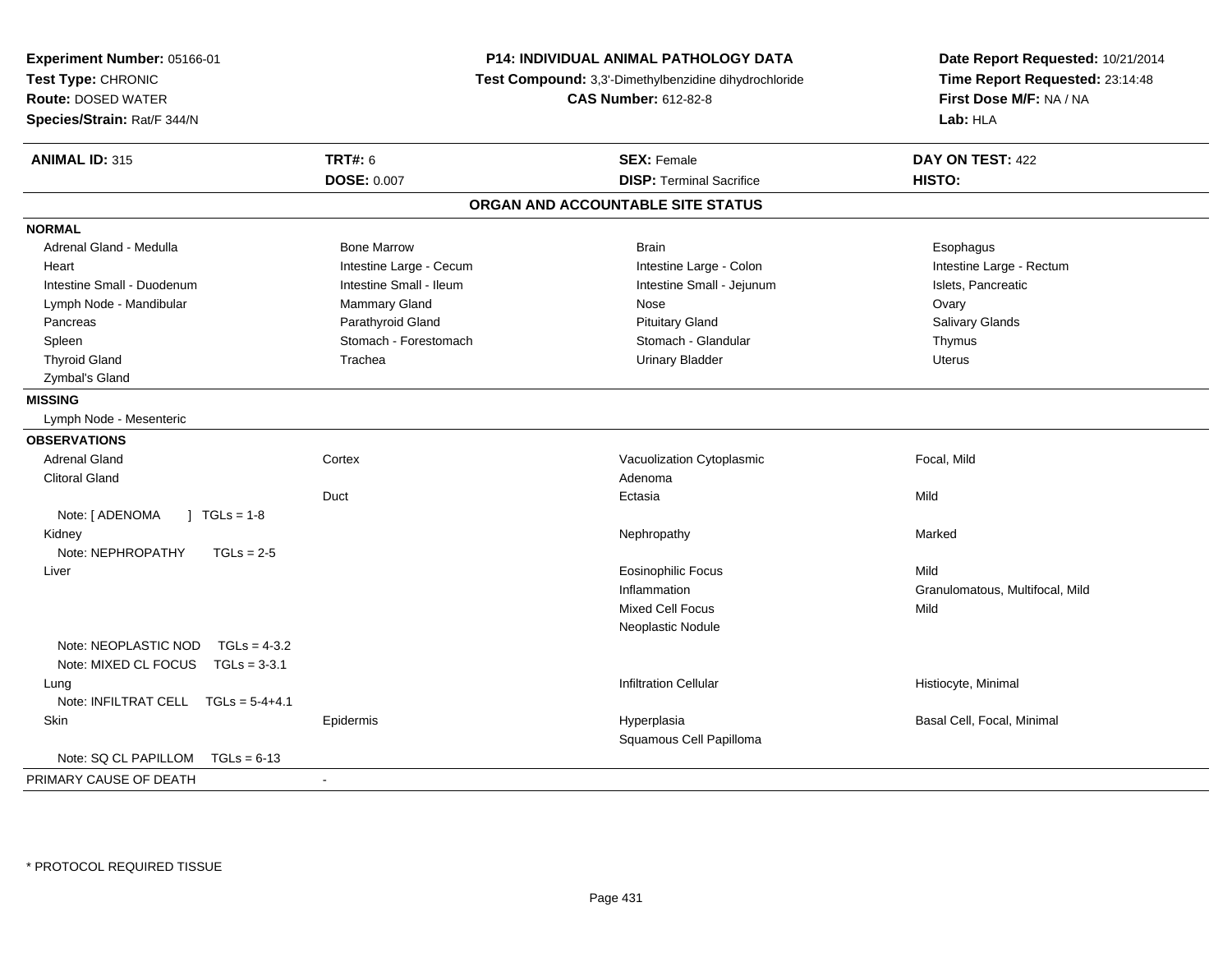| Experiment Number: 05166-01<br>Test Type: CHRONIC<br><b>Route: DOSED WATER</b><br>Species/Strain: Rat/F 344/N |                            | P14: INDIVIDUAL ANIMAL PATHOLOGY DATA<br>Test Compound: 3,3'-Dimethylbenzidine dihydrochloride<br><b>CAS Number: 612-82-8</b> | Date Report Requested: 10/21/2014<br>Time Report Requested: 23:14:48<br>First Dose M/F: NA / NA<br>Lab: HLA |
|---------------------------------------------------------------------------------------------------------------|----------------------------|-------------------------------------------------------------------------------------------------------------------------------|-------------------------------------------------------------------------------------------------------------|
| <b>ANIMAL ID: 316</b>                                                                                         | <b>TRT#: 6</b>             | <b>SEX: Female</b>                                                                                                            | DAY ON TEST: 405                                                                                            |
|                                                                                                               | <b>DOSE: 0.007</b>         | <b>DISP: Moribund</b>                                                                                                         | <b>HISTO:</b>                                                                                               |
|                                                                                                               |                            | ORGAN AND ACCOUNTABLE SITE STATUS                                                                                             |                                                                                                             |
| <b>NORMAL</b>                                                                                                 |                            |                                                                                                                               |                                                                                                             |
| <b>Adrenal Gland - Cortex</b>                                                                                 | Adrenal Gland - Medulla    | <b>Bone Marrow</b>                                                                                                            | <b>Brain</b>                                                                                                |
| Esophagus                                                                                                     | Heart                      | Intestine Large - Cecum                                                                                                       | Intestine Large - Colon                                                                                     |
| Intestine Large - Rectum                                                                                      | Intestine Small - Duodenum | Intestine Small - Ileum                                                                                                       | Intestine Small - Jejunum                                                                                   |
| Islets, Pancreatic                                                                                            | Lymph Node - Mesenteric    | <b>Mammary Gland</b>                                                                                                          | Ovary                                                                                                       |
| Pancreas                                                                                                      | Parathyroid Gland          | <b>Pituitary Gland</b>                                                                                                        | Salivary Glands                                                                                             |
| <b>Skin</b>                                                                                                   | Stomach - Forestomach      | Stomach - Glandular                                                                                                           | Thymus                                                                                                      |
| <b>Thyroid Gland</b>                                                                                          | Trachea                    | <b>Urinary Bladder</b>                                                                                                        |                                                                                                             |
| <b>OBSERVATIONS</b>                                                                                           |                            |                                                                                                                               |                                                                                                             |
| <b>Clitoral Gland</b>                                                                                         |                            | Adenoma                                                                                                                       |                                                                                                             |
| Note: [ ADENOMA<br>$1 \text{ TGLs} = 4-8.1$                                                                   |                            |                                                                                                                               |                                                                                                             |
| Kidney                                                                                                        |                            | Karyomegaly                                                                                                                   | Minimal                                                                                                     |
|                                                                                                               |                            | Nephropathy                                                                                                                   | Moderate                                                                                                    |
| Liver                                                                                                         |                            | <b>Basophilic Focus</b>                                                                                                       | Mild                                                                                                        |
|                                                                                                               |                            | Degeneration                                                                                                                  | Cystic, Mild                                                                                                |
|                                                                                                               |                            | <b>Eosinophilic Focus</b>                                                                                                     | Mild                                                                                                        |
|                                                                                                               |                            | <b>Mixed Cell Focus</b>                                                                                                       | Mild                                                                                                        |
| Note: DEGEN<br>$TGLs = 6-3.1$                                                                                 |                            |                                                                                                                               |                                                                                                             |
| Lung                                                                                                          | Alveolar Epith             | Hyperplasia                                                                                                                   | Focal, Mild                                                                                                 |
|                                                                                                               |                            | <b>Infiltration Cellular</b>                                                                                                  | Histiocyte, Minimal                                                                                         |
| Lymph Node                                                                                                    | Mediastinal                | Hemorrhage                                                                                                                    | Moderate                                                                                                    |
|                                                                                                               | Mandibular                 | Hyperplasia                                                                                                                   | Plasma Cell, Moderate                                                                                       |
| Note: HYPERPLASIA<br>$TGLs = 3-9$                                                                             |                            |                                                                                                                               |                                                                                                             |
| Nose                                                                                                          |                            | Hemorrhage                                                                                                                    | Mild                                                                                                        |
| Spleen                                                                                                        |                            | Hematopoietic Cell Proliferation                                                                                              | Moderate                                                                                                    |
| <b>Uterus</b>                                                                                                 |                            | Hydrometra                                                                                                                    | Mild                                                                                                        |
| Note: HYDROMETRA<br>$TGLs = 5-8$                                                                              |                            |                                                                                                                               |                                                                                                             |
| Zymbal's Gland                                                                                                | <b>Bilateral</b>           | Carcinoma                                                                                                                     |                                                                                                             |
| Note: CARCINOMA<br>$TGLs = 1,2-10.1+10.2$                                                                     |                            |                                                                                                                               |                                                                                                             |
| PRIMARY CAUSE OF DEATH                                                                                        | $\sim$                     |                                                                                                                               |                                                                                                             |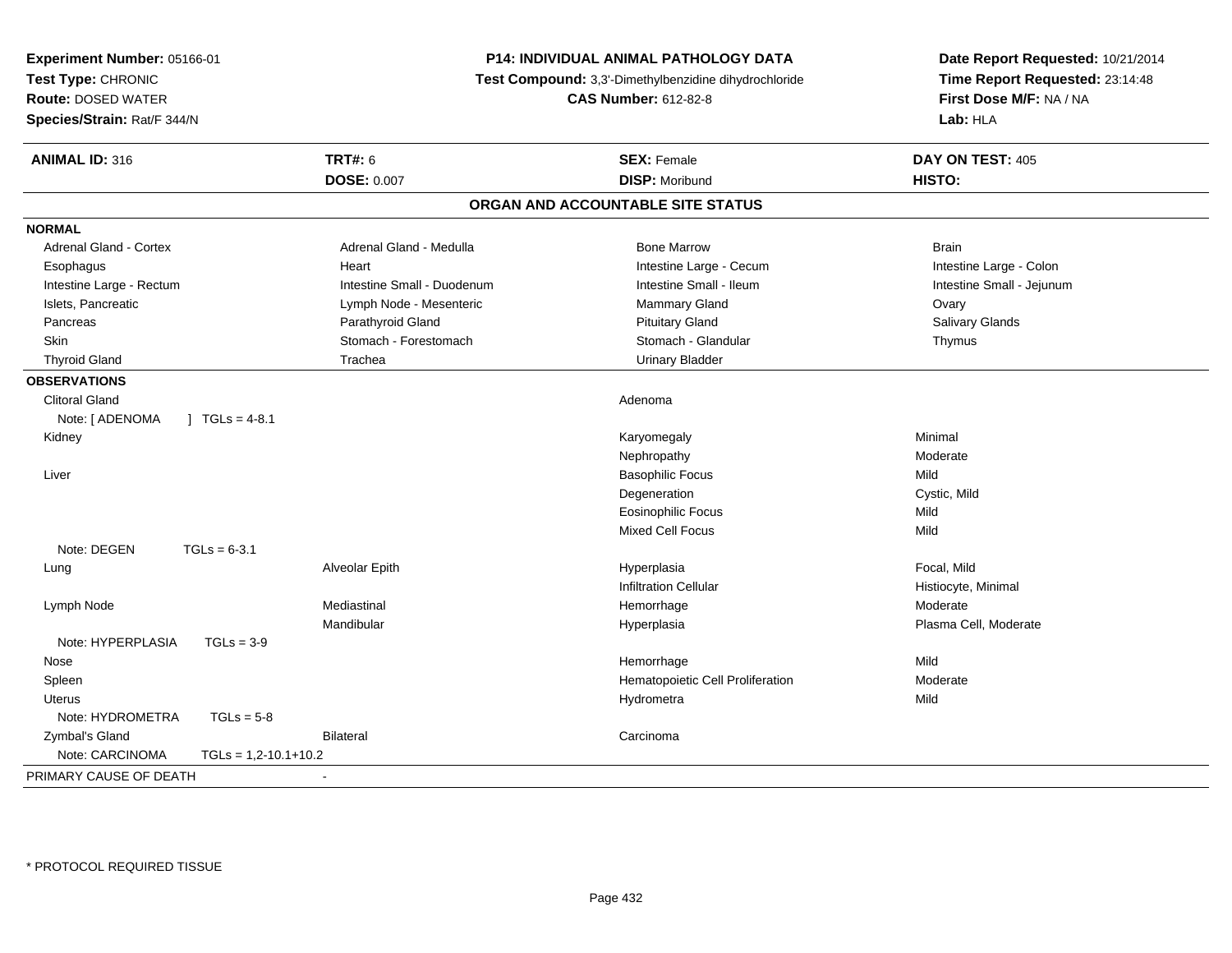| Experiment Number: 05166-01<br>Test Type: CHRONIC<br>Route: DOSED WATER<br>Species/Strain: Rat/F 344/N | P14: INDIVIDUAL ANIMAL PATHOLOGY DATA<br>Test Compound: 3,3'-Dimethylbenzidine dihydrochloride<br><b>CAS Number: 612-82-8</b> |                                   | Date Report Requested: 10/21/2014<br>Time Report Requested: 23:14:48<br>First Dose M/F: NA / NA<br>Lab: HLA |
|--------------------------------------------------------------------------------------------------------|-------------------------------------------------------------------------------------------------------------------------------|-----------------------------------|-------------------------------------------------------------------------------------------------------------|
| <b>ANIMAL ID: 317</b>                                                                                  | <b>TRT#: 6</b>                                                                                                                | <b>SEX: Female</b>                | DAY ON TEST: 422                                                                                            |
|                                                                                                        | <b>DOSE: 0.007</b>                                                                                                            | <b>DISP: Terminal Sacrifice</b>   | HISTO:                                                                                                      |
|                                                                                                        |                                                                                                                               | ORGAN AND ACCOUNTABLE SITE STATUS |                                                                                                             |
| <b>NORMAL</b>                                                                                          |                                                                                                                               |                                   |                                                                                                             |
| <b>Adrenal Gland - Cortex</b>                                                                          | Adrenal Gland - Medulla                                                                                                       | <b>Bone Marrow</b>                | <b>Brain</b>                                                                                                |
| <b>Clitoral Gland</b>                                                                                  | Esophagus                                                                                                                     | Heart                             | Intestine Large - Cecum                                                                                     |
| Intestine Large - Rectum                                                                               | Intestine Small - Duodenum                                                                                                    | Intestine Small - Ileum           | Intestine Small - Jejunum                                                                                   |
| Islets, Pancreatic                                                                                     | Lymph Node - Mesenteric                                                                                                       | Mammary Gland                     | Nose                                                                                                        |
| Ovary                                                                                                  | Pancreas                                                                                                                      | Parathyroid Gland                 | <b>Pituitary Gland</b>                                                                                      |
| Stomach - Forestomach                                                                                  | Stomach - Glandular                                                                                                           | Thymus                            | Trachea                                                                                                     |
| <b>Urinary Bladder</b>                                                                                 | <b>Uterus</b>                                                                                                                 | Zymbal's Gland                    |                                                                                                             |
| <b>MISSING</b>                                                                                         |                                                                                                                               |                                   |                                                                                                             |
| Lymph Node - Mandibular                                                                                | Salivary Glands                                                                                                               |                                   |                                                                                                             |
| <b>OBSERVATIONS</b>                                                                                    |                                                                                                                               |                                   |                                                                                                             |
| Intestine Large                                                                                        | Colon                                                                                                                         | Polyp Adenomatous                 |                                                                                                             |
| Note: POLYP ADENOMAT $TGLs = 6-7.1$                                                                    |                                                                                                                               |                                   |                                                                                                             |
| Kidney                                                                                                 |                                                                                                                               | Karyomegaly                       | Minimal                                                                                                     |
|                                                                                                        |                                                                                                                               | Nephropathy                       | Mild                                                                                                        |
| Liver                                                                                                  |                                                                                                                               | <b>Eosinophilic Focus</b>         | Mild                                                                                                        |
|                                                                                                        |                                                                                                                               | Hematopoietic Cell Proliferation  | Minimal                                                                                                     |
|                                                                                                        |                                                                                                                               | Hepatodiaphragmatic Nodule        |                                                                                                             |
|                                                                                                        |                                                                                                                               | <b>Mixed Cell Focus</b>           | Mild                                                                                                        |
| Note: MIXED CL FOCUS TGLs = 5-3.1                                                                      |                                                                                                                               |                                   |                                                                                                             |
| [Mixed Cell Focus TGLS = 4-3.1]                                                                        |                                                                                                                               |                                   |                                                                                                             |
| Lung                                                                                                   | Alveolar Epith                                                                                                                | Hyperplasia                       | Focal, Minimal                                                                                              |
| Skin                                                                                                   |                                                                                                                               | <b>Basal Cell Carcinoma</b>       |                                                                                                             |
|                                                                                                        |                                                                                                                               | Cyst Epithelial Inclusion         |                                                                                                             |
| Note: CYST EPITH INC<br>$TGLs = 2-14$                                                                  |                                                                                                                               |                                   |                                                                                                             |
| Note: BASAL CEL CARC TGLs = 1-13                                                                       |                                                                                                                               |                                   |                                                                                                             |
| Spleen                                                                                                 |                                                                                                                               | Hematopoietic Cell Proliferation  | Marked                                                                                                      |
| Note: HEMA CELL PROL TGLs = 3-3                                                                        |                                                                                                                               |                                   |                                                                                                             |
| <b>Thyroid Gland</b>                                                                                   |                                                                                                                               | Ultimobranchial Cyst              |                                                                                                             |
| PRIMARY CAUSE OF DEATH                                                                                 | $\sim$                                                                                                                        |                                   |                                                                                                             |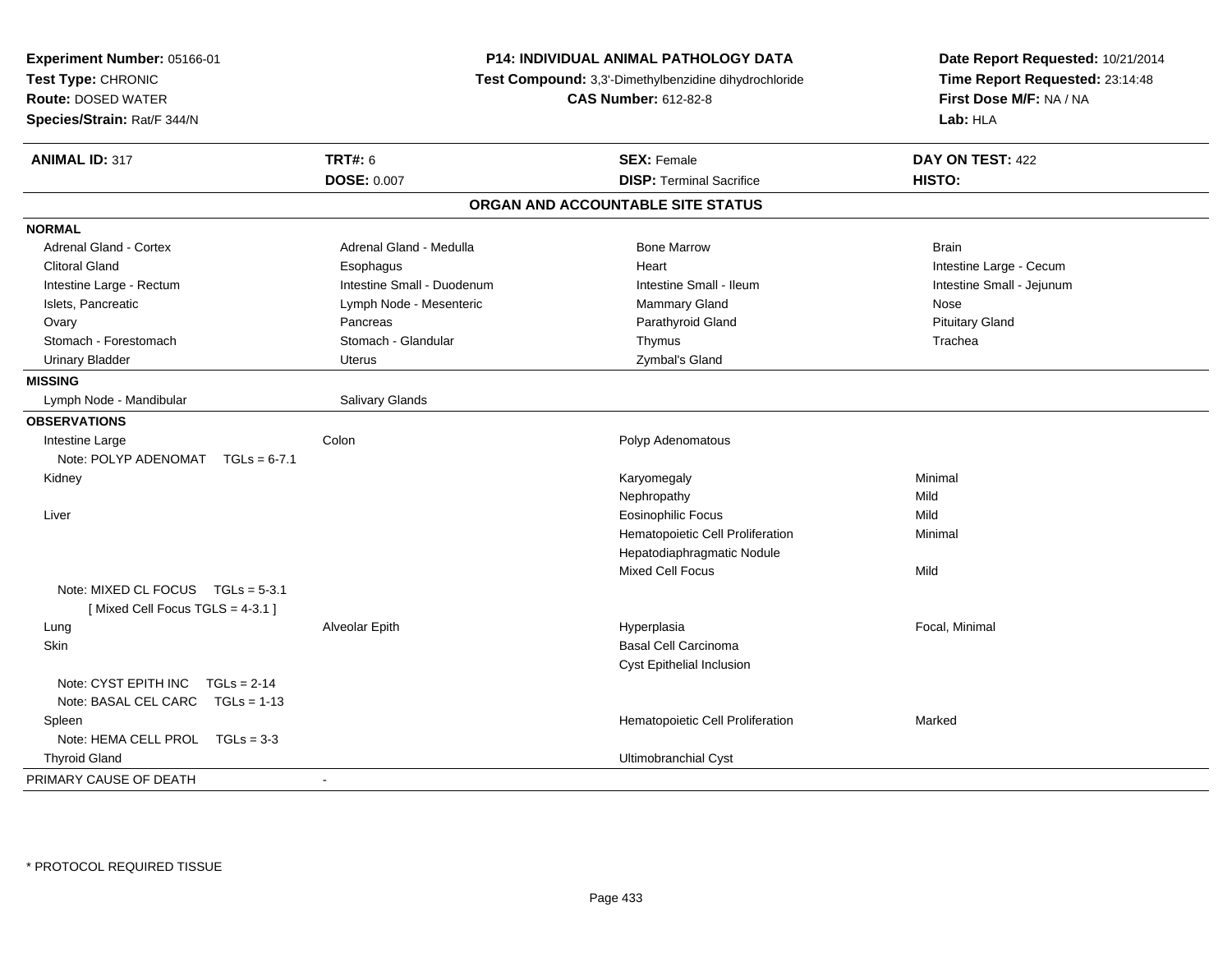| Experiment Number: 05166-01           |                             | P14: INDIVIDUAL ANIMAL PATHOLOGY DATA                 | Date Report Requested: 10/21/2014 |
|---------------------------------------|-----------------------------|-------------------------------------------------------|-----------------------------------|
| Test Type: CHRONIC                    |                             | Test Compound: 3,3'-Dimethylbenzidine dihydrochloride | Time Report Requested: 23:14:48   |
| <b>Route: DOSED WATER</b>             | <b>CAS Number: 612-82-8</b> |                                                       | First Dose M/F: NA / NA           |
| Species/Strain: Rat/F 344/N           |                             |                                                       | Lab: HLA                          |
| <b>ANIMAL ID: 318</b>                 | <b>TRT#: 6</b>              | <b>SEX: Female</b>                                    | DAY ON TEST: 406                  |
|                                       | <b>DOSE: 0.007</b>          | <b>DISP: Moribund</b>                                 | HISTO:                            |
|                                       |                             | ORGAN AND ACCOUNTABLE SITE STATUS                     |                                   |
| <b>NORMAL</b>                         |                             |                                                       |                                   |
| Adrenal Gland - Medulla               | <b>Bone Marrow</b>          | <b>Brain</b>                                          | Esophagus                         |
| Heart                                 | Intestine Large - Cecum     | Intestine Large - Colon                               | Intestine Large - Rectum          |
| Intestine Small - Duodenum            | Intestine Small - Ileum     | Intestine Small - Jejunum                             | Islets, Pancreatic                |
| Lymph Node - Mandibular               | Lymph Node - Mesenteric     | Mammary Gland                                         | Nose                              |
| Ovary                                 | Pancreas                    | Parathyroid Gland                                     | <b>Pituitary Gland</b>            |
| Salivary Glands                       | Spleen                      | Stomach - Forestomach                                 | Stomach - Glandular               |
| Thymus                                | <b>Thyroid Gland</b>        | Trachea                                               | <b>Urinary Bladder</b>            |
| Zymbal's Gland                        |                             |                                                       |                                   |
| <b>OBSERVATIONS</b>                   |                             |                                                       |                                   |
| <b>Adrenal Gland</b>                  | Cortex                      | Angiectasis                                           | Mild                              |
| <b>Clitoral Gland</b>                 |                             | Sarcoma                                               |                                   |
| Note: SARCOMA<br>$TGLs = 2-8.1$       |                             |                                                       |                                   |
| Kidney                                |                             | Karyomegaly                                           | Minimal                           |
|                                       |                             | Nephropathy                                           | Moderate                          |
| Note: NEPHROPATHY<br>$TGLs = 4-5$     |                             |                                                       |                                   |
| Liver                                 |                             | <b>Eosinophilic Focus</b>                             | Mild                              |
|                                       |                             | <b>Mixed Cell Focus</b>                               | Moderate                          |
|                                       |                             | Necrosis                                              | Focal, Moderate                   |
| Note: MIXED CL FOCUS TGLs = 5-3.1     |                             |                                                       |                                   |
| Note: IATROGENIC HEPATIC NECROSIS.    |                             |                                                       |                                   |
| Lung                                  |                             | <b>Basal Cell Carcinoma</b>                           | Metastatic (Skin)                 |
|                                       | Alveolar Epith              | Hyperplasia                                           | Multifocal, Mild                  |
|                                       |                             | Infiltration Cellular                                 | Histiocyte, Minimal               |
| Note: BASAL CEL CARC<br>$TGLs = 7-4$  |                             |                                                       |                                   |
| Lymph Node                            | Mandibular                  | Basal Cell Carcinoma                                  | Metastatic (Skin)                 |
| Note: BASAL CEL CARC<br>$TGLs = 1-9$  |                             |                                                       |                                   |
| Skin                                  |                             | <b>Basal Cell Carcinoma</b>                           |                                   |
| Note: BASAL CEL CARC<br>$TGLs = 6-13$ |                             |                                                       |                                   |
| <b>Uterus</b>                         | Endometrium                 | Cyst                                                  |                                   |
| Note: CYST<br>$TGLs = 3-8$            |                             |                                                       |                                   |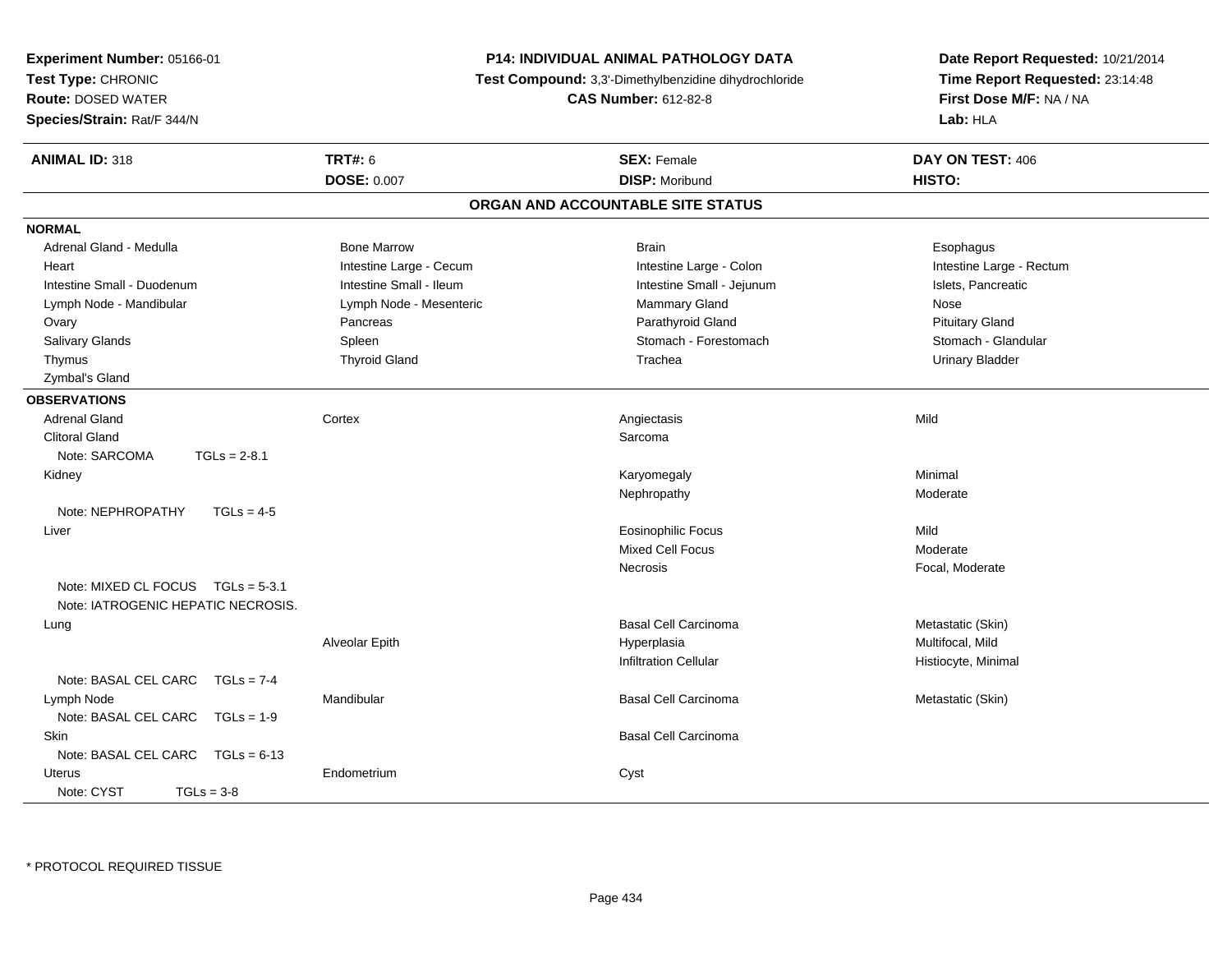| <b>Experiment Number: 05166-01</b><br>Test Type: CHRONIC<br><b>Route: DOSED WATER</b> | <b>P14: INDIVIDUAL ANIMAL PATHOLOGY DATA</b><br>Test Compound: 3,3'-Dimethylbenzidine dihydrochloride<br><b>CAS Number: 612-82-8</b> |                                   | Date Report Requested: 10/21/2014<br>Time Report Requested: 23:14:48<br>First Dose M/F: NA / NA |
|---------------------------------------------------------------------------------------|--------------------------------------------------------------------------------------------------------------------------------------|-----------------------------------|-------------------------------------------------------------------------------------------------|
| Species/Strain: Rat/F 344/N                                                           |                                                                                                                                      |                                   | Lab: HLA                                                                                        |
| <b>ANIMAL ID: 318</b>                                                                 | <b>TRT#: 6</b>                                                                                                                       | <b>SEX:</b> Female                | <b>DAY ON TEST: 406</b>                                                                         |
|                                                                                       | <b>DOSE: 0.007</b>                                                                                                                   | <b>DISP:</b> Moribund             | HISTO:                                                                                          |
|                                                                                       |                                                                                                                                      | ORGAN AND ACCOUNTABLE SITE STATUS |                                                                                                 |
| PRIMARY CAUSE OF DEATH                                                                |                                                                                                                                      |                                   |                                                                                                 |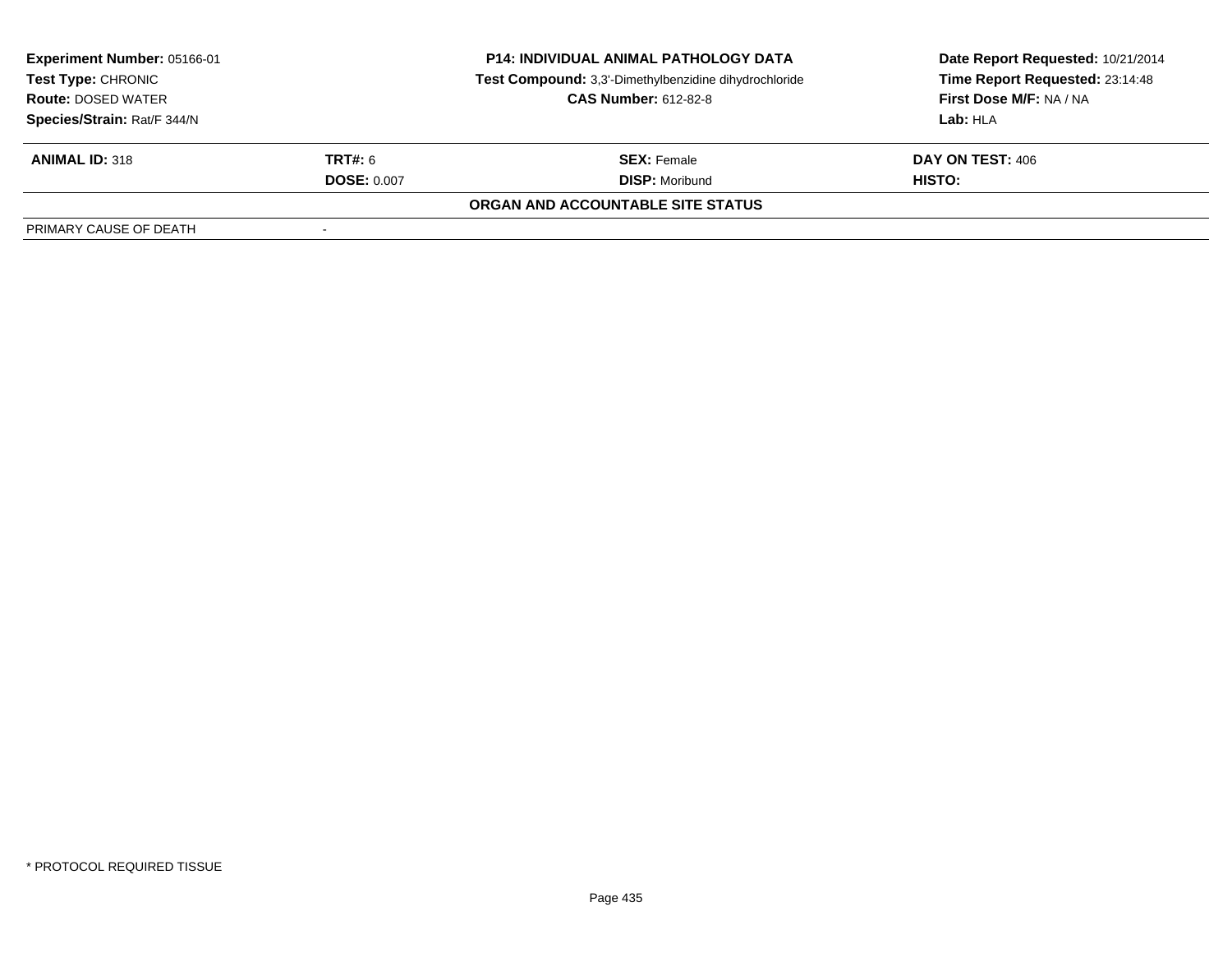| Experiment Number: 05166-01<br>Test Type: CHRONIC<br><b>Route: DOSED WATER</b><br>Species/Strain: Rat/F 344/N |                           | <b>P14: INDIVIDUAL ANIMAL PATHOLOGY DATA</b><br>Test Compound: 3,3'-Dimethylbenzidine dihydrochloride<br><b>CAS Number: 612-82-8</b> | Date Report Requested: 10/21/2014<br>Time Report Requested: 23:14:48<br>First Dose M/F: NA / NA<br>Lab: HLA |
|---------------------------------------------------------------------------------------------------------------|---------------------------|--------------------------------------------------------------------------------------------------------------------------------------|-------------------------------------------------------------------------------------------------------------|
| <b>ANIMAL ID: 319</b>                                                                                         | <b>TRT#: 6</b>            | <b>SEX: Female</b>                                                                                                                   | DAY ON TEST: 406                                                                                            |
|                                                                                                               | <b>DOSE: 0.007</b>        | <b>DISP: Moribund</b>                                                                                                                | HISTO:                                                                                                      |
|                                                                                                               |                           | ORGAN AND ACCOUNTABLE SITE STATUS                                                                                                    |                                                                                                             |
| <b>NORMAL</b>                                                                                                 |                           |                                                                                                                                      |                                                                                                             |
| Adrenal Gland - Medulla                                                                                       | <b>Bone Marrow</b>        | <b>Brain</b>                                                                                                                         | Esophagus                                                                                                   |
| Heart                                                                                                         | Intestine Large - Cecum   | Intestine Large - Rectum                                                                                                             | Intestine Small - Duodenum                                                                                  |
| Intestine Small - Ileum                                                                                       | Intestine Small - Jejunum | Islets, Pancreatic                                                                                                                   | Lymph Node - Mesenteric                                                                                     |
| Ovary                                                                                                         | Pancreas                  | Parathyroid Gland                                                                                                                    | <b>Pituitary Gland</b>                                                                                      |
| Skin                                                                                                          | Spleen                    | Stomach - Forestomach                                                                                                                | Stomach - Glandular                                                                                         |
| Thymus                                                                                                        | <b>Thyroid Gland</b>      | Trachea                                                                                                                              | <b>Urinary Bladder</b>                                                                                      |
| Uterus                                                                                                        |                           |                                                                                                                                      |                                                                                                             |
| <b>MISSING</b>                                                                                                |                           |                                                                                                                                      |                                                                                                             |
| Mammary Gland                                                                                                 |                           |                                                                                                                                      |                                                                                                             |
| <b>OBSERVATIONS</b>                                                                                           |                           |                                                                                                                                      |                                                                                                             |
| <b>Adrenal Gland</b>                                                                                          | Cortex                    | Angiectasis                                                                                                                          | Mild                                                                                                        |
|                                                                                                               | Cortex                    | Vacuolization Cytoplasmic                                                                                                            | Focal, Mild                                                                                                 |
| <b>Clitoral Gland</b>                                                                                         | Duct                      | Ectasia                                                                                                                              | Mild                                                                                                        |
| Note: ECTASIA<br>$TGLs = 1-8$                                                                                 |                           |                                                                                                                                      |                                                                                                             |
| Intestine Large                                                                                               | Colon                     | Parasite Metazoan                                                                                                                    | Minimal                                                                                                     |
| Kidney                                                                                                        |                           | Karyomegaly                                                                                                                          | Minimal                                                                                                     |
|                                                                                                               |                           | Nephropathy                                                                                                                          | Moderate                                                                                                    |
| Liver                                                                                                         |                           | <b>Eosinophilic Focus</b>                                                                                                            | Mild                                                                                                        |
|                                                                                                               |                           | Inflammation                                                                                                                         | Granulomatous, Multifocal, Minimal                                                                          |
|                                                                                                               |                           | <b>Mixed Cell Focus</b>                                                                                                              | Minimal                                                                                                     |
| Note: EOSIN FOCUS<br>$TGLs = 2-3.1$                                                                           |                           |                                                                                                                                      |                                                                                                             |
| Note: MIXED CL FOCUS TGLs = 2-3.1                                                                             |                           |                                                                                                                                      |                                                                                                             |
| Lung                                                                                                          | Alveolar Epith            | Hyperplasia                                                                                                                          | Focal, Minimal                                                                                              |
|                                                                                                               |                           | <b>Infiltration Cellular</b>                                                                                                         | Histiocyte, Minimal                                                                                         |
| Lymph Node                                                                                                    | Deep Cervical             | Hyperplasia                                                                                                                          | Plasma Cell, Moderate                                                                                       |
|                                                                                                               | Mandibular                | Hyperplasia                                                                                                                          | Plasma Cell, Moderate                                                                                       |
| Note: HYPERPLASIA<br>$TGLs = 4-9$                                                                             |                           |                                                                                                                                      |                                                                                                             |
| Nose                                                                                                          |                           | Hemorrhage                                                                                                                           | Mild                                                                                                        |
| <b>Salivary Glands</b>                                                                                        |                           | Inflammation                                                                                                                         | Chronic, Mild                                                                                               |
| Zymbal's Gland                                                                                                |                           | Carcinoma                                                                                                                            |                                                                                                             |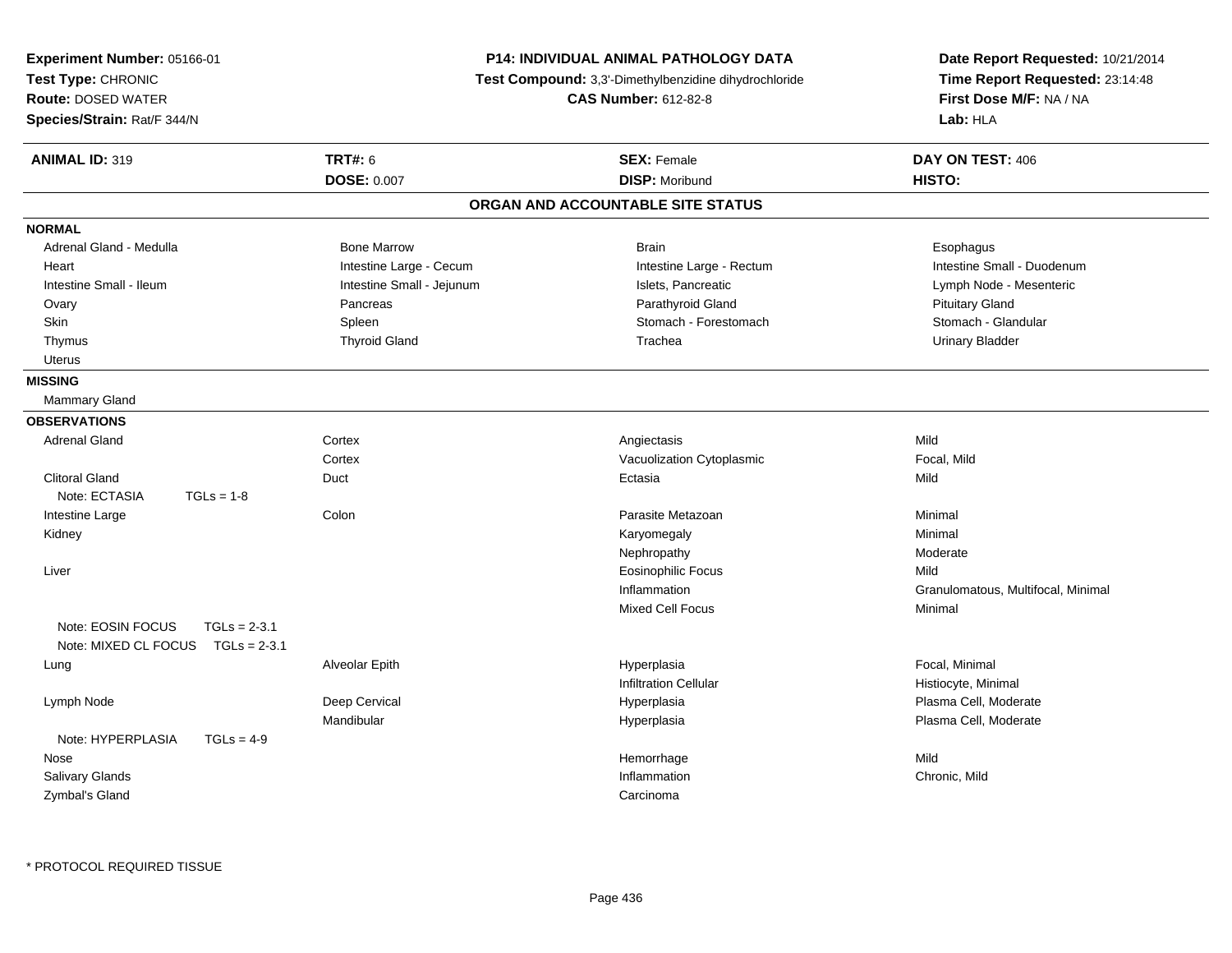| Experiment Number: 05166-01 |                    |                                                       | <b>P14: INDIVIDUAL ANIMAL PATHOLOGY DATA</b>           | Date Report Requested: 10/21/2014 |  |  |  |  |  |                                 |
|-----------------------------|--------------------|-------------------------------------------------------|--------------------------------------------------------|-----------------------------------|--|--|--|--|--|---------------------------------|
| Test Type: CHRONIC          |                    | Test Compound: 3,3'-Dimethylbenzidine dihydrochloride |                                                        |                                   |  |  |  |  |  | Time Report Requested: 23:14:48 |
| <b>Route: DOSED WATER</b>   |                    |                                                       | <b>CAS Number: 612-82-8</b><br>First Dose M/F: NA / NA |                                   |  |  |  |  |  |                                 |
| Species/Strain: Rat/F 344/N |                    |                                                       |                                                        | Lab: HLA                          |  |  |  |  |  |                                 |
| <b>ANIMAL ID: 319</b>       |                    | <b>TRT#: 6</b>                                        | <b>SEX: Female</b>                                     | DAY ON TEST: 406                  |  |  |  |  |  |                                 |
|                             |                    | <b>DOSE: 0.007</b>                                    | <b>DISP:</b> Moribund                                  | <b>HISTO:</b>                     |  |  |  |  |  |                                 |
|                             |                    |                                                       | ORGAN AND ACCOUNTABLE SITE STATUS                      |                                   |  |  |  |  |  |                                 |
| Note: CARCINOMA             | $TGLs = 3-10+10.1$ |                                                       |                                                        |                                   |  |  |  |  |  |                                 |
| PRIMARY CAUSE OF DEATH      |                    | $\overline{\phantom{a}}$                              |                                                        |                                   |  |  |  |  |  |                                 |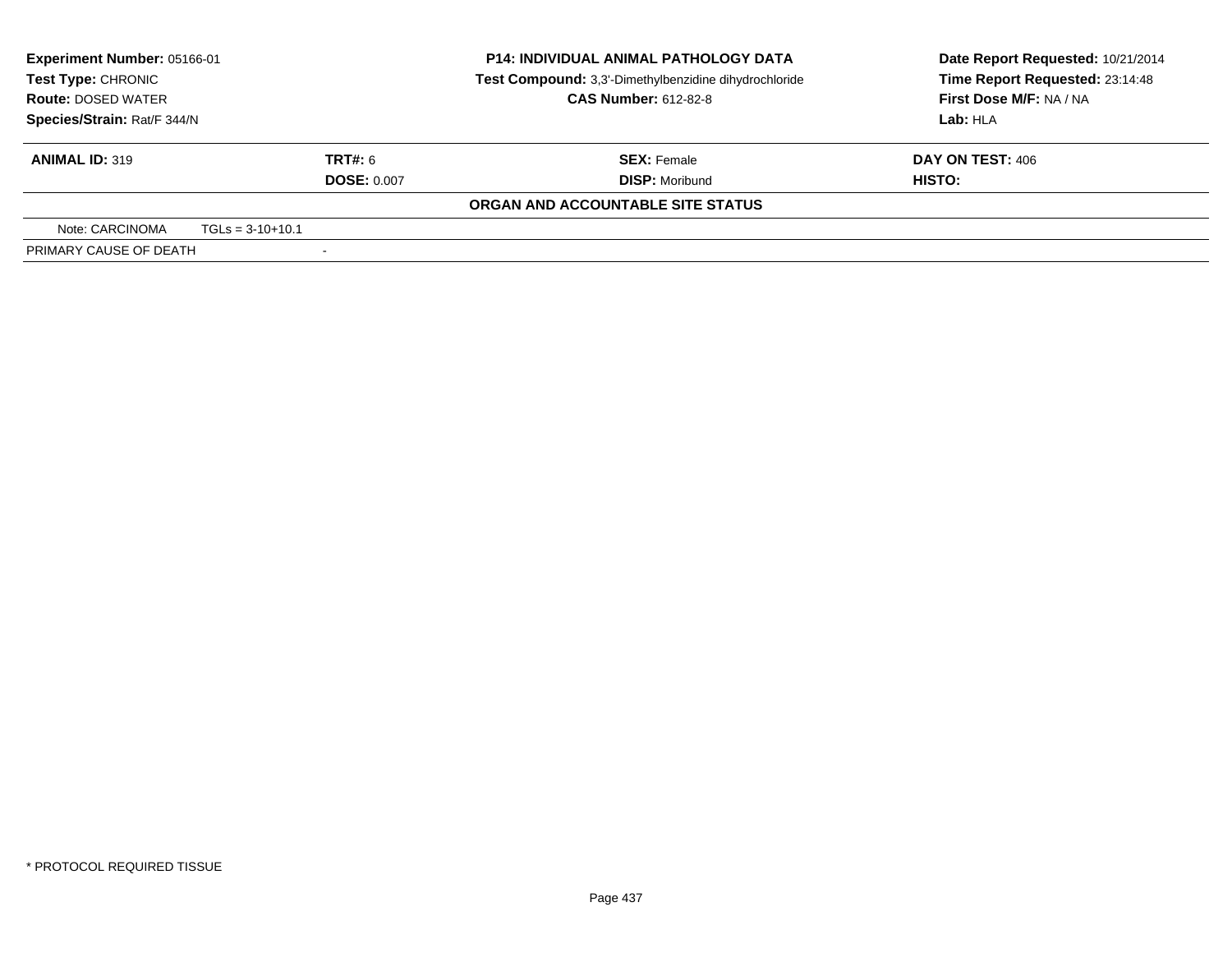| <b>P14: INDIVIDUAL ANIMAL PATHOLOGY DATA</b><br>Experiment Number: 05166-01<br>Test Type: CHRONIC<br>Test Compound: 3,3'-Dimethylbenzidine dihydrochloride<br><b>CAS Number: 612-82-8</b><br><b>Route: DOSED WATER</b><br>Species/Strain: Rat/F 344/N |                |                          | Date Report Requested: 10/21/2014<br>Time Report Requested: 23:14:48<br>First Dose M/F: NA / NA<br>Lab: HLA |                            |
|-------------------------------------------------------------------------------------------------------------------------------------------------------------------------------------------------------------------------------------------------------|----------------|--------------------------|-------------------------------------------------------------------------------------------------------------|----------------------------|
| <b>ANIMAL ID: 320</b>                                                                                                                                                                                                                                 |                | <b>TRT#: 6</b>           | <b>SEX: Female</b>                                                                                          | DAY ON TEST: 422           |
|                                                                                                                                                                                                                                                       |                | <b>DOSE: 0.007</b>       | <b>DISP: Terminal Sacrifice</b>                                                                             | <b>HISTO:</b>              |
|                                                                                                                                                                                                                                                       |                |                          | ORGAN AND ACCOUNTABLE SITE STATUS                                                                           |                            |
| <b>NORMAL</b>                                                                                                                                                                                                                                         |                |                          |                                                                                                             |                            |
| Adrenal Gland - Medulla                                                                                                                                                                                                                               |                | <b>Bone Marrow</b>       | <b>Brain</b>                                                                                                | <b>Clitoral Gland</b>      |
| Esophagus                                                                                                                                                                                                                                             |                | Heart                    | Intestine Large - Cecum                                                                                     | Intestine Large - Rectum   |
| Intestine Small - Duodenum                                                                                                                                                                                                                            |                | Intestine Small - Ileum  | Intestine Small - Jejunum                                                                                   | Islets, Pancreatic         |
| Lymph Node - Mandibular                                                                                                                                                                                                                               |                | Lymph Node - Mesenteric  | Mammary Gland                                                                                               | Nose                       |
| Ovary                                                                                                                                                                                                                                                 |                | Pancreas                 | Parathyroid Gland                                                                                           | <b>Pituitary Gland</b>     |
| Salivary Glands                                                                                                                                                                                                                                       |                | Spleen                   | Stomach - Forestomach                                                                                       | Stomach - Glandular        |
| <b>Thyroid Gland</b>                                                                                                                                                                                                                                  |                | Trachea                  | <b>Urinary Bladder</b>                                                                                      | <b>Uterus</b>              |
| <b>OBSERVATIONS</b>                                                                                                                                                                                                                                   |                |                          |                                                                                                             |                            |
| <b>Adrenal Gland</b>                                                                                                                                                                                                                                  |                | Cortex                   | Angiectasis                                                                                                 | Mild                       |
| Intestine Large                                                                                                                                                                                                                                       |                | Colon                    | Parasite Metazoan                                                                                           | Minimal                    |
| Kidney                                                                                                                                                                                                                                                |                |                          | Karyomegaly                                                                                                 | Minimal                    |
|                                                                                                                                                                                                                                                       |                |                          | Nephropathy                                                                                                 | Mild                       |
| Liver                                                                                                                                                                                                                                                 |                |                          | <b>Eosinophilic Focus</b>                                                                                   | Mild                       |
|                                                                                                                                                                                                                                                       |                |                          | Mixed Cell Focus                                                                                            | Mild                       |
| Note: MIXED CL FOCUS                                                                                                                                                                                                                                  | $TGLs = 3-3.1$ |                          |                                                                                                             |                            |
| Lung                                                                                                                                                                                                                                                  |                |                          | <b>Infiltration Cellular</b>                                                                                | Histiocyte, Minimal        |
| Lymph Node                                                                                                                                                                                                                                            |                | Renal                    | Hemorrhage                                                                                                  | Mild                       |
| Note: HEMORRHAGE                                                                                                                                                                                                                                      | $TGLs = 2-14$  |                          |                                                                                                             |                            |
| Skin                                                                                                                                                                                                                                                  |                |                          | Squamous Cell Papilloma                                                                                     |                            |
| Note: SQ CL PAPILLOM                                                                                                                                                                                                                                  | $TGLs = 5-15$  |                          |                                                                                                             |                            |
| Thymus                                                                                                                                                                                                                                                |                | <b>Epithel Cell</b>      | Hyperplasia                                                                                                 | Mild                       |
| Zymbal's Gland                                                                                                                                                                                                                                        |                |                          | Hyperplasia                                                                                                 | Glandular, Focal, Moderate |
| PRIMARY CAUSE OF DEATH                                                                                                                                                                                                                                |                | $\overline{\phantom{a}}$ |                                                                                                             |                            |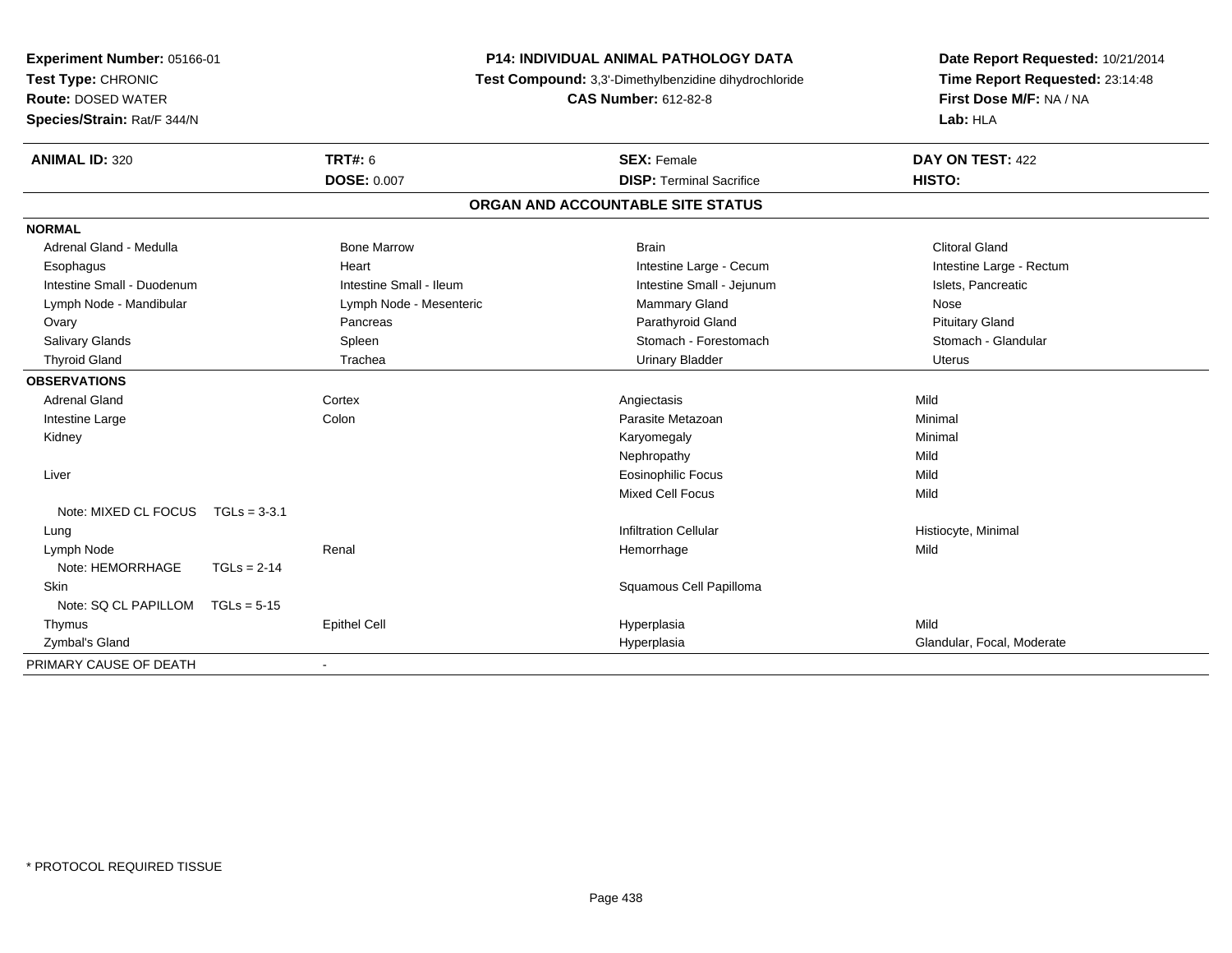| Experiment Number: 05166-01<br>Test Type: CHRONIC<br><b>Route: DOSED WATER</b><br>Species/Strain: Rat/F 344/N | <b>P14: INDIVIDUAL ANIMAL PATHOLOGY DATA</b><br>Test Compound: 3,3'-Dimethylbenzidine dihydrochloride<br><b>CAS Number: 612-82-8</b> |                                   | Date Report Requested: 10/21/2014<br>Time Report Requested: 23:14:48<br>First Dose M/F: NA / NA<br>Lab: HLA |
|---------------------------------------------------------------------------------------------------------------|--------------------------------------------------------------------------------------------------------------------------------------|-----------------------------------|-------------------------------------------------------------------------------------------------------------|
| <b>ANIMAL ID: 321</b>                                                                                         | <b>TRT#: 6</b>                                                                                                                       | <b>SEX: Female</b>                | DAY ON TEST: 422                                                                                            |
|                                                                                                               | <b>DOSE: 0.007</b>                                                                                                                   | <b>DISP: Terminal Sacrifice</b>   | <b>HISTO:</b>                                                                                               |
|                                                                                                               |                                                                                                                                      | ORGAN AND ACCOUNTABLE SITE STATUS |                                                                                                             |
| <b>NORMAL</b>                                                                                                 |                                                                                                                                      |                                   |                                                                                                             |
| Adrenal Gland - Medulla                                                                                       | <b>Bone Marrow</b>                                                                                                                   | <b>Brain</b>                      | <b>Clitoral Gland</b>                                                                                       |
| Esophagus                                                                                                     | Heart                                                                                                                                | Intestine Large - Cecum           | Intestine Large - Colon                                                                                     |
| Intestine Large - Rectum                                                                                      | Intestine Small - Duodenum                                                                                                           | Intestine Small - Ileum           | Intestine Small - Jejunum                                                                                   |
| Islets, Pancreatic                                                                                            | Lymph Node - Mesenteric                                                                                                              | Nose                              | Ovary                                                                                                       |
| Pancreas                                                                                                      | Parathyroid Gland                                                                                                                    | Salivary Glands                   | Spleen                                                                                                      |
| Stomach - Forestomach                                                                                         | Stomach - Glandular                                                                                                                  | Thymus                            | <b>Thyroid Gland</b>                                                                                        |
| Trachea                                                                                                       | <b>Urinary Bladder</b>                                                                                                               | Uterus                            | Zymbal's Gland                                                                                              |
| <b>OBSERVATIONS</b>                                                                                           |                                                                                                                                      |                                   |                                                                                                             |
| <b>Adrenal Gland</b>                                                                                          | Cortex                                                                                                                               | Vacuolization Cytoplasmic         | Focal, Mild                                                                                                 |
| Kidney                                                                                                        |                                                                                                                                      | Karyomegaly                       | Minimal                                                                                                     |
|                                                                                                               |                                                                                                                                      | Nephropathy                       | Moderate                                                                                                    |
| Note: NEPHROPATHY<br>$TGLs = 1-5$                                                                             |                                                                                                                                      |                                   |                                                                                                             |
| Liver                                                                                                         |                                                                                                                                      | <b>Mixed Cell Focus</b>           | Minimal                                                                                                     |
| Note: MIXED CL FOCUS<br>$TGLs = 2.3 - 3.1$                                                                    |                                                                                                                                      |                                   |                                                                                                             |
| Lung                                                                                                          | Alveolar Epith                                                                                                                       | Hyperplasia                       | Multifocal, Minimal                                                                                         |
|                                                                                                               |                                                                                                                                      | <b>Infiltration Cellular</b>      | Histiocyte, Minimal                                                                                         |
| Lymph Node                                                                                                    | Mandibular, Sinus                                                                                                                    | Ectasia                           | Moderate                                                                                                    |
|                                                                                                               | Mandibular                                                                                                                           | Hyperplasia                       | Plasma Cell, Moderate                                                                                       |
| <b>Mammary Gland</b>                                                                                          |                                                                                                                                      | Fibroadenoma                      |                                                                                                             |
| Note: FIBROADENOMA<br>$TGLs = 4-13$                                                                           |                                                                                                                                      |                                   |                                                                                                             |
| <b>Pituitary Gland</b>                                                                                        | <b>Pars Distalis</b>                                                                                                                 | Adenoma                           |                                                                                                             |
| [Adenoma TGLS = $6-2$ ]                                                                                       |                                                                                                                                      |                                   |                                                                                                             |
| <b>Skin</b>                                                                                                   |                                                                                                                                      | Squamous Cell Carcinoma           |                                                                                                             |
| Note: SQUAM CEL CARC<br>$TGLs = 5-12+14$                                                                      |                                                                                                                                      |                                   |                                                                                                             |
| PRIMARY CAUSE OF DEATH                                                                                        |                                                                                                                                      |                                   |                                                                                                             |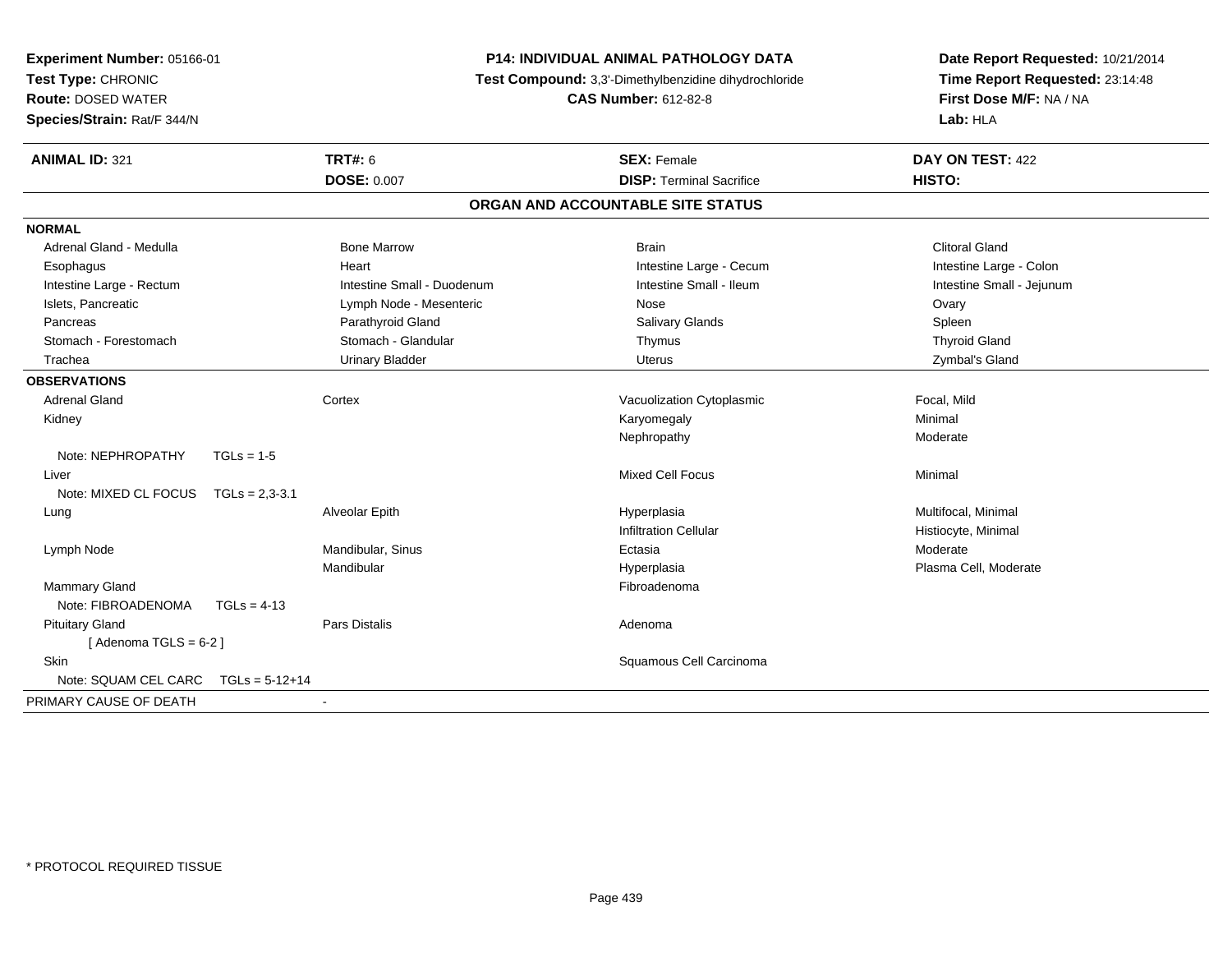| Experiment Number: 05166-01                        |                          | P14: INDIVIDUAL ANIMAL PATHOLOGY DATA                 | Date Report Requested: 10/21/2014                          |
|----------------------------------------------------|--------------------------|-------------------------------------------------------|------------------------------------------------------------|
| Test Type: CHRONIC                                 |                          | Test Compound: 3,3'-Dimethylbenzidine dihydrochloride | Time Report Requested: 23:14:48<br>First Dose M/F: NA / NA |
| <b>Route: DOSED WATER</b>                          |                          | <b>CAS Number: 612-82-8</b>                           |                                                            |
| Species/Strain: Rat/F 344/N                        |                          |                                                       | Lab: HLA                                                   |
|                                                    |                          |                                                       |                                                            |
| <b>ANIMAL ID: 322</b>                              | <b>TRT#: 6</b>           | <b>SEX: Female</b>                                    | DAY ON TEST: 406                                           |
|                                                    | <b>DOSE: 0.007</b>       | <b>DISP: Moribund</b>                                 | HISTO:                                                     |
|                                                    |                          | ORGAN AND ACCOUNTABLE SITE STATUS                     |                                                            |
| <b>NORMAL</b>                                      |                          |                                                       |                                                            |
| Adrenal Gland - Medulla                            | <b>Bone Marrow</b>       | <b>Brain</b>                                          | Esophagus                                                  |
| Heart                                              | Intestine Large - Cecum  | Intestine Large - Colon                               | Intestine Large - Rectum                                   |
| Intestine Small - Duodenum                         | Intestine Small - Ileum  | Intestine Small - Jejunum                             | Islets, Pancreatic                                         |
| Lymph Node - Mandibular                            | Lymph Node - Mesenteric  | Mammary Gland                                         | Nose                                                       |
| Pancreas                                           | Parathyroid Gland        | Salivary Glands                                       | <b>Skin</b>                                                |
| Spleen                                             | Stomach - Forestomach    | Stomach - Glandular                                   | Thymus                                                     |
| <b>Thyroid Gland</b>                               | Trachea                  | <b>Urinary Bladder</b>                                | <b>Uterus</b>                                              |
| Zymbal's Gland                                     |                          |                                                       |                                                            |
| <b>OBSERVATIONS</b>                                |                          |                                                       |                                                            |
| <b>Adrenal Gland</b>                               | <b>Bilateral, Cortex</b> | Hyperplasia                                           | Multifocal, Mild                                           |
| <b>Clitoral Gland</b>                              |                          | Carcinoma                                             |                                                            |
| Note: ONE NEOPLASM INVOLVING BOTH CLITORAL GLANDS. |                          |                                                       |                                                            |
| Note: CARCINOMA<br>$TGLS = 1-8.1$                  |                          |                                                       |                                                            |
| Kidney                                             |                          | Karyomegaly                                           | Minimal                                                    |
|                                                    |                          | Nephropathy                                           | Marked                                                     |
| Note: NEPHROPATHY<br>$TGLs = 2.3 - 5$              |                          |                                                       |                                                            |
| Liver                                              |                          | <b>Eosinophilic Focus</b>                             | Mild                                                       |
|                                                    |                          | Hematopoietic Cell Proliferation                      | Minimal                                                    |
|                                                    |                          | <b>Mixed Cell Focus</b>                               | Mild                                                       |
| Note: EOSIN FOCUS<br>$TGLs = 5-3.1$                |                          |                                                       |                                                            |
| Note: MIXED CL FOCUS TGLs = 5-3.1                  |                          |                                                       |                                                            |
| Lung                                               |                          | Carcinoma                                             | Metastatic (Clitoral Gland)                                |
|                                                    |                          | <b>Infiltration Cellular</b>                          | Histiocyte, Minimal                                        |
| Note: CARCINOMA<br>$TGLs = 7-3.1$                  |                          |                                                       |                                                            |
| Ovary                                              | <b>Periovarn Tiss</b>    | Cyst                                                  |                                                            |
| Note: CYST<br>$TGLs = 4-8$                         |                          |                                                       |                                                            |
| <b>Pituitary Gland</b>                             |                          | Cyst                                                  |                                                            |
| [Cyst TGLS = $8-2$ ]                               |                          |                                                       |                                                            |
| PRIMARY CAUSE OF DEATH                             | $\blacksquare$           |                                                       |                                                            |
|                                                    |                          |                                                       |                                                            |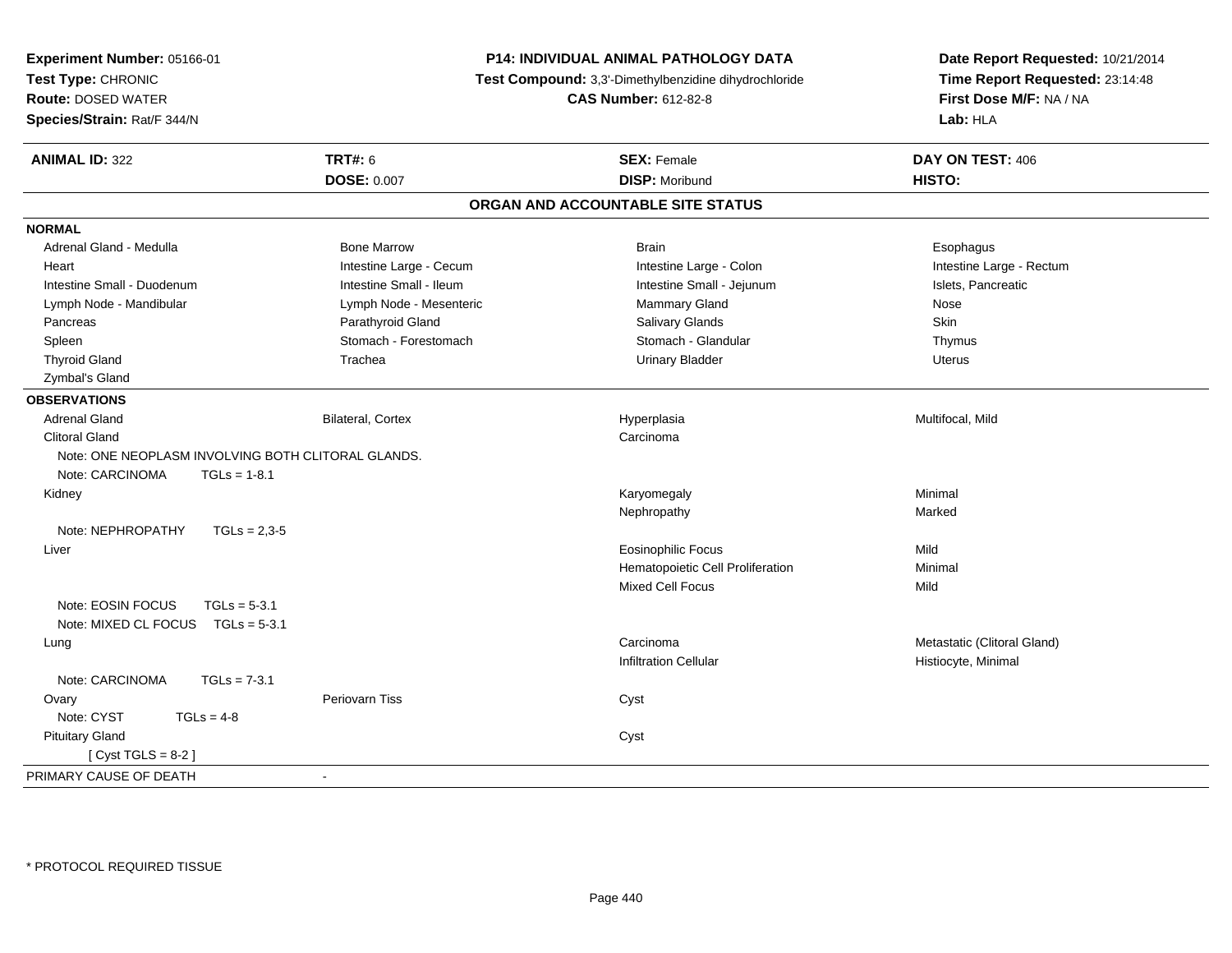| Experiment Number: 05166-01<br>Test Type: CHRONIC<br><b>Route: DOSED WATER</b> |                  | <b>P14: INDIVIDUAL ANIMAL PATHOLOGY DATA</b><br>Test Compound: 3,3'-Dimethylbenzidine dihydrochloride<br><b>CAS Number: 612-82-8</b> |                                   | Date Report Requested: 10/21/2014<br>Time Report Requested: 23:14:48<br>First Dose M/F: NA / NA |
|--------------------------------------------------------------------------------|------------------|--------------------------------------------------------------------------------------------------------------------------------------|-----------------------------------|-------------------------------------------------------------------------------------------------|
| Species/Strain: Rat/F 344/N                                                    |                  |                                                                                                                                      |                                   | Lab: HLA                                                                                        |
| <b>ANIMAL ID: 323</b>                                                          |                  | <b>TRT#: 6</b>                                                                                                                       | <b>SEX: Female</b>                | DAY ON TEST: 184                                                                                |
|                                                                                |                  | <b>DOSE: 0.007</b>                                                                                                                   | <b>DISP: Moribund</b>             | HISTO:                                                                                          |
|                                                                                |                  |                                                                                                                                      | ORGAN AND ACCOUNTABLE SITE STATUS |                                                                                                 |
| <b>NORMAL</b>                                                                  |                  |                                                                                                                                      |                                   |                                                                                                 |
| <b>Adrenal Gland - Cortex</b>                                                  |                  | Adrenal Gland - Medulla                                                                                                              | <b>Bone Marrow</b>                | <b>Brain</b>                                                                                    |
| <b>Clitoral Gland</b>                                                          |                  | Esophagus                                                                                                                            | Heart                             | Intestine Large - Cecum                                                                         |
| Intestine Large - Rectum                                                       |                  | Intestine Small - Duodenum                                                                                                           | Intestine Small - Ileum           | Intestine Small - Jejunum                                                                       |
| Islets, Pancreatic                                                             |                  | Lymph Node - Mesenteric                                                                                                              | <b>Mammary Gland</b>              | Nose                                                                                            |
| Ovary                                                                          |                  | Pancreas                                                                                                                             | Parathyroid Gland                 | <b>Pituitary Gland</b>                                                                          |
| Salivary Glands                                                                |                  | <b>Skin</b>                                                                                                                          | Spleen                            | Stomach - Forestomach                                                                           |
| Stomach - Glandular                                                            |                  | Thymus                                                                                                                               | <b>Thyroid Gland</b>              | Trachea                                                                                         |
| <b>Urinary Bladder</b>                                                         |                  | Uterus                                                                                                                               |                                   |                                                                                                 |
| <b>OBSERVATIONS</b>                                                            |                  |                                                                                                                                      |                                   |                                                                                                 |
| Intestine Large                                                                |                  | Colon                                                                                                                                | Parasite Metazoan                 | Moderate                                                                                        |
| Kidney                                                                         |                  |                                                                                                                                      | Nephropathy                       | Minimal                                                                                         |
| Liver                                                                          |                  |                                                                                                                                      | <b>Eosinophilic Focus</b>         | Mild                                                                                            |
| Lung                                                                           |                  |                                                                                                                                      | Carcinoma                         | Metastatic (Zymbal'S Gland)                                                                     |
| Note: CARCINOMA                                                                | $TGLs = 4-4+4.1$ |                                                                                                                                      |                                   |                                                                                                 |
| Lymph Node                                                                     |                  |                                                                                                                                      | Carcinoma                         | Metastatic (Zymbal'S Gland)                                                                     |
|                                                                                |                  | Mandibular                                                                                                                           | Hyperplasia                       | Lymphoid, Moderate                                                                              |
|                                                                                |                  | Mandibular                                                                                                                           | Hyperplasia                       | Plasma Cell, Moderate                                                                           |
| Note: CARCINOMA                                                                | $TGLs = 2-13$    |                                                                                                                                      |                                   |                                                                                                 |
| Note: HYPERPLASIA                                                              | $TGLs = 1-9$     |                                                                                                                                      |                                   |                                                                                                 |
| Zymbal's Gland                                                                 |                  |                                                                                                                                      | Carcinoma                         |                                                                                                 |
| Note: CARCINOMA                                                                | $TGLs = 3-14$    |                                                                                                                                      |                                   |                                                                                                 |
| PRIMARY CAUSE OF DEATH                                                         |                  | $\blacksquare$                                                                                                                       |                                   |                                                                                                 |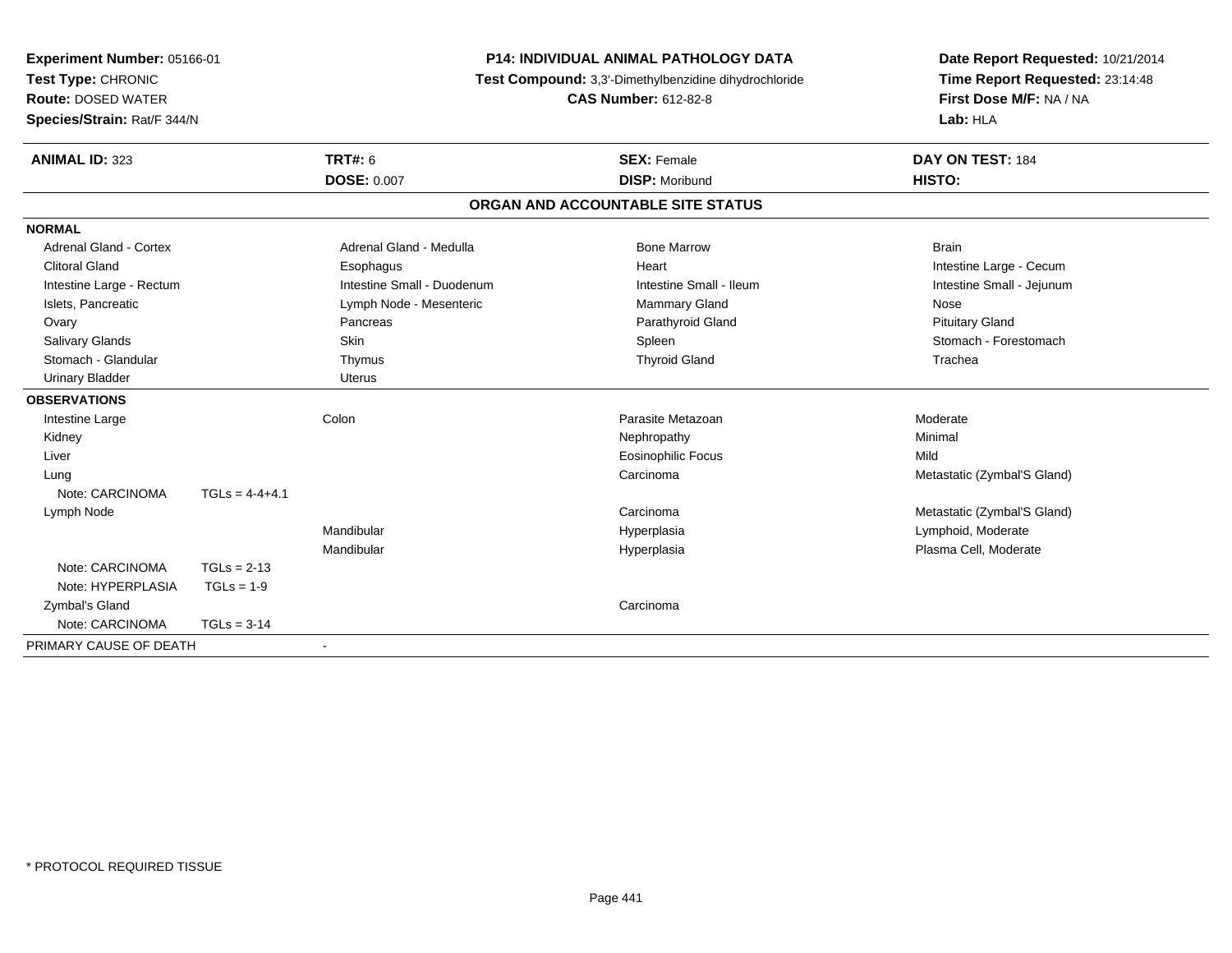| Experiment Number: 05166-01<br>Test Type: CHRONIC<br><b>Route: DOSED WATER</b><br>Species/Strain: Rat/F 344/N |                         | P14: INDIVIDUAL ANIMAL PATHOLOGY DATA<br>Test Compound: 3,3'-Dimethylbenzidine dihydrochloride<br><b>CAS Number: 612-82-8</b> | Date Report Requested: 10/21/2014<br>Time Report Requested: 23:14:48<br>First Dose M/F: NA / NA<br>Lab: HLA |
|---------------------------------------------------------------------------------------------------------------|-------------------------|-------------------------------------------------------------------------------------------------------------------------------|-------------------------------------------------------------------------------------------------------------|
| <b>ANIMAL ID: 324</b>                                                                                         | <b>TRT#: 6</b>          | <b>SEX: Female</b>                                                                                                            | DAY ON TEST: 370                                                                                            |
|                                                                                                               | <b>DOSE: 0.007</b>      | <b>DISP: Moribund</b>                                                                                                         | HISTO:                                                                                                      |
|                                                                                                               |                         | ORGAN AND ACCOUNTABLE SITE STATUS                                                                                             |                                                                                                             |
| <b>NORMAL</b>                                                                                                 |                         |                                                                                                                               |                                                                                                             |
| <b>Adrenal Gland - Cortex</b>                                                                                 | Adrenal Gland - Medulla | <b>Brain</b>                                                                                                                  | Esophagus                                                                                                   |
| Heart                                                                                                         | Intestine Large - Cecum | Intestine Large - Colon                                                                                                       | Intestine Large - Rectum                                                                                    |
| Intestine Small - Duodenum                                                                                    | Intestine Small - Ileum | Intestine Small - Jejunum                                                                                                     | Islets, Pancreatic                                                                                          |
| Lymph Node - Mandibular                                                                                       | Mammary Gland           | Nose                                                                                                                          | Ovary                                                                                                       |
| Pancreas                                                                                                      | Parathyroid Gland       | <b>Pituitary Gland</b>                                                                                                        | Salivary Glands                                                                                             |
| Skin                                                                                                          | Spleen                  | Thymus                                                                                                                        | Trachea                                                                                                     |
| <b>Urinary Bladder</b>                                                                                        | <b>Uterus</b>           |                                                                                                                               |                                                                                                             |
| <b>OBSERVATIONS</b>                                                                                           |                         |                                                                                                                               |                                                                                                             |
| <b>Bone Marrow</b>                                                                                            |                         | Hemorrhage                                                                                                                    | Mild                                                                                                        |
| <b>Clitoral Gland</b>                                                                                         |                         | Carcinoma                                                                                                                     |                                                                                                             |
| Note: CARCINOMA<br>$TGLs = 2-8.1$                                                                             |                         |                                                                                                                               |                                                                                                             |
| Kidney                                                                                                        |                         | Karyomegaly                                                                                                                   | Minimal                                                                                                     |
|                                                                                                               |                         | Nephropathy                                                                                                                   | Marked                                                                                                      |
| Note: NEPHROPATHY<br>$TGLs = 3-5$                                                                             |                         |                                                                                                                               |                                                                                                             |
| Liver                                                                                                         |                         | <b>Eosinophilic Focus</b>                                                                                                     | Mild                                                                                                        |
| Lung                                                                                                          |                         | Congestion                                                                                                                    | Mild                                                                                                        |
| Note: CONGESTION<br>$TGLs = 4-4+4.1$                                                                          |                         |                                                                                                                               |                                                                                                             |
| Lymph Node                                                                                                    | Mesenteric              | Atrophy                                                                                                                       | Marked                                                                                                      |
| Stomach                                                                                                       | Glandular               | Degeneration                                                                                                                  | Cystic, Minimal                                                                                             |
|                                                                                                               | Glandular               | Erosion                                                                                                                       | Multifocal, Mild                                                                                            |
|                                                                                                               | Forestomach             | Hyperplasia                                                                                                                   | Multifocal, Mild                                                                                            |
| Note: HYPERPLASIA<br>$TGLs = 5-6$                                                                             |                         |                                                                                                                               |                                                                                                             |
| Note: EROSION<br>$TGLs = 6-6$                                                                                 |                         |                                                                                                                               |                                                                                                             |
| <b>Thyroid Gland</b>                                                                                          | <b>Follicular Cel</b>   | Adenoma                                                                                                                       |                                                                                                             |
| Zymbal's Gland                                                                                                |                         | Adenoma                                                                                                                       |                                                                                                             |
| PRIMARY CAUSE OF DEATH                                                                                        |                         |                                                                                                                               |                                                                                                             |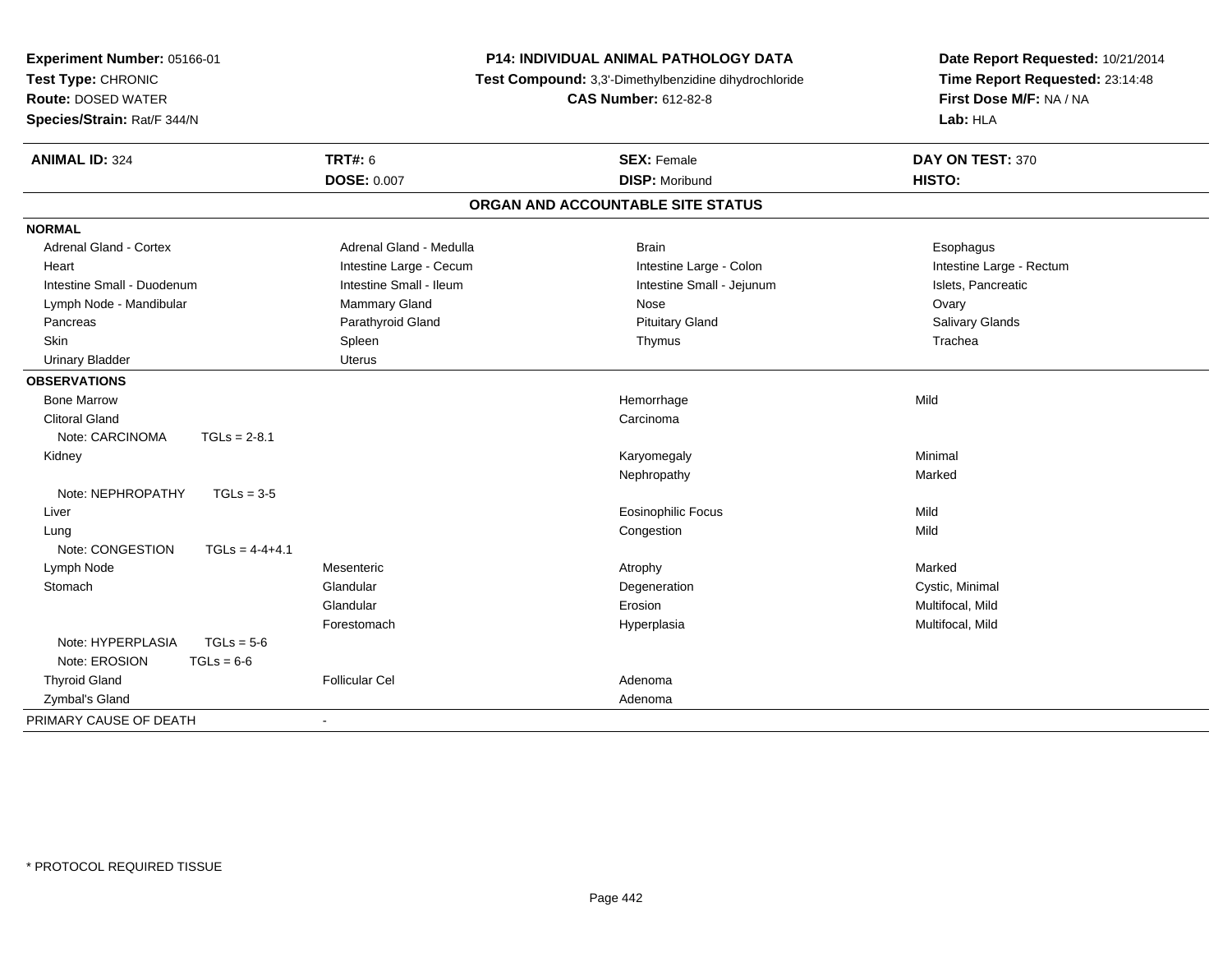| Experiment Number: 05166-01<br>Test Type: CHRONIC<br><b>Route: DOSED WATER</b><br>Species/Strain: Rat/F 344/N |                         | P14: INDIVIDUAL ANIMAL PATHOLOGY DATA<br>Test Compound: 3,3'-Dimethylbenzidine dihydrochloride<br><b>CAS Number: 612-82-8</b> | Date Report Requested: 10/21/2014<br>Time Report Requested: 23:14:48<br>First Dose M/F: NA / NA<br>Lab: HLA |
|---------------------------------------------------------------------------------------------------------------|-------------------------|-------------------------------------------------------------------------------------------------------------------------------|-------------------------------------------------------------------------------------------------------------|
| <b>ANIMAL ID: 325</b>                                                                                         | <b>TRT#: 6</b>          | <b>SEX: Female</b>                                                                                                            | DAY ON TEST: 390                                                                                            |
|                                                                                                               | <b>DOSE: 0.007</b>      | <b>DISP: Moribund</b>                                                                                                         | HISTO:                                                                                                      |
|                                                                                                               |                         | ORGAN AND ACCOUNTABLE SITE STATUS                                                                                             |                                                                                                             |
| <b>NORMAL</b>                                                                                                 |                         |                                                                                                                               |                                                                                                             |
| Adrenal Gland - Cortex                                                                                        | Adrenal Gland - Medulla | <b>Bone Marrow</b>                                                                                                            | <b>Brain</b>                                                                                                |
| Esophagus                                                                                                     | Heart                   | Intestine Large - Cecum                                                                                                       | Intestine Large - Colon                                                                                     |
| Intestine Small - Duodenum                                                                                    | Intestine Small - Ileum | Intestine Small - Jejunum                                                                                                     | Islets, Pancreatic                                                                                          |
| Lymph Node - Mesenteric                                                                                       | Mammary Gland           | Nose                                                                                                                          | Ovary                                                                                                       |
| Pancreas                                                                                                      | Parathyroid Gland       | <b>Pituitary Gland</b>                                                                                                        | Salivary Glands                                                                                             |
| Skin                                                                                                          | Spleen                  | Stomach - Forestomach                                                                                                         | Stomach - Glandular                                                                                         |
| <b>Thyroid Gland</b>                                                                                          | Trachea                 | <b>Urinary Bladder</b>                                                                                                        | <b>Uterus</b>                                                                                               |
| <b>MISSING</b>                                                                                                |                         |                                                                                                                               |                                                                                                             |
| Thymus                                                                                                        |                         |                                                                                                                               |                                                                                                             |
| <b>OBSERVATIONS</b>                                                                                           |                         |                                                                                                                               |                                                                                                             |
| Clitoral Gland                                                                                                | <b>Bilateral</b>        | Adenoma                                                                                                                       |                                                                                                             |
| Intestine Large                                                                                               | Rectum                  | Adenocarcinoma                                                                                                                |                                                                                                             |
| $\int$ TGLs = 2-7.1<br>Note: [ ADENOCARC                                                                      |                         |                                                                                                                               |                                                                                                             |
| Kidney                                                                                                        |                         | Karyomegaly                                                                                                                   | Minimal                                                                                                     |
|                                                                                                               |                         | Nephropathy                                                                                                                   | Marked                                                                                                      |
| Note: NEPHROPATHY<br>$TGLs = 3-5$                                                                             |                         |                                                                                                                               |                                                                                                             |
| Liver                                                                                                         |                         | <b>Eosinophilic Focus</b>                                                                                                     | Mild                                                                                                        |
|                                                                                                               |                         | <b>Mixed Cell Focus</b>                                                                                                       | Minimal                                                                                                     |
| Lung                                                                                                          | Alveolar Epith          | Hyperplasia                                                                                                                   | Focal, Mild                                                                                                 |
| Lymph Node                                                                                                    | Mandibular              | Hyperplasia                                                                                                                   | Plasma Cell, Moderate                                                                                       |
| Note: HYPERPLASIA<br>$TGLs = 1-9$                                                                             |                         |                                                                                                                               |                                                                                                             |
| Pharynx                                                                                                       |                         | Squamous Cell Carcinoma                                                                                                       | Metastatic (Zymbal'S Gland)                                                                                 |
|                                                                                                               |                         | Squamous Cell Papilloma                                                                                                       |                                                                                                             |
| Note: SQ CL PAPILLOM<br>$TGLs = 5-12.1$                                                                       |                         |                                                                                                                               |                                                                                                             |
| Note: SQUAM CEL CARC TGLs = 5-12.1                                                                            |                         |                                                                                                                               |                                                                                                             |
| Zymbal's Gland                                                                                                |                         | Carcinoma                                                                                                                     |                                                                                                             |
| Note: CARCINOMA<br>$TGLs = 4-10.1$                                                                            |                         |                                                                                                                               |                                                                                                             |
| PRIMARY CAUSE OF DEATH                                                                                        | $\blacksquare$          |                                                                                                                               |                                                                                                             |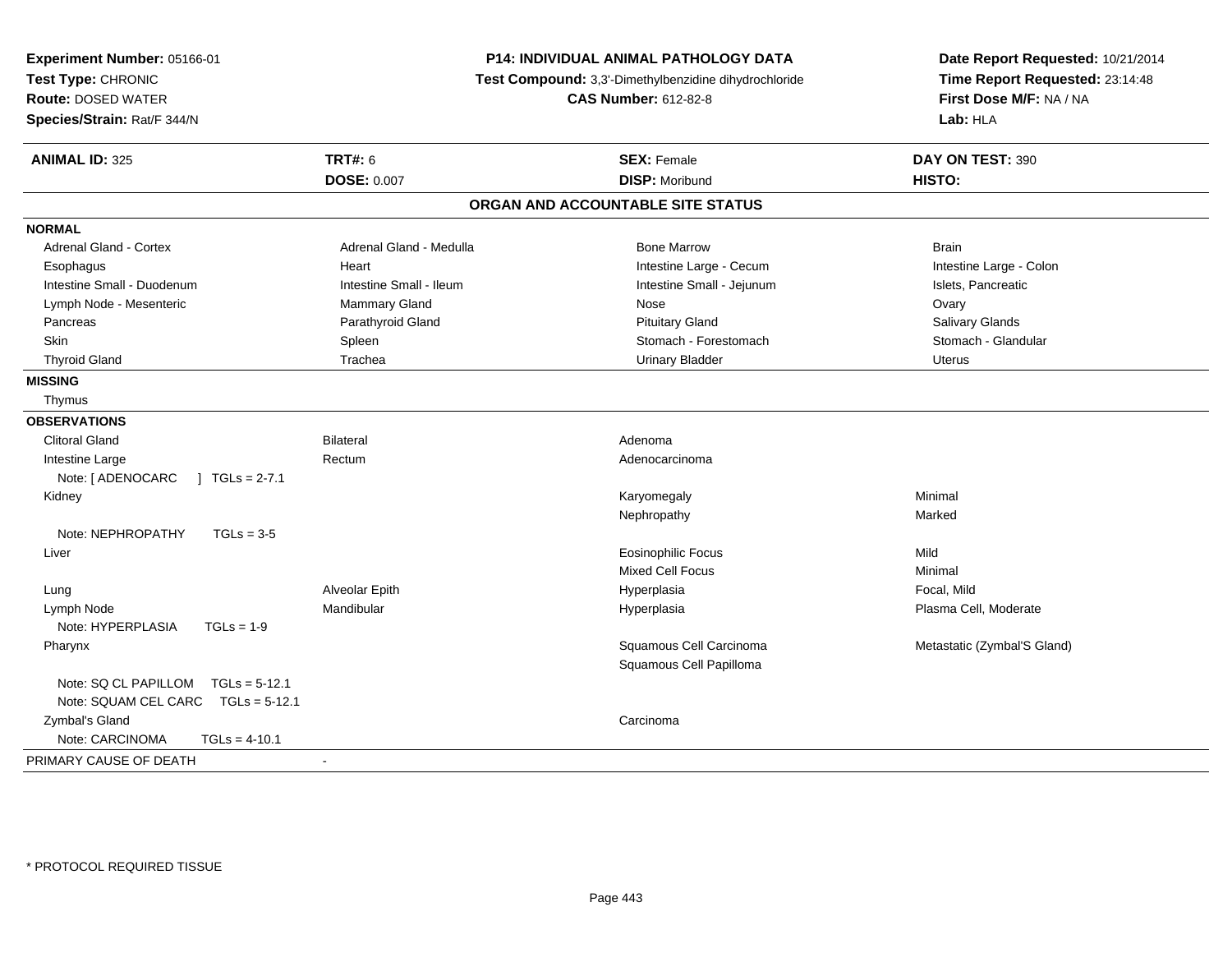| Experiment Number: 05166-01<br>Test Type: CHRONIC<br><b>Route: DOSED WATER</b><br>Species/Strain: Rat/F 344/N |                                                           | <b>P14: INDIVIDUAL ANIMAL PATHOLOGY DATA</b><br>Test Compound: 3,3'-Dimethylbenzidine dihydrochloride<br><b>CAS Number: 612-82-8</b> | Date Report Requested: 10/21/2014<br>Time Report Requested: 23:14:48<br>First Dose M/F: NA / NA<br>Lab: HLA |
|---------------------------------------------------------------------------------------------------------------|-----------------------------------------------------------|--------------------------------------------------------------------------------------------------------------------------------------|-------------------------------------------------------------------------------------------------------------|
| <b>ANIMAL ID: 326</b>                                                                                         | <b>TRT#: 6</b>                                            | <b>SEX: Female</b>                                                                                                                   | DAY ON TEST: 378                                                                                            |
|                                                                                                               | <b>DOSE: 0.007</b>                                        | <b>DISP: Moribund</b>                                                                                                                | HISTO:                                                                                                      |
|                                                                                                               |                                                           | ORGAN AND ACCOUNTABLE SITE STATUS                                                                                                    |                                                                                                             |
| <b>NORMAL</b>                                                                                                 |                                                           |                                                                                                                                      |                                                                                                             |
| Adrenal Gland - Cortex                                                                                        | Adrenal Gland - Medulla                                   | <b>Bone Marrow</b>                                                                                                                   | <b>Brain</b>                                                                                                |
| Esophagus                                                                                                     | Intestine Large - Cecum                                   | Intestine Large - Colon                                                                                                              | Intestine Large - Rectum                                                                                    |
| Intestine Small - Duodenum                                                                                    | Intestine Small - Ileum                                   | Intestine Small - Jejunum                                                                                                            | Islets, Pancreatic                                                                                          |
| Lymph Node - Mandibular                                                                                       | Lymph Node - Mesenteric                                   | <b>Mammary Gland</b>                                                                                                                 | Nose                                                                                                        |
| Ovary                                                                                                         | Pancreas                                                  | Parathyroid Gland                                                                                                                    | <b>Pituitary Gland</b>                                                                                      |
| Salivary Glands                                                                                               | <b>Skin</b>                                               | Spleen                                                                                                                               | Stomach - Forestomach                                                                                       |
| Thymus                                                                                                        | <b>Thyroid Gland</b>                                      | Trachea                                                                                                                              | <b>Urinary Bladder</b>                                                                                      |
| <b>Uterus</b>                                                                                                 | Zymbal's Gland                                            |                                                                                                                                      |                                                                                                             |
| <b>OBSERVATIONS</b>                                                                                           |                                                           |                                                                                                                                      |                                                                                                             |
| <b>Clitoral Gland</b>                                                                                         |                                                           | Carcinoma                                                                                                                            |                                                                                                             |
| Note: CARCINOMA                                                                                               | $TGLs = 1-8.1$                                            |                                                                                                                                      |                                                                                                             |
| Heart                                                                                                         |                                                           | Mineralization                                                                                                                       | Moderate                                                                                                    |
| <b>Intest Small</b>                                                                                           |                                                           |                                                                                                                                      |                                                                                                             |
| Note: INTUSSUSCEPTION TGL = 6-7.                                                                              |                                                           |                                                                                                                                      |                                                                                                             |
|                                                                                                               | Note: ILIAC INTUSSUSCEPTION APPEARS AGONAL OR POSTMORTEM. |                                                                                                                                      |                                                                                                             |
| Kidney                                                                                                        |                                                           | Karyomegaly                                                                                                                          | Minimal                                                                                                     |
|                                                                                                               |                                                           | Nephropathy                                                                                                                          | Marked                                                                                                      |
| Note: NEPHROPATHY                                                                                             | $TGLs = 2-5$                                              |                                                                                                                                      |                                                                                                             |
| Liver                                                                                                         |                                                           | <b>Eosinophilic Focus</b>                                                                                                            | Moderate                                                                                                    |
|                                                                                                               |                                                           | Neoplastic Nodule                                                                                                                    |                                                                                                             |
| Note: EOSIN FOCUS                                                                                             | $TGLs = 4-3.1$                                            |                                                                                                                                      |                                                                                                             |
| Note: NEOPLASTIC NOD $TGLs = 3.5-3.2+3.3$                                                                     |                                                           |                                                                                                                                      |                                                                                                             |
| Lung                                                                                                          |                                                           | Mineralization                                                                                                                       | Mild                                                                                                        |
| Stomach                                                                                                       | Glandular                                                 | Mineralization                                                                                                                       | Moderate                                                                                                    |
| <b>Tissue NOS</b>                                                                                             |                                                           | Mineralization                                                                                                                       | Marked                                                                                                      |
| Note: TISSUE NOS = THORACIC AORTA.                                                                            |                                                           |                                                                                                                                      |                                                                                                             |
| PRIMARY CAUSE OF DEATH                                                                                        | $\blacksquare$                                            |                                                                                                                                      |                                                                                                             |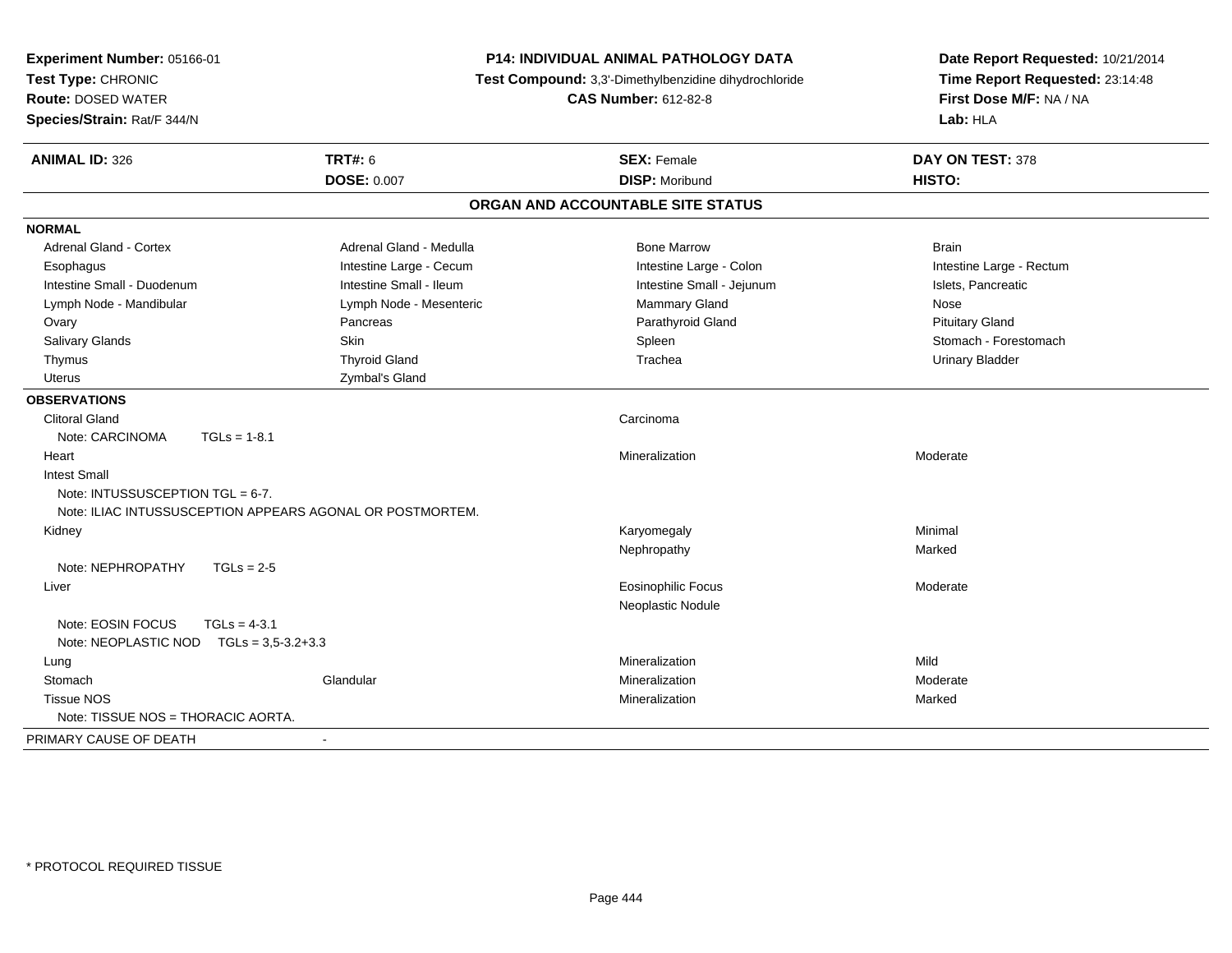| Experiment Number: 05166-01<br>Test Type: CHRONIC<br><b>Route: DOSED WATER</b><br>Species/Strain: Rat/F 344/N | <b>P14: INDIVIDUAL ANIMAL PATHOLOGY DATA</b><br>Test Compound: 3,3'-Dimethylbenzidine dihydrochloride<br><b>CAS Number: 612-82-8</b> |                                   | Date Report Requested: 10/21/2014<br>Time Report Requested: 23:14:48<br>First Dose M/F: NA / NA<br>Lab: HLA |  |
|---------------------------------------------------------------------------------------------------------------|--------------------------------------------------------------------------------------------------------------------------------------|-----------------------------------|-------------------------------------------------------------------------------------------------------------|--|
| <b>ANIMAL ID: 327</b>                                                                                         | <b>TRT#: 6</b>                                                                                                                       | <b>SEX: Female</b>                | DAY ON TEST: 422                                                                                            |  |
|                                                                                                               | <b>DOSE: 0.007</b>                                                                                                                   | <b>DISP: Terminal Sacrifice</b>   | HISTO:                                                                                                      |  |
|                                                                                                               |                                                                                                                                      | ORGAN AND ACCOUNTABLE SITE STATUS |                                                                                                             |  |
| <b>NORMAL</b>                                                                                                 |                                                                                                                                      |                                   |                                                                                                             |  |
| <b>Adrenal Gland - Cortex</b>                                                                                 | Adrenal Gland - Medulla                                                                                                              | <b>Bone Marrow</b>                | <b>Brain</b>                                                                                                |  |
| Esophagus                                                                                                     | Heart                                                                                                                                | Intestine Large - Cecum           | Intestine Large - Colon                                                                                     |  |
| Intestine Large - Rectum                                                                                      | Intestine Small - Duodenum                                                                                                           | Intestine Small - Ileum           | Intestine Small - Jejunum                                                                                   |  |
| Islets, Pancreatic                                                                                            | Lymph Node - Mandibular                                                                                                              | Lymph Node - Mesenteric           | Nose                                                                                                        |  |
| Ovary                                                                                                         | Pancreas                                                                                                                             | Parathyroid Gland                 | <b>Pituitary Gland</b>                                                                                      |  |
| Salivary Glands                                                                                               | Spleen                                                                                                                               | Stomach - Forestomach             | Stomach - Glandular                                                                                         |  |
| <b>Thyroid Gland</b>                                                                                          | Trachea                                                                                                                              | <b>Urinary Bladder</b>            | <b>Uterus</b>                                                                                               |  |
| Zymbal's Gland                                                                                                |                                                                                                                                      |                                   |                                                                                                             |  |
| <b>MISSING</b>                                                                                                |                                                                                                                                      |                                   |                                                                                                             |  |
| Thymus                                                                                                        |                                                                                                                                      |                                   |                                                                                                             |  |
| <b>OBSERVATIONS</b>                                                                                           |                                                                                                                                      |                                   |                                                                                                             |  |
| <b>Clitoral Gland</b>                                                                                         |                                                                                                                                      | Hyperplasia                       | Mild                                                                                                        |  |
| Kidney                                                                                                        |                                                                                                                                      | Karyomegaly                       | Minimal                                                                                                     |  |
|                                                                                                               |                                                                                                                                      | Nephropathy                       | Moderate                                                                                                    |  |
| Note: NEPHROPATHY<br>$TGLs = 7-5$                                                                             |                                                                                                                                      |                                   |                                                                                                             |  |
| Liver                                                                                                         |                                                                                                                                      | <b>Eosinophilic Focus</b>         | Mild                                                                                                        |  |
|                                                                                                               |                                                                                                                                      | Inflammation                      | Acute, Multifocal, Minimal                                                                                  |  |
|                                                                                                               |                                                                                                                                      | <b>Mixed Cell Focus</b>           | Moderate                                                                                                    |  |
| [Mixed Cell Focus TGLS = $4,5-3.1$ ]                                                                          |                                                                                                                                      |                                   |                                                                                                             |  |
| Lung                                                                                                          |                                                                                                                                      | <b>Infiltration Cellular</b>      | Histiocyte, Minimal                                                                                         |  |
| <b>Mammary Gland</b>                                                                                          |                                                                                                                                      | Adenocarcinoma                    |                                                                                                             |  |
| Note: ADENOCARC<br>$TGLs = 3-13$                                                                              |                                                                                                                                      |                                   |                                                                                                             |  |
| Skin                                                                                                          |                                                                                                                                      | Squamous Cell Papilloma           |                                                                                                             |  |
| Note: SQ CL PAPILLOM<br>$TGLs = 8-15$                                                                         |                                                                                                                                      |                                   |                                                                                                             |  |
| PRIMARY CAUSE OF DEATH                                                                                        | $\blacksquare$                                                                                                                       |                                   |                                                                                                             |  |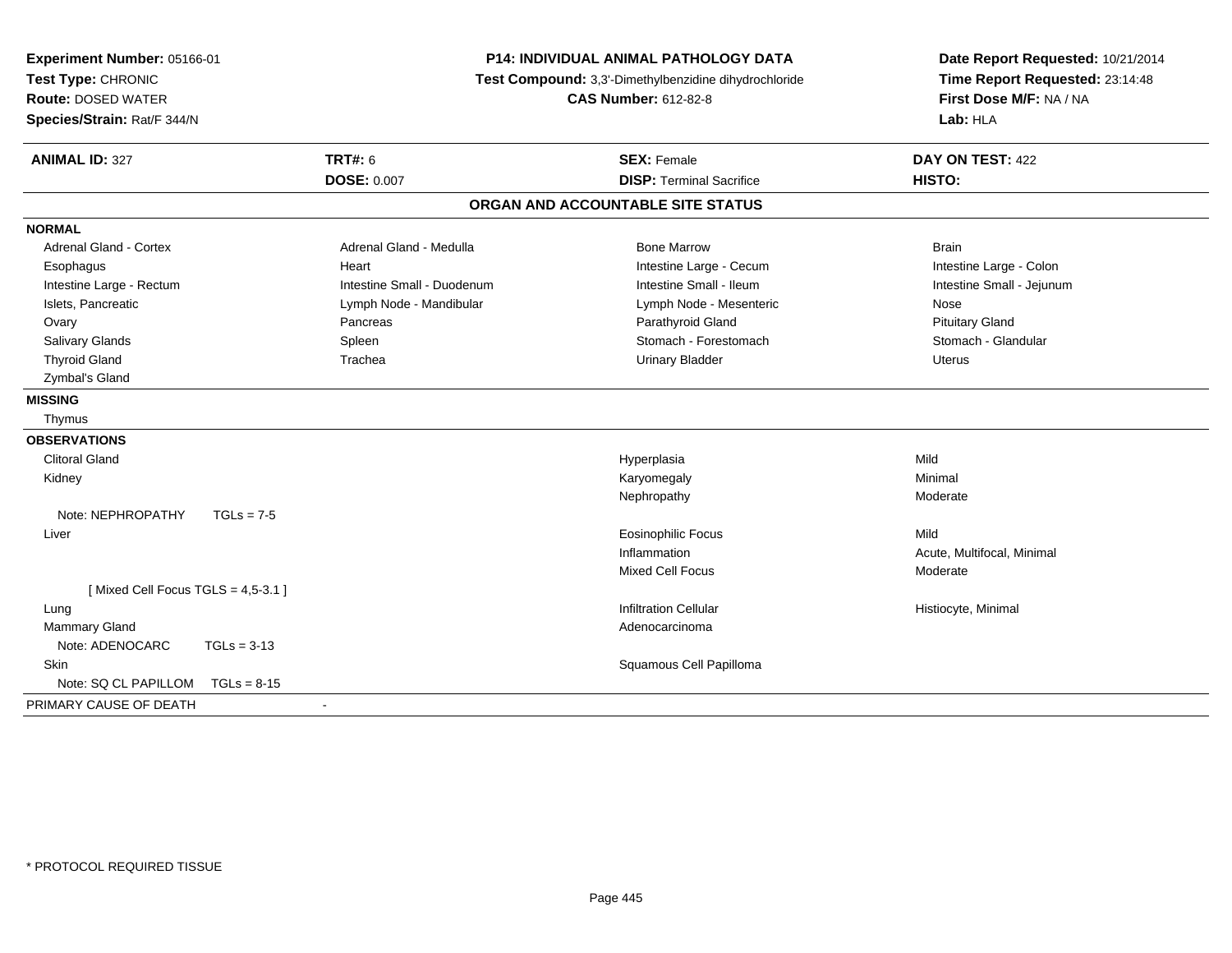| Experiment Number: 05166-01<br>Test Type: CHRONIC<br><b>Route: DOSED WATER</b><br>Species/Strain: Rat/F 344/N | P14: INDIVIDUAL ANIMAL PATHOLOGY DATA<br>Test Compound: 3,3'-Dimethylbenzidine dihydrochloride<br><b>CAS Number: 612-82-8</b> |                                   | Date Report Requested: 10/21/2014<br>Time Report Requested: 23:14:48<br>First Dose M/F: NA / NA<br>Lab: HLA |
|---------------------------------------------------------------------------------------------------------------|-------------------------------------------------------------------------------------------------------------------------------|-----------------------------------|-------------------------------------------------------------------------------------------------------------|
| <b>ANIMAL ID: 328</b>                                                                                         | <b>TRT#: 6</b>                                                                                                                | <b>SEX: Female</b>                | DAY ON TEST: 391                                                                                            |
|                                                                                                               | <b>DOSE: 0.007</b>                                                                                                            | <b>DISP: Moribund</b>             | HISTO:                                                                                                      |
|                                                                                                               |                                                                                                                               | ORGAN AND ACCOUNTABLE SITE STATUS |                                                                                                             |
| <b>NORMAL</b>                                                                                                 |                                                                                                                               |                                   |                                                                                                             |
| <b>Adrenal Gland - Cortex</b>                                                                                 | Adrenal Gland - Medulla                                                                                                       | <b>Bone Marrow</b>                | <b>Brain</b>                                                                                                |
| Esophagus                                                                                                     | Heart                                                                                                                         | Intestine Large - Cecum           | Intestine Large - Colon                                                                                     |
| Intestine Large - Rectum                                                                                      | Intestine Small - Duodenum                                                                                                    | Intestine Small - Ileum           | Intestine Small - Jejunum                                                                                   |
| Islets, Pancreatic                                                                                            | Lung                                                                                                                          | Lymph Node - Mandibular           | Lymph Node - Mesenteric                                                                                     |
| Mammary Gland                                                                                                 | Nose                                                                                                                          | Pancreas                          | Parathyroid Gland                                                                                           |
| <b>Pituitary Gland</b>                                                                                        | Salivary Glands                                                                                                               | Stomach - Forestomach             | Thymus                                                                                                      |
| <b>Thyroid Gland</b>                                                                                          | Trachea                                                                                                                       | <b>Urinary Bladder</b>            |                                                                                                             |
| <b>OBSERVATIONS</b>                                                                                           |                                                                                                                               |                                   |                                                                                                             |
| <b>Clitoral Gland</b>                                                                                         |                                                                                                                               | Adenoma                           |                                                                                                             |
| Note: [ ADENOMA<br>$1 TGLs = 1-8.2$                                                                           |                                                                                                                               |                                   |                                                                                                             |
| Kidney                                                                                                        |                                                                                                                               | Karyomegaly                       | Minimal                                                                                                     |
|                                                                                                               |                                                                                                                               | Nephropathy                       | Moderate                                                                                                    |
| Liver                                                                                                         |                                                                                                                               | Hepatodiaphragmatic Nodule        |                                                                                                             |
| [ Hepatodiaphragmatic Nodule TGLS = 5-3.1 ]                                                                   |                                                                                                                               |                                   |                                                                                                             |
| Ovary                                                                                                         |                                                                                                                               | Choriocarcinoma                   | Metastatic (Uterus)                                                                                         |
| Note: [ CHORIOCARC ] TGLs = 2-8                                                                               |                                                                                                                               |                                   |                                                                                                             |
| Skin                                                                                                          |                                                                                                                               | Squamous Cell Papilloma           |                                                                                                             |
| Note: SQ CL PAPILLOM TGLs = 8-13                                                                              |                                                                                                                               |                                   |                                                                                                             |
| Spleen                                                                                                        |                                                                                                                               | Hematopoietic Cell Proliferation  | Marked                                                                                                      |
| [ Hematopoietic Cell Proliferation TGLS = 4-3 ]                                                               |                                                                                                                               |                                   |                                                                                                             |
| Stomach                                                                                                       | Glandular                                                                                                                     | Degeneration                      | Cystic, Minimal                                                                                             |
| Uterus                                                                                                        |                                                                                                                               | Choriocarcinoma                   |                                                                                                             |
| Note: [ CHORIOCARC ] TGLs = 3-8.1                                                                             |                                                                                                                               |                                   |                                                                                                             |
| Zymbal's Gland                                                                                                |                                                                                                                               | Carcinoma                         |                                                                                                             |
| Note: CARCINOMA<br>$TGLs = 9-10+10.1$                                                                         |                                                                                                                               |                                   |                                                                                                             |
| PRIMARY CAUSE OF DEATH                                                                                        |                                                                                                                               |                                   |                                                                                                             |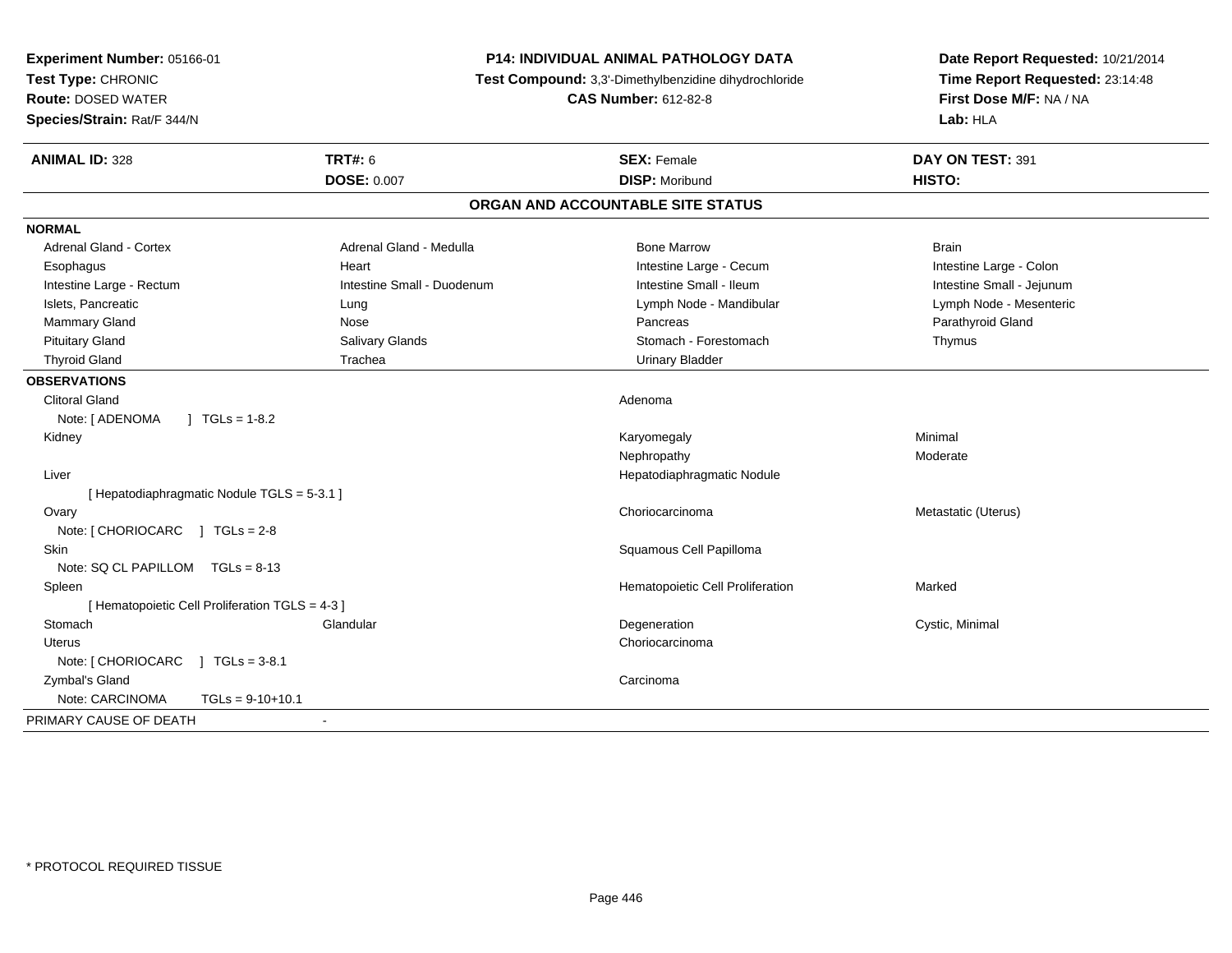| Experiment Number: 05166-01<br>Test Type: CHRONIC<br><b>Route: DOSED WATER</b><br>Species/Strain: Rat/F 344/N |                            | <b>P14: INDIVIDUAL ANIMAL PATHOLOGY DATA</b><br>Test Compound: 3,3'-Dimethylbenzidine dihydrochloride<br><b>CAS Number: 612-82-8</b> |                                   | Date Report Requested: 10/21/2014<br>Time Report Requested: 23:14:48<br>First Dose M/F: NA / NA<br>Lab: HLA |  |
|---------------------------------------------------------------------------------------------------------------|----------------------------|--------------------------------------------------------------------------------------------------------------------------------------|-----------------------------------|-------------------------------------------------------------------------------------------------------------|--|
| <b>ANIMAL ID: 329</b>                                                                                         |                            | <b>TRT#: 6</b>                                                                                                                       | <b>SEX: Female</b>                | DAY ON TEST: 379                                                                                            |  |
|                                                                                                               |                            | <b>DOSE: 0.007</b>                                                                                                                   | <b>DISP: Moribund</b>             | HISTO:                                                                                                      |  |
|                                                                                                               |                            |                                                                                                                                      | ORGAN AND ACCOUNTABLE SITE STATUS |                                                                                                             |  |
| <b>NORMAL</b>                                                                                                 |                            |                                                                                                                                      |                                   |                                                                                                             |  |
| <b>Adrenal Gland - Cortex</b>                                                                                 |                            | Adrenal Gland - Medulla                                                                                                              | <b>Bone Marrow</b>                | <b>Brain</b>                                                                                                |  |
| Esophagus                                                                                                     |                            | Heart                                                                                                                                | Intestine Large - Cecum           | Intestine Large - Colon                                                                                     |  |
| Intestine Large - Rectum                                                                                      |                            | Intestine Small - Duodenum                                                                                                           | Intestine Small - Ileum           | Intestine Small - Jejunum                                                                                   |  |
| Islets, Pancreatic                                                                                            |                            | Lymph Node - Mandibular                                                                                                              | Lymph Node - Mesenteric           | Mammary Gland                                                                                               |  |
| Nose                                                                                                          |                            | Ovary                                                                                                                                | Pancreas                          | Parathyroid Gland                                                                                           |  |
| <b>Pituitary Gland</b>                                                                                        |                            | Salivary Glands                                                                                                                      | Skin                              | Spleen                                                                                                      |  |
| Stomach - Forestomach                                                                                         |                            | Stomach - Glandular                                                                                                                  | Thymus                            | <b>Thyroid Gland</b>                                                                                        |  |
| Trachea                                                                                                       |                            | <b>Urinary Bladder</b>                                                                                                               | <b>Uterus</b>                     |                                                                                                             |  |
| <b>OBSERVATIONS</b>                                                                                           |                            |                                                                                                                                      |                                   |                                                                                                             |  |
| <b>Clitoral Gland</b>                                                                                         |                            |                                                                                                                                      | Adenoma                           |                                                                                                             |  |
| Eye                                                                                                           |                            | <b>Antr Chamber</b>                                                                                                                  | Hemorrhage                        | Marked                                                                                                      |  |
|                                                                                                               |                            | Cornea                                                                                                                               | Inflammation                      | Suppurative, Marked                                                                                         |  |
| Note: INFLAMMATION                                                                                            | $TGLs = 4-13$              |                                                                                                                                      |                                   |                                                                                                             |  |
| Note: HEMORRHAGE                                                                                              | $TGLs = 3-13$              |                                                                                                                                      |                                   |                                                                                                             |  |
| Kidney                                                                                                        |                            |                                                                                                                                      | Karyomegaly                       | Minimal                                                                                                     |  |
|                                                                                                               |                            |                                                                                                                                      | Nephropathy                       | Moderate                                                                                                    |  |
| Note: NEPHROPATHY                                                                                             | $TGLs = 1-5$               |                                                                                                                                      |                                   |                                                                                                             |  |
| Liver                                                                                                         |                            |                                                                                                                                      | Inflammation                      | Granulomatous, Multifocal, Minimal                                                                          |  |
|                                                                                                               |                            |                                                                                                                                      | <b>Mixed Cell Focus</b>           | Moderate                                                                                                    |  |
| [Mixed Cell Focus TGLS = 2-3.1]                                                                               |                            |                                                                                                                                      |                                   |                                                                                                             |  |
| Lung                                                                                                          |                            | Alveolar Epith                                                                                                                       | Hyperplasia                       | Multifocal, Mild                                                                                            |  |
|                                                                                                               |                            |                                                                                                                                      | <b>Infiltration Cellular</b>      | Histiocyte, Minimal                                                                                         |  |
| Zymbal's Gland                                                                                                |                            | <b>Bilateral</b>                                                                                                                     | Carcinoma                         |                                                                                                             |  |
| Note: CARCINOMA                                                                                               | $TGLs = 5.6 - 10.1 + 10.2$ |                                                                                                                                      |                                   |                                                                                                             |  |
| PRIMARY CAUSE OF DEATH                                                                                        |                            |                                                                                                                                      |                                   |                                                                                                             |  |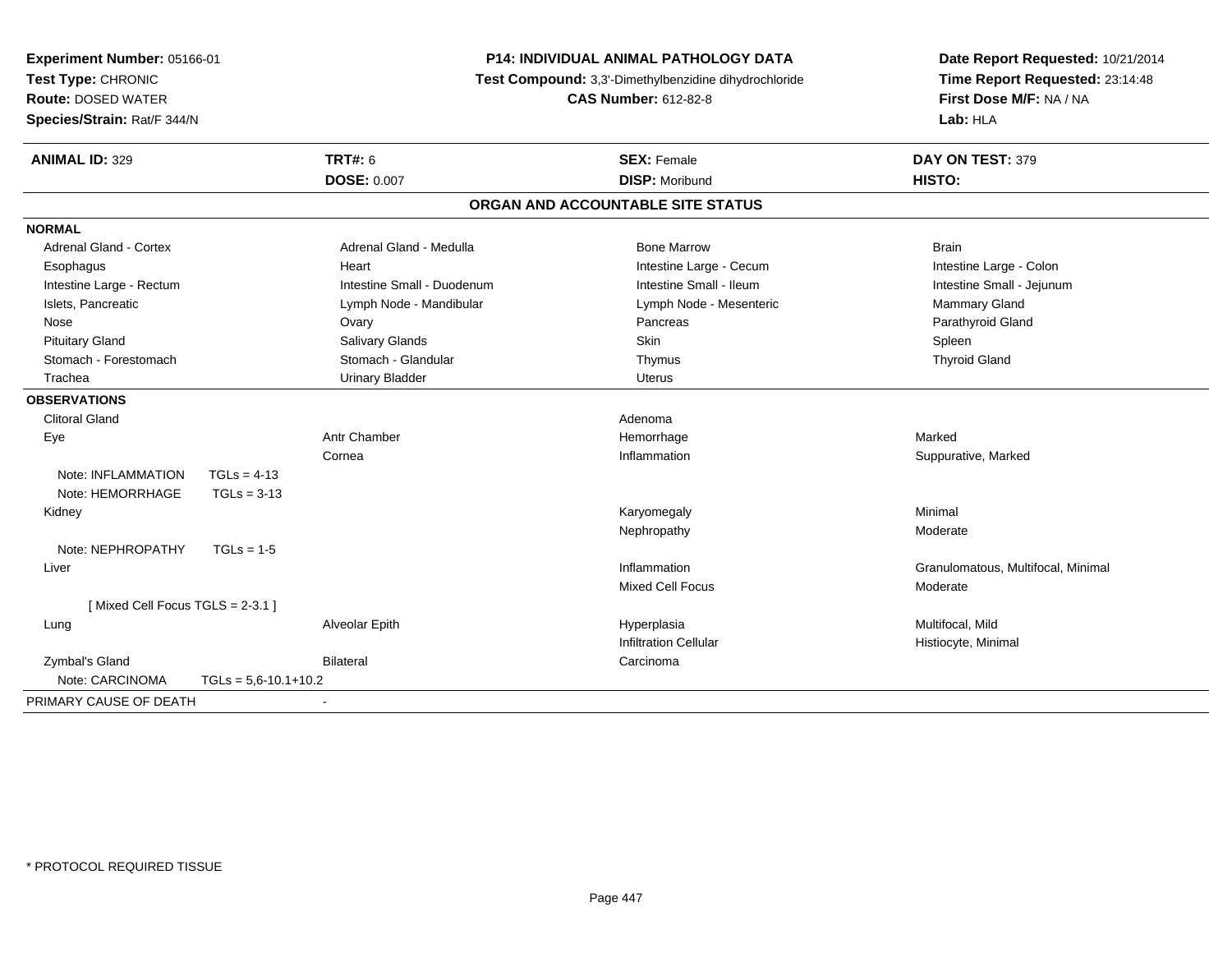| Experiment Number: 05166-01<br>Test Type: CHRONIC<br><b>Route: DOSED WATER</b><br>Species/Strain: Rat/F 344/N | P14: INDIVIDUAL ANIMAL PATHOLOGY DATA<br>Test Compound: 3,3'-Dimethylbenzidine dihydrochloride<br><b>CAS Number: 612-82-8</b> |                                   | Date Report Requested: 10/21/2014<br>Time Report Requested: 23:14:48<br>First Dose M/F: NA / NA<br>Lab: HLA |  |
|---------------------------------------------------------------------------------------------------------------|-------------------------------------------------------------------------------------------------------------------------------|-----------------------------------|-------------------------------------------------------------------------------------------------------------|--|
| <b>ANIMAL ID: 330</b>                                                                                         | <b>TRT#: 6</b>                                                                                                                | <b>SEX: Female</b>                | DAY ON TEST: 422                                                                                            |  |
|                                                                                                               | <b>DOSE: 0.007</b>                                                                                                            | <b>DISP: Terminal Sacrifice</b>   | HISTO:                                                                                                      |  |
|                                                                                                               |                                                                                                                               | ORGAN AND ACCOUNTABLE SITE STATUS |                                                                                                             |  |
| <b>NORMAL</b>                                                                                                 |                                                                                                                               |                                   |                                                                                                             |  |
| <b>Adrenal Gland - Cortex</b>                                                                                 | Adrenal Gland - Medulla                                                                                                       | <b>Bone Marrow</b>                | <b>Brain</b>                                                                                                |  |
| Esophagus                                                                                                     | Heart                                                                                                                         | Intestine Large - Cecum           | Intestine Large - Colon                                                                                     |  |
| Intestine Large - Rectum                                                                                      | Intestine Small - Duodenum                                                                                                    | Intestine Small - Ileum           | Intestine Small - Jejunum                                                                                   |  |
| Islets, Pancreatic                                                                                            | Lymph Node - Mandibular                                                                                                       | Lymph Node - Mesenteric           | Mammary Gland                                                                                               |  |
| Nose                                                                                                          | Ovary                                                                                                                         | Pancreas                          | Parathyroid Gland                                                                                           |  |
| <b>Pituitary Gland</b>                                                                                        | Salivary Glands                                                                                                               | Skin                              | Stomach - Forestomach                                                                                       |  |
| Stomach - Glandular                                                                                           | <b>Thyroid Gland</b>                                                                                                          | Trachea                           | <b>Urinary Bladder</b>                                                                                      |  |
| <b>OBSERVATIONS</b>                                                                                           |                                                                                                                               |                                   |                                                                                                             |  |
| <b>Clitoral Gland</b>                                                                                         |                                                                                                                               | Adenoma                           |                                                                                                             |  |
|                                                                                                               |                                                                                                                               | Carcinoma                         |                                                                                                             |  |
| Note: CARCINOMA<br>$TGLs = 1-8.1$                                                                             |                                                                                                                               |                                   |                                                                                                             |  |
| Kidney                                                                                                        |                                                                                                                               | Karyomegaly                       | Minimal                                                                                                     |  |
|                                                                                                               |                                                                                                                               | Nephropathy                       | Moderate                                                                                                    |  |
| Note: NEPHROPATHY<br>$TGLs = 5-5$                                                                             |                                                                                                                               |                                   |                                                                                                             |  |
| Liver                                                                                                         |                                                                                                                               | <b>Basophilic Focus</b>           | Minimal                                                                                                     |  |
|                                                                                                               |                                                                                                                               | Mixed Cell Focus                  | Mild                                                                                                        |  |
| [Mixed Cell Focus TGLS = $3,4-3.1$ ]                                                                          |                                                                                                                               |                                   |                                                                                                             |  |
| Lung                                                                                                          | Alveolar Epith                                                                                                                | Hyperplasia                       | Focal, Minimal                                                                                              |  |
| Spleen                                                                                                        |                                                                                                                               | Leukemia Mononuclear              |                                                                                                             |  |
| Note: LEUKEMIA MONUC TGLs = 6-3                                                                               |                                                                                                                               |                                   |                                                                                                             |  |
| Thymus                                                                                                        | <b>Epithel Cell</b>                                                                                                           | Hyperplasia                       | Mild                                                                                                        |  |
| Uterus                                                                                                        |                                                                                                                               | <b>Fibrosis</b>                   | Moderate                                                                                                    |  |
| Note: FIBROSIS<br>$TGLs = 2-8$                                                                                |                                                                                                                               |                                   |                                                                                                             |  |
| Zymbal's Gland                                                                                                |                                                                                                                               | Adenoma                           |                                                                                                             |  |
| PRIMARY CAUSE OF DEATH                                                                                        |                                                                                                                               |                                   |                                                                                                             |  |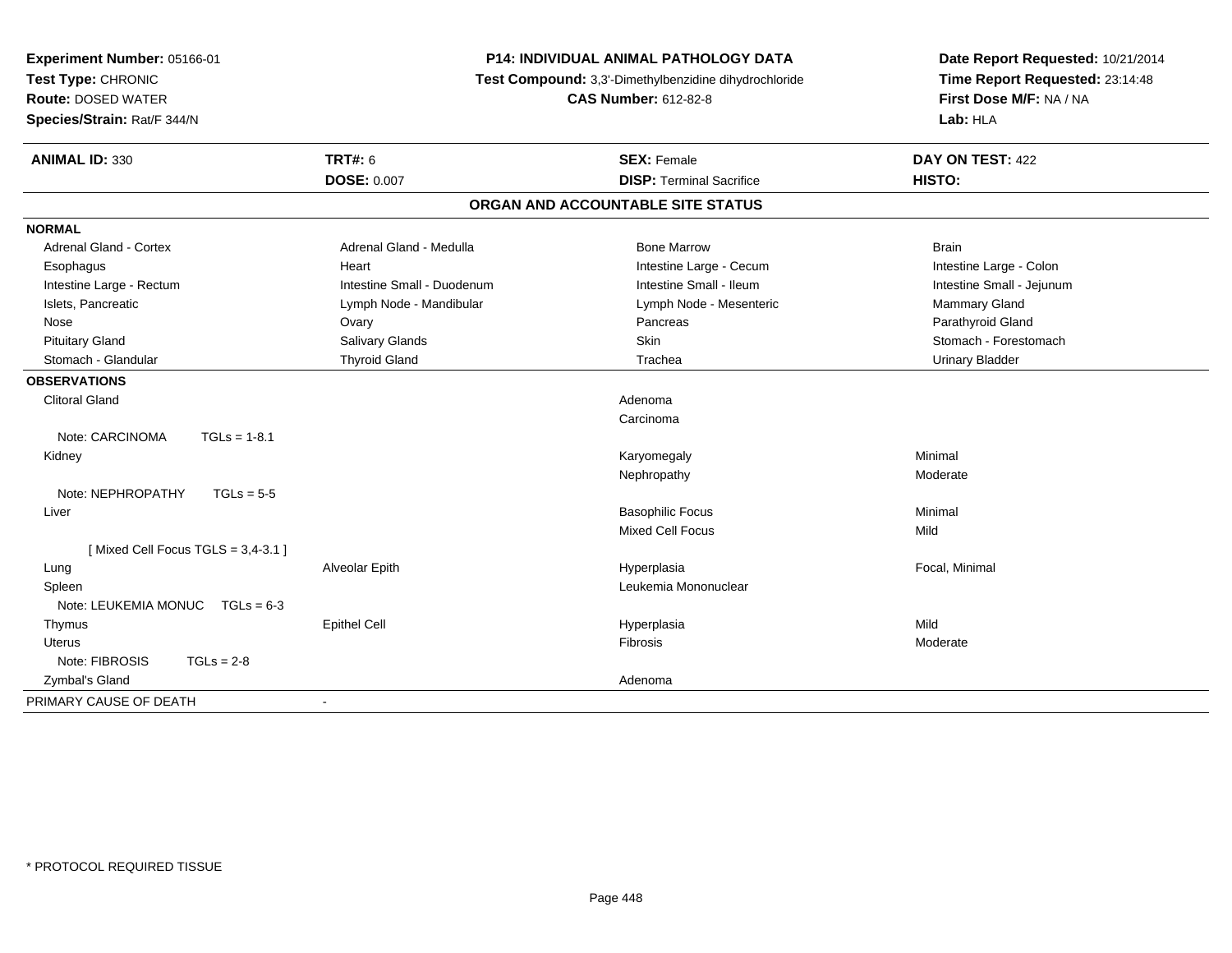| Experiment Number: 05166-01                                             |                                                       | <b>P14: INDIVIDUAL ANIMAL PATHOLOGY DATA</b> | Date Report Requested: 10/21/2014  |  |
|-------------------------------------------------------------------------|-------------------------------------------------------|----------------------------------------------|------------------------------------|--|
| Test Type: CHRONIC                                                      | Test Compound: 3,3'-Dimethylbenzidine dihydrochloride |                                              | Time Report Requested: 23:14:48    |  |
| <b>Route: DOSED WATER</b>                                               |                                                       | <b>CAS Number: 612-82-8</b>                  | First Dose M/F: NA / NA            |  |
| Species/Strain: Rat/F 344/N                                             |                                                       |                                              | Lab: HLA                           |  |
| <b>ANIMAL ID: 331</b>                                                   | <b>TRT#: 6</b>                                        | <b>SEX: Female</b>                           | DAY ON TEST: 364                   |  |
|                                                                         | <b>DOSE: 0.007</b>                                    | <b>DISP: Moribund</b>                        | HISTO:                             |  |
|                                                                         |                                                       | ORGAN AND ACCOUNTABLE SITE STATUS            |                                    |  |
| <b>NORMAL</b>                                                           |                                                       |                                              |                                    |  |
| Adrenal Gland - Medulla                                                 | <b>Bone Marrow</b>                                    | <b>Brain</b>                                 | Esophagus                          |  |
| Intestine Large - Cecum                                                 | Intestine Large - Rectum                              | Intestine Small - Duodenum                   | Intestine Small - Ileum            |  |
| Islets, Pancreatic                                                      | Lymph Node - Mandibular                               | Lymph Node - Mesenteric                      | Mammary Gland                      |  |
| Salivary Glands                                                         | Skin                                                  | Spleen                                       | Stomach - Forestomach              |  |
| Trachea                                                                 | <b>Urinary Bladder</b>                                | Uterus                                       |                                    |  |
| <b>OBSERVATIONS</b>                                                     |                                                       |                                              |                                    |  |
| Adrenal Gland                                                           | Cortex                                                | Vacuolization Cytoplasmic                    | Focal, Mild                        |  |
| <b>Clitoral Gland</b>                                                   |                                                       | Adenoma                                      |                                    |  |
|                                                                         |                                                       | Inflammation                                 | Suppurative, Marked                |  |
| $TGLs = 1-8.1$<br>Note: INFLAMMATION<br>Note: ADENOMA<br>$TGLs = 1-8.1$ |                                                       |                                              |                                    |  |
|                                                                         |                                                       | Mineralization                               | Marked                             |  |
| Heart<br>Note: MINERALIZATION<br>$TGLs = 4-3$                           |                                                       |                                              |                                    |  |
|                                                                         |                                                       |                                              |                                    |  |
| Intestine Large                                                         | Colon                                                 | Mineralization                               | Mild                               |  |
| Note: MINERALIZATION<br>$TGLs = 11-7$                                   |                                                       |                                              |                                    |  |
| <b>Intestine Small</b>                                                  | Jejunum                                               | Adenocarcinoma                               |                                    |  |
|                                                                         | Jejunum, Muscularis                                   | Mineralization                               | Mild                               |  |
| Note: ADENOCARC<br>$TGLs = 9-6$                                         |                                                       |                                              |                                    |  |
| Note: MINERALIZATION<br>$TGLs = 12-6$                                   |                                                       |                                              |                                    |  |
| Kidney                                                                  |                                                       | Karyomegaly                                  | Minimal                            |  |
| Note: NEPHROPATHY<br>$TGLs = 2,3-5$                                     |                                                       | Nephropathy                                  | Marked                             |  |
|                                                                         |                                                       |                                              | Mild                               |  |
| Liver                                                                   |                                                       | <b>Eosinophilic Focus</b>                    |                                    |  |
|                                                                         |                                                       | Inflammation<br>Mineralization               | Granulomatous, Multifocal, Minimal |  |
| Lung                                                                    | Artery                                                |                                              | Moderate                           |  |
| Nose                                                                    |                                                       | Inflammation                                 | Suppurative, Mild                  |  |
| Ovary                                                                   | Bilateral, Periovarn Tiss                             | Cyst                                         |                                    |  |
| Pancreas                                                                | Artery                                                | Mineralization                               | Moderate                           |  |
| Parathyroid Gland                                                       |                                                       | Hyperplasia                                  | Moderate                           |  |
| Note: HYPERPLASIA<br>$TGLs = 6-2$                                       |                                                       |                                              |                                    |  |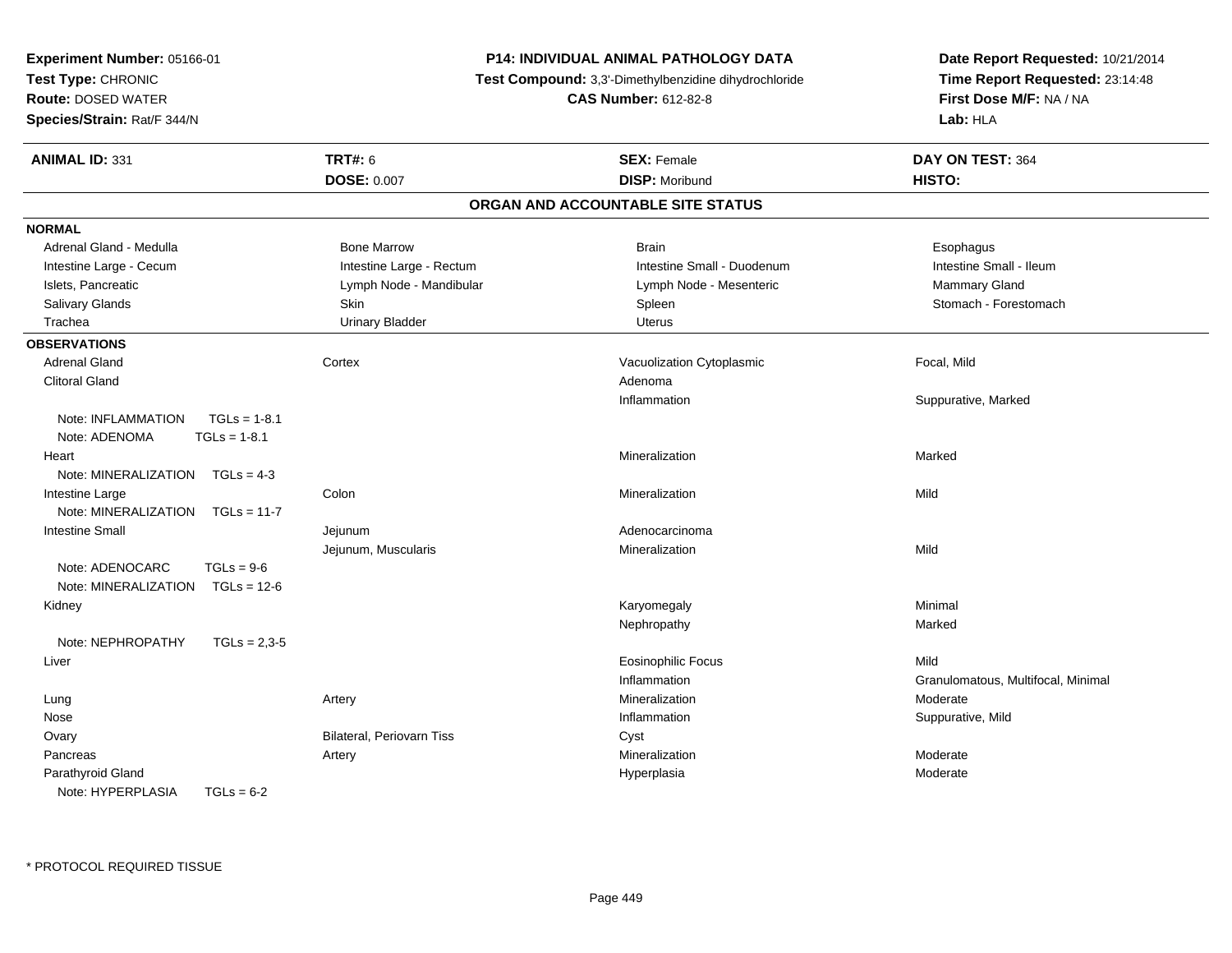| Experiment Number: 05166-01<br>Test Type: CHRONIC<br><b>Route: DOSED WATER</b><br>Species/Strain: Rat/F 344/N |                                      | <b>P14: INDIVIDUAL ANIMAL PATHOLOGY DATA</b><br>Test Compound: 3,3'-Dimethylbenzidine dihydrochloride<br><b>CAS Number: 612-82-8</b> | Date Report Requested: 10/21/2014<br>Time Report Requested: 23:14:48<br>First Dose M/F: NA / NA<br>Lab: HLA |
|---------------------------------------------------------------------------------------------------------------|--------------------------------------|--------------------------------------------------------------------------------------------------------------------------------------|-------------------------------------------------------------------------------------------------------------|
| <b>ANIMAL ID: 331</b>                                                                                         | <b>TRT#: 6</b><br><b>DOSE: 0.007</b> | <b>SEX: Female</b><br><b>DISP: Moribund</b>                                                                                          | DAY ON TEST: 364<br><b>HISTO:</b>                                                                           |
|                                                                                                               |                                      | ORGAN AND ACCOUNTABLE SITE STATUS                                                                                                    |                                                                                                             |
| <b>Pituitary Gland</b><br>Note: ANGIECTASIS<br>$TGLs = 8-2$<br>Note: ADENOMA<br>$TGLs = 7-2$                  | Pars Distalis                        | Adenoma<br>Angiectasis                                                                                                               | Marked                                                                                                      |
| Stomach<br>Note: MINERALIZATION<br>$TGLs = 10-6$                                                              | Glandular                            | Mineralization                                                                                                                       | Marked                                                                                                      |
| Thymus<br><b>Thyroid Gland</b><br><b>Tissue NOS</b>                                                           | <b>Epithel Cell</b>                  | Hyperplasia<br>Ultimobranchial Cyst<br>Mineralization                                                                                | Mild<br>Marked                                                                                              |
| Note: TISSUE NOS = THORACIC AORTA.<br>Note: MINERALIZATION $TGLs = 5-3$<br>Zymbal's Gland                     |                                      | Adenoma                                                                                                                              |                                                                                                             |
| PRIMARY CAUSE OF DEATH                                                                                        |                                      |                                                                                                                                      |                                                                                                             |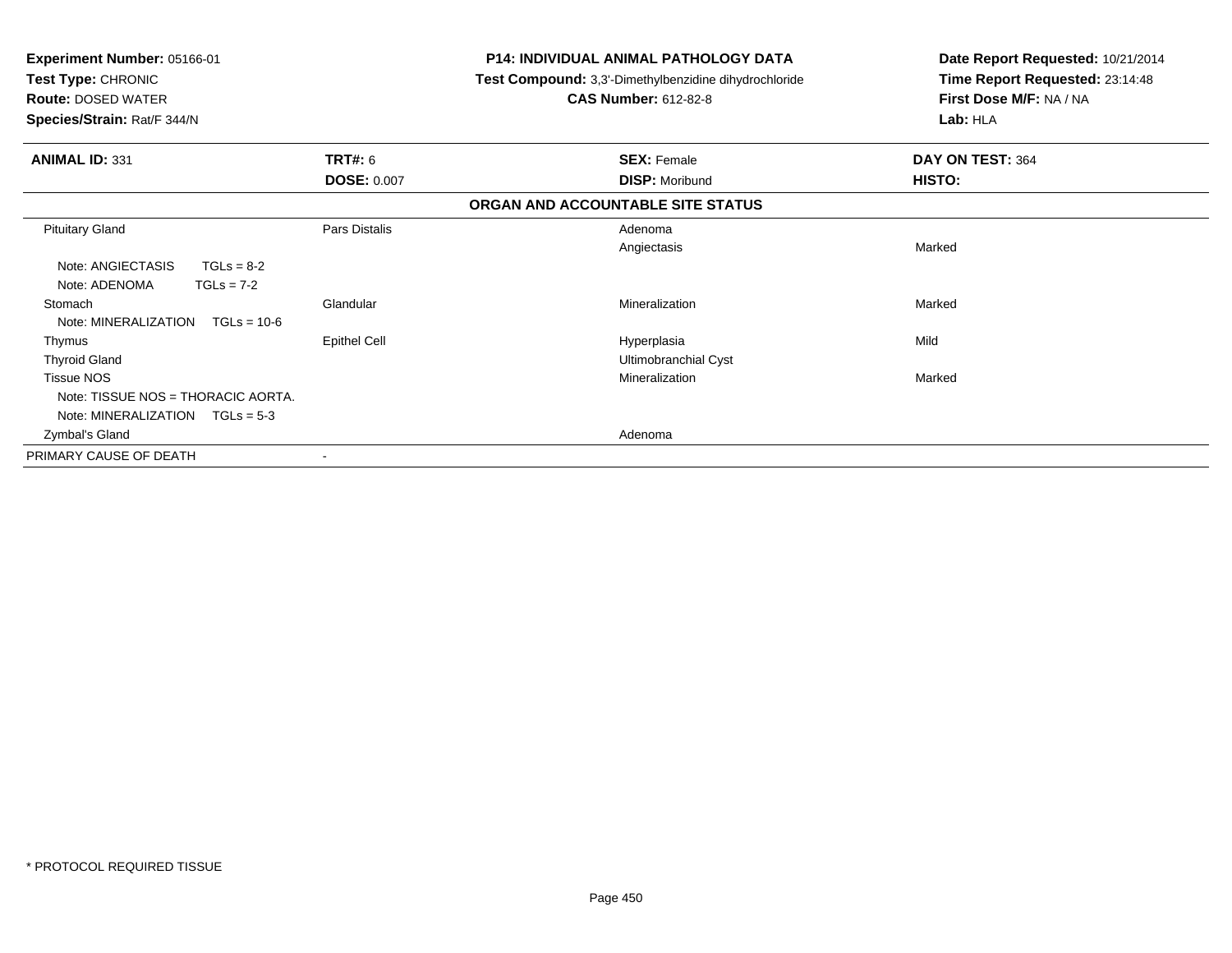| Experiment Number: 05166-01         | <b>P14: INDIVIDUAL ANIMAL PATHOLOGY DATA</b><br>Test Compound: 3,3'-Dimethylbenzidine dihydrochloride |                                   | Date Report Requested: 10/21/2014 |
|-------------------------------------|-------------------------------------------------------------------------------------------------------|-----------------------------------|-----------------------------------|
| Test Type: CHRONIC                  |                                                                                                       |                                   | Time Report Requested: 23:14:48   |
| <b>Route: DOSED WATER</b>           |                                                                                                       | <b>CAS Number: 612-82-8</b>       | First Dose M/F: NA / NA           |
| Species/Strain: Rat/F 344/N         |                                                                                                       |                                   | Lab: HLA                          |
| <b>ANIMAL ID: 332</b>               | <b>TRT#: 6</b>                                                                                        | <b>SEX: Female</b>                | DAY ON TEST: 355                  |
|                                     | <b>DOSE: 0.007</b>                                                                                    | <b>DISP: Moribund</b>             | HISTO:                            |
|                                     |                                                                                                       | ORGAN AND ACCOUNTABLE SITE STATUS |                                   |
| <b>NORMAL</b>                       |                                                                                                       |                                   |                                   |
| Adrenal Gland - Medulla             | <b>Bone Marrow</b>                                                                                    | <b>Brain</b>                      | Esophagus                         |
| Heart                               | Intestine Large - Cecum                                                                               | Intestine Large - Colon           | Intestine Small - Duodenum        |
| Intestine Small - Ileum             | Intestine Small - Jejunum                                                                             | Islets, Pancreatic                | Lung                              |
| Lymph Node - Mesenteric             | Mammary Gland                                                                                         | Ovary                             | Pancreas                          |
| Parathyroid Gland                   | <b>Pituitary Gland</b>                                                                                | Skin                              | Spleen                            |
| Stomach - Forestomach               | Stomach - Glandular                                                                                   | Thymus                            | <b>Thyroid Gland</b>              |
| Trachea                             | <b>Urinary Bladder</b>                                                                                | <b>Uterus</b>                     |                                   |
| <b>OBSERVATIONS</b>                 |                                                                                                       |                                   |                                   |
| <b>Adrenal Gland</b>                | Cortex                                                                                                | Angiectasis                       | Moderate                          |
| <b>Clitoral Gland</b>               | Duct                                                                                                  | Ectasia                           | Moderate                          |
| Note: ECTASIA<br>$TGLs = 1-8$       |                                                                                                       |                                   |                                   |
| Eye                                 | Antr Chamber                                                                                          | Hemorrhage                        | Moderate                          |
|                                     | Cornea                                                                                                | Inflammation                      | Suppurative, Marked               |
| Note: INFLAMMATION<br>$TGLs = 4-13$ |                                                                                                       |                                   |                                   |
| Note: HEMORRHAGE<br>$TGLs = 5-13$   |                                                                                                       |                                   |                                   |
| Harderian Gland                     |                                                                                                       | Pigmentation                      | Porphyrin, Moderate               |
| Intestine Large                     | Rectum                                                                                                | Parasite Metazoan                 | Mild                              |
| Kidney                              |                                                                                                       | Karyomegaly                       | Minimal                           |
|                                     |                                                                                                       | Nephropathy                       | Moderate                          |
| Note: NEPHROPATHY<br>$TGLs = 2-5$   |                                                                                                       |                                   |                                   |
| Liver                               |                                                                                                       | Eosinophilic Focus                | Mild                              |
| Note: EOSIN FOCUS<br>$TGLs = 7-3.1$ |                                                                                                       |                                   |                                   |
| Lymph Node                          | Mandibular                                                                                            | Hyperplasia                       | Plasma Cell, Moderate             |
| Note: HYPERPLASIA<br>$TGLs = 3-9$   |                                                                                                       |                                   |                                   |
| Nose                                |                                                                                                       | Inflammation                      | Suppurative, Mild                 |
| Salivary Glands                     |                                                                                                       | Inflammation                      | Chronic, Moderate                 |
| Tooth                               | <b>Peridont Tiss</b>                                                                                  | Inflammation                      | Chronic Active, Moderate          |
| Zymbal's Gland                      |                                                                                                       | Carcinoma                         |                                   |
| Note: CARCINOMA<br>$TGLs = 6-10.1$  |                                                                                                       |                                   |                                   |
| PRIMARY CAUSE OF DEATH              | $\sim$                                                                                                |                                   |                                   |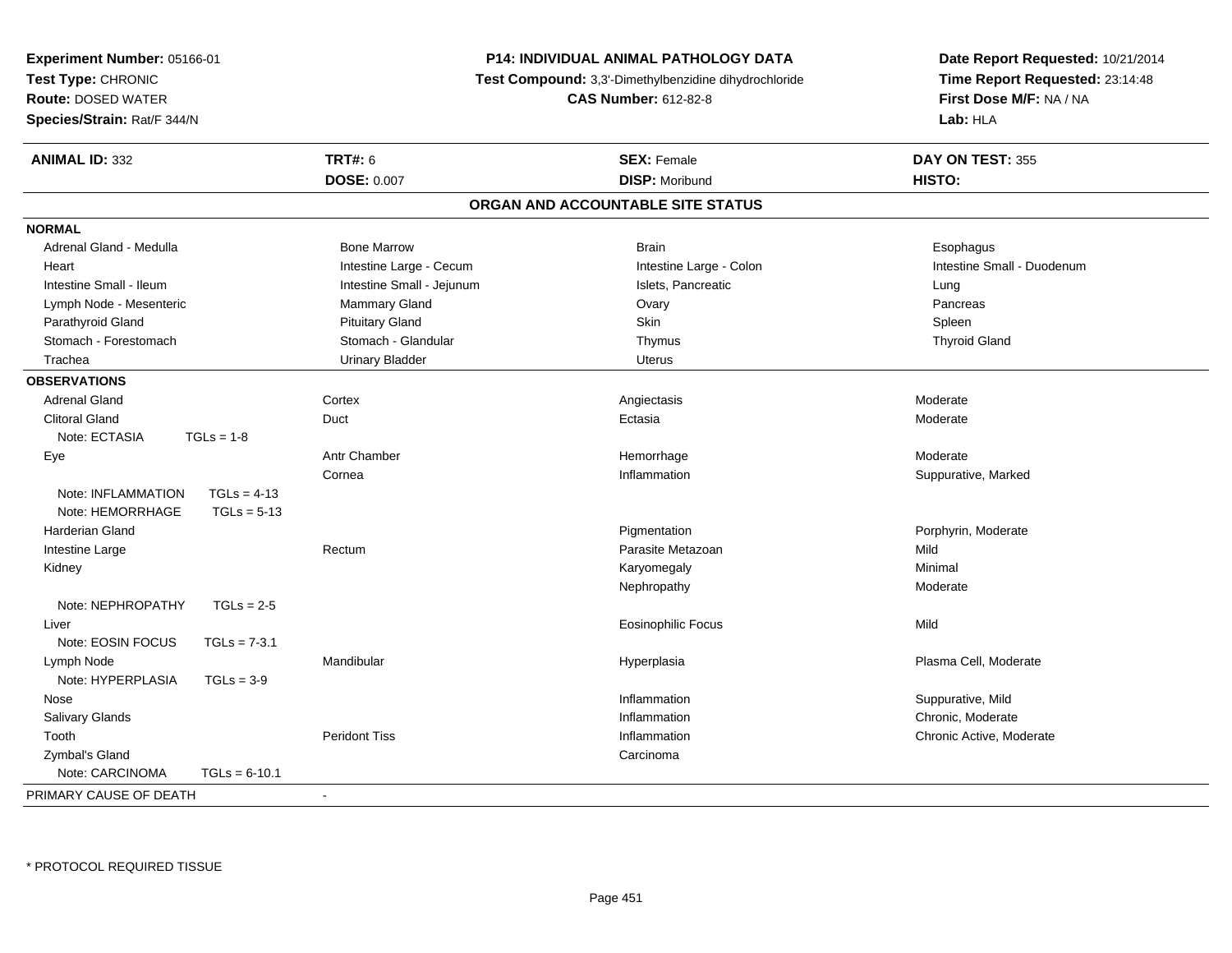| Experiment Number: 05166-01<br>Test Type: CHRONIC<br><b>Route: DOSED WATER</b><br>Species/Strain: Rat/F 344/N | P14: INDIVIDUAL ANIMAL PATHOLOGY DATA<br>Test Compound: 3,3'-Dimethylbenzidine dihydrochloride<br><b>CAS Number: 612-82-8</b> |                                   | Date Report Requested: 10/21/2014<br>Time Report Requested: 23:14:48<br>First Dose M/F: NA / NA<br>Lab: HLA |
|---------------------------------------------------------------------------------------------------------------|-------------------------------------------------------------------------------------------------------------------------------|-----------------------------------|-------------------------------------------------------------------------------------------------------------|
| <b>ANIMAL ID: 333</b>                                                                                         | TRT#: 6                                                                                                                       | <b>SEX: Female</b>                | DAY ON TEST: 422                                                                                            |
|                                                                                                               | <b>DOSE: 0.007</b>                                                                                                            | <b>DISP: Terminal Sacrifice</b>   | HISTO:                                                                                                      |
|                                                                                                               |                                                                                                                               | ORGAN AND ACCOUNTABLE SITE STATUS |                                                                                                             |
| <b>NORMAL</b>                                                                                                 |                                                                                                                               |                                   |                                                                                                             |
| Adrenal Gland - Cortex                                                                                        | Adrenal Gland - Medulla                                                                                                       | <b>Bone Marrow</b>                | <b>Brain</b>                                                                                                |
| <b>Clitoral Gland</b>                                                                                         | Esophagus                                                                                                                     | Heart                             | Intestine Large - Cecum                                                                                     |
| Intestine Large - Rectum                                                                                      | Intestine Small - Duodenum                                                                                                    | Intestine Small - Ileum           | Intestine Small - Jejunum                                                                                   |
| Islets, Pancreatic                                                                                            | Lymph Node - Mandibular                                                                                                       | Lymph Node - Mesenteric           | Mammary Gland                                                                                               |
| Nose                                                                                                          | Ovary                                                                                                                         | Pancreas                          | <b>Pituitary Gland</b>                                                                                      |
| Salivary Glands                                                                                               | Skin                                                                                                                          | Spleen                            | Stomach - Forestomach                                                                                       |
| Stomach - Glandular                                                                                           | Thymus                                                                                                                        | <b>Thyroid Gland</b>              | Trachea                                                                                                     |
| <b>Urinary Bladder</b>                                                                                        | Uterus                                                                                                                        |                                   |                                                                                                             |
| <b>MISSING</b>                                                                                                |                                                                                                                               |                                   |                                                                                                             |
| Parathyroid Gland                                                                                             |                                                                                                                               |                                   |                                                                                                             |
| <b>OBSERVATIONS</b>                                                                                           |                                                                                                                               |                                   |                                                                                                             |
| Intestine Large                                                                                               | Colon                                                                                                                         | Parasite Metazoan                 | Minimal                                                                                                     |
| Kidney                                                                                                        |                                                                                                                               | Karyomegaly                       | Minimal                                                                                                     |
|                                                                                                               |                                                                                                                               | Nephropathy                       | Moderate                                                                                                    |
| Note: NEPHROPATHY<br>$TGLs = 1-5$                                                                             |                                                                                                                               |                                   |                                                                                                             |
| Liver                                                                                                         |                                                                                                                               | <b>Eosinophilic Focus</b>         | Mild                                                                                                        |
|                                                                                                               |                                                                                                                               | Inflammation                      | Granulomatous, Multifocal, Minimal                                                                          |
|                                                                                                               |                                                                                                                               | <b>Mixed Cell Focus</b>           | Mild                                                                                                        |
| [Inflammation $TGLS = 2-3.1$ ]<br>[Mixed Cell Focus TGLS = 2,3-3.1]                                           |                                                                                                                               |                                   |                                                                                                             |
| Lung                                                                                                          |                                                                                                                               | Alveolar/Bronchiolar Adenoma      |                                                                                                             |
|                                                                                                               | Alveolar Epith                                                                                                                | Hyperplasia                       | Multifocal, Minimal                                                                                         |
|                                                                                                               |                                                                                                                               | <b>Infiltration Cellular</b>      | Histiocyte, Minimal                                                                                         |
| Note: ADENOMA ARISING WITHIN HYPERPLASTIC FOCUS.                                                              |                                                                                                                               |                                   |                                                                                                             |
| Zymbal's Gland                                                                                                |                                                                                                                               | Hyperplasia                       | Glandular, Focal, Mild                                                                                      |
| PRIMARY CAUSE OF DEATH                                                                                        | $\blacksquare$                                                                                                                |                                   |                                                                                                             |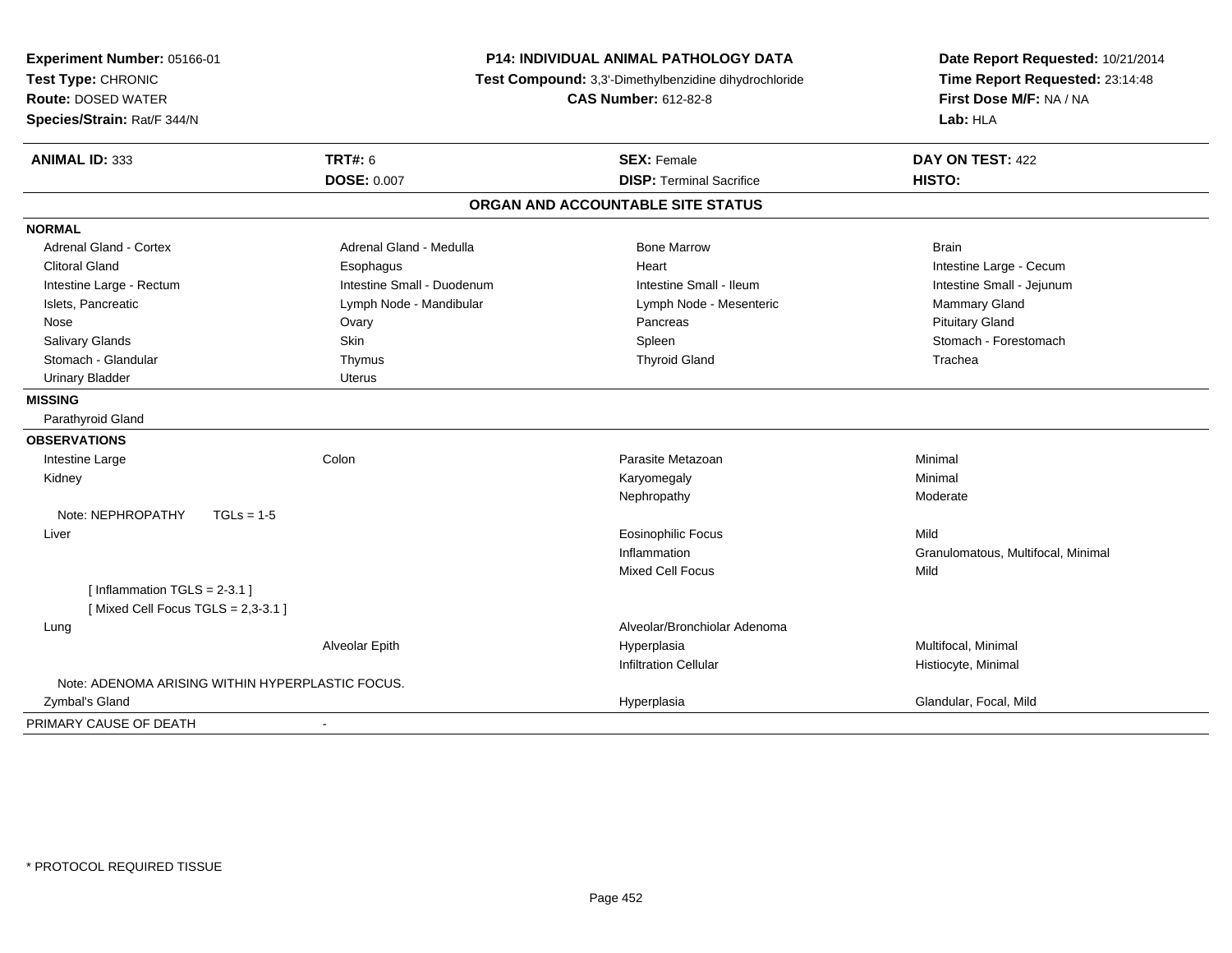| Experiment Number: 05166-01          |                                                       | P14: INDIVIDUAL ANIMAL PATHOLOGY DATA | Date Report Requested: 10/21/2014 |
|--------------------------------------|-------------------------------------------------------|---------------------------------------|-----------------------------------|
| Test Type: CHRONIC                   | Test Compound: 3,3'-Dimethylbenzidine dihydrochloride |                                       | Time Report Requested: 23:14:48   |
| <b>Route: DOSED WATER</b>            |                                                       | <b>CAS Number: 612-82-8</b>           | First Dose M/F: NA / NA           |
| Species/Strain: Rat/F 344/N          |                                                       |                                       | Lab: HLA                          |
| <b>ANIMAL ID: 334</b>                | <b>TRT#: 6</b>                                        | <b>SEX: Female</b>                    | DAY ON TEST: 406                  |
|                                      | DOSE: 0.007                                           | <b>DISP: Moribund</b>                 | HISTO:                            |
|                                      |                                                       | ORGAN AND ACCOUNTABLE SITE STATUS     |                                   |
| <b>NORMAL</b>                        |                                                       |                                       |                                   |
| Adrenal Gland - Medulla              | <b>Bone Marrow</b>                                    | <b>Brain</b>                          | Esophagus                         |
| Heart                                | Intestine Large - Cecum                               | Intestine Large - Rectum              | Intestine Small - Duodenum        |
| Intestine Small - Ileum              | Intestine Small - Jejunum                             | Islets, Pancreatic                    | Mammary Gland                     |
| Nose                                 | Ovary                                                 | Pancreas                              | Parathyroid Gland                 |
| Salivary Glands                      | Skin                                                  | Stomach - Forestomach                 | Stomach - Glandular               |
| Thymus                               | <b>Thyroid Gland</b>                                  | Trachea                               | <b>Uterus</b>                     |
| <b>OBSERVATIONS</b>                  |                                                       |                                       |                                   |
| <b>Adrenal Gland</b>                 | Cortex                                                | Hematopoietic Cell Proliferation      | Mild                              |
|                                      | Cortex                                                | Hyperplasia                           | Focal, Mild                       |
| <b>Clitoral Gland</b>                | Duct                                                  | Ectasia                               | Mild                              |
| Note: ECTASIA<br>$TGLs = 1-8$        |                                                       |                                       |                                   |
| Intestine Large                      | Colon                                                 | Leukemia Mononuclear                  |                                   |
| Kidney                               |                                                       | Karyomegaly                           | Minimal                           |
|                                      |                                                       | Nephropathy                           | Marked                            |
| Note: NEPHROPATHY<br>$TGLs = 3-5$    |                                                       |                                       |                                   |
| Liver                                |                                                       | Angiectasis                           | Mild                              |
|                                      |                                                       | <b>Eosinophilic Focus</b>             | Mild                              |
|                                      |                                                       | Leukemia Mononuclear                  |                                   |
| Note: [ EOSIN FOCUS ] TGLs = 4-3.1   |                                                       |                                       |                                   |
| Lung                                 |                                                       | Leukemia Mononuclear                  |                                   |
| Lymph Node                           | Mandibular                                            | Hemorrhage                            | Mild                              |
|                                      | Mandibular                                            | Leukemia Mononuclear                  |                                   |
|                                      | Mesenteric                                            | Leukemia Mononuclear                  |                                   |
| <b>Pituitary Gland</b>               | Pars Distalis                                         | Hyperplasia                           | Focal, Mild                       |
| Spleen                               |                                                       | Leukemia Mononuclear                  |                                   |
| Note: LEUKEMIA MONUC<br>$TGLs = 2-3$ |                                                       |                                       |                                   |
| <b>Urinary Bladder</b>               |                                                       | Leukemia Mononuclear                  |                                   |
| Zymbal's Gland                       |                                                       | Carcinoma                             |                                   |
| Note: CARCINOMA<br>$TGLs = 5-10.1$   |                                                       |                                       |                                   |
| PRIMARY CAUSE OF DEATH               | $\blacksquare$                                        |                                       |                                   |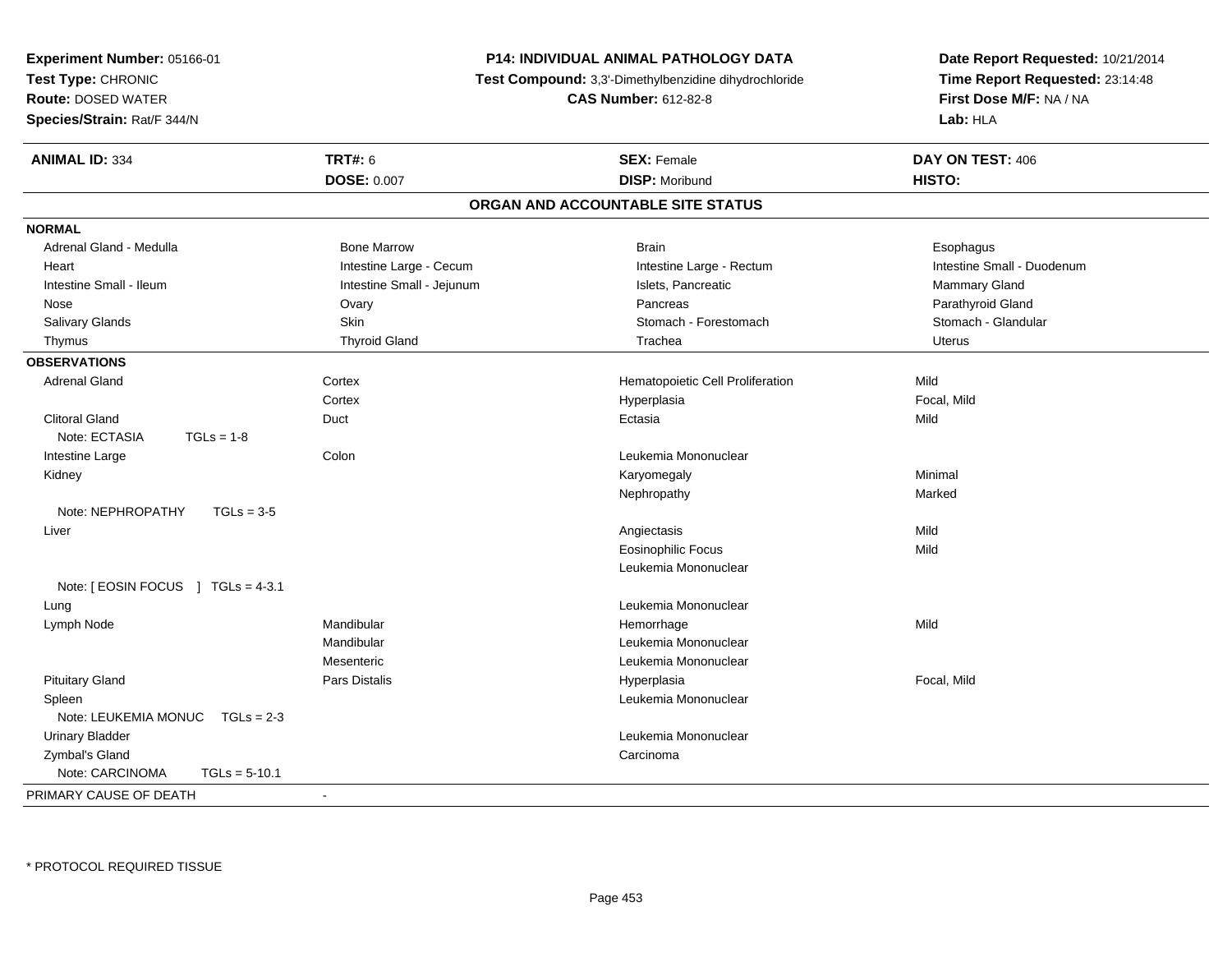| Experiment Number: 05166-01<br>Test Type: CHRONIC<br><b>Route: DOSED WATER</b><br>Species/Strain: Rat/F 344/N | P14: INDIVIDUAL ANIMAL PATHOLOGY DATA<br>Test Compound: 3,3'-Dimethylbenzidine dihydrochloride<br><b>CAS Number: 612-82-8</b> |                                   | Date Report Requested: 10/21/2014<br>Time Report Requested: 23:14:48<br>First Dose M/F: NA / NA<br>Lab: HLA |  |
|---------------------------------------------------------------------------------------------------------------|-------------------------------------------------------------------------------------------------------------------------------|-----------------------------------|-------------------------------------------------------------------------------------------------------------|--|
| <b>ANIMAL ID: 335</b>                                                                                         | <b>TRT#: 6</b>                                                                                                                | <b>SEX: Female</b>                | DAY ON TEST: 426                                                                                            |  |
|                                                                                                               | <b>DOSE: 0.007</b>                                                                                                            | <b>DISP: Terminal Sacrifice</b>   | HISTO:                                                                                                      |  |
|                                                                                                               |                                                                                                                               | ORGAN AND ACCOUNTABLE SITE STATUS |                                                                                                             |  |
| <b>NORMAL</b>                                                                                                 |                                                                                                                               |                                   |                                                                                                             |  |
| Adrenal Gland - Medulla                                                                                       | <b>Bone Marrow</b>                                                                                                            | <b>Brain</b>                      | Esophagus                                                                                                   |  |
| Heart                                                                                                         | Intestine Large - Cecum                                                                                                       | Intestine Large - Colon           | Intestine Large - Rectum                                                                                    |  |
| Intestine Small - Duodenum                                                                                    | Intestine Small - Ileum                                                                                                       | Intestine Small - Jejunum         | Islets, Pancreatic                                                                                          |  |
| Lymph Node - Mandibular                                                                                       | Lymph Node - Mesenteric                                                                                                       | <b>Mammary Gland</b>              | Nose                                                                                                        |  |
| Ovary                                                                                                         | Pancreas                                                                                                                      | Parathyroid Gland                 | <b>Pituitary Gland</b>                                                                                      |  |
| Salivary Glands                                                                                               | Spleen                                                                                                                        | Stomach - Forestomach             | Stomach - Glandular                                                                                         |  |
| <b>Thyroid Gland</b>                                                                                          | Trachea                                                                                                                       | <b>Urinary Bladder</b>            | <b>Uterus</b>                                                                                               |  |
| Zymbal's Gland                                                                                                |                                                                                                                               |                                   |                                                                                                             |  |
| <b>OBSERVATIONS</b>                                                                                           |                                                                                                                               |                                   |                                                                                                             |  |
| <b>Adrenal Gland</b>                                                                                          | Cortex                                                                                                                        | Angiectasis                       | Mild                                                                                                        |  |
| <b>Clitoral Gland</b>                                                                                         |                                                                                                                               | Carcinoma                         |                                                                                                             |  |
| Note: CARCINOMA<br>$TGLs = 1-8.1$                                                                             |                                                                                                                               |                                   |                                                                                                             |  |
| Kidney                                                                                                        |                                                                                                                               | Karyomegaly                       | Minimal                                                                                                     |  |
|                                                                                                               |                                                                                                                               | Nephropathy                       | Moderate                                                                                                    |  |
| Note: NEPHROPATHY<br>$TGLs = 5-5$                                                                             |                                                                                                                               |                                   |                                                                                                             |  |
| Liver                                                                                                         |                                                                                                                               | <b>Basophilic Focus</b>           | Minimal                                                                                                     |  |
|                                                                                                               |                                                                                                                               | Degeneration                      | Cystic, Minimal                                                                                             |  |
|                                                                                                               |                                                                                                                               | <b>Eosinophilic Focus</b>         | Mild                                                                                                        |  |
|                                                                                                               |                                                                                                                               | Inflammation                      | Granulomatous, Multifocal, Minimal                                                                          |  |
|                                                                                                               |                                                                                                                               | Mixed Cell Focus                  | Mild                                                                                                        |  |
| Note: MIXED CL FOCUS TGLs = 4-3.1                                                                             |                                                                                                                               |                                   |                                                                                                             |  |
| Lung                                                                                                          | Alveolar Epith                                                                                                                | Hyperplasia                       | Multifocal, Minimal                                                                                         |  |
| Skin                                                                                                          |                                                                                                                               | Basal Cell Adenoma                |                                                                                                             |  |
| Note: BASAL CEL ADEN<br>$TGLs = 2-13$                                                                         |                                                                                                                               |                                   |                                                                                                             |  |
| Thymus                                                                                                        | <b>Epithel Cell</b>                                                                                                           | Hyperplasia                       | Mild                                                                                                        |  |
| PRIMARY CAUSE OF DEATH                                                                                        |                                                                                                                               |                                   |                                                                                                             |  |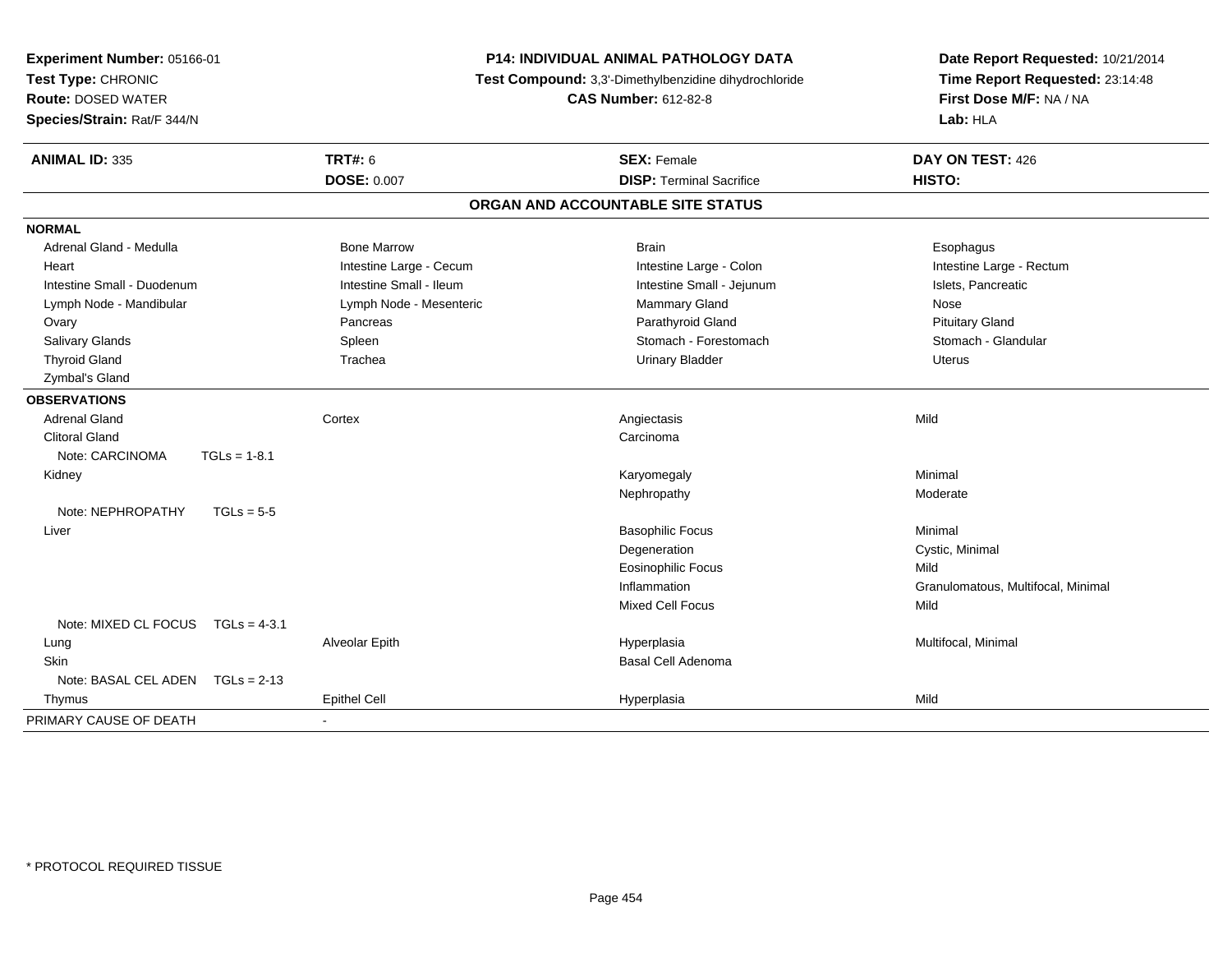| Experiment Number: 05166-01           |                                                                                      | <b>P14: INDIVIDUAL ANIMAL PATHOLOGY DATA</b> | Date Report Requested: 10/21/2014                          |  |
|---------------------------------------|--------------------------------------------------------------------------------------|----------------------------------------------|------------------------------------------------------------|--|
| Test Type: CHRONIC                    | Test Compound: 3,3'-Dimethylbenzidine dihydrochloride<br><b>CAS Number: 612-82-8</b> |                                              | Time Report Requested: 23:14:48<br>First Dose M/F: NA / NA |  |
| <b>Route: DOSED WATER</b>             |                                                                                      |                                              |                                                            |  |
| Species/Strain: Rat/F 344/N           |                                                                                      |                                              | Lab: HLA                                                   |  |
| <b>ANIMAL ID: 336</b>                 | <b>TRT#: 6</b>                                                                       | <b>SEX: Female</b>                           | DAY ON TEST: 406                                           |  |
|                                       | <b>DOSE: 0.007</b>                                                                   | <b>DISP: Moribund</b>                        | HISTO:                                                     |  |
|                                       |                                                                                      | ORGAN AND ACCOUNTABLE SITE STATUS            |                                                            |  |
| <b>NORMAL</b>                         |                                                                                      |                                              |                                                            |  |
| <b>Adrenal Gland - Cortex</b>         | Adrenal Gland - Medulla                                                              | <b>Bone Marrow</b>                           | <b>Brain</b>                                               |  |
| Esophagus                             | Heart                                                                                | Intestine Large - Cecum                      | Intestine Large - Colon                                    |  |
| Intestine Large - Rectum              | Intestine Small - Duodenum                                                           | Intestine Small - Ileum                      | Intestine Small - Jejunum                                  |  |
| Islets, Pancreatic                    | Lymph Node - Mesenteric                                                              | <b>Nose</b>                                  | Ovary                                                      |  |
| Pancreas                              | Parathyroid Gland                                                                    | Salivary Glands                              | Stomach - Forestomach                                      |  |
| Stomach - Glandular                   | Thymus                                                                               | <b>Thyroid Gland</b>                         | Trachea                                                    |  |
| <b>Urinary Bladder</b>                | Zymbal's Gland                                                                       |                                              |                                                            |  |
| <b>OBSERVATIONS</b>                   |                                                                                      |                                              |                                                            |  |
| <b>Clitoral Gland</b>                 |                                                                                      | Adenoma                                      |                                                            |  |
| Kidney                                |                                                                                      | Karyomegaly                                  | Minimal                                                    |  |
|                                       |                                                                                      | Nephropathy                                  | Mild                                                       |  |
| Note: NEPHROPATHY<br>$TGLs = 5-5$     |                                                                                      |                                              |                                                            |  |
| Liver                                 |                                                                                      | <b>Eosinophilic Focus</b>                    | Mild                                                       |  |
|                                       |                                                                                      | Hematopoietic Cell Proliferation             | Minimal                                                    |  |
|                                       |                                                                                      | Mixed Cell Focus                             | Mild                                                       |  |
|                                       |                                                                                      | <b>Necrosis</b>                              | Coagulative, Multifocal, Mild                              |  |
| Note: MIXED CL FOCUS TGLs = 6-3.1     |                                                                                      |                                              |                                                            |  |
| $TGLs = 7-3.1$<br>Note: NECROSIS      |                                                                                      |                                              |                                                            |  |
| [Mixed Cell Focus TGLS = 6-3.1]       |                                                                                      |                                              |                                                            |  |
| Lung                                  | Alveolar Epith                                                                       | Hyperplasia                                  | Focal, Minimal                                             |  |
| Lymph Node                            | Mandibular                                                                           | Hyperplasia                                  | Plasma Cell, Moderate                                      |  |
| <b>Mammary Gland</b>                  |                                                                                      | Fibroadenoma                                 |                                                            |  |
| Note: FIBROADENOMA<br>$TGLs = 2-10.1$ |                                                                                      |                                              |                                                            |  |
| <b>Pituitary Gland</b>                |                                                                                      | Cyst                                         |                                                            |  |
| <b>Skin</b>                           |                                                                                      | <b>Basal Cell Carcinoma</b>                  |                                                            |  |
|                                       |                                                                                      | Squamous Cell Carcinoma                      |                                                            |  |
| Note: SQUAM CEL CARC<br>$TGLs = 8-13$ |                                                                                      |                                              |                                                            |  |
| Note: BASAL CEL CARC<br>$TGLs = 9-14$ |                                                                                      |                                              |                                                            |  |
| Spleen                                |                                                                                      | Hematopoietic Cell Proliferation             | Marked                                                     |  |
| Note: HEMA CELL PROL TGLs = 4-3       |                                                                                      |                                              |                                                            |  |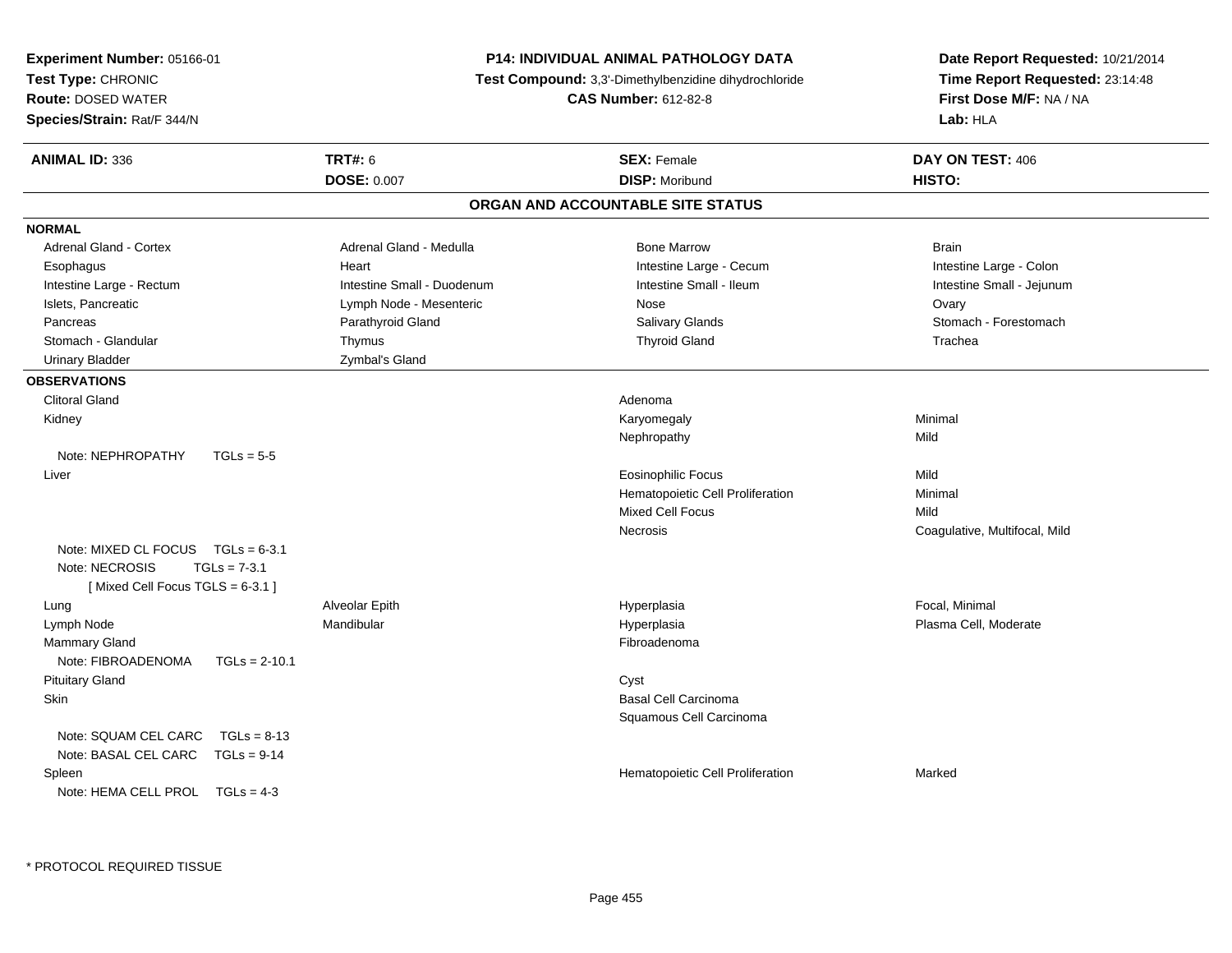| Experiment Number: 05166-01<br><b>P14: INDIVIDUAL ANIMAL PATHOLOGY DATA</b><br>Test Type: CHRONIC<br>Test Compound: 3,3'-Dimethylbenzidine dihydrochloride<br><b>CAS Number: 612-82-8</b><br><b>Route: DOSED WATER</b> |                    |                                   | Date Report Requested: 10/21/2014<br>Time Report Requested: 23:14:48 |
|------------------------------------------------------------------------------------------------------------------------------------------------------------------------------------------------------------------------|--------------------|-----------------------------------|----------------------------------------------------------------------|
|                                                                                                                                                                                                                        |                    |                                   | First Dose M/F: NA / NA                                              |
| Species/Strain: Rat/F 344/N                                                                                                                                                                                            |                    |                                   | Lab: HLA                                                             |
| <b>ANIMAL ID: 336</b>                                                                                                                                                                                                  | TRT#: 6            | <b>SEX: Female</b>                | DAY ON TEST: 406                                                     |
|                                                                                                                                                                                                                        | <b>DOSE: 0.007</b> | <b>DISP: Moribund</b>             | HISTO:                                                               |
|                                                                                                                                                                                                                        |                    | ORGAN AND ACCOUNTABLE SITE STATUS |                                                                      |
| <b>Uterus</b>                                                                                                                                                                                                          | Cervix             | Polyp Stromal                     |                                                                      |
| Note: POLYP STROMAL                                                                                                                                                                                                    | $TGLs = 3-8$       |                                   |                                                                      |
| PRIMARY CAUSE OF DEATH                                                                                                                                                                                                 |                    |                                   |                                                                      |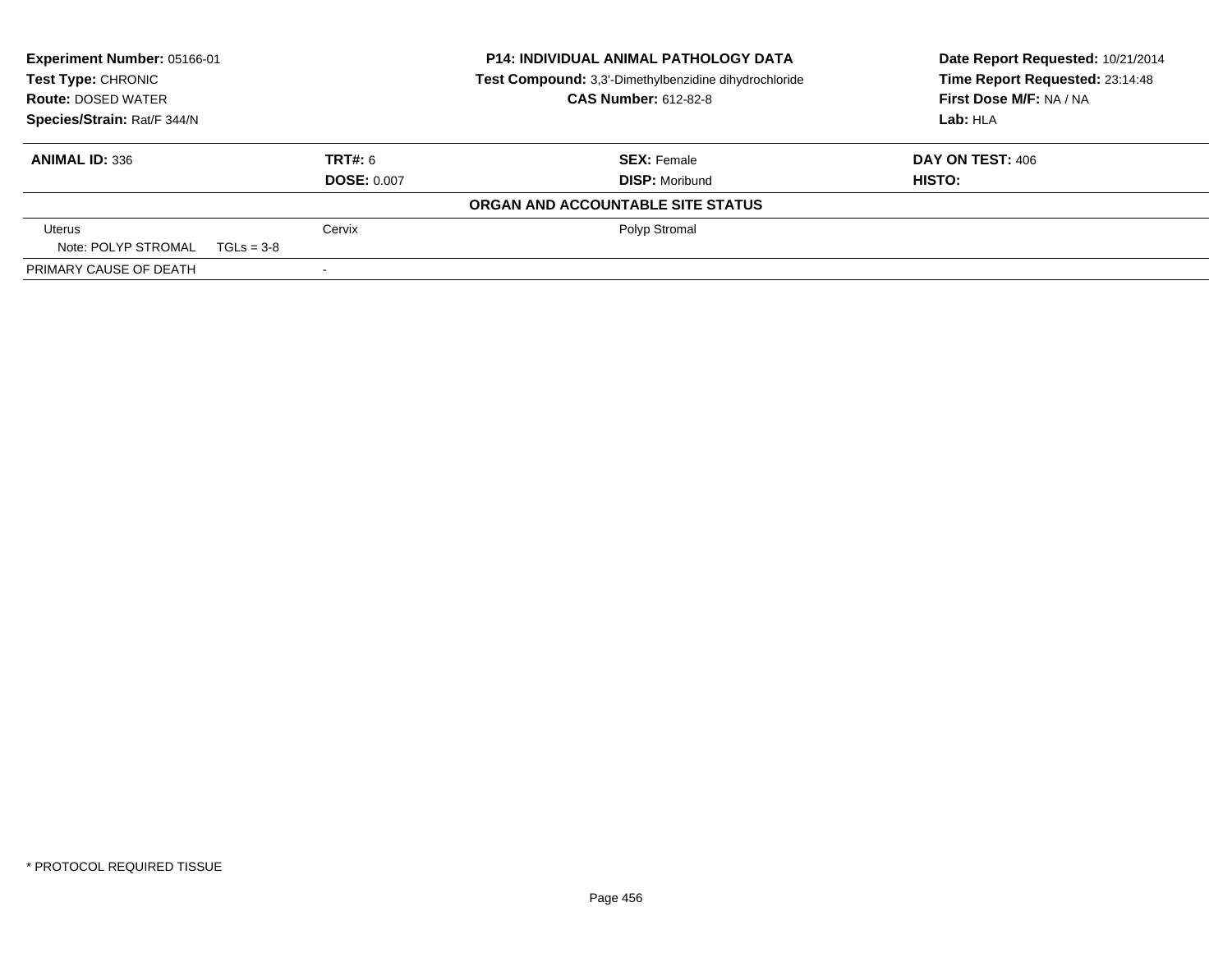| Experiment Number: 05166-01<br>Test Type: CHRONIC<br><b>Route: DOSED WATER</b><br>Species/Strain: Rat/F 344/N | <b>P14: INDIVIDUAL ANIMAL PATHOLOGY DATA</b><br>Test Compound: 3,3'-Dimethylbenzidine dihydrochloride<br><b>CAS Number: 612-82-8</b> |                                   | Date Report Requested: 10/21/2014<br>Time Report Requested: 23:14:48<br>First Dose M/F: NA / NA<br>Lab: HLA |
|---------------------------------------------------------------------------------------------------------------|--------------------------------------------------------------------------------------------------------------------------------------|-----------------------------------|-------------------------------------------------------------------------------------------------------------|
| <b>ANIMAL ID: 337</b>                                                                                         | <b>TRT#: 6</b>                                                                                                                       | <b>SEX: Female</b>                | DAY ON TEST: 315                                                                                            |
|                                                                                                               | <b>DOSE: 0.007</b>                                                                                                                   | <b>DISP: Moribund</b>             | HISTO:                                                                                                      |
|                                                                                                               |                                                                                                                                      | ORGAN AND ACCOUNTABLE SITE STATUS |                                                                                                             |
| <b>NORMAL</b>                                                                                                 |                                                                                                                                      |                                   |                                                                                                             |
| Adrenal Gland - Cortex                                                                                        | Adrenal Gland - Medulla                                                                                                              | <b>Bone Marrow</b>                | <b>Brain</b>                                                                                                |
| Esophagus                                                                                                     | Heart                                                                                                                                | Intestine Large - Cecum           | Intestine Large - Colon                                                                                     |
| Intestine Large - Rectum                                                                                      | Intestine Small - Duodenum                                                                                                           | Intestine Small - Ileum           | Intestine Small - Jejunum                                                                                   |
| Islets, Pancreatic                                                                                            | Lymph Node - Mandibular                                                                                                              | Lymph Node - Mesenteric           | Mammary Gland                                                                                               |
| Nose                                                                                                          | Ovary                                                                                                                                | Pancreas                          | Parathyroid Gland                                                                                           |
| <b>Pituitary Gland</b>                                                                                        | <b>Salivary Glands</b>                                                                                                               | Stomach - Forestomach             | Stomach - Glandular                                                                                         |
| Thymus                                                                                                        | <b>Thyroid Gland</b>                                                                                                                 | Trachea                           | <b>Urinary Bladder</b>                                                                                      |
| <b>Uterus</b>                                                                                                 |                                                                                                                                      |                                   |                                                                                                             |
| <b>OBSERVATIONS</b>                                                                                           |                                                                                                                                      |                                   |                                                                                                             |
| <b>Clitoral Gland</b>                                                                                         |                                                                                                                                      | Carcinoma                         |                                                                                                             |
| Note: CARCINOMA<br>$TGLs = 1-8.1$                                                                             |                                                                                                                                      |                                   |                                                                                                             |
| Kidney                                                                                                        |                                                                                                                                      | Karyomegaly                       | Minimal                                                                                                     |
|                                                                                                               |                                                                                                                                      | Nephropathy                       | Mild                                                                                                        |
| Liver                                                                                                         |                                                                                                                                      | <b>Eosinophilic Focus</b>         | Mild                                                                                                        |
|                                                                                                               |                                                                                                                                      | Hematopoietic Cell Proliferation  | Minimal                                                                                                     |
|                                                                                                               |                                                                                                                                      | Inflammation                      | Acute, Multifocal, Minimal                                                                                  |
| Lung                                                                                                          |                                                                                                                                      | <b>Infiltration Cellular</b>      | Histiocyte, Minimal                                                                                         |
| Skin                                                                                                          |                                                                                                                                      | <b>Basal Cell Carcinoma</b>       |                                                                                                             |
| Note: BASAL CEL CARC<br>$TGLs = 3-10.1$                                                                       |                                                                                                                                      |                                   |                                                                                                             |
| Spleen                                                                                                        |                                                                                                                                      | Hematopoietic Cell Proliferation  | Moderate                                                                                                    |
| [ Hematopoietic Cell Proliferation TGLS = 2-3 ]                                                               |                                                                                                                                      |                                   |                                                                                                             |
| Zymbal's Gland                                                                                                |                                                                                                                                      | Ectasia                           | Mild                                                                                                        |
| PRIMARY CAUSE OF DEATH                                                                                        |                                                                                                                                      |                                   |                                                                                                             |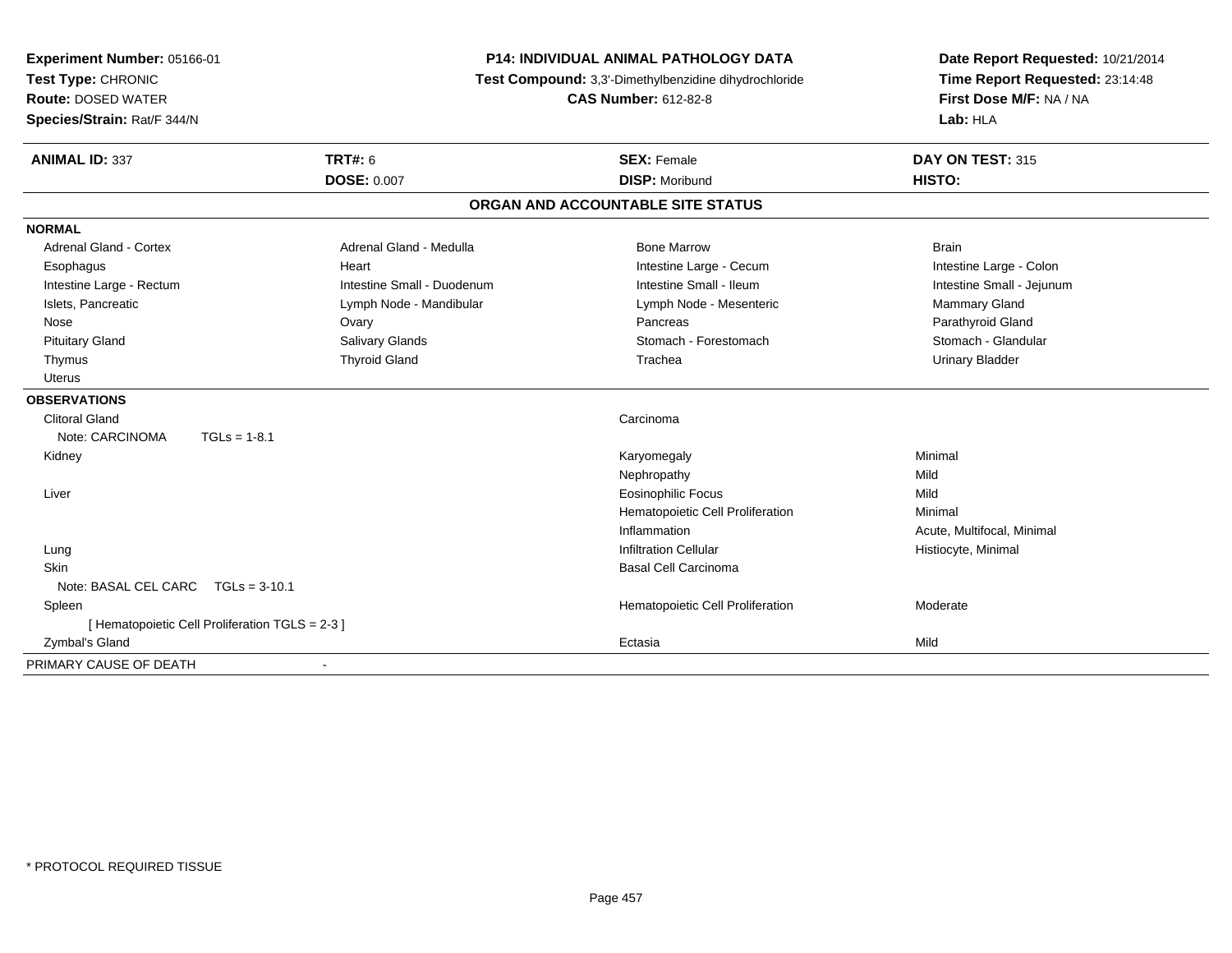| Experiment Number: 05166-01         |                           | P14: INDIVIDUAL ANIMAL PATHOLOGY DATA                 | Date Report Requested: 10/21/2014   |
|-------------------------------------|---------------------------|-------------------------------------------------------|-------------------------------------|
| Test Type: CHRONIC                  |                           | Test Compound: 3,3'-Dimethylbenzidine dihydrochloride | Time Report Requested: 23:14:48     |
| <b>Route: DOSED WATER</b>           |                           | <b>CAS Number: 612-82-8</b>                           | First Dose M/F: NA / NA<br>Lab: HLA |
| Species/Strain: Rat/F 344/N         |                           |                                                       |                                     |
| <b>ANIMAL ID: 338</b>               | TRT#: 6                   | <b>SEX: Female</b>                                    | DAY ON TEST: 315                    |
|                                     | <b>DOSE: 0.007</b>        | <b>DISP: Moribund</b>                                 | HISTO:                              |
|                                     |                           | ORGAN AND ACCOUNTABLE SITE STATUS                     |                                     |
| <b>NORMAL</b>                       |                           |                                                       |                                     |
| <b>Adrenal Gland - Cortex</b>       | Adrenal Gland - Medulla   | <b>Bone Marrow</b>                                    | <b>Brain</b>                        |
| Esophagus                           | Intestine Large - Cecum   | Intestine Large - Rectum                              | Intestine Small - Duodenum          |
| Intestine Small - Ileum             | Intestine Small - Jejunum | Islets, Pancreatic                                    | Lymph Node - Mandibular             |
| Lymph Node - Mesenteric             | Mammary Gland             | Nose                                                  | Ovary                               |
| Pancreas                            | <b>Pituitary Gland</b>    | <b>Salivary Glands</b>                                | Skin                                |
| Stomach - Forestomach               | Thymus                    | <b>Thyroid Gland</b>                                  | Trachea                             |
| <b>Urinary Bladder</b>              | <b>Uterus</b>             |                                                       |                                     |
| <b>OBSERVATIONS</b>                 |                           |                                                       |                                     |
| Bone                                | Cranium                   | Fibrous Osteodystrophy                                | Moderate                            |
|                                     | Sternum                   | Fibrous Osteodystrophy                                | Moderate                            |
| <b>Clitoral Gland</b>               | Duct                      | Ectasia                                               | Moderate                            |
| Heart                               |                           | Mineralization                                        | Moderate                            |
| Note: MINERALIZATION TGLs = 2-3     |                           |                                                       |                                     |
| Intestine Large                     | Colon                     | Mineralization                                        | Moderate                            |
| Note: MINERALIZATION $TGLs = 6-7$   |                           |                                                       |                                     |
| Kidney                              |                           | Nephropathy                                           | Marked                              |
| Note: NEPHROPATHY<br>$TGLs = 4-5$   |                           |                                                       |                                     |
| Liver                               |                           | <b>Eosinophilic Focus</b>                             | Moderate                            |
|                                     | <b>Bile Duct</b>          | Hyperplasia                                           | Minimal                             |
|                                     |                           | <b>Mixed Cell Focus</b>                               | Mild                                |
| Note: EOSIN FOCUS<br>$TGLs = 3-3.1$ |                           |                                                       |                                     |
| Note: MIXED CL FOCUS $TGLs = 3-3.1$ |                           |                                                       |                                     |
| Lung                                |                           | <b>Infiltration Cellular</b>                          | Histiocyte, Minimal                 |
| Mesentery                           | Artery                    | Mineralization                                        | Moderate                            |
| Parathyroid Gland                   |                           | Hyperplasia                                           | Moderate                            |
| Spleen                              |                           | Depletion Lymphoid                                    | Mild                                |
|                                     |                           | Hematopoietic Cell Proliferation                      | Mild                                |
| Stomach                             | Glandular                 | Mineralization                                        | Moderate                            |
| Note: MINERALIZATION TGLs = 5-6     |                           |                                                       |                                     |
| <b>Tissue NOS</b>                   |                           | Mineralization                                        | Moderate                            |
|                                     |                           |                                                       |                                     |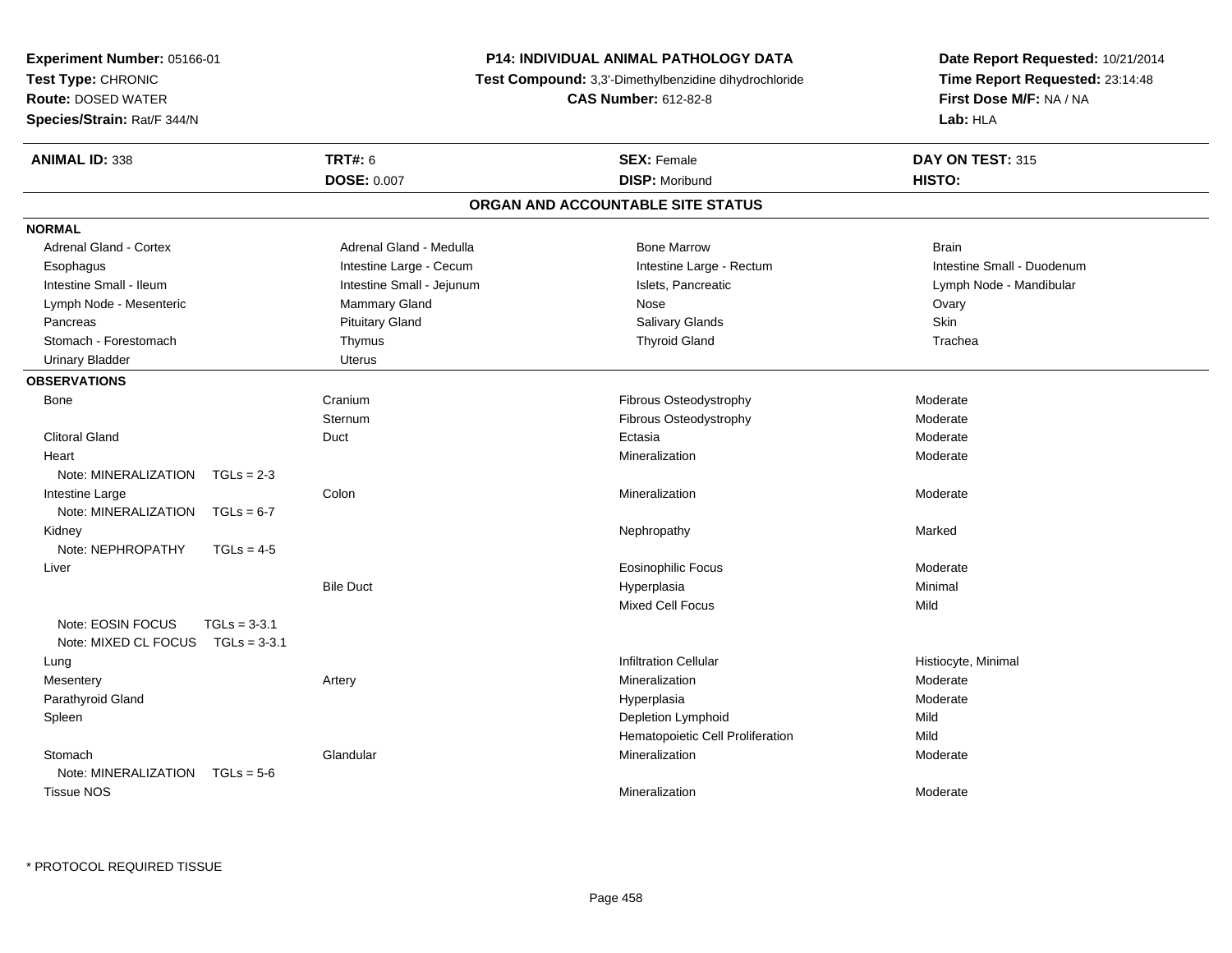| <b>Experiment Number: 05166-01</b><br><b>Test Type: CHRONIC</b><br><b>Route: DOSED WATER</b><br>Species/Strain: Rat/F 344/N |                    | <b>P14: INDIVIDUAL ANIMAL PATHOLOGY DATA</b><br>Test Compound: 3,3'-Dimethylbenzidine dihydrochloride<br><b>CAS Number: 612-82-8</b> | Date Report Requested: 10/21/2014<br>Time Report Requested: 23:14:48<br>First Dose M/F: NA / NA<br>Lab:HLA |
|-----------------------------------------------------------------------------------------------------------------------------|--------------------|--------------------------------------------------------------------------------------------------------------------------------------|------------------------------------------------------------------------------------------------------------|
| <b>ANIMAL ID: 338</b>                                                                                                       | TRT#: 6            | <b>SEX: Female</b>                                                                                                                   | <b>DAY ON TEST: 315</b>                                                                                    |
|                                                                                                                             | <b>DOSE: 0.007</b> | <b>DISP:</b> Moribund                                                                                                                | HISTO:                                                                                                     |
|                                                                                                                             |                    | ORGAN AND ACCOUNTABLE SITE STATUS                                                                                                    |                                                                                                            |
| Note: TISSUE NOS = THORACIC AORTA.                                                                                          |                    |                                                                                                                                      |                                                                                                            |
| Zymbal's Gland                                                                                                              |                    | Hyperplasia                                                                                                                          | Squamous, Focal, Mild                                                                                      |
| Note: $[HYPERPLASIA] TGLs = 7-10$                                                                                           |                    |                                                                                                                                      |                                                                                                            |
| PRIMARY CAUSE OF DEATH                                                                                                      |                    |                                                                                                                                      |                                                                                                            |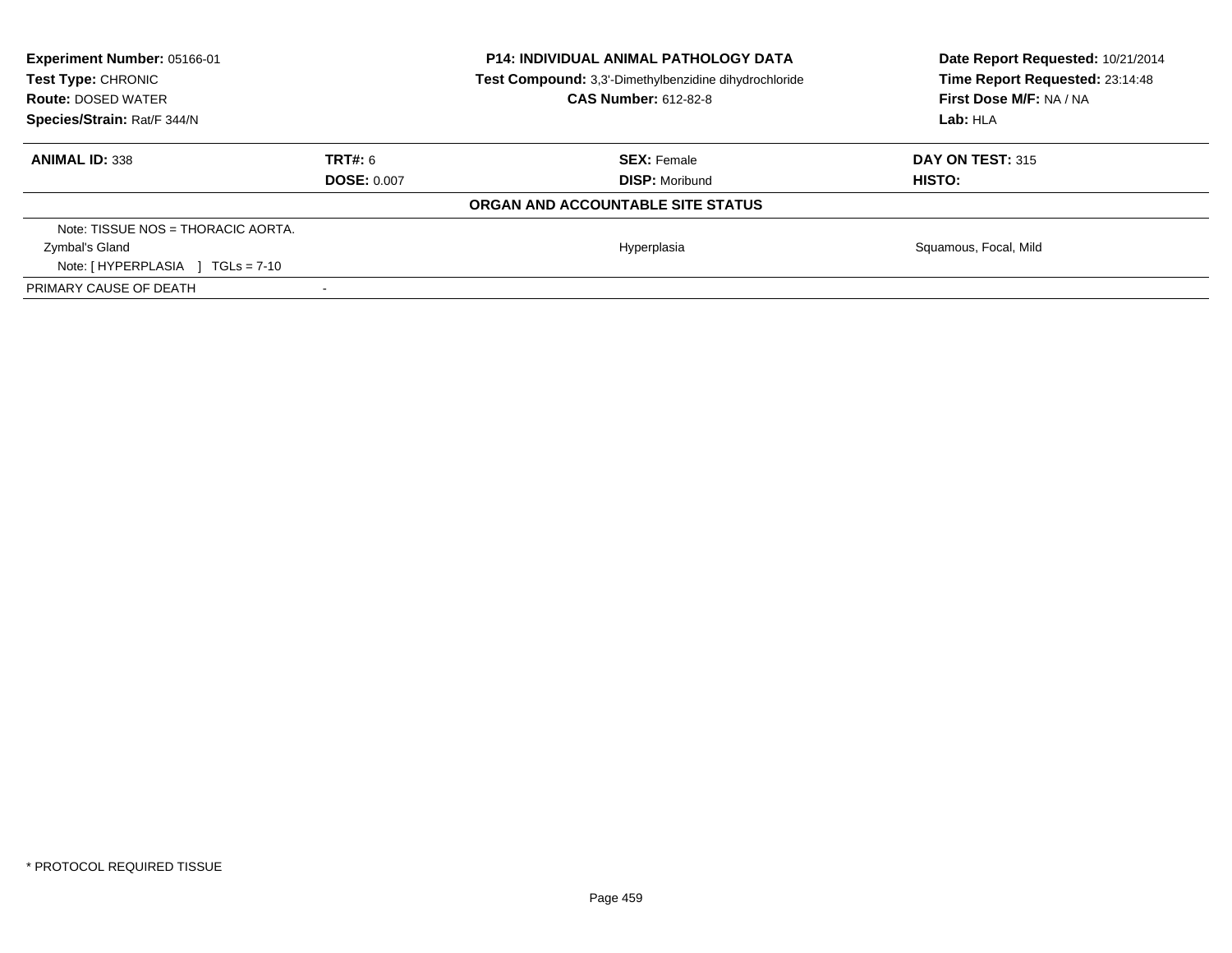| Experiment Number: 05166-01                       |                                                       | P14: INDIVIDUAL ANIMAL PATHOLOGY DATA | Date Report Requested: 10/21/2014 |  |
|---------------------------------------------------|-------------------------------------------------------|---------------------------------------|-----------------------------------|--|
| Test Type: CHRONIC                                | Test Compound: 3,3'-Dimethylbenzidine dihydrochloride |                                       | Time Report Requested: 23:14:48   |  |
| <b>Route: DOSED WATER</b>                         |                                                       | <b>CAS Number: 612-82-8</b>           | First Dose M/F: NA / NA           |  |
| Species/Strain: Rat/F 344/N                       |                                                       |                                       | Lab: HLA                          |  |
| <b>ANIMAL ID: 339</b>                             | <b>TRT#: 6</b>                                        | <b>SEX: Female</b>                    | DAY ON TEST: 309                  |  |
|                                                   | <b>DOSE: 0.007</b>                                    | <b>DISP: Moribund</b>                 | HISTO:                            |  |
|                                                   |                                                       | ORGAN AND ACCOUNTABLE SITE STATUS     |                                   |  |
| <b>NORMAL</b>                                     |                                                       |                                       |                                   |  |
| <b>Adrenal Gland - Cortex</b>                     | Adrenal Gland - Medulla                               | <b>Bone Marrow</b>                    | <b>Brain</b>                      |  |
| Esophagus                                         | Heart                                                 | Intestine Large - Cecum               | Intestine Large - Colon           |  |
| Intestine Large - Rectum                          | Intestine Small - Duodenum                            | Intestine Small - Ileum               | Islets, Pancreatic                |  |
| Lymph Node - Mandibular                           | Lymph Node - Mesenteric                               | Mammary Gland                         | Nose                              |  |
| Ovary                                             | Pancreas                                              | Parathyroid Gland                     | <b>Pituitary Gland</b>            |  |
| Salivary Glands                                   | Skin                                                  | Stomach - Forestomach                 | Stomach - Glandular               |  |
| Thymus                                            | <b>Thyroid Gland</b>                                  | Trachea                               | <b>Urinary Bladder</b>            |  |
| <b>Uterus</b>                                     |                                                       |                                       |                                   |  |
| <b>OBSERVATIONS</b>                               |                                                       |                                       |                                   |  |
| <b>Clitoral Gland</b>                             | <b>Bilateral</b>                                      | Adenoma                               |                                   |  |
| Note: [ ADENOMA<br>$\sqrt{6}$ TGLs = 2-8.1        |                                                       |                                       |                                   |  |
| <b>Intestine Small</b>                            | Jejunum                                               | Adenocarcinoma                        | Cystic, Mucinous                  |  |
| Note: ADENOCARC<br>$TGLs = 7-6.1$                 |                                                       |                                       |                                   |  |
| Kidney                                            |                                                       | Karyomegaly                           | Minimal                           |  |
|                                                   |                                                       | Nephropathy                           | Moderate                          |  |
| Note: NEPHROPATHY<br>$TGLs = 5-5$                 |                                                       |                                       |                                   |  |
| Liver                                             | <b>Bile Duct</b>                                      | Cyst                                  |                                   |  |
|                                                   |                                                       | Fatty Change                          | Multifocal, Minimal               |  |
|                                                   |                                                       | Hematopoietic Cell Proliferation      | Minimal                           |  |
|                                                   |                                                       | Hepatodiaphragmatic Nodule            |                                   |  |
|                                                   |                                                       | Necrosis                              | Focal, Marked                     |  |
| Note: IATROGENIC HEPATIC NECROSIS.                |                                                       |                                       |                                   |  |
| Note: NECROSIS<br>$TGLs = 4-3.1$                  |                                                       |                                       |                                   |  |
| [ Hematopoietic Cell Proliferation TGLS = 3-3.1 ] |                                                       |                                       |                                   |  |
| Lung                                              |                                                       | <b>Infiltration Cellular</b>          | Histiocyte, Minimal               |  |
| Spleen                                            |                                                       | Hematopoietic Cell Proliferation      | Moderate                          |  |
| Zymbal's Gland                                    |                                                       | Carcinoma                             |                                   |  |
| Note: CARCINOMA<br>$TGLs = 6-10.1$                |                                                       |                                       |                                   |  |
| PRIMARY CAUSE OF DEATH                            | $\sim$                                                |                                       |                                   |  |
|                                                   |                                                       |                                       |                                   |  |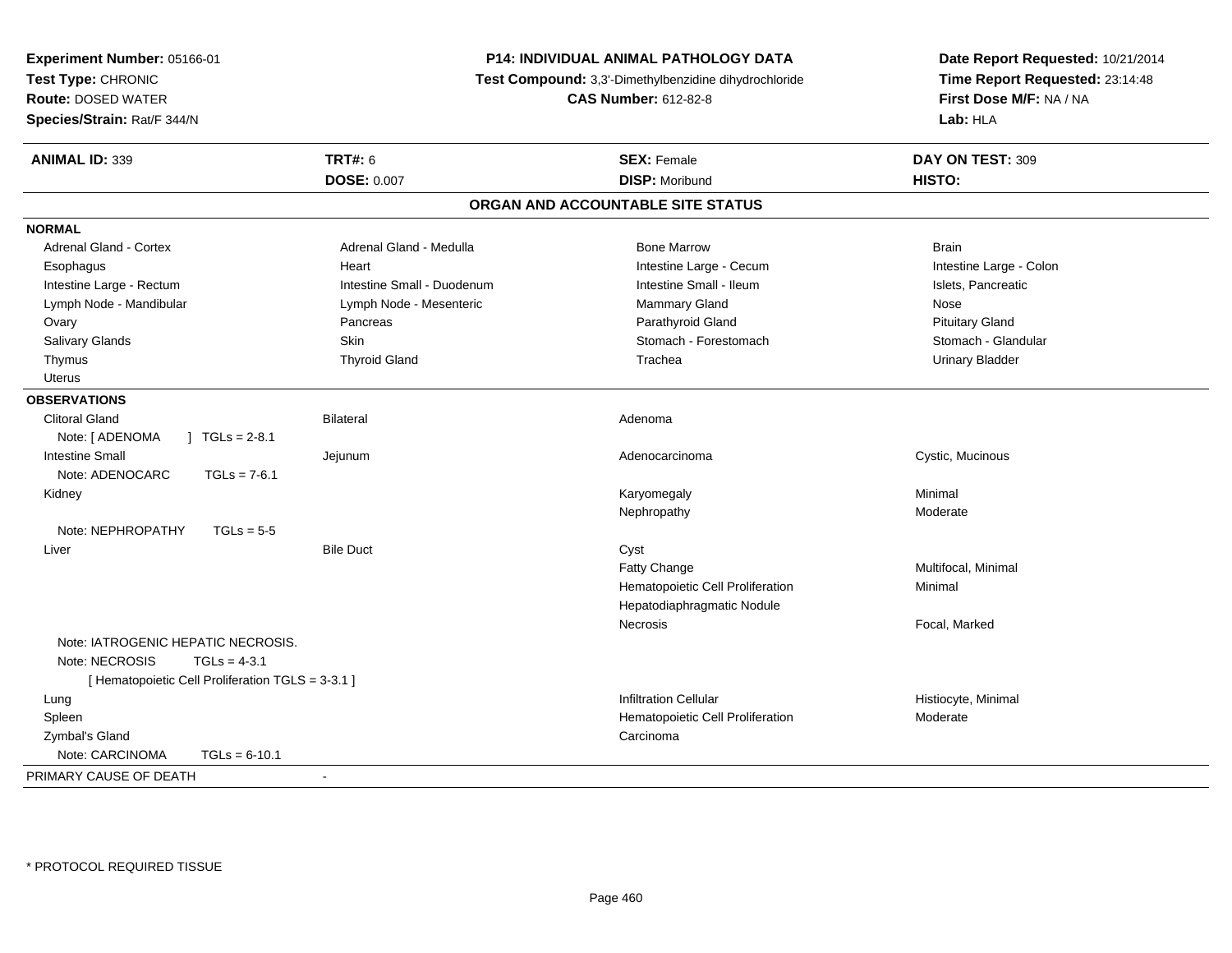| Experiment Number: 05166-01<br>Test Type: CHRONIC<br><b>Route: DOSED WATER</b> |                            | <b>P14: INDIVIDUAL ANIMAL PATHOLOGY DATA</b><br>Test Compound: 3,3'-Dimethylbenzidine dihydrochloride<br><b>CAS Number: 612-82-8</b> | Date Report Requested: 10/21/2014<br>Time Report Requested: 23:14:48 |
|--------------------------------------------------------------------------------|----------------------------|--------------------------------------------------------------------------------------------------------------------------------------|----------------------------------------------------------------------|
| Species/Strain: Rat/F 344/N                                                    |                            |                                                                                                                                      | First Dose M/F: NA / NA<br>Lab: HLA                                  |
| <b>ANIMAL ID: 340</b>                                                          | <b>TRT#: 6</b>             | <b>SEX: Female</b>                                                                                                                   | DAY ON TEST: 422                                                     |
|                                                                                | <b>DOSE: 0.007</b>         | <b>DISP: Terminal Sacrifice</b>                                                                                                      | HISTO:                                                               |
|                                                                                |                            | ORGAN AND ACCOUNTABLE SITE STATUS                                                                                                    |                                                                      |
| <b>NORMAL</b>                                                                  |                            |                                                                                                                                      |                                                                      |
| Adrenal Gland - Cortex                                                         | Adrenal Gland - Medulla    | <b>Bone Marrow</b>                                                                                                                   | <b>Brain</b>                                                         |
| Esophagus                                                                      | Heart                      | Intestine Large - Cecum                                                                                                              | Intestine Large - Colon                                              |
| Intestine Large - Rectum                                                       | Intestine Small - Duodenum | Intestine Small - Ileum                                                                                                              | Intestine Small - Jejunum                                            |
| Islets, Pancreatic                                                             | Lung                       | Lymph Node - Mandibular                                                                                                              | Lymph Node - Mesenteric                                              |
| <b>Mammary Gland</b>                                                           | Nose                       | Ovary                                                                                                                                | Pancreas                                                             |
| <b>Pituitary Gland</b>                                                         | Salivary Glands            | Skin                                                                                                                                 | Spleen                                                               |
| Stomach - Forestomach                                                          | Stomach - Glandular        | Thymus                                                                                                                               | <b>Thyroid Gland</b>                                                 |
| Trachea                                                                        | <b>Urinary Bladder</b>     | <b>Uterus</b>                                                                                                                        | Zymbal's Gland                                                       |
| <b>OBSERVATIONS</b>                                                            |                            |                                                                                                                                      |                                                                      |
| <b>Clitoral Gland</b>                                                          |                            | Adenoma                                                                                                                              |                                                                      |
|                                                                                |                            | Hyperplasia                                                                                                                          | Mild                                                                 |
| Note: ADENOMA<br>$TGLs = 1-8.1$                                                |                            |                                                                                                                                      |                                                                      |
| Kidney                                                                         |                            | Karyomegaly                                                                                                                          | Minimal                                                              |
|                                                                                |                            | Nephropathy                                                                                                                          | Marked                                                               |
| Note: NEPHROPATHY<br>$TGLs = 3-5$                                              |                            |                                                                                                                                      |                                                                      |
| Liver                                                                          |                            | Degeneration                                                                                                                         | Cystic, Mild                                                         |
|                                                                                |                            | <b>Eosinophilic Focus</b>                                                                                                            | Moderate                                                             |
|                                                                                |                            | <b>Mixed Cell Focus</b>                                                                                                              | Minimal                                                              |
| [ Eosinophilic Focus TGLS = 4-3.1 ]<br>[Mixed Cell Focus TGLS = 4-3.1]         |                            |                                                                                                                                      |                                                                      |
| Parathyroid Gland                                                              |                            | Hyperplasia                                                                                                                          | Moderate                                                             |
| [Hyperplasia TGLS = 2-2]                                                       |                            |                                                                                                                                      |                                                                      |
| PRIMARY CAUSE OF DEATH                                                         |                            |                                                                                                                                      |                                                                      |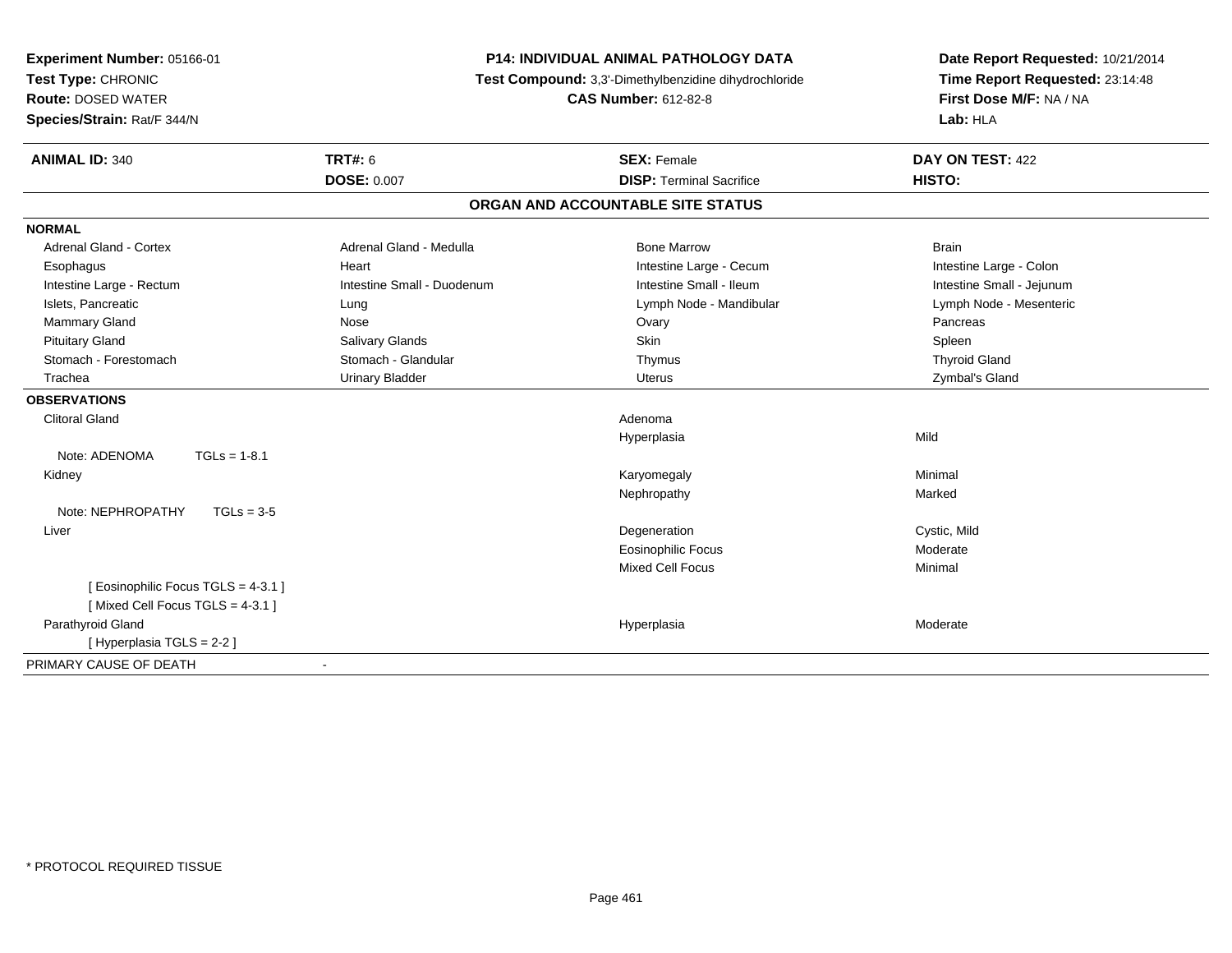| Experiment Number: 05166-01<br>Test Type: CHRONIC |                         | P14: INDIVIDUAL ANIMAL PATHOLOGY DATA<br>Test Compound: 3,3'-Dimethylbenzidine dihydrochloride | Date Report Requested: 10/21/2014<br>Time Report Requested: 23:14:48<br>First Dose M/F: NA / NA |
|---------------------------------------------------|-------------------------|------------------------------------------------------------------------------------------------|-------------------------------------------------------------------------------------------------|
| <b>Route: DOSED WATER</b>                         |                         | <b>CAS Number: 612-82-8</b>                                                                    |                                                                                                 |
| Species/Strain: Rat/F 344/N                       |                         |                                                                                                | Lab: HLA                                                                                        |
| <b>ANIMAL ID: 341</b>                             | <b>TRT#: 6</b>          | <b>SEX: Female</b>                                                                             | DAY ON TEST: 310                                                                                |
|                                                   | <b>DOSE: 0.007</b>      | <b>DISP: Moribund</b>                                                                          | HISTO:                                                                                          |
|                                                   |                         | ORGAN AND ACCOUNTABLE SITE STATUS                                                              |                                                                                                 |
| <b>NORMAL</b>                                     |                         |                                                                                                |                                                                                                 |
| <b>Adrenal Gland - Cortex</b>                     | Adrenal Gland - Medulla | <b>Bone Marrow</b>                                                                             | <b>Brain</b>                                                                                    |
| Esophagus                                         | Heart                   | Intestine Large - Cecum                                                                        | Intestine Large - Rectum                                                                        |
| Intestine Small - Duodenum                        | Intestine Small - Ileum | Intestine Small - Jejunum                                                                      | Islets, Pancreatic                                                                              |
| Lung                                              | Lymph Node - Mandibular | Lymph Node - Mesenteric                                                                        | Mammary Gland                                                                                   |
| Nose                                              | Ovary                   | Pancreas                                                                                       | Parathyroid Gland                                                                               |
| <b>Pituitary Gland</b>                            | Salivary Glands         | Skin                                                                                           | Stomach - Forestomach                                                                           |
| Stomach - Glandular                               | <b>Thyroid Gland</b>    | Trachea                                                                                        | <b>Urinary Bladder</b>                                                                          |
| <b>Uterus</b>                                     |                         |                                                                                                |                                                                                                 |
| <b>OBSERVATIONS</b>                               |                         |                                                                                                |                                                                                                 |
| <b>Clitoral Gland</b>                             |                         | Adenoma                                                                                        |                                                                                                 |
| Note: [ ADENOMA<br>$1 TGLs = 2-8.1$               |                         |                                                                                                |                                                                                                 |
| Intestine Large                                   | Colon                   | Polyp Adenomatous                                                                              |                                                                                                 |
| Kidney                                            |                         | Karyomegaly                                                                                    | Minimal                                                                                         |
|                                                   |                         | Nephropathy                                                                                    | Moderate                                                                                        |
| Liver                                             |                         | <b>Eosinophilic Focus</b>                                                                      | Moderate                                                                                        |
|                                                   |                         | Hematopoietic Cell Proliferation                                                               | Minimal                                                                                         |
| Note: EOSIN FOCUS<br>$TGLs = 3-3.1$               |                         |                                                                                                |                                                                                                 |
| Spleen                                            |                         | Hematopoietic Cell Proliferation                                                               | Moderate                                                                                        |
| [ Hematopoietic Cell Proliferation TGLS = 4-3 ]   |                         |                                                                                                |                                                                                                 |
| Thymus                                            | <b>Epithel Cell</b>     | Hyperplasia                                                                                    | Mild                                                                                            |
| Zymbal's Gland                                    |                         | Hyperplasia                                                                                    | Squamous, Focal, Mild                                                                           |
| PRIMARY CAUSE OF DEATH                            |                         |                                                                                                |                                                                                                 |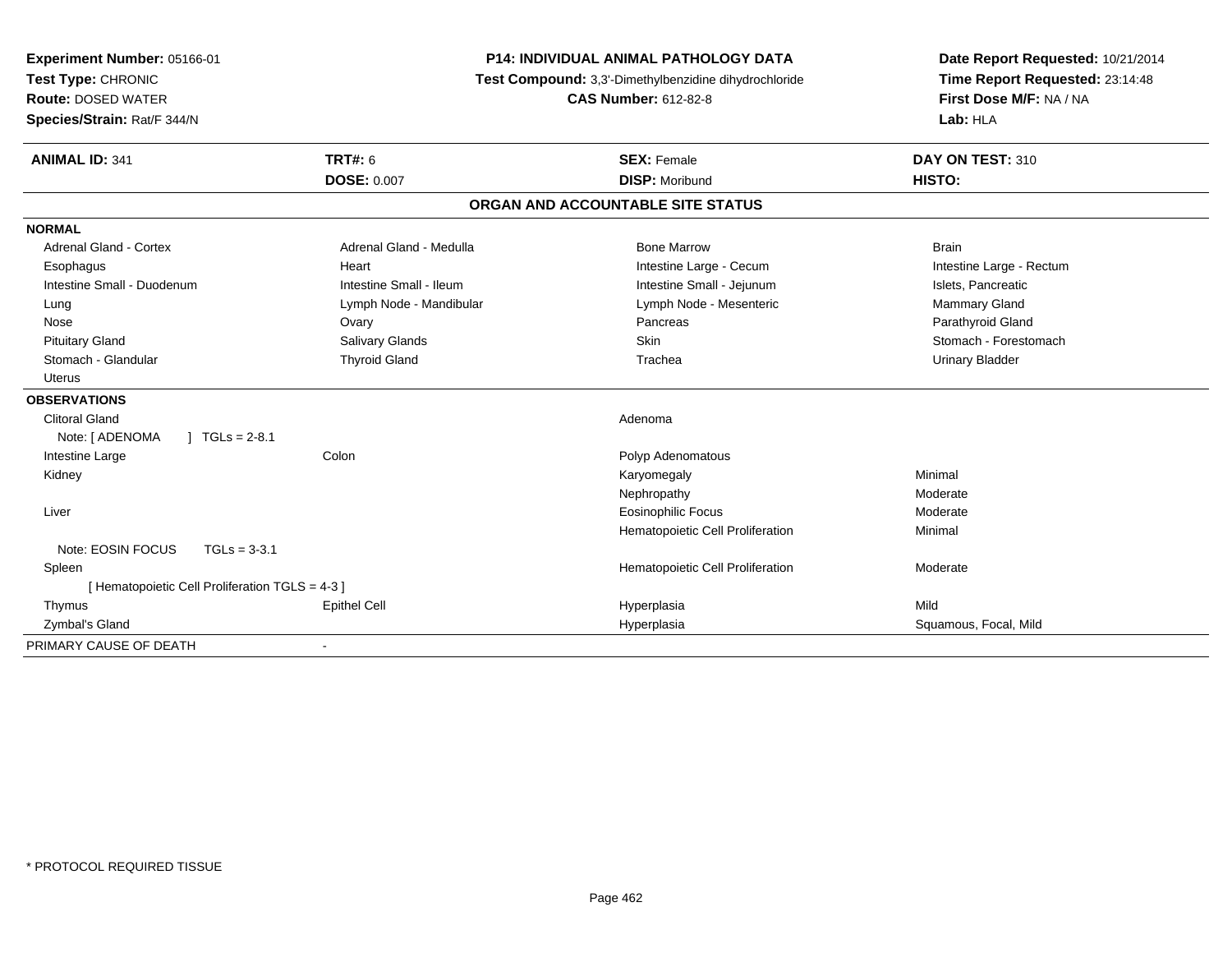| <b>Experiment Number: 05166-01</b><br>Test Type: CHRONIC<br><b>Route: DOSED WATER</b><br>Species/Strain: Rat/F 344/N |                         | <b>P14: INDIVIDUAL ANIMAL PATHOLOGY DATA</b><br>Test Compound: 3,3'-Dimethylbenzidine dihydrochloride<br><b>CAS Number: 612-82-8</b> |                                   | Date Report Requested: 10/21/2014<br>Time Report Requested: 23:14:48<br>First Dose M/F: NA / NA<br>Lab: HLA |
|----------------------------------------------------------------------------------------------------------------------|-------------------------|--------------------------------------------------------------------------------------------------------------------------------------|-----------------------------------|-------------------------------------------------------------------------------------------------------------|
| <b>ANIMAL ID: 342</b>                                                                                                | <b>TRT#: 6</b>          |                                                                                                                                      | <b>SEX: Female</b>                | DAY ON TEST: 422                                                                                            |
|                                                                                                                      | <b>DOSE: 0.007</b>      |                                                                                                                                      | <b>DISP: Terminal Sacrifice</b>   | HISTO:                                                                                                      |
|                                                                                                                      |                         |                                                                                                                                      | ORGAN AND ACCOUNTABLE SITE STATUS |                                                                                                             |
| <b>NORMAL</b>                                                                                                        |                         |                                                                                                                                      |                                   |                                                                                                             |
| <b>Adrenal Gland - Cortex</b>                                                                                        | Adrenal Gland - Medulla |                                                                                                                                      | <b>Bone Marrow</b>                | <b>Brain</b>                                                                                                |
| Esophagus                                                                                                            | Heart                   |                                                                                                                                      | Intestine Large - Cecum           | Intestine Large - Rectum                                                                                    |
| Intestine Small - Duodenum                                                                                           | Intestine Small - Ileum |                                                                                                                                      | Intestine Small - Jejunum         | Islets, Pancreatic                                                                                          |
| Lymph Node - Mandibular                                                                                              | Lymph Node - Mesenteric |                                                                                                                                      | Mammary Gland                     | Nose                                                                                                        |
| Ovary                                                                                                                | Pancreas                |                                                                                                                                      | Parathyroid Gland                 | <b>Salivary Glands</b>                                                                                      |
| Skin                                                                                                                 | Spleen                  |                                                                                                                                      | Stomach - Forestomach             | Stomach - Glandular                                                                                         |
| Thymus                                                                                                               | <b>Thyroid Gland</b>    |                                                                                                                                      | Trachea                           | <b>Urinary Bladder</b>                                                                                      |
| <b>Uterus</b>                                                                                                        |                         |                                                                                                                                      |                                   |                                                                                                             |
| <b>OBSERVATIONS</b>                                                                                                  |                         |                                                                                                                                      |                                   |                                                                                                             |
| <b>Clitoral Gland</b>                                                                                                | <b>Bilateral</b>        |                                                                                                                                      | Adenoma                           |                                                                                                             |
| Intestine Large                                                                                                      | Colon                   |                                                                                                                                      | Parasite Metazoan                 | Minimal                                                                                                     |
| Kidney                                                                                                               |                         |                                                                                                                                      | Karyomegaly                       | Minimal                                                                                                     |
|                                                                                                                      |                         |                                                                                                                                      | Nephropathy                       | Moderate                                                                                                    |
| Note: NEPHROPATHY                                                                                                    | $TGLs = 1-9$            |                                                                                                                                      |                                   |                                                                                                             |
| Liver                                                                                                                |                         |                                                                                                                                      | <b>Mixed Cell Focus</b>           | Moderate                                                                                                    |
| Note: MIXED CL FOCUS TGLs = 2-3.1                                                                                    |                         |                                                                                                                                      |                                   |                                                                                                             |
| Lung                                                                                                                 |                         |                                                                                                                                      | <b>Infiltration Cellular</b>      | Histiocyte, Minimal                                                                                         |
| <b>Pituitary Gland</b>                                                                                               |                         |                                                                                                                                      | Cyst                              |                                                                                                             |
| Zymbal's Gland                                                                                                       |                         |                                                                                                                                      | Hyperplasia                       | Glandular, Focal, Mild                                                                                      |
| PRIMARY CAUSE OF DEATH                                                                                               |                         |                                                                                                                                      |                                   |                                                                                                             |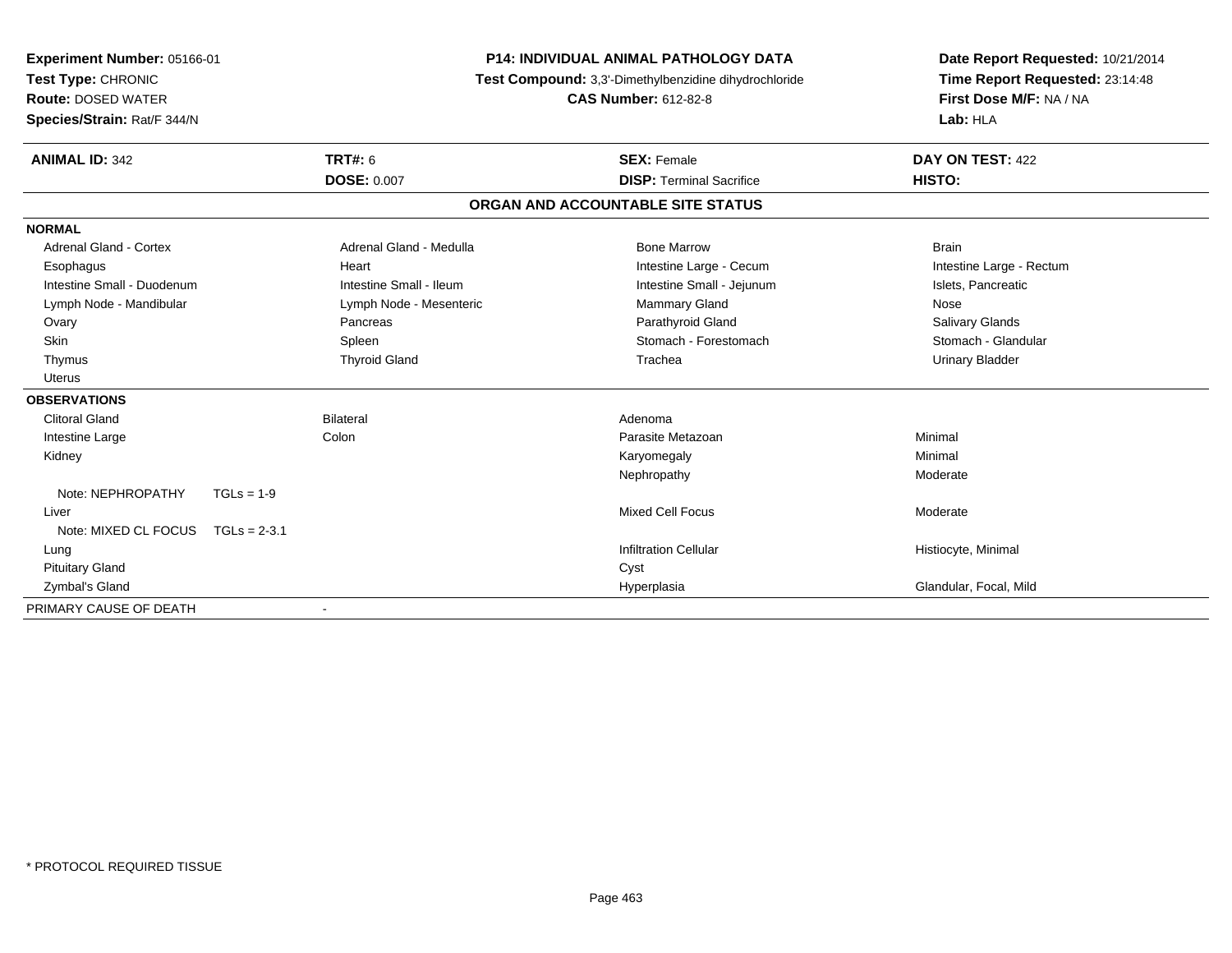| Experiment Number: 05166-01<br>Test Type: CHRONIC<br><b>Route: DOSED WATER</b><br>Species/Strain: Rat/F 344/N | <b>P14: INDIVIDUAL ANIMAL PATHOLOGY DATA</b><br>Test Compound: 3,3'-Dimethylbenzidine dihydrochloride<br><b>CAS Number: 612-82-8</b> |                                   | Date Report Requested: 10/21/2014<br>Time Report Requested: 23:14:48<br>First Dose M/F: NA / NA<br>Lab: HLA |  |
|---------------------------------------------------------------------------------------------------------------|--------------------------------------------------------------------------------------------------------------------------------------|-----------------------------------|-------------------------------------------------------------------------------------------------------------|--|
| <b>ANIMAL ID: 343</b>                                                                                         | <b>TRT#: 6</b>                                                                                                                       | <b>SEX: Female</b>                | DAY ON TEST: 422                                                                                            |  |
|                                                                                                               | <b>DOSE: 0.007</b>                                                                                                                   | <b>DISP: Terminal Sacrifice</b>   | HISTO:                                                                                                      |  |
|                                                                                                               |                                                                                                                                      | ORGAN AND ACCOUNTABLE SITE STATUS |                                                                                                             |  |
| <b>NORMAL</b>                                                                                                 |                                                                                                                                      |                                   |                                                                                                             |  |
| <b>Adrenal Gland - Cortex</b>                                                                                 | Adrenal Gland - Medulla                                                                                                              | <b>Bone Marrow</b>                | <b>Brain</b>                                                                                                |  |
| Esophagus                                                                                                     | Eye                                                                                                                                  | Heart                             | Intestine Large - Cecum                                                                                     |  |
| Intestine Large - Colon                                                                                       | Intestine Large - Rectum                                                                                                             | Intestine Small - Duodenum        | Intestine Small - Ileum                                                                                     |  |
| Intestine Small - Jejunum                                                                                     | Islets, Pancreatic                                                                                                                   | Lymph Node - Mandibular           | Lymph Node - Mesenteric                                                                                     |  |
| Mammary Gland                                                                                                 | Nose                                                                                                                                 | Ovary                             | Pancreas                                                                                                    |  |
| Salivary Glands                                                                                               | <b>Skin</b>                                                                                                                          | Spleen                            | Stomach - Forestomach                                                                                       |  |
| Stomach - Glandular                                                                                           | Thymus                                                                                                                               | Trachea                           | <b>Urinary Bladder</b>                                                                                      |  |
| <b>Uterus</b>                                                                                                 |                                                                                                                                      |                                   |                                                                                                             |  |
| <b>OBSERVATIONS</b>                                                                                           |                                                                                                                                      |                                   |                                                                                                             |  |
| <b>Clitoral Gland</b>                                                                                         |                                                                                                                                      | Hyperplasia                       | Mild                                                                                                        |  |
| Kidney                                                                                                        |                                                                                                                                      | Karyomegaly                       | Minimal                                                                                                     |  |
|                                                                                                               |                                                                                                                                      | Nephropathy                       | Mild                                                                                                        |  |
| Liver                                                                                                         |                                                                                                                                      | <b>Mixed Cell Focus</b>           | Mild                                                                                                        |  |
|                                                                                                               |                                                                                                                                      | Neoplastic Nodule                 |                                                                                                             |  |
| Note: NEOPLASTIC NOD $TGLs = 3-3.1$                                                                           |                                                                                                                                      |                                   |                                                                                                             |  |
| [Neoplastic Nodule TGLS = 2,4-3.1]                                                                            |                                                                                                                                      |                                   |                                                                                                             |  |
| Lung                                                                                                          |                                                                                                                                      | <b>Infiltration Cellular</b>      | Histiocyte, Minimal                                                                                         |  |
| <b>Pituitary Gland</b>                                                                                        | <b>Pars Distalis</b>                                                                                                                 | Hyperplasia                       | Focal, Mild                                                                                                 |  |
| Note: [HYPERPLASIA ] TGLs = 5-2                                                                               |                                                                                                                                      |                                   |                                                                                                             |  |
| <b>Thyroid Gland</b>                                                                                          | C Cell                                                                                                                               | Adenoma                           |                                                                                                             |  |
| Zymbal's Gland                                                                                                |                                                                                                                                      | Carcinoma                         |                                                                                                             |  |
| Note: CARCINOMA<br>$TGLs = 6-10$                                                                              |                                                                                                                                      |                                   |                                                                                                             |  |
| PRIMARY CAUSE OF DEATH                                                                                        |                                                                                                                                      |                                   |                                                                                                             |  |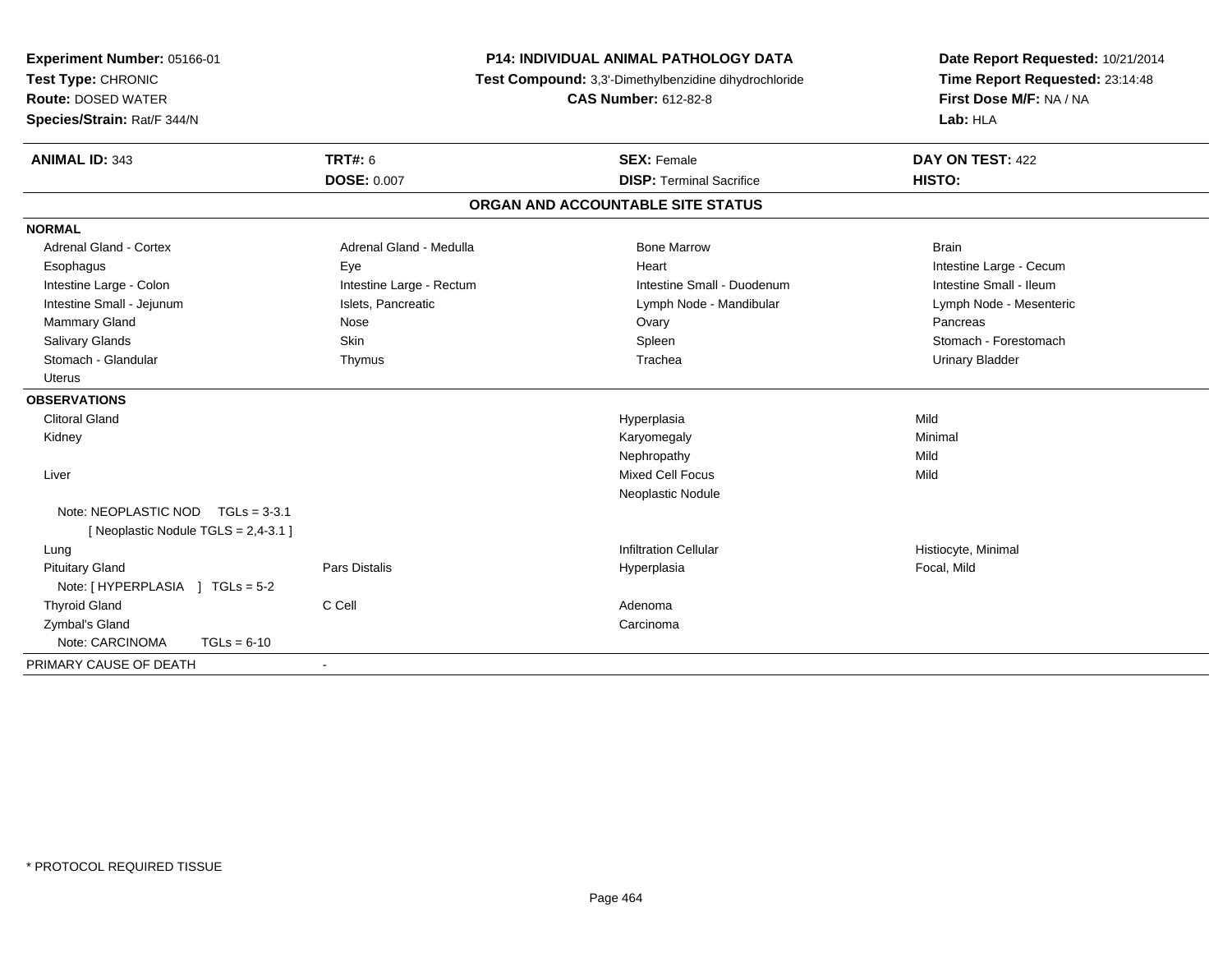| Experiment Number: 05166-01      | <b>P14: INDIVIDUAL ANIMAL PATHOLOGY DATA</b><br>Test Compound: 3,3'-Dimethylbenzidine dihydrochloride |                                   | Date Report Requested: 10/21/2014 |
|----------------------------------|-------------------------------------------------------------------------------------------------------|-----------------------------------|-----------------------------------|
| Test Type: CHRONIC               |                                                                                                       |                                   | Time Report Requested: 23:14:48   |
| <b>Route: DOSED WATER</b>        |                                                                                                       | <b>CAS Number: 612-82-8</b>       | First Dose M/F: NA / NA           |
| Species/Strain: Rat/F 344/N      |                                                                                                       |                                   | Lab: HLA                          |
| <b>ANIMAL ID: 344</b>            | <b>TRT#: 6</b>                                                                                        | <b>SEX: Female</b>                | DAY ON TEST: 142                  |
|                                  | <b>DOSE: 0.007</b>                                                                                    | <b>DISP: Moribund</b>             | HISTO:                            |
|                                  |                                                                                                       | ORGAN AND ACCOUNTABLE SITE STATUS |                                   |
| <b>NORMAL</b>                    |                                                                                                       |                                   |                                   |
| <b>Adrenal Gland - Cortex</b>    | Adrenal Gland - Medulla                                                                               | <b>Bone Marrow</b>                | <b>Brain</b>                      |
| <b>Clitoral Gland</b>            | Esophagus                                                                                             | Heart                             | Intestine Large - Cecum           |
| Intestine Large - Rectum         | Intestine Small - Duodenum                                                                            | Intestine Small - Ileum           | Intestine Small - Jejunum         |
| Islets, Pancreatic               | Kidney                                                                                                | Liver                             | Lymph Node - Mandibular           |
| Lymph Node - Mesenteric          | Mammary Gland                                                                                         | Nose                              | Ovary                             |
| Pancreas                         | Parathyroid Gland                                                                                     | <b>Pituitary Gland</b>            | <b>Salivary Glands</b>            |
| Skin                             | Spleen                                                                                                | Stomach - Forestomach             | Thymus                            |
| <b>Thyroid Gland</b>             | Trachea                                                                                               | Uterus                            | Zymbal's Gland                    |
| <b>OBSERVATIONS</b>              |                                                                                                       |                                   |                                   |
| Intestine Large                  | Colon                                                                                                 | Parasite Metazoan                 | Mild                              |
| Lung                             |                                                                                                       | Hemorrhage                        | Moderate                          |
| [Hemorrhage TGLS = $2-4+4.1$ ]   |                                                                                                       |                                   |                                   |
| Stomach                          | Glandular                                                                                             | Erosion                           | Moderate                          |
|                                  | Glandular                                                                                             | Ulcer                             | Marked                            |
| Note: EROSION<br>$TGLs = 4-6$    |                                                                                                       |                                   |                                   |
| [ Ulcer TGLS = $4-6$ ]           |                                                                                                       |                                   |                                   |
| <b>Urinary Bladder</b>           |                                                                                                       | Dilatation                        | Moderate                          |
|                                  |                                                                                                       | Hemorrhage                        | Mild                              |
| Note: HEMORRHAGE<br>$TGLs = 1-8$ |                                                                                                       |                                   |                                   |
| PRIMARY CAUSE OF DEATH           |                                                                                                       |                                   |                                   |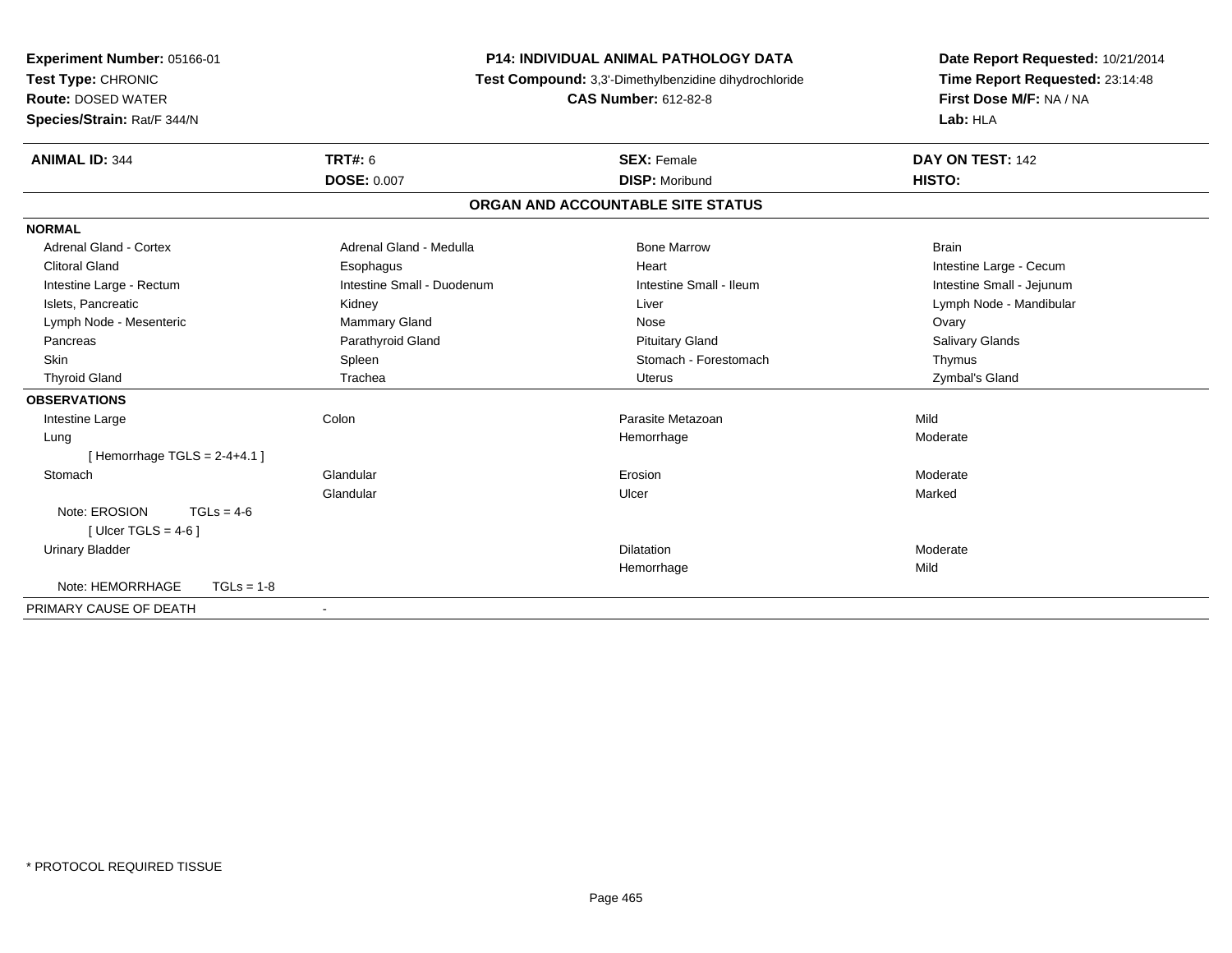| Experiment Number: 05166-01<br><b>P14: INDIVIDUAL ANIMAL PATHOLOGY DATA</b><br>Test Type: CHRONIC<br>Test Compound: 3,3'-Dimethylbenzidine dihydrochloride<br><b>CAS Number: 612-82-8</b><br><b>Route: DOSED WATER</b><br>Species/Strain: Rat/F 344/N |                         |                                   | Date Report Requested: 10/21/2014<br>Time Report Requested: 23:14:48<br>First Dose M/F: NA / NA<br>Lab: HLA |
|-------------------------------------------------------------------------------------------------------------------------------------------------------------------------------------------------------------------------------------------------------|-------------------------|-----------------------------------|-------------------------------------------------------------------------------------------------------------|
| <b>ANIMAL ID: 345</b>                                                                                                                                                                                                                                 | <b>TRT#: 6</b>          | <b>SEX: Female</b>                | DAY ON TEST: 384                                                                                            |
|                                                                                                                                                                                                                                                       | <b>DOSE: 0.007</b>      | <b>DISP: Moribund</b>             | HISTO:                                                                                                      |
|                                                                                                                                                                                                                                                       |                         | ORGAN AND ACCOUNTABLE SITE STATUS |                                                                                                             |
| <b>NORMAL</b>                                                                                                                                                                                                                                         |                         |                                   |                                                                                                             |
| <b>Adrenal Gland - Cortex</b>                                                                                                                                                                                                                         | <b>Bone Marrow</b>      | <b>Brain</b>                      | Esophagus                                                                                                   |
| Heart                                                                                                                                                                                                                                                 | Intestine Large - Cecum | Intestine Large - Colon           | Intestine Large - Rectum                                                                                    |
| Intestine Small - Duodenum                                                                                                                                                                                                                            | Intestine Small - Ileum | Intestine Small - Jejunum         | Islets, Pancreatic                                                                                          |
| Lymph Node - Mandibular                                                                                                                                                                                                                               | Lymph Node - Mesenteric | <b>Mammary Gland</b>              | Nose                                                                                                        |
| Ovary                                                                                                                                                                                                                                                 | Pancreas                | Parathyroid Gland                 | <b>Pituitary Gland</b>                                                                                      |
| Salivary Glands                                                                                                                                                                                                                                       | Skin                    | Stomach - Forestomach             | Stomach - Glandular                                                                                         |
| <b>Thyroid Gland</b>                                                                                                                                                                                                                                  | Trachea                 | <b>Urinary Bladder</b>            | <b>Uterus</b>                                                                                               |
| Zymbal's Gland                                                                                                                                                                                                                                        |                         |                                   |                                                                                                             |
| <b>OBSERVATIONS</b>                                                                                                                                                                                                                                   |                         |                                   |                                                                                                             |
| <b>Adrenal Gland</b>                                                                                                                                                                                                                                  | Medulla                 | Hyperplasia                       | Focal, Mild                                                                                                 |
| <b>Clitoral Gland</b>                                                                                                                                                                                                                                 |                         | Carcinoma                         |                                                                                                             |
|                                                                                                                                                                                                                                                       | Duct                    | Ectasia                           | Moderate                                                                                                    |
| Note: ECTASIA<br>$TGLs = 3-8$<br>Note: CARCINOMA<br>$TGLs = 2-8.1$                                                                                                                                                                                    |                         |                                   |                                                                                                             |
| Kidney                                                                                                                                                                                                                                                |                         | Karyomegaly                       | Minimal                                                                                                     |
|                                                                                                                                                                                                                                                       |                         | Nephropathy                       | Moderate                                                                                                    |
| Note: NEPHROPATHY<br>$TGLs = 4-5$                                                                                                                                                                                                                     |                         |                                   |                                                                                                             |
| Liver                                                                                                                                                                                                                                                 |                         | Eosinophilic Focus                | Moderate                                                                                                    |
|                                                                                                                                                                                                                                                       |                         | Hematopoietic Cell Proliferation  | Minimal                                                                                                     |
| Lung                                                                                                                                                                                                                                                  | Alveolar Epith          | Hyperplasia                       | Focal, Minimal                                                                                              |
| Spleen                                                                                                                                                                                                                                                |                         | Hematopoietic Cell Proliferation  | Marked                                                                                                      |
| Note: HEMA CELL PROL TGLs = 6-3                                                                                                                                                                                                                       |                         |                                   |                                                                                                             |
| Thymus                                                                                                                                                                                                                                                | Epithel Cell            | Hyperplasia                       | Mild                                                                                                        |
| PRIMARY CAUSE OF DEATH                                                                                                                                                                                                                                |                         |                                   |                                                                                                             |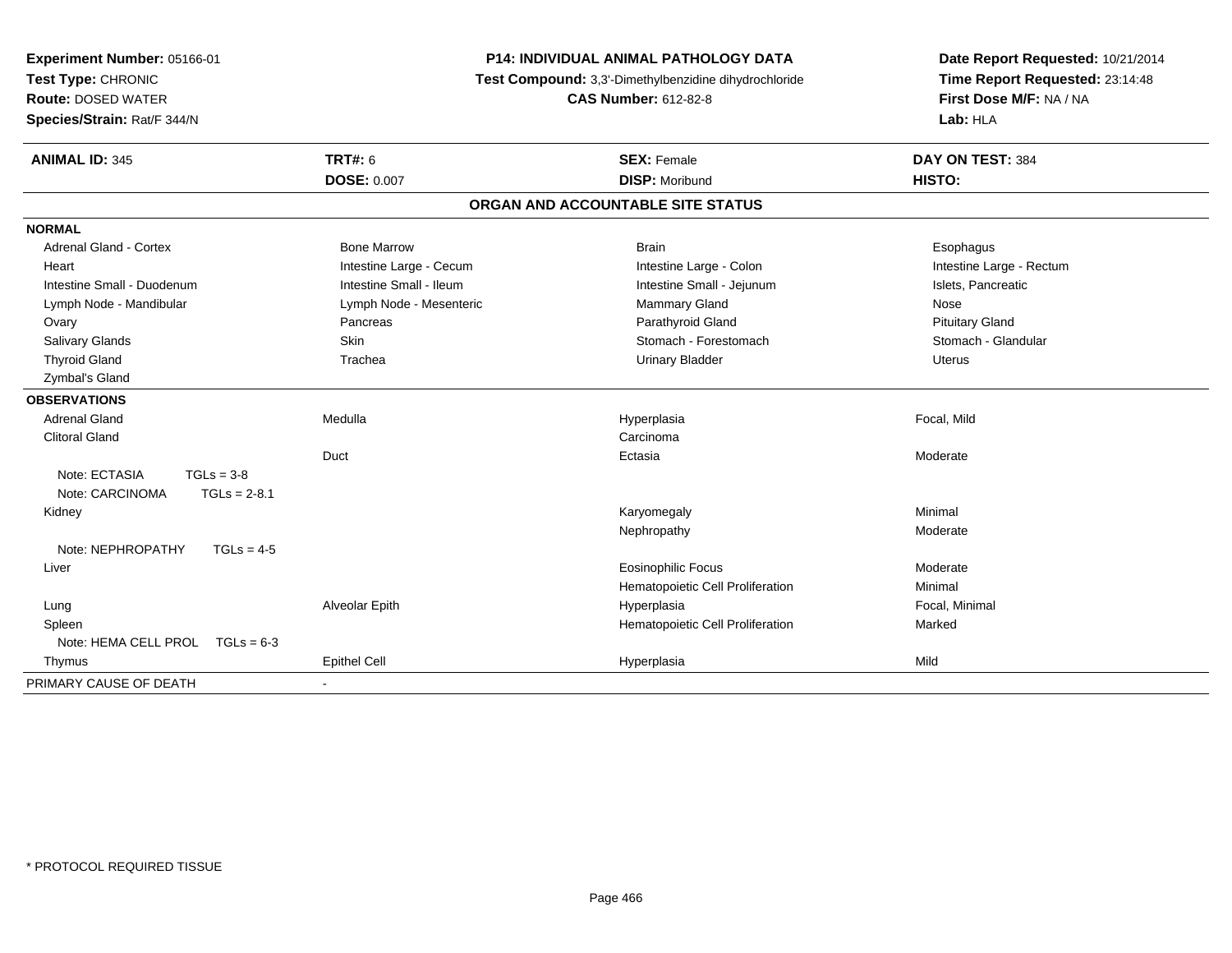| <b>Experiment Number: 05166-01</b> | <b>P14: INDIVIDUAL ANIMAL PATHOLOGY DATA</b> |                                                       | Date Report Requested: 10/21/2014 |  |
|------------------------------------|----------------------------------------------|-------------------------------------------------------|-----------------------------------|--|
| Test Type: CHRONIC                 |                                              | Test Compound: 3,3'-Dimethylbenzidine dihydrochloride | Time Report Requested: 23:14:48   |  |
| <b>Route: DOSED WATER</b>          |                                              | <b>CAS Number: 612-82-8</b>                           | First Dose M/F: NA / NA           |  |
| Species/Strain: Rat/F 344/N        |                                              |                                                       | Lab: HLA                          |  |
| <b>ANIMAL ID: 346</b>              | <b>TRT#: 6</b>                               | <b>SEX: Female</b>                                    | DAY ON TEST: 422                  |  |
|                                    | <b>DOSE: 0.007</b>                           | <b>DISP: Terminal Sacrifice</b>                       | <b>HISTO:</b>                     |  |
|                                    |                                              | ORGAN AND ACCOUNTABLE SITE STATUS                     |                                   |  |
| <b>NORMAL</b>                      |                                              |                                                       |                                   |  |
| Adrenal Gland - Cortex             | Adrenal Gland - Medulla                      | <b>Bone Marrow</b>                                    | <b>Brain</b>                      |  |
| <b>Clitoral Gland</b>              | Esophagus                                    | Heart                                                 | Intestine Large - Cecum           |  |
| Intestine Large - Colon            | Intestine Large - Rectum                     | Intestine Small - Duodenum                            | Intestine Small - Ileum           |  |
| Intestine Small - Jejunum          | Islets, Pancreatic                           | Lymph Node - Mandibular                               | Lymph Node - Mesenteric           |  |
| Mammary Gland                      | Nose                                         | Ovary                                                 | Pancreas                          |  |
| Parathyroid Gland                  | <b>Pituitary Gland</b>                       | <b>Salivary Glands</b>                                | Skin                              |  |
| Spleen                             | Stomach - Forestomach                        | Stomach - Glandular                                   | Thymus                            |  |
| <b>Thyroid Gland</b>               | Trachea                                      | <b>Urinary Bladder</b>                                | Uterus                            |  |
| Zymbal's Gland                     |                                              |                                                       |                                   |  |
| <b>OBSERVATIONS</b>                |                                              |                                                       |                                   |  |
| Kidney                             |                                              | Karyomegaly                                           | Minimal                           |  |
|                                    |                                              | Nephropathy                                           | Moderate                          |  |
| Note: NEPHROPATHY<br>$TGLs = 1-5$  |                                              |                                                       |                                   |  |
| Liver                              |                                              | Angiectasis                                           | Mild                              |  |
|                                    |                                              | <b>Basophilic Focus</b>                               | Mild                              |  |
|                                    |                                              | Degeneration                                          | Cystic, Minimal                   |  |
|                                    |                                              | <b>Mixed Cell Focus</b>                               | Mild                              |  |
|                                    |                                              | Necrosis                                              | Focal, Moderate                   |  |
| Note: IATROGENIC HEPATIC NECROSIS. |                                              |                                                       |                                   |  |
| [ Necrosis TGLS = $2-3.1$ ]        |                                              |                                                       |                                   |  |
| Lung                               | Alveolar Epith                               | Hyperplasia                                           | Focal, Minimal                    |  |
| PRIMARY CAUSE OF DEATH             | $\blacksquare$                               |                                                       |                                   |  |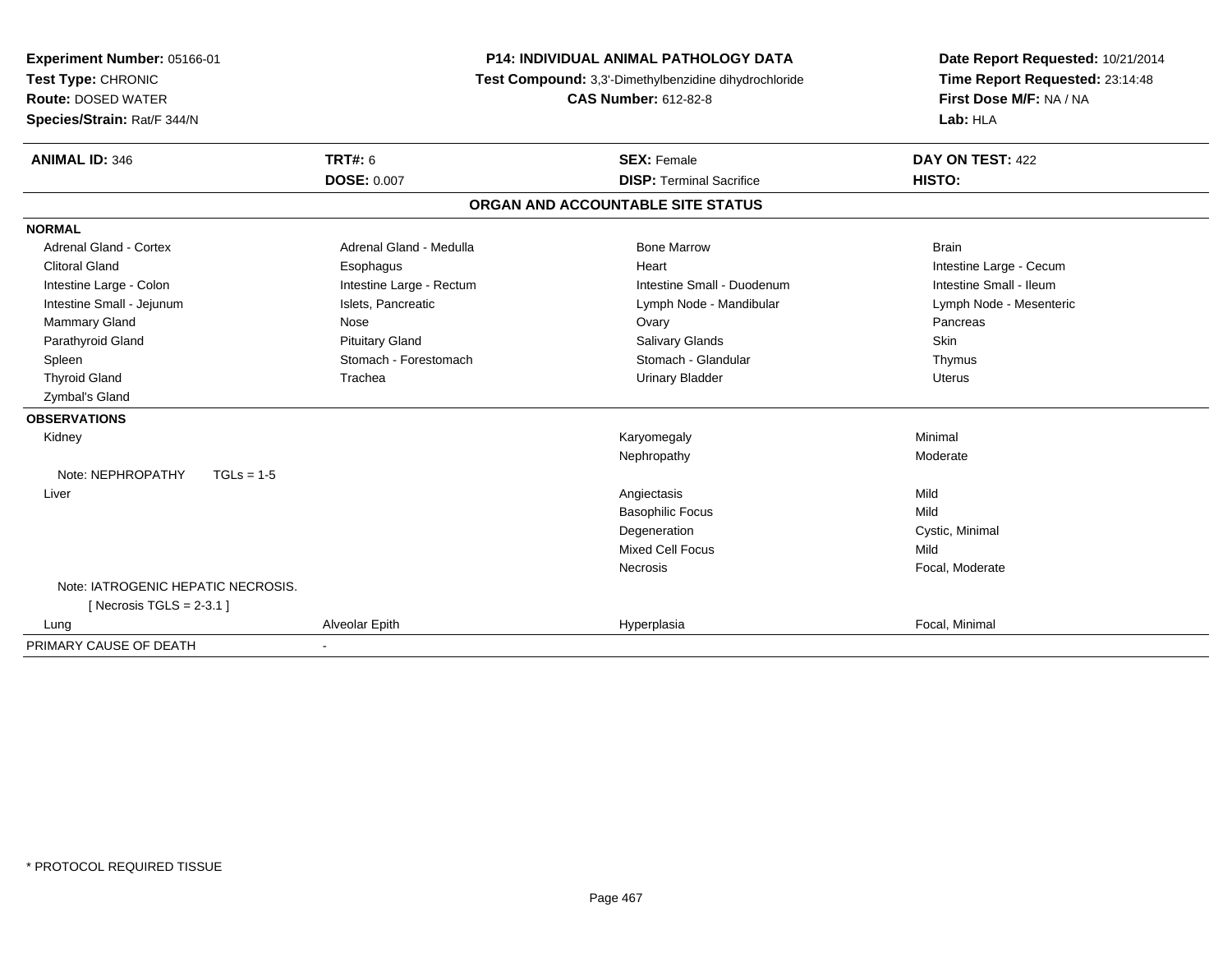| Experiment Number: 05166-01<br>Test Type: CHRONIC<br><b>Route: DOSED WATER</b><br>Species/Strain: Rat/F 344/N |                          | <b>P14: INDIVIDUAL ANIMAL PATHOLOGY DATA</b><br>Test Compound: 3,3'-Dimethylbenzidine dihydrochloride<br><b>CAS Number: 612-82-8</b> | Date Report Requested: 10/21/2014<br>Time Report Requested: 23:14:48<br>First Dose M/F: NA / NA<br>Lab: HLA |
|---------------------------------------------------------------------------------------------------------------|--------------------------|--------------------------------------------------------------------------------------------------------------------------------------|-------------------------------------------------------------------------------------------------------------|
| <b>ANIMAL ID: 347</b>                                                                                         | <b>TRT#: 6</b>           | <b>SEX: Female</b>                                                                                                                   | DAY ON TEST: 391                                                                                            |
|                                                                                                               | <b>DOSE: 0.007</b>       | <b>DISP: Moribund</b>                                                                                                                | HISTO:                                                                                                      |
|                                                                                                               |                          | ORGAN AND ACCOUNTABLE SITE STATUS                                                                                                    |                                                                                                             |
| <b>NORMAL</b>                                                                                                 |                          |                                                                                                                                      |                                                                                                             |
| <b>Adrenal Gland - Cortex</b>                                                                                 | Adrenal Gland - Medulla  | <b>Bone Marrow</b>                                                                                                                   | <b>Brain</b>                                                                                                |
| <b>Clitoral Gland</b>                                                                                         | Esophagus                | Heart                                                                                                                                | Intestine Large - Cecum                                                                                     |
| Intestine Large - Colon                                                                                       | Intestine Large - Rectum | Intestine Small - Duodenum                                                                                                           | Intestine Small - Ileum                                                                                     |
| Intestine Small - Jejunum                                                                                     | Islets, Pancreatic       | Lymph Node - Mesenteric                                                                                                              | Mammary Gland                                                                                               |
| Nose                                                                                                          | Ovary                    | Pancreas                                                                                                                             | Parathyroid Gland                                                                                           |
| <b>Pituitary Gland</b>                                                                                        | Spleen                   | Stomach - Forestomach                                                                                                                | Stomach - Glandular                                                                                         |
| Thymus                                                                                                        | <b>Thyroid Gland</b>     | Trachea                                                                                                                              | <b>Urinary Bladder</b>                                                                                      |
| Uterus                                                                                                        |                          |                                                                                                                                      |                                                                                                             |
| <b>OBSERVATIONS</b>                                                                                           |                          |                                                                                                                                      |                                                                                                             |
| Kidney                                                                                                        |                          | Karyomegaly                                                                                                                          | Minimal                                                                                                     |
|                                                                                                               |                          | Nephropathy                                                                                                                          | Mild                                                                                                        |
| Liver                                                                                                         |                          | <b>Eosinophilic Focus</b>                                                                                                            | Mild                                                                                                        |
|                                                                                                               |                          | Fatty Change                                                                                                                         | Multifocal, Minimal                                                                                         |
|                                                                                                               |                          | Inflammation                                                                                                                         | Granulomatous, Multifocal, Minimal                                                                          |
|                                                                                                               |                          | <b>Mixed Cell Focus</b>                                                                                                              | Mild                                                                                                        |
| Lung                                                                                                          | Alveolar Epith           | Hyperplasia                                                                                                                          | Focal, Mild                                                                                                 |
| Lymph Node                                                                                                    | Mandibular               | Hyperplasia                                                                                                                          | Plasma Cell, Moderate                                                                                       |
| Salivary Glands                                                                                               |                          | Inflammation                                                                                                                         | Chronic, Moderate                                                                                           |
| Skin                                                                                                          |                          | Squamous Cell Papilloma                                                                                                              |                                                                                                             |
| Note: SQ CL PAPILLOM<br>$TGLs = 2-13$                                                                         |                          |                                                                                                                                      |                                                                                                             |
| Zymbal's Gland                                                                                                |                          | Carcinoma                                                                                                                            |                                                                                                             |
| Note: CARCINOMA<br>$TGLs = 1-10+10.1$                                                                         |                          |                                                                                                                                      |                                                                                                             |
| PRIMARY CAUSE OF DEATH                                                                                        | $\blacksquare$           |                                                                                                                                      |                                                                                                             |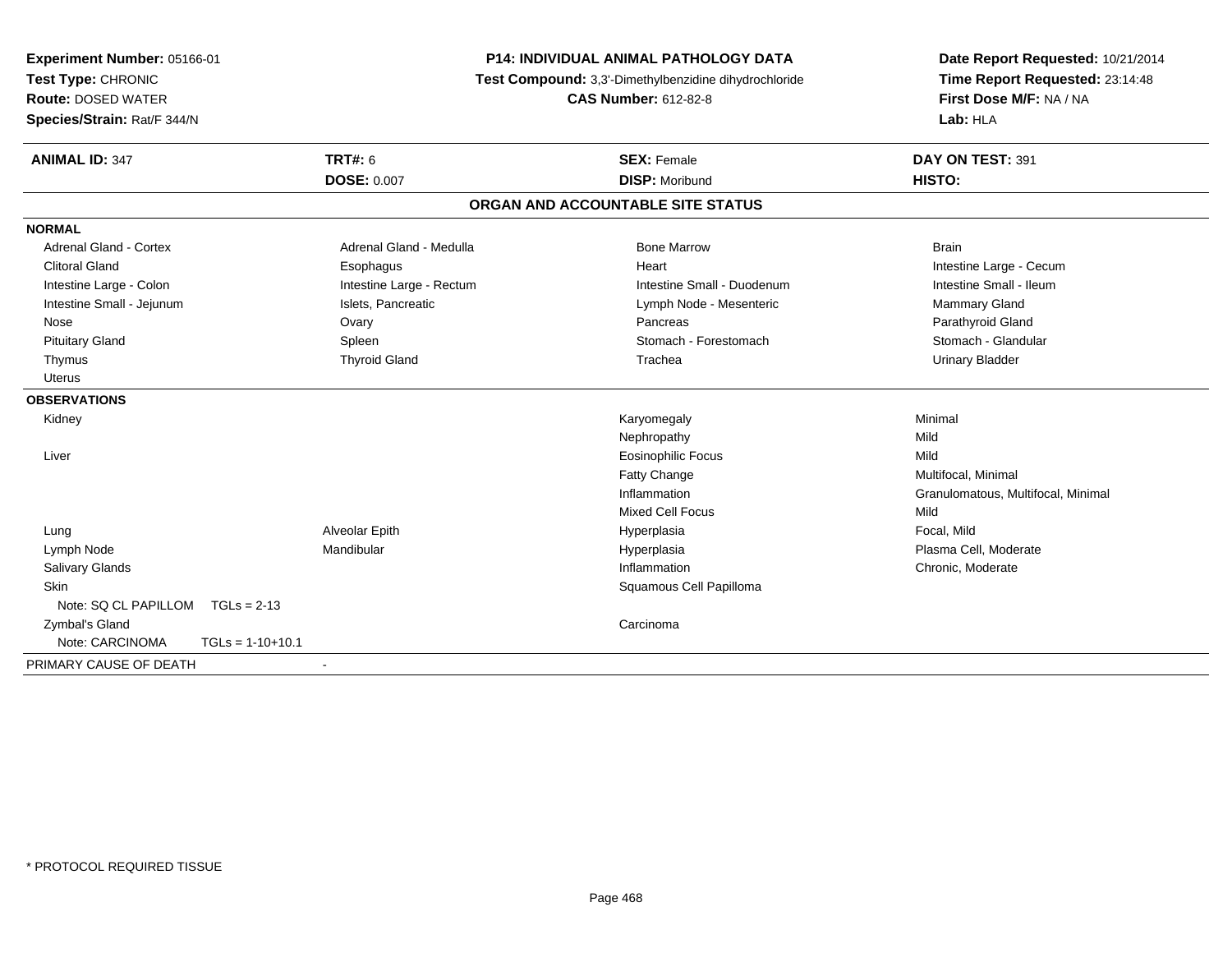| Experiment Number: 05166-01<br>Test Type: CHRONIC<br><b>Route: DOSED WATER</b><br>Species/Strain: Rat/F 344/N                                 | P14: INDIVIDUAL ANIMAL PATHOLOGY DATA<br>Test Compound: 3,3'-Dimethylbenzidine dihydrochloride<br><b>CAS Number: 612-82-8</b> |                                   | Date Report Requested: 10/21/2014<br>Time Report Requested: 23:14:48<br>First Dose M/F: NA / NA<br>Lab: HLA |
|-----------------------------------------------------------------------------------------------------------------------------------------------|-------------------------------------------------------------------------------------------------------------------------------|-----------------------------------|-------------------------------------------------------------------------------------------------------------|
| <b>ANIMAL ID: 348</b>                                                                                                                         | <b>TRT#: 6</b>                                                                                                                | <b>SEX: Female</b>                | DAY ON TEST: 422                                                                                            |
|                                                                                                                                               | <b>DOSE: 0.007</b>                                                                                                            | <b>DISP: Terminal Sacrifice</b>   | HISTO:                                                                                                      |
|                                                                                                                                               |                                                                                                                               | ORGAN AND ACCOUNTABLE SITE STATUS |                                                                                                             |
| <b>NORMAL</b>                                                                                                                                 |                                                                                                                               |                                   |                                                                                                             |
| Adrenal Gland - Medulla                                                                                                                       | <b>Bone Marrow</b>                                                                                                            | <b>Brain</b>                      | Esophagus                                                                                                   |
| Heart                                                                                                                                         | Intestine Large - Cecum                                                                                                       | Intestine Large - Rectum          | Intestine Small - Duodenum                                                                                  |
| Intestine Small - Ileum                                                                                                                       | Intestine Small - Jejunum                                                                                                     | Islets, Pancreatic                | Lymph Node - Mandibular                                                                                     |
| Lymph Node - Mesenteric                                                                                                                       | <b>Mammary Gland</b>                                                                                                          | Nose                              | Ovary                                                                                                       |
| Parathyroid Gland                                                                                                                             | <b>Pituitary Gland</b>                                                                                                        | <b>Salivary Glands</b>            | Skin                                                                                                        |
| Spleen                                                                                                                                        | Stomach - Forestomach                                                                                                         | Stomach - Glandular               | Thymus                                                                                                      |
| <b>Thyroid Gland</b>                                                                                                                          | Trachea                                                                                                                       | <b>Urinary Bladder</b>            | Uterus                                                                                                      |
| Zymbal's Gland                                                                                                                                |                                                                                                                               |                                   |                                                                                                             |
| <b>OBSERVATIONS</b>                                                                                                                           |                                                                                                                               |                                   |                                                                                                             |
| <b>Adrenal Gland</b>                                                                                                                          | Cortex                                                                                                                        | Vacuolization Cytoplasmic         | Focal, Mild                                                                                                 |
| <b>Clitoral Gland</b>                                                                                                                         |                                                                                                                               | Adenoma                           |                                                                                                             |
| Intestine Large                                                                                                                               | Colon                                                                                                                         | Parasite Metazoan                 | Mild                                                                                                        |
| Kidney                                                                                                                                        |                                                                                                                               | Karyomegaly                       | Minimal                                                                                                     |
|                                                                                                                                               |                                                                                                                               | Nephropathy                       | Moderate                                                                                                    |
| Note: NEPHROPATHY<br>$TGLs = 6-5$                                                                                                             |                                                                                                                               |                                   |                                                                                                             |
| Liver                                                                                                                                         |                                                                                                                               | Angiectasis                       | Mild                                                                                                        |
|                                                                                                                                               |                                                                                                                               | <b>Eosinophilic Focus</b>         | Mild                                                                                                        |
|                                                                                                                                               |                                                                                                                               | Mixed Cell Focus                  | Mild                                                                                                        |
|                                                                                                                                               |                                                                                                                               | Necrosis                          | Focal, Marked                                                                                               |
| Note: IATROGENIC HEPATIC NECROSIS.<br>Note: MIXED CL FOCUS TGLs = 2,4,5-3.1<br>Note: NECROSIS<br>$TGLs = 3-3.1$<br>[Necrosis TGLS = $2-3.1$ ] |                                                                                                                               |                                   |                                                                                                             |
| Lung                                                                                                                                          | Alveolar Epith                                                                                                                | Hyperplasia                       | Multifocal, Minimal                                                                                         |
| Lymph Node                                                                                                                                    | Renal                                                                                                                         | Hemorrhage                        | Mild                                                                                                        |
| Note: HEMORRHAGE<br>$TGLs = 8-14$                                                                                                             |                                                                                                                               |                                   |                                                                                                             |
| Pancreas                                                                                                                                      | Acinus                                                                                                                        | Atrophy                           | Mild                                                                                                        |
| PRIMARY CAUSE OF DEATH                                                                                                                        |                                                                                                                               |                                   |                                                                                                             |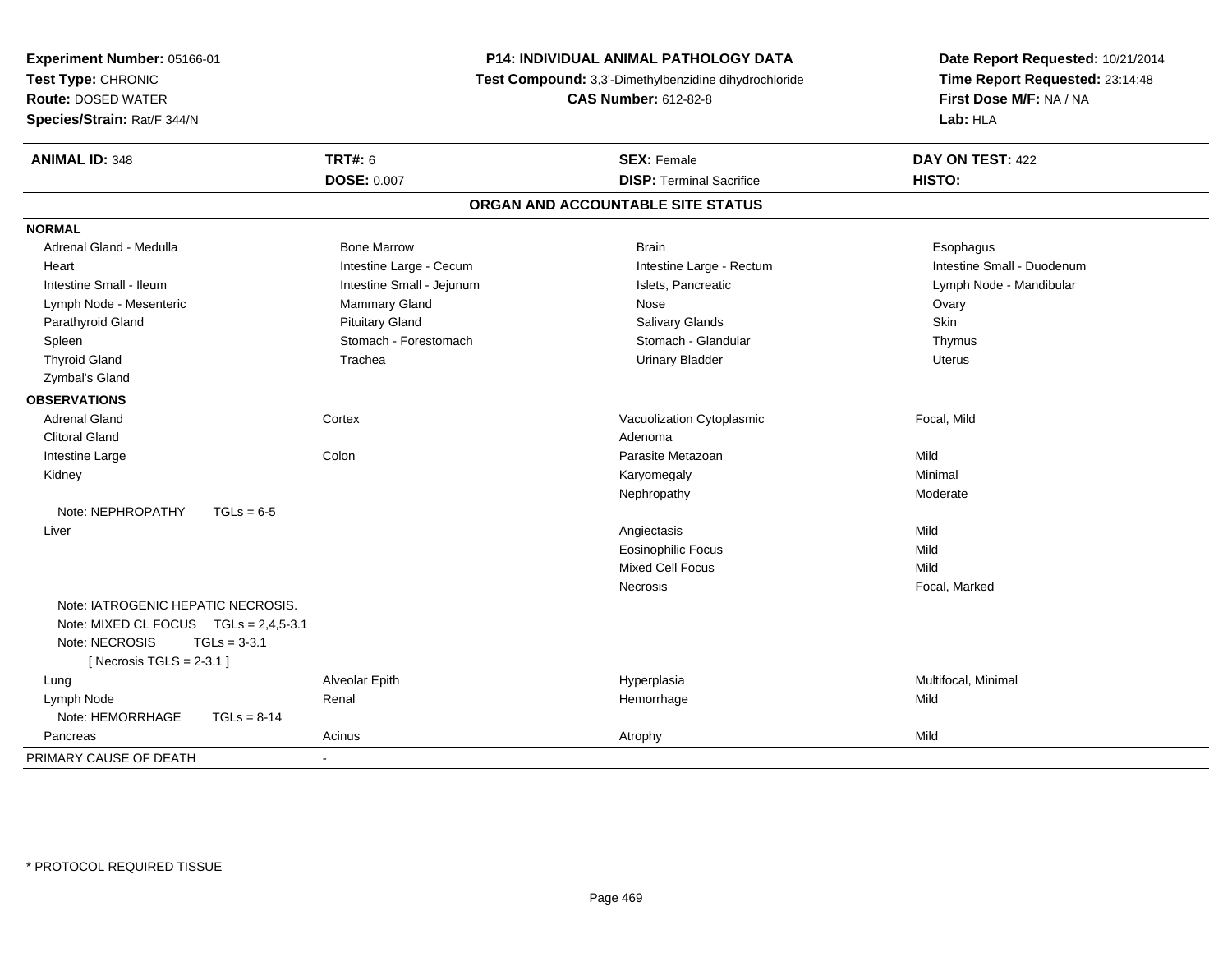| Experiment Number: 05166-01<br>Test Type: CHRONIC<br><b>Route: DOSED WATER</b><br>Species/Strain: Rat/F 344/N | P14: INDIVIDUAL ANIMAL PATHOLOGY DATA<br>Test Compound: 3,3'-Dimethylbenzidine dihydrochloride<br><b>CAS Number: 612-82-8</b> |                                   | Date Report Requested: 10/21/2014<br>Time Report Requested: 23:14:48<br>First Dose M/F: NA / NA<br>Lab: HLA |
|---------------------------------------------------------------------------------------------------------------|-------------------------------------------------------------------------------------------------------------------------------|-----------------------------------|-------------------------------------------------------------------------------------------------------------|
| <b>ANIMAL ID: 349</b>                                                                                         | <b>TRT#: 6</b>                                                                                                                | <b>SEX: Female</b>                | DAY ON TEST: 391                                                                                            |
|                                                                                                               | <b>DOSE: 0.007</b>                                                                                                            | <b>DISP: Moribund</b>             | HISTO:                                                                                                      |
|                                                                                                               |                                                                                                                               | ORGAN AND ACCOUNTABLE SITE STATUS |                                                                                                             |
| <b>NORMAL</b>                                                                                                 |                                                                                                                               |                                   |                                                                                                             |
| <b>Adrenal Gland - Cortex</b>                                                                                 | Adrenal Gland - Medulla                                                                                                       | <b>Bone Marrow</b>                | <b>Brain</b>                                                                                                |
| Esophagus                                                                                                     | Heart                                                                                                                         | Intestine Large - Cecum           | Intestine Large - Colon                                                                                     |
| Intestine Large - Rectum                                                                                      | Intestine Small - Duodenum                                                                                                    | Intestine Small - Ileum           | Intestine Small - Jejunum                                                                                   |
| Islets, Pancreatic                                                                                            | Lung                                                                                                                          | Lymph Node - Mesenteric           | Mammary Gland                                                                                               |
| Nose                                                                                                          | Ovary                                                                                                                         | Pancreas                          | Parathyroid Gland                                                                                           |
| Salivary Glands                                                                                               | <b>Skin</b>                                                                                                                   | Stomach - Forestomach             | Thymus                                                                                                      |
| <b>Thyroid Gland</b>                                                                                          | Trachea                                                                                                                       | <b>Urinary Bladder</b>            | Uterus                                                                                                      |
| <b>OBSERVATIONS</b>                                                                                           |                                                                                                                               |                                   |                                                                                                             |
| <b>Clitoral Gland</b>                                                                                         |                                                                                                                               | Adenoma                           |                                                                                                             |
| $\int$ TGLs = 1-8.1<br>Note: [ ADENOMA                                                                        |                                                                                                                               |                                   |                                                                                                             |
| Kidney                                                                                                        |                                                                                                                               | Karyomegaly                       | Minimal                                                                                                     |
|                                                                                                               |                                                                                                                               | Nephropathy                       | Mild                                                                                                        |
| Liver                                                                                                         |                                                                                                                               | Degeneration                      | Cystic, Mild                                                                                                |
|                                                                                                               |                                                                                                                               | <b>Eosinophilic Focus</b>         | Mild                                                                                                        |
|                                                                                                               |                                                                                                                               | <b>Mixed Cell Focus</b>           | Mild                                                                                                        |
| [ Eosinophilic Focus TGLS = 4,5-3.1+3.2 ]                                                                     |                                                                                                                               |                                   |                                                                                                             |
| Lymph Node                                                                                                    | Mandibular                                                                                                                    | Hyperplasia                       | Plasma Cell, Moderate                                                                                       |
| <b>Pituitary Gland</b>                                                                                        |                                                                                                                               | Cyst                              |                                                                                                             |
| Spleen                                                                                                        |                                                                                                                               | Fibrosis                          | Mild                                                                                                        |
|                                                                                                               |                                                                                                                               | Hematopoietic Cell Proliferation  | Marked                                                                                                      |
| Note: HEMA CELL PROL TGLs = 2-3                                                                               |                                                                                                                               |                                   |                                                                                                             |
| Note: FIBROSIS<br>$TGLs = 3-3$                                                                                |                                                                                                                               |                                   |                                                                                                             |
| Stomach                                                                                                       | Glandular                                                                                                                     | Degeneration                      | Cystic, Mild                                                                                                |
| Tongue                                                                                                        |                                                                                                                               | Squamous Cell Papilloma           |                                                                                                             |
| Note: SQ CL PAPILLOM TGLs = 8-13                                                                              |                                                                                                                               |                                   |                                                                                                             |
| Zymbal's Gland                                                                                                |                                                                                                                               | Carcinoma                         |                                                                                                             |
| Note: CARCINOMA<br>$TGLs = 7-10$                                                                              |                                                                                                                               |                                   |                                                                                                             |
| PRIMARY CAUSE OF DEATH                                                                                        |                                                                                                                               |                                   |                                                                                                             |
|                                                                                                               |                                                                                                                               |                                   |                                                                                                             |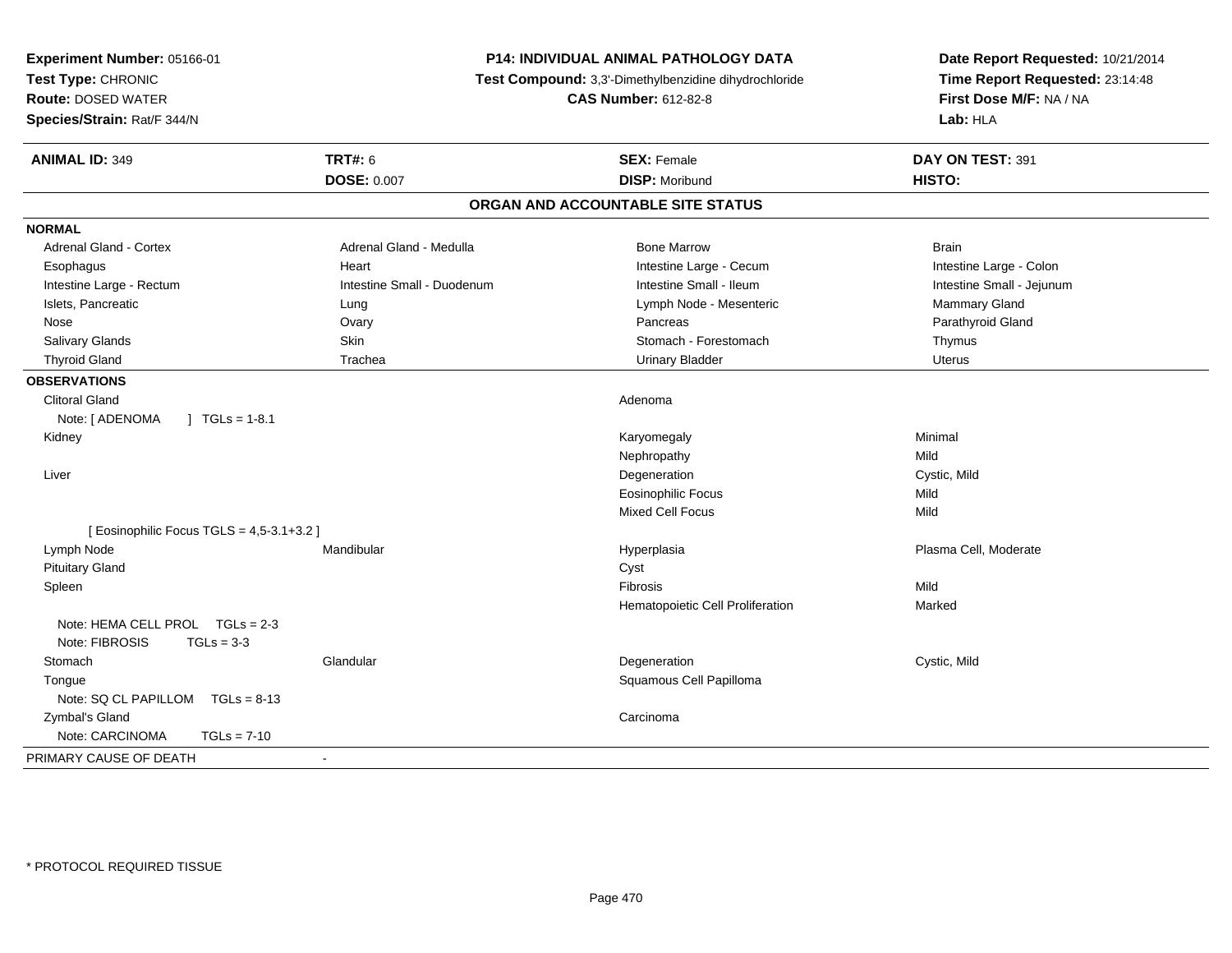| Experiment Number: 05166-01<br>Test Type: CHRONIC<br><b>Route: DOSED WATER</b><br>Species/Strain: Rat/F 344/N |                            | <b>P14: INDIVIDUAL ANIMAL PATHOLOGY DATA</b><br>Test Compound: 3,3'-Dimethylbenzidine dihydrochloride<br><b>CAS Number: 612-82-8</b> | Date Report Requested: 10/21/2014<br>Time Report Requested: 23:14:48<br>First Dose M/F: NA / NA<br>Lab: HLA |
|---------------------------------------------------------------------------------------------------------------|----------------------------|--------------------------------------------------------------------------------------------------------------------------------------|-------------------------------------------------------------------------------------------------------------|
| <b>ANIMAL ID: 350</b>                                                                                         | <b>TRT#: 6</b>             | <b>SEX: Female</b>                                                                                                                   | DAY ON TEST: 409                                                                                            |
|                                                                                                               | <b>DOSE: 0.007</b>         | <b>DISP: Dead</b>                                                                                                                    | HISTO:                                                                                                      |
|                                                                                                               |                            | ORGAN AND ACCOUNTABLE SITE STATUS                                                                                                    |                                                                                                             |
| <b>NORMAL</b>                                                                                                 |                            |                                                                                                                                      |                                                                                                             |
| Adrenal Gland - Cortex                                                                                        | Adrenal Gland - Medulla    | <b>Bone Marrow</b>                                                                                                                   | <b>Brain</b>                                                                                                |
| Esophagus                                                                                                     | Heart                      | Intestine Large - Cecum                                                                                                              | Intestine Large - Colon                                                                                     |
| Intestine Large - Rectum                                                                                      | Intestine Small - Duodenum | Intestine Small - Ileum                                                                                                              | Intestine Small - Jejunum                                                                                   |
| Islets, Pancreatic                                                                                            | Lymph Node - Mandibular    | Lymph Node - Mesenteric                                                                                                              | Mammary Gland                                                                                               |
| Nose                                                                                                          | Ovary                      | Pancreas                                                                                                                             | <b>Pituitary Gland</b>                                                                                      |
| Salivary Glands                                                                                               | Skin                       | Stomach - Forestomach                                                                                                                | Thymus                                                                                                      |
| Trachea                                                                                                       | <b>Urinary Bladder</b>     | <b>Uterus</b>                                                                                                                        |                                                                                                             |
| <b>OBSERVATIONS</b>                                                                                           |                            |                                                                                                                                      |                                                                                                             |
| <b>Clitoral Gland</b>                                                                                         |                            | Adenoma                                                                                                                              |                                                                                                             |
|                                                                                                               | Duct                       | Ectasia                                                                                                                              | Moderate                                                                                                    |
| Note: ECTASIA<br>$TGLs = 1-8$                                                                                 |                            |                                                                                                                                      |                                                                                                             |
| Note: ADENOMA<br>$TGLs = 2-8$                                                                                 |                            |                                                                                                                                      |                                                                                                             |
| Kidney                                                                                                        |                            | Nephropathy                                                                                                                          | Marked                                                                                                      |
| Note: NEPHROPATHY<br>$TGLs = 3,4-5$                                                                           |                            |                                                                                                                                      |                                                                                                             |
| Liver                                                                                                         |                            | <b>Eosinophilic Focus</b>                                                                                                            | Moderate                                                                                                    |
|                                                                                                               |                            | <b>Mixed Cell Focus</b>                                                                                                              | Mild                                                                                                        |
| Note: EOSIN FOCUS<br>$TGLs = 5-3.1$                                                                           |                            |                                                                                                                                      |                                                                                                             |
| Lung                                                                                                          |                            | <b>Infiltration Cellular</b>                                                                                                         | Histiocyte, Minimal                                                                                         |
| Note: INFILTRAT CELL<br>$TGLs = 6-4+4.1$                                                                      |                            |                                                                                                                                      |                                                                                                             |
| Parathyroid Gland                                                                                             |                            | Hyperplasia                                                                                                                          | Moderate                                                                                                    |
| Note: HYPERPLASIA<br>$TGLs = 7-2$                                                                             |                            |                                                                                                                                      |                                                                                                             |
| Spleen                                                                                                        |                            | Pigmentation                                                                                                                         | Hemosiderin, Moderate                                                                                       |
| Stomach                                                                                                       | Glandular                  | Mineralization                                                                                                                       | Moderate                                                                                                    |
| <b>Thyroid Gland</b>                                                                                          |                            | Ultimobranchial Cyst                                                                                                                 |                                                                                                             |
| PRIMARY CAUSE OF DEATH                                                                                        |                            |                                                                                                                                      |                                                                                                             |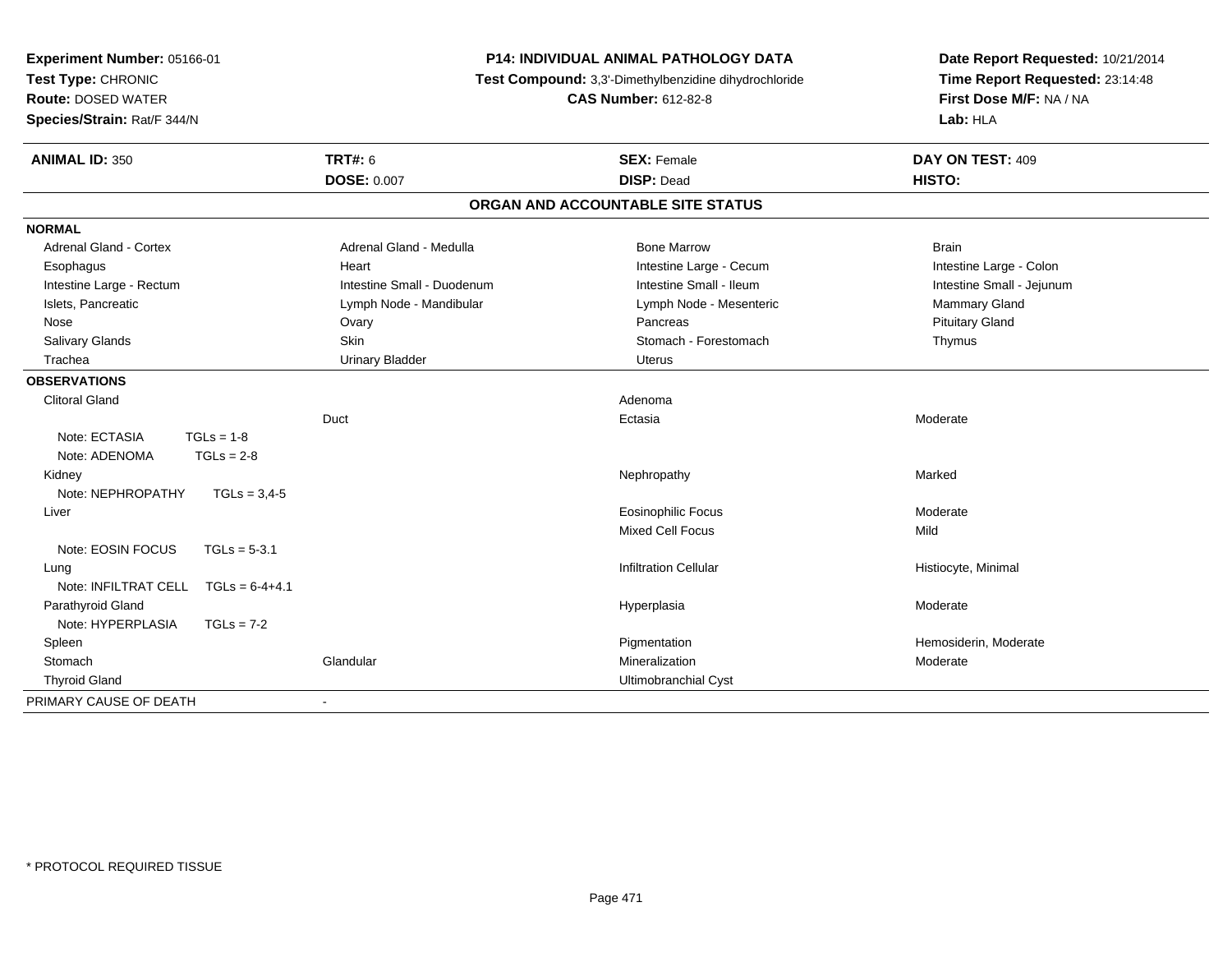| <b>Experiment Number: 05166-01</b>             | <b>P14: INDIVIDUAL ANIMAL PATHOLOGY DATA</b> | Date Report Requested: 10/21/2014                     |                                 |
|------------------------------------------------|----------------------------------------------|-------------------------------------------------------|---------------------------------|
| Test Type: CHRONIC                             |                                              | Test Compound: 3,3'-Dimethylbenzidine dihydrochloride | Time Report Requested: 23:14:48 |
| <b>Route: DOSED WATER</b>                      |                                              | <b>CAS Number: 612-82-8</b>                           | First Dose M/F: NA / NA         |
| Species/Strain: Rat/F 344/N                    |                                              |                                                       | Lab: HLA                        |
| <b>ANIMAL ID: 351</b>                          | <b>TRT#: 6</b>                               | <b>SEX: Female</b>                                    | DAY ON TEST: 229                |
|                                                | <b>DOSE: 0.007</b>                           | <b>DISP: Moribund</b>                                 | HISTO:                          |
|                                                |                                              | ORGAN AND ACCOUNTABLE SITE STATUS                     |                                 |
| <b>NORMAL</b>                                  |                                              |                                                       |                                 |
| Adrenal Gland - Cortex                         | Adrenal Gland - Medulla                      | <b>Bone Marrow</b>                                    | <b>Brain</b>                    |
| Esophagus                                      | Heart                                        | Intestine Large - Cecum                               | Intestine Large - Colon         |
| Intestine Large - Rectum                       | Intestine Small - Duodenum                   | Intestine Small - Ileum                               | Intestine Small - Jejunum       |
| Islets, Pancreatic                             | Lymph Node - Mandibular                      | Lymph Node - Mesenteric                               | <b>Mammary Gland</b>            |
| Nose                                           | Ovary                                        | Pancreas                                              | Parathyroid Gland               |
| <b>Pituitary Gland</b>                         | Salivary Glands                              | Skin                                                  | Stomach - Forestomach           |
| Stomach - Glandular                            | Thymus                                       | <b>Thyroid Gland</b>                                  | Trachea                         |
| <b>Urinary Bladder</b>                         | <b>Uterus</b>                                | Zymbal's Gland                                        |                                 |
| <b>OBSERVATIONS</b>                            |                                              |                                                       |                                 |
| <b>Clitoral Gland</b>                          |                                              | Adenoma                                               |                                 |
| $1 TGLs = 1-8.1$<br>Note: [ ADENOMA            |                                              |                                                       |                                 |
| Kidney                                         |                                              | Nephropathy                                           | Minimal                         |
| Liver                                          |                                              | <b>Eosinophilic Focus</b>                             | Mild                            |
|                                                |                                              | Hematopoietic Cell Proliferation                      | Minimal                         |
|                                                |                                              | Hepatodiaphragmatic Nodule                            |                                 |
| [Hepatodiaphragmatic Nodule TGLS = 4-3.1 ]     |                                              |                                                       |                                 |
| Lung                                           | Alveolar Epith                               | Hyperplasia                                           | Focal, Minimal                  |
| Spleen                                         |                                              | Hematopoietic Cell Proliferation                      | Moderate                        |
| [Hematopoietic Cell Proliferation TGLS = 2-3 ] |                                              |                                                       |                                 |
| PRIMARY CAUSE OF DEATH                         |                                              |                                                       |                                 |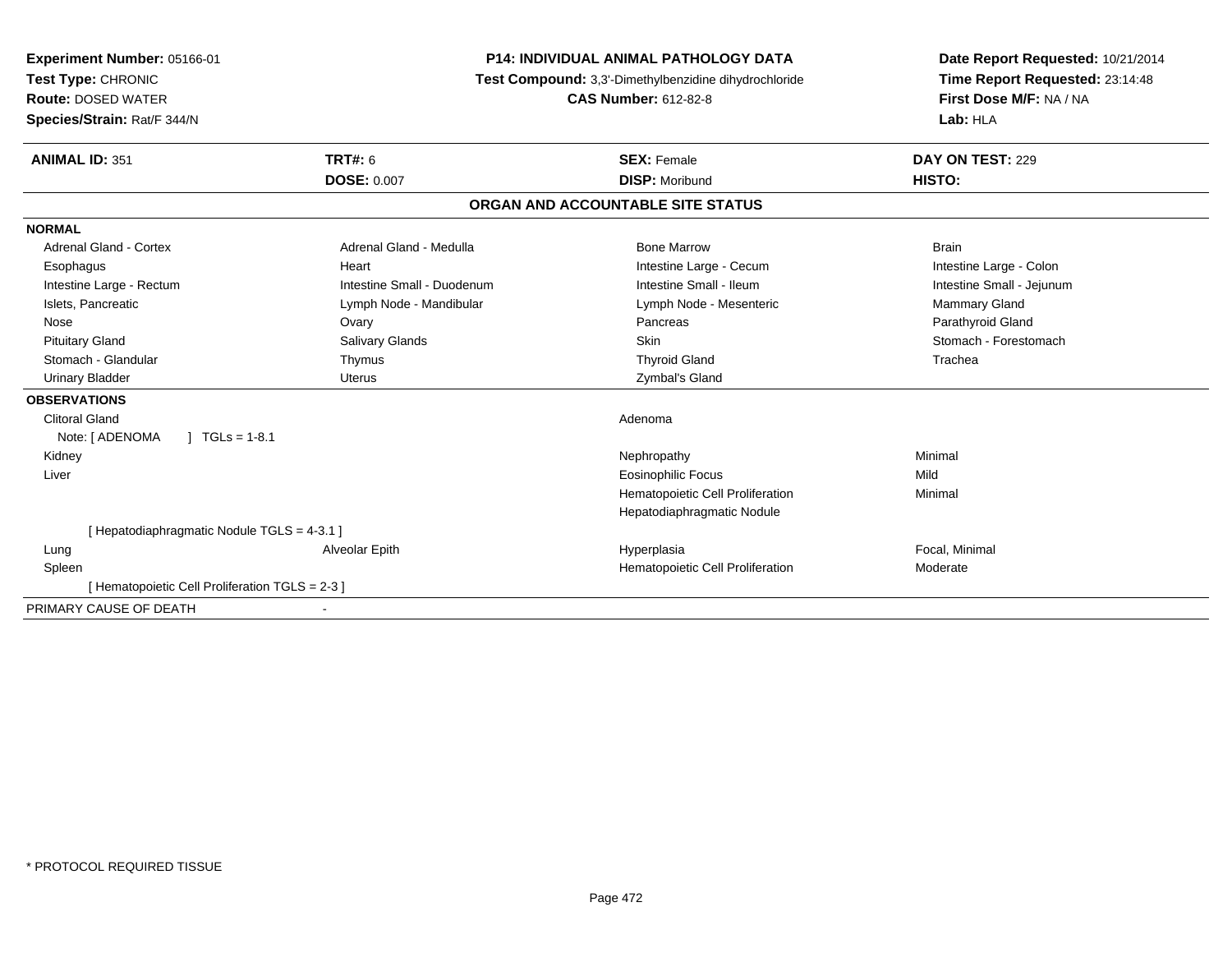| Test Type: CHRONIC<br><b>Route: DOSED WATER</b><br>Species/Strain: Rat/F 344/N | <b>P14: INDIVIDUAL ANIMAL PATHOLOGY DATA</b><br>Experiment Number: 05166-01<br>Test Compound: 3,3'-Dimethylbenzidine dihydrochloride<br><b>CAS Number: 612-82-8</b> |                         |                                   | Date Report Requested: 10/21/2014<br>Time Report Requested: 23:14:48<br>First Dose M/F: NA / NA<br>Lab: HLA |  |
|--------------------------------------------------------------------------------|---------------------------------------------------------------------------------------------------------------------------------------------------------------------|-------------------------|-----------------------------------|-------------------------------------------------------------------------------------------------------------|--|
| <b>ANIMAL ID: 352</b>                                                          |                                                                                                                                                                     | <b>TRT#: 6</b>          | <b>SEX: Female</b>                | DAY ON TEST: 369                                                                                            |  |
|                                                                                |                                                                                                                                                                     | <b>DOSE: 0.007</b>      | <b>DISP: Dead</b>                 | HISTO:                                                                                                      |  |
|                                                                                |                                                                                                                                                                     |                         | ORGAN AND ACCOUNTABLE SITE STATUS |                                                                                                             |  |
| <b>NORMAL</b>                                                                  |                                                                                                                                                                     |                         |                                   |                                                                                                             |  |
| <b>Bone Marrow</b>                                                             |                                                                                                                                                                     | <b>Brain</b>            | Esophagus                         | Heart                                                                                                       |  |
| Intestine Large - Cecum                                                        |                                                                                                                                                                     | Intestine Large - Colon | Intestine Large - Rectum          | Intestine Small - Ileum                                                                                     |  |
| Lung                                                                           |                                                                                                                                                                     | Lymph Node - Mandibular | Nose                              | Ovary                                                                                                       |  |
| Parathyroid Gland                                                              |                                                                                                                                                                     | <b>Pituitary Gland</b>  | <b>Salivary Glands</b>            | <b>Skin</b>                                                                                                 |  |
| <b>Thyroid Gland</b>                                                           |                                                                                                                                                                     | Trachea                 | <b>Urinary Bladder</b>            | <b>Uterus</b>                                                                                               |  |
| Zymbal's Gland                                                                 |                                                                                                                                                                     |                         |                                   |                                                                                                             |  |
| <b>MISSING</b>                                                                 |                                                                                                                                                                     |                         |                                   |                                                                                                             |  |
| Adrenal Gland - Cortex                                                         |                                                                                                                                                                     | Adrenal Gland - Medulla | Intestine Small - Duodenum        | Intestine Small - Jejunum                                                                                   |  |
| Islets, Pancreatic                                                             |                                                                                                                                                                     | Kidney                  | Liver                             | Lymph Node - Mesenteric                                                                                     |  |
| Pancreas                                                                       |                                                                                                                                                                     | Spleen                  | Stomach - Forestomach             | Stomach - Glandular                                                                                         |  |
| Thymus                                                                         |                                                                                                                                                                     |                         |                                   |                                                                                                             |  |
| <b>OBSERVATIONS</b>                                                            |                                                                                                                                                                     |                         |                                   |                                                                                                             |  |
| <b>Clitoral Gland</b>                                                          |                                                                                                                                                                     | Duct                    | Ectasia                           | Marked                                                                                                      |  |
| Note: ECTASIA                                                                  | $TGLs = 2-8$                                                                                                                                                        |                         |                                   |                                                                                                             |  |
| Mammary Gland                                                                  |                                                                                                                                                                     |                         | Adenocarcinoma                    |                                                                                                             |  |
| Note: ADENOCARC                                                                | $TGLs = 1-10.1$                                                                                                                                                     |                         |                                   |                                                                                                             |  |
| PRIMARY CAUSE OF DEATH                                                         |                                                                                                                                                                     |                         |                                   |                                                                                                             |  |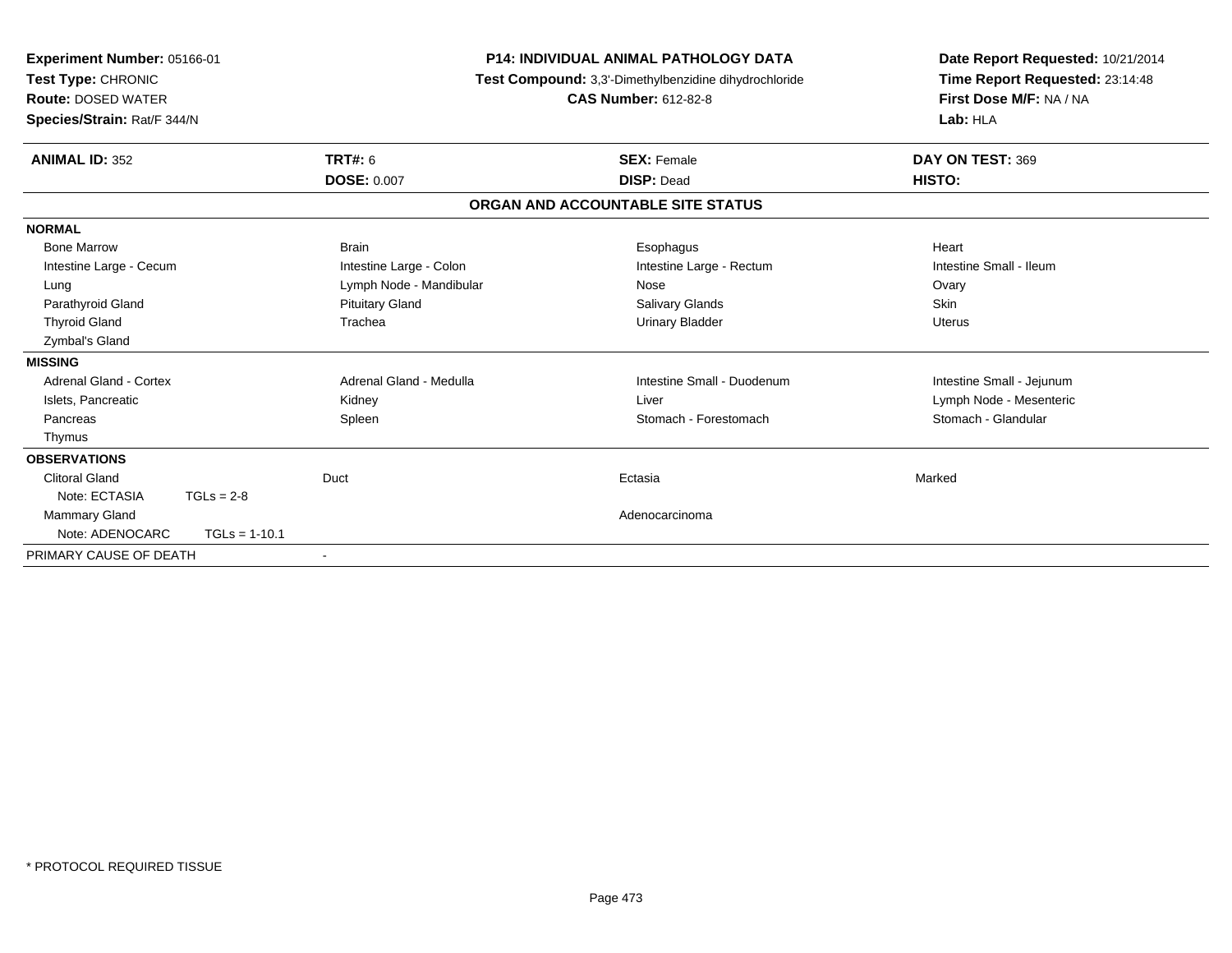| Experiment Number: 05166-01                                          |                           | P14: INDIVIDUAL ANIMAL PATHOLOGY DATA                 | Date Report Requested: 10/21/2014 |
|----------------------------------------------------------------------|---------------------------|-------------------------------------------------------|-----------------------------------|
| Test Type: CHRONIC                                                   |                           | Test Compound: 3,3'-Dimethylbenzidine dihydrochloride | Time Report Requested: 23:14:48   |
| <b>Route: DOSED WATER</b>                                            |                           | <b>CAS Number: 612-82-8</b>                           | First Dose M/F: NA / NA           |
| Species/Strain: Rat/F 344/N                                          |                           |                                                       | Lab: HLA                          |
| <b>ANIMAL ID: 353</b>                                                | <b>TRT#: 6</b>            | <b>SEX: Female</b>                                    | DAY ON TEST: 369                  |
|                                                                      | DOSE: 0.007               | <b>DISP: Moribund</b>                                 | HISTO:                            |
|                                                                      |                           | ORGAN AND ACCOUNTABLE SITE STATUS                     |                                   |
| <b>NORMAL</b>                                                        |                           |                                                       |                                   |
| Adrenal Gland - Cortex                                               | Adrenal Gland - Medulla   | <b>Bone Marrow</b>                                    | <b>Brain</b>                      |
| Esophagus                                                            | Intestine Large - Cecum   | Intestine Large - Colon                               | Intestine Small - Duodenum        |
| Intestine Small - Ileum                                              | Intestine Small - Jejunum | Islets, Pancreatic                                    | Lymph Node - Mandibular           |
| Lymph Node - Mesenteric                                              | Ovary                     | Pancreas                                              | <b>Pituitary Gland</b>            |
| Salivary Glands                                                      | Skin                      | Spleen                                                | Stomach - Forestomach             |
| <b>Thyroid Gland</b>                                                 | Trachea                   | <b>Urinary Bladder</b>                                | <b>Uterus</b>                     |
| <b>MISSING</b>                                                       |                           |                                                       |                                   |
| Mammary Gland                                                        |                           |                                                       |                                   |
| <b>OBSERVATIONS</b>                                                  |                           |                                                       |                                   |
| Bone                                                                 | Cranium                   | Fibrous Osteodystrophy                                | Mild                              |
| <b>Clitoral Gland</b>                                                |                           | Carcinoma                                             |                                   |
| Note: CARCINOMA<br>$TGLs = 2-8.1$                                    |                           |                                                       |                                   |
| Heart                                                                |                           | Mineralization                                        | Mild                              |
| Intestine Large                                                      | Rectum                    | Parasite Metazoan                                     | Mild                              |
| Kidney                                                               |                           | Karyomegaly                                           | Minimal                           |
|                                                                      |                           | Nephropathy                                           | Marked                            |
| $TGLs = 3-5$<br>Note: NEPHROPATHY                                    |                           |                                                       |                                   |
| Liver                                                                |                           | Degeneration                                          | Cystic, Mild                      |
|                                                                      |                           | Eosinophilic Focus                                    | Moderate                          |
| Note: DEGEN<br>$TGLs = 6-3.1$<br>Note: EOSIN FOCUS<br>$TGLs = 5-3.1$ |                           |                                                       |                                   |
| Lung                                                                 |                           | Mineralization                                        | Mild                              |
| Nose                                                                 |                           | Inflammation                                          | Suppurative, Mild                 |
| Parathyroid Gland                                                    |                           | Hyperplasia                                           | Moderate                          |
| Stomach                                                              | Glandular                 | Mineralization                                        | Marked                            |
| Thymus                                                               | <b>Epithel Cell</b>       | Hyperplasia                                           | Mild                              |
| <b>Tissue NOS</b>                                                    |                           | Mineralization                                        | Moderate                          |
| Note: TISSUE NOS = THORACIC AND ABDOMINAL AORTA.                     |                           |                                                       |                                   |
| Tongue                                                               |                           | Hyperkeratosis                                        | Focal, Mild                       |
|                                                                      | Artery                    | Mineralization                                        | Moderate                          |
|                                                                      |                           |                                                       |                                   |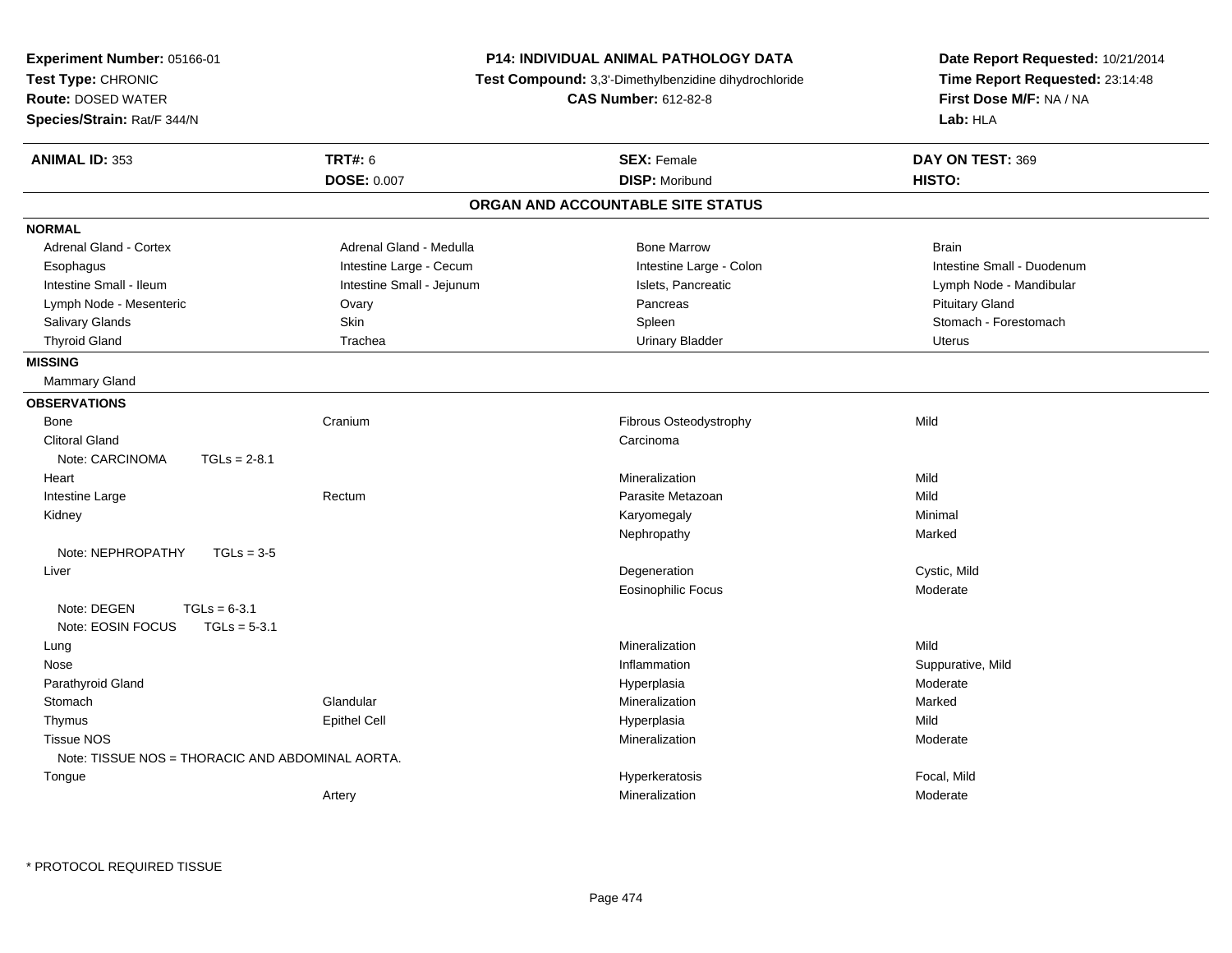| Experiment Number: 05166-01<br>Test Type: CHRONIC |                    | <b>P14: INDIVIDUAL ANIMAL PATHOLOGY DATA</b><br>Test Compound: 3,3'-Dimethylbenzidine dihydrochloride | Date Report Requested: 10/21/2014<br>Time Report Requested: 23:14:48 |
|---------------------------------------------------|--------------------|-------------------------------------------------------------------------------------------------------|----------------------------------------------------------------------|
| <b>Route: DOSED WATER</b>                         |                    | <b>CAS Number: 612-82-8</b>                                                                           | First Dose M/F: NA / NA                                              |
| Species/Strain: Rat/F 344/N                       |                    | Lab: HLA                                                                                              |                                                                      |
| <b>ANIMAL ID: 353</b>                             | <b>TRT#: 6</b>     | <b>SEX: Female</b>                                                                                    | DAY ON TEST: 369                                                     |
|                                                   | <b>DOSE: 0.007</b> | <b>DISP:</b> Moribund                                                                                 | <b>HISTO:</b>                                                        |
|                                                   |                    | ORGAN AND ACCOUNTABLE SITE STATUS                                                                     |                                                                      |
| Note: HYPERKERATOSIS<br>$TGLs = 4-13$             |                    |                                                                                                       |                                                                      |
| Zymbal's Gland                                    |                    | Carcinoma                                                                                             |                                                                      |
|                                                   |                    | Ectasia                                                                                               | Minimal                                                              |
| Note: CARCINOMA<br>$TGLs = 1-10.1$                |                    |                                                                                                       |                                                                      |
| PRIMARY CAUSE OF DEATH                            |                    |                                                                                                       |                                                                      |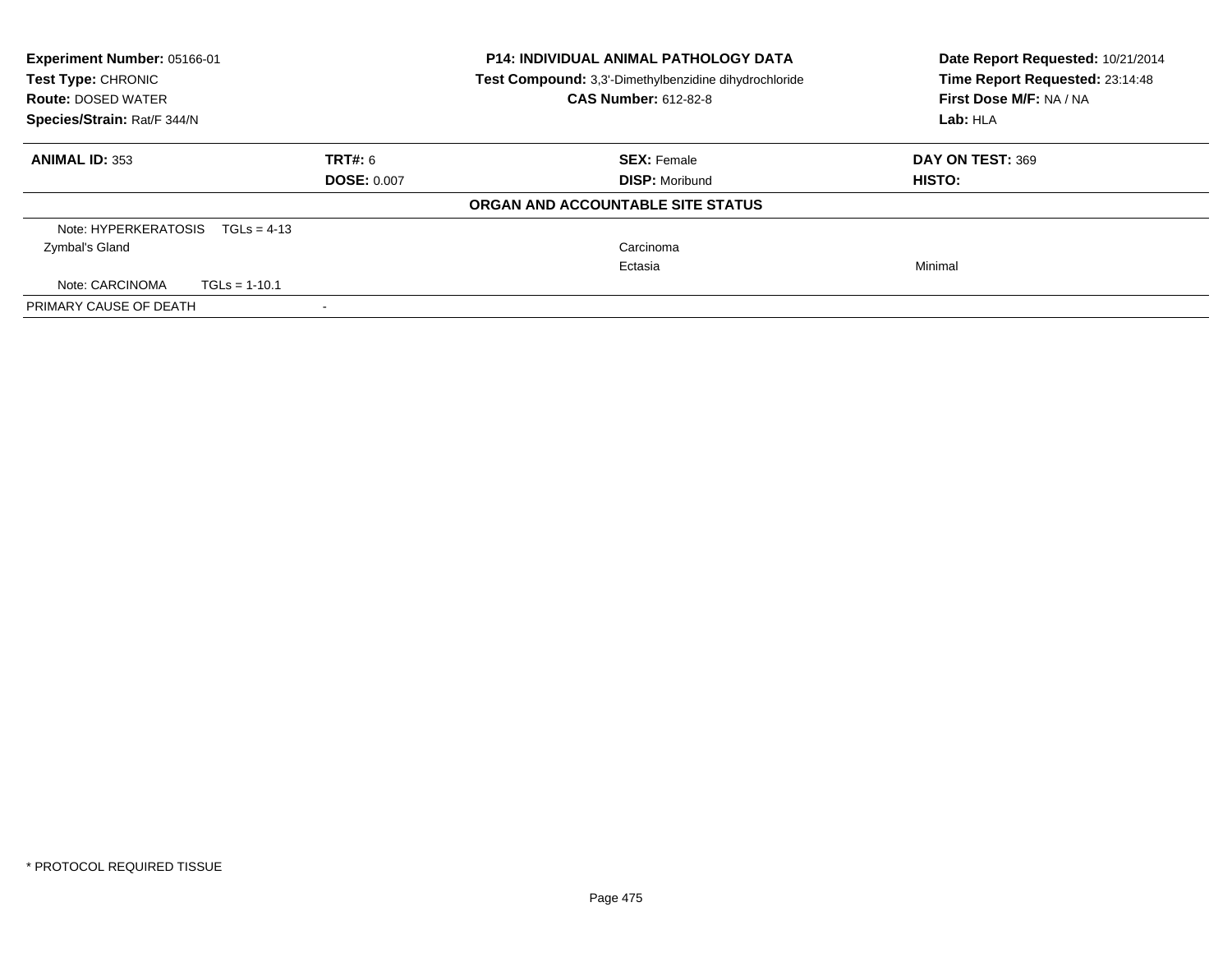| Experiment Number: 05166-01                 | <b>P14: INDIVIDUAL ANIMAL PATHOLOGY DATA</b><br>Test Compound: 3,3'-Dimethylbenzidine dihydrochloride |                                   | Date Report Requested: 10/21/2014  |
|---------------------------------------------|-------------------------------------------------------------------------------------------------------|-----------------------------------|------------------------------------|
| Test Type: CHRONIC                          |                                                                                                       |                                   | Time Report Requested: 23:14:48    |
| <b>Route: DOSED WATER</b>                   |                                                                                                       | <b>CAS Number: 612-82-8</b>       | First Dose M/F: NA / NA            |
| Species/Strain: Rat/F 344/N                 |                                                                                                       |                                   | Lab: HLA                           |
| <b>ANIMAL ID: 354</b>                       | <b>TRT#: 6</b>                                                                                        | <b>SEX: Female</b>                | DAY ON TEST: 405                   |
|                                             | <b>DOSE: 0.007</b>                                                                                    | <b>DISP: Moribund</b>             | HISTO:                             |
|                                             |                                                                                                       | ORGAN AND ACCOUNTABLE SITE STATUS |                                    |
| <b>NORMAL</b>                               |                                                                                                       |                                   |                                    |
| <b>Adrenal Gland - Cortex</b>               | Adrenal Gland - Medulla                                                                               | <b>Brain</b>                      | Esophagus                          |
| Heart                                       | Intestine Large - Cecum                                                                               | Intestine Large - Colon           | Intestine Large - Rectum           |
| Intestine Small - Duodenum                  | Intestine Small - Ileum                                                                               | Intestine Small - Jejunum         | Islets, Pancreatic                 |
| Lung                                        | Lymph Node - Mandibular                                                                               | Lymph Node - Mesenteric           | Mammary Gland                      |
| Nose                                        | Ovary                                                                                                 | Pancreas                          | Parathyroid Gland                  |
| <b>Pituitary Gland</b>                      | Salivary Glands                                                                                       | <b>Skin</b>                       | Spleen                             |
| Stomach - Forestomach                       | Stomach - Glandular                                                                                   | Trachea                           | <b>Urinary Bladder</b>             |
| <b>Uterus</b>                               |                                                                                                       |                                   |                                    |
| <b>MISSING</b>                              |                                                                                                       |                                   |                                    |
| <b>Bone Marrow</b>                          | Thymus                                                                                                |                                   |                                    |
| <b>OBSERVATIONS</b>                         |                                                                                                       |                                   |                                    |
| <b>Clitoral Gland</b>                       |                                                                                                       | Adenoma                           |                                    |
|                                             | Duct                                                                                                  | Ectasia                           | Moderate                           |
| Note: [ ADENOMA<br>$\sqrt{1}$ TGLs = 4-10.1 |                                                                                                       |                                   |                                    |
| Kidney                                      |                                                                                                       | Karyomegaly                       | Minimal                            |
|                                             |                                                                                                       | Nephropathy                       | Marked                             |
| Note: NEPHROPATHY<br>$TGLs = 2-5$           |                                                                                                       |                                   |                                    |
| Liver                                       |                                                                                                       | Inflammation                      | Granulomatous, Multifocal, Minimal |
| <b>Thyroid Gland</b>                        | C Cell                                                                                                | Adenoma                           |                                    |
| Zymbal's Gland                              |                                                                                                       | Adenoma                           |                                    |
| Note: [ ADENOMA<br>$TGLs = 3-10.2$          |                                                                                                       |                                   |                                    |
| PRIMARY CAUSE OF DEATH                      | $\blacksquare$                                                                                        |                                   |                                    |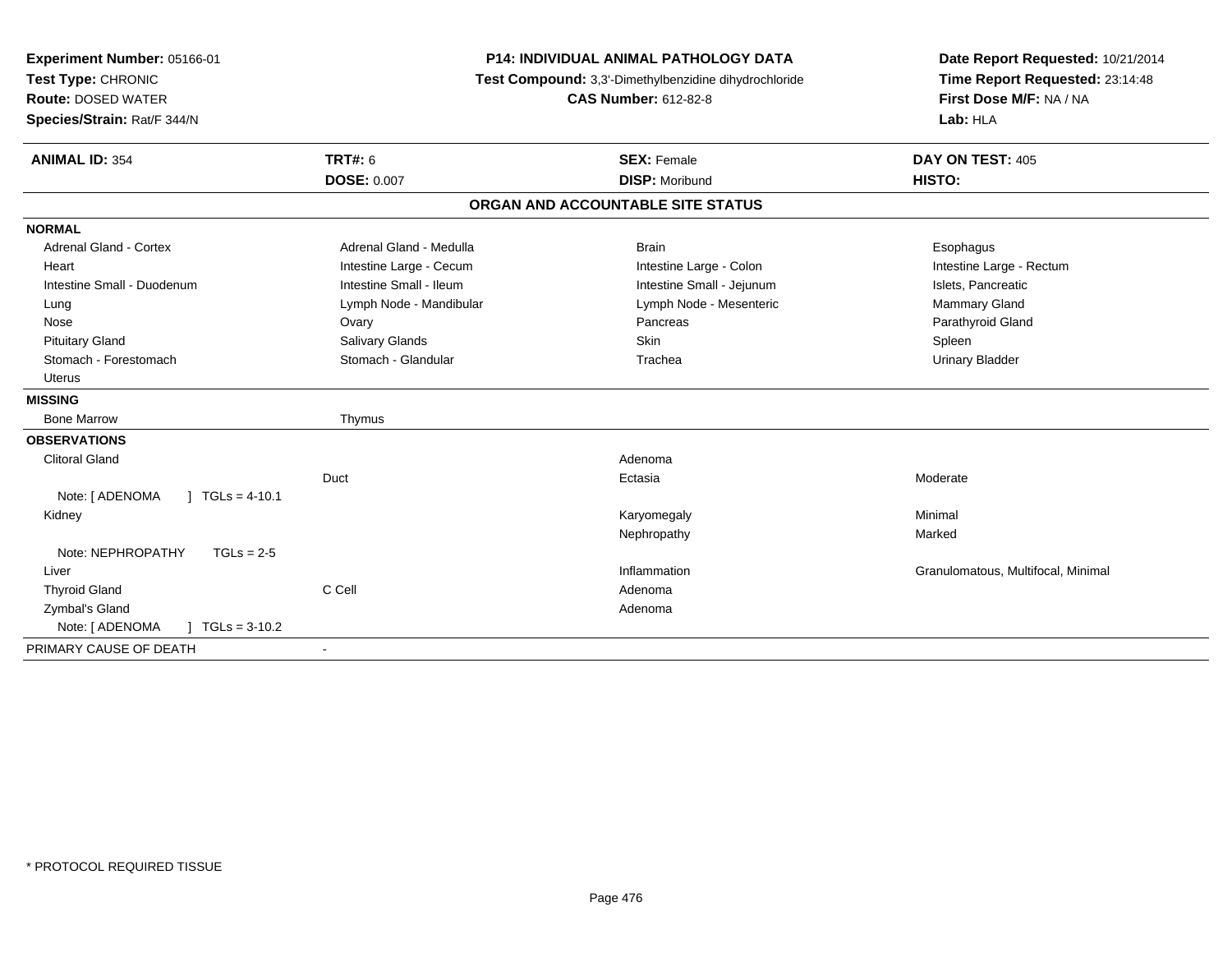| Experiment Number: 05166-01<br>Test Type: CHRONIC<br><b>Route: DOSED WATER</b><br>Species/Strain: Rat/F 344/N                                                                                                               | <b>P14: INDIVIDUAL ANIMAL PATHOLOGY DATA</b><br>Test Compound: 3,3'-Dimethylbenzidine dihydrochloride<br><b>CAS Number: 612-82-8</b> |                                                       | Date Report Requested: 10/21/2014<br>Time Report Requested: 23:14:48<br>First Dose M/F: NA / NA<br>Lab: HLA |
|-----------------------------------------------------------------------------------------------------------------------------------------------------------------------------------------------------------------------------|--------------------------------------------------------------------------------------------------------------------------------------|-------------------------------------------------------|-------------------------------------------------------------------------------------------------------------|
| <b>ANIMAL ID: 355</b>                                                                                                                                                                                                       | <b>TRT#: 6</b><br><b>DOSE: 0.007</b>                                                                                                 | <b>SEX: Female</b><br><b>DISP: Terminal Sacrifice</b> | DAY ON TEST: 422<br>HISTO:                                                                                  |
|                                                                                                                                                                                                                             |                                                                                                                                      | ORGAN AND ACCOUNTABLE SITE STATUS                     |                                                                                                             |
| <b>NORMAL</b>                                                                                                                                                                                                               |                                                                                                                                      |                                                       |                                                                                                             |
| <b>Adrenal Gland - Cortex</b>                                                                                                                                                                                               | Adrenal Gland - Medulla                                                                                                              | <b>Bone Marrow</b>                                    | <b>Brain</b>                                                                                                |
| Esophagus                                                                                                                                                                                                                   | Heart                                                                                                                                | Intestine Large - Cecum                               | Intestine Large - Colon                                                                                     |
| Intestine Large - Rectum                                                                                                                                                                                                    | Intestine Small - Duodenum                                                                                                           | Intestine Small - Ileum                               | Intestine Small - Jejunum                                                                                   |
| Islets, Pancreatic                                                                                                                                                                                                          | Lymph Node - Mandibular                                                                                                              | Lymph Node - Mesenteric                               | Mammary Gland                                                                                               |
| Nose                                                                                                                                                                                                                        | Ovary                                                                                                                                | Parathyroid Gland                                     | Salivary Glands                                                                                             |
| <b>Skin</b>                                                                                                                                                                                                                 | Spleen                                                                                                                               | Stomach - Forestomach                                 | Stomach - Glandular                                                                                         |
| <b>Thyroid Gland</b>                                                                                                                                                                                                        | Trachea                                                                                                                              | <b>Urinary Bladder</b>                                | Zymbal's Gland                                                                                              |
| <b>OBSERVATIONS</b>                                                                                                                                                                                                         |                                                                                                                                      |                                                       |                                                                                                             |
| <b>Clitoral Gland</b><br>$TGLs = 1-8$<br>Note: ADENOMA                                                                                                                                                                      |                                                                                                                                      | Adenoma                                               |                                                                                                             |
| Kidney                                                                                                                                                                                                                      |                                                                                                                                      | Karyomegaly                                           | Minimal                                                                                                     |
|                                                                                                                                                                                                                             |                                                                                                                                      | Nephropathy                                           | Marked                                                                                                      |
| Note: NEPHROPATHY<br>$TGLs = 9-5$                                                                                                                                                                                           |                                                                                                                                      |                                                       |                                                                                                             |
| Liver                                                                                                                                                                                                                       |                                                                                                                                      | Degeneration                                          | Cystic, Minimal                                                                                             |
|                                                                                                                                                                                                                             |                                                                                                                                      | <b>Eosinophilic Focus</b>                             | Mild                                                                                                        |
|                                                                                                                                                                                                                             |                                                                                                                                      | Hepatocellular Carcinoma                              |                                                                                                             |
|                                                                                                                                                                                                                             |                                                                                                                                      | <b>Mixed Cell Focus</b>                               | Mild                                                                                                        |
|                                                                                                                                                                                                                             |                                                                                                                                      | Necrosis                                              | Focal, Marked                                                                                               |
|                                                                                                                                                                                                                             |                                                                                                                                      | Neoplastic Nodule                                     |                                                                                                             |
| Note: IATROGENIC HEPATIC NECROSIS.<br>Note: NECROSIS<br>$TGLs = 6-3.1$<br>[Eosinophilic Focus TGLS = 3,4-3.1]<br>[ Hepatocellular Carcinoma TGLS = 3-3.1 ]<br>[Mixed Cell Focus TGLS = 8-3.2]<br>[Necrosis TGLS = $7-3.1$ ] |                                                                                                                                      |                                                       |                                                                                                             |
| Lung                                                                                                                                                                                                                        | Alveolar Epith                                                                                                                       | Hyperplasia                                           | Focal, Minimal                                                                                              |
| Pancreas                                                                                                                                                                                                                    | Acinus                                                                                                                               | Hyperplasia                                           | Focal, Mild                                                                                                 |
| <b>Pituitary Gland</b>                                                                                                                                                                                                      |                                                                                                                                      | Cyst                                                  |                                                                                                             |
| Thymus                                                                                                                                                                                                                      | <b>Epithel Cell</b>                                                                                                                  | Hyperplasia                                           | Mild                                                                                                        |
| Uterus                                                                                                                                                                                                                      | Cervix                                                                                                                               | Dilatation                                            | Moderate                                                                                                    |
|                                                                                                                                                                                                                             |                                                                                                                                      |                                                       |                                                                                                             |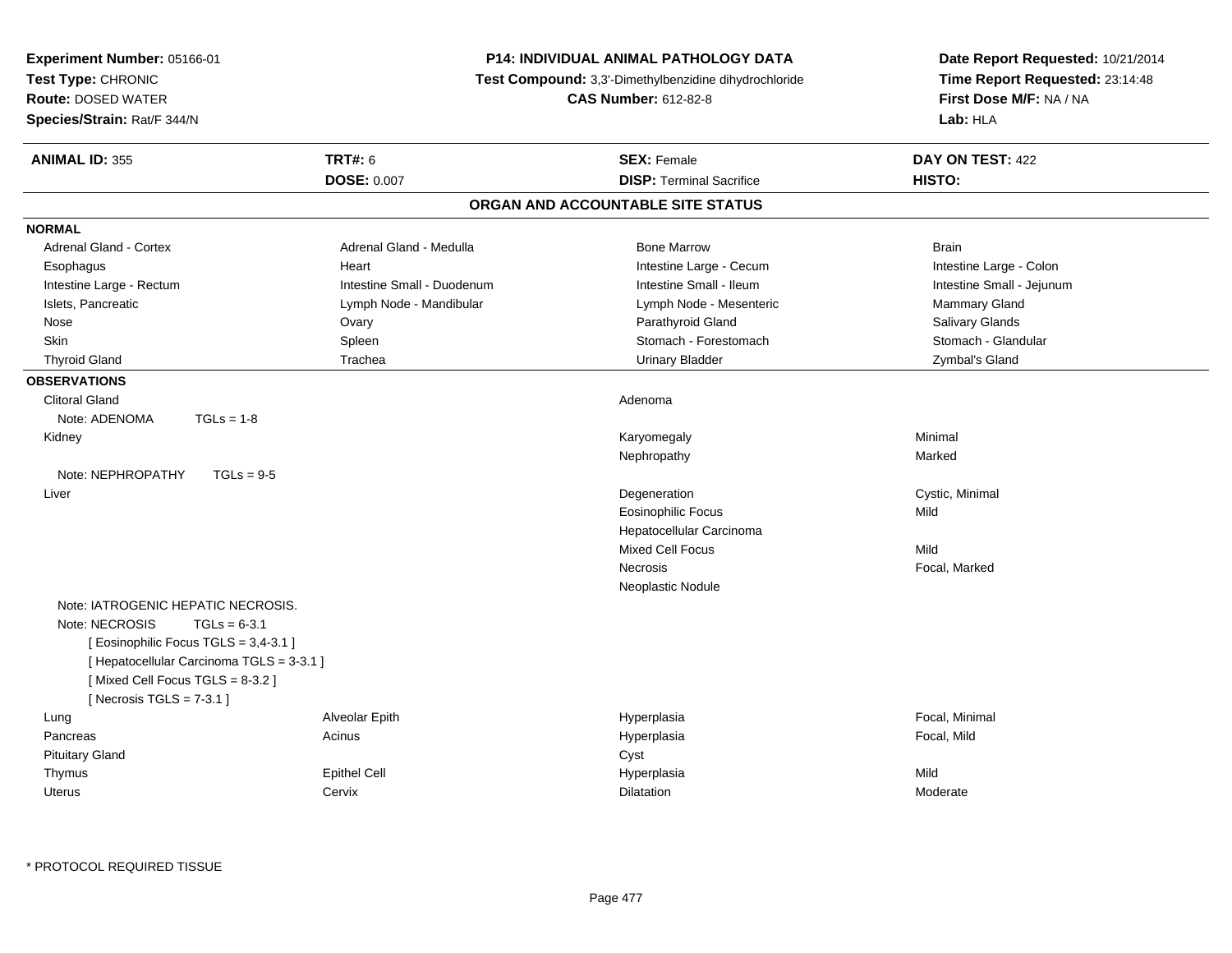| <b>Experiment Number: 05166-01</b><br>Test Type: CHRONIC<br><b>Route: DOSED WATER</b> | <b>P14: INDIVIDUAL ANIMAL PATHOLOGY DATA</b><br>Test Compound: 3,3'-Dimethylbenzidine dihydrochloride<br><b>CAS Number: 612-82-8</b> |                                                       | Date Report Requested: 10/21/2014<br>Time Report Requested: 23:14:48<br>First Dose M/F: NA / NA |
|---------------------------------------------------------------------------------------|--------------------------------------------------------------------------------------------------------------------------------------|-------------------------------------------------------|-------------------------------------------------------------------------------------------------|
| Species/Strain: Rat/F 344/N                                                           |                                                                                                                                      | Lab: HLA                                              |                                                                                                 |
| <b>ANIMAL ID: 355</b><br>TRT#: 6<br><b>DOSE: 0.007</b>                                |                                                                                                                                      | <b>SEX: Female</b><br><b>DISP: Terminal Sacrifice</b> | DAY ON TEST: 422<br>HISTO:                                                                      |
|                                                                                       |                                                                                                                                      | ORGAN AND ACCOUNTABLE SITE STATUS                     |                                                                                                 |
| Note: DILATATION<br>$TGLs = 2-8.1$                                                    |                                                                                                                                      |                                                       |                                                                                                 |
| PRIMARY CAUSE OF DEATH                                                                | $\overline{\phantom{a}}$                                                                                                             |                                                       |                                                                                                 |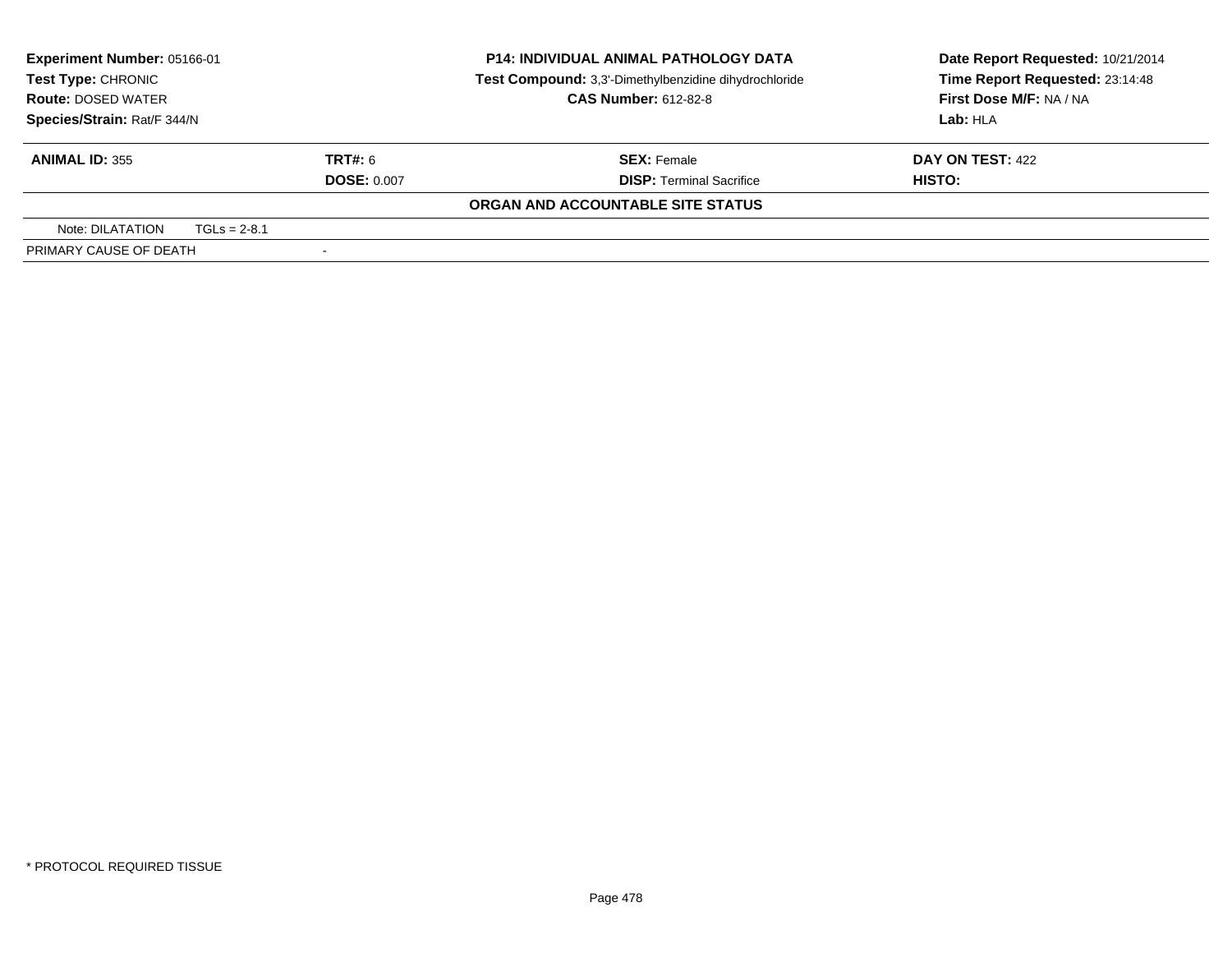| Experiment Number: 05166-01<br>Test Type: CHRONIC<br><b>Route: DOSED WATER</b><br>Species/Strain: Rat/F 344/N | <b>P14: INDIVIDUAL ANIMAL PATHOLOGY DATA</b><br>Test Compound: 3,3'-Dimethylbenzidine dihydrochloride<br><b>CAS Number: 612-82-8</b> |                                   | Date Report Requested: 10/21/2014<br>Time Report Requested: 23:14:48<br>First Dose M/F: NA / NA<br>Lab: HLA |  |
|---------------------------------------------------------------------------------------------------------------|--------------------------------------------------------------------------------------------------------------------------------------|-----------------------------------|-------------------------------------------------------------------------------------------------------------|--|
| <b>ANIMAL ID: 356</b>                                                                                         | TRT#: 6                                                                                                                              | <b>SEX: Female</b>                | DAY ON TEST: 338                                                                                            |  |
|                                                                                                               | <b>DOSE: 0.007</b>                                                                                                                   | <b>DISP: Dead</b>                 | HISTO:                                                                                                      |  |
|                                                                                                               |                                                                                                                                      | ORGAN AND ACCOUNTABLE SITE STATUS |                                                                                                             |  |
| <b>NORMAL</b>                                                                                                 |                                                                                                                                      |                                   |                                                                                                             |  |
| Adrenal Gland - Cortex                                                                                        | Adrenal Gland - Medulla                                                                                                              | <b>Bone Marrow</b>                | <b>Brain</b>                                                                                                |  |
| <b>Clitoral Gland</b>                                                                                         | Intestine Large - Cecum                                                                                                              | Intestine Large - Colon           | Intestine Large - Rectum                                                                                    |  |
| Intestine Small - Duodenum                                                                                    | Intestine Small - Ileum                                                                                                              | Intestine Small - Jejunum         | Islets, Pancreatic                                                                                          |  |
| Lymph Node - Mesenteric                                                                                       | Mammary Gland                                                                                                                        | Ovary                             | Pancreas                                                                                                    |  |
| <b>Pituitary Gland</b>                                                                                        | Skin                                                                                                                                 | Spleen                            | Stomach - Forestomach                                                                                       |  |
| Stomach - Glandular                                                                                           | <b>Urinary Bladder</b>                                                                                                               |                                   |                                                                                                             |  |
| <b>MISSING</b>                                                                                                |                                                                                                                                      |                                   |                                                                                                             |  |
| Esophagus                                                                                                     | Heart                                                                                                                                | Lung                              | Lymph Node - Mandibular                                                                                     |  |
| Parathyroid Gland                                                                                             | Salivary Glands                                                                                                                      | Thymus                            | <b>Thyroid Gland</b>                                                                                        |  |
| Trachea                                                                                                       |                                                                                                                                      |                                   |                                                                                                             |  |
| <b>OBSERVATIONS</b>                                                                                           |                                                                                                                                      |                                   |                                                                                                             |  |
| Kidney                                                                                                        |                                                                                                                                      | Karyomegaly                       | Minimal                                                                                                     |  |
|                                                                                                               |                                                                                                                                      | Nephropathy                       | Moderate                                                                                                    |  |
| Liver                                                                                                         |                                                                                                                                      | Fatty Change                      | Multifocal, Minimal                                                                                         |  |
|                                                                                                               |                                                                                                                                      | <b>Mixed Cell Focus</b>           | Mild                                                                                                        |  |
| Note: MIXED CL FOCUS TGLs = 1-3.1                                                                             |                                                                                                                                      |                                   |                                                                                                             |  |
| Nose                                                                                                          |                                                                                                                                      | Inflammation                      | Suppurative, Marked                                                                                         |  |
| Uterus                                                                                                        |                                                                                                                                      | Polyp Stromal                     |                                                                                                             |  |
| Note: POLYP STROMAL<br>$TGLs = 2-8$                                                                           |                                                                                                                                      |                                   |                                                                                                             |  |
| Zymbal's Gland                                                                                                |                                                                                                                                      | Adenoma                           |                                                                                                             |  |
| Note: ADENOMA<br>$TGLs = 3-10$                                                                                |                                                                                                                                      |                                   |                                                                                                             |  |
| PRIMARY CAUSE OF DEATH                                                                                        |                                                                                                                                      |                                   |                                                                                                             |  |
| Animal Note: ANIMAL PARTIALLY CANNABALIZED.                                                                   |                                                                                                                                      |                                   |                                                                                                             |  |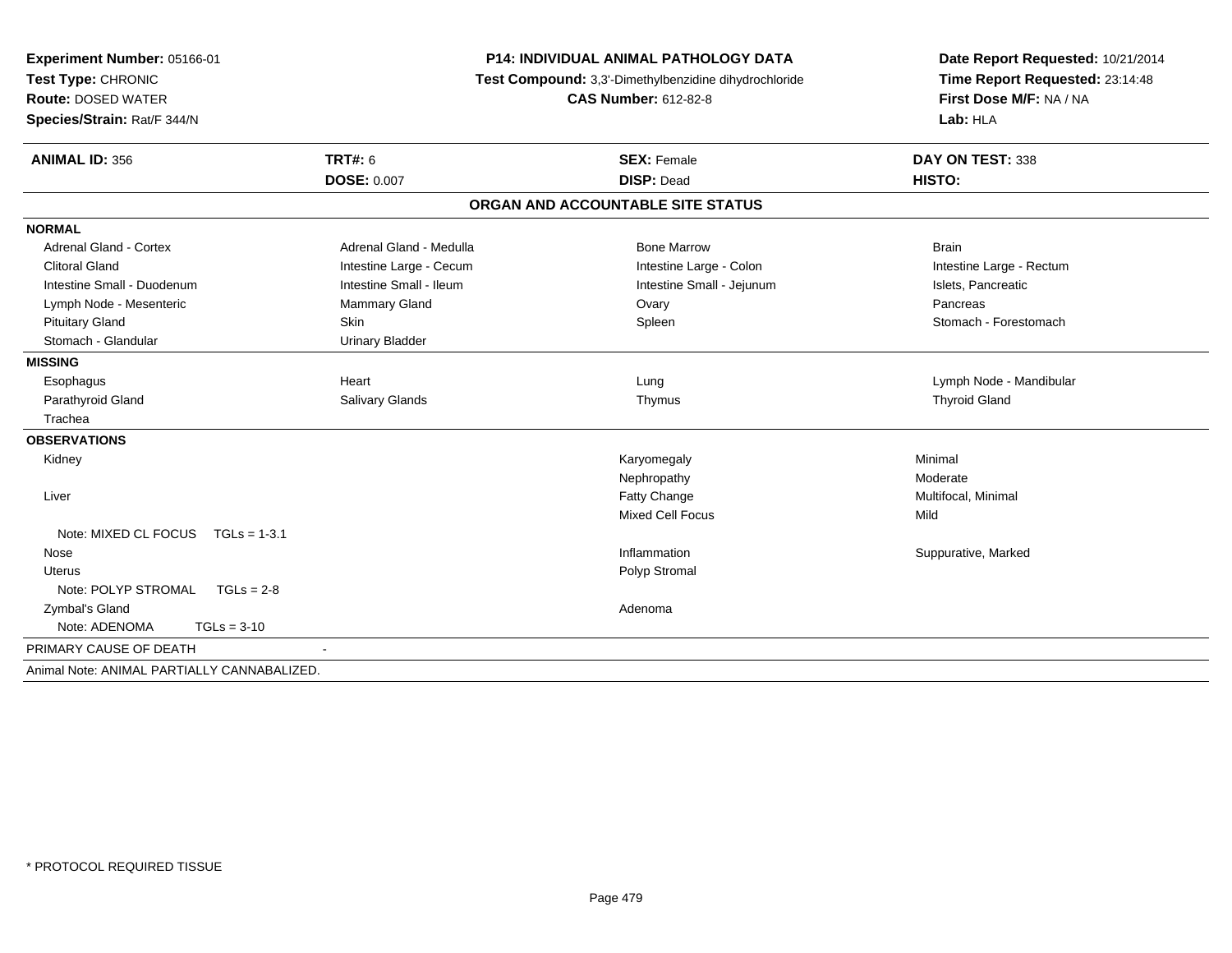| Experiment Number: 05166-01          |                                                                                      | P14: INDIVIDUAL ANIMAL PATHOLOGY DATA | Date Report Requested: 10/21/2014 |
|--------------------------------------|--------------------------------------------------------------------------------------|---------------------------------------|-----------------------------------|
| Test Type: CHRONIC                   | Test Compound: 3,3'-Dimethylbenzidine dihydrochloride<br><b>CAS Number: 612-82-8</b> |                                       | Time Report Requested: 23:14:48   |
| <b>Route: DOSED WATER</b>            |                                                                                      |                                       | First Dose M/F: NA / NA           |
| Species/Strain: Rat/F 344/N          |                                                                                      |                                       | Lab: HLA                          |
| <b>ANIMAL ID: 357</b>                | <b>TRT#: 6</b>                                                                       | <b>SEX: Female</b>                    | DAY ON TEST: 327                  |
|                                      | <b>DOSE: 0.007</b>                                                                   | <b>DISP: Moribund</b>                 | HISTO:                            |
|                                      |                                                                                      | ORGAN AND ACCOUNTABLE SITE STATUS     |                                   |
| <b>NORMAL</b>                        |                                                                                      |                                       |                                   |
| <b>Adrenal Gland - Cortex</b>        | Adrenal Gland - Medulla                                                              | <b>Bone Marrow</b>                    | <b>Brain</b>                      |
| Esophagus                            | Heart                                                                                | Intestine Large - Cecum               | Intestine Large - Colon           |
| Intestine Large - Rectum             | Intestine Small - Duodenum                                                           | Intestine Small - Ileum               | Intestine Small - Jejunum         |
| Islets, Pancreatic                   | Lymph Node - Mesenteric                                                              | Mammary Gland                         | Nose                              |
| Ovary                                | Pancreas                                                                             | Parathyroid Gland                     | <b>Pituitary Gland</b>            |
| Salivary Glands                      | Skin                                                                                 | Spleen                                | Stomach - Forestomach             |
| Stomach - Glandular                  | Thymus                                                                               | <b>Thyroid Gland</b>                  | Trachea                           |
| <b>Urinary Bladder</b>               | <b>Uterus</b>                                                                        |                                       |                                   |
| <b>OBSERVATIONS</b>                  |                                                                                      |                                       |                                   |
| <b>Clitoral Gland</b>                | Duct                                                                                 | Ectasia                               | Moderate                          |
| Note: ECTASIA<br>$TGLs = 2-8$        |                                                                                      |                                       |                                   |
| Kidney                               |                                                                                      | Karyomegaly                           | Minimal                           |
| Liver                                |                                                                                      | <b>Basophilic Focus</b>               | Minimal                           |
|                                      |                                                                                      | <b>Eosinophilic Focus</b>             | Mild                              |
| Lung                                 |                                                                                      | <b>Infiltration Cellular</b>          | Histiocyte, Minimal               |
| Lymph Node                           | Mandibular, Sinus                                                                    | Ectasia                               | Moderate                          |
|                                      | Mandibular                                                                           | Hyperplasia                           | Plasma Cell, Moderate             |
| Note: HYPERPLASIA<br>$TGLs = 3-9$    |                                                                                      |                                       |                                   |
| Note: ECTASIA<br>$TGLs = 3-9$        |                                                                                      |                                       |                                   |
| <b>Tissue NOS</b>                    |                                                                                      | Carcinoma                             | Metastatic (Zymbal'S Gland)       |
| Note: CARCINOMA<br>$TGLs = 4-13$     |                                                                                      |                                       |                                   |
| Note: TISSUE NOS = TRIGEMINAL NERVE. |                                                                                      |                                       |                                   |
| Tooth                                | <b>Peridont Tiss</b>                                                                 | Inflammation                          | Chronic Active, Moderate          |
| Zymbal's Gland                       |                                                                                      | Carcinoma                             |                                   |
|                                      |                                                                                      | Ectasia                               | Mild                              |
| Note: CARCINOMA<br>$TGLs = 5-10.10$  |                                                                                      |                                       |                                   |
| Note: ECTASIA<br>$TGLs = 6-10$       |                                                                                      |                                       |                                   |
| PRIMARY CAUSE OF DEATH               | $\blacksquare$                                                                       |                                       |                                   |
|                                      |                                                                                      |                                       |                                   |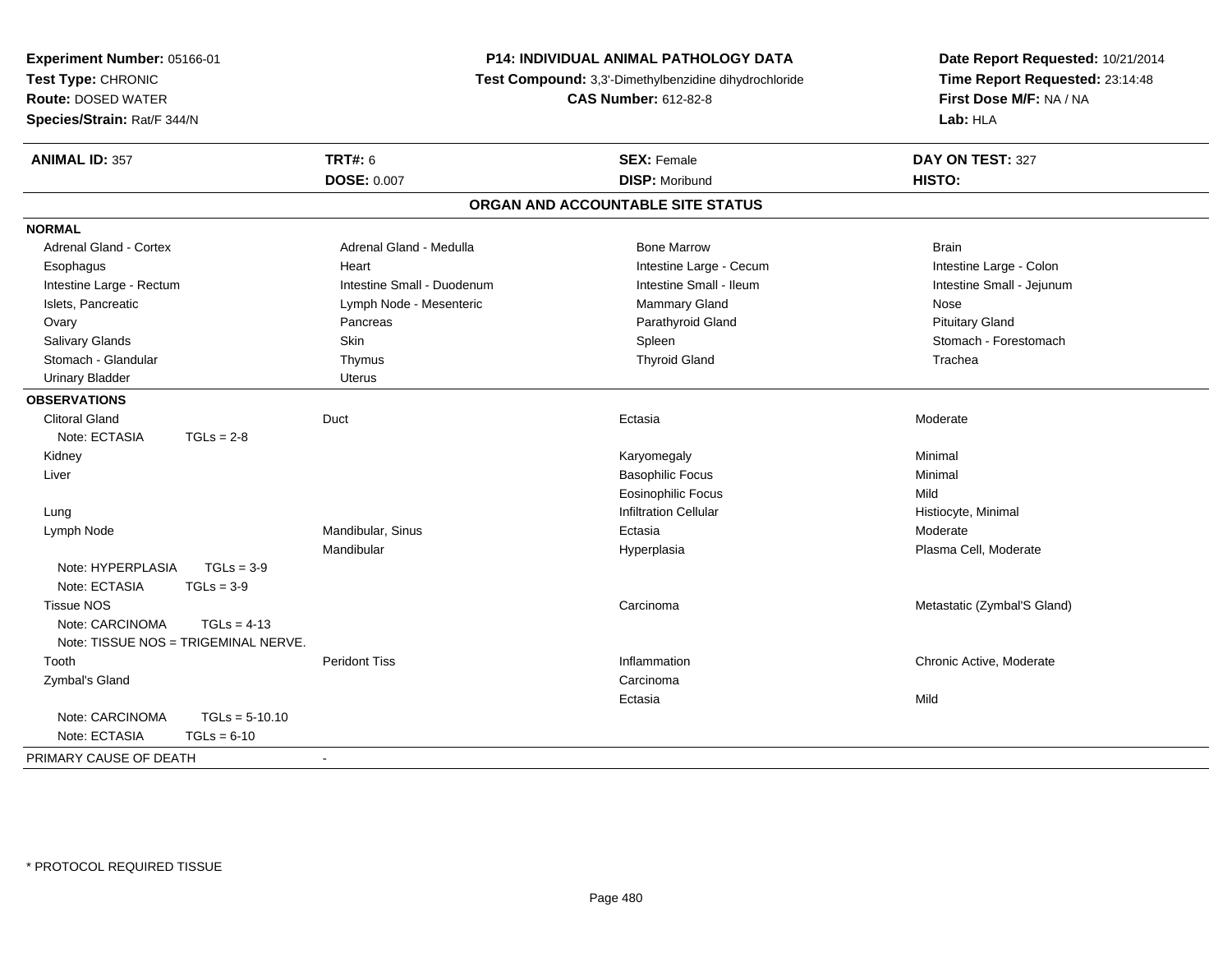| Experiment Number: 05166-01<br>Test Type: CHRONIC<br><b>Route: DOSED WATER</b><br>Species/Strain: Rat/F 344/N |                           | <b>P14: INDIVIDUAL ANIMAL PATHOLOGY DATA</b><br>Test Compound: 3,3'-Dimethylbenzidine dihydrochloride<br><b>CAS Number: 612-82-8</b> | Date Report Requested: 10/21/2014<br>Time Report Requested: 23:14:48<br>First Dose M/F: NA / NA<br>Lab: HLA |
|---------------------------------------------------------------------------------------------------------------|---------------------------|--------------------------------------------------------------------------------------------------------------------------------------|-------------------------------------------------------------------------------------------------------------|
| <b>ANIMAL ID: 358</b>                                                                                         | <b>TRT#: 6</b>            | <b>SEX: Female</b>                                                                                                                   | DAY ON TEST: 365                                                                                            |
|                                                                                                               | <b>DOSE: 0.007</b>        | <b>DISP: Dead</b>                                                                                                                    | HISTO:                                                                                                      |
|                                                                                                               |                           | ORGAN AND ACCOUNTABLE SITE STATUS                                                                                                    |                                                                                                             |
| <b>NORMAL</b>                                                                                                 |                           |                                                                                                                                      |                                                                                                             |
| <b>Adrenal Gland - Cortex</b>                                                                                 | Adrenal Gland - Medulla   | <b>Bone Marrow</b>                                                                                                                   | <b>Brain</b>                                                                                                |
| Esophagus                                                                                                     | Heart                     | Intestine Large - Cecum                                                                                                              | Intestine Small - Duodenum                                                                                  |
| Intestine Small - Ileum                                                                                       | Intestine Small - Jejunum | Islets, Pancreatic                                                                                                                   | Lymph Node - Mandibular                                                                                     |
| Lymph Node - Mesenteric                                                                                       | Mammary Gland             | Nose                                                                                                                                 | Ovary                                                                                                       |
| Pancreas                                                                                                      | Parathyroid Gland         | <b>Pituitary Gland</b>                                                                                                               | Salivary Glands                                                                                             |
| Skin                                                                                                          | Spleen                    | Stomach - Forestomach                                                                                                                | Stomach - Glandular                                                                                         |
| Thymus                                                                                                        | Trachea                   | <b>Urinary Bladder</b>                                                                                                               | <b>Uterus</b>                                                                                               |
| Zymbal's Gland                                                                                                |                           |                                                                                                                                      |                                                                                                             |
| <b>MISSING</b>                                                                                                |                           |                                                                                                                                      |                                                                                                             |
| Intestine Large - Rectum                                                                                      |                           |                                                                                                                                      |                                                                                                             |
| <b>OBSERVATIONS</b>                                                                                           |                           |                                                                                                                                      |                                                                                                             |
| <b>Clitoral Gland</b>                                                                                         |                           | Adenoma                                                                                                                              |                                                                                                             |
| Note: ADENOMA<br>$TGLs = 1-8.1$                                                                               |                           |                                                                                                                                      |                                                                                                             |
| Intestine Large                                                                                               | Colon                     | Parasite Metazoan                                                                                                                    | Moderate                                                                                                    |
| Kidney                                                                                                        |                           | Karyomegaly                                                                                                                          | Minimal                                                                                                     |
|                                                                                                               |                           | Nephropathy                                                                                                                          | Marked                                                                                                      |
| Note: NEPHROPATHY<br>$TGLs = 2-5$                                                                             |                           |                                                                                                                                      |                                                                                                             |
| Liver                                                                                                         |                           | <b>Eosinophilic Focus</b>                                                                                                            | Moderate                                                                                                    |
|                                                                                                               |                           | <b>Mixed Cell Focus</b>                                                                                                              | Moderate                                                                                                    |
|                                                                                                               |                           | Necrosis                                                                                                                             | Coagulative, Multifocal, Mild                                                                               |
| Note: NECROSIS<br>$TGLs = 3-3.1$                                                                              |                           |                                                                                                                                      |                                                                                                             |
| Lung                                                                                                          | Alveolar Epith            | Hyperplasia                                                                                                                          | Focal, Mild                                                                                                 |
|                                                                                                               |                           | <b>Infiltration Cellular</b>                                                                                                         | Histiocyte, Minimal                                                                                         |
| <b>Thyroid Gland</b>                                                                                          |                           | Ultimobranchial Cyst                                                                                                                 |                                                                                                             |
| PRIMARY CAUSE OF DEATH                                                                                        | $\mathbf{r}$              |                                                                                                                                      |                                                                                                             |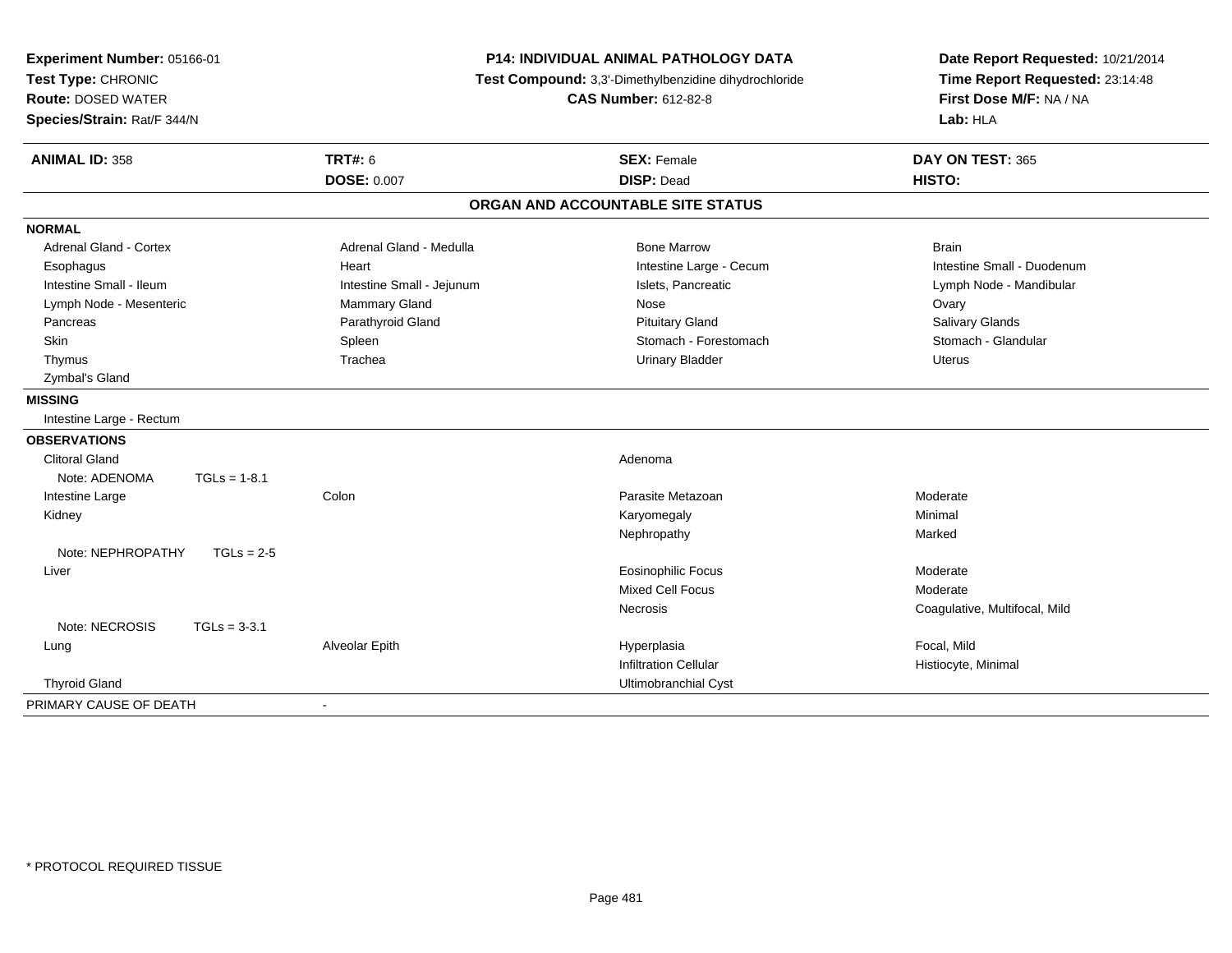| Experiment Number: 05166-01<br>Test Type: CHRONIC<br><b>Route: DOSED WATER</b><br>Species/Strain: Rat/F 344/N | <b>P14: INDIVIDUAL ANIMAL PATHOLOGY DATA</b><br>Test Compound: 3,3'-Dimethylbenzidine dihydrochloride<br><b>CAS Number: 612-82-8</b> |                                   | Date Report Requested: 10/21/2014<br>Time Report Requested: 23:14:48<br>First Dose M/F: NA / NA<br>Lab: HLA |
|---------------------------------------------------------------------------------------------------------------|--------------------------------------------------------------------------------------------------------------------------------------|-----------------------------------|-------------------------------------------------------------------------------------------------------------|
| <b>ANIMAL ID: 359</b>                                                                                         | <b>TRT#: 6</b>                                                                                                                       | <b>SEX: Female</b>                | DAY ON TEST: 422                                                                                            |
|                                                                                                               | <b>DOSE: 0.007</b>                                                                                                                   | <b>DISP: Terminal Sacrifice</b>   | HISTO:                                                                                                      |
|                                                                                                               |                                                                                                                                      | ORGAN AND ACCOUNTABLE SITE STATUS |                                                                                                             |
| <b>NORMAL</b>                                                                                                 |                                                                                                                                      |                                   |                                                                                                             |
| Adrenal Gland - Medulla                                                                                       | <b>Bone Marrow</b>                                                                                                                   | <b>Brain</b>                      | <b>Clitoral Gland</b>                                                                                       |
| Esophagus                                                                                                     | Heart                                                                                                                                | Intestine Large - Cecum           | Intestine Large - Rectum                                                                                    |
| Intestine Small - Duodenum                                                                                    | Intestine Small - Ileum                                                                                                              | Intestine Small - Jejunum         | Islets, Pancreatic                                                                                          |
| Lymph Node - Mandibular                                                                                       | Lymph Node - Mesenteric                                                                                                              | Mammary Gland                     | Nose                                                                                                        |
| Ovary                                                                                                         | Pancreas                                                                                                                             | <b>Pituitary Gland</b>            | Salivary Glands                                                                                             |
| Spleen                                                                                                        | Stomach - Forestomach                                                                                                                | Stomach - Glandular               | <b>Thyroid Gland</b>                                                                                        |
| Trachea                                                                                                       | <b>Urinary Bladder</b>                                                                                                               | Uterus                            | Zymbal's Gland                                                                                              |
| <b>MISSING</b>                                                                                                |                                                                                                                                      |                                   |                                                                                                             |
| Parathyroid Gland                                                                                             | Thymus                                                                                                                               |                                   |                                                                                                             |
| <b>OBSERVATIONS</b>                                                                                           |                                                                                                                                      |                                   |                                                                                                             |
| <b>Adrenal Gland</b>                                                                                          | Cortex                                                                                                                               | Angiectasis                       | Mild                                                                                                        |
|                                                                                                               | Cortex                                                                                                                               | Vacuolization Cytoplasmic         | Focal, Minimal                                                                                              |
| Intestine Large                                                                                               | Colon                                                                                                                                | Polyp Adenomatous                 |                                                                                                             |
| Note: POLYP ADENOMAT<br>$TGLs = 5-7.1$                                                                        |                                                                                                                                      |                                   |                                                                                                             |
| Kidney                                                                                                        |                                                                                                                                      | Karyomegaly                       | Minimal                                                                                                     |
|                                                                                                               |                                                                                                                                      | Nephropathy                       | Marked                                                                                                      |
| Note: NEPHROPATHY<br>$TGLs = 2-5$                                                                             |                                                                                                                                      |                                   |                                                                                                             |
| Liver                                                                                                         |                                                                                                                                      | <b>Eosinophilic Focus</b>         | Mild                                                                                                        |
|                                                                                                               |                                                                                                                                      | Hepatocholangiocarcinoma          |                                                                                                             |
|                                                                                                               |                                                                                                                                      | Mixed Cell Focus                  | Moderate                                                                                                    |
| Note: MIXED CL FOCUS TGLs = 3,4-3.1                                                                           |                                                                                                                                      |                                   |                                                                                                             |
| Lung                                                                                                          |                                                                                                                                      | <b>Infiltration Cellular</b>      | Histiocyte, Minimal                                                                                         |
| Lymph Node                                                                                                    | Mediastinal                                                                                                                          | Hemorrhage                        | Mild                                                                                                        |
| <b>Skin</b>                                                                                                   |                                                                                                                                      | Squamous Cell Carcinoma           |                                                                                                             |
| Note: SQUAM CEL CARC<br>$TGLs = 1-13$                                                                         |                                                                                                                                      |                                   |                                                                                                             |
| PRIMARY CAUSE OF DEATH                                                                                        |                                                                                                                                      |                                   |                                                                                                             |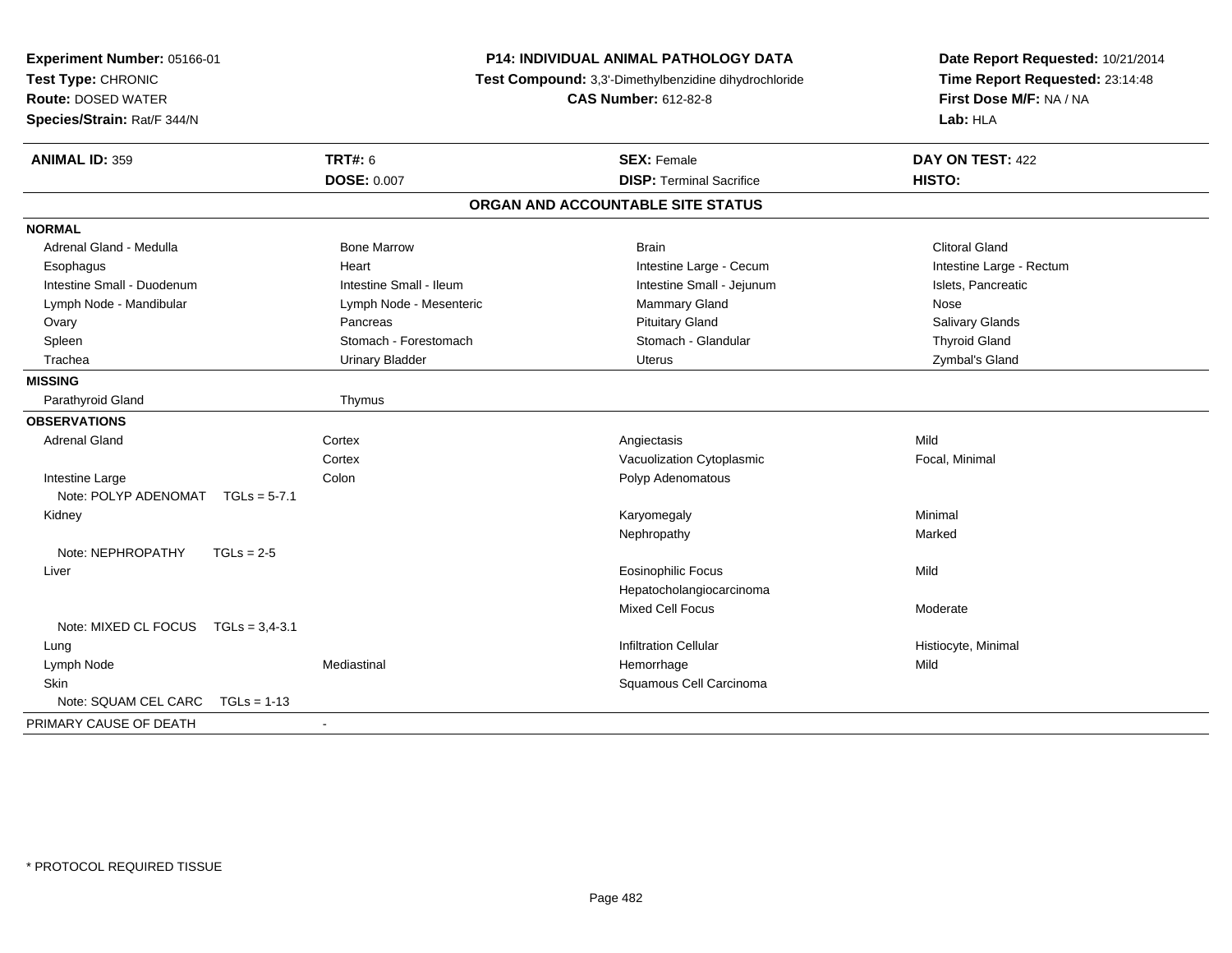| <b>Experiment Number: 05166-01</b><br>Test Type: CHRONIC<br><b>Route: DOSED WATER</b><br>Species/Strain: Rat/F 344/N |                            | <b>P14: INDIVIDUAL ANIMAL PATHOLOGY DATA</b><br>Test Compound: 3,3'-Dimethylbenzidine dihydrochloride<br><b>CAS Number: 612-82-8</b> | Date Report Requested: 10/21/2014<br>Time Report Requested: 23:14:48<br>First Dose M/F: NA / NA<br>Lab: HLA |
|----------------------------------------------------------------------------------------------------------------------|----------------------------|--------------------------------------------------------------------------------------------------------------------------------------|-------------------------------------------------------------------------------------------------------------|
| <b>ANIMAL ID: 360</b>                                                                                                | <b>TRT#: 6</b>             | <b>SEX: Female</b>                                                                                                                   | DAY ON TEST: 422                                                                                            |
|                                                                                                                      | <b>DOSE: 0.007</b>         | <b>DISP: Terminal Sacrifice</b>                                                                                                      | HISTO:                                                                                                      |
|                                                                                                                      |                            | ORGAN AND ACCOUNTABLE SITE STATUS                                                                                                    |                                                                                                             |
| <b>NORMAL</b>                                                                                                        |                            |                                                                                                                                      |                                                                                                             |
| Adrenal Gland - Cortex                                                                                               | Adrenal Gland - Medulla    | <b>Bone Marrow</b>                                                                                                                   | <b>Brain</b>                                                                                                |
| Esophagus                                                                                                            | Heart                      | Intestine Large - Cecum                                                                                                              | Intestine Large - Colon                                                                                     |
| Intestine Large - Rectum                                                                                             | Intestine Small - Duodenum | Intestine Small - Ileum                                                                                                              | Intestine Small - Jejunum                                                                                   |
| Islets, Pancreatic                                                                                                   | Lymph Node - Mandibular    | Lymph Node - Mesenteric                                                                                                              | Mammary Gland                                                                                               |
| Nose                                                                                                                 | Ovary                      | Pancreas                                                                                                                             | Parathyroid Gland                                                                                           |
| Salivary Glands                                                                                                      | <b>Skin</b>                | Spleen                                                                                                                               | Stomach - Forestomach                                                                                       |
| Stomach - Glandular                                                                                                  | <b>Thyroid Gland</b>       | Trachea                                                                                                                              | <b>Urinary Bladder</b>                                                                                      |
| <b>Uterus</b>                                                                                                        | Zymbal's Gland             |                                                                                                                                      |                                                                                                             |
| <b>OBSERVATIONS</b>                                                                                                  |                            |                                                                                                                                      |                                                                                                             |
| <b>Clitoral Gland</b>                                                                                                |                            | Adenoma                                                                                                                              |                                                                                                             |
| Note: [ ADENOMA<br>$\vert$ TGLs = 1-8.1                                                                              |                            |                                                                                                                                      |                                                                                                             |
| Kidney                                                                                                               |                            | Karyomegaly                                                                                                                          | Minimal                                                                                                     |
|                                                                                                                      |                            | Nephropathy                                                                                                                          | Marked                                                                                                      |
| Note: NEPHROPATHY<br>$TGLs = 8-5$                                                                                    |                            |                                                                                                                                      |                                                                                                             |
| Liver                                                                                                                |                            | Angiectasis                                                                                                                          | Mild                                                                                                        |
|                                                                                                                      |                            | <b>Eosinophilic Focus</b>                                                                                                            | Mild                                                                                                        |
|                                                                                                                      |                            | Hematopoietic Cell Proliferation                                                                                                     | Minimal                                                                                                     |
|                                                                                                                      |                            | Hepatodiaphragmatic Nodule                                                                                                           |                                                                                                             |
|                                                                                                                      |                            | Mixed Cell Focus                                                                                                                     | Minimal                                                                                                     |
| Note: MIXED CL FOCUS TGLs = 4,5-3.1                                                                                  |                            |                                                                                                                                      |                                                                                                             |
| [Eosinophilic Focus TGLS = 6-3.1]                                                                                    |                            |                                                                                                                                      |                                                                                                             |
| [ Hematopoietic Cell Proliferation TGLS = 7-3.1 ]                                                                    |                            |                                                                                                                                      |                                                                                                             |
| [Mixed Cell Focus TGLS = 4-3.1]                                                                                      |                            |                                                                                                                                      |                                                                                                             |
| Lung                                                                                                                 | Alveolar Epith             | Hyperplasia                                                                                                                          | Focal, Minimal                                                                                              |
|                                                                                                                      |                            | <b>Infiltration Cellular</b>                                                                                                         | Histiocyte, Minimal                                                                                         |
| Pharynx                                                                                                              |                            | Squamous Cell Papilloma                                                                                                              |                                                                                                             |
| Note: SQ CL PAPILLOM TGLs = 3-12.1                                                                                   |                            |                                                                                                                                      |                                                                                                             |
| <b>Pituitary Gland</b>                                                                                               | Pars Distalis              | Adenoma                                                                                                                              |                                                                                                             |
| Note: ADENOMA<br>$TGLs = 2-2$                                                                                        |                            |                                                                                                                                      |                                                                                                             |
| Thymus                                                                                                               | <b>Epithel Cell</b>        | Hyperplasia                                                                                                                          | Mild                                                                                                        |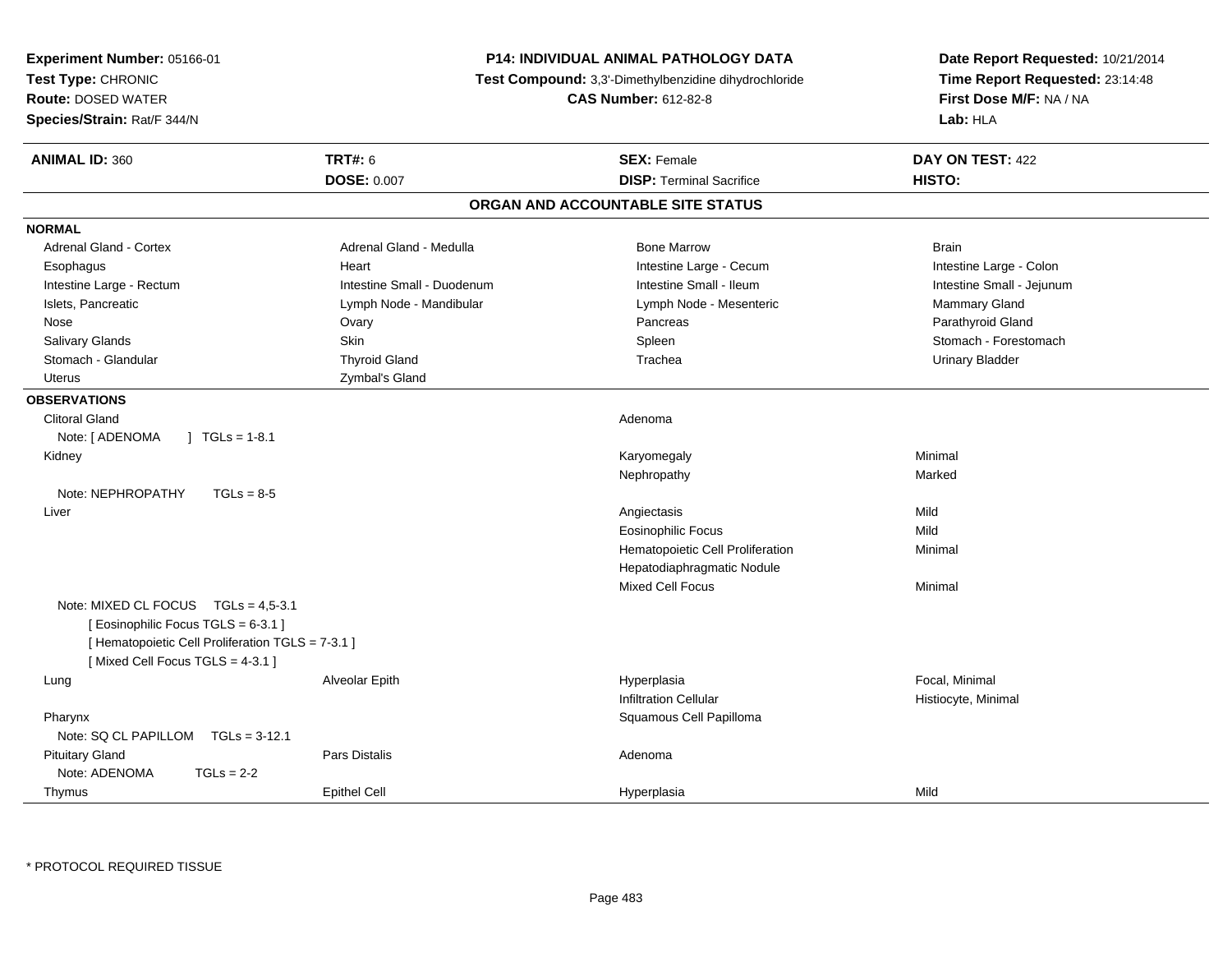| <b>P14: INDIVIDUAL ANIMAL PATHOLOGY DATA</b><br><b>Experiment Number: 05166-01</b><br>Test Compound: 3,3'-Dimethylbenzidine dihydrochloride<br>Test Type: CHRONIC<br><b>CAS Number: 612-82-8</b><br><b>Route: DOSED WATER</b> |                    |                                   | Date Report Requested: 10/21/2014<br>Time Report Requested: 23:14:48 |
|-------------------------------------------------------------------------------------------------------------------------------------------------------------------------------------------------------------------------------|--------------------|-----------------------------------|----------------------------------------------------------------------|
|                                                                                                                                                                                                                               |                    |                                   | First Dose M/F: NA / NA                                              |
| Species/Strain: Rat/F 344/N                                                                                                                                                                                                   |                    |                                   | Lab: HLA                                                             |
| <b>ANIMAL ID: 360</b>                                                                                                                                                                                                         | <b>TRT#:</b> 6     | <b>SEX: Female</b>                | DAY ON TEST: 422                                                     |
|                                                                                                                                                                                                                               | <b>DOSE: 0.007</b> | <b>DISP: Terminal Sacrifice</b>   | HISTO:                                                               |
|                                                                                                                                                                                                                               |                    | ORGAN AND ACCOUNTABLE SITE STATUS |                                                                      |
| PRIMARY CAUSE OF DEATH                                                                                                                                                                                                        |                    |                                   |                                                                      |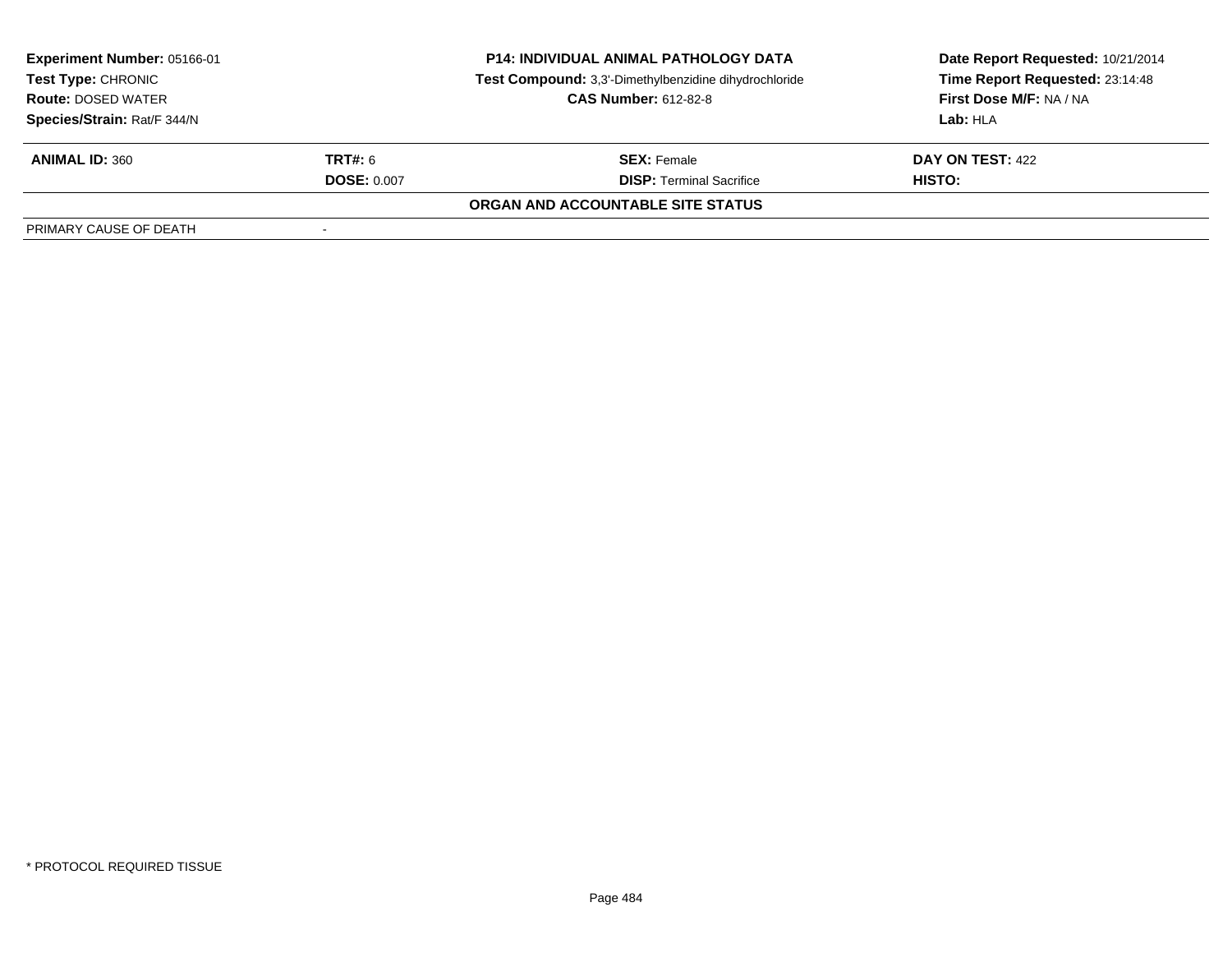| Experiment Number: 05166-01<br>Test Type: CHRONIC<br><b>Route: DOSED WATER</b><br>Species/Strain: Rat/F 344/N |                            | <b>P14: INDIVIDUAL ANIMAL PATHOLOGY DATA</b><br>Test Compound: 3,3'-Dimethylbenzidine dihydrochloride<br><b>CAS Number: 612-82-8</b> | Date Report Requested: 10/21/2014<br>Time Report Requested: 23:14:48<br>First Dose M/F: NA / NA<br>Lab: HLA |  |
|---------------------------------------------------------------------------------------------------------------|----------------------------|--------------------------------------------------------------------------------------------------------------------------------------|-------------------------------------------------------------------------------------------------------------|--|
| <b>ANIMAL ID: 361</b>                                                                                         | <b>TRT#: 6</b>             | <b>SEX: Female</b>                                                                                                                   | DAY ON TEST: 422                                                                                            |  |
|                                                                                                               | <b>DOSE: 0.007</b>         | <b>DISP: Terminal Sacrifice</b>                                                                                                      | <b>HISTO:</b>                                                                                               |  |
|                                                                                                               |                            | ORGAN AND ACCOUNTABLE SITE STATUS                                                                                                    |                                                                                                             |  |
| <b>NORMAL</b>                                                                                                 |                            |                                                                                                                                      |                                                                                                             |  |
| Adrenal Gland - Medulla                                                                                       | <b>Bone Marrow</b>         | <b>Brain</b>                                                                                                                         | <b>Clitoral Gland</b>                                                                                       |  |
| Esophagus                                                                                                     | Heart                      | Intestine Large - Cecum                                                                                                              | Intestine Large - Colon                                                                                     |  |
| Intestine Large - Rectum                                                                                      | Intestine Small - Duodenum | Intestine Small - Ileum                                                                                                              | Intestine Small - Jejunum                                                                                   |  |
| Islets, Pancreatic                                                                                            | Lymph Node - Mesenteric    | Mammary Gland                                                                                                                        | Nose                                                                                                        |  |
| Ovary                                                                                                         | Pancreas                   | Parathyroid Gland                                                                                                                    | <b>Pituitary Gland</b>                                                                                      |  |
| Salivary Glands                                                                                               | Stomach - Forestomach      | Stomach - Glandular                                                                                                                  | <b>Thyroid Gland</b>                                                                                        |  |
| Trachea                                                                                                       | <b>Urinary Bladder</b>     | <b>Uterus</b>                                                                                                                        | Zymbal's Gland                                                                                              |  |
| <b>MISSING</b>                                                                                                |                            |                                                                                                                                      |                                                                                                             |  |
| Thymus                                                                                                        |                            |                                                                                                                                      |                                                                                                             |  |
| <b>OBSERVATIONS</b>                                                                                           |                            |                                                                                                                                      |                                                                                                             |  |
| <b>Adrenal Gland</b>                                                                                          | Cortex                     | Vacuolization Cytoplasmic                                                                                                            | Focal, Mild                                                                                                 |  |
| Kidney                                                                                                        |                            | Karyomegaly                                                                                                                          | Minimal                                                                                                     |  |
|                                                                                                               |                            | Nephropathy                                                                                                                          | Mild                                                                                                        |  |
| Liver                                                                                                         |                            | <b>Eosinophilic Focus</b>                                                                                                            | Mild                                                                                                        |  |
|                                                                                                               |                            | Hematopoietic Cell Proliferation                                                                                                     | Minimal                                                                                                     |  |
|                                                                                                               |                            | <b>Mixed Cell Focus</b>                                                                                                              | Mild                                                                                                        |  |
|                                                                                                               |                            | Neoplastic Nodule                                                                                                                    | Multiple                                                                                                    |  |
| Note: MIXED CL FOCUS                                                                                          | $TGLs = 6-3.1+3.2$         |                                                                                                                                      |                                                                                                             |  |
| Note: NEOPLASTIC NOD                                                                                          | $TGLs = 4.5 - 3.1 + 3.2$   |                                                                                                                                      |                                                                                                             |  |
| Lung                                                                                                          | Alveolar Epith             | Hyperplasia                                                                                                                          | Focal. Minimal                                                                                              |  |
| Lymph Node                                                                                                    | Mandibular                 | Hyperplasia                                                                                                                          | Plasma Cell, Moderate                                                                                       |  |
| <b>Skin</b>                                                                                                   |                            | Basal Cell Adenoma                                                                                                                   |                                                                                                             |  |
| Note: [BASAL CEL ADEN] TGLs = 1-13                                                                            |                            |                                                                                                                                      |                                                                                                             |  |
| Spleen                                                                                                        |                            | Hematopoietic Cell Proliferation                                                                                                     | Moderate                                                                                                    |  |
| Note: HEMA CELL PROL<br>$TGLs = 2-3$                                                                          |                            |                                                                                                                                      |                                                                                                             |  |
| PRIMARY CAUSE OF DEATH                                                                                        | $\blacksquare$             |                                                                                                                                      |                                                                                                             |  |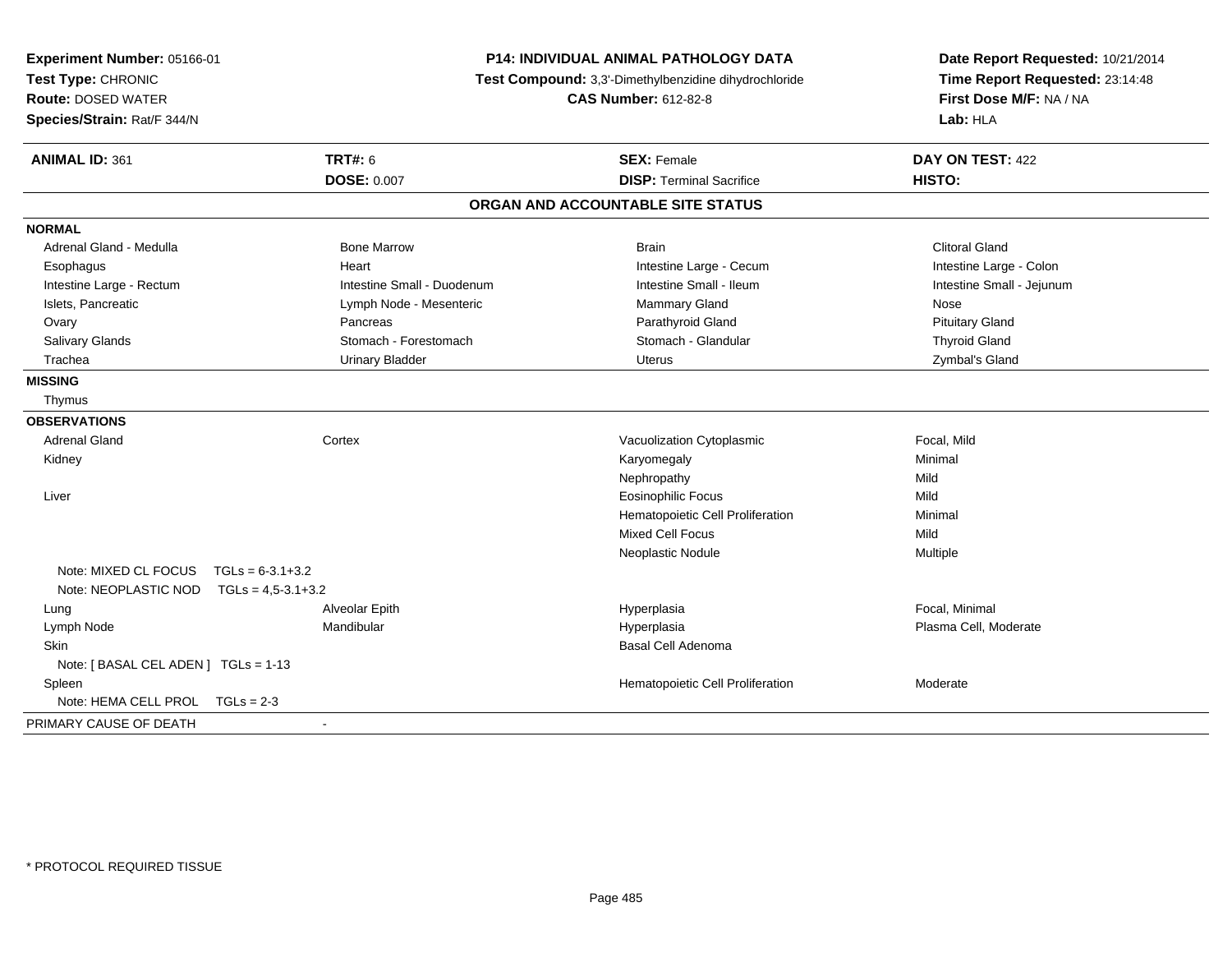| Experiment Number: 05166-01   |                                                   | <b>P14: INDIVIDUAL ANIMAL PATHOLOGY DATA</b>          | Date Report Requested: 10/21/2014 |
|-------------------------------|---------------------------------------------------|-------------------------------------------------------|-----------------------------------|
| Test Type: CHRONIC            |                                                   | Test Compound: 3,3'-Dimethylbenzidine dihydrochloride | Time Report Requested: 23:14:48   |
| <b>Route: DOSED WATER</b>     |                                                   | <b>CAS Number: 612-82-8</b>                           | First Dose M/F: NA / NA           |
| Species/Strain: Rat/F 344/N   |                                                   |                                                       | Lab: HLA                          |
| <b>ANIMAL ID: 362</b>         | <b>TRT#: 6</b>                                    | <b>SEX: Female</b>                                    | DAY ON TEST: 390                  |
|                               | <b>DOSE: 0.007</b>                                | <b>DISP: Moribund</b>                                 | HISTO:                            |
|                               |                                                   | ORGAN AND ACCOUNTABLE SITE STATUS                     |                                   |
| <b>NORMAL</b>                 |                                                   |                                                       |                                   |
| <b>Adrenal Gland - Cortex</b> | Adrenal Gland - Medulla                           | <b>Bone Marrow</b>                                    | <b>Brain</b>                      |
| Esophagus                     | Heart                                             | Intestine Large - Cecum                               | Intestine Large - Colon           |
| Intestine Large - Rectum      | Intestine Small - Duodenum                        | Intestine Small - Ileum                               | Intestine Small - Jejunum         |
| Islets, Pancreatic            | Lung                                              | Lymph Node - Mandibular                               | Lymph Node - Mesenteric           |
| Mammary Gland                 | Nose                                              | Ovary                                                 | Pancreas                          |
| Parathyroid Gland             | <b>Pituitary Gland</b>                            | Salivary Glands                                       | Skin                              |
| Stomach - Forestomach         | Thymus                                            | <b>Thyroid Gland</b>                                  | Trachea                           |
| <b>Urinary Bladder</b>        | Uterus                                            | Zymbal's Gland                                        |                                   |
| <b>OBSERVATIONS</b>           |                                                   |                                                       |                                   |
| <b>Clitoral Gland</b>         |                                                   | Carcinoma                                             |                                   |
| Note: CARCINOMA               | $TGLs = 2-8.1$                                    |                                                       |                                   |
| Kidney                        |                                                   | Karyomegaly                                           | Minimal                           |
|                               |                                                   | Nephropathy                                           | Mild                              |
| Liver                         |                                                   | <b>Eosinophilic Focus</b>                             | Mild                              |
|                               |                                                   | Hematopoietic Cell Proliferation                      | Minimal                           |
|                               | [ Hematopoietic Cell Proliferation TGLS = 5-3.1 ] |                                                       |                                   |
| Lymph Node                    | Inguinal                                          | Hyperplasia                                           | Plasma Cell, Moderate             |
| Note: HYPERPLASIA             | $TGLs = 1-13$                                     |                                                       |                                   |
| Spleen                        |                                                   | Hematopoietic Cell Proliferation                      | Marked                            |
|                               | [ Hematopoietic Cell Proliferation TGLS = 3-3 ]   |                                                       |                                   |
| Stomach                       | Glandular                                         | Degeneration                                          | Cystic, Minimal                   |
| PRIMARY CAUSE OF DEATH        |                                                   |                                                       |                                   |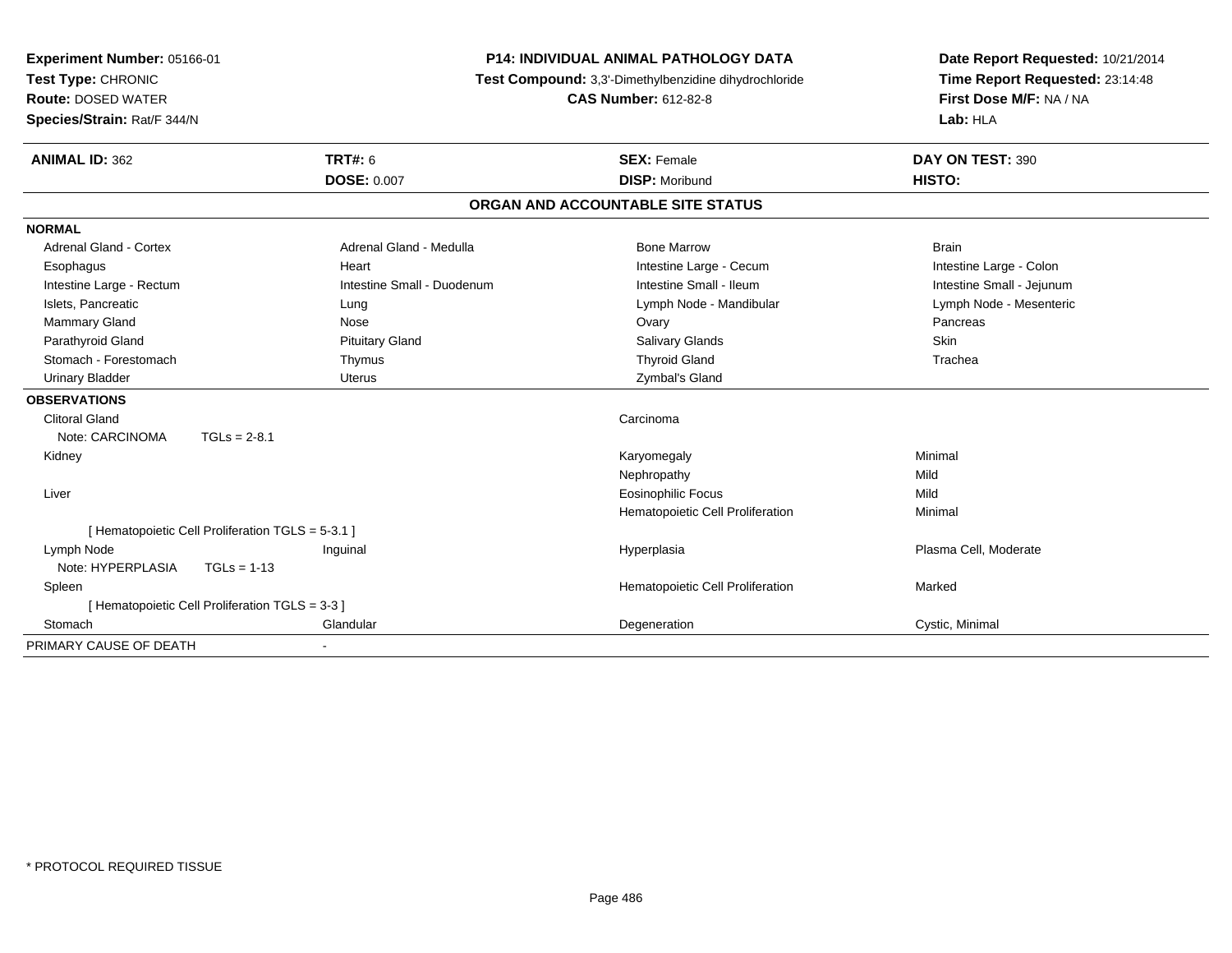| Experiment Number: 05166-01<br>Test Type: CHRONIC<br><b>Route: DOSED WATER</b><br>Species/Strain: Rat/F 344/N | <b>P14: INDIVIDUAL ANIMAL PATHOLOGY DATA</b><br>Test Compound: 3,3'-Dimethylbenzidine dihydrochloride<br><b>CAS Number: 612-82-8</b> |                                             | Date Report Requested: 10/21/2014<br>Time Report Requested: 23:14:48<br>First Dose M/F: NA / NA<br>Lab: HLA |
|---------------------------------------------------------------------------------------------------------------|--------------------------------------------------------------------------------------------------------------------------------------|---------------------------------------------|-------------------------------------------------------------------------------------------------------------|
| <b>ANIMAL ID: 363</b>                                                                                         | <b>TRT#: 6</b><br><b>DOSE: 0.007</b>                                                                                                 | <b>SEX: Female</b><br><b>DISP: Moribund</b> | DAY ON TEST: 405<br>HISTO:                                                                                  |
|                                                                                                               |                                                                                                                                      | ORGAN AND ACCOUNTABLE SITE STATUS           |                                                                                                             |
| <b>NORMAL</b>                                                                                                 |                                                                                                                                      |                                             |                                                                                                             |
| Adrenal Gland - Cortex                                                                                        | Adrenal Gland - Medulla                                                                                                              | <b>Brain</b>                                | <b>Clitoral Gland</b>                                                                                       |
| Esophagus                                                                                                     | Heart                                                                                                                                | Intestine Large - Cecum                     | Intestine Large - Colon                                                                                     |
| Intestine Large - Rectum                                                                                      | Intestine Small - Duodenum                                                                                                           | Intestine Small - Ileum                     | Intestine Small - Jejunum                                                                                   |
| Islets, Pancreatic                                                                                            | Lymph Node - Mandibular                                                                                                              | Lymph Node - Mesenteric                     | <b>Mammary Gland</b>                                                                                        |
| Nose                                                                                                          | Ovary                                                                                                                                | Pancreas                                    | Parathyroid Gland                                                                                           |
| <b>Pituitary Gland</b>                                                                                        | Salivary Glands                                                                                                                      | Skin                                        | Spleen                                                                                                      |
| Stomach - Forestomach                                                                                         | Stomach - Glandular                                                                                                                  | Thymus                                      | Trachea                                                                                                     |
| <b>Urinary Bladder</b>                                                                                        | <b>Uterus</b>                                                                                                                        |                                             |                                                                                                             |
| <b>MISSING</b>                                                                                                |                                                                                                                                      |                                             |                                                                                                             |
| <b>Bone Marrow</b>                                                                                            | Zymbal's Gland                                                                                                                       |                                             |                                                                                                             |
| <b>OBSERVATIONS</b>                                                                                           |                                                                                                                                      |                                             |                                                                                                             |
| Kidney                                                                                                        |                                                                                                                                      | Karyomegaly                                 | Minimal                                                                                                     |
|                                                                                                               |                                                                                                                                      | Nephropathy                                 | Moderate                                                                                                    |
| Liver                                                                                                         | <b>Bile Duct</b>                                                                                                                     | Cyst                                        |                                                                                                             |
|                                                                                                               |                                                                                                                                      | <b>Eosinophilic Focus</b>                   | Mild                                                                                                        |
| Note: EOSIN FOCUS<br>$TGLs = 2-3.1$                                                                           |                                                                                                                                      |                                             |                                                                                                             |
| [ Eosinophilic Focus TGLS = 1-3.1 ]                                                                           |                                                                                                                                      |                                             |                                                                                                             |
| Lung                                                                                                          |                                                                                                                                      | <b>Infiltration Cellular</b>                | Histiocyte, Minimal                                                                                         |
|                                                                                                               |                                                                                                                                      | Metaplasia                                  | Osseous, Focal, Minimal                                                                                     |
|                                                                                                               | Mediastinum                                                                                                                          | Sarcoma                                     | Metastatic (Skeletal Muscle)                                                                                |
| <b>Skeletal Muscle</b>                                                                                        |                                                                                                                                      | Sarcoma                                     |                                                                                                             |
| Note: SARCOMA<br>$TGLs = 3-13$                                                                                |                                                                                                                                      |                                             |                                                                                                             |
| <b>Thyroid Gland</b>                                                                                          |                                                                                                                                      | Ultimobranchial Cyst                        |                                                                                                             |
| PRIMARY CAUSE OF DEATH                                                                                        | $\blacksquare$                                                                                                                       |                                             |                                                                                                             |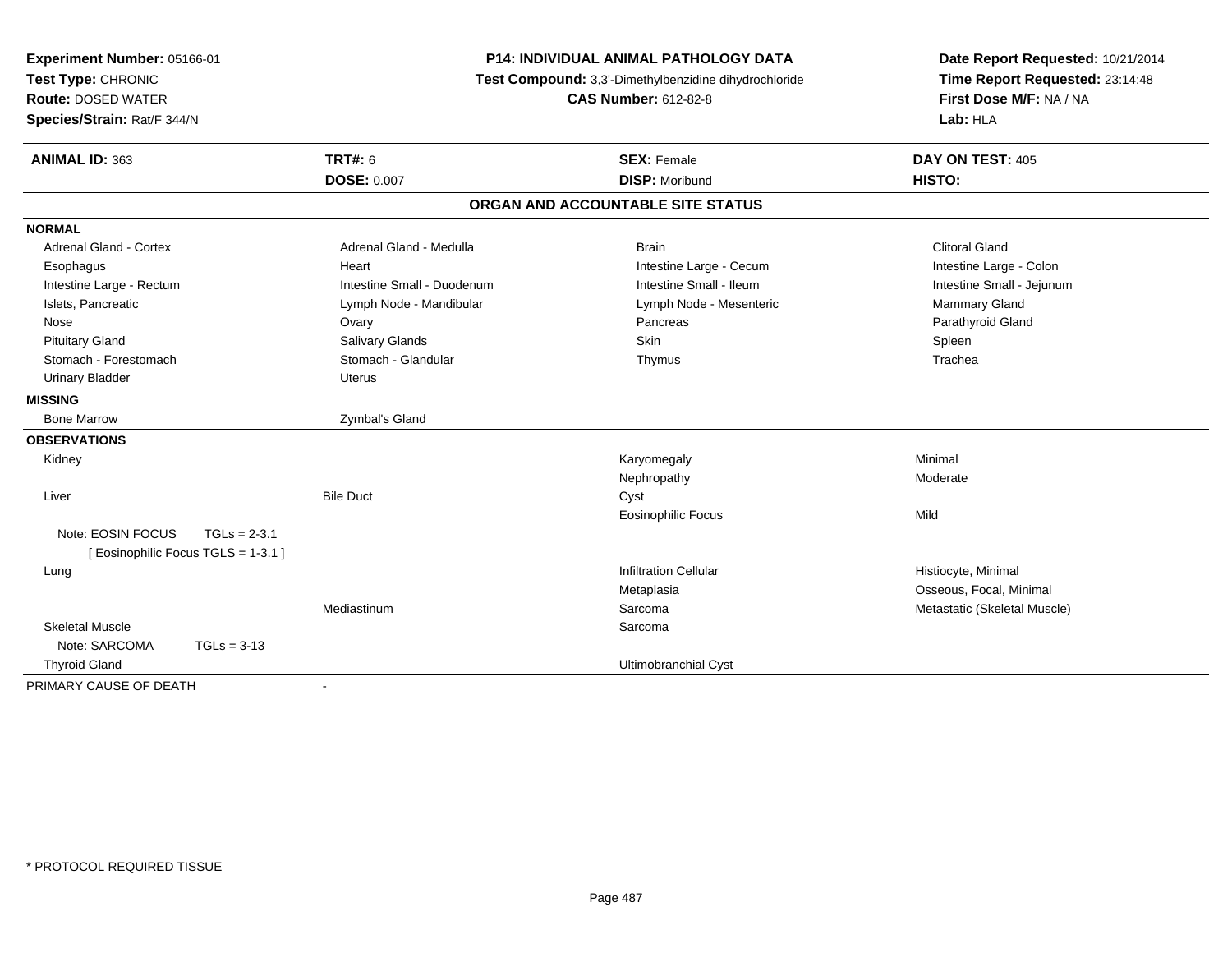| Experiment Number: 05166-01<br>Test Type: CHRONIC<br><b>Route: DOSED WATER</b><br>Species/Strain: Rat/F 344/N | <b>P14: INDIVIDUAL ANIMAL PATHOLOGY DATA</b><br><b>Test Compound:</b> 3,3'-Dimethylbenzidine dihydrochloride<br><b>CAS Number: 612-82-8</b> |                                   | Date Report Requested: 10/21/2014<br>Time Report Requested: 23:14:48<br>First Dose M/F: NA / NA<br>Lab: HLA |  |
|---------------------------------------------------------------------------------------------------------------|---------------------------------------------------------------------------------------------------------------------------------------------|-----------------------------------|-------------------------------------------------------------------------------------------------------------|--|
| <b>ANIMAL ID: 364</b>                                                                                         | <b>TRT#: 6</b>                                                                                                                              | <b>SEX: Female</b>                | DAY ON TEST: 422                                                                                            |  |
|                                                                                                               | <b>DOSE: 0.007</b>                                                                                                                          | <b>DISP: Terminal Sacrifice</b>   | <b>HISTO:</b>                                                                                               |  |
|                                                                                                               |                                                                                                                                             | ORGAN AND ACCOUNTABLE SITE STATUS |                                                                                                             |  |
| <b>NORMAL</b>                                                                                                 |                                                                                                                                             |                                   |                                                                                                             |  |
| Adrenal Gland - Medulla                                                                                       | <b>Bone Marrow</b>                                                                                                                          | <b>Brain</b>                      | Esophagus                                                                                                   |  |
| Heart                                                                                                         | Intestine Large - Cecum                                                                                                                     | Intestine Large - Colon           | Intestine Small - Duodenum                                                                                  |  |
| Intestine Small - Ileum                                                                                       | Intestine Small - Jejunum                                                                                                                   | Islets, Pancreatic                | Lymph Node - Mesenteric                                                                                     |  |
| Nose                                                                                                          | Ovary                                                                                                                                       | Pancreas                          | Parathyroid Gland                                                                                           |  |
| Salivary Glands                                                                                               | Skin                                                                                                                                        | Stomach - Forestomach             | Stomach - Glandular                                                                                         |  |
| <b>Thyroid Gland</b>                                                                                          | Trachea                                                                                                                                     | Zymbal's Gland                    |                                                                                                             |  |
| <b>OBSERVATIONS</b>                                                                                           |                                                                                                                                             |                                   |                                                                                                             |  |
| <b>Adrenal Gland</b>                                                                                          | Cortex                                                                                                                                      | Vacuolization Cytoplasmic         | Focal, Mild                                                                                                 |  |
| <b>Blood</b>                                                                                                  |                                                                                                                                             | Anemia                            |                                                                                                             |  |
| <b>Clitoral Gland</b>                                                                                         |                                                                                                                                             | Adenoma                           |                                                                                                             |  |
| Note: [ ADENOMA<br>$\vert$ TGLs = 1-8.1                                                                       |                                                                                                                                             |                                   |                                                                                                             |  |
| Intestine Large                                                                                               | Rectum                                                                                                                                      | Parasite Metazoan                 | Mild                                                                                                        |  |
| Kidney                                                                                                        |                                                                                                                                             | Karyomegaly                       | Minimal                                                                                                     |  |
|                                                                                                               |                                                                                                                                             | Nephropathy                       | Marked                                                                                                      |  |
| Note: NEPHROPATHY<br>$TGLs = 7-5$                                                                             |                                                                                                                                             |                                   |                                                                                                             |  |
| Liver                                                                                                         |                                                                                                                                             | Degeneration                      | Cystic, Mild                                                                                                |  |
|                                                                                                               |                                                                                                                                             | <b>Eosinophilic Focus</b>         | Mild                                                                                                        |  |
|                                                                                                               |                                                                                                                                             | Hematopoietic Cell Proliferation  | Minimal                                                                                                     |  |
|                                                                                                               |                                                                                                                                             | Hepatodiaphragmatic Nodule        |                                                                                                             |  |
| Note: DEGEN<br>$TGLs = 5,6-3.1$                                                                               |                                                                                                                                             |                                   |                                                                                                             |  |
| Lung                                                                                                          |                                                                                                                                             | <b>Infiltration Cellular</b>      | Histiocyte, Minimal                                                                                         |  |
|                                                                                                               | Interstitium                                                                                                                                | Inflammation                      | Minimal                                                                                                     |  |
| Lymph Node                                                                                                    | Mediastinal                                                                                                                                 | Hemorrhage                        | Mild                                                                                                        |  |
|                                                                                                               | Mandibular                                                                                                                                  | Hyperplasia                       | Plasma Cell, Moderate                                                                                       |  |
| <b>Mammary Gland</b>                                                                                          |                                                                                                                                             | Fibroadenoma                      |                                                                                                             |  |
| Note: FIBROADENOMA<br>$TGLs = 8-13$                                                                           |                                                                                                                                             |                                   |                                                                                                             |  |
| Pharynx                                                                                                       |                                                                                                                                             | Hyperplasia                       | Focal, Moderate                                                                                             |  |
| Note: HYPERPLASIA<br>$TGLs = 4-12+12.1$                                                                       |                                                                                                                                             |                                   |                                                                                                             |  |
| <b>Pituitary Gland</b>                                                                                        |                                                                                                                                             | Cyst                              |                                                                                                             |  |
| Note: CYST<br>$TGLs = 3-2$                                                                                    |                                                                                                                                             |                                   |                                                                                                             |  |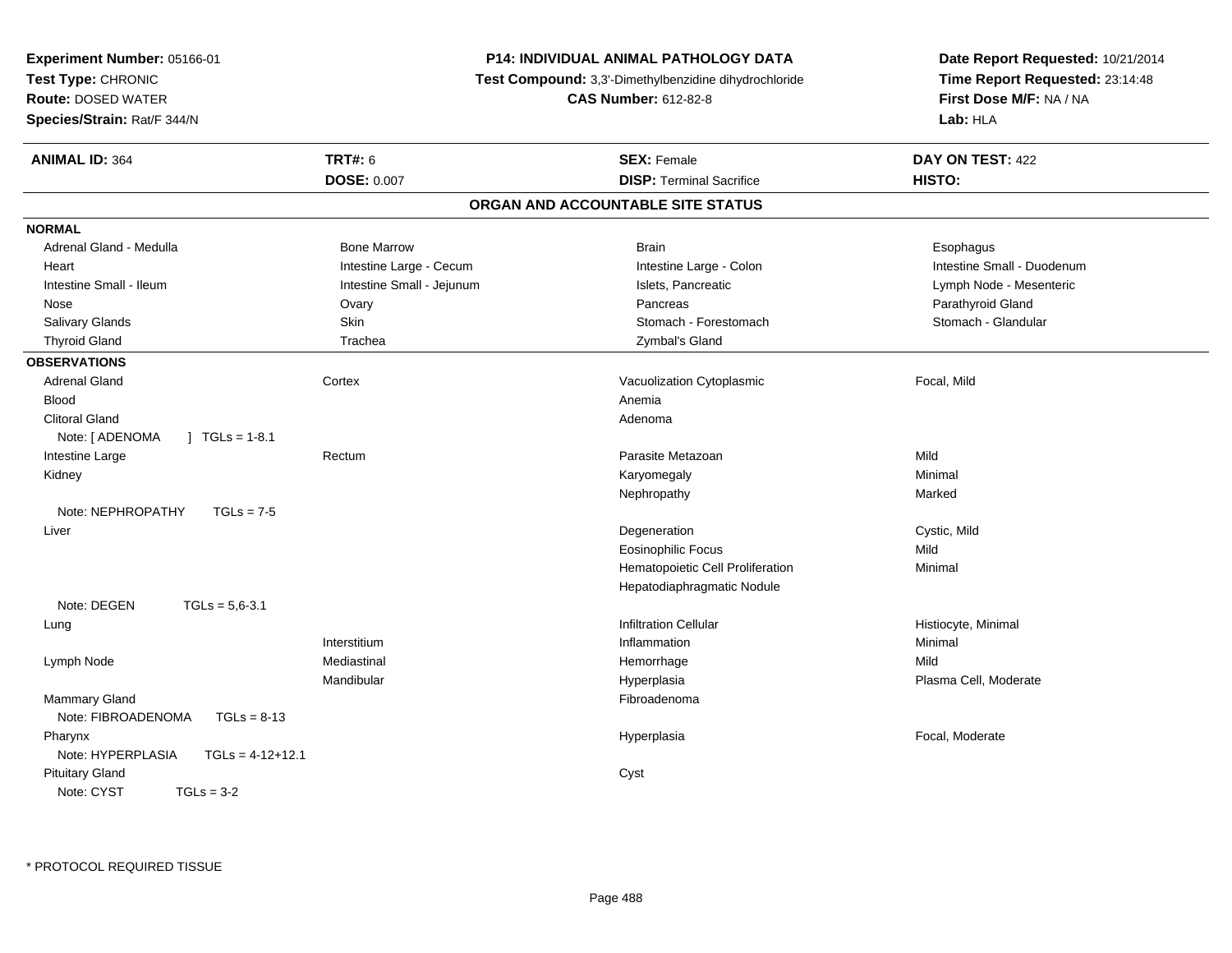| Experiment Number: 05166-01<br>Test Type: CHRONIC<br><b>Route: DOSED WATER</b><br>Species/Strain: Rat/F 344/N |                     | <b>P14: INDIVIDUAL ANIMAL PATHOLOGY DATA</b><br>Test Compound: 3,3'-Dimethylbenzidine dihydrochloride<br><b>CAS Number: 612-82-8</b> | Date Report Requested: 10/21/2014<br>Time Report Requested: 23:14:48<br>First Dose M/F: NA / NA<br>Lab: HLA |
|---------------------------------------------------------------------------------------------------------------|---------------------|--------------------------------------------------------------------------------------------------------------------------------------|-------------------------------------------------------------------------------------------------------------|
|                                                                                                               |                     |                                                                                                                                      |                                                                                                             |
| <b>ANIMAL ID: 364</b>                                                                                         | TRT#: 6             | <b>SEX: Female</b>                                                                                                                   | <b>DAY ON TEST: 422</b>                                                                                     |
|                                                                                                               | <b>DOSE: 0.007</b>  | <b>DISP:</b> Terminal Sacrifice                                                                                                      | HISTO:                                                                                                      |
|                                                                                                               |                     | ORGAN AND ACCOUNTABLE SITE STATUS                                                                                                    |                                                                                                             |
| Spleen                                                                                                        |                     | Hematopoietic Cell Proliferation                                                                                                     | Marked                                                                                                      |
| Thymus                                                                                                        | <b>Epithel Cell</b> | Hyperplasia                                                                                                                          | Mild                                                                                                        |
| <b>Urinary Bladder</b>                                                                                        |                     | Sarcoma Stromal                                                                                                                      | Metastatic (Uterus)                                                                                         |
| Uterus                                                                                                        |                     | Sarcoma Stromal                                                                                                                      |                                                                                                             |
| Note: $[$ SARC STROMAL $]$ TGLs = 2-8                                                                         |                     |                                                                                                                                      |                                                                                                             |
| PRIMARY CAUSE OF DEATH                                                                                        |                     |                                                                                                                                      |                                                                                                             |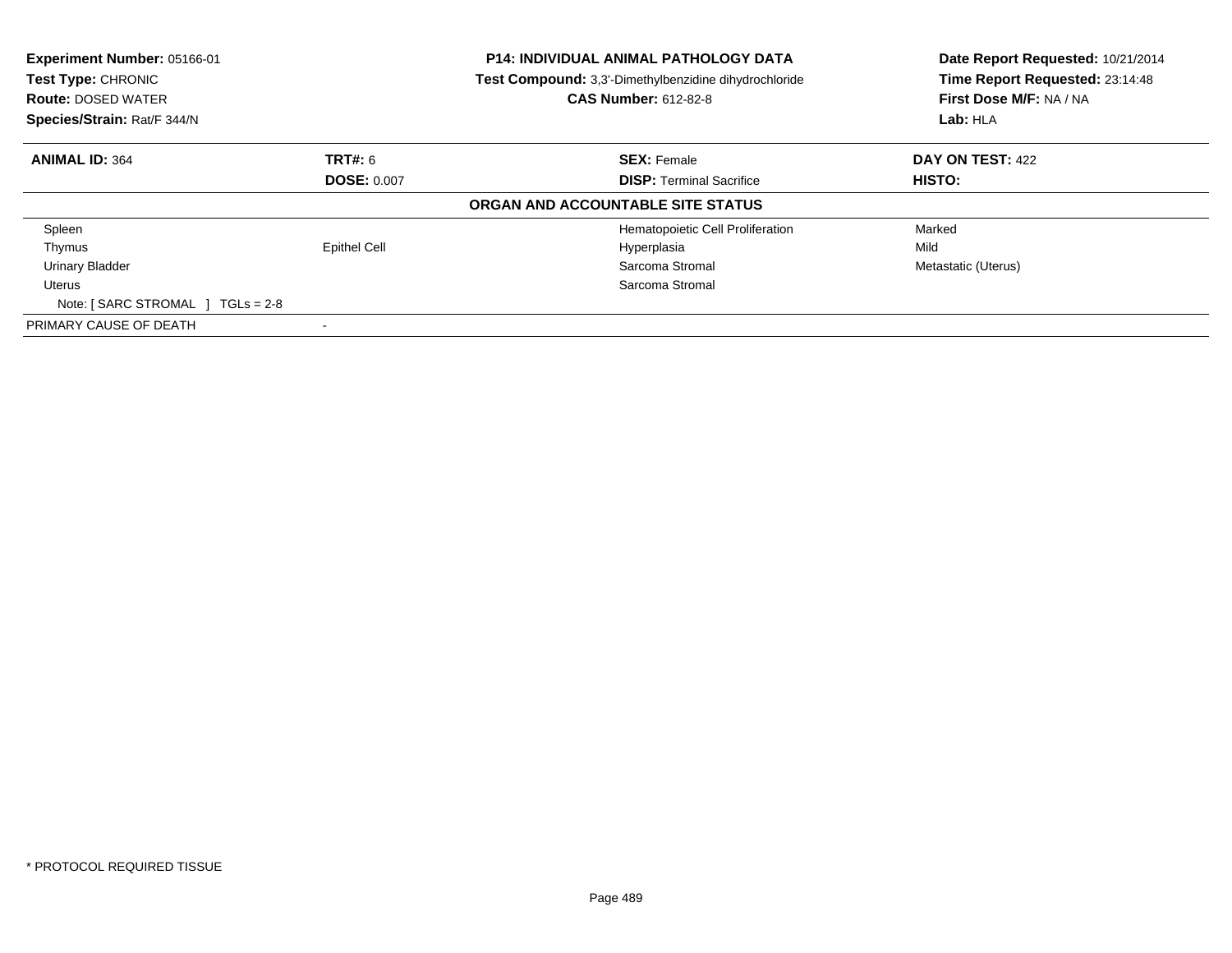| Experiment Number: 05166-01<br>Test Type: CHRONIC<br><b>Route: DOSED WATER</b><br>Species/Strain: Rat/F 344/N |                           | <b>P14: INDIVIDUAL ANIMAL PATHOLOGY DATA</b><br>Test Compound: 3,3'-Dimethylbenzidine dihydrochloride<br><b>CAS Number: 612-82-8</b> | Date Report Requested: 10/21/2014<br>Time Report Requested: 23:14:48<br>First Dose M/F: NA / NA<br>Lab: HLA |  |
|---------------------------------------------------------------------------------------------------------------|---------------------------|--------------------------------------------------------------------------------------------------------------------------------------|-------------------------------------------------------------------------------------------------------------|--|
| <b>ANIMAL ID: 365</b>                                                                                         | <b>TRT#: 6</b>            | <b>SEX: Female</b>                                                                                                                   | DAY ON TEST: 338                                                                                            |  |
|                                                                                                               | <b>DOSE: 0.007</b>        | <b>DISP: Moribund</b>                                                                                                                | HISTO:                                                                                                      |  |
|                                                                                                               |                           | ORGAN AND ACCOUNTABLE SITE STATUS                                                                                                    |                                                                                                             |  |
| <b>NORMAL</b>                                                                                                 |                           |                                                                                                                                      |                                                                                                             |  |
| <b>Adrenal Gland - Cortex</b>                                                                                 | Adrenal Gland - Medulla   | <b>Bone Marrow</b>                                                                                                                   | <b>Brain</b>                                                                                                |  |
| Esophagus                                                                                                     | Intestine Large - Cecum   | Intestine Large - Colon                                                                                                              | Intestine Small - Duodenum                                                                                  |  |
| Intestine Small - Ileum                                                                                       | Intestine Small - Jejunum | Islets, Pancreatic                                                                                                                   | Lymph Node - Mandibular                                                                                     |  |
| Lymph Node - Mesenteric                                                                                       | Mammary Gland             | Nose                                                                                                                                 | Ovary                                                                                                       |  |
| Pancreas                                                                                                      | Parathyroid Gland         | Salivary Glands                                                                                                                      | Skin                                                                                                        |  |
| Stomach - Forestomach                                                                                         | Stomach - Glandular       | Thymus                                                                                                                               | <b>Thyroid Gland</b>                                                                                        |  |
| Trachea                                                                                                       | <b>Urinary Bladder</b>    | <b>Uterus</b>                                                                                                                        | Zymbal's Gland                                                                                              |  |
| <b>OBSERVATIONS</b>                                                                                           |                           |                                                                                                                                      |                                                                                                             |  |
| <b>Clitoral Gland</b>                                                                                         |                           | Carcinoma                                                                                                                            |                                                                                                             |  |
| Note: CARCINOMA<br>$TGLs = 1.2 - 8.1$                                                                         |                           |                                                                                                                                      |                                                                                                             |  |
| Note: LARGE CARCINOMA WITH EXTENSION TO BOTH GLANDS.                                                          |                           |                                                                                                                                      |                                                                                                             |  |
| Heart                                                                                                         |                           | Cardiomyopathy                                                                                                                       | Minimal                                                                                                     |  |
| Intestine Large                                                                                               | Rectum                    | Polyp Adenomatous                                                                                                                    |                                                                                                             |  |
| Note: POLYP ADENOMAT TGLs = 6-7                                                                               |                           |                                                                                                                                      |                                                                                                             |  |
| Kidney                                                                                                        |                           | Karyomegaly                                                                                                                          | Minimal                                                                                                     |  |
|                                                                                                               |                           | Nephropathy                                                                                                                          | Moderate                                                                                                    |  |
| Note: NEPHROPATHY<br>$TGLs = 4-5$                                                                             |                           |                                                                                                                                      |                                                                                                             |  |
| Liver                                                                                                         |                           | Hematopoietic Cell Proliferation                                                                                                     | Minimal                                                                                                     |  |
|                                                                                                               |                           | Mixed Cell Focus                                                                                                                     | Mild                                                                                                        |  |
| Note: MIXED CL FOCUS<br>$TGLs = 5-3.1$                                                                        |                           |                                                                                                                                      |                                                                                                             |  |
| Lung                                                                                                          |                           | <b>Infiltration Cellular</b>                                                                                                         | Histiocyte, Minimal                                                                                         |  |
| <b>Pituitary Gland</b>                                                                                        |                           | Angiectasis                                                                                                                          | Mild                                                                                                        |  |
| Spleen                                                                                                        |                           | Hematopoietic Cell Proliferation                                                                                                     | Marked                                                                                                      |  |
| Note: HEMA CELL PROL TGLs = 3-3                                                                               |                           |                                                                                                                                      |                                                                                                             |  |
| PRIMARY CAUSE OF DEATH                                                                                        |                           |                                                                                                                                      |                                                                                                             |  |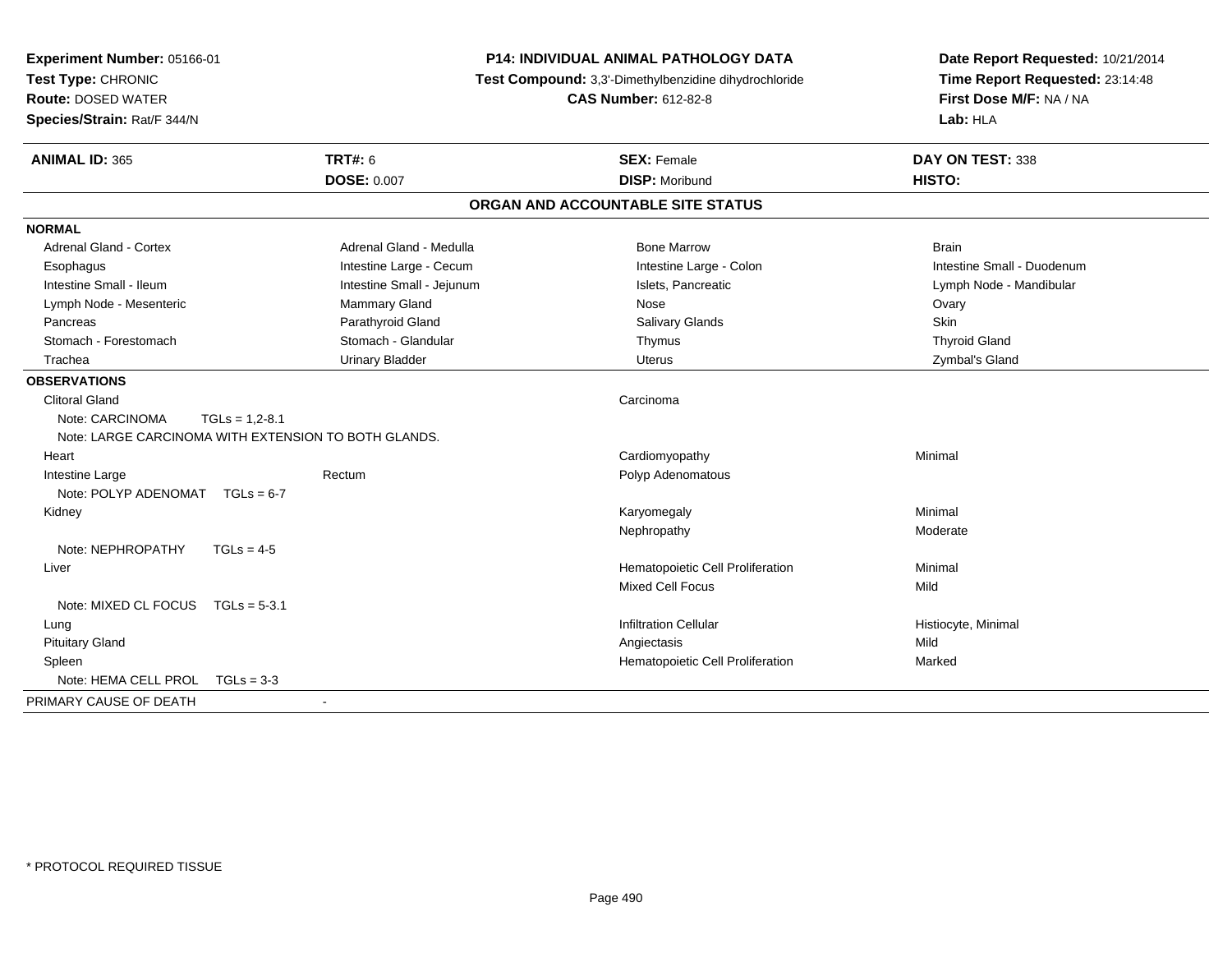| Experiment Number: 05166-01<br>Test Type: CHRONIC<br><b>Route: DOSED WATER</b><br>Species/Strain: Rat/F 344/N |                         | P14: INDIVIDUAL ANIMAL PATHOLOGY DATA<br>Test Compound: 3,3'-Dimethylbenzidine dihydrochloride<br><b>CAS Number: 612-82-8</b> | Date Report Requested: 10/21/2014<br>Time Report Requested: 23:14:48<br>First Dose M/F: NA / NA<br>Lab: HLA |  |
|---------------------------------------------------------------------------------------------------------------|-------------------------|-------------------------------------------------------------------------------------------------------------------------------|-------------------------------------------------------------------------------------------------------------|--|
| <b>ANIMAL ID: 366</b>                                                                                         | <b>TRT#: 6</b>          | <b>SEX: Female</b>                                                                                                            | DAY ON TEST: 422                                                                                            |  |
|                                                                                                               | <b>DOSE: 0.007</b>      | <b>DISP: Terminal Sacrifice</b>                                                                                               | HISTO:                                                                                                      |  |
|                                                                                                               |                         | ORGAN AND ACCOUNTABLE SITE STATUS                                                                                             |                                                                                                             |  |
| <b>NORMAL</b>                                                                                                 |                         |                                                                                                                               |                                                                                                             |  |
| Adrenal Gland - Medulla                                                                                       | <b>Bone Marrow</b>      | <b>Brain</b>                                                                                                                  | Esophagus                                                                                                   |  |
| Heart                                                                                                         | Intestine Large - Cecum | Intestine Large - Colon                                                                                                       | Intestine Large - Rectum                                                                                    |  |
| Intestine Small - Duodenum                                                                                    | Intestine Small - Ileum | Intestine Small - Jejunum                                                                                                     | Islets, Pancreatic                                                                                          |  |
| Lymph Node - Mesenteric                                                                                       | Mammary Gland           | Nose                                                                                                                          | Ovary                                                                                                       |  |
| Pancreas                                                                                                      | Parathyroid Gland       | <b>Pituitary Gland</b>                                                                                                        | Salivary Glands                                                                                             |  |
| Skin                                                                                                          | Stomach - Forestomach   | Stomach - Glandular                                                                                                           | Thymus                                                                                                      |  |
| <b>Thyroid Gland</b>                                                                                          | Trachea                 | <b>Urinary Bladder</b>                                                                                                        | <b>Uterus</b>                                                                                               |  |
| <b>OBSERVATIONS</b>                                                                                           |                         |                                                                                                                               |                                                                                                             |  |
| <b>Adrenal Gland</b>                                                                                          | Cortex                  | Vacuolization Cytoplasmic                                                                                                     | Focal, Mild                                                                                                 |  |
| <b>Clitoral Gland</b>                                                                                         |                         | Adenoma                                                                                                                       |                                                                                                             |  |
| Note: [ ADENOMA<br>$1 TGLs = 1-8$                                                                             |                         |                                                                                                                               |                                                                                                             |  |
| Kidney                                                                                                        |                         | Karyomegaly                                                                                                                   | Minimal                                                                                                     |  |
|                                                                                                               |                         | Nephropathy                                                                                                                   | Marked                                                                                                      |  |
| Note: NEPHROPATHY<br>$TGLs = 2-5$                                                                             |                         |                                                                                                                               |                                                                                                             |  |
| Liver                                                                                                         |                         | Angiectasis                                                                                                                   | Mild                                                                                                        |  |
|                                                                                                               |                         | <b>Eosinophilic Focus</b>                                                                                                     | Mild                                                                                                        |  |
|                                                                                                               |                         | Mixed Cell Focus                                                                                                              | Mild                                                                                                        |  |
| Note: MIXED CL FOCUS TGLs = 4-3.1                                                                             |                         |                                                                                                                               |                                                                                                             |  |
| Lung                                                                                                          | Alveolar Epith          | Hyperplasia                                                                                                                   | Multifocal, Minimal                                                                                         |  |
|                                                                                                               |                         | <b>Infiltration Cellular</b>                                                                                                  | Histiocyte, Minimal                                                                                         |  |
| Lymph Node                                                                                                    | Mandibular              | Hyperplasia                                                                                                                   | Plasma Cell, Moderate                                                                                       |  |
| Spleen                                                                                                        |                         | Fibrosis                                                                                                                      | Focal, Moderate                                                                                             |  |
| Note: FIBROSIS<br>$TGLs = 3-3$                                                                                |                         |                                                                                                                               |                                                                                                             |  |
| Zymbal's Gland                                                                                                |                         | Adenoma                                                                                                                       |                                                                                                             |  |
|                                                                                                               |                         | Hypertrophy                                                                                                                   | Moderate                                                                                                    |  |
| PRIMARY CAUSE OF DEATH                                                                                        | $\blacksquare$          |                                                                                                                               |                                                                                                             |  |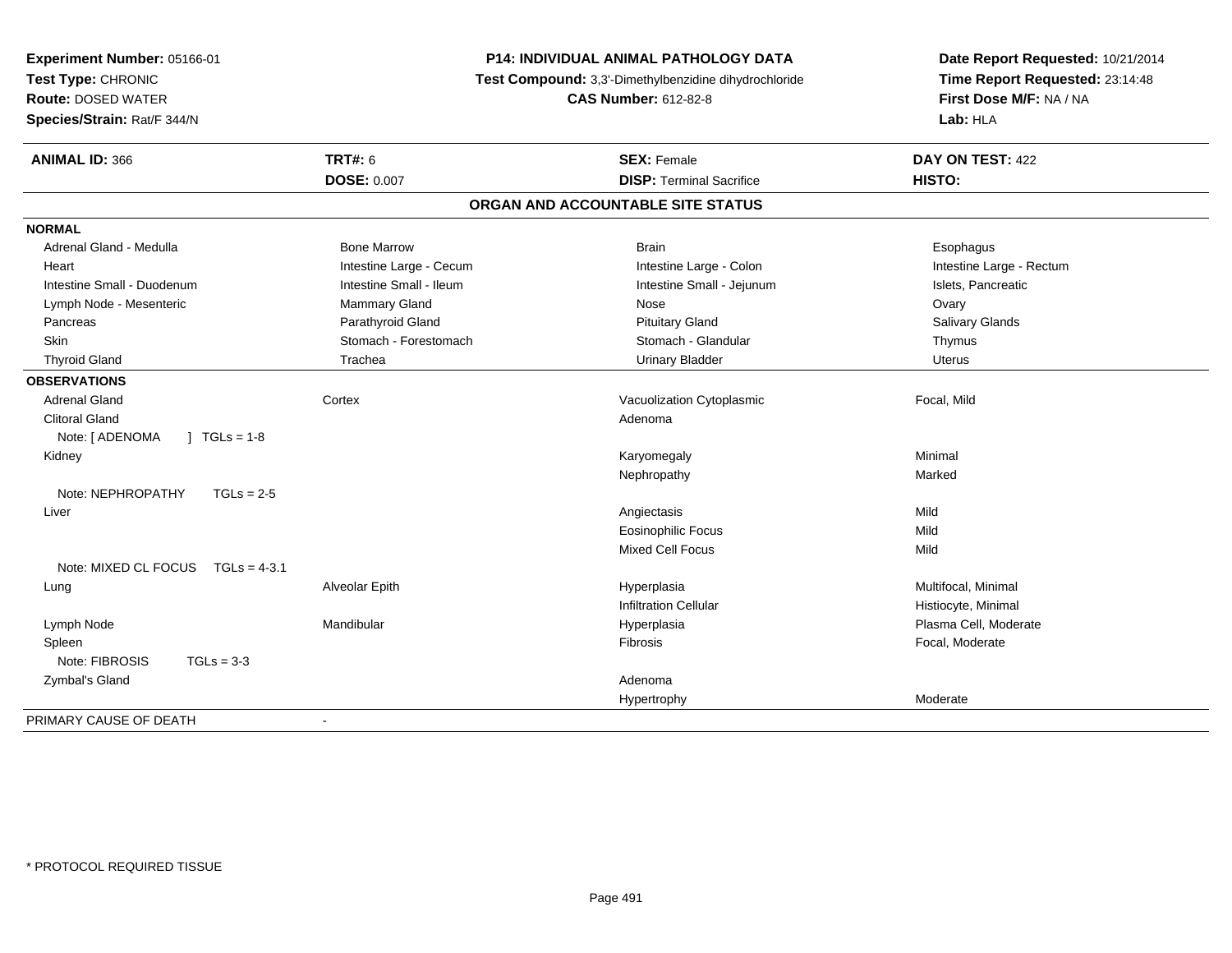| Experiment Number: 05166-01        |                                                       | <b>P14: INDIVIDUAL ANIMAL PATHOLOGY DATA</b> | Date Report Requested: 10/21/2014 |
|------------------------------------|-------------------------------------------------------|----------------------------------------------|-----------------------------------|
| Test Type: CHRONIC                 | Test Compound: 3,3'-Dimethylbenzidine dihydrochloride |                                              | Time Report Requested: 23:14:48   |
| <b>Route: DOSED WATER</b>          |                                                       | <b>CAS Number: 612-82-8</b>                  | First Dose M/F: NA / NA           |
| Species/Strain: Rat/F 344/N        |                                                       |                                              | Lab: HLA                          |
| <b>ANIMAL ID: 367</b>              | <b>TRT#: 6</b>                                        | <b>SEX: Female</b>                           | DAY ON TEST: 383                  |
|                                    | <b>DOSE: 0.007</b>                                    | <b>DISP: Moribund</b>                        | HISTO:                            |
|                                    |                                                       | ORGAN AND ACCOUNTABLE SITE STATUS            |                                   |
| <b>NORMAL</b>                      |                                                       |                                              |                                   |
| Adrenal Gland - Cortex             | Adrenal Gland - Medulla                               | <b>Bone Marrow</b>                           | <b>Clitoral Gland</b>             |
| Esophagus                          | Heart                                                 | Intestine Large - Cecum                      | Intestine Large - Colon           |
| Intestine Large - Rectum           | Intestine Small - Duodenum                            | Intestine Small - Ileum                      | Intestine Small - Jejunum         |
| Islets, Pancreatic                 | Lymph Node - Mesenteric                               | Mammary Gland                                | Nose                              |
| Ovary                              | Pancreas                                              | Parathyroid Gland                            | <b>Pituitary Gland</b>            |
| Salivary Glands                    | Skin                                                  | Spleen                                       | Stomach - Forestomach             |
| Stomach - Glandular                | Thymus                                                | <b>Thyroid Gland</b>                         | Trachea                           |
| <b>Urinary Bladder</b>             | <b>Uterus</b>                                         |                                              |                                   |
| <b>OBSERVATIONS</b>                |                                                       |                                              |                                   |
| <b>Brain</b>                       |                                                       | Carcinoma                                    | Metastatic (Zymbal'S Gland)       |
|                                    | <b>Brain Stem</b>                                     | Hemorrhage                                   | Moderate                          |
| Note: CARCINOMA<br>$TGLs = 1-1$    |                                                       |                                              |                                   |
| [Carcinoma TGLS = 1-1]             |                                                       |                                              |                                   |
| Kidney                             |                                                       | Karyomegaly                                  | Minimal                           |
|                                    |                                                       | Nephropathy                                  | Mild                              |
| Liver                              |                                                       | Degeneration                                 | Cystic, Mild                      |
|                                    |                                                       | <b>Eosinophilic Focus</b>                    | Mild                              |
| Note: DEGEN<br>$TGLs = 4-3.1$      |                                                       |                                              |                                   |
| Lung                               |                                                       | <b>Infiltration Cellular</b>                 | Histiocyte, Minimal               |
|                                    | Interstitium                                          | Inflammation                                 | Minimal                           |
| Lymph Node                         | Mandibular                                            | Hyperplasia                                  | Plasma Cell, Moderate             |
| Note: HYPERPLASIA<br>$TGLs = 3-9$  |                                                       |                                              |                                   |
| Pharynx                            |                                                       | Squamous Cell Papilloma                      |                                   |
| Note: SQ CL PAPILLOM TGLs = 2-13   |                                                       |                                              |                                   |
| Zymbal's Gland                     |                                                       | Carcinoma                                    |                                   |
| Note: CARCINOMA<br>$TGLs = 5-10.1$ |                                                       |                                              |                                   |
| PRIMARY CAUSE OF DEATH             | $\blacksquare$                                        |                                              |                                   |
|                                    |                                                       |                                              |                                   |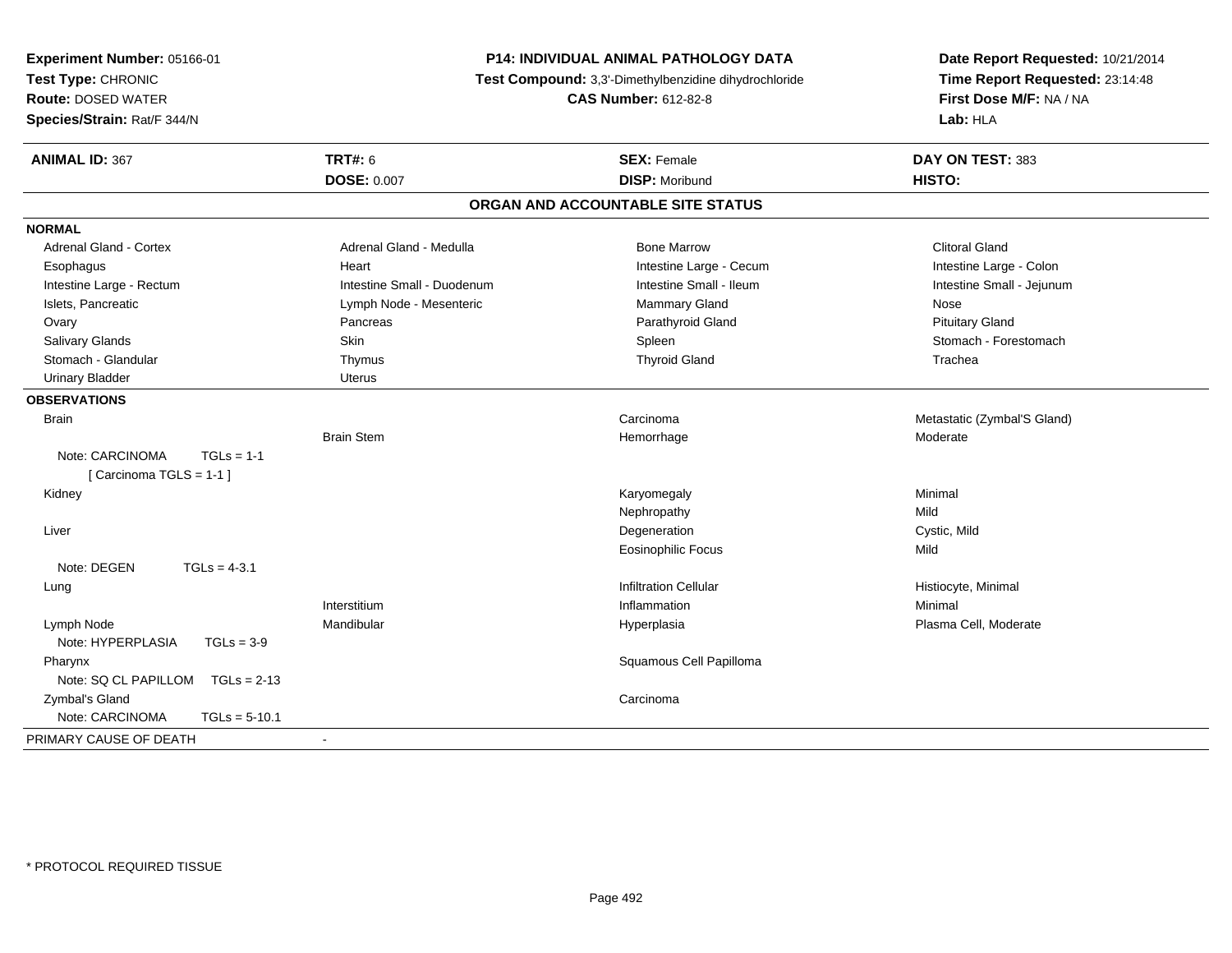| Experiment Number: 05166-01<br>Test Type: CHRONIC<br><b>Route: DOSED WATER</b><br>Species/Strain: Rat/F 344/N | <b>P14: INDIVIDUAL ANIMAL PATHOLOGY DATA</b><br>Test Compound: 3,3'-Dimethylbenzidine dihydrochloride<br><b>CAS Number: 612-82-8</b> |                                   | Date Report Requested: 10/21/2014<br>Time Report Requested: 23:14:48<br>First Dose M/F: NA / NA<br>Lab: HLA |
|---------------------------------------------------------------------------------------------------------------|--------------------------------------------------------------------------------------------------------------------------------------|-----------------------------------|-------------------------------------------------------------------------------------------------------------|
| <b>ANIMAL ID: 368</b>                                                                                         | <b>TRT#: 6</b>                                                                                                                       | <b>SEX: Female</b>                | DAY ON TEST: 422                                                                                            |
|                                                                                                               | <b>DOSE: 0.007</b>                                                                                                                   | <b>DISP: Terminal Sacrifice</b>   | HISTO:                                                                                                      |
|                                                                                                               |                                                                                                                                      | ORGAN AND ACCOUNTABLE SITE STATUS |                                                                                                             |
| <b>NORMAL</b>                                                                                                 |                                                                                                                                      |                                   |                                                                                                             |
| Adrenal Gland - Medulla                                                                                       | <b>Bone Marrow</b>                                                                                                                   | <b>Brain</b>                      | Esophagus                                                                                                   |
| Heart                                                                                                         | Intestine Large - Colon                                                                                                              | Intestine Large - Rectum          | Intestine Small - Duodenum                                                                                  |
| Intestine Small - Ileum                                                                                       | Intestine Small - Jejunum                                                                                                            | Islets, Pancreatic                | Lymph Node - Mandibular                                                                                     |
| Lymph Node - Mesenteric                                                                                       | Mammary Gland                                                                                                                        | Nose                              | Ovary                                                                                                       |
| Pancreas                                                                                                      | Parathyroid Gland                                                                                                                    | <b>Pituitary Gland</b>            | Salivary Glands                                                                                             |
| Skin                                                                                                          | Stomach - Forestomach                                                                                                                | Stomach - Glandular               | Thymus                                                                                                      |
| <b>Thyroid Gland</b>                                                                                          | Trachea                                                                                                                              | Uterus                            | Zymbal's Gland                                                                                              |
| <b>OBSERVATIONS</b>                                                                                           |                                                                                                                                      |                                   |                                                                                                             |
| <b>Adrenal Gland</b>                                                                                          | Bilateral, Cortex                                                                                                                    | Angiectasis                       | Minimal                                                                                                     |
| <b>Clitoral Gland</b>                                                                                         |                                                                                                                                      | Adenoma                           |                                                                                                             |
| Note: [ ADENOMA<br>$1 TGLs = 1-8.1$                                                                           |                                                                                                                                      |                                   |                                                                                                             |
| Intestine Large                                                                                               | Cecum                                                                                                                                | Parasite Metazoan                 | Minimal                                                                                                     |
| Kidney                                                                                                        |                                                                                                                                      | Karyomegaly                       | Minimal                                                                                                     |
|                                                                                                               |                                                                                                                                      | Nephropathy                       | Mild                                                                                                        |
| Liver                                                                                                         |                                                                                                                                      | Degeneration                      | Chronic, Minimal                                                                                            |
|                                                                                                               |                                                                                                                                      | <b>Eosinophilic Focus</b>         | Moderate                                                                                                    |
|                                                                                                               |                                                                                                                                      | Hematopoietic Cell Proliferation  | Minimal                                                                                                     |
|                                                                                                               |                                                                                                                                      | <b>Mixed Cell Focus</b>           | Mild                                                                                                        |
| Note: MIXED CL FOCUS TGLs = 3-3.1                                                                             |                                                                                                                                      |                                   |                                                                                                             |
| Lung                                                                                                          | Alveolar Epith                                                                                                                       | Hyperplasia                       | Focal, Minimal                                                                                              |
|                                                                                                               |                                                                                                                                      | <b>Infiltration Cellular</b>      | Histiocyte, Minimal                                                                                         |
| Spleen                                                                                                        |                                                                                                                                      | Hematopoietic Cell Proliferation  | Marked                                                                                                      |
| Note: HEMA CELL PROL TGLs = 2-3                                                                               |                                                                                                                                      |                                   |                                                                                                             |
| <b>Urinary Bladder</b>                                                                                        |                                                                                                                                      | Dilatation                        | Moderate                                                                                                    |
| PRIMARY CAUSE OF DEATH                                                                                        |                                                                                                                                      |                                   |                                                                                                             |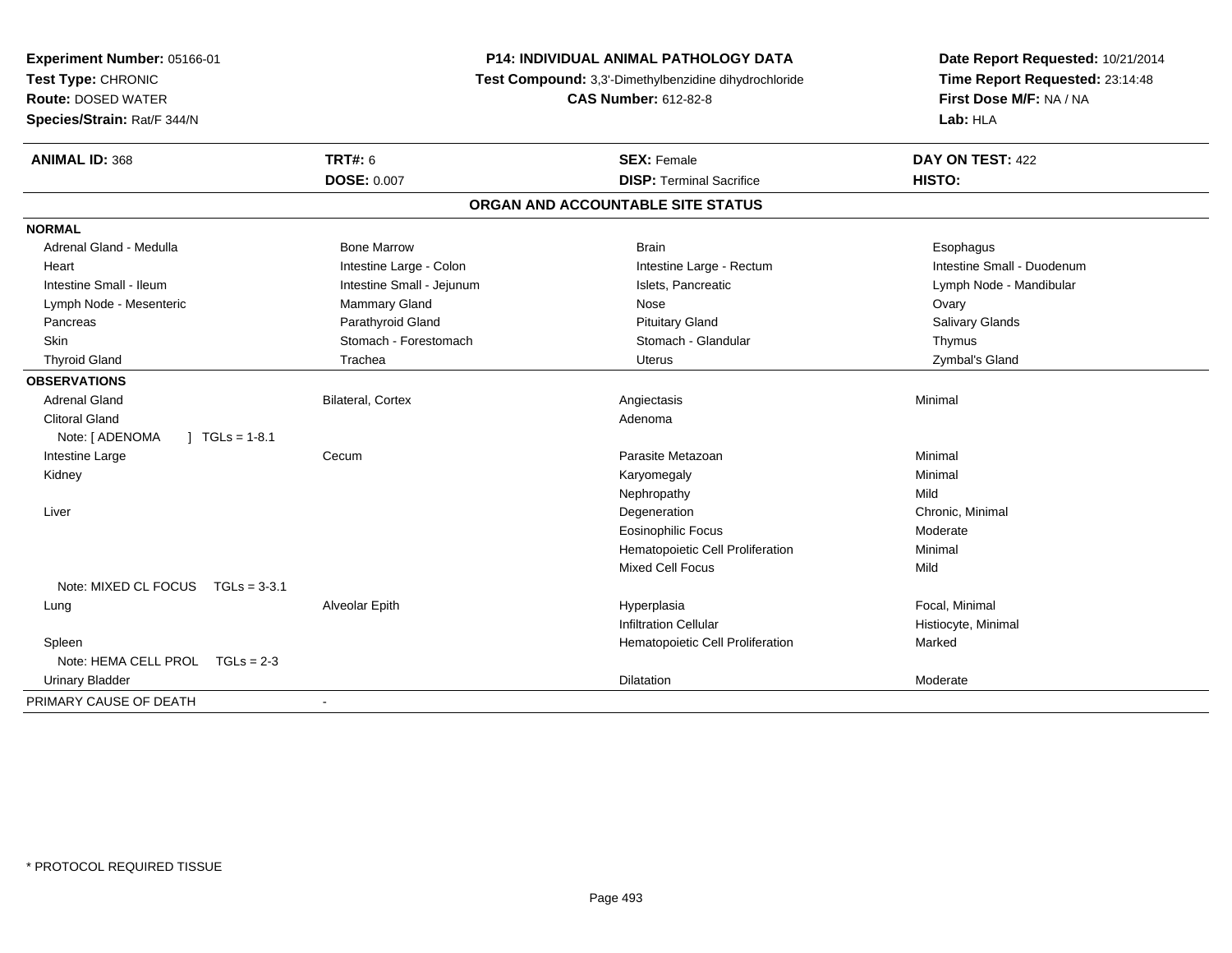| Experiment Number: 05166-01<br>Test Type: CHRONIC<br><b>Route: DOSED WATER</b><br>Species/Strain: Rat/F 344/N | P14: INDIVIDUAL ANIMAL PATHOLOGY DATA<br>Test Compound: 3,3'-Dimethylbenzidine dihydrochloride<br><b>CAS Number: 612-82-8</b> |                                   | Date Report Requested: 10/21/2014<br>Time Report Requested: 23:14:48<br>First Dose M/F: NA / NA<br>Lab: HLA |  |
|---------------------------------------------------------------------------------------------------------------|-------------------------------------------------------------------------------------------------------------------------------|-----------------------------------|-------------------------------------------------------------------------------------------------------------|--|
| <b>ANIMAL ID: 369</b>                                                                                         | <b>TRT#: 6</b>                                                                                                                | <b>SEX: Female</b>                | DAY ON TEST: 422                                                                                            |  |
|                                                                                                               | <b>DOSE: 0.007</b>                                                                                                            | <b>DISP: Terminal Sacrifice</b>   | HISTO:                                                                                                      |  |
|                                                                                                               |                                                                                                                               | ORGAN AND ACCOUNTABLE SITE STATUS |                                                                                                             |  |
| <b>NORMAL</b>                                                                                                 |                                                                                                                               |                                   |                                                                                                             |  |
| <b>Adrenal Gland - Cortex</b>                                                                                 | <b>Bone Marrow</b>                                                                                                            | <b>Brain</b>                      | <b>Clitoral Gland</b>                                                                                       |  |
| Esophagus                                                                                                     | Heart                                                                                                                         | Intestine Large - Cecum           | Intestine Large - Colon                                                                                     |  |
| Intestine Large - Rectum                                                                                      | Intestine Small - Duodenum                                                                                                    | Intestine Small - Ileum           | Intestine Small - Jejunum                                                                                   |  |
| Islets, Pancreatic                                                                                            | Lymph Node - Mandibular                                                                                                       | Lymph Node - Mesenteric           | Mammary Gland                                                                                               |  |
| Nose                                                                                                          | Ovary                                                                                                                         | Pancreas                          | <b>Pituitary Gland</b>                                                                                      |  |
| Salivary Glands                                                                                               | Skin                                                                                                                          | Stomach - Forestomach             | Stomach - Glandular                                                                                         |  |
| <b>Thyroid Gland</b>                                                                                          | Trachea                                                                                                                       | <b>Urinary Bladder</b>            | Uterus                                                                                                      |  |
| Zymbal's Gland                                                                                                |                                                                                                                               |                                   |                                                                                                             |  |
| <b>MISSING</b>                                                                                                |                                                                                                                               |                                   |                                                                                                             |  |
| Parathyroid Gland                                                                                             |                                                                                                                               |                                   |                                                                                                             |  |
| <b>OBSERVATIONS</b>                                                                                           |                                                                                                                               |                                   |                                                                                                             |  |
| <b>Adrenal Gland</b>                                                                                          | Medulla                                                                                                                       | Hyperplasia                       | Focal, Mild                                                                                                 |  |
| Kidney                                                                                                        |                                                                                                                               | Karyomegaly                       | Minimal                                                                                                     |  |
|                                                                                                               |                                                                                                                               | Nephropathy                       | Mild                                                                                                        |  |
| Liver                                                                                                         |                                                                                                                               | <b>Eosinophilic Focus</b>         | Mild                                                                                                        |  |
|                                                                                                               |                                                                                                                               | Leukemia Mononuclear              |                                                                                                             |  |
|                                                                                                               |                                                                                                                               | Mixed Cell Focus                  | Mild                                                                                                        |  |
| Note: MIXED CL FOCUS TGLs = 3,4-3.1                                                                           |                                                                                                                               |                                   |                                                                                                             |  |
| Lung                                                                                                          |                                                                                                                               | <b>Infiltration Cellular</b>      | Histiocyte, Minimal                                                                                         |  |
|                                                                                                               |                                                                                                                               | Leukemia Mononuclear              |                                                                                                             |  |
| Lymph Node<br>Note: PIGMENT<br>$TGLs = 2-13$                                                                  | Mediastinal                                                                                                                   | Pigmentation                      | Hemosiderin, Mild                                                                                           |  |
| Pharynx                                                                                                       |                                                                                                                               | Squamous Cell Carcinoma           |                                                                                                             |  |
| Note: SQUAM CEL CARC TGLs = 6-12.1                                                                            |                                                                                                                               |                                   |                                                                                                             |  |
| Spleen                                                                                                        |                                                                                                                               | Leukemia Mononuclear              |                                                                                                             |  |
| Note: LEUKEMIA MONUC<br>$TGLs = 1-3$                                                                          |                                                                                                                               |                                   |                                                                                                             |  |
| Thymus                                                                                                        | <b>Epithel Cell</b>                                                                                                           | Hyperplasia                       | Mild                                                                                                        |  |
| PRIMARY CAUSE OF DEATH                                                                                        | ÷,                                                                                                                            |                                   |                                                                                                             |  |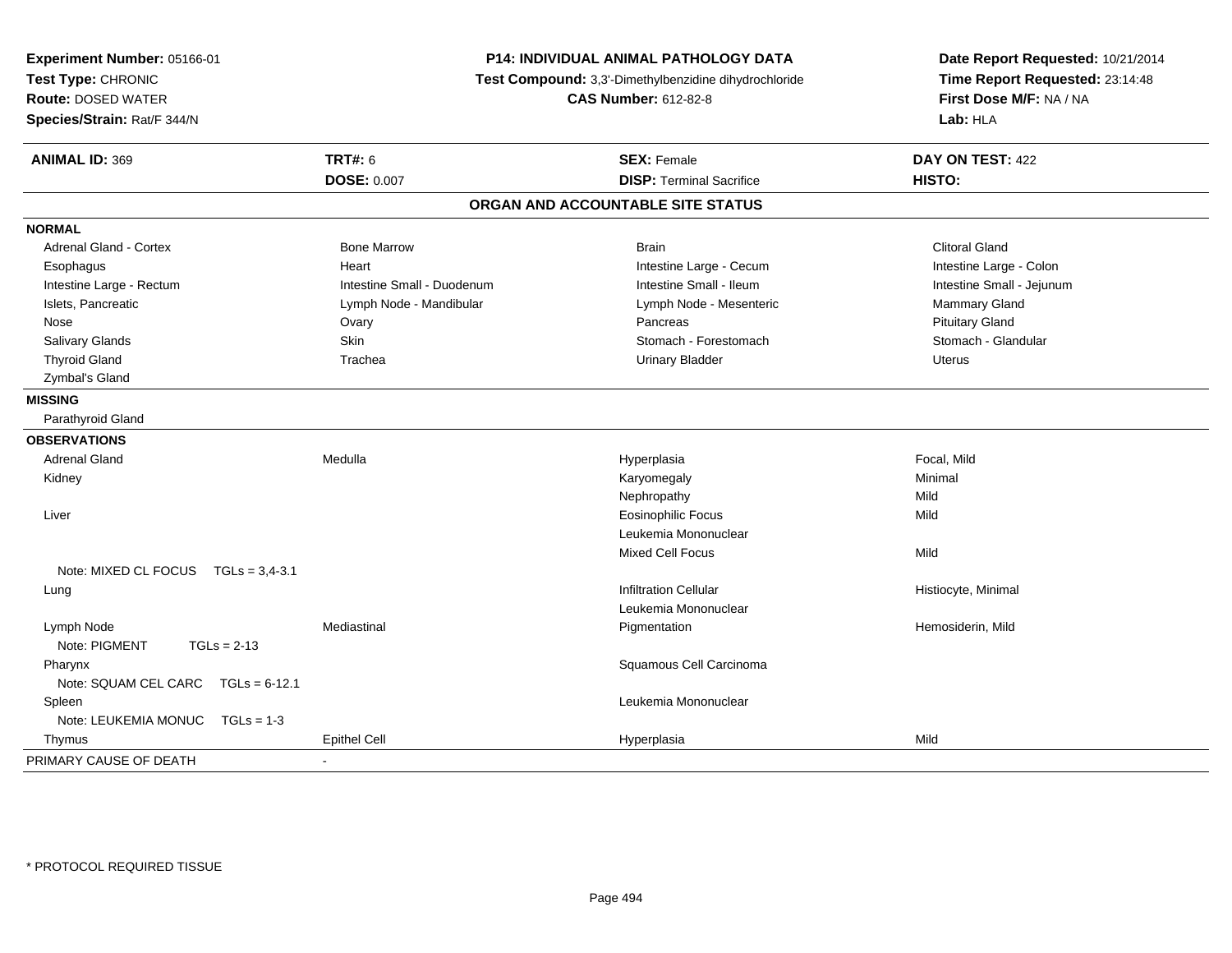| Experiment Number: 05166-01<br>Test Type: CHRONIC<br><b>Route: DOSED WATER</b><br>Species/Strain: Rat/F 344/N |                  |                                      | <b>P14: INDIVIDUAL ANIMAL PATHOLOGY DATA</b><br>Test Compound: 3,3'-Dimethylbenzidine dihydrochloride<br><b>CAS Number: 612-82-8</b> | Date Report Requested: 10/21/2014<br>Time Report Requested: 23:14:48<br>First Dose M/F: NA / NA<br>Lab: HLA |
|---------------------------------------------------------------------------------------------------------------|------------------|--------------------------------------|--------------------------------------------------------------------------------------------------------------------------------------|-------------------------------------------------------------------------------------------------------------|
| <b>ANIMAL ID: 370</b>                                                                                         |                  | <b>TRT#: 6</b><br><b>DOSE: 0.007</b> | <b>SEX: Female</b><br><b>DISP: Terminal Sacrifice</b>                                                                                | DAY ON TEST: 425<br>HISTO:                                                                                  |
|                                                                                                               |                  |                                      | ORGAN AND ACCOUNTABLE SITE STATUS                                                                                                    |                                                                                                             |
| <b>NORMAL</b>                                                                                                 |                  |                                      |                                                                                                                                      |                                                                                                             |
| <b>Adrenal Gland - Cortex</b>                                                                                 |                  | Adrenal Gland - Medulla              | <b>Brain</b>                                                                                                                         | Esophagus                                                                                                   |
| Heart                                                                                                         |                  | Intestine Large - Cecum              | Intestine Large - Colon                                                                                                              | Intestine Large - Rectum                                                                                    |
| Intestine Small - Duodenum                                                                                    |                  | Intestine Small - Ileum              | Intestine Small - Jejunum                                                                                                            | Islets, Pancreatic                                                                                          |
| Mammary Gland                                                                                                 |                  | Nose                                 | Ovary                                                                                                                                | Pancreas                                                                                                    |
| Parathyroid Gland                                                                                             |                  | <b>Pituitary Gland</b>               | Salivary Glands                                                                                                                      | Skin                                                                                                        |
| Stomach - Forestomach                                                                                         |                  | Stomach - Glandular                  | <b>Thyroid Gland</b>                                                                                                                 | Trachea                                                                                                     |
| <b>Urinary Bladder</b>                                                                                        |                  | <b>Uterus</b>                        |                                                                                                                                      |                                                                                                             |
| <b>MISSING</b>                                                                                                |                  |                                      |                                                                                                                                      |                                                                                                             |
| Thymus                                                                                                        |                  |                                      |                                                                                                                                      |                                                                                                             |
| <b>OBSERVATIONS</b>                                                                                           |                  |                                      |                                                                                                                                      |                                                                                                             |
| <b>Bone Marrow</b>                                                                                            |                  |                                      | Atrophy                                                                                                                              | Moderate                                                                                                    |
|                                                                                                               |                  |                                      | Hemorrhage                                                                                                                           | Moderate                                                                                                    |
| <b>Clitoral Gland</b>                                                                                         |                  |                                      | Hyperplasia                                                                                                                          | Squamous, Focal, Moderate                                                                                   |
| Kidney                                                                                                        |                  |                                      | Karyomegaly                                                                                                                          | Minimal                                                                                                     |
|                                                                                                               |                  |                                      | Nephropathy                                                                                                                          | Mild                                                                                                        |
| Liver                                                                                                         |                  |                                      | Leukemia Mononuclear                                                                                                                 |                                                                                                             |
|                                                                                                               |                  |                                      | Neoplastic Nodule                                                                                                                    |                                                                                                             |
| Note: NEOPLASTIC NOD TGLs = 1-3.1                                                                             |                  |                                      |                                                                                                                                      |                                                                                                             |
| Lung                                                                                                          |                  | Interstitium                         | Inflammation                                                                                                                         | Marked                                                                                                      |
|                                                                                                               |                  |                                      | Metaplasia                                                                                                                           | Squamous, Mild                                                                                              |
| Note: INFLAMMATION                                                                                            | $TGLs = 5-4+4.1$ |                                      |                                                                                                                                      |                                                                                                             |
| Lymph Node                                                                                                    |                  | Mandibular                           | Hemorrhage                                                                                                                           | Mild                                                                                                        |
|                                                                                                               |                  | Mediastinal                          | Hemorrhage                                                                                                                           | Mild                                                                                                        |
|                                                                                                               |                  | Mesenteric                           | Hemorrhage                                                                                                                           | Moderate                                                                                                    |
|                                                                                                               |                  | Mediastinal, Sinus                   | <b>Infiltration Cellular</b>                                                                                                         | Histiocyte, Moderate                                                                                        |
| Note: HEMORRHAGE                                                                                              | $TGLs = 2-7$     |                                      |                                                                                                                                      |                                                                                                             |
| Note: HEMORRHAGE                                                                                              | $TGLs = 6-13$    |                                      |                                                                                                                                      |                                                                                                             |
| Pharynx<br>Note: SQ CL PAPILLOM                                                                               | $TGLs = 7-12.1$  |                                      | Squamous Cell Papilloma                                                                                                              |                                                                                                             |
| Spleen                                                                                                        |                  |                                      | Fibrosis                                                                                                                             | Marked                                                                                                      |
|                                                                                                               |                  |                                      |                                                                                                                                      |                                                                                                             |

\* PROTOCOL REQUIRED TISSUE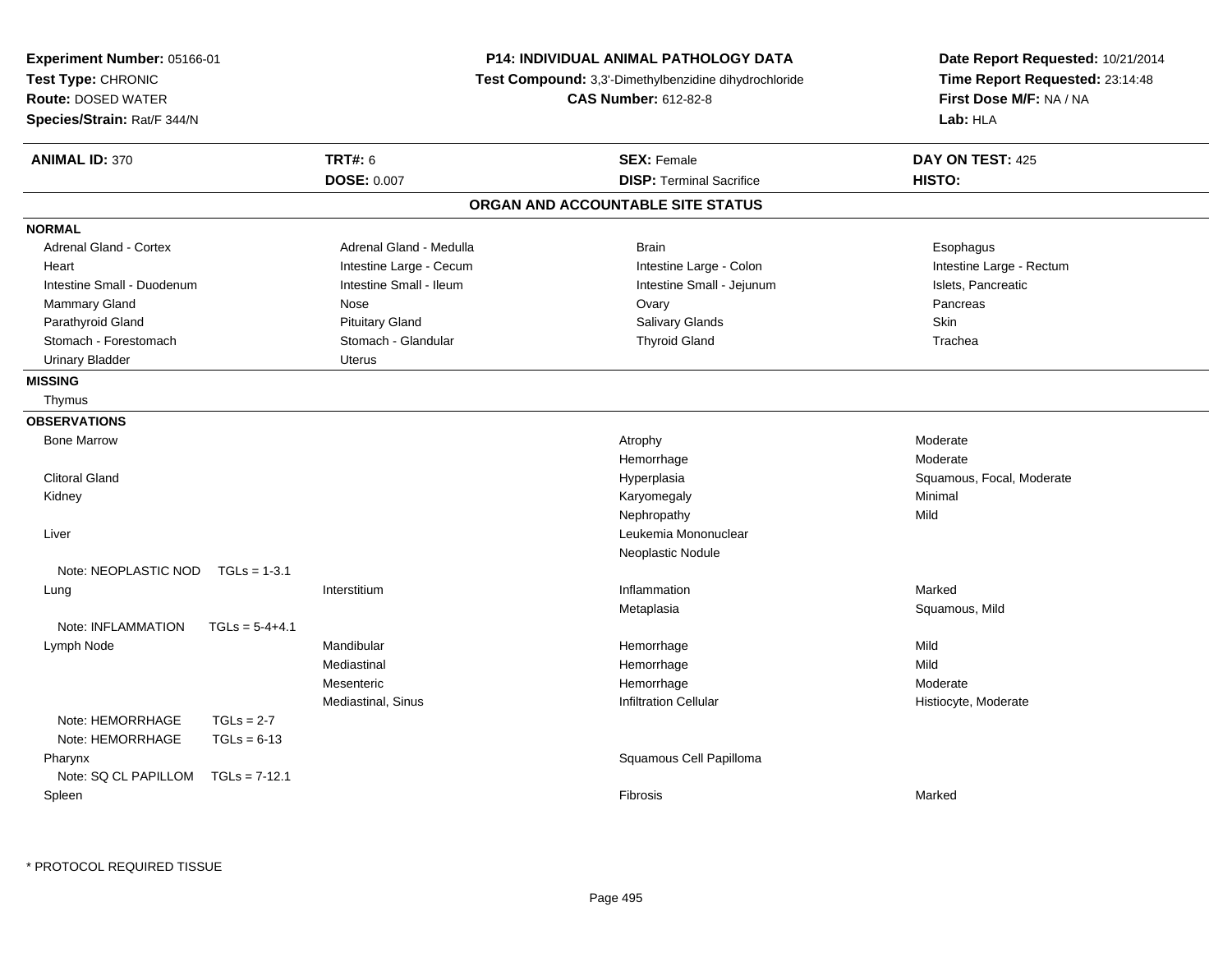| Experiment Number: 05166-01<br>Test Type: CHRONIC<br><b>Route: DOSED WATER</b> |                |                    | <b>P14: INDIVIDUAL ANIMAL PATHOLOGY DATA</b><br>Test Compound: 3,3'-Dimethylbenzidine dihydrochloride<br><b>CAS Number: 612-82-8</b> | Date Report Requested: 10/21/2014<br>Time Report Requested: 23:14:48<br>First Dose M/F: NA / NA |
|--------------------------------------------------------------------------------|----------------|--------------------|--------------------------------------------------------------------------------------------------------------------------------------|-------------------------------------------------------------------------------------------------|
| Species/Strain: Rat/F 344/N                                                    |                |                    |                                                                                                                                      | Lab: HLA                                                                                        |
|                                                                                |                |                    |                                                                                                                                      |                                                                                                 |
| <b>ANIMAL ID: 370</b>                                                          |                | TRT#: 6            | <b>SEX: Female</b>                                                                                                                   | <b>DAY ON TEST: 425</b>                                                                         |
|                                                                                |                | <b>DOSE: 0.007</b> | <b>DISP:</b> Terminal Sacrifice                                                                                                      | HISTO:                                                                                          |
|                                                                                |                |                    | ORGAN AND ACCOUNTABLE SITE STATUS                                                                                                    |                                                                                                 |
| Note: FIBROSIS                                                                 | $TGLs = 3,4-3$ |                    |                                                                                                                                      |                                                                                                 |
| Zymbal's Gland                                                                 |                | Bilateral          | Adenoma                                                                                                                              |                                                                                                 |
|                                                                                |                |                    | Hypertrophy                                                                                                                          | Mild                                                                                            |
| PRIMARY CAUSE OF DEATH                                                         |                |                    |                                                                                                                                      |                                                                                                 |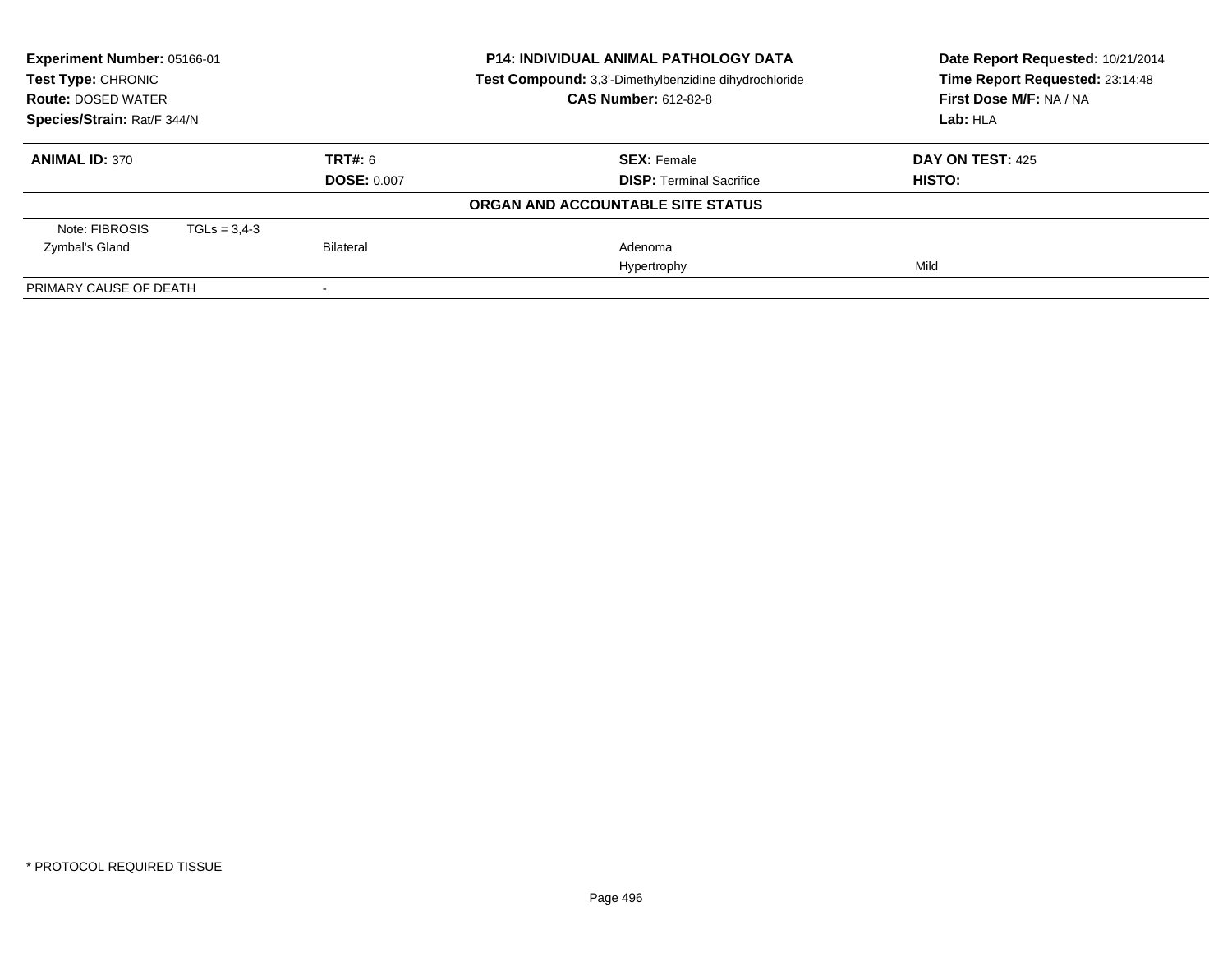| Experiment Number: 05166-01<br>Test Type: CHRONIC<br><b>Route: DOSED WATER</b><br>Species/Strain: Rat/F 344/N |                 |                            | <b>P14: INDIVIDUAL ANIMAL PATHOLOGY DATA</b><br>Test Compound: 3,3'-Dimethylbenzidine dihydrochloride | Date Report Requested: 10/21/2014<br>Time Report Requested: 23:14:48 |
|---------------------------------------------------------------------------------------------------------------|-----------------|----------------------------|-------------------------------------------------------------------------------------------------------|----------------------------------------------------------------------|
|                                                                                                               |                 |                            | <b>CAS Number: 612-82-8</b>                                                                           | First Dose M/F: NA / NA<br>Lab: HLA                                  |
| <b>ANIMAL ID: 371</b>                                                                                         |                 | <b>TRT#: 6</b>             | <b>SEX: Female</b>                                                                                    | DAY ON TEST: 268                                                     |
|                                                                                                               |                 | <b>DOSE: 0.007</b>         | <b>DISP: Moribund</b>                                                                                 | HISTO:                                                               |
|                                                                                                               |                 |                            | ORGAN AND ACCOUNTABLE SITE STATUS                                                                     |                                                                      |
| <b>NORMAL</b>                                                                                                 |                 |                            |                                                                                                       |                                                                      |
| Adrenal Gland - Cortex                                                                                        |                 | Adrenal Gland - Medulla    | <b>Bone Marrow</b>                                                                                    | <b>Brain</b>                                                         |
| Esophagus                                                                                                     |                 | Heart                      | Intestine Large - Cecum                                                                               | Intestine Large - Colon                                              |
| Intestine Large - Rectum                                                                                      |                 | Intestine Small - Duodenum | Intestine Small - Ileum                                                                               | Intestine Small - Jejunum                                            |
| Islets, Pancreatic                                                                                            |                 | Lymph Node - Mesenteric    | Mammary Gland                                                                                         | Nose                                                                 |
| Ovary                                                                                                         |                 | Pancreas                   | Parathyroid Gland                                                                                     | <b>Pituitary Gland</b>                                               |
| Salivary Glands                                                                                               |                 | Spleen                     | Stomach - Forestomach                                                                                 | Stomach - Glandular                                                  |
| Thymus                                                                                                        |                 | <b>Thyroid Gland</b>       | Trachea                                                                                               | <b>Urinary Bladder</b>                                               |
| Uterus                                                                                                        |                 |                            |                                                                                                       |                                                                      |
| <b>OBSERVATIONS</b>                                                                                           |                 |                            |                                                                                                       |                                                                      |
| <b>Clitoral Gland</b>                                                                                         |                 |                            | Adenoma                                                                                               |                                                                      |
| Kidney                                                                                                        |                 |                            | Nephropathy                                                                                           | Minimal                                                              |
| Liver                                                                                                         |                 |                            | <b>Basophilic Focus</b>                                                                               | Minimal                                                              |
|                                                                                                               |                 |                            | <b>Mixed Cell Focus</b>                                                                               | Mild                                                                 |
| Lung                                                                                                          |                 |                            | <b>Infiltration Cellular</b>                                                                          | Histiocyte, Minimal                                                  |
| Lymph Node                                                                                                    |                 | Mandibular                 | Hyperplasia                                                                                           | Plasma Cell, Mild                                                    |
|                                                                                                               |                 | Mandibular                 | Hyperplasia                                                                                           | Lymphoid, Mild                                                       |
| Note: HYPERPLASIA                                                                                             | $TGLs = 1-9$    |                            |                                                                                                       |                                                                      |
| Note: HYPERPLASIA                                                                                             | $TGLs = 1-9$    |                            |                                                                                                       |                                                                      |
| Skin                                                                                                          |                 | <b>Hair Follicle</b>       | Hyperplasia                                                                                           | Basal Cell, Focal, Minimal                                           |
| Zymbal's Gland                                                                                                |                 |                            | Carcinoma                                                                                             |                                                                      |
| Note: CARCINOMA                                                                                               | $TGLs = 2-10.1$ |                            |                                                                                                       |                                                                      |
| PRIMARY CAUSE OF DEATH                                                                                        |                 | $\blacksquare$             |                                                                                                       |                                                                      |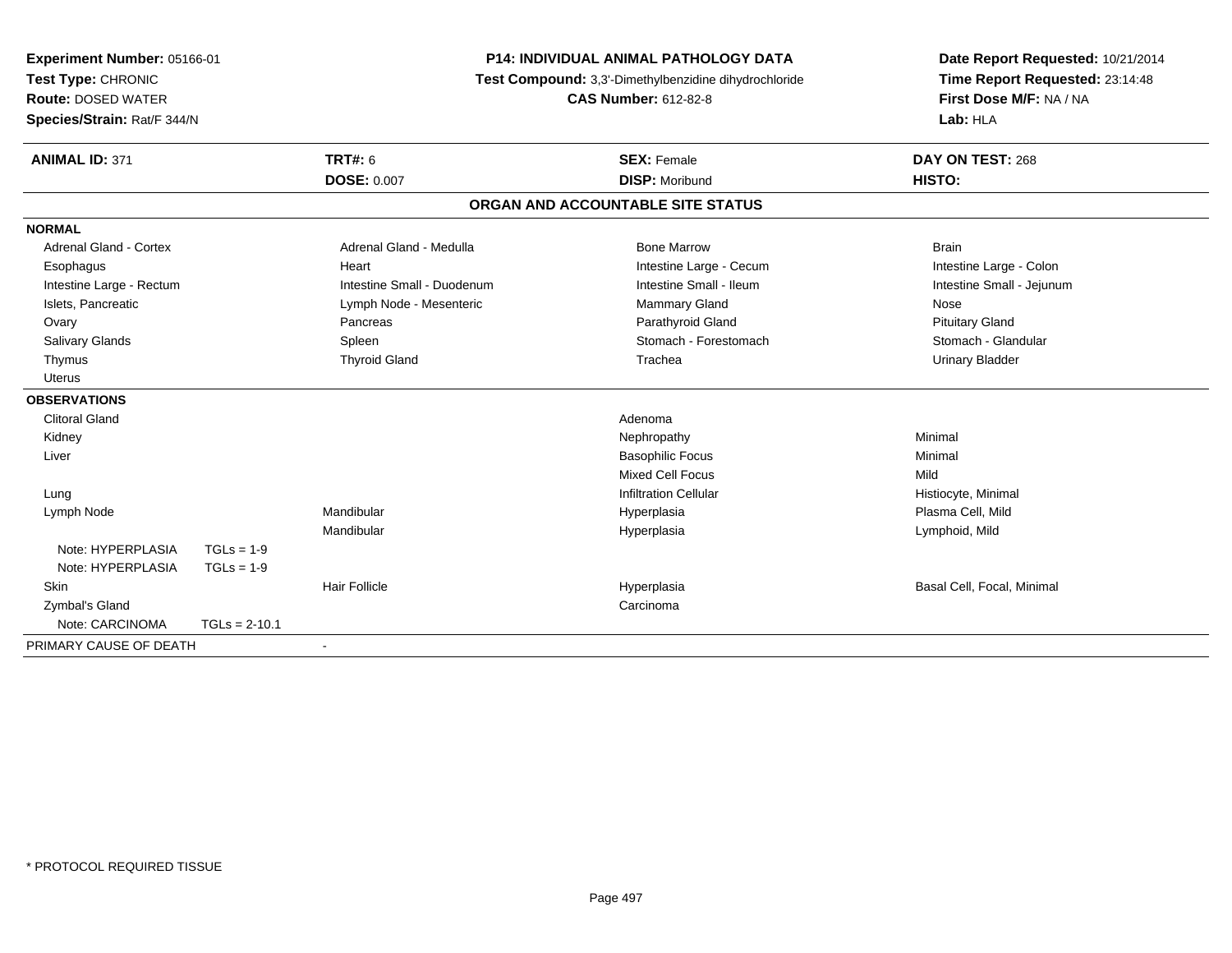| <b>P14: INDIVIDUAL ANIMAL PATHOLOGY DATA</b><br>Experiment Number: 05166-01<br>Test Type: CHRONIC<br>Test Compound: 3,3'-Dimethylbenzidine dihydrochloride<br><b>CAS Number: 612-82-8</b><br><b>Route: DOSED WATER</b><br>Species/Strain: Rat/F 344/N |                                          | Date Report Requested: 10/21/2014<br>Time Report Requested: 23:14:48<br>First Dose M/F: NA / NA<br>Lab: HLA |                           |
|-------------------------------------------------------------------------------------------------------------------------------------------------------------------------------------------------------------------------------------------------------|------------------------------------------|-------------------------------------------------------------------------------------------------------------|---------------------------|
| <b>ANIMAL ID: 372</b>                                                                                                                                                                                                                                 | <b>TRT#: 6</b>                           | <b>SEX: Female</b>                                                                                          | DAY ON TEST: 425          |
|                                                                                                                                                                                                                                                       | <b>DOSE: 0.007</b>                       | <b>DISP: Terminal Sacrifice</b>                                                                             | HISTO:                    |
|                                                                                                                                                                                                                                                       |                                          | ORGAN AND ACCOUNTABLE SITE STATUS                                                                           |                           |
| <b>NORMAL</b>                                                                                                                                                                                                                                         |                                          |                                                                                                             |                           |
| <b>Adrenal Gland - Cortex</b>                                                                                                                                                                                                                         | Adrenal Gland - Medulla                  | <b>Bone Marrow</b>                                                                                          | <b>Brain</b>              |
| Clitoral Gland                                                                                                                                                                                                                                        | Esophagus                                | Heart                                                                                                       | Intestine Large - Cecum   |
| Intestine Large - Rectum                                                                                                                                                                                                                              | Intestine Small - Duodenum               | Intestine Small - Ileum                                                                                     | Intestine Small - Jejunum |
| Islets, Pancreatic                                                                                                                                                                                                                                    | Lymph Node - Mandibular                  | Lymph Node - Mesenteric                                                                                     | Mammary Gland             |
| Nose                                                                                                                                                                                                                                                  | Ovary                                    | Pancreas                                                                                                    | Parathyroid Gland         |
| <b>Salivary Glands</b>                                                                                                                                                                                                                                | Spleen                                   | Stomach - Forestomach                                                                                       | Stomach - Glandular       |
| Thymus                                                                                                                                                                                                                                                | <b>Thyroid Gland</b>                     | Trachea                                                                                                     | <b>Urinary Bladder</b>    |
| <b>Uterus</b>                                                                                                                                                                                                                                         |                                          |                                                                                                             |                           |
| <b>OBSERVATIONS</b>                                                                                                                                                                                                                                   |                                          |                                                                                                             |                           |
| Intestine Large                                                                                                                                                                                                                                       | Colon                                    | Polyp Adenomatous                                                                                           |                           |
| Note: POLYP ADENOMAT                                                                                                                                                                                                                                  | $TGLs = 4-7.1$                           |                                                                                                             |                           |
| Kidney                                                                                                                                                                                                                                                |                                          | Karyomegaly                                                                                                 | Minimal                   |
|                                                                                                                                                                                                                                                       |                                          | Nephropathy                                                                                                 | Moderate                  |
| Note: NEPHROPATHY                                                                                                                                                                                                                                     | $TGLs = 2-5$                             |                                                                                                             |                           |
| Liver                                                                                                                                                                                                                                                 |                                          | <b>Basophilic Focus</b>                                                                                     | Moderate                  |
|                                                                                                                                                                                                                                                       |                                          | <b>Eosinophilic Focus</b>                                                                                   | Mild                      |
|                                                                                                                                                                                                                                                       |                                          | <b>Mixed Cell Focus</b>                                                                                     | Moderate                  |
|                                                                                                                                                                                                                                                       |                                          | Neoplastic Nodule                                                                                           | Multiple                  |
| Note: MIXED CL FOCUS<br>Note: NEOPLASTIC NOD                                                                                                                                                                                                          | $TGLs = 3-3.1+3.2+3.3$<br>$TGLs = 3-3.3$ |                                                                                                             |                           |
| Lung                                                                                                                                                                                                                                                  | Alveolar Epith                           | Hyperplasia                                                                                                 | Multifocal, Mild          |
| <b>Pituitary Gland</b>                                                                                                                                                                                                                                |                                          | Cyst                                                                                                        |                           |
| Skin                                                                                                                                                                                                                                                  |                                          | Basal Cell Adenoma                                                                                          |                           |
| Note: BASAL CEL ADEN $TGLs = 1-13$                                                                                                                                                                                                                    |                                          |                                                                                                             |                           |
| Zymbal's Gland                                                                                                                                                                                                                                        | Bilateral                                | Adenoma                                                                                                     |                           |
|                                                                                                                                                                                                                                                       |                                          | Hypertrophy                                                                                                 | Minimal                   |
| PRIMARY CAUSE OF DEATH                                                                                                                                                                                                                                | $\sim$                                   |                                                                                                             |                           |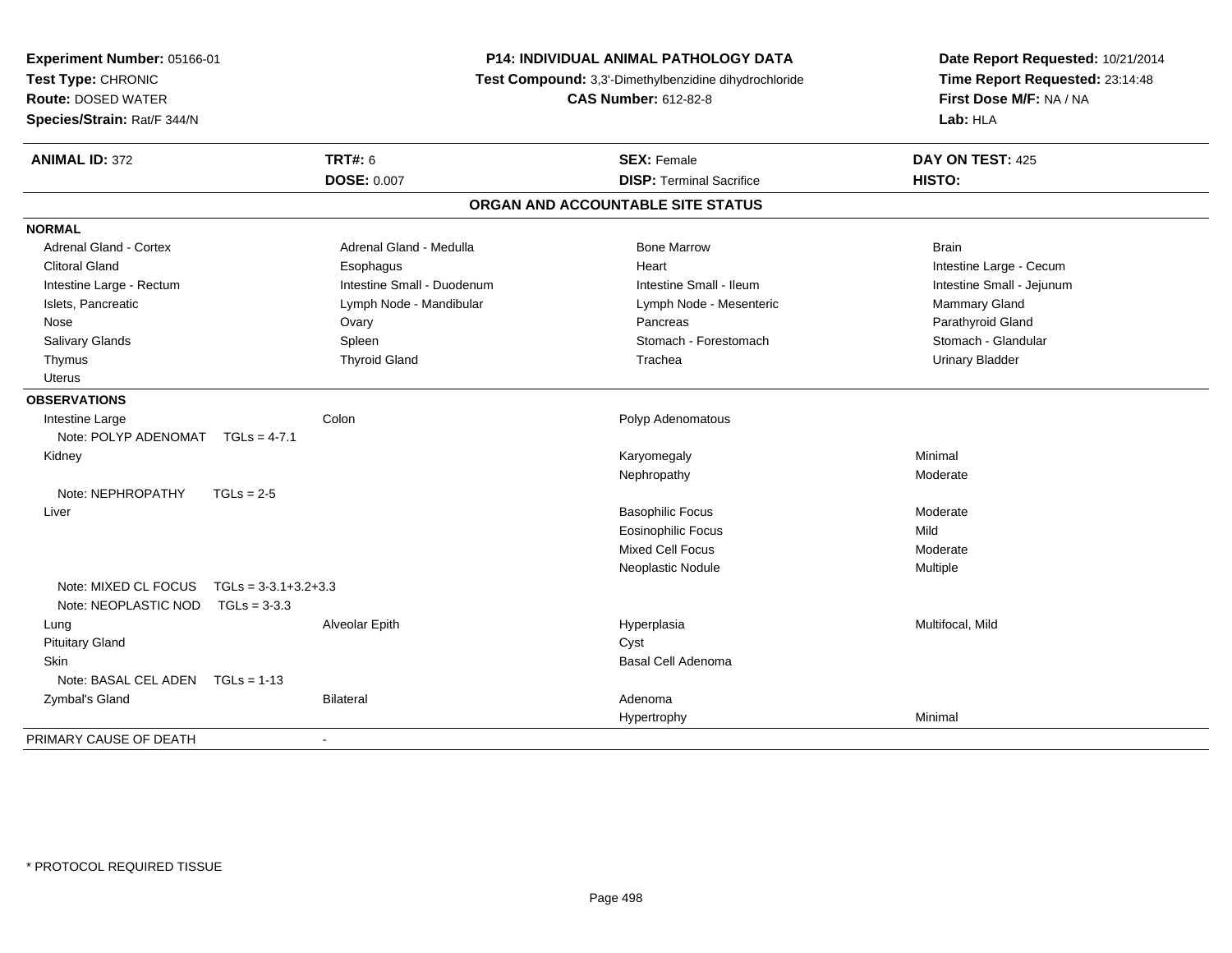| Experiment Number: 05166-01<br>Test Type: CHRONIC<br><b>Route: DOSED WATER</b><br>Species/Strain: Rat/F 344/N |                         | P14: INDIVIDUAL ANIMAL PATHOLOGY DATA<br>Test Compound: 3,3'-Dimethylbenzidine dihydrochloride<br><b>CAS Number: 612-82-8</b> | Date Report Requested: 10/21/2014<br>Time Report Requested: 23:14:48<br>First Dose M/F: NA / NA<br>Lab: HLA |
|---------------------------------------------------------------------------------------------------------------|-------------------------|-------------------------------------------------------------------------------------------------------------------------------|-------------------------------------------------------------------------------------------------------------|
| <b>ANIMAL ID: 373</b>                                                                                         | <b>TRT#: 6</b>          | <b>SEX: Female</b>                                                                                                            | DAY ON TEST: 425                                                                                            |
|                                                                                                               | <b>DOSE: 0.007</b>      | <b>DISP: Terminal Sacrifice</b>                                                                                               | HISTO:                                                                                                      |
|                                                                                                               |                         | ORGAN AND ACCOUNTABLE SITE STATUS                                                                                             |                                                                                                             |
| <b>NORMAL</b>                                                                                                 |                         |                                                                                                                               |                                                                                                             |
| Adrenal Gland - Medulla                                                                                       | <b>Bone Marrow</b>      | <b>Brain</b>                                                                                                                  | Esophagus                                                                                                   |
| Heart                                                                                                         | Intestine Large - Cecum | Intestine Large - Colon                                                                                                       | Intestine Large - Rectum                                                                                    |
| Intestine Small - Duodenum                                                                                    | Intestine Small - Ileum | Intestine Small - Jejunum                                                                                                     | Islets, Pancreatic                                                                                          |
| Lymph Node - Mesenteric                                                                                       | Mammary Gland           | Nose                                                                                                                          | Ovary                                                                                                       |
| Pancreas                                                                                                      | Parathyroid Gland       | Salivary Glands                                                                                                               | Stomach - Forestomach                                                                                       |
| Stomach - Glandular                                                                                           | Trachea                 | <b>Urinary Bladder</b>                                                                                                        | <b>Uterus</b>                                                                                               |
| <b>OBSERVATIONS</b>                                                                                           |                         |                                                                                                                               |                                                                                                             |
| <b>Adrenal Gland</b>                                                                                          | Cortex                  | Leukemia Mononuclear                                                                                                          |                                                                                                             |
| <b>Clitoral Gland</b>                                                                                         | Duct                    | Ectasia                                                                                                                       | Mild                                                                                                        |
| Note: ECTASIA<br>$TGLs = 1-8$                                                                                 |                         |                                                                                                                               |                                                                                                             |
| Kidney                                                                                                        |                         | Karyomegaly                                                                                                                   | Minimal                                                                                                     |
|                                                                                                               |                         | Nephropathy                                                                                                                   | Mild                                                                                                        |
| Liver                                                                                                         |                         | Degeneration                                                                                                                  | Cystic, Minimal                                                                                             |
|                                                                                                               |                         | <b>Eosinophilic Focus</b>                                                                                                     | Minimal                                                                                                     |
|                                                                                                               |                         | Leukemia Mononuclear                                                                                                          |                                                                                                             |
| Note: LEUKEMIA MONUC $TGLs = 2.3-3.1$                                                                         |                         |                                                                                                                               |                                                                                                             |
| Lung                                                                                                          |                         | Leukemia Mononuclear                                                                                                          |                                                                                                             |
| Lymph Node                                                                                                    | Mandibular              | Hyperplasia                                                                                                                   | Plasma Cell, Moderate                                                                                       |
| <b>Pituitary Gland</b>                                                                                        |                         | Cyst                                                                                                                          |                                                                                                             |
| Note: CYST<br>$TGLs = 7-2$                                                                                    |                         |                                                                                                                               |                                                                                                             |
| <b>Skin</b>                                                                                                   |                         | Squamous Cell Carcinoma                                                                                                       | Multiple                                                                                                    |
|                                                                                                               |                         | Squamous Cell Papilloma                                                                                                       | Multiple                                                                                                    |
| Note: SQ CL PAPILLOM TGLs = 5-13<br>Note: SQUAM CEL CARC TGLs = 6,8-14+15                                     |                         |                                                                                                                               |                                                                                                             |
| Spleen                                                                                                        |                         | Leukemia Mononuclear                                                                                                          |                                                                                                             |
| Note: LEUKEMIA MONUC<br>$TGLs = 4-3$                                                                          |                         |                                                                                                                               |                                                                                                             |
| Thymus                                                                                                        | <b>Epithel Cell</b>     | Hyperplasia                                                                                                                   | Mild                                                                                                        |
| <b>Thyroid Gland</b>                                                                                          |                         | Ultimobranchial Cyst                                                                                                          |                                                                                                             |
| Zymbal's Gland                                                                                                |                         | Hyperplasia                                                                                                                   | Squamous, Focal, Mild                                                                                       |
| PRIMARY CAUSE OF DEATH                                                                                        | $\sim$                  |                                                                                                                               |                                                                                                             |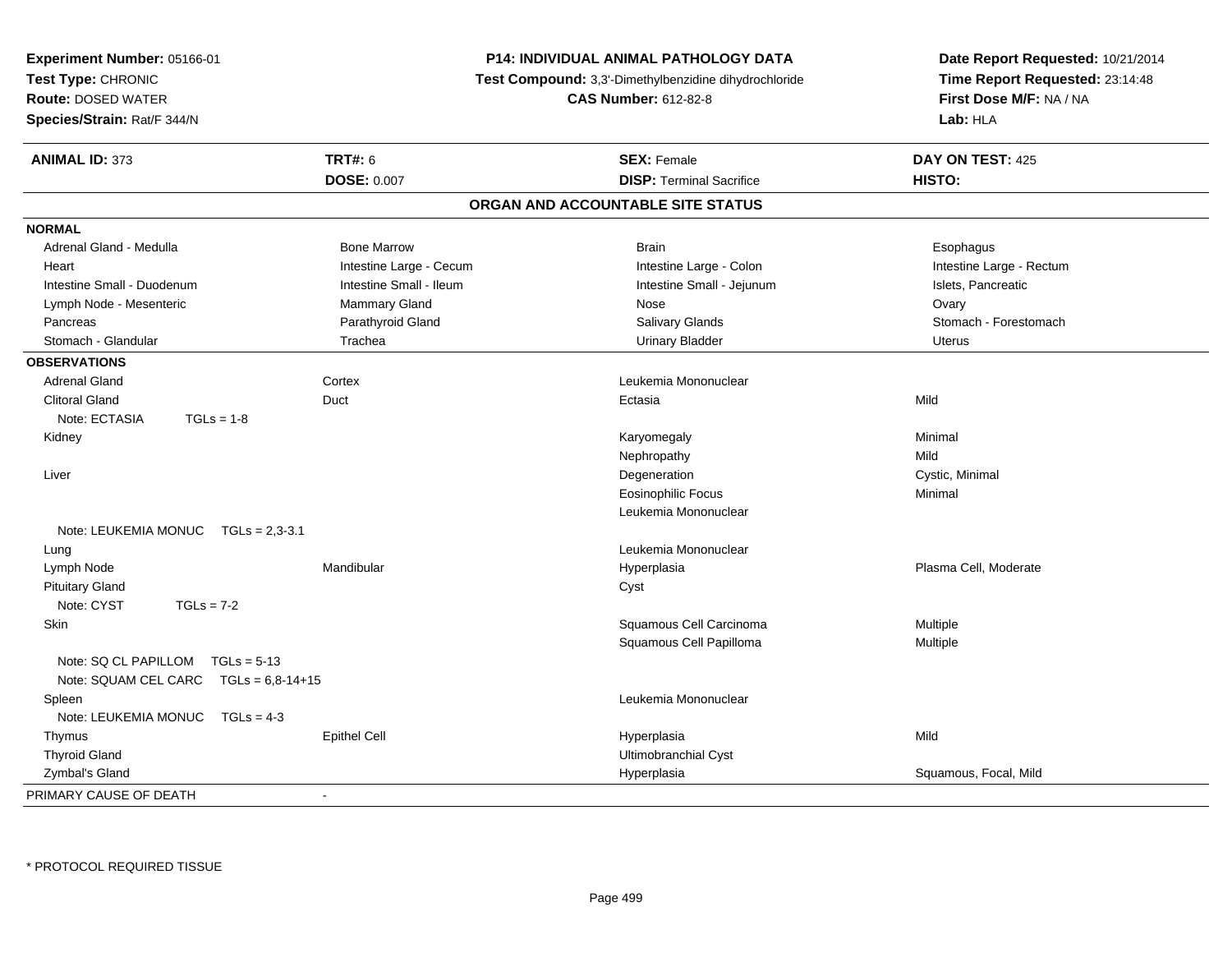| Experiment Number: 05166-01<br>Test Type: CHRONIC<br><b>Route: DOSED WATER</b><br>Species/Strain: Rat/F 344/N          |                           | P14: INDIVIDUAL ANIMAL PATHOLOGY DATA<br>Test Compound: 3,3'-Dimethylbenzidine dihydrochloride<br><b>CAS Number: 612-82-8</b> | Date Report Requested: 10/21/2014<br>Time Report Requested: 23:14:48<br>First Dose M/F: NA / NA<br>Lab: HLA |
|------------------------------------------------------------------------------------------------------------------------|---------------------------|-------------------------------------------------------------------------------------------------------------------------------|-------------------------------------------------------------------------------------------------------------|
| <b>ANIMAL ID: 374</b>                                                                                                  | <b>TRT#: 6</b>            | <b>SEX: Female</b>                                                                                                            | DAY ON TEST: 425                                                                                            |
|                                                                                                                        | <b>DOSE: 0.007</b>        | <b>DISP: Terminal Sacrifice</b>                                                                                               | HISTO:                                                                                                      |
|                                                                                                                        |                           | ORGAN AND ACCOUNTABLE SITE STATUS                                                                                             |                                                                                                             |
| <b>NORMAL</b>                                                                                                          |                           |                                                                                                                               |                                                                                                             |
| Adrenal Gland - Medulla                                                                                                | <b>Bone Marrow</b>        | <b>Brain</b>                                                                                                                  | Esophagus                                                                                                   |
| Heart                                                                                                                  | Intestine Large - Cecum   | Intestine Large - Colon                                                                                                       | Intestine Small - Duodenum                                                                                  |
| Intestine Small - Ileum                                                                                                | Intestine Small - Jejunum | Islets, Pancreatic                                                                                                            | Lymph Node - Mandibular                                                                                     |
| Lymph Node - Mesenteric                                                                                                | Mammary Gland             | Nose                                                                                                                          | Ovary                                                                                                       |
| Pancreas                                                                                                               | Parathyroid Gland         | <b>Pituitary Gland</b>                                                                                                        | Salivary Glands                                                                                             |
| Stomach - Forestomach                                                                                                  | Stomach - Glandular       | <b>Thyroid Gland</b>                                                                                                          | Trachea                                                                                                     |
| <b>Urinary Bladder</b>                                                                                                 | <b>Uterus</b>             |                                                                                                                               |                                                                                                             |
| <b>OBSERVATIONS</b>                                                                                                    |                           |                                                                                                                               |                                                                                                             |
| <b>Adrenal Gland</b>                                                                                                   | Cortex                    | Angiectasis                                                                                                                   | Mild                                                                                                        |
|                                                                                                                        | Cortex                    | Hyperplasia                                                                                                                   | Focal, Mild                                                                                                 |
| Note: ANGIECTASIS<br>$TGLs = 4-2$                                                                                      |                           |                                                                                                                               |                                                                                                             |
| <b>Clitoral Gland</b>                                                                                                  | <b>Bilateral</b>          | Carcinoma                                                                                                                     |                                                                                                             |
| Note: CARCINOMA<br>$TGLs = 2,3-8.1$                                                                                    |                           |                                                                                                                               |                                                                                                             |
| Intestine Large                                                                                                        | Rectum                    | Polyp Adenomatous                                                                                                             |                                                                                                             |
| Kidney                                                                                                                 |                           | Karyomegaly                                                                                                                   | Minimal                                                                                                     |
|                                                                                                                        |                           | Nephropathy                                                                                                                   | Mild                                                                                                        |
| Liver                                                                                                                  |                           | Degeneration                                                                                                                  | Cystic, Minimal                                                                                             |
|                                                                                                                        |                           | <b>Eosinophilic Focus</b>                                                                                                     | Moderate                                                                                                    |
|                                                                                                                        |                           | Hematopoietic Cell Proliferation                                                                                              | Minimal                                                                                                     |
|                                                                                                                        |                           | <b>Mixed Cell Focus</b>                                                                                                       | Minimal                                                                                                     |
| Note: DEGEN<br>$TGLs = 7-3.2$<br>Note: MIXED CL FOCUS<br>$TGLs = 7-3.1+3.2$<br>Note: EOSIN FOCUS<br>$TGLs = 7-3.1+3.2$ |                           |                                                                                                                               |                                                                                                             |
| Lung                                                                                                                   |                           | <b>Infiltration Cellular</b>                                                                                                  | Histiocyte, Minimal                                                                                         |
| <b>Skin</b>                                                                                                            | Sebaceous GI              | Carcinoma                                                                                                                     |                                                                                                             |
| Note: [ CARCINOMA<br>$\sqrt{ }$ TGLs = 1-13                                                                            |                           |                                                                                                                               |                                                                                                             |
| Spleen                                                                                                                 |                           | Hematopoietic Cell Proliferation                                                                                              | Moderate                                                                                                    |
| Note: HEMA CELL PROL TGLs = 5-3                                                                                        |                           |                                                                                                                               |                                                                                                             |
| Thymus                                                                                                                 | <b>Epithel Cell</b>       | Hyperplasia                                                                                                                   | Mild                                                                                                        |
| Zymbal's Gland                                                                                                         |                           | Adenoma                                                                                                                       |                                                                                                             |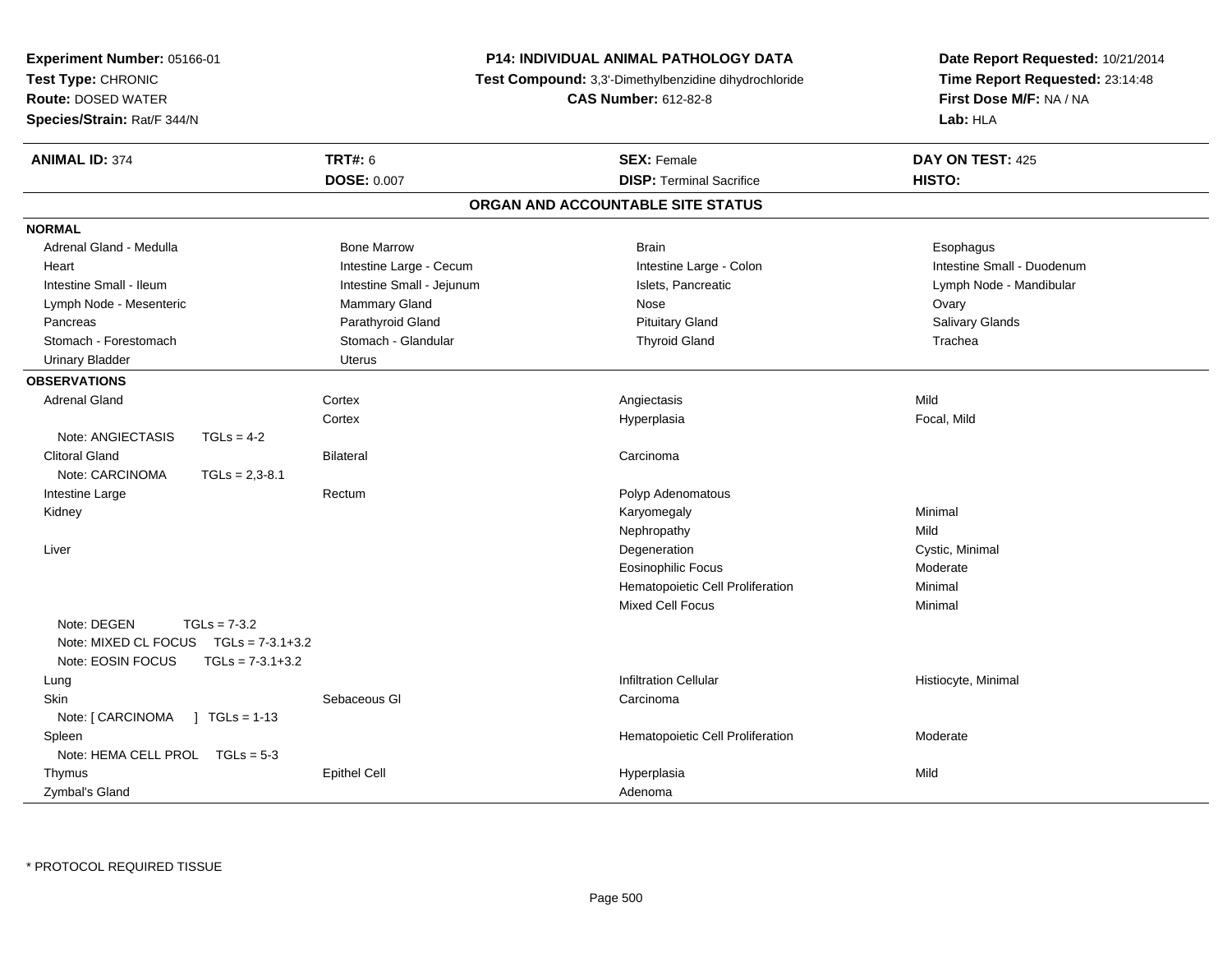| <b>Experiment Number: 05166-01</b><br>Test Type: CHRONIC<br><b>Route: DOSED WATER</b> |                    | <b>P14: INDIVIDUAL ANIMAL PATHOLOGY DATA</b><br>Test Compound: 3,3'-Dimethylbenzidine dihydrochloride<br><b>CAS Number: 612-82-8</b> | Date Report Requested: 10/21/2014<br>Time Report Requested: 23:14:48<br>First Dose M/F: NA / NA<br>Lab: HLA |  |
|---------------------------------------------------------------------------------------|--------------------|--------------------------------------------------------------------------------------------------------------------------------------|-------------------------------------------------------------------------------------------------------------|--|
| Species/Strain: Rat/F 344/N<br><b>ANIMAL ID: 374</b>                                  | <b>TRT#: 6</b>     | <b>SEX:</b> Female                                                                                                                   | <b>DAY ON TEST: 425</b>                                                                                     |  |
|                                                                                       | <b>DOSE: 0.007</b> | <b>DISP: Terminal Sacrifice</b>                                                                                                      | HISTO:                                                                                                      |  |
|                                                                                       |                    | ORGAN AND ACCOUNTABLE SITE STATUS                                                                                                    |                                                                                                             |  |
| PRIMARY CAUSE OF DEATH                                                                |                    |                                                                                                                                      |                                                                                                             |  |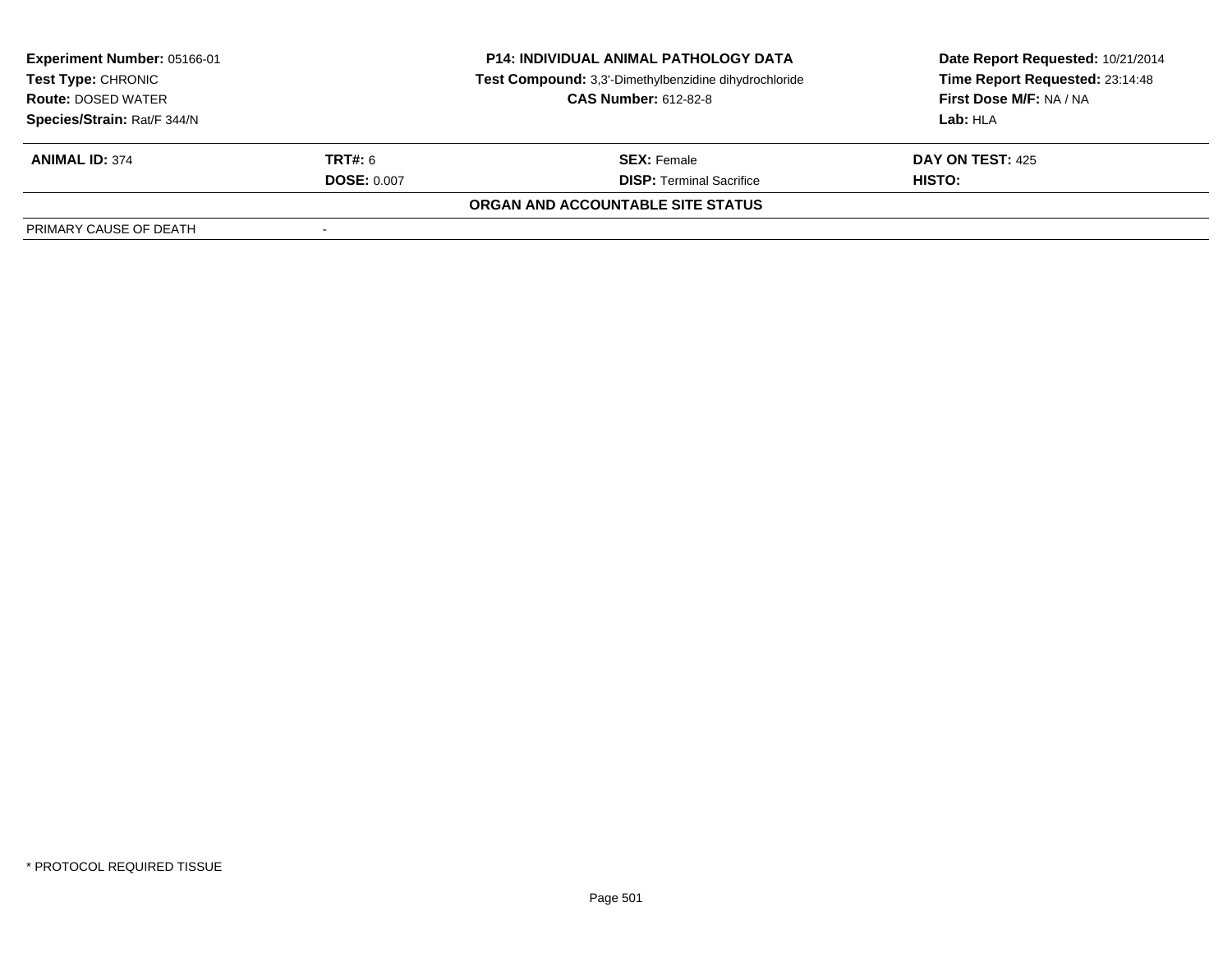| <b>P14: INDIVIDUAL ANIMAL PATHOLOGY DATA</b><br>Experiment Number: 05166-01<br>Test Type: CHRONIC<br>Test Compound: 3,3'-Dimethylbenzidine dihydrochloride<br><b>CAS Number: 612-82-8</b><br><b>Route: DOSED WATER</b><br>Species/Strain: Rat/F 344/N |                            | Date Report Requested: 10/21/2014<br>Time Report Requested: 23:14:48<br>First Dose M/F: NA / NA<br>Lab: HLA |                           |
|-------------------------------------------------------------------------------------------------------------------------------------------------------------------------------------------------------------------------------------------------------|----------------------------|-------------------------------------------------------------------------------------------------------------|---------------------------|
| <b>ANIMAL ID: 375</b>                                                                                                                                                                                                                                 | <b>TRT#: 6</b>             | <b>SEX: Female</b>                                                                                          | DAY ON TEST: 426          |
|                                                                                                                                                                                                                                                       | <b>DOSE: 0.007</b>         | <b>DISP: Terminal Sacrifice</b>                                                                             | HISTO:                    |
|                                                                                                                                                                                                                                                       |                            | ORGAN AND ACCOUNTABLE SITE STATUS                                                                           |                           |
| <b>NORMAL</b>                                                                                                                                                                                                                                         |                            |                                                                                                             |                           |
| Adrenal Gland - Cortex                                                                                                                                                                                                                                | Adrenal Gland - Medulla    | <b>Bone Marrow</b>                                                                                          | <b>Brain</b>              |
| Esophagus                                                                                                                                                                                                                                             | Heart                      | Intestine Large - Cecum                                                                                     | Intestine Large - Colon   |
| Intestine Large - Rectum                                                                                                                                                                                                                              | Intestine Small - Duodenum | Intestine Small - Ileum                                                                                     | Intestine Small - Jejunum |
| Islets, Pancreatic                                                                                                                                                                                                                                    | Lung                       | Lymph Node - Mandibular                                                                                     | Lymph Node - Mesenteric   |
| Nose                                                                                                                                                                                                                                                  | Ovary                      | Pancreas                                                                                                    | Parathyroid Gland         |
| <b>Pituitary Gland</b>                                                                                                                                                                                                                                | <b>Salivary Glands</b>     | <b>Skin</b>                                                                                                 | Spleen                    |
| Stomach - Forestomach                                                                                                                                                                                                                                 | Stomach - Glandular        | Thymus                                                                                                      | <b>Thyroid Gland</b>      |
| Trachea                                                                                                                                                                                                                                               | <b>Urinary Bladder</b>     | <b>Uterus</b>                                                                                               | Zymbal's Gland            |
| <b>OBSERVATIONS</b>                                                                                                                                                                                                                                   |                            |                                                                                                             |                           |
| <b>Clitoral Gland</b>                                                                                                                                                                                                                                 |                            | Adenoma                                                                                                     |                           |
| Note: ADENOMA<br>$TGLs = 2-8$                                                                                                                                                                                                                         |                            |                                                                                                             |                           |
| Kidney                                                                                                                                                                                                                                                |                            | Karyomegaly                                                                                                 | Minimal                   |
|                                                                                                                                                                                                                                                       |                            | Nephropathy                                                                                                 | Mild                      |
| Liver                                                                                                                                                                                                                                                 |                            | Degeneration                                                                                                | Cystic, Mild              |
|                                                                                                                                                                                                                                                       |                            | <b>Mixed Cell Focus</b>                                                                                     | Moderate                  |
| Note: DEGEN<br>$TGLs = 4-3.1$                                                                                                                                                                                                                         |                            |                                                                                                             |                           |
| [Mixed Cell Focus TGLS = 4-3.1]                                                                                                                                                                                                                       |                            |                                                                                                             |                           |
| <b>Mammary Gland</b>                                                                                                                                                                                                                                  |                            | Fibroadenoma                                                                                                | <b>Multiple</b>           |
| Note: FIBROADENOMA<br>$TGLs = 1,3-10.1+13$                                                                                                                                                                                                            |                            |                                                                                                             |                           |
| PRIMARY CAUSE OF DEATH<br>$\overline{\phantom{a}}$                                                                                                                                                                                                    |                            |                                                                                                             |                           |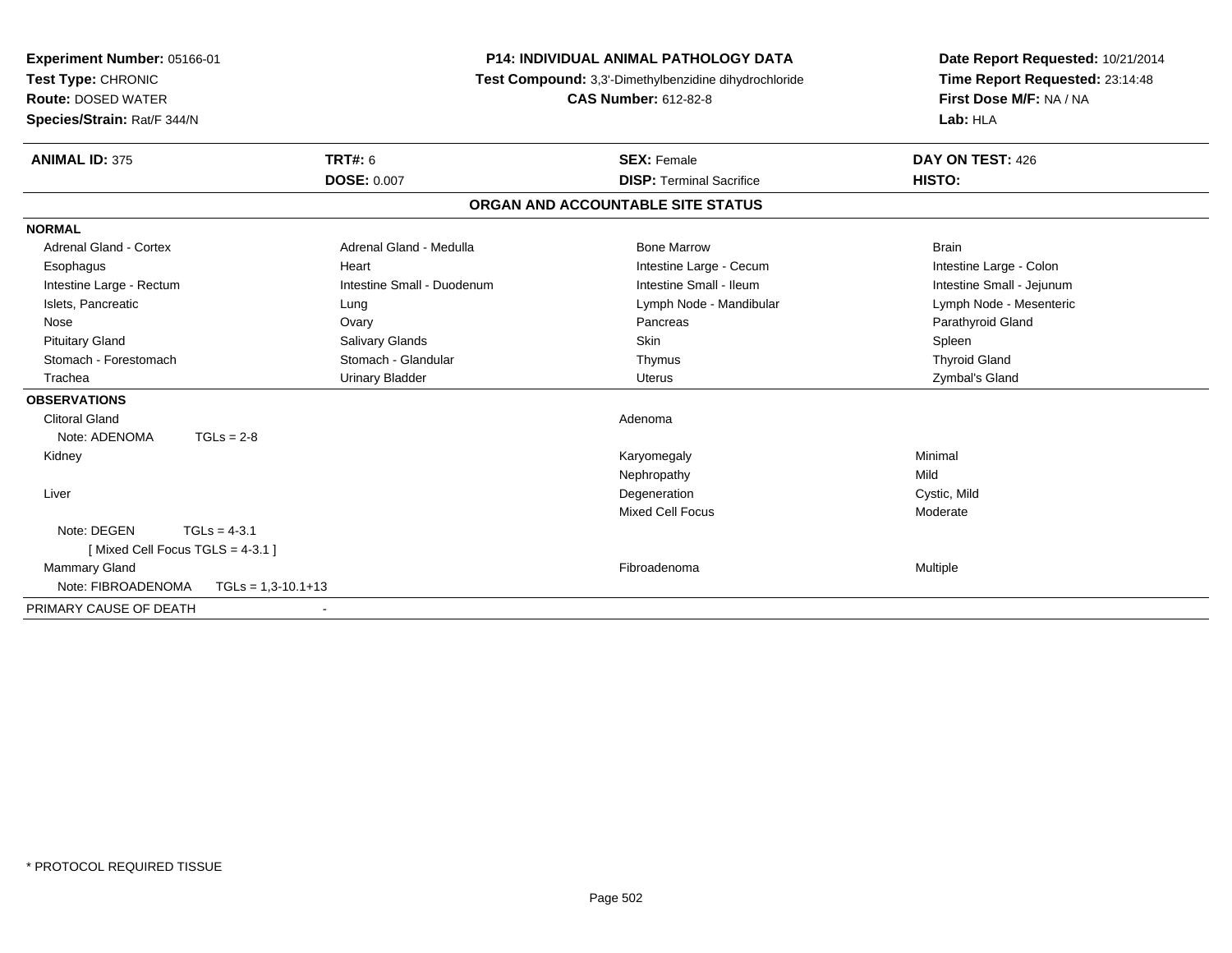| Experiment Number: 05166-01<br>Test Type: CHRONIC<br><b>Route: DOSED WATER</b><br>Species/Strain: Rat/F 344/N | <b>P14: INDIVIDUAL ANIMAL PATHOLOGY DATA</b><br>Test Compound: 3,3'-Dimethylbenzidine dihydrochloride<br><b>CAS Number: 612-82-8</b> |                                   | Date Report Requested: 10/21/2014<br>Time Report Requested: 23:14:48<br>First Dose M/F: NA / NA<br>Lab: HLA |
|---------------------------------------------------------------------------------------------------------------|--------------------------------------------------------------------------------------------------------------------------------------|-----------------------------------|-------------------------------------------------------------------------------------------------------------|
| <b>ANIMAL ID: 376</b>                                                                                         | <b>TRT#: 6</b>                                                                                                                       | <b>SEX: Female</b>                | DAY ON TEST: 338                                                                                            |
|                                                                                                               | <b>DOSE: 0.007</b>                                                                                                                   | <b>DISP: Moribund</b>             | HISTO:                                                                                                      |
|                                                                                                               |                                                                                                                                      | ORGAN AND ACCOUNTABLE SITE STATUS |                                                                                                             |
| <b>NORMAL</b>                                                                                                 |                                                                                                                                      |                                   |                                                                                                             |
| Adrenal Gland - Cortex                                                                                        | Adrenal Gland - Medulla                                                                                                              | <b>Bone Marrow</b>                | <b>Brain</b>                                                                                                |
| <b>Clitoral Gland</b>                                                                                         | Esophagus                                                                                                                            | Intestine Large - Cecum           | Intestine Large - Colon                                                                                     |
| Intestine Large - Rectum                                                                                      | Intestine Small - Duodenum                                                                                                           | Intestine Small - Ileum           | Intestine Small - Jejunum                                                                                   |
| Islets, Pancreatic                                                                                            | Lymph Node - Mandibular                                                                                                              | Lymph Node - Mesenteric           | Mammary Gland                                                                                               |
| Nose                                                                                                          | Ovary                                                                                                                                | Pancreas                          | Parathyroid Gland                                                                                           |
| <b>Pituitary Gland</b>                                                                                        | Salivary Glands                                                                                                                      | <b>Skin</b>                       | Spleen                                                                                                      |
| Stomach - Forestomach                                                                                         | Stomach - Glandular                                                                                                                  | Thymus                            | <b>Thyroid Gland</b>                                                                                        |
| Trachea                                                                                                       | <b>Urinary Bladder</b>                                                                                                               | Uterus                            |                                                                                                             |
| <b>OBSERVATIONS</b>                                                                                           |                                                                                                                                      |                                   |                                                                                                             |
| Heart                                                                                                         |                                                                                                                                      | Cardiomyopathy                    | Minimal                                                                                                     |
| Kidney                                                                                                        |                                                                                                                                      | Nephropathy                       | Marked                                                                                                      |
| Note: NEPHROPATHY<br>$TGLs = 4-5$                                                                             |                                                                                                                                      |                                   |                                                                                                             |
| Liver                                                                                                         |                                                                                                                                      | <b>Eosinophilic Focus</b>         | Minimal                                                                                                     |
|                                                                                                               |                                                                                                                                      | Fatty Change                      | Multifocal, Minimal                                                                                         |
|                                                                                                               |                                                                                                                                      | Hepatodiaphragmatic Nodule        |                                                                                                             |
|                                                                                                               |                                                                                                                                      | Inflammation                      | Granulomatous, Multifocal, Minimal                                                                          |
| Note: ANOM HEPAT LOB                                                                                          | $TGLs = 3-3.1$                                                                                                                       |                                   |                                                                                                             |
| [ Hepatodiaphragmatic Nodule TGLS = 2-3.1 ]                                                                   |                                                                                                                                      |                                   |                                                                                                             |
| Lung                                                                                                          |                                                                                                                                      | <b>Infiltration Cellular</b>      | Histiocyte, Minimal                                                                                         |
|                                                                                                               | Interstitium                                                                                                                         | Inflammation                      | Minimal                                                                                                     |
| Zymbal's Gland                                                                                                |                                                                                                                                      | Carcinoma                         |                                                                                                             |
| Note: CARCINOMA<br>$TGLs = 1-10.1$                                                                            |                                                                                                                                      |                                   |                                                                                                             |
| PRIMARY CAUSE OF DEATH                                                                                        |                                                                                                                                      |                                   |                                                                                                             |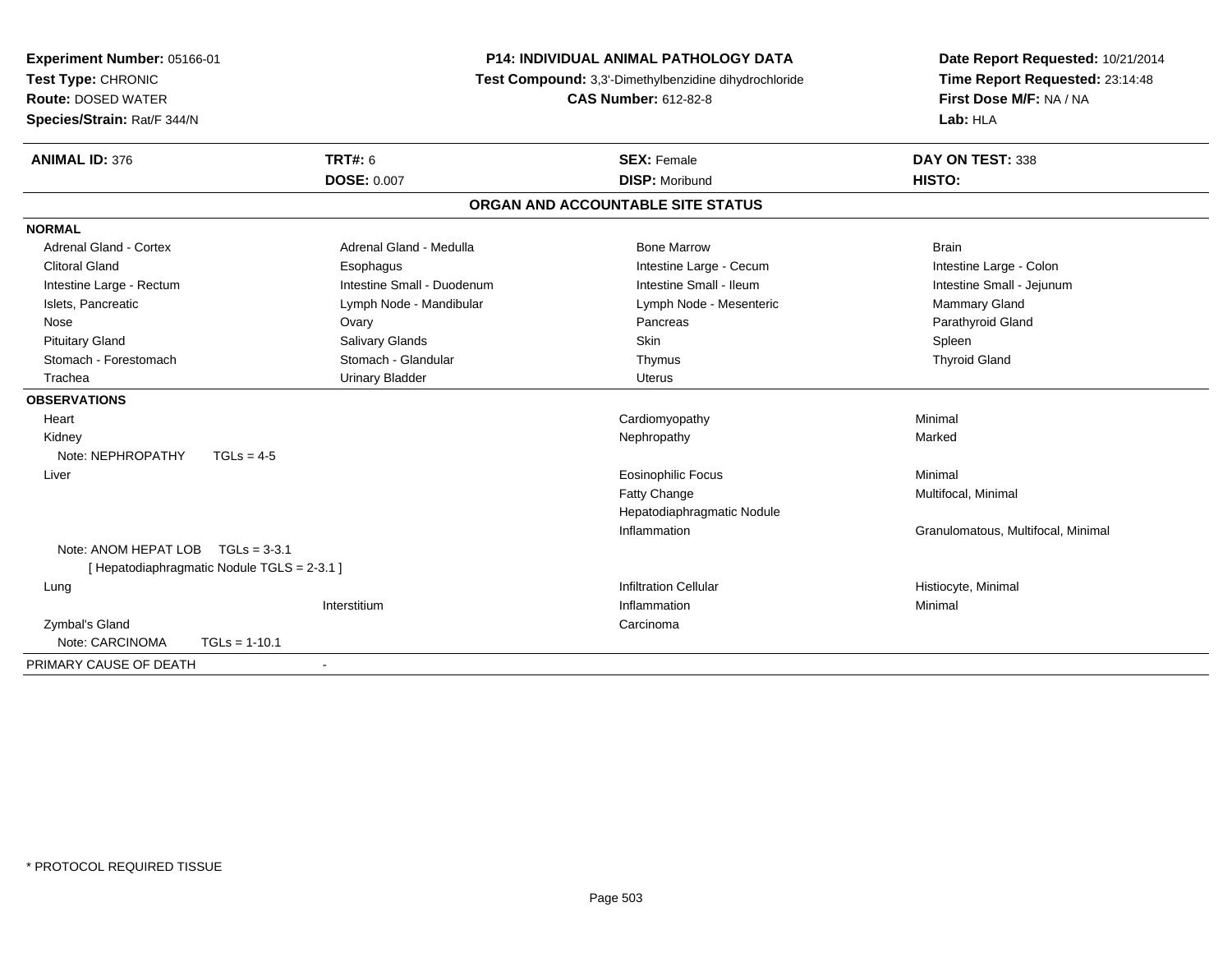| Experiment Number: 05166-01<br>Test Type: CHRONIC<br><b>Route: DOSED WATER</b><br>Species/Strain: Rat/F 344/N | P14: INDIVIDUAL ANIMAL PATHOLOGY DATA<br>Test Compound: 3,3'-Dimethylbenzidine dihydrochloride<br><b>CAS Number: 612-82-8</b> |                                   | Date Report Requested: 10/21/2014<br>Time Report Requested: 23:14:48<br>First Dose M/F: NA / NA<br>Lab: HLA |
|---------------------------------------------------------------------------------------------------------------|-------------------------------------------------------------------------------------------------------------------------------|-----------------------------------|-------------------------------------------------------------------------------------------------------------|
| <b>ANIMAL ID: 377</b>                                                                                         | <b>TRT#: 6</b>                                                                                                                | <b>SEX: Female</b>                | DAY ON TEST: 425                                                                                            |
|                                                                                                               | <b>DOSE: 0.007</b>                                                                                                            | <b>DISP: Terminal Sacrifice</b>   | HISTO:                                                                                                      |
|                                                                                                               |                                                                                                                               | ORGAN AND ACCOUNTABLE SITE STATUS |                                                                                                             |
| <b>NORMAL</b>                                                                                                 |                                                                                                                               |                                   |                                                                                                             |
| <b>Adrenal Gland - Cortex</b>                                                                                 | Adrenal Gland - Medulla                                                                                                       | <b>Bone Marrow</b>                | Esophagus                                                                                                   |
| Heart                                                                                                         | Intestine Large - Cecum                                                                                                       | Intestine Large - Colon           | Intestine Large - Rectum                                                                                    |
| Intestine Small - Duodenum                                                                                    | Intestine Small - Ileum                                                                                                       | Intestine Small - Jejunum         | Islets, Pancreatic                                                                                          |
| Lymph Node - Mandibular                                                                                       | Lymph Node - Mesenteric                                                                                                       | Mammary Gland                     | Nose                                                                                                        |
| Ovary                                                                                                         | Pancreas                                                                                                                      | Parathyroid Gland                 | Salivary Glands                                                                                             |
| Skin                                                                                                          | Spleen                                                                                                                        | Stomach - Forestomach             | Stomach - Glandular                                                                                         |
| <b>Thyroid Gland</b>                                                                                          | Trachea                                                                                                                       | <b>Urinary Bladder</b>            | Zymbal's Gland                                                                                              |
| <b>OBSERVATIONS</b>                                                                                           |                                                                                                                               |                                   |                                                                                                             |
| <b>Brain</b>                                                                                                  |                                                                                                                               | Astrocytoma Malignant             |                                                                                                             |
| <b>Clitoral Gland</b>                                                                                         | Duct                                                                                                                          | Ectasia                           | Moderate                                                                                                    |
| Kidney                                                                                                        |                                                                                                                               | Karyomegaly                       | Minimal                                                                                                     |
|                                                                                                               |                                                                                                                               | Nephropathy                       | Moderate                                                                                                    |
| Note: NEPHROPATHY<br>$TGLs = 1-5$                                                                             |                                                                                                                               |                                   |                                                                                                             |
| Liver                                                                                                         |                                                                                                                               | <b>Eosinophilic Focus</b>         | Mild                                                                                                        |
|                                                                                                               |                                                                                                                               | Mixed Cell Focus                  | Mild                                                                                                        |
| Note: EOSIN FOCUS<br>$TGLs = 2-3.1$                                                                           |                                                                                                                               |                                   |                                                                                                             |
| Note: MIXED CL FOCUS<br>$TGLs = 2,3-3.1$                                                                      |                                                                                                                               |                                   |                                                                                                             |
| Lung                                                                                                          | Alveolar Epith                                                                                                                | Hyperplasia                       | Multifocal, Minimal                                                                                         |
| Lymph Node                                                                                                    | Mediastinal                                                                                                                   | Pigmentation                      | Hemosiderin, Mild                                                                                           |
| Pharynx                                                                                                       |                                                                                                                               | Squamous Cell Carcinoma           |                                                                                                             |
| Note: [ SQUAM CEL CARC ] TGLs = 5,6-12.1                                                                      |                                                                                                                               |                                   |                                                                                                             |
| <b>Pituitary Gland</b>                                                                                        |                                                                                                                               | Angiectasis                       | Mild                                                                                                        |
| Thymus                                                                                                        | <b>Epithel Cell</b>                                                                                                           | Hyperplasia                       | Mild                                                                                                        |
| <b>Uterus</b>                                                                                                 | Endometrium                                                                                                                   | Cyst                              |                                                                                                             |
| Note: CYST<br>$TGLs = 4-8$                                                                                    |                                                                                                                               |                                   |                                                                                                             |
| PRIMARY CAUSE OF DEATH                                                                                        | $\overline{\phantom{a}}$                                                                                                      |                                   |                                                                                                             |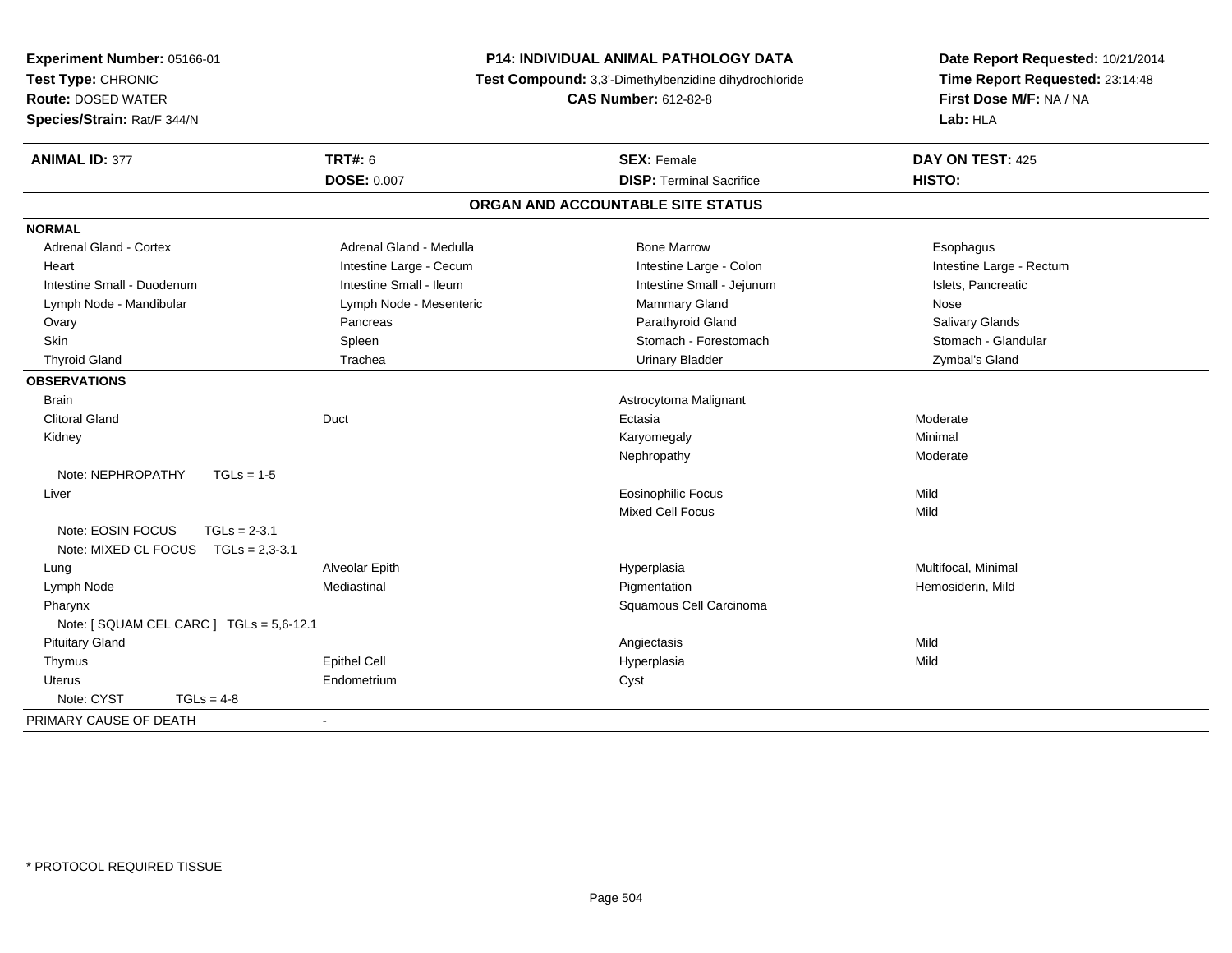| Experiment Number: 05166-01<br>Test Type: CHRONIC<br>Test Compound: 3,3'-Dimethylbenzidine dihydrochloride<br><b>Route: DOSED WATER</b><br><b>CAS Number: 612-82-8</b><br>Species/Strain: Rat/F 344/N<br>Lab: HLA<br><b>TRT#: 6</b><br><b>ANIMAL ID: 378</b><br><b>SEX: Female</b><br>DAY ON TEST: 363<br><b>DOSE: 0.007</b><br><b>DISP: Moribund</b><br>HISTO:<br>ORGAN AND ACCOUNTABLE SITE STATUS<br><b>NORMAL</b><br><b>Bone Marrow</b><br>Heart<br>Intestine Large - Cecum<br>Esophagus<br>Intestine Large - Rectum<br>Intestine Small - Ileum<br>Intestine Small - Duodenum<br>Intestine Large - Colon<br>Intestine Small - Jejunum<br>Islets, Pancreatic<br>Lymph Node - Mandibular<br>Nose<br>Parathyroid Gland<br>Salivary Glands<br>Skin<br>Pancreas<br><b>Thyroid Gland</b><br>Stomach - Forestomach<br>Thymus<br>Trachea<br><b>Uterus</b><br><b>Urinary Bladder</b><br><b>OBSERVATIONS</b><br>Leukemia Mononuclear<br><b>Adrenal Gland</b><br>Cortex<br>Medulla<br>Leukemia Mononuclear<br><b>Brain Stem</b><br>Mild<br><b>Brain</b><br>Compression<br><b>Clitoral Gland</b><br><b>Bilateral</b><br>Adenoma<br>$\vert$ TGLs = 2-8.1<br>Note: [ ADENOMA<br>Minimal<br>Kidney<br>Karyomegaly<br>Nephropathy<br>Moderate<br>Note: NEPHROPATHY<br>$TGLs = 7-5$<br>Leukemia Mononuclear<br>Liver | Date Report Requested: 10/21/2014 |  |
|---------------------------------------------------------------------------------------------------------------------------------------------------------------------------------------------------------------------------------------------------------------------------------------------------------------------------------------------------------------------------------------------------------------------------------------------------------------------------------------------------------------------------------------------------------------------------------------------------------------------------------------------------------------------------------------------------------------------------------------------------------------------------------------------------------------------------------------------------------------------------------------------------------------------------------------------------------------------------------------------------------------------------------------------------------------------------------------------------------------------------------------------------------------------------------------------------------------------------------------------------------------------------------------------------------|-----------------------------------|--|
|                                                                                                                                                                                                                                                                                                                                                                                                                                                                                                                                                                                                                                                                                                                                                                                                                                                                                                                                                                                                                                                                                                                                                                                                                                                                                                         | Time Report Requested: 23:14:48   |  |
|                                                                                                                                                                                                                                                                                                                                                                                                                                                                                                                                                                                                                                                                                                                                                                                                                                                                                                                                                                                                                                                                                                                                                                                                                                                                                                         | First Dose M/F: NA / NA           |  |
|                                                                                                                                                                                                                                                                                                                                                                                                                                                                                                                                                                                                                                                                                                                                                                                                                                                                                                                                                                                                                                                                                                                                                                                                                                                                                                         |                                   |  |
|                                                                                                                                                                                                                                                                                                                                                                                                                                                                                                                                                                                                                                                                                                                                                                                                                                                                                                                                                                                                                                                                                                                                                                                                                                                                                                         |                                   |  |
|                                                                                                                                                                                                                                                                                                                                                                                                                                                                                                                                                                                                                                                                                                                                                                                                                                                                                                                                                                                                                                                                                                                                                                                                                                                                                                         |                                   |  |
|                                                                                                                                                                                                                                                                                                                                                                                                                                                                                                                                                                                                                                                                                                                                                                                                                                                                                                                                                                                                                                                                                                                                                                                                                                                                                                         |                                   |  |
|                                                                                                                                                                                                                                                                                                                                                                                                                                                                                                                                                                                                                                                                                                                                                                                                                                                                                                                                                                                                                                                                                                                                                                                                                                                                                                         |                                   |  |
|                                                                                                                                                                                                                                                                                                                                                                                                                                                                                                                                                                                                                                                                                                                                                                                                                                                                                                                                                                                                                                                                                                                                                                                                                                                                                                         |                                   |  |
|                                                                                                                                                                                                                                                                                                                                                                                                                                                                                                                                                                                                                                                                                                                                                                                                                                                                                                                                                                                                                                                                                                                                                                                                                                                                                                         |                                   |  |
|                                                                                                                                                                                                                                                                                                                                                                                                                                                                                                                                                                                                                                                                                                                                                                                                                                                                                                                                                                                                                                                                                                                                                                                                                                                                                                         |                                   |  |
|                                                                                                                                                                                                                                                                                                                                                                                                                                                                                                                                                                                                                                                                                                                                                                                                                                                                                                                                                                                                                                                                                                                                                                                                                                                                                                         |                                   |  |
|                                                                                                                                                                                                                                                                                                                                                                                                                                                                                                                                                                                                                                                                                                                                                                                                                                                                                                                                                                                                                                                                                                                                                                                                                                                                                                         |                                   |  |
|                                                                                                                                                                                                                                                                                                                                                                                                                                                                                                                                                                                                                                                                                                                                                                                                                                                                                                                                                                                                                                                                                                                                                                                                                                                                                                         |                                   |  |
|                                                                                                                                                                                                                                                                                                                                                                                                                                                                                                                                                                                                                                                                                                                                                                                                                                                                                                                                                                                                                                                                                                                                                                                                                                                                                                         |                                   |  |
|                                                                                                                                                                                                                                                                                                                                                                                                                                                                                                                                                                                                                                                                                                                                                                                                                                                                                                                                                                                                                                                                                                                                                                                                                                                                                                         |                                   |  |
|                                                                                                                                                                                                                                                                                                                                                                                                                                                                                                                                                                                                                                                                                                                                                                                                                                                                                                                                                                                                                                                                                                                                                                                                                                                                                                         |                                   |  |
|                                                                                                                                                                                                                                                                                                                                                                                                                                                                                                                                                                                                                                                                                                                                                                                                                                                                                                                                                                                                                                                                                                                                                                                                                                                                                                         |                                   |  |
|                                                                                                                                                                                                                                                                                                                                                                                                                                                                                                                                                                                                                                                                                                                                                                                                                                                                                                                                                                                                                                                                                                                                                                                                                                                                                                         |                                   |  |
|                                                                                                                                                                                                                                                                                                                                                                                                                                                                                                                                                                                                                                                                                                                                                                                                                                                                                                                                                                                                                                                                                                                                                                                                                                                                                                         |                                   |  |
|                                                                                                                                                                                                                                                                                                                                                                                                                                                                                                                                                                                                                                                                                                                                                                                                                                                                                                                                                                                                                                                                                                                                                                                                                                                                                                         |                                   |  |
|                                                                                                                                                                                                                                                                                                                                                                                                                                                                                                                                                                                                                                                                                                                                                                                                                                                                                                                                                                                                                                                                                                                                                                                                                                                                                                         |                                   |  |
|                                                                                                                                                                                                                                                                                                                                                                                                                                                                                                                                                                                                                                                                                                                                                                                                                                                                                                                                                                                                                                                                                                                                                                                                                                                                                                         |                                   |  |
|                                                                                                                                                                                                                                                                                                                                                                                                                                                                                                                                                                                                                                                                                                                                                                                                                                                                                                                                                                                                                                                                                                                                                                                                                                                                                                         |                                   |  |
| Note: LEUKEMIA MONUC<br>$TGLs = 6-3.1$                                                                                                                                                                                                                                                                                                                                                                                                                                                                                                                                                                                                                                                                                                                                                                                                                                                                                                                                                                                                                                                                                                                                                                                                                                                                  |                                   |  |
| Leukemia Mononuclear<br>Lung                                                                                                                                                                                                                                                                                                                                                                                                                                                                                                                                                                                                                                                                                                                                                                                                                                                                                                                                                                                                                                                                                                                                                                                                                                                                            |                                   |  |
| Mediastinal<br>Leukemia Mononuclear<br>Lymph Node                                                                                                                                                                                                                                                                                                                                                                                                                                                                                                                                                                                                                                                                                                                                                                                                                                                                                                                                                                                                                                                                                                                                                                                                                                                       |                                   |  |
| Mesenteric<br>Leukemia Mononuclear                                                                                                                                                                                                                                                                                                                                                                                                                                                                                                                                                                                                                                                                                                                                                                                                                                                                                                                                                                                                                                                                                                                                                                                                                                                                      |                                   |  |
| Pancreatic<br>Leukemia Mononuclear                                                                                                                                                                                                                                                                                                                                                                                                                                                                                                                                                                                                                                                                                                                                                                                                                                                                                                                                                                                                                                                                                                                                                                                                                                                                      |                                   |  |
| Note: LEUKEMIA MONUC<br>$TGLs = 5,8,9-6.1+7+9$                                                                                                                                                                                                                                                                                                                                                                                                                                                                                                                                                                                                                                                                                                                                                                                                                                                                                                                                                                                                                                                                                                                                                                                                                                                          |                                   |  |
| Mammary Gland<br>Adenocarcinoma                                                                                                                                                                                                                                                                                                                                                                                                                                                                                                                                                                                                                                                                                                                                                                                                                                                                                                                                                                                                                                                                                                                                                                                                                                                                         |                                   |  |
| Ovary<br>Periovarn Tiss<br>Cyst                                                                                                                                                                                                                                                                                                                                                                                                                                                                                                                                                                                                                                                                                                                                                                                                                                                                                                                                                                                                                                                                                                                                                                                                                                                                         |                                   |  |
| Squamous Cell Papilloma<br>Pharynx                                                                                                                                                                                                                                                                                                                                                                                                                                                                                                                                                                                                                                                                                                                                                                                                                                                                                                                                                                                                                                                                                                                                                                                                                                                                      |                                   |  |
| Note: SQ CL PAPILLOM TGLs = 4-13                                                                                                                                                                                                                                                                                                                                                                                                                                                                                                                                                                                                                                                                                                                                                                                                                                                                                                                                                                                                                                                                                                                                                                                                                                                                        |                                   |  |
| <b>Pituitary Gland</b><br><b>Pars Distalis</b><br>Adenoma                                                                                                                                                                                                                                                                                                                                                                                                                                                                                                                                                                                                                                                                                                                                                                                                                                                                                                                                                                                                                                                                                                                                                                                                                                               |                                   |  |
| Note: ADENOMA<br>$TGLs = 3-2$                                                                                                                                                                                                                                                                                                                                                                                                                                                                                                                                                                                                                                                                                                                                                                                                                                                                                                                                                                                                                                                                                                                                                                                                                                                                           |                                   |  |
| Leukemia Mononuclear<br>Spleen                                                                                                                                                                                                                                                                                                                                                                                                                                                                                                                                                                                                                                                                                                                                                                                                                                                                                                                                                                                                                                                                                                                                                                                                                                                                          |                                   |  |
| Note: LEUKEMIA MONUC TGLs = 10-3                                                                                                                                                                                                                                                                                                                                                                                                                                                                                                                                                                                                                                                                                                                                                                                                                                                                                                                                                                                                                                                                                                                                                                                                                                                                        |                                   |  |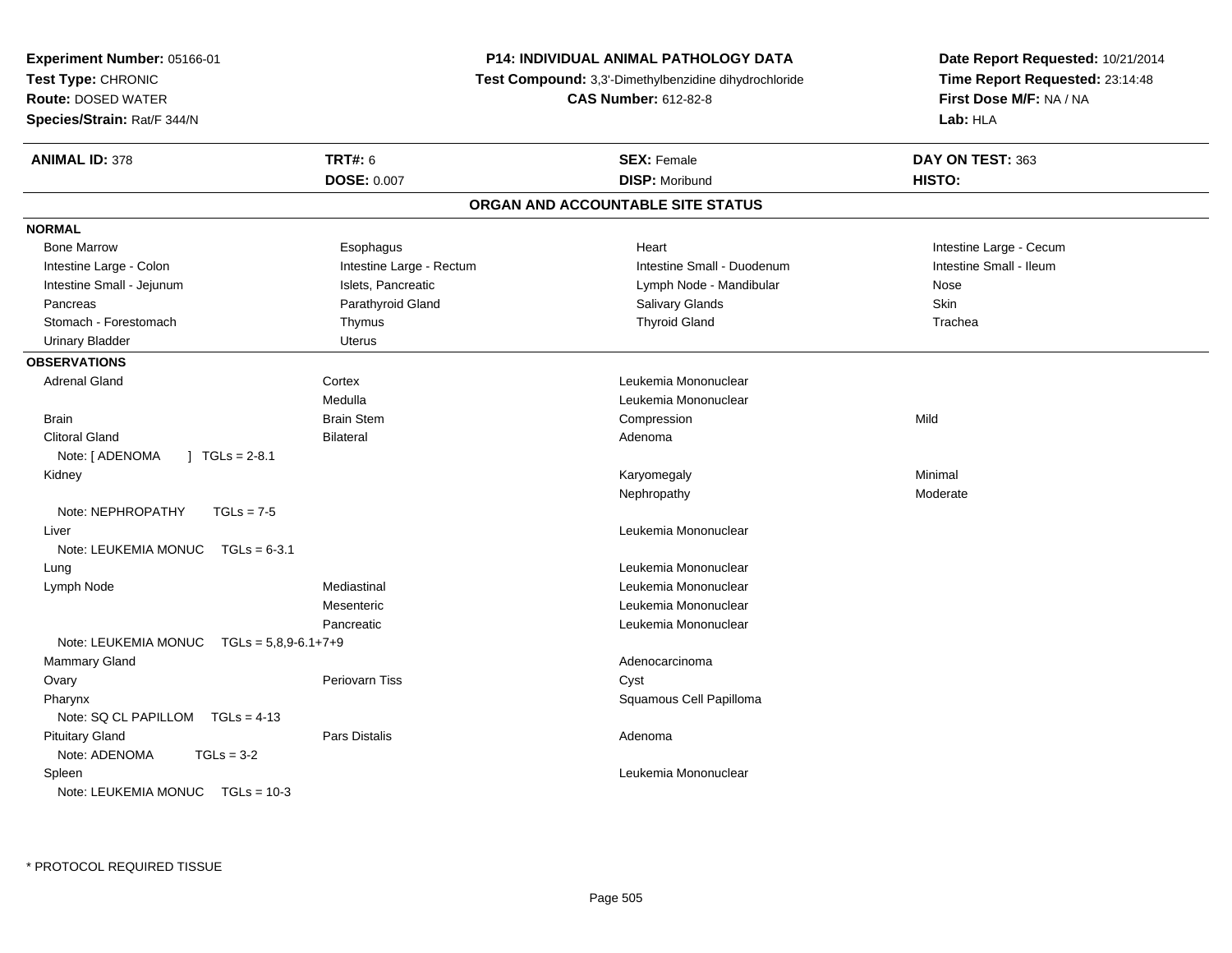| Experiment Number: 05166-01<br>Test Type: CHRONIC |                |                    | <b>P14: INDIVIDUAL ANIMAL PATHOLOGY DATA</b><br><b>Test Compound:</b> 3,3'-Dimethylbenzidine dihydrochloride | Date Report Requested: 10/21/2014<br>Time Report Requested: 23:14:48 |
|---------------------------------------------------|----------------|--------------------|--------------------------------------------------------------------------------------------------------------|----------------------------------------------------------------------|
| <b>Route: DOSED WATER</b>                         |                |                    | <b>CAS Number: 612-82-8</b>                                                                                  | First Dose M/F: NA / NA                                              |
| Species/Strain: Rat/F 344/N                       |                |                    |                                                                                                              | Lab: HLA                                                             |
| <b>ANIMAL ID: 378</b>                             |                | TRT#: 6            | <b>SEX: Female</b>                                                                                           | DAY ON TEST: 363                                                     |
|                                                   |                | <b>DOSE: 0.007</b> | <b>DISP: Moribund</b>                                                                                        | HISTO:                                                               |
|                                                   |                |                    | ORGAN AND ACCOUNTABLE SITE STATUS                                                                            |                                                                      |
| Stomach                                           |                | Glandular          | Erosion                                                                                                      | Minimal                                                              |
| Zymbal's Gland                                    |                |                    | Adenoma                                                                                                      |                                                                      |
| Note: ADENOMA                                     | $TGLs = 11-10$ |                    |                                                                                                              |                                                                      |
| PRIMARY CAUSE OF DEATH                            |                |                    |                                                                                                              |                                                                      |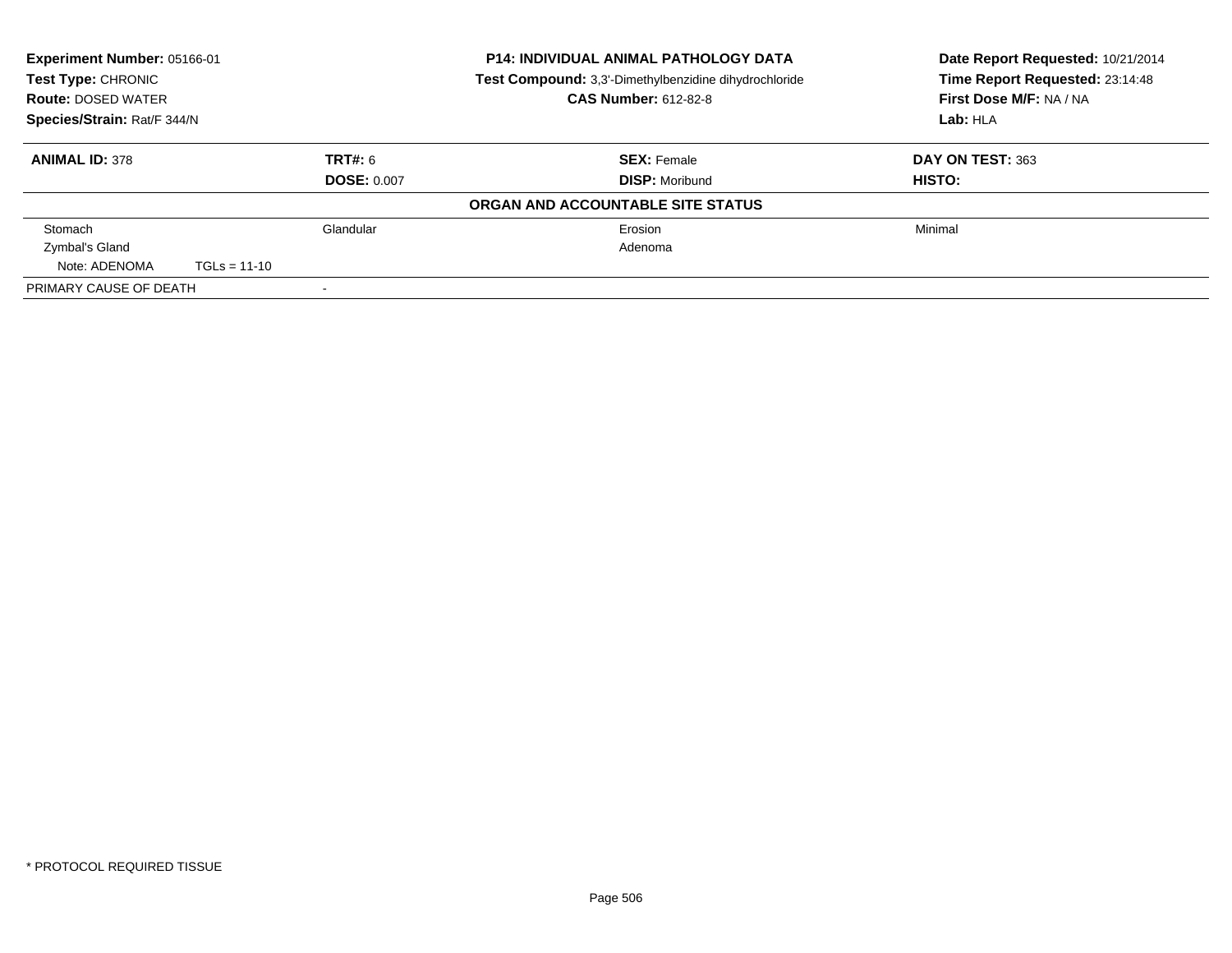| Time Report Requested: 23:14:48<br>Test Compound: 3,3'-Dimethylbenzidine dihydrochloride<br><b>Route: DOSED WATER</b><br><b>CAS Number: 612-82-8</b><br>First Dose M/F: NA / NA<br>Lab: HLA<br><b>ANIMAL ID: 379</b><br><b>TRT#: 6</b><br><b>SEX: Female</b><br>DAY ON TEST: 320<br><b>DOSE: 0.007</b><br><b>DISP: Moribund</b><br>HISTO:<br>ORGAN AND ACCOUNTABLE SITE STATUS<br>Adrenal Gland - Cortex<br>Adrenal Gland - Medulla<br><b>Bone Marrow</b><br>Esophagus<br>Intestine Large - Cecum<br>Intestine Small - Duodenum<br>Heart<br>Intestine Large - Colon<br>Intestine Small - Jejunum<br>Intestine Small - Ileum<br>Islets, Pancreatic<br>Lung<br>Mammary Gland<br>Pancreas<br>Parathyroid Gland<br>Ovary<br>Salivary Glands<br>Skin<br>Spleen<br>Stomach - Forestomach<br>Stomach - Glandular<br><b>Thyroid Gland</b><br>Thymus<br>Trachea<br><b>Urinary Bladder</b><br><b>Uterus</b><br><b>OBSERVATIONS</b><br><b>Brain</b><br>Carcinoma<br>Metastatic (Zymbal'S Gland)<br><b>Clitoral Gland</b><br>Adenoma<br>Note: [ ADENOMA<br>$TGLs = 2-8.1$<br>Suppurative, Marked<br>Inflammation<br>Eye<br>Cornea<br>Note: INFLAMMATION<br>$TGLs = 1-13$<br>Parasite Metazoan<br>Minimal<br>Intestine Large<br>Rectum<br>Kidney<br>Moderate<br>Nephropathy<br>Note: NEPHROPATHY<br>$TGLs = 5-5$<br><b>Eosinophilic Focus</b><br>Mild<br>Liver<br>Mixed Cell Focus<br>Mild<br>Note: MIXED CL FOCUS<br>$TGLs = 4-3.1$<br>Note: EOSIN FOCUS<br>$TGLs = 4-3.1$<br>Mesenteric<br>Moderate<br>Lymph Node<br>Atrophy<br>Mandibular<br>Plasma Cell, Marked<br>Hyperplasia<br>Note: HYPERPLASIA<br>$TGLs = 3-9$<br>[Hyperplasia TGLS = 7-7]<br>Carcinoma<br>Metastatic (Zymbal'S Gland)<br>Nose<br>Focal, Minimal<br>Olfactory Epi<br>Hyperplasia<br>Inflammation<br>Suppurative, Minimal<br><b>Pituitary Gland</b><br>Metastatic (Zymbal'S Gland)<br>Carcinoma<br><b>Tissue NOS</b><br>Metastatic (Zymbal'S Gland)<br>Carcinoma | Experiment Number: 05166-01          | <b>P14: INDIVIDUAL ANIMAL PATHOLOGY DATA</b> | Date Report Requested: 10/21/2014 |  |
|-----------------------------------------------------------------------------------------------------------------------------------------------------------------------------------------------------------------------------------------------------------------------------------------------------------------------------------------------------------------------------------------------------------------------------------------------------------------------------------------------------------------------------------------------------------------------------------------------------------------------------------------------------------------------------------------------------------------------------------------------------------------------------------------------------------------------------------------------------------------------------------------------------------------------------------------------------------------------------------------------------------------------------------------------------------------------------------------------------------------------------------------------------------------------------------------------------------------------------------------------------------------------------------------------------------------------------------------------------------------------------------------------------------------------------------------------------------------------------------------------------------------------------------------------------------------------------------------------------------------------------------------------------------------------------------------------------------------------------------------------------------------------------------------------------------------------------------------------------------------------------------------------------------------------------|--------------------------------------|----------------------------------------------|-----------------------------------|--|
|                                                                                                                                                                                                                                                                                                                                                                                                                                                                                                                                                                                                                                                                                                                                                                                                                                                                                                                                                                                                                                                                                                                                                                                                                                                                                                                                                                                                                                                                                                                                                                                                                                                                                                                                                                                                                                                                                                                             | Test Type: CHRONIC                   |                                              |                                   |  |
|                                                                                                                                                                                                                                                                                                                                                                                                                                                                                                                                                                                                                                                                                                                                                                                                                                                                                                                                                                                                                                                                                                                                                                                                                                                                                                                                                                                                                                                                                                                                                                                                                                                                                                                                                                                                                                                                                                                             |                                      |                                              |                                   |  |
|                                                                                                                                                                                                                                                                                                                                                                                                                                                                                                                                                                                                                                                                                                                                                                                                                                                                                                                                                                                                                                                                                                                                                                                                                                                                                                                                                                                                                                                                                                                                                                                                                                                                                                                                                                                                                                                                                                                             | Species/Strain: Rat/F 344/N          |                                              |                                   |  |
|                                                                                                                                                                                                                                                                                                                                                                                                                                                                                                                                                                                                                                                                                                                                                                                                                                                                                                                                                                                                                                                                                                                                                                                                                                                                                                                                                                                                                                                                                                                                                                                                                                                                                                                                                                                                                                                                                                                             |                                      |                                              |                                   |  |
|                                                                                                                                                                                                                                                                                                                                                                                                                                                                                                                                                                                                                                                                                                                                                                                                                                                                                                                                                                                                                                                                                                                                                                                                                                                                                                                                                                                                                                                                                                                                                                                                                                                                                                                                                                                                                                                                                                                             |                                      |                                              |                                   |  |
|                                                                                                                                                                                                                                                                                                                                                                                                                                                                                                                                                                                                                                                                                                                                                                                                                                                                                                                                                                                                                                                                                                                                                                                                                                                                                                                                                                                                                                                                                                                                                                                                                                                                                                                                                                                                                                                                                                                             |                                      |                                              |                                   |  |
|                                                                                                                                                                                                                                                                                                                                                                                                                                                                                                                                                                                                                                                                                                                                                                                                                                                                                                                                                                                                                                                                                                                                                                                                                                                                                                                                                                                                                                                                                                                                                                                                                                                                                                                                                                                                                                                                                                                             | <b>NORMAL</b>                        |                                              |                                   |  |
|                                                                                                                                                                                                                                                                                                                                                                                                                                                                                                                                                                                                                                                                                                                                                                                                                                                                                                                                                                                                                                                                                                                                                                                                                                                                                                                                                                                                                                                                                                                                                                                                                                                                                                                                                                                                                                                                                                                             |                                      |                                              |                                   |  |
|                                                                                                                                                                                                                                                                                                                                                                                                                                                                                                                                                                                                                                                                                                                                                                                                                                                                                                                                                                                                                                                                                                                                                                                                                                                                                                                                                                                                                                                                                                                                                                                                                                                                                                                                                                                                                                                                                                                             |                                      |                                              |                                   |  |
|                                                                                                                                                                                                                                                                                                                                                                                                                                                                                                                                                                                                                                                                                                                                                                                                                                                                                                                                                                                                                                                                                                                                                                                                                                                                                                                                                                                                                                                                                                                                                                                                                                                                                                                                                                                                                                                                                                                             |                                      |                                              |                                   |  |
|                                                                                                                                                                                                                                                                                                                                                                                                                                                                                                                                                                                                                                                                                                                                                                                                                                                                                                                                                                                                                                                                                                                                                                                                                                                                                                                                                                                                                                                                                                                                                                                                                                                                                                                                                                                                                                                                                                                             |                                      |                                              |                                   |  |
|                                                                                                                                                                                                                                                                                                                                                                                                                                                                                                                                                                                                                                                                                                                                                                                                                                                                                                                                                                                                                                                                                                                                                                                                                                                                                                                                                                                                                                                                                                                                                                                                                                                                                                                                                                                                                                                                                                                             |                                      |                                              |                                   |  |
|                                                                                                                                                                                                                                                                                                                                                                                                                                                                                                                                                                                                                                                                                                                                                                                                                                                                                                                                                                                                                                                                                                                                                                                                                                                                                                                                                                                                                                                                                                                                                                                                                                                                                                                                                                                                                                                                                                                             |                                      |                                              |                                   |  |
|                                                                                                                                                                                                                                                                                                                                                                                                                                                                                                                                                                                                                                                                                                                                                                                                                                                                                                                                                                                                                                                                                                                                                                                                                                                                                                                                                                                                                                                                                                                                                                                                                                                                                                                                                                                                                                                                                                                             |                                      |                                              |                                   |  |
|                                                                                                                                                                                                                                                                                                                                                                                                                                                                                                                                                                                                                                                                                                                                                                                                                                                                                                                                                                                                                                                                                                                                                                                                                                                                                                                                                                                                                                                                                                                                                                                                                                                                                                                                                                                                                                                                                                                             |                                      |                                              |                                   |  |
|                                                                                                                                                                                                                                                                                                                                                                                                                                                                                                                                                                                                                                                                                                                                                                                                                                                                                                                                                                                                                                                                                                                                                                                                                                                                                                                                                                                                                                                                                                                                                                                                                                                                                                                                                                                                                                                                                                                             |                                      |                                              |                                   |  |
|                                                                                                                                                                                                                                                                                                                                                                                                                                                                                                                                                                                                                                                                                                                                                                                                                                                                                                                                                                                                                                                                                                                                                                                                                                                                                                                                                                                                                                                                                                                                                                                                                                                                                                                                                                                                                                                                                                                             |                                      |                                              |                                   |  |
|                                                                                                                                                                                                                                                                                                                                                                                                                                                                                                                                                                                                                                                                                                                                                                                                                                                                                                                                                                                                                                                                                                                                                                                                                                                                                                                                                                                                                                                                                                                                                                                                                                                                                                                                                                                                                                                                                                                             |                                      |                                              |                                   |  |
|                                                                                                                                                                                                                                                                                                                                                                                                                                                                                                                                                                                                                                                                                                                                                                                                                                                                                                                                                                                                                                                                                                                                                                                                                                                                                                                                                                                                                                                                                                                                                                                                                                                                                                                                                                                                                                                                                                                             |                                      |                                              |                                   |  |
|                                                                                                                                                                                                                                                                                                                                                                                                                                                                                                                                                                                                                                                                                                                                                                                                                                                                                                                                                                                                                                                                                                                                                                                                                                                                                                                                                                                                                                                                                                                                                                                                                                                                                                                                                                                                                                                                                                                             |                                      |                                              |                                   |  |
|                                                                                                                                                                                                                                                                                                                                                                                                                                                                                                                                                                                                                                                                                                                                                                                                                                                                                                                                                                                                                                                                                                                                                                                                                                                                                                                                                                                                                                                                                                                                                                                                                                                                                                                                                                                                                                                                                                                             |                                      |                                              |                                   |  |
|                                                                                                                                                                                                                                                                                                                                                                                                                                                                                                                                                                                                                                                                                                                                                                                                                                                                                                                                                                                                                                                                                                                                                                                                                                                                                                                                                                                                                                                                                                                                                                                                                                                                                                                                                                                                                                                                                                                             |                                      |                                              |                                   |  |
|                                                                                                                                                                                                                                                                                                                                                                                                                                                                                                                                                                                                                                                                                                                                                                                                                                                                                                                                                                                                                                                                                                                                                                                                                                                                                                                                                                                                                                                                                                                                                                                                                                                                                                                                                                                                                                                                                                                             |                                      |                                              |                                   |  |
|                                                                                                                                                                                                                                                                                                                                                                                                                                                                                                                                                                                                                                                                                                                                                                                                                                                                                                                                                                                                                                                                                                                                                                                                                                                                                                                                                                                                                                                                                                                                                                                                                                                                                                                                                                                                                                                                                                                             |                                      |                                              |                                   |  |
|                                                                                                                                                                                                                                                                                                                                                                                                                                                                                                                                                                                                                                                                                                                                                                                                                                                                                                                                                                                                                                                                                                                                                                                                                                                                                                                                                                                                                                                                                                                                                                                                                                                                                                                                                                                                                                                                                                                             |                                      |                                              |                                   |  |
|                                                                                                                                                                                                                                                                                                                                                                                                                                                                                                                                                                                                                                                                                                                                                                                                                                                                                                                                                                                                                                                                                                                                                                                                                                                                                                                                                                                                                                                                                                                                                                                                                                                                                                                                                                                                                                                                                                                             |                                      |                                              |                                   |  |
|                                                                                                                                                                                                                                                                                                                                                                                                                                                                                                                                                                                                                                                                                                                                                                                                                                                                                                                                                                                                                                                                                                                                                                                                                                                                                                                                                                                                                                                                                                                                                                                                                                                                                                                                                                                                                                                                                                                             |                                      |                                              |                                   |  |
|                                                                                                                                                                                                                                                                                                                                                                                                                                                                                                                                                                                                                                                                                                                                                                                                                                                                                                                                                                                                                                                                                                                                                                                                                                                                                                                                                                                                                                                                                                                                                                                                                                                                                                                                                                                                                                                                                                                             |                                      |                                              |                                   |  |
|                                                                                                                                                                                                                                                                                                                                                                                                                                                                                                                                                                                                                                                                                                                                                                                                                                                                                                                                                                                                                                                                                                                                                                                                                                                                                                                                                                                                                                                                                                                                                                                                                                                                                                                                                                                                                                                                                                                             |                                      |                                              |                                   |  |
|                                                                                                                                                                                                                                                                                                                                                                                                                                                                                                                                                                                                                                                                                                                                                                                                                                                                                                                                                                                                                                                                                                                                                                                                                                                                                                                                                                                                                                                                                                                                                                                                                                                                                                                                                                                                                                                                                                                             |                                      |                                              |                                   |  |
|                                                                                                                                                                                                                                                                                                                                                                                                                                                                                                                                                                                                                                                                                                                                                                                                                                                                                                                                                                                                                                                                                                                                                                                                                                                                                                                                                                                                                                                                                                                                                                                                                                                                                                                                                                                                                                                                                                                             |                                      |                                              |                                   |  |
|                                                                                                                                                                                                                                                                                                                                                                                                                                                                                                                                                                                                                                                                                                                                                                                                                                                                                                                                                                                                                                                                                                                                                                                                                                                                                                                                                                                                                                                                                                                                                                                                                                                                                                                                                                                                                                                                                                                             |                                      |                                              |                                   |  |
|                                                                                                                                                                                                                                                                                                                                                                                                                                                                                                                                                                                                                                                                                                                                                                                                                                                                                                                                                                                                                                                                                                                                                                                                                                                                                                                                                                                                                                                                                                                                                                                                                                                                                                                                                                                                                                                                                                                             |                                      |                                              |                                   |  |
|                                                                                                                                                                                                                                                                                                                                                                                                                                                                                                                                                                                                                                                                                                                                                                                                                                                                                                                                                                                                                                                                                                                                                                                                                                                                                                                                                                                                                                                                                                                                                                                                                                                                                                                                                                                                                                                                                                                             |                                      |                                              |                                   |  |
|                                                                                                                                                                                                                                                                                                                                                                                                                                                                                                                                                                                                                                                                                                                                                                                                                                                                                                                                                                                                                                                                                                                                                                                                                                                                                                                                                                                                                                                                                                                                                                                                                                                                                                                                                                                                                                                                                                                             |                                      |                                              |                                   |  |
|                                                                                                                                                                                                                                                                                                                                                                                                                                                                                                                                                                                                                                                                                                                                                                                                                                                                                                                                                                                                                                                                                                                                                                                                                                                                                                                                                                                                                                                                                                                                                                                                                                                                                                                                                                                                                                                                                                                             | Note: TISSUE NOS = TRIGEMINAL NERVE. |                                              |                                   |  |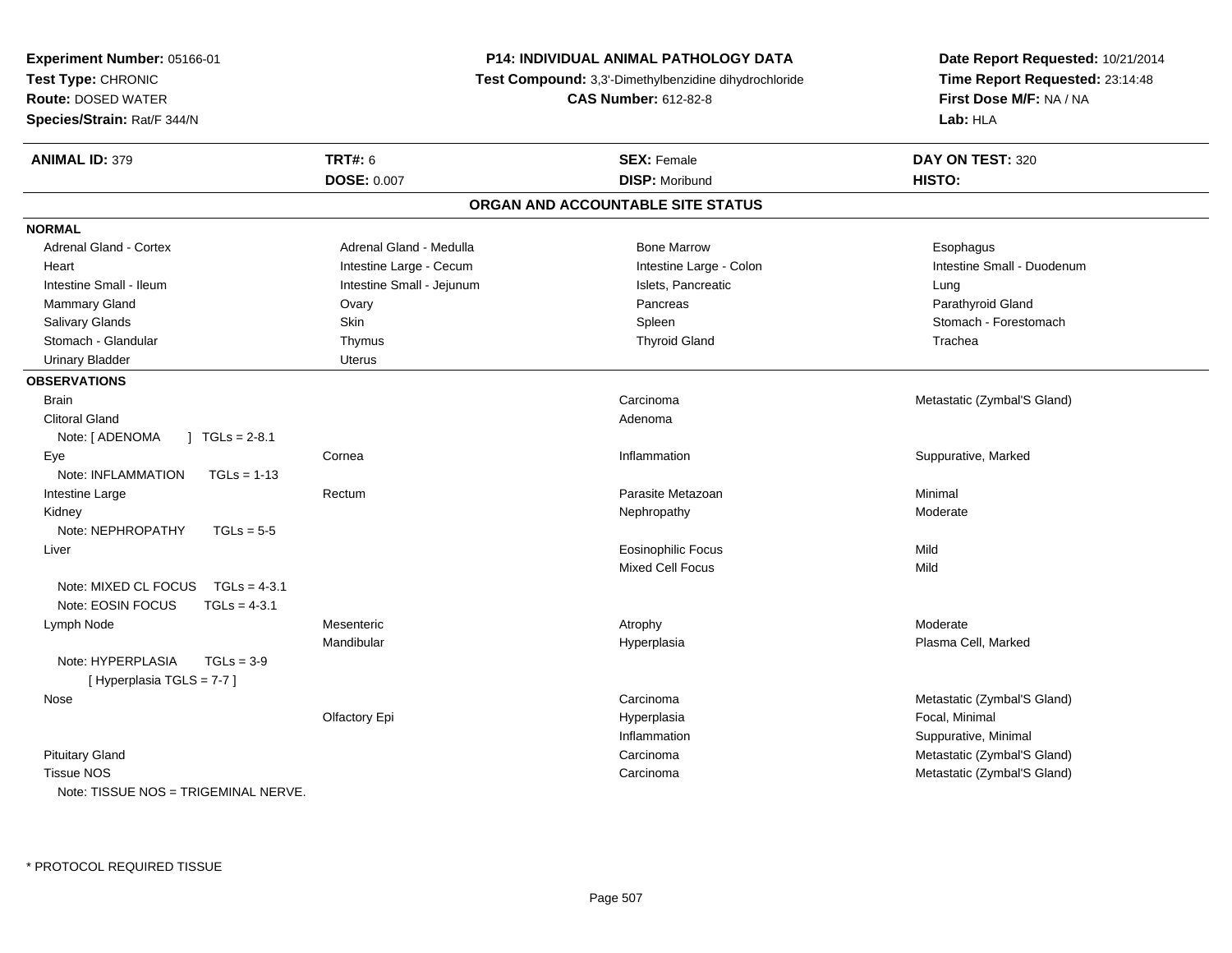| <b>P14: INDIVIDUAL ANIMAL PATHOLOGY DATA</b><br><b>Experiment Number: 05166-01</b><br>Test Type: CHRONIC<br>Test Compound: 3,3'-Dimethylbenzidine dihydrochloride<br><b>CAS Number: 612-82-8</b><br><b>Route: DOSED WATER</b><br>Species/Strain: Rat/F 344/N |               | Date Report Requested: 10/21/2014<br>Time Report Requested: 23:14:48<br>First Dose M/F: NA / NA<br>Lab: HLA |                                   |                         |
|--------------------------------------------------------------------------------------------------------------------------------------------------------------------------------------------------------------------------------------------------------------|---------------|-------------------------------------------------------------------------------------------------------------|-----------------------------------|-------------------------|
| <b>ANIMAL ID: 379</b>                                                                                                                                                                                                                                        |               | TRT#: 6                                                                                                     | <b>SEX: Female</b>                | <b>DAY ON TEST: 320</b> |
|                                                                                                                                                                                                                                                              |               | <b>DOSE: 0.007</b>                                                                                          | <b>DISP:</b> Moribund             | HISTO:                  |
|                                                                                                                                                                                                                                                              |               |                                                                                                             | ORGAN AND ACCOUNTABLE SITE STATUS |                         |
| Note: CARCINOMA                                                                                                                                                                                                                                              | $TGLS = 8-14$ |                                                                                                             |                                   |                         |
| Zymbal's Gland                                                                                                                                                                                                                                               |               |                                                                                                             | Carcinoma                         |                         |
| Note: CARCINOMA                                                                                                                                                                                                                                              | $TGLs = 6-10$ |                                                                                                             |                                   |                         |
| PRIMARY CAUSE OF DEATH                                                                                                                                                                                                                                       |               |                                                                                                             |                                   |                         |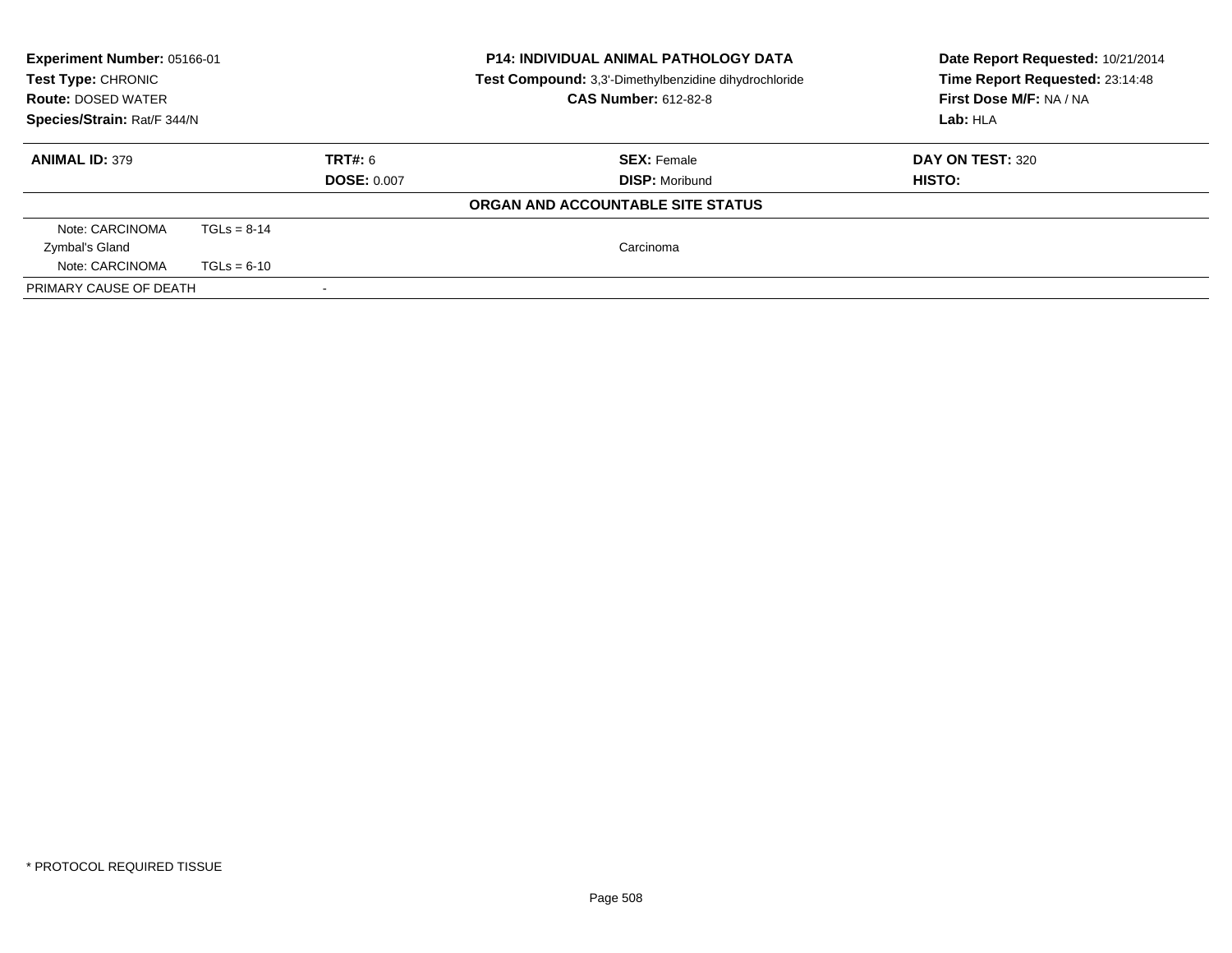| Experiment Number: 05166-01           |                            | <b>P14: INDIVIDUAL ANIMAL PATHOLOGY DATA</b>          | Date Report Requested: 10/21/2014 |
|---------------------------------------|----------------------------|-------------------------------------------------------|-----------------------------------|
| Test Type: CHRONIC                    |                            | Test Compound: 3,3'-Dimethylbenzidine dihydrochloride | Time Report Requested: 23:14:48   |
| <b>Route: DOSED WATER</b>             |                            | <b>CAS Number: 612-82-8</b>                           | First Dose M/F: NA / NA           |
| Species/Strain: Rat/F 344/N           |                            |                                                       | Lab: HLA                          |
| <b>ANIMAL ID: 380</b>                 | <b>TRT#: 6</b>             | <b>SEX: Female</b>                                    | DAY ON TEST: 388                  |
|                                       | <b>DOSE: 0.007</b>         | <b>DISP: Dead</b>                                     | HISTO:                            |
|                                       |                            | ORGAN AND ACCOUNTABLE SITE STATUS                     |                                   |
| <b>NORMAL</b>                         |                            |                                                       |                                   |
| <b>Adrenal Gland - Cortex</b>         | Adrenal Gland - Medulla    | <b>Bone Marrow</b>                                    | <b>Brain</b>                      |
| Esophagus                             | Heart                      | Intestine Large - Cecum                               | Intestine Large - Colon           |
| Intestine Large - Rectum              | Intestine Small - Duodenum | Intestine Small - Ileum                               | Intestine Small - Jejunum         |
| Islets, Pancreatic                    | Lymph Node - Mesenteric    | Mammary Gland                                         | Nose                              |
| Ovary                                 | Pancreas                   | Parathyroid Gland                                     | <b>Pituitary Gland</b>            |
| Salivary Glands                       | Stomach - Forestomach      | Thymus                                                | <b>Thyroid Gland</b>              |
| Trachea                               | <b>Urinary Bladder</b>     | <b>Uterus</b>                                         |                                   |
| <b>OBSERVATIONS</b>                   |                            |                                                       |                                   |
| <b>Clitoral Gland</b>                 |                            | Adenoma                                               |                                   |
| Kidney                                |                            | Nephropathy                                           | Moderate                          |
| Liver                                 |                            | <b>Eosinophilic Focus</b>                             | Mild                              |
|                                       |                            | Hematopoietic Cell Proliferation                      | Minimal                           |
| Note: EOSIN FOCUS                     | $TGLs = 1-3.1$             |                                                       |                                   |
| Lung                                  |                            | <b>Infiltration Cellular</b>                          | Histiocyte, Minimal               |
| Lymph Node                            | Mandibular                 | Hyperplasia                                           | Plasma Cell, Moderate             |
| Skin                                  |                            | <b>Basal Cell Carcinoma</b>                           |                                   |
| Note: BASAL CEL CARC $TGLs = 4-10+13$ |                            |                                                       |                                   |
| Spleen                                |                            | Hematopoietic Cell Proliferation                      | Moderate                          |
| Stomach                               | Glandular                  | Degeneration                                          | Cystic, Minimal                   |
| Zymbal's Gland                        |                            | Carcinoma                                             |                                   |
| PRIMARY CAUSE OF DEATH                |                            |                                                       |                                   |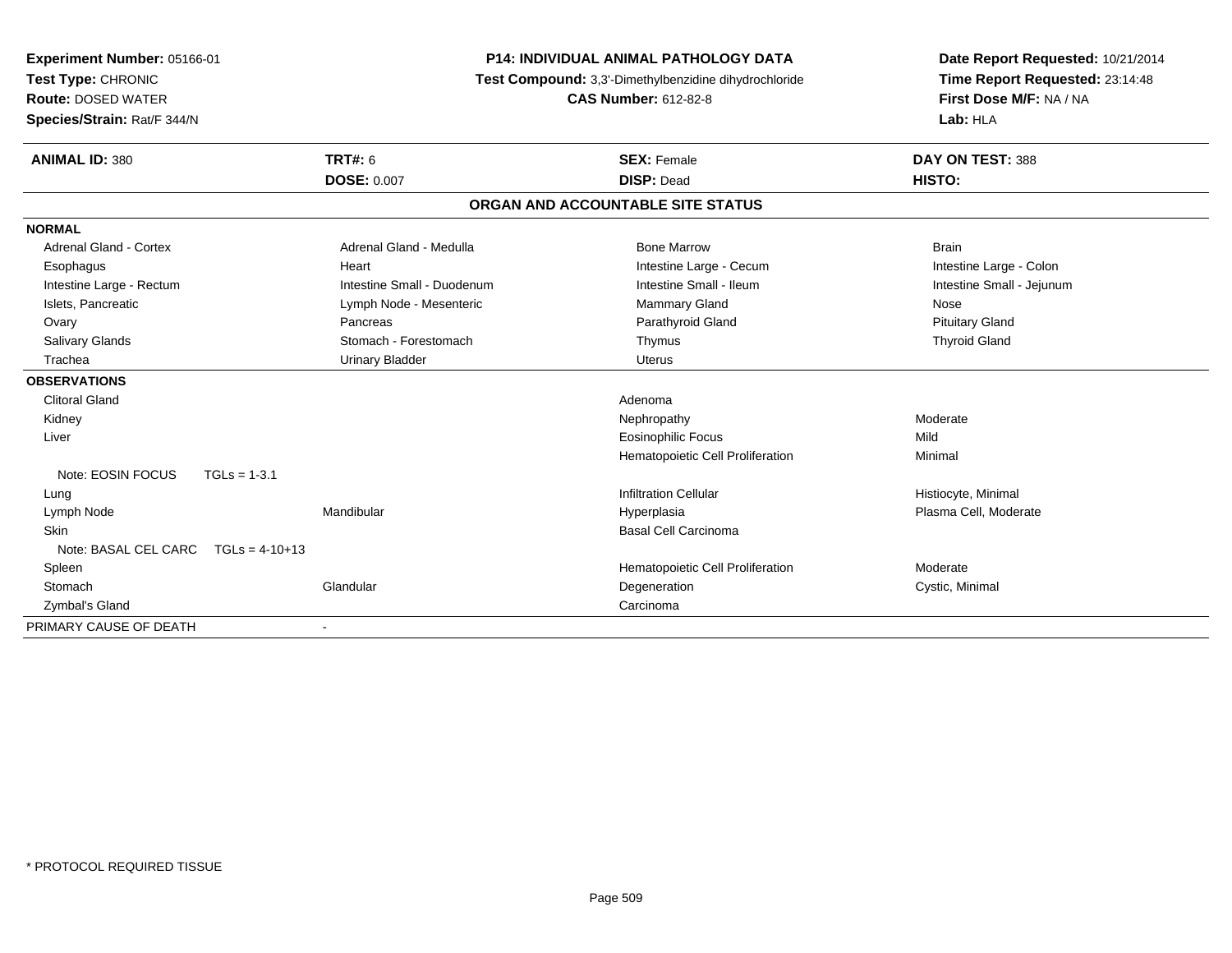| <b>Experiment Number: 05166-01</b><br><b>Test Type: CHRONIC</b><br><b>Route: DOSED WATER</b><br>Species/Strain: Rat/F 344/N |                 | <b>P14: INDIVIDUAL ANIMAL PATHOLOGY DATA</b><br><b>Test Compound:</b> 3,3'-Dimethylbenzidine dihydrochloride<br><b>CAS Number: 612-82-8</b> |                                   | Date Report Requested: 10/21/2014<br>Time Report Requested: 23:14:48<br>First Dose M/F: NA / NA<br>Lab: HLA |
|-----------------------------------------------------------------------------------------------------------------------------|-----------------|---------------------------------------------------------------------------------------------------------------------------------------------|-----------------------------------|-------------------------------------------------------------------------------------------------------------|
| <b>ANIMAL ID: 456</b>                                                                                                       |                 | <b>TRT#: 8</b>                                                                                                                              | <b>SEX: Female</b>                | DAY ON TEST: 254                                                                                            |
|                                                                                                                             |                 | <b>DOSE: 0.015</b>                                                                                                                          | <b>DISP: Moribund</b>             | HISTO:                                                                                                      |
|                                                                                                                             |                 |                                                                                                                                             | ORGAN AND ACCOUNTABLE SITE STATUS |                                                                                                             |
| <b>NORMAL</b>                                                                                                               |                 |                                                                                                                                             |                                   |                                                                                                             |
| Adrenal Gland - Cortex                                                                                                      |                 | Adrenal Gland - Medulla                                                                                                                     | <b>Bone Marrow</b>                | <b>Brain</b>                                                                                                |
| Esophagus                                                                                                                   |                 | Heart                                                                                                                                       | Intestine Large - Cecum           | Intestine Large - Colon                                                                                     |
| Intestine Large - Rectum                                                                                                    |                 | Intestine Small - Duodenum                                                                                                                  | Intestine Small - Ileum           | Intestine Small - Jejunum                                                                                   |
| Islets, Pancreatic                                                                                                          |                 | Lung                                                                                                                                        | Lymph Node - Mandibular           | Lymph Node - Mesenteric                                                                                     |
| <b>Mammary Gland</b>                                                                                                        |                 | Nose                                                                                                                                        | Ovary                             | Pancreas                                                                                                    |
| Parathyroid Gland                                                                                                           |                 | <b>Pituitary Gland</b>                                                                                                                      | Salivary Glands                   | <b>Skin</b>                                                                                                 |
| Spleen                                                                                                                      |                 | Stomach - Forestomach                                                                                                                       | Stomach - Glandular               | Thymus                                                                                                      |
| <b>Thyroid Gland</b>                                                                                                        |                 | Trachea                                                                                                                                     | <b>Urinary Bladder</b>            | <b>Uterus</b>                                                                                               |
| <b>OBSERVATIONS</b>                                                                                                         |                 |                                                                                                                                             |                                   |                                                                                                             |
| <b>Clitoral Gland</b>                                                                                                       |                 |                                                                                                                                             | Carcinoma                         |                                                                                                             |
| Note: CARCINOMA                                                                                                             | $TGLs = 1-8.1$  |                                                                                                                                             |                                   |                                                                                                             |
| Kidney                                                                                                                      |                 |                                                                                                                                             | Nephropathy                       | Mild                                                                                                        |
| Liver                                                                                                                       |                 |                                                                                                                                             | <b>Eosinophilic Focus</b>         | Mild                                                                                                        |
| <b>Tissue NOS</b>                                                                                                           |                 |                                                                                                                                             | Carcinoma                         | Metastatic (Zymbal'S Gland)                                                                                 |
| Note: CARCINOMA                                                                                                             | $TGLs = 2-13$   |                                                                                                                                             |                                   |                                                                                                             |
| Zymbal's Gland                                                                                                              |                 |                                                                                                                                             | Carcinoma                         |                                                                                                             |
| Note: CARCINOMA                                                                                                             | $TGLs = 3-10.1$ |                                                                                                                                             |                                   |                                                                                                             |
| PRIMARY CAUSE OF DEATH                                                                                                      |                 |                                                                                                                                             |                                   |                                                                                                             |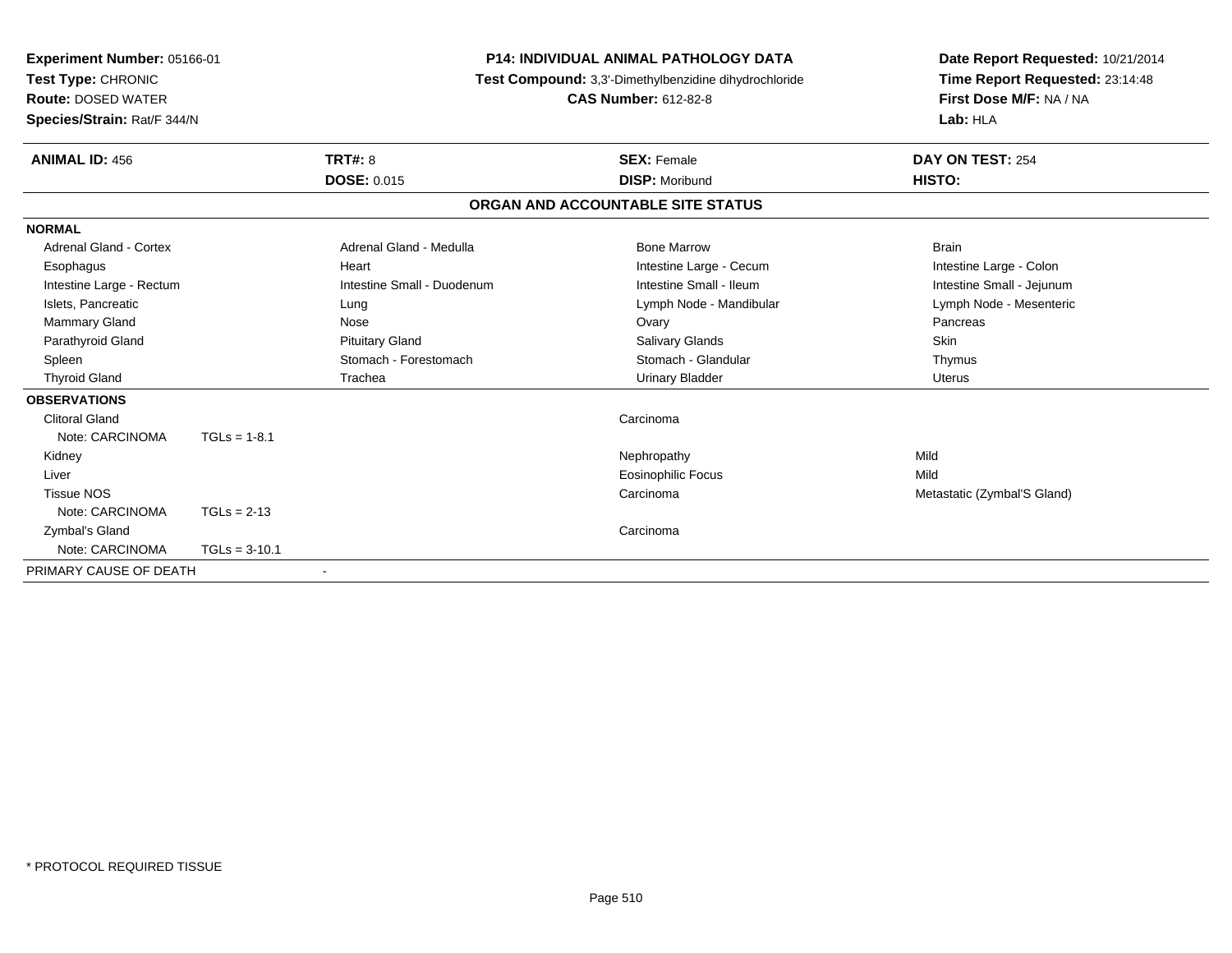| Experiment Number: 05166-01<br>Test Type: CHRONIC<br><b>Route: DOSED WATER</b><br>Species/Strain: Rat/F 344/N | <b>P14: INDIVIDUAL ANIMAL PATHOLOGY DATA</b><br>Test Compound: 3,3'-Dimethylbenzidine dihydrochloride<br><b>CAS Number: 612-82-8</b> |                                             | Date Report Requested: 10/21/2014<br>Time Report Requested: 23:14:48<br>First Dose M/F: NA / NA<br>Lab: HLA |  |
|---------------------------------------------------------------------------------------------------------------|--------------------------------------------------------------------------------------------------------------------------------------|---------------------------------------------|-------------------------------------------------------------------------------------------------------------|--|
| <b>ANIMAL ID: 462</b>                                                                                         | <b>TRT#: 8</b><br><b>DOSE: 0.015</b>                                                                                                 | <b>SEX: Female</b><br><b>DISP: Moribund</b> | DAY ON TEST: 229<br>HISTO:                                                                                  |  |
|                                                                                                               |                                                                                                                                      | ORGAN AND ACCOUNTABLE SITE STATUS           |                                                                                                             |  |
| <b>NORMAL</b>                                                                                                 |                                                                                                                                      |                                             |                                                                                                             |  |
| <b>Adrenal Gland - Cortex</b>                                                                                 | Adrenal Gland - Medulla                                                                                                              | <b>Bone Marrow</b>                          | <b>Brain</b>                                                                                                |  |
| <b>Clitoral Gland</b>                                                                                         | Esophagus                                                                                                                            | Intestine Large - Cecum                     | Intestine Large - Colon                                                                                     |  |
| Intestine Large - Rectum                                                                                      | Intestine Small - Duodenum                                                                                                           | Intestine Small - Ileum                     | Intestine Small - Jejunum                                                                                   |  |
| Islets, Pancreatic                                                                                            | Lung                                                                                                                                 | Lymph Node - Mesenteric                     | Mammary Gland                                                                                               |  |
| Nose                                                                                                          | Ovary                                                                                                                                | Pancreas                                    | Parathyroid Gland                                                                                           |  |
| <b>Pituitary Gland</b>                                                                                        | Salivary Glands                                                                                                                      | <b>Skin</b>                                 | Spleen                                                                                                      |  |
| Stomach - Forestomach                                                                                         | Stomach - Glandular                                                                                                                  | Thymus                                      | <b>Thyroid Gland</b>                                                                                        |  |
| Trachea                                                                                                       | <b>Urinary Bladder</b>                                                                                                               | <b>Uterus</b>                               |                                                                                                             |  |
| <b>OBSERVATIONS</b>                                                                                           |                                                                                                                                      |                                             |                                                                                                             |  |
| Heart                                                                                                         |                                                                                                                                      | Cardiomyopathy                              | Minimal                                                                                                     |  |
| Kidney                                                                                                        |                                                                                                                                      | Nephropathy                                 | Mild                                                                                                        |  |
| Liver                                                                                                         |                                                                                                                                      | <b>Eosinophilic Focus</b>                   | Minimal                                                                                                     |  |
|                                                                                                               |                                                                                                                                      | Mixed Cell Focus                            | Minimal                                                                                                     |  |
| Lymph Node                                                                                                    | Mandibular                                                                                                                           | Hyperplasia                                 | Plasma Cell, Moderate                                                                                       |  |
| Pharynx                                                                                                       |                                                                                                                                      | Squamous Cell Papilloma                     |                                                                                                             |  |
| Note: SQ CL PAPILLOM<br>$TGLs = 1-3$                                                                          |                                                                                                                                      |                                             |                                                                                                             |  |
| Zymbal's Gland                                                                                                |                                                                                                                                      | Carcinoma                                   |                                                                                                             |  |
| Note: CARCINOMA<br>$TGLs = 3-10.1$                                                                            |                                                                                                                                      |                                             |                                                                                                             |  |
| PRIMARY CAUSE OF DEATH                                                                                        |                                                                                                                                      |                                             |                                                                                                             |  |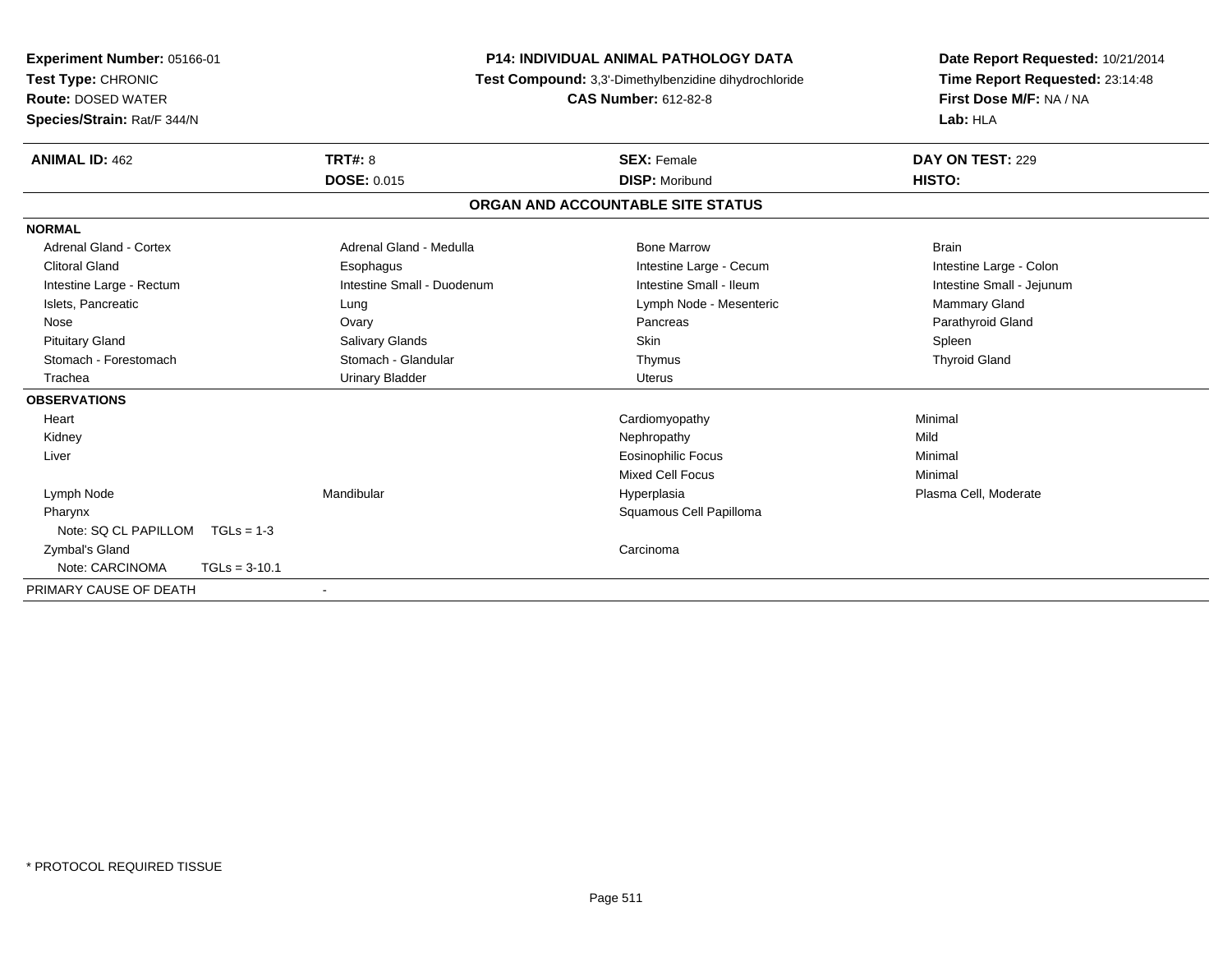| Experiment Number: 05166-01<br>Test Type: CHRONIC<br><b>Route: DOSED WATER</b> |                 |                            | <b>P14: INDIVIDUAL ANIMAL PATHOLOGY DATA</b><br>Test Compound: 3,3'-Dimethylbenzidine dihydrochloride<br><b>CAS Number: 612-82-8</b> | Date Report Requested: 10/21/2014<br>Time Report Requested: 23:14:48<br>First Dose M/F: NA / NA |
|--------------------------------------------------------------------------------|-----------------|----------------------------|--------------------------------------------------------------------------------------------------------------------------------------|-------------------------------------------------------------------------------------------------|
| Species/Strain: Rat/F 344/N                                                    |                 |                            |                                                                                                                                      | Lab: HLA                                                                                        |
| <b>ANIMAL ID: 463</b>                                                          |                 | <b>TRT#: 8</b>             | <b>SEX: Female</b>                                                                                                                   | DAY ON TEST: 355                                                                                |
|                                                                                |                 | <b>DOSE: 0.015</b>         | <b>DISP: Moribund</b>                                                                                                                | HISTO:                                                                                          |
|                                                                                |                 |                            | ORGAN AND ACCOUNTABLE SITE STATUS                                                                                                    |                                                                                                 |
| <b>NORMAL</b>                                                                  |                 |                            |                                                                                                                                      |                                                                                                 |
| <b>Adrenal Gland - Cortex</b>                                                  |                 | Adrenal Gland - Medulla    | <b>Bone Marrow</b>                                                                                                                   | <b>Brain</b>                                                                                    |
| Esophagus                                                                      |                 | Heart                      | Intestine Large - Cecum                                                                                                              | Intestine Large - Colon                                                                         |
| Intestine Large - Rectum                                                       |                 | Intestine Small - Duodenum | Intestine Small - Ileum                                                                                                              | Intestine Small - Jejunum                                                                       |
| Islets, Pancreatic                                                             |                 | Lymph Node - Mandibular    | Lymph Node - Mesenteric                                                                                                              | Mammary Gland                                                                                   |
| Ovary                                                                          |                 | Pancreas                   | Parathyroid Gland                                                                                                                    | <b>Pituitary Gland</b>                                                                          |
| Salivary Glands                                                                |                 | <b>Skin</b>                | Spleen                                                                                                                               | Stomach - Forestomach                                                                           |
| Stomach - Glandular                                                            |                 | Thymus                     | <b>Thyroid Gland</b>                                                                                                                 | Trachea                                                                                         |
| <b>Urinary Bladder</b>                                                         |                 | <b>Uterus</b>              |                                                                                                                                      |                                                                                                 |
| <b>OBSERVATIONS</b>                                                            |                 |                            |                                                                                                                                      |                                                                                                 |
| <b>Clitoral Gland</b>                                                          |                 |                            | Adenoma                                                                                                                              |                                                                                                 |
| Kidney                                                                         |                 |                            | Karyomegaly                                                                                                                          | Minimal                                                                                         |
|                                                                                |                 |                            | Nephropathy                                                                                                                          | Moderate                                                                                        |
| Note: NEPHROPATHY                                                              | $TGLs = 3-5$    |                            |                                                                                                                                      |                                                                                                 |
| Liver                                                                          |                 |                            | <b>Eosinophilic Focus</b>                                                                                                            | Mild                                                                                            |
|                                                                                |                 |                            | Neoplastic Nodule                                                                                                                    |                                                                                                 |
| Lung                                                                           |                 |                            | <b>Infiltration Cellular</b>                                                                                                         | Histiocyte, Minimal                                                                             |
| Lymph Node                                                                     |                 |                            | Hemorrhage                                                                                                                           | Mild                                                                                            |
| Nose                                                                           |                 |                            | Hemorrhage                                                                                                                           | Mild                                                                                            |
| Zymbal's Gland                                                                 |                 |                            | Adenoma                                                                                                                              |                                                                                                 |
|                                                                                |                 |                            | Carcinoma                                                                                                                            |                                                                                                 |
| Note: CARCINOMA                                                                | $TGLs = 1-10.1$ |                            |                                                                                                                                      |                                                                                                 |
| PRIMARY CAUSE OF DEATH                                                         |                 | $\blacksquare$             |                                                                                                                                      |                                                                                                 |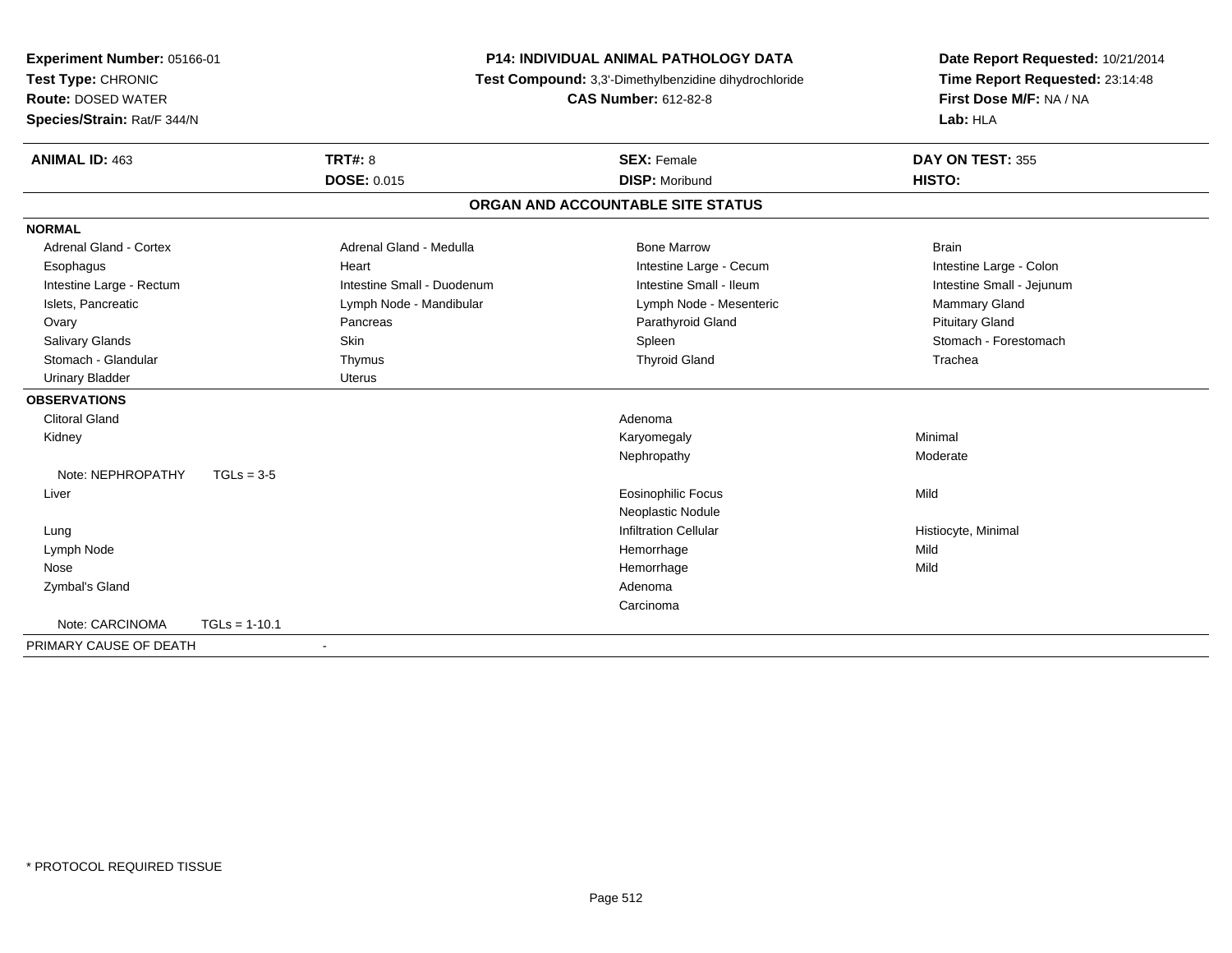| <b>TRT#: 8</b><br>DAY ON TEST: 142<br><b>ANIMAL ID: 464</b><br><b>SEX: Female</b><br>DOSE: 0.015<br><b>DISP: Dead</b><br>HISTO:<br>ORGAN AND ACCOUNTABLE SITE STATUS<br><b>NORMAL</b><br><b>Adrenal Gland - Cortex</b><br><b>Bone Marrow</b><br>Adrenal Gland - Medulla<br><b>Brain</b><br><b>Clitoral Gland</b><br>Heart<br>Intestine Large - Cecum<br>Esophagus<br>Islets, Pancreatic<br>Lymph Node - Mesenteric<br>Intestine Large - Rectum<br>Nose<br>Salivary Glands<br>Pancreas<br>Parathyroid Gland<br><b>Pituitary Gland</b><br>Stomach - Forestomach<br>Stomach - Glandular<br><b>Skin</b><br>Spleen<br><b>Thyroid Gland</b><br>Trachea<br><b>Urinary Bladder</b><br><b>Uterus</b><br>Zymbal's Gland<br><b>MISSING</b><br><b>Mammary Gland</b><br><b>AUTO PRECLUDES DIAG.</b><br>Intestine Small - Ileum<br>Intestine Small - Duodenum<br>Intestine Small - Jejunum<br><b>OBSERVATIONS</b><br>Colon<br>Parasite Metazoan<br>Moderate<br>Intestine Large<br>Kidney<br>Hemorrhage<br>Mild<br>Note: HEMORRHAGE<br>$TGLs = 2-5$<br>Mild<br>Congestion<br>Liver<br>Hemorrhage<br>Moderate<br>Note: CONGESTION<br>$TGLs = 3-3.1$<br>Note: HEMORRHAGE<br>$TGLs = 3-3.1$<br>Congestion<br>Marked<br>Lung<br>Hemorrhage<br>Moderate<br>[Congestion TGLS = $4-4+4.1$ ]<br>[Hemorrhage TGLS = $4-4+4.1$ ]<br>Mandibular<br>Lymph Node<br>Hemorrhage<br>Mild<br>Periovarn Tiss<br>Ovary<br>Cyst<br>Note: CYST<br>$TGLs = 1-8$ | Experiment Number: 05166-01<br>Test Type: CHRONIC<br><b>Route: DOSED WATER</b><br>Species/Strain: Rat/F 344/N | P14: INDIVIDUAL ANIMAL PATHOLOGY DATA<br>Test Compound: 3,3'-Dimethylbenzidine dihydrochloride<br><b>CAS Number: 612-82-8</b> | Date Report Requested: 10/21/2014<br>Time Report Requested: 23:14:48<br>First Dose M/F: NA / NA<br>Lab: HLA |
|----------------------------------------------------------------------------------------------------------------------------------------------------------------------------------------------------------------------------------------------------------------------------------------------------------------------------------------------------------------------------------------------------------------------------------------------------------------------------------------------------------------------------------------------------------------------------------------------------------------------------------------------------------------------------------------------------------------------------------------------------------------------------------------------------------------------------------------------------------------------------------------------------------------------------------------------------------------------------------------------------------------------------------------------------------------------------------------------------------------------------------------------------------------------------------------------------------------------------------------------------------------------------------------------------------------------------------------------------------------------------------------------------------------------------|---------------------------------------------------------------------------------------------------------------|-------------------------------------------------------------------------------------------------------------------------------|-------------------------------------------------------------------------------------------------------------|
|                                                                                                                                                                                                                                                                                                                                                                                                                                                                                                                                                                                                                                                                                                                                                                                                                                                                                                                                                                                                                                                                                                                                                                                                                                                                                                                                                                                                                            |                                                                                                               |                                                                                                                               |                                                                                                             |
|                                                                                                                                                                                                                                                                                                                                                                                                                                                                                                                                                                                                                                                                                                                                                                                                                                                                                                                                                                                                                                                                                                                                                                                                                                                                                                                                                                                                                            |                                                                                                               |                                                                                                                               |                                                                                                             |
|                                                                                                                                                                                                                                                                                                                                                                                                                                                                                                                                                                                                                                                                                                                                                                                                                                                                                                                                                                                                                                                                                                                                                                                                                                                                                                                                                                                                                            |                                                                                                               |                                                                                                                               |                                                                                                             |
|                                                                                                                                                                                                                                                                                                                                                                                                                                                                                                                                                                                                                                                                                                                                                                                                                                                                                                                                                                                                                                                                                                                                                                                                                                                                                                                                                                                                                            |                                                                                                               |                                                                                                                               |                                                                                                             |
|                                                                                                                                                                                                                                                                                                                                                                                                                                                                                                                                                                                                                                                                                                                                                                                                                                                                                                                                                                                                                                                                                                                                                                                                                                                                                                                                                                                                                            |                                                                                                               |                                                                                                                               |                                                                                                             |
|                                                                                                                                                                                                                                                                                                                                                                                                                                                                                                                                                                                                                                                                                                                                                                                                                                                                                                                                                                                                                                                                                                                                                                                                                                                                                                                                                                                                                            |                                                                                                               |                                                                                                                               |                                                                                                             |
|                                                                                                                                                                                                                                                                                                                                                                                                                                                                                                                                                                                                                                                                                                                                                                                                                                                                                                                                                                                                                                                                                                                                                                                                                                                                                                                                                                                                                            |                                                                                                               |                                                                                                                               |                                                                                                             |
|                                                                                                                                                                                                                                                                                                                                                                                                                                                                                                                                                                                                                                                                                                                                                                                                                                                                                                                                                                                                                                                                                                                                                                                                                                                                                                                                                                                                                            |                                                                                                               |                                                                                                                               |                                                                                                             |
|                                                                                                                                                                                                                                                                                                                                                                                                                                                                                                                                                                                                                                                                                                                                                                                                                                                                                                                                                                                                                                                                                                                                                                                                                                                                                                                                                                                                                            |                                                                                                               |                                                                                                                               |                                                                                                             |
|                                                                                                                                                                                                                                                                                                                                                                                                                                                                                                                                                                                                                                                                                                                                                                                                                                                                                                                                                                                                                                                                                                                                                                                                                                                                                                                                                                                                                            |                                                                                                               |                                                                                                                               |                                                                                                             |
|                                                                                                                                                                                                                                                                                                                                                                                                                                                                                                                                                                                                                                                                                                                                                                                                                                                                                                                                                                                                                                                                                                                                                                                                                                                                                                                                                                                                                            |                                                                                                               |                                                                                                                               |                                                                                                             |
|                                                                                                                                                                                                                                                                                                                                                                                                                                                                                                                                                                                                                                                                                                                                                                                                                                                                                                                                                                                                                                                                                                                                                                                                                                                                                                                                                                                                                            |                                                                                                               |                                                                                                                               |                                                                                                             |
|                                                                                                                                                                                                                                                                                                                                                                                                                                                                                                                                                                                                                                                                                                                                                                                                                                                                                                                                                                                                                                                                                                                                                                                                                                                                                                                                                                                                                            |                                                                                                               |                                                                                                                               |                                                                                                             |
|                                                                                                                                                                                                                                                                                                                                                                                                                                                                                                                                                                                                                                                                                                                                                                                                                                                                                                                                                                                                                                                                                                                                                                                                                                                                                                                                                                                                                            |                                                                                                               |                                                                                                                               |                                                                                                             |
|                                                                                                                                                                                                                                                                                                                                                                                                                                                                                                                                                                                                                                                                                                                                                                                                                                                                                                                                                                                                                                                                                                                                                                                                                                                                                                                                                                                                                            |                                                                                                               |                                                                                                                               |                                                                                                             |
|                                                                                                                                                                                                                                                                                                                                                                                                                                                                                                                                                                                                                                                                                                                                                                                                                                                                                                                                                                                                                                                                                                                                                                                                                                                                                                                                                                                                                            |                                                                                                               |                                                                                                                               |                                                                                                             |
|                                                                                                                                                                                                                                                                                                                                                                                                                                                                                                                                                                                                                                                                                                                                                                                                                                                                                                                                                                                                                                                                                                                                                                                                                                                                                                                                                                                                                            |                                                                                                               |                                                                                                                               |                                                                                                             |
|                                                                                                                                                                                                                                                                                                                                                                                                                                                                                                                                                                                                                                                                                                                                                                                                                                                                                                                                                                                                                                                                                                                                                                                                                                                                                                                                                                                                                            |                                                                                                               |                                                                                                                               |                                                                                                             |
|                                                                                                                                                                                                                                                                                                                                                                                                                                                                                                                                                                                                                                                                                                                                                                                                                                                                                                                                                                                                                                                                                                                                                                                                                                                                                                                                                                                                                            |                                                                                                               |                                                                                                                               |                                                                                                             |
|                                                                                                                                                                                                                                                                                                                                                                                                                                                                                                                                                                                                                                                                                                                                                                                                                                                                                                                                                                                                                                                                                                                                                                                                                                                                                                                                                                                                                            |                                                                                                               |                                                                                                                               |                                                                                                             |
|                                                                                                                                                                                                                                                                                                                                                                                                                                                                                                                                                                                                                                                                                                                                                                                                                                                                                                                                                                                                                                                                                                                                                                                                                                                                                                                                                                                                                            |                                                                                                               |                                                                                                                               |                                                                                                             |
|                                                                                                                                                                                                                                                                                                                                                                                                                                                                                                                                                                                                                                                                                                                                                                                                                                                                                                                                                                                                                                                                                                                                                                                                                                                                                                                                                                                                                            |                                                                                                               |                                                                                                                               |                                                                                                             |
|                                                                                                                                                                                                                                                                                                                                                                                                                                                                                                                                                                                                                                                                                                                                                                                                                                                                                                                                                                                                                                                                                                                                                                                                                                                                                                                                                                                                                            |                                                                                                               |                                                                                                                               |                                                                                                             |
|                                                                                                                                                                                                                                                                                                                                                                                                                                                                                                                                                                                                                                                                                                                                                                                                                                                                                                                                                                                                                                                                                                                                                                                                                                                                                                                                                                                                                            |                                                                                                               |                                                                                                                               |                                                                                                             |
|                                                                                                                                                                                                                                                                                                                                                                                                                                                                                                                                                                                                                                                                                                                                                                                                                                                                                                                                                                                                                                                                                                                                                                                                                                                                                                                                                                                                                            |                                                                                                               |                                                                                                                               |                                                                                                             |
|                                                                                                                                                                                                                                                                                                                                                                                                                                                                                                                                                                                                                                                                                                                                                                                                                                                                                                                                                                                                                                                                                                                                                                                                                                                                                                                                                                                                                            |                                                                                                               |                                                                                                                               |                                                                                                             |
|                                                                                                                                                                                                                                                                                                                                                                                                                                                                                                                                                                                                                                                                                                                                                                                                                                                                                                                                                                                                                                                                                                                                                                                                                                                                                                                                                                                                                            |                                                                                                               |                                                                                                                               |                                                                                                             |
|                                                                                                                                                                                                                                                                                                                                                                                                                                                                                                                                                                                                                                                                                                                                                                                                                                                                                                                                                                                                                                                                                                                                                                                                                                                                                                                                                                                                                            |                                                                                                               |                                                                                                                               |                                                                                                             |
|                                                                                                                                                                                                                                                                                                                                                                                                                                                                                                                                                                                                                                                                                                                                                                                                                                                                                                                                                                                                                                                                                                                                                                                                                                                                                                                                                                                                                            |                                                                                                               |                                                                                                                               |                                                                                                             |
| Moderate<br>Thymus<br>Hemorrhage                                                                                                                                                                                                                                                                                                                                                                                                                                                                                                                                                                                                                                                                                                                                                                                                                                                                                                                                                                                                                                                                                                                                                                                                                                                                                                                                                                                           |                                                                                                               |                                                                                                                               |                                                                                                             |
| PRIMARY CAUSE OF DEATH<br>$\sim$                                                                                                                                                                                                                                                                                                                                                                                                                                                                                                                                                                                                                                                                                                                                                                                                                                                                                                                                                                                                                                                                                                                                                                                                                                                                                                                                                                                           |                                                                                                               |                                                                                                                               |                                                                                                             |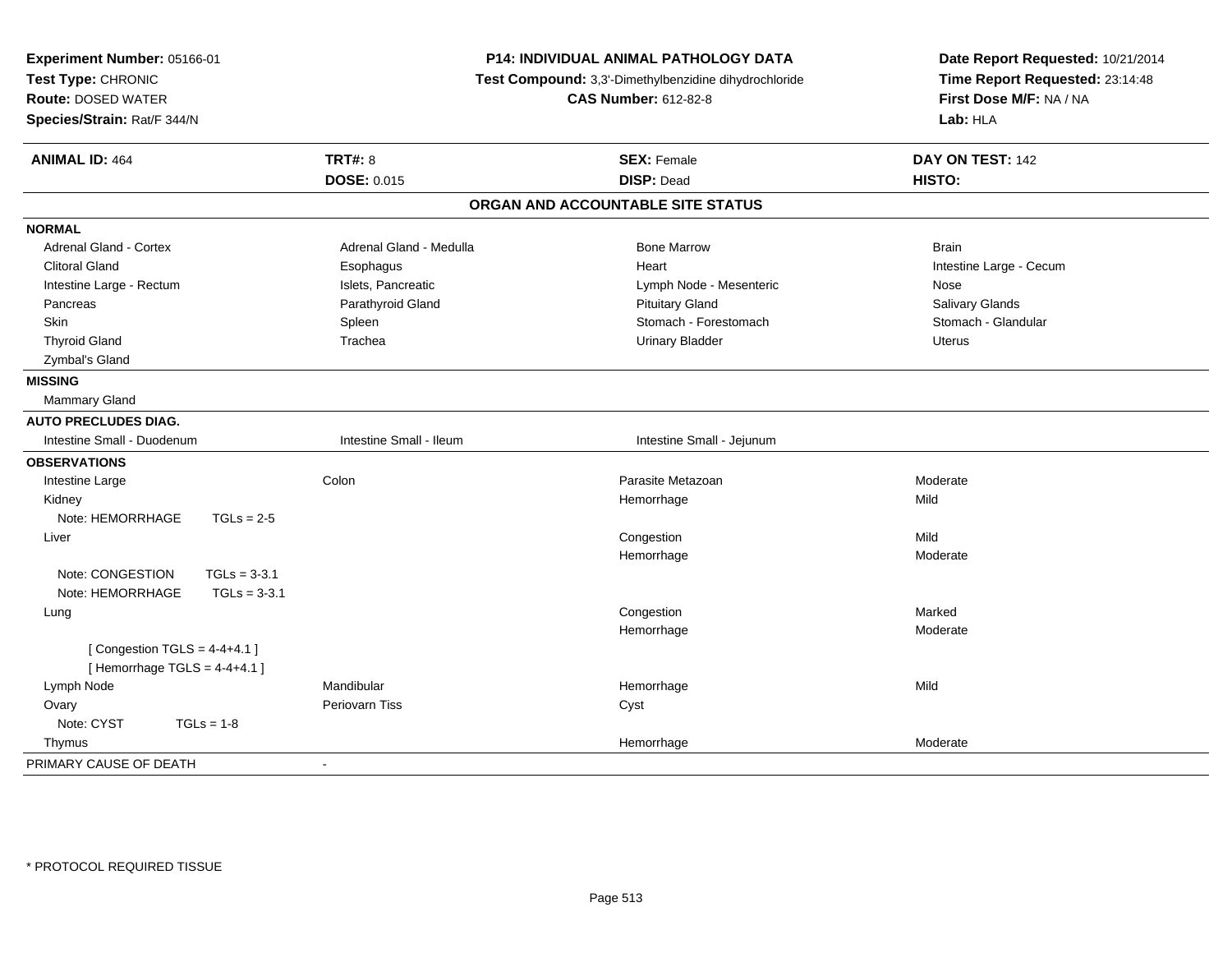| Experiment Number: 05166-01<br>Test Type: CHRONIC<br><b>Route: DOSED WATER</b><br>Species/Strain: Rat/F 344/N |                           | <b>P14: INDIVIDUAL ANIMAL PATHOLOGY DATA</b><br>Test Compound: 3,3'-Dimethylbenzidine dihydrochloride<br><b>CAS Number: 612-82-8</b> | Date Report Requested: 10/21/2014<br>Time Report Requested: 23:14:48<br>First Dose M/F: NA / NA<br>Lab: HLA |
|---------------------------------------------------------------------------------------------------------------|---------------------------|--------------------------------------------------------------------------------------------------------------------------------------|-------------------------------------------------------------------------------------------------------------|
| <b>ANIMAL ID: 465</b>                                                                                         | <b>TRT#: 8</b>            | <b>SEX: Female</b>                                                                                                                   | DAY ON TEST: 355                                                                                            |
|                                                                                                               | <b>DOSE: 0.015</b>        | <b>DISP: Moribund</b>                                                                                                                | HISTO:                                                                                                      |
|                                                                                                               |                           | ORGAN AND ACCOUNTABLE SITE STATUS                                                                                                    |                                                                                                             |
| <b>NORMAL</b>                                                                                                 |                           |                                                                                                                                      |                                                                                                             |
| Adrenal Gland - Medulla                                                                                       | <b>Bone Marrow</b>        | <b>Brain</b>                                                                                                                         | Esophagus                                                                                                   |
| Heart                                                                                                         | Intestine Large - Cecum   | Intestine Large - Rectum                                                                                                             | Intestine Small - Duodenum                                                                                  |
| Intestine Small - Ileum                                                                                       | Intestine Small - Jejunum | Islets, Pancreatic                                                                                                                   | Lymph Node - Mesenteric                                                                                     |
| <b>Mammary Gland</b>                                                                                          | Nose                      | Ovary                                                                                                                                | Pancreas                                                                                                    |
| Parathyroid Gland                                                                                             | <b>Pituitary Gland</b>    | Salivary Glands                                                                                                                      | <b>Skin</b>                                                                                                 |
| Spleen                                                                                                        | Stomach - Forestomach     | <b>Thyroid Gland</b>                                                                                                                 | Trachea                                                                                                     |
| <b>Urinary Bladder</b>                                                                                        | <b>Uterus</b>             |                                                                                                                                      |                                                                                                             |
| <b>MISSING</b>                                                                                                |                           |                                                                                                                                      |                                                                                                             |
| Thymus                                                                                                        |                           |                                                                                                                                      |                                                                                                             |
| <b>OBSERVATIONS</b>                                                                                           |                           |                                                                                                                                      |                                                                                                             |
| <b>Adrenal Gland</b>                                                                                          | Cortex                    | Vacuolization Cytoplasmic                                                                                                            | Focal, Mild                                                                                                 |
| <b>Clitoral Gland</b>                                                                                         |                           | Adenoma                                                                                                                              |                                                                                                             |
| Intestine Large                                                                                               | Colon                     | Polyp Adenomatous                                                                                                                    |                                                                                                             |
| Note: POLYP ADENOMAT<br>$TGLs = 3-7.1$                                                                        |                           |                                                                                                                                      |                                                                                                             |
| Kidney                                                                                                        |                           | Karyomegaly                                                                                                                          | Minimal                                                                                                     |
|                                                                                                               |                           | Nephropathy                                                                                                                          | Moderate                                                                                                    |
| Note: NEPHROPATHY<br>$TGLs = 2-5$                                                                             |                           |                                                                                                                                      |                                                                                                             |
| Liver                                                                                                         |                           | <b>Eosinophilic Focus</b>                                                                                                            | Mild                                                                                                        |
|                                                                                                               |                           | Inflammation                                                                                                                         | Suppurative, Multifocal, Minimal                                                                            |
| Lung                                                                                                          |                           | <b>Infiltration Cellular</b>                                                                                                         | Histiocyte, Minimal                                                                                         |
| Lymph Node                                                                                                    | Mandibular                | Hyperplasia                                                                                                                          | Plasma Cell, Moderate                                                                                       |
| Stomach                                                                                                       | Glandular                 | Degeneration                                                                                                                         | Cystic, Mild                                                                                                |
| Zymbal's Gland                                                                                                |                           | Carcinoma                                                                                                                            |                                                                                                             |
| Note: CARCINOMA<br>$TGLs = 1-10+10.1$                                                                         |                           |                                                                                                                                      |                                                                                                             |
| PRIMARY CAUSE OF DEATH                                                                                        | $\blacksquare$            |                                                                                                                                      |                                                                                                             |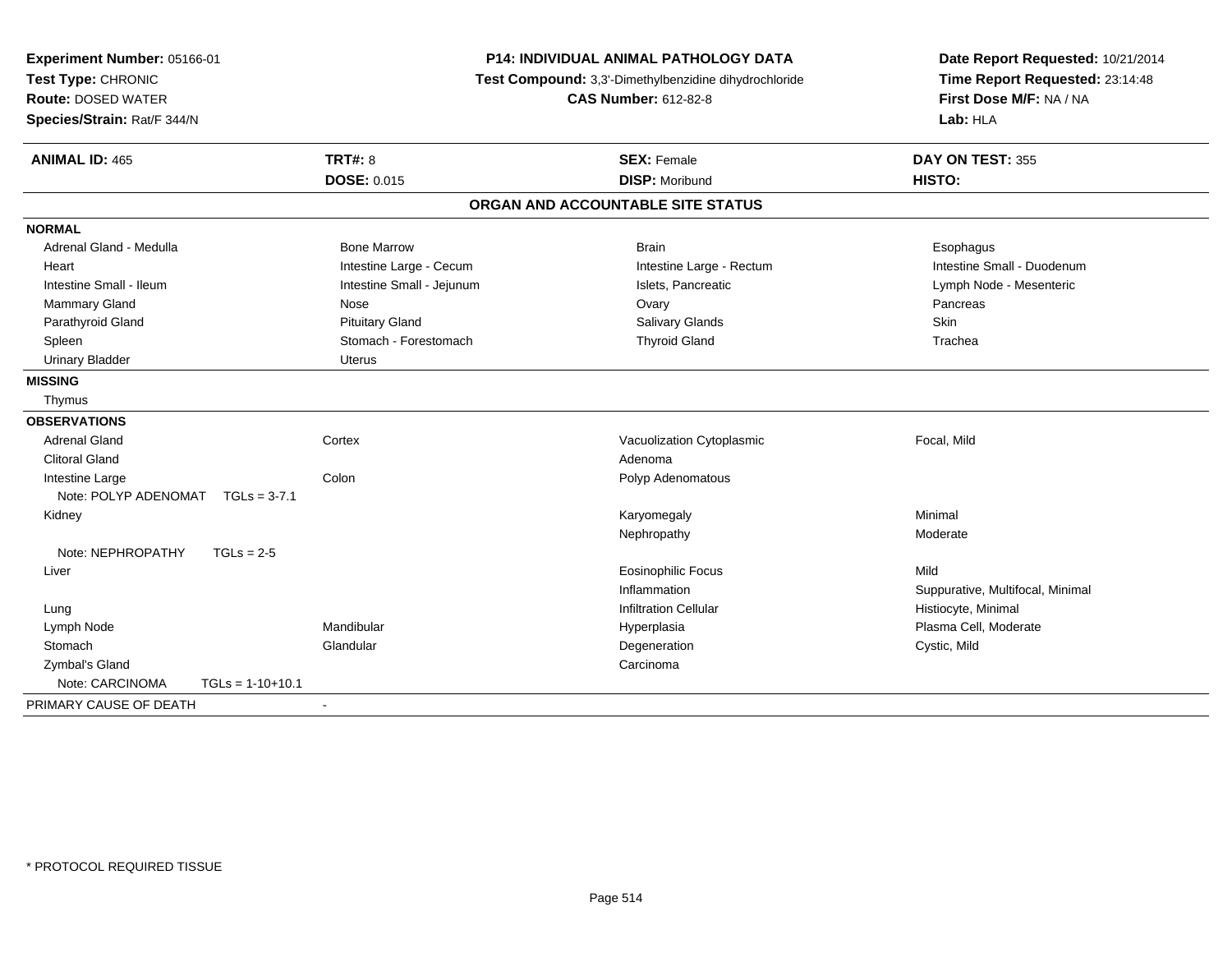| Experiment Number: 05166-01   |                 | <b>P14: INDIVIDUAL ANIMAL PATHOLOGY DATA</b><br>Test Compound: 3,3'-Dimethylbenzidine dihydrochloride |                                   | Date Report Requested: 10/21/2014 |
|-------------------------------|-----------------|-------------------------------------------------------------------------------------------------------|-----------------------------------|-----------------------------------|
| Test Type: CHRONIC            |                 |                                                                                                       |                                   | Time Report Requested: 23:14:48   |
| <b>Route: DOSED WATER</b>     |                 |                                                                                                       | <b>CAS Number: 612-82-8</b>       | First Dose M/F: NA / NA           |
| Species/Strain: Rat/F 344/N   |                 |                                                                                                       |                                   | Lab: HLA                          |
| <b>ANIMAL ID: 466</b>         |                 | <b>TRT#: 8</b>                                                                                        | <b>SEX: Female</b>                | DAY ON TEST: 280                  |
|                               |                 | <b>DOSE: 0.015</b>                                                                                    | <b>DISP: Moribund</b>             | HISTO:                            |
|                               |                 |                                                                                                       | ORGAN AND ACCOUNTABLE SITE STATUS |                                   |
| <b>NORMAL</b>                 |                 |                                                                                                       |                                   |                                   |
| <b>Adrenal Gland - Cortex</b> |                 | Adrenal Gland - Medulla                                                                               | <b>Brain</b>                      | <b>Clitoral Gland</b>             |
| Esophagus                     |                 | Heart                                                                                                 | Intestine Large - Cecum           | Intestine Large - Rectum          |
| Intestine Small - Duodenum    |                 | Intestine Small - Ileum                                                                               | Intestine Small - Jejunum         | Islets, Pancreatic                |
| Lung                          |                 | Lymph Node - Mandibular                                                                               | Lymph Node - Mesenteric           | Mammary Gland                     |
| Nose                          |                 | Ovary                                                                                                 | Pancreas                          | Parathyroid Gland                 |
| <b>Pituitary Gland</b>        |                 | Salivary Glands                                                                                       | Skin                              | Spleen                            |
| Stomach - Forestomach         |                 | Stomach - Glandular                                                                                   | Thymus                            | <b>Thyroid Gland</b>              |
| Trachea                       |                 | <b>Urinary Bladder</b>                                                                                | <b>Uterus</b>                     |                                   |
| <b>OBSERVATIONS</b>           |                 |                                                                                                       |                                   |                                   |
| <b>Bone Marrow</b>            |                 |                                                                                                       | Hyperplasia                       | Mild                              |
| Intestine Large               |                 | Colon                                                                                                 | Parasite Metazoan                 |                                   |
| Kidney                        |                 |                                                                                                       | Karyomegaly                       | Minimal                           |
|                               |                 |                                                                                                       | Nephropathy                       | Mild                              |
| Liver                         |                 |                                                                                                       | <b>Basophilic Focus</b>           | Mild                              |
|                               |                 |                                                                                                       | <b>Eosinophilic Focus</b>         | Mild                              |
|                               |                 |                                                                                                       | Fatty Change                      | Multifocal, Minimal               |
| Zymbal's Gland                |                 |                                                                                                       | Carcinoma                         |                                   |
| Note: CARCINOMA               | $TGLs = 2-10.1$ |                                                                                                       |                                   |                                   |
| PRIMARY CAUSE OF DEATH        |                 |                                                                                                       |                                   |                                   |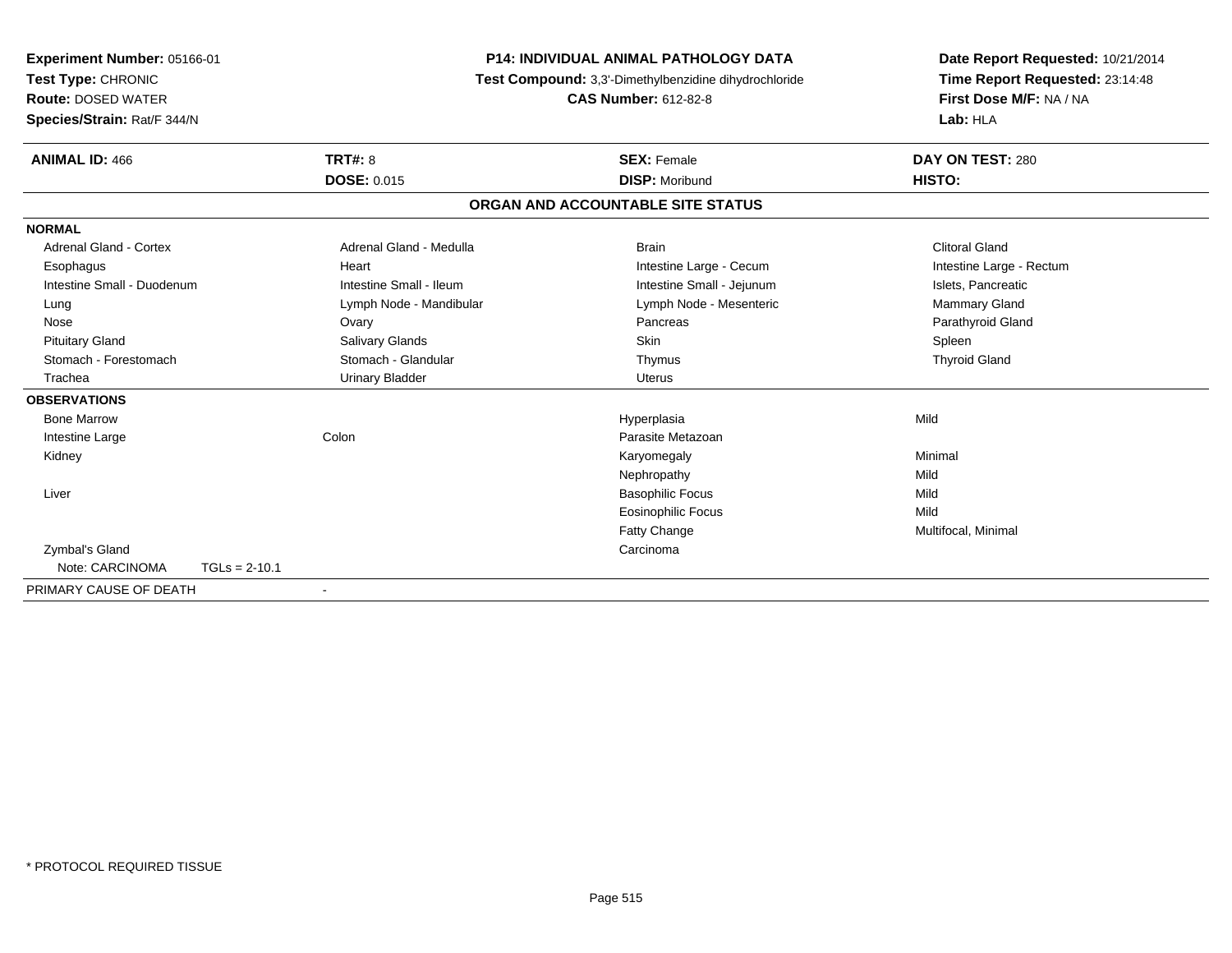| Experiment Number: 05166-01<br>Test Type: CHRONIC<br><b>Route: DOSED WATER</b><br>Species/Strain: Rat/F 344/N |                         | P14: INDIVIDUAL ANIMAL PATHOLOGY DATA<br>Test Compound: 3,3'-Dimethylbenzidine dihydrochloride<br><b>CAS Number: 612-82-8</b> | Date Report Requested: 10/21/2014<br>Time Report Requested: 23:14:48<br>First Dose M/F: NA / NA<br>Lab: HLA |
|---------------------------------------------------------------------------------------------------------------|-------------------------|-------------------------------------------------------------------------------------------------------------------------------|-------------------------------------------------------------------------------------------------------------|
| <b>ANIMAL ID: 467</b>                                                                                         | <b>TRT#: 8</b>          | <b>SEX: Female</b>                                                                                                            | DAY ON TEST: 341                                                                                            |
|                                                                                                               | <b>DOSE: 0.015</b>      | <b>DISP: Moribund</b>                                                                                                         | HISTO:                                                                                                      |
|                                                                                                               |                         | ORGAN AND ACCOUNTABLE SITE STATUS                                                                                             |                                                                                                             |
| <b>NORMAL</b>                                                                                                 |                         |                                                                                                                               |                                                                                                             |
| <b>Adrenal Gland - Cortex</b>                                                                                 | Adrenal Gland - Medulla | <b>Bone Marrow</b>                                                                                                            | Esophagus                                                                                                   |
| Heart                                                                                                         | Intestine Large - Cecum | Intestine Large - Colon                                                                                                       | Intestine Large - Rectum                                                                                    |
| Intestine Small - Duodenum                                                                                    | Intestine Small - Ileum | Intestine Small - Jejunum                                                                                                     | Islets, Pancreatic                                                                                          |
| Lymph Node - Mesenteric                                                                                       | <b>Mammary Gland</b>    | Ovary                                                                                                                         | Pancreas                                                                                                    |
| Parathyroid Gland                                                                                             | Salivary Glands         | Skin                                                                                                                          | Spleen                                                                                                      |
| Stomach - Forestomach                                                                                         | Stomach - Glandular     | Thymus                                                                                                                        | <b>Thyroid Gland</b>                                                                                        |
| Trachea                                                                                                       | <b>Urinary Bladder</b>  | <b>Uterus</b>                                                                                                                 |                                                                                                             |
| <b>OBSERVATIONS</b>                                                                                           |                         |                                                                                                                               |                                                                                                             |
| <b>Brain</b>                                                                                                  |                         | Carcinoma                                                                                                                     | Metastatic (Zymbal'S Gland)                                                                                 |
| [Carcinoma TGLS = 2-1]                                                                                        |                         |                                                                                                                               |                                                                                                             |
| <b>Clitoral Gland</b>                                                                                         | <b>Bilateral</b>        | Adenoma                                                                                                                       |                                                                                                             |
| Note: [ ADENOMA<br>$\vert$ TGLs = 1-10.1                                                                      |                         |                                                                                                                               |                                                                                                             |
| Kidney                                                                                                        |                         | Karyomegaly                                                                                                                   | Minimal                                                                                                     |
|                                                                                                               |                         | Nephropathy                                                                                                                   | Mild                                                                                                        |
| Liver                                                                                                         |                         | <b>Eosinophilic Focus</b>                                                                                                     | Mild                                                                                                        |
|                                                                                                               |                         | Inflammation                                                                                                                  | Granulomatous, Multifocal, Minimal                                                                          |
| Lung                                                                                                          |                         | <b>Infiltration Cellular</b>                                                                                                  | Histiocyte, Minimal                                                                                         |
|                                                                                                               |                         | Pigmentation                                                                                                                  | Minimal                                                                                                     |
| Lymph Node                                                                                                    | Mandibular              | Hyperplasia                                                                                                                   | Plasma Cell, Moderate                                                                                       |
| Nose                                                                                                          |                         | Inflammation                                                                                                                  | Suppurative, Mild                                                                                           |
| <b>Pituitary Gland</b>                                                                                        | <b>Pars Distalis</b>    | Hyperplasia                                                                                                                   | Moderate                                                                                                    |
| Zymbal's Gland                                                                                                |                         | Carcinoma                                                                                                                     |                                                                                                             |
| Note: CARCINOMA<br>$TGLs = 3-10.2$                                                                            |                         |                                                                                                                               |                                                                                                             |
| PRIMARY CAUSE OF DEATH                                                                                        | $\sim$                  |                                                                                                                               |                                                                                                             |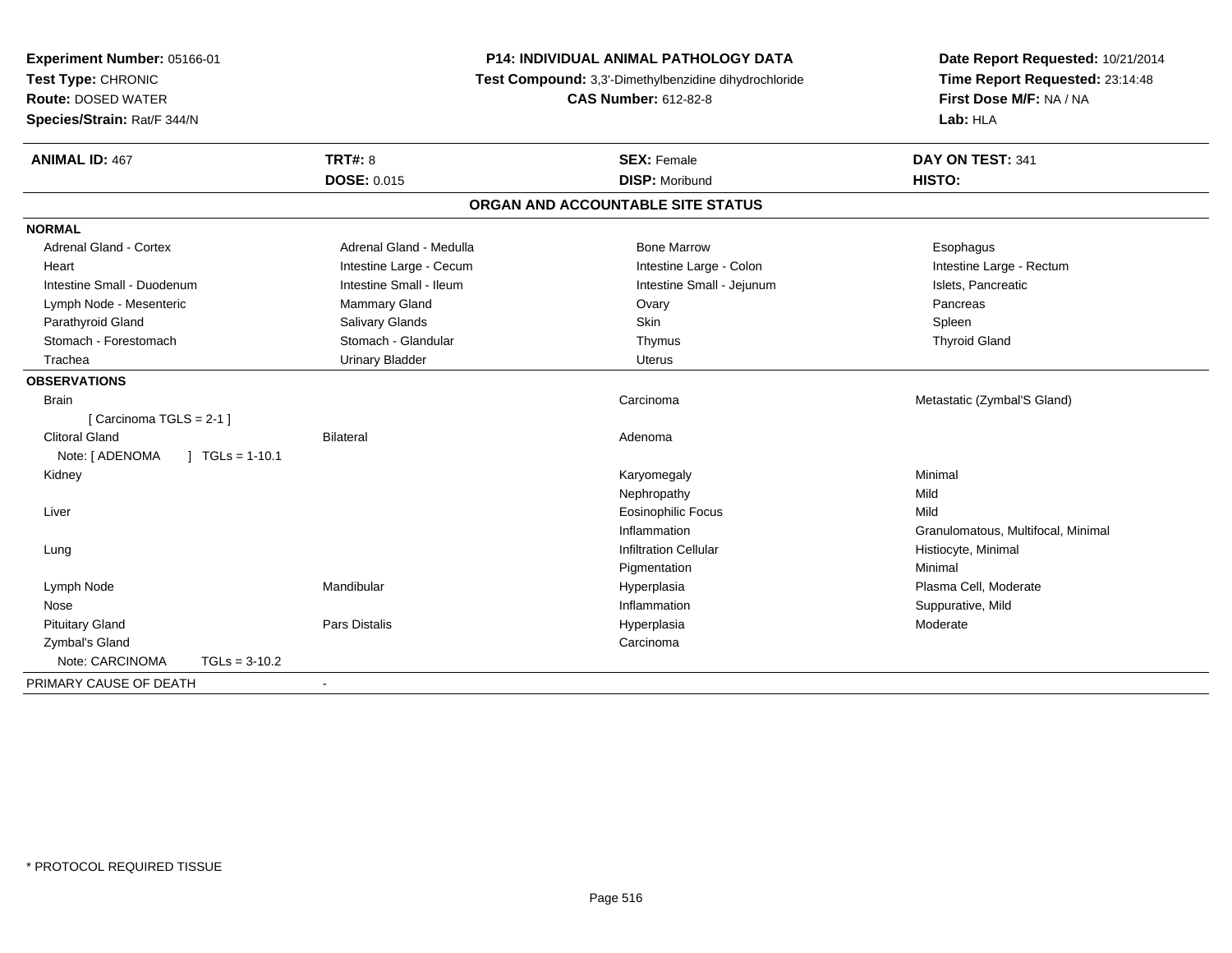| Experiment Number: 05166-01<br>Test Type: CHRONIC<br><b>Route: DOSED WATER</b><br>Species/Strain: Rat/F 344/N | P14: INDIVIDUAL ANIMAL PATHOLOGY DATA<br>Test Compound: 3,3'-Dimethylbenzidine dihydrochloride<br><b>CAS Number: 612-82-8</b> |                                   | Date Report Requested: 10/21/2014<br>Time Report Requested: 23:14:48<br>First Dose M/F: NA / NA<br>Lab: HLA |  |
|---------------------------------------------------------------------------------------------------------------|-------------------------------------------------------------------------------------------------------------------------------|-----------------------------------|-------------------------------------------------------------------------------------------------------------|--|
| <b>ANIMAL ID: 468</b>                                                                                         | <b>TRT#: 8</b>                                                                                                                | <b>SEX: Female</b>                | DAY ON TEST: 421                                                                                            |  |
|                                                                                                               | <b>DOSE: 0.015</b>                                                                                                            | <b>DISP: Terminal Sacrifice</b>   | HISTO:                                                                                                      |  |
|                                                                                                               |                                                                                                                               | ORGAN AND ACCOUNTABLE SITE STATUS |                                                                                                             |  |
| <b>NORMAL</b>                                                                                                 |                                                                                                                               |                                   |                                                                                                             |  |
| Adrenal Gland - Cortex                                                                                        | Adrenal Gland - Medulla                                                                                                       | <b>Bone Marrow</b>                | <b>Brain</b>                                                                                                |  |
| <b>Clitoral Gland</b>                                                                                         | Esophagus                                                                                                                     | Heart                             | Intestine Large - Cecum                                                                                     |  |
| Intestine Large - Colon                                                                                       | Intestine Large - Rectum                                                                                                      | Intestine Small - Duodenum        | Intestine Small - Ileum                                                                                     |  |
| Intestine Small - Jejunum                                                                                     | Islets, Pancreatic                                                                                                            | Lymph Node - Mandibular           | Lymph Node - Mesenteric                                                                                     |  |
| Nose                                                                                                          | Ovary                                                                                                                         | Pancreas                          | Parathyroid Gland                                                                                           |  |
| Salivary Glands                                                                                               | Spleen                                                                                                                        | Stomach - Forestomach             | Stomach - Glandular                                                                                         |  |
| <b>Thyroid Gland</b>                                                                                          | Trachea                                                                                                                       | <b>Urinary Bladder</b>            | <b>Uterus</b>                                                                                               |  |
| <b>MISSING</b>                                                                                                |                                                                                                                               |                                   |                                                                                                             |  |
| Thymus                                                                                                        |                                                                                                                               |                                   |                                                                                                             |  |
| <b>OBSERVATIONS</b>                                                                                           |                                                                                                                               |                                   |                                                                                                             |  |
| Kidney                                                                                                        |                                                                                                                               | Karyomegaly                       | Minimal                                                                                                     |  |
|                                                                                                               |                                                                                                                               | Nephropathy                       | Moderate                                                                                                    |  |
| Note: NEPHROPATHY<br>$TGLs = 2-3.1$                                                                           |                                                                                                                               |                                   |                                                                                                             |  |
| Liver                                                                                                         |                                                                                                                               | Inflammation                      | Granulomatous, Multifocal, Mild                                                                             |  |
|                                                                                                               |                                                                                                                               | <b>Mixed Cell Focus</b>           | Mild                                                                                                        |  |
| Note: MIXED CL FOCUS $TGLs = 3-3.1$                                                                           |                                                                                                                               |                                   |                                                                                                             |  |
| Lung                                                                                                          | Alveolar Epith                                                                                                                | Hyperplasia                       | Focal, Minimal                                                                                              |  |
|                                                                                                               |                                                                                                                               | <b>Infiltration Cellular</b>      | Histiocyte, Minimal                                                                                         |  |
| Mammary Gland                                                                                                 |                                                                                                                               | Adenocarcinoma                    |                                                                                                             |  |
| Note: ADENOCARC<br>$TGLs = 1-13$                                                                              |                                                                                                                               |                                   |                                                                                                             |  |
| <b>Pituitary Gland</b>                                                                                        |                                                                                                                               | Cyst                              |                                                                                                             |  |
| <b>Skin</b>                                                                                                   |                                                                                                                               | Squamous Cell Carcinoma           |                                                                                                             |  |
| Note: SQUAM CEL CARC<br>$TGLs = 7-14$                                                                         |                                                                                                                               |                                   |                                                                                                             |  |
| Tongue                                                                                                        |                                                                                                                               | Hyperkeratosis                    | Focal, Mild                                                                                                 |  |
| Note: HYPERKERATOSIS<br>$TGLs = 8-15$                                                                         |                                                                                                                               |                                   |                                                                                                             |  |
| Zymbal's Gland                                                                                                |                                                                                                                               | Adenoma                           |                                                                                                             |  |
|                                                                                                               |                                                                                                                               | Carcinoma                         |                                                                                                             |  |
| Note: CARCINOMA<br>$TGLs = 6-10$                                                                              |                                                                                                                               |                                   |                                                                                                             |  |
| PRIMARY CAUSE OF DEATH                                                                                        |                                                                                                                               |                                   |                                                                                                             |  |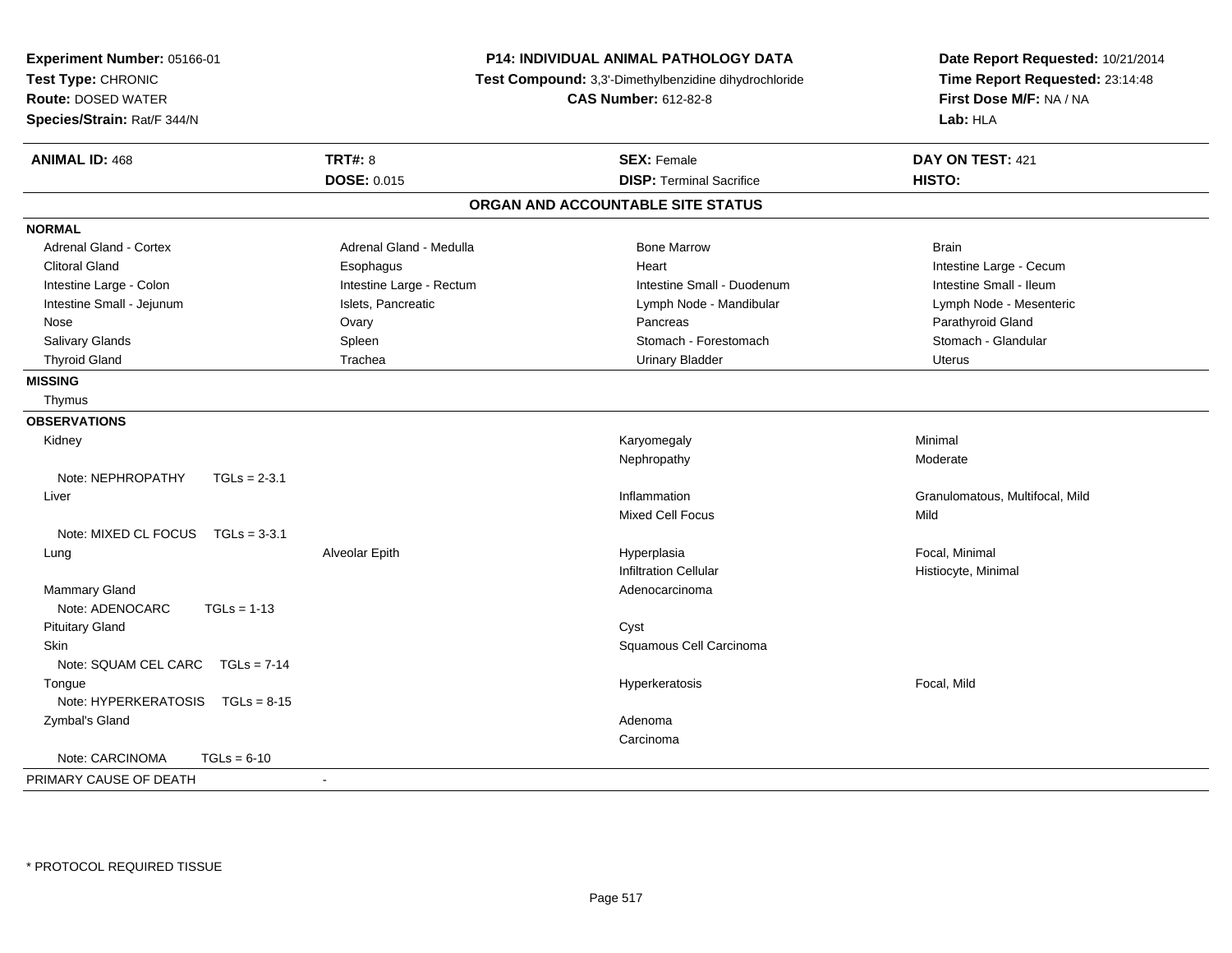| Experiment Number: 05166-01       |                                                       |                            | <b>P14: INDIVIDUAL ANIMAL PATHOLOGY DATA</b> | Date Report Requested: 10/21/2014 |
|-----------------------------------|-------------------------------------------------------|----------------------------|----------------------------------------------|-----------------------------------|
| Test Type: CHRONIC                | Test Compound: 3,3'-Dimethylbenzidine dihydrochloride |                            | Time Report Requested: 23:14:48              |                                   |
| <b>Route: DOSED WATER</b>         |                                                       |                            | <b>CAS Number: 612-82-8</b>                  | First Dose M/F: NA / NA           |
| Species/Strain: Rat/F 344/N       |                                                       |                            |                                              | Lab: HLA                          |
| <b>ANIMAL ID: 469</b>             | <b>TRT#: 8</b>                                        |                            | <b>SEX: Female</b>                           | DAY ON TEST: 338                  |
|                                   | <b>DOSE: 0.015</b>                                    |                            | <b>DISP: Moribund</b>                        | HISTO:                            |
|                                   |                                                       |                            | ORGAN AND ACCOUNTABLE SITE STATUS            |                                   |
| <b>NORMAL</b>                     |                                                       |                            |                                              |                                   |
| Adrenal Gland - Cortex            |                                                       | Adrenal Gland - Medulla    | <b>Bone Marrow</b>                           | <b>Brain</b>                      |
| Esophagus                         | Heart                                                 |                            | Intestine Large - Cecum                      | Intestine Large - Colon           |
| Intestine Large - Rectum          |                                                       | Intestine Small - Duodenum | Intestine Small - Ileum                      | Intestine Small - Jejunum         |
| Islets, Pancreatic                | Lung                                                  |                            | Lymph Node - Mandibular                      | Lymph Node - Mesenteric           |
| <b>Mammary Gland</b>              | Nose                                                  |                            | Ovary                                        | Pancreas                          |
| Parathyroid Gland                 |                                                       | <b>Pituitary Gland</b>     | <b>Salivary Glands</b>                       | Skin                              |
| Stomach - Forestomach             |                                                       | Stomach - Glandular        | Thymus                                       | <b>Thyroid Gland</b>              |
| Trachea                           |                                                       | <b>Urinary Bladder</b>     | <b>Uterus</b>                                |                                   |
| <b>OBSERVATIONS</b>               |                                                       |                            |                                              |                                   |
| <b>Clitoral Gland</b>             |                                                       |                            | Carcinoma                                    |                                   |
| Note: CARCINOMA                   | $TGLs = 1-8.1$                                        |                            |                                              |                                   |
| Kidney                            |                                                       |                            | Karyomegaly                                  | Minimal                           |
|                                   |                                                       |                            | Nephropathy                                  | Mild                              |
| Liver                             |                                                       |                            | <b>Eosinophilic Focus</b>                    | Moderate                          |
|                                   |                                                       |                            | Hematopoietic Cell Proliferation             | Minimal                           |
|                                   |                                                       |                            | <b>Mixed Cell Focus</b>                      | Moderate                          |
| [Eosinophilic Focus TGLS = 2-3.1] |                                                       |                            |                                              |                                   |
| Spleen                            |                                                       |                            | Hematopoietic Cell Proliferation             | Moderate                          |
| Zymbal's Gland                    |                                                       |                            | Carcinoma                                    |                                   |
| Note: CARCINOMA                   | $TGLs = 3-10$                                         |                            |                                              |                                   |
| PRIMARY CAUSE OF DEATH            |                                                       |                            |                                              |                                   |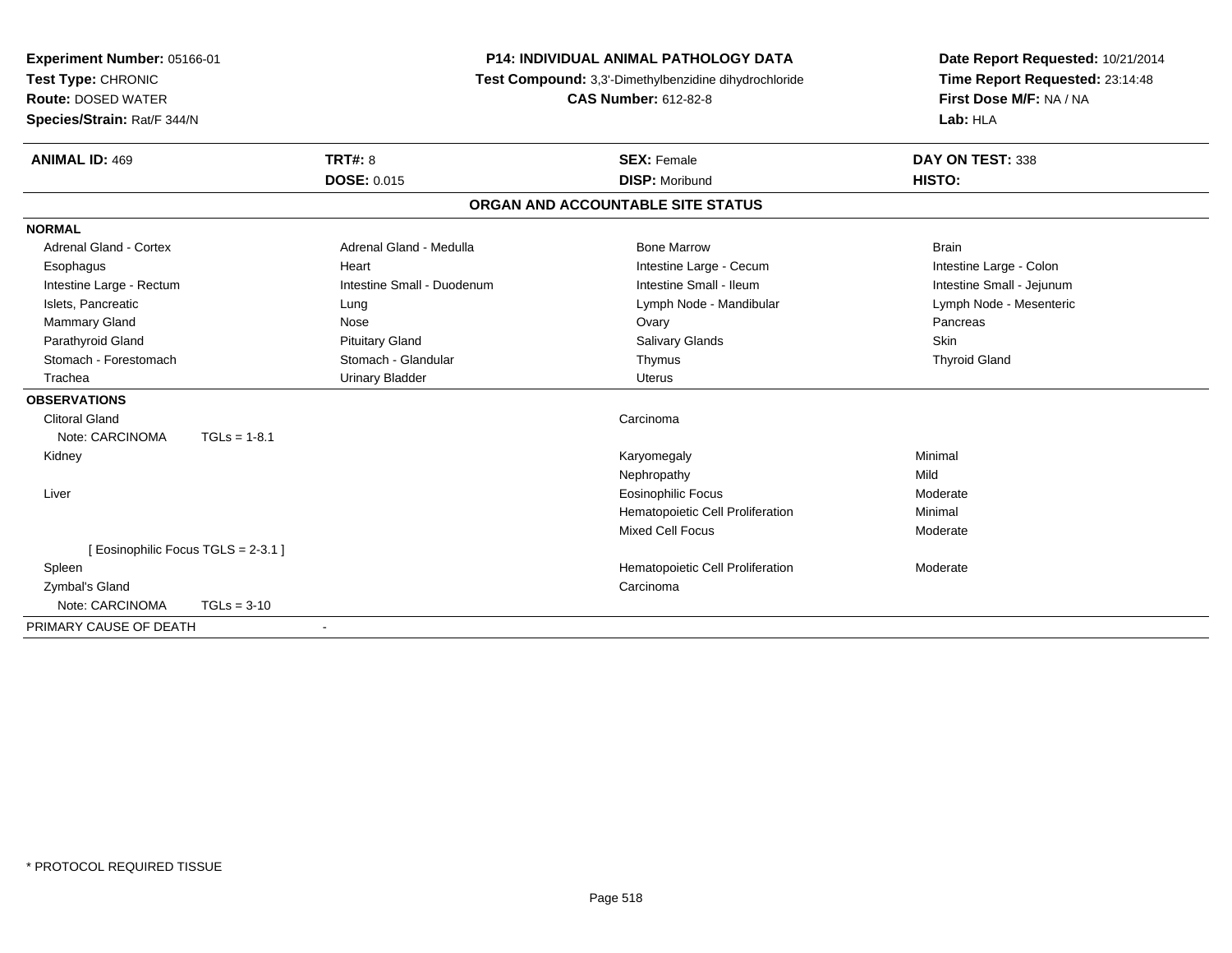| Experiment Number: 05166-01<br>Test Type: CHRONIC<br><b>Route: DOSED WATER</b><br>Species/Strain: Rat/F 344/N |                                             |                         | P14: INDIVIDUAL ANIMAL PATHOLOGY DATA<br>Test Compound: 3,3'-Dimethylbenzidine dihydrochloride<br><b>CAS Number: 612-82-8</b> | Date Report Requested: 10/21/2014<br>Time Report Requested: 23:14:48<br>First Dose M/F: NA / NA<br>Lab: HLA |
|---------------------------------------------------------------------------------------------------------------|---------------------------------------------|-------------------------|-------------------------------------------------------------------------------------------------------------------------------|-------------------------------------------------------------------------------------------------------------|
| <b>ANIMAL ID: 470</b>                                                                                         |                                             | <b>TRT#: 8</b>          | <b>SEX: Female</b>                                                                                                            | DAY ON TEST: 265                                                                                            |
|                                                                                                               |                                             | DOSE: 0.015             | <b>DISP: Moribund</b>                                                                                                         | HISTO:                                                                                                      |
|                                                                                                               |                                             |                         | ORGAN AND ACCOUNTABLE SITE STATUS                                                                                             |                                                                                                             |
| <b>NORMAL</b>                                                                                                 |                                             |                         |                                                                                                                               |                                                                                                             |
| Adrenal Gland - Cortex                                                                                        |                                             | Adrenal Gland - Medulla | <b>Brain</b>                                                                                                                  | Esophagus                                                                                                   |
| Heart                                                                                                         |                                             | Intestine Large - Cecum | Intestine Large - Colon                                                                                                       | Intestine Large - Rectum                                                                                    |
| Intestine Small - Duodenum                                                                                    |                                             | Intestine Small - Ileum | Intestine Small - Jejunum                                                                                                     | Islets, Pancreatic                                                                                          |
| Lymph Node - Mesenteric                                                                                       |                                             | <b>Mammary Gland</b>    | Nose                                                                                                                          | Ovary                                                                                                       |
| Pancreas                                                                                                      |                                             | Parathyroid Gland       | <b>Pituitary Gland</b>                                                                                                        | Salivary Glands                                                                                             |
| Skin                                                                                                          |                                             | Spleen                  | Stomach - Forestomach                                                                                                         | Stomach - Glandular                                                                                         |
| Thymus                                                                                                        |                                             | <b>Thyroid Gland</b>    | Trachea                                                                                                                       | <b>Urinary Bladder</b>                                                                                      |
| <b>Uterus</b>                                                                                                 |                                             |                         |                                                                                                                               |                                                                                                             |
| <b>OBSERVATIONS</b>                                                                                           |                                             |                         |                                                                                                                               |                                                                                                             |
| <b>Bone Marrow</b>                                                                                            |                                             |                         | Hyperplasia                                                                                                                   | Mild                                                                                                        |
| <b>Clitoral Gland</b>                                                                                         |                                             | Duct                    | Ectasia                                                                                                                       | Moderate                                                                                                    |
| Note: ECTASIA                                                                                                 | $TGLs = 5-8$                                |                         |                                                                                                                               |                                                                                                             |
| Kidney                                                                                                        |                                             |                         | Karyomegaly                                                                                                                   | Minimal                                                                                                     |
|                                                                                                               |                                             |                         | Nephropathy                                                                                                                   | Minimal                                                                                                     |
| Liver                                                                                                         |                                             |                         | Hepatodiaphragmatic Nodule                                                                                                    |                                                                                                             |
|                                                                                                               | [ Hepatodiaphragmatic Nodule TGLS = 4-3.1 ] |                         |                                                                                                                               |                                                                                                             |
| Lung                                                                                                          |                                             |                         | <b>Infiltration Cellular</b>                                                                                                  | Histiocyte, Minimal                                                                                         |
| Lymph Node                                                                                                    |                                             | Mandibular              | Hyperplasia                                                                                                                   | Plasma Cell, Marked                                                                                         |
|                                                                                                               |                                             | Mediastinal             | Hyperplasia                                                                                                                   | Plasma Cell, Moderate                                                                                       |
| Note: HYPERPLASIA                                                                                             | $TGLs = 2-9$                                |                         |                                                                                                                               |                                                                                                             |
| Note: HYPERPLASIA                                                                                             | $TGLs = 3-9$                                |                         |                                                                                                                               |                                                                                                             |
| Zymbal's Gland                                                                                                |                                             |                         | Carcinoma                                                                                                                     |                                                                                                             |
| Note: CARCINOMA                                                                                               | $TGLs = 1-10.1$                             |                         |                                                                                                                               |                                                                                                             |
| PRIMARY CAUSE OF DEATH                                                                                        |                                             |                         |                                                                                                                               |                                                                                                             |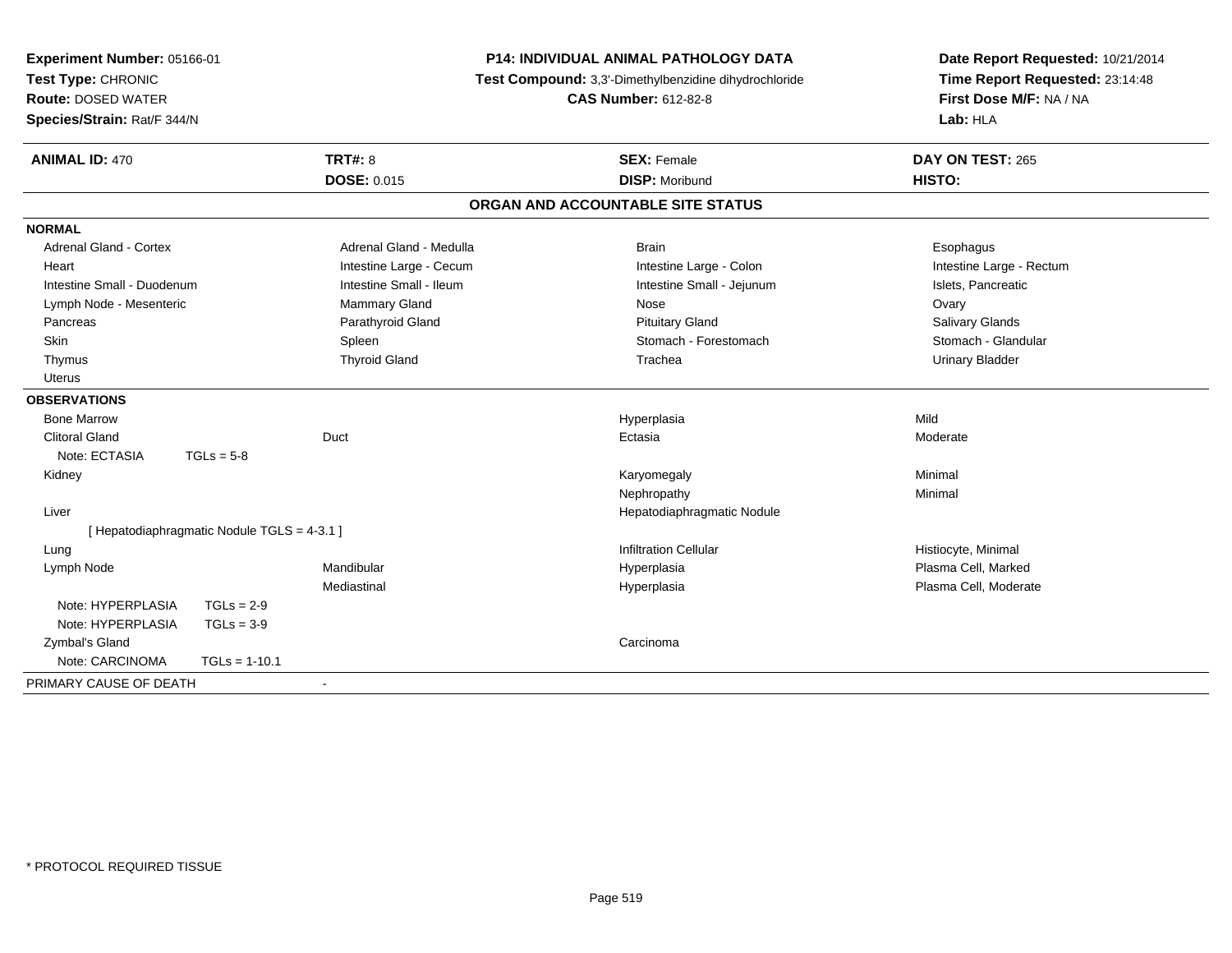| Experiment Number: 05166-01                     | <b>P14: INDIVIDUAL ANIMAL PATHOLOGY DATA</b> |                                                                                      | Date Report Requested: 10/21/2014                          |
|-------------------------------------------------|----------------------------------------------|--------------------------------------------------------------------------------------|------------------------------------------------------------|
| Test Type: CHRONIC<br><b>Route: DOSED WATER</b> |                                              | Test Compound: 3,3'-Dimethylbenzidine dihydrochloride<br><b>CAS Number: 612-82-8</b> | Time Report Requested: 23:14:48<br>First Dose M/F: NA / NA |
| Species/Strain: Rat/F 344/N                     |                                              |                                                                                      | Lab: HLA                                                   |
|                                                 |                                              |                                                                                      |                                                            |
| <b>ANIMAL ID: 471</b>                           | <b>TRT#: 8</b>                               | <b>SEX: Female</b>                                                                   | DAY ON TEST: 343                                           |
|                                                 | <b>DOSE: 0.015</b>                           | <b>DISP: Moribund</b>                                                                | HISTO:                                                     |
|                                                 |                                              | ORGAN AND ACCOUNTABLE SITE STATUS                                                    |                                                            |
| <b>NORMAL</b>                                   |                                              |                                                                                      |                                                            |
| Adrenal Gland - Cortex                          | Adrenal Gland - Medulla                      | <b>Bone Marrow</b>                                                                   | <b>Brain</b>                                               |
| <b>Clitoral Gland</b>                           | Esophagus                                    | Heart                                                                                | Intestine Large - Cecum                                    |
| Intestine Large - Colon                         | Intestine Large - Rectum                     | Intestine Small - Duodenum                                                           | Intestine Small - Ileum                                    |
| Intestine Small - Jejunum                       | Islets, Pancreatic                           | Lymph Node - Mesenteric                                                              | Mammary Gland                                              |
| Nose                                            | Ovary                                        | Pancreas                                                                             | Parathyroid Gland                                          |
| <b>Pituitary Gland</b>                          | Salivary Glands                              | Spleen                                                                               | Stomach - Forestomach                                      |
| Stomach - Glandular                             | Thymus                                       | <b>Thyroid Gland</b>                                                                 | Tongue                                                     |
| Trachea                                         | <b>Urinary Bladder</b>                       | <b>Uterus</b>                                                                        |                                                            |
| <b>OBSERVATIONS</b>                             |                                              |                                                                                      |                                                            |
| Kidney                                          |                                              | Karyomegaly                                                                          | Minimal                                                    |
|                                                 |                                              | Nephropathy                                                                          | Moderate                                                   |
| Liver                                           |                                              | <b>Eosinophilic Focus</b>                                                            | Mild                                                       |
|                                                 |                                              | Inflammation                                                                         | Granulomatous, Multifocal, Minimal                         |
|                                                 |                                              | Mixed Cell Focus                                                                     | Moderate                                                   |
| [Mixed Cell Focus TGLS = 1-3.1]                 |                                              |                                                                                      |                                                            |
| Lung                                            | Interstitium                                 | Inflammation                                                                         | Minimal                                                    |
| Lymph Node                                      | Mandibular, Sinus                            | Ectasia                                                                              | Mild                                                       |
|                                                 | Mandibular                                   | Hyperplasia                                                                          | Plasma Cell, Mild                                          |
| Skin                                            |                                              | <b>Basal Cell Carcinoma</b>                                                          |                                                            |
| Note: BASAL CEL CARC<br>$TGLs = 2-10.1$         |                                              |                                                                                      |                                                            |
| Zymbal's Gland                                  |                                              | Adenoma                                                                              |                                                            |
| PRIMARY CAUSE OF DEATH                          |                                              |                                                                                      |                                                            |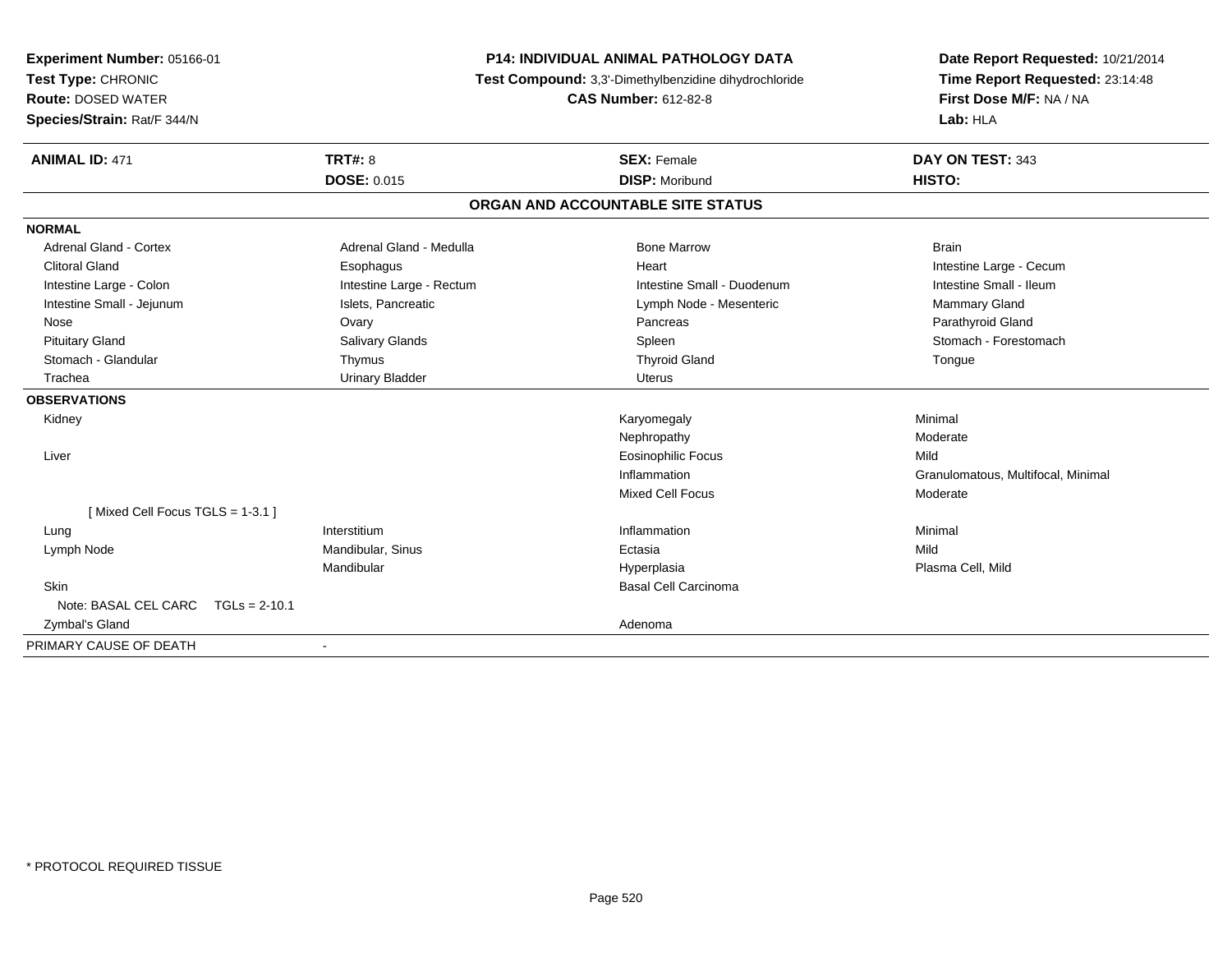| Experiment Number: 05166-01<br>Test Type: CHRONIC<br><b>Route: DOSED WATER</b><br>Species/Strain: Rat/F 344/N | P14: INDIVIDUAL ANIMAL PATHOLOGY DATA<br>Test Compound: 3,3'-Dimethylbenzidine dihydrochloride<br><b>CAS Number: 612-82-8</b> |                                   | Date Report Requested: 10/21/2014<br>Time Report Requested: 23:14:48<br>First Dose M/F: NA / NA<br>Lab: HLA |  |
|---------------------------------------------------------------------------------------------------------------|-------------------------------------------------------------------------------------------------------------------------------|-----------------------------------|-------------------------------------------------------------------------------------------------------------|--|
| <b>ANIMAL ID: 472</b>                                                                                         | <b>TRT#: 8</b>                                                                                                                | <b>SEX: Female</b>                | DAY ON TEST: 421                                                                                            |  |
|                                                                                                               | DOSE: 0.015                                                                                                                   | <b>DISP: Terminal Sacrifice</b>   | HISTO:                                                                                                      |  |
|                                                                                                               |                                                                                                                               | ORGAN AND ACCOUNTABLE SITE STATUS |                                                                                                             |  |
| <b>NORMAL</b>                                                                                                 |                                                                                                                               |                                   |                                                                                                             |  |
| Adrenal Gland - Medulla                                                                                       | <b>Bone Marrow</b>                                                                                                            | <b>Brain</b>                      | Esophagus                                                                                                   |  |
| Heart                                                                                                         | Intestine Large - Cecum                                                                                                       | Intestine Large - Colon           | Intestine Large - Rectum                                                                                    |  |
| Intestine Small - Duodenum                                                                                    | Intestine Small - Ileum                                                                                                       | Intestine Small - Jejunum         | Islets, Pancreatic                                                                                          |  |
| Lymph Node - Mandibular                                                                                       | Lymph Node - Mesenteric                                                                                                       | Nose                              | Ovary                                                                                                       |  |
| Pancreas                                                                                                      | Parathyroid Gland                                                                                                             | <b>Pituitary Gland</b>            | Salivary Glands                                                                                             |  |
| Skin                                                                                                          | Stomach - Forestomach                                                                                                         | Stomach - Glandular               | <b>Thyroid Gland</b>                                                                                        |  |
| Trachea                                                                                                       | <b>Urinary Bladder</b>                                                                                                        | <b>Uterus</b>                     |                                                                                                             |  |
| <b>MISSING</b>                                                                                                |                                                                                                                               |                                   |                                                                                                             |  |
| Mammary Gland                                                                                                 | Thymus                                                                                                                        |                                   |                                                                                                             |  |
| <b>OBSERVATIONS</b>                                                                                           |                                                                                                                               |                                   |                                                                                                             |  |
| <b>Adrenal Gland</b>                                                                                          | Cortex                                                                                                                        | Vacuolization Cytoplasmic         | Focal, Minimal                                                                                              |  |
| <b>Clitoral Gland</b>                                                                                         |                                                                                                                               | Adenoma                           |                                                                                                             |  |
|                                                                                                               |                                                                                                                               | Carcinoma                         |                                                                                                             |  |
| Note: CARCINOMA<br>$TGLs = 1,2-8.1$                                                                           |                                                                                                                               |                                   |                                                                                                             |  |
| Kidney                                                                                                        |                                                                                                                               | Karyomegaly                       | Minimal                                                                                                     |  |
|                                                                                                               |                                                                                                                               | Nephropathy                       | Mild                                                                                                        |  |
| Liver                                                                                                         |                                                                                                                               | Degeneration                      | Cystic, Mild                                                                                                |  |
|                                                                                                               |                                                                                                                               | Hematocyst                        |                                                                                                             |  |
|                                                                                                               |                                                                                                                               | Inflammation                      | Granulomatous, Multifocal, Minimal                                                                          |  |
|                                                                                                               |                                                                                                                               | Leukemia Mononuclear              |                                                                                                             |  |
| Note: DEGEN<br>$TGLs = 3,4-3.1$                                                                               |                                                                                                                               |                                   |                                                                                                             |  |
| Note: HEMATOCYST<br>$TGLs = 4-3.1$                                                                            |                                                                                                                               |                                   |                                                                                                             |  |
| Lung                                                                                                          | Alveolar Epith                                                                                                                | Hyperplasia                       | Multifocal, Mild                                                                                            |  |
| Spleen                                                                                                        |                                                                                                                               | Leukemia Mononuclear              |                                                                                                             |  |
| Zymbal's Gland                                                                                                |                                                                                                                               | Hyperplasia                       | Squamous, Focal, Moderate                                                                                   |  |
| PRIMARY CAUSE OF DEATH                                                                                        |                                                                                                                               |                                   |                                                                                                             |  |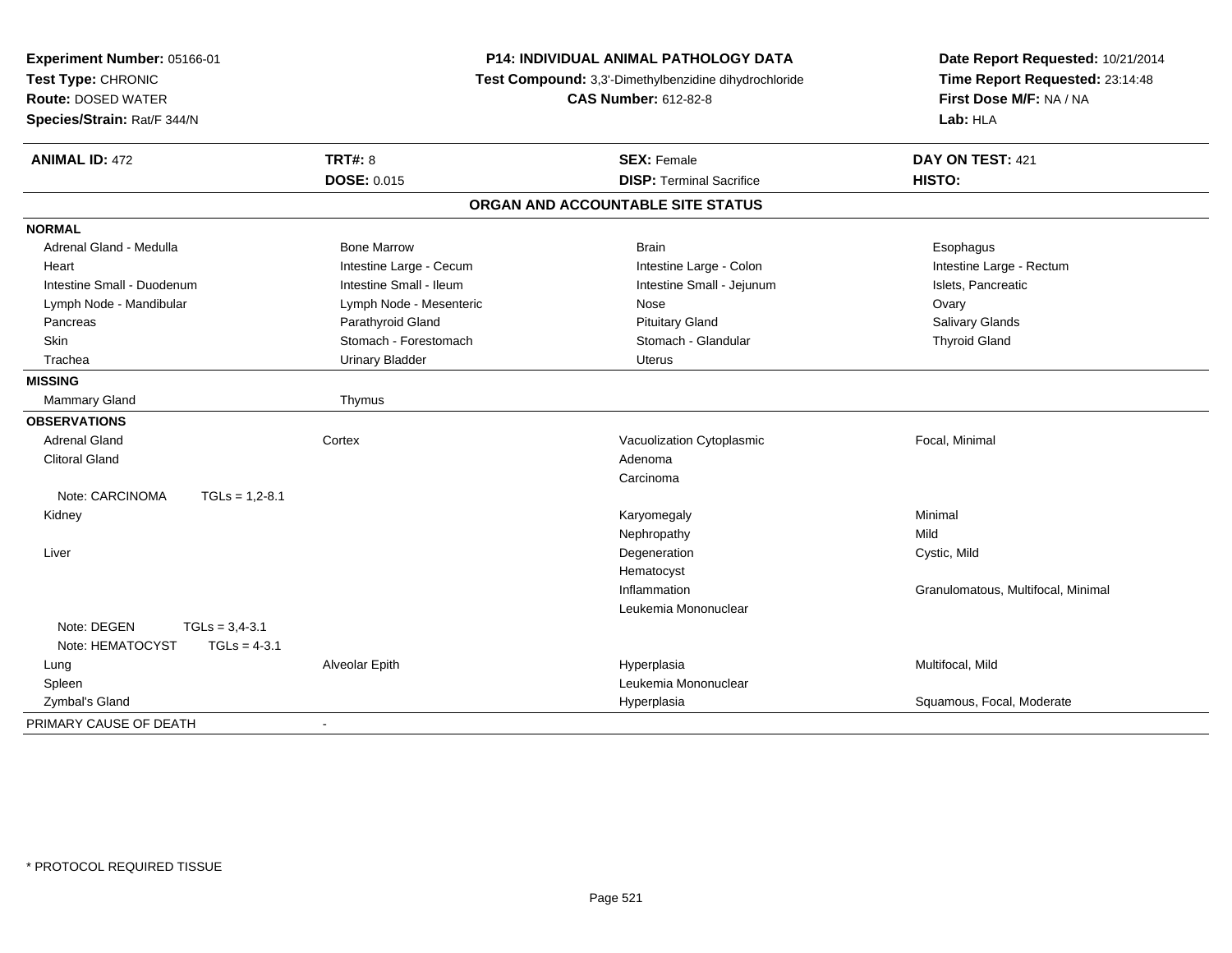| Experiment Number: 05166-01<br>Test Type: CHRONIC<br><b>Route: DOSED WATER</b><br>Species/Strain: Rat/F 344/N |                        | <b>P14: INDIVIDUAL ANIMAL PATHOLOGY DATA</b><br>Test Compound: 3,3'-Dimethylbenzidine dihydrochloride<br><b>CAS Number: 612-82-8</b> |                                   | Date Report Requested: 10/21/2014<br>Time Report Requested: 23:14:48<br>First Dose M/F: NA / NA<br>Lab: HLA |
|---------------------------------------------------------------------------------------------------------------|------------------------|--------------------------------------------------------------------------------------------------------------------------------------|-----------------------------------|-------------------------------------------------------------------------------------------------------------|
| <b>ANIMAL ID: 473</b>                                                                                         | <b>TRT#: 8</b>         |                                                                                                                                      | <b>SEX: Female</b>                | DAY ON TEST: 264                                                                                            |
|                                                                                                               | <b>DOSE: 0.015</b>     |                                                                                                                                      | <b>DISP: Moribund</b>             | HISTO:                                                                                                      |
|                                                                                                               |                        |                                                                                                                                      | ORGAN AND ACCOUNTABLE SITE STATUS |                                                                                                             |
| <b>NORMAL</b>                                                                                                 |                        |                                                                                                                                      |                                   |                                                                                                             |
| Adrenal Gland - Cortex                                                                                        |                        | Adrenal Gland - Medulla                                                                                                              | <b>Bone Marrow</b>                | <b>Brain</b>                                                                                                |
| <b>Clitoral Gland</b>                                                                                         | Esophagus              |                                                                                                                                      | Heart                             | Intestine Large - Cecum                                                                                     |
| Intestine Large - Colon                                                                                       |                        | Intestine Large - Rectum                                                                                                             | Intestine Small - Duodenum        | Intestine Small - Ileum                                                                                     |
| Intestine Small - Jejunum                                                                                     | Islets, Pancreatic     |                                                                                                                                      | Liver                             | Lymph Node - Mesenteric                                                                                     |
| Mammary Gland                                                                                                 | Nose                   |                                                                                                                                      | Ovary                             | Pancreas                                                                                                    |
| Parathyroid Gland                                                                                             | <b>Pituitary Gland</b> |                                                                                                                                      | <b>Salivary Glands</b>            | <b>Skin</b>                                                                                                 |
| Spleen                                                                                                        | Stomach - Forestomach  |                                                                                                                                      | Stomach - Glandular               | Thymus                                                                                                      |
| <b>Thyroid Gland</b>                                                                                          | Trachea                |                                                                                                                                      | <b>Urinary Bladder</b>            | <b>Uterus</b>                                                                                               |
| <b>OBSERVATIONS</b>                                                                                           |                        |                                                                                                                                      |                                   |                                                                                                             |
| Kidney                                                                                                        |                        |                                                                                                                                      | Karyomegaly                       | Minimal                                                                                                     |
|                                                                                                               |                        |                                                                                                                                      | Nephropathy                       | Minimal                                                                                                     |
| Lung                                                                                                          | Interstitium           |                                                                                                                                      | Inflammation                      | Minimal                                                                                                     |
| Lymph Node                                                                                                    | Mandibular             |                                                                                                                                      | Hyperplasia                       | Plasma Cell, Moderate                                                                                       |
| Zymbal's Gland                                                                                                |                        |                                                                                                                                      | Carcinoma                         |                                                                                                             |
| Note: CARCINOMA                                                                                               | $TGLs = 1-10.1$        |                                                                                                                                      |                                   |                                                                                                             |
| PRIMARY CAUSE OF DEATH                                                                                        |                        |                                                                                                                                      |                                   |                                                                                                             |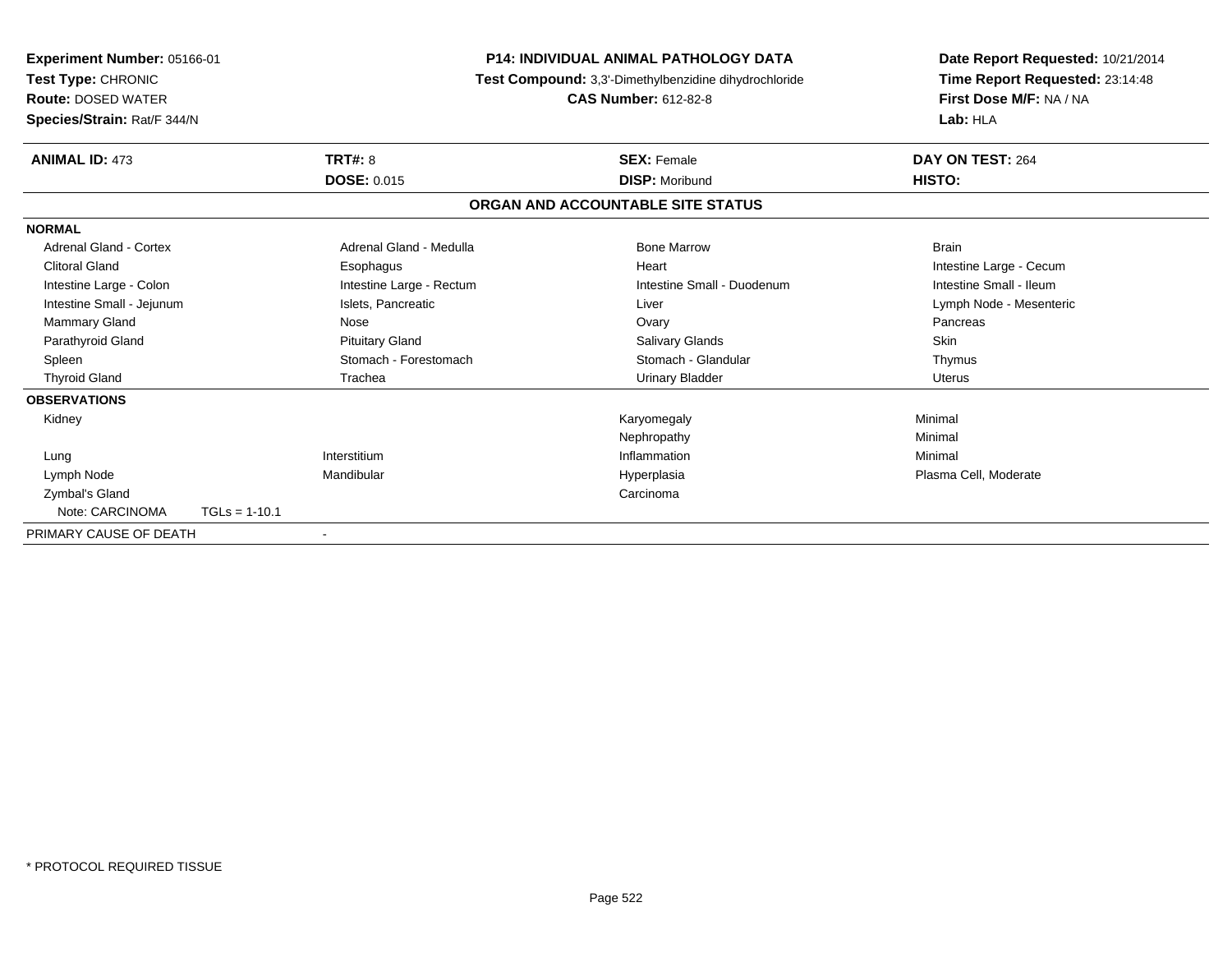| Experiment Number: 05166-01<br>Test Type: CHRONIC<br><b>Route: DOSED WATER</b><br>Species/Strain: Rat/F 344/N | <b>P14: INDIVIDUAL ANIMAL PATHOLOGY DATA</b><br>Test Compound: 3,3'-Dimethylbenzidine dihydrochloride<br><b>CAS Number: 612-82-8</b> |                                   | Date Report Requested: 10/21/2014<br>Time Report Requested: 23:14:48<br>First Dose M/F: NA / NA<br>Lab: HLA |  |
|---------------------------------------------------------------------------------------------------------------|--------------------------------------------------------------------------------------------------------------------------------------|-----------------------------------|-------------------------------------------------------------------------------------------------------------|--|
| <b>ANIMAL ID: 474</b>                                                                                         | <b>TRT#: 8</b>                                                                                                                       | <b>SEX: Female</b>                | DAY ON TEST: 406                                                                                            |  |
|                                                                                                               | <b>DOSE: 0.015</b>                                                                                                                   | <b>DISP: Moribund</b>             | HISTO:                                                                                                      |  |
|                                                                                                               |                                                                                                                                      | ORGAN AND ACCOUNTABLE SITE STATUS |                                                                                                             |  |
| <b>NORMAL</b>                                                                                                 |                                                                                                                                      |                                   |                                                                                                             |  |
| Adrenal Gland - Cortex                                                                                        | Adrenal Gland - Medulla                                                                                                              | <b>Bone Marrow</b>                | <b>Brain</b>                                                                                                |  |
| Esophagus                                                                                                     | Heart                                                                                                                                | Intestine Large - Cecum           | Intestine Large - Colon                                                                                     |  |
| Intestine Small - Duodenum                                                                                    | Intestine Small - Ileum                                                                                                              | Intestine Small - Jejunum         | Islets, Pancreatic                                                                                          |  |
| Lymph Node - Mandibular                                                                                       | Lymph Node - Mesenteric                                                                                                              | Mammary Gland                     | Nose                                                                                                        |  |
| Ovary                                                                                                         | Pancreas                                                                                                                             | Parathyroid Gland                 | <b>Pituitary Gland</b>                                                                                      |  |
| <b>Salivary Glands</b>                                                                                        | Stomach - Forestomach                                                                                                                | Stomach - Glandular               | <b>Thyroid Gland</b>                                                                                        |  |
| Trachea                                                                                                       | <b>Urinary Bladder</b>                                                                                                               | <b>Uterus</b>                     |                                                                                                             |  |
| <b>OBSERVATIONS</b>                                                                                           |                                                                                                                                      |                                   |                                                                                                             |  |
| <b>Clitoral Gland</b>                                                                                         |                                                                                                                                      | Carcinoma                         |                                                                                                             |  |
| Note: CARCINOMA<br>$TGLs = 1-8.1$                                                                             |                                                                                                                                      |                                   |                                                                                                             |  |
| Intestine Large                                                                                               | Rectum                                                                                                                               | Parasite Metazoan                 | Minimal                                                                                                     |  |
| Kidney                                                                                                        |                                                                                                                                      | Karyomegaly                       | Minimal                                                                                                     |  |
|                                                                                                               |                                                                                                                                      | Nephropathy                       | Mild                                                                                                        |  |
| Liver                                                                                                         |                                                                                                                                      | <b>Eosinophilic Focus</b>         | Mild                                                                                                        |  |
|                                                                                                               |                                                                                                                                      | Hematopoietic Cell Proliferation  | Minimal                                                                                                     |  |
|                                                                                                               |                                                                                                                                      | <b>Mixed Cell Focus</b>           | Moderate                                                                                                    |  |
|                                                                                                               |                                                                                                                                      | Neoplastic Nodule                 |                                                                                                             |  |
| Note: HYPERPLASIA<br>$TGLs = 2-3.1$                                                                           |                                                                                                                                      |                                   |                                                                                                             |  |
| Note: NEOPLASTIC NOD TGLs = 2-3.1                                                                             |                                                                                                                                      |                                   |                                                                                                             |  |
| Lung                                                                                                          |                                                                                                                                      | <b>Infiltration Cellular</b>      | Histiocyte, Minimal                                                                                         |  |
| <b>Skin</b>                                                                                                   |                                                                                                                                      | <b>Basal Cell Carcinoma</b>       |                                                                                                             |  |
| Note: BASAL CEL CARC TGLs = 4-13                                                                              |                                                                                                                                      |                                   |                                                                                                             |  |
| Spleen                                                                                                        |                                                                                                                                      | Hematopoietic Cell Proliferation  | Moderate                                                                                                    |  |
| Thymus                                                                                                        | <b>Epithel Cell</b>                                                                                                                  | Hyperplasia                       | Mild                                                                                                        |  |
| Zymbal's Gland                                                                                                |                                                                                                                                      | Carcinoma                         |                                                                                                             |  |
|                                                                                                               |                                                                                                                                      | Hypertrophy                       | Minimal                                                                                                     |  |
| Note: CARCINOMA<br>$TGLs = 3-10$                                                                              |                                                                                                                                      |                                   |                                                                                                             |  |
| PRIMARY CAUSE OF DEATH                                                                                        | $\sim$                                                                                                                               |                                   |                                                                                                             |  |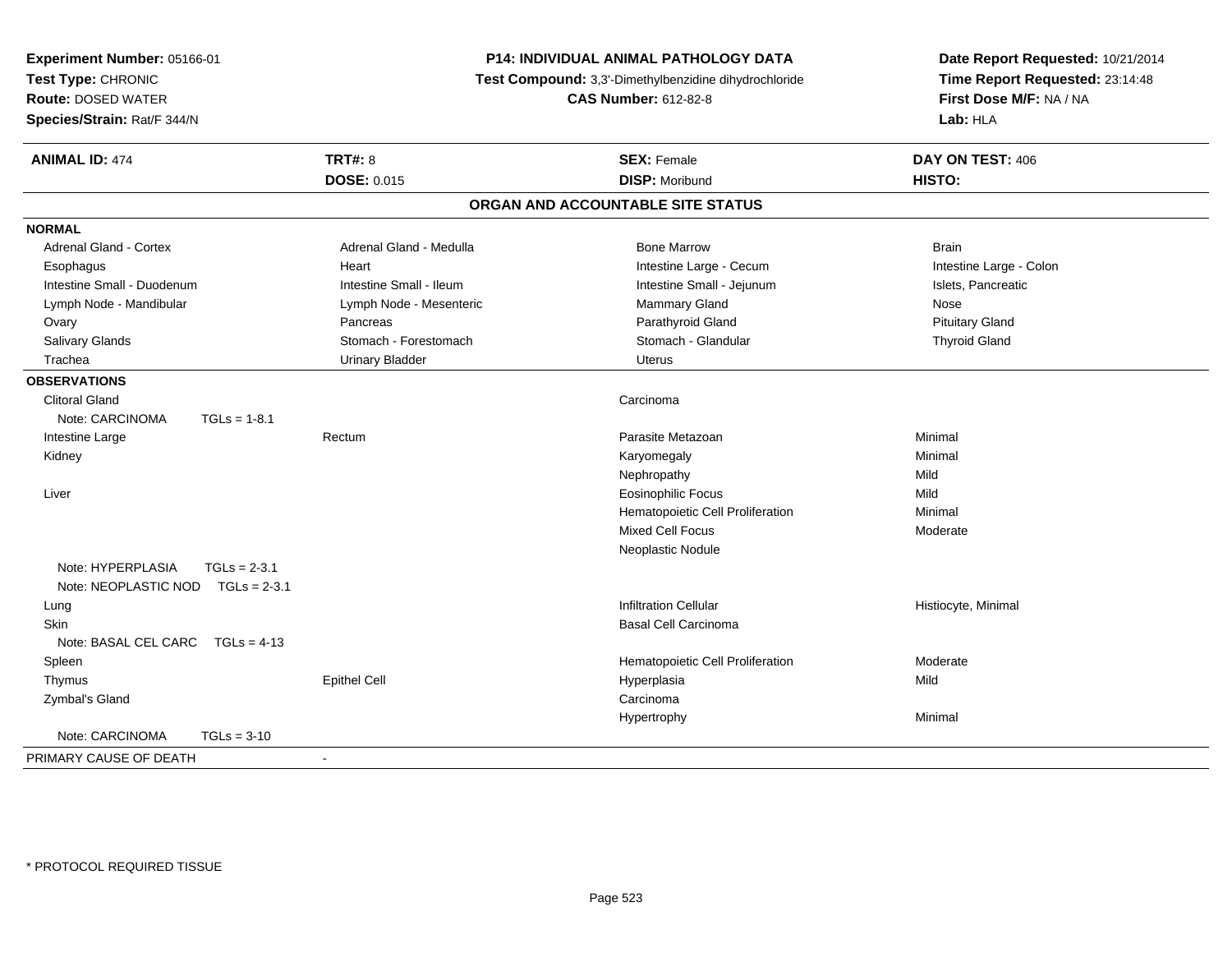| Experiment Number: 05166-01<br>Test Type: CHRONIC<br><b>Route: DOSED WATER</b><br>Species/Strain: Rat/F 344/N |                               | <b>P14: INDIVIDUAL ANIMAL PATHOLOGY DATA</b><br>Test Compound: 3,3'-Dimethylbenzidine dihydrochloride<br><b>CAS Number: 612-82-8</b> |                            |
|---------------------------------------------------------------------------------------------------------------|-------------------------------|--------------------------------------------------------------------------------------------------------------------------------------|----------------------------|
| <b>ANIMAL ID: 475</b>                                                                                         | TRT#: 8<br><b>DOSE: 0.015</b> | <b>SEX: Female</b><br><b>DISP: Moribund</b>                                                                                          | DAY ON TEST: 343<br>HISTO: |
|                                                                                                               |                               |                                                                                                                                      |                            |
|                                                                                                               |                               | ORGAN AND ACCOUNTABLE SITE STATUS                                                                                                    |                            |
| <b>NORMAL</b>                                                                                                 |                               |                                                                                                                                      |                            |
| <b>Adrenal Gland - Cortex</b>                                                                                 | Adrenal Gland - Medulla       | <b>Bone Marrow</b>                                                                                                                   | <b>Brain</b>               |
| Esophagus                                                                                                     | Heart                         | Intestine Large - Cecum                                                                                                              | Intestine Large - Colon    |
| Intestine Large - Rectum                                                                                      | Intestine Small - Duodenum    | Intestine Small - Ileum                                                                                                              | Intestine Small - Jejunum  |
| Islets, Pancreatic                                                                                            | Lymph Node - Mandibular       | Lymph Node - Mesenteric                                                                                                              | Mammary Gland              |
| Ovary                                                                                                         | Pancreas                      | Parathyroid Gland                                                                                                                    | <b>Pituitary Gland</b>     |
| Salivary Glands                                                                                               | Skin                          | Spleen                                                                                                                               | Stomach - Forestomach      |
| Thymus                                                                                                        | <b>Thyroid Gland</b>          | Trachea                                                                                                                              | <b>Urinary Bladder</b>     |
| <b>Uterus</b>                                                                                                 |                               |                                                                                                                                      |                            |
| <b>OBSERVATIONS</b>                                                                                           |                               |                                                                                                                                      |                            |
| <b>Clitoral Gland</b>                                                                                         | Duct                          | Ectasia                                                                                                                              | Mild                       |
| Kidney                                                                                                        |                               | Karyomegaly                                                                                                                          | Minimal                    |
|                                                                                                               |                               | Nephropathy                                                                                                                          | Marked                     |
| Note: NEPHROPATHY<br>$TGLs = 2-5$                                                                             |                               |                                                                                                                                      |                            |
| Liver                                                                                                         |                               | Angiectasis                                                                                                                          | Mild                       |
|                                                                                                               |                               | Hyperplasia                                                                                                                          | Reticulum Cell. Mild       |
|                                                                                                               |                               | <b>Mixed Cell Focus</b>                                                                                                              | Moderate                   |
| [Mixed Cell Focus TGLS = 1-3.1]                                                                               |                               |                                                                                                                                      |                            |
| Lung                                                                                                          |                               | <b>Infiltration Cellular</b>                                                                                                         | Histiocyte, Minimal        |
| Nose                                                                                                          |                               | Inflammation                                                                                                                         | Suppurative, Moderate      |
| Pharynx                                                                                                       |                               | Squamous Cell Carcinoma                                                                                                              |                            |
| Note: [ SQUAM CEL CARC ] TGLs = 3-13                                                                          |                               |                                                                                                                                      |                            |
| Stomach                                                                                                       | Glandular                     | Degeneration                                                                                                                         | Cystic, Minimal            |
| <b>Zymbal's Gland</b>                                                                                         |                               | Adenoma                                                                                                                              |                            |
| Note: ADENOMA<br>$TGLs = 4-10$                                                                                |                               |                                                                                                                                      |                            |
| PRIMARY CAUSE OF DEATH                                                                                        | $\blacksquare$                |                                                                                                                                      |                            |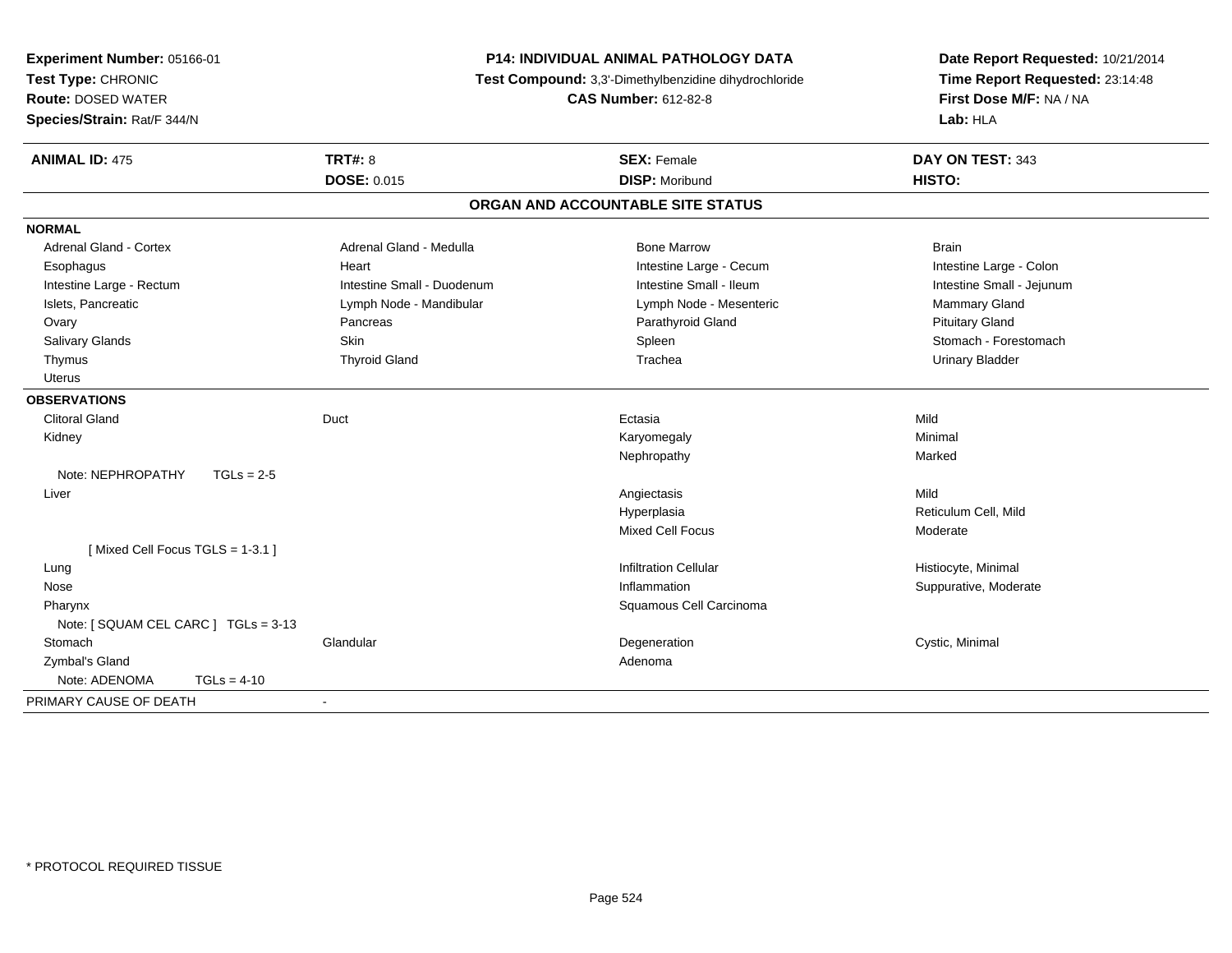| <b>Experiment Number: 05166-01</b><br>Test Type: CHRONIC<br><b>Route: DOSED WATER</b><br>Species/Strain: Rat/F 344/N |                                                   | <b>P14: INDIVIDUAL ANIMAL PATHOLOGY DATA</b><br><b>Test Compound:</b> 3,3'-Dimethylbenzidine dihydrochloride<br><b>CAS Number: 612-82-8</b> |                                   | Date Report Requested: 10/21/2014<br>Time Report Requested: 23:14:48<br>First Dose M/F: NA / NA<br>Lab: HLA |
|----------------------------------------------------------------------------------------------------------------------|---------------------------------------------------|---------------------------------------------------------------------------------------------------------------------------------------------|-----------------------------------|-------------------------------------------------------------------------------------------------------------|
| <b>ANIMAL ID: 476</b>                                                                                                |                                                   | <b>TRT#: 8</b>                                                                                                                              | <b>SEX: Female</b>                | DAY ON TEST: 391                                                                                            |
|                                                                                                                      |                                                   | <b>DOSE: 0.015</b>                                                                                                                          | <b>DISP: Moribund</b>             | HISTO:                                                                                                      |
|                                                                                                                      |                                                   |                                                                                                                                             | ORGAN AND ACCOUNTABLE SITE STATUS |                                                                                                             |
| <b>NORMAL</b>                                                                                                        |                                                   |                                                                                                                                             |                                   |                                                                                                             |
| <b>Adrenal Gland - Cortex</b>                                                                                        |                                                   | Adrenal Gland - Medulla                                                                                                                     | <b>Bone Marrow</b>                | <b>Brain</b>                                                                                                |
| Esophagus                                                                                                            |                                                   | Heart                                                                                                                                       | Intestine Large - Cecum           | Intestine Large - Colon                                                                                     |
| Intestine Large - Rectum                                                                                             |                                                   | Intestine Small - Duodenum                                                                                                                  | Intestine Small - Ileum           | Intestine Small - Jejunum                                                                                   |
| Islets, Pancreatic                                                                                                   |                                                   | Lymph Node - Mandibular                                                                                                                     | Lymph Node - Mesenteric           | Mammary Gland                                                                                               |
| Nose                                                                                                                 |                                                   | Ovary                                                                                                                                       | Pancreas                          | Parathyroid Gland                                                                                           |
| <b>Pituitary Gland</b>                                                                                               |                                                   | Salivary Glands                                                                                                                             | Stomach - Forestomach             | Thymus                                                                                                      |
| <b>Thyroid Gland</b>                                                                                                 |                                                   | Trachea                                                                                                                                     | <b>Urinary Bladder</b>            | <b>Uterus</b>                                                                                               |
| Zymbal's Gland                                                                                                       |                                                   |                                                                                                                                             |                                   |                                                                                                             |
| <b>OBSERVATIONS</b>                                                                                                  |                                                   |                                                                                                                                             |                                   |                                                                                                             |
| <b>Clitoral Gland</b>                                                                                                |                                                   |                                                                                                                                             | Carcinoma                         |                                                                                                             |
| Note: CARCINOMA                                                                                                      | $TGLs = 1-8.1$                                    |                                                                                                                                             |                                   |                                                                                                             |
| Kidney                                                                                                               |                                                   |                                                                                                                                             | Karyomegaly                       | Minimal                                                                                                     |
|                                                                                                                      |                                                   |                                                                                                                                             | Nephropathy                       | Moderate                                                                                                    |
| Note: NEPHROPATHY                                                                                                    | $TGLs = 3-5$                                      |                                                                                                                                             |                                   |                                                                                                             |
| Liver                                                                                                                |                                                   |                                                                                                                                             | Degeneration                      | Cystic, Mild                                                                                                |
|                                                                                                                      |                                                   |                                                                                                                                             | <b>Eosinophilic Focus</b>         | Mild                                                                                                        |
|                                                                                                                      |                                                   |                                                                                                                                             | Hematopoietic Cell Proliferation  | Minimal                                                                                                     |
|                                                                                                                      |                                                   |                                                                                                                                             | <b>Mixed Cell Focus</b>           | Mild                                                                                                        |
|                                                                                                                      | [ Hematopoietic Cell Proliferation TGLS = 4-3.1 ] |                                                                                                                                             |                                   |                                                                                                             |
| Lung                                                                                                                 |                                                   | Alveolar Epith                                                                                                                              | Hyperplasia                       | Focal, Mild                                                                                                 |
| Lymph Node                                                                                                           |                                                   | <b>Iliac</b>                                                                                                                                | Hyperplasia                       | Plasma Cell, Mild                                                                                           |
|                                                                                                                      |                                                   | Mediastinal                                                                                                                                 | Hyperplasia                       | Plasma Cell, Mild                                                                                           |
| Note: HYPERPLASIA                                                                                                    | $TGLs = 6-14$                                     |                                                                                                                                             |                                   |                                                                                                             |
| Note: HYPERPLASIA                                                                                                    | $TGLs = 5-13$                                     |                                                                                                                                             |                                   |                                                                                                             |
| Skin                                                                                                                 |                                                   |                                                                                                                                             | Squamous Cell Carcinoma           |                                                                                                             |
| Note: SQUAM CEL CARC                                                                                                 | $TGLs = 7-15$                                     |                                                                                                                                             |                                   |                                                                                                             |
| Spleen                                                                                                               |                                                   |                                                                                                                                             | Hematopoietic Cell Proliferation  | Marked                                                                                                      |
|                                                                                                                      | [ Hematopoietic Cell Proliferation TGLS = 2-3 ]   |                                                                                                                                             |                                   |                                                                                                             |
| Stomach                                                                                                              |                                                   | Glandular                                                                                                                                   | Degeneration                      | Cystic, Minimal                                                                                             |
| PRIMARY CAUSE OF DEATH                                                                                               |                                                   | ÷,                                                                                                                                          |                                   |                                                                                                             |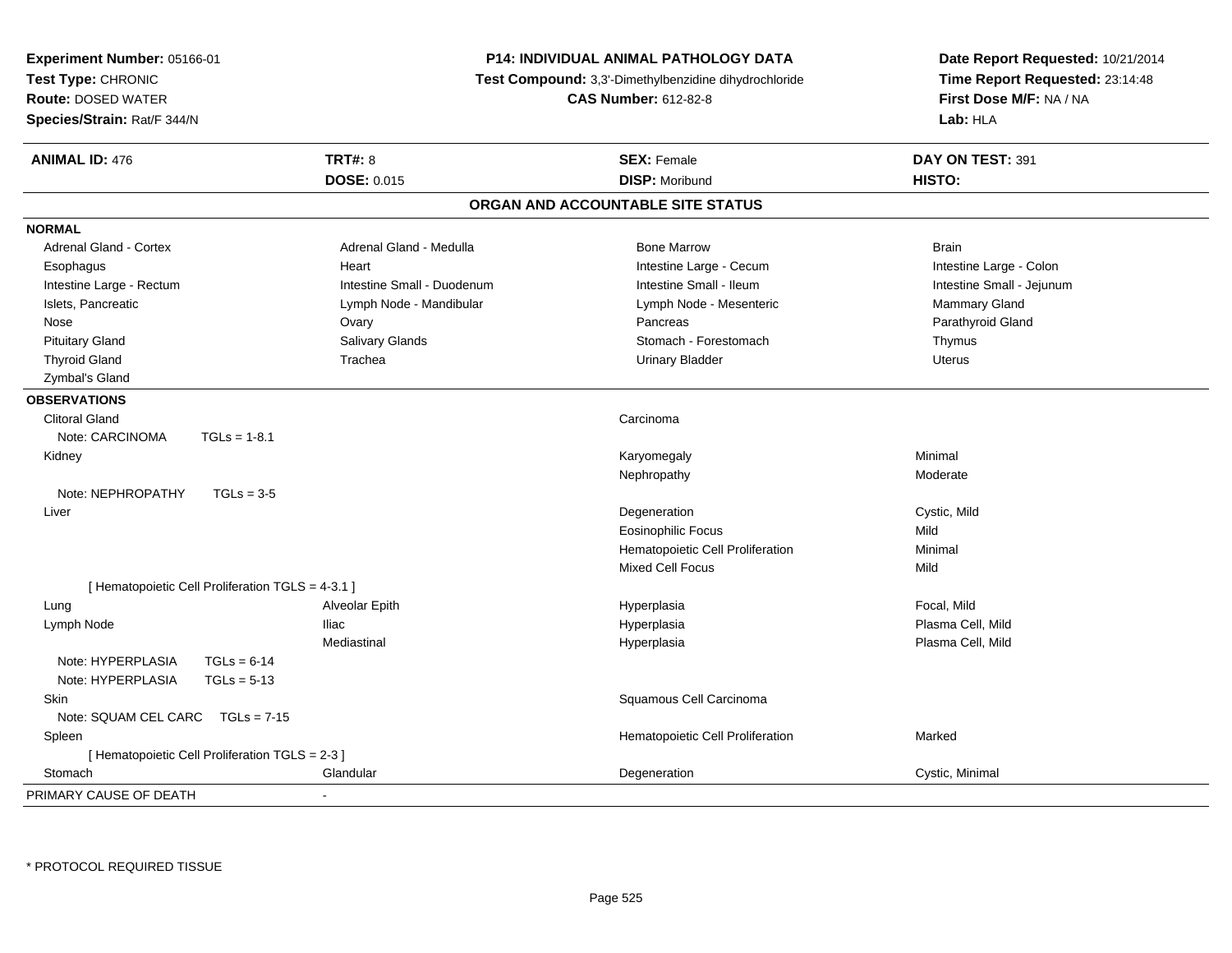| <b>P14: INDIVIDUAL ANIMAL PATHOLOGY DATA</b><br>Experiment Number: 05166-01<br>Test Type: CHRONIC<br>Test Compound: 3,3'-Dimethylbenzidine dihydrochloride<br><b>Route: DOSED WATER</b><br><b>CAS Number: 612-82-8</b><br>Species/Strain: Rat/F 344/N |                  |                          | Date Report Requested: 10/21/2014<br>Time Report Requested: 23:14:48<br>First Dose M/F: NA / NA<br>Lab: HLA |                          |
|-------------------------------------------------------------------------------------------------------------------------------------------------------------------------------------------------------------------------------------------------------|------------------|--------------------------|-------------------------------------------------------------------------------------------------------------|--------------------------|
| <b>ANIMAL ID: 477</b>                                                                                                                                                                                                                                 |                  | <b>TRT#: 8</b>           | <b>SEX: Female</b>                                                                                          | DAY ON TEST: 341         |
|                                                                                                                                                                                                                                                       |                  | <b>DOSE: 0.015</b>       | <b>DISP: Dead</b>                                                                                           | HISTO:                   |
|                                                                                                                                                                                                                                                       |                  |                          | ORGAN AND ACCOUNTABLE SITE STATUS                                                                           |                          |
| <b>NORMAL</b>                                                                                                                                                                                                                                         |                  |                          |                                                                                                             |                          |
| Adrenal Gland - Cortex                                                                                                                                                                                                                                |                  | Adrenal Gland - Medulla  | <b>Brain</b>                                                                                                | Esophagus                |
| Heart                                                                                                                                                                                                                                                 |                  | Intestine Large - Cecum  | Intestine Large - Colon                                                                                     | Intestine Large - Rectum |
| Intestine Small - Duodenum                                                                                                                                                                                                                            |                  | Intestine Small - Ileum  | Intestine Small - Jejunum                                                                                   | Islets, Pancreatic       |
| Lymph Node - Mandibular                                                                                                                                                                                                                               |                  | Lymph Node - Mesenteric  | Ovary                                                                                                       | Pancreas                 |
| <b>Pituitary Gland</b>                                                                                                                                                                                                                                |                  | Salivary Glands          | Skin                                                                                                        | Stomach - Forestomach    |
| Stomach - Glandular                                                                                                                                                                                                                                   |                  | Trachea                  | <b>Urinary Bladder</b>                                                                                      | <b>Uterus</b>            |
| <b>MISSING</b>                                                                                                                                                                                                                                        |                  |                          |                                                                                                             |                          |
| <b>Clitoral Gland</b>                                                                                                                                                                                                                                 |                  | <b>Mammary Gland</b>     | Thymus                                                                                                      |                          |
| <b>OBSERVATIONS</b>                                                                                                                                                                                                                                   |                  |                          |                                                                                                             |                          |
| <b>Bone Marrow</b>                                                                                                                                                                                                                                    |                  |                          | Atrophy                                                                                                     | Moderate                 |
|                                                                                                                                                                                                                                                       |                  |                          | Hemorrhage                                                                                                  | Moderate                 |
| Heart                                                                                                                                                                                                                                                 |                  |                          |                                                                                                             |                          |
| Note: POSTMORTEM CLOT IN ATRIUM OF HEART.                                                                                                                                                                                                             |                  |                          |                                                                                                             |                          |
| Kidney                                                                                                                                                                                                                                                |                  |                          | Karyomegaly                                                                                                 | Minimal                  |
|                                                                                                                                                                                                                                                       |                  |                          | Nephropathy                                                                                                 | Marked                   |
| Note: NEPHROPATHY                                                                                                                                                                                                                                     | $TGLs = 3-5$     |                          |                                                                                                             |                          |
| Liver                                                                                                                                                                                                                                                 |                  |                          | <b>Eosinophilic Focus</b>                                                                                   | Mild                     |
| Lung                                                                                                                                                                                                                                                  |                  |                          | Congestion                                                                                                  | Moderate                 |
|                                                                                                                                                                                                                                                       |                  |                          | Edema                                                                                                       | Mild                     |
|                                                                                                                                                                                                                                                       |                  |                          | Foreign Body                                                                                                | Minimal                  |
|                                                                                                                                                                                                                                                       |                  | Alveolus, Peribronchiolr | Inflammation                                                                                                | Suppurative, Mild        |
|                                                                                                                                                                                                                                                       |                  | <b>Bronchiole</b>        | Inflammation                                                                                                | Suppurative, Mild        |
| Note: CONGESTION                                                                                                                                                                                                                                      | $TGLs = 2-4+4.1$ |                          |                                                                                                             |                          |
| Nose                                                                                                                                                                                                                                                  |                  |                          | Foreign Body                                                                                                | Moderate                 |
|                                                                                                                                                                                                                                                       |                  |                          | Inflammation                                                                                                | Suppurative, Marked      |
| Parathyroid Gland                                                                                                                                                                                                                                     |                  |                          | Hyperplasia                                                                                                 | Mild                     |
| Spleen                                                                                                                                                                                                                                                |                  | Red Pulp                 | Atrophy                                                                                                     | Moderate                 |
| <b>Thyroid Gland</b>                                                                                                                                                                                                                                  |                  |                          | Ultimobranchial Cyst                                                                                        |                          |
| Zymbal's Gland                                                                                                                                                                                                                                        |                  |                          | Carcinoma                                                                                                   |                          |
| Note: CARCINOMA                                                                                                                                                                                                                                       | $TGLs = 1-10$    |                          |                                                                                                             |                          |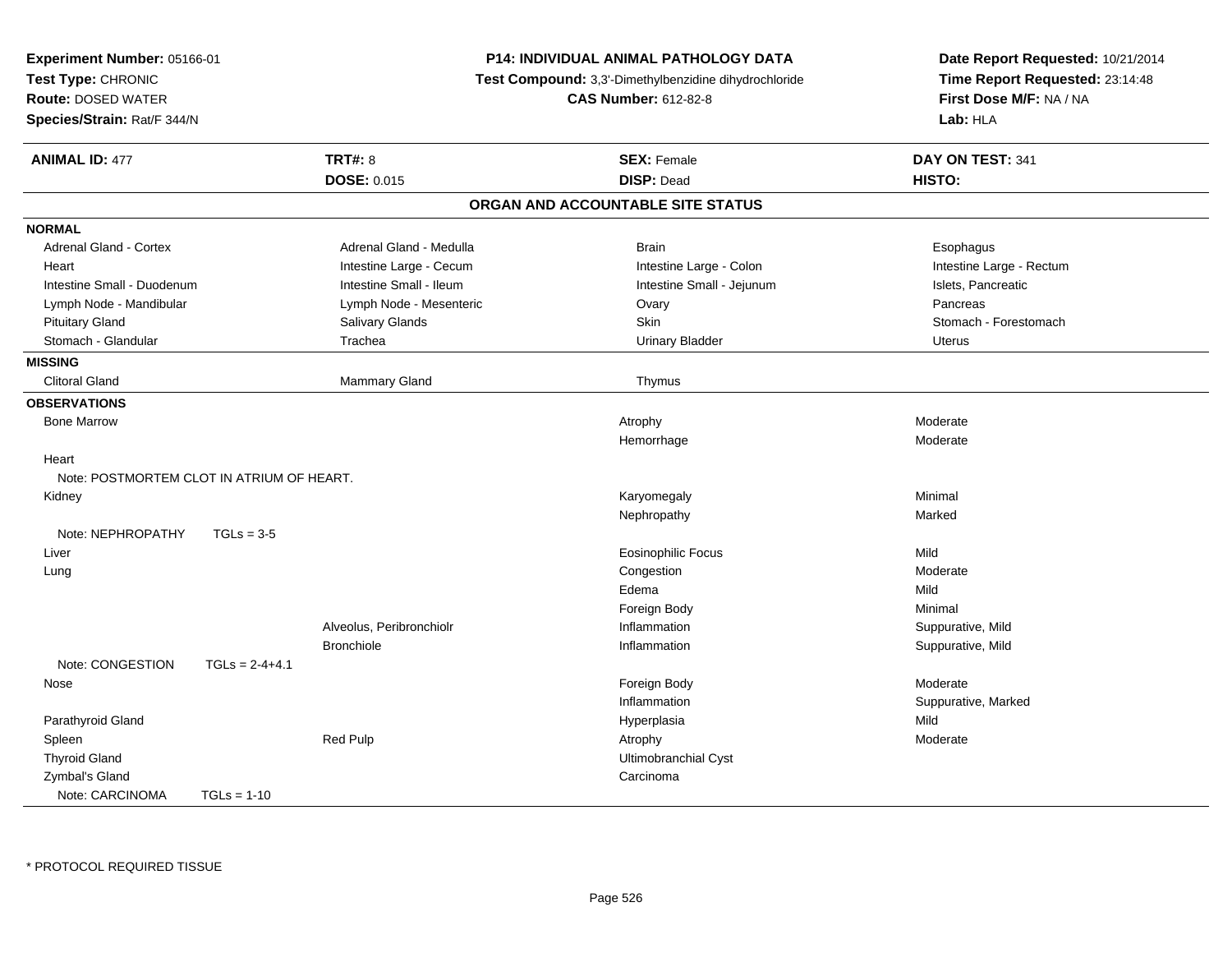| <b>Experiment Number: 05166-01</b>                       |                    | <b>P14: INDIVIDUAL ANIMAL PATHOLOGY DATA</b>          | Date Report Requested: 10/21/2014 |  |
|----------------------------------------------------------|--------------------|-------------------------------------------------------|-----------------------------------|--|
| Test Type: CHRONIC                                       |                    | Test Compound: 3,3'-Dimethylbenzidine dihydrochloride | Time Report Requested: 23:14:48   |  |
| <b>CAS Number: 612-82-8</b><br><b>Route: DOSED WATER</b> |                    | First Dose M/F: NA / NA                               |                                   |  |
| Species/Strain: Rat/F 344/N                              |                    |                                                       | Lab: HLA                          |  |
| <b>ANIMAL ID: 477</b>                                    | <b>TRT#: 8</b>     | <b>SEX:</b> Female                                    | DAY ON TEST: 341                  |  |
|                                                          | <b>DOSE: 0.015</b> | <b>DISP: Dead</b>                                     | HISTO:                            |  |
|                                                          |                    | ORGAN AND ACCOUNTABLE SITE STATUS                     |                                   |  |
| PRIMARY CAUSE OF DEATH                                   | -                  |                                                       |                                   |  |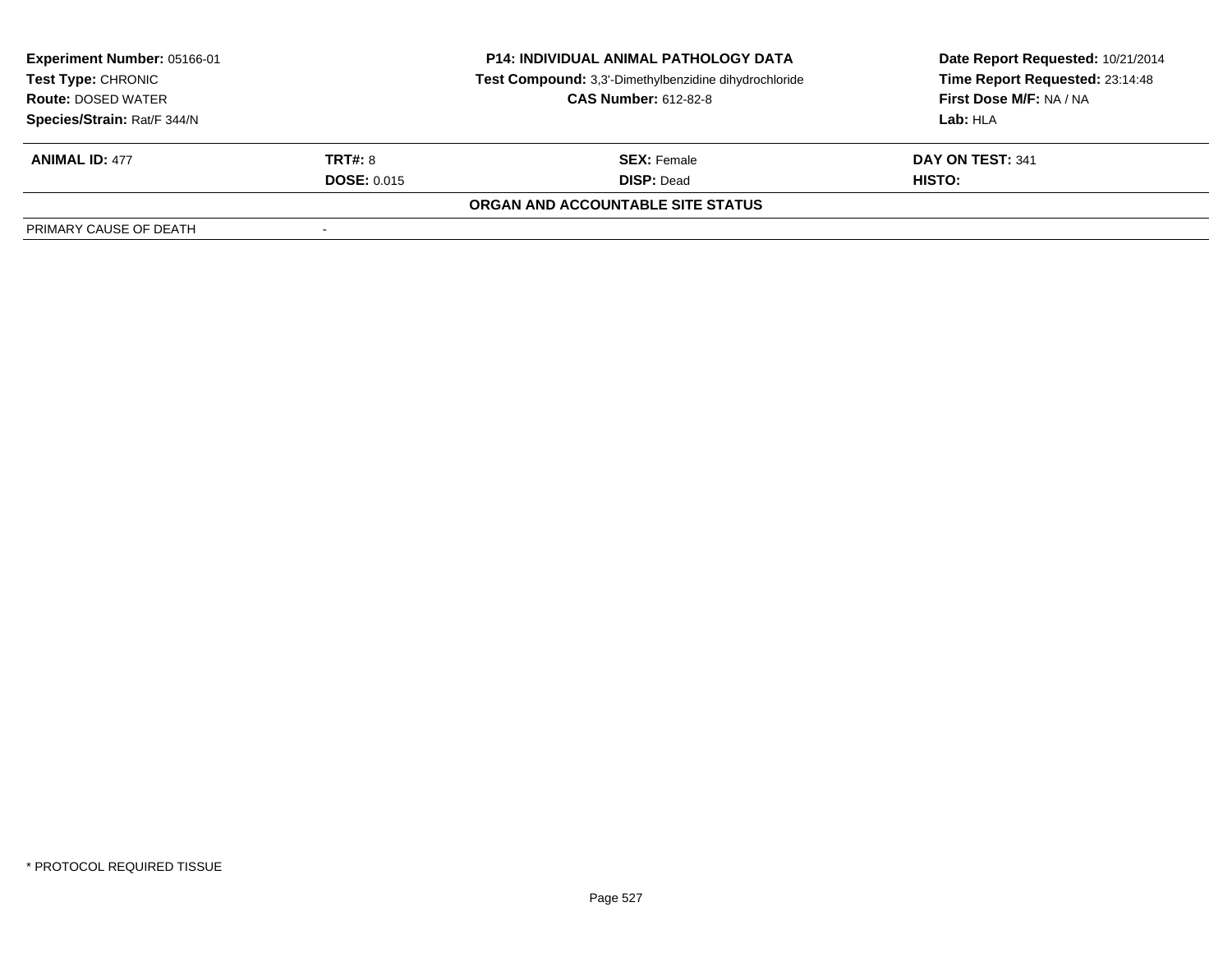| Experiment Number: 05166-01<br>Test Type: CHRONIC | <b>P14: INDIVIDUAL ANIMAL PATHOLOGY DATA</b><br>Test Compound: 3,3'-Dimethylbenzidine dihydrochloride |                                   | Date Report Requested: 10/21/2014<br>Time Report Requested: 23:14:48 |
|---------------------------------------------------|-------------------------------------------------------------------------------------------------------|-----------------------------------|----------------------------------------------------------------------|
| <b>Route: DOSED WATER</b>                         |                                                                                                       | <b>CAS Number: 612-82-8</b>       | First Dose M/F: NA / NA                                              |
| Species/Strain: Rat/F 344/N                       |                                                                                                       |                                   | Lab: HLA                                                             |
| <b>ANIMAL ID: 478</b>                             | <b>TRT#: 8</b>                                                                                        | <b>SEX: Female</b>                | DAY ON TEST: 338                                                     |
|                                                   | <b>DOSE: 0.015</b>                                                                                    | <b>DISP: Moribund</b>             | HISTO:                                                               |
|                                                   |                                                                                                       | ORGAN AND ACCOUNTABLE SITE STATUS |                                                                      |
| <b>NORMAL</b>                                     |                                                                                                       |                                   |                                                                      |
| Adrenal Gland - Cortex                            | Adrenal Gland - Medulla                                                                               | <b>Bone Marrow</b>                | <b>Brain</b>                                                         |
| <b>Clitoral Gland</b>                             | Esophagus                                                                                             | Eye                               | Heart                                                                |
| Intestine Large - Cecum                           | Intestine Large - Colon                                                                               | Intestine Large - Rectum          | Intestine Small - Duodenum                                           |
| Intestine Small - Ileum                           | Intestine Small - Jejunum                                                                             | Islets, Pancreatic                | Lymph Node - Mandibular                                              |
| Lymph Node - Mesenteric                           | Nose                                                                                                  | Ovary                             | Pancreas                                                             |
| Parathyroid Gland                                 | <b>Pituitary Gland</b>                                                                                | Salivary Glands                   | Spleen                                                               |
| Stomach - Forestomach                             | Stomach - Glandular                                                                                   | Thymus                            | <b>Thyroid Gland</b>                                                 |
| Trachea                                           | <b>Urinary Bladder</b>                                                                                | <b>Uterus</b>                     | Zymbal's Gland                                                       |
| <b>MISSING</b>                                    |                                                                                                       |                                   |                                                                      |
| Mammary Gland                                     |                                                                                                       |                                   |                                                                      |
| <b>OBSERVATIONS</b>                               |                                                                                                       |                                   |                                                                      |
| Kidney                                            |                                                                                                       | Karyomegaly                       | Minimal                                                              |
|                                                   |                                                                                                       | Nephropathy                       | Moderate                                                             |
| Liver                                             |                                                                                                       | <b>Mixed Cell Focus</b>           | Moderate                                                             |
| [Mixed Cell Focus TGLS = 4-3.1]                   |                                                                                                       |                                   |                                                                      |
| Lung                                              | Alveolar Epith                                                                                        | Hyperplasia                       | Focal, Mild                                                          |
|                                                   |                                                                                                       | <b>Infiltration Cellular</b>      | Histiocyte, Minimal                                                  |
| Lymph Node                                        | Mediastinal                                                                                           | Hemorrhage                        | Mild                                                                 |
| <b>Skin</b>                                       |                                                                                                       | Squamous Cell Carcinoma           |                                                                      |
| Note: SQUAM CEL CARC<br>$TGLs = 3-10.1$           |                                                                                                       |                                   |                                                                      |
| PRIMARY CAUSE OF DEATH                            |                                                                                                       |                                   |                                                                      |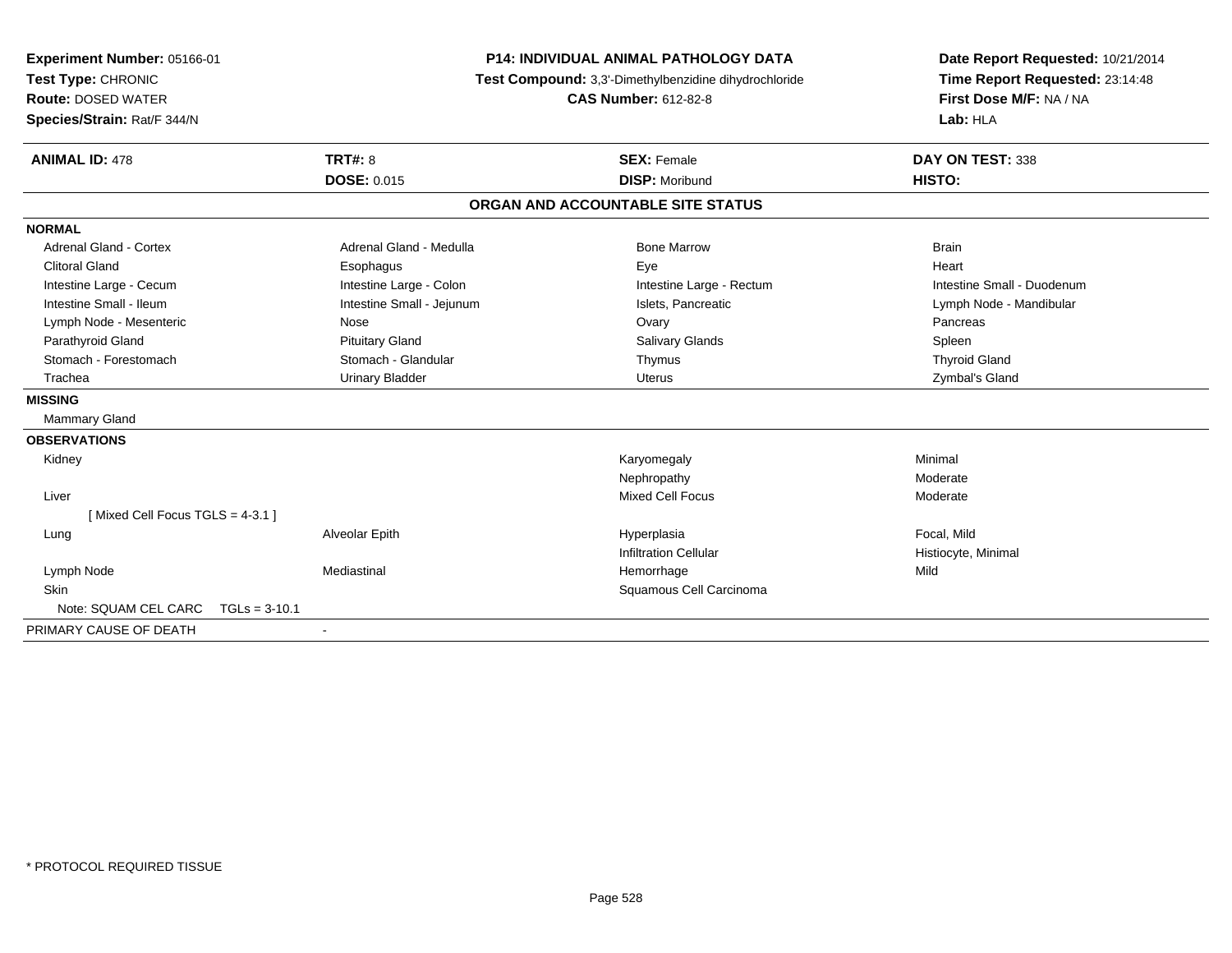| Experiment Number: 05166-01<br>Test Type: CHRONIC<br><b>Route: DOSED WATER</b><br>Species/Strain: Rat/F 344/N |                                      | P14: INDIVIDUAL ANIMAL PATHOLOGY DATA<br>Test Compound: 3,3'-Dimethylbenzidine dihydrochloride<br><b>CAS Number: 612-82-8</b> | Date Report Requested: 10/21/2014<br>Time Report Requested: 23:14:48<br>First Dose M/F: NA / NA<br>Lab: HLA |
|---------------------------------------------------------------------------------------------------------------|--------------------------------------|-------------------------------------------------------------------------------------------------------------------------------|-------------------------------------------------------------------------------------------------------------|
| <b>ANIMAL ID: 479</b>                                                                                         | <b>TRT#: 8</b><br><b>DOSE: 0.015</b> | <b>SEX: Female</b><br><b>DISP: Moribund</b>                                                                                   | DAY ON TEST: 296<br>HISTO:                                                                                  |
|                                                                                                               |                                      |                                                                                                                               |                                                                                                             |
|                                                                                                               |                                      | ORGAN AND ACCOUNTABLE SITE STATUS                                                                                             |                                                                                                             |
| <b>NORMAL</b>                                                                                                 |                                      |                                                                                                                               |                                                                                                             |
| <b>Adrenal Gland - Cortex</b>                                                                                 | Adrenal Gland - Medulla              | <b>Bone Marrow</b>                                                                                                            | <b>Brain</b>                                                                                                |
| Esophagus                                                                                                     | Heart                                | Intestine Large - Cecum                                                                                                       | Intestine Large - Rectum                                                                                    |
| Intestine Small - Duodenum                                                                                    | Intestine Small - Ileum              | Intestine Small - Jejunum                                                                                                     | Islets, Pancreatic                                                                                          |
| Lymph Node - Mesenteric                                                                                       | <b>Mammary Gland</b>                 | Nose                                                                                                                          | Ovary                                                                                                       |
| Pancreas                                                                                                      | Parathyroid Gland                    | <b>Pituitary Gland</b>                                                                                                        | Salivary Glands                                                                                             |
| Skin                                                                                                          | Spleen                               | Stomach - Forestomach                                                                                                         | Thymus                                                                                                      |
| <b>Thyroid Gland</b>                                                                                          | Trachea                              | <b>Urinary Bladder</b>                                                                                                        | <b>Uterus</b>                                                                                               |
| <b>OBSERVATIONS</b>                                                                                           |                                      |                                                                                                                               |                                                                                                             |
| <b>Clitoral Gland</b>                                                                                         | <b>Bilateral</b>                     | Adenoma                                                                                                                       |                                                                                                             |
| Note: CARCINOMA<br>$TGLs = 1-8.1$                                                                             |                                      |                                                                                                                               |                                                                                                             |
| Note: [ ADENOMA<br>$TGLs = 1-8.1$                                                                             |                                      |                                                                                                                               |                                                                                                             |
| Intestine Large                                                                                               | Colon                                | Parasite Metazoan                                                                                                             | Mild                                                                                                        |
| Kidney                                                                                                        |                                      | Karyomegaly                                                                                                                   | Minimal                                                                                                     |
|                                                                                                               |                                      | Nephropathy                                                                                                                   | Marked                                                                                                      |
| Note: NEPHROPATHY<br>$TGLs = 2-5$                                                                             |                                      |                                                                                                                               |                                                                                                             |
| Liver                                                                                                         |                                      | Mixed Cell Focus                                                                                                              | Moderate                                                                                                    |
| [Mixed Cell Focus TGLS = 5-3.1]                                                                               |                                      |                                                                                                                               |                                                                                                             |
| Lung                                                                                                          |                                      | Carcinoma                                                                                                                     | Metastatic (Zymbal'S Gland)                                                                                 |
| Lymph Node                                                                                                    | Mandibular                           | Hyperplasia                                                                                                                   | Plasma Cell, Moderate                                                                                       |
| Stomach                                                                                                       | Glandular                            | Degeneration                                                                                                                  | Cystic, Minimal                                                                                             |
| Zymbal's Gland                                                                                                |                                      | Carcinoma                                                                                                                     |                                                                                                             |
|                                                                                                               |                                      | Hypertrophy                                                                                                                   | Minimal                                                                                                     |
| Note: CARCINOMA<br>$TGLs = 3-10.1$                                                                            |                                      |                                                                                                                               |                                                                                                             |
| PRIMARY CAUSE OF DEATH                                                                                        |                                      |                                                                                                                               |                                                                                                             |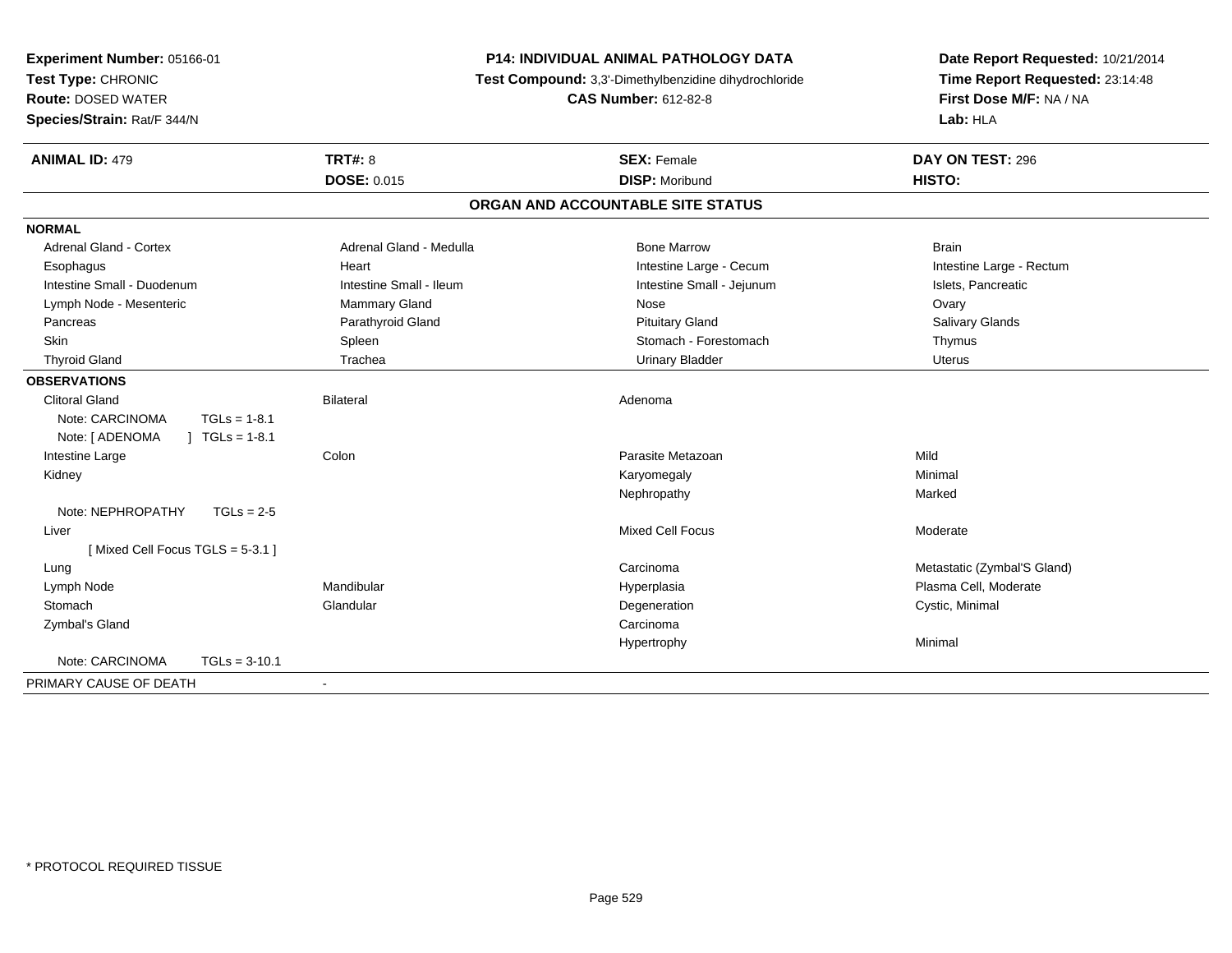| Experiment Number: 05166-01<br>Test Type: CHRONIC<br><b>Route: DOSED WATER</b><br>Species/Strain: Rat/F 344/N |                           | P14: INDIVIDUAL ANIMAL PATHOLOGY DATA<br>Test Compound: 3,3'-Dimethylbenzidine dihydrochloride<br><b>CAS Number: 612-82-8</b> | Date Report Requested: 10/21/2014<br>Time Report Requested: 23:14:48<br>First Dose M/F: NA / NA<br>Lab: HLA |  |
|---------------------------------------------------------------------------------------------------------------|---------------------------|-------------------------------------------------------------------------------------------------------------------------------|-------------------------------------------------------------------------------------------------------------|--|
| <b>ANIMAL ID: 480</b>                                                                                         | <b>TRT#: 8</b>            | <b>SEX: Female</b>                                                                                                            | DAY ON TEST: 336                                                                                            |  |
|                                                                                                               | <b>DOSE: 0.015</b>        | <b>DISP: Moribund</b>                                                                                                         | HISTO:                                                                                                      |  |
|                                                                                                               |                           | ORGAN AND ACCOUNTABLE SITE STATUS                                                                                             |                                                                                                             |  |
| <b>NORMAL</b>                                                                                                 |                           |                                                                                                                               |                                                                                                             |  |
| Adrenal Gland - Cortex                                                                                        | Adrenal Gland - Medulla   | <b>Bone Marrow</b>                                                                                                            | <b>Brain</b>                                                                                                |  |
| Esophagus                                                                                                     | Heart                     | Intestine Large - Colon                                                                                                       | Intestine Small - Duodenum                                                                                  |  |
| Intestine Small - Ileum                                                                                       | Intestine Small - Jejunum | Islets, Pancreatic                                                                                                            | Lung                                                                                                        |  |
| Lymph Node - Mandibular                                                                                       | Nose                      | Ovary                                                                                                                         | Pancreas                                                                                                    |  |
| Parathyroid Gland                                                                                             | Salivary Glands           | Stomach - Forestomach                                                                                                         | <b>Thyroid Gland</b>                                                                                        |  |
| Trachea                                                                                                       | <b>Urinary Bladder</b>    | <b>Uterus</b>                                                                                                                 |                                                                                                             |  |
| <b>MISSING</b>                                                                                                |                           |                                                                                                                               |                                                                                                             |  |
| Mammary Gland                                                                                                 |                           |                                                                                                                               |                                                                                                             |  |
| <b>OBSERVATIONS</b>                                                                                           |                           |                                                                                                                               |                                                                                                             |  |
| <b>Clitoral Gland</b>                                                                                         |                           | Inflammation                                                                                                                  | Suppurative, Moderate                                                                                       |  |
| Intestine Large                                                                                               | Cecum                     | Edema                                                                                                                         | Moderate                                                                                                    |  |
|                                                                                                               | Rectum                    | Parasite Metazoan                                                                                                             | Mild                                                                                                        |  |
| Note: EDEMA<br>$TGLs = 6-7$                                                                                   |                           |                                                                                                                               |                                                                                                             |  |
| Kidney                                                                                                        |                           | Karyomegaly                                                                                                                   | Minimal                                                                                                     |  |
|                                                                                                               |                           | Nephropathy                                                                                                                   | Mild                                                                                                        |  |
| Liver                                                                                                         |                           | <b>Eosinophilic Focus</b>                                                                                                     | Moderate                                                                                                    |  |
| Note: EOSIN FOCUS<br>$TGLs = 7-3.1$                                                                           |                           |                                                                                                                               |                                                                                                             |  |
| Lymph Node                                                                                                    | Mesenteric                | Atrophy                                                                                                                       | Moderate                                                                                                    |  |
| <b>Pituitary Gland</b>                                                                                        |                           | Cyst                                                                                                                          |                                                                                                             |  |
| Skin                                                                                                          |                           | <b>Basal Cell Carcinoma</b>                                                                                                   |                                                                                                             |  |
| Note: BASAL CEL CARC<br>$TGLs = 3-10.2$                                                                       |                           |                                                                                                                               |                                                                                                             |  |
| Spleen                                                                                                        |                           | Hematopoietic Cell Proliferation                                                                                              | Marked                                                                                                      |  |
| Note: HEMA CELL PROL TGLs = 4-3                                                                               |                           |                                                                                                                               |                                                                                                             |  |
| Stomach                                                                                                       | Glandular                 | Erosion                                                                                                                       | Multifocal, Mild                                                                                            |  |
| Note: EROSION<br>$TGLs = 5-6$                                                                                 |                           |                                                                                                                               |                                                                                                             |  |
| Thymus                                                                                                        |                           | Depletion Lymphoid                                                                                                            | Moderate                                                                                                    |  |
| Zymbal's Gland                                                                                                |                           | Carcinoma                                                                                                                     |                                                                                                             |  |
| Note: CARCINOMA<br>$TGLs = 1-10.1$                                                                            |                           |                                                                                                                               |                                                                                                             |  |
| PRIMARY CAUSE OF DEATH                                                                                        | $\sim$                    |                                                                                                                               |                                                                                                             |  |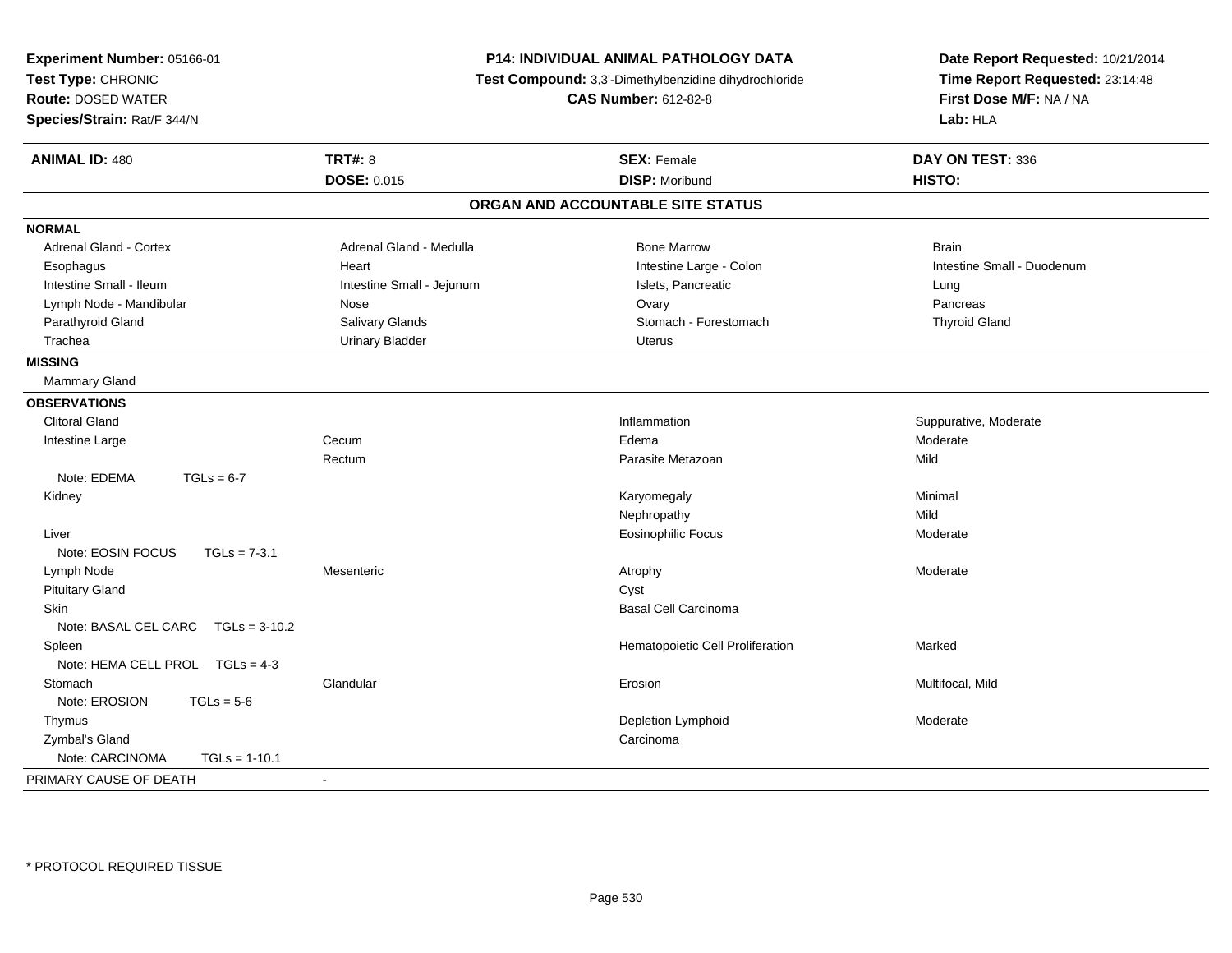| Experiment Number: 05166-01                                    | <b>P14: INDIVIDUAL ANIMAL PATHOLOGY DATA</b><br>Test Compound: 3,3'-Dimethylbenzidine dihydrochloride |                                   | Date Report Requested: 10/21/2014 |
|----------------------------------------------------------------|-------------------------------------------------------------------------------------------------------|-----------------------------------|-----------------------------------|
| Test Type: CHRONIC                                             |                                                                                                       |                                   | Time Report Requested: 23:14:48   |
| <b>Route: DOSED WATER</b>                                      |                                                                                                       | <b>CAS Number: 612-82-8</b>       | First Dose M/F: NA / NA           |
| Species/Strain: Rat/F 344/N                                    |                                                                                                       |                                   | Lab: HLA                          |
| <b>ANIMAL ID: 481</b>                                          | <b>TRT#: 8</b>                                                                                        | <b>SEX: Female</b>                | DAY ON TEST: 421                  |
|                                                                | <b>DOSE: 0.015</b>                                                                                    | <b>DISP: Terminal Sacrifice</b>   | HISTO:                            |
|                                                                |                                                                                                       | ORGAN AND ACCOUNTABLE SITE STATUS |                                   |
| <b>NORMAL</b>                                                  |                                                                                                       |                                   |                                   |
| <b>Adrenal Gland - Cortex</b>                                  | Adrenal Gland - Medulla                                                                               | <b>Bone Marrow</b>                | <b>Brain</b>                      |
| <b>Clitoral Gland</b>                                          | Esophagus                                                                                             | Heart                             | Intestine Large - Cecum           |
| Intestine Large - Colon                                        | Intestine Large - Rectum                                                                              | Intestine Small - Duodenum        | Intestine Small - Ileum           |
| Intestine Small - Jejunum                                      | Islets, Pancreatic                                                                                    | Lymph Node - Mandibular           | Lymph Node - Mesenteric           |
| Mammary Gland                                                  | Nose                                                                                                  | Ovary                             | Pancreas                          |
| <b>Pituitary Gland</b>                                         | Salivary Glands                                                                                       | Spleen                            | Stomach - Forestomach             |
| Stomach - Glandular                                            | <b>Thyroid Gland</b>                                                                                  | Trachea                           | <b>Urinary Bladder</b>            |
| <b>Uterus</b>                                                  |                                                                                                       |                                   |                                   |
| <b>MISSING</b>                                                 |                                                                                                       |                                   |                                   |
| Parathyroid Gland                                              | Thymus                                                                                                |                                   |                                   |
| <b>OBSERVATIONS</b>                                            |                                                                                                       |                                   |                                   |
| Kidney                                                         |                                                                                                       | Karyomegaly                       | Minimal                           |
|                                                                |                                                                                                       | Nephropathy                       | Moderate                          |
| Liver                                                          |                                                                                                       | Degeneration                      | Cystic, Minimal                   |
|                                                                |                                                                                                       | <b>Mixed Cell Focus</b>           | Moderate                          |
| [Degeneration TGLS = 1-3.1]<br>[Mixed Cell Focus TGLS = 1-3.1] |                                                                                                       |                                   |                                   |
| Lung                                                           | Alveolar Epith                                                                                        | Hyperplasia                       | Multifocal, Minimal               |
| Skin                                                           |                                                                                                       | Cyst Epithelial Inclusion         |                                   |
| Note: CYST EPITH INC $TGLs = 2-13$                             |                                                                                                       |                                   |                                   |
| Zymbal's Gland                                                 |                                                                                                       | Adenoma                           |                                   |
| Note: ADENOMA<br>$TGLs = 3-10$                                 |                                                                                                       |                                   |                                   |
| PRIMARY CAUSE OF DEATH                                         |                                                                                                       |                                   |                                   |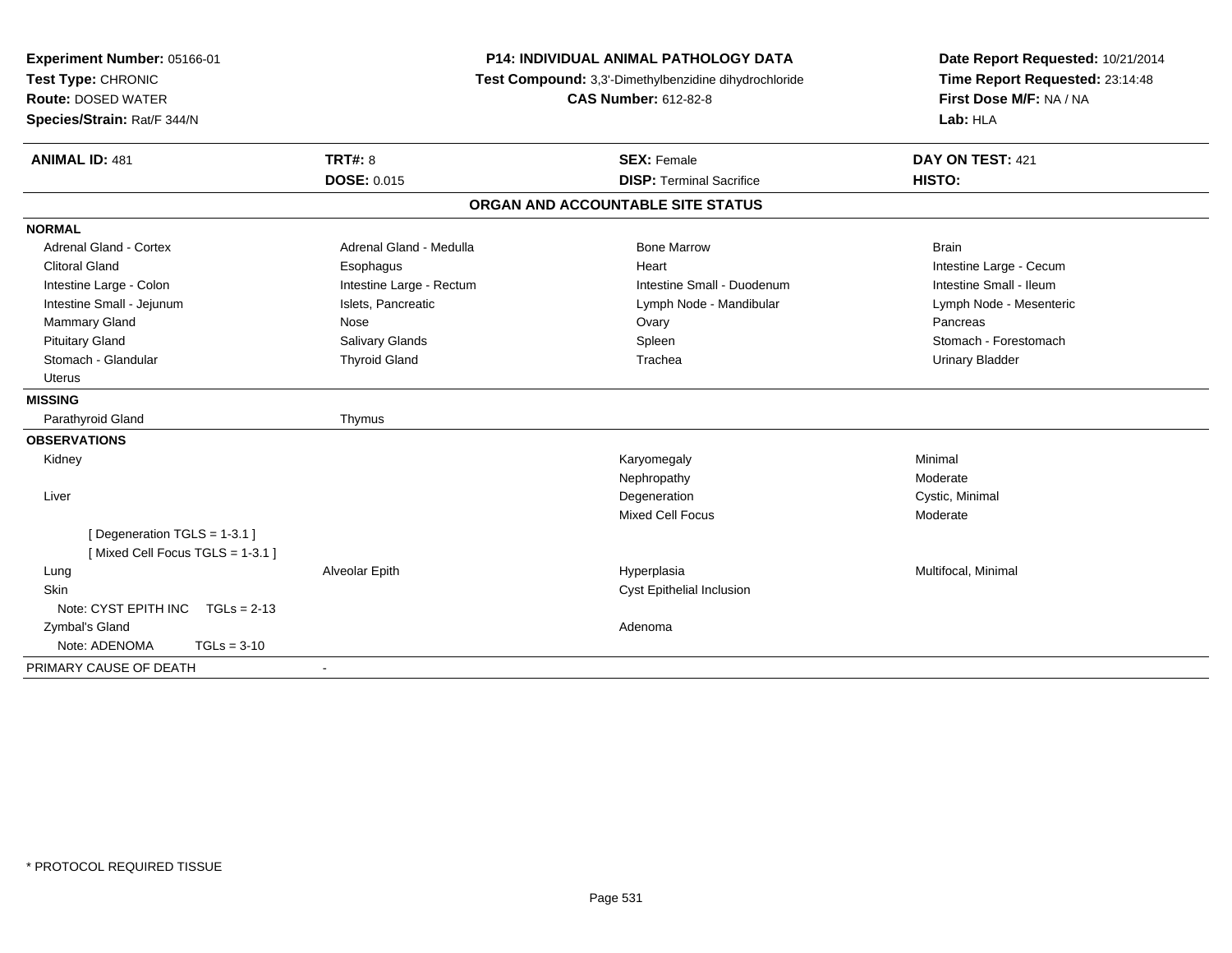| Experiment Number: 05166-01   |                 | <b>P14: INDIVIDUAL ANIMAL PATHOLOGY DATA</b> |                                                       | Date Report Requested: 10/21/2014 |
|-------------------------------|-----------------|----------------------------------------------|-------------------------------------------------------|-----------------------------------|
| Test Type: CHRONIC            |                 |                                              | Test Compound: 3,3'-Dimethylbenzidine dihydrochloride | Time Report Requested: 23:14:48   |
| <b>Route: DOSED WATER</b>     |                 |                                              | <b>CAS Number: 612-82-8</b>                           | First Dose M/F: NA / NA           |
| Species/Strain: Rat/F 344/N   |                 |                                              |                                                       | Lab: HLA                          |
| <b>ANIMAL ID: 482</b>         |                 | <b>TRT#: 8</b>                               | <b>SEX: Female</b>                                    | DAY ON TEST: 315                  |
|                               |                 | <b>DOSE: 0.015</b>                           | <b>DISP: Moribund</b>                                 | HISTO:                            |
|                               |                 |                                              | ORGAN AND ACCOUNTABLE SITE STATUS                     |                                   |
| <b>NORMAL</b>                 |                 |                                              |                                                       |                                   |
| <b>Adrenal Gland - Cortex</b> |                 | Adrenal Gland - Medulla                      | <b>Bone Marrow</b>                                    | <b>Brain</b>                      |
| Esophagus                     |                 | Heart                                        | Intestine Large - Cecum                               | Intestine Large - Colon           |
| Intestine Large - Rectum      |                 | Intestine Small - Duodenum                   | Intestine Small - Ileum                               | Intestine Small - Jejunum         |
| Islets, Pancreatic            |                 | Lung                                         | Lymph Node - Mesenteric                               | Mammary Gland                     |
| Nose                          |                 | Ovary                                        | Pancreas                                              | Parathyroid Gland                 |
| <b>Pituitary Gland</b>        |                 | Salivary Glands                              | <b>Skin</b>                                           | Spleen                            |
| Stomach - Forestomach         |                 | Thymus                                       | Trachea                                               | <b>Urinary Bladder</b>            |
| Uterus                        |                 |                                              |                                                       |                                   |
| <b>OBSERVATIONS</b>           |                 |                                              |                                                       |                                   |
| <b>Clitoral Gland</b>         |                 |                                              | Adenoma                                               |                                   |
| Note: ADENOMA                 | $TGLs = 1-8$    |                                              |                                                       |                                   |
| Kidney                        |                 |                                              | Karyomegaly                                           | Minimal                           |
|                               |                 |                                              | Nephropathy                                           | Moderate                          |
| Liver                         |                 |                                              | <b>Eosinophilic Focus</b>                             | Mild                              |
| Lymph Node                    |                 | Mandibular                                   | Hyperplasia                                           | Plasma Cell, Moderate             |
| Note: HYPERPLASIA             | $TGLs = 2-9$    |                                              |                                                       |                                   |
| Stomach                       |                 | Glandular                                    | Degeneration                                          | Cystic, Minimal                   |
| <b>Thyroid Gland</b>          |                 |                                              | <b>Ultimobranchial Cyst</b>                           |                                   |
| Zymbal's Gland                |                 |                                              | Carcinoma                                             |                                   |
| Note: CARCINOMA               | $TGLs = 3-10.1$ |                                              |                                                       |                                   |
| PRIMARY CAUSE OF DEATH        |                 | $\blacksquare$                               |                                                       |                                   |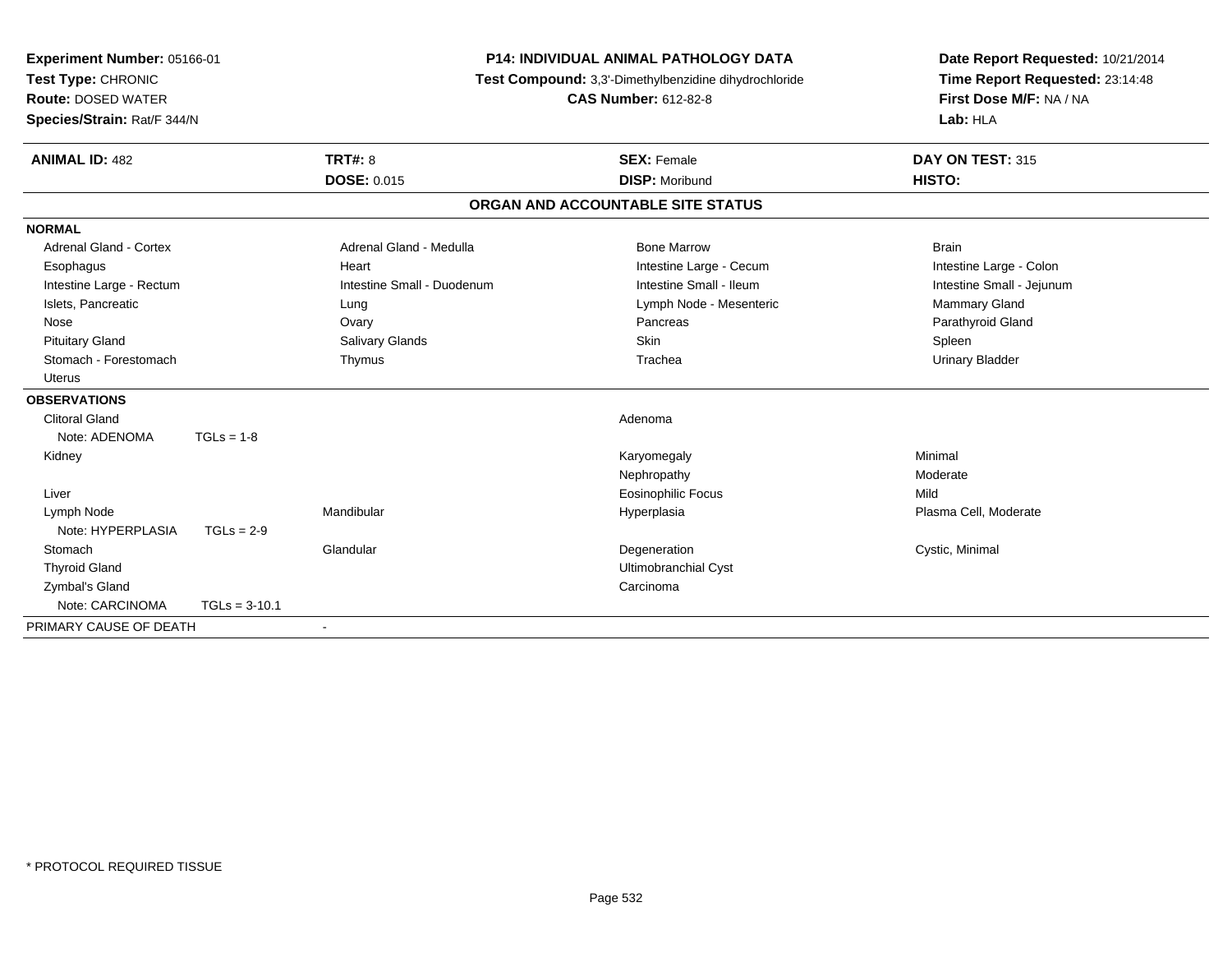| Experiment Number: 05166-01                |                            | <b>P14: INDIVIDUAL ANIMAL PATHOLOGY DATA</b>          | Date Report Requested: 10/21/2014  |
|--------------------------------------------|----------------------------|-------------------------------------------------------|------------------------------------|
| Test Type: CHRONIC                         |                            | Test Compound: 3,3'-Dimethylbenzidine dihydrochloride | Time Report Requested: 23:14:48    |
| <b>Route: DOSED WATER</b>                  |                            | <b>CAS Number: 612-82-8</b>                           | First Dose M/F: NA / NA            |
| Species/Strain: Rat/F 344/N                |                            |                                                       | Lab: HLA                           |
| <b>ANIMAL ID: 483</b>                      | <b>TRT#: 8</b>             | <b>SEX: Female</b>                                    | DAY ON TEST: 421                   |
|                                            | <b>DOSE: 0.015</b>         | <b>DISP: Terminal Sacrifice</b>                       | HISTO:                             |
|                                            |                            | ORGAN AND ACCOUNTABLE SITE STATUS                     |                                    |
| <b>NORMAL</b>                              |                            |                                                       |                                    |
| <b>Adrenal Gland - Cortex</b>              | Adrenal Gland - Medulla    | <b>Bone Marrow</b>                                    | <b>Brain</b>                       |
| Esophagus                                  | Heart                      | Intestine Large - Cecum                               | Intestine Large - Colon            |
| Intestine Large - Rectum                   | Intestine Small - Duodenum | Intestine Small - Ileum                               | Intestine Small - Jejunum          |
| Islets, Pancreatic                         | Lymph Node - Mandibular    | Lymph Node - Mesenteric                               | Nose                               |
| Ovary                                      | Pancreas                   | Parathyroid Gland                                     | <b>Pituitary Gland</b>             |
| Salivary Glands                            | Skin                       | Spleen                                                | Stomach - Forestomach              |
| Stomach - Glandular                        | Thymus                     | <b>Thyroid Gland</b>                                  | Trachea                            |
| <b>Urinary Bladder</b>                     | <b>Uterus</b>              |                                                       |                                    |
| <b>MISSING</b>                             |                            |                                                       |                                    |
| Mammary Gland                              |                            |                                                       |                                    |
| <b>OBSERVATIONS</b>                        |                            |                                                       |                                    |
| <b>Clitoral Gland</b>                      |                            | Adenoma                                               |                                    |
| $\vert$ TGLs = 1-8.1<br>Note: [ ADENOMA    |                            |                                                       |                                    |
| Kidney                                     |                            | Karyomegaly                                           | Minimal                            |
|                                            |                            | Nephropathy                                           | Moderate                           |
| Note: NEPHROPATHY<br>$TGLs = 4-5$          |                            |                                                       |                                    |
| Liver                                      |                            | Inflammation                                          | Granulomatous, Multifocal, Minimal |
|                                            |                            | <b>Mixed Cell Focus</b>                               | Moderate                           |
| Note: MIXED CL FOCUS<br>$TGLs = 2.3 - 3.1$ |                            |                                                       |                                    |
| Lung                                       | Alveolar Epith             | Hyperplasia                                           | Multifocal, Minimal                |
| Zymbal's Gland                             |                            | Carcinoma                                             |                                    |
| PRIMARY CAUSE OF DEATH                     |                            |                                                       |                                    |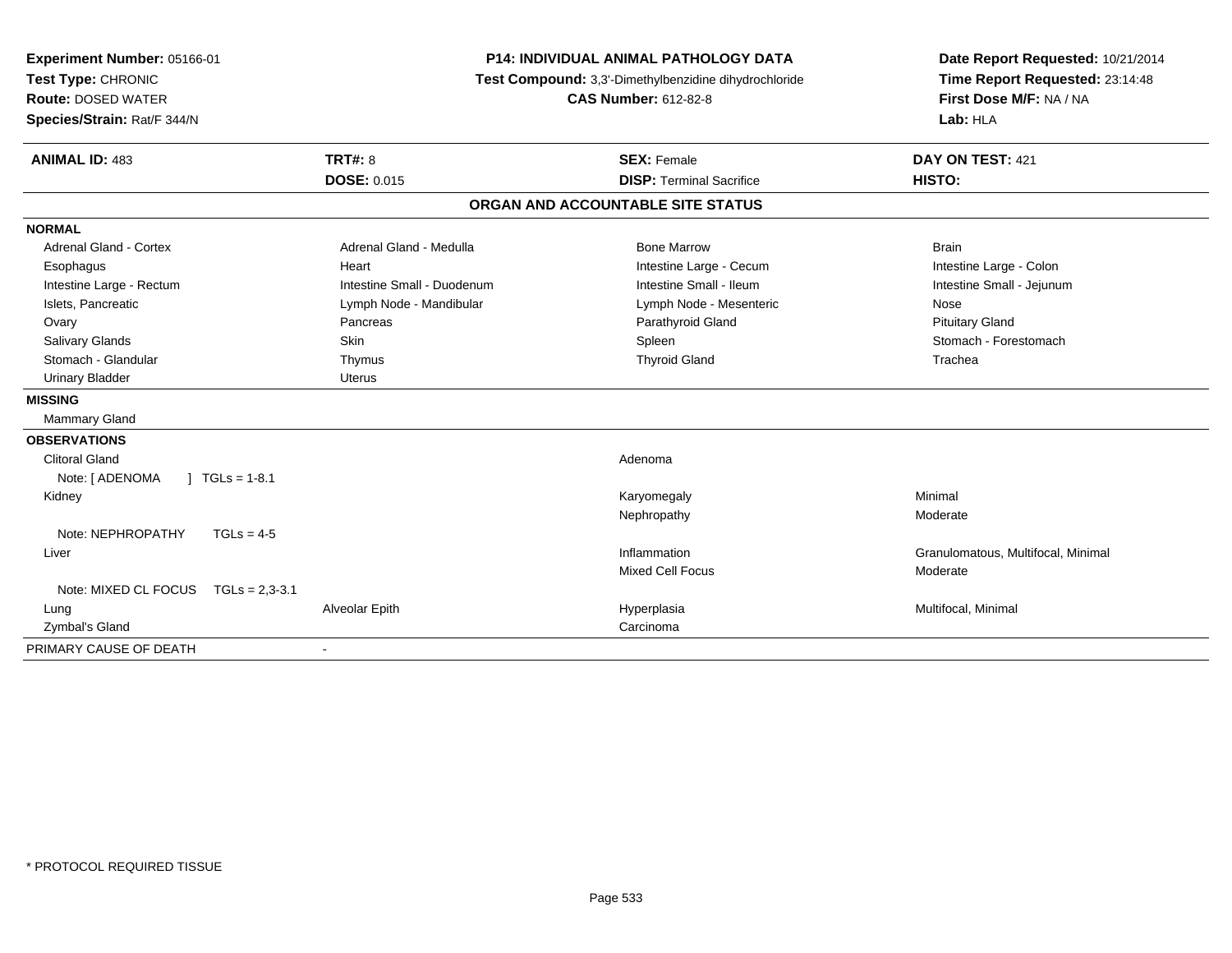| <b>TRT#: 8</b><br>DAY ON TEST: 391<br><b>ANIMAL ID: 484</b><br><b>SEX: Female</b><br>DOSE: 0.015<br><b>DISP: Moribund</b><br>HISTO:<br>ORGAN AND ACCOUNTABLE SITE STATUS<br><b>Adrenal Gland - Cortex</b><br>Adrenal Gland - Medulla<br><b>Bone Marrow</b><br><b>Brain</b><br>Intestine Large - Cecum<br>Intestine Large - Colon<br>Esophagus<br>Heart<br>Intestine Small - Ileum<br>Intestine Large - Rectum<br>Intestine Small - Duodenum<br>Intestine Small - Jejunum<br>Islets, Pancreatic<br>Lymph Node - Mesenteric<br>Mammary Gland<br>Nose<br>Parathyroid Gland<br><b>Pituitary Gland</b><br>Ovary<br>Pancreas<br>Salivary Glands<br>Stomach - Forestomach<br>Stomach - Glandular<br><b>Thyroid Gland</b><br>Trachea<br><b>Urinary Bladder</b><br><b>Uterus</b><br>Thymus<br><b>Clitoral Gland</b><br>Carcinoma<br>Note: CARCINOMA<br>$TGLs = 2-8.1$<br>Minimal<br>Kidney<br>Karyomegaly<br>Nephropathy<br>Moderate<br>Note: NEPHROPATHY<br>$TGLs = 3-5$<br><b>Mixed Cell Focus</b><br>Mild<br>Liver<br>Note: MIXED CL FOCUS TGLs = 4-3.1<br><b>Infiltration Cellular</b><br>Histiocyte, Mild<br>Lung<br>Mandibular<br>Plasma Cell, Moderate<br>Lymph Node<br>Hyperplasia<br>Skin<br>Acanthosis<br>Moderate<br>Cyst Epithelial Inclusion<br>Squamous Cell Papilloma<br>Note: CYST EPITH INC<br>$TGLs = 5-13$<br>Note: ACANTHOSIS<br>$TGLs = 5-13$<br>Note: SQ CL PAPILLOM TGLs = 1-14<br>Spleen<br>Hematopoietic Cell Proliferation<br>Moderate<br>Zymbal's Gland<br>Carcinoma | Experiment Number: 05166-01<br>Test Type: CHRONIC<br><b>Route: DOSED WATER</b><br>Species/Strain: Rat/F 344/N | P14: INDIVIDUAL ANIMAL PATHOLOGY DATA<br>Test Compound: 3,3'-Dimethylbenzidine dihydrochloride<br><b>CAS Number: 612-82-8</b> | Date Report Requested: 10/21/2014<br>Time Report Requested: 23:14:48<br>First Dose M/F: NA / NA<br>Lab: HLA |  |
|----------------------------------------------------------------------------------------------------------------------------------------------------------------------------------------------------------------------------------------------------------------------------------------------------------------------------------------------------------------------------------------------------------------------------------------------------------------------------------------------------------------------------------------------------------------------------------------------------------------------------------------------------------------------------------------------------------------------------------------------------------------------------------------------------------------------------------------------------------------------------------------------------------------------------------------------------------------------------------------------------------------------------------------------------------------------------------------------------------------------------------------------------------------------------------------------------------------------------------------------------------------------------------------------------------------------------------------------------------------------------------------------------------------------------------------------------------------------------------------|---------------------------------------------------------------------------------------------------------------|-------------------------------------------------------------------------------------------------------------------------------|-------------------------------------------------------------------------------------------------------------|--|
|                                                                                                                                                                                                                                                                                                                                                                                                                                                                                                                                                                                                                                                                                                                                                                                                                                                                                                                                                                                                                                                                                                                                                                                                                                                                                                                                                                                                                                                                                        |                                                                                                               |                                                                                                                               |                                                                                                             |  |
|                                                                                                                                                                                                                                                                                                                                                                                                                                                                                                                                                                                                                                                                                                                                                                                                                                                                                                                                                                                                                                                                                                                                                                                                                                                                                                                                                                                                                                                                                        |                                                                                                               |                                                                                                                               |                                                                                                             |  |
|                                                                                                                                                                                                                                                                                                                                                                                                                                                                                                                                                                                                                                                                                                                                                                                                                                                                                                                                                                                                                                                                                                                                                                                                                                                                                                                                                                                                                                                                                        |                                                                                                               |                                                                                                                               |                                                                                                             |  |
|                                                                                                                                                                                                                                                                                                                                                                                                                                                                                                                                                                                                                                                                                                                                                                                                                                                                                                                                                                                                                                                                                                                                                                                                                                                                                                                                                                                                                                                                                        | <b>NORMAL</b>                                                                                                 |                                                                                                                               |                                                                                                             |  |
|                                                                                                                                                                                                                                                                                                                                                                                                                                                                                                                                                                                                                                                                                                                                                                                                                                                                                                                                                                                                                                                                                                                                                                                                                                                                                                                                                                                                                                                                                        |                                                                                                               |                                                                                                                               |                                                                                                             |  |
|                                                                                                                                                                                                                                                                                                                                                                                                                                                                                                                                                                                                                                                                                                                                                                                                                                                                                                                                                                                                                                                                                                                                                                                                                                                                                                                                                                                                                                                                                        |                                                                                                               |                                                                                                                               |                                                                                                             |  |
|                                                                                                                                                                                                                                                                                                                                                                                                                                                                                                                                                                                                                                                                                                                                                                                                                                                                                                                                                                                                                                                                                                                                                                                                                                                                                                                                                                                                                                                                                        |                                                                                                               |                                                                                                                               |                                                                                                             |  |
|                                                                                                                                                                                                                                                                                                                                                                                                                                                                                                                                                                                                                                                                                                                                                                                                                                                                                                                                                                                                                                                                                                                                                                                                                                                                                                                                                                                                                                                                                        |                                                                                                               |                                                                                                                               |                                                                                                             |  |
|                                                                                                                                                                                                                                                                                                                                                                                                                                                                                                                                                                                                                                                                                                                                                                                                                                                                                                                                                                                                                                                                                                                                                                                                                                                                                                                                                                                                                                                                                        |                                                                                                               |                                                                                                                               |                                                                                                             |  |
|                                                                                                                                                                                                                                                                                                                                                                                                                                                                                                                                                                                                                                                                                                                                                                                                                                                                                                                                                                                                                                                                                                                                                                                                                                                                                                                                                                                                                                                                                        |                                                                                                               |                                                                                                                               |                                                                                                             |  |
|                                                                                                                                                                                                                                                                                                                                                                                                                                                                                                                                                                                                                                                                                                                                                                                                                                                                                                                                                                                                                                                                                                                                                                                                                                                                                                                                                                                                                                                                                        |                                                                                                               |                                                                                                                               |                                                                                                             |  |
|                                                                                                                                                                                                                                                                                                                                                                                                                                                                                                                                                                                                                                                                                                                                                                                                                                                                                                                                                                                                                                                                                                                                                                                                                                                                                                                                                                                                                                                                                        | <b>MISSING</b>                                                                                                |                                                                                                                               |                                                                                                             |  |
|                                                                                                                                                                                                                                                                                                                                                                                                                                                                                                                                                                                                                                                                                                                                                                                                                                                                                                                                                                                                                                                                                                                                                                                                                                                                                                                                                                                                                                                                                        |                                                                                                               |                                                                                                                               |                                                                                                             |  |
|                                                                                                                                                                                                                                                                                                                                                                                                                                                                                                                                                                                                                                                                                                                                                                                                                                                                                                                                                                                                                                                                                                                                                                                                                                                                                                                                                                                                                                                                                        | <b>OBSERVATIONS</b>                                                                                           |                                                                                                                               |                                                                                                             |  |
|                                                                                                                                                                                                                                                                                                                                                                                                                                                                                                                                                                                                                                                                                                                                                                                                                                                                                                                                                                                                                                                                                                                                                                                                                                                                                                                                                                                                                                                                                        |                                                                                                               |                                                                                                                               |                                                                                                             |  |
|                                                                                                                                                                                                                                                                                                                                                                                                                                                                                                                                                                                                                                                                                                                                                                                                                                                                                                                                                                                                                                                                                                                                                                                                                                                                                                                                                                                                                                                                                        |                                                                                                               |                                                                                                                               |                                                                                                             |  |
|                                                                                                                                                                                                                                                                                                                                                                                                                                                                                                                                                                                                                                                                                                                                                                                                                                                                                                                                                                                                                                                                                                                                                                                                                                                                                                                                                                                                                                                                                        |                                                                                                               |                                                                                                                               |                                                                                                             |  |
|                                                                                                                                                                                                                                                                                                                                                                                                                                                                                                                                                                                                                                                                                                                                                                                                                                                                                                                                                                                                                                                                                                                                                                                                                                                                                                                                                                                                                                                                                        |                                                                                                               |                                                                                                                               |                                                                                                             |  |
|                                                                                                                                                                                                                                                                                                                                                                                                                                                                                                                                                                                                                                                                                                                                                                                                                                                                                                                                                                                                                                                                                                                                                                                                                                                                                                                                                                                                                                                                                        |                                                                                                               |                                                                                                                               |                                                                                                             |  |
|                                                                                                                                                                                                                                                                                                                                                                                                                                                                                                                                                                                                                                                                                                                                                                                                                                                                                                                                                                                                                                                                                                                                                                                                                                                                                                                                                                                                                                                                                        |                                                                                                               |                                                                                                                               |                                                                                                             |  |
|                                                                                                                                                                                                                                                                                                                                                                                                                                                                                                                                                                                                                                                                                                                                                                                                                                                                                                                                                                                                                                                                                                                                                                                                                                                                                                                                                                                                                                                                                        |                                                                                                               |                                                                                                                               |                                                                                                             |  |
|                                                                                                                                                                                                                                                                                                                                                                                                                                                                                                                                                                                                                                                                                                                                                                                                                                                                                                                                                                                                                                                                                                                                                                                                                                                                                                                                                                                                                                                                                        |                                                                                                               |                                                                                                                               |                                                                                                             |  |
|                                                                                                                                                                                                                                                                                                                                                                                                                                                                                                                                                                                                                                                                                                                                                                                                                                                                                                                                                                                                                                                                                                                                                                                                                                                                                                                                                                                                                                                                                        |                                                                                                               |                                                                                                                               |                                                                                                             |  |
|                                                                                                                                                                                                                                                                                                                                                                                                                                                                                                                                                                                                                                                                                                                                                                                                                                                                                                                                                                                                                                                                                                                                                                                                                                                                                                                                                                                                                                                                                        |                                                                                                               |                                                                                                                               |                                                                                                             |  |
|                                                                                                                                                                                                                                                                                                                                                                                                                                                                                                                                                                                                                                                                                                                                                                                                                                                                                                                                                                                                                                                                                                                                                                                                                                                                                                                                                                                                                                                                                        |                                                                                                               |                                                                                                                               |                                                                                                             |  |
|                                                                                                                                                                                                                                                                                                                                                                                                                                                                                                                                                                                                                                                                                                                                                                                                                                                                                                                                                                                                                                                                                                                                                                                                                                                                                                                                                                                                                                                                                        |                                                                                                               |                                                                                                                               |                                                                                                             |  |
|                                                                                                                                                                                                                                                                                                                                                                                                                                                                                                                                                                                                                                                                                                                                                                                                                                                                                                                                                                                                                                                                                                                                                                                                                                                                                                                                                                                                                                                                                        |                                                                                                               |                                                                                                                               |                                                                                                             |  |
|                                                                                                                                                                                                                                                                                                                                                                                                                                                                                                                                                                                                                                                                                                                                                                                                                                                                                                                                                                                                                                                                                                                                                                                                                                                                                                                                                                                                                                                                                        |                                                                                                               |                                                                                                                               |                                                                                                             |  |
|                                                                                                                                                                                                                                                                                                                                                                                                                                                                                                                                                                                                                                                                                                                                                                                                                                                                                                                                                                                                                                                                                                                                                                                                                                                                                                                                                                                                                                                                                        |                                                                                                               |                                                                                                                               |                                                                                                             |  |
|                                                                                                                                                                                                                                                                                                                                                                                                                                                                                                                                                                                                                                                                                                                                                                                                                                                                                                                                                                                                                                                                                                                                                                                                                                                                                                                                                                                                                                                                                        |                                                                                                               |                                                                                                                               |                                                                                                             |  |
|                                                                                                                                                                                                                                                                                                                                                                                                                                                                                                                                                                                                                                                                                                                                                                                                                                                                                                                                                                                                                                                                                                                                                                                                                                                                                                                                                                                                                                                                                        |                                                                                                               |                                                                                                                               |                                                                                                             |  |
| Note: CARCINOMA<br>$TGLs = 7-10$                                                                                                                                                                                                                                                                                                                                                                                                                                                                                                                                                                                                                                                                                                                                                                                                                                                                                                                                                                                                                                                                                                                                                                                                                                                                                                                                                                                                                                                       |                                                                                                               |                                                                                                                               |                                                                                                             |  |
| $\sim$                                                                                                                                                                                                                                                                                                                                                                                                                                                                                                                                                                                                                                                                                                                                                                                                                                                                                                                                                                                                                                                                                                                                                                                                                                                                                                                                                                                                                                                                                 | PRIMARY CAUSE OF DEATH                                                                                        |                                                                                                                               |                                                                                                             |  |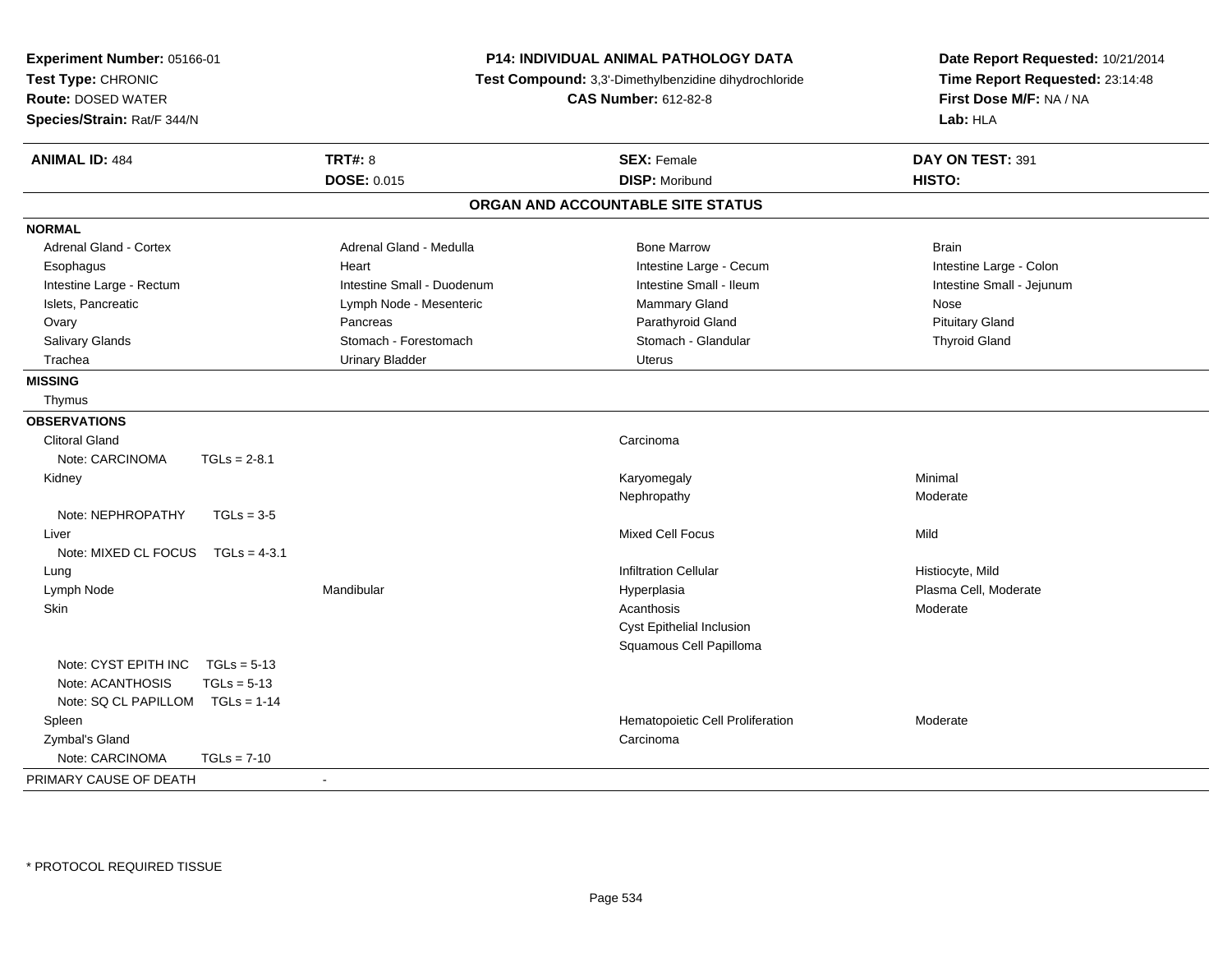| Experiment Number: 05166-01<br>Test Type: CHRONIC<br><b>Route: DOSED WATER</b><br>Species/Strain: Rat/F 344/N |                          | <b>P14: INDIVIDUAL ANIMAL PATHOLOGY DATA</b><br>Test Compound: 3,3'-Dimethylbenzidine dihydrochloride<br><b>CAS Number: 612-82-8</b> | Date Report Requested: 10/21/2014<br>Time Report Requested: 23:14:48<br>First Dose M/F: NA / NA<br>Lab: HLA |
|---------------------------------------------------------------------------------------------------------------|--------------------------|--------------------------------------------------------------------------------------------------------------------------------------|-------------------------------------------------------------------------------------------------------------|
| <b>ANIMAL ID: 485</b>                                                                                         | <b>TRT#: 8</b>           | <b>SEX: Female</b>                                                                                                                   | DAY ON TEST: 315                                                                                            |
|                                                                                                               | <b>DOSE: 0.015</b>       | <b>DISP: Moribund</b>                                                                                                                | HISTO:                                                                                                      |
|                                                                                                               |                          | ORGAN AND ACCOUNTABLE SITE STATUS                                                                                                    |                                                                                                             |
| <b>NORMAL</b>                                                                                                 |                          |                                                                                                                                      |                                                                                                             |
| <b>Adrenal Gland - Cortex</b>                                                                                 | Adrenal Gland - Medulla  | <b>Brain</b>                                                                                                                         | Esophagus                                                                                                   |
| Heart                                                                                                         | Intestine Large - Cecum  | Intestine Large - Colon                                                                                                              | Intestine Large - Rectum                                                                                    |
| Intestine Small - Duodenum                                                                                    | Intestine Small - Ileum  | Intestine Small - Jejunum                                                                                                            | Islets, Pancreatic                                                                                          |
| Lymph Node - Mesenteric                                                                                       | <b>Mammary Gland</b>     | Nose                                                                                                                                 | Ovary                                                                                                       |
| Pancreas                                                                                                      | Parathyroid Gland        | Salivary Glands                                                                                                                      | Skin                                                                                                        |
| Spleen                                                                                                        | Stomach - Forestomach    | Stomach - Glandular                                                                                                                  | Thymus                                                                                                      |
| <b>Thyroid Gland</b>                                                                                          | Trachea                  | <b>Urinary Bladder</b>                                                                                                               | <b>Uterus</b>                                                                                               |
| <b>OBSERVATIONS</b>                                                                                           |                          |                                                                                                                                      |                                                                                                             |
| <b>Bone Marrow</b>                                                                                            |                          | Hyperplasia                                                                                                                          | Mild                                                                                                        |
| <b>Clitoral Gland</b>                                                                                         |                          | Adenoma                                                                                                                              |                                                                                                             |
|                                                                                                               |                          | Carcinoma                                                                                                                            |                                                                                                             |
| Note: COLLISION CLITORAL GLAND CARCINOMAS.                                                                    |                          |                                                                                                                                      |                                                                                                             |
| Note: CARCINOMA<br>$TGLs = 1-8.1$                                                                             |                          |                                                                                                                                      |                                                                                                             |
| Kidney                                                                                                        |                          | Karyomegaly                                                                                                                          | Minimal                                                                                                     |
|                                                                                                               |                          | Nephropathy                                                                                                                          | Mild                                                                                                        |
| Liver                                                                                                         |                          | <b>Eosinophilic Focus</b>                                                                                                            | Mild                                                                                                        |
|                                                                                                               |                          | <b>Mixed Cell Focus</b>                                                                                                              | Moderate                                                                                                    |
| Note: MIXED CL FOCUS<br>$TGLs = 3-3.1$                                                                        |                          |                                                                                                                                      |                                                                                                             |
| Lung                                                                                                          |                          | Hemorrhage                                                                                                                           | Minimal                                                                                                     |
|                                                                                                               |                          | <b>Infiltration Cellular</b>                                                                                                         | Histiocyte, Minimal                                                                                         |
| Note: HEMORRHAGE<br>$TGLs = 4-4+4.1$                                                                          |                          |                                                                                                                                      |                                                                                                             |
| Lymph Node                                                                                                    | Mandibular               | Hemorrhage                                                                                                                           | Mild                                                                                                        |
| Note: HEMORRHAGE<br>$TGLs = 2-9$                                                                              |                          |                                                                                                                                      |                                                                                                             |
| <b>Pituitary Gland</b>                                                                                        |                          | Cyst                                                                                                                                 |                                                                                                             |
| Zymbal's Gland                                                                                                |                          | Carcinoma                                                                                                                            |                                                                                                             |
| Note: [ CARCINOMA<br>$TGLs = 5-10$                                                                            |                          |                                                                                                                                      |                                                                                                             |
| PRIMARY CAUSE OF DEATH                                                                                        | $\overline{\phantom{a}}$ |                                                                                                                                      |                                                                                                             |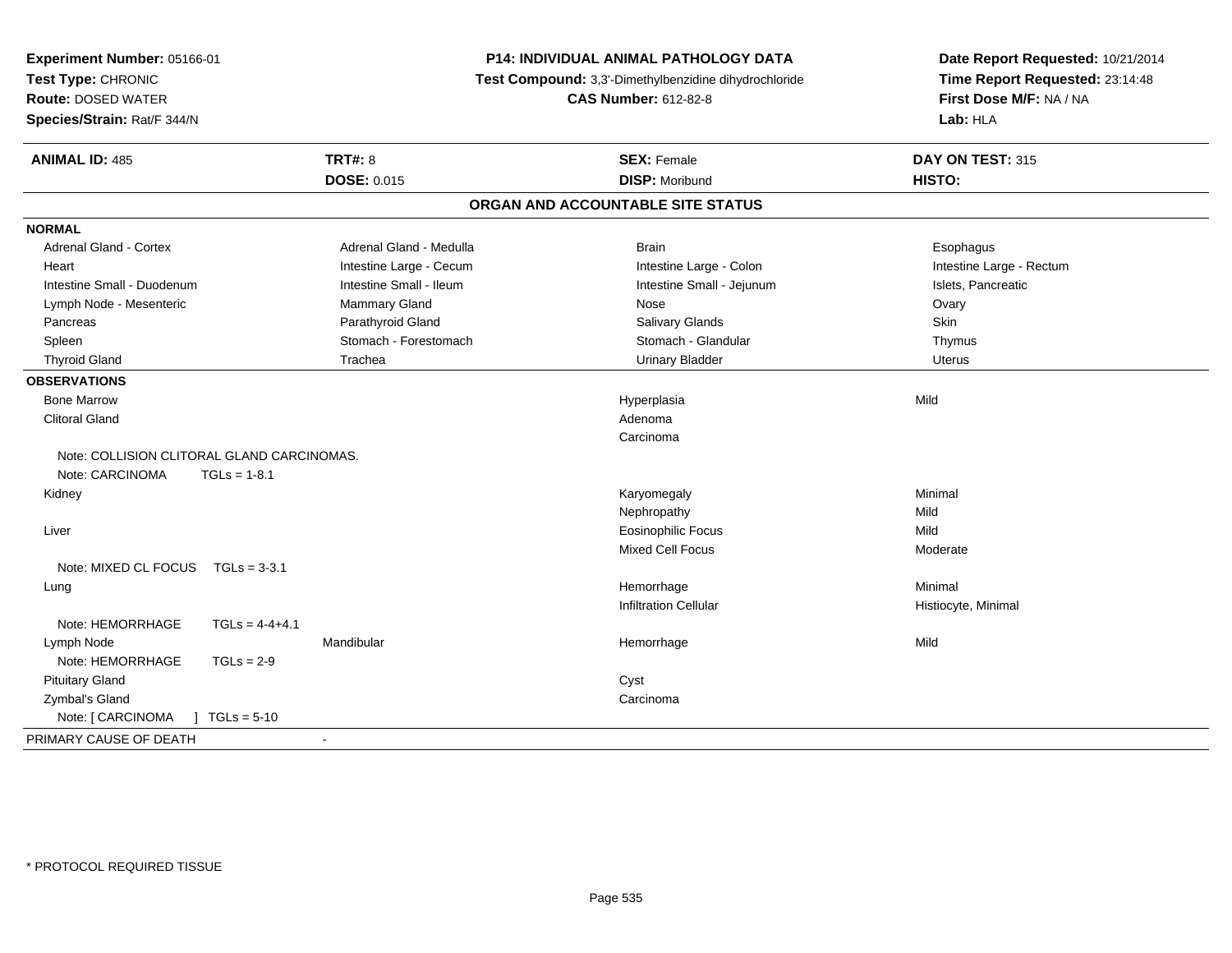| <b>Experiment Number: 05166-01</b><br>Test Type: CHRONIC |                    | <b>P14: INDIVIDUAL ANIMAL PATHOLOGY DATA</b> | Date Report Requested: 10/21/2014                     |                                 |
|----------------------------------------------------------|--------------------|----------------------------------------------|-------------------------------------------------------|---------------------------------|
|                                                          |                    |                                              | Test Compound: 3,3'-Dimethylbenzidine dihydrochloride | Time Report Requested: 23:14:49 |
| <b>Route: DOSED WATER</b>                                |                    |                                              | <b>CAS Number: 612-82-8</b>                           | First Dose M/F: NA / NA         |
| Species/Strain: Rat/F 344/N                              |                    |                                              |                                                       | Lab: HLA                        |
| <b>ANIMAL ID: 486</b>                                    | <b>TRT#: 8</b>     |                                              | <b>SEX: Female</b>                                    | DAY ON TEST: 377                |
|                                                          | <b>DOSE: 0.015</b> |                                              | <b>DISP: Dead</b>                                     | HISTO:                          |
|                                                          |                    |                                              | ORGAN AND ACCOUNTABLE SITE STATUS                     |                                 |
| <b>NORMAL</b>                                            |                    |                                              |                                                       |                                 |
| <b>Adrenal Gland - Cortex</b>                            |                    | Adrenal Gland - Medulla                      | <b>Bone Marrow</b>                                    | <b>Brain</b>                    |
| <b>Clitoral Gland</b>                                    |                    | Esophagus                                    | Heart                                                 | Intestine Large - Cecum         |
| Intestine Large - Colon                                  |                    | Intestine Large - Rectum                     | Intestine Small - Duodenum                            | Intestine Small - Ileum         |
| Intestine Small - Jejunum                                |                    | Islets, Pancreatic                           | Lymph Node - Mandibular                               | Lymph Node - Mesenteric         |
| Nose                                                     | Ovary              |                                              | Pancreas                                              | Parathyroid Gland               |
| <b>Pituitary Gland</b>                                   |                    | Salivary Glands                              | <b>Skin</b>                                           | Stomach - Forestomach           |
| Stomach - Glandular                                      |                    | <b>Thyroid Gland</b>                         | Trachea                                               | <b>Urinary Bladder</b>          |
| Uterus                                                   |                    | Zymbal's Gland                               |                                                       |                                 |
| <b>OBSERVATIONS</b>                                      |                    |                                              |                                                       |                                 |
| Kidney                                                   |                    |                                              | Karyomegaly                                           | Minimal                         |
|                                                          |                    |                                              | Nephropathy                                           | Moderate                        |
| Note: NEPHROPATHY                                        | $TGLs = 3-5$       |                                              |                                                       |                                 |
| Liver                                                    |                    |                                              | <b>Eosinophilic Focus</b>                             | Mild                            |
|                                                          |                    |                                              | Hematopoietic Cell Proliferation                      | Minimal                         |
| Lung                                                     |                    |                                              | <b>Infiltration Cellular</b>                          | Histiocyte, Minimal             |
| Note: INFILTRAT CELL                                     | $TGLs = 4-4+4.1$   |                                              |                                                       |                                 |
| Mammary Gland                                            |                    |                                              | Adenocarcinoma                                        |                                 |
| Note: ADENOCARC                                          | $TGLs = 1-8.1$     |                                              |                                                       |                                 |
| Spleen                                                   |                    |                                              | Hematopoietic Cell Proliferation                      | Moderate                        |
| Thymus                                                   |                    |                                              | Cyst                                                  |                                 |
| PRIMARY CAUSE OF DEATH                                   |                    |                                              |                                                       |                                 |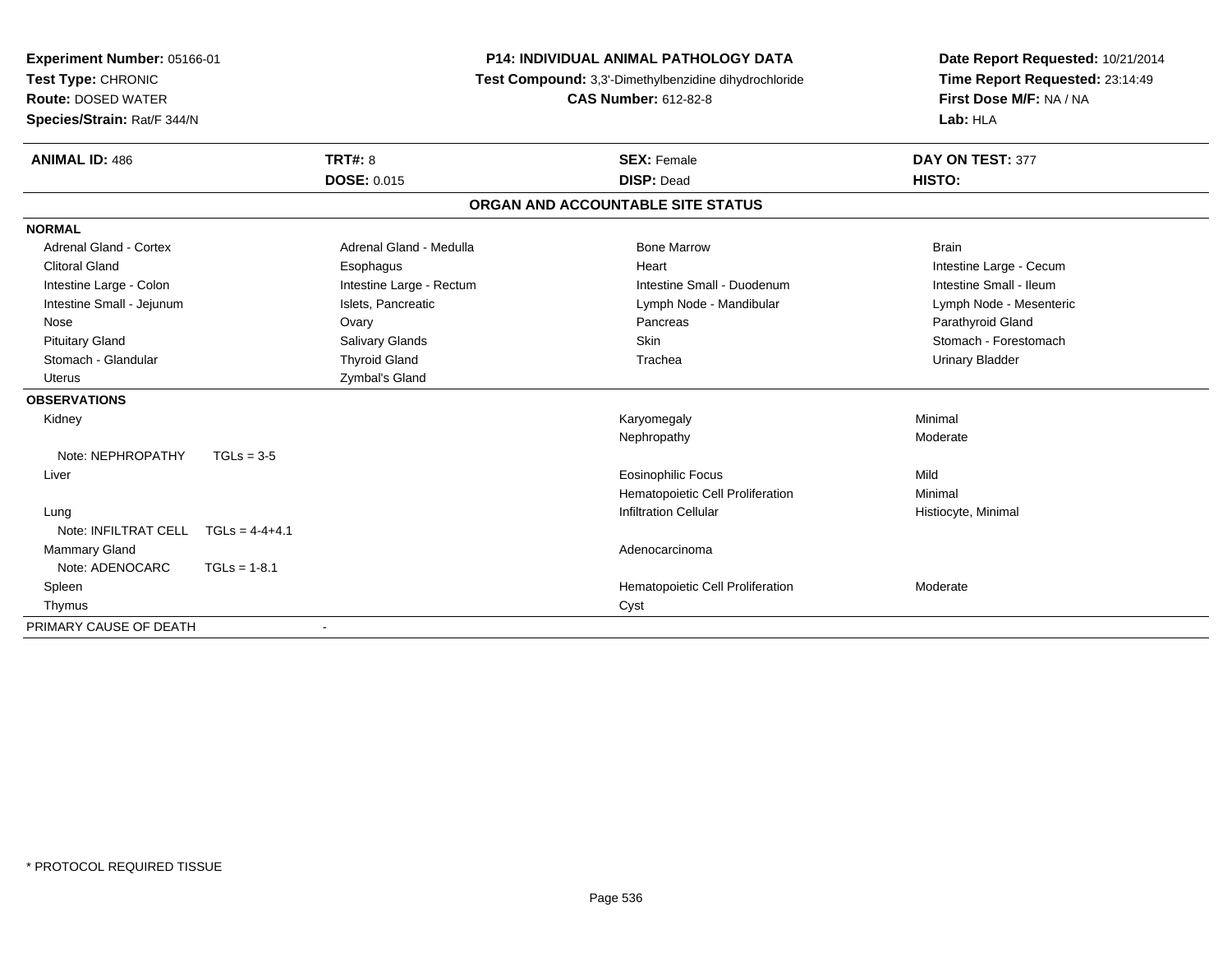| Experiment Number: 05166-01                   | <b>P14: INDIVIDUAL ANIMAL PATHOLOGY DATA</b><br>Test Compound: 3,3'-Dimethylbenzidine dihydrochloride |                                   | Date Report Requested: 10/21/2014<br>Time Report Requested: 23:14:49 |
|-----------------------------------------------|-------------------------------------------------------------------------------------------------------|-----------------------------------|----------------------------------------------------------------------|
| Test Type: CHRONIC                            |                                                                                                       |                                   |                                                                      |
| <b>Route: DOSED WATER</b>                     |                                                                                                       | <b>CAS Number: 612-82-8</b>       | First Dose M/F: NA / NA                                              |
| Species/Strain: Rat/F 344/N                   |                                                                                                       |                                   | Lab: HLA                                                             |
| <b>ANIMAL ID: 487</b>                         | <b>TRT#: 8</b>                                                                                        | <b>SEX: Female</b>                | DAY ON TEST: 421                                                     |
|                                               | <b>DOSE: 0.015</b>                                                                                    | <b>DISP: Terminal Sacrifice</b>   | HISTO:                                                               |
|                                               |                                                                                                       | ORGAN AND ACCOUNTABLE SITE STATUS |                                                                      |
| <b>NORMAL</b>                                 |                                                                                                       |                                   |                                                                      |
| Adrenal Gland - Cortex                        | Adrenal Gland - Medulla                                                                               | <b>Bone Marrow</b>                | <b>Brain</b>                                                         |
| Esophagus                                     | Heart                                                                                                 | Intestine Large - Cecum           | Intestine Large - Colon                                              |
| Intestine Large - Rectum                      | Intestine Small - Duodenum                                                                            | Intestine Small - Ileum           | Intestine Small - Jejunum                                            |
| Islets, Pancreatic                            | Lymph Node - Mandibular                                                                               | Lymph Node - Mesenteric           | Nose                                                                 |
| Ovary                                         | Pancreas                                                                                              | Parathyroid Gland                 | <b>Pituitary Gland</b>                                               |
| Salivary Glands                               | Skin                                                                                                  | Spleen                            | Stomach - Forestomach                                                |
| Stomach - Glandular                           | <b>Thyroid Gland</b>                                                                                  | Trachea                           | <b>Urinary Bladder</b>                                               |
| <b>Uterus</b>                                 | Zymbal's Gland                                                                                        |                                   |                                                                      |
| <b>OBSERVATIONS</b>                           |                                                                                                       |                                   |                                                                      |
| <b>Clitoral Gland</b>                         | <b>Bilateral</b>                                                                                      | Adenoma                           |                                                                      |
| Note: ADENOMA<br>$TGLs = 1-8$                 |                                                                                                       |                                   |                                                                      |
| Kidney                                        |                                                                                                       | Karyomegaly                       | Minimal                                                              |
|                                               |                                                                                                       | Nephropathy                       | Marked                                                               |
| Note: NEPHROPATHY<br>$TGLs = 7-5$             |                                                                                                       |                                   |                                                                      |
| Liver                                         |                                                                                                       | <b>Eosinophilic Focus</b>         | Mild                                                                 |
|                                               |                                                                                                       | <b>Mixed Cell Focus</b>           | Mild                                                                 |
| [Eosinophilic Focus TGLS = 4-3.1]             |                                                                                                       |                                   |                                                                      |
| [Mixed Cell Focus TGLS = $4,5,6-3.1$ ]        |                                                                                                       |                                   |                                                                      |
| Lung                                          | Alveolar Epith                                                                                        | Hyperplasia                       | Multifocal, Minimal                                                  |
| Mammary Gland                                 |                                                                                                       | Adenocarcinoma                    | Multiple                                                             |
| Note: [ ADENOCARC<br>$\vert$ TGLs = 3,8-13+14 |                                                                                                       |                                   |                                                                      |
| Thymus                                        | Epithel Cell                                                                                          | Hyperplasia                       | Mild                                                                 |
| PRIMARY CAUSE OF DEATH                        |                                                                                                       |                                   |                                                                      |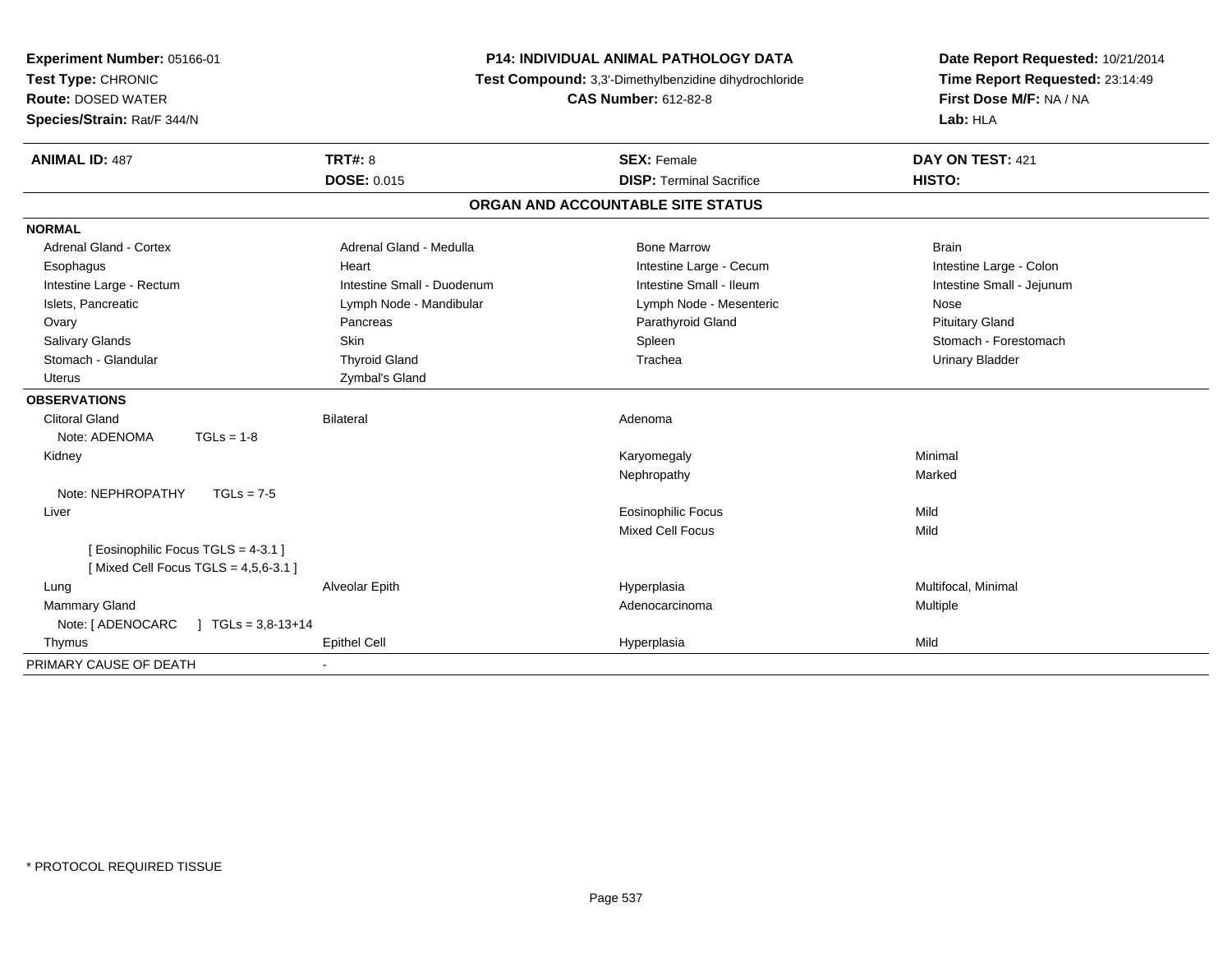| Experiment Number: 05166-01<br>Test Type: CHRONIC<br><b>Route: DOSED WATER</b><br>Species/Strain: Rat/F 344/N |                          | <b>P14: INDIVIDUAL ANIMAL PATHOLOGY DATA</b><br>Test Compound: 3,3'-Dimethylbenzidine dihydrochloride<br><b>CAS Number: 612-82-8</b> | Date Report Requested: 10/21/2014<br>Time Report Requested: 23:14:49<br>First Dose M/F: NA / NA<br>Lab: HLA |  |
|---------------------------------------------------------------------------------------------------------------|--------------------------|--------------------------------------------------------------------------------------------------------------------------------------|-------------------------------------------------------------------------------------------------------------|--|
| <b>ANIMAL ID: 488</b>                                                                                         | <b>TRT#: 8</b>           | <b>SEX: Female</b>                                                                                                                   | DAY ON TEST: 390                                                                                            |  |
|                                                                                                               | <b>DOSE: 0.015</b>       | <b>DISP: Moribund</b>                                                                                                                | HISTO:                                                                                                      |  |
|                                                                                                               |                          | ORGAN AND ACCOUNTABLE SITE STATUS                                                                                                    |                                                                                                             |  |
| <b>NORMAL</b>                                                                                                 |                          |                                                                                                                                      |                                                                                                             |  |
| <b>Adrenal Gland - Cortex</b>                                                                                 | Adrenal Gland - Medulla  | <b>Bone Marrow</b>                                                                                                                   | <b>Brain</b>                                                                                                |  |
| <b>Clitoral Gland</b>                                                                                         | Esophagus                | Heart                                                                                                                                | Intestine Large - Cecum                                                                                     |  |
| Intestine Large - Colon                                                                                       | Intestine Large - Rectum | Intestine Small - Duodenum                                                                                                           | Intestine Small - Ileum                                                                                     |  |
| Intestine Small - Jejunum                                                                                     | Islets, Pancreatic       | Lymph Node - Mesenteric                                                                                                              | Mammary Gland                                                                                               |  |
| Nose                                                                                                          | Ovary                    | Pancreas                                                                                                                             | Parathyroid Gland                                                                                           |  |
| <b>Pituitary Gland</b>                                                                                        | <b>Salivary Glands</b>   | Stomach - Forestomach                                                                                                                | Thymus                                                                                                      |  |
| <b>Thyroid Gland</b>                                                                                          | Trachea                  | <b>Urinary Bladder</b>                                                                                                               | <b>Uterus</b>                                                                                               |  |
| Zymbal's Gland                                                                                                |                          |                                                                                                                                      |                                                                                                             |  |
| <b>OBSERVATIONS</b>                                                                                           |                          |                                                                                                                                      |                                                                                                             |  |
| Kidney                                                                                                        |                          | Karyomegaly                                                                                                                          | Minimal                                                                                                     |  |
|                                                                                                               |                          | Nephropathy                                                                                                                          | Marked                                                                                                      |  |
| Liver                                                                                                         |                          | Cyst                                                                                                                                 |                                                                                                             |  |
|                                                                                                               |                          | Hematopoietic Cell Proliferation                                                                                                     | Minimal                                                                                                     |  |
| [ Hematopoietic Cell Proliferation TGLS = 4-3.2 ]                                                             |                          |                                                                                                                                      |                                                                                                             |  |
| Lung                                                                                                          |                          | <b>Infiltration Cellular</b>                                                                                                         | Histiocyte, Minimal                                                                                         |  |
| Lymph Node                                                                                                    | Mandibular               | Hyperplasia                                                                                                                          | Plasma Cell, Moderate                                                                                       |  |
| Skin                                                                                                          |                          | Basal Cell Adenoma                                                                                                                   |                                                                                                             |  |
|                                                                                                               |                          | Squamous Cell Carcinoma                                                                                                              |                                                                                                             |  |
| Note: SQUAM CEL CARC                                                                                          | $TGLs = 6-12+12.1$       |                                                                                                                                      |                                                                                                             |  |
| Note: BASAL CEL ADEN TGLs = 5-13                                                                              |                          |                                                                                                                                      |                                                                                                             |  |
| Spleen                                                                                                        |                          | Hematopoietic Cell Proliferation                                                                                                     | Marked                                                                                                      |  |
| [ Hematopoietic Cell Proliferation TGLS = 3-3 ]                                                               |                          |                                                                                                                                      |                                                                                                             |  |
| Stomach                                                                                                       | Glandular                | Degeneration                                                                                                                         | Cystic, Minimal                                                                                             |  |
| PRIMARY CAUSE OF DEATH                                                                                        | $\blacksquare$           |                                                                                                                                      |                                                                                                             |  |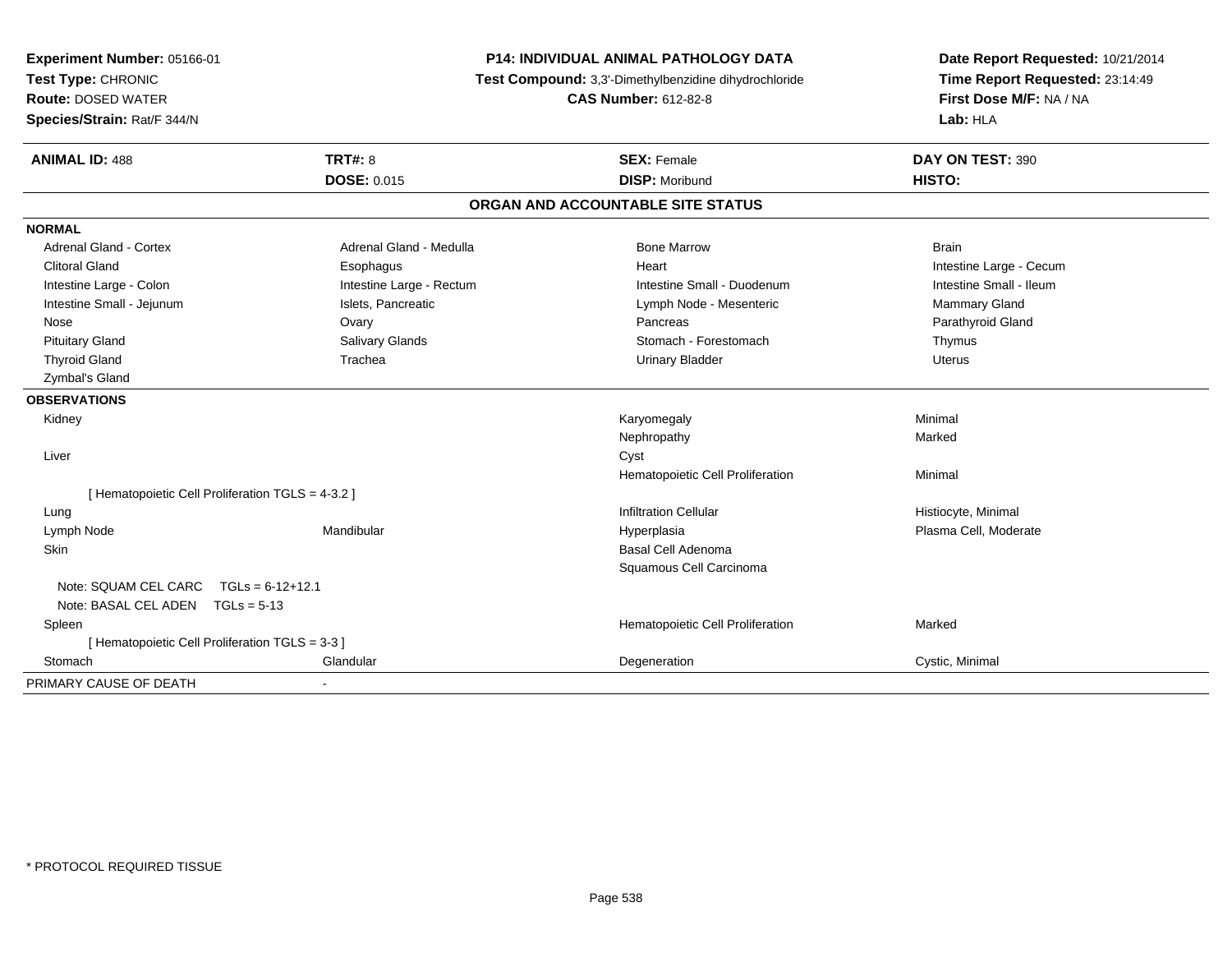| Experiment Number: 05166-01<br>Test Type: CHRONIC<br><b>Route: DOSED WATER</b><br>Species/Strain: Rat/F 344/N |                            | P14: INDIVIDUAL ANIMAL PATHOLOGY DATA<br>Test Compound: 3,3'-Dimethylbenzidine dihydrochloride<br><b>CAS Number: 612-82-8</b> | Date Report Requested: 10/21/2014<br>Time Report Requested: 23:14:49<br>First Dose M/F: NA / NA<br>Lab: HLA |
|---------------------------------------------------------------------------------------------------------------|----------------------------|-------------------------------------------------------------------------------------------------------------------------------|-------------------------------------------------------------------------------------------------------------|
| <b>ANIMAL ID: 489</b>                                                                                         | <b>TRT#: 8</b>             | <b>SEX: Female</b>                                                                                                            | DAY ON TEST: 338                                                                                            |
|                                                                                                               | <b>DOSE: 0.015</b>         | <b>DISP: Moribund</b>                                                                                                         | HISTO:                                                                                                      |
|                                                                                                               |                            | ORGAN AND ACCOUNTABLE SITE STATUS                                                                                             |                                                                                                             |
| <b>NORMAL</b>                                                                                                 |                            |                                                                                                                               |                                                                                                             |
| <b>Adrenal Gland - Cortex</b>                                                                                 | Adrenal Gland - Medulla    | <b>Bone Marrow</b>                                                                                                            | <b>Brain</b>                                                                                                |
| Esophagus                                                                                                     | Heart                      | Intestine Large - Cecum                                                                                                       | Intestine Large - Colon                                                                                     |
| Intestine Large - Rectum                                                                                      | Intestine Small - Duodenum | Intestine Small - Ileum                                                                                                       | Intestine Small - Jejunum                                                                                   |
| Islets, Pancreatic                                                                                            | Lymph Node - Mandibular    | Lymph Node - Mesenteric                                                                                                       | <b>Mammary Gland</b>                                                                                        |
| Nose                                                                                                          | Ovary                      | Pancreas                                                                                                                      | Parathyroid Gland                                                                                           |
| <b>Pituitary Gland</b>                                                                                        | <b>Salivary Glands</b>     | Spleen                                                                                                                        | Thymus                                                                                                      |
| <b>Thyroid Gland</b>                                                                                          | Trachea                    | <b>Urinary Bladder</b>                                                                                                        | <b>Uterus</b>                                                                                               |
| Zymbal's Gland                                                                                                |                            |                                                                                                                               |                                                                                                             |
| <b>OBSERVATIONS</b>                                                                                           |                            |                                                                                                                               |                                                                                                             |
| <b>Clitoral Gland</b>                                                                                         |                            | Carcinoma                                                                                                                     |                                                                                                             |
| Note: CARCINOMA<br>$TGLs = 1-8.1$                                                                             |                            |                                                                                                                               |                                                                                                             |
| Kidney                                                                                                        |                            | Karyomegaly                                                                                                                   | Minimal                                                                                                     |
|                                                                                                               |                            | Nephropathy                                                                                                                   | Moderate                                                                                                    |
| Note: NEPHROPATHY<br>$TGLs = 4-5$                                                                             |                            |                                                                                                                               |                                                                                                             |
| Liver                                                                                                         |                            | Eosinophilic Focus                                                                                                            | Mild                                                                                                        |
|                                                                                                               |                            | <b>Mixed Cell Focus</b>                                                                                                       | Moderate                                                                                                    |
| [Eosinophilic Focus TGLS = 3-3.1]                                                                             |                            |                                                                                                                               |                                                                                                             |
| Lung                                                                                                          | Alveolar Epith             | Hyperplasia                                                                                                                   | Focal, Minimal                                                                                              |
|                                                                                                               |                            | <b>Infiltration Cellular</b>                                                                                                  | Histiocyte, Minimal                                                                                         |
| <b>Skin</b>                                                                                                   |                            | Squamous Cell Papilloma                                                                                                       |                                                                                                             |
| Note: SQ CL PAPILLOM<br>$TGLs = 2-10.1$                                                                       |                            |                                                                                                                               |                                                                                                             |
| Stomach                                                                                                       | Glandular                  | Degeneration                                                                                                                  | Cystic, Minimal                                                                                             |
|                                                                                                               | Forestomach                | Inflammation                                                                                                                  | Chronic, Minimal                                                                                            |
| Tongue                                                                                                        |                            | Squamous Cell Carcinoma                                                                                                       |                                                                                                             |
| Note: SQUAM CEL CARC<br>$TGLs = 5-13$                                                                         |                            |                                                                                                                               |                                                                                                             |
| PRIMARY CAUSE OF DEATH                                                                                        | $\blacksquare$             |                                                                                                                               |                                                                                                             |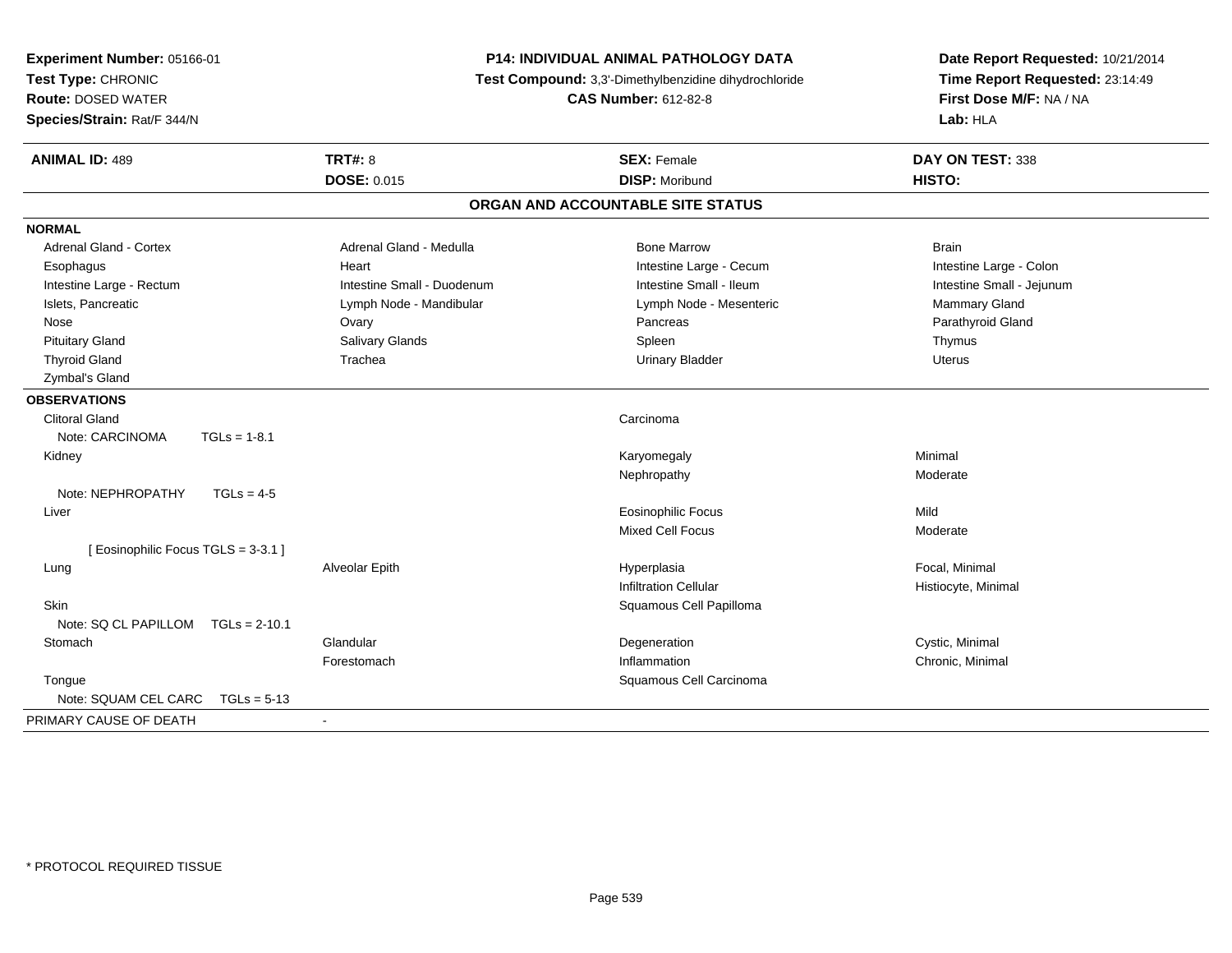| Experiment Number: 05166-01<br>Test Type: CHRONIC<br><b>Route: DOSED WATER</b><br>Species/Strain: Rat/F 344/N | P14: INDIVIDUAL ANIMAL PATHOLOGY DATA<br>Test Compound: 3,3'-Dimethylbenzidine dihydrochloride<br><b>CAS Number: 612-82-8</b> |                                                      | Date Report Requested: 10/21/2014<br>Time Report Requested: 23:14:49<br>First Dose M/F: NA / NA<br>Lab: HLA |                          |
|---------------------------------------------------------------------------------------------------------------|-------------------------------------------------------------------------------------------------------------------------------|------------------------------------------------------|-------------------------------------------------------------------------------------------------------------|--------------------------|
| <b>ANIMAL ID: 490</b>                                                                                         |                                                                                                                               | <b>TRT#: 8</b>                                       | <b>SEX: Female</b>                                                                                          | DAY ON TEST: 296         |
|                                                                                                               |                                                                                                                               | <b>DOSE: 0.015</b>                                   | <b>DISP: Moribund</b>                                                                                       | HISTO:                   |
|                                                                                                               |                                                                                                                               |                                                      | ORGAN AND ACCOUNTABLE SITE STATUS                                                                           |                          |
| <b>NORMAL</b>                                                                                                 |                                                                                                                               |                                                      |                                                                                                             |                          |
| <b>Adrenal Gland - Cortex</b>                                                                                 |                                                                                                                               | Adrenal Gland - Medulla                              | <b>Brain</b>                                                                                                | Esophagus                |
| Heart                                                                                                         |                                                                                                                               | Intestine Large - Cecum                              | Intestine Large - Colon                                                                                     | Intestine Large - Rectum |
| Intestine Small - Duodenum                                                                                    |                                                                                                                               | Intestine Small - Ileum                              | Intestine Small - Jejunum                                                                                   | Islets. Pancreatic       |
| Lung                                                                                                          |                                                                                                                               | Lymph Node - Mandibular                              | Lymph Node - Mesenteric                                                                                     | Mammary Gland            |
| Nose                                                                                                          |                                                                                                                               | Ovary                                                | Pancreas                                                                                                    | Parathyroid Gland        |
| Salivary Glands                                                                                               |                                                                                                                               | <b>Skin</b>                                          | Spleen                                                                                                      | Stomach - Forestomach    |
| Stomach - Glandular                                                                                           |                                                                                                                               | Thymus                                               | Trachea                                                                                                     | <b>Urinary Bladder</b>   |
| <b>Uterus</b>                                                                                                 |                                                                                                                               |                                                      |                                                                                                             |                          |
| <b>OBSERVATIONS</b>                                                                                           |                                                                                                                               |                                                      |                                                                                                             |                          |
| <b>Bone Marrow</b>                                                                                            |                                                                                                                               |                                                      | Hyperplasia                                                                                                 | Moderate                 |
| <b>Clitoral Gland</b>                                                                                         |                                                                                                                               |                                                      | Carcinoma                                                                                                   |                          |
| Note: CARCINOMA                                                                                               | $TGLs = 1-8.1$                                                                                                                |                                                      |                                                                                                             |                          |
| Kidney                                                                                                        |                                                                                                                               |                                                      | Karyomegaly                                                                                                 | Minimal                  |
|                                                                                                               |                                                                                                                               |                                                      | Nephropathy                                                                                                 | Mild                     |
| Liver                                                                                                         |                                                                                                                               |                                                      | <b>Eosinophilic Focus</b>                                                                                   | Mild                     |
| <b>Pituitary Gland</b>                                                                                        |                                                                                                                               |                                                      | Angiectasis                                                                                                 | Mild                     |
| Note: ANGIECTASIS                                                                                             | $TGLs = 4-2$                                                                                                                  |                                                      |                                                                                                             |                          |
| <b>Thyroid Gland</b>                                                                                          |                                                                                                                               | C Cell                                               | Adenoma                                                                                                     |                          |
| Zymbal's Gland                                                                                                |                                                                                                                               |                                                      | Carcinoma                                                                                                   |                          |
|                                                                                                               |                                                                                                                               |                                                      | Hypertrophy                                                                                                 | Moderate                 |
| Note: CARCINOMA                                                                                               | $TGLs = 2-10.1$                                                                                                               |                                                      |                                                                                                             |                          |
|                                                                                                               |                                                                                                                               | Note: ONE ZYMBAL'S GLAND LARGE BUT OTHERWISE NORMAL. |                                                                                                             |                          |
| Note: HYPERTROPHY                                                                                             | $TGLs = 5-10$                                                                                                                 |                                                      |                                                                                                             |                          |
| PRIMARY CAUSE OF DEATH                                                                                        |                                                                                                                               | $\blacksquare$                                       |                                                                                                             |                          |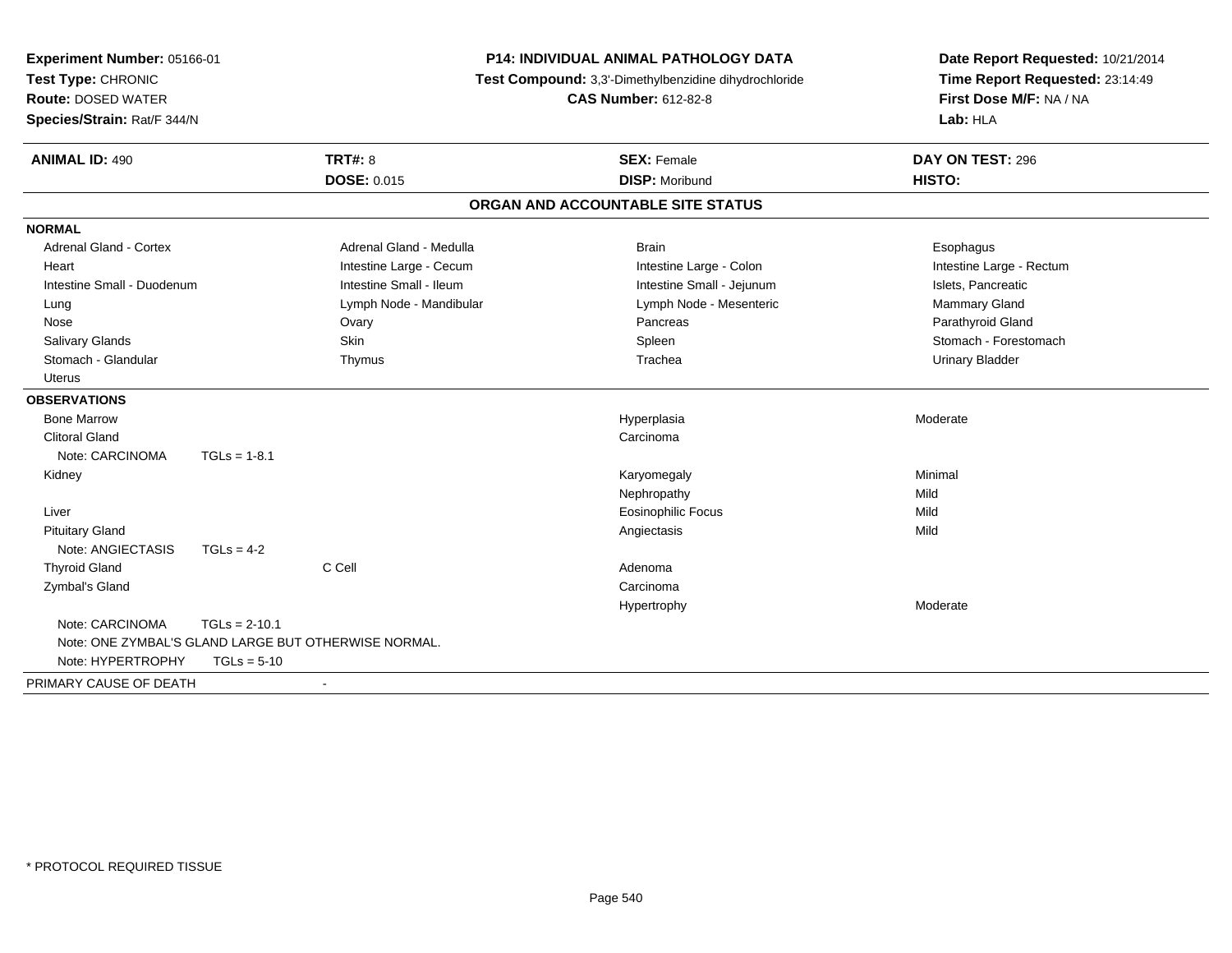| <b>Experiment Number: 05166-01</b><br>Test Type: CHRONIC<br><b>Route: DOSED WATER</b><br>Species/Strain: Rat/F 344/N | P14: INDIVIDUAL ANIMAL PATHOLOGY DATA<br>Test Compound: 3,3'-Dimethylbenzidine dihydrochloride<br><b>CAS Number: 612-82-8</b> |                                   | Date Report Requested: 10/21/2014<br>Time Report Requested: 23:14:49<br>First Dose M/F: NA / NA<br>Lab: HLA |
|----------------------------------------------------------------------------------------------------------------------|-------------------------------------------------------------------------------------------------------------------------------|-----------------------------------|-------------------------------------------------------------------------------------------------------------|
| <b>ANIMAL ID: 491</b>                                                                                                | <b>TRT#: 8</b>                                                                                                                | <b>SEX: Female</b>                | DAY ON TEST: 422                                                                                            |
|                                                                                                                      | <b>DOSE: 0.015</b>                                                                                                            | <b>DISP: Terminal Sacrifice</b>   | HISTO:                                                                                                      |
|                                                                                                                      |                                                                                                                               | ORGAN AND ACCOUNTABLE SITE STATUS |                                                                                                             |
| <b>NORMAL</b>                                                                                                        |                                                                                                                               |                                   |                                                                                                             |
| <b>Adrenal Gland - Cortex</b>                                                                                        | Adrenal Gland - Medulla                                                                                                       | <b>Bone Marrow</b>                | <b>Brain</b>                                                                                                |
| Esophagus                                                                                                            | Intestine Large - Cecum                                                                                                       | Intestine Large - Rectum          | Intestine Small - Duodenum                                                                                  |
| Intestine Small - Ileum                                                                                              | Intestine Small - Jejunum                                                                                                     | Islets, Pancreatic                | Lymph Node - Mesenteric                                                                                     |
| <b>Mammary Gland</b>                                                                                                 | Nose                                                                                                                          | Ovary                             | Pancreas                                                                                                    |
| <b>Pituitary Gland</b>                                                                                               | Salivary Glands                                                                                                               | Spleen                            | Stomach - Forestomach                                                                                       |
| Stomach - Glandular                                                                                                  | Thymus                                                                                                                        | <b>Thyroid Gland</b>              | Trachea                                                                                                     |
| <b>Urinary Bladder</b>                                                                                               | Zymbal's Gland                                                                                                                |                                   |                                                                                                             |
| <b>OBSERVATIONS</b>                                                                                                  |                                                                                                                               |                                   |                                                                                                             |
| <b>Clitoral Gland</b>                                                                                                |                                                                                                                               | Inflammation                      | Chronic Active, Mild                                                                                        |
| Heart                                                                                                                |                                                                                                                               | Cardiomyopathy                    | Minimal                                                                                                     |
| Intestine Large                                                                                                      | Colon                                                                                                                         | Parasite Metazoan                 | Mild                                                                                                        |
| Kidney                                                                                                               | <b>Renal Tubule</b>                                                                                                           | Adenoma                           |                                                                                                             |
|                                                                                                                      |                                                                                                                               | Karyomegaly                       | Minimal                                                                                                     |
|                                                                                                                      |                                                                                                                               | Nephropathy                       | Marked                                                                                                      |
| Note: NEPHROPATHY<br>$TGLs = 2-5$                                                                                    |                                                                                                                               |                                   |                                                                                                             |
| Liver                                                                                                                |                                                                                                                               | <b>Eosinophilic Focus</b>         | Mild                                                                                                        |
|                                                                                                                      |                                                                                                                               | <b>Mixed Cell Focus</b>           | Minimal                                                                                                     |
| $TGLs = 4-3.1$<br>Note: MIXED CL FOCUS<br>Note: EOSIN FOCUS<br>$TGLs = 4-3.1$                                        |                                                                                                                               |                                   |                                                                                                             |
| Lung                                                                                                                 |                                                                                                                               | Squamous Cell Carcinoma           | Metastatic (Pharynx)                                                                                        |
| Lymph Node                                                                                                           | Mandibular                                                                                                                    | Hyperplasia                       | Plasma Cell, Moderate                                                                                       |
| Parathyroid Gland                                                                                                    |                                                                                                                               | Hyperplasia                       | Moderate                                                                                                    |
| Pharynx                                                                                                              |                                                                                                                               | Squamous Cell Carcinoma           |                                                                                                             |
| Note: SQUAM CEL CARC<br>$TGLs = 6-12.1$                                                                              |                                                                                                                               |                                   |                                                                                                             |
| Skin                                                                                                                 |                                                                                                                               | Keratoacanthoma                   |                                                                                                             |
| Note: KERATOACANTHMA<br>$TGLs = 1-13$                                                                                |                                                                                                                               |                                   |                                                                                                             |
| Uterus                                                                                                               | Endometrium                                                                                                                   | Hyperplasia                       | Papillary, Moderate                                                                                         |
|                                                                                                                      |                                                                                                                               | Thrombosis                        | Marked                                                                                                      |
| Note: THROMBUS<br>$TGLs = 3-8$                                                                                       |                                                                                                                               |                                   |                                                                                                             |
| PRIMARY CAUSE OF DEATH                                                                                               | ä,                                                                                                                            |                                   |                                                                                                             |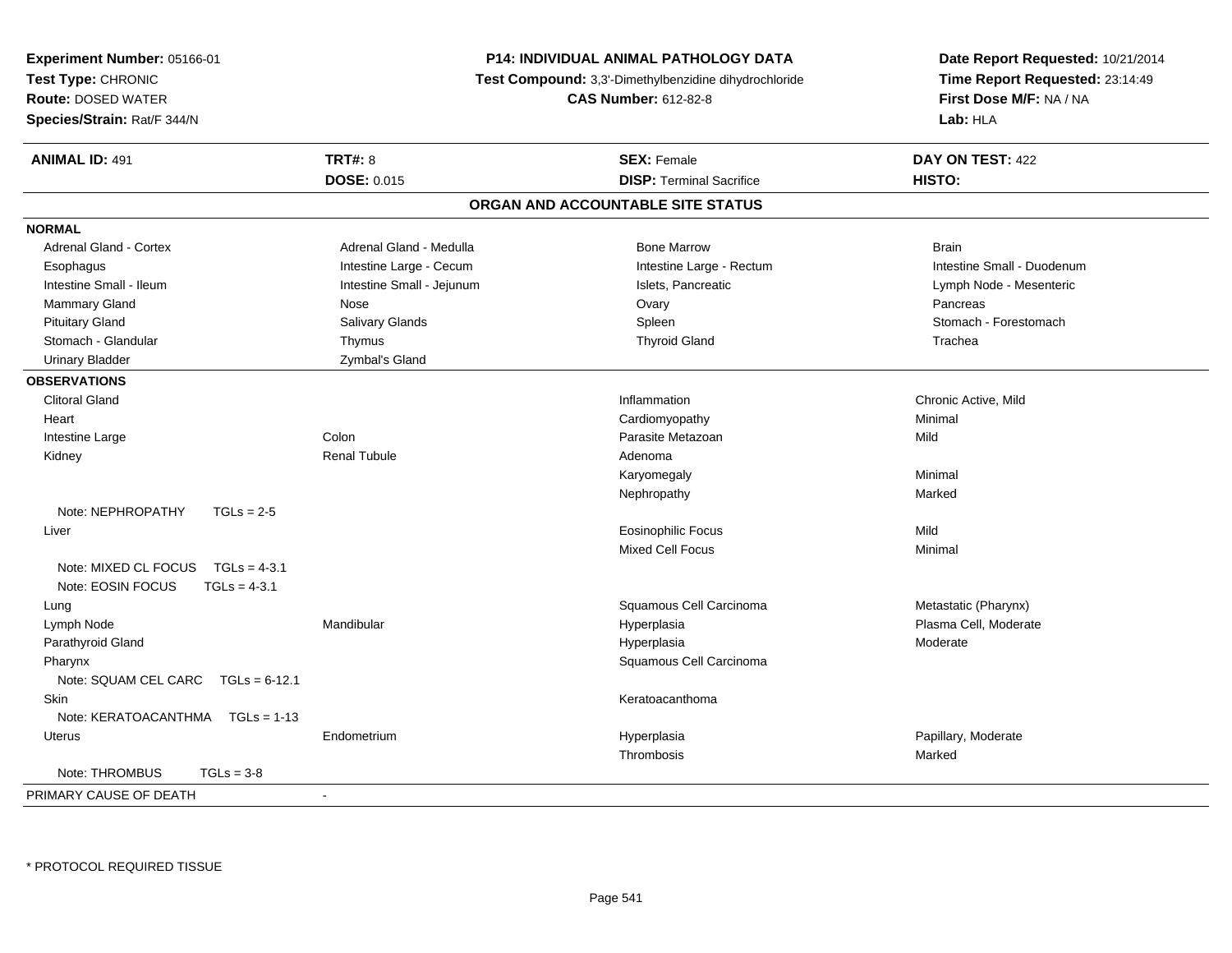| Experiment Number: 05166-01<br>Test Type: CHRONIC<br><b>Route: DOSED WATER</b><br>Species/Strain: Rat/F 344/N |                      | P14: INDIVIDUAL ANIMAL PATHOLOGY DATA<br>Test Compound: 3,3'-Dimethylbenzidine dihydrochloride<br><b>CAS Number: 612-82-8</b> |  | Date Report Requested: 10/21/2014<br>Time Report Requested: 23:14:49<br>First Dose M/F: NA / NA<br>Lab: HLA |                            |
|---------------------------------------------------------------------------------------------------------------|----------------------|-------------------------------------------------------------------------------------------------------------------------------|--|-------------------------------------------------------------------------------------------------------------|----------------------------|
| <b>ANIMAL ID: 492</b>                                                                                         |                      | <b>TRT#: 8</b>                                                                                                                |  | <b>SEX: Female</b>                                                                                          | DAY ON TEST: 405           |
|                                                                                                               |                      | DOSE: 0.015                                                                                                                   |  | <b>DISP: Moribund</b>                                                                                       | HISTO:                     |
|                                                                                                               |                      |                                                                                                                               |  | ORGAN AND ACCOUNTABLE SITE STATUS                                                                           |                            |
| <b>NORMAL</b>                                                                                                 |                      |                                                                                                                               |  |                                                                                                             |                            |
| Adrenal Gland - Medulla                                                                                       |                      | <b>Bone Marrow</b>                                                                                                            |  | <b>Brain</b>                                                                                                | Esophagus                  |
| Heart                                                                                                         |                      | Intestine Large - Cecum                                                                                                       |  | Intestine Large - Colon                                                                                     | Intestine Small - Duodenum |
| Intestine Small - Ileum                                                                                       |                      | Islets, Pancreatic                                                                                                            |  | Lymph Node - Mesenteric                                                                                     | Mammary Gland              |
| Ovary                                                                                                         |                      | Pancreas                                                                                                                      |  | <b>Pituitary Gland</b>                                                                                      | Salivary Glands            |
| <b>Skin</b>                                                                                                   |                      | Spleen                                                                                                                        |  | Stomach - Forestomach                                                                                       | Stomach - Glandular        |
| <b>Thyroid Gland</b>                                                                                          |                      | Trachea                                                                                                                       |  | <b>Urinary Bladder</b>                                                                                      | <b>Uterus</b>              |
| <b>MISSING</b>                                                                                                |                      |                                                                                                                               |  |                                                                                                             |                            |
| Parathyroid Gland                                                                                             |                      | Thymus                                                                                                                        |  |                                                                                                             |                            |
| <b>OBSERVATIONS</b>                                                                                           |                      |                                                                                                                               |  |                                                                                                             |                            |
| <b>Adrenal Gland</b>                                                                                          |                      | Cortex                                                                                                                        |  | Angiectasis                                                                                                 | Mild                       |
| <b>Clitoral Gland</b>                                                                                         |                      |                                                                                                                               |  | Adenoma                                                                                                     |                            |
|                                                                                                               |                      |                                                                                                                               |  | Carcinoma                                                                                                   |                            |
| Intestine Large                                                                                               |                      | Rectum                                                                                                                        |  | Polyp Adenomatous                                                                                           |                            |
| Note: POLYP ADENOMAT                                                                                          | $TGLs = 5-7$         |                                                                                                                               |  |                                                                                                             |                            |
| <b>Intestine Small</b>                                                                                        |                      | Jejunum                                                                                                                       |  | Adenocarcinoma                                                                                              | Cystic, Mucinous           |
| Note: ADENOCARC                                                                                               | $TGLs = 6-6$         |                                                                                                                               |  |                                                                                                             |                            |
| Kidney                                                                                                        |                      |                                                                                                                               |  | Karyomegaly                                                                                                 | Minimal                    |
|                                                                                                               |                      |                                                                                                                               |  | Nephropathy                                                                                                 | Moderate                   |
| Liver                                                                                                         |                      |                                                                                                                               |  | <b>Eosinophilic Focus</b>                                                                                   | Mild                       |
|                                                                                                               |                      |                                                                                                                               |  | <b>Mixed Cell Focus</b>                                                                                     | Minimal                    |
| Note: EOSIN FOCUS                                                                                             | $TGLs = 7-3.1$       |                                                                                                                               |  |                                                                                                             |                            |
| Lung                                                                                                          |                      |                                                                                                                               |  | <b>Infiltration Cellular</b>                                                                                | Histiocyte, Minimal        |
| Lymph Node                                                                                                    |                      | Mandibular                                                                                                                    |  | Hyperplasia                                                                                                 | Lymphoid, Moderate         |
| Nose                                                                                                          |                      |                                                                                                                               |  | Hemorrhage                                                                                                  | Mild                       |
| Zymbal's Gland                                                                                                |                      | <b>Bilateral</b>                                                                                                              |  | Carcinoma                                                                                                   |                            |
| Note: CARCINOMA                                                                                               | $TGLs = 1,2-10+10.1$ |                                                                                                                               |  |                                                                                                             |                            |
| PRIMARY CAUSE OF DEATH                                                                                        |                      |                                                                                                                               |  |                                                                                                             |                            |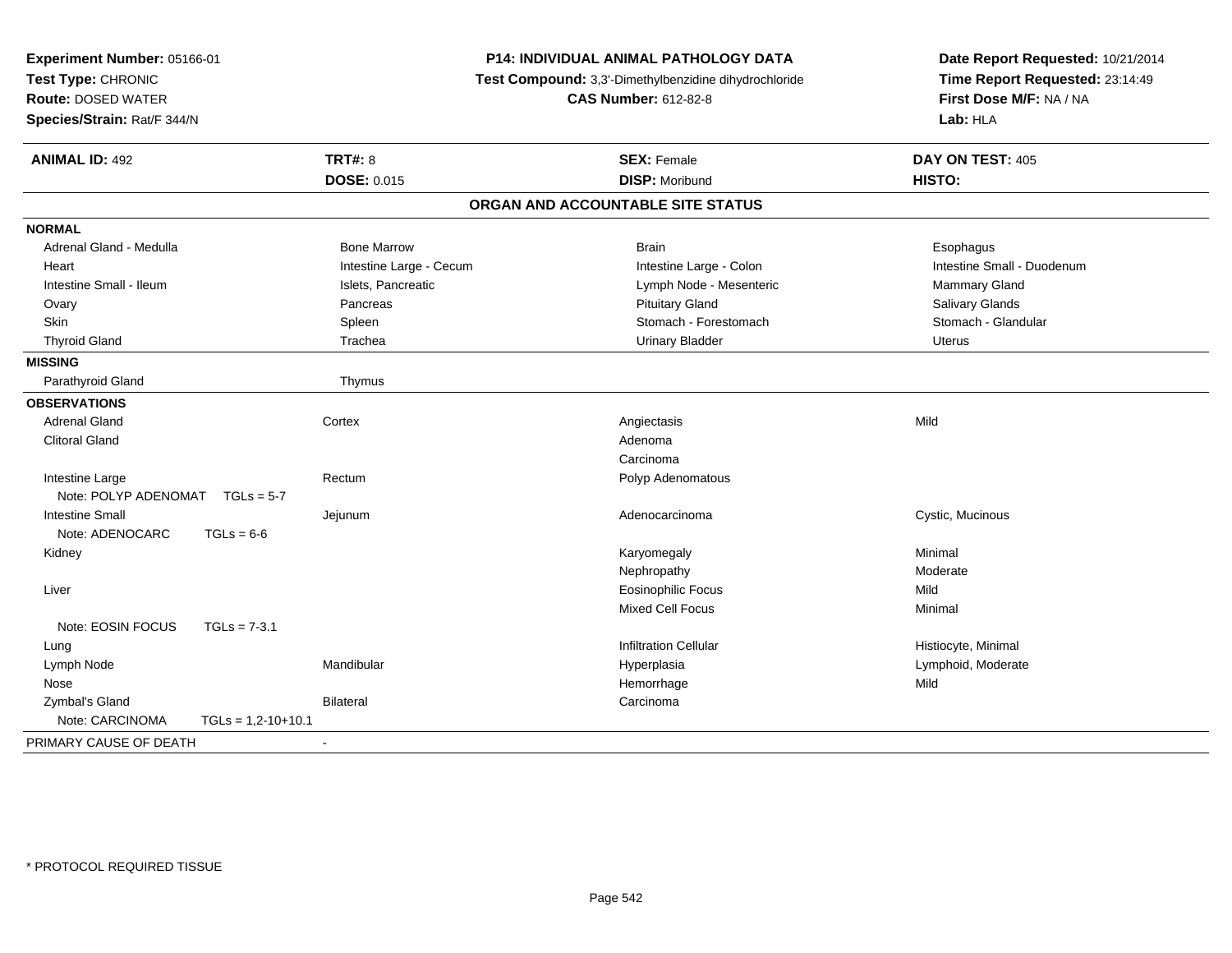| Experiment Number: 05166-01<br>Test Type: CHRONIC<br><b>Route: DOSED WATER</b><br>Species/Strain: Rat/F 344/N |                         | P14: INDIVIDUAL ANIMAL PATHOLOGY DATA<br>Test Compound: 3,3'-Dimethylbenzidine dihydrochloride<br><b>CAS Number: 612-82-8</b> | Date Report Requested: 10/21/2014<br>Time Report Requested: 23:14:49<br>First Dose M/F: NA / NA<br>Lab: HLA |
|---------------------------------------------------------------------------------------------------------------|-------------------------|-------------------------------------------------------------------------------------------------------------------------------|-------------------------------------------------------------------------------------------------------------|
| <b>ANIMAL ID: 493</b>                                                                                         | <b>TRT#: 8</b>          | <b>SEX: Female</b>                                                                                                            | DAY ON TEST: 422                                                                                            |
|                                                                                                               | <b>DOSE: 0.015</b>      | <b>DISP: Terminal Sacrifice</b>                                                                                               | HISTO:                                                                                                      |
|                                                                                                               |                         | ORGAN AND ACCOUNTABLE SITE STATUS                                                                                             |                                                                                                             |
| <b>NORMAL</b>                                                                                                 |                         |                                                                                                                               |                                                                                                             |
| Adrenal Gland - Medulla                                                                                       | <b>Bone Marrow</b>      | <b>Brain</b>                                                                                                                  | Esophagus                                                                                                   |
| Heart                                                                                                         | Intestine Large - Cecum | Intestine Large - Colon                                                                                                       | Intestine Large - Rectum                                                                                    |
| Intestine Small - Duodenum                                                                                    | Intestine Small - Ileum | Intestine Small - Jejunum                                                                                                     | Islets, Pancreatic                                                                                          |
| Lymph Node - Mesenteric                                                                                       | Mammary Gland           | Nose                                                                                                                          | Ovary                                                                                                       |
| Pancreas                                                                                                      | Parathyroid Gland       | <b>Pituitary Gland</b>                                                                                                        | Salivary Glands                                                                                             |
| Spleen                                                                                                        | Stomach - Forestomach   | Stomach - Glandular                                                                                                           | Thymus                                                                                                      |
| <b>Thyroid Gland</b>                                                                                          | Trachea                 | <b>Urinary Bladder</b>                                                                                                        | Uterus                                                                                                      |
| Zymbal's Gland                                                                                                |                         |                                                                                                                               |                                                                                                             |
| <b>OBSERVATIONS</b>                                                                                           |                         |                                                                                                                               |                                                                                                             |
| <b>Adrenal Gland</b>                                                                                          | Cortex                  | Angiectasis                                                                                                                   | Mild                                                                                                        |
| <b>Clitoral Gland</b>                                                                                         |                         | Carcinoma                                                                                                                     |                                                                                                             |
| Note: CARCINOMA<br>$TGLs = 1-8.1$                                                                             |                         |                                                                                                                               |                                                                                                             |
| Kidney                                                                                                        |                         | Karyomegaly                                                                                                                   | Minimal                                                                                                     |
|                                                                                                               |                         | Nephropathy                                                                                                                   | Marked                                                                                                      |
| Note: NEPHROPATHY<br>$TGLs = 10-5$                                                                            |                         |                                                                                                                               |                                                                                                             |
| Liver                                                                                                         |                         | Degeneration                                                                                                                  | Cystic, Mild                                                                                                |
|                                                                                                               |                         | <b>Eosinophilic Focus</b>                                                                                                     | Mild                                                                                                        |
| Note: EOSIN FOCUS<br>$TGLs = 7-3.1$<br>Note: DEGEN<br>$TGLs = 8,9-3.1$                                        |                         |                                                                                                                               |                                                                                                             |
| Lung                                                                                                          | Alveolar Epith          | Hyperplasia                                                                                                                   | Focal, Mild                                                                                                 |
| Lymph Node                                                                                                    | Mandibular              | Hyperplasia                                                                                                                   | Plasma Cell, Moderate                                                                                       |
| Pharynx                                                                                                       |                         | Squamous Cell Papilloma                                                                                                       |                                                                                                             |
| Note: SQ CL PAPILLOM<br>$TGLs = 13-12.1$                                                                      |                         |                                                                                                                               |                                                                                                             |
| Skin                                                                                                          |                         | <b>Basal Cell Adenoma</b>                                                                                                     | Multiple                                                                                                    |
|                                                                                                               |                         | Cyst Epithelial Inclusion                                                                                                     |                                                                                                             |
|                                                                                                               |                         | Inflammation                                                                                                                  | Chronic Active, Marked                                                                                      |
|                                                                                                               |                         | Squamous Cell Carcinoma                                                                                                       |                                                                                                             |
| Note: SQUAM CEL CARC<br>$TGLs = 14-12$                                                                        |                         |                                                                                                                               |                                                                                                             |
| Note: INFLAMMATION<br>$TGLs = 5-16$                                                                           |                         |                                                                                                                               |                                                                                                             |

Note: BASAL CEL ADEN TGLs = 2,3,4-13+14+15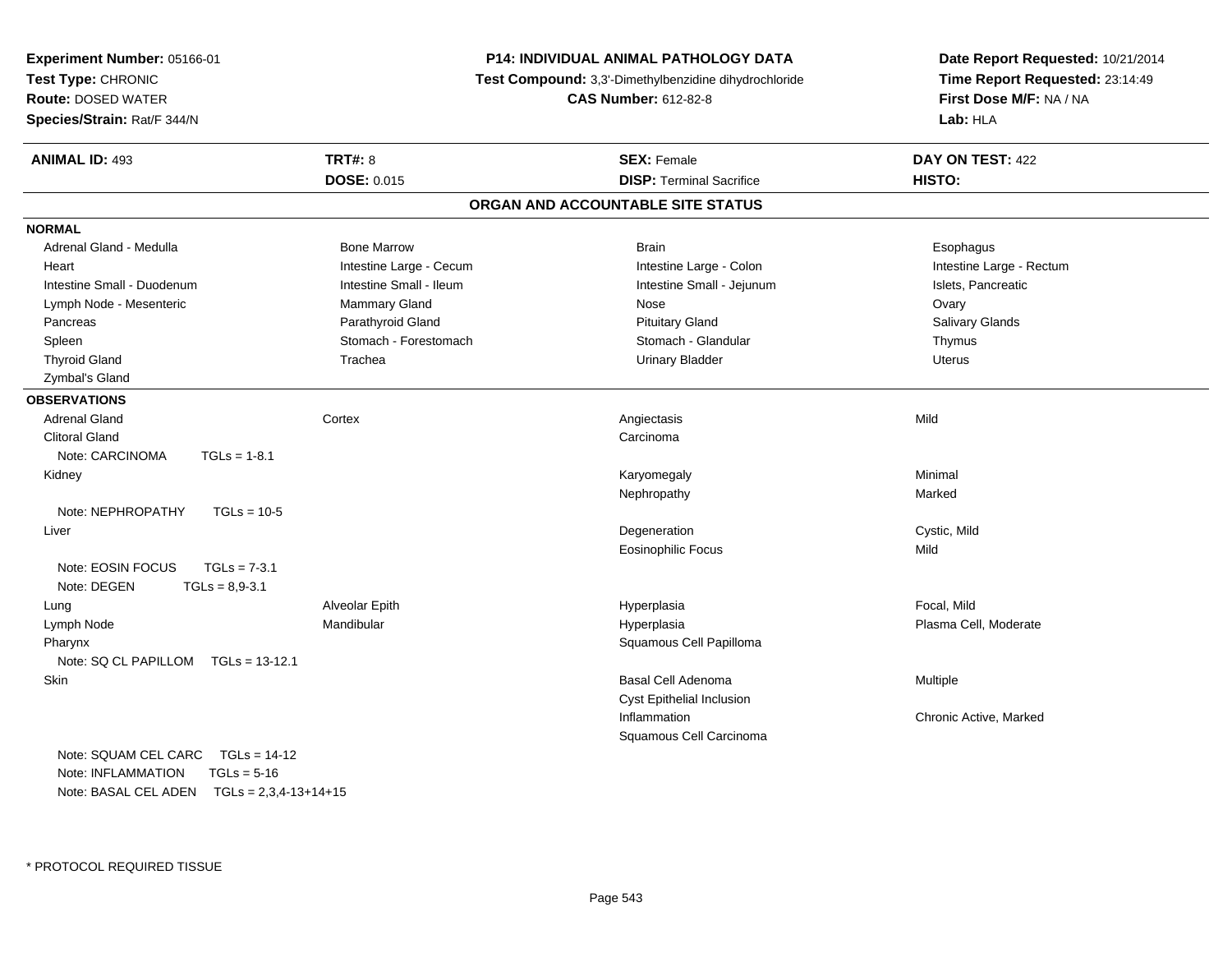| Experiment Number: 05166-01<br>Test Type: CHRONIC<br><b>Route: DOSED WATER</b><br>Species/Strain: Rat/F 344/N |                               | <b>P14: INDIVIDUAL ANIMAL PATHOLOGY DATA</b><br>Test Compound: 3,3'-Dimethylbenzidine dihydrochloride<br><b>CAS Number: 612-82-8</b> | Date Report Requested: 10/21/2014<br>Time Report Requested: 23:14:49<br>First Dose M/F: NA / NA<br>Lab: HLA |  |
|---------------------------------------------------------------------------------------------------------------|-------------------------------|--------------------------------------------------------------------------------------------------------------------------------------|-------------------------------------------------------------------------------------------------------------|--|
| <b>ANIMAL ID: 493</b>                                                                                         | TRT#: 8<br><b>DOSE: 0.015</b> | <b>SEX: Female</b><br><b>DISP: Terminal Sacrifice</b>                                                                                | DAY ON TEST: 422<br>HISTO:                                                                                  |  |
|                                                                                                               |                               | ORGAN AND ACCOUNTABLE SITE STATUS                                                                                                    |                                                                                                             |  |
| Note: CYST EPITH INC $TGLs = 5-16$                                                                            |                               |                                                                                                                                      |                                                                                                             |  |
| PRIMARY CAUSE OF DEATH                                                                                        | $\overline{\phantom{a}}$      |                                                                                                                                      |                                                                                                             |  |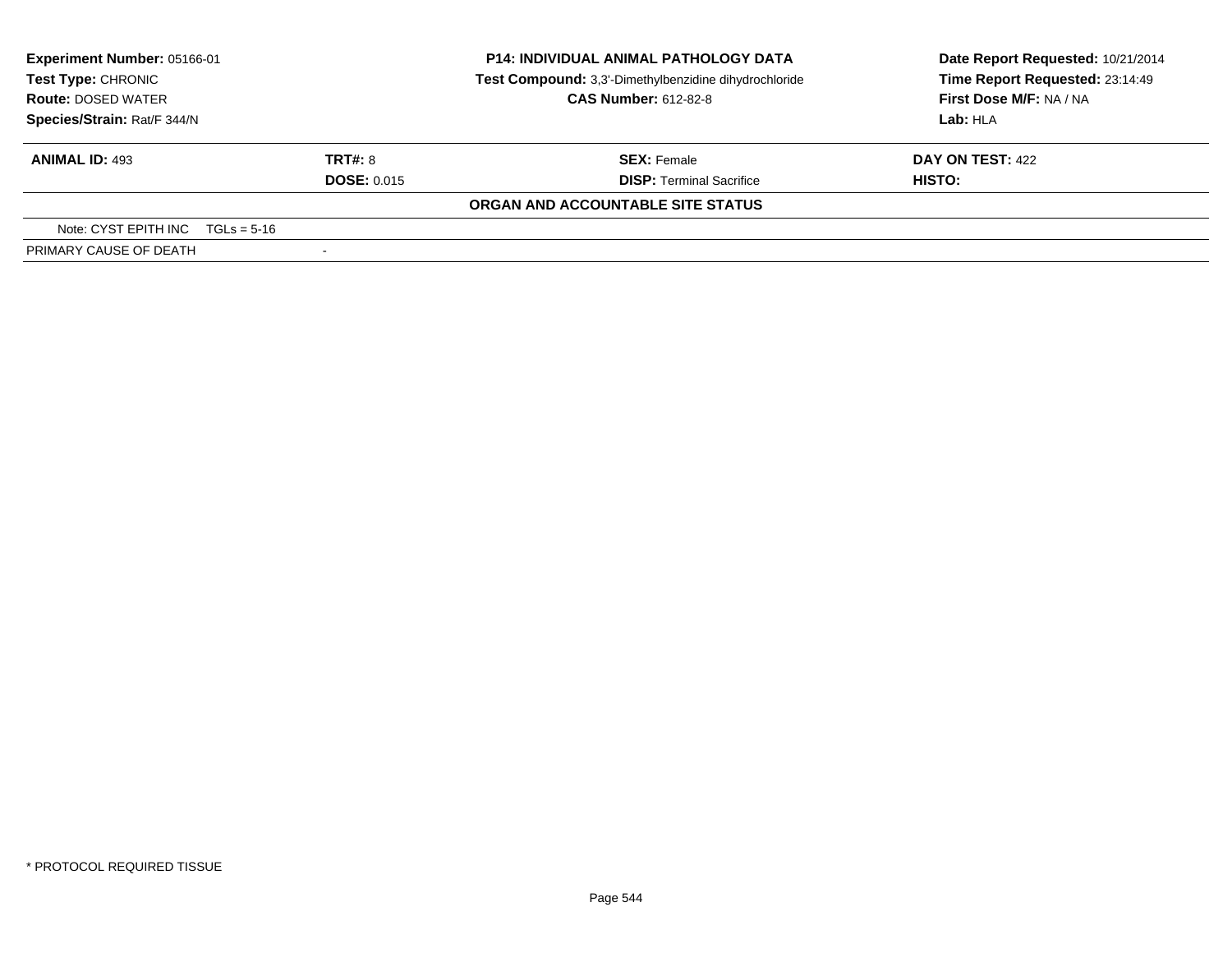| Experiment Number: 05166-01<br>Test Type: CHRONIC<br><b>Route: DOSED WATER</b> |                 |                                                                                      | <b>P14: INDIVIDUAL ANIMAL PATHOLOGY DATA</b> | Date Report Requested: 10/21/2014                          |  |
|--------------------------------------------------------------------------------|-----------------|--------------------------------------------------------------------------------------|----------------------------------------------|------------------------------------------------------------|--|
|                                                                                |                 | Test Compound: 3,3'-Dimethylbenzidine dihydrochloride<br><b>CAS Number: 612-82-8</b> |                                              | Time Report Requested: 23:14:49<br>First Dose M/F: NA / NA |  |
|                                                                                |                 |                                                                                      |                                              |                                                            |  |
| <b>ANIMAL ID: 494</b>                                                          |                 | <b>TRT#: 8</b>                                                                       | <b>SEX: Female</b>                           | DAY ON TEST: 295                                           |  |
|                                                                                |                 | DOSE: 0.015                                                                          | <b>DISP: Dead</b>                            | HISTO:                                                     |  |
|                                                                                |                 |                                                                                      | ORGAN AND ACCOUNTABLE SITE STATUS            |                                                            |  |
| <b>NORMAL</b>                                                                  |                 |                                                                                      |                                              |                                                            |  |
| Adrenal Gland - Medulla                                                        |                 | Esophagus                                                                            | Intestine Large - Cecum                      | Intestine Large - Colon                                    |  |
| Intestine Large - Rectum                                                       |                 | Intestine Small - Duodenum                                                           | Intestine Small - Ileum                      | Intestine Small - Jejunum                                  |  |
| Islets, Pancreatic                                                             |                 | Lung                                                                                 | Lymph Node - Mandibular                      | Lymph Node - Mesenteric                                    |  |
| Mammary Gland                                                                  |                 | Nose                                                                                 | Ovary                                        | Pancreas                                                   |  |
| Parathyroid Gland                                                              |                 | <b>Pituitary Gland</b>                                                               | Salivary Glands                              | Skin                                                       |  |
| Spleen                                                                         |                 | Stomach - Forestomach                                                                | Stomach - Glandular                          | Thymus                                                     |  |
| <b>Thyroid Gland</b>                                                           |                 | Trachea                                                                              | <b>Urinary Bladder</b>                       | Uterus                                                     |  |
| <b>OBSERVATIONS</b>                                                            |                 |                                                                                      |                                              |                                                            |  |
| <b>Adrenal Gland</b>                                                           |                 | Cortex                                                                               | Vacuolization Cytoplasmic                    | Focal, Mild                                                |  |
| <b>Bone Marrow</b>                                                             |                 |                                                                                      | Atrophy                                      | Mild                                                       |  |
|                                                                                |                 |                                                                                      | Hemorrhage                                   | Mild                                                       |  |
| <b>Brain</b>                                                                   |                 |                                                                                      | Carcinoma                                    | Metastatic (Zymbal'S Gland)                                |  |
| <b>Clitoral Gland</b>                                                          |                 | Duct                                                                                 | Ectasia                                      | Moderate                                                   |  |
| Eye                                                                            |                 | Cornea                                                                               | Inflammation                                 | Suppurative, Marked                                        |  |
| Note: INFLAMMATION                                                             | $TGLs = 3-13$   |                                                                                      |                                              |                                                            |  |
| <b>Harderian Gland</b>                                                         |                 |                                                                                      | Pigmentation                                 | Porphyrin, Marked                                          |  |
| Heart                                                                          |                 | <b>Mitral Valve</b>                                                                  | Inflammation                                 | Suppurative, Mild                                          |  |
| Kidney                                                                         |                 | Medulla                                                                              | Inflammation                                 | Suppurative, Moderate                                      |  |
|                                                                                |                 |                                                                                      | Karyomegaly                                  | Minimal                                                    |  |
|                                                                                |                 |                                                                                      | Nephropathy                                  | Moderate                                                   |  |
| Liver                                                                          |                 |                                                                                      | <b>Eosinophilic Focus</b>                    | Mild                                                       |  |
| Lymph Node                                                                     |                 | Mediastinal                                                                          | Hemorrhage                                   | Moderate                                                   |  |
| <b>Tissue NOS</b>                                                              |                 |                                                                                      | Carcinoma                                    | Metastatic (Zymbal'S Gland)                                |  |
| Note: CARCINOMA                                                                | $TGLs = 4-14$   |                                                                                      |                                              |                                                            |  |
| Note: TISSUE NOS = TRIGEMINAL NERVE.                                           |                 |                                                                                      |                                              |                                                            |  |
| Zymbal's Gland                                                                 |                 |                                                                                      | Carcinoma                                    |                                                            |  |
| Note: CARCINOMA                                                                | $TGLs = 5-10.1$ |                                                                                      |                                              |                                                            |  |
| PRIMARY CAUSE OF DEATH                                                         |                 | $\sim$                                                                               |                                              |                                                            |  |
|                                                                                |                 |                                                                                      |                                              |                                                            |  |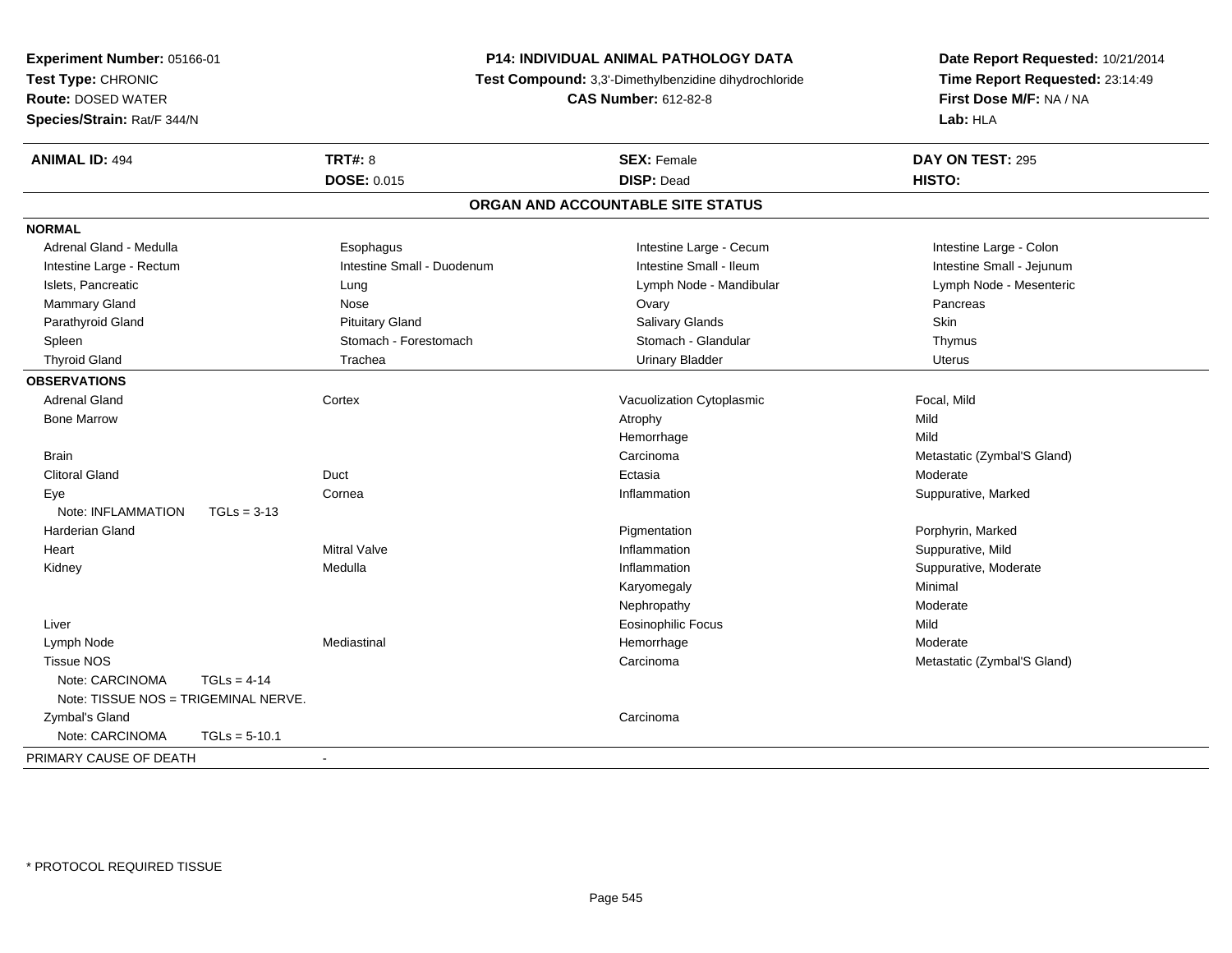| Experiment Number: 05166-01<br>Test Type: CHRONIC<br><b>Route: DOSED WATER</b><br>Species/Strain: Rat/F 344/N |                            | <b>P14: INDIVIDUAL ANIMAL PATHOLOGY DATA</b><br>Test Compound: 3,3'-Dimethylbenzidine dihydrochloride<br><b>CAS Number: 612-82-8</b> | Date Report Requested: 10/21/2014<br>Time Report Requested: 23:14:49<br>First Dose M/F: NA / NA<br>Lab: HLA |  |
|---------------------------------------------------------------------------------------------------------------|----------------------------|--------------------------------------------------------------------------------------------------------------------------------------|-------------------------------------------------------------------------------------------------------------|--|
| <b>ANIMAL ID: 495</b>                                                                                         | <b>TRT#: 8</b>             | <b>SEX: Female</b>                                                                                                                   | DAY ON TEST: 406                                                                                            |  |
|                                                                                                               | <b>DOSE: 0.015</b>         | <b>DISP: Moribund</b>                                                                                                                | <b>HISTO:</b>                                                                                               |  |
|                                                                                                               |                            | ORGAN AND ACCOUNTABLE SITE STATUS                                                                                                    |                                                                                                             |  |
| <b>NORMAL</b>                                                                                                 |                            |                                                                                                                                      |                                                                                                             |  |
| <b>Adrenal Gland - Cortex</b>                                                                                 | Adrenal Gland - Medulla    | <b>Brain</b>                                                                                                                         | <b>Clitoral Gland</b>                                                                                       |  |
| Esophagus                                                                                                     | Heart                      | Intestine Large - Cecum                                                                                                              | Intestine Large - Colon                                                                                     |  |
| Intestine Large - Rectum                                                                                      | Intestine Small - Duodenum | Intestine Small - Ileum                                                                                                              | Intestine Small - Jejunum                                                                                   |  |
| Islets, Pancreatic                                                                                            | Lymph Node - Mandibular    | Lymph Node - Mesenteric                                                                                                              | Mammary Gland                                                                                               |  |
| Nose                                                                                                          | Ovary                      | Pancreas                                                                                                                             | Parathyroid Gland                                                                                           |  |
| <b>Pituitary Gland</b>                                                                                        | Salivary Glands            | Stomach - Forestomach                                                                                                                | Stomach - Glandular                                                                                         |  |
| Thymus                                                                                                        | <b>Thyroid Gland</b>       | Trachea                                                                                                                              | <b>Urinary Bladder</b>                                                                                      |  |
| <b>Uterus</b>                                                                                                 |                            |                                                                                                                                      |                                                                                                             |  |
| <b>MISSING</b>                                                                                                |                            |                                                                                                                                      |                                                                                                             |  |
| <b>Bone Marrow</b>                                                                                            |                            |                                                                                                                                      |                                                                                                             |  |
| <b>OBSERVATIONS</b>                                                                                           |                            |                                                                                                                                      |                                                                                                             |  |
| Kidney                                                                                                        |                            | Karyomegaly                                                                                                                          | Minimal                                                                                                     |  |
|                                                                                                               |                            | Nephropathy                                                                                                                          | Marked                                                                                                      |  |
| Note: NEPHROPATHY<br>$TGLs = 2-5$                                                                             |                            |                                                                                                                                      |                                                                                                             |  |
| Liver                                                                                                         |                            | <b>Mixed Cell Focus</b>                                                                                                              | Moderate                                                                                                    |  |
| Note: MIXED CL FOCUS<br>$TGLs = 3-3.1$                                                                        |                            |                                                                                                                                      |                                                                                                             |  |
| Lung                                                                                                          |                            | Alveolar/Bronchiolar Adenoma                                                                                                         |                                                                                                             |  |
|                                                                                                               |                            | <b>Infiltration Cellular</b>                                                                                                         | Histiocyte, Minimal                                                                                         |  |
| Note: ALV BRON ADEN<br>$TGLs = 4-4$                                                                           |                            |                                                                                                                                      |                                                                                                             |  |
| <b>Skin</b>                                                                                                   |                            | Squamous Cell Papilloma                                                                                                              |                                                                                                             |  |
| Note: SQ CL PAPILLOM TGLs = 6-13                                                                              |                            |                                                                                                                                      |                                                                                                             |  |
| Spleen                                                                                                        |                            | Hematopoietic Cell Proliferation                                                                                                     | Moderate                                                                                                    |  |
| Zymbal's Gland                                                                                                |                            | Carcinoma                                                                                                                            |                                                                                                             |  |
| Note: CARCINOMA<br>$TGLs = 5-10+10.1$                                                                         |                            |                                                                                                                                      |                                                                                                             |  |
| PRIMARY CAUSE OF DEATH                                                                                        | $\blacksquare$             |                                                                                                                                      |                                                                                                             |  |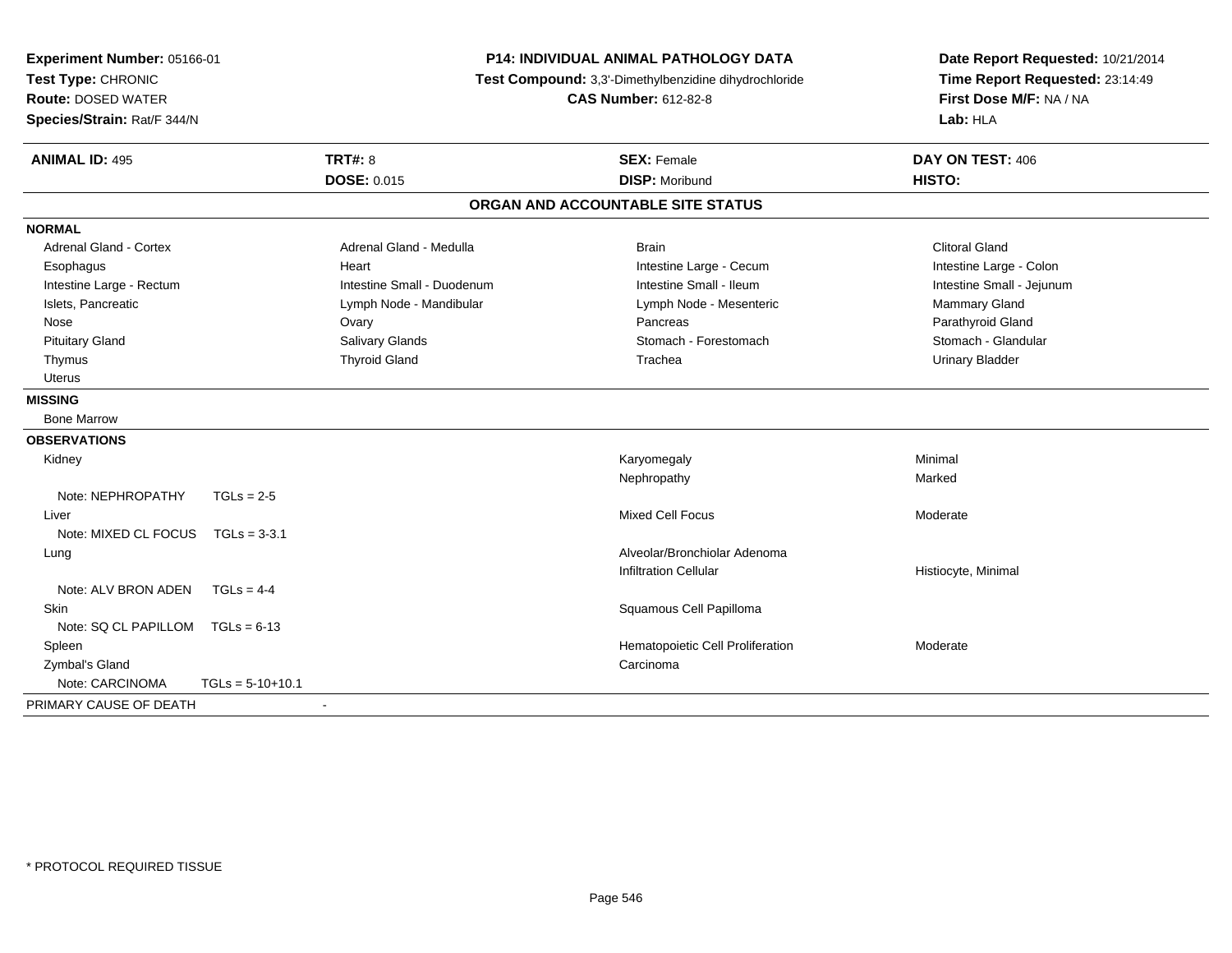| Experiment Number: 05166-01       |                            | <b>P14: INDIVIDUAL ANIMAL PATHOLOGY DATA</b>          | Date Report Requested: 10/21/2014 |
|-----------------------------------|----------------------------|-------------------------------------------------------|-----------------------------------|
| Test Type: CHRONIC                |                            | Test Compound: 3,3'-Dimethylbenzidine dihydrochloride | Time Report Requested: 23:14:49   |
| <b>Route: DOSED WATER</b>         |                            | <b>CAS Number: 612-82-8</b>                           | First Dose M/F: NA / NA           |
| Species/Strain: Rat/F 344/N       |                            |                                                       | Lab: HLA                          |
| <b>ANIMAL ID: 496</b>             | <b>TRT#: 8</b>             | <b>SEX: Female</b>                                    | DAY ON TEST: 264                  |
|                                   | <b>DOSE: 0.015</b>         | <b>DISP: Moribund</b>                                 | HISTO:                            |
|                                   |                            | ORGAN AND ACCOUNTABLE SITE STATUS                     |                                   |
| <b>NORMAL</b>                     |                            |                                                       |                                   |
| <b>Adrenal Gland - Cortex</b>     | Adrenal Gland - Medulla    | <b>Brain</b>                                          | <b>Clitoral Gland</b>             |
| Esophagus                         | Heart                      | Intestine Large - Cecum                               | Intestine Large - Colon           |
| Intestine Large - Rectum          | Intestine Small - Duodenum | Intestine Small - Ileum                               | Intestine Small - Jejunum         |
| Islets, Pancreatic                | Lung                       | Lymph Node - Mandibular                               | Lymph Node - Mesenteric           |
| Mammary Gland                     | Nose                       | Ovary                                                 | Pancreas                          |
| Parathyroid Gland                 | Spleen                     | Stomach - Forestomach                                 | Stomach - Glandular               |
| Thymus                            | <b>Thyroid Gland</b>       | Trachea                                               | <b>Urinary Bladder</b>            |
| <b>Uterus</b>                     |                            |                                                       |                                   |
| <b>OBSERVATIONS</b>               |                            |                                                       |                                   |
| <b>Bone Marrow</b>                |                            | Hyperplasia                                           | Mild                              |
| Kidney                            |                            | Karyomegaly                                           | Minimal                           |
|                                   |                            | Nephropathy                                           | Mild                              |
| Liver                             |                            | <b>Mixed Cell Focus</b>                               | Mild                              |
| Note: MIXED CL FOCUS TGLs = 3-3.1 |                            |                                                       |                                   |
| <b>Pituitary Gland</b>            |                            | Cyst                                                  |                                   |
| <b>Salivary Glands</b>            |                            | Inflammation                                          | Chronic, Moderate                 |
| <b>Skin</b>                       |                            | Squamous Cell Papilloma                               |                                   |
| Note: SQ CL PAPILLOM              | $TGLs = 2-10.2$            |                                                       |                                   |
| Zymbal's Gland                    |                            | Carcinoma                                             |                                   |
| Note: CARCINOMA                   | $TGLs = 1-10.1$            |                                                       |                                   |
| PRIMARY CAUSE OF DEATH            |                            |                                                       |                                   |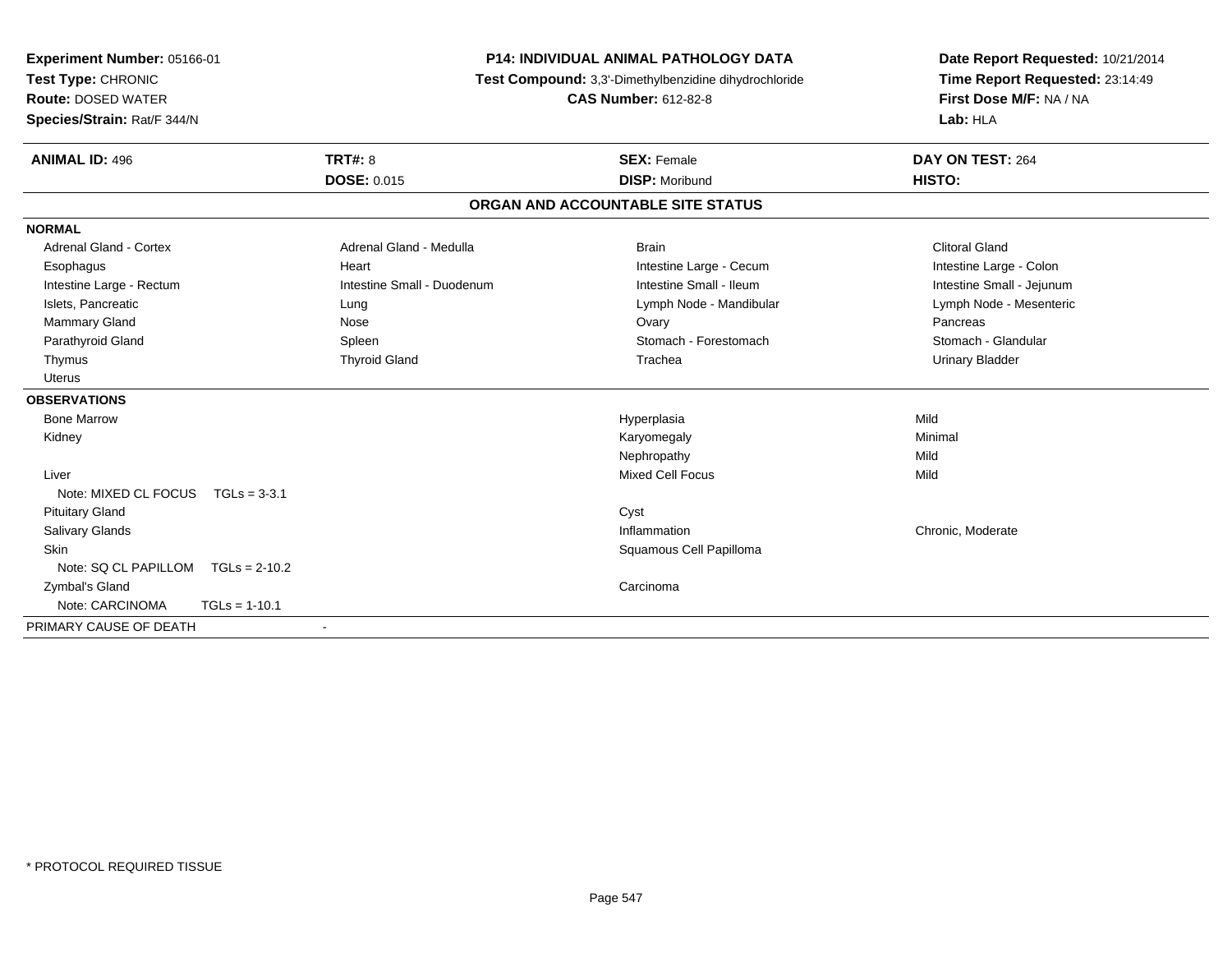| Experiment Number: 05166-01<br>Test Type: CHRONIC<br><b>Route: DOSED WATER</b><br>Species/Strain: Rat/F 344/N |                           | P14: INDIVIDUAL ANIMAL PATHOLOGY DATA<br>Test Compound: 3,3'-Dimethylbenzidine dihydrochloride<br><b>CAS Number: 612-82-8</b> | Date Report Requested: 10/21/2014<br>Time Report Requested: 23:14:49<br>First Dose M/F: NA / NA<br>Lab: HLA |
|---------------------------------------------------------------------------------------------------------------|---------------------------|-------------------------------------------------------------------------------------------------------------------------------|-------------------------------------------------------------------------------------------------------------|
| <b>ANIMAL ID: 497</b>                                                                                         | <b>TRT#: 8</b>            | <b>SEX: Female</b>                                                                                                            | DAY ON TEST: 426                                                                                            |
|                                                                                                               | DOSE: 0.015               | <b>DISP: Terminal Sacrifice</b>                                                                                               | HISTO:                                                                                                      |
|                                                                                                               |                           | ORGAN AND ACCOUNTABLE SITE STATUS                                                                                             |                                                                                                             |
| <b>NORMAL</b>                                                                                                 |                           |                                                                                                                               |                                                                                                             |
| <b>Adrenal Gland - Cortex</b>                                                                                 | Adrenal Gland - Medulla   | <b>Bone Marrow</b>                                                                                                            | <b>Brain</b>                                                                                                |
| Esophagus                                                                                                     | Heart                     | Intestine Large - Cecum                                                                                                       | Intestine Small - Duodenum                                                                                  |
| Intestine Small - Ileum                                                                                       | Intestine Small - Jejunum | Islets, Pancreatic                                                                                                            | Lymph Node - Mandibular                                                                                     |
| Lymph Node - Mesenteric                                                                                       | Mammary Gland             | Nose                                                                                                                          | Ovary                                                                                                       |
| Pancreas                                                                                                      | Parathyroid Gland         | <b>Pituitary Gland</b>                                                                                                        | Salivary Glands                                                                                             |
| Spleen                                                                                                        | Stomach - Forestomach     | Stomach - Glandular                                                                                                           | <b>Thyroid Gland</b>                                                                                        |
| Trachea                                                                                                       | <b>Urinary Bladder</b>    | <b>Uterus</b>                                                                                                                 |                                                                                                             |
| <b>MISSING</b>                                                                                                |                           |                                                                                                                               |                                                                                                             |
| Thymus                                                                                                        |                           |                                                                                                                               |                                                                                                             |
| <b>OBSERVATIONS</b>                                                                                           |                           |                                                                                                                               |                                                                                                             |
| <b>Clitoral Gland</b>                                                                                         |                           | Adenoma                                                                                                                       |                                                                                                             |
| $TGLs = 2-8$<br>Note: ADENOMA                                                                                 |                           |                                                                                                                               |                                                                                                             |
| Ear                                                                                                           | Canal                     | Squamous Cell Papilloma                                                                                                       |                                                                                                             |
|                                                                                                               | Pinna                     | Ulcer                                                                                                                         | Marked                                                                                                      |
| Note: SQ CL PAPILLOM TGLs = 11-14                                                                             |                           |                                                                                                                               |                                                                                                             |
| Note: ULCER<br>$TGLs = 12-15$                                                                                 |                           |                                                                                                                               |                                                                                                             |
| Intestine Large                                                                                               | Rectum                    | Parasite Metazoan                                                                                                             | Minimal                                                                                                     |
|                                                                                                               | Colon                     | Polyp Adenomatous                                                                                                             |                                                                                                             |
| Note: POLYP ADENOMAT<br>$TGLs = 3-7.1$                                                                        |                           |                                                                                                                               |                                                                                                             |
| Kidney                                                                                                        |                           | Karyomegaly                                                                                                                   | Minimal                                                                                                     |
|                                                                                                               |                           | Nephropathy                                                                                                                   | Marked                                                                                                      |
| Note: NEPHROPATHY<br>$TGLs = 4-5$                                                                             |                           |                                                                                                                               |                                                                                                             |
| Liver                                                                                                         |                           | Degeneration                                                                                                                  | Cystic, Mild                                                                                                |
|                                                                                                               |                           | Hepatodiaphragmatic Nodule                                                                                                    |                                                                                                             |
|                                                                                                               |                           | Mixed Cell Focus                                                                                                              | Moderate                                                                                                    |
|                                                                                                               |                           | Necrosis                                                                                                                      | Focal, Marked                                                                                               |
| Note: IATROGENIC HEPATIC NECROSIS.                                                                            |                           |                                                                                                                               |                                                                                                             |
| [ Degeneration TGLS = 9-3.1 ]                                                                                 |                           |                                                                                                                               |                                                                                                             |
| [ Hepatodiaphragmatic Nodule TGLS = 8-3.1 ]                                                                   |                           |                                                                                                                               |                                                                                                             |

[ Mixed Cell Focus TGLS = 7,9-3.1 ]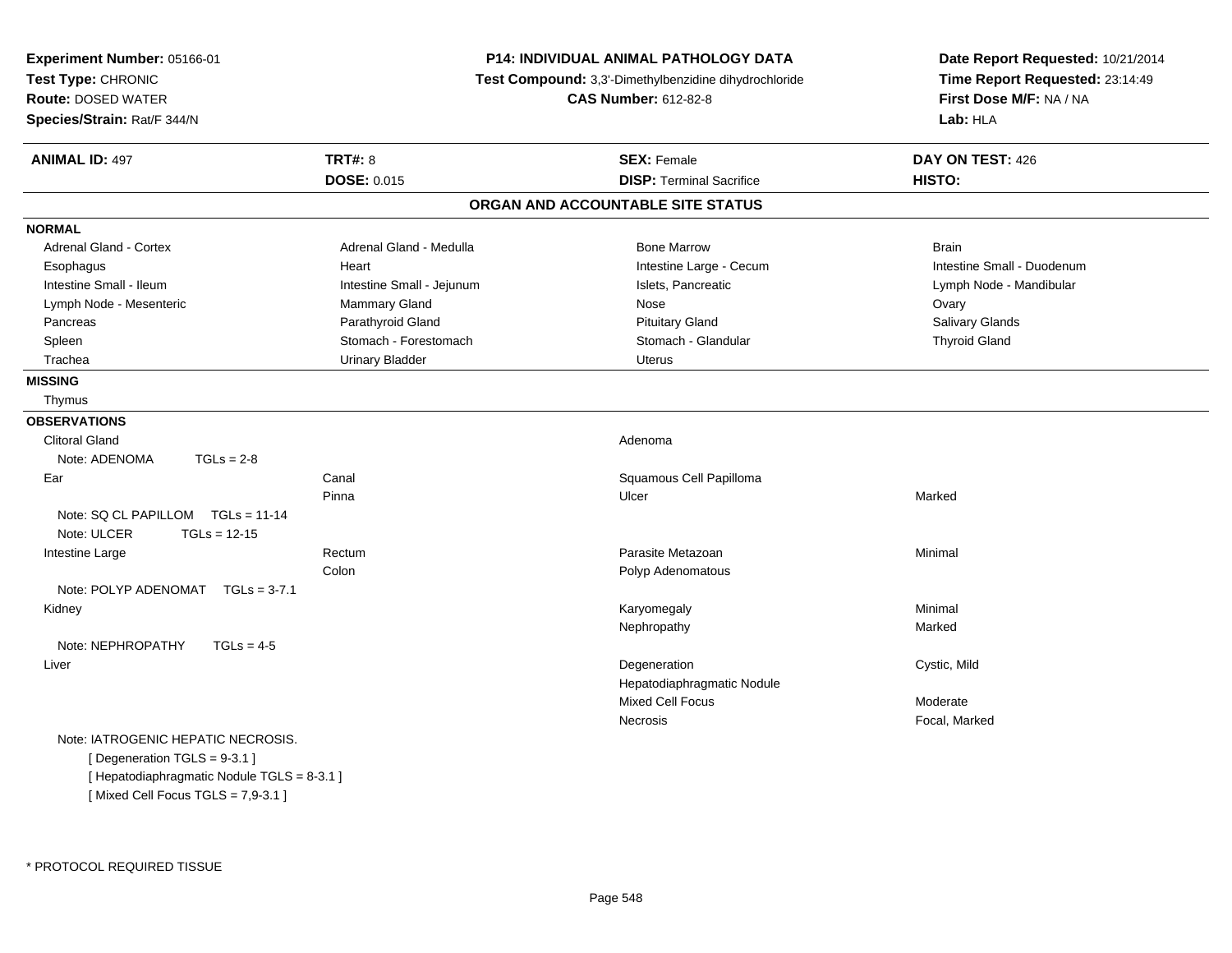| Experiment Number: 05166-01<br><b>Test Type: CHRONIC</b><br><b>Route: DOSED WATER</b><br>Species/Strain: Rat/F 344/N |                    | <b>P14: INDIVIDUAL ANIMAL PATHOLOGY DATA</b><br>Test Compound: 3,3'-Dimethylbenzidine dihydrochloride<br><b>CAS Number: 612-82-8</b> | Date Report Requested: 10/21/2014<br>Time Report Requested: 23:14:49<br>First Dose M/F: NA / NA<br>Lab: HLA |
|----------------------------------------------------------------------------------------------------------------------|--------------------|--------------------------------------------------------------------------------------------------------------------------------------|-------------------------------------------------------------------------------------------------------------|
| <b>ANIMAL ID: 497</b>                                                                                                | <b>TRT#: 8</b>     | <b>SEX: Female</b>                                                                                                                   | DAY ON TEST: 426                                                                                            |
|                                                                                                                      | <b>DOSE: 0.015</b> | <b>DISP: Terminal Sacrifice</b>                                                                                                      | HISTO:                                                                                                      |
|                                                                                                                      |                    | ORGAN AND ACCOUNTABLE SITE STATUS                                                                                                    |                                                                                                             |
| [Necrosis TGLS = $10-3.1$ ]                                                                                          |                    |                                                                                                                                      |                                                                                                             |
| Lung                                                                                                                 | Alveolar Epith     | Hyperplasia                                                                                                                          | Multifocal, Minimal                                                                                         |
|                                                                                                                      |                    | <b>Infiltration Cellular</b>                                                                                                         | Histiocyte, Minimal                                                                                         |
| Pharynx                                                                                                              |                    | Squamous Cell Papilloma                                                                                                              |                                                                                                             |
| Note: SQ CL PAPILLOM<br>$TGLs = 6-12.1$                                                                              |                    |                                                                                                                                      |                                                                                                             |
| Skin                                                                                                                 |                    | Squamous Cell Carcinoma                                                                                                              |                                                                                                             |
| Note: SQUAM CEL CARC $TGLs = 1-10.1$                                                                                 |                    |                                                                                                                                      |                                                                                                             |
| Tongue                                                                                                               |                    | Squamous Cell Papilloma                                                                                                              |                                                                                                             |
| Note: $SQ CL PAPILLOM TGLs = 5-13$                                                                                   |                    |                                                                                                                                      |                                                                                                             |
| Zymbal's Gland                                                                                                       |                    | Carcinoma                                                                                                                            |                                                                                                             |
|                                                                                                                      |                    | Cyst                                                                                                                                 |                                                                                                             |
| PRIMARY CAUSE OF DEATH                                                                                               |                    |                                                                                                                                      |                                                                                                             |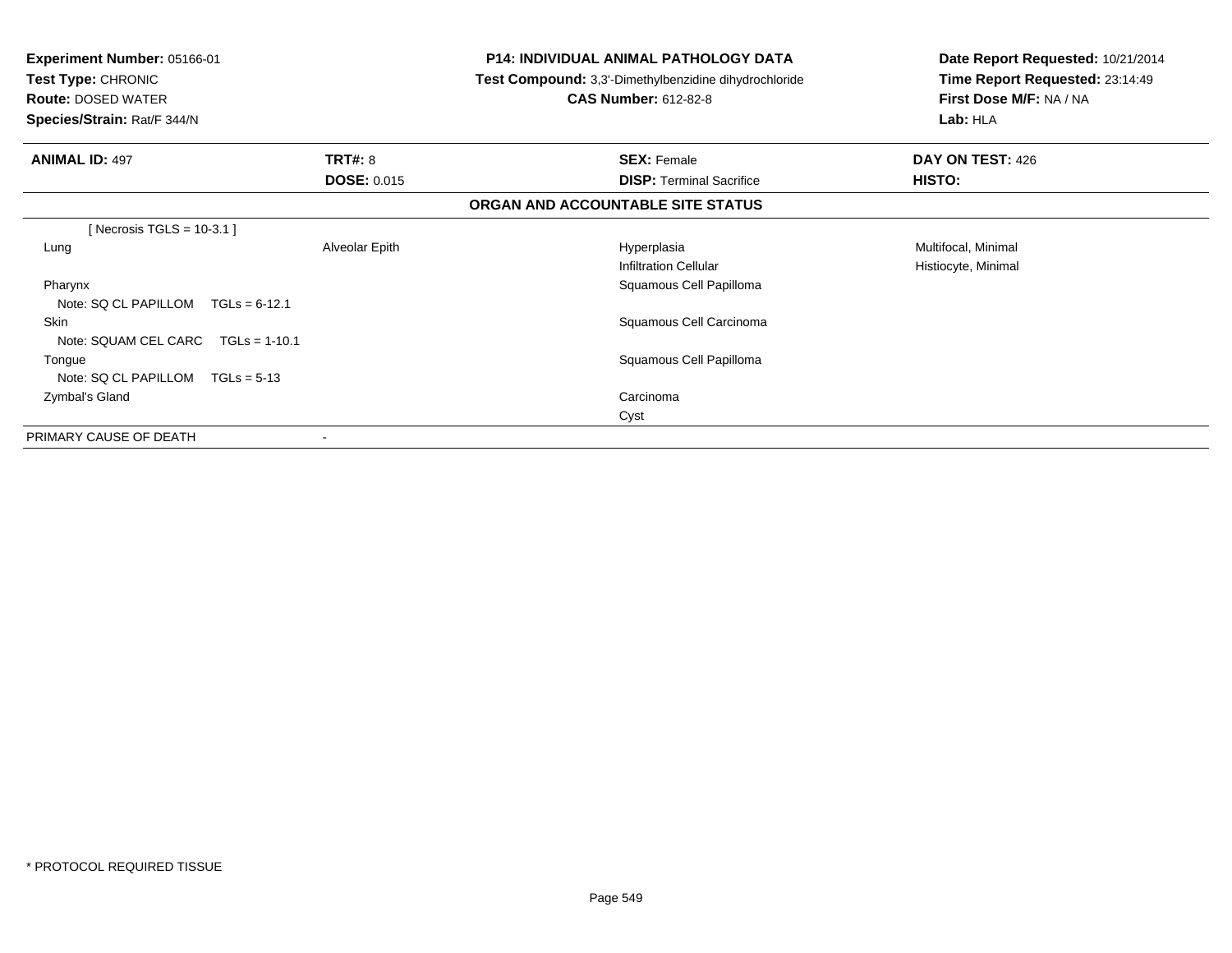| Experiment Number: 05166-01<br>Test Type: CHRONIC<br><b>Route: DOSED WATER</b><br>Species/Strain: Rat/F 344/N |                         | <b>P14: INDIVIDUAL ANIMAL PATHOLOGY DATA</b><br>Test Compound: 3,3'-Dimethylbenzidine dihydrochloride<br><b>CAS Number: 612-82-8</b> | Date Report Requested: 10/21/2014<br>Time Report Requested: 23:14:49<br>First Dose M/F: NA / NA<br>Lab: HLA |  |
|---------------------------------------------------------------------------------------------------------------|-------------------------|--------------------------------------------------------------------------------------------------------------------------------------|-------------------------------------------------------------------------------------------------------------|--|
| <b>ANIMAL ID: 498</b>                                                                                         | <b>TRT#: 8</b>          | <b>SEX: Female</b>                                                                                                                   | DAY ON TEST: 378                                                                                            |  |
|                                                                                                               | <b>DOSE: 0.015</b>      | <b>DISP: Dead</b>                                                                                                                    | HISTO:                                                                                                      |  |
|                                                                                                               |                         | ORGAN AND ACCOUNTABLE SITE STATUS                                                                                                    |                                                                                                             |  |
| <b>NORMAL</b>                                                                                                 |                         |                                                                                                                                      |                                                                                                             |  |
| Adrenal Gland - Medulla                                                                                       | <b>Brain</b>            | <b>Clitoral Gland</b>                                                                                                                | Esophagus                                                                                                   |  |
| Heart                                                                                                         | Intestine Large - Cecum | Intestine Large - Colon                                                                                                              | Intestine Large - Rectum                                                                                    |  |
| Intestine Small - Duodenum                                                                                    | Intestine Small - Ileum | Intestine Small - Jejunum                                                                                                            | Islets, Pancreatic                                                                                          |  |
| Lymph Node - Mandibular                                                                                       | Lymph Node - Mesenteric | Mammary Gland                                                                                                                        | Nose                                                                                                        |  |
| Ovary                                                                                                         | Pancreas                | Parathyroid Gland                                                                                                                    | <b>Pituitary Gland</b>                                                                                      |  |
| Salivary Glands                                                                                               | Skin                    | Stomach - Forestomach                                                                                                                | Stomach - Glandular                                                                                         |  |
| <b>Thyroid Gland</b>                                                                                          | Trachea                 | <b>Urinary Bladder</b>                                                                                                               | <b>Uterus</b>                                                                                               |  |
| Zymbal's Gland                                                                                                |                         |                                                                                                                                      |                                                                                                             |  |
| <b>INSUFFICIENT TISSUE</b>                                                                                    |                         |                                                                                                                                      |                                                                                                             |  |
| Thymus                                                                                                        |                         |                                                                                                                                      |                                                                                                             |  |
| <b>OBSERVATIONS</b>                                                                                           |                         |                                                                                                                                      |                                                                                                             |  |
| <b>Adrenal Gland</b>                                                                                          | Cortex                  | Angiectasis                                                                                                                          | Mild                                                                                                        |  |
| Bone                                                                                                          | Cranium                 | Fibrous Osteodystrophy                                                                                                               | Moderate                                                                                                    |  |
| <b>Bone Marrow</b>                                                                                            |                         | Atrophy                                                                                                                              | Moderate                                                                                                    |  |
|                                                                                                               |                         | Hemorrhage                                                                                                                           | Moderate                                                                                                    |  |
| Kidney                                                                                                        |                         | Karyomegaly                                                                                                                          | Minimal                                                                                                     |  |
|                                                                                                               |                         | Nephropathy                                                                                                                          | Marked                                                                                                      |  |
| Note: NEPHROPATHY<br>$TGLs = 1-5$                                                                             |                         |                                                                                                                                      |                                                                                                             |  |
| Liver                                                                                                         |                         | <b>Eosinophilic Focus</b>                                                                                                            | Mild                                                                                                        |  |
|                                                                                                               |                         | <b>Mixed Cell Focus</b>                                                                                                              | Mild                                                                                                        |  |
| Note: MIXED CL FOCUS TGLs = 2-3.1                                                                             |                         |                                                                                                                                      |                                                                                                             |  |
| Lung                                                                                                          |                         | <b>Infiltration Cellular</b>                                                                                                         | Histiocyte, Minimal                                                                                         |  |
| Note: INFILTRAT CELL TGLs = 3-4.1                                                                             |                         |                                                                                                                                      |                                                                                                             |  |
| Spleen                                                                                                        | <b>Red Pulp</b>         | Atrophy                                                                                                                              | Moderate                                                                                                    |  |
| PRIMARY CAUSE OF DEATH                                                                                        |                         |                                                                                                                                      |                                                                                                             |  |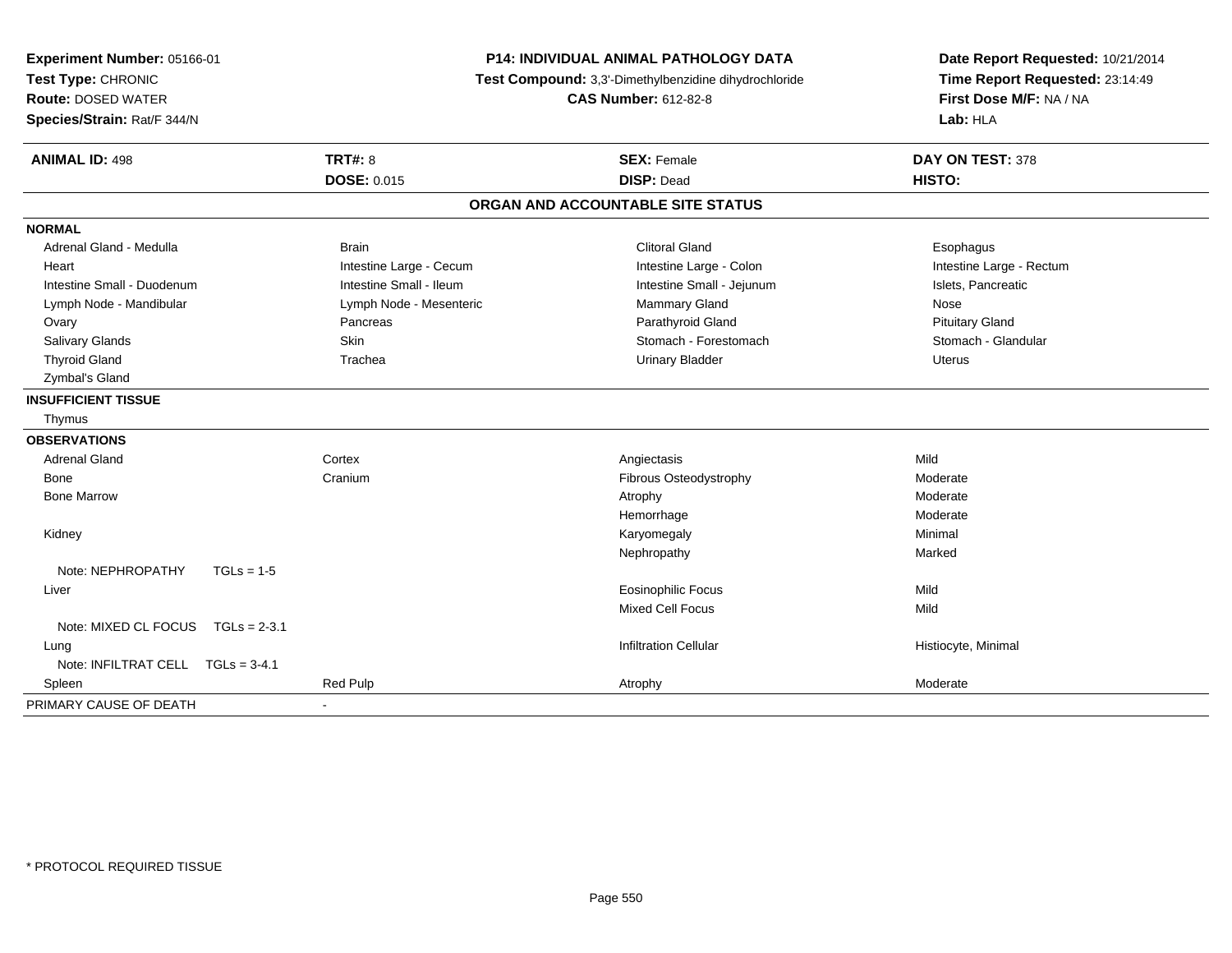| Experiment Number: 05166-01<br>Test Type: CHRONIC<br><b>Route: DOSED WATER</b><br>Species/Strain: Rat/F 344/N |                            | P14: INDIVIDUAL ANIMAL PATHOLOGY DATA<br>Test Compound: 3,3'-Dimethylbenzidine dihydrochloride<br><b>CAS Number: 612-82-8</b> | Date Report Requested: 10/21/2014<br>Time Report Requested: 23:14:49<br>First Dose M/F: NA / NA<br>Lab: HLA |  |
|---------------------------------------------------------------------------------------------------------------|----------------------------|-------------------------------------------------------------------------------------------------------------------------------|-------------------------------------------------------------------------------------------------------------|--|
| <b>ANIMAL ID: 499</b>                                                                                         | TRT#: 8                    | <b>SEX: Female</b>                                                                                                            | DAY ON TEST: 370                                                                                            |  |
|                                                                                                               | <b>DOSE: 0.015</b>         | <b>DISP: Moribund</b>                                                                                                         | HISTO:                                                                                                      |  |
|                                                                                                               |                            | ORGAN AND ACCOUNTABLE SITE STATUS                                                                                             |                                                                                                             |  |
| <b>NORMAL</b>                                                                                                 |                            |                                                                                                                               |                                                                                                             |  |
| Adrenal Gland - Cortex                                                                                        | Adrenal Gland - Medulla    | <b>Bone Marrow</b>                                                                                                            | <b>Brain</b>                                                                                                |  |
| Esophagus                                                                                                     | Heart                      | Intestine Large - Cecum                                                                                                       | Intestine Large - Colon                                                                                     |  |
| Intestine Large - Rectum                                                                                      | Intestine Small - Duodenum | Intestine Small - Ileum                                                                                                       | Intestine Small - Jejunum                                                                                   |  |
| Islets, Pancreatic                                                                                            | Lymph Node - Mandibular    | Lymph Node - Mesenteric                                                                                                       | Mammary Gland                                                                                               |  |
| Ovary                                                                                                         | Pancreas                   | Parathyroid Gland                                                                                                             | <b>Pituitary Gland</b>                                                                                      |  |
| Salivary Glands                                                                                               | Skin                       | Spleen                                                                                                                        | Stomach - Forestomach                                                                                       |  |
| <b>Thyroid Gland</b>                                                                                          | Trachea                    | <b>Urinary Bladder</b>                                                                                                        | <b>Uterus</b>                                                                                               |  |
| Zymbal's Gland                                                                                                |                            |                                                                                                                               |                                                                                                             |  |
| <b>MISSING</b>                                                                                                |                            |                                                                                                                               |                                                                                                             |  |
| Thymus                                                                                                        |                            |                                                                                                                               |                                                                                                             |  |
| <b>OBSERVATIONS</b>                                                                                           |                            |                                                                                                                               |                                                                                                             |  |
| <b>Clitoral Gland</b>                                                                                         |                            | Adenoma                                                                                                                       |                                                                                                             |  |
| Note: [ ADENOMA<br>$\sqrt{1}$ TGLs = 1-8.1                                                                    |                            |                                                                                                                               |                                                                                                             |  |
| Kidney                                                                                                        |                            | Karyomegaly                                                                                                                   | Minimal                                                                                                     |  |
|                                                                                                               |                            | Nephropathy                                                                                                                   | Marked                                                                                                      |  |
| Note: NEPHROPATHY<br>$TGLs = 4-5$                                                                             |                            |                                                                                                                               |                                                                                                             |  |
| Liver                                                                                                         |                            | Inflammation                                                                                                                  | Granulomatous, Multifocal, Minimal                                                                          |  |
|                                                                                                               |                            | <b>Mixed Cell Focus</b>                                                                                                       | Moderate                                                                                                    |  |
| [Mixed Cell Focus TGLS = 3-3.1]                                                                               |                            |                                                                                                                               |                                                                                                             |  |
| Lung                                                                                                          |                            | Alveolar/Bronchiolar Adenoma                                                                                                  |                                                                                                             |  |
| Nose                                                                                                          |                            | Inflammation                                                                                                                  | Suppurative, Moderate                                                                                       |  |
| Pharynx                                                                                                       |                            | Squamous Cell Carcinoma                                                                                                       |                                                                                                             |  |
| Note: SQUAM CEL CARC<br>$TGLs = 2-13$                                                                         |                            |                                                                                                                               |                                                                                                             |  |
| Stomach                                                                                                       | Glandular                  | Degeneration                                                                                                                  | Cystic, Minimal                                                                                             |  |
| PRIMARY CAUSE OF DEATH                                                                                        |                            |                                                                                                                               |                                                                                                             |  |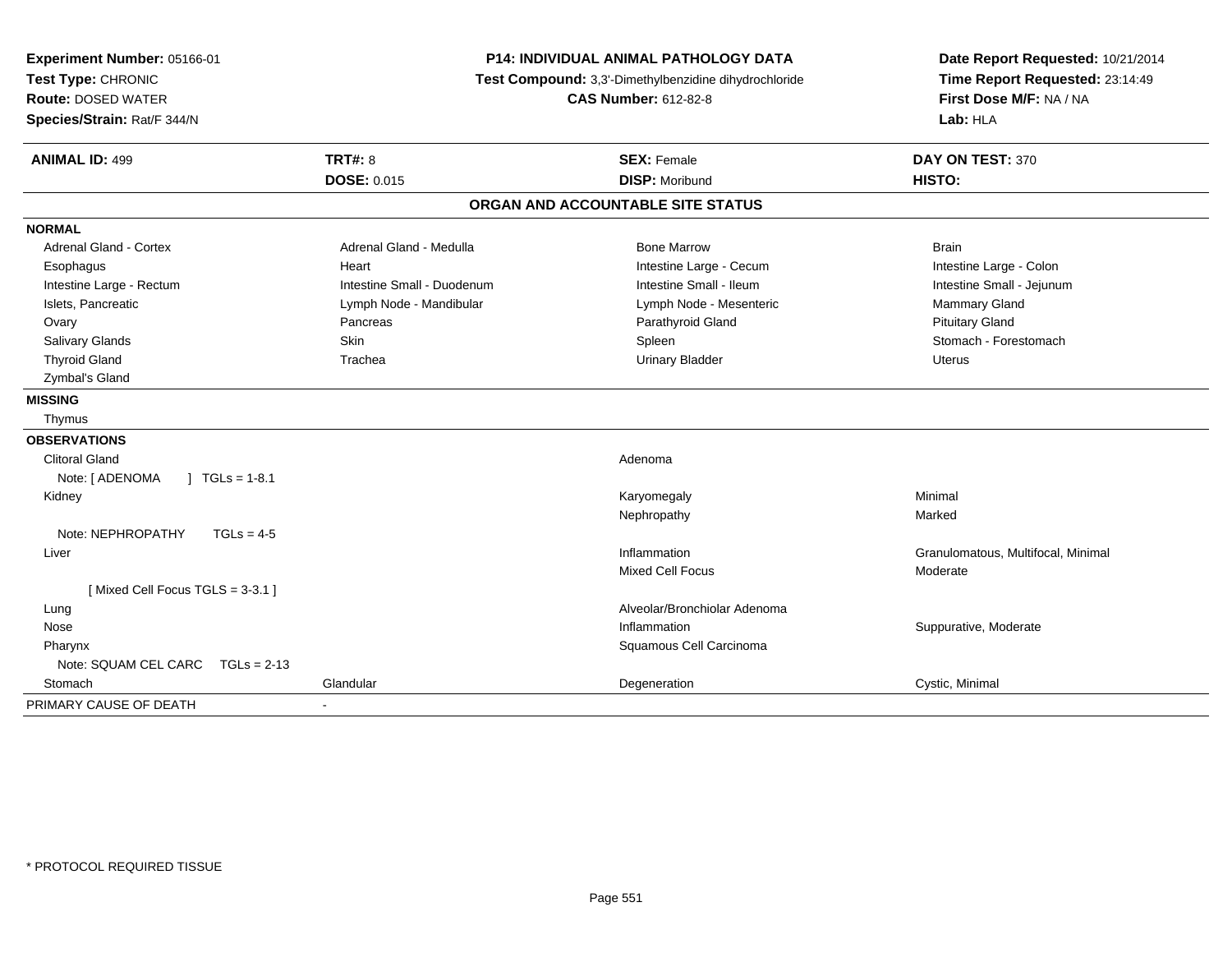| Experiment Number: 05166-01               |                           | P14: INDIVIDUAL ANIMAL PATHOLOGY DATA                 | Date Report Requested: 10/21/2014 |
|-------------------------------------------|---------------------------|-------------------------------------------------------|-----------------------------------|
| Test Type: CHRONIC                        |                           | Test Compound: 3,3'-Dimethylbenzidine dihydrochloride | Time Report Requested: 23:14:49   |
| <b>Route: DOSED WATER</b>                 |                           | <b>CAS Number: 612-82-8</b>                           | First Dose M/F: NA / NA           |
| Species/Strain: Rat/F 344/N               |                           |                                                       | Lab: HLA                          |
| <b>ANIMAL ID: 500</b>                     | <b>TRT#: 8</b>            | <b>SEX: Female</b>                                    | DAY ON TEST: 406                  |
|                                           | DOSE: 0.015               | <b>DISP: Moribund</b>                                 | HISTO:                            |
|                                           |                           | ORGAN AND ACCOUNTABLE SITE STATUS                     |                                   |
| <b>NORMAL</b>                             |                           |                                                       |                                   |
| Adrenal Gland - Medulla                   | <b>Bone Marrow</b>        | <b>Brain</b>                                          | Esophagus                         |
| Heart                                     | Intestine Large - Cecum   | Intestine Large - Colon                               | Intestine Large - Rectum          |
| Intestine Small - Duodenum                | Intestine Small - Jejunum | Islets, Pancreatic                                    | Lymph Node - Mesenteric           |
| Mammary Gland                             | Nose                      | Ovary                                                 | Parathyroid Gland                 |
| Salivary Glands                           | Stomach - Forestomach     | Stomach - Glandular                                   | Thymus                            |
| <b>Thyroid Gland</b>                      | Trachea                   | <b>Urinary Bladder</b>                                | <b>Uterus</b>                     |
| <b>OBSERVATIONS</b>                       |                           |                                                       |                                   |
| <b>Adrenal Gland</b>                      | Cortex                    | Angiectasis                                           | Mild                              |
|                                           | Cortex                    | Vacuolization Cytoplasmic                             | Focal, Mild                       |
| <b>Clitoral Gland</b>                     |                           | Carcinoma                                             |                                   |
| Note: CARCINOMA<br>$TGLs = 7-8.1$         |                           |                                                       |                                   |
| <b>Intestine Small</b>                    | <b>Ileum</b>              | Adenocarcinoma                                        | <b>Mucinous</b>                   |
| Note: ADENOCARC<br>$TGLs = 5-6$           |                           |                                                       |                                   |
| Kidney                                    |                           | Karyomegaly                                           | Minimal                           |
|                                           |                           | Nephropathy                                           | Moderate                          |
| Liver                                     |                           | Degeneration                                          | Cystic, Mild                      |
|                                           |                           | <b>Eosinophilic Focus</b>                             | Moderate                          |
|                                           |                           | Mixed Cell Focus                                      | Moderate                          |
| Note: MIXED CL FOCUS TGLs = 2-3.1         |                           |                                                       |                                   |
| $TGLs = 2-3.1$<br>Note: EOSIN FOCUS       |                           |                                                       |                                   |
| Note: DEGEN<br>$TGLs = 1-3.1$             |                           |                                                       |                                   |
| Lung                                      |                           | Carcinoma                                             | Metastatic (Clitoral Gland)       |
| Lymph Node                                | Mandibular                | Hyperplasia                                           | Plasma Cell, Moderate             |
| Pancreas                                  | Acinus                    | Atrophy                                               | Mild                              |
| <b>Pituitary Gland</b>                    |                           | Cyst                                                  |                                   |
| Skin                                      | Sebaceous GI              | Adenoma                                               |                                   |
| Note: [ ADENOMA<br>$\sqrt{1}$ TGLs = 6-13 |                           |                                                       |                                   |
| Spleen                                    |                           | Hematopoietic Cell Proliferation                      | Marked                            |
| Note: HEMA CELL PROL TGLs = 3-3           |                           |                                                       |                                   |
| Zymbal's Gland                            |                           | Carcinoma                                             |                                   |
|                                           |                           |                                                       |                                   |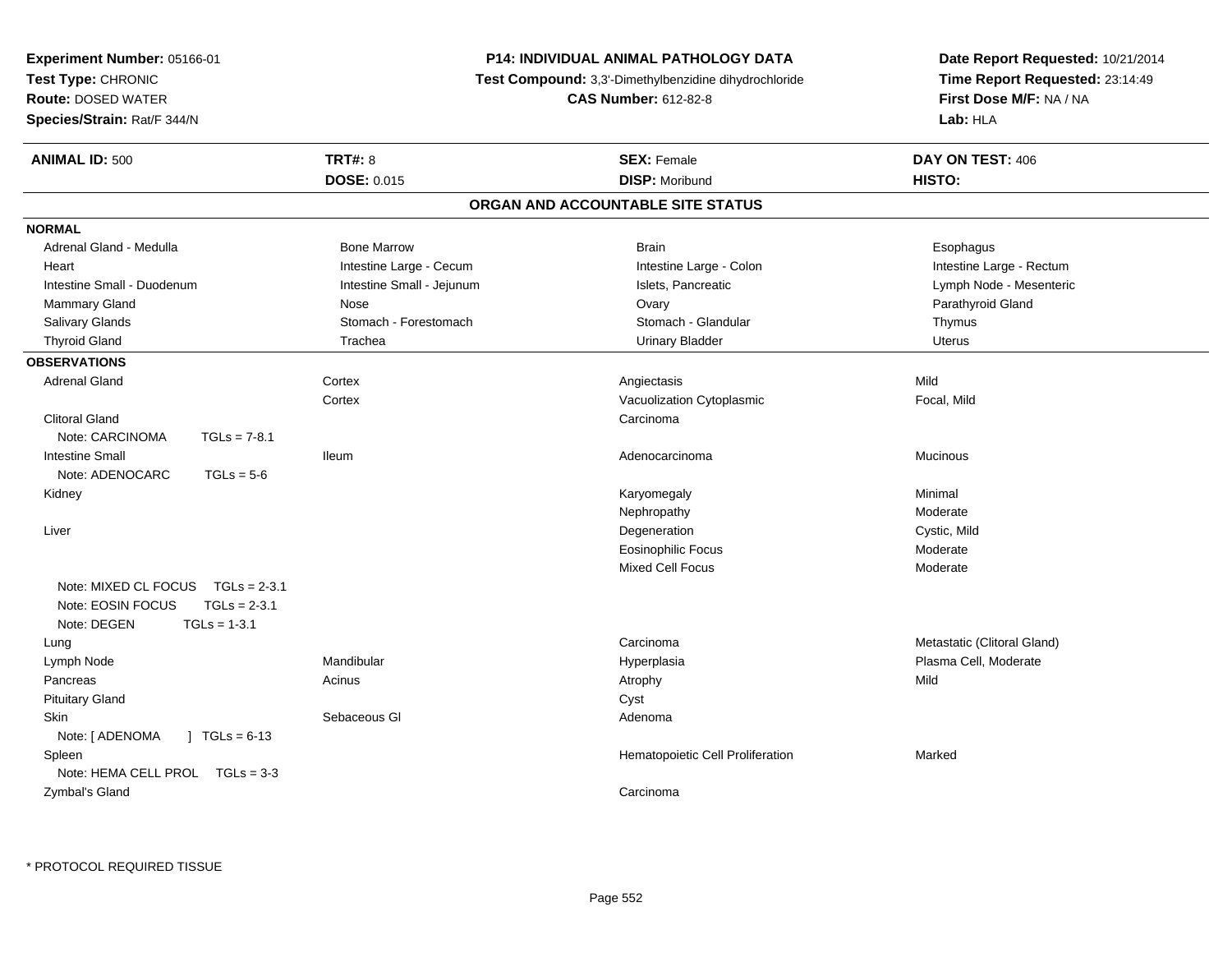| Experiment Number: 05166-01<br>Test Type: CHRONIC<br><b>Route: DOSED WATER</b> |                 |                          | <b>P14: INDIVIDUAL ANIMAL PATHOLOGY DATA</b><br>Test Compound: 3,3'-Dimethylbenzidine dihydrochloride<br><b>CAS Number: 612-82-8</b> | Date Report Requested: 10/21/2014<br>Time Report Requested: 23:14:49<br>First Dose M/F: NA / NA |  |
|--------------------------------------------------------------------------------|-----------------|--------------------------|--------------------------------------------------------------------------------------------------------------------------------------|-------------------------------------------------------------------------------------------------|--|
| Species/Strain: Rat/F 344/N                                                    |                 |                          |                                                                                                                                      | Lab: HLA                                                                                        |  |
| <b>ANIMAL ID: 500</b>                                                          |                 | TRT#: 8                  | <b>SEX:</b> Female                                                                                                                   | DAY ON TEST: 406                                                                                |  |
|                                                                                |                 | <b>DOSE: 0.015</b>       | <b>DISP: Moribund</b>                                                                                                                | HISTO:                                                                                          |  |
|                                                                                |                 |                          | ORGAN AND ACCOUNTABLE SITE STATUS                                                                                                    |                                                                                                 |  |
| Note: CARCINOMA                                                                | $TGLs = 4-10.1$ |                          |                                                                                                                                      |                                                                                                 |  |
| PRIMARY CAUSE OF DEATH                                                         |                 | $\overline{\phantom{a}}$ |                                                                                                                                      |                                                                                                 |  |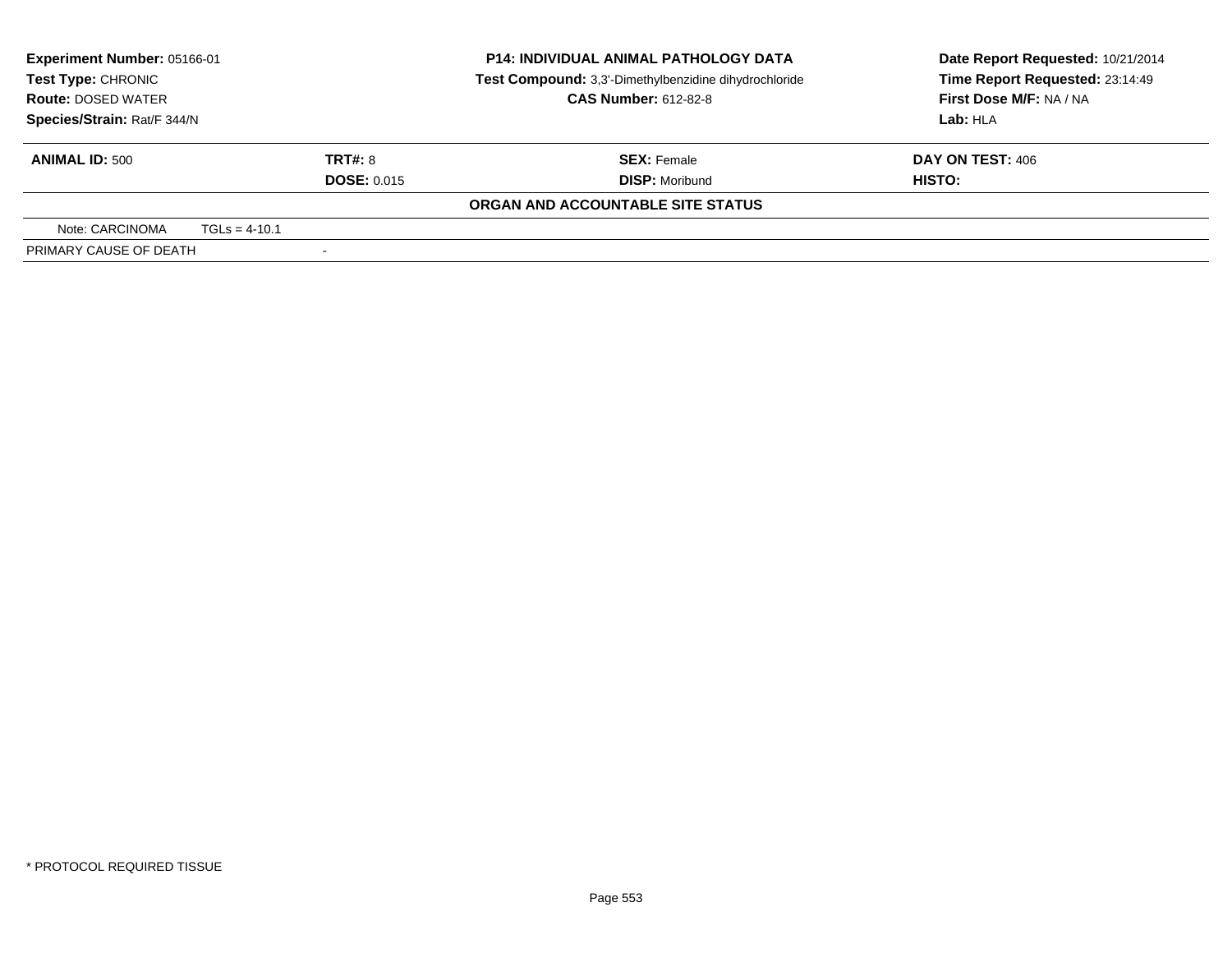| Experiment Number: 05166-01<br>Test Type: CHRONIC<br><b>Route: DOSED WATER</b><br>Species/Strain: Rat/F 344/N |                            | <b>P14: INDIVIDUAL ANIMAL PATHOLOGY DATA</b><br>Test Compound: 3,3'-Dimethylbenzidine dihydrochloride<br><b>CAS Number: 612-82-8</b> | Date Report Requested: 10/21/2014<br>Time Report Requested: 23:14:49<br>First Dose M/F: NA / NA<br>Lab: HLA |  |
|---------------------------------------------------------------------------------------------------------------|----------------------------|--------------------------------------------------------------------------------------------------------------------------------------|-------------------------------------------------------------------------------------------------------------|--|
| <b>ANIMAL ID: 501</b>                                                                                         | <b>TRT#: 8</b>             | <b>SEX: Female</b>                                                                                                                   | DAY ON TEST: 364                                                                                            |  |
|                                                                                                               | <b>DOSE: 0.015</b>         | <b>DISP: Moribund</b>                                                                                                                | HISTO:                                                                                                      |  |
|                                                                                                               |                            | ORGAN AND ACCOUNTABLE SITE STATUS                                                                                                    |                                                                                                             |  |
| <b>NORMAL</b>                                                                                                 |                            |                                                                                                                                      |                                                                                                             |  |
| <b>Bone Marrow</b>                                                                                            | <b>Brain</b>               | <b>Clitoral Gland</b>                                                                                                                | Esophagus                                                                                                   |  |
| Heart                                                                                                         | Intestine Large - Cecum    | Intestine Large - Colon                                                                                                              | Intestine Large - Rectum                                                                                    |  |
| Intestine Small - Duodenum                                                                                    | Intestine Small - Ileum    | Intestine Small - Jejunum                                                                                                            | Islets, Pancreatic                                                                                          |  |
| Lymph Node - Mandibular                                                                                       | Mammary Gland              | Nose                                                                                                                                 | Ovary                                                                                                       |  |
| Parathyroid Gland                                                                                             | <b>Pituitary Gland</b>     | Salivary Glands                                                                                                                      | <b>Skin</b>                                                                                                 |  |
| Stomach - Forestomach                                                                                         | Stomach - Glandular        | Thymus                                                                                                                               | <b>Thyroid Gland</b>                                                                                        |  |
| Trachea                                                                                                       | <b>Urinary Bladder</b>     | Uterus                                                                                                                               |                                                                                                             |  |
| <b>OBSERVATIONS</b>                                                                                           |                            |                                                                                                                                      |                                                                                                             |  |
| <b>Adrenal Gland</b>                                                                                          | Cortex                     | Leukemia Mononuclear                                                                                                                 |                                                                                                             |  |
|                                                                                                               | Medulla                    | Leukemia Mononuclear                                                                                                                 |                                                                                                             |  |
| Note: LEUKEMIA MONUC $TGLs = 3-2$                                                                             |                            |                                                                                                                                      |                                                                                                             |  |
| Kidney                                                                                                        |                            | Karyomegaly                                                                                                                          | Minimal                                                                                                     |  |
|                                                                                                               |                            | Leukemia Mononuclear                                                                                                                 |                                                                                                             |  |
|                                                                                                               |                            | Nephropathy                                                                                                                          | Moderate                                                                                                    |  |
| Note: NEPHROPATHY                                                                                             | $TGLs = 2-5$               |                                                                                                                                      |                                                                                                             |  |
| Liver                                                                                                         |                            | Leukemia Mononuclear                                                                                                                 |                                                                                                             |  |
| Note: LEUKEMIA MONUC                                                                                          | $TGLs = 4-3.1$             |                                                                                                                                      |                                                                                                             |  |
| Lung                                                                                                          |                            | Leukemia Mononuclear                                                                                                                 |                                                                                                             |  |
| Lymph Node                                                                                                    | Mesenteric                 | Leukemia Mononuclear                                                                                                                 |                                                                                                             |  |
| Note: LEUKEMIA MONUC                                                                                          | $TGLs = 1,5,6,9-7+9+13+14$ |                                                                                                                                      |                                                                                                             |  |
| Pancreas                                                                                                      | Acinus                     | Atrophy                                                                                                                              | Mild                                                                                                        |  |
| Spleen                                                                                                        |                            | Leukemia Mononuclear                                                                                                                 |                                                                                                             |  |
| Note: LEUKEMIA MONUC                                                                                          | $TGLs = 8-3$               |                                                                                                                                      |                                                                                                             |  |
| Zymbal's Gland                                                                                                |                            | Adenoma                                                                                                                              |                                                                                                             |  |
|                                                                                                               |                            | Carcinoma                                                                                                                            |                                                                                                             |  |
| Note: CARCINOMA                                                                                               | $TGLs = 7-10.1$            |                                                                                                                                      |                                                                                                             |  |
| PRIMARY CAUSE OF DEATH                                                                                        | $\sim$                     |                                                                                                                                      |                                                                                                             |  |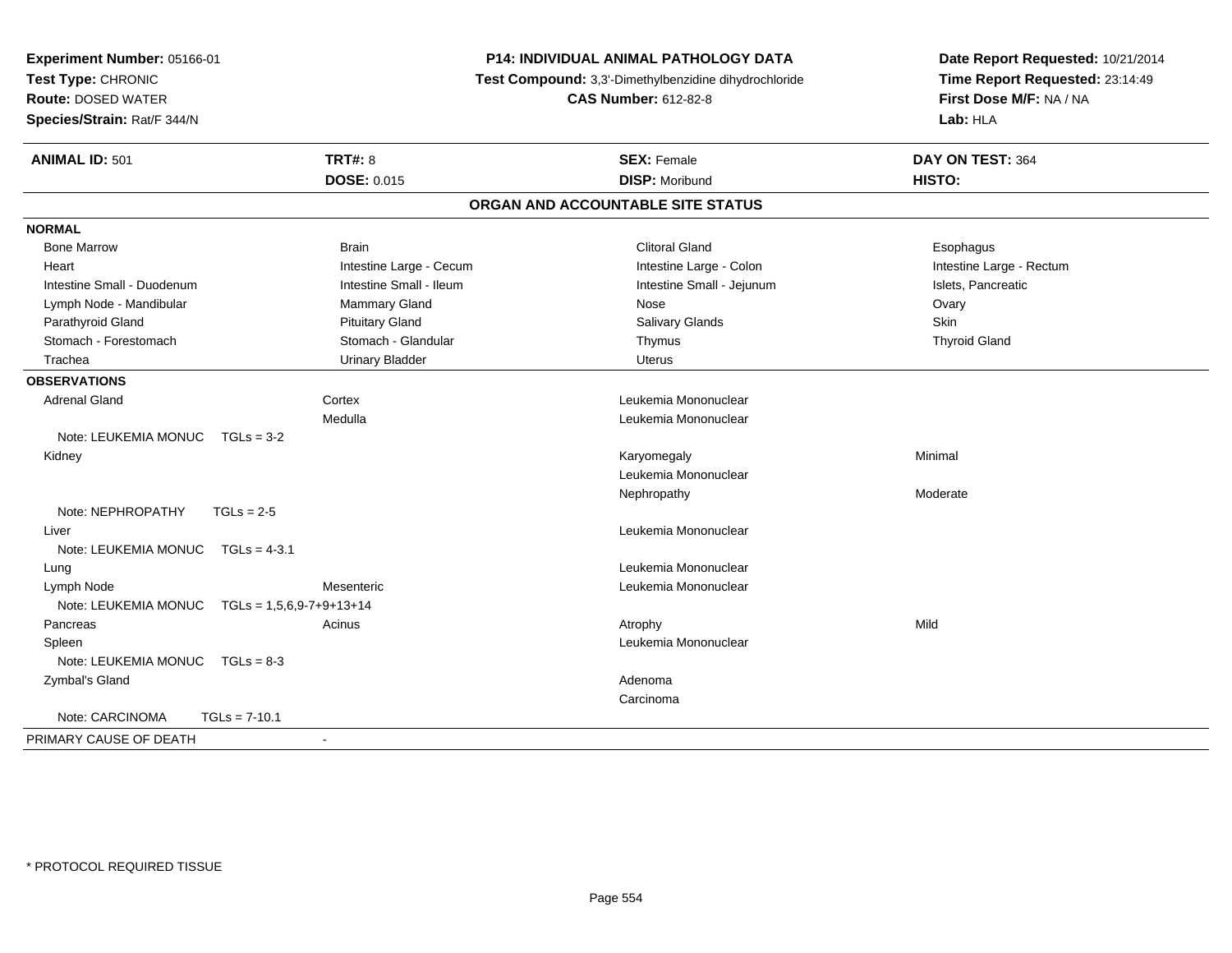| Species/Strain: Rat/F 344/N                                   |                                             |                          |
|---------------------------------------------------------------|---------------------------------------------|--------------------------|
| <b>TRT#: 8</b><br><b>ANIMAL ID: 502</b><br><b>DOSE: 0.015</b> | <b>SEX: Female</b><br><b>DISP: Moribund</b> | DAY ON TEST: 383         |
|                                                               |                                             | HISTO:                   |
|                                                               | ORGAN AND ACCOUNTABLE SITE STATUS           |                          |
| <b>NORMAL</b>                                                 |                                             |                          |
| <b>Adrenal Gland - Cortex</b><br>Adrenal Gland - Medulla      | <b>Bone Marrow</b>                          | Esophagus                |
| Intestine Large - Cecum<br>Heart                              | Intestine Large - Colon                     | Intestine Large - Rectum |
| Intestine Small - Ileum<br>Intestine Small - Duodenum         | Intestine Small - Jejunum                   | Islets, Pancreatic       |
| Lymph Node - Mandibular<br>Lymph Node - Mesenteric            | Mammary Gland                               | Nose                     |
| Ovary<br>Pancreas                                             | Parathyroid Gland                           | <b>Pituitary Gland</b>   |
| Salivary Glands<br><b>Skin</b>                                | Stomach - Forestomach                       | Stomach - Glandular      |
| <b>Thyroid Gland</b><br>Thymus                                | Trachea                                     | Uterus                   |
| Zymbal's Gland                                                |                                             |                          |
| <b>OBSERVATIONS</b>                                           |                                             |                          |
| <b>Brain</b>                                                  | Glioma Malignant                            |                          |
| <b>Clitoral Gland</b>                                         | Carcinoma                                   |                          |
| Note: CARCINOMA<br>$TGLs = 1-8.1$                             |                                             |                          |
| Kidney                                                        | Karyomegaly                                 | Minimal                  |
|                                                               | Nephropathy                                 | Marked                   |
| Note: NEPHROPATHY<br>$TGLs = 4-5$                             |                                             |                          |
| Liver                                                         | <b>Eosinophilic Focus</b>                   | Mild                     |
|                                                               | Mixed Cell Focus                            | Mild                     |
| Note: MIXED CL FOCUS<br>$TGLs = 7-3.1$                        |                                             |                          |
| Lung                                                          | Alveolar/Bronchiolar Carcinoma              |                          |
|                                                               | <b>Infiltration Cellular</b>                | Histiocyte, Minimal      |
| Note: ALV BRON CARC<br>$TGLs = 6-4$                           |                                             |                          |
| Spleen                                                        | Hematopoietic Cell Proliferation            | Moderate                 |
| Tongue                                                        | Squamous Cell Papilloma                     |                          |
| Note: SQ CL PAPILLOM<br>$TGLs = 5-13$                         |                                             |                          |
| <b>Urinary Bladder</b>                                        | Hyperplasia                                 | Papillary, Marked        |
| Note: HYPERPLASIA<br>$TGLs = 2-8$                             |                                             |                          |
| PRIMARY CAUSE OF DEATH<br>$\sim$                              |                                             |                          |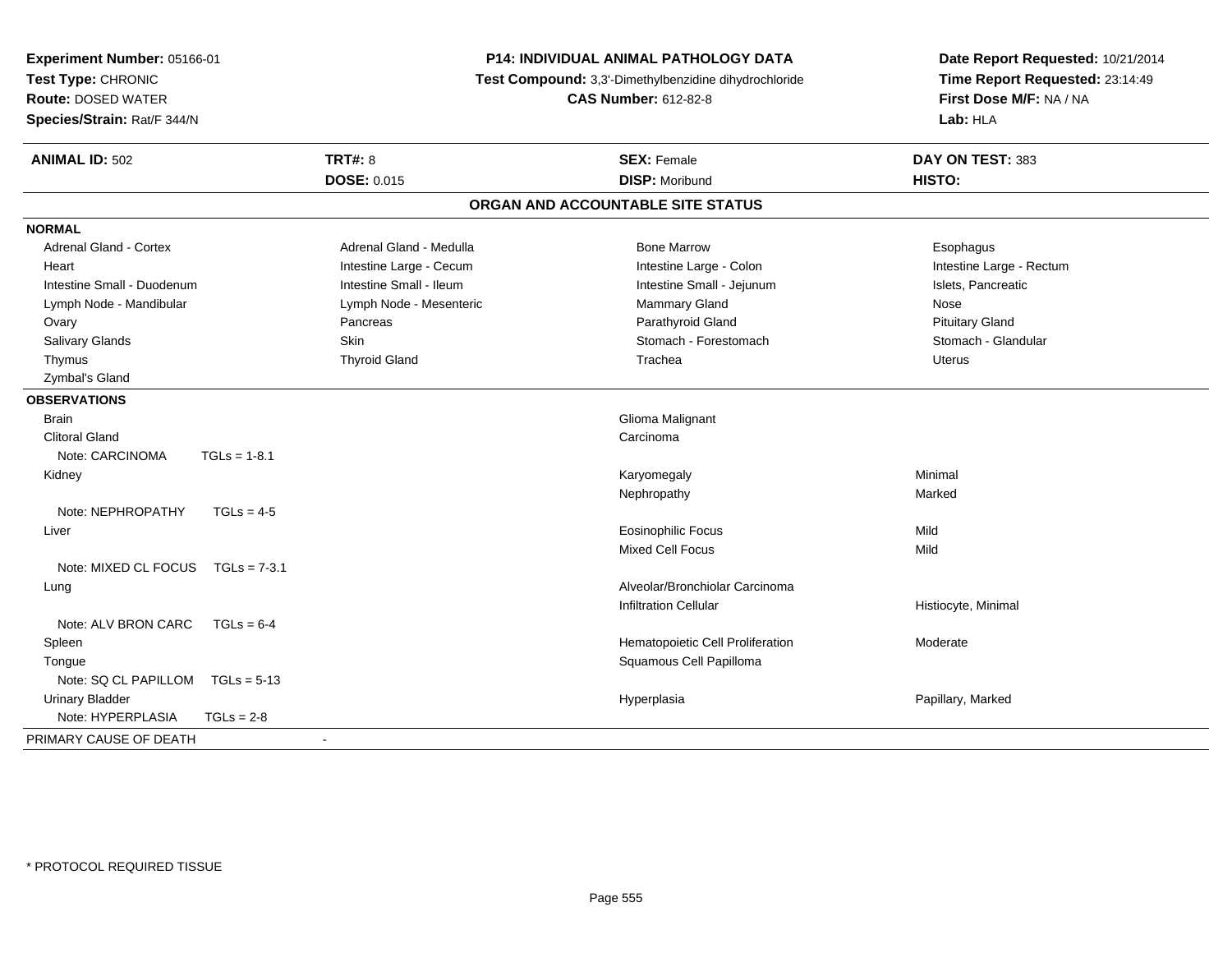| Experiment Number: 05166-01<br>Test Type: CHRONIC<br><b>Route: DOSED WATER</b> |                         | <b>P14: INDIVIDUAL ANIMAL PATHOLOGY DATA</b><br>Test Compound: 3,3'-Dimethylbenzidine dihydrochloride<br><b>CAS Number: 612-82-8</b> | Date Report Requested: 10/21/2014<br>Time Report Requested: 23:14:49<br>First Dose M/F: NA / NA<br>Lab: HLA |  |
|--------------------------------------------------------------------------------|-------------------------|--------------------------------------------------------------------------------------------------------------------------------------|-------------------------------------------------------------------------------------------------------------|--|
| Species/Strain: Rat/F 344/N                                                    |                         |                                                                                                                                      |                                                                                                             |  |
| <b>ANIMAL ID: 503</b>                                                          | <b>TRT#: 8</b>          | <b>SEX: Female</b>                                                                                                                   | DAY ON TEST: 391                                                                                            |  |
|                                                                                | DOSE: 0.015             | <b>DISP: Moribund</b>                                                                                                                | HISTO:                                                                                                      |  |
|                                                                                |                         | ORGAN AND ACCOUNTABLE SITE STATUS                                                                                                    |                                                                                                             |  |
| <b>NORMAL</b>                                                                  |                         |                                                                                                                                      |                                                                                                             |  |
| Adrenal Gland - Medulla                                                        | <b>Bone Marrow</b>      | <b>Brain</b>                                                                                                                         | Esophagus                                                                                                   |  |
| Heart                                                                          | Intestine Large - Cecum | Intestine Large - Colon                                                                                                              | Intestine Large - Rectum                                                                                    |  |
| Intestine Small - Duodenum                                                     | Intestine Small - Ileum | Islets, Pancreatic                                                                                                                   | Lymph Node - Mandibular                                                                                     |  |
| Lymph Node - Mesenteric                                                        | Mammary Gland           | Nose                                                                                                                                 | Ovary                                                                                                       |  |
| Pancreas                                                                       | Parathyroid Gland       | <b>Pituitary Gland</b>                                                                                                               | Salivary Glands                                                                                             |  |
| <b>Skin</b>                                                                    | Spleen                  | Stomach - Forestomach                                                                                                                | Trachea                                                                                                     |  |
| <b>Urinary Bladder</b>                                                         | Uterus                  | Zymbal's Gland                                                                                                                       |                                                                                                             |  |
| <b>OBSERVATIONS</b>                                                            |                         |                                                                                                                                      |                                                                                                             |  |
| <b>Adrenal Gland</b>                                                           | Cortex                  | Angiectasis                                                                                                                          | Moderate                                                                                                    |  |
| <b>Clitoral Gland</b>                                                          |                         | Carcinoma                                                                                                                            |                                                                                                             |  |
| Note: CARCINOMA<br>$TGLs = 1-8.1$                                              |                         |                                                                                                                                      |                                                                                                             |  |
| <b>Intestine Small</b>                                                         | Jejunum                 | Adenocarcinoma                                                                                                                       | Cystic, Mucinous                                                                                            |  |
| Note: ADENOCARC<br>$TGLs = 2-6.1$                                              |                         |                                                                                                                                      |                                                                                                             |  |
| Kidney                                                                         |                         | Karyomegaly                                                                                                                          | Minimal                                                                                                     |  |
|                                                                                |                         | Nephropathy                                                                                                                          | Marked                                                                                                      |  |
| Note: NEPHROPATHY<br>$TGLs = 5-5$                                              |                         |                                                                                                                                      |                                                                                                             |  |
| Liver                                                                          |                         | Degeneration                                                                                                                         | Cystic, Mild                                                                                                |  |
|                                                                                |                         | Inflammation                                                                                                                         | Granulomatous, Multifocal, Minimal                                                                          |  |
|                                                                                |                         | <b>Mixed Cell Focus</b>                                                                                                              | Mild                                                                                                        |  |
| Note: MIXED CL FOCUS TGLs = 3-3.1<br>Note: DEGEN<br>$TGLs = 4-3.1$             |                         |                                                                                                                                      |                                                                                                             |  |
| Lung                                                                           |                         | <b>Infiltration Cellular</b>                                                                                                         | Histiocyte, Minimal                                                                                         |  |
| Lymph Node                                                                     | Mediastinal             | Hemorrhage                                                                                                                           | Moderate                                                                                                    |  |
| Stomach                                                                        | Glandular               | Degeneration                                                                                                                         | Cystic, Minimal                                                                                             |  |
| Thymus                                                                         | <b>Epithel Cell</b>     | Hyperplasia                                                                                                                          | Minimal                                                                                                     |  |
| <b>Thyroid Gland</b>                                                           |                         | Ultimobranchial Cyst                                                                                                                 |                                                                                                             |  |
| PRIMARY CAUSE OF DEATH                                                         | $\mathbf{r}$            |                                                                                                                                      |                                                                                                             |  |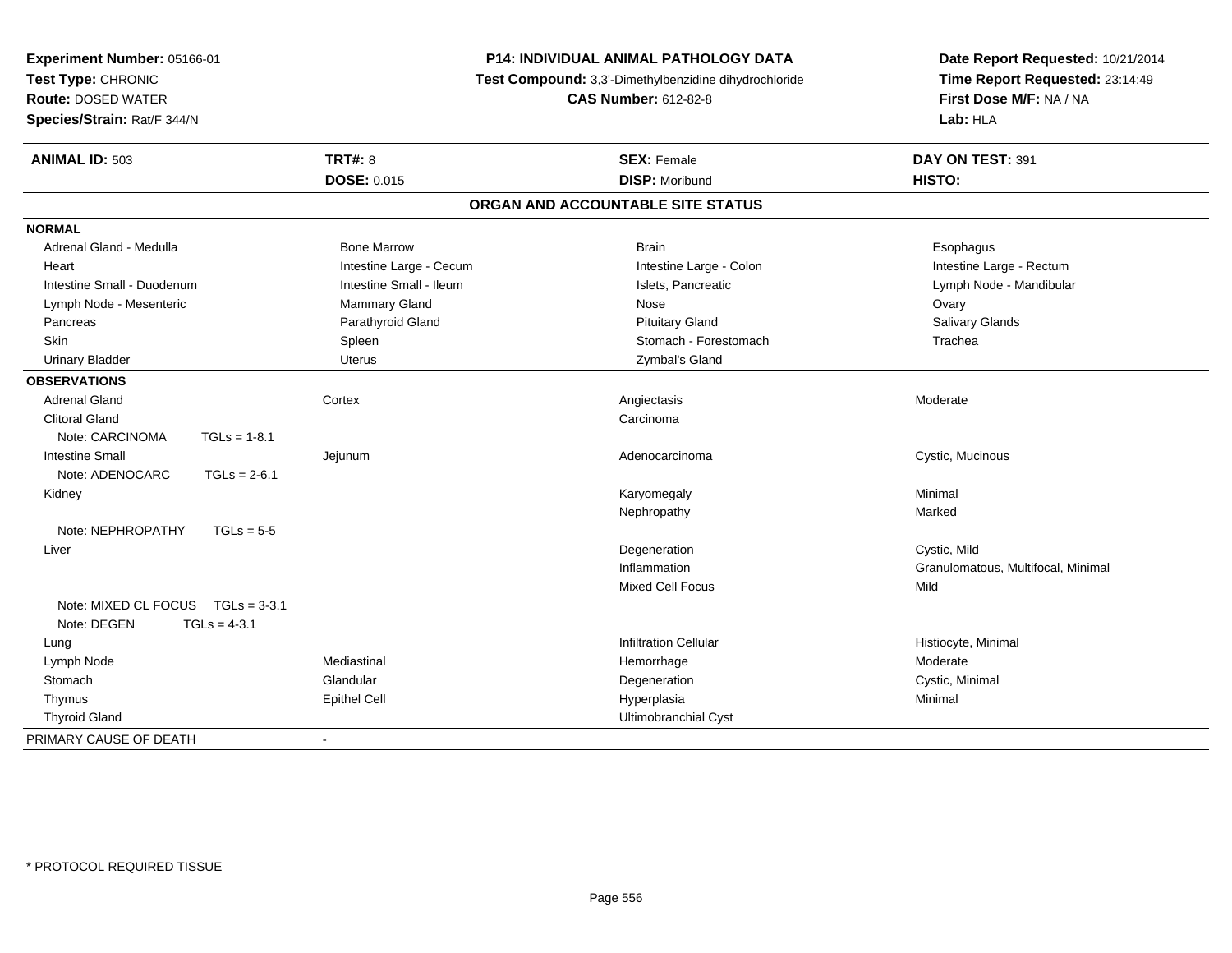| <b>Experiment Number: 05166-01</b><br>Test Type: CHRONIC<br><b>Route: DOSED WATER</b><br>Species/Strain: Rat/F 344/N |                 |                            | <b>P14: INDIVIDUAL ANIMAL PATHOLOGY DATA</b><br>Test Compound: 3,3'-Dimethylbenzidine dihydrochloride<br><b>CAS Number: 612-82-8</b> |                         | Date Report Requested: 10/21/2014<br>Time Report Requested: 23:14:49<br>First Dose M/F: NA / NA<br>Lab: HLA |  |
|----------------------------------------------------------------------------------------------------------------------|-----------------|----------------------------|--------------------------------------------------------------------------------------------------------------------------------------|-------------------------|-------------------------------------------------------------------------------------------------------------|--|
| <b>ANIMAL ID: 504</b>                                                                                                |                 | <b>TRT#: 8</b>             |                                                                                                                                      | <b>SEX: Female</b>      | DAY ON TEST: 285                                                                                            |  |
|                                                                                                                      |                 | <b>DOSE: 0.015</b>         |                                                                                                                                      | <b>DISP: Moribund</b>   | HISTO:                                                                                                      |  |
|                                                                                                                      |                 |                            | ORGAN AND ACCOUNTABLE SITE STATUS                                                                                                    |                         |                                                                                                             |  |
| <b>NORMAL</b>                                                                                                        |                 |                            |                                                                                                                                      |                         |                                                                                                             |  |
| Adrenal Gland - Cortex                                                                                               |                 | Adrenal Gland - Medulla    |                                                                                                                                      | <b>Bone Marrow</b>      | <b>Brain</b>                                                                                                |  |
| <b>Clitoral Gland</b>                                                                                                |                 | Esophagus                  |                                                                                                                                      | Heart                   | Intestine Large - Cecum                                                                                     |  |
| Intestine Large - Rectum                                                                                             |                 | Intestine Small - Duodenum |                                                                                                                                      | Intestine Small - Ileum | Intestine Small - Jejunum                                                                                   |  |
| Islets, Pancreatic                                                                                                   |                 | Liver                      |                                                                                                                                      | Lung                    | Lymph Node - Mandibular                                                                                     |  |
| Lymph Node - Mesenteric                                                                                              |                 | Mammary Gland              |                                                                                                                                      | Nose                    | Ovary                                                                                                       |  |
| Pancreas                                                                                                             |                 | Parathyroid Gland          |                                                                                                                                      | <b>Salivary Glands</b>  | Skin                                                                                                        |  |
| Spleen                                                                                                               |                 | Stomach - Forestomach      |                                                                                                                                      | Stomach - Glandular     | Thymus                                                                                                      |  |
| <b>Thyroid Gland</b>                                                                                                 |                 | Trachea                    |                                                                                                                                      | <b>Urinary Bladder</b>  | <b>Uterus</b>                                                                                               |  |
| <b>OBSERVATIONS</b>                                                                                                  |                 |                            |                                                                                                                                      |                         |                                                                                                             |  |
| Intestine Large                                                                                                      |                 | Colon                      |                                                                                                                                      | Parasite Metazoan       | Mild                                                                                                        |  |
| Kidney                                                                                                               |                 |                            |                                                                                                                                      | Karyomegaly             | Minimal                                                                                                     |  |
|                                                                                                                      |                 |                            |                                                                                                                                      | Nephropathy             | Mild                                                                                                        |  |
| <b>Pituitary Gland</b>                                                                                               |                 |                            | Cyst                                                                                                                                 |                         |                                                                                                             |  |
| Zymbal's Gland                                                                                                       |                 |                            |                                                                                                                                      | Carcinoma               |                                                                                                             |  |
| Note: CARCINOMA                                                                                                      | $TGLs = 1-10.1$ |                            |                                                                                                                                      |                         |                                                                                                             |  |
| PRIMARY CAUSE OF DEATH                                                                                               |                 | $\blacksquare$             |                                                                                                                                      |                         |                                                                                                             |  |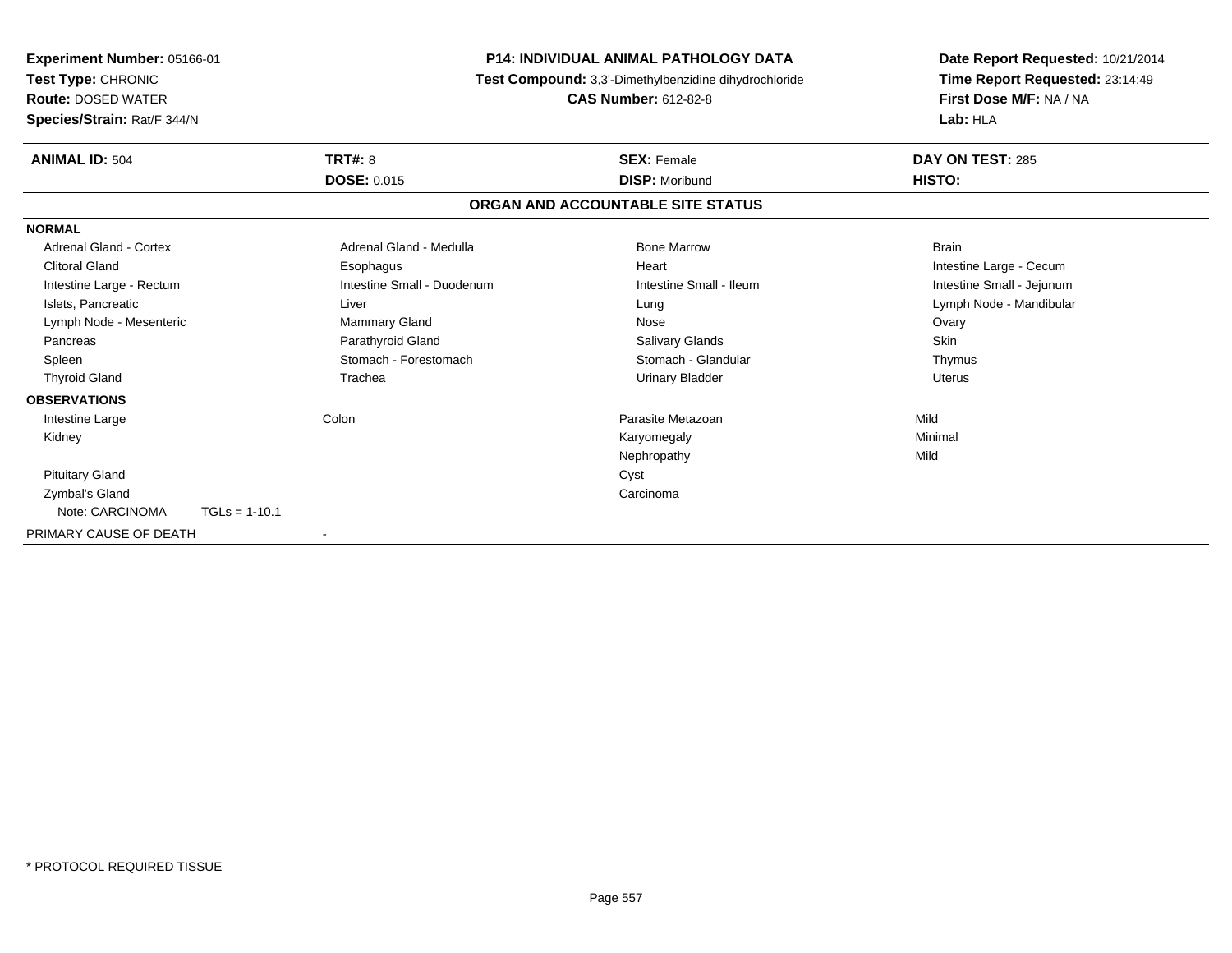| Experiment Number: 05166-01<br>Test Type: CHRONIC<br><b>Route: DOSED WATER</b><br>Species/Strain: Rat/F 344/N |                          | P14: INDIVIDUAL ANIMAL PATHOLOGY DATA<br>Test Compound: 3,3'-Dimethylbenzidine dihydrochloride<br><b>CAS Number: 612-82-8</b> | Date Report Requested: 10/21/2014<br>Time Report Requested: 23:14:49<br>First Dose M/F: NA / NA<br>Lab: HLA |  |
|---------------------------------------------------------------------------------------------------------------|--------------------------|-------------------------------------------------------------------------------------------------------------------------------|-------------------------------------------------------------------------------------------------------------|--|
| <b>ANIMAL ID: 505</b>                                                                                         | <b>TRT#: 8</b>           | <b>SEX: Female</b>                                                                                                            | DAY ON TEST: 285                                                                                            |  |
|                                                                                                               | <b>DOSE: 0.015</b>       | <b>DISP: Moribund</b>                                                                                                         | HISTO:                                                                                                      |  |
|                                                                                                               |                          | ORGAN AND ACCOUNTABLE SITE STATUS                                                                                             |                                                                                                             |  |
| <b>NORMAL</b>                                                                                                 |                          |                                                                                                                               |                                                                                                             |  |
| <b>Adrenal Gland - Cortex</b>                                                                                 | Adrenal Gland - Medulla  | <b>Bone Marrow</b>                                                                                                            | <b>Brain</b>                                                                                                |  |
| <b>Clitoral Gland</b>                                                                                         | Esophagus                | Heart                                                                                                                         | Intestine Large - Cecum                                                                                     |  |
| Intestine Large - Colon                                                                                       | Intestine Large - Rectum | Intestine Small - Duodenum                                                                                                    | Intestine Small - Ileum                                                                                     |  |
| Intestine Small - Jejunum                                                                                     | Islets, Pancreatic       | Lymph Node - Mandibular                                                                                                       | Lymph Node - Mesenteric                                                                                     |  |
| Nose                                                                                                          | Ovary                    | Pancreas                                                                                                                      | Parathyroid Gland                                                                                           |  |
| Salivary Glands                                                                                               | Stomach - Forestomach    | Stomach - Glandular                                                                                                           | Thymus                                                                                                      |  |
| <b>Thyroid Gland</b>                                                                                          | Trachea                  | <b>Urinary Bladder</b>                                                                                                        | <b>Uterus</b>                                                                                               |  |
| Zymbal's Gland                                                                                                |                          |                                                                                                                               |                                                                                                             |  |
| <b>OBSERVATIONS</b>                                                                                           |                          |                                                                                                                               |                                                                                                             |  |
| Kidney                                                                                                        |                          | Karyomegaly                                                                                                                   | Minimal                                                                                                     |  |
|                                                                                                               |                          | Nephropathy                                                                                                                   | Mild                                                                                                        |  |
| Liver                                                                                                         |                          | <b>Eosinophilic Focus</b>                                                                                                     | Mild                                                                                                        |  |
|                                                                                                               |                          | Fatty Change                                                                                                                  | Multifocal, Minimal                                                                                         |  |
|                                                                                                               |                          | Hematopoietic Cell Proliferation                                                                                              | Minimal                                                                                                     |  |
|                                                                                                               |                          | Inflammation                                                                                                                  | Granulomatous, Multifocal, Minimal                                                                          |  |
| Note: FATTY CHANGE<br>$TGLs = 5-3.1$                                                                          |                          |                                                                                                                               |                                                                                                             |  |
| Lung                                                                                                          |                          | <b>Infiltration Cellular</b>                                                                                                  | Histiocyte, Minimal                                                                                         |  |
| <b>Mammary Gland</b>                                                                                          |                          | Adenocarcinoma                                                                                                                |                                                                                                             |  |
| Note: [ ADENOCARC<br>$\vert$ TGLs = 1-10.1                                                                    |                          |                                                                                                                               |                                                                                                             |  |
| <b>Pituitary Gland</b>                                                                                        |                          | Cyst                                                                                                                          |                                                                                                             |  |
| Spleen                                                                                                        |                          | Hematopoietic Cell Proliferation                                                                                              | Moderate                                                                                                    |  |
| Note: HEMA CELL PROL TGLs = 3-3                                                                               |                          |                                                                                                                               |                                                                                                             |  |
| Tongue                                                                                                        |                          | Squamous Cell Papilloma                                                                                                       |                                                                                                             |  |
| Note: SQ CL PAPILLOM<br>$TGLs = 2-13$                                                                         |                          |                                                                                                                               |                                                                                                             |  |
| PRIMARY CAUSE OF DEATH                                                                                        |                          |                                                                                                                               |                                                                                                             |  |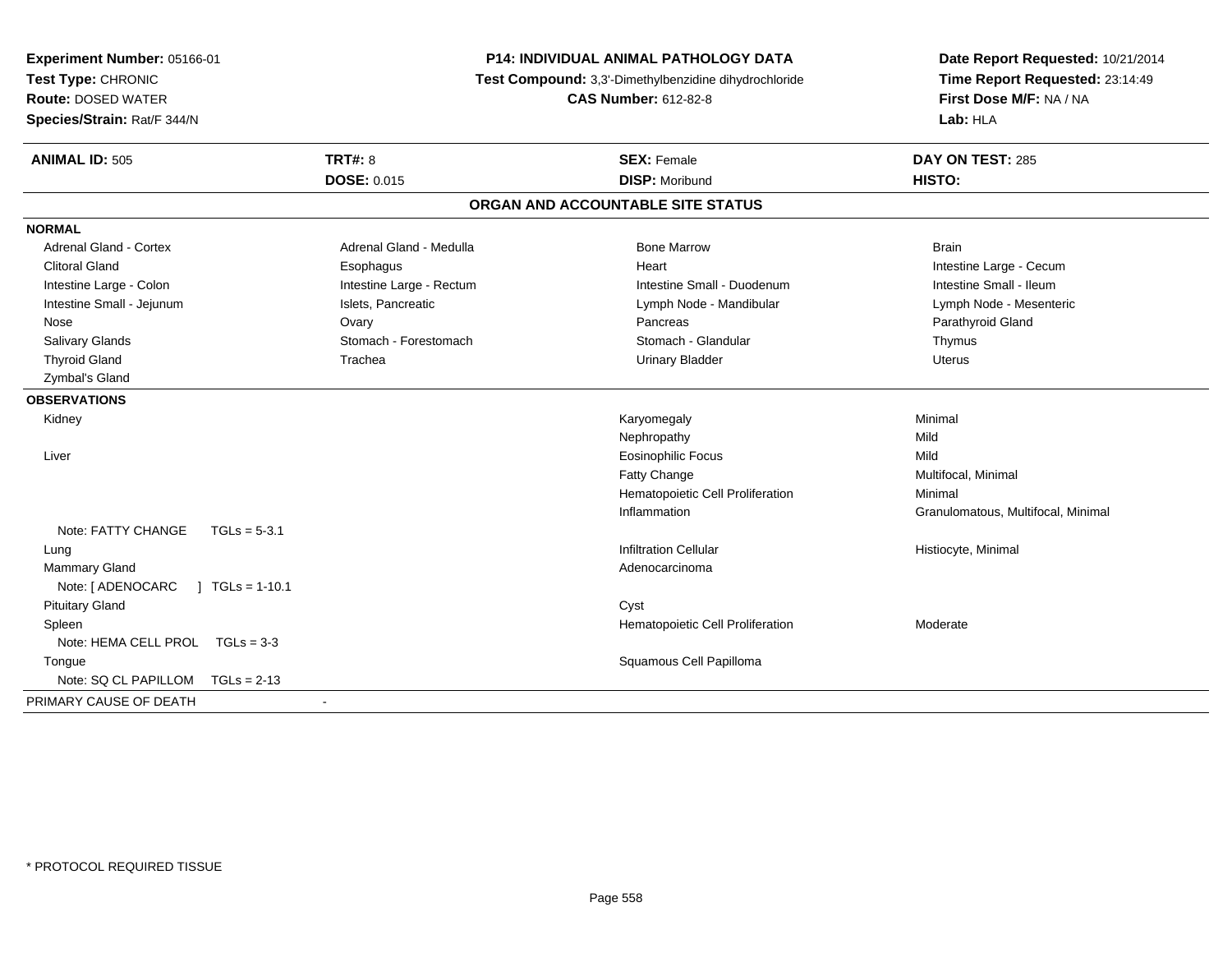| Experiment Number: 05166-01<br>Test Type: CHRONIC<br><b>Route: DOSED WATER</b><br>Species/Strain: Rat/F 344/N |                      | P14: INDIVIDUAL ANIMAL PATHOLOGY DATA<br>Test Compound: 3,3'-Dimethylbenzidine dihydrochloride<br><b>CAS Number: 612-82-8</b> |                                   | Date Report Requested: 10/21/2014<br>Time Report Requested: 23:14:49<br>First Dose M/F: NA / NA<br>Lab: HLA |  |
|---------------------------------------------------------------------------------------------------------------|----------------------|-------------------------------------------------------------------------------------------------------------------------------|-----------------------------------|-------------------------------------------------------------------------------------------------------------|--|
| <b>ANIMAL ID: 506</b>                                                                                         |                      | <b>TRT#: 8</b>                                                                                                                | <b>SEX: Female</b>                | DAY ON TEST: 335                                                                                            |  |
|                                                                                                               |                      | <b>DOSE: 0.015</b>                                                                                                            | <b>DISP: Moribund</b>             | HISTO:                                                                                                      |  |
|                                                                                                               |                      |                                                                                                                               | ORGAN AND ACCOUNTABLE SITE STATUS |                                                                                                             |  |
| <b>NORMAL</b>                                                                                                 |                      |                                                                                                                               |                                   |                                                                                                             |  |
| <b>Adrenal Gland - Cortex</b>                                                                                 |                      | Adrenal Gland - Medulla                                                                                                       | <b>Brain</b>                      | <b>Clitoral Gland</b>                                                                                       |  |
| Esophagus                                                                                                     |                      | Heart                                                                                                                         | Intestine Large - Cecum           | Intestine Large - Colon                                                                                     |  |
| Intestine Large - Rectum                                                                                      |                      | Intestine Small - Duodenum                                                                                                    | Intestine Small - Ileum           | Intestine Small - Jejunum                                                                                   |  |
| Islets, Pancreatic                                                                                            |                      | Lymph Node - Mesenteric                                                                                                       | <b>Mammary Gland</b>              | Nose                                                                                                        |  |
| Ovary                                                                                                         |                      | Pancreas                                                                                                                      | Parathyroid Gland                 | <b>Pituitary Gland</b>                                                                                      |  |
| Salivary Glands                                                                                               |                      | <b>Skin</b>                                                                                                                   | Stomach - Forestomach             | Stomach - Glandular                                                                                         |  |
| Thymus                                                                                                        |                      | <b>Thyroid Gland</b>                                                                                                          | Trachea                           | <b>Urinary Bladder</b>                                                                                      |  |
| <b>Uterus</b>                                                                                                 |                      |                                                                                                                               |                                   |                                                                                                             |  |
| <b>OBSERVATIONS</b>                                                                                           |                      |                                                                                                                               |                                   |                                                                                                             |  |
| <b>Bone Marrow</b>                                                                                            |                      |                                                                                                                               | Hyperplasia                       | Mild                                                                                                        |  |
| Kidney                                                                                                        |                      |                                                                                                                               | Karyomegaly                       | Minimal                                                                                                     |  |
|                                                                                                               |                      |                                                                                                                               | Nephropathy                       | Moderate                                                                                                    |  |
| Note: NEPHROPATHY                                                                                             | $TGLs = 1-5$         |                                                                                                                               |                                   |                                                                                                             |  |
| Liver                                                                                                         |                      |                                                                                                                               | <b>Eosinophilic Focus</b>         | Moderate                                                                                                    |  |
| Note: EOSIN FOCUS                                                                                             | $TGLs = 2-3.1$       |                                                                                                                               |                                   |                                                                                                             |  |
| Lung                                                                                                          |                      |                                                                                                                               | <b>Infiltration Cellular</b>      | Histiocyte, Minimal                                                                                         |  |
| Note: INFILTRAT CELL                                                                                          | $TGLs = 3-4+4.1$     |                                                                                                                               |                                   |                                                                                                             |  |
| Lymph Node                                                                                                    |                      | Mandibular                                                                                                                    | Hyperplasia                       | Plasma Cell, Moderate                                                                                       |  |
| Spleen                                                                                                        |                      |                                                                                                                               | Hematopoietic Cell Proliferation  | Mild                                                                                                        |  |
| Tooth                                                                                                         |                      | <b>Peridont Tiss</b>                                                                                                          | Inflammation                      | Chronic Active, Moderate                                                                                    |  |
| Zymbal's Gland                                                                                                |                      |                                                                                                                               | Carcinoma                         |                                                                                                             |  |
| Note: CARCINOMA                                                                                               | $TGLs = 4-10.1+10.2$ |                                                                                                                               |                                   |                                                                                                             |  |
| PRIMARY CAUSE OF DEATH                                                                                        |                      |                                                                                                                               |                                   |                                                                                                             |  |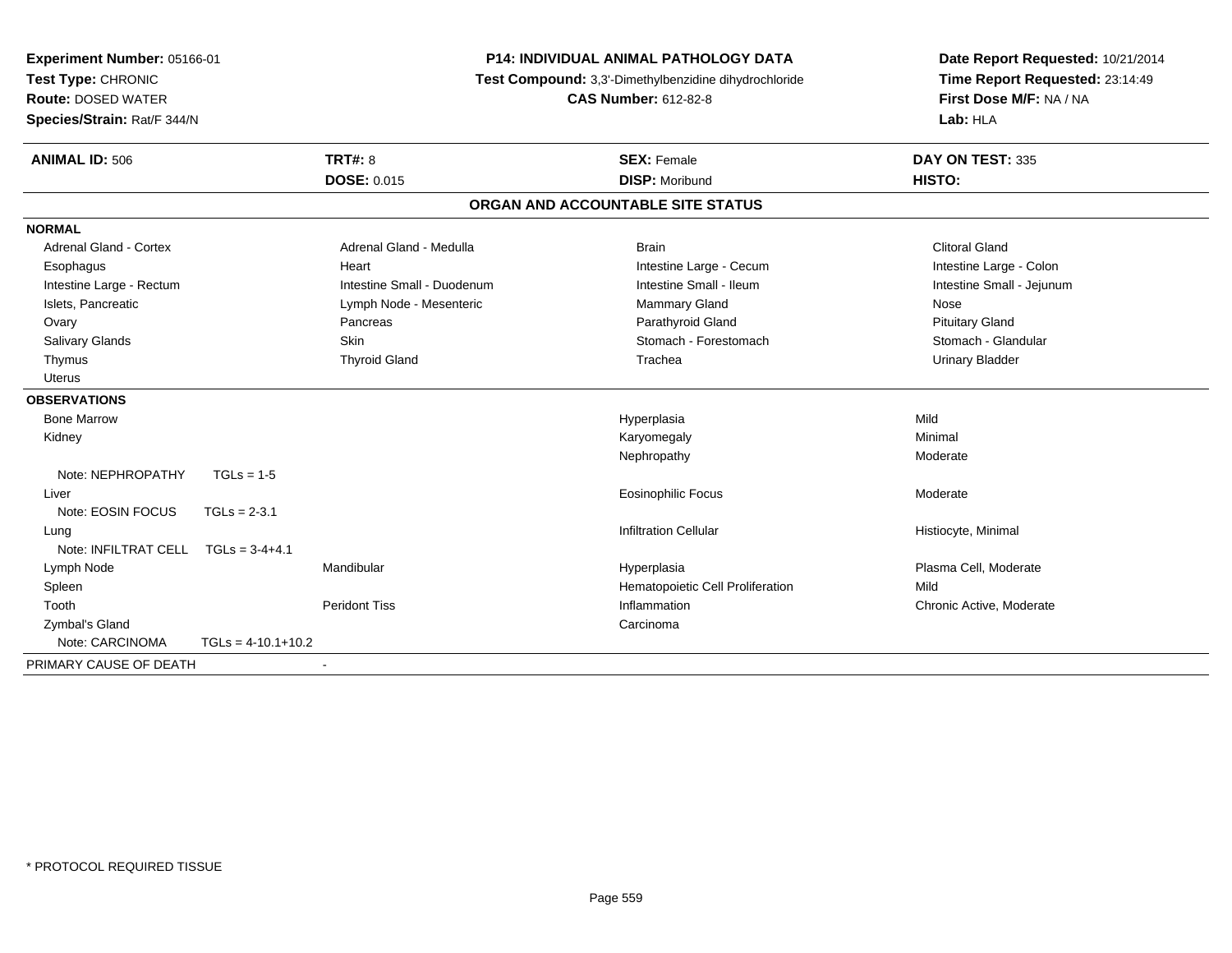| Experiment Number: 05166-01<br>Test Type: CHRONIC<br><b>Route: DOSED WATER</b> |                 |                            | <b>P14: INDIVIDUAL ANIMAL PATHOLOGY DATA</b><br>Test Compound: 3,3'-Dimethylbenzidine dihydrochloride | Date Report Requested: 10/21/2014<br>Time Report Requested: 23:14:49 |  |
|--------------------------------------------------------------------------------|-----------------|----------------------------|-------------------------------------------------------------------------------------------------------|----------------------------------------------------------------------|--|
|                                                                                |                 |                            | <b>CAS Number: 612-82-8</b>                                                                           | First Dose M/F: NA / NA                                              |  |
| Species/Strain: Rat/F 344/N                                                    |                 |                            |                                                                                                       | Lab: HLA                                                             |  |
| <b>ANIMAL ID: 507</b>                                                          |                 | <b>TRT#: 8</b>             | <b>SEX: Female</b>                                                                                    | DAY ON TEST: 247                                                     |  |
|                                                                                |                 | <b>DOSE: 0.015</b>         | <b>DISP: Moribund</b>                                                                                 | HISTO:                                                               |  |
|                                                                                |                 |                            | ORGAN AND ACCOUNTABLE SITE STATUS                                                                     |                                                                      |  |
| <b>NORMAL</b>                                                                  |                 |                            |                                                                                                       |                                                                      |  |
| <b>Adrenal Gland - Cortex</b>                                                  |                 | Adrenal Gland - Medulla    | <b>Bone Marrow</b>                                                                                    | <b>Brain</b>                                                         |  |
| Esophagus                                                                      |                 | Heart                      | Intestine Large - Cecum                                                                               | Intestine Large - Colon                                              |  |
| Intestine Large - Rectum                                                       |                 | Intestine Small - Duodenum | Intestine Small - Ileum                                                                               | Intestine Small - Jejunum                                            |  |
| Islets, Pancreatic                                                             |                 | Lymph Node - Mesenteric    | Mammary Gland                                                                                         | Nose                                                                 |  |
| Ovary                                                                          |                 | Pancreas                   | Parathyroid Gland                                                                                     | <b>Pituitary Gland</b>                                               |  |
| <b>Salivary Glands</b>                                                         |                 | Skin                       | Spleen                                                                                                | Stomach - Forestomach                                                |  |
| Stomach - Glandular                                                            |                 | Thymus                     | <b>Thyroid Gland</b>                                                                                  | Trachea                                                              |  |
| <b>Urinary Bladder</b>                                                         |                 | <b>Uterus</b>              |                                                                                                       |                                                                      |  |
| <b>OBSERVATIONS</b>                                                            |                 |                            |                                                                                                       |                                                                      |  |
| <b>Clitoral Gland</b>                                                          |                 | Duct                       | Ectasia                                                                                               | Moderate                                                             |  |
| Kidney                                                                         |                 |                            | Nephropathy                                                                                           | Mild                                                                 |  |
| Liver                                                                          |                 |                            | <b>Eosinophilic Focus</b>                                                                             | Moderate                                                             |  |
| Lung                                                                           |                 |                            | <b>Infiltration Cellular</b>                                                                          | Histiocyte, Minimal                                                  |  |
| Lymph Node                                                                     |                 | Mandibular                 | Hyperplasia                                                                                           | Lymphoid, Moderate                                                   |  |
|                                                                                |                 | Mandibular                 | Hyperplasia                                                                                           | Plasma Cell, Mild                                                    |  |
| Zymbal's Gland                                                                 |                 |                            | Carcinoma                                                                                             |                                                                      |  |
| Note: CARCINOMA                                                                | $TGLs = 1-10.1$ |                            |                                                                                                       |                                                                      |  |
| PRIMARY CAUSE OF DEATH                                                         |                 |                            |                                                                                                       |                                                                      |  |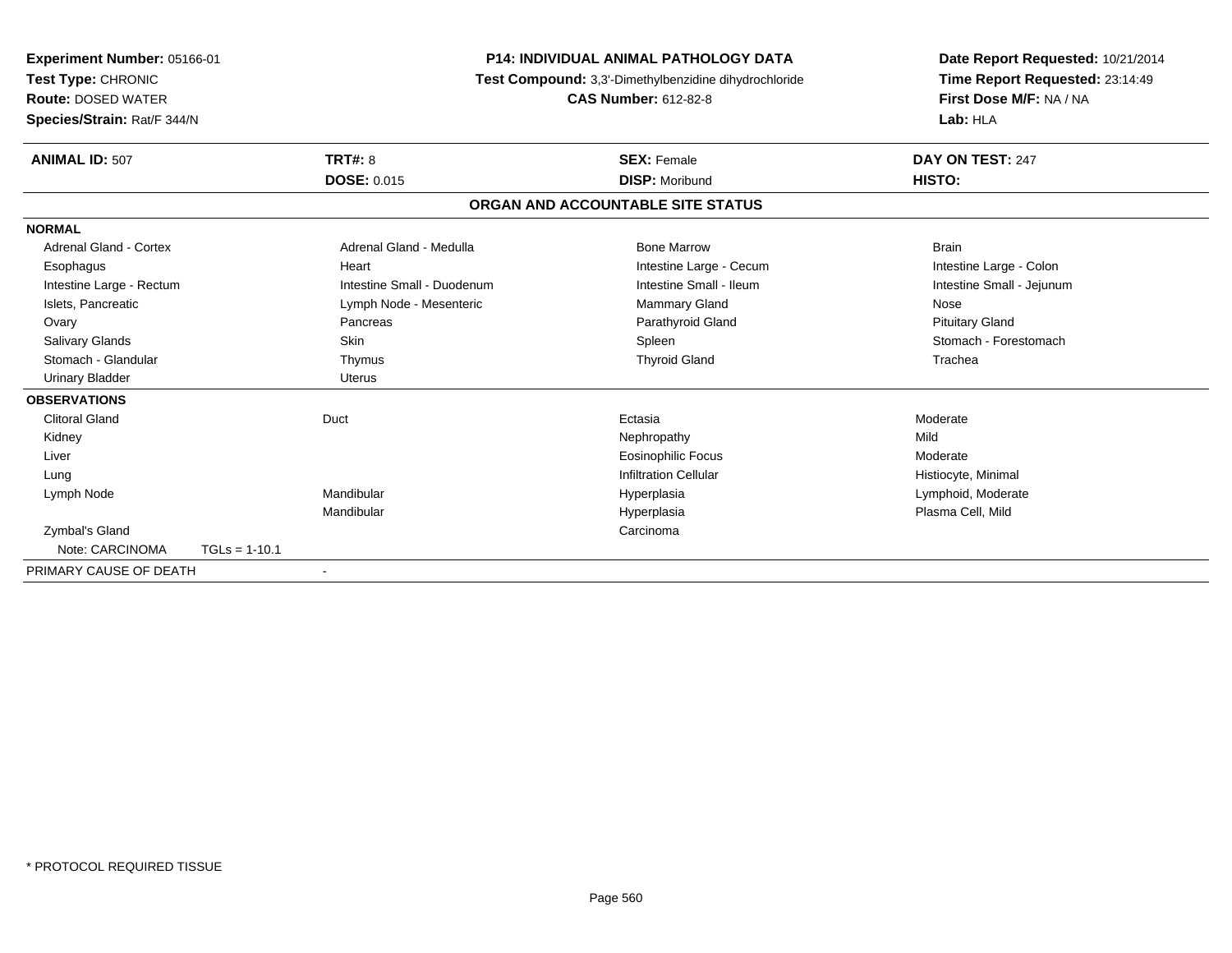| Experiment Number: 05166-01   |                 |                          | P14: INDIVIDUAL ANIMAL PATHOLOGY DATA                 | Date Report Requested: 10/21/2014 |
|-------------------------------|-----------------|--------------------------|-------------------------------------------------------|-----------------------------------|
| Test Type: CHRONIC            |                 |                          | Test Compound: 3,3'-Dimethylbenzidine dihydrochloride | Time Report Requested: 23:14:49   |
| <b>Route: DOSED WATER</b>     |                 |                          | <b>CAS Number: 612-82-8</b>                           | First Dose M/F: NA / NA           |
| Species/Strain: Rat/F 344/N   |                 |                          |                                                       | Lab: HLA                          |
| <b>ANIMAL ID: 508</b>         |                 | <b>TRT#: 8</b>           | <b>SEX: Female</b>                                    | DAY ON TEST: 251                  |
|                               |                 | <b>DOSE: 0.015</b>       | <b>DISP: Moribund</b>                                 | HISTO:                            |
|                               |                 |                          | ORGAN AND ACCOUNTABLE SITE STATUS                     |                                   |
| <b>NORMAL</b>                 |                 |                          |                                                       |                                   |
| <b>Adrenal Gland - Cortex</b> |                 | Adrenal Gland - Medulla  | <b>Bone Marrow</b>                                    | <b>Brain</b>                      |
| <b>Clitoral Gland</b>         |                 | Esophagus                | Heart                                                 | Intestine Large - Cecum           |
| Intestine Large - Colon       |                 | Intestine Large - Rectum | Intestine Small - Ileum                               | Intestine Small - Jejunum         |
| Islets, Pancreatic            |                 | Lung                     | Lymph Node - Mesenteric                               | Mammary Gland                     |
| Nose                          |                 | Ovary                    | Pancreas                                              | Parathyroid Gland                 |
| <b>Pituitary Gland</b>        |                 | Salivary Glands          | <b>Skin</b>                                           | Spleen                            |
| Stomach - Forestomach         |                 | Stomach - Glandular      | Thymus                                                | <b>Thyroid Gland</b>              |
| Trachea                       |                 | <b>Urinary Bladder</b>   | <b>Uterus</b>                                         |                                   |
| <b>OBSERVATIONS</b>           |                 |                          |                                                       |                                   |
| <b>Intestine Small</b>        |                 | Duodenum                 | Adenocarcinoma                                        |                                   |
| Note: ADENOCARC               | $TGLs = 3-6.1$  |                          |                                                       |                                   |
| Kidney                        |                 |                          | Karyomegaly                                           | Minimal                           |
|                               |                 |                          | Nephropathy                                           | Mild                              |
| Liver                         |                 |                          | <b>Basophilic Focus</b>                               | Mild                              |
|                               |                 |                          | <b>Mixed Cell Focus</b>                               | Mild                              |
| Lymph Node                    |                 | Mandibular               | Hyperplasia                                           | Plasma Cell, Moderate             |
| Note: HYPERPLASIA             | $TGLs = 1-9$    |                          |                                                       |                                   |
| Zymbal's Gland                |                 |                          | Adenoma                                               |                                   |
|                               |                 |                          | Carcinoma                                             |                                   |
| Note: CARCINOMA               | $TGLs = 2-10.1$ |                          |                                                       |                                   |
| PRIMARY CAUSE OF DEATH        |                 |                          |                                                       |                                   |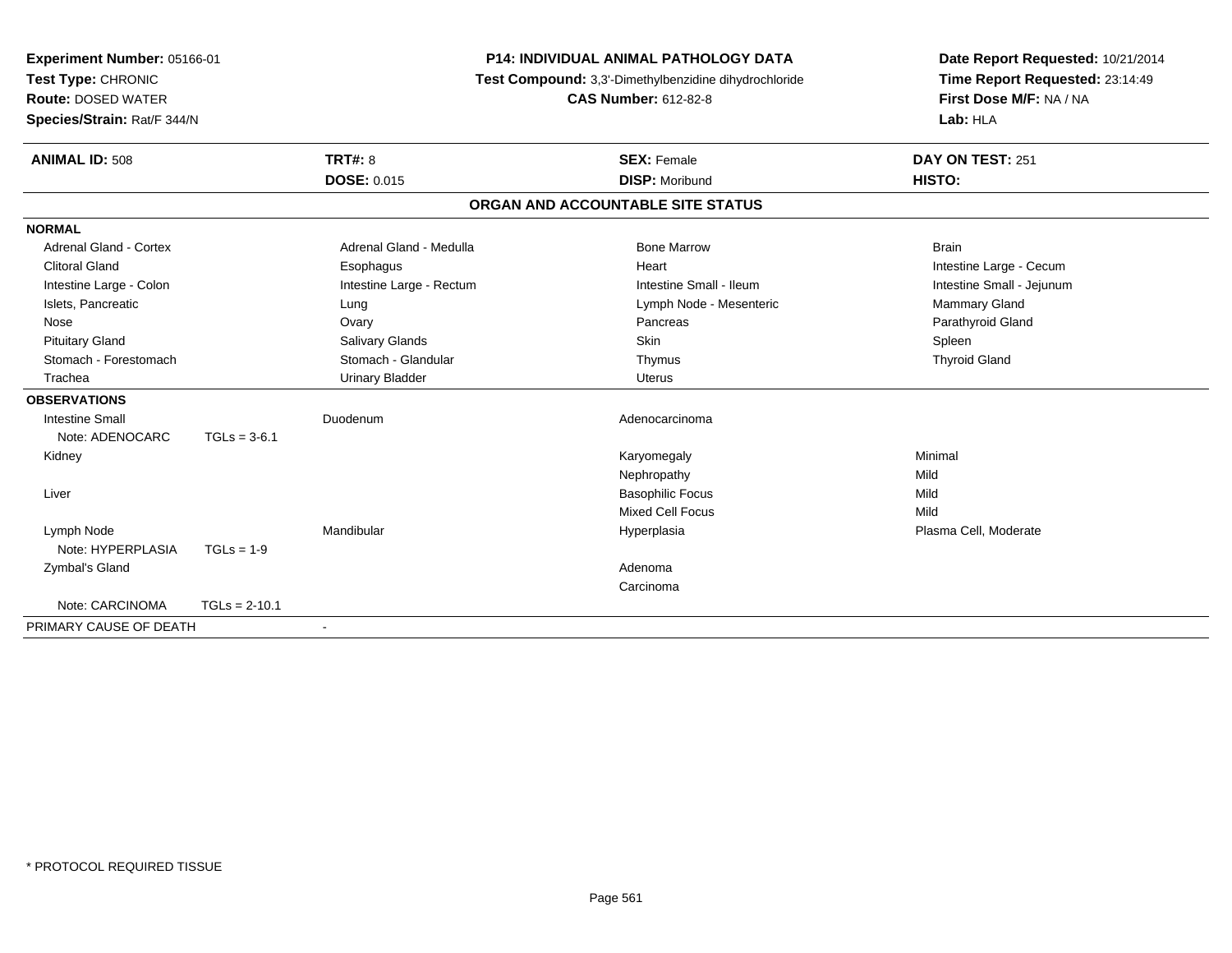| Experiment Number: 05166-01<br>Test Type: CHRONIC<br><b>Route: DOSED WATER</b><br>Species/Strain: Rat/F 344/N |                | <b>P14: INDIVIDUAL ANIMAL PATHOLOGY DATA</b><br>Test Compound: 3,3'-Dimethylbenzidine dihydrochloride<br><b>CAS Number: 612-82-8</b> |                                   | Date Report Requested: 10/21/2014<br>Time Report Requested: 23:14:49<br>First Dose M/F: NA / NA<br>Lab: HLA |  |
|---------------------------------------------------------------------------------------------------------------|----------------|--------------------------------------------------------------------------------------------------------------------------------------|-----------------------------------|-------------------------------------------------------------------------------------------------------------|--|
| <b>ANIMAL ID: 509</b>                                                                                         |                | <b>TRT#: 8</b>                                                                                                                       | <b>SEX: Female</b>                | DAY ON TEST: 391                                                                                            |  |
|                                                                                                               |                | <b>DOSE: 0.015</b>                                                                                                                   | <b>DISP: Moribund</b>             | HISTO:                                                                                                      |  |
|                                                                                                               |                |                                                                                                                                      | ORGAN AND ACCOUNTABLE SITE STATUS |                                                                                                             |  |
| <b>NORMAL</b>                                                                                                 |                |                                                                                                                                      |                                   |                                                                                                             |  |
| Adrenal Gland - Medulla                                                                                       |                | <b>Bone Marrow</b>                                                                                                                   | <b>Brain</b>                      | Esophagus                                                                                                   |  |
| Heart                                                                                                         |                | Intestine Large - Cecum                                                                                                              | Intestine Large - Colon           | Intestine Small - Duodenum                                                                                  |  |
| Intestine Small - Ileum                                                                                       |                | Intestine Small - Jejunum                                                                                                            | Islets, Pancreatic                | Lymph Node - Mandibular                                                                                     |  |
| Lymph Node - Mesenteric                                                                                       |                | Mammary Gland                                                                                                                        | Nose                              | Ovary                                                                                                       |  |
| Pancreas                                                                                                      |                | Parathyroid Gland                                                                                                                    | <b>Pituitary Gland</b>            | <b>Salivary Glands</b>                                                                                      |  |
| Skin                                                                                                          |                | Stomach - Forestomach                                                                                                                | Stomach - Glandular               | Thymus                                                                                                      |  |
| <b>Thyroid Gland</b>                                                                                          |                | Trachea                                                                                                                              | <b>Urinary Bladder</b>            | <b>Uterus</b>                                                                                               |  |
| <b>OBSERVATIONS</b>                                                                                           |                |                                                                                                                                      |                                   |                                                                                                             |  |
| <b>Adrenal Gland</b>                                                                                          |                | Cortex                                                                                                                               | Hyperplasia                       | Focal, Mild                                                                                                 |  |
| <b>Clitoral Gland</b>                                                                                         |                |                                                                                                                                      | Carcinoma                         |                                                                                                             |  |
| Note: CARCINOMA                                                                                               | $TGLs = 1-8.1$ |                                                                                                                                      |                                   |                                                                                                             |  |
| Intestine Large                                                                                               |                | Rectum                                                                                                                               | Parasite Metazoan                 | Mild                                                                                                        |  |
| Kidney                                                                                                        |                |                                                                                                                                      | Karyomegaly                       | Minimal                                                                                                     |  |
|                                                                                                               |                |                                                                                                                                      | Nephropathy                       | Moderate                                                                                                    |  |
| Liver                                                                                                         |                |                                                                                                                                      | <b>Eosinophilic Focus</b>         | Minimal                                                                                                     |  |
|                                                                                                               |                |                                                                                                                                      | Hematopoietic Cell Proliferation  | Mild                                                                                                        |  |
|                                                                                                               |                |                                                                                                                                      | Inflammation                      | Granulomatous, Multifocal, Minimal                                                                          |  |
|                                                                                                               |                |                                                                                                                                      | <b>Mixed Cell Focus</b>           | Mild                                                                                                        |  |
| Note: MIXED CL FOCUS TGLs = 4-3.1                                                                             |                |                                                                                                                                      |                                   |                                                                                                             |  |
| Lung                                                                                                          |                |                                                                                                                                      | <b>Infiltration Cellular</b>      | Histiocyte, Minimal                                                                                         |  |
| Spleen                                                                                                        |                |                                                                                                                                      | Hematopoietic Cell Proliferation  | Marked                                                                                                      |  |
| Note: HEMA CELL PROL TGLs = 3-3                                                                               |                |                                                                                                                                      |                                   |                                                                                                             |  |
| Zymbal's Gland                                                                                                |                |                                                                                                                                      | Adenoma                           |                                                                                                             |  |
| PRIMARY CAUSE OF DEATH                                                                                        |                |                                                                                                                                      |                                   |                                                                                                             |  |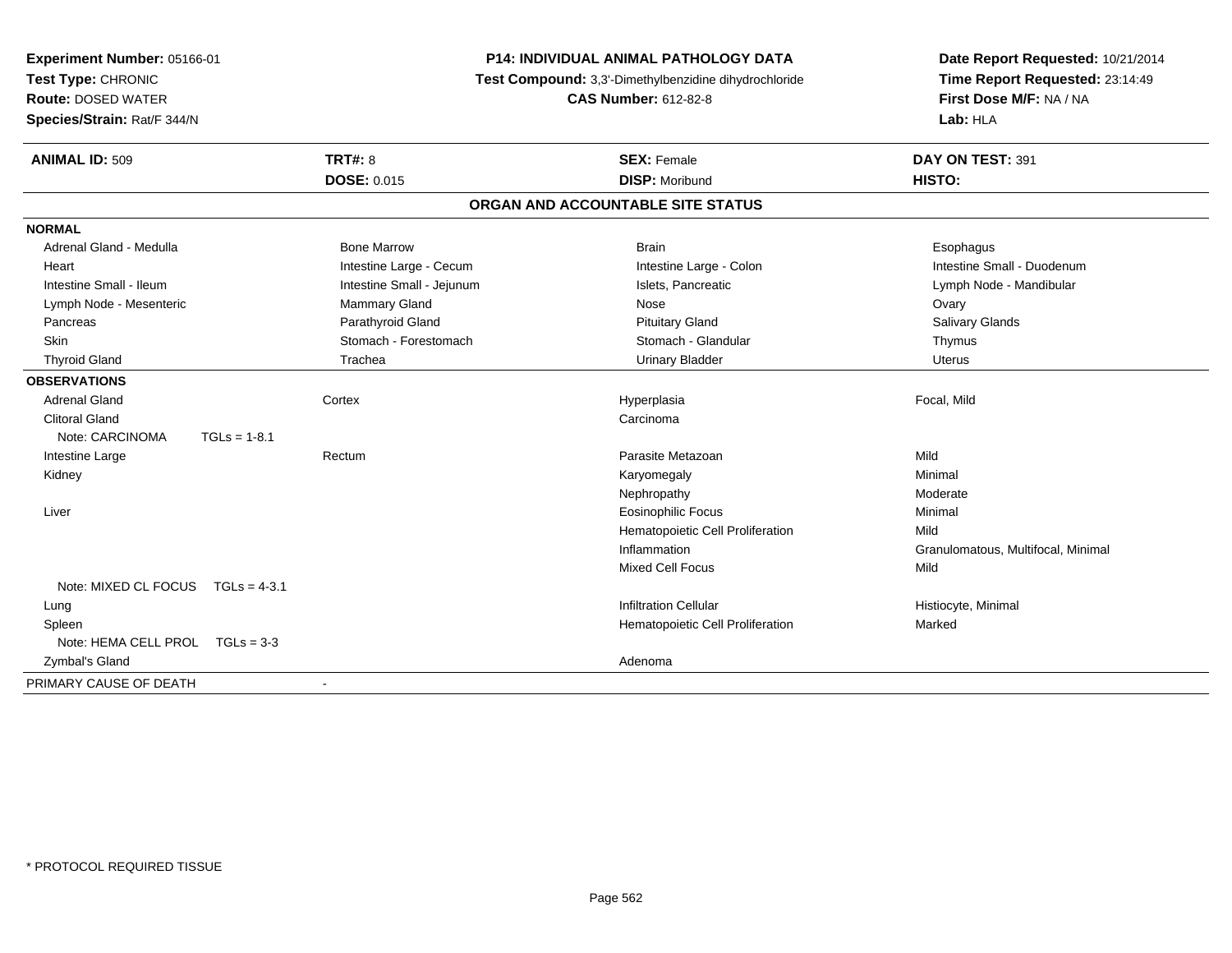| Experiment Number: 05166-01<br>Test Type: CHRONIC<br><b>Route: DOSED WATER</b><br>Species/Strain: Rat/F 344/N | <b>P14: INDIVIDUAL ANIMAL PATHOLOGY DATA</b><br>Test Compound: 3,3'-Dimethylbenzidine dihydrochloride<br><b>CAS Number: 612-82-8</b> |                                   | Date Report Requested: 10/21/2014<br>Time Report Requested: 23:14:49<br>First Dose M/F: NA / NA<br>Lab: HLA |  |
|---------------------------------------------------------------------------------------------------------------|--------------------------------------------------------------------------------------------------------------------------------------|-----------------------------------|-------------------------------------------------------------------------------------------------------------|--|
| <b>ANIMAL ID: 510</b>                                                                                         | <b>TRT#: 8</b>                                                                                                                       | <b>SEX: Female</b>                | DAY ON TEST: 422                                                                                            |  |
|                                                                                                               | DOSE: 0.015                                                                                                                          | <b>DISP: Terminal Sacrifice</b>   | HISTO:                                                                                                      |  |
|                                                                                                               |                                                                                                                                      | ORGAN AND ACCOUNTABLE SITE STATUS |                                                                                                             |  |
| <b>NORMAL</b>                                                                                                 |                                                                                                                                      |                                   |                                                                                                             |  |
| Adrenal Gland - Cortex                                                                                        | Adrenal Gland - Medulla                                                                                                              | <b>Bone Marrow</b>                | <b>Brain</b>                                                                                                |  |
| Esophagus                                                                                                     | Heart                                                                                                                                | Intestine Large - Cecum           | Intestine Large - Colon                                                                                     |  |
| Intestine Large - Rectum                                                                                      | Intestine Small - Duodenum                                                                                                           | Intestine Small - Ileum           | Intestine Small - Jejunum                                                                                   |  |
| Islets, Pancreatic                                                                                            | Lymph Node - Mandibular                                                                                                              | Lymph Node - Mesenteric           | Nose                                                                                                        |  |
| Ovary                                                                                                         | Pancreas                                                                                                                             | Parathyroid Gland                 | <b>Pituitary Gland</b>                                                                                      |  |
| Salivary Glands                                                                                               | Spleen                                                                                                                               | Stomach - Forestomach             | Stomach - Glandular                                                                                         |  |
| Trachea                                                                                                       | <b>Urinary Bladder</b>                                                                                                               | Uterus                            |                                                                                                             |  |
| <b>MISSING</b>                                                                                                |                                                                                                                                      |                                   |                                                                                                             |  |
| Thymus                                                                                                        |                                                                                                                                      |                                   |                                                                                                             |  |
| <b>OBSERVATIONS</b>                                                                                           |                                                                                                                                      |                                   |                                                                                                             |  |
| <b>Clitoral Gland</b>                                                                                         |                                                                                                                                      | Adenoma                           |                                                                                                             |  |
| Note: ADENOMA<br>$TGLs = 2-8$                                                                                 |                                                                                                                                      |                                   |                                                                                                             |  |
| Kidney                                                                                                        |                                                                                                                                      | Karyomegaly                       | Minimal                                                                                                     |  |
|                                                                                                               |                                                                                                                                      | Nephropathy                       | Marked                                                                                                      |  |
| Note: NEPHROPATHY<br>$TGLs = 3-5$                                                                             |                                                                                                                                      |                                   |                                                                                                             |  |
| Liver                                                                                                         | <b>Bile Duct</b>                                                                                                                     | Cyst                              |                                                                                                             |  |
|                                                                                                               |                                                                                                                                      | Degeneration                      | Cystic, Mild                                                                                                |  |
|                                                                                                               |                                                                                                                                      | <b>Eosinophilic Focus</b>         | Mild                                                                                                        |  |
| Note: EOSIN FOCUS<br>$TGLs = 4.5 - 3.1$                                                                       |                                                                                                                                      |                                   |                                                                                                             |  |
| Note: DEGEN<br>$TGLs = 5-3.1$                                                                                 |                                                                                                                                      |                                   |                                                                                                             |  |
| [ Eosinophilic Focus TGLS = 6-3.1 ]                                                                           |                                                                                                                                      |                                   |                                                                                                             |  |
| Lung                                                                                                          | Alveolar Epith                                                                                                                       | Hyperplasia                       | Focal, Minimal                                                                                              |  |
|                                                                                                               |                                                                                                                                      | <b>Infiltration Cellular</b>      | Histiocyte, Minimal                                                                                         |  |
| Mammary Gland                                                                                                 |                                                                                                                                      | Adenocarcinoma                    |                                                                                                             |  |
| Note: [ ADENOCARC<br>$\sqrt{1}$ TGLs = 7-14                                                                   |                                                                                                                                      |                                   |                                                                                                             |  |
| Skin                                                                                                          |                                                                                                                                      | Basal Cell Adenoma                |                                                                                                             |  |
| Note: BASAL CEL ADEN TGLs = 1-13                                                                              |                                                                                                                                      |                                   |                                                                                                             |  |
| <b>Thyroid Gland</b>                                                                                          | <b>Follicular Cel</b>                                                                                                                | Adenoma                           |                                                                                                             |  |
|                                                                                                               |                                                                                                                                      | Ultimobranchial Cyst              |                                                                                                             |  |
| Zymbal's Gland                                                                                                |                                                                                                                                      | Hyperplasia                       | Squamous, Focal, Mild                                                                                       |  |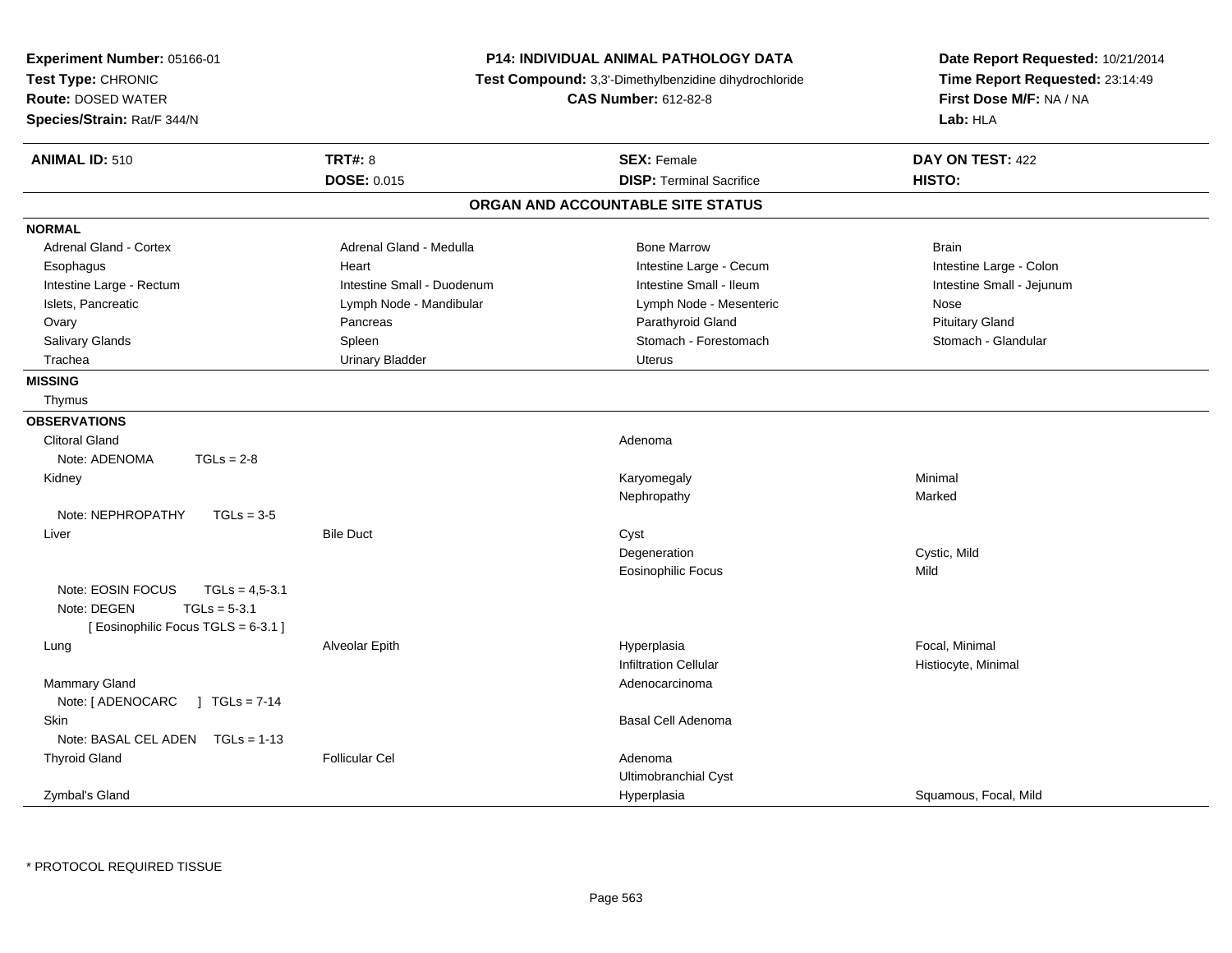| <b>Experiment Number: 05166-01</b><br><b>Test Type: CHRONIC</b><br><b>Route: DOSED WATER</b> |                    | <b>P14: INDIVIDUAL ANIMAL PATHOLOGY DATA</b><br>Test Compound: 3,3'-Dimethylbenzidine dihydrochloride<br><b>CAS Number: 612-82-8</b> | Date Report Requested: 10/21/2014<br>Time Report Requested: 23:14:49<br>First Dose M/F: NA / NA |  |
|----------------------------------------------------------------------------------------------|--------------------|--------------------------------------------------------------------------------------------------------------------------------------|-------------------------------------------------------------------------------------------------|--|
| Species/Strain: Rat/F 344/N                                                                  |                    |                                                                                                                                      | <b>Lab: HLA</b>                                                                                 |  |
| <b>ANIMAL ID: 510</b>                                                                        | TRT#: 8            | <b>SEX: Female</b>                                                                                                                   | DAY ON TEST: 422                                                                                |  |
|                                                                                              | <b>DOSE: 0.015</b> | <b>DISP: Terminal Sacrifice</b>                                                                                                      | HISTO:                                                                                          |  |
|                                                                                              |                    | ORGAN AND ACCOUNTABLE SITE STATUS                                                                                                    |                                                                                                 |  |
| PRIMARY CAUSE OF DEATH                                                                       |                    |                                                                                                                                      |                                                                                                 |  |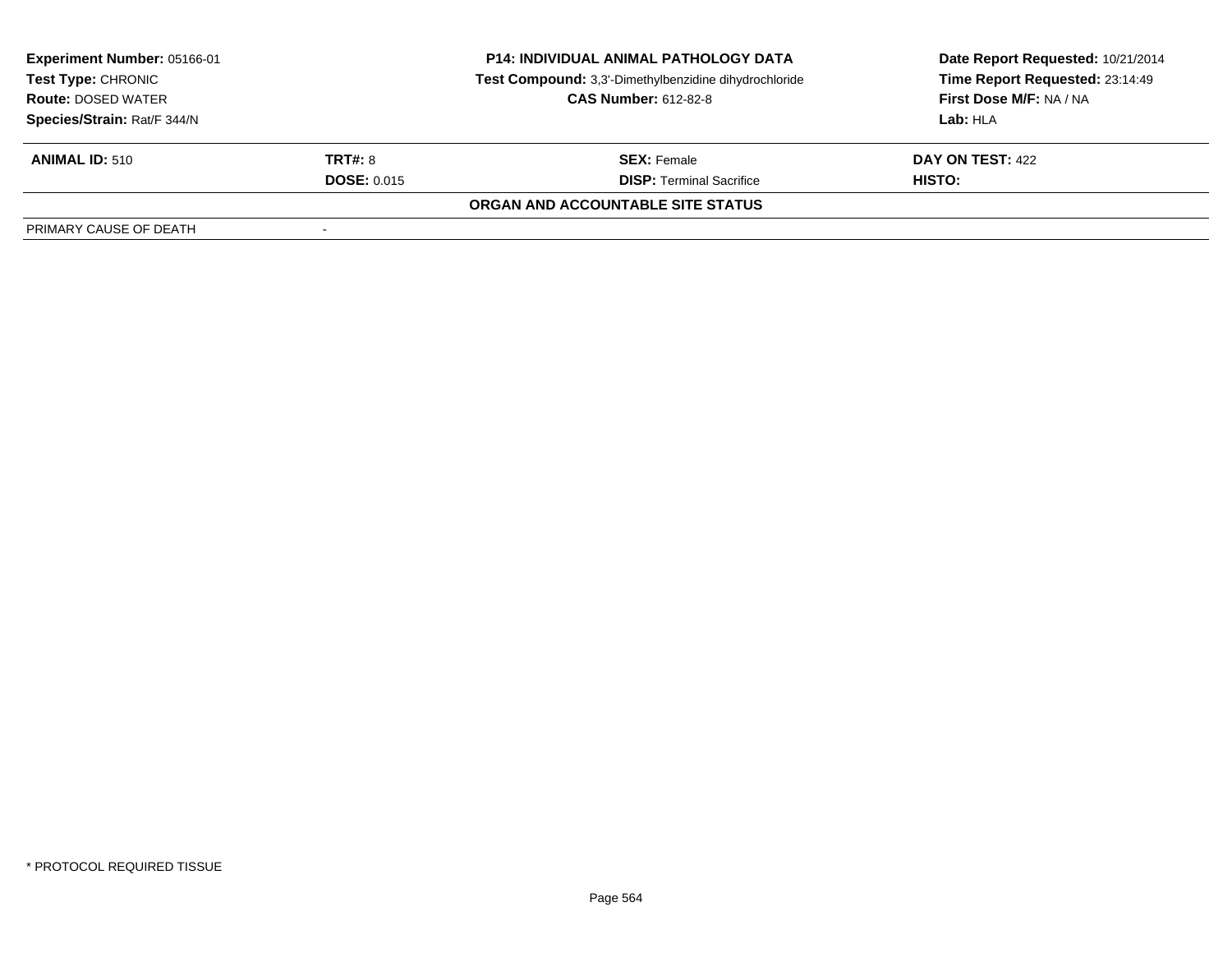| Experiment Number: 05166-01<br>Test Type: CHRONIC<br><b>Route: DOSED WATER</b><br>Species/Strain: Rat/F 344/N | <b>P14: INDIVIDUAL ANIMAL PATHOLOGY DATA</b><br>Test Compound: 3,3'-Dimethylbenzidine dihydrochloride<br><b>CAS Number: 612-82-8</b> |                                   | Date Report Requested: 10/21/2014<br>Time Report Requested: 23:14:49<br>First Dose M/F: NA / NA<br>Lab: HLA |
|---------------------------------------------------------------------------------------------------------------|--------------------------------------------------------------------------------------------------------------------------------------|-----------------------------------|-------------------------------------------------------------------------------------------------------------|
| <b>ANIMAL ID: 511</b>                                                                                         | <b>TRT#: 8</b>                                                                                                                       | <b>SEX: Female</b>                | DAY ON TEST: 383                                                                                            |
|                                                                                                               | <b>DOSE: 0.015</b>                                                                                                                   | <b>DISP: Moribund</b>             | HISTO:                                                                                                      |
|                                                                                                               |                                                                                                                                      | ORGAN AND ACCOUNTABLE SITE STATUS |                                                                                                             |
| <b>NORMAL</b>                                                                                                 |                                                                                                                                      |                                   |                                                                                                             |
| Adrenal Gland - Medulla                                                                                       | <b>Bone Marrow</b>                                                                                                                   | <b>Brain</b>                      | Esophagus                                                                                                   |
| Heart                                                                                                         | Intestine Large - Cecum                                                                                                              | Intestine Large - Colon           | Intestine Large - Rectum                                                                                    |
| Intestine Small - Duodenum                                                                                    | Intestine Small - Ileum                                                                                                              | Intestine Small - Jejunum         | Islets, Pancreatic                                                                                          |
| Lymph Node - Mandibular                                                                                       | Lymph Node - Mesenteric                                                                                                              | Mammary Gland                     | Nose                                                                                                        |
| Ovary                                                                                                         | Pancreas                                                                                                                             | Parathyroid Gland                 | <b>Pituitary Gland</b>                                                                                      |
| Salivary Glands                                                                                               | Spleen                                                                                                                               | Stomach - Forestomach             | Stomach - Glandular                                                                                         |
| <b>Thyroid Gland</b>                                                                                          | Trachea                                                                                                                              | <b>Urinary Bladder</b>            | <b>Uterus</b>                                                                                               |
| <b>MISSING</b>                                                                                                |                                                                                                                                      |                                   |                                                                                                             |
| Thymus                                                                                                        |                                                                                                                                      |                                   |                                                                                                             |
| <b>OBSERVATIONS</b>                                                                                           |                                                                                                                                      |                                   |                                                                                                             |
| <b>Adrenal Gland</b>                                                                                          | Cortex                                                                                                                               | Angiectasis                       | Mild                                                                                                        |
| <b>Clitoral Gland</b>                                                                                         |                                                                                                                                      | Adenoma                           |                                                                                                             |
| Note: ADENOMA<br>$TGLs = 1-8$                                                                                 |                                                                                                                                      |                                   |                                                                                                             |
| Eye                                                                                                           | Cornea                                                                                                                               | Inflammation                      | Suppurative, Mild                                                                                           |
| Note: INFLAMMATION<br>$TGLs = 3-13$                                                                           |                                                                                                                                      |                                   |                                                                                                             |
| Kidney                                                                                                        |                                                                                                                                      | Karyomegaly                       | Minimal                                                                                                     |
|                                                                                                               |                                                                                                                                      | Nephropathy                       | Marked                                                                                                      |
| Note: NEPHROPATHY<br>$TGLs = 2-5$                                                                             |                                                                                                                                      |                                   |                                                                                                             |
| Liver                                                                                                         |                                                                                                                                      | Degeneration                      | Cystic, Mild                                                                                                |
|                                                                                                               |                                                                                                                                      | <b>Eosinophilic Focus</b>         | Mild                                                                                                        |
| Note: DEGEN<br>$TGLs = 6-3.1$                                                                                 |                                                                                                                                      |                                   |                                                                                                             |
| Lung                                                                                                          | Alveolar Epith                                                                                                                       | Hyperplasia                       | Multifocal, Mild                                                                                            |
| <b>Skin</b>                                                                                                   |                                                                                                                                      | Squamous Cell Papilloma           |                                                                                                             |
| Note: SQ CL PAPILLOM TGLs = 4-14                                                                              |                                                                                                                                      |                                   |                                                                                                             |
| Zymbal's Gland                                                                                                |                                                                                                                                      | Carcinoma                         |                                                                                                             |
| Note: CARCINOMA<br>$TGLs = 7-10+10.1$                                                                         |                                                                                                                                      |                                   |                                                                                                             |
| PRIMARY CAUSE OF DEATH                                                                                        | $\blacksquare$                                                                                                                       |                                   |                                                                                                             |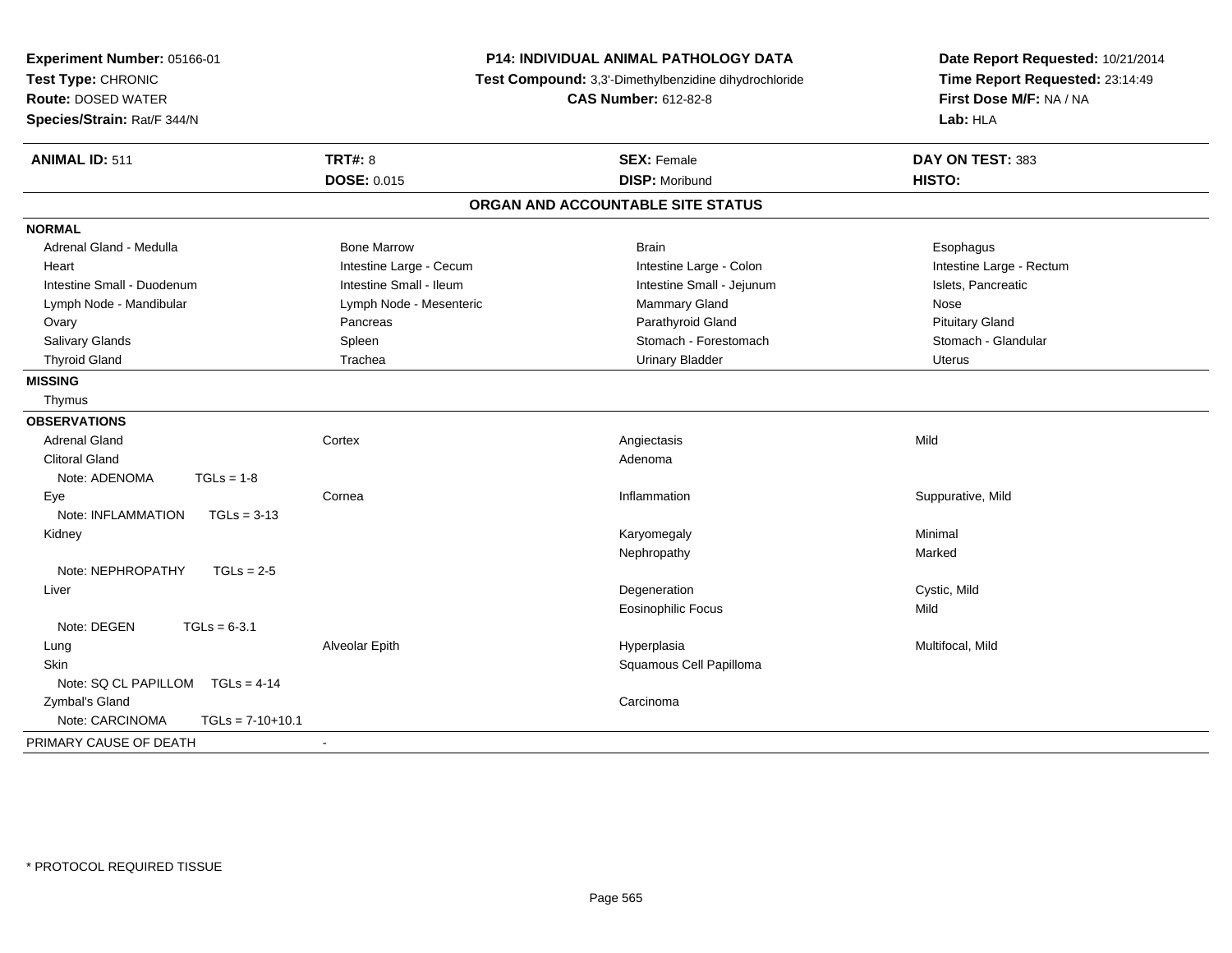| P14: INDIVIDUAL ANIMAL PATHOLOGY DATA<br>Experiment Number: 05166-01<br>Test Type: CHRONIC<br>Test Compound: 3,3'-Dimethylbenzidine dihydrochloride<br><b>Route: DOSED WATER</b><br><b>CAS Number: 612-82-8</b><br>Species/Strain: Rat/F 344/N |                          | Date Report Requested: 10/21/2014<br>Time Report Requested: 23:14:49<br>First Dose M/F: NA / NA<br>Lab: HLA |                         |
|------------------------------------------------------------------------------------------------------------------------------------------------------------------------------------------------------------------------------------------------|--------------------------|-------------------------------------------------------------------------------------------------------------|-------------------------|
| <b>ANIMAL ID: 512</b>                                                                                                                                                                                                                          | TRT#: 8                  | <b>SEX: Female</b>                                                                                          | DAY ON TEST: 384        |
|                                                                                                                                                                                                                                                | DOSE: 0.015              | <b>DISP: Moribund</b>                                                                                       | HISTO:                  |
|                                                                                                                                                                                                                                                |                          | ORGAN AND ACCOUNTABLE SITE STATUS                                                                           |                         |
| <b>NORMAL</b>                                                                                                                                                                                                                                  |                          |                                                                                                             |                         |
| Adrenal Gland - Cortex                                                                                                                                                                                                                         | Adrenal Gland - Medulla  | <b>Bone Marrow</b>                                                                                          | <b>Brain</b>            |
| <b>Clitoral Gland</b>                                                                                                                                                                                                                          | Esophagus                | Heart                                                                                                       | Intestine Large - Cecum |
| Intestine Large - Colon                                                                                                                                                                                                                        | Intestine Large - Rectum | Intestine Small - Duodenum                                                                                  | Intestine Small - Ileum |
| Intestine Small - Jejunum                                                                                                                                                                                                                      | Islets, Pancreatic       | Lymph Node - Mesenteric                                                                                     | Ovary                   |
| Pancreas                                                                                                                                                                                                                                       | Parathyroid Gland        | <b>Pituitary Gland</b>                                                                                      | Salivary Glands         |
| Spleen                                                                                                                                                                                                                                         | Stomach - Forestomach    | Stomach - Glandular                                                                                         | Thymus                  |
| <b>Thyroid Gland</b>                                                                                                                                                                                                                           | Trachea                  | <b>Urinary Bladder</b>                                                                                      | <b>Uterus</b>           |
| <b>OBSERVATIONS</b>                                                                                                                                                                                                                            |                          |                                                                                                             |                         |
| Kidney                                                                                                                                                                                                                                         |                          | Karyomegaly                                                                                                 | Minimal                 |
|                                                                                                                                                                                                                                                |                          | Nephropathy                                                                                                 | Mild                    |
| Liver                                                                                                                                                                                                                                          |                          | <b>Eosinophilic Focus</b>                                                                                   | Mild                    |
| [ Eosinophilic Focus TGLS = 4-3.1 ]                                                                                                                                                                                                            |                          |                                                                                                             |                         |
| Lung                                                                                                                                                                                                                                           |                          | <b>Infiltration Cellular</b>                                                                                | Histiocyte, Minimal     |
| Lymph Node                                                                                                                                                                                                                                     | Mandibular               | Hyperplasia                                                                                                 | Plasma Cell, Moderate   |
| <b>Mammary Gland</b>                                                                                                                                                                                                                           |                          | Adenocarcinoma                                                                                              |                         |
| Note: ADENOCARC<br>$TGLs = 1-13$                                                                                                                                                                                                               |                          |                                                                                                             |                         |
| Nose                                                                                                                                                                                                                                           |                          | Hemorrhage                                                                                                  | Minimal                 |
| Skin                                                                                                                                                                                                                                           |                          | Squamous Cell Carcinoma                                                                                     |                         |
| Note: SQUAM CEL CARC<br>$TGLS = 5-14$                                                                                                                                                                                                          |                          |                                                                                                             |                         |
| Tongue                                                                                                                                                                                                                                         |                          | Squamous Cell Papilloma                                                                                     |                         |
| Note: SQ CL PAPILLOM TGLs = 6-15                                                                                                                                                                                                               |                          |                                                                                                             |                         |
| Zymbal's Gland                                                                                                                                                                                                                                 |                          | Adenoma                                                                                                     |                         |
| $TGLs = 7-10$<br>Note: ADENOMA                                                                                                                                                                                                                 |                          |                                                                                                             |                         |
| PRIMARY CAUSE OF DEATH                                                                                                                                                                                                                         | $\blacksquare$           |                                                                                                             |                         |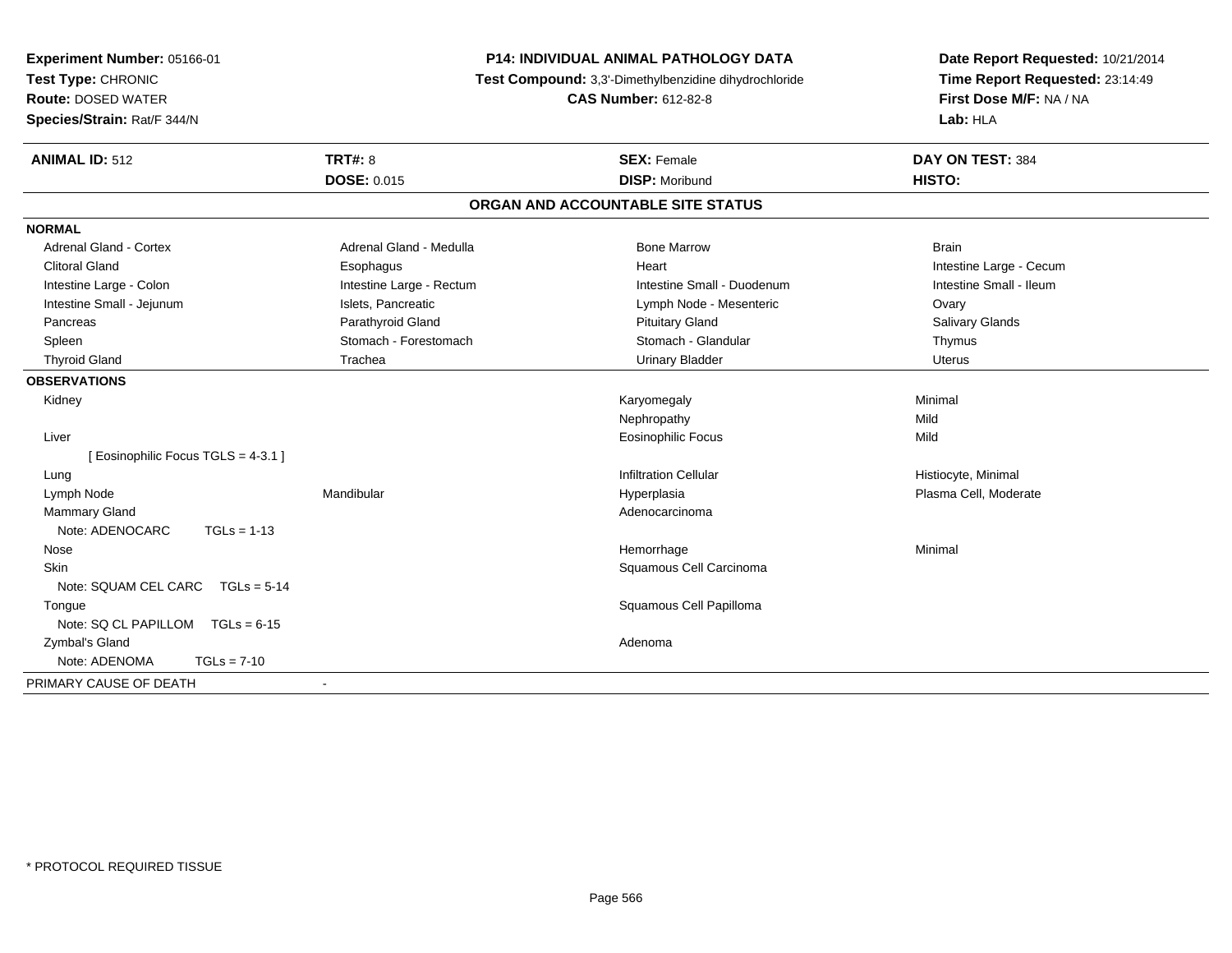| Experiment Number: 05166-01<br>Test Type: CHRONIC<br><b>Route: DOSED WATER</b><br>Species/Strain: Rat/F 344/N |                         | <b>P14: INDIVIDUAL ANIMAL PATHOLOGY DATA</b><br>Test Compound: 3,3'-Dimethylbenzidine dihydrochloride<br><b>CAS Number: 612-82-8</b> | Date Report Requested: 10/21/2014<br>Time Report Requested: 23:14:49<br>First Dose M/F: NA / NA<br>Lab: HLA |  |
|---------------------------------------------------------------------------------------------------------------|-------------------------|--------------------------------------------------------------------------------------------------------------------------------------|-------------------------------------------------------------------------------------------------------------|--|
| <b>ANIMAL ID: 513</b>                                                                                         | <b>TRT#: 8</b>          | <b>SEX: Female</b>                                                                                                                   | DAY ON TEST: 343                                                                                            |  |
|                                                                                                               | <b>DOSE: 0.015</b>      | <b>DISP: Moribund</b>                                                                                                                | HISTO:                                                                                                      |  |
|                                                                                                               |                         | ORGAN AND ACCOUNTABLE SITE STATUS                                                                                                    |                                                                                                             |  |
| <b>NORMAL</b>                                                                                                 |                         |                                                                                                                                      |                                                                                                             |  |
| Adrenal Gland - Cortex                                                                                        | Adrenal Gland - Medulla | <b>Bone Marrow</b>                                                                                                                   | <b>Brain</b>                                                                                                |  |
| Esophagus                                                                                                     | Heart                   | Intestine Large - Cecum                                                                                                              | Intestine Large - Colon                                                                                     |  |
| Intestine Small - Duodenum                                                                                    | Intestine Small - Ileum | Intestine Small - Jejunum                                                                                                            | Islets, Pancreatic                                                                                          |  |
| Lymph Node - Mesenteric                                                                                       | <b>Mammary Gland</b>    | Nose                                                                                                                                 | Pancreas                                                                                                    |  |
| Parathyroid Gland                                                                                             | Salivary Glands         | Spleen                                                                                                                               | Stomach - Forestomach                                                                                       |  |
| Stomach - Glandular                                                                                           | Thymus                  | <b>Thyroid Gland</b>                                                                                                                 | Trachea                                                                                                     |  |
| <b>Urinary Bladder</b>                                                                                        | Uterus                  | Zymbal's Gland                                                                                                                       |                                                                                                             |  |
| <b>OBSERVATIONS</b>                                                                                           |                         |                                                                                                                                      |                                                                                                             |  |
| <b>Clitoral Gland</b>                                                                                         | <b>Bilateral</b>        | Adenoma                                                                                                                              |                                                                                                             |  |
| Note: ADENOMA<br>$TGLs = 1-8$                                                                                 |                         |                                                                                                                                      |                                                                                                             |  |
| Intestine Large                                                                                               | Rectum                  | Parasite Metazoan                                                                                                                    | Mild                                                                                                        |  |
| Kidney                                                                                                        |                         | Karyomegaly                                                                                                                          | Minimal                                                                                                     |  |
|                                                                                                               |                         | Nephropathy                                                                                                                          | Mild                                                                                                        |  |
| Liver                                                                                                         |                         | <b>Mixed Cell Focus</b>                                                                                                              | Moderate                                                                                                    |  |
|                                                                                                               |                         | Neoplastic Nodule                                                                                                                    |                                                                                                             |  |
| Note: MIXED CL FOCUS TGLs = 3-3.1                                                                             |                         |                                                                                                                                      |                                                                                                             |  |
| [Mixed Cell Focus TGLS = 3-3.1]                                                                               |                         |                                                                                                                                      |                                                                                                             |  |
| Lung                                                                                                          |                         | <b>Infiltration Cellular</b>                                                                                                         | Histiocyte, Minimal                                                                                         |  |
| Lymph Node                                                                                                    | Mandibular              | Hyperplasia                                                                                                                          | Plasma Cell, Moderate                                                                                       |  |
| Ovary                                                                                                         | Periovarn Tiss          | Cyst                                                                                                                                 |                                                                                                             |  |
| Note: CYST<br>$TGLs = 2-8$                                                                                    |                         |                                                                                                                                      |                                                                                                             |  |
| <b>Pituitary Gland</b>                                                                                        |                         | Cyst                                                                                                                                 |                                                                                                             |  |
| <b>Skin</b>                                                                                                   |                         | <b>Basal Cell Carcinoma</b>                                                                                                          |                                                                                                             |  |
| Note: BASAL CEL CARC<br>$TGLs = 4-10.1$                                                                       |                         |                                                                                                                                      |                                                                                                             |  |
| PRIMARY CAUSE OF DEATH                                                                                        | $\sim$                  |                                                                                                                                      |                                                                                                             |  |
|                                                                                                               |                         |                                                                                                                                      |                                                                                                             |  |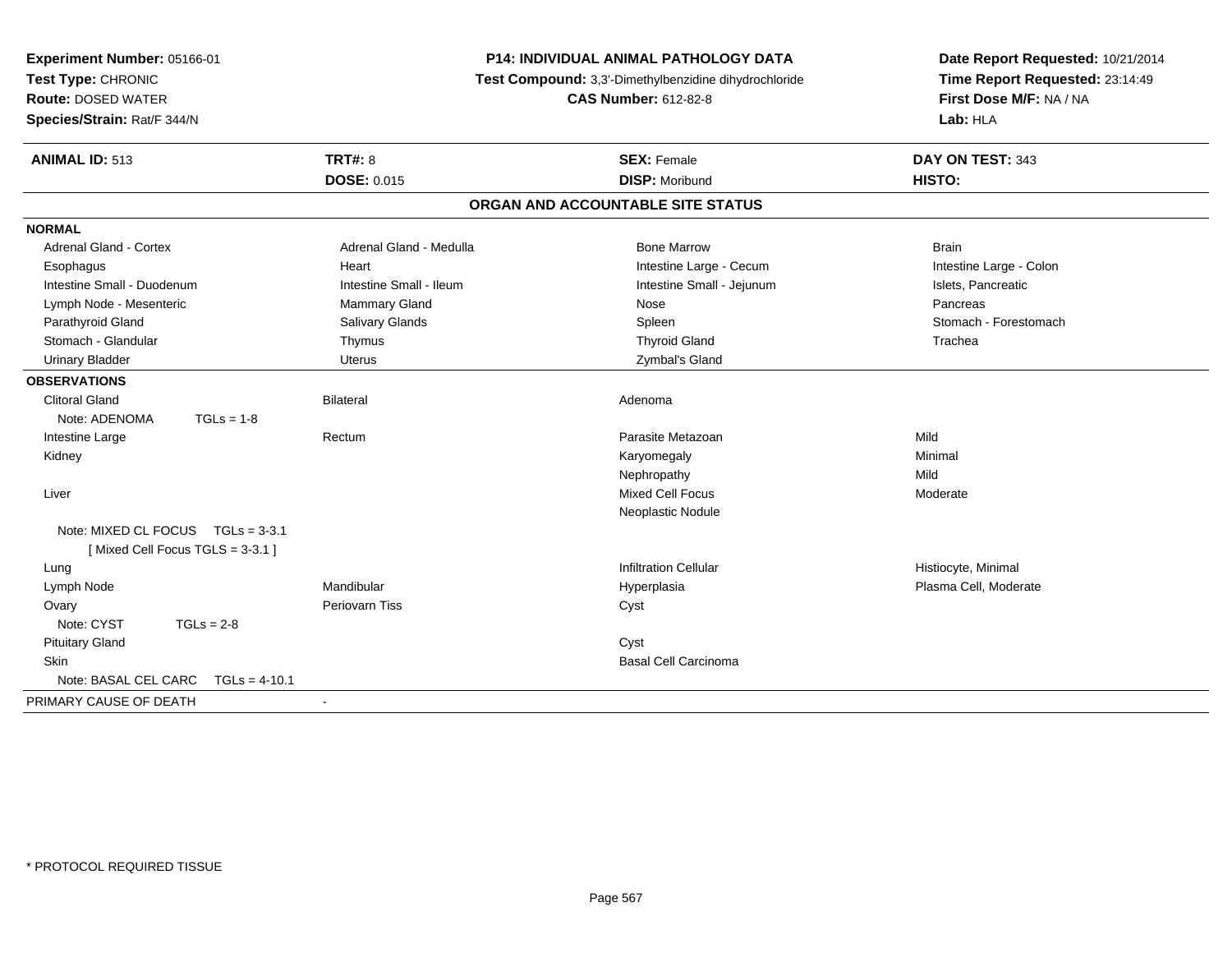| Time Report Requested: 23:14:49<br>Test Compound: 3,3'-Dimethylbenzidine dihydrochloride<br>First Dose M/F: NA / NA<br><b>CAS Number: 612-82-8</b><br>Lab: HLA<br><b>TRT#: 8</b><br><b>SEX: Female</b><br>DAY ON TEST: 335<br><b>DOSE: 0.015</b><br><b>DISP: Moribund</b><br>HISTO:<br>ORGAN AND ACCOUNTABLE SITE STATUS<br><b>Adrenal Gland - Cortex</b><br>Adrenal Gland - Medulla<br><b>Bone Marrow</b><br>Esophagus<br>Intestine Large - Cecum<br>Intestine Large - Colon<br>Intestine Large - Rectum<br>Heart<br>Intestine Small - Ileum<br>Intestine Small - Jejunum<br>Islets, Pancreatic<br>Intestine Small - Duodenum<br>Lymph Node - Mesenteric<br>Lymph Node - Mandibular<br>Mammary Gland<br>Lung<br>Parathyroid Gland<br>Pancreas<br><b>Pituitary Gland</b><br>Ovary<br>Skin<br>Stomach - Forestomach<br>Salivary Glands<br>Spleen<br><b>Thyroid Gland</b><br>Trachea<br><b>Urinary Bladder</b><br>Thymus<br><b>Uterus</b><br><b>Brain</b><br>Carcinoma<br>Metastatic (Zymbal'S Gland)<br>Cerebellum<br>Hemorrhage<br>Moderate<br>Cerebellum<br>Hemorrhage<br>Moderate<br>[Carcinoma TGLS = $4-1$ ]<br>[Hemorrhage TGLS = 4-1]<br>[Hemorrhage TGLS = 3-1]<br><b>Clitoral Gland</b><br><b>Bilateral</b><br>Adenoma<br>Note: ADENOMA<br>$TGLs = 1-8$<br>Minimal<br>Kidney<br>Karyomegaly<br>Nephropathy<br>Marked<br>Note: NEPHROPATHY<br>$TGLs = 2-5$<br>Mild<br>Angiectasis<br>Liver<br><b>Basophilic Focus</b><br>Mild<br>Mild<br>Eosinophilic Focus<br>[Basophilic Focus TGLS = 6-3.1]<br>Nose<br>Inflammation | Experiment Number: 05166-01 | P14: INDIVIDUAL ANIMAL PATHOLOGY DATA | Date Report Requested: 10/21/2014 |  |
|-------------------------------------------------------------------------------------------------------------------------------------------------------------------------------------------------------------------------------------------------------------------------------------------------------------------------------------------------------------------------------------------------------------------------------------------------------------------------------------------------------------------------------------------------------------------------------------------------------------------------------------------------------------------------------------------------------------------------------------------------------------------------------------------------------------------------------------------------------------------------------------------------------------------------------------------------------------------------------------------------------------------------------------------------------------------------------------------------------------------------------------------------------------------------------------------------------------------------------------------------------------------------------------------------------------------------------------------------------------------------------------------------------------------------------------------------------------------------------------------------------------------------------|-----------------------------|---------------------------------------|-----------------------------------|--|
|                                                                                                                                                                                                                                                                                                                                                                                                                                                                                                                                                                                                                                                                                                                                                                                                                                                                                                                                                                                                                                                                                                                                                                                                                                                                                                                                                                                                                                                                                                                               | Test Type: CHRONIC          |                                       |                                   |  |
|                                                                                                                                                                                                                                                                                                                                                                                                                                                                                                                                                                                                                                                                                                                                                                                                                                                                                                                                                                                                                                                                                                                                                                                                                                                                                                                                                                                                                                                                                                                               | <b>Route: DOSED WATER</b>   |                                       |                                   |  |
|                                                                                                                                                                                                                                                                                                                                                                                                                                                                                                                                                                                                                                                                                                                                                                                                                                                                                                                                                                                                                                                                                                                                                                                                                                                                                                                                                                                                                                                                                                                               | Species/Strain: Rat/F 344/N |                                       |                                   |  |
|                                                                                                                                                                                                                                                                                                                                                                                                                                                                                                                                                                                                                                                                                                                                                                                                                                                                                                                                                                                                                                                                                                                                                                                                                                                                                                                                                                                                                                                                                                                               | <b>ANIMAL ID: 514</b>       |                                       |                                   |  |
|                                                                                                                                                                                                                                                                                                                                                                                                                                                                                                                                                                                                                                                                                                                                                                                                                                                                                                                                                                                                                                                                                                                                                                                                                                                                                                                                                                                                                                                                                                                               |                             |                                       |                                   |  |
|                                                                                                                                                                                                                                                                                                                                                                                                                                                                                                                                                                                                                                                                                                                                                                                                                                                                                                                                                                                                                                                                                                                                                                                                                                                                                                                                                                                                                                                                                                                               |                             |                                       |                                   |  |
|                                                                                                                                                                                                                                                                                                                                                                                                                                                                                                                                                                                                                                                                                                                                                                                                                                                                                                                                                                                                                                                                                                                                                                                                                                                                                                                                                                                                                                                                                                                               | <b>NORMAL</b>               |                                       |                                   |  |
|                                                                                                                                                                                                                                                                                                                                                                                                                                                                                                                                                                                                                                                                                                                                                                                                                                                                                                                                                                                                                                                                                                                                                                                                                                                                                                                                                                                                                                                                                                                               |                             |                                       |                                   |  |
|                                                                                                                                                                                                                                                                                                                                                                                                                                                                                                                                                                                                                                                                                                                                                                                                                                                                                                                                                                                                                                                                                                                                                                                                                                                                                                                                                                                                                                                                                                                               |                             |                                       |                                   |  |
|                                                                                                                                                                                                                                                                                                                                                                                                                                                                                                                                                                                                                                                                                                                                                                                                                                                                                                                                                                                                                                                                                                                                                                                                                                                                                                                                                                                                                                                                                                                               |                             |                                       |                                   |  |
|                                                                                                                                                                                                                                                                                                                                                                                                                                                                                                                                                                                                                                                                                                                                                                                                                                                                                                                                                                                                                                                                                                                                                                                                                                                                                                                                                                                                                                                                                                                               |                             |                                       |                                   |  |
|                                                                                                                                                                                                                                                                                                                                                                                                                                                                                                                                                                                                                                                                                                                                                                                                                                                                                                                                                                                                                                                                                                                                                                                                                                                                                                                                                                                                                                                                                                                               |                             |                                       |                                   |  |
|                                                                                                                                                                                                                                                                                                                                                                                                                                                                                                                                                                                                                                                                                                                                                                                                                                                                                                                                                                                                                                                                                                                                                                                                                                                                                                                                                                                                                                                                                                                               |                             |                                       |                                   |  |
|                                                                                                                                                                                                                                                                                                                                                                                                                                                                                                                                                                                                                                                                                                                                                                                                                                                                                                                                                                                                                                                                                                                                                                                                                                                                                                                                                                                                                                                                                                                               |                             |                                       |                                   |  |
|                                                                                                                                                                                                                                                                                                                                                                                                                                                                                                                                                                                                                                                                                                                                                                                                                                                                                                                                                                                                                                                                                                                                                                                                                                                                                                                                                                                                                                                                                                                               |                             |                                       |                                   |  |
|                                                                                                                                                                                                                                                                                                                                                                                                                                                                                                                                                                                                                                                                                                                                                                                                                                                                                                                                                                                                                                                                                                                                                                                                                                                                                                                                                                                                                                                                                                                               | <b>OBSERVATIONS</b>         |                                       |                                   |  |
|                                                                                                                                                                                                                                                                                                                                                                                                                                                                                                                                                                                                                                                                                                                                                                                                                                                                                                                                                                                                                                                                                                                                                                                                                                                                                                                                                                                                                                                                                                                               |                             |                                       |                                   |  |
|                                                                                                                                                                                                                                                                                                                                                                                                                                                                                                                                                                                                                                                                                                                                                                                                                                                                                                                                                                                                                                                                                                                                                                                                                                                                                                                                                                                                                                                                                                                               |                             |                                       |                                   |  |
|                                                                                                                                                                                                                                                                                                                                                                                                                                                                                                                                                                                                                                                                                                                                                                                                                                                                                                                                                                                                                                                                                                                                                                                                                                                                                                                                                                                                                                                                                                                               |                             |                                       |                                   |  |
|                                                                                                                                                                                                                                                                                                                                                                                                                                                                                                                                                                                                                                                                                                                                                                                                                                                                                                                                                                                                                                                                                                                                                                                                                                                                                                                                                                                                                                                                                                                               |                             |                                       |                                   |  |
|                                                                                                                                                                                                                                                                                                                                                                                                                                                                                                                                                                                                                                                                                                                                                                                                                                                                                                                                                                                                                                                                                                                                                                                                                                                                                                                                                                                                                                                                                                                               |                             |                                       |                                   |  |
|                                                                                                                                                                                                                                                                                                                                                                                                                                                                                                                                                                                                                                                                                                                                                                                                                                                                                                                                                                                                                                                                                                                                                                                                                                                                                                                                                                                                                                                                                                                               |                             |                                       |                                   |  |
|                                                                                                                                                                                                                                                                                                                                                                                                                                                                                                                                                                                                                                                                                                                                                                                                                                                                                                                                                                                                                                                                                                                                                                                                                                                                                                                                                                                                                                                                                                                               |                             |                                       |                                   |  |
|                                                                                                                                                                                                                                                                                                                                                                                                                                                                                                                                                                                                                                                                                                                                                                                                                                                                                                                                                                                                                                                                                                                                                                                                                                                                                                                                                                                                                                                                                                                               |                             |                                       |                                   |  |
|                                                                                                                                                                                                                                                                                                                                                                                                                                                                                                                                                                                                                                                                                                                                                                                                                                                                                                                                                                                                                                                                                                                                                                                                                                                                                                                                                                                                                                                                                                                               |                             |                                       |                                   |  |
|                                                                                                                                                                                                                                                                                                                                                                                                                                                                                                                                                                                                                                                                                                                                                                                                                                                                                                                                                                                                                                                                                                                                                                                                                                                                                                                                                                                                                                                                                                                               |                             |                                       |                                   |  |
|                                                                                                                                                                                                                                                                                                                                                                                                                                                                                                                                                                                                                                                                                                                                                                                                                                                                                                                                                                                                                                                                                                                                                                                                                                                                                                                                                                                                                                                                                                                               |                             |                                       |                                   |  |
|                                                                                                                                                                                                                                                                                                                                                                                                                                                                                                                                                                                                                                                                                                                                                                                                                                                                                                                                                                                                                                                                                                                                                                                                                                                                                                                                                                                                                                                                                                                               |                             |                                       |                                   |  |
|                                                                                                                                                                                                                                                                                                                                                                                                                                                                                                                                                                                                                                                                                                                                                                                                                                                                                                                                                                                                                                                                                                                                                                                                                                                                                                                                                                                                                                                                                                                               |                             |                                       |                                   |  |
|                                                                                                                                                                                                                                                                                                                                                                                                                                                                                                                                                                                                                                                                                                                                                                                                                                                                                                                                                                                                                                                                                                                                                                                                                                                                                                                                                                                                                                                                                                                               |                             |                                       |                                   |  |
|                                                                                                                                                                                                                                                                                                                                                                                                                                                                                                                                                                                                                                                                                                                                                                                                                                                                                                                                                                                                                                                                                                                                                                                                                                                                                                                                                                                                                                                                                                                               |                             |                                       |                                   |  |
|                                                                                                                                                                                                                                                                                                                                                                                                                                                                                                                                                                                                                                                                                                                                                                                                                                                                                                                                                                                                                                                                                                                                                                                                                                                                                                                                                                                                                                                                                                                               |                             |                                       | Suppurative, Mild                 |  |
| Glandular<br>Degeneration<br>Cystic, Minimal<br>Stomach                                                                                                                                                                                                                                                                                                                                                                                                                                                                                                                                                                                                                                                                                                                                                                                                                                                                                                                                                                                                                                                                                                                                                                                                                                                                                                                                                                                                                                                                       |                             |                                       |                                   |  |
| Zymbal's Gland<br>Carcinoma                                                                                                                                                                                                                                                                                                                                                                                                                                                                                                                                                                                                                                                                                                                                                                                                                                                                                                                                                                                                                                                                                                                                                                                                                                                                                                                                                                                                                                                                                                   |                             |                                       |                                   |  |
| Note: CARCINOMA<br>$TGLs = 5-10.1$                                                                                                                                                                                                                                                                                                                                                                                                                                                                                                                                                                                                                                                                                                                                                                                                                                                                                                                                                                                                                                                                                                                                                                                                                                                                                                                                                                                                                                                                                            |                             |                                       |                                   |  |
|                                                                                                                                                                                                                                                                                                                                                                                                                                                                                                                                                                                                                                                                                                                                                                                                                                                                                                                                                                                                                                                                                                                                                                                                                                                                                                                                                                                                                                                                                                                               | PRIMARY CAUSE OF DEATH      |                                       |                                   |  |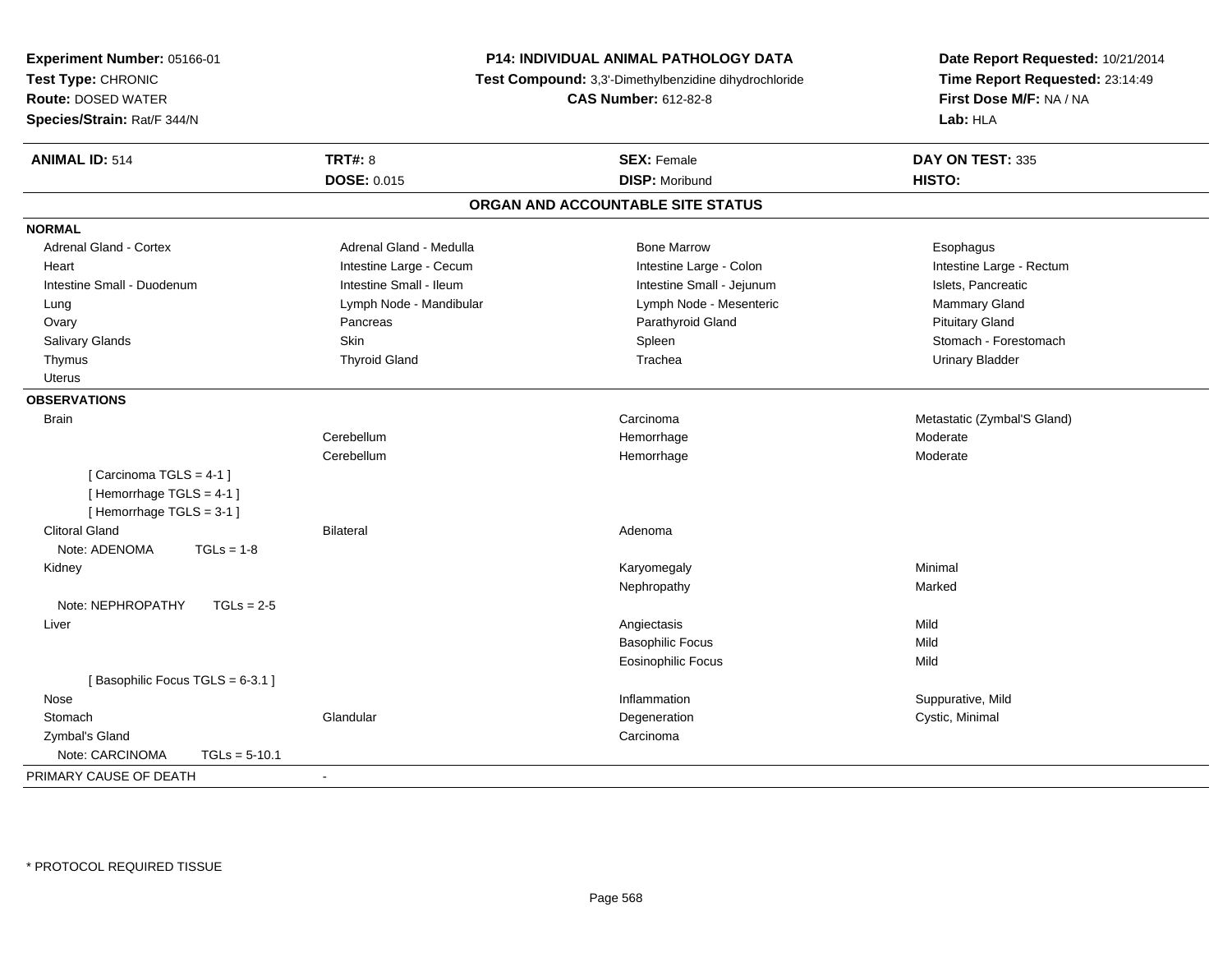| Experiment Number: 05166-01     |                      |                            | <b>P14: INDIVIDUAL ANIMAL PATHOLOGY DATA</b>          | Date Report Requested: 10/21/2014  |
|---------------------------------|----------------------|----------------------------|-------------------------------------------------------|------------------------------------|
| Test Type: CHRONIC              |                      |                            | Test Compound: 3,3'-Dimethylbenzidine dihydrochloride | Time Report Requested: 23:14:49    |
| <b>Route: DOSED WATER</b>       |                      |                            | <b>CAS Number: 612-82-8</b>                           | First Dose M/F: NA / NA            |
| Species/Strain: Rat/F 344/N     |                      |                            |                                                       | Lab: HLA                           |
|                                 |                      |                            |                                                       |                                    |
| <b>ANIMAL ID: 515</b>           | <b>TRT#: 8</b>       |                            | <b>SEX: Female</b>                                    | DAY ON TEST: 422                   |
|                                 |                      | <b>DOSE: 0.015</b>         | <b>DISP: Terminal Sacrifice</b>                       | HISTO:                             |
|                                 |                      |                            | ORGAN AND ACCOUNTABLE SITE STATUS                     |                                    |
| <b>NORMAL</b>                   |                      |                            |                                                       |                                    |
| Adrenal Gland - Cortex          |                      | Adrenal Gland - Medulla    | <b>Bone Marrow</b>                                    | <b>Brain</b>                       |
| Esophagus                       |                      | Heart                      | Intestine Large - Cecum                               | Intestine Large - Colon            |
| Intestine Large - Rectum        |                      | Intestine Small - Duodenum | Intestine Small - Ileum                               | Intestine Small - Jejunum          |
| Islets, Pancreatic              |                      | Lung                       | Lymph Node - Mandibular                               | Lymph Node - Mesenteric            |
| Mammary Gland                   |                      | Nose                       | Ovary                                                 | Pancreas                           |
| Parathyroid Gland               |                      | <b>Pituitary Gland</b>     | Salivary Glands                                       | Skin                               |
| Spleen                          |                      | Stomach - Forestomach      | Stomach - Glandular                                   | Thymus                             |
| <b>Thyroid Gland</b>            |                      | Trachea                    | <b>Urinary Bladder</b>                                | <b>Uterus</b>                      |
| <b>OBSERVATIONS</b>             |                      |                            |                                                       |                                    |
| <b>Clitoral Gland</b>           | <b>Bilateral</b>     |                            | Carcinoma                                             |                                    |
| Note: CARCINOMA                 | $TGLs = 1,2-8.1+8.2$ |                            |                                                       |                                    |
| Kidney                          |                      |                            | Karyomegaly                                           | Minimal                            |
|                                 |                      |                            | Nephropathy                                           | Moderate                           |
| Note: NEPHROPATHY               | $TGLs = 3-5$         |                            |                                                       |                                    |
| Liver                           |                      |                            | Inflammation                                          | Granulomatous, Multifocal, Minimal |
|                                 |                      |                            | <b>Mixed Cell Focus</b>                               | Mild                               |
| [Mixed Cell Focus TGLS = 4-3.1] |                      |                            |                                                       |                                    |
| Tongue                          |                      |                            | Squamous Cell Papilloma                               |                                    |
| Note: SQ CL PAPILLOM            | $TGLs = 5-13$        |                            |                                                       |                                    |
| Zymbal's Gland                  |                      |                            | Adenoma                                               |                                    |
| PRIMARY CAUSE OF DEATH          |                      |                            |                                                       |                                    |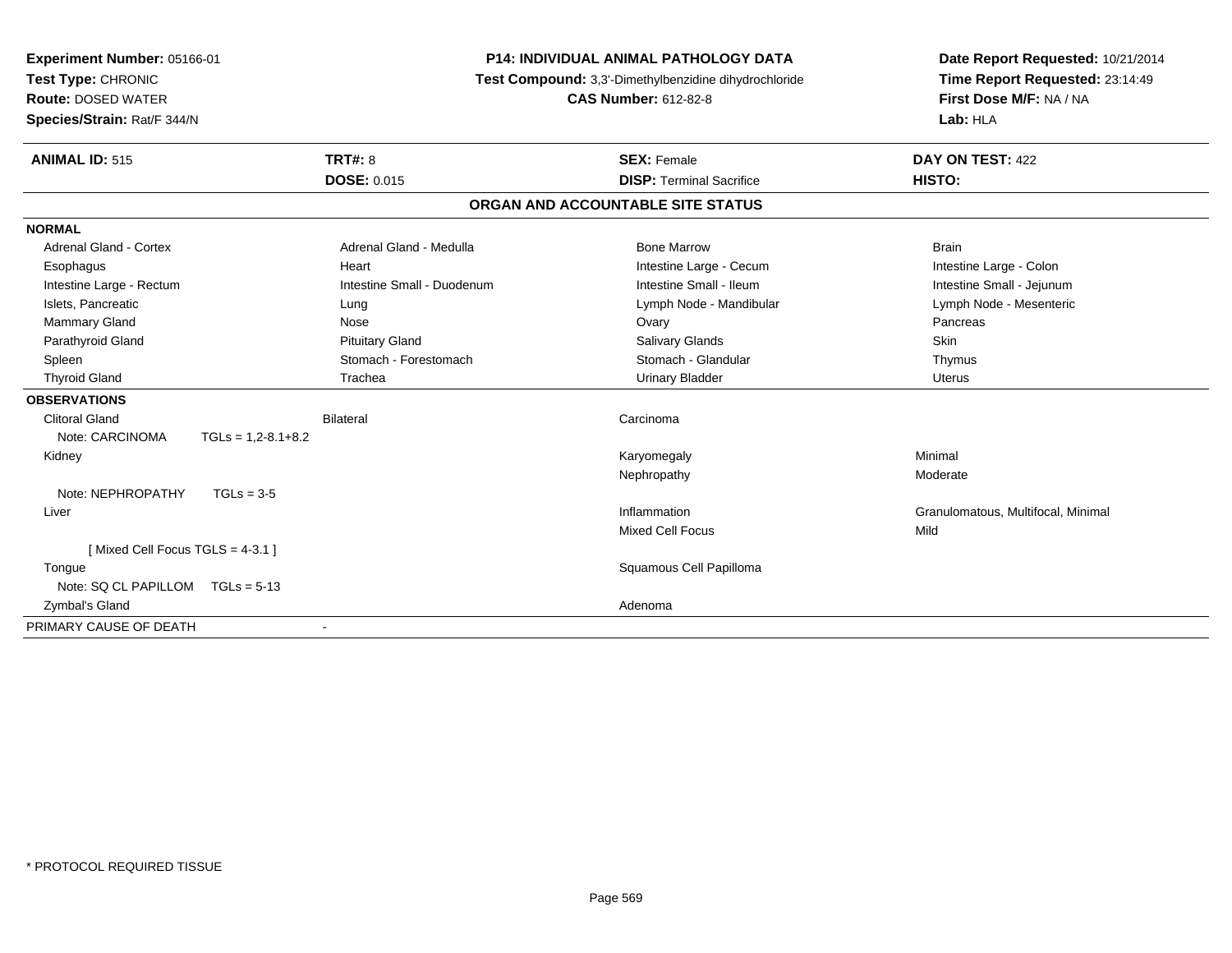| Experiment Number: 05166-01<br>Test Type: CHRONIC<br><b>Route: DOSED WATER</b><br>Species/Strain: Rat/F 344/N |                     |                         | P14: INDIVIDUAL ANIMAL PATHOLOGY DATA<br>Test Compound: 3,3'-Dimethylbenzidine dihydrochloride<br><b>CAS Number: 612-82-8</b> | Date Report Requested: 10/21/2014<br>Time Report Requested: 23:14:49<br>First Dose M/F: NA / NA<br>Lab: HLA |
|---------------------------------------------------------------------------------------------------------------|---------------------|-------------------------|-------------------------------------------------------------------------------------------------------------------------------|-------------------------------------------------------------------------------------------------------------|
| <b>ANIMAL ID: 516</b>                                                                                         |                     | <b>TRT#: 8</b>          | <b>SEX: Female</b>                                                                                                            | DAY ON TEST: 384                                                                                            |
|                                                                                                               |                     | DOSE: 0.015             | <b>DISP: Moribund</b>                                                                                                         | HISTO:                                                                                                      |
|                                                                                                               |                     |                         | ORGAN AND ACCOUNTABLE SITE STATUS                                                                                             |                                                                                                             |
| <b>NORMAL</b>                                                                                                 |                     |                         |                                                                                                                               |                                                                                                             |
| Adrenal Gland - Medulla                                                                                       |                     | <b>Bone Marrow</b>      | <b>Brain</b>                                                                                                                  | Esophagus                                                                                                   |
| Heart                                                                                                         |                     | Intestine Large - Cecum | Intestine Large - Colon                                                                                                       | Intestine Large - Rectum                                                                                    |
| Intestine Small - Duodenum                                                                                    |                     | Intestine Small - Ileum | Intestine Small - Jejunum                                                                                                     | Islets, Pancreatic                                                                                          |
| Lymph Node - Mandibular                                                                                       |                     | Lymph Node - Mesenteric | Mammary Gland                                                                                                                 | Nose                                                                                                        |
| Ovary                                                                                                         |                     | Pancreas                | <b>Pituitary Gland</b>                                                                                                        | Salivary Glands                                                                                             |
| Skin                                                                                                          |                     | Spleen                  | Stomach - Forestomach                                                                                                         | Stomach - Glandular                                                                                         |
| Trachea                                                                                                       |                     | <b>Urinary Bladder</b>  | <b>Uterus</b>                                                                                                                 |                                                                                                             |
| <b>MISSING</b>                                                                                                |                     |                         |                                                                                                                               |                                                                                                             |
| Thymus                                                                                                        |                     |                         |                                                                                                                               |                                                                                                             |
| <b>OBSERVATIONS</b>                                                                                           |                     |                         |                                                                                                                               |                                                                                                             |
| <b>Adrenal Gland</b>                                                                                          |                     | Cortex                  | Vacuolization Cytoplasmic                                                                                                     | Focal, Minimal                                                                                              |
| <b>Clitoral Gland</b>                                                                                         |                     | <b>Bilateral</b>        | Carcinoma                                                                                                                     |                                                                                                             |
| Note: CARCINOMA                                                                                               | $TGLs = 1,2-8.1$    |                         |                                                                                                                               |                                                                                                             |
| Eye                                                                                                           |                     | Cornea                  | Inflammation                                                                                                                  | Suppurative, Marked                                                                                         |
|                                                                                                               |                     | Conjunctiva             | Squamous Cell Carcinoma                                                                                                       |                                                                                                             |
| Note: INFLAMMATION                                                                                            | $TGLs = 9-13$       |                         |                                                                                                                               |                                                                                                             |
| Note: SQUAM CEL CARC                                                                                          | $TGLs = 7.8-13$     |                         |                                                                                                                               |                                                                                                             |
| Kidney                                                                                                        |                     |                         | Karyomegaly                                                                                                                   | Minimal                                                                                                     |
|                                                                                                               |                     |                         | Nephropathy                                                                                                                   | Marked                                                                                                      |
| Note: NEPHROPATHY                                                                                             | $TGLs = 3-5$        |                         |                                                                                                                               |                                                                                                             |
| Liver                                                                                                         |                     |                         | <b>Eosinophilic Focus</b>                                                                                                     | Moderate                                                                                                    |
| Lung                                                                                                          |                     |                         | Carcinoma                                                                                                                     | Metastatic (Uncertain Primary Site)                                                                         |
| Note: CARCINOMA                                                                                               | $TGLs = 5-4.1$      |                         |                                                                                                                               |                                                                                                             |
| Parathyroid Gland                                                                                             |                     |                         | Hyperplasia                                                                                                                   | Moderate                                                                                                    |
| Note: HYPERPLASIA                                                                                             | $TGLS = 4-2$        |                         |                                                                                                                               |                                                                                                             |
| <b>Thyroid Gland</b>                                                                                          |                     |                         | Ultimobranchial Cyst                                                                                                          |                                                                                                             |
| Zymbal's Gland                                                                                                |                     |                         | Carcinoma                                                                                                                     |                                                                                                             |
| Note: CARCINOMA                                                                                               | $TGLs = 10-10+10.1$ |                         |                                                                                                                               |                                                                                                             |
| PRIMARY CAUSE OF DEATH                                                                                        |                     | $\sim$                  |                                                                                                                               |                                                                                                             |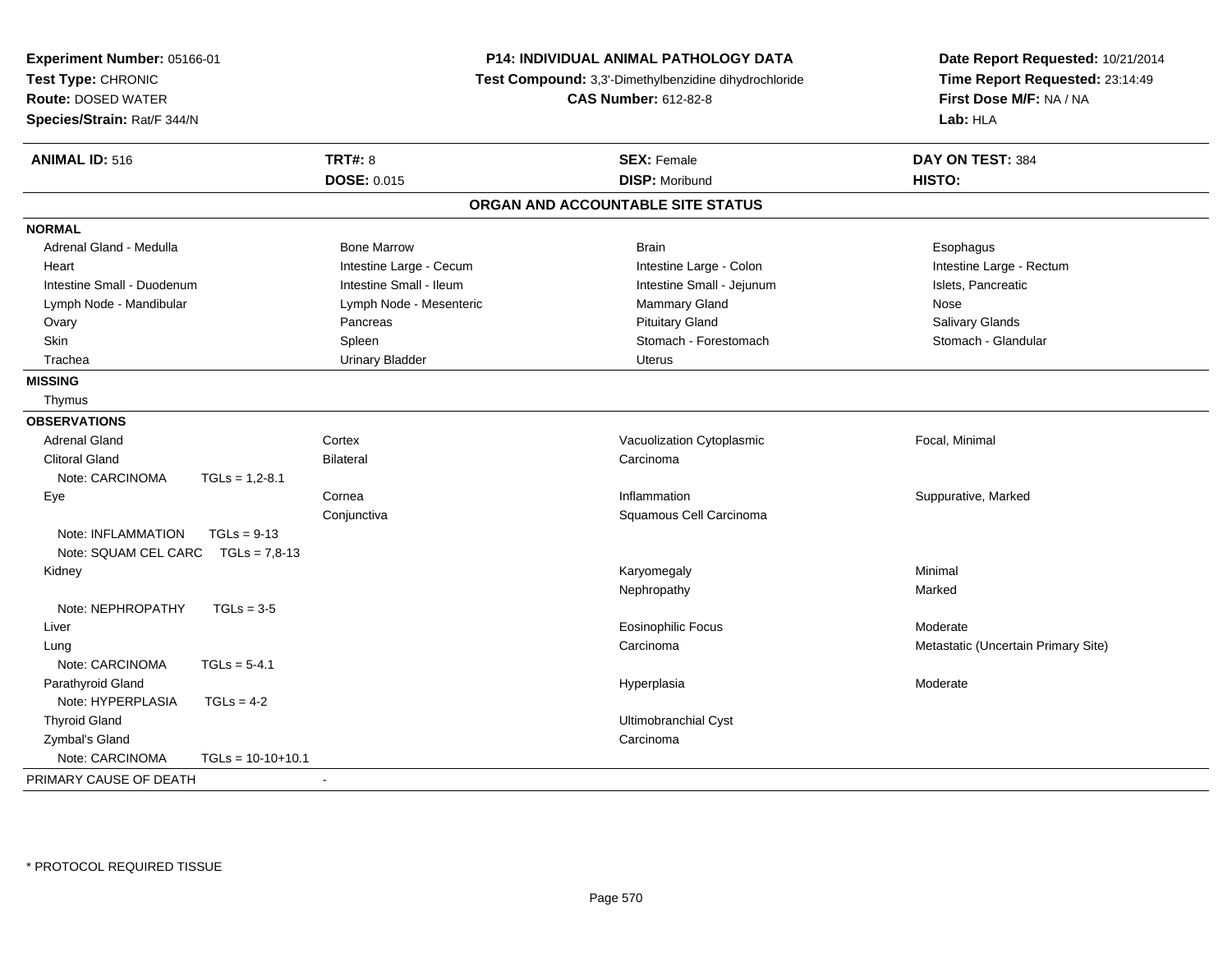| <b>TRT#: 8</b><br><b>ANIMAL ID: 517</b><br><b>SEX: Female</b><br>DAY ON TEST: 391<br><b>DISP: Moribund</b><br><b>DOSE: 0.015</b><br>HISTO:<br>ORGAN AND ACCOUNTABLE SITE STATUS<br><b>NORMAL</b><br>Adrenal Gland - Medulla<br><b>Brain</b><br>Esophagus<br>Heart<br>Intestine Large - Rectum<br>Intestine Small - Duodenum<br>Intestine Small - Ileum<br>Intestine Large - Cecum<br>Intestine Small - Jejunum<br>Islets, Pancreatic<br>Lymph Node - Mandibular<br>Lymph Node - Mesenteric<br>Mammary Gland<br>Pancreas<br>Parathyroid Gland<br>Nose<br>Skin<br><b>Pituitary Gland</b><br>Salivary Glands<br>Stomach - Forestomach<br>Stomach - Glandular<br><b>Thyroid Gland</b><br><b>Urinary Bladder</b><br>Trachea<br>Zymbal's Gland<br>Uterus<br><b>MISSING</b><br>Thymus<br><b>OBSERVATIONS</b><br><b>Adrenal Gland</b><br>Cortex<br>Multifocal, Minimal<br>Vacuolization Cytoplasmic<br><b>Bone Marrow</b><br>Hyperplasia<br>Mild<br><b>Clitoral Gland</b><br>Carcinoma<br>Note: CARCINOMA<br>$TGLs = 3-8.1$<br>Parasite Metazoan<br>Mild<br>Intestine Large<br>Colon<br>Karyomegaly<br>Minimal<br>Kidney<br>Nephropathy<br>Mild<br><b>Eosinophilic Focus</b><br>Liver<br>Moderate<br>Hematopoietic Cell Proliferation<br>Minimal<br>Mixed Cell Focus<br>Moderate<br>Note: EOSIN FOCUS<br>$TGLs = 6-3.1$<br>Note: MIXED CL FOCUS<br>$TGLs = 6-3.1$<br>Metastatic (Clitoral Gland)<br>Carcinoma<br>Lung<br>Alveolar Epith<br>Focal, Mild<br>Hyperplasia<br>Note: CARCINOMA<br>$TGLs = 1-4.1$<br>Granulosa Cell Tumor Malignant<br>Ovary<br>Spleen<br>Hematopoietic Cell Proliferation<br>Marked<br>Note: HEMA CELL PROL TGLs = 5-3 | Experiment Number: 05166-01<br>Test Type: CHRONIC<br><b>Route: DOSED WATER</b><br>Species/Strain: Rat/F 344/N | P14: INDIVIDUAL ANIMAL PATHOLOGY DATA<br>Test Compound: 3,3'-Dimethylbenzidine dihydrochloride<br><b>CAS Number: 612-82-8</b> | Date Report Requested: 10/21/2014<br>Time Report Requested: 23:14:49<br>First Dose M/F: NA / NA<br>Lab: HLA |
|------------------------------------------------------------------------------------------------------------------------------------------------------------------------------------------------------------------------------------------------------------------------------------------------------------------------------------------------------------------------------------------------------------------------------------------------------------------------------------------------------------------------------------------------------------------------------------------------------------------------------------------------------------------------------------------------------------------------------------------------------------------------------------------------------------------------------------------------------------------------------------------------------------------------------------------------------------------------------------------------------------------------------------------------------------------------------------------------------------------------------------------------------------------------------------------------------------------------------------------------------------------------------------------------------------------------------------------------------------------------------------------------------------------------------------------------------------------------------------------------------------------------------------------------------------------------------------------------------------------------------------------|---------------------------------------------------------------------------------------------------------------|-------------------------------------------------------------------------------------------------------------------------------|-------------------------------------------------------------------------------------------------------------|
|                                                                                                                                                                                                                                                                                                                                                                                                                                                                                                                                                                                                                                                                                                                                                                                                                                                                                                                                                                                                                                                                                                                                                                                                                                                                                                                                                                                                                                                                                                                                                                                                                                          |                                                                                                               |                                                                                                                               |                                                                                                             |
|                                                                                                                                                                                                                                                                                                                                                                                                                                                                                                                                                                                                                                                                                                                                                                                                                                                                                                                                                                                                                                                                                                                                                                                                                                                                                                                                                                                                                                                                                                                                                                                                                                          |                                                                                                               |                                                                                                                               |                                                                                                             |
|                                                                                                                                                                                                                                                                                                                                                                                                                                                                                                                                                                                                                                                                                                                                                                                                                                                                                                                                                                                                                                                                                                                                                                                                                                                                                                                                                                                                                                                                                                                                                                                                                                          |                                                                                                               |                                                                                                                               |                                                                                                             |
|                                                                                                                                                                                                                                                                                                                                                                                                                                                                                                                                                                                                                                                                                                                                                                                                                                                                                                                                                                                                                                                                                                                                                                                                                                                                                                                                                                                                                                                                                                                                                                                                                                          |                                                                                                               |                                                                                                                               |                                                                                                             |
|                                                                                                                                                                                                                                                                                                                                                                                                                                                                                                                                                                                                                                                                                                                                                                                                                                                                                                                                                                                                                                                                                                                                                                                                                                                                                                                                                                                                                                                                                                                                                                                                                                          |                                                                                                               |                                                                                                                               |                                                                                                             |
|                                                                                                                                                                                                                                                                                                                                                                                                                                                                                                                                                                                                                                                                                                                                                                                                                                                                                                                                                                                                                                                                                                                                                                                                                                                                                                                                                                                                                                                                                                                                                                                                                                          |                                                                                                               |                                                                                                                               |                                                                                                             |
|                                                                                                                                                                                                                                                                                                                                                                                                                                                                                                                                                                                                                                                                                                                                                                                                                                                                                                                                                                                                                                                                                                                                                                                                                                                                                                                                                                                                                                                                                                                                                                                                                                          |                                                                                                               |                                                                                                                               |                                                                                                             |
|                                                                                                                                                                                                                                                                                                                                                                                                                                                                                                                                                                                                                                                                                                                                                                                                                                                                                                                                                                                                                                                                                                                                                                                                                                                                                                                                                                                                                                                                                                                                                                                                                                          |                                                                                                               |                                                                                                                               |                                                                                                             |
|                                                                                                                                                                                                                                                                                                                                                                                                                                                                                                                                                                                                                                                                                                                                                                                                                                                                                                                                                                                                                                                                                                                                                                                                                                                                                                                                                                                                                                                                                                                                                                                                                                          |                                                                                                               |                                                                                                                               |                                                                                                             |
|                                                                                                                                                                                                                                                                                                                                                                                                                                                                                                                                                                                                                                                                                                                                                                                                                                                                                                                                                                                                                                                                                                                                                                                                                                                                                                                                                                                                                                                                                                                                                                                                                                          |                                                                                                               |                                                                                                                               |                                                                                                             |
|                                                                                                                                                                                                                                                                                                                                                                                                                                                                                                                                                                                                                                                                                                                                                                                                                                                                                                                                                                                                                                                                                                                                                                                                                                                                                                                                                                                                                                                                                                                                                                                                                                          |                                                                                                               |                                                                                                                               |                                                                                                             |
|                                                                                                                                                                                                                                                                                                                                                                                                                                                                                                                                                                                                                                                                                                                                                                                                                                                                                                                                                                                                                                                                                                                                                                                                                                                                                                                                                                                                                                                                                                                                                                                                                                          |                                                                                                               |                                                                                                                               |                                                                                                             |
|                                                                                                                                                                                                                                                                                                                                                                                                                                                                                                                                                                                                                                                                                                                                                                                                                                                                                                                                                                                                                                                                                                                                                                                                                                                                                                                                                                                                                                                                                                                                                                                                                                          |                                                                                                               |                                                                                                                               |                                                                                                             |
|                                                                                                                                                                                                                                                                                                                                                                                                                                                                                                                                                                                                                                                                                                                                                                                                                                                                                                                                                                                                                                                                                                                                                                                                                                                                                                                                                                                                                                                                                                                                                                                                                                          |                                                                                                               |                                                                                                                               |                                                                                                             |
|                                                                                                                                                                                                                                                                                                                                                                                                                                                                                                                                                                                                                                                                                                                                                                                                                                                                                                                                                                                                                                                                                                                                                                                                                                                                                                                                                                                                                                                                                                                                                                                                                                          |                                                                                                               |                                                                                                                               |                                                                                                             |
|                                                                                                                                                                                                                                                                                                                                                                                                                                                                                                                                                                                                                                                                                                                                                                                                                                                                                                                                                                                                                                                                                                                                                                                                                                                                                                                                                                                                                                                                                                                                                                                                                                          |                                                                                                               |                                                                                                                               |                                                                                                             |
|                                                                                                                                                                                                                                                                                                                                                                                                                                                                                                                                                                                                                                                                                                                                                                                                                                                                                                                                                                                                                                                                                                                                                                                                                                                                                                                                                                                                                                                                                                                                                                                                                                          |                                                                                                               |                                                                                                                               |                                                                                                             |
|                                                                                                                                                                                                                                                                                                                                                                                                                                                                                                                                                                                                                                                                                                                                                                                                                                                                                                                                                                                                                                                                                                                                                                                                                                                                                                                                                                                                                                                                                                                                                                                                                                          |                                                                                                               |                                                                                                                               |                                                                                                             |
|                                                                                                                                                                                                                                                                                                                                                                                                                                                                                                                                                                                                                                                                                                                                                                                                                                                                                                                                                                                                                                                                                                                                                                                                                                                                                                                                                                                                                                                                                                                                                                                                                                          |                                                                                                               |                                                                                                                               |                                                                                                             |
|                                                                                                                                                                                                                                                                                                                                                                                                                                                                                                                                                                                                                                                                                                                                                                                                                                                                                                                                                                                                                                                                                                                                                                                                                                                                                                                                                                                                                                                                                                                                                                                                                                          |                                                                                                               |                                                                                                                               |                                                                                                             |
|                                                                                                                                                                                                                                                                                                                                                                                                                                                                                                                                                                                                                                                                                                                                                                                                                                                                                                                                                                                                                                                                                                                                                                                                                                                                                                                                                                                                                                                                                                                                                                                                                                          |                                                                                                               |                                                                                                                               |                                                                                                             |
|                                                                                                                                                                                                                                                                                                                                                                                                                                                                                                                                                                                                                                                                                                                                                                                                                                                                                                                                                                                                                                                                                                                                                                                                                                                                                                                                                                                                                                                                                                                                                                                                                                          |                                                                                                               |                                                                                                                               |                                                                                                             |
|                                                                                                                                                                                                                                                                                                                                                                                                                                                                                                                                                                                                                                                                                                                                                                                                                                                                                                                                                                                                                                                                                                                                                                                                                                                                                                                                                                                                                                                                                                                                                                                                                                          |                                                                                                               |                                                                                                                               |                                                                                                             |
|                                                                                                                                                                                                                                                                                                                                                                                                                                                                                                                                                                                                                                                                                                                                                                                                                                                                                                                                                                                                                                                                                                                                                                                                                                                                                                                                                                                                                                                                                                                                                                                                                                          |                                                                                                               |                                                                                                                               |                                                                                                             |
|                                                                                                                                                                                                                                                                                                                                                                                                                                                                                                                                                                                                                                                                                                                                                                                                                                                                                                                                                                                                                                                                                                                                                                                                                                                                                                                                                                                                                                                                                                                                                                                                                                          |                                                                                                               |                                                                                                                               |                                                                                                             |
|                                                                                                                                                                                                                                                                                                                                                                                                                                                                                                                                                                                                                                                                                                                                                                                                                                                                                                                                                                                                                                                                                                                                                                                                                                                                                                                                                                                                                                                                                                                                                                                                                                          |                                                                                                               |                                                                                                                               |                                                                                                             |
|                                                                                                                                                                                                                                                                                                                                                                                                                                                                                                                                                                                                                                                                                                                                                                                                                                                                                                                                                                                                                                                                                                                                                                                                                                                                                                                                                                                                                                                                                                                                                                                                                                          |                                                                                                               |                                                                                                                               |                                                                                                             |
|                                                                                                                                                                                                                                                                                                                                                                                                                                                                                                                                                                                                                                                                                                                                                                                                                                                                                                                                                                                                                                                                                                                                                                                                                                                                                                                                                                                                                                                                                                                                                                                                                                          |                                                                                                               |                                                                                                                               |                                                                                                             |
|                                                                                                                                                                                                                                                                                                                                                                                                                                                                                                                                                                                                                                                                                                                                                                                                                                                                                                                                                                                                                                                                                                                                                                                                                                                                                                                                                                                                                                                                                                                                                                                                                                          |                                                                                                               |                                                                                                                               |                                                                                                             |
|                                                                                                                                                                                                                                                                                                                                                                                                                                                                                                                                                                                                                                                                                                                                                                                                                                                                                                                                                                                                                                                                                                                                                                                                                                                                                                                                                                                                                                                                                                                                                                                                                                          |                                                                                                               |                                                                                                                               |                                                                                                             |
|                                                                                                                                                                                                                                                                                                                                                                                                                                                                                                                                                                                                                                                                                                                                                                                                                                                                                                                                                                                                                                                                                                                                                                                                                                                                                                                                                                                                                                                                                                                                                                                                                                          |                                                                                                               |                                                                                                                               |                                                                                                             |
|                                                                                                                                                                                                                                                                                                                                                                                                                                                                                                                                                                                                                                                                                                                                                                                                                                                                                                                                                                                                                                                                                                                                                                                                                                                                                                                                                                                                                                                                                                                                                                                                                                          |                                                                                                               |                                                                                                                               |                                                                                                             |
|                                                                                                                                                                                                                                                                                                                                                                                                                                                                                                                                                                                                                                                                                                                                                                                                                                                                                                                                                                                                                                                                                                                                                                                                                                                                                                                                                                                                                                                                                                                                                                                                                                          | <b>Tissue NOS</b>                                                                                             | Sarcoma                                                                                                                       |                                                                                                             |
| Note: SARCOMA<br>$TGLs = 4-13$                                                                                                                                                                                                                                                                                                                                                                                                                                                                                                                                                                                                                                                                                                                                                                                                                                                                                                                                                                                                                                                                                                                                                                                                                                                                                                                                                                                                                                                                                                                                                                                                           |                                                                                                               |                                                                                                                               |                                                                                                             |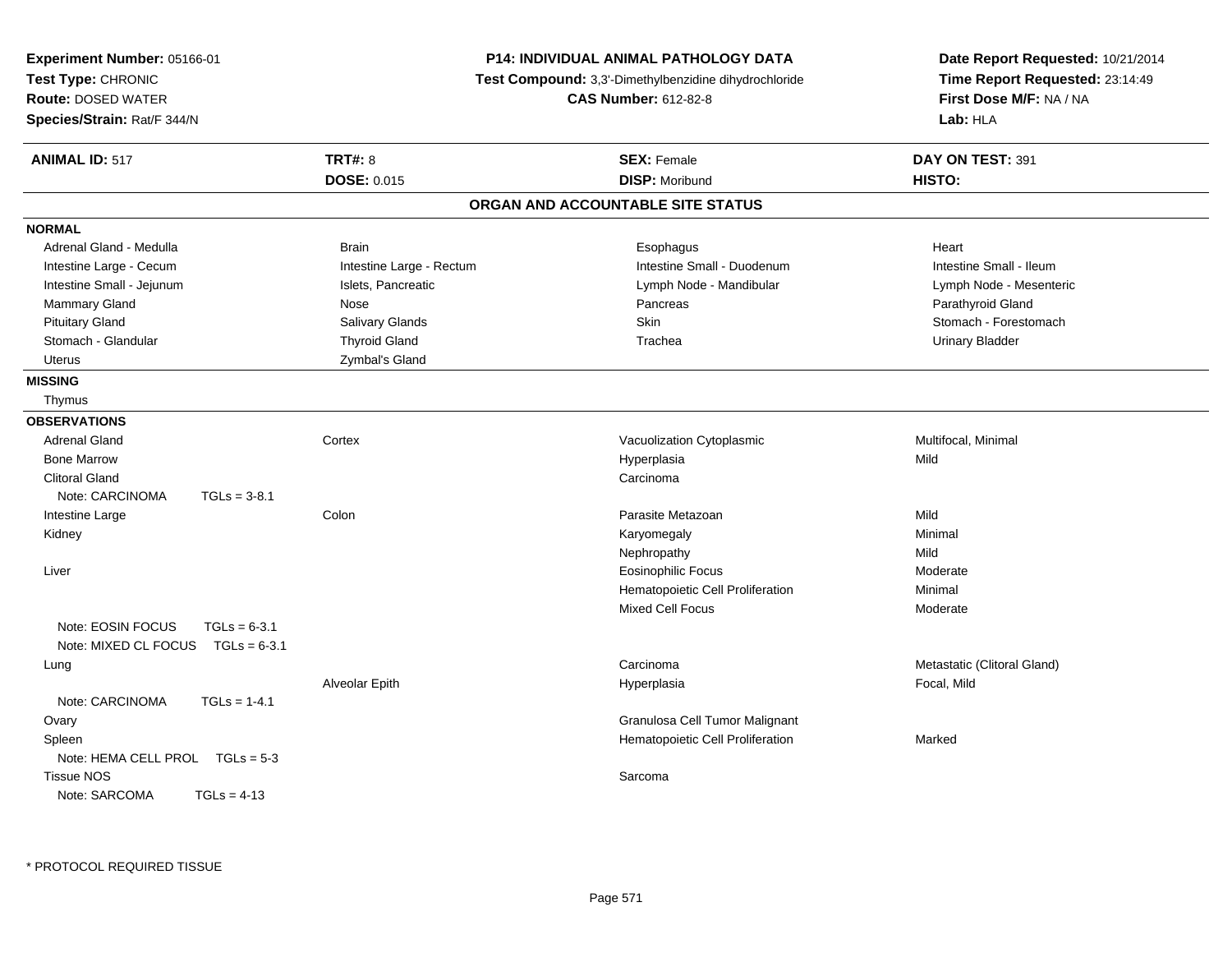| Experiment Number: 05166-01<br>Test Type: CHRONIC<br><b>Route: DOSED WATER</b> |                          | <b>P14: INDIVIDUAL ANIMAL PATHOLOGY DATA</b><br>Test Compound: 3,3'-Dimethylbenzidine dihydrochloride<br><b>CAS Number: 612-82-8</b> | Date Report Requested: 10/21/2014<br>Time Report Requested: 23:14:49<br>First Dose M/F: NA / NA |
|--------------------------------------------------------------------------------|--------------------------|--------------------------------------------------------------------------------------------------------------------------------------|-------------------------------------------------------------------------------------------------|
| Species/Strain: Rat/F 344/N                                                    |                          |                                                                                                                                      | Lab: HLA                                                                                        |
| <b>ANIMAL ID: 517</b>                                                          | TRT#: 8                  | <b>SEX: Female</b>                                                                                                                   | DAY ON TEST: 391                                                                                |
|                                                                                | <b>DOSE: 0.015</b>       | <b>DISP: Moribund</b>                                                                                                                | HISTO:                                                                                          |
|                                                                                |                          | ORGAN AND ACCOUNTABLE SITE STATUS                                                                                                    |                                                                                                 |
| Note: TISSUE NOS = VAGINA.                                                     |                          |                                                                                                                                      |                                                                                                 |
| PRIMARY CAUSE OF DEATH                                                         | $\overline{\phantom{a}}$ |                                                                                                                                      |                                                                                                 |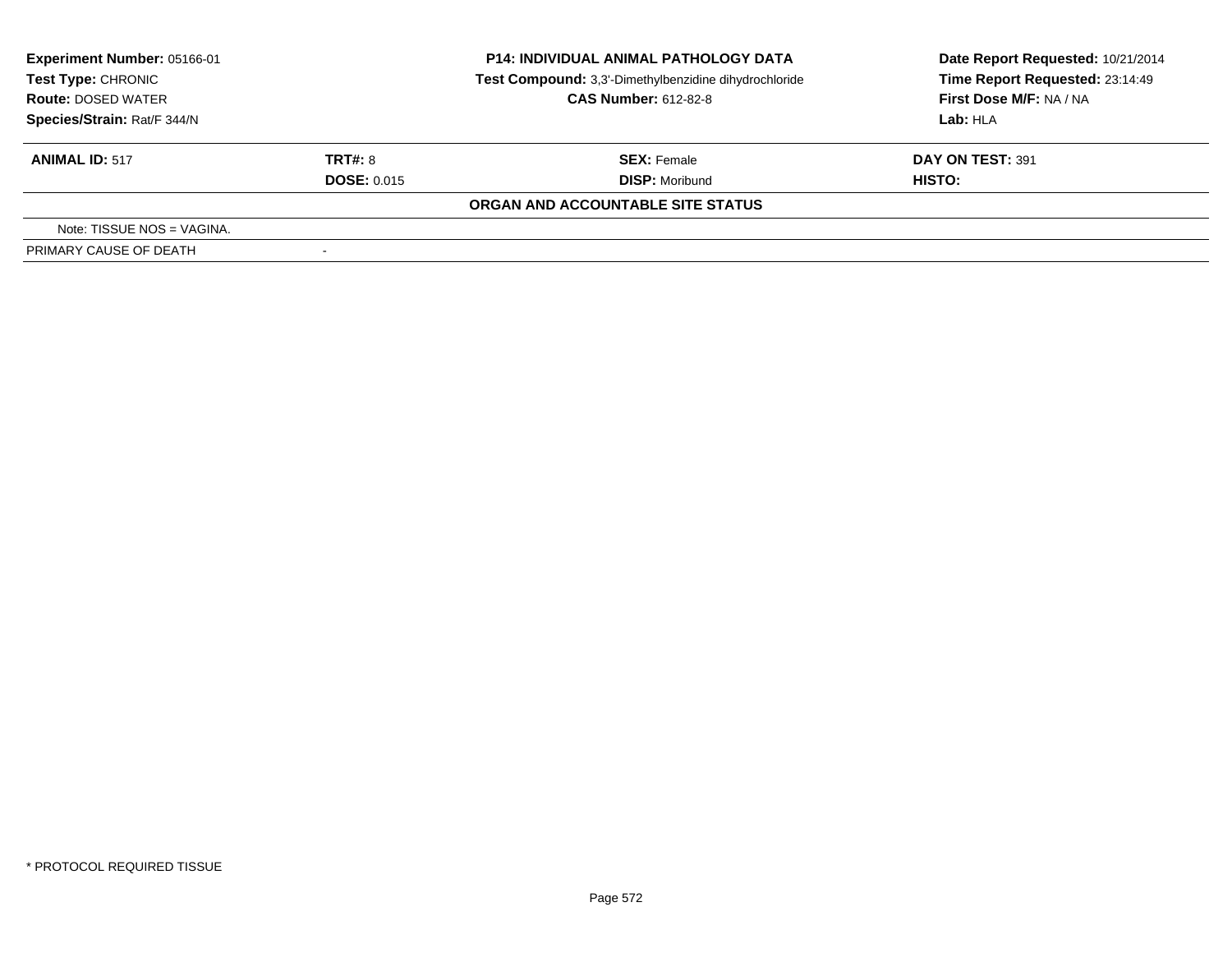| Experiment Number: 05166-01                                                                                                                      |                                                       | <b>P14: INDIVIDUAL ANIMAL PATHOLOGY DATA</b> | Date Report Requested: 10/21/2014 |  |
|--------------------------------------------------------------------------------------------------------------------------------------------------|-------------------------------------------------------|----------------------------------------------|-----------------------------------|--|
| Test Type: CHRONIC                                                                                                                               | Test Compound: 3,3'-Dimethylbenzidine dihydrochloride |                                              | Time Report Requested: 23:14:49   |  |
| <b>Route: DOSED WATER</b>                                                                                                                        |                                                       | <b>CAS Number: 612-82-8</b>                  | First Dose M/F: NA / NA           |  |
| Species/Strain: Rat/F 344/N                                                                                                                      |                                                       |                                              | Lab: HLA                          |  |
| <b>ANIMAL ID: 518</b>                                                                                                                            | <b>TRT#: 8</b>                                        | <b>SEX: Female</b>                           | DAY ON TEST: 405                  |  |
|                                                                                                                                                  | DOSE: 0.015                                           | <b>DISP: Moribund</b>                        | HISTO:                            |  |
|                                                                                                                                                  |                                                       | ORGAN AND ACCOUNTABLE SITE STATUS            |                                   |  |
| <b>NORMAL</b>                                                                                                                                    |                                                       |                                              |                                   |  |
| Adrenal Gland - Medulla                                                                                                                          | <b>Bone Marrow</b>                                    | <b>Brain</b>                                 | <b>Clitoral Gland</b>             |  |
| Esophagus                                                                                                                                        | Intestine Large - Cecum                               | Intestine Large - Colon                      | Intestine Large - Rectum          |  |
| Intestine Small - Duodenum                                                                                                                       | Intestine Small - Ileum                               | Intestine Small - Jejunum                    | Islets, Pancreatic                |  |
| Mammary Gland                                                                                                                                    | Nose                                                  | Ovary                                        | Pancreas                          |  |
| Parathyroid Gland                                                                                                                                | <b>Pituitary Gland</b>                                | Salivary Glands                              | Stomach - Forestomach             |  |
| Stomach - Glandular                                                                                                                              | Thymus                                                | <b>Thyroid Gland</b>                         | Trachea                           |  |
| <b>Urinary Bladder</b>                                                                                                                           | Uterus                                                |                                              |                                   |  |
| <b>OBSERVATIONS</b>                                                                                                                              |                                                       |                                              |                                   |  |
| Adrenal Gland                                                                                                                                    | Cortex                                                | Angiectasis                                  | Mild                              |  |
| Heart                                                                                                                                            |                                                       | Cardiomyopathy                               | Minimal                           |  |
| Kidney                                                                                                                                           |                                                       | Karyomegaly                                  | Minimal                           |  |
|                                                                                                                                                  |                                                       | Nephropathy                                  | Mild                              |  |
| Liver                                                                                                                                            |                                                       | Degeneration                                 | Cystic, Mild                      |  |
|                                                                                                                                                  |                                                       | <b>Eosinophilic Focus</b>                    | Moderate                          |  |
|                                                                                                                                                  |                                                       | Hepatodiaphragmatic Nodule                   |                                   |  |
|                                                                                                                                                  |                                                       | Leukemia Mononuclear                         |                                   |  |
|                                                                                                                                                  |                                                       | <b>Mixed Cell Focus</b>                      | Mild                              |  |
| Note: ANOM HEPAT LOB TGLs = 3-3.1<br>Note: EOSIN FOCUS<br>$TGLs = 4-3.1$<br>Note: MIXED CL FOCUS $TGLs = 4-3.1$<br>Note: DEGEN<br>$TGLs = 4-3.1$ |                                                       |                                              |                                   |  |
| Lung                                                                                                                                             |                                                       | Alveolar/Bronchiolar Adenoma                 |                                   |  |
|                                                                                                                                                  |                                                       | <b>Infiltration Cellular</b>                 | Histiocyte, Minimal               |  |
| Note: ALV BRON ADEN<br>$TGLs = 2-4$                                                                                                              |                                                       |                                              |                                   |  |
| Lymph Node                                                                                                                                       | Mandibular                                            | Leukemia Mononuclear                         |                                   |  |
|                                                                                                                                                  | Mesenteric                                            | Leukemia Mononuclear                         |                                   |  |
| Pharynx                                                                                                                                          |                                                       | Squamous Cell Papilloma                      |                                   |  |
| <b>Skin</b>                                                                                                                                      |                                                       | Basal Cell Adenoma                           | <b>Multiple</b>                   |  |
| Note: MULTIPLE BASAL CELL ADENOMAS IN ORAL CAVITY.                                                                                               |                                                       |                                              |                                   |  |
| Spleen                                                                                                                                           |                                                       | Leukemia Mononuclear                         |                                   |  |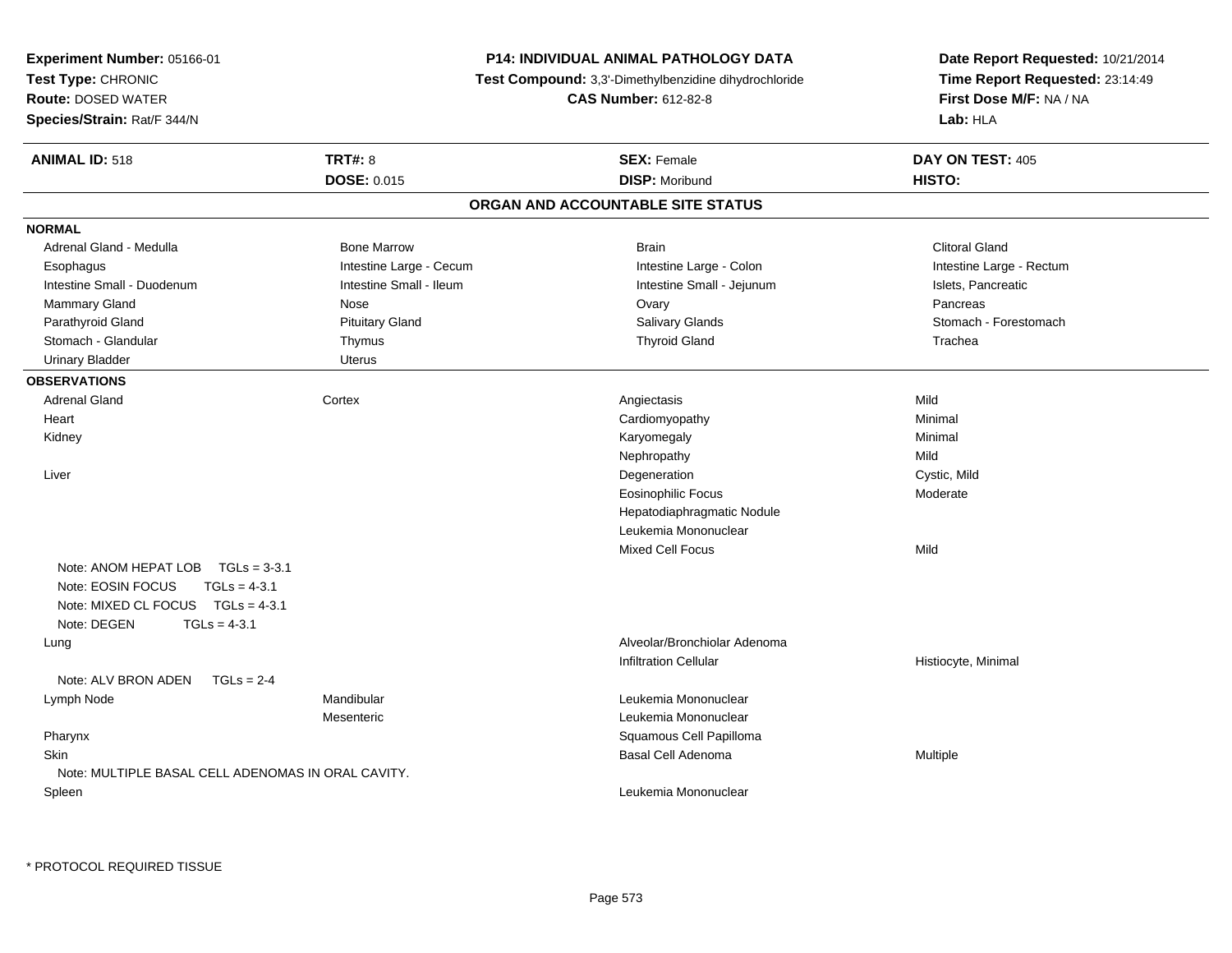| Experiment Number: 05166-01<br>Test Type: CHRONIC<br><b>Route: DOSED WATER</b><br>Species/Strain: Rat/F 344/N |                 |                    | <b>P14: INDIVIDUAL ANIMAL PATHOLOGY DATA</b><br>Test Compound: 3,3'-Dimethylbenzidine dihydrochloride<br><b>CAS Number: 612-82-8</b> | Date Report Requested: 10/21/2014<br>Time Report Requested: 23:14:49<br>First Dose M/F: NA / NA<br>Lab: HLA |
|---------------------------------------------------------------------------------------------------------------|-----------------|--------------------|--------------------------------------------------------------------------------------------------------------------------------------|-------------------------------------------------------------------------------------------------------------|
| <b>ANIMAL ID: 518</b>                                                                                         |                 | <b>TRT#: 8</b>     | <b>SEX: Female</b>                                                                                                                   | DAY ON TEST: 405                                                                                            |
|                                                                                                               |                 | <b>DOSE: 0.015</b> | <b>DISP: Moribund</b>                                                                                                                | HISTO:                                                                                                      |
|                                                                                                               |                 |                    | ORGAN AND ACCOUNTABLE SITE STATUS                                                                                                    |                                                                                                             |
| Tongue                                                                                                        |                 |                    | Squamous Cell Papilloma                                                                                                              |                                                                                                             |
| Zymbal's Gland                                                                                                |                 |                    | Adenoma                                                                                                                              |                                                                                                             |
|                                                                                                               |                 |                    | Carcinoma                                                                                                                            |                                                                                                             |
| Note: CARCINOMA                                                                                               | $TGLs = 1-10.1$ |                    |                                                                                                                                      |                                                                                                             |
| PRIMARY CAUSE OF DEATH                                                                                        |                 |                    |                                                                                                                                      |                                                                                                             |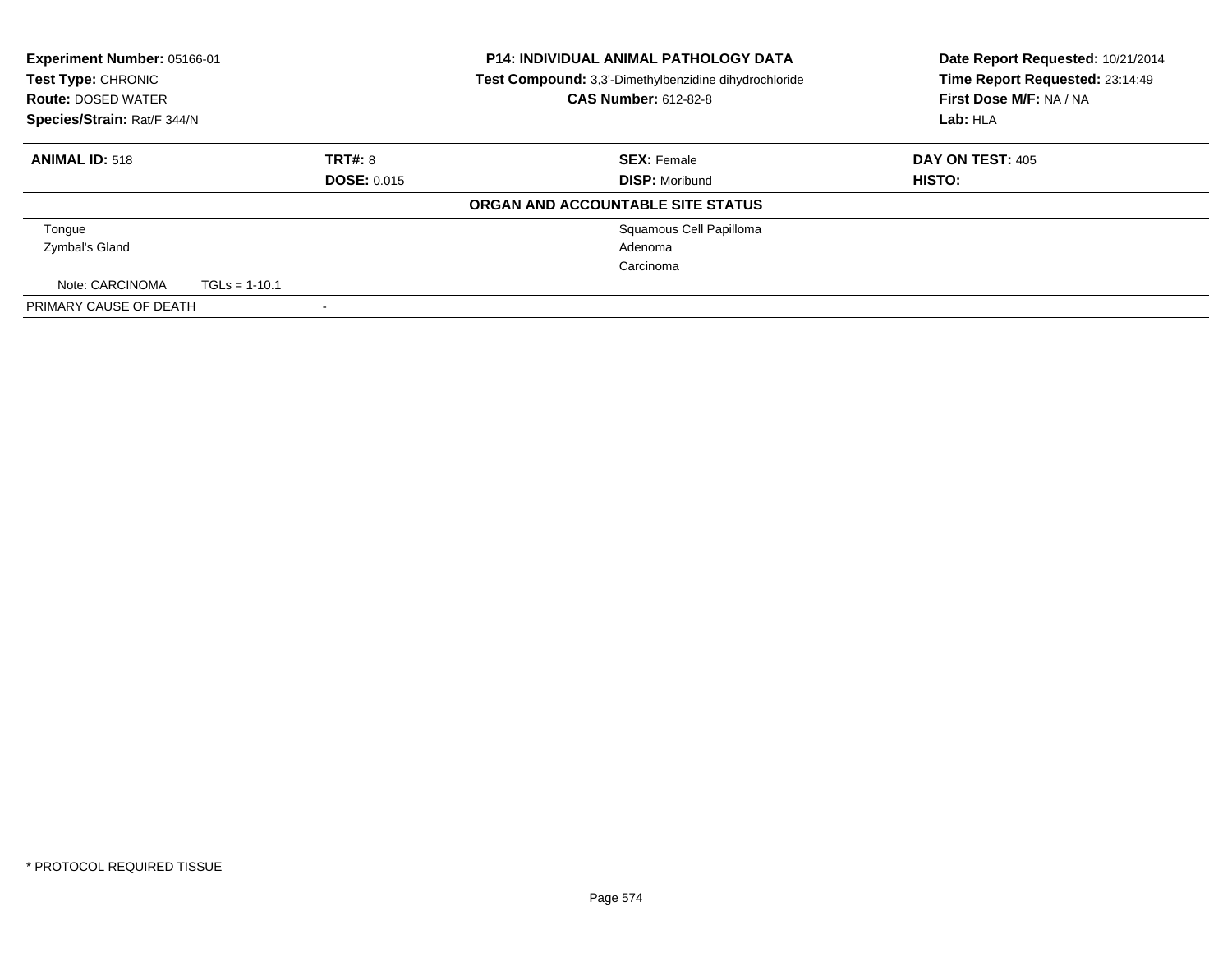| Experiment Number: 05166-01<br>Test Type: CHRONIC<br><b>Route: DOSED WATER</b><br>Species/Strain: Rat/F 344/N     |                         | <b>P14: INDIVIDUAL ANIMAL PATHOLOGY DATA</b><br>Test Compound: 3,3'-Dimethylbenzidine dihydrochloride<br><b>CAS Number: 612-82-8</b> | Date Report Requested: 10/21/2014<br>Time Report Requested: 23:14:49<br>First Dose M/F: NA / NA<br>Lab: HLA |
|-------------------------------------------------------------------------------------------------------------------|-------------------------|--------------------------------------------------------------------------------------------------------------------------------------|-------------------------------------------------------------------------------------------------------------|
| <b>ANIMAL ID: 519</b>                                                                                             | <b>TRT#: 8</b>          | <b>SEX: Female</b>                                                                                                                   | DAY ON TEST: 405                                                                                            |
|                                                                                                                   | <b>DOSE: 0.015</b>      | <b>DISP: Moribund</b>                                                                                                                | HISTO:                                                                                                      |
|                                                                                                                   |                         | ORGAN AND ACCOUNTABLE SITE STATUS                                                                                                    |                                                                                                             |
| <b>NORMAL</b>                                                                                                     |                         |                                                                                                                                      |                                                                                                             |
| Adrenal Gland - Medulla                                                                                           | <b>Bone Marrow</b>      | <b>Brain</b>                                                                                                                         | Esophagus                                                                                                   |
| Heart                                                                                                             | Intestine Large - Cecum | Intestine Small - Duodenum                                                                                                           | Intestine Small - Ileum                                                                                     |
| Islets, Pancreatic                                                                                                | Mammary Gland           | Ovary                                                                                                                                | Pancreas                                                                                                    |
| Parathyroid Gland                                                                                                 | Salivary Glands         | Skin                                                                                                                                 | Spleen                                                                                                      |
| Stomach - Forestomach                                                                                             | Stomach - Glandular     | <b>Thyroid Gland</b>                                                                                                                 | Trachea                                                                                                     |
| <b>Urinary Bladder</b>                                                                                            |                         |                                                                                                                                      |                                                                                                             |
| <b>MISSING</b>                                                                                                    |                         |                                                                                                                                      |                                                                                                             |
| Thymus                                                                                                            |                         |                                                                                                                                      |                                                                                                             |
| <b>OBSERVATIONS</b>                                                                                               |                         |                                                                                                                                      |                                                                                                             |
| <b>Adrenal Gland</b>                                                                                              | Cortex                  | Angiectasis                                                                                                                          | Mild                                                                                                        |
| Note: ANGIECTASIS<br>$TGLs = 9-2$                                                                                 |                         |                                                                                                                                      |                                                                                                             |
| <b>Clitoral Gland</b>                                                                                             | <b>Bilateral</b>        | Adenoma                                                                                                                              |                                                                                                             |
| Note: ADENOMA<br>$TGLs = 1-8$                                                                                     |                         |                                                                                                                                      |                                                                                                             |
| Intestine Large                                                                                                   | Colon                   | Adenocarcinoma                                                                                                                       |                                                                                                             |
|                                                                                                                   | Rectum                  | Polyp Adenomatous                                                                                                                    |                                                                                                             |
| Note: ADENOCARC<br>$TGLs = 4-7.1$                                                                                 |                         |                                                                                                                                      |                                                                                                             |
| Note: POLYP ADENOMAT TGLs = 5-7.1                                                                                 |                         |                                                                                                                                      |                                                                                                             |
| <b>Intestine Small</b>                                                                                            | Jejunum                 | Adenocarcinoma                                                                                                                       | Cystic, Mucinous                                                                                            |
| Note: ADENOCARC<br>$TGLs = 6-6$                                                                                   |                         |                                                                                                                                      | Minimal                                                                                                     |
| Kidney                                                                                                            |                         | Karyomegaly<br>Nephropathy                                                                                                           | Moderate                                                                                                    |
| Liver                                                                                                             |                         | Cyst                                                                                                                                 |                                                                                                             |
|                                                                                                                   |                         | <b>Eosinophilic Focus</b>                                                                                                            | Mild                                                                                                        |
|                                                                                                                   |                         | Hepatocellular Carcinoma                                                                                                             |                                                                                                             |
|                                                                                                                   |                         | Leukemia Mononuclear                                                                                                                 |                                                                                                             |
|                                                                                                                   |                         | Mixed Cell Focus                                                                                                                     | Mild                                                                                                        |
| Note: [ HEPATOCLR CARC ] TGLs = 7-3.2<br>Note: EOSIN FOCUS<br>$TGLs = 8-3.1$<br>Note: MIXED CL FOCUS TGLs = 8-3.1 |                         |                                                                                                                                      |                                                                                                             |
| Lung                                                                                                              |                         | <b>Infiltration Cellular</b>                                                                                                         | Histiocyte, Minimal                                                                                         |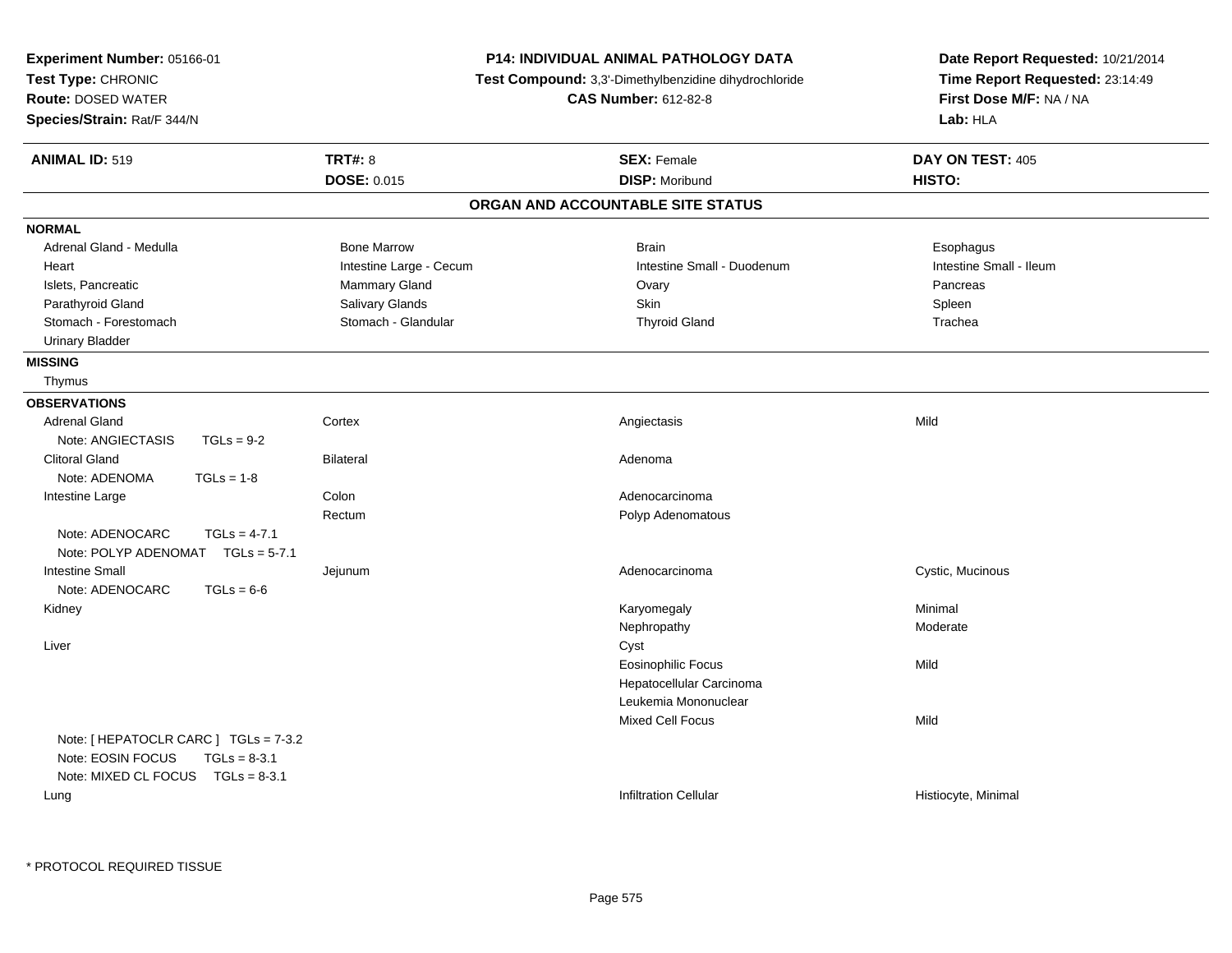| Experiment Number: 05166-01<br><b>Test Type: CHRONIC</b><br><b>Route: DOSED WATER</b><br>Species/Strain: Rat/F 344/N |                    | P14: INDIVIDUAL ANIMAL PATHOLOGY DATA<br><b>Test Compound:</b> 3,3'-Dimethylbenzidine dihydrochloride<br><b>CAS Number: 612-82-8</b> | Date Report Requested: 10/21/2014<br>Time Report Requested: 23:14:49<br>First Dose M/F: NA / NA<br>Lab: HLA |
|----------------------------------------------------------------------------------------------------------------------|--------------------|--------------------------------------------------------------------------------------------------------------------------------------|-------------------------------------------------------------------------------------------------------------|
| <b>ANIMAL ID: 519</b>                                                                                                | <b>TRT#: 8</b>     | <b>SEX: Female</b>                                                                                                                   | DAY ON TEST: 405                                                                                            |
|                                                                                                                      | <b>DOSE: 0.015</b> | <b>DISP: Moribund</b>                                                                                                                | HISTO:                                                                                                      |
|                                                                                                                      |                    | ORGAN AND ACCOUNTABLE SITE STATUS                                                                                                    |                                                                                                             |
| Lymph Node                                                                                                           | Mandibular         | Leukemia Mononuclear                                                                                                                 |                                                                                                             |
|                                                                                                                      | Mesenteric         | Leukemia Mononuclear                                                                                                                 |                                                                                                             |
| Nose                                                                                                                 |                    | Hemorrhage                                                                                                                           | Mild                                                                                                        |
| <b>Pituitary Gland</b>                                                                                               | Pars Distalis      | Hyperplasia                                                                                                                          | Focal, Mild                                                                                                 |
| Note: HYPERPLASIA<br>$TGLs = 10-2$                                                                                   |                    |                                                                                                                                      |                                                                                                             |
| Uterus                                                                                                               |                    | Polyp Stromal                                                                                                                        |                                                                                                             |
| Note: POLYP STROMAL<br>$TGLs = 2-8$                                                                                  |                    |                                                                                                                                      |                                                                                                             |
| Zymbal's Gland                                                                                                       |                    | Carcinoma                                                                                                                            |                                                                                                             |
| Note: CARCINOMA<br>$TGLs = 11-10.1$                                                                                  |                    |                                                                                                                                      |                                                                                                             |
| PRIMARY CAUSE OF DEATH                                                                                               |                    |                                                                                                                                      |                                                                                                             |